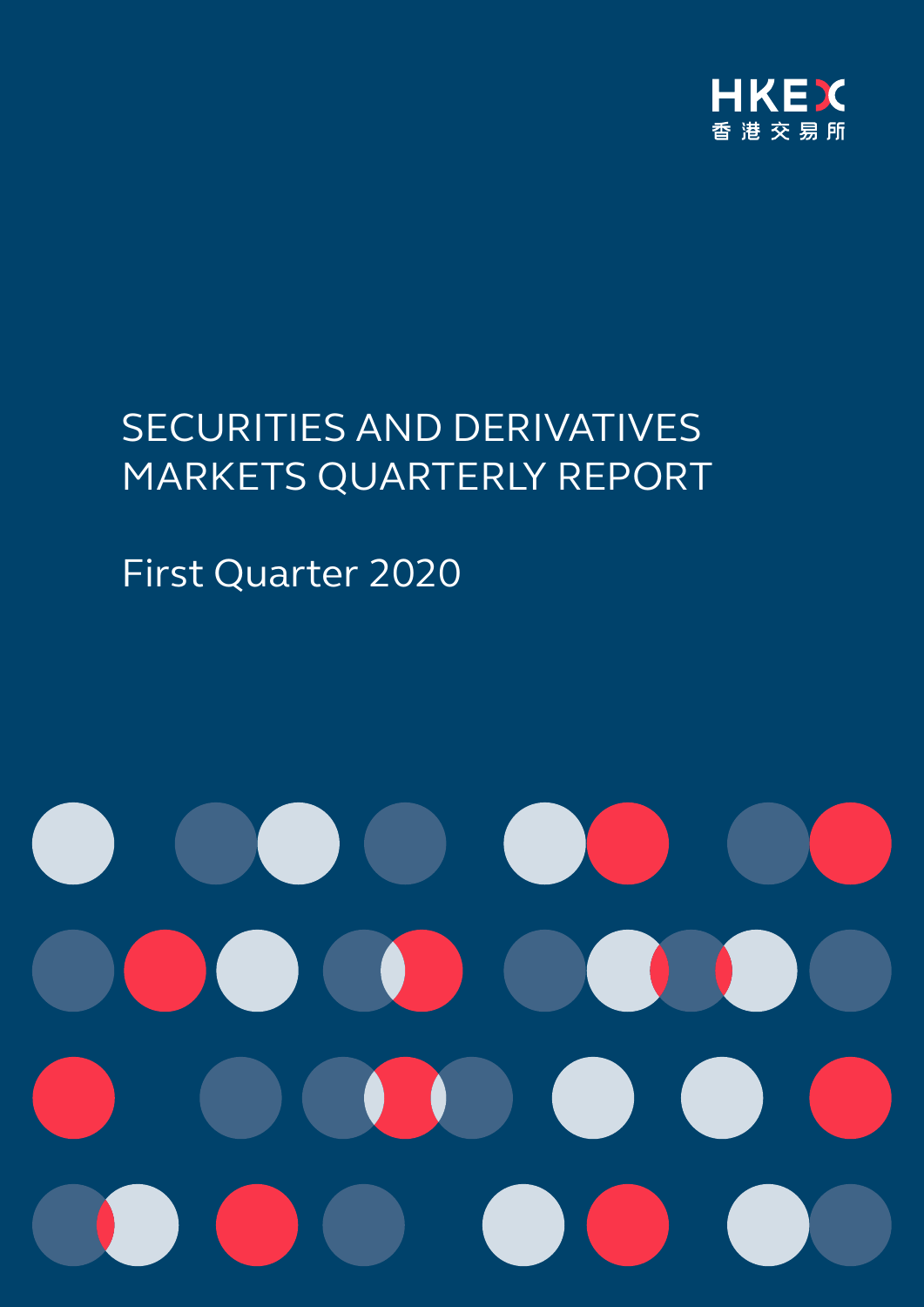## MARKET HIGHLIGHTS

### **Market Highlights – Main Board**

| <b>Highlights</b>                      | 1st Quarter 2020   | 1st Quarter 2019   |  |
|----------------------------------------|--------------------|--------------------|--|
| No. of listed companies                | 2,096              | 1,959              |  |
| No. of listed securities               | 14,300             | 13,994             |  |
| Equities                               |                    |                    |  |
| Ordinary shares                        | 2,097              | 1,960              |  |
| Preference shares                      | 16                 | 17                 |  |
| Warrants                               | 6,609              | 6,726              |  |
| Equity                                 | $\overline{2}$     | 2                  |  |
| Derivative                             | 5,747              | 6,724              |  |
| Inline                                 | 860                |                    |  |
| Equity linked instrument               | $\mathbf 0$        | $\overline{0}$     |  |
| Callable bull/bear contracts           | 4,013              | 3,899              |  |
| Unit trusts/mutual funds               | 144                | 149                |  |
| Debt securities                        | 1,421              | 1,243              |  |
| No. of trading only stocks             |                    |                    |  |
| Nasdaq stocks                          | 6                  | 6                  |  |
| <b>iShares</b>                         | 0                  | 0                  |  |
| No. of trading days                    | 62                 | 60                 |  |
| Total turnover in value (HK\$mil.) *   | 7,482,232.28       | 6,047,990.67       |  |
| Total turnover in shares (mil. shs)    | 12,566,322.65      | 20,397,695.25      |  |
| Total number of trades (deals)         | 115,058,922        | 98,011,862         |  |
| Total market capitalisation (HK\$mil.) | 32,706,395.63      | 33,647,822.31      |  |
| Average P/E ratio (times)              | 11.49              | 11.56              |  |
| Average dividend yield (%)             | 3.30               | 2.96               |  |
| Number of exchange participants        |                    |                    |  |
| - Trading                              | 652                | 646                |  |
| - Non-trading                          | 52                 | 34                 |  |
| Turnover in value (HK\$mil.)           |                    |                    |  |
| Highest                                | 202,433.55 (13/03) | 168,754.50 (25/02) |  |
| Lowest                                 | 86,419.08 (07/01)  | 68,052.96 (02/01)  |  |
| Turnover in shares (mil. shs)          |                    |                    |  |
| Highest                                | 324,191.71 (06/02) | 456,164.80 (13/02) |  |
| Lowest                                 | 78,371.30 (13/03)  | 215,429.34 (02/01) |  |
| Total number of trades (deals)         |                    |                    |  |
| Highest                                | 3,355,439 (19/03)  | 2,262,672 (25/02)  |  |
| Lowest                                 | 1,324,789 (02/01)  | 1,216,439 (02/01)  |  |

\* Included turnover value traded in non-HKD currency securities.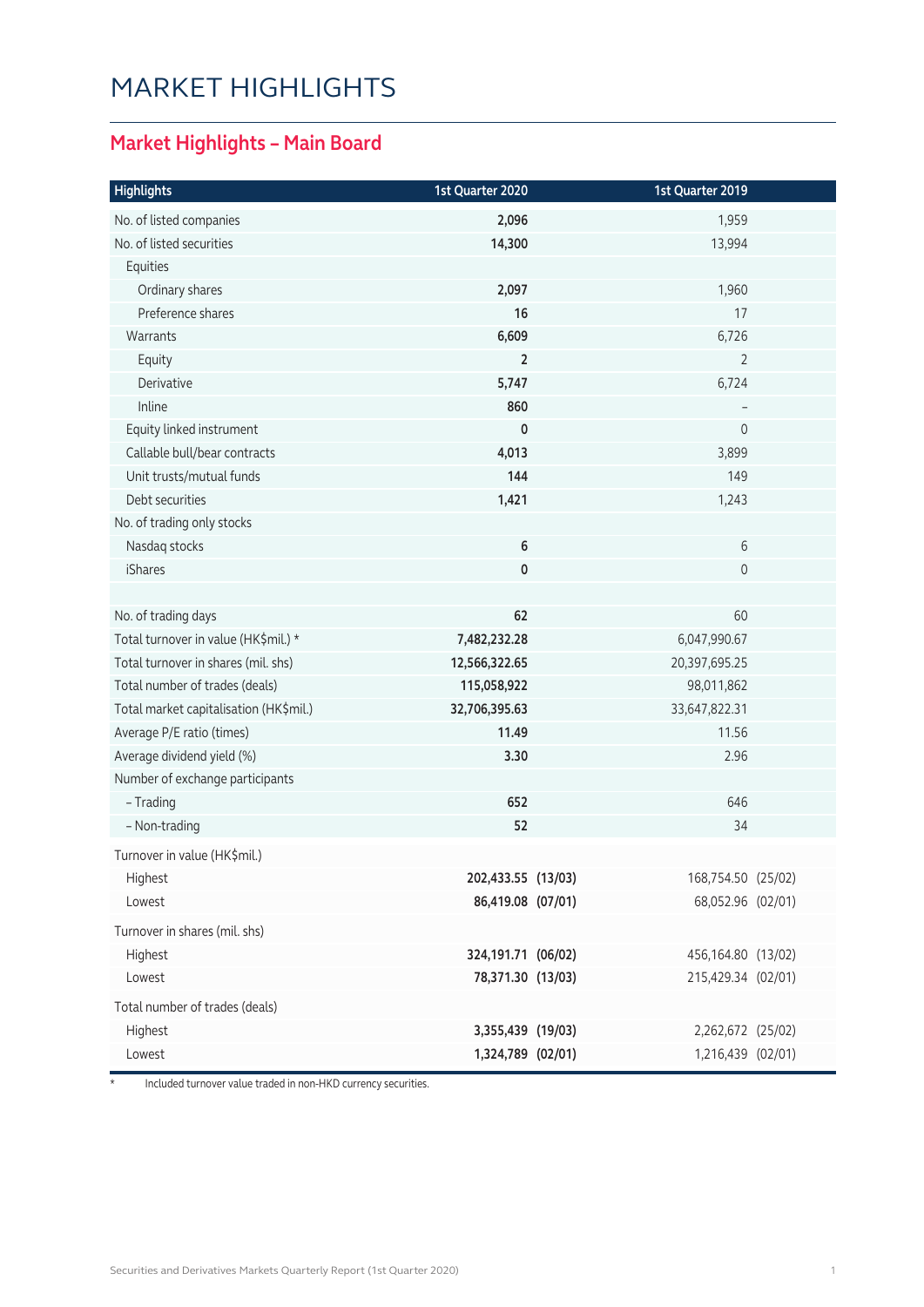## MARKET HIGHLIGHTS

### **Market Highlights – GEM**

| <b>Highlights</b>                      | 1st Quarter 2020 |                | 1st Quarter 2019 |                |
|----------------------------------------|------------------|----------------|------------------|----------------|
| No. of listed companies                | 377              |                | 387              |                |
| No. of listed securities               | 378              |                | 388              |                |
| Equities                               | 377              |                | 387              |                |
| Warrants                               | $\mathbf{1}$     |                | 1                |                |
|                                        |                  |                |                  |                |
| No. of trading days                    | 62               |                | 60               |                |
| Total turnover in value (HK\$mil.) *   | 16,306.88        |                | 15,250.71        |                |
| Total turnover in shares (mil. shs)    | 42,598.02        |                | 50,806.57        |                |
| Total number of trades (deals)         | 565,916          |                | 706,132          |                |
| Total market capitalisation (HK\$mil.) | 95,524.29        |                | 166,890.33       |                |
| Average P/E ratio (times)              | 17.97            |                | 27.40            |                |
| Average dividend yield (%)             | 0.50             |                | 0.38             |                |
| Turnover in value (HK\$mil.)           |                  |                |                  |                |
| Highest                                | 1,636.98 (31/01) |                |                  | 598.83 (29/03) |
| Lowest                                 |                  | 95.36 (27/02)  |                  | 121.84 (08/02) |
| Turnover in shares (mil. shs)          |                  |                |                  |                |
| Highest                                | 1,590.74 (14/01) |                | 2,725.35 (29/03) |                |
| Lowest                                 |                  | 318.31 (27/02) |                  | 320.97 (08/02) |
| Total number of trades (deals)         |                  |                |                  |                |
| Highest                                |                  | 30,933 (31/01) |                  | 28,239 (29/03) |
| Lowest                                 |                  | 4,432 (24/03)  |                  | 6,277 (08/02)  |

\* Included turnover value traded in non-HKD currency securities.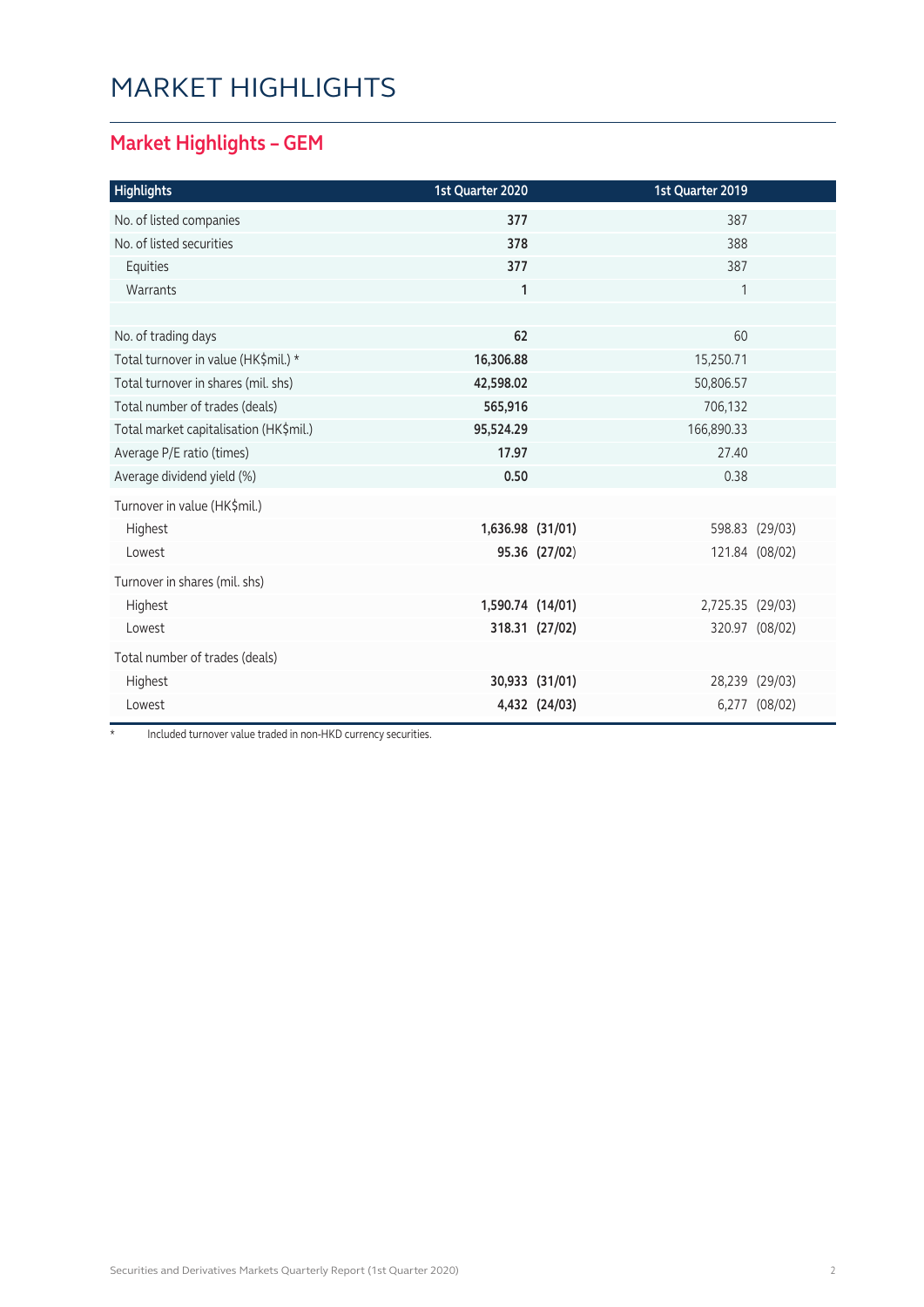## MARKET HIGHLIGHTS

### **Derivatives Market Highlights**

| <b>Highlights</b>                                          | <b>1st Quarter</b> | <b>1st Quarter</b> |
|------------------------------------------------------------|--------------------|--------------------|
|                                                            | 2020               | 2019               |
| All futures and options products (excluding stock options) |                    |                    |
| No. of trading days                                        | 62                 | 60                 |
| Total contract volume                                      | 47,175,578         | 39,568,006         |
| Equity index products                                      | 46,149,628         | 38,622,709         |
| Equity products                                            | 311,394            | 311,049            |
| Interest rates products                                    | 183                | 23                 |
| RMB Currency products                                      | 524,476            | 533,846            |
| INR Currency products *                                    | 57,917             |                    |
| <b>Gold Futures</b>                                        | 64,825             | 97,038             |
| Iron Ore Futures                                           | 29,441             | 3,285              |
| <b>London Metal Mini Futures</b>                           | 37,714             | 56                 |
| Average daily contract volume                              | 760,896            | 659,467            |
|                                                            |                    |                    |
| Total open interest as at the quarter end (contracts)      | 3,683,087          | 3,608,393          |
| Equity index products                                      | 3,632,358          | 3,547,644          |
| Equity products                                            | 17,964             | 20,845             |
| Interest rates products                                    | 170                | 113                |
| RMB Currency products                                      | 28,413             | 38,377             |
| INR Currency products *                                    | 266                |                    |
| <b>Gold Futures</b>                                        | 454                | 550                |
| Iron Ore Futures                                           | 3,148              | 851                |
| London Metal Mini Futures                                  | 314                | 13                 |
| Trading in INR Currency products commenced on 4 Nov 2019   |                    |                    |
| <b>Stock options</b>                                       |                    |                    |
| No. of newly introduced stock options classes              | 5                  | $\mathbf{0}$       |
| No. of stock options as at the quarter end                 |                    |                    |
| Class                                                      | 101                | 96                 |
| Series                                                     | 43,260             | 35,666             |
| Total premium (HK\$mil.)                                   | 33,438.78          | 24,070.13          |
| Call                                                       | 13,986.86          | 12,733.26          |
| Put                                                        | 19,451.92          | 11,336.87          |
| Average daily premium (HK\$mil.)                           | 539.34             | 401.17             |
| Total contract volume                                      | 33,313,232         | 31,683,747         |
| Call                                                       | 16,446,361         | 16,040,579         |
| Put                                                        | 16,866,871         | 15,643,168         |
| Average daily contract volume                              | 537,310            | 528,062            |
| Total open interest as at the quarter end (contracts)      | 8,420,294          | 8,579,783          |
| Call                                                       | 4,055,546          | 4,239,514          |
| Put                                                        | 4,364,748          | 4,340,269          |
| Total number of trades                                     | 1,542,774          | 1,255,648          |
| Average daily number of trades                             | 24,883             | 20,927             |
| Total contracts exercised                                  | 3,032,706          | 2,535,688          |
| Average premium per contract (HK\$)                        | 1,003.77           | 759.70             |
| Average contract per trade (contracts)                     | 22                 | 25                 |
| Put volume/call volume                                     | 1.03               | 0.98               |
| Average daily contract volume/open interest                | 6.4%               | 6.2%               |
|                                                            |                    |                    |
| All futures and options products                           |                    |                    |
| Total contract volume                                      | 80,488,810         | 71,251,753         |

Total open interest as at the quarter end (contracts) **12,103,381** 12,188,176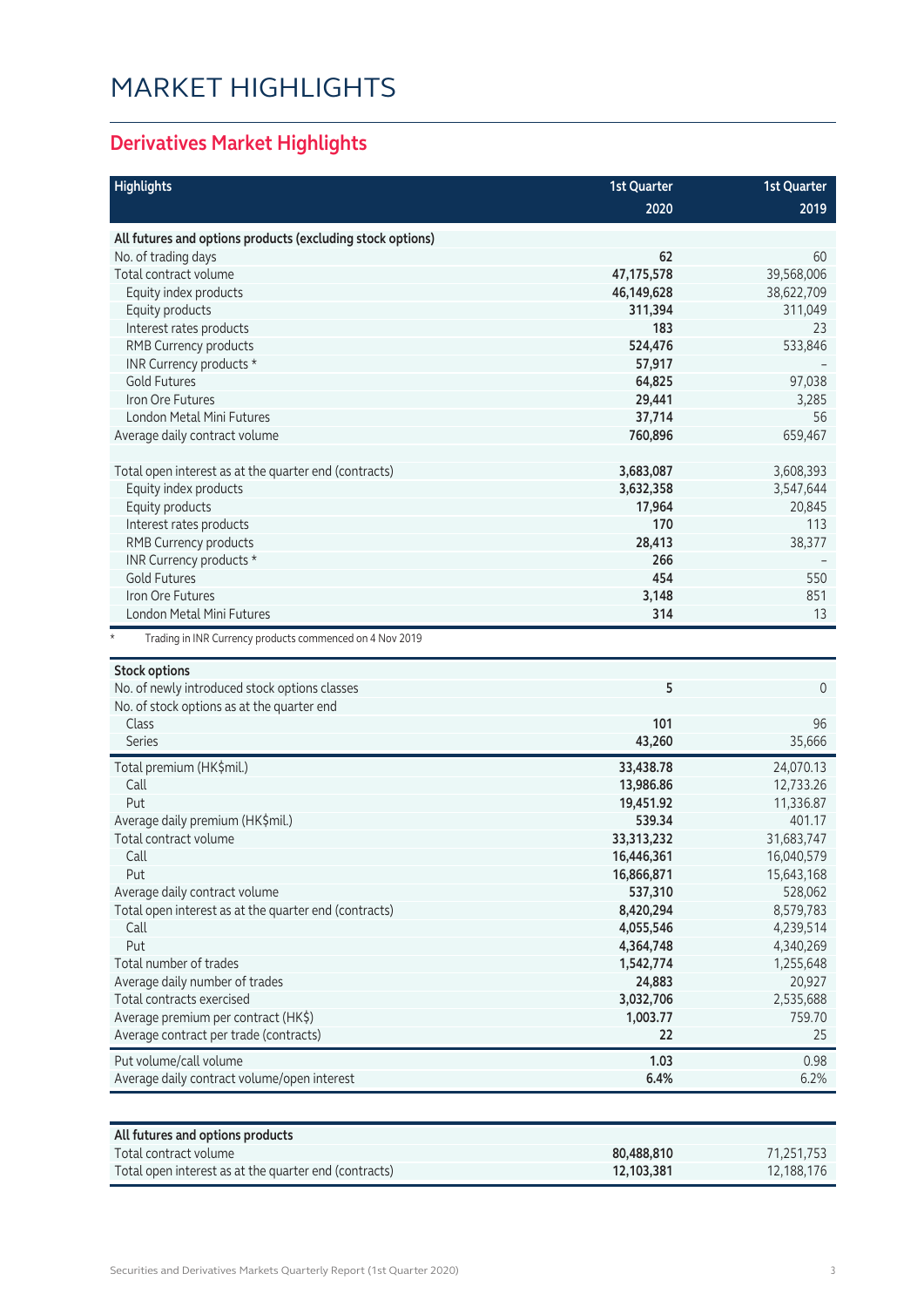### **Clearing and Settlement Statistics**

| <b>Securities Market</b>                                                        | 1st Quarter 2020 | 1st Quarter 2019 |
|---------------------------------------------------------------------------------|------------------|------------------|
| Average Daily Exchange Trades Handled by CCASS                                  |                  |                  |
| - Number of trades                                                              | 1,862,885        | 1,644,627        |
| - Value of trades (HK\$bil.)                                                    | 120.5            | 100.7            |
| - Share quantity Involved (bil shares)                                          | 203.4            | 340.8            |
| Average Daily Settlement Instructions ("SIs") Settled by CCASS                  |                  |                  |
| - Number of SIs                                                                 | 112,469          | 101,072          |
| - Value of SIs (HK\$bil.)                                                       | 372.3            | 234.6            |
| - Share quantity involved (bil. Shares)                                         | 54.7             | 47.7             |
| Average Daily Investor SIs ("ISIs") Settled by CCASS                            |                  |                  |
| - Number of ISIs                                                                | 277              | 251              |
| - Value of ISIs (HK\$mil.)                                                      | 257.8            | 109.6            |
| - Share quantity involved (mil. shares)                                         | 77.6             | 87.1             |
| Average Daily Settlement Efficiency of CNS Stock Positions on Due Day (T+2) (%) | 99.86            | 99.92            |
| Average Daily Settlement Efficiency of CNS Stock Positions on the Day           |                  |                  |
| following the Due Day (T+3) (%)                                                 | 99.99            | 99.99            |
| Average Daily Buy-ins Executed on T+3                                           |                  |                  |
| - Number of brokers involved                                                    | 3                | 3                |
| - Number of buy-ins                                                             | 5                | 3                |
| - Value of buy-ins (HK\$mil)                                                    | 13.7             | 1.5              |
| Shares Deposited in the CCASS Depository *                                      |                  |                  |
| - Number of shares (bil shares)                                                 | 6,659.6          | 6,713.0          |
| - Percentage of total issued shares of the admitted securities                  | 75.14            | 75.97            |
| - Value of shares (HK\$bil)                                                     | 19,923.8         | 21,734.4         |
| - Percentage of the total market capitalisation of the admitted securities      | 57.59            | 60.09            |

| <b>Derivatives Market</b>                 | 1st Quarter 2020 | 1st Quarter 2019 |
|-------------------------------------------|------------------|------------------|
| Open Interest                             |                  |                  |
| - Equity Index Futures                    | 605,490          | 681,453          |
| - Stock Futures                           | 17,964           | 20,845           |
| - Interest Rates Futures                  | 170              | 113              |
| - RMB Currency Futures                    | 25,705           | 34,348           |
| - INR Currency Futures #                  | 266              |                  |
| - Gold Futures                            | 454              | 550              |
| - Iron Ore Futures                        | 3,148            | 851              |
| - London Metal Mini Futures               | 314              | 13               |
| - Equity Index Options                    | 3,026,868        | 2,866,191        |
| - Stock Options                           | 8,420,294        | 8,579,783        |
| - RMB Currency Options                    | 2,708            | 4,029            |
| <b>Cumulative Stock Options Exercised</b> |                  |                  |
| - Share quantity involved (mil. shs)      | 3,137            | 2,535            |
| - Value of shares (HK\$bil.)              | 70               | 59               |

\* Share quantity and market value of securities in non-HKD currency are included

# Trading in INR Currency Futures commenced on 4 Nov 2019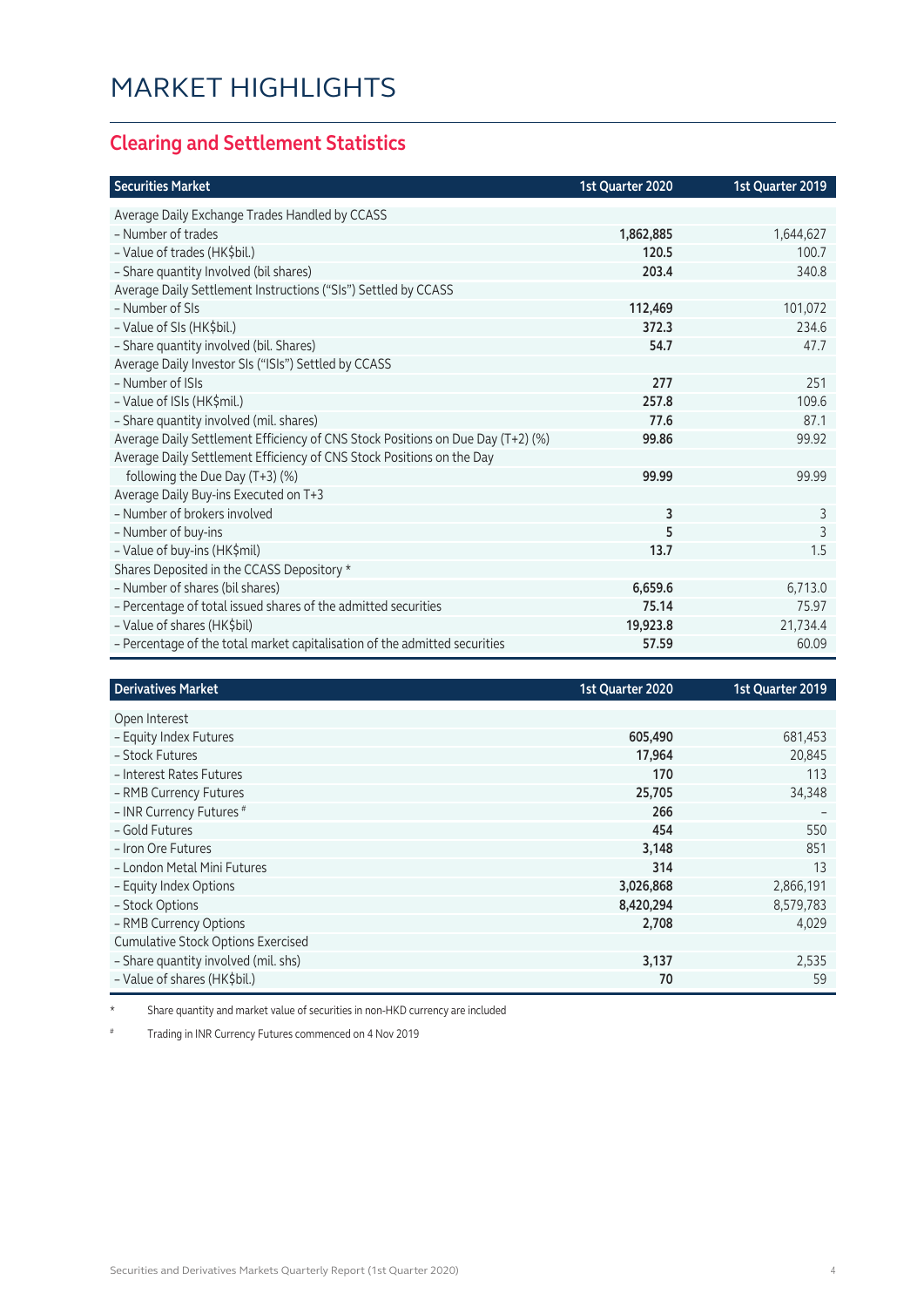### **Equity Turnover**

|      |                | <b>Share</b> | Value        |              |
|------|----------------|--------------|--------------|--------------|
|      |                | (mil. shs)   | (HK\$ mil.)  | No. of deals |
| 2019 | Q1             | 750,792.38   | 4,110,410.18 | 73,076,097   |
|      | Q <sub>2</sub> | 650,222.76   | 4,073,009.59 | 70,896,400   |
|      | Q <sub>3</sub> | 653,090.18   | 3,699,380.57 | 69,429,153   |
|      | Q4             | 563,410.34   | 3,665,234.76 | 63,389,379   |
| 2020 | Q1             | 760,153.23   | 5,843,191.55 | 92,821,917   |

### **Equity Trading Statistics**

|      |                | No. of       | <b>Average daily</b> | Average        |
|------|----------------|--------------|----------------------|----------------|
|      |                | trading days | turnover (HK\$ mil.) | value per deal |
| 2019 | Q1             | 60           | 68,506.84            | 56,248         |
|      | Q <sub>2</sub> | 59           | 69,034.06            | 57,450         |
|      | Q <sub>3</sub> | 65           | 56,913.55            | 53,283         |
|      | Q4             | 62           | 59,116.69            | 57,821         |
| 2020 | Q4             | 62           | 94,245.02            | 62,951         |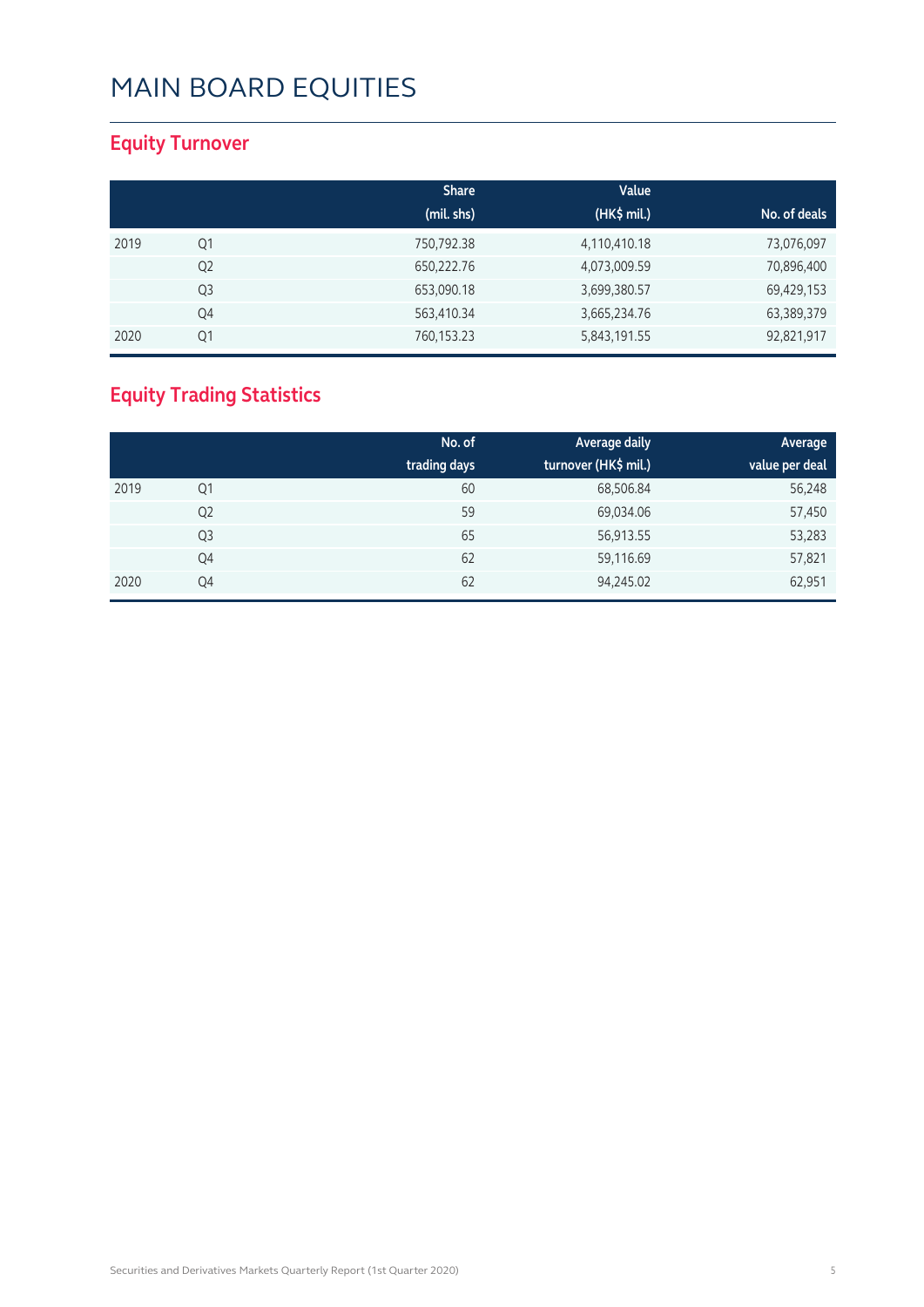#### **20 Most Advanced Stocks**

for 1st quarter 2020

|                |       |                        | <b>Closing price</b> |                 |                          |
|----------------|-------|------------------------|----------------------|-----------------|--------------------------|
| Rank           | Code  | <b>Stock</b>           | End of Mar 2020      | End of Dec 2019 | % up                     |
| 1              | 01701 | TU YI HLDG             | 2.280                | 0.710           | 221.13                   |
| $\overline{2}$ | 01743 | <b>CANGNAN INST</b>    | 52.000               | 16.740          | 210.63                   |
| 3              | 01400 | MOODY TECH HLDG        | 0.202                | 0.087           | 132.18<br>$\overline{A}$ |
| $\overline{4}$ | 06820 | <b>FRIENDTIMES</b>     | 2.250                | 0.990           | 127.27                   |
| 5              | 01858 | <b>CHUNLI MEDICAL</b>  | 97.300               | 45.850          | 112.21                   |
| 6              | 06185 | CANSINOBIO-B           | 125.000              | 58.950          | 112.04                   |
| 7              | 01613 | <b>SYNERTONE</b>       | 0.790                | 0.395           | $\overline{A}$<br>100.00 |
| 8              | 06966 | C WAN TONG YUAN        | 0.630                | 0.315           | 100.00                   |
| 9              | 01332 | <b>CHINA TOUYUN</b>    | 0.440                | 0.225           | 95.56                    |
| 10             | 01520 | <b>CEFC FIN INV</b>    | 0.078                | 0.040           | 95.00                    |
| 11             | 01789 | <b>AK MEDICAL</b>      | 17.000               | 8.780           | 93.62                    |
| 12             | 00853 | <b>MICROPORT</b>       | 17.540               | 9.230           | 90.03                    |
| 13             | 01253 | <b>GREENLAND BROAD</b> | 0.770                | 0.410           | 87.80                    |
| 14             | 01995 | <b>EVERSUNSHINE LS</b> | 9.790                | 5.280           | 85.42                    |
| 15             | 01751 | <b>KINGLAND GROUP</b>  | 0.295                | 0.160           | 84.38                    |
| 16             | 00361 | SINO GOLF HOLD         | 0.038                | 0.021           | 80.95                    |
| 17             | 01143 | <b>LINK-ASIA INTL</b>  | 0.053                | 0.031           | 70.97                    |
| 18             | 02322 | HK CHAOSHANG GP        | 0.830                | 0.500           | 66.00                    |
| 19             | 03316 | <b>BINJIANG SER</b>    | 11.840               | 7.200           | 64.44                    |
| 20             | 06168 | CHINA U-TON            | 0.310                | 0.192           | 61.46                    |
|                |       |                        |                      |                 |                          |

A Adjusted

#### **20 Most Declined Stocks**

for 1st quarter 2020

|                |       |                        |                 | <b>Closing price</b>    |          |
|----------------|-------|------------------------|-----------------|-------------------------|----------|
| Rank           | Code  | <b>Stock</b>           | End of Mar 2020 | End of Dec 2019         | % down   |
| 1              | 00612 | <b>CHINA DYF</b>       | 3.090           | 23.080                  | $-86.61$ |
| $\overline{2}$ | 01640 | RUICHENG CHINA         | 0.340           | 2.400                   | $-85.83$ |
| 3              | 01227 | <b>NATIONAL INV</b>    | 0.028           | 0.174                   | $-83.91$ |
| 4              | 02680 | <b>INNOVAX HLDGS</b>   | 0.650           | 3.680                   | $-82.34$ |
| 5              | 01708 | <b>SAMPLE TECH</b>     | 1.250           | 7.040                   | $-82.24$ |
| 6              | 01241 | <b>SHUANGHUA H</b>     | 0.045           | 0.230                   | $-80.43$ |
| 7              | 02212 | <b>FB MINING</b>       | 0.016           | 0.075                   | $-78.67$ |
| 8              | 03878 | <b>VICON HOLDINGS</b>  | 0.740           | 3.350                   | $-77.91$ |
| 9              | 01826 | <b>DAFY HOLDINGS</b>   | 0.245           | 1.100                   | $-77.73$ |
| 10             | 00986 | <b>CH ENV ENERGY</b>   | 0.134           | 0.600                   | $-77.67$ |
| 11             | 03344 | <b>GTI HLDGS</b>       | 0.027           | 0.105                   | $-74.29$ |
| 12             | 02012 | <b>SUNSHINE OIL</b>    | 0.720           | 2.650<br>$\overline{A}$ | $-72.83$ |
| 13             | 00582 | <b>LANDING INTL</b>    | 0.248           | 0.880                   | $-71.82$ |
| 14             | 01195 | KINGWELL GROUP         | 0.048           | 0.170                   | $-71.76$ |
| 15             | 00076 | <b>ELATE HOLDINGS</b>  | 0.017           | 0.060                   | $-71.67$ |
| 16             | 00888 | <b>BISON FINANCE</b>   | 0.300           | 1.040                   | $-71.15$ |
| 17             | 00471 | <b>CMMB VISION</b>     | 0.335           | 1.110                   | $-69.82$ |
| 18             | 01131 | <b>AGRITRADE RES</b>   | 0.179           | 0.580                   | $-69.14$ |
| 19             | 01439 | <b>MOBILE INTERNET</b> | 0.086           | 0.275                   | $-68.73$ |
| 20             | 01930 | <b>SHINELONG</b>       | 0.570           | 1.780                   | $-67.98$ |

A Adjusted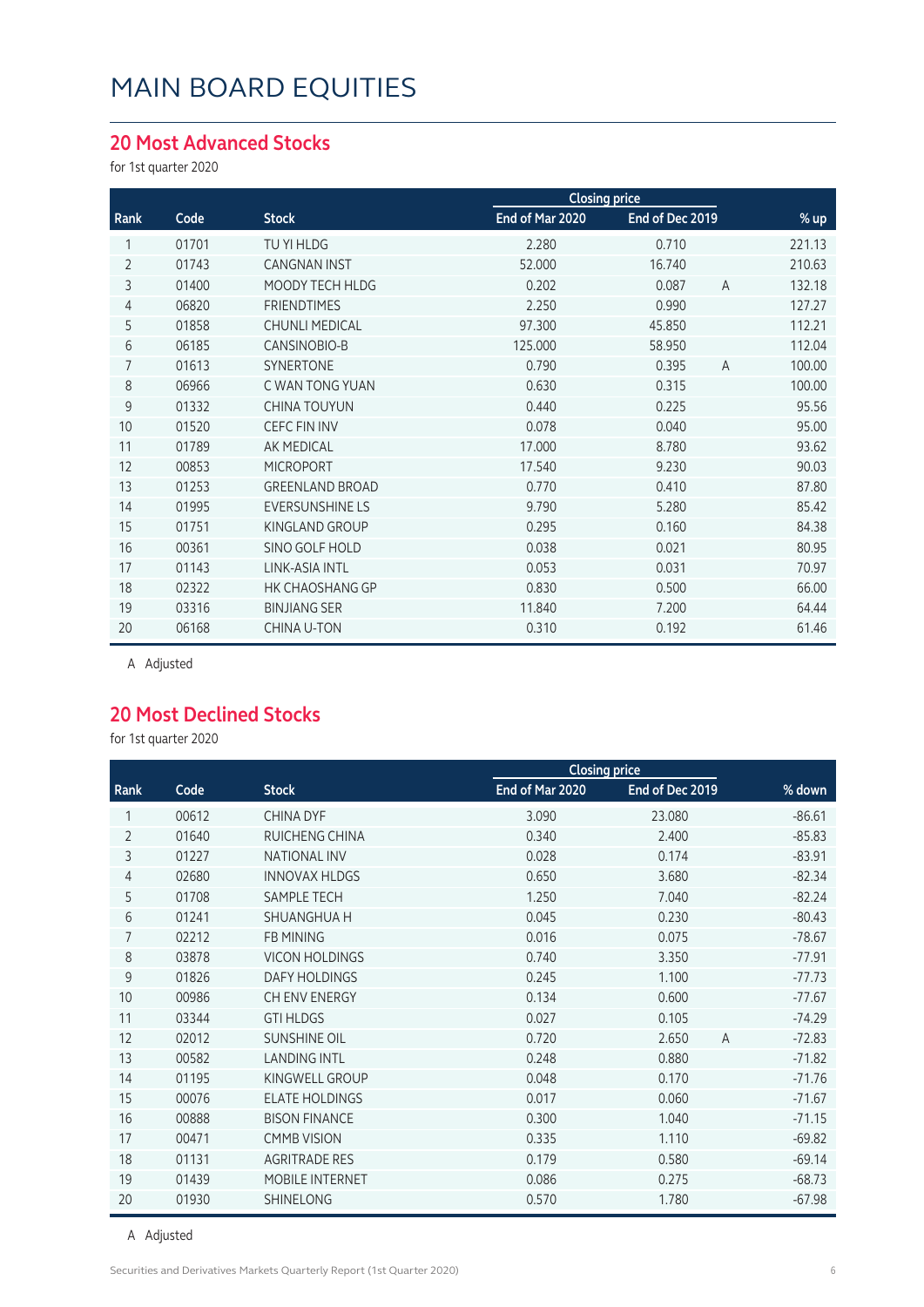### **20 Most Active Stocks by Value**

for 1st quarter 2020

| Rank           | Code  | <b>Stock</b>         | Turnover (HK\$ mil.) | % of total |
|----------------|-------|----------------------|----------------------|------------|
| 1              | 00700 | <b>TENCENT</b>       | 582,183.70           | 9.96       |
| $\overline{2}$ | 09988 | BABA-SW              | 278,753.42           | 4.77       |
| 3              | 02318 | PING AN              | 219,265.99           | 3.75       |
| 4              | 03690 | MEITUAN-W            | 192,382.06           | 3.29       |
| 5              | 00939 | CCB                  | 173,930.83           | 2.98       |
| 6              | 01810 | XIAOMI-W             | 163,977.00           | 2.81       |
| 7              | 01299 | <b>AIA</b>           | 145,122.35           | 2.48       |
| 8              | 00005 | <b>HSBC HOLDINGS</b> | 130,982.56           | 2.24       |
| 9              | 00941 | <b>CHINA MOBILE</b>  | 100,376.75           | 1.72       |
| 10             | 00981 | <b>SMIC</b>          | 96,734.86            | 1.66       |
| 11             | 00388 | <b>HKEX</b>          | 90,318.95            | 1.55       |
| 12             | 01398 | ICBC                 | 89,829.07            | 1.54       |
| 13             | 02382 | <b>SUNNY OPTICAL</b> | 83,075.50            | 1.42       |
| 14             | 01918 | <b>SUNAC</b>         | 78,209.11            | 1.34       |
| 15             | 00883 | <b>CNOOC</b>         | 66,727.81            | 1.14       |
| 16             | 03988 | <b>BANK OF CHINA</b> | 65,424.18            | 1.12       |
| 17             | 00027 | <b>GALAXY ENT</b>    | 63,363.53            | 1.08       |
| 18             | 02628 | CHINA LIFE           | 61,178.65            | 1.05       |
| 19             | 00788 | <b>CHINA TOWER</b>   | 60,903.23            | 1.04       |
| 20             | 00175 | <b>GEELY AUTO</b>    | 49,561.41            | 0.85       |
| Total          |       |                      | 2,792,300.97         | 47.79      |

### **20 Most Active Stock by Shares**

| Rank           | Code  | <b>Stock</b>           | Turnover (mil. shs) | % of total |
|----------------|-------|------------------------|---------------------|------------|
| 1              | 00788 | <b>CHINA TOWER</b>     | 34,164.77           | 4.49       |
| $\overline{2}$ | 00939 | CCB                    | 27,506.41           | 3.62       |
| 3              | 03988 | <b>BANK OF CHINA</b>   | 21,289.33           | 2.80       |
| 4              | 01398 | <b>ICBC</b>            | 16,736.49           | 2.20       |
| 5              | 03800 | <b>GCL-POLY ENERGY</b> | 13,781.16           | 1.81       |
| 6              | 01810 | <b>XIAOMI-W</b>        | 13,646.21           | 1.80       |
| 7              | 00857 | PETROCHINA             | 11,167.19           | 1.47       |
| 8              | 01288 | ABC                    | 10,577.25           | 1.39       |
| 9              | 00386 | SINOPEC CORP           | 9,639.07            | 1.27       |
| 10             | 00412 | <b>CHINA SDHS FIN</b>  | 9,231.41            | 1.21       |
| 11             | 00607 | <b>FULLSHARE</b>       | 8,402.50            | 1.11       |
| 12             | 01131 | <b>AGRITRADE RES</b>   | 8,397.24            | 1.10       |
| 13             | 00493 | <b>GOME RETAIL</b>     | 7,466.54            | 0.98       |
| 14             | 01269 | FIRST CAP GP           | 7,347.33            | 0.97       |
| 15             | 00883 | <b>CNOOC</b>           | 6,741.38            | 0.89       |
| 16             | 00981 | <b>SMIC</b>            | 6,568.02            | 0.86       |
| 17             | 00136 | <b>HENGTEN NET</b>     | 6,295.30            | 0.83       |
| 18             | 02211 | UNI HEALTH             | 5,524.03            | 0.73       |
| 19             | 00269 | <b>CRTG</b>            | 5,049.15            | 0.66       |
| 20             | 00728 | CHINA TELECOM          | 4,551.48            | 0.60       |
| Total          |       |                        | 234,082.27          | 30.79      |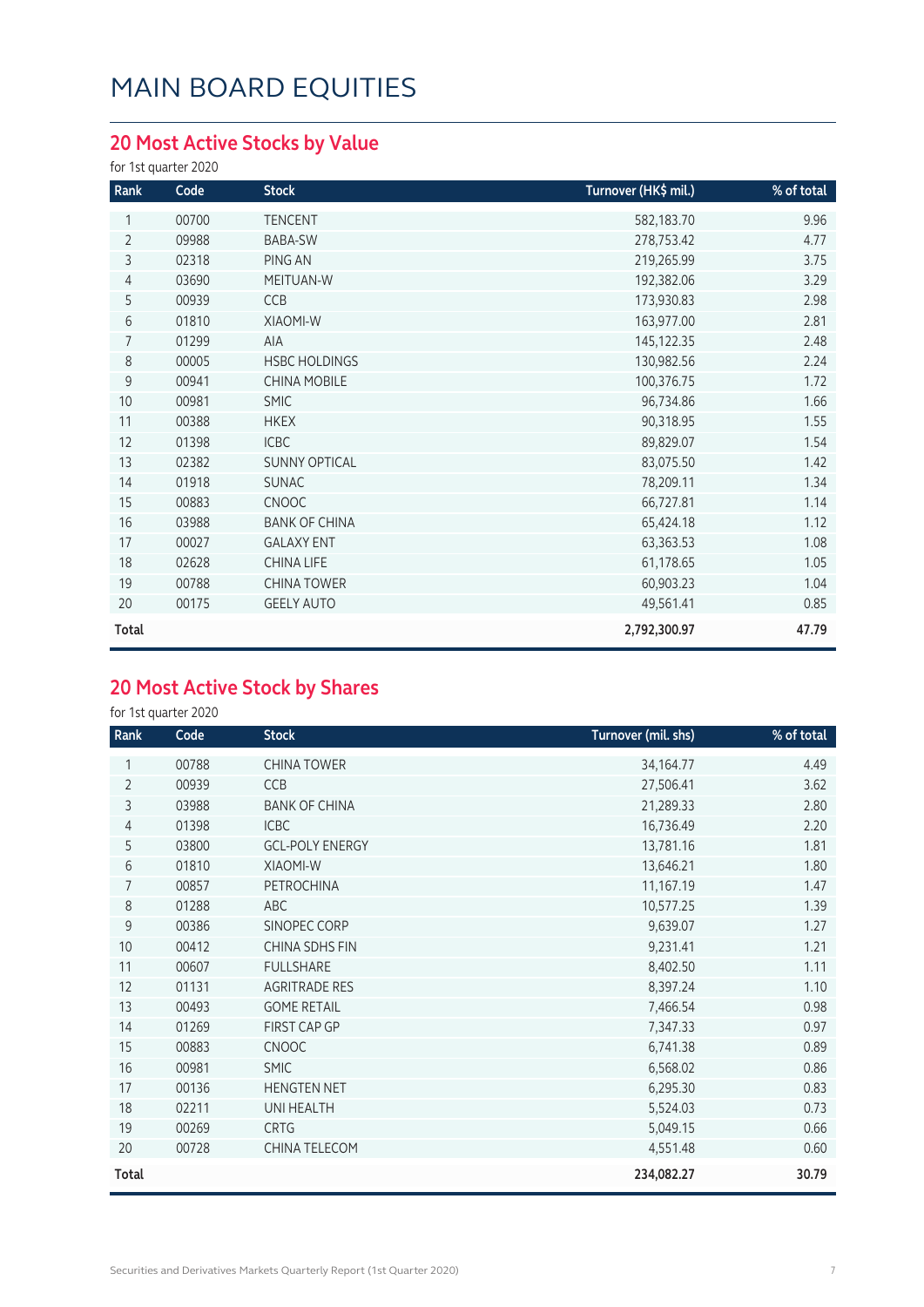#### **Market Capitalisation of Listed Companies for Main Board**

|      |                | HK\$ mil.     |
|------|----------------|---------------|
| 2019 | Q1             | 33,647,822.31 |
|      | Q2             | 32,591,655.65 |
|      | Q <sub>3</sub> | 30,521,427.39 |
|      | Q4             | 38,058,338.10 |
| 2020 | Ο1             | 32,706,395.63 |

### **Market Capitalisation by Hang Seng Industry Classification System\* – Main Board**

Quarter-end figures



\* Hang Seng Industry Classification System (HSICS) is provided by Hang Seng Indexes Company Limited. Note: New Hang Seng Industry Classification System took effect on 9 September 2013.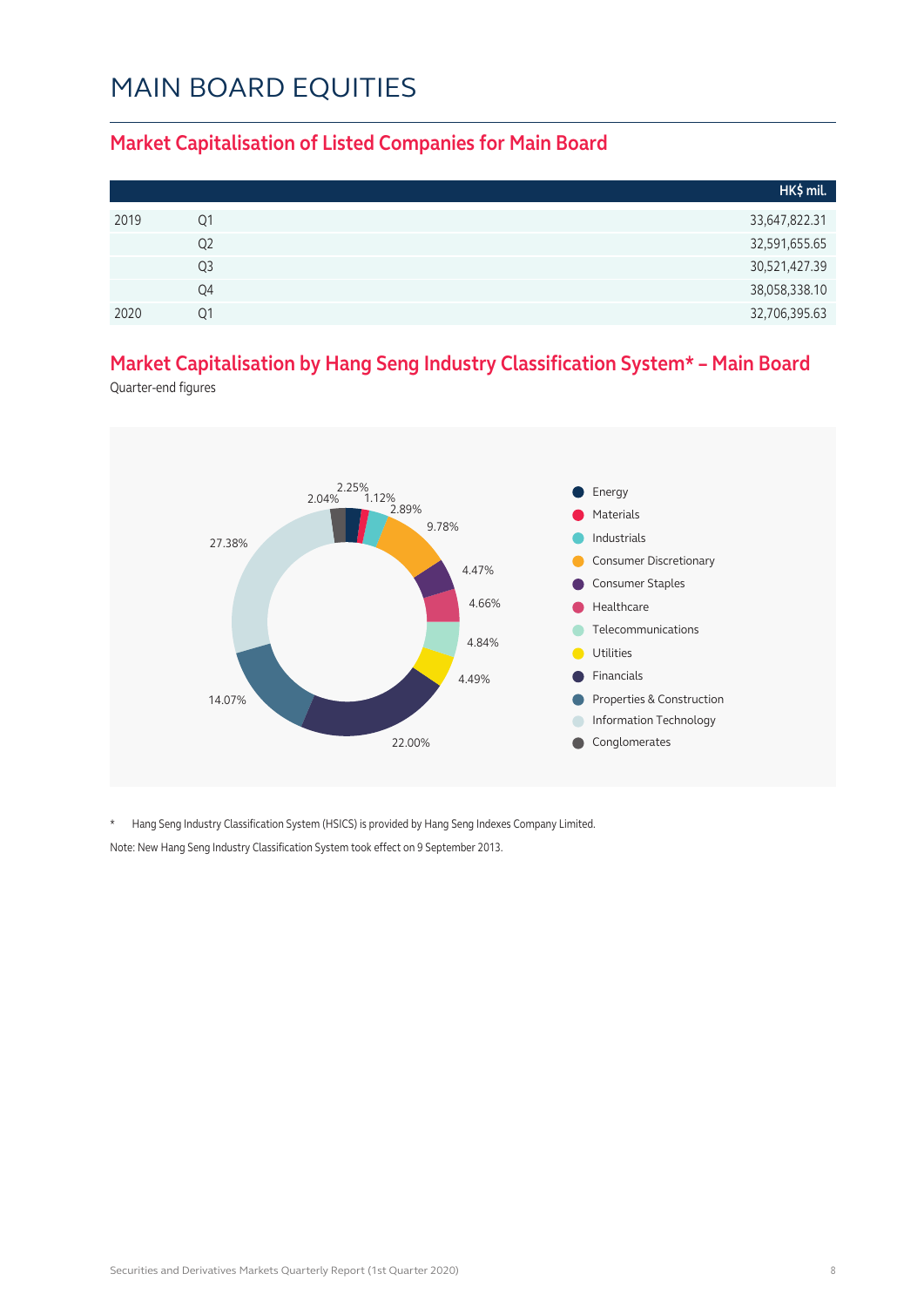#### **50 Leading Companies by Market Capitalisation**

as at the 1st quarter end 2020

|                     |       | <b>Market capitalisation</b>                                                |               |                    |  |  |
|---------------------|-------|-----------------------------------------------------------------------------|---------------|--------------------|--|--|
| Rank                | Code  | Company                                                                     | (HK\$ mil.)   | % of market total  |  |  |
| 1                   | 09988 | Alibaba Group Holding Ltd. - SW                                             | 3,936,091.23  | 12.03              |  |  |
| $\overline{2}$      | 00700 | Tencent Holdings Ltd.                                                       | 3,632,026.34  | 11.10              |  |  |
| 3                   | 00939 | China Construction Bank Corporation - H Shares                              | 1,524,245.81  | 4.66               |  |  |
| $\overline{4}$      | 00941 | China Mobile Ltd.                                                           | 1,180,411.59  | 3.61               |  |  |
| 5                   | 00005 | <b>HSBC Holdings plc</b>                                                    | 913,451.74    | 2.79               |  |  |
| 6                   | 01299 | AIA Group Ltd.                                                              | 848,035.89    | 2.59               |  |  |
| 7                   | 02318 | Ping An Insurance (Group) Co. of China, Ltd. - H Shares                     | 567,132.98    | 1.73               |  |  |
| 8                   | 03690 | Meituan Dianping - W                                                        | 544,973.09    | 1.67               |  |  |
| $\mathsf 9$         | 01398 | Industrial and Commercial Bank of China Ltd. - H Shares                     | 460,876.38    | 1.41               |  |  |
| 10                  | 00883 | CNOOC Ltd.                                                                  | 362,983.82    | 1.11               |  |  |
| 11                  | 00016 | Sun Hung Kai Properties Ltd.                                                | 296,153.14    | 0.91               |  |  |
| 12                  | 00388 | Hong Kong Exchanges and Clearing Ltd.                                       | 294,868.87    | 0.90               |  |  |
| 13                  | 01876 | Budweiser Brewing Co. APAC Ltd.                                             | 264,867.94    | 0.81               |  |  |
| 14                  | 00688 | China Overseas Land & Investment Ltd.                                       | 263,496.65    | 0.81               |  |  |
| 15                  | 02378 | Prudential plc *                                                            |               | 260,885.61<br>N.A. |  |  |
| 16                  | 00011 | Hang Seng Bank Ltd.                                                         | 253,319.16    | 0.77               |  |  |
| 17                  | 01810 | Xiaomi Corporation - W                                                      | 250,965.55    | 0.77               |  |  |
| 18                  | 03988 | Bank of China Ltd. - H Shares                                               | 248,358.16    | 0.76               |  |  |
| 19                  | 00066 | MTR Corporation Ltd.                                                        | 246,633.68    | 0.75               |  |  |
| 20                  | 00267 | CITIC Ltd.                                                                  | 235,922.03    | 0.72               |  |  |
| 21                  | 01928 | Sands China Ltd.                                                            | 229,721.92    | 0.70               |  |  |
| 22                  | 01109 | China Resources Land Ltd.                                                   | 228,190.07    | 0.70               |  |  |
| 23                  | 02388 | BOC Hong Kong (Holdings) Ltd.                                               | 226,786.14    | 0.69               |  |  |
| 24                  | 00960 | Longfor Group Holdings Ltd.                                                 | 226,093.72    | 0.69               |  |  |
| 25                  | 00003 | Hong Kong and China Gas Co. Ltd., The                                       | 216,302.17    | 0.66               |  |  |
| 26                  | 00945 | Manulife Financial Corporation *                                            |               | 208,613.75<br>N.A. |  |  |
| 27                  | 02007 | Country Garden Holdings Co. Ltd.                                            | 204,995.09    | 0.63               |  |  |
| 28                  | 00001 | CK Hutchison Holdings Ltd.                                                  | 201,681.38    | 0.62               |  |  |
| 29                  | 00002 | CLP Holdings Ltd.                                                           | 180,641.22    | 0.55               |  |  |
| 30                  | 00027 | Galaxy Entertainment Group Ltd.                                             | 179,257.83    | 0.55               |  |  |
| 31                  | 03333 | China Evergrande Group                                                      | 170,263.70    | 0.52               |  |  |
| 32                  | 01918 | Sunac China Holdings Ltd.                                                   | 166,783.20    | 0.51               |  |  |
| 33                  | 03328 | Bank of Communications Co., Ltd. - H Shares                                 | 166,306.35    | 0.51               |  |  |
| 34                  | 03968 | China Merchants Bank Co., Ltd. - H Shares                                   | 160,681.54    | 0.49               |  |  |
| 35                  | 06862 | Haidilao International Holding Ltd.                                         | 160,060.00    | 0.49               |  |  |
| 36                  | 01113 | CK Asset Holdings Ltd.                                                      | 156,784.85    | 0.48               |  |  |
| 37                  | 00241 | Alibaba Health Information Technology Ltd.                                  | 156,463.78    | 0.48               |  |  |
| 38                  | 02020 |                                                                             |               | 0.47               |  |  |
| 39                  |       | ANTA Sports Products Ltd.                                                   | 153,875.88    | 0.47               |  |  |
| 40                  | 03692 | Hansoh Pharmaceutical Group Co. Ltd.<br>Henderson Land Development Co. Ltd. | 152,240.47    |                    |  |  |
|                     | 00012 |                                                                             | 143,062.99    | 0.44               |  |  |
| 41                  | 00384 | China Gas Holdings Ltd.                                                     | 140,901.20    | 0.43               |  |  |
| 42                  | 02888 | <b>Standard Chartered PLC</b>                                               | 136,900.63    | 0.42               |  |  |
| 43                  | 00762 | China Unicom (Hong Kong) Ltd.                                               | 136,773.62    | 0.42               |  |  |
| 44                  | 02269 | WuXi Biologics (Cayman) Inc.                                                | 130,409.03    | 0.40               |  |  |
| 45                  | 01177 | Sino Biopharmaceutical Ltd.                                                 | 128,652.47    | 0.39               |  |  |
| 46                  | 01972 | Swire Properties Ltd.                                                       | 127,530.00    | 0.39               |  |  |
| 47                  | 06186 | China Feihe Ltd.                                                            | 124,173.43    | 0.38               |  |  |
| 48                  | 02313 | Shenzhou International Group Holdings Ltd.                                  | 123,865.53    | 0.38               |  |  |
| 49                  | 00291 | China Resources Beer (Holdings) Co. Ltd.                                    | 114,843.86    | 0.35               |  |  |
| 50                  | 02382 | Sunny Optical Technology (Group) Co. Ltd.                                   | 114,511.11    | 0.35               |  |  |
| Total               |       |                                                                             | 21,083,567.20 | 64.46              |  |  |
| <b>Market Total</b> |       |                                                                             | 32,706,395.63 | 100.00             |  |  |

Notes:

\* not included in Market Total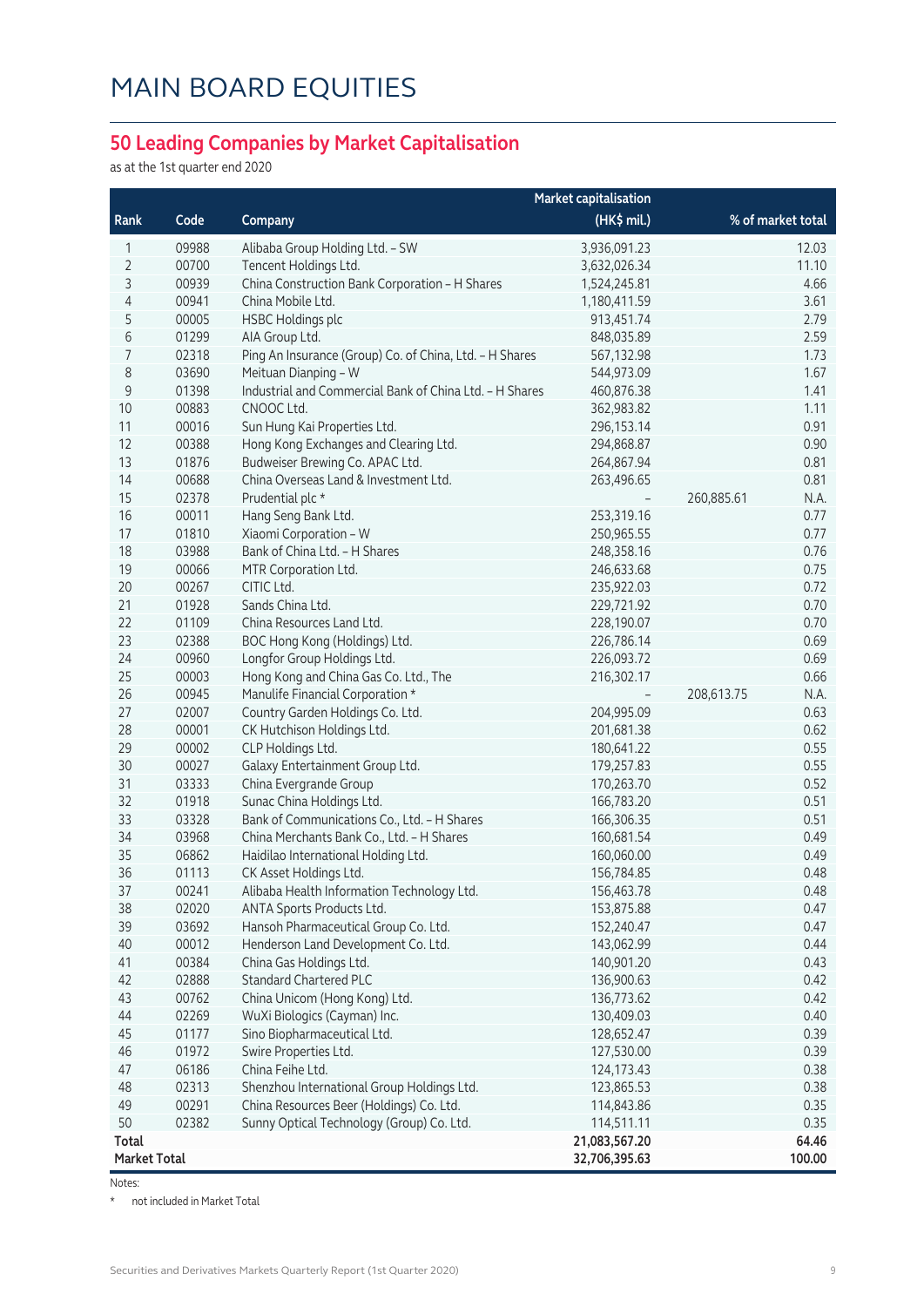#### **Short Selling (value)**

|      |    | Short selling turnover (HK\$ mil.) | Market turnover (HK\$ mil.) * | % of market total |
|------|----|------------------------------------|-------------------------------|-------------------|
| 2019 | Q1 | 831,592.80                         | 6,063,241.38                  | 13.72             |
|      | Q2 | 809,812.75                         | 5,590,062.03                  | 14.49             |
|      | Q3 | 775,830.36                         | 5,005,599.30                  | 15.50             |
|      | Q4 | 682,349.40                         | 4,781,146.46                  | 14.27             |
| 2020 | 01 | 1,112,964.87                       | 7,498,539.15                  | 14.84             |

**Included Market total for Main Board and GEM** 

#### **Short Selling (share)**

|      |    | Short selling turnover (mil. shs) | Market turnover (mil. shs) * | % of market total |
|------|----|-----------------------------------|------------------------------|-------------------|
| 2019 | Q1 | 70,290.01                         | 20,448,501.82                | 0.34              |
|      | Q2 | 73,356.84                         | 14,806,813.31                | 0.50              |
|      | Q3 | 66,945.13                         | 13,469,789.17                | 0.50              |
|      | Q4 | 56,995.38                         | 11,472,367.54                | 0.50              |
| 2020 | Q1 | 83,289.61                         | 12,608,920.66                | 0.66              |

Included Market total for Main Board and GEM

### **New Listing Companies Statistics**

|      |                | No. of newly<br>listed companies | No. of companies<br>transferred from GEM * | <b>Funds raised</b><br>(HK\$ mil.) $*$ |
|------|----------------|----------------------------------|--------------------------------------------|----------------------------------------|
| 2019 | Q1             | 32                               | 6                                          | 20,840.88                              |
|      | Q <sub>2</sub> | 38                               |                                            | 50,600.82                              |
|      | Q <sub>3</sub> | 20                               |                                            | 61,865.95                              |
|      | Q4             | 58                               | 10                                         | 179,963.81                             |
| 2020 | Q1             | 35                               |                                            | 13,979.98                              |

Included only the transfers of listing from GEM to Main Board pursuant to the revised Rule 9.24 of GEM Listing Rules and to the new Chapter 9A of the Main Board Listing Rules effective from 1 July 2008

All funds raised are attributed to the initial public offers of newly listed companies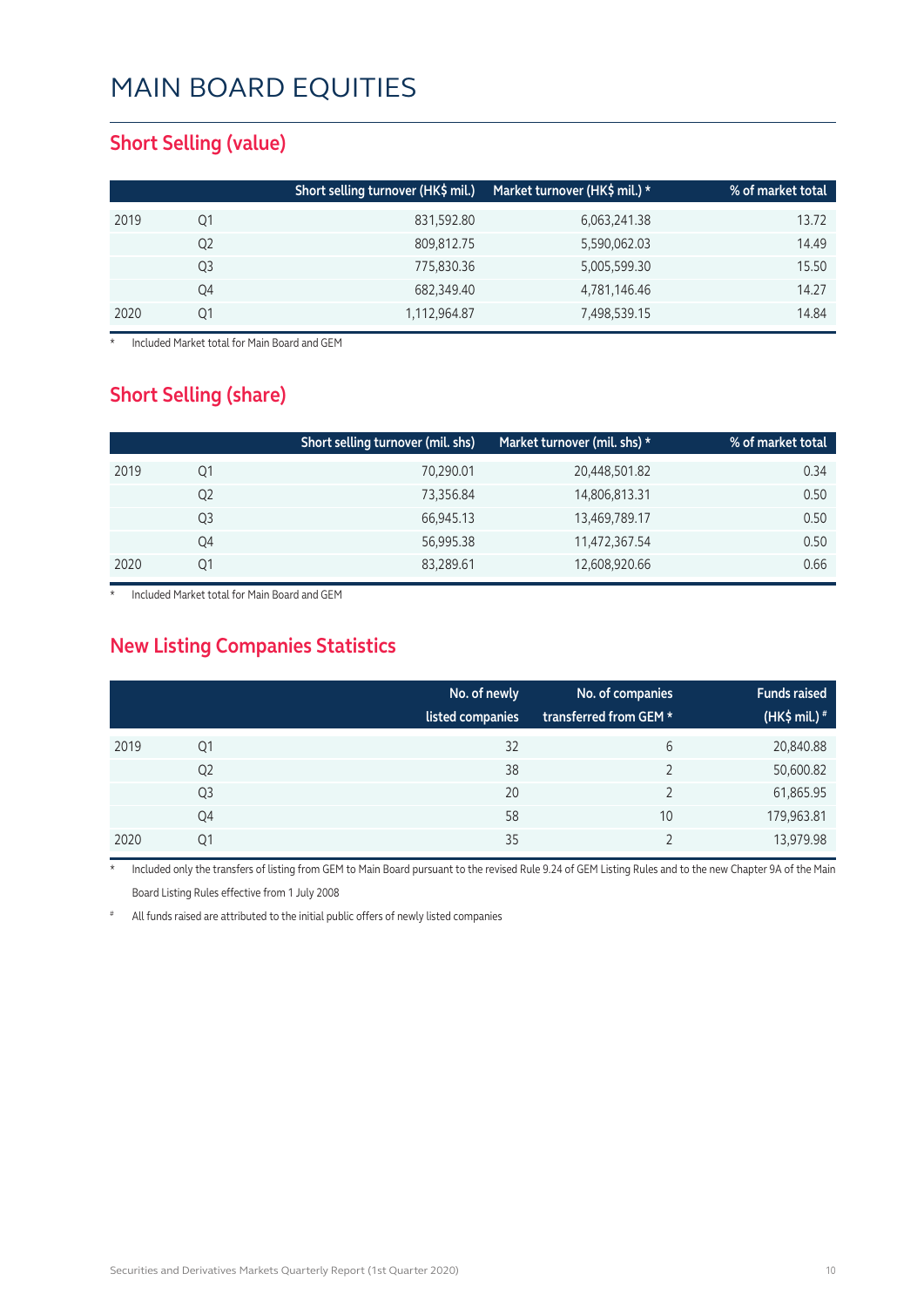#### **Newly Listed Companies**

for 1st quarter 2020

| Code  | Company                                                      | <b>Listing date</b> | No. of issued shares | Funds raised (HK\$ mil.) |
|-------|--------------------------------------------------------------|---------------------|----------------------|--------------------------|
| 09998 | Kwan Yong Holdings Ltd.                                      | 2020/01/08          | 800,000,000          | 130.00                   |
| 09918 | Wise Ally International Holdings Ltd.                        | 2020/01/10          | 2,000,000,000        | 125.00                   |
| 02528 | Forward Fashion (International) Holdings Co. Ltd.            | 2020/01/13          | 400,000,000          | 200.00                   |
| 01802 | Wenye Group Holdings Ltd.                                    | 2020/01/14          | 594,000,000          | 157.41                   |
| 03718 | Beijing Enterprises Urban Resources Group Ltd.               | 2020/01/15          | 3,600,000,000        | 621.00                   |
| 01416 | CTR Holdings Ltd.                                            | 2020/01/15          | 1,400,000,000        | 126.00                   |
| 09922 | Jiumaojiu International Holdings Ltd.                        | 2020/01/15          | 1,383,410,000        | 2,530.51                 |
| 09919 | Activation Group Holdings Ltd.                               | 2020/01/16          | 800,000,000          | 404.00                   |
| 09968 | Huijing Holdings Co. Ltd.                                    | 2020/01/16          | 5,254,000,000        | 1,521.03                 |
| 01925 | Kwung's Holdings Ltd.                                        | 2020/01/16          | 405,042,000          | 134.45                   |
| 01412 | Q P Group Holdings Ltd.                                      | 2020/01/16          | 532,000,000          | 156.94                   |
| 00301 | SANVO Fine Chemicals Group Ltd.                              | 2020/01/16          | 427,500,000          | 130.00                   |
| 01525 | Shanghai Gench Education Group Ltd.                          | 2020/01/16          | 415,000,000          | 695.75                   |
| 01740 | Values Cultural Investment Ltd.                              | 2020/01/16          | 1,037,500,000        | 143.75                   |
| 01937 | JiaChen Holding Group Ltd.                                   | 2020/01/17          | 1,000,000,000        | 132.50                   |
| 01745 | Lvji Technology Holdings Inc.                                | 2020/01/17          | 1,410,300,000        | 747.72                   |
| 09938 | Wah Wo Holdings Group Ltd.                                   | 2020/01/17          | 1,000,000,000        | 125.00                   |
| 09933 | <b>GHW</b> International                                     | 2020/01/21          | 1,000,000,000        | 127.50                   |
| 01442 | Infinity Logistics and Transport Ventures Ltd.               | 2020/01/21          | 2,000,000,000        | 155.00                   |
| 01601 | Zhongguancun Science-Tech Leasing Co., Ltd. - H Shares       | 2020/01/21          | 333,334,000          | 506.67                   |
| 09929 | SEM Holdings Ltd.                                            | 2020/02/14          | 2,000,000,000        | 125.00                   |
| 02263 | Fu Shek Financial Holdings Ltd.                              | 2020/02/19          | 1,000,000,000        | 125.00                   |
| 09916 | Xingye Wulian Service Group Co. Ltd.                         | 2020/03/09          | 400,000,000          | 199.00                   |
| 01433 | Cirtek Holdings Ltd.                                         | 2020/03/12          | 2,000,000,000        | 125.00                   |
| 01950 | Sunlight Technology Holdings Ltd.                            | 2020/03/12          | 1,000,000,000        | 130.00                   |
| 01343 | Wei Yuan Holdings Ltd.                                       | 2020/03/12          | 1,064,000,000        | 127.68                   |
| 09936 | Ximei Resources Holding Ltd.                                 | 2020/03/12          | 300,000,000          | 167.25                   |
| 01859 | China Bright Culture Group                                   | 2020/03/13          | 1,600,000,000        | 904.00                   |
| 01941 | Ye Xing Group Holdings Ltd.                                  | 2020/03/13          | 405,310,000          | 164.28                   |
| 01961 | Jiu Zun Digital Interactive Entertainment Group Holdings Ltd | 2020/03/17          | 546,000,000          | 170.10                   |
| 01472 | Sang Hing Holdings (International) Ltd.                      | 2020/03/17          | 1,000,000,000        | 125.00                   |
| 03991 | Changhong Jiahua Holdings Ltd. *                             | 2020/03/18          | 1,454,652,000        |                          |
| 00589 | Jianzhong Construction Development Ltd.                      | 2020/03/18          | 625,000,000          | 257.81                   |
| 06918 | Kidztech Holdings Ltd.                                       | 2020/03/18          | 520,886,000          | 123.21                   |
| 01657 | SG Group Holdings Ltd. *                                     | 2020/03/20          | 32,000,000           |                          |
| 09969 | InnoCare Pharma Ltd. - B                                     | 2020/03/23          | 1,251,617,235        | 2,240.40                 |
| 01463 | C-Link Squared Ltd.                                          | 2020/03/27          | 800,000,000          | 126.00                   |
| Total |                                                              |                     |                      | 13,979.98                |

\* Transfers of listing from GEM to Main Board pursuant to the revised Rule 9.24 of the GEM Listing Rules and to the new Chapter 9A of the Main Board Listing Rules effective from 1 July 2008.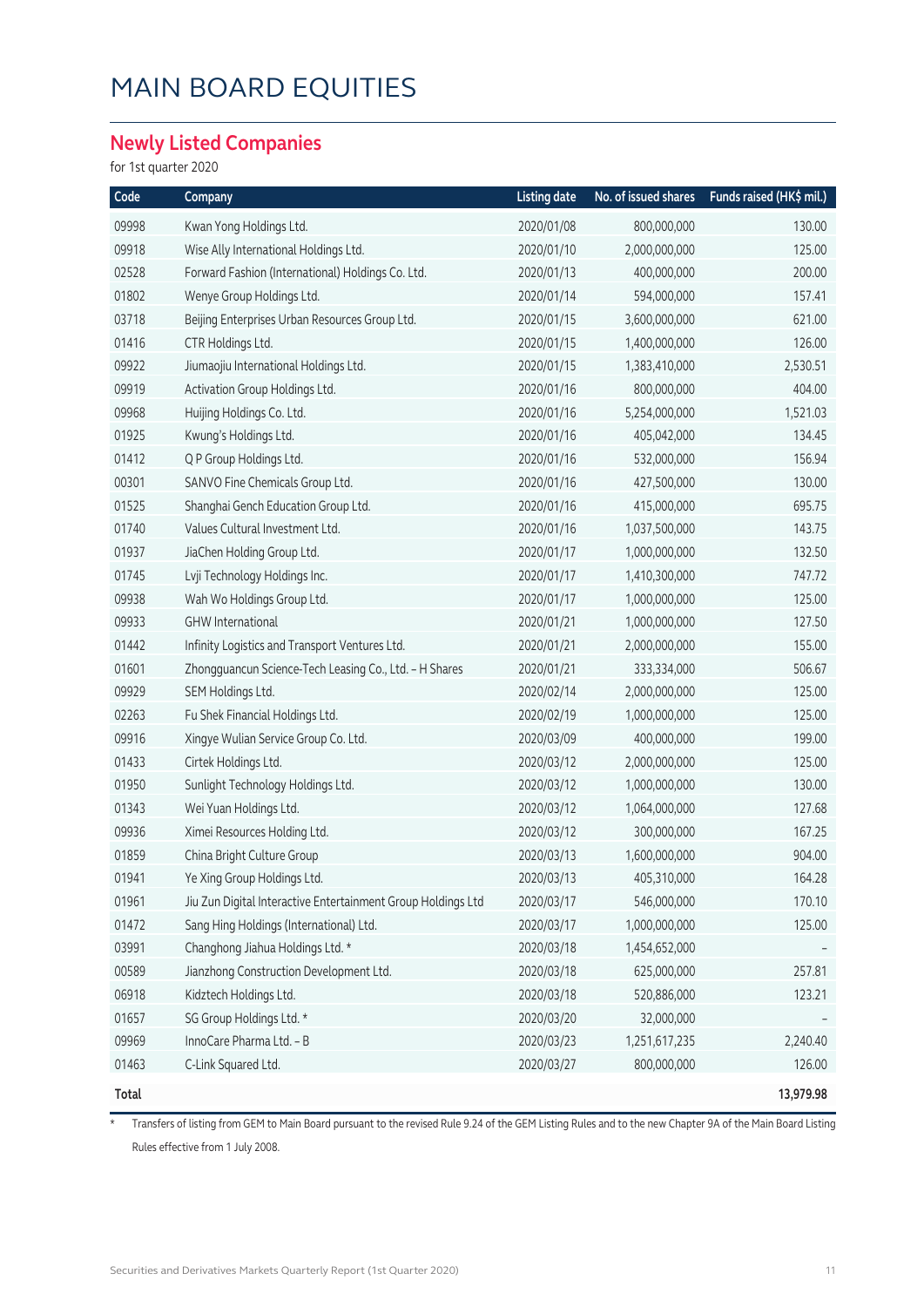### **Withdrawal of Listed Companies**

| Code  | Company                                          | Last trading date | <b>Delisted date</b> |
|-------|--------------------------------------------------|-------------------|----------------------|
| 01828 | Dah Chong Hong Holdings Ltd.                     | 2019/12/24        | 2020/01/10           |
| 00233 | Mingyuan Medicare Development Co. Ltd.           | 2015/03/31        | 2020/01/23           |
| 00940 | China Animal Healthcare Ltd.                     | 2015/03/27        | 2020/01/30           |
| 00705 | Ding He Mining Holdings Ltd.                     | 2018/03/29        | 2020/02/05           |
| 01021 | Midas Holdings Ltd.                              | 2018/02/07        | 2020/02/05           |
| 02889 | Nickel Resources International Holdings Co. Ltd. | 2015/03/31        | 2020/02/14           |
| 00958 | Huaneng Renewables Corporation Ltd. - H Shares   | 2020/02/17        | 2020/02/25           |
| 03823 | Tech Pro Technology Development Ltd.             | 2017/11/08        | 2020/03/02           |
| 01700 | Springland International Holdings Ltd.           | 2020/02/07        | 2020/03/03           |
| 00606 | China Agri-Industries Holdings Ltd.              | 2020/03/09        | 2020/03/23           |
| 02121 | China First Chemical Holdings Ltd.               | 2018/08/30        | 2020/03/23           |
| 02200 | Hosa International Ltd.                          | 2018/08/31        | 2020/03/23           |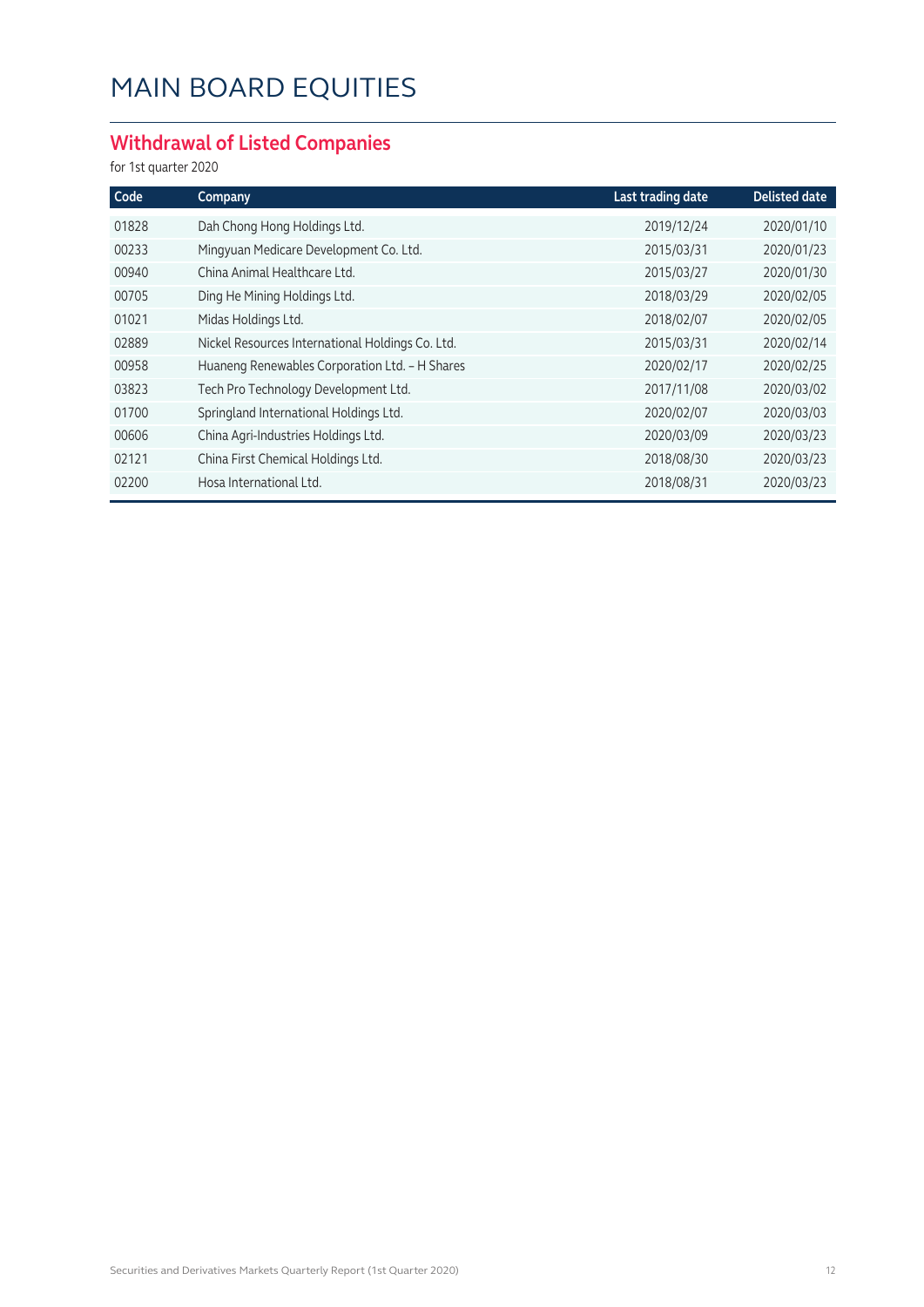### **Company Name Changes**

| Code  | Old name                                       | New name                                         | <b>Effective date</b> | <b>Adoption date</b> |
|-------|------------------------------------------------|--------------------------------------------------|-----------------------|----------------------|
| 00365 | Unisplendour Technology (Holdings) Ltd.        | Sino ICT Holdings Ltd.                           | 2019/12/04            | 2020/01/03           |
| 02011 | KEE Holdings Co. Ltd.                          | China Apex Group Ltd.                            | 2019/11/22            | 2020/01/09           |
| 01566 | China Animation Characters Co. Ltd.            | CA Cultural Technology Group Ltd.                | 2019/11/22            | 2020/01/20           |
| 02222 | NVC Lighting Holding Ltd.                      | NVC International Holdings Ltd.                  | 2019/12/27            | 2020/01/23           |
| 00850 | Tou Rong Chang Fu Group Ltd.                   | Long Well International Holdings Ltd.            | 2019/12/27            | 2020/01/31           |
| 00632 | Pearl Oriental Oil Ltd.                        | CHK Oil Ltd.                                     | 2019/12/20            | 2020/02/10           |
| 01280 | Huiyin Smart Community Co., Ltd.               | Qidian International Co., Ltd.                   | 2020/01/03            | 2020/02/17           |
| 01499 | LEAP Holdings Group Ltd.                       | OKG Technology Holdings Ltd.                     | 2020/01/09            | 2020/03/03           |
| 02728 | Yuhua Energy Holdings Ltd.                     | Jintai Energy Holdings Ltd.                      | 2020/02/28            | 2020/03/04           |
| 01069 | China Agroforestry Low-Carbon Holdings Ltd.    | China Bozza Development Holdings Ltd.            | 2020/01/20            | 2020/03/05           |
| 01189 | Rosedale Hotel Holdings Ltd.                   | Greater Bay Area Dynamic Growth Holding Ltd.     | 2019/12/23            | 2020/03/05           |
| 00009 | Nine Express Ltd.                              | <b>KEYNE LTD</b>                                 | 2020/02/05            | 2020/03/24           |
| 01709 | Season Pacific Holdings Ltd.                   | DL Holdings Group Ltd.                           | 2020/03/03            | 2020/03/26           |
| 00091 | International Standard Resources Holdings Ltd. | Golden Century International Holdings Group Ltd. | 2020/03/18            | 2020/03/27           |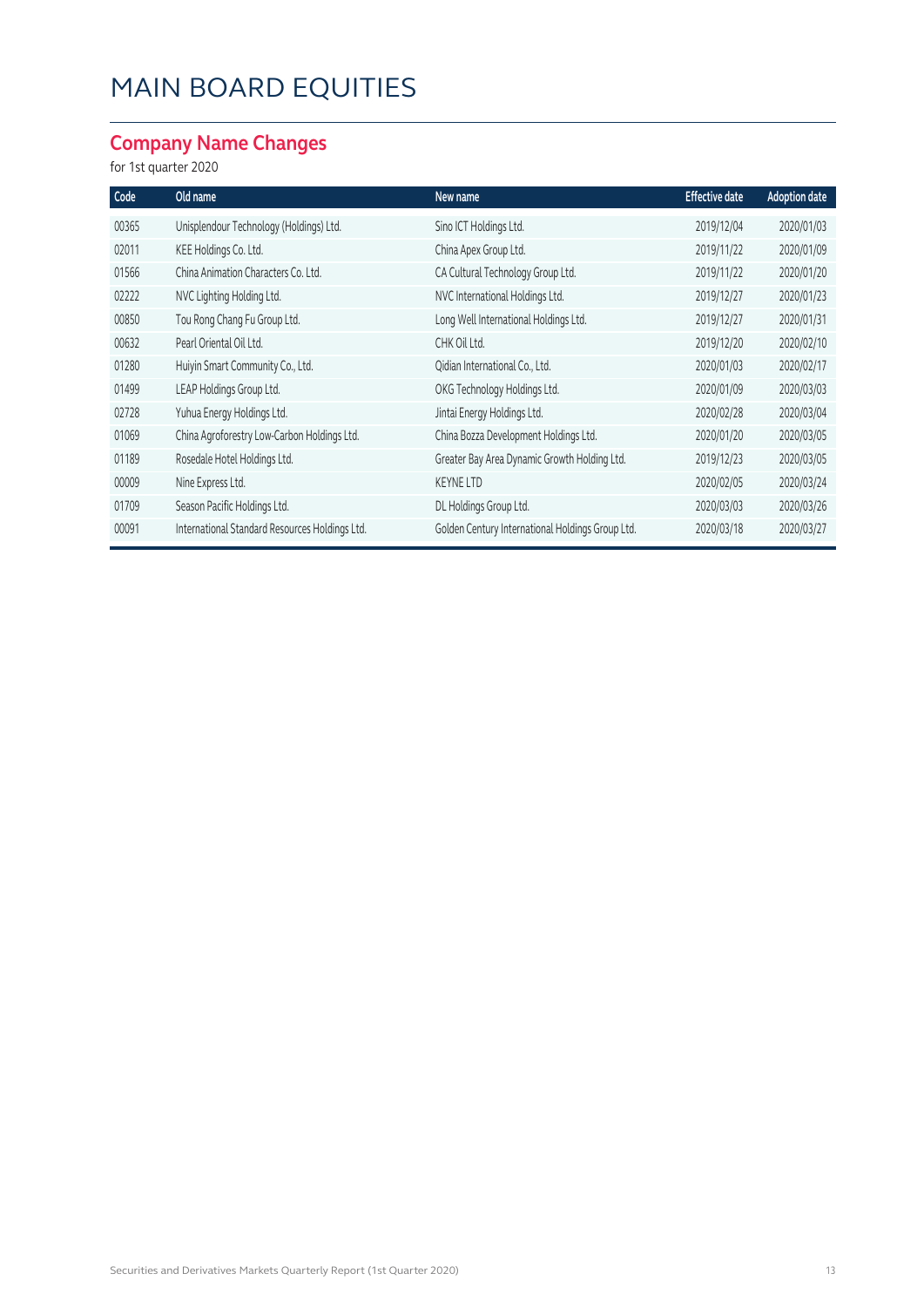#### **Bonus Issues/Bonus Warrants**

for 1st quarter 2020

| Code | Company | Particulars' | Ex-date' |
|------|---------|--------------|----------|
| Nil  |         |              |          |

### **Share Split/Consolidation**

| Code  | Company                                             | <b>Particulars</b>      | <b>Effective date</b> |
|-------|-----------------------------------------------------|-------------------------|-----------------------|
| 01280 | Qidian International Co., Ltd.                      | Consolidation 20 into 1 | 2020/01/07            |
| 00736 | China Properties Investment Holdings Ltd.           | Consolidation 40 into 1 | 2020/01/08            |
| 00616 | Eminence Enterprise Ltd.                            | Consolidation 20 into 1 | 2020/01/08            |
| 00401 | Wanjia Group Holdings Ltd.                          | Consolidation 5 into 1  | 2020/01/20            |
| 00067 | China Lumena New Materials Corp.                    | Consolidation 40 into 1 | 2020/02/17            |
| 00913 | Unity Investments Holdings Ltd.                     | Consolidation 10 into 1 | 2020/02/20            |
| 02012 | Sunshine Oilsands Ltd.                              | Consolidation 50 into 1 | 2020/02/26            |
| 00276 | Mongolia Energy Corporation Ltd.                    | Consolidation 10 into 1 | 2020/03/04            |
| 00274 | China Billion Resources Ltd.                        | Consolidation 20 into 1 | 2020/03/16            |
| 01150 | Milan Station Holdings Ltd.                         | Consolidation 4 into 1  | 2020/03/24            |
| 01613 | Synertone Communication Corporation                 | Consolidation 5 into 1  | 2020/03/24            |
| 00379 | China Ever Grand Financial Leasing Group Co., Ltd.  | Consolidation 10 into 1 | 2020/03/26            |
| 01063 | Suncorp Technologies Ltd.                           | Consolidation 20 into 1 | 2020/03/26            |
| 00697 | Shougang Concord International Enterprises Co. Ltd. | Consolidation 5 into 1  | 2020/03/30            |
| 01327 | Luxxu Group Ltd.                                    | Consolidation 10 into 1 | 2020/03/31            |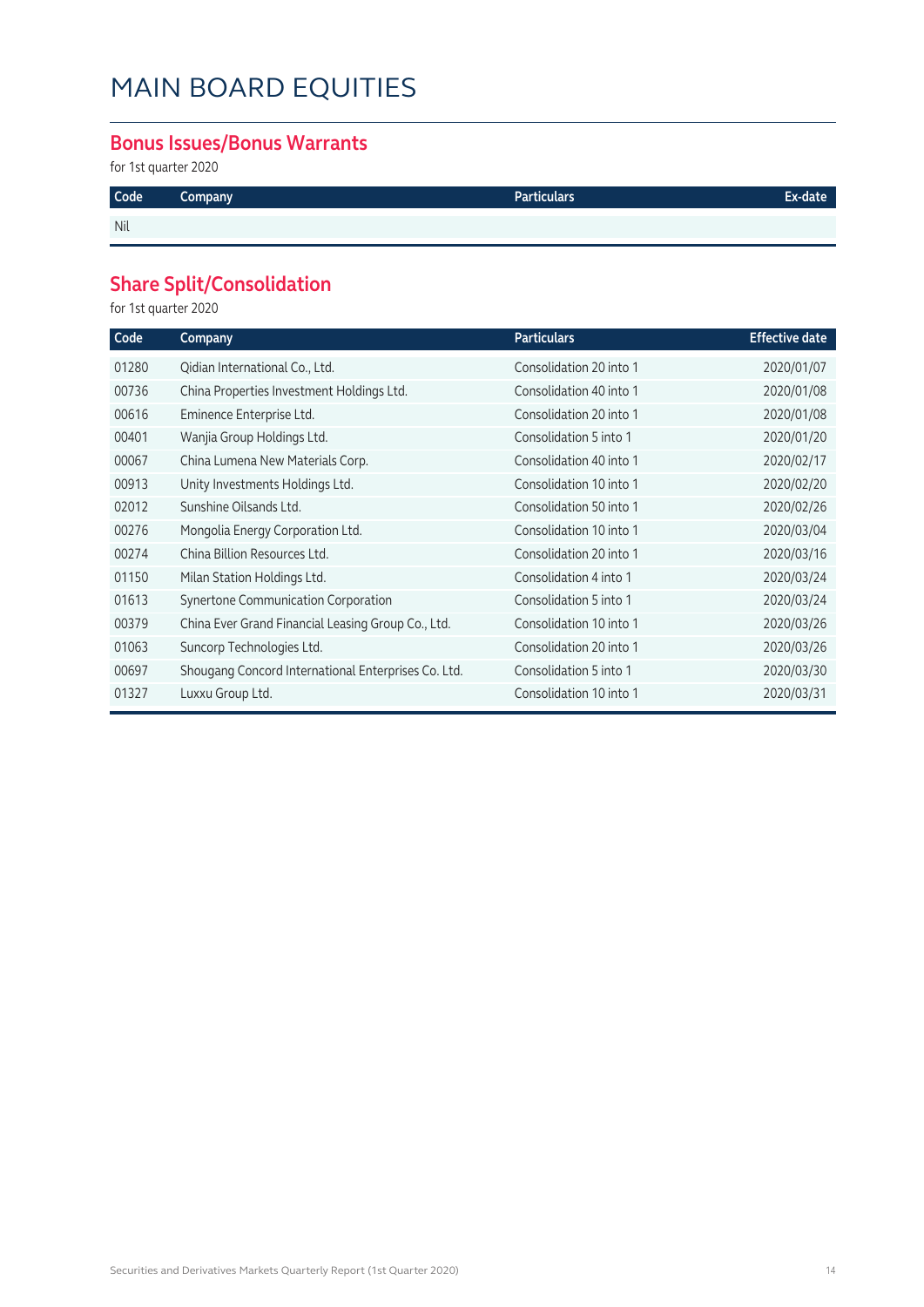### **Rights Issues & Open Offers**

| Month | Code  | Company                                      | Ratio                           | Funds raised (HK\$ mil.) |
|-------|-------|----------------------------------------------|---------------------------------|--------------------------|
| Jan   | 02868 | Beijing Capital Land Ltd. - H Shares         | Rts 5 for 10 @\$1.87            | 954.41                   |
|       | 00070 | Rich Goldman Holdings Ltd.                   | Open offer 9 for 5 @\$0.12      | 149.57                   |
| Feb   | 00907 | Elegance Optical International Holdings Ltd. | Rts 1 for 2 @\$0.14             | 28.31                    |
|       | 00616 | Eminence Enterprise Ltd.                     | Rts 4 for 1 @\$0.483            | 359.92                   |
|       |       |                                              | (after consolidation 20 into 1) |                          |
|       | 00729 | FDG Electric Vehicles Ltd.                   | Rts 1 for 2 @\$0.20             | 111.06                   |
|       | 02133 | Greenway Mining Group Ltd.                   | Rts 1 for 4 @\$0.055            | 49.22                    |
|       | 01172 | Magnus Concordia Group Ltd.                  | Rts 1 for 2 @\$0.11             | 198.68                   |
|       | 01498 | PuraPharm Corporation Ltd.                   | Rts 1 for 2 @\$0.80             | 105.30                   |
|       | 00401 | Wanjia Group Holdings Ltd.                   | Rts 2 for 1 @\$0.192            | 71.71                    |
|       |       |                                              | (after consolidation 5 into 1)  |                          |
| Mar   | 00645 | Ares Asia Ltd.                               | Rts 1 for 2 @\$0.335            | 57.30                    |
|       | 00471 | CMMB Vision Holdings Ltd.                    | Rts 1 for 2 @\$0.65             | 24.69                    |
|       | 01788 | Guotai Junan International Holdings Ltd.     | Rts 1 for 3 @\$1.45             | 2,782.87                 |
|       | 00305 | Wuling Motors Holdings Ltd.                  | Rts 1 for 2 @\$0.20             | 205.01                   |
| Total |       |                                              |                                 | 5,098.04                 |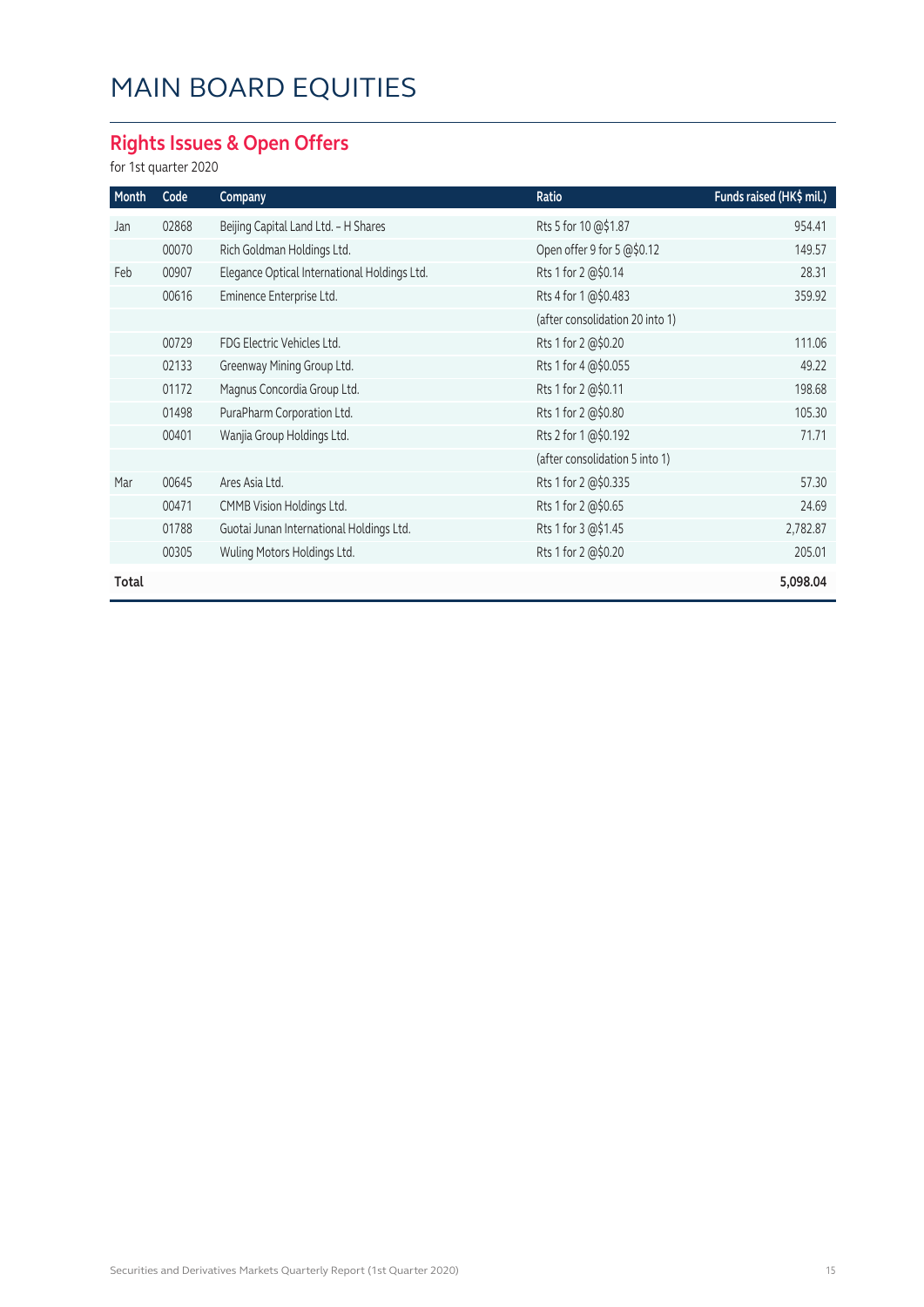### **Placing\***

|       |       |                       | No. of new    | <b>Placing price</b> | <b>Funds raised</b> |
|-------|-------|-----------------------|---------------|----------------------|---------------------|
| Month | Code  | Company               | shares placed | (HK <sup>2</sup> )   | (HK\$ mil.)         |
| 2020  |       |                       |               |                      |                     |
| Jan   | 06160 | <b>BEIGENE</b>        | 206,635,013   | 104.7760             | 21,650.39           |
|       | 06188 | <b>BJ DIGITAL</b>     | 65,793,400    | 3.2500               | 213.83              |
|       | 02312 | CH FIN LEASING        | 321,000,000   | 0.1000               | 32.10               |
|       | 06183 | CH GREENFRESH         | 233,511,246   | 0.2870               | 67.02               |
|       | 00379 | <b>EG LEASING</b>     | 2,383,830,000 | 0.0140               | 33.37               |
|       | 00223 | <b>ELIFE HLDGS</b>    | 53,191,489    | 0.1880               | 10.00               |
|       | 01323 | NEWTREE GROUP         | 160,000,000   | 0.4400               | 70.40               |
|       | 00527 | <b>RUIFENG RENEW</b>  | 180,000,000   | 0.2500               | 45.00               |
|       | 01030 | SEAZEN                | 311,000,000   | 8.7800               | 2,730.58            |
|       | 00813 | SHIMAO PROPERTY       | 158,000,000   | 29.5800              | 4,673.64            |
|       | 00697 | SHOUGANG INT'L        | 93,333,333    | 0.3000               | 28.00               |
|       | 01099 | SINOPHARM             | 149,000,000   | 27.3000              | 4,067.70            |
|       | 01918 | <b>SUNAC</b>          | 186,920,000   | 42.8000              | 8,000.18            |
|       | 01483 | U BANQUET GP          | 117,000,000   | 1.5300               | 179.01              |
|       | 01762 | WANKA ONLINE          | 25,789,000    | 1.9000               | 49.00               |
| Feb   | 02031 | AUSUPREME             | 12,000,000    | 0.4000               | 4.80                |
|       | 00863 | <b>BC TECH GROUP</b>  | 20,023,000    | 6.5000               | 130.15              |
|       | 01237 | CH ENV TECH&BIO       | 123,533,400   | 0.1200               | 14.82               |
|       | 00712 | COMTEC SOLAR          | 104,885,179   | 0.1000               | 10.49               |
|       | 01808 | <b>ENTERPRISE DEV</b> | 105,301,796   | 0.2490               | 26.22               |
|       | 01137 | <b>HKTV</b>           | 90,000,000    | 5.1500               | 463.50              |
|       | 01801 | <b>INNOVENT BIO-B</b> | 78,000,000    | 30.2000              | 2,355.60            |
|       | 01143 | LINK-ASIA INTL        | 1,189,060,000 | 0.0350               | 41.62               |
|       | 01400 | MOODY TECH HLDG       | 37,200,000    | 0.0860               | 3.20                |
|       | 00777 | NETDRAGON             | 33,000,000    | 23.7000              | 782.10              |
|       | 00686 | PANDA GREEN           | 7,176,943,498 | 0.2500               | 1,794.24            |
|       | 00697 | SHOUGANG INT'L        | 1,500,000,000 | 0.3000               | 450.00              |
|       | 01613 | SYNERTONE             | 860,000,000   | 0.1000               | 86.00               |
|       | 00082 | V1 GROUP              | 75,000,000    | 0.2000               | 15.00               |
| Mar   | 01789 | AK MEDICAL            | 53,500,000    | 15.0000              | 802.50              |
|       | 00863 | <b>BC TECH GROUP</b>  | 23,077,000    | 6.5000               | 150.00              |
|       | 04619 | BOC 20USDPREF         | 197,865,300   | 111.1665             | 21,996.00           |
|       | 00612 | <b>CHINA DYF</b>      | 66,368,000    | 2.7500               | 182.51              |
|       | 01332 | <b>CHINA TOUYUN</b>   | 135, 135, 135 | 0.3700               | 50.00               |
|       | 01559 | <b>KWAN ON HLDGS</b>  | 264,000,000   | 0.1976               | 52.17               |
|       | 00058 | SUNWAY INT'L          | 149,063,676   | 0.1000               | 14.91               |
| Total |       |                       |               |                      | 71,276.03           |

\* Due to the reporting time-lag, placing figures for the quarter are provisional.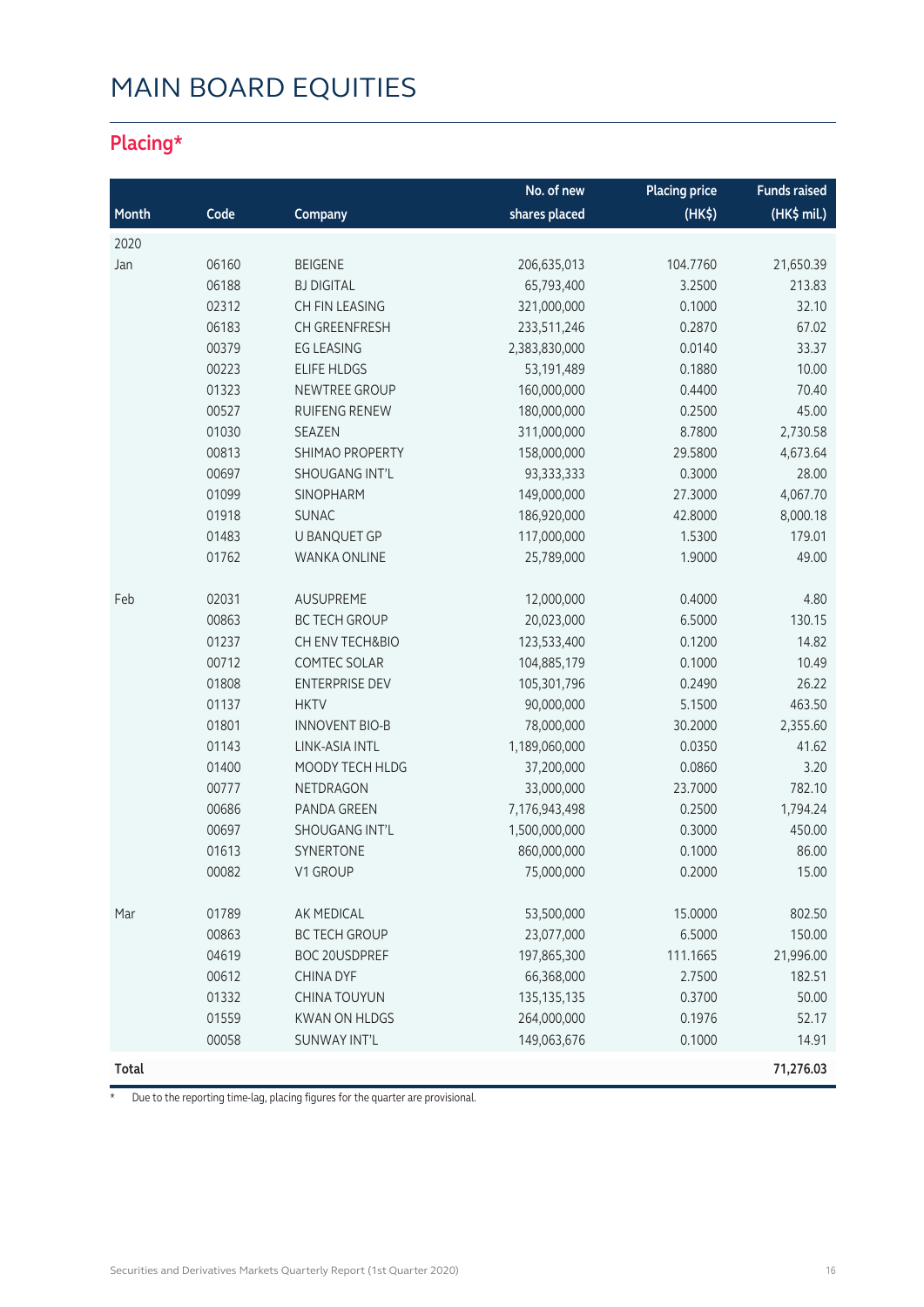#### **Warrant Trading Statistics**

|      |                | <b>Equity wts</b><br>(HK\$ mil.) | Derivative wts<br>(HK\$ mil.) | Inline wts*<br>$(HK\$ mil.) | <b>Total</b><br>(HK\$ mil.) |
|------|----------------|----------------------------------|-------------------------------|-----------------------------|-----------------------------|
| 2019 | Q1             | 0.92                             | 1,009,753.31                  | $\overline{\phantom{m}}$    | 1,009,754.23                |
|      | Q <sub>2</sub> | 2.21                             | 614,814.59                    | $\qquad \qquad -$           | 614,816.80                  |
|      | Q <sub>3</sub> | 0.82                             | 434,520.06                    | 80.41                       | 434,601.30                  |
|      | Q4             | 4.85                             | 359,048.09                    | 79.35                       | 359,132.29                  |
| 2020 | Q1             | 0.96                             | 498,963.93                    | 278.49                      | 499,243.38                  |

\* Inline warrants started trading on 18 July 2019

#### **Warrant Market Value**

|      |                |               | <b>Equity wts</b> |               | Derivative wts |                          | Inline wts*       |           | <b>Total</b> |
|------|----------------|---------------|-------------------|---------------|----------------|--------------------------|-------------------|-----------|--------------|
|      |                | <b>Number</b> | (HK\$ mil.)       | <b>Number</b> | (HK\$ mil.)    | <b>Number</b>            | $(HK$$ mil.)      | Total no. | (HK\$ mil.)  |
| 2019 | Q <sub>1</sub> |               | 43.87             | 6,724         | 110,213.51     | $\qquad \qquad -$        | $\qquad \qquad -$ | 6.726     | 110,257.38   |
|      | Q <sub>2</sub> |               | 46.47             | 5,981         | 72,589.26      | $\overline{\phantom{a}}$ | -                 | 5,983     | 72,635.73    |
|      | Q <sub>3</sub> |               | 17.92             | 5,295         | 49,285.74      | 412                      | 3.016.30          | 5,708     | 52,319.97    |
|      | Q4             |               | 55.92             | 4,571         | 61,435.12      | 922                      | 6,216.69          | 5,495     | 67,707.73    |
| 2020 | Q1             |               | 40.00             | 5.747         | 77,350.74      | 860                      | 4,959.26          | 6,609     | 82,350.00    |

\* Inline warrants started trading on 18 July 2019

#### **New Listing Statistics – Warrants**

|      |                | No. of newly listed<br>equity wts | No. of newly listed<br>derivative wts | No. of newly listed<br>inline wts* | <b>Amount raised</b><br>(HK\$ mil.) |
|------|----------------|-----------------------------------|---------------------------------------|------------------------------------|-------------------------------------|
| 2019 | Q1             | 0                                 | 2,965                                 | $\qquad \qquad -$                  | 53,532.77                           |
|      | Q <sub>2</sub> | 0                                 | 2,083                                 | $\overline{\phantom{a}}$           | 39,993.21                           |
|      | Q <sub>3</sub> | 0                                 | 1,951                                 | 412                                | 39,516.13                           |
|      | Q4             |                                   | 1,940                                 | 511                                | 39,549.67                           |
| 2020 | Q1             | 0                                 | 3,044                                 | 253                                | 65,494.70                           |

\* Inline warrants started trading on 18 July 2019

#### **Newly Listed Equity Warrants**

|            |                        | Initial issued |              |               | Amount raised |
|------------|------------------------|----------------|--------------|---------------|---------------|
| Code       | <b>Equity warrants</b> | amount (HK\$)  | Listing date | <b>Expiry</b> | (HK\$ mil.)   |
| <b>Nil</b> |                        |                |              |               |               |
| Total      |                        |                |              |               | $\sim$        |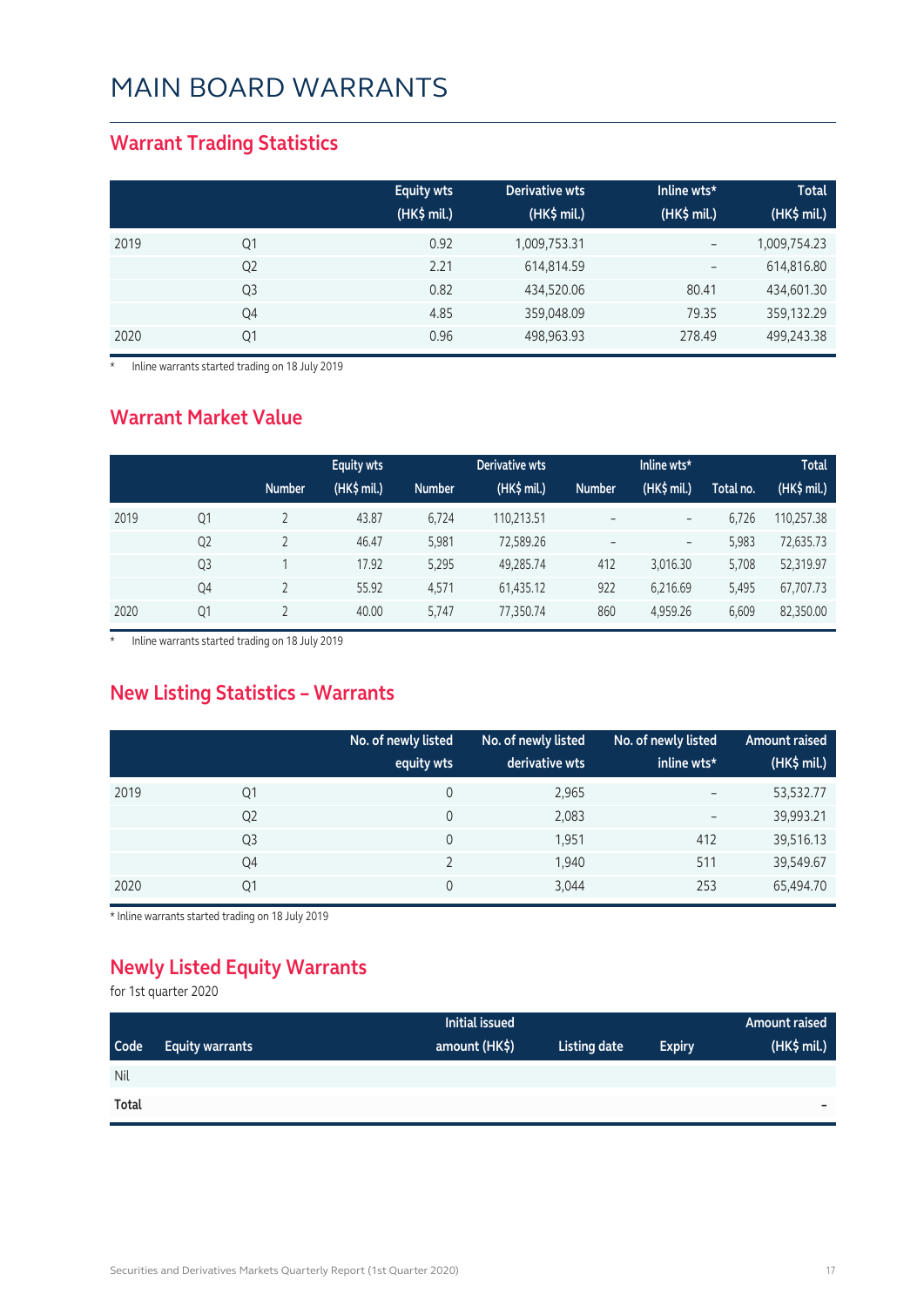### **Newly Listed Derivative Warrants**

|       |                                                              |              |                     |               | Amount                |
|-------|--------------------------------------------------------------|--------------|---------------------|---------------|-----------------------|
|       |                                                              | No. of issue |                     |               | raised                |
| Code  | Derivative warrants                                          | (units)      | <b>Listing date</b> | <b>Expiry</b> | $(HK\frac{1}{2}mil.)$ |
| 17953 | BOCI Asia Ltd. - Alibaba European Warrants May 2020 A        | 50,000,000   | 2020/01/02          | 2020/05/27    | 12.50                 |
| 17964 | BOCI Asia Ltd. - Alibaba European Warrants May 2020 B        | 60,000,000   | 2020/01/02          | 2020/05/28    | 10.20                 |
| 17947 | BOCI Asia Ltd. - Alibaba European Warrants Sep 2020 A        | 100,000,000  | 2020/01/02          | 2020/09/23    | 23.00                 |
| 17858 | BNP Paribas Issuance B.V. - Alibaba European Wts Jun 2020 A  | 40,000,000   | 2020/01/02          | 2020/06/02    | 10.40                 |
| 17862 | BNP Paribas Issuance B.V. - Alibaba European Wts Jul 2020 A  | 40,000,000   | 2020/01/02          | 2020/07/03    | 10.00                 |
| 17867 | BNP Paribas Issuance B.V. - Alibaba European Wts Aug 2020 A  | 40,000,000   | 2020/01/02          | 2020/08/04    | 10.00                 |
| 17856 | BNP Paribas Issuance B.V. - Alibaba European Wts Oct 2020 A  | 80,000,000   | 2020/01/02          | 2020/10/06    | 20.00                 |
| 17869 | BNP Paribas Issuance B.V. - Alibaba European Wts Oct 2020 B  | 40,000,000   | 2020/01/02          | 2020/10/06    | 11.20                 |
| 17870 | BNP Paribas Issuance B.V. - Alibaba European Wts Nov 2020 A  | 40,000,000   | 2020/01/02          | 2020/11/03    | 11.20                 |
| 17878 | BNP Paribas Issuance B.V. - Alibaba European Wts Jan 2021 A  | 40,000,000   | 2020/01/02          | 2021/01/04    | 11.60                 |
| 17881 | BNP Paribas Issuance B.V. - Alibaba European Wts Mar 2021 A  | 40,000,000   | 2020/01/02          | 2021/03/02    | 10.00                 |
| 17876 | BNP Paribas Issuance B.V. - Alibaba European Wts Aug 2021 A  | 80,000,000   | 2020/01/02          | 2021/08/03    | 20.80                 |
| 18120 | Credit Suisse AG - Agile Ppt European Warrants Jul 2020 A    | 35,000,000   | 2020/01/02          | 2020/07/02    | 10.15                 |
| 18109 | Credit Suisse AG - Alibaba European Warrants May 2020 A      | 100,000,000  | 2020/01/02          | 2020/05/21    | 43.00                 |
| 18110 | Credit Suisse AG - Alibaba European Warrants May 2020 B      | 100,000,000  | 2020/01/02          | 2020/05/19    | 34.00                 |
| 18119 | Credit Suisse AG - Alibaba European Warrants May 2020 C      | 100,000,000  | 2020/01/02          | 2020/05/26    | 28.00                 |
| 18094 | Credit Suisse AG - Alibaba European Warrants Jun 2020 A      | 100,000,000  | 2020/01/02          | 2020/06/03    | 15.00                 |
| 18082 | Credit Suisse AG - Alibaba European Warrants Jul 2020 A      | 100,000,000  | 2020/01/02          | 2020/07/02    | 25.00                 |
| 18088 | Credit Suisse AG - Alibaba European Warrants Jul 2020 B      | 100,000,000  | 2020/01/02          | 2020/07/02    | 25.00                 |
| 18108 | Credit Suisse AG - Alibaba European Warrants Jul 2020 C      | 200,000,000  | 2020/01/02          | 2020/07/02    | 56.00                 |
| 18098 | Credit Suisse AG - Alibaba European Put Warrants Jul 2020 A  | 100,000,000  | 2020/01/02          | 2020/07/02    | 25.00                 |
| 18070 | Credit Suisse AG - ASM Pacific European Warrants Jul 2020 A  | 50,000,000   | 2020/01/02          | 2020/07/02    | 12.50                 |
| 18056 | Credit Suisse AG - Brilliance Chi European Wts Jul 2020 A    | 40,000,000   | 2020/01/02          | 2020/07/31    | 10.00                 |
| 18062 | Credit Suisse AG - Ch Comm Cons European Warrants Jul 2020 A | 30,000,000   | 2020/01/02          | 2020/07/31    | 10.20                 |
| 18105 | Credit Suisse AG - Fuyao Glass European Warrants Jul 2020 A  | 35,000,000   | 2020/01/02          | 2020/07/02    | 10.15                 |
| 18072 | Credit Suisse AG - R&F Ppt European Warrants Jul 2020 A      | 35,000,000   | 2020/01/02          | 2020/07/02    | 10.15                 |
| 18064 | Credit Suisse AG - Li Ning European Warrants Jul 2020 A      | 40,000,000   | 2020/01/02          | 2020/07/02    | 10.00                 |
| 18066 | Credit Suisse AG - Shenzhou Intl European Wts Jul 2020 A     | 40,000,000   | 2020/01/02          | 2020/07/02    | 10.00                 |
| 18037 | Credit Suisse AG - Tencent Euro Put Wts Jun 2020 B           | 200,000,000  | 2020/01/02          | 2020/06/12    | 30.00                 |
| 17977 | Goldman Sachs SP (Asia) - Alibaba European Wts May 2020 A    | 150,000,000  | 2020/01/02          | 2020/05/28    | 22.50                 |
| 17983 | Goldman Sachs SP (Asia) - Alibaba European Wts May 2020 B    | 150,000,000  | 2020/01/02          | 2020/05/18    | 48.15                 |
| 17980 | Goldman Sachs SP (Asia) - Alibaba European Wts Jul 2020 A    | 150,000,000  | 2020/01/02          | 2020/07/28    | 30.60                 |
| 17966 | Goldman Sachs SP (Asia) - Alibaba European Wts Sep 2020 A    | 150,000,000  | 2020/01/02          | 2020/09/23    | 26.10                 |
| 17984 | Goldman Sachs SP (Asia) - Alibaba European Wts Nov 2020 A    | 150,000,000  | 2020/01/02          | 2020/11/23    | 45.75                 |
| 18001 | Goldman Sachs SP (Asia) - Country Garden Euro Wts Jun 2020 A | 60,000,000   | 2020/01/02          | 2020/06/22    | 10.02                 |
| 18004 | Goldman Sachs SP (Asia) - Evergrande European Wts Aug 2020 A | 60,000,000   | 2020/01/02          | 2020/08/20    | 10.02                 |
| 18010 | Goldman Sachs SP (Asia) - HSI European Put Wts Jun 2020 A    | 150,000,000  | 2020/01/02          | 2020/06/29    | 22.50                 |
| 17995 | Goldman Sachs SP (Asia) - MTR European Warrants Jun 2020 A   | 60,000,000   | 2020/01/02          | 2020/06/24    | 10.02                 |
| 17998 | Goldman Sachs SP (Asia) - Tencent European Put Wt Jun 2020 B | 100,000,000  | 2020/01/02          | 2020/06/12    | 15.00                 |
| 17791 | HK Bank - Alibaba European Warrants Jun 2020 A               | 100,000,000  | 2020/01/02          | 2020/06/03    | 18.00                 |
| 17793 | HK Bank - Alibaba European Warrants Aug 2020 A               | 180,000,000  | 2020/01/02          | 2020/08/03    | 45.00                 |
| 17797 | HK Bank - Alibaba European Warrants Sep 2020 A               | 180,000,000  | 2020/01/02          | 2020/09/23    | 36.00                 |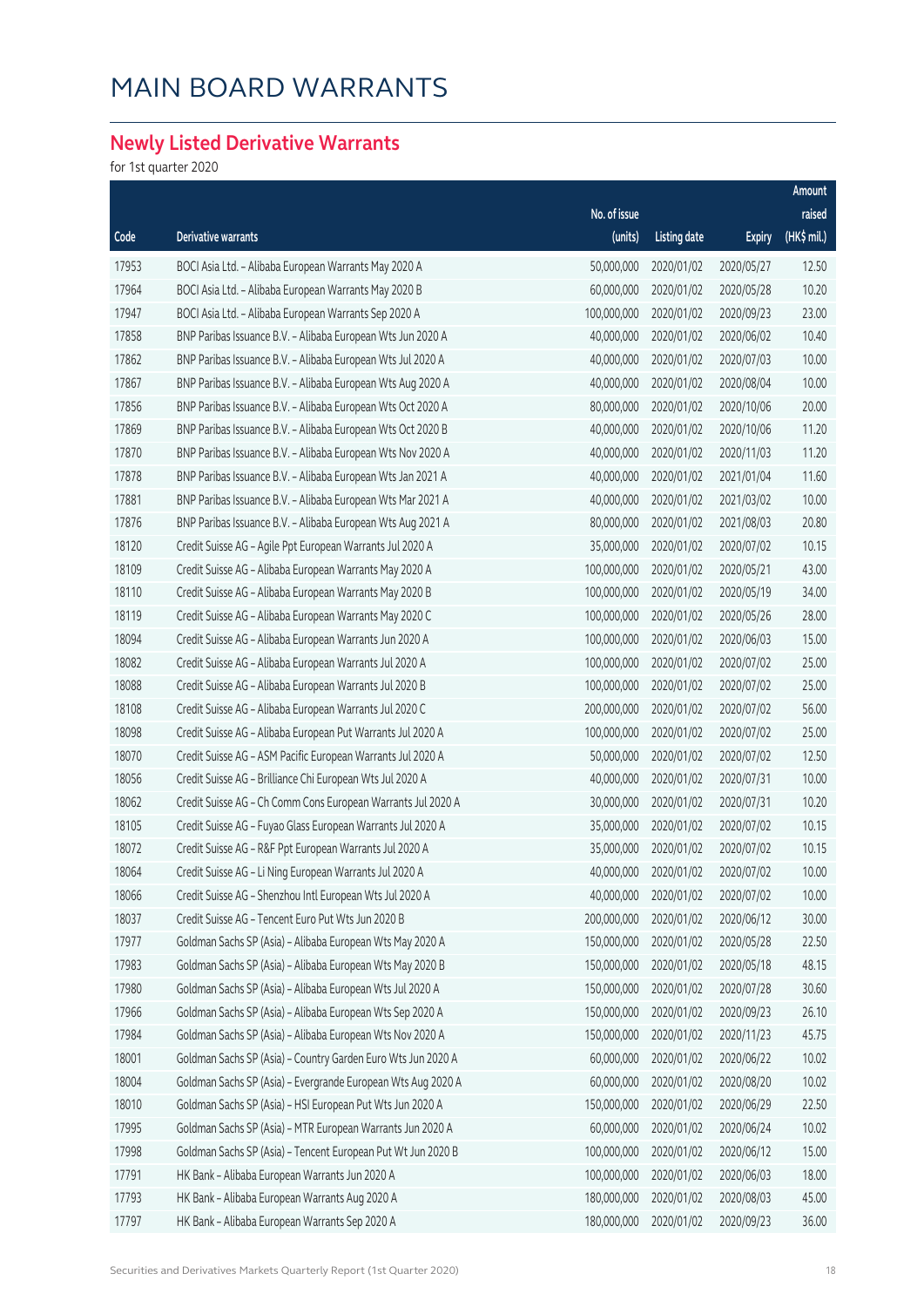|       |                                                              |                        |                     |               | Amount      |
|-------|--------------------------------------------------------------|------------------------|---------------------|---------------|-------------|
|       |                                                              | No. of issue           |                     |               | raised      |
| Code  | <b>Derivative warrants</b>                                   | (units)                | <b>Listing date</b> | <b>Expiry</b> | (HK\$ mil.) |
| 17801 | HK Bank - Alibaba European Warrants Dec 2020 A               | 180,000,000            | 2020/01/02          | 2020/12/31    | 45.00       |
| 17851 | Haitong Int'l Sec - Alibaba European Put Warrants Jul 2020 A | 60,000,000             | 2020/01/02          | 2020/07/02    | 17.40       |
| 17852 | Haitong Int'l Sec - Alibaba European Put Warrants Jul 2020 B | 60,000,000             | 2020/01/02          | 2020/07/02    | 15.00       |
| 17909 | J P Morgan SP BV - Alibaba European Warrants May 2020 A      | 100,000,000            | 2020/01/02          | 2020/05/18    | 33.40       |
| 17927 | J P Morgan SP BV - Alibaba European Warrants May 2020 B      | 100,000,000            | 2020/01/02          | 2020/05/26    | 25.10       |
| 17932 | J P Morgan SP BV - Alibaba European Warrants May 2020 C      | 100,000,000            | 2020/01/02          | 2020/05/29    | 15.50       |
| 17931 | J P Morgan SP BV - Alibaba European Warrants Jun 2020 A      | 100,000,000            | 2020/01/02          | 2020/06/15    | 20.60       |
| 17940 | J P Morgan SP BV - Alibaba European Warrants Jun 2020 B      | 100,000,000            | 2020/01/02          | 2020/06/24    | 15.10       |
| 17945 | J P Morgan SP BV - Alibaba European Warrants Jul 2020 A      | 200,000,000            | 2020/01/02          | 2020/07/02    | 50.20       |
| 17930 | J P Morgan SP BV - Alibaba European Warrants Sep 2020 A      | 200,000,000            | 2020/01/02          | 2020/09/23    | 33.80       |
| 17895 | J P Morgan SP BV - Alibaba European Put Warrants Jul 2020 A  | 100,000,000            | 2020/01/02          | 2020/07/02    | 25.40       |
| 17888 | J P Morgan SP BV - Alibaba European Put Warrants Aug 2020 A  | 100,000,000            | 2020/01/02          | 2020/08/03    | 25.30       |
| 17906 | J P Morgan SP BV - Alibaba European Put Warrants Oct 2020 A  | 200,000,000            | 2020/01/02          | 2020/10/30    | 50.80       |
| 17804 | Macquarie Bank Ltd. - Alibaba European Put Wts Jul 2020 A    | 13,000,000             | 2020/01/02          | 2020/07/03    | 10.37       |
| 17805 | Macquarie Bank Ltd. - Alibaba European Put Wts Jul 2020 B    | 33,500,000             | 2020/01/02          | 2020/07/03    | 10.08       |
| 17811 | Macquarie Bank Ltd. - Alibaba European Put Wts Aug 2020 A    | 40,000,000             | 2020/01/02          | 2020/08/04    | 10.16       |
| 17812 | Macquarie Bank Ltd. - Alibaba European Put Wts Sep 2020 A    | 23,500,000             | 2020/01/02          | 2020/09/02    | 10.08       |
| 18015 | Morgan Stanley Asia Products Ltd. - Alibaba Euro Wts Jun 20A | 80,000,000             | 2020/01/02          | 2020/06/03    | 15.20       |
| 18030 | Morgan Stanley Asia Products Ltd. - Alibaba Euro Wts Jul 20A | 128,000,000            | 2020/01/02          | 2020/07/02    | 40.70       |
| 18036 | Morgan Stanley Asia Products Ltd. - Alibaba Euro Wts Jul 20B | 128,000,000            | 2020/01/02          | 2020/07/02    | 33.54       |
| 18023 | Morgan Stanley Asia Products Ltd. - Alibaba Euro Wts Aug 20A | 128,000,000            | 2020/01/02          | 2020/08/03    | 32.00       |
| 18016 | Morgan Stanley Asia Products Ltd. - Alibaba Euro Wts Sep 20A | 128,000,000            | 2020/01/02          | 2020/09/23    | 30.59       |
| 18021 | Morgan Stanley Asia Products Ltd. - Alibaba Euro Wts Jan 21A | 128,000,000            | 2020/01/02          | 2021/01/04    | 32.00       |
| 18022 | Morgan Stanley Asia Products Ltd. - Alibaba Euro Wts May 21A | 128,000,000            | 2020/01/02          | 2021/05/03    | 32.00       |
| 18029 | Morgan Stanley Asia Products Ltd. - Alibaba Euro Wts Oct 21A | 128,000,000            | 2020/01/02          | 2021/10/04    | 32.00       |
| 17837 | Morgan Stanley Asia Products Ltd. - Alibaba Eu Put Wt Sep20A | 80,000,000             | 2020/01/02          | 2020/09/18    | 20.00       |
| 17845 | Morgan Stanley Asia Products Ltd. - Tencent Euro Wts Dec 20A | 128,000,000 2020/01/02 |                     | 2020/12/28    | 32.00       |
| 18013 | Morgan Stanley Asia Products Ltd. - Xiaomi Eu Put Wts Jun20A | 48,000,000             | 2020/01/02          | 2020/06/15    | 10.03       |
| 17884 | SG Issuer - AAC Tech European Warrants Jun 2020 B            | 25,000,000             | 2020/01/02          | 2020/06/24    | 11.50       |
| 17885 | SG Issuer - Xiaomi European Put Warrants Jun 2020 A          | 70,000,000             | 2020/01/02          | 2020/06/15    | 17.50       |
| 17814 | UBS AG - Alibaba European Warrants May 2020 A                | 100,000,000            | 2020/01/02          | 2020/05/26    | 22.90       |
| 17822 | UBS AG - Alibaba European Warrants May 2020 B                | 100,000,000            | 2020/01/02          | 2020/05/18    | 43.50       |
| 17813 | UBS AG - Alibaba European Warrants Jun 2020 A                | 100,000,000            | 2020/01/02          | 2020/06/03    | 15.20       |
| 17833 | UBS AG - Alibaba European Warrants Jun 2020 B                | 100,000,000            | 2020/01/02          | 2020/06/15    | 20.10       |
| 17817 | UBS AG - Alibaba European Warrants Jul 2020 A                | 200,000,000            | 2020/01/02          | 2020/07/28    | 38.20       |
| 17823 | UBS AG - Alibaba European Put Warrants Jul 2020 A            | 100,000,000            | 2020/01/02          | 2020/07/02    | 25.70       |
| 17827 | UBS AG - Alibaba European Put Warrants Jul 2020 B            | 200,000,000            | 2020/01/02          | 2020/07/02    | 50.00       |
| 17834 | UBS AG - CK Asset European Warrants Jun 2020 A               | 70,000,000             | 2020/01/02          | 2020/06/19    | 10.57       |
| 18232 | BOCI Asia Ltd. - Alibaba European Warrants Jun 2020 A        | 80,000,000             | 2020/01/03          | 2020/06/24    | 16.80       |
| 18235 | BOCI Asia Ltd. - Alibaba European Warrants Jun 2020 B        | 80,000,000             | 2020/01/03          | 2020/06/26    | 20.00       |
| 18236 | BOCI Asia Ltd. - Alibaba European Put Warrants Jul 2020 A    | 50,000,000             | 2020/01/03          | 2020/07/03    | 12.50       |
| 18268 | BOCI Asia Ltd. - HSCEI European Warrants Jun 2020 A          | 100,000,000            | 2020/01/03          | 2020/06/29    | 27.00       |
| 18270 | BOCI Asia Ltd. - HSCEI European Warrants Oct 2020 A          | 100,000,000            | 2020/01/03          | 2020/10/29    | 20.00       |
| 18271 | BOCI Asia Ltd. - HSCEI European Put Warrants Dec 2020 A      | 100,000,000            | 2020/01/03          | 2020/12/30    | 25.00       |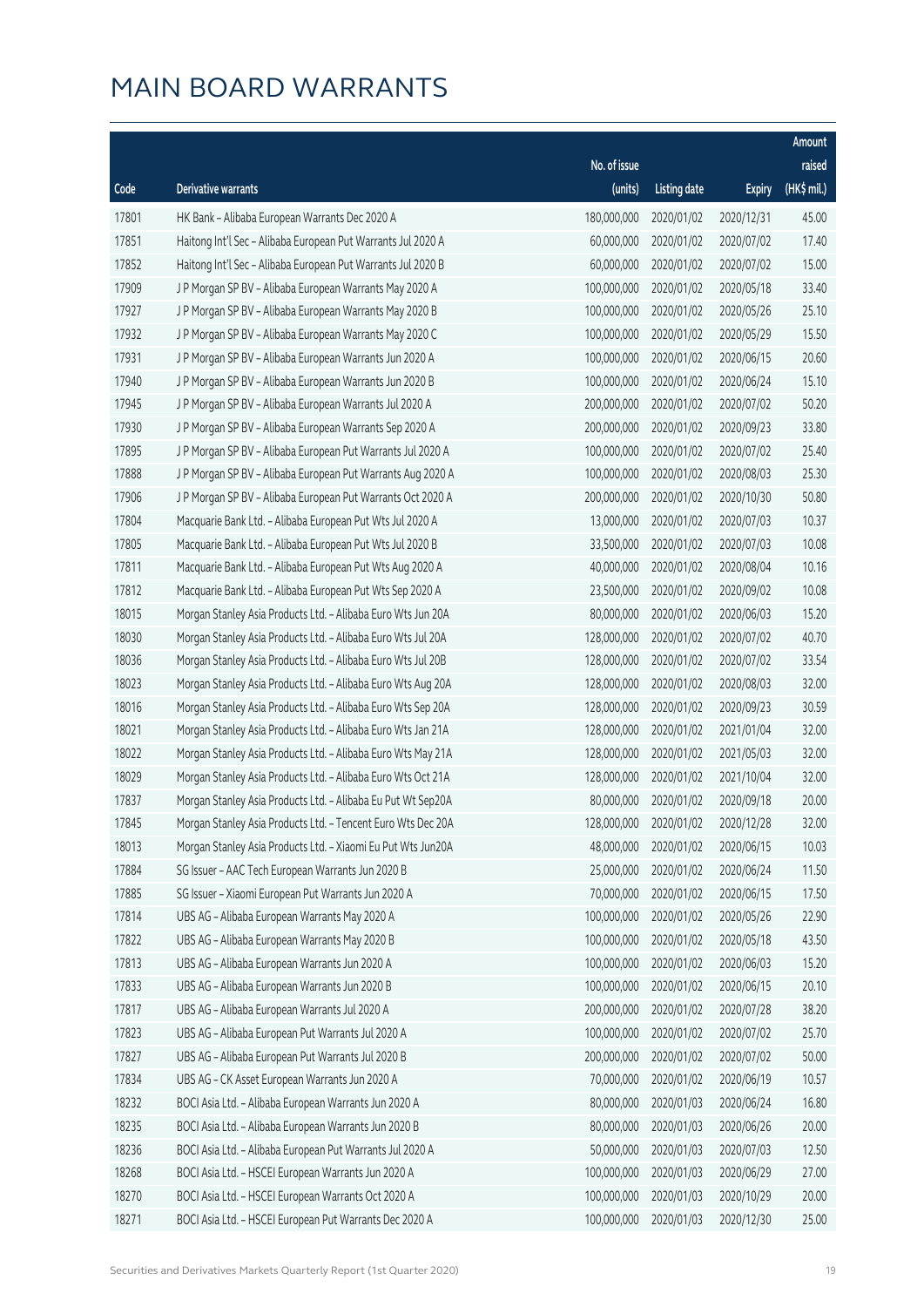|       |                                                              |              |                       |               | Amount      |
|-------|--------------------------------------------------------------|--------------|-----------------------|---------------|-------------|
|       |                                                              | No. of issue |                       |               | raised      |
| Code  | Derivative warrants                                          | (units)      | <b>Listing date</b>   | <b>Expiry</b> | (HK\$ mil.) |
| 18250 | BOCI Asia Ltd. - HSI European Warrants May 2020 C            | 200,000,000  | 2020/01/03            | 2020/05/28    | 30.00       |
| 18248 | BOCI Asia Ltd. - HSI European Warrants Jun 2020 C            | 200,000,000  | 2020/01/03            | 2020/06/29    | 42.00       |
| 18239 | BOCI Asia Ltd. - HSI European Warrants Jul 2020 B            | 200,000,000  | 2020/01/03            | 2020/07/30    | 50.00       |
| 18251 | BOCI Asia Ltd. - HSI European Warrants Jul 2020 C            | 200,000,000  | 2020/01/03            | 2020/07/30    | 42.00       |
| 18259 | BOCI Asia Ltd. - HSI European Put Warrants Jul 2020 A        | 200,000,000  | 2020/01/03            | 2020/07/30    | 44.00       |
| 18264 | BOCI Asia Ltd. - HSI European Put Warrants Jul 2020 B        | 200,000,000  | 2020/01/03            | 2020/07/30    | 30.00       |
| 18296 | Credit Suisse AG - AIA European Put Warrants Jun 2020 A      | 50,000,000   | 2020/01/03            | 2020/06/12    | 10.00       |
| 18304 | Credit Suisse AG - Alibaba European Warrants Jul 2020 D      | 200,000,000  | 2020/01/03            | 2020/07/02    | 50.00       |
| 18309 | Credit Suisse AG - Alibaba European Warrants Jul 2020 E      | 200,000,000  | 2020/01/03            | 2020/07/31    | 50.00       |
| 18311 | Credit Suisse AG - Alibaba European Warrants Sep 2020 A      | 200,000,000  | 2020/01/03            | 2020/09/23    | 40.00       |
| 18297 | Credit Suisse AG - Alibaba European Put Warrants Jul 2020 B  | 150,000,000  | 2020/01/03            | 2020/07/02    | 37.50       |
| 18302 | Credit Suisse AG - Alibaba European Put Warrants Sep 2020 A  | 150,000,000  | 2020/01/03            | 2020/09/15    | 37.50       |
| 18314 | Credit Suisse AG - China Tower European Warrants Jul 2020 A  | 70,000,000   | 2020/01/03            | 2020/07/02    | 10.50       |
| 18283 | Credit Suisse AG - HSBC European Put Warrants May 2020 A     | 80,000,000   | 2020/01/03            | 2020/05/25    | 20.00       |
| 18292 | Credit Suisse AG - HTSC European Warrants Jul 2020 A         | 40,000,000   | 2020/01/03            | 2020/07/02    | 10.00       |
| 18290 | Credit Suisse AG - Haitong Sec European Warrants Jun 2020 A  | 60,000,000   | 2020/01/03            | 2020/06/24    | 11.40       |
| 18287 | Credit Suisse AG - Sino Biopharm European Wts Jul 2020 A     | 40,000,000   | 2020/01/03            | 2020/07/31    | 10.00       |
| 18289 | Credit Suisse AG - Sino Biopharm European Put Wts Jul 2020 A | 40,000,000   | 2020/01/03            | 2020/07/02    | 10.00       |
| 18277 | Credit Suisse AG - Xiaomi European Warrants Aug 2020 A       | 100,000,000  | 2020/01/03            | 2020/08/31    | 15.00       |
| 18184 | Bank of East Asia - Alibaba European Put Warrants Jul 2020 A | 60,000,000   | 2020/01/03            | 2020/07/09    | 15.00       |
| 18187 | Bank of East Asia - Alibaba European Put Warrants Jul 2020 B | 40,000,000   | 2020/01/03            | 2020/07/20    | 10.00       |
| 18322 | Goldman Sachs SP (Asia) - China Life Euro Wts Jun 2020 B     | 60,000,000   | 2020/01/03            | 2020/06/23    | 10.02       |
| 18331 | Goldman Sachs SP (Asia) - Geely Auto European Wts Apr 2020 B | 70,000,000   | 2020/01/03            | 2020/04/24    | 10.50       |
| 18347 | Goldman Sachs SP (Asia) - HSI European Warrants Jun 2020 C   | 150,000,000  | 2020/01/03            | 2020/06/29    | 22.50       |
| 18333 | Goldman Sachs SP (Asia) - Kingsoft European Wts Apr 2020 A   | 60,000,000   | 2020/01/03            | 2020/04/22    | 10.02       |
| 18335 | Goldman Sachs SP (Asia) - ZA Onine European Wts Apr 2020 A   | 50,000,000   | 2020/01/03            | 2020/04/22    | 11.40       |
| 18175 | Haitong Int'l Sec - Meituan European Warrants May 2020 B     |              | 40,000,000 2020/01/03 | 2020/05/26    | 14.00       |
| 18156 | Haitong Int'l Sec - Ping An European Warrants May 2020 A     | 70,000,000   | 2020/01/03            | 2020/05/26    | 10.50       |
| 18140 | Haitong Int'l Sec - Tencent European Warrants Apr 2020 B     | 20,000,000   | 2020/01/03            | 2020/04/27    | 10.20       |
| 18182 | Haitong Int'l Sec - Tencent European Warrants Jul 2020 A     | 40,000,000   | 2020/01/03            | 2020/07/03    | 10.40       |
| 18142 | Haitong Int'l Sec - Tencent European Put Warrants Jul 2020 A | 100,000,000  | 2020/01/03            | 2020/07/02    | 25.00       |
| 18180 | Haitong Int'l Sec - Xiaomi European Warrants Jun 2020 A      | 40,000,000   | 2020/01/03            | 2020/06/30    | 14.80       |
| 18225 | J P Morgan SP BV - Alibaba European Warrants Apr 2021 A      | 200,000,000  | 2020/01/03            | 2021/04/30    | 50.40       |
| 18226 | J P Morgan SP BV - Tencent European Put Warrants Jun 2020 D  | 200,000,000  | 2020/01/03            | 2020/06/23    | 38.80       |
| 18130 | Macquarie Bank Ltd. - Alibaba European Warrants Jun 2020 F   | 49,000,000   | 2020/01/03            | 2020/06/03    | 10.14       |
| 18126 | Macquarie Bank Ltd. - Alibaba European Warrants Aug 2020 D   | 40,000,000   | 2020/01/03            | 2020/08/04    | 10.04       |
| 18122 | Macquarie Bank Ltd. - Chinasoft Int'l European Wt Jan 2021 A | 14,000,000   | 2020/01/03            | 2021/01/05    | 10.19       |
| 18124 | Macquarie Bank Ltd. - Greatwall Motor Euro Wts Jul 2020 A    | 24,500,000   | 2020/01/03            | 2020/07/03    | 10.19       |
| 18348 | SG Issuer - Tencent European Warrants Jun 2020 B             | 200,000,000  | 2020/01/03            | 2020/06/19    | 49.00       |
| 18132 | UBS AG - Bank of China European Warrants Aug 2020 A          | 70,000,000   | 2020/01/03            | 2020/08/24    | 11.34       |
| 18138 | UBS AG - CM Bank European Warrants Jul 2020 A                | 70,000,000   | 2020/01/03            | 2020/07/24    | 10.78       |
| 18134 | UBS AG - ICBC European Warrants Jul 2020 A                   | 60,000,000   | 2020/01/03            | 2020/07/28    | 11.04       |
| 18211 | Bank Vontobel - AIA European Warrants May 2020 A             | 80,000,000   | 2020/01/03            | 2020/05/25    | 17.68       |
| 18202 | Bank Vontobel - BYD Company European Warrants Aug 2020 A     | 40,000,000   | 2020/01/03            | 2020/08/05    | 15.24       |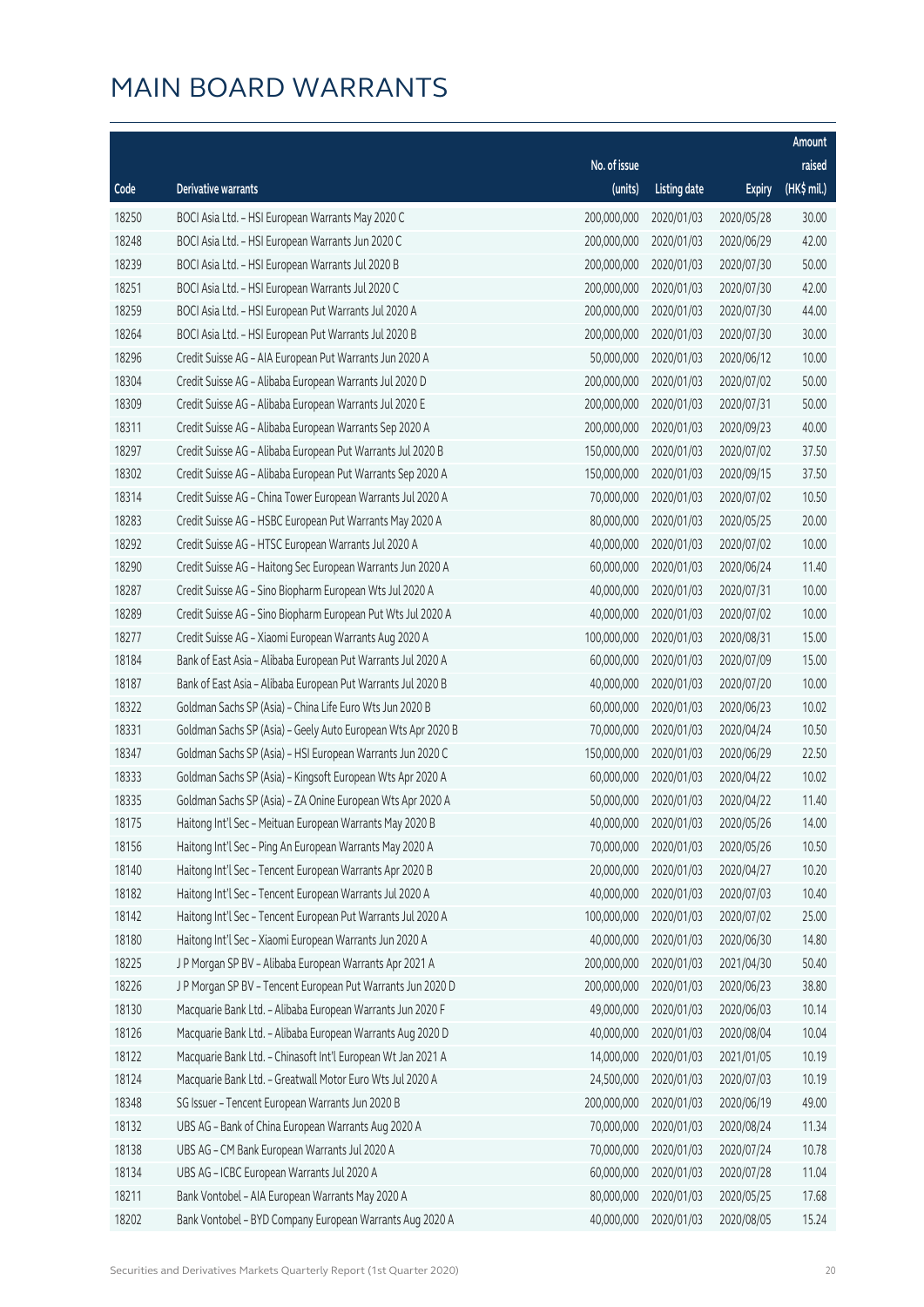|       |                                                              |              |                       |               | Amount      |
|-------|--------------------------------------------------------------|--------------|-----------------------|---------------|-------------|
|       |                                                              | No. of issue |                       |               | raised      |
| Code  | <b>Derivative warrants</b>                                   | (units)      | <b>Listing date</b>   | <b>Expiry</b> | (HK\$ mil.) |
| 18217 | Bank Vontobel - CNOOC European Put Warrants Jul 2020 A       | 40,000,000   | 2020/01/03            | 2020/07/03    | 10.04       |
| 18192 | Bank Vontobel - Tencent European Warrants Jun 2020 A         | 100,000,000  | 2020/01/03            | 2020/06/22    | 18.10       |
| 18191 | Bank Vontobel - Tencent European Warrants Dec 2020 B         | 100,000,000  | 2020/01/03            | 2020/12/29    | 30.00       |
| 18193 | Bank Vontobel - Tencent European Put Warrants Jun 2020 A     | 100,000,000  | 2020/01/03            | 2020/06/23    | 20.10       |
| 18220 | Bank Vontobel - Xiaomi European Put Warrants Jun 2020 B      | 50,000,000   | 2020/01/03            | 2020/06/15    | 10.05       |
| 18425 | Credit Suisse AG - AIA European Warrants Jul 2020 A          | 70,000,000   | 2020/01/06            | 2020/07/06    | 17.50       |
| 18385 | Credit Suisse AG - HSI European Put Warrants Jun 2020 A      | 150,000,000  | 2020/01/06            | 2020/06/29    | 22.50       |
| 18416 | Credit Suisse AG - SD Gold European Warrants Jul 2020 A      | 40,000,000   | 2020/01/06            | 2020/07/30    | 10.00       |
| 18422 | Credit Suisse AG - Shenzhen Int'l European Wts Jul 2020 A    | 40,000,000   | 2020/01/06            | 2020/07/06    | 10.00       |
| 18391 | Credit Suisse AG - Tencent European Wts Jun 2020 B           | 250,000,000  | 2020/01/06            | 2020/06/23    | 40.00       |
| 18411 | Credit Suisse AG - Tencent Euro Put Wts Jun 2020 C           | 200,000,000  | 2020/01/06            | 2020/06/23    | 32.00       |
| 18386 | Credit Suisse AG - Xiaomi European Put Warrants Jun 2020 A   | 60,000,000   | 2020/01/06            | 2020/06/15    | 11.10       |
| 18423 | Credit Suisse AG - Zhaojin Mining European Wts Jun 2020 A    | 70,000,000   | 2020/01/06            | 2020/06/02    | 10.50       |
| 18521 | Goldman Sachs SP (Asia) - CM Bank European Wts Jul 2020 A    | 60,000,000   | 2020/01/06            | 2020/07/24    | 10.02       |
| 18522 | Goldman Sachs SP (Asia) - ICBC European Warrants Jul 2020 A  | 80,000,000   | 2020/01/06            | 2020/07/28    | 12.00       |
| 18520 | Goldman Sachs SP (Asia) - Tencent European Wts Jun 2020 E    | 150,000,000  | 2020/01/06            | 2020/06/22    | 22.50       |
| 18519 | Goldman Sachs SP (Asia) - Tencent European Put Wt Jun 2020 C | 100,000,000  | 2020/01/06            | 2020/06/22    | 15.00       |
| 18525 | Goldman Sachs SP (Asia) - Yanzhou Coal Euro Wts Sep 2020 A   | 40,000,000   | 2020/01/06            | 2020/09/29    | 10.00       |
| 18371 | HK Bank - CITIC Sec European Warrants Sep 2020 A             | 80,000,000   | 2020/01/06            | 2020/09/25    | 12.80       |
| 18384 | HK Bank - Sinopec Corp European Warrants Jul 2020 A          | 50,000,000   | 2020/01/06            | 2020/07/06    | 12.50       |
| 18427 | HK Bank - Evergrande European Warrants Aug 2020 A            | 50,000,000   | 2020/01/06            | 2020/08/31    | 12.50       |
| 18383 | HK Bank - HSI European Warrants Jun 2020 H                   | 180,000,000  | 2020/01/06            | 2020/06/29    | 30.60       |
| 18381 | HK Bank - PetroChina European Warrants Jul 2020 A            | 50,000,000   | 2020/01/06            | 2020/07/06    | 12.50       |
| 18379 | HK Bank - Ping An European Warrants Jul 2020 C               | 80,000,000   | 2020/01/06            | 2020/07/06    | 20.00       |
| 18378 | HK Bank - Sands China European Warrants Jul 2020 A           | 50,000,000   | 2020/01/06            | 2020/07/06    | 12.50       |
| 18377 | HK Bank - Tencent European Warrants Jul 2020 A               | 80,000,000   | 2020/01/06            | 2020/07/06    | 20.00       |
| 18426 | Haitong Int'l Sec - MTRC European Warrants Jun 2020 A        |              | 60,000,000 2020/01/06 | 2020/06/24    | 10.20       |
| 18459 | J P Morgan SP BV - Alibaba European Warrants Jul 2020 B      | 100,000,000  | 2020/01/06            | 2020/07/31    | 25.10       |
| 18453 | J P Morgan SP BV - HSI European Warrants Aug 2020 A          | 300,000,000  | 2020/01/06            | 2020/08/28    | 75.60       |
| 18444 | J P Morgan SP BV - HSI European Put Warrants Jul 2020 C      | 400,000,000  | 2020/01/06            | 2020/07/30    | 100.80      |
| 18449 | J P Morgan SP BV - Tencent European Put Warrants Jun 2020 E  | 250,000,000  | 2020/01/06            | 2020/06/30    | 37.75       |
| 18447 | J P Morgan SP BV - Tencent European Put Warrants Jul 2020 A  | 250,000,000  | 2020/01/06            | 2020/07/06    | 63.75       |
| 18457 | J P Morgan SP BV - Zijin Mining European Warrants Jul 2020 B | 40,000,000   | 2020/01/06            | 2020/07/31    | 10.00       |
| 18368 | Macquarie Bank Ltd. - Evergrande European Wts Aug 2020 A     | 32,500,000   | 2020/01/06            | 2020/08/04    | 10.08       |
| 18355 | Morgan Stanley Asia Products Ltd. - CCB European Wts Jun 20A | 68,000,000   | 2020/01/06            | 2020/06/18    | 14.76       |
| 18514 | Morgan Stanley Asia Products Ltd. - SUNAC Eu Wt Jul 2020 A   | 40,000,000   | 2020/01/06            | 2020/07/08    | 10.00       |
| 18354 | Morgan Stanley Asia Products Ltd. - Tencent Euro Wts Jun 20D | 128,000,000  | 2020/01/06            | 2020/06/22    | 27.52       |
| 18504 | Morgan Stanley Asia Products Ltd. - Tencent Euro Wts Jul 20A | 128,000,000  | 2020/01/06            | 2020/07/15    | 32.00       |
| 18513 | Morgan Stanley Asia Products Ltd. - Tencent Euro Wts Aug 20A | 128,000,000  | 2020/01/06            | 2020/08/10    | 32.00       |
| 18515 | Morgan Stanley Asia Products Ltd. - Xiaomi Euro Wts Oct 20A  | 68,000,000   | 2020/01/06            | 2020/10/22    | 15.03       |
| 18498 | SG Issuer - Alibaba European Put Warrants Jul 2020 A         | 80,000,000   | 2020/01/06            | 2020/07/06    | 20.00       |
| 18503 | SG Issuer - Alibaba European Put Warrants Jul 2020 B         | 80,000,000   | 2020/01/06            | 2020/07/06    | 20.00       |
| 18465 | SG Issuer - CNOOC European Warrants Nov 2020 A               | 70,000,000   | 2020/01/06            | 2020/11/25    | 11.20       |
| 18464 | SG Issuer - Sinopec Corp European Warrants Jun 2020 A        | 70,000,000   | 2020/01/06            | 2020/06/30    | 10.50       |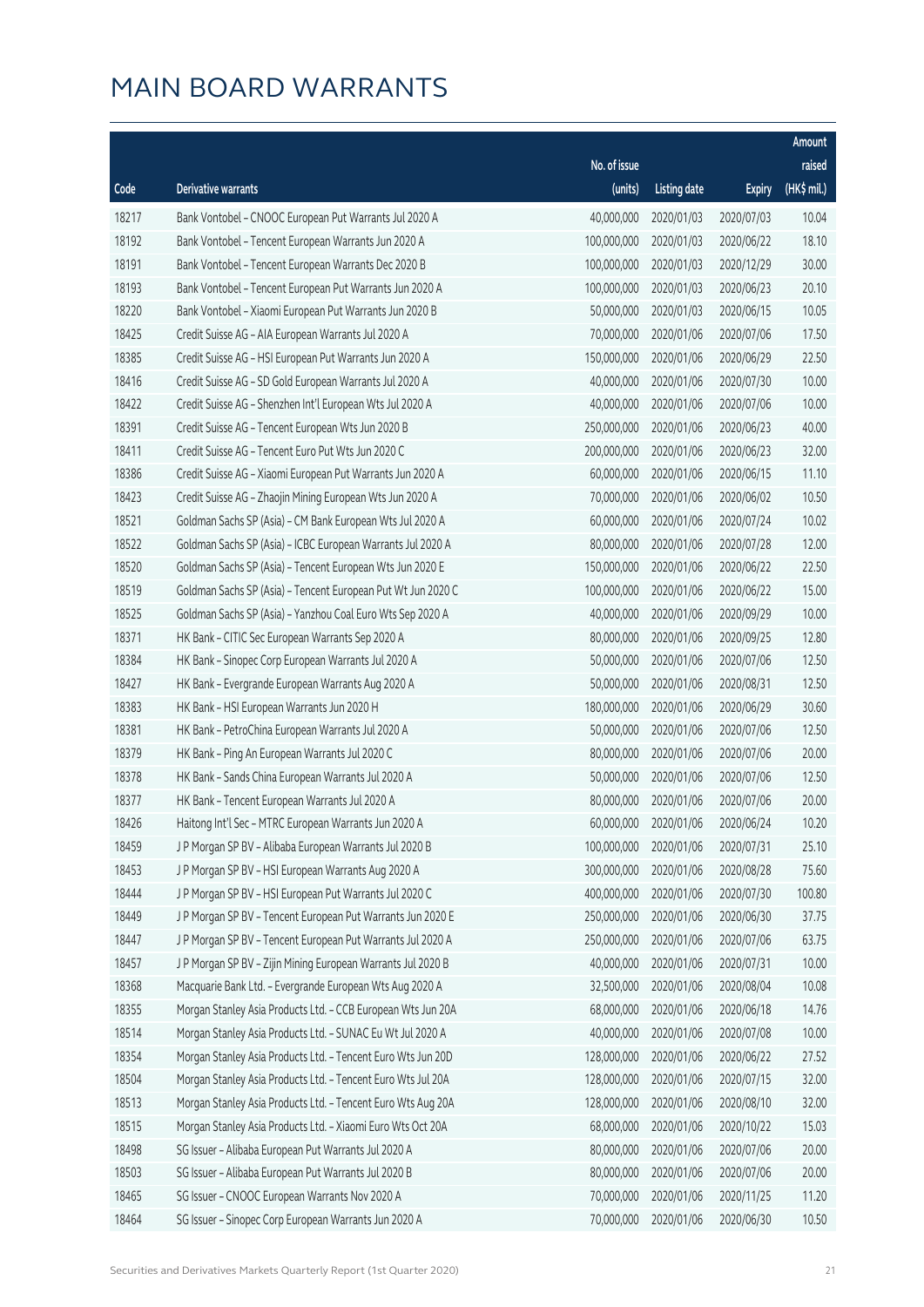|       |                                                              |                        |                     |               | Amount      |
|-------|--------------------------------------------------------------|------------------------|---------------------|---------------|-------------|
|       |                                                              | No. of issue           |                     |               | raised      |
| Code  | Derivative warrants                                          | (units)                | <b>Listing date</b> | <b>Expiry</b> | (HK\$ mil.) |
| 18475 | SG Issuer - SUNAC European Warrants Jul 2020 A               | 30,000,000             | 2020/01/06          | 2020/07/31    | 10.05       |
| 18476 | SG Issuer - Tencent European Warrants Jun 2020 C             | 200,000,000            | 2020/01/06          | 2020/06/22    | 34.00       |
| 18434 | UBS AG - Alibaba European Warrants May 2020 C                | 100,000,000            | 2020/01/06          | 2020/05/27    | 22.70       |
| 18436 | UBS AG - A50 China European Warrants Jul 2020 A              | 100,000,000            | 2020/01/06          | 2020/07/24    | 16.90       |
| 18442 | UBS AG - A50 China European Put Warrants Nov 2020 A          | 100,000,000            | 2020/01/06          | 2020/11/24    | 15.90       |
| 18428 | UBS AG - Tencent European Put Warrants Jun 2020 B            | 300,000,000            | 2020/01/06          | 2020/06/22    | 49.80       |
| 18352 | Bank Vontobel - Alibaba Group European Warrants Jun 2020 C   | 50,000,000             | 2020/01/06          | 2020/06/03    | 11.00       |
| 18353 | Bank Vontobel - Alibaba European Put Warrants Jul 2020 A     | 35,000,000             | 2020/01/06          | 2020/07/06    | 10.50       |
| 18622 | BOCI Asia Ltd. - Tencent European Warrants Jun 2020 B        | 200,000,000            | 2020/01/07          | 2020/06/24    | 40.00       |
| 18626 | BOCI Asia Ltd. - Tencent European Warrants Jul 2020 A        | 200,000,000            | 2020/01/07          | 2020/07/28    | 42.00       |
| 18630 | BOCI Asia Ltd. - Tencent European Warrants Aug 2020 A        | 200,000,000            | 2020/01/07          | 2020/08/27    | 44.00       |
| 18617 | BOCI Asia Ltd. - Tencent European Put Wts Jun 2020 C         | 200,000,000            | 2020/01/07          | 2020/06/22    | 36.00       |
| 18713 | Credit Suisse AG - Evergrande European Warrants Sep 2020 A   | 40,000,000             | 2020/01/07          | 2020/09/18    | 10.00       |
| 18705 | Credit Suisse AG - Xiaomi European Warrants Jul 2020 B       | 100,000,000            | 2020/01/07          | 2020/07/30    | 25.00       |
| 18694 | Credit Suisse AG - Zijin Mining European Warrants Jul 2020 A | 40,000,000             | 2020/01/07          | 2020/07/06    | 10.00       |
| 18738 | Goldman Sachs SP (Asia) - Alibaba Euro Put Wts Jul 2020 A    | 80,000,000             | 2020/01/07          | 2020/07/07    | 20.00       |
| 18745 | Goldman Sachs SP (Asia) - Alibaba Euro Put Wts Jul 2020 B    | 80,000,000             | 2020/01/07          | 2020/07/07    | 20.00       |
| 18730 | Goldman Sachs SP (Asia) - CITIC Sec European Wts Jul 2020 B  | 60,000,000             | 2020/01/07          | 2020/07/31    | 15.00       |
| 18732 | Goldman Sachs SP (Asia) - CNOOC European Warrants Nov 2020 A | 80,000,000             | 2020/01/07          | 2020/11/25    | 12.00       |
| 18714 | Goldman Sachs SP (Asia) - Tencent European Wts Jul 2020 A    | 150,000,000            | 2020/01/07          | 2020/07/28    | 22.50       |
| 18727 | Goldman Sachs SP (Asia) - Tencent European Put Wt Jun 2020 D | 100,000,000            | 2020/01/07          | 2020/06/22    | 15.00       |
| 18599 | HK Bank - Agricultural Bank European Warrants Oct 2020 A     | 80,000,000             | 2020/01/07          | 2020/10/05    | 20.00       |
| 18595 | HK Bank - CNOOC European Warrants Nov 2020 A                 | 80,000,000             | 2020/01/07          | 2020/11/25    | 12.00       |
| 18593 | HK Bank - HSI European Warrants Jul 2020 A                   | 180,000,000            | 2020/01/07          | 2020/07/30    | 45.00       |
| 18597 | HK Bank - ICBC European Warrants Aug 2020 A                  | 80,000,000             | 2020/01/07          | 2020/08/31    | 20.00       |
| 18588 | HK Bank - SPDR Gold Trust European Warrants Sep 2020 A       | 80,000,000             | 2020/01/07          | 2020/09/23    | 12.00       |
| 18600 | HK Bank - SUNAC European Warrants Dec 2020 A                 | 100,000,000 2020/01/07 |                     | 2020/12/31    | 25.00       |
| 18575 | Haitong Int'l Sec - CITIC Sec European Warrants Jul 2020 A   | 40,000,000             | 2020/01/07          | 2020/07/28    | 10.00       |
| 18571 | Haitong Int'l Sec - China Mobile European Wts Jul 2020 A     | 40,000,000             | 2020/01/07          | 2020/07/07    | 10.00       |
| 18572 | Haitong Int'l Sec - Evergrande European Warrants Jul 2020 A  | 40,000,000             | 2020/01/07          | 2020/07/30    | 10.40       |
| 18578 | Haitong Int'l Sec - HSI European Put Warrants Jul 2020 A     | 200,000,000            | 2020/01/07          | 2020/07/30    | 50.00       |
| 18577 | Haitong Int'l Sec - Kingsoft European Warrants Jul 2020 A    | 40,000,000             | 2020/01/07          | 2020/07/30    | 10.00       |
| 18587 | Haitong Int'l Sec - Sino Biopharm European Wts Jul 2020 A    | 40,000,000             | 2020/01/07          | 2020/07/30    | 10.00       |
| 18576 | Haitong Int'l Sec - SMIC European Warrants Jul 2020 A        | 40,000,000             | 2020/01/07          | 2020/07/07    | 10.00       |
| 18569 | Haitong Int'l Sec - SPDR Gold Trust Euro Wts Sep 2020 A      | 100,000,000            | 2020/01/07          | 2020/09/24    | 15.00       |
| 18652 | J P Morgan SP BV - Conch Cement European Warrants Aug 2020 A | 60,000,000             | 2020/01/07          | 2020/08/03    | 15.42       |
| 18656 | J P Morgan SP BV - CC Bank European Wts Aug 2020 A           | 100,000,000            | 2020/01/07          | 2020/08/04    | 25.10       |
| 18649 | J P Morgan SP BV - China Everbright Ltd Euro Wts Jul 2020 A  | 60,000,000             | 2020/01/07          | 2020/07/31    | 15.06       |
| 18614 | J P Morgan SP BV - Country Garden European Wts Jul 2020 A    | 70,000,000             | 2020/01/07          | 2020/07/31    | 10.57       |
| 18615 | J P Morgan SP BV - China Mobile European Wts Jul 2020 A      | 100,000,000            | 2020/01/07          | 2020/07/03    | 15.50       |
| 18651 | J P Morgan SP BV - CNBM European Warrants Jun 2020 A         | 80,000,000             | 2020/01/07          | 2020/06/26    | 12.08       |
| 18657 | J P Morgan SP BV - Evergrande European Warrants Aug 2020 A   | 60,000,000             | 2020/01/07          | 2020/08/03    | 15.00       |
| 18604 | J P Morgan SP BV - HSI European Warrants Jun 2020 P          | 400,000,000            | 2020/01/07          | 2020/06/29    | 63.20       |
| 18551 | Macquarie Bank Ltd. - AIA European Warrants Aug 2020 A       | 30,000,000             | 2020/01/07          | 2020/08/04    | 10.68       |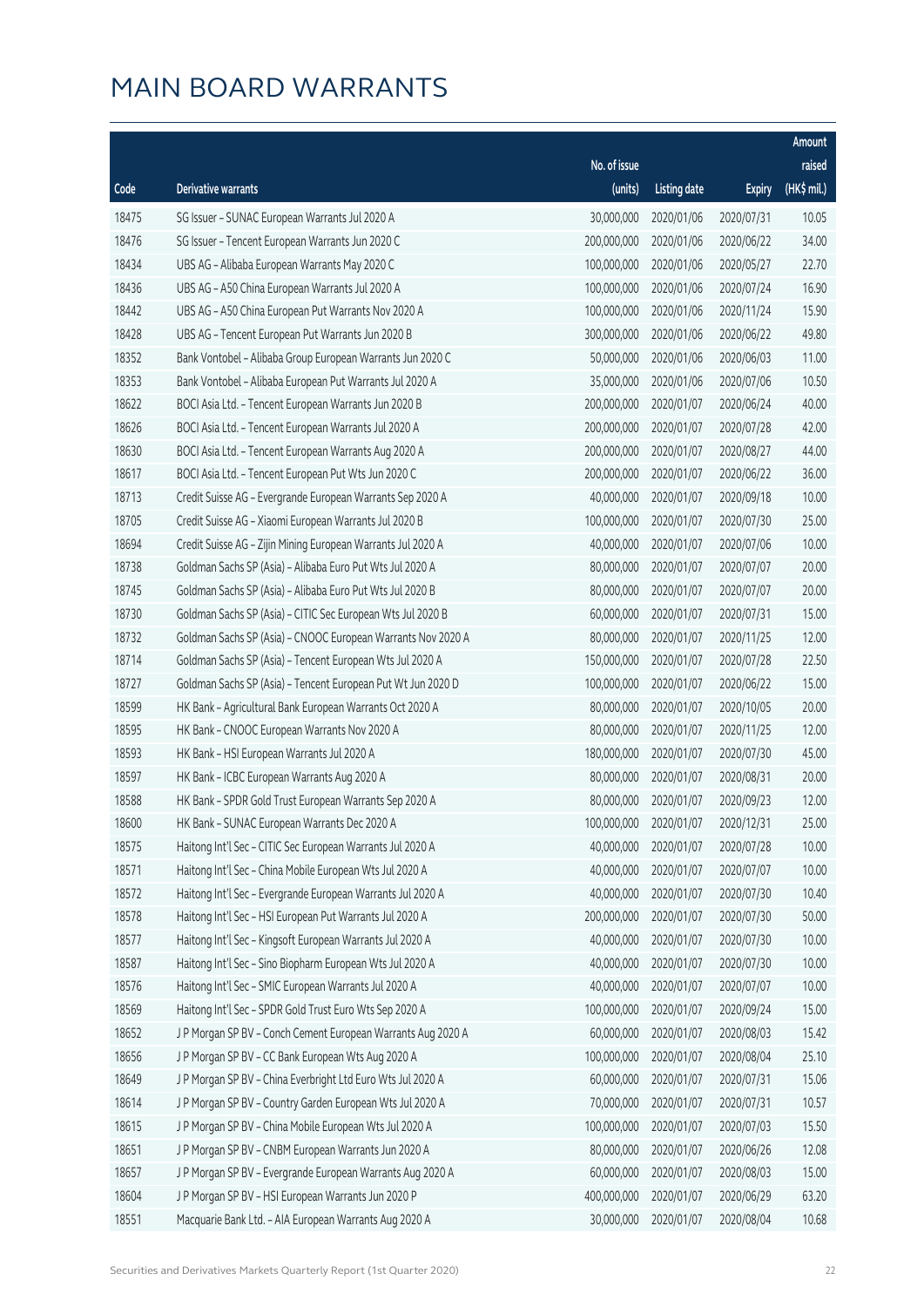|                |                                                                                                                           |                          |                          |                          | Amount         |
|----------------|---------------------------------------------------------------------------------------------------------------------------|--------------------------|--------------------------|--------------------------|----------------|
|                |                                                                                                                           | No. of issue             |                          |                          | raised         |
| Code           | Derivative warrants                                                                                                       | (units)                  | <b>Listing date</b>      | <b>Expiry</b>            | (HK\$ mil.)    |
| 18552          | Macquarie Bank Ltd. - AIA European Put Warrants Oct 2020 A                                                                | 40,000,000               | 2020/01/07               | 2020/10/06               | 10.36          |
| 18566          | Macquarie Bank Ltd. - Bud Apac European Warrants Oct 2020 A                                                               | 40,000,000               | 2020/01/07               | 2020/10/06               | 11.56          |
| 18545          | Macquarie Bank Ltd. - CITIC Sec European Warrants Jan 2021 A                                                              | 40,000,000               | 2020/01/07               | 2021/01/05               | 10.04          |
| 18568          | Macquarie Bank Ltd. - Ch Oilfield European Wts May 2021 A                                                                 | 27,000,000               | 2020/01/07               | 2021/05/18               | 10.02          |
| 18546          | Macquarie Bank Ltd. - China Overseas European Wts Oct 2020 A                                                              | 40,000,000               | 2020/01/07               | 2020/10/06               | 10.12          |
| 18547          | Macquarie Bank Ltd. - China Tower European Wts Jan 2021 A                                                                 | 40,000,000               | 2020/01/07               | 2021/01/05               | 10.04          |
| 18540          | Macquarie Bank Ltd. - Power Assets European Wts Oct 2020 A                                                                | 35,000,000               | 2020/01/07               | 2020/10/06               | 10.05          |
| 18659          | Morgan Stanley Asia Products Ltd. - Ch Mob Euro Wt Jun 2020B                                                              | 80,000,000               | 2020/01/07               | 2020/06/24               | 12.00          |
| 18680          | SG Issuer - CAM CSI300 European Warrants Aug 2020 A                                                                       | 60,000,000               | 2020/01/07               | 2020/08/26               | 14.10          |
| 18682          | SG Issuer - CITIC Sec European Warrants Aug 2020 A                                                                        | 40,000,000               | 2020/01/07               | 2020/08/31               | 10.00          |
| 18665          | SG Issuer - CKH Holdings European Warrants Jul 2020 A                                                                     | 40,000,000               | 2020/01/07               | 2020/07/31               | 10.60          |
| 18663          | SG Issuer - China Mobile European Warrants Jun 2020 C                                                                     | 70,000,000               | 2020/01/07               | 2020/06/30               | 10.50          |
| 18686          | SG Issuer - HSI European Warrants Jun 2020 C                                                                              | 300,000,000              | 2020/01/07               | 2020/06/29               | 48.00          |
| 18687          | SG Issuer - HSI European Warrants Jul 2020 A                                                                              | 300,000,000              | 2020/01/07               | 2020/07/30               | 45.00          |
| 18667          | SG Issuer - MTR Corporation European Warrants Jun 2020 A                                                                  | 60,000,000               | 2020/01/07               | 2020/06/30               | 10.20          |
| 18670          | SG Issuer - Ping An European Warrants Jun 2020 D                                                                          | 60,000,000               | 2020/01/07               | 2020/06/30               | 13.20          |
| 18673          | SG Issuer - Tencent European Warrants Aug 2020 A                                                                          | 200,000,000              | 2020/01/07               | 2020/08/31               | 43.00          |
| 18632          | UBS AG - CITIC Sec European Warrants Jul 2020 B                                                                           | 60,000,000               | 2020/01/07               | 2020/07/20               | 15.90          |
| 18645          | UBS AG - China Tower European Warrants Jul 2020 A                                                                         | 70,000,000               | 2020/01/07               | 2020/07/10               | 10.50          |
| 18633          | UBS AG - Galaxy Ent European Put Warrants May 2020 A                                                                      | 60,000,000               | 2020/01/07               | 2020/05/25               | 14.82          |
| 18635          | UBS AG - HSBC European Put Warrants Jun 2020 A                                                                            | 100,000,000              | 2020/01/07               | 2020/06/01               | 26.00          |
| 18643          | UBS AG - HTSC European Warrants Jul 2020 A                                                                                | 40,000,000               | 2020/01/07               | 2020/07/20               | 10.00          |
| 18631          | UBS AG - Zijin Mining European Warrants Jul 2020 A                                                                        | 60,000,000               | 2020/01/07               | 2020/07/13               | 15.00          |
| 18883          | Credit Suisse AG - China EB Ltd European Warrants Jul 2020 A                                                              | 40,000,000               | 2020/01/08               | 2020/07/07               | 10.00          |
| 18839          | Credit Suisse AG - Country Garden European Warrants Jul20 B                                                               | 70,000,000               | 2020/01/08               | 2020/07/28               | 10.50          |
| 18842          | Credit Suisse AG - CNBM European Warrants Jun 2020 A                                                                      | 70,000,000               | 2020/01/08               | 2020/06/26               | 10.50          |
| 18854          | Credit Suisse AG - Tencent European Wts Jul 2020 A                                                                        | 250,000,000 2020/01/08   |                          | 2020/07/09               | 62.50          |
| 18918          | Goldman Sachs SP (Asia) - AAC Tech Euro Wts Jun 2020 B                                                                    | 50,000,000               | 2020/01/08               | 2020/06/24               | 18.35          |
| 18919          | Goldman Sachs SP (Asia) - CKH Holdings European Wts Jul20 A                                                               | 60,000,000<br>80,000,000 | 2020/01/08               | 2020/07/08               | 15.00          |
| 18900          | Goldman Sachs SP (Asia) - China Mobile Euro Wts Jun 2020 B                                                                |                          | 2020/01/08               | 2020/06/24               | 12.00          |
| 18902<br>18895 | Goldman Sachs SP (Asia) - Greatwall Motor Eur Wts Jun 2020 A<br>Goldman Sachs SP (Asia) - Haitong Sec Euro Wts Sep 2020 A | 40,000,000<br>40,000,000 | 2020/01/08               | 2020/06/24               | 11.92          |
| 18876          | Haitong Int'l Sec - HSI European Warrants May 2020 B                                                                      | 200,000,000              | 2020/01/08<br>2020/01/08 | 2020/09/29<br>2020/05/28 | 14.60<br>30.00 |
| 18878          | Haitong Int'l Sec - HSI European Put Warrants Jun 2020 B                                                                  | 200,000,000              | 2020/01/08               | 2020/06/29               | 30.00          |
| 18892          | J P Morgan SP BV - Bud Apac European Warrants Apr 2020 A                                                                  | 80,000,000               | 2020/01/08               | 2020/04/27               | 12.56          |
| 18885          | J P Morgan SP BV - Genscript Bio European Warrants Apr2020 A                                                              | 50,000,000               | 2020/01/08               | 2020/04/29               | 11.50          |
| 18891          | J P Morgan SP BV - SMIC European Wts Aug 2020 A                                                                           | 60,000,000               | 2020/01/08               | 2020/08/03               | 15.06          |
| 18893          | J P Morgan SP BV - WH Group European Warrants Jul 2020 B                                                                  | 80,000,000               | 2020/01/08               | 2020/07/30               | 12.08          |
| 18747          | Macquarie Bank Ltd. - Xiaomi European Warrants May 2021 A                                                                 | 40,000,000               | 2020/01/08               | 2021/05/04               | 10.08          |
| 18942          | SG Issuer - Alibaba Group European Put Warrants Jul 2020 C                                                                | 80,000,000               | 2020/01/08               | 2020/07/27               | 20.00          |
| 18920          | SG Issuer - China Overseas European Warrants Jul 2020 A                                                                   | 40,000,000               | 2020/01/08               | 2020/07/31               | 10.00          |
| 18923          | SG Issuer - HTSC European Warrants Nov 2020 A                                                                             | 40,000,000               | 2020/01/08               | 2020/11/30               | 10.00          |
| 18921          | SG Issuer - Haitong Sec European Warrants Nov 2020 A                                                                      | 40,000,000               | 2020/01/08               | 2020/11/30               | 10.00          |
| 18943          | SG Issuer - Meituan European Put Warrants Sep 2020 A                                                                      | 70,000,000               | 2020/01/08               | 2020/09/30               | 10.50          |
|                |                                                                                                                           |                          |                          |                          |                |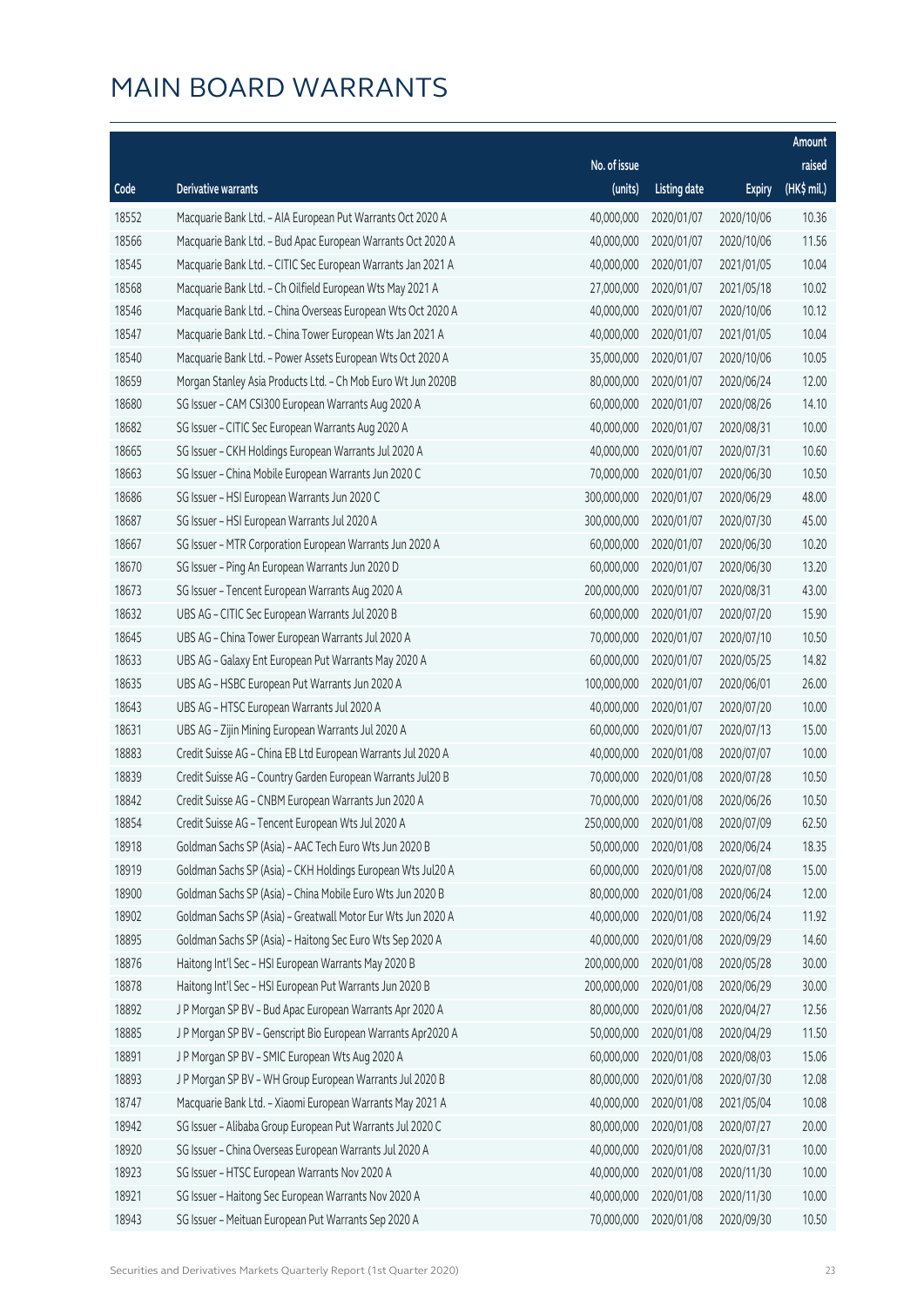|       |                                                              |                        |                     |               | Amount      |
|-------|--------------------------------------------------------------|------------------------|---------------------|---------------|-------------|
|       |                                                              | No. of issue           |                     |               | raised      |
| Code  | Derivative warrants                                          | (units)                | <b>Listing date</b> | <b>Expiry</b> | (HK\$ mil.) |
| 18925 | SG Issuer - Sunny Optical European Warrants Jun 2020 A       | 50,000,000             | 2020/01/08          | 2020/06/30    | 11.75       |
| 18926 | SG Issuer - Zijin Mining European Warrants Aug 2020 A        | 40,000,000             | 2020/01/08          | 2020/08/31    | 11.60       |
| 18858 | UBS AG - AAC Tech European Warrants Jun 2020 B               | 40,000,000             | 2020/01/08          | 2020/06/24    | 18.88       |
| 18866 | UBS AG - AIA European Warrants May 2020 A                    | 100,000,000            | 2020/01/08          | 2020/05/25    | 26.10       |
| 18868 | UBS AG - HSI European Warrants Jun 2020 B                    | 300,000,000            | 2020/01/08          | 2020/06/29    | 45.00       |
| 18867 | UBS AG - Ping An European Warrants May 2020 A                | 100,000,000            | 2020/01/08          | 2020/05/12    | 15.10       |
| 18865 | UBS AG - SHK Ppt European Put Warrants Jun 2020 A            | 60,000,000             | 2020/01/08          | 2020/06/19    | 10.08       |
| 18857 | UBS AG - Tencent European Warrants Jun 2020 A                | 300,000,000            | 2020/01/08          | 2020/06/22    | 52.50       |
| 18856 | UBS AG - Xiaomi European Put Warrants Jun 2020 A             | 70,000,000             | 2020/01/08          | 2020/06/15    | 14.14       |
| 18833 | Bank Vontobel - Bank of China European Warrants Sep 2020 A   | 60,000,000             | 2020/01/08          | 2020/09/25    | 10.80       |
| 18780 | Bank Vontobel - CC Bank European Warrants Aug 2020 A         | 40,000,000             | 2020/01/08          | 2020/08/21    | 10.00       |
| 18787 | Bank Vontobel - CC Bank European Warrants Dec 2020 A         | 40,000,000             | 2020/01/08          | 2020/12/18    | 10.00       |
| 18826 | Bank Vontobel - Country Garden European Warrants Jun 2020 A  | 50,000,000             | 2020/01/08          | 2020/06/30    | 10.00       |
| 18802 | Bank Vontobel - CITIC Sec European Warrants Jul 2020 B       | 50,000,000             | 2020/01/08          | 2020/07/31    | 10.00       |
| 18813 | Bank Vontobel - CKH Holdings European Warrants Jul 2020 A    | 35,000,000             | 2020/01/08          | 2020/07/07    | 10.15       |
| 18831 | Bank Vontobel - China Mobile European Put Warrants Aug2020 A | 40,000,000             | 2020/01/08          | 2020/08/03    | 10.40       |
| 18766 | Bank Vontobel - Sinopec Corp European Warrants Aug 2020 A    | 40,000,000             | 2020/01/08          | 2020/08/14    | 10.00       |
| 18767 | Bank Vontobel - Sinopec Corp European Warrants Dec 2020 A    | 40,000,000             | 2020/01/08          | 2020/12/18    | 10.00       |
| 18811 | Bank Vontobel - China Shenhua European Warrants Sep 2020 A   | 40,000,000             | 2020/01/08          | 2020/09/04    | 10.00       |
| 18830 | Bank Vontobel - GAC European Warrants Aug 2020 A             | 40,000,000             | 2020/01/08          | 2020/08/05    | 10.00       |
| 18749 | Bank Vontobel - Galaxy Ent European Warrants Sep 2020 A      | 30,000,000             | 2020/01/08          | 2020/09/04    | 10.80       |
| 18805 | Bank Vontobel - ICBC European Warrants Jul 2020 A            | 70,000,000             | 2020/01/08          | 2020/07/31    | 10.50       |
| 18832 | Bank Vontobel - Kingsoft European Warrants Sep 2020 A        | 40,000,000             | 2020/01/08          | 2020/09/01    | 10.00       |
| 18772 | Bank Vontobel - MTR Corporation European Warrants Jul 2020 A | 50,000,000             | 2020/01/08          | 2020/07/03    | 10.00       |
| 18775 | Bank Vontobel - MTR Corporation European Warrants Dec 2020 A | 40,000,000             | 2020/01/08          | 2020/12/04    | 10.00       |
| 18804 | Bank Vontobel - Tencent European Warrants Jun 2020 B         | 100,000,000            | 2020/01/08          | 2020/06/22    | 15.00       |
| 18792 | Bank Vontobel - Tencent European Put Warrants Jul 2020 B     | 100,000,000 2020/01/08 |                     | 2020/07/07    | 25.00       |
| 18806 | Bank Vontobel - Xiaomi European Warrants Sep 2020 B          | 60,000,000             | 2020/01/08          | 2020/09/23    | 11.40       |
| 19063 | BOCI Asia Ltd. - AAC Tech European Warrants Jun 2020 A       | 40,000,000             | 2020/01/09          | 2020/06/24    | 22.40       |
| 19082 | BOCI Asia Ltd. - CITIC Sec European Warrants Jul 2020 A      | 50,000,000             | 2020/01/09          | 2020/07/30    | 12.50       |
| 19072 | BOCI Asia Ltd. - CNBM European Warrants Jun 2020 A           | 50,000,000             | 2020/01/09          | 2020/06/24    | 10.00       |
| 19080 | BOCI Asia Ltd. - Xiaomi European Warrants Oct 2020 A         | 100,000,000            | 2020/01/09          | 2020/10/22    | 23.00       |
| 18969 | Credit Suisse AG - SMIC European Warrants Jul 2020 A         | 50,000,000             | 2020/01/09          | 2020/07/08    | 12.50       |
| 18968 | Credit Suisse AG - Tencent European Wts Jul 2020 B           | 250,000,000            | 2020/01/09          | 2020/07/28    | 37.50       |
| 18946 | Guotai Junan - Alibaba Group European Warrants Oct 2020 B    | 80,000,000             | 2020/01/09          | 2020/10/06    | 22.00       |
| 18951 | Guotai Junan - Alibaba Group European Put Warrants Aug2020 A | 80,000,000             | 2020/01/09          | 2020/08/04    | 20.16       |
| 19059 | Goldman Sachs SP (Asia) - Evergrande European Wts Apr 2020 B | 60,000,000             | 2020/01/09          | 2020/04/09    | 10.02       |
| 19058 | Goldman Sachs SP (Asia) - HSI European Put Wts Jun 2020 B    | 150,000,000            | 2020/01/09          | 2020/06/29    | 22.50       |
| 18990 | J P Morgan SP BV - CK Asset European Warrants Jun 2020 A     | 70,000,000             | 2020/01/09          | 2020/06/19    | 10.57       |
| 18989 | J P Morgan SP BV - Ch Overseas European Warrants Oct 2020 A  | 80,000,000             | 2020/01/09          | 2020/10/30    | 20.48       |
| 19006 | J P Morgan SP BV - R&F Ppt European Warrants Jul 2020 A      | 60,000,000             | 2020/01/09          | 2020/07/08    | 15.00       |
| 18979 | J P Morgan SP BV - HSCEI European Put Warrants Jul 2020 A    | 200,000,000            | 2020/01/09          | 2020/07/30    | 50.00       |
| 18975 | J P Morgan SP BV - HSI European Put Warrants Aug 2020 A      | 400,000,000            | 2020/01/09          | 2020/08/28    | 100.00      |
| 18994 | J P Morgan SP BV - Luye Pharma European Warrants Sep 2020 A  | 70,000,000             | 2020/01/09          | 2020/09/30    | 17.57       |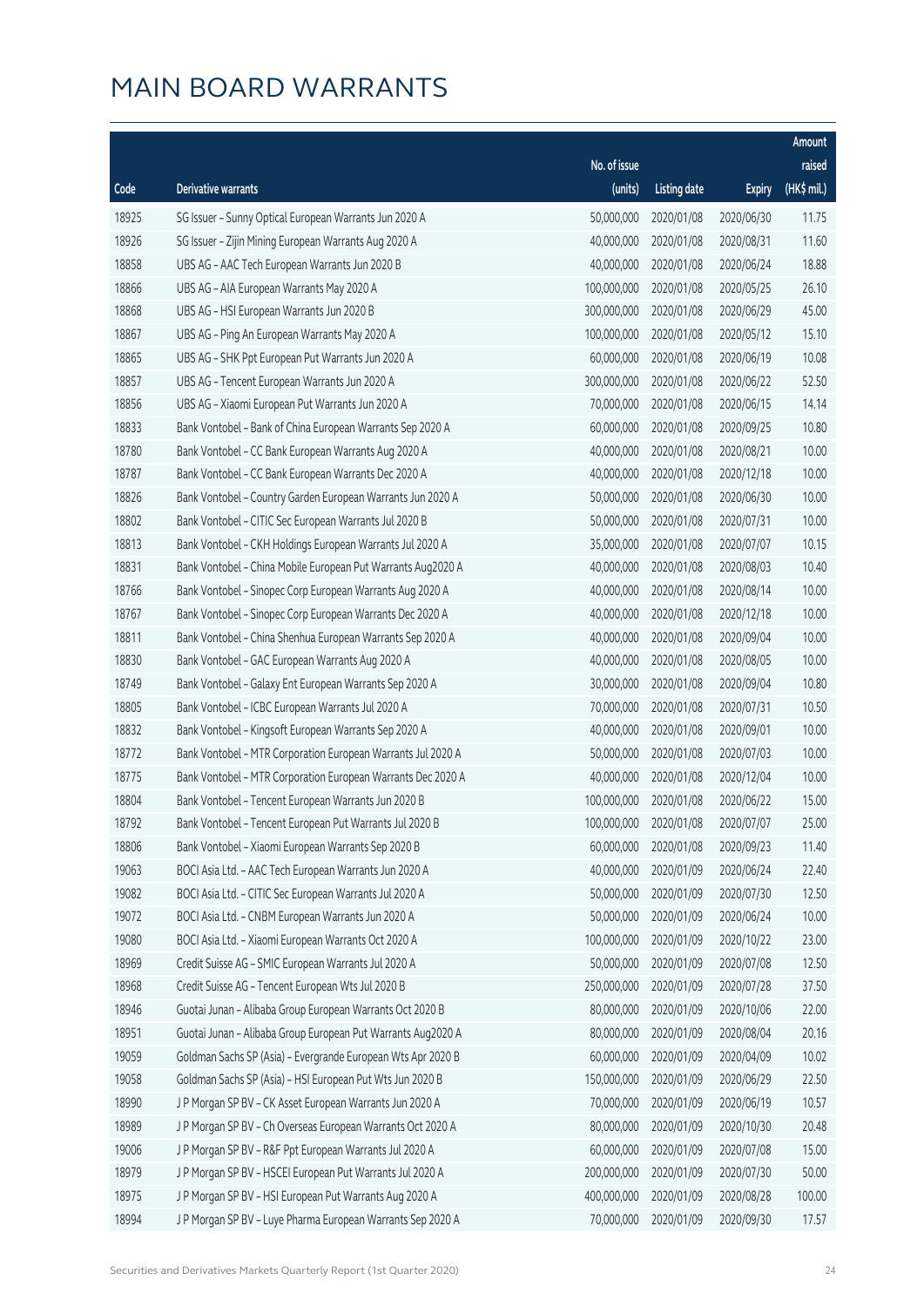|       |                                                              |              |                       |               | Amount      |
|-------|--------------------------------------------------------------|--------------|-----------------------|---------------|-------------|
|       |                                                              | No. of issue |                       |               | raised      |
| Code  | Derivative warrants                                          | (units)      | <b>Listing date</b>   | <b>Expiry</b> | (HK\$ mil.) |
| 18980 | J P Morgan SP BV - MGM China European Warrants Aug 2020 A    | 80,000,000   | 2020/01/09            | 2020/08/31    | 20.00       |
| 18988 | J P Morgan SP BV - NCI European Warrants May 2020 A          | 70,000,000   | 2020/01/09            | 2020/05/22    | 13.65       |
| 19001 | J P Morgan SP BV - SJM Holdings European Warrants Jul 2020 A | 70,000,000   | 2020/01/09            | 2020/07/31    | 17.57       |
| 18995 | J P Morgan SP BV - SUNAC European Warrants Jul 2020 A        | 60,000,000   | 2020/01/09            | 2020/07/08    | 15.12       |
| 19013 | J P Morgan SP BV - Tencent European Put Warrants Jul 2020 B  | 250,000,000  | 2020/01/09            | 2020/07/08    | 63.25       |
| 19017 | J P Morgan SP BV - Xiaomi European Warrants Sep 2020 B       | 100,000,000  | 2020/01/09            | 2020/09/30    | 25.10       |
| 18976 | J P Morgan SP BV - Xiaomi European Put Warrants Jun 2020 A   | 100,000,000  | 2020/01/09            | 2020/06/15    | 15.10       |
| 18963 | Macquarie Bank Ltd. - AAC Tech European Put Warrants Sep20 C | 40,000,000   | 2020/01/09            | 2020/09/01    | 10.00       |
| 18966 | Macquarie Bank Ltd. - China Gas Hold Euro Wts Aug 2020 A     | 30,000,000   | 2020/01/09            | 2020/08/04    | 10.38       |
| 18956 | Macquarie Bank Ltd. - CKH European Put Warrants Aug 2020 A   | 29,000,000   | 2020/01/09            | 2020/08/04    | 10.09       |
| 18964 | Macquarie Bank Ltd. - Ch Molybdenum European Wts Oct 2020 A  | 26,000,000   | 2020/01/09            | 2020/10/06    | 10.19       |
| 18965 | Macquarie Bank Ltd. - Ch State Con European Wts Jan 2021 A   | 40,000,000   | 2020/01/09            | 2021/01/05    | 10.00       |
| 18952 | Macquarie Bank Ltd. - SUNAC European Warrants Aug 2020 B     | 22,000,000   | 2020/01/09            | 2020/08/04    | 10.10       |
| 19032 | SG Issuer - Alibaba Group European Warrants Jun 2020 J       | 100,000,000  | 2020/01/09            | 2020/06/03    | 15.00       |
| 19047 | SG Issuer - China Res Land European Warrants Jun 2020 A      | 40,000,000   | 2020/01/09            | 2020/06/12    | 10.00       |
| 19055 | SG Issuer - GAC European Warrants Jul 2020 A                 | 40,000,000   | 2020/01/09            | 2020/07/31    | 10.00       |
| 19035 | SG Issuer - HKEX European Put Warrants Jun 2020 A            | 60,000,000   | 2020/01/09            | 2020/06/18    | 16.80       |
| 19043 | SG Issuer - Hua Hong Semi European Warrants Jul 2020 A       | 40,000,000   | 2020/01/09            | 2020/07/08    | 10.00       |
| 19045 | SG Issuer - Sands China European Put Warrants Jun 2020 B     | 40,000,000   | 2020/01/09            | 2020/06/23    | 11.80       |
| 19025 | SG Issuer - SHK Ppt European Put Warrants Jun 2020 A         | 20,000,000   | 2020/01/09            | 2020/06/24    | 10.00       |
| 19046 | SG Issuer - SMIC European Warrants Jul 2020 A                | 40,000,000   | 2020/01/09            | 2020/07/08    | 10.00       |
| 19028 | SG Issuer - SUNAC European Put Warrants Jun 2020 A           | 30,000,000   | 2020/01/09            | 2020/06/12    | 10.05       |
| 18970 | UBS AG - CAM CSI300 European Warrants Aug 2020 A             | 70,000,000   | 2020/01/09            | 2020/08/17    | 17.50       |
| 18974 | UBS AG - HKEX European Warrants Apr 2020 A                   | 150,000,000  | 2020/01/09            | 2020/04/23    | 24.15       |
| 19292 | BOCI Asia Ltd. - HKEX European Warrants Dec 2020 A           | 200,000,000  | 2020/01/10            | 2020/12/23    | 34.00       |
| 19297 | BOCI Asia Ltd. - HKEX European Put Warrants Nov 2020 A       | 200,000,000  | 2020/01/10            | 2020/11/25    | 30.00       |
| 19281 | BOCI Asia Ltd. - Xiaomi European Put Warrants Jun 2020 A     |              | 70,000,000 2020/01/10 | 2020/06/15    | 13.30       |
| 19266 | BNP Paribas Issuance B.V. - AAC Tech Euro Wts Jan 2021 A     | 100,000,000  | 2020/01/10            | 2021/01/04    | 25.00       |
| 19242 | BNP Paribas Issuance B.V. - Meituan European Warrants Aug20B | 100,000,000  | 2020/01/10            | 2020/08/04    | 15.00       |
| 19237 | BNP Paribas Issuance B.V. - Meituan European Warrants Oct20A | 100,000,000  | 2020/01/10            | 2020/10/06    | 25.00       |
| 19263 | BNP Paribas Issuance B.V. - Ping An European Wt Jul 2020 B   | 40,000,000   | 2020/01/10            | 2020/07/03    | 10.00       |
| 19252 | BNP Paribas Issuance B.V. - Ping An European Wt Aug 2020 B   | 40,000,000   | 2020/01/10            | 2020/08/04    | 10.80       |
| 19268 | BNP Paribas Issuance B.V. - Tencent European Wts Aug 2020 A  | 80,000,000   | 2020/01/10            | 2020/08/04    | 20.00       |
| 19279 | BNP Paribas Issuance B.V. - Tencent European Wts Oct 2020 C  | 80,000,000   | 2020/01/10            | 2020/10/06    | 20.00       |
| 19267 | BNP Paribas Issuance B.V. - Xiaomi European Warrants Aug20 A | 80,000,000   | 2020/01/10            | 2020/08/04    | 20.00       |
| 19317 | Credit Suisse AG - AIA European Warrants Jul 2020 B          | 70,000,000   | 2020/01/10            | 2020/07/09    | 17.50       |
| 19320 | Credit Suisse AG - Alibaba European Warrants Jul 2020 F      | 100,000,000  | 2020/01/10            | 2020/07/09    | 25.00       |
| 19324 | Credit Suisse AG - HKEX European Put Warrants Jun 2020 C     | 60,000,000   | 2020/01/10            | 2020/06/18    | 10.02       |
| 19316 | Credit Suisse AG - Luye Pharma European Warrants Sep 2020 A  | 40,000,000   | 2020/01/10            | 2020/09/30    | 10.00       |
| 19338 | Goldman Sachs SP (Asia) - AAC Tech Euro Wts Aug 2020 A       | 70,000,000   | 2020/01/10            | 2020/08/25    | 10.57       |
| 19345 | Goldman Sachs SP (Asia) - Sands China Ltd Euro Wts Jun2020 A | 80,000,000   | 2020/01/10            | 2020/06/29    | 12.00       |
| 19085 | HK Bank - Tencent European Put Warrants Jun 2020 D           | 80,000,000   | 2020/01/10            | 2020/06/22    | 12.00       |
| 19208 | J P Morgan SP BV - AIA European Warrants Jun 2020 D          | 100,000,000  | 2020/01/10            | 2020/06/23    | 20.60       |
| 19232 | J P Morgan SP BV - Alibaba European Put Warrants Jun 2020 A  | 200,000,000  | 2020/01/10            | 2020/06/26    | 30.60       |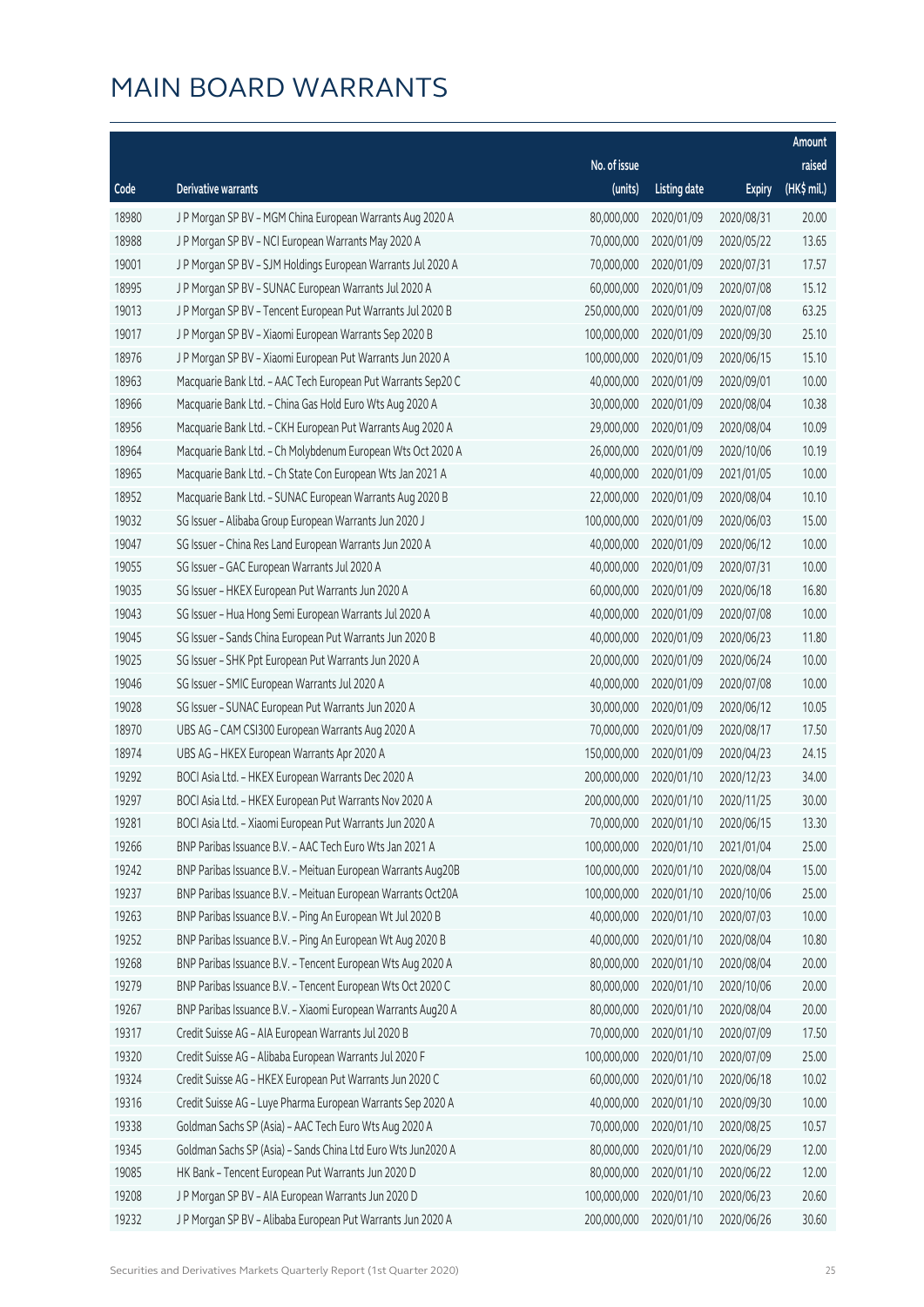|       |                                                              |              |                       |               | Amount      |
|-------|--------------------------------------------------------------|--------------|-----------------------|---------------|-------------|
|       |                                                              | No. of issue |                       |               | raised      |
| Code  | Derivative warrants                                          | (units)      | <b>Listing date</b>   | <b>Expiry</b> | (HK\$ mil.) |
| 19220 | J P Morgan SP BV - Ali Health European Warrants Jul 2020 A   | 80,000,000   | 2020/01/10            | 2020/07/31    | 20.08       |
| 19100 | J P Morgan SP BV - CHALCO European Warrants Jul 2020 A       | 35,000,000   | 2020/01/10            | 2020/07/09    | 10.54       |
| 19181 | J P Morgan SP BV - BYD Company European Warrants Jul 2020 B  | 60,000,000   | 2020/01/10            | 2020/07/09    | 15.06       |
| 19182 | J P Morgan SP BV - BYD Electronic European Wts Jul 2020 A    | 60,000,000   | 2020/01/10            | 2020/07/09    | 15.06       |
| 19097 | J P Morgan SP BV - CC Bank European Put Wts Jul 2020 A       | 100,000,000  | 2020/01/10            | 2020/07/30    | 28.40       |
| 19234 | J P Morgan SP BV - China Lit European Warrants Jul 2020 A    | 50,000,000   | 2020/01/10            | 2020/07/09    | 12.60       |
| 19230 | J P Morgan SP BV - CM Bank European Warrants May 2020 A      | 80,000,000   | 2020/01/10            | 2020/05/04    | 14.32       |
| 19094 | J P Morgan SP BV - CNOOC European Warrants Jul 2020 A        | 100,000,000  | 2020/01/10            | 2020/07/09    | 25.10       |
| 19093 | J P Morgan SP BV - CNOOC European Warrants Nov 2020 A        | 100,000,000  | 2020/01/10            | 2020/11/25    | 15.50       |
| 19092 | J P Morgan SP BV - Sinopec Corp European Warrants Jun 2020 A | 100,000,000  | 2020/01/10            | 2020/06/30    | 15.00       |
| 19221 | J P Morgan SP BV - Cathay Pacific European Wts Dec 2020 A    | 70,000,000   | 2020/01/10            | 2020/12/23    | 10.78       |
| 19226 | J P Morgan SP BV - Chinasoft Int'l European Warrants Jul20 A | 40,000,000   | 2020/01/10            | 2020/07/22    | 10.12       |
| 19172 | J P Morgan SP BV - Geely Auto European Warrants May 2020 B   | 80,000,000   | 2020/01/10            | 2020/05/26    | 12.00       |
| 19099 | J P Morgan SP BV - Henderson Land European Wt May 2020 A     | 70,000,000   | 2020/01/10            | 2020/05/26    | 10.64       |
| 19211 | J P Morgan SP BV - Henderson Land European Put Wts Jul2020 A | 60,000,000   | 2020/01/10            | 2020/07/24    | 15.06       |
| 19125 | J P Morgan SP BV - KB Laminates European Warrants Jul 2020 A | 50,000,000   | 2020/01/10            | 2020/07/09    | 12.55       |
| 19098 | J P Morgan SP BV - MTRC European Put Warrants Jul 2020 A     | 60,000,000   | 2020/01/10            | 2020/07/09    | 15.18       |
| 19090 | J P Morgan SP BV - PetroChina European Warrants Jul 2020 B   | 100,000,000  | 2020/01/10            | 2020/07/09    | 25.40       |
| 19188 | J P Morgan SP BV - SHK Ppt European Warrants Jul 2020 A      | 60,000,000   | 2020/01/10            | 2020/07/09    | 21.96       |
| 19185 | J P Morgan SP BV - SHK Ppt European Put Warrants Jul 2020 A  | 60,000,000   | 2020/01/10            | 2020/07/09    | 19.50       |
| 19149 | J P Morgan SP BV - China Vanke European Warrants Aug 2020 A  | 60,000,000   | 2020/01/10            | 2020/08/03    | 15.06       |
| 19143 | J P Morgan SP BV - Xinyi Solar European Warrants Jul 2020 A  | 40,000,000   | 2020/01/10            | 2020/07/09    | 18.68       |
| 19190 | Macquarie Bank Ltd. - Geely Auto European Put Wts Aug 2020 A | 31,500,000   | 2020/01/10            | 2020/08/04    | 10.08       |
| 19196 | Macquarie Bank Ltd. - NCI European Warrants Jun 2021 A       | 36,000,000   | 2020/01/10            | 2021/06/02    | 10.01       |
| 19191 | Macquarie Bank Ltd. - Tencent European Warrants Jul 2020 H   | 40,000,000   | 2020/01/10            | 2020/07/28    | 15.92       |
| 19193 | Macquarie Bank Ltd. - Tencent European Put Wts Jul 2020 C    | 40,000,000   | 2020/01/10            | 2020/07/28    | 13.32       |
| 19325 | SG Issuer - Conch Cement European Warrants Jul 2020 A        |              | 25,000,000 2020/01/10 | 2020/07/31    | 10.00       |
| 19336 | SG Issuer - Alibaba European Put Warrants Jun 2020 A         | 150,000,000  | 2020/01/10            | 2020/06/23    | 22.50       |
| 19326 | SG Issuer - CNBM European Warrants Jun 2020 A                | 60,000,000   | 2020/01/10            | 2020/06/30    | 11.10       |
| 19337 | SG Issuer - PetroChina European Warrants Jul 2020 B          | 40,000,000   | 2020/01/10            | 2020/07/31    | 10.00       |
| 19335 | SG Issuer - Xiaomi European Warrants Jul 2020 B              | 50,000,000   | 2020/01/10            | 2020/07/31    | 12.50       |
| 19309 | UBS AG - CNOOC European Warrants Nov 2020 A                  | 70,000,000   | 2020/01/10            | 2020/11/25    | 12.81       |
| 19305 | UBS AG - Xiaomi European Warrants Sep 2020 B                 | 100,000,000  | 2020/01/10            | 2020/09/30    | 25.00       |
| 19314 | Bank Vontobel - HKEX European Warrants Apr 2020 D            | 70,000,000   | 2020/01/10            | 2020/04/29    | 10.50       |
| 19315 | Bank Vontobel - Ping An European Warrants May 2020 A         | 50,000,000   | 2020/01/10            | 2020/05/12    | 10.00       |
| 19403 | BOCI Asia Ltd. - CNOOC European Warrants Nov 2020 A          | 70,000,000   | 2020/01/13            | 2020/11/25    | 16.80       |
| 19395 | BOCI Asia Ltd. - Sinopec Corp European Warrants Jun 2020 A   | 40,000,000   | 2020/01/13            | 2020/06/24    | 10.40       |
| 19422 | BOCI Asia Ltd. - HSBC European Warrants Jun 2020 B           | 70,000,000   | 2020/01/13            | 2020/06/03    | 13.30       |
| 19396 | BOCI Asia Ltd. - PetroChina European Warrants Jul 2020 B     | 50,000,000   | 2020/01/13            | 2020/07/13    | 13.00       |
| 19406 | BOCI Asia Ltd. - Ping An European Warrants May 2020 A        | 90,000,000   | 2020/01/13            | 2020/05/26    | 13.50       |
| 19405 | BOCI Asia Ltd. - Zhaojin Mining European Warrants May 2020 A | 70,000,000   | 2020/01/13            | 2020/05/26    | 11.20       |
| 19428 | Credit Suisse AG - BYD Electronic European Wts Jul 2020 B    | 50,000,000   | 2020/01/13            | 2020/07/13    | 12.50       |
| 19438 | Credit Suisse AG - China Lit European Warrants Jul 2020 A    | 40,000,000   | 2020/01/13            | 2020/07/13    | 10.00       |
| 19429 | Credit Suisse AG - CNOOC European Warrants Oct 2020 A        | 50,000,000   | 2020/01/13            | 2020/10/30    | 12.50       |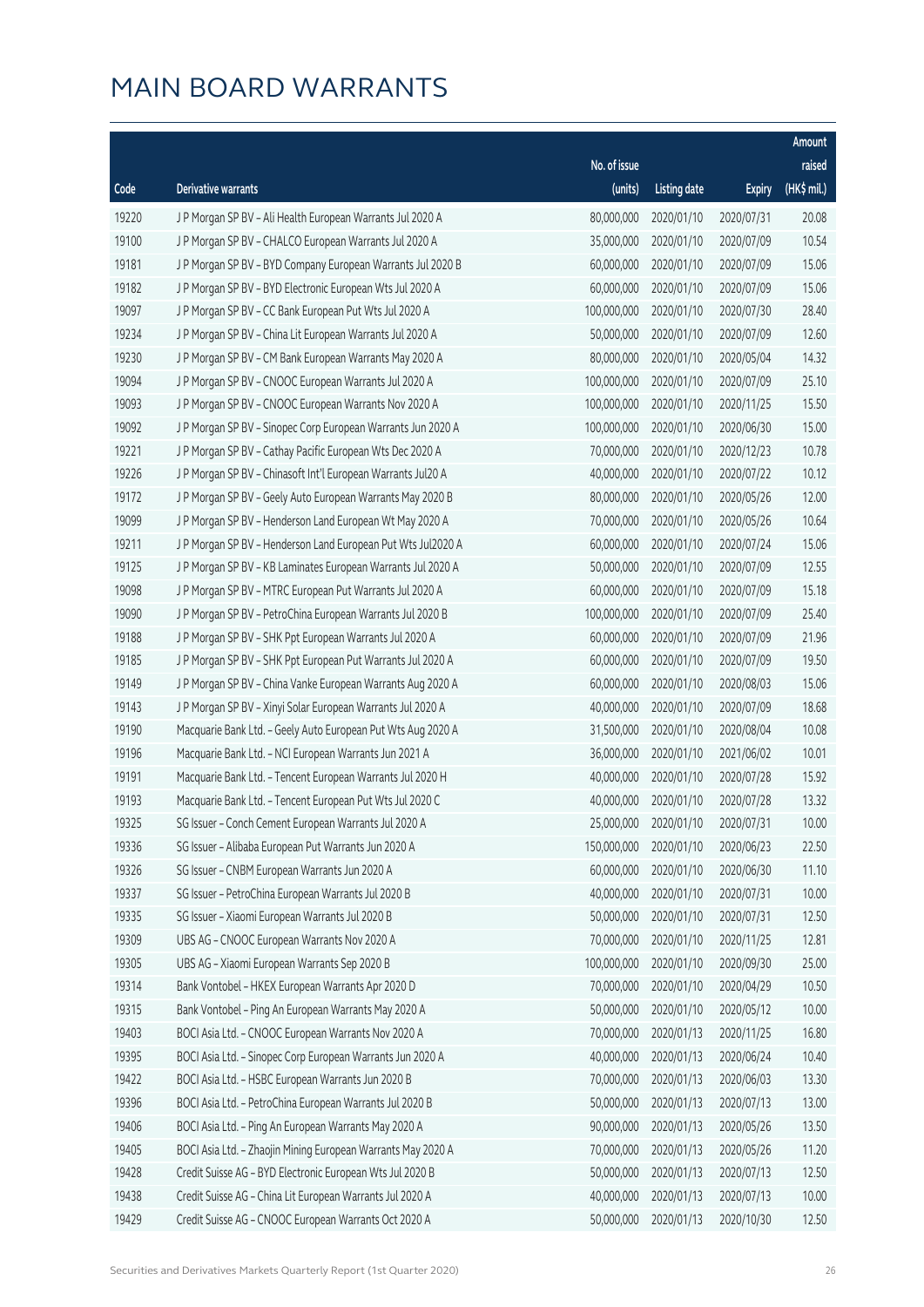|       |                                                              |              |                       |               | Amount      |
|-------|--------------------------------------------------------------|--------------|-----------------------|---------------|-------------|
|       |                                                              | No. of issue |                       |               | raised      |
| Code  | <b>Derivative warrants</b>                                   | (units)      | <b>Listing date</b>   | <b>Expiry</b> | (HK\$ mil.) |
| 19435 | Credit Suisse AG - Sinopec Corp European Warrants Jun 2020 A | 60,000,000   | 2020/01/13            | 2020/06/30    | 10.02       |
| 19437 | Credit Suisse AG - Jiangxi Copper European Wts Dec 2020 A    | 80,000,000   | 2020/01/13            | 2020/12/23    | 12.00       |
| 19441 | Credit Suisse AG - Xinyi Solar European Warrants Jul 2020 A  | 25,000,000   | 2020/01/13            | 2020/07/13    | 10.00       |
| 19448 | Goldman Sachs SP (Asia) - Alibaba European Wts Jun 2020 A    | 100,000,000  | 2020/01/13            | 2020/06/03    | 15.00       |
| 19444 | Goldman Sachs SP (Asia) - Meituan European Warrants Oct 20 A | 80,000,000   | 2020/01/13            | 2020/10/09    | 12.00       |
| 19394 | HK Bank - Alibaba European Warrants Jun 2020 B               | 100,000,000  | 2020/01/13            | 2020/06/23    | 20.00       |
| 19391 | HK Bank - Alibaba European Put Warrants Sep 2020 A           | 100,000,000  | 2020/01/13            | 2020/09/08    | 16.00       |
| 19392 | HK Bank - CNBM European Warrants Dec 2020 A                  | 80,000,000   | 2020/01/13            | 2020/12/31    | 20.00       |
| 19393 | HK Bank - A50 China European Put Warrants Nov 2020 A         | 80,000,000   | 2020/01/13            | 2020/11/24    | 12.00       |
| 19350 | HK Bank - HSI European Warrants Jul 2020 B                   | 200,000,000  | 2020/01/13            | 2020/07/30    | 30.00       |
| 19382 | HK Bank - HSI European Put Warrants Jun 2020 B               | 180,000,000  | 2020/01/13            | 2020/06/29    | 27.00       |
| 19459 | J P Morgan SP BV - CPIC European Warrants Sep 2020 A         | 70,000,000   | 2020/01/13            | 2020/09/23    | 10.57       |
| 19463 | J P Morgan SP BV - Meituan European Put Warrants May 2020 D  | 100,000,000  | 2020/01/13            | 2020/05/29    | 16.50       |
| 19465 | J P Morgan SP BV - Sino Biopharm European Warrants Jun2020 A | 60,000,000   | 2020/01/13            | 2020/06/30    | 12.36       |
| 19458 | J P Morgan SP BV - Zhaojin Mining European Wts Jul 2020 A    | 70,000,000   | 2020/01/13            | 2020/07/10    | 10.50       |
| 19364 | Macquarie Bank Ltd. - Xiaomi European Warrants Aug 2020 B    | 11,000,000   | 2020/01/13            | 2020/08/04    | 10.91       |
| 19376 | Macquarie Bank Ltd. - Xiaomi European Warrants Aug 2020 C    | 13,000,000   | 2020/01/13            | 2020/08/04    | 10.27       |
| 19377 | Macquarie Bank Ltd. - Xiaomi European Warrants Sep 2020 B    | 40,000,000   | 2020/01/13            | 2020/09/02    | 10.08       |
| 19381 | Macquarie Bank Ltd. - Xiaomi European Put Warrants Aug2020 A | 14,000,000   | 2020/01/13            | 2020/08/04    | 10.44       |
| 19424 | Morgan Stanley Asia Products Ltd. - HKEX European Wts Jun20B | 108,000,000  | 2020/01/13            | 2020/06/23    | 16.20       |
| 19492 | SG Issuer - AIA European Warrants Jun 2020 C                 | 40,000,000   | 2020/01/13            | 2020/06/26    | 11.60       |
| 19504 | SG Issuer - CC Bank European Put Warrants Jul 2020 A         | 40,000,000   | 2020/01/13            | 2020/07/31    | 11.60       |
| 19467 | SG Issuer - China Life European Put Warrants Jun 2020 A      | 80,000,000   | 2020/01/13            | 2020/06/11    | 14.80       |
| 19514 | SG Issuer - CNOOC European Put Warrants Jun 2020 A           | 60,000,000   | 2020/01/13            | 2020/06/24    | 10.20       |
| 19478 | SG Issuer - HSI European Put Warrants Jul 2020 A             | 300,000,000  | 2020/01/13            | 2020/07/30    | 45.00       |
| 19506 | SG Issuer - ICBC European Put Wt Jul 2020 A                  | 40,000,000   | 2020/01/13            | 2020/07/31    | 11.40       |
| 19470 | SG Issuer - Meituan European Put Warrants May 2020 A         |              | 80,000,000 2020/01/13 | 2020/05/28    | 16.00       |
| 19509 | SG Issuer - Tencent European Warrants Jul 2020 C             | 200,000,000  | 2020/01/13            | 2020/07/08    | 30.00       |
| 19443 | UBS AG - CNOOC European Put Warrants Jun 2020 A              | 70,000,000   | 2020/01/13            | 2020/06/24    | 10.50       |
| 19569 | BOCI Asia Ltd. - China Mobile European Warrants Jul 2020 A   | 70,000,000   | 2020/01/14            | 2020/07/27    | 10.50       |
| 19558 | BOCI Asia Ltd. - Meituan European Warrants Dec 2020 A        | 100,000,000  | 2020/01/14            | 2020/12/28    | 21.00       |
| 19564 | BOCI Asia Ltd. - Meituan European Put Warrants May 2020 A    | 100,000,000  | 2020/01/14            | 2020/05/28    | 15.00       |
| 19568 | BOCI Asia Ltd. - SHK Ppt European Warrants Dec 2020 A        | 80,000,000   | 2020/01/14            | 2020/12/23    | 12.80       |
| 10111 | BNP Paribas Issuance B.V. - Gold European Wts Sep 2020 A     | 50,000,000   | 2020/01/14            | 2020/09/21    | 15.00       |
| 10112 | BNP Paribas Issuance B.V. - Gold Euro Put Wts Sep 2020 A     | 50,000,000   | 2020/01/14            | 2020/09/21    | 15.00       |
| 19530 | BNP Paribas Issuance B.V. - HSI European Wts Apr 2020 A      | 60,000,000   | 2020/01/14            | 2020/04/28    | 11.40       |
| 19531 | BNP Paribas Issuance B.V. - HSI European Wts May 2020 A      | 70,000,000   | 2020/01/14            | 2020/05/28    | 11.20       |
| 19533 | BNP Paribas Issuance B.V. - HSI European Wts Jun 2020 A      | 70,000,000   | 2020/01/14            | 2020/06/29    | 11.20       |
| 19534 | BNP Paribas Issuance B.V. - HSI Euro Put Wts Jun 2020 A      | 70,000,000   | 2020/01/14            | 2020/06/29    | 10.50       |
| 19522 | BNP Paribas Issuance B.V. - Ping An European Wt May 2020 A   | 50,000,000   | 2020/01/14            | 2020/05/12    | 10.50       |
| 19529 | BNP Paribas Issuance B.V. - Ping An European Wt Jul 2020 C   | 50,000,000   | 2020/01/14            | 2020/07/03    | 21.00       |
| 19535 | BNP Paribas Issuance B.V. - Ping An European Wt Oct 2020 B   | 40,000,000   | 2020/01/14            | 2020/10/06    | 12.40       |
| 19583 | Credit Suisse AG - Alibaba European Warrants Jul 2020 G      | 100,000,000  | 2020/01/14            | 2020/07/24    | 15.00       |
| 19574 | Credit Suisse AG - China Life European Put Wts Jun 2020 A    | 70,000,000   | 2020/01/14            | 2020/06/11    | 10.50       |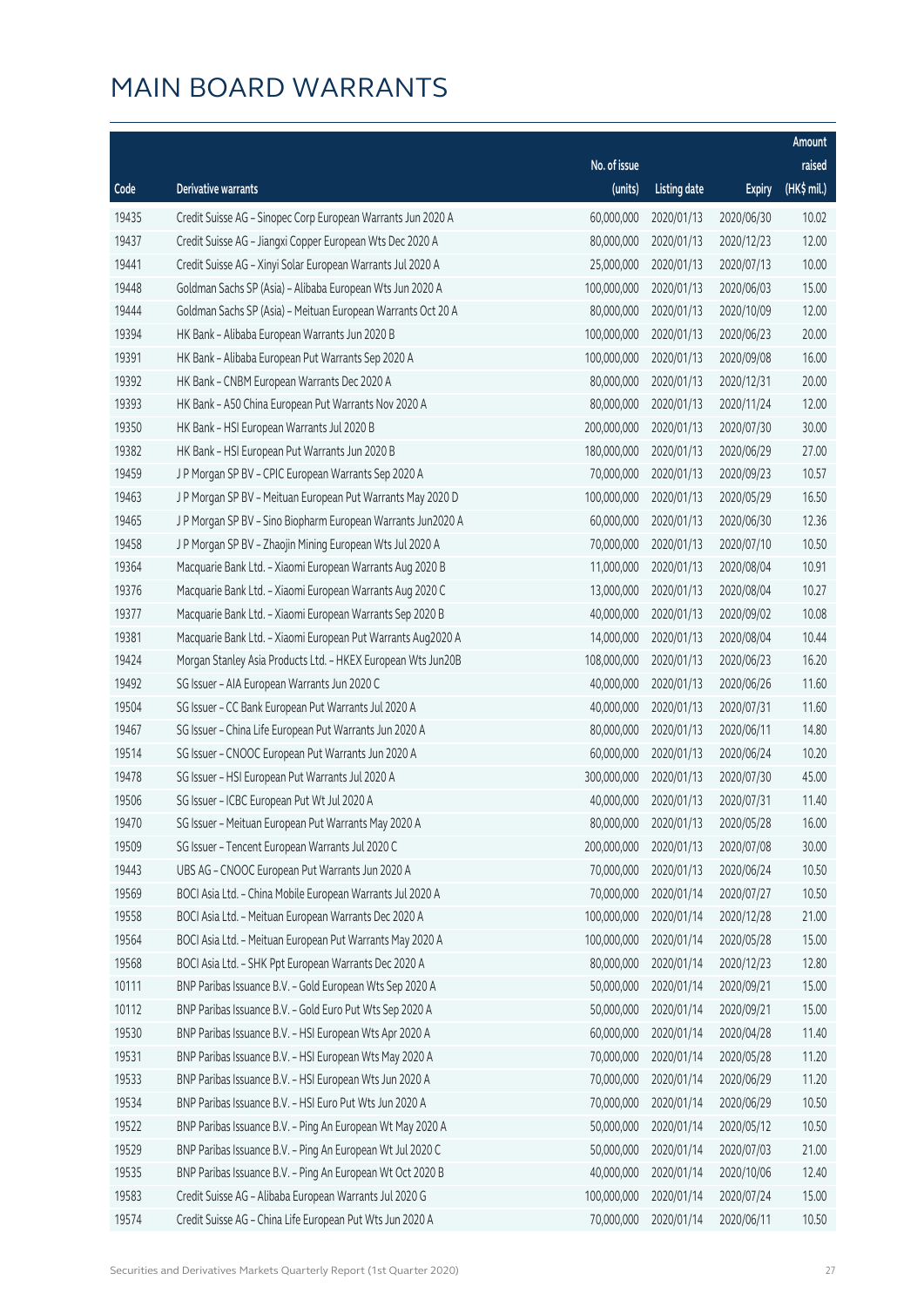| No. of issue<br>raised<br>(HK\$ mil.)<br>(units)<br>Code<br>Derivative warrants<br><b>Listing date</b><br><b>Expiry</b><br>100,000,000<br>19572<br>Credit Suisse AG - Meituan European Put Warrants Jul 2020 A<br>2020/01/14<br>2020/07/13<br>25.00<br>70,000,000<br>19633<br>Goldman Sachs SP (Asia) - Meituan European Put Wts May2020 B<br>2020/01/14<br>2020/05/27<br>10.50<br>19634<br>50,000,000<br>10.00<br>Goldman Sachs SP (Asia) - SUNAC European Warrants Jun 2020 A<br>2020/01/14<br>2020/06/17<br>40,000,000<br>19599<br>Haitong Int'l Sec - BYD Electronic European Wts Jul 2020 A<br>2020/01/14<br>2020/07/30<br>10.00<br>19605<br>30,000,000<br>10.20<br>Haitong Int'l Sec - China Lit European Warrants Jul 2020 A<br>2020/01/14<br>2020/07/20<br>19598<br>Haitong Int'l Sec - CNOOC European Warrants Aug 2020 A<br>40,000,000<br>2020/01/14<br>2020/08/28<br>10.00<br>19631<br>40,000,000<br>10.04<br>J P Morgan SP BV - CGS European Warrants Jul 2020 A<br>2020/01/14<br>2020/07/13<br>100,000,000<br>19621<br>J P Morgan SP BV - China Life European Warrants May 2020 A<br>2020/01/14<br>2020/05/22<br>15.10<br>19632<br>200,000,000<br>30.60<br>J P Morgan SP BV - HKEX European Put Wts Jun 2020 B<br>2020/01/14<br>2020/06/09<br>19588<br>J P Morgan SP BV - Meituan European Warrants Oct 2020 A<br>100,000,000<br>2020/01/14<br>2020/10/09<br>17.40<br>19622<br>50,000,000<br>12.50<br>J P Morgan SP BV - SD Gold European Warrants Jul 2020 A<br>2020/01/14<br>2020/07/13<br>70,000,000<br>11.34<br>19587<br>J P Morgan SP BV - Yanzhou Coal European Warrants Apr 2020 B<br>2020/01/14<br>2020/04/29<br>19546<br>40,000,000<br>10.04<br>Macquarie Bank Ltd. - China Life European Wts Oct 2020 A<br>2020/01/14<br>2020/10/06<br>38,000,000<br>10.07<br>19550<br>Macquarie Bank Ltd. - HKEX European Put Warrants Sep 2020 A<br>2020/01/14<br>2020/09/02<br>19547<br>40,000,000<br>10.12<br>Macquarie Bank Ltd. - Meituan European Warrants Jun 2022 A<br>2020/01/14<br>2022/06/02<br>40,000,000<br>10.04<br>19537<br>Macquarie Bank Ltd. - SMIC European Warrants Dec 2020 A<br>2020/01/14<br>2020/12/30<br>19538<br>25,000,000<br>22.80<br>Macquarie Bank Ltd. - Tencent European Warrants Aug 2020 A<br>2020/01/14<br>2020/08/03<br>25,000,000<br>14.05<br>19539<br>Macquarie Bank Ltd. - Tencent European Warrants Aug 2020 B<br>2020/01/14<br>2020/08/03<br>19540<br>25,000,000<br>10.35<br>Macquarie Bank Ltd. - Tencent European Put Wts Aug 2020 A<br>2020/01/14<br>2020/08/03<br>40,000,000<br>10.00<br>19610<br>SG Issuer - China Life European Warrants Jul 2020 A<br>2020/01/14<br>2020/07/31<br>19613<br>70,000,000<br>10.50<br>SG Issuer - CSPC Pharma European Warrants Jul 2020 A<br>2020/01/14<br>2020/07/24<br>19614<br>30,000,000<br>10.05<br>SG Issuer - Meituan European Warrants May 2020 C<br>2020/01/14<br>2020/05/28<br>19615<br>40,000,000<br>10.00<br>SG Issuer - Sands China Ltd European Warrants Aug 2020 A<br>2020/01/14<br>2020/08/31<br>60,000,000<br>19618<br>SG Issuer - Sino Biopharm European Warrants May 2020 B<br>2020/01/14<br>2020/05/27<br>10.20<br>19554<br>100,000,000<br>15.00<br>UBS AG - Meituan European Put Warrants May 2020 A<br>2020/01/14<br>2020/05/27<br>100,000,000<br>25.00<br>19557<br>UBS AG - Xiaomi European Warrants Aug 2020 A<br>2020/01/14<br>2020/08/24<br>19589<br>30,000,000 2020/01/14<br>2020/07/28<br>11.10<br>Bank Vontobel - China Comm Cons European Warrants Jul 2020 A<br>19597<br>Bank Vontobel - China Mobile European Warrants Jul 2020 B<br>60,000,000<br>2020/01/14<br>2020/07/02<br>10.20<br>19707<br>BOCI Asia Ltd. - ICBC European Warrants Jul 2020 A<br>70,000,000<br>2020/01/15<br>10.50<br>2020/07/28<br>BOCI Asia Ltd. - SUNAC European Warrants Jun 2020 A<br>60,000,000<br>2020/01/15<br>2020/06/30<br>10.80<br>19708<br>19706<br>BOCI Asia Ltd. - ZTE European Warrants Jun 2020 A<br>40,000,000<br>10.00<br>2020/01/15<br>2020/06/24<br>80,000,000<br>14.40<br>19695<br>BNP Paribas Issuance B.V. - Tencent European Wts Jul 2020 D<br>2020/01/15<br>2020/07/03<br>19705<br>BNP Paribas Issuance B.V. - Tencent European Wts Jul 2020 E<br>60,000,000<br>2020/01/15<br>10.20<br>2020/07/03<br>BNP Paribas Issuance B.V. - Tencent European Wts Aug 2020 B<br>80,000,000<br>2020/01/15<br>2020/08/04<br>12.80<br>19692<br>19721<br>Credit Suisse AG - Alibaba European Warrants Dec 2020 A<br>200,000,000<br>34.00<br>2020/01/15<br>2020/12/24<br>35,000,000<br>10.50<br>19715<br>Credit Suisse AG - A-Living European Warrants Jul 2020 A<br>2020/01/15<br>2020/07/14<br>19712<br>Credit Suisse AG - China Life European Warrants May 2020 A<br>60,000,000<br>10.02<br>2020/01/15<br>2020/05/22<br>Credit Suisse AG - PA Gooddoctor European Warrants May2020 B<br>70,000,000<br>2020/01/15<br>2020/05/12<br>10.50<br>19720<br>19825<br>Goldman Sachs SP (Asia) - Alibaba European Wts May 2020 C<br>100,000,000<br>16.90<br>2020/01/15<br>2020/05/27<br>80,000,000<br>12.00<br>19827<br>Goldman Sachs SP (Asia) - SPDR Gold Trust Euro Wt Sep 2020 A<br>2020/01/15<br>2020/09/24<br>19822<br>Goldman Sachs SP (Asia) - Tencent European Wts Jul 2020 B<br>150,000,000<br>2020/01/15<br>22.80<br>2020/07/21<br>19819<br>Goldman Sachs SP (Asia) - Tencent European Wts Aug 2020 A<br>150,000,000<br>2020/01/15<br>2020/08/03<br>22.50<br>19808<br>Goldman Sachs SP (Asia) - Xiaomi European Put Wts Jun 2020 A<br>60,000,000<br>2020/01/15<br>10.02<br>2020/06/15<br>HK Bank - China Tower European Warrants Dec 2020 A<br>80,000,000<br>19681<br>2020/01/15<br>2020/12/28<br>14.40 |  |  | Amount |
|----------------------------------------------------------------------------------------------------------------------------------------------------------------------------------------------------------------------------------------------------------------------------------------------------------------------------------------------------------------------------------------------------------------------------------------------------------------------------------------------------------------------------------------------------------------------------------------------------------------------------------------------------------------------------------------------------------------------------------------------------------------------------------------------------------------------------------------------------------------------------------------------------------------------------------------------------------------------------------------------------------------------------------------------------------------------------------------------------------------------------------------------------------------------------------------------------------------------------------------------------------------------------------------------------------------------------------------------------------------------------------------------------------------------------------------------------------------------------------------------------------------------------------------------------------------------------------------------------------------------------------------------------------------------------------------------------------------------------------------------------------------------------------------------------------------------------------------------------------------------------------------------------------------------------------------------------------------------------------------------------------------------------------------------------------------------------------------------------------------------------------------------------------------------------------------------------------------------------------------------------------------------------------------------------------------------------------------------------------------------------------------------------------------------------------------------------------------------------------------------------------------------------------------------------------------------------------------------------------------------------------------------------------------------------------------------------------------------------------------------------------------------------------------------------------------------------------------------------------------------------------------------------------------------------------------------------------------------------------------------------------------------------------------------------------------------------------------------------------------------------------------------------------------------------------------------------------------------------------------------------------------------------------------------------------------------------------------------------------------------------------------------------------------------------------------------------------------------------------------------------------------------------------------------------------------------------------------------------------------------------------------------------------------------------------------------------------------------------------------------------------------------------------------------------------------------------------------------------------------------------------------------------------------------------------------------------------------------------------------------------------------------------------------------------------------------------------------------------------------------------------------------------------------------------------------------------------------------------------------------------------------------------------------------------------------------------------------------------------------------------------------------------------------------------------------------------------------------------------------------------------------------------------------------------------------------------------------------------------------------------------------------------------------------------------------------------------------------------------------------------------------------------------------------------------------------------------------------------------------------------------------------------------------------------------------------------------------------------------------------------------------------------------------------------------------------------------------------------------------------------------------------------------------------------------------------------------------------------------------------------------------------------------------------------------------------------------------------------------------------------------------------------------------------------------------------------------------------------------------------------------------------------------------------------------------------------------------------------------------|--|--|--------|
|                                                                                                                                                                                                                                                                                                                                                                                                                                                                                                                                                                                                                                                                                                                                                                                                                                                                                                                                                                                                                                                                                                                                                                                                                                                                                                                                                                                                                                                                                                                                                                                                                                                                                                                                                                                                                                                                                                                                                                                                                                                                                                                                                                                                                                                                                                                                                                                                                                                                                                                                                                                                                                                                                                                                                                                                                                                                                                                                                                                                                                                                                                                                                                                                                                                                                                                                                                                                                                                                                                                                                                                                                                                                                                                                                                                                                                                                                                                                                                                                                                                                                                                                                                                                                                                                                                                                                                                                                                                                                                                                                                                                                                                                                                                                                                                                                                                                                                                                                                                                                                                                                                                                                                                                                                                                                                                                                                                                                                                                                                                                                                                                                |  |  |        |
|                                                                                                                                                                                                                                                                                                                                                                                                                                                                                                                                                                                                                                                                                                                                                                                                                                                                                                                                                                                                                                                                                                                                                                                                                                                                                                                                                                                                                                                                                                                                                                                                                                                                                                                                                                                                                                                                                                                                                                                                                                                                                                                                                                                                                                                                                                                                                                                                                                                                                                                                                                                                                                                                                                                                                                                                                                                                                                                                                                                                                                                                                                                                                                                                                                                                                                                                                                                                                                                                                                                                                                                                                                                                                                                                                                                                                                                                                                                                                                                                                                                                                                                                                                                                                                                                                                                                                                                                                                                                                                                                                                                                                                                                                                                                                                                                                                                                                                                                                                                                                                                                                                                                                                                                                                                                                                                                                                                                                                                                                                                                                                                                                |  |  |        |
|                                                                                                                                                                                                                                                                                                                                                                                                                                                                                                                                                                                                                                                                                                                                                                                                                                                                                                                                                                                                                                                                                                                                                                                                                                                                                                                                                                                                                                                                                                                                                                                                                                                                                                                                                                                                                                                                                                                                                                                                                                                                                                                                                                                                                                                                                                                                                                                                                                                                                                                                                                                                                                                                                                                                                                                                                                                                                                                                                                                                                                                                                                                                                                                                                                                                                                                                                                                                                                                                                                                                                                                                                                                                                                                                                                                                                                                                                                                                                                                                                                                                                                                                                                                                                                                                                                                                                                                                                                                                                                                                                                                                                                                                                                                                                                                                                                                                                                                                                                                                                                                                                                                                                                                                                                                                                                                                                                                                                                                                                                                                                                                                                |  |  |        |
|                                                                                                                                                                                                                                                                                                                                                                                                                                                                                                                                                                                                                                                                                                                                                                                                                                                                                                                                                                                                                                                                                                                                                                                                                                                                                                                                                                                                                                                                                                                                                                                                                                                                                                                                                                                                                                                                                                                                                                                                                                                                                                                                                                                                                                                                                                                                                                                                                                                                                                                                                                                                                                                                                                                                                                                                                                                                                                                                                                                                                                                                                                                                                                                                                                                                                                                                                                                                                                                                                                                                                                                                                                                                                                                                                                                                                                                                                                                                                                                                                                                                                                                                                                                                                                                                                                                                                                                                                                                                                                                                                                                                                                                                                                                                                                                                                                                                                                                                                                                                                                                                                                                                                                                                                                                                                                                                                                                                                                                                                                                                                                                                                |  |  |        |
|                                                                                                                                                                                                                                                                                                                                                                                                                                                                                                                                                                                                                                                                                                                                                                                                                                                                                                                                                                                                                                                                                                                                                                                                                                                                                                                                                                                                                                                                                                                                                                                                                                                                                                                                                                                                                                                                                                                                                                                                                                                                                                                                                                                                                                                                                                                                                                                                                                                                                                                                                                                                                                                                                                                                                                                                                                                                                                                                                                                                                                                                                                                                                                                                                                                                                                                                                                                                                                                                                                                                                                                                                                                                                                                                                                                                                                                                                                                                                                                                                                                                                                                                                                                                                                                                                                                                                                                                                                                                                                                                                                                                                                                                                                                                                                                                                                                                                                                                                                                                                                                                                                                                                                                                                                                                                                                                                                                                                                                                                                                                                                                                                |  |  |        |
|                                                                                                                                                                                                                                                                                                                                                                                                                                                                                                                                                                                                                                                                                                                                                                                                                                                                                                                                                                                                                                                                                                                                                                                                                                                                                                                                                                                                                                                                                                                                                                                                                                                                                                                                                                                                                                                                                                                                                                                                                                                                                                                                                                                                                                                                                                                                                                                                                                                                                                                                                                                                                                                                                                                                                                                                                                                                                                                                                                                                                                                                                                                                                                                                                                                                                                                                                                                                                                                                                                                                                                                                                                                                                                                                                                                                                                                                                                                                                                                                                                                                                                                                                                                                                                                                                                                                                                                                                                                                                                                                                                                                                                                                                                                                                                                                                                                                                                                                                                                                                                                                                                                                                                                                                                                                                                                                                                                                                                                                                                                                                                                                                |  |  |        |
|                                                                                                                                                                                                                                                                                                                                                                                                                                                                                                                                                                                                                                                                                                                                                                                                                                                                                                                                                                                                                                                                                                                                                                                                                                                                                                                                                                                                                                                                                                                                                                                                                                                                                                                                                                                                                                                                                                                                                                                                                                                                                                                                                                                                                                                                                                                                                                                                                                                                                                                                                                                                                                                                                                                                                                                                                                                                                                                                                                                                                                                                                                                                                                                                                                                                                                                                                                                                                                                                                                                                                                                                                                                                                                                                                                                                                                                                                                                                                                                                                                                                                                                                                                                                                                                                                                                                                                                                                                                                                                                                                                                                                                                                                                                                                                                                                                                                                                                                                                                                                                                                                                                                                                                                                                                                                                                                                                                                                                                                                                                                                                                                                |  |  |        |
|                                                                                                                                                                                                                                                                                                                                                                                                                                                                                                                                                                                                                                                                                                                                                                                                                                                                                                                                                                                                                                                                                                                                                                                                                                                                                                                                                                                                                                                                                                                                                                                                                                                                                                                                                                                                                                                                                                                                                                                                                                                                                                                                                                                                                                                                                                                                                                                                                                                                                                                                                                                                                                                                                                                                                                                                                                                                                                                                                                                                                                                                                                                                                                                                                                                                                                                                                                                                                                                                                                                                                                                                                                                                                                                                                                                                                                                                                                                                                                                                                                                                                                                                                                                                                                                                                                                                                                                                                                                                                                                                                                                                                                                                                                                                                                                                                                                                                                                                                                                                                                                                                                                                                                                                                                                                                                                                                                                                                                                                                                                                                                                                                |  |  |        |
|                                                                                                                                                                                                                                                                                                                                                                                                                                                                                                                                                                                                                                                                                                                                                                                                                                                                                                                                                                                                                                                                                                                                                                                                                                                                                                                                                                                                                                                                                                                                                                                                                                                                                                                                                                                                                                                                                                                                                                                                                                                                                                                                                                                                                                                                                                                                                                                                                                                                                                                                                                                                                                                                                                                                                                                                                                                                                                                                                                                                                                                                                                                                                                                                                                                                                                                                                                                                                                                                                                                                                                                                                                                                                                                                                                                                                                                                                                                                                                                                                                                                                                                                                                                                                                                                                                                                                                                                                                                                                                                                                                                                                                                                                                                                                                                                                                                                                                                                                                                                                                                                                                                                                                                                                                                                                                                                                                                                                                                                                                                                                                                                                |  |  |        |
|                                                                                                                                                                                                                                                                                                                                                                                                                                                                                                                                                                                                                                                                                                                                                                                                                                                                                                                                                                                                                                                                                                                                                                                                                                                                                                                                                                                                                                                                                                                                                                                                                                                                                                                                                                                                                                                                                                                                                                                                                                                                                                                                                                                                                                                                                                                                                                                                                                                                                                                                                                                                                                                                                                                                                                                                                                                                                                                                                                                                                                                                                                                                                                                                                                                                                                                                                                                                                                                                                                                                                                                                                                                                                                                                                                                                                                                                                                                                                                                                                                                                                                                                                                                                                                                                                                                                                                                                                                                                                                                                                                                                                                                                                                                                                                                                                                                                                                                                                                                                                                                                                                                                                                                                                                                                                                                                                                                                                                                                                                                                                                                                                |  |  |        |
|                                                                                                                                                                                                                                                                                                                                                                                                                                                                                                                                                                                                                                                                                                                                                                                                                                                                                                                                                                                                                                                                                                                                                                                                                                                                                                                                                                                                                                                                                                                                                                                                                                                                                                                                                                                                                                                                                                                                                                                                                                                                                                                                                                                                                                                                                                                                                                                                                                                                                                                                                                                                                                                                                                                                                                                                                                                                                                                                                                                                                                                                                                                                                                                                                                                                                                                                                                                                                                                                                                                                                                                                                                                                                                                                                                                                                                                                                                                                                                                                                                                                                                                                                                                                                                                                                                                                                                                                                                                                                                                                                                                                                                                                                                                                                                                                                                                                                                                                                                                                                                                                                                                                                                                                                                                                                                                                                                                                                                                                                                                                                                                                                |  |  |        |
|                                                                                                                                                                                                                                                                                                                                                                                                                                                                                                                                                                                                                                                                                                                                                                                                                                                                                                                                                                                                                                                                                                                                                                                                                                                                                                                                                                                                                                                                                                                                                                                                                                                                                                                                                                                                                                                                                                                                                                                                                                                                                                                                                                                                                                                                                                                                                                                                                                                                                                                                                                                                                                                                                                                                                                                                                                                                                                                                                                                                                                                                                                                                                                                                                                                                                                                                                                                                                                                                                                                                                                                                                                                                                                                                                                                                                                                                                                                                                                                                                                                                                                                                                                                                                                                                                                                                                                                                                                                                                                                                                                                                                                                                                                                                                                                                                                                                                                                                                                                                                                                                                                                                                                                                                                                                                                                                                                                                                                                                                                                                                                                                                |  |  |        |
|                                                                                                                                                                                                                                                                                                                                                                                                                                                                                                                                                                                                                                                                                                                                                                                                                                                                                                                                                                                                                                                                                                                                                                                                                                                                                                                                                                                                                                                                                                                                                                                                                                                                                                                                                                                                                                                                                                                                                                                                                                                                                                                                                                                                                                                                                                                                                                                                                                                                                                                                                                                                                                                                                                                                                                                                                                                                                                                                                                                                                                                                                                                                                                                                                                                                                                                                                                                                                                                                                                                                                                                                                                                                                                                                                                                                                                                                                                                                                                                                                                                                                                                                                                                                                                                                                                                                                                                                                                                                                                                                                                                                                                                                                                                                                                                                                                                                                                                                                                                                                                                                                                                                                                                                                                                                                                                                                                                                                                                                                                                                                                                                                |  |  |        |
|                                                                                                                                                                                                                                                                                                                                                                                                                                                                                                                                                                                                                                                                                                                                                                                                                                                                                                                                                                                                                                                                                                                                                                                                                                                                                                                                                                                                                                                                                                                                                                                                                                                                                                                                                                                                                                                                                                                                                                                                                                                                                                                                                                                                                                                                                                                                                                                                                                                                                                                                                                                                                                                                                                                                                                                                                                                                                                                                                                                                                                                                                                                                                                                                                                                                                                                                                                                                                                                                                                                                                                                                                                                                                                                                                                                                                                                                                                                                                                                                                                                                                                                                                                                                                                                                                                                                                                                                                                                                                                                                                                                                                                                                                                                                                                                                                                                                                                                                                                                                                                                                                                                                                                                                                                                                                                                                                                                                                                                                                                                                                                                                                |  |  |        |
|                                                                                                                                                                                                                                                                                                                                                                                                                                                                                                                                                                                                                                                                                                                                                                                                                                                                                                                                                                                                                                                                                                                                                                                                                                                                                                                                                                                                                                                                                                                                                                                                                                                                                                                                                                                                                                                                                                                                                                                                                                                                                                                                                                                                                                                                                                                                                                                                                                                                                                                                                                                                                                                                                                                                                                                                                                                                                                                                                                                                                                                                                                                                                                                                                                                                                                                                                                                                                                                                                                                                                                                                                                                                                                                                                                                                                                                                                                                                                                                                                                                                                                                                                                                                                                                                                                                                                                                                                                                                                                                                                                                                                                                                                                                                                                                                                                                                                                                                                                                                                                                                                                                                                                                                                                                                                                                                                                                                                                                                                                                                                                                                                |  |  |        |
|                                                                                                                                                                                                                                                                                                                                                                                                                                                                                                                                                                                                                                                                                                                                                                                                                                                                                                                                                                                                                                                                                                                                                                                                                                                                                                                                                                                                                                                                                                                                                                                                                                                                                                                                                                                                                                                                                                                                                                                                                                                                                                                                                                                                                                                                                                                                                                                                                                                                                                                                                                                                                                                                                                                                                                                                                                                                                                                                                                                                                                                                                                                                                                                                                                                                                                                                                                                                                                                                                                                                                                                                                                                                                                                                                                                                                                                                                                                                                                                                                                                                                                                                                                                                                                                                                                                                                                                                                                                                                                                                                                                                                                                                                                                                                                                                                                                                                                                                                                                                                                                                                                                                                                                                                                                                                                                                                                                                                                                                                                                                                                                                                |  |  |        |
|                                                                                                                                                                                                                                                                                                                                                                                                                                                                                                                                                                                                                                                                                                                                                                                                                                                                                                                                                                                                                                                                                                                                                                                                                                                                                                                                                                                                                                                                                                                                                                                                                                                                                                                                                                                                                                                                                                                                                                                                                                                                                                                                                                                                                                                                                                                                                                                                                                                                                                                                                                                                                                                                                                                                                                                                                                                                                                                                                                                                                                                                                                                                                                                                                                                                                                                                                                                                                                                                                                                                                                                                                                                                                                                                                                                                                                                                                                                                                                                                                                                                                                                                                                                                                                                                                                                                                                                                                                                                                                                                                                                                                                                                                                                                                                                                                                                                                                                                                                                                                                                                                                                                                                                                                                                                                                                                                                                                                                                                                                                                                                                                                |  |  |        |
|                                                                                                                                                                                                                                                                                                                                                                                                                                                                                                                                                                                                                                                                                                                                                                                                                                                                                                                                                                                                                                                                                                                                                                                                                                                                                                                                                                                                                                                                                                                                                                                                                                                                                                                                                                                                                                                                                                                                                                                                                                                                                                                                                                                                                                                                                                                                                                                                                                                                                                                                                                                                                                                                                                                                                                                                                                                                                                                                                                                                                                                                                                                                                                                                                                                                                                                                                                                                                                                                                                                                                                                                                                                                                                                                                                                                                                                                                                                                                                                                                                                                                                                                                                                                                                                                                                                                                                                                                                                                                                                                                                                                                                                                                                                                                                                                                                                                                                                                                                                                                                                                                                                                                                                                                                                                                                                                                                                                                                                                                                                                                                                                                |  |  |        |
|                                                                                                                                                                                                                                                                                                                                                                                                                                                                                                                                                                                                                                                                                                                                                                                                                                                                                                                                                                                                                                                                                                                                                                                                                                                                                                                                                                                                                                                                                                                                                                                                                                                                                                                                                                                                                                                                                                                                                                                                                                                                                                                                                                                                                                                                                                                                                                                                                                                                                                                                                                                                                                                                                                                                                                                                                                                                                                                                                                                                                                                                                                                                                                                                                                                                                                                                                                                                                                                                                                                                                                                                                                                                                                                                                                                                                                                                                                                                                                                                                                                                                                                                                                                                                                                                                                                                                                                                                                                                                                                                                                                                                                                                                                                                                                                                                                                                                                                                                                                                                                                                                                                                                                                                                                                                                                                                                                                                                                                                                                                                                                                                                |  |  |        |
|                                                                                                                                                                                                                                                                                                                                                                                                                                                                                                                                                                                                                                                                                                                                                                                                                                                                                                                                                                                                                                                                                                                                                                                                                                                                                                                                                                                                                                                                                                                                                                                                                                                                                                                                                                                                                                                                                                                                                                                                                                                                                                                                                                                                                                                                                                                                                                                                                                                                                                                                                                                                                                                                                                                                                                                                                                                                                                                                                                                                                                                                                                                                                                                                                                                                                                                                                                                                                                                                                                                                                                                                                                                                                                                                                                                                                                                                                                                                                                                                                                                                                                                                                                                                                                                                                                                                                                                                                                                                                                                                                                                                                                                                                                                                                                                                                                                                                                                                                                                                                                                                                                                                                                                                                                                                                                                                                                                                                                                                                                                                                                                                                |  |  |        |
|                                                                                                                                                                                                                                                                                                                                                                                                                                                                                                                                                                                                                                                                                                                                                                                                                                                                                                                                                                                                                                                                                                                                                                                                                                                                                                                                                                                                                                                                                                                                                                                                                                                                                                                                                                                                                                                                                                                                                                                                                                                                                                                                                                                                                                                                                                                                                                                                                                                                                                                                                                                                                                                                                                                                                                                                                                                                                                                                                                                                                                                                                                                                                                                                                                                                                                                                                                                                                                                                                                                                                                                                                                                                                                                                                                                                                                                                                                                                                                                                                                                                                                                                                                                                                                                                                                                                                                                                                                                                                                                                                                                                                                                                                                                                                                                                                                                                                                                                                                                                                                                                                                                                                                                                                                                                                                                                                                                                                                                                                                                                                                                                                |  |  |        |
|                                                                                                                                                                                                                                                                                                                                                                                                                                                                                                                                                                                                                                                                                                                                                                                                                                                                                                                                                                                                                                                                                                                                                                                                                                                                                                                                                                                                                                                                                                                                                                                                                                                                                                                                                                                                                                                                                                                                                                                                                                                                                                                                                                                                                                                                                                                                                                                                                                                                                                                                                                                                                                                                                                                                                                                                                                                                                                                                                                                                                                                                                                                                                                                                                                                                                                                                                                                                                                                                                                                                                                                                                                                                                                                                                                                                                                                                                                                                                                                                                                                                                                                                                                                                                                                                                                                                                                                                                                                                                                                                                                                                                                                                                                                                                                                                                                                                                                                                                                                                                                                                                                                                                                                                                                                                                                                                                                                                                                                                                                                                                                                                                |  |  |        |
|                                                                                                                                                                                                                                                                                                                                                                                                                                                                                                                                                                                                                                                                                                                                                                                                                                                                                                                                                                                                                                                                                                                                                                                                                                                                                                                                                                                                                                                                                                                                                                                                                                                                                                                                                                                                                                                                                                                                                                                                                                                                                                                                                                                                                                                                                                                                                                                                                                                                                                                                                                                                                                                                                                                                                                                                                                                                                                                                                                                                                                                                                                                                                                                                                                                                                                                                                                                                                                                                                                                                                                                                                                                                                                                                                                                                                                                                                                                                                                                                                                                                                                                                                                                                                                                                                                                                                                                                                                                                                                                                                                                                                                                                                                                                                                                                                                                                                                                                                                                                                                                                                                                                                                                                                                                                                                                                                                                                                                                                                                                                                                                                                |  |  |        |
|                                                                                                                                                                                                                                                                                                                                                                                                                                                                                                                                                                                                                                                                                                                                                                                                                                                                                                                                                                                                                                                                                                                                                                                                                                                                                                                                                                                                                                                                                                                                                                                                                                                                                                                                                                                                                                                                                                                                                                                                                                                                                                                                                                                                                                                                                                                                                                                                                                                                                                                                                                                                                                                                                                                                                                                                                                                                                                                                                                                                                                                                                                                                                                                                                                                                                                                                                                                                                                                                                                                                                                                                                                                                                                                                                                                                                                                                                                                                                                                                                                                                                                                                                                                                                                                                                                                                                                                                                                                                                                                                                                                                                                                                                                                                                                                                                                                                                                                                                                                                                                                                                                                                                                                                                                                                                                                                                                                                                                                                                                                                                                                                                |  |  |        |
|                                                                                                                                                                                                                                                                                                                                                                                                                                                                                                                                                                                                                                                                                                                                                                                                                                                                                                                                                                                                                                                                                                                                                                                                                                                                                                                                                                                                                                                                                                                                                                                                                                                                                                                                                                                                                                                                                                                                                                                                                                                                                                                                                                                                                                                                                                                                                                                                                                                                                                                                                                                                                                                                                                                                                                                                                                                                                                                                                                                                                                                                                                                                                                                                                                                                                                                                                                                                                                                                                                                                                                                                                                                                                                                                                                                                                                                                                                                                                                                                                                                                                                                                                                                                                                                                                                                                                                                                                                                                                                                                                                                                                                                                                                                                                                                                                                                                                                                                                                                                                                                                                                                                                                                                                                                                                                                                                                                                                                                                                                                                                                                                                |  |  |        |
|                                                                                                                                                                                                                                                                                                                                                                                                                                                                                                                                                                                                                                                                                                                                                                                                                                                                                                                                                                                                                                                                                                                                                                                                                                                                                                                                                                                                                                                                                                                                                                                                                                                                                                                                                                                                                                                                                                                                                                                                                                                                                                                                                                                                                                                                                                                                                                                                                                                                                                                                                                                                                                                                                                                                                                                                                                                                                                                                                                                                                                                                                                                                                                                                                                                                                                                                                                                                                                                                                                                                                                                                                                                                                                                                                                                                                                                                                                                                                                                                                                                                                                                                                                                                                                                                                                                                                                                                                                                                                                                                                                                                                                                                                                                                                                                                                                                                                                                                                                                                                                                                                                                                                                                                                                                                                                                                                                                                                                                                                                                                                                                                                |  |  |        |
|                                                                                                                                                                                                                                                                                                                                                                                                                                                                                                                                                                                                                                                                                                                                                                                                                                                                                                                                                                                                                                                                                                                                                                                                                                                                                                                                                                                                                                                                                                                                                                                                                                                                                                                                                                                                                                                                                                                                                                                                                                                                                                                                                                                                                                                                                                                                                                                                                                                                                                                                                                                                                                                                                                                                                                                                                                                                                                                                                                                                                                                                                                                                                                                                                                                                                                                                                                                                                                                                                                                                                                                                                                                                                                                                                                                                                                                                                                                                                                                                                                                                                                                                                                                                                                                                                                                                                                                                                                                                                                                                                                                                                                                                                                                                                                                                                                                                                                                                                                                                                                                                                                                                                                                                                                                                                                                                                                                                                                                                                                                                                                                                                |  |  |        |
|                                                                                                                                                                                                                                                                                                                                                                                                                                                                                                                                                                                                                                                                                                                                                                                                                                                                                                                                                                                                                                                                                                                                                                                                                                                                                                                                                                                                                                                                                                                                                                                                                                                                                                                                                                                                                                                                                                                                                                                                                                                                                                                                                                                                                                                                                                                                                                                                                                                                                                                                                                                                                                                                                                                                                                                                                                                                                                                                                                                                                                                                                                                                                                                                                                                                                                                                                                                                                                                                                                                                                                                                                                                                                                                                                                                                                                                                                                                                                                                                                                                                                                                                                                                                                                                                                                                                                                                                                                                                                                                                                                                                                                                                                                                                                                                                                                                                                                                                                                                                                                                                                                                                                                                                                                                                                                                                                                                                                                                                                                                                                                                                                |  |  |        |
|                                                                                                                                                                                                                                                                                                                                                                                                                                                                                                                                                                                                                                                                                                                                                                                                                                                                                                                                                                                                                                                                                                                                                                                                                                                                                                                                                                                                                                                                                                                                                                                                                                                                                                                                                                                                                                                                                                                                                                                                                                                                                                                                                                                                                                                                                                                                                                                                                                                                                                                                                                                                                                                                                                                                                                                                                                                                                                                                                                                                                                                                                                                                                                                                                                                                                                                                                                                                                                                                                                                                                                                                                                                                                                                                                                                                                                                                                                                                                                                                                                                                                                                                                                                                                                                                                                                                                                                                                                                                                                                                                                                                                                                                                                                                                                                                                                                                                                                                                                                                                                                                                                                                                                                                                                                                                                                                                                                                                                                                                                                                                                                                                |  |  |        |
|                                                                                                                                                                                                                                                                                                                                                                                                                                                                                                                                                                                                                                                                                                                                                                                                                                                                                                                                                                                                                                                                                                                                                                                                                                                                                                                                                                                                                                                                                                                                                                                                                                                                                                                                                                                                                                                                                                                                                                                                                                                                                                                                                                                                                                                                                                                                                                                                                                                                                                                                                                                                                                                                                                                                                                                                                                                                                                                                                                                                                                                                                                                                                                                                                                                                                                                                                                                                                                                                                                                                                                                                                                                                                                                                                                                                                                                                                                                                                                                                                                                                                                                                                                                                                                                                                                                                                                                                                                                                                                                                                                                                                                                                                                                                                                                                                                                                                                                                                                                                                                                                                                                                                                                                                                                                                                                                                                                                                                                                                                                                                                                                                |  |  |        |
|                                                                                                                                                                                                                                                                                                                                                                                                                                                                                                                                                                                                                                                                                                                                                                                                                                                                                                                                                                                                                                                                                                                                                                                                                                                                                                                                                                                                                                                                                                                                                                                                                                                                                                                                                                                                                                                                                                                                                                                                                                                                                                                                                                                                                                                                                                                                                                                                                                                                                                                                                                                                                                                                                                                                                                                                                                                                                                                                                                                                                                                                                                                                                                                                                                                                                                                                                                                                                                                                                                                                                                                                                                                                                                                                                                                                                                                                                                                                                                                                                                                                                                                                                                                                                                                                                                                                                                                                                                                                                                                                                                                                                                                                                                                                                                                                                                                                                                                                                                                                                                                                                                                                                                                                                                                                                                                                                                                                                                                                                                                                                                                                                |  |  |        |
|                                                                                                                                                                                                                                                                                                                                                                                                                                                                                                                                                                                                                                                                                                                                                                                                                                                                                                                                                                                                                                                                                                                                                                                                                                                                                                                                                                                                                                                                                                                                                                                                                                                                                                                                                                                                                                                                                                                                                                                                                                                                                                                                                                                                                                                                                                                                                                                                                                                                                                                                                                                                                                                                                                                                                                                                                                                                                                                                                                                                                                                                                                                                                                                                                                                                                                                                                                                                                                                                                                                                                                                                                                                                                                                                                                                                                                                                                                                                                                                                                                                                                                                                                                                                                                                                                                                                                                                                                                                                                                                                                                                                                                                                                                                                                                                                                                                                                                                                                                                                                                                                                                                                                                                                                                                                                                                                                                                                                                                                                                                                                                                                                |  |  |        |
|                                                                                                                                                                                                                                                                                                                                                                                                                                                                                                                                                                                                                                                                                                                                                                                                                                                                                                                                                                                                                                                                                                                                                                                                                                                                                                                                                                                                                                                                                                                                                                                                                                                                                                                                                                                                                                                                                                                                                                                                                                                                                                                                                                                                                                                                                                                                                                                                                                                                                                                                                                                                                                                                                                                                                                                                                                                                                                                                                                                                                                                                                                                                                                                                                                                                                                                                                                                                                                                                                                                                                                                                                                                                                                                                                                                                                                                                                                                                                                                                                                                                                                                                                                                                                                                                                                                                                                                                                                                                                                                                                                                                                                                                                                                                                                                                                                                                                                                                                                                                                                                                                                                                                                                                                                                                                                                                                                                                                                                                                                                                                                                                                |  |  |        |
|                                                                                                                                                                                                                                                                                                                                                                                                                                                                                                                                                                                                                                                                                                                                                                                                                                                                                                                                                                                                                                                                                                                                                                                                                                                                                                                                                                                                                                                                                                                                                                                                                                                                                                                                                                                                                                                                                                                                                                                                                                                                                                                                                                                                                                                                                                                                                                                                                                                                                                                                                                                                                                                                                                                                                                                                                                                                                                                                                                                                                                                                                                                                                                                                                                                                                                                                                                                                                                                                                                                                                                                                                                                                                                                                                                                                                                                                                                                                                                                                                                                                                                                                                                                                                                                                                                                                                                                                                                                                                                                                                                                                                                                                                                                                                                                                                                                                                                                                                                                                                                                                                                                                                                                                                                                                                                                                                                                                                                                                                                                                                                                                                |  |  |        |
|                                                                                                                                                                                                                                                                                                                                                                                                                                                                                                                                                                                                                                                                                                                                                                                                                                                                                                                                                                                                                                                                                                                                                                                                                                                                                                                                                                                                                                                                                                                                                                                                                                                                                                                                                                                                                                                                                                                                                                                                                                                                                                                                                                                                                                                                                                                                                                                                                                                                                                                                                                                                                                                                                                                                                                                                                                                                                                                                                                                                                                                                                                                                                                                                                                                                                                                                                                                                                                                                                                                                                                                                                                                                                                                                                                                                                                                                                                                                                                                                                                                                                                                                                                                                                                                                                                                                                                                                                                                                                                                                                                                                                                                                                                                                                                                                                                                                                                                                                                                                                                                                                                                                                                                                                                                                                                                                                                                                                                                                                                                                                                                                                |  |  |        |
|                                                                                                                                                                                                                                                                                                                                                                                                                                                                                                                                                                                                                                                                                                                                                                                                                                                                                                                                                                                                                                                                                                                                                                                                                                                                                                                                                                                                                                                                                                                                                                                                                                                                                                                                                                                                                                                                                                                                                                                                                                                                                                                                                                                                                                                                                                                                                                                                                                                                                                                                                                                                                                                                                                                                                                                                                                                                                                                                                                                                                                                                                                                                                                                                                                                                                                                                                                                                                                                                                                                                                                                                                                                                                                                                                                                                                                                                                                                                                                                                                                                                                                                                                                                                                                                                                                                                                                                                                                                                                                                                                                                                                                                                                                                                                                                                                                                                                                                                                                                                                                                                                                                                                                                                                                                                                                                                                                                                                                                                                                                                                                                                                |  |  |        |
|                                                                                                                                                                                                                                                                                                                                                                                                                                                                                                                                                                                                                                                                                                                                                                                                                                                                                                                                                                                                                                                                                                                                                                                                                                                                                                                                                                                                                                                                                                                                                                                                                                                                                                                                                                                                                                                                                                                                                                                                                                                                                                                                                                                                                                                                                                                                                                                                                                                                                                                                                                                                                                                                                                                                                                                                                                                                                                                                                                                                                                                                                                                                                                                                                                                                                                                                                                                                                                                                                                                                                                                                                                                                                                                                                                                                                                                                                                                                                                                                                                                                                                                                                                                                                                                                                                                                                                                                                                                                                                                                                                                                                                                                                                                                                                                                                                                                                                                                                                                                                                                                                                                                                                                                                                                                                                                                                                                                                                                                                                                                                                                                                |  |  |        |
|                                                                                                                                                                                                                                                                                                                                                                                                                                                                                                                                                                                                                                                                                                                                                                                                                                                                                                                                                                                                                                                                                                                                                                                                                                                                                                                                                                                                                                                                                                                                                                                                                                                                                                                                                                                                                                                                                                                                                                                                                                                                                                                                                                                                                                                                                                                                                                                                                                                                                                                                                                                                                                                                                                                                                                                                                                                                                                                                                                                                                                                                                                                                                                                                                                                                                                                                                                                                                                                                                                                                                                                                                                                                                                                                                                                                                                                                                                                                                                                                                                                                                                                                                                                                                                                                                                                                                                                                                                                                                                                                                                                                                                                                                                                                                                                                                                                                                                                                                                                                                                                                                                                                                                                                                                                                                                                                                                                                                                                                                                                                                                                                                |  |  |        |
|                                                                                                                                                                                                                                                                                                                                                                                                                                                                                                                                                                                                                                                                                                                                                                                                                                                                                                                                                                                                                                                                                                                                                                                                                                                                                                                                                                                                                                                                                                                                                                                                                                                                                                                                                                                                                                                                                                                                                                                                                                                                                                                                                                                                                                                                                                                                                                                                                                                                                                                                                                                                                                                                                                                                                                                                                                                                                                                                                                                                                                                                                                                                                                                                                                                                                                                                                                                                                                                                                                                                                                                                                                                                                                                                                                                                                                                                                                                                                                                                                                                                                                                                                                                                                                                                                                                                                                                                                                                                                                                                                                                                                                                                                                                                                                                                                                                                                                                                                                                                                                                                                                                                                                                                                                                                                                                                                                                                                                                                                                                                                                                                                |  |  |        |
|                                                                                                                                                                                                                                                                                                                                                                                                                                                                                                                                                                                                                                                                                                                                                                                                                                                                                                                                                                                                                                                                                                                                                                                                                                                                                                                                                                                                                                                                                                                                                                                                                                                                                                                                                                                                                                                                                                                                                                                                                                                                                                                                                                                                                                                                                                                                                                                                                                                                                                                                                                                                                                                                                                                                                                                                                                                                                                                                                                                                                                                                                                                                                                                                                                                                                                                                                                                                                                                                                                                                                                                                                                                                                                                                                                                                                                                                                                                                                                                                                                                                                                                                                                                                                                                                                                                                                                                                                                                                                                                                                                                                                                                                                                                                                                                                                                                                                                                                                                                                                                                                                                                                                                                                                                                                                                                                                                                                                                                                                                                                                                                                                |  |  |        |
|                                                                                                                                                                                                                                                                                                                                                                                                                                                                                                                                                                                                                                                                                                                                                                                                                                                                                                                                                                                                                                                                                                                                                                                                                                                                                                                                                                                                                                                                                                                                                                                                                                                                                                                                                                                                                                                                                                                                                                                                                                                                                                                                                                                                                                                                                                                                                                                                                                                                                                                                                                                                                                                                                                                                                                                                                                                                                                                                                                                                                                                                                                                                                                                                                                                                                                                                                                                                                                                                                                                                                                                                                                                                                                                                                                                                                                                                                                                                                                                                                                                                                                                                                                                                                                                                                                                                                                                                                                                                                                                                                                                                                                                                                                                                                                                                                                                                                                                                                                                                                                                                                                                                                                                                                                                                                                                                                                                                                                                                                                                                                                                                                |  |  |        |
|                                                                                                                                                                                                                                                                                                                                                                                                                                                                                                                                                                                                                                                                                                                                                                                                                                                                                                                                                                                                                                                                                                                                                                                                                                                                                                                                                                                                                                                                                                                                                                                                                                                                                                                                                                                                                                                                                                                                                                                                                                                                                                                                                                                                                                                                                                                                                                                                                                                                                                                                                                                                                                                                                                                                                                                                                                                                                                                                                                                                                                                                                                                                                                                                                                                                                                                                                                                                                                                                                                                                                                                                                                                                                                                                                                                                                                                                                                                                                                                                                                                                                                                                                                                                                                                                                                                                                                                                                                                                                                                                                                                                                                                                                                                                                                                                                                                                                                                                                                                                                                                                                                                                                                                                                                                                                                                                                                                                                                                                                                                                                                                                                |  |  |        |
|                                                                                                                                                                                                                                                                                                                                                                                                                                                                                                                                                                                                                                                                                                                                                                                                                                                                                                                                                                                                                                                                                                                                                                                                                                                                                                                                                                                                                                                                                                                                                                                                                                                                                                                                                                                                                                                                                                                                                                                                                                                                                                                                                                                                                                                                                                                                                                                                                                                                                                                                                                                                                                                                                                                                                                                                                                                                                                                                                                                                                                                                                                                                                                                                                                                                                                                                                                                                                                                                                                                                                                                                                                                                                                                                                                                                                                                                                                                                                                                                                                                                                                                                                                                                                                                                                                                                                                                                                                                                                                                                                                                                                                                                                                                                                                                                                                                                                                                                                                                                                                                                                                                                                                                                                                                                                                                                                                                                                                                                                                                                                                                                                |  |  |        |
|                                                                                                                                                                                                                                                                                                                                                                                                                                                                                                                                                                                                                                                                                                                                                                                                                                                                                                                                                                                                                                                                                                                                                                                                                                                                                                                                                                                                                                                                                                                                                                                                                                                                                                                                                                                                                                                                                                                                                                                                                                                                                                                                                                                                                                                                                                                                                                                                                                                                                                                                                                                                                                                                                                                                                                                                                                                                                                                                                                                                                                                                                                                                                                                                                                                                                                                                                                                                                                                                                                                                                                                                                                                                                                                                                                                                                                                                                                                                                                                                                                                                                                                                                                                                                                                                                                                                                                                                                                                                                                                                                                                                                                                                                                                                                                                                                                                                                                                                                                                                                                                                                                                                                                                                                                                                                                                                                                                                                                                                                                                                                                                                                |  |  |        |
|                                                                                                                                                                                                                                                                                                                                                                                                                                                                                                                                                                                                                                                                                                                                                                                                                                                                                                                                                                                                                                                                                                                                                                                                                                                                                                                                                                                                                                                                                                                                                                                                                                                                                                                                                                                                                                                                                                                                                                                                                                                                                                                                                                                                                                                                                                                                                                                                                                                                                                                                                                                                                                                                                                                                                                                                                                                                                                                                                                                                                                                                                                                                                                                                                                                                                                                                                                                                                                                                                                                                                                                                                                                                                                                                                                                                                                                                                                                                                                                                                                                                                                                                                                                                                                                                                                                                                                                                                                                                                                                                                                                                                                                                                                                                                                                                                                                                                                                                                                                                                                                                                                                                                                                                                                                                                                                                                                                                                                                                                                                                                                                                                |  |  |        |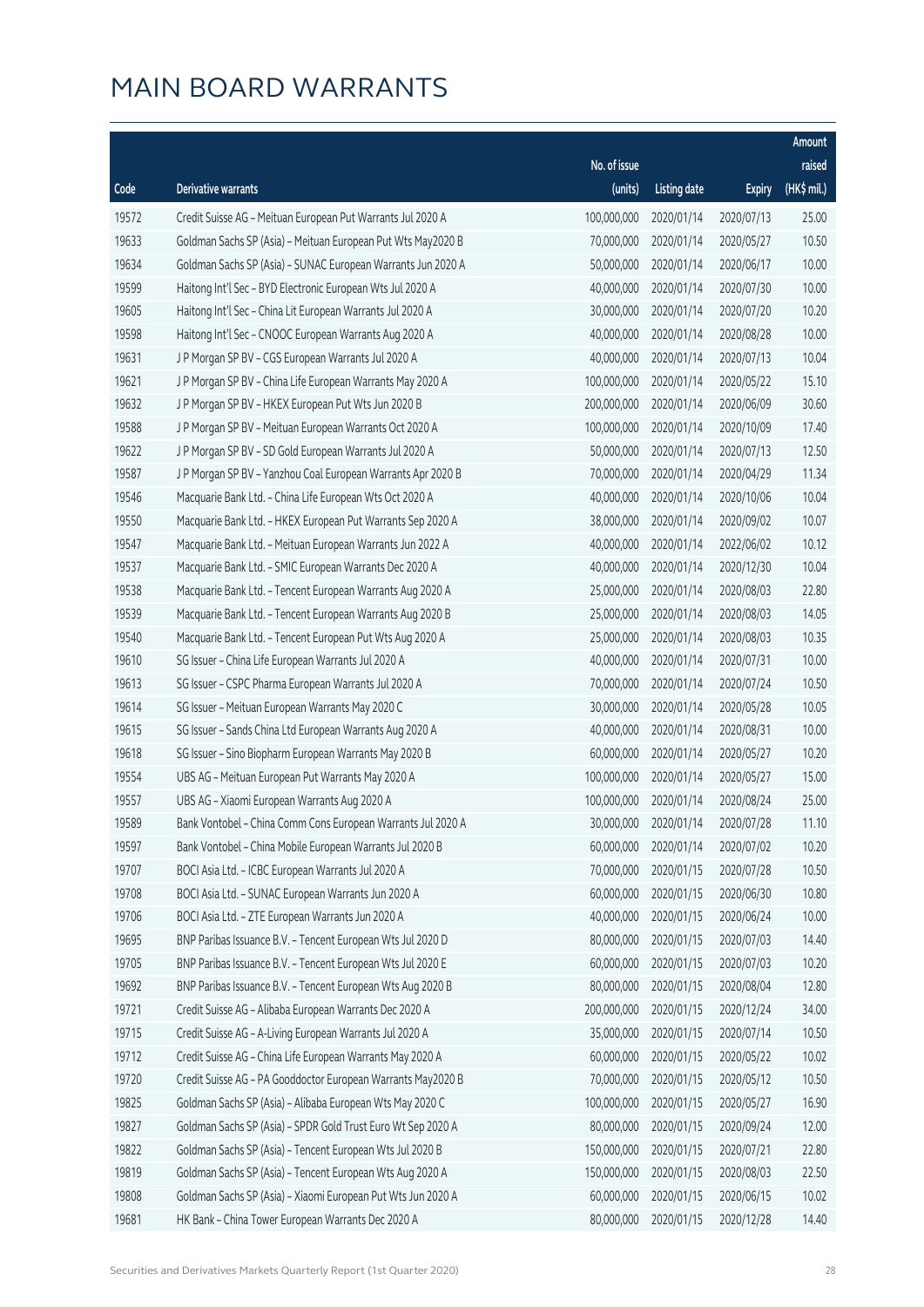|                |                                                                                                                             |                          |                          |                          | Amount         |
|----------------|-----------------------------------------------------------------------------------------------------------------------------|--------------------------|--------------------------|--------------------------|----------------|
|                |                                                                                                                             | No. of issue             |                          |                          | raised         |
| Code           | <b>Derivative warrants</b>                                                                                                  | (units)                  | <b>Listing date</b>      | <b>Expiry</b>            | (HK\$ mil.)    |
| 19668          | HK Bank - Meituan European Warrants Jul 2020 C                                                                              | 80,000,000               | 2020/01/15               | 2020/07/14               | 20.00          |
| 19689          | HK Bank - Xiaomi European Warrants Oct 2020 A                                                                               | 80,000,000               | 2020/01/15               | 2020/10/05               | 20.00          |
| 19753          | J P Morgan SP BV - AviChina European Warrants Feb 2021 A                                                                    | 70,000,000               | 2020/01/15               | 2021/02/19               | 10.50          |
| 19750          | J P Morgan SP BV - BYD Company European Put Wts May 2020 A                                                                  | 50,000,000               | 2020/01/15               | 2020/05/29               | 10.55          |
| 19740          | J P Morgan SP BV - PetroChina European Warrants Jun 2020 A                                                                  | 100,000,000              | 2020/01/15               | 2020/06/30               | 15.50          |
| 19741          | J P Morgan SP BV - Ping An European Warrants Jun 2020 B                                                                     | 100,000,000              | 2020/01/15               | 2020/06/30               | 15.60          |
| 19743          | J P Morgan SP BV - SPDR Gold Trust European Wts Sep 2020 B                                                                  | 70,000,000               | 2020/01/15               | 2020/09/30               | 10.57          |
| 19652          | Macquarie Bank Ltd. - CKH Holdings European Wts Sep 2020 A                                                                  | 38,000,000               | 2020/01/15               | 2020/09/02               | 10.07          |
| 19636          | Macquarie Bank Ltd. - CR Beer European Warrants Nov 2020 A                                                                  | 23,000,000               | 2020/01/15               | 2020/11/03               | 10.03          |
| 19653          | Macquarie Bank Ltd. - Luye Pharma European Warrants Oct20 A                                                                 | 40,000,000               | 2020/01/15               | 2020/10/16               | 10.00          |
| 19641          | Macquarie Bank Ltd. - Samsonite European Warrants Jun 2021 A                                                                | 34,600,000               | 2020/01/15               | 2021/06/02               | 10.03          |
| 19777          | Morgan Stanley Asia Products Ltd. - CNOOC Euro Wts Dec20A                                                                   | 68,000,000               | 2020/01/15               | 2020/12/22               | 12.85          |
| 19781          | Morgan Stanley Asia Products Ltd. - CNOOC Euro Put Wt Jun20A                                                                | 58,000,000               | 2020/01/15               | 2020/06/24               | 10.15          |
| 19761          | Morgan Stanley Asia Products Ltd. - ZTE European Wts Jul20A                                                                 | 40,000,000               | 2020/01/15               | 2020/07/14               | 11.40          |
| 19762          | Morgan Stanley Asia Products Ltd. - ZTE Euro Put Wt Sep20A                                                                  | 40,000,000               | 2020/01/15               | 2020/09/01               | 10.00          |
| 19789          | SG Issuer - Alibaba Group European Warrants Jul 2020 C                                                                      | 100,000,000              | 2020/01/15               | 2020/07/24               | 15.00          |
| 19793          | SG Issuer - CGS European Warrants Jul 2020 A                                                                                | 30,000,000               | 2020/01/15               | 2020/07/31               | 10.05          |
| 19794          | SG Issuer - CITIC Sec European Warrants Jul 2020 B                                                                          | 50,000,000               | 2020/01/15               | 2020/07/24               | 11.00          |
| 19803          | SG Issuer - China South Air European Warrants Apr 2021 A                                                                    | 60,000,000               | 2020/01/15               | 2021/04/30               | 15.00          |
| 19798          | SG Issuer - HSI European Warrants Jul 2020 B                                                                                | 300,000,000              | 2020/01/15               | 2020/07/30               | 45.00          |
| 19806          | SG Issuer - Tencent European Put Warrants Jun 2020 D                                                                        | 100,000,000              | 2020/01/15               | 2020/06/29               | 26.00          |
| 19787          | UBS AG - CSPC Pharma European Warrants Jun 2020 B                                                                           | 60,000,000               | 2020/01/15               | 2020/06/22               | 10.02          |
| 19737          | UBS AG - Link REIT European Warrants Jul 2020 A                                                                             | 60,000,000               | 2020/01/15               | 2020/07/14               | 15.06          |
| 19754          | Bank Vontobel - Jiangxi Copper European Warrants Sep 2020 A                                                                 | 40,000,000               | 2020/01/15               | 2020/09/04               | 10.00          |
| 19759          | Bank Vontobel - Tencent European Warrants Jul 2020 B                                                                        | 100,000,000              | 2020/01/15               | 2020/07/08               | 15.00          |
| 19758          | Bank Vontobel - Zijin Mining European Warrants Aug 2020 B                                                                   | 40,000,000               | 2020/01/15               | 2020/08/04               | 10.00          |
| 19881          | BOCI Asia Ltd. - China Overseas European Warrants Oct 2020 A                                                                |                          | 60,000,000 2020/01/16    | 2020/10/22               | 10.80          |
| 19876          | BOCI Asia Ltd. - HSI European Warrants Jun 2020 D                                                                           | 200,000,000              | 2020/01/16               | 2020/06/29               | 30.00          |
| 19877          | BOCI Asia Ltd. - SMIC European Warrants Jun 2020 A                                                                          | 50,000,000               | 2020/01/16               | 2020/06/30               | 11.50          |
| 19880          | BOCI Asia Ltd. - WH Group European Warrants Jul 2020 A                                                                      | 70,000,000               | 2020/01/16               | 2020/07/24               | 10.50          |
| 19893          | Credit Suisse AG - BAIC Motor European Warrants Apr 2021 A                                                                  | 50,000,000               | 2020/01/16               | 2021/04/30               | 12.50          |
| 19903          | Credit Suisse AG - Bud Apac European Warrants Jul 2020 A                                                                    | 80,000,000               | 2020/01/16               | 2020/07/15               | 20.00          |
| 19923          | Credit Suisse AG - CS Services European Warrants Jul 2020 A                                                                 | 40,000,000               | 2020/01/16               | 2020/07/15               | 10.00          |
| 19896          | Credit Suisse AG - Ch LongYuan European Warrants Feb 2021 A<br>Credit Suisse AG - Fosun Pharma European Warrants Sep 2020 A | 60,000,000<br>40,000,000 | 2020/01/16               | 2021/02/26               | 15.00          |
| 19899          |                                                                                                                             | 60,000,000               | 2020/01/16               | 2020/09/30               | 10.00<br>10.02 |
| 19908<br>19926 | Credit Suisse AG - A50 China European Warrants Jul 2020 A<br>Credit Suisse AG - Huaneng Power European Warrants Jul2020 A   | 40,000,000               | 2020/01/16               | 2020/07/24               | 10.00          |
| 19925          | Credit Suisse AG - PICC Group European Warrants May 2020 A                                                                  | 60,000,000               | 2020/01/16<br>2020/01/16 | 2020/07/15<br>2020/05/28 | 10.02          |
| 19904          |                                                                                                                             | 100,000,000              |                          |                          |                |
| 19924          | Credit Suisse AG - Sunny Optical European Warrants Sep2020 A<br>Credit Suisse AG - Xiaomi European Warrants Sep 2020 B      | 100,000,000              | 2020/01/16<br>2020/01/16 | 2020/09/24<br>2020/09/23 | 15.00<br>15.00 |
| 19895          | Credit Suisse AG - Yanzhou Coal European Warrants Jul 2020 A                                                                | 25,000,000               | 2020/01/16               | 2020/07/15               | 10.00          |
| 19963          | Goldman Sachs SP (Asia) - HSI European Warrants Jul 2020 A                                                                  | 150,000,000              | 2020/01/16               | 2020/07/30               | 25.05          |
| 19968          | Goldman Sachs SP (Asia) - Xiaomi European Wts Sep 2020 B                                                                    | 60,000,000               | 2020/01/16               | 2020/09/23               | 10.02          |
| 19889          | Haitong Int'l Sec - Alibaba Group European Warrants Jul20 B                                                                 | 70,000,000               | 2020/01/16               | 2020/07/24               | 10.50          |
|                |                                                                                                                             |                          |                          |                          |                |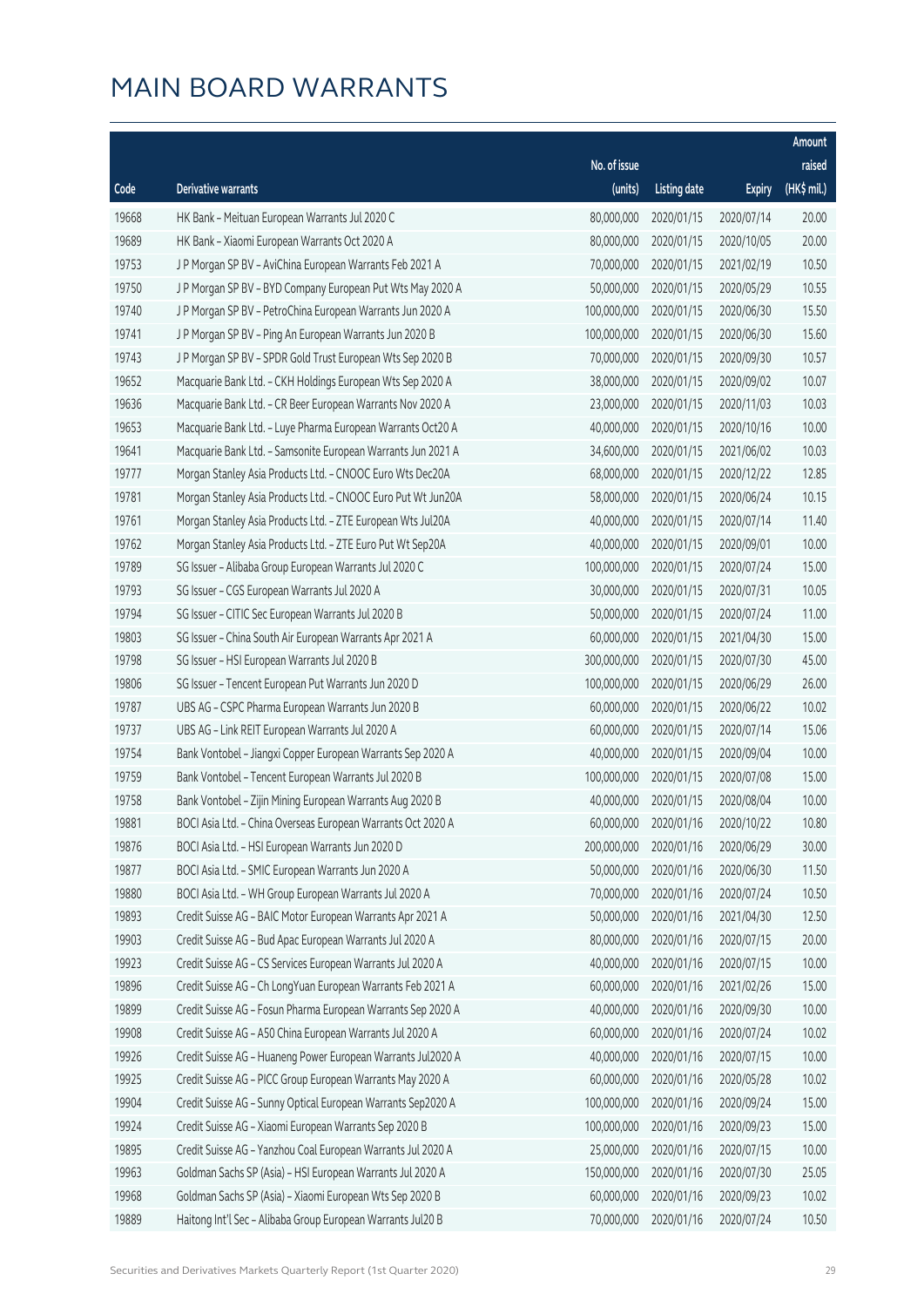|       |                                                              |                        |                     |               | Amount      |
|-------|--------------------------------------------------------------|------------------------|---------------------|---------------|-------------|
|       |                                                              | No. of issue           |                     |               | raised      |
| Code  | <b>Derivative warrants</b>                                   | (units)                | <b>Listing date</b> | <b>Expiry</b> | (HK\$ mil.) |
| 19885 | Haitong Int'l Sec - Geely Auto European Warrants May 2020 A  | 70,000,000             | 2020/01/16          | 2020/05/26    | 10.50       |
| 19946 | J P Morgan SP BV - CS Services European Warrants Jun 2020 A  | 80,000,000             | 2020/01/16          | 2020/06/26    | 20.08       |
| 19929 | J P Morgan SP BV - Henganintl European Warrants Jul 2020 A   | 50,000,000             | 2020/01/16          | 2020/07/15    | 12.85       |
| 19931 | J P Morgan SP BV - SJM Holdings European Warrants Oct 2020 A | 70,000,000             | 2020/01/16          | 2020/10/09    | 10.57       |
| 19940 | J P Morgan SP BV - Sunny Optical European Wts Jun 2020 A     | 80,000,000             | 2020/01/16          | 2020/06/26    | 12.00       |
| 19952 | J P Morgan SP BV - WH Group European Warrants Jul 2020 C     | 80,000,000             | 2020/01/16          | 2020/07/24    | 12.08       |
| 19859 | Macquarie Bank Ltd. - Conch Cement European Wts Sep 2020 A   | 28,000,000             | 2020/01/16          | 2020/09/02    | 10.16       |
| 19850 | Macquarie Bank Ltd. - Ping An European Warrants Aug 2020 A   | 16,500,000             | 2020/01/16          | 2020/08/04    | 10.02       |
| 19851 | Macquarie Bank Ltd. - Ping An European Warrants Aug 2020 B   | 30,500,000             | 2020/01/16          | 2020/08/04    | 10.13       |
| 19857 | Macquarie Bank Ltd. - Ping An European Warrants Aug 2020 C   | 25,500,000             | 2020/01/16          | 2020/08/04    | 10.17       |
| 19863 | Macquarie Bank Ltd. - Tencent European Warrants Aug 2020 C   | 14,200,000             | 2020/01/16          | 2020/08/03    | 10.01       |
| 19864 | Macquarie Bank Ltd. - Tencent European Warrants Aug 2020 D   | 7,100,000              | 2020/01/16          | 2020/08/03    | 10.04       |
| 19874 | Macquarie Bank Ltd. - Xiaomi European Warrants Jun 2020 A    | 15,500,000             | 2020/01/16          | 2020/06/30    | 10.20       |
| 19866 | Macquarie Bank Ltd. - Xiaomi European Warrants Jul 2020 A    | 13,000,000             | 2020/01/16          | 2020/07/03    | 10.02       |
| 19865 | Macquarie Bank Ltd. - Xiaomi European Warrants Jul 2021 A    | 30,500,000             | 2020/01/16          | 2021/07/05    | 10.03       |
| 19956 | SG Issuer - China Lit European Warrants Jul 2020 A           | 30,000,000             | 2020/01/16          | 2020/07/15    | 10.05       |
| 19958 | SG Issuer - Geely Auto European Put Warrants Jul 2020 A      | 35,000,000             | 2020/01/16          | 2020/07/31    | 10.15       |
| 19953 | SG Issuer - HKEX European Warrants Apr 2020 B                | 80,000,000             | 2020/01/16          | 2020/04/24    | 12.00       |
| 19955 | SG Issuer - HKEX European Warrants Jul 2020 A                | 80,000,000             | 2020/01/16          | 2020/07/31    | 20.00       |
| 19830 | UBS AG - HKEX European Warrants Apr 2020 B                   | 150,000,000            | 2020/01/16          | 2020/04/24    | 22.50       |
| 19844 | UBS AG - Tencent European Warrants Jul 2020 A                | 300,000,000            | 2020/01/16          | 2020/07/08    | 45.00       |
| 20077 | BOCI Asia Ltd. - AIA European Warrants Jul 2020 A            | 70,000,000             | 2020/01/17          | 2020/07/02    | 11.90       |
| 20073 | BOCI Asia Ltd. - BYD Company European Warrants Jul 2020 A    | 60,000,000             | 2020/01/17          | 2020/07/02    | 10.80       |
| 20069 | BOCI Asia Ltd. - HKEX European Warrants Nov 2020 A           | 100,000,000            | 2020/01/17          | 2020/11/26    | 15.00       |
| 20088 | BOCI Asia Ltd. - PA Gooddoctor European Warrants Jul 2020 A  | 70,000,000             | 2020/01/17          | 2020/07/28    | 10.50       |
| 20050 | BOCI Asia Ltd. - Ping An European Warrants May 2020 B        | 100,000,000            | 2020/01/17          | 2020/05/12    | 15.00       |
| 20060 | BOCI Asia Ltd. - Tencent European Warrants Jun 2020 C        | 100,000,000 2020/01/17 |                     | 2020/06/22    | 21.00       |
| 20061 | BOCI Asia Ltd. - Tencent European Warrants Dec 2020 A        | 200,000,000            | 2020/01/17          | 2020/12/18    | 42.00       |
| 20055 | BOCI Asia Ltd. - Tencent European Put Wts Jun 2020 D         | 200,000,000            | 2020/01/17          | 2020/06/30    | 40.00       |
| 20062 | BOCI Asia Ltd. - Xiaomi European Warrants Sep 2020 A         | 100,000,000            | 2020/01/17          | 2020/09/23    | 22.00       |
| 20171 | BNP Paribas Issuance B.V. - AIA European Wts Aug 2020 A      | 40,000,000             | 2020/01/17          | 2020/08/04    | 10.00       |
| 10113 | BNP Paribas Issuance B.V. - Oil Futures Euro Wt Aug 2020 A   | 50,000,000             | 2020/01/17          | 2020/08/18    | 12.50       |
| 10114 | BNP Paribas Issuance B.V. - Oil Futures Eu Put Wt Aug 2020 A | 50,000,000             | 2020/01/17          | 2020/08/18    | 12.50       |
| 20209 | Credit Suisse AG - Alibaba European Warrants Jun 2020 B      | 100,000,000            | 2020/01/17          | 2020/06/24    | 17.00       |
| 20200 | Credit Suisse AG - China Mobile European Warrants Jun 2020 B | 70,000,000             | 2020/01/17          | 2020/06/29    | 10.50       |
| 20172 | Credit Suisse AG - HKEX European Warrants Nov 2020 A         | 200,000,000            | 2020/01/17          | 2020/11/26    | 30.00       |
| 20205 | Credit Suisse AG - Hua Hong Semi European Wts Jun 2020 A     | 50,000,000             | 2020/01/17          | 2020/06/30    | 10.00       |
| 20189 | Credit Suisse AG - Ping An European Warrants Jul 2020 B      | 150,000,000            | 2020/01/17          | 2020/07/16    | 37.50       |
| 20176 | Credit Suisse AG - Tencent European Wts Jul 2020 C           | 250,000,000            | 2020/01/17          | 2020/07/16    | 62.50       |
| 20173 | Credit Suisse AG - Tencent European Wts Aug 2020 A           | 250,000,000            | 2020/01/17          | 2020/08/03    | 42.50       |
| 20184 | Credit Suisse AG - Tencent Euro Put Wts Jun 2020 D           | 200,000,000            | 2020/01/17          | 2020/06/30    | 34.00       |
| 19985 | Guotai Junan - Tencent European Warrants Jul 2020 A          | 100,000,000            | 2020/01/17          | 2020/07/28    | 20.80       |
| 20215 | Goldman Sachs SP (Asia) - Tencent European Put Wt Jun 2020 E | 100,000,000            | 2020/01/17          | 2020/06/30    | 15.00       |
| 20217 | Goldman Sachs SP (Asia) - Xiaomi European Wts Jul 2020 B     | 70,000,000             | 2020/01/17          | 2020/07/24    | 12.11       |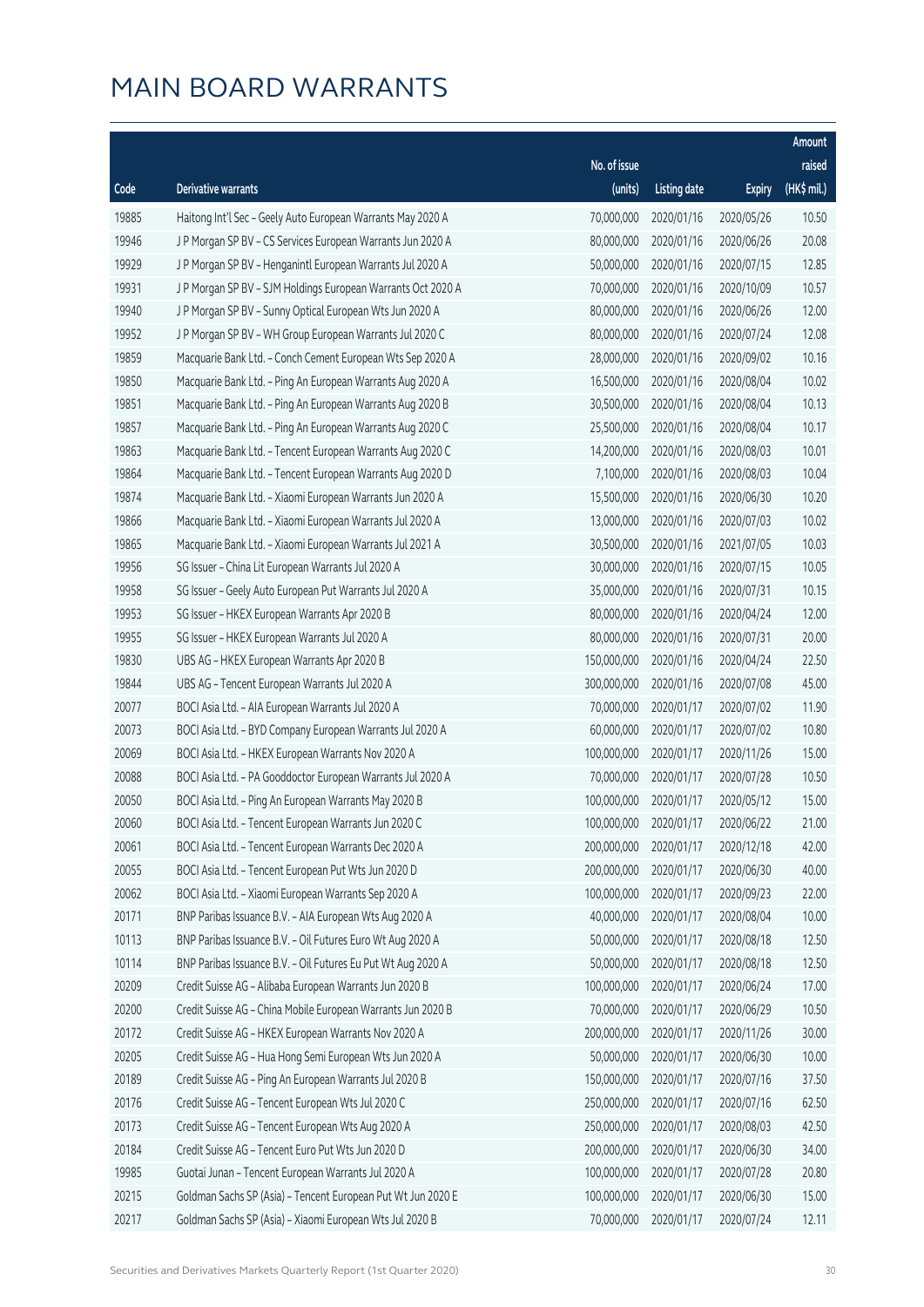|        |                                                              |              |                       |               | Amount      |
|--------|--------------------------------------------------------------|--------------|-----------------------|---------------|-------------|
|        |                                                              | No. of issue |                       |               | raised      |
| Code   | Derivative warrants                                          | (units)      | <b>Listing date</b>   | <b>Expiry</b> | (HK\$ mil.) |
| 20014  | HK Bank - AIA European Warrants Jul 2020 A                   | 80,000,000   | 2020/01/17            | 2020/07/31    | 22.40       |
| 19995  | HK Bank - Alibaba European Warrants Jul 2020 A               | 100,000,000  | 2020/01/17            | 2020/07/24    | 15.00       |
| 20012  | HK Bank - Bud Apac European Warrants Mar 2022 A              | 100,000,000  | 2020/01/17            | 2022/03/23    | 15.00       |
| 19997  | HK Bank - China Life European Warrants Jul 2020 A            | 80,000,000   | 2020/01/17            | 2020/07/06    | 12.00       |
| 20022  | HK Bank - China Life European Put Warrants Jun 2020 A        | 80,000,000   | 2020/01/17            | 2020/06/11    | 12.00       |
| 20015  | HK Bank - CNOOC European Put Warrants Jun 2020 A             | 80,000,000   | 2020/01/17            | 2020/06/24    | 12.00       |
| 19978  | HK Bank - Galaxy Ent European Put Warrants Jul 2020 A        | 80,000,000   | 2020/01/17            | 2020/07/31    | 24.00       |
| 19998  | HK Bank - HKEX European Warrants Nov 2020 A                  | 100,000,000  | 2020/01/17            | 2020/11/30    | 15.00       |
| 19990  | HK Bank - Tencent European Warrants Jul 2020 B               | 100,000,000  | 2020/01/17            | 2020/07/31    | 25.00       |
| 19980  | HK Bank - WuXi Bio European Warrants Aug 2020 A              | 80,000,000   | 2020/01/17            | 2020/08/31    | 20.00       |
| 20136  | J P Morgan SP BV - Galaxy Ent European Put Wts Jul 2020 A    | 100,000,000  | 2020/01/17            | 2020/07/31    | 31.20       |
| 20102  | J P Morgan SP BV - HKEX European Warrants Nov 2020 B         | 200,000,000  | 2020/01/17            | 2020/11/30    | 30.00       |
| 20135  | J P Morgan SP BV - HSI European Put Warrants Jun 2020 D      | 400,000,000  | 2020/01/17            | 2020/06/29    | 60.00       |
| 20131  | J P Morgan SP BV - Mengniu Dairy European Wts Oct 2020 A     | 60,000,000   | 2020/01/17            | 2020/10/05    | 15.00       |
| 20128  | J P Morgan SP BV - PetroChina European Warrants Aug 2020 A   | 100,000,000  | 2020/01/17            | 2020/08/03    | 25.00       |
| 20141  | J P Morgan SP BV - SMIC European Wts Jun 2020 B              | 60,000,000   | 2020/01/17            | 2020/06/30    | 12.00       |
| 20154  | J P Morgan SP BV - Shenzhen Int'l European Wts Jun 2020 A    | 35,000,000   | 2020/01/17            | 2020/06/30    | 10.64       |
| 20108  | J P Morgan SP BV - Tencent European Warrants Aug 2020 B      | 250,000,000  | 2020/01/17            | 2020/08/14    | 62.75       |
| 20137  | J P Morgan SP BV - ZTE European Warrants Aug 2020 A          | 60,000,000   | 2020/01/17            | 2020/08/03    | 15.18       |
| 19989  | Macquarie Bank Ltd. - AAC Tech European Wts Dec 2020 A       | 40,000,000   | 2020/01/17            | 2020/12/02    | 10.00       |
| 19986  | Macquarie Bank Ltd. - Alibaba European Warrants Aug 2020 E   | 10,500,000   | 2020/01/17            | 2020/08/04    | 10.10       |
| 19988  | Macquarie Bank Ltd. - Bud Apac European Warrants Aug 2020 A  | 36,400,000   | 2020/01/17            | 2020/08/04    | 10.01       |
| 20089  | SG Issuer - Alibaba Group European Warrants Jul 2020 D       | 100,000,000  | 2020/01/17            | 2020/07/02    | 15.00       |
| 20091  | SG Issuer - China Life European Warrants Jul 2020 B          | 120,000,000  | 2020/01/17            | 2020/07/03    | 18.00       |
| 20095  | SG Issuer - Kingdee Intl European Warrants Sep 2020 A        | 40,000,000   | 2020/01/17            | 2020/09/04    | 10.00       |
| 20097  | SG Issuer - Tencent European Put Warrants Jun 2020 E         | 100,000,000  | 2020/01/17            | 2020/06/22    | 15.00       |
| 20098  | SG Issuer - Xiaomi European Warrants Jul 2020 C              |              | 22,000,000 2020/01/17 | 2020/07/31    | 10.01       |
| 20099  | SG Issuer - Xiaomi European Warrants Sep 2020 B              | 100,000,000  | 2020/01/17            | 2020/09/30    | 25.00       |
| 20034  | UBS AG - HSI European Warrants Jul 2020 A                    | 300,000,000  | 2020/01/17            | 2020/07/30    | 46.50       |
| 20035  | UBS AG - HSI European Warrants Jul 2020 B                    | 300,000,000  | 2020/01/17            | 2020/07/30    | 45.30       |
| 20038  | UBS AG - HSI European Put Warrants Jun 2020 A                | 300,000,000  | 2020/01/17            | 2020/06/29    | 45.00       |
| 20047  | UBS AG - HSI European Put Warrants Jul 2020 A                | 300,000,000  | 2020/01/17            | 2020/07/30    | 45.60       |
| 20026  | UBS AG - PetroChina European Warrants Jul 2020 B             | 70,000,000   | 2020/01/17            | 2020/07/02    | 10.50       |
| 20155  | Bank Vontobel - AAC Tech European Put Warrants Jul 2020 A    | 25,000,000   | 2020/01/17            | 2020/07/27    | 11.50       |
| 20165  | Bank Vontobel - AIA European Warrants Jun 2020 A             | 30,000,000   | 2020/01/17            | 2020/06/29    | 10.50       |
| 20156  | Bank Vontobel - AIA European Warrants Jul 2020 A             | 40,000,000   | 2020/01/17            | 2020/07/02    | 10.00       |
| 18094# | Credit Suisse AG - Alibaba European Warrants Jun 2020 A      | 100,000,000  | 2020/01/17            | 2020/06/03    | 17.90       |
| 20242  | BOCI Asia Ltd. - AIA European Put Warrants Jul 2020 A        | 70,000,000   | 2020/01/20            | 2020/07/31    | 17.50       |
| 20240  | BOCI Asia Ltd. - China Life European Put Warrants Jun 2020 A | 70,000,000   | 2020/01/20            | 2020/06/23    | 10.50       |
| 20238  | BOCI Asia Ltd. - CPIC European Warrants Sep 2020 A           | 50,000,000   | 2020/01/20            | 2020/09/23    | 11.50       |
| 20247  | BOCI Asia Ltd. - Tencent European Warrants May 2020 B        | 20,000,000   | 2020/01/20            | 2020/05/04    | 15.20       |
| 20243  | BOCI Asia Ltd. - Tencent European Warrants Jun 2020 D        | 100,000,000  | 2020/01/20            | 2020/06/22    | 28.00       |
| 20297  | BNP Paribas Issuance B.V. - AAC Tech Euro Wts Sep 2020 A     | 100,000,000  | 2020/01/20            | 2020/09/02    | 18.00       |
| 20296  | BNP Paribas Issuance B.V. - China Life Euro Wts Sep 2020 A   | 50,000,000   | 2020/01/20            | 2020/09/02    | 13.00       |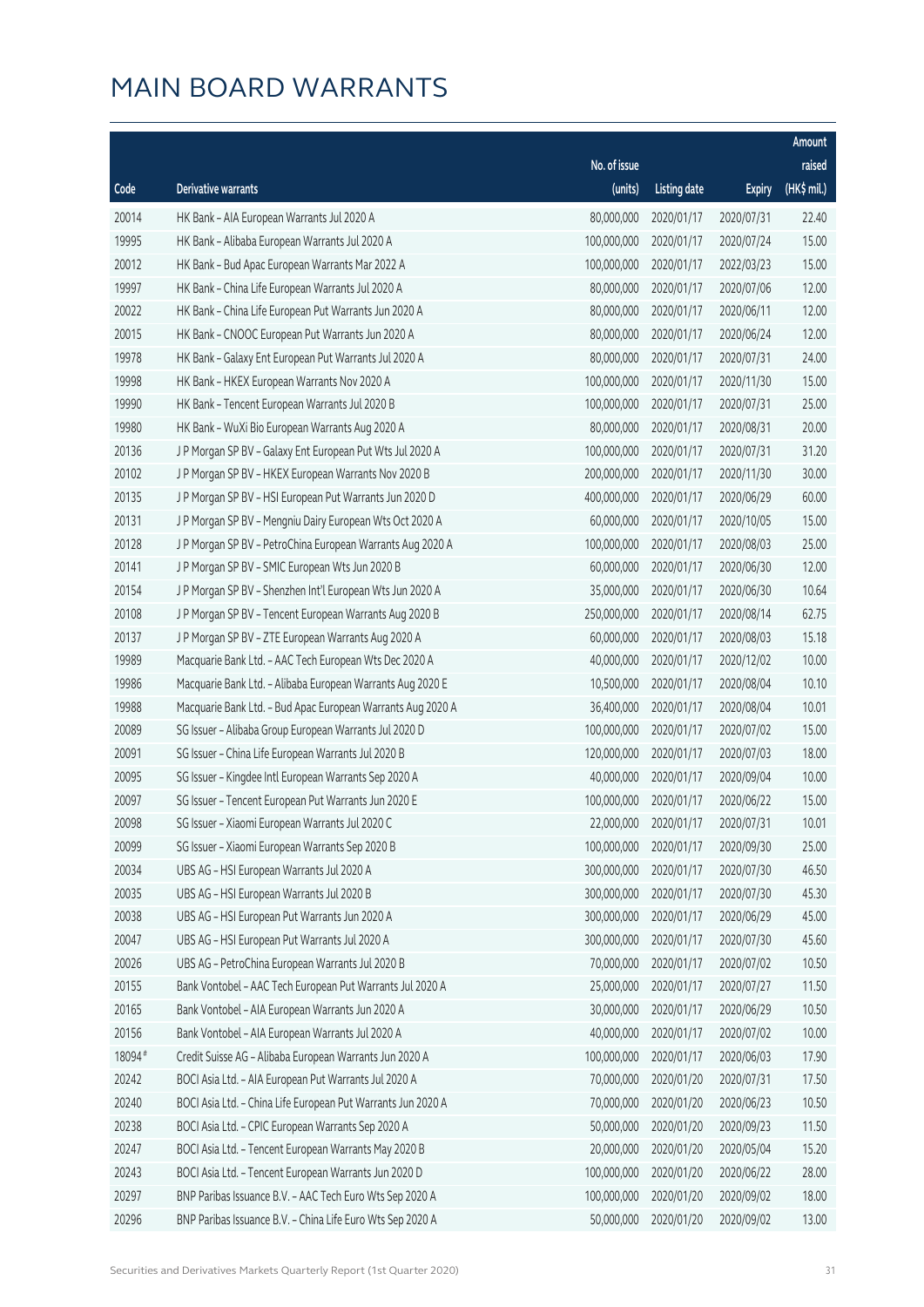|       |                                                              |                        |                     |               | Amount      |
|-------|--------------------------------------------------------------|------------------------|---------------------|---------------|-------------|
|       |                                                              | No. of issue           |                     |               | raised      |
| Code  | Derivative warrants                                          | (units)                | <b>Listing date</b> | <b>Expiry</b> | (HK\$ mil.) |
| 20327 | Credit Suisse AG - Alibaba European Warrants Jul 2020 H      | 100,000,000            | 2020/01/20          | 2020/07/31    | 25.00       |
| 20303 | Credit Suisse AG - Alibaba European Put Warrants Jul 2020 C  | 150,000,000            | 2020/01/20          | 2020/07/20    | 37.50       |
| 20304 | Credit Suisse AG - China Life European Warrants Jun 2020 B   | 80,000,000             | 2020/01/20          | 2020/06/24    | 12.00       |
| 20308 | Credit Suisse AG - China Life European Warrants Sep 2020 A   | 80,000,000             | 2020/01/20          | 2020/09/23    | 12.00       |
| 20323 | Credit Suisse AG - HSI European Warrants Aug 2020 A          | 150,000,000            | 2020/01/20          | 2020/08/28    | 22.50       |
| 20218 | Credit Suisse AG - HSI European Put Warrants Jul 2020 A      | 150,000,000            | 2020/01/20          | 2020/07/30    | 22.50       |
| 20310 | Credit Suisse AG - Hua Hong Semi European Wts Jul 2020 A     | 40,000,000             | 2020/01/20          | 2020/07/31    | 10.00       |
| 20320 | Credit Suisse AG - Meituan European Warrants Jul 2020 C      | 40,000,000             | 2020/01/20          | 2020/07/20    | 13.20       |
| 20322 | Credit Suisse AG - Tencent European Wts Nov 2020 A           | 250,000,000            | 2020/01/20          | 2020/11/30    | 62.50       |
| 20302 | Credit Suisse AG - Xiaomi European Put Warrants Jul 2020 A   | 60,000,000             | 2020/01/20          | 2020/07/20    | 15.00       |
| 20324 | Credit Suisse AG - ZTE European Warrants Jul 2020 A          | 40,000,000             | 2020/01/20          | 2020/07/20    | 10.00       |
| 20253 | Bank of East Asia - ZA Onine European Warrants May 2020 A    | 60,000,000             | 2020/01/20          | 2020/05/04    | 14.40       |
| 20295 | Goldman Sachs SP (Asia) - Alibaba European Wts Jul 2020 B    | 150,000,000            | 2020/01/20          | 2020/07/24    | 22.50       |
| 20294 | Goldman Sachs SP (Asia) - HKEX European Warrants Nov 2020 B  | 150,000,000            | 2020/01/20          | 2020/11/26    | 22.50       |
| 20219 | HK Bank - SHK Ppt European Put Warrants Nov 2020 A           | 80,000,000             | 2020/01/20          | 2020/11/02    | 20.00       |
| 20221 | HK Bank - Xiaomi European Put Warrants Jun 2020 A            | 80,000,000             | 2020/01/20          | 2020/06/19    | 12.00       |
| 20250 | Haitong Int'l Sec - BYD Company European Warrants Jul 2020 A | 40,000,000             | 2020/01/20          | 2020/07/21    | 10.00       |
| 20252 | Haitong Int'l Sec - PA Gooddoctor European Warrants Jun20 A  | 70,000,000             | 2020/01/20          | 2020/06/26    | 13.30       |
| 20270 | J P Morgan SP BV - AAC Tech European Warrants Dec 2020 A     | 80,000,000             | 2020/01/20          | 2020/12/24    | 13.04       |
| 20283 | J P Morgan SP BV - AIA European Warrants Jun 2020 E          | 100,000,000            | 2020/01/20          | 2020/06/26    | 30.50       |
| 20261 | J P Morgan SP BV - Alibaba European Put Warrants Sep 2020 A  | 200,000,000            | 2020/01/20          | 2020/09/30    | 50.40       |
| 20290 | J P Morgan SP BV - ASM Pacific European Warrants Jul 2020 A  | 60,000,000             | 2020/01/20          | 2020/07/31    | 15.00       |
| 20285 | J P Morgan SP BV - Bud Apac European Put Warrants Jul 2020 A | 60,000,000             | 2020/01/20          | 2020/07/31    | 15.00       |
| 20289 | J P Morgan SP BV - China Mobile European Put Wts Jul 2020 A  | 100,000,000            | 2020/01/20          | 2020/07/31    | 25.10       |
| 20260 | J P Morgan SP BV - HKEX European Put Wts Jun 2020 C          | 200,000,000            | 2020/01/20          | 2020/06/19    | 30.80       |
| 20291 | J P Morgan SP BV - HSCEI European Wts Nov 2020 A             | 200,000,000            | 2020/01/20          | 2020/11/27    | 50.80       |
| 20293 | J P Morgan SP BV - HSI European Put Warrants Aug 2020 B      | 400,000,000 2020/01/20 |                     | 2020/08/28    | 100.00      |
| 20256 | J P Morgan SP BV - HSI European Put Warrants Sep 2020 A      | 400,000,000            | 2020/01/20          | 2020/09/29    | 60.00       |
| 20292 | J P Morgan SP BV - Ping An European Warrants Jun 2020 C      | 200,000,000            | 2020/01/20          | 2020/06/24    | 41.40       |
| 20273 | J P Morgan SP BV - Ping An European Put Warrants Jun 2020 A  | 200,000,000            | 2020/01/20          | 2020/06/30    | 44.60       |
| 20279 | J P Morgan SP BV - Ping An European Put Warrants Jul 2020 A  | 200,000,000            | 2020/01/20          | 2020/07/02    | 30.00       |
| 20263 | J P Morgan SP BV - Tencent European Warrants Jul 2020 B      | 150,000,000            | 2020/01/20          | 2020/07/31    | 38.10       |
| 20259 | J P Morgan SP BV - Xiaomi European Put Warrants Sep 2020 C   | 100,000,000            | 2020/01/20          | 2020/09/02    | 25.00       |
| 20233 | Macquarie Bank Ltd. - BAIC Motor European Warrants Aug2021 A | 40,000,000             | 2020/01/20          | 2021/08/03    | 10.00       |
| 20231 | Macquarie Bank Ltd. - BYD Company European Wts Aug 2020 A    | 40,000,000             | 2020/01/20          | 2020/08/04    | 10.00       |
| 20232 | Macquarie Bank Ltd. - BYD Company European Put Wts Oct2020 A | 15,400,000             | 2020/01/20          | 2020/10/06    | 10.03       |
| 20235 | Macquarie Bank Ltd. - China EB Int'l European Wts Feb 2021 A | 40,000,000             | 2020/01/20          | 2021/02/16    | 10.00       |
| 20236 | Macquarie Bank Ltd. - Wynn Macau European Wts Feb 2021 A     | 40,000,000             | 2020/01/20          | 2021/02/02    | 10.00       |
| 20341 | SG Issuer - HKEX European Warrants Nov 2020 A                | 150,000,000            | 2020/01/20          | 2020/11/26    | 22.50       |
| 20337 | SG Issuer - HKEX European Put Warrants Jul 2020 A            | 100,000,000            | 2020/01/20          | 2020/07/31    | 25.00       |
| 20329 | SG Issuer - Henderson Land European Warrants May 2020 A      | 70,000,000             | 2020/01/20          | 2020/05/26    | 10.50       |
| 20344 | SG Issuer - Lenovo European Warrants Jul 2020 A              | 25,000,000             | 2020/01/20          | 2020/07/31    | 10.00       |
| 20227 | UBS AG - Alibaba European Warrants Jul 2020 B                | 100,000,000            | 2020/01/20          | 2020/07/24    | 15.00       |
| 20222 | UBS AG - Bud Apac European Warrants Sep 2020 A               | 100,000,000            | 2020/01/20          | 2020/09/25    | 15.00       |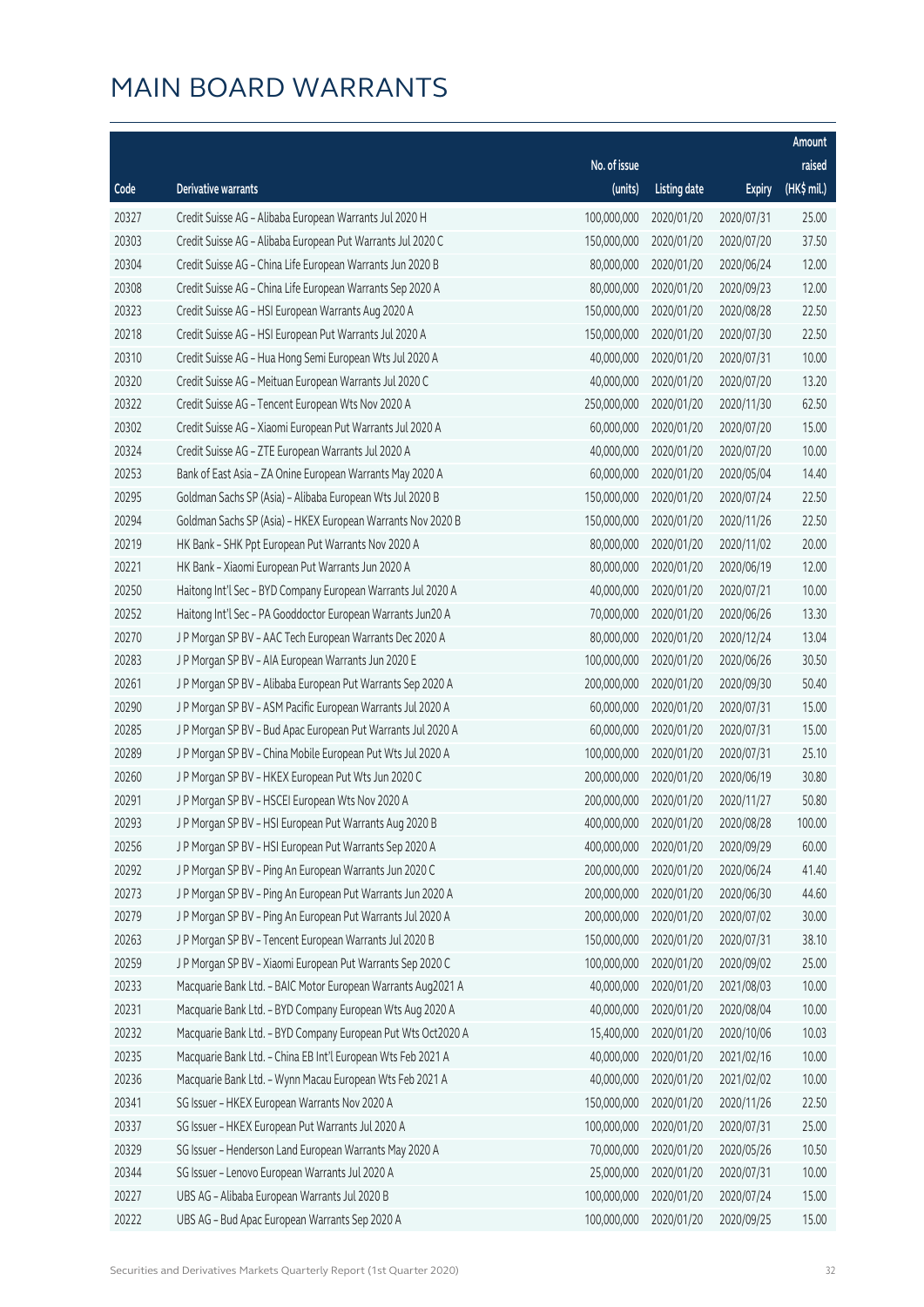|       |                                                              |              |                       |               | Amount      |
|-------|--------------------------------------------------------------|--------------|-----------------------|---------------|-------------|
|       |                                                              | No. of issue |                       |               | raised      |
| Code  | Derivative warrants                                          | (units)      | <b>Listing date</b>   | <b>Expiry</b> | (HK\$ mil.) |
| 20226 | UBS AG - Sinopec Corp European Warrants Jun 2020 A           | 70,000,000   | 2020/01/20            | 2020/06/24    | 10.50       |
| 20229 | UBS AG - Tencent European Put Warrants Jun 2020 C            | 300,000,000  | 2020/01/20            | 2020/06/30    | 51.00       |
| 20386 | BOCI Asia Ltd. - Alibaba European Warrants Jul 2020 A        | 80,000,000   | 2020/01/21            | 2020/07/24    | 12.80       |
| 20387 | BOCI Asia Ltd. - Alibaba European Put Warrants Jun 2020 A    | 100,000,000  | 2020/01/21            | 2020/06/23    | 15.00       |
| 20385 | BOCI Asia Ltd. - Bud Apac European Warrants Sep 2020 A       | 70,000,000   | 2020/01/21            | 2020/09/25    | 10.50       |
| 20384 | BOCI Asia Ltd. - China Mobile European Put Wts Jul 2020 A    | 50,000,000   | 2020/01/21            | 2020/07/27    | 12.00       |
| 20375 | BOCI Asia Ltd. - Henderson Land European Warrants Sep 2020 A | 50,000,000   | 2020/01/21            | 2020/09/30    | 12.50       |
| 20372 | BOCI Asia Ltd. - HSBC European Put Warrants Jul 2020 A       | 70,000,000   | 2020/01/21            | 2020/07/27    | 17.50       |
| 20377 | BOCI Asia Ltd. - MTR Corporation European Warrants Nov2020 A | 60,000,000   | 2020/01/21            | 2020/11/27    | 12.00       |
| 20366 | BOCI Asia Ltd. - Meituan European Warrants May 2020 A        | 50,000,000   | 2020/01/21            | 2020/05/28    | 21.00       |
| 20418 | Credit Suisse AG - AIA European Put Warrants May 2020 A      | 70,000,000   | 2020/01/21            | 2020/05/29    | 10.50       |
| 20421 | Credit Suisse AG - Ping An European Put Warrants Jun 2020 A  | 100,000,000  | 2020/01/21            | 2020/06/18    | 17.00       |
| 20420 | Credit Suisse AG - SJM Holdings European Warrants Oct 2020 A | 60,000,000   | 2020/01/21            | 2020/10/09    | 10.02       |
| 20410 | Credit Suisse AG - Tencent European Wts Aug 2020 B           | 250,000,000  | 2020/01/21            | 2020/08/31    | 62.50       |
| 20411 | Credit Suisse AG - Xiaomi European Warrants Sep 2020 C       | 100,000,000  | 2020/01/21            | 2020/09/30    | 25.00       |
| 20490 | Goldman Sachs SP (Asia) - Alibaba Euro Put Wts Jun 2020 A    | 100,000,000  | 2020/01/21            | 2020/06/23    | 15.00       |
| 20493 | Goldman Sachs SP (Asia) - PA Gooddoctor European Wts Jun20 A | 80,000,000   | 2020/01/21            | 2020/06/22    | 12.00       |
| 20427 | Haitong Int'l Sec - China Life European Put Warrants Jun20 A | 70,000,000   | 2020/01/21            | 2020/06/26    | 10.50       |
| 20430 | Haitong Int'l Sec - Lenovo European Warrants Jun 2020 A      | 70,000,000   | 2020/01/21            | 2020/06/26    | 18.20       |
| 20404 | J P Morgan SP BV - Sands China Ltd European Warrants Aug20 A | 80,000,000   | 2020/01/21            | 2020/08/31    | 20.08       |
| 20360 | Macquarie Bank Ltd. - Alibaba European Warrants Sep 2020 A   | 27,500,000   | 2020/01/21            | 2020/09/02    | 10.04       |
| 20361 | Macquarie Bank Ltd. - Alibaba European Warrants Sep 2020 B   | 39,000,000   | 2020/01/21            | 2020/09/02    | 10.02       |
| 20362 | Macquarie Bank Ltd. - CITIC Sec European Warrants Sep 2020 A | 40,000,000   | 2020/01/21            | 2020/09/02    | 10.12       |
| 20355 | Macquarie Bank Ltd. - China Tower European Wts Apr 2021 A    | 40,000,000   | 2020/01/21            | 2021/04/07    | 10.04       |
| 20345 | Macquarie Bank Ltd. - HKEX European Warrants Sep 2020 B      | 40,000,000   | 2020/01/21            | 2020/09/02    | 10.00       |
| 20364 | Macquarie Bank Ltd. - Kingsoft European Warrants Aug 2020 B  | 35,000,000   | 2020/01/21            | 2020/08/04    | 10.01       |
| 20353 | Macquarie Bank Ltd. - MTRC European Warrants Nov 2020 A      |              | 40,000,000 2020/01/21 | 2020/11/03    | 10.00       |
| 20346 | Macquarie Bank Ltd. - Meituan European Warrants Oct 2020 B   | 40,000,000   | 2020/01/21            | 2020/10/06    | 10.04       |
| 20365 | Macquarie Bank Ltd. - Tencent European Warrants Jul 2020 I   | 38,000,000   | 2020/01/21            | 2020/07/28    | 10.03       |
| 20472 | SG Issuer - AAC Tech European Warrants Oct 2020 A            | 80,000,000   | 2020/01/21            | 2020/10/05    | 13.60       |
| 20475 | SG Issuer - Galaxy Ent European Put Warrants Jul 2020 A      | 40,000,000   | 2020/01/21            | 2020/07/31    | 14.00       |
| 20476 | SG Issuer - Hua Hong Semi European Warrants Jul 2020 B       | 35,000,000   | 2020/01/21            | 2020/07/31    | 10.15       |
| 20486 | SG Issuer - Meituan European Warrants Dec 2020 B             | 80,000,000   | 2020/01/21            | 2020/12/31    | 20.00       |
| 20477 | SG Issuer - Meituan European Put Warrants Jul 2020 A         | 80,000,000   | 2020/01/21            | 2020/07/31    | 20.00       |
| 20478 | SG Issuer - PA Gooddoctor European Warrants Sep 2020 A       | 80,000,000   | 2020/01/21            | 2020/09/30    | 20.00       |
| 20467 | SG Issuer - Ping An European Put Warrants Dec 2020 A         | 200,000,000  | 2020/01/21            | 2020/12/31    | 50.00       |
| 20481 | SG Issuer - SMIC European Warrants Dec 2020 A                | 80,000,000   | 2020/01/21            | 2020/12/31    | 20.00       |
| 20483 | SG Issuer - Sunny Optical European Warrants Jun 2020 B       | 60,000,000   | 2020/01/21            | 2020/06/26    | 10.20       |
| 20470 | SG Issuer - Tencent European Warrants Jul 2020 D             | 200,000,000  | 2020/01/21            | 2020/07/31    | 50.00       |
| 20471 | SG Issuer - Tencent European Put Warrants Jul 2020 A         | 100,000,000  | 2020/01/21            | 2020/07/31    | 25.00       |
| 20399 | UBS AG - AIA European Warrants Jun 2020 B                    | 100,000,000  | 2020/01/21            | 2020/06/22    | 19.10       |
| 20388 | UBS AG - HKEX European Warrants Jul 2020 A                   | 300,000,000  | 2020/01/21            | 2020/07/20    | 75.00       |
| 20401 | UBS AG - HKEX European Put Warrants Jun 2020 A               | 150,000,000  | 2020/01/21            | 2020/06/18    | 22.50       |
| 20393 | UBS AG - Meituan European Warrants May 2020 B                | 40,000,000   | 2020/01/21            | 2020/05/27    | 10.44       |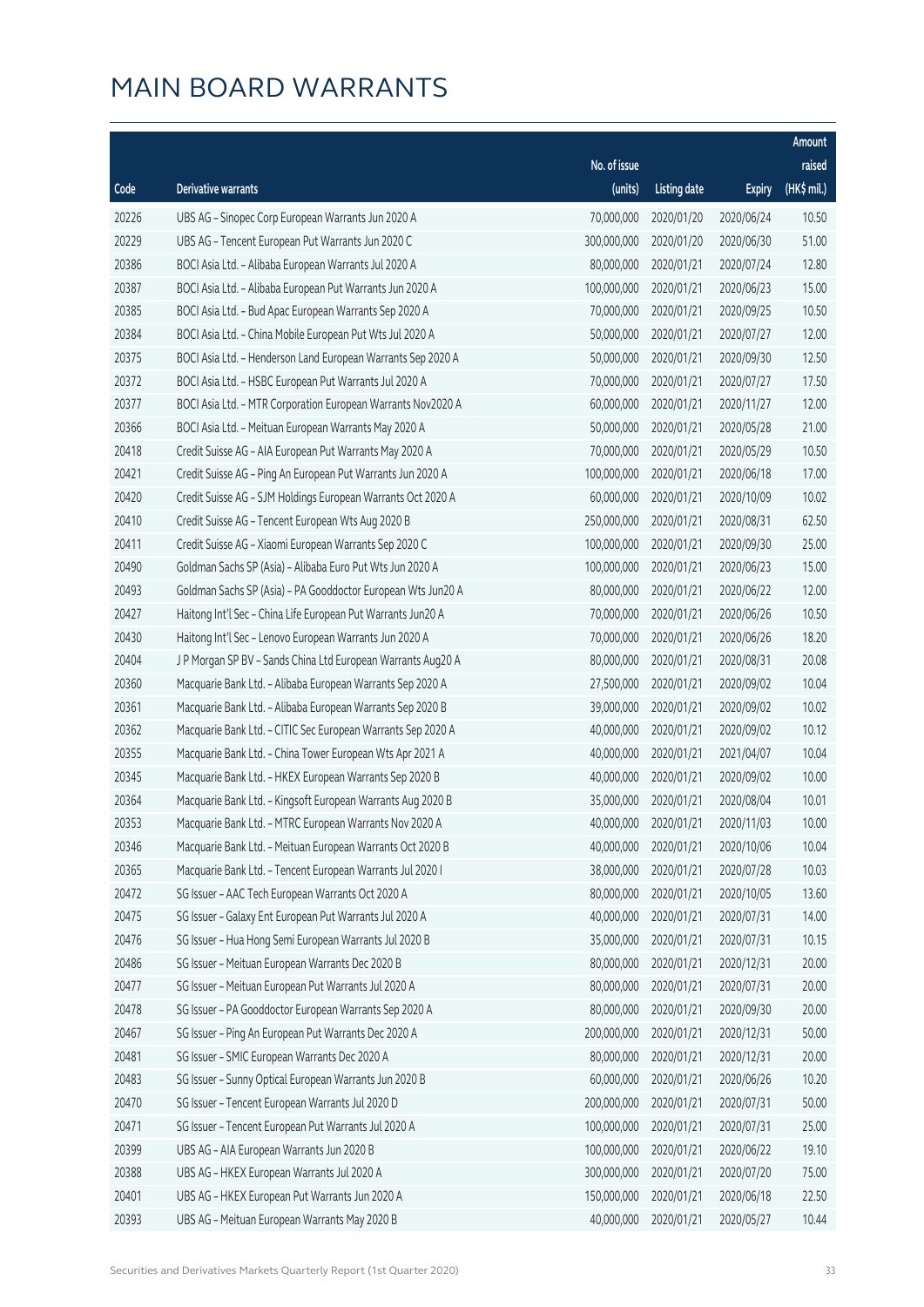|        |                                                              |              |                       |               | Amount      |
|--------|--------------------------------------------------------------|--------------|-----------------------|---------------|-------------|
|        |                                                              | No. of issue |                       |               | raised      |
| Code   | <b>Derivative warrants</b>                                   | (units)      | <b>Listing date</b>   | <b>Expiry</b> | (HK\$ mil.) |
| 20390  | UBS AG - Ping An European Put Warrants Jun 2020 A            | 100,000,000  | 2020/01/21            | 2020/06/18    | 19.80       |
| 20439  | Bank Vontobel - BYD Company European Warrants Aug 2020 B     | 30,000,000   | 2020/01/21            | 2020/08/03    | 10.20       |
| 20464  | Bank Vontobel - Geely Auto European Put Warrants Aug 2020 A  | 40,000,000   | 2020/01/21            | 2020/08/04    | 10.00       |
| 20438  | Bank Vontobel - HKEX European Put Warrants Jul 2020 A        | 40,000,000   | 2020/01/21            | 2020/07/29    | 12.40       |
| 20431  | Bank Vontobel - Ping An European Warrants Jun 2020 C         | 70,000,000   | 2020/01/21            | 2020/06/26    | 10.50       |
| 20436  | Bank Vontobel - Ping An European Put Warrants Jul 2020 A     | 20,000,000   | 2020/01/21            | 2020/07/29    | 10.00       |
| 20466  | Bank Vontobel - SJM Holdings European Warrants Sep 2020 A    | 40,000,000   | 2020/01/21            | 2020/09/03    | 10.00       |
| 20440  | Bank Vontobel - Tencent European Warrants Aug 2020 A         | 100,000,000  | 2020/01/21            | 2020/08/04    | 25.00       |
| 20458  | Bank Vontobel - Tencent European Warrants Nov 2020 A         | 100,000,000  | 2020/01/21            | 2020/11/30    | 25.00       |
| 20462  | Bank Vontobel - Xiaomi European Warrants Dec 2020 B          | 40,000,000   | 2020/01/21            | 2020/12/04    | 10.00       |
| 20463  | Bank Vontobel - Xiaomi European Put Warrants Aug 2020 B      | 40,000,000   | 2020/01/21            | 2020/08/04    | 10.00       |
| 17940# | J P Morgan SP BV - Alibaba European Warrants Jun 2020 B      | 100,000,000  | 2020/01/21            | 2020/06/24    | 16.00       |
| 20546  | BOCI Asia Ltd. - Geely Auto European Put Warrants Nov 2020 A | 100,000,000  | 2020/01/22            | 2020/11/25    | 15.00       |
| 20541  | BOCI Asia Ltd. - Sunny Optical European Warrants Sep 2020 A  | 100,000,000  | 2020/01/22            | 2020/09/24    | 16.00       |
| 20561  | BOCI Asia Ltd. - Xiaomi European Warrants Sep 2020 B         | 100,000,000  | 2020/01/22            | 2020/09/30    | 25.00       |
| 20562  | BNP Paribas Issuance B.V. - AIA European Wts Jul 2020 B      | 40,000,000   | 2020/01/22            | 2020/07/03    | 15.60       |
| 20579  | BNP Paribas Issuance B.V. - China Tower European Wts Jul21 A | 80,000,000   | 2020/01/22            | 2021/07/02    | 20.00       |
| 20563  | BNP Paribas Issuance B.V. - Tencent European Wts Jul 2020 F  | 80,000,000   | 2020/01/22            | 2020/07/03    | 16.80       |
| 20571  | BNP Paribas Issuance B.V. - Tencent European Wts Sep 2020 A  | 80,000,000   | 2020/01/22            | 2020/09/02    | 20.00       |
| 20577  | BNP Paribas Issuance B.V. - Tencent Eu Put Wt Jul 2020 B     | 80,000,000   | 2020/01/22            | 2020/07/03    | 12.00       |
| 20558  | Credit Suisse AG - Ali Health European Warrants Jul 2020 A   | 50,000,000   | 2020/01/22            | 2020/07/21    | 12.50       |
| 20499  | Credit Suisse AG - Ping An European Put Warrants Jun 2020 B  | 100,000,000  | 2020/01/22            | 2020/06/24    | 15.00       |
| 20588  | Guotai Junan - HKEX European Warrants Dec 2020 A             | 100,000,000  | 2020/01/22            | 2020/12/24    | 25.40       |
| 20586  | Guotai Junan - Ping An European Warrants Jun 2020 A          | 100,000,000  | 2020/01/22            | 2020/06/24    | 21.90       |
| 20632  | Goldman Sachs SP (Asia) - Alibaba European Wts Jun 2020 B    | 100,000,000  | 2020/01/22            | 2020/06/24    | 15.00       |
| 20634  | Goldman Sachs SP (Asia) - Bud Apac European Warrants Apr20 B | 70,000,000   | 2020/01/22            | 2020/04/22    | 10.50       |
| 20549  | HK Bank - Bud Apac European Warrants Sep 2020 A              |              | 80,000,000 2020/01/22 | 2020/09/25    | 12.80       |
| 20508  | HK Bank - HSI European Warrants Aug 2020 A                   | 200,000,000  | 2020/01/22            | 2020/08/28    | 30.00       |
| 20550  | HK Bank - SMIC European Warrants Oct 2020 A                  | 50,000,000   | 2020/01/22            | 2020/10/05    | 12.50       |
| 20501  | HK Bank - Tencent European Warrants Aug 2020 A               | 100,000,000  | 2020/01/22            | 2020/08/31    | 25.00       |
| 20548  | HK Bank - Tencent European Put Warrants Jun 2020 E           | 80,000,000   | 2020/01/22            | 2020/06/29    | 12.80       |
| 20584  | Haitong Int'l Sec - HKEX European Put Warrants Jul 2020 A    | 40,000,000   | 2020/01/22            | 2020/07/30    | 10.00       |
| 20581  | Haitong Int'l Sec - Meituan European Put Warrants May 2020 A | 70,000,000   | 2020/01/22            | 2020/05/28    | 10.50       |
| 20624  | J P Morgan SP BV - Bud Apac European Warrants Sep 2020 A     | 80,000,000   | 2020/01/22            | 2020/09/30    | 12.00       |
| 20629  | J P Morgan SP BV - Xiaomi European Warrants Aug 2020 B       | 100,000,000  | 2020/01/22            | 2020/08/31    | 25.00       |
| 20537  | Macquarie Bank Ltd. - AAC Tech European Put Warrants May21 A | 40,000,000   | 2020/01/22            | 2021/05/04    | 10.00       |
| 20538  | Macquarie Bank Ltd. - Country Garden European Put Wts Dec20A | 40,000,000   | 2020/01/22            | 2020/12/02    | 10.00       |
| 20513  | Macquarie Bank Ltd. - CLP Holdings European Wts Jun 2021 A   | 36,000,000   | 2020/01/22            | 2021/06/02    | 10.12       |
| 20525  | Macquarie Bank Ltd. - New World Dev European Wts Jan 2022 A  | 40,000,000   | 2020/01/22            | 2022/01/04    | 10.16       |
| 20519  | Macquarie Bank Ltd. - SHK Ppt European Put Wts Aug 2020 A    | 38,500,000   | 2020/01/22            | 2020/08/04    | 10.01       |
| 20536  | Macquarie Bank Ltd. - Tencent European Put Wts Aug 2020 B    | 7,000,000    | 2020/01/22            | 2020/08/03    | 26.29       |
| 20526  | Macquarie Bank Ltd. - Wynn Macau European Wts Dec 2020 A     | 40,000,000   | 2020/01/22            | 2020/12/02    | 10.24       |
| 20533  | Macquarie Bank Ltd. - Zijin Mining European Wts Aug 2020 A   | 36,000,000   | 2020/01/22            | 2020/08/04    | 10.15       |
| 20627  | Morgan Stanley Asia Products Ltd. - Xiaomi Euro Wts Jul20 A  | 68,000,000   | 2020/01/22            | 2020/07/21    | 17.00       |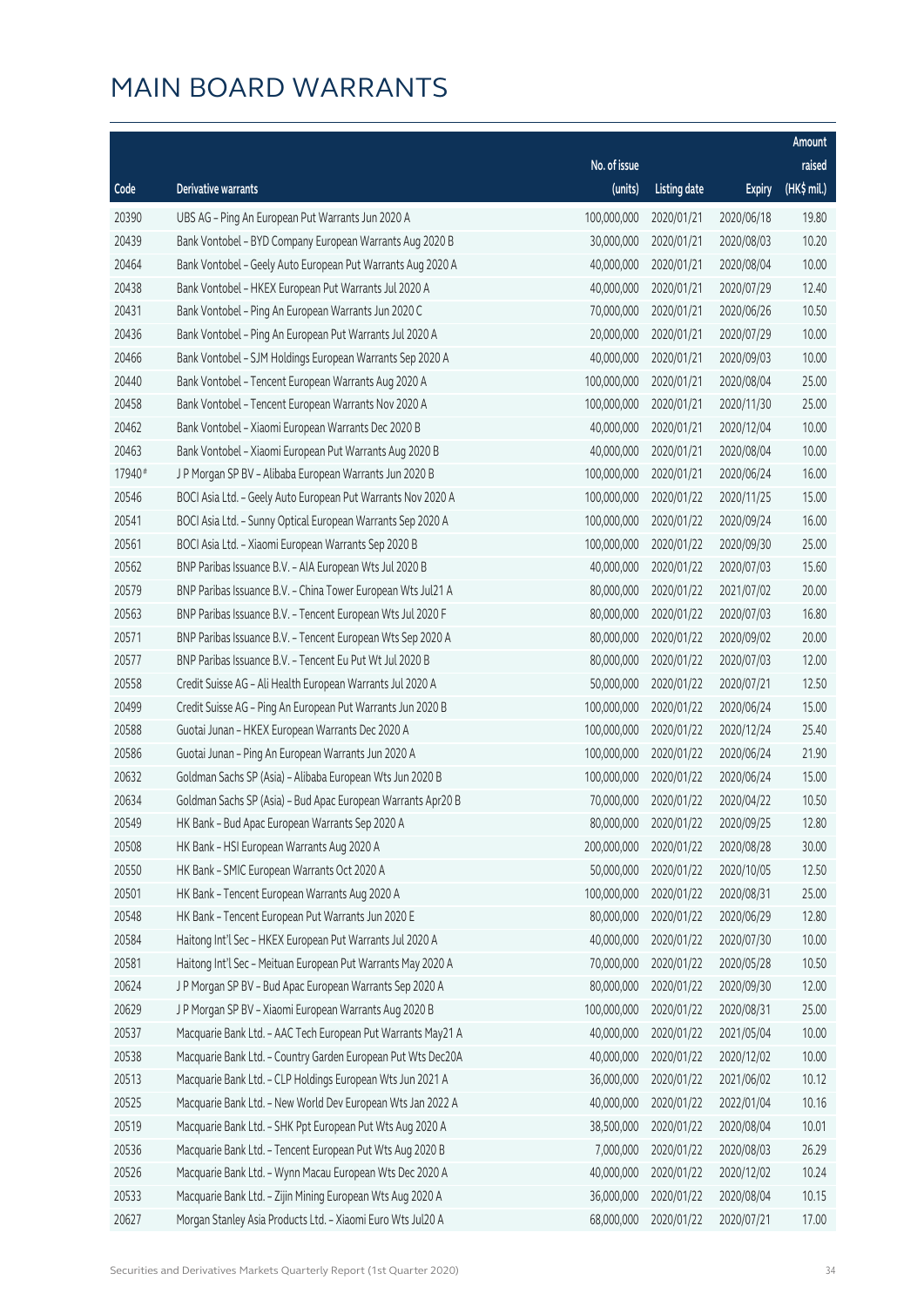|        |                                                              |              |                       |               | Amount      |
|--------|--------------------------------------------------------------|--------------|-----------------------|---------------|-------------|
|        |                                                              | No. of issue |                       |               | raised      |
| Code   | Derivative warrants                                          | (units)      | <b>Listing date</b>   | <b>Expiry</b> | (HK\$ mil.) |
| 20535  | SG Issuer - Ping An European Warrants May 2020 B             | 60,000,000   | 2020/01/22            | 2020/05/12    | 12.60       |
| 20620  | UBS AG - Meituan European Warrants Jul 2020 B                | 40,000,000   | 2020/01/22            | 2020/07/21    | 12.24       |
| 20623  | UBS AG - NagaCorp European Warrants Sep 2020 A               | 30,000,000   | 2020/01/22            | 2020/09/28    | 10.02       |
| 20622  | UBS AG - Xiaomi European Warrants Aug 2020 B                 | 100,000,000  | 2020/01/22            | 2020/08/31    | 25.00       |
| 20604  | Bank Vontobel - Alibaba Group European Warrants Jul 2020 B   | 60,000,000   | 2020/01/22            | 2020/07/24    | 10.20       |
| 20599  | Bank Vontobel - Alibaba Group European Warrants Aug 2020 A   | 40,000,000   | 2020/01/22            | 2020/08/27    | 10.00       |
| 20605  | Bank Vontobel - Alibaba Group European Warrants Dec 2020 A   | 40,000,000   | 2020/01/22            | 2020/12/29    | 10.00       |
| 20607  | Bank Vontobel - Alibaba European Put Warrants Jul 2020 B     | 60,000,000   | 2020/01/22            | 2020/07/06    | 10.20       |
| 20606  | Bank Vontobel - Alibaba European Put Warrants Dec 2020 A     | 40,000,000   | 2020/01/22            | 2020/12/28    | 10.00       |
| 20609  | Bank Vontobel - Bud Apac European Warrants Sep 2020 A        | 60,000,000   | 2020/01/22            | 2020/09/28    | 10.80       |
| 20616  | Bank Vontobel - CK Asset European Warrants Jun 2020 B        | 70,000,000   | 2020/01/22            | 2020/06/19    | 10.50       |
| 20610  | Bank Vontobel - Kingsoft European Warrants Aug 2020 A        | 40,000,000   | 2020/01/22            | 2020/08/27    | 10.00       |
| 20615  | Bank Vontobel - Meituan European Warrants Oct 2020 A         | 50,000,000   | 2020/01/22            | 2020/10/09    | 10.00       |
| 20618  | Bank Vontobel - Sands China Ltd European Put Warrants Jun20A | 40,000,000   | 2020/01/22            | 2020/06/23    | 10.00       |
| 17813# | UBS AG - Alibaba European Warrants Jun 2020 A                | 100,000,000  | 2020/01/22            | 2020/06/03    | 14.40       |
| 20653  | BNP Paribas Issuance B.V. - HSI European Wts Jul 2020 B      | 70,000,000   | 2020/01/23            | 2020/07/30    | 11.90       |
| 20663  | BNP Paribas Issuance B.V. - HSI Euro Put Wts Jul 2020 A      | 70,000,000   | 2020/01/23            | 2020/07/30    | 10.50       |
| 20709  | BNP Paribas Issuance B.V. - Sands China Euro Wt Oct 2020 A   | 40,000,000   | 2020/01/23            | 2020/10/06    | 10.00       |
| 20705  | BNP Paribas Issuance B.V. - Xiaomi European Warrants Sep20 B | 100,000,000  | 2020/01/23            | 2020/09/02    | 25.00       |
| 20707  | BNP Paribas Issuance B.V. - Xiaomi European Warrants Jan21 A | 100,000,000  | 2020/01/23            | 2021/01/04    | 25.00       |
| 20734  | Credit Suisse AG - China Res Beer European Warrants Jul20 A  | 30,000,000   | 2020/01/23            | 2020/07/22    | 10.20       |
| 20738  | Credit Suisse AG - Guangdong Inv European Warrants Oct2020 A | 40,000,000   | 2020/01/23            | 2020/10/30    | 10.00       |
| 20730  | Credit Suisse AG - Hang Seng Bank European Put Wts Jul2020 B | 40,000,000   | 2020/01/23            | 2020/07/22    | 10.00       |
| 20733  | Credit Suisse AG - Mengniu Dairy European Wts Jul 2020 A     | 50,000,000   | 2020/01/23            | 2020/07/31    | 12.50       |
| 20731  | Credit Suisse AG - Xiaomi European Warrants Jul 2020 C       | 100,000,000  | 2020/01/23            | 2020/07/22    | 25.00       |
| 20695  | Citigroup Global - Ping An European Warrants Sep 2020 A      | 80,000,000   | 2020/01/23            | 2020/09/29    | 23.20       |
| 20694  | Citigroup Global - Tencent European Warrants Aug 2020 A      |              | 80,000,000 2020/01/23 | 2020/08/28    | 20.80       |
| 20758  | Goldman Sachs SP (Asia) - Ping An European Wts May 2020 B    | 100,000,000  | 2020/01/23            | 2020/05/26    | 15.00       |
| 20635  | HK Bank - HSI European Put Warrants Jul 2020 A               | 200,000,000  | 2020/01/23            | 2020/07/30    | 30.00       |
| 20636  | HK Bank - HSI European Put Warrants Jul 2020 B               | 200,000,000  | 2020/01/23            | 2020/07/30    | 30.00       |
| 20646  | HK Bank - Meituan European Warrants Oct 2020 A               | 80,000,000   | 2020/01/23            | 2020/10/05    | 20.00       |
| 20642  | HK Bank - Xiaomi European Warrants Oct 2020 B                | 80,000,000   | 2020/01/23            | 2020/10/05    | 20.00       |
| 20728  | Haitong Int'l Sec - Alibaba European Warrants Jul 2020 C     | 70,000,000   | 2020/01/23            | 2020/07/23    | 17.50       |
| 20725  | J P Morgan SP BV - Alibaba European Warrants Jun 2020 C      | 200,000,000  | 2020/01/23            | 2020/06/03    | 30.20       |
| 20724  | J P Morgan SP BV - Alibaba European Warrants Dec 2020 A      | 300,000,000  | 2020/01/23            | 2020/12/24    | 61.50       |
| 20716  | J P Morgan SP BV - Ch LongYuan European Warrants Feb 2021 A  | 70,000,000   | 2020/01/23            | 2021/02/19    | 10.57       |
| 20718  | J P Morgan SP BV - HSI European Warrants Jul 2020 G          | 400,000,000  | 2020/01/23            | 2020/07/30    | 60.40       |
| 20710  | J P Morgan SP BV - SMIC European Wts Dec 2020 A              | 80,000,000   | 2020/01/23            | 2020/12/31    | 20.08       |
| 20697  | Macquarie Bank Ltd. - CSPC Pharma European Put Wts Oct2020 A | 40,000,000   | 2020/01/23            | 2020/10/06    | 10.00       |
| 20687  | Macquarie Bank Ltd. - Chow Tai Fook European Wts Feb 2021 A  | 26,000,000   | 2020/01/23            | 2021/02/02    | 10.53       |
| 20689  | Macquarie Bank Ltd. - Nine Dragons European Wts Jan 2021 A   | 40,000,000   | 2020/01/23            | 2021/01/05    | 10.36       |
| 20698  | Macquarie Bank Ltd. - Sinopharm European Put Warrants Oct20A | 30,000,000   | 2020/01/23            | 2020/10/06    | 10.02       |
| 20679  | Macquarie Bank Ltd. - Xiaomi European Warrants Jan 2021 B    | 40,000,000   | 2020/01/23            | 2021/01/05    | 10.08       |
| 20637  | Morgan Stanley Asia Products Ltd. - Xiaomi Euro Wts Aug20 B  | 68,000,000   | 2020/01/23            | 2020/08/25    | 17.00       |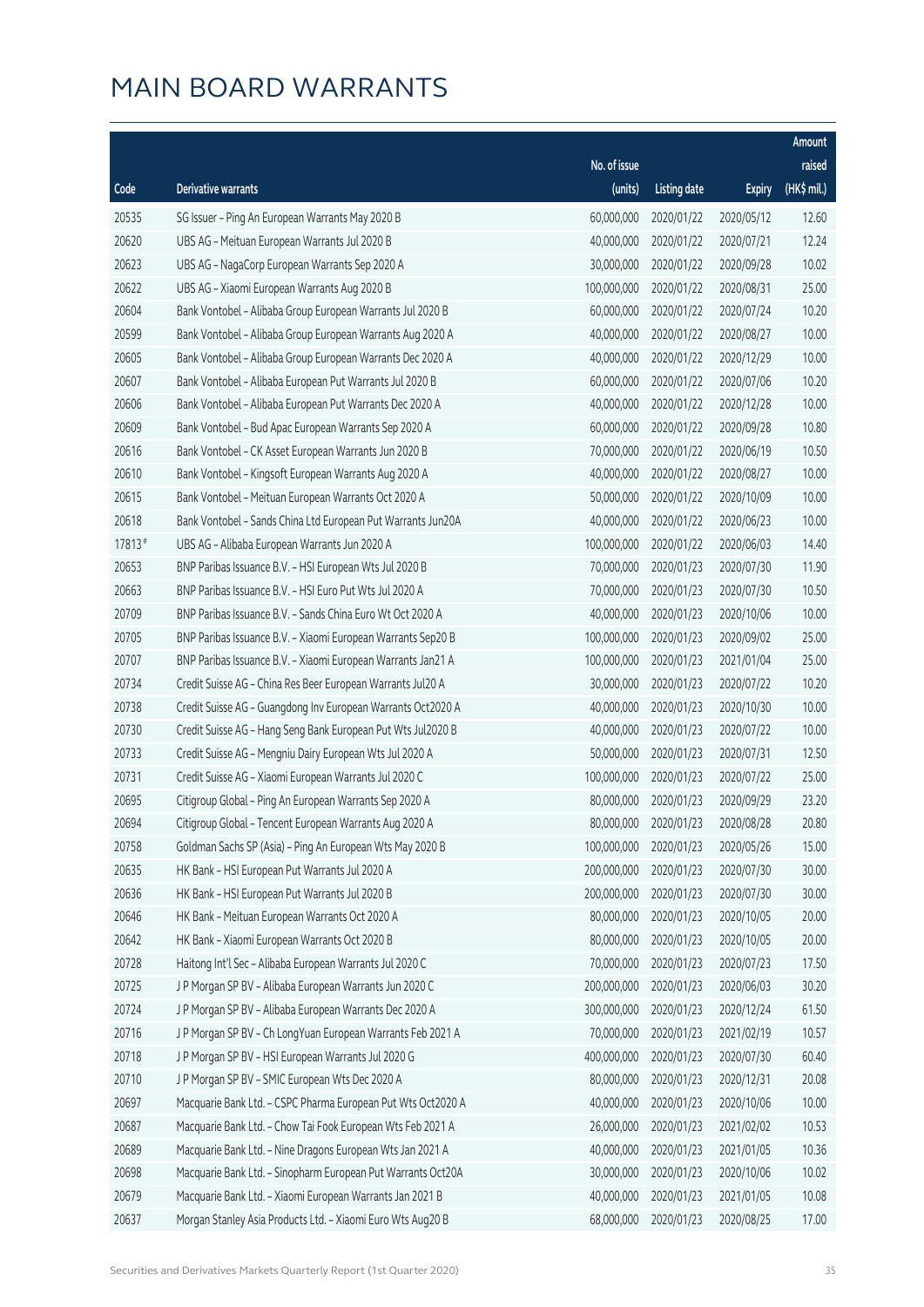|       |                                                              |              |                       |               | Amount      |
|-------|--------------------------------------------------------------|--------------|-----------------------|---------------|-------------|
|       |                                                              | No. of issue |                       |               | raised      |
| Code  | Derivative warrants                                          | (units)      | <b>Listing date</b>   | <b>Expiry</b> | (HK\$ mil.) |
| 20750 | SG Issuer - Bud Apac European Warrants Jul 2020 A            | 70,000,000   | 2020/01/23            | 2020/07/08    | 10.50       |
| 20754 | SG Issuer - Xiaomi European Warrants Aug 2020 A              | 100,000,000  | 2020/01/23            | 2020/08/31    | 25.00       |
| 20753 | SG Issuer - ZTE European Warrants Jul 2020 A                 | 40,000,000   | 2020/01/23            | 2020/07/22    | 10.00       |
| 20670 | UBS AG - Anta Sports European Warrants Jul 2020 A            | 70,000,000   | 2020/01/23            | 2020/07/28    | 10.50       |
| 20678 | UBS AG - Galaxy Ent European Put Warrants Jul 2020 A         | 60,000,000   | 2020/01/23            | 2020/07/30    | 23.34       |
| 20669 | UBS AG - Ping An European Warrants May 2020 B                | 100,000,000  | 2020/01/23            | 2020/05/26    | 15.10       |
| 20740 | Bank Vontobel - SHK Ppt European Warrants Jul 2020 B         | 30,000,000   | 2020/01/23            | 2020/07/29    | 10.50       |
| 20744 | Bank Vontobel - Sunny Optical European Warrants Jun 2020 B   | 60,000,000   | 2020/01/23            | 2020/06/26    | 10.20       |
| 20745 | Bank Vontobel - Sunny Optical European Put Warrants Sep20 A  | 60,000,000   | 2020/01/23            | 2020/09/28    | 11.40       |
| 20790 | BOCI Asia Ltd. - BYD Company European Warrants Apr 2021 A    | 70,000,000   | 2020/01/24            | 2021/04/27    | 10.50       |
| 20801 | BOCI Asia Ltd. - HSI European Put Warrants Jul 2020 C        | 200,000,000  | 2020/01/24            | 2020/07/30    | 30.00       |
| 20785 | BOCI Asia Ltd. - Xiaomi European Warrants Sep 2020 C         | 100,000,000  | 2020/01/24            | 2020/09/30    | 25.00       |
| 20810 | BNP Paribas Issuance B.V. - HSBC European Wts Oct 2020 A     | 40,000,000   | 2020/01/24            | 2020/10/06    | 10.00       |
| 20809 | BNP Paribas Issuance B.V. - Sunny Optical Eu Wt Aug 2020 A   | 50,000,000   | 2020/01/24            | 2020/08/04    | 12.50       |
| 20864 | Credit Suisse AG - Agricultural Bank European Wts Sep 2020 A | 60,000,000   | 2020/01/24            | 2020/09/24    | 10.02       |
| 20759 | Credit Suisse AG - Anta Sports European Warrants Jul 2020 A  | 70,000,000   | 2020/01/24            | 2020/07/28    | 10.50       |
| 20848 | Credit Suisse AG - CGN Power European Warrants Sep 2020 A    | 40,000,000   | 2020/01/24            | 2020/09/30    | 10.00       |
| 20887 | Credit Suisse AG - CSPC Pharma European Put Warrants Jun20 B | 70,000,000   | 2020/01/24            | 2020/06/22    | 10.50       |
| 20866 | Credit Suisse AG - Galaxy Ent European Warrants Jul 2020 A   | 40,000,000   | 2020/01/24            | 2020/07/23    | 10.00       |
| 20867 | Credit Suisse AG - Galaxy Ent European Put Wts Jul 2020 A    | 40,000,000   | 2020/01/24            | 2020/07/23    | 10.00       |
| 20840 | Credit Suisse AG - Melco Int'l Dev European Wts Jul 2020 A   | 40,000,000   | 2020/01/24            | 2020/07/31    | 10.00       |
| 20863 | Credit Suisse AG - MTRC European Warrants Sep 2020 A         | 40,000,000   | 2020/01/24            | 2020/09/30    | 10.00       |
| 20847 | Credit Suisse AG - PetroChina European Warrants Jul 2020 A   | 70,000,000   | 2020/01/24            | 2020/07/02    | 10.50       |
| 20868 | Credit Suisse AG - Sands China European Warrants Aug 2020 A  | 40,000,000   | 2020/01/24            | 2020/08/31    | 10.00       |
| 20869 | Credit Suisse AG - Sands China European Put Wts Jun 2020 A   | 50,000,000   | 2020/01/24            | 2020/06/23    | 10.00       |
| 20856 | Credit Suisse AG - SMIC European Warrants Jul 2020 B         | 50,000,000   | 2020/01/24            | 2020/07/23    | 12.50       |
| 20851 | Credit Suisse AG - Travelsky Tech European Wts Sep 2020 A    |              | 40,000,000 2020/01/24 | 2020/09/30    | 10.00       |
| 20839 | Credit Suisse AG - Wynn Macau European Warrants Oct 2020 A   | 40,000,000   | 2020/01/24            | 2020/10/30    | 10.00       |
| 20853 | Credit Suisse AG - Xiaomi European Warrants Aug 2020 B       | 200,000,000  | 2020/01/24            | 2020/08/31    | 50.00       |
| 20854 | Credit Suisse AG - Xiaomi European Put Warrants Jul 2020 B   | 100,000,000  | 2020/01/24            | 2020/07/23    | 25.00       |
| 20855 | Credit Suisse AG - Xiaomi European Put Warrants Jul 2020 C   | 100,000,000  | 2020/01/24            | 2020/07/23    | 25.00       |
| 20941 | Goldman Sachs SP (Asia) - Alibaba European Wts Jun 2020 C    | 150,000,000  | 2020/01/24            | 2020/06/23    | 32.40       |
| 20946 | Goldman Sachs SP (Asia) - Xiaomi European Wts Jul 2020 C     | 80,000,000   | 2020/01/24            | 2020/07/24    | 20.00       |
| 20947 | Goldman Sachs SP (Asia) - Xiaomi European Put Wts Jul 2020 A | 80,000,000   | 2020/01/24            | 2020/07/24    | 20.00       |
| 20771 | HK Bank - Alibaba European Warrants Jul 2020 B               | 80,000,000   | 2020/01/24            | 2020/07/02    | 12.00       |
| 20768 | HK Bank - Alibaba European Put Warrants Jul 2020 A           | 80,000,000   | 2020/01/24            | 2020/07/02    | 12.00       |
| 20774 | HK Bank - Alibaba European Put Warrants Jul 2020 B           | 80,000,000   | 2020/01/24            | 2020/07/24    | 12.00       |
| 20775 | HK Bank - BYD Company European Warrants May 2021 A           | 80,000,000   | 2020/01/24            | 2021/05/10    | 12.00       |
| 20770 | HK Bank - China Mobile European Warrants Sep 2020 A          | 50,000,000   | 2020/01/24            | 2020/09/30    | 12.50       |
| 20806 | HK Bank - Ping An European Warrants Jun 2020 B               | 50,000,000   | 2020/01/24            | 2020/06/24    | 11.00       |
| 20807 | HK Bank - Ping An European Warrants Jul 2020 D               | 50,000,000   | 2020/01/24            | 2020/07/24    | 12.50       |
| 20803 | HK Bank - Xiaomi European Warrants Jul 2020 B                | 80,000,000   | 2020/01/24            | 2020/07/31    | 20.00       |
| 20930 | J P Morgan SP BV - BYD Company European Warrants Aug 2020 A  | 50,000,000   | 2020/01/24            | 2020/08/03    | 16.20       |
| 20936 | J P Morgan SP BV - BYD Company European Warrants Apr 2021 A  | 100,000,000  | 2020/01/24            | 2021/04/30    | 15.00       |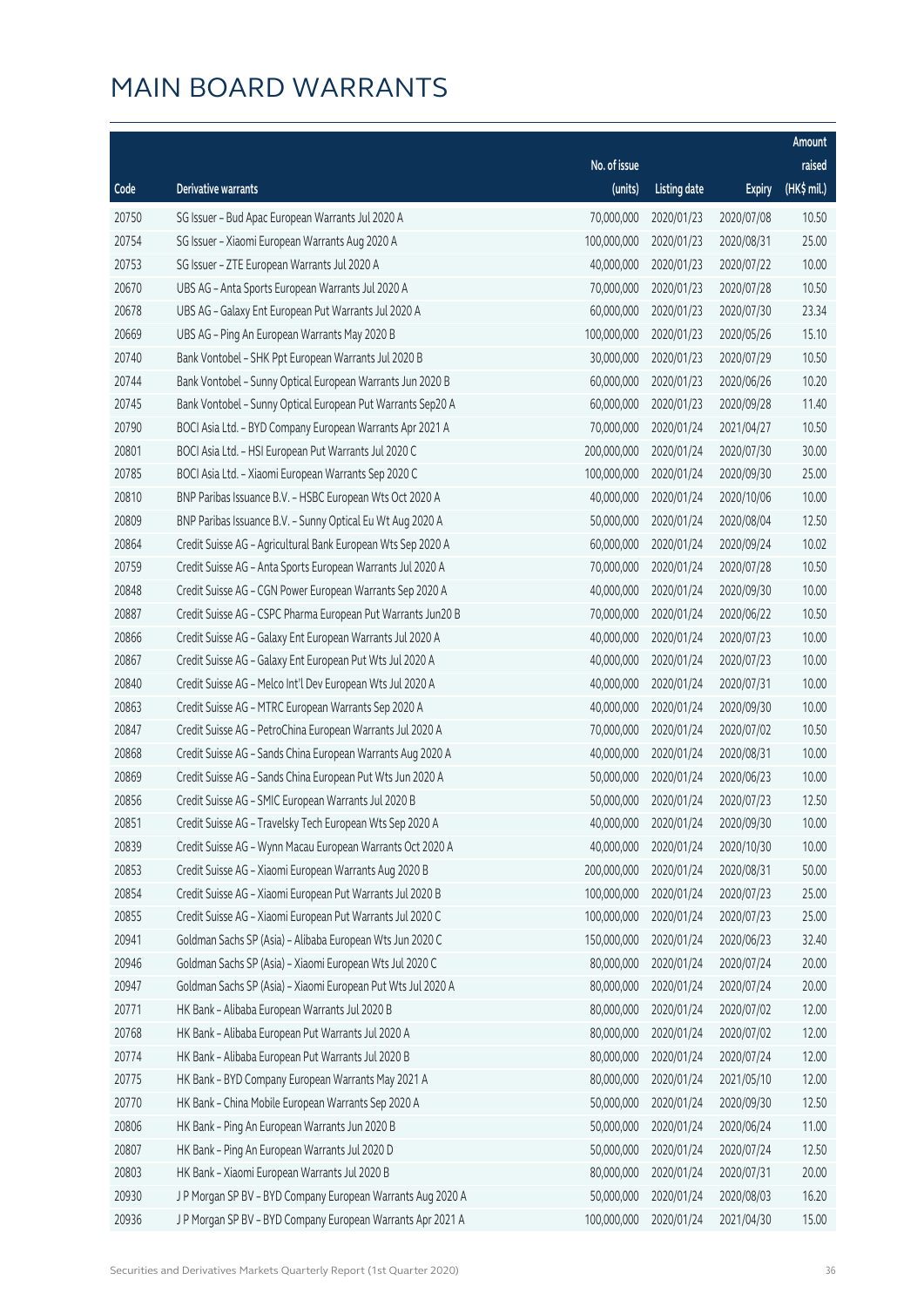|        |                                                              |                        |                     |               | Amount      |
|--------|--------------------------------------------------------------|------------------------|---------------------|---------------|-------------|
|        |                                                              | No. of issue           |                     |               | raised      |
| Code   | Derivative warrants                                          | (units)                | <b>Listing date</b> | <b>Expiry</b> | (HK\$ mil.) |
| 20938  | J P Morgan SP BV - BYD Company European Put Wts Aug 2020 A   | 50,000,000             | 2020/01/24          | 2020/08/03    | 22.00       |
| 20916  | J P Morgan SP BV - BYD Company European Put Wts Dec 2021 A   | 100,000,000            | 2020/01/24          | 2021/12/31    | 15.30       |
| 20877  | J P Morgan SP BV - Evergrande European Warrants Aug 2020 B   | 70,000,000             | 2020/01/24          | 2020/08/03    | 17.57       |
| 20881  | J P Morgan SP BV - HSBC European Put Warrants Jun 2020 A     | 100,000,000            | 2020/01/24          | 2020/06/01    | 25.20       |
| 20925  | J P Morgan SP BV - HSI European Put Warrants Jul 2020 D      | 400,000,000            | 2020/01/24          | 2020/07/30    | 100.40      |
| 20928  | J P Morgan SP BV - Hua Hong Semi European Warrants Sep2020 A | 60,000,000             | 2020/01/24          | 2020/09/03    | 15.42       |
| 20886  | J P Morgan SP BV - Ping An European Warrants Jul 2020 B      | 150,000,000            | 2020/01/24          | 2020/07/31    | 37.80       |
| 20940  | J P Morgan SP BV - Ping An European Put Warrants Jul 2020 B  | 150,000,000            | 2020/01/24          | 2020/07/31    | 46.20       |
| 20884  | J P Morgan SP BV - Xiaomi European Warrants Aug 2020 C       | 100,000,000            | 2020/01/24          | 2020/08/03    | 25.10       |
| 20922  | J P Morgan SP BV - Xiaomi European Put Warrants Aug 2020 B   | 100,000,000            | 2020/01/24          | 2020/08/03    | 25.00       |
| 20923  | J P Morgan SP BV - Xiaomi European Put Warrants Jun 2021 B   | 150,000,000            | 2020/01/24          | 2021/06/01    | 37.50       |
| 20885  | J P Morgan SP BV - ZTE European Warrants Jul 2020 B          | 60,000,000             | 2020/01/24          | 2020/07/31    | 15.06       |
| 20783  | Macquarie Bank Ltd. - Fosun Intl European Warrants Oct2020 A | 39,500,000             | 2020/01/24          | 2020/10/16    | 10.03       |
| 20780  | Macquarie Bank Ltd. - Hua Hong Semi Euro Warrants Sep 2020 A | 40,000,000             | 2020/01/24          | 2020/09/16    | 10.00       |
| 20782  | Macquarie Bank Ltd. - SMIC European Warrants Aug 2020 A      | 38,000,000             | 2020/01/24          | 2020/08/04    | 10.03       |
| 20802  | Morgan Stanley Asia Products Ltd. - Sunny Opt Eu Wt Jun20 B  | 68,000,000             | 2020/01/24          | 2020/06/24    | 10.20       |
| 20892  | SG Issuer - BYD Company European Warrants Jul 2020 A         | 25,000,000             | 2020/01/24          | 2020/07/31    | 10.00       |
| 20894  | SG Issuer - BYD Company European Warrants Apr 2021 A         | 120,000,000            | 2020/01/24          | 2021/04/27    | 18.00       |
| 20895  | SG Issuer - CNBM European Warrants Oct 2020 A                | 50,000,000             | 2020/01/24          | 2020/10/30    | 12.50       |
| 20888  | SG Issuer - HSBC European Warrants Jun 2020 A                | 70,000,000             | 2020/01/24          | 2020/06/03    | 10.50       |
| 20896  | SG Issuer - Ping An European Warrants Apr 2020 A             | 80,000,000             | 2020/01/24          | 2020/04/24    | 14.80       |
| 20900  | SG Issuer - Ping An European Warrants Jul 2020 B             | 80,000,000             | 2020/01/24          | 2020/07/31    | 20.00       |
| 20902  | SG Issuer - Ping An European Put Warrants Jul 2020 A         | 60,000,000             | 2020/01/24          | 2020/07/31    | 18.60       |
| 20905  | SG Issuer - Xiaomi European Warrants Jul 2020 D              | 20,000,000             | 2020/01/24          | 2020/07/31    | 11.80       |
| 20913  | SG Issuer - Xiaomi European Warrants Sep 2020 C              | 100,000,000            | 2020/01/24          | 2020/09/30    | 25.00       |
| 20889  | SG Issuer - Xiaomi European Put Warrants Jul 2020 A          | 60,000,000             | 2020/01/24          | 2020/07/31    | 15.90       |
| 20765  | UBS AG - Alibaba European Warrants Jun 2020 C                | 100,000,000 2020/01/24 |                     | 2020/06/24    | 15.00       |
| 20761  | UBS AG - Alibaba European Warrants Jul 2020 C                | 100,000,000            | 2020/01/24          | 2020/07/02    | 15.00       |
| 20764  | UBS AG - MTR Corporation European Put Warrants Jul 2020 A    | 70,000,000             | 2020/01/24          | 2020/07/02    | 10.50       |
| 20766  | UBS AG - Meituan European Warrants Jul 2020 C                | 100,000,000            | 2020/01/24          | 2020/07/07    | 16.10       |
| 20811  | UBS AG - Ping An European Warrants Jul 2020 B                | 100,000,000            | 2020/01/24          | 2020/07/09    | 26.30       |
| 20837  | Bank Vontobel - AAC Tech European Put Warrants Aug 2020 A    | 40,000,000             | 2020/01/24          | 2020/08/27    | 10.00       |
| 20821  | Bank Vontobel - CNBM European Warrants Sep 2020 B            | 40,000,000             | 2020/01/24          | 2020/09/25    | 10.00       |
| 20812  | Bank Vontobel - CNOOC European Warrants Jul 2020 A           | 60,000,000             | 2020/01/24          | 2020/07/02    | 10.26       |
| 20822  | Bank Vontobel - China Unicom European Warrants Jul 2020 A    | 30,000,000             | 2020/01/24          | 2020/07/29    | 10.23       |
| 20838  | Bank Vontobel - Ping An European Warrants Aug 2020 A         | 40,000,000             | 2020/01/24          | 2020/08/26    | 10.00       |
| 13894# | Credit Suisse AG - Meituan European Warrants Jul 2020 B      | 100,000,000            | 2020/01/24          | 2020/07/31    | 11.90       |
| 20999  | BOCI Asia Ltd. - China Mobile European Warrants Jun 2020 B   | 70,000,000             | 2020/01/29          | 2020/06/24    | 10.50       |
| 20998  | BOCI Asia Ltd. - Ping An European Warrants Apr 2020 A        | 70,000,000             | 2020/01/29          | 2020/04/29    | 10.50       |
| 21001  | BOCI Asia Ltd. - Xiaomi European Warrants Aug 2020 A         | 100,000,000            | 2020/01/29          | 2020/08/31    | 25.00       |
| 21026  | BNP Paribas Issuance B.V. - CNOOC European Wts Sep 2020 A    | 60,000,000             | 2020/01/29          | 2020/09/02    | 11.40       |
| 20990  | BNP Paribas Issuance B.V. - HKEX European Wts Aug 2020 A     | 40,000,000             | 2020/01/29          | 2020/08/04    | 10.00       |
| 20996  | BNP Paribas Issuance B.V. - HKEX European Wts Oct 2020 A     | 40,000,000             | 2020/01/29          | 2020/10/06    | 10.00       |
| 21011  | BNP Paribas Issuance B.V. - PA Gooddoctor European Wt Oct20A | 100,000,000            | 2020/01/29          | 2020/10/06    | 25.00       |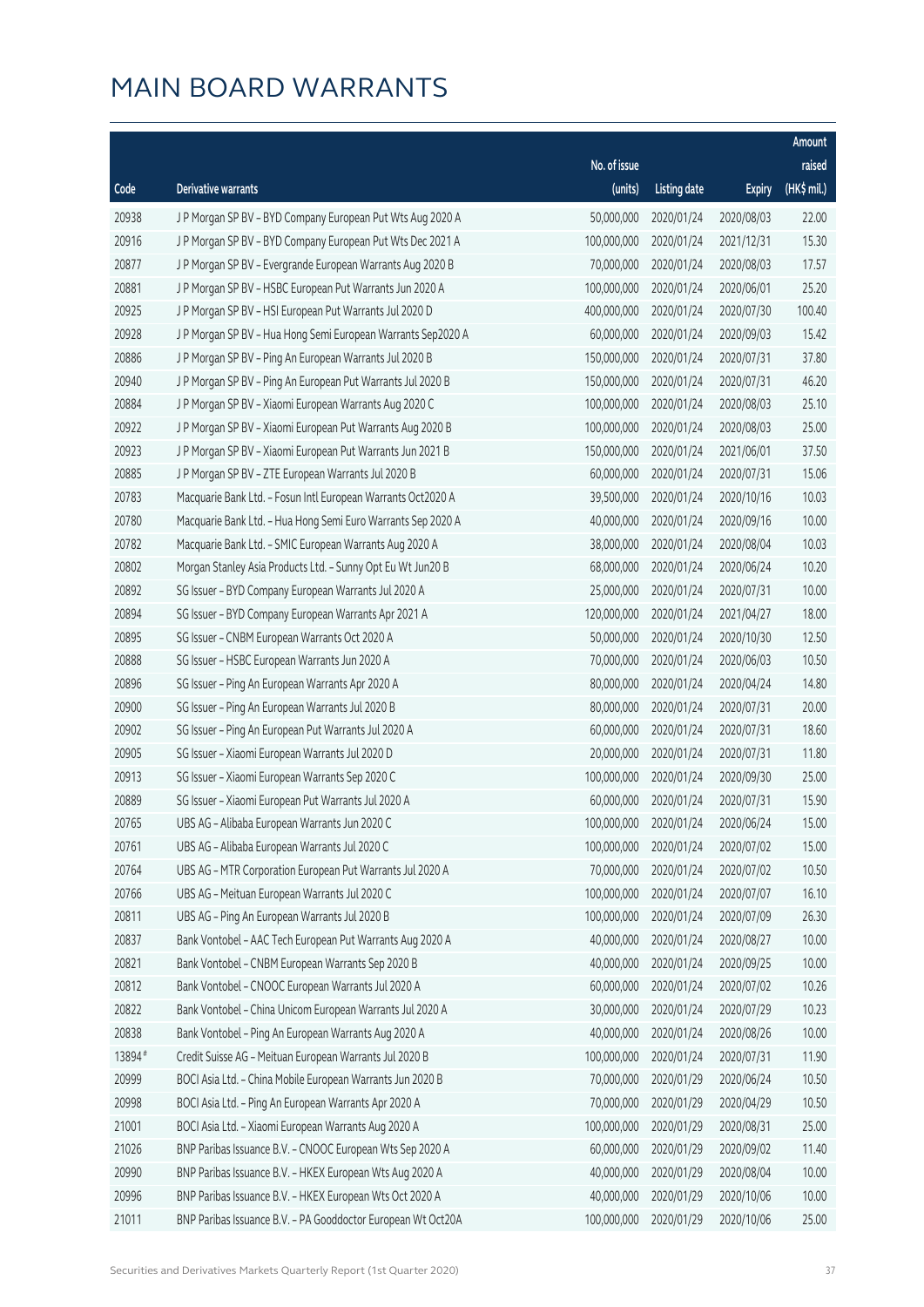|       |                                                              |                        |                     |               | Amount                |
|-------|--------------------------------------------------------------|------------------------|---------------------|---------------|-----------------------|
|       |                                                              | No. of issue           |                     |               | raised                |
| Code  | Derivative warrants                                          | (units)                | <b>Listing date</b> | <b>Expiry</b> | $(HK\frac{1}{2}mil.)$ |
| 21010 | BNP Paribas Issuance B.V. - ZA Onine European Wts Aug 2020 A | 50,000,000             | 2020/01/29          | 2020/08/04    | 17.00                 |
| 21031 | Credit Suisse AG - BYD Company European Warrants Jul 2020 B  | 50,000,000             | 2020/01/29          | 2020/07/28    | 14.00                 |
| 21029 | Credit Suisse AG - China Com Services European Wts Jul2020 A | 40,000,000             | 2020/01/29          | 2020/07/28    | 10.00                 |
| 21030 | Credit Suisse AG - Baiyunshan Ph European Warrants Jul2020 A | 40,000,000             | 2020/01/29          | 2020/07/28    | 10.00                 |
| 21027 | Credit Suisse AG - HKEX European Put Warrants Jul 2020 A     | 100,000,000            | 2020/01/29          | 2020/07/24    | 15.00                 |
| 21028 | Credit Suisse AG - Ping An European Warrants Apr 2020 A      | 70,000,000             | 2020/01/29          | 2020/04/28    | 10.50                 |
| 21034 | Credit Suisse AG - Xiaomi European Warrants Jul 2020 D       | 200,000,000            | 2020/01/29          | 2020/07/28    | 50.00                 |
| 21038 | Credit Suisse AG - Xiaomi European Warrants Jul 2020 E       | 200,000,000            | 2020/01/29          | 2020/07/28    | 50.00                 |
| 21105 | Goldman Sachs SP (Asia) - China Life Euro Wts Dec 2020 A     | 100,000,000            | 2020/01/29          | 2020/12/21    | 15.00                 |
| 21104 | Goldman Sachs SP (Asia) - Ping An European Wts Apr 2020 B    | 50,000,000             | 2020/01/29          | 2020/04/29    | 10.00                 |
| 21111 | Goldman Sachs SP (Asia) - SUNAC European Warrants Jun 2020 B | 60,000,000             | 2020/01/29          | 2020/06/30    | 10.02                 |
| 20949 | HK Bank - HKEX European Put Warrants Jul 2020 A              | 80,000,000             | 2020/01/29          | 2020/07/24    | 12.80                 |
| 20956 | HK Bank - HSI European Put Warrants Jul 2020 C               | 180,000,000            | 2020/01/29          | 2020/07/30    | 45.00                 |
| 20950 | HK Bank - Meituan Dianping European Put Warrants Aug 2020 A  | 80,000,000             | 2020/01/29          | 2020/08/03    | 20.00                 |
| 20984 | Haitong Int'l Sec - Xiaomi European Warrants Jul 2020 A      | 40,000,000             | 2020/01/29          | 2020/07/31    | 10.00                 |
| 20985 | Haitong Int'l Sec - Xiaomi European Put Warrants Jul 2020 A  | 40,000,000             | 2020/01/29          | 2020/07/30    | 10.00                 |
| 21063 | J P Morgan SP BV - Alibaba European Warrants Jul 2020 C      | 200,000,000            | 2020/01/29          | 2020/07/02    | 30.40                 |
| 21064 | J P Morgan SP BV - CC Bank European Wts Jun 2020 A           | 100,000,000            | 2020/01/29          | 2020/06/18    | 15.00                 |
| 21085 | J P Morgan SP BV - China Com Services European Wts Aug2020 A | 60,000,000             | 2020/01/29          | 2020/08/31    | 15.06                 |
| 21061 | J P Morgan SP BV - China Life European Warrants Dec 2020 B   | 150,000,000            | 2020/01/29          | 2020/12/21    | 22.65                 |
| 21062 | J P Morgan SP BV - China Life European Put Wts Jun 2020 A    | 150,000,000            | 2020/01/29          | 2020/06/18    | 22.80                 |
| 21050 | J P Morgan SP BV - China Life European Put Wts Mar 2021 A    | 100,000,000            | 2020/01/29          | 2021/03/31    | 25.20                 |
| 21058 | J P Morgan SP BV - Ping An European Warrants Apr 2020 B      | 150,000,000            | 2020/01/29          | 2020/04/28    | 24.60                 |
| 21059 | J P Morgan SP BV - Ping An European Warrants May 2020 C      | 150,000,000            | 2020/01/29          | 2020/05/29    | 25.50                 |
| 21060 | J P Morgan SP BV - Ping An European Warrants Aug 2020 A      | 150,000,000            | 2020/01/29          | 2020/08/31    | 37.95                 |
| 21075 | J P Morgan SP BV - Xiaomi European Warrants Sep 2020 C       | 100,000,000            | 2020/01/29          | 2020/09/30    | 25.00                 |
| 21069 | J P Morgan SP BV - Xiaomi European Warrants Dec 2020 D       | 100,000,000 2020/01/29 |                     | 2020/12/31    | 25.00                 |
| 20969 | Macquarie Bank Ltd. - CNBM European Warrants May 2021 A      | 37,500,000             | 2020/01/29          | 2021/05/04    | 10.01                 |
| 20970 | Macquarie Bank Ltd. - CNBM European Put Warrants Sep 2020 A  | 34,300,000             | 2020/01/29          | 2020/09/02    | 10.02                 |
| 20963 | Macquarie Bank Ltd. - Kingsoft European Warrants Sep 2020 A  | 27,000,000             | 2020/01/29          | 2020/09/02    | 10.31                 |
| 20966 | Macquarie Bank Ltd. - Meituan European Put Warrants Apr21 A  | 40,000,000             | 2020/01/29          | 2021/04/07    | 10.00                 |
| 20968 | Macquarie Bank Ltd. - Ping An European Put Wts Aug 2020 A    | 25,000,000             | 2020/01/29          | 2020/08/04    | 10.15                 |
| 20965 | Macquarie Bank Ltd. - Shimao Ppt European Wts Apr 2021 A     | 20,000,000             | 2020/01/29          | 2021/04/07    | 10.00                 |
| 20983 | Macquarie Bank Ltd. - Wharf Reic European Warrants Jan2021 A | 19,500,000             | 2020/01/29          | 2021/01/05    | 10.02                 |
| 20971 | Macquarie Bank Ltd. - Xiaomi European Warrants Sep 2020 C    | 40,000,000             | 2020/01/29          | 2020/09/02    | 10.00                 |
| 20980 | Macquarie Bank Ltd. - Xiaomi European Put Warrants Apr2021 A | 40,000,000             | 2020/01/29          | 2021/04/07    | 10.04                 |
| 21086 | Morgan Stanley Asia Products Ltd. - Ping An Euro Wts Aug20A  | 68,000,000             | 2020/01/29          | 2020/08/03    | 17.00                 |
| 21097 | Morgan Stanley Asia Products Ltd. - Ping An Euro Wts Feb21B  | 108,000,000            | 2020/01/29          | 2021/02/19    | 16.20                 |
| 21101 | Morgan Stanley Asia Products Ltd. - Xiaomi Euro Wts Jul20 B  | 68,000,000             | 2020/01/29          | 2020/07/28    | 17.00                 |
| 21126 | SG Issuer - BYD Company European Put Warrants Jul 2020 A     | 25,000,000             | 2020/01/29          | 2020/07/31    | 10.00                 |
| 21113 | SG Issuer - China Mobile European Put Warrants Jul 2020 A    | 40,000,000             | 2020/01/29          | 2020/07/31    | 10.00                 |
| 21130 | SG Issuer - China Unicom European Warrants Jul 2020 A        | 30,000,000             | 2020/01/29          | 2020/07/31    | 10.05                 |
| 21116 | SG Issuer - HSI European Put Warrants Aug 2020 A             | 300,000,000            | 2020/01/29          | 2020/08/28    | 45.00                 |
| 21125 | SG Issuer - HSI European Put Warrants Sep 2020 A             | 300,000,000            | 2020/01/29          | 2020/09/29    | 45.00                 |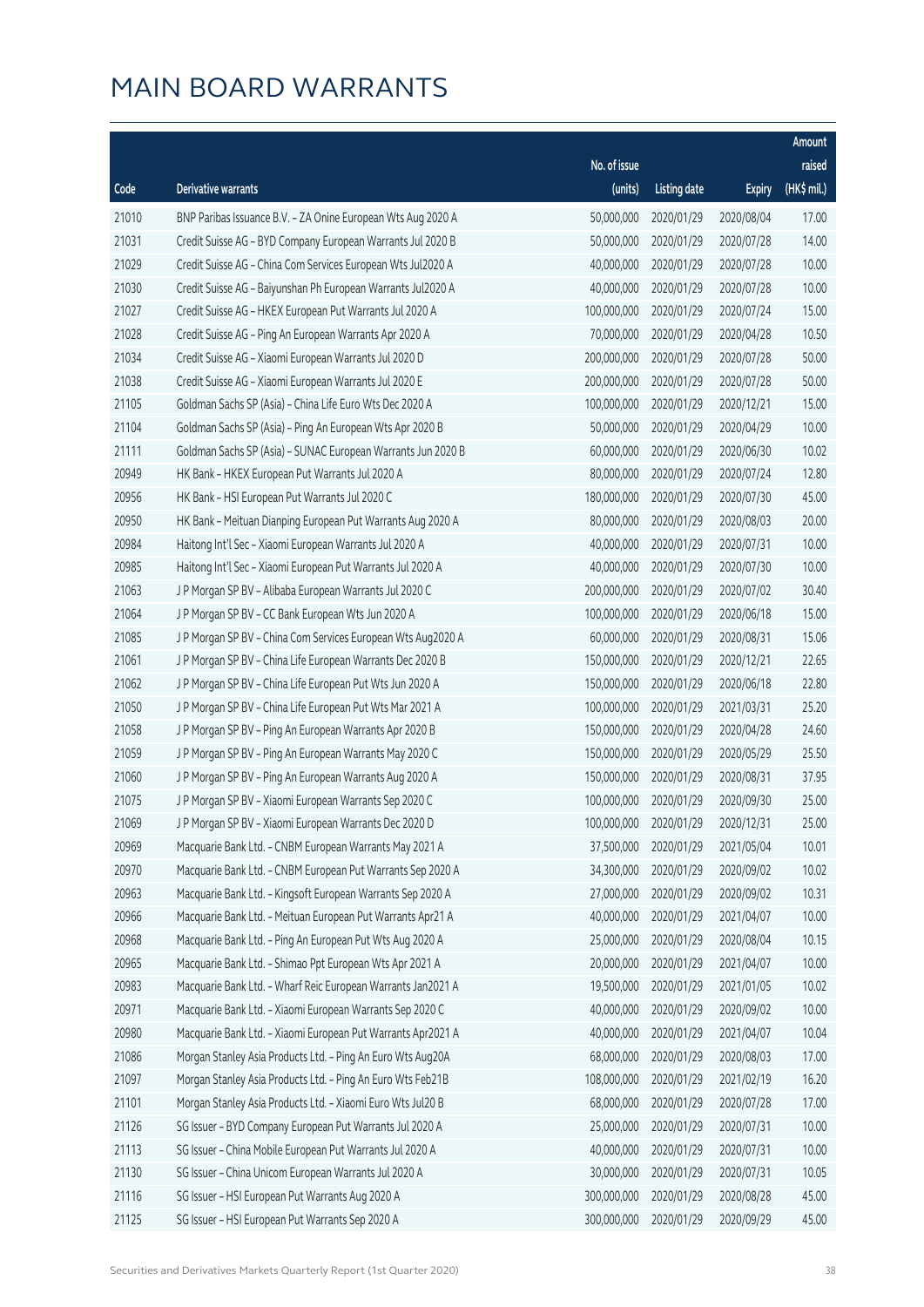|       |                                                              |              |                       |               | Amount      |
|-------|--------------------------------------------------------------|--------------|-----------------------|---------------|-------------|
|       |                                                              | No. of issue |                       |               | raised      |
| Code  | Derivative warrants                                          | (units)      | <b>Listing date</b>   | <b>Expiry</b> | (HK\$ mil.) |
| 21128 | SG Issuer - Mengniu Dairy European Warrants Jul 2020 A       | 40,000,000   | 2020/01/29            | 2020/07/31    | 10.00       |
| 21114 | SG Issuer - Ping An European Warrants Jul 2020 C             | 60,000,000   | 2020/01/29            | 2020/07/31    | 15.00       |
| 21131 | SG Issuer - SMIC European Warrants Dec 2020 B                | 80,000,000   | 2020/01/29            | 2020/12/31    | 20.00       |
| 21009 | UBS AG - China Mobile European Put Warrants Jul 2020 A       | 100,000,000  | 2020/01/29            | 2020/07/24    | 15.00       |
| 21008 | UBS AG - Xiaomi European Warrants Jul 2020 B                 | 100,000,000  | 2020/01/29            | 2020/07/28    | 25.00       |
| 21003 | UBS AG - Xiaomi European Put Warrants Jul 2020 A             | 100,000,000  | 2020/01/29            | 2020/07/28    | 25.00       |
| 21047 | Bank Vontobel - Geely Auto European Warrants Jun 2020 B      | 70,000,000   | 2020/01/29            | 2020/06/02    | 10.50       |
| 21039 | Bank Vontobel - Xiaomi European Warrants Jul 2020 B          | 40,000,000   | 2020/01/29            | 2020/07/31    | 10.00       |
| 21041 | Bank Vontobel - Xiaomi European Warrants Jul 2020 C          | 40,000,000   | 2020/01/29            | 2020/07/31    | 10.00       |
| 21042 | Bank Vontobel - Xiaomi European Put Warrants Jul 2020 A      | 40,000,000   | 2020/01/29            | 2020/07/31    | 10.00       |
| 21147 | BOCI Asia Ltd. - CAM CSI300 European Warrants Aug 2020 A     | 70,000,000   | 2020/01/30            | 2020/08/10    | 10.50       |
| 21145 | BOCI Asia Ltd. - CSOP A50 ETF European Warrants Jun 2020 A   | 70,000,000   | 2020/01/30            | 2020/06/22    | 10.50       |
| 21146 | BOCI Asia Ltd. - A50 China European Warrants Jul 2020 A      | 70,000,000   | 2020/01/30            | 2020/07/24    | 10.50       |
| 21143 | BOCI Asia Ltd. - PA Gooddoctor European Warrants Jun 2020 A  | 50,000,000   | 2020/01/30            | 2020/06/22    | 11.00       |
| 21144 | BOCI Asia Ltd. - Tencent European Warrants Jul 2020 B        | 70,000,000   | 2020/01/30            | 2020/07/24    | 10.50       |
| 21174 | Credit Suisse AG - CPIC European Warrants Sep 2020 B         | 40,000,000   | 2020/01/30            | 2020/09/28    | 10.00       |
| 21181 | Credit Suisse AG - HSI European Warrants May 2020 B          | 150,000,000  | 2020/01/30            | 2020/05/28    | 22.50       |
| 21132 | Credit Suisse AG - HSI European Warrants Jul 2020 A          | 150,000,000  | 2020/01/30            | 2020/07/30    | 22.50       |
| 21182 | Credit Suisse AG - PA Gooddoctor European Warrants Sep2020 A | 50,000,000   | 2020/01/30            | 2020/09/28    | 12.50       |
| 21175 | Credit Suisse AG - ZA Onine European Warrants Jul 2020 A     | 40,000,000   | 2020/01/30            | 2020/07/29    | 11.20       |
| 21213 | Goldman Sachs SP (Asia) - Galaxy Ent European Wts Jun 2020 A | 80,000,000   | 2020/01/30            | 2020/06/22    | 12.00       |
| 21204 | Goldman Sachs SP (Asia) - HSI European Warrants May 2020 B   | 150,000,000  | 2020/01/30            | 2020/05/28    | 22.50       |
| 21209 | Goldman Sachs SP (Asia) - Ping An European Wts May 2020 C    | 100,000,000  | 2020/01/30            | 2020/05/04    | 15.00       |
| 21162 | Haitong Int'l Sec - PA Gooddoctor European Warrants Jul20 A  | 40,000,000   | 2020/01/30            | 2020/07/31    | 10.00       |
| 21195 | J P Morgan SP BV - Brilliance Chi European Wts Jul 2020 A    | 70,000,000   | 2020/01/30            | 2020/07/31    | 10.64       |
| 21185 | J P Morgan SP BV - China Life European Warrants Dec 2020 C   | 150,000,000  | 2020/01/30            | 2020/12/31    | 37.65       |
| 21196 | J P Morgan SP BV - Sinopec Corp European Warrants Jul 2020 A |              | 80,000,000 2020/01/30 | 2020/07/31    | 12.24       |
| 21194 | J P Morgan SP BV - Baiyunshan Ph European Wts Jul 2020 A     | 45,000,000   | 2020/01/30            | 2020/07/31    | 11.70       |
| 21188 | J P Morgan SP BV - HSCEI European Wts Aug 2020 A             | 200,000,000  | 2020/01/30            | 2020/08/28    | 50.80       |
| 21186 | J P Morgan SP BV - HSI European Warrants Aug 2020 B          | 400,000,000  | 2020/01/30            | 2020/08/28    | 100.40      |
| 21193 | J P Morgan SP BV - PA Gooddoctor European Warrants Aug2020 A | 60,000,000   | 2020/01/30            | 2020/08/31    | 15.00       |
| 21142 | Macquarie Bank Ltd. - BYD Company European Put Wts Aug2020 A | 37,300,000   | 2020/01/30            | 2020/08/04    | 10.03       |
| 21140 | Macquarie Bank Ltd. - Wharf Holdings European Wts Nov 2020 A | 40,000,000   | 2020/01/30            | 2020/11/03    | 10.00       |
| 21138 | Morgan Stanley Asia Products Ltd. - Ch Mob Eu Put Wt Jul20 A | 58,000,000   | 2020/01/30            | 2020/07/27    | 10.44       |
| 21136 | Morgan Stanley Asia Products Ltd. - Xiaomi Eu Put Wts Jul20A | 68,000,000   | 2020/01/30            | 2020/07/13    | 10.20       |
| 21200 | SG Issuer - HSBC European Put Warrants Jun 2020 A            | 70,000,000   | 2020/01/30            | 2020/06/18    | 10.50       |
| 21198 | SG Issuer - Kingdee Intl European Warrants Jun 2021 A        | 80,000,000   | 2020/01/30            | 2021/06/30    | 20.00       |
| 21199 | SG Issuer - Sino Biopharm European Warrants Aug 2020 A       | 40,000,000   | 2020/01/30            | 2020/08/14    | 10.00       |
| 21201 | SG Issuer - Xiaomi European Put Warrants Jul 2020 B          | 80,000,000   | 2020/01/30            | 2020/07/13    | 12.00       |
| 21148 | UBS AG - Ping An European Warrants Jul 2020 C                | 100,000,000  | 2020/01/30            | 2020/07/31    | 25.10       |
| 21157 | UBS AG - Ping An European Put Warrants Jul 2020 A            | 100,000,000  | 2020/01/30            | 2020/07/22    | 33.00       |
| 21156 | UBS AG - Tencent European Warrants Jul 2020 B                | 300,000,000  | 2020/01/30            | 2020/07/24    | 45.00       |
| 21155 | UBS AG - Xiaomi European Warrants Jul 2020 C                 | 100,000,000  | 2020/01/30            | 2020/07/31    | 25.00       |
| 21169 | Bank Vontobel - BYD Company European Warrants Sep 2020 A     | 30,000,000   | 2020/01/30            | 2020/09/04    | 10.20       |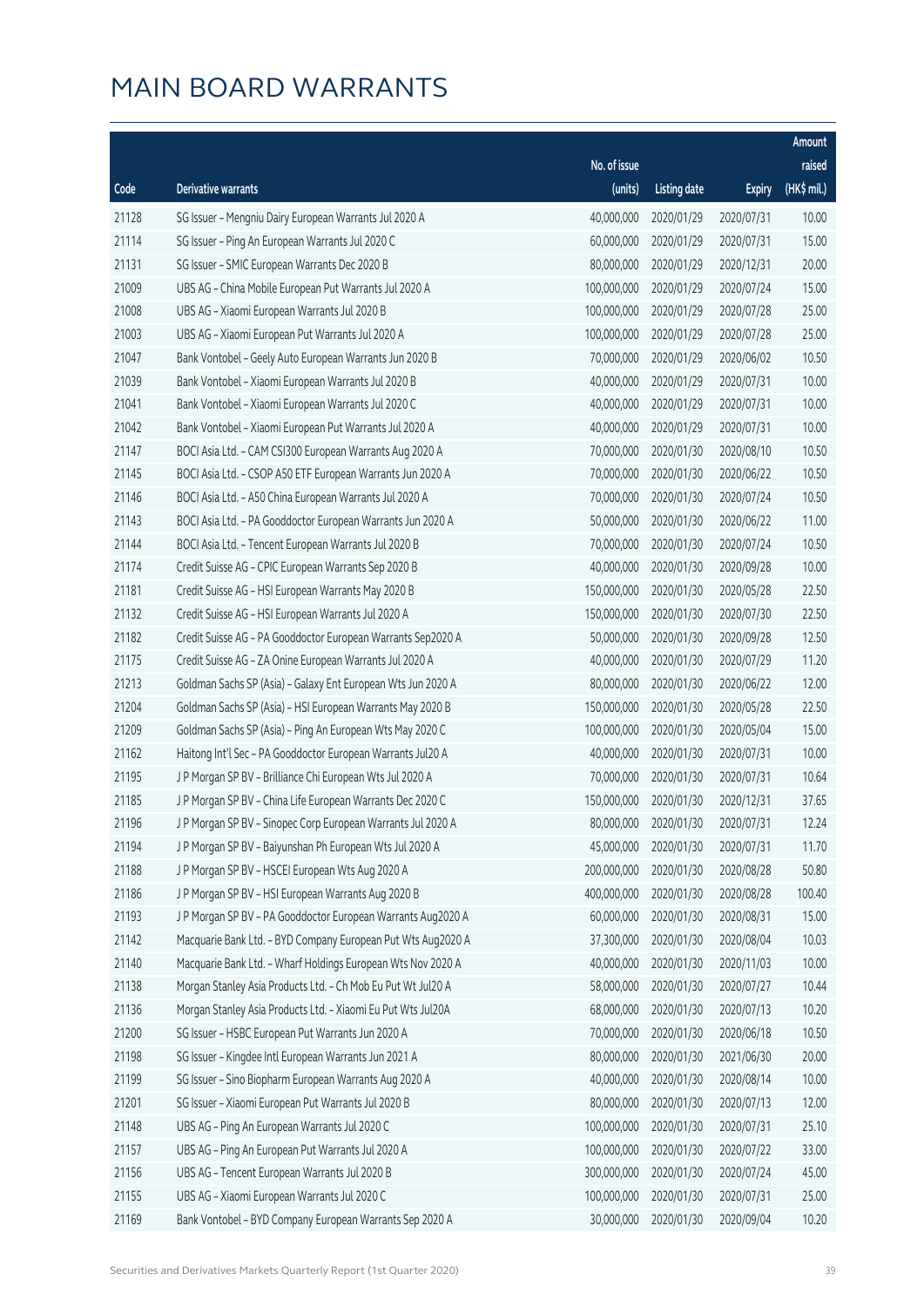|        |                                                              |                        |                     |               | Amount      |
|--------|--------------------------------------------------------------|------------------------|---------------------|---------------|-------------|
|        |                                                              | No. of issue           |                     |               | raised      |
| Code   | <b>Derivative warrants</b>                                   | (units)                | <b>Listing date</b> | <b>Expiry</b> | (HK\$ mil.) |
| 21166  | Bank Vontobel - HKEX European Warrants Jul 2020 B            | 50,000,000             | 2020/01/30          | 2020/07/24    | 10.00       |
| 21170  | Bank Vontobel - Kunlun Energy European Warrants Aug 2020 A   | 25,000,000             | 2020/01/30          | 2020/08/03    | 10.75       |
| 21171  | Bank Vontobel - Ping An European Put Warrants Aug 2020 A     | 40,000,000             | 2020/01/30          | 2020/08/24    | 10.00       |
| 14057# | J P Morgan SP BV - Meituan European Warrants Jul 2020 D      | 110,000,000            | 2020/01/30          | 2020/07/31    | 10.56       |
| 21236  | BOCI Asia Ltd. - AIA European Warrants Jun 2020 B            | 50,000,000             | 2020/01/31          | 2020/06/26    | 11.50       |
| 21233  | BOCI Asia Ltd. - Alibaba European Warrants Jun 2020 C        | 80,000,000             | 2020/01/31          | 2020/06/03    | 12.00       |
| 21235  | BOCI Asia Ltd. - China Mobile European Warrants Jun 2020 C   | 60,000,000             | 2020/01/31          | 2020/06/24    | 10.20       |
| 21237  | BOCI Asia Ltd. - HKEX European Put Warrants Jun 2020 A       | 70,000,000             | 2020/01/31          | 2020/06/18    | 10.50       |
| 21231  | BOCI Asia Ltd. - Meituan European Warrants Jul 2020 B        | 100,000,000            | 2020/01/31          | 2020/07/24    | 15.00       |
| 21232  | BOCI Asia Ltd. - Meituan European Put Warrants Dec 2020 A    | 200,000,000            | 2020/01/31          | 2020/12/23    | 30.00       |
| 21266  | BOCI Asia Ltd. - PA Gooddoctor European Warrants Jul 2020 B  | 40,000,000             | 2020/01/31          | 2020/07/31    | 10.00       |
| 21234  | BOCI Asia Ltd. - SHK Ppt European Put Warrants Jul 2020 A    | 40,000,000             | 2020/01/31          | 2020/07/28    | 10.80       |
| 21245  | BOCI Asia Ltd. - SUNAC European Warrants Jul 2020 A          | 40,000,000             | 2020/01/31          | 2020/07/28    | 10.80       |
| 21240  | BOCI Asia Ltd. - Xiaomi European Put Warrants Jul 2020 A     | 70,000,000             | 2020/01/31          | 2020/07/28    | 10.50       |
| 21283  | Credit Suisse AG - CGS European Warrants Jul 2020 A          | 50,000,000             | 2020/01/31          | 2020/07/06    | 10.00       |
| 21267  | Credit Suisse AG - CK Asset European Warrants Oct 2020 A     | 40,000,000             | 2020/01/31          | 2020/10/05    | 10.00       |
| 21270  | Credit Suisse AG - China Mobile European Warrants Jul 2020 A | 70,000,000             | 2020/01/31          | 2020/07/30    | 17.50       |
| 21276  | Credit Suisse AG - China Mobile European Put Wts Jul 2020 A  | 70,000,000             | 2020/01/31          | 2020/07/24    | 10.50       |
| 21268  | Credit Suisse AG - Tencent European Wts Aug 2020 C           | 250,000,000            | 2020/01/31          | 2020/08/28    | 62.50       |
| 21306  | Goldman Sachs SP (Asia) - BYD Company Euro Wts May 2021 A    | 80,000,000             | 2020/01/31          | 2021/05/03    | 12.00       |
| 21303  | Goldman Sachs SP (Asia) - HKEX European Warrants May 2020 C  | 80,000,000             | 2020/01/31          | 2020/05/04    | 12.00       |
| 21302  | Goldman Sachs SP (Asia) - PA Gooddoctor European Wts Jul20 A | 80,000,000             | 2020/01/31          | 2020/07/31    | 20.00       |
| 21254  | J P Morgan SP BV - BOC HK European Warrants Jul 2020 A       | 80,000,000             | 2020/01/31          | 2020/07/10    | 12.00       |
| 21255  | J P Morgan SP BV - China Mobile European Wts Oct 2020 A      | 100,000,000            | 2020/01/31          | 2020/10/05    | 25.30       |
| 21258  | J P Morgan SP BV - China Mobile European Put Wts Aug 2020 A  | 100,000,000            | 2020/01/31          | 2020/08/20    | 25.70       |
| 21261  | J P Morgan SP BV - Kunlun Energy European Warrants Aug2020 A | 40,000,000             | 2020/01/31          | 2020/08/31    | 10.04       |
| 21250  | J P Morgan SP BV - Xiaomi European Warrants Sep 2020 D       | 100,000,000 2020/01/31 |                     | 2020/09/30    | 25.10       |
| 21218  | Macquarie Bank Ltd. - Agricultural Bank Euro Wts Sep 2021 A  | 40,000,000             | 2020/01/31          | 2021/09/02    | 10.04       |
| 21214  | Macquarie Bank Ltd. - BOC HK European Warrants Sep 2020 A    | 40,000,000             | 2020/01/31          | 2020/09/02    | 10.12       |
| 21225  | Macquarie Bank Ltd. - CLP Holdings European Wts Oct 2020 A   | 37,000,000             | 2020/01/31          | 2020/10/06    | 10.03       |
| 21223  | Macquarie Bank Ltd. - R&F Ppt European Warrants Jan 2021 A   | 34,000,000             | 2020/01/31          | 2021/01/05    | 10.06       |
| 21226  | Macquarie Bank Ltd. - HK Gas European Warrants Mar 2021 A    | 40,000,000             | 2020/01/31          | 2021/03/02    | 10.12       |
| 21220  | Macquarie Bank Ltd. - Haitong Sec European Wts Jan 2021 A    | 40,000,000             | 2020/01/31          | 2021/01/05    | 10.04       |
| 21216  | Macquarie Bank Ltd. - Shenzhou Intl European Wts Apr 2021 A  | 40,000,000             | 2020/01/31          | 2021/04/07    | 10.00       |
| 21227  | Macquarie Bank Ltd. - Tencent European Warrants Aug 2020 E   | 30,000,000             | 2020/01/31          | 2020/08/03    | 10.02       |
| 21290  | SG Issuer - China Mobile European Warrants Jul 2020 A        | 40,000,000             | 2020/01/31          | 2020/07/31    | 10.00       |
| 21285  | SG Issuer - MTR Corporation European Put Warrants May 2020 A | 70,000,000             | 2020/01/31          | 2020/05/28    | 10.50       |
| 21301  | SG Issuer - PA Gooddoctor European Warrants Sep 2020 B       | 80,000,000             | 2020/01/31          | 2020/09/07    | 20.00       |
| 21291  | SG Issuer - Xiaomi European Warrants Jul 2020 E              | 80,000,000             | 2020/01/31          | 2020/07/31    | 20.00       |
| 21294  | SG Issuer - Xiaomi European Warrants Jul 2020 F              | 20,000,000             | 2020/01/31          | 2020/07/31    | 11.00       |
| 21299  | SG Issuer - Xiaomi European Warrants Aug 2020 B              | 80,000,000             | 2020/01/31          | 2020/08/05    | 20.00       |
| 21288  | SG Issuer - Xiaomi European Put Warrants Jul 2020 C          | 100,000,000            | 2020/01/31          | 2020/07/31    | 25.00       |
| 21228  | UBS AG - Meituan European Warrants Jul 2020 D                | 100,000,000            | 2020/01/31          | 2020/07/24    | 15.00       |
| 21264  | Bank Vontobel - China Mobile European Warrants Aug 2020 A    | 40,000,000             | 2020/01/31          | 2020/08/03    | 10.00       |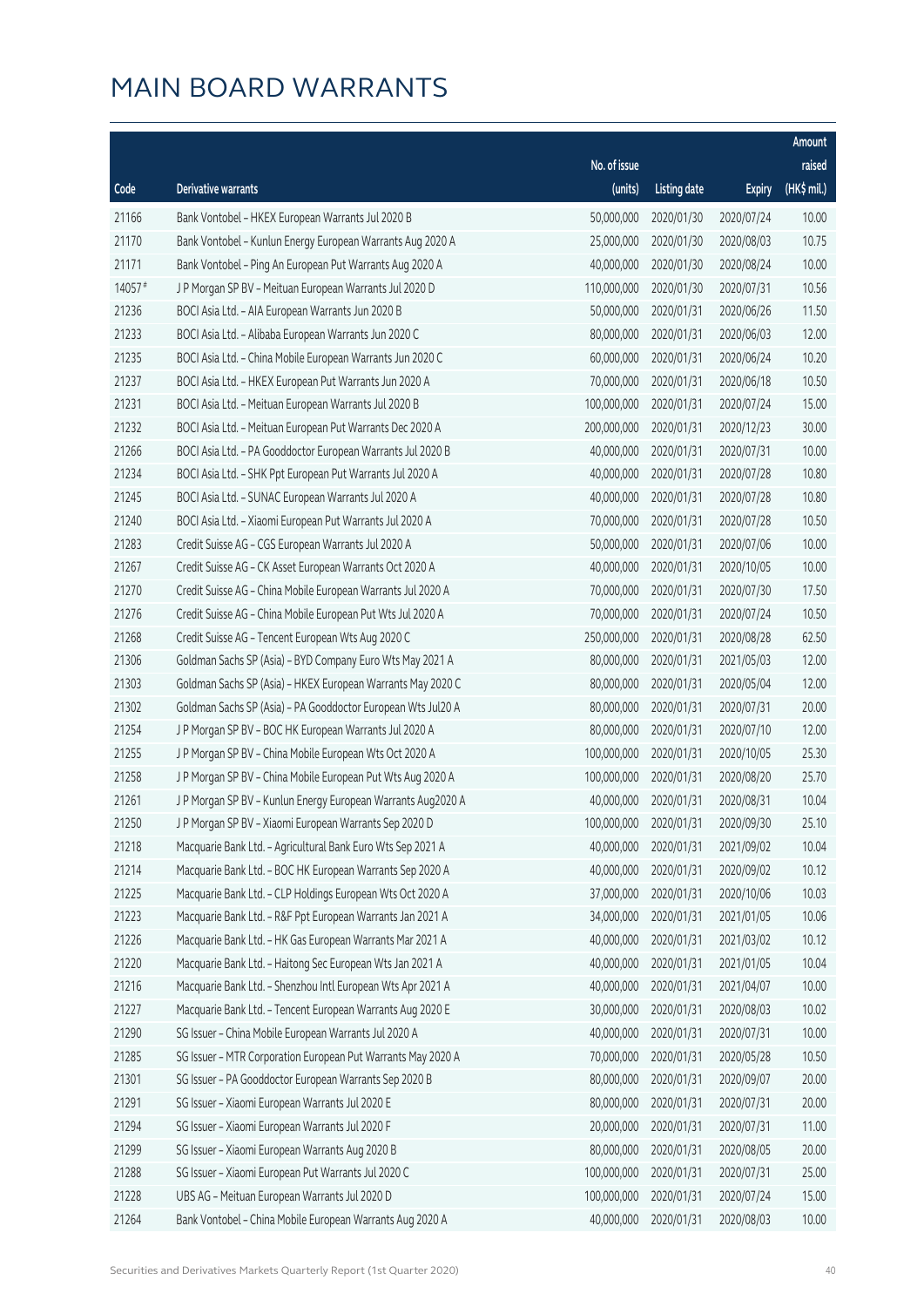|       |                                                              |                        |                     |               | Amount      |
|-------|--------------------------------------------------------------|------------------------|---------------------|---------------|-------------|
|       |                                                              | No. of issue           |                     |               | raised      |
| Code  | Derivative warrants                                          | (units)                | <b>Listing date</b> | <b>Expiry</b> | (HK\$ mil.) |
| 21265 | Bank Vontobel - China Mobile European Put Warrants Sep2020 A | 30,000,000             | 2020/01/31          | 2020/09/28    | 13.80       |
| 21338 | BOCI Asia Ltd. - AIA European Warrants Dec 2020 A            | 70,000,000             | 2020/02/03          | 2020/12/23    | 10.50       |
| 21340 | BOCI Asia Ltd. - China Tower European Warrants Jul 2020 A    | 70,000,000             | 2020/02/03          | 2020/07/10    | 10.50       |
| 21336 | BOCI Asia Ltd. - HSBC European Warrants Aug 2020 A           | 40,000,000             | 2020/02/03          | 2020/08/31    | 10.00       |
| 21334 | BOCI Asia Ltd. - NCI European Warrants Aug 2020 A            | 60,000,000             | 2020/02/03          | 2020/08/26    | 10.80       |
| 21339 | BOCI Asia Ltd. - Ping An European Put Warrants Jun 2020 A    | 60,000,000             | 2020/02/03          | 2020/06/24    | 10.20       |
| 21332 | BOCI Asia Ltd. - Sands China Ltd European Warrants Jun2020 A | 70,000,000             | 2020/02/03          | 2020/06/24    | 10.50       |
| 21325 | BNP Paribas Issuance B.V. - AIA European Wts Jan 2021 A      | 80,000,000             | 2020/02/03          | 2021/01/04    | 13.60       |
| 21323 | BNP Paribas Issuance B.V. - HSI European Wts Jul 2020 C      | 70,000,000             | 2020/02/03          | 2020/07/30    | 11.90       |
| 21324 | BNP Paribas Issuance B.V. - HSI Euro Put Wts Sep 2020 A      | 70,000,000             | 2020/02/03          | 2020/09/29    | 11.20       |
| 21374 | Credit Suisse AG - Ping An European Warrants Dec 2022 A      | 300,000,000            | 2020/02/03          | 2022/12/30    | 75.00       |
| 21366 | Credit Suisse AG - Xiaomi European Warrants Aug 2020 C       | 150,000,000            | 2020/02/03          | 2020/08/05    | 37.50       |
| 21372 | Credit Suisse AG - Xiaomi European Warrants Aug 2020 D       | 100,000,000            | 2020/02/03          | 2020/08/03    | 25.00       |
| 21367 | Credit Suisse AG - Xiaomi European Warrants Sep 2020 D       | 150,000,000            | 2020/02/03          | 2020/09/30    | 37.50       |
| 21371 | Credit Suisse AG - Xiaomi European Warrants Dec 2020 C       | 150,000,000            | 2020/02/03          | 2020/12/30    | 37.50       |
| 21373 | Credit Suisse AG - Xiaomi European Warrants Feb 2021 A       | 150,000,000            | 2020/02/03          | 2021/02/26    | 37.50       |
| 21377 | Guotai Junan - China Mobile European Warrants Jun 2020 A     | 100,000,000            | 2020/02/03          | 2020/06/24    | 21.30       |
| 21378 | Guotai Junan - China Mobile European Put Warrants Jul 2020 A | 100,000,000            | 2020/02/03          | 2020/07/27    | 18.50       |
| 21376 | Guotai Junan - Xiaomi European Warrants Aug 2020 A           | 100,000,000            | 2020/02/03          | 2020/08/24    | 40.40       |
| 21380 | Guotai Junan - Xiaomi European Put Warrants Jul 2020 A       | 100,000,000            | 2020/02/03          | 2020/07/28    | 17.60       |
| 21386 | Goldman Sachs SP (Asia) - AIA European Warrants Jun 2020 C   | 80,000,000             | 2020/02/03          | 2020/06/22    | 12.00       |
| 21381 | Goldman Sachs SP (Asia) - HSI European Warrants May 2020 C   | 150,000,000            | 2020/02/03          | 2020/05/28    | 22.50       |
| 21387 | Goldman Sachs SP (Asia) - Xiaomi European Wts Dec 2020 B     | 100,000,000            | 2020/02/03          | 2020/12/18    | 25.00       |
| 21329 | HK Bank - Country Garden European Warrants Dec 2020 A        | 80,000,000             | 2020/02/03          | 2020/12/31    | 20.00       |
| 21318 | HK Bank - HSI European Warrants Jun 2020 I                   | 180,000,000            | 2020/02/03          | 2020/06/29    | 27.00       |
| 21321 | HK Bank - Meituan European Warrants Dec 2020 A               | 100,000,000            | 2020/02/03          | 2020/12/31    | 25.00       |
| 21320 | HK Bank - Xiaomi European Warrants Oct 2020 C                | 100,000,000 2020/02/03 |                     | 2020/10/30    | 25.00       |
| 21358 | J P Morgan SP BV - Bosideng European Warrants Aug 2020 A     | 40,000,000             | 2020/02/03          | 2020/08/03    | 10.04       |
| 21357 | J P Morgan SP BV - Geely Auto European Warrants Jun 2020 A   | 70,000,000             | 2020/02/03          | 2020/06/02    | 10.57       |
| 21354 | J P Morgan SP BV - Galaxy Ent European Warrants Jun 2020 A   | 100,000,000            | 2020/02/03          | 2020/06/02    | 32.90       |
| 21355 | J P Morgan SP BV - Sands China Ltd European Put Wts Jun20 A  | 80,000,000             | 2020/02/03          | 2020/06/30    | 12.16       |
| 21359 | J P Morgan SP BV - SHK Ppt European Warrants Jun 2020 C      | 60,000,000             | 2020/02/03          | 2020/06/30    | 13.56       |
| 21356 | J P Morgan SP BV - Tencent European Warrants Jul 2020 C      | 150,000,000            | 2020/02/03          | 2020/07/09    | 22.80       |
| 21309 | Macquarie Bank Ltd. - Anta Sports European Wts Jan 2021 A    | 10,000,000             | 2020/02/03          | 2021/01/08    | 10.37       |
| 21317 | Macquarie Bank Ltd. - Sunart Retail European Warrants Sep20A | 35,500,000             | 2020/02/03          | 2020/09/11    | 10.01       |
| 21350 | UBS AG - Alibaba European Warrants May 2020 D                | 100,000,000            | 2020/02/03          | 2020/05/28    | 15.00       |
| 21348 | UBS AG - Meituan European Put Warrants Jun 2020 A            | 100,000,000            | 2020/02/03          | 2020/06/22    | 15.00       |
| 21351 | UBS AG - Tencent European Warrants Jun 2020 B                | 300,000,000            | 2020/02/03          | 2020/06/22    | 45.00       |
| 21353 | UBS AG - Tencent European Warrants Jul 2020 C                | 300,000,000            | 2020/02/03          | 2020/07/02    | 49.20       |
| 21343 | UBS AG - Xiaomi European Warrants Aug 2020 C                 | 100,000,000            | 2020/02/03          | 2020/08/10    | 25.00       |
| 21345 | UBS AG - Xiaomi European Put Warrants Aug 2020 B             | 100,000,000            | 2020/02/03          | 2020/08/12    | 25.00       |
| 21391 | Credit Suisse AG - Meituan European Warrants Jul 2020 D      | 150,000,000            | 2020/02/04          | 2020/07/10    | 22.50       |
| 21395 | Goldman Sachs SP (Asia) - China Mobile Euro Wts Aug 2020 A   | 80,000,000             | 2020/02/04          | 2020/08/04    | 20.00       |
| 21394 | Goldman Sachs SP (Asia) - Meituan European Warrants Jul20 B  | 80,000,000             | 2020/02/04          | 2020/07/07    | 12.00       |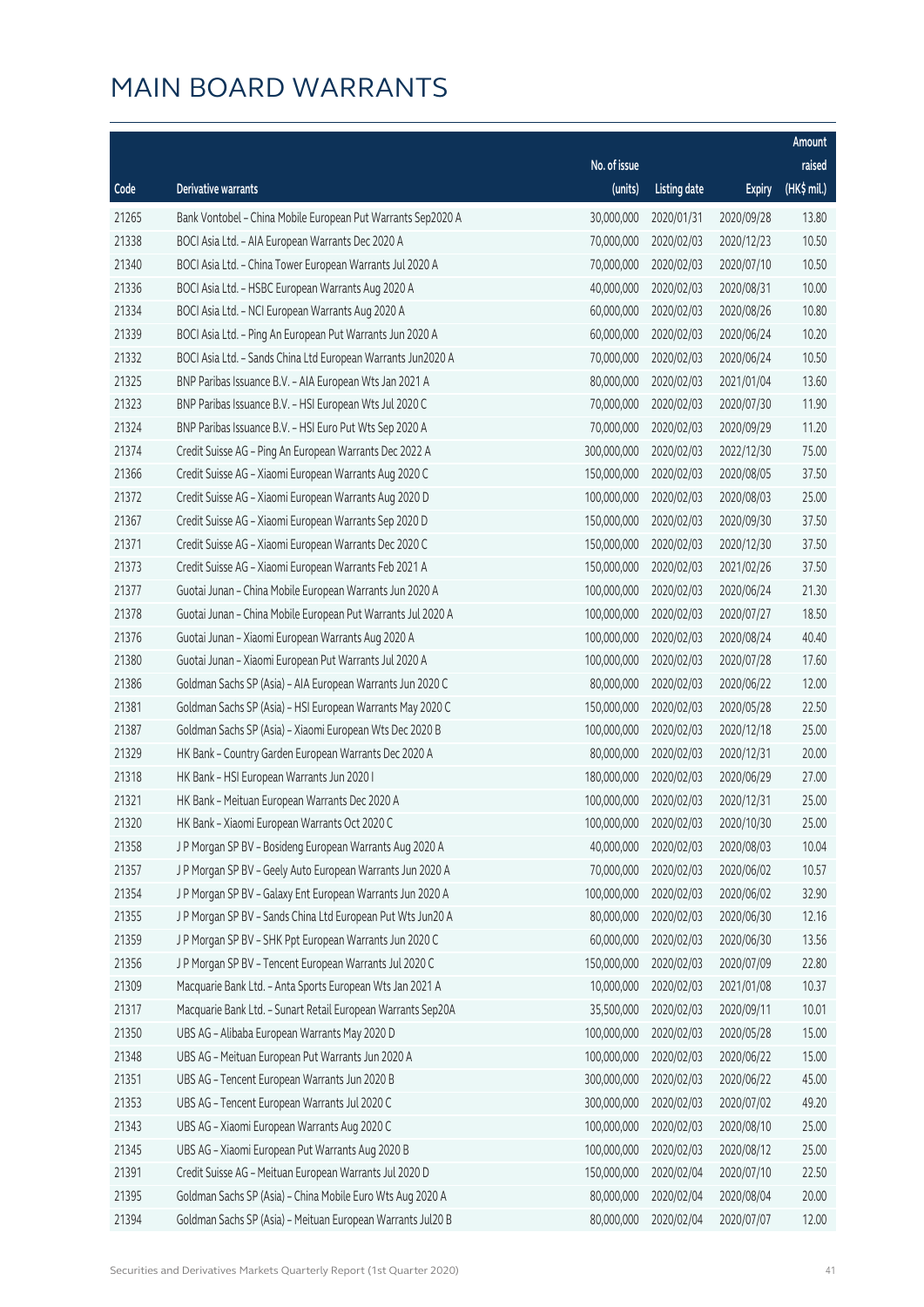|       |                                                              |                        |                     |               | Amount      |
|-------|--------------------------------------------------------------|------------------------|---------------------|---------------|-------------|
|       |                                                              | No. of issue           |                     |               | raised      |
| Code  | Derivative warrants                                          | (units)                | <b>Listing date</b> | <b>Expiry</b> | (HK\$ mil.) |
| 21396 | Goldman Sachs SP (Asia) - Tencent European Wts Jul 2020 C    | 150,000,000            | 2020/02/04          | 2020/07/24    | 22.50       |
| 21392 | SG Issuer - SMIC European Warrants Jul 2020 B                | 35,000,000             | 2020/02/04          | 2020/07/16    | 10.68       |
| 21402 | BNP Paribas Issuance B.V. - HKEX European Wts Aug 2020 B     | 40,000,000             | 2020/02/05          | 2020/08/04    | 10.80       |
| 21401 | BNP Paribas Issuance B.V. - Meituan European Warrants Jul20A | 100,000,000            | 2020/02/05          | 2020/07/03    | 15.00       |
| 21426 | Credit Suisse AG - Air China European Warrants Nov 2020 A    | 40,000,000             | 2020/02/05          | 2020/11/30    | 10.00       |
| 21428 | Credit Suisse AG - Ali Health European Warrants Aug 2020 A   | 40,000,000             | 2020/02/05          | 2020/08/04    | 10.00       |
| 21399 | Credit Suisse AG - CSOP A50 ETF European Warrants Jun 2020 B | 70,000,000             | 2020/02/05          | 2020/06/30    | 10.50       |
| 21427 | Credit Suisse AG - HSBC European Wts Jun 2020 C              | 80,000,000             | 2020/02/05          | 2020/06/29    | 14.40       |
| 21506 | Citigroup Global - Ping An European Warrants May 2020 A      | 150,000,000            | 2020/02/05          | 2020/05/12    | 23.70       |
| 21513 | Citigroup Global - Ping An European Warrants Jul 2020 A      | 150,000,000            | 2020/02/05          | 2020/07/30    | 23.10       |
| 21518 | Citigroup Global - Tencent European Warrants Jun 2020 A      | 150,000,000            | 2020/02/05          | 2020/06/29    | 26.55       |
| 21509 | Citigroup Global - Tencent European Warrants Jul 2020 A      | 150,000,000            | 2020/02/05          | 2020/07/30    | 27.75       |
| 21515 | Citigroup Global - Tencent European Warrants Jul 2020 B      | 100,000,000            | 2020/02/05          | 2020/07/02    | 22.10       |
| 21471 | Goldman Sachs SP (Asia) - Alibaba European Wts May 2020 D    | 100,000,000            | 2020/02/05          | 2020/05/26    | 16.70       |
| 21468 | Goldman Sachs SP (Asia) - Alibaba European Wts Jul 2020 C    | 150,000,000            | 2020/02/05          | 2020/07/24    | 22.50       |
| 21496 | Goldman Sachs SP (Asia) - CSOP A50 ETF Euro Wts Jun 2020 B   | 100,000,000            | 2020/02/05          | 2020/06/26    | 15.00       |
| 21495 | Goldman Sachs SP (Asia) - Galaxy Ent Euro Put Wts Jun 2020 B | 80,000,000             | 2020/02/05          | 2020/06/24    | 12.00       |
| 21472 | Goldman Sachs SP (Asia) - HSI European Warrants Jul 2020 B   | 150,000,000            | 2020/02/05          | 2020/07/30    | 22.50       |
| 21473 | Goldman Sachs SP (Asia) - Meituan European Warrants Jun20 C  | 80,000,000             | 2020/02/05          | 2020/06/26    | 12.00       |
| 21474 | Goldman Sachs SP (Asia) - Meituan European Warrants Jul20 C  | 80,000,000             | 2020/02/05          | 2020/07/27    | 14.72       |
| 21489 | Goldman Sachs SP (Asia) - Tencent European Wts Jun 2020 F    | 150,000,000            | 2020/02/05          | 2020/06/26    | 22.50       |
| 21481 | Goldman Sachs SP (Asia) - Tencent European Wts Jul 2020 D    | 150,000,000            | 2020/02/05          | 2020/07/02    | 27.30       |
| 21494 | Goldman Sachs SP (Asia) - Xiaomi European Wts Aug 2020 B     | 80,000,000             | 2020/02/05          | 2020/08/18    | 14.08       |
| 21413 | J P Morgan SP BV - Agricultural Bank Euro Wts May 2020 A     | 80,000,000             | 2020/02/05          | 2020/05/05    | 12.08       |
| 21444 | J P Morgan SP BV - Ali Health European Warrants Aug 2020 A   | 60,000,000             | 2020/02/05          | 2020/08/05    | 15.00       |
| 21447 | J P Morgan SP BV - BankComm European Warrants Sep 2020 A     | 40,000,000             | 2020/02/05          | 2020/09/30    | 10.08       |
| 21443 | J P Morgan SP BV - CC Bank European Wts Aug 2020 B           | 100,000,000 2020/02/05 |                     | 2020/08/05    | 25.20       |
| 21440 | J P Morgan SP BV - Ch Comm Cons European Warrants Aug 2020 B | 45,000,000             | 2020/02/05          | 2020/08/05    | 11.43       |
| 21457 | J P Morgan SP BV - China East Air European Wts Aug 2020 A    | 25,000,000             | 2020/02/05          | 2020/08/05    | 10.00       |
| 21419 | J P Morgan SP BV - CITIC European Warrants Feb 2021 A        | 60,000,000             | 2020/02/05          | 2021/02/26    | 15.00       |
| 21406 | J P Morgan SP BV - China Life European Warrants Feb 2021 A   | 100,000,000            | 2020/02/05          | 2021/02/26    | 25.10       |
| 21448 | J P Morgan SP BV - Chi Res Land European Warrants Sep 2020 A | 60,000,000             | 2020/02/05          | 2020/09/03    | 15.06       |
| 21415 | J P Morgan SP BV - CSOP A50 ETF European Warrants Aug 2020 B | 80,000,000             | 2020/02/05          | 2020/08/04    | 20.16       |
| 21455 | J P Morgan SP BV - A50 China European Warrants Aug 2020 A    | 40,000,000             | 2020/02/05          | 2020/08/05    | 10.24       |
| 21449 | J P Morgan SP BV - Galaxy Ent European Warrants Dec 2020 A   | 80,000,000             | 2020/02/05          | 2020/12/02    | 12.00       |
| 21453 | J P Morgan SP BV - Haidilao European Warrants Nov 2021 A     | 70,000,000             | 2020/02/05          | 2021/11/09    | 10.50       |
| 21417 | J P Morgan SP BV - HSBC European Warrants Sep 2020 A         | 100,000,000            | 2020/02/05          | 2020/09/04    | 25.00       |
| 21412 | J P Morgan SP BV - Melco Int'l Dev European Wts Oct 2020 A   | 60,000,000             | 2020/02/05          | 2020/10/05    | 15.18       |
| 21420 | J P Morgan SP BV - Sands China Ltd European Warrants Aug20 B | 60,000,000             | 2020/02/05          | 2020/08/04    | 15.18       |
| 21414 | J P Morgan SP BV - Xiaomi European Warrants Sep 2020 E       | 150,000,000            | 2020/02/05          | 2020/09/04    | 37.65       |
| 21405 | Macquarie Bank Ltd. - PA Gooddoctor European Warrants Sep20A | 36,000,000             | 2020/02/05          | 2020/09/02    | 10.30       |
| 21403 | Macquarie Bank Ltd. - Xiaomi European Warrants Nov 2020 A    | 40,000,000             | 2020/02/05          | 2020/11/03    | 10.00       |
| 21404 | Macquarie Bank Ltd. - Xiaomi European Put Warrants Nov2020 A | 40,000,000             | 2020/02/05          | 2020/11/03    | 10.12       |
| 21460 | SG Issuer - CSOP A50 ETF European Warrants Jun 2020 C        | 80,000,000             | 2020/02/05          | 2020/06/26    | 14.40       |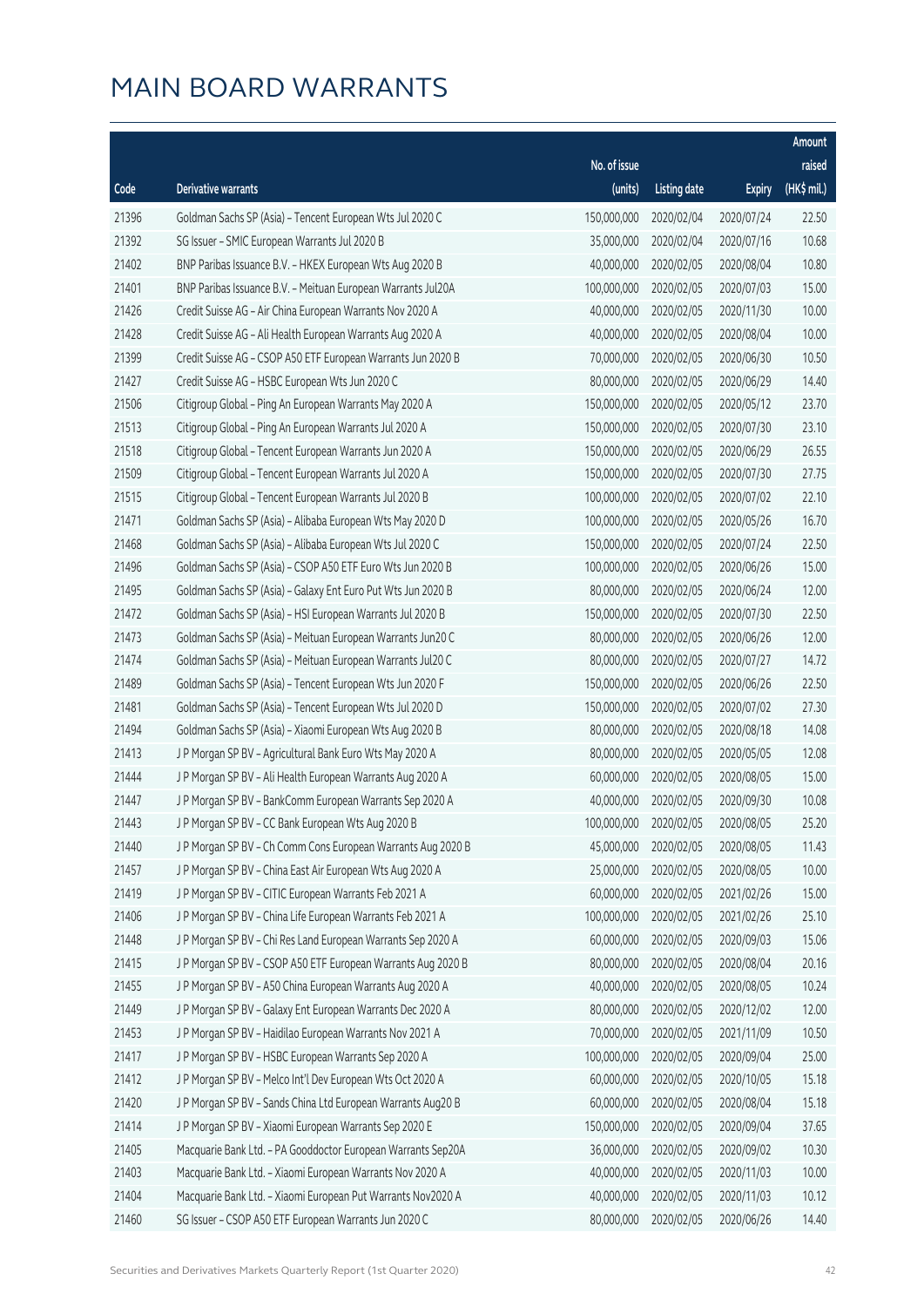|       |                                                              |              |                        |               | Amount      |
|-------|--------------------------------------------------------------|--------------|------------------------|---------------|-------------|
|       |                                                              | No. of issue |                        |               | raised      |
| Code  | Derivative warrants                                          | (units)      | <b>Listing date</b>    | <b>Expiry</b> | (HK\$ mil.) |
| 21461 | SG Issuer - A50 China European Warrants Jun 2020 A           | 80,000,000   | 2020/02/05             | 2020/06/22    | 12.00       |
| 21464 | SG Issuer - Galaxy Ent European Put Warrants Jun 2020 A      | 50,000,000   | 2020/02/05             | 2020/06/24    | 11.00       |
| 21459 | SG Issuer - HSI European Put Warrants Jul 2020 B             | 300,000,000  | 2020/02/05             | 2020/07/30    | 45.00       |
| 21421 | UBS AG - HSI European Warrants Jun 2020 C                    | 300,000,000  | 2020/02/05             | 2020/06/29    | 45.00       |
| 21423 | UBS AG - Tencent European Put Warrants Jun 2020 D            | 300,000,000  | 2020/02/05             | 2020/06/12    | 45.00       |
| 21424 | Bank Vontobel - SHK Ppt European Put Warrants Jul 2020 B     | 30,000,000   | 2020/02/05             | 2020/07/28    | 11.10       |
| 21538 | BOCI Asia Ltd. - Alibaba European Warrants Jul 2020 B        | 70,000,000   | 2020/02/06             | 2020/07/24    | 10.50       |
| 21541 | BOCI Asia Ltd. - CC Bank European Warrants Jun 2020 A        | 70,000,000   | 2020/02/06             | 2020/06/24    | 10.50       |
| 21540 | BOCI Asia Ltd. - CSOP A50 ETF European Warrants Jun 2020 B   | 70,000,000   | 2020/02/06             | 2020/06/26    | 10.50       |
| 21528 | BOCI Asia Ltd. - Geely Auto European Warrants Aug 2020 A     | 40,000,000   | 2020/02/06             | 2020/08/07    | 10.00       |
| 21539 | BOCI Asia Ltd. - Galaxy Ent European Put Warrants Jun 2020 A | 70,000,000   | 2020/02/06             | 2020/06/24    | 10.50       |
| 21542 | BOCI Asia Ltd. - HKEX European Warrants May 2020 C           | 70,000,000   | 2020/02/06             | 2020/05/26    | 10.50       |
| 21548 | BOCI Asia Ltd. - Meituan European Warrants May 2020 B        | 100,000,000  | 2020/02/06             | 2020/05/27    | 15.00       |
| 21551 | BOCI Asia Ltd. - Meituan European Warrants Jul 2020 C        | 100,000,000  | 2020/02/06             | 2020/07/27    | 19.00       |
| 21543 | BOCI Asia Ltd. - Meituan European Put Warrants Jun 2020 A    | 100,000,000  | 2020/02/06             | 2020/06/22    | 15.00       |
| 21545 | BOCI Asia Ltd. - Meituan European Put Warrants Sep 2020 A    | 100,000,000  | 2020/02/06             | 2020/09/25    | 16.00       |
| 21534 | BOCI Asia Ltd. - Tencent European Warrants Jul 2020 C        | 150,000,000  | 2020/02/06             | 2020/07/02    | 27.00       |
| 21646 | Credit Suisse AG - CC Bank European Warrants Aug 2020 A      | 60,000,000   | 2020/02/06             | 2020/08/20    | 15.00       |
| 21651 | Credit Suisse AG - Geely Auto European Warrants Aug 2020 A   | 70,000,000   | 2020/02/06             | 2020/08/05    | 17.50       |
| 21642 | Credit Suisse AG - HSI European Warrants Jul 2020 C          | 150,000,000  | 2020/02/06             | 2020/07/30    | 22.50       |
| 21652 | Credit Suisse AG - Luye Pharma European Warrants Nov 2020 A  | 40,000,000   | 2020/02/06             | 2020/11/30    | 10.00       |
| 21645 | Credit Suisse AG - Sunny Optical European Warrants Jul2020 A | 70,000,000   | 2020/02/06             | 2020/07/03    | 10.50       |
| 21648 | Credit Suisse AG - Xiaomi European Warrants Aug 2020 E       | 200,000,000  | 2020/02/06             | 2020/08/05    | 50.00       |
| 21563 | Citigroup Global - Ping An European Warrants Jun 2020 A      | 80,000,000   | 2020/02/06             | 2020/06/29    | 22.80       |
| 21565 | Citigroup Global - Ping An European Warrants Dec 2021 A      | 80,000,000   | 2020/02/06             | 2021/12/30    | 20.00       |
| 21562 | Citigroup Global - Tencent European Warrants Aug 2020 B      | 80,000,000   | 2020/02/06             | 2020/08/28    | 26.40       |
| 21672 | Goldman Sachs SP (Asia) - HSI European Put Wts May 2020 C    |              | 150,000,000 2020/02/06 | 2020/05/28    | 22.50       |
| 21668 | Goldman Sachs SP (Asia) - Sunny Optical Euro Wts May 2020 C  | 80,000,000   | 2020/02/06             | 2020/05/06    | 12.00       |
| 21671 | Goldman Sachs SP (Asia) - Xiaomi European Wts Jul 2020 D     | 80,000,000   | 2020/02/06             | 2020/07/15    | 12.00       |
| 21578 | Haitong Int'l Sec - China Life European Warrants Jun 2020 A  | 70,000,000   | 2020/02/06             | 2020/06/30    | 10.50       |
| 21575 | Haitong Int'l Sec - SUNAC European Warrants Jun 2020 B       | 40,000,000   | 2020/02/06             | 2020/06/30    | 14.40       |
| 21631 | J P Morgan SP BV - Bud Apac European Warrants Aug 2020 A     | 80,000,000   | 2020/02/06             | 2020/08/03    | 12.16       |
| 21618 | J P Morgan SP BV - BYD Electronic European Wts Jul 2020 B    | 70,000,000   | 2020/02/06             | 2020/07/17    | 10.57       |
| 21612 | J P Morgan SP BV - CITIC Sec European Warrants Jul 2020 A    | 80,000,000   | 2020/02/06             | 2020/07/31    | 12.64       |
| 21632 | J P Morgan SP BV - Sinopec Corp Eu Put Wt Aug 2020 A         | 80,000,000   | 2020/02/06             | 2020/08/06    | 20.24       |
| 21616 | J P Morgan SP BV - CSOP A50 ETF European Warrants Jun 2020 C | 80,000,000   | 2020/02/06             | 2020/06/30    | 12.08       |
| 21609 | J P Morgan SP BV - Ch Southern Air European Warrants Apr21 A | 80,000,000   | 2020/02/06             | 2021/04/23    | 12.16       |
| 21621 | J P Morgan SP BV - CSPC Pharma European Warrants Jun 2020 A  | 70,000,000   | 2020/02/06             | 2020/06/23    | 10.57       |
| 21602 | J P Morgan SP BV - China Taiping European Wts Aug 2020 A     | 80,000,000   | 2020/02/06             | 2020/08/05    | 20.08       |
| 21606 | J P Morgan SP BV - Evergrande European Warrants Aug 2020 C   | 80,000,000   | 2020/02/06             | 2020/08/31    | 22.00       |
| 21553 | J P Morgan SP BV - Geely Auto European Warrants Aug 2020 A   | 80,000,000   | 2020/02/06             | 2020/08/05    | 20.32       |
| 21627 | J P Morgan SP BV - Galaxy Ent European Put Wts Aug 2020 A    | 70,000,000   | 2020/02/06             | 2020/08/05    | 17.64       |
| 21552 | J P Morgan SP BV - HSI European Warrants Aug 2020 C          | 400,000,000  | 2020/02/06             | 2020/08/28    | 101.60      |
| 21556 | J P Morgan SP BV - HSI European Warrants Sep 2020 A          | 400,000,000  | 2020/02/06             | 2020/09/29    | 100.40      |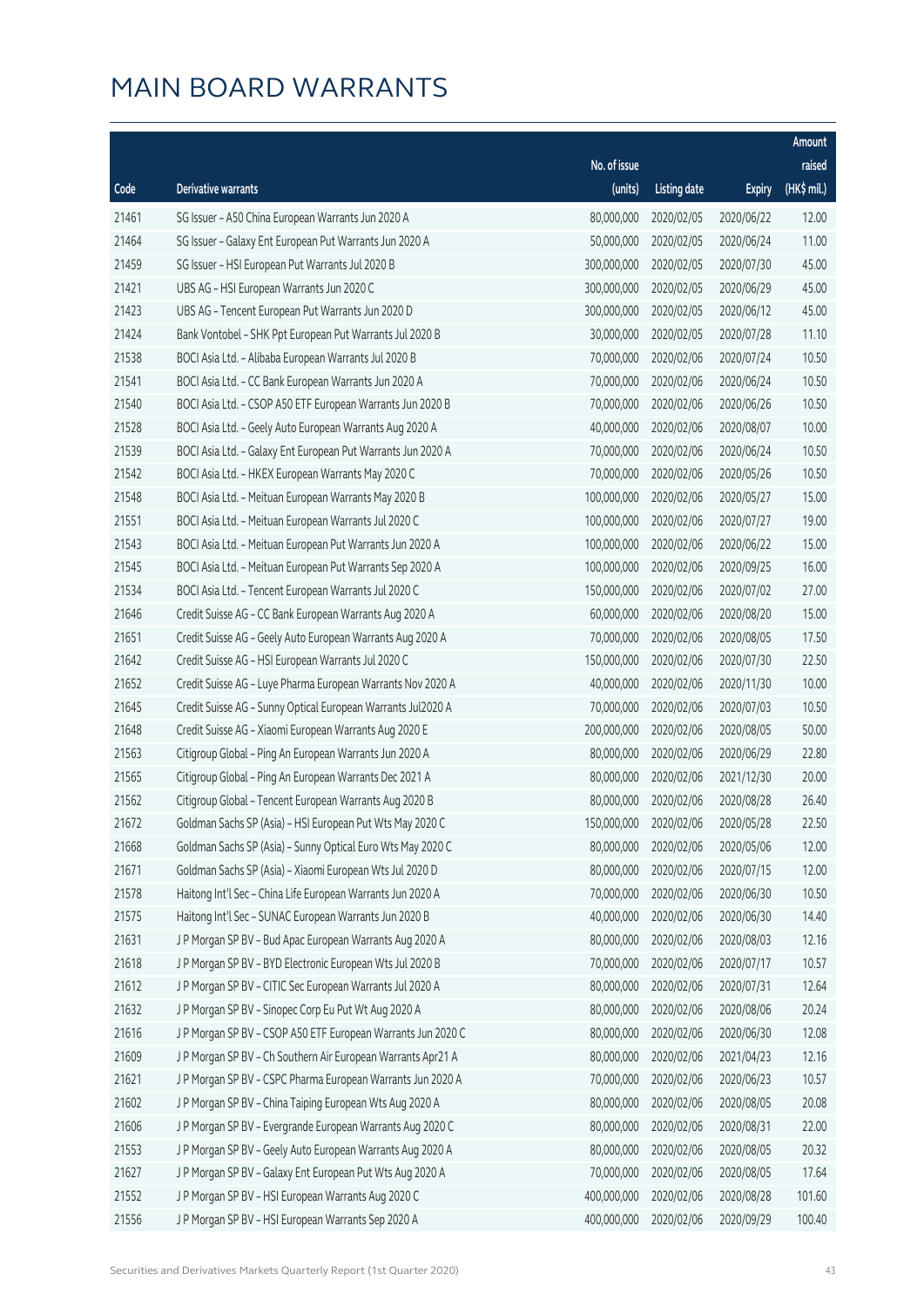|       |                                                              |              |                        |               | Amount      |
|-------|--------------------------------------------------------------|--------------|------------------------|---------------|-------------|
|       |                                                              | No. of issue |                        |               | raised      |
| Code  | <b>Derivative warrants</b>                                   | (units)      | <b>Listing date</b>    | <b>Expiry</b> | (HK\$ mil.) |
| 21557 | J P Morgan SP BV - ICBC European Warrants Aug 2020 A         | 100,000,000  | 2020/02/06             | 2020/08/31    | 25.50       |
| 21635 | J P Morgan SP BV - ICBC European Put Wts Aug 2020 A          | 100,000,000  | 2020/02/06             | 2020/08/06    | 25.20       |
| 21619 | J P Morgan SP BV - Li Ning European Warrants Jun 2020 A      | 70,000,000   | 2020/02/06             | 2020/06/30    | 10.64       |
| 21639 | J P Morgan SP BV - PetroChina European Put Wts Sep 2020 A    | 60,000,000   | 2020/02/06             | 2020/09/30    | 15.18       |
| 21601 | J P Morgan SP BV - PICC Group European Warrants Dec 2020 A   | 80,000,000   | 2020/02/06             | 2020/12/31    | 20.08       |
| 21622 | J P Morgan SP BV - Ping An European Warrants Jun 2020 D      | 100,000,000  | 2020/02/06             | 2020/06/30    | 15.20       |
| 21625 | J P Morgan SP BV - Ping An European Warrants Dec 2021 A      | 200,000,000  | 2020/02/06             | 2021/12/31    | 30.20       |
| 21561 | J P Morgan SP BV - Sands China Ltd European Warrants Aug20 C | 80,000,000   | 2020/02/06             | 2020/08/05    | 20.00       |
| 21595 | J P Morgan SP BV - Tencent European Warrants Jul 2020 D      | 250,000,000  | 2020/02/06             | 2020/07/24    | 43.75       |
| 21596 | J P Morgan SP BV - Yanzhou Coal European Warrants Aug 2020 A | 40,000,000   | 2020/02/06             | 2020/08/05    | 12.08       |
| 21527 | Macquarie Bank Ltd. - Geely Auto European Wts Oct 2020 A     | 40,000,000   | 2020/02/06             | 2020/10/06    | 10.08       |
| 21591 | Morgan Stanley Asia Products Ltd. - SUNAC Eu Wt Jul 2020 B   | 68,000,000   | 2020/02/06             | 2020/07/02    | 10.20       |
| 21667 | SG Issuer - AAC Tech European Put Warrants Aug 2020 A        | 30,000,000   | 2020/02/06             | 2020/08/05    | 10.05       |
| 21659 | SG Issuer - CC Bank European Warrants Aug 2020 A             | 40,000,000   | 2020/02/06             | 2020/08/05    | 10.00       |
| 21660 | SG Issuer - China Life European Warrants Aug 2020 A          | 40,000,000   | 2020/02/06             | 2020/08/05    | 10.00       |
| 21661 | SG Issuer - China Life European Put Warrants Aug 2020 A      | 40,000,000   | 2020/02/06             | 2020/08/05    | 10.00       |
| 21654 | SG Issuer - Galaxy Ent European Warrants Dec 2020 A          | 150,000,000  | 2020/02/06             | 2020/12/23    | 26.25       |
| 21662 | SG Issuer - Galaxy Ent European Put Warrants Aug 2020 A      | 40,000,000   | 2020/02/06             | 2020/08/05    | 10.00       |
| 21663 | SG Issuer - HKEX European Warrants Sep 2020 A                | 100,000,000  | 2020/02/06             | 2020/09/30    | 25.00       |
| 21523 | SG Issuer - HSI European Warrants Jul 2020 C                 | 300,000,000  | 2020/02/06             | 2020/07/30    | 45.00       |
| 21653 | SG Issuer - HSI European Warrants Aug 2020 A                 | 300,000,000  | 2020/02/06             | 2020/08/28    | 75.00       |
| 21664 | SG Issuer - Meituan European Warrants Jun 2020 A             | 80,000,000   | 2020/02/06             | 2020/06/15    | 14.80       |
| 21665 | SG Issuer - Ping An European Warrants Aug 2020 A             | 60,000,000   | 2020/02/06             | 2020/08/05    | 33.60       |
| 21656 | SG Issuer - Sands China Ltd European Warrants Aug 2020 B     | 40,000,000   | 2020/02/06             | 2020/08/31    | 11.20       |
| 21666 | SG Issuer - Sands China European Put Warrants Aug 2020 A     | 40,000,000   | 2020/02/06             | 2020/08/31    | 10.00       |
| 21574 | UBS AG - AIA European Warrants Jun 2020 C                    | 100,000,000  | 2020/02/06             | 2020/06/05    | 27.90       |
| 21570 | UBS AG - Alibaba European Put Warrants Jul 2020 C            |              | 100,000,000 2020/02/06 | 2020/07/20    | 15.00       |
| 21566 | UBS AG - Galaxy Ent European Warrants Dec 2020 A             | 100,000,000  | 2020/02/06             | 2020/12/01    | 15.10       |
| 21567 | UBS AG - Galaxy Ent European Put Warrants Jun 2020 A         | 60,000,000   | 2020/02/06             | 2020/06/24    | 12.60       |
| 21526 | UBS AG - HSI European Warrants Jun 2020 D                    | 300,000,000  | 2020/02/06             | 2020/06/29    | 45.00       |
| 21569 | UBS AG - HSI European Put Warrants May 2020 B                | 300,000,000  | 2020/02/06             | 2020/05/28    | 45.00       |
| 21568 | UBS AG - Ping An European Warrants Jun 2020 B                | 100,000,000  | 2020/02/06             | 2020/06/22    | 21.00       |
| 21587 | Bank Vontobel - China Shenhua European Warrants Dec 2020 A   | 40,000,000   | 2020/02/06             | 2020/12/04    | 10.00       |
| 21586 | Bank Vontobel - Geely Auto European Warrants Aug 2020 A      | 40,000,000   | 2020/02/06             | 2020/08/05    | 10.00       |
| 21585 | Bank Vontobel - Geely Auto European Put Warrants Nov 2020 A  | 60,000,000   | 2020/02/06             | 2020/11/25    | 10.80       |
| 21584 | Bank Vontobel - Meituan European Put Warrants Jun 2020 D     | 70,000,000   | 2020/02/06             | 2020/06/22    | 10.50       |
| 21589 | Bank Vontobel - PICC GROUPEuropean Warrants Sep 2020 A       | 40,000,000   | 2020/02/06             | 2020/09/04    | 10.00       |
| 21588 | Bank Vontobel - Sands China Ltd European Warrants Aug 2020 A | 40,000,000   | 2020/02/06             | 2020/08/05    | 10.00       |
| 21703 | BNP Paribas Issuance B.V. - HSI European Wts Jun 2020 B      | 80,000,000   | 2020/02/07             | 2020/06/29    | 12.00       |
| 21704 | BNP Paribas Issuance B.V. - HSI Euro Put Wts May 2020 A      | 80,000,000   | 2020/02/07             | 2020/05/28    | 12.00       |
| 21707 | BNP Paribas Issuance B.V. - Meituan European Warrants Sep20A | 100,000,000  | 2020/02/07             | 2020/09/02    | 25.00       |
| 21753 | Credit Suisse AG - Bud Apac European Warrants Aug 2020 A     | 50,000,000   | 2020/02/07             | 2020/08/06    | 12.50       |
| 21750 | Credit Suisse AG - Galaxy Ent European Put Wts Jun 2020 A    | 50,000,000   | 2020/02/07             | 2020/06/26    | 10.00       |
| 21745 | Credit Suisse AG - ICBC European Warrants Sep 2020 A         | 50,000,000   | 2020/02/07             | 2020/09/30    | 12.50       |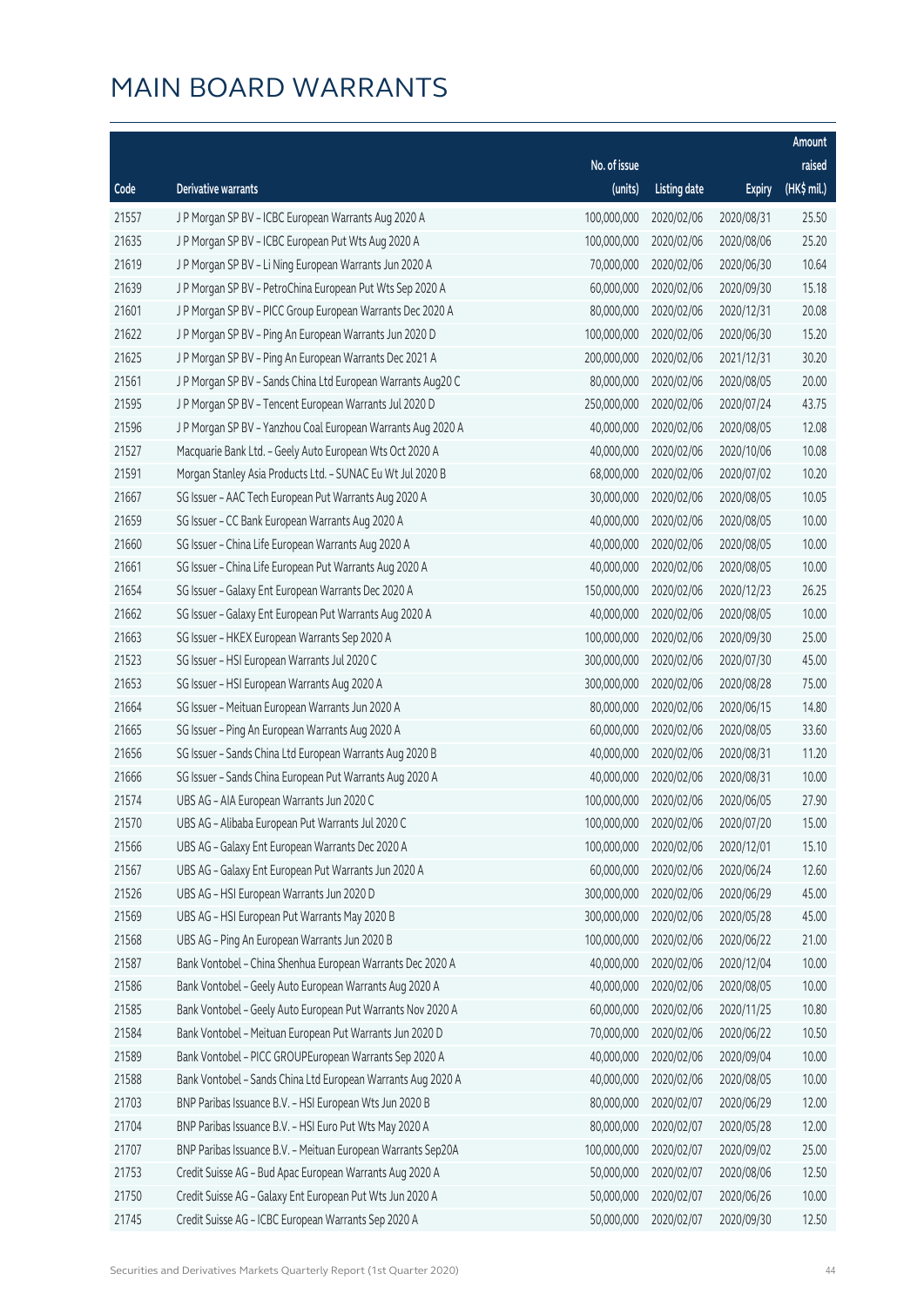|        |                                                              |              |                       |               | Amount      |
|--------|--------------------------------------------------------------|--------------|-----------------------|---------------|-------------|
|        |                                                              | No. of issue |                       |               | raised      |
| Code   | Derivative warrants                                          | (units)      | <b>Listing date</b>   | <b>Expiry</b> | (HK\$ mil.) |
| 21752  | Credit Suisse AG - Maanshan Iron European Warrants Sep2020 A | 40,000,000   | 2020/02/07            | 2020/09/30    | 10.00       |
| 21746  | Credit Suisse AG - Sands China European Warrants Aug 2020 B  | 50,000,000   | 2020/02/07            | 2020/08/31    | 12.50       |
| 21748  | Credit Suisse AG - Sands China European Put Wts Jun 2020 B   | 50,000,000   | 2020/02/07            | 2020/06/23    | 12.50       |
| 21727  | Guotai Junan - Ping An European Put Warrants Jun 2020 A      | 100,000,000  | 2020/02/07            | 2020/06/24    | 29.90       |
| 21728  | Guotai Junan - Tencent European Tencent put Warrants Jun20 A | 100,000,000  | 2020/02/07            | 2020/06/22    | 18.80       |
| 21743  | Goldman Sachs SP (Asia) - HSI European Warrants Jun 2020 D   | 150,000,000  | 2020/02/07            | 2020/06/29    | 22.50       |
| 21733  | Goldman Sachs SP (Asia) - Meituan European Put Wts Jun2020 A | 70,000,000   | 2020/02/07            | 2020/06/22    | 10.50       |
| 21729  | Goldman Sachs SP (Asia) - Ping An European Wts Jun 2020 C    | 100,000,000  | 2020/02/07            | 2020/06/22    | 16.60       |
| 21718  | Haitong Int'l Sec - Geely Auto European Warrants Aug 2020 A  | 40,000,000   | 2020/02/07            | 2020/08/07    | 10.00       |
| 21716  | J P Morgan SP BV - Bank of China European Wts Feb 2021 A     | 100,000,000  | 2020/02/07            | 2021/02/04    | 25.10       |
| 21711  | J P Morgan SP BV - CC Bank European Put Wts Aug 2020 A       | 100,000,000  | 2020/02/07            | 2020/08/07    | 25.20       |
| 21709  | J P Morgan SP BV - HSBC European Put Warrants Sep 2020 A     | 100,000,000  | 2020/02/07            | 2020/09/30    | 25.30       |
| 21715  | J P Morgan SP BV - JXR European Warrants Dec 2020 A          | 60,000,000   | 2020/02/07            | 2020/12/02    | 15.00       |
| 21673  | Macquarie Bank Ltd. - Alibaba European Warrants Sep 2020 C   | 30,000,000   | 2020/02/07            | 2020/09/02    | 10.29       |
| 21675  | Macquarie Bank Ltd. - Alibaba European Warrants Sep 2020 D   | 38,000,000   | 2020/02/07            | 2020/09/02    | 10.11       |
| 21696  | Macquarie Bank Ltd. - China Huarong European Wts Jun 2021 A  | 37,000,000   | 2020/02/07            | 2021/06/16    | 10.03       |
| 21693  | Macquarie Bank Ltd. - Dongfeng Motor European Wts Nov 2021 A | 40,000,000   | 2020/02/07            | 2021/11/02    | 10.00       |
| 21695  | Macquarie Bank Ltd. - Fosun Pharma European Wts Dec 2020 A   | 34,000,000   | 2020/02/07            | 2020/12/16    | 10.03       |
| 21694  | Macquarie Bank Ltd. - PICC Group European Wts Nov 2020 A     | 40,000,000   | 2020/02/07            | 2020/11/03    | 10.04       |
| 21679  | Macquarie Bank Ltd. - Ping An European Warrants Sep 2020 A   | 22,500,000   | 2020/02/07            | 2020/09/02    | 10.22       |
| 21682  | Macquarie Bank Ltd. - Ping An European Warrants Sep 2020 B   | 22,500,000   | 2020/02/07            | 2020/09/02    | 10.01       |
| 21688  | Macquarie Bank Ltd. - Ping An European Put Wts Sep 2020 A    | 40,000,000   | 2020/02/07            | 2020/09/02    | 10.20       |
| 21720  | SG Issuer - AIA European Warrants Jun 2020 D                 | 40,000,000   | 2020/02/07            | 2020/06/24    | 11.20       |
| 21719  | SG Issuer - AIA European Put Warrants Jun 2020 A             | 50,000,000   | 2020/02/07            | 2020/06/12    | 11.25       |
| 21723  | SG Issuer - BOC HK European Warrants Dec 2020 A              | 50,000,000   | 2020/02/07            | 2020/12/31    | 12.50       |
| 21725  | SG Issuer - Sinopec Corp European Warrants Sep 2020 A        | 40,000,000   | 2020/02/07            | 2020/09/30    | 10.00       |
| 21724  | SG Issuer - Meituan European Warrants Jun 2020 B             |              | 80,000,000 2020/02/07 | 2020/06/26    | 12.00       |
| 21697  | UBS AG - Tencent European Put Warrants Jun 2020 E            | 300,000,000  | 2020/02/07            | 2020/06/23    | 57.60       |
| 20302# | Credit Suisse AG - Xiaomi European Put Warrants Jul 2020 A   | 60,000,000   | 2020/02/07            | 2020/07/20    | 10.50       |
| 21814  | BOCI Asia Ltd. - AIA European Put Warrants Jun 2020 A        | 70,000,000   | 2020/02/10            | 2020/06/24    | 10.50       |
| 21795  | BOCI Asia Ltd. - Alibaba European Warrants Jun 2020 D        | 100,000,000  | 2020/02/10            | 2020/06/23    | 18.00       |
| 21801  | BOCI Asia Ltd. - Alibaba European Put Warrants Jul 2020 B    | 70,000,000   | 2020/02/10            | 2020/07/28    | 10.50       |
| 21792  | BOCI Asia Ltd. - Galaxy Ent European Warrants Dec 2020 A     | 100,000,000  | 2020/02/10            | 2020/12/01    | 15.00       |
| 21804  | BOCI Asia Ltd. - Meituan European Warrants Dec 2020 B        | 150,000,000  | 2020/02/10            | 2020/12/23    | 28.50       |
| 21807  | BOCI Asia Ltd. - Meituan European Put Warrants Oct 2020 A    | 100,000,000  | 2020/02/10            | 2020/10/19    | 15.00       |
| 21813  | BOCI Asia Ltd. - Tencent European Warrants May 2020 C        | 80,000,000   | 2020/02/10            | 2020/05/11    | 24.80       |
| 21812  | BOCI Asia Ltd. - Tencent European Warrants Jun 2020 E        | 150,000,000  | 2020/02/10            | 2020/06/22    | 37.50       |
| 21849  | Credit Suisse AG - AIA European Warrants Jun 2020 C          | 70,000,000   | 2020/02/10            | 2020/06/05    | 22.40       |
| 21845  | Credit Suisse AG - Alibaba European Put Warrants Jun 2020 A  | 100,000,000  | 2020/02/10            | 2020/06/23    | 15.00       |
| 21838  | Credit Suisse AG - CC Bank European Put Warrants Aug 2020 A  | 40,000,000   | 2020/02/10            | 2020/08/10    | 10.00       |
| 21839  | Credit Suisse AG - ICBC European Put Warrants Aug 2020 A     | 40,000,000   | 2020/02/10            | 2020/08/10    | 10.00       |
| 21842  | Credit Suisse AG - Ping An European Warrants Jun 2020 B      | 150,000,000  | 2020/02/10            | 2020/06/18    | 22.50       |
| 21846  | Credit Suisse AG - Sinopharm European Warrants Aug 2020 A    | 40,000,000   | 2020/02/10            | 2020/08/14    | 10.00       |
| 21848  | Credit Suisse AG - Zhaojin Mining European Wts Oct 2020 A    | 50,000,000   | 2020/02/10            | 2020/10/09    | 12.50       |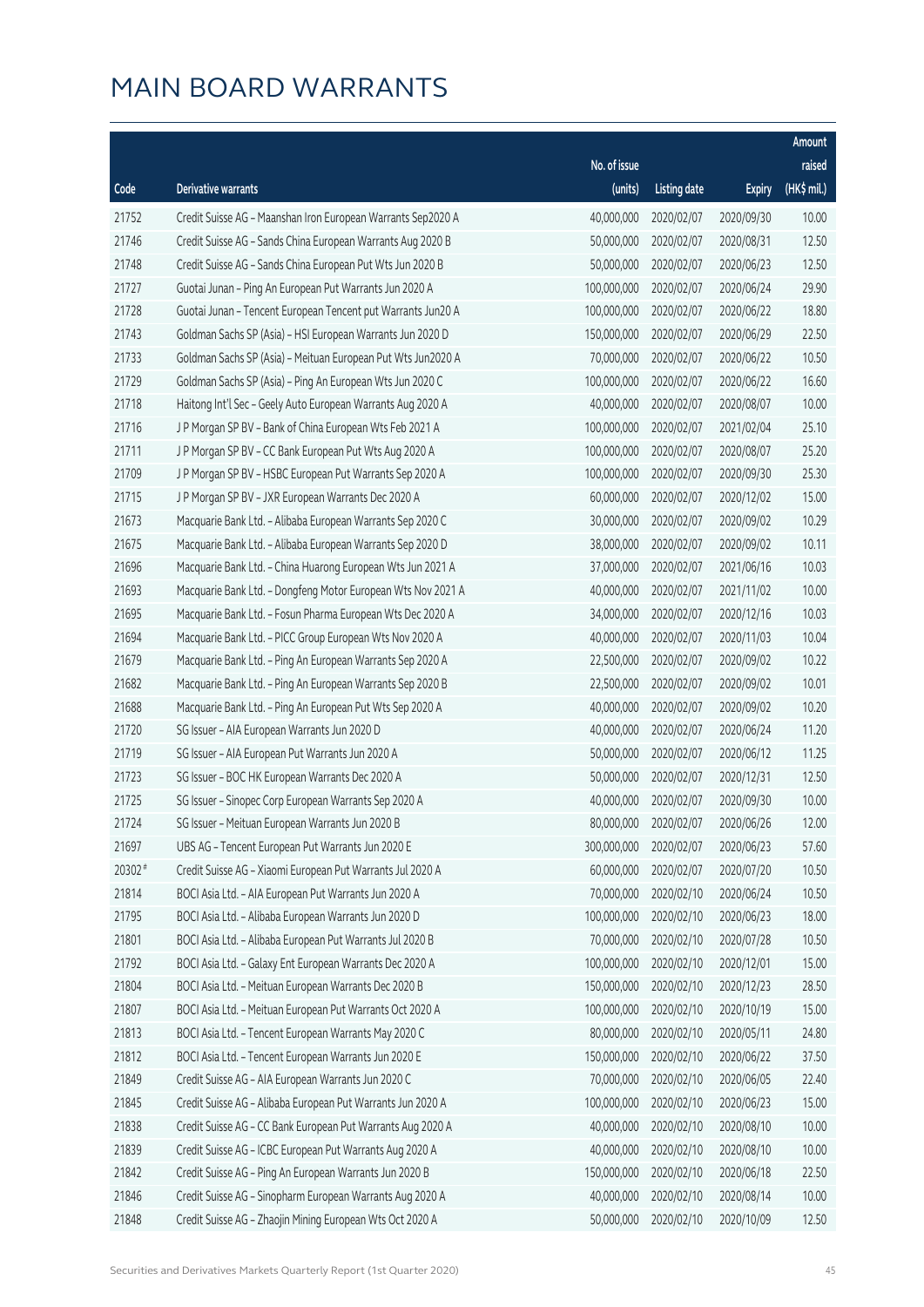|       |                                                              |              |                       |               | Amount      |
|-------|--------------------------------------------------------------|--------------|-----------------------|---------------|-------------|
|       |                                                              | No. of issue |                       |               | raised      |
| Code  | Derivative warrants                                          | (units)      | <b>Listing date</b>   | <b>Expiry</b> | (HK\$ mil.) |
| 21835 | Guotai Junan - Meituan European Warrants Oct 2020 A          | 100,000,000  | 2020/02/10            | 2020/10/09    | 16.10       |
| 21832 | Guotai Junan - Tencent European Warrants Jul 2020 B          | 100,000,000  | 2020/02/10            | 2020/07/07    | 18.80       |
| 21872 | Goldman Sachs SP (Asia) - CSPC Pharma Euro Wts Jun 2020 B    | 70,000,000   | 2020/02/10            | 2020/06/22    | 10.50       |
| 21870 | Goldman Sachs SP (Asia) - Geely Auto European Wts Aug 2020 A | 60,000,000   | 2020/02/10            | 2020/08/10    | 15.00       |
| 21869 | Goldman Sachs SP (Asia) - Tencent European Wts Jul 2020 E    | 150,000,000  | 2020/02/10            | 2020/07/08    | 22.50       |
| 21767 | HK Bank - China Life European Warrants Mar 2021 A            | 80,000,000   | 2020/02/10            | 2021/03/26    | 12.00       |
| 21770 | HK Bank - HSI European Warrants Jul 2020 C                   | 150,000,000  | 2020/02/10            | 2020/07/30    | 22.50       |
| 21765 | HK Bank - HSI European Put Warrants Jun 2020 C               | 150,000,000  | 2020/02/10            | 2020/06/29    | 24.00       |
| 21771 | HK Bank - HSI European Put Warrants Jun 2020 D               | 150,000,000  | 2020/02/10            | 2020/06/29    | 22.50       |
| 21857 | J P Morgan SP BV - Geely Auto European Put Wts Nov 2020 A    | 60,000,000   | 2020/02/10            | 2020/11/30    | 15.06       |
| 21865 | J P Morgan SP BV - Meituan European Warrants May 2020 C      | 60,000,000   | 2020/02/10            | 2020/05/11    | 15.12       |
| 21862 | J P Morgan SP BV - Meituan European Put Warrants Jun 2020 A  | 100,000,000  | 2020/02/10            | 2020/06/30    | 15.00       |
| 21864 | J P Morgan SP BV - Meituan European Put Warrants Sep 2020 A  | 100,000,000  | 2020/02/10            | 2020/09/25    | 15.00       |
| 21850 | J P Morgan SP BV - Sunny Optical European Put Wts Jun 2020 A | 80,000,000   | 2020/02/10            | 2020/06/15    | 12.40       |
| 21861 | J P Morgan SP BV - Tencent European Warrants Jun 2020 C      | 250,000,000  | 2020/02/10            | 2020/06/22    | 37.75       |
| 21856 | J P Morgan SP BV - YuHua Edu European Warrants Dec 2020 A    | 60,000,000   | 2020/02/10            | 2020/12/31    | 15.00       |
| 21858 | J P Morgan SP BV - Zhaojin Mining European Wts May 2020 A    | 70,000,000   | 2020/02/10            | 2020/05/18    | 10.50       |
| 21789 | Macquarie Bank Ltd. - AIA European Warrants Sep 2020 A       | 22,000,000   | 2020/02/10            | 2020/09/02    | 10.47       |
| 21788 | Macquarie Bank Ltd. - BBMG European Warrants Nov 2020 A      | 27,600,000   | 2020/02/10            | 2020/11/17    | 10.02       |
| 21785 | Macquarie Bank Ltd. - CITIC Bank European Wts Sep 2020 A     | 35,000,000   | 2020/02/10            | 2020/09/02    | 10.05       |
| 21822 | Macquarie Bank Ltd. - Sinopec Corp European Wts Mar 2021 A   | 37,000,000   | 2020/02/10            | 2021/03/02    | 10.03       |
| 21772 | Macquarie Bank Ltd. - Hang Lung Ppt European Wts Oct 2020 A  | 31,500,000   | 2020/02/10            | 2020/10/09    | 10.14       |
| 21776 | Macquarie Bank Ltd. - HSBC European Warrants Sep 2020 A      | 33,000,000   | 2020/02/10            | 2020/09/02    | 10.07       |
| 21780 | Macquarie Bank Ltd. - Meituan European Warrants Dec 2020 A   | 40,000,000   | 2020/02/10            | 2020/12/02    | 10.44       |
| 21777 | Macquarie Bank Ltd. - Meituan European Warrants Apr 2021 A   | 40,000,000   | 2020/02/10            | 2021/04/07    | 10.44       |
| 21773 | Macquarie Bank Ltd. - Swire Pacific A Euro Wts Sep 2020 A    | 27,500,000   | 2020/02/10            | 2020/09/02    | 10.12       |
| 21825 | Macquarie Bank Ltd. - YuHua Edu European Warrants Jul 2021 A |              | 31,300,000 2020/02/10 | 2021/07/16    | 10.02       |
| 21754 | SG Issuer - Ping An European Warrants Jun 2021 A             | 500,000,000  | 2020/02/10            | 2021/06/23    | 75.00       |
| 21830 | UBS AG - CSOP A50 ETF European Warrants Jun 2020 C           | 70,000,000   | 2020/02/10            | 2020/06/26    | 10.50       |
| 21828 | UBS AG - HKEX European Put Warrants Nov 2020 A               | 300,000,000  | 2020/02/10            | 2020/11/25    | 45.00       |
| 21827 | UBS AG - Ping An European Put Warrants Jun 2020 B            | 100,000,000  | 2020/02/10            | 2020/06/24    | 26.00       |
| 21829 | UBS AG - Sands China Ltd European Warrants Aug 2020 A        | 70,000,000   | 2020/02/10            | 2020/08/17    | 17.50       |
| 21867 | Bank Vontobel - HSBC European Warrants Aug 2020 A            | 70,000,000   | 2020/02/10            | 2020/08/26    | 10.50       |
| 21868 | Bank Vontobel - Ping An European Warrants Dec 2020 B         | 70,000,000   | 2020/02/10            | 2020/12/23    | 10.50       |
| 21892 | BOCI Asia Ltd. - Bank of China European Warrants Nov 2020 A  | 80,000,000   | 2020/02/11            | 2020/11/30    | 20.00       |
| 21889 | BOCI Asia Ltd. - CC Bank European Warrants Aug 2020 A        | 70,000,000   | 2020/02/11            | 2020/08/26    | 10.50       |
| 21884 | BOCI Asia Ltd. - China Life European Warrants Aug 2020 A     | 70,000,000   | 2020/02/11            | 2020/08/31    | 10.50       |
| 21887 | BOCI Asia Ltd. - CM Bank European Warrants Jul 2020 A        | 70,000,000   | 2020/02/11            | 2020/07/27    | 13.30       |
| 21891 | BOCI Asia Ltd. - Ping An European Warrants Jun 2021 A        | 300,000,000  | 2020/02/11            | 2021/06/23    | 45.00       |
| 21931 | Credit Suisse AG - BYD Company European Put Warrants Aug20 A | 30,000,000   | 2020/02/11            | 2020/08/10    | 10.20       |
| 21932 | Credit Suisse AG - China South Air European Wts Apr 2021 A   | 70,000,000   | 2020/02/11            | 2021/04/23    | 10.50       |
| 21934 | Credit Suisse AG - Meituan European Put Warrants Sep 2020 A  | 100,000,000  | 2020/02/11            | 2020/09/25    | 15.00       |
| 21938 | Credit Suisse AG - Ping An European Warrants Dec 2020 B      | 300,000,000  | 2020/02/11            | 2020/12/23    | 45.00       |
| 21940 | Credit Suisse AG - Vinda Intl European Warrants Aug 2020 A   | 40,000,000   | 2020/02/11            | 2020/08/10    | 10.00       |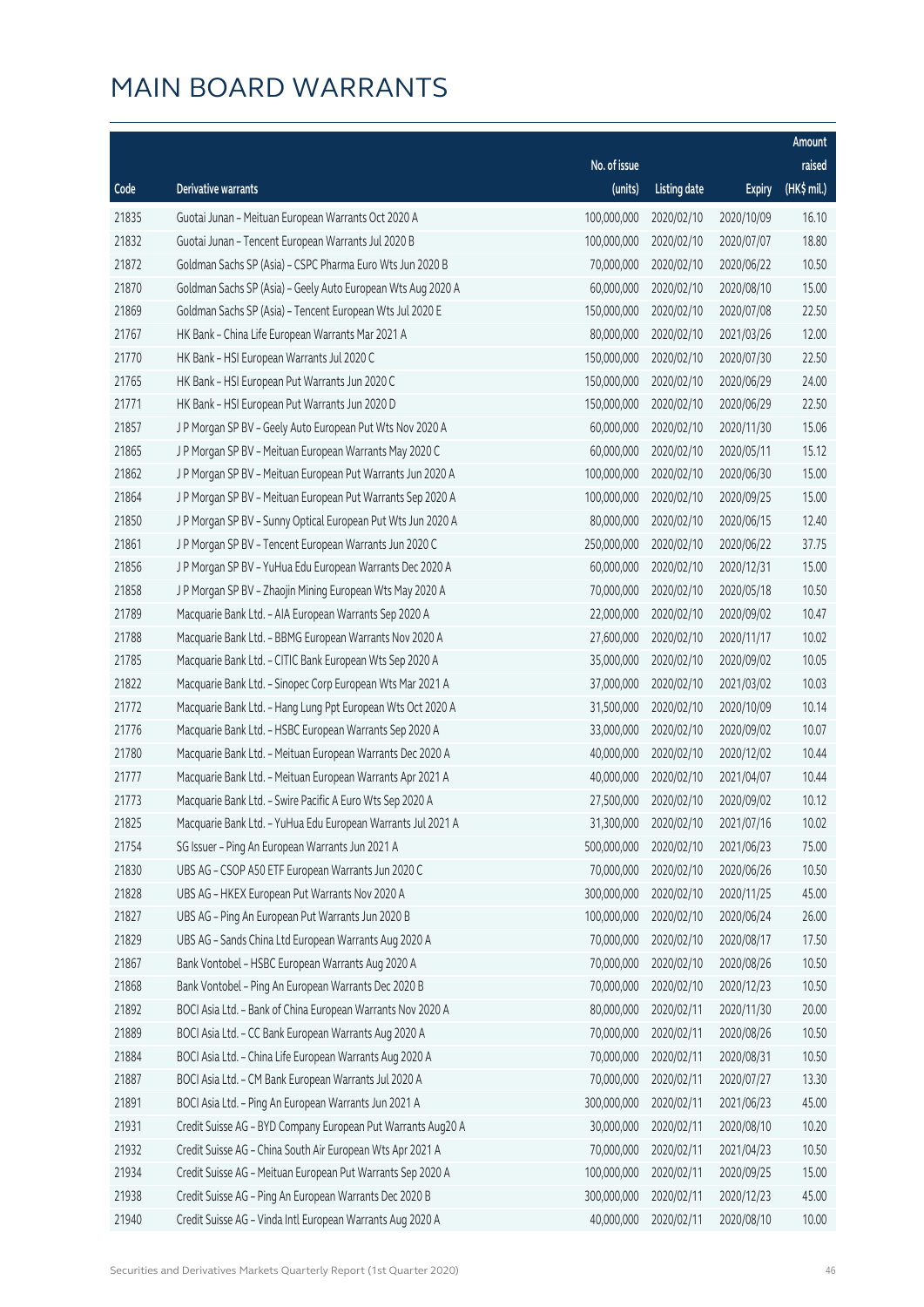|        |                                                              |                        |                     |               | Amount      |
|--------|--------------------------------------------------------------|------------------------|---------------------|---------------|-------------|
|        |                                                              | No. of issue           |                     |               | raised      |
| Code   | Derivative warrants                                          | (units)                | <b>Listing date</b> | <b>Expiry</b> | (HK\$ mil.) |
| 21903  | Citigroup Global - Ping An European Warrants Dec 2021 B      | 150,000,000            | 2020/02/11          | 2021/12/30    | 22.50       |
| 21904  | Citigroup Global - Tencent European Warrants Jun 2020 B      | 100,000,000            | 2020/02/11          | 2020/06/29    | 41.50       |
| 21951  | Goldman Sachs SP (Asia) - HSI European Put Wts May 2020 D    | 150,000,000            | 2020/02/11          | 2020/05/28    | 22.50       |
| 21953  | Goldman Sachs SP (Asia) - Xiaomi European Put Wts Aug 2020 B | 70,000,000             | 2020/02/11          | 2020/08/26    | 10.50       |
| 21918  | Haitong Int'l Sec - HKEX European Warrants Jun 2020 A        | 70,000,000             | 2020/02/11          | 2020/06/23    | 10.50       |
| 21929  | Haitong Int'l Sec - Meituan European Put Warrants Jun 2020 A | 70,000,000             | 2020/02/11          | 2020/06/22    | 10.50       |
| 21917  | Haitong Int'l Sec - Ping An European Put Warrants Aug 2020 A | 40,000,000             | 2020/02/11          | 2020/08/13    | 12.00       |
| 21915  | J P Morgan SP BV - CR Beer European Warrants Jul 2020 A      | 70,000,000             | 2020/02/11          | 2020/07/15    | 10.57       |
| 21906  | J P Morgan SP BV - HSI European Put Warrants Aug 2020 C      | 400,000,000            | 2020/02/11          | 2020/08/28    | 100.40      |
| 21910  | J P Morgan SP BV - Huaneng Power European Wts Sep 2020 A     | 60,000,000             | 2020/02/11          | 2020/09/02    | 15.06       |
| 21914  | J P Morgan SP BV - Sands China Ltd European Put Wts Sep20 A  | 80,000,000             | 2020/02/11          | 2020/09/03    | 20.00       |
| 21911  | J P Morgan SP BV - SMIC European Wts Aug 2020 B              | 70,000,000             | 2020/02/11          | 2020/08/03    | 10.57       |
| 21916  | J P Morgan SP BV - WuXi Bio European Warrants Aug 2020 A     | 80,000,000             | 2020/02/11          | 2020/08/31    | 14.64       |
| 21876  | Macquarie Bank Ltd. - Galaxy Ent European Put Wts Nov 2020 A | 34,400,000             | 2020/02/11          | 2020/11/03    | 10.01       |
| 21879  | Macquarie Bank Ltd. - Haidilao European Warrants Oct 2020 A  | 30,600,000             | 2020/02/11          | 2020/10/16    | 10.01       |
| 21878  | Macquarie Bank Ltd. - ICBC European Warrants Sep 2020 A      | 40,000,000             | 2020/02/11          | 2020/09/02    | 10.04       |
| 21881  | Macquarie Bank Ltd. - SMIC European Warrants Aug 2021 A      | 40,000,000             | 2020/02/11          | 2021/08/03    | 10.00       |
| 21873  | Macquarie Bank Ltd. - Tencent European Warrants Aug 2020 F   | 40,000,000             | 2020/02/11          | 2020/08/26    | 10.08       |
| 21874  | Macquarie Bank Ltd. - Tencent European Warrants Aug 2020 G   | 40,000,000             | 2020/02/11          | 2020/08/26    | 16.12       |
| 21875  | Macquarie Bank Ltd. - Tencent European Put Wts Aug 2020 C    | 40,000,000             | 2020/02/11          | 2020/08/26    | 10.40       |
| 21902  | Morgan Stanley Asia Products Ltd. - Tencent Eu Put Wt Jun20D | 80,000,000             | 2020/02/11          | 2020/06/23    | 20.00       |
| 21900  | Morgan Stanley Asia Products Ltd. - Xiaomi Eu Put Wts Aug20B | 68,000,000             | 2020/02/11          | 2020/08/10    | 17.00       |
| 21949  | SG Issuer - HSBC European Warrants Aug 2020 A                | 80,000,000             | 2020/02/11          | 2020/08/31    | 12.00       |
| 21950  | SG Issuer - Meituan European Put Warrants Jun 2020 A         | 80,000,000             | 2020/02/11          | 2020/06/22    | 12.00       |
| 21897  | UBS AG - AIA European Put Warrants Jun 2020 A                | 100,000,000            | 2020/02/11          | 2020/06/12    | 15.00       |
| 21893  | UBS AG - HSI European Put Warrants May 2020 C                | 300,000,000            | 2020/02/11          | 2020/05/28    | 45.00       |
| 21899  | UBS AG - Ping An European Warrants Dec 2020 B                | 200,000,000 2020/02/11 |                     | 2020/12/23    | 30.00       |
| 21943  | Bank Vontobel - AAC Tech European Put Warrants Oct 2020 A    | 40,000,000             | 2020/02/11          | 2020/10/05    | 10.00       |
| 21945  | Bank Vontobel - HKEX European Put Warrants Nov 2020 A        | 70,000,000             | 2020/02/11          | 2020/11/25    | 10.50       |
| 21941  | Bank Vontobel - Kunlun Energy European Warrants Aug 2020 B   | 30,000,000             | 2020/02/11          | 2020/08/24    | 10.80       |
| 21947  | Bank Vontobel - Ping An European Warrants Jun 2021 A         | 70,000,000             | 2020/02/11          | 2021/06/24    | 10.50       |
| 11929# | J P Morgan SP BV - HSI European Put Warrants Apr 2020 Y      | 300,000,000            | 2020/02/11          | 2020/04/28    | 18.00       |
| 12265# | J P Morgan SP BV - HSI European Put Warrants Apr 2020 Z      | 300,000,000            | 2020/02/11          | 2020/04/28    | 24.30       |
| 21990  | BNP Paribas Issuance B.V. - China Mobile Euro Wts Oct 2020 B | 40,000,000             | 2020/02/12          | 2020/10/06    | 11.60       |
| 21967  | BNP Paribas Issuance B.V. - China Tower European Wts Jan21 A | 100,000,000            | 2020/02/12          | 2021/01/04    | 20.00       |
| 21959  | BNP Paribas Issuance B.V. - Tencent European Wts Oct 2020 D  | 80,000,000             | 2020/02/12          | 2020/10/06    | 20.00       |
| 21965  | BNP Paribas Issuance B.V. - Tencent Eu Put Wt Aug 2020 A     | 80,000,000             | 2020/02/12          | 2020/08/04    | 22.40       |
| 21970  | BNP Paribas Issuance B.V. - Xiaomi European Warrants Aug20 B | 80,000,000             | 2020/02/12          | 2020/08/04    | 16.80       |
| 21971  | BNP Paribas Issuance B.V. - Xiaomi European Warrants Sep20 C | 80,000,000             | 2020/02/12          | 2020/09/02    | 17.60       |
| 21973  | BNP Paribas Issuance B.V. - Xiaomi European Warrants Sep20 D | 80,000,000             | 2020/02/12          | 2020/09/02    | 16.00       |
| 22045  | Credit Suisse AG - BOC HK European Warrants Jun 2020 A       | 70,000,000             | 2020/02/12          | 2020/06/15    | 10.50       |
| 22044  | Credit Suisse AG - Bank of China European Wts Apr 2021 A     | 70,000,000             | 2020/02/12          | 2021/04/27    | 10.50       |
| 22041  | Credit Suisse AG - CC Bank European Warrants Aug 2020 B      | 70,000,000             | 2020/02/12          | 2020/08/26    | 10.50       |
| 22063  | Credit Suisse AG - Country Garden European Warrants Aug20 A  | 40,000,000             | 2020/02/12          | 2020/08/11    | 10.00       |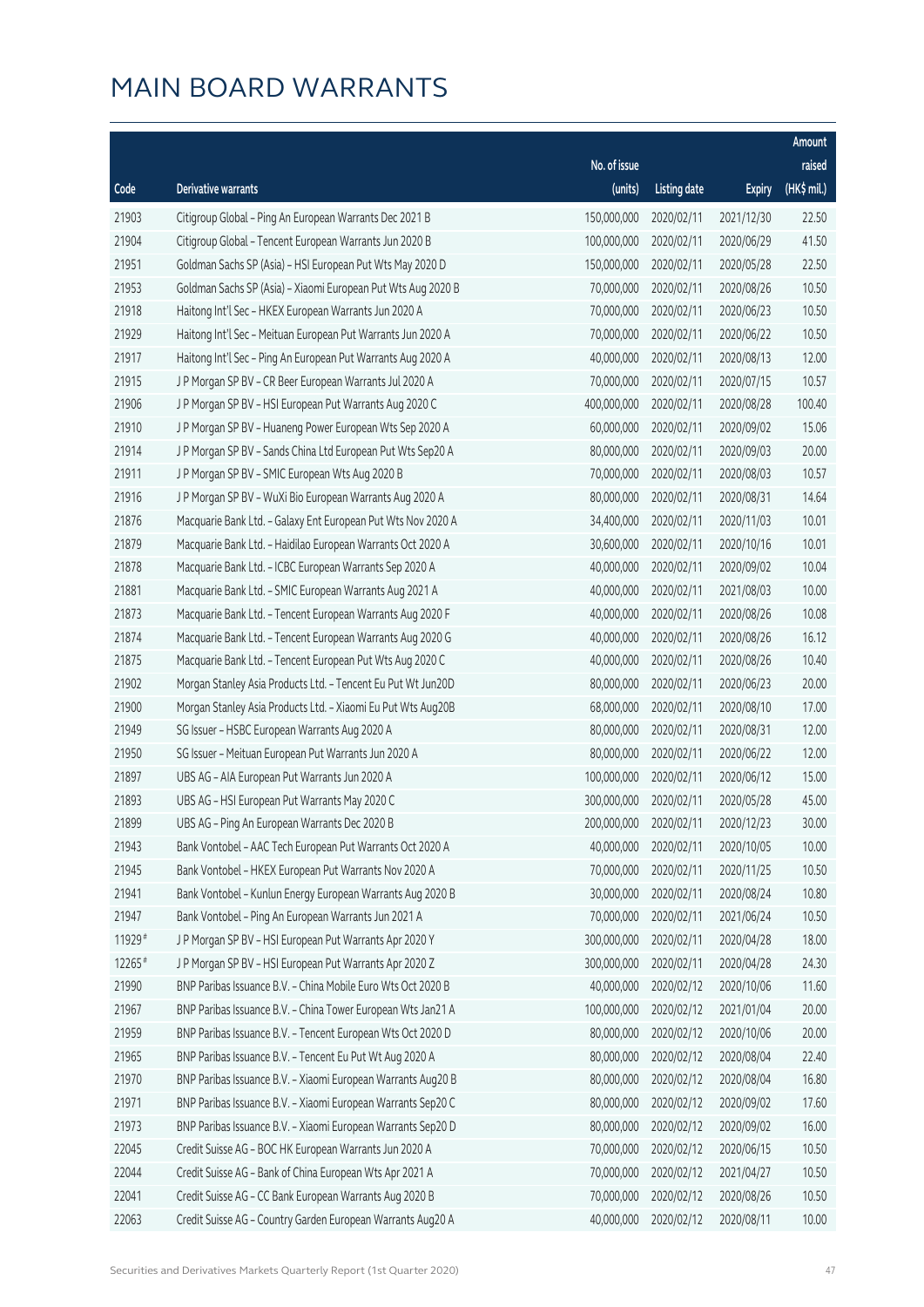|       |                                                              |              |                       |               | Amount      |
|-------|--------------------------------------------------------------|--------------|-----------------------|---------------|-------------|
|       |                                                              | No. of issue |                       |               | raised      |
| Code  | Derivative warrants                                          | (units)      | <b>Listing date</b>   | <b>Expiry</b> | (HK\$ mil.) |
| 22051 | Credit Suisse AG - CITIC European Warrants Feb 2021 A        | 70,000,000   | 2020/02/12            | 2021/02/19    | 10.50       |
| 22066 | Credit Suisse AG - CK Asset European Warrants Jun 2020 B     | 70,000,000   | 2020/02/12            | 2020/06/19    | 10.50       |
| 22064 | Credit Suisse AG - Evergrande European Warrants Sep 2020 B   | 40,000,000   | 2020/02/12            | 2020/09/30    | 10.00       |
| 22052 | Credit Suisse AG - Fosun Intl European Warrants Aug 2020 A   | 70,000,000   | 2020/02/12            | 2020/08/26    | 10.50       |
| 22048 | Credit Suisse AG - Geely Auto European Put Wts Sep 2020 A    | 50,000,000   | 2020/02/12            | 2020/09/30    | 12.50       |
| 22067 | Credit Suisse AG - Meituan European Warrants Aug 2020 A      | 40,000,000   | 2020/02/12            | 2020/08/11    | 24.80       |
| 22055 | Credit Suisse AG - PetroChina European Warrants May 2020 A   | 70,000,000   | 2020/02/12            | 2020/05/26    | 10.50       |
| 22058 | Credit Suisse AG - PICC European Warrants Dec 2020 B         | 70,000,000   | 2020/02/12            | 2020/12/28    | 10.50       |
| 22057 | Credit Suisse AG - PICC Group European Warrants Sep 2020 A   | 40,000,000   | 2020/02/12            | 2020/09/30    | 10.00       |
| 22046 | Credit Suisse AG - Ping An European Warrants Jun 2020 C      | 150,000,000  | 2020/02/12            | 2020/06/26    | 63.00       |
| 22073 | Citigroup Global - Ping An European Warrants Jun 2021 A      | 200,000,000  | 2020/02/12            | 2021/06/30    | 30.20       |
| 22069 | Goldman Sachs SP (Asia) - AIA European Put Wts Jun 2020 A    | 80,000,000   | 2020/02/12            | 2020/06/12    | 12.00       |
| 22068 | Goldman Sachs SP (Asia) - Alibaba European Wts Jun 2020 D    | 100,000,000  | 2020/02/12            | 2020/06/24    | 15.00       |
| 22070 | Goldman Sachs SP (Asia) - Ping An European Wts Oct 2020 A    | 200,000,000  | 2020/02/12            | 2020/10/05    | 30.00       |
| 22072 | Goldman Sachs SP (Asia) - Tencent European Put Wt Jun 2020 F | 100,000,000  | 2020/02/12            | 2020/06/29    | 18.50       |
| 21976 | HK Bank - CSOP A50 ETF European Warrants Sep 2020 A          | 80,000,000   | 2020/02/12            | 2020/09/01    | 12.00       |
| 21979 | HK Bank - Geely Auto European Warrants Dec 2020 A            | 80,000,000   | 2020/02/12            | 2020/12/31    | 20.00       |
| 21977 | HK Bank - HSI European Warrants Jul 2020 D                   | 180,000,000  | 2020/02/12            | 2020/07/30    | 27.00       |
| 21988 | HK Bank - Meituan Dianping European Put Warrants Sep 2020 A  | 80,000,000   | 2020/02/12            | 2020/09/25    | 12.00       |
| 21978 | HK Bank - Sands China European Warrants Aug 2020 A           | 80,000,000   | 2020/02/12            | 2020/08/31    | 20.00       |
| 21986 | HK Bank - Xiaomi European Put Warrants Jul 2020 A            | 80,000,000   | 2020/02/12            | 2020/07/24    | 12.00       |
| 22006 | J P Morgan SP BV - SHK Ppt European Put Warrants Aug 2020 A  | 60,000,000   | 2020/02/12            | 2020/08/12    | 15.12       |
| 22009 | J P Morgan SP BV - SPDR Gold Trust European Wts Aug 2020 B   | 60,000,000   | 2020/02/12            | 2020/08/31    | 15.30       |
| 22027 | Macquarie Bank Ltd. - CITIC Sec European Warrants Nov 2020 A | 33,000,000   | 2020/02/12            | 2020/11/03    | 10.23       |
| 22018 | Macquarie Bank Ltd. - CITIC Sec European Put Warrants Jan21A | 40,000,000   | 2020/02/12            | 2021/01/05    | 10.28       |
| 22019 | Macquarie Bank Ltd. - CSOP A50 ETF European Put Wts Sep20 A  | 38,000,000   | 2020/02/12            | 2020/09/02    | 10.03       |
| 22020 | Macquarie Bank Ltd. - Tencent European Warrants Sep 2020 A   |              | 25,000,000 2020/02/12 | 2020/09/01    | 29.73       |
| 22023 | Macquarie Bank Ltd. - Tencent European Warrants Sep 2020 B   | 25,000,000   | 2020/02/12            | 2020/09/01    | 19.50       |
| 22024 | Macquarie Bank Ltd. - Tencent European Put Wts Sep 2020 A    | 25,000,000   | 2020/02/12            | 2020/09/01    | 18.28       |
| 22013 | Morgan Stanley Asia Products Ltd. - Geely Auto Eu Wt Dec20 A | 68,000,000   | 2020/02/12            | 2020/12/15    | 17.00       |
| 22015 | Morgan Stanley Asia Products Ltd. - Xiaomi Euro Wts Jul 20 C | 68,000,000   | 2020/02/12            | 2020/07/29    | 10.20       |
| 22010 | Morgan Stanley Asia Products Ltd. - Xiaomi Euro Wts Sep 20 A | 108,000,000  | 2020/02/12            | 2020/09/23    | 16.20       |
| 22085 | SG Issuer - Geely Auto European Put Warrants Sep 2020 A      | 60,000,000   | 2020/02/12            | 2020/09/30    | 15.00       |
| 22076 | SG Issuer - HKEX European Put Warrants Nov 2020 A            | 100,000,000  | 2020/02/12            | 2020/11/25    | 15.00       |
| 22077 | SG Issuer - HSCEI European Warrants Jun 2020 A               | 150,000,000  | 2020/02/12            | 2020/06/29    | 22.50       |
| 22078 | SG Issuer - MTR Corporation European Warrants Oct 2020 A     | 40,000,000   | 2020/02/12            | 2020/10/30    | 10.00       |
| 22003 | UBS AG - CC Bank European Warrants Jul 2020 A                | 70,000,000   | 2020/02/12            | 2020/07/29    | 10.50       |
| 22004 | UBS AG - Meituan European Warrants Jun 2020 D                | 100,000,000  | 2020/02/12            | 2020/06/26    | 15.00       |
| 21992 | UBS AG - Meituan European Put Warrants Sep 2020 A            | 100,000,000  | 2020/02/12            | 2020/09/25    | 15.20       |
| 22000 | UBS AG - Sands China Ltd European Put Warrants Jun 2020 A    | 70,000,000   | 2020/02/12            | 2020/06/22    | 11.97       |
| 22031 | Bank Vontobel - China Res Land European Warrants Sep 2020 A  | 40,000,000   | 2020/02/12            | 2020/09/04    | 10.00       |
| 22028 | Bank Vontobel - ICBC European Warrants Sep 2020 A            | 40,000,000   | 2020/02/12            | 2020/09/03    | 10.00       |
| 22032 | Bank Vontobel - New World Dev European Warrants Dec 2020 A   | 70,000,000   | 2020/02/12            | 2020/12/22    | 10.50       |
| 22034 | Bank Vontobel - Sands China Ltd European Put Warrants Jun20B | 50,000,000   | 2020/02/12            | 2020/06/23    | 11.50       |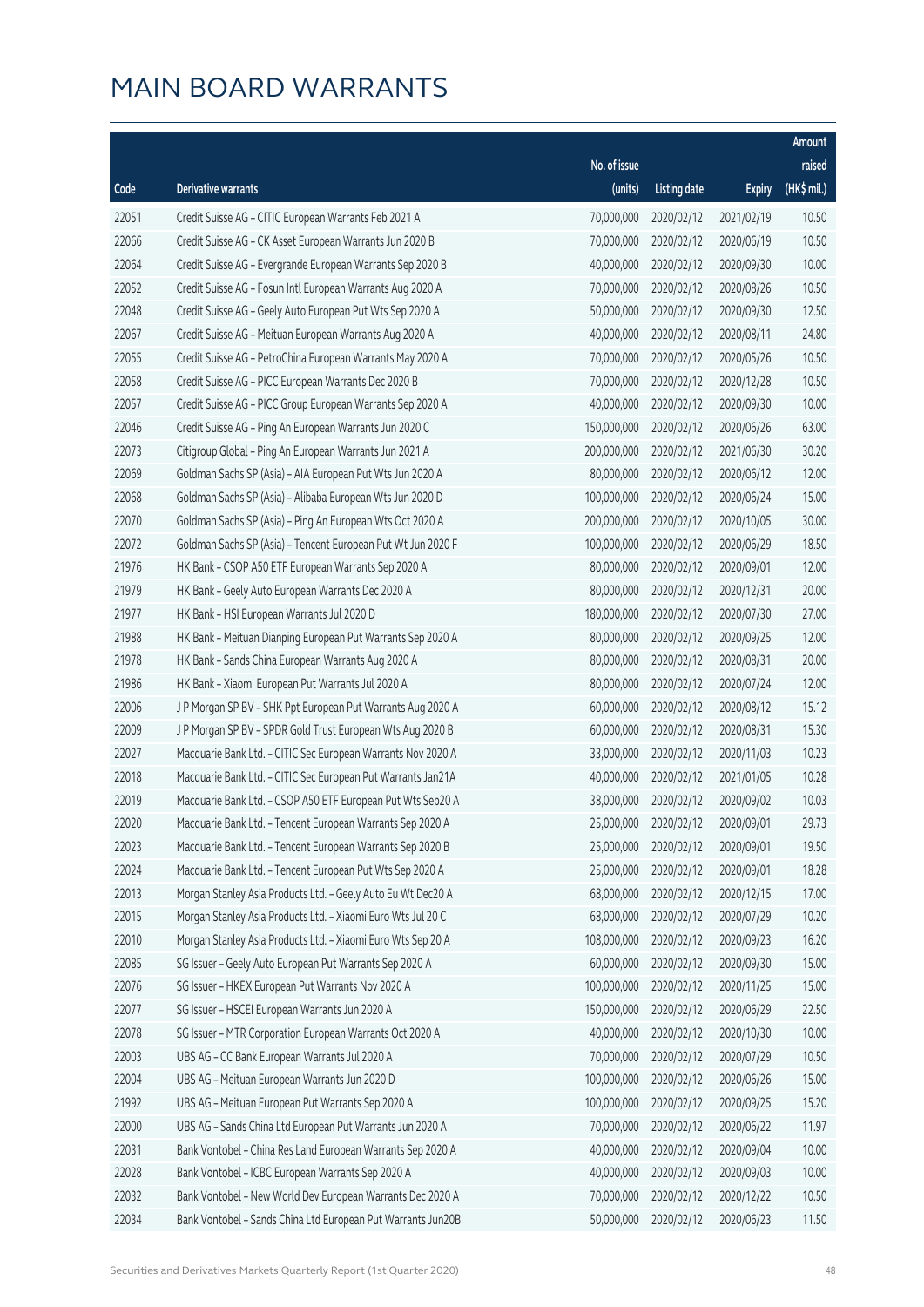|        |                                                              |                        |                     |               | Amount      |
|--------|--------------------------------------------------------------|------------------------|---------------------|---------------|-------------|
|        |                                                              | No. of issue           |                     |               | raised      |
| Code   | Derivative warrants                                          | (units)                | <b>Listing date</b> | <b>Expiry</b> | (HK\$ mil.) |
| 22039  | Bank Vontobel - Tencent European Put Warrants Jun 2020 B     | 70,000,000             | 2020/02/12          | 2020/06/26    | 11.20       |
| 22097  | BOCI Asia Ltd. - Xiaomi European Warrants Jul 2020 B         | 70,000,000             | 2020/02/13          | 2020/07/24    | 11.90       |
| 22098  | BOCI Asia Ltd. - Xiaomi European Warrants Aug 2020 B         | 70,000,000             | 2020/02/13          | 2020/08/24    | 14.70       |
| 22130  | Credit Suisse AG - CHALCO European Wts Aug 2020 A            | 40,000,000             | 2020/02/13          | 2020/08/12    | 10.00       |
| 22136  | Credit Suisse AG - Bank of China European Wts Oct 2020 A     | 50,000,000             | 2020/02/13          | 2020/10/30    | 12.50       |
| 22122  | Credit Suisse AG - Country Garden Euro Put Wts Aug 2020 A    | 40,000,000             | 2020/02/13          | 2020/08/12    | 10.00       |
| 22121  | Credit Suisse AG - CK Asset European Put Warrants Aug 2020 A | 40,000,000             | 2020/02/13          | 2020/08/12    | 10.00       |
| 22137  | Credit Suisse AG - China Shenhua European Wts Dec 2020 A     | 40,000,000             | 2020/02/13          | 2020/12/31    | 10.00       |
| 22120  | Credit Suisse AG - China Taiping European Warrants Jul2020 A | 60,000,000             | 2020/02/13          | 2020/07/29    | 10.02       |
| 22125  | Credit Suisse AG - Hengan Intl European Warrants Aug 2020 A  | 35,000,000             | 2020/02/13          | 2020/08/12    | 10.15       |
| 22087  | Credit Suisse AG - HSI European Put Warrants Jul 2020 B      | 150,000,000            | 2020/02/13          | 2020/07/30    | 22.50       |
| 22126  | Credit Suisse AG - Kunlun Energy European Wts Jul 2020 A     | 40,000,000             | 2020/02/13          | 2020/07/27    | 10.00       |
| 22134  | Credit Suisse AG - SwireProperties European Warrants Dec20 A | 40,000,000             | 2020/02/13          | 2020/12/31    | 10.00       |
| 22095  | Citigroup Global - Tencent European Warrants Jul 2020 C      | 100,000,000            | 2020/02/13          | 2020/07/30    | 15.90       |
| 22146  | Goldman Sachs SP (Asia) - Alibaba European Wts Jun 2020 E    | 100,000,000            | 2020/02/13          | 2020/06/26    | 18.30       |
| 22138  | Goldman Sachs SP (Asia) - HSI European Put Wts Jun 2020 C    | 150,000,000            | 2020/02/13          | 2020/06/29    | 22.50       |
| 22143  | Goldman Sachs SP (Asia) - Xiaomi European Wts Jul 2020 E     | 80,000,000             | 2020/02/13          | 2020/07/24    | 12.00       |
| 22094  | HK Bank - BYD Company European Put Warrants Dec 2021 A       | 100,000,000            | 2020/02/13          | 2021/12/28    | 15.00       |
| 22101  | HK Bank - A50 China European Warrants Jul 2020 B             | 80,000,000             | 2020/02/13          | 2020/07/03    | 12.00       |
| 22091  | HK Bank - Galaxy Ent European Put Warrants Aug 2020 A        | 80,000,000             | 2020/02/13          | 2020/08/31    | 20.00       |
| 22100  | HK Bank - HSI European Warrants Jul 2020 E                   | 180,000,000            | 2020/02/13          | 2020/07/30    | 27.00       |
| 22093  | HK Bank - HSI European Put Warrants Jul 2020 D               | 180,000,000            | 2020/02/13          | 2020/07/30    | 27.00       |
| 22088  | HK Bank - Sands China European Put Warrants Aug 2020 A       | 80,000,000             | 2020/02/13          | 2020/08/31    | 20.00       |
| 22099  | HK Bank - Tencent European Put Warrants Jun 2020 F           | 80,000,000             | 2020/02/13          | 2020/06/29    | 14.40       |
| 22115  | J P Morgan SP BV - Alibaba European Put Warrants Jun 2020 B  | 200,000,000            | 2020/02/13          | 2020/06/23    | 31.20       |
| 22116  | J P Morgan SP BV - Xiaomi European Warrants Sep 2020 F       | 200,000,000            | 2020/02/13          | 2020/09/23    | 30.40       |
| 22117  | J P Morgan SP BV - Xiaomi European Warrants Dec 2020 E       | 200,000,000 2020/02/13 |                     | 2020/12/22    | 30.20       |
| 22118  | J P Morgan SP BV - Xiaomi European Warrants Feb 2021 A       | 200,000,000            | 2020/02/13          | 2021/02/19    | 30.00       |
| 22110  | Macquarie Bank Ltd. - BYD Company European Wts Mar 2022 A    | 40,000,000             | 2020/02/13          | 2022/03/02    | 10.00       |
| 22107  | Macquarie Bank Ltd. - China CRSC European Warrants Sep2020 A | 19,500,000             | 2020/02/13          | 2020/09/14    | 10.24       |
| 22111  | Morgan Stanley Asia Products Ltd. - Xiaomi Euro Wts Dec20 B  | 108,000,000            | 2020/02/13          | 2020/12/22    | 16.20       |
| 22149  | SG Issuer - Alibaba European Put Warrants Jul 2020 D         | 150,000,000            | 2020/02/13          | 2020/07/13    | 25.50       |
| 22147  | SG Issuer - HSI European Warrants Aug 2020 B                 | 300,000,000            | 2020/02/13          | 2020/08/28    | 45.00       |
| 22102  | UBS AG - Meituan European Put Warrants Oct 2020 A            | 100,000,000            | 2020/02/13          | 2020/10/19    | 15.00       |
| 22106  | UBS AG - Xiaomi European Put Warrants Jul 2020 B             | 100,000,000            | 2020/02/13          | 2020/07/13    | 15.00       |
| 17903# | Credit Suisse AG - BYD Company European Warrants Jul 2020 A  | 335,000,000            | 2020/02/13          | 2020/07/31    | 10.05       |
| 20209# | Credit Suisse AG - Alibaba European Warrants Jun 2020 B      | 100,000,000            | 2020/02/13          | 2020/06/24    | 10.60       |
| 22156  | BOCI Asia Ltd. - HSI European Put Warrants May 2020 A        | 200,000,000            | 2020/02/14          | 2020/05/28    | 30.00       |
| 22157  | BOCI Asia Ltd. - HSI European Put Warrants May 2020 B        | 200,000,000            | 2020/02/14          | 2020/05/28    | 30.00       |
| 22173  | Credit Suisse AG - CRRC European Warrants May 2021 A         | 70,000,000             | 2020/02/14          | 2021/05/11    | 10.50       |
| 22171  | Credit Suisse AG - A50 China European Warrants Jun 2020 A    | 70,000,000             | 2020/02/14          | 2020/06/22    | 10.50       |
| 22170  | Credit Suisse AG - R&F Ppt European Warrants Aug 2020 A      | 40,000,000             | 2020/02/14          | 2020/08/13    | 10.00       |
| 22185  | Credit Suisse AG - Hansoh Pharma European Warrants Aug2020 A | 40,000,000             | 2020/02/14          | 2020/08/13    | 12.80       |
| 22175  | Credit Suisse AG - Li Ning European Warrants Aug 2020 A      | 40,000,000             | 2020/02/14          | 2020/08/13    | 10.00       |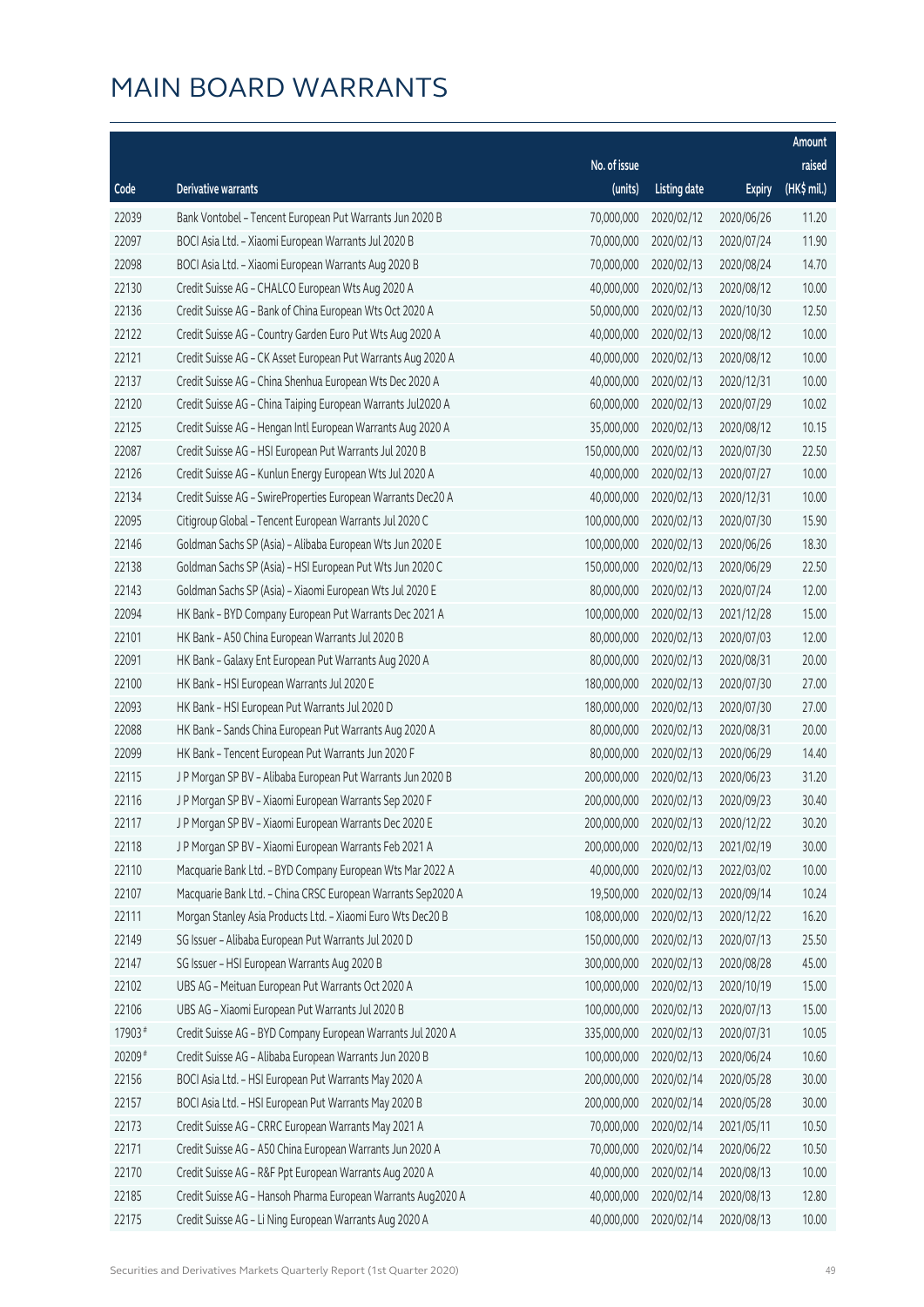|        |                                                              |              |                       |               | Amount      |
|--------|--------------------------------------------------------------|--------------|-----------------------|---------------|-------------|
|        |                                                              | No. of issue |                       |               | raised      |
| Code   | Derivative warrants                                          | (units)      | <b>Listing date</b>   | <b>Expiry</b> | (HK\$ mil.) |
| 22178  | Credit Suisse AG - Li Ning European Put Warrants Aug 2020 A  | 40,000,000   | 2020/02/14            | 2020/08/13    | 10.00       |
| 22166  | Credit Suisse AG - SMIC European Warrants Aug 2020 A         | 50,000,000   | 2020/02/14            | 2020/08/31    | 12.50       |
| 22168  | Credit Suisse AG - SSY Group European Warrants Aug 2020 A    | 50,000,000   | 2020/02/14            | 2020/08/13    | 12.50       |
| 22172  | Credit Suisse AG - Yanzhou Coal European Warrants Aug 2020 A | 30,000,000   | 2020/02/14            | 2020/08/13    | 10.20       |
| 22187  | Goldman Sachs SP (Asia) - CAM CSI300 European Wts Aug 2020 A | 70,000,000   | 2020/02/14            | 2020/08/24    | 10.50       |
| 22186  | Goldman Sachs SP (Asia) - Tencent European Put Wt Jul 2020 A | 100,000,000  | 2020/02/14            | 2020/07/24    | 20.60       |
| 22163  | J P Morgan SP BV - Kingdee Intl European Warrants Sep 2020 A | 60,000,000   | 2020/02/14            | 2020/09/02    | 15.06       |
| 22152  | J P Morgan SP BV - Xiaomi European Warrants Jul 2020 D       | 200,000,000  | 2020/02/14            | 2020/07/29    | 30.20       |
| 22153  | Macquarie Bank Ltd. - Country Garden European Wts Jan 2021 A | 40,000,000   | 2020/02/14            | 2021/01/05    | 10.00       |
| 22154  | Macquarie Bank Ltd. - Sh Pharma European Warrants May 2021 A | 39,000,000   | 2020/02/14            | 2021/05/18    | 10.06       |
| 22162  | UBS AG - Tencent European Warrants Jul 2020 D                | 150,000,000  | 2020/02/14            | 2020/07/09    | 26.10       |
| 22158  | UBS AG - Xiaomi European Warrants Sep 2020 C                 | 200,000,000  | 2020/02/14            | 2020/09/23    | 30.00       |
| 22164  | Bank Vontobel - Kingsoft European Warrants Sep 2020 B        | 40,000,000   | 2020/02/14            | 2020/09/01    | 10.00       |
| 17932# | J P Morgan SP BV - Alibaba European Warrants May 2020 C      | 150,000,000  | 2020/02/14            | 2020/05/29    | 17.70       |
| 22237  | Credit Suisse AG - HSI European Put Warrants May 2020 C      | 150,000,000  | 2020/02/17            | 2020/05/28    | 22.50       |
| 22230  | Credit Suisse AG - Meituan European Put Warrants Oct 2020 A  | 100,000,000  | 2020/02/17            | 2020/10/19    | 15.00       |
| 22242  | Citigroup Global - Alibaba Group European Warrants May2020 A | 100,000,000  | 2020/02/17            | 2020/05/28    | 19.00       |
| 22243  | Citigroup Global - Alibaba Group European Warrants Jun2020 A | 100,000,000  | 2020/02/17            | 2020/06/29    | 15.40       |
| 22246  | Citigroup Global - Alibaba Group European Warrants Aug2020 A | 100,000,000  | 2020/02/17            | 2020/08/28    | 16.90       |
| 22251  | Citigroup Global - Alibaba Group European Warrants Oct2020 A | 100,000,000  | 2020/02/17            | 2020/10/06    | 23.80       |
| 22274  | Goldman Sachs SP (Asia) - CC Bank European Wts Jun 2020 A    | 80,000,000   | 2020/02/17            | 2020/06/24    | 12.00       |
| 22273  | Goldman Sachs SP (Asia) - Meituan European Warrants Jun20 D  | 80,000,000   | 2020/02/17            | 2020/06/15    | 12.00       |
| 22275  | Goldman Sachs SP (Asia) - Ping An European Wts May 2020 D    | 100,000,000  | 2020/02/17            | 2020/05/26    | 26.80       |
| 22272  | Goldman Sachs SP (Asia) - Xiaomi European Wts Jul 2020 F     | 100,000,000  | 2020/02/17            | 2020/07/29    | 15.00       |
| 22194  | HK Bank - Meituan European Warrants May 2022 A               | 100,000,000  | 2020/02/17            | 2022/05/30    | 16.00       |
| 22193  | HK Bank - SMIC European Warrants Oct 2020 B                  | 80,000,000   | 2020/02/17            | 2020/10/05    | 20.00       |
| 22188  | HK Bank - Xiaomi European Warrants Sep 2020 A                |              | 80,000,000 2020/02/17 | 2020/09/23    | 12.00       |
| 22196  | HK Bank - Xiaomi European Warrants Dec 2020 B                | 80,000,000   | 2020/02/17            | 2020/12/22    | 12.00       |
| 22241  | Haitong Int'l Sec - Bud Apac European Warrants Sep 2020 A    | 40,000,000   | 2020/02/17            | 2020/09/30    | 10.00       |
| 22240  | Haitong Int'l Sec - Sunny Optical European Wts Sep 2020 A    | 40,000,000   | 2020/02/17            | 2020/09/30    | 12.00       |
| 22239  | Haitong Int'l Sec - Sunny Optical European Put Wts Oct2020 A | 40,000,000   | 2020/02/17            | 2020/10/20    | 10.00       |
| 22214  | J P Morgan SP BV - Ali Health European Warrants Aug 2020 B   | 60,000,000   | 2020/02/17            | 2020/08/31    | 15.24       |
| 22217  | J P Morgan SP BV - Li Ning European Warrants Sep 2020 A      | 60,000,000   | 2020/02/17            | 2020/09/02    | 15.06       |
| 22226  | J P Morgan SP BV - Meituan European Warrants Jun 2020 E      | 100,000,000  | 2020/02/17            | 2020/06/16    | 15.20       |
| 22229  | J P Morgan SP BV - PA Gooddoctor European Warrants Aug2020 B | 60,000,000   | 2020/02/17            | 2020/08/31    | 10.98       |
| 22227  | J P Morgan SP BV - PA Gooddoctor European Warrants Mar2021 A | 100,000,000  | 2020/02/17            | 2021/03/31    | 25.40       |
| 22215  | J P Morgan SP BV - Sinopharm European Warrants Sep 2020 A    | 40,000,000   | 2020/02/17            | 2020/09/02    | 10.04       |
| 22209  | Macquarie Bank Ltd. - Jiangxi Copper European Wts May 2021 A | 34,000,000   | 2020/02/17            | 2021/05/04    | 10.03       |
| 22205  | Macquarie Bank Ltd. - Kingdee Int'l European Wts Nov 2020 A  | 38,300,000   | 2020/02/17            | 2020/11/17    | 10.03       |
| 22198  | Macquarie Bank Ltd. - Tencent European Warrants Sep 2020 C   | 7,000,000    | 2020/02/17            | 2020/09/01    | 10.02       |
| 22202  | Macquarie Bank Ltd. - Tencent European Warrants Sep 2020 D   | 6,000,000    | 2020/02/17            | 2020/09/01    | 17.42       |
| 22204  | Macquarie Bank Ltd. - Tencent European Put Wts Sep 2020 B    | 10,000,000   | 2020/02/17            | 2020/09/01    | 10.12       |
| 22207  | Macquarie Bank Ltd. - Yanzhou Coal European Wts Oct 2020 A   | 21,200,000   | 2020/02/17            | 2020/10/06    | 10.05       |
| 22262  | SG Issuer - Bud Apac European Warrants Jul 2020 B            | 80,000,000   | 2020/02/17            | 2020/07/30    | 12.80       |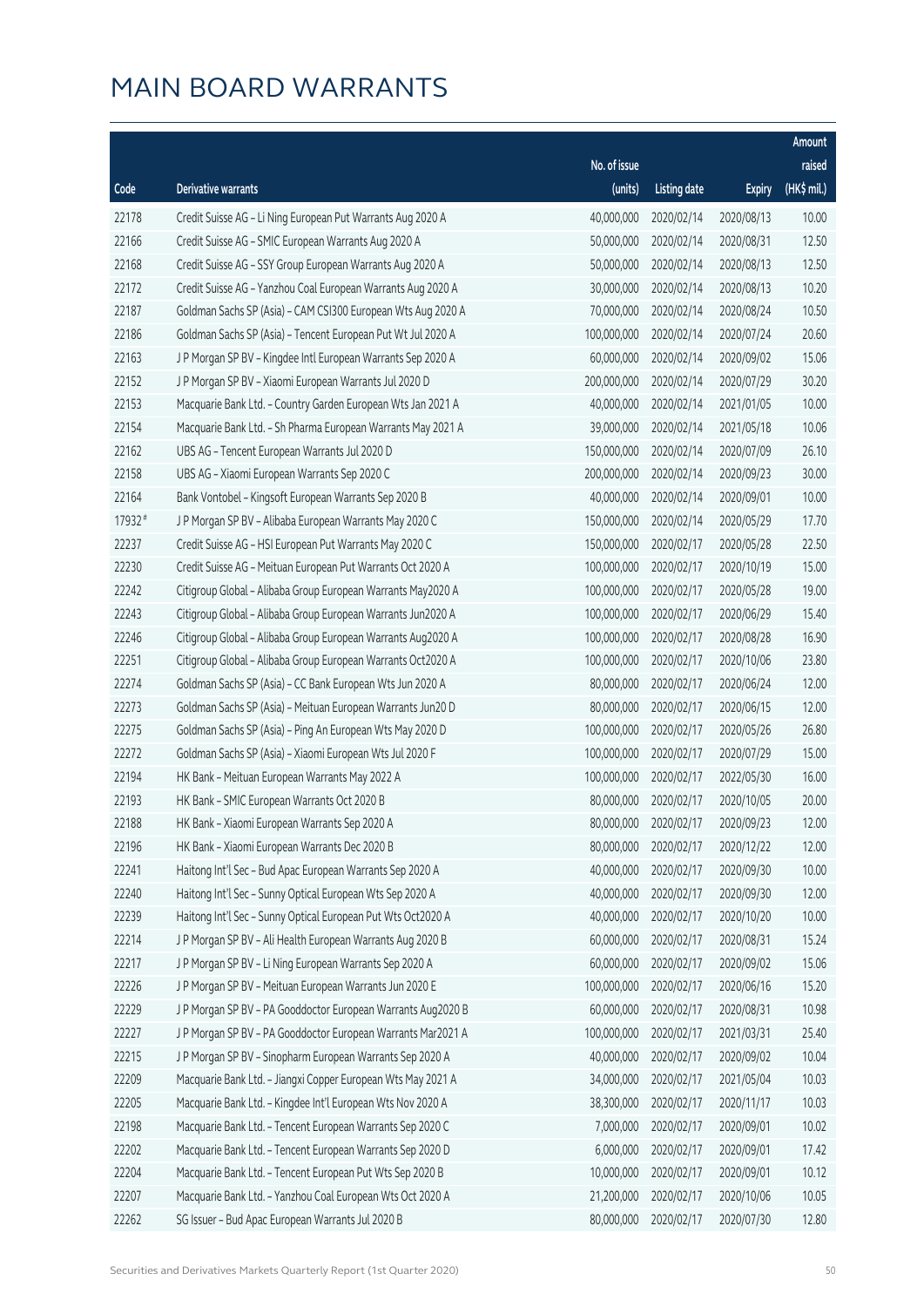|       |                                                              |                        |                     |               | Amount      |
|-------|--------------------------------------------------------------|------------------------|---------------------|---------------|-------------|
|       |                                                              | No. of issue           |                     |               | raised      |
| Code  | Derivative warrants                                          | (units)                | <b>Listing date</b> | <b>Expiry</b> | (HK\$ mil.) |
| 22265 | SG Issuer - Sunny Optical European Warrants Jul 2020 A       | 80,000,000             | 2020/02/17          | 2020/07/24    | 12.00       |
| 22212 | UBS AG - Sunny Optical European Warrants Jul 2020 A          | 100,000,000            | 2020/02/17          | 2020/07/24    | 15.00       |
| 22211 | UBS AG - Tencent European Warrants Aug 2020 A                | 300,000,000            | 2020/02/17          | 2020/08/24    | 45.00       |
| 22258 | Bank Vontobel - CKH Holdings European Warrants Sep 2020 A    | 40,000,000             | 2020/02/17          | 2020/09/02    | 10.00       |
| 22255 | Bank Vontobel - Meituan European Put Warrants Sep 2020 A     | 80,000,000             | 2020/02/17          | 2020/09/25    | 12.00       |
| 22252 | Bank Vontobel - Meituan European Put Warrants Oct 2020 A     | 80,000,000             | 2020/02/17          | 2020/10/19    | 12.00       |
| 22257 | Bank Vontobel - Tencent European Put Warrants Jul 2020 C     | 80,000,000             | 2020/02/17          | 2020/07/24    | 20.00       |
| 22295 | BOCI Asia Ltd. - Tencent European Warrants Jul 2020 D        | 100,000,000            | 2020/02/18          | 2020/07/30    | 16.00       |
| 22296 | BOCI Asia Ltd. - Tencent European Warrants Jul 2020 E        | 100,000,000            | 2020/02/18          | 2020/07/09    | 19.00       |
| 22298 | BOCI Asia Ltd. - Tencent European Put Wts Jul 2020 A         | 200,000,000            | 2020/02/18          | 2020/07/24    | 42.00       |
| 22305 | BNP Paribas Issuance B.V. - BYD Company Euro Wts Aug 2020 A  | 40,000,000             | 2020/02/18          | 2020/08/04    | 13.20       |
| 22304 | BNP Paribas Issuance B.V. - BYD Company Euro Wts Feb 2021 A  | 70,000,000             | 2020/02/18          | 2021/02/02    | 10.50       |
| 22302 | BNP Paribas Issuance B.V. - HSBC European Wts Sep 2020 A     | 40,000,000             | 2020/02/18          | 2020/09/02    | 11.20       |
| 22313 | BNP Paribas Issuance B.V. - HSI Euro Put Wts Jun 2020 B      | 100,000,000            | 2020/02/18          | 2020/06/29    | 15.00       |
| 22312 | BNP Paribas Issuance B.V. - HSI Euro Put Wts Aug 2020 A      | 100,000,000            | 2020/02/18          | 2020/08/28    | 15.00       |
| 22276 | BNP Paribas Issuance B.V. - PA Gooddoctor European Wt Sep20A | 100,000,000            | 2020/02/18          | 2020/09/02    | 25.00       |
| 22301 | BNP Paribas Issuance B.V. - Tencent European Wts Sep 2020 B  | 40,000,000             | 2020/02/18          | 2020/09/02    | 10.40       |
| 22300 | BNP Paribas Issuance B.V. - Tencent European Wts Dec 2020 A  | 40,000,000             | 2020/02/18          | 2020/12/02    | 10.00       |
| 22306 | BNP Paribas Issuance B.V. - Xiaomi European Put Wts Sep20A   | 70,000,000             | 2020/02/18          | 2020/09/02    | 11.20       |
| 22325 | Credit Suisse AG - Alibaba European Warrants Jul 2020 I      | 200,000,000            | 2020/02/18          | 2020/07/28    | 30.00       |
| 22322 | Credit Suisse AG - Ali Health European Warrants Aug 2020 B   | 40,000,000             | 2020/02/18          | 2020/08/17    | 10.00       |
| 22327 | Credit Suisse AG - CGS European Warrants Jul 2021 A          | 70,000,000             | 2020/02/18          | 2021/07/09    | 10.50       |
| 22332 | Credit Suisse AG - Greatwall Motor European Wts Jun 2020 A   | 40,000,000             | 2020/02/18          | 2020/06/24    | 10.00       |
| 22324 | Credit Suisse AG - Huaneng Power European Warrants Aug2020 A | 40,000,000             | 2020/02/18          | 2020/08/17    | 10.00       |
| 22323 | Credit Suisse AG - Kingdee Int'l European Warrants Aug2020 A | 40,000,000             | 2020/02/18          | 2020/08/31    | 10.00       |
| 22318 | Credit Suisse AG - PA Gooddoctor European Warrants Feb2021 A | 100,000,000            | 2020/02/18          | 2021/02/26    | 25.00       |
| 22326 | Credit Suisse AG - SUNAC European Warrants Dec 2020 A        | 150,000,000 2020/02/18 |                     | 2020/12/23    | 22.50       |
| 22334 | Credit Suisse AG - Sunny Optical European Put Wts Dec 2020 A | 100,000,000            | 2020/02/18          | 2020/12/23    | 15.00       |
| 22338 | Goldman Sachs SP (Asia) - Ping An European Wts Jun 2020 D    | 100,000,000            | 2020/02/18          | 2020/06/24    | 15.00       |
| 22340 | Goldman Sachs SP (Asia) - Tencent European Wts Jul 2020 F    | 150,000,000            | 2020/02/18          | 2020/07/28    | 22.50       |
| 22337 | Goldman Sachs SP (Asia) - Xiaomi European Wts Sep 2020 C     | 100,000,000            | 2020/02/18          | 2020/09/23    | 15.00       |
| 22281 | HK Bank - Alibaba European Warrants Jul 2020 C               | 80,000,000             | 2020/02/18          | 2020/07/28    | 12.80       |
| 22283 | HK Bank - Alibaba European Warrants Jul 2020 D               | 80,000,000             | 2020/02/18          | 2020/07/21    | 12.00       |
| 22282 | HK Bank - Alibaba European Warrants Apr 2021 A               | 100,000,000            | 2020/02/18          | 2021/04/30    | 15.00       |
| 22307 | J P Morgan SP BV - Evergrande European Put Warrants Sep20 A  | 100,000,000            | 2020/02/18          | 2020/09/03    | 25.30       |
| 22309 | J P Morgan SP BV - Geely Auto European Warrants Oct 2020 A   | 60,000,000             | 2020/02/18          | 2020/10/06    | 15.00       |
| 22311 | J P Morgan SP BV - HSCEI European Put Warrants Sep 2020 A    | 200,000,000            | 2020/02/18          | 2020/09/29    | 50.00       |
| 22317 | J P Morgan SP BV - Tencent European Warrants Aug 2020 C      | 250,000,000            | 2020/02/18          | 2020/08/24    | 37.50       |
| 22279 | Macquarie Bank Ltd. - AIA European Warrants Oct 2020 A       | 30,000,000             | 2020/02/18          | 2020/10/06    | 10.17       |
| 22286 | Macquarie Bank Ltd. - Chi Res Power European Wts Jan 2021 A  | 39,000,000             | 2020/02/18          | 2021/01/05    | 10.02       |
| 22284 | Macquarie Bank Ltd. - Evergrande European Wts Nov 2020 A     | 40,000,000             | 2020/02/18          | 2020/11/03    | 10.00       |
| 22292 | Macquarie Bank Ltd. - Li Ning European Warrants Dec 2020 A   | 29,000,000             | 2020/02/18          | 2020/12/16    | 10.03       |
| 22280 | Macquarie Bank Ltd. - Meituan European Put Warrants Jul21 A  | 40,000,000             | 2020/02/18          | 2021/07/05    | 10.00       |
| 22294 | Macquarie Bank Ltd. - China Vanke European Wts Sep 2020 A    | 30,500,000             | 2020/02/18          | 2020/09/02    | 10.07       |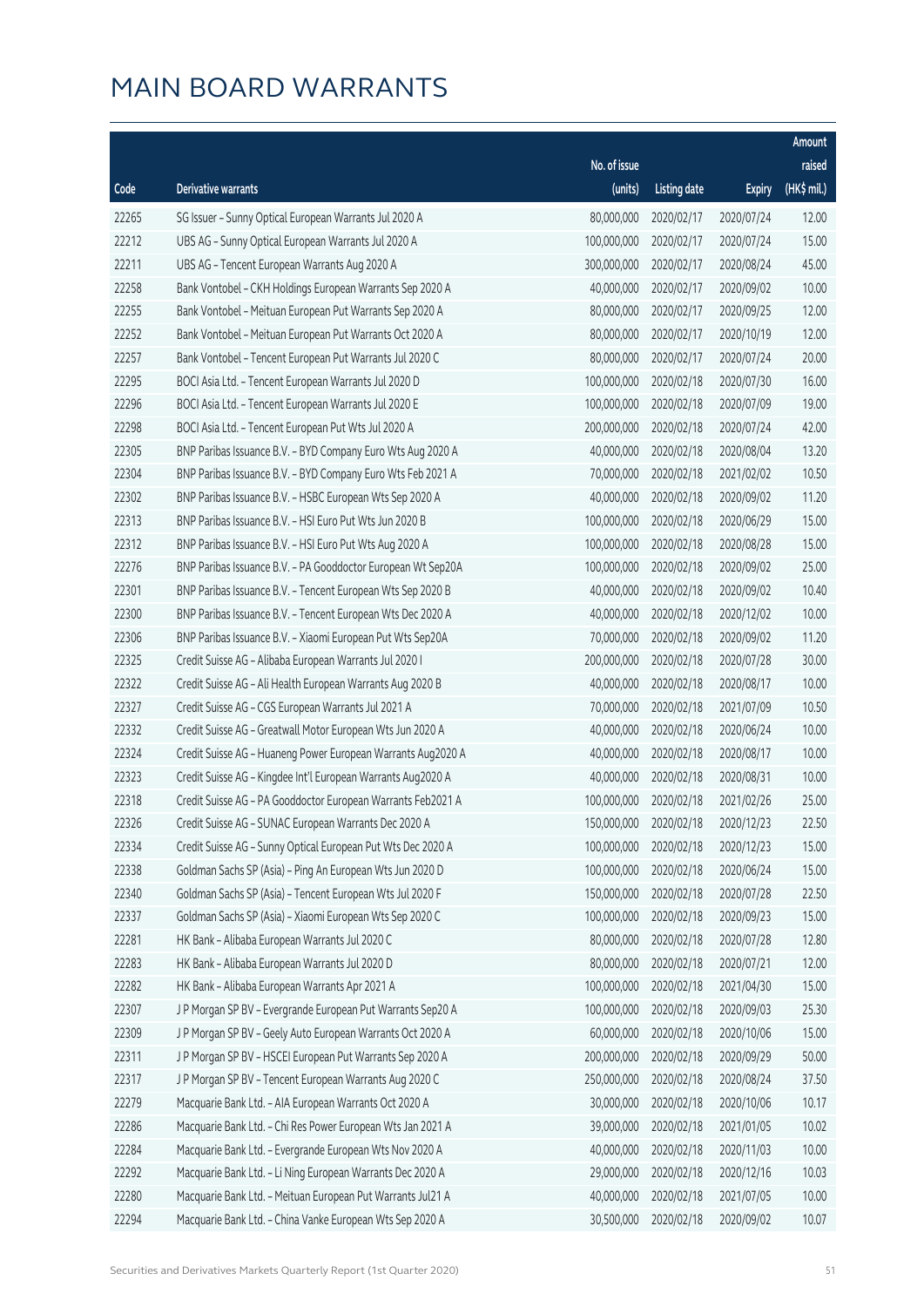|        |                                                              |              |                       |               | Amount      |
|--------|--------------------------------------------------------------|--------------|-----------------------|---------------|-------------|
|        |                                                              | No. of issue |                       |               | raised      |
| Code   | Derivative warrants                                          | (units)      | <b>Listing date</b>   | <b>Expiry</b> | (HK\$ mil.) |
| 22278  | Macquarie Bank Ltd. - Xiaomi European Put Warrants Feb2021 A | 40,000,000   | 2020/02/18            | 2021/02/02    | 10.00       |
| 22299  | Morgan Stanley Asia Products Ltd. - Meituan Euro Wts Aug20 A | 68,000,000   | 2020/02/18            | 2020/08/17    | 19.24       |
| 22315  | UBS AG - China Life European Warrants Sep 2020 A             | 200,000,000  | 2020/02/18            | 2020/09/08    | 30.00       |
| 22316  | UBS AG - SUNAC European Warrants Jul 2020 A                  | 40,000,000   | 2020/02/18            | 2020/07/28    | 10.04       |
| 22335  | Bank Vontobel - HKEX European Warrants Jul 2020 C            | 50,000,000   | 2020/02/18            | 2020/07/29    | 10.00       |
| 22336  | Bank Vontobel - Ping An European Warrants Sep 2020 A         | 30,000,000   | 2020/02/18            | 2020/09/28    | 10.08       |
| 22391  | Credit Suisse AG - Ch Molybdenum European Wts Aug 2020 A     | 40,000,000   | 2020/02/19            | 2020/08/18    | 10.00       |
| 22388  | Credit Suisse AG - China Tower European Warrants May 2021 A  | 100,000,000  | 2020/02/19            | 2021/05/31    | 25.00       |
| 22389  | Credit Suisse AG - Tencent Euro Put Wts Jul 2020 A           | 200,000,000  | 2020/02/19            | 2020/07/24    | 40.00       |
| 22392  | Credit Suisse AG - Techtronic Ind European Wts Dec 2020 A    | 60,000,000   | 2020/02/19            | 2020/12/09    | 10.02       |
| 22390  | Credit Suisse AG - WuXi Bio European Warrants Sep 2020 A     | 40,000,000   | 2020/02/19            | 2020/09/30    | 10.00       |
| 22396  | Citigroup Global - Tencent European Warrants Jul 2020 D      | 100,000,000  | 2020/02/19            | 2020/07/30    | 15.30       |
| 22395  | Citigroup Global - Xiaomi European Warrants Jul 2020 A       | 80,000,000   | 2020/02/19            | 2020/07/28    | 20.80       |
| 22397  | Citigroup Global - Xiaomi European Warrants Jul 2020 B       | 80,000,000   | 2020/02/19            | 2020/07/30    | 13.60       |
| 22400  | Citigroup Global - Xiaomi European Warrants Jul 2020 C       | 80,000,000   | 2020/02/19            | 2020/07/30    | 12.00       |
| 22399  | Citigroup Global - Xiaomi European Warrants Sep 2020 A       | 80,000,000   | 2020/02/19            | 2020/09/29    | 20.00       |
| 22411  | Goldman Sachs SP (Asia) - China Life Euro Wts Jun 2020 C     | 80,000,000   | 2020/02/19            | 2020/06/30    | 12.00       |
| 22413  | Goldman Sachs SP (Asia) - Galaxy Ent Euro Put Wts May 2020 A | 80,000,000   | 2020/02/19            | 2020/05/25    | 16.48       |
| 22406  | Goldman Sachs SP (Asia) - Tencent European Put Wt Jun 2020 G | 100,000,000  | 2020/02/19            | 2020/06/23    | 15.00       |
| 22343  | HK Bank - Geely Auto European Warrants Nov 2020 A            | 100,000,000  | 2020/02/19            | 2020/11/30    | 25.00       |
| 22342  | HK Bank - HSI European Warrants Aug 2020 B                   | 200,000,000  | 2020/02/19            | 2020/08/28    | 30.00       |
| 22341  | HK Bank - Tencent European Warrants Oct 2020 A               | 100,000,000  | 2020/02/19            | 2020/10/05    | 25.00       |
| 22361  | J P Morgan SP BV - A-Living European Warrants Aug 2020 A     | 60,000,000   | 2020/02/19            | 2020/08/31    | 15.00       |
| 22382  | J P Morgan SP BV - CS Services European Warrants Aug 2020 A  | 80,000,000   | 2020/02/19            | 2020/08/31    | 20.08       |
| 22384  | J P Morgan SP BV - Ch Molybdenum European Wts Sep 2020 A     | 60,000,000   | 2020/02/19            | 2020/09/02    | 15.00       |
| 22386  | J P Morgan SP BV - Tencent European Put Warrants Jul 2020 C  | 250,000,000  | 2020/02/19            | 2020/07/24    | 37.75       |
| 22346  | Macquarie Bank Ltd. - Tencent European Warrants Sep 2020 E   |              | 40,000,000 2020/02/19 | 2020/09/01    | 10.00       |
| 22394  | Morgan Stanley Asia Products Ltd. - China Life Eu Wts Nov20A | 68,000,000   | 2020/02/19            | 2020/11/25    | 10.27       |
| 22354  | UBS AG - China Life European Warrants Aug 2020 A             | 100,000,000  | 2020/02/19            | 2020/08/31    | 15.00       |
| 22402  | Bank Vontobel - Alibaba Group European Warrants Aug 2020 B   | 40,000,000   | 2020/02/19            | 2020/08/24    | 12.00       |
| 22403  | Bank Vontobel - Alibaba Group European Warrants Sep 2020 A   | 50,000,000   | 2020/02/19            | 2020/09/01    | 11.00       |
| 22404  | Bank Vontobel - Alibaba European Put Warrants Oct 2020 A     | 70,000,000   | 2020/02/19            | 2020/10/23    | 10.50       |
| 13670# | J P Morgan SP BV - Meituan European Warrants Jul 2020 C      | 120,000,000  | 2020/02/19            | 2020/07/31    | 10.56       |
| 14999# | J P Morgan SP BV - Meituan European Warrants Jun 2020 D      | 100,000,000  | 2020/02/19            | 2020/06/30    | 11.10       |
| 21366# | Credit Suisse AG - Xiaomi European Warrants Aug 2020 C       | 100,000,000  | 2020/02/19            | 2020/08/05    | 12.60       |
| 22471  | Credit Suisse AG - China Life European Warrants Aug 2020 A   | 60,000,000   | 2020/02/20            | 2020/08/31    | 10.02       |
| 22473  | Credit Suisse AG - China Life European Warrants Nov 2020 A   | 60,000,000   | 2020/02/20            | 2020/11/27    | 10.02       |
| 22459  | Credit Suisse AG - Sinopec Corp European Warrants Aug 2020 A | 50,000,000   | 2020/02/20            | 2020/08/19    | 12.50       |
| 22483  | Credit Suisse AG - Greentown Ser European Warrants Aug2020 A | 40,000,000   | 2020/02/20            | 2020/08/19    | 10.00       |
| 22489  | Credit Suisse AG - HSI European Warrants Jun 2020 B          | 150,000,000  | 2020/02/20            | 2020/06/29    | 22.50       |
| 22488  | Credit Suisse AG - HSI European Warrants Jul 2020 D          | 150,000,000  | 2020/02/20            | 2020/07/30    | 22.50       |
| 22487  | Credit Suisse AG - HSI European Warrants Aug 2020 B          | 150,000,000  | 2020/02/20            | 2020/08/28    | 22.50       |
| 22492  | Credit Suisse AG - HSI European Put Warrants Jul 2020 C      | 150,000,000  | 2020/02/20            | 2020/07/30    | 22.50       |
| 22491  | Credit Suisse AG - HSI European Put Warrants Aug 2020 A      | 150,000,000  | 2020/02/20            | 2020/08/28    | 22.50       |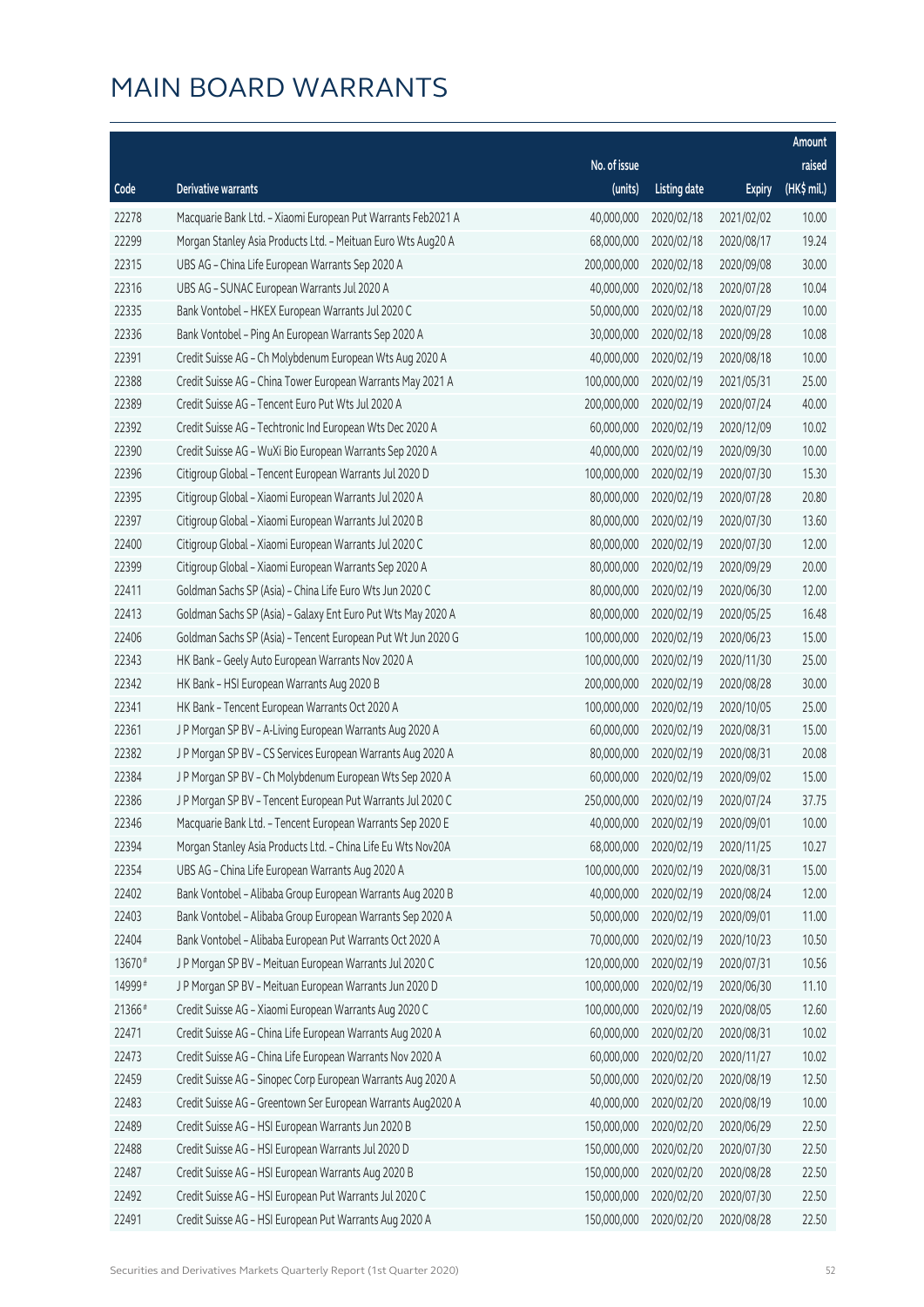|       |                                                              |              |                       |               | Amount      |
|-------|--------------------------------------------------------------|--------------|-----------------------|---------------|-------------|
|       |                                                              | No. of issue |                       |               | raised      |
| Code  | <b>Derivative warrants</b>                                   | (units)      | <b>Listing date</b>   | <b>Expiry</b> | (HK\$ mil.) |
| 22460 | Credit Suisse AG - Nine Dragons European Warrants Aug 2020 B | 40,000,000   | 2020/02/20            | 2020/08/31    | 10.00       |
| 22449 | Citigroup Global - Meituan European Warrants May 2020 A      | 80,000,000   | 2020/02/20            | 2020/05/28    | 12.00       |
| 22450 | Citigroup Global - Meituan European Warrants Sep 2020 A      | 80,000,000   | 2020/02/20            | 2020/09/29    | 12.00       |
| 22453 | Citigroup Global - Meituan European Warrants Dec 2020 A      | 80,000,000   | 2020/02/20            | 2020/12/30    | 20.00       |
| 22447 | Citigroup Global - Xiaomi European Warrants Jul 2020 D       | 80,000,000   | 2020/02/20            | 2020/07/30    | 12.00       |
| 22422 | Guotai Junan - AIA European Warrants Sep 2020 A              | 100,000,000  | 2020/02/20            | 2020/09/30    | 34.60       |
| 22431 | Guotai Junan - Alibaba Group European Warrants Jul 2020 B    | 100,000,000  | 2020/02/20            | 2020/07/03    | 18.90       |
| 22430 | Guotai Junan - Alibaba Group European Warrants Sep 2020 A    | 100,000,000  | 2020/02/20            | 2020/09/04    | 26.80       |
| 22424 | Guotai Junan - Meituan European Warrants Oct 2020 B          | 100,000,000  | 2020/02/20            | 2020/10/08    | 18.40       |
| 22428 | Guotai Junan - Tencent European Warrants Sep 2020 A          | 100,000,000  | 2020/02/20            | 2020/09/04    | 28.90       |
| 22454 | Goldman Sachs SP (Asia) - Alibaba European Wts Dec 2020 A    | 150,000,000  | 2020/02/20            | 2020/12/23    | 24.15       |
| 22458 | Goldman Sachs SP (Asia) - HSBC European Warrants Aug 2020 A  | 80,000,000   | 2020/02/20            | 2020/08/28    | 20.00       |
| 22456 | Goldman Sachs SP (Asia) - Ping An Euro Put Wts Jun 2020 A    | 80,000,000   | 2020/02/20            | 2020/06/24    | 12.00       |
| 22435 | J P Morgan SP BV - BAIC Motor European Warrants Apr 2021 A   | 70,000,000   | 2020/02/20            | 2021/04/23    | 10.50       |
| 22436 | J P Morgan SP BV - SwireProperties European Warrants Dec20 A | 70,000,000   | 2020/02/20            | 2020/12/23    | 10.57       |
| 22439 | J P Morgan SP BV - Xiaomi European Put Warrants Jul 2020 A   | 200,000,000  | 2020/02/20            | 2020/07/24    | 30.40       |
| 22440 | J P Morgan SP BV - Xiaomi European Put Warrants Aug 2020 C   | 200,000,000  | 2020/02/20            | 2020/08/03    | 30.20       |
| 22418 | Macquarie Bank Ltd. - China Shenhua European Wts Apr 2021 A  | 30,000,000   | 2020/02/20            | 2021/04/07    | 10.02       |
| 22415 | Macquarie Bank Ltd. - Henganintl European Wts Apr 2021 A     | 16,000,000   | 2020/02/20            | 2021/04/07    | 10.16       |
| 22443 | SG Issuer - Tencent European Put Warrants Aug 2020 A         | 100,000,000  | 2020/02/20            | 2020/08/31    | 25.00       |
| 22445 | SG Issuer - Tencent European Put Warrants Aug 2020 B         | 100,000,000  | 2020/02/20            | 2020/08/31    | 27.50       |
| 22433 | UBS AG - Tencent European Put Warrants Jul 2020 A            | 300,000,000  | 2020/02/20            | 2020/07/24    | 47.70       |
| 22441 | Bank Vontobel - China Life European Warrants Nov 2020 A      | 40,000,000   | 2020/02/20            | 2020/11/06    | 10.80       |
| 22442 | Bank Vontobel - China Life European Put Warrants Sep 2020 A  | 40,000,000   | 2020/02/20            | 2020/09/04    | 12.00       |
| 22501 | BOCI Asia Ltd. - Alibaba European Warrants Sep 2020 B        | 100,000,000  | 2020/02/21            | 2020/09/25    | 15.00       |
| 22518 | Credit Suisse AG - A-Living European Warrants Aug 2020 A     | 30,000,000   | 2020/02/21            | 2020/08/31    | 10.20       |
| 22516 | Credit Suisse AG - CS Services European Warrants Aug 2020 A  |              | 40,000,000 2020/02/21 | 2020/08/20    | 10.00       |
| 22524 | Credit Suisse AG - China Life European Put Wts Jul 2020 A    | 60,000,000   | 2020/02/21            | 2020/07/29    | 10.02       |
| 22519 | Credit Suisse AG - CPIC European Warrants Aug 2020 A         | 40,000,000   | 2020/02/21            | 2020/08/20    | 10.00       |
| 22522 | Credit Suisse AG - Xiaomi European Put Warrants Aug 2020 A   | 150,000,000  | 2020/02/21            | 2020/08/03    | 22.50       |
| 22527 | Citigroup Global - HKEX European Warrants Jun 2020 A         | 100,000,000  | 2020/02/21            | 2020/06/29    | 15.00       |
| 22526 | Citigroup Global - HKEX European Warrants Sep 2020 A         | 100,000,000  | 2020/02/21            | 2020/09/29    | 25.00       |
| 22528 | Citigroup Global - HKEX European Warrants Oct 2020 A         | 80,000,000   | 2020/02/21            | 2020/10/29    | 20.00       |
| 22525 | Citigroup Global - HKEX European Warrants Dec 2020 A         | 100,000,000  | 2020/02/21            | 2020/12/30    | 18.20       |
| 22536 | Goldman Sachs SP (Asia) - China Life Euro Wts Aug 2020 A     | 80,000,000   | 2020/02/21            | 2020/08/31    | 12.00       |
| 22529 | Goldman Sachs SP (Asia) - HSI European Put Wts Jul 2020 A    | 150,000,000  | 2020/02/21            | 2020/07/30    | 22.50       |
| 22542 | Goldman Sachs SP (Asia) - Tencent European Wts Aug 2020 B    | 150,000,000  | 2020/02/21            | 2020/08/24    | 22.50       |
| 22494 | HK Bank - Meituan European Warrants Aug 2020 B               | 80,000,000   | 2020/02/21            | 2020/08/31    | 20.00       |
| 22495 | HK Bank - Meituan European Warrants Nov 2020 A               | 80,000,000   | 2020/02/21            | 2020/11/02    | 20.00       |
| 22496 | HK Bank - Meituan European Warrants Nov 2020 B               | 100,000,000  | 2020/02/21            | 2020/11/30    | 25.00       |
| 22515 | J P Morgan SP BV - Li Ning European Put Warrants Aug 2020 A  | 70,000,000   | 2020/02/21            | 2020/08/06    | 10.57       |
| 22507 | J P Morgan SP BV - Tencent European Warrants Sep 2020 B      | 250,000,000  | 2020/02/21            | 2020/09/30    | 62.75       |
| 22512 | J P Morgan SP BV - Tencent European Warrants Nov 2020 A      | 250,000,000  | 2020/02/21            | 2020/11/23    | 37.50       |
| 22510 | J P Morgan SP BV - Tencent European Put Warrants Aug 2020 A  | 250,000,000  | 2020/02/21            | 2020/08/31    | 62.75       |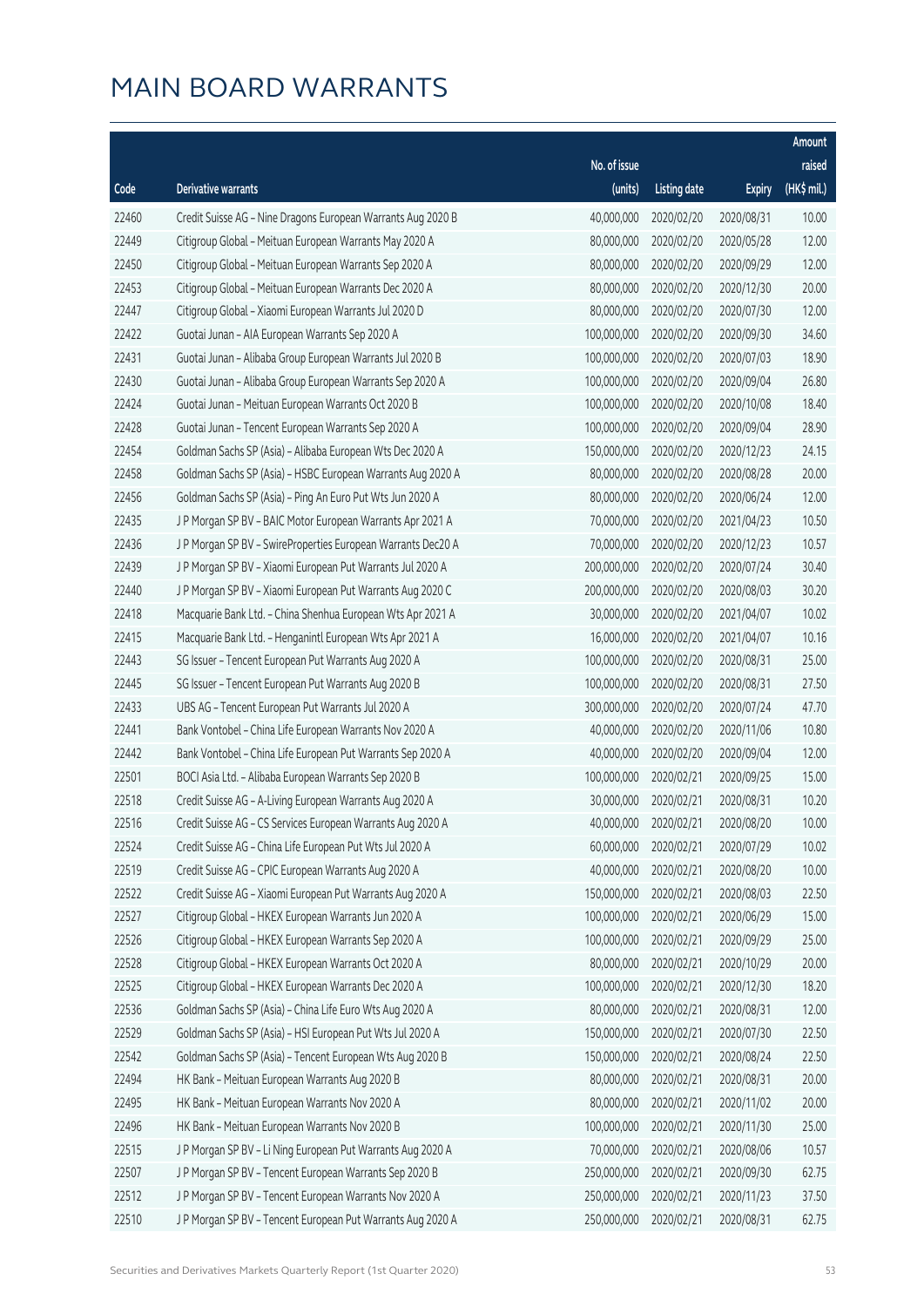|       |                                                              |              |                       |               | Amount      |
|-------|--------------------------------------------------------------|--------------|-----------------------|---------------|-------------|
|       |                                                              | No. of issue |                       |               | raised      |
| Code  | Derivative warrants                                          | (units)      | <b>Listing date</b>   | <b>Expiry</b> | (HK\$ mil.) |
| 22498 | Macquarie Bank Ltd. - HSBC European Warrants Oct 2020 A      | 40,000,000   | 2020/02/21            | 2020/10/06    | 10.08       |
| 22543 | SG Issuer - Tencent European Warrants Jul 2020 E             | 100,000,000  | 2020/02/21            | 2020/07/24    | 18.50       |
| 22545 | SG Issuer - Tencent European Warrants Aug 2020 B             | 200,000,000  | 2020/02/21            | 2020/08/31    | 50.00       |
| 22503 | UBS AG - SPDR Gold Trust European Warrants Aug 2020 B        | 40,000,000   | 2020/02/21            | 2020/08/24    | 10.04       |
| 22502 | UBS AG - Xiaomi European Put Warrants Aug 2020 C             | 200,000,000  | 2020/02/21            | 2020/08/03    | 31.60       |
| 22577 | Credit Suisse AG - CITIC Sec European Put Warrants Aug2020 A | 40,000,000   | 2020/02/24            | 2020/08/24    | 10.00       |
| 22578 | Credit Suisse AG - JXR European Warrants Oct 2020 A          | 40,000,000   | 2020/02/24            | 2020/10/30    | 10.00       |
| 22611 | Goldman Sachs SP (Asia) - Meituan European Warrants May20 C  | 60,000,000   | 2020/02/24            | 2020/05/26    | 10.02       |
| 22610 | Goldman Sachs SP (Asia) - Sunny Optical Euro Wts Jul 2020 A  | 70,000,000   | 2020/02/24            | 2020/07/03    | 10.50       |
| 22613 | Goldman Sachs SP (Asia) - Tencent European Wts Jul 2020 G    | 100,000,000  | 2020/02/24            | 2020/07/09    | 15.00       |
| 22572 | HK Bank - HSI European Warrants Dec 2020 A                   | 300,000,000  | 2020/02/24            | 2020/12/30    | 75.00       |
| 22573 | HK Bank - HSI European Warrants Dec 2021 A                   | 300,000,000  | 2020/02/24            | 2021/12/30    | 75.00       |
| 22597 | Haitong Int'l Sec - HSI European Warrants May 2020 C         | 200,000,000  | 2020/02/24            | 2020/05/28    | 30.00       |
| 22592 | Haitong Int'l Sec - HSI European Warrants Jul 2020 A         | 200,000,000  | 2020/02/24            | 2020/07/30    | 30.00       |
| 22594 | Haitong Int'l Sec - HSI European Warrants Aug 2020 A         | 200,000,000  | 2020/02/24            | 2020/08/28    | 30.00       |
| 22602 | Haitong Int'l Sec - HSI European Put Warrants Jul 2020 B     | 200,000,000  | 2020/02/24            | 2020/07/30    | 30.00       |
| 22606 | Haitong Int'l Sec - HSI European Put Warrants Sep 2020 A     | 200,000,000  | 2020/02/24            | 2020/09/29    | 30.00       |
| 22607 | Haitong Int'l Sec - SMIC European Warrants Sep 2020 A        | 50,000,000   | 2020/02/24            | 2020/09/28    | 10.00       |
| 22589 | J P Morgan SP BV - AIA European Put Warrants Jun 2020 B      | 100,000,000  | 2020/02/24            | 2020/06/12    | 15.10       |
| 22580 | J P Morgan SP BV - Alibaba European Warrants Jul 2020 D      | 250,000,000  | 2020/02/24            | 2020/07/23    | 37.50       |
| 22582 | J P Morgan SP BV - Fosun Pharma European Warrants Aug 2020 A | 40,000,000   | 2020/02/24            | 2020/08/24    | 10.08       |
| 22590 | J P Morgan SP BV - Sino Biopharm European Warrants Jul2020 A | 70,000,000   | 2020/02/24            | 2020/07/31    | 10.78       |
| 22587 | J P Morgan SP BV - ZTE European Put Warrants Aug 2020 A      | 60,000,000   | 2020/02/24            | 2020/08/31    | 15.00       |
| 22559 | Macquarie Bank Ltd. - AIA European Put Warrants Sep 2020 A   | 30,000,000   | 2020/02/24            | 2020/09/02    | 10.41       |
| 22561 | Macquarie Bank Ltd. - CC Bank European Put Wts Oct 2020 A    | 32,000,000   | 2020/02/24            | 2020/10/06    | 10.27       |
| 22555 | Macquarie Bank Ltd. - Henganintl European Put Wts Jan 2021 A | 30,000,000   | 2020/02/24            | 2021/01/05    | 10.05       |
| 22548 | Macquarie Bank Ltd. - HKEX European Put Warrants Nov 2020 A  |              | 38,000,000 2020/02/24 | 2020/11/03    | 10.03       |
| 22562 | Macquarie Bank Ltd. - MTRC European European Put Wts Oct20 A | 40,000,000   | 2020/02/24            | 2020/10/06    | 10.08       |
| 22551 | Macquarie Bank Ltd. - Sands China Ltd Euro Put Wts Sep2020 A | 40,000,000   | 2020/02/24            | 2020/09/02    | 10.48       |
| 22569 | Macquarie Bank Ltd. - Tingyi European Warrants May 2021 A    | 38,000,000   | 2020/02/24            | 2021/05/18    | 10.03       |
| 22571 | Macquarie Bank Ltd. - ZTE European Warrants Dec 2020 A       | 23,500,000   | 2020/02/24            | 2020/12/11    | 10.20       |
| 22565 | Morgan Stanley Asia Products Ltd. - ZTE European Wts Jul20 B | 40,000,000   | 2020/02/24            | 2020/07/24    | 10.40       |
| 22614 | SG Issuer - China Life European Warrants Nov 2020 A          | 70,000,000   | 2020/02/24            | 2020/11/25    | 10.50       |
| 22615 | SG Issuer - China Life European Warrants Feb 2021 A          | 120,000,000  | 2020/02/24            | 2021/02/19    | 18.00       |
| 22616 | SG Issuer - Sunny Optical European Warrants Sep 2020 A       | 100,000,000  | 2020/02/24            | 2020/09/24    | 15.00       |
| 22617 | SG Issuer - Xiaomi European Warrants Dec 2020 B              | 150,000,000  | 2020/02/24            | 2020/12/22    | 22.50       |
| 22576 | UBS AG - HSI European Warrants May 2020 A                    | 300,000,000  | 2020/02/24            | 2020/05/28    | 45.00       |
| 22575 | UBS AG - SMIC European Warrants Dec 2020 A                   | 70,000,000   | 2020/02/24            | 2020/12/23    | 10.50       |
| 22609 | Bank Vontobel - AAC Tech European Put Warrants Sep 2020 A    | 20,000,000   | 2020/02/24            | 2020/09/28    | 11.00       |
| 22628 | BOCI Asia Ltd. - Sunny Optical European Warrants Jul 2020 A  | 100,000,000  | 2020/02/25            | 2020/07/03    | 15.00       |
| 22636 | BNP Paribas Issuance B.V. - Meituan European Warrants Jan21A | 100,000,000  | 2020/02/25            | 2021/01/04    | 25.00       |
| 22637 | BNP Paribas Issuance B.V. - ZA Onine European Wts Oct 2020 A | 70,000,000   | 2020/02/25            | 2020/10/06    | 28.00       |
| 22676 | Credit Suisse AG - HSBC European Wts Aug 2020 A              | 80,000,000   | 2020/02/25            | 2020/08/28    | 12.00       |
| 22673 | Credit Suisse AG - PetroChina European Warrants Aug 2020 A   | 70,000,000   | 2020/02/25            | 2020/08/25    | 10.50       |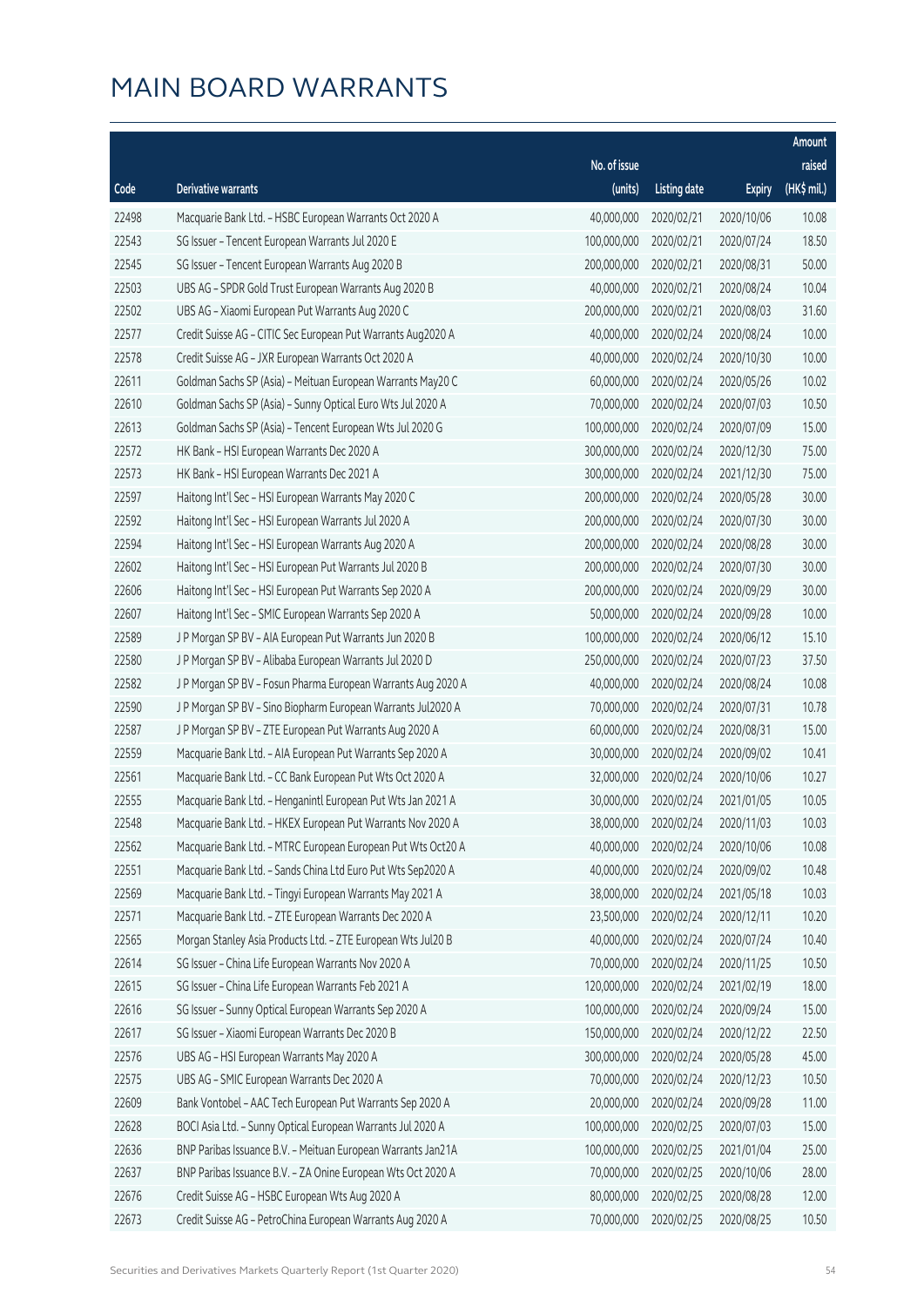|       |                                                              |                        |                     |               | Amount      |
|-------|--------------------------------------------------------------|------------------------|---------------------|---------------|-------------|
|       |                                                              | No. of issue           |                     |               | raised      |
| Code  | Derivative warrants                                          | (units)                | <b>Listing date</b> | <b>Expiry</b> | (HK\$ mil.) |
| 22675 | Credit Suisse AG - SMIC European Warrants Aug 2020 B         | 100,000,000            | 2020/02/25          | 2020/08/24    | 25.00       |
| 22682 | Credit Suisse AG - Xiaomi European Warrants Oct 2020 B       | 200,000,000            | 2020/02/25          | 2020/10/22    | 30.00       |
| 22684 | Credit Suisse AG - ZTE European Put Warrants Aug 2020 A      | 40,000,000             | 2020/02/25          | 2020/08/24    | 10.00       |
| 22734 | Goldman Sachs SP (Asia) - Alibaba European Wts Jul 2020 D    | 150,000,000            | 2020/02/25          | 2020/07/16    | 22.50       |
| 22726 | Goldman Sachs SP (Asia) - HSI European Put Wts Aug 2020 A    | 150,000,000            | 2020/02/25          | 2020/08/28    | 22.50       |
| 22732 | Goldman Sachs SP (Asia) - Meituan European Warrants Jun20 E  | 60,000,000             | 2020/02/25          | 2020/06/16    | 12.42       |
| 22619 | HK Bank - AAC Tech European Warrants Nov 2020 A              | 80,000,000             | 2020/02/25          | 2020/11/23    | 12.00       |
| 22621 | HK Bank - AAC Tech European Warrants Apr 2021 A              | 100,000,000            | 2020/02/25          | 2021/04/26    | 15.00       |
| 22625 | HK Bank - CSPC Pharma European Warrants Oct 2020 A           | 80,000,000             | 2020/02/25          | 2020/10/30    | 20.00       |
| 22620 | HK Bank - Sino Biopharm European Warrants Mar 2021 A         | 80,000,000             | 2020/02/25          | 2021/03/01    | 20.00       |
| 22622 | HK Bank - SMIC European Warrants Aug 2020 A                  | 100,000,000            | 2020/02/25          | 2020/08/31    | 25.00       |
| 22618 | HK Bank - Sunny Optical European Warrants Dec 2020 A         | 100,000,000            | 2020/02/25          | 2020/12/31    | 25.00       |
| 22657 | J P Morgan SP BV - China EB Int'l European Wts Feb 2021 A    | 70,000,000             | 2020/02/25          | 2021/02/05    | 10.57       |
| 22668 | J P Morgan SP BV - Chinares Cement Euro Warrants Jun 2020 A  | 70,000,000             | 2020/02/25          | 2020/06/30    | 10.50       |
| 22639 | J P Morgan SP BV - HSBC European Warrants Oct 2020 A         | 100,000,000            | 2020/02/25          | 2020/10/30    | 25.10       |
| 22670 | J P Morgan SP BV - Lenovo European Warrants Jun 2020 A       | 70,000,000             | 2020/02/25          | 2020/06/26    | 10.57       |
| 22663 | J P Morgan SP BV - Ping An European Warrants Mar 2022 A      | 200,000,000            | 2020/02/25          | 2022/03/31    | 30.20       |
| 22647 | J P Morgan SP BV - SUNAC European Warrants Dec 2020 A        | 80,000,000             | 2020/02/25          | 2020/12/23    | 12.08       |
| 22641 | J P Morgan SP BV - Techtronic European Warrants Dec 2020 A   | 70,000,000             | 2020/02/25          | 2020/12/09    | 10.50       |
| 22669 | J P Morgan SP BV - ZTE European Warrants Aug 2020 B          | 60,000,000             | 2020/02/25          | 2020/08/31    | 15.06       |
| 22629 | Macquarie Bank Ltd. - Baiyunshan Ph European Warrants Feb21A | 23,000,000             | 2020/02/25          | 2021/02/16    | 10.01       |
| 22634 | Macquarie Bank Ltd. - Tencent European Warrants Mar 2022 A   | 40,000,000             | 2020/02/25          | 2022/03/01    | 10.00       |
| 22633 | Macquarie Bank Ltd. - Tencent European Warrants Sep 2022 A   | 40,000,000             | 2020/02/25          | 2022/09/01    | 10.00       |
| 22672 | Morgan Stanley Asia Products Ltd. - ZTE Euro Put Wt Aug20 A  | 40,000,000             | 2020/02/25          | 2020/08/24    | 10.00       |
| 22721 | SG Issuer - PetroChina European Warrants Oct 2020 A          | 60,000,000             | 2020/02/25          | 2020/10/30    | 15.00       |
| 22723 | SG Issuer - SUNAC European Warrants Dec 2020 A               | 150,000,000            | 2020/02/25          | 2020/12/23    | 22.50       |
| 22711 | SG Issuer - Xiaomi European Warrants Sep 2020 D              | 150,000,000 2020/02/25 |                     | 2020/09/23    | 22.50       |
| 22718 | SG Issuer - Xiaomi European Warrants Feb 2021 A              | 150,000,000            | 2020/02/25          | 2021/02/19    | 22.50       |
| 22707 | UBS AG - Alibaba European Warrants Jul 2020 D                | 100,000,000            | 2020/02/25          | 2020/07/28    | 15.00       |
| 22710 | UBS AG - Alibaba European Warrants Jul 2020 E                | 100,000,000            | 2020/02/25          | 2020/07/16    | 15.00       |
| 22703 | UBS AG - Bud Apac European Warrants Jul 2020 A               | 100,000,000            | 2020/02/25          | 2020/07/28    | 15.00       |
| 22696 | UBS AG - HSBC European Warrants Sep 2020 A                   | 100,000,000            | 2020/02/25          | 2020/09/04    | 15.10       |
| 22700 | UBS AG - HSBC European Put Warrants Jun 2020 B               | 100,000,000            | 2020/02/25          | 2020/06/18    | 15.00       |
| 22695 | UBS AG - HSCEI European Warrants Oct 2020 A                  | 200,000,000            | 2020/02/25          | 2020/10/29    | 30.20       |
| 22692 | UBS AG - HSCEI European Put Warrants Sep 2020 A              | 200,000,000            | 2020/02/25          | 2020/09/29    | 30.00       |
| 22706 | UBS AG - Tencent European Warrants Nov 2020 A                | 300,000,000            | 2020/02/25          | 2020/11/23    | 45.00       |
| 22689 | Bank Vontobel - CNOOC European Put Warrants Oct 2020 A       | 40,000,000             | 2020/02/25          | 2020/10/05    | 10.00       |
| 22691 | Bank Vontobel - HSBC European Put Warrants Sep 2020 A        | 70,000,000             | 2020/02/25          | 2020/09/25    | 10.50       |
| 22736 | BOCI Asia Ltd. - AIA European Warrants Jun 2020 C            | 50,000,000             | 2020/02/26          | 2020/06/24    | 13.00       |
| 22735 | BOCI Asia Ltd. - HSBC European Put Warrants Sep 2020 A       | 70,000,000             | 2020/02/26          | 2020/09/23    | 11.20       |
| 22788 | Credit Suisse AG - China Ovs Ppt European Warrants Dec2020 A | 50,000,000             | 2020/02/26          | 2020/12/31    | 12.50       |
| 22789 | Credit Suisse AG - Chi Res Power European Wts Oct 2020 A     | 40,000,000             | 2020/02/26          | 2020/10/30    | 10.00       |
| 22783 | Credit Suisse AG - HSBC European Wts Aug 2020 B              | 80,000,000             | 2020/02/26          | 2020/08/25    | 20.00       |
| 22791 | Credit Suisse AG - HSBC European Put Warrants Aug 2020 A     | 80,000,000             | 2020/02/26          | 2020/08/25    | 20.00       |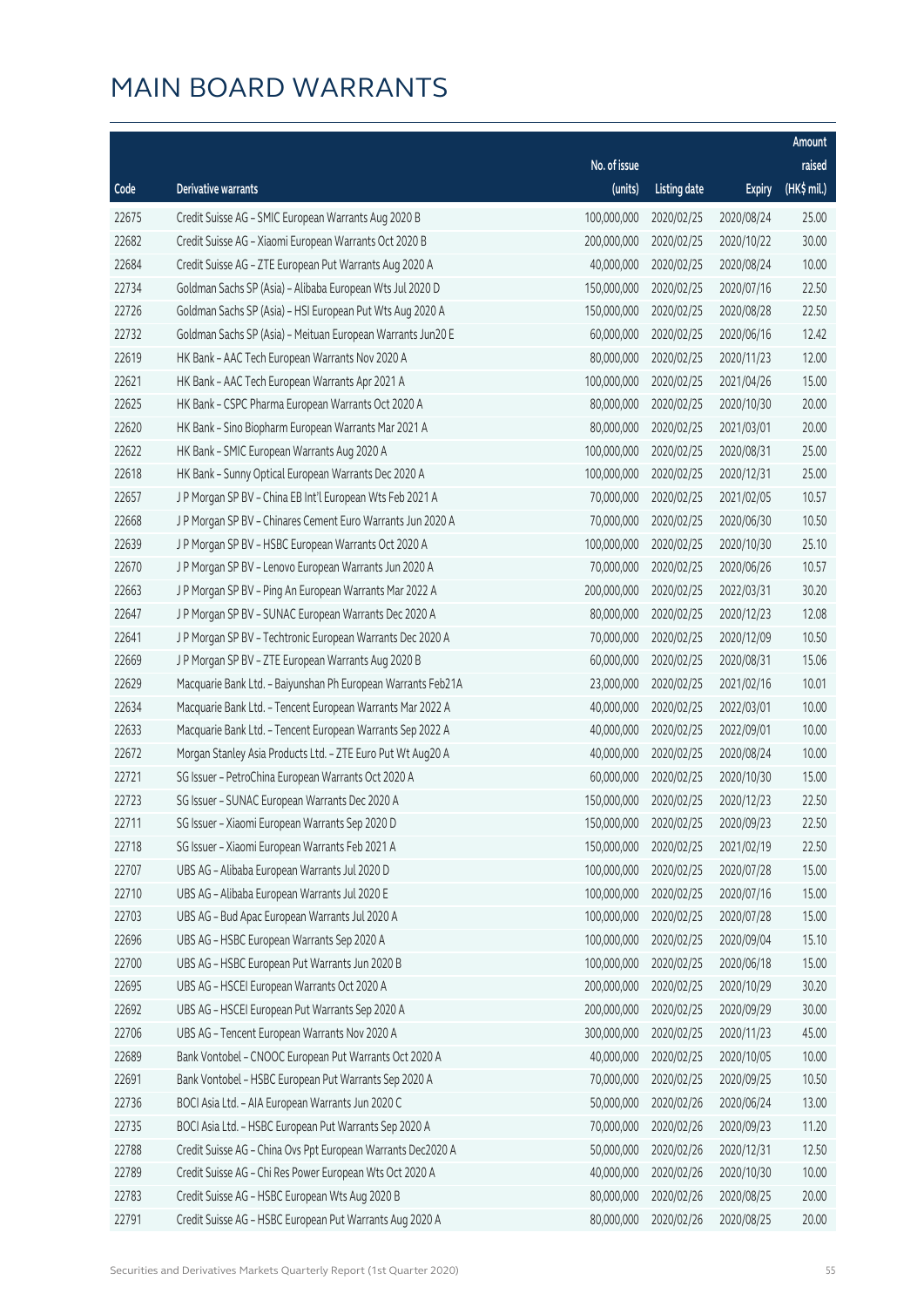|       |                                                              |              |                       |               | Amount      |
|-------|--------------------------------------------------------------|--------------|-----------------------|---------------|-------------|
|       |                                                              | No. of issue |                       |               | raised      |
| Code  | Derivative warrants                                          | (units)      | <b>Listing date</b>   | <b>Expiry</b> | (HK\$ mil.) |
| 22785 | Credit Suisse AG - Hang Seng Bank European Warrants Sep20 A  | 70,000,000   | 2020/02/26            | 2020/09/21    | 10.50       |
| 22792 | Credit Suisse AG - PA Gooddoctor European Warrants Aug2020 A | 50,000,000   | 2020/02/26            | 2020/08/25    | 12.50       |
| 22781 | Credit Suisse AG - ZTE European Warrants Aug 2020 A          | 40,000,000   | 2020/02/26            | 2020/08/25    | 10.00       |
| 22771 | Citigroup Global - HSBC European Warrants Aug 2020 A         | 100,000,000  | 2020/02/26            | 2020/08/28    | 15.00       |
| 22773 | Citigroup Global - HSBC European Warrants Aug 2020 B         | 100,000,000  | 2020/02/26            | 2020/08/28    | 15.00       |
| 22777 | Goldman Sachs SP (Asia) - Bud Apac European Warrants Jul20 A | 70,000,000   | 2020/02/26            | 2020/07/28    | 10.50       |
| 22774 | Goldman Sachs SP (Asia) - HSBC European Warrants Jun 2020 B  | 80,000,000   | 2020/02/26            | 2020/06/23    | 12.00       |
| 22779 | Goldman Sachs SP (Asia) - Hansoh Pharma European Wts Oct20A  | 50,000,000   | 2020/02/26            | 2020/10/05    | 12.50       |
| 22775 | Goldman Sachs SP (Asia) - Meituan European Put Wts Sep2020 A | 80,000,000   | 2020/02/26            | 2020/09/25    | 12.00       |
| 22743 | HK Bank - Sinopec Corp European Warrants Nov 2020 A          | 80,000,000   | 2020/02/26            | 2020/11/30    | 20.00       |
| 22741 | HK Bank - ICBC European Warrants Aug 2020 B                  | 80,000,000   | 2020/02/26            | 2020/08/31    | 20.00       |
| 22742 | HK Bank - PetroChina European Warrants Nov 2020 A            | 80,000,000   | 2020/02/26            | 2020/11/02    | 20.00       |
| 22740 | HK Bank - Ping An European Warrants Jul 2021 A               | 500,000,000  | 2020/02/26            | 2021/07/05    | 75.00       |
| 22739 | HK Bank - Sino Biopharm European Warrants Jul 2021 A         | 80,000,000   | 2020/02/26            | 2021/07/09    | 12.00       |
| 22745 | Macquarie Bank Ltd. - Alibaba European Warrants Jul 2020 F   | 55,000,000   | 2020/02/26            | 2020/07/17    | 10.07       |
| 22746 | Macquarie Bank Ltd. - CS Services European Warrants Sep20 A  | 24,000,000   | 2020/02/26            | 2020/09/16    | 10.10       |
| 22747 | Macquarie Bank Ltd. - CS Services European Warrants Mar21 A  | 33,000,000   | 2020/02/26            | 2021/03/16    | 10.03       |
| 22751 | Macquarie Bank Ltd. - HSBC European Warrants Aug 2020 A      | 39,000,000   | 2020/02/26            | 2020/08/31    | 10.02       |
| 22750 | Macquarie Bank Ltd. - HSBC European Put Warrants Aug 2020 A  | 21,500,000   | 2020/02/26            | 2020/08/31    | 10.06       |
| 22798 | SG Issuer - Agricultural Bank European Warrants Dec 2020 A   | 80,000,000   | 2020/02/26            | 2020/12/31    | 20.00       |
| 22802 | SG Issuer - Country Garden European Warrants Oct 2020 A      | 50,000,000   | 2020/02/26            | 2020/10/30    | 12.50       |
| 22804 | SG Issuer - CS Services European Warrants Oct 2020 A         | 30,000,000   | 2020/02/26            | 2020/10/30    | 11.10       |
| 22801 | SG Issuer - CK Asset European Warrants Aug 2020 A            | 50,000,000   | 2020/02/26            | 2020/08/31    | 12.50       |
| 22799 | SG Issuer - China Tower European Warrants May 2021 A         | 80,000,000   | 2020/02/26            | 2021/05/24    | 13.60       |
| 22803 | SG Issuer - Galaxy Ent European Put Warrants Jun 2020 B      | 50,000,000   | 2020/02/26            | 2020/06/22    | 11.00       |
| 22794 | SG Issuer - Sunny Optical European Put Warrants Jun 2020 B   | 80,000,000   | 2020/02/26            | 2020/06/08    | 12.00       |
| 22796 | SG Issuer - ZTE European Warrants Aug 2020 A                 |              | 30,000,000 2020/02/26 | 2020/08/25    | 10.65       |
| 22763 | UBS AG - PA Gooddoctor European Warrants Jul 2020 A          | 80,000,000   | 2020/02/26            | 2020/07/24    | 12.00       |
| 22758 | UBS AG - PetroChina European Warrants May 2020 A             | 70,000,000   | 2020/02/26            | 2020/05/26    | 10.50       |
| 22764 | UBS AG - Wharf Reic European Put Warrants Aug 2020 A         | 40,000,000   | 2020/02/26            | 2020/08/31    | 10.00       |
| 10119 | BNP Paribas Issuance B.V. - EUR/USD Euro Wts Dec 2020 A      | 50,000,000   | 2020/02/27            | 2020/12/21    | 12.50       |
| 10120 | BNP Paribas Issuance B.V. - EUR/USD Euro Put Wt Dec 2020 A   | 50,000,000   | 2020/02/27            | 2020/12/21    | 12.50       |
| 10121 | BNP Paribas Issuance B.V. - GBP/USD European Wts Dec 2020 A  | 50,000,000   | 2020/02/27            | 2020/12/21    | 12.50       |
| 10122 | BNP Paribas Issuance B.V. - GBP/USD Euro Put Wt Dec 2020 A   | 50,000,000   | 2020/02/27            | 2020/12/21    | 12.50       |
| 10115 | BNP Paribas Issuance B.V. - USD/CNH European Wts Dec 2020 A  | 50,000,000   | 2020/02/27            | 2020/12/21    | 13.00       |
| 10116 | BNP Paribas Issuance B.V. - USD/CNH European Put Wts Dec20 A | 50,000,000   | 2020/02/27            | 2020/12/21    | 12.50       |
| 10117 | BNP Paribas Issuance B.V. - USD/YEN Euro Wts Dec 2020 A      | 50,000,000   | 2020/02/27            | 2020/12/21    | 12.50       |
| 10118 | BNP Paribas Issuance B.V. - USD/YEN Eur Put Wts Dec 2020 A   | 50,000,000   | 2020/02/27            | 2020/12/21    | 12.50       |
| 22872 | Credit Suisse AG - AIA European Warrants Jun 2020 D          | 70,000,000   | 2020/02/27            | 2020/06/24    | 13.86       |
| 22869 | Credit Suisse AG - BYD Company European Put Warrants Dec20 A | 80,000,000   | 2020/02/27            | 2020/12/31    | 20.00       |
| 22871 | Credit Suisse AG - China EB Int'l European Wts Dec 2020 A    | 40,000,000   | 2020/02/27            | 2020/12/31    | 10.00       |
| 22870 | Credit Suisse AG - ICBC European Warrants Aug 2020 A         | 50,000,000   | 2020/02/27            | 2020/08/26    | 12.50       |
| 22875 | Credit Suisse AG - Lenovo European Warrants Aug 2021 A       | 80,000,000   | 2020/02/27            | 2021/08/26    | 12.00       |
| 22879 | Credit Suisse AG - Link REIT European Put Warrants Aug2020 B | 40,000,000   | 2020/02/27            | 2020/08/26    | 10.00       |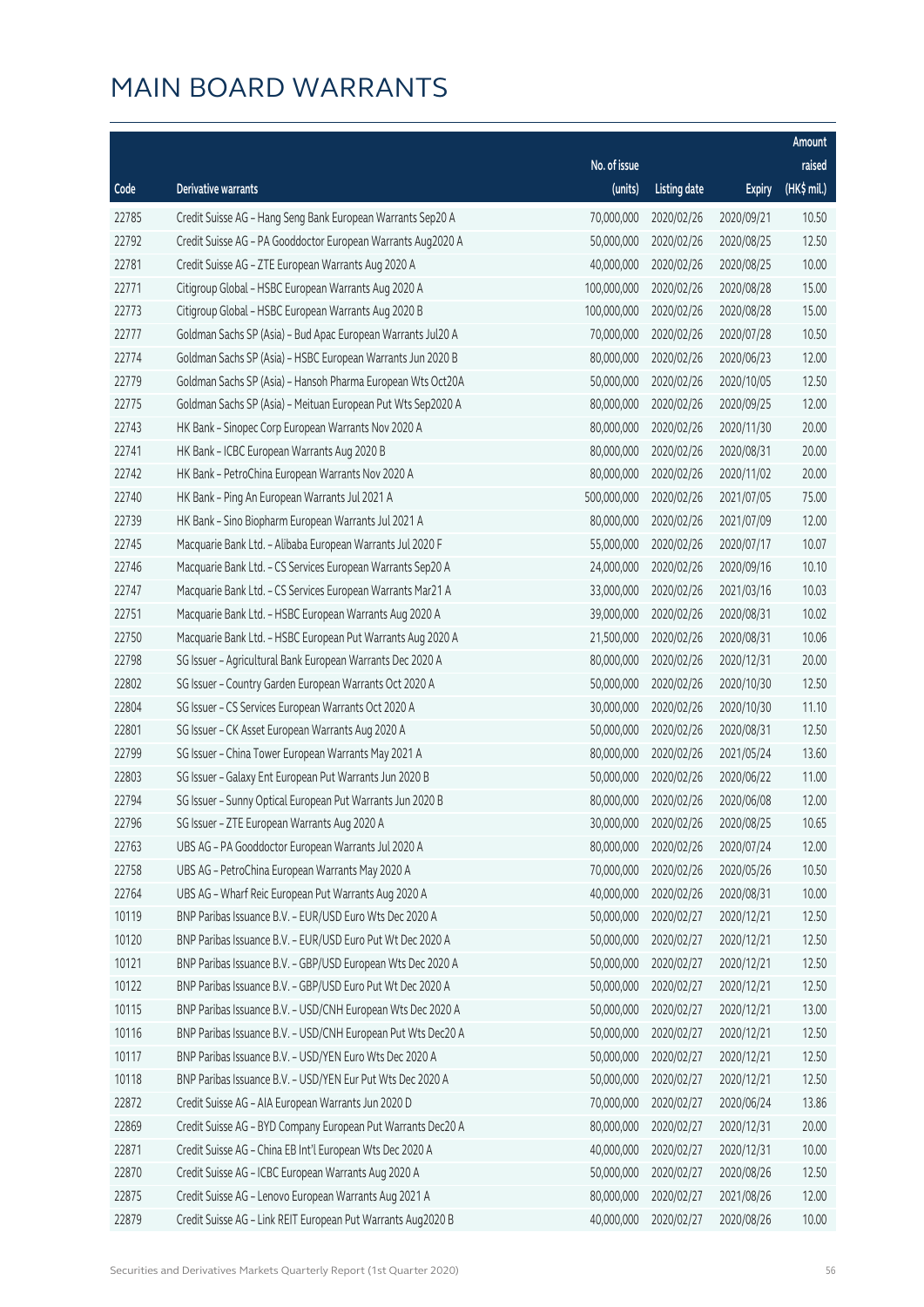|        |                                                              |              |                       |               | Amount      |
|--------|--------------------------------------------------------------|--------------|-----------------------|---------------|-------------|
|        |                                                              | No. of issue |                       |               | raised      |
| Code   | <b>Derivative warrants</b>                                   | (units)      | <b>Listing date</b>   | <b>Expiry</b> | (HK\$ mil.) |
| 22831  | Citigroup Global - AIA European Warrants Jun 2020 A          | 100,000,000  | 2020/02/27            | 2020/06/17    | 15.00       |
| 22832  | Citigroup Global - AIA European Warrants Dec 2020 A          | 120,000,000  | 2020/02/27            | 2020/12/30    | 18.00       |
| 22835  | Citigroup Global - Meituan European Warrants Jun 2020 A      | 80,000,000   | 2020/02/27            | 2020/06/16    | 20.00       |
| 22834  | Citigroup Global - Tencent European Put Warrants Jun 2020 A  | 100,000,000  | 2020/02/27            | 2020/06/29    | 15.00       |
| 22833  | Citigroup Global - Tencent European Put Warrants Aug 2020 A  | 100,000,000  | 2020/02/27            | 2020/08/28    | 15.00       |
| 22880  | Goldman Sachs SP (Asia) - China Life Euro Wts Feb 2021 A     | 100,000,000  | 2020/02/27            | 2021/02/19    | 15.00       |
| 22882  | Goldman Sachs SP (Asia) - Kingsoft European Wts Aug 2020 A   | 60,000,000   | 2020/02/27            | 2020/08/20    | 15.90       |
| 22884  | Goldman Sachs SP (Asia) - Tencent European Put Wt Aug 2020 A | 100,000,000  | 2020/02/27            | 2020/08/24    | 21.00       |
| 22807  | HK Bank - Bank of China European Warrants Oct 2020 A         | 80,000,000   | 2020/02/27            | 2020/10/05    | 20.00       |
| 22806  | HK Bank - CC Bank European Warrants Aug 2020 A               | 50,000,000   | 2020/02/27            | 2020/08/31    | 15.50       |
| 22809  | HK Bank - CC Bank European Warrants Aug 2020 B               | 80,000,000   | 2020/02/27            | 2020/08/24    | 12.00       |
| 22847  | J P Morgan SP BV - BYD Company European Warrants Aug 2020 B  | 50,000,000   | 2020/02/27            | 2020/08/31    | 13.25       |
| 22851  | J P Morgan SP BV - CC Bank European Wts Aug 2020 C           | 100,000,000  | 2020/02/27            | 2020/08/26    | 15.10       |
| 22849  | J P Morgan SP BV - CICC European Warrants Aug 2020 A         | 60,000,000   | 2020/02/27            | 2020/08/27    | 15.54       |
| 22838  | J P Morgan SP BV - CITIC Sec European Warrants Jul 2020 B    | 70,000,000   | 2020/02/27            | 2020/07/24    | 10.57       |
| 22842  | J P Morgan SP BV - HTSC European Warrants Aug 2020 A         | 40,000,000   | 2020/02/27            | 2020/08/31    | 10.04       |
| 22845  | J P Morgan SP BV - Zhaojin Mining European Wts Dec 2020 A    | 40,000,000   | 2020/02/27            | 2020/12/31    | 10.04       |
| 22823  | Macquarie Bank Ltd. - BYD Company European Wts Jan 2022 A    | 40,000,000   | 2020/02/27            | 2022/01/04    | 10.00       |
| 22822  | Macquarie Bank Ltd. - BYD Company European Put Wts Oct2021 A | 36,000,000   | 2020/02/27            | 2021/10/05    | 10.01       |
| 22810  | Macquarie Bank Ltd. - CITIC European Warrants Oct 2021 A     | 40,000,000   | 2020/02/27            | 2021/10/05    | 10.04       |
| 22821  | Macquarie Bank Ltd. - China Life European Wts Mar 2021 A     | 40,000,000   | 2020/02/27            | 2021/03/02    | 10.00       |
| 22818  | Macquarie Bank Ltd. - CRCC European Warrants Jul 2021 A      | 40,000,000   | 2020/02/27            | 2021/07/05    | 10.08       |
| 22828  | Macquarie Bank Ltd. - HEC Pharm European Warrants Apr 2021 A | 40,000,000   | 2020/02/27            | 2021/04/16    | 10.12       |
| 22812  | Macquarie Bank Ltd. - Henderson Land Dev Euro Wts Jan 2021 A | 40,000,000   | 2020/02/27            | 2021/01/05    | 10.20       |
| 22815  | Macquarie Bank Ltd. - KECL European Warrants Apr 2021 A      | 22,000,000   | 2020/02/27            | 2021/04/07    | 10.23       |
| 22819  | Macquarie Bank Ltd. - PetroChina European Wts Feb 2021 A     | 40,000,000   | 2020/02/27            | 2021/02/02    | 10.04       |
| 22825  | Macquarie Bank Ltd. - Zijin Mining European Wts Jan 2021 A   |              | 19,500,000 2020/02/27 | 2021/01/05    | 10.12       |
| 22860  | SG Issuer - Bud Apac European Warrants Sep 2020 A            | 60,000,000   | 2020/02/27            | 2020/09/30    | 15.00       |
| 22866  | SG Issuer - CSOP A50 ETF European Warrants Aug 2020 A        | 100,000,000  | 2020/02/27            | 2020/08/24    | 17.00       |
| 22868  | SG Issuer - A50 China European Warrants Nov 2020 C           | 100,000,000  | 2020/02/27            | 2020/11/30    | 25.00       |
| 22861  | SG Issuer - Galaxy Ent European Warrants Aug 2020 A          | 40,000,000   | 2020/02/27            | 2020/08/31    | 16.00       |
| 22862  | SG Issuer - HSBC European Warrants Aug 2020 B                | 70,000,000   | 2020/02/27            | 2020/08/28    | 10.50       |
| 22864  | SG Issuer - New World Dev Eu Wt Dec 2020 A                   | 70,000,000   | 2020/02/27            | 2020/12/22    | 11.20       |
| 22865  | SG Issuer - Sands China European Put Warrants Aug 2020 B     | 40,000,000   | 2020/02/27            | 2020/08/31    | 10.00       |
| 22830  | UBS AG - CNBM European Wts Sep 2020 B                        | 60,000,000   | 2020/02/27            | 2020/09/18    | 10.02       |
| 22829  | UBS AG - Sinopec Corp European Warrants Aug 2020 A           | 70,000,000   | 2020/02/27            | 2020/08/12    | 10.50       |
| 22858  | Bank Vontobel - BYD Company European Warrants Oct 2020 A     | 25,000,000   | 2020/02/27            | 2020/10/28    | 10.75       |
| 22859  | Bank Vontobel - BYD Company European Warrants Apr 2021 A     | 40,000,000   | 2020/02/27            | 2021/04/01    | 10.00       |
| 22854  | Bank Vontobel - HSI European Warrants Oct 2020 A             | 80,000,000   | 2020/02/27            | 2020/10/29    | 20.00       |
| 22855  | Bank Vontobel - HSI European Warrants Jun 2021 A             | 80,000,000   | 2020/02/27            | 2021/06/29    | 20.00       |
| 22856  | Bank Vontobel - HSI European Put Warrants Oct 2020 A         | 80,000,000   | 2020/02/27            | 2020/10/29    | 20.00       |
| 22857  | Bank Vontobel - HSI European Put Warrants Jun 2021 A         | 80,000,000   | 2020/02/27            | 2021/06/29    | 20.00       |
| 18088# | Credit Suisse AG - Alibaba European Warrants Jul 2020 B      | 100,000,000  | 2020/02/27            | 2020/07/02    | 10.20       |
| 13229# | Credit Suisse AG - Meituan European Warrants Jun 2020 D      | 100,000,000  | 2020/02/27            | 2020/06/26    | 10.20       |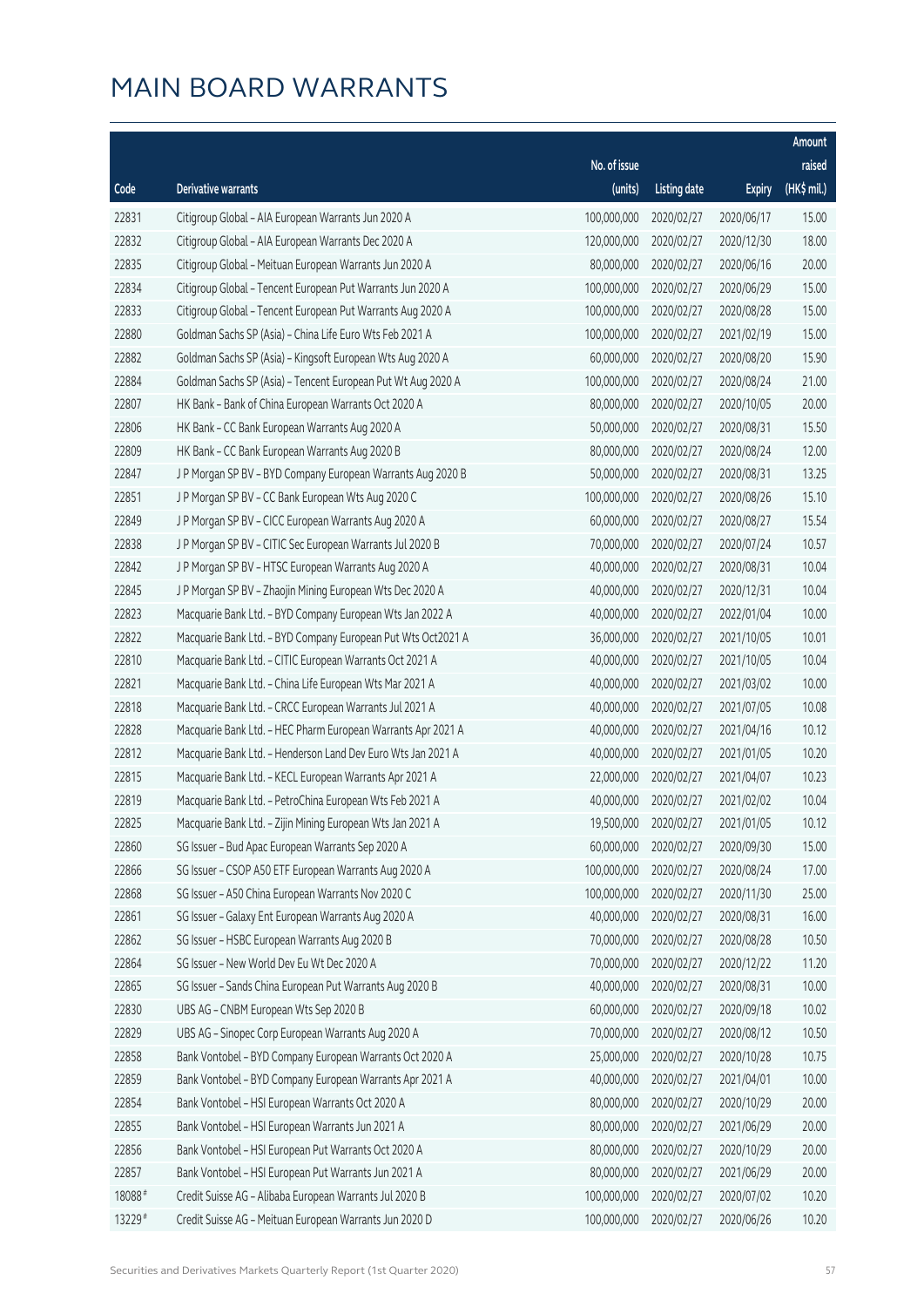|       |                                                              |                        |                     |               | Amount      |
|-------|--------------------------------------------------------------|------------------------|---------------------|---------------|-------------|
|       |                                                              | No. of issue           |                     |               | raised      |
| Code  | <b>Derivative warrants</b>                                   | (units)                | <b>Listing date</b> | <b>Expiry</b> | (HK\$ mil.) |
| 22897 | BOCI Asia Ltd. - Galaxy Ent European Warrants Jun 2020 A     | 70,000,000             | 2020/02/28          | 2020/06/24    | 10.50       |
| 22898 | BOCI Asia Ltd. - HSBC European Put Warrants Sep 2020 B       | 70,000,000             | 2020/02/28          | 2020/09/23    | 11.90       |
| 22900 | BOCI Asia Ltd. - New World Dev European Warrants Dec 2020 A  | 80,000,000             | 2020/02/28          | 2020/12/22    | 12.00       |
| 22952 | Credit Suisse AG - CSC European Warrants Dec 2020 A          | 80,000,000             | 2020/02/28          | 2020/12/31    | 20.00       |
| 22948 | Credit Suisse AG - Galaxy Ent European Warrants Jun 2020 A   | 40,000,000             | 2020/02/28          | 2020/06/24    | 12.00       |
| 22937 | Credit Suisse AG - HTSC European Warrants Aug 2020 A         | 40,000,000             | 2020/02/28          | 2020/08/27    | 10.00       |
| 22942 | Credit Suisse AG - Haitong Sec European Warrants Nov 2020 A  | 60,000,000             | 2020/02/28          | 2020/11/23    | 10.02       |
| 22951 | Credit Suisse AG - ZA Onine European Warrants Sep 2020 A     | 40,000,000             | 2020/02/28          | 2020/09/30    | 12.80       |
| 22890 | Guotai Junan - HSBC European Warrants Sep 2020 A             | 100,000,000            | 2020/02/28          | 2020/09/04    | 20.80       |
| 22889 | Guotai Junan - Xiaomi European Warrants Oct 2020 A           | 100,000,000            | 2020/02/28          | 2020/10/09    | 15.00       |
| 22958 | Goldman Sachs SP (Asia) - Alibaba European Wts Sep 2020 B    | 150,000,000            | 2020/02/28          | 2020/09/25    | 26.85       |
| 22963 | Goldman Sachs SP (Asia) - HKEX European Warrants Sep 2020 A  | 150,000,000            | 2020/02/28          | 2020/09/23    | 26.25       |
| 22960 | Goldman Sachs SP (Asia) - ZA Onine European Wts Aug 2020 A   | 50,000,000             | 2020/02/28          | 2020/08/28    | 12.70       |
| 22888 | HK Bank - Lenovo European Warrants Dec 2021 A                | 100,000,000            | 2020/02/28          | 2021/12/31    | 25.00       |
| 22935 | J P Morgan SP BV - Agricultural Bank Euro Wts Aug 2021 A     | 80,000,000             | 2020/02/28          | 2021/08/31    | 12.32       |
| 22922 | J P Morgan SP BV - CKH Holdings European Warrants Sep 2020 A | 60,000,000             | 2020/02/28          | 2020/09/30    | 15.12       |
| 22925 | J P Morgan SP BV - Fosun Intl European Warrants Aug 2020 A   | 70,000,000             | 2020/02/28          | 2020/08/26    | 10.50       |
| 22924 | J P Morgan SP BV - HSBC European Warrants Sep 2020 B         | 100,000,000            | 2020/02/28          | 2020/09/02    | 25.00       |
| 22907 | J P Morgan SP BV - HSI European Warrants Sep 2020 B          | 400,000,000            | 2020/02/28          | 2020/09/29    | 100.40      |
| 22930 | J P Morgan SP BV - Link REIT European Warrants Aug 2020 A    | 60,000,000             | 2020/02/28          | 2020/08/31    | 15.42       |
| 22936 | J P Morgan SP BV - SPDR Gold Trust Euro Put Wts Aug 2020 A   | 40,000,000             | 2020/02/28          | 2020/08/31    | 10.32       |
| 22904 | J P Morgan SP BV - Tencent European Warrants Jul 2020 E      | 250,000,000            | 2020/02/28          | 2020/07/24    | 38.50       |
| 22896 | Macquarie Bank Ltd. - AAC Tech European Put Warrants Nov20 A | 18,000,000             | 2020/02/28          | 2020/11/03    | 10.01       |
| 22892 | Macquarie Bank Ltd. - JXR European Warrants Nov 2020 A       | 27,000,000             | 2020/02/28          | 2020/11/11    | 10.07       |
| 22940 | SG Issuer - AIA European Warrants Sep 2020 A                 | 40,000,000             | 2020/02/28          | 2020/09/30    | 12.60       |
| 22941 | SG Issuer - Zijin Mining European Warrants Sep 2020 A        | 30,000,000             | 2020/02/28          | 2020/09/30    | 10.05       |
| 22919 | UBS AG – Ping An European Warrants Jun 2020 C                | 100,000,000 2020/02/28 |                     | 2020/06/26    | 15.10       |
| 22918 | UBS AG - Ping An European Warrants Aug 2020 A                | 100,000,000            | 2020/02/28          | 2020/08/26    | 15.50       |
| 22912 | UBS AG - ZTE European Warrants Aug 2020 A                    | 50,000,000             | 2020/02/28          | 2020/08/31    | 12.50       |
| 22977 | BOCI Asia Ltd. - China Tower European Warrants May 2021 B    | 80,000,000             | 2020/03/02          | 2021/05/24    | 14.40       |
| 22978 | BOCI Asia Ltd. - Evergrande European Warrants Sep 2020 A     | 80,000,000             | 2020/03/02          | 2020/09/23    | 13.60       |
| 22980 | BOCI Asia Ltd. - ZTE European Warrants Sep 2020 A            | 40,000,000             | 2020/03/02          | 2020/09/02    | 10.00       |
| 22993 | Credit Suisse AG - Alibaba European Warrants Jul 2020 J      | 200,000,000            | 2020/03/02          | 2020/07/28    | 32.00       |
| 22994 | Credit Suisse AG - Alibaba European Warrants Aug 2020 A      | 200,000,000            | 2020/03/02          | 2020/08/26    | 32.00       |
| 22995 | Credit Suisse AG - Alibaba European Warrants Aug 2020 B      | 200,000,000            | 2020/03/02          | 2020/08/26    | 30.00       |
| 22997 | Credit Suisse AG - Alibaba European Warrants Sep 2020 B      | 200,000,000            | 2020/03/02          | 2020/09/25    | 30.00       |
| 22996 | Credit Suisse AG - Alibaba European Warrants Feb 2021 A      | 200,000,000            | 2020/03/02          | 2021/02/23    | 30.00       |
| 22988 | Credit Suisse AG - BYD Company European Warrants Apr 2021 A  | 150,000,000            | 2020/03/02          | 2021/04/27    | 22.50       |
| 22998 | Credit Suisse AG - China Life European Warrants Jul 2020 A   | 60,000,000             | 2020/03/02          | 2020/07/29    | 10.02       |
| 22992 | Credit Suisse AG - Geely Auto European Warrants Nov 2020 A   | 100,000,000            | 2020/03/02          | 2020/11/23    | 17.00       |
| 22999 | Credit Suisse AG - PetroChina European Warrants Sep 2020 A   | 70,000,000             | 2020/03/02          | 2020/09/01    | 17.50       |
| 22987 | Credit Suisse AG - SD Gold European Warrants Sep 2020 A      | 40,000,000             | 2020/03/02          | 2020/09/30    | 10.00       |
| 22989 | Credit Suisse AG - Xiaomi European Warrants Dec 2020 D       | 200,000,000            | 2020/03/02          | 2020/12/11    | 30.00       |
| 22986 | Credit Suisse AG - Zhaojin Mining European Wts Nov 2020 A    | 60,000,000             | 2020/03/02          | 2020/11/30    | 15.00       |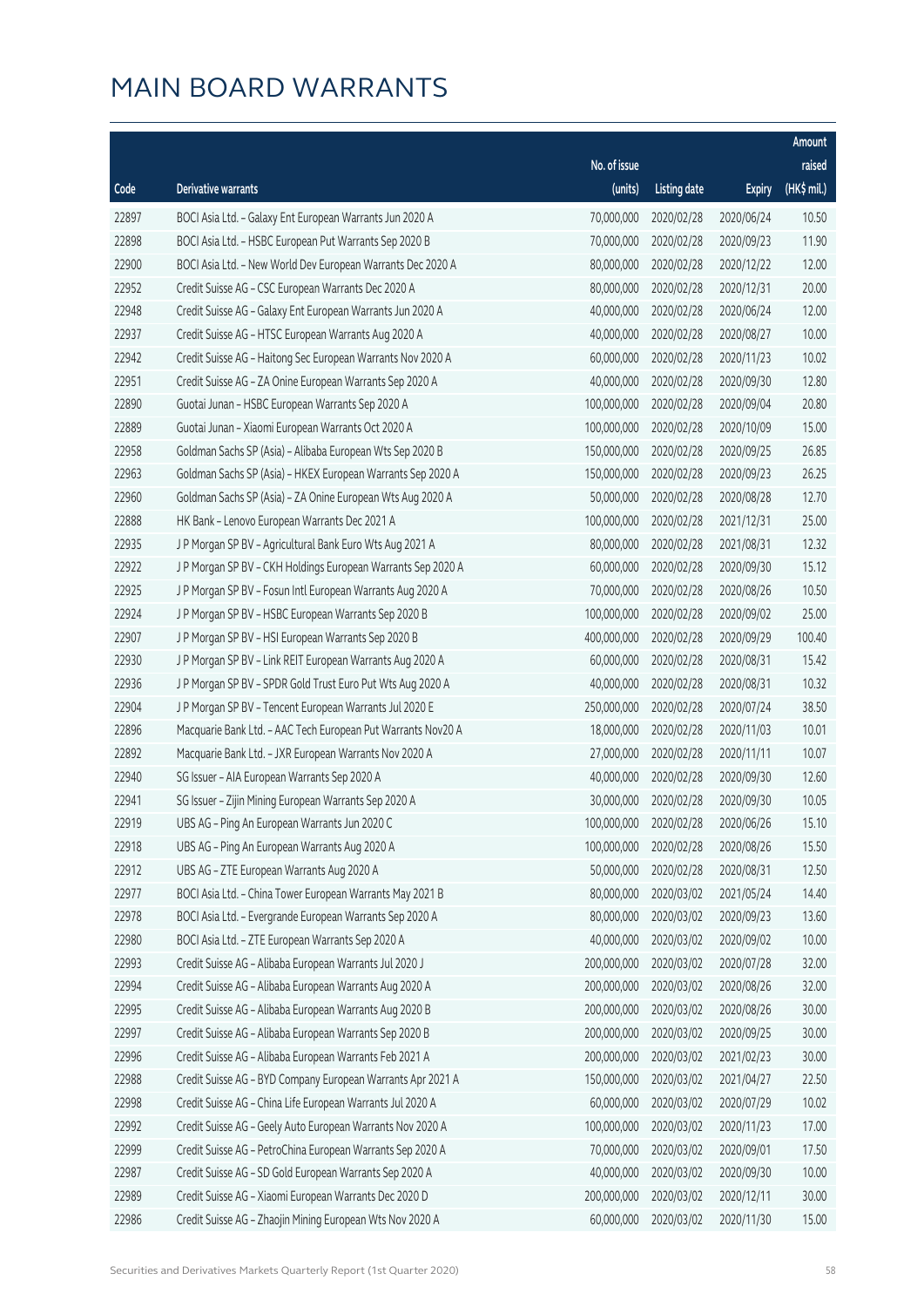|        |                                                              |                        |                     |               | Amount      |
|--------|--------------------------------------------------------------|------------------------|---------------------|---------------|-------------|
|        |                                                              | No. of issue           |                     |               | raised      |
| Code   | <b>Derivative warrants</b>                                   | (units)                | <b>Listing date</b> | <b>Expiry</b> | (HK\$ mil.) |
| 23066  | Goldman Sachs SP (Asia) - Alibaba European Wts Jun 2020 F    | 150,000,000            | 2020/03/02          | 2020/06/23    | 27.90       |
| 23069  | Goldman Sachs SP (Asia) - CKA European Warrants Jun 2020 A   | 70,000,000             | 2020/03/02          | 2020/06/19    | 10.50       |
| 23065  | Goldman Sachs SP (Asia) - HSI European Warrants Jul 2020 C   | 150,000,000            | 2020/03/02          | 2020/07/30    | 22.50       |
| 23067  | Goldman Sachs SP (Asia) - Tencent European Wts Aug 2020 C    | 150,000,000            | 2020/03/02          | 2020/08/28    | 41.40       |
| 22966  | HK Bank - Alibaba European Warrants Oct 2020 A               | 100,000,000            | 2020/03/02          | 2020/10/05    | 25.00       |
| 22969  | HK Bank - Alibaba European Warrants Oct 2020 B               | 80,000,000             | 2020/03/02          | 2020/10/30    | 20.00       |
| 22968  | HK Bank - Alibaba European Warrants Nov 2020 A               | 100,000,000            | 2020/03/02          | 2020/11/30    | 25.00       |
| 22965  | HK Bank - HSI European Warrants Aug 2020 C                   | 200,000,000            | 2020/03/02          | 2020/08/28    | 30.00       |
| 22972  | HK Bank - Xiaomi European Warrants Dec 2020 C                | 100,000,000            | 2020/03/02          | 2020/12/11    | 15.00       |
| 23007  | Haitong Int'l Sec - HSBC European Warrants Sep 2020 A        | 40,000,000             | 2020/03/02          | 2020/09/30    | 10.00       |
| 23006  | Haitong Int'l Sec - SPDR Gold Trust Euro Wts Sep 2020 B      | 40,000,000             | 2020/03/02          | 2020/09/04    | 13.60       |
| 23063  | J P Morgan SP BV - Air China European Warrants Nov 2020 A    | 70,000,000             | 2020/03/02          | 2020/11/30    | 10.92       |
| 23064  | J P Morgan SP BV - Alibaba European Warrants Jun 2020 D      | 250,000,000            | 2020/03/02          | 2020/06/30    | 37.75       |
| 23054  | J P Morgan SP BV - CM Bank European Warrants Jun 2020 A      | 70,000,000             | 2020/03/02          | 2020/06/05    | 10.92       |
| 23052  | J P Morgan SP BV - China Tower European Warrants Jun 2021 A  | 80,000,000             | 2020/03/02          | 2021/06/30    | 20.24       |
| 23049  | J P Morgan SP BV - MTRC European Warrants Sep 2020 A         | 80,000,000             | 2020/03/02          | 2020/09/30    | 20.00       |
| 23062  | J P Morgan SP BV - Meituan European Warrants Aug 2020 A      | 200,000,000            | 2020/03/02          | 2020/08/31    | 30.20       |
| 22983  | J P Morgan SP BV - Meituan European Warrants Sep 2020 A      | 200,000,000            | 2020/03/02          | 2020/09/25    | 31.20       |
| 23060  | J P Morgan SP BV - Ping An European Warrants Jul 2020 C      | 100,000,000            | 2020/03/02          | 2020/07/31    | 19.50       |
| 23053  | J P Morgan SP BV - SD Gold European Warrants Sep 2020 A      | 60,000,000             | 2020/03/02          | 2020/09/01    | 15.06       |
| 23051  | J P Morgan SP BV - SPDR Gold Trust European Wts Sep 2020 C   | 36,000,000             | 2020/03/02          | 2020/09/30    | 10.22       |
| 23040  | J P Morgan SP BV - Sunart Retail European Warrants Sep2020 A | 40,000,000             | 2020/03/02          | 2020/09/03    | 10.00       |
| 22976  | Macquarie Bank Ltd. - Bosideng European Warrants Sep 2020 A  | 22,000,000             | 2020/03/02          | 2020/09/14    | 10.21       |
| 22975  | Macquarie Bank Ltd. - PSBC European Warrants Mar 2021 A      | 34,000,000             | 2020/03/02          | 2021/03/02    | 10.10       |
| 22973  | Macquarie Bank Ltd. - Tsingtao Brew European Warrants Dec20A | 18,000,000             | 2020/03/02          | 2020/12/16    | 10.03       |
| 23016  | SG Issuer - Alibaba Group European Warrants Jul 2020 E       | 200,000,000            | 2020/03/02          | 2020/07/24    | 30.00       |
| 23020  | SG Issuer - Alibaba Group European Warrants Dec 2020 A       | 200,000,000 2020/03/02 |                     | 2020/12/24    | 30.00       |
| 23021  | SG Issuer - HKEX European Warrants Jun 2020 B                | 100,000,000            | 2020/03/02          | 2020/06/23    | 19.50       |
| 23008  | SG Issuer - HKEX European Warrants Mar 2021 A                | 150,000,000            | 2020/03/02          | 2021/03/31    | 37.50       |
| 23009  | SG Issuer - ICBC European Warrants Aug 2020 A                | 50,000,000             | 2020/03/02          | 2020/08/24    | 10.75       |
| 23027  | SG Issuer - Meituan European Warrants Dec 2020 C             | 150,000,000            | 2020/03/02          | 2020/12/23    | 22.50       |
| 23033  | SG Issuer - Ping An European Warrants Dec 2020 C             | 200,000,000            | 2020/03/02          | 2020/12/23    | 30.00       |
| 23038  | SG Issuer - Ping An European Warrants Mar 2022 A             | 200,000,000            | 2020/03/02          | 2022/03/28    | 30.00       |
| 23011  | SG Issuer - Tencent European Warrants Jun 2020 D             | 200,000,000            | 2020/03/02          | 2020/06/01    | 80.00       |
| 23015  | SG Issuer - Tencent European Warrants Jun 2020 E             | 200,000,000            | 2020/03/02          | 2020/06/22    | 62.00       |
| 23039  | SG Issuer - ZTE European Warrants Sep 2020 A                 | 30,000,000             | 2020/03/02          | 2020/09/30    | 11.70       |
| 23005  | UBS AG - China Tower European Warrants Feb 2021 A            | 100,000,000            | 2020/03/02          | 2021/02/22    | 25.00       |
| 23004  | UBS AG - Galaxy Ent European Warrants Jun 2020 B             | 100,000,000            | 2020/03/02          | 2020/06/24    | 20.10       |
| 23000  | UBS AG - Tencent European Warrants Jul 2020 E                | 300,000,000            | 2020/03/02          | 2020/07/28    | 45.00       |
| 14327# | J P Morgan SP BV - China Life European Warrants Sep 2020 B   | 180,000,000            | 2020/03/02          | 2020/09/08    | 10.26       |
| 18082# | Credit Suisse AG - Alibaba European Warrants Jul 2020 A      | 100,000,000            | 2020/03/03          | 2020/07/02    | 12.40       |
| 23096  | BOCI Asia Ltd. - Alibaba European Put Warrants Oct 2020 A    | 100,000,000            | 2020/03/03          | 2020/10/22    | 17.00       |
| 23099  | BOCI Asia Ltd. - BYD Company European Warrants Oct 2020 A    | 25,000,000             | 2020/03/03          | 2020/10/05    | 10.00       |
| 23081  | BOCI Asia Ltd. - Meituan European Warrants Aug 2020 A        | 100,000,000            | 2020/03/03          | 2020/08/24    | 15.00       |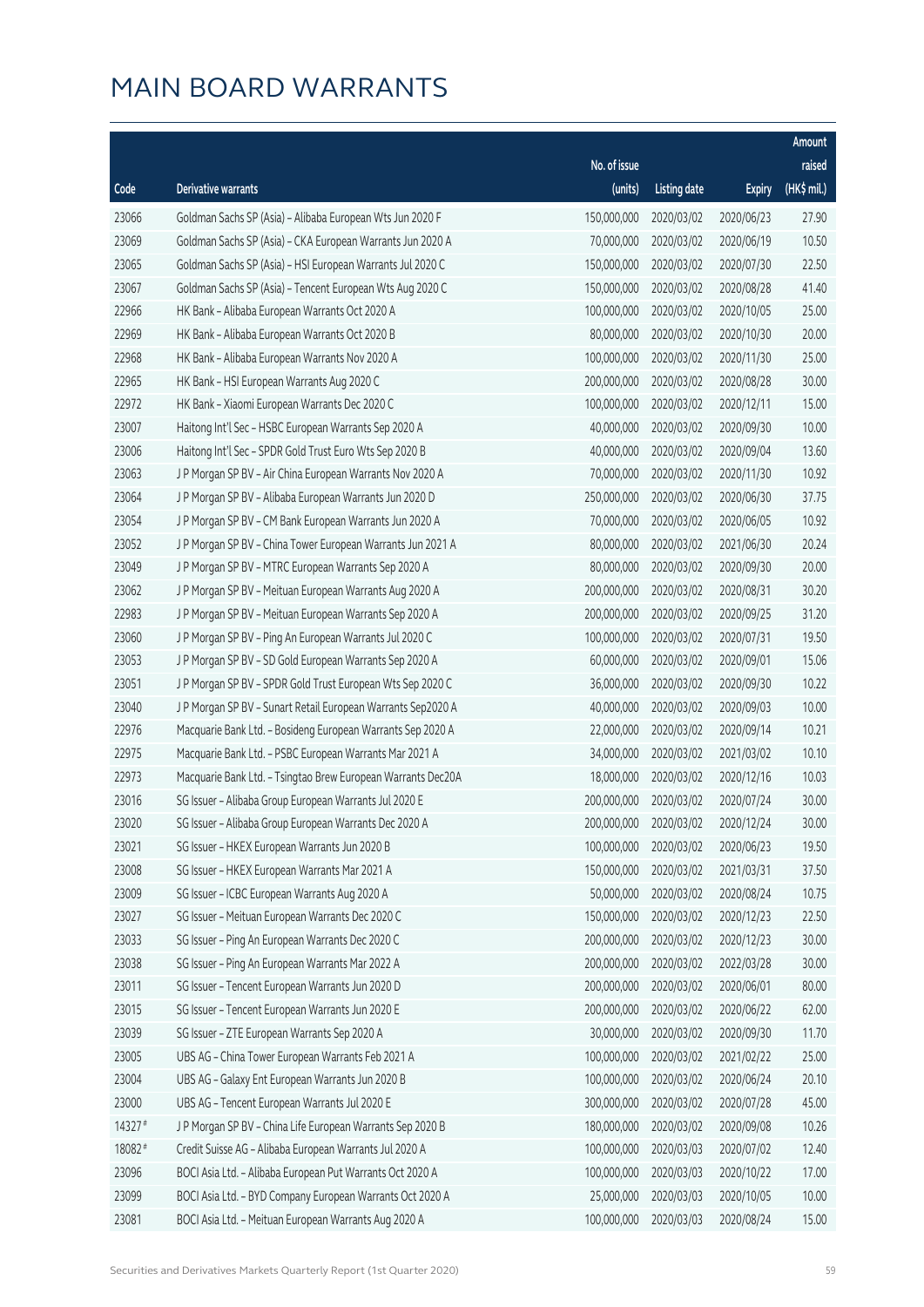|       |                                                              |              |                       |               | Amount      |
|-------|--------------------------------------------------------------|--------------|-----------------------|---------------|-------------|
|       |                                                              | No. of issue |                       |               | raised      |
| Code  | Derivative warrants                                          | (units)      | <b>Listing date</b>   | <b>Expiry</b> | (HK\$ mil.) |
| 23083 | BOCI Asia Ltd. - Meituan European Warrants Sep 2020 B        | 100,000,000  | 2020/03/03            | 2020/09/25    | 15.00       |
| 23095 | BOCI Asia Ltd. - Ping An European Warrants Sep 2020 A        | 100,000,000  | 2020/03/03            | 2020/09/21    | 20.00       |
| 23078 | BOCI Asia Ltd. - SMIC European Warrants Sep 2020 A           | 100,000,000  | 2020/03/03            | 2020/09/24    | 15.00       |
| 23079 | BOCI Asia Ltd. - Tencent European Warrants Jul 2020 F        | 200,000,000  | 2020/03/03            | 2020/07/29    | 30.00       |
| 23080 | BOCI Asia Ltd. - Tencent European Put Wts Aug 2020 A         | 200,000,000  | 2020/03/03            | 2020/08/19    | 32.00       |
| 23120 | Credit Suisse AG - BankComm European Warrants Sep 2020 A     | 50,000,000   | 2020/03/03            | 2020/09/23    | 10.00       |
| 23119 | Credit Suisse AG - Ch LongYuan European Warrants Jul 2021 A  | 60,000,000   | 2020/03/03            | 2021/07/23    | 10.80       |
| 23130 | Credit Suisse AG - China Tower European Warrants Jan 2021 A  | 100,000,000  | 2020/03/03            | 2021/01/29    | 25.00       |
| 23117 | Credit Suisse AG - Kingdee Int'l European Warrants Sep2020 A | 40,000,000   | 2020/03/03            | 2020/09/02    | 10.00       |
| 23116 | Credit Suisse AG - Melco Int'l Dev European Wts Sep 2020 A   | 60,000,000   | 2020/03/03            | 2020/09/24    | 10.02       |
| 23128 | Credit Suisse AG - Meituan European Warrants Sep 2020 A      | 200,000,000  | 2020/03/03            | 2020/09/25    | 30.20       |
| 23129 | Credit Suisse AG - Meituan European Warrants May 2022 A      | 200,000,000  | 2020/03/03            | 2022/05/26    | 30.00       |
| 23122 | Credit Suisse AG - NCI European Warrants Sep 2020 A          | 40,000,000   | 2020/03/03            | 2020/09/30    | 10.00       |
| 23123 | Credit Suisse AG - Ping An European Warrants Jul 2020 C      | 150,000,000  | 2020/03/03            | 2020/07/28    | 37.50       |
| 23113 | Credit Suisse AG - Swire Pacific A European Warrants Sep20 A | 40,000,000   | 2020/03/03            | 2020/09/02    | 10.00       |
| 23115 | Credit Suisse AG - Shenzhen Int'l European Wts Sep 2020 A    | 70,000,000   | 2020/03/03            | 2020/09/25    | 10.50       |
| 23118 | Credit Suisse AG - Vitasoy Intl European Warrants Sep 2020 A | 40,000,000   | 2020/03/03            | 2020/09/02    | 10.00       |
| 23145 | Goldman Sachs SP (Asia) - Alibaba European Wts Jun 2020 G    | 150,000,000  | 2020/03/03            | 2020/06/24    | 22.95       |
| 23153 | Goldman Sachs SP (Asia) - CITIC Sec European Wts Dec 2020 A  | 80,000,000   | 2020/03/03            | 2020/12/30    | 20.00       |
| 23151 | Goldman Sachs SP (Asia) - China Tower Euro Wts Feb 2021 A    | 80,000,000   | 2020/03/03            | 2021/02/25    | 20.00       |
| 23150 | Goldman Sachs SP (Asia) - PetroChina European Wts Oct 2020 A | 80,000,000   | 2020/03/03            | 2020/10/22    | 12.00       |
| 23149 | Goldman Sachs SP (Asia) - Tencent European Wts Jun 2020 G    | 150,000,000  | 2020/03/03            | 2020/06/22    | 27.45       |
| 23085 | HK Bank - China Tower European Warrants Dec 2020 B           | 80,000,000   | 2020/03/03            | 2020/12/31    | 20.00       |
| 23091 | HK Bank - SPDR Gold Trust European Warrants Dec 2020 A       | 100,000,000  | 2020/03/03            | 2020/12/31    | 25.00       |
| 23092 | HK Bank - ZTE European Warrants Jun 2021 A                   | 100,000,000  | 2020/03/03            | 2021/06/30    | 25.00       |
| 23106 | J P Morgan SP BV - Country Garden European Wts Aug 2020 A    | 70,000,000   | 2020/03/03            | 2020/08/04    | 10.64       |
| 23112 | J P Morgan SP BV - Sinopec Corp European Warrants Aug 2020 A |              | 80,000,000 2020/03/03 | 2020/08/14    | 12.08       |
| 23104 | J P Morgan SP BV - CPIC European Warrants Aug 2020 A         | 70,000,000   | 2020/03/03            | 2020/08/13    | 10.50       |
| 23103 | J P Morgan SP BV - Kunlun Energy European Warrants Aug2020 B | 50,000,000   | 2020/03/03            | 2020/08/17    | 11.05       |
| 23111 | J P Morgan SP BV - PetroChina European Warrants Oct 2020 A   | 100,000,000  | 2020/03/03            | 2020/10/23    | 15.10       |
| 23101 | J P Morgan SP BV - Vitasoy Intl European Warrants Sep 2020 A | 50,000,000   | 2020/03/03            | 2020/09/30    | 14.60       |
| 23075 | Macquarie Bank Ltd. - China Tower European Wts Feb 2021 A    | 40,000,000   | 2020/03/03            | 2021/02/02    | 10.08       |
| 23071 | Macquarie Bank Ltd. - Link REIT European Warrants Sep 2020 A | 24,000,000   | 2020/03/03            | 2020/09/02    | 10.13       |
| 23076 | Macquarie Bank Ltd. - Ping An European Warrants Sep 2020 C   | 18,500,000   | 2020/03/03            | 2020/09/02    | 10.08       |
| 23070 | Morgan Stanley Asia Products Ltd. - China Tower Eu Wt Dec20A | 68,000,000   | 2020/03/03            | 2020/12/15    | 17.00       |
| 23100 | Morgan Stanley Asia Products Ltd. - ZTE European Wts Sep20 A | 40,000,000   | 2020/03/03            | 2020/09/02    | 10.00       |
| 23138 | SG Issuer - China Comm Cons European Warrants Sep 2020 A     | 25,000,000   | 2020/03/03            | 2020/09/30    | 10.00       |
| 23139 | SG Issuer - China Life European Warrants Sep 2020 A          | 40,000,000   | 2020/03/03            | 2020/09/30    | 10.00       |
| 23135 | SG Issuer - CNOOC European Warrants Sep 2020 B               | 80,000,000   | 2020/03/03            | 2020/09/30    | 15.20       |
| 23140 | SG Issuer - Geely Auto European Warrants Nov 2020 A          | 80,000,000   | 2020/03/03            | 2020/11/23    | 14.80       |
| 23133 | SG Issuer - Kunlun Energy European Warrants Sep 2020 A       | 20,000,000   | 2020/03/03            | 2020/09/30    | 10.00       |
| 23141 | SG Issuer - PA Gooddoctor European Warrants Feb 2021 A       | 120,000,000  | 2020/03/03            | 2021/02/26    | 21.60       |
| 23134 | SG Issuer - PetroChina European Warrants Feb 2021 A          | 60,000,000   | 2020/03/03            | 2021/02/26    | 15.00       |
| 23142 | SG Issuer - Ping An European Put Warrants Jun 2020 A         | 50,000,000   | 2020/03/03            | 2020/06/24    | 10.00       |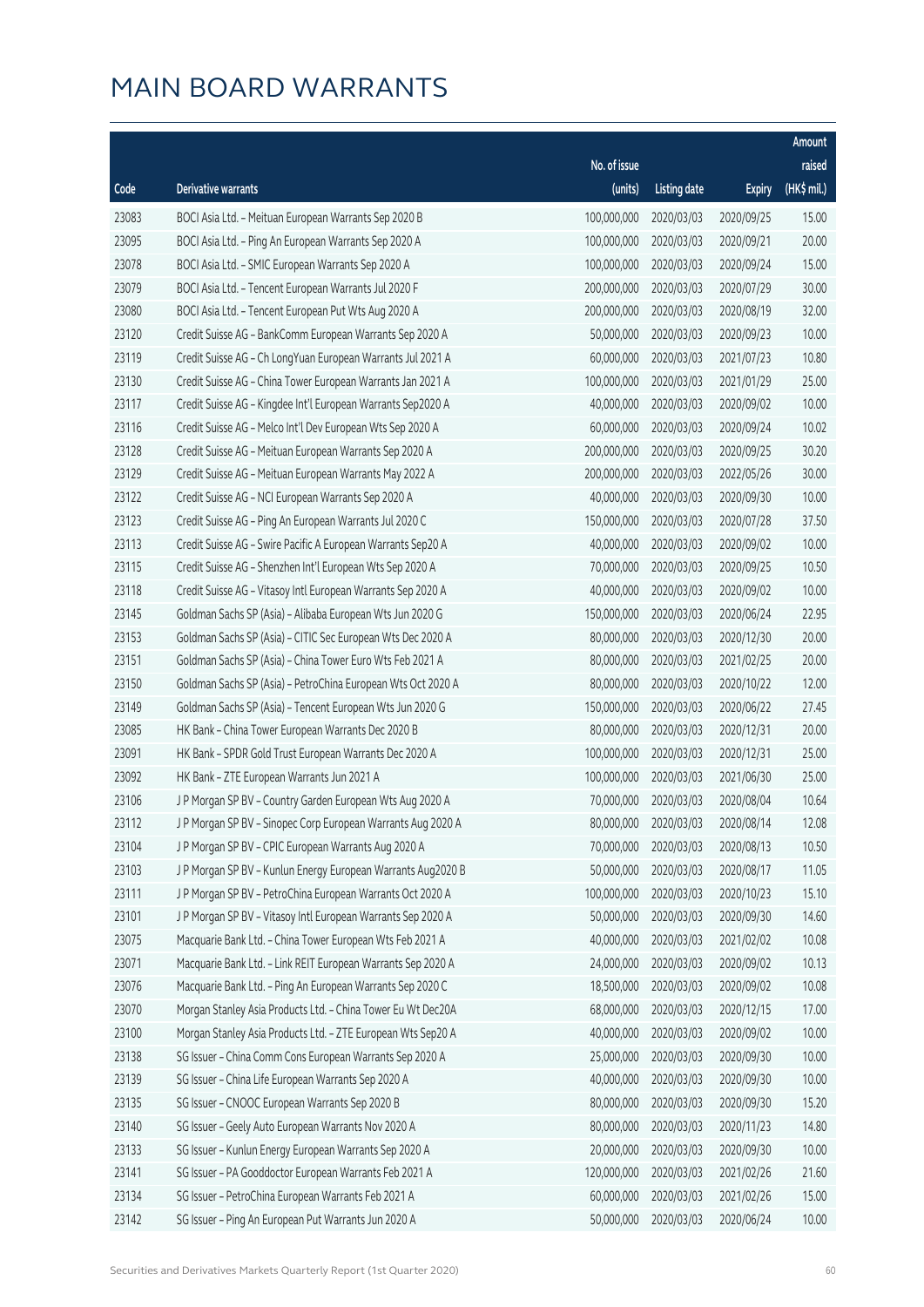|        |                                                              |              |                       |               | Amount      |
|--------|--------------------------------------------------------------|--------------|-----------------------|---------------|-------------|
|        |                                                              | No. of issue |                       |               | raised      |
| Code   | Derivative warrants                                          | (units)      | <b>Listing date</b>   | <b>Expiry</b> | (HK\$ mil.) |
| 23131  | Bank Vontobel - Ping An European Put Warrants Sep 2020 A     | 40,000,000   | 2020/03/03            | 2020/09/28    | 12.40       |
| 11558# | Credit Suisse AG - Avichina European Warrants Feb 2021 A     | 90,000,000   | 2020/03/03            | 2021/02/26    | 11.61       |
| 23165  | BOCI Asia Ltd. - HKEX European Warrants Sep 2020 A           | 100,000,000  | 2020/03/04            | 2020/09/23    | 16.00       |
| 23177  | Credit Suisse AG - Agricultural Bank European Wts Dec 2020 A | 60,000,000   | 2020/03/04            | 2020/12/23    | 10.02       |
| 23176  | Credit Suisse AG - ASM Pacific European Warrants Sep 2020 A  | 50,000,000   | 2020/03/04            | 2020/09/03    | 12.50       |
| 23179  | Credit Suisse AG - Genscript Bio European Warrants Sep2020 A | 30,000,000   | 2020/03/04            | 2020/09/30    | 10.20       |
| 23185  | Credit Suisse AG - HSI European Warrants Jul 2020 E          | 150,000,000  | 2020/03/04            | 2020/07/30    | 22.50       |
| 23187  | Credit Suisse AG - HSI European Warrants Aug 2020 C          | 150,000,000  | 2020/03/04            | 2020/08/28    | 22.50       |
| 23188  | Credit Suisse AG - HSI European Warrants Sep 2020 A          | 150,000,000  | 2020/03/04            | 2020/09/29    | 22.50       |
| 23190  | Credit Suisse AG - HSI European Put Warrants Jun 2020 B      | 150,000,000  | 2020/03/04            | 2020/06/29    | 22.50       |
| 23191  | Credit Suisse AG - HSI European Put Warrants Jun 2020 C      | 150,000,000  | 2020/03/04            | 2020/06/29    | 22.50       |
| 23184  | Credit Suisse AG - CRRC Times European Warrants Sep 2020 A   | 35,000,000   | 2020/03/04            | 2020/09/03    | 10.15       |
| 23195  | Goldman Sachs SP (Asia) - Alibaba European Wts Jun 2020 H    | 100,000,000  | 2020/03/04            | 2020/06/04    | 26.30       |
| 23197  | Goldman Sachs SP (Asia) - Alibaba European Wts Jun 2020 I    | 100,000,000  | 2020/03/04            | 2020/06/04    | 15.00       |
| 23198  | Goldman Sachs SP (Asia) - Alibaba European Wts Jun 2020 J    | 100,000,000  | 2020/03/04            | 2020/06/15    | 15.00       |
| 23194  | Goldman Sachs SP (Asia) - Galaxy Ent European Wts Jun 2020 B | 80,000,000   | 2020/03/04            | 2020/06/04    | 15.76       |
| 23161  | HK Bank - CRRC European Warrants May 2021 A                  | 80,000,000   | 2020/03/04            | 2021/05/17    | 12.00       |
| 23156  | HK Bank - HSI European Warrants Jun 2020 J                   | 200,000,000  | 2020/03/04            | 2020/06/29    | 32.00       |
| 23157  | HK Bank - HSI European Warrants Sep 2020 A                   | 200,000,000  | 2020/03/04            | 2020/09/29    | 30.00       |
| 23173  | J P Morgan SP BV - Alibaba European Warrants Jul 2020 E      | 300,000,000  | 2020/03/04            | 2020/07/24    | 45.60       |
| 23172  | J P Morgan SP BV - Alibaba European Warrants Aug 2020 A      | 250,000,000  | 2020/03/04            | 2020/08/31    | 37.75       |
| 23174  | J P Morgan SP BV - China Life European Put Wts Jun 2020 B    | 100,000,000  | 2020/03/04            | 2020/06/24    | 15.00       |
| 23171  | J P Morgan SP BV - CRRC European Warrants May 2021 A         | 70,000,000   | 2020/03/04            | 2021/05/11    | 10.50       |
| 10123  | J P Morgan SP BV - N225 Index Euro Wts Sep 2020 A            | 100,000,000  | 2020/03/04            | 2020/09/11    | 25.30       |
| 10124  | J P Morgan SP BV - N225 Index Euro Put Wts Sep 2020 A        | 100,000,000  | 2020/03/04            | 2020/09/11    | 25.50       |
| 23175  | J P Morgan SP BV - Tencent European Warrants Aug 2020 D      | 250,000,000  | 2020/03/04            | 2020/08/03    | 38.00       |
| 23169  | J P Morgan SP BV - ZA Onine European Warrants Sep 2020 A     |              | 60,000,000 2020/03/04 | 2020/09/03    | 15.00       |
| 23159  | Macquarie Bank Ltd. - Geely Auto European Wts Sep 2020 A     | 40,000,000   | 2020/03/04            | 2020/09/03    | 10.08       |
| 23199  | SG Issuer - China Mobile European Warrants Jun 2020 D        | 70,000,000   | 2020/03/04            | 2020/06/22    | 10.50       |
| 23200  | SG Issuer - Sinopec Corp European Warrants Nov 2020 A        | 70,000,000   | 2020/03/04            | 2020/11/23    | 10.50       |
| 23201  | SG Issuer - China Tower European Warrants Oct 2020 A         | 80,000,000   | 2020/03/04            | 2020/10/30    | 20.00       |
| 23167  | UBS AG - HSI European Put Warrants Jul 2020 B                | 300,000,000  | 2020/03/04            | 2020/07/30    | 45.00       |
| 23203  | Bank Vontobel - Alibaba European Put Warrants Jul 2020 C     | 70,000,000   | 2020/03/04            | 2020/07/27    | 10.50       |
| 23202  | Bank Vontobel - HSBC European Warrants Sep 2020 A            | 40,000,000   | 2020/03/04            | 2020/09/28    | 10.00       |
| 23217  | BOCI Asia Ltd. - Alibaba European Warrants Oct 2020 A        | 100,000,000  | 2020/03/05            | 2020/10/22    | 22.00       |
| 23242  | BNP Paribas Issuance B.V. - Ping An European Wt Nov 2020 A   | 30,000,000   | 2020/03/05            | 2020/11/03    | 11.10       |
| 23241  | Credit Suisse AG - Conch Cement European Warrants Jul 2020 A | 50,000,000   | 2020/03/05            | 2020/07/24    | 10.00       |
| 23239  | Credit Suisse AG - CNOOC European Warrants Sep 2020 B        | 70,000,000   | 2020/03/05            | 2020/09/24    | 10.50       |
| 23232  | Credit Suisse AG - Sinopec Corp European Warrants Nov 2020 A | 70,000,000   | 2020/03/05            | 2020/11/23    | 10.50       |
| 23240  | Credit Suisse AG - HEC Pharm European Warrants Dec 2020 A    | 80,000,000   | 2020/03/05            | 2020/12/31    | 20.00       |
| 23228  | Credit Suisse AG - HKEX European Warrants Sep 2020 A         | 200,000,000  | 2020/03/05            | 2020/09/23    | 30.00       |
| 23246  | Goldman Sachs SP (Asia) - HSBC European Put Wts Sep 2020 A   | 80,000,000   | 2020/03/05            | 2020/09/23    | 14.24       |
| 23247  | Goldman Sachs SP (Asia) - Lenovo European Wts Jun 2020 A     | 60,000,000   | 2020/03/05            | 2020/06/22    | 10.38       |
| 23243  | Goldman Sachs SP (Asia) - Meituan European Warrants Jun 20 F | 80,000,000   | 2020/03/05            | 2020/06/05    | 12.00       |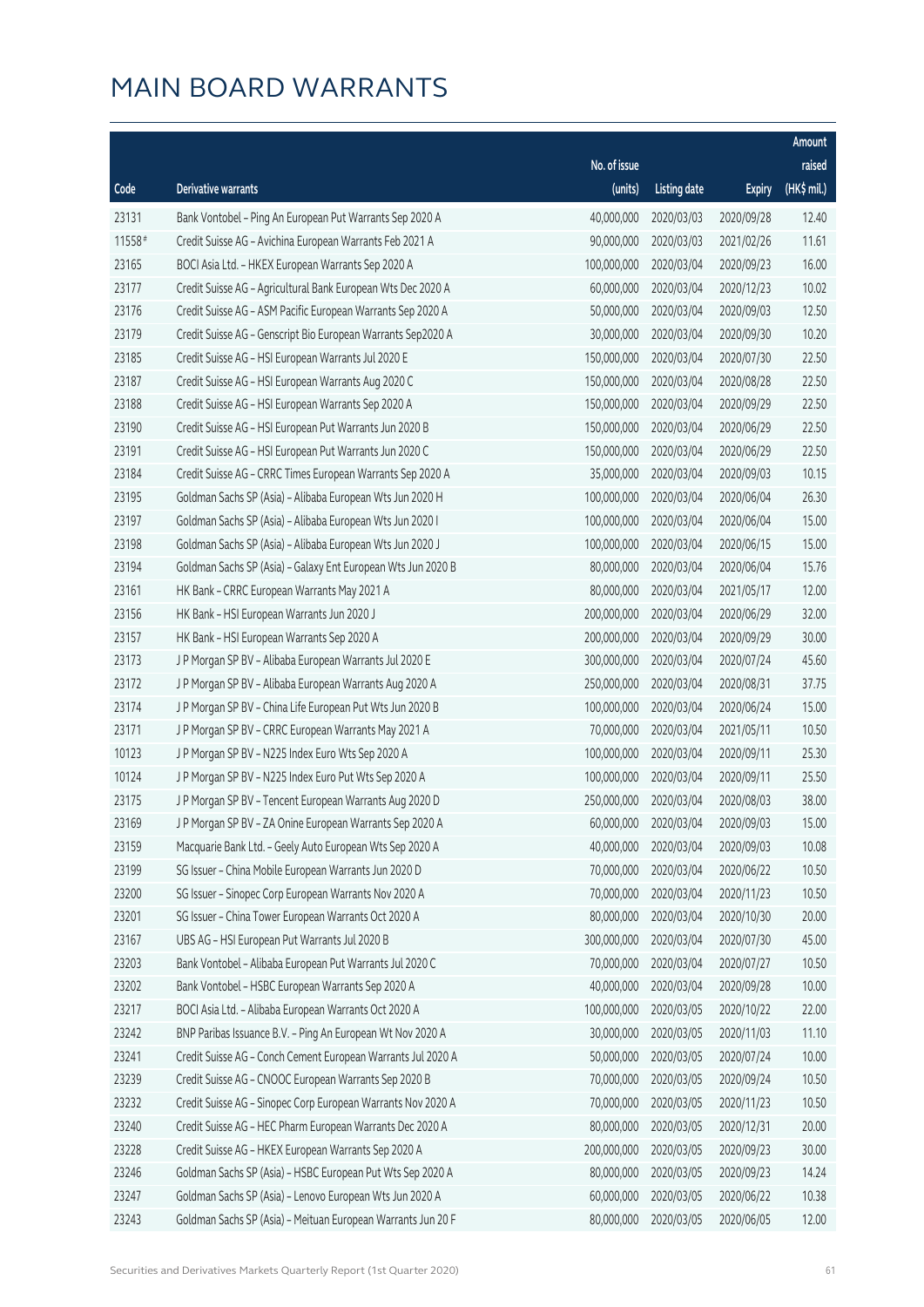|         |                                                              |              |                       |               | Amount      |
|---------|--------------------------------------------------------------|--------------|-----------------------|---------------|-------------|
|         |                                                              | No. of issue |                       |               | raised      |
| Code    | Derivative warrants                                          | (units)      | <b>Listing date</b>   | <b>Expiry</b> | (HK\$ mil.) |
| 23245   | Goldman Sachs SP (Asia) - Tencent European Wts Jun 2020 H    | 150,000,000  | 2020/03/05            | 2020/06/22    | 22.50       |
| 23212   | HK Bank - Alibaba European Warrants Jun 2020 C               | 200,000,000  | 2020/03/05            | 2020/06/30    | 30.00       |
| 23211   | HK Bank - Alibaba European Warrants Jul 2020 E               | 200,000,000  | 2020/03/05            | 2020/07/29    | 30.00       |
| 23216   | HK Bank - Alibaba European Warrants Oct 2020 C               | 200,000,000  | 2020/03/05            | 2020/10/06    | 32.00       |
| 23209   | HK Bank - CNOOC European Warrants Sep 2020 A                 | 80,000,000   | 2020/03/05            | 2020/09/24    | 12.00       |
| 23210   | HK Bank - Tencent European Warrants Sep 2020 A               | 100,000,000  | 2020/03/05            | 2020/09/04    | 25.00       |
| 23225   | J P Morgan SP BV - Minsheng Bank European Wts Jul 2020 A     | 50,000,000   | 2020/03/05            | 2020/07/31    | 11.05       |
| 23224   | J P Morgan SP BV - R&F Ppt European Warrants Aug 2020 A      | 70,000,000   | 2020/03/05            | 2020/08/06    | 11.06       |
| 23222   | J P Morgan SP BV - HSI European Warrants Sep 2020 C          | 400,000,000  | 2020/03/05            | 2020/09/29    | 103.20      |
| 23223   | J P Morgan SP BV - HSI European Warrants Dec 2021 A          | 400,000,000  | 2020/03/05            | 2021/12/30    | 60.00       |
| 23226   | J P Morgan SP BV - ICBC European Warrants Aug 2020 B         | 100,000,000  | 2020/03/05            | 2020/08/19    | 15.10       |
| 23227   | J P Morgan SP BV - Sunny Optical European Wts Dec 2020 A     | 100,000,000  | 2020/03/05            | 2020/12/23    | 15.10       |
| 23205   | Macquarie Bank Ltd. - CC Bank European Warrants Nov 2020 A   | 36,000,000   | 2020/03/05            | 2020/11/03    | 10.04       |
| 23207   | Macquarie Bank Ltd. - CPIC European Warrants Dec 2020 A      | 30,000,000   | 2020/03/05            | 2020/12/02    | 10.02       |
| 23206   | Macquarie Bank Ltd. - Fosun Pharma European Wts May 2021 A   | 33,300,000   | 2020/03/05            | 2021/05/18    | 10.02       |
| 23204   | Macquarie Bank Ltd. - Sunny Optical European Wts Oct 2020 A  | 29,500,000   | 2020/03/05            | 2020/10/06    | 10.12       |
| 23208   | Macquarie Bank Ltd. - WuXi Bio European Warrants Nov 2020 A  | 29,700,000   | 2020/03/05            | 2020/11/17    | 10.01       |
| 10126   | SG Issuer - Nikkei 225 European Warrants Dec 2020 A          | 100,000,000  | 2020/03/05            | 2020/12/11    | 25.00       |
| 10125   | SG Issuer - Nikkei 225 European Put Warrants Sep 2020 A      | 100,000,000  | 2020/03/05            | 2020/09/11    | 25.00       |
| 23220   | UBS AG - Alibaba European Warrants Sep 2020 A                | 200,000,000  | 2020/03/05            | 2020/09/23    | 30.00       |
| 23219   | UBS AG - Tencent European Warrants Jul 2020 F                | 300,000,000  | 2020/03/05            | 2020/07/21    | 45.00       |
| 25667 # | Goldman Sachs SP (Asia) - Ping An European Wts Jun 2021 A    | 200,000,000  | 2020/03/05            | 2021/06/25    | 19.40       |
| 23305   | BNP Paribas Issuance B.V. - Alibaba European Wts Oct 2020 C  | 80,000,000   | 2020/03/06            | 2020/10/06    | 13.60       |
| 23302   | BNP Paribas Issuance B.V. - Alibaba European Wts Nov 2020 B  | 80,000,000   | 2020/03/06            | 2020/11/03    | 16.00       |
| 23300   | BNP Paribas Issuance B.V. - Ping An European Wt Oct 2020 C   | 30,000,000   | 2020/03/06            | 2020/10/06    | 11.70       |
| 23301   | BNP Paribas Issuance B.V. - Ping An European Wt Jan 2021 B   | 40,000,000   | 2020/03/06            | 2021/01/04    | 10.00       |
| 23307   | Credit Suisse AG - CC Bank European Warrants Sep 2020 A      |              | 50,000,000 2020/03/06 | 2020/09/07    | 12.50       |
| 23313   | Credit Suisse AG - CKH Holdings European Warrants Aug 2020 A | 30,000,000   | 2020/03/06            | 2020/08/26    | 10.20       |
| 23311   | Credit Suisse AG - China Lit European Warrants Jul 2020 B    | 40,000,000   | 2020/03/06            | 2020/07/03    | 12.00       |
| 23308   | Credit Suisse AG - CM Bank European Warrants Sep 2020 A      | 50,000,000   | 2020/03/06            | 2020/09/07    | 12.50       |
| 23314   | Credit Suisse AG - HSI European Warrants Jun 2020 C          | 150,000,000  | 2020/03/06            | 2020/06/29    | 22.50       |
| 23312   | Credit Suisse AG - Ping An European Warrants Dec 2021 B      | 250,000,000  | 2020/03/06            | 2021/12/22    | 37.50       |
| 23323   | Goldman Sachs SP (Asia) - AIA European Warrants Jun 2020 D   | 80,000,000   | 2020/03/06            | 2020/06/08    | 12.00       |
| 23320   | Goldman Sachs SP (Asia) - China Life Euro Wts Jul 2020 A     | 80,000,000   | 2020/03/06            | 2020/07/29    | 12.00       |
| 23318   | Goldman Sachs SP (Asia) - Meituan European Warrants Aug20 B  | 80,000,000   | 2020/03/06            | 2020/08/24    | 12.00       |
| 23317   | Goldman Sachs SP (Asia) - Ping An European Wts Jun 2020 E    | 200,000,000  | 2020/03/06            | 2020/06/26    | 30.00       |
| 23316   | Goldman Sachs SP (Asia) - Tencent European Wts Jun 2020 I    | 150,000,000  | 2020/03/06            | 2020/06/22    | 39.30       |
| 23253   | HK Bank - China Mobile European Warrants Sep 2020 B          | 100,000,000  | 2020/03/06            | 2020/09/30    | 25.00       |
| 23249   | HK Bank - HSI European Warrants Sep 2020 B                   | 200,000,000  | 2020/03/06            | 2020/09/29    | 50.00       |
| 23250   | HK Bank - HSI European Warrants Sep 2020 C                   | 200,000,000  | 2020/03/06            | 2020/09/29    | 50.00       |
| 23259   | HK Bank - HSI European Put Warrants Aug 2020 A               | 200,000,000  | 2020/03/06            | 2020/08/28    | 40.00       |
| 23260   | HK Bank - HSI European Put Warrants Sep 2020 A               | 200,000,000  | 2020/03/06            | 2020/09/29    | 50.00       |
| 23263   | HK Bank - HSI European Put Warrants Sep 2020 B               | 200,000,000  | 2020/03/06            | 2020/09/29    | 50.00       |
| 23257   | HK Bank - HSI European Put Warrants Dec 2020 A               | 200,000,000  | 2020/03/06            | 2020/12/30    | 50.00       |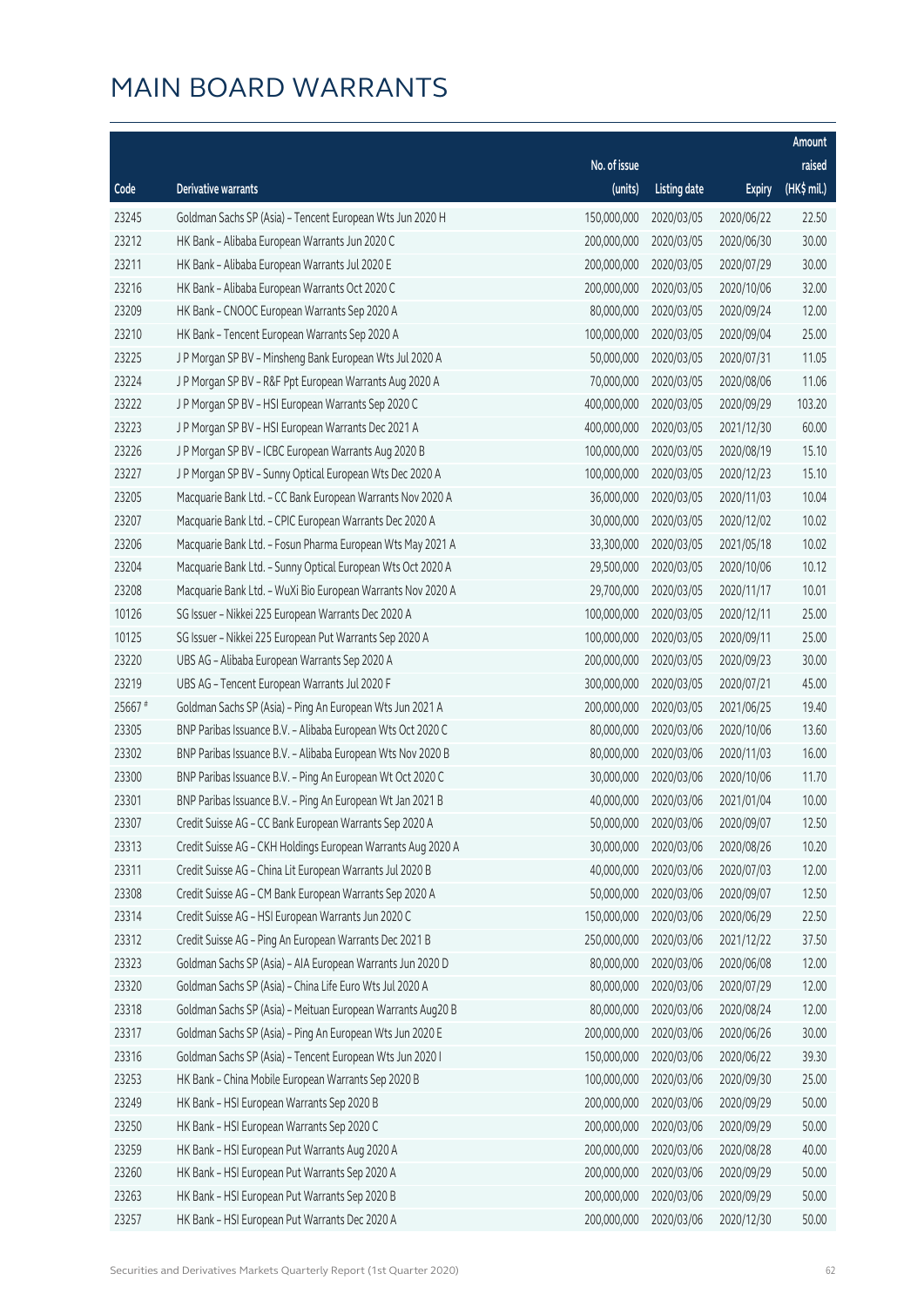|       |                                                              |                        |                     |               | Amount      |
|-------|--------------------------------------------------------------|------------------------|---------------------|---------------|-------------|
|       |                                                              | No. of issue           |                     |               | raised      |
| Code  | Derivative warrants                                          | (units)                | <b>Listing date</b> | <b>Expiry</b> | (HK\$ mil.) |
| 23256 | HK Bank - Tencent European Warrants Jul 2020 C               | 100,000,000            | 2020/03/06          | 2020/07/31    | 22.00       |
| 23251 | HK Bank - Tencent European Warrants Sep 2020 B               | 100,000,000            | 2020/03/06          | 2020/09/30    | 26.00       |
| 23254 | HK Bank - Tencent European Put Warrants Sep 2020 A           | 100,000,000            | 2020/03/06          | 2020/09/30    | 25.00       |
| 23271 | J P Morgan SP BV - AAC Tech European Warrants Mar 2021 A     | 80,000,000             | 2020/03/06          | 2021/03/26    | 14.32       |
| 23292 | J P Morgan SP BV - Bank of China European Wts Sep 2020 A     | 100,000,000            | 2020/03/06          | 2020/09/30    | 15.20       |
| 23291 | J P Morgan SP BV - CC Bank European Wts Aug 2020 D           | 100,000,000            | 2020/03/06          | 2020/08/24    | 19.80       |
| 23282 | J P Morgan SP BV - China Life European Warrants Sep 2020 C   | 100,000,000            | 2020/03/06          | 2020/09/30    | 25.00       |
| 23290 | J P Morgan SP BV - China Mobile European Wts Sep 2020 A      | 100,000,000            | 2020/03/06          | 2020/09/30    | 21.70       |
| 23273 | J P Morgan SP BV - CNOOC European Warrants Sep 2020 A        | 100,000,000            | 2020/03/06          | 2020/09/30    | 15.40       |
| 23272 | J P Morgan SP BV - CNOOC European Put Warrants Jul 2020 A    | 100,000,000            | 2020/03/06          | 2020/07/02    | 17.20       |
| 23265 | J P Morgan SP BV - China Tower European Warrants May 2021 B  | 80,000,000             | 2020/03/06          | 2021/05/24    | 20.16       |
| 23270 | J P Morgan SP BV - HKEX European Warrants Sep 2020 A         | 200,000,000            | 2020/03/06          | 2020/09/23    | 35.00       |
| 23266 | J P Morgan SP BV - HSBC European Warrants Oct 2020 B         | 100,000,000            | 2020/03/06          | 2020/10/30    | 25.20       |
| 23279 | J P Morgan SP BV - HSCEI European Wts Sep 2020 A             | 200,000,000            | 2020/03/06          | 2020/09/29    | 50.40       |
| 23269 | J P Morgan SP BV - HSI European Warrants Oct 2020 A          | 400,000,000            | 2020/03/06          | 2020/10/29    | 100.40      |
| 23274 | J P Morgan SP BV - PetroChina European Warrants Sep 2020 A   | 80,000,000             | 2020/03/06          | 2020/09/07    | 20.16       |
| 23286 | J P Morgan SP BV - Ping An European Warrants Jun 2020 E      | 100,000,000            | 2020/03/06          | 2020/06/30    | 17.20       |
| 23287 | J P Morgan SP BV - Ping An European Put Warrants Sep 2020 A  | 100,000,000            | 2020/03/06          | 2020/09/30    | 25.10       |
| 23264 | J P Morgan SP BV - Tracker Fund European Warrants Dec 2020 B | 80,000,000             | 2020/03/06          | 2020/12/31    | 20.56       |
| 23289 | J P Morgan SP BV - Xiaomi European Warrants Jul 2020 E       | 100,000,000            | 2020/03/06          | 2020/07/15    | 20.90       |
| 23345 | SG Issuer - AIA European Warrants Sep 2020 B                 | 40,000,000             | 2020/03/06          | 2020/09/30    | 15.40       |
| 23324 | SG Issuer - Alibaba Group European Warrants Sep 2020 B       | 150,000,000            | 2020/03/06          | 2020/09/23    | 22.50       |
| 23347 | SG Issuer - Alibaba Group European Warrants Oct 2020 B       | 150,000,000            | 2020/03/06          | 2020/10/06    | 26.25       |
| 23325 | SG Issuer - China Unicom European Warrants Sep 2020 A        | 20,000,000             | 2020/03/06          | 2020/09/30    | 10.00       |
| 23331 | SG Issuer - Geely Auto European Warrants Aug 2020 A          | 40,000,000             | 2020/03/06          | 2020/08/03    | 14.00       |
| 23329 | SG Issuer - Galaxy Ent European Warrants Jul 2020 A          | 60,000,000             | 2020/03/06          | 2020/07/28    | 15.60       |
| 23332 | SG Issuer - HKEX European Warrants Dec 2020 C                | 100,000,000 2020/03/06 |                     | 2020/12/31    | 25.00       |
| 23349 | SG Issuer - HSBC European Warrants Aug 2020 C                | 70,000,000             | 2020/03/06          | 2020/08/26    | 10.85       |
| 23341 | SG Issuer - HSI European Warrants Jul 2020 D                 | 200,000,000            | 2020/03/06          | 2020/07/30    | 30.00       |
| 23342 | SG Issuer - HSI European Warrants Sep 2020 A                 | 200,000,000            | 2020/03/06          | 2020/09/29    | 30.00       |
| 23335 | SG Issuer - Lenovo European Warrants Sep 2020 A              | 25,000,000             | 2020/03/06          | 2020/09/30    | 11.50       |
| 23350 | SG Issuer - Meituan European Warrants Jul 2020 B             | 80,000,000             | 2020/03/06          | 2020/07/27    | 14.40       |
| 10127 | SG Issuer - Nikkei 225 European Warrants Sep 2020 A          | 100,000,000            | 2020/03/06          | 2020/09/11    | 25.00       |
| 10128 | SG Issuer - Nikkei 225 European Put Warrants Sep 2020 B      | 100,000,000            | 2020/03/06          | 2020/09/11    | 25.00       |
| 23337 | SG Issuer - PetroChina European Warrants Oct 2020 B          | 60,000,000             | 2020/03/06          | 2020/10/30    | 15.00       |
| 23351 | SG Issuer - Ping An European Warrants Jun 2020 E             | 60,000,000             | 2020/03/06          | 2020/06/26    | 12.60       |
| 23352 | SG Issuer - Sunny Optical European Warrants Dec 2020 A       | 120,000,000            | 2020/03/06          | 2020/12/31    | 30.00       |
| 23338 | SG Issuer - Xiaomi European Warrants Dec 2020 C              | 100,000,000            | 2020/03/06          | 2020/12/11    | 18.00       |
| 23298 | UBS AG - CNOOC European Warrants Sep 2020 A                  | 70,000,000             | 2020/03/06          | 2020/09/24    | 10.50       |
| 23295 | UBS AG - HKEX European Warrants Sep 2020 A                   | 300,000,000            | 2020/03/06          | 2020/09/23    | 45.00       |
| 23299 | UBS AG - HSBC European Warrants Aug 2020 A                   | 100,000,000            | 2020/03/06          | 2020/08/24    | 15.10       |
| 23248 | UBS AG - HSI European Warrants Jul 2020 C                    | 300,000,000            | 2020/03/06          | 2020/07/30    | 45.00       |
| 23294 | UBS AG - PetroChina European Warrants Oct 2020 A             | 70,000,000             | 2020/03/06          | 2020/10/12    | 17.50       |
| 23359 | BOCI Asia Ltd. - Geely Auto European Warrants Nov 2020 A     | 150,000,000            | 2020/03/09          | 2020/11/23    | 24.00       |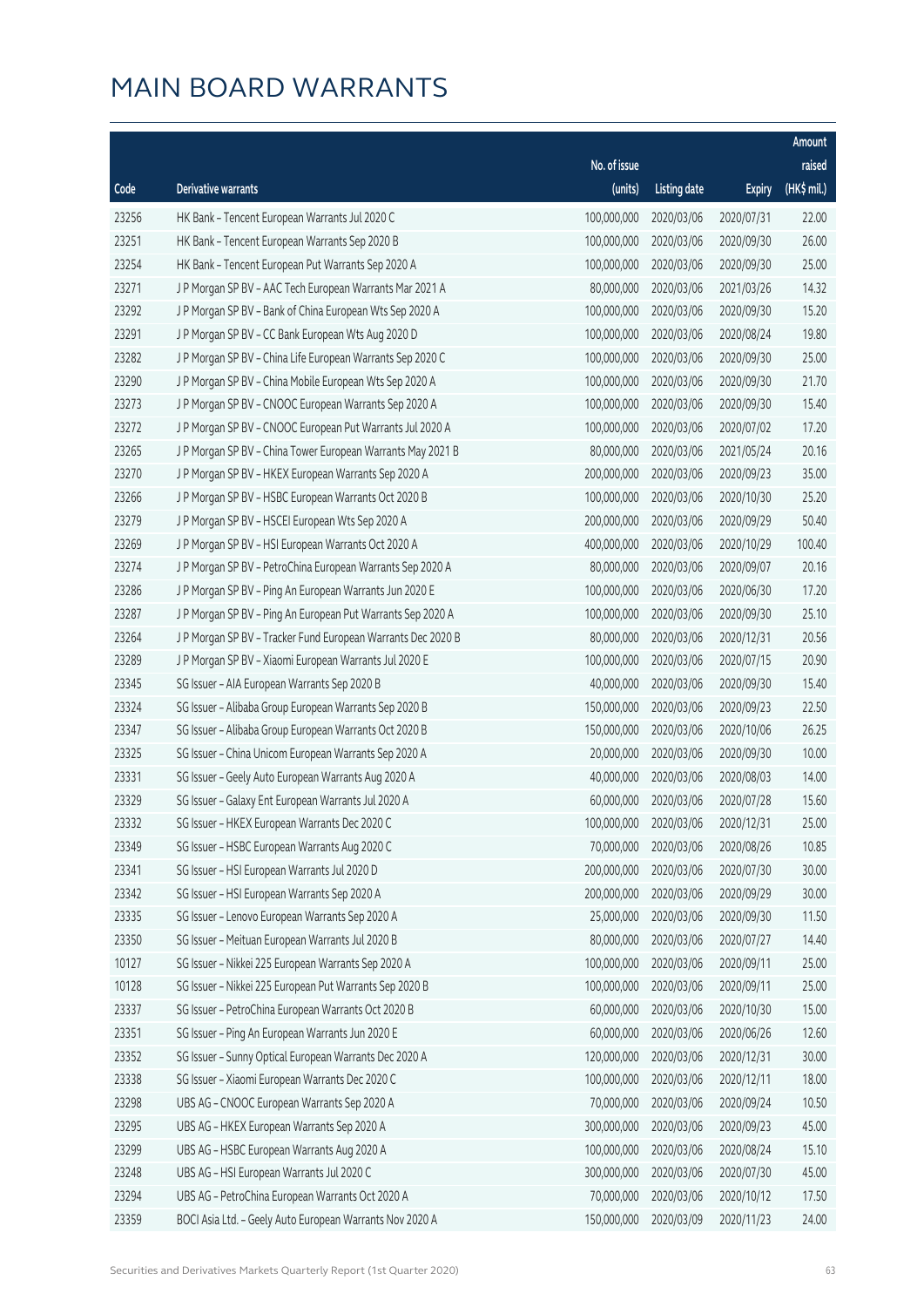|       |                                                              |              |                       |               | Amount      |
|-------|--------------------------------------------------------------|--------------|-----------------------|---------------|-------------|
|       |                                                              | No. of issue |                       |               | raised      |
| Code  | Derivative warrants                                          | (units)      | <b>Listing date</b>   | <b>Expiry</b> | (HK\$ mil.) |
| 23358 | BOCI Asia Ltd. - HSBC European Warrants Aug 2020 B           | 70,000,000   | 2020/03/09            | 2020/08/26    | 10.50       |
| 23360 | BOCI Asia Ltd. - Link REIT European Warrants Aug 2020 A      | 60,000,000   | 2020/03/09            | 2020/08/24    | 10.20       |
| 23362 | BOCI Asia Ltd. - PetroChina European Warrants Oct 2020 A     | 70,000,000   | 2020/03/09            | 2020/10/23    | 10.50       |
| 23357 | BOCI Asia Ltd. - Sands China Ltd European Warrants Aug2020 A | 70,000,000   | 2020/03/09            | 2020/08/10    | 11.20       |
| 23437 | Credit Suisse AG - CNBM European Warrants Oct 2020 A         | 50,000,000   | 2020/03/09            | 2020/10/22    | 10.00       |
| 23429 | Credit Suisse AG - HSBC European Wts Sep 2020 A              | 80,000,000   | 2020/03/09            | 2020/09/08    | 20.00       |
| 23426 | Credit Suisse AG - HSI European Put Warrants Sep 2020 A      | 150,000,000  | 2020/03/09            | 2020/09/29    | 37.50       |
| 23425 | Credit Suisse AG - HSI European Put Warrants Oct 2020 A      | 150,000,000  | 2020/03/09            | 2020/10/29    | 37.50       |
| 23419 | Credit Suisse AG - HSI European Put Warrants Nov 2020 A      | 150,000,000  | 2020/03/09            | 2020/11/27    | 37.50       |
| 23454 | Citigroup Global - Ping An European Warrants Jun 2020 B      | 100,000,000  | 2020/03/09            | 2020/06/29    | 24.10       |
| 23396 | Guotai Junan - Alibaba Group European Warrants Aug 2020 A    | 100,000,000  | 2020/03/09            | 2020/08/07    | 17.20       |
| 23400 | Guotai Junan - Alibaba Group European Warrants Aug 2020 B    | 100,000,000  | 2020/03/09            | 2020/08/07    | 18.10       |
| 23403 | Guotai Junan - Alibaba Group European Warrants Nov 2020 B    | 100,000,000  | 2020/03/09            | 2020/11/06    | 19.20       |
| 23395 | Guotai Junan - China Life European Warrants Nov 2020 A       | 100,000,000  | 2020/03/09            | 2020/11/06    | 22.60       |
| 23391 | Guotai Junan - Ping An European Warrants Sep 2020 A          | 100,000,000  | 2020/03/09            | 2020/09/21    | 24.10       |
| 23458 | Goldman Sachs SP (Asia) - AAC Tech Euro Wts Mar 2021 A       | 70,000,000   | 2020/03/09            | 2021/03/26    | 10.50       |
| 23460 | Goldman Sachs SP (Asia) - AIA European Warrants Jun 2020 E   | 80,000,000   | 2020/03/09            | 2020/06/24    | 12.00       |
| 23457 | Goldman Sachs SP (Asia) - Country Garden Euro Wts Oct 2020 A | 60,000,000   | 2020/03/09            | 2020/10/22    | 10.02       |
| 23455 | Goldman Sachs SP (Asia) - HSBC European Warrants Aug 2020 B  | 80,000,000   | 2020/03/09            | 2020/08/26    | 12.00       |
| 23456 | Goldman Sachs SP (Asia) - Ping An European Wts Dec 2020 C    | 150,000,000  | 2020/03/09            | 2020/12/23    | 22.50       |
| 23405 | J P Morgan SP BV - Conch Cement European Warrants Sep 2020 A | 60,000,000   | 2020/03/09            | 2020/09/08    | 15.06       |
| 23415 | J P Morgan SP BV - Bank of China European Put Wts Sep 2020 A | 100,000,000  | 2020/03/09            | 2020/09/30    | 25.10       |
| 23406 | J P Morgan SP BV - China EB Int'l European Wts Dec 2020 B    | 70,000,000   | 2020/03/09            | 2020/12/23    | 10.85       |
| 23404 | J P Morgan SP BV - CNBM European Warrants Oct 2020 A         | 80,000,000   | 2020/03/09            | 2020/10/23    | 13.68       |
| 23410 | J P Morgan SP BV - China Shenhua European Wts Dec 2020 A     | 70,000,000   | 2020/03/09            | 2020/12/23    | 10.78       |
| 23408 | J P Morgan SP BV - HKEX European Put Wts Sep 2020 A          | 200,000,000  | 2020/03/09            | 2020/09/30    | 30.00       |
| 23353 | Macquarie Bank Ltd. - Melco Int'l Dev Euro Wts Dec 2020 A    |              | 25,000,000 2020/03/09 | 2020/12/14    | 10.10       |
| 23354 | Macquarie Bank Ltd. - NCI European Warrants Nov 2020 A       | 34,000,000   | 2020/03/09            | 2020/11/03    | 10.03       |
| 23355 | Macquarie Bank Ltd. - Tencent European Warrants Sep 2020 F   | 40,000,000   | 2020/03/09            | 2020/09/25    | 10.00       |
| 23363 | Macquarie Bank Ltd. - ZA Onine European Warrants Oct 2020 A  | 37,500,000   | 2020/03/09            | 2020/10/16    | 10.05       |
| 23389 | Morgan Stanley Asia Products Ltd. - Ch Life Eu Put Wt Sep20A | 58,000,000   | 2020/03/09            | 2020/09/09    | 14.50       |
| 23387 | Morgan Stanley Asia Products Ltd. - Ch Mob Euro Wt Sep2020 A | 48,000,000   | 2020/03/09            | 2020/09/25    | 10.75       |
| 23377 | Morgan Stanley Asia Products Ltd. - Galaxy Eu Put Wt Aug20 A | 68,000,000   | 2020/03/09            | 2020/08/03    | 10.20       |
| 23364 | SG Issuer - CNOOC European Put Warrants Oct 2020 A           | 80,000,000   | 2020/03/09            | 2020/10/30    | 20.00       |
| 23365 | SG Issuer - Meituan European Warrants Aug 2020 A             | 100,000,000  | 2020/03/09            | 2020/08/24    | 15.00       |
| 23367 | SG Issuer - PetroChina European Put Warrants Sep 2020 A      | 60,000,000   | 2020/03/09            | 2020/09/30    | 15.00       |
| 23368 | SG Issuer - Ping An European Warrants Sep 2020 A             | 80,000,000   | 2020/03/09            | 2020/09/21    | 14.00       |
| 23370 | SG Issuer - Sunny Optical European Put Warrants Sep 2020 B   | 60,000,000   | 2020/03/09            | 2020/09/30    | 15.00       |
| 23371 | UBS AG - CC Bank European Warrants Jul 2020 B                | 70,000,000   | 2020/03/09            | 2020/07/24    | 10.50       |
| 23375 | UBS AG - China Mobile European Warrants Sep 2020 A           | 100,000,000  | 2020/03/09            | 2020/09/25    | 15.10       |
| 23372 | UBS AG - Ping An European Warrants Jun 2020 D                | 100,000,000  | 2020/03/09            | 2020/06/26    | 20.10       |
| 23447 | Bank Vontobel - Alibaba Group European Warrants Sep 2020 B   | 40,000,000   | 2020/03/09            | 2020/09/09    | 10.00       |
| 23441 | Bank Vontobel - China Mobile European Warrants Sep 2020 A    | 50,000,000   | 2020/03/09            | 2020/09/28    | 10.00       |
| 23439 | Bank Vontobel - HKEX European Warrants Sep 2020 A            | 70,000,000   | 2020/03/09            | 2020/09/25    | 10.50       |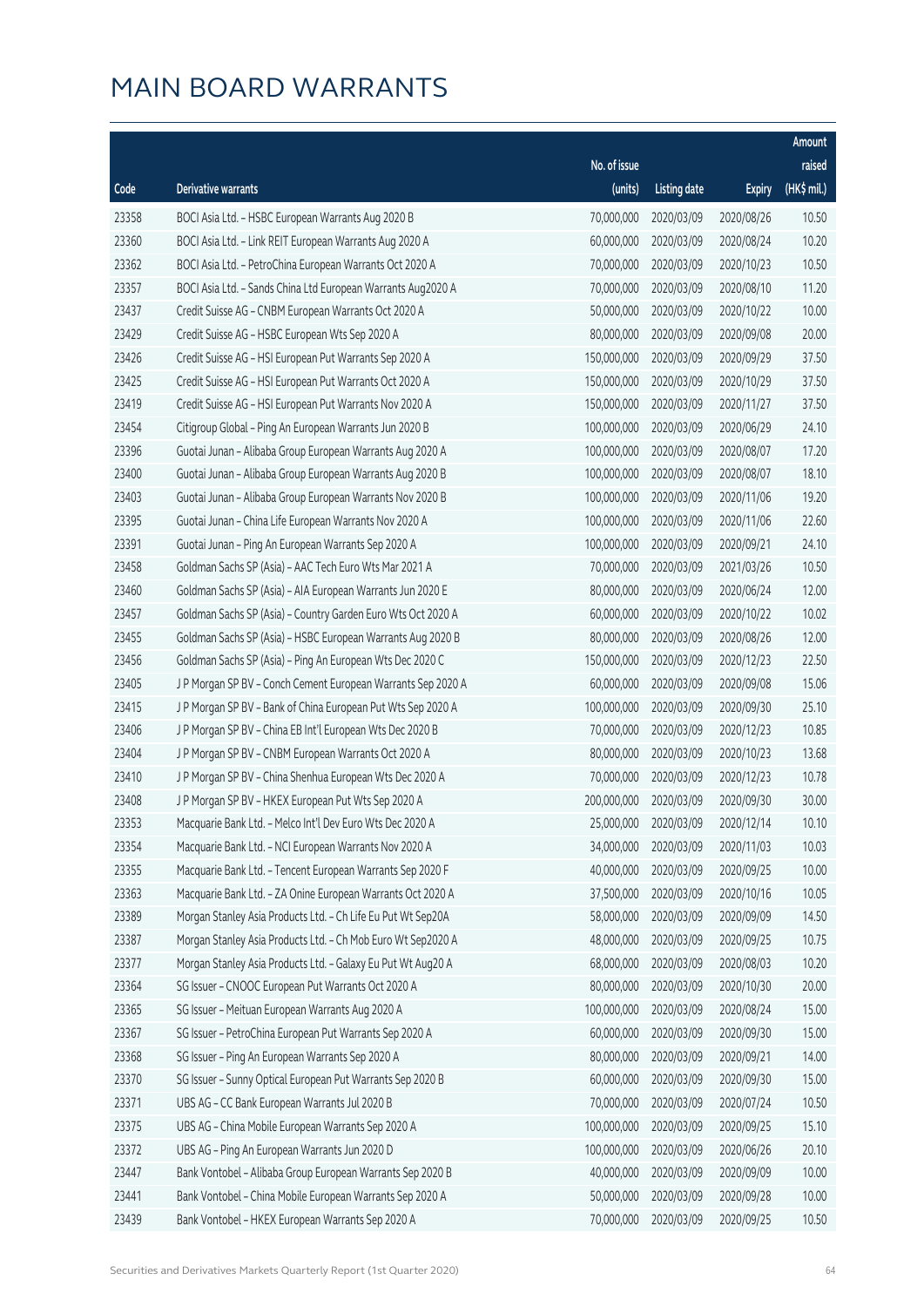|       |                                                              |              |                       |               | Amount      |
|-------|--------------------------------------------------------------|--------------|-----------------------|---------------|-------------|
|       |                                                              | No. of issue |                       |               | raised      |
| Code  | Derivative warrants                                          | (units)      | <b>Listing date</b>   | <b>Expiry</b> | (HK\$ mil.) |
| 23448 | Bank Vontobel - Sunny Optical European Warrants Dec 2020 A   | 60,000,000   | 2020/03/09            | 2020/12/23    | 10.20       |
| 23488 | BOCI Asia Ltd. - AIA European Warrants Sep 2020 A            | 70,000,000   | 2020/03/10            | 2020/09/30    | 18.20       |
| 23484 | BOCI Asia Ltd. - China Life European Warrants Jul 2020 A     | 70,000,000   | 2020/03/10            | 2020/07/29    | 10.50       |
| 23490 | BOCI Asia Ltd. - China Tower European Warrants Jan 2021 A    | 80,000,000   | 2020/03/10            | 2021/01/22    | 12.00       |
| 23489 | BOCI Asia Ltd. - SPDR Gold Trust European Warrants Dec2020 A | 70,000,000   | 2020/03/10            | 2020/12/23    | 10.50       |
| 23538 | Credit Suisse AG - China Mobile European Warrants Sep 2020 A | 60,000,000   | 2020/03/10            | 2020/09/25    | 15.00       |
| 23541 | Credit Suisse AG - Microport European Warrants Sep 2020 A    | 30,000,000   | 2020/03/10            | 2020/09/09    | 10.20       |
| 23543 | Credit Suisse AG - Weigao Group European Warrants Sep 2020 A | 35,000,000   | 2020/03/10            | 2020/09/09    | 10.15       |
| 23493 | Citigroup Global - AIA European Warrants Sep 2020 A          | 100,000,000  | 2020/03/10            | 2020/09/29    | 38.00       |
| 23498 | Citigroup Global - Meituan European Warrants Jul 2020 A      | 100,000,000  | 2020/03/10            | 2020/07/30    | 18.10       |
| 23491 | Citigroup Global - Ping An European Warrants Sep 2020 B      | 50,000,000   | 2020/03/10            | 2020/09/29    | 27.50       |
| 23496 | Citigroup Global - Ping An European Put Warrants Jun 2020 A  | 100,000,000  | 2020/03/10            | 2020/06/29    | 23.40       |
| 23549 | Goldman Sachs SP (Asia) - China Mobile Euro Wts Jun 2020 C   | 80,000,000   | 2020/03/10            | 2020/06/22    | 23.60       |
| 23548 | Goldman Sachs SP (Asia) - HSBC European Warrants Sep 2020 A  | 80,000,000   | 2020/03/10            | 2020/09/23    | 12.00       |
| 23550 | Goldman Sachs SP (Asia) - HSI European Put Wts Jun 2020 D    | 150,000,000  | 2020/03/10            | 2020/06/29    | 22.50       |
| 23545 | Goldman Sachs SP (Asia) - Meituan European Warrants Sep20 A  | 80,000,000   | 2020/03/10            | 2020/09/25    | 12.00       |
| 23518 | Haitong Int'l Sec - China Tower European Warrants Oct 2020 A | 40,000,000   | 2020/03/10            | 2020/10/12    | 10.00       |
| 23517 | Haitong Int'l Sec - Meituan European Warrants Sep 2020 A     | 60,000,000   | 2020/03/10            | 2020/09/10    | 15.00       |
| 23499 | J P Morgan SP BV - Ali Health European Warrants Sep 2020 A   | 60,000,000   | 2020/03/10            | 2020/09/09    | 18.24       |
| 23507 | J P Morgan SP BV - Chinares Cement Euro Warrants Sep 2020 A  | 70,000,000   | 2020/03/10            | 2020/09/30    | 17.57       |
| 23505 | J P Morgan SP BV - Galaxy Ent European Put Wts Jul 2020 B    | 70,000,000   | 2020/03/10            | 2020/07/09    | 16.80       |
| 23502 | J P Morgan SP BV - HSBC European Put Warrants Dec 2020 A     | 100,000,000  | 2020/03/10            | 2020/12/31    | 25.10       |
| 23465 | Macquarie Bank Ltd. - Bud Apac European Warrants Jul 2021 A  | 40,000,000   | 2020/03/10            | 2021/07/05    | 10.04       |
| 23475 | Macquarie Bank Ltd. - CKH Holdings European Wts Nov 2020 A   | 25,500,000   | 2020/03/10            | 2020/11/03    | 10.02       |
| 23480 | Macquarie Bank Ltd. - Genscript Bio European Wts Nov 2020 A  | 37,000,000   | 2020/03/10            | 2020/11/17    | 10.06       |
| 23467 | Macquarie Bank Ltd. - HKEX European Warrants Oct 2020 A      | 40,000,000   | 2020/03/10            | 2020/10/06    | 10.04       |
| 23464 | Macquarie Bank Ltd. - Sands China Ltd European Wts Dec2020 A |              | 40,000,000 2020/03/10 | 2020/12/02    | 10.16       |
| 23470 | Macquarie Bank Ltd. - SHK Ppt European Warrants Oct 2020 A   | 17,500,000   | 2020/03/10            | 2020/10/06    | 10.12       |
| 23463 | Macquarie Bank Ltd. - Xiaomi European Warrants Oct 2020 B    | 32,000,000   | 2020/03/10            | 2020/10/06    | 10.11       |
| 23535 | SG Issuer - CNOOC European Warrants Dec 2020 A               | 80,000,000   | 2020/03/10            | 2020/12/31    | 20.40       |
| 23533 | SG Issuer - China Tower European Warrants Jan 2021 A         | 80,000,000   | 2020/03/10            | 2021/01/22    | 12.80       |
| 23536 | SG Issuer - PetroChina European Warrants Aug 2020 A          | 70,000,000   | 2020/03/10            | 2020/08/25    | 10.50       |
| 23514 | UBS AG - AAC Tech European Warrants Mar 2021 A               | 100,000,000  | 2020/03/10            | 2021/03/26    | 15.00       |
| 23508 | UBS AG - Meituan European Warrants Jul 2020 E                | 100,000,000  | 2020/03/10            | 2020/07/27    | 15.00       |
| 23525 | Bank Vontobel - BOC HK European Warrants Jul 2020 A          | 70,000,000   | 2020/03/10            | 2020/07/10    | 10.50       |
| 23526 | Bank Vontobel - Country Garden European Warrants Oct 2020 A  | 50,000,000   | 2020/03/10            | 2020/10/23    | 10.00       |
| 23524 | Bank Vontobel - CSPC Pharma European Warrants Oct 2020 B     | 40,000,000   | 2020/03/10            | 2020/10/05    | 10.00       |
| 23521 | Bank Vontobel - Geely Auto European Warrants Nov 2020 A      | 60,000,000   | 2020/03/10            | 2020/11/23    | 10.80       |
| 23522 | Bank Vontobel - ICBC European Warrants Aug 2020 A            | 60,000,000   | 2020/03/10            | 2020/08/19    | 10.20       |
| 23519 | Bank Vontobel - Meituan European Warrants Dec 2020 A         | 80,000,000   | 2020/03/10            | 2020/12/23    | 12.00       |
| 23523 | Bank Vontobel - PICC GROUPEuropean Warrants Sep 2020 B       | 40,000,000   | 2020/03/10            | 2020/09/09    | 10.00       |
| 23528 | Bank Vontobel - SUNAC European Warrants Sep 2020 A           | 40,000,000   | 2020/03/10            | 2020/09/09    | 11.20       |
| 23529 | Bank Vontobel - SUNAC European Warrants Dec 2020 A           | 60,000,000   | 2020/03/10            | 2020/12/23    | 10.20       |
| 23530 | Bank Vontobel - SUNAC European Put Warrants Jun 2020 A       | 40,000,000   | 2020/03/10            | 2020/06/26    | 10.80       |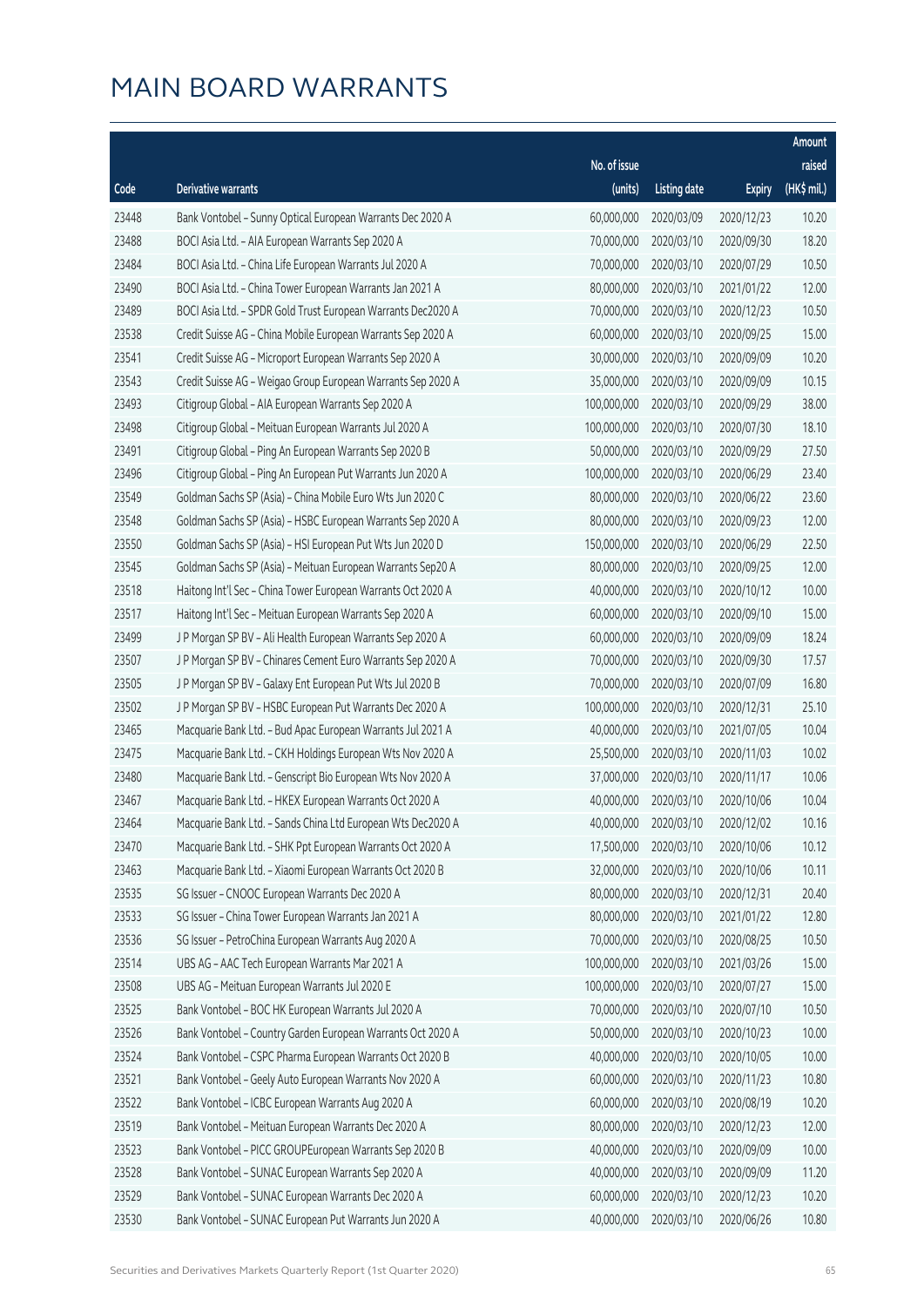|       |                                                              |              |                       |               | Amount      |
|-------|--------------------------------------------------------------|--------------|-----------------------|---------------|-------------|
|       |                                                              | No. of issue |                       |               | raised      |
| Code  | Derivative warrants                                          | (units)      | <b>Listing date</b>   | <b>Expiry</b> | (HK\$ mil.) |
| 23564 | BOCI Asia Ltd. - Alibaba European Warrants Dec 2020 A        | 100,000,000  | 2020/03/11            | 2020/12/23    | 15.00       |
| 23570 | BOCI Asia Ltd. - BOC HK European Warrants Dec 2020 A         | 100,000,000  | 2020/03/11            | 2020/12/23    | 20.00       |
| 23565 | BOCI Asia Ltd. - China Mobile European Warrants Sep 2020 A   | 60,000,000   | 2020/03/11            | 2020/09/30    | 10.20       |
| 23568 | BOCI Asia Ltd. - Sinopec Corp European Warrants Aug 2020 A   | 70,000,000   | 2020/03/11            | 2020/08/17    | 11.20       |
| 23566 | BOCI Asia Ltd. - HSBC European Put Warrants Oct 2020 A       | 60,000,000   | 2020/03/11            | 2020/10/29    | 15.00       |
| 23569 | BOCI Asia Ltd. - Jiangxi Copper European Warrants Apr 2021 A | 80,000,000   | 2020/03/11            | 2021/04/27    | 18.40       |
| 23551 | BNP Paribas Issuance B.V. - HSI European Wts Sep 2020 A      | 80,000,000   | 2020/03/11            | 2020/09/29    | 12.00       |
| 23555 | BNP Paribas Issuance B.V. - HSI European Wts Oct 2020 A      | 70,000,000   | 2020/03/11            | 2020/10/29    | 10.50       |
| 23557 | BNP Paribas Issuance B.V. - HSI Euro Put Wts Jul 2020 B      | 70,000,000   | 2020/03/11            | 2020/07/30    | 10.50       |
| 23559 | BNP Paribas Issuance B.V. - HSI Euro Put Wts Sep 2020 B      | 70,000,000   | 2020/03/11            | 2020/09/29    | 17.50       |
| 23599 | Credit Suisse AG - AIA European Warrants Sep 2020 A          | 70,000,000   | 2020/03/11            | 2020/09/10    | 29.40       |
| 23594 | Credit Suisse AG - BOC HK European Warrants Nov 2020 A       | 80,000,000   | 2020/03/11            | 2020/11/30    | 20.00       |
| 23606 | Credit Suisse AG - CK Asset European Warrants Sep 2020 A     | 70,000,000   | 2020/03/11            | 2020/09/10    | 17.50       |
| 23604 | Credit Suisse AG - Chinares Cement European Warrants Sep20 A | 60,000,000   | 2020/03/11            | 2020/09/10    | 15.00       |
| 23600 | Credit Suisse AG - China Tower European Warrants Oct 2020 A  | 100,000,000  | 2020/03/11            | 2020/10/22    | 15.00       |
| 23597 | Credit Suisse AG - HSBC European Wts Sep 2020 B              | 80,000,000   | 2020/03/11            | 2020/09/10    | 20.00       |
| 23598 | Credit Suisse AG - HSBC European Put Warrants Sep 2020 A     | 80,000,000   | 2020/03/11            | 2020/09/10    | 20.00       |
| 23593 | Credit Suisse AG - Hang Seng Bank European Warrants Sep20 B  | 60,000,000   | 2020/03/11            | 2020/09/10    | 15.00       |
| 23596 | Credit Suisse AG - Hua Hong Semi European Wts Sep 2020 A     | 40,000,000   | 2020/03/11            | 2020/09/10    | 10.00       |
| 23622 | Citigroup Global - HKEX European Warrants Jun 2020 B         | 100,000,000  | 2020/03/11            | 2020/06/29    | 16.70       |
| 23621 | Citigroup Global - HKEX European Put Warrants Nov 2020 A     | 100,000,000  | 2020/03/11            | 2020/11/27    | 15.00       |
| 23624 | Citigroup Global - HSBC European Warrants Sep 2020 A         | 100,000,000  | 2020/03/11            | 2020/09/29    | 15.00       |
| 23619 | Citigroup Global - HSBC European Warrants Oct 2020 A         | 100,000,000  | 2020/03/11            | 2020/10/29    | 32.50       |
| 23615 | Citigroup Global - Tencent European Put Warrants Jul 2020 A  | 100,000,000  | 2020/03/11            | 2020/07/08    | 15.00       |
| 23643 | Goldman Sachs SP (Asia) - Alibaba European Wts Oct 2020 A    | 150,000,000  | 2020/03/11            | 2020/10/06    | 24.00       |
| 23644 | Goldman Sachs SP (Asia) - China Life Euro Wts Sep 2020 B     | 80,000,000   | 2020/03/11            | 2020/09/23    | 12.00       |
| 23646 | Goldman Sachs SP (Asia) - China Mobile Euro Wts Sep 2020 A   |              | 80,000,000 2020/03/11 | 2020/09/25    | 13.36       |
| 23650 | Goldman Sachs SP (Asia) - HSI European Warrants Jul 2020 D   | 150,000,000  | 2020/03/11            | 2020/07/30    | 22.50       |
| 23647 | Goldman Sachs SP (Asia) - PA Gooddoctor European Wts Jul20 B | 80,000,000   | 2020/03/11            | 2020/07/24    | 12.00       |
| 23572 | HK Bank - AIA European Warrants Dec 2021 A                   | 100,000,000  | 2020/03/11            | 2021/12/28    | 15.00       |
| 23577 | HK Bank - China Life European Warrants Feb 2021 A            | 100,000,000  | 2020/03/11            | 2021/02/26    | 15.00       |
| 23571 | HK Bank - HKEX European Warrants Mar 2021 A                  | 100,000,000  | 2020/03/11            | 2021/03/29    | 15.00       |
| 23573 | HK Bank - SUNAC European Warrants Sep 2020 A                 | 30,000,000   | 2020/03/11            | 2020/09/30    | 12.00       |
| 23587 | J P Morgan SP BV - CITIC Bank European Warrants Oct 2020 A   | 50,000,000   | 2020/03/11            | 2020/10/30    | 12.55       |
| 23583 | J P Morgan SP BV - Chi Res Land European Warrants Oct 2020 A | 60,000,000   | 2020/03/11            | 2020/10/30    | 15.00       |
| 23590 | J P Morgan SP BV - CSOP A50 ETF Euro Put Wts Dec 2020 A      | 80,000,000   | 2020/03/11            | 2020/12/31    | 20.00       |
| 23585 | J P Morgan SP BV - Genscript Bio European Warrants Sep2020 A | 60,000,000   | 2020/03/11            | 2020/09/10    | 16.08       |
| 23581 | J P Morgan SP BV - HSBC European Warrants Sep 2020 C         | 100,000,000  | 2020/03/11            | 2020/09/11    | 25.10       |
| 23582 | J P Morgan SP BV - Hang Seng Bank European Warrants Jun20 A  | 80,000,000   | 2020/03/11            | 2020/06/30    | 12.24       |
| 23561 | Macquarie Bank Ltd. - Alibaba European Warrants Jun 2020 G   | 64,000,000   | 2020/03/11            | 2020/06/23    | 10.05       |
| 23562 | Macquarie Bank Ltd. - Tencent European Warrants Sep 2020 G   | 30,000,000   | 2020/03/11            | 2020/09/25    | 10.02       |
| 23563 | Macquarie Bank Ltd. - Tencent European Put Wts Sep 2020 C    | 30,000,000   | 2020/03/11            | 2020/09/25    | 12.00       |
| 23614 | Morgan Stanley Asia Products Ltd. - SUNAC Euro Put Wt Sep20A | 68,000,000   | 2020/03/11            | 2020/09/10    | 17.00       |
| 23651 | SG Issuer - AAC Tech European Warrants Mar 2021 A            | 100,000,000  | 2020/03/11            | 2021/03/26    | 17.00       |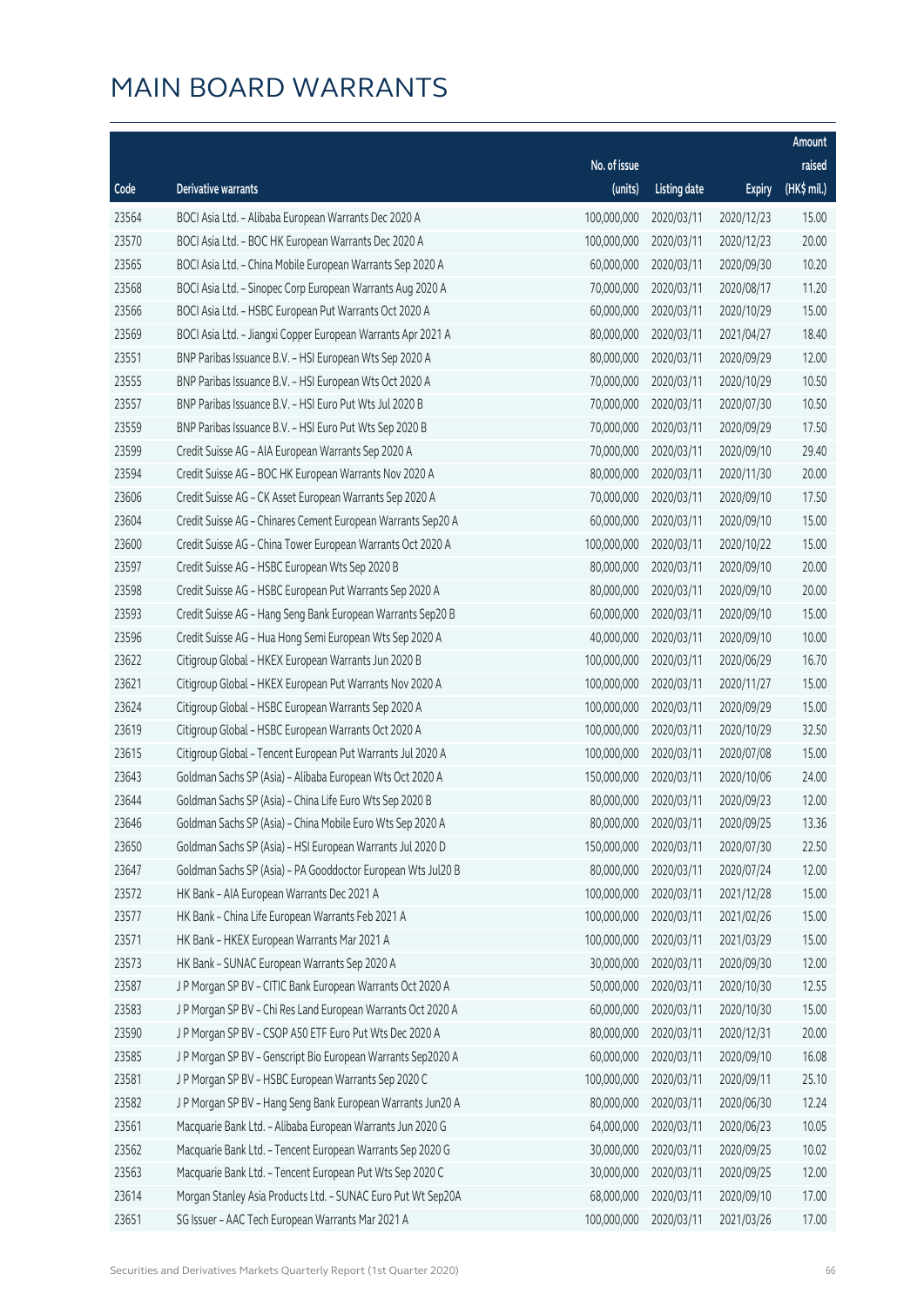|       |                                                              |              |                       |               | Amount      |
|-------|--------------------------------------------------------------|--------------|-----------------------|---------------|-------------|
|       |                                                              | No. of issue |                       |               | raised      |
| Code  | Derivative warrants                                          | (units)      | <b>Listing date</b>   | <b>Expiry</b> | (HK\$ mil.) |
| 23655 | SG Issuer - HSBC European Warrants Oct 2020 A                | 60,000,000   | 2020/03/11            | 2020/10/30    | 15.00       |
| 23658 | SG Issuer - HSBC European Put Warrants Sep 2020 A            | 60,000,000   | 2020/03/11            | 2020/09/30    | 15.00       |
| 23653 | SG Issuer - Hang Seng Bank European Warrants Sep 2020 A      | 60,000,000   | 2020/03/11            | 2020/09/30    | 15.00       |
| 23659 | SG Issuer - Hang Seng Bank European Warrants Dec 2021 A      | 120,000,000  | 2020/03/11            | 2021/12/31    | 30.00       |
| 23657 | SG Issuer - Hang Seng Bank European Put Warrants Sep 2020 A  | 40,000,000   | 2020/03/11            | 2020/09/30    | 10.00       |
| 23656 | SG Issuer - Link REIT European Put Warrants Aug 2020 B       | 25,000,000   | 2020/03/11            | 2020/08/19    | 10.38       |
| 23579 | UBS AG - HSBC European Warrants Sep 2020 B                   | 100,000,000  | 2020/03/11            | 2020/09/10    | 25.00       |
| 23580 | UBS AG - Hang Seng Bank European Warrants Nov 2020 A         | 60,000,000   | 2020/03/11            | 2020/11/30    | 15.00       |
| 23626 | Bank Vontobel - Alibaba Group European Warrants Nov 2020 B   | 40,000,000   | 2020/03/11            | 2020/11/02    | 10.00       |
| 23632 | Bank Vontobel - CNBM European Warrants Oct 2020 A            | 50,000,000   | 2020/03/11            | 2020/10/27    | 10.00       |
| 23628 | Bank Vontobel - China Tower European Warrants Feb 2021 A     | 50,000,000   | 2020/03/11            | 2021/02/16    | 11.00       |
| 23635 | Bank Vontobel - Evergrande European Warrants Oct 2020 A      | 50,000,000   | 2020/03/11            | 2020/10/28    | 10.50       |
| 23627 | Bank Vontobel - Kunlun Energy European Warrants Oct 2020 A   | 40,000,000   | 2020/03/11            | 2020/10/28    | 10.80       |
| 23639 | Bank Vontobel - Lenovo European Warrants Oct 2020 A          | 35,000,000   | 2020/03/11            | 2020/10/28    | 10.85       |
| 23630 | Bank Vontobel - PetroChina European Warrants Aug 2020 A      | 60,000,000   | 2020/03/11            | 2020/08/27    | 10.20       |
| 23671 | BOCI Asia Ltd. - CKH Holdings European Warrants Sep 2020 A   | 60,000,000   | 2020/03/12            | 2020/09/23    | 10.80       |
| 23694 | Credit Suisse AG - AIA European Warrants Dec 2021 A          | 150,000,000  | 2020/03/12            | 2021/12/28    | 22.50       |
| 23695 | Credit Suisse AG - Ali Health European Warrants Sep 2020 A   | 40,000,000   | 2020/03/12            | 2020/09/11    | 10.00       |
| 23701 | Credit Suisse AG - China East Air European Wts Sep 2020 A    | 30,000,000   | 2020/03/12            | 2020/09/11    | 10.20       |
| 23699 | Credit Suisse AG - China Mer Port European Warrants Dec20 A  | 40,000,000   | 2020/03/12            | 2020/12/31    | 10.00       |
| 23703 | Credit Suisse AG - Ch Oilfield European Warrants Jul 2020 A  | 60,000,000   | 2020/03/12            | 2020/07/09    | 10.02       |
| 23687 | Credit Suisse AG - HKEX European Warrants Mar 2021 A         | 200,000,000  | 2020/03/12            | 2021/03/24    | 30.00       |
| 23691 | Credit Suisse AG - Hang Seng Bank European Put Wts Sep2020 A | 40,000,000   | 2020/03/12            | 2020/09/30    | 10.00       |
| 23714 | Credit Suisse AG - Jiangxi Copper European Wts Dec 2020 B    | 60,000,000   | 2020/03/12            | 2020/12/31    | 15.00       |
| 23702 | Credit Suisse AG - KB Laminates European Warrants Sep 2020 A | 60,000,000   | 2020/03/12            | 2020/09/11    | 15.00       |
| 23697 | Credit Suisse AG - Kunlun Energy European Wts Sep 2020 A     | 40,000,000   | 2020/03/12            | 2020/09/11    | 10.00       |
| 23696 | Credit Suisse AG - MTRC European Warrants Sep 2020 B         |              | 50,000,000 2020/03/12 | 2020/09/23    | 10.00       |
| 23708 | Credit Suisse AG - MTRC European Put Warrants Jun 2020 A     | 70,000,000   | 2020/03/12            | 2020/06/24    | 10.50       |
| 23704 | Credit Suisse AG - SMIC European Warrants Sep 2020 A         | 100,000,000  | 2020/03/12            | 2020/09/24    | 15.00       |
| 23707 | Credit Suisse AG - Tsingtao Brew European Warrants Sep2020 A | 30,000,000   | 2020/03/12            | 2020/09/11    | 10.20       |
| 23706 | Credit Suisse AG - Yihai Intl European Warrants Oct 2020 A   | 40,000,000   | 2020/03/12            | 2020/10/30    | 10.00       |
| 23728 | Citigroup Global - HKEX European Warrants Jun 2020 C         | 100,000,000  | 2020/03/12            | 2020/06/29    | 20.00       |
| 23723 | Citigroup Global - HKEX European Put Warrants Jun 2020 A     | 100,000,000  | 2020/03/12            | 2020/06/18    | 18.70       |
| 23724 | Citigroup Global - HSBC European Put Warrants Sep 2020 A     | 100,000,000  | 2020/03/12            | 2020/09/29    | 34.00       |
| 23727 | Citigroup Global - Ping An European Put Warrants Jun 2020 B  | 100,000,000  | 2020/03/12            | 2020/06/29    | 40.50       |
| 23722 | Goldman Sachs SP (Asia) - CKA European Warrants Aug 2020 A   | 80,000,000   | 2020/03/12            | 2020/08/24    | 12.00       |
| 23720 | Goldman Sachs SP (Asia) - CNOOC European Warrants Sep 2020 A | 80,000,000   | 2020/03/12            | 2020/09/24    | 12.00       |
| 23718 | Goldman Sachs SP (Asia) - HSBC European Warrants Sep 2020 B  | 80,000,000   | 2020/03/12            | 2020/09/14    | 20.00       |
| 23719 | Goldman Sachs SP (Asia) - Tencent European Wts Jul 2020 H    | 100,000,000  | 2020/03/12            | 2020/07/24    | 15.00       |
| 23673 | Haitong Int'l Sec - CSPC Pharma European Warrants Dec 2020 A | 40,000,000   | 2020/03/12            | 2020/12/30    | 10.00       |
| 23674 | Haitong Int'l Sec - ZTE European Warrants Sep 2020 A         | 40,000,000   | 2020/03/12            | 2020/09/14    | 14.40       |
| 23669 | Macquarie Bank Ltd. - China Tower European Wts Oct 2021 A    | 40,000,000   | 2020/03/12            | 2021/10/05    | 10.28       |
| 23661 | Macquarie Bank Ltd. - Hang Seng Bank European Wts Jul 2021 A | 40,000,000   | 2020/03/12            | 2021/07/05    | 10.12       |
| 23664 | Macquarie Bank Ltd. - Meituan European Warrants Jan 2022 A   | 30,000,000   | 2020/03/12            | 2022/01/04    | 10.50       |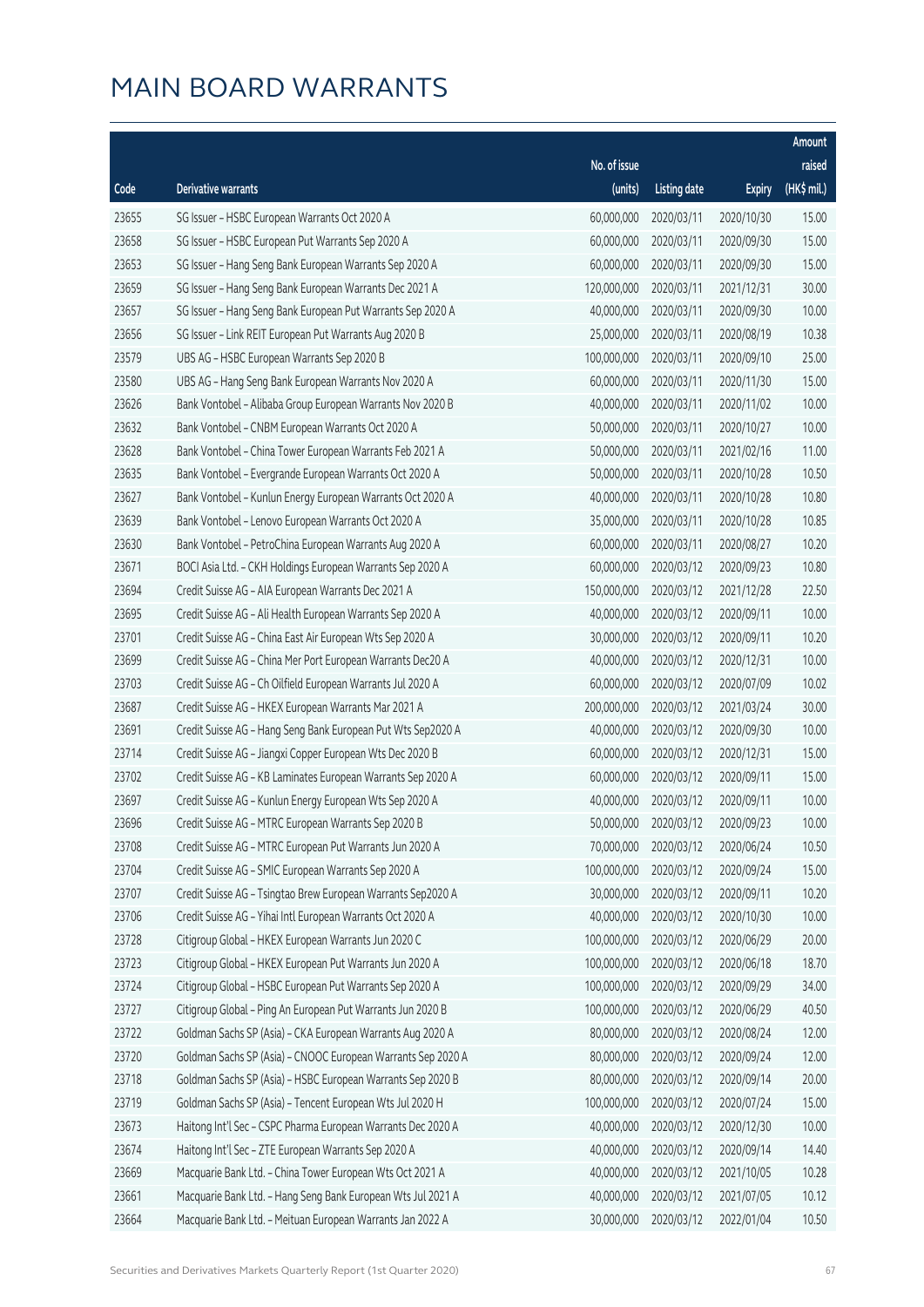|       |                                                              |                        |                     |               | Amount      |
|-------|--------------------------------------------------------------|------------------------|---------------------|---------------|-------------|
|       |                                                              | No. of issue           |                     |               | raised      |
| Code  | Derivative warrants                                          | (units)                | <b>Listing date</b> | <b>Expiry</b> | (HK\$ mil.) |
| 23672 | Macquarie Bank Ltd. - Nexteer European Warrants Dec 2020 A   | 39,500,000             | 2020/03/12          | 2020/12/11    | 10.07       |
| 23670 | Macquarie Bank Ltd. - Xiaomi European Warrants Oct 2021 A    | 40,000,000             | 2020/03/12          | 2021/10/05    | 10.04       |
| 23679 | SG Issuer - Link REIT European Warrants Aug 2020 A           | 50,000,000             | 2020/03/12          | 2020/08/24    | 10.00       |
| 23683 | SG Issuer - Meituan European Warrants May 2022 A             | 200,000,000            | 2020/03/12          | 2022/05/26    | 30.00       |
| 23684 | SG Issuer - Tencent European Warrants Feb 2021 A             | 200,000,000            | 2020/03/12          | 2021/02/26    | 50.00       |
| 23660 | UBS AG - HSBC European Put Warrants Sep 2020 A               | 100,000,000            | 2020/03/12          | 2020/09/21    | 25.00       |
| 23675 | Bank Vontobel - HKEX European Warrants Oct 2020 A            | 40,000,000             | 2020/03/12          | 2020/10/27    | 10.00       |
| 23764 | BOCI Asia Ltd. - Alibaba European Warrants Mar 2021 A        | 100,000,000            | 2020/03/13          | 2021/03/24    | 19.00       |
| 23763 | BOCI Asia Ltd. - Galaxy Ent European Warrants Jul 2020 A     | 70,000,000             | 2020/03/13          | 2020/07/29    | 11.20       |
| 23762 | BOCI Asia Ltd. - HSBC European Warrants Sep 2020 A           | 70,000,000             | 2020/03/13          | 2020/09/29    | 17.50       |
| 23761 | BNP Paribas Issuance B.V. - Alibaba European Wts Oct 2020 D  | 100,000,000            | 2020/03/13          | 2020/10/06    | 15.00       |
| 23781 | BNP Paribas Issuance B.V. - HSBC European Wts Nov 2020 A     | 60,000,000             | 2020/03/13          | 2020/11/03    | 10.80       |
| 23789 | Credit Suisse AG - AIA European Put Warrants Sep 2020 A      | 50,000,000             | 2020/03/13          | 2020/09/14    | 12.50       |
| 23788 | Credit Suisse AG - CHALCO European Wts Sep 2020 A            | 40,000,000             | 2020/03/13          | 2020/09/14    | 10.00       |
| 23787 | Credit Suisse AG - BBMG European Warrants Sep 2020 A         | 50,000,000             | 2020/03/13          | 2020/09/14    | 12.50       |
| 23785 | Credit Suisse AG - CMS European Warrants Sep 2020 A          | 40,000,000             | 2020/03/13          | 2020/09/14    | 10.00       |
| 23793 | Credit Suisse AG - HSI European Warrants Oct 2020 A          | 150,000,000            | 2020/03/13          | 2020/10/29    | 22.50       |
| 23782 | Credit Suisse AG - PetroChina European Warrants Aug 2020 B   | 70,000,000             | 2020/03/13          | 2020/08/31    | 12.60       |
| 23792 | Credit Suisse AG - Ping An European Put Warrants Sep 2020 A  | 100,000,000            | 2020/03/13          | 2020/09/30    | 25.00       |
| 23783 | Credit Suisse AG - Sino Biopharm European Wts Aug 2020 A     | 60,000,000             | 2020/03/13          | 2020/08/07    | 10.02       |
| 23784 | Credit Suisse AG - Sino Biopharm European Put Wts Sep 2020 A | 40,000,000             | 2020/03/13          | 2020/09/14    | 10.00       |
| 23805 | Goldman Sachs SP (Asia) - AIA European Warrants Sep 2020 A   | 80,000,000             | 2020/03/13          | 2020/09/14    | 25.84       |
| 23811 | Goldman Sachs SP (Asia) - Alibaba European Wts Jun 2020 K    | 150,000,000            | 2020/03/13          | 2020/06/23    | 23.55       |
| 23814 | Goldman Sachs SP (Asia) - Bank of China Euro Wts Sep 2020 B  | 80,000,000             | 2020/03/13          | 2020/09/24    | 12.00       |
| 23799 | Goldman Sachs SP (Asia) - CKA European Warrants Sep 2020 A   | 80,000,000             | 2020/03/13          | 2020/09/18    | 20.00       |
| 23815 | Goldman Sachs SP (Asia) - Evergrande European Wts Oct 2020 A | 70,000,000             | 2020/03/13          | 2020/10/27    | 10.50       |
| 23807 | Goldman Sachs SP (Asia) - Meituan European Warrants Dec20 B  | 150,000,000 2020/03/13 |                     | 2020/12/23    | 22.50       |
| 23757 | HK Bank - Conch Cement European Warrants Jun 2021 A          | 80,000,000             | 2020/03/13          | 2021/06/30    | 20.00       |
| 23745 | HK Bank - AIA European Warrants Sep 2020 A                   | 40,000,000             | 2020/03/13          | 2020/09/30    | 10.00       |
| 23733 | HK Bank - AIA European Warrants Jan 2021 A                   | 100,000,000            | 2020/03/13          | 2021/01/08    | 19.00       |
| 23730 | HK Bank - CKH Holdings European Warrants Oct 2020 A          | 40,000,000             | 2020/03/13          | 2020/10/05    | 10.00       |
| 23731 | HK Bank - CNBM European Warrants Oct 2020 A                  | 50,000,000             | 2020/03/13          | 2020/10/05    | 12.50       |
| 23756 | HK Bank - Sinopec Corp European Warrants Oct 2020 A          | 70,000,000             | 2020/03/13          | 2020/10/05    | 10.50       |
| 23749 | HK Bank - China Telecom European Warrants Oct 2020 A         | 40,000,000             | 2020/03/13          | 2020/10/05    | 10.00       |
| 23758 | HK Bank - Link REIT European Warrants Dec 2021 A             | 80,000,000             | 2020/03/13          | 2021/12/31    | 20.00       |
| 23748 | HK Bank - PetroChina European Warrants Oct 2020 A            | 40,000,000             | 2020/03/13          | 2020/10/05    | 10.00       |
| 23752 | HK Bank - Ping An European Warrants Sep 2020 B               | 50,000,000             | 2020/03/13          | 2020/09/30    | 12.50       |
| 23774 | J P Morgan SP BV - CGS European Warrants Jul 2021 A          | 80,000,000             | 2020/03/13          | 2021/07/16    | 12.96       |
| 23776 | J P Morgan SP BV - Haidilao European Warrants Sep 2020 A     | 50,000,000             | 2020/03/13          | 2020/09/14    | 13.40       |
| 23770 | J P Morgan SP BV - HSI European Warrants Sep 2020 D          | 400,000,000            | 2020/03/13          | 2020/09/29    | 100.40      |
| 23775 | J P Morgan SP BV - Sino Biopharm European Warrants Aug2020 A | 60,000,000             | 2020/03/13          | 2020/08/07    | 10.20       |
| 23778 | J P Morgan SP BV - SPDR Gold Trust European Wts Dec 2020 B   | 75,000,000             | 2020/03/13          | 2020/12/23    | 11.33       |
| 23765 | Macquarie Bank Ltd. - Tencent European Warrants Oct 2020 A   | 25,000,000             | 2020/03/13          | 2020/10/05    | 14.90       |
| 23767 | Macquarie Bank Ltd. - Tencent European Warrants Oct 2020 B   | 25,000,000             | 2020/03/13          | 2020/10/05    | 22.93       |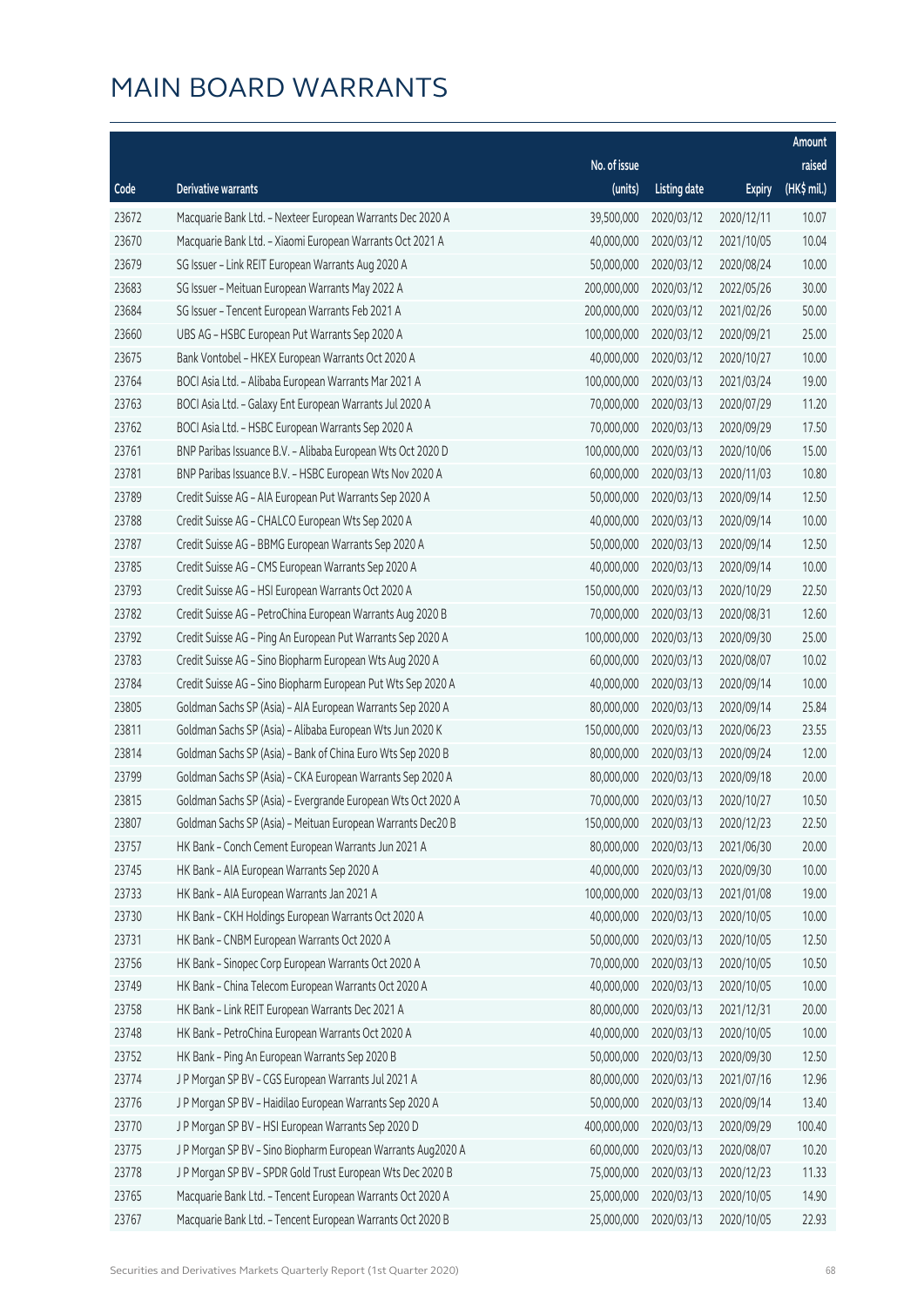|       |                                                              |              |                        |               | Amount      |
|-------|--------------------------------------------------------------|--------------|------------------------|---------------|-------------|
|       |                                                              | No. of issue |                        |               | raised      |
| Code  | <b>Derivative warrants</b>                                   | (units)      | <b>Listing date</b>    | <b>Expiry</b> | (HK\$ mil.) |
| 23794 | SG Issuer - HSI European Warrants Dec 2020 A                 | 300,000,000  | 2020/03/13             | 2020/12/30    | 45.00       |
| 23796 | SG Issuer - HSI European Warrants Jun 2021 A                 | 300,000,000  | 2020/03/13             | 2021/06/29    | 45.00       |
| 23798 | SG Issuer - Meituan European Warrants Sep 2020 A             | 70,000,000   | 2020/03/13             | 2020/09/25    | 10.50       |
| 23769 | UBS AG - Link REIT European Put Warrants Aug 2020 B          | 50,000,000   | 2020/03/13             | 2020/08/19    | 11.75       |
| 23880 | BOCI Asia Ltd. - AIA European Warrants Jan 2021 A            | 150,000,000  | 2020/03/16             | 2021/01/08    | 22.50       |
| 23885 | BOCI Asia Ltd. - Alibaba European Warrants Sep 2020 C        | 150,000,000  | 2020/03/16             | 2020/09/02    | 30.00       |
| 23878 | BOCI Asia Ltd. - CNOOC European Warrants Dec 2020 A          | 70,000,000   | 2020/03/16             | 2020/12/30    | 17.50       |
| 23882 | BOCI Asia Ltd. - Ping An European Warrants Dec 2021 A        | 150,000,000  | 2020/03/16             | 2021/12/22    | 25.50       |
| 23816 | BNP Paribas Issuance B.V. - SMIC European Wts Jan 2021 A     | 40,000,000   | 2020/03/16             | 2021/01/04    | 11.20       |
| 23917 | Credit Suisse AG - AIA European Warrants Jan 2021 A          | 150,000,000  | 2020/03/16             | 2021/01/08    | 22.50       |
| 23921 | Credit Suisse AG - Alibaba European Warrants Jun 2020 C      | 200,000,000  | 2020/03/16             | 2020/06/24    | 56.00       |
| 23923 | Credit Suisse AG - Alibaba European Warrants Jun 2020 D      | 200,000,000  | 2020/03/16             | 2020/06/24    | 36.00       |
| 23920 | Credit Suisse AG - Alibaba European Warrants Sep 2020 C      | 200,000,000  | 2020/03/16             | 2020/09/25    | 30.00       |
| 23919 | Credit Suisse AG - Alibaba European Warrants Nov 2020 A      | 200,000,000  | 2020/03/16             | 2020/11/23    | 30.00       |
| 23925 | Credit Suisse AG - China Life European Warrants Feb 2021 A   | 80,000,000   | 2020/03/16             | 2021/02/23    | 12.00       |
| 23930 | Credit Suisse AG - China Shenhua European Wts Nov 2020 A     | 70,000,000   | 2020/03/16             | 2020/11/27    | 10.50       |
| 23916 | Credit Suisse AG - HSI European Warrants Sep 2020 B          | 150,000,000  | 2020/03/16             | 2020/09/29    | 37.50       |
| 23944 | Citigroup Global - AIA European Warrants Jan 2021 A          | 120,000,000  | 2020/03/16             | 2021/01/08    | 18.00       |
| 23945 | Citigroup Global - Alibaba Group European Warrants Jun2020 B | 100,000,000  | 2020/03/16             | 2020/06/23    | 17.10       |
| 23939 | Citigroup Global - Galaxy Ent European Warrants Dec 2020 A   | 120,000,000  | 2020/03/16             | 2020/12/30    | 18.00       |
| 23943 | Citigroup Global - Meituan European Warrants Jun 2020 B      | 100,000,000  | 2020/03/16             | 2020/06/22    | 17.00       |
| 23934 | Goldman Sachs SP (Asia) - AIA European Warrants Jan 2021 A   | 150,000,000  | 2020/03/16             | 2021/01/08    | 22.50       |
| 23935 | Goldman Sachs SP (Asia) - Alibaba European Wts Jun 2020 L    | 150,000,000  | 2020/03/16             | 2020/06/23    | 22.95       |
| 23937 | Goldman Sachs SP (Asia) - CNOOC European Warrants Jan 2021 A | 80,000,000   | 2020/03/16             | 2021/01/29    | 20.00       |
| 23938 | Goldman Sachs SP (Asia) - HSI European Warrants Sep 2020 A   | 150,000,000  | 2020/03/16             | 2020/09/29    | 22.50       |
| 23931 | Goldman Sachs SP (Asia) - Tencent European Wts Aug 2020 D    | 150,000,000  | 2020/03/16             | 2020/08/21    | 37.65       |
| 23866 | HK Bank - Agricultural Bank European Warrants Dec 2020 A     |              | 100,000,000 2020/03/16 | 2020/12/23    | 15.00       |
| 23842 | HK Bank - CNOOC European Warrants Dec 2020 B                 | 100,000,000  | 2020/03/16             | 2020/12/31    | 25.00       |
| 23839 | HK Bank - HSI European Warrants Sep 2020 D                   | 200,000,000  | 2020/03/16             | 2020/09/29    | 50.00       |
| 23844 | HK Bank - HSI European Warrants Sep 2020 E                   | 200,000,000  | 2020/03/16             | 2020/09/29    | 50.00       |
| 23874 | HK Bank - HSI European Put Warrants Sep 2020 C               | 200,000,000  | 2020/03/16             | 2020/09/29    | 50.00       |
| 23877 | HK Bank - HSI European Put Warrants Sep 2020 D               | 200,000,000  | 2020/03/16             | 2020/09/29    | 50.00       |
| 23867 | HK Bank - ICBC European Warrants Sep 2020 A                  | 100,000,000  | 2020/03/16             | 2020/09/30    | 25.00       |
| 23865 | HK Bank - Ping An European Warrants Dec 2020 C               | 200,000,000  | 2020/03/16             | 2020/12/23    | 30.00       |
| 23905 | J P Morgan SP BV - AIA European Warrants Sep 2020 A          | 100,000,000  | 2020/03/16             | 2020/09/15    | 25.30       |
| 23820 | J P Morgan SP BV - China Life European Warrants Dec 2020 D   | 100,000,000  | 2020/03/16             | 2020/12/31    | 25.60       |
| 23913 | J P Morgan SP BV - China Lit European Warrants Jul 2020 B    | 70,000,000   | 2020/03/16             | 2020/07/03    | 10.57       |
| 23818 | J P Morgan SP BV - China Mobile European Wts Oct 2020 B      | 100,000,000  | 2020/03/16             | 2020/10/05    | 29.80       |
| 23833 | J P Morgan SP BV - CNOOC European Warrants Oct 2020 A        | 80,000,000   | 2020/03/16             | 2020/10/30    | 20.08       |
| 23837 | J P Morgan SP BV - Sinopec Corp European Warrants Sep 2020 A | 80,000,000   | 2020/03/16             | 2020/09/30    | 20.08       |
| 23911 | J P Morgan SP BV - CPIC European Warrants Nov 2020 A         | 60,000,000   | 2020/03/16             | 2020/11/30    | 10.20       |
| 23907 | J P Morgan SP BV - HSBC European Warrants Sep 2020 D         | 100,000,000  | 2020/03/16             | 2020/09/30    | 25.40       |
| 23821 | J P Morgan SP BV - HSI European Warrants Oct 2020 B          | 400,000,000  | 2020/03/16             | 2020/10/29    | 100.00      |
| 23824 | J P Morgan SP BV - HSI European Warrants Oct 2020 C          | 400,000,000  | 2020/03/16             | 2020/10/29    | 101.20      |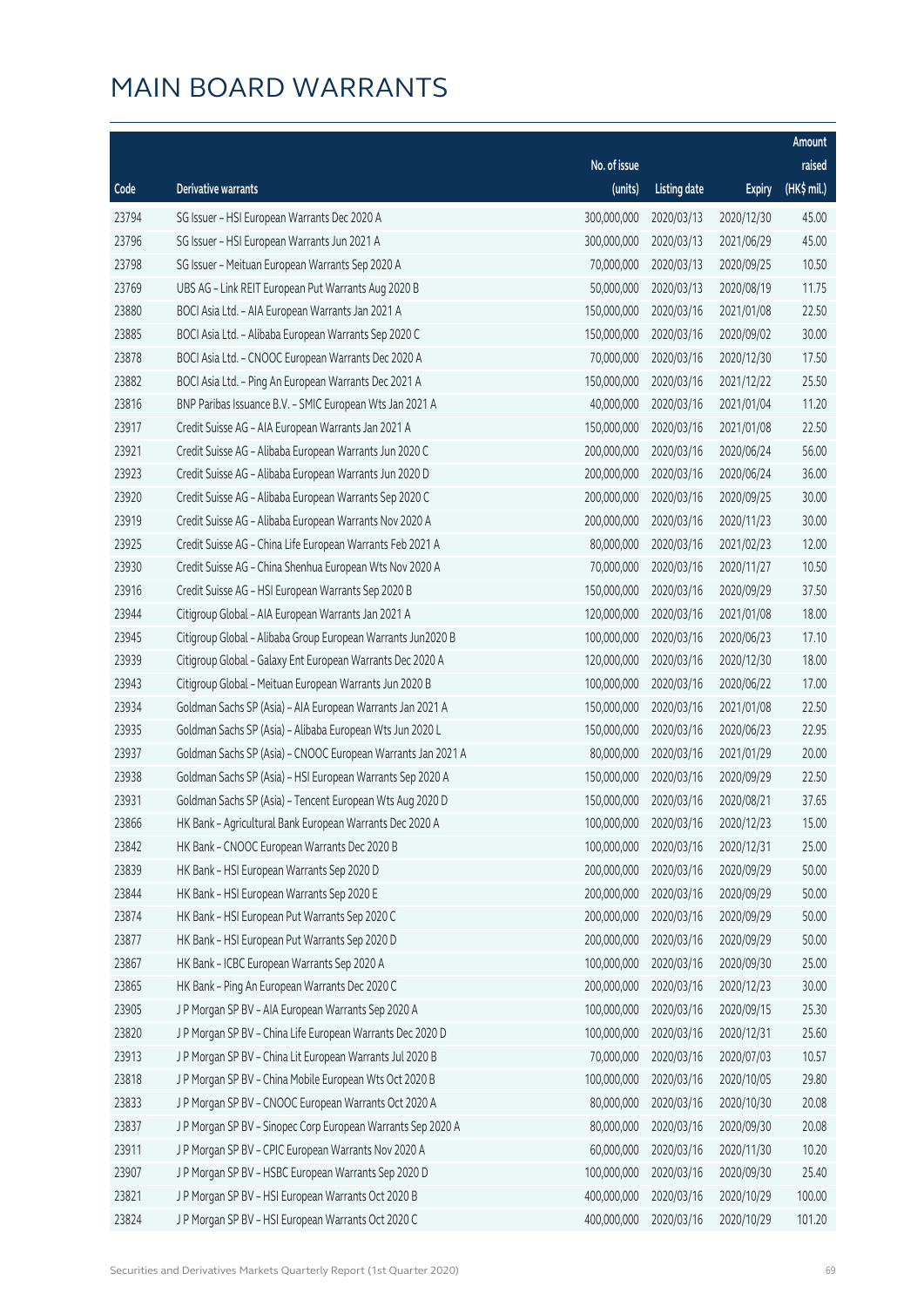|       |                                                              |              |                       |               | Amount      |
|-------|--------------------------------------------------------------|--------------|-----------------------|---------------|-------------|
|       |                                                              | No. of issue |                       |               | raised      |
| Code  | <b>Derivative warrants</b>                                   | (units)      | <b>Listing date</b>   | <b>Expiry</b> | (HK\$ mil.) |
| 23914 | J P Morgan SP BV - HSI European Put Warrants Sep 2020 B      | 400,000,000  | 2020/03/16            | 2020/09/29    | 100.00      |
| 23832 | J P Morgan SP BV - Kunlun Energy European Warrants Sep2020 A | 36,000,000   | 2020/03/16            | 2020/09/30    | 14.22       |
| 23831 | J P Morgan SP BV - MGM China European Warrants Mar 2021 A    | 60,000,000   | 2020/03/16            | 2021/03/31    | 15.12       |
| 23909 | J P Morgan SP BV - Mengniu Dairy European Wts Sep 2020 A     | 70,000,000   | 2020/03/16            | 2020/09/25    | 10.85       |
| 10130 | J P Morgan SP BV - N225 Index Euro Wts Sep 2020 B            | 100,000,000  | 2020/03/16            | 2020/09/11    | 15.40       |
| 10129 | J P Morgan SP BV - N225 Index Euro Put Wts Sep 2020 B        | 100,000,000  | 2020/03/16            | 2020/09/11    | 24.00       |
| 23834 | J P Morgan SP BV - PetroChina European Warrants Oct 2020 B   | 80,000,000   | 2020/03/16            | 2020/10/05    | 20.08       |
| 23830 | J P Morgan SP BV - Sands China Ltd European Warrants Sep20 A | 80,000,000   | 2020/03/16            | 2020/09/30    | 20.32       |
| 23827 | J P Morgan SP BV - Sinopharm European Warrants Oct 2020 A    | 60,000,000   | 2020/03/16            | 2020/10/30    | 15.00       |
| 23825 | J P Morgan SP BV - Sunny Optical European Wts Jul 2020 C     | 70,000,000   | 2020/03/16            | 2020/07/24    | 10.71       |
| 23904 | Morgan Stanley Asia Products Ltd. - Alibaba Eu Put Wt Sep20B | 58,000,000   | 2020/03/16            | 2020/09/16    | 14.50       |
| 23899 | Morgan Stanley Asia Products Ltd. - China Life Eu Wts Sep20B | 68,000,000   | 2020/03/16            | 2020/09/23    | 10.20       |
| 23891 | Morgan Stanley Asia Products Ltd. - CNOOC Euro Put Wt Nov20A | 58,000,000   | 2020/03/16            | 2020/11/02    | 14.50       |
| 23895 | Morgan Stanley Asia Products Ltd. - SUNAC Euro Put Wt Nov20A | 68,000,000   | 2020/03/16            | 2020/11/02    | 17.00       |
| 23946 | SG Issuer - AIA European Warrants Jan 2021 A                 | 150,000,000  | 2020/03/16            | 2021/01/08    | 22.50       |
| 23948 | SG Issuer - AIA European Warrants Dec 2021 A                 | 150,000,000  | 2020/03/16            | 2021/12/28    | 22.50       |
| 23949 | SG Issuer - China Mobile European Warrants Sep 2020 A        | 40,000,000   | 2020/03/16            | 2020/09/30    | 10.00       |
| 23950 | SG Issuer - HKEX European Warrants Nov 2020 B                | 150,000,000  | 2020/03/16            | 2020/11/25    | 27.00       |
| 23951 | SG Issuer - HSBC European Warrants Oct 2020 B                | 60,000,000   | 2020/03/16            | 2020/10/30    | 15.00       |
| 23952 | SG Issuer - Sands China Ltd European Warrants Sep 2020 A     | 60,000,000   | 2020/03/16            | 2020/09/30    | 15.00       |
| 23864 | UBS AG - China Life European Warrants Sep 2020 B             | 100,000,000  | 2020/03/16            | 2020/09/23    | 15.00       |
| 23857 | UBS AG - China Mobile European Warrants Sep 2020 B           | 100,000,000  | 2020/03/16            | 2020/09/15    | 25.00       |
| 23848 | UBS AG - CNOOC European Warrants Oct 2020 A                  | 70,000,000   | 2020/03/16            | 2020/10/12    | 17.50       |
| 23855 | UBS AG - Sinopec Corp European Warrants Sep 2020 A           | 70,000,000   | 2020/03/16            | 2020/09/28    | 17.50       |
| 23858 | UBS AG - HSBC European Warrants Sep 2020 C                   | 100,000,000  | 2020/03/16            | 2020/09/15    | 25.00       |
| 23859 | UBS AG - HSCEI European Warrants Sep 2020 A                  | 200,000,000  | 2020/03/16            | 2020/09/29    | 50.00       |
| 23847 | UBS AG - PetroChina European Warrants Oct 2020 B             |              | 70,000,000 2020/03/16 | 2020/10/12    | 17.50       |
| 23860 | UBS AG - Ping An European Put Warrants Aug 2020 A            | 100,000,000  | 2020/03/16            | 2020/08/26    | 15.10       |
| 23873 | UBS AG - SPDR Gold Trust European Warrants Dec 2020 A        | 100,000,000  | 2020/03/16            | 2020/12/30    | 25.00       |
| 23861 | UBS AG - Tencent European Warrants Jul 2020 G                | 300,000,000  | 2020/03/16            | 2020/07/21    | 102.00      |
| 23863 | UBS AG - Tencent European Warrants Aug 2020 B                | 300,000,000  | 2020/03/16            | 2020/08/19    | 95.10       |
| 24014 | Credit Suisse AG - AAC Tech European Put Warrants Sep 2020 A | 30,000,000   | 2020/03/17            | 2020/09/16    | 12.00       |
| 24019 | Credit Suisse AG - Alibaba European Put Warrants Sep 2020 B  | 100,000,000  | 2020/03/17            | 2020/09/30    | 25.00       |
| 24015 | Credit Suisse AG - CNOOC European Warrants Sep 2020 C        | 80,000,000   | 2020/03/17            | 2020/09/30    | 20.00       |
| 24016 | Credit Suisse AG - Ch Oilfield European Warrants Sep 2020 A  | 40,000,000   | 2020/03/17            | 2020/09/16    | 10.00       |
| 24008 | Credit Suisse AG - HKEX European Warrants Dec 2020 B         | 200,000,000  | 2020/03/17            | 2020/12/23    | 30.00       |
| 24020 | Credit Suisse AG - HSBC European Put Warrants Oct 2020 A     | 80,000,000   | 2020/03/17            | 2020/10/30    | 20.00       |
| 24013 | Credit Suisse AG - Mengniu Dairy European Wts Sep 2020 A     | 60,000,000   | 2020/03/17            | 2020/09/25    | 10.02       |
| 24009 | Credit Suisse AG - ZTE European Warrants Jun 2021 A          | 150,000,000  | 2020/03/17            | 2021/06/23    | 24.00       |
| 23953 | Guotai Junan - Alibaba Group European Put Warrants Dec2020 A | 100,000,000  | 2020/03/17            | 2020/12/21    | 25.00       |
| 23954 | Guotai Junan - Meituan European Put Warrants Nov 2020 A      | 100,000,000  | 2020/03/17            | 2020/11/03    | 15.40       |
| 23957 | Guotai Junan - Tencent European Warrants Aug 2020 A          | 100,000,000  | 2020/03/17            | 2020/08/10    | 19.30       |
| 23956 | Guotai Junan - Tencent European Tencent put Warrants Oct20 A | 100,000,000  | 2020/03/17            | 2020/10/09    | 26.60       |
| 24029 | Goldman Sachs SP (Asia) - Alibaba Euro Put Wts Jul 2020 C    | 80,000,000   | 2020/03/17            | 2020/07/20    | 13.68       |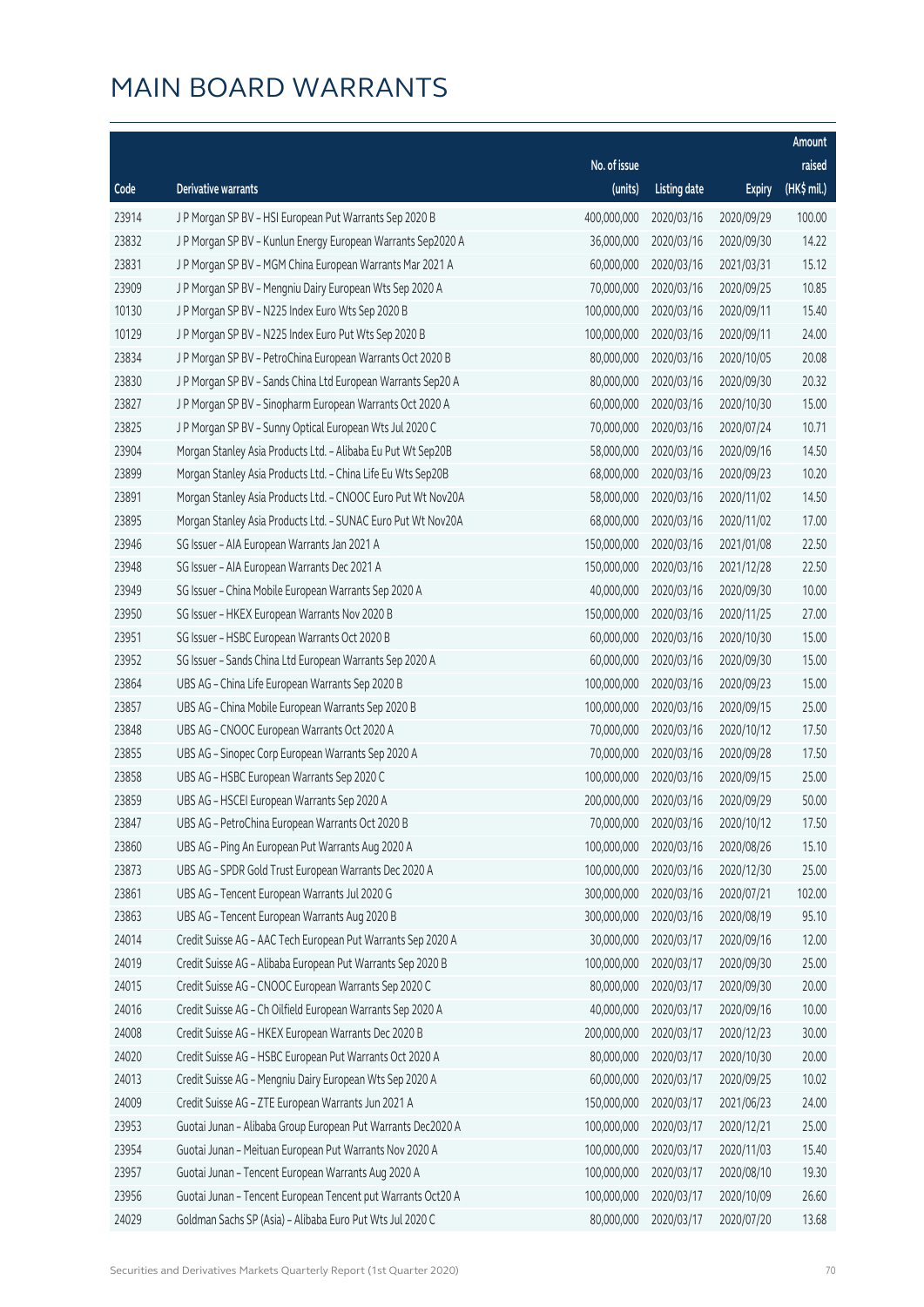|       |                                                              |              |                       |               | Amount      |
|-------|--------------------------------------------------------------|--------------|-----------------------|---------------|-------------|
|       |                                                              | No. of issue |                       |               | raised      |
| Code  | Derivative warrants                                          | (units)      | <b>Listing date</b>   | <b>Expiry</b> | (HK\$ mil.) |
| 24022 | Goldman Sachs SP (Asia) - HKEX European Warrants Jun 2020 C  | 80,000,000   | 2020/03/17            | 2020/06/24    | 12.00       |
| 24027 | Goldman Sachs SP (Asia) - PetroChina European Wts Aug 2020 A | 80,000,000   | 2020/03/17            | 2020/08/31    | 12.00       |
| 24001 | Haitong Int'l Sec - HSI European Warrants Jun 2020 C         | 200,000,000  | 2020/03/17            | 2020/06/29    | 30.00       |
| 24000 | Haitong Int'l Sec - HSI European Warrants Sep 2020 A         | 200,000,000  | 2020/03/17            | 2020/09/29    | 30.00       |
| 24002 | Haitong Int'l Sec - HSI European Put Warrants Jun 2020 C     | 200,000,000  | 2020/03/17            | 2020/06/29    | 48.00       |
| 24004 | J P Morgan SP BV - AIA European Put Warrants Sep 2020 A      | 100,000,000  | 2020/03/17            | 2020/09/30    | 25.10       |
| 24003 | J P Morgan SP BV - HSBC European Put Warrants Oct 2020 A     | 100,000,000  | 2020/03/17            | 2020/10/30    | 25.10       |
| 24005 | J P Morgan SP BV - HSI European Put Warrants Oct 2020 A      | 400,000,000  | 2020/03/17            | 2020/10/29    | 100.40      |
| 23959 | Macquarie Bank Ltd. - AIA European Warrants Nov 2020 A       | 27,000,000   | 2020/03/17            | 2020/11/03    | 10.23       |
| 23969 | Macquarie Bank Ltd. - Anta Sports European Wts Oct 2020 B    | 11,800,000   | 2020/03/17            | 2020/10/06    | 10.16       |
| 23966 | Macquarie Bank Ltd. - China Life European Wts Nov 2020 A     | 40,000,000   | 2020/03/17            | 2020/11/03    | 10.04       |
| 23958 | Macquarie Bank Ltd. - CM Bank European Warrants Jan 2021 A   | 40,000,000   | 2020/03/17            | 2021/01/05    | 10.12       |
| 23965 | Macquarie Bank Ltd. - China Mobile European Wts Nov 2020 A   | 29,000,000   | 2020/03/17            | 2020/11/03    | 10.09       |
| 23968 | Macquarie Bank Ltd. - CNOOC European Warrants Dec 2020 B     | 40,000,000   | 2020/03/17            | 2020/12/30    | 10.00       |
| 23964 | Macquarie Bank Ltd. - HSBC European Warrants Sep 2020 B      | 35,000,000   | 2020/03/17            | 2020/09/30    | 10.05       |
| 23967 | Macquarie Bank Ltd. - PetroChina European Wts Oct 2020 A     | 40,000,000   | 2020/03/17            | 2020/10/06    | 10.04       |
| 23962 | Macquarie Bank Ltd. - Wharf Holdings European Wts Mar 2021 A | 31,000,000   | 2020/03/17            | 2021/03/02    | 10.01       |
| 23960 | Macquarie Bank Ltd. - Goldwind European Warrants Dec 2021 A  | 40,000,000   | 2020/03/17            | 2021/12/16    | 10.00       |
| 23961 | Macquarie Bank Ltd. - CRRC Times European Warrants Dec2020 A | 26,500,000   | 2020/03/17            | 2020/12/16    | 10.02       |
| 23973 | SG Issuer - China Life European Warrants Feb 2021 B          | 120,000,000  | 2020/03/17            | 2021/02/23    | 18.00       |
| 23972 | SG Issuer - China Life European Put Warrants Jun 2020 B      | 60,000,000   | 2020/03/17            | 2020/06/24    | 10.50       |
| 23982 | SG Issuer - CNOOC European Warrants Oct 2020 A               | 100,000,000  | 2020/03/17            | 2020/10/30    | 25.00       |
| 23987 | SG Issuer - CNOOC European Warrants Feb 2021 A               | 100,000,000  | 2020/03/17            | 2021/02/26    | 25.00       |
| 23971 | SG Issuer - CNOOC European Put Warrants Sep 2020 A           | 100,000,000  | 2020/03/17            | 2020/09/30    | 25.00       |
| 23976 | SG Issuer - Sinopec Corp European Warrants Oct 2020 A        | 60,000,000   | 2020/03/17            | 2020/10/30    | 15.00       |
| 23978 | SG Issuer - Sinopec Corp European Warrants Feb 2021 A        | 60,000,000   | 2020/03/17            | 2021/02/26    | 15.00       |
| 23970 | SG Issuer - Sinopec Corp European Put Warrants Sep 2020 A    |              | 40,000,000 2020/03/17 | 2020/09/30    | 12.40       |
| 23989 | SG Issuer - PetroChina European Warrants Sep 2020 A          | 60,000,000   | 2020/03/17            | 2020/09/30    | 15.00       |
| 23991 | SG Issuer - PetroChina European Warrants Feb 2021 B          | 60,000,000   | 2020/03/17            | 2021/02/26    | 15.00       |
| 23997 | UBS AG - AIA European Warrants Jan 2021 A                    | 150,000,000  | 2020/03/17            | 2021/01/08    | 22.50       |
| 24007 | UBS AG - Alibaba European Warrants Jul 2020 F                | 200,000,000  | 2020/03/17            | 2020/07/27    | 30.00       |
| 23994 | UBS AG - Alibaba European Put Warrants Sep 2020 A            | 100,000,000  | 2020/03/17            | 2020/09/16    | 25.00       |
| 23993 | UBS AG - Sands China Ltd European Warrants Sep 2020 A        | 70,000,000   | 2020/03/17            | 2020/09/30    | 17.50       |
| 23995 | UBS AG - SMIC European Warrants Nov 2020 A                   | 70,000,000   | 2020/03/17            | 2020/11/30    | 17.50       |
| 24041 | BOCI Asia Ltd. - Lenovo European Warrants Sep 2020 A         | 40,000,000   | 2020/03/18            | 2020/09/30    | 10.00       |
| 24040 | BNP Paribas Issuance B.V. - HSI European Wts Jul 2020 D      | 70,000,000   | 2020/03/18            | 2020/07/30    | 10.50       |
| 10131 | BNP Paribas Issuance B.V. - Oil Futures Euro Wt Nov 2020 A   | 50,000,000   | 2020/03/18            | 2020/11/18    | 12.50       |
| 10132 | BNP Paribas Issuance B.V. - Oil Futures Eu Put Wt Nov 2020 A | 50,000,000   | 2020/03/18            | 2020/11/18    | 12.50       |
| 24110 | Credit Suisse AG - China Life European Warrants Sep 2020 B   | 100,000,000  | 2020/03/18            | 2020/09/23    | 15.00       |
| 24111 | Credit Suisse AG - China Life European Put Wts Jun 2020 B    | 80,000,000   | 2020/03/18            | 2020/06/24    | 12.00       |
| 24106 | Credit Suisse AG - CNOOC European Put Warrants Sep 2020 A    | 100,000,000  | 2020/03/18            | 2020/09/17    | 25.00       |
| 24108 | Credit Suisse AG - Sinopec Corp European Put Warrants Sep20A | 60,000,000   | 2020/03/18            | 2020/09/17    | 16.20       |
| 24099 | Credit Suisse AG - China Unicom European Warrants Sep 2020 A | 30,000,000   | 2020/03/18            | 2020/09/17    | 10.20       |
| 24112 | Credit Suisse AG - Fosun Intl European Warrants Dec 2020 A   | 40,000,000   | 2020/03/18            | 2020/12/31    | 10.00       |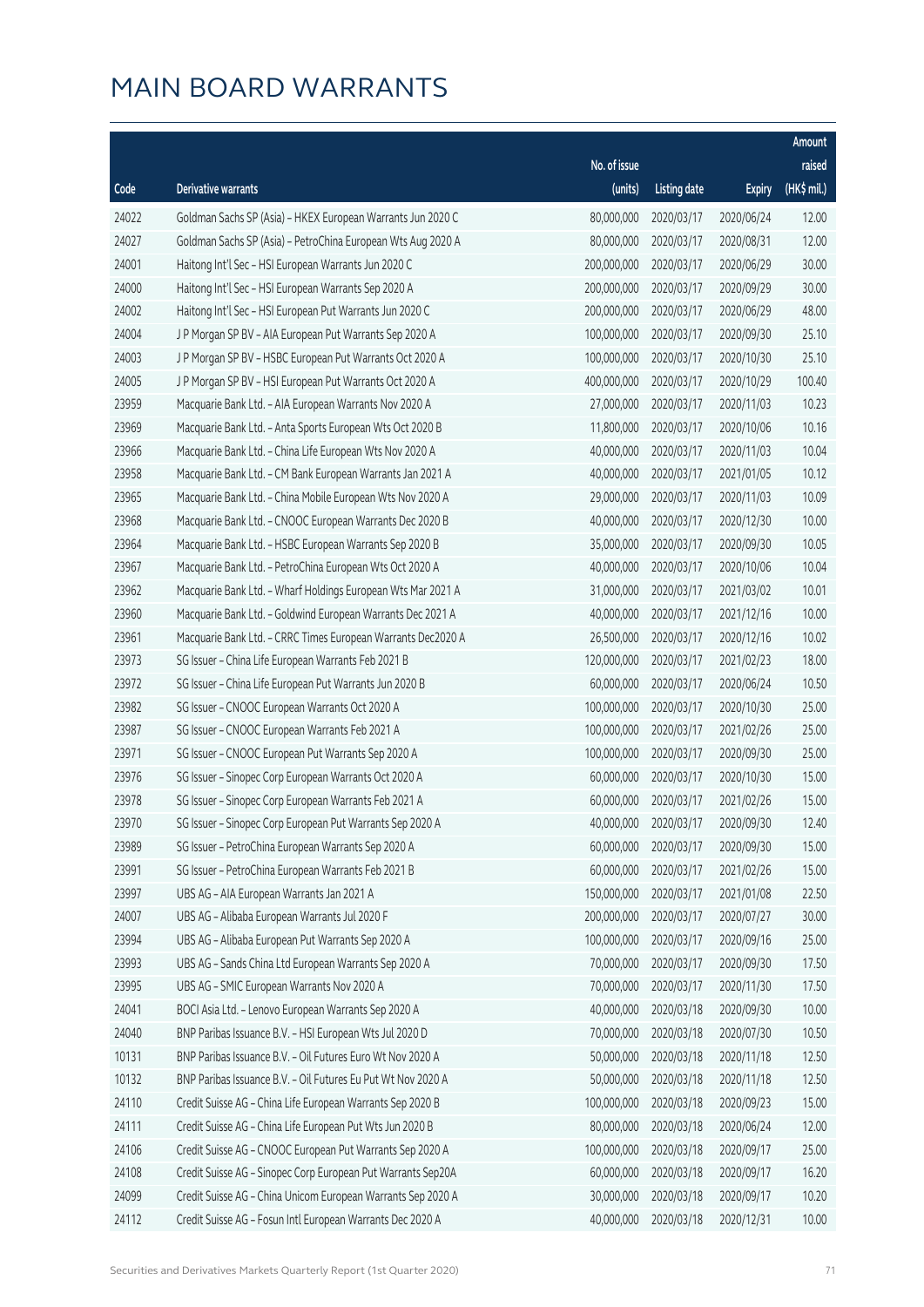|       |                                                              |              |                       |               | Amount      |
|-------|--------------------------------------------------------------|--------------|-----------------------|---------------|-------------|
|       |                                                              | No. of issue |                       |               | raised      |
| Code  | Derivative warrants                                          | (units)      | <b>Listing date</b>   | <b>Expiry</b> | (HK\$ mil.) |
| 24097 | Credit Suisse AG - Lenovo European Warrants Aug 2020 A       | 40,000,000   | 2020/03/18            | 2020/08/26    | 10.00       |
| 24091 | Credit Suisse AG - Meituan European Warrants Aug 2020 B      | 200,000,000  | 2020/03/18            | 2020/08/31    | 30.00       |
| 24090 | Credit Suisse AG - Meituan European Warrants Sep 2020 B      | 200,000,000  | 2020/03/18            | 2020/09/03    | 30.00       |
| 24101 | Credit Suisse AG - Sinopharm European Warrants Nov 2020 A    | 40,000,000   | 2020/03/18            | 2020/11/30    | 10.00       |
| 24096 | Credit Suisse AG - Tencent European Wts Jul 2020 D           | 250,000,000  | 2020/03/18            | 2020/07/21    | 72.50       |
| 24098 | Credit Suisse AG - Zhongsheng Hldg European Wts Sep 2020 A   | 40,000,000   | 2020/03/18            | 2020/09/17    | 10.00       |
| 24033 | Guotai Junan - Tencent European Warrants Aug 2020 B          | 100,000,000  | 2020/03/18            | 2020/08/10    | 18.40       |
| 24113 | Goldman Sachs SP (Asia) - CC Bank European Wts Jul 2020 A    | 80,000,000   | 2020/03/18            | 2020/07/24    | 12.00       |
| 24118 | Goldman Sachs SP (Asia) - HSBC European Warrants Sep 2020 C  | 80,000,000   | 2020/03/18            | 2020/09/01    | 12.00       |
| 24119 | Goldman Sachs SP (Asia) - Meituan European Warrants Sep20 B  | 80,000,000   | 2020/03/18            | 2020/09/03    | 12.00       |
| 24114 | Goldman Sachs SP (Asia) - Tencent European Wts Jul 2020 I    | 150,000,000  | 2020/03/18            | 2020/07/24    | 27.00       |
| 24045 | J P Morgan SP BV - AAC Tech European Put Warrants Sep 2020 A | 50,000,000   | 2020/03/18            | 2020/09/30    | 17.00       |
| 24048 | J P Morgan SP BV - AIA European Warrants Jan 2021 A          | 100,000,000  | 2020/03/18            | 2021/01/08    | 15.00       |
| 24046 | J P Morgan SP BV - Alibaba European Warrants Jul 2020 F      | 200,000,000  | 2020/03/18            | 2020/07/28    | 30.00       |
| 24047 | J P Morgan SP BV - Brilliance Chi European Wts Mar 2021 A    | 50,000,000   | 2020/03/18            | 2021/03/31    | 12.50       |
| 24043 | J P Morgan SP BV - CNOOC European Warrants Oct 2020 B        | 100,000,000  | 2020/03/18            | 2020/10/30    | 25.20       |
| 24044 | J P Morgan SP BV - China Taiping European Wts Sep 2020 A     | 60,000,000   | 2020/03/18            | 2020/09/30    | 15.06       |
| 24050 | J P Morgan SP BV - HSI European Warrants Sep 2020 E          | 400,000,000  | 2020/03/18            | 2020/09/29    | 100.40      |
| 24036 | Macquarie Bank Ltd. - Alibaba European Warrants Oct 2020 B   | 24,500,000   | 2020/03/18            | 2020/10/06    | 10.07       |
| 24035 | Macquarie Bank Ltd. - Ping An European Warrants Oct 2020 A   | 20,500,000   | 2020/03/18            | 2020/10/06    | 10.07       |
| 24037 | Macquarie Bank Ltd. - Tencent European Warrants Sep 2020 H   | 30,000,000   | 2020/03/18            | 2020/09/25    | 13.23       |
| 24038 | Macquarie Bank Ltd. - Tencent European Put Wts Oct 2020 A    | 20,000,000   | 2020/03/18            | 2020/10/05    | 12.92       |
| 24053 | Morgan Stanley Asia Products Ltd. - HSI Euro Put Wts Jun20A  | 150,000,000  | 2020/03/18            | 2020/06/29    | 43.35       |
| 24055 | Morgan Stanley Asia Products Ltd. - HSI Euro Put Wts Sep20A  | 150,000,000  | 2020/03/18            | 2020/09/29    | 43.50       |
| 24065 | Morgan Stanley Asia Products Ltd. - HSI Euro Put Wts Sep20B  | 150,000,000  | 2020/03/18            | 2020/09/29    | 37.50       |
| 24066 | Morgan Stanley Asia Products Ltd. - HSI Euro Put Wts Sep20C  | 150,000,000  | 2020/03/18            | 2020/09/29    | 37.50       |
| 24081 | SG Issuer - AIA European Warrants Sep 2020 C                 |              | 40,000,000 2020/03/18 | 2020/09/03    | 14.80       |
| 24079 | SG Issuer - CSOP A50 ETF European Warrants Jun 2021 A        | 150,000,000  | 2020/03/18            | 2021/06/30    | 37.50       |
| 24030 | SG Issuer - HSI European Warrants Jun 2020 D                 | 300,000,000  | 2020/03/18            | 2020/06/29    | 45.00       |
| 24032 | SG Issuer - HSI European Warrants Sep 2020 B                 | 300,000,000  | 2020/03/18            | 2020/09/29    | 45.00       |
| 24089 | SG Issuer - Xiaomi European Warrants Apr 2021 A              | 150,000,000  | 2020/03/18            | 2021/04/30    | 37.50       |
| 24042 | UBS AG - HSCEI European Put Warrants Jun 2020 A              | 200,000,000  | 2020/03/18            | 2020/06/29    | 30.00       |
| 24071 | Bank Vontobel - CNOOC European Warrants Oct 2020 B           | 40,000,000   | 2020/03/18            | 2020/10/27    | 10.00       |
| 24075 | Bank Vontobel - CNOOC European Put Warrants Sep 2020 A       | 35,000,000   | 2020/03/18            | 2020/09/28    | 11.20       |
| 24073 | Bank Vontobel - CNOOC European Put Warrants Dec 2020 A       | 40,000,000   | 2020/03/18            | 2020/12/28    | 10.00       |
| 24067 | Bank Vontobel - HSBC European Warrants Oct 2020 A            | 40,000,000   | 2020/03/18            | 2020/10/28    | 10.00       |
| 24068 | Bank Vontobel - HSBC European Put Warrants Nov 2020 A        | 30,000,000   | 2020/03/18            | 2020/11/02    | 10.80       |
| 24069 | Bank Vontobel - Ping An European Warrants Oct 2020 A         | 30,000,000   | 2020/03/18            | 2020/10/05    | 11.70       |
| 24243 | Credit Suisse AG - CNOOC European Warrants Sep 2020 D        | 100,000,000  | 2020/03/19            | 2020/09/30    | 25.00       |
| 24240 | Credit Suisse AG - HSBC European Wts Sep 2020 C              | 100,000,000  | 2020/03/19            | 2020/09/18    | 25.00       |
| 24237 | Credit Suisse AG - HSI European Warrants Sep 2020 C          | 150,000,000  | 2020/03/19            | 2020/09/29    | 37.50       |
| 24238 | Credit Suisse AG - HSI European Warrants Sep 2020 D          | 150,000,000  | 2020/03/19            | 2020/09/29    | 37.50       |
| 24239 | Credit Suisse AG - HSI European Warrants Sep 2020 E          | 150,000,000  | 2020/03/19            | 2020/09/29    | 37.50       |
| 24255 | Credit Suisse AG - HSI European Put Warrants Sep 2020 B      | 150,000,000  | 2020/03/19            | 2020/09/29    | 37.50       |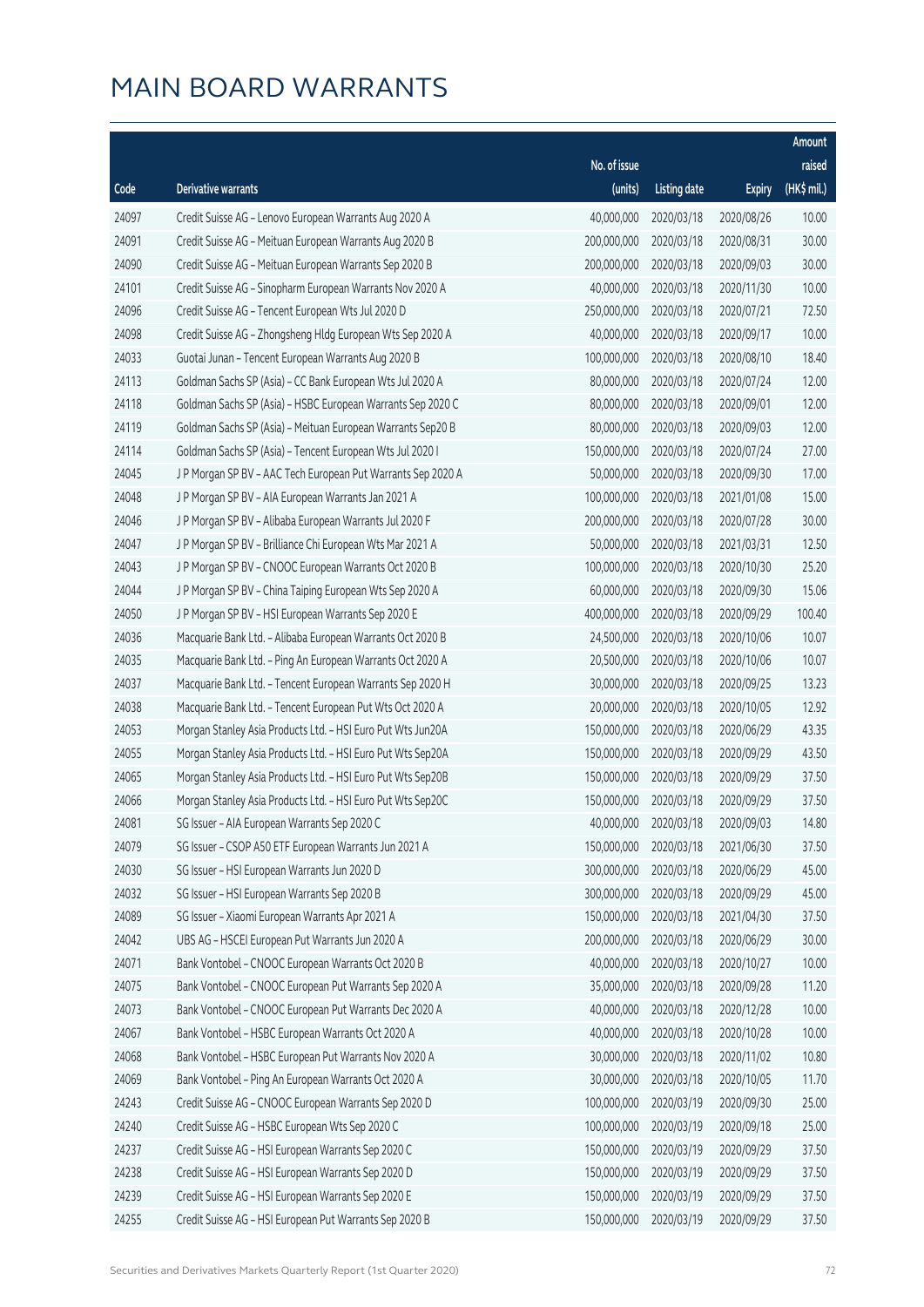|       |                                                              |                        |                     |               | Amount      |
|-------|--------------------------------------------------------------|------------------------|---------------------|---------------|-------------|
|       |                                                              | No. of issue           |                     |               | raised      |
| Code  | Derivative warrants                                          | (units)                | <b>Listing date</b> | <b>Expiry</b> | (HK\$ mil.) |
| 24259 | Credit Suisse AG - Meituan European Warrants Sep 2020 C      | 200,000,000            | 2020/03/19          | 2020/09/18    | 50.00       |
| 24262 | Credit Suisse AG - Meituan European Warrants Nov 2020 A      | 200,000,000            | 2020/03/19          | 2020/11/25    | 30.00       |
| 24250 | Credit Suisse AG - Meituan European Warrants Dec 2020 B      | 200,000,000            | 2020/03/19          | 2020/12/23    | 30.00       |
| 24244 | Credit Suisse AG - PetroChina European Warrants Sep 2020 B   | 70,000,000             | 2020/03/19          | 2020/09/30    | 17.50       |
| 24256 | Credit Suisse AG - Ping An European Warrants Jun 2020 D      | 150,000,000            | 2020/03/19          | 2020/06/22    | 45.00       |
| 24253 | Credit Suisse AG - Sunny Optical European Warrants Nov2020 A | 100,000,000            | 2020/03/19          | 2020/11/30    | 25.00       |
| 24258 | Credit Suisse AG - Tencent European Wts Jun 2020 C           | 250,000,000            | 2020/03/19          | 2020/06/18    | 57.50       |
| 24246 | Credit Suisse AG - Tencent European Wts Sep 2020 A           | 250,000,000            | 2020/03/19          | 2020/09/18    | 62.50       |
| 24249 | Credit Suisse AG - Tencent European Wts Sep 2020 B           | 250,000,000            | 2020/03/19          | 2020/09/18    | 62.50       |
| 24263 | Credit Suisse AG - WH Group European Warrants Nov 2020 A     | 60,000,000             | 2020/03/19          | 2020/11/30    | 15.00       |
| 24309 | Goldman Sachs SP (Asia) - Alibaba European Wts Jun 2020 M    | 150,000,000            | 2020/03/19          | 2020/06/23    | 29.85       |
| 24298 | Goldman Sachs SP (Asia) - CKH Holdings European Wts Oct20 A  | 70,000,000             | 2020/03/19          | 2020/10/27    | 10.50       |
| 24304 | Goldman Sachs SP (Asia) - China Life Euro Wts Sep 2020 C     | 80,000,000             | 2020/03/19          | 2020/09/23    | 12.00       |
| 24305 | Goldman Sachs SP (Asia) - Geely Auto European Wts Jul 2020 A | 60,000,000             | 2020/03/19          | 2020/07/31    | 10.50       |
| 24310 | Goldman Sachs SP (Asia) - HSI European Put Wts Sep 2020 A    | 150,000,000            | 2020/03/19          | 2020/09/29    | 37.50       |
| 24306 | Goldman Sachs SP (Asia) - Meituan European Warrants Nov20 A  | 150,000,000            | 2020/03/19          | 2020/11/23    | 22.50       |
| 24301 | Goldman Sachs SP (Asia) - Tencent European Wts Sep 2020 A    | 150,000,000            | 2020/03/19          | 2020/09/25    | 44.10       |
| 24308 | Goldman Sachs SP (Asia) - Xiaomi European Wts Jul 2020 G     | 60,000,000             | 2020/03/19          | 2020/07/23    | 11.16       |
| 24138 | HK Bank - Alibaba European Warrants Oct 2020 D               | 100,000,000            | 2020/03/19          | 2020/10/05    | 25.00       |
| 24159 | HK Bank - Alibaba European Warrants Oct 2020 E               | 100,000,000            | 2020/03/19          | 2020/10/22    | 16.00       |
| 24160 | HK Bank - BOC HK European Warrants Nov 2020 A                | 80,000,000             | 2020/03/19          | 2020/11/23    | 12.00       |
| 24141 | HK Bank - China Telecom European Warrants Sep 2020 A         | 50,000,000             | 2020/03/19          | 2020/09/30    | 12.50       |
| 24157 | HK Bank - China Unicom European Warrants Jun 2021 A          | 80,000,000             | 2020/03/19          | 2021/06/30    | 20.00       |
| 24145 | HK Bank - HSCEI European Warrants Sep 2020 A                 | 150,000,000            | 2020/03/19          | 2020/09/29    | 24.00       |
| 24143 | HK Bank - HSI European Warrants Sep 2020 F                   | 200,000,000            | 2020/03/19          | 2020/09/29    | 50.00       |
| 24146 | HK Bank - HSI European Warrants Sep 2020 G                   | 200,000,000            | 2020/03/19          | 2020/09/29    | 50.00       |
| 24158 | HK Bank - HSI European Put Warrants Sep 2020 E               | 200,000,000 2020/03/19 |                     | 2020/09/29    | 50.00       |
| 24137 | HK Bank - Sands China European Warrants Oct 2020 A           | 50,000,000             | 2020/03/19          | 2020/10/05    | 12.50       |
| 24156 | HK Bank - Tencent European Warrants Aug 2020 B               | 100,000,000            | 2020/03/19          | 2020/08/27    | 24.00       |
| 24173 | Haitong Int'l Sec - AIA European Warrants Oct 2020 A         | 40,000,000             | 2020/03/19          | 2020/10/05    | 14.80       |
| 24172 | Haitong Int'l Sec - AIA European Put Warrants Sep 2020 A     | 40,000,000             | 2020/03/19          | 2020/09/30    | 16.80       |
| 24180 | Haitong Int'l Sec - Alibaba European Warrants Oct 2020 A     | 80,000,000             | 2020/03/19          | 2020/10/23    | 20.00       |
| 24179 | Haitong Int'l Sec - Alibaba European Put Warrants Sep 2020 A | 40,000,000             | 2020/03/19          | 2020/09/25    | 15.20       |
| 24188 | Haitong Int'l Sec - CNOOC European Warrants Sep 2020 A       | 40,000,000             | 2020/03/19          | 2020/09/30    | 10.00       |
| 24185 | Haitong Int'l Sec - Galaxy Ent European Warrants Oct 2020 A  | 40,000,000             | 2020/03/19          | 2020/10/09    | 18.00       |
| 24181 | Haitong Int'l Sec - Galaxy Ent European Put Wts Oct 2020 A   | 40,000,000             | 2020/03/19          | 2020/10/09    | 15.60       |
| 24192 | Haitong Int'l Sec - Meituan European Put Warrants Oct 2020 A | 60,000,000             | 2020/03/19          | 2020/10/30    | 15.00       |
| 24178 | Haitong Int'l Sec - Tencent European Warrants Sep 2020 A     | 40,000,000             | 2020/03/19          | 2020/09/29    | 12.80       |
| 24177 | Haitong Int'l Sec - Tencent European Put Warrants Sep 2020 A | 40,000,000             | 2020/03/19          | 2020/09/30    | 10.80       |
| 24218 | J P Morgan SP BV - AIA European Warrants Sep 2020 B          | 100,000,000            | 2020/03/19          | 2020/09/30    | 29.00       |
| 24213 | J P Morgan SP BV - Alibaba European Warrants Jun 2020 E      | 200,000,000            | 2020/03/19          | 2020/06/30    | 31.20       |
| 24235 | J P Morgan SP BV - Alibaba European Warrants Jul 2020 G      | 200,000,000            | 2020/03/19          | 2020/07/31    | 30.20       |
| 24210 | J P Morgan SP BV - Anta Sports European Warrants Apr 2021 A  | 80,000,000             | 2020/03/19          | 2021/04/30    | 20.08       |
| 24207 | J P Morgan SP BV - China Everbright Ltd Euro Wts Oct 2020 A  | 40,000,000             | 2020/03/19          | 2020/10/30    | 10.08       |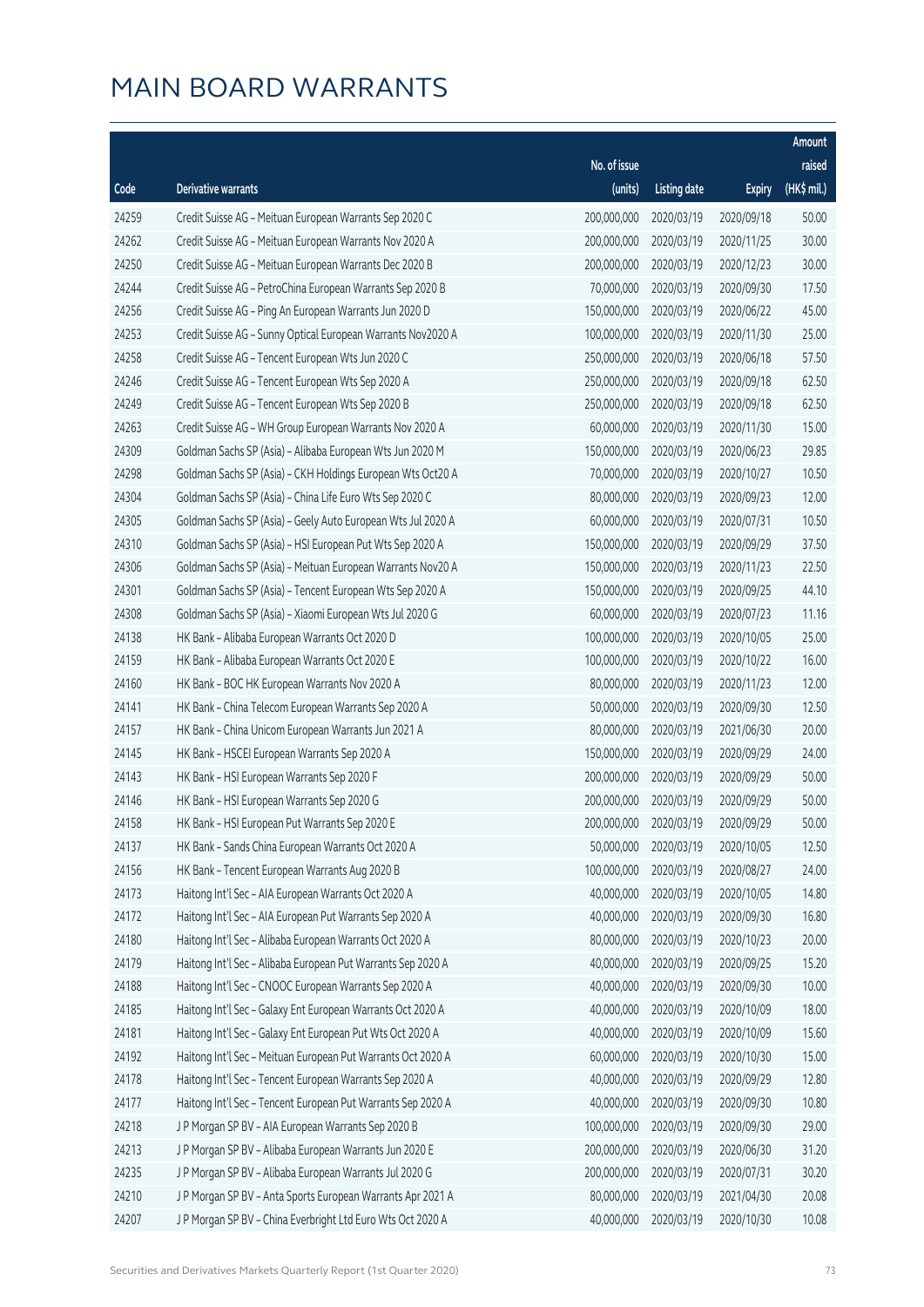|       |                                                              |              |                       |               | Amount      |
|-------|--------------------------------------------------------------|--------------|-----------------------|---------------|-------------|
|       |                                                              | No. of issue |                       |               | raised      |
| Code  | Derivative warrants                                          | (units)      | <b>Listing date</b>   | <b>Expiry</b> | (HK\$ mil.) |
| 24223 | J P Morgan SP BV - CK Asset European Warrants Oct 2020 A     | 60,000,000   | 2020/03/19            | 2020/10/05    | 15.00       |
| 24214 | J P Morgan SP BV - China Mobile European Wts Jul 2020 B      | 100,000,000  | 2020/03/19            | 2020/07/24    | 28.20       |
| 24208 | J P Morgan SP BV - CR Beer European Warrants Oct 2020 A      | 60,000,000   | 2020/03/19            | 2020/10/30    | 16.80       |
| 24205 | J P Morgan SP BV - China Unicom European Warrants Sep 2020 A | 60,000,000   | 2020/03/19            | 2020/09/30    | 15.24       |
| 24230 | J P Morgan SP BV - A50 China European Warrants Nov 2020 A    | 80,000,000   | 2020/03/19            | 2020/11/23    | 14.40       |
| 24161 | J P Morgan SP BV - Galaxy Ent European Warrants Dec 2020 B   | 100,000,000  | 2020/03/19            | 2020/12/23    | 15.30       |
| 24203 | J P Morgan SP BV - Genscript Bio European Warrants Oct2020 A | 60,000,000   | 2020/03/19            | 2020/10/30    | 15.12       |
| 24234 | J P Morgan SP BV - HKEX European Warrants Nov 2020 C         | 200,000,000  | 2020/03/19            | 2020/11/30    | 30.40       |
| 24217 | J P Morgan SP BV - HSBC European Warrants Oct 2020 C         | 100,000,000  | 2020/03/19            | 2020/10/30    | 25.10       |
| 24165 | J P Morgan SP BV - HSCEI European Wts Oct 2020 B             | 200,000,000  | 2020/03/19            | 2020/10/29    | 52.20       |
| 24168 | J P Morgan SP BV - HSI European Warrants Oct 2020 D          | 400,000,000  | 2020/03/19            | 2020/10/29    | 101.20      |
| 24166 | J P Morgan SP BV - HSI European Warrants Nov 2020 A          | 400,000,000  | 2020/03/19            | 2020/11/27    | 100.80      |
| 24167 | J P Morgan SP BV - HSI European Warrants Nov 2020 B          | 400,000,000  | 2020/03/19            | 2020/11/27    | 100.00      |
| 24220 | J P Morgan SP BV - Lenovo European Warrants Oct 2020 A       | 60,000,000   | 2020/03/19            | 2020/10/05    | 17.46       |
| 24164 | J P Morgan SP BV - Melco Int'l Dev European Wts Nov 2020 A   | 50,000,000   | 2020/03/19            | 2020/11/30    | 12.70       |
| 24219 | J P Morgan SP BV - Ping An European Warrants Sep 2020 B      | 100,000,000  | 2020/03/19            | 2020/09/18    | 25.30       |
| 24212 | J P Morgan SP BV - Ping An European Warrants Dec 2021 B      | 200,000,000  | 2020/03/19            | 2021/12/23    | 31.80       |
| 24228 | J P Morgan SP BV - SHK Ppt European Warrants Aug 2020 A      | 80,000,000   | 2020/03/19            | 2020/08/06    | 12.08       |
| 24232 | J P Morgan SP BV - Tencent European Warrants Jun 2020 D      | 250,000,000  | 2020/03/19            | 2020/06/30    | 45.75       |
| 24225 | J P Morgan SP BV - Tencent European Warrants Aug 2020 E      | 250,000,000  | 2020/03/19            | 2020/08/21    | 46.50       |
| 24163 | J P Morgan SP BV - Wynn Macau European Warrants Mar 2021 A   | 80,000,000   | 2020/03/19            | 2021/03/31    | 20.40       |
| 24170 | Macquarie Bank Ltd. - AAC Tech European Wts Oct 2021 A       | 40,000,000   | 2020/03/19            | 2021/10/05    | 10.00       |
| 24193 | Macquarie Bank Ltd. - China Taiping European Wts Nov 2020 A  | 27,200,000   | 2020/03/19            | 2020/11/13    | 10.01       |
| 24171 | Macquarie Bank Ltd. - Lenovo European Warrants Nov 2020 A    | 20,000,000   | 2020/03/19            | 2020/11/03    | 10.06       |
| 24169 | Macquarie Bank Ltd. - Sinopharm European Warrants Jan 2021 A | 40,000,000   | 2020/03/19            | 2021/01/05    | 10.08       |
| 24152 | Morgan Stanley Asia Products Ltd. - Alibaba Eu Put Wt Oct20A | 100,000,000  | 2020/03/19            | 2020/10/07    | 25.00       |
| 24197 | Morgan Stanley Asia Products Ltd. - CCB European Wts Sep20B  |              | 68,000,000 2020/03/19 | 2020/09/21    | 18.77       |
| 24150 | Morgan Stanley Asia Products Ltd. - Ch Life Eu Put Wt Dec20A | 68,000,000   | 2020/03/19            | 2020/12/01    | 17.00       |
| 24194 | Morgan Stanley Asia Products Ltd. - Ch Mob Euro Wt Jun 2020C | 68,000,000   | 2020/03/19            | 2020/06/19    | 11.02       |
| 24147 | Morgan Stanley Asia Products Ltd. - HSI European Wts Sep20A  | 150,000,000  | 2020/03/19            | 2020/09/29    | 38.70       |
| 24149 | Morgan Stanley Asia Products Ltd. - HSI European Wts Sep20B  | 150,000,000  | 2020/03/19            | 2020/09/29    | 37.50       |
| 24154 | Morgan Stanley Asia Products Ltd. - HSI Euro Put Wts Sep20D  | 150,000,000  | 2020/03/19            | 2020/09/29    | 37.65       |
| 24155 | Morgan Stanley Asia Products Ltd. - HSI Euro Put Wts Sep20E  | 150,000,000  | 2020/03/19            | 2020/09/29    | 38.10       |
| 24196 | Morgan Stanley Asia Products Ltd. - Tencent Euro Wts Jul20B  | 80,000,000   | 2020/03/19            | 2020/07/24    | 13.12       |
| 24153 | Morgan Stanley Asia Products Ltd. - Tencent Eu Put Wt Sep20A | 100,000,000  | 2020/03/19            | 2020/09/21    | 25.00       |
| 24195 | Morgan Stanley Asia Products Ltd. - Tencent Eu Put Wt Dec20A | 80,000,000   | 2020/03/19            | 2020/12/17    | 12.24       |
| 24288 | SG Issuer - Alibaba Group European Warrants Oct 2020 C       | 150,000,000  | 2020/03/19            | 2020/10/27    | 28.50       |
| 24290 | SG Issuer - Bank of China European Warrants Sep 2020 A       | 80,000,000   | 2020/03/19            | 2020/09/24    | 12.00       |
| 24266 | SG Issuer - CK Asset European Warrants Sep 2020 A            | 40,000,000   | 2020/03/19            | 2020/09/30    | 10.00       |
| 24291 | SG Issuer - China Life European Warrants Sep 2020 B          | 60,000,000   | 2020/03/19            | 2020/09/30    | 15.00       |
| 24265 | SG Issuer - CPIC European Warrants Nov 2020 A                | 70,000,000   | 2020/03/19            | 2020/11/25    | 10.50       |
| 24268 | SG Issuer - CSPC Pharma European Warrants Sep 2020 A         | 80,000,000   | 2020/03/19            | 2020/09/24    | 12.80       |
| 24270 | SG Issuer - Geely Auto European Warrants Dec 2020 A          | 100,000,000  | 2020/03/19            | 2020/12/23    | 18.50       |
| 24271 | SG Issuer - HKEX European Warrants Jun 2020 C                | 100,000,000  | 2020/03/19            | 2020/06/24    | 15.00       |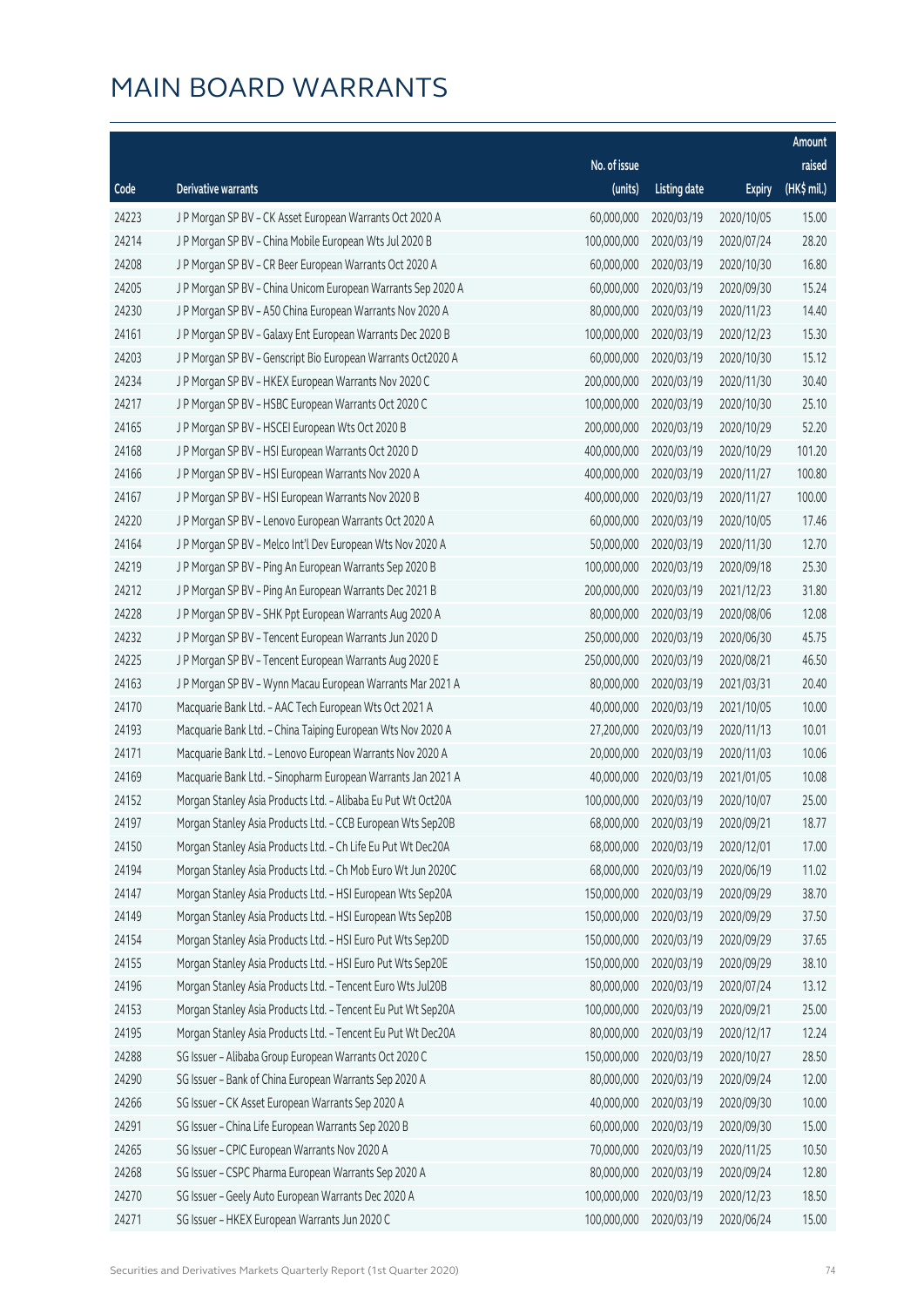|       |                                                              |                        |                     |               | Amount      |
|-------|--------------------------------------------------------------|------------------------|---------------------|---------------|-------------|
|       |                                                              | No. of issue           |                     |               | raised      |
| Code  | Derivative warrants                                          | (units)                | <b>Listing date</b> | <b>Expiry</b> | (HK\$ mil.) |
| 24272 | SG Issuer - HKEX European Warrants Sep 2020 B                | 100,000,000            | 2020/03/19          | 2020/09/30    | 25.00       |
| 24285 | SG Issuer - HSI European Put Warrants Sep 2020 B             | 300,000,000            | 2020/03/19          | 2020/09/29    | 75.00       |
| 24287 | SG Issuer - HSI European Put Warrants Oct 2020 A             | 300,000,000            | 2020/03/19          | 2020/10/29    | 75.00       |
| 24264 | SG Issuer - Mengniu Dairy European Warrants Sep 2020 A       | 70,000,000             | 2020/03/19          | 2020/09/25    | 10.50       |
| 24274 | SG Issuer - Meituan European Warrants Nov 2020 A             | 150,000,000            | 2020/03/19          | 2020/11/23    | 22.50       |
| 24275 | SG Issuer - NCI European Warrants Oct 2020 A                 | 70,000,000             | 2020/03/19          | 2020/10/27    | 10.50       |
| 24280 | SG Issuer - Tencent European Warrants Jul 2020 F             | 200,000,000            | 2020/03/19          | 2020/07/21    | 45.00       |
| 24281 | SG Issuer - Tencent European Warrants Aug 2020 C             | 200,000,000            | 2020/03/19          | 2020/08/26    | 30.00       |
| 24282 | SG Issuer - Tencent European Warrants Sep 2020 B             | 200,000,000            | 2020/03/19          | 2020/09/18    | 34.00       |
| 24279 | SG Issuer - Tencent European Put Warrants Jun 2020 F         | 100,000,000            | 2020/03/19          | 2020/06/23    | 15.00       |
| 24284 | SG Issuer - Xiaomi European Warrants Sep 2021 A              | 150,000,000            | 2020/03/19          | 2021/09/27    | 22.50       |
| 24127 | UBS AG - China Life European Warrants Oct 2020 A             | 100,000,000            | 2020/03/19          | 2020/10/27    | 25.00       |
| 24126 | UBS AG - CNOOC European Warrants Oct 2020 B                  | 70,000,000             | 2020/03/19          | 2020/10/30    | 17.50       |
| 24129 | UBS AG - HSCEI European Warrants Sep 2020 B                  | 200,000,000            | 2020/03/19          | 2020/09/29    | 50.00       |
| 24130 | UBS AG - HSI European Warrants Sep 2020 A                    | 300,000,000            | 2020/03/19          | 2020/09/29    | 75.00       |
| 24131 | UBS AG - HSI European Warrants Sep 2020 B                    | 300,000,000            | 2020/03/19          | 2020/09/29    | 75.00       |
| 24132 | UBS AG - HSI European Put Warrants Sep 2020 A                | 300,000,000            | 2020/03/19          | 2020/09/29    | 75.00       |
| 24133 | UBS AG - HSI European Put Warrants Sep 2020 B                | 300,000,000            | 2020/03/19          | 2020/09/29    | 75.00       |
| 24136 | UBS AG - HSI European Put Warrants Sep 2020 C                | 300,000,000            | 2020/03/19          | 2020/09/29    | 75.00       |
| 24128 | UBS AG - ICBC European Warrants Aug 2020 A                   | 60,000,000             | 2020/03/19          | 2020/08/24    | 12.90       |
| 24121 | UBS AG - MTR Corporation European Warrants Sep 2020 A        | 60,000,000             | 2020/03/19          | 2020/09/21    | 15.00       |
| 24120 | UBS AG - SHK Ppt European Warrants Dec 2020 B                | 70,000,000             | 2020/03/19          | 2020/12/28    | 17.50       |
| 24202 | Bank Vontobel - China Life European Warrants Oct 2020 A      | 40,000,000             | 2020/03/19          | 2020/10/23    | 10.00       |
| 24200 | Bank Vontobel - China Life European Warrants Jan 2021 A      | 40,000,000             | 2020/03/19          | 2021/01/15    | 10.00       |
| 24201 | Bank Vontobel - China Life European Warrants Mar 2021 A      | 40,000,000             | 2020/03/19          | 2021/03/26    | 10.00       |
| 24199 | Bank Vontobel - China Life European Put Warrants Jan 2021 A  | 40,000,000             | 2020/03/19          | 2021/01/08    | 10.00       |
| 24427 | BOCI Asia Ltd. - Alibaba European Warrants Nov 2020 A        | 150,000,000 2020/03/20 |                     | 2020/11/09    | 34.50       |
| 24429 | BOCI Asia Ltd. - Alibaba European Put Warrants Sep 2020 A    | 100,000,000            | 2020/03/20          | 2020/09/30    | 25.00       |
| 24430 | BOCI Asia Ltd. - HSBC European Warrants Sep 2020 B           | 70,000,000             | 2020/03/20          | 2020/09/29    | 25.90       |
| 24433 | BOCI Asia Ltd. - HSBC European Put Warrants Oct 2020 B       | 70,000,000             | 2020/03/20          | 2020/10/29    | 17.50       |
| 24417 | BOCI Asia Ltd. - Meituan European Warrants Nov 2020 A        | 150,000,000            | 2020/03/20          | 2020/11/23    | 24.00       |
| 24418 | BOCI Asia Ltd. - Meituan European Put Warrants Sep 2020 B    | 100,000,000            | 2020/03/20          | 2020/09/30    | 31.00       |
| 24422 | BOCI Asia Ltd. - Tencent European Warrants Aug 2020 B        | 200,000,000            | 2020/03/20          | 2020/08/19    | 48.00       |
| 24420 | BOCI Asia Ltd. - Tencent European Warrants Sep 2020 A        | 200,000,000            | 2020/03/20          | 2020/09/23    | 44.00       |
| 24424 | BOCI Asia Ltd. - Tencent European Warrants Sep 2020 B        | 200,000,000            | 2020/03/20          | 2020/09/30    | 68.00       |
| 24421 | BOCI Asia Ltd. - Tencent European Warrants Dec 2020 B        | 200,000,000            | 2020/03/20          | 2020/12/21    | 66.00       |
| 24425 | BOCI Asia Ltd. - Tencent European Put Wts Sep 2020 A         | 200,000,000            | 2020/03/20          | 2020/09/28    | 50.00       |
| 24461 | BOCI Asia Ltd. - Tencent European Put Wts Sep 2020 B         | 200,000,000            | 2020/03/20          | 2020/09/30    | 50.00       |
| 24468 | Credit Suisse AG - Alibaba European Warrants Oct 2020 A      | 200,000,000            | 2020/03/20          | 2020/10/27    | 30.00       |
| 24465 | Credit Suisse AG - China Life European Warrants Sep 2020 C   | 80,000,000             | 2020/03/20          | 2020/09/21    | 20.00       |
| 24472 | Credit Suisse AG - Genscript Bio European Warrants Sep2020 B | 40,000,000             | 2020/03/20          | 2020/09/21    | 10.00       |
| 24462 | Credit Suisse AG - HSI European Warrants Sep 2020 F          | 150,000,000            | 2020/03/20          | 2020/09/29    | 37.50       |
| 24463 | Credit Suisse AG - HSI European Warrants Sep 2020 G          | 150,000,000            | 2020/03/20          | 2020/09/29    | 37.50       |
| 24467 | Credit Suisse AG - HSI European Put Warrants Sep 2020 C      | 150,000,000            | 2020/03/20          | 2020/09/29    | 37.50       |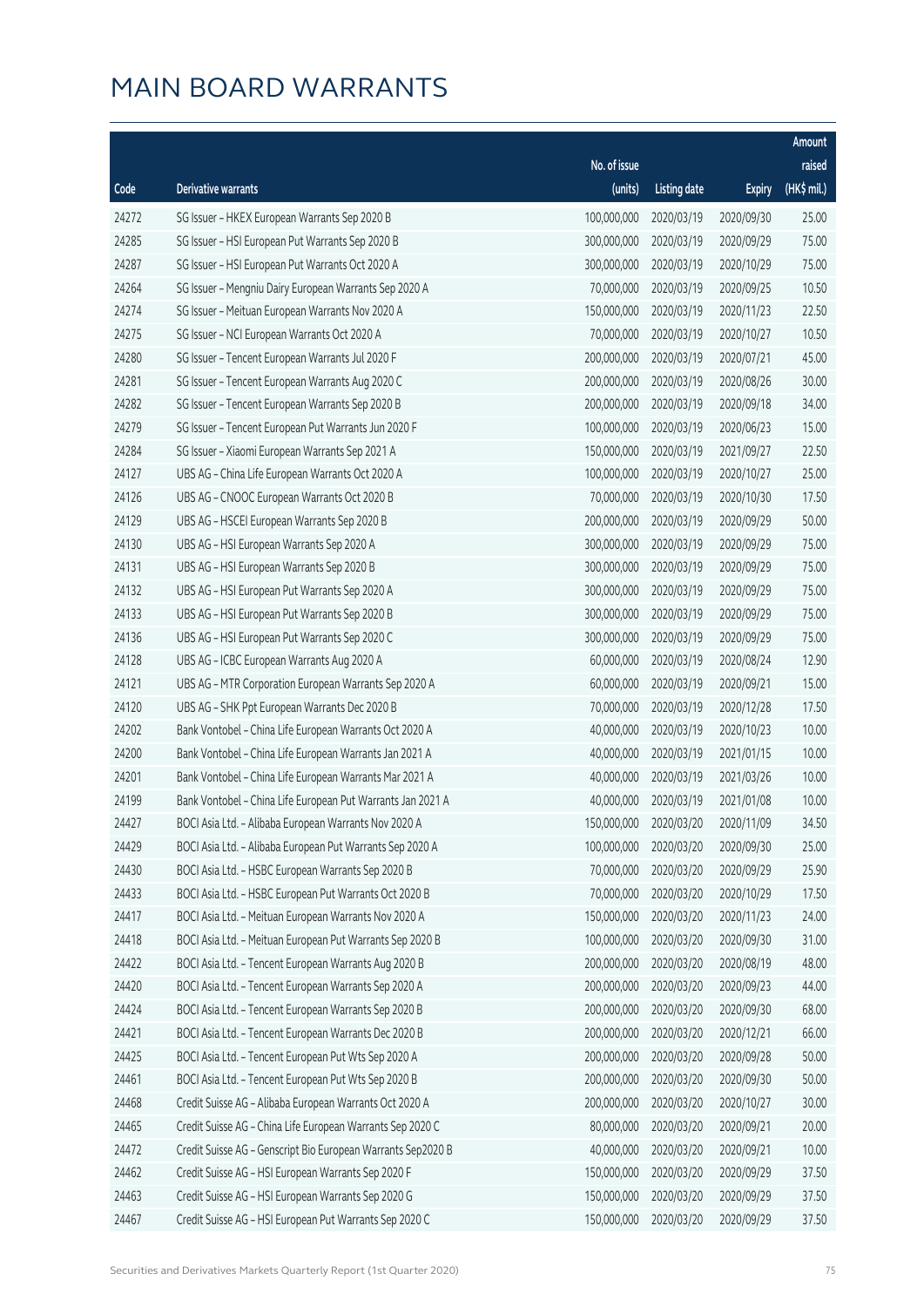|       |                                                              |                        |                     |               | Amount      |
|-------|--------------------------------------------------------------|------------------------|---------------------|---------------|-------------|
|       |                                                              | No. of issue           |                     |               | raised      |
| Code  | Derivative warrants                                          | (units)                | <b>Listing date</b> | <b>Expiry</b> | (HK\$ mil.) |
| 24466 | Credit Suisse AG - HSI European Put Warrants Oct 2020 B      | 150,000,000            | 2020/03/20          | 2020/10/29    | 37.50       |
| 24469 | Credit Suisse AG - Meituan European Warrants Aug 2020 C      | 200,000,000            | 2020/03/20          | 2020/08/10    | 38.00       |
| 24471 | Credit Suisse AG - Tencent Euro Put Wts Jun 2020 E           | 200,000,000            | 2020/03/20          | 2020/06/23    | 32.00       |
| 24475 | Credit Suisse AG - Wynn Macau European Warrants Feb 2021 A   | 60,000,000             | 2020/03/20          | 2021/02/26    | 15.00       |
| 24464 | Credit Suisse AG - Xiaomi European Warrants Dec 2020 E       | 200,000,000            | 2020/03/20          | 2020/12/31    | 50.00       |
| 24312 | Guotai Junan - Meituan European Warrants Sep 2020 A          | 100,000,000            | 2020/03/20          | 2020/09/03    | 18.10       |
| 24311 | Guotai Junan - Tencent European Warrants Oct 2020 A          | 100,000,000            | 2020/03/20          | 2020/10/27    | 26.40       |
| 24486 | Goldman Sachs SP (Asia) - Alibaba European Wts Jul 2020 E    | 150,000,000            | 2020/03/20          | 2020/07/28    | 23.40       |
| 24487 | Goldman Sachs SP (Asia) - HSBC European Warrants Sep 2020 D  | 80,000,000             | 2020/03/20          | 2020/09/21    | 20.00       |
| 24482 | Goldman Sachs SP (Asia) - Meituan European Warrants Jun20 G  | 80,000,000             | 2020/03/20          | 2020/06/22    | 16.16       |
| 24483 | Goldman Sachs SP (Asia) - Xiaomi European Wts Jul 2020 H     | 80,000,000             | 2020/03/20          | 2020/07/28    | 19.28       |
| 24349 | HK Bank - AIA European Put Warrants Apr 2021 A               | 100,000,000            | 2020/03/20          | 2021/04/30    | 25.00       |
| 24347 | HK Bank - Alibaba European Put Warrants Dec 2020 A           | 100,000,000            | 2020/03/20          | 2020/12/31    | 25.00       |
| 24317 | HK Bank - CKH Holdings European Warrants Jul 2021 A          | 100,000,000            | 2020/03/20          | 2021/07/05    | 25.00       |
| 24313 | HK Bank - China Life European Warrants Dec 2020 B            | 100,000,000            | 2020/03/20          | 2020/12/31    | 25.00       |
| 24315 | HK Bank - China Mobile European Warrants Jul 2021 A          | 100,000,000            | 2020/03/20          | 2021/07/05    | 25.00       |
| 24339 | HK Bank - HSCEI European Put Warrants Dec 2020 A             | 200,000,000            | 2020/03/20          | 2020/12/30    | 50.00       |
| 24318 | HK Bank - HSI European Warrants Sep 2020 H                   | 200,000,000            | 2020/03/20          | 2020/09/29    | 50.00       |
| 24320 | HK Bank - HSI European Warrants Sep 2020 I                   | 200,000,000            | 2020/03/20          | 2020/09/29    | 50.00       |
| 24340 | HK Bank - HSI European Put Warrants Sep 2020 F               | 200,000,000            | 2020/03/20          | 2020/09/29    | 50.00       |
| 24342 | HK Bank - HSI European Put Warrants Sep 2020 G               | 200,000,000            | 2020/03/20          | 2020/09/29    | 50.00       |
| 24338 | HK Bank - HSI European Put Warrants Oct 2020 A               | 200,000,000            | 2020/03/20          | 2020/10/29    | 50.00       |
| 24346 | HK Bank - Meituan Dianping European Put Warrants Dec 2020 B  | 100,000,000            | 2020/03/20          | 2020/12/31    | 25.00       |
| 24337 | HK Bank - Ping An European Put Warrants Mar 2021 A           | 100,000,000            | 2020/03/20          | 2021/03/31    | 25.00       |
| 24314 | HK Bank - SHK Ppt European Warrants Dec 2020 B               | 100,000,000            | 2020/03/20          | 2020/12/31    | 25.00       |
| 24343 | HK Bank - Tencent European Put Warrants Sep 2020 B           | 100,000,000            | 2020/03/20          | 2020/09/30    | 25.00       |
| 24455 | J P Morgan SP BV - Alibaba European Put Warrants Sep 2020 B  | 250,000,000 2020/03/20 |                     | 2020/09/21    | 63.00       |
| 24395 | J P Morgan SP BV - ASM Pacific European Warrants Oct 2020 A  | 60,000,000             | 2020/03/20          | 2020/10/30    | 15.12       |
| 24405 | J P Morgan SP BV - BOC HK European Warrants Dec 2020 A       | 80,000,000             | 2020/03/20          | 2020/12/24    | 12.16       |
| 24403 | J P Morgan SP BV - BYD Electronic European Wts Oct 2020 A    | 80,000,000             | 2020/03/20          | 2020/10/30    | 20.40       |
| 24382 | J P Morgan SP BV - CKH Holdings European Warrants Oct 2020 A | 60,000,000             | 2020/03/20          | 2020/10/30    | 23.46       |
| 24396 | J P Morgan SP BV - CKI Holdings European Warrants Sep 2020 A | 50,000,000             | 2020/03/20          | 2020/09/30    | 12.85       |
| 24322 | J P Morgan SP BV - China Life European Warrants Dec 2020 E   | 150,000,000            | 2020/03/20          | 2020/12/31    | 38.40       |
| 24450 | J P Morgan SP BV - China Mobile European Wts Sep 2020 B      | 100,000,000            | 2020/03/20          | 2020/09/30    | 35.90       |
| 24400 | J P Morgan SP BV - Ch Molybdenum European Wts Sep 2020 B     | 60,000,000             | 2020/03/20          | 2020/09/30    | 17.22       |
| 24393 | J P Morgan SP BV - China Railway European Wts Sep 2020 A     | 40,000,000             | 2020/03/20          | 2020/09/30    | 10.56       |
| 24397 | J P Morgan SP BV - CRRC European Warrants Sep 2020 A         | 50,000,000             | 2020/03/20          | 2020/09/30    | 12.70       |
| 24336 | J P Morgan SP BV - CSPC Pharma European Warrants Sep 2020 A  | 80,000,000             | 2020/03/20          | 2020/09/30    | 15.76       |
| 24324 | J P Morgan SP BV - China Telecom European Wts Nov 2020 A     | 80,000,000             | 2020/03/20          | 2020/11/30    | 20.24       |
| 24457 | J P Morgan SP BV - Evergrande European Warrants Sep 2020 A   | 70,000,000             | 2020/03/20          | 2020/09/21    | 17.50       |
| 24321 | J P Morgan SP BV - HKEX European Warrants Sep 2020 B         | 200,000,000            | 2020/03/20          | 2020/09/30    | 50.80       |
| 24334 | J P Morgan SP BV - Henderson Land European Wt Sep 2020 A     | 70,000,000             | 2020/03/20          | 2020/09/30    | 17.85       |
| 24444 | J P Morgan SP BV - HSBC European Warrants Sep 2020 E         | 100,000,000            | 2020/03/20          | 2020/09/21    | 25.10       |
| 24388 | J P Morgan SP BV - Hang Seng Bank European Warrants Oct20 A  | 60,000,000             | 2020/03/20          | 2020/10/30    | 15.36       |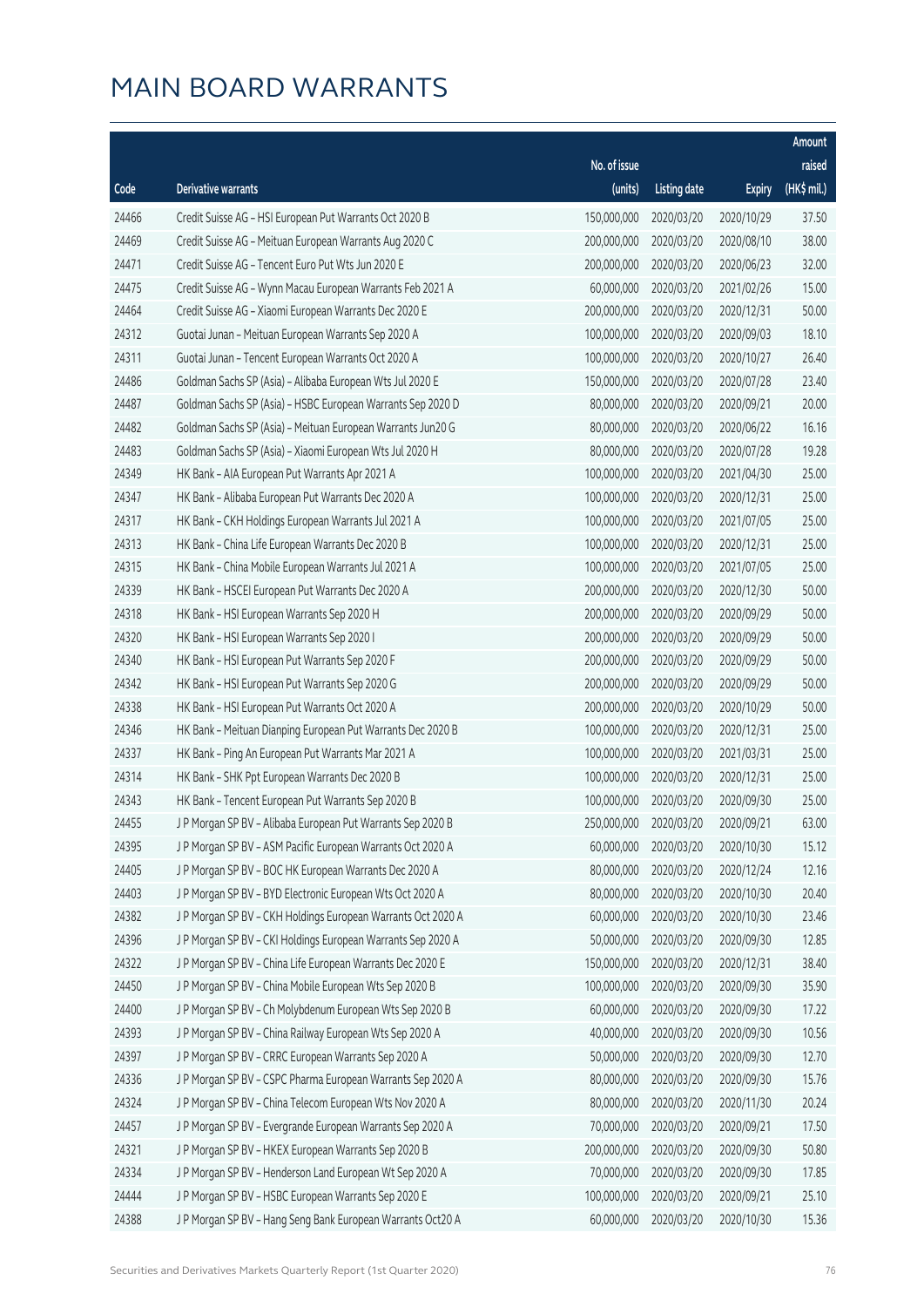|       |                                                              |                        |                     |               | Amount      |
|-------|--------------------------------------------------------------|------------------------|---------------------|---------------|-------------|
|       |                                                              | No. of issue           |                     |               | raised      |
| Code  | Derivative warrants                                          | (units)                | <b>Listing date</b> | <b>Expiry</b> | (HK\$ mil.) |
| 24325 | J P Morgan SP BV - HSCEI European Wts Sep 2020 B             | 200,000,000            | 2020/03/20          | 2020/09/29    | 50.80       |
| 24358 | J P Morgan SP BV - HSCEI European Put Warrants Sep 2020 B    | 200,000,000            | 2020/03/20          | 2020/09/29    | 50.00       |
| 24329 | J P Morgan SP BV - HSI European Warrants Sep 2020 F          | 400,000,000            | 2020/03/20          | 2020/09/29    | 100.40      |
| 24326 | J P Morgan SP BV - HSI European Warrants Oct 2020 E          | 400,000,000            | 2020/03/20          | 2020/10/29    | 100.80      |
| 24332 | J P Morgan SP BV - HSI European Warrants Nov 2020 C          | 400,000,000            | 2020/03/20          | 2020/11/27    | 100.80      |
| 24355 | J P Morgan SP BV - HSI European Put Warrants Sep 2020 C      | 400,000,000            | 2020/03/20          | 2020/09/29    | 100.80      |
| 24356 | J P Morgan SP BV - HSI European Put Warrants Oct 2020 B      | 400,000,000            | 2020/03/20          | 2020/10/29    | 100.40      |
| 24335 | J P Morgan SP BV - MTRC European Warrants Oct 2020 A         | 60,000,000             | 2020/03/20          | 2020/10/30    | 15.66       |
| 24454 | J P Morgan SP BV - Meituan European Warrants Sep 2020 B      | 150,000,000            | 2020/03/20          | 2020/09/21    | 37.95       |
| 24459 | J P Morgan SP BV - Meituan European Warrants Nov 2020 A      | 150,000,000            | 2020/03/20          | 2020/11/30    | 24.45       |
| 24451 | J P Morgan SP BV - NCI European Warrants Oct 2020 A          | 70,000,000             | 2020/03/20          | 2020/10/30    | 20.86       |
| 24445 | J P Morgan SP BV - PetroChina European Warrants Oct 2020 C   | 60,000,000             | 2020/03/20          | 2020/10/05    | 15.96       |
| 24453 | J P Morgan SP BV - Sands China Ltd European Warrants Sep20 B | 80,000,000             | 2020/03/20          | 2020/09/30    | 22.80       |
| 24399 | J P Morgan SP BV - SD Gold European Warrants Oct 2020 A      | 60,000,000             | 2020/03/20          | 2020/10/05    | 15.00       |
| 24392 | J P Morgan SP BV - Shimao Property European Wts Sep 2020 A   | 60,000,000             | 2020/03/20          | 2020/09/30    | 15.24       |
| 24458 | J P Morgan SP BV - Tencent European Warrants Jun 2020 E      | 250,000,000            | 2020/03/20          | 2020/06/30    | 65.75       |
| 24323 | J P Morgan SP BV - Tencent European Warrants Sep 2020 C      | 250,000,000            | 2020/03/20          | 2020/09/30    | 63.00       |
| 24481 | J P Morgan SP BV - Tencent European Put Warrants Sep 2020 A  | 250,000,000            | 2020/03/20          | 2020/09/30    | 64.00       |
| 24351 | Macquarie Bank Ltd. - China Mobile European Wts Oct 2020 B   | 25,000,000             | 2020/03/20          | 2020/10/06    | 10.03       |
| 24350 | Macquarie Bank Ltd. - HSBC European Warrants Nov 2020 A      | 30,000,000             | 2020/03/20          | 2020/11/03    | 10.02       |
| 24353 | Macquarie Bank Ltd. - HSBC European Put Warrants Jul 2021 A  | 40,000,000             | 2020/03/20          | 2021/07/05    | 10.00       |
| 24354 | Macquarie Bank Ltd. - Ping An European Warrants Jul 2020 D   | 31,000,000             | 2020/03/20          | 2020/07/03    | 10.08       |
| 24369 | Morgan Stanley Asia Products Ltd. - AIA Euro Put Wts Oct20 A | 100,000,000            | 2020/03/20          | 2020/10/08    | 25.70       |
| 24379 | Morgan Stanley Asia Products Ltd. - Ch Mob Eu Put Wt Nov20 A | 100,000,000            | 2020/03/20          | 2020/11/16    | 25.10       |
| 24372 | Morgan Stanley Asia Products Ltd. - Galaxy Eu Put Wt Dec20 A | 100,000,000            | 2020/03/20          | 2020/12/10    | 25.00       |
| 24359 | Morgan Stanley Asia Products Ltd. - HSI European Wts Sep20C  | 200,000,000            | 2020/03/20          | 2020/09/29    | 50.00       |
| 24362 | Morgan Stanley Asia Products Ltd. - HSI European Wts Sep20D  | 150,000,000 2020/03/20 |                     | 2020/09/29    | 22.50       |
| 24381 | Morgan Stanley Asia Products Ltd. - HSI Euro Put Wts Sep20F  | 200,000,000            | 2020/03/20          | 2020/09/29    | 50.40       |
| 24380 | Morgan Stanley Asia Products Ltd. - HSI Euro Put Wts Oct20A  | 200,000,000            | 2020/03/20          | 2020/10/29    | 50.00       |
| 24368 | Morgan Stanley Asia Products Ltd. - Ping An Eu Put Wt Oct20A | 100,000,000            | 2020/03/20          | 2020/10/12    | 25.00       |
| 24415 | SG Issuer - Alibaba Group European Warrants Sep 2020 C       | 150,000,000            | 2020/03/20          | 2020/09/30    | 37.50       |
| 24414 | SG Issuer - Alibaba European Put Warrants Sep 2020 A         | 80,000,000             | 2020/03/20          | 2020/09/30    | 22.00       |
| 24413 | SG Issuer - HKEX European Put Warrants Jun 2020 B            | 100,000,000            | 2020/03/20          | 2020/06/26    | 19.50       |
| 24406 | SG Issuer - HSI European Warrants Sep 2020 C                 | 300,000,000            | 2020/03/20          | 2020/09/29    | 45.00       |
| 24407 | SG Issuer - HSI European Put Warrants Sep 2020 C             | 300,000,000            | 2020/03/20          | 2020/09/29    | 75.00       |
| 24416 | SG Issuer - Meituan European Warrants Nov 2020 B             | 80,000,000             | 2020/03/20          | 2020/11/30    | 12.80       |
| 24412 | SG Issuer - Ping An European Put Warrants Sep 2020 A         | 50,000,000             | 2020/03/20          | 2020/09/30    | 27.50       |
| 24408 | SG Issuer - Tencent European Warrants Oct 2020 A             | 200,000,000            | 2020/03/20          | 2020/10/27    | 42.00       |
| 24409 | SG Issuer - Tencent European Put Warrants Sep 2020 A         | 100,000,000            | 2020/03/20          | 2020/09/30    | 25.00       |
| 24442 | UBS AG - Alibaba European Warrants Jul 2020 G                | 200,000,000            | 2020/03/20          | 2020/07/28    | 30.00       |
| 24443 | UBS AG - China Mobile European Warrants Jul 2020 A           | 100,000,000            | 2020/03/20          | 2020/07/24    | 16.30       |
| 24435 | UBS AG - HSBC European Put Warrants Oct 2020 A               | 100,000,000            | 2020/03/20          | 2020/10/27    | 31.40       |
| 24436 | UBS AG - HSI European Put Warrants Sep 2020 D                | 300,000,000            | 2020/03/20          | 2020/09/29    | 75.00       |
| 24439 | UBS AG - Tencent European Put Warrants Jun 2020 F            | 300,000,000            | 2020/03/20          | 2020/06/23    | 45.00       |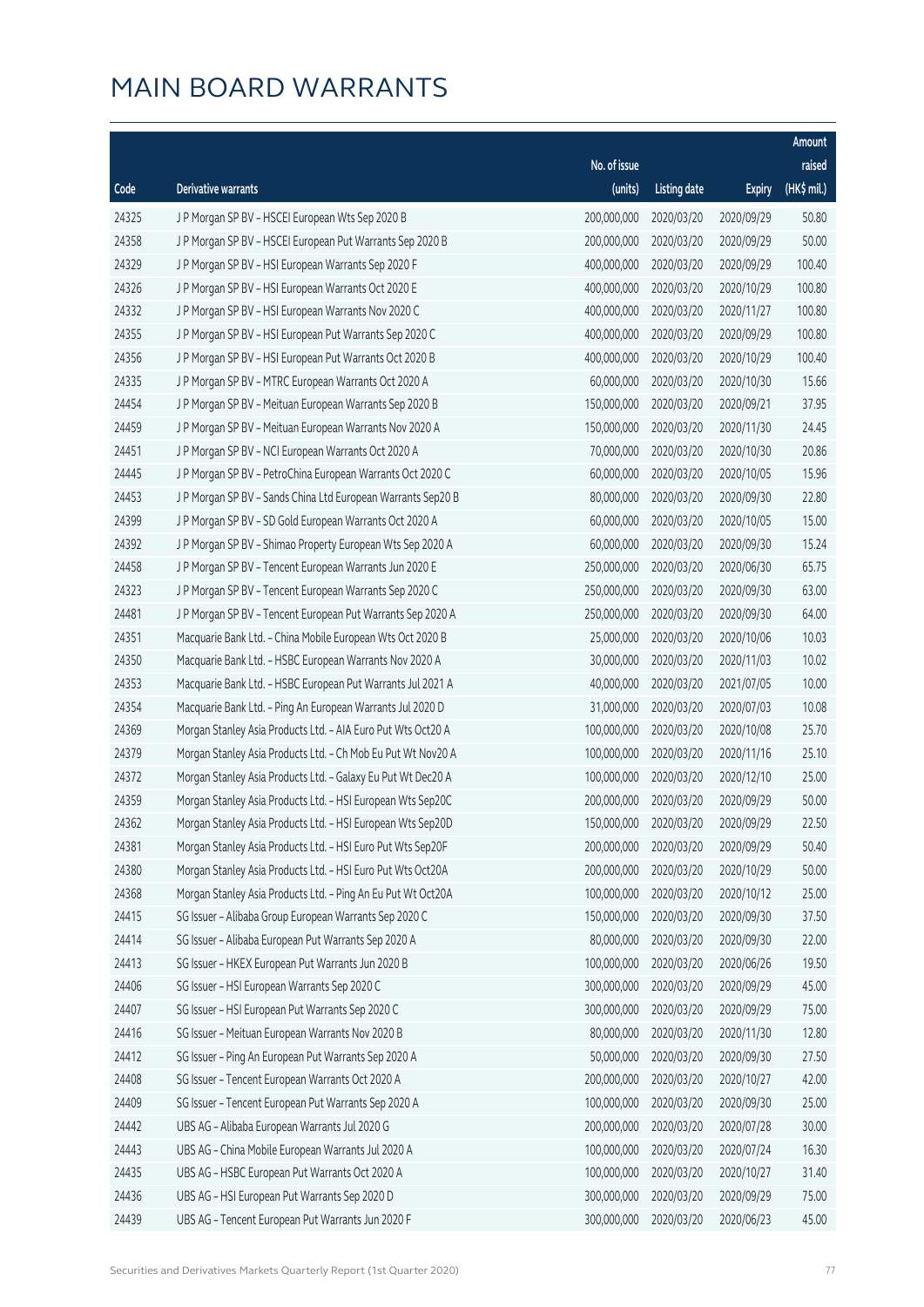|        |                                                              |                        |                     |               | Amount      |
|--------|--------------------------------------------------------------|------------------------|---------------------|---------------|-------------|
|        |                                                              | No. of issue           |                     |               | raised      |
| Code   | <b>Derivative warrants</b>                                   | (units)                | <b>Listing date</b> | <b>Expiry</b> | (HK\$ mil.) |
| 23156# | HK Bank - HSI European Warrants Jun 2020 J                   | 200,000,000            | 2020/03/20          | 2020/06/29    | 15.80       |
| 24500  | BOCI Asia Ltd. - Genscript Bio European Warrants Dec 2020 A  | 70,000,000             | 2020/03/23          | 2020/12/30    | 20.30       |
| 24501  | BOCI Asia Ltd. - Ping An European Warrants Dec 2020 C        | 150,000,000            | 2020/03/23          | 2020/12/30    | 37.50       |
| 24495  | BNP Paribas Issuance B.V. - Alibaba European Wts Jan 2021 B  | 40,000,000             | 2020/03/23          | 2021/01/04    | 10.00       |
| 24493  | BNP Paribas Issuance B.V. - HKEX European Wts Feb 2021 A     | 40,000,000             | 2020/03/23          | 2021/02/02    | 10.00       |
| 24497  | BNP Paribas Issuance B.V. - Tencent European Wts Sep 2020 C  | 40,000,000             | 2020/03/23          | 2020/09/02    | 10.00       |
| 24499  | BNP Paribas Issuance B.V. - Tencent European Wts Nov 2020 B  | 40,000,000             | 2020/03/23          | 2020/11/03    | 13.20       |
| 24518  | Credit Suisse AG - Alibaba European Warrants Sep 2020 D      | 200,000,000            | 2020/03/23          | 2020/09/22    | 50.00       |
| 24524  | Credit Suisse AG - BYD Electronic European Wts Sep 2020 A    | 50,000,000             | 2020/03/23          | 2020/09/22    | 12.50       |
| 24515  | Credit Suisse AG - CKH Holdings European Warrants Sep 2020 A | 30,000,000             | 2020/03/23          | 2020/09/22    | 10.20       |
| 24509  | Credit Suisse AG - China Life European Warrants Dec 2020 A   | 100,000,000            | 2020/03/23          | 2020/12/23    | 15.00       |
| 24519  | Credit Suisse AG - Meituan European Warrants Oct 2020 B      | 200,000,000            | 2020/03/23          | 2020/10/09    | 30.00       |
| 24511  | Credit Suisse AG - SHK Ppt European Warrants Jul 2020 A      | 80,000,000             | 2020/03/23          | 2020/07/30    | 12.00       |
| 24522  | Credit Suisse AG - Xiaomi European Warrants Nov 2020 A       | 200,000,000            | 2020/03/23          | 2020/11/30    | 50.00       |
| 24570  | Goldman Sachs SP (Asia) - HSI European Warrants Sep 2020 B   | 150,000,000            | 2020/03/23          | 2020/09/29    | 37.50       |
| 24571  | Goldman Sachs SP (Asia) - Sunny Optical Euro Wts Nov 2020 A  | 80,000,000             | 2020/03/23          | 2020/11/30    | 20.00       |
| 24572  | Goldman Sachs SP (Asia) - Tencent European Wts Jun 2020 J    | 150,000,000            | 2020/03/23          | 2020/06/23    | 47.10       |
| 24490  | HK Bank - China Life European Warrants Dec 2020 C            | 100,000,000            | 2020/03/23          | 2020/12/23    | 15.00       |
| 24491  | HK Bank - CSOP A50 ETF European Warrants Apr 2021 A          | 100,000,000            | 2020/03/23          | 2021/04/08    | 15.00       |
| 24492  | HK Bank - Sunny Optical European Warrants Dec 2020 B         | 100,000,000            | 2020/03/23          | 2020/12/23    | 15.00       |
| 24551  | J P Morgan SP BV - AAC Tech European Warrants Apr 2021 A     | 100,000,000            | 2020/03/23          | 2021/04/30    | 25.50       |
| 24563  | J P Morgan SP BV - Alibaba European Warrants Jun 2020 F      | 200,000,000            | 2020/03/23          | 2020/06/30    | 32.20       |
| 24561  | J P Morgan SP BV - Geely Auto European Warrants Dec 2020 A   | 60,000,000             | 2020/03/23          | 2020/12/08    | 10.08       |
| 24566  | J P Morgan SP BV - Meituan European Warrants Aug 2020 B      | 200,000,000            | 2020/03/23          | 2020/08/20    | 30.00       |
| 24562  | J P Morgan SP BV - Meituan European Put Warrants Dec 2020 C  | 100,000,000            | 2020/03/23          | 2020/12/31    | 15.20       |
| 24554  | J P Morgan SP BV - Sunny Optical European Wts Sep 2020 A     | 100,000,000            | 2020/03/23          | 2020/09/29    | 25.60       |
| 24559  | JP Morgan SP BV - Tencent European Warrants Aug 2020 F       | 250,000,000 2020/03/23 |                     | 2020/08/21    | 44.50       |
| 24557  | J P Morgan SP BV - Tencent European Warrants Sep 2020 D      | 250,000,000            | 2020/03/23          | 2020/09/30    | 62.75       |
| 24560  | J P Morgan SP BV - ZA Onine European Warrants Sep 2020 B     | 60,000,000             | 2020/03/23          | 2020/09/30    | 22.14       |
| 24502  | Macquarie Bank Ltd. - Alibaba European Warrants Oct 2020 C   | 34,000,000             | 2020/03/23          | 2020/10/06    | 10.06       |
| 24505  | Macquarie Bank Ltd. - CICC European Warrants Jan 2021 A      | 40,000,000             | 2020/03/23          | 2021/01/18    | 10.00       |
| 24507  | Macquarie Bank Ltd. - KB Laminates European Wts Dec 2020 A   | 34,500,000             | 2020/03/23          | 2020/12/16    | 10.01       |
| 24508  | Macquarie Bank Ltd. - Luye Pharma European Warrants Aug21 A  | 38,400,000             | 2020/03/23          | 2021/08/17    | 10.02       |
| 24504  | Macquarie Bank Ltd. - Razer European Warrants Dec 2020 A     | 35,000,000             | 2020/03/23          | 2020/12/16    | 10.01       |
| 24488  | Morgan Stanley Asia Products Ltd. - China Life Eu Wts Dec20B | 68,000,000             | 2020/03/23          | 2020/12/23    | 10.20       |
| 24536  | UBS AG - AIA European Put Warrants Sep 2020 A                | 100,000,000            | 2020/03/23          | 2020/09/30    | 25.10       |
| 24540  | UBS AG - Alibaba European Warrants Jun 2020 D                | 200,000,000            | 2020/03/23          | 2020/06/23    | 30.00       |
| 24526  | UBS AG - China Life European Warrants Sep 2020 C             | 100,000,000            | 2020/03/23          | 2020/09/30    | 25.00       |
| 24537  | UBS AG - China Life European Put Warrants Sep 2020 A         | 100,000,000            | 2020/03/23          | 2020/09/22    | 25.00       |
| 24541  | UBS AG - A50 China European Warrants Jun 2020 A              | 100,000,000            | 2020/03/23          | 2020/06/22    | 15.00       |
| 24546  | UBS AG - Galaxy Ent European Warrants Oct 2020 A             | 50,000,000             | 2020/03/23          | 2020/10/12    | 12.50       |
| 24547  | UBS AG - Galaxy Ent European Put Warrants Oct 2020 A         | 50,000,000             | 2020/03/23          | 2020/10/19    | 12.50       |
| 24533  | UBS AG - HKEX European Warrants Sep 2020 B                   | 300,000,000            | 2020/03/23          | 2020/09/30    | 75.00       |
| 24544  | UBS AG - HSBC European Warrants Sep 2020 D                   | 100,000,000            | 2020/03/23          | 2020/09/22    | 25.00       |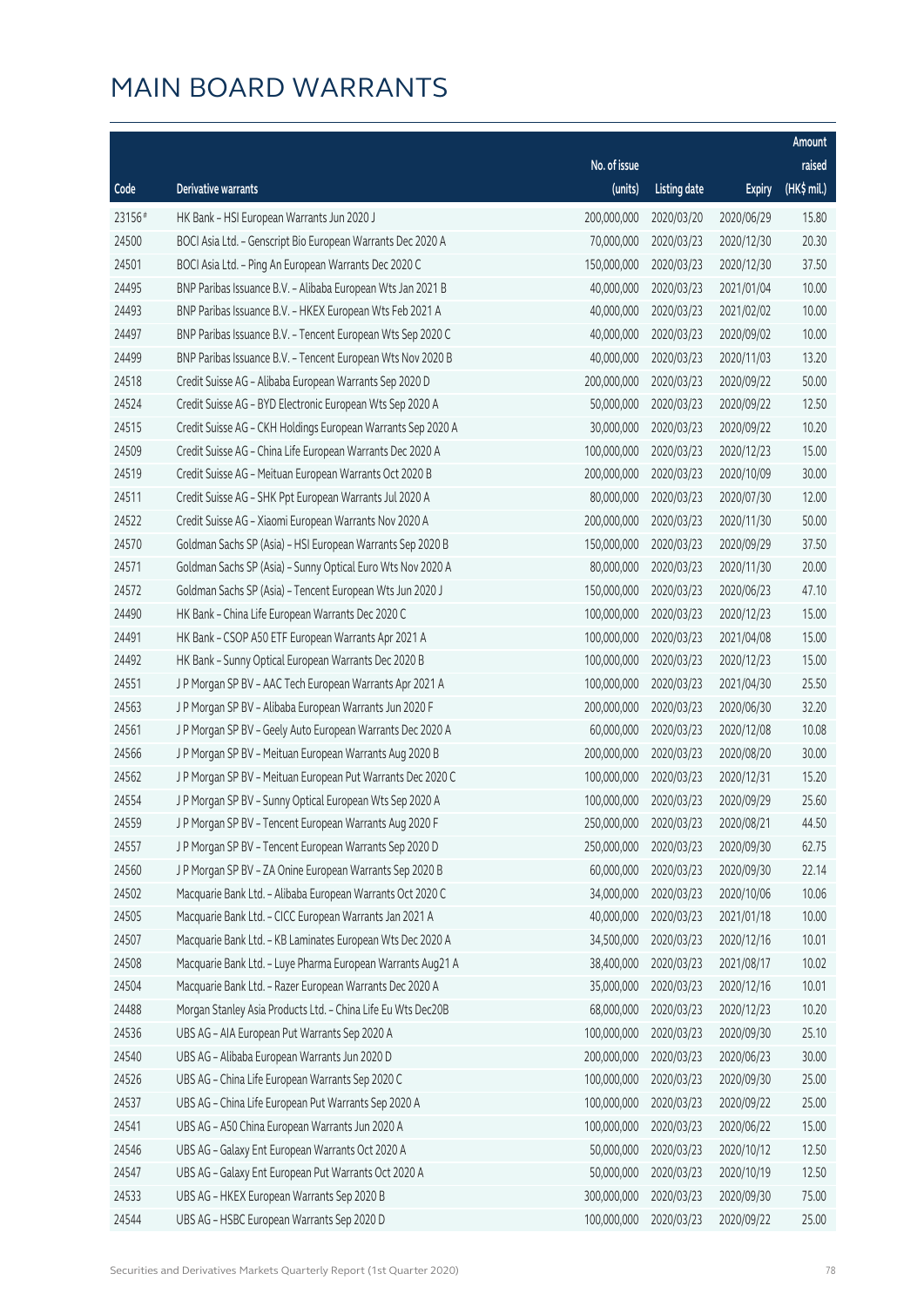|       |                                                              |              |                       |               | Amount      |
|-------|--------------------------------------------------------------|--------------|-----------------------|---------------|-------------|
|       |                                                              | No. of issue |                       |               | raised      |
| Code  | Derivative warrants                                          | (units)      | <b>Listing date</b>   | <b>Expiry</b> | (HK\$ mil.) |
| 24527 | UBS AG - HSI European Warrants Sep 2020 C                    | 300,000,000  | 2020/03/23            | 2020/09/29    | 75.00       |
| 24528 | UBS AG - HSI European Warrants Sep 2020 D                    | 300,000,000  | 2020/03/23            | 2020/09/29    | 75.00       |
| 24529 | UBS AG - HSI European Warrants Sep 2020 E                    | 300,000,000  | 2020/03/23            | 2020/09/29    | 75.00       |
| 24531 | UBS AG - HSI European Warrants Sep 2020 F                    | 300,000,000  | 2020/03/23            | 2020/09/29    | 75.00       |
| 24542 | UBS AG - HSI European Put Warrants Sep 2020 E                | 300,000,000  | 2020/03/23            | 2020/09/29    | 75.00       |
| 24548 | UBS AG - Meituan European Warrants Aug 2020 A                | 100,000,000  | 2020/03/23            | 2020/08/10    | 15.00       |
| 24535 | UBS AG - Ping An European Warrants Jun 2020 E                | 100,000,000  | 2020/03/23            | 2020/06/22    | 25.00       |
| 24545 | UBS AG - Tencent European Warrants Jun 2020 C                | 300,000,000  | 2020/03/23            | 2020/06/22    | 45.00       |
| 24534 | UBS AG - Tencent European Warrants Sep 2020 A                | 300,000,000  | 2020/03/23            | 2020/09/30    | 75.00       |
| 24594 | BOCI Asia Ltd. - HKEX European Warrants Dec 2020 B           | 70,000,000   | 2020/03/24            | 2020/12/31    | 17.50       |
| 24595 | BOCI Asia Ltd. - HKEX European Put Warrants Dec 2020 A       | 70,000,000   | 2020/03/24            | 2020/12/31    | 17.50       |
| 24598 | BOCI Asia Ltd. - Hang Seng Bank European Warrants Sep 2020 B | 70,000,000   | 2020/03/24            | 2020/09/23    | 10.50       |
| 24591 | BOCI Asia Ltd. - HSCEI European Warrants Sep 2020 A          | 100,000,000  | 2020/03/24            | 2020/09/29    | 17.00       |
| 24593 | BOCI Asia Ltd. - HSCEI European Put Warrants Sep 2020 A      | 100,000,000  | 2020/03/24            | 2020/09/29    | 25.00       |
| 24586 | BOCI Asia Ltd. - HSI European Warrants Oct 2020 A            | 200,000,000  | 2020/03/24            | 2020/10/29    | 30.00       |
| 24587 | BOCI Asia Ltd. - HSI European Warrants Oct 2020 B            | 200,000,000  | 2020/03/24            | 2020/10/29    | 30.00       |
| 24589 | BOCI Asia Ltd. - HSI European Put Warrants Sep 2020 A        | 200,000,000  | 2020/03/24            | 2020/09/29    | 50.00       |
| 24590 | BOCI Asia Ltd. - HSI European Put Warrants Sep 2020 B        | 200,000,000  | 2020/03/24            | 2020/09/29    | 50.00       |
| 24599 | BOCI Asia Ltd. - Xiaomi European Put Warrants Dec 2020 A     | 70,000,000   | 2020/03/24            | 2020/12/23    | 10.50       |
| 24579 | BNP Paribas Issuance B.V. - Alibaba European Wts Oct 2021 A  | 120,000,000  | 2020/03/24            | 2021/10/04    | 31.20       |
| 24583 | BNP Paribas Issuance B.V. - Ping An European Wt Jan 2022 A   | 120,000,000  | 2020/03/24            | 2022/01/04    | 19.20       |
| 24580 | BNP Paribas Issuance B.V. - Tencent European Wts Apr 2021 A  | 80,000,000   | 2020/03/24            | 2021/04/07    | 30.40       |
| 24582 | BNP Paribas Issuance B.V. - Tencent European Wts Oct 2021 A  | 80,000,000   | 2020/03/24            | 2021/10/04    | 29.60       |
| 24614 | Credit Suisse AG - CSPC Pharma European Warrants Sep 2020 A  | 60,000,000   | 2020/03/24            | 2020/09/23    | 15.00       |
| 24615 | Credit Suisse AG - Meituan European Put Warrants Dec 2020 B  | 100,000,000  | 2020/03/24            | 2020/12/28    | 15.00       |
| 24611 | Credit Suisse AG - Sands China European Warrants Sep 2020 A  | 50,000,000   | 2020/03/24            | 2020/09/23    | 12.50       |
| 24618 | Credit Suisse AG - SSY Group European Warrants Nov 2020 A    |              | 50,000,000 2020/03/24 | 2020/11/30    | 12.50       |
| 24613 | Credit Suisse AG - ZA Onine European Warrants Sep 2020 B     | 40,000,000   | 2020/03/24            | 2020/09/23    | 14.00       |
| 24578 | Guotai Junan - Alibaba Group European Warrants Oct 2020 C    | 100,000,000  | 2020/03/24            | 2020/10/23    | 15.30       |
| 24577 | Guotai Junan - Tencent European Warrants Aug 2020 C          | 100,000,000  | 2020/03/24            | 2020/08/07    | 18.60       |
| 24697 | Goldman Sachs SP (Asia) - Alibaba European Wts Jun 2020 N    | 150,000,000  | 2020/03/24            | 2020/06/24    | 34.80       |
| 24698 | Goldman Sachs SP (Asia) - China Life Euro Wts Sep 2020 D     | 80,000,000   | 2020/03/24            | 2020/09/29    | 20.00       |
| 24700 | Goldman Sachs SP (Asia) - Galaxy Ent European Wts Sep 2020 A | 80,000,000   | 2020/03/24            | 2020/09/25    | 29.04       |
| 24701 | Goldman Sachs SP (Asia) - Ping An European Wts Jun 2020 F    | 100,000,000  | 2020/03/24            | 2020/06/24    | 26.80       |
| 24699 | Goldman Sachs SP (Asia) - Tencent European Put Wt Jun 2020 H | 100,000,000  | 2020/03/24            | 2020/06/24    | 18.10       |
| 24608 | HK Bank - Alibaba European Warrants Sep 2020 B               | 150,000,000  | 2020/03/24            | 2020/09/02    | 24.00       |
| 24610 | HK Bank - A50 China European Warrants Mar 2021 A             | 150,000,000  | 2020/03/24            | 2021/03/31    | 37.50       |
| 24609 | HK Bank - HSI European Warrants Sep 2020 J                   | 250,000,000  | 2020/03/24            | 2020/09/29    | 62.50       |
| 24574 | HK Bank - SPDR Gold Trust European Warrants Nov 2020 A       | 100,000,000  | 2020/03/24            | 2020/11/30    | 25.00       |
| 24603 | Haitong Int'l Sec - HSI European Warrants Sep 2020 B         | 200,000,000  | 2020/03/24            | 2020/09/29    | 50.00       |
| 24607 | Haitong Int'l Sec - HSI European Warrants Sep 2020 C         | 200,000,000  | 2020/03/24            | 2020/09/29    | 50.00       |
| 24600 | Haitong Int'l Sec - HSI European Put Warrants Sep 2020 B     | 200,000,000  | 2020/03/24            | 2020/09/29    | 50.00       |
| 24602 | Haitong Int'l Sec - HSI European Put Warrants Sep 2020 C     | 200,000,000  | 2020/03/24            | 2020/09/29    | 50.00       |
| 24683 | J P Morgan SP BV - CAM CSI300 European Warrants Sep 2020 A   | 60,000,000   | 2020/03/24            | 2020/09/30    | 15.06       |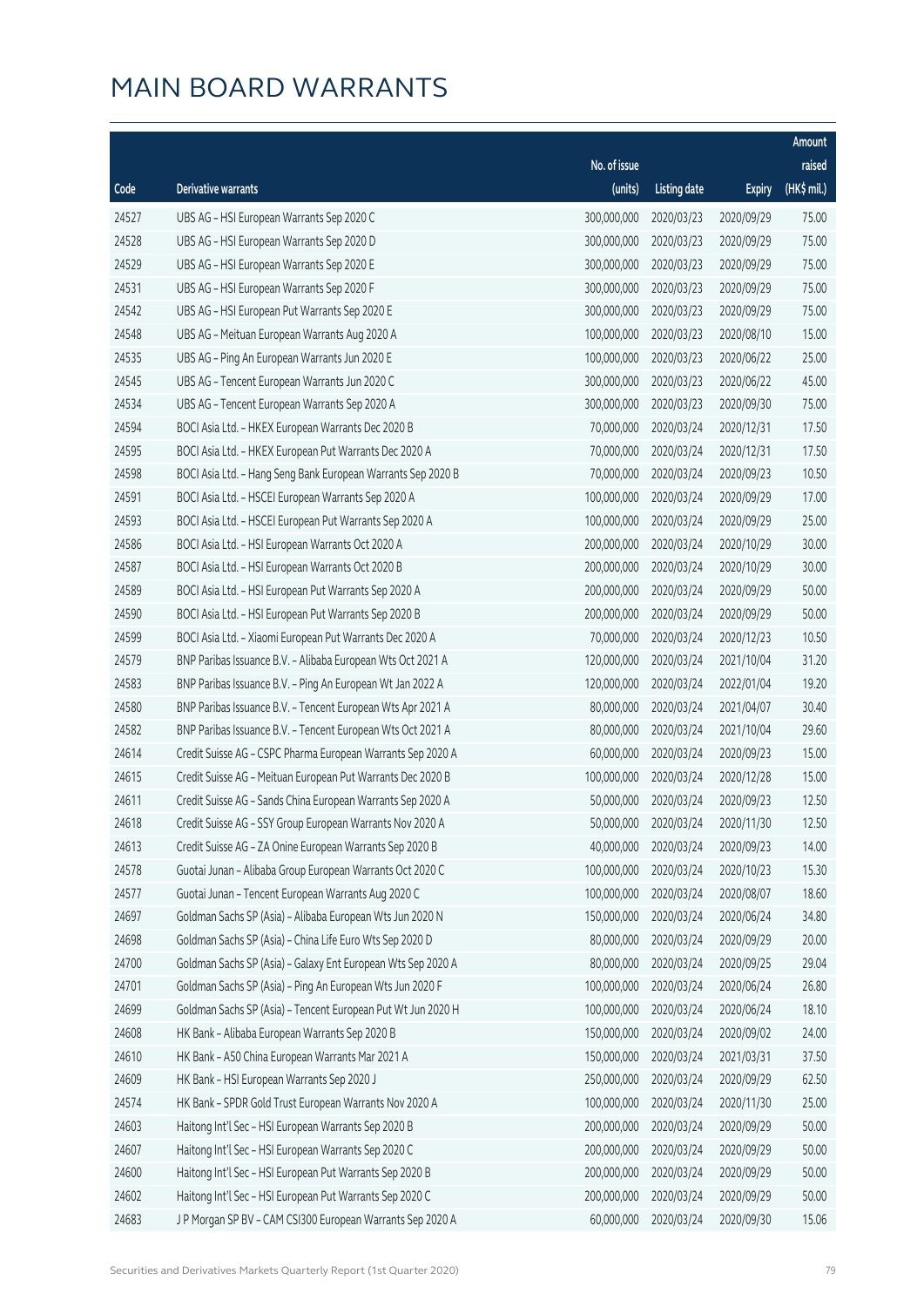|       |                                                              |              |                       |               | Amount      |
|-------|--------------------------------------------------------------|--------------|-----------------------|---------------|-------------|
|       |                                                              | No. of issue |                       |               | raised      |
| Code  | Derivative warrants                                          | (units)      | <b>Listing date</b>   | <b>Expiry</b> | (HK\$ mil.) |
| 24692 | J P Morgan SP BV - China Life European Put Wts Sep 2020 A    | 100,000,000  | 2020/03/24            | 2020/09/30    | 25.50       |
| 24681 | J P Morgan SP BV - China Lit European Warrants Sep 2020 A    | 50,000,000   | 2020/03/24            | 2020/09/30    | 13.45       |
| 24694 | J P Morgan SP BV - Evergrande European Warrants Oct 2020 A   | 60,000,000   | 2020/03/24            | 2020/10/30    | 18.00       |
| 24666 | J P Morgan SP BV - Galaxy Ent European Warrants Oct 2020 A   | 80,000,000   | 2020/03/24            | 2020/10/16    | 37.52       |
| 24658 | J P Morgan SP BV - Greatwall Motor European Wts Mar 2021 A   | 80,000,000   | 2020/03/24            | 2021/03/31    | 20.32       |
| 24679 | J P Morgan SP BV - HSI European Put Warrants Nov 2020 A      | 400,000,000  | 2020/03/24            | 2020/11/27    | 100.00      |
| 24693 | J P Morgan SP BV - Li Ning European Warrants Oct 2020 A      | 60,000,000   | 2020/03/24            | 2020/10/30    | 15.06       |
| 24661 | J P Morgan SP BV - Sands China Ltd European Put Wts Sep20 B  | 60,000,000   | 2020/03/24            | 2020/09/30    | 16.98       |
| 24659 | J P Morgan SP BV - SPDR Gold Trust European Wts Nov 2020 A   | 60,000,000   | 2020/03/24            | 2020/11/30    | 15.06       |
| 24660 | J P Morgan SP BV - Zijin Mining European Warrants Nov 2020 A | 60,000,000   | 2020/03/24            | 2020/11/30    | 15.36       |
| 24704 | Macquarie Bank Ltd. - Bank of China European Wts Feb 2021 A  | 40,000,000   | 2020/03/24            | 2021/02/02    | 10.12       |
| 24710 | Macquarie Bank Ltd. - BYD Company European Wts Nov 2020 A    | 17,600,000   | 2020/03/24            | 2020/11/03    | 10.01       |
| 24724 | Macquarie Bank Ltd. - China Life European Wts Apr 2021 B     | 40,000,000   | 2020/03/24            | 2021/04/07    | 10.04       |
| 24727 | Macquarie Bank Ltd. - CNOOC European Warrants Apr 2021 A     | 40,000,000   | 2020/03/24            | 2021/04/07    | 10.00       |
| 24725 | Macquarie Bank Ltd. - China Unicom European Wts Jan 2021 A   | 19,000,000   | 2020/03/24            | 2021/01/05    | 10.15       |
| 24709 | Macquarie Bank Ltd. - Evergrande European Wts Apr 2021 A     | 29,000,000   | 2020/03/24            | 2021/04/07    | 10.09       |
| 24707 | Macquarie Bank Ltd. - Galaxy Ent European Wts Oct 2020 A     | 21,000,000   | 2020/03/24            | 2020/10/06    | 10.02       |
| 24716 | Macquarie Bank Ltd. - Kingboard Hldg European Wts May 2021 A | 31,200,000   | 2020/03/24            | 2021/05/18    | 10.14       |
| 24708 | Macquarie Bank Ltd. - Sunny Optical European Wts Jan 2021 A  | 23,000,000   | 2020/03/24            | 2021/01/05    | 10.12       |
| 24718 | Macquarie Bank Ltd. - Tencent European Warrants Oct 2020 C   | 20,000,000   | 2020/03/24            | 2020/10/05    | 19.34       |
| 24717 | Macquarie Bank Ltd. - Techtronic Ind European Wts Jun 2021 A | 40,000,000   | 2020/03/24            | 2021/06/16    | 10.00       |
| 24638 | SG Issuer - Alibaba European Put Warrants Sep 2020 B         | 80,000,000   | 2020/03/24            | 2020/09/30    | 20.00       |
| 24629 | SG Issuer - China Life European Warrants Sep 2020 C          | 60,000,000   | 2020/03/24            | 2020/09/30    | 16.20       |
| 24639 | SG Issuer - CM Bank European Warrants Sep 2020 A             | 40,000,000   | 2020/03/24            | 2020/09/30    | 10.00       |
| 24633 | SG Issuer - China Mobile European Warrants Sep 2020 B        | 50,000,000   | 2020/03/24            | 2020/09/30    | 20.00       |
| 24653 | SG Issuer - HKEX European Put Warrants Sep 2020 A            | 100,000,000  | 2020/03/24            | 2020/09/30    | 25.00       |
| 24634 | SG Issuer - PetroChina European Warrants Oct 2020 C          |              | 50,000,000 2020/03/24 | 2020/10/30    | 12.50       |
| 24654 | SG Issuer - Sands China Ltd European Warrants Sep 2020 B     | 60,000,000   | 2020/03/24            | 2020/09/30    | 16.20       |
| 24655 | SG Issuer - Sunny Optical European Put Warrants Sep 2020 C   | 60,000,000   | 2020/03/24            | 2020/09/30    | 15.00       |
| 24636 | SG Issuer - Tencent European Put Warrants Sep 2020 B         | 100,000,000  | 2020/03/24            | 2020/09/30    | 25.00       |
| 24626 | UBS AG - Meituan European Put Warrants Dec 2020 A            | 100,000,000  | 2020/03/24            | 2020/12/28    | 15.00       |
| 24624 | UBS AG - Xiaomi European Warrants Jul 2020 D                 | 100,000,000  | 2020/03/24            | 2020/07/24    | 15.00       |
| 24619 | Bank Vontobel - CNOOC European Warrants Nov 2020 B           | 40,000,000   | 2020/03/24            | 2020/11/26    | 10.00       |
| 24815 | Credit Suisse AG - Alibaba European Warrants Sep 2020 E      | 200,000,000  | 2020/03/25            | 2020/09/24    | 50.00       |
| 24831 | Credit Suisse AG - Alibaba European Warrants Sep 2020 F      | 200,000,000  | 2020/03/25            | 2020/09/24    | 50.00       |
| 24822 | Credit Suisse AG - China Lit European Warrants Sep 2020 A    | 40,000,000   | 2020/03/25            | 2020/09/24    | 15.20       |
| 24829 | Credit Suisse AG - CSC European Warrants Dec 2020 B          | 80,000,000   | 2020/03/25            | 2020/12/31    | 20.00       |
| 24823 | Credit Suisse AG - Evergrande European Warrants Sep 2020 C   | 60,000,000   | 2020/03/25            | 2020/09/24    | 15.00       |
| 24819 | Credit Suisse AG - Geely Auto European Warrants Dec 2020 A   | 100,000,000  | 2020/03/25            | 2020/12/31    | 25.00       |
| 24817 | Credit Suisse AG - Li Ning European Warrants Sep 2020 A      | 50,000,000   | 2020/03/25            | 2020/09/24    | 12.50       |
| 24825 | Credit Suisse AG - Sunny Optical European Warrants Nov2020 B | 80,000,000   | 2020/03/25            | 2020/11/30    | 20.00       |
| 24840 | Goldman Sachs SP (Asia) - China Mobile Euro Wts Sep 2020 B   | 80,000,000   | 2020/03/25            | 2020/09/29    | 20.00       |
| 24852 | Goldman Sachs SP (Asia) - HSBC European Warrants Sep 2020 E  | 80,000,000   | 2020/03/25            | 2020/09/29    | 20.00       |
| 24835 | Goldman Sachs SP (Asia) - SPDR Gold Trust Euro Wt Sep 2020 B | 80,000,000   | 2020/03/25            | 2020/09/23    | 12.00       |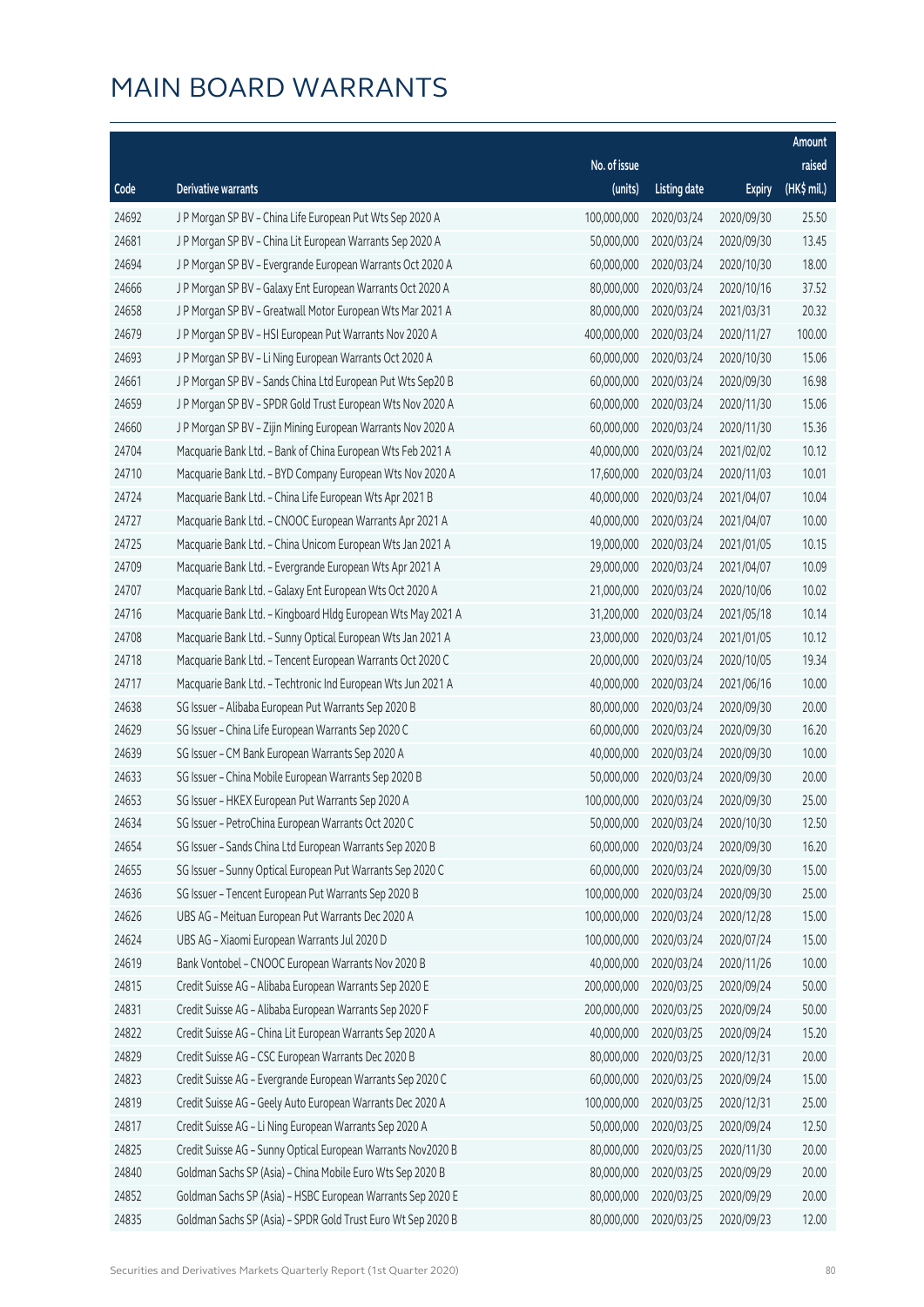|       |                                                              |              |                       |               | Amount      |
|-------|--------------------------------------------------------------|--------------|-----------------------|---------------|-------------|
|       |                                                              | No. of issue |                       |               | raised      |
| Code  | Derivative warrants                                          | (units)      | <b>Listing date</b>   | <b>Expiry</b> | (HK\$ mil.) |
| 24856 | Goldman Sachs SP (Asia) - SUNAC European Warrants Sep 2020 A | 60,000,000   | 2020/03/25            | 2020/09/30    | 21.06       |
| 24743 | HK Bank - Alibaba European Warrants Oct 2020 F               | 150,000,000  | 2020/03/25            | 2020/10/05    | 37.50       |
| 24732 | HK Bank - Sunny Optical European Warrants Dec 2020 C         | 100,000,000  | 2020/03/25            | 2020/12/31    | 25.00       |
| 24766 | J P Morgan SP BV - China Life European Warrants Feb 2021 B   | 100,000,000  | 2020/03/25            | 2021/02/02    | 25.30       |
| 24777 | J P Morgan SP BV - China Mobile European Put Wts Sep 2020 A  | 100,000,000  | 2020/03/25            | 2020/09/30    | 31.70       |
| 24775 | J P Morgan SP BV - A50 China European Warrants Sep 2020 A    | 100,000,000  | 2020/03/25            | 2020/09/30    | 25.10       |
| 24788 | J P Morgan SP BV - Meituan European Warrants Jul 2020 E      | 200,000,000  | 2020/03/25            | 2020/07/24    | 30.00       |
| 24795 | J P Morgan SP BV - Meituan European Warrants Sep 2020 C      | 200,000,000  | 2020/03/25            | 2020/09/30    | 50.80       |
| 24786 | J P Morgan SP BV - ND Paper European Warrants Nov 2020 A     | 50,000,000   | 2020/03/25            | 2020/11/30    | 12.50       |
| 24783 | J P Morgan SP BV - PICC Group European Warrants Dec 2020 B   | 50,000,000   | 2020/03/25            | 2020/12/31    | 12.55       |
| 24765 | J P Morgan SP BV - Ping An European Warrants Dec 2021 C      | 200,000,000  | 2020/03/25            | 2021/12/31    | 51.00       |
| 24780 | J P Morgan SP BV - Ping An European Put Warrants Oct 2020 A  | 100,000,000  | 2020/03/25            | 2020/10/16    | 34.90       |
| 24794 | J P Morgan SP BV - Sunny Optical European Wts Oct 2020 A     | 80,000,000   | 2020/03/25            | 2020/10/30    | 26.56       |
| 24792 | J P Morgan SP BV - Tencent European Warrants Sep 2020 E      | 250,000,000  | 2020/03/25            | 2020/09/30    | 73.25       |
| 24778 | J P Morgan SP BV - China Vanke European Warrants Sep 2020 A  | 60,000,000   | 2020/03/25            | 2020/09/30    | 15.18       |
| 24763 | Macquarie Bank Ltd. - AAC Tech European Wts Nov 2020 A       | 12,500,000   | 2020/03/25            | 2020/11/03    | 10.08       |
| 24753 | Macquarie Bank Ltd. - AIA European Warrants Oct 2020 B       | 22,000,000   | 2020/03/25            | 2020/10/06    | 10.69       |
| 24755 | Macquarie Bank Ltd. - CHALCO European Warrants Jan 2021 A    | 32,000,000   | 2020/03/25            | 2021/01/05    | 10.05       |
| 24757 | Macquarie Bank Ltd. - BOC HK European Warrants Jan 2021 A    | 40,000,000   | 2020/03/25            | 2021/01/05    | 10.08       |
| 24756 | Macquarie Bank Ltd. - Bud Apac European Warrants Jan 2021 A  | 40,000,000   | 2020/03/25            | 2021/01/05    | 10.04       |
| 24764 | Macquarie Bank Ltd. - China EB Int'l European Wts Jul 2021 A | 40,000,000   | 2020/03/25            | 2021/07/16    | 10.08       |
| 24759 | Macquarie Bank Ltd. - CITIC Sec European Warrants Jan 2021 B | 31,000,000   | 2020/03/25            | 2021/01/05    | 10.08       |
| 24760 | Macquarie Bank Ltd. - CK Asset European Warrants Oct 2020 A  | 36,000,000   | 2020/03/25            | 2020/10/06    | 10.01       |
| 24761 | Macquarie Bank Ltd. - CRRC European Warrants Sep 2022 A      | 40,000,000   | 2020/03/25            | 2022/09/16    | 10.00       |
| 24749 | Macquarie Bank Ltd. - MTRC European Warrants Oct 2020 A      | 40,000,000   | 2020/03/25            | 2020/10/06    | 10.16       |
| 24762 | Macquarie Bank Ltd. - Ping An European Warrants Oct 2022 A   | 40,000,000   | 2020/03/25            | 2022/10/05    | 10.04       |
| 24804 | Morgan Stanley Asia Products Ltd. - AAC Tech Euro Wts Dec20A |              | 80,000,000 2020/03/25 | 2020/12/23    | 14.40       |
| 24798 | Morgan Stanley Asia Products Ltd. - Alibaba Euro Wts Jun20 B | 108,000,000  | 2020/03/25            | 2020/06/26    | 22.46       |
| 24802 | Morgan Stanley Asia Products Ltd. - Alibaba Euro Wts Sep20 B | 108,000,000  | 2020/03/25            | 2020/09/25    | 27.00       |
| 24796 | Morgan Stanley Asia Products Ltd. - Sunny Opt Eu Wt Nov20 A  | 80,000,000   | 2020/03/25            | 2020/11/02    | 20.00       |
| 24832 | SG Issuer - China Life European Put Warrants Sep 2020 A      | 60,000,000   | 2020/03/25            | 2020/09/30    | 15.00       |
| 24834 | SG Issuer - China Mobile European Put Warrants Sep 2020 A    | 60,000,000   | 2020/03/25            | 2020/09/30    | 17.70       |
| 24833 | SG Issuer - CNOOC European Warrants Oct 2020 B               | 100,000,000  | 2020/03/25            | 2020/10/30    | 25.00       |
| 24731 | UBS AG - AAC Tech European Warrants Oct 2020 A               | 100,000,000  | 2020/03/25            | 2020/10/12    | 25.00       |
| 24874 | UBS AG - Alibaba European Put Warrants Sep 2020 B            | 100,000,000  | 2020/03/25            | 2020/09/28    | 25.00       |
| 24865 | UBS AG - Bank of China European Warrants Oct 2020 A          | 70,000,000   | 2020/03/25            | 2020/10/22    | 10.50       |
| 24866 | UBS AG - China Life European Warrants Dec 2020 B             | 200,000,000  | 2020/03/25            | 2020/12/30    | 50.00       |
| 24875 | UBS AG - Sands China Ltd European Warrants Sep 2020 B        | 70,000,000   | 2020/03/25            | 2020/09/24    | 17.50       |
| 24729 | UBS AG - Sunny Optical European Warrants Oct 2020 A          | 60,000,000   | 2020/03/25            | 2020/10/30    | 15.00       |
| 24867 | UBS AG - Tencent European Warrants Sep 2020 B                | 300,000,000  | 2020/03/25            | 2020/09/30    | 75.00       |
| 24864 | UBS AG - Xiaomi European Warrants Aug 2020 D                 | 100,000,000  | 2020/03/25            | 2020/08/26    | 16.60       |
| 24862 | UBS AG - ZA Onine European Warrants Sep 2020 A               | 50,000,000   | 2020/03/25            | 2020/09/28    | 14.00       |
| 24809 | Bank Vontobel - Alibaba European Put Warrants Sep 2020 A     | 30,000,000   | 2020/03/25            | 2020/09/25    | 10.80       |
| 24808 | Bank Vontobel - Alibaba European Put Warrants Nov 2020 A     | 40,000,000   | 2020/03/25            | 2020/11/23    | 10.00       |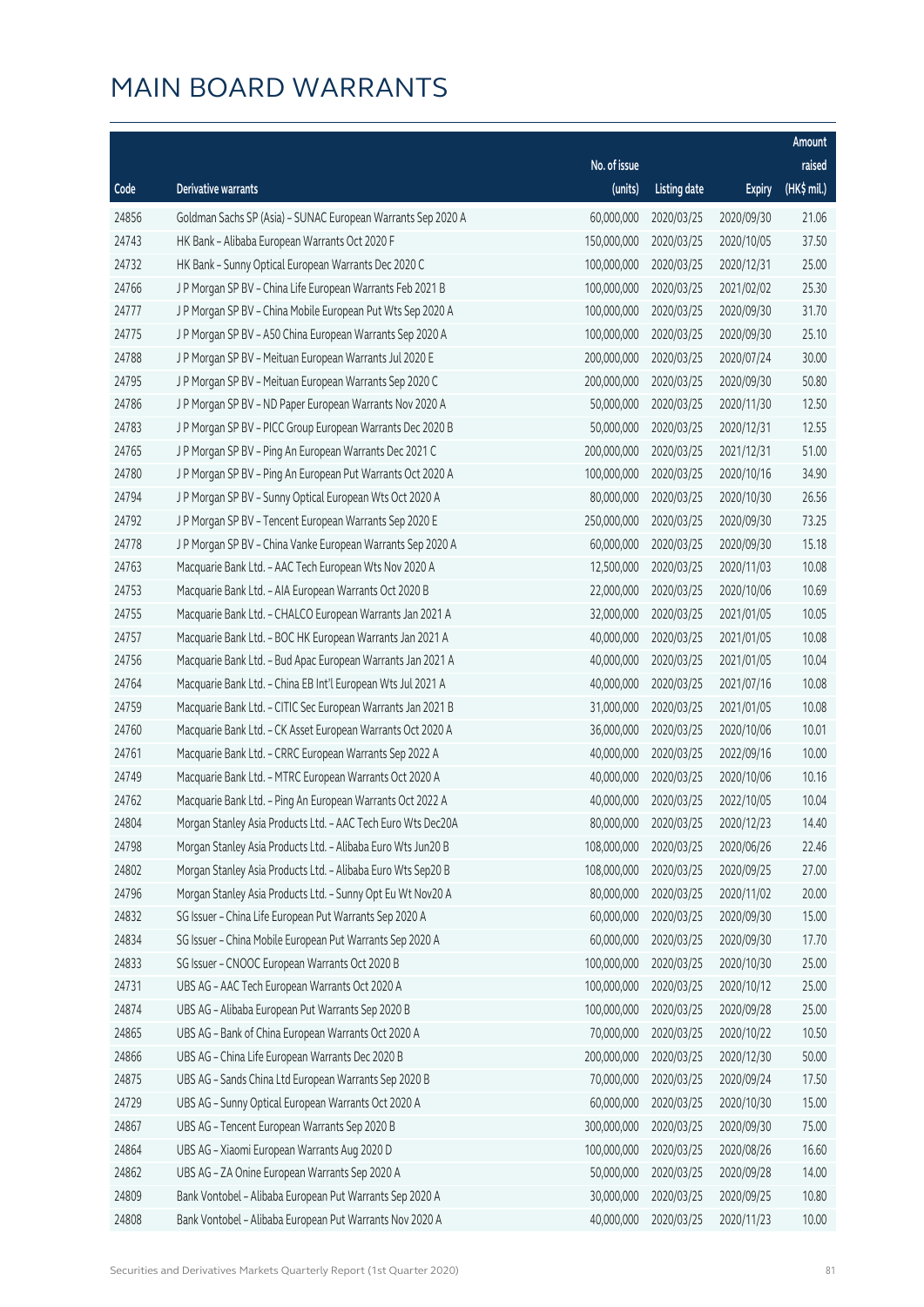|        |                                                              |              |                        |               | Amount      |
|--------|--------------------------------------------------------------|--------------|------------------------|---------------|-------------|
|        |                                                              | No. of issue |                        |               | raised      |
| Code   | Derivative warrants                                          | (units)      | <b>Listing date</b>    | <b>Expiry</b> | (HK\$ mil.) |
| 11548# | J P Morgan SP BV - Meituan European Put Warrants Jul 2020 A  | 140,000,000  | 2020/03/25             | 2020/07/06    | 18.90       |
| 24933  | BOCI Asia Ltd. - Alibaba European Warrants Dec 2020 B        | 150,000,000  | 2020/03/26             | 2020/12/31    | 37.50       |
| 24935  | BOCI Asia Ltd. - Alibaba European Put Warrants Dec 2020 A    | 100,000,000  | 2020/03/26             | 2020/12/31    | 25.00       |
| 24928  | BOCI Asia Ltd. - Meituan European Warrants Sep 2020 C        | 100,000,000  | 2020/03/26             | 2020/09/25    | 15.00       |
| 24931  | BOCI Asia Ltd. - Meituan European Warrants Dec 2020 C        | 100,000,000  | 2020/03/26             | 2020/12/28    | 25.00       |
| 24930  | BOCI Asia Ltd. - Meituan European Put Warrants Dec 2020 B    | 100,000,000  | 2020/03/26             | 2020/12/28    | 22.00       |
| 24937  | BOCI Asia Ltd. - Tencent European Warrants Sep 2020 C        | 200,000,000  | 2020/03/26             | 2020/09/18    | 60.00       |
| 24936  | BOCI Asia Ltd. - Tencent European Put Wts Sep 2020 C         | 200,000,000  | 2020/03/26             | 2020/09/30    | 50.00       |
| 24960  | Credit Suisse AG - CK Asset European Warrants Sep 2020 B     | 70,000,000   | 2020/03/26             | 2020/09/25    | 17.50       |
| 24961  | Credit Suisse AG - CKI Holdings European Warrants Sep 2020 A | 40,000,000   | 2020/03/26             | 2020/09/25    | 10.00       |
| 24959  | Credit Suisse AG - China Mobile European Warrants Sep 2020 B | 60,000,000   | 2020/03/26             | 2020/09/25    | 15.00       |
| 24962  | Credit Suisse AG - China Tower European Warrants Oct 2020 B  | 100,000,000  | 2020/03/26             | 2020/10/30    | 25.00       |
| 24953  | Credit Suisse AG - HSI European Warrants Sep 2020 H          | 150,000,000  | 2020/03/26             | 2020/09/29    | 37.50       |
| 24958  | Credit Suisse AG - Meituan European Warrants Sep 2020 D      | 200,000,000  | 2020/03/26             | 2020/09/25    | 50.00       |
| 24956  | Credit Suisse AG - Ping An European Warrants Mar 2021 B      | 300,000,000  | 2020/03/26             | 2021/03/31    | 75.00       |
| 24922  | Guotai Junan - HSBC European Warrants Sep 2020 B             | 100,000,000  | 2020/03/26             | 2020/09/25    | 18.70       |
| 24920  | Guotai Junan - Meituan European Warrants Sep 2020 B          | 100,000,000  | 2020/03/26             | 2020/09/25    | 16.30       |
| 24921  | Guotai Junan - Xiaomi European Warrants Sep 2020 A           | 100,000,000  | 2020/03/26             | 2020/09/25    | 16.90       |
| 25044  | Goldman Sachs SP (Asia) - Country Garden Euro Wts Dec 2020 A | 60,000,000   | 2020/03/26             | 2020/12/30    | 15.00       |
| 25041  | Goldman Sachs SP (Asia) - HKEX European Warrants Sep 2020 B  | 150,000,000  | 2020/03/26             | 2020/09/23    | 22.50       |
| 25039  | Goldman Sachs SP (Asia) - Tencent European Wts Jul 2020 J    | 150,000,000  | 2020/03/26             | 2020/07/21    | 29.40       |
| 25037  | Goldman Sachs SP (Asia) - Tencent European Put Wt Sep 2020 A | 100,000,000  | 2020/03/26             | 2020/09/28    | 25.00       |
| 24886  | HK Bank - Alibaba European Warrants Nov 2020 B               | 200,000,000  | 2020/03/26             | 2020/11/30    | 50.00       |
| 24888  | HK Bank - Alibaba European Put Warrants Nov 2020 A           | 100,000,000  | 2020/03/26             | 2020/11/30    | 25.00       |
| 24879  | HK Bank - HSI European Warrants Sep 2020 K                   | 200,000,000  | 2020/03/26             | 2020/09/29    | 50.00       |
| 24880  | HK Bank - HSI European Warrants Sep 2020 L                   | 200,000,000  | 2020/03/26             | 2020/09/29    | 50.00       |
| 24884  | HK Bank - HSI European Warrants Sep 2020 M                   |              | 200,000,000 2020/03/26 | 2020/09/29    | 50.00       |
| 24885  | HK Bank - HSI European Warrants Sep 2020 N                   | 200,000,000  | 2020/03/26             | 2020/09/29    | 50.00       |
| 24889  | HK Bank - HSI European Put Warrants Sep 2020 H               | 200,000,000  | 2020/03/26             | 2020/09/29    | 50.00       |
| 24891  | HK Bank - HSI European Put Warrants Nov 2020 A               | 200,000,000  | 2020/03/26             | 2020/11/27    | 50.00       |
| 24890  | HK Bank - HSI European Put Warrants Dec 2020 B               | 200,000,000  | 2020/03/26             | 2020/12/30    | 50.00       |
| 25021  | J P Morgan SP BV - AAC Tech European Warrants Dec 2020 B     | 80,000,000   | 2020/03/26             | 2020/12/23    | 14.40       |
| 25013  | J P Morgan SP BV - AIA European Warrants Sep 2020 C          | 100,000,000  | 2020/03/26             | 2020/09/30    | 39.30       |
| 25003  | J P Morgan SP BV - Bank of China European Wts Dec 2020 A     | 100,000,000  | 2020/03/26             | 2020/12/31    | 26.00       |
| 25005  | J P Morgan SP BV - CGS European Warrants Sep 2020 A          | 50,000,000   | 2020/03/26             | 2020/09/30    | 17.90       |
| 25002  | J P Morgan SP BV - CICC European Warrants Nov 2020 A         | 60,000,000   | 2020/03/26             | 2020/11/03    | 15.66       |
| 25004  | J P Morgan SP BV - CITIC Sec European Warrants Sep 2020 B    | 60,000,000   | 2020/03/26             | 2020/09/30    | 15.30       |
| 25008  | J P Morgan SP BV - CKH Holdings European Warrants Sep 2020 B | 60,000,000   | 2020/03/26             | 2020/09/30    | 18.66       |
| 24969  | J P Morgan SP BV - China Life European Warrants Oct 2020 A   | 100,000,000  | 2020/03/26             | 2020/10/30    | 25.50       |
| 24970  | J P Morgan SP BV - China Life European Warrants Feb 2021 C   | 100,000,000  | 2020/03/26             | 2021/02/01    | 25.10       |
| 25011  | J P Morgan SP BV - CNOOC European Warrants Feb 2021 A        | 80,000,000   | 2020/03/26             | 2021/02/05    | 20.88       |
| 25028  | J P Morgan SP BV - Ch Overseas European Warrants Nov 2020 A  | 80,000,000   | 2020/03/26             | 2020/11/30    | 20.08       |
| 24996  | J P Morgan SP BV - CPIC European Warrants Jan 2021 A         | 60,000,000   | 2020/03/26             | 2021/01/29    | 15.06       |
| 24985  | J P Morgan SP BV - CSOP A50 ETF European Warrants Oct 2020 A | 100,000,000  | 2020/03/26             | 2020/10/30    | 25.50       |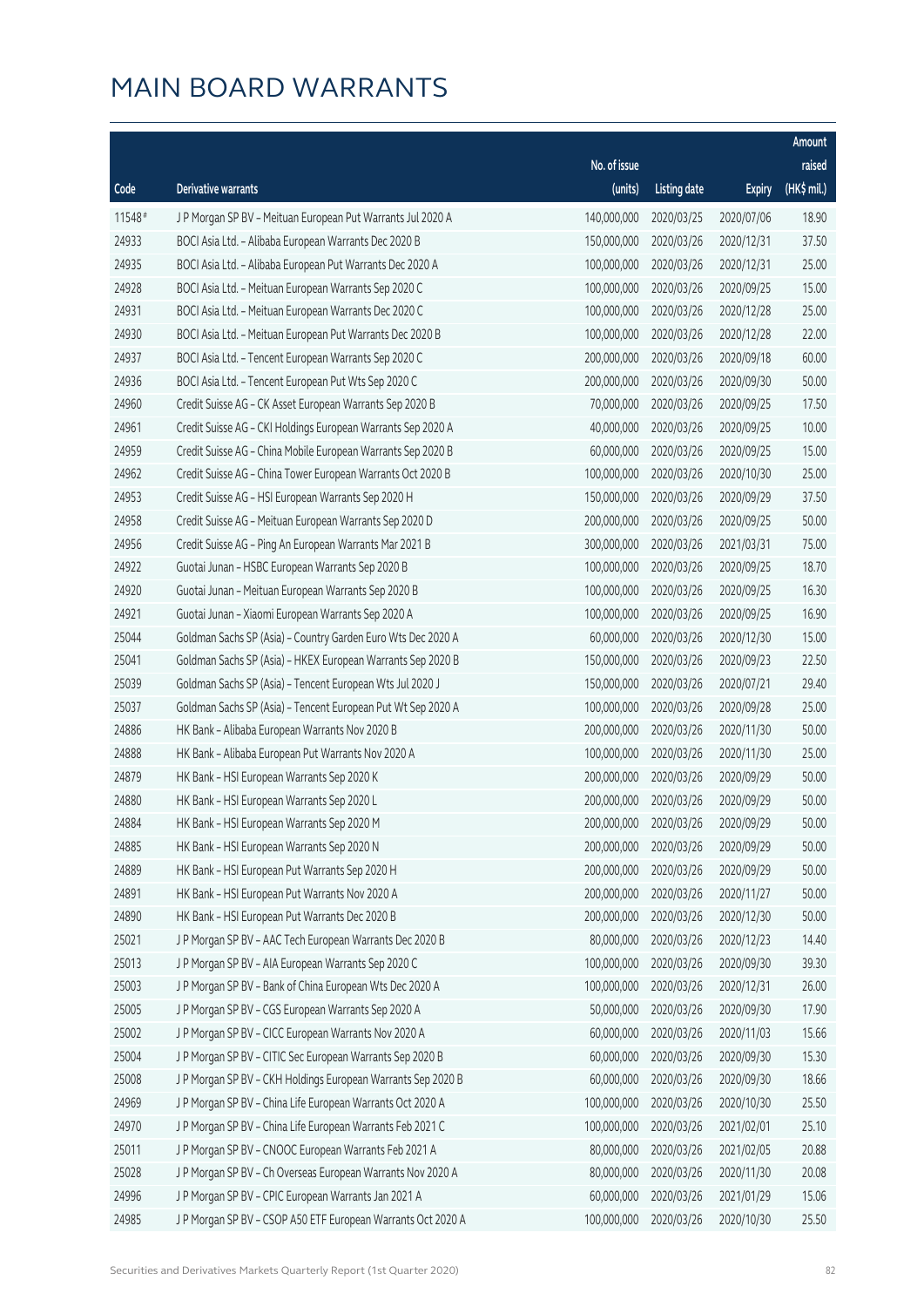|       |                                                                |              |                        |               | Amount      |
|-------|----------------------------------------------------------------|--------------|------------------------|---------------|-------------|
|       |                                                                | No. of issue |                        |               | raised      |
| Code  | Derivative warrants                                            | (units)      | <b>Listing date</b>    | <b>Expiry</b> | (HK\$ mil.) |
| 24998 | J P Morgan SP BV - Evergrande European Warrants Dec 2020 A     | 60,000,000   | 2020/03/26             | 2020/12/31    | 15.78       |
| 24987 | J P Morgan SP BV - A50 China European Warrants Oct 2020 A      | 100,000,000  | 2020/03/26             | 2020/10/30    | 26.10       |
| 25010 | J P Morgan SP BV - Geely Auto European Warrants Sep 2020 A     | 60,000,000   | 2020/03/26             | 2020/09/30    | 15.00       |
| 25027 | J P Morgan SP BV - Galaxy Ent European Put Wts Oct 2020 A      | 60,000,000   | 2020/03/26             | 2020/10/16    | 19.98       |
| 24978 | J P Morgan SP BV - HKEX European Warrants Sep 2020 C           | 200,000,000  | 2020/03/26             | 2020/09/30    | 50.60       |
| 24984 | J P Morgan SP BV - HKEX European Put Wts Nov 2020 A            | 200,000,000  | 2020/03/26             | 2020/11/30    | 50.00       |
| 25009 | J P Morgan SP BV - HSBC European Put Warrants Sep 2020 B       | 100,000,000  | 2020/03/26             | 2020/09/30    | 25.10       |
| 24975 | J P Morgan SP BV - HSCEI European Wts Oct 2020 C               | 200,000,000  | 2020/03/26             | 2020/10/29    | 51.00       |
| 24977 | J P Morgan SP BV - HSCEI European Wts Nov 2020 B               | 200,000,000  | 2020/03/26             | 2020/11/27    | 52.20       |
| 24974 | J P Morgan SP BV - HSI European Warrants Sep 2020 G            | 400,000,000  | 2020/03/26             | 2020/09/29    | 103.20      |
| 25016 | J P Morgan SP BV - ICBC European Warrants Sep 2020 A           | 100,000,000  | 2020/03/26             | 2020/09/30    | 34.80       |
| 24988 | J P Morgan SP BV - PICC P&C European Warrants Sep 2020 A       | 60,000,000   | 2020/03/26             | 2020/09/30    | 23.94       |
| 25022 | J P Morgan SP BV - Ping An European Warrants Sep 2020 C        | 100,000,000  | 2020/03/26             | 2020/09/30    | 37.80       |
| 24972 | J P Morgan SP BV - Ping An European Warrants Feb 2021 B        | 200,000,000  | 2020/03/26             | 2021/02/26    | 50.80       |
| 25019 | J P Morgan SP BV - Sands China Ltd European Warrants Oct20A    | 60,000,000   | 2020/03/26             | 2020/10/30    | 15.48       |
| 25012 | J P Morgan SP BV - Tencent European Warrants Sep 2020 F        | 250,000,000  | 2020/03/26             | 2020/09/30    | 109.00      |
| 25000 | J P Morgan SP BV - CRRC Times European Warrants Oct 2020 A     | 60,000,000   | 2020/03/26             | 2020/10/30    | 15.30       |
| 24892 | Macquarie Bank Ltd. - Alibaba European Warrants Jul 2022 A     | 27,000,000   | 2020/03/26             | 2022/07/05    | 10.45       |
| 24894 | Macquarie Bank Ltd. - Chi Res Power European Wts Sep 2021 A    | 39,500,000   | 2020/03/26             | 2021/09/17    | 10.03       |
| 24895 | Macquarie Bank Ltd. - NCI European Warrants Oct 2020 A         | 35,000,000   | 2020/03/26             | 2020/10/06    | 10.19       |
| 24900 | Macquarie Bank Ltd. - PICC Group European Wts Nov 2020 B       | 40,000,000   | 2020/03/26             | 2020/11/03    | 10.04       |
| 24896 | Macquarie Bank Ltd. - Tencent European Warrants Oct 2020 D     | 7,000,000    | 2020/03/26             | 2020/10/05    | 10.00       |
| 24899 | Macquarie Bank Ltd. - Tencent European Put Wts Oct 2020 B      | 6,000,000    | 2020/03/26             | 2020/10/05    | 10.01       |
| 25035 | Morgan Stanley Asia Products Ltd. - AAC Tech Eu Put Wt Nov20A  | 80,000,000   | 2020/03/26             | 2020/11/24    | 20.00       |
| 25032 | Morgan Stanley Asia Products Ltd. - Alibaba Eu Put Wt Sep20C   | 108,000,000  | 2020/03/26             | 2020/09/29    | 27.00       |
| 25029 | Morgan Stanley Asia Products Ltd. - China Life Eu Wts Dec20C   | 80,000,000   | 2020/03/26             | 2020/12/15    | 20.00       |
| 25034 | Morgan Stanley Asia Products Ltd. - Ch Life Eu Put Wt Sep20B   |              | 108,000,000 2020/03/26 | 2020/09/25    | 27.00       |
| 25036 | Morgan Stanley Asia Products Ltd. - HSI Euro Put Wts Oct20B    | 108,000,000  | 2020/03/26             | 2020/10/29    | 27.00       |
| 25030 | Morgan Stanley Asia Products Ltd. - Ping An Eu Put Wt Nov20A   | 108,000,000  | 2020/03/26             | 2020/11/05    | 27.11       |
| 25033 | Morgan Stanley Asia Products Ltd. - Sunny Opt Eu Put Wt Dec20B | 108,000,000  | 2020/03/26             | 2020/12/21    | 27.00       |
| 24968 | SG Issuer - China Life European Warrants Sep 2020 D            | 60,000,000   | 2020/03/26             | 2020/09/30    | 15.00       |
| 24963 | SG Issuer - CNOOC European Warrants Sep 2020 C                 | 100,000,000  | 2020/03/26             | 2020/09/30    | 15.00       |
| 24964 | SG Issuer - Galaxy Ent European Warrants Nov 2020 A            | 60,000,000   | 2020/03/26             | 2020/11/30    | 27.30       |
| 24965 | SG Issuer - Ping An European Warrants Sep 2020 B               | 60,000,000   | 2020/03/26             | 2020/09/30    | 26.40       |
| 24966 | SG Issuer - Tencent European Warrants Sep 2020 C               | 200,000,000  | 2020/03/26             | 2020/09/30    | 61.00       |
| 24967 | SG Issuer - Tencent European Warrants Sep 2020 D               | 200,000,000  | 2020/03/26             | 2020/09/30    | 51.00       |
| 24940 | UBS AG - Alibaba European Warrants Sep 2020 B                  | 200,000,000  | 2020/03/26             | 2020/09/25    | 50.00       |
| 24941 | UBS AG - CSOP A50 ETF European Warrants Dec 2020 A             | 70,000,000   | 2020/03/26             | 2020/12/30    | 17.50       |
| 24938 | UBS AG - HSCEI European Warrants Oct 2020 B                    | 200,000,000  | 2020/03/26             | 2020/10/29    | 50.00       |
| 24943 | UBS AG - HSCEI European Put Warrants Sep 2020 B                | 200,000,000  | 2020/03/26             | 2020/09/29    | 50.00       |
| 24944 | UBS AG - Lenovo European Warrants Sep 2020 A                   | 50,000,000   | 2020/03/26             | 2020/09/30    | 12.50       |
| 24939 | UBS AG - Ping An European Warrants Sep 2020 B                  | 100,000,000  | 2020/03/26             | 2020/09/30    | 40.10       |
| 24942 | UBS AG - Ping An European Put Warrants Sep 2020 A              | 100,000,000  | 2020/03/26             | 2020/09/25    | 25.00       |
| 24951 | Bank Vontobel - AAC Tech European Put Warrants Oct 2020 B      | 20,000,000   | 2020/03/26             | 2020/10/05    | 10.00       |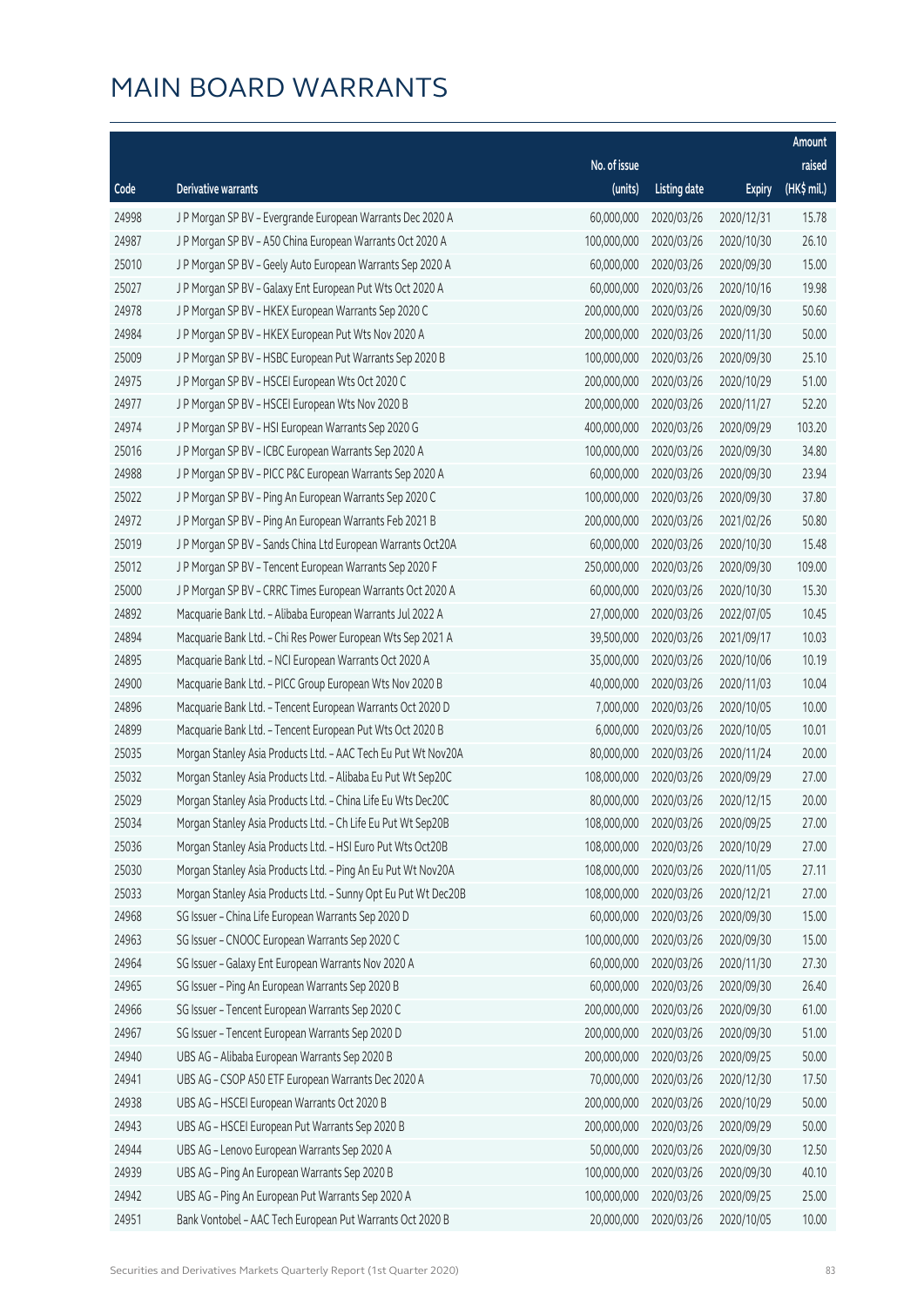|       |                                                              |              |                       |               | Amount      |
|-------|--------------------------------------------------------------|--------------|-----------------------|---------------|-------------|
|       |                                                              | No. of issue |                       |               | raised      |
| Code  | Derivative warrants                                          | (units)      | <b>Listing date</b>   | <b>Expiry</b> | (HK\$ mil.) |
| 24945 | Bank Vontobel - Sunny Optical European Warrants Oct 2020 A   | 40,000,000   | 2020/03/26            | 2020/10/28    | 10.00       |
| 25126 | BOCI Asia Ltd. - Ping An European Warrants Jun 2021 B        | 150,000,000  | 2020/03/27            | 2021/06/30    | 37.50       |
| 25125 | BOCI Asia Ltd. - Ping An European Put Warrants Dec 2020 A    | 150,000,000  | 2020/03/27            | 2020/12/31    | 37.50       |
| 25124 | BOCI Asia Ltd. - SHK Ppt European Warrants Dec 2020 B        | 70,000,000   | 2020/03/27            | 2020/12/23    | 10.50       |
| 25123 | BOCI Asia Ltd. - Xiaomi European Warrants Dec 2020 A         | 80,000,000   | 2020/03/27            | 2020/12/23    | 12.00       |
| 25050 | BNP Paribas Issuance B.V. - Sunny Optical Eu Wt Nov 2020 A   | 40,000,000   | 2020/03/27            | 2020/11/03    | 10.80       |
| 25068 | Credit Suisse AG - AIA European Put Warrants Sep 2020 B      | 50,000,000   | 2020/03/27            | 2020/09/28    | 30.00       |
| 25061 | Credit Suisse AG - Alibaba European Put Warrants Oct 2020 A  | 100,000,000  | 2020/03/27            | 2020/10/30    | 25.00       |
| 25067 | Credit Suisse AG - CPIC European Warrants Nov 2020 A         | 50,000,000   | 2020/03/27            | 2020/11/30    | 12.50       |
| 25060 | Credit Suisse AG - HSI European Put Warrants Sep 2020 D      | 150,000,000  | 2020/03/27            | 2020/09/29    | 37.50       |
| 25059 | Credit Suisse AG - HSI European Put Warrants Oct 2020 C      | 150,000,000  | 2020/03/27            | 2020/10/29    | 37.50       |
| 25066 | Credit Suisse AG - NCI European Warrants Sep 2020 B          | 50,000,000   | 2020/03/27            | 2020/09/28    | 12.50       |
| 25062 | Credit Suisse AG - Ping An European Warrants Sep 2020 B      | 150,000,000  | 2020/03/27            | 2020/09/28    | 79.50       |
| 25118 | Citigroup Global - AIA European Warrants Sep 2020 B          | 100,000,000  | 2020/03/27            | 2020/09/03    | 23.90       |
| 25116 | Citigroup Global - Alibaba Group European Warrants Jun2020 C | 100,000,000  | 2020/03/27            | 2020/06/30    | 19.90       |
| 25120 | Citigroup Global - Meituan European Warrants Aug 2020 A      | 100,000,000  | 2020/03/27            | 2020/08/10    | 18.50       |
| 25113 | Citigroup Global - Ping An European Warrants Sep 2020 C      | 80,000,000   | 2020/03/27            | 2020/09/30    | 33.60       |
| 25117 | Citigroup Global - Xiaomi European Warrants Dec 2020 A       | 100,000,000  | 2020/03/27            | 2020/12/23    | 16.00       |
| 25131 | Goldman Sachs SP (Asia) - CKA European Warrants Sep 2020 B   | 80,000,000   | 2020/03/27            | 2020/09/24    | 13.44       |
| 25134 | Goldman Sachs SP (Asia) - HSI European Warrants Sep 2020 C   | 150,000,000  | 2020/03/27            | 2020/09/29    | 22.50       |
| 25130 | Goldman Sachs SP (Asia) - Meituan European Warrants Aug20 C  | 80,000,000   | 2020/03/27            | 2020/08/10    | 15.52       |
| 25129 | Goldman Sachs SP (Asia) - Tencent European Wts Sep 2020 B    | 150,000,000  | 2020/03/27            | 2020/09/18    | 32.40       |
| 25097 | J P Morgan SP BV - Conch Cement European Warrants Jun 2021 A | 80,000,000   | 2020/03/27            | 2021/06/23    | 12.24       |
| 25096 | J P Morgan SP BV - Agricultural Bank Euro Wts Sep 2020 A     | 60,000,000   | 2020/03/27            | 2020/09/30    | 15.00       |
| 25111 | J P Morgan SP BV - Bud Apac European Warrants Oct 2020 A     | 80,000,000   | 2020/03/27            | 2020/10/30    | 20.48       |
| 25106 | J P Morgan SP BV - China East Air European Wts Sep 2020 A    | 40,000,000   | 2020/03/27            | 2020/09/30    | 10.40       |
| 25110 | J P Morgan SP BV - Country Garden European Wts Sep 2020 A    |              | 80,000,000 2020/03/27 | 2020/09/30    | 20.08       |
| 25109 | J P Morgan SP BV - CK Asset European Warrants Sep 2020 A     | 60,000,000   | 2020/03/27            | 2020/09/28    | 15.48       |
| 25088 | J P Morgan SP BV - CKI Holdings European Warrants Nov 2020 A | 50,000,000   | 2020/03/27            | 2020/11/30    | 12.55       |
| 25082 | J P Morgan SP BV - China Mobile European Put Wts Feb 2021 A  | 100,000,000  | 2020/03/27            | 2021/02/02    | 25.50       |
| 25107 | J P Morgan SP BV - Ch Southern Air European Warrants Sep20 A | 60,000,000   | 2020/03/27            | 2020/09/30    | 15.24       |
| 25101 | J P Morgan SP BV - Chinasoft Int'l European Warrants Sep20 A | 50,000,000   | 2020/03/27            | 2020/09/30    | 18.00       |
| 25102 | J P Morgan SP BV - China Taiping European Wts Sep 2020 B     | 60,000,000   | 2020/03/27            | 2020/09/30    | 15.06       |
| 25108 | J P Morgan SP BV - China Tower European Warrants Oct 2020 A  | 100,000,000  | 2020/03/27            | 2020/10/30    | 25.40       |
| 25112 | J P Morgan SP BV - China Tower European Put Wts Oct 2020 A   | 100,000,000  | 2020/03/27            | 2020/10/30    | 25.00       |
| 25105 | J P Morgan SP BV - China Unicom European Warrants Sep 2020 B | 60,000,000   | 2020/03/27            | 2020/09/30    | 15.36       |
| 25091 | J P Morgan SP BV - Fosun Intl European Warrants Dec 2020 A   | 70,000,000   | 2020/03/27            | 2020/12/31    | 17.57       |
| 25093 | J P Morgan SP BV - Genscript Bio European Warrants Oct2020 B | 60,000,000   | 2020/03/27            | 2020/10/30    | 15.12       |
| 25090 | J P Morgan SP BV - Jiangxi Copper European Wts Apr 2021 A    | 60,000,000   | 2020/03/27            | 2021/04/30    | 15.00       |
| 25095 | J P Morgan SP BV - JXR European Warrants Sep 2020 A          | 60,000,000   | 2020/03/27            | 2020/09/30    | 15.06       |
| 25100 | J P Morgan SP BV - Kunlun Energy European Warrants Sep2020 B | 50,000,000   | 2020/03/27            | 2020/09/30    | 13.05       |
| 25084 | J P Morgan SP BV - Meituan European Put Warrants Nov 2020 A  | 200,000,000  | 2020/03/27            | 2020/11/30    | 50.40       |
| 25049 | Macquarie Bank Ltd. - Brilliance Chi Euro Wts May 2021 A     | 40,000,000   | 2020/03/27            | 2021/05/14    | 10.04       |
| 25047 | Macquarie Bank Ltd. - Ping An European Warrants Oct 2020 B   | 22,500,000   | 2020/03/27            | 2020/10/06    | 10.04       |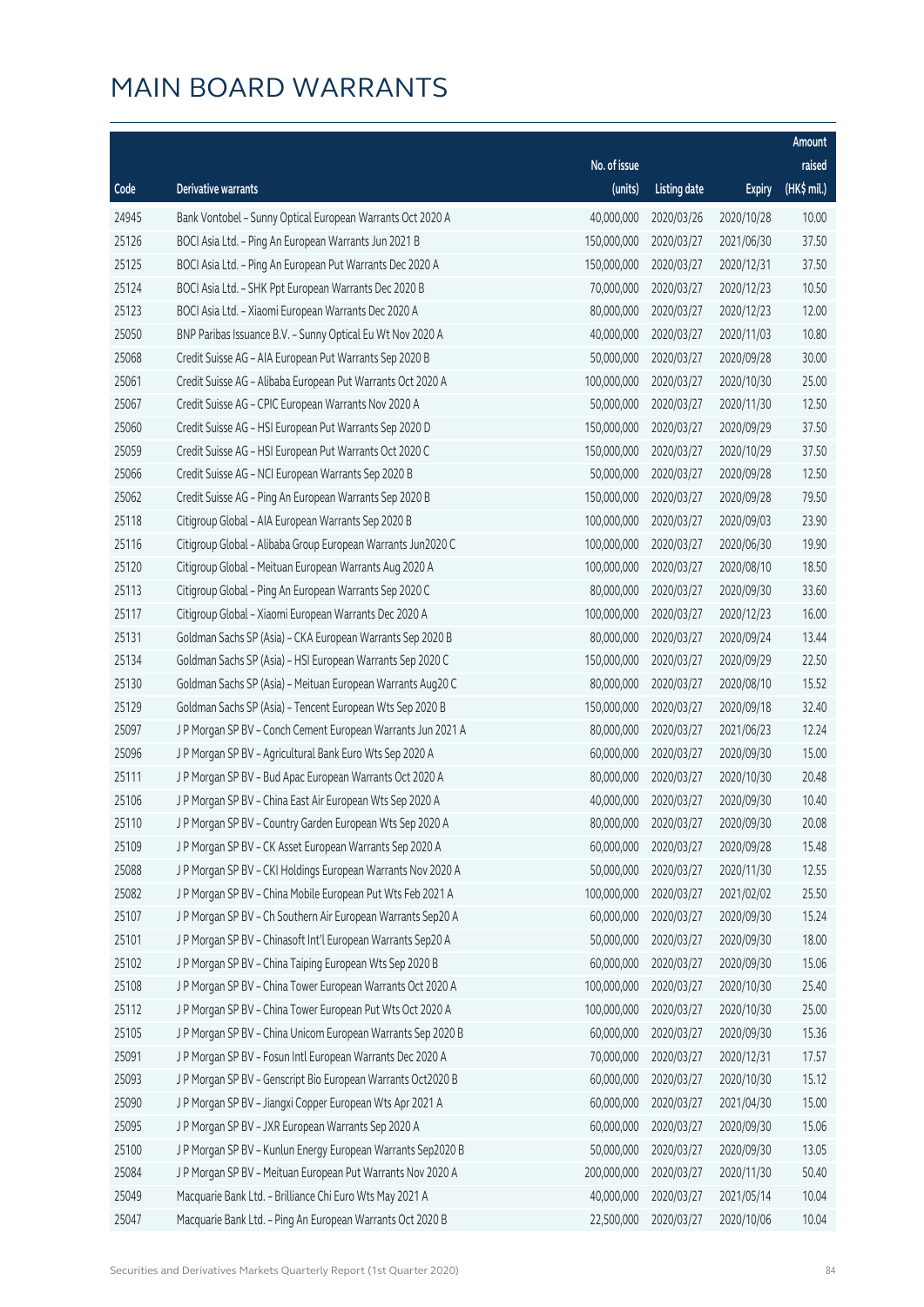|       |                                                              |                        |                     |               | Amount      |
|-------|--------------------------------------------------------------|------------------------|---------------------|---------------|-------------|
|       |                                                              | No. of issue           |                     |               | raised      |
| Code  | Derivative warrants                                          | (units)                | <b>Listing date</b> | <b>Expiry</b> | (HK\$ mil.) |
| 25058 | Morgan Stanley Asia Products Ltd. - Ch Mob Euro Wt Oct2020 A | 100,000,000            | 2020/03/27          | 2020/10/05    | 25.00       |
| 25057 | Morgan Stanley Asia Products Ltd. - CNOOC Euro Wts Oct2020 A | 68,000,000             | 2020/03/27          | 2020/10/22    | 10.20       |
| 25054 | Morgan Stanley Asia Products Ltd. - CNOOC Euro Put Wt Nov20B | 68,000,000             | 2020/03/27          | 2020/11/09    | 17.00       |
| 25052 | Morgan Stanley Asia Products Ltd. - HKEX European Wts Sep20A | 98,000,000             | 2020/03/27          | 2020/09/23    | 14.70       |
| 25121 | SG Issuer - China Tower European Warrants Oct 2020 B         | 80,000,000             | 2020/03/27          | 2020/10/30    | 20.00       |
| 25074 | SG Issuer - Meituan European Warrants Sep 2020 B             | 80,000,000             | 2020/03/27          | 2020/09/30    | 20.00       |
| 25071 | SG Issuer - Sands China European Put Warrants Sep 2020 A     | 40,000,000             | 2020/03/27          | 2020/09/30    | 12.80       |
| 25069 | SG Issuer - SHK Ppt European Warrants Dec 2020 A             | 80,000,000             | 2020/03/27          | 2020/12/23    | 12.80       |
| 25072 | SG Issuer - Tencent European Put Warrants Sep 2020 C         | 100,000,000            | 2020/03/27          | 2020/09/30    | 31.50       |
| 25070 | SG Issuer - Xiaomi European Warrants Dec 2020 D              | 120,000,000            | 2020/03/27          | 2020/12/23    | 18.00       |
| 25046 | UBS AG - China Life European Put Warrants Sep 2020 B         | 50,000,000             | 2020/03/27          | 2020/09/28    | 12.50       |
| 25045 | UBS AG - HKEX European Put Warrants Sep 2020 A               | 300,000,000            | 2020/03/27          | 2020/09/30    | 75.00       |
| 25207 | BOCI Asia Ltd. - AAC Tech European Warrants Apr 2021 A       | 100,000,000            | 2020/03/30          | 2021/04/23    | 15.00       |
| 25212 | BOCI Asia Ltd. - China Life European Warrants Dec 2020 A     | 100,000,000            | 2020/03/30          | 2020/12/30    | 25.00       |
| 25211 | BOCI Asia Ltd. - China Mobile European Warrants Sep 2020 B   | 60,000,000             | 2020/03/30          | 2020/09/24    | 12.00       |
| 25213 | BOCI Asia Ltd. - HKEX European Put Warrants Dec 2020 B       | 100,000,000            | 2020/03/30          | 2020/12/31    | 25.00       |
| 25206 | BOCI Asia Ltd. - Sunny Optical European Warrants Sep 2020 B  | 150,000,000            | 2020/03/30          | 2020/09/22    | 22.50       |
| 25264 | Credit Suisse AG - Conch Cement European Warrants Jun 2021 A | 100,000,000            | 2020/03/30          | 2021/06/23    | 15.00       |
| 25273 | Credit Suisse AG - Country Garden Euro Warrants Sep 2020 A   | 60,000,000             | 2020/03/30          | 2020/09/29    | 15.00       |
| 25272 | Credit Suisse AG - Galaxy Ent European Put Wts Sep 2020 A    | 60,000,000             | 2020/03/30          | 2020/09/29    | 21.60       |
| 25262 | Credit Suisse AG - HKEX European Warrants Sep 2020 B         | 200,000,000            | 2020/03/30          | 2020/09/23    | 30.00       |
| 25271 | Credit Suisse AG - Jiangxi Copper European Wts Dec 2020 C    | 60,000,000             | 2020/03/30          | 2020/12/31    | 15.00       |
| 25270 | Credit Suisse AG - JXR European Warrants Sep 2020 A          | 40,000,000             | 2020/03/30          | 2020/09/29    | 10.00       |
| 25261 | Credit Suisse AG - Sino Biopharm European Wts Sep 2020 A     | 40,000,000             | 2020/03/30          | 2020/09/29    | 10.00       |
| 25192 | Citigroup Global - Alibaba European Warrants Nov 2020 A      | 100,000,000            | 2020/03/30          | 2020/11/09    | 16.80       |
| 25187 | Citigroup Global - Ping An European Warrants Dec 2020 A      | 100,000,000            | 2020/03/30          | 2020/12/22    | 19.10       |
| 25203 | Citigroup Global - Tencent European Put Warrants Jun 2020 B  | 100,000,000 2020/03/30 |                     | 2020/06/30    | 16.50       |
| 25194 | Citigroup Global - Tencent European Put Warrants Sep 2020 A  | 100,000,000            | 2020/03/30          | 2020/09/23    | 27.00       |
| 25191 | Citigroup Global - Xiaomi European Warrants Sep 2020 B       | 100,000,000            | 2020/03/30          | 2020/09/30    | 25.00       |
| 25289 | Goldman Sachs SP (Asia) - AAC Tech Euro Wts Dec 2020 A       | 80,000,000             | 2020/03/30          | 2020/12/23    | 12.00       |
| 25286 | Goldman Sachs SP (Asia) - HSI European Put Wts Sep 2020 B    | 150,000,000            | 2020/03/30          | 2020/09/29    | 32.25       |
| 25290 | Goldman Sachs SP (Asia) - Meituan Euro Put Wts Jun 2020 B    | 80,000,000             | 2020/03/30          | 2020/06/30    | 12.00       |
| 25292 | Goldman Sachs SP (Asia) - Ping An European Wts Dec 2020 D    | 150,000,000            | 2020/03/30          | 2020/12/22    | 22.95       |
| 25229 | Haitong Int'l Sec - AAC Tech European Warrants Sep 2021 A    | 40,000,000             | 2020/03/30          | 2021/09/30    | 10.00       |
| 25224 | Haitong Int'l Sec - Alibaba European Warrants Oct 2020 B     | 60,000,000             | 2020/03/30          | 2020/10/30    | 17.40       |
| 25230 | Haitong Int'l Sec - China Life European Warrants Sep 2020 A  | 40,000,000             | 2020/03/30          | 2020/09/30    | 10.40       |
| 25218 | Haitong Int'l Sec - China Mobile European Wts Sep 2020 A     | 30,000,000             | 2020/03/30          | 2020/09/30    | 13.20       |
| 25223 | Haitong Int'l Sec - HKEX European Warrants Dec 2020 A        | 40,000,000             | 2020/03/30          | 2020/12/30    | 10.40       |
| 25232 | Haitong Int'l Sec - HSBC European Warrants Dec 2020 A        | 40,000,000             | 2020/03/30          | 2020/12/30    | 12.00       |
| 25220 | Haitong Int'l Sec - Meituan European Warrants Dec 2020 A     | 40,000,000             | 2020/03/30          | 2020/12/30    | 11.20       |
| 25216 | Haitong Int'l Sec - Ping An European Warrants Sep 2020 B     | 30,000,000             | 2020/03/30          | 2020/09/30    | 17.70       |
| 25225 | Haitong Int'l Sec - SUNAC European Warrants Sep 2020 A       | 30,000,000             | 2020/03/30          | 2020/09/30    | 16.50       |
| 25228 | Haitong Int'l Sec - Sunny Optical European Wts Mar 2021 A    | 40,000,000             | 2020/03/30          | 2021/03/30    | 11.20       |
| 25231 | Haitong Int'l Sec - Xiaomi European Warrants Sep 2020 A      | 40,000,000             | 2020/03/30          | 2020/09/30    | 10.40       |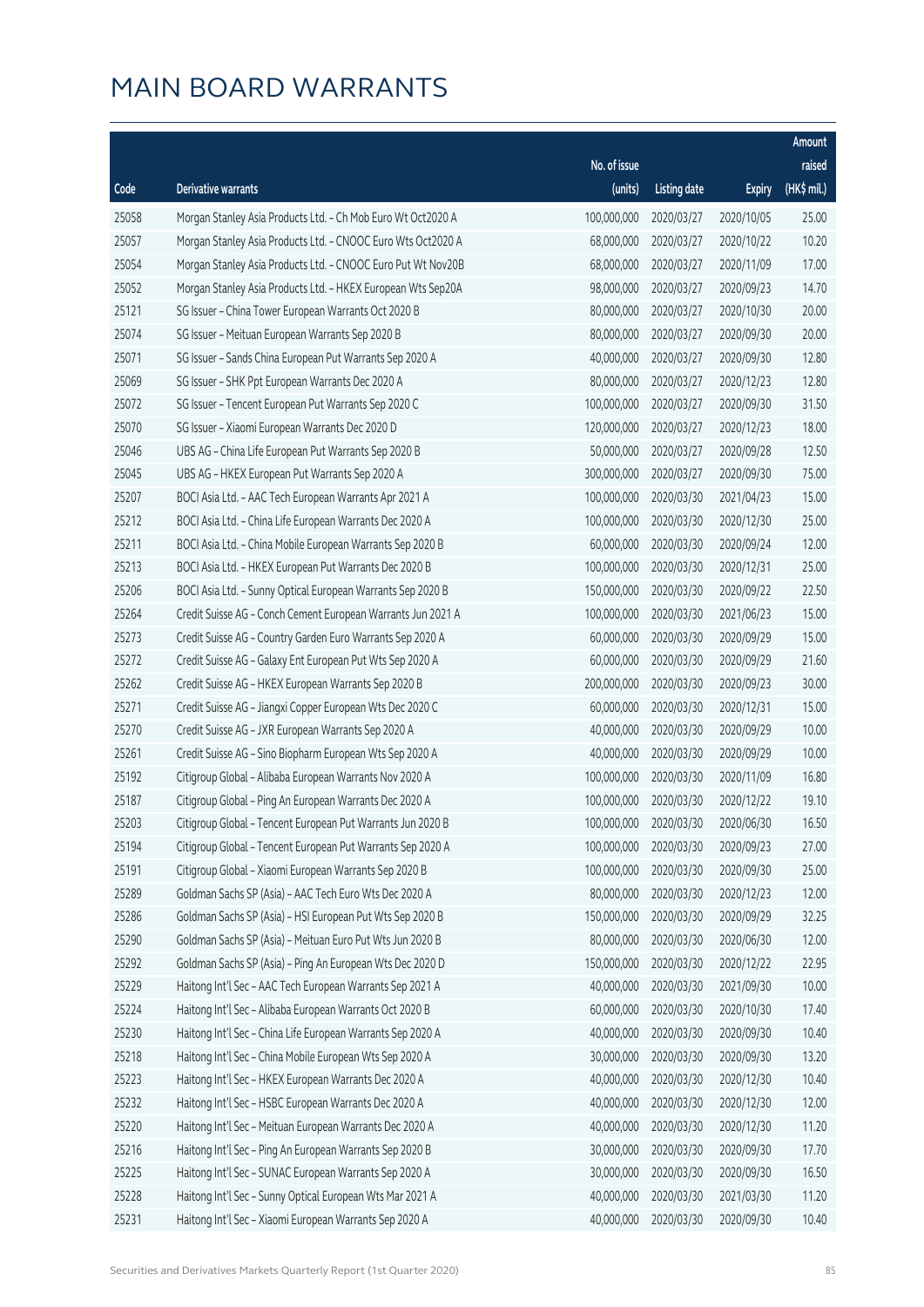|       |                                                              |                        |                     |               | Amount      |
|-------|--------------------------------------------------------------|------------------------|---------------------|---------------|-------------|
|       |                                                              | No. of issue           |                     |               | raised      |
| Code  | Derivative warrants                                          | (units)                | <b>Listing date</b> | <b>Expiry</b> | (HK\$ mil.) |
| 25277 | J P Morgan SP BV - AIA European Put Warrants Sep 2021 A      | 200,000,000            | 2020/03/30          | 2021/09/30    | 50.00       |
| 25240 | J P Morgan SP BV - Air China European Warrants Mar 2021 A    | 60,000,000             | 2020/03/30          | 2021/03/31    | 15.06       |
| 25275 | J P Morgan SP BV - Alibaba European Put Warrants Oct 2020 B  | 100,000,000            | 2020/03/30          | 2020/10/05    | 25.30       |
| 25254 | J P Morgan SP BV - Brilliance Chi European Wts Apr 2021 A    | 80,000,000             | 2020/03/30          | 2021/04/30    | 20.08       |
| 25251 | J P Morgan SP BV - Bud Apac European Put Warrants Dec 2020 A | 60,000,000             | 2020/03/30          | 2020/12/31    | 15.06       |
| 25274 | J P Morgan SP BV - BYD Electronic European Wts Sep 2020 A    | 70,000,000             | 2020/03/30          | 2020/09/17    | 10.64       |
| 25279 | J P Morgan SP BV - China Gas Hold European Wts Sep 2020 A    | 60,000,000             | 2020/03/30          | 2020/09/30    | 15.12       |
| 25243 | J P Morgan SP BV - CM Bank European Warrants Sep 2020 A      | 60,000,000             | 2020/03/30          | 2020/09/30    | 15.18       |
| 25259 | J P Morgan SP BV - Ch Molybdenum European Wts Sep 2020 C     | 60,000,000             | 2020/03/30          | 2020/09/30    | 15.30       |
| 25281 | J P Morgan SP BV - Chinares Cement Euro Warrants Nov 2020 A  | 60,000,000             | 2020/03/30          | 2020/11/30    | 15.72       |
| 25241 | J P Morgan SP BV - HK & China Gas Euro Warrants Dec 2020 A   | 60,000,000             | 2020/03/30          | 2020/12/31    | 15.12       |
| 25258 | J P Morgan SP BV - HSCEI European Put Warrants Sep 2020 C    | 200,000,000            | 2020/03/30          | 2020/09/29    | 50.00       |
| 25255 | J P Morgan SP BV - HSI European Put Warrants Sep 2020 D      | 400,000,000            | 2020/03/30          | 2020/09/29    | 100.40      |
| 25246 | J P Morgan SP BV - Link REIT European Warrants Dec 2021 A    | 100,000,000            | 2020/03/30          | 2021/12/23    | 16.80       |
| 25253 | J P Morgan SP BV - NCI European Warrants Sep 2020 A          | 60,000,000             | 2020/03/30          | 2020/09/29    | 15.06       |
| 25260 | J P Morgan SP BV - New World Dev European Wts Aug 2021 A     | 60,000,000             | 2020/03/30          | 2021/08/31    | 15.06       |
| 25285 | J P Morgan SP BV - Techtronic European Warrants Oct 2021 A   | 60,000,000             | 2020/03/30          | 2021/10/29    | 18.12       |
| 25280 | J P Morgan SP BV - Xiaomi European Warrants Nov 2020 A       | 200,000,000            | 2020/03/30          | 2020/11/23    | 34.00       |
| 25185 | Macquarie Bank Ltd. - CKH Holdings European Wts Jan 2021 A   | 15,200,000             | 2020/03/30          | 2021/01/05    | 10.05       |
| 25183 | Macquarie Bank Ltd. - CPIC European Warrants Feb 2021 A      | 34,600,000             | 2020/03/30          | 2021/02/02    | 10.03       |
| 25170 | Macquarie Bank Ltd. - CSPC Pharma European Wts Jan 2021 A    | 37,700,000             | 2020/03/30          | 2021/01/05    | 10.03       |
| 25172 | Macquarie Bank Ltd. - Geely Auto European Wts Nov 2020 A     | 35,000,000             | 2020/03/30          | 2020/11/03    | 10.08       |
| 25165 | Macquarie Bank Ltd. - Ping An European Warrants Oct 2020 C   | 16,000,000             | 2020/03/30          | 2020/10/06    | 10.06       |
| 25166 | Macquarie Bank Ltd. - Ping An European Warrants Oct 2020 D   | 40,000,000             | 2020/03/30          | 2020/10/06    | 10.08       |
| 25151 | SG Issuer - AAC Tech European Warrants Apr 2021 A            | 120,000,000            | 2020/03/30          | 2021/04/23    | 18.00       |
| 25140 | SG Issuer - AAC Tech European Put Warrants Sep 2020 A        | 30,000,000             | 2020/03/30          | 2020/09/30    | 12.90       |
| 25135 | SG Issuer - Alibaba Group European Warrants Nov 2020 A       | 200,000,000 2020/03/30 |                     | 2020/11/23    | 30.00       |
| 25146 | SG Issuer - China Overseas European Warrants Nov 2020 A      | 40,000,000             | 2020/03/30          | 2020/11/30    | 10.00       |
| 25138 | SG Issuer - CSOP A50 ETF European Warrants Apr 2021 A        | 200,000,000            | 2020/03/30          | 2021/04/08    | 30.00       |
| 25139 | SG Issuer - A50 China European Warrants Nov 2020 D           | 200,000,000            | 2020/03/30          | 2020/11/03    | 33.00       |
| 25152 | SG Issuer - Galaxy Ent European Put Warrants Sep 2020 A      | 40,000,000             | 2020/03/30          | 2020/09/30    | 15.00       |
| 25141 | SG Issuer - HKEX European Warrants Sep 2020 C                | 100,000,000            | 2020/03/30          | 2020/09/30    | 25.00       |
| 25154 | SG Issuer - HKEX European Warrants Jan 2021 A                | 120,000,000            | 2020/03/30          | 2021/01/26    | 21.00       |
| 25137 | SG Issuer - Meituan European Warrants Oct 2020 A             | 150,000,000            | 2020/03/30          | 2020/10/09    | 22.50       |
| 25156 | SG Issuer - Meituan European Put Warrants Dec 2020 A         | 80,000,000             | 2020/03/30          | 2020/12/28    | 16.00       |
| 25159 | SG Issuer - Ping An European Warrants Dec 2020 D             | 300,000,000            | 2020/03/30          | 2020/12/22    | 54.00       |
| 25163 | SG Issuer - SMIC European Warrants Nov 2020 A                | 80,000,000             | 2020/03/30          | 2020/11/30    | 20.00       |
| 25164 | SG Issuer - Sunny Optical European Warrants Sep 2020 B       | 120,000,000            | 2020/03/30          | 2020/09/22    | 18.00       |
| 25197 | UBS AG - HSI European Warrants Sep 2020 G                    | 300,000,000            | 2020/03/30          | 2020/09/29    | 75.00       |
| 25198 | UBS AG - HSI European Warrants Oct 2020 A                    | 300,000,000            | 2020/03/30          | 2020/10/29    | 75.00       |
| 25199 | UBS AG - HSI European Put Warrants Sep 2020 F                | 300,000,000            | 2020/03/30          | 2020/09/29    | 75.00       |
| 25200 | UBS AG - HSI European Put Warrants Sep 2020 G                | 300,000,000            | 2020/03/30          | 2020/09/29    | 75.00       |
| 25201 | UBS AG - HSI European Put Warrants Oct 2020 A                | 300,000,000            | 2020/03/30          | 2020/10/29    | 75.00       |
| 25196 | UBS AG - Tencent European Put Warrants Sep 2020 A            | 300,000,000            | 2020/03/30          | 2020/09/14    | 74.10       |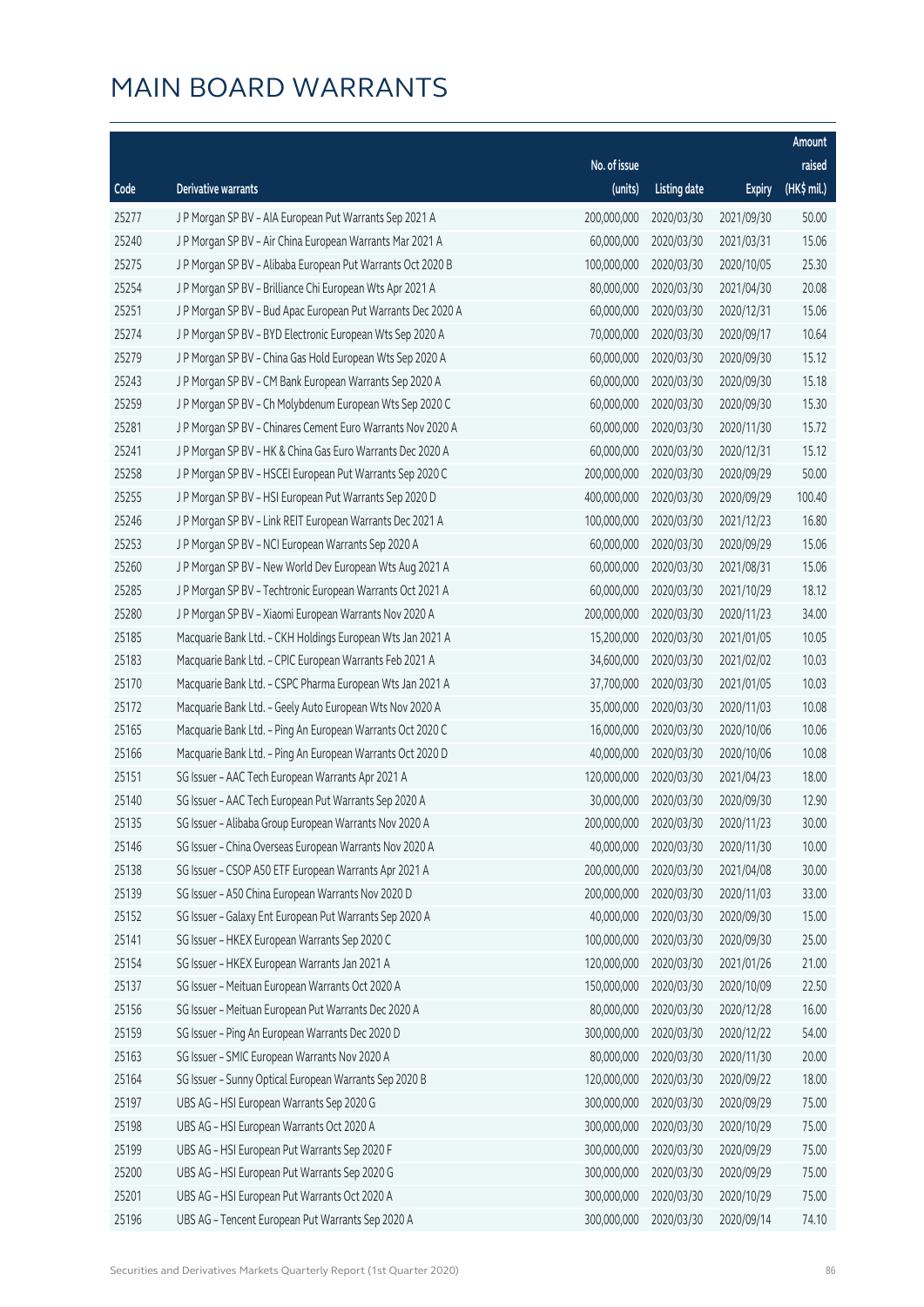|       |                                                              |              |                       |               | Amount      |
|-------|--------------------------------------------------------------|--------------|-----------------------|---------------|-------------|
|       |                                                              | No. of issue |                       |               | raised      |
| Code  | Derivative warrants                                          | (units)      | <b>Listing date</b>   | <b>Expiry</b> | (HK\$ mil.) |
| 25308 | BOCI Asia Ltd. - Tencent European Warrants Sep 2020 D        | 150,000,000  | 2020/03/31            | 2020/09/28    | 30.00       |
| 25325 | Credit Suisse AG - ASM Pacific European Warrants Dec 2020 A  | 50,000,000   | 2020/03/31            | 2020/12/31    | 12.50       |
| 25329 | Credit Suisse AG - BYD Company European Warrants Aug 2022 A  | 150,000,000  | 2020/03/31            | 2022/08/31    | 28.50       |
| 25328 | Credit Suisse AG - Ch Molybdenum European Wts Sep 2020 A     | 40,000,000   | 2020/03/31            | 2020/09/30    | 10.00       |
| 25327 | Credit Suisse AG - Huaneng Power Euro Warrants Sep 2020 A    | 40,000,000   | 2020/03/31            | 2020/09/30    | 10.00       |
| 25326 | Credit Suisse AG - PICC Group European Warrants Oct 2020 A   | 40,000,000   | 2020/03/31            | 2020/10/30    | 10.00       |
| 25324 | Credit Suisse AG - SMIC European Warrants Oct 2020 A         | 100,000,000  | 2020/03/31            | 2020/10/30    | 25.00       |
| 25316 | Citigroup Global - HKEX European Warrants Sep 2020 B         | 100,000,000  | 2020/03/31            | 2020/09/23    | 15.00       |
| 25321 | Citigroup Global - HKEX European Put Warrants Jul 2020 A     | 100,000,000  | 2020/03/31            | 2020/07/03    | 15.80       |
| 25311 | Citigroup Global - Meituan European Warrants Sep 2020 B      | 100,000,000  | 2020/03/31            | 2020/09/14    | 17.80       |
| 25315 | Citigroup Global - Xiaomi European Warrants Aug 2020 A       | 100,000,000  | 2020/03/31            | 2020/08/26    | 17.20       |
| 25313 | Citigroup Global - Xiaomi European Warrants Oct 2020 A       | 100,000,000  | 2020/03/31            | 2020/10/22    | 16.10       |
| 25293 | Guotai Junan - Alibaba Group European Warrants Sep 2020 B    | 100,000,000  | 2020/03/31            | 2020/09/28    | 15.00       |
| 25294 | Guotai Junan - Alibaba Group European Warrants Sep 2020 C    | 100,000,000  | 2020/03/31            | 2020/09/23    | 16.10       |
| 25353 | Goldman Sachs SP (Asia) - Meituan Euro Put Wts Oct 2020 A    | 80,000,000   | 2020/03/31            | 2020/10/19    | 17.76       |
| 25351 | Goldman Sachs SP (Asia) - Tencent European Put Wt Sep 2020 B | 100,000,000  | 2020/03/31            | 2020/09/14    | 26.70       |
| 25354 | Goldman Sachs SP (Asia) - ZA Onine European Wts Sep 2020 A   | 60,000,000   | 2020/03/31            | 2020/09/09    | 20.88       |
| 25299 | HK Bank - AAC Tech European Warrants Apr 2021 B              | 100,000,000  | 2020/03/31            | 2021/04/23    | 15.00       |
| 25296 | HK Bank - Meituan European Warrants Oct 2020 B               | 100,000,000  | 2020/03/31            | 2020/10/09    | 15.00       |
| 25338 | J P Morgan SP BV - China Aoyuan European Warrants Sep 2020 A | 60,000,000   | 2020/03/31            | 2020/09/30    | 15.30       |
| 25330 | J P Morgan SP BV - China Life European Put Wts Jun 2021 A    | 100,000,000  | 2020/03/31            | 2021/06/30    | 25.00       |
| 25337 | J P Morgan SP BV - R&F Ppt European Warrants Feb 2021 A      | 60,000,000   | 2020/03/31            | 2021/02/02    | 15.06       |
| 25333 | J P Morgan SP BV - Henderson Land European Wt Oct 2020 A     | 60,000,000   | 2020/03/31            | 2020/10/30    | 15.06       |
| 25336 | J P Morgan SP BV - Huaneng Power European Wts Oct 2020 A     | 60,000,000   | 2020/03/31            | 2020/10/30    | 15.06       |
| 25332 | J P Morgan SP BV - Sunny Optical European Put Wts Sep 2020 B | 80,000,000   | 2020/03/31            | 2020/09/30    | 20.24       |
| 25304 | Macquarie Bank Ltd. - CKH Holdings European Wts Mar 2021 A   | 15,400,000   | 2020/03/31            | 2021/03/02    | 10.04       |
| 25302 | Macquarie Bank Ltd. - CMS European Warrants Nov 2021 A       |              | 40,000,000 2020/03/31 | 2021/11/16    | 10.00       |
| 25303 | Macquarie Bank Ltd. - Sh Petrochem European Wts May 2021 A   | 24,400,000   | 2020/03/31            | 2021/05/18    | 10.03       |
| 25322 | Morgan Stanley Asia Products Ltd. - Alibaba Euro Wts Sep 20C | 108,000,000  | 2020/03/31            | 2020/09/30    | 27.00       |
| 25348 | UBS AG - SMIC European Warrants Jul 2020 A                   | 50,000,000   | 2020/03/31            | 2020/07/27    | 10.00       |
| 25345 | UBS AG - Sunny Optical European Warrants Sep 2020 A          | 100,000,000  | 2020/03/31            | 2020/09/22    | 15.00       |
| 25350 | UBS AG - ZA Onine European Warrants Sep 2020 B               | 50,000,000   | 2020/03/31            | 2020/09/16    | 10.60       |
| Total |                                                              |              |                       |               | 62,718.47   |

# Further issue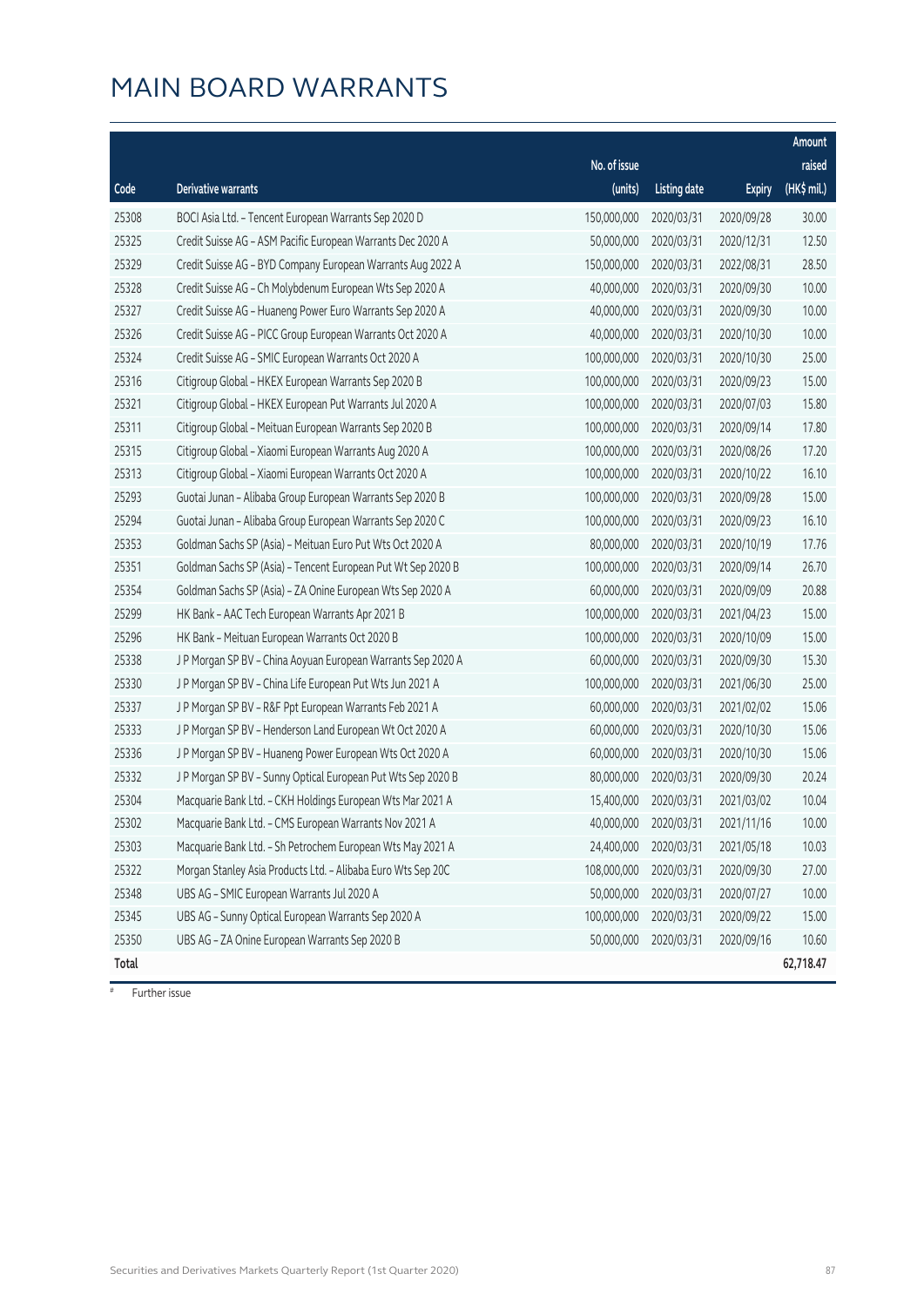### **Newly Listed Inline Warrants**

for 1st quarter 2020

|       |                                                          |              |                     |               | Amount                |
|-------|----------------------------------------------------------|--------------|---------------------|---------------|-----------------------|
|       |                                                          | No. of issue |                     |               | raised                |
| Code  | <b>Inline warrants</b>                                   | (units)      | <b>Listing date</b> | <b>Expiry</b> | $(HK\frac{1}{2}mil.)$ |
| 47930 | HK Bank - AIA Euro Inline Warrants Sep 2022 A            | 23,000,000   | 2020/01/02          | 2022/09/30    | 10.12                 |
| 47935 | HK Bank - AIA Euro Inline Warrants Dec 2022 A            | 29,000,000   | 2020/01/02          | 2022/12/30    | 10.15                 |
| 47936 | HK Bank - CCB Euro Inline Warrants Dec 2022 A            | 25,000,000   | 2020/01/02          | 2022/12/30    | 10.25                 |
| 47933 | HK Bank - CCB Euro Inline Warrants Mar 2023 A            | 21,000,000   | 2020/01/02          | 2023/03/31    | 10.29                 |
| 47934 | HK Bank - HKEX Euro Inline Warrants Jun 2022 A           | 19,000,000   | 2020/01/02          | 2022/06/30    | 10.26                 |
| 47937 | HK Bank - HKEX Euro Inline Warrants Dec 2022 A           | 22,000,000   | 2020/01/02          | 2022/12/30    | 10.12                 |
| 47932 | HK Bank - Ping An Euro Inline Warrants Mar 2022 A        | 19,000,000   | 2020/01/02          | 2022/03/31    | 10.45                 |
| 47929 | HK Bank - Ping An Euro Inline Warrants Sep 2022 A        | 20,000,000   | 2020/01/02          | 2022/09/30    | 10.40                 |
| 47928 | HK Bank - Tencent Euro Inline Warrants Dec 2022 A        | 25,000,000   | 2020/01/02          | 2022/12/30    | 10.25                 |
| 47931 | HK Bank - Tencent Euro Inline Warrants Mar 2023 A        | 28,000,000   | 2020/01/02          | 2023/03/31    | 10.08                 |
| 47947 | BOCI Asia Ltd. - AIA Euro Inline Warrants Dec 2020 A     | 30,000,000   | 2020/01/03          | 2020/12/30    | 12.60                 |
| 47948 | BOCI Asia Ltd. - AIA Euro Inline Warrants Dec 2020 B     | 30,000,000   | 2020/01/03          | 2020/12/30    | 11.40                 |
| 47949 | BOCI Asia Ltd. - AIA Euro Inline Warrants Mar 2021 A     | 30,000,000   | 2020/01/03          | 2021/03/30    | 14.70                 |
| 47944 | BOCI Asia Ltd. - CCB Euro Inline Warrants Dec 2020 A     | 30,000,000   | 2020/01/03          | 2020/12/30    | 13.80                 |
| 47945 | BOCI Asia Ltd. - CCB Euro Inline Warrants Dec 2020 B     | 30,000,000   | 2020/01/03          | 2020/12/30    | 17.10                 |
| 47946 | BOCI Asia Ltd. - CCB Euro Inline Warrants Mar 2021 A     | 30,000,000   | 2020/01/03          | 2021/03/30    | 15.00                 |
| 47938 | BOCI Asia Ltd. - HKEX Euro Inline Warrants Dec 2020 A    | 30,000,000   | 2020/01/03          | 2020/12/30    | 12.00                 |
| 47939 | BOCI Asia Ltd. - HKEX Euro Inline Warrants Dec 2020 B    | 30,000,000   | 2020/01/03          | 2020/12/30    | 14.40                 |
| 47940 | BOCI Asia Ltd. - HKEX Euro Inline Warrants Mar 2021 A    | 30,000,000   | 2020/01/03          | 2021/03/30    | 13.50                 |
| 47950 | BOCI Asia Ltd. - Ping An Euro Inline Warrants Dec 2020 A | 30,000,000   | 2020/01/03          | 2020/12/30    | 13.50                 |
| 47951 | BOCI Asia Ltd. - Ping An Euro Inline Warrants Dec 2020 B | 30,000,000   | 2020/01/03          | 2020/12/30    | 13.50                 |
| 47952 | BOCI Asia Ltd. - Ping An Euro Inline Warrants Mar 2021 A | 30,000,000   | 2020/01/03          | 2021/03/30    | 10.50                 |
| 47941 | BOCI Asia Ltd. - Tencent Euro Inline Warrants Dec 2020 A | 30,000,000   | 2020/01/03          | 2020/12/30    | 12.60                 |
| 47942 | BOCI Asia Ltd. - Tencent Euro Inline Warrants Dec 2020 B | 30,000,000   | 2020/01/03          | 2020/12/30    | 12.30                 |
| 47943 | BOCI Asia Ltd. - Tencent Euro Inline Warrants Mar 2021 A | 30,000,000   | 2020/01/03          | 2021/03/30    | 15.00                 |
| 47955 | HK Bank - AIA Euro Inline Warrants Mar 2023 A            | 25,000,000   | 2020/01/06          | 2023/03/31    | 10.25                 |
| 47956 | HK Bank - HKEX Euro Inline Warrants Mar 2021 A           | 17,000,000   | 2020/01/06          | 2021/03/31    | 10.54                 |
| 47962 | HK Bank - HSI Euro Inline Warrants Mar 2023 B            | 22,000,000   | 2020/01/06          | 2023/03/30    | 10.34                 |
| 47961 | HK Bank - HSI Euro Inline Warrants May 2023 A            | 21,000,000   | 2020/01/06          | 2023/05/30    | 10.08                 |
| 47958 | HK Bank - Ping An Euro Inline Warrants Dec 2022 A        | 27,000,000   | 2020/01/06          | 2022/12/30    | 10.26                 |
| 47959 | HK Bank - Tencent Euro Inline Warrants Dec 2020 B        | 20,000,000   | 2020/01/06          | 2020/12/30    | 10.40                 |
| 47960 | HK Bank - Tencent Euro Inline Warrants Jun 2021 B        | 20,000,000   | 2020/01/06          | 2021/06/29    | 10.40                 |
| 47957 | HK Bank - Tencent Euro Inline Warrants Dec 2021 B        | 26,000,000   | 2020/01/06          | 2021/12/30    | 10.14                 |
| 47953 | HK Bank - Tencent Euro Inline Warrants Jun 2022 B        | 25,000,000   | 2020/01/06          | 2022/06/30    | 10.00                 |
| 47954 | HK Bank - Tencent Euro Inline Warrants Dec 2022 B        | 29,000,000   | 2020/01/06          | 2022/12/29    | 10.15                 |
| 47966 | BOCI Asia Ltd. - AIA Euro Inline Warrants Sep 2020 A     | 30,000,000   | 2020/01/07          | 2020/09/30    | 12.00                 |
| 47967 | BOCI Asia Ltd. - Ping An Euro Inline Warrants Sep 2020 A | 30,000,000   | 2020/01/07          | 2020/09/30    | 12.30                 |
| 47963 | BOCI Asia Ltd. - Tencent Euro Inline Warrants Sep 2020 A | 35,000,000   | 2020/01/07          | 2020/09/30    | 10.15                 |
| 47964 | BOCI Asia Ltd. - Tencent Euro Inline Warrants Sep 2020 B | 30,000,000   | 2020/01/07          | 2020/09/30    | 10.20                 |
| 47965 | BOCI Asia Ltd. - Tencent Euro Inline Warrants Sep 2020 C | 30,000,000   | 2020/01/07          | 2020/09/30    | 12.60                 |
| 47971 | Bank Vontobel - AIA Euro Inline Warrants Dec 2020 E      | 28,000,000   | 2020/01/22          | 2020/12/31    | 10.05                 |
| 47969 | Bank Vontobel - Tencent Euro Inline Warrants Nov 2020 B  | 31,000,000   | 2020/01/22          | 2020/11/30    | 10.32                 |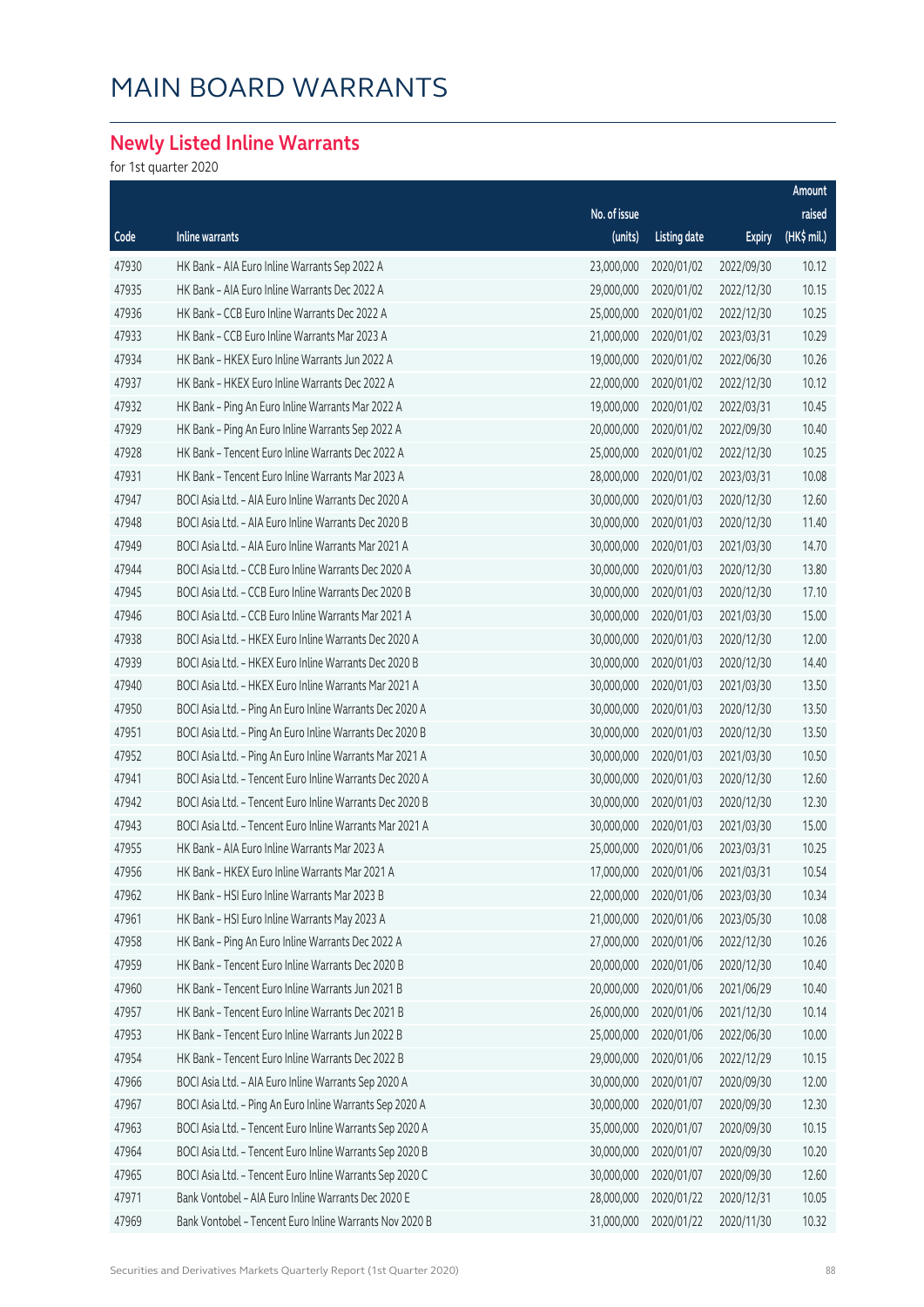|       |                                                         |              |                       |               | Amount      |
|-------|---------------------------------------------------------|--------------|-----------------------|---------------|-------------|
|       |                                                         | No. of issue |                       |               | raised      |
| Code  | <b>Inline warrants</b>                                  | (units)      | <b>Listing date</b>   | <b>Expiry</b> | (HK\$ mil.) |
| 47970 | Bank Vontobel - Tencent Euro Inline Warrants Dec 2020 B | 29,000,000   | 2020/01/22            | 2020/12/31    | 10.30       |
| 47968 | Bank Vontobel - Tencent Euro Inline Warrants Dec 2021 A | 32,000,000   | 2020/01/22            | 2021/12/31    | 10.05       |
| 47974 | Bank Vontobel - HKEX Euro Inline Warrants Nov 2020 C    | 32,000,000   | 2020/01/23            | 2020/11/02    | 10.05       |
| 47975 | Bank Vontobel - HKEX Euro Inline Warrants Dec 2020 E    | 32,000,000   | 2020/01/23            | 2020/12/31    | 10.27       |
| 47972 | Bank Vontobel - Ping An Euro Inline Warrants Aug 2020 A | 18,000,000   | 2020/01/23            | 2020/08/03    | 10.26       |
| 47973 | Bank Vontobel - Ping An Euro Inline Warrants Aug 2020 B | 37,000,000   | 2020/01/23            | 2020/08/03    | 10.14       |
| 47976 | Bank Vontobel - CC Bank Euro Inline Warrants Sep 2020 A | 24,000,000   | 2020/01/29            | 2020/09/30    | 10.15       |
| 47977 | Bank Vontobel - CC Bank Euro Inline Warrants Dec 2020 C | 27,000,000   | 2020/01/29            | 2020/12/31    | 10.13       |
| 47978 | Bank Vontobel - HSI Euro Inline Warrants Jan 2021 A     | 23,000,000   | 2020/01/29            | 2021/01/28    | 10.30       |
| 47979 | Bank Vontobel - HSI Euro Inline Warrants Jan 2021 B     | 20,000,000   | 2020/01/29            | 2021/01/28    | 10.28       |
| 47980 | Bank Vontobel - HSI Euro Inline Warrants Jan 2021 C     | 20,000,000   | 2020/01/29            | 2021/01/28    | 10.32       |
| 47981 | Bank Vontobel - HSI Euro Inline Warrants Jan 2021 D     | 24,000,000   | 2020/01/29            | 2021/01/28    | 10.32       |
| 47986 | SG Issuer - HSI Euro Inline Warrants Jul 2020 E         | 30,000,000   | 2020/01/30            | 2020/07/30    | 11.70       |
| 47987 | SG Issuer - HSI Euro Inline Warrants Jul 2020 F         | 20,000,000   | 2020/01/30            | 2020/07/30    | 15.40       |
| 47988 | SG Issuer - HSI Euro Inline Warrants Jul 2020 G         | 25,000,000   | 2020/01/30            | 2020/07/30    | 11.75       |
| 47982 | Bank Vontobel - HSI Euro Inline Warrants Jun 2021 A     | 24,000,000   | 2020/01/30            | 2021/06/29    | 10.37       |
| 47983 | Bank Vontobel - HSI Euro Inline Warrants Jun 2021 B     | 21,000,000   | 2020/01/30            | 2021/06/29    | 10.23       |
| 47984 | Bank Vontobel - HSI Euro Inline Warrants Jun 2021 C     | 27,000,000   | 2020/01/30            | 2021/06/29    | 10.21       |
| 47985 | Bank Vontobel - HSI Euro Inline Warrants Jun 2021 D     | 31,000,000   | 2020/01/30            | 2021/06/29    | 10.29       |
| 48005 | HK Bank - AIA Euro Inline Warrants Jul 2020 A           | 17,000,000   | 2020/01/31            | 2020/07/31    | 10.20       |
| 47999 | HK Bank - AIA Euro Inline Warrants Aug 2020 A           | 25,000,000   | 2020/01/31            | 2020/08/31    | 10.25       |
| 48001 | HK Bank - CCB Euro Inline Warrants Aug 2020 A           | 13,000,000   | 2020/01/31            | 2020/08/31    | 10.27       |
| 48000 | HK Bank - CCB Euro Inline Warrants Oct 2020 A           | 18,000,000   | 2020/01/31            | 2020/10/30    | 10.08       |
| 48006 | HK Bank - HKEX Euro Inline Warrants Jul 2020 A          | 25,000,000   | 2020/01/31            | 2020/07/31    | 10.00       |
| 48007 | HK Bank - HKEX Euro Inline Warrants Jul 2020 B          | 17,000,000   | 2020/01/31            | 2020/07/31    | 10.54       |
| 47989 | HK Bank - HSI Euro Inline Warrants Jul 2020 D           | 19,000,000   | 2020/01/31            | 2020/07/30    | 10.26       |
| 47993 | HK Bank - HSI Euro Inline Warrants Jul 2020 E           |              | 18,000,000 2020/01/31 | 2020/07/30    | 10.26       |
| 47995 | HK Bank - HSI Euro Inline Warrants Jul 2020 F           | 17,000,000   | 2020/01/31            | 2020/07/30    | 10.54       |
| 47990 | HK Bank - HSI Euro Inline Warrants Aug 2020 E           | 27,000,000   | 2020/01/31            | 2020/08/28    | 10.26       |
| 47998 | HK Bank - HSI Euro Inline Warrants Aug 2020 F           | 17,000,000   | 2020/01/31            | 2020/08/28    | 10.03       |
| 47992 | HK Bank - HSI Euro Inline Warrants Sep 2020 E           | 18,000,000   | 2020/01/31            | 2020/09/29    | 10.08       |
| 47994 | HK Bank - HSI Euro Inline Warrants Sep 2020 F           | 19,000,000   | 2020/01/31            | 2020/09/29    | 10.07       |
| 47991 | HK Bank - HSI Euro Inline Warrants Oct 2020 E           | 19,000,000   | 2020/01/31            | 2020/10/29    | 10.07       |
| 47997 | HK Bank - HSI Euro Inline Warrants Nov 2020 E           | 24,000,000   | 2020/01/31            | 2020/11/27    | 10.32       |
| 47996 | HK Bank - HSI Euro Inline Warrants Dec 2020 E           | 20,000,000   | 2020/01/31            | 2020/12/30    | 10.00       |
| 48003 | HK Bank - Ping An Euro Inline Warrants Jul 2020 D       | 13,000,000   | 2020/01/31            | 2020/07/31    | 10.01       |
| 48004 | HK Bank - Ping An Euro Inline Warrants Aug 2020 A       | 18,000,000   | 2020/01/31            | 2020/08/31    | 10.26       |
| 48008 | HK Bank - Tencent Euro Inline Warrants Jul 2020 B       | 16,000,000   | 2020/01/31            | 2020/07/31    | 10.56       |
| 48002 | HK Bank - Tencent Euro Inline Warrants Aug 2020 A       | 18,000,000   | 2020/01/31            | 2020/08/31    | 10.44       |
| 48013 | SG Issuer - AIA Euro Inline Warrants Jul 2020 A         | 20,000,000   | 2020/01/31            | 2020/07/31    | 11.80       |
| 48014 | SG Issuer - CCB Euro Inline Warrants Sep 2020 B         | 20,000,000   | 2020/01/31            | 2020/09/30    | 12.40       |
| 48015 | SG Issuer - HKEX Euro Inline Warrants Jul 2020 C        | 25,000,000   | 2020/01/31            | 2020/07/31    | 10.75       |
| 48016 | SG Issuer - Ping An Euro Inline Warrants Jul 2020 C     | 20,000,000   | 2020/01/31            | 2020/07/31    | 11.00       |
| 48017 | SG Issuer - Ping An Euro Inline Warrants Jul 2020 D     | 20,000,000   | 2020/01/31            | 2020/07/31    | 10.00       |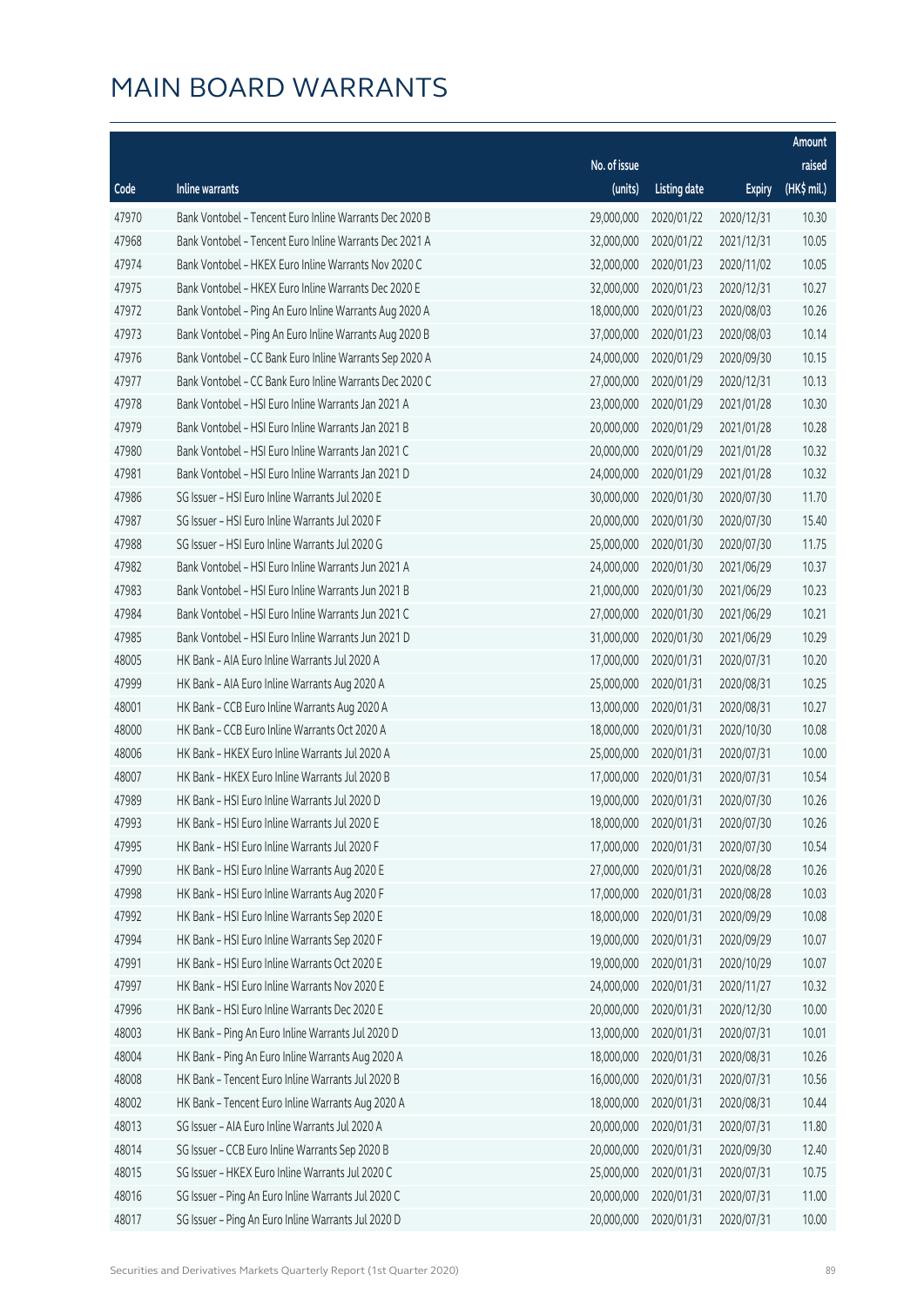|       |                                                            |              |                       |               | Amount      |
|-------|------------------------------------------------------------|--------------|-----------------------|---------------|-------------|
|       |                                                            | No. of issue |                       |               | raised      |
| Code  | Inline warrants                                            | (units)      | <b>Listing date</b>   | <b>Expiry</b> | (HK\$ mil.) |
| 48018 | SG Issuer - Ping An Euro Inline Warrants Sep 2020 C        | 20,000,000   | 2020/01/31            | 2020/09/30    | 13.80       |
| 48019 | SG Issuer - Tencent Euro Inline Warrants Jul 2020 B        | 25,000,000   | 2020/01/31            | 2020/07/31    | 11.00       |
| 48020 | SG Issuer - Tencent Euro Inline Warrants Jul 2020 C        | 20,000,000   | 2020/01/31            | 2020/07/31    | 10.20       |
| 48011 | Bank Vontobel - HSI Euro Inline Warrants Aug 2020 B        | 18,000,000   | 2020/01/31            | 2020/08/28    | 10.51       |
| 48012 | Bank Vontobel - HSI Euro Inline Warrants Aug 2020 C        | 26,000,000   | 2020/01/31            | 2020/08/28    | 10.14       |
| 48009 | Bank Vontobel - HSI Euro Inline Warrants Dec 2021 A        | 22,000,000   | 2020/01/31            | 2021/12/30    | 10.03       |
| 48010 | Bank Vontobel - HSI Euro Inline Warrants Dec 2021 B        | 28,000,000   | 2020/01/31            | 2021/12/30    | 10.33       |
| 48025 | HK Bank - AIA Euro Inline Warrants Sep 2020 B              | 18,000,000   | 2020/02/03            | 2020/09/29    | 10.44       |
| 48024 | HK Bank - AIA Euro Inline Warrants Oct 2020 A              | 16,000,000   | 2020/02/03            | 2020/10/29    | 10.24       |
| 48022 | HK Bank - CCB Euro Inline Warrants Aug 2020 B              | 15,000,000   | 2020/02/03            | 2020/08/31    | 10.05       |
| 48030 | HK Bank - CCB Euro Inline Warrants Sep 2020 B              | 14,000,000   | 2020/02/03            | 2020/09/29    | 10.64       |
| 48028 | HK Bank - HKEX Euro Inline Warrants Aug 2020 A             | 15,000,000   | 2020/02/03            | 2020/08/31    | 10.65       |
| 48026 | HK Bank - HKEX Euro Inline Warrants Sep 2020 B             | 32,000,000   | 2020/02/03            | 2020/09/29    | 10.24       |
| 48027 | HK Bank - Ping An Euro Inline Warrants Sep 2020 C          | 17,000,000   | 2020/02/03            | 2020/09/29    | 10.54       |
| 48029 | HK Bank - Ping An Euro Inline Warrants Oct 2020 A          | 28,000,000   | 2020/02/03            | 2020/10/29    | 10.36       |
| 48021 | HK Bank - Tencent Euro Inline Warrants Sep 2020 B          | 22,000,000   | 2020/02/03            | 2020/09/29    | 10.34       |
| 48023 | HK Bank - Tencent Euro Inline Warrants Oct 2020 A          | 17,000,000   | 2020/02/03            | 2020/10/29    | 10.37       |
| 48031 | SG Issuer - CCB Euro Inline Warrants May 2020 B            | 20,000,000   | 2020/02/03            | 2020/05/29    | 15.40       |
| 48032 | SG Issuer - HSI Euro Inline Warrants May 2020 H            | 20,000,000   | 2020/02/03            | 2020/05/28    | 10.20       |
| 48033 | SG Issuer - HSI Euro Inline Warrants Jun 2020 E            | 20,000,000   | 2020/02/03            | 2020/06/29    | 12.80       |
| 48034 | SG Issuer - HSI Euro Inline Warrants Jun 2020 F            | 20,000,000   | 2020/02/03            | 2020/06/29    | 11.80       |
| 48035 | SG Issuer - HSI Euro Inline Warrants Jun 2020 G            | 30,000,000   | 2020/02/03            | 2020/06/29    | 11.10       |
| 48036 | SG Issuer - Ping An Euro Inline Warrants May 2020 D        | 20,000,000   | 2020/02/03            | 2020/05/04    | 15.60       |
| 48037 | SG Issuer - Ping An Euro Inline Warrants May 2020 E        | 20,000,000   | 2020/02/03            | 2020/05/04    | 10.00       |
| 48038 | SG Issuer - Ping An Euro Inline Warrants May 2020 F        | 35,000,000   | 2020/02/03            | 2020/05/04    | 10.50       |
| 48039 | SG Issuer - Tencent Euro Inline Warrants May 2020 D        | 20,000,000   | 2020/02/03            | 2020/05/29    | 13.40       |
| 48054 | J P Morgan SP BV - AIA Euro Inline Warrants May 2020 B     |              | 20,000,000 2020/02/04 | 2020/05/29    | 14.18       |
| 48053 | J P Morgan SP BV - HKEX Euro Inline Warrants Sep 2020 B    | 36,000,000   | 2020/02/04            | 2020/09/30    | 10.12       |
| 48040 | J P Morgan SP BV - HSI Euro Inline Warrants May 2020 G     | 25,000,000   | 2020/02/04            | 2020/05/28    | 12.45       |
| 48041 | J P Morgan SP BV - HSI Euro Inline Warrants May 2020 H     | 25,000,000   | 2020/02/04            | 2020/05/28    | 15.98       |
| 48042 | J P Morgan SP BV - HSI Euro Inline Warrants May 2020 I     | 30,000,000   | 2020/02/04            | 2020/05/28    | 10.89       |
| 48043 | J P Morgan SP BV - HSI Euro Inline Warrants May 2020 J     | 35,000,000   | 2020/02/04            | 2020/05/28    | 11.10       |
| 48044 | J P Morgan SP BV - HSI Euro Inline Warrants May 2020 K     | 35,000,000   | 2020/02/04            | 2020/05/28    | 10.64       |
| 48045 | J P Morgan SP BV - HSI Euro Inline Warrants May 2020 L     | 38,000,000   | 2020/02/04            | 2020/05/28    | 10.37       |
| 48046 | J P Morgan SP BV - HSI Euro Inline Warrants Jul 2020 E     | 25,000,000   | 2020/02/04            | 2020/07/30    | 12.13       |
| 48047 | J P Morgan SP BV - HSI Euro Inline Warrants Jul 2020 F     | 25,000,000   | 2020/02/04            | 2020/07/30    | 11.45       |
| 48048 | J P Morgan SP BV - HSI Euro Inline Warrants Jul 2020 G     | 30,000,000   | 2020/02/04            | 2020/07/30    | 10.74       |
| 48049 | J P Morgan SP BV - Ping An Euro Inline Warrants May 2020 A | 25,000,000   | 2020/02/04            | 2020/05/29    | 12.80       |
| 48050 | J P Morgan SP BV - Ping An Euro Inline Warrants May 2020 B | 35,000,000   | 2020/02/04            | 2020/05/29    | 10.15       |
| 48051 | J P Morgan SP BV - Ping An Euro Inline Warrants Jun 2020 D | 25,000,000   | 2020/02/04            | 2020/06/30    | 11.58       |
| 48052 | J P Morgan SP BV - Ping An Euro Inline Warrants Jul 2020 D | 25,000,000   | 2020/02/04            | 2020/07/31    | 12.78       |
| 48055 | J P Morgan SP BV - Tencent Euro Inline Warrants May 2020 C | 20,000,000   | 2020/02/04            | 2020/05/29    | 15.88       |
| 48061 | J P Morgan SP BV - HKEX Euro Inline Warrants May 2020 D    | 18,000,000   | 2020/02/05            | 2020/05/29    | 10.04       |
| 48060 | J P Morgan SP BV - Ping An Euro Inline Warrants May 2020 C | 29,000,000   | 2020/02/05            | 2020/05/29    | 10.18       |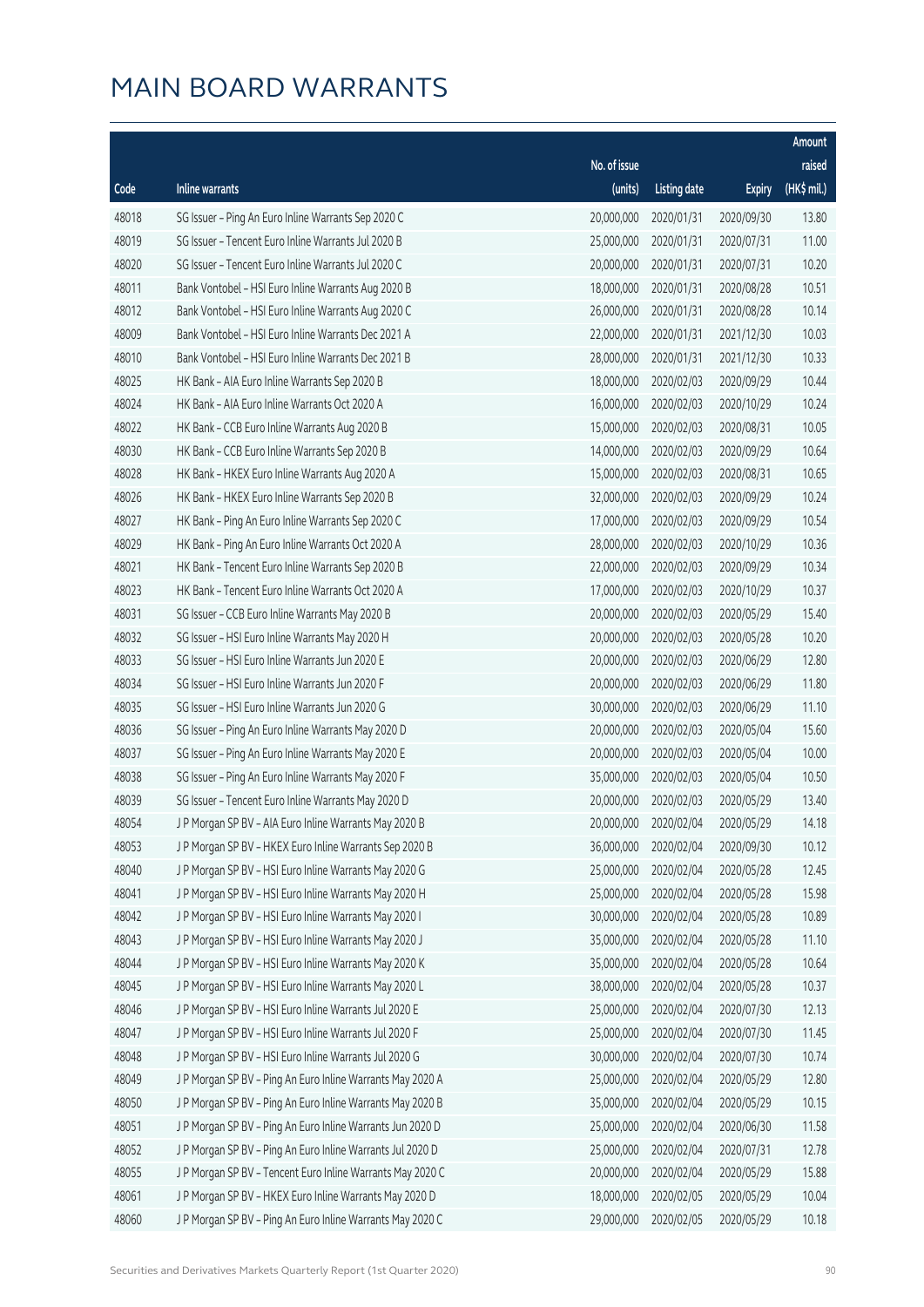|       |                                                            |              |                       |               | Amount      |
|-------|------------------------------------------------------------|--------------|-----------------------|---------------|-------------|
|       |                                                            | No. of issue |                       |               | raised      |
| Code  | <b>Inline warrants</b>                                     | (units)      | <b>Listing date</b>   | <b>Expiry</b> | (HK\$ mil.) |
| 48062 | J P Morgan SP BV - Tencent Euro Inline Warrants Jun 2020 D | 22,000,000   | 2020/02/05            | 2020/06/30    | 10.41       |
| 48063 | J P Morgan SP BV - Tencent Euro Inline Warrants Aug 2020 B | 25,000,000   | 2020/02/05            | 2020/08/31    | 10.20       |
| 48056 | Bank Vontobel - HSI Euro Inline Warrants Oct 2020 A        | 20,000,000   | 2020/02/05            | 2020/10/29    | 10.08       |
| 48057 | Bank Vontobel - HSI Euro Inline Warrants Oct 2020 B        | 18,000,000   | 2020/02/05            | 2020/10/29    | 10.17       |
| 48058 | Bank Vontobel - HSI Euro Inline Warrants Oct 2020 C        | 24,000,000   | 2020/02/05            | 2020/10/29    | 10.32       |
| 48059 | Bank Vontobel - HSI Euro Inline Warrants Oct 2020 D        | 29,000,000   | 2020/02/05            | 2020/10/29    | 10.35       |
| 48066 | J P Morgan SP BV - HKEX Euro Inline Warrants Aug 2020 A    | 18,000,000   | 2020/02/06            | 2020/08/31    | 10.62       |
| 48067 | J P Morgan SP BV - HKEX Euro Inline Warrants Sep 2020 C    | 18,000,000   | 2020/02/06            | 2020/09/30    | 10.30       |
| 48068 | J P Morgan SP BV - HKEX Euro Inline Warrants Sep 2020 D    | 25,000,000   | 2020/02/06            | 2020/09/30    | 10.43       |
| 48064 | Bank Vontobel - HSI Euro Inline Warrants Nov 2020 C        | 21,000,000   | 2020/02/06            | 2020/11/27    | 10.33       |
| 48065 | Bank Vontobel - HSI Euro Inline Warrants Nov 2020 D        | 29,000,000   | 2020/02/06            | 2020/11/27    | 10.12       |
| 48069 | J P Morgan SP BV - Meituan Euro Inline Warrants Aug 2020 A | 40,000,000   | 2020/02/10            | 2020/08/31    | 10.08       |
| 48070 | J P Morgan SP BV - Meituan Euro Inline Warrants Aug 2020 B | 22,000,000   | 2020/02/10            | 2020/08/31    | 10.65       |
| 48071 | J P Morgan SP BV - Meituan Euro Inline Warrants Aug 2020 C | 24,000,000   | 2020/02/10            | 2020/08/31    | 10.73       |
| 48072 | J P Morgan SP BV - Meituan Euro Inline Warrants Aug 2020 D | 28,000,000   | 2020/02/10            | 2020/08/31    | 10.36       |
| 48075 | HK Bank - Meituan Euro Inline Warrants Aug 2020 A          | 18,000,000   | 2020/02/14            | 2020/08/31    | 10.44       |
| 48079 | HK Bank - Meituan Euro Inline Warrants Aug 2020 B          | 18,000,000   | 2020/02/14            | 2020/08/31    | 10.44       |
| 48077 | HK Bank - Meituan Euro Inline Warrants Sep 2020 A          | 20,000,000   | 2020/02/14            | 2020/09/30    | 10.40       |
| 48078 | HK Bank - Meituan Euro Inline Warrants Sep 2020 B          | 20,000,000   | 2020/02/14            | 2020/09/30    | 10.00       |
| 48076 | HK Bank - Meituan Euro Inline Warrants Oct 2020 A          | 24,000,000   | 2020/02/14            | 2020/10/30    | 10.08       |
| 48074 | HK Bank - Meituan Euro Inline Warrants Nov 2020 A          | 28,000,000   | 2020/02/14            | 2020/11/30    | 10.08       |
| 48073 | HK Bank - Meituan Euro Inline Warrants Dec 2020 A          | 19,000,000   | 2020/02/14            | 2020/12/31    | 10.07       |
| 48082 | HK Bank - Meituan Euro Inline Warrants Dec 2020 B          | 20,000,000   | 2020/02/14            | 2020/12/31    | 10.40       |
| 48081 | HK Bank - Meituan Euro Inline Warrants Mar 2021 A          | 21,000,000   | 2020/02/14            | 2021/03/31    | 10.08       |
| 48080 | HK Bank - Meituan Euro Inline Warrants Jun 2021 A          | 30,000,000   | 2020/02/14            | 2021/06/30    | 10.20       |
| 48090 | HK Bank - HSI Euro Inline Warrants Jan 2021 C              | 20,000,000   | 2020/02/17            | 2021/01/28    | 10.20       |
| 48087 | HK Bank - HSI Euro Inline Warrants Feb 2021 C              |              | 23,000,000 2020/02/17 | 2021/02/25    | 10.35       |
| 48086 | HK Bank - HSI Euro Inline Warrants Mar 2021 D              | 24,000,000   | 2020/02/17            | 2021/03/30    | 10.08       |
| 48088 | HK Bank - HSI Euro Inline Warrants Apr 2021 B              | 20,000,000   | 2020/02/17            | 2021/04/29    | 10.00       |
| 48089 | HK Bank - HSI Euro Inline Warrants Apr 2021 C              | 24,000,000   | 2020/02/17            | 2021/04/29    | 10.08       |
| 48083 | HK Bank - HSI Euro Inline Warrants May 2021 B              | 22,000,000   | 2020/02/17            | 2021/05/28    | 10.34       |
| 48084 | HK Bank - HSI Euro Inline Warrants May 2021 C              | 22,000,000   | 2020/02/17            | 2021/05/28    | 10.12       |
| 48085 | HK Bank - HSI Euro Inline Warrants Jun 2021 D              | 22,000,000   | 2020/02/17            | 2021/06/29    | 10.34       |
| 48091 | HK Bank - HSI Euro Inline Warrants Jul 2021 B              | 22,000,000   | 2020/02/17            | 2021/07/29    | 10.12       |
| 48092 | HK Bank - HSI Euro Inline Warrants Jul 2021 C              | 25,000,000   | 2020/02/17            | 2021/07/29    | 10.00       |
| 48102 | HK Bank - AIA Euro Inline Warrants Aug 2020 B              | 15,000,000   | 2020/02/19            | 2020/08/31    | 10.65       |
| 48095 | HK Bank - AIA Euro Inline Warrants Nov 2020 A              | 23,000,000   | 2020/02/19            | 2020/11/30    | 10.12       |
| 48096 | HK Bank - CCB Euro Inline Warrants Sep 2020 C              | 16,000,000   | 2020/02/19            | 2020/09/30    | 10.24       |
| 48097 | HK Bank - CCB Euro Inline Warrants Dec 2020 B              | 20,000,000   | 2020/02/19            | 2020/12/31    | 10.00       |
| 48100 | HK Bank - Ping An Euro Inline Warrants Aug 2020 B          | 13,000,000   | 2020/02/19            | 2020/08/31    | 10.01       |
| 48101 | HK Bank - Ping An Euro Inline Warrants Nov 2020 A          | 15,000,000   | 2020/02/19            | 2020/11/30    | 10.50       |
| 48098 | HK Bank - Tencent Euro Inline Warrants Aug 2020 B          | 16,000,000   | 2020/02/19            | 2020/08/31    | 10.24       |
| 48099 | HK Bank - Tencent Euro Inline Warrants Sep 2020 C          | 23,000,000   | 2020/02/19            | 2020/09/30    | 10.35       |
| 48093 | HK Bank - Tencent Euro Inline Warrants Oct 2020 B          | 21,000,000   | 2020/02/19            | 2020/10/30    | 10.08       |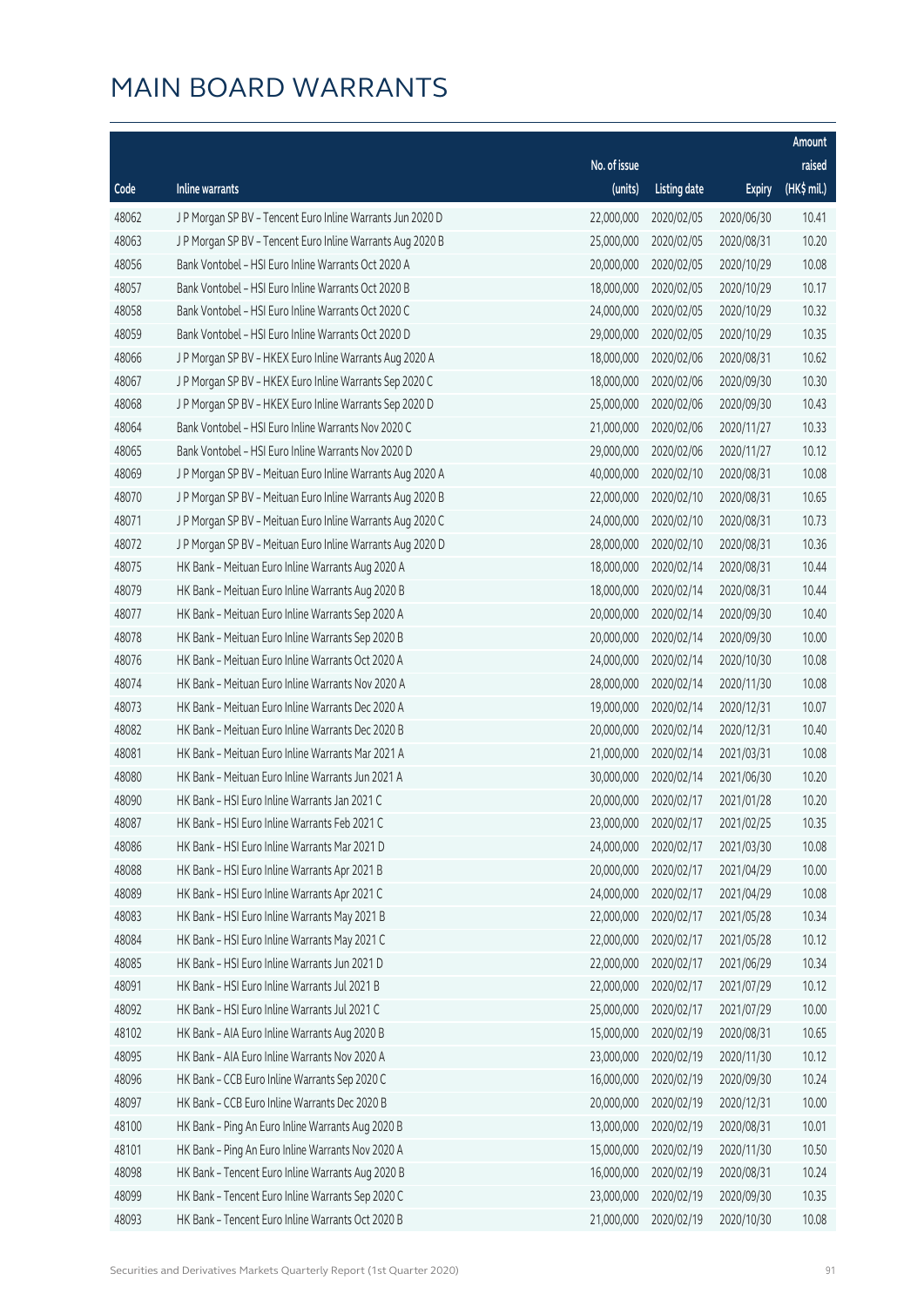|        |                                                            |              |                       |               | Amount      |
|--------|------------------------------------------------------------|--------------|-----------------------|---------------|-------------|
|        |                                                            | No. of issue |                       |               | raised      |
| Code   | Inline warrants                                            | (units)      | <b>Listing date</b>   | <b>Expiry</b> | (HK\$ mil.) |
| 48094  | HK Bank - Tencent Euro Inline Warrants Nov 2020 A          | 28,000,000   | 2020/02/19            | 2020/11/30    | 10.36       |
| 48103  | SG Issuer - HSI Euro Inline Warrants Sep 2020 F            | 30,000,000   | 2020/02/28            | 2020/09/29    | 11.10       |
| 48104  | SG Issuer - HSI Euro Inline Warrants Sep 2020 G            | 25,000,000   | 2020/02/28            | 2020/09/29    | 10.75       |
| 48105  | SG Issuer - HSI Euro Inline Warrants Sep 2020 H            | 25,000,000   | 2020/02/28            | 2020/09/29    | 12.50       |
| 48106  | SG Issuer - HSI Euro Inline Warrants Oct 2020 C            | 25,000,000   | 2020/02/28            | 2020/10/29    | 10.00       |
| 48107  | SG Issuer - HSI Euro Inline Warrants Oct 2020 D            | 25,000,000   | 2020/02/28            | 2020/10/29    | 11.50       |
| 48108  | SG Issuer - HSI Euro Inline Warrants Oct 2020 E            | 20,000,000   | 2020/02/28            | 2020/10/29    | 10.00       |
| 48109  | SG Issuer - Ping An Euro Inline Warrants Jun 2020 A        | 20,000,000   | 2020/02/28            | 2020/06/30    | 15.40       |
| 48113  | SG Issuer - Ping An Euro Inline Warrants Jun 2020 B        | 25,000,000   | 2020/02/28            | 2020/06/30    | 10.00       |
| 48110  | SG Issuer - Ping An Euro Inline Warrants Aug 2020 A        | 30,000,000   | 2020/02/28            | 2020/08/31    | 11.40       |
| 48111  | SG Issuer - Ping An Euro Inline Warrants Aug 2020 B        | 20,000,000   | 2020/02/28            | 2020/08/31    | 13.60       |
| 48112  | SG Issuer - Ping An Euro Inline Warrants Aug 2020 C        | 20,000,000   | 2020/02/28            | 2020/08/31    | 11.60       |
| 48117  | SG Issuer - CC Bank Euro Inline Warrants Sep 2020 C        | 20,000,000   | 2020/03/02            | 2020/09/01    | 11.60       |
| 48118  | SG Issuer - CC Bank Euro Inline Warrants Sep 2020 D        | 20,000,000   | 2020/03/02            | 2020/09/01    | 12.80       |
| 48119  | SG Issuer - CC Bank Euro Inline Warrants Sep 2020 E        | 25,000,000   | 2020/03/02            | 2020/09/01    | 10.50       |
| 48114  | SG Issuer - Tencent Euro Inline Warrants Sep 2020 D        | 20,000,000   | 2020/03/02            | 2020/09/30    | 10.40       |
| 48115  | SG Issuer - Tencent Euro Inline Warrants Sep 2020 E        | 20,000,000   | 2020/03/02            | 2020/09/30    | 12.00       |
| 48120  | SG Issuer - Tencent Euro Inline Warrants Sep 2020 F        | 30,000,000   | 2020/03/02            | 2020/09/01    | 11.10       |
| 48121  | SG Issuer - Tencent Euro Inline Warrants Sep 2020 G        | 20,000,000   | 2020/03/02            | 2020/09/01    | 11.60       |
| 48122  | SG Issuer - Tencent Euro Inline Warrants Sep 2020 H        | 20,000,000   | 2020/03/02            | 2020/09/01    | 11.60       |
| 48116  | SG Issuer - Tencent Euro Inline Warrants Oct 2020 B        | 35,000,000   | 2020/03/02            | 2020/10/30    | 10.50       |
| 48123  | Bank Vontobel - Meituan Euro Inline Warrants Sep 2020 A    | 26,000,000   | 2020/03/03            | 2020/09/30    | 10.01       |
| 48124  | Bank Vontobel - Meituan Euro Inline Warrants Sep 2020 B    | 23,000,000   | 2020/03/03            | 2020/09/30    | 10.03       |
| 48125  | Bank Vontobel - Meituan Euro Inline Warrants Dec 2020 A    | 30,000,000   | 2020/03/03            | 2020/12/31    | 10.14       |
| 48126  | Bank Vontobel - Meituan Euro Inline Warrants Dec 2020 B    | 26,000,000   | 2020/03/03            | 2020/12/31    | 10.27       |
| 48131  | Bank Vontobel - AIA Euro Inline Warrants Oct 2020 A        | 29,000,000   | 2020/03/04            | 2020/10/30    | 10.27       |
| 48127  | Bank Vontobel - HSI Euro Inline Warrants Jun 2021 E        |              | 22,000,000 2020/03/04 | 2021/06/29    | 10.10       |
| 48128  | Bank Vontobel - HSI Euro Inline Warrants Jun 2021 F        | 25,000,000   | 2020/03/04            | 2021/06/29    | 10.13       |
| 48129  | Bank Vontobel - HSI Euro Inline Warrants Jun 2021 G        | 21,000,000   | 2020/03/04            | 2021/06/29    | 10.46       |
| 48130  | Bank Vontobel - HSI Euro Inline Warrants Jun 2021 H        | 23,000,000   | 2020/03/04            | 2021/06/29    | 10.12       |
| 48132  | Bank Vontobel - Tencent Euro Inline Warrants Sep 2020 C    | 27,000,000   | 2020/03/04            | 2020/09/30    | 10.15       |
| 48133  | Bank Vontobel - Tencent Euro Inline Warrants Oct 2020 B    | 31,000,000   | 2020/03/04            | 2020/10/30    | 10.20       |
| 48134  | Bank Vontobel - Tencent Euro Inline Warrants Jun 2021 A    | 26,000,000   | 2020/03/04            | 2021/06/30    | 10.32       |
| 48140  | Bank Vontobel - CC Bank Euro Inline Warrants Nov 2020 A    | 24,000,000   | 2020/03/05            | 2020/11/30    | 10.10       |
| 48135  | Bank Vontobel - HSI Euro Inline Warrants Dec 2021 C        | 27,000,000   | 2020/03/05            | 2021/12/30    | 10.29       |
| 48136  | Bank Vontobel - HSI Euro Inline Warrants Dec 2021 D        | 32,000,000   | 2020/03/05            | 2021/12/30    | 10.02       |
| 48137  | Bank Vontobel - HSI Euro Inline Warrants Dec 2021 E        | 24,000,000   | 2020/03/05            | 2021/12/30    | 10.03       |
| 48138  | Bank Vontobel - HSI Euro Inline Warrants Dec 2021 F        | 23,000,000   | 2020/03/05            | 2021/12/30    | 10.44       |
| 48139  | Bank Vontobel - Ping An Euro Inline Warrants Dec 2020 C    | 27,000,000   | 2020/03/05            | 2020/12/31    | 10.21       |
| 47141# | HK Bank - HSI Euro Inline Warrants May 2020 A              | 58,000,000   | 2020/03/05            | 2020/05/28    | 23.78       |
| 48151  | J P Morgan SP BV - AIA Euro Inline Warrants Aug 2020 B     | 23,000,000   | 2020/03/06            | 2020/08/31    | 10.14       |
| 48143  | J P Morgan SP BV - AIA Euro Inline Warrants Sep 2020 A     | 20,000,000   | 2020/03/06            | 2020/09/30    | 11.56       |
| 48144  | J P Morgan SP BV - AIA Euro Inline Warrants Sep 2020 B     | 20,000,000   | 2020/03/06            | 2020/09/30    | 10.68       |
| 48141  | J P Morgan SP BV - CC Bank Euro Inline Warrants Sep 2020 B | 20,000,000   | 2020/03/06            | 2020/09/30    | 11.88       |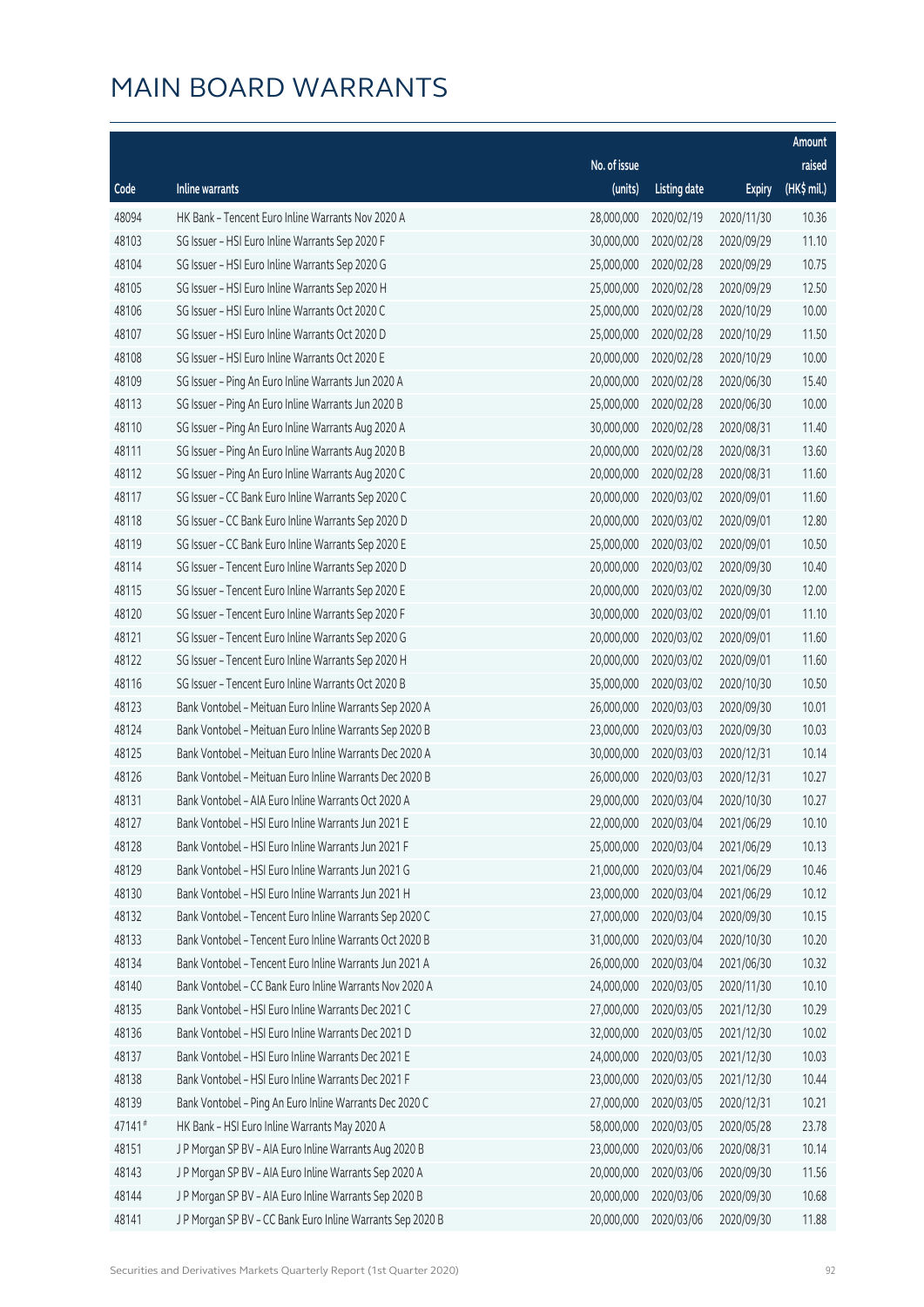|       |                                                            |              |                       |               | <b>Amount</b> |
|-------|------------------------------------------------------------|--------------|-----------------------|---------------|---------------|
|       |                                                            | No. of issue |                       |               | raised        |
| Code  | Inline warrants                                            | (units)      | <b>Listing date</b>   | <b>Expiry</b> | $(HK\$ mil.)  |
| 48155 | J P Morgan SP BV - HSI Euro Inline Warrants Aug 2020 E     | 28,000,000   | 2020/03/06            | 2020/08/28    | 10.56         |
| 48156 | J P Morgan SP BV - HSI Euro Inline Warrants Aug 2020 F     | 28,000,000   | 2020/03/06            | 2020/08/28    | 10.58         |
| 48153 | J P Morgan SP BV - HSI Euro Inline Warrants Sep 2020 G     | 25,000,000   | 2020/03/06            | 2020/09/29    | 10.40         |
| 48154 | J P Morgan SP BV - HSI Euro Inline Warrants Sep 2020 H     | 29,000,000   | 2020/03/06            | 2020/09/29    | 10.59         |
| 48148 | J P Morgan SP BV - Meituan Euro Inline Warrants Sep 2020 A | 25,000,000   | 2020/03/06            | 2020/09/30    | 10.33         |
| 48149 | J P Morgan SP BV - Meituan Euro Inline Warrants Sep 2020 B | 20,000,000   | 2020/03/06            | 2020/09/30    | 10.76         |
| 48150 | J P Morgan SP BV - Meituan Euro Inline Warrants Sep 2020 C | 22,000,000   | 2020/03/06            | 2020/09/30    | 10.43         |
| 48152 | J P Morgan SP BV - Ping An Euro Inline Warrants Aug 2020 B | 28,000,000   | 2020/03/06            | 2020/08/31    | 10.11         |
| 48142 | J P Morgan SP BV - Ping An Euro Inline Warrants Sep 2020 B | 20,000,000   | 2020/03/06            | 2020/09/30    | 10.86         |
| 48145 | J P Morgan SP BV - Tencent Euro Inline Warrants Sep 2020 A | 23,000,000   | 2020/03/06            | 2020/09/30    | 10.40         |
| 48146 | J P Morgan SP BV - Tencent Euro Inline Warrants Sep 2020 B | 20,000,000   | 2020/03/06            | 2020/09/30    | 11.64         |
| 48147 | J P Morgan SP BV - Tencent Euro Inline Warrants Sep 2020 C | 22,000,000   | 2020/03/06            | 2020/09/30    | 10.47         |
| 48158 | Bank Vontobel - HSI Euro Inline Warrants Sep 2020 M        | 17,000,000   | 2020/03/06            | 2020/09/29    | 10.51         |
| 48157 | Bank Vontobel - HSI Euro Inline Warrants Dec 2021 G        | 23,000,000   | 2020/03/06            | 2021/12/30    | 10.01         |
| 48159 | SG Issuer - HSI Euro Inline Warrants Jun 2020 H            | 25,000,000   | 2020/03/30            | 2020/06/29    | 11.50         |
| 48160 | SG Issuer - HSI Euro Inline Warrants Jun 2020 I            | 25,000,000   | 2020/03/30            | 2020/06/29    | 10.00         |
| 48161 | SG Issuer - HSI Euro Inline Warrants Jun 2020 J            | 20,000,000   | 2020/03/30            | 2020/06/29    | 11.60         |
| 48162 | SG Issuer - HSI Euro Inline Warrants Jun 2020 K            | 20,000,000   | 2020/03/30            | 2020/06/29    | 10.60         |
| 48163 | SG Issuer - HSI Euro Inline Warrants Jul 2020 H            | 25,000,000   | 2020/03/30            | 2020/07/30    | 11.75         |
| 48164 | SG Issuer - HSI Euro Inline Warrants Jul 2020 I            | 20,000,000   | 2020/03/30            | 2020/07/30    | 10.60         |
| 48165 | SG Issuer - HSI Euro Inline Warrants Aug 2020 E            | 25,000,000   | 2020/03/30            | 2020/08/28    | 11.25         |
| 48166 | SG Issuer - HSI Euro Inline Warrants Aug 2020 F            | 25,000,000   | 2020/03/30            | 2020/08/28    | 11.00         |
| 48167 | SG Issuer - HSI Euro Inline Warrants Aug 2020 G            | 20,000,000   | 2020/03/30            | 2020/08/28    | 10.20         |
| 48168 | SG Issuer - HSI Euro Inline Warrants Aug 2020 H            | 30,000,000   | 2020/03/30            | 2020/08/28    | 11.10         |
| 48169 | SG Issuer - HSI Euro Inline Warrants Sep 2020 I            | 30,000,000   | 2020/03/30            | 2020/09/29    | 11.10         |
| 48170 | SG Issuer - HSI Euro Inline Warrants Sep 2020 J            | 30,000,000   | 2020/03/30            | 2020/09/29    | 11.70         |
| 48173 | HK Bank - HSI Euro Inline Warrants Oct 2020 F              |              | 25,000,000 2020/03/31 | 2020/10/29    | 10.00         |
| 48174 | HK Bank - HSI Euro Inline Warrants Nov 2020 F              | 28,000,000   | 2020/03/31            | 2020/11/27    | 10.36         |
| 48175 | HK Bank - HSI Euro Inline Warrants Dec 2020 F              | 30,000,000   | 2020/03/31            | 2020/12/30    | 10.20         |
| 48176 | HK Bank - HSI Euro Inline Warrants Jan 2021 D              | 25,000,000   | 2020/03/31            | 2021/01/28    | 10.00         |
| 48177 | HK Bank - HSI Euro Inline Warrants Feb 2021 D              | 22,000,000   | 2020/03/31            | 2021/02/25    | 10.12         |
| 48178 | HK Bank - HSI Euro Inline Warrants Mar 2021 E              | 24,000,000   | 2020/03/31            | 2021/03/30    | 10.08         |
| 48179 | HK Bank - HSI Euro Inline Warrants Apr 2021 D              | 23,000,000   | 2020/03/31            | 2021/04/29    | 10.35         |
| 48180 | HK Bank - HSI Euro Inline Warrants May 2021 D              | 24,000,000   | 2020/03/31            | 2021/05/28    | 10.32         |
| 48171 | HK Bank - HSI Euro Inline Warrants Jun 2021 E              | 23,000,000   | 2020/03/31            | 2021/06/29    | 10.35         |
| 48172 | HK Bank - HSI Euro Inline Warrants Jul 2021 D              | 23,000,000   | 2020/03/31            | 2021/07/29    | 10.12         |
| Total |                                                            |              |                       |               | 2,776.24      |

# Further issue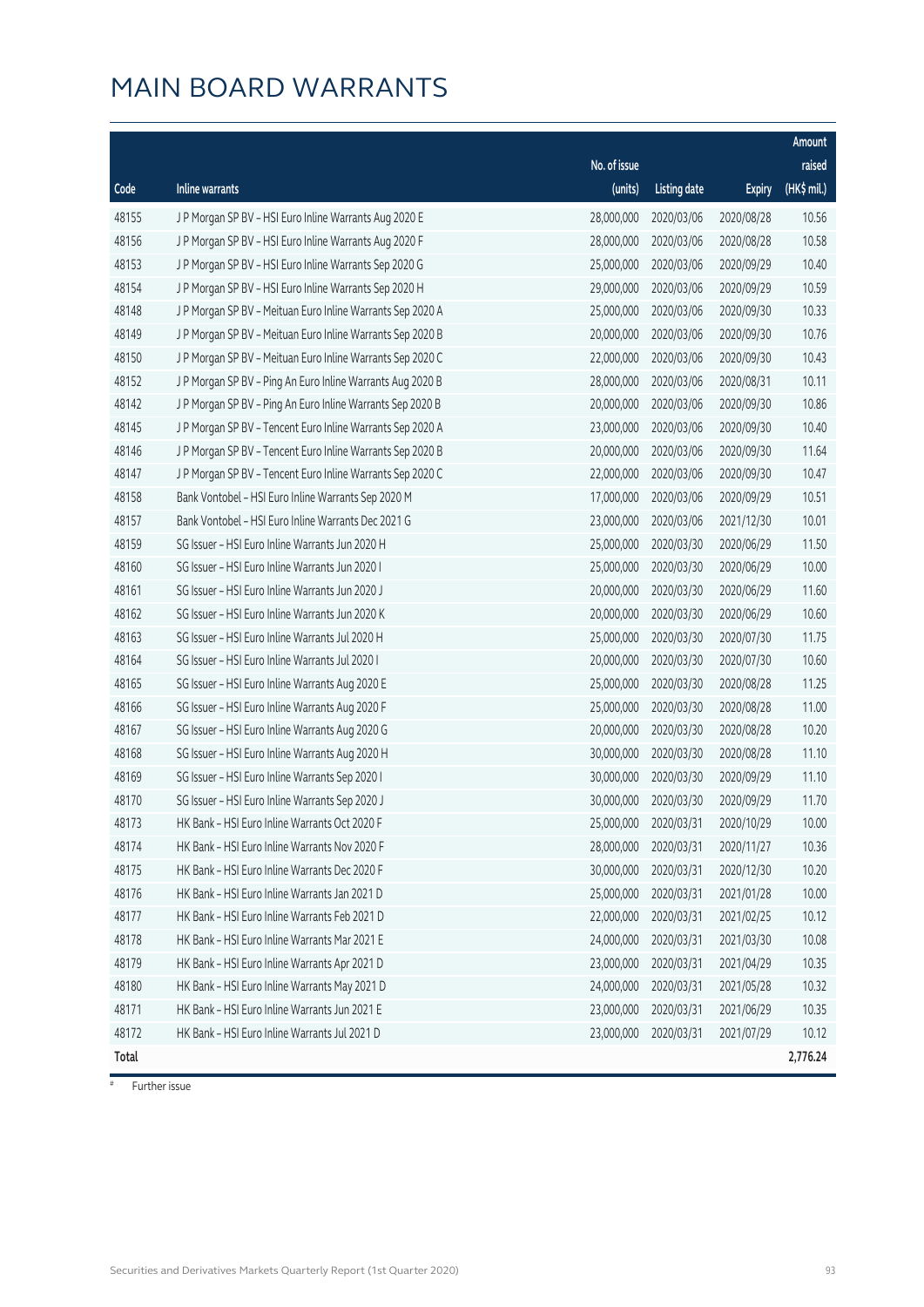### **Debt Securities Trading Statistics**

|      |                |                                | Turnover value          |
|------|----------------|--------------------------------|-------------------------|
|      |                | Exchange fund notes (HK\$ mil) | Market total (HK\$ mil) |
| 2019 | Q1             | 180.86                         | 17,574.55               |
|      | Q <sub>2</sub> | 112.77                         | 16,566.96               |
|      | Q <sub>3</sub> | 239.99                         | 13,294.79               |
|      | Q4             | 164.91                         | 13,255.37               |
| 2020 | Q1             | 319.42                         | 15,099.72               |

#### **Debt Securities Nominal Value**

|      |                | No. of issues | Nominal value (HK\$ mil.) |
|------|----------------|---------------|---------------------------|
| 2019 | Q1             | 1,243         | 4,806,055.20              |
|      | Q <sub>2</sub> | 1,291         | 4,908,086.43              |
|      | Q3             | 1,347         | 5,086,272.01              |
|      | Q4             | 1,388         | 5,204,984.02              |
| 2020 | Ο1             | 1.421         | 5,230,149.11              |

### **New Listing Statistics – Debt Securities**

|      |                | No. of newly listed debt securities | Amount raised (HK\$ mil.) |
|------|----------------|-------------------------------------|---------------------------|
| 2019 | Q1             | 94                                  | 330, 173. 31              |
|      | Q <sub>2</sub> | 107                                 | 353,472.05                |
|      | Q3             | 107                                 | 349,112.45                |
|      | Q4             | 112                                 | 369,156.62                |
| 2020 | Q1             | 91                                  | 305,402.74                |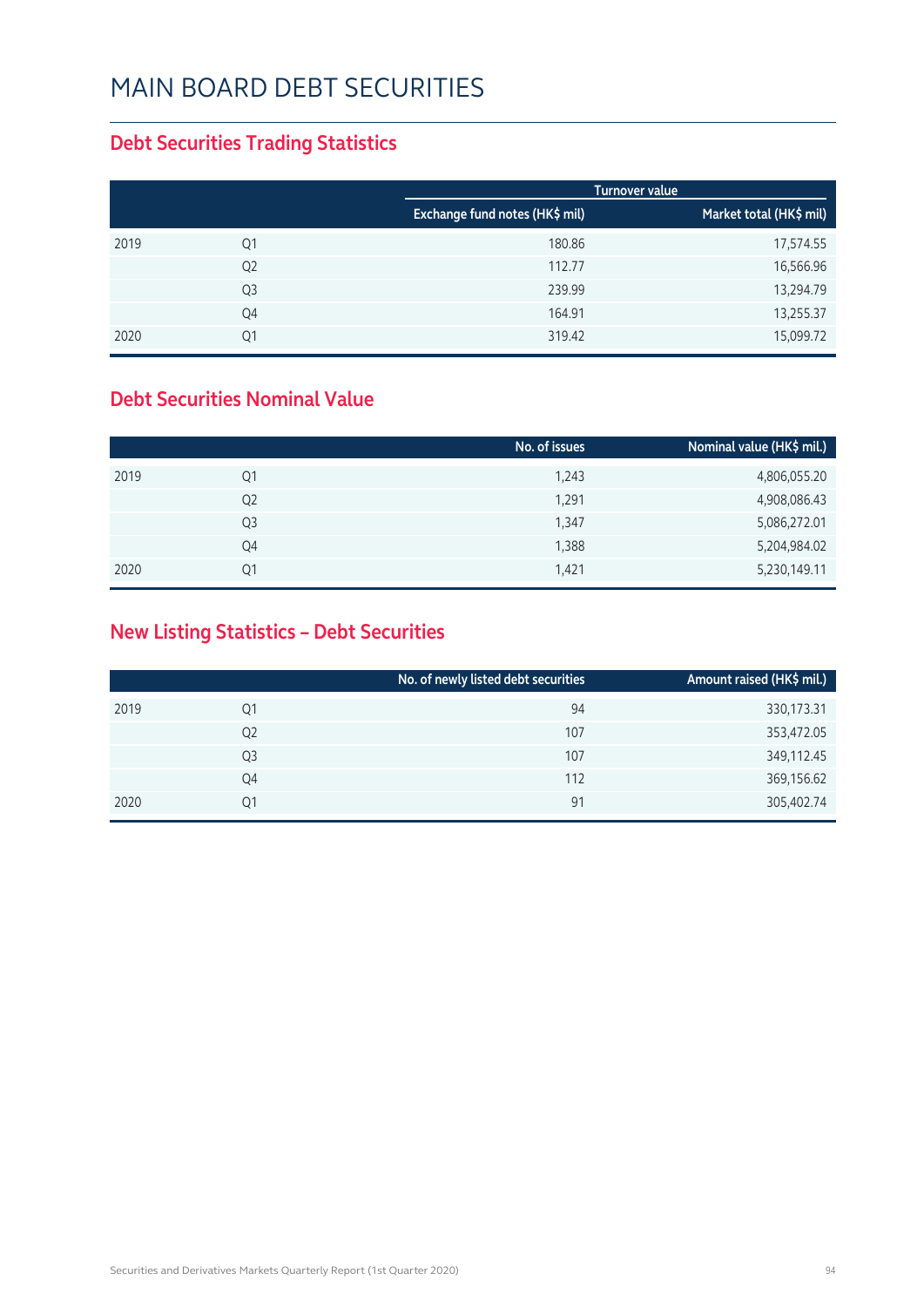### **Newly Listed Debt Securities**

for 1st quarter 2020

|        |                                                                             |            |               |                     |            | Amount raised |
|--------|-----------------------------------------------------------------------------|------------|---------------|---------------------|------------|---------------|
| Code   | <b>Debt securities</b>                                                      | Principal  |               | <b>Listing date</b> | Maturity   | (HK\$ mil.)   |
| 40110  | Guangxi Liuzhou Dongcheng Inv Dev Group Co. Ltd. 7.00% Bonds 2022           | <b>HKD</b> | 1,500,000,000 | 2020/01/02          | 2049/12/31 | 1,500.00      |
| 40112  | CNOOC Finance (2013) Ltd. 2.875% Guaranteed Notes 2029                      | <b>USD</b> | 645,000,000   | 2020/01/14          | 2026/01/13 | 5,031.00      |
| 40117  | CNOOC Finance (2013) Ltd. 3.30% Guaranteed Notes 2049                       | <b>USD</b> | 300,000,000   | 2020/01/14          | 2027/01/13 | 2,340.00      |
| 40111  | Zhenro Properties Group Ltd. 8.70% Senior Notes 2022                        | <b>USD</b> | 200,000,000   | 2020/01/15          | 2022/03/14 | 1,559.11      |
| 40113  | Zensun Enterprises Ltd. 12.80% Senior Notes 2021                            | <b>USD</b> | 450,000,000   | 2020/01/15          | 2025/07/14 | 3,510.00      |
| 40114  | Haiguo Xintai Capital Ltd. 4.30% Guaranteed Bonds 2022                      | <b>USD</b> | 300,000,000   | 2020/01/15          | 2025/01/14 | 2,340.00      |
| 40115  | Hongkong International (Qingdao) Co. Ltd. 4.00% Bonds 2024                  | <b>USD</b> | 400,000,000   | 2020/01/15          | 2030/01/14 | 3,068.58      |
| 40116  | Hongkong Ideal Investment Ltd. 14.75% Guaranteed Senior Notes 2022          | <b>USD</b> | 290,000,000   | 2020/01/15          | 2024/04/14 | 2,260.76      |
| 05948# | Zhengzhou Real Estate Group Co. Ltd. 3.95% Bonds 2022                       | <b>USD</b> | 150,000,000   | 2020/01/15          | 2024/04/09 | 1,207.22      |
| 40119  | Jinan Hi-tech Holding Group Co., Ltd. 4.50% Bonds 2022                      | <b>USD</b> | 100,000,000   | 2020/01/16          | 2023/01/15 | 780.00        |
| 40118  | China Industrial Securities Int'l Financial Group Ltd.                      | <b>USD</b> | 200,000,000   | 2020/01/17          | 2025/01/16 | 1,560.00      |
|        | 5.00% Guaranteed Bonds 2020                                                 |            |               |                     |            |               |
| 40120  | Zhongliang Holdings Group Co. Ltd. 11.50% Senior Notes 2021                 | <b>USD</b> | 567,000,000   | 2020/01/17          | 2025/07/16 | 4,434.54      |
| 40121  | Bank of China Ltd., Macau Branch Zero Coupon Notes 2021                     | <b>USD</b> | 83,393,000    | 2020/01/17          | 2023/01/16 | 650.47        |
| 40122  | Bank of China Ltd., Macau Branch 3.15% CNY Notes 2021                       | <b>USD</b> | 500,000,000   | 2020/01/17          | 2023/01/16 | 3,900.00      |
| 40123  | Bank of China Ltd., Macau Branch Floating Rate Notes 2022                   | <b>USD</b> | 600,000,000   | 2020/01/17          | 2025/01/16 | 4,661.18      |
| 40124  | SDSC International Development Ltd. 5.90% Guaranteed Bonds 2022             | <b>USD</b> | 1,000,000,000 | 2020/01/17          | 2022/01/16 | 7,800.00      |
| 40125  | Oriental Capital Co. Ltd. 7.00% Guaranteed Bonds 2022                       | <b>EUR</b> | 800,000,000   | 2020/01/17          | 2023/01/16 | 6,919.86      |
| 40126  | Kunming Municipal Urban Construction Inv. & Dev. Co., Ltd. 5.80% Notes 2022 | <b>USD</b> | 300,000,000   | 2020/01/17          | 2023/04/16 | 2,305.70      |
| 05732# | The Government of the HKSAR of the PRC 1.10% Bonds 2023                     | <b>USD</b> | 180,000,000   | 2020/01/20          | 2024/06/09 | 1,472.70      |
| 40127  | Jiayuan International Group Ltd. 13.75% Senior Notes 2023                   | <b>USD</b> | 112,308,000   | 2020/01/21          | 2022/01/20 | 876.00        |
| 40128  | E-House (China) Enterprise Holdings Ltd. 7.625% Senior Notes 2022           | GBP        | 1,000,000,000 | 2020/01/22          | 2023/01/21 | 10,076.94     |
| 40129  | Wuhan Financial Holdings (Group) Co., Ltd. 5.80% Notes 2021                 | <b>USD</b> | 300,000,000   | 2020/01/22          | 2023/01/21 | 2,338.85      |
| 40023# | China Construction Bank Corporation, HK Branch Floating Rate Notes 2022     | <b>USD</b> | 30,000,000    | 2020/01/22          | 2023/02/18 | 234.00        |
| 40130  | Soar Wise Ltd. Guaranteed Perpetual Capital Notes                           | <b>USD</b> | 500,000,000   | 2020/01/22          | 2030/01/21 | 3,876.84      |
| 40131  | Sunny Express Enterprises Corp. 3.00% Guaranteed Notes 2029                 | <b>USD</b> | 200,000,000   | 2020/01/22          | 2023/01/21 | 1,560.00      |
| 40132  | Sunny Express Enterprises Corp. Senior Guaranteed Perpetual Securities      | <b>USD</b> | 160,000,000   | 2020/01/22          | 2022/01/21 | 1,248.00      |
| 40133  | Health and Happiness (H&H) International Holdings Ltd.                      | <b>USD</b> | 160,000,000   | 2020/01/23          | 2023/01/22 | 1,248.00      |
|        | 5.625% Senior Notes 2024                                                    |            |               |                     |            |               |
| 40134  | CITIC Securities Finance MTN Co., Ltd. 2.75% Guaranteed Notes 2022          | <b>USD</b> | 1,300,000,000 | 2020/01/23          | 2023/01/22 | 10,140.00     |
| 40135  | CITIC Securities Finance MTN Co., Ltd. 2.875% Guaranteed Notes 2024         | <b>HKD</b> | 2,800,000,000 | 2020/01/23          | 2022/01/22 | 2,800.00      |
| 85916  | Suqian Economic Development (BVI) Co., Ltd. 7.00% Guaranteed Bonds 2022     | <b>RMB</b> | 2,000,000,000 | 2020/01/23          | 2022/01/22 | 2,251.00      |
| 40136  | State Elite Global Ltd. Floating Rate Notes 2024                            | <b>USD</b> | 200,000,000   | 2020/01/24          | 2022/04/23 | 1,527.24      |
| 40137  | Boxinyuan International Co. Ltd. 5.65% Guaranteed Notes 2022                | <b>USD</b> | 180,000,000   | 2020/01/24          | 2022/01/23 | 1,404.00      |
| 40139  | Avenue International Holding Ltd. 3.25% Notes 2020                          | <b>USD</b> | 400,000,000   | 2020/01/24          | 2023/07/23 | 3,120.00      |
| 40130# | Jiangsu Zhongguancun Holding Group (International) Co. Ltd.                 | <b>USD</b> | 300,000,000   | 2020/01/30          | 2030/01/21 | 2,337.96      |
|        | 6.50% Guaranteed Bonds 2022                                                 |            |               |                     |            |               |
| 40138  | PCGI Intermediate Ltd. 4.75% Guaranteed Notes 2024                          | <b>USD</b> | 200,000,000   | 2020/01/30          | 2021/01/27 | 1,542.34      |
| 40141  | Rugao Economic and Trade Development Company 6.00% Bonds 2022               | <b>USD</b> | 500,000,000   | 2020/01/31          | 2030/01/30 | 3,855.82      |
| 40140  | Mianyang Investment Holding (Gp) Co. Ltd. 5.95% Bonds 2022                  | <b>USD</b> | 300,000,000   | 2020/02/04          | 2023/02/03 | 2,335.86      |
| 40142  | Huayi Finance I Ltd. 3.00% Guaranteed Notes 2024                            | AUD        | 2,530,000,000 | 2020/02/05          | 2051/08/17 | 13,142.84     |
| 40023# | Yuzhou Properties Co. Ltd. 8.375% Senior Notes 2024                         | <b>USD</b> | 60,000,000    | 2020/02/07          | 2023/02/18 | 468.00        |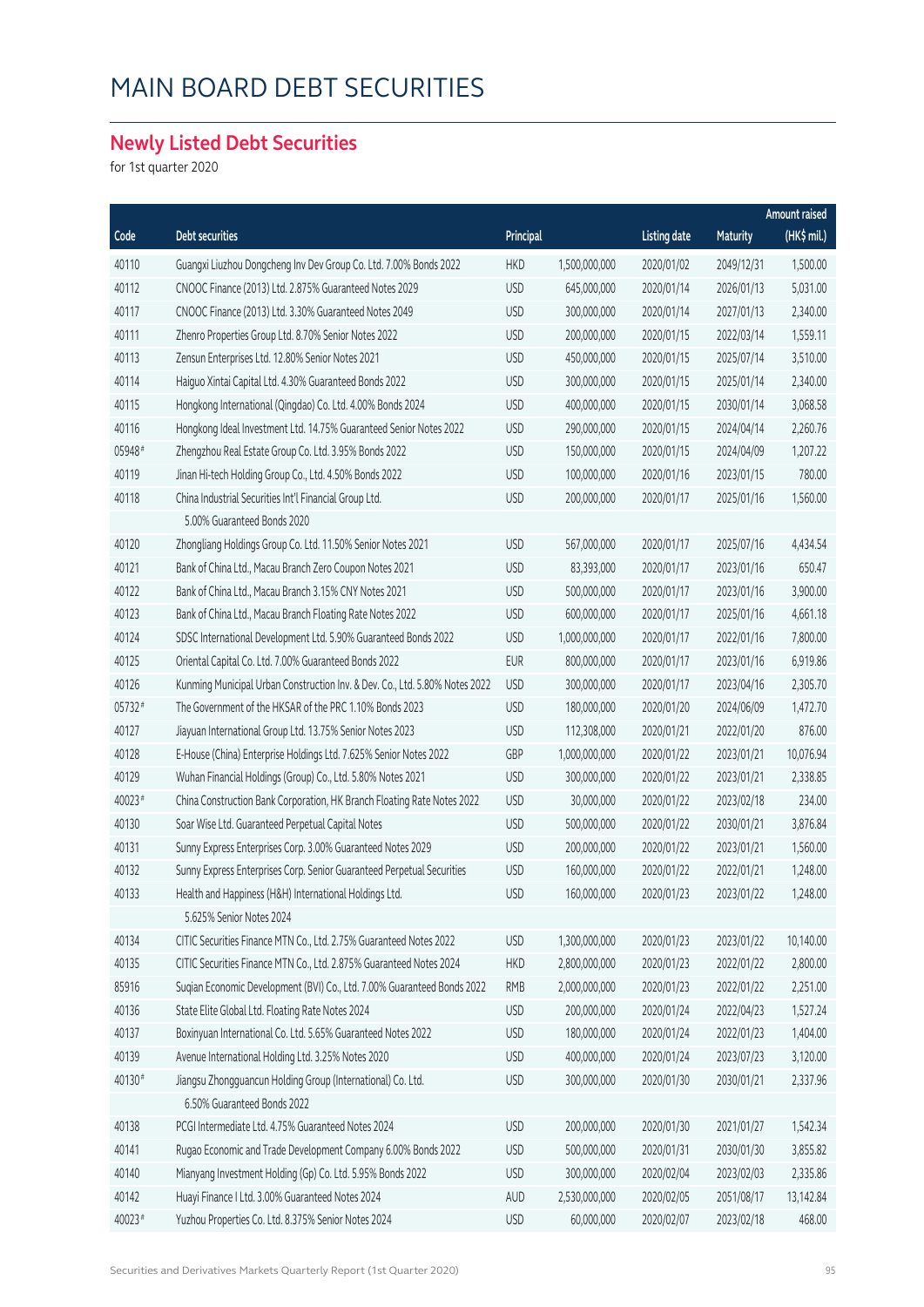|        |                                                                                |            |               |                     |                 | <b>Amount raised</b> |
|--------|--------------------------------------------------------------------------------|------------|---------------|---------------------|-----------------|----------------------|
| Code   | Debt securities                                                                | Principal  |               | <b>Listing date</b> | <b>Maturity</b> | (HK\$ mil.)          |
| 40144  | Redsun Properties Group Ltd. 13.00% Senior Notes 2021                          | <b>USD</b> | 180,000,000   | 2020/02/12          | 2025/02/11      | 1,404.00             |
| 40143  | ENN Clean Energy Int'l Invest Ltd. 7.50% Guaranteed Senior Notes 2021          | <b>USD</b> | 400,000,000   | 2020/02/13          | 2023/02/12      | 3,120.00             |
| 40145  | NWD Finance (BVI) Ltd. 6.25% Guaranteed Senior Perpetual Cap Sec               | <b>USD</b> | 400,000,000   | 2020/02/14          | 2025/02/13      | 3,108.80             |
| 40146  | CNI Capital Ltd. 3.97% Guaranteed CNY Bonds 2022                               | <b>USD</b> | 400,000,000   | 2020/02/14          | 2030/02/13      | 3,110.39             |
| 04236# | CLP Power HK Finance Ltd. Perpetual Subordinated Guar. Capital Securities      | <b>HKD</b> | 1,700,000,000 | 2020/02/14          | 2029/01/17      | 1,770.55             |
| 40132# | Zhenro Properties Group Ltd. 9.15% Senior Notes 2023                           | <b>USD</b> | 13,000,000    | 2020/02/17          | 2022/01/21      | 101.38               |
| 85909# | Agricultural Development Bank of China 3.40% CNY Bonds 2024                    | <b>RMB</b> | 1,500,000,000 | 2020/02/18          | 2024/11/06      | 1,699.37             |
| 40150  | Agricultural Development Bank of China 3.18% CNY Bonds 2022                    | <b>EUR</b> | 750,000,000   | 2020/02/18          | 2025/02/17      | 6,313.35             |
| 40147  | CIFI Holdings (Group) Co. Ltd. 6.45% Senior Notes 2024                         | <b>USD</b> | 1,000,000,000 | 2020/02/19          | 2023/02/18      | 7,800.00             |
| 40148  | Hongkong International (Qingdao) Co. Ltd. 3.90% Bonds 2022                     | <b>HKD</b> | 500,000,000   | 2020/02/19          | 2021/02/18      | 500.00               |
| 40149  | Vanke Real Estate (Hong Kong) Co. Ltd. 3.15% Notes 2025                        | <b>USD</b> | 250,000,000   | 2020/02/19          | 2021/02/16      | 1,945.48             |
| 40151  | Vanke Real Estate (Hong Kong) Co. Ltd. 3.50% Notes 2029                        | <b>USD</b> | 300,000,000   | 2020/02/19          | 2025/02/18      | 2,337.22             |
| 40154  | Sinopec Group Overseas Development (2018) Ltd. 2.50% Senior Notes 2024         | <b>USD</b> | 400,000,000   | 2020/02/19          | 2025/02/18      | 3,108.80             |
| 40153  | Sinopec Group Overseas Development (2018) Ltd. 2.95% Senior Notes 2029         | <b>USD</b> | 200,000,000   | 2020/02/20          | 2023/02/19      | 1,560.00             |
| 04079  | Sinopec Group Overseas Development (2018) Ltd. 3.44% Senior Notes 2049         | <b>HKD</b> | 1,200,000,000 | 2020/02/21          | 2022/02/21      | 1,201.80             |
| 40152  | Greentown China Holdings Ltd. 4.55% Senior Notes 2020                          | <b>USD</b> | 700,000,000   | 2020/02/21          | 2030/02/20      | 5,401.85             |
| 40155  | Greenland Global Investment Ltd. 5.60% Notes 2022                              | <b>USD</b> | 300,000,000   | 2020/02/21          | 2025/02/20      | 2,331.88             |
| 40156  | Phoenix Charm International Investment Ltd. 6.50% Guaranteed Bonds 2022        | <b>USD</b> | 300,000,000   | 2020/02/21          | 2030/02/20      | 2,323.08             |
| 40159  | The Govt of the HKSAR of the PRC 2.22% Bonds 2024                              | <b>USD</b> | 400,000,000   | 2020/02/21          | 2025/02/20      | 3,120.00             |
| 40157  | DaFa Properties Group Ltd. 12.875% Senior Notes 2021                           | <b>USD</b> | 1,000,000,000 | 2020/02/24          |                 | 7,800.00             |
| 40158  | Redsun Properties Group Ltd. 9.95% Senior Notes 2022                           | <b>USD</b> | 500,000,000   | 2020/02/24          |                 | 3,900.00             |
| 40160  | Huarong Finance 2019 Co., Ltd. 3.25% Guaranteed Notes 2024                     | <b>USD</b> | 200,000,000   | 2020/02/24          | 2021/02/18      | 1,560.00             |
| 40164  | Huarong Finance 2019 Co., Ltd. 3.875% Guaranteed Notes 2029                    | <b>USD</b> | 400,000,000   | 2020/02/25          | 2023/02/24      | 3,112.29             |
| 40165  | Guangzhou Metro Investment Finance (BVI) Ltd. 2.609% Guaranteed Notes 2024 USD |            | 400,000,000   | 2020/02/25          | 2023/02/24      | 3,120.00             |
| 40166  | Chengdu Jiaozi Financial Holding Group Co., Ltd. 3.24% Notes 2022              | <b>USD</b> | 300,000,000   | 2020/02/25          | 2025/02/24      | 2,340.00             |
| 40167  | Central Plaza Development Ltd. Subordinated Guaranteed Perpetual Securities    | <b>USD</b> | 700,000,000   | 2020/02/25          | 2030/02/24      | 5,442.53             |
| 05781# | Zhengzhou Urban Construction Inv. Group Co. Ltd. 3.80% Notes 2022              | <b>USD</b> | 60,000,000    | 2020/02/25          |                 | 486.49               |
| 04418# | Changsha Pilot Investment Holdings Co., Ltd. 3.80% Notes 2022                  | <b>USD</b> | 67,500,000    | 2020/02/25          | 2022/03/11      | 523.87               |
| 40161  | Sun Hung Kai & Co. (BVI) Ltd. 5.75% Notes 2024                                 | <b>USD</b> | 300,000,000   | 2020/02/26          | 2025/02/25      | 2,336.49             |
| 40162  | City Development Company of Lan Zhou 4.15% Guaranteed Notes 2022               | <b>USD</b> | 700,000,000   | 2020/02/26          | 2030/02/25      | 5,448.70             |
| 40163  | CIFI Holdings (Group) Co. Ltd. 6.45% Senior Notes 2024                         | <b>USD</b> | 300,000,000   | 2020/02/26          | 2023/02/25      | 2,340.00             |
| 40168  | Haitong International Securities Group Ltd. 3.125% Bonds 2025                  | <b>USD</b> | 150,000,000   | 2020/02/27          | 2021/02/24      | 1,170.00             |
| 40171  | XI HAI AN 2019 Ltd. 3.90% Guaranteed Bonds 2022                                | <b>USD</b> | 600,000,000   | 2020/02/28          | 2023/02/27      | 4,680.00             |
| 40172  | Zhenro Properties Group Ltd. 8.00% Senior CNY Notes 2020                       | <b>USD</b> | 275,000,000   | 2020/02/28          | 2022/08/27      | 2,099.12             |
| 40169  | Dexin China Holdings Co. Ltd. 12.875% Senior Notes 2021                        | <b>USD</b> | 300,000,000   | 2020/03/03          | 2023/03/02      | 2,340.00             |
| 40170  | ICBCIL Finance Co. Ltd. Floating Rate Notes 2024                               | <b>USD</b> | 500,000,000   | 2020/03/03          | 2025/03/02      | 3,900.00             |
| 40177  | Nanyang Commercial Bank, Ltd. Tier 2 Subordinated Notes 2029                   | <b>USD</b> | 300,000,000   | 2020/03/03          | 2025/03/02      | 2,329.94             |
| 40178  | Hong Kong Monetary Authority, The 1.63% Notes 2021                             | <b>USD</b> | 500,000,000   | 2020/03/03          | 2030/03/02      | 3,870.64             |
| 40179  | Chalieco Hong Kong Corporation Ltd.                                            | <b>USD</b> | 200,000,000   | 2020/03/03          | 2035/03/02      | 1,557.77             |
|        | Senior Guaranteed Perpetual Capital Securities                                 |            |               |                     |                 |                      |
| 40180  | Phoenix Charm International Investment Ltd. 7.00% Guaranteed Bonds 2022        | <b>USD</b> | 200,000,000   | 2020/03/03          | 2021/02/28      | 1,560.00             |
| 40173  | Zhenjiang Cultural Tourism Industry Group Co., Ltd. 7.50% Bonds 2022           | <b>USD</b> | 850,000,000   | 2020/03/04          |                 | 6,630.00             |
| 40174  | Shaanxi Xixian New Area Fengxi New City Development and                        | <b>USD</b> | 300,000,000   | 2020/03/04          | 2024/03/03      | 2,340.00             |
|        | Construction (Group) Co., Ltd 3.50% Credit Enhance Bonds 2022                  |            |               |                     |                 |                      |
| 40175  | PCGI Intermediate Holdings (II) Ltd. 5.50% Guaranteed Notes 2024               | <b>USD</b> | 1,000,000,000 | 2020/03/04          |                 | 7,800.00             |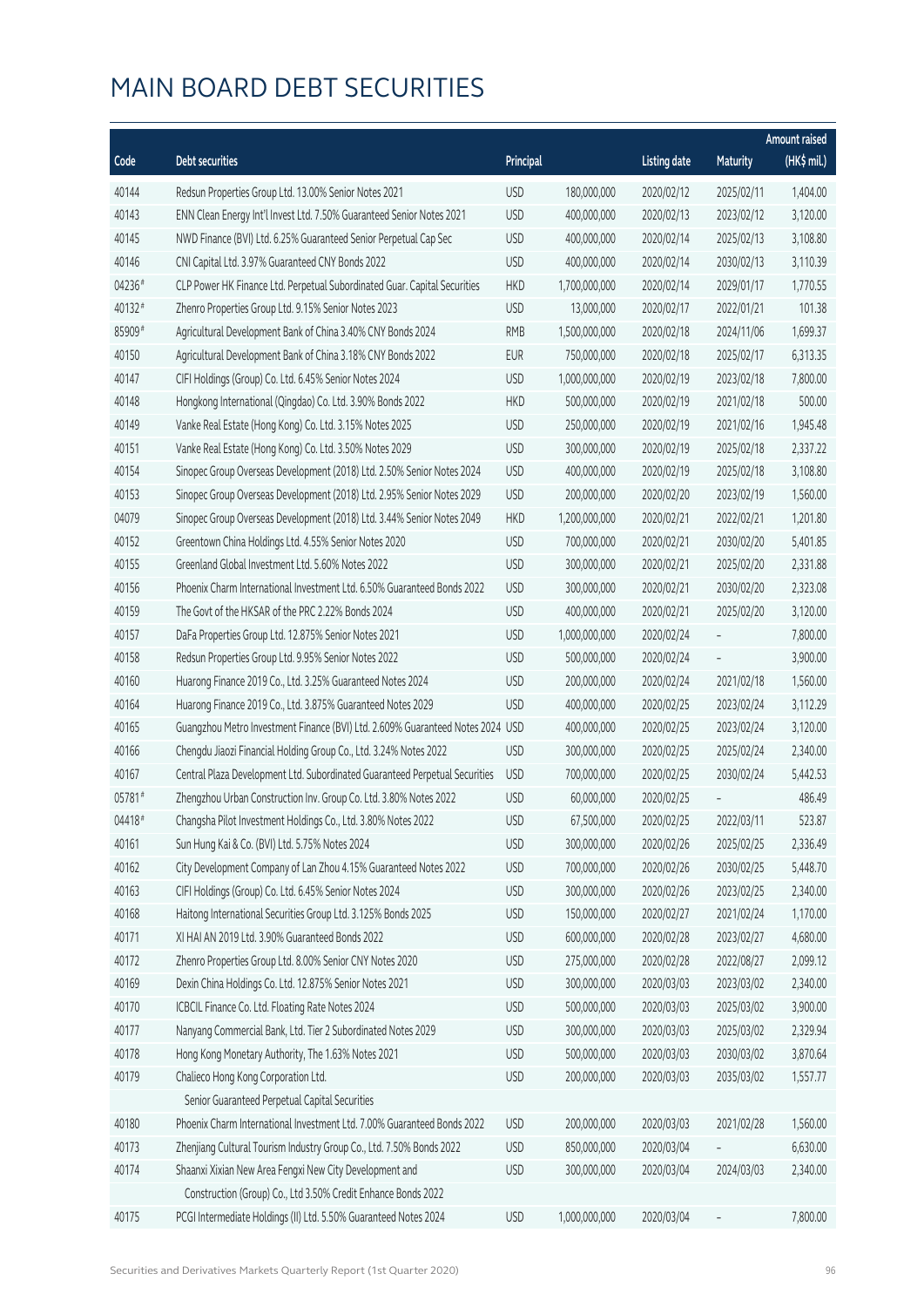|          |                                                                           |            |               |                     |            | <b>Amount raised</b> |
|----------|---------------------------------------------------------------------------|------------|---------------|---------------------|------------|----------------------|
| Code     | <b>Debt securities</b>                                                    | Principal  |               | <b>Listing date</b> | Maturity   | (HK\$ mil.)          |
| 40176    | Eastern Creation II Investment Holdings Ltd.                              | <b>USD</b> | 500,000,000   | 2020/03/04          |            | 3,900.00             |
|          | 3.40% Guaranteed CNY Notes 2022                                           |            |               |                     |            |                      |
| 40183    | AAC Technologies Holdings Inc. 3.00% Notes 2024                           | <b>USD</b> | 300,000,000   | 2020/03/05          | 2023/03/04 | 2,340.00             |
| 40181    | China Overseas Finance (Cayman) VIII Ltd. 3.05% Guaranteed Notes 2029     | <b>MOP</b> | 1,000,000,000 | 2020/03/06          | 2022/03/05 | 970.87               |
| 40182    | Yuzhou Properties Co. Ltd. 8.30% Senior Notes 2025                        | <b>HKD</b> | 4,000,000,000 | 2020/03/06          | 2022/03/05 | 4,000.00             |
| 40184    | Zhuhai Da Heng Qin Investment Co., Ltd. 3.80% Bonds 2022                  | <b>HKD</b> | 350,000,000   | 2020/03/06          | 2023/03/05 | 350.00               |
| 40064#   | Zhuhai Da Heng Qin Investment Co., Ltd. 4.60% CNY Bonds 2021              | <b>USD</b> | 150,000,000   | 2020/03/10          | 2022/11/14 | 1,173.70             |
| 40185    | Ministry of Finance of the PRC 2.95% CNY Bonds 2021                       | <b>USD</b> | 150,000,000   | 2020/03/11          | 2021/03/09 | 1,170.00             |
| 40186    | Ministry of Finance of the PRC 3.03% CNY Bonds 2024                       | <b>USD</b> | 670,000,000   | 2020/03/13          | 2025/03/12 | 5,226.00             |
| 40187    | Zhongyuan Asset Management Co., Ltd. 4.20% Notes 2022                     | <b>USD</b> | 100,000,000   | 2020/03/13          | 2023/03/12 | 780.00               |
| 40188    | Anton Oilfield Services Group 7.50% Senior Notes 2022                     | <b>USD</b> | 400,000,000   | 2020/03/13          |            | 3,120.00             |
| 04237#   | Gaoxin International Investment Co., Ltd. 6.00% Bonds 2022                | <b>HKD</b> | 800,000,000   | 2020/03/13          | 2034/03/07 | 910.40               |
| 40189    | China State Construction Finance (Cayman) III Ltd.                        | <b>USD</b> | 200,000,000   | 2020/03/16          | 2022/09/13 | 1,543.79             |
|          | Subordinated Guaranteed Perpetual Capital Securities                      |            |               |                     |            |                      |
| $05143*$ | Jiayuan International Group Ltd. 13.75% Senior Notes 2022                 | <b>USD</b> | 50,000,000    | 2020/03/16          | 2021/08/15 | 383.94               |
| 40194    | Jiayuan International Group Ltd. 13.75% Senior Notes 2023                 | <b>USD</b> | 200,000,000   | 2020/03/18          | 2023/03/17 | 1,560.00             |
| 40190    | Yichun Development Investment HaiTong Co., Ltd.                           | <b>USD</b> | 700,000,000   | 2020/03/19          | 2023/03/18 | 5,429.75             |
|          | 4.20% Credit Enhanced Bonds 2022                                          |            |               |                     |            |                      |
| 40191    | Ministry of Finance of the PRC 1.875% Bonds 2022B                         | <b>USD</b> | 500,000,000   | 2020/03/19          | 2025/03/18 | 3,880.74             |
| 40192    | Ministry of Finance of the PRC 1.95% Bonds 2024                           | <b>USD</b> | 300,000,000   | 2020/03/19          | 2027/03/18 | 2,315.95             |
| 40193    | Ministry of Finance of the PRC 2.125% Bonds 2029                          | <b>USD</b> | 500,000,000   | 2020/03/19          | 2030/03/18 | 3,828.24             |
| 40195    | Ministry of Finance of the PRC 2.75% Bonds 2039                           | <b>USD</b> | 300,000,000   | 2020/03/19          | 2023/03/18 | 2,340.00             |
| 40040#   | Shaoxing Shangyu State-owned Capital Investment and                       | <b>USD</b> | 137,460,000   | 2020/03/19          | 2024/10/28 | 1,072.19             |
|          | Operation Co., Ltd. 4.18% Notes 2022                                      |            |               |                     |            |                      |
| 85919    | LinJiang Investment and Development (BVI) Co., Ltd.                       | <b>RMB</b> | 1,000,000,000 | 2020/03/20          | 2022/03/19 | 1,102.00             |
|          | 5.30% Guaranteed Notes 2022                                               |            |               |                     |            |                      |
| 40196    | Bengbu Gaoxin Investment Group Co., Ltd. 3.60% Credit Enhanced Bonds 2022 | <b>USD</b> | 300,000,000   | 2020/03/23          | 2023/03/20 | 2,340.00             |
| 40197    | Jiangxi Provincial Water Conservancy Investment Group (China) Ltd.        | <b>EUR</b> | 120,000,000   | 2020/03/31          | 2023/03/30 | 1,034.62             |
|          | 3.40% Guaranteed Green Bonds 2022                                         |            |               |                     |            |                      |
| Total    |                                                                           |            |               |                     |            | 305,402.74           |

# Further issue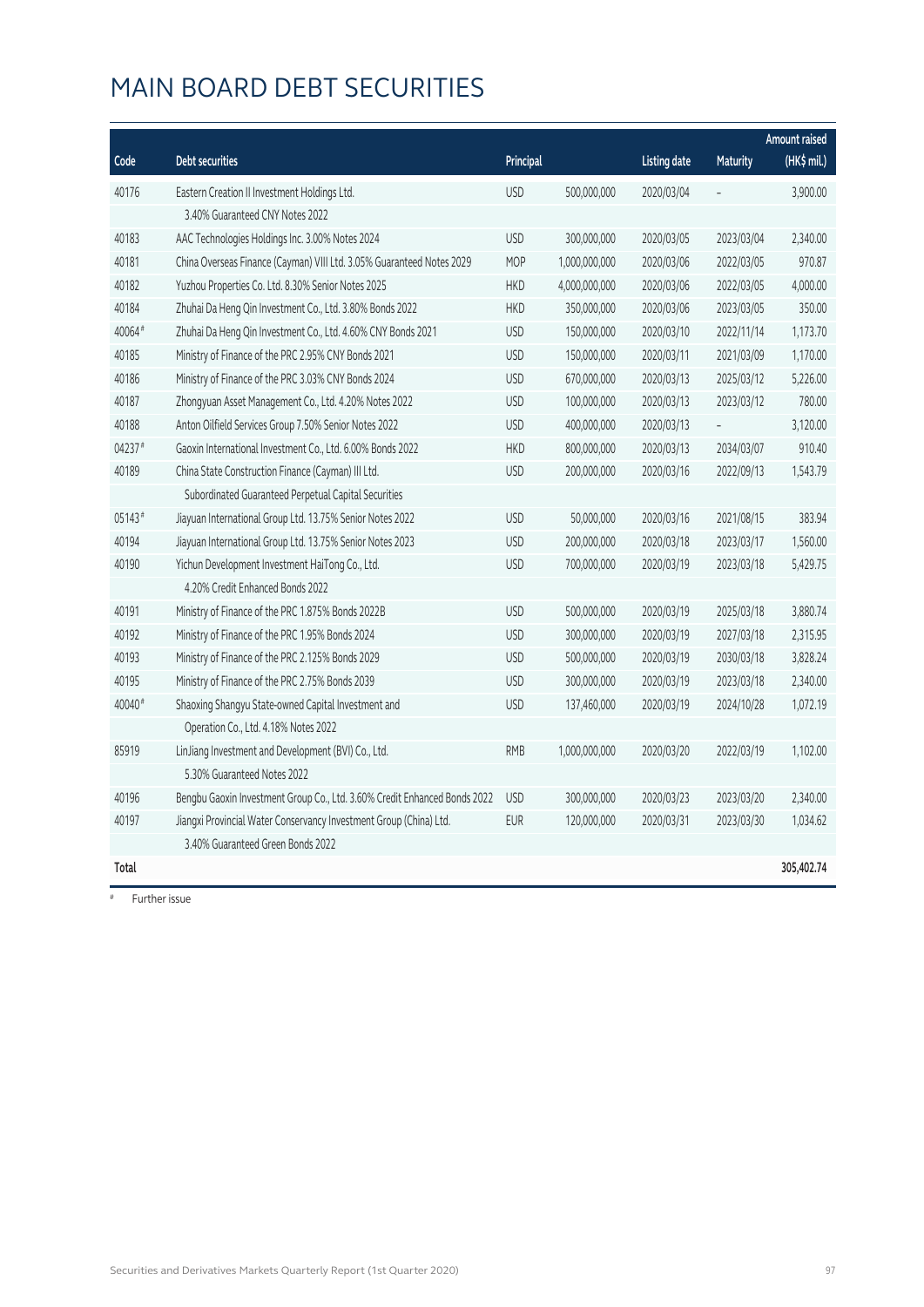|      |                | <b>Exchange</b><br><b>Traded</b><br>Fund (ETF)<br>$(HK\$ mil.) | Leveraged<br>and Inverse<br><b>Products</b><br>(L&I Products)<br>(HK\$ mil.) | <b>Real Estate</b><br>Investment<br><b>Trusts (REITs)</b><br>(HK\$ mil.) | <b>Others</b><br>(HK\$ mil.) | <b>Total</b><br>(HK\$ mil.) | $%$ of<br>market total |
|------|----------------|----------------------------------------------------------------|------------------------------------------------------------------------------|--------------------------------------------------------------------------|------------------------------|-----------------------------|------------------------|
| 2019 | Q1             | 260.981.84                                                     | 17,819.92                                                                    | 33,967.70                                                                | 18.91                        | 312,788.36                  | 5.17                   |
|      | Q <sub>2</sub> | 320,187.84                                                     | 27,260.07                                                                    | 31,098.07                                                                | 23.36                        | 378,569.33                  | 6.79                   |
|      | Q <sub>3</sub> | 270,633.80                                                     | 50,710.39                                                                    | 45,153.02                                                                | 21.28                        | 366,518.49                  | 7.34                   |
|      | Q4             | 224,727.67                                                     | 45,633.27                                                                    | 39,435.74                                                                | 38.35                        | 309,835.02                  | 6.49                   |
| 2020 | Q1             | 387.806.77                                                     | 97.001.95                                                                    | 50,149.90                                                                | 71.43                        | 535,030.05                  | 7.15                   |

#### **Unit Trusts and Mutual Funds Trading Statistics**

Note: Turnover value traded in non-HKD currency securities have been included

#### **Unit Trusts and Mutual Funds Market Value**

|      |                | No. of<br><i>issues</i> | <b>Exchange</b><br><b>Traded</b><br>Funds (ETF)<br>$(HK$$ mil.) | <b>issues</b> | Leveraged<br>and Inverse<br><b>Products</b><br>No. of (L&I Products)<br>$(HK$$ mil.) | No. of<br><b>issues</b> | <b>Real Estate</b><br>Investment<br><b>Trusts</b><br>(REITs)<br>(HK\$ mil.) | No. of<br><b>issues</b>  | <b>Others</b><br>(HK\$ mil.) | No. of<br>issues | <b>Total</b><br>(HK\$ mil.) |
|------|----------------|-------------------------|-----------------------------------------------------------------|---------------|--------------------------------------------------------------------------------------|-------------------------|-----------------------------------------------------------------------------|--------------------------|------------------------------|------------------|-----------------------------|
| 2019 | Q1             | 115                     | 596.384.72                                                      | 22            | 6.808.44                                                                             | 11                      | 323,936.88                                                                  | 1                        | 675.83                       | 149              | 927,805.86                  |
|      | Q <sub>2</sub> | 114                     | 582,193.93                                                      | 23            | 7,296.53                                                                             | 11                      | 331,090.25                                                                  | $\overline{1}$           | 639.39                       | 149              | 921,220.10                  |
|      | Q <sub>3</sub> | 117                     | 631, 343. 22                                                    | 24            | 7,589.72                                                                             | 11                      | 292,015.66                                                                  | 1                        | 639.39                       | 153              | 931.587.98                  |
|      | Q4             | 111                     | 671,496.58                                                      | 24            | 7.543.00                                                                             | 12                      | 288,708.06                                                                  | 1                        | 752.14                       | 148              | 968,499.79                  |
| 2020 | Q1             | 107                     | 648,207.86                                                      | 24            | 7,476.30                                                                             | 12                      | 226,773.06                                                                  | $\overline{\phantom{a}}$ | 502.71                       | 144              | 882,959.93                  |

#### **New Listing Unit Trust and Mutual Funds Statistics**

|      |                | No. of newly listed<br>unit trust and mutual funds | <b>Funds raised</b><br>(HK\$ mil.) |
|------|----------------|----------------------------------------------------|------------------------------------|
| 2019 | Q <sub>1</sub> |                                                    | -                                  |
|      | Q <sub>2</sub> |                                                    | -                                  |
|      | Q <sub>3</sub> |                                                    | $\overline{\phantom{0}}$           |
|      | Q4             |                                                    | 0.00                               |
| 2020 | Q1             |                                                    | -                                  |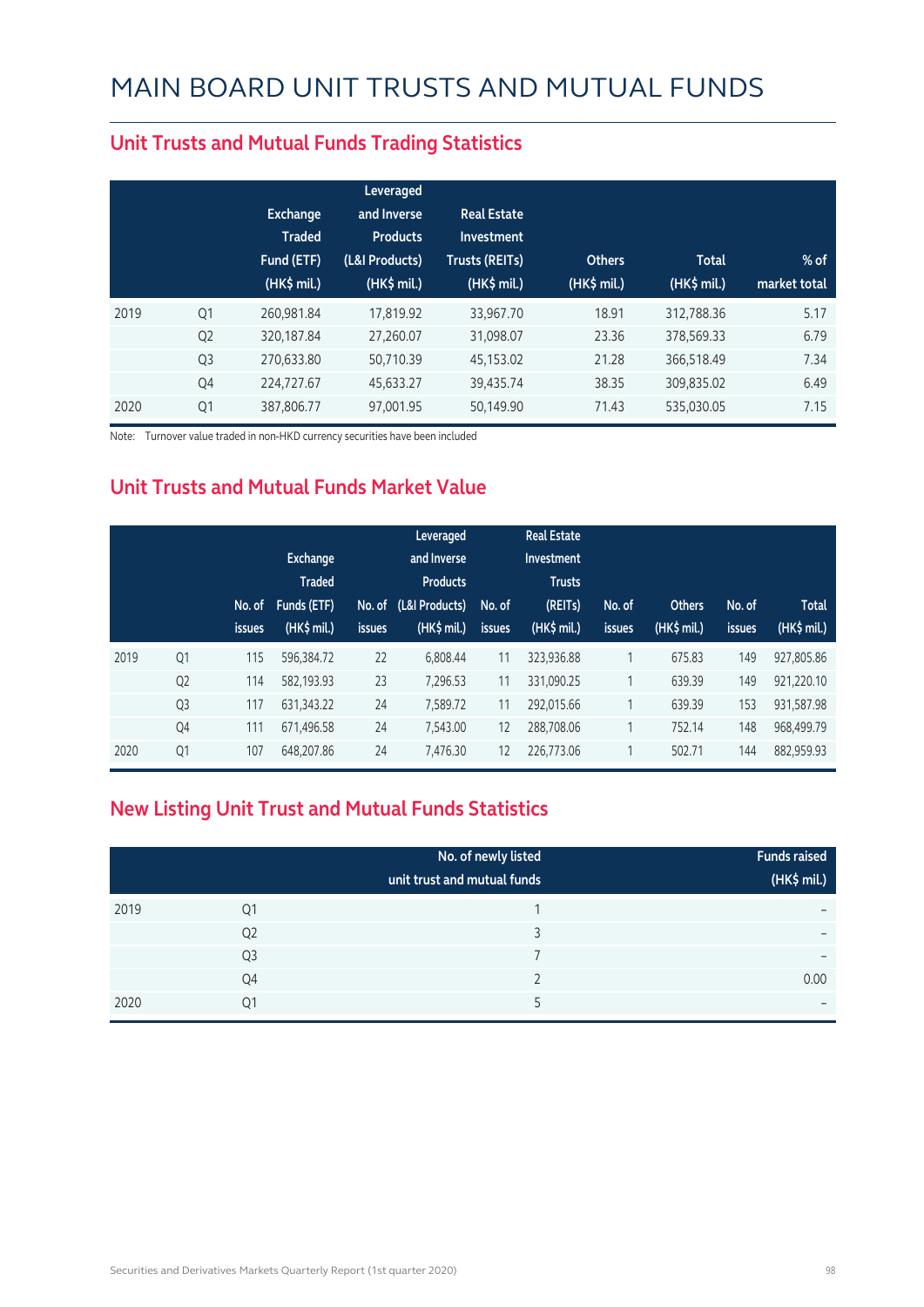### **Newly Listed Unit Trust and Mutual Funds**

for 1st quarter 2020

|             |                                     |                                                             |                    |                   | Amount raised | Subscription |                     |
|-------------|-------------------------------------|-------------------------------------------------------------|--------------------|-------------------|---------------|--------------|---------------------|
| Code        | Unit trust and Mutual funds         | Fund manager                                                | Issue price (HK\$) | No. of unit offer | (HK\$ mil)    | rate (times) | <b>Listing date</b> |
| 02806/09806 | Global X China Consumer Brand ETF   | Mirae Asset Global Investments<br>(Hong Kong) Limited       | n.a.               | n.a.              | n.a.          | n.a.         | 2020/01/17          |
| 02809/09809 | Global X China Clean Energy ETF     | Mirae Asset Global Investments<br>(Hong Kong) Limited       | n.a.               | n.a.              | n.a.          | n.a.         | 2020/01/17          |
| 02845/09845 | Global X China Electric Vehicle ETF | Mirae Asset Global Investments<br>(Hong Kong) Limited       | n.a.               | n.a.              | n.a.          | n.a.         | 2020/01/17          |
| 03005/83005 | CSOP CSI 500 ETF                    | CSOP Asset Management Limited                               | n.a.               | n.a.              | n.a.          | n.a.         | 2020/03/19          |
| 03047/09047 | SSIF DCE Iron Ore Futures Index ETF | Shanxi Securities International<br>Asset Management Limited | n.a.               | n.a.              | n.a.          | n.a.         | 2020/03/27          |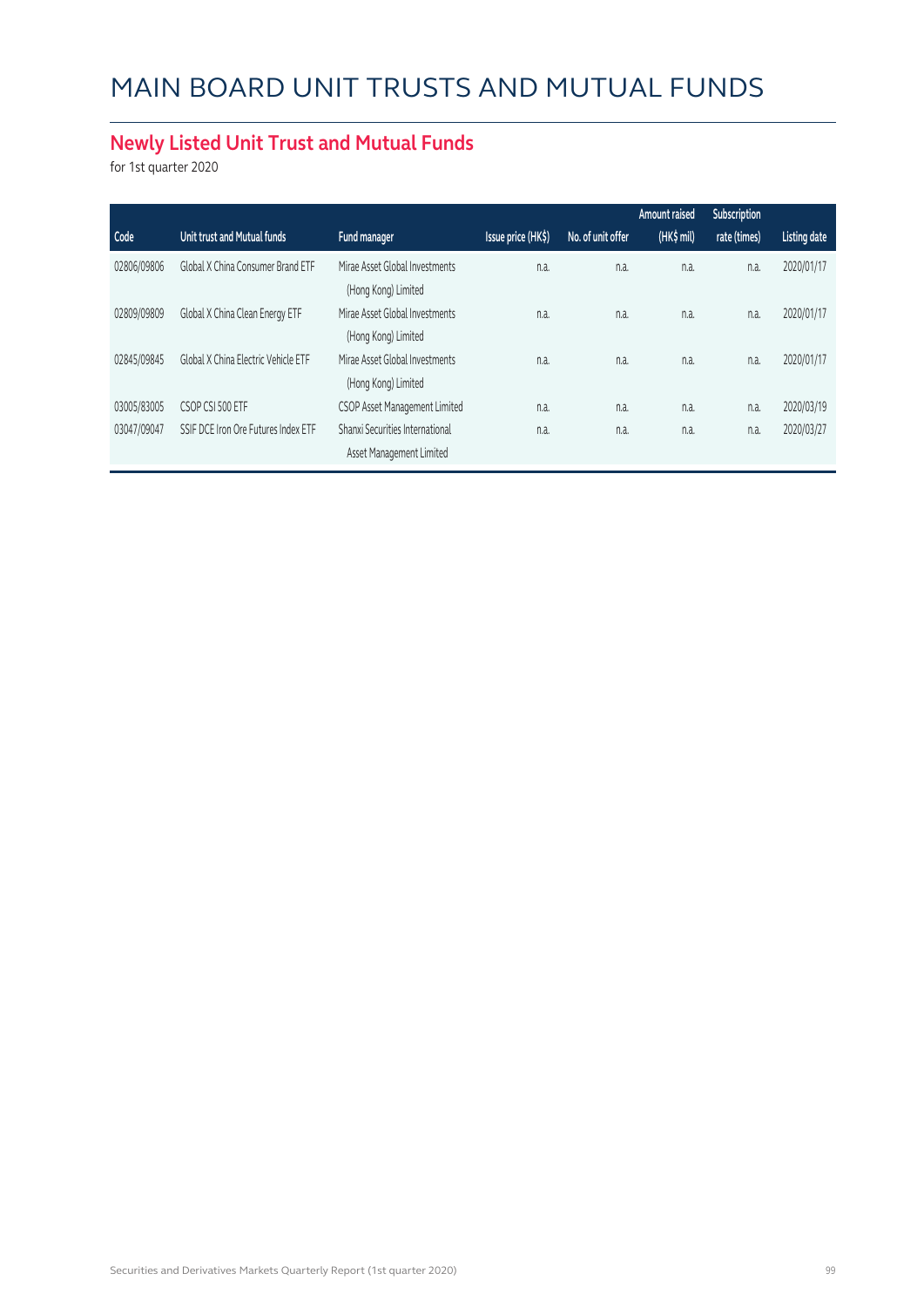#### **Callable Bull/Bear Contracts Trading Statistics**

|      |                | <b>Number</b> | <b>Market value</b> | <b>Turnover value</b> |
|------|----------------|---------------|---------------------|-----------------------|
|      |                |               | $(HK\$ mil.)        | (HK\$ mil.)           |
| 2019 | Q1             | 3,899         | 107,176.42          | 597,463.35            |
|      | Q <sub>2</sub> | 3,884         | 109,546.95          | 493,005.18            |
|      | Q <sub>3</sub> | 3,684         | 92,124.47           | 481,965.34            |
|      | Q4             | 3,298         | 86,307.46           | 423,011.82            |
| 2020 | Q1             | 4,013         | 169,920.86          | 589,667.58            |

### **New Listings Callable Bull/Bear Contracts Statistics**

|      |                | No. of newly listed CBBC | Amount raised (HK\$ mil.) |
|------|----------------|--------------------------|---------------------------|
| 2019 | Q1             | 6,467                    | 211,608.09                |
|      | Q <sub>2</sub> | 6,036                    | 216,341.07                |
|      | Q3             | 6,528                    | 246,999.38                |
|      | Q4             | 5,701                    | 203,533.52                |
| 2020 | Q1             | 10,246                   | 358,188.08                |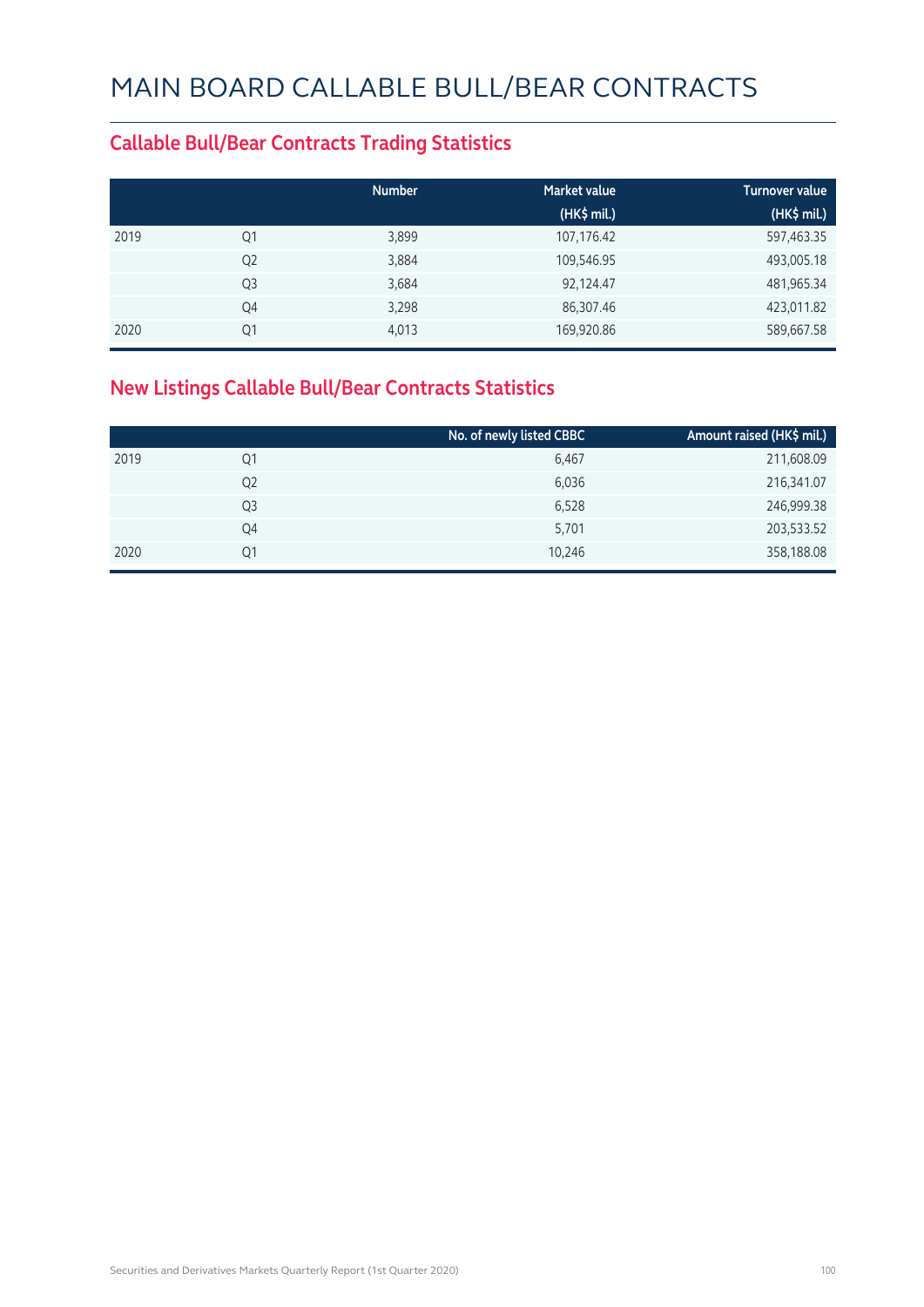### **Newly Listed Callable Bull/Bear Contracts**

for 1st quarter 2020

|       |                                                          | No. of issue |                     |               | <b>Amount raised</b> |
|-------|----------------------------------------------------------|--------------|---------------------|---------------|----------------------|
| Code  | <b>Callable Bull/Bear Contracts</b>                      | (units)      | <b>Listing date</b> | <b>Expiry</b> | (HK\$ mil.)          |
| 68399 | BOCI Asia Ltd. - HSI R Bull CBBC Dec 2021 M              | 150,000,000  | 2020/01/02          | 2021/12/30    | 37.50                |
| 68400 | BOCI Asia Ltd. - HSI R Bear CBBC May 2020 E              | 150,000,000  | 2020/01/02          | 2020/05/28    | 37.50                |
| 68395 | BOCI Asia Ltd. - Tencent R Bull CBBC May 2020 C          | 40,000,000   | 2020/01/02          | 2020/05/29    | 10.00                |
| 68397 | BOCI Asia Ltd. - Tencent R Bear CBBC May 2020 C          | 40,000,000   | 2020/01/02          | 2020/05/29    | 10.00                |
| 68348 | BNP Paribas Issuance B.V. - HSI R Bull CBBC Dec 2021 G   | 240,000,000  | 2020/01/02          | 2021/12/30    | 60.00                |
| 68270 | BNP Paribas Issuance B.V. - HSI R Bear CBBC May 2020 J   | 250,000,000  | 2020/01/02          | 2020/05/28    | 62.50                |
| 68350 | BNP Paribas Issuance B.V. - HSI R Bear CBBC May 2020 L   | 240,000,000  | 2020/01/02          | 2020/05/28    | 60.00                |
| 68488 | Credit Suisse AG - AIA R Bear CBBC Nov 2020 A            | 70,000,000   | 2020/01/02          | 2020/11/27    | 17.50                |
| 68500 | Credit Suisse AG - HSI R Bull CBBC Oct 2021 Z            | 200,000,000  | 2020/01/02          | 2021/10/28    | 50.00                |
| 68453 | Credit Suisse AG - HSI R Bear CBBC Apr 2020 X            | 200,000,000  | 2020/01/02          | 2020/04/28    | 50.00                |
| 68491 | Credit Suisse AG - Ping An R Bear CBBC Nov 2020 A        | 60,000,000   | 2020/01/02          | 2020/11/27    | 15.00                |
| 68499 | Credit Suisse AG - Ping An R Bear CBBC Dec 2020 A        | 60,000,000   | 2020/01/02          | 2020/12/30    | 15.00                |
| 68458 | Credit Suisse AG - Sino Biopharm R Bull CBBC Dec 2020 A  | 50,000,000   | 2020/01/02          | 2020/12/30    | 12.50                |
| 68481 | Credit Suisse AG - Sunny Optical R Bear CBBC Dec 2020 D  | 40,000,000   | 2020/01/02          | 2020/12/30    | 10.00                |
| 68486 | Credit Suisse AG - Tencent R Bear CBBC Dec 2020 C        | 100,000,000  | 2020/01/02          | 2020/12/30    | 25.00                |
| 68487 | Credit Suisse AG - Tencent R Bear CBBC Dec 2020 D        | 100,000,000  | 2020/01/02          | 2020/12/30    | 25.00                |
| 68513 | Goldman Sachs SP (Asia) - HSI R Bull CBBC Oct 2022 C     | 160,000,000  | 2020/01/02          | 2022/10/28    | 40.00                |
| 68502 | Goldman Sachs SP (Asia) - HSI R Bear CBBC Apr 2020 M     | 160,000,000  | 2020/01/02          | 2020/04/28    | 40.00                |
| 68517 | Goldman Sachs SP (Asia) - Tencent R Bull CBBC Jun 2020 T | 80,000,000   | 2020/01/02          | 2020/06/30    | 20.00                |
| 68521 | Goldman Sachs SP (Asia) - Tencent R Bear CBBC Dec 2020 B | 60,000,000   | 2020/01/02          | 2020/12/30    | 15.00                |
| 68287 | HK Bank - CM Bank R Bull CBBC Aug 2020 A                 | 60,000,000   | 2020/01/02          | 2020/08/10    | 15.00                |
| 68279 | HK Bank - Sinopec Corp R Bull CBBC Jul 2020 A            | 40,000,000   | 2020/01/02          | 2020/07/27    | 10.00                |
| 68295 | HK Bank - HKEX R Bull CBBC Jun 2020 N                    | 40,000,000   | 2020/01/02          | 2020/06/04    | 10.00                |
| 68277 | HK Bank - HKEX R Bear CBBC Jun 2020 F                    | 100,000,000  | 2020/01/02          | 2020/06/08    | 25.00                |
| 68274 | HK Bank - HSI R Bull CBBC Sep 2021 U                     | 80,000,000   | 2020/01/02          | 2021/09/29    | 20.00                |
| 68275 | HK Bank - HSI R Bull CBBC Sep 2021 V                     | 60,000,000   | 2020/01/02          | 2021/09/29    | 15.00                |
| 68280 | HK Bank - HSI R Bear CBBC Apr 2020 E                     | 60,000,000   | 2020/01/02          | 2020/04/28    | 15.00                |
| 68323 | Haitong Int'l Sec - CAM CSI300 R Bull CBBC Sep 2020 A    | 50,000,000   | 2020/01/02          | 2020/09/10    | 12.50                |
| 68347 | Haitong Int'l Sec - HSI R Bull CBBC Oct 2021 S           | 100,000,000  | 2020/01/02          | 2021/10/28    | 25.00                |
| 68315 | Haitong Int'l Sec - HSI R Bull CBBC Jan 2022 Y           | 150,000,000  | 2020/01/02          | 2022/01/28    | 37.50                |
| 68341 | Haitong Int'l Sec - HSI R Bull CBBC Feb 2022 Q           | 150,000,000  | 2020/01/02          | 2022/02/25    | 37.50                |
| 68344 | Haitong Int'l Sec - HSI R Bear CBBC Apr 2020 S           | 150,000,000  | 2020/01/02          | 2020/04/28    | 37.50                |
| 68345 | Haitong Int'l Sec - HSI R Bear CBBC May 2020 Y           | 150,000,000  | 2020/01/02          | 2020/05/28    | 37.50                |
| 68332 | Haitong Int'l Sec - SHK Ppt R Bear CBBC Aug 2020 A       | 50,000,000   | 2020/01/02          | 2020/08/27    | 12.50                |
| 68324 | Haitong Int'l Sec - Tencent R Bear CBBC Nov 2020 A       | 40,000,000   | 2020/01/02          | 2020/11/23    | 14.84                |
| 68361 | J P Morgan SP BV - HSI R Bull CBBC Sep 2022 E            | 200,000,000  | 2020/01/02          | 2022/09/29    | 50.00                |
| 68388 | J P Morgan SP BV - HSI R Bull CBBC Sep 2022 F            | 200,000,000  | 2020/01/02          | 2022/09/29    | 50.00                |
| 68389 | J P Morgan SP BV - HSI R Bull CBBC Sep 2022 G            | 200,000,000  | 2020/01/02          | 2022/09/29    | 50.00                |
| 68392 | J P Morgan SP BV - HSI R Bull CBBC Sep 2022 H            | 200,000,000  | 2020/01/02          | 2022/09/29    | 50.00                |
| 68393 | J P Morgan SP BV - HSI R Bull CBBC Oct 2022 A            | 200,000,000  | 2020/01/02          | 2022/10/28    | 50.00                |
| 68394 | J P Morgan SP BV - HSI R Bull CBBC Nov 2022 A            | 200,000,000  | 2020/01/02          | 2022/11/29    | 50.00                |
| 68357 | J P Morgan SP BV - HSI R Bear CBBC Apr 2020 B            | 200,000,000  | 2020/01/02          | 2020/04/28    | 50.00                |
| 68360 | J P Morgan SP BV - HSI R Bear CBBC Apr 2020 E            | 200,000,000  | 2020/01/02          | 2020/04/28    | 50.00                |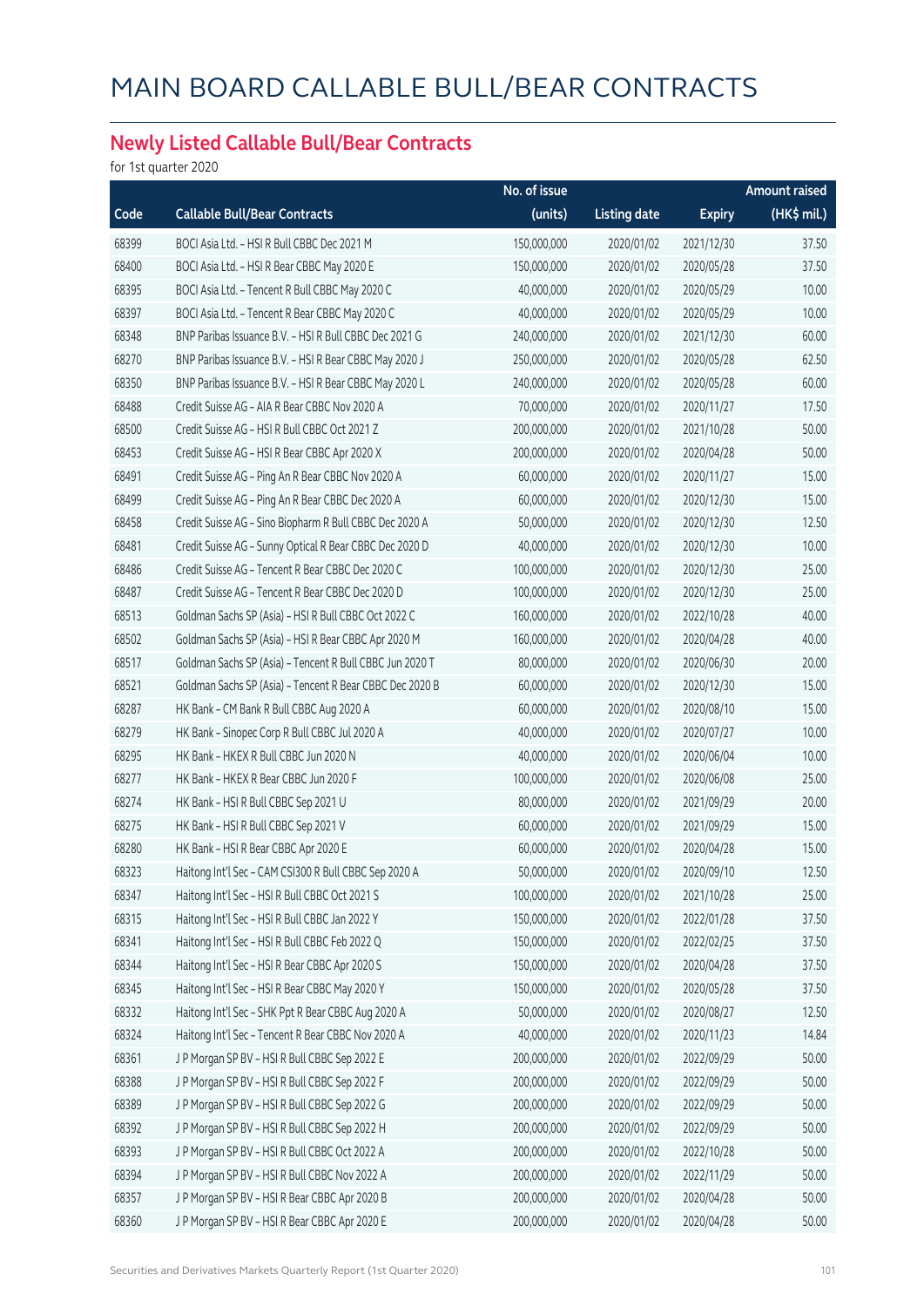|       |                                                               | No. of issue |                     |               | Amount raised         |
|-------|---------------------------------------------------------------|--------------|---------------------|---------------|-----------------------|
| Code  | <b>Callable Bull/Bear Contracts</b>                           | (units)      | <b>Listing date</b> | <b>Expiry</b> | $(HK\frac{1}{2}mil.)$ |
| 68372 | J P Morgan SP BV - Meituan Dianping R Bear CBBC May 2020 D    | 60,000,000   | 2020/01/02          | 2020/05/15    | 15.00                 |
| 68366 | J P Morgan SP BV - Tencent R Bear CBBC May 2020 K             | 50,000,000   | 2020/01/02          | 2020/05/15    | 17.25                 |
| 68370 | J P Morgan SP BV - Tencent R Bear CBBC Jun 2020 I             | 50,000,000   | 2020/01/02          | 2020/06/12    | 23.25                 |
| 68378 | J P Morgan SP BV - Xiaomi R Bull CBBC May 2020 B              | 80,000,000   | 2020/01/02          | 2020/05/15    | 20.00                 |
| 68375 | J P Morgan SP BV - Xiaomi R Bull CBBC Jun 2020 A              | 80,000,000   | 2020/01/02          | 2020/06/12    | 20.00                 |
| 68296 | Morgan Stanley Asia Products - CC Bank R Bear CBBC Jun 20 A   | 40,000,000   | 2020/01/02          | 2020/06/01    | 10.00                 |
| 68299 | Morgan Stanley Asia Products - China Tower R Bull CBBC Sep20A | 48,000,000   | 2020/01/02          | 2020/09/01    | 12.00                 |
| 68300 | Morgan Stanley Asia Products - China Tower R Bear CBBC Aug20A | 48,000,000   | 2020/01/02          | 2020/08/14    | 12.00                 |
| 68302 | Morgan Stanley Asia Products - Galaxy Ent R Bull CBBC May20A  | 40,000,000   | 2020/01/02          | 2020/05/15    | 10.00                 |
| 68303 | Morgan Stanley Asia Products - Tencent R Bull CBBC Jul 20 F   | 50,000,000   | 2020/01/02          | 2020/07/02    | 12.50                 |
| 68305 | Morgan Stanley Asia Products - Tencent R Bull CBBC Aug 20 D   | 50,000,000   | 2020/01/02          | 2020/08/03    | 12.50                 |
| 68412 | SG Issuer - CSPC Pharma R Bull CBBC Oct 2020 B                | 150,000,000  | 2020/01/02          | 2020/10/29    | 37.50                 |
| 68407 | SG Issuer - HSI R Bull CBBC Jan 2022 I                        | 250,000,000  | 2020/01/02          | 2022/01/28    | 62.50                 |
| 68448 | SG Issuer - HSI R Bull CBBC Jan 2022 J                        | 250,000,000  | 2020/01/02          | 2022/01/28    | 62.50                 |
| 68402 | SG Issuer - HSI R Bear CBBC Apr 2020 Z                        | 250,000,000  | 2020/01/02          | 2020/04/28    | 62.50                 |
| 68404 | SG Issuer - HSI R Bear CBBC May 2020 E                        | 250,000,000  | 2020/01/02          | 2020/05/28    | 62.50                 |
| 68422 | SG Issuer - HSI R Bear CBBC May 2020 G                        | 250,000,000  | 2020/01/02          | 2020/05/28    | 62.50                 |
| 68414 | SG Issuer - Meituan Dianping R Bull CBBC Nov 2020 A           | 100,000,000  | 2020/01/02          | 2020/11/27    | 25.00                 |
| 68413 | SG Issuer - Meituan Dianping R Bear CBBC Jun 2020 A           | 100,000,000  | 2020/01/02          | 2020/06/29    | 25.00                 |
| 68426 | SG Issuer - Sunny Optical R Bull CBBC Sep 2020 A              | 40,000,000   | 2020/01/02          | 2020/09/29    | 10.00                 |
| 68424 | SG Issuer - Sunny Optical R Bear CBBC Jul 2020 B              | 40,000,000   | 2020/01/02          | 2020/07/30    | 10.00                 |
| 68452 | SG Issuer - Tencent R Bull CBBC Nov 2020 A                    | 80,000,000   | 2020/01/02          | 2020/11/27    | 20.00                 |
| 68421 | SG Issuer - Tencent R Bear CBBC Jul 2020 C                    | 80,000,000   | 2020/01/02          | 2020/07/30    | 20.00                 |
| 68441 | SG Issuer - Tencent R Bear CBBC Aug 2020 B                    | 80,000,000   | 2020/01/02          | 2020/08/28    | 20.00                 |
| 68307 | UBS AG - HSI R Bull CBBC Feb 2022 L                           | 200,000,000  | 2020/01/02          | 2022/02/25    | 50.00                 |
| 68314 | UBS AG - HSI R Bull CBBC Feb 2022 M                           | 200,000,000  | 2020/01/02          | 2022/02/25    | 50.00                 |
| 68313 | UBS AG - HSI R Bear CBBC Apr 2020 S                           | 200,000,000  | 2020/01/02          | 2020/04/28    | 50.00                 |
| 68645 | BNP Paribas Issuance B.V. - HSI R Bull CBBC Dec 2021 O        | 240,000,000  | 2020/01/03          | 2021/12/30    | 60.00                 |
| 68643 | BNP Paribas Issuance B.V. - HSI R Bull CBBC Dec 2021 U        | 250,000,000  | 2020/01/03          | 2021/12/30    | 62.50                 |
| 68647 | BNP Paribas Issuance B.V. - HSI R Bear CBBC May 2020 R        | 240,000,000  | 2020/01/03          | 2020/05/28    | 60.00                 |
| 68654 | Credit Suisse AG - CM Bank R Bear CBBC Dec 2020 A             | 60,000,000   | 2020/01/03          | 2020/12/30    | 15.00                 |
| 68648 | Credit Suisse AG - HSI R Bull CBBC Jan 2022 D                 | 200,000,000  | 2020/01/03          | 2022/01/28    | 50.00                 |
| 68658 | Credit Suisse AG - HSI R Bear CBBC May 2020 G                 | 200,000,000  | 2020/01/03          | 2020/05/28    | 50.00                 |
| 68668 | Goldman Sachs SP (Asia) - HSI R Bull CBBC Oct 2022 D          | 160,000,000  | 2020/01/03          | 2022/10/28    | 40.00                 |
| 68672 | Goldman Sachs SP (Asia) - Tencent R Bull CBBC Jun 2020 U      | 60,000,000   | 2020/01/03          | 2020/06/30    | 16.32                 |
| 68679 | Goldman Sachs SP (Asia) - Tencent R Bear CBBC Dec 2020 C      | 60,000,000   | 2020/01/03          | 2020/12/30    | 15.00                 |
| 68569 | Haitong Int'l Sec - China Mobile R Bull CBBC Sep 2020 A       | 50,000,000   | 2020/01/03          | 2020/09/21    | 12.50                 |
| 68555 | Haitong Int'l Sec - CC Bank R Bull CBBC Aug 2020 A            | 50,000,000   | 2020/01/03          | 2020/08/18    | 12.50                 |
| 68599 | Haitong Int'l Sec - CC Bank R Bear CBBC Aug 2020 A            | 50,000,000   | 2020/01/03          | 2020/08/11    | 12.50                 |
| 68601 | Haitong Int'l Sec - CSPC Pharma R Bull CBBC Aug 2020 A        | 50,000,000   | 2020/01/03          | 2020/08/04    | 12.50                 |
| 68572 | Haitong Int'l Sec - HSBC R Bear CBBC Oct 2020 A               | 50,000,000   | 2020/01/03          | 2020/10/05    | 12.50                 |
| 68530 | Haitong Int'l Sec - HSI R Bull CBBC Oct 2021 D                | 100,000,000  | 2020/01/03          | 2021/10/28    | 25.00                 |
| 68522 | Haitong Int'l Sec - HSI R Bull CBBC Feb 2022 R                | 150,000,000  | 2020/01/03          | 2022/02/25    | 37.50                 |
| 68529 | Haitong Int'l Sec - HSI R Bull CBBC Feb 2022 U                | 150,000,000  | 2020/01/03          | 2022/02/25    | 37.50                 |
| 68638 | Haitong Int'l Sec - HSI R Bear CBBC Apr 2020 N                | 150,000,000  | 2020/01/03          | 2020/04/28    | 37.50                 |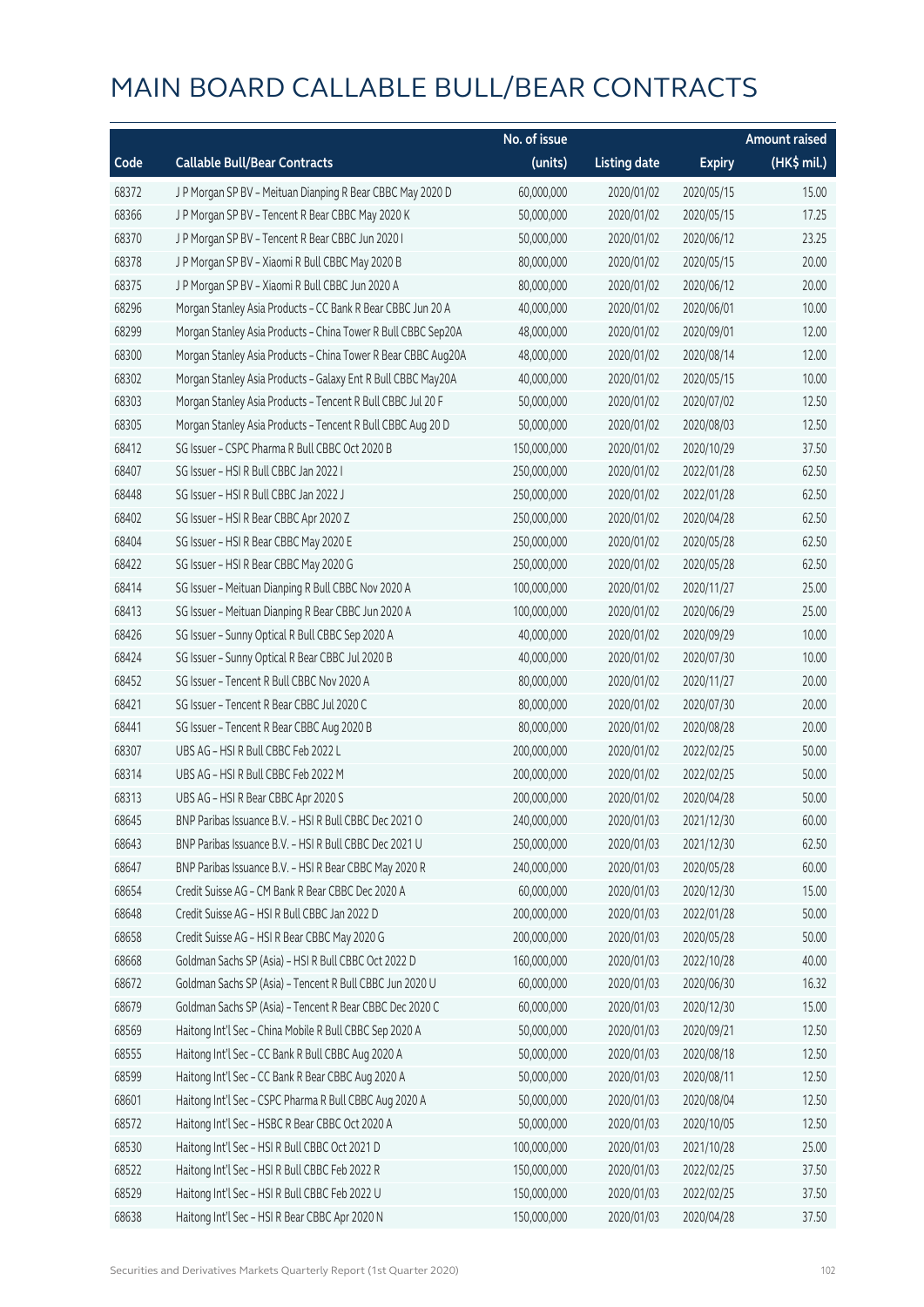|       |                                                            | No. of issue |                     |               | <b>Amount raised</b> |
|-------|------------------------------------------------------------|--------------|---------------------|---------------|----------------------|
| Code  | <b>Callable Bull/Bear Contracts</b>                        | (units)      | <b>Listing date</b> | <b>Expiry</b> | (HK\$ mil.)          |
| 68533 | Haitong Int'l Sec - HSI R Bear CBBC Apr 2020 T             | 150,000,000  | 2020/01/03          | 2020/04/28    | 37.50                |
| 68534 | Haitong Int'l Sec - HSI R Bear CBBC May 2020 Z             | 150,000,000  | 2020/01/03          | 2020/05/28    | 37.50                |
| 68536 | Haitong Int'l Sec - HSI R Bear CBBC Jun 2020 D             | 150,000,000  | 2020/01/03          | 2020/06/29    | 39.90                |
| 68600 | Haitong Int'l Sec - SHK Ppt R Bear CBBC Oct 2020 A         | 50,000,000   | 2020/01/03          | 2020/10/19    | 12.50                |
| 68552 | Haitong Int'l Sec - Tencent R Bull CBBC Jul 2020 G         | 40,000,000   | 2020/01/03          | 2020/07/10    | 10.00                |
| 68583 | Haitong Int'l Sec - Tencent R Bear CBBC Aug 2020 E         | 40,000,000   | 2020/01/03          | 2020/08/11    | 16.12                |
| 68641 | Haitong Int'l Sec - Xiaomi R Bull CBBC May 2020 A          | 40,000,000   | 2020/01/03          | 2020/05/28    | 10.00                |
| 68537 | J P Morgan SP BV - HSI R Bull CBBC Sep 2022 I              | 200,000,000  | 2020/01/03          | 2022/09/29    | 50.00                |
| 68540 | J P Morgan SP BV - HSI R Bull CBBC Sep 2022 J              | 200,000,000  | 2020/01/03          | 2022/09/29    | 50.00                |
| 68543 | J P Morgan SP BV - HSI R Bull CBBC Sep 2022 K              | 200,000,000  | 2020/01/03          | 2022/09/29    | 50.00                |
| 68541 | J P Morgan SP BV - HSI R Bull CBBC Oct 2022 B              | 200,000,000  | 2020/01/03          | 2022/10/28    | 50.00                |
| 68546 | J P Morgan SP BV - HSI R Bull CBBC Oct 2022 C              | 200,000,000  | 2020/01/03          | 2022/10/28    | 50.00                |
| 68542 | J P Morgan SP BV - HSI R Bull CBBC Nov 2022 B              | 200,000,000  | 2020/01/03          | 2022/11/29    | 50.00                |
| 68547 | J P Morgan SP BV - HSI R Bull CBBC Nov 2022 C              | 200,000,000  | 2020/01/03          | 2022/11/29    | 50.00                |
| 68637 | J P Morgan SP BV - HSI R Bear CBBC Apr 2020 K              | 200,000,000  | 2020/01/03          | 2020/04/28    | 50.00                |
| 68625 | J P Morgan SP BV - Meituan Dianping R Bull CBBC Jun 2020 H | 60,000,000   | 2020/01/03          | 2020/06/19    | 15.00                |
| 68628 | J P Morgan SP BV - Xiaomi R Bull CBBC Jun 2020 B           | 80,000,000   | 2020/01/03          | 2020/06/19    | 20.00                |
| 68661 | Morgan Stanley Asia Products - HSI R Bull CBBC Mar 2022 B  | 80,000,000   | 2020/01/03          | 2022/03/30    | 20.00                |
| 68665 | Morgan Stanley Asia Products - HSI R Bear CBBC Apr 2020 D  | 80,000,000   | 2020/01/03          | 2020/04/28    | 20.00                |
| 68684 | SG Issuer - HSI R Bear CBBC Jul 2020 F                     | 250,000,000  | 2020/01/03          | 2020/07/30    | 62.50                |
| 68688 | SG Issuer - Ping An R Bear CBBC Oct 2020 A                 | 100,000,000  | 2020/01/03          | 2020/10/29    | 25.00                |
| 68689 | SG Issuer - SUNAC R Bull CBBC Sep 2020 B                   | 80,000,000   | 2020/01/03          | 2020/09/29    | 20.00                |
| 68611 | UBS AG - HSI R Bull CBBC Feb 2022 N                        | 200,000,000  | 2020/01/03          | 2022/02/25    | 50.00                |
| 68612 | UBS AG - HSI R Bear CBBC Apr 2020 T                        | 200,000,000  | 2020/01/03          | 2020/04/28    | 50.00                |
| 68622 | UBS AG - HSI R Bear CBBC Apr 2020 U                        | 200,000,000  | 2020/01/03          | 2020/04/28    | 50.00                |
| 68996 | BOCI Asia Ltd. - HKEX R Bull CBBC Jun 2020 B               | 40,000,000   | 2020/01/06          | 2020/06/30    | 10.00                |
| 69012 | BOCI Asia Ltd. - HKEX R Bear CBBC Jun 2020 C               | 40,000,000   | 2020/01/06          | 2020/06/30    | 10.00                |
| 69018 | BOCI Asia Ltd. - HSBC R Bear CBBC Jun 2020 A               | 40,000,000   | 2020/01/06          | 2020/06/30    | 10.00                |
| 68800 | BOCI Asia Ltd. - HSI R Bear CBBC May 2020 F                | 150,000,000  | 2020/01/06          | 2020/05/28    | 37.50                |
| 68802 | BOCI Asia Ltd. - HSI R Bear CBBC May 2020 G                | 150,000,000  | 2020/01/06          | 2020/05/28    | 37.50                |
| 68804 | BOCI Asia Ltd. - HSI R Bear CBBC May 2020 H                | 150,000,000  | 2020/01/06          | 2020/05/28    | 37.50                |
| 68807 | BOCI Asia Ltd. - HSI R Bear CBBC May 2020 I                | 150,000,000  | 2020/01/06          | 2020/05/28    | 37.50                |
| 68809 | BOCI Asia Ltd. - HSI R Bear CBBC May 2020 J                | 150,000,000  | 2020/01/06          | 2020/05/28    | 37.50                |
| 68810 | BOCI Asia Ltd. - HSI R Bear CBBC May 2020 K                | 150,000,000  | 2020/01/06          | 2020/05/28    | 37.50                |
| 68811 | BOCI Asia Ltd. - HSI R Bear CBBC May 2020 L                | 150,000,000  | 2020/01/06          | 2020/05/28    | 37.50                |
| 68796 | BOCI Asia Ltd. - Tencent R Bull CBBC May 2020 D            | 40,000,000   | 2020/01/06          | 2020/05/29    | 10.00                |
| 68798 | BOCI Asia Ltd. - Tencent R Bear CBBC May 2020 D            | 40,000,000   | 2020/01/06          | 2020/05/29    | 16.00                |
| 68984 | BOCI Asia Ltd. - Xiaomi R Bull CBBC Jul 2020 E             | 40,000,000   | 2020/01/06          | 2020/07/31    | 10.00                |
| 68989 | BOCI Asia Ltd. - Xiaomi R Bull CBBC Jul 2020 F             | 40,000,000   | 2020/01/06          | 2020/07/31    | 10.00                |
| 68993 | BOCI Asia Ltd. - Xiaomi R Bear CBBC Jul 2020 A             | 40,000,000   | 2020/01/06          | 2020/07/31    | 10.00                |
| 69040 | BNP Paribas Issuance B.V. - HSI R Bull CBBC Sep 2021 A     | 250,000,000  | 2020/01/06          | 2021/09/29    | 62.50                |
| 69020 | BNP Paribas Issuance B.V. - HSI R Bull CBBC Sep 2021 B     | 250,000,000  | 2020/01/06          | 2021/09/29    | 62.50                |
| 69029 | BNP Paribas Issuance B.V. - HSI R Bull CBBC Sep 2021 C     | 250,000,000  | 2020/01/06          | 2021/09/29    | 62.50                |
| 69033 | BNP Paribas Issuance B.V. - HSI R Bull CBBC Sep 2021 Z     | 250,000,000  | 2020/01/06          | 2021/09/29    | 62.50                |
| 68722 | BNP Paribas Issuance B.V. - HSI R Bear CBBC May 2020 A     | 250,000,000  | 2020/01/06          | 2020/05/28    | 62.50                |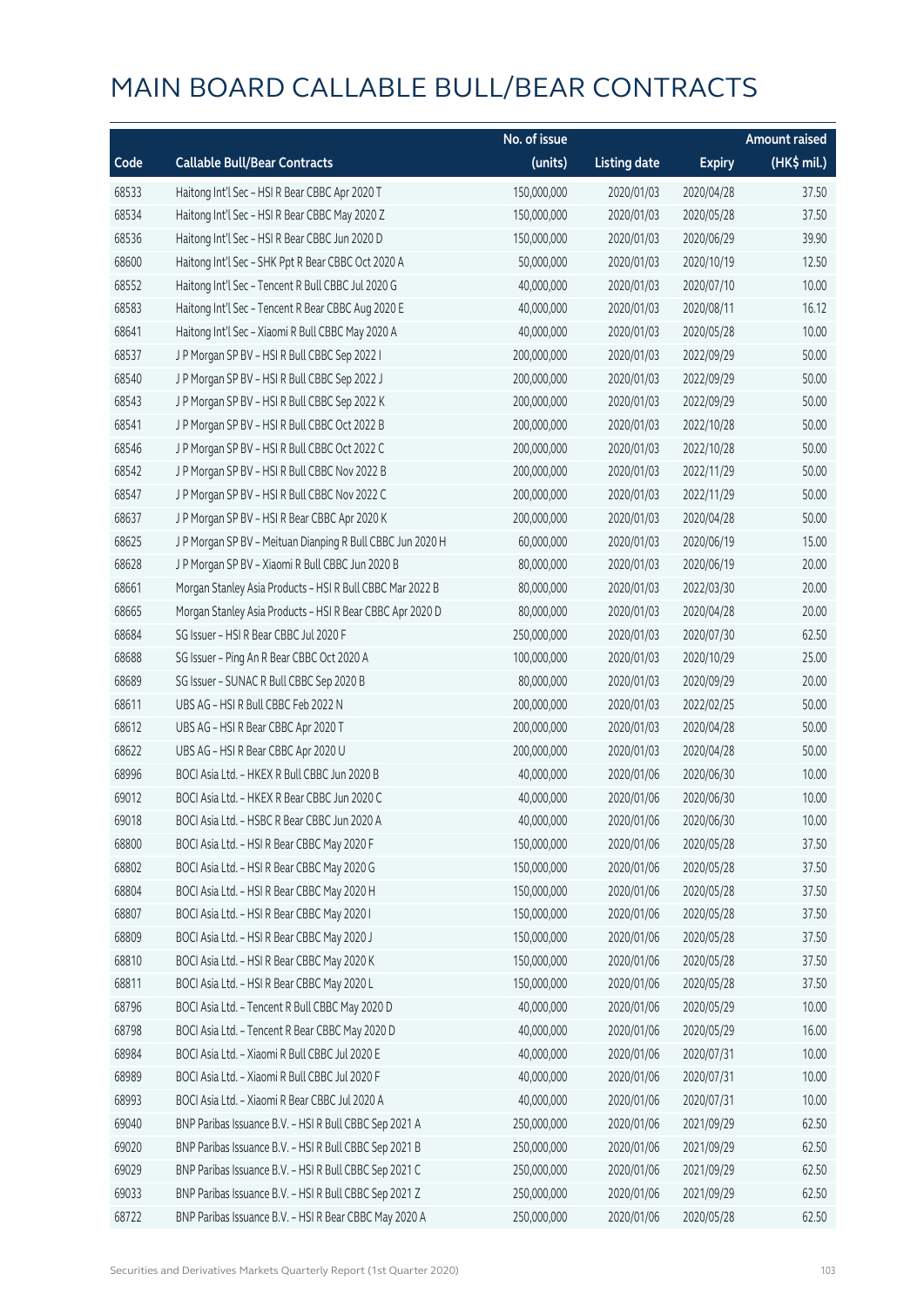|       |                                                            | No. of issue |                     |               | <b>Amount raised</b> |
|-------|------------------------------------------------------------|--------------|---------------------|---------------|----------------------|
| Code  | <b>Callable Bull/Bear Contracts</b>                        | (units)      | <b>Listing date</b> | <b>Expiry</b> | (HK\$ mil.)          |
| 68725 | BNP Paribas Issuance B.V. - HSI R Bear CBBC May 2020 B     | 250,000,000  | 2020/01/06          | 2020/05/28    | 62.50                |
| 68728 | BNP Paribas Issuance B.V. - HSI R Bear CBBC May 2020 C     | 250,000,000  | 2020/01/06          | 2020/05/28    | 62.50                |
| 69041 | BNP Paribas Issuance B.V. - HSI R Bear CBBC May 2020 D     | 240,000,000  | 2020/01/06          | 2020/05/28    | 60.00                |
| 68706 | BNP Paribas Issuance B.V. - HSI R Bear CBBC May 2020 K     | 250,000,000  | 2020/01/06          | 2020/05/28    | 62.50                |
| 68705 | BNP Paribas Issuance B.V. - HSI R Bear CBBC May 2020 V     | 250,000,000  | 2020/01/06          | 2020/05/28    | 62.50                |
| 68711 | BNP Paribas Issuance B.V. - HSI R Bear CBBC May 2020 W     | 250,000,000  | 2020/01/06          | 2020/05/28    | 62.50                |
| 68718 | BNP Paribas Issuance B.V. - HSI R Bear CBBC May 2020 Y     | 250,000,000  | 2020/01/06          | 2020/05/28    | 62.50                |
| 68702 | BNP Paribas Issuance B.V. - Tencent R Bear CBBC Nov 2020 Q | 50,000,000   | 2020/01/06          | 2020/11/27    | 12.50                |
| 68736 | BNP Paribas Issuance B.V. - Tencent R Bear CBBC Nov 2020 R | 50,000,000   | 2020/01/06          | 2020/11/27    | 20.00                |
| 68746 | BNP Paribas Issuance B.V. - Tencent R Bear CBBC Nov 2020 S | 50,000,000   | 2020/01/06          | 2020/11/27    | 25.00                |
| 68699 | BNP Paribas Issuance B.V. - Tencent R Bear CBBC Dec 2020 P | 50,000,000   | 2020/01/06          | 2020/12/30    | 12.50                |
| 68703 | BNP Paribas Issuance B.V. - Tencent R Bear CBBC Dec 2020 Q | 50,000,000   | 2020/01/06          | 2020/12/30    | 12.50                |
| 68730 | BNP Paribas Issuance B.V. - Tencent R Bear CBBC Dec 2020 R | 50,000,000   | 2020/01/06          | 2020/12/30    | 17.50                |
| 68740 | BNP Paribas Issuance B.V. - Tencent R Bear CBBC Dec 2020 S | 50,000,000   | 2020/01/06          | 2020/12/30    | 22.50                |
| 69065 | Credit Suisse AG - AIA R Bull CBBC Dec 2020 B              | 70,000,000   | 2020/01/06          | 2020/12/03    | 17.50                |
| 69073 | Credit Suisse AG - HSI R Bull CBBC Oct 2021 K              | 200,000,000  | 2020/01/06          | 2021/10/28    | 50.00                |
| 69056 | Credit Suisse AG - HSI R Bull CBBC Nov 2021 Z              | 300,000,000  | 2020/01/06          | 2021/11/29    | 75.00                |
| 69075 | Credit Suisse AG - HSI R Bull CBBC Dec 2021 J              | 200,000,000  | 2020/01/06          | 2021/12/30    | 50.00                |
| 69044 | Credit Suisse AG - HSI R Bear CBBC May 2020 D              | 200,000,000  | 2020/01/06          | 2020/05/28    | 50.00                |
| 69050 | Credit Suisse AG - HSI R Bear CBBC May 2020 H              | 200,000,000  | 2020/01/06          | 2020/05/28    | 50.00                |
| 69046 | Credit Suisse AG - HSI R Bear CBBC Jun 2020 Q              | 200,000,000  | 2020/01/06          | 2020/06/29    | 50.00                |
| 69076 | Credit Suisse AG - Tencent R Bull CBBC Nov 2020 B          | 100,000,000  | 2020/01/06          | 2020/11/30    | 25.00                |
| 69072 | Credit Suisse AG - Xiaomi R Bull CBBC Dec 2020 A           | 50,000,000   | 2020/01/06          | 2020/12/14    | 12.50                |
| 68818 | Bank of East Asia - Tencent R Bull CBBC Aug 2020 I         | 30,000,000   | 2020/01/06          | 2020/08/28    | 10.50                |
| 68821 | Bank of East Asia - Tencent R Bull CBBC Aug 2020 J         | 30,000,000   | 2020/01/06          | 2020/08/28    | 10.50                |
| 68812 | Bank of East Asia - Tencent R Bear CBBC Aug 2020 G         | 30,000,000   | 2020/01/06          | 2020/08/28    | 10.50                |
| 68817 | Bank of East Asia - Tencent R Bear CBBC Aug 2020 H         | 30,000,000   | 2020/01/06          | 2020/08/28    | 10.50                |
| 69254 | Goldman Sachs SP (Asia) - HSI R Bull CBBC Dec 2022 F       | 160,000,000  | 2020/01/06          | 2022/12/29    | 40.00                |
| 69258 | Goldman Sachs SP (Asia) - HSI R Bull CBBC Dec 2022 G       | 160,000,000  | 2020/01/06          | 2022/12/29    | 40.00                |
| 69248 | Goldman Sachs SP (Asia) - HSI R Bear CBBC Apr 2020 N       | 160,000,000  | 2020/01/06          | 2020/04/28    | 40.00                |
| 69251 | Goldman Sachs SP (Asia) - HSI R Bear CBBC Apr 2020 U       | 160,000,000  | 2020/01/06          | 2020/04/28    | 40.00                |
| 69245 | Goldman Sachs SP (Asia) - HSI R Bear CBBC May 2020 T       | 160,000,000  | 2020/01/06          | 2020/05/28    | 40.00                |
| 69259 | Goldman Sachs SP (Asia) - HSI R Bear CBBC May 2020 U       | 160,000,000  | 2020/01/06          | 2020/05/28    | 40.00                |
| 69292 | Goldman Sachs SP (Asia) - Meituan R Bull CBBC Jun 2020 C   | 60,000,000   | 2020/01/06          | 2020/06/30    | 15.00                |
| 69261 | Goldman Sachs SP (Asia) - Tencent R Bull CBBC Jun 2020 V   | 60,000,000   | 2020/01/06          | 2020/06/30    | 15.00                |
| 69283 | Goldman Sachs SP (Asia) - Tencent R Bear CBBC Dec 2020 D   | 60,000,000   | 2020/01/06          | 2020/12/30    | 15.00                |
| 69289 | Goldman Sachs SP (Asia) - Xiaomi R Bull CBBC Jun 2020 C    | 60,000,000   | 2020/01/06          | 2020/06/30    | 15.00                |
| 68847 | HK Bank - China Mobile R Bull CBBC Jul 2020 B              | 60,000,000   | 2020/01/06          | 2020/07/20    | 15.00                |
| 68840 | HK Bank - Galaxy Ent R Bull CBBC Jun 2020 E                | 60,000,000   | 2020/01/06          | 2020/06/08    | 15.00                |
| 68826 | HK Bank - HSI R Bull CBBC Sep 2021 K                       | 100,000,000  | 2020/01/06          | 2021/09/29    | 25.00                |
| 68822 | HK Bank - HSI R Bull CBBC Sep 2021 W                       | 60,000,000   | 2020/01/06          | 2021/09/29    | 15.00                |
| 68696 | HK Bank - HSI R Bear CBBC Apr 2020 D                       | 60,000,000   | 2020/01/06          | 2020/04/28    | 15.00                |
| 68695 | HK Bank - HSI R Bear CBBC Apr 2020 G                       | 80,000,000   | 2020/01/06          | 2020/04/28    | 20.00                |
| 68827 | HK Bank - HSI R Bear CBBC Jul 2020 X                       | 100,000,000  | 2020/01/06          | 2020/07/30    | 25.00                |
| 68848 | HK Bank - HSI R Bear CBBC Jul 2020 Y                       | 100,000,000  | 2020/01/06          | 2020/07/30    | 25.00                |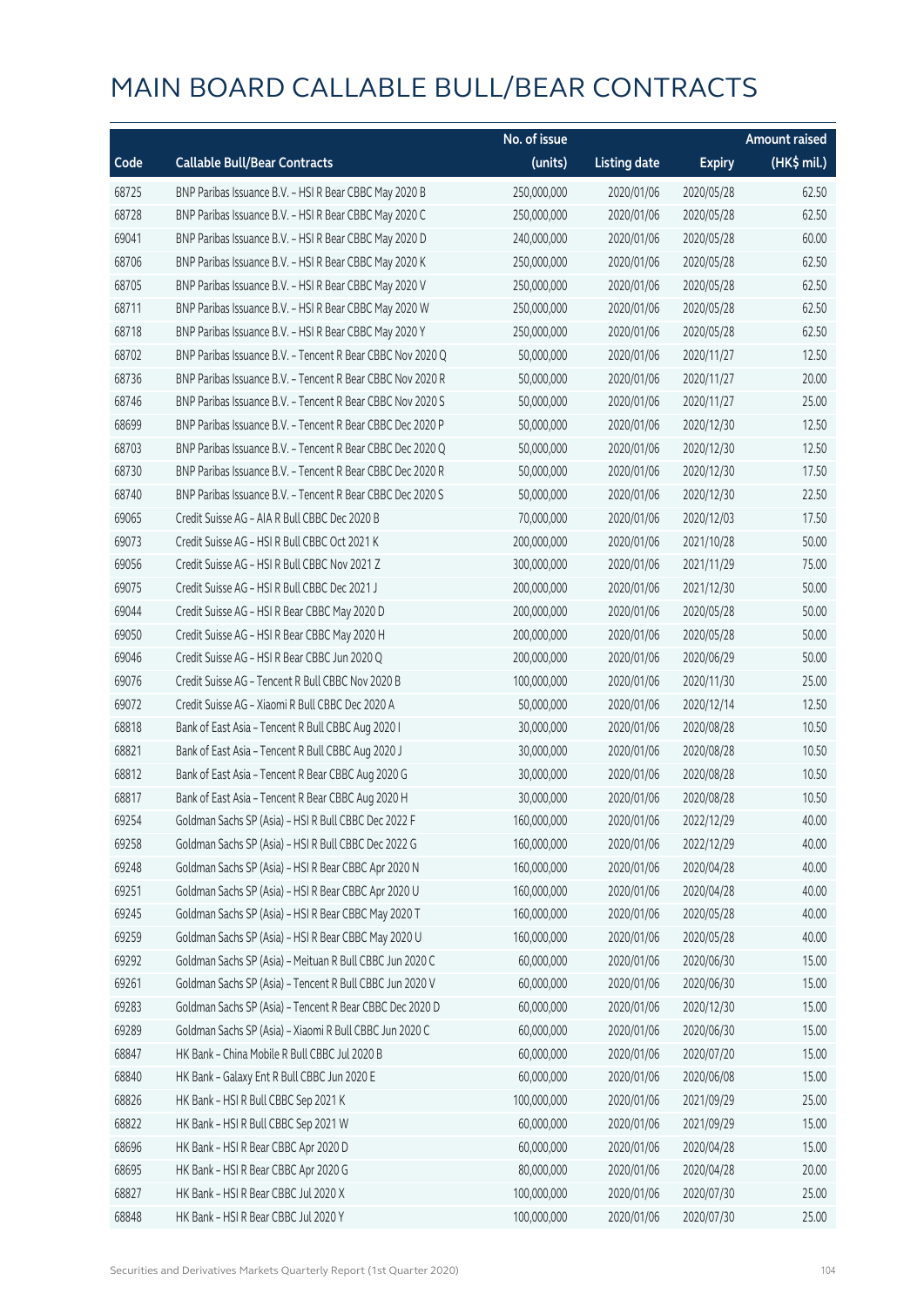|       |                                                              | No. of issue |                     |               | <b>Amount raised</b> |
|-------|--------------------------------------------------------------|--------------|---------------------|---------------|----------------------|
| Code  | <b>Callable Bull/Bear Contracts</b>                          | (units)      | <b>Listing date</b> | <b>Expiry</b> | (HK\$ mil.)          |
| 68835 | HK Bank - SUNAC R Bull CBBC May 2020 D                       | 40,000,000   | 2020/01/06          | 2020/05/07    | 10.00                |
| 68834 | HK Bank - Tencent R Bull CBBC Jun 2020 O                     | 40,000,000   | 2020/01/06          | 2020/06/08    | 10.00                |
| 68892 | Haitong Int'l Sec - HSI R Bull CBBC Feb 2022 V               | 150,000,000  | 2020/01/06          | 2022/02/25    | 37.50                |
| 68912 | Haitong Int'l Sec - HSI R Bull CBBC Mar 2022 C               | 150,000,000  | 2020/01/06          | 2022/03/30    | 37.50                |
| 68925 | Haitong Int'l Sec - HSI R Bull CBBC Mar 2022 D               | 100,000,000  | 2020/01/06          | 2022/03/30    | 25.00                |
| 68897 | Haitong Int'l Sec - HSI R Bear CBBC May 2020 B               | 150,000,000  | 2020/01/06          | 2020/05/28    | 37.50                |
| 68886 | Haitong Int'l Sec - HSI R Bear CBBC May 2020 C               | 150,000,000  | 2020/01/06          | 2020/05/28    | 37.50                |
| 68904 | Haitong Int'l Sec - HSI R Bear CBBC May 2020 D               | 150,000,000  | 2020/01/06          | 2020/05/28    | 37.50                |
| 68889 | Haitong Int'l Sec - HSI R Bear CBBC Jun 2020 E               | 150,000,000  | 2020/01/06          | 2020/06/29    | 37.50                |
| 68901 | Haitong Int'l Sec - HSI R Bear CBBC Jun 2020 F               | 150,000,000  | 2020/01/06          | 2020/06/29    | 37.50                |
| 68908 | Haitong Int'l Sec - HSI R Bear CBBC Jun 2020 G               | 150,000,000  | 2020/01/06          | 2020/06/29    | 37.50                |
| 69080 | Haitong Int'l Sec - Tencent R Bull CBBC Sep 2020 D           | 40,000,000   | 2020/01/06          | 2020/09/21    | 10.00                |
| 69082 | Haitong Int'l Sec - Tencent R Bear CBBC Sep 2020 B           | 40,000,000   | 2020/01/06          | 2020/09/07    | 15.24                |
| 69104 | J P Morgan SP BV - HSI R Bull CBBC Sep 2022 L                | 200,000,000  | 2020/01/06          | 2022/09/29    | 50.00                |
| 69142 | J P Morgan SP BV - HSI R Bull CBBC Sep 2022 M                | 200,000,000  | 2020/01/06          | 2022/09/29    | 50.00                |
| 69119 | J P Morgan SP BV - HSI R Bull CBBC Oct 2022 D                | 200,000,000  | 2020/01/06          | 2022/10/28    | 50.00                |
| 69126 | J P Morgan SP BV - HSI R Bull CBBC Nov 2022 D                | 200,000,000  | 2020/01/06          | 2022/11/29    | 50.00                |
| 69166 | J P Morgan SP BV - HSI R Bull CBBC Dec 2022 A                | 200,000,000  | 2020/01/06          | 2022/12/29    | 50.00                |
| 69085 | J P Morgan SP BV - HSI R Bear CBBC Apr 2020 S                | 200,000,000  | 2020/01/06          | 2020/04/28    | 50.00                |
| 69088 | J P Morgan SP BV - HSI R Bear CBBC Apr 2020 T                | 200,000,000  | 2020/01/06          | 2020/04/28    | 50.00                |
| 69101 | J P Morgan SP BV - HSI R Bear CBBC Apr 2020 W                | 200,000,000  | 2020/01/06          | 2020/04/28    | 50.00                |
| 69158 | J P Morgan SP BV - HSI R Bear CBBC May 2020 J                | 200,000,000  | 2020/01/06          | 2020/05/28    | 50.00                |
| 69148 | J P Morgan SP BV - HSI R Bear CBBC May 2020 M                | 200,000,000  | 2020/01/06          | 2020/05/28    | 50.00                |
| 69164 | J P Morgan SP BV - HSI R Bear CBBC May 2020 P                | 200,000,000  | 2020/01/06          | 2020/05/28    | 50.00                |
| 69137 | J P Morgan SP BV - Tencent R Bull CBBC Jun 2020 G            | 50,000,000   | 2020/01/06          | 2020/06/19    | 12.50                |
| 69140 | J P Morgan SP BV - Tencent R Bull CBBC Jun 2020 H            | 250,000,000  | 2020/01/06          | 2020/06/19    | 62.50                |
| 69219 | Morgan Stanley Asia Products - HSI R Bull CBBC Feb 2022 O    | 80,000,000   | 2020/01/06          | 2022/02/25    | 20.00                |
| 69233 | Morgan Stanley Asia Products - HSI R Bull CBBC Mar 2022 C    | 80,000,000   | 2020/01/06          | 2022/03/30    | 20.00                |
| 68756 | Morgan Stanley Asia Products - HSI R Bear CBBC Apr 2020 F    | 80,000,000   | 2020/01/06          | 2020/04/28    | 20.00                |
| 68765 | Morgan Stanley Asia Products - HSI R Bear CBBC May 2020 N    | 80,000,000   | 2020/01/06          | 2020/05/28    | 20.00                |
| 69244 | Morgan Stanley Asia Products - Tencent R Bull CBBC Jul 2020G | 50,000,000   | 2020/01/06          | 2020/07/20    | 12.50                |
| 69180 | SG Issuer - China Mobile R Bear CBBC Apr 2020 B              | 100,000,000  | 2020/01/06          | 2020/04/28    | 25.00                |
| 69217 | SG Issuer - A50 China R Bull CBBC Apr 2020 C                 | 100,000,000  | 2020/01/06          | 2020/04/29    | 25.00                |
| 69198 | SG Issuer - HSI R Bull CBBC May 2021 P                       | 250,000,000  | 2020/01/06          | 2021/05/28    | 62.50                |
| 69203 | SG Issuer - HSI R Bull CBBC May 2021 Q                       | 250,000,000  | 2020/01/06          | 2021/05/28    | 62.50                |
| 69193 | SG Issuer - HSI R Bull CBBC Jul 2021 V                       | 250,000,000  | 2020/01/06          | 2021/07/29    | 62.50                |
| 69204 | SG Issuer - HSI R Bull CBBC Aug 2021 A                       | 250,000,000  | 2020/01/06          | 2021/08/30    | 62.50                |
| 69196 | SG Issuer - HSI R Bull CBBC Aug 2021 W                       | 250,000,000  | 2020/01/06          | 2021/08/30    | 62.50                |
| 69167 | SG Issuer - HSI R Bear CBBC Apr 2020 H                       | 250,000,000  | 2020/01/06          | 2020/04/28    | 62.50                |
| 69168 | SG Issuer - HSI R Bear CBBC Apr 2020 O                       | 250,000,000  | 2020/01/06          | 2020/04/28    | 62.50                |
| 69169 | SG Issuer - HSI R Bear CBBC Apr 2020 P                       | 250,000,000  | 2020/01/06          | 2020/04/28    | 62.50                |
| 69170 | SG Issuer - HSI R Bear CBBC Apr 2020 W                       | 250,000,000  | 2020/01/06          | 2020/04/28    | 62.50                |
| 69171 | SG Issuer - HSI R Bear CBBC May 2020 H                       | 250,000,000  | 2020/01/06          | 2020/05/28    | 62.50                |
| 69178 | SG Issuer - HSI R Bear CBBC May 2020 K                       | 250,000,000  | 2020/01/06          | 2020/05/28    | 62.50                |
| 69191 | SG Issuer - HSI R Bear CBBC May 2020 M                       | 250,000,000  | 2020/01/06          | 2020/05/28    | 62.50                |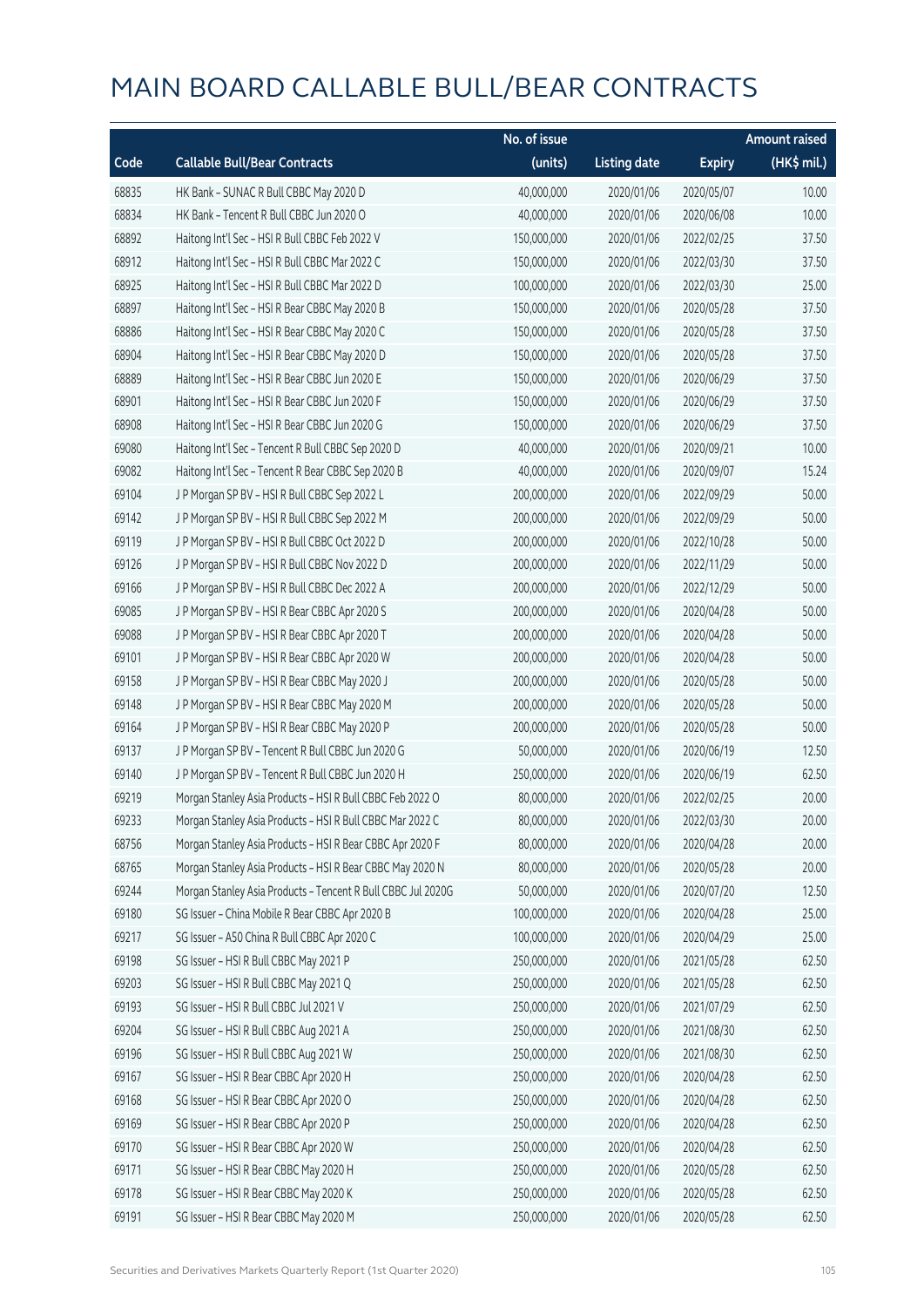|       |                                                        | No. of issue |                     |               | <b>Amount raised</b> |
|-------|--------------------------------------------------------|--------------|---------------------|---------------|----------------------|
| Code  | <b>Callable Bull/Bear Contracts</b>                    | (units)      | <b>Listing date</b> | <b>Expiry</b> | (HK\$ mil.)          |
| 69182 | SG Issuer - SUNAC R Bear CBBC Jul 2020 B               | 80,000,000   | 2020/01/06          | 2020/07/30    | 20.00                |
| 69214 | SG Issuer - Tencent R Bull CBBC May 2020 H             | 80,000,000   | 2020/01/06          | 2020/05/29    | 20.00                |
| 69216 | SG Issuer - Tencent R Bull CBBC Jun 2020 I             | 80,000,000   | 2020/01/06          | 2020/06/30    | 20.00                |
| 69183 | SG Issuer - Tencent R Bear CBBC Apr 2020 L             | 80,000,000   | 2020/01/06          | 2020/04/24    | 20.00                |
| 69186 | SG Issuer - Tencent R Bear CBBC Jun 2020 C             | 80,000,000   | 2020/01/06          | 2020/06/30    | 20.00                |
| 69188 | SG Issuer - Tencent R Bear CBBC Dec 2020 F             | 80,000,000   | 2020/01/06          | 2020/12/30    | 29.60                |
| 69190 | SG Issuer - Xiaomi R Bull CBBC Jul 2020 E              | 60,000,000   | 2020/01/06          | 2020/07/30    | 15.00                |
| 68943 | UBS AG - HSI R Bull CBBC Feb 2022 O                    | 200,000,000  | 2020/01/06          | 2022/02/25    | 50.00                |
| 68945 | UBS AG - HSI R Bull CBBC Feb 2022 P                    | 200,000,000  | 2020/01/06          | 2022/02/25    | 50.00                |
| 68929 | UBS AG - HSI R Bear CBBC Apr 2020 V                    | 200,000,000  | 2020/01/06          | 2020/04/28    | 50.00                |
| 68933 | UBS AG - HSI R Bear CBBC Apr 2020 W                    | 200,000,000  | 2020/01/06          | 2020/04/28    | 50.00                |
| 68983 | UBS AG - HSI R Bear CBBC Apr 2020 X                    | 200,000,000  | 2020/01/06          | 2020/04/28    | 50.00                |
| 68938 | UBS AG - HSI R Bear CBBC May 2020 B                    | 200,000,000  | 2020/01/06          | 2020/05/28    | 50.00                |
| 68937 | UBS AG - HSI R Bear CBBC Jun 2020 A                    | 200,000,000  | 2020/01/06          | 2020/06/29    | 50.00                |
| 68953 | UBS AG - Tencent R Bull CBBC May 2020 A                | 40,000,000   | 2020/01/06          | 2020/05/04    | 10.00                |
| 68971 | UBS AG - Tencent R Bear CBBC May 2020 A                | 200,000,000  | 2020/01/06          | 2020/05/04    | 50.00                |
| 68977 | UBS AG - Tencent R Bear CBBC Jun 2020 G                | 200,000,000  | 2020/01/06          | 2020/06/18    | 50.00                |
| 68851 | Bank Vontobel - CC Bank R Bull CBBC Jun 2020 B         | 40,000,000   | 2020/01/06          | 2020/06/05    | 10.00                |
| 68852 | Bank Vontobel - China Life R Bull CBBC Nov 2020 A      | 40,000,000   | 2020/01/06          | 2020/11/20    | 10.00                |
| 68790 | Bank Vontobel - HSBC R Bear CBBC Nov 2020 A            | 40,000,000   | 2020/01/06          | 2020/11/06    | 10.00                |
| 68855 | Bank Vontobel - HSI R Bull CBBC Dec 2021 F             | 80,000,000   | 2020/01/06          | 2021/12/30    | 20.00                |
| 68858 | Bank Vontobel - HSI R Bull CBBC Dec 2021 G             | 80,000,000   | 2020/01/06          | 2021/12/30    | 20.00                |
| 68861 | Bank Vontobel - HSI R Bull CBBC Dec 2021 H             | 80,000,000   | 2020/01/06          | 2021/12/30    | 20.00                |
| 68870 | Bank Vontobel - HSI R Bull CBBC Dec 2021 I             | 80,000,000   | 2020/01/06          | 2021/12/30    | 20.00                |
| 68881 | Bank Vontobel - HSI R Bull CBBC Dec 2021 J             | 80,000,000   | 2020/01/06          | 2021/12/30    | 20.00                |
| 68882 | Bank Vontobel - HSI R Bear CBBC May 2020 C             | 80,000,000   | 2020/01/06          | 2020/05/28    | 20.00                |
| 68883 | Bank Vontobel - HSI R Bear CBBC May 2020 D             | 80,000,000   | 2020/01/06          | 2020/05/28    | 20.00                |
| 68884 | Bank Vontobel - HSI R Bear CBBC May 2020 E             | 80,000,000   | 2020/01/06          | 2020/05/28    | 20.00                |
| 68795 | Bank Vontobel - ICBC R Bull CBBC Nov 2020 A            | 40,000,000   | 2020/01/06          | 2020/11/20    | 10.00                |
| 68768 | Bank Vontobel - Ping An R Bull CBBC Nov 2020 B         | 40,000,000   | 2020/01/06          | 2020/11/13    | 10.00                |
| 68793 | Bank Vontobel - Sunny Optical R Bear CBBC Oct 2020 A   | 40,000,000   | 2020/01/06          | 2020/10/16    | 10.00                |
| 69428 | BOCI Asia Ltd. - HSI R Bull CBBC Jan 2022 A            | 150,000,000  | 2020/01/07          | 2022/01/28    | 37.50                |
| 69430 | BOCI Asia Ltd. - HSI R Bull CBBC Jan 2022 B            | 150,000,000  | 2020/01/07          | 2022/01/28    | 37.50                |
| 69431 | BOCI Asia Ltd. - HSI R Bull CBBC Jan 2022 C            | 150,000,000  | 2020/01/07          | 2022/01/28    | 37.50                |
| 69434 | BOCI Asia Ltd. - HSI R Bull CBBC Jan 2022 D            | 150,000,000  | 2020/01/07          | 2022/01/28    | 37.50                |
| 69444 | BOCI Asia Ltd. - HSI R Bull CBBC Jan 2022 E            | 150,000,000  | 2020/01/07          | 2022/01/28    | 37.50                |
| 69293 | BOCI Asia Ltd. - HSI R Bear CBBC May 2020 M            | 150,000,000  | 2020/01/07          | 2020/05/28    | 37.50                |
| 69299 | BOCI Asia Ltd. - HSI R Bear CBBC May 2020 N            | 150,000,000  | 2020/01/07          | 2020/05/28    | 37.50                |
| 69307 | BOCI Asia Ltd. - HSI R Bear CBBC May 2020 O            | 150,000,000  | 2020/01/07          | 2020/05/28    | 37.50                |
| 69501 | BNP Paribas Issuance B.V. - HSI R Bull CBBC Sep 2021 D | 250,000,000  | 2020/01/07          | 2021/09/29    | 62.50                |
| 69508 | BNP Paribas Issuance B.V. - HSI R Bull CBBC Sep 2021 E | 250,000,000  | 2020/01/07          | 2021/09/29    | 62.50                |
| 69316 | BNP Paribas Issuance B.V. - HSI R Bear CBBC May 2020 E | 250,000,000  | 2020/01/07          | 2020/05/28    | 62.50                |
| 69319 | BNP Paribas Issuance B.V. - HSI R Bear CBBC May 2020 F | 250,000,000  | 2020/01/07          | 2020/05/28    | 62.50                |
| 69551 | BNP Paribas Issuance B.V. - HSI R Bear CBBC May 2020 G | 240,000,000  | 2020/01/07          | 2020/05/28    | 60.00                |
| 69634 | Credit Suisse AG - AIA R Bull CBBC Dec 2020 C          | 70,000,000   | 2020/01/07          | 2020/12/04    | 17.50                |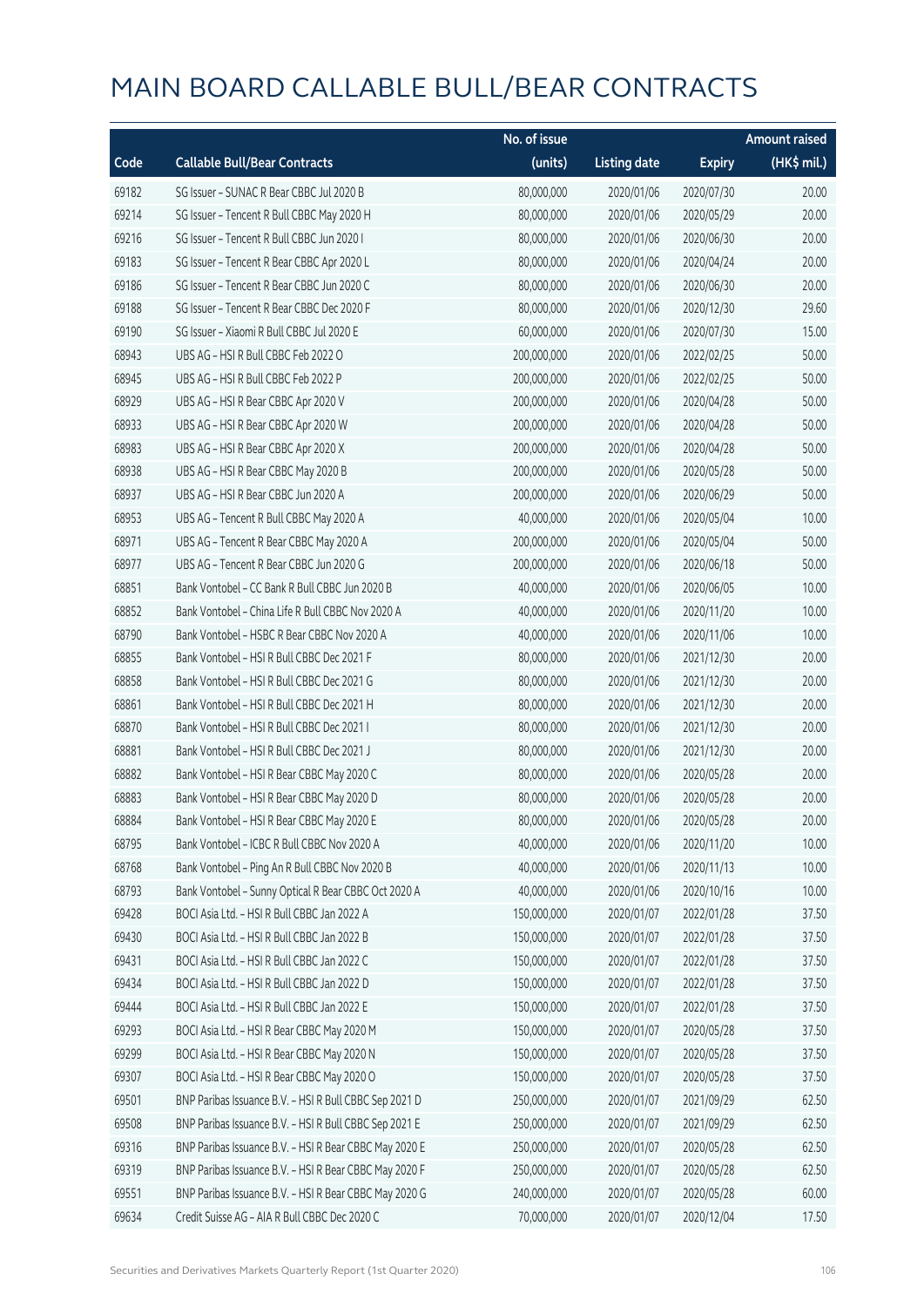|       |                                                          | No. of issue |                     |               | <b>Amount raised</b> |
|-------|----------------------------------------------------------|--------------|---------------------|---------------|----------------------|
| Code  | <b>Callable Bull/Bear Contracts</b>                      | (units)      | <b>Listing date</b> | <b>Expiry</b> | (HK\$ mil.)          |
| 69636 | Credit Suisse AG - CSPC Pharma R Bull CBBC Dec 2020 A    | 100,000,000  | 2020/01/07          | 2020/12/15    | 25.00                |
| 69632 | Credit Suisse AG - HSI R Bull CBBC Sep 2021 U            | 200,000,000  | 2020/01/07          | 2021/09/29    | 50.00                |
| 69626 | Credit Suisse AG - HSI R Bull CBBC Nov 2021 N            | 200,000,000  | 2020/01/07          | 2021/11/29    | 50.00                |
| 69627 | Credit Suisse AG - HSI R Bull CBBC Dec 2021 K            | 200,000,000  | 2020/01/07          | 2021/12/30    | 50.00                |
| 69631 | Credit Suisse AG - HSI R Bull CBBC Jan 2022 E            | 200,000,000  | 2020/01/07          | 2022/01/28    | 50.00                |
| 69622 | Credit Suisse AG - HSI R Bear CBBC May 2020 I            | 200,000,000  | 2020/01/07          | 2020/05/28    | 50.00                |
| 69624 | Credit Suisse AG - HSI R Bear CBBC May 2020 Q            | 200,000,000  | 2020/01/07          | 2020/05/28    | 50.00                |
| 69623 | Credit Suisse AG - HSI R Bear CBBC Jun 2020 R            | 200,000,000  | 2020/01/07          | 2020/06/29    | 50.00                |
| 69637 | Credit Suisse AG - SUNAC R Bull CBBC Dec 2020 A          | 60,000,000   | 2020/01/07          | 2020/12/14    | 15.00                |
| 69657 | Goldman Sachs SP (Asia) - HSI R Bull CBBC Dec 2022 H     | 160,000,000  | 2020/01/07          | 2022/12/29    | 40.00                |
| 69659 | Goldman Sachs SP (Asia) - HSI R Bull CBBC Dec 2022 I     | 160,000,000  | 2020/01/07          | 2022/12/29    | 40.00                |
| 69661 | Goldman Sachs SP (Asia) - HSI R Bull CBBC Dec 2022 J     | 160,000,000  | 2020/01/07          | 2022/12/29    | 40.00                |
| 69666 | Goldman Sachs SP (Asia) - HSI R Bull CBBC Dec 2022 K     | 160,000,000  | 2020/01/07          | 2022/12/29    | 40.00                |
| 69651 | Goldman Sachs SP (Asia) - HSI R Bear CBBC May 2020 V     | 160,000,000  | 2020/01/07          | 2020/05/28    | 40.00                |
| 69656 | Goldman Sachs SP (Asia) - HSI R Bear CBBC May 2020 W     | 160,000,000  | 2020/01/07          | 2020/05/28    | 40.00                |
| 69673 | Goldman Sachs SP (Asia) - Tencent R Bull CBBC Jun 2020 W | 60,000,000   | 2020/01/07          | 2020/06/30    | 15.00                |
| 69676 | Goldman Sachs SP (Asia) - Tencent R Bear CBBC Dec 2020 E | 60,000,000   | 2020/01/07          | 2020/12/30    | 15.00                |
| 69348 | HK Bank - HSI R Bull CBBC Dec 2021 D                     | 60,000,000   | 2020/01/07          | 2021/12/30    | 15.00                |
| 69359 | HK Bank - HSI R Bull CBBC Dec 2021 E                     | 80,000,000   | 2020/01/07          | 2021/12/30    | 20.00                |
| 69311 | HK Bank - HSI R Bear CBBC Apr 2020 H                     | 60,000,000   | 2020/01/07          | 2020/04/28    | 15.00                |
| 69312 | HK Bank - HSI R Bear CBBC Apr 2020 I                     | 80,000,000   | 2020/01/07          | 2020/04/28    | 20.00                |
| 69345 | HK Bank - HSI R Bear CBBC Jul 2020 M                     | 100,000,000  | 2020/01/07          | 2020/07/30    | 25.00                |
| 69346 | HK Bank - HSI R Bear CBBC Jul 2020 N                     | 100,000,000  | 2020/01/07          | 2020/07/30    | 25.00                |
| 69325 | HK Bank - HSI R Bear CBBC Jul 2020 Z                     | 100,000,000  | 2020/01/07          | 2020/07/30    | 25.00                |
| 69342 | HK Bank - HSI R Bear CBBC Sep 2020 B                     | 100,000,000  | 2020/01/07          | 2020/09/29    | 25.00                |
| 69351 | HK Bank - HSI R Bear CBBC Sep 2020 C                     | 100,000,000  | 2020/01/07          | 2020/09/29    | 25.00                |
| 69349 | HK Bank - Tencent R Bull CBBC Jun 2020 P                 | 40,000,000   | 2020/01/07          | 2020/06/26    | 10.00                |
| 69545 | Haitong Int'l Sec - AIA R Bull CBBC Oct 2020 A           | 50,000,000   | 2020/01/07          | 2020/10/29    | 12.50                |
| 69369 | Haitong Int'l Sec - HSI R Bull CBBC Oct 2021 F           | 150,000,000  | 2020/01/07          | 2021/10/28    | 37.50                |
| 69368 | Haitong Int'l Sec - HSI R Bull CBBC Jan 2022 S           | 150,000,000  | 2020/01/07          | 2022/01/28    | 37.50                |
| 69366 | Haitong Int'l Sec - HSI R Bull CBBC Feb 2022 Y           | 150,000,000  | 2020/01/07          | 2022/02/25    | 37.50                |
| 69372 | Haitong Int'l Sec - HSI R Bear CBBC Apr 2020 P           | 150,000,000  | 2020/01/07          | 2020/04/28    | 37.50                |
| 69371 | Haitong Int'l Sec - HSI R Bear CBBC May 2020 A           | 150,000,000  | 2020/01/07          | 2020/05/28    | 37.50                |
| 69360 | Haitong Int'l Sec - HSI R Bear CBBC May 2020 E           | 150,000,000  | 2020/01/07          | 2020/05/28    | 37.50                |
| 69373 | Haitong Int'l Sec - HSI R Bear CBBC May 2020 F           | 150,000,000  | 2020/01/07          | 2020/05/28    | 37.50                |
| 69547 | Haitong Int'l Sec - SUNAC R Bull CBBC Oct 2020 A         | 50,000,000   | 2020/01/07          | 2020/10/14    | 12.50                |
| 69548 | Haitong Int'l Sec - Tencent R Bear CBBC Jul 2020 F       | 40,000,000   | 2020/01/07          | 2020/07/13    | 10.00                |
| 69387 | J P Morgan SP BV - HSI R Bull CBBC Oct 2022 E            | 200,000,000  | 2020/01/07          | 2022/10/28    | 50.00                |
| 69389 | J P Morgan SP BV - HSI R Bull CBBC Oct 2022 F            | 200,000,000  | 2020/01/07          | 2022/10/28    | 50.00                |
| 69388 | J P Morgan SP BV - HSI R Bull CBBC Nov 2022 E            | 200,000,000  | 2020/01/07          | 2022/11/29    | 50.00                |
| 69391 | J P Morgan SP BV - HSI R Bull CBBC Nov 2022 F            | 200,000,000  | 2020/01/07          | 2022/11/29    | 50.00                |
| 69394 | J P Morgan SP BV - HSI R Bull CBBC Dec 2022 B            | 200,000,000  | 2020/01/07          | 2022/12/29    | 50.00                |
| 69376 | J P Morgan SP BV - HSI R Bear CBBC Apr 2020 A            | 200,000,000  | 2020/01/07          | 2020/04/28    | 50.00                |
| 69386 | J P Morgan SP BV - HSI R Bear CBBC Apr 2020 C            | 200,000,000  | 2020/01/07          | 2020/04/28    | 50.00                |
| 69381 | J P Morgan SP BV - HSI R Bear CBBC Apr 2020 Z            | 200,000,000  | 2020/01/07          | 2020/04/28    | 50.00                |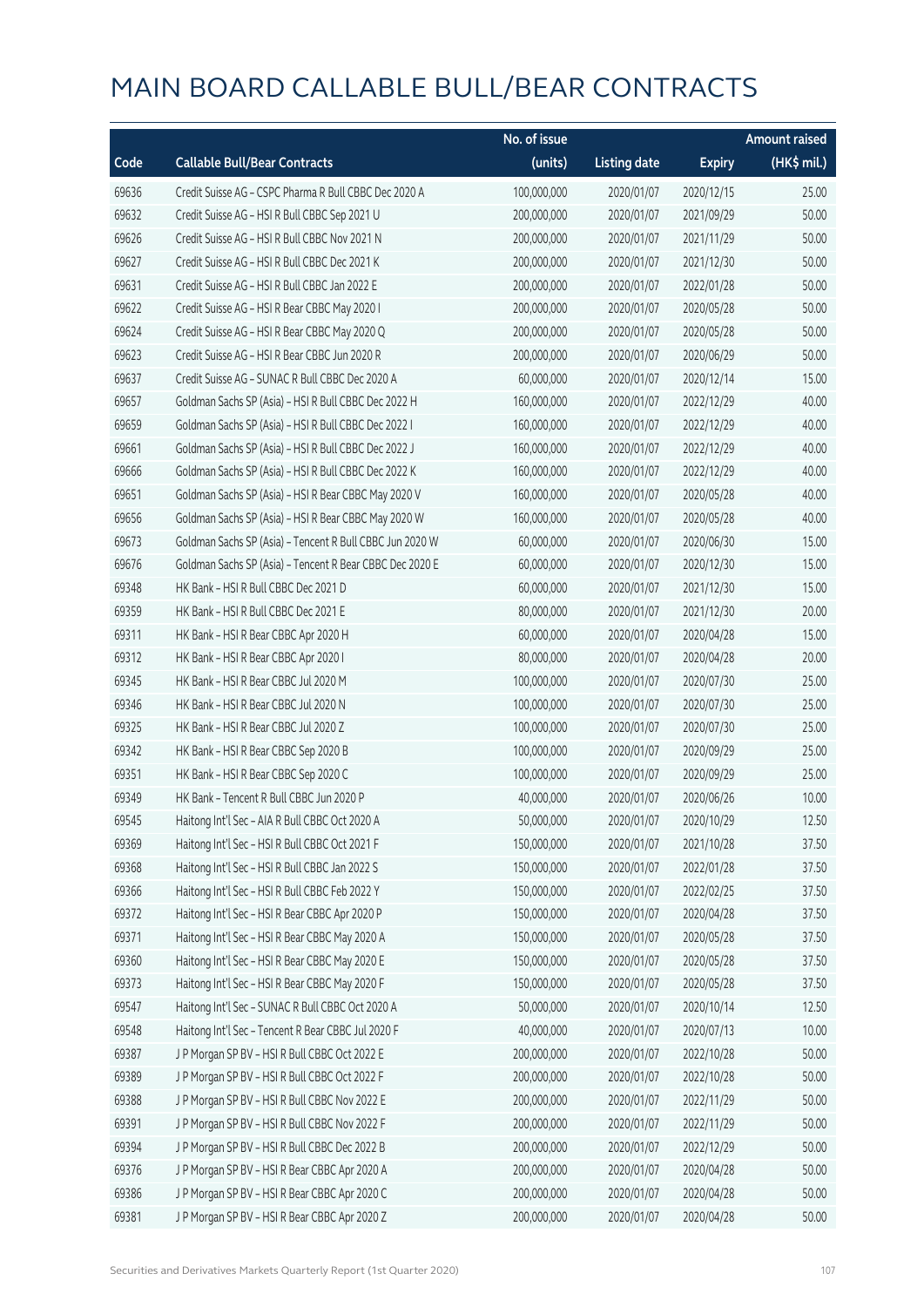|       |                                                              | No. of issue |                     |               | <b>Amount raised</b> |
|-------|--------------------------------------------------------------|--------------|---------------------|---------------|----------------------|
| Code  | <b>Callable Bull/Bear Contracts</b>                          | (units)      | <b>Listing date</b> | <b>Expiry</b> | (HK\$ mil.)          |
| 69425 | J P Morgan SP BV - HSI R Bear CBBC May 2020 F                | 200,000,000  | 2020/01/07          | 2020/05/28    | 50.00                |
| 69411 | J P Morgan SP BV - HSI R Bear CBBC May 2020 L                | 200,000,000  | 2020/01/07          | 2020/05/28    | 50.00                |
| 69412 | J P Morgan SP BV - HSI R Bear CBBC May 2020 N                | 200,000,000  | 2020/01/07          | 2020/05/28    | 50.00                |
| 69414 | J P Morgan SP BV - HSI R Bear CBBC May 2020 O                | 200,000,000  | 2020/01/07          | 2020/05/28    | 50.00                |
| 69402 | J P Morgan SP BV - HSI R Bear CBBC May 2020 Q                | 200,000,000  | 2020/01/07          | 2020/05/28    | 50.00                |
| 69406 | J P Morgan SP BV - HSI R Bear CBBC May 2020 R                | 200,000,000  | 2020/01/07          | 2020/05/28    | 50.00                |
| 69408 | J P Morgan SP BV - HSI R Bear CBBC May 2020 S                | 200,000,000  | 2020/01/07          | 2020/05/28    | 50.00                |
| 69415 | J P Morgan SP BV - HSI R Bear CBBC May 2020 T                | 200,000,000  | 2020/01/07          | 2020/05/28    | 50.00                |
| 69416 | J P Morgan SP BV - HSI R Bear CBBC May 2020 U                | 200,000,000  | 2020/01/07          | 2020/05/28    | 50.00                |
| 69538 | Morgan Stanley Asia Products - HSI R Bull CBBC Jan 2022 T    | 80,000,000   | 2020/01/07          | 2022/01/28    | 20.00                |
| 69520 | Morgan Stanley Asia Products - HSI R Bull CBBC Feb 2022 P    | 80,000,000   | 2020/01/07          | 2022/02/25    | 20.00                |
| 69515 | Morgan Stanley Asia Products - HSI R Bear CBBC Apr 2020 O    | 80,000,000   | 2020/01/07          | 2020/04/28    | 20.00                |
| 69530 | Morgan Stanley Asia Products - HSI R Bear CBBC May 2020 O    | 80,000,000   | 2020/01/07          | 2020/05/28    | 20.00                |
| 69541 | Morgan Stanley Asia Products - HSI R Bear CBBC May 2020 P    | 80,000,000   | 2020/01/07          | 2020/05/28    | 20.00                |
| 69539 | Morgan Stanley Asia Products - HSI R Bear CBBC Jun 2020 D    | 80,000,000   | 2020/01/07          | 2020/06/29    | 20.00                |
| 69579 | SG Issuer - HSI R Bull CBBC May 2021 L                       | 250,000,000  | 2020/01/07          | 2021/05/28    | 62.50                |
| 69584 | SG Issuer - HSI R Bull CBBC May 2021 S                       | 250,000,000  | 2020/01/07          | 2021/05/28    | 62.50                |
| 69586 | SG Issuer - HSI R Bull CBBC May 2021 T                       | 250,000,000  | 2020/01/07          | 2021/05/28    | 62.50                |
| 69588 | SG Issuer - HSI R Bull CBBC Jul 2021 N                       | 250,000,000  | 2020/01/07          | 2021/07/29    | 62.50                |
| 69594 | SG Issuer - HSI R Bull CBBC Jul 2021 R                       | 250,000,000  | 2020/01/07          | 2021/07/29    | 62.50                |
| 69598 | SG Issuer - HSI R Bull CBBC Aug 2021 B                       | 250,000,000  | 2020/01/07          | 2021/08/30    | 62.50                |
| 69602 | SG Issuer - HSI R Bull CBBC Aug 2021 N                       | 250,000,000  | 2020/01/07          | 2021/08/30    | 62.50                |
| 69558 | SG Issuer - HSI R Bear CBBC Apr 2020 A                       | 250,000,000  | 2020/01/07          | 2020/04/28    | 62.50                |
| 69562 | SG Issuer - HSI R Bear CBBC Apr 2020 F                       | 250,000,000  | 2020/01/07          | 2020/04/28    | 62.50                |
| 69556 | SG Issuer - HSI R Bear CBBC Apr 2020 Y                       | 250,000,000  | 2020/01/07          | 2020/04/28    | 62.50                |
| 69563 | SG Issuer - HSI R Bear CBBC May 2020 A                       | 250,000,000  | 2020/01/07          | 2020/05/28    | 62.50                |
| 69570 | SG Issuer - HSI R Bear CBBC May 2020 F                       | 250,000,000  | 2020/01/07          | 2020/05/28    | 62.50                |
| 69574 | SG Issuer - HSI R Bear CBBC May 2020 N                       | 250,000,000  | 2020/01/07          | 2020/05/28    | 62.50                |
| 69576 | SG Issuer - HSI R Bear CBBC May 2020 Q                       | 250,000,000  | 2020/01/07          | 2020/05/28    | 62.50                |
| 69616 | SG Issuer - SUNAC R Bull CBBC Jul 2020 F                     | 80,000,000   | 2020/01/07          | 2020/07/31    | 20.00                |
| 69617 | SG Issuer - Tencent R Bull CBBC May 2020 I                   | 80,000,000   | 2020/01/07          | 2020/05/29    | 20.00                |
| 69499 | UBS AG - CSOP A50 ETF R Bull CBBC Nov 2020 D                 | 50,000,000   | 2020/01/07          | 2020/11/23    | 12.50                |
| 69465 | UBS AG - HSI R Bull CBBC Feb 2022 Q                          | 200,000,000  | 2020/01/07          | 2022/02/25    | 50.00                |
| 69466 | UBS AG - HSI R Bull CBBC Feb 2022 R                          | 200,000,000  | 2020/01/07          | 2022/02/25    | 50.00                |
| 69461 | UBS AG - HSI R Bear CBBC Apr 2020 B                          | 200,000,000  | 2020/01/07          | 2020/04/28    | 50.00                |
| 69456 | UBS AG - HSI R Bear CBBC Apr 2020 Y                          | 200,000,000  | 2020/01/07          | 2020/04/28    | 50.00                |
| 69459 | UBS AG - HSI R Bear CBBC Apr 2020 Z                          | 200,000,000  | 2020/01/07          | 2020/04/28    | 50.00                |
| 69489 | UBS AG - HSI R Bear CBBC May 2020 C                          | 200,000,000  | 2020/01/07          | 2020/05/28    | 50.00                |
| 69485 | UBS AG - Meituan Dianping R Bull CBBC Apr 2020 C             | 50,000,000   | 2020/01/07          | 2020/04/27    | 12.50                |
| 69481 | UBS AG - Ping An R Bull CBBC Apr 2020 D                      | 100,000,000  | 2020/01/07          | 2020/04/27    | 25.00                |
| 69471 | UBS AG - Tencent R Bull CBBC Aug 2020 A                      | 200,000,000  | 2020/01/07          | 2020/08/10    | 50.00                |
| 69480 | UBS AG - Tencent R Bear CBBC Apr 2020 G                      | 40,000,000   | 2020/01/07          | 2020/04/27    | 10.00                |
| 69716 | BNP Paribas Issuance B.V. - CSOP A50 ETF R Bull CBBC Dec20 G | 60,000,000   | 2020/01/08          | 2020/12/30    | 15.00                |
| 69725 | BNP Paribas Issuance B.V. - HKEX R Bull CBBC Sep 2020 Z      | 50,000,000   | 2020/01/08          | 2020/09/29    | 12.50                |
| 69818 | BNP Paribas Issuance B.V. - HSI R Bull CBBC Sep 2021 X       | 250,000,000  | 2020/01/08          | 2021/09/29    | 62.50                |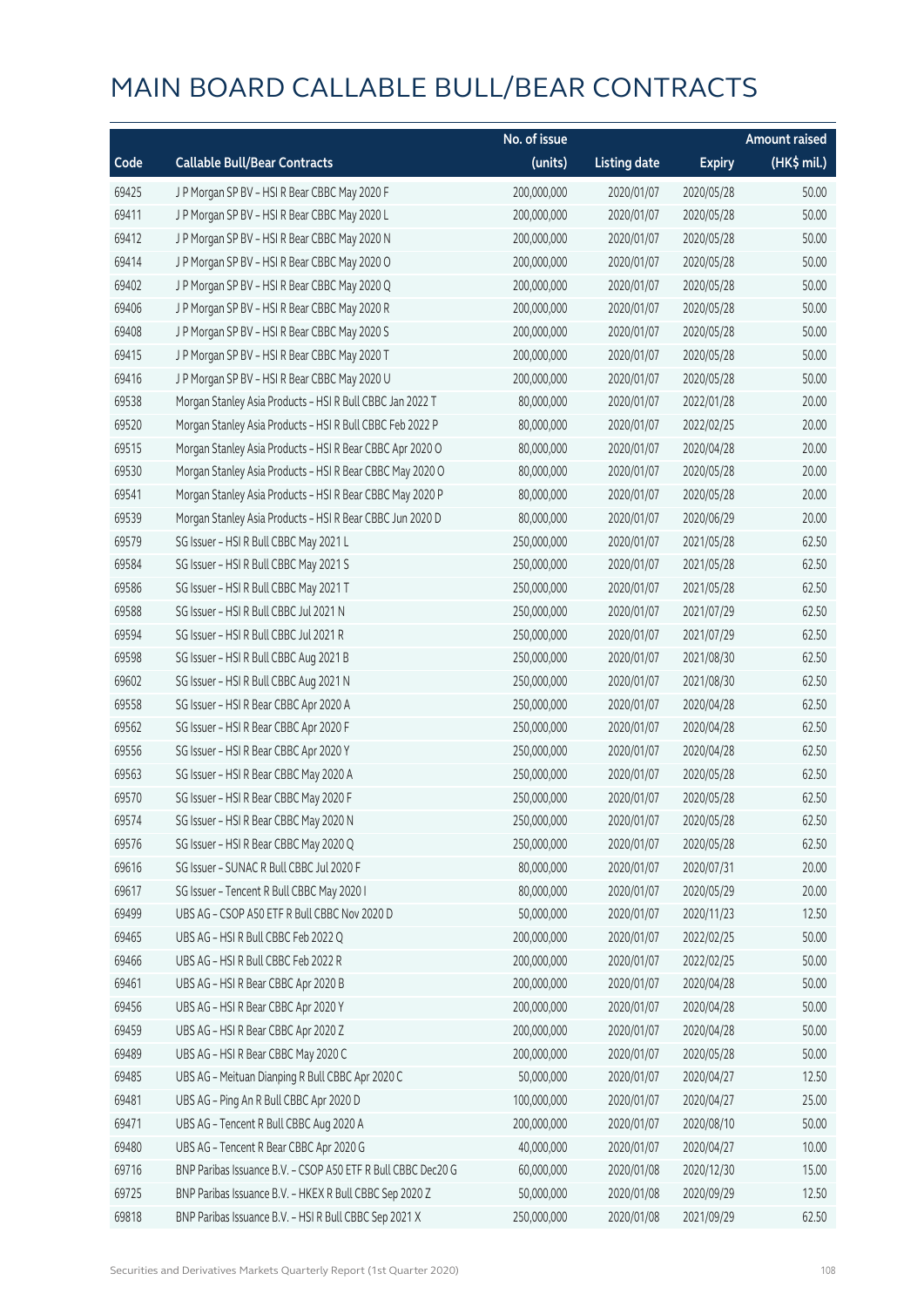|       |                                                             | No. of issue |                     |               | <b>Amount raised</b>  |
|-------|-------------------------------------------------------------|--------------|---------------------|---------------|-----------------------|
| Code  | <b>Callable Bull/Bear Contracts</b>                         | (units)      | <b>Listing date</b> | <b>Expiry</b> | $(HK\frac{1}{2}mil.)$ |
| 69826 | BNP Paribas Issuance B.V. - HSI R Bull CBBC Sep 2021 Y      | 250,000,000  | 2020/01/08          | 2021/09/29    | 62.50                 |
| 69740 | BNP Paribas Issuance B.V. - HSI R Bear CBBC May 2020 H      | 250,000,000  | 2020/01/08          | 2020/05/28    | 62.50                 |
| 69747 | BNP Paribas Issuance B.V. - HSI R Bear CBBC May 2020 M      | 250,000,000  | 2020/01/08          | 2020/05/28    | 62.50                 |
| 69748 | BNP Paribas Issuance B.V. - HSI R Bear CBBC May 2020 N      | 250,000,000  | 2020/01/08          | 2020/05/28    | 62.50                 |
| 69829 | BNP Paribas Issuance B.V. - HSI R Bear CBBC May 2020 O      | 250,000,000  | 2020/01/08          | 2020/05/28    | 62.50                 |
| 69729 | BNP Paribas Issuance B.V. - Tencent R Bull CBBC Dec 2020 Q  | 50,000,000   | 2020/01/08          | 2020/12/30    | 12.50                 |
| 69754 | Credit Suisse AG - HSI R Bull CBBC Oct 2021 Y               | 200,000,000  | 2020/01/08          | 2021/10/28    | 50.00                 |
| 69755 | Credit Suisse AG - HSI R Bull CBBC Nov 2021 R               | 200,000,000  | 2020/01/08          | 2021/11/29    | 50.00                 |
| 69749 | Credit Suisse AG - HSI R Bull CBBC Dec 2021 N               | 200,000,000  | 2020/01/08          | 2021/12/30    | 50.00                 |
| 69888 | Credit Suisse AG - HSI R Bear CBBC May 2020 R               | 200,000,000  | 2020/01/08          | 2020/05/28    | 50.00                 |
| 69884 | Credit Suisse AG - HSI R Bear CBBC Jun 2020 S               | 200,000,000  | 2020/01/08          | 2020/06/29    | 50.00                 |
| 69889 | Goldman Sachs SP (Asia) - HSI R Bull CBBC Dec 2022 L        | 160,000,000  | 2020/01/08          | 2022/12/29    | 40.00                 |
| 69904 | Goldman Sachs SP (Asia) - HSI R Bull CBBC Dec 2022 M        | 160,000,000  | 2020/01/08          | 2022/12/29    | 40.00                 |
| 69906 | Goldman Sachs SP (Asia) - HSI R Bull CBBC Dec 2022 N        | 160,000,000  | 2020/01/08          | 2022/12/29    | 40.00                 |
| 69907 | Goldman Sachs SP (Asia) - HSI R Bear CBBC May 2020 X        | 160,000,000  | 2020/01/08          | 2020/05/28    | 40.00                 |
| 69918 | Goldman Sachs SP (Asia) - Tencent R Bull CBBC Jun 2020 X    | 60,000,000   | 2020/01/08          | 2020/06/30    | 15.00                 |
| 69919 | Goldman Sachs SP (Asia) - Tencent R Bear CBBC Dec 2020 F    | 60,000,000   | 2020/01/08          | 2020/12/30    | 15.00                 |
| 69803 | Haitong Int'l Sec - CSPC Pharma R Bull CBBC Sep 2020 A      | 50,000,000   | 2020/01/08          | 2020/09/22    | 12.50                 |
| 69762 | Haitong Int'l Sec - HSI R Bull CBBC Feb 2022 N              | 150,000,000  | 2020/01/08          | 2022/02/25    | 37.50                 |
| 69766 | Haitong Int'l Sec - HSI R Bull CBBC Sep 2022 A              | 150,000,000  | 2020/01/08          | 2022/09/29    | 37.50                 |
| 69817 | Haitong Int'l Sec - HSI R Bear CBBC Apr 2020 V              | 150,000,000  | 2020/01/08          | 2020/04/28    | 37.50                 |
| 69765 | Haitong Int'l Sec - HSI R Bear CBBC May 2020 G              | 150,000,000  | 2020/01/08          | 2020/05/28    | 37.50                 |
| 69767 | Haitong Int'l Sec - Meituan Dianping R Bull CBBC Jun 2020 D | 40,000,000   | 2020/01/08          | 2020/06/29    | 10.00                 |
| 69805 | Haitong Int'l Sec - Tencent R Bear CBBC Sep 2020 C          | 40,000,000   | 2020/01/08          | 2020/09/04    | 10.00                 |
| 69845 | J P Morgan SP BV - HSI R Bull CBBC Oct 2022 G               | 200,000,000  | 2020/01/08          | 2022/10/28    | 50.00                 |
| 69852 | J P Morgan SP BV - HSI R Bull CBBC Oct 2022 H               | 200,000,000  | 2020/01/08          | 2022/10/28    | 50.00                 |
| 69856 | J P Morgan SP BV - HSI R Bull CBBC Oct 2022 I               | 200,000,000  | 2020/01/08          | 2022/10/28    | 50.00                 |
| 69857 | J P Morgan SP BV - HSI R Bear CBBC Apr 2020 U               | 200,000,000  | 2020/01/08          | 2020/04/28    | 50.00                 |
| 69877 | J P Morgan SP BV - HSI R Bear CBBC Apr 2020 V               | 200,000,000  | 2020/01/08          | 2020/04/28    | 50.00                 |
| 69880 | J P Morgan SP BV - HSI R Bear CBBC Apr 2020 X               | 200,000,000  | 2020/01/08          | 2020/04/28    | 50.00                 |
| 69858 | J P Morgan SP BV - HSI R Bear CBBC May 2020 H               | 200,000,000  | 2020/01/08          | 2020/05/28    | 50.00                 |
| 69860 | J P Morgan SP BV - HSI R Bear CBBC May 2020 I               | 200,000,000  | 2020/01/08          | 2020/05/28    | 50.00                 |
| 69863 | J P Morgan SP BV - HSI R Bear CBBC May 2020 V               | 200,000,000  | 2020/01/08          | 2020/05/28    | 50.00                 |
| 69869 | J P Morgan SP BV - HSI R Bear CBBC May 2020 W               | 200,000,000  | 2020/01/08          | 2020/05/28    | 50.00                 |
| 69871 | J P Morgan SP BV - HSI R Bear CBBC May 2020 X               | 200,000,000  | 2020/01/08          | 2020/05/28    | 50.00                 |
| 69873 | J P Morgan SP BV - HSI R Bear CBBC May 2020 Y               | 200,000,000  | 2020/01/08          | 2020/05/28    | 53.00                 |
| 69874 | J P Morgan SP BV - HSI R Bear CBBC May 2020 Z               | 200,000,000  | 2020/01/08          | 2020/05/28    | 78.00                 |
| 69994 | SG Issuer - HKEX R Bull CBBC Jun 2020 F                     | 50,000,000   | 2020/01/08          | 2020/06/30    | 12.50                 |
| 69938 | SG Issuer - HSI R Bull CBBC May 2021 G                      | 250,000,000  | 2020/01/08          | 2021/05/28    | 62.50                 |
| 69947 | SG Issuer - HSI R Bull CBBC May 2021 J                      | 250,000,000  | 2020/01/08          | 2021/05/28    | 62.50                 |
| 69951 | SG Issuer - HSI R Bull CBBC Jul 2021 K                      | 250,000,000  | 2020/01/08          | 2021/07/29    | 62.50                 |
| 69953 | SG Issuer - HSI R Bull CBBC Jul 2021 M                      | 250,000,000  | 2020/01/08          | 2021/07/29    | 62.50                 |
| 69958 | SG Issuer - HSI R Bull CBBC Aug 2021 I                      | 250,000,000  | 2020/01/08          | 2021/08/30    | 62.50                 |
| 69954 | SG Issuer - HSI R Bull CBBC Aug 2021 R                      | 250,000,000  | 2020/01/08          | 2021/08/30    | 62.50                 |
| 69956 | SG Issuer - HSI R Bull CBBC Aug 2021 S                      | 250,000,000  | 2020/01/08          | 2021/08/30    | 62.50                 |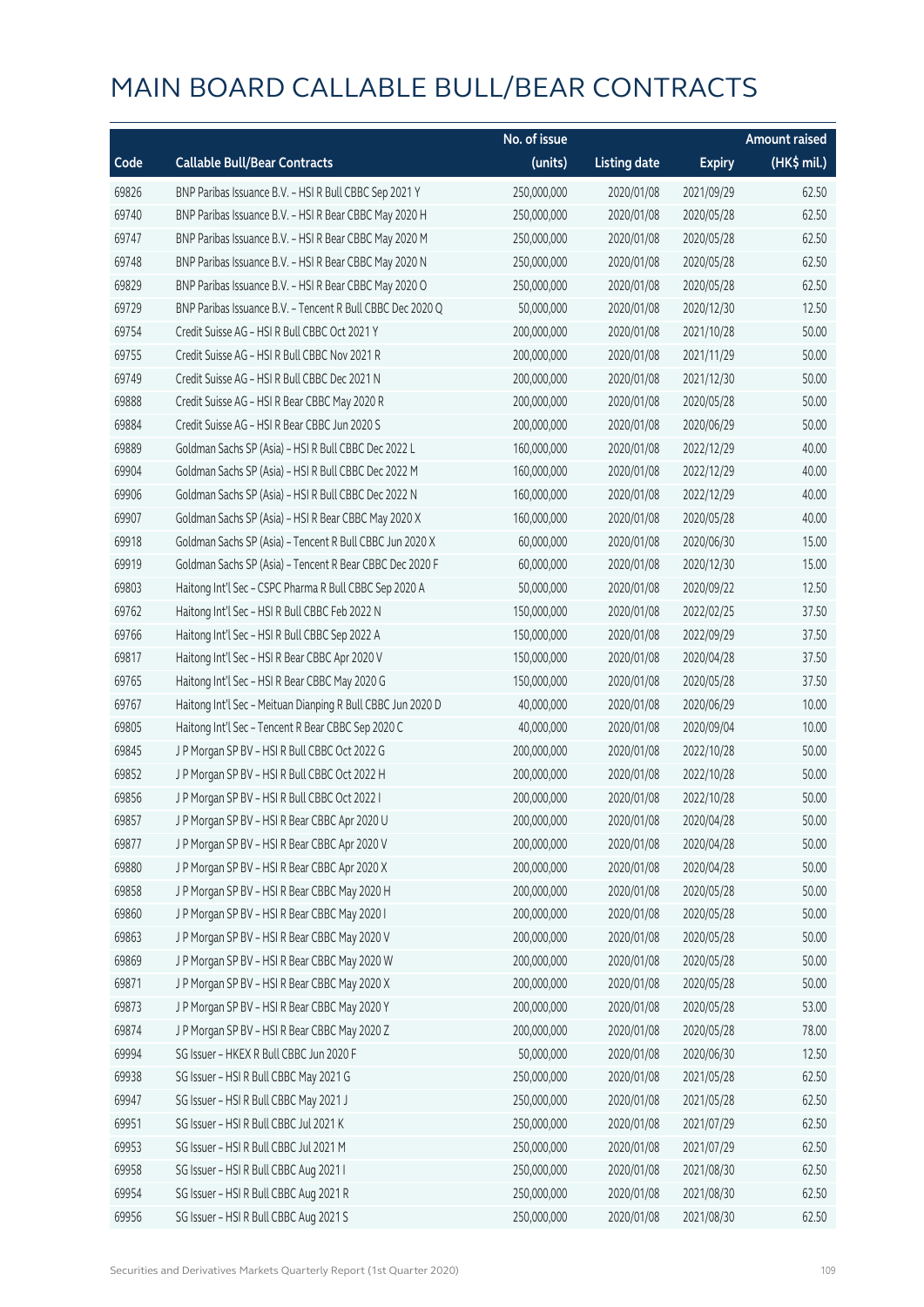|       |                                                              | No. of issue |                     |               | <b>Amount raised</b> |
|-------|--------------------------------------------------------------|--------------|---------------------|---------------|----------------------|
| Code  | <b>Callable Bull/Bear Contracts</b>                          | (units)      | <b>Listing date</b> | <b>Expiry</b> | $(HK\$ mil.)         |
| 69972 | SG Issuer - HSI R Bear CBBC Apr 2020 I                       | 250,000,000  | 2020/01/08          | 2020/04/28    | 62.50                |
| 69973 | SG Issuer - HSI R Bear CBBC May 2020 R                       | 250,000,000  | 2020/01/08          | 2020/05/28    | 62.50                |
| 69974 | SG Issuer - HSI R Bear CBBC May 2020 U                       | 250,000,000  | 2020/01/08          | 2020/05/28    | 62.50                |
| 69976 | SG Issuer - HSI R Bear CBBC May 2020 V                       | 250,000,000  | 2020/01/08          | 2020/05/28    | 62.50                |
| 69979 | SG Issuer - HSI R Bear CBBC May 2020 Z                       | 250,000,000  | 2020/01/08          | 2020/05/28    | 62.50                |
| 69982 | SG Issuer - HSI R Bear CBBC Jul 2020 G                       | 250,000,000  | 2020/01/08          | 2020/07/30    | 62.50                |
| 69992 | SG Issuer - HSI R Bear CBBC Jul 2020 H                       | 250,000,000  | 2020/01/08          | 2020/07/30    | 62.50                |
| 69964 | SG Issuer - Meituan Dianping R Bull CBBC Jul 2020 D          | 100,000,000  | 2020/01/08          | 2020/07/27    | 25.00                |
| 69965 | SG Issuer - Ping An R Bull CBBC Aug 2020 G                   | 100,000,000  | 2020/01/08          | 2020/08/07    | 25.00                |
| 69960 | SG Issuer - SHK Ppt R Bull CBBC May 2020 B                   | 100,000,000  | 2020/01/08          | 2020/05/20    | 25.00                |
| 69961 | SG Issuer - Tencent R Bull CBBC May 2020 J                   | 80,000,000   | 2020/01/08          | 2020/05/29    | 20.00                |
| 69971 | SG Issuer - Tencent R Bull CBBC Jun 2020 J                   | 80,000,000   | 2020/01/08          | 2020/06/30    | 20.00                |
| 69995 | SG Issuer - Tencent R Bear CBBC Dec 2020 G                   | 80,000,000   | 2020/01/08          | 2020/12/30    | 20.00                |
| 57001 | SG Issuer - Tencent R Bear CBBC Dec 2020 H                   | 80,000,000   | 2020/01/08          | 2020/12/30    | 20.00                |
| 69768 | UBS AG - HSI R Bull CBBC Mar 2022 A                          | 200,000,000  | 2020/01/08          | 2022/03/30    | 50.00                |
| 69771 | UBS AG - HSI R Bull CBBC Mar 2022 B                          | 200,000,000  | 2020/01/08          | 2022/03/30    | 50.00                |
| 69784 | UBS AG - HSI R Bear CBBC Apr 2020 D                          | 200,000,000  | 2020/01/08          | 2020/04/28    | 50.00                |
| 69785 | UBS AG - HSI R Bear CBBC Apr 2020 E                          | 200,000,000  | 2020/01/08          | 2020/04/28    | 50.00                |
| 69688 | Bank Vontobel - HSI R Bull CBBC Dec 2021 K                   | 80,000,000   | 2020/01/08          | 2021/12/30    | 20.00                |
| 69701 | Bank Vontobel - HSI R Bull CBBC Dec 2021 L                   | 80,000,000   | 2020/01/08          | 2021/12/30    | 20.00                |
| 69705 | Bank Vontobel - HSI R Bear CBBC May 2020 F                   | 80,000,000   | 2020/01/08          | 2020/05/28    | 20.00                |
| 69712 | Bank Vontobel - HSI R Bear CBBC May 2020 G                   | 80,000,000   | 2020/01/08          | 2020/05/28    | 20.00                |
| 57206 | BOCI Asia Ltd. - AIA R Bull CBBC Jun 2020 A                  | 40,000,000   | 2020/01/09          | 2020/06/30    | 10.00                |
| 57204 | BOCI Asia Ltd. - China Mobile R Bull CBBC Jun 2020 A         | 40,000,000   | 2020/01/09          | 2020/06/30    | 10.00                |
| 57187 | BOCI Asia Ltd. - HKEX R Bear CBBC Jul 2020 A                 | 40,000,000   | 2020/01/09          | 2020/07/27    | 13.20                |
| 57197 | BOCI Asia Ltd. - HSBC R Bull CBBC Jun 2020 A                 | 40,000,000   | 2020/01/09          | 2020/06/30    | 10.00                |
| 57741 | BOCI Asia Ltd. - HSI R Bull CBBC Jan 2022 F                  | 150,000,000  | 2020/01/09          | 2022/01/28    | 37.50                |
| 57002 | BOCI Asia Ltd. - HSI R Bear CBBC May 2020 P                  | 150,000,000  | 2020/01/09          | 2020/05/28    | 37.50                |
| 57005 | BOCI Asia Ltd. - HSI R Bear CBBC May 2020 Q                  | 150,000,000  | 2020/01/09          | 2020/05/28    | 37.50                |
| 57742 | BOCI Asia Ltd. - HSI R Bear CBBC May 2020 R                  | 150,000,000  | 2020/01/09          | 2020/05/28    | 37.50                |
| 57749 | BOCI Asia Ltd. - HSI R Bear CBBC May 2020 S                  | 150,000,000  | 2020/01/09          | 2020/05/28    | 37.50                |
| 57756 | BOCI Asia Ltd. - HSI R Bear CBBC May 2020 T                  | 150,000,000  | 2020/01/09          | 2020/05/28    | 37.50                |
| 57766 | BOCI Asia Ltd. - HSI R Bear CBBC May 2020 U                  | 150,000,000  | 2020/01/09          | 2020/05/28    | 39.00                |
| 57186 | BOCI Asia Ltd. - Meituan Dianping R Bull CBBC May 2020 A     | 40,000,000   | 2020/01/09          | 2020/05/18    | 10.00                |
| 57195 | BOCI Asia Ltd. - Ping An R Bull CBBC May 2020 A              | 70,000,000   | 2020/01/09          | 2020/05/18    | 17.50                |
| 57199 | BOCI Asia Ltd. - SHK Ppt R Bull CBBC Aug 2020 A              | 40,000,000   | 2020/01/09          | 2020/08/31    | 10.00                |
| 57208 | BOCI Asia Ltd. - SUNAC R Bull CBBC Sep 2020 A                | 40,000,000   | 2020/01/09          | 2020/09/30    | 10.00                |
| 57182 | BOCI Asia Ltd. - Sunny Optical R Bull CBBC Jul 2020 A        | 40,000,000   | 2020/01/09          | 2020/07/27    | 10.40                |
| 57176 | BOCI Asia Ltd. - Tencent R Bull CBBC Jun 2020 A              | 40,000,000   | 2020/01/09          | 2020/06/08    | 13.20                |
| 57190 | BOCI Asia Ltd. - Xiaomi R Bear CBBC May 2020 A               | 40,000,000   | 2020/01/09          | 2020/05/18    | 10.00                |
| 57174 | BNP Paribas Issuance B.V. - Galaxy Ent R Bull CBBC Nov2020 D | 150,000,000  | 2020/01/09          | 2020/11/27    | 37.50                |
| 57175 | BNP Paribas Issuance B.V. - HKEX R Bear CBBC Jul 2020 K      | 50,000,000   | 2020/01/09          | 2020/07/30    | 12.50                |
| 57159 | BNP Paribas Issuance B.V. - HKEX R Bear CBBC Jul 2020 L      | 50,000,000   | 2020/01/09          | 2020/07/30    | 12.50                |
| 57167 | BNP Paribas Issuance B.V. - HSBC R Bull CBBC Dec 2020 A      | 150,000,000  | 2020/01/09          | 2020/12/30    | 37.50                |
| 57558 | BNP Paribas Issuance B.V. - HSI R Bull CBBC Sep 2021 F       | 250,000,000  | 2020/01/09          | 2021/09/29    | 62.50                |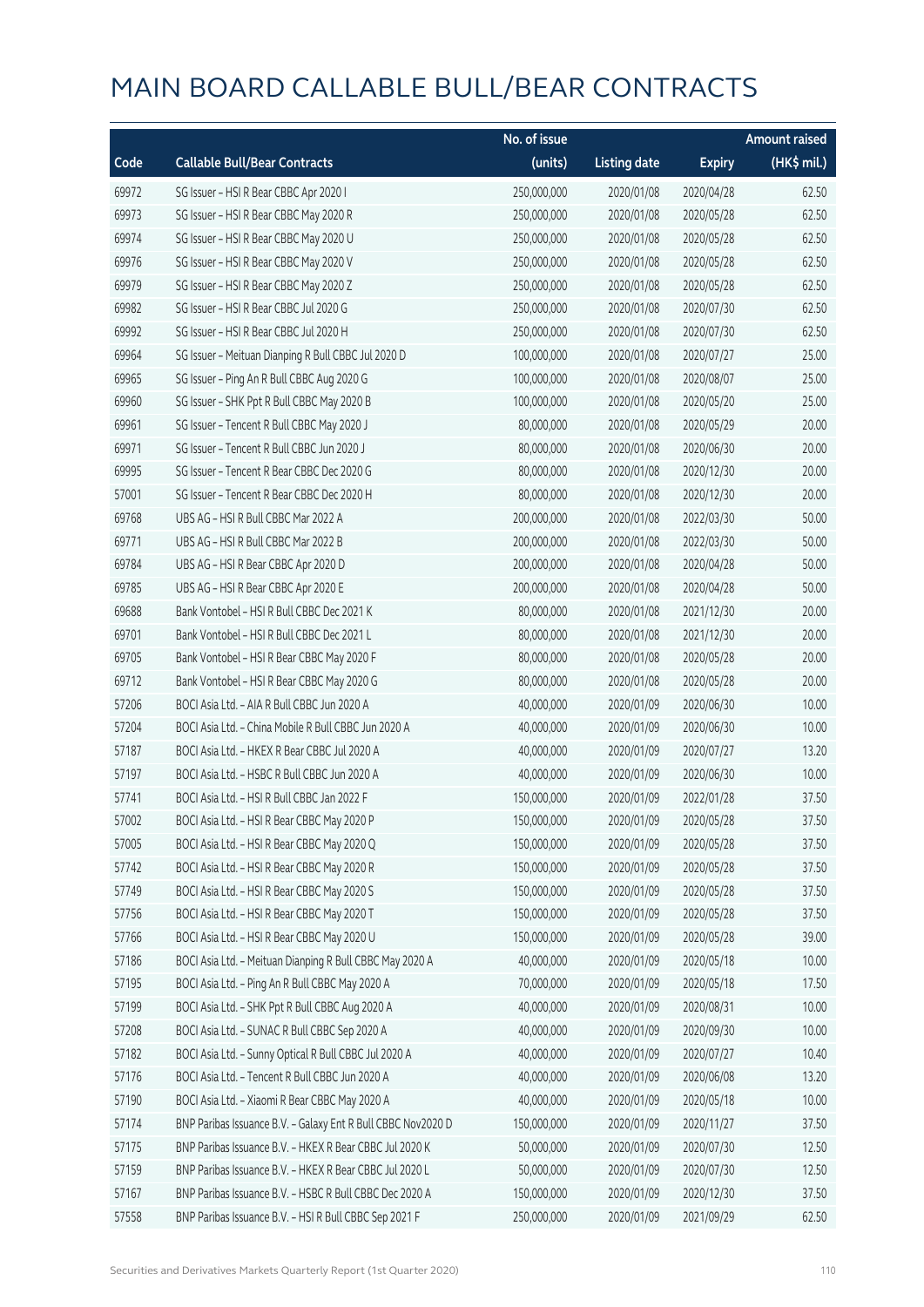|       |                                                               | No. of issue |                     |               | <b>Amount raised</b>  |
|-------|---------------------------------------------------------------|--------------|---------------------|---------------|-----------------------|
| Code  | <b>Callable Bull/Bear Contracts</b>                           | (units)      | <b>Listing date</b> | <b>Expiry</b> | $(HK\frac{1}{2}mil.)$ |
| 57569 | BNP Paribas Issuance B.V. - HSI R Bull CBBC Sep 2021 G        | 250,000,000  | 2020/01/09          | 2021/09/29    | 62.50                 |
| 57579 | BNP Paribas Issuance B.V. - HSI R Bull CBBC Sep 2021 H        | 250,000,000  | 2020/01/09          | 2021/09/29    | 62.50                 |
| 57583 | BNP Paribas Issuance B.V. - HSI R Bull CBBC Sep 2021 Q        | 250,000,000  | 2020/01/09          | 2021/09/29    | 62.50                 |
| 57130 | BNP Paribas Issuance B.V. - HSI R Bear CBBC May 2020 P        | 250,000,000  | 2020/01/09          | 2020/05/28    | 62.50                 |
| 57131 | BNP Paribas Issuance B.V. - HSI R Bear CBBC May 2020 Q        | 250,000,000  | 2020/01/09          | 2020/05/28    | 62.50                 |
| 57138 | BNP Paribas Issuance B.V. - HSI R Bear CBBC May 2020 S        | 250,000,000  | 2020/01/09          | 2020/05/28    | 62.50                 |
| 57139 | BNP Paribas Issuance B.V. - HSI R Bear CBBC May 2020 T        | 250,000,000  | 2020/01/09          | 2020/05/28    | 62.50                 |
| 57149 | BNP Paribas Issuance B.V. - HSI R Bear CBBC May 2020 U        | 250,000,000  | 2020/01/09          | 2020/05/28    | 75.00                 |
| 57128 | BNP Paribas Issuance B.V. - HSI R Bear CBBC May 2020 Z        | 250,000,000  | 2020/01/09          | 2020/05/28    | 62.50                 |
| 57624 | BNP Paribas Issuance B.V. - HSI R Bear CBBC Jun 2020 A        | 250,000,000  | 2020/01/09          | 2020/06/29    | 62.50                 |
| 57637 | BNP Paribas Issuance B.V. - HSI R Bear CBBC Jun 2020 B        | 250,000,000  | 2020/01/09          | 2020/06/29    | 62.50                 |
| 57638 | BNP Paribas Issuance B.V. - HSI R Bear CBBC Jun 2020 C        | 250,000,000  | 2020/01/09          | 2020/06/29    | 62.50                 |
| 57642 | BNP Paribas Issuance B.V. - HSI R Bear CBBC Jun 2020 D        | 250,000,000  | 2020/01/09          | 2020/06/29    | 62.50                 |
| 57643 | BNP Paribas Issuance B.V. - HSI R Bear CBBC Jun 2020 E        | 250,000,000  | 2020/01/09          | 2020/06/29    | 62.50                 |
| 57165 | BNP Paribas Issuance B.V. - Meituan R Bull CBBC Dec 2020 Q    | 50,000,000   | 2020/01/09          | 2020/12/30    | 12.50                 |
| 57166 | BNP Paribas Issuance B.V. - Ping An R Bull CBBC Sep 2020 I    | 200,000,000  | 2020/01/09          | 2020/09/29    | 50.00                 |
| 57150 | BNP Paribas Issuance B.V. - Tencent R Bull CBBC Nov 2020 N    | 50,000,000   | 2020/01/09          | 2020/11/27    | 12.50                 |
| 57308 | Credit Suisse AG - AIA R Bull CBBC Nov 2020 C                 | 70,000,000   | 2020/01/09          | 2020/11/27    | 17.50                 |
| 57293 | Credit Suisse AG - CC Bank R Bull CBBC Nov 2020 A             | 100,000,000  | 2020/01/09          | 2020/11/27    | 25.00                 |
| 57326 | Credit Suisse AG - HKEX R Bull CBBC Dec 2020 A                | 100,000,000  | 2020/01/09          | 2020/12/30    | 25.00                 |
| 57327 | Credit Suisse AG - HKEX R Bear CBBC Dec 2020 A                | 100,000,000  | 2020/01/09          | 2020/12/30    | 25.00                 |
| 57335 | Credit Suisse AG - HSI R Bull CBBC Jan 2022 F                 | 200,000,000  | 2020/01/09          | 2022/01/28    | 50.00                 |
| 57336 | Credit Suisse AG - HSI R Bull CBBC Jan 2022 G                 | 200,000,000  | 2020/01/09          | 2022/01/28    | 50.00                 |
| 57272 | Credit Suisse AG - HSI R Bear CBBC Apr 2020 I                 | 200,000,000  | 2020/01/09          | 2020/04/28    | 50.00                 |
| 57253 | Credit Suisse AG - HSI R Bear CBBC Apr 2020 Z                 | 200,000,000  | 2020/01/09          | 2020/04/28    | 50.00                 |
| 57263 | Credit Suisse AG - HSI R Bear CBBC Jul 2020 I                 | 300,000,000  | 2020/01/09          | 2020/07/30    | 75.00                 |
| 57282 | Credit Suisse AG - HSI R Bear CBBC Jul 2020 J                 | 200,000,000  | 2020/01/09          | 2020/07/30    | 50.00                 |
| 57283 | Credit Suisse AG - HSI R Bear CBBC Jul 2020 K                 | 200,000,000  | 2020/01/09          | 2020/07/30    | 50.00                 |
| 57322 | Credit Suisse AG - Ping An R Bull CBBC Dec 2020 A             | 80,000,000   | 2020/01/09          | 2020/12/30    | 20.00                 |
| 57324 | Credit Suisse AG - Ping An R Bear CBBC Dec 2020 B             | 60,000,000   | 2020/01/09          | 2020/12/30    | 15.00                 |
| 57331 | Credit Suisse AG - Sunny Optical R Bull CBBC Dec 2020 B       | 40,000,000   | 2020/01/09          | 2020/12/30    | 10.00                 |
| 57287 | Credit Suisse AG - Tencent R Bull CBBC Nov 2020 C             | 100,000,000  | 2020/01/09          | 2020/11/27    | 25.00                 |
| 57294 | Credit Suisse AG - Xiaomi R Bull CBBC Nov 2020 C              | 50,000,000   | 2020/01/09          | 2020/11/27    | 12.50                 |
| 57303 | Credit Suisse AG - Xiaomi R Bear CBBC Dec 2020 C              | 40,000,000   | 2020/01/09          | 2020/12/30    | 10.00                 |
| 57719 | Goldman Sachs SP (Asia) - HKEX R Bull CBBC Sep 2020 B         | 80,000,000   | 2020/01/09          | 2020/09/30    | 20.00                 |
| 57698 | Goldman Sachs SP (Asia) - HSI R Bull CBBC Dec 2022 O          | 160,000,000  | 2020/01/09          | 2022/12/29    | 40.00                 |
| 57700 | Goldman Sachs SP (Asia) - HSI R Bull CBBC Dec 2022 P          | 160,000,000  | 2020/01/09          | 2022/12/29    | 40.00                 |
| 57696 | Goldman Sachs SP (Asia) - HSI R Bear CBBC May 2020 A          | 160,000,000  | 2020/01/09          | 2020/05/28    | 40.00                 |
| 57677 | Goldman Sachs SP (Asia) - HSI R Bear CBBC May 2020 Y          | 160,000,000  | 2020/01/09          | 2020/05/28    | 40.00                 |
| 57690 | Goldman Sachs SP (Asia) - HSI R Bear CBBC May 2020 Z          | 160,000,000  | 2020/01/09          | 2020/05/28    | 40.00                 |
| 57725 | Goldman Sachs SP (Asia) - Meituan Dianping R Bull CBBC Jun20D | 60,000,000   | 2020/01/09          | 2020/06/30    | 15.00                 |
| 57704 | Goldman Sachs SP (Asia) - Tencent R Bull CBBC Jun 2020 Y      | 60,000,000   | 2020/01/09          | 2020/06/30    | 15.00                 |
| 57708 | Goldman Sachs SP (Asia) - Tencent R Bear CBBC Dec 2020 G      | 60,000,000   | 2020/01/09          | 2020/12/30    | 15.00                 |
| 57729 | Goldman Sachs SP (Asia) - Xiaomi R Bull CBBC Jun 2020 D       | 60,000,000   | 2020/01/09          | 2020/06/30    | 15.00                 |
| 57113 | HK Bank - AIA R Bull CBBC Jul 2020 A                          | 60,000,000   | 2020/01/09          | 2020/07/06    | 15.00                 |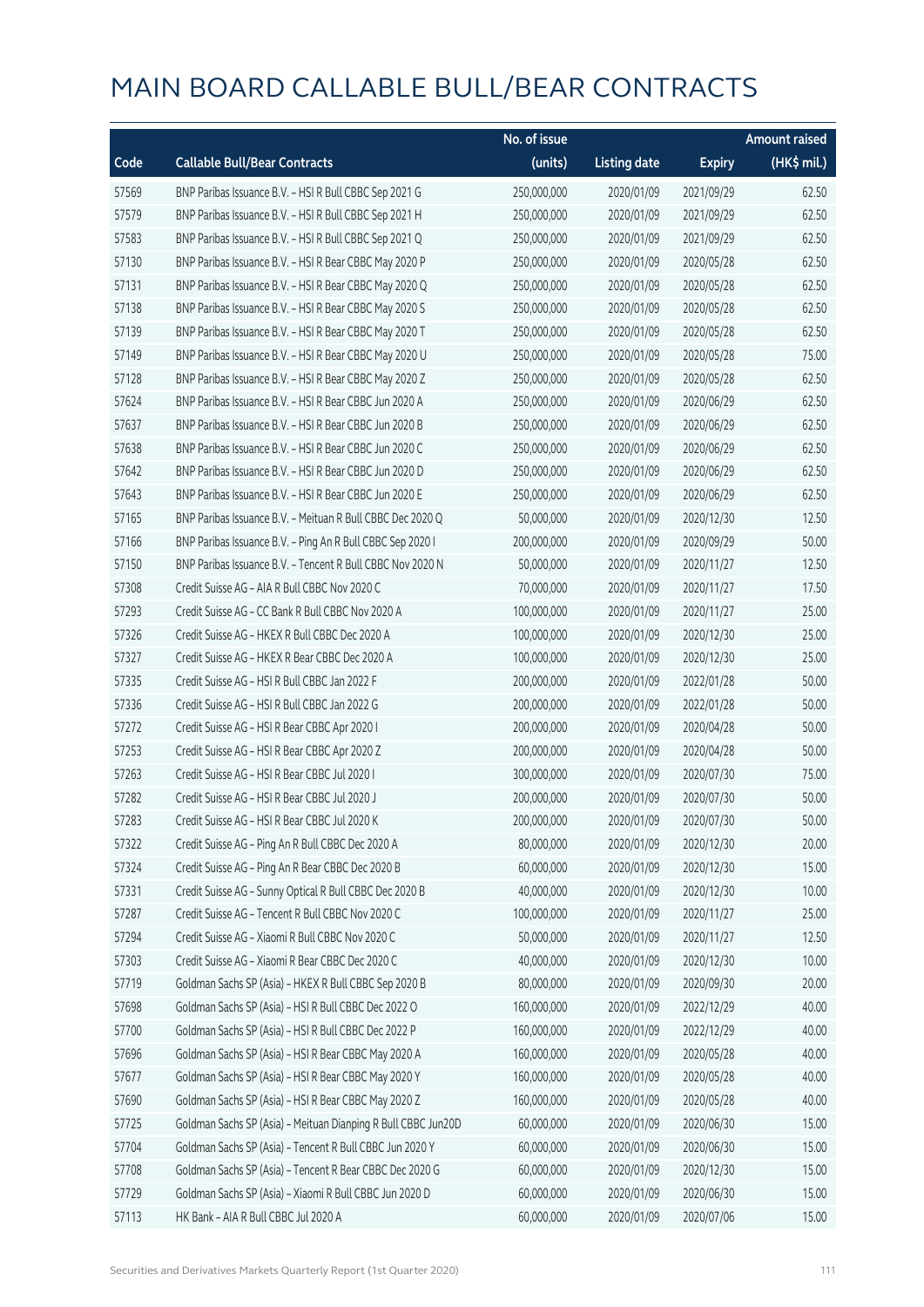|       |                                                    | No. of issue |                     |               | <b>Amount raised</b> |
|-------|----------------------------------------------------|--------------|---------------------|---------------|----------------------|
| Code  | <b>Callable Bull/Bear Contracts</b>                | (units)      | <b>Listing date</b> | <b>Expiry</b> | $(HK\$ mil.)         |
| 57043 | HK Bank - CAM CSI300 R Bull CBBC Aug 2020 A        | 40,000,000   | 2020/01/09          | 2020/08/24    | 10.00                |
| 57103 | HK Bank - China Life R Bull CBBC Jul 2020 B        | 60,000,000   | 2020/01/09          | 2020/07/27    | 15.00                |
| 57058 | HK Bank - CSOP A50 ETF R Bull CBBC Jun 2020 C      | 40,000,000   | 2020/01/09          | 2020/06/15    | 10.00                |
| 57122 | HK Bank - Galaxy Ent R Bull CBBC Jun 2020 F        | 60,000,000   | 2020/01/09          | 2020/06/18    | 15.00                |
| 57116 | HK Bank - HKEX R Bear CBBC Jul 2020 A              | 100,000,000  | 2020/01/09          | 2020/07/06    | 25.00                |
| 57039 | HK Bank - HSCEI R Bull CBBC Dec 2021 A             | 50,000,000   | 2020/01/09          | 2021/12/30    | 12.50                |
| 57034 | HK Bank - HSI R Bull CBBC Dec 2021 F               | 60,000,000   | 2020/01/09          | 2021/12/30    | 15.00                |
| 57038 | HK Bank - HSI R Bull CBBC Dec 2021 G               | 100,000,000  | 2020/01/09          | 2021/12/30    | 25.00                |
| 57008 | HK Bank - HSI R Bear CBBC Apr 2020 C               | 60,000,000   | 2020/01/09          | 2020/04/28    | 15.00                |
| 57010 | HK Bank - HSI R Bear CBBC Apr 2020 J               | 100,000,000  | 2020/01/09          | 2020/04/28    | 25.00                |
| 57029 | HK Bank - HSI R Bear CBBC Apr 2020 L               | 60,000,000   | 2020/01/09          | 2020/04/28    | 15.00                |
| 57107 | HK Bank - Meituan Dianping R Bull CBBC Jul 2020 A  | 40,000,000   | 2020/01/09          | 2020/07/06    | 10.00                |
| 57088 | HK Bank - Ping An R Bull CBBC Jul 2020 E           | 60,000,000   | 2020/01/09          | 2020/07/27    | 15.00                |
| 57095 | HK Bank - SUNAC R Bull CBBC Jul 2020 B             | 80,000,000   | 2020/01/09          | 2020/07/27    | 20.00                |
| 57085 | HK Bank - Sunny Optical R Bull CBBC Jul 2020 A     | 40,000,000   | 2020/01/09          | 2020/07/13    | 10.00                |
| 57015 | HK Bank - Tencent R Bear CBBC Jun 2020 K           | 40,000,000   | 2020/01/09          | 2020/06/08    | 10.00                |
| 57093 | HK Bank - Tencent R Bear CBBC Jun 2020 L           | 100,000,000  | 2020/01/09          | 2020/06/29    | 25.00                |
| 57448 | Haitong Int'l Sec - CNOOC R Bull CBBC Aug 2020 A   | 40,000,000   | 2020/01/09          | 2020/08/12    | 10.00                |
| 57409 | Haitong Int'l Sec - HKEX R Bull CBBC Jun 2020 C    | 40,000,000   | 2020/01/09          | 2020/06/29    | 10.00                |
| 57360 | Haitong Int'l Sec - HSI R Bull CBBC Feb 2022 S     | 150,000,000  | 2020/01/09          | 2022/02/25    | 37.50                |
| 57367 | Haitong Int'l Sec - HSI R Bull CBBC Feb 2022 Z     | 150,000,000  | 2020/01/09          | 2022/02/25    | 37.50                |
| 57362 | Haitong Int'l Sec - HSI R Bull CBBC Mar 2022 E     | 150,000,000  | 2020/01/09          | 2022/03/30    | 37.50                |
| 57370 | Haitong Int'l Sec - HSI R Bull CBBC Mar 2022 F     | 150,000,000  | 2020/01/09          | 2022/03/30    | 37.50                |
| 57394 | Haitong Int'l Sec - HSI R Bear CBBC Apr 2020 A     | 150,000,000  | 2020/01/09          | 2020/04/28    | 37.50                |
| 57343 | Haitong Int'l Sec - HSI R Bear CBBC Apr 2020 X     | 150,000,000  | 2020/01/09          | 2020/04/28    | 37.50                |
| 57345 | Haitong Int'l Sec - HSI R Bear CBBC Apr 2020 Z     | 150,000,000  | 2020/01/09          | 2020/04/28    | 37.50                |
| 57395 | Haitong Int'l Sec - HSI R Bear CBBC May 2020 H     | 150,000,000  | 2020/01/09          | 2020/05/28    | 37.50                |
| 57405 | Haitong Int'l Sec - HSI R Bear CBBC May 2020 I     | 150,000,000  | 2020/01/09          | 2020/05/28    | 38.55                |
| 57358 | Haitong Int'l Sec - Ping An R Bull CBBC Jun 2020 B | 50,000,000   | 2020/01/09          | 2020/06/30    | 12.50                |
| 57452 | Haitong Int'l Sec - Xiaomi R Bull CBBC Jul 2020 C  | 40,000,000   | 2020/01/09          | 2020/07/02    | 10.00                |
| 57552 | J P Morgan SP BV - HSCEI R Bull CBBC Dec 2021 C    | 100,000,000  | 2020/01/09          | 2021/12/30    | 25.00                |
| 57557 | J P Morgan SP BV - HSCEI R Bear CBBC Apr 2020 B    | 100,000,000  | 2020/01/09          | 2020/04/28    | 25.00                |
| 57500 | J P Morgan SP BV - HSI R Bull CBBC Sep 2022 N      | 200,000,000  | 2020/01/09          | 2022/09/29    | 50.00                |
| 57501 | J P Morgan SP BV - HSI R Bull CBBC Oct 2022 J      | 200,000,000  | 2020/01/09          | 2022/10/28    | 50.00                |
| 57502 | J P Morgan SP BV - HSI R Bull CBBC Nov 2022 G      | 200,000,000  | 2020/01/09          | 2022/11/29    | 50.00                |
| 57509 | J P Morgan SP BV - HSI R Bull CBBC Dec 2022 C      | 200,000,000  | 2020/01/09          | 2022/12/29    | 50.00                |
| 57514 | J P Morgan SP BV - HSI R Bull CBBC Dec 2022 D      | 200,000,000  | 2020/01/09          | 2022/12/29    | 50.00                |
| 57477 | J P Morgan SP BV - HSI R Bear CBBC Apr 2020 B      | 200,000,000  | 2020/01/09          | 2020/04/28    | 50.00                |
| 57485 | J P Morgan SP BV - HSI R Bear CBBC Apr 2020 E      | 200,000,000  | 2020/01/09          | 2020/04/28    | 50.00                |
| 57476 | J P Morgan SP BV - HSI R Bear CBBC Apr 2020 Y      | 200,000,000  | 2020/01/09          | 2020/04/28    | 50.00                |
| 57516 | J P Morgan SP BV - HSI R Bear CBBC Jun 2020 A      | 200,000,000  | 2020/01/09          | 2020/06/29    | 50.00                |
| 57520 | J P Morgan SP BV - HSI R Bear CBBC Jun 2020 B      | 200,000,000  | 2020/01/09          | 2020/06/29    | 50.00                |
| 57529 | J P Morgan SP BV - HSI R Bear CBBC Jun 2020 C      | 200,000,000  | 2020/01/09          | 2020/06/29    | 50.00                |
| 57536 | J P Morgan SP BV - HSI R Bear CBBC Jun 2020 D      | 200,000,000  | 2020/01/09          | 2020/06/29    | 50.00                |
| 57538 | J P Morgan SP BV - HSI R Bear CBBC Jun 2020 E      | 200,000,000  | 2020/01/09          | 2020/06/29    | 50.00                |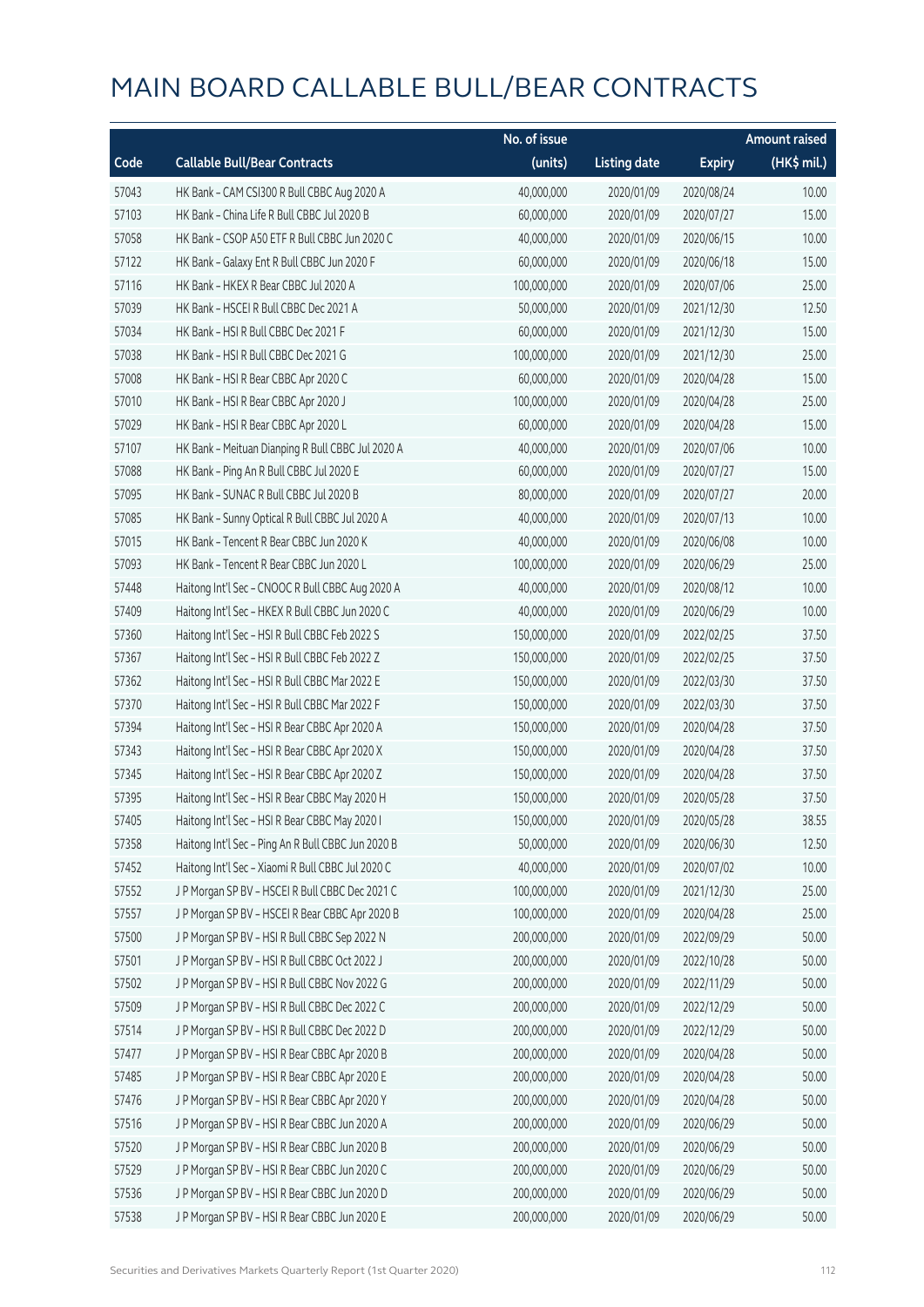|       |                                                            | No. of issue |                     |               | <b>Amount raised</b> |
|-------|------------------------------------------------------------|--------------|---------------------|---------------|----------------------|
| Code  | <b>Callable Bull/Bear Contracts</b>                        | (units)      | <b>Listing date</b> | <b>Expiry</b> | (HK\$ mil.)          |
| 57542 | J P Morgan SP BV - HSI R Bear CBBC Jun 2020 F              | 200,000,000  | 2020/01/09          | 2020/06/29    | 50.00                |
| 57544 | J P Morgan SP BV - HSI R Bear CBBC Jun 2020 G              | 200,000,000  | 2020/01/09          | 2020/06/29    | 50.20                |
| 57550 | J P Morgan SP BV - HSI R Bear CBBC Jun 2020 H              | 200,000,000  | 2020/01/09          | 2020/06/29    | 56.20                |
| 57496 | J P Morgan SP BV - Meituan Dianping R Bull CBBC May 2020 L | 60,000,000   | 2020/01/09          | 2020/05/15    | 15.00                |
| 57486 | J P Morgan SP BV - Tencent R Bull CBBC May 2020 N          | 50,000,000   | 2020/01/09          | 2020/05/15    | 12.50                |
| 57489 | J P Morgan SP BV - Xiaomi R Bull CBBC Jul 2020 A           | 80,000,000   | 2020/01/09          | 2020/07/10    | 20.00                |
| 57225 | Macquarie Bank Ltd. - Tencent R Bull CBBC May 2020 C       | 11,800,000   | 2020/01/09          | 2020/05/29    | 10.02                |
| 57232 | Macquarie Bank Ltd. - Tencent R Bull CBBC May 2020 D       | 9,800,000    | 2020/01/09          | 2020/05/29    | 10.03                |
| 57216 | Macquarie Bank Ltd. - Tencent R Bear CBBC Jun 2020 B       | 10,300,000   | 2020/01/09          | 2020/06/30    | 10.09                |
| 57222 | Macquarie Bank Ltd. - Tencent R Bear CBBC Jun 2020 C       | 9,200,000    | 2020/01/09          | 2020/06/30    | 10.11                |
| 57774 | Morgan Stanley Asia Products - HSI R Bull CBBC Mar 2022 D  | 80,000,000   | 2020/01/09          | 2022/03/30    | 20.00                |
| 57768 | Morgan Stanley Asia Products - HSI R Bear CBBC Apr 2020 N  | 80,000,000   | 2020/01/09          | 2020/04/28    | 20.00                |
| 57767 | Morgan Stanley Asia Products - HSI R Bear CBBC Jun 2020 E  | 80,000,000   | 2020/01/09          | 2020/06/29    | 20.00                |
| 57691 | SG Issuer - AIA R Bull CBBC Jun 2020 B                     | 60,000,000   | 2020/01/09          | 2020/06/30    | 15.00                |
| 57705 | SG Issuer - CAM CSI300 R Bull CBBC Jul 2020 A              | 100,000,000  | 2020/01/09          | 2020/07/06    | 25.00                |
| 57697 | SG Issuer - CNOOC R Bull CBBC Jul 2020 C                   | 40,000,000   | 2020/01/09          | 2020/07/30    | 10.00                |
| 57712 | SG Issuer - CSOP A50 ETF R Bull CBBC Jul 2020 B            | 100,000,000  | 2020/01/09          | 2020/07/30    | 25.00                |
| 57665 | SG Issuer - HSI R Bull CBBC Oct 2022 A                     | 250,000,000  | 2020/01/09          | 2022/10/28    | 62.50                |
| 57673 | SG Issuer - HSI R Bull CBBC Nov 2022 A                     | 250,000,000  | 2020/01/09          | 2022/11/29    | 62.50                |
| 57678 | SG Issuer - HSI R Bull CBBC Nov 2022 B                     | 250,000,000  | 2020/01/09          | 2022/11/29    | 62.50                |
| 57645 | SG Issuer - HSI R Bear CBBC Apr 2020 B                     | 250,000,000  | 2020/01/09          | 2020/04/28    | 62.50                |
| 57644 | SG Issuer - HSI R Bear CBBC Apr 2020 J                     | 250,000,000  | 2020/01/09          | 2020/04/28    | 62.50                |
| 57651 | SG Issuer - HSI R Bear CBBC Apr 2020 N                     | 250,000,000  | 2020/01/09          | 2020/04/28    | 62.50                |
| 57661 | SG Issuer - HSI R Bear CBBC Apr 2020 S                     | 250,000,000  | 2020/01/09          | 2020/04/28    | 62.50                |
| 57649 | SG Issuer - HSI R Bear CBBC Jul 2020 I                     | 250,000,000  | 2020/01/09          | 2020/07/30    | 62.50                |
| 57664 | SG Issuer - HSI R Bear CBBC Jul 2020 J                     | 250,000,000  | 2020/01/09          | 2020/07/30    | 62.50                |
| 57699 | SG Issuer - Meituan Dianping R Bull CBBC Jul 2020 E        | 100,000,000  | 2020/01/09          | 2020/07/30    | 25.00                |
| 57701 | SG Issuer - Ping An R Bull CBBC Jul 2020 G                 | 100,000,000  | 2020/01/09          | 2020/07/30    | 25.00                |
| 57653 | SG Issuer - Tencent R Bull CBBC Jun 2020 K                 | 80,000,000   | 2020/01/09          | 2020/06/29    | 20.00                |
| 57655 | SG Issuer - Xiaomi R Bull CBBC Jun 2020 E                  | 60,000,000   | 2020/01/09          | 2020/06/30    | 15.00                |
| 57239 | UBS AG - CAM CSI300 R Bull CBBC Dec 2020 A                 | 100,000,000  | 2020/01/09          | 2020/12/30    | 25.00                |
| 57244 | UBS AG - HKEX R Bull CBBC Dec 2020 A                       | 200,000,000  | 2020/01/09          | 2020/12/30    | 50.00                |
| 57249 | UBS AG - HSI R Bull CBBC Feb 2022 S                        | 200,000,000  | 2020/01/09          | 2022/02/25    | 50.00                |
| 57245 | UBS AG - HSI R Bear CBBC Apr 2020 A                        | 200,000,000  | 2020/01/09          | 2020/04/28    | 50.00                |
| 57236 | UBS AG - HSI R Bear CBBC Apr 2020 F                        | 200,000,000  | 2020/01/09          | 2020/04/28    | 50.00                |
| 57237 | UBS AG - HSI R Bear CBBC May 2020 D                        | 400,000,000  | 2020/01/09          | 2020/05/28    | 100.00               |
| 57246 | UBS AG - HSI R Bear CBBC Sep 2020 A                        | 400,000,000  | 2020/01/09          | 2020/09/29    | 100.00               |
| 57465 | Bank Vontobel - AIA R Bull CBBC Dec 2020 B                 | 40,000,000   | 2020/01/09          | 2020/12/04    | 10.00                |
| 57470 | Bank Vontobel - Geely Auto R Bull CBBC Jul 2020 B          | 40,000,000   | 2020/01/09          | 2020/07/10    | 10.00                |
| 57473 | Bank Vontobel - HSI R Bull CBBC Dec 2021 M                 | 80,000,000   | 2020/01/09          | 2021/12/30    | 20.00                |
| 57474 | Bank Vontobel - HSI R Bear CBBC May 2020 H                 | 80,000,000   | 2020/01/09          | 2020/05/28    | 20.00                |
| 57453 | Bank Vontobel - Meituan Dianping R Bull CBBC Nov 2020 R    | 60,000,000   | 2020/01/09          | 2020/11/06    | 15.00                |
| 57454 | Bank Vontobel - Meituan Dianping R Bull CBBC Jan 2021 A    | 60,000,000   | 2020/01/09          | 2021/01/22    | 15.00                |
| 57472 | Bank Vontobel - Tencent R Bull CBBC Nov 2020 E             | 40,000,000   | 2020/01/09          | 2020/11/20    | 10.00                |
| 57458 | Bank Vontobel - Xiaomi R Bull CBBC Oct 2020 A              | 40,000,000   | 2020/01/09          | 2020/10/23    | 10.00                |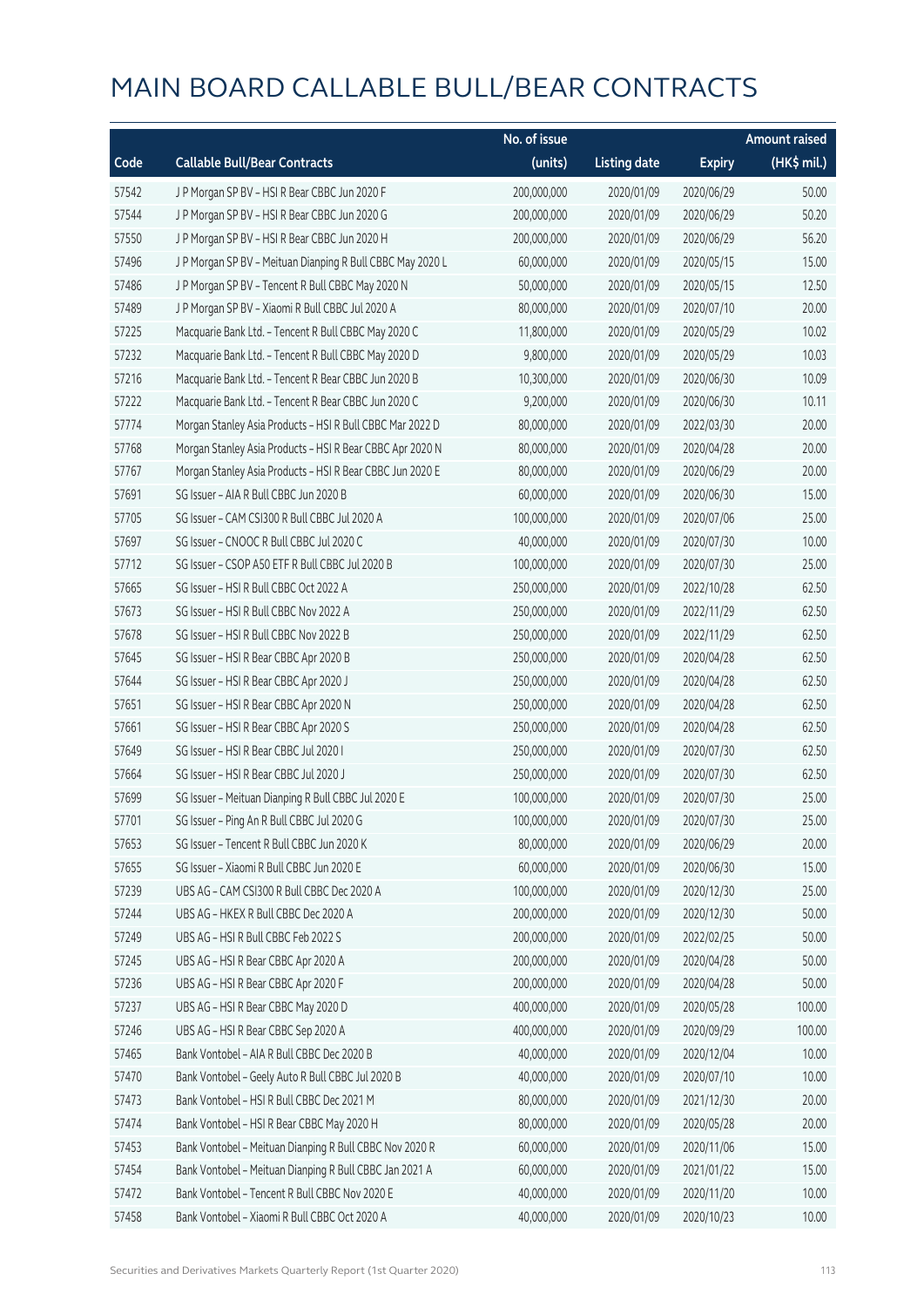|       |                                                            | No. of issue |                     |               | <b>Amount raised</b> |
|-------|------------------------------------------------------------|--------------|---------------------|---------------|----------------------|
| Code  | <b>Callable Bull/Bear Contracts</b>                        | (units)      | <b>Listing date</b> | <b>Expiry</b> | (HK\$ mil.)          |
| 57462 | Bank Vontobel - Xiaomi R Bear CBBC Dec 2020 C              | 40,000,000   | 2020/01/09          | 2020/12/04    | 10.00                |
| 58057 | BOCI Asia Ltd. - BOCL R Bull CBBC Dec 2020 A               | 80,000,000   | 2020/01/10          | 2020/12/31    | 20.00                |
| 58041 | BOCI Asia Ltd. - CC Bank R Bull CBBC Jun 2020 A            | 80,000,000   | 2020/01/10          | 2020/06/26    | 20.00                |
| 58049 | BOCI Asia Ltd. - China Life R Bull CBBC Jun 2020 A         | 80,000,000   | 2020/01/10          | 2020/06/30    | 20.00                |
| 58050 | BOCI Asia Ltd. - CM Bank R Bull CBBC Aug 2020 A            | 80,000,000   | 2020/01/10          | 2020/08/31    | 20.00                |
| 58036 | BOCI Asia Ltd. - CNOOC R Bull CBBC Jun 2020 A              | 40,000,000   | 2020/01/10          | 2020/06/30    | 10.00                |
| 58062 | BOCI Asia Ltd. - Sinopec Corp R Bull CBBC Jul 2020 A       | 40,000,000   | 2020/01/10          | 2020/07/27    | 10.00                |
| 58006 | BOCI Asia Ltd. - HSI R Bull CBBC Jan 2022 G                | 150,000,000  | 2020/01/10          | 2022/01/28    | 37.50                |
| 58007 | BOCI Asia Ltd. - HSI R Bull CBBC Jan 2022 H                | 150,000,000  | 2020/01/10          | 2022/01/28    | 37.50                |
| 58008 | BOCI Asia Ltd. - HSI R Bull CBBC Jan 2022 I                | 150,000,000  | 2020/01/10          | 2022/01/28    | 37.50                |
| 58014 | BOCI Asia Ltd. - HSI R Bear CBBC Jun 2020 A                | 150,000,000  | 2020/01/10          | 2020/06/29    | 37.50                |
| 58015 | BOCI Asia Ltd. - HSI R Bear CBBC Jun 2020 B                | 150,000,000  | 2020/01/10          | 2020/06/29    | 37.50                |
| 58016 | BOCI Asia Ltd. - HSI R Bear CBBC Jun 2020 C                | 150,000,000  | 2020/01/10          | 2020/06/29    | 37.50                |
| 58019 | BOCI Asia Ltd. - HSI R Bear CBBC Jun 2020 D                | 150,000,000  | 2020/01/10          | 2020/06/29    | 37.50                |
| 58026 | BOCI Asia Ltd. - HSI R Bear CBBC Jun 2020 E                | 150,000,000  | 2020/01/10          | 2020/06/29    | 42.00                |
| 58045 | BOCI Asia Ltd. - ICBC R Bull CBBC Jun 2020 A               | 80,000,000   | 2020/01/10          | 2020/06/26    | 20.00                |
| 58032 | BOCI Asia Ltd. - Ping An R Bull CBBC Jul 2020 A            | 70,000,000   | 2020/01/10          | 2020/07/30    | 17.50                |
| 58033 | BOCI Asia Ltd. - Ping An R Bear CBBC May 2020 A            | 70,000,000   | 2020/01/10          | 2020/05/29    | 17.50                |
| 58027 | BOCI Asia Ltd. - Tencent R Bull CBBC Jun 2020 B            | 150,000,000  | 2020/01/10          | 2020/06/30    | 37.50                |
| 58028 | BOCI Asia Ltd. - Tencent R Bear CBBC Jun 2020 A            | 150,000,000  | 2020/01/10          | 2020/06/30    | 67.50                |
| 57927 | BNP Paribas Issuance B.V. - HKEX R Bull CBBC Sep 2020 B    | 50,000,000   | 2020/01/10          | 2020/09/29    | 12.50                |
| 57932 | BNP Paribas Issuance B.V. - HKEX R Bull CBBC Sep 2020 C    | 50,000,000   | 2020/01/10          | 2020/09/29    | 12.50                |
| 57939 | BNP Paribas Issuance B.V. - HKEX R Bear CBBC Jul 2020 J    | 50,000,000   | 2020/01/10          | 2020/07/30    | 12.50                |
| 58165 | BNP Paribas Issuance B.V. - HSI R Bull CBBC Sep 2021 R     | 250,000,000  | 2020/01/10          | 2021/09/29    | 62.50                |
| 58166 | BNP Paribas Issuance B.V. - HSI R Bull CBBC Sep 2021 S     | 250,000,000  | 2020/01/10          | 2021/09/29    | 62.50                |
| 57780 | BNP Paribas Issuance B.V. - HSI R Bear CBBC Jun 2020 F     | 250,000,000  | 2020/01/10          | 2020/06/29    | 62.50                |
| 57782 | BNP Paribas Issuance B.V. - HSI R Bear CBBC Jun 2020 G     | 250,000,000  | 2020/01/10          | 2020/06/29    | 62.50                |
| 57783 | RNP Paribas Issuance B.V. - HSI R Bear CBBC Jun 2020 H     | 250,000,000  | 2020/01/10          | 2020/06/29    | 62.50                |
| 58169 | BNP Paribas Issuance B.V. - HSI R Bear CBBC Jun 2020 I     | 240,000,000  | 2020/01/10          | 2020/06/29    | 60.00                |
| 57940 | BNP Paribas Issuance B.V. - Meituan R Bull CBBC Dec 2020 R | 50,000,000   | 2020/01/10          | 2020/12/30    | 12.50                |
| 57947 | BNP Paribas Issuance B.V. - Meituan R Bear CBBC Jul 2020 C | 50,000,000   | 2020/01/10          | 2020/07/30    | 12.50                |
| 57952 | BNP Paribas Issuance B.V. - Ping An R Bear CBBC Aug 2020 A | 200,000,000  | 2020/01/10          | 2020/08/28    | 50.00                |
| 57924 | BNP Paribas Issuance B.V. - Tencent R Bear CBBC Dec 2020 T | 50,000,000   | 2020/01/10          | 2020/12/30    | 12.50                |
| 58278 | Credit Suisse AG - AIA R Bear CBBC Nov 2020 B              | 70,000,000   | 2020/01/10          | 2020/11/27    | 17.50                |
| 58262 | Credit Suisse AG - Geely Auto R Bull CBBC Dec 2020 A       | 100,000,000  | 2020/01/10          | 2020/12/30    | 25.00                |
| 58269 | Credit Suisse AG - Geely Auto R Bear CBBC Nov 2020 A       | 100,000,000  | 2020/01/10          | 2020/11/27    | 25.00                |
| 58272 | Credit Suisse AG - Geely Auto R Bear CBBC Dec 2020 A       | 100,000,000  | 2020/01/10          | 2020/12/30    | 25.00                |
| 58286 | Credit Suisse AG - HKEX R Bull CBBC Nov 2020 B             | 100,000,000  | 2020/01/10          | 2020/11/27    | 25.00                |
| 58277 | Credit Suisse AG - HSBC R Bear CBBC Jun 2020 A             | 70,000,000   | 2020/01/10          | 2020/06/29    | 17.50                |
| 58287 | Credit Suisse AG - HSI R Bull CBBC Oct 2022 A              | 200,000,000  | 2020/01/10          | 2022/10/28    | 50.00                |
| 58302 | Credit Suisse AG - HSI R Bull CBBC Nov 2022 A              | 200,000,000  | 2020/01/10          | 2022/11/29    | 50.00                |
| 58295 | Credit Suisse AG - HSI R Bear CBBC Apr 2020 A              | 200,000,000  | 2020/01/10          | 2020/04/28    | 50.00                |
| 58289 | Credit Suisse AG - HSI R Bear CBBC Apr 2020 Q              | 200,000,000  | 2020/01/10          | 2020/04/28    | 50.00                |
| 58292 | Credit Suisse AG - HSI R Bear CBBC Apr 2020 Y              | 200,000,000  | 2020/01/10          | 2020/04/28    | 50.00                |
| 58296 | Credit Suisse AG - HSI R Bear CBBC Jul 2020 L              | 200,000,000  | 2020/01/10          | 2020/07/30    | 50.00                |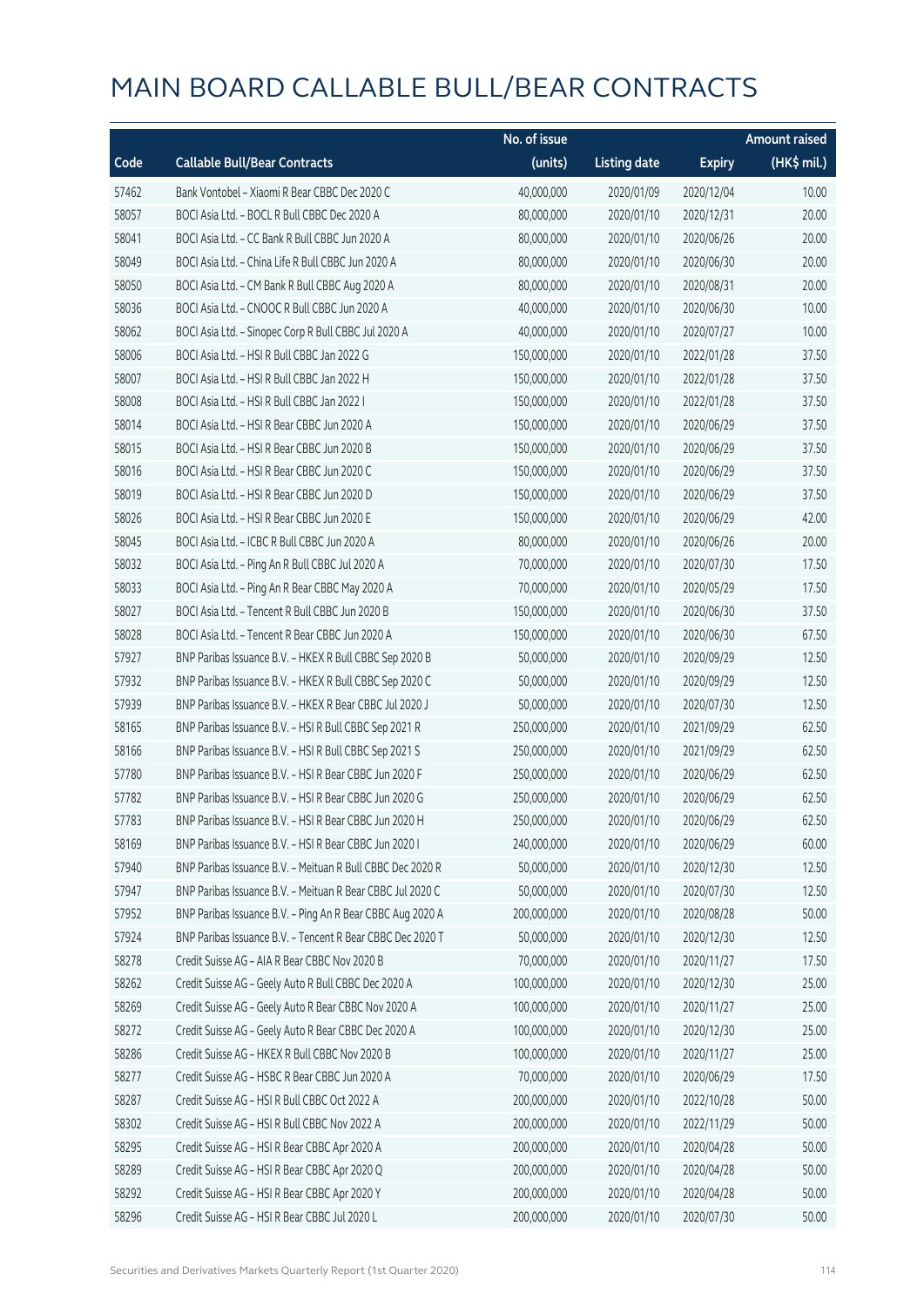|       |                                                          | No. of issue |                     |               | <b>Amount raised</b> |
|-------|----------------------------------------------------------|--------------|---------------------|---------------|----------------------|
| Code  | <b>Callable Bull/Bear Contracts</b>                      | (units)      | <b>Listing date</b> | <b>Expiry</b> | (HK\$ mil.)          |
| 58299 | Credit Suisse AG - HSI R Bear CBBC Jul 2020 M            | 200,000,000  | 2020/01/10          | 2020/07/30    | 50.00                |
| 58300 | Credit Suisse AG - HSI R Bear CBBC Aug 2020 A            | 300,000,000  | 2020/01/10          | 2020/08/28    | 75.00                |
| 58281 | Credit Suisse AG - ICBC R Bull CBBC Nov 2020 B           | 100,000,000  | 2020/01/10          | 2020/11/27    | 25.00                |
| 58284 | Credit Suisse AG - Ping An R Bear CBBC Nov 2020 B        | 60,000,000   | 2020/01/10          | 2020/11/27    | 15.00                |
| 58274 | Credit Suisse AG - SUNAC R Bear CBBC Oct 2020 A          | 50,000,000   | 2020/01/10          | 2020/10/29    | 12.50                |
| 58310 | Goldman Sachs SP (Asia) - HSI R Bull CBBC Dec 2022 Q     | 160,000,000  | 2020/01/10          | 2022/12/29    | 40.00                |
| 58318 | Goldman Sachs SP (Asia) - HSI R Bear CBBC May 2020 B     | 160,000,000  | 2020/01/10          | 2020/05/28    | 40.00                |
| 58311 | Goldman Sachs SP (Asia) - HSI R Bear CBBC May 2020 C     | 160,000,000  | 2020/01/10          | 2020/05/28    | 40.00                |
| 58321 | Goldman Sachs SP (Asia) - HSI R Bear CBBC May 2020 D     | 160,000,000  | 2020/01/10          | 2020/05/28    | 40.00                |
| 58312 | Goldman Sachs SP (Asia) - HSI R Bear CBBC May 2020 E     | 160,000,000  | 2020/01/10          | 2020/05/28    | 40.00                |
| 58317 | Goldman Sachs SP (Asia) - HSI R Bear CBBC May 2020 F     | 160,000,000  | 2020/01/10          | 2020/05/28    | 40.00                |
| 58323 | Goldman Sachs SP (Asia) - HSI R Bear CBBC May 2020 G     | 160,000,000  | 2020/01/10          | 2020/05/28    | 40.00                |
| 58326 | Goldman Sachs SP (Asia) - Tencent R Bull CBBC Jul 2020 A | 60,000,000   | 2020/01/10          | 2020/07/30    | 15.00                |
| 58328 | Goldman Sachs SP (Asia) - Tencent R Bear CBBC Dec 2020 H | 60,000,000   | 2020/01/10          | 2020/12/30    | 15.00                |
| 57834 | HK Bank - China Mobile R Bull CBBC Jul 2020 C            | 60,000,000   | 2020/01/10          | 2020/07/27    | 15.00                |
| 57806 | HK Bank - CC Bank R Bear CBBC May 2020 B                 | 40,000,000   | 2020/01/10          | 2020/05/21    | 10.00                |
| 57848 | HK Bank - CNOOC R Bull CBBC Jul 2020 B                   | 40,000,000   | 2020/01/10          | 2020/07/27    | 10.00                |
| 57790 | HK Bank - A50 China R Bull CBBC Jun 2020 B               | 40,000,000   | 2020/01/10          | 2020/06/15    | 10.00                |
| 57835 | HK Bank - Geely Auto R Bull CBBC Jul 2020 A              | 40,000,000   | 2020/01/10          | 2020/07/13    | 10.00                |
| 57866 | HK Bank - HKEX R Bull CBBC Jun 2020 O                    | 40,000,000   | 2020/01/10          | 2020/06/22    | 10.00                |
| 57868 | HK Bank - HKEX R Bull CBBC Jun 2020 P                    | 40,000,000   | 2020/01/10          | 2020/06/08    | 10.00                |
| 57809 | HK Bank - HKEX R Bear CBBC Jun 2020 G                    | 100,000,000  | 2020/01/10          | 2020/06/29    | 25.00                |
| 57787 | HK Bank - HSI R Bull CBBC Dec 2021 H                     | 80,000,000   | 2020/01/10          | 2021/12/30    | 20.00                |
| 57805 | HK Bank - HSI R Bear CBBC Apr 2020 R                     | 80,000,000   | 2020/01/10          | 2020/04/28    | 20.00                |
| 57785 | HK Bank - HSI R Bear CBBC Apr 2020 T                     | 60,000,000   | 2020/01/10          | 2020/04/28    | 15.00                |
| 57838 | HK Bank - Sino Biopharm R Bull CBBC Jul 2020 A           | 40,000,000   | 2020/01/10          | 2020/07/27    | 10.00                |
| 57819 | HK Bank - Tencent R Bear CBBC Jul 2020 G                 | 100,000,000  | 2020/01/10          | 2020/07/16    | 25.00                |
| 57851 | HK Bank - Xiaomi R Bear CBBC Jul 2020 A                  | 40,000,000   | 2020/01/10          | 2020/07/06    | 12.40                |
| 58111 | Haitong Int'l Sec - CNOOC R Bear CBBC Aug 2020 A         | 40,000,000   | 2020/01/10          | 2020/08/18    | 10.00                |
| 58091 | Haitong Int'l Sec - HSI R Bull CBBC Feb 2022 A           | 150,000,000  | 2020/01/10          | 2022/02/25    | 37.50                |
| 58112 | Haitong Int'l Sec - HSI R Bull CBBC Feb 2022 P           | 150,000,000  | 2020/01/10          | 2022/02/25    | 37.50                |
| 58114 | Haitong Int'l Sec - HSI R Bull CBBC Mar 2022 G           | 150,000,000  | 2020/01/10          | 2022/03/30    | 37.50                |
| 58101 | Haitong Int'l Sec - HSI R Bear CBBC Apr 2020 C           | 150,000,000  | 2020/01/10          | 2020/04/28    | 37.50                |
| 58118 | Haitong Int'l Sec - HSI R Bear CBBC Apr 2020 D           | 150,000,000  | 2020/01/10          | 2020/04/28    | 37.50                |
| 58102 | Haitong Int'l Sec - HSI R Bear CBBC May 2020 J           | 150,000,000  | 2020/01/10          | 2020/05/28    | 37.50                |
| 58119 | Haitong Int'l Sec - Tencent R Bear CBBC Aug 2020 F       | 40,000,000   | 2020/01/10          | 2020/08/06    | 10.00                |
| 58127 | Haitong Int'l Sec - Xiaomi R Bear CBBC Aug 2020 B        | 40,000,000   | 2020/01/10          | 2020/08/06    | 10.00                |
| 57995 | J P Morgan SP BV - HKEX R Bull CBBC Jun 2020 D           | 40,000,000   | 2020/01/10          | 2020/06/19    | 10.00                |
| 57966 | J P Morgan SP BV - HSI R Bull CBBC Sep 2022 O            | 200,000,000  | 2020/01/10          | 2022/09/29    | 50.00                |
| 57968 | J P Morgan SP BV - HSI R Bull CBBC Oct 2022 K            | 200,000,000  | 2020/01/10          | 2022/10/28    | 50.00                |
| 57965 | J P Morgan SP BV - HSI R Bull CBBC Nov 2022 H            | 200,000,000  | 2020/01/10          | 2022/11/29    | 50.00                |
| 57973 | J P Morgan SP BV - HSI R Bull CBBC Nov 2022 I            | 200,000,000  | 2020/01/10          | 2022/11/29    | 50.00                |
| 57975 | J P Morgan SP BV - HSI R Bull CBBC Dec 2022 E            | 200,000,000  | 2020/01/10          | 2022/12/29    | 50.00                |
| 57983 | J P Morgan SP BV - HSI R Bear CBBC Apr 2020 K            | 200,000,000  | 2020/01/10          | 2020/04/28    | 50.00                |
| 57985 | J P Morgan SP BV - HSI R Bear CBBC Apr 2020 O            | 200,000,000  | 2020/01/10          | 2020/04/28    | 50.00                |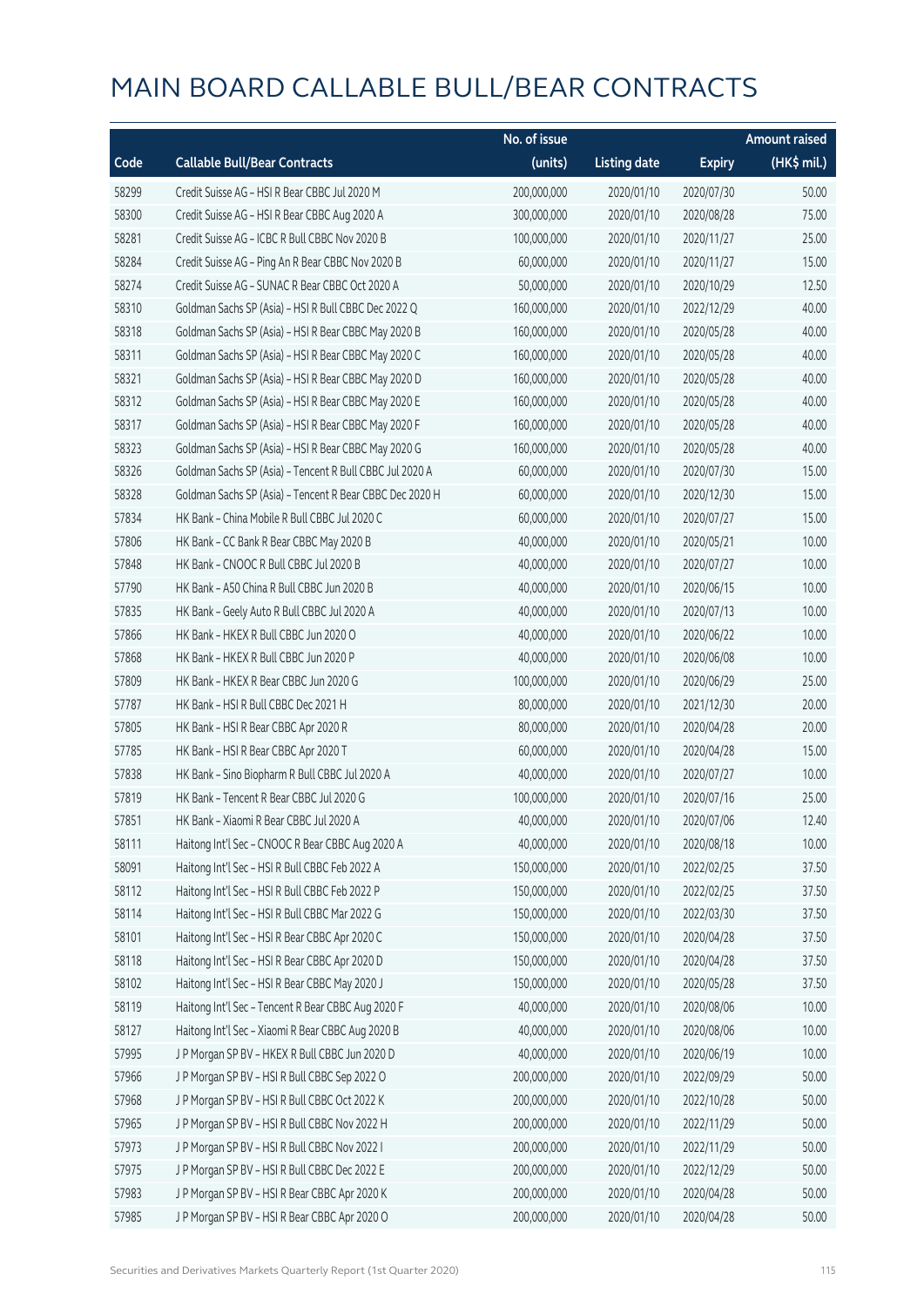|       |                                                              | No. of issue |                     |               | <b>Amount raised</b> |
|-------|--------------------------------------------------------------|--------------|---------------------|---------------|----------------------|
| Code  | <b>Callable Bull/Bear Contracts</b>                          | (units)      | <b>Listing date</b> | <b>Expiry</b> | (HK\$ mil.)          |
| 57978 | J P Morgan SP BV - HSI R Bear CBBC May 2020 A                | 200,000,000  | 2020/01/10          | 2020/05/28    | 50.00                |
| 57979 | J P Morgan SP BV - HSI R Bear CBBC May 2020 D                | 200,000,000  | 2020/01/10          | 2020/05/28    | 50.00                |
| 57991 | J P Morgan SP BV - HSI R Bear CBBC Jun 2020 I                | 200,000,000  | 2020/01/10          | 2020/06/29    | 50.00                |
| 57992 | J P Morgan SP BV - HSI R Bear CBBC Jun 2020 J                | 200,000,000  | 2020/01/10          | 2020/06/29    | 50.00                |
| 57998 | J P Morgan SP BV - HSI R Bear CBBC Jun 2020 K                | 200,000,000  | 2020/01/10          | 2020/06/29    | 50.00                |
| 57875 | Morgan Stanley Asia Products - AIA R Bull CBBC Aug 2020 A    | 40,000,000   | 2020/01/10          | 2020/08/03    | 10.00                |
| 57900 | Morgan Stanley Asia Products - HKEX R Bear CBBC Jul 2020 A   | 40,000,000   | 2020/01/10          | 2020/07/02    | 10.00                |
| 57954 | Morgan Stanley Asia Products - HSI R Bull CBBC Jan 2022 U    | 80,000,000   | 2020/01/10          | 2022/01/28    | 20.00                |
| 57960 | Morgan Stanley Asia Products - HSI R Bear CBBC Apr 2020 Q    | 80,000,000   | 2020/01/10          | 2020/04/28    | 20.00                |
| 57962 | Morgan Stanley Asia Products - HSI R Bear CBBC May 2020 Q    | 80,000,000   | 2020/01/10          | 2020/05/28    | 20.00                |
| 57908 | Morgan Stanley Asia Products - Ping An R Bull CBBC Jul2020 A | 48,000,000   | 2020/01/10          | 2020/07/02    | 12.00                |
| 57906 | Morgan Stanley Asia Products - Ping An R Bear CBBC Sep2020 A | 40,000,000   | 2020/01/10          | 2020/09/15    | 10.00                |
| 57880 | Morgan Stanley Asia Products - Tencent R Bear CBBC Jul2020 C | 50,000,000   | 2020/01/10          | 2020/07/15    | 12.50                |
| 57891 | Morgan Stanley Asia Products - Tencent R Bear CBBC Sep2020 B | 50,000,000   | 2020/01/10          | 2020/09/01    | 12.50                |
| 57899 | Morgan Stanley Asia Products - Xiaomi R Bull CBBC Aug 2020 A | 48,000,000   | 2020/01/10          | 2020/08/03    | 12.00                |
| 58223 | SG Issuer - AIA R Bear CBBC Jun 2020 D                       | 60,000,000   | 2020/01/10          | 2020/06/30    | 15.00                |
| 58228 | SG Issuer - CNOOC R Bear CBBC Sep 2020 A                     | 150,000,000  | 2020/01/10          | 2020/09/30    | 37.50                |
| 58231 | SG Issuer - Geely Auto R Bear CBBC Jul 2020 C                | 150,000,000  | 2020/01/10          | 2020/07/30    | 37.50                |
| 58230 | SG Issuer - Galaxy Ent R Bear CBBC Jul 2020 B                | 100,000,000  | 2020/01/10          | 2020/07/30    | 25.00                |
| 58235 | SG Issuer - HKEX R Bull CBBC May 2020 J                      | 50,000,000   | 2020/01/10          | 2020/05/29    | 12.50                |
| 58179 | SG Issuer - HKEX R Bull CBBC Jun 2020 G                      | 50,000,000   | 2020/01/10          | 2020/06/30    | 12.50                |
| 58238 | SG Issuer - HKEX R Bear CBBC Jun 2020 D                      | 50,000,000   | 2020/01/10          | 2020/06/30    | 12.50                |
| 58242 | SG Issuer - HKEX R Bear CBBC Jun 2020 E                      | 50,000,000   | 2020/01/10          | 2020/06/30    | 13.25                |
| 58171 | SG Issuer - HSI R Bull CBBC Oct 2022 B                       | 250,000,000  | 2020/01/10          | 2022/10/28    | 62.50                |
| 58177 | SG Issuer - HSI R Bull CBBC Nov 2022 C                       | 250,000,000  | 2020/01/10          | 2022/11/29    | 62.50                |
| 58215 | SG Issuer - HSI R Bull CBBC Nov 2022 D                       | 250,000,000  | 2020/01/10          | 2022/11/29    | 62.50                |
| 58220 | SG Issuer - HSI R Bull CBBC Nov 2022 E                       | 250,000,000  | 2020/01/10          | 2022/11/29    | 62.50                |
| 58187 | SG Issuer - HSI R Bear CBBC Apr 2020 K                       | 250,000,000  | 2020/01/10          | 2020/04/28    | 62.50                |
| 58188 | SG Issuer - HSI R Bear CBBC Apr 2020 M                       | 250,000,000  | 2020/01/10          | 2020/04/28    | 62.50                |
| 58181 | SG Issuer - HSI R Bear CBBC Apr 2020 T                       | 250,000,000  | 2020/01/10          | 2020/04/28    | 62.50                |
| 58192 | SG Issuer - HSI R Bear CBBC Apr 2020 U                       | 250,000,000  | 2020/01/10          | 2020/04/28    | 62.50                |
| 58198 | SG Issuer - HSI R Bear CBBC May 2020 O                       | 250,000,000  | 2020/01/10          | 2020/05/28    | 62.50                |
| 58203 | SG Issuer - HSI R Bear CBBC May 2020 T                       | 250,000,000  | 2020/01/10          | 2020/05/28    | 62.50                |
| 58204 | SG Issuer - HSI R Bear CBBC May 2020 W                       | 250,000,000  | 2020/01/10          | 2020/05/28    | 62.50                |
| 58180 | SG Issuer - HSI R Bear CBBC Jul 2020 K                       | 250,000,000  | 2020/01/10          | 2020/07/30    | 62.50                |
| 58206 | SG Issuer - HSI R Bear CBBC Jul 2020 L                       | 250,000,000  | 2020/01/10          | 2020/07/30    | 62.50                |
| 58211 | SG Issuer - HSI R Bear CBBC Aug 2020 B                       | 300,000,000  | 2020/01/10          | 2020/08/28    | 75.00                |
| 58253 | SG Issuer - SHK Ppt R Bear CBBC Sep 2020 A                   | 100,000,000  | 2020/01/10          | 2020/09/29    | 25.00                |
| 58254 | SG Issuer - Tencent R Bull CBBC Jun 2020 L                   | 80,000,000   | 2020/01/10          | 2020/06/30    | 20.00                |
| 58065 | UBS AG - CNOOC R Bull CBBC Mar 2021 A                        | 50,000,000   | 2020/01/10          | 2021/03/30    | 12.50                |
| 58067 | UBS AG - CNOOC R Bear CBBC Dec 2020 A                        | 50,000,000   | 2020/01/10          | 2020/12/30    | 12.50                |
| 58064 | UBS AG - HSI R Bull CBBC Oct 2022 A                          | 200,000,000  | 2020/01/10          | 2022/10/28    | 50.00                |
| 58078 | UBS AG - HSI R Bull CBBC Oct 2022 B                          | 200,000,000  | 2020/01/10          | 2022/10/28    | 50.00                |
| 58085 | UBS AG - HSI R Bear CBBC Apr 2020 G                          | 200,000,000  | 2020/01/10          | 2020/04/28    | 50.00                |
| 58088 | UBS AG - HSI R Bear CBBC Apr 2020 H                          | 200,000,000  | 2020/01/10          | 2020/04/28    | 50.00                |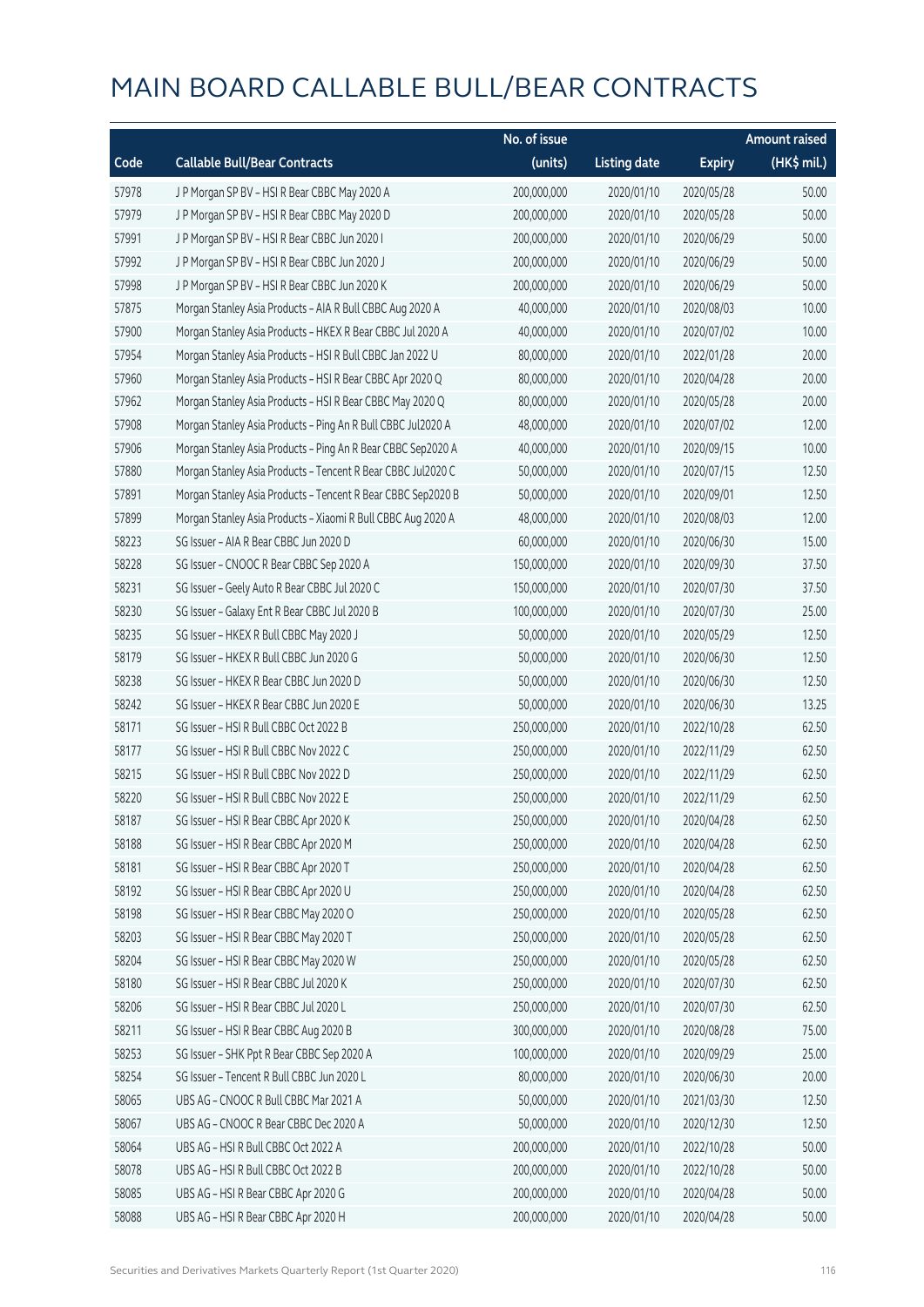|       |                                                            | No. of issue |                     |               | <b>Amount raised</b> |
|-------|------------------------------------------------------------|--------------|---------------------|---------------|----------------------|
| Code  | <b>Callable Bull/Bear Contracts</b>                        | (units)      | <b>Listing date</b> | <b>Expiry</b> | (HK\$ mil.)          |
| 58069 | UBS AG - Tencent R Bull CBBC Dec 2020 A                    | 200,000,000  | 2020/01/10          | 2020/12/30    | 50.00                |
| 58071 | UBS AG - Tencent R Bear CBBC Jun 2020 H                    | 200,000,000  | 2020/01/10          | 2020/06/08    | 50.00                |
| 58068 | UBS AG - Xiaomi R Bull CBBC Dec 2020 A                     | 50,000,000   | 2020/01/10          | 2020/12/30    | 12.50                |
| 58151 | Bank Vontobel - China Mobile R Bull CBBC Dec 2020 B        | 40,000,000   | 2020/01/10          | 2020/12/18    | 10.00                |
| 58152 | Bank Vontobel - CNOOC R Bull CBBC Dec 2020 C               | 40,000,000   | 2020/01/10          | 2020/12/11    | 10.00                |
| 58159 | Bank Vontobel - Geely Auto R Bear CBBC Dec 2020 B          | 40,000,000   | 2020/01/10          | 2020/12/11    | 10.00                |
| 58139 | Bank Vontobel - HKEX R Bull CBBC Dec 2020 B                | 40,000,000   | 2020/01/10          | 2020/12/18    | 10.00                |
| 58141 | Bank Vontobel - HSBC R Bull CBBC Dec 2020 A                | 40,000,000   | 2020/01/10          | 2020/12/11    | 10.00                |
| 58163 | Bank Vontobel - ICBC R Bear CBBC Dec 2020 A                | 40,000,000   | 2020/01/10          | 2020/12/11    | 10.00                |
| 58155 | Bank Vontobel - Xiaomi R Bull CBBC Dec 2020 C              | 40,000,000   | 2020/01/10          | 2020/12/18    | 10.00                |
| 58157 | Bank Vontobel - Xiaomi R Bull CBBC Dec 2020 D              | 40,000,000   | 2020/01/10          | 2020/12/11    | 10.00                |
| 58459 | BOCI Asia Ltd. - CSPC Pharma R Bull CBBC Jun 2020 A        | 40,000,000   | 2020/01/13          | 2020/06/30    | 10.00                |
| 58447 | BOCI Asia Ltd. - China Tower R Bull CBBC Sep 2020 A        | 60,000,000   | 2020/01/13          | 2020/09/30    | 15.00                |
| 58452 | BOCI Asia Ltd. - Geely Auto R Bear CBBC Jul 2020 A         | 40,000,000   | 2020/01/13          | 2020/07/31    | 10.00                |
| 58467 | BOCI Asia Ltd. - Galaxy Ent R Bull CBBC Jun 2020 A         | 40,000,000   | 2020/01/13          | 2020/06/30    | 10.00                |
| 58469 | BOCI Asia Ltd. - Galaxy Ent R Bear CBBC Jun 2020 A         | 40,000,000   | 2020/01/13          | 2020/06/30    | 10.00                |
| 58470 | BOCI Asia Ltd. - HSI R Bull CBBC Jan 2022 J                | 150,000,000  | 2020/01/13          | 2022/01/28    | 37.50                |
| 58472 | BOCI Asia Ltd. - HSI R Bull CBBC Jan 2022 K                | 150,000,000  | 2020/01/13          | 2022/01/28    | 37.50                |
| 58475 | BOCI Asia Ltd. - HSI R Bull CBBC Jan 2022 L                | 150,000,000  | 2020/01/13          | 2022/01/28    | 37.50                |
| 58477 | BOCI Asia Ltd. - HSI R Bear CBBC Jun 2020 F                | 150,000,000  | 2020/01/13          | 2020/06/29    | 37.50                |
| 58478 | BOCI Asia Ltd. - HSI R Bear CBBC Jun 2020 G                | 150,000,000  | 2020/01/13          | 2020/06/29    | 37.50                |
| 58453 | BOCI Asia Ltd. - Link REIT R Bull CBBC Jun 2020 A          | 40,000,000   | 2020/01/13          | 2020/06/30    | 10.00                |
| 58463 | BOCI Asia Ltd. - Meituan Dianping R Bull CBBC Jun 2020 A   | 60,000,000   | 2020/01/13          | 2020/06/30    | 15.00                |
| 58466 | BOCI Asia Ltd. - Meituan Dianping R Bear CBBC Jun 2020 A   | 60,000,000   | 2020/01/13          | 2020/06/30    | 15.00                |
| 58460 | BOCI Asia Ltd. - Sino Biopharm R Bull CBBC Jun 2020 A      | 40,000,000   | 2020/01/13          | 2020/06/30    | 10.00                |
| 58355 | BNP Paribas Issuance B.V. - HSI R Bull CBBC Sep 2021 T     | 250,000,000  | 2020/01/13          | 2021/09/29    | 62.50                |
| 58489 | BNP Paribas Issuance B.V. - HSI R Bull CBBC Sep 2021 U     | 250,000,000  | 2020/01/13          | 2021/09/29    | 62.50                |
| 58503 | BNP Paribas Issuance B.V. - HSLR Bear CBBC Jun 2020 J      | 250,000,000  | 2020/01/13          | 2020/06/29    | 62.50                |
| 58504 | BNP Paribas Issuance B.V. - HSI R Bear CBBC Jun 2020 K     | 250,000,000  | 2020/01/13          | 2020/06/29    | 62.50                |
| 58506 | BNP Paribas Issuance B.V. - HSI R Bear CBBC Jun 2020 L     | 250,000,000  | 2020/01/13          | 2020/06/29    | 62.50                |
| 58507 | BNP Paribas Issuance B.V. - HSI R Bear CBBC Jun 2020 M     | 240,000,000  | 2020/01/13          | 2020/06/29    | 60.00                |
| 58512 | Credit Suisse AG - CNOOC R Bull CBBC Dec 2020 A            | 50,000,000   | 2020/01/13          | 2020/12/30    | 12.50                |
| 58515 | Credit Suisse AG - CNOOC R Bear CBBC Nov 2020 A            | 100,000,000  | 2020/01/13          | 2020/11/27    | 25.00                |
| 58516 | Credit Suisse AG - CNOOC R Bear CBBC Dec 2020 A            | 100,000,000  | 2020/01/13          | 2020/12/30    | 25.00                |
| 58513 | Credit Suisse AG - Sinopec Corp R Bull CBBC Dec 2020 A     | 40,000,000   | 2020/01/13          | 2020/12/30    | 10.00                |
| 58508 | Credit Suisse AG - HSI R Bull CBBC Oct 2022 B              | 200,000,000  | 2020/01/13          | 2022/10/28    | 50.00                |
| 58509 | Credit Suisse AG - HSI R Bull CBBC Nov 2022 B              | 200,000,000  | 2020/01/13          | 2022/11/29    | 50.00                |
| 58510 | Credit Suisse AG - HSI R Bull CBBC Nov 2022 C              | 200,000,000  | 2020/01/13          | 2022/11/29    | 50.00                |
| 58522 | Credit Suisse AG - HSI R Bear CBBC Apr 2020 G              | 200,000,000  | 2020/01/13          | 2020/04/28    | 50.00                |
| 58518 | Credit Suisse AG - HSI R Bear CBBC Apr 2020 U              | 200,000,000  | 2020/01/13          | 2020/04/28    | 50.00                |
| 58523 | Credit Suisse AG - HSI R Bear CBBC May 2020 O              | 200,000,000  | 2020/01/13          | 2020/05/28    | 50.00                |
| 58519 | Credit Suisse AG - HSI R Bear CBBC May 2020 S              | 200,000,000  | 2020/01/13          | 2020/05/28    | 50.00                |
| 58517 | Credit Suisse AG - Meituan Dianping R Bull CBBC Sep 2020 B | 80,000,000   | 2020/01/13          | 2020/09/29    | 20.00                |
| 58511 | Credit Suisse AG - Tencent R Bear CBBC Dec 2020 E          | 100,000,000  | 2020/01/13          | 2020/12/30    | 25.00                |
| 58437 | Bank of East Asia - AIA R Bull CBBC May 2020 C             | 60,000,000   | 2020/01/13          | 2020/05/04    | 15.00                |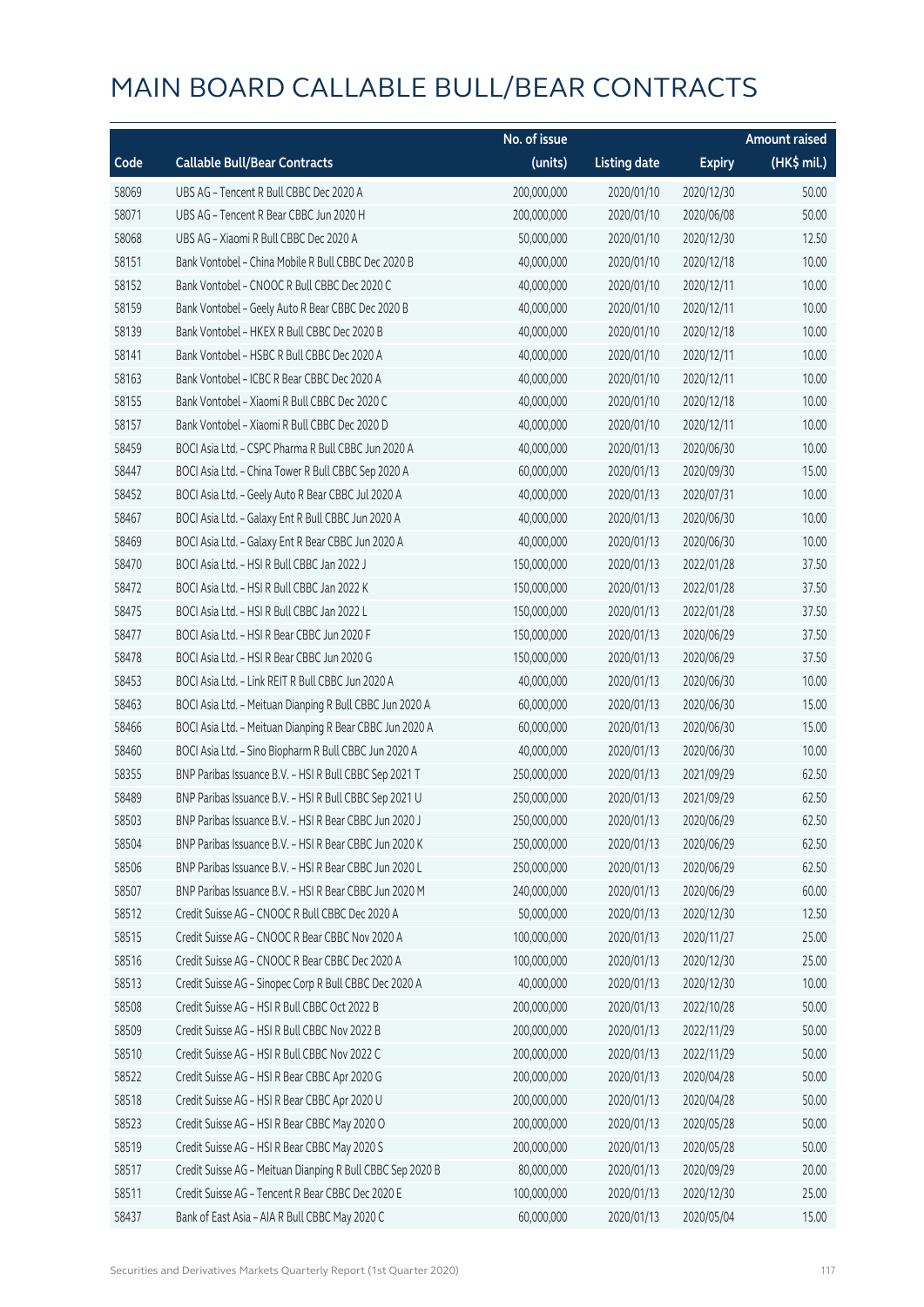|       |                                                             | No. of issue |                     |               | <b>Amount raised</b> |
|-------|-------------------------------------------------------------|--------------|---------------------|---------------|----------------------|
| Code  | <b>Callable Bull/Bear Contracts</b>                         | (units)      | <b>Listing date</b> | <b>Expiry</b> | (HK\$ mil.)          |
| 58441 | Bank of East Asia - AIA R Bear CBBC May 2020 B              | 60,000,000   | 2020/01/13          | 2020/05/04    | 15.00                |
| 58426 | Bank of East Asia - Galaxy Ent R Bear CBBC May 2020 C       | 80,000,000   | 2020/01/13          | 2020/05/04    | 20.00                |
| 58422 | Bank of East Asia - Meituan Dianping R Bull CBBC May 2020 B | 50,000,000   | 2020/01/13          | 2020/05/05    | 12.50                |
| 58425 | Bank of East Asia - Meituan Dianping R Bear CBBC May 2020 B | 50,000,000   | 2020/01/13          | 2020/05/05    | 12.50                |
| 58418 | Bank of East Asia - Ping An R Bull CBBC May 2020 F          | 100,000,000  | 2020/01/13          | 2020/05/05    | 25.00                |
| 58427 | Bank of East Asia - Tencent R Bull CBBC May 2020 G          | 30,000,000   | 2020/01/13          | 2020/05/04    | 10.50                |
| 58430 | Bank of East Asia - Tencent R Bear CBBC May 2020 D          | 30,000,000   | 2020/01/13          | 2020/05/04    | 10.50                |
| 58607 | Goldman Sachs SP (Asia) - AIA R Bull CBBC Jun 2020 C        | 60,000,000   | 2020/01/13          | 2020/06/30    | 15.00                |
| 58612 | Goldman Sachs SP (Asia) - HKEX R Bull CBBC Dec 2020 B       | 80,000,000   | 2020/01/13          | 2020/12/30    | 20.00                |
| 58613 | Goldman Sachs SP (Asia) - HKEX R Bear CBBC Dec 2020 A       | 80,000,000   | 2020/01/13          | 2020/12/30    | 20.00                |
| 58571 | Goldman Sachs SP (Asia) - HSI R Bull CBBC Dec 2022 R        | 160,000,000  | 2020/01/13          | 2022/12/29    | 40.00                |
| 58576 | Goldman Sachs SP (Asia) - HSI R Bull CBBC Dec 2022 S        | 160,000,000  | 2020/01/13          | 2022/12/29    | 40.00                |
| 58577 | Goldman Sachs SP (Asia) - HSI R Bull CBBC Jan 2023 A        | 160,000,000  | 2020/01/13          | 2023/01/30    | 40.00                |
| 58584 | Goldman Sachs SP (Asia) - HSI R Bear CBBC Apr 2020 J        | 160,000,000  | 2020/01/13          | 2020/04/28    | 40.00                |
| 58589 | Goldman Sachs SP (Asia) - HSI R Bear CBBC Apr 2020 M        | 160,000,000  | 2020/01/13          | 2020/04/28    | 40.00                |
| 58593 | Goldman Sachs SP (Asia) - HSI R Bear CBBC May 2020 H        | 160,000,000  | 2020/01/13          | 2020/05/28    | 40.00                |
| 58601 | Goldman Sachs SP (Asia) - HSI R Bear CBBC May 2020 I        | 160,000,000  | 2020/01/13          | 2020/05/28    | 40.00                |
| 58603 | Goldman Sachs SP (Asia) - HSI R Bear CBBC May 2020 J        | 160,000,000  | 2020/01/13          | 2020/05/28    | 40.00                |
| 58604 | Goldman Sachs SP (Asia) - HSI R Bear CBBC May 2020 K        | 160,000,000  | 2020/01/13          | 2020/05/28    | 40.00                |
| 58608 | Goldman Sachs SP (Asia) - Meituan R Bull CBBC Jun 2020 E    | 60,000,000   | 2020/01/13          | 2020/06/30    | 15.00                |
| 58605 | Goldman Sachs SP (Asia) - Tencent R Bear CBBC Dec 2020 I    | 60,000,000   | 2020/01/13          | 2020/12/30    | 15.00                |
| 58378 | HK Bank - Sinopec Corp R Bull CBBC Aug 2020 A               | 40,000,000   | 2020/01/13          | 2020/08/10    | 10.00                |
| 58381 | HK Bank - HKEX R Bull CBBC May 2020 J                       | 40,000,000   | 2020/01/13          | 2020/05/25    | 10.00                |
| 58367 | HK Bank - HSI R Bull CBBC Dec 2021 I                        | 60,000,000   | 2020/01/13          | 2021/12/30    | 15.00                |
| 58360 | HK Bank - HSI R Bear CBBC Apr 2020 M                        | 60,000,000   | 2020/01/13          | 2020/04/28    | 15.00                |
| 58391 | HK Bank - ICBC R Bear CBBC May 2020 A                       | 40,000,000   | 2020/01/13          | 2020/05/18    | 10.00                |
| 58408 | HK Bank - Meituan Dianping R Bull CBBC Jul 2020 B           | 40,000,000   | 2020/01/13          | 2020/07/20    | 10.00                |
| 58363 | HK Bank - SHK Ppt R Bear CBBC Jun 2020 A                    | 40,000,000   | 2020/01/13          | 2020/06/01    | 10.00                |
| 58401 | HK Bank - Tencent R Bear CBBC Jun 2020 M                    | 40,000,000   | 2020/01/13          | 2020/06/15    | 10.00                |
| 58546 | Haitong Int'l Sec - AIA R Bear CBBC Jul 2020 A              | 50,000,000   | 2020/01/13          | 2020/07/30    | 12.50                |
| 58551 | Haitong Int'l Sec - AIA R Bear CBBC Jul 2020 B              | 50,000,000   | 2020/01/13          | 2020/07/30    | 12.50                |
| 58556 | Haitong Int'l Sec - CM Bank R Bear CBBC Aug 2020 A          | 50,000,000   | 2020/01/13          | 2020/08/26    | 12.50                |
| 58538 | Haitong Int'l Sec - CSOP A50 ETF R Bull CBBC Jul 2020 A     | 40,000,000   | 2020/01/13          | 2020/07/06    | 10.00                |
| 58553 | Haitong Int'l Sec - CSOP A50 ETF R Bear CBBC Nov 2020 A     | 40,000,000   | 2020/01/13          | 2020/11/05    | 10.00                |
| 58524 | Haitong Int'l Sec - HSI R Bull CBBC Oct 2021 I              | 150,000,000  | 2020/01/13          | 2021/10/28    | 37.50                |
| 58481 | Haitong Int'l Sec - HSI R Bull CBBC Feb 2022 B              | 150,000,000  | 2020/01/13          | 2022/02/25    | 37.50                |
| 58525 | Haitong Int'l Sec - HSI R Bull CBBC Feb 2022 C              | 150,000,000  | 2020/01/13          | 2022/02/25    | 37.50                |
| 58557 | Haitong Int'l Sec - HSI R Bull CBBC Mar 2022 H              | 150,000,000  | 2020/01/13          | 2022/03/30    | 38.70                |
| 58531 | Haitong Int'l Sec - HSI R Bear CBBC Apr 2020 W              | 150,000,000  | 2020/01/13          | 2020/04/28    | 37.50                |
| 58536 | Haitong Int'l Sec - HSI R Bear CBBC Apr 2020 Y              | 150,000,000  | 2020/01/13          | 2020/04/28    | 37.50                |
| 58535 | Haitong Int'l Sec - HSI R Bear CBBC May 2020 K              | 150,000,000  | 2020/01/13          | 2020/05/28    | 37.50                |
| 58537 | Haitong Int'l Sec - HSI R Bear CBBC May 2020 L              | 150,000,000  | 2020/01/13          | 2020/05/28    | 37.50                |
| 58541 | Haitong Int'l Sec - Meituan Dianping R Bull CBBC Jul 2020 C | 40,000,000   | 2020/01/13          | 2020/07/02    | 10.00                |
| 58554 | Haitong Int'l Sec - Meituan Dianping R Bear CBBC Oct 2020 B | 40,000,000   | 2020/01/13          | 2020/10/05    | 10.00                |
| 58482 | Haitong Int'l Sec - Tencent R Bull CBBC Sep 2020 E          | 40,000,000   | 2020/01/13          | 2020/09/28    | 10.00                |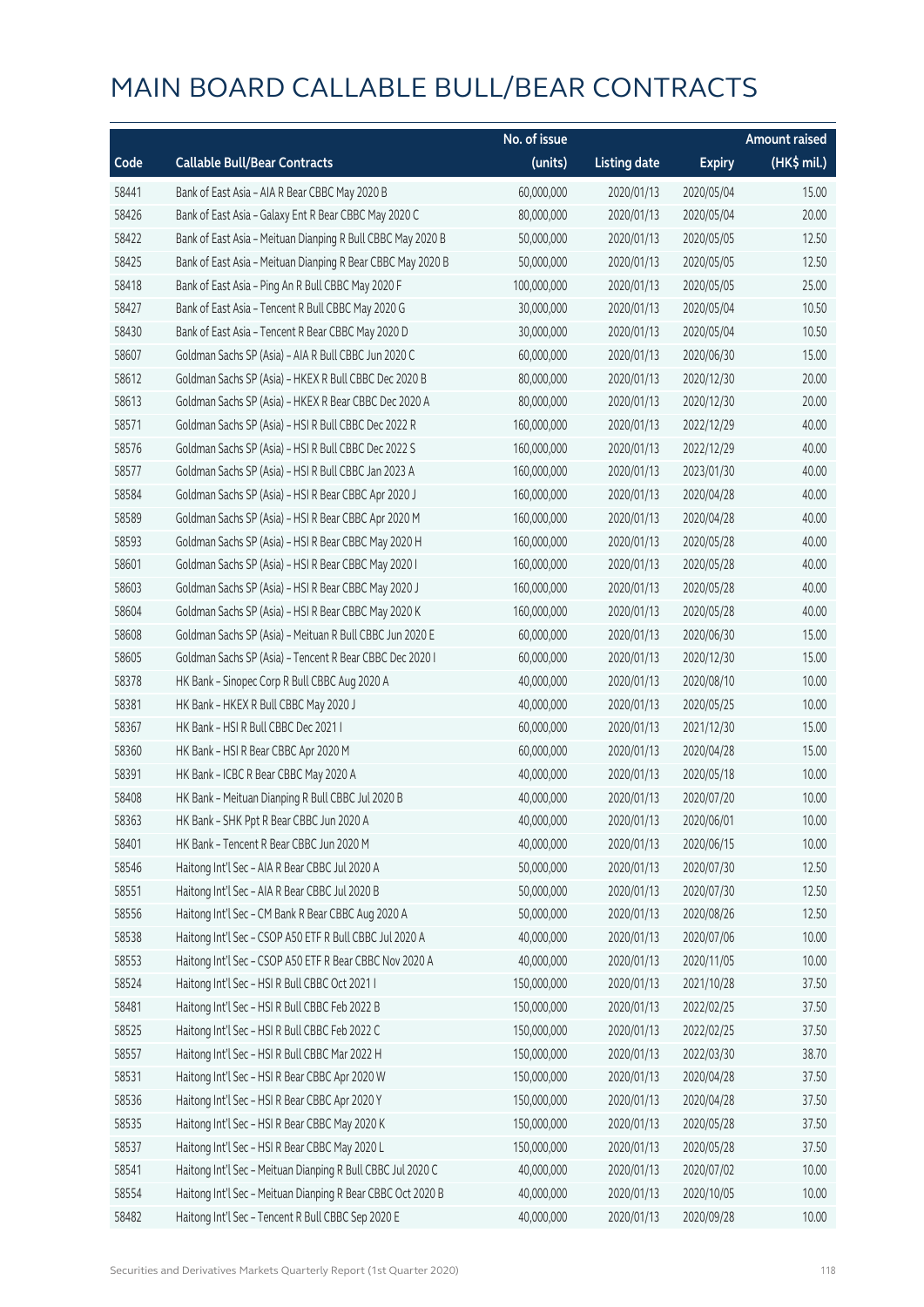|       |                                                            | No. of issue |                     |               | <b>Amount raised</b> |
|-------|------------------------------------------------------------|--------------|---------------------|---------------|----------------------|
| Code  | <b>Callable Bull/Bear Contracts</b>                        | (units)      | <b>Listing date</b> | <b>Expiry</b> | (HK\$ mil.)          |
| 58619 | J P Morgan SP BV - HSI R Bull CBBC Sep 2022 P              | 200,000,000  | 2020/01/13          | 2022/09/29    | 50.00                |
| 58623 | J P Morgan SP BV - HSI R Bull CBBC Oct 2022 L              | 200,000,000  | 2020/01/13          | 2022/10/28    | 50.00                |
| 58625 | J P Morgan SP BV - HSI R Bull CBBC Nov 2022 J              | 200,000,000  | 2020/01/13          | 2022/11/29    | 50.00                |
| 58631 | J P Morgan SP BV - HSI R Bull CBBC Dec 2022 F              | 200,000,000  | 2020/01/13          | 2022/12/29    | 50.00                |
| 58636 | JP Morgan SP BV - HSIR Bull CBBC Dec 2022 G                | 200,000,000  | 2020/01/13          | 2022/12/29    | 50.00                |
| 58649 | J P Morgan SP BV - HSI R Bear CBBC Apr 2020 S              | 200,000,000  | 2020/01/13          | 2020/04/28    | 50.00                |
| 58651 | J P Morgan SP BV - HSI R Bear CBBC May 2020 B              | 200,000,000  | 2020/01/13          | 2020/05/28    | 50.00                |
| 58650 | J P Morgan SP BV - HSI R Bear CBBC May 2020 E              | 200,000,000  | 2020/01/13          | 2020/05/28    | 50.00                |
| 58656 | J P Morgan SP BV - HSI R Bear CBBC Jun 2020 L              | 200,000,000  | 2020/01/13          | 2020/06/29    | 50.00                |
| 58642 | J P Morgan SP BV - Meituan Dianping R Bull CBBC Jun 2020 I | 60,000,000   | 2020/01/13          | 2020/06/19    | 15.00                |
| 58646 | J P Morgan SP BV - Tencent R Bear CBBC May 2020 L          | 50,000,000   | 2020/01/13          | 2020/05/15    | 12.50                |
| 58648 | J P Morgan SP BV - Tencent R Bear CBBC Jun 2020 J          | 50,000,000   | 2020/01/13          | 2020/06/19    | 12.50                |
| 58480 | Morgan Stanley Asia Products - HSI R Bull CBBC Feb 2022 Q  | 80,000,000   | 2020/01/13          | 2022/02/25    | 20.00                |
| 58658 | SG Issuer - AIA R Bull CBBC Jun 2020 C                     | 60,000,000   | 2020/01/13          | 2020/06/30    | 15.00                |
| 58685 | SG Issuer - CNOOC R Bull CBBC Aug 2020 A                   | 40,000,000   | 2020/01/13          | 2020/08/05    | 10.00                |
| 58676 | SG Issuer - Sinopec Corp R Bull CBBC Aug 2020 B            | 40,000,000   | 2020/01/13          | 2020/08/05    | 10.00                |
| 58669 | SG Issuer - CSOP A50 ETF R Bull CBBC Jun 2020 B            | 100,000,000  | 2020/01/13          | 2020/06/30    | 25.00                |
| 58662 | SG Issuer - Galaxy Ent R Bull CBBC Jun 2020 E              | 100,000,000  | 2020/01/13          | 2020/06/30    | 25.00                |
| 58665 | SG Issuer - HSI R Bull CBBC Oct 2022 C                     | 250,000,000  | 2020/01/13          | 2022/10/28    | 62.50                |
| 58667 | SG Issuer - HSI R Bull CBBC Oct 2022 D                     | 250,000,000  | 2020/01/13          | 2022/10/28    | 62.50                |
| 58668 | SG Issuer - HSI R Bull CBBC Oct 2022 E                     | 250,000,000  | 2020/01/13          | 2022/10/28    | 62.50                |
| 58666 | SG Issuer - HSI R Bull CBBC Nov 2022 F                     | 250,000,000  | 2020/01/13          | 2022/11/29    | 62.50                |
| 58671 | SG Issuer - HSI R Bear CBBC Apr 2020 G                     | 250,000,000  | 2020/01/13          | 2020/04/28    | 62.50                |
| 58672 | SG Issuer - HSI R Bear CBBC May 2020 X                     | 250,000,000  | 2020/01/13          | 2020/05/28    | 62.50                |
| 58673 | SG Issuer - HSI R Bear CBBC Jul 2020 M                     | 250,000,000  | 2020/01/13          | 2020/07/30    | 62.50                |
| 58687 | SG Issuer - Meituan Dianping R Bull CBBC Jun 2020 G        | 100,000,000  | 2020/01/13          | 2020/06/29    | 25.00                |
| 58690 | SG Issuer - Meituan Dianping R Bull CBBC Aug 2020 A        | 100,000,000  | 2020/01/13          | 2020/08/05    | 25.00                |
| 58688 | SG Issuer - Meituan Dianping R Bear CBBC Jun 2020 B        | 100,000,000  | 2020/01/13          | 2020/06/29    | 25.00                |
| 58670 | SG Issuer - Ping An R Bull CBBC Jul 2020 H                 | 100,000,000  | 2020/01/13          | 2020/07/30    | 25.00                |
| 58663 | SG Issuer - Tencent R Bull CBBC Jun 2020 M                 | 80,000,000   | 2020/01/13          | 2020/06/30    | 20.00                |
| 58350 | UBS AG - AIA R Bull CBBC Jun 2020 B                        | 50,000,000   | 2020/01/13          | 2020/06/29    | 12.50                |
| 58351 | UBS AG - AIA R Bear CBBC Apr 2020 A                        | 50,000,000   | 2020/01/13          | 2020/04/27    | 12.50                |
| 58334 | UBS AG - HSI R Bull CBBC Oct 2022 C                        | 200,000,000  | 2020/01/13          | 2022/10/28    | 50.00                |
| 58337 | UBS AG - HSI R Bull CBBC Oct 2022 D                        | 200,000,000  | 2020/01/13          | 2022/10/28    | 50.00                |
| 58488 | UBS AG - HSI R Bull CBBC Oct 2022 E                        | 200,000,000  | 2020/01/13          | 2022/10/28    | 50.00                |
| 58487 | UBS AG - HSI R Bear CBBC Apr 2020 C                        | 200,000,000  | 2020/01/13          | 2020/04/28    | 50.00                |
| 58483 | UBS AG - HSI R Bear CBBC Apr 2020 I                        | 200,000,000  | 2020/01/13          | 2020/04/28    | 50.00                |
| 58342 | UBS AG - Meituan Dianping R Bull CBBC May 2020 A           | 50,000,000   | 2020/01/13          | 2020/05/29    | 12.50                |
| 58344 | UBS AG - Meituan Dianping R Bear CBBC May 2020 A           | 50,000,000   | 2020/01/13          | 2020/05/29    | 12.50                |
| 58345 | UBS AG - Ping An R Bull CBBC Jun 2020 A                    | 100,000,000  | 2020/01/13          | 2020/06/29    | 25.00                |
| 58346 | UBS AG - Ping An R Bear CBBC Apr 2020 B                    | 100,000,000  | 2020/01/13          | 2020/04/27    | 25.00                |
| 58354 | UBS AG - Tencent R Bear CBBC May 2020 B                    | 40,000,000   | 2020/01/13          | 2020/05/05    | 10.00                |
| 58558 | Bank Vontobel - CNOOC R Bull CBBC Nov 2020 A               | 40,000,000   | 2020/01/13          | 2020/11/20    | 10.00                |
| 58559 | Bank Vontobel - CNOOC R Bear CBBC Nov 2020 B               | 40,000,000   | 2020/01/13          | 2020/11/20    | 10.00                |
| 58560 | Bank Vontobel - CNOOC R Bear CBBC Nov 2020 C               | 40,000,000   | 2020/01/13          | 2020/11/13    | 10.00                |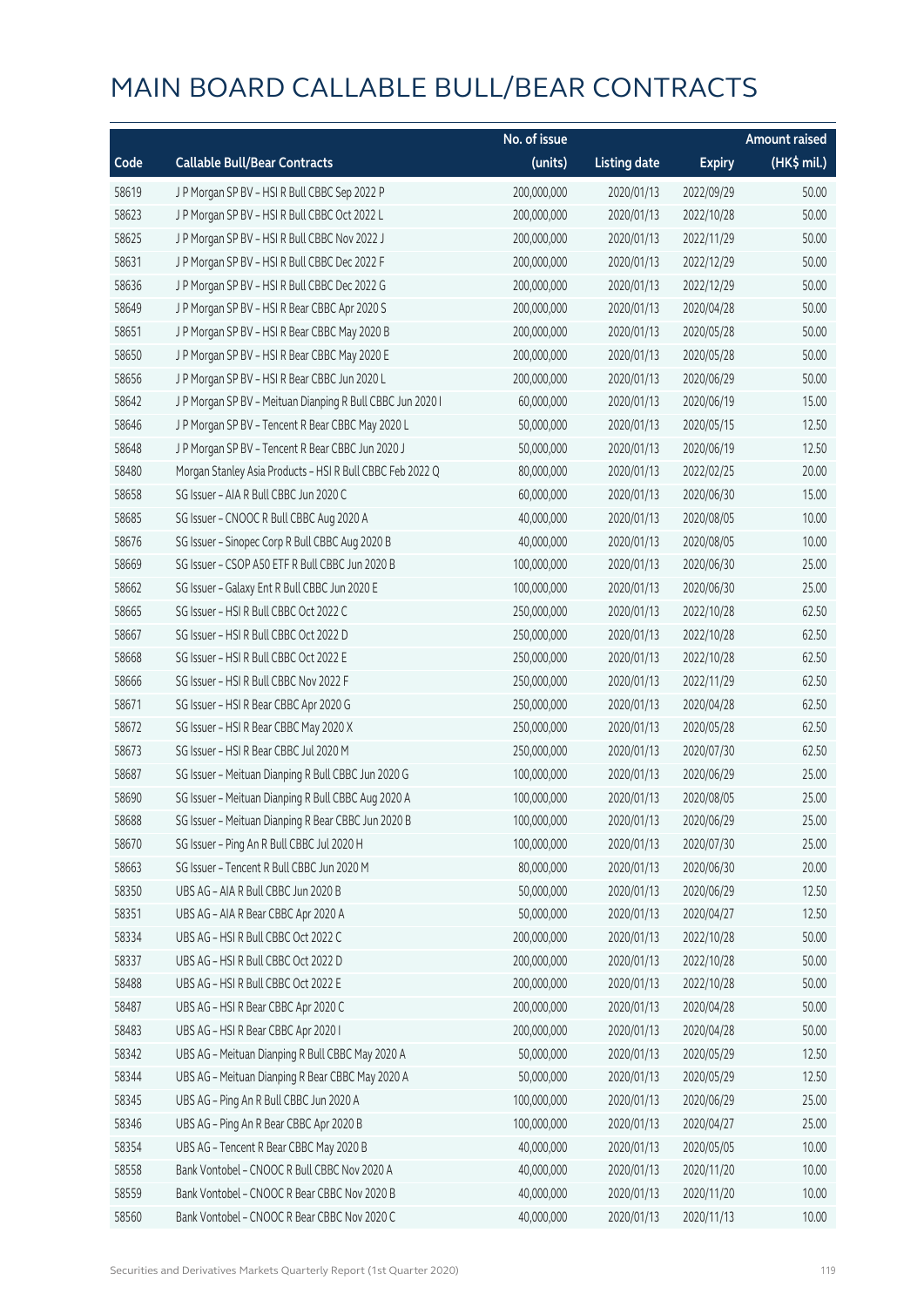|       |                                                              | No. of issue |                     |               | <b>Amount raised</b>  |
|-------|--------------------------------------------------------------|--------------|---------------------|---------------|-----------------------|
| Code  | <b>Callable Bull/Bear Contracts</b>                          | (units)      | <b>Listing date</b> | <b>Expiry</b> | $(HK\frac{1}{2}mil.)$ |
| 58569 | Bank Vontobel - HSI R Bear CBBC May 2020 M                   | 80,000,000   | 2020/01/13          | 2020/05/28    | 20.00                 |
| 58568 | Bank Vontobel - HSI R Bear CBBC May 2020 N                   | 80,000,000   | 2020/01/13          | 2020/05/28    | 20.00                 |
| 58562 | Bank Vontobel - Meituan Dianping R Bull CBBC Nov 2020 S      | 60,000,000   | 2020/01/13          | 2020/11/13    | 15.00                 |
| 58566 | Bank Vontobel - Meituan Dianping R Bull CBBC Nov 2020 T      | 60,000,000   | 2020/01/13          | 2020/11/20    | 15.00                 |
| 58567 | Bank Vontobel - Meituan Dianping R Bull CBBC Nov 2020 U      | 60,000,000   | 2020/01/13          | 2020/11/13    | 15.00                 |
| 58777 | BOCI Asia Ltd. - HSI R Bull CBBC Jan 2022 M                  | 150,000,000  | 2020/01/14          | 2022/01/28    | 37.50                 |
| 58786 | BOCI Asia Ltd. - HSI R Bull CBBC Jan 2022 N                  | 150,000,000  | 2020/01/14          | 2022/01/28    | 37.50                 |
| 58785 | BOCI Asia Ltd. - HSI R Bear CBBC Jun 2020 H                  | 150,000,000  | 2020/01/14          | 2020/06/29    | 37.50                 |
| 58787 | BOCI Asia Ltd. - HSI R Bear CBBC Jun 2020 I                  | 150,000,000  | 2020/01/14          | 2020/06/29    | 37.50                 |
| 58771 | BOCI Asia Ltd. - Meituan Dianping R Bull CBBC Jun 2020 B     | 40,000,000   | 2020/01/14          | 2020/06/30    | 10.00                 |
| 58773 | BOCI Asia Ltd. - Meituan Dianping R Bear CBBC Jun 2020 B     | 40,000,000   | 2020/01/14          | 2020/06/30    | 10.00                 |
| 58774 | BOCI Asia Ltd. - Tencent R Bull CBBC Jun 2020 C              | 40,000,000   | 2020/01/14          | 2020/06/30    | 10.00                 |
| 58776 | BOCI Asia Ltd. - Tencent R Bear CBBC Jun 2020 B              | 40,000,000   | 2020/01/14          | 2020/06/30    | 10.00                 |
| 58831 | BNP Paribas Issuance B.V. - HKEX R Bull CBBC Sep 2020 A      | 50,000,000   | 2020/01/14          | 2020/09/29    | 12.50                 |
| 58758 | BNP Paribas Issuance B.V. - HSI R Bull CBBC Sep 2021 V       | 250,000,000  | 2020/01/14          | 2021/09/29    | 62.50                 |
| 58695 | BNP Paribas Issuance B.V. - HSI R Bear CBBC Jun 2020 N       | 250,000,000  | 2020/01/14          | 2020/06/29    | 62.50                 |
| 58701 | BNP Paribas Issuance B.V. - HSI R Bear CBBC Jun 2020 O       | 250,000,000  | 2020/01/14          | 2020/06/29    | 62.50                 |
| 58809 | BNP Paribas Issuance B.V. - HSI R Bear CBBC Jun 2020 P       | 250,000,000  | 2020/01/14          | 2020/06/29    | 62.50                 |
| 58814 | BNP Paribas Issuance B.V. - HSI R Bear CBBC Jun 2020 Q       | 250,000,000  | 2020/01/14          | 2020/06/29    | 62.50                 |
| 58818 | BNP Paribas Issuance B.V. - HSI R Bear CBBC Jun 2020 R       | 250,000,000  | 2020/01/14          | 2020/06/29    | 62.50                 |
| 58821 | BNP Paribas Issuance B.V. - HSI R Bear CBBC Jun 2020 S       | 250,000,000  | 2020/01/14          | 2020/06/29    | 62.50                 |
| 58823 | BNP Paribas Issuance B.V. - HSI R Bear CBBC Jun 2020 T       | 240,000,000  | 2020/01/14          | 2020/06/29    | 60.00                 |
| 58705 | BNP Paribas Issuance B.V. - Meituan R Bull CBBC Dec 2020 S   | 50,000,000   | 2020/01/14          | 2020/12/30    | 12.50                 |
| 58707 | BNP Paribas Issuance B.V. - Meituan R Bull CBBC Dec 2020 T   | 50,000,000   | 2020/01/14          | 2020/12/30    | 12.50                 |
| 58825 | BNP Paribas Issuance B.V. - Meituan R Bull CBBC Dec 2020 U   | 50,000,000   | 2020/01/14          | 2020/12/30    | 12.50                 |
| 58703 | BNP Paribas Issuance B.V. - Meituan R Bear CBBC Jul 2020 D   | 50,000,000   | 2020/01/14          | 2020/07/30    | 12.50                 |
| 58762 | BNP Paribas Issuance B.V. - Meituan R Bear CBBC Jul 2020 E   | 50,000,000   | 2020/01/14          | 2020/07/30    | 12.50                 |
| 58767 | BNP Paribas Issuance B.V. - Meituan R Bear CBBC Jul 2020 F   | 50,000,000   | 2020/01/14          | 2020/07/30    | 12.50                 |
| 58830 | BNP Paribas Issuance B.V. - Tencent R Bull CBBC Dec 2020 R   | 50,000,000   | 2020/01/14          | 2020/12/30    | 12.50                 |
| 58702 | BNP Paribas Issuance B.V. - Tencent R Bear CBBC Dec 2020 U   | 50,000,000   | 2020/01/14          | 2020/12/30    | 12.50                 |
| 58805 | Credit Suisse AG - China Life R Bull CBBC Dec 2020 A         | 60,000,000   | 2020/01/14          | 2020/12/30    | 15.00                 |
| 58807 | Credit Suisse AG - HSI R Bull CBBC Oct 2022 C                | 200,000,000  | 2020/01/14          | 2022/10/28    | 50.00                 |
| 58799 | Credit Suisse AG - HSI R Bull CBBC Nov 2022 D                | 200,000,000  | 2020/01/14          | 2022/11/29    | 50.00                 |
| 58803 | Credit Suisse AG - HSI R Bull CBBC Dec 2022 A                | 300,000,000  | 2020/01/14          | 2022/12/29    | 75.00                 |
| 58797 | Credit Suisse AG - HSI R Bear CBBC Apr 2020 F                | 200,000,000  | 2020/01/14          | 2020/04/28    | 50.00                 |
| 58795 | Credit Suisse AG - HSI R Bear CBBC Apr 2020 W                | 200,000,000  | 2020/01/14          | 2020/04/28    | 50.00                 |
| 58793 | Credit Suisse AG - HSI R Bear CBBC May 2020 P                | 200,000,000  | 2020/01/14          | 2020/05/28    | 50.00                 |
| 58798 | Credit Suisse AG - HSI R Bear CBBC May 2020 T                | 200,000,000  | 2020/01/14          | 2020/05/28    | 50.00                 |
| 58796 | Credit Suisse AG - HSI R Bear CBBC Jul 2020 N                | 300,000,000  | 2020/01/14          | 2020/07/30    | 75.00                 |
| 59072 | Goldman Sachs SP (Asia) - CSOP A50 ETF R Bull CBBC Dec2020 A | 80,000,000   | 2020/01/14          | 2020/12/30    | 20.00                 |
| 59056 | Goldman Sachs SP (Asia) - HSI R Bull CBBC Dec 2022 T         | 160,000,000  | 2020/01/14          | 2022/12/29    | 40.00                 |
| 59049 | Goldman Sachs SP (Asia) - HSI R Bear CBBC May 2020 L         | 160,000,000  | 2020/01/14          | 2020/05/28    | 40.00                 |
| 59050 | Goldman Sachs SP (Asia) - HSI R Bear CBBC May 2020 M         | 160,000,000  | 2020/01/14          | 2020/05/28    | 40.00                 |
| 59051 | Goldman Sachs SP (Asia) - HSI R Bear CBBC May 2020 N         | 160,000,000  | 2020/01/14          | 2020/05/28    | 40.00                 |
| 59054 | Goldman Sachs SP (Asia) - HSI R Bear CBBC May 2020 O         | 160,000,000  | 2020/01/14          | 2020/05/28    | 40.00                 |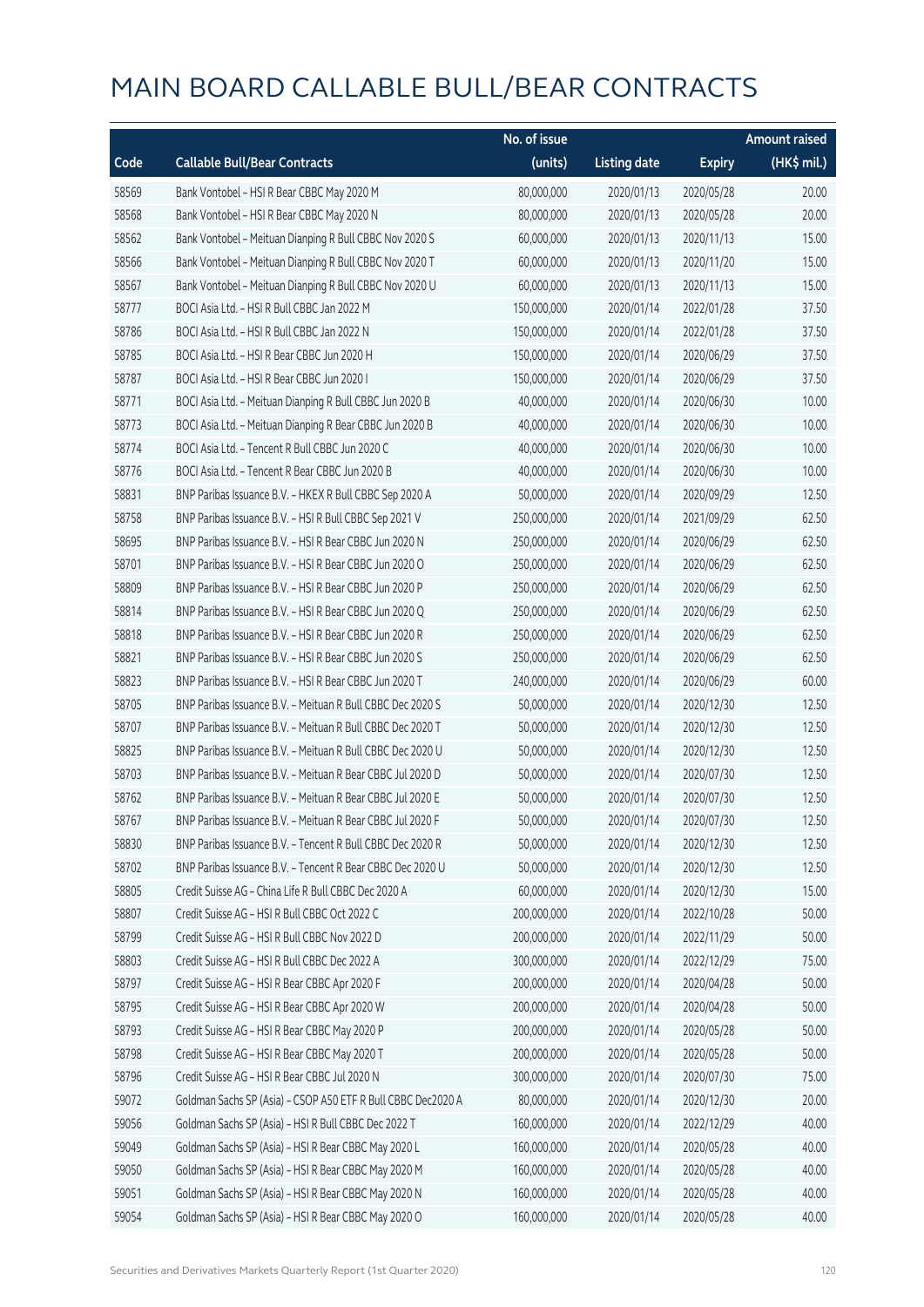|       |                                                             | No. of issue |                     |               | <b>Amount raised</b>  |
|-------|-------------------------------------------------------------|--------------|---------------------|---------------|-----------------------|
| Code  | <b>Callable Bull/Bear Contracts</b>                         | (units)      | <b>Listing date</b> | <b>Expiry</b> | $(HK\frac{1}{2}mil.)$ |
| 59063 | Goldman Sachs SP (Asia) - Meituan R Bull CBBC Jun 2020 F    | 60,000,000   | 2020/01/14          | 2020/06/30    | 15.00                 |
| 59067 | Goldman Sachs SP (Asia) - Ping An R Bull CBBC Dec 2020 D    | 60,000,000   | 2020/01/14          | 2020/12/30    | 15.00                 |
| 59060 | Goldman Sachs SP (Asia) - Tencent R Bull CBBC Jun 2020 Z    | 60,000,000   | 2020/01/14          | 2020/06/30    | 15.00                 |
| 59058 | Goldman Sachs SP (Asia) - Tencent R Bull CBBC Dec 2020 A    | 80,000,000   | 2020/01/14          | 2020/12/30    | 20.00                 |
| 58719 | HK Bank - CSPC Pharma R Bear CBBC Jun 2020 A                | 60,000,000   | 2020/01/14          | 2020/06/22    | 15.00                 |
| 58717 | HK Bank - HKEX R Bull CBBC Jul 2020 D                       | 40,000,000   | 2020/01/14          | 2020/07/13    | 10.00                 |
| 58710 | HK Bank - HKEX R Bear CBBC May 2020 F                       | 40,000,000   | 2020/01/14          | 2020/05/18    | 10.00                 |
| 58708 | HK Bank - HSI R Bear CBBC Apr 2020 S                        | 80,000,000   | 2020/01/14          | 2020/04/28    | 20.00                 |
| 58714 | HK Bank - HSI R Bear CBBC Apr 2020 U                        | 60,000,000   | 2020/01/14          | 2020/04/28    | 15.00                 |
| 58755 | HK Bank - Link REIT R Bull CBBC Jul 2020 A                  | 40,000,000   | 2020/01/14          | 2020/07/20    | 10.00                 |
| 58746 | HK Bank - Meituan Dianping R Bull CBBC Jun 2020 F           | 40,000,000   | 2020/01/14          | 2020/06/29    | 10.00                 |
| 58748 | HK Bank - Meituan Dianping R Bear CBBC Jun 2020 A           | 40,000,000   | 2020/01/14          | 2020/06/15    | 11.20                 |
| 58745 | HK Bank - Sunny Optical R Bear CBBC Jun 2020 A              | 40,000,000   | 2020/01/14          | 2020/06/22    | 10.00                 |
| 58720 | HK Bank - Tencent R Bull CBBC Jun 2020 Q                    | 40,000,000   | 2020/01/14          | 2020/06/18    | 10.00                 |
| 58740 | HK Bank - Tencent R Bear CBBC Aug 2020 A                    | 100,000,000  | 2020/01/14          | 2020/08/03    | 25.00                 |
| 58960 | Haitong Int'l Sec - China Life R Bull CBBC Aug 2020 A       | 40,000,000   | 2020/01/14          | 2020/08/21    | 10.00                 |
| 58972 | Haitong Int'l Sec - China Life R Bear CBBC Aug 2020 A       | 40,000,000   | 2020/01/14          | 2020/08/11    | 10.00                 |
| 58954 | Haitong Int'l Sec - Geely Auto R Bull CBBC May 2020 A       | 50,000,000   | 2020/01/14          | 2020/05/25    | 12.50                 |
| 58963 | Haitong Int'l Sec - Galaxy Ent R Bear CBBC Jul 2020 A       | 50,000,000   | 2020/01/14          | 2020/07/09    | 12.50                 |
| 58943 | Haitong Int'l Sec - HSI R Bull CBBC Sep 2021 B              | 150,000,000  | 2020/01/14          | 2021/09/29    | 37.50                 |
| 58942 | Haitong Int'l Sec - HSI R Bull CBBC Sep 2021 O              | 150,000,000  | 2020/01/14          | 2021/09/29    | 37.50                 |
| 58945 | Haitong Int'l Sec - HSI R Bull CBBC Sep 2021 Q              | 150,000,000  | 2020/01/14          | 2021/09/29    | 37.50                 |
| 58941 | Haitong Int'l Sec - HSI R Bear CBBC Apr 2020 B              | 150,000,000  | 2020/01/14          | 2020/04/28    | 37.50                 |
| 58946 | Haitong Int'l Sec - HSI R Bear CBBC Apr 2020 L              | 150,000,000  | 2020/01/14          | 2020/04/28    | 37.50                 |
| 58947 | Haitong Int'l Sec - HSI R Bear CBBC May 2020 M              | 150,000,000  | 2020/01/14          | 2020/05/28    | 37.50                 |
| 58958 | Haitong Int'l Sec - Tencent R Bull CBBC Aug 2020 F          | 40,000,000   | 2020/01/14          | 2020/08/03    | 10.00                 |
| 58969 | Haitong Int'l Sec - Tencent R Bear CBBC Aug 2020 G          | 40,000,000   | 2020/01/14          | 2020/08/04    | 16.20                 |
| 58914 | J P Morgan SP BV - HKEX R Bear CBBC Jun 2020 A              | 40,000,000   | 2020/01/14          | 2020/06/19    | 10.00                 |
| 58892 | J P Morgan SP BV - HSI R Bull CBBC Sep 2022 Q               | 200,000,000  | 2020/01/14          | 2022/09/29    | 50.00                 |
| 58894 | J P Morgan SP BV - HSI R Bull CBBC Oct 2022 M               | 200,000,000  | 2020/01/14          | 2022/10/28    | 50.00                 |
| 58895 | J P Morgan SP BV - HSI R Bull CBBC Nov 2022 K               | 200,000,000  | 2020/01/14          | 2022/11/29    | 50.00                 |
| 58898 | J P Morgan SP BV - HSI R Bull CBBC Dec 2022 H               | 200,000,000  | 2020/01/14          | 2022/12/29    | 50.00                 |
| 58877 | J P Morgan SP BV - HSI R Bear CBBC Apr 2020 T               | 200,000,000  | 2020/01/14          | 2020/04/28    | 50.00                 |
| 58879 | J P Morgan SP BV - HSI R Bear CBBC Apr 2020 W               | 200,000,000  | 2020/01/14          | 2020/04/28    | 50.00                 |
| 58901 | J P Morgan SP BV - HSI R Bear CBBC Jun 2020 M               | 200,000,000  | 2020/01/14          | 2020/06/29    | 50.00                 |
| 58904 | J P Morgan SP BV - HSI R Bear CBBC Jun 2020 N               | 200,000,000  | 2020/01/14          | 2020/06/29    | 50.00                 |
| 58909 | J P Morgan SP BV - Meituan Dianping R Bull CBBC May 2020 M  | 60,000,000   | 2020/01/14          | 2020/05/08    | 15.00                 |
| 58910 | J P Morgan SP BV - Tencent R Bull CBBC May 2020 O           | 50,000,000   | 2020/01/14          | 2020/05/15    | 12.50                 |
| 58912 | J P Morgan SP BV - Tencent R Bull CBBC May 2020 P           | 50,000,000   | 2020/01/14          | 2020/05/15    | 12.50                 |
| 58871 | Morgan Stanley Asia Products - CNOOC R Bull CBBC Aug 2020 A | 40,000,000   | 2020/01/14          | 2020/08/03    | 10.00                 |
| 58869 | Morgan Stanley Asia Products - CNOOC R Bull CBBC Dec 2020 A | 40,000,000   | 2020/01/14          | 2020/12/01    | 10.00                 |
| 58870 | Morgan Stanley Asia Products - CNOOC R Bear CBBC Aug 2020 A | 40,000,000   | 2020/01/14          | 2020/08/03    | 10.00                 |
| 58873 | Morgan Stanley Asia Products - CNOOC R Bear CBBC Dec 2020 A | 40,000,000   | 2020/01/14          | 2020/12/30    | 10.00                 |
| 58874 | Morgan Stanley Asia Products - HSI R Bull CBBC Mar 2022 E   | 100,000,000  | 2020/01/14          | 2022/03/30    | 25.00                 |
| 58868 | Morgan Stanley Asia Products - HSI R Bear CBBC Apr 2020 R   | 100,000,000  | 2020/01/14          | 2020/04/28    | 25.00                 |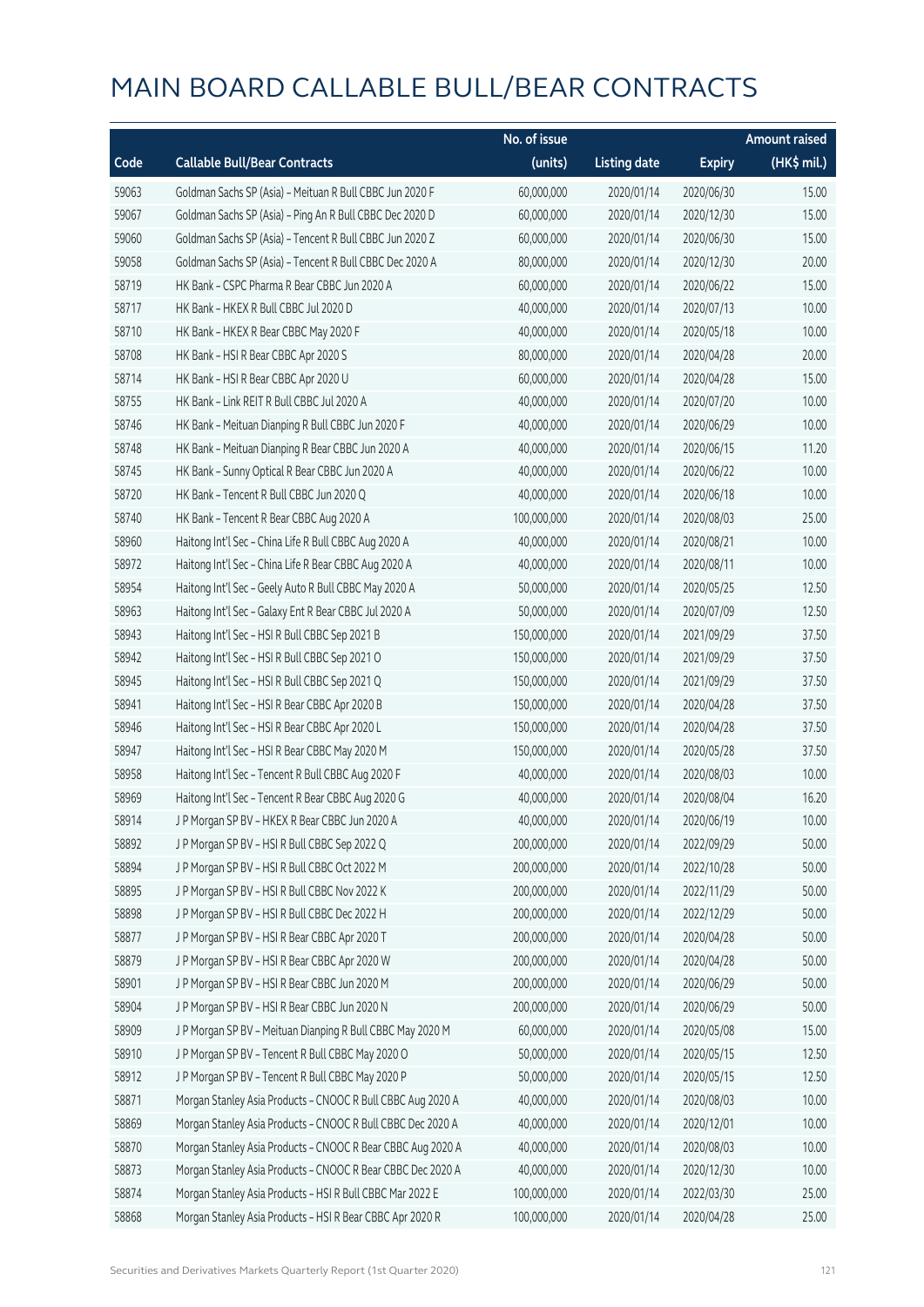|       |                                                           | No. of issue |                     |               | <b>Amount raised</b> |
|-------|-----------------------------------------------------------|--------------|---------------------|---------------|----------------------|
| Code  | <b>Callable Bull/Bear Contracts</b>                       | (units)      | <b>Listing date</b> | <b>Expiry</b> | (HK\$ mil.)          |
| 58867 | Morgan Stanley Asia Products - HSI R Bear CBBC May 2020 R | 100,000,000  | 2020/01/14          | 2020/05/28    | 25.00                |
| 59028 | SG Issuer - China Life R Bull CBBC Jul 2020 E             | 40,000,000   | 2020/01/14          | 2020/07/31    | 10.00                |
| 59031 | SG Issuer - China Life R Bear CBBC Jul 2020 A             | 150,000,000  | 2020/01/14          | 2020/07/31    | 37.50                |
| 58990 | SG Issuer - Geely Auto R Bull CBBC Jul 2020 M             | 40,000,000   | 2020/01/14          | 2020/07/28    | 10.00                |
| 59034 | SG Issuer - Galaxy Ent R Bear CBBC Jun 2020 B             | 100,000,000  | 2020/01/14          | 2020/06/29    | 25.00                |
| 58997 | SG Issuer - HSI R Bull CBBC Oct 2022 F                    | 250,000,000  | 2020/01/14          | 2022/10/28    | 62.50                |
| 59002 | SG Issuer - HSI R Bull CBBC Oct 2022 G                    | 250,000,000  | 2020/01/14          | 2022/10/28    | 62.50                |
| 59023 | SG Issuer - HSI R Bull CBBC Nov 2022 G                    | 250,000,000  | 2020/01/14          | 2022/11/29    | 62.50                |
| 58986 | SG Issuer - HSI R Bear CBBC Apr 2020 X                    | 250,000,000  | 2020/01/14          | 2020/04/28    | 62.50                |
| 59021 | SG Issuer - HSI R Bear CBBC May 2020 C                    | 250,000,000  | 2020/01/14          | 2020/05/28    | 62.50                |
| 59003 | SG Issuer - HSI R Bear CBBC May 2020 Y                    | 250,000,000  | 2020/01/14          | 2020/05/28    | 62.50                |
| 58987 | SG Issuer - HSI R Bear CBBC Jul 2020 N                    | 250,000,000  | 2020/01/14          | 2020/07/30    | 62.50                |
| 59035 | SG Issuer - Meituan Dianping R Bull CBBC Jun 2020 H       | 100,000,000  | 2020/01/14          | 2020/06/30    | 25.00                |
| 59038 | SG Issuer - Meituan Dianping R Bull CBBC Jul 2020 F       | 100,000,000  | 2020/01/14          | 2020/07/31    | 25.00                |
| 59039 | SG Issuer - Sino Biopharm R Bull CBBC Jul 2020 B          | 40,000,000   | 2020/01/14          | 2020/07/30    | 10.00                |
| 59040 | SG Issuer - Sino Biopharm R Bull CBBC Jul 2020 C          | 40,000,000   | 2020/01/14          | 2020/07/31    | 10.00                |
| 59042 | SG Issuer - Sunny Optical R Bull CBBC Jul 2020 B          | 40,000,000   | 2020/01/14          | 2020/07/31    | 10.00                |
| 59043 | SG Issuer - Tencent R Bull CBBC Jun 2020 N                | 80,000,000   | 2020/01/14          | 2020/06/30    | 20.00                |
| 58976 | SG Issuer - Tencent R Bear CBBC Nov 2020 F                | 80,000,000   | 2020/01/14          | 2020/11/27    | 20.00                |
| 59046 | SG Issuer - Tencent R Bear CBBC Nov 2020 G                | 80,000,000   | 2020/01/14          | 2020/11/26    | 20.00                |
| 58977 | SG Issuer - Xiaomi R Bull CBBC May 2020 C                 | 60,000,000   | 2020/01/14          | 2020/05/29    | 15.00                |
| 58846 | UBS AG - HSI R Bull CBBC Oct 2022 F                       | 200,000,000  | 2020/01/14          | 2022/10/28    | 50.00                |
| 58847 | UBS AG - HSI R Bull CBBC Oct 2022 G                       | 200,000,000  | 2020/01/14          | 2022/10/28    | 50.00                |
| 58834 | UBS AG - HSI R Bear CBBC Apr 2020 J                       | 200,000,000  | 2020/01/14          | 2020/04/28    | 50.00                |
| 58835 | UBS AG - HSI R Bear CBBC Apr 2020 K                       | 200,000,000  | 2020/01/14          | 2020/04/28    | 50.00                |
| 58848 | UBS AG - HSI R Bear CBBC Apr 2020 L                       | 400,000,000  | 2020/01/14          | 2020/04/28    | 100.00               |
| 58850 | UBS AG - Meituan Dianping R Bear CBBC Jun 2020 A          | 50,000,000   | 2020/01/14          | 2020/06/08    | 12.50                |
| 58855 | UBS AG - Tencent R Bull CBBC Jun 2020 G                   | 40,000,000   | 2020/01/14          | 2020/06/11    | 10.00                |
| 58863 | UBS AG - Xiaomi R Bull CBBC Sep 2020 A                    | 50,000,000   | 2020/01/14          | 2020/09/29    | 12.50                |
| 58916 | Bank Vontobel - Meituan Dianping R Bull CBBC Oct 2020 D   | 60,000,000   | 2020/01/14          | 2020/10/23    | 15.00                |
| 58940 | Bank Vontobel - Meituan Dianping R Bull CBBC Oct 2020 E   | 60,000,000   | 2020/01/14          | 2020/10/16    | 15.00                |
| 58921 | Bank Vontobel - Meituan Dianping R Bull CBBC Dec 2020 F   | 60,000,000   | 2020/01/14          | 2020/12/18    | 15.00                |
| 58924 | Bank Vontobel - Meituan Dianping R Bull CBBC Dec 2020 G   | 60,000,000   | 2020/01/14          | 2020/12/11    | 15.00                |
| 58929 | Bank Vontobel - Meituan Dianping R Bear CBBC Nov 2020 B   | 60,000,000   | 2020/01/14          | 2020/11/06    | 15.00                |
| 58938 | Bank Vontobel - Sunny Optical R Bear CBBC Jul 2020 E      | 40,000,000   | 2020/01/14          | 2020/07/24    | 10.00                |
| 58936 | Bank Vontobel - Sunny Optical R Bear CBBC Aug 2020 A      | 40,000,000   | 2020/01/14          | 2020/08/21    | 10.00                |
| 58930 | Bank Vontobel - Xiaomi R Bull CBBC Nov 2020 C             | 40,000,000   | 2020/01/14          | 2020/11/20    | 10.00                |
| 59075 | BOCI Asia Ltd. - HSI R Bull CBBC Jan 2022 O               | 150,000,000  | 2020/01/15          | 2022/01/28    | 37.50                |
| 59078 | BOCI Asia Ltd. - HSI R Bull CBBC Jan 2022 P               | 150,000,000  | 2020/01/15          | 2022/01/28    | 37.50                |
| 59083 | BOCI Asia Ltd. - HSI R Bull CBBC Jan 2022 Q               | 150,000,000  | 2020/01/15          | 2022/01/28    | 37.50                |
| 59086 | BOCI Asia Ltd. - HSI R Bull CBBC Jan 2022 R               | 150,000,000  | 2020/01/15          | 2022/01/28    | 37.50                |
| 59228 | BOCI Asia Ltd. - HSI R Bear CBBC Jun 2020 J               | 150,000,000  | 2020/01/15          | 2020/06/29    | 37.50                |
| 59229 | BOCI Asia Ltd. - HSI R Bear CBBC Jun 2020 K               | 150,000,000  | 2020/01/15          | 2020/06/29    | 37.50                |
| 59233 | BOCI Asia Ltd. - HSI R Bear CBBC Jun 2020 L               | 150,000,000  | 2020/01/15          | 2020/06/29    | 37.50                |
| 59110 | BNP Paribas Issuance B.V. - HSI R Bull CBBC Sep 2021 I    | 250,000,000  | 2020/01/15          | 2021/09/29    | 62.50                |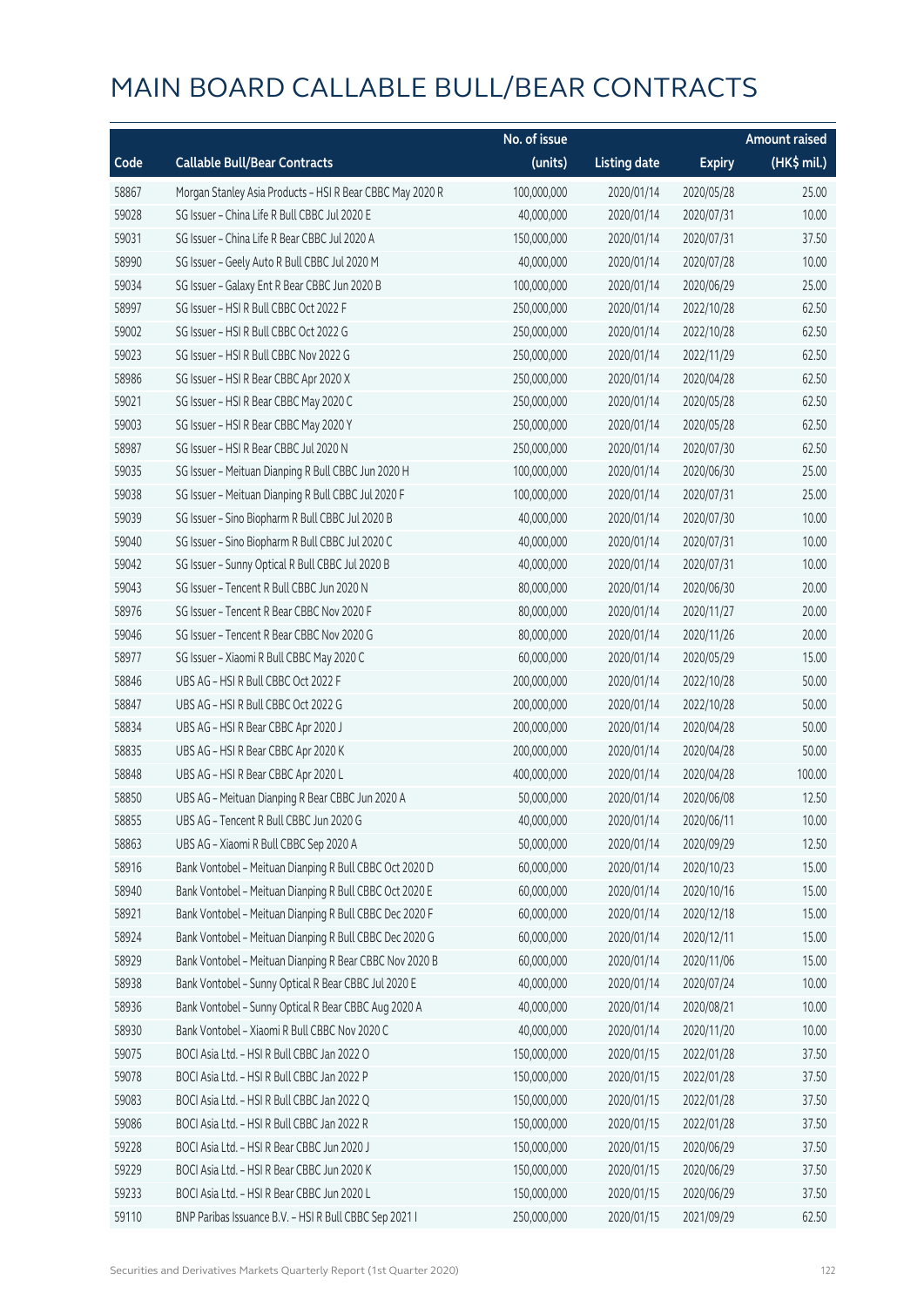|       |                                                             | No. of issue |                     |               | <b>Amount raised</b>  |
|-------|-------------------------------------------------------------|--------------|---------------------|---------------|-----------------------|
| Code  | <b>Callable Bull/Bear Contracts</b>                         | (units)      | <b>Listing date</b> | <b>Expiry</b> | $(HK\frac{1}{2}mil.)$ |
| 59113 | BNP Paribas Issuance B.V. - HSI R Bull CBBC Sep 2021 J      | 240,000,000  | 2020/01/15          | 2021/09/29    | 60.00                 |
| 59115 | BNP Paribas Issuance B.V. - HSI R Bull CBBC Sep 2021 K      | 240,000,000  | 2020/01/15          | 2021/09/29    | 60.00                 |
| 59118 | BNP Paribas Issuance B.V. - HSI R Bull CBBC Sep 2021 L      | 240,000,000  | 2020/01/15          | 2021/09/29    | 60.00                 |
| 59109 | BNP Paribas Issuance B.V. - HSI R Bull CBBC Sep 2021 W      | 250,000,000  | 2020/01/15          | 2021/09/29    | 62.50                 |
| 59117 | BNP Paribas Issuance B.V. - HSI R Bear CBBC Jun 2020 U      | 250,000,000  | 2020/01/15          | 2020/06/29    | 62.50                 |
| 59119 | BNP Paribas Issuance B.V. - HSI R Bear CBBC Jun 2020 V      | 250,000,000  | 2020/01/15          | 2020/06/29    | 62.50                 |
| 59120 | BNP Paribas Issuance B.V. - HSI R Bear CBBC Jun 2020 W      | 250,000,000  | 2020/01/15          | 2020/06/29    | 62.50                 |
| 59121 | BNP Paribas Issuance B.V. - HSI R Bear CBBC Jun 2020 X      | 250,000,000  | 2020/01/15          | 2020/06/29    | 62.50                 |
| 59123 | BNP Paribas Issuance B.V. - HSI R Bear CBBC Jun 2020 Y      | 250,000,000  | 2020/01/15          | 2020/06/29    | 62.50                 |
| 59135 | Credit Suisse AG - China Tower R Bull CBBC Dec 2020 B       | 40,000,000   | 2020/01/15          | 2020/12/30    | 10.00                 |
| 59129 | Credit Suisse AG - HSBC R Bull CBBC Dec 2020 A              | 70,000,000   | 2020/01/15          | 2020/12/30    | 17.50                 |
| 59125 | Credit Suisse AG - HSI R Bull CBBC Sep 2022 A               | 200,000,000  | 2020/01/15          | 2022/09/29    | 50.00                 |
| 59126 | Credit Suisse AG - HSI R Bull CBBC Sep 2022 B               | 200,000,000  | 2020/01/15          | 2022/09/29    | 50.00                 |
| 59127 | Credit Suisse AG - HSI R Bull CBBC Nov 2022 E               | 200,000,000  | 2020/01/15          | 2022/11/29    | 50.00                 |
| 59128 | Credit Suisse AG - HSI R Bull CBBC Nov 2022 F               | 200,000,000  | 2020/01/15          | 2022/11/29    | 50.00                 |
| 59136 | Credit Suisse AG - HSI R Bear CBBC Apr 2020 J               | 200,000,000  | 2020/01/15          | 2020/04/28    | 50.00                 |
| 59137 | Credit Suisse AG - HSI R Bear CBBC May 2020 U               | 200,000,000  | 2020/01/15          | 2020/05/28    | 50.00                 |
| 59139 | Credit Suisse AG - HSI R Bear CBBC May 2020 V               | 200,000,000  | 2020/01/15          | 2020/05/28    | 50.00                 |
| 59285 | Goldman Sachs SP (Asia) - China Life R Bull CBBC Dec 2020 A | 60,000,000   | 2020/01/15          | 2020/12/30    | 15.00                 |
| 59272 | Goldman Sachs SP (Asia) - HSI R Bull CBBC Dec 2022 U        | 160,000,000  | 2020/01/15          | 2022/12/29    | 40.00                 |
| 59274 | Goldman Sachs SP (Asia) - HSI R Bull CBBC Dec 2022 V        | 160,000,000  | 2020/01/15          | 2022/12/29    | 40.00                 |
| 59275 | Goldman Sachs SP (Asia) - HSI R Bull CBBC Dec 2022 W        | 160,000,000  | 2020/01/15          | 2022/12/29    | 40.00                 |
| 59276 | Goldman Sachs SP (Asia) - HSI R Bear CBBC May 2020 P        | 160,000,000  | 2020/01/15          | 2020/05/28    | 40.00                 |
| 59277 | Goldman Sachs SP (Asia) - HSI R Bear CBBC May 2020 Q        | 160,000,000  | 2020/01/15          | 2020/05/28    | 40.00                 |
| 59278 | Goldman Sachs SP (Asia) - HSI R Bear CBBC May 2020 R        | 160,000,000  | 2020/01/15          | 2020/05/28    | 40.00                 |
| 59281 | Goldman Sachs SP (Asia) - HSI R Bear CBBC May 2020 S        | 160,000,000  | 2020/01/15          | 2020/05/28    | 40.00                 |
| 59290 | Goldman Sachs SP (Asia) - Meituan R Bear CBBC Dec20A        | 60,000,000   | 2020/01/15          | 2020/12/30    | 15.00                 |
| 59289 | Goldman Sachs SP (Asia) - Xiaomi R Bull CBBC Jun 2020 E     | 60,000,000   | 2020/01/15          | 2020/06/30    | 15.00                 |
| 59293 | Goldman Sachs SP (Asia) - Xiaomi R Bear CBBC Dec 2020 A     | 60,000,000   | 2020/01/15          | 2020/12/30    | 15.00                 |
| 59105 | HK Bank - China Tower R Bull CBBC Sep 2020 A                | 40,000,000   | 2020/01/15          | 2020/09/21    | 10.00                 |
| 59074 | HK Bank - HSI R Bull CBBC Dec 2021 J                        | 80,000,000   | 2020/01/15          | 2021/12/30    | 20.00                 |
| 59094 | HK Bank - HSI R Bear CBBC Apr 2020 A                        | 60,000,000   | 2020/01/15          | 2020/04/28    | 15.00                 |
| 59095 | HK Bank - HSI R Bear CBBC Apr 2020 F                        | 100,000,000  | 2020/01/15          | 2020/04/28    | 25.00                 |
| 59106 | HK Bank - SUNAC R Bear CBBC May 2020 A                      | 40,000,000   | 2020/01/15          | 2020/05/11    | 10.00                 |
| 59093 | HK Bank - Sunny Optical R Bull CBBC Jul 2020 B              | 40,000,000   | 2020/01/15          | 2020/07/20    | 10.00                 |
| 59088 | HK Bank - Xiaomi R Bull CBBC Jul 2020 B                     | 60,000,000   | 2020/01/15          | 2020/07/13    | 15.00                 |
| 59194 | Haitong Int'l Sec - HSI R Bull CBBC Sep 2021 C              | 150,000,000  | 2020/01/15          | 2021/09/29    | 37.50                 |
| 59195 | Haitong Int'l Sec - HSI R Bull CBBC Sep 2021 D              | 150,000,000  | 2020/01/15          | 2021/09/29    | 37.50                 |
| 59196 | Haitong Int'l Sec - HSI R Bull CBBC Sep 2021 P              | 150,000,000  | 2020/01/15          | 2021/09/29    | 37.50                 |
| 59199 | Haitong Int'l Sec - HSI R Bear CBBC Apr 2020 R              | 150,000,000  | 2020/01/15          | 2020/04/28    | 37.50                 |
| 59202 | Haitong Int'l Sec - HSI R Bear CBBC May 2020 N              | 150,000,000  | 2020/01/15          | 2020/05/28    | 37.50                 |
| 59192 | Haitong Int'l Sec - Sunny Optical R Bull CBBC Jul 2020 A    | 40,000,000   | 2020/01/15          | 2020/07/21    | 10.00                 |
| 59186 | Haitong Int'l Sec - Tencent R Bull CBBC Jul 2020 H          | 40,000,000   | 2020/01/15          | 2020/07/08    | 10.00                 |
| 59218 | J P Morgan SP BV - HSI R Bull CBBC Oct 2022 N               | 200,000,000  | 2020/01/15          | 2022/10/28    | 50.00                 |
| 59220 | J P Morgan SP BV - HSI R Bull CBBC Oct 2022 O               | 200,000,000  | 2020/01/15          | 2022/10/28    | 50.00                 |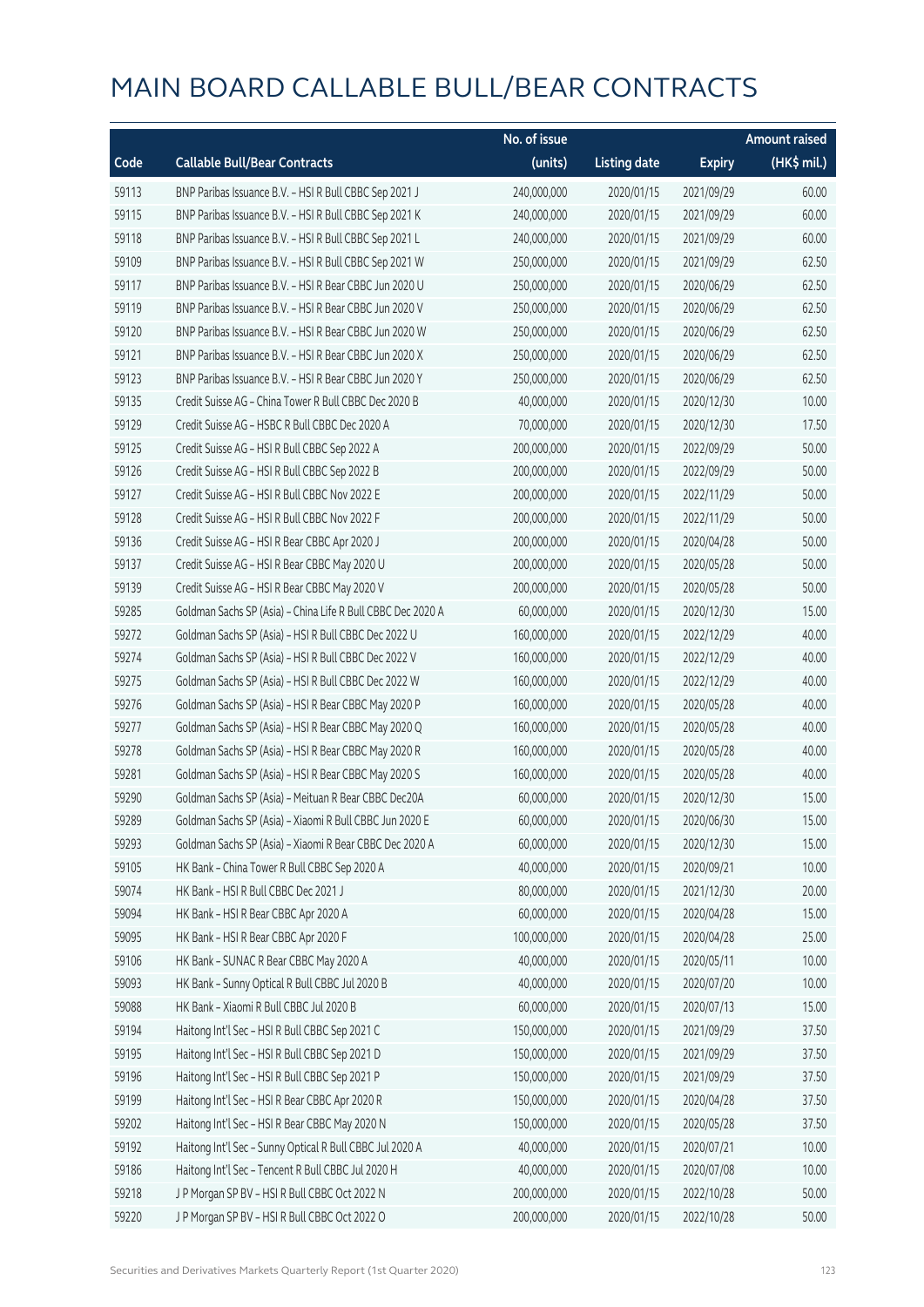|       |                                                           | No. of issue |                     |               | <b>Amount raised</b> |
|-------|-----------------------------------------------------------|--------------|---------------------|---------------|----------------------|
| Code  | <b>Callable Bull/Bear Contracts</b>                       | (units)      | <b>Listing date</b> | <b>Expiry</b> | (HK\$ mil.)          |
| 59219 | J P Morgan SP BV - HSI R Bull CBBC Nov 2022 L             | 200,000,000  | 2020/01/15          | 2022/11/29    | 50.00                |
| 59221 | J P Morgan SP BV - HSI R Bull CBBC Nov 2022 M             | 200,000,000  | 2020/01/15          | 2022/11/29    | 50.00                |
| 59222 | J P Morgan SP BV - HSI R Bull CBBC Dec 2022 I             | 200,000,000  | 2020/01/15          | 2022/12/29    | 50.00                |
| 59225 | J P Morgan SP BV - HSI R Bear CBBC Apr 2020 A             | 200,000,000  | 2020/01/15          | 2020/04/28    | 50.00                |
| 59223 | J P Morgan SP BV - HSI R Bear CBBC Jun 2020 O             | 200,000,000  | 2020/01/15          | 2020/06/29    | 50.00                |
| 59224 | J P Morgan SP BV - HSI R Bear CBBC Jun 2020 P             | 200,000,000  | 2020/01/15          | 2020/06/29    | 50.00                |
| 59207 | Morgan Stanley Asia Products - HSI R Bull CBBC Dec 2021 U | 100,000,000  | 2020/01/15          | 2021/12/30    | 25.00                |
| 59211 | Morgan Stanley Asia Products - HSI R Bull CBBC Jan 2022 V | 100,000,000  | 2020/01/15          | 2022/01/28    | 25.00                |
| 59208 | Morgan Stanley Asia Products - HSI R Bull CBBC Feb 2022 R | 100,000,000  | 2020/01/15          | 2022/02/25    | 25.00                |
| 59206 | Morgan Stanley Asia Products - HSI R Bull CBBC Mar 2022 F | 100,000,000  | 2020/01/15          | 2022/03/30    | 25.00                |
| 59214 | Morgan Stanley Asia Products - HSI R Bear CBBC Apr 2020 V | 100,000,000  | 2020/01/15          | 2020/04/28    | 25.00                |
| 59213 | Morgan Stanley Asia Products - HSI R Bear CBBC May 2020 S | 100,000,000  | 2020/01/15          | 2020/05/28    | 25.00                |
| 59242 | SG Issuer - HKEX R Bull CBBC Jun 2020 H                   | 50,000,000   | 2020/01/15          | 2020/06/30    | 12.50                |
| 59237 | SG Issuer - HSI R Bull CBBC Oct 2022 H                    | 250,000,000  | 2020/01/15          | 2022/10/28    | 62.50                |
| 59239 | SG Issuer - HSI R Bull CBBC Oct 2022 I                    | 250,000,000  | 2020/01/15          | 2022/10/28    | 62.50                |
| 59241 | SG Issuer - HSI R Bull CBBC Nov 2022 H                    | 250,000,000  | 2020/01/15          | 2022/11/29    | 62.50                |
| 59247 | SG Issuer - HSI R Bull CBBC Nov 2022 I                    | 250,000,000  | 2020/01/15          | 2022/11/29    | 62.50                |
| 59259 | SG Issuer - HSI R Bull CBBC Nov 2022 J                    | 250,000,000  | 2020/01/15          | 2022/11/29    | 62.50                |
| 59260 | SG Issuer - HSI R Bull CBBC Nov 2022 K                    | 250,000,000  | 2020/01/15          | 2022/11/29    | 62.50                |
| 59261 | SG Issuer - HSI R Bull CBBC Nov 2022 L                    | 250,000,000  | 2020/01/15          | 2022/11/29    | 62.50                |
| 59264 | SG Issuer - HSI R Bull CBBC Nov 2022 M                    | 250,000,000  | 2020/01/15          | 2022/11/29    | 62.50                |
| 59266 | SG Issuer - HSI R Bull CBBC Nov 2022 N                    | 250,000,000  | 2020/01/15          | 2022/11/29    | 62.50                |
| 59269 | SG Issuer - HSI R Bull CBBC Nov 2022 O                    | 250,000,000  | 2020/01/15          | 2022/11/29    | 62.50                |
| 59248 | SG Issuer - HSI R Bear CBBC Apr 2020 D                    | 250,000,000  | 2020/01/15          | 2020/04/28    | 62.50                |
| 59250 | SG Issuer - HSI R Bear CBBC Apr 2020 Z                    | 250,000,000  | 2020/01/15          | 2020/04/28    | 62.50                |
| 59258 | SG Issuer - HSI R Bear CBBC May 2020 J                    | 250,000,000  | 2020/01/15          | 2020/05/28    | 62.50                |
| 59243 | SG Issuer - Meituan Dianping R Bull CBBC Aug 2020 B       | 100,000,000  | 2020/01/15          | 2020/08/05    | 25.00                |
| 59244 | SG Issuer - Ping An R Bull CBBC Aug 2020 H                | 100,000,000  | 2020/01/15          | 2020/08/05    | 25.00                |
| 59270 | SG Issuer - Tencent R Bull CBBC May 2020 K                | 80,000,000   | 2020/01/15          | 2020/05/28    | 20.00                |
| 59245 | SG Issuer - Tencent R Bull CBBC Jun 2020 O                | 80,000,000   | 2020/01/15          | 2020/06/30    | 20.00                |
| 59170 | UBS AG - China Life R Bull CBBC Dec 2020 A                | 100,000,000  | 2020/01/15          | 2020/12/30    | 25.00                |
| 59173 | UBS AG - China Life R Bear CBBC Dec 2020 A                | 100,000,000  | 2020/01/15          | 2020/12/30    | 25.00                |
| 59167 | UBS AG - CSPC Pharma R Bull CBBC Dec 2020 A               | 100,000,000  | 2020/01/15          | 2020/12/30    | 25.00                |
| 59169 | UBS AG - CSPC Pharma R Bear CBBC Dec 2020 A               | 100,000,000  | 2020/01/15          | 2020/12/30    | 25.00                |
| 59162 | UBS AG - HSI R Bull CBBC Oct 2022 H                       | 200,000,000  | 2020/01/15          | 2022/10/28    | 50.00                |
| 59163 | UBS AG - HSI R Bull CBBC Oct 2022 I                       | 200,000,000  | 2020/01/15          | 2022/10/28    | 50.00                |
| 59164 | UBS AG - HSI R Bull CBBC Oct 2022 J                       | 200,000,000  | 2020/01/15          | 2022/10/28    | 50.00                |
| 59183 | UBS AG - HSI R Bull CBBC Oct 2022 K                       | 200,000,000  | 2020/01/15          | 2022/10/28    | 50.00                |
| 59177 | UBS AG - HSI R Bear CBBC Apr 2020 M                       | 200,000,000  | 2020/01/15          | 2020/04/28    | 50.00                |
| 59178 | UBS AG - HSI R Bear CBBC Apr 2020 N                       | 200,000,000  | 2020/01/15          | 2020/04/28    | 50.00                |
| 59182 | UBS AG - HSI R Bear CBBC Apr 2020 O                       | 200,000,000  | 2020/01/15          | 2020/04/28    | 50.00                |
| 59175 | UBS AG - Link REIT R Bear CBBC Sep 2020 A                 | 50,000,000   | 2020/01/15          | 2020/09/30    | 12.50                |
| 59158 | Bank Vontobel - HSI R Bull CBBC Dec 2021 N                | 80,000,000   | 2020/01/15          | 2021/12/30    | 20.00                |
| 59157 | Bank Vontobel - HSI R Bear CBBC May 2020 R                | 80,000,000   | 2020/01/15          | 2020/05/28    | 20.00                |
| 59153 | Bank Vontobel - Meituan Dianping R Bull CBBC Oct 2020 F   | 60,000,000   | 2020/01/15          | 2020/10/16    | 15.00                |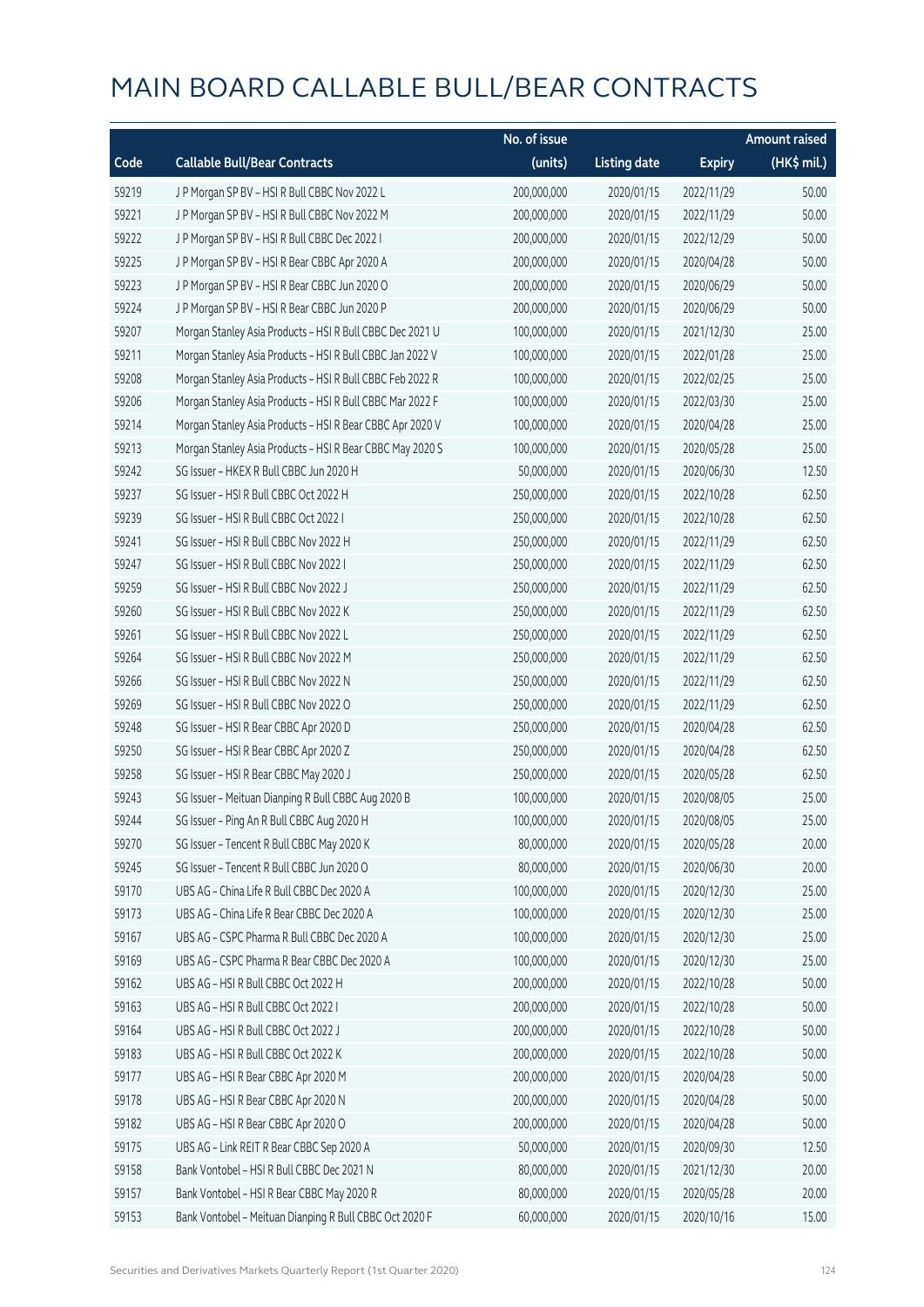|       |                                                             | No. of issue |                     |               | <b>Amount raised</b> |
|-------|-------------------------------------------------------------|--------------|---------------------|---------------|----------------------|
| Code  | <b>Callable Bull/Bear Contracts</b>                         | (units)      | <b>Listing date</b> | <b>Expiry</b> | (HK\$ mil.)          |
| 59141 | Bank Vontobel - Meituan Dianping R Bull CBBC Nov 2020 V     | 60,000,000   | 2020/01/15          | 2020/11/06    | 15.00                |
| 59144 | Bank Vontobel - Meituan Dianping R Bull CBBC Dec 2020 H     | 60,000,000   | 2020/01/15          | 2020/12/18    | 15.00                |
| 59154 | Bank Vontobel - Meituan Dianping R Bear CBBC Oct 2020 A     | 60,000,000   | 2020/01/15          | 2020/10/16    | 15.00                |
| 59140 | Bank Vontobel - Sunny Optical R Bull CBBC Oct 2020 D        | 40,000,000   | 2020/01/15          | 2020/10/16    | 10.00                |
| 59343 | BOCI Asia Ltd. - AIA R Bull CBBC Jul 2020 A                 | 40,000,000   | 2020/01/16          | 2020/07/31    | 10.00                |
| 59336 | BOCI Asia Ltd. - CPIC R Bull CBBC Dec 2020 A                | 40,000,000   | 2020/01/16          | 2020/12/31    | 10.00                |
| 59345 | BOCI Asia Ltd. - HKEX R Bull CBBC Jul 2020 A                | 40,000,000   | 2020/01/16          | 2020/07/31    | 10.00                |
| 59390 | BOCI Asia Ltd. - HKEX R Bear CBBC Jul 2020 B                | 40,000,000   | 2020/01/16          | 2020/07/31    | 10.00                |
| 59391 | BOCI Asia Ltd. - HSCEI R Bull CBBC Sep 2021 A               | 100,000,000  | 2020/01/16          | 2021/09/29    | 25.00                |
| 59392 | BOCI Asia Ltd. - HSCEI R Bear CBBC May 2020 A               | 100,000,000  | 2020/01/16          | 2020/05/28    | 25.00                |
| 59329 | BOCI Asia Ltd. - HSI R Bull CBBC Jan 2022 S                 | 150,000,000  | 2020/01/16          | 2022/01/28    | 37.50                |
| 59333 | BOCI Asia Ltd. - HSI R Bear CBBC Jun 2020 M                 | 150,000,000  | 2020/01/16          | 2020/06/29    | 37.50                |
| 59335 | BOCI Asia Ltd. - HSI R Bear CBBC Jun 2020 N                 | 150,000,000  | 2020/01/16          | 2020/06/29    | 37.50                |
| 59341 | BOCI Asia Ltd. - Tencent R Bear CBBC Jul 2020 A             | 40,000,000   | 2020/01/16          | 2020/07/31    | 19.60                |
| 59459 | BNP Paribas Issuance B.V. - HSI R Bull CBBC Sep 2021 B      | 240,000,000  | 2020/01/16          | 2021/09/29    | 60.00                |
| 59450 | BNP Paribas Issuance B.V. - HSI R Bull CBBC Sep 2021 M      | 250,000,000  | 2020/01/16          | 2021/09/29    | 62.50                |
| 59453 | BNP Paribas Issuance B.V. - HSI R Bull CBBC Sep 2021 N      | 250,000,000  | 2020/01/16          | 2021/09/29    | 62.50                |
| 59457 | BNP Paribas Issuance B.V. - HSI R Bull CBBC Sep 2021 O      | 250,000,000  | 2020/01/16          | 2021/09/29    | 62.50                |
| 59458 | BNP Paribas Issuance B.V. - HSI R Bull CBBC Sep 2021 P      | 250,000,000  | 2020/01/16          | 2021/09/29    | 62.50                |
| 59462 | BNP Paribas Issuance B.V. - HSI R Bear CBBC May 2020 I      | 240,000,000  | 2020/01/16          | 2020/05/28    | 60.00                |
| 59449 | BNP Paribas Issuance B.V. - HSI R Bear CBBC May 2020 X      | 250,000,000  | 2020/01/16          | 2020/05/28    | 62.50                |
| 59313 | BNP Paribas Issuance B.V. - HSI R Bear CBBC Jun 2020 Z      | 250,000,000  | 2020/01/16          | 2020/06/29    | 62.50                |
| 59447 | Credit Suisse AG - A50 China R Bull CBBC Oct 2020 A         | 50,000,000   | 2020/01/16          | 2020/10/29    | 12.50                |
| 59448 | Credit Suisse AG - Galaxy Ent R Bear CBBC Dec 2020 A        | 50,000,000   | 2020/01/16          | 2020/12/30    | 12.50                |
| 59436 | Credit Suisse AG - HKEX R Bull CBBC Dec 2020 B              | 100,000,000  | 2020/01/16          | 2020/12/30    | 25.00                |
| 59437 | Credit Suisse AG - HKEX R Bear CBBC Dec 2020 B              | 100,000,000  | 2020/01/16          | 2020/12/18    | 25.00                |
| 59428 | Credit Suisse AG - HSI R Bull CBBC Sep 2022 C               | 200,000,000  | 2020/01/16          | 2022/09/29    | 50.00                |
| 59433 | Credit Suisse AG - HSI R Bull CBBC Sep 2022 D               | 200,000,000  | 2020/01/16          | 2022/09/29    | 50.00                |
| 59424 | Credit Suisse AG - HSI R Bull CBBC Oct 2022 D               | 200,000,000  | 2020/01/16          | 2022/10/28    | 50.00                |
| 59431 | Credit Suisse AG - HSI R Bull CBBC Oct 2022 E               | 200,000,000  | 2020/01/16          | 2022/10/28    | 50.00                |
| 59435 | Credit Suisse AG - HSI R Bull CBBC Oct 2022 F               | 200,000,000  | 2020/01/16          | 2022/10/28    | 50.00                |
| 59443 | Credit Suisse AG - HSI R Bear CBBC Apr 2020 C               | 200,000,000  | 2020/01/16          | 2020/04/28    | 50.00                |
| 59422 | Credit Suisse AG - HSI R Bear CBBC Apr 2020 E               | 200,000,000  | 2020/01/16          | 2020/04/28    | 50.00                |
| 59440 | Credit Suisse AG - HSI R Bear CBBC Apr 2020 M               | 200,000,000  | 2020/01/16          | 2020/04/28    | 50.00                |
| 59441 | Credit Suisse AG - HSI R Bear CBBC Apr 2020 P               | 200,000,000  | 2020/01/16          | 2020/04/28    | 50.00                |
| 59442 | Credit Suisse AG - HSI R Bear CBBC Apr 2020 V               | 200,000,000  | 2020/01/16          | 2020/04/28    | 50.00                |
| 59423 | Credit Suisse AG - HSI R Bear CBBC May 2020 W               | 200,000,000  | 2020/01/16          | 2020/05/28    | 50.00                |
| 59420 | Credit Suisse AG - Sino Biopharm R Bull CBBC Dec 2020 B     | 50,000,000   | 2020/01/16          | 2020/12/30    | 12.50                |
| 59438 | Credit Suisse AG - Tencent R Bull CBBC Oct 2020 B           | 100,000,000  | 2020/01/16          | 2020/10/29    | 25.00                |
| 59439 | Credit Suisse AG - Xiaomi R Bull CBBC Dec 2020 B            | 50,000,000   | 2020/01/16          | 2020/12/30    | 12.50                |
| 59351 | Bank of East Asia - Meituan Dianping R Bull CBBC Apr 2020 A | 60,000,000   | 2020/01/16          | 2020/04/27    | 15.00                |
| 59352 | Bank of East Asia - Meituan Dianping R Bear CBBC Apr 2020 A | 60,000,000   | 2020/01/16          | 2020/04/27    | 15.00                |
| 59348 | Bank of East Asia - Xiaomi R Bull CBBC Apr 2020 A           | 40,000,000   | 2020/01/16          | 2020/04/27    | 10.00                |
| 59350 | Bank of East Asia - Xiaomi R Bear CBBC Apr 2020 A           | 40,000,000   | 2020/01/16          | 2020/04/27    | 10.00                |
| 59541 | Goldman Sachs SP (Asia) - HSI R Bull CBBC Dec 2022 A        | 160,000,000  | 2020/01/16          | 2022/12/29    | 40.00                |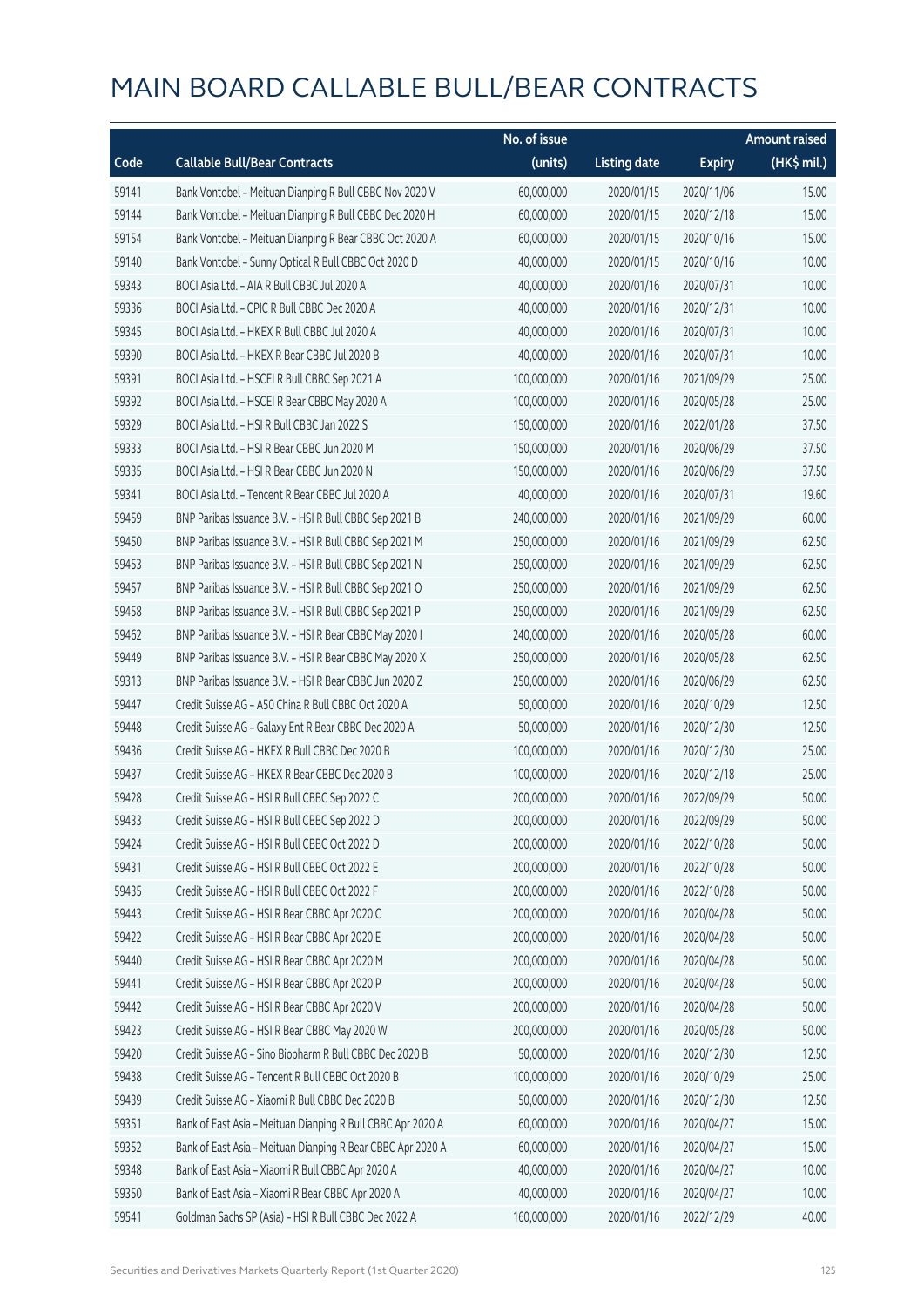|       |                                                             | No. of issue |                     |               | <b>Amount raised</b> |
|-------|-------------------------------------------------------------|--------------|---------------------|---------------|----------------------|
| Code  | <b>Callable Bull/Bear Contracts</b>                         | (units)      | <b>Listing date</b> | <b>Expiry</b> | (HK\$ mil.)          |
| 59536 | Goldman Sachs SP (Asia) - HSI R Bull CBBC Dec 2022 X        | 160,000,000  | 2020/01/16          | 2022/12/29    | 40.00                |
| 59539 | Goldman Sachs SP (Asia) - HSI R Bull CBBC Dec 2022 Y        | 160,000,000  | 2020/01/16          | 2022/12/29    | 40.00                |
| 59540 | Goldman Sachs SP (Asia) - HSI R Bull CBBC Dec 2022 Z        | 160,000,000  | 2020/01/16          | 2022/12/29    | 40.00                |
| 59524 | Goldman Sachs SP (Asia) - HSI R Bear CBBC May 2020 T        | 160,000,000  | 2020/01/16          | 2020/05/28    | 40.00                |
| 59525 | Goldman Sachs SP (Asia) - HSI R Bear CBBC May 2020 U        | 160,000,000  | 2020/01/16          | 2020/05/28    | 40.00                |
| 59526 | Goldman Sachs SP (Asia) - HSI R Bear CBBC May 2020 V        | 160,000,000  | 2020/01/16          | 2020/05/28    | 45.92                |
| 59527 | Goldman Sachs SP (Asia) - HSI R Bear CBBC May 2020 W        | 160,000,000  | 2020/01/16          | 2020/05/28    | 40.00                |
| 59532 | Goldman Sachs SP (Asia) - HSI R Bear CBBC May 2020 X        | 160,000,000  | 2020/01/16          | 2020/05/28    | 40.00                |
| 59533 | Goldman Sachs SP (Asia) - HSI R Bear CBBC May 2020 Y        | 160,000,000  | 2020/01/16          | 2020/05/28    | 40.00                |
| 59535 | Goldman Sachs SP (Asia) - HSI R Bear CBBC May 2020 Z        | 160,000,000  | 2020/01/16          | 2020/05/28    | 40.00                |
| 59546 | Goldman Sachs SP (Asia) - Sunny Optical R Bull CBBC Dec20 A | 40,000,000   | 2020/01/16          | 2020/12/30    | 10.00                |
| 59542 | Goldman Sachs SP (Asia) - Tencent R Bull CBBC Jun 2020 A    | 60,000,000   | 2020/01/16          | 2020/06/30    | 15.00                |
| 59545 | Goldman Sachs SP (Asia) - Tencent R Bear CBBC Dec 2020 J    | 80,000,000   | 2020/01/16          | 2020/12/30    | 20.00                |
| 59309 | HK Bank - AIA R Bear CBBC Jun 2020 A                        | 40,000,000   | 2020/01/16          | 2020/06/15    | 10.00                |
| 59310 | HK Bank - Galaxy Ent R Bear CBBC Jun 2020 A                 | 40,000,000   | 2020/01/16          | 2020/06/15    | 10.00                |
| 59300 | HK Bank - HKEX R Bull CBBC Jun 2020 Q                       | 40,000,000   | 2020/01/16          | 2020/06/01    | 10.00                |
| 59297 | HK Bank - HSI R Bull CBBC Sep 2022 A                        | 60,000,000   | 2020/01/16          | 2022/09/29    | 15.00                |
| 59299 | HK Bank - HSI R Bull CBBC Sep 2022 B                        | 60,000,000   | 2020/01/16          | 2022/09/29    | 15.00                |
| 59347 | HK Bank - HSI R Bull CBBC Sep 2022 C                        | 60,000,000   | 2020/01/16          | 2022/09/29    | 15.00                |
| 59295 | HK Bank - HSI R Bear CBBC Apr 2020 K                        | 60,000,000   | 2020/01/16          | 2020/04/28    | 15.00                |
| 59296 | HK Bank - HSI R Bear CBBC May 2020 A                        | 80,000,000   | 2020/01/16          | 2020/05/28    | 20.00                |
| 59312 | HK Bank - Sunny Optical R Bull CBBC Jul 2020 C              | 40,000,000   | 2020/01/16          | 2020/07/13    | 10.00                |
| 59307 | HK Bank - Tencent R Bull CBBC Jul 2020 G                    | 40,000,000   | 2020/01/16          | 2020/07/09    | 10.00                |
| 59303 | HK Bank - Tencent R Bear CBBC Jul 2020 H                    | 100,000,000  | 2020/01/16          | 2020/07/23    | 25.00                |
| 59302 | HK Bank - Xiaomi R Bull CBBC Jul 2020 C                     | 40,000,000   | 2020/01/16          | 2020/07/06    | 10.00                |
| 59371 | Haitong Int'l Sec - HSI R Bull CBBC Sep 2021 R              | 150,000,000  | 2020/01/16          | 2021/09/29    | 37.50                |
| 59375 | Haitong Int'l Sec - HSI R Bull CBBC Sep 2021 S              | 150,000,000  | 2020/01/16          | 2021/09/29    | 37.50                |
| 59376 | Haitong Int'l Sec - HSI R Bull CBBC Sep 2021 T              | 150,000,000  | 2020/01/16          | 2021/09/29    | 37.50                |
| 59364 | Haitong Int'l Sec - HSI R Bear CBBC Apr 2020 K              | 150,000,000  | 2020/01/16          | 2020/04/28    | 37.50                |
| 59377 | Haitong Int'l Sec - HSI R Bear CBBC Apr 2020 M              | 150,000,000  | 2020/01/16          | 2020/04/28    | 37.50                |
| 59386 | Haitong Int'l Sec - HSI R Bear CBBC Apr 2020 O              | 150,000,000  | 2020/01/16          | 2020/04/28    | 37.50                |
| 59370 | Haitong Int'l Sec - HSI R Bear CBBC May 2020 O              | 150,000,000  | 2020/01/16          | 2020/05/28    | 37.50                |
| 59368 | Haitong Int'l Sec - HSI R Bear CBBC May 2020 R              | 150,000,000  | 2020/01/16          | 2020/05/28    | 37.50                |
| 59384 | Haitong Int'l Sec - HSI R Bear CBBC May 2020 T              | 150,000,000  | 2020/01/16          | 2020/05/28    | 37.50                |
| 59387 | Haitong Int'l Sec - Tencent R Bull CBBC Sep 2020 F          | 40,000,000   | 2020/01/16          | 2020/09/09    | 10.00                |
| 59388 | Haitong Int'l Sec - Tencent R Bear CBBC Nov 2020 B          | 40,000,000   | 2020/01/16          | 2020/11/19    | 16.00                |
| 59408 | J P Morgan SP BV - HSI R Bull CBBC Sep 2022 R               | 200,000,000  | 2020/01/16          | 2022/09/29    | 50.00                |
| 59410 | J P Morgan SP BV - HSI R Bull CBBC Oct 2022 P               | 200,000,000  | 2020/01/16          | 2022/10/28    | 50.00                |
| 59414 | J P Morgan SP BV - HSI R Bull CBBC Nov 2022 N               | 200,000,000  | 2020/01/16          | 2022/11/29    | 50.00                |
| 59419 | J P Morgan SP BV - HSI R Bull CBBC Dec 2022 J               | 200,000,000  | 2020/01/16          | 2022/12/29    | 50.00                |
| 59396 | J P Morgan SP BV - HSI R Bear CBBC Apr 2020 B               | 200,000,000  | 2020/01/16          | 2020/04/28    | 50.00                |
| 59393 | J P Morgan SP BV - HSI R Bear CBBC Apr 2020 C               | 200,000,000  | 2020/01/16          | 2020/04/28    | 50.00                |
| 59398 | J P Morgan SP BV - HSI R Bear CBBC Apr 2020 E               | 200,000,000  | 2020/01/16          | 2020/04/28    | 50.00                |
| 59395 | J P Morgan SP BV - HSI R Bear CBBC Apr 2020 Z               | 200,000,000  | 2020/01/16          | 2020/04/28    | 50.00                |
| 59400 | J P Morgan SP BV - HSI R Bear CBBC Jun 2020 Q               | 200,000,000  | 2020/01/16          | 2020/06/29    | 50.00                |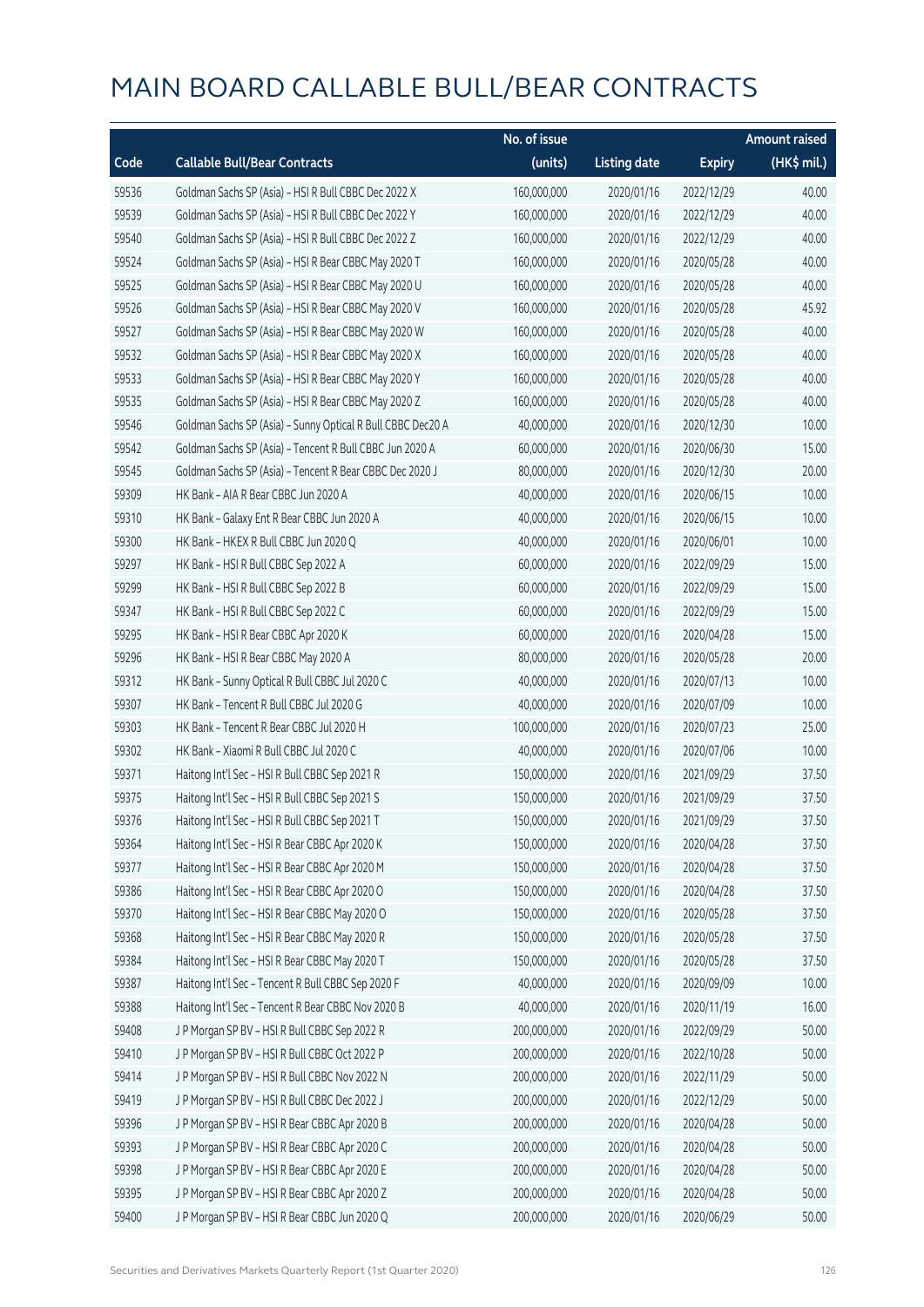|       |                                                              | No. of issue |                     |               | Amount raised |
|-------|--------------------------------------------------------------|--------------|---------------------|---------------|---------------|
| Code  | <b>Callable Bull/Bear Contracts</b>                          | (units)      | <b>Listing date</b> | <b>Expiry</b> | (HK\$ mil.)   |
| 59401 | J P Morgan SP BV - HSI R Bear CBBC Jun 2020 R                | 200,000,000  | 2020/01/16          | 2020/06/29    | 50.00         |
| 59405 | J P Morgan SP BV - HSI R Bear CBBC Jun 2020 S                | 200,000,000  | 2020/01/16          | 2020/06/29    | 50.00         |
| 59406 | J P Morgan SP BV - HSI R Bear CBBC Jun 2020 T                | 200,000,000  | 2020/01/16          | 2020/06/29    | 50.00         |
| 59361 | Morgan Stanley Asia Products - AIA R Bear CBBC Oct 2020 A    | 40,000,000   | 2020/01/16          | 2020/10/05    | 10.00         |
| 59360 | Morgan Stanley Asia Products - AIA R Bear CBBC Dec 2020 A    | 40,000,000   | 2020/01/16          | 2020/12/01    | 10.00         |
| 59358 | Morgan Stanley Asia Products - China Life R Bull CBBC Aug20A | 58,000,000   | 2020/01/16          | 2020/08/03    | 14.50         |
| 59359 | Morgan Stanley Asia Products - China Life R Bear CBBC Sep20A | 58,000,000   | 2020/01/16          | 2020/09/09    | 14.50         |
| 59356 | Morgan Stanley Asia Products - HKEX R Bull CBBC Jul 2020 B   | 48,000,000   | 2020/01/16          | 2020/07/06    | 12.00         |
| 59355 | Morgan Stanley Asia Products - HKEX R Bear CBBC Jul 2020 B   | 48,000,000   | 2020/01/16          | 2020/07/03    | 12.00         |
| 59362 | Morgan Stanley Asia Products - HSI R Bull CBBC Mar 2022 G    | 100,000,000  | 2020/01/16          | 2022/03/30    | 25.00         |
| 59353 | Morgan Stanley Asia Products - HSI R Bear CBBC Apr 2020 S    | 100,000,000  | 2020/01/16          | 2020/04/28    | 25.00         |
| 59357 | Morgan Stanley Asia Products - Tencent R Bull CBBC Jun2020 D | 50,000,000   | 2020/01/16          | 2020/06/18    | 12.50         |
| 59516 | SG Issuer - HKEX R Bull CBBC May 2020 K                      | 50,000,000   | 2020/01/16          | 2020/05/29    | 12.50         |
| 59476 | SG Issuer - HKEX R Bear CBBC Jun 2020 F                      | 50,000,000   | 2020/01/16          | 2020/06/23    | 22.50         |
| 59508 | SG Issuer - HSI R Bull CBBC Sep 2022 A                       | 250,000,000  | 2020/01/16          | 2022/09/29    | 62.50         |
| 59509 | SG Issuer - HSI R Bull CBBC Sep 2022 B                       | 250,000,000  | 2020/01/16          | 2022/09/29    | 62.50         |
| 59523 | SG Issuer - HSI R Bull CBBC Oct 2022 J                       | 250,000,000  | 2020/01/16          | 2022/10/28    | 62.50         |
| 59497 | SG Issuer - HSI R Bear CBBC Apr 2020 H                       | 250,000,000  | 2020/01/16          | 2020/04/28    | 62.50         |
| 59491 | SG Issuer - HSI R Bear CBBC Apr 2020 L                       | 250,000,000  | 2020/01/16          | 2020/04/28    | 62.50         |
| 59496 | SG Issuer - HSI R Bear CBBC Apr 2020 V                       | 250,000,000  | 2020/01/16          | 2020/04/28    | 62.50         |
| 59482 | SG Issuer - HSI R Bear CBBC May 2020 B                       | 250,000,000  | 2020/01/16          | 2020/05/28    | 62.50         |
| 59483 | SG Issuer - HSI R Bear CBBC May 2020 D                       | 250,000,000  | 2020/01/16          | 2020/05/28    | 62.50         |
| 59503 | SG Issuer - HSI R Bear CBBC May 2020 E                       | 250,000,000  | 2020/01/16          | 2020/05/28    | 62.50         |
| 59504 | SG Issuer - HSI R Bear CBBC May 2020 G                       | 250,000,000  | 2020/01/16          | 2020/05/28    | 62.50         |
| 59479 | SG Issuer - HSI R Bear CBBC May 2020 L                       | 250,000,000  | 2020/01/16          | 2020/05/28    | 62.50         |
| 59505 | SG Issuer - HSI R Bear CBBC Jul 2020 O                       | 250,000,000  | 2020/01/16          | 2020/07/30    | 62.50         |
| 59507 | SG Issuer - HSI R Bear CBBC Jul 2020 P                       | 250,000,000  | 2020/01/16          | 2020/07/30    | 62.50         |
| 59489 | SG Issuer - Meituan Dianping R Bull CBBC Nov 2020 B          | 100,000,000  | 2020/01/16          | 2020/11/30    | 25.00         |
| 59517 | SG Issuer - Tencent R Bull CBBC May 2020 L                   | 80,000,000   | 2020/01/16          | 2020/05/29    | 20.00         |
| 59490 | SG Issuer - Tencent R Bear CBBC Nov 2020 H                   | 80,000,000   | 2020/01/16          | 2020/11/30    | 33.60         |
| 59521 | SG Issuer - Tencent R Bear CBBC Nov 2020 I                   | 80,000,000   | 2020/01/16          | 2020/11/26    | 20.00         |
| 59478 | SG Issuer - Tencent R Bear CBBC Dec 2020 I                   | 80,000,000   | 2020/01/16          | 2020/12/30    | 20.00         |
| 59522 | SG Issuer - Xiaomi R Bull CBBC May 2020 D                    | 60,000,000   | 2020/01/16          | 2020/05/29    | 15.00         |
| 59326 | UBS AG - HKEX R Bull CBBC Sep 2020 A                         | 200,000,000  | 2020/01/16          | 2020/09/30    | 50.00         |
| 59328 | UBS AG - HSI R Bull CBBC Oct 2022 L                          | 200,000,000  | 2020/01/16          | 2022/10/28    | 50.00         |
| 59314 | UBS AG - HSI R Bear CBBC Apr 2020 P                          | 200,000,000  | 2020/01/16          | 2020/04/28    | 50.00         |
| 59315 | UBS AG - HSI R Bear CBBC Apr 2020 Q                          | 200,000,000  | 2020/01/16          | 2020/04/28    | 50.00         |
| 59316 | UBS AG - HSI R Bear CBBC Apr 2020 R                          | 200,000,000  | 2020/01/16          | 2020/04/28    | 50.00         |
| 59317 | UBS AG - HSI R Bear CBBC Apr 2020 S                          | 200,000,000  | 2020/01/16          | 2020/04/28    | 50.00         |
| 59320 | UBS AG - HSI R Bear CBBC Apr 2020 T                          | 200,000,000  | 2020/01/16          | 2020/04/28    | 50.00         |
| 59322 | UBS AG - HSI R Bear CBBC Apr 2020 U                          | 200,000,000  | 2020/01/16          | 2020/04/28    | 50.00         |
| 59324 | UBS AG - Meituan Dianping R Bull CBBC Sep 2020 A             | 50,000,000   | 2020/01/16          | 2020/09/30    | 12.50         |
| 59325 | UBS AG - Tencent R Bull CBBC May 2020 B                      | 40,000,000   | 2020/01/16          | 2020/05/04    | 10.00         |
| 59467 | Bank Vontobel - CSOP A50 ETF R Bull CBBC Nov 2020 C          | 40,000,000   | 2020/01/16          | 2020/11/06    | 10.00         |
| 59470 | Bank Vontobel - CSOP A50 ETF R Bear CBBC Nov 2020 A          | 40,000,000   | 2020/01/16          | 2020/11/20    | 10.00         |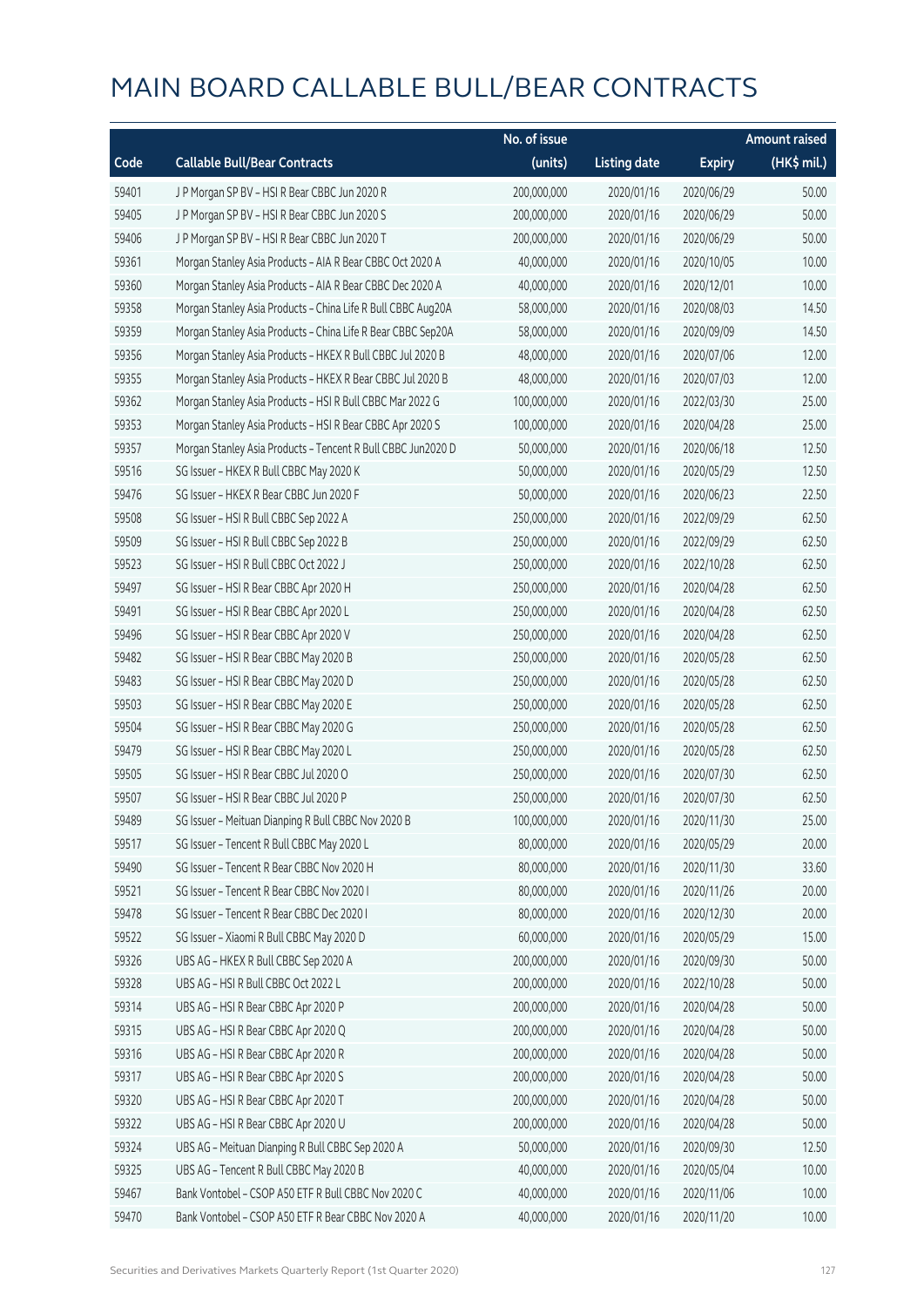|       |                                                            | No. of issue |                     |               | <b>Amount raised</b> |
|-------|------------------------------------------------------------|--------------|---------------------|---------------|----------------------|
| Code  | <b>Callable Bull/Bear Contracts</b>                        | (units)      | <b>Listing date</b> | <b>Expiry</b> | (HK\$ mil.)          |
| 59466 | Bank Vontobel - Geely Auto R Bull CBBC Nov 2020 B          | 40,000,000   | 2020/01/16          | 2020/11/13    | 10.00                |
| 59465 | Bank Vontobel - HSI R Bull CBBC Dec 2021 O                 | 80,000,000   | 2020/01/16          | 2021/12/30    | 20.00                |
| 59464 | Bank Vontobel - Ping An R Bull CBBC Oct 2020 A             | 40,000,000   | 2020/01/16          | 2020/10/09    | 10.00                |
| 59463 | Bank Vontobel - Sunny Optical R Bull CBBC Nov 2020 C       | 40,000,000   | 2020/01/16          | 2020/11/06    | 10.00                |
| 59574 | BOCI Asia Ltd. - HSI R Bull CBBC Jan 2022 T                | 150,000,000  | 2020/01/17          | 2022/01/28    | 37.50                |
| 59575 | BOCI Asia Ltd. - HSI R Bear CBBC Jun 2020 O                | 150,000,000  | 2020/01/17          | 2020/06/29    | 37.50                |
| 59583 | BOCI Asia Ltd. - Ping An R Bear CBBC Jul 2020 A            | 70,000,000   | 2020/01/17          | 2020/07/30    | 17.50                |
| 59577 | BOCI Asia Ltd. - Tencent R Bull CBBC Jun 2020 D            | 40,000,000   | 2020/01/17          | 2020/06/30    | 10.00                |
| 59578 | BOCI Asia Ltd. - Tencent R Bull CBBC Jun 2020 E            | 40,000,000   | 2020/01/17          | 2020/06/30    | 10.00                |
| 59579 | BOCI Asia Ltd. - Tencent R Bear CBBC Jun 2020 C            | 40,000,000   | 2020/01/17          | 2020/06/30    | 10.00                |
| 59581 | BOCI Asia Ltd. - Xiaomi R Bull CBBC Jul 2020 G             | 40,000,000   | 2020/01/17          | 2020/07/31    | 10.00                |
| 59582 | BOCI Asia Ltd. - Xiaomi R Bear CBBC Jul 2020 B             | 40,000,000   | 2020/01/17          | 2020/07/31    | 10.00                |
| 59697 | BNP Paribas Issuance B.V. - HSI R Bull CBBC Sep 2021 D     | 250,000,000  | 2020/01/17          | 2021/09/29    | 62.50                |
| 59696 | BNP Paribas Issuance B.V. - HSI R Bull CBBC Sep 2021 Z     | 250,000,000  | 2020/01/17          | 2021/09/29    | 62.50                |
| 59678 | BNP Paribas Issuance B.V. - HSI R Bear CBBC May 2020 J     | 250,000,000  | 2020/01/17          | 2020/05/28    | 62.50                |
| 59701 | BNP Paribas Issuance B.V. - HSI R Bear CBBC May 2020 L     | 240,000,000  | 2020/01/17          | 2020/05/28    | 60.00                |
| 59689 | BNP Paribas Issuance B.V. - Tencent R Bull CBBC Nov 2020 O | 50,000,000   | 2020/01/17          | 2020/11/27    | 12.50                |
| 59684 | BNP Paribas Issuance B.V. - Tencent R Bull CBBC Dec 2020 S | 50,000,000   | 2020/01/17          | 2020/12/30    | 12.50                |
| 59694 | BNP Paribas Issuance B.V. - Tencent R Bull CBBC Dec 2020 T | 50,000,000   | 2020/01/17          | 2020/12/30    | 12.50                |
| 59695 | BNP Paribas Issuance B.V. - Tencent R Bear CBBC Dec 2020 V | 50,000,000   | 2020/01/17          | 2020/12/30    | 12.50                |
| 59720 | Credit Suisse AG - China Mobile R Bear CBBC Jul 2020 A     | 50,000,000   | 2020/01/17          | 2020/07/30    | 12.50                |
| 59716 | Credit Suisse AG - Galaxy Ent R Bull CBBC Nov 2020 A       | 50,000,000   | 2020/01/17          | 2020/11/27    | 12.50                |
| 59729 | Credit Suisse AG - HSI R Bull CBBC Sep 2022 E              | 200,000,000  | 2020/01/17          | 2022/09/29    | 50.00                |
| 59722 | Credit Suisse AG - HSI R Bull CBBC Nov 2022 G              | 200,000,000  | 2020/01/17          | 2022/11/29    | 50.00                |
| 59723 | Credit Suisse AG - HSI R Bull CBBC Nov 2022 H              | 200,000,000  | 2020/01/17          | 2022/11/29    | 50.00                |
| 59734 | Credit Suisse AG - HSI R Bull CBBC Dec 2022 B              | 300,000,000  | 2020/01/17          | 2022/12/29    | 75.00                |
| 59711 | Credit Suisse AG - HSI R Bear CBBC Apr 2020 D              | 200,000,000  | 2020/01/17          | 2020/04/28    | 50.00                |
| 59704 | Credit Suisse AG - HSI R Bear CBBC Apr 2020 H              | 200,000,000  | 2020/01/17          | 2020/04/28    | 50.00                |
| 59713 | Credit Suisse AG - HSI R Bear CBBC Apr 2020 N              | 200,000,000  | 2020/01/17          | 2020/04/28    | 50.00                |
| 59715 | Credit Suisse AG - HSI R Bear CBBC Apr 2020 S              | 200,000,000  | 2020/01/17          | 2020/04/28    | 50.00                |
| 59710 | Credit Suisse AG - HSI R Bear CBBC Apr 2020 X              | 200,000,000  | 2020/01/17          | 2020/04/28    | 50.00                |
| 59702 | Credit Suisse AG - HSI R Bear CBBC May 2020 X              | 200,000,000  | 2020/01/17          | 2020/05/28    | 50.00                |
| 59717 | Credit Suisse AG - Tencent R Bull CBBC Dec 2020 A          | 100,000,000  | 2020/01/17          | 2020/12/18    | 25.00                |
| 59719 | Credit Suisse AG - Tencent R Bear CBBC Dec 2020 F          | 100,000,000  | 2020/01/17          | 2020/12/18    | 25.00                |
| 59816 | Goldman Sachs SP (Asia) - HKEX R Bear CBBC Dec 2020 B      | 80,000,000   | 2020/01/17          | 2020/12/30    | 20.00                |
| 59807 | Goldman Sachs SP (Asia) - HSI R Bull CBBC Dec 2022 B       | 160,000,000  | 2020/01/17          | 2022/12/29    | 40.00                |
| 59808 | Goldman Sachs SP (Asia) - HSI R Bull CBBC Dec 2022 C       | 160,000,000  | 2020/01/17          | 2022/12/29    | 40.00                |
| 59809 | Goldman Sachs SP (Asia) - HSI R Bull CBBC Dec 2022 D       | 160,000,000  | 2020/01/17          | 2022/12/29    | 40.00                |
| 59810 | Goldman Sachs SP (Asia) - HSI R Bull CBBC Dec 2022 E       | 160,000,000  | 2020/01/17          | 2022/12/29    | 40.00                |
| 59801 | Goldman Sachs SP (Asia) - HSI R Bear CBBC Apr 2020 N       | 160,000,000  | 2020/01/17          | 2020/04/28    | 40.00                |
| 59804 | Goldman Sachs SP (Asia) - HSI R Bear CBBC Apr 2020 U       | 160,000,000  | 2020/01/17          | 2020/04/28    | 40.00                |
| 59806 | Goldman Sachs SP (Asia) - HSI R Bear CBBC Jun 2020 A       | 160,000,000  | 2020/01/17          | 2020/06/29    | 40.00                |
| 59812 | Goldman Sachs SP (Asia) - Tencent R Bull CBBC Jul 2020 B   | 60,000,000   | 2020/01/17          | 2020/07/30    | 15.00                |
| 59814 | Goldman Sachs SP (Asia) - Tencent R Bull CBBC Jul 2020 C   | 80,000,000   | 2020/01/17          | 2020/07/30    | 20.00                |
| 59813 | Goldman Sachs SP (Asia) - Tencent R Bear CBBC Dec 2020 K   | 60,000,000   | 2020/01/17          | 2020/12/30    | 15.00                |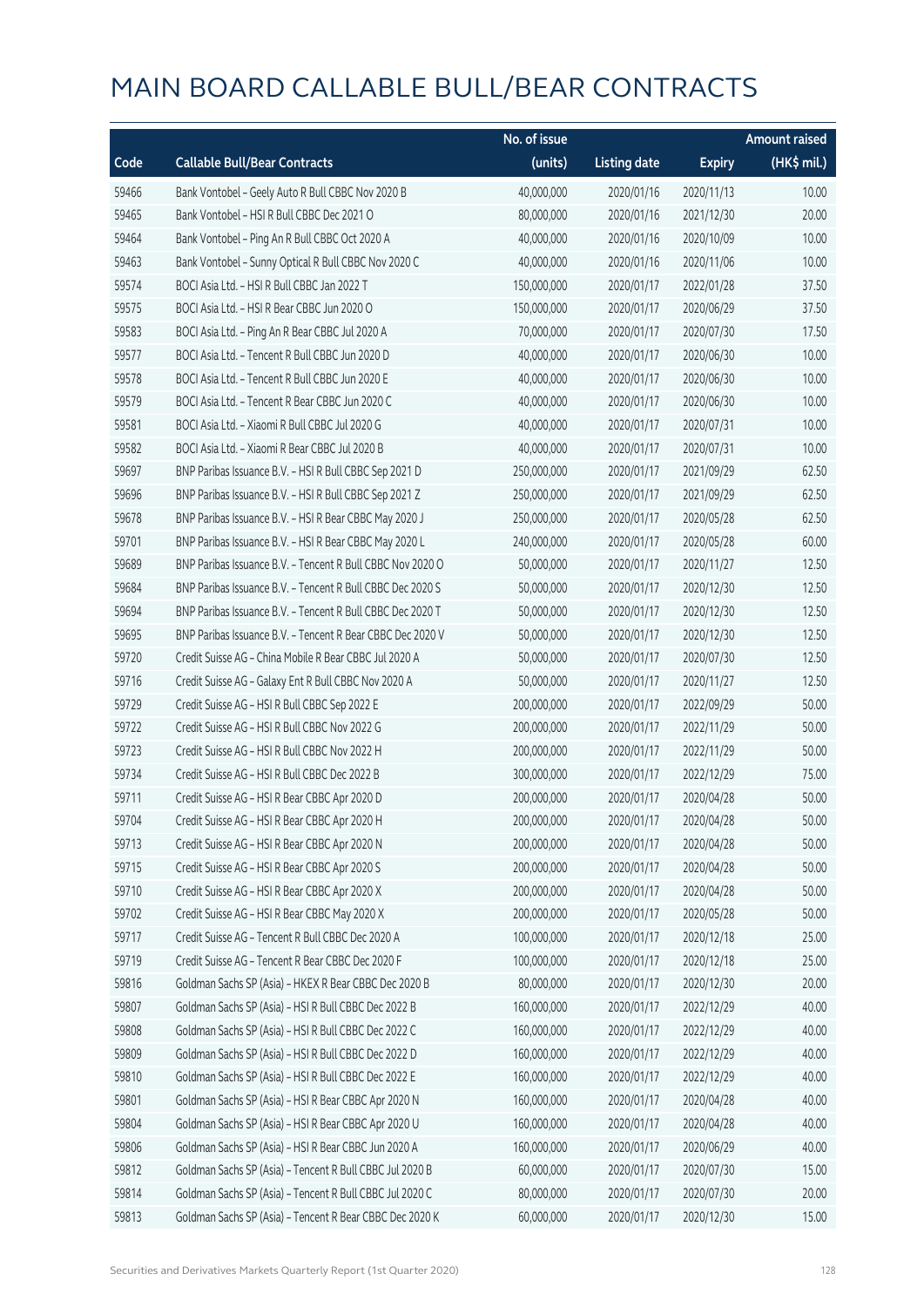|       |                                                           | No. of issue |                     |               | <b>Amount raised</b> |
|-------|-----------------------------------------------------------|--------------|---------------------|---------------|----------------------|
| Code  | <b>Callable Bull/Bear Contracts</b>                       | (units)      | <b>Listing date</b> | <b>Expiry</b> | (HK\$ mil.)          |
| 59815 | Goldman Sachs SP (Asia) - Tencent R Bear CBBC Dec 2020 L  | 80,000,000   | 2020/01/17          | 2020/12/30    | 20.00                |
| 59558 | HK Bank - AIA R Bull CBBC Jul 2020 B                      | 60,000,000   | 2020/01/17          | 2020/07/13    | 15.00                |
| 59560 | HK Bank - CM Bank R Bear CBBC May 2020 A                  | 40,000,000   | 2020/01/17          | 2020/05/18    | 10.00                |
| 59550 | HK Bank - CPIC R Bear CBBC May 2020 A                     | 40,000,000   | 2020/01/17          | 2020/05/11    | 10.00                |
| 59561 | HK Bank - HSI R Bull CBBC Sep 2022 D                      | 60,000,000   | 2020/01/17          | 2022/09/29    | 15.00                |
| 59564 | HK Bank - HSI R Bull CBBC Sep 2022 E                      | 80,000,000   | 2020/01/17          | 2022/09/29    | 20.00                |
| 59566 | HK Bank - HSI R Bull CBBC Sep 2022 F                      | 80,000,000   | 2020/01/17          | 2022/09/29    | 20.00                |
| 59567 | HK Bank - HSI R Bear CBBC Apr 2020 P                      | 60,000,000   | 2020/01/17          | 2020/04/28    | 15.00                |
| 59568 | HK Bank - HSI R Bear CBBC Jul 2020 O                      | 100,000,000  | 2020/01/17          | 2020/07/30    | 25.00                |
| 59589 | HK Bank - Tencent R Bull CBBC Jun 2020 R                  | 40,000,000   | 2020/01/17          | 2020/06/08    | 10.00                |
| 59548 | HK Bank - Tencent R Bull CBBC Jul 2020 H                  | 40,000,000   | 2020/01/17          | 2020/07/16    | 10.00                |
| 59555 | HK Bank - Tencent R Bear CBBC Jul 2020 I                  | 100,000,000  | 2020/01/17          | 2020/07/16    | 25.00                |
| 59554 | HK Bank - Tracker Fund R Bull CBBC Nov 2020 A             | 40,000,000   | 2020/01/17          | 2020/11/30    | 10.00                |
| 59667 | Haitong Int'l Sec - HSI R Bull CBBC Oct 2022 A            | 150,000,000  | 2020/01/17          | 2022/10/28    | 37.50                |
| 59666 | Haitong Int'l Sec - HSI R Bull CBBC Nov 2022 A            | 150,000,000  | 2020/01/17          | 2022/11/29    | 37.50                |
| 59671 | Haitong Int'l Sec - HSI R Bull CBBC Nov 2022 B            | 150,000,000  | 2020/01/17          | 2022/11/29    | 37.50                |
| 59672 | Haitong Int'l Sec - HSI R Bear CBBC Apr 2020 F            | 150,000,000  | 2020/01/17          | 2020/04/28    | 37.50                |
| 59677 | Haitong Int'l Sec - HSI R Bear CBBC Apr 2020 H            | 150,000,000  | 2020/01/17          | 2020/04/28    | 37.50                |
| 59660 | Haitong Int'l Sec - HSI R Bear CBBC Apr 2020 S            | 150,000,000  | 2020/01/17          | 2020/04/28    | 37.50                |
| 59675 | Haitong Int'l Sec - HSI R Bear CBBC May 2020 W            | 150,000,000  | 2020/01/17          | 2020/05/28    | 37.50                |
| 59664 | Haitong Int'l Sec - Tencent R Bull CBBC Jul 2020 I        | 40,000,000   | 2020/01/17          | 2020/07/22    | 10.00                |
| 59662 | Haitong Int'l Sec - Tencent R Bear CBBC Aug 2020 H        | 40,000,000   | 2020/01/17          | 2020/08/07    | 10.00                |
| 59663 | Haitong Int'l Sec - Tencent R Bear CBBC Nov 2020 C        | 40,000,000   | 2020/01/17          | 2020/11/13    | 18.00                |
| 59665 | Haitong Int'l Sec - Xiaomi R Bear CBBC Aug 2020 C         | 40,000,000   | 2020/01/17          | 2020/08/06    | 10.00                |
| 59654 | J P Morgan SP BV - HKEX R Bull CBBC Jun 2020 E            | 40,000,000   | 2020/01/17          | 2020/06/12    | 10.00                |
| 59655 | J P Morgan SP BV - HKEX R Bear CBBC May 2020 C            | 40,000,000   | 2020/01/17          | 2020/05/08    | 11.40                |
| 59631 | J P Morgan SP BV - HSI R Bull CBBC Sep 2022 S             | 200,000,000  | 2020/01/17          | 2022/09/29    | 50.00                |
| 59632 | J P Morgan SP BV - HSI R Bull CBBC Oct 2022 Q             | 200,000,000  | 2020/01/17          | 2022/10/28    | 50.00                |
| 59628 | J P Morgan SP BV - HSI R Bull CBBC Nov 2022 O             | 200,000,000  | 2020/01/17          | 2022/11/29    | 50.00                |
| 59635 | J P Morgan SP BV - HSI R Bull CBBC Dec 2022 K             | 200,000,000  | 2020/01/17          | 2022/12/29    | 50.00                |
| 59627 | J P Morgan SP BV - HSI R Bear CBBC Apr 2020 V             | 200,000,000  | 2020/01/17          | 2020/04/28    | 50.00                |
| 59636 | J P Morgan SP BV - HSI R Bear CBBC Apr 2020 X             | 200,000,000  | 2020/01/17          | 2020/04/28    | 50.00                |
| 59637 | J P Morgan SP BV - HSI R Bear CBBC May 2020 A             | 200,000,000  | 2020/01/17          | 2020/05/28    | 50.00                |
| 59638 | J P Morgan SP BV - HSI R Bear CBBC May 2020 D             | 200,000,000  | 2020/01/17          | 2020/05/28    | 50.00                |
| 59644 | J P Morgan SP BV - HSI R Bear CBBC Jun 2020 U             | 200,000,000  | 2020/01/17          | 2020/06/29    | 50.00                |
| 59645 | J P Morgan SP BV - Tencent R Bull CBBC May 2020 Q         | 50,000,000   | 2020/01/17          | 2020/05/08    | 12.50                |
| 59646 | J P Morgan SP BV - Tencent R Bull CBBC May 2020 R         | 50,000,000   | 2020/01/17          | 2020/05/15    | 12.50                |
| 59647 | J P Morgan SP BV - Tencent R Bull CBBC Jun 2020 I         | 50,000,000   | 2020/01/17          | 2020/06/12    | 12.50                |
| 59625 | J P Morgan SP BV - Tencent R Bear CBBC May 2020 M         | 50,000,000   | 2020/01/17          | 2020/05/08    | 12.50                |
| 59649 | J P Morgan SP BV - Tencent R Bear CBBC May 2020 N         | 50,000,000   | 2020/01/17          | 2020/05/08    | 12.50                |
| 59651 | J P Morgan SP BV - Tencent R Bear CBBC May 2020 O         | 50,000,000   | 2020/01/17          | 2020/05/15    | 18.00                |
| 59652 | J P Morgan SP BV - Tencent R Bear CBBC Jun 2020 K         | 50,000,000   | 2020/01/17          | 2020/06/12    | 23.25                |
| 59656 | J P Morgan SP BV - Xiaomi R Bull CBBC Jul 2020 B          | 60,000,000   | 2020/01/17          | 2020/07/17    | 15.00                |
| 59616 | Morgan Stanley Asia Products - HSI R Bull CBBC Feb 2022 S | 100,000,000  | 2020/01/17          | 2022/02/25    | 25.00                |
| 59609 | Morgan Stanley Asia Products - HSI R Bear CBBC May 2020 T | 100,000,000  | 2020/01/17          | 2020/05/28    | 25.00                |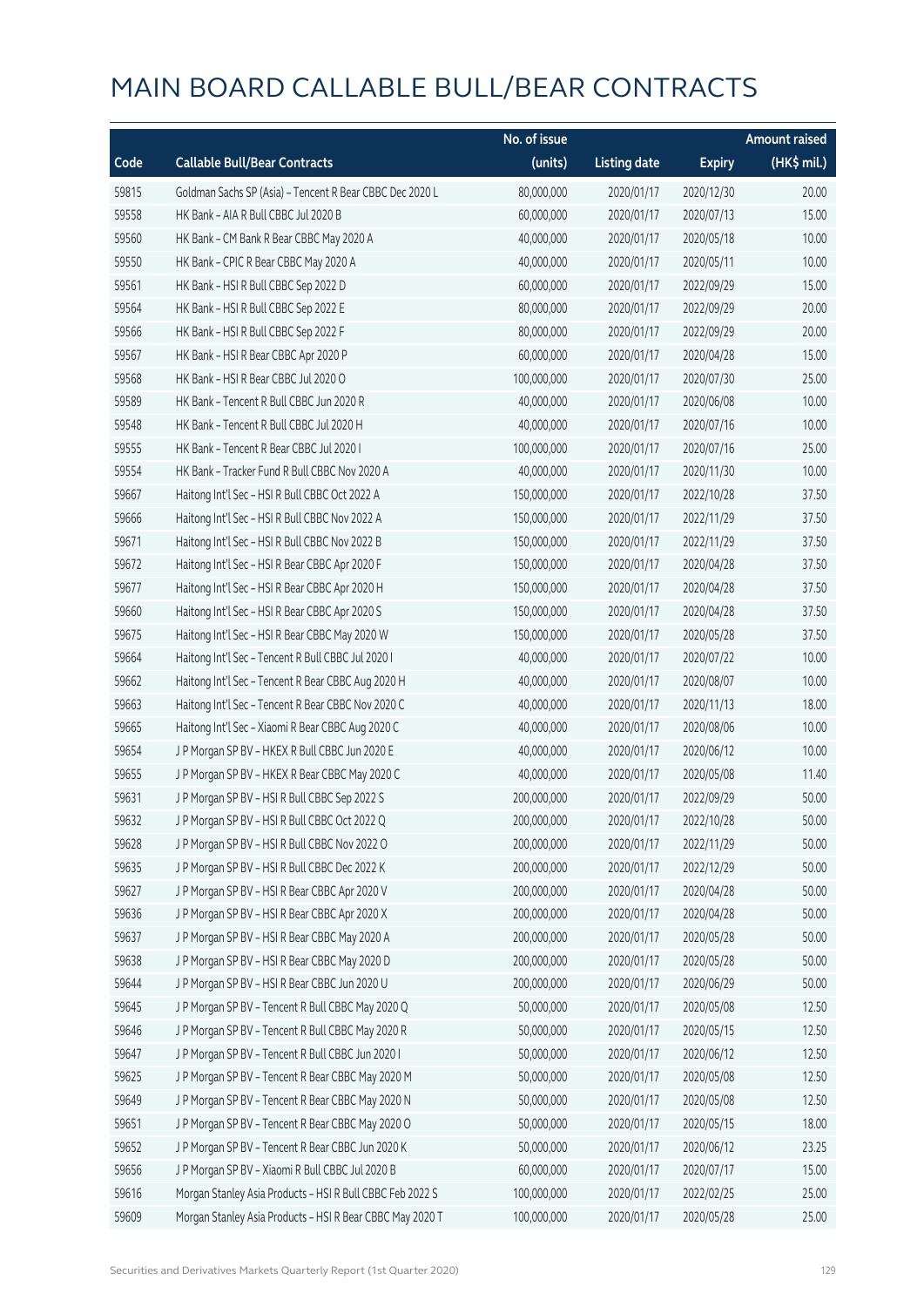|       |                                                     | No. of issue |                     |               | <b>Amount raised</b> |
|-------|-----------------------------------------------------|--------------|---------------------|---------------|----------------------|
| Code  | <b>Callable Bull/Bear Contracts</b>                 | (units)      | <b>Listing date</b> | <b>Expiry</b> | (HK\$ mil.)          |
| 59735 | SG Issuer - China Tower R Bull CBBC Nov 2020 A      | 80,000,000   | 2020/01/17          | 2020/11/27    | 20.00                |
| 59790 | SG Issuer - HKEX R Bear CBBC Jul 2020 B             | 200,000,000  | 2020/01/17          | 2020/07/30    | 50.00                |
| 59779 | SG Issuer - HSI R Bull CBBC Sep 2022 C              | 250,000,000  | 2020/01/17          | 2022/09/29    | 62.50                |
| 59782 | SG Issuer - HSI R Bull CBBC Oct 2022 K              | 250,000,000  | 2020/01/17          | 2022/10/28    | 62.50                |
| 59757 | SG Issuer - HSI R Bull CBBC Nov 2022 P              | 250,000,000  | 2020/01/17          | 2022/11/29    | 62.50                |
| 59783 | SG Issuer - HSI R Bull CBBC Nov 2022 Q              | 250,000,000  | 2020/01/17          | 2022/11/29    | 62.50                |
| 59769 | SG Issuer - HSI R Bear CBBC Apr 2020 B              | 250,000,000  | 2020/01/17          | 2020/04/28    | 62.50                |
| 59753 | SG Issuer - HSI R Bear CBBC Apr 2020 O              | 250,000,000  | 2020/01/17          | 2020/04/28    | 62.50                |
| 59764 | SG Issuer - HSI R Bear CBBC Apr 2020 P              | 250,000,000  | 2020/01/17          | 2020/04/28    | 62.50                |
| 59766 | SG Issuer - HSI R Bear CBBC Apr 2020 Y              | 250,000,000  | 2020/01/17          | 2020/04/28    | 62.50                |
| 59756 | SG Issuer - HSI R Bear CBBC Jul 2020 Q              | 250,000,000  | 2020/01/17          | 2020/07/30    | 62.50                |
| 59770 | SG Issuer - HSI R Bear CBBC Jul 2020 R              | 250,000,000  | 2020/01/17          | 2020/07/30    | 62.50                |
| 59771 | SG Issuer - HSI R Bear CBBC Jul 2020 S              | 250,000,000  | 2020/01/17          | 2020/07/30    | 62.50                |
| 59773 | SG Issuer - HSI R Bear CBBC Jul 2020 T              | 250,000,000  | 2020/01/17          | 2020/07/30    | 62.50                |
| 59758 | SG Issuer - Meituan Dianping R Bull CBBC Jun 2020 I | 100,000,000  | 2020/01/17          | 2020/06/30    | 25.00                |
| 59762 | SG Issuer - Ping An R Bull CBBC Jul 2020 I          | 100,000,000  | 2020/01/17          | 2020/07/30    | 25.00                |
| 59742 | SG Issuer - SUNAC R Bull CBBC Nov 2020 A            | 80,000,000   | 2020/01/17          | 2020/11/27    | 20.00                |
| 59791 | SG Issuer - Tencent R Bull CBBC Jul 2020 B          | 80,000,000   | 2020/01/17          | 2020/07/30    | 20.00                |
| 59792 | SG Issuer - Tencent R Bull CBBC Jul 2020 C          | 80,000,000   | 2020/01/17          | 2020/07/30    | 20.00                |
| 59748 | SG Issuer - Tencent R Bear CBBC Nov 2020 J          | 80,000,000   | 2020/01/17          | 2020/11/27    | 20.00                |
| 59750 | SG Issuer - Tencent R Bear CBBC Nov 2020 K          | 80,000,000   | 2020/01/17          | 2020/11/30    | 21.60                |
| 59793 | SG Issuer - Tencent R Bear CBBC Dec 2020 J          | 80,000,000   | 2020/01/17          | 2020/12/30    | 37.60                |
| 59797 | SG Issuer - Tencent R Bear CBBC Dec 2020 K          | 80,000,000   | 2020/01/17          | 2020/12/30    | 53.60                |
| 59799 | SG Issuer - Xiaomi R Bear CBBC Jul 2020 B           | 60,000,000   | 2020/01/17          | 2020/07/30    | 17.10                |
| 59607 | UBS AG - HSI R Bull CBBC Oct 2022 M                 | 200,000,000  | 2020/01/17          | 2022/10/28    | 50.00                |
| 59608 | UBS AG - HSI R Bull CBBC Oct 2022 N                 | 200,000,000  | 2020/01/17          | 2022/10/28    | 50.00                |
| 59590 | UBS AG - HSI R Bear CBBC Apr 2020 V                 | 200,000,000  | 2020/01/17          | 2020/04/28    | 50.00                |
| 59601 | UBS AG - HSI R Bear CBBC Apr 2020 W                 | 200,000,000  | 2020/01/17          | 2020/04/28    | 50.00                |
| 59605 | UBS AG - HSI R Bear CBBC Apr 2020 Y                 | 200,000,000  | 2020/01/17          | 2020/04/28    | 50.00                |
| 59602 | UBS AG - HSI R Bear CBBC May 2020 E                 | 200,000,000  | 2020/01/17          | 2020/05/28    | 50.00                |
| 59599 | UBS AG - SHK Ppt R Bull CBBC Dec 2020 A             | 50,000,000   | 2020/01/17          | 2020/12/31    | 12.50                |
| 59596 | UBS AG - SHK Ppt R Bear CBBC Sep 2020 A             | 50,000,000   | 2020/01/17          | 2020/09/30    | 12.50                |
| 59604 | UBS AG - Tencent R Bull CBBC Jun 2020 H             | 40,000,000   | 2020/01/17          | 2020/06/18    | 10.00                |
| 59592 | UBS AG - Tencent R Bear CBBC Jun 2020 I             | 200,000,000  | 2020/01/17          | 2020/06/08    | 50.00                |
| 59594 | UBS AG - Tencent R Bear CBBC Jun 2020 J             | 200,000,000  | 2020/01/17          | 2020/06/10    | 50.00                |
| 59595 | UBS AG - Xiaomi R Bull CBBC Aug 2020 A              | 50,000,000   | 2020/01/17          | 2020/08/31    | 12.50                |
| 59617 | Bank Vontobel - China Mobile R Bear CBBC Dec 2020 A | 40,000,000   | 2020/01/17          | 2020/12/04    | 10.00                |
| 59622 | Bank Vontobel - HKEX R Bull CBBC Nov 2020 A         | 40,000,000   | 2020/01/17          | 2020/11/20    | 10.00                |
| 59623 | Bank Vontobel - HKEX R Bull CBBC Nov 2020 B         | 40,000,000   | 2020/01/17          | 2020/11/13    | 10.00                |
| 59620 | Bank Vontobel - HKEX R Bear CBBC Dec 2020 A         | 20,000,000   | 2020/01/17          | 2020/12/11    | 11.40                |
| 59621 | Bank Vontobel - HKEX R Bear CBBC Dec 2020 B         | 40,000,000   | 2020/01/17          | 2020/12/18    | 10.00                |
| 59624 | Bank Vontobel - Tencent R Bull CBBC Dec 2020 C      | 40,000,000   | 2020/01/17          | 2020/12/11    | 10.00                |
| 59897 | BOCI Asia Ltd. - HSI R Bull CBBC Jan 2022 U         | 150,000,000  | 2020/01/20          | 2022/01/28    | 37.50                |
| 59898 | BOCI Asia Ltd. - HSI R Bull CBBC Jan 2022 V         | 150,000,000  | 2020/01/20          | 2022/01/28    | 37.50                |
| 59823 | BOCI Asia Ltd. - HSI R Bear CBBC Jun 2020 P         | 150,000,000  | 2020/01/20          | 2020/06/29    | 37.50                |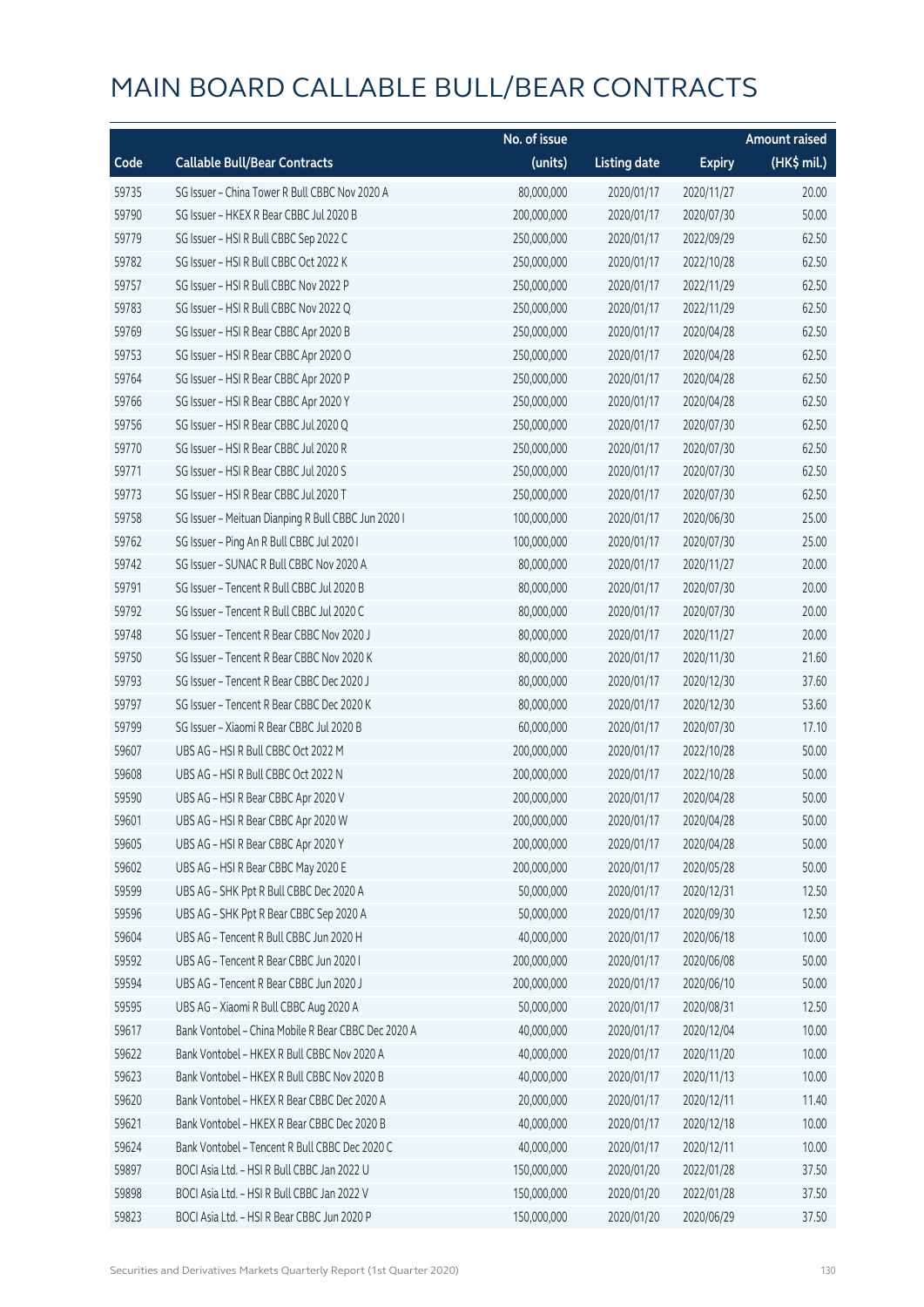|       |                                                            | No. of issue |                     |               | <b>Amount raised</b> |
|-------|------------------------------------------------------------|--------------|---------------------|---------------|----------------------|
| Code  | <b>Callable Bull/Bear Contracts</b>                        | (units)      | <b>Listing date</b> | <b>Expiry</b> | (HK\$ mil.)          |
| 59824 | BOCI Asia Ltd. - HSI R Bear CBBC Jun 2020 Q                | 150,000,000  | 2020/01/20          | 2020/06/29    | 37.50                |
| 59901 | BOCI Asia Ltd. - HSI R Bear CBBC Jun 2020 R                | 150,000,000  | 2020/01/20          | 2020/06/29    | 37.50                |
| 59908 | BOCI Asia Ltd. - Ping An R Bull CBBC Jul 2020 B            | 70,000,000   | 2020/01/20          | 2020/07/31    | 17.50                |
| 59909 | BOCI Asia Ltd. - Tencent R Bull CBBC Jul 2020 A            | 40,000,000   | 2020/01/20          | 2020/07/31    | 10.00                |
| 59912 | BOCI Asia Ltd. - Tencent R Bear CBBC Jul 2020 B            | 40,000,000   | 2020/01/20          | 2020/07/31    | 17.60                |
| 59902 | BOCI Asia Ltd. - Xiaomi R Bull CBBC Jul 2020 H             | 40,000,000   | 2020/01/20          | 2020/07/31    | 10.00                |
| 59840 | BNP Paribas Issuance B.V. - HKEX R Bull CBBC Sep 2020 D    | 50,000,000   | 2020/01/20          | 2020/09/29    | 12.50                |
| 59860 | BNP Paribas Issuance B.V. - HKEX R Bear CBBC Jul 2020 H    | 50,000,000   | 2020/01/20          | 2020/07/30    | 15.00                |
| 59848 | BNP Paribas Issuance B.V. - HKEX R Bear CBBC Jul 2020 I    | 50,000,000   | 2020/01/20          | 2020/07/30    | 12.50                |
| 59845 | BNP Paribas Issuance B.V. - HKEX R Bear CBBC Jul 2020 M    | 50,000,000   | 2020/01/20          | 2020/07/30    | 12.50                |
| 59861 | BNP Paribas Issuance B.V. - HKEX R Bear CBBC Jul 2020 N    | 50,000,000   | 2020/01/20          | 2020/07/30    | 17.50                |
| 59865 | BNP Paribas Issuance B.V. - HKEX R Bear CBBC Jul 2020 P    | 50,000,000   | 2020/01/20          | 2020/07/30    | 22.50                |
| 50016 | BNP Paribas Issuance B.V. - HSI R Bull CBBC Sep 2021 A     | 250,000,000  | 2020/01/20          | 2021/09/29    | 62.50                |
| 50015 | BNP Paribas Issuance B.V. - HSI R Bull CBBC Sep 2021 E     | 250,000,000  | 2020/01/20          | 2021/09/29    | 62.50                |
| 50022 | BNP Paribas Issuance B.V. - HSI R Bull CBBC Jan 2022 A     | 250,000,000  | 2020/01/20          | 2022/01/28    | 62.50                |
| 50023 | BNP Paribas Issuance B.V. - HSI R Bull CBBC Jan 2022 B     | 250,000,000  | 2020/01/20          | 2022/01/28    | 62.50                |
| 50024 | BNP Paribas Issuance B.V. - HSI R Bull CBBC Jan 2022 C     | 250,000,000  | 2020/01/20          | 2022/01/28    | 62.50                |
| 50025 | BNP Paribas Issuance B.V. - HSI R Bull CBBC Jan 2022 D     | 240,000,000  | 2020/01/20          | 2022/01/28    | 60.00                |
| 59871 | BNP Paribas Issuance B.V. - HSI R Bear CBBC May 2020 D     | 250,000,000  | 2020/01/20          | 2020/05/28    | 62.50                |
| 59874 | BNP Paribas Issuance B.V. - HSI R Bear CBBC May 2020 K     | 250,000,000  | 2020/01/20          | 2020/05/28    | 62.50                |
| 59867 | BNP Paribas Issuance B.V. - HSI R Bear CBBC May 2020 R     | 250,000,000  | 2020/01/20          | 2020/05/28    | 62.50                |
| 50026 | BNP Paribas Issuance B.V. - HSI R Bear CBBC May 2020 V     | 240,000,000  | 2020/01/20          | 2020/05/28    | 60.00                |
| 50017 | BNP Paribas Issuance B.V. - Tencent R Bull CBBC Nov 2020 P | 50,000,000   | 2020/01/20          | 2020/11/27    | 12.50                |
| 50082 | BNP Paribas Issuance B.V. - Tencent R Bull CBBC Dec 2020 U | 50,000,000   | 2020/01/20          | 2020/12/30    | 12.50                |
| 59838 | BNP Paribas Issuance B.V. - Tencent R Bear CBBC Nov 2020 T | 50,000,000   | 2020/01/20          | 2020/11/27    | 20.00                |
| 59837 | BNP Paribas Issuance B.V. - Tencent R Bear CBBC Dec 2020 W | 50,000,000   | 2020/01/20          | 2020/12/30    | 17.50                |
| 59839 | BNP Paribas Issuance B.V. - Tencent R Bear CBBC Dec 2020 X | 50,000,000   | 2020/01/20          | 2020/12/30    | 25.00                |
| 50019 | BNP Paribas Issuance B.V. - Tencent R Bear CBBC Dec 2020 Y | 50,000,000   | 2020/01/20          | 2020/12/30    | 12.50                |
| 50021 | BNP Paribas Issuance B.V. - Tencent R Bear CBBC Dec 2020 Z | 50,000,000   | 2020/01/20          | 2020/12/30    | 27.50                |
| 50093 | Credit Suisse AG - HSI R Bull CBBC Nov 2022 I              | 200,000,000  | 2020/01/20          | 2022/11/29    | 50.00                |
| 50094 | Credit Suisse AG - HSI R Bull CBBC Nov 2022 J              | 200,000,000  | 2020/01/20          | 2022/11/29    | 50.00                |
| 50095 | Credit Suisse AG - HSI R Bull CBBC Nov 2022 K              | 200,000,000  | 2020/01/20          | 2022/11/29    | 50.00                |
| 50096 | Credit Suisse AG - HSI R Bull CBBC Dec 2022 C              | 300,000,000  | 2020/01/20          | 2022/12/29    | 75.00                |
| 50087 | Credit Suisse AG - HSI R Bear CBBC Apr 2020 I              | 200,000,000  | 2020/01/20          | 2020/04/28    | 50.00                |
| 50106 | Credit Suisse AG - HSI R Bear CBBC Apr 2020 Q              | 200,000,000  | 2020/01/20          | 2020/04/28    | 50.00                |
| 50090 | Credit Suisse AG - HSI R Bear CBBC Apr 2020 Z              | 200,000,000  | 2020/01/20          | 2020/04/28    | 50.00                |
| 50084 | Credit Suisse AG - HSI R Bear CBBC May 2020 B              | 200,000,000  | 2020/01/20          | 2020/05/28    | 50.00                |
| 50083 | Credit Suisse AG - HSI R Bear CBBC May 2020 C              | 200,000,000  | 2020/01/20          | 2020/05/28    | 50.00                |
| 50089 | Credit Suisse AG - HSI R Bear CBBC May 2020 D              | 200,000,000  | 2020/01/20          | 2020/05/28    | 50.00                |
| 50086 | Credit Suisse AG - HSI R Bear CBBC May 2020 G              | 200,000,000  | 2020/01/20          | 2020/05/28    | 50.00                |
| 50091 | Credit Suisse AG - HSI R Bear CBBC May 2020 H              | 200,000,000  | 2020/01/20          | 2020/05/28    | 50.00                |
| 50092 | Credit Suisse AG - HSI R Bear CBBC May 2020 I              | 200,000,000  | 2020/01/20          | 2020/05/28    | 58.00                |
| 50088 | Credit Suisse AG - HSI R Bear CBBC May 2020 J              | 200,000,000  | 2020/01/20          | 2020/05/28    | 50.00                |
| 50105 | Credit Suisse AG - HSI R Bear CBBC May 2020 Q              | 200,000,000  | 2020/01/20          | 2020/05/28    | 50.00                |
| 50085 | Credit Suisse AG - HSI R Bear CBBC May 2020 Y              | 200,000,000  | 2020/01/20          | 2020/05/28    | 50.00                |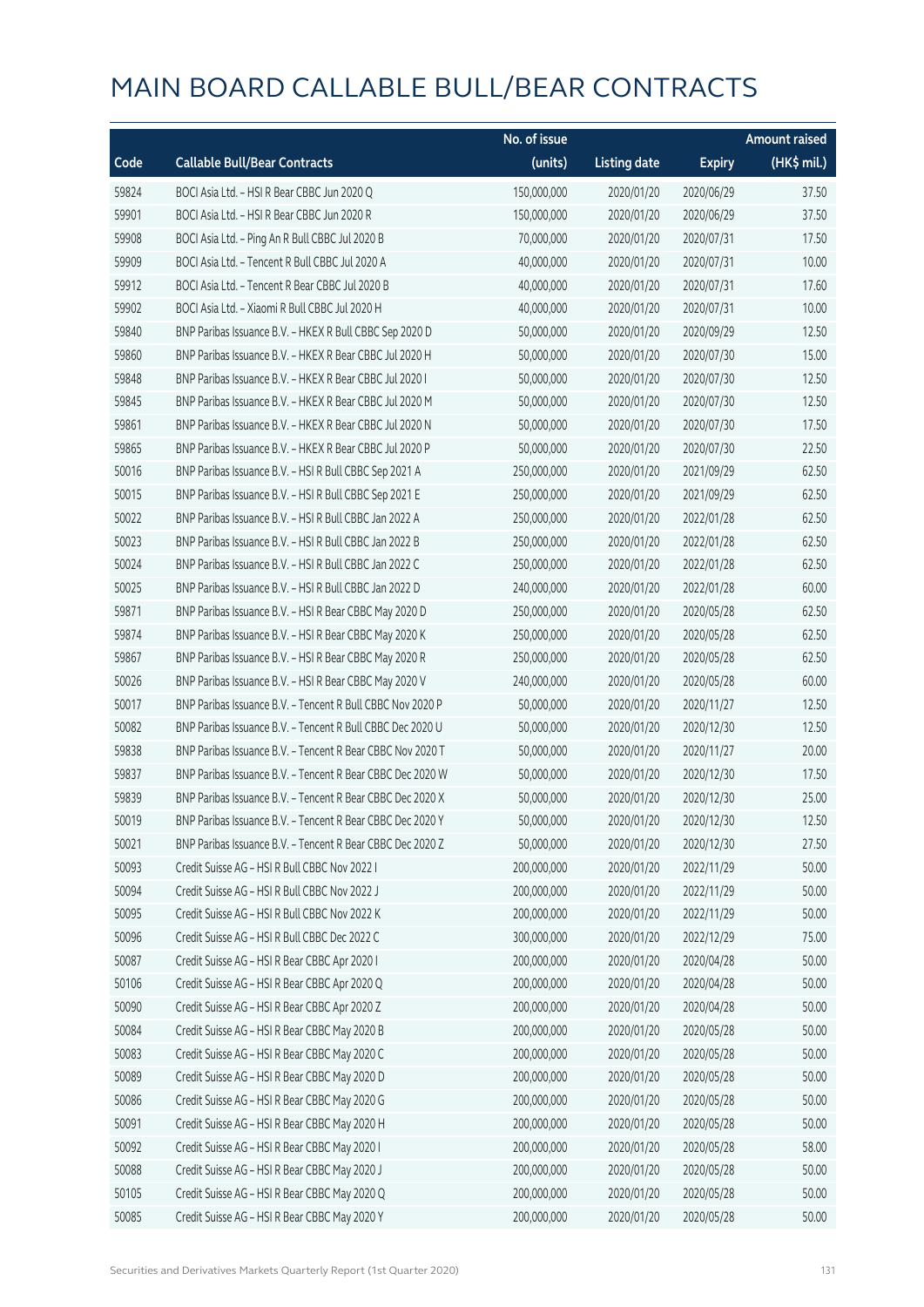|       |                                                            | No. of issue |                     |               | <b>Amount raised</b> |
|-------|------------------------------------------------------------|--------------|---------------------|---------------|----------------------|
| Code  | <b>Callable Bull/Bear Contracts</b>                        | (units)      | <b>Listing date</b> | <b>Expiry</b> | (HK\$ mil.)          |
| 50099 | Credit Suisse AG - Meituan Dianping R Bull CBBC Oct 2020 A | 80,000,000   | 2020/01/20          | 2020/10/29    | 20.00                |
| 50100 | Credit Suisse AG - Ping An R Bull CBBC Sep 2020 C          | 80,000,000   | 2020/01/20          | 2020/09/29    | 20.00                |
| 50097 | Credit Suisse AG - Tencent R Bull CBBC Dec 2020 B          | 100,000,000  | 2020/01/20          | 2020/12/30    | 25.00                |
| 50098 | Credit Suisse AG - Tencent R Bear CBBC Dec 2020 G          | 100,000,000  | 2020/01/20          | 2020/12/30    | 25.00                |
| 50101 | Credit Suisse AG - Xiaomi R Bull CBBC Nov 2020 D           | 50,000,000   | 2020/01/20          | 2020/11/27    | 12.50                |
| 50102 | Credit Suisse AG - Xiaomi R Bear CBBC Dec 2020 D           | 40,000,000   | 2020/01/20          | 2020/12/18    | 10.00                |
| 50072 | Goldman Sachs SP (Asia) - HSI R Bull CBBC Dec 2022 F       | 160,000,000  | 2020/01/20          | 2022/12/29    | 40.00                |
| 50073 | Goldman Sachs SP (Asia) - HSI R Bull CBBC Dec 2022 G       | 160,000,000  | 2020/01/20          | 2022/12/29    | 40.00                |
| 50075 | Goldman Sachs SP (Asia) - HSI R Bull CBBC Dec 2022 H       | 160,000,000  | 2020/01/20          | 2022/12/29    | 40.00                |
| 50066 | Goldman Sachs SP (Asia) - HSI R Bear CBBC Jun 2020 B       | 160,000,000  | 2020/01/20          | 2020/06/29    | 40.00                |
| 50067 | Goldman Sachs SP (Asia) - HSI R Bear CBBC Jun 2020 C       | 160,000,000  | 2020/01/20          | 2020/06/29    | 40.00                |
| 50068 | Goldman Sachs SP (Asia) - HSI R Bear CBBC Jun 2020 D       | 160,000,000  | 2020/01/20          | 2020/06/29    | 40.00                |
| 50069 | Goldman Sachs SP (Asia) - HSI R Bear CBBC Jun 2020 E       | 160,000,000  | 2020/01/20          | 2020/06/29    | 40.00                |
| 50071 | Goldman Sachs SP (Asia) - HSI R Bear CBBC Jun 2020 F       | 160,000,000  | 2020/01/20          | 2020/06/29    | 40.00                |
| 50078 | Goldman Sachs SP (Asia) - Meituan R Bull CBBC Jun 2020 G   | 60,000,000   | 2020/01/20          | 2020/06/30    | 15.00                |
| 50076 | Goldman Sachs SP (Asia) - Tencent R Bull CBBC Jun 2020 P   | 60,000,000   | 2020/01/20          | 2020/06/30    | 15.00                |
| 50077 | Goldman Sachs SP (Asia) - Tencent R Bull CBBC Dec 2020 B   | 80,000,000   | 2020/01/20          | 2020/12/30    | 20.00                |
| 50079 | Goldman Sachs SP (Asia) - Tencent R Bear CBBC Jun 2020 F   | 60,000,000   | 2020/01/20          | 2020/06/30    | 15.00                |
| 50080 | Goldman Sachs SP (Asia) - Tencent R Bear CBBC Dec 2020 M   | 80,000,000   | 2020/01/20          | 2020/12/30    | 20.00                |
| 50081 | Goldman Sachs SP (Asia) - Xiaomi R Bull CBBC Jun 2020 F    | 60,000,000   | 2020/01/20          | 2020/06/30    | 15.00                |
| 59835 | HK Bank - CAM CSI300 R Bull CBBC Sep 2020 A                | 40,000,000   | 2020/01/20          | 2020/09/07    | 10.00                |
| 59882 | HK Bank - China Life R Bull CBBC Aug 2020 A                | 60,000,000   | 2020/01/20          | 2020/08/03    | 15.00                |
| 59827 | HK Bank - CSOP A50 ETF R Bear CBBC May 2020 A              | 40,000,000   | 2020/01/20          | 2020/05/25    | 10.00                |
| 59893 | HK Bank - China Tower R Bull CBBC Sep 2020 B               | 40,000,000   | 2020/01/20          | 2020/09/21    | 10.00                |
| 59885 | HK Bank - HKEX R Bull CBBC Jun 2020 R                      | 40,000,000   | 2020/01/20          | 2020/06/18    | 10.00                |
| 59887 | HK Bank - HKEX R Bear CBBC Jul 2020 B                      | 100,000,000  | 2020/01/20          | 2020/07/09    | 25.00                |
| 59829 | HK Bank - HSI R Bull CBBC Sep 2022 G                       | 80,000,000   | 2020/01/20          | 2022/09/29    | 20.00                |
| 59831 | HK Bank - HSI R Bull CBBC Sep 2022 H                       | 60,000,000   | 2020/01/20          | 2022/09/29    | 15.00                |
| 59836 | HK Bank - HSI R Bull CBBC Sep 2022 I                       | 100,000,000  | 2020/01/20          | 2022/09/29    | 25.00                |
| 59825 | HK Bank - HSI R Bear CBBC Apr 2020 N                       | 60,000,000   | 2020/01/20          | 2020/04/28    | 15.00                |
| 59826 | HK Bank - HSI R Bear CBBC Apr 2020 V                       | 60,000,000   | 2020/01/20          | 2020/04/28    | 15.00                |
| 59832 | HK Bank - HSI R Bear CBBC May 2020 B                       | 60,000,000   | 2020/01/20          | 2020/05/28    | 15.00                |
| 59915 | HK Bank - Meituan Dianping R Bull CBBC Jul 2020 C          | 40,000,000   | 2020/01/20          | 2020/07/27    | 10.00                |
| 59896 | HK Bank - Ping An R Bear CBBC Jul 2020 A                   | 50,000,000   | 2020/01/20          | 2020/07/27    | 12.50                |
| 59883 | HK Bank - SHK Ppt R Bull CBBC Jul 2020 A                   | 40,000,000   | 2020/01/20          | 2020/07/06    | 10.00                |
| 59876 | HK Bank - Tencent R Bull CBBC Jul 2020 I                   | 40,000,000   | 2020/01/20          | 2020/07/20    | 10.00                |
| 59913 | HK Bank - Tencent R Bull CBBC Jul 2020 J                   | 40,000,000   | 2020/01/20          | 2020/07/13    | 10.00                |
| 59880 | HK Bank - Tencent R Bear CBBC Jul 2020 J                   | 100,000,000  | 2020/01/20          | 2020/07/23    | 25.00                |
| 59917 | HK Bank - Xiaomi R Bull CBBC Jul 2020 D                    | 60,000,000   | 2020/01/20          | 2020/07/20    | 15.00                |
| 59995 | Haitong Int'l Sec - HKEX R Bull CBBC Jul 2020 A            | 40,000,000   | 2020/01/20          | 2020/07/10    | 10.00                |
| 50000 | Haitong Int'l Sec - HKEX R Bear CBBC Jul 2020 A            | 40,000,000   | 2020/01/20          | 2020/07/22    | 11.56                |
| 50003 | Haitong Int'l Sec - HKEX R Bear CBBC Sep 2020 A            | 40,000,000   | 2020/01/20          | 2020/09/21    | 15.00                |
| 50006 | Haitong Int'l Sec - HSI R Bull CBBC Oct 2022 B             | 150,000,000  | 2020/01/20          | 2022/10/28    | 37.50                |
| 50008 | Haitong Int'l Sec - HSI R Bull CBBC Oct 2022 C             | 150,000,000  | 2020/01/20          | 2022/10/28    | 37.50                |
| 50007 | Haitong Int'l Sec - HSI R Bull CBBC Nov 2022 C             | 150,000,000  | 2020/01/20          | 2022/11/29    | 37.50                |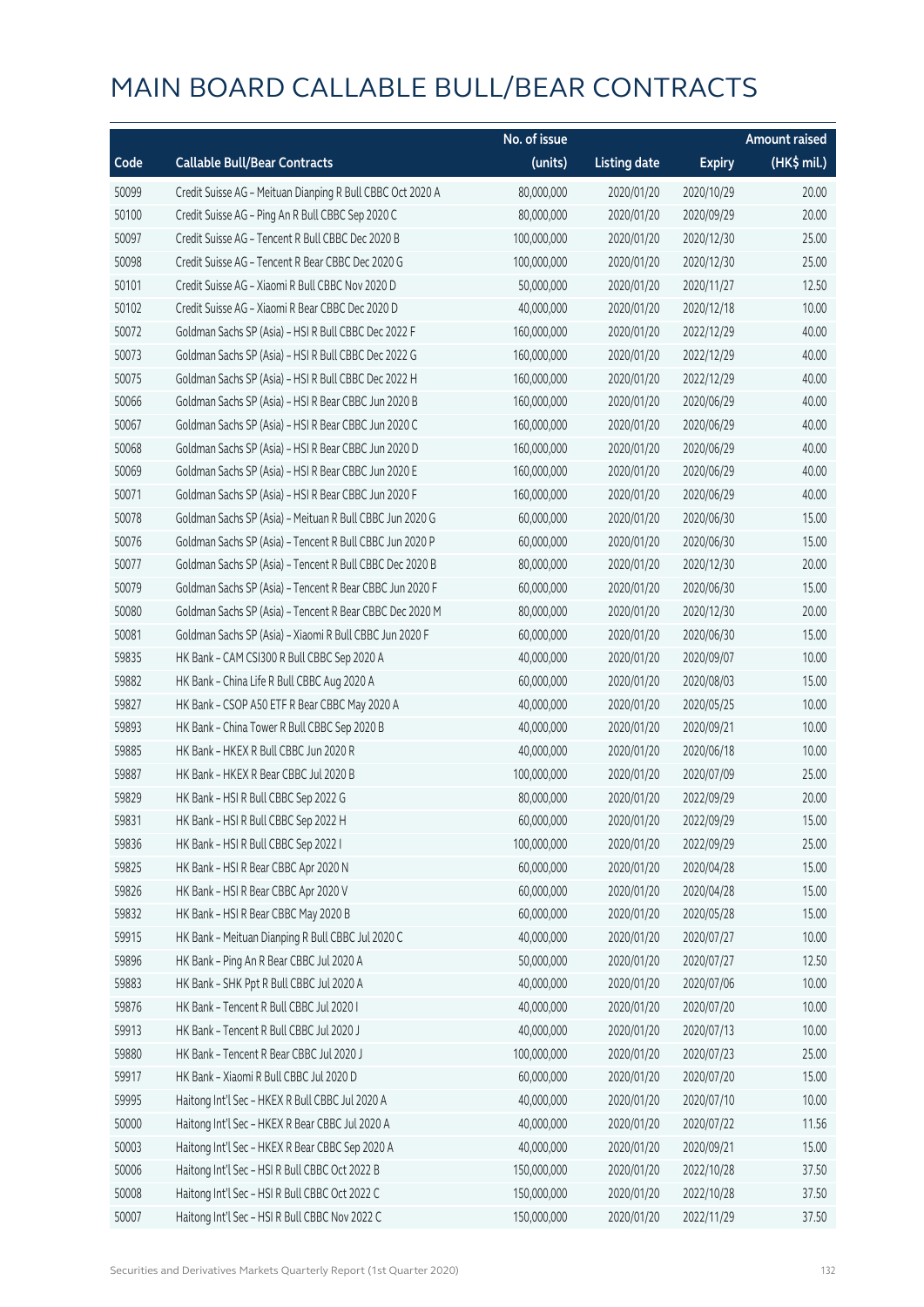|       |                                                             | No. of issue |                     |               | <b>Amount raised</b> |
|-------|-------------------------------------------------------------|--------------|---------------------|---------------|----------------------|
| Code  | <b>Callable Bull/Bear Contracts</b>                         | (units)      | <b>Listing date</b> | <b>Expiry</b> | (HK\$ mil.)          |
| 50009 | Haitong Int'l Sec - HSI R Bull CBBC Nov 2022 D              | 150,000,000  | 2020/01/20          | 2022/11/29    | 37.50                |
| 59990 | Haitong Int'l Sec - HSI R Bear CBBC Apr 2020 N              | 150,000,000  | 2020/01/20          | 2020/04/28    | 37.50                |
| 50010 | Haitong Int'l Sec - HSI R Bear CBBC Apr 2020 U              | 150,000,000  | 2020/01/20          | 2020/04/28    | 37.50                |
| 50012 | Haitong Int'l Sec - HSI R Bear CBBC Apr 2020 V              | 150,000,000  | 2020/01/20          | 2020/04/28    | 37.50                |
| 50014 | Haitong Int'l Sec - HSI R Bear CBBC May 2020 C              | 150,000,000  | 2020/01/20          | 2020/05/28    | 37.50                |
| 50013 | Haitong Int'l Sec - HSI R Bear CBBC May 2020 P              | 150,000,000  | 2020/01/20          | 2020/05/28    | 37.50                |
| 59989 | Haitong Int'l Sec - HSI R Bear CBBC May 2020 X              | 150,000,000  | 2020/01/20          | 2020/05/28    | 37.50                |
| 50011 | Haitong Int'l Sec - HSI R Bear CBBC May 2020 Y              | 150,000,000  | 2020/01/20          | 2020/05/28    | 37.50                |
| 59998 | Haitong Int'l Sec - Meituan Dianping R Bull CBBC Jul 2020 D | 40,000,000   | 2020/01/20          | 2020/07/13    | 11.52                |
| 50002 | Haitong Int'l Sec - Meituan Dianping R Bear CBBC Sep 2020 D | 40,000,000   | 2020/01/20          | 2020/09/28    | 10.12                |
| 50005 | Haitong Int'l Sec - Ping An R Bear CBBC Jul 2020 A          | 50,000,000   | 2020/01/20          | 2020/07/24    | 12.50                |
| 59997 | Haitong Int'l Sec - Sunny Optical R Bull CBBC Aug 2020 C    | 40,000,000   | 2020/01/20          | 2020/08/17    | 10.00                |
| 59991 | Haitong Int'l Sec - Tencent R Bull CBBC Aug 2020 G          | 40,000,000   | 2020/01/20          | 2020/08/17    | 10.00                |
| 50001 | Haitong Int'l Sec - Tencent R Bear CBBC Aug 2020 I          | 40,000,000   | 2020/01/20          | 2020/08/25    | 10.00                |
| 50004 | Haitong Int'l Sec - Tencent R Bear CBBC Aug 2020 J          | 40,000,000   | 2020/01/20          | 2020/08/24    | 18.28                |
| 59992 | Haitong Int'l Sec - Tencent R Bear CBBC Oct 2020 A          | 40,000,000   | 2020/01/20          | 2020/10/06    | 15.80                |
| 59996 | Haitong Int'l Sec - Xiaomi R Bull CBBC Sep 2020 A           | 40,000,000   | 2020/01/20          | 2020/09/16    | 10.00                |
| 50038 | J P Morgan SP BV - HSI R Bull CBBC Sep 2022 T               | 200,000,000  | 2020/01/20          | 2022/09/29    | 50.00                |
| 50037 | J P Morgan SP BV - HSI R Bull CBBC Oct 2022 R               | 200,000,000  | 2020/01/20          | 2022/10/28    | 50.00                |
| 50039 | JP Morgan SP BV - HSIR Bull CBBC Oct 2022 S                 | 200,000,000  | 2020/01/20          | 2022/10/28    | 50.00                |
| 50040 | J P Morgan SP BV - HSI R Bull CBBC Nov 2022 P               | 200,000,000  | 2020/01/20          | 2022/11/29    | 50.00                |
| 50041 | J P Morgan SP BV - HSI R Bull CBBC Dec 2022 L               | 200,000,000  | 2020/01/20          | 2022/12/29    | 50.00                |
| 50028 | J P Morgan SP BV - HSI R Bear CBBC Apr 2020 K               | 200,000,000  | 2020/01/20          | 2020/04/28    | 50.00                |
| 50042 | J P Morgan SP BV - HSI R Bear CBBC Apr 2020 O               | 200,000,000  | 2020/01/20          | 2020/04/28    | 50.00                |
| 50043 | J P Morgan SP BV - HSI R Bear CBBC Apr 2020 S               | 200,000,000  | 2020/01/20          | 2020/04/28    | 50.00                |
| 50046 | J P Morgan SP BV - HSI R Bear CBBC Apr 2020 U               | 200,000,000  | 2020/01/20          | 2020/04/28    | 50.00                |
| 50027 | J P Morgan SP BV - HSI R Bear CBBC Apr 2020 Y               | 200,000,000  | 2020/01/20          | 2020/04/28    | 50.00                |
| 50047 | J P Morgan SP BV - HSI R Bear CBBC May 2020 B               | 200,000,000  | 2020/01/20          | 2020/05/28    | 50.00                |
| 50048 | J P Morgan SP BV - HSI R Bear CBBC Jun 2020 V               | 200,000,000  | 2020/01/20          | 2020/06/29    | 50.00                |
| 50050 | J P Morgan SP BV - HSI R Bear CBBC Jun 2020 W               | 200,000,000  | 2020/01/20          | 2020/06/29    | 50.00                |
| 50051 | J P Morgan SP BV - HSI R Bear CBBC Jun 2020 X               | 200,000,000  | 2020/01/20          | 2020/06/29    | 50.00                |
| 50034 | J P Morgan SP BV - Meituan Dianping R Bull CBBC Jun 2020 J  | 60,000,000   | 2020/01/20          | 2020/06/12    | 15.00                |
| 50035 | J P Morgan SP BV - Meituan Dianping R Bear CBBC Jun 2020 H  | 60,000,000   | 2020/01/20          | 2020/06/19    | 17.70                |
| 50036 | J P Morgan SP BV - Ping An R Bull CBBC Jul 2020 C           | 150,000,000  | 2020/01/20          | 2020/07/17    | 37.50                |
| 50029 | J P Morgan SP BV - Tencent R Bull CBBC Jun 2020 J           | 50,000,000   | 2020/01/20          | 2020/06/12    | 12.50                |
| 50030 | J P Morgan SP BV - Tencent R Bull CBBC Jun 2020 K           | 50,000,000   | 2020/01/20          | 2020/06/19    | 12.50                |
| 50031 | J P Morgan SP BV - Tencent R Bull CBBC Jun 2020 L           | 50,000,000   | 2020/01/20          | 2020/06/12    | 12.50                |
| 50033 | J P Morgan SP BV - Tencent R Bear CBBC May 2020 P           | 50,000,000   | 2020/01/20          | 2020/05/15    | 24.00                |
| 50032 | J P Morgan SP BV - Tencent R Bear CBBC Jun 2020 L           | 50,000,000   | 2020/01/20          | 2020/06/19    | 12.50                |
| 59928 | Morgan Stanley Asia Products - HKEX R Bear CBBC Aug 2020 A  | 48,000,000   | 2020/01/20          | 2020/08/03    | 12.00                |
| 59925 | Morgan Stanley Asia Products - HKEX R Bear CBBC Dec 2020 A  | 48,000,000   | 2020/01/20          | 2020/12/01    | 14.93                |
| 59978 | Morgan Stanley Asia Products - HSI R Bull CBBC Sep 2022 A   | 100,000,000  | 2020/01/20          | 2022/09/29    | 25.00                |
| 59979 | Morgan Stanley Asia Products - HSI R Bull CBBC Sep 2022 B   | 100,000,000  | 2020/01/20          | 2022/09/29    | 25.00                |
| 59923 | Morgan Stanley Asia Products - HSI R Bear CBBC Apr 2020 T   | 100,000,000  | 2020/01/20          | 2020/04/28    | 25.00                |
| 59934 | Morgan Stanley Asia Products - HSI R Bear CBBC May 2020 U   | 100,000,000  | 2020/01/20          | 2020/05/28    | 25.00                |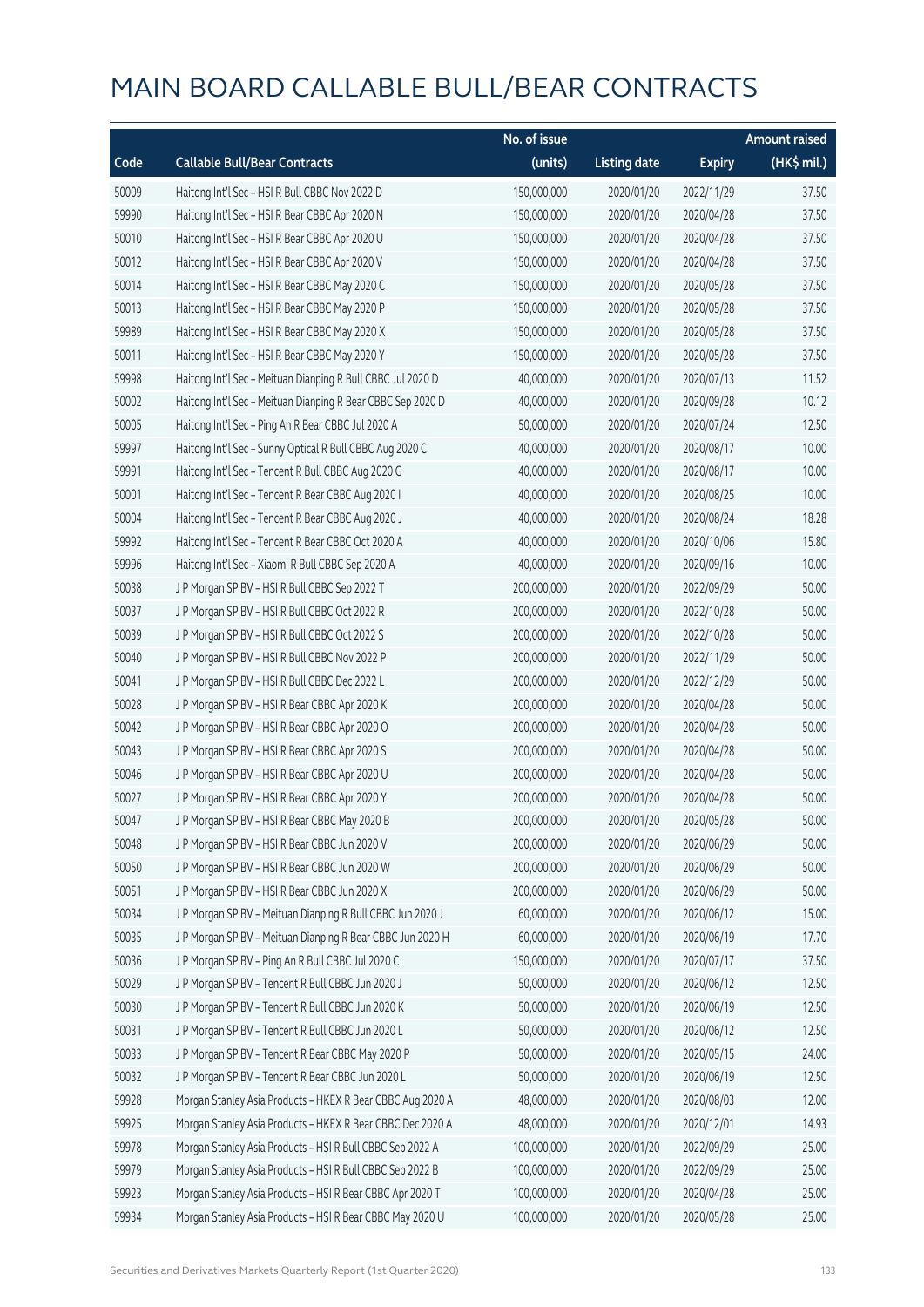|       |                                                              | No. of issue |                     |               | <b>Amount raised</b> |
|-------|--------------------------------------------------------------|--------------|---------------------|---------------|----------------------|
| Code  | <b>Callable Bull/Bear Contracts</b>                          | (units)      | <b>Listing date</b> | <b>Expiry</b> | (HK\$ mil.)          |
| 59988 | Morgan Stanley Asia Products - HSI R Bear CBBC May 2020 V    | 100,000,000  | 2020/01/20          | 2020/05/28    | 25.00                |
| 59981 | Morgan Stanley Asia Products - HSI R Bear CBBC Jun 2020 F    | 100,000,000  | 2020/01/20          | 2020/06/29    | 25.00                |
| 59982 | Morgan Stanley Asia Products - HSI R Bear CBBC Jun 2020 G    | 100,000,000  | 2020/01/20          | 2020/06/29    | 25.00                |
| 59946 | Morgan Stanley Asia Products - Tencent R Bull CBBC Jul2020 H | 50,000,000   | 2020/01/20          | 2020/07/02    | 12.50                |
| 59942 | Morgan Stanley Asia Products - Tencent R Bull CBBC Aug2020 E | 50,000,000   | 2020/01/20          | 2020/08/03    | 16.50                |
| 59945 | Morgan Stanley Asia Products - Tencent R Bull CBBC Dec2020 B | 88,000,000   | 2020/01/20          | 2020/12/18    | 22.00                |
| 59944 | Morgan Stanley Asia Products - Tencent R Bear CBBC Nov2020 A | 50,000,000   | 2020/01/20          | 2020/11/02    | 12.50                |
| 59938 | Morgan Stanley Asia Products - Tencent R Bear CBBC Dec2020 B | 50,000,000   | 2020/01/20          | 2020/12/18    | 12.50                |
| 59940 | Morgan Stanley Asia Products - Tencent R Bear CBBC Dec2020 C | 50,000,000   | 2020/01/20          | 2020/12/30    | 12.50                |
| 59933 | Morgan Stanley Asia Products - Xiaomi R Bull CBBC Oct 2020 A | 48,000,000   | 2020/01/20          | 2020/10/05    | 12.00                |
| 59929 | Morgan Stanley Asia Products - Xiaomi R Bear CBBC Aug 2020 C | 40,000,000   | 2020/01/20          | 2020/08/03    | 10.00                |
| 59932 | Morgan Stanley Asia Products - Xiaomi R Bear CBBC Oct 2020 A | 40,000,000   | 2020/01/20          | 2020/10/05    | 10.00                |
| 59931 | Morgan Stanley Asia Products - Xiaomi R Bear CBBC Nov 2020 A | 40,000,000   | 2020/01/20          | 2020/11/02    | 10.00                |
| 50125 | SG Issuer - China Mobile R Bull CBBC Oct 2020 D              | 100,000,000  | 2020/01/20          | 2020/10/30    | 25.00                |
| 50128 | SG Issuer - HKEX R Bull CBBC Jun 2020 I                      | 50,000,000   | 2020/01/20          | 2020/06/30    | 12.50                |
| 50107 | SG Issuer - HKEX R Bear CBBC Jul 2020 C                      | 50,000,000   | 2020/01/20          | 2020/07/30    | 12.50                |
| 50129 | SG Issuer - HKEX R Bear CBBC Jul 2020 D                      | 50,000,000   | 2020/01/20          | 2020/07/30    | 21.50                |
| 50120 | SG Issuer - HSI R Bull CBBC Oct 2022 L                       | 250,000,000  | 2020/01/20          | 2022/10/28    | 62.50                |
| 50121 | SG Issuer - HSI R Bull CBBC Oct 2022 M                       | 250,000,000  | 2020/01/20          | 2022/10/28    | 62.50                |
| 50122 | SG Issuer - HSI R Bull CBBC Oct 2022 N                       | 250,000,000  | 2020/01/20          | 2022/10/28    | 62.50                |
| 50124 | SG Issuer - HSI R Bull CBBC Nov 2022 R                       | 250,000,000  | 2020/01/20          | 2022/11/29    | 62.50                |
| 50115 | SG Issuer - HSI R Bear CBBC Apr 2020 A                       | 250,000,000  | 2020/01/20          | 2020/04/28    | 62.50                |
| 50109 | SG Issuer - HSI R Bear CBBC Apr 2020 J                       | 250,000,000  | 2020/01/20          | 2020/04/28    | 62.50                |
| 50117 | SG Issuer - HSI R Bear CBBC May 2020 I                       | 250,000,000  | 2020/01/20          | 2020/05/28    | 62.50                |
| 50118 | SG Issuer - HSI R Bear CBBC May 2020 P                       | 250,000,000  | 2020/01/20          | 2020/05/28    | 62.50                |
| 50110 | SG Issuer - HSI R Bear CBBC Jul 2020 U                       | 250,000,000  | 2020/01/20          | 2020/07/30    | 62.50                |
| 50116 | SG Issuer - HSI R Bear CBBC Jul 2020 V                       | 250,000,000  | 2020/01/20          | 2020/07/30    | 62.50                |
| 50119 | SG Issuer - HSI R Bear CBBC Aug 2020 C                       | 300,000,000  | 2020/01/20          | 2020/08/28    | 75.00                |
| 50111 | SG Issuer - Meituan Dianping R Bull CBBC Jun 2020 J          | 100,000,000  | 2020/01/20          | 2020/06/30    | 25.00                |
| 50130 | SG Issuer - Ping An R Bull CBBC Aug 2020 I                   | 100,000,000  | 2020/01/20          | 2020/08/07    | 25.00                |
| 50131 | SG Issuer - Tencent R Bull CBBC Jun 2020 P                   | 80,000,000   | 2020/01/20          | 2020/06/30    | 20.00                |
| 50108 | SG Issuer - Tencent R Bear CBBC Oct 2020 A                   | 80,000,000   | 2020/01/20          | 2020/10/30    | 20.00                |
| 50112 | SG Issuer - Tencent R Bear CBBC Dec 2020 L                   | 80,000,000   | 2020/01/20          | 2020/12/30    | 20.00                |
| 50113 | SG Issuer - Tencent R Bear CBBC Dec 2020 M                   | 80,000,000   | 2020/01/20          | 2020/12/31    | 20.00                |
| 50114 | SG Issuer - Tencent R Bear CBBC Dec 2020 N                   | 80,000,000   | 2020/01/20          | 2020/12/31    | 31.20                |
| 50132 | SG Issuer - Tencent R Bear CBBC Dec 2020 O                   | 80,000,000   | 2020/01/20          | 2020/12/30    | 35.20                |
| 50134 | SG Issuer - Xiaomi R Bull CBBC Jul 2020 F                    | 60,000,000   | 2020/01/20          | 2020/07/30    | 15.00                |
| 50133 | SG Issuer - Xiaomi R Bear CBBC Jun 2020 B                    | 60,000,000   | 2020/01/20          | 2020/06/30    | 15.00                |
| 59817 | UBS AG - Sinopec Corp R Bull CBBC Dec 2020 A                 | 80,000,000   | 2020/01/20          | 2020/12/30    | 20.00                |
| 59818 | UBS AG - Sinopec Corp R Bear CBBC Jun 2020 A                 | 80,000,000   | 2020/01/20          | 2020/06/30    | 20.00                |
| 59949 | UBS AG - China Tower R Bull CBBC Dec 2020 A                  | 100,000,000  | 2020/01/20          | 2020/12/31    | 25.00                |
| 59950 | UBS AG - China Tower R Bear CBBC Dec 2020 A                  | 100,000,000  | 2020/01/20          | 2020/12/31    | 25.00                |
| 59957 | UBS AG - HKEX R Bull CBBC Oct 2020 A                         | 50,000,000   | 2020/01/20          | 2020/10/30    | 12.50                |
| 59959 | UBS AG - HKEX R Bear CBBC Jun 2020 E                         | 200,000,000  | 2020/01/20          | 2020/06/30    | 50.00                |
| 59958 | UBS AG - HKEX R Bear CBBC Jul 2020 A                         | 200,000,000  | 2020/01/20          | 2020/07/31    | 50.00                |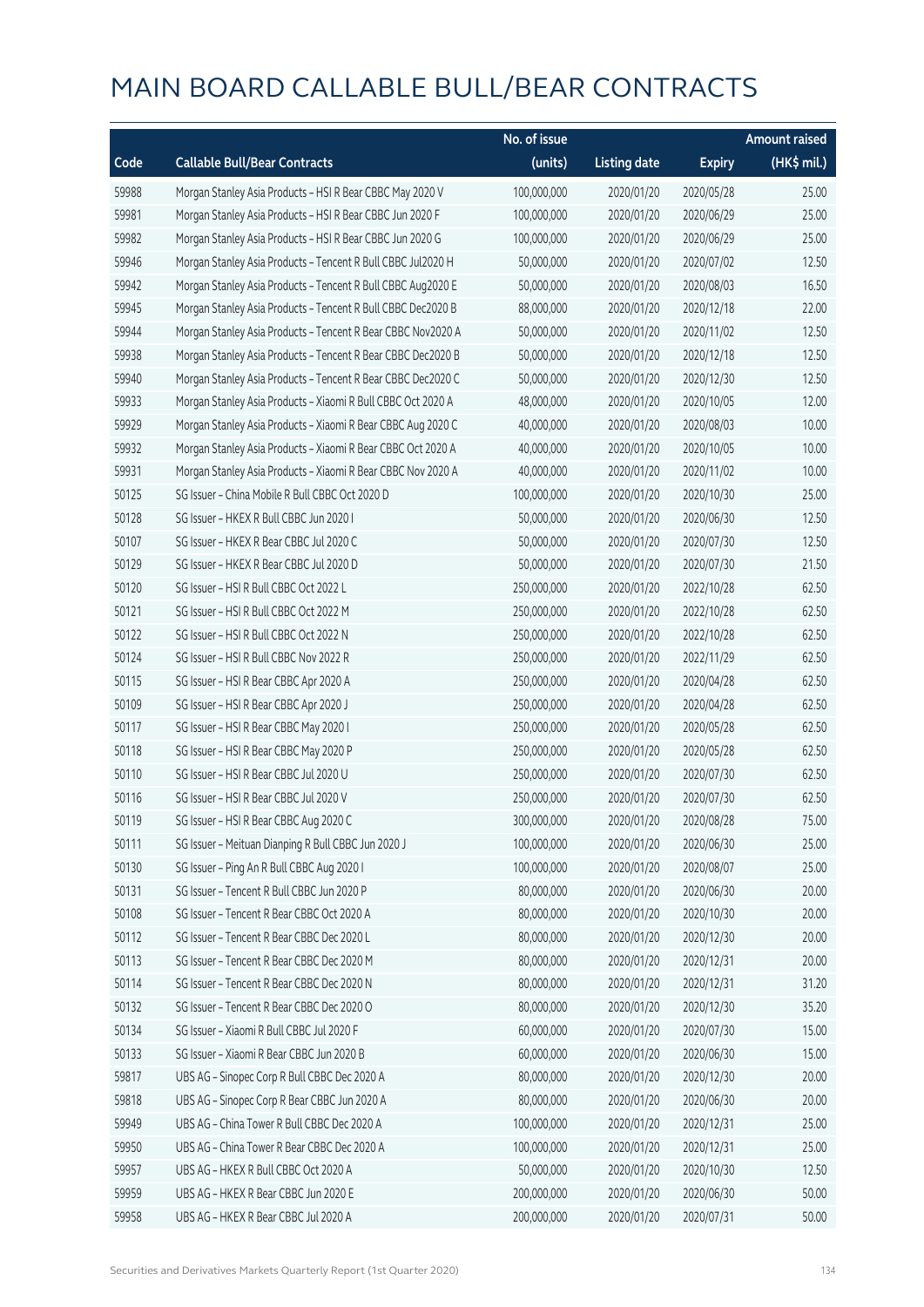|       |                                                            | No. of issue |                     |               | <b>Amount raised</b> |
|-------|------------------------------------------------------------|--------------|---------------------|---------------|----------------------|
| Code  | <b>Callable Bull/Bear Contracts</b>                        | (units)      | <b>Listing date</b> | <b>Expiry</b> | (HK\$ mil.)          |
| 59974 | UBS AG - HSI R Bull CBBC Oct 2022 O                        | 200,000,000  | 2020/01/20          | 2022/10/28    | 50.00                |
| 59975 | UBS AG - HSI R Bull CBBC Oct 2022 P                        | 200,000,000  | 2020/01/20          | 2022/10/28    | 50.00                |
| 59821 | UBS AG - HSI R Bear CBBC Apr 2020 D                        | 200,000,000  | 2020/01/20          | 2020/04/28    | 50.00                |
| 59967 | UBS AG - HSI R Bear CBBC Apr 2020 E                        | 200,000,000  | 2020/01/20          | 2020/04/28    | 50.00                |
| 59971 | UBS AG - HSI R Bear CBBC Apr 2020 X                        | 200,000,000  | 2020/01/20          | 2020/04/28    | 50.00                |
| 59819 | UBS AG - HSI R Bear CBBC Apr 2020 Z                        | 200,000,000  | 2020/01/20          | 2020/04/28    | 50.00                |
| 59965 | UBS AG - Meituan Dianping R Bull CBBC Aug 2020 A           | 50,000,000   | 2020/01/20          | 2020/08/31    | 12.50                |
| 59977 | UBS AG - Ping An R Bull CBBC Jun 2020 B                    | 100,000,000  | 2020/01/20          | 2020/06/29    | 25.00                |
| 59976 | UBS AG - Tencent R Bull CBBC Jun 2020 I                    | 40,000,000   | 2020/01/20          | 2020/06/23    | 10.00                |
| 59961 | UBS AG - Tencent R Bear CBBC May 2020 C                    | 40,000,000   | 2020/01/20          | 2020/05/04    | 10.00                |
| 59962 | UBS AG - Tencent R Bear CBBC May 2020 D                    | 200,000,000  | 2020/01/20          | 2020/05/05    | 50.00                |
| 50053 | Bank Vontobel - AIA R Bear CBBC Dec 2020 A                 | 40,000,000   | 2020/01/20          | 2020/12/04    | 10.00                |
| 50062 | Bank Vontobel - China Life R Bull CBBC Aug 2020 A          | 40,000,000   | 2020/01/20          | 2020/08/21    | 10.00                |
| 50061 | Bank Vontobel - Galaxy Ent R Bull CBBC Dec 2020 E          | 40,000,000   | 2020/01/20          | 2020/12/11    | 10.00                |
| 50064 | Bank Vontobel - HSCEI R Bull CBBC Dec 2021 A               | 80,000,000   | 2020/01/20          | 2021/12/30    | 20.00                |
| 50065 | Bank Vontobel - HSCEI R Bull CBBC Dec 2021 B               | 80,000,000   | 2020/01/20          | 2021/12/30    | 20.00                |
| 50059 | Bank Vontobel - HSI R Bull CBBC Dec 2021 P                 | 80,000,000   | 2020/01/20          | 2021/12/30    | 20.00                |
| 50060 | Bank Vontobel - HSI R Bull CBBC Dec 2021 Q                 | 80,000,000   | 2020/01/20          | 2021/12/30    | 20.00                |
| 50057 | Bank Vontobel - Meituan Dianping R Bull CBBC Nov 2020 W    | 60,000,000   | 2020/01/20          | 2020/11/06    | 15.00                |
| 50058 | Bank Vontobel - Meituan Dianping R Bull CBBC Dec 2020 I    | 60,000,000   | 2020/01/20          | 2020/12/11    | 15.00                |
| 50052 | Bank Vontobel - Sunny Optical R Bull CBBC Dec 2020 B       | 40,000,000   | 2020/01/20          | 2020/12/04    | 10.00                |
| 50054 | Bank Vontobel - Tencent R Bull CBBC Dec 2020 D             | 40,000,000   | 2020/01/20          | 2020/12/04    | 10.00                |
| 50055 | Bank Vontobel - Tencent R Bull CBBC Dec 2020 E             | 80,000,000   | 2020/01/20          | 2020/12/18    | 20.00                |
| 50056 | Bank Vontobel - Tencent R Bear CBBC Dec 2020 D             | 80,000,000   | 2020/01/20          | 2020/12/18    | 20.00                |
| 50162 | BOCI Asia Ltd. - HSI R Bull CBBC Jan 2022 W                | 150,000,000  | 2020/01/21          | 2022/01/28    | 37.50                |
| 50163 | BOCI Asia Ltd. - HSI R Bull CBBC Jan 2022 X                | 150,000,000  | 2020/01/21          | 2022/01/28    | 37.50                |
| 50164 | BOCI Asia Ltd. - HSI R Bear CBBC Jun 2020 S                | 150,000,000  | 2020/01/21          | 2020/06/29    | 37.50                |
| 50165 | BOCLASia Ltd. - HSLR Bear CBBC. Jun 2020 T                 | 150,000,000  | 2020/01/21          | 2020/06/29    | 37.50                |
| 50166 | BOCI Asia Ltd. - HSI R Bear CBBC Jun 2020 U                | 150,000,000  | 2020/01/21          | 2020/06/29    | 37.50                |
| 50167 | BOCI Asia Ltd. - HSI R Bear CBBC Jun 2020 V                | 150,000,000  | 2020/01/21          | 2020/06/29    | 37.50                |
| 50168 | BOCI Asia Ltd. - Tencent R Bull CBBC Jun 2020 F            | 40,000,000   | 2020/01/21          | 2020/06/30    | 10.00                |
| 50169 | BOCI Asia Ltd. - Tencent R Bear CBBC Jun 2020 D            | 40,000,000   | 2020/01/21          | 2020/06/30    | 10.00                |
| 50139 | BNP Paribas Issuance B.V. - HKEX R Bull CBBC Sep 2020 E    | 50,000,000   | 2020/01/21          | 2020/09/29    | 12.50                |
| 50140 | BNP Paribas Issuance B.V. - HKEX R Bull CBBC Sep 2020 H    | 50,000,000   | 2020/01/21          | 2020/09/29    | 12.50                |
| 50205 | BNP Paribas Issuance B.V. - HSI R Bull CBBC Jan 2022 E     | 250,000,000  | 2020/01/21          | 2022/01/28    | 62.50                |
| 50206 | BNP Paribas Issuance B.V. - HSI R Bull CBBC Jan 2022 F     | 250,000,000  | 2020/01/21          | 2022/01/28    | 62.50                |
| 50207 | BNP Paribas Issuance B.V. - HSI R Bull CBBC Jan 2022 G     | 240,000,000  | 2020/01/21          | 2022/01/28    | 60.00                |
| 50144 | BNP Paribas Issuance B.V. - HSI R Bear CBBC May 2020 E     | 250,000,000  | 2020/01/21          | 2020/05/28    | 62.50                |
| 50208 | BNP Paribas Issuance B.V. - HSI R Bear CBBC May 2020 F     | 240,000,000  | 2020/01/21          | 2020/05/28    | 60.00                |
| 50143 | BNP Paribas Issuance B.V. - HSI R Bear CBBC May 2020 W     | 250,000,000  | 2020/01/21          | 2020/05/28    | 62.50                |
| 50138 | BNP Paribas Issuance B.V. - Meituan R Bear CBBC Jul 2020 G | 50,000,000   | 2020/01/21          | 2020/07/30    | 12.50                |
| 50141 | BNP Paribas Issuance B.V. - Meituan R Bear CBBC Jul 2020 H | 50,000,000   | 2020/01/21          | 2020/07/30    | 17.50                |
| 50142 | BNP Paribas Issuance B.V. - Meituan R Bear CBBC Jul 2020 I | 50,000,000   | 2020/01/21          | 2020/07/30    | 22.50                |
| 50135 | BNP Paribas Issuance B.V. - Tencent R Bear CBBC Dec 2020 B | 50,000,000   | 2020/01/21          | 2020/12/30    | 12.50                |
| 50247 | Credit Suisse AG - AIA R Bull CBBC Dec 2020 D              | 70,000,000   | 2020/01/21          | 2020/12/18    | 17.50                |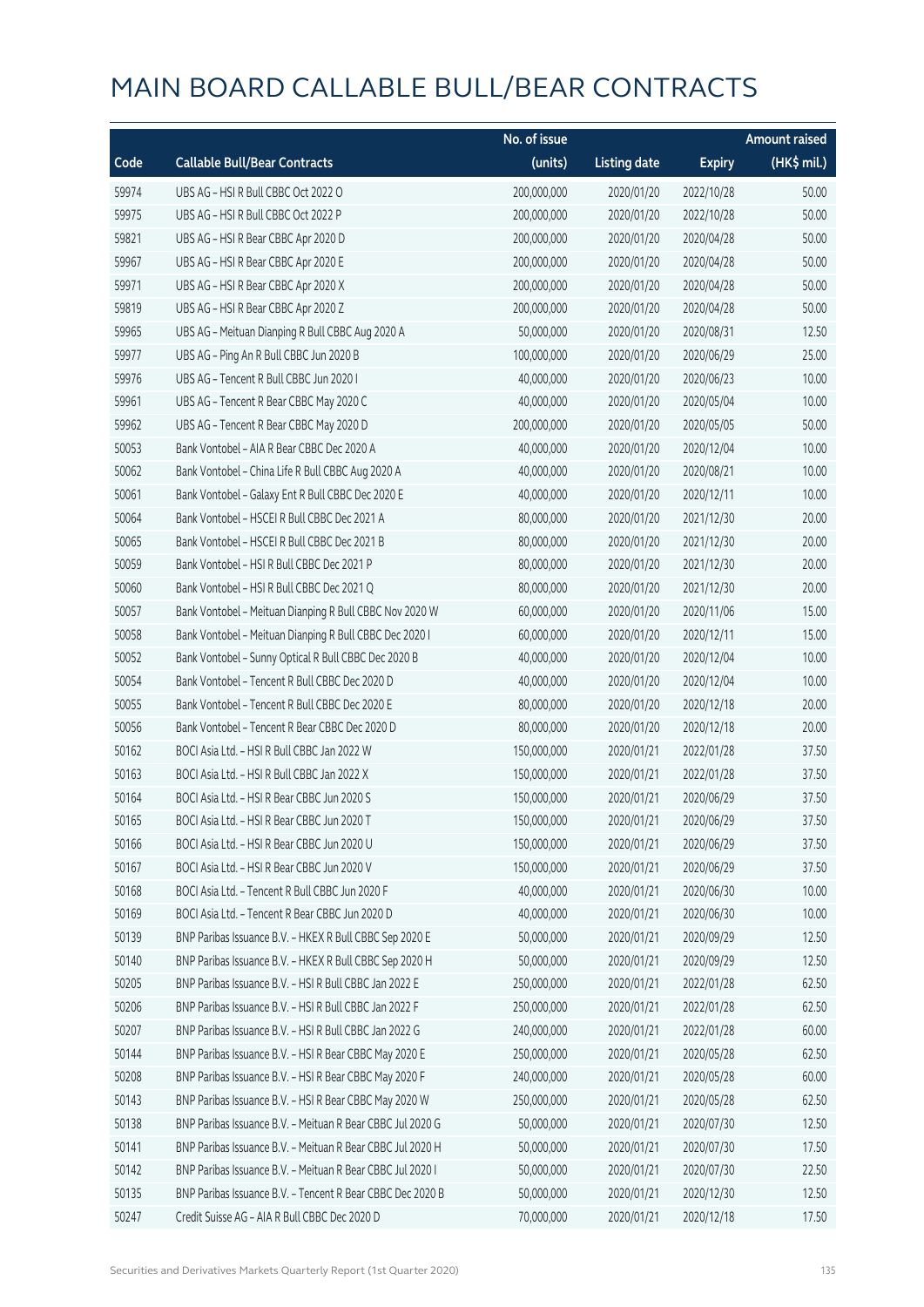|       |                                                             | No. of issue |                     |               | <b>Amount raised</b> |
|-------|-------------------------------------------------------------|--------------|---------------------|---------------|----------------------|
| Code  | <b>Callable Bull/Bear Contracts</b>                         | (units)      | <b>Listing date</b> | <b>Expiry</b> | (HK\$ mil.)          |
| 50237 | Credit Suisse AG - Galaxy Ent R Bear CBBC Nov 2020 A        | 50,000,000   | 2020/01/21          | 2020/11/27    | 12.50                |
| 50236 | Credit Suisse AG - HKEX R Bull CBBC Dec 2020 C              | 100,000,000  | 2020/01/21          | 2020/12/18    | 25.00                |
| 50235 | Credit Suisse AG - HSI R Bull CBBC Oct 2022 G               | 200,000,000  | 2020/01/21          | 2022/10/28    | 50.00                |
| 50239 | Credit Suisse AG - HSI R Bull CBBC Oct 2022 H               | 200,000,000  | 2020/01/21          | 2022/10/28    | 50.00                |
| 50240 | Credit Suisse AG - HSI R Bull CBBC Oct 2022 I               | 200,000,000  | 2020/01/21          | 2022/10/28    | 50.00                |
| 50241 | Credit Suisse AG - HSI R Bull CBBC Nov 2022 L               | 200,000,000  | 2020/01/21          | 2022/11/29    | 50.00                |
| 50242 | Credit Suisse AG - HSI R Bear CBBC Apr 2020 Y               | 200,000,000  | 2020/01/21          | 2020/04/28    | 50.00                |
| 50244 | Credit Suisse AG - HSI R Bear CBBC May 2020 O               | 200,000,000  | 2020/01/21          | 2020/05/28    | 50.00                |
| 50243 | Credit Suisse AG - HSI R Bear CBBC May 2020 R               | 200,000,000  | 2020/01/21          | 2020/05/28    | 50.00                |
| 50245 | Credit Suisse AG - HSI R Bear CBBC May 2020 S               | 200,000,000  | 2020/01/21          | 2020/05/28    | 50.00                |
| 50246 | Credit Suisse AG - HSI R Bear CBBC May 2020 Z               | 200,000,000  | 2020/01/21          | 2020/05/28    | 50.00                |
| 50238 | Credit Suisse AG - Ping An R Bull CBBC Nov 2020 C           | 80,000,000   | 2020/01/21          | 2020/11/27    | 20.00                |
| 50174 | Bank of East Asia - Galaxy Ent R Bull CBBC May 2020 C       | 80,000,000   | 2020/01/21          | 2020/05/06    | 20.00                |
| 50175 | Bank of East Asia - Galaxy Ent R Bear CBBC May 2020 D       | 80,000,000   | 2020/01/21          | 2020/05/06    | 20.00                |
| 50171 | Bank of East Asia - Meituan Dianping R Bull CBBC Apr 2020 B | 60,000,000   | 2020/01/21          | 2020/04/29    | 15.00                |
| 50172 | Bank of East Asia - Meituan Dianping R Bear CBBC Apr 2020 B | 60,000,000   | 2020/01/21          | 2020/04/29    | 15.00                |
| 50170 | Bank of East Asia - Ping An R Bear CBBC Apr 2020 C          | 100,000,000  | 2020/01/21          | 2020/04/29    | 25.00                |
| 50173 | Bank of East Asia - Sunny Optical R Bull CBBC Apr 2020 A    | 40,000,000   | 2020/01/21          | 2020/04/29    | 10.00                |
| 50176 | Bank of East Asia - Tencent R Bull CBBC May 2020 H          | 30,000,000   | 2020/01/21          | 2020/05/06    | 10.50                |
| 50177 | Bank of East Asia - Tencent R Bear CBBC May 2020 E          | 30,000,000   | 2020/01/21          | 2020/05/06    | 10.50                |
| 50281 | Goldman Sachs SP (Asia) - HSI R Bull CBBC Dec 2022 I        | 160,000,000  | 2020/01/21          | 2022/12/29    | 40.00                |
| 50282 | Goldman Sachs SP (Asia) - HSI R Bull CBBC Dec 2022 J        | 160,000,000  | 2020/01/21          | 2022/12/29    | 40.00                |
| 50284 | Goldman Sachs SP (Asia) - HSI R Bull CBBC Dec 2022 K        | 160,000,000  | 2020/01/21          | 2022/12/29    | 40.00                |
| 50285 | Goldman Sachs SP (Asia) - HSI R Bull CBBC Dec 2022 L        | 160,000,000  | 2020/01/21          | 2022/12/29    | 40.00                |
| 50286 | Goldman Sachs SP (Asia) - HSI R Bull CBBC Jan 2023 B        | 160,000,000  | 2020/01/21          | 2023/01/30    | 40.00                |
| 50280 | Goldman Sachs SP (Asia) - HSI R Bear CBBC May 2020 A        | 160,000,000  | 2020/01/21          | 2020/05/28    | 40.00                |
| 50287 | Goldman Sachs SP (Asia) - HSI R Bear CBBC May 2020 C        | 160,000,000  | 2020/01/21          | 2020/05/28    | 40.00                |
| 50288 | Goldman Sachs SP (Asia) - HSI R Bear CBBC May 2020 E        | 160,000,000  | 2020/01/21          | 2020/05/28    | 40.00                |
| 50289 | Goldman Sachs SP (Asia) - Tencent R Bull CBBC Jun 2020 V    | 60,000,000   | 2020/01/21          | 2020/06/29    | 15.00                |
| 50290 | Goldman Sachs SP (Asia) - Tencent R Bull CBBC Jun 2020 W    | 60,000,000   | 2020/01/21          | 2020/06/29    | 15.00                |
| 50291 | Goldman Sachs SP (Asia) - Tencent R Bear CBBC Dec 2020 N    | 60,000,000   | 2020/01/21          | 2020/12/30    | 15.00                |
| 50292 | Goldman Sachs SP (Asia) - Tencent R Bear CBBC Dec 2020 O    | 60,000,000   | 2020/01/21          | 2020/12/30    | 15.00                |
| 50145 | HK Bank - CSOP A50 ETF R Bull CBBC Jun 2020 D               | 40,000,000   | 2020/01/21          | 2020/06/08    | 10.00                |
| 50158 | HK Bank - Galaxy Ent R Bull CBBC Jul 2020 A                 | 60,000,000   | 2020/01/21          | 2020/07/13    | 15.00                |
| 50159 | HK Bank - Galaxy Ent R Bear CBBC Jun 2020 B                 | 40,000,000   | 2020/01/21          | 2020/06/29    | 10.00                |
| 50161 | HK Bank - HKEX R Bear CBBC Jul 2020 C                       | 100,000,000  | 2020/01/21          | 2020/07/13    | 25.00                |
| 50147 | HK Bank - HSI R Bull CBBC Sep 2022 J                        | 60,000,000   | 2020/01/21          | 2022/09/29    | 15.00                |
| 50148 | HK Bank - HSI R Bear CBBC May 2020 C                        | 60,000,000   | 2020/01/21          | 2020/05/28    | 15.00                |
| 50149 | HK Bank - HSI R Bear CBBC May 2020 D                        | 60,000,000   | 2020/01/21          | 2020/05/28    | 15.00                |
| 50151 | HK Bank - HSI R Bear CBBC May 2020 E                        | 80,000,000   | 2020/01/21          | 2020/05/28    | 20.00                |
| 50146 | HK Bank - HSI R Bear CBBC Jul 2020 P                        | 100,000,000  | 2020/01/21          | 2020/07/30    | 25.00                |
| 50150 | HK Bank - HSI R Bear CBBC Jul 2020 Q                        | 100,000,000  | 2020/01/21          | 2020/07/30    | 25.00                |
| 50160 | HK Bank - Ping An R Bull CBBC Aug 2020 A                    | 60,000,000   | 2020/01/21          | 2020/08/03    | 15.00                |
| 50157 | HK Bank - Tencent R Bull CBBC Jul 2020 K                    | 40,000,000   | 2020/01/21          | 2020/07/23    | 10.00                |
| 50153 | HK Bank - Tencent R Bear CBBC Jun 2020 N                    | 40,000,000   | 2020/01/21          | 2020/06/08    | 10.00                |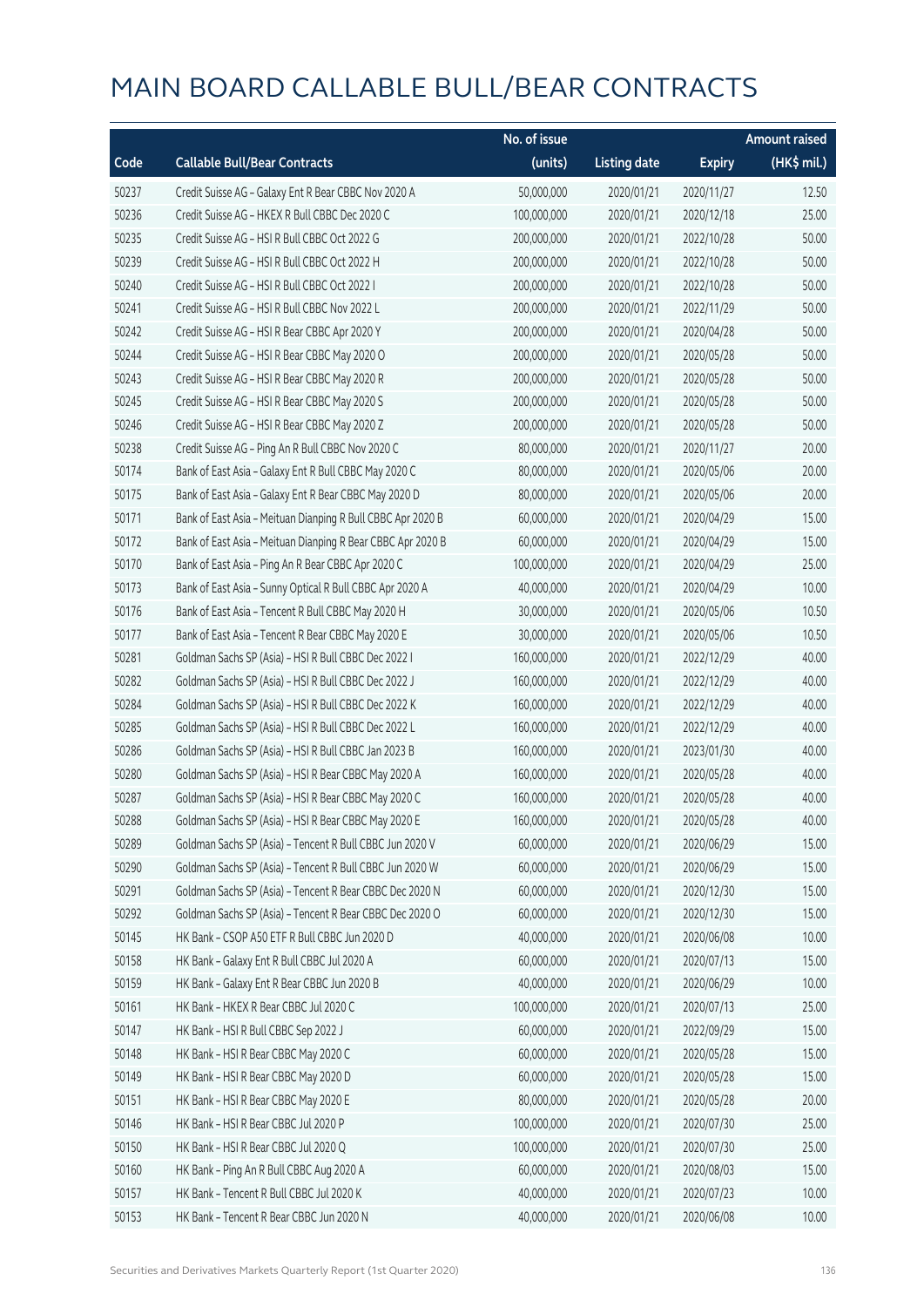|       |                                                                | No. of issue |                     |               | <b>Amount raised</b> |
|-------|----------------------------------------------------------------|--------------|---------------------|---------------|----------------------|
| Code  | <b>Callable Bull/Bear Contracts</b>                            | (units)      | <b>Listing date</b> | <b>Expiry</b> | (HK\$ mil.)          |
| 50155 | HK Bank - Tencent R Bear CBBC Aug 2020 B                       | 100,000,000  | 2020/01/21          | 2020/08/10    | 25.00                |
| 50218 | Haitong Int'l Sec - AIA R Bull CBBC Jul 2020 A                 | 50,000,000   | 2020/01/21          | 2020/07/13    | 12.50                |
| 50210 | Haitong Int'l Sec - HSI R Bull CBBC Oct 2022 D                 | 150,000,000  | 2020/01/21          | 2022/10/28    | 37.50                |
| 50213 | Haitong Int'l Sec - HSI R Bull CBBC Oct 2022 E                 | 150,000,000  | 2020/01/21          | 2022/10/28    | 37.50                |
| 50209 | Haitong Int'l Sec - HSI R Bull CBBC Nov 2022 E                 | 150,000,000  | 2020/01/21          | 2022/11/29    | 37.50                |
| 50211 | Haitong Int'l Sec - HSI R Bull CBBC Nov 2022 F                 | 150,000,000  | 2020/01/21          | 2022/11/29    | 37.50                |
| 50212 | Haitong Int'l Sec - HSI R Bull CBBC Nov 2022 G                 | 100,000,000  | 2020/01/21          | 2022/11/29    | 25.00                |
| 50214 | Haitong Int'l Sec - HSI R Bear CBBC Apr 2020 X                 | 150,000,000  | 2020/01/21          | 2020/04/28    | 37.50                |
| 50216 | Haitong Int'l Sec - HSI R Bear CBBC Apr 2020 Z                 | 150,000,000  | 2020/01/21          | 2020/04/28    | 37.50                |
| 50215 | Haitong Int'l Sec - HSI R Bear CBBC May 2020 E                 | 150,000,000  | 2020/01/21          | 2020/05/28    | 37.50                |
| 50217 | Haitong Int'l Sec - HSI R Bear CBBC May 2020 G                 | 150,000,000  | 2020/01/21          | 2020/05/28    | 37.50                |
| 50219 | Haitong Int'l Sec - Ping An R Bull CBBC Jul 2020 C             | 50,000,000   | 2020/01/21          | 2020/07/13    | 12.50                |
| 50220 | Haitong Int'l Sec - Tencent R Bear CBBC Sep 2020 D             | 40,000,000   | 2020/01/21          | 2020/09/22    | 10.00                |
| 50226 | J P Morgan SP BV - HKEX R Bear CBBC Jun 2020 B                 | 40,000,000   | 2020/01/21          | 2020/06/19    | 14.40                |
| 50227 | J P Morgan SP BV - HSI R Bull CBBC Sep 2022 U                  | 200,000,000  | 2020/01/21          | 2022/09/29    | 50.00                |
| 50221 | J P Morgan SP BV - HSI R Bull CBBC Oct 2022 T                  | 200,000,000  | 2020/01/21          | 2022/10/28    | 50.00                |
| 50222 | J P Morgan SP BV - HSI R Bull CBBC Oct 2022 U                  | 200,000,000  | 2020/01/21          | 2022/10/28    | 50.00                |
| 50228 | J P Morgan SP BV - HSI R Bull CBBC Dec 2022 M                  | 200,000,000  | 2020/01/21          | 2022/12/29    | 50.00                |
| 50230 | J P Morgan SP BV - HSI R Bear CBBC Apr 2020 H                  | 200,000,000  | 2020/01/21          | 2020/04/28    | 50.00                |
| 50233 | J P Morgan SP BV - HSI R Bear CBBC Apr 2020 I                  | 200,000,000  | 2020/01/21          | 2020/04/28    | 50.00                |
| 50234 | J P Morgan SP BV - HSI R Bear CBBC Apr 2020 T                  | 200,000,000  | 2020/01/21          | 2020/04/28    | 50.00                |
| 50229 | J P Morgan SP BV - HSI R Bear CBBC May 2020 E                  | 200,000,000  | 2020/01/21          | 2020/05/28    | 50.00                |
| 50232 | J P Morgan SP BV - HSI R Bear CBBC May 2020 H                  | 200,000,000  | 2020/01/21          | 2020/05/28    | 50.00                |
| 50231 | J P Morgan SP BV - HSI R Bear CBBC May 2020 Q                  | 200,000,000  | 2020/01/21          | 2020/05/28    | 50.00                |
| 50224 | J P Morgan SP BV - Meituan Dianping R Bull CBBC Jun 2020 K     | 60,000,000   | 2020/01/21          | 2020/06/19    | 15.00                |
| 50225 | J P Morgan SP BV - Meituan Dianping R Bear CBBC Jun 2020 I     | 60,000,000   | 2020/01/21          | 2020/06/12    | 15.00                |
| 50223 | J P Morgan SP BV - Tencent R Bear CBBC Jun 2020 M              | 50,000,000   | 2020/01/21          | 2020/06/12    | 12.50                |
| 50188 | Morgan Stanley Asia Products - AIA R Bull CBBC Aug 2020 B      | 40,000,000   | 2020/01/21          | 2020/08/14    | 10.00                |
| 50185 | Morgan Stanley Asia Products - CSOP A50 ETF R Bull CBBC Feb21A | 58,000,000   | 2020/01/21          | 2021/02/01    | 14.50                |
| 50184 | Morgan Stanley Asia Products - China Tower R Bull CBBC Dec20A  | 68,000,000   | 2020/01/21          | 2020/12/30    | 17.00                |
| 50186 | Morgan Stanley Asia Products - Galaxy Ent R Bear CBBC Dec20A   | 40,000,000   | 2020/01/21          | 2020/12/04    | 10.00                |
| 50187 | Morgan Stanley Asia Products - Galaxy Ent R Bear CBBC Dec20B   | 40,000,000   | 2020/01/21          | 2020/12/30    | 10.00                |
| 50189 | Morgan Stanley Asia Products - HSI R Bull CBBC Sep 2022 C      | 100,000,000  | 2020/01/21          | 2022/09/29    | 25.00                |
| 50190 | Morgan Stanley Asia Products - HSI R Bear CBBC May 2020 W      | 100,000,000  | 2020/01/21          | 2020/05/28    | 25.00                |
| 50180 | Morgan Stanley Asia Products - Meituan R Bull CBBC Jul2020 B   | 40,000,000   | 2020/01/21          | 2020/07/02    | 10.00                |
| 50179 | Morgan Stanley Asia Products - Meituan R Bull CBBC Sep2020 A   | 40,000,000   | 2020/01/21          | 2020/09/18    | 10.00                |
| 50181 | Morgan Stanley Asia Products - Meituan R Bear CBBC Dec2020 A   | 40,000,000   | 2020/01/21          | 2020/12/18    | 10.00                |
| 50182 | Morgan Stanley Asia Products - Ping An R Bull CBBC Aug2020 A   | 48,000,000   | 2020/01/21          | 2020/08/03    | 12.00                |
| 50183 | Morgan Stanley Asia Products - Ping An R Bear CBBC Aug2020 A   | 40,000,000   | 2020/01/21          | 2020/08/14    | 10.00                |
| 50178 | Morgan Stanley Asia Products - Xiaomi R Bull CBBC Dec 2020 A   | 48,000,000   | 2020/01/21          | 2020/12/04    | 12.00                |
| 50264 | SG Issuer - Galaxy Ent R Bull CBBC Jul 2020 A                  | 100,000,000  | 2020/01/21          | 2020/07/30    | 25.00                |
| 50274 | SG Issuer - HKEX R Bull CBBC May 2020 L                        | 50,000,000   | 2020/01/21          | 2020/05/29    | 12.50                |
| 50266 | SG Issuer - HSI R Bull CBBC Sep 2022 D                         | 250,000,000  | 2020/01/21          | 2022/09/29    | 62.50                |
| 50272 | SG Issuer - HSI R Bull CBBC Sep 2022 E                         | 250,000,000  | 2020/01/21          | 2022/09/29    | 62.50                |
| 50263 | SG Issuer - HSI R Bull CBBC Nov 2022 S                         | 250,000,000  | 2020/01/21          | 2022/11/29    | 62.50                |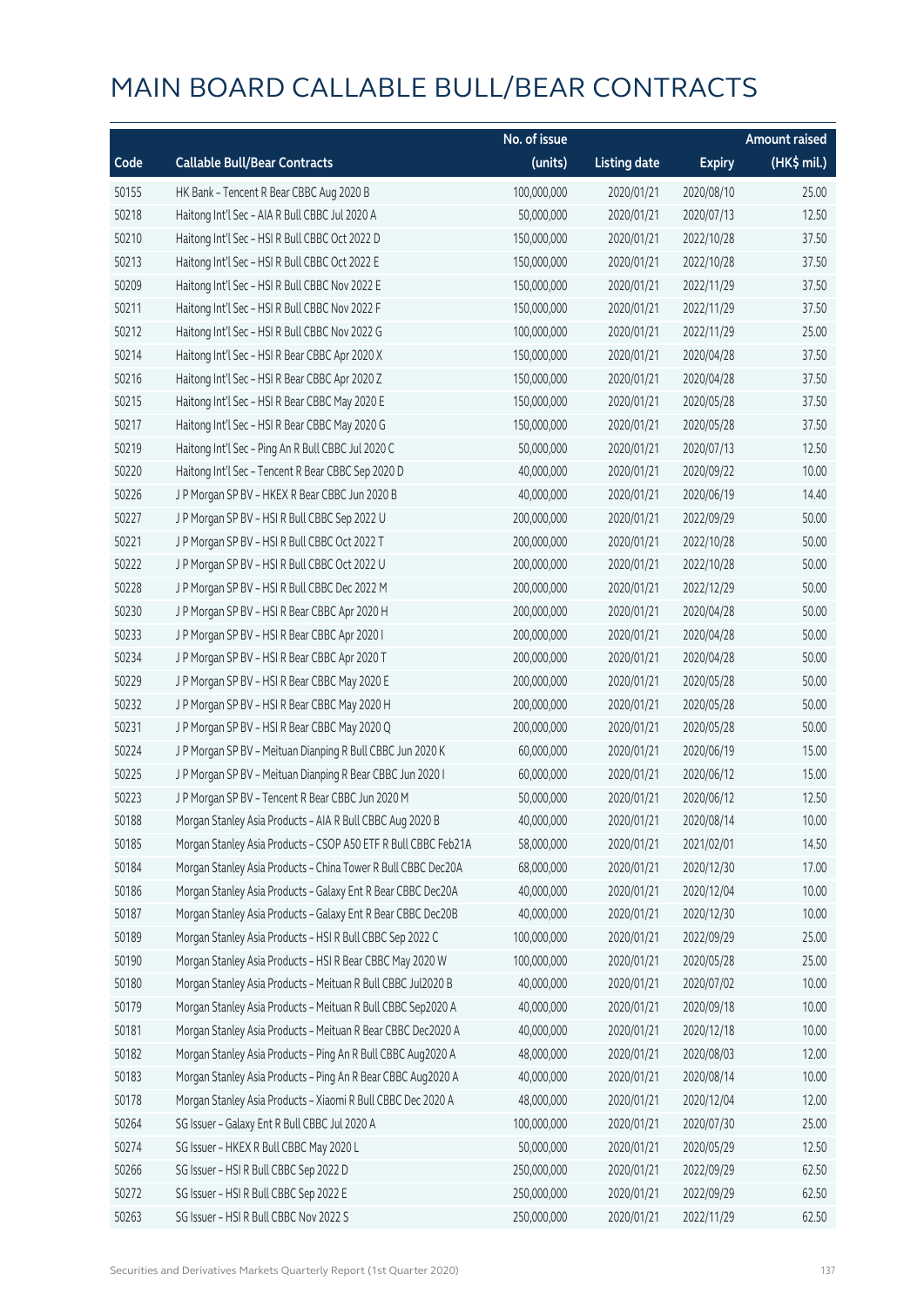|       |                                                         | No. of issue |                     |               | <b>Amount raised</b> |
|-------|---------------------------------------------------------|--------------|---------------------|---------------|----------------------|
| Code  | <b>Callable Bull/Bear Contracts</b>                     | (units)      | <b>Listing date</b> | <b>Expiry</b> | (HK\$ mil.)          |
| 50273 | SG Issuer - HSI R Bull CBBC Nov 2022 T                  | 250,000,000  | 2020/01/21          | 2022/11/29    | 62.50                |
| 50267 | SG Issuer - HSI R Bear CBBC Apr 2020 N                  | 250,000,000  | 2020/01/21          | 2020/04/28    | 62.50                |
| 50268 | SG Issuer - HSI R Bear CBBC Apr 2020 T                  | 250,000,000  | 2020/01/21          | 2020/04/28    | 62.50                |
| 50269 | SG Issuer - HSI R Bear CBBC May 2020 A                  | 250,000,000  | 2020/01/21          | 2020/05/28    | 62.50                |
| 50270 | SG Issuer - HSI R Bear CBBC May 2020 R                  | 250,000,000  | 2020/01/21          | 2020/05/28    | 62.50                |
| 50262 | SG Issuer - HSI R Bear CBBC Jul 2020 W                  | 250,000,000  | 2020/01/21          | 2020/07/30    | 62.50                |
| 50271 | SG Issuer - HSI R Bear CBBC Jul 2020 X                  | 250,000,000  | 2020/01/21          | 2020/07/30    | 62.50                |
| 50275 | SG Issuer - Meituan Dianping R Bull CBBC Jul 2020 G     | 100,000,000  | 2020/01/21          | 2020/07/31    | 25.00                |
| 50276 | SG Issuer - Ping An R Bull CBBC Jul 2020 J              | 100,000,000  | 2020/01/21          | 2020/07/31    | 25.00                |
| 50277 | SG Issuer - Ping An R Bull CBBC Aug 2020 J              | 100,000,000  | 2020/01/21          | 2020/08/07    | 25.00                |
| 50278 | SG Issuer - Sunny Optical R Bull CBBC Jul 2020 C        | 40,000,000   | 2020/01/21          | 2020/07/31    | 10.00                |
| 50279 | SG Issuer - Tencent R Bull CBBC Jun 2020 Q              | 80,000,000   | 2020/01/21          | 2020/06/29    | 20.00                |
| 50265 | SG Issuer - Tencent R Bull CBBC Jul 2020 D              | 80,000,000   | 2020/01/21          | 2020/07/30    | 20.00                |
| 50203 | UBS AG - Galaxy Ent R Bull CBBC Jun 2020 A              | 70,000,000   | 2020/01/21          | 2020/06/30    | 17.50                |
| 50204 | UBS AG - Galaxy Ent R Bear CBBC Jun 2020 A              | 70,000,000   | 2020/01/21          | 2020/06/30    | 17.50                |
| 50191 | UBS AG - HSI R Bull CBBC Oct 2022 Q                     | 200,000,000  | 2020/01/21          | 2022/10/28    | 50.00                |
| 50198 | UBS AG - HSI R Bull CBBC Oct 2022 R                     | 200,000,000  | 2020/01/21          | 2022/10/28    | 50.00                |
| 50199 | UBS AG - HSI R Bear CBBC Apr 2020 B                     | 200,000,000  | 2020/01/21          | 2020/04/28    | 50.00                |
| 50200 | UBS AG - HSI R Bear CBBC Apr 2020 H                     | 200,000,000  | 2020/01/21          | 2020/04/28    | 50.00                |
| 50201 | UBS AG - Meituan Dianping R Bear CBBC May 2020 B        | 50,000,000   | 2020/01/21          | 2020/05/29    | 12.50                |
| 50197 | UBS AG - Tencent R Bull CBBC Sep 2020 A                 | 200,000,000  | 2020/01/21          | 2020/09/30    | 50.00                |
| 50202 | UBS AG - Tencent R Bear CBBC Jun 2020 K                 | 200,000,000  | 2020/01/21          | 2020/06/22    | 50.00                |
| 50259 | Bank Vontobel - CNOOC R Bear CBBC Dec 2020 A            | 40,000,000   | 2020/01/21          | 2020/12/11    | 10.00                |
| 50251 | Bank Vontobel - Meituan Dianping R Bull CBBC Dec 2020 J | 60,000,000   | 2020/01/21          | 2020/12/11    | 15.00                |
| 50248 | Bank Vontobel - Meituan Dianping R Bear CBBC Dec 2020 D | 60,000,000   | 2020/01/21          | 2020/12/11    | 19.80                |
| 50250 | Bank Vontobel - Meituan Dianping R Bear CBBC Dec 2020 E | 60,000,000   | 2020/01/21          | 2020/12/11    | 15.00                |
| 50257 | Bank Vontobel - Ping An R Bull CBBC Oct 2020 B          | 40,000,000   | 2020/01/21          | 2020/10/09    | 10.00                |
| 50256 | Bank Vontobel - Ping An R Bear CBBC Oct 2020 A          | 40,000,000   | 2020/01/21          | 2020/10/09    | 10.00                |
| 50258 | Bank Vontobel - Sunny Optical R Bear CBBC Nov 2020 C    | 40,000,000   | 2020/01/21          | 2020/11/06    | 10.00                |
| 50260 | Bank Vontobel - Sunny Optical R Bear CBBC Dec 2020 A    | 40,000,000   | 2020/01/21          | 2020/12/04    | 10.00                |
| 50255 | Bank Vontobel - Tencent R Bear CBBC Dec 2020 E          | 80,000,000   | 2020/01/21          | 2020/12/11    | 20.00                |
| 50261 | Bank Vontobel - Tencent R Bear CBBC Dec 2020 F          | 80,000,000   | 2020/01/21          | 2020/12/04    | 20.00                |
| 50253 | Bank Vontobel - Xiaomi R Bull CBBC Nov 2020 D           | 40,000,000   | 2020/01/21          | 2020/11/13    | 10.00                |
| 50254 | Bank Vontobel - Xiaomi R Bull CBBC Nov 2020 E           | 40,000,000   | 2020/01/21          | 2020/11/06    | 10.00                |
| 50252 | Bank Vontobel - Xiaomi R Bear CBBC Nov 2020 C           | 40,000,000   | 2020/01/21          | 2020/11/06    | 10.00                |
| 50294 | BOCI Asia Ltd. - HSI R Bull CBBC Jan 2022 Y             | 150,000,000  | 2020/01/22          | 2022/01/28    | 37.50                |
| 50295 | BOCI Asia Ltd. - HSI R Bear CBBC Jun 2020 W             | 150,000,000  | 2020/01/22          | 2020/06/29    | 37.50                |
| 50365 | BNP Paribas Issuance B.V. - HSI R Bull CBBC Jan 2022 H  | 250,000,000  | 2020/01/22          | 2022/01/28    | 62.50                |
| 50366 | BNP Paribas Issuance B.V. - HSI R Bull CBBC Jan 2022 I  | 240,000,000  | 2020/01/22          | 2022/01/28    | 60.00                |
| 50367 | BNP Paribas Issuance B.V. - HSI R Bear CBBC May 2020 G  | 240,000,000  | 2020/01/22          | 2020/05/28    | 60.00                |
| 50318 | Credit Suisse AG - HSI R Bull CBBC Sep 2022 F           | 200,000,000  | 2020/01/22          | 2022/09/29    | 50.00                |
| 50319 | Credit Suisse AG - HSI R Bull CBBC Sep 2022 G           | 200,000,000  | 2020/01/22          | 2022/09/29    | 50.00                |
| 50320 | Credit Suisse AG - HSI R Bull CBBC Sep 2022 H           | 200,000,000  | 2020/01/22          | 2022/09/29    | 50.00                |
| 50322 | Credit Suisse AG - HSI R Bear CBBC Apr 2020 A           | 200,000,000  | 2020/01/22          | 2020/04/28    | 50.00                |
| 50324 | Credit Suisse AG - HSI R Bear CBBC Apr 2020 G           | 200,000,000  | 2020/01/22          | 2020/04/28    | 50.00                |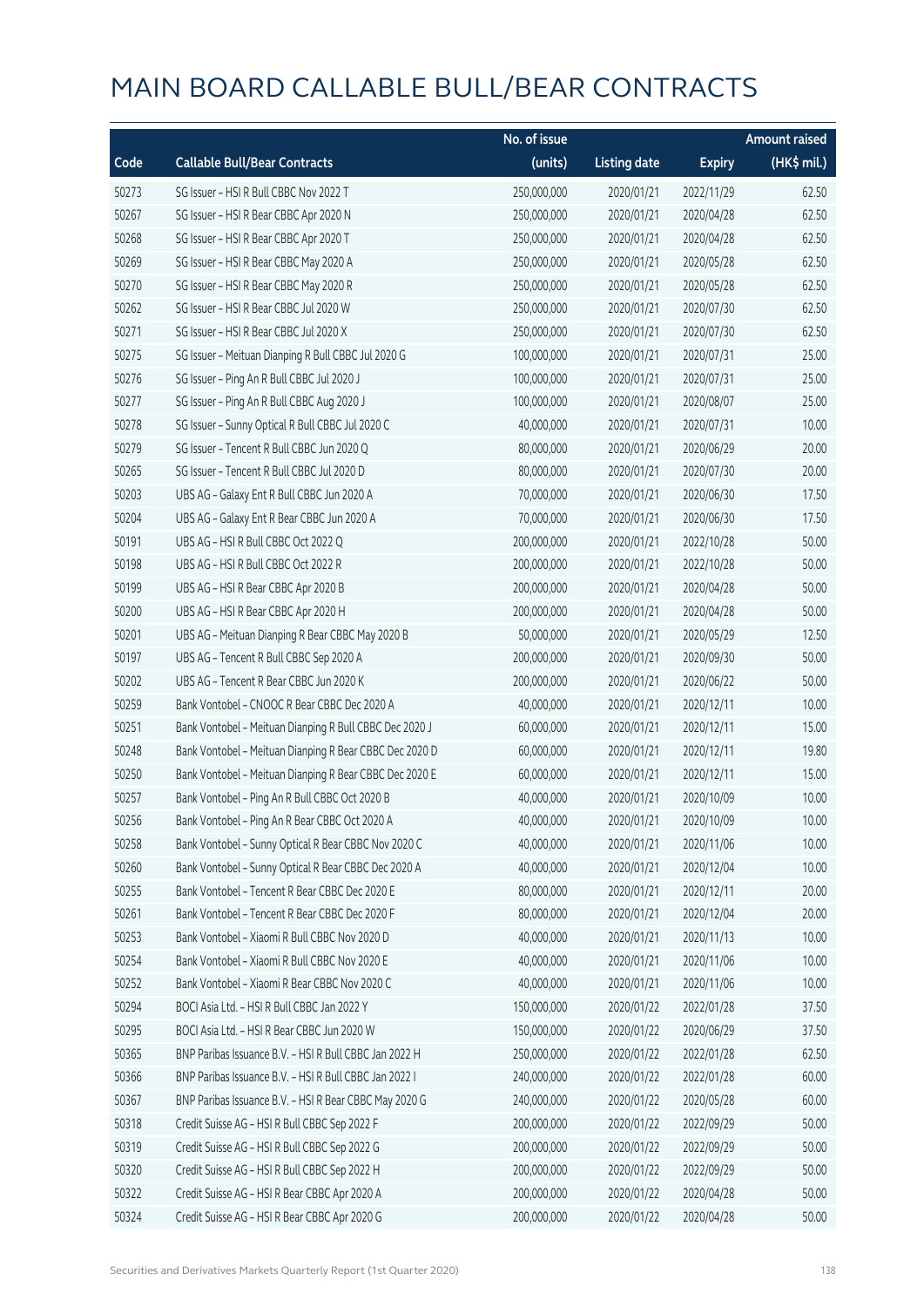|       |                                                            | No. of issue |                     |               | <b>Amount raised</b> |
|-------|------------------------------------------------------------|--------------|---------------------|---------------|----------------------|
| Code  | <b>Callable Bull/Bear Contracts</b>                        | (units)      | <b>Listing date</b> | <b>Expiry</b> | $(HK\$ mil.)         |
| 50323 | Credit Suisse AG - HSI R Bear CBBC Jun 2020 T              | 200,000,000  | 2020/01/22          | 2020/06/29    | 50.00                |
| 50321 | Credit Suisse AG - Ping An R Bull CBBC Dec 2020 B          | 80,000,000   | 2020/01/22          | 2020/12/18    | 20.00                |
| 50325 | Credit Suisse AG - Xiaomi R Bear CBBC Dec 2020 E           | 100,000,000  | 2020/01/22          | 2020/12/30    | 25.00                |
| 50385 | Goldman Sachs SP (Asia) - HSI R Bull CBBC Jan 2023 C       | 160,000,000  | 2020/01/22          | 2023/01/30    | 40.00                |
| 50386 | Goldman Sachs SP (Asia) - HSI R Bull CBBC Jan 2023 D       | 160,000,000  | 2020/01/22          | 2023/01/30    | 40.00                |
| 50387 | Goldman Sachs SP (Asia) - HSI R Bear CBBC May 2020 F       | 160,000,000  | 2020/01/22          | 2020/05/28    | 40.00                |
| 50388 | Goldman Sachs SP (Asia) - HSI R Bear CBBC May 2020 H       | 160,000,000  | 2020/01/22          | 2020/05/28    | 40.00                |
| 50391 | Goldman Sachs SP (Asia) - HSI R Bear CBBC May 2020 I       | 160,000,000  | 2020/01/22          | 2020/05/28    | 40.00                |
| 50394 | Goldman Sachs SP (Asia) - Meituan R Bull CBBC Jun 2020 H   | 60,000,000   | 2020/01/22          | 2020/06/29    | 15.00                |
| 50392 | Goldman Sachs SP (Asia) - Tencent R Bull CBBC Jul 2020 D   | 60,000,000   | 2020/01/22          | 2020/07/30    | 15.00                |
| 50393 | Goldman Sachs SP (Asia) - Tencent R Bear CBBC Dec 2020 P   | 60,000,000   | 2020/01/22          | 2020/12/30    | 16.14                |
| 50395 | Goldman Sachs SP (Asia) - Xiaomi R Bull CBBC Jun 2020 G    | 60,000,000   | 2020/01/22          | 2020/06/29    | 15.00                |
| 50300 | HK Bank - HKEX R Bear CBBC Jun 2020 H                      | 40,000,000   | 2020/01/22          | 2020/06/01    | 10.00                |
| 50293 | HK Bank - HSI R Bull CBBC Sep 2022 K                       | 100,000,000  | 2020/01/22          | 2022/09/29    | 25.00                |
| 50296 | HK Bank - HSI R Bear CBBC May 2020 F                       | 60,000,000   | 2020/01/22          | 2020/05/28    | 15.00                |
| 50297 | HK Bank - HSI R Bear CBBC May 2020 G                       | 80,000,000   | 2020/01/22          | 2020/05/28    | 20.00                |
| 50298 | HK Bank - HSI R Bear CBBC May 2020 H                       | 80,000,000   | 2020/01/22          | 2020/05/28    | 20.00                |
| 50301 | HK Bank - Meituan Dianping R Bull CBBC Jun 2020 G          | 40,000,000   | 2020/01/22          | 2020/06/15    | 10.00                |
| 50299 | HK Bank - Tencent R Bear CBBC Jun 2020 O                   | 40,000,000   | 2020/01/22          | 2020/06/15    | 10.00                |
| 50303 | HK Bank - Xiaomi R Bull CBBC Jun 2020 C                    | 60,000,000   | 2020/01/22          | 2020/06/29    | 15.00                |
| 50329 | Haitong Int'l Sec - HSI R Bull CBBC Oct 2022 F             | 150,000,000  | 2020/01/22          | 2022/10/28    | 37.50                |
| 50331 | Haitong Int'l Sec - HSI R Bull CBBC Oct 2022 G             | 150,000,000  | 2020/01/22          | 2022/10/28    | 37.50                |
| 50333 | Haitong Int'l Sec - HSI R Bull CBBC Oct 2022 H             | 150,000,000  | 2020/01/22          | 2022/10/28    | 37.50                |
| 50334 | Haitong Int'l Sec - HSI R Bull CBBC Oct 2022 I             | 150,000,000  | 2020/01/22          | 2022/10/28    | 37.50                |
| 50336 | Haitong Int'l Sec - HSI R Bull CBBC Nov 2022 H             | 150,000,000  | 2020/01/22          | 2022/11/29    | 37.50                |
| 50338 | Haitong Int'l Sec - HSI R Bear CBBC Apr 2020 A             | 150,000,000  | 2020/01/22          | 2020/04/28    | 37.50                |
| 50340 | Haitong Int'l Sec - HSI R Bear CBBC Apr 2020 C             | 150,000,000  | 2020/01/22          | 2020/04/28    | 37.50                |
| 50341 | Haitong Int'l Sec - HSI R Bear CBBC Apr 2020 D             | 150,000,000  | 2020/01/22          | 2020/04/28    | 37.50                |
| 50339 | Haitong Int'l Sec - HSI R Bear CBBC May 2020 B             | 150,000,000  | 2020/01/22          | 2020/05/28    | 37.50                |
| 50343 | Haitong Int'l Sec - Tencent R Bear CBBC Sep 2020 E         | 40,000,000   | 2020/01/22          | 2020/09/14    | 10.00                |
| 50344 | Haitong Int'l Sec - Tencent R Bear CBBC Oct 2020 B         | 40,000,000   | 2020/01/22          | 2020/10/13    | 14.12                |
| 50342 | Haitong Int'l Sec - Xiaomi R Bull CBBC Sep 2020 B          | 40,000,000   | 2020/01/22          | 2020/09/15    | 10.00                |
| 50346 | Haitong Int'l Sec - Xiaomi R Bear CBBC Nov 2020 A          | 40,000,000   | 2020/01/22          | 2020/11/23    | 10.00                |
| 50368 | J P Morgan SP BV - HSI R Bull CBBC Nov 2022 Q              | 200,000,000  | 2020/01/22          | 2022/11/29    | 50.00                |
| 50370 | J P Morgan SP BV - HSI R Bull CBBC Nov 2022 R              | 200,000,000  | 2020/01/22          | 2022/11/29    | 50.00                |
| 50371 | J P Morgan SP BV - HSI R Bull CBBC Nov 2022 S              | 200,000,000  | 2020/01/22          | 2022/11/29    | 50.00                |
| 50373 | J P Morgan SP BV - HSI R Bull CBBC Nov 2022 T              | 200,000,000  | 2020/01/22          | 2022/11/29    | 50.00                |
| 50369 | J P Morgan SP BV - HSI R Bull CBBC Dec 2022 N              | 200,000,000  | 2020/01/22          | 2022/12/29    | 50.00                |
| 50378 | J P Morgan SP BV - HSI R Bear CBBC Apr 2020 A              | 200,000,000  | 2020/01/22          | 2020/04/28    | 50.00                |
| 50377 | J P Morgan SP BV - HSI R Bear CBBC Apr 2020 W              | 200,000,000  | 2020/01/22          | 2020/04/28    | 50.00                |
| 50376 | J P Morgan SP BV - HSI R Bear CBBC May 2020 M              | 200,000,000  | 2020/01/22          | 2020/05/28    | 50.00                |
| 50375 | J P Morgan SP BV - HSI R Bear CBBC Jun 2020 Y              | 200,000,000  | 2020/01/22          | 2020/06/29    | 50.00                |
| 50381 | J P Morgan SP BV - Meituan Dianping R Bull CBBC Jun 2020 L | 70,000,000   | 2020/01/22          | 2020/06/19    | 17.50                |
| 50379 | J P Morgan SP BV - Tencent R Bear CBBC Jul 2020 C          | 50,000,000   | 2020/01/22          | 2020/07/10    | 12.50                |
| 50382 | J P Morgan SP BV - Xiaomi R Bull CBBC Jun 2020 C           | 80,000,000   | 2020/01/22          | 2020/06/19    | 20.00                |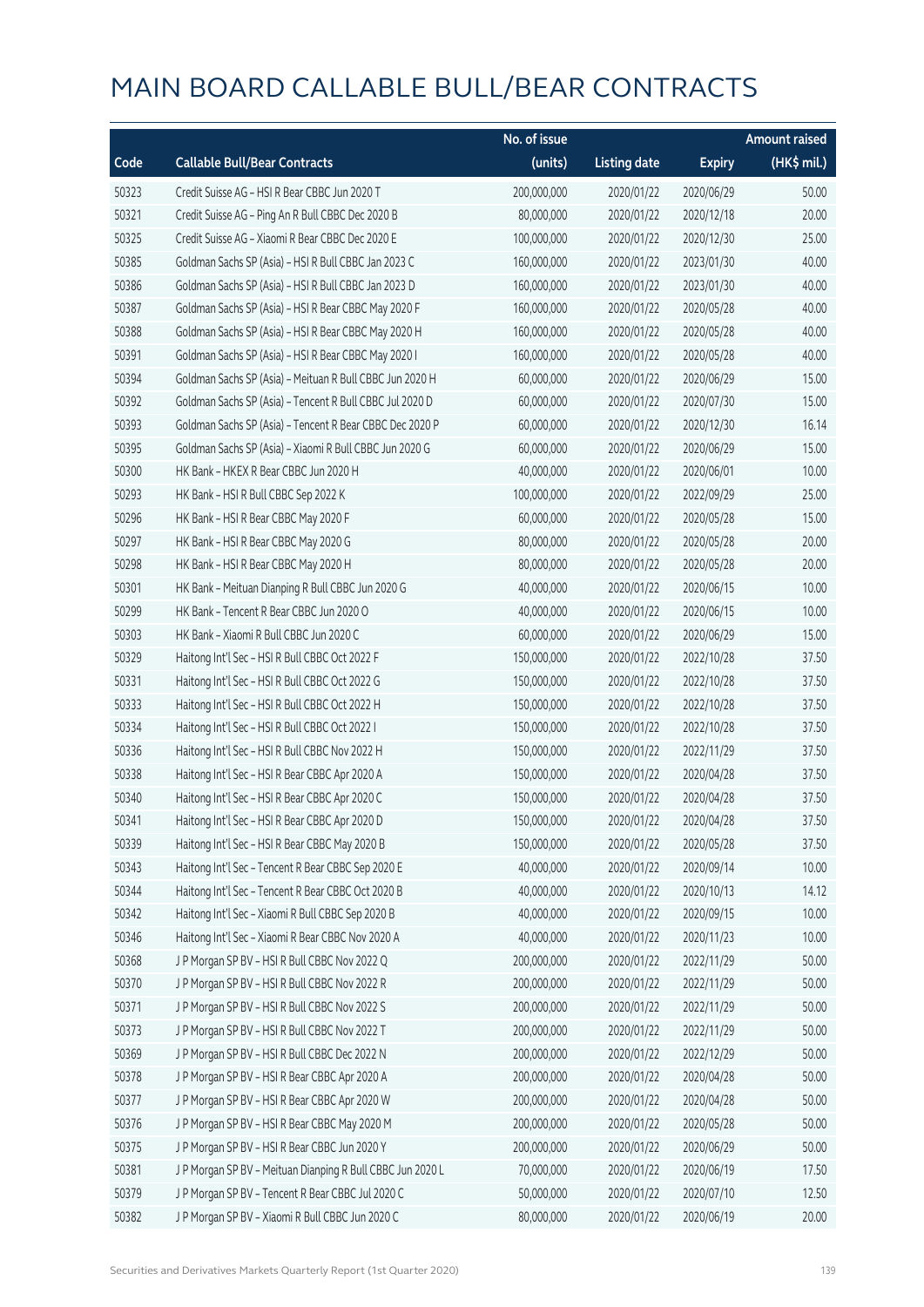|       |                                                           | No. of issue |                     |               | <b>Amount raised</b> |
|-------|-----------------------------------------------------------|--------------|---------------------|---------------|----------------------|
| Code  | <b>Callable Bull/Bear Contracts</b>                       | (units)      | <b>Listing date</b> | <b>Expiry</b> | (HK\$ mil.)          |
| 50383 | Morgan Stanley Asia Products - HSI R Bear CBBC May 2020 X | 100,000,000  | 2020/01/22          | 2020/05/28    | 25.00                |
| 50384 | Morgan Stanley Asia Products - HSI R Bear CBBC Aug 2020 B | 100,000,000  | 2020/01/22          | 2020/08/28    | 25.00                |
| 50350 | SG Issuer - China Life R Bull CBBC Jul 2020 F             | 40,000,000   | 2020/01/22          | 2020/07/31    | 10.00                |
| 50352 | SG Issuer - CSOP A50 ETF R Bull CBBC Feb 2021 A           | 100,000,000  | 2020/01/22          | 2021/02/05    | 25.00                |
| 50362 | SG Issuer - HKEX R Bull CBBC Jun 2020 J                   | 50,000,000   | 2020/01/22          | 2020/06/30    | 12.50                |
| 50361 | SG Issuer - HSI R Bull CBBC Aug 2022 A                    | 250,000,000  | 2020/01/22          | 2022/08/30    | 62.50                |
| 50347 | SG Issuer - HSI R Bull CBBC Sep 2022 F                    | 250,000,000  | 2020/01/22          | 2022/09/29    | 62.50                |
| 50348 | SG Issuer - HSI R Bull CBBC Nov 2022 U                    | 250,000,000  | 2020/01/22          | 2022/11/29    | 62.50                |
| 50349 | SG Issuer - HSI R Bull CBBC Nov 2022 V                    | 250,000,000  | 2020/01/22          | 2022/11/29    | 62.50                |
| 50357 | SG Issuer - HSI R Bear CBBC Apr 2020 G                    | 250,000,000  | 2020/01/22          | 2020/04/28    | 62.50                |
| 50360 | SG Issuer - HSI R Bear CBBC May 2020 F                    | 250,000,000  | 2020/01/22          | 2020/05/28    | 62.50                |
| 50358 | SG Issuer - HSI R Bear CBBC May 2020 H                    | 250,000,000  | 2020/01/22          | 2020/05/28    | 62.50                |
| 50359 | SG Issuer - HSI R Bear CBBC May 2020 U                    | 250,000,000  | 2020/01/22          | 2020/05/28    | 62.50                |
| 50363 | SG Issuer - Meituan Dianping R Bull CBBC Jul 2020 H       | 100,000,000  | 2020/01/22          | 2020/07/30    | 25.00                |
| 50351 | SG Issuer - Tencent R Bull CBBC Jun 2020 R                | 80,000,000   | 2020/01/22          | 2020/06/30    | 20.00                |
| 50353 | SG Issuer - Tencent R Bull CBBC Jul 2020 E                | 80,000,000   | 2020/01/22          | 2020/07/30    | 20.00                |
| 50354 | SG Issuer - Tencent R Bear CBBC Dec 2020 P                | 80,000,000   | 2020/01/22          | 2020/12/30    | 20.00                |
| 50356 | SG Issuer - Tencent R Bear CBBC Dec 2020 Q                | 80,000,000   | 2020/01/22          | 2020/12/31    | 20.00                |
| 50364 | SG Issuer - Xiaomi R Bull CBBC Jun 2020 F                 | 60,000,000   | 2020/01/22          | 2020/06/29    | 15.00                |
| 50305 | UBS AG - HSI R Bull CBBC Oct 2022 S                       | 200,000,000  | 2020/01/22          | 2022/10/28    | 50.00                |
| 50306 | UBS AG - HSI R Bull CBBC Oct 2022 T                       | 200,000,000  | 2020/01/22          | 2022/10/28    | 50.00                |
| 50307 | UBS AG - HSI R Bull CBBC Oct 2022 U                       | 200,000,000  | 2020/01/22          | 2022/10/28    | 50.00                |
| 50308 | UBS AG - HSI R Bull CBBC Oct 2022 V                       | 200,000,000  | 2020/01/22          | 2022/10/28    | 50.00                |
| 50310 | UBS AG - HSI R Bear CBBC Apr 2020 A                       | 200,000,000  | 2020/01/22          | 2020/04/28    | 50.00                |
| 50311 | UBS AG - HSI R Bear CBBC Apr 2020 C                       | 200,000,000  | 2020/01/22          | 2020/04/28    | 50.00                |
| 50312 | UBS AG - HSI R Bear CBBC Apr 2020 F                       | 200,000,000  | 2020/01/22          | 2020/04/28    | 50.00                |
| 50313 | UBS AG - HSI R Bear CBBC Apr 2020 G                       | 200,000,000  | 2020/01/22          | 2020/04/28    | 50.00                |
| 50314 | UBS AG - HSI R Bear CBBC Apr 2020 I                       | 200,000,000  | 2020/01/22          | 2020/04/28    | 50.00                |
| 50315 | UBS AG - HSI R Bear CBBC Apr 2020 J                       | 200,000,000  | 2020/01/22          | 2020/04/28    | 50.00                |
| 50309 | UBS AG - Tencent R Bull CBBC Nov 2020 A                   | 200,000,000  | 2020/01/22          | 2020/11/30    | 50.00                |
| 50316 | UBS AG - Tencent R Bear CBBC Jun 2020 L                   | 40,000,000   | 2020/01/22          | 2020/06/30    | 10.00                |
| 50317 | UBS AG - Xiaomi R Bull CBBC Jul 2020 A                    | 50,000,000   | 2020/01/22          | 2020/07/31    | 12.50                |
| 50332 | Bank Vontobel - HSI R Bull CBBC Dec 2021 R                | 80,000,000   | 2020/01/22          | 2021/12/30    | 20.00                |
| 50335 | Bank Vontobel - HSI R Bull CBBC Dec 2021 S                | 80,000,000   | 2020/01/22          | 2021/12/30    | 20.00                |
| 50337 | Bank Vontobel - HSI R Bull CBBC Dec 2021 T                | 80,000,000   | 2020/01/22          | 2021/12/30    | 20.00                |
| 50330 | Bank Vontobel - HSI R Bear CBBC May 2020 I                | 80,000,000   | 2020/01/22          | 2020/05/28    | 20.00                |
| 50328 | Bank Vontobel - HSI R Bear CBBC May 2020 T                | 80,000,000   | 2020/01/22          | 2020/05/28    | 20.00                |
| 50326 | Bank Vontobel - Xiaomi R Bull CBBC Dec 2020 E             | 40,000,000   | 2020/01/22          | 2020/12/04    | 10.00                |
| 50327 | Bank Vontobel - Xiaomi R Bear CBBC Nov 2020 D             | 40,000,000   | 2020/01/22          | 2020/11/20    | 14.80                |
| 50407 | BOCI Asia Ltd. - AIA R Bear CBBC Sep 2020 A               | 40,000,000   | 2020/01/23          | 2020/09/30    | 10.00                |
| 50404 | BOCI Asia Ltd. - Galaxy Ent R Bear CBBC Jul 2020 A        | 100,000,000  | 2020/01/23          | 2020/07/31    | 25.00                |
| 50408 | BOCI Asia Ltd. - HSI R Bull CBBC Jun 2020 A               | 150,000,000  | 2020/01/23          | 2020/06/29    | 37.50                |
| 50409 | BOCI Asia Ltd. - HSI R Bear CBBC Jun 2020 X               | 150,000,000  | 2020/01/23          | 2020/06/29    | 37.50                |
| 50405 | BOCI Asia Ltd. - Tencent R Bear CBBC Jun 2020 E           | 40,000,000   | 2020/01/23          | 2020/06/30    | 10.00                |
| 50402 | BOCI Asia Ltd. - Xiaomi R Bull CBBC Jul 2020 I            | 40,000,000   | 2020/01/23          | 2020/07/31    | 10.00                |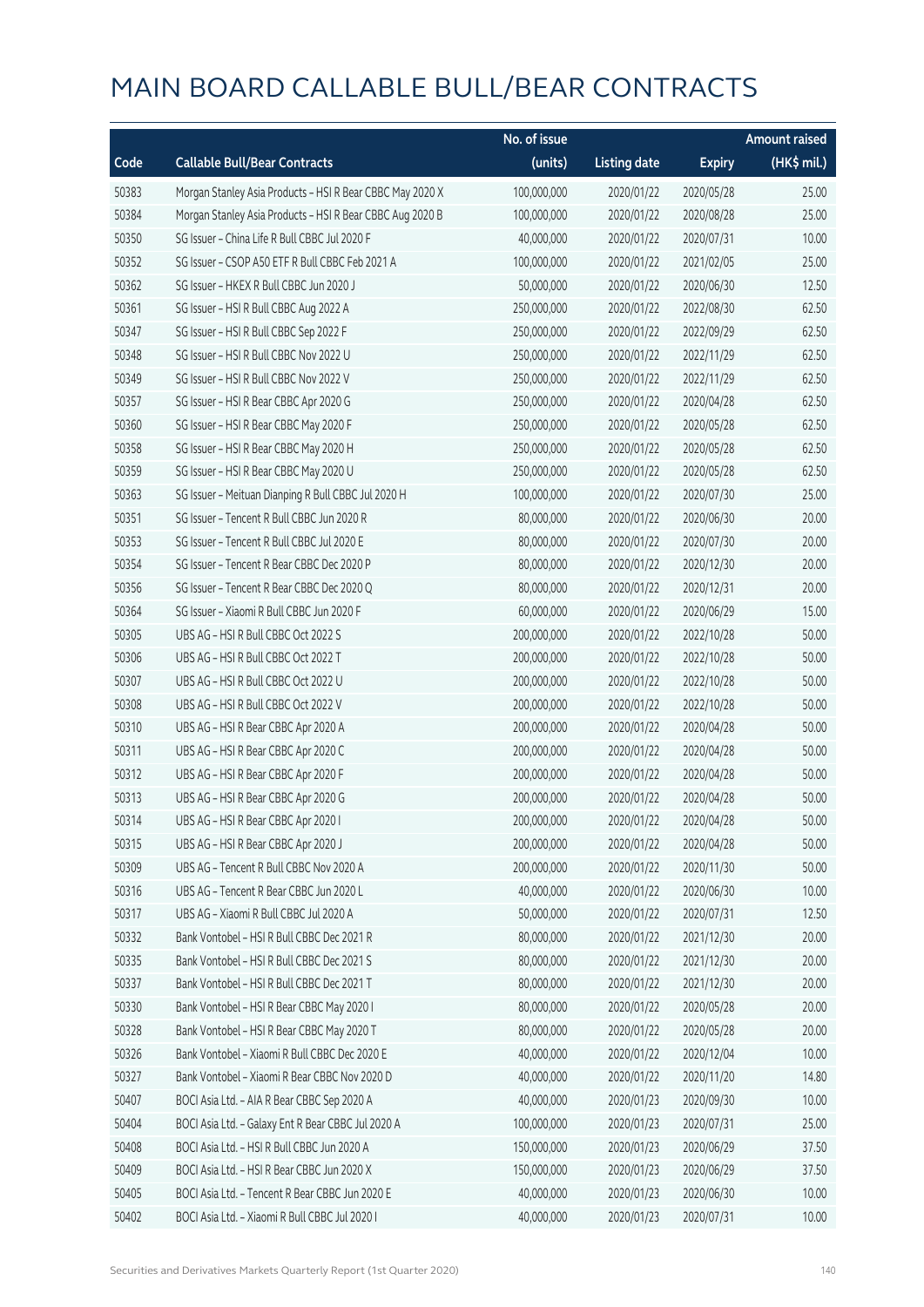|       |                                                             | No. of issue |                     |               | <b>Amount raised</b> |
|-------|-------------------------------------------------------------|--------------|---------------------|---------------|----------------------|
| Code  | <b>Callable Bull/Bear Contracts</b>                         | (units)      | <b>Listing date</b> | <b>Expiry</b> | (HK\$ mil.)          |
| 50403 | BOCI Asia Ltd. - Xiaomi R Bear CBBC Jul 2020 C              | 40,000,000   | 2020/01/23          | 2020/07/31    | 10.00                |
| 50441 | BNP Paribas Issuance B.V. - HSI R Bull CBBC Jan 2022 J      | 250,000,000  | 2020/01/23          | 2022/01/28    | 62.50                |
| 50442 | BNP Paribas Issuance B.V. - HSI R Bull CBBC Jan 2022 K      | 250,000,000  | 2020/01/23          | 2022/01/28    | 62.50                |
| 50444 | BNP Paribas Issuance B.V. - HSI R Bear CBBC May 2020 O      | 240,000,000  | 2020/01/23          | 2020/05/28    | 60.00                |
| 50449 | Credit Suisse AG - AIA R Bear CBBC Dec 2020 A               | 70,000,000   | 2020/01/23          | 2020/12/30    | 17.50                |
| 50450 | Credit Suisse AG - China Life R Bear CBBC Dec 2020 A        | 60,000,000   | 2020/01/23          | 2020/12/30    | 15.00                |
| 50448 | Credit Suisse AG - HSBC R Bull CBBC Sep 2020 B              | 70,000,000   | 2020/01/23          | 2020/09/29    | 17.50                |
| 50455 | Credit Suisse AG - HSI R Bull CBBC Oct 2022 J               | 300,000,000  | 2020/01/23          | 2022/10/28    | 75.00                |
| 50453 | Credit Suisse AG - HSI R Bull CBBC Dec 2022 D               | 300,000,000  | 2020/01/23          | 2022/12/29    | 75.00                |
| 50446 | Credit Suisse AG - HSI R Bear CBBC Apr 2020 O               | 200,000,000  | 2020/01/23          | 2020/04/28    | 50.00                |
| 50451 | Credit Suisse AG - HSI R Bear CBBC Apr 2020 U               | 200,000,000  | 2020/01/23          | 2020/04/28    | 50.00                |
| 50447 | Credit Suisse AG - HSI R Bear CBBC Jun 2020 U               | 300,000,000  | 2020/01/23          | 2020/06/29    | 75.00                |
| 50452 | Credit Suisse AG - SUNAC R Bull CBBC Dec 2020 B             | 100,000,000  | 2020/01/23          | 2020/12/30    | 25.00                |
| 50496 | Goldman Sachs SP (Asia) - Galaxy Ent R Bull CBBC Jun 2020 B | 60,000,000   | 2020/01/23          | 2020/06/30    | 15.00                |
| 50490 | Goldman Sachs SP (Asia) - HSI R Bear CBBC May 2020 L        | 160,000,000  | 2020/01/23          | 2020/05/28    | 40.00                |
| 50491 | Goldman Sachs SP (Asia) - HSI R Bear CBBC Jun 2020 G        | 160,000,000  | 2020/01/23          | 2020/06/29    | 40.00                |
| 50492 | Goldman Sachs SP (Asia) - HSI R Bear CBBC Jun 2020 H        | 160,000,000  | 2020/01/23          | 2020/06/29    | 40.00                |
| 50495 | Goldman Sachs SP (Asia) - Ping An R Bull CBBC Jun 2020 F    | 80,000,000   | 2020/01/23          | 2020/06/30    | 20.00                |
| 50493 | Goldman Sachs SP (Asia) - Tencent R Bull CBBC Jul 2020 E    | 60,000,000   | 2020/01/23          | 2020/07/30    | 15.00                |
| 50494 | Goldman Sachs SP (Asia) - Xiaomi R Bull CBBC Jul 2020 A     | 80,000,000   | 2020/01/23          | 2020/07/30    | 20.00                |
| 50398 | HK Bank - China Mobile R Bull CBBC Jul 2020 D               | 60,000,000   | 2020/01/23          | 2020/07/13    | 15.00                |
| 50396 | HK Bank - HSI R Bear CBBC May 2020 I                        | 80,000,000   | 2020/01/23          | 2020/05/28    | 20.00                |
| 50397 | HK Bank - HSI R Bear CBBC May 2020 J                        | 60,000,000   | 2020/01/23          | 2020/05/28    | 15.00                |
| 50399 | HK Bank - Link REIT R Bull CBBC Jul 2020 B                  | 40,000,000   | 2020/01/23          | 2020/07/27    | 10.00                |
| 50401 | HK Bank - Sino Biopharm R Bull CBBC Jul 2020 B              | 40,000,000   | 2020/01/23          | 2020/07/20    | 10.00                |
| 50400 | HK Bank - Tencent R Bear CBBC Jun 2020 P                    | 40,000,000   | 2020/01/23          | 2020/06/22    | 10.00                |
| 50439 | Haitong Int'l Sec - Galaxy Ent R Bull CBBC Jun 2020 A       | 40,000,000   | 2020/01/23          | 2020/06/16    | 10.00                |
| 50434 | Haitong Int'l Sec - HSI R Bull CBBC Oct 2022 J              | 150,000,000  | 2020/01/23          | 2022/10/28    | 37.50                |
| 50435 | Haitong Int'l Sec - HSI R Bull CBBC Nov 2022 I              | 150,000,000  | 2020/01/23          | 2022/11/29    | 37.50                |
| 50437 | Haitong Int'l Sec - HSI R Bear CBBC Apr 2020 W              | 150,000,000  | 2020/01/23          | 2020/04/28    | 37.50                |
| 50438 | Haitong Int'l Sec - HSI R Bear CBBC Apr 2020 Y              | 150,000,000  | 2020/01/23          | 2020/04/28    | 37.50                |
| 50433 | Haitong Int'l Sec - HSI R Bear CBBC May 2020 H              | 150,000,000  | 2020/01/23          | 2020/05/28    | 37.50                |
| 50436 | Haitong Int'l Sec - HSI R Bear CBBC May 2020 J              | 150,000,000  | 2020/01/23          | 2020/05/28    | 37.50                |
| 50440 | Haitong Int'l Sec - Sunny Optical R Bear CBBC Oct 2020 A    | 40,000,000   | 2020/01/23          | 2020/10/30    | 10.00                |
| 50420 | J P Morgan SP BV - HSI R Bull CBBC Oct 2022 V               | 200,000,000  | 2020/01/23          | 2022/10/28    | 50.00                |
| 50421 | J P Morgan SP BV - HSI R Bull CBBC Nov 2022 U               | 200,000,000  | 2020/01/23          | 2022/11/29    | 50.00                |
| 50419 | J P Morgan SP BV - HSI R Bull CBBC Dec 2022 O               | 200,000,000  | 2020/01/23          | 2022/12/29    | 50.00                |
| 50422 | J P Morgan SP BV - HSI R Bull CBBC Dec 2022 P               | 200,000,000  | 2020/01/23          | 2022/12/29    | 50.00                |
| 50423 | J P Morgan SP BV - HSI R Bear CBBC Apr 2020 B               | 200,000,000  | 2020/01/23          | 2020/04/28    | 50.00                |
| 50418 | J P Morgan SP BV - HSI R Bear CBBC Jun 2020 K               | 200,000,000  | 2020/01/23          | 2020/06/29    | 50.00                |
| 50417 | J P Morgan SP BV - HSI R Bear CBBC Jun 2020 Z               | 200,000,000  | 2020/01/23          | 2020/06/29    | 50.00                |
| 50425 | J P Morgan SP BV - Meituan Dianping R Bear CBBC Jul 2020 B  | 60,000,000   | 2020/01/23          | 2020/07/10    | 15.00                |
| 50424 | J P Morgan SP BV - Tencent R Bear CBBC Jul 2020 D           | 50,000,000   | 2020/01/23          | 2020/07/10    | 12.50                |
| 50414 | Morgan Stanley Asia Products - HSI R Bull CBBC Sep 2022 D   | 100,000,000  | 2020/01/23          | 2022/09/29    | 25.00                |
| 50411 | Morgan Stanley Asia Products - Sunny Opt R Bull CBBC Jul20A | 40,000,000   | 2020/01/23          | 2020/07/15    | 10.00                |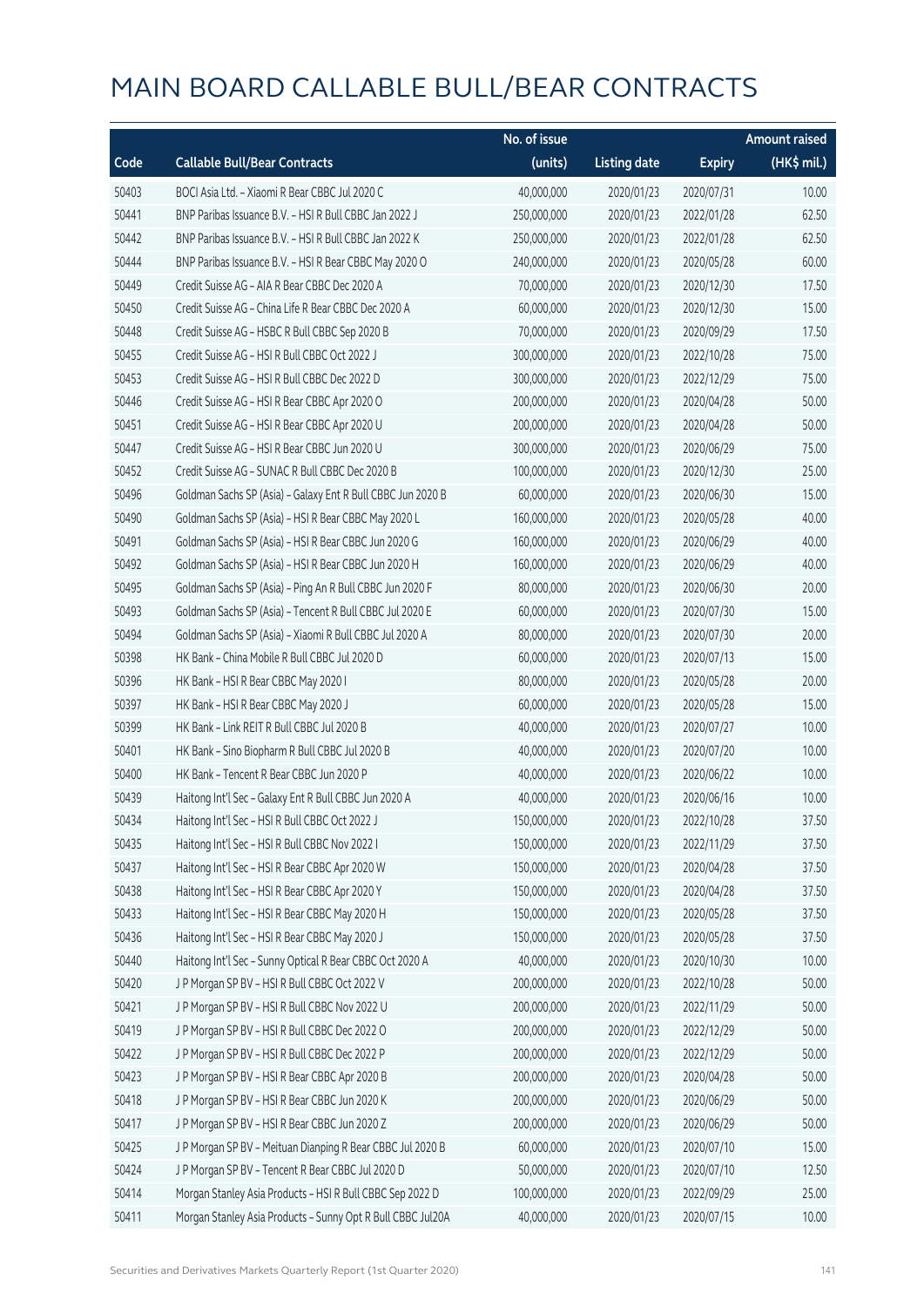|       |                                                             | No. of issue |                     |               | <b>Amount raised</b> |
|-------|-------------------------------------------------------------|--------------|---------------------|---------------|----------------------|
| Code  | <b>Callable Bull/Bear Contracts</b>                         | (units)      | <b>Listing date</b> | <b>Expiry</b> | (HK\$ mil.)          |
| 50410 | Morgan Stanley Asia Products - Sunny Opt R Bull CBBC Sep20A | 40,000,000   | 2020/01/23          | 2020/09/18    | 10.00                |
| 50412 | Morgan Stanley Asia Products - Sunny Opt R Bear CBBC Dec20A | 40,000,000   | 2020/01/23          | 2020/12/30    | 10.00                |
| 50413 | Morgan Stanley Asia Products - Sunny Opt R Bear CBBC Dec20B | 40,000,000   | 2020/01/23          | 2020/12/18    | 10.00                |
| 50482 | SG Issuer - CSPC Pharma R Bull CBBC Jun 2020 B              | 40,000,000   | 2020/01/23          | 2020/06/30    | 10.00                |
| 50483 | SG Issuer - Galaxy Ent R Bear CBBC Oct 2020 A               | 100,000,000  | 2020/01/23          | 2020/10/30    | 25.00                |
| 50477 | SG Issuer - HSI R Bull CBBC Sep 2022 G                      | 250,000,000  | 2020/01/23          | 2022/09/29    | 62.50                |
| 50478 | SG Issuer - HSI R Bull CBBC Sep 2022 H                      | 250,000,000  | 2020/01/23          | 2022/09/29    | 62.50                |
| 50479 | SG Issuer - HSI R Bull CBBC Oct 2022 O                      | 250,000,000  | 2020/01/23          | 2022/10/28    | 62.50                |
| 50480 | SG Issuer - HSI R Bull CBBC Nov 2022 W                      | 250,000,000  | 2020/01/23          | 2022/11/29    | 62.50                |
| 50474 | SG Issuer - HSI R Bear CBBC Apr 2020 I                      | 250,000,000  | 2020/01/23          | 2020/04/28    | 62.50                |
| 50476 | SG Issuer - HSI R Bear CBBC Apr 2020 K                      | 250,000,000  | 2020/01/23          | 2020/04/28    | 62.50                |
| 50470 | SG Issuer - HSI R Bear CBBC May 2020 K                      | 250,000,000  | 2020/01/23          | 2020/05/28    | 62.50                |
| 50472 | SG Issuer - HSI R Bear CBBC May 2020 X                      | 250,000,000  | 2020/01/23          | 2020/05/28    | 62.50                |
| 50473 | SG Issuer - HSI R Bear CBBC Jul 2020 Y                      | 250,000,000  | 2020/01/23          | 2020/07/30    | 62.50                |
| 50481 | SG Issuer - HSI R Bear CBBC Jul 2020 Z                      | 250,000,000  | 2020/01/23          | 2020/07/30    | 62.50                |
| 50466 | SG Issuer - Meituan Dianping R Bull CBBC Jul 2020 I         | 100,000,000  | 2020/01/23          | 2020/07/31    | 25.00                |
| 50467 | SG Issuer - Meituan Dianping R Bear CBBC Jul 2020 B         | 100,000,000  | 2020/01/23          | 2020/07/31    | 29.50                |
| 50487 | SG Issuer - Meituan Dianping R Bear CBBC Oct 2020 A         | 100,000,000  | 2020/01/23          | 2020/10/30    | 25.00                |
| 50488 | SG Issuer - Ping An R Bear CBBC Oct 2020 B                  | 100,000,000  | 2020/01/23          | 2020/10/30    | 25.00                |
| 50489 | SG Issuer - Tencent R Bull CBBC Jul 2020 F                  | 80,000,000   | 2020/01/23          | 2020/07/30    | 20.00                |
| 50468 | SG Issuer - Xiaomi R Bull CBBC Jul 2020 G                   | 60,000,000   | 2020/01/23          | 2020/07/30    | 15.00                |
| 50469 | SG Issuer - Xiaomi R Bear CBBC Jul 2020 C                   | 60,000,000   | 2020/01/23          | 2020/07/30    | 18.00                |
| 50431 | UBS AG - A50 China R Bull CBBC Dec 2020 A                   | 50,000,000   | 2020/01/23          | 2020/12/31    | 12.50                |
| 50432 | UBS AG - HSBC R Bull CBBC Jun 2020 A                        | 100,000,000  | 2020/01/23          | 2020/06/30    | 25.00                |
| 50427 | UBS AG - HSI R Bull CBBC Nov 2022 A                         | 200,000,000  | 2020/01/23          | 2022/11/29    | 50.00                |
| 50430 | UBS AG - HSI R Bull CBBC Nov 2022 B                         | 200,000,000  | 2020/01/23          | 2022/11/29    | 50.00                |
| 50426 | UBS AG - HSI R Bear CBBC Apr 2020 K                         | 200,000,000  | 2020/01/23          | 2020/04/28    | 50.00                |
| 50428 | UBS AG - HSI R Bear CBBC Apr 2020 L                         | 200,000,000  | 2020/01/23          | 2020/04/28    | 50.00                |
| 50429 | UBS AG - HSI R Bear CBBC Apr 2020 M                         | 200,000,000  | 2020/01/23          | 2020/04/28    | 50.00                |
| 50456 | Bank Vontobel - AIA R Bull CBBC Dec 2020 C                  | 40,000,000   | 2020/01/23          | 2020/12/11    | 10.00                |
| 50457 | Bank Vontobel - BOCL R Bull CBBC Dec 2020 A                 | 40,000,000   | 2020/01/23          | 2020/12/04    | 10.00                |
| 50465 | Bank Vontobel - Galaxy Ent R Bull CBBC Jul 2020 A           | 40,000,000   | 2020/01/23          | 2020/07/17    | 10.00                |
| 50464 | Bank Vontobel - Galaxy Ent R Bear CBBC Jul 2020 A           | 40,000,000   | 2020/01/23          | 2020/07/03    | 10.00                |
| 50460 | Bank Vontobel - SUNAC R Bull CBBC Oct 2020 A                | 40,000,000   | 2020/01/23          | 2020/10/23    | 10.00                |
| 50463 | Bank Vontobel - SUNAC R Bull CBBC Oct 2020 B                | 40,000,000   | 2020/01/23          | 2020/10/09    | 10.00                |
| 50461 | Bank Vontobel - SUNAC R Bull CBBC Nov 2020 A                | 40,000,000   | 2020/01/23          | 2020/11/06    | 10.00                |
| 50458 | Bank Vontobel - Xiaomi R Bull CBBC Nov 2020 F               | 40,000,000   | 2020/01/23          | 2020/11/13    | 10.00                |
| 50459 | Bank Vontobel - Xiaomi R Bull CBBC Dec 2020 F               | 40,000,000   | 2020/01/23          | 2020/12/11    | 10.00                |
| 50607 | BOCI Asia Ltd. - HSI R Bull CBBC Jan 2021 A                 | 150,000,000  | 2020/01/24          | 2021/01/28    | 37.50                |
| 50511 | BOCI Asia Ltd. - HSI R Bull CBBC Jan 2022 D                 | 150,000,000  | 2020/01/24          | 2022/01/28    | 37.50                |
| 50510 | BOCI Asia Ltd. - HSI R Bull CBBC Jan 2022 Z                 | 150,000,000  | 2020/01/24          | 2022/01/28    | 37.50                |
| 50512 | BOCI Asia Ltd. - HSI R Bear CBBC Jun 2020 Y                 | 150,000,000  | 2020/01/24          | 2020/06/29    | 37.50                |
| 50513 | BOCI Asia Ltd. - HSI R Bear CBBC Jun 2020 Z                 | 150,000,000  | 2020/01/24          | 2020/06/29    | 37.50                |
| 50508 | BOCI Asia Ltd. - Meituan Dianping R Bear CBBC Dec 2020 A    | 60,000,000   | 2020/01/24          | 2020/12/30    | 15.00                |
| 50504 | BOCI Asia Ltd. - Ping An R Bull CBBC Jul 2020 C             | 100,000,000  | 2020/01/24          | 2020/07/31    | 25.00                |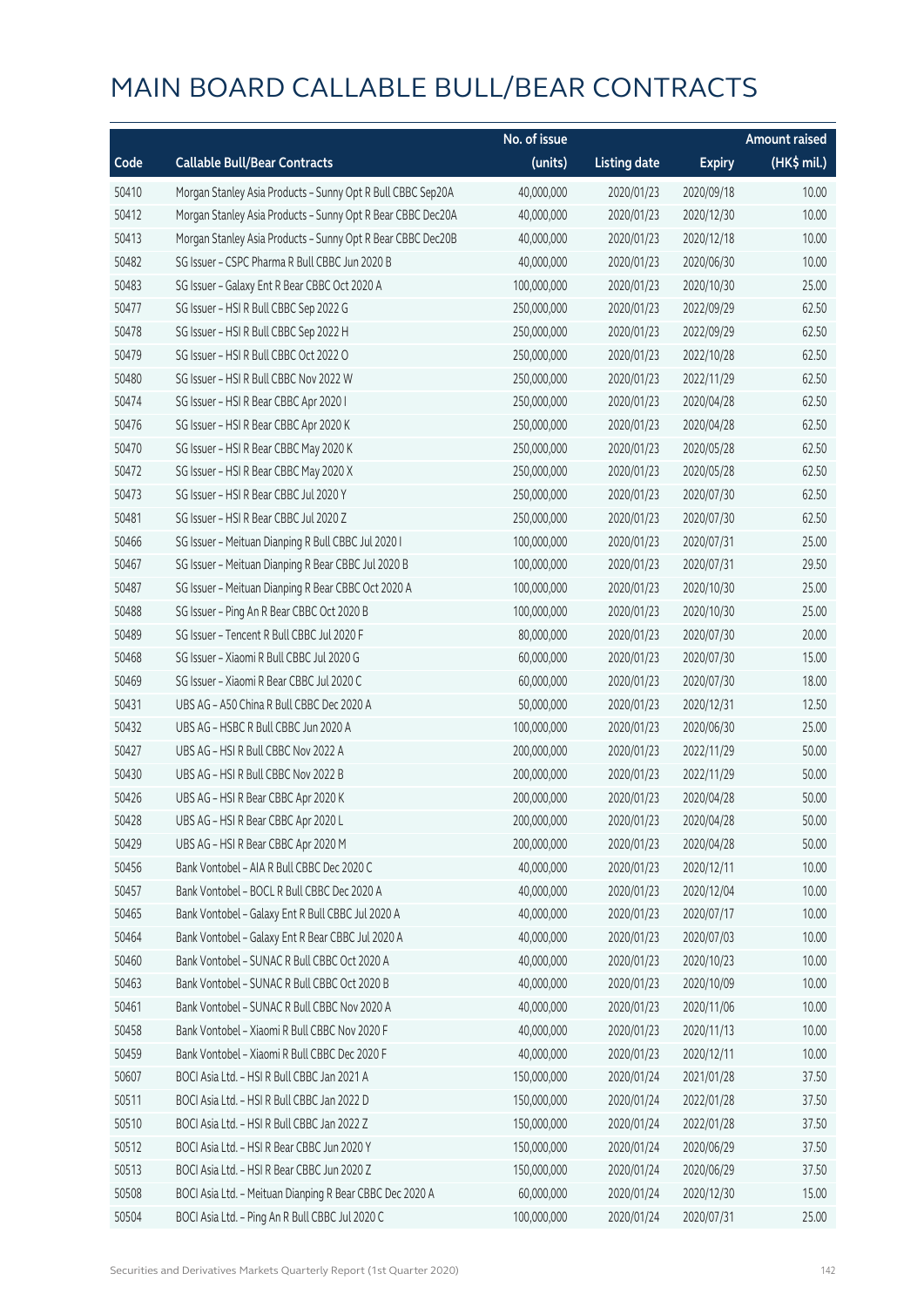|       |                                                            | No. of issue |                     |               | <b>Amount raised</b> |
|-------|------------------------------------------------------------|--------------|---------------------|---------------|----------------------|
| Code  | <b>Callable Bull/Bear Contracts</b>                        | (units)      | <b>Listing date</b> | <b>Expiry</b> | (HK\$ mil.)          |
| 50606 | BOCI Asia Ltd. - Ping An R Bull CBBC Jul 2020 D            | 100,000,000  | 2020/01/24          | 2020/07/31    | 25.00                |
| 50608 | BOCI Asia Ltd. - Ping An R Bull CBBC Jul 2020 E            | 100,000,000  | 2020/01/24          | 2020/07/31    | 25.00                |
| 50505 | BOCI Asia Ltd. - Ping An R Bear CBBC Jul 2020 B            | 100,000,000  | 2020/01/24          | 2020/07/31    | 25.00                |
| 50506 | BOCI Asia Ltd. - Tencent R Bull CBBC Jun 2020 G            | 40,000,000   | 2020/01/24          | 2020/06/30    | 10.00                |
| 50507 | BOCI Asia Ltd. - Tencent R Bear CBBC Dec 2020 A            | 40,000,000   | 2020/01/24          | 2020/12/30    | 10.00                |
| 50502 | BOCI Asia Ltd. - Xiaomi R Bull CBBC Jul 2020 J             | 40,000,000   | 2020/01/24          | 2020/07/31    | 10.00                |
| 50503 | BOCI Asia Ltd. - Xiaomi R Bear CBBC Jul 2020 D             | 40,000,000   | 2020/01/24          | 2020/07/31    | 10.00                |
| 50579 | BNP Paribas Issuance B.V. - HSI R Bull CBBC Jan 2022 L     | 250,000,000  | 2020/01/24          | 2022/01/28    | 62.50                |
| 50580 | BNP Paribas Issuance B.V. - HSI R Bull CBBC Jan 2022 M     | 240,000,000  | 2020/01/24          | 2022/01/28    | 60.00                |
| 50581 | BNP Paribas Issuance B.V. - HSI R Bear CBBC May 2020 Z     | 240,000,000  | 2020/01/24          | 2020/05/28    | 60.00                |
| 50572 | BNP Paribas Issuance B.V. - Meituan R Bull CBBC Dec 2020 V | 50,000,000   | 2020/01/24          | 2020/12/30    | 12.50                |
| 50571 | BNP Paribas Issuance B.V. - Ping An R Bull CBBC Sep 2020 J | 200,000,000  | 2020/01/24          | 2020/09/29    | 50.00                |
| 50573 | BNP Paribas Issuance B.V. - Tencent R Bull CBBC Dec 2020 V | 50,000,000   | 2020/01/24          | 2020/12/30    | 12.50                |
| 50577 | BNP Paribas Issuance B.V. - Tencent R Bear CBBC Dec 2020 C | 50,000,000   | 2020/01/24          | 2020/12/30    | 12.50                |
| 50668 | Credit Suisse AG - CSPC Pharma R Bull CBBC Oct 2020 A      | 100,000,000  | 2020/01/24          | 2020/10/29    | 25.00                |
| 50666 | Credit Suisse AG - Geely Auto R Bear CBBC Dec 2020 B       | 100,000,000  | 2020/01/24          | 2020/12/18    | 25.00                |
| 50656 | Credit Suisse AG - HSI R Bull CBBC Oct 2022 K              | 200,000,000  | 2020/01/24          | 2022/10/28    | 50.00                |
| 50661 | Credit Suisse AG - HSI R Bull CBBC Oct 2022 L              | 200,000,000  | 2020/01/24          | 2022/10/28    | 50.00                |
| 50662 | Credit Suisse AG - HSI R Bull CBBC Dec 2022 E              | 300,000,000  | 2020/01/24          | 2022/12/29    | 75.00                |
| 50655 | Credit Suisse AG - HSI R Bear CBBC Apr 2020 B              | 200,000,000  | 2020/01/24          | 2020/04/28    | 50.00                |
| 50664 | Credit Suisse AG - HSI R Bear CBBC Apr 2020 F              | 200,000,000  | 2020/01/24          | 2020/04/28    | 50.00                |
| 50665 | Credit Suisse AG - HSI R Bear CBBC Apr 2020 K              | 200,000,000  | 2020/01/24          | 2020/04/28    | 50.00                |
| 50648 | Credit Suisse AG - Ping An R Bull CBBC Nov 2020 D          | 80,000,000   | 2020/01/24          | 2020/11/27    | 20.00                |
| 50649 | Credit Suisse AG - Ping An R Bear CBBC Dec 2020 C          | 60,000,000   | 2020/01/24          | 2020/12/30    | 15.00                |
| 50650 | Credit Suisse AG - Ping An R Bear CBBC Dec 2020 D          | 60,000,000   | 2020/01/24          | 2020/12/30    | 15.00                |
| 50667 | Credit Suisse AG - Tencent R Bear CBBC Oct 2020 A          | 100,000,000  | 2020/01/24          | 2020/10/29    | 25.00                |
| 50663 | Credit Suisse AG - Xiaomi R Bull CBBC Sep 2020 B           | 50,000,000   | 2020/01/24          | 2020/09/29    | 12.50                |
| 50651 | Credit Suisse AG - Xiaomi R Bull CBBC Nov 2020 E           | 50,000,000   | 2020/01/24          | 2020/11/27    | 12.50                |
| 50652 | Credit Suisse AG - Xiaomi R Bear CBBC Nov 2020 A           | 40,000,000   | 2020/01/24          | 2020/11/27    | 10.00                |
| 50653 | Credit Suisse AG - Xiaomi R Bear CBBC Dec 2020 F           | 100,000,000  | 2020/01/24          | 2020/12/30    | 25.00                |
| 50654 | Credit Suisse AG - Xiaomi R Bear CBBC Dec 2020 G           | 40,000,000   | 2020/01/24          | 2020/12/18    | 14.80                |
| 50677 | Goldman Sachs SP (Asia) - HSI R Bull CBBC Jan 2023 E       | 160,000,000  | 2020/01/24          | 2023/01/30    | 40.00                |
| 50682 | Goldman Sachs SP (Asia) - HSI R Bull CBBC Jan 2023 F       | 160,000,000  | 2020/01/24          | 2023/01/30    | 40.00                |
| 50675 | Goldman Sachs SP (Asia) - HSI R Bear CBBC May 2020 M       | 160,000,000  | 2020/01/24          | 2020/05/28    | 40.00                |
| 50676 | Goldman Sachs SP (Asia) - HSI R Bear CBBC May 2020 N       | 160,000,000  | 2020/01/24          | 2020/05/28    | 40.00                |
| 50678 | Goldman Sachs SP (Asia) - HSI R Bear CBBC May 2020 P       | 160,000,000  | 2020/01/24          | 2020/05/28    | 40.00                |
| 50681 | Goldman Sachs SP (Asia) - HSI R Bear CBBC May 2020 Q       | 160,000,000  | 2020/01/24          | 2020/05/28    | 40.00                |
| 50685 | Goldman Sachs SP (Asia) - Tencent R Bull CBBC Jul 2020 F   | 60,000,000   | 2020/01/24          | 2020/07/30    | 15.00                |
| 50686 | Goldman Sachs SP (Asia) - Tencent R Bear CBBC Dec 2020 Q   | 60,000,000   | 2020/01/24          | 2020/12/30    | 15.00                |
| 50500 | HK Bank - CSPC Pharma R Bull CBBC Jul 2020 B               | 40,000,000   | 2020/01/24          | 2020/07/13    | 10.00                |
| 50532 | HK Bank - HSI R Bull CBBC Sep 2022 L                       | 60,000,000   | 2020/01/24          | 2022/09/29    | 15.00                |
| 50498 | HK Bank - HSI R Bear CBBC May 2020 K                       | 80,000,000   | 2020/01/24          | 2020/05/28    | 20.00                |
| 50535 | HK Bank - Ping An R Bull CBBC Jul 2020 F                   | 60,000,000   | 2020/01/24          | 2020/07/20    | 15.00                |
| 50501 | HK Bank - Ping An R Bull CBBC Aug 2020 B                   | 60,000,000   | 2020/01/24          | 2020/08/10    | 15.00                |
| 50534 | HK Bank - Ping An R Bear CBBC Jul 2020 B                   | 50,000,000   | 2020/01/24          | 2020/07/16    | 12.50                |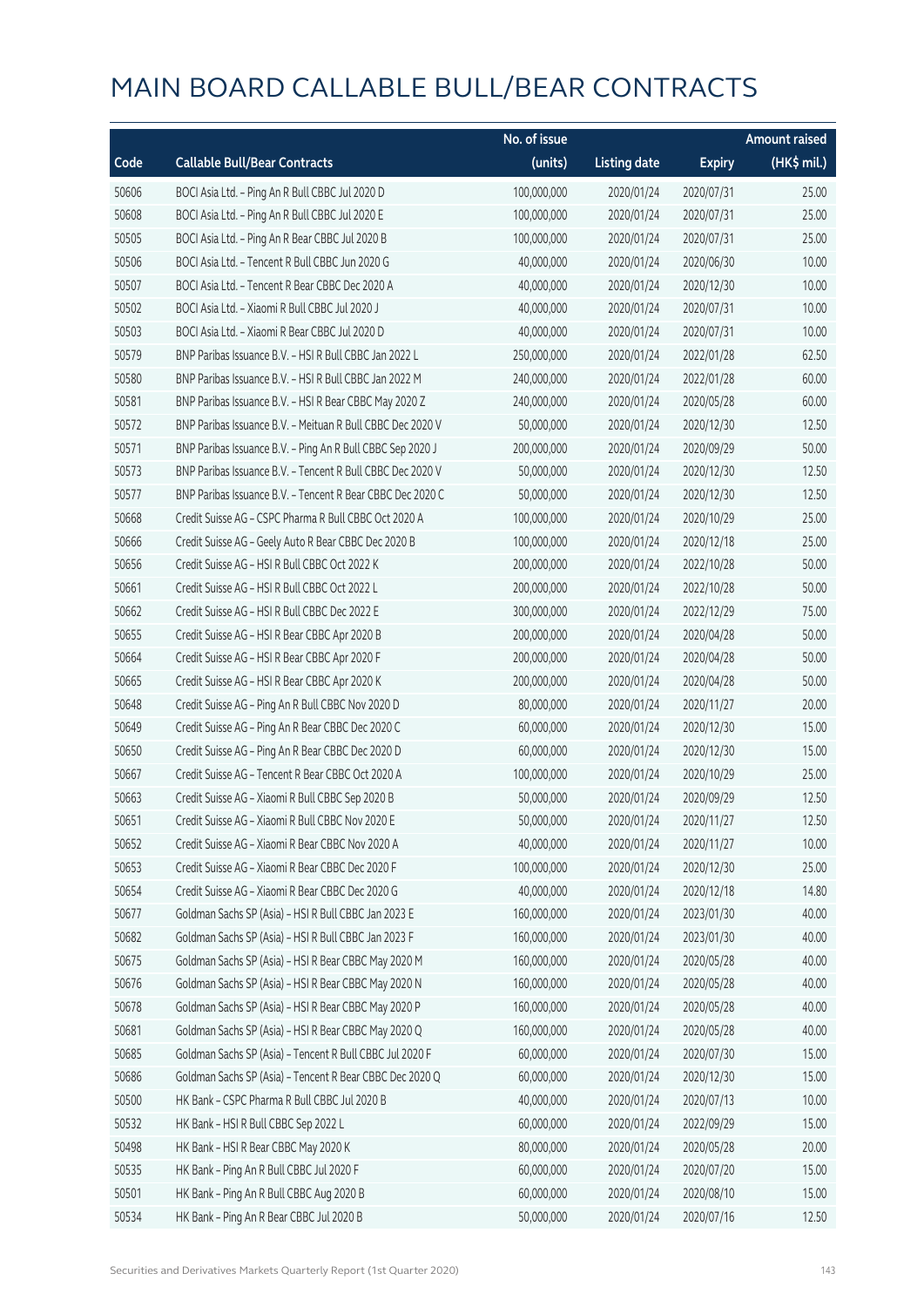|       |                                                              | No. of issue |                     |               | <b>Amount raised</b> |
|-------|--------------------------------------------------------------|--------------|---------------------|---------------|----------------------|
| Code  | <b>Callable Bull/Bear Contracts</b>                          | (units)      | <b>Listing date</b> | <b>Expiry</b> | (HK\$ mil.)          |
| 50497 | HK Bank - Tencent R Bull CBBC Jul 2020 L                     | 40,000,000   | 2020/01/24          | 2020/07/27    | 10.00                |
| 50530 | HK Bank - Xiaomi R Bull CBBC Jun 2020 D                      | 60,000,000   | 2020/01/24          | 2020/06/22    | 15.00                |
| 50531 | HK Bank - Xiaomi R Bull CBBC Jul 2020 E                      | 60,000,000   | 2020/01/24          | 2020/07/27    | 15.00                |
| 50499 | HK Bank - Xiaomi R Bear CBBC Jul 2020 B                      | 40,000,000   | 2020/01/24          | 2020/07/13    | 13.20                |
| 50559 | Haitong Int'l Sec - HSBC R Bull CBBC Sep 2020 A              | 50,000,000   | 2020/01/24          | 2020/09/17    | 12.50                |
| 50551 | Haitong Int'l Sec - HSI R Bull CBBC Oct 2022 K               | 150,000,000  | 2020/01/24          | 2022/10/28    | 37.50                |
| 50554 | Haitong Int'l Sec - HSI R Bull CBBC Nov 2022 J               | 150,000,000  | 2020/01/24          | 2022/11/29    | 37.50                |
| 50555 | Haitong Int'l Sec - HSI R Bull CBBC Nov 2022 K               | 150,000,000  | 2020/01/24          | 2022/11/29    | 37.50                |
| 50556 | Haitong Int'l Sec - HSI R Bear CBBC Apr 2020 B               | 150,000,000  | 2020/01/24          | 2020/04/28    | 37.50                |
| 50557 | Haitong Int'l Sec - HSI R Bear CBBC Apr 2020 G               | 150,000,000  | 2020/01/24          | 2020/04/28    | 37.50                |
| 50546 | Haitong Int'l Sec - HSI R Bear CBBC May 2020 K               | 150,000,000  | 2020/01/24          | 2020/05/28    | 37.50                |
| 50558 | Haitong Int'l Sec - HSI R Bear CBBC May 2020 L               | 150,000,000  | 2020/01/24          | 2020/05/28    | 37.50                |
| 50552 | Haitong Int'l Sec - HSI R Bear CBBC May 2020 U               | 150,000,000  | 2020/01/24          | 2020/05/28    | 37.50                |
| 50563 | Haitong Int'l Sec - Link REIT R Bull CBBC Jul 2020 A         | 50,000,000   | 2020/01/24          | 2020/07/13    | 12.50                |
| 50562 | Haitong Int'l Sec - Ping An R Bull CBBC Aug 2020 A           | 50,000,000   | 2020/01/24          | 2020/08/17    | 12.50                |
| 50550 | Haitong Int'l Sec - Ping An R Bear CBBC Aug 2020 A           | 50,000,000   | 2020/01/24          | 2020/08/19    | 12.50                |
| 50545 | Haitong Int'l Sec - Tencent R Bull CBBC Sep 2020 G           | 40,000,000   | 2020/01/24          | 2020/09/15    | 10.00                |
| 50547 | Haitong Int'l Sec - Tencent R Bear CBBC Oct 2020 C           | 40,000,000   | 2020/01/24          | 2020/10/21    | 10.00                |
| 50560 | Haitong Int'l Sec - Xiaomi R Bull CBBC Aug 2020 B            | 40,000,000   | 2020/01/24          | 2020/08/17    | 10.00                |
| 50561 | Haitong Int'l Sec - Xiaomi R Bull CBBC Sep 2020 C            | 40,000,000   | 2020/01/24          | 2020/09/17    | 10.00                |
| 50548 | Haitong Int'l Sec - Xiaomi R Bear CBBC Oct 2020 A            | 40,000,000   | 2020/01/24          | 2020/10/19    | 10.00                |
| 50586 | J P Morgan SP BV - HSI R Bull CBBC Sep 2022 V                | 200,000,000  | 2020/01/24          | 2022/09/29    | 50.00                |
| 50605 | J P Morgan SP BV - HSI R Bull CBBC Oct 2022 W                | 200,000,000  | 2020/01/24          | 2022/10/28    | 50.00                |
| 50587 | J P Morgan SP BV - HSI R Bull CBBC Nov 2022 V                | 200,000,000  | 2020/01/24          | 2022/11/29    | 50.00                |
| 50589 | J P Morgan SP BV - HSI R Bull CBBC Nov 2022 W                | 200,000,000  | 2020/01/24          | 2022/11/29    | 50.00                |
| 50588 | J P Morgan SP BV - HSI R Bull CBBC Dec 2022 Q                | 200,000,000  | 2020/01/24          | 2022/12/29    | 50.00                |
| 50590 | J P Morgan SP BV - HSI R Bull CBBC Dec 2022 R                | 200,000,000  | 2020/01/24          | 2022/12/29    | 50.00                |
| 50596 | J P Morgan SP BV - HSI R Bear CBBC Apr 2020 C                | 200,000,000  | 2020/01/24          | 2020/04/28    | 50.00                |
| 50598 | J P Morgan SP BV - HSI R Bear CBBC Apr 2020 E                | 200,000,000  | 2020/01/24          | 2020/04/28    | 50.00                |
| 50602 | J P Morgan SP BV - HSI R Bear CBBC Apr 2020 V                | 200,000,000  | 2020/01/24          | 2020/04/28    | 50.00                |
| 50600 | J P Morgan SP BV - HSI R Bear CBBC Apr 2020 Z                | 200,000,000  | 2020/01/24          | 2020/04/28    | 50.00                |
| 50599 | J P Morgan SP BV - HSI R Bear CBBC May 2020 R                | 200,000,000  | 2020/01/24          | 2020/05/28    | 50.00                |
| 50565 | J P Morgan SP BV - HSI R Bear CBBC Jun 2020 A                | 200,000,000  | 2020/01/24          | 2020/06/29    | 50.00                |
| 50564 | J P Morgan SP BV - HSI R Bear CBBC Jun 2020 L                | 200,000,000  | 2020/01/24          | 2020/06/29    | 50.00                |
| 50594 | J P Morgan SP BV - HSI R Bear CBBC Jun 2020 M                | 200,000,000  | 2020/01/24          | 2020/06/29    | 50.00                |
| 50595 | J P Morgan SP BV - HSI R Bear CBBC Jun 2020 N                | 200,000,000  | 2020/01/24          | 2020/06/29    | 50.00                |
| 50597 | J P Morgan SP BV - HSI R Bear CBBC Jun 2020 O                | 200,000,000  | 2020/01/24          | 2020/06/29    | 50.00                |
| 50601 | J P Morgan SP BV - HSI R Bear CBBC Jun 2020 P                | 200,000,000  | 2020/01/24          | 2020/06/29    | 50.00                |
| 50603 | J P Morgan SP BV - HSI R Bear CBBC Jun 2020 Q                | 200,000,000  | 2020/01/24          | 2020/06/29    | 50.00                |
| 50604 | J P Morgan SP BV - HSI R Bear CBBC Jun 2020 R                | 200,000,000  | 2020/01/24          | 2020/06/29    | 56.00                |
| 50583 | J P Morgan SP BV - Ping An R Bull CBBC Jun 2020 B            | 100,000,000  | 2020/01/24          | 2020/06/12    | 25.00                |
| 50582 | J P Morgan SP BV - Ping An R Bull CBBC Jul 2020 D            | 100,000,000  | 2020/01/24          | 2020/07/17    | 25.00                |
| 50584 | J P Morgan SP BV - Tencent R Bear CBBC Jun 2020 N            | 50,000,000   | 2020/01/24          | 2020/06/19    | 12.50                |
| 50585 | J P Morgan SP BV - Xiaomi R Bull CBBC Jul 2020 C             | 60,000,000   | 2020/01/24          | 2020/07/10    | 15.00                |
| 50669 | Morgan Stanley Asia Products - China Life R Bear CBBC Dec20A | 40,000,000   | 2020/01/24          | 2020/12/01    | 10.00                |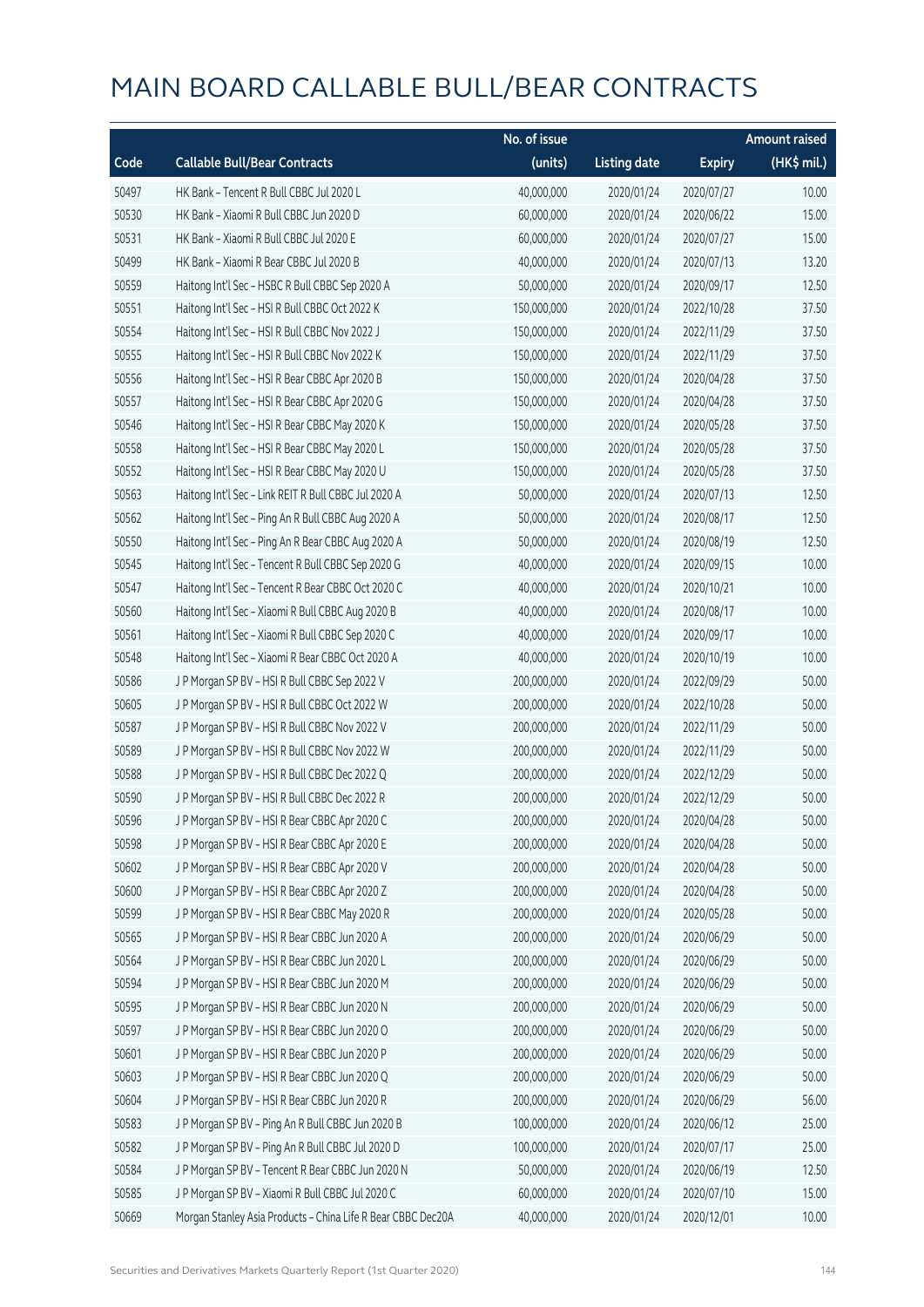|       |                                                              | No. of issue |                     |               | <b>Amount raised</b> |
|-------|--------------------------------------------------------------|--------------|---------------------|---------------|----------------------|
| Code  | <b>Callable Bull/Bear Contracts</b>                          | (units)      | <b>Listing date</b> | <b>Expiry</b> | (HK\$ mil.)          |
| 50670 | Morgan Stanley Asia Products - HKEX R Bull CBBC Oct 2020 A   | 48,000,000   | 2020/01/24          | 2020/10/05    | 12.00                |
| 50671 | Morgan Stanley Asia Products - HKEX R Bear CBBC Aug 2020 B   | 48,000,000   | 2020/01/24          | 2020/08/18    | 12.00                |
| 50528 | Morgan Stanley Asia Products - HSI R Bull CBBC Sep 2022 E    | 100,000,000  | 2020/01/24          | 2022/09/29    | 25.00                |
| 50527 | Morgan Stanley Asia Products - HSI R Bear CBBC May 2020 A    | 100,000,000  | 2020/01/24          | 2020/05/28    | 25.00                |
| 50529 | Morgan Stanley Asia Products - HSI R Bear CBBC May 2020 C    | 100,000,000  | 2020/01/24          | 2020/05/28    | 25.00                |
| 50525 | Morgan Stanley Asia Products - HSI R Bear CBBC May 2020 Y    | 100,000,000  | 2020/01/24          | 2020/05/28    | 25.00                |
| 50526 | Morgan Stanley Asia Products - HSI R Bear CBBC May 2020 Z    | 100,000,000  | 2020/01/24          | 2020/05/28    | 25.00                |
| 50674 | Morgan Stanley Asia Products - Ping An R Bear CBBC Aug2020 B | 40,000,000   | 2020/01/24          | 2020/08/03    | 10.00                |
| 50520 | Morgan Stanley Asia Products - Xiaomi R Bull CBBC Jul 2020 B | 48,000,000   | 2020/01/24          | 2020/07/02    | 12.00                |
| 50514 | Morgan Stanley Asia Products - Xiaomi R Bull CBBC Aug 2020 B | 48,000,000   | 2020/01/24          | 2020/08/03    | 12.00                |
| 50522 | Morgan Stanley Asia Products - Xiaomi R Bull CBBC Sep 2020 A | 48,000,000   | 2020/01/24          | 2020/09/01    | 12.00                |
| 50524 | Morgan Stanley Asia Products - Xiaomi R Bear CBBC Aug 2020 D | 48,000,000   | 2020/01/24          | 2020/08/03    | 12.00                |
| 50516 | Morgan Stanley Asia Products - Xiaomi R Bear CBBC Oct 2020 B | 48,000,000   | 2020/01/24          | 2020/10/15    | 12.00                |
| 50519 | Morgan Stanley Asia Products - Xiaomi R Bear CBBC Nov 2020 B | 48,000,000   | 2020/01/24          | 2020/11/18    | 12.00                |
| 50515 | Morgan Stanley Asia Products - Xiaomi R Bear CBBC Dec 2020 A | 48,000,000   | 2020/01/24          | 2020/12/30    | 12.00                |
| 50517 | Morgan Stanley Asia Products - Xiaomi R Bear CBBC Dec 2020 B | 48,000,000   | 2020/01/24          | 2020/12/08    | 12.00                |
| 50615 | SG Issuer - AIA R Bull CBBC Oct 2020 A                       | 60,000,000   | 2020/01/24          | 2020/10/29    | 15.00                |
| 50616 | SG Issuer - China Mobile R Bear CBBC Jul 2020 A              | 100,000,000  | 2020/01/24          | 2020/07/29    | 25.00                |
| 50639 | SG Issuer - HSI R Bull CBBC Sep 2022 I                       | 250,000,000  | 2020/01/24          | 2022/09/29    | 62.50                |
| 50612 | SG Issuer - HSI R Bull CBBC Oct 2022 P                       | 250,000,000  | 2020/01/24          | 2022/10/28    | 62.50                |
| 50640 | SG Issuer - HSI R Bull CBBC Nov 2022 X                       | 250,000,000  | 2020/01/24          | 2022/11/29    | 62.50                |
| 50625 | SG Issuer - HSI R Bear CBBC Apr 2020 E                       | 250,000,000  | 2020/01/24          | 2020/04/28    | 62.50                |
| 50629 | SG Issuer - HSI R Bear CBBC Apr 2020 M                       | 250,000,000  | 2020/01/24          | 2020/04/28    | 62.50                |
| 50624 | SG Issuer - HSI R Bear CBBC Apr 2020 W                       | 250,000,000  | 2020/01/24          | 2020/04/28    | 62.50                |
| 50626 | SG Issuer - HSI R Bear CBBC May 2020 C                       | 250,000,000  | 2020/01/24          | 2020/05/28    | 62.50                |
| 50634 | SG Issuer - HSI R Bear CBBC May 2020 J                       | 250,000,000  | 2020/01/24          | 2020/05/28    | 62.50                |
| 50631 | SG Issuer - HSI R Bear CBBC May 2020 M                       | 250,000,000  | 2020/01/24          | 2020/05/28    | 62.50                |
| 50632 | SG Issuer - HSI R Bear CBBC May 2020 N                       | 250,000,000  | 2020/01/24          | 2020/05/28    | 62.50                |
| 50633 | SG Issuer - HSI R Bear CBBC May 2020 Y                       | 250,000,000  | 2020/01/24          | 2020/05/28    | 62.50                |
| 50627 | SG Issuer - HSI R Bear CBBC Jul 2020 A                       | 250,000,000  | 2020/01/24          | 2020/07/30    | 62.50                |
| 50635 | SG Issuer - HSI R Bear CBBC Jul 2020 B                       | 250,000,000  | 2020/01/24          | 2020/07/30    | 62.50                |
| 50636 | SG Issuer - HSI R Bear CBBC Jul 2020 C                       | 250,000,000  | 2020/01/24          | 2020/07/30    | 62.50                |
| 50609 | SG Issuer - Meituan Dianping R Bull CBBC Jul 2020 J          | 100,000,000  | 2020/01/24          | 2020/07/30    | 25.00                |
| 50643 | SG Issuer - Ping An R Bull CBBC Aug 2020 K                   | 100,000,000  | 2020/01/24          | 2020/08/06    | 25.00                |
| 50645 | SG Issuer - Ping An R Bull CBBC Aug 2020 L                   | 100,000,000  | 2020/01/24          | 2020/08/07    | 25.00                |
| 50617 | SG Issuer - Sino Biopharm R Bull CBBC Oct 2020 A             | 40,000,000   | 2020/01/24          | 2020/10/29    | 10.00                |
| 50611 | SG Issuer - Tencent R Bull CBBC Jul 2020 G                   | 80,000,000   | 2020/01/24          | 2020/07/30    | 20.00                |
| 50646 | SG Issuer - Xiaomi R Bull CBBC Jun 2020 G                    | 60,000,000   | 2020/01/24          | 2020/06/30    | 15.00                |
| 50618 | SG Issuer - Xiaomi R Bull CBBC Jul 2020 H                    | 60,000,000   | 2020/01/24          | 2020/07/30    | 15.00                |
| 50647 | SG Issuer - Xiaomi R Bull CBBC Jul 2020 I                    | 60,000,000   | 2020/01/24          | 2020/07/30    | 15.00                |
| 50621 | SG Issuer - Xiaomi R Bear CBBC Jul 2020 D                    | 60,000,000   | 2020/01/24          | 2020/07/30    | 15.00                |
| 50622 | SG Issuer - Xiaomi R Bear CBBC Sep 2020 A                    | 60,000,000   | 2020/01/24          | 2020/09/29    | 17.70                |
| 50623 | SG Issuer - Xiaomi R Bear CBBC Oct 2020 A                    | 60,000,000   | 2020/01/24          | 2020/10/30    | 22.20                |
| 50544 | UBS AG - HSI R Bull CBBC Oct 2022 W                          | 200,000,000  | 2020/01/24          | 2022/10/28    | 50.00                |
| 50536 | UBS AG - HSI R Bear CBBC Apr 2020 N                          | 200,000,000  | 2020/01/24          | 2020/04/28    | 50.00                |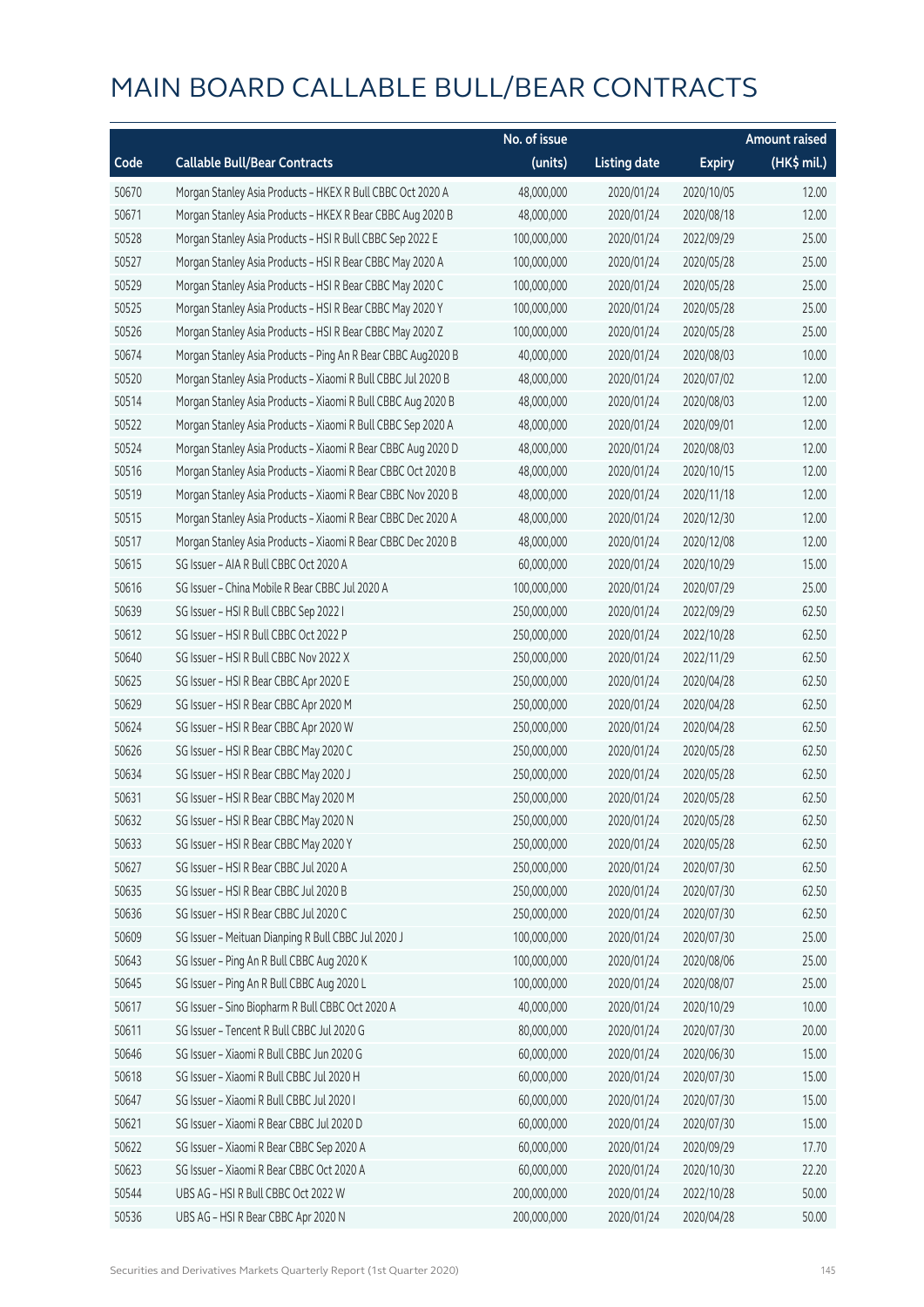|       |                                                              | No. of issue |                     |               | <b>Amount raised</b> |
|-------|--------------------------------------------------------------|--------------|---------------------|---------------|----------------------|
| Code  | <b>Callable Bull/Bear Contracts</b>                          | (units)      | <b>Listing date</b> | <b>Expiry</b> | (HK\$ mil.)          |
| 50537 | UBS AG - HSI R Bear CBBC Apr 2020 O                          | 200,000,000  | 2020/01/24          | 2020/04/28    | 50.00                |
| 50543 | UBS AG - HSI R Bear CBBC Apr 2020 P                          | 200,000,000  | 2020/01/24          | 2020/04/28    | 50.00                |
| 50541 | UBS AG - HSI R Bear CBBC May 2020 F                          | 200,000,000  | 2020/01/24          | 2020/05/28    | 50.00                |
| 50569 | Bank Vontobel - CSPC Pharma R Bull CBBC Dec 2020 B           | 40,000,000   | 2020/01/24          | 2020/12/18    | 10.00                |
| 50566 | Bank Vontobel - Meituan Dianping R Bull CBBC Dec 2020 K      | 60,000,000   | 2020/01/24          | 2020/12/18    | 15.00                |
| 50570 | Bank Vontobel - Ping An R Bull CBBC Nov 2020 C               | 40,000,000   | 2020/01/24          | 2020/11/13    | 10.00                |
| 50567 | Bank Vontobel - Xiaomi R Bull CBBC Dec 2020 G                | 40,000,000   | 2020/01/24          | 2020/12/11    | 10.00                |
| 50568 | Bank Vontobel - Xiaomi R Bull CBBC Dec 2020 H                | 40,000,000   | 2020/01/24          | 2020/12/04    | 10.00                |
| 50827 | BOCI Asia Ltd. - CAM CSI300 R Bull CBBC Dec 2020 A           | 40,000,000   | 2020/01/29          | 2020/12/30    | 10.00                |
| 50758 | BOCI Asia Ltd. - China Mobile R Bull CBBC Oct 2020 A         | 40,000,000   | 2020/01/29          | 2020/10/30    | 10.00                |
| 50824 | BOCI Asia Ltd. - CSOP A50 ETF R Bull CBBC Dec 2020 A         | 40,000,000   | 2020/01/29          | 2020/12/30    | 10.00                |
| 50825 | BOCI Asia Ltd. - A50 China R Bull CBBC Dec 2020 A            | 40,000,000   | 2020/01/29          | 2020/12/30    | 10.00                |
| 50760 | BOCI Asia Ltd. - HKEX R Bull CBBC Jul 2020 B                 | 40,000,000   | 2020/01/29          | 2020/07/31    | 10.00                |
| 50754 | BOCI Asia Ltd. - HSI R Bull CBBC Jan 2022 A                  | 150,000,000  | 2020/01/29          | 2022/01/28    | 37.50                |
| 50749 | BOCI Asia Ltd. - HSI R Bull CBBC Jan 2022 E                  | 150,000,000  | 2020/01/29          | 2022/01/28    | 37.50                |
| 50755 | BOCI Asia Ltd. - HSI R Bear CBBC Jun 2020 A                  | 150,000,000  | 2020/01/29          | 2020/06/29    | 37.50                |
| 50828 | BOCI Asia Ltd. - HSI R Bear CBBC Jun 2020 B                  | 150,000,000  | 2020/01/29          | 2020/06/29    | 37.50                |
| 50823 | BOCI Asia Ltd. - Ping An R Bear CBBC Jul 2020 C              | 100,000,000  | 2020/01/29          | 2020/07/31    | 25.00                |
| 50821 | BOCI Asia Ltd. - Tencent R Bear CBBC Dec 2020 B              | 40,000,000   | 2020/01/29          | 2020/12/30    | 10.00                |
| 50761 | BOCI Asia Ltd. - Xiaomi R Bull CBBC Jul 2020 K               | 40,000,000   | 2020/01/29          | 2020/07/31    | 10.00                |
| 50763 | BOCI Asia Ltd. - Xiaomi R Bear CBBC Jul 2020 E               | 40,000,000   | 2020/01/29          | 2020/07/31    | 10.00                |
| 50741 | BNP Paribas Issuance B.V. - CSOP A50 ETF R Bull CBBC Dec20 H | 60,000,000   | 2020/01/29          | 2020/12/30    | 15.00                |
| 50748 | BNP Paribas Issuance B.V. - HSI R Bull CBBC Jan 2022 N       | 250,000,000  | 2020/01/29          | 2022/01/28    | 62.50                |
| 50792 | BNP Paribas Issuance B.V. - HSI R Bull CBBC Jan 2022 O       | 240,000,000  | 2020/01/29          | 2022/01/28    | 60.00                |
| 50793 | BNP Paribas Issuance B.V. - HSI R Bear CBBC May 2020 I       | 250,000,000  | 2020/01/29          | 2020/05/28    | 62.50                |
| 50743 | BNP Paribas Issuance B.V. - Ping An R Bull CBBC Sep 2020 K   | 200,000,000  | 2020/01/29          | 2020/09/29    | 50.00                |
| 50744 | BNP Paribas Issuance B.V. - Ping An R Bear CBBC Aug 2020 B   | 200,000,000  | 2020/01/29          | 2020/08/28    | 50.00                |
| 50735 | BNP Paribas Issuance B.V. - Xiaomi R Bull CBBC Nov 2020 A    | 50,000,000   | 2020/01/29          | 2020/11/27    | 12.50                |
| 50736 | BNP Paribas Issuance B.V. - Xiaomi R Bull CBBC Nov 2020 B    | 50,000,000   | 2020/01/29          | 2020/11/27    | 12.50                |
| 50737 | BNP Paribas Issuance B.V. - Xiaomi R Bull CBBC Nov 2020 C    | 50,000,000   | 2020/01/29          | 2020/11/27    | 12.50                |
| 50738 | BNP Paribas Issuance B.V. - Xiaomi R Bull CBBC Nov 2020 D    | 50,000,000   | 2020/01/29          | 2020/11/27    | 17.50                |
| 50739 | BNP Paribas Issuance B.V. - Xiaomi R Bear CBBC Nov 2020 A    | 50,000,000   | 2020/01/29          | 2020/11/27    | 12.50                |
| 50740 | BNP Paribas Issuance B.V. - Xiaomi R Bear CBBC Nov 2020 B    | 50,000,000   | 2020/01/29          | 2020/11/27    | 12.50                |
| 50800 | Credit Suisse AG - AIA R Bull CBBC Dec 2020 E                | 70,000,000   | 2020/01/29          | 2020/12/30    | 17.50                |
| 50801 | Credit Suisse AG - Galaxy Ent R Bear CBBC Oct 2020 B         | 50,000,000   | 2020/01/29          | 2020/10/23    | 12.50                |
| 50804 | Credit Suisse AG - HKEX R Bull CBBC Sep 2020 C               | 50,000,000   | 2020/01/29          | 2020/09/29    | 12.50                |
| 50805 | Credit Suisse AG - HKEX R Bear CBBC Sep 2020 B               | 50,000,000   | 2020/01/29          | 2020/09/29    | 12.50                |
| 50797 | Credit Suisse AG - HSI R Bull CBBC Nov 2022 M                | 200,000,000  | 2020/01/29          | 2022/11/29    | 50.00                |
| 50798 | Credit Suisse AG - HSI R Bull CBBC Nov 2022 N                | 200,000,000  | 2020/01/29          | 2022/11/29    | 50.00                |
| 50814 | Credit Suisse AG - HSI R Bear CBBC Apr 2020 C                | 200,000,000  | 2020/01/29          | 2020/04/28    | 50.00                |
| 50815 | Credit Suisse AG - HSI R Bear CBBC Apr 2020 E                | 200,000,000  | 2020/01/29          | 2020/04/28    | 50.00                |
| 50819 | Credit Suisse AG - HSI R Bear CBBC Apr 2020 H                | 200,000,000  | 2020/01/29          | 2020/04/28    | 50.00                |
| 50811 | Credit Suisse AG - HSI R Bear CBBC Apr 2020 J                | 200,000,000  | 2020/01/29          | 2020/04/28    | 50.00                |
| 50816 | Credit Suisse AG - HSI R Bear CBBC Apr 2020 M                | 200,000,000  | 2020/01/29          | 2020/04/28    | 50.00                |
| 50817 | Credit Suisse AG - HSI R Bear CBBC Apr 2020 P                | 200,000,000  | 2020/01/29          | 2020/04/28    | 50.00                |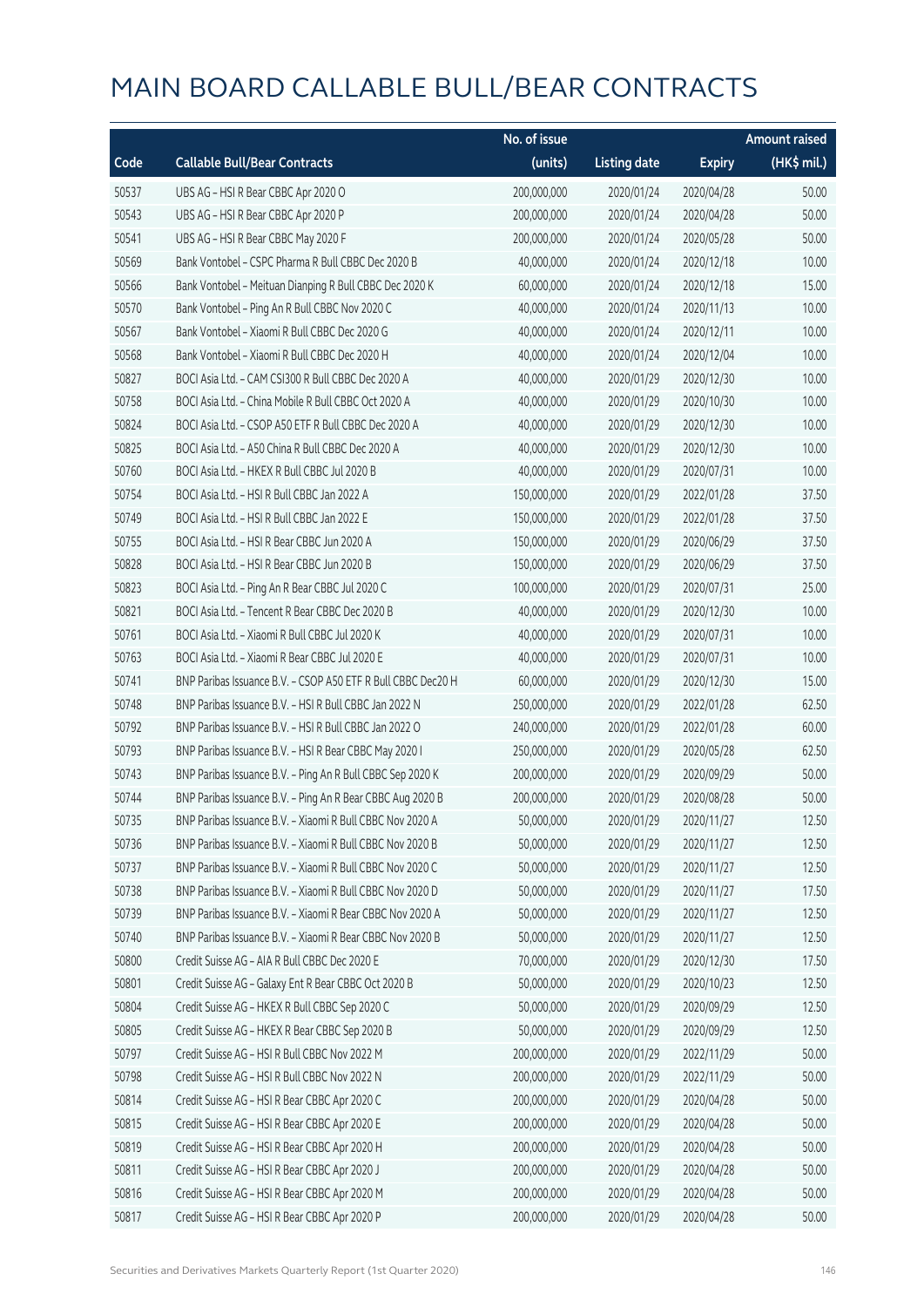|       |                                                             | No. of issue |                     |               | <b>Amount raised</b> |
|-------|-------------------------------------------------------------|--------------|---------------------|---------------|----------------------|
| Code  | <b>Callable Bull/Bear Contracts</b>                         | (units)      | <b>Listing date</b> | <b>Expiry</b> | (HK\$ mil.)          |
| 50818 | Credit Suisse AG - HSI R Bear CBBC Apr 2020 V               | 200,000,000  | 2020/01/29          | 2020/04/28    | 50.00                |
| 50810 | Credit Suisse AG - HSI R Bear CBBC Apr 2020 W               | 200,000,000  | 2020/01/29          | 2020/04/28    | 50.00                |
| 50803 | Credit Suisse AG - Ping An R Bull CBBC Nov 2020 E           | 80,000,000   | 2020/01/29          | 2020/11/20    | 20.00                |
| 50806 | Credit Suisse AG - Tencent R Bull CBBC Sep 2020 E           | 50,000,000   | 2020/01/29          | 2020/09/29    | 12.50                |
| 50807 | Credit Suisse AG - Tencent R Bear CBBC Sep 2020 B           | 50,000,000   | 2020/01/29          | 2020/09/29    | 12.50                |
| 50802 | Credit Suisse AG - Xiaomi R Bull CBBC Oct 2020 B            | 50,000,000   | 2020/01/29          | 2020/10/29    | 12.50                |
| 50716 | Bank of East Asia - AIA R Bull CBBC May 2020 D              | 60,000,000   | 2020/01/29          | 2020/05/12    | 15.00                |
| 50713 | Bank of East Asia - Geely Auto R Bear CBBC May 2020 A       | 40,000,000   | 2020/01/29          | 2020/05/12    | 10.00                |
| 50712 | Bank of East Asia - Galaxy Ent R Bear CBBC May 2020 E       | 80,000,000   | 2020/01/29          | 2020/05/12    | 20.00                |
| 50706 | Bank of East Asia - Ping An R Bull CBBC May 2020 G          | 100,000,000  | 2020/01/29          | 2020/05/04    | 25.00                |
| 50707 | Bank of East Asia - Ping An R Bear CBBC May 2020 B          | 100,000,000  | 2020/01/29          | 2020/05/04    | 25.00                |
| 50709 | Bank of East Asia - Ping An R Bear CBBC May 2020 C          | 100,000,000  | 2020/01/29          | 2020/05/04    | 25.00                |
| 50714 | Bank of East Asia - Sino Biopharm R Bull CBBC May 2020 A    | 50,000,000   | 2020/01/29          | 2020/05/12    | 12.50                |
| 50710 | Bank of East Asia - Xiaomi R Bull CBBC May 2020 B           | 40,000,000   | 2020/01/29          | 2020/05/04    | 10.00                |
| 50711 | Bank of East Asia - Xiaomi R Bear CBBC May 2020 A           | 40,000,000   | 2020/01/29          | 2020/05/04    | 10.00                |
| 50838 | Goldman Sachs SP (Asia) - HSI R Bull CBBC Jan 2023 G        | 160,000,000  | 2020/01/29          | 2023/01/30    | 40.00                |
| 50839 | Goldman Sachs SP (Asia) - HSI R Bull CBBC Jan 2023 H        | 160,000,000  | 2020/01/29          | 2023/01/30    | 40.00                |
| 50841 | Goldman Sachs SP (Asia) - HSI R Bull CBBC Jan 2023 I        | 160,000,000  | 2020/01/29          | 2023/01/30    | 40.00                |
| 50840 | Goldman Sachs SP (Asia) - HSI R Bear CBBC May 2020 T        | 160,000,000  | 2020/01/29          | 2020/05/28    | 40.00                |
| 50846 | Goldman Sachs SP (Asia) - Ping An R Bull CBBC Jun 2020 G    | 80,000,000   | 2020/01/29          | 2020/06/30    | 20.00                |
| 50842 | Goldman Sachs SP (Asia) - Tencent R Bull CBBC Jul 2020 G    | 60,000,000   | 2020/01/29          | 2020/07/30    | 15.00                |
| 50844 | Goldman Sachs SP (Asia) - Tencent R Bear CBBC Dec 2020 R    | 60,000,000   | 2020/01/29          | 2020/12/30    | 15.00                |
| 50845 | Goldman Sachs SP (Asia) - Xiaomi R Bull CBBC Jun 2020 H     | 60,000,000   | 2020/01/29          | 2020/06/30    | 15.00                |
| 50699 | HK Bank - Galaxy Ent R Bear CBBC Jun 2020 C                 | 40,000,000   | 2020/01/29          | 2020/06/08    | 10.00                |
| 50690 | HK Bank - HSI R Bull CBBC Sep 2022 M                        | 80,000,000   | 2020/01/29          | 2022/09/29    | 20.00                |
| 50732 | HK Bank - HSI R Bear CBBC May 2020 L                        | 60,000,000   | 2020/01/29          | 2020/05/28    | 15.00                |
| 50698 | HK Bank - Ping An R Bull CBBC Jul 2020 G                    | 60,000,000   | 2020/01/29          | 2020/07/06    | 15.00                |
| 50697 | HK Bank - Sino Biopharm R Bull CBBC Aug 2020 A              | 40,000,000   | 2020/01/29          | 2020/08/03    | 10.00                |
| 50691 | HK Bank - Xiaomi R Bull CBBC Jul 2020 F                     | 60,000,000   | 2020/01/29          | 2020/07/23    | 15.00                |
| 50692 | HK Bank - Xiaomi R Bear CBBC Jun 2020 B                     | 40,000,000   | 2020/01/29          | 2020/06/08    | 10.00                |
| 50693 | HK Bank - Xiaomi R Bear CBBC Jul 2020 C                     | 100,000,000  | 2020/01/29          | 2020/07/20    | 25.00                |
| 50785 | Haitong Int'l Sec - China Mobile R Bull CBBC Jun 2020 A     | 70,000,000   | 2020/01/29          | 2020/06/17    | 17.50                |
| 50786 | Haitong Int'l Sec - China Mobile R Bear CBBC Jun 2020 A     | 70,000,000   | 2020/01/29          | 2020/06/19    | 17.50                |
| 50701 | Haitong Int'l Sec - China Tower R Bull CBBC Nov 2020 A      | 120,000,000  | 2020/01/29          | 2020/11/26    | 30.00                |
| 50705 | Haitong Int'l Sec - Geely Auto R Bull CBBC May 2020 B       | 130,000,000  | 2020/01/29          | 2020/05/26    | 32.50                |
| 50700 | Haitong Int'l Sec - HSI R Bull CBBC Nov 2022 L              | 150,000,000  | 2020/01/29          | 2022/11/29    | 37.50                |
| 50788 | Haitong Int'l Sec - HSI R Bull CBBC Nov 2022 M              | 150,000,000  | 2020/01/29          | 2022/11/29    | 37.50                |
| 50789 | Haitong Int'l Sec - HSI R Bull CBBC Nov 2022 N              | 150,000,000  | 2020/01/29          | 2022/11/29    | 37.50                |
| 50790 | Haitong Int'l Sec - HSI R Bear CBBC Apr 2020 L              | 150,000,000  | 2020/01/29          | 2020/04/28    | 37.50                |
| 50791 | Haitong Int'l Sec - HSI R Bear CBBC May 2020 M              | 150,000,000  | 2020/01/29          | 2020/05/28    | 37.50                |
| 50704 | Haitong Int'l Sec - Meituan Dianping R Bull CBBC Sep 2020 A | 40,000,000   | 2020/01/29          | 2020/09/22    | 10.00                |
| 50703 | Haitong Int'l Sec - Xiaomi R Bull CBBC Jun 2020 B           | 40,000,000   | 2020/01/29          | 2020/06/16    | 10.00                |
| 50787 | Haitong Int'l Sec - Xiaomi R Bear CBBC Jun 2020 A           | 40,000,000   | 2020/01/29          | 2020/06/19    | 10.00                |
| 50768 | J P Morgan SP BV - HSI R Bull CBBC Oct 2022 X               | 200,000,000  | 2020/01/29          | 2022/10/28    | 50.00                |
| 50765 | J P Morgan SP BV - HSI R Bull CBBC Nov 2022 X               | 200,000,000  | 2020/01/29          | 2022/11/29    | 50.00                |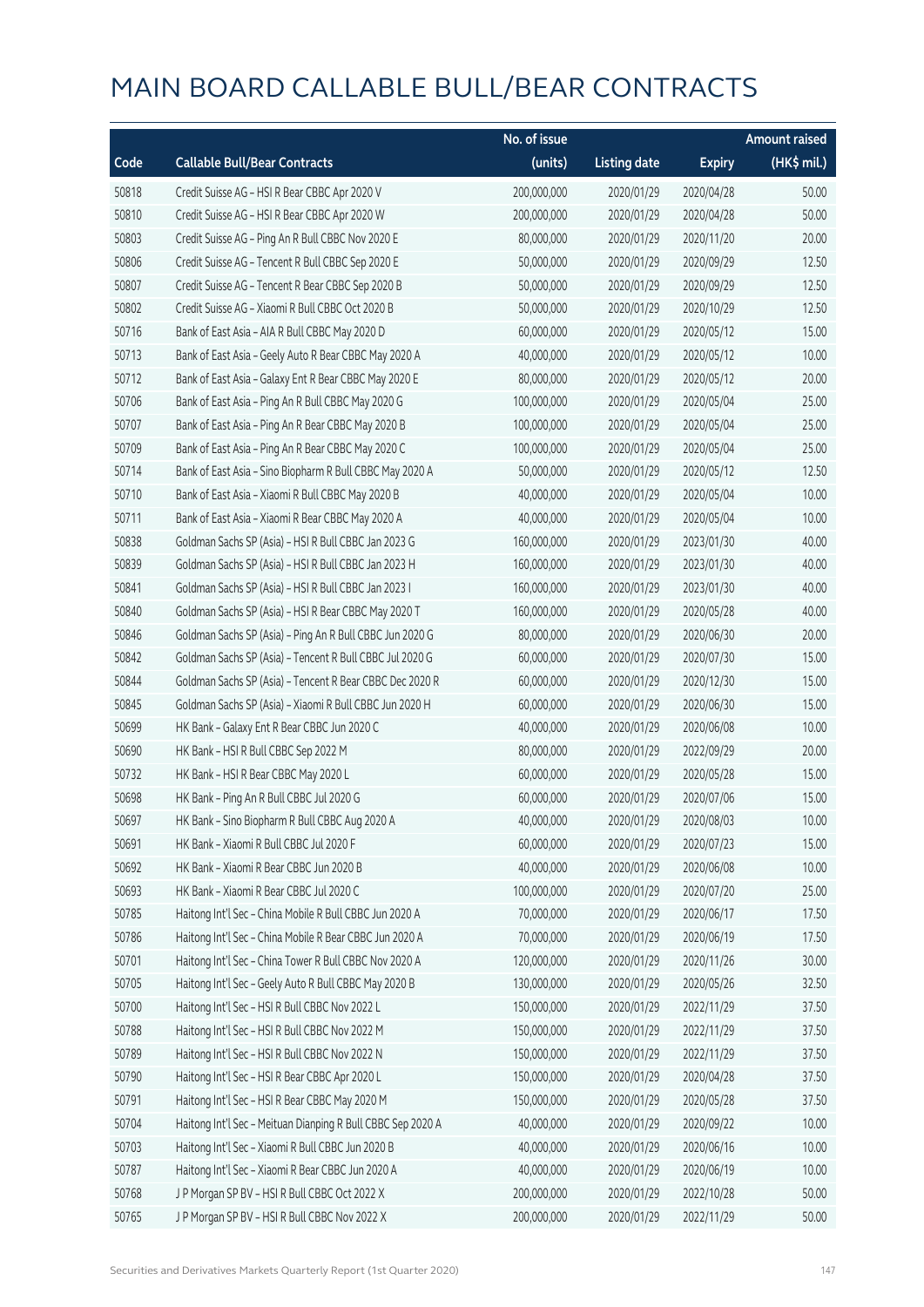|       |                                                              | No. of issue |                     |               | <b>Amount raised</b> |
|-------|--------------------------------------------------------------|--------------|---------------------|---------------|----------------------|
| Code  | <b>Callable Bull/Bear Contracts</b>                          | (units)      | <b>Listing date</b> | <b>Expiry</b> | (HK\$ mil.)          |
| 50766 | J P Morgan SP BV - HSI R Bull CBBC Nov 2022 Y                | 200,000,000  | 2020/01/29          | 2022/11/29    | 50.00                |
| 50769 | J P Morgan SP BV - HSI R Bull CBBC Nov 2022 Z                | 200,000,000  | 2020/01/29          | 2022/11/29    | 50.00                |
| 50776 | J P Morgan SP BV - HSI R Bear CBBC Apr 2020 X                | 200,000,000  | 2020/01/29          | 2020/04/28    | 50.00                |
| 50767 | J P Morgan SP BV - HSI R Bear CBBC May 2020 A                | 200,000,000  | 2020/01/29          | 2020/05/28    | 50.00                |
| 50772 | J P Morgan SP BV - HSI R Bear CBBC Jun 2020 S                | 200,000,000  | 2020/01/29          | 2020/06/29    | 50.00                |
| 50831 | Morgan Stanley Asia Products - Ch Mobile R Bull CBBC Dec20 A | 40,000,000   | 2020/01/29          | 2020/12/01    | 10.00                |
| 50832 | Morgan Stanley Asia Products - Ch Mobile R Bear CBBC Oct20 A | 40,000,000   | 2020/01/29          | 2020/10/05    | 10.00                |
| 50830 | Morgan Stanley Asia Products - Ch Mobile R Bear CBBC Dec20 A | 40,000,000   | 2020/01/29          | 2020/12/01    | 10.00                |
| 50834 | Morgan Stanley Asia Products - HSI R Bull CBBC Sep 2022 F    | 100,000,000  | 2020/01/29          | 2022/09/29    | 25.00                |
| 50835 | Morgan Stanley Asia Products - HSI R Bear CBBC May 2020 B    | 100,000,000  | 2020/01/29          | 2020/05/28    | 25.00                |
| 50864 | SG Issuer - China Mobile R Bull CBBC Sep 2020 D              | 100,000,000  | 2020/01/29          | 2020/09/30    | 25.00                |
| 50863 | SG Issuer - China Mobile R Bear CBBC Jul 2020 B              | 100,000,000  | 2020/01/29          | 2020/07/30    | 25.00                |
| 50871 | SG Issuer - CC Bank R Bull CBBC Aug 2020 J                   | 100,000,000  | 2020/01/29          | 2020/08/05    | 25.00                |
| 50866 | SG Issuer - CSPC Pharma R Bull CBBC Oct 2020 C               | 150,000,000  | 2020/01/29          | 2020/10/29    | 37.50                |
| 50850 | SG Issuer - HKEX R Bull CBBC Jul 2020 A                      | 50,000,000   | 2020/01/29          | 2020/07/30    | 12.50                |
| 50848 | SG Issuer - HSI R Bull CBBC Sep 2022 J                       | 250,000,000  | 2020/01/29          | 2022/09/29    | 62.50                |
| 50847 | SG Issuer - HSI R Bull CBBC Oct 2022 Q                       | 250,000,000  | 2020/01/29          | 2022/10/28    | 62.50                |
| 50849 | SG Issuer - HSI R Bull CBBC Oct 2022 R                       | 250,000,000  | 2020/01/29          | 2022/10/28    | 62.50                |
| 50862 | SG Issuer - HSI R Bull CBBC Oct 2022 S                       | 250,000,000  | 2020/01/29          | 2022/10/28    | 62.50                |
| 50858 | SG Issuer - HSI R Bear CBBC May 2020 B                       | 250,000,000  | 2020/01/29          | 2020/05/28    | 62.50                |
| 50859 | SG Issuer - HSI R Bear CBBC Jul 2020 D                       | 250,000,000  | 2020/01/29          | 2020/07/30    | 62.50                |
| 50860 | SG Issuer - HSI R Bear CBBC Jul 2020 E                       | 250,000,000  | 2020/01/29          | 2020/07/30    | 62.50                |
| 50861 | SG Issuer - HSI R Bear CBBC Aug 2020 D                       | 250,000,000  | 2020/01/29          | 2020/08/28    | 62.50                |
| 50851 | SG Issuer - Meituan Dianping R Bull CBBC Oct 2020 B          | 100,000,000  | 2020/01/29          | 2020/10/29    | 25.00                |
| 50852 | SG Issuer - Ping An R Bull CBBC Jul 2020 K                   | 100,000,000  | 2020/01/29          | 2020/07/30    | 25.00                |
| 50867 | SG Issuer - Ping An R Bear CBBC Jul 2020 B                   | 100,000,000  | 2020/01/29          | 2020/07/30    | 25.00                |
| 50853 | SG Issuer - SUNAC R Bull CBBC Nov 2020 B                     | 80,000,000   | 2020/01/29          | 2020/11/27    | 20.00                |
| 50868 | SG Issuer - Sunny Optical R Bull CBBC Nov 2020 A             | 40,000,000   | 2020/01/29          | 2020/11/27    | 10.00                |
| 50872 | SG Issuer - Tencent R Bull CBBC May 2020 M                   | 80,000,000   | 2020/01/29          | 2020/05/29    | 20.00                |
| 50869 | SG Issuer - Tencent R Bull CBBC Jul 2020 H                   | 80,000,000   | 2020/01/29          | 2020/07/30    | 20.00                |
| 50870 | SG Issuer - Tencent R Bear CBBC Nov 2020 L                   | 80,000,000   | 2020/01/29          | 2020/11/27    | 20.00                |
| 50857 | SG Issuer - Xiaomi R Bull CBBC Jul 2020 J                    | 60,000,000   | 2020/01/29          | 2020/07/30    | 15.00                |
| 50873 | SG Issuer - Xiaomi R Bear CBBC Jul 2020 E                    | 60,000,000   | 2020/01/29          | 2020/07/29    | 15.00                |
| 50722 | UBS AG - China Mobile R Bull CBBC Sep 2020 A                 | 50,000,000   | 2020/01/29          | 2020/09/30    | 12.50                |
| 50723 | UBS AG - China Mobile R Bear CBBC Jun 2020 A                 | 50,000,000   | 2020/01/29          | 2020/06/30    | 12.50                |
| 50721 | UBS AG - CSOP A50 ETF R Bear CBBC Dec 2020 A                 | 200,000,000  | 2020/01/29          | 2020/12/31    | 50.00                |
| 50717 | UBS AG - HSI R Bull CBBC Nov 2022 C                          | 200,000,000  | 2020/01/29          | 2022/11/29    | 50.00                |
| 50725 | UBS AG - HSI R Bull CBBC Nov 2022 D                          | 200,000,000  | 2020/01/29          | 2022/11/29    | 50.00                |
| 50727 | UBS AG - HSI R Bull CBBC Nov 2022 E                          | 200,000,000  | 2020/01/29          | 2022/11/29    | 50.00                |
| 50728 | UBS AG - HSI R Bear CBBC Apr 2020 Q                          | 200,000,000  | 2020/01/29          | 2020/04/28    | 50.00                |
| 50730 | UBS AG - HSI R Bear CBBC Apr 2020 R                          | 200,000,000  | 2020/01/29          | 2020/04/28    | 50.00                |
| 50724 | UBS AG - Link REIT R Bear CBBC May 2020 A                    | 50,000,000   | 2020/01/29          | 2020/05/29    | 12.50                |
| 50718 | UBS AG - Ping An R Bull CBBC Sep 2020 A                      | 100,000,000  | 2020/01/29          | 2020/09/30    | 25.00                |
| 50783 | Bank Vontobel - China Mobile R Bull CBBC Nov 2020 A          | 40,000,000   | 2020/01/29          | 2020/11/06    | 10.00                |
| 50784 | Bank Vontobel - China Mobile R Bull CBBC Nov 2020 B          | 40,000,000   | 2020/01/29          | 2020/11/20    | 10.00                |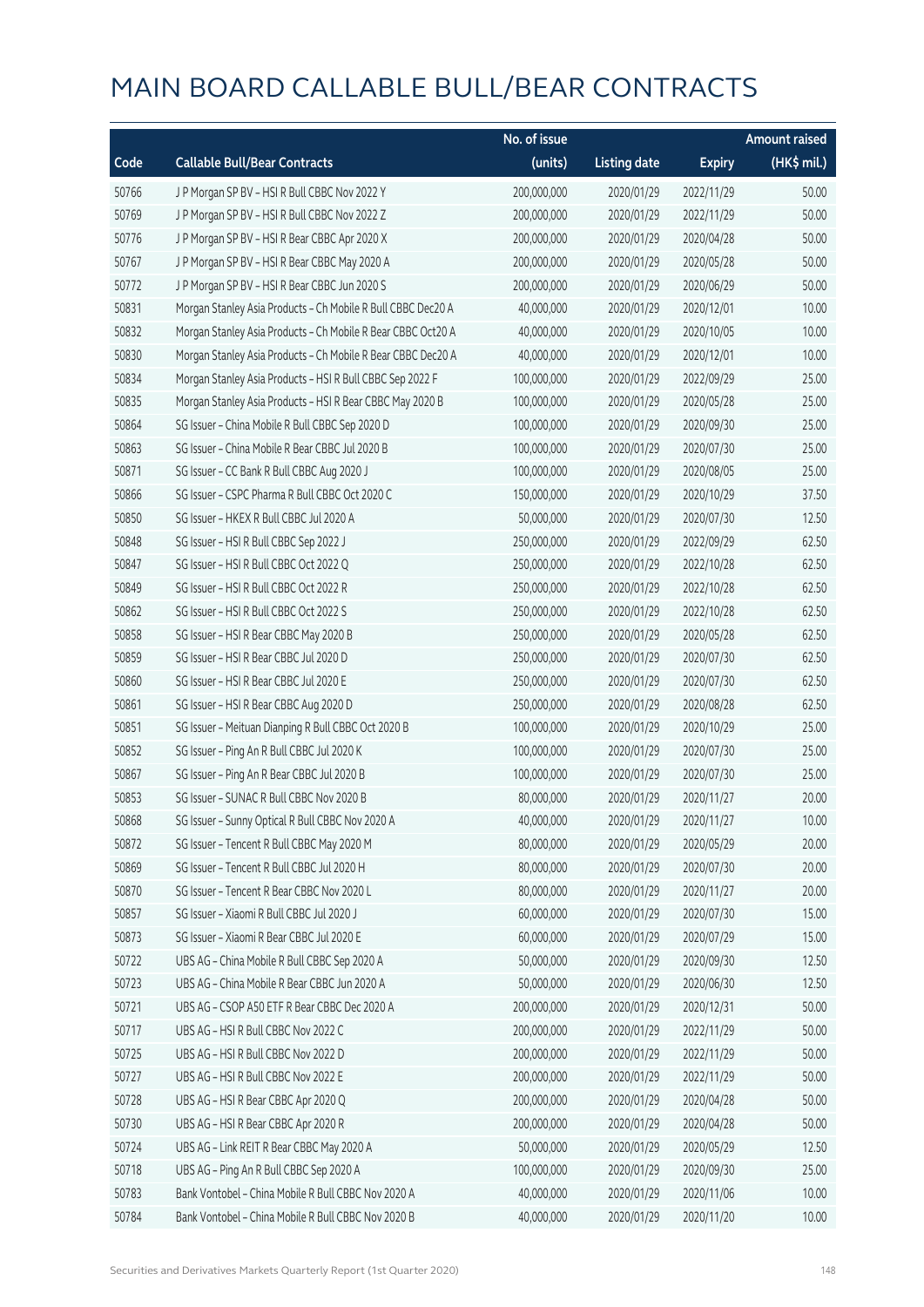|       |                                                            | No. of issue |                     |               | <b>Amount raised</b> |
|-------|------------------------------------------------------------|--------------|---------------------|---------------|----------------------|
| Code  | <b>Callable Bull/Bear Contracts</b>                        | (units)      | <b>Listing date</b> | <b>Expiry</b> | (HK\$ mil.)          |
| 50782 | Bank Vontobel - China Mobile R Bear CBBC Dec 2020 B        | 40,000,000   | 2020/01/29          | 2020/12/18    | 10.00                |
| 50781 | Bank Vontobel - Geely Auto R Bear CBBC Nov 2020 B          | 40,000,000   | 2020/01/29          | 2020/11/06    | 10.00                |
| 50778 | Bank Vontobel - Xiaomi R Bull CBBC Dec 2020 I              | 40,000,000   | 2020/01/29          | 2020/12/11    | 10.00                |
| 50777 | Bank Vontobel - Xiaomi R Bear CBBC Dec 2020 D              | 40,000,000   | 2020/01/29          | 2020/12/04    | 12.00                |
| 50983 | BOCI Asia Ltd. - HSCEI R Bull CBBC Sep 2021 B              | 100,000,000  | 2020/01/30          | 2021/09/29    | 25.00                |
| 50984 | BOCI Asia Ltd. - HSCEI R Bear CBBC May 2020 B              | 100,000,000  | 2020/01/30          | 2020/05/28    | 25.00                |
| 50880 | BOCI Asia Ltd. - HSI R Bull CBBC Jan 2022 B                | 150,000,000  | 2020/01/30          | 2022/01/28    | 37.50                |
| 50881 | BOCI Asia Ltd. - HSI R Bull CBBC Jan 2022 C                | 150,000,000  | 2020/01/30          | 2022/01/28    | 37.50                |
| 50882 | BOCI Asia Ltd. - HSI R Bull CBBC Jan 2022 F                | 150,000,000  | 2020/01/30          | 2022/01/28    | 37.50                |
| 50911 | BOCI Asia Ltd. - HSI R Bull CBBC Jan 2022 I                | 150,000,000  | 2020/01/30          | 2022/01/28    | 37.50                |
| 50914 | BOCI Asia Ltd. - HSI R Bull CBBC Jan 2022 L                | 150,000,000  | 2020/01/30          | 2022/01/28    | 37.50                |
| 50883 | BOCI Asia Ltd. - HSI R Bull CBBC Jan 2022 V                | 150,000,000  | 2020/01/30          | 2022/01/28    | 37.50                |
| 50906 | BOCI Asia Ltd. - HSI R Bear CBBC Jun 2020 C                | 150,000,000  | 2020/01/30          | 2020/06/29    | 37.50                |
| 50907 | BOCI Asia Ltd. - HSI R Bear CBBC Jun 2020 F                | 150,000,000  | 2020/01/30          | 2020/06/29    | 37.50                |
| 50908 | BOCI Asia Ltd. - HSI R Bear CBBC Jun 2020 H                | 150,000,000  | 2020/01/30          | 2020/06/29    | 37.50                |
| 50909 | BOCI Asia Ltd. - HSI R Bear CBBC Jun 2020 I                | 150,000,000  | 2020/01/30          | 2020/06/29    | 37.50                |
| 50910 | BOCI Asia Ltd. - HSI R Bear CBBC Jun 2020 J                | 150,000,000  | 2020/01/30          | 2020/06/29    | 37.50                |
| 50982 | BOCI Asia Ltd. - HSI R Bear CBBC Jun 2020 K                | 150,000,000  | 2020/01/30          | 2020/06/29    | 37.50                |
| 50985 | BOCI Asia Ltd. - Tencent R Bear CBBC Jun 2020 F            | 40,000,000   | 2020/01/30          | 2020/06/29    | 10.00                |
| 50960 | BNP Paribas Issuance B.V. - HKEX R Bull CBBC Sep 2020 I    | 50,000,000   | 2020/01/30          | 2020/09/29    | 12.50                |
| 50961 | BNP Paribas Issuance B.V. - HKEX R Bear CBBC Jul 2020 Q    | 50,000,000   | 2020/01/30          | 2020/07/30    | 12.50                |
| 50962 | BNP Paribas Issuance B.V. - HKEX R Bear CBBC Jul 2020 R    | 50,000,000   | 2020/01/30          | 2020/07/30    | 12.50                |
| 50884 | BNP Paribas Issuance B.V. - HSI R Bull CBBC Jan 2022 P     | 250,000,000  | 2020/01/30          | 2022/01/28    | 62.50                |
| 50885 | BNP Paribas Issuance B.V. - HSI R Bull CBBC Jan 2022 Q     | 250,000,000  | 2020/01/30          | 2022/01/28    | 62.50                |
| 50886 | BNP Paribas Issuance B.V. - HSI R Bull CBBC Jan 2022 R     | 250,000,000  | 2020/01/30          | 2022/01/28    | 62.50                |
| 50887 | BNP Paribas Issuance B.V. - HSI R Bull CBBC Jan 2022 S     | 250,000,000  | 2020/01/30          | 2022/01/28    | 62.50                |
| 50888 | BNP Paribas Issuance B.V. - HSI R Bull CBBC Jan 2022 T     | 250,000,000  | 2020/01/30          | 2022/01/28    | 62.50                |
| 50889 | BNP Paribas Issuance B.V. – HSI R Bull CBBC Jan 2022 U     | 250,000,000  | 2020/01/30          | 2022/01/28    | 62.50                |
| 50964 | BNP Paribas Issuance B.V. - HSI R Bull CBBC Jan 2022 V     | 250,000,000  | 2020/01/30          | 2022/01/28    | 62.50                |
| 50965 | BNP Paribas Issuance B.V. - HSI R Bull CBBC Jan 2022 W     | 250,000,000  | 2020/01/30          | 2022/01/28    | 62.50                |
| 50966 | BNP Paribas Issuance B.V. - HSI R Bull CBBC Jan 2022 X     | 240,000,000  | 2020/01/30          | 2022/01/28    | 60.00                |
| 50893 | BNP Paribas Issuance B.V. - HSI R Bear CBBC May 2020 D     | 250,000,000  | 2020/01/30          | 2020/05/28    | 62.50                |
| 50891 | BNP Paribas Issuance B.V. - HSI R Bear CBBC May 2020 J     | 250,000,000  | 2020/01/30          | 2020/05/28    | 62.50                |
| 50894 | BNP Paribas Issuance B.V. - HSI R Bear CBBC May 2020 K     | 250,000,000  | 2020/01/30          | 2020/05/28    | 62.50                |
| 50892 | BNP Paribas Issuance B.V. - HSI R Bear CBBC May 2020 L     | 250,000,000  | 2020/01/30          | 2020/05/28    | 62.50                |
| 50895 | BNP Paribas Issuance B.V. - HSI R Bear CBBC May 2020 R     | 250,000,000  | 2020/01/30          | 2020/05/28    | 62.50                |
| 50890 | BNP Paribas Issuance B.V. - HSI R Bear CBBC May 2020 X     | 250,000,000  | 2020/01/30          | 2020/05/28    | 62.50                |
| 50967 | BNP Paribas Issuance B.V. - HSI R Bear CBBC Jun 2020 E     | 250,000,000  | 2020/01/30          | 2020/06/29    | 62.50                |
| 50968 | BNP Paribas Issuance B.V. - HSI R Bear CBBC Jun 2020 F     | 250,000,000  | 2020/01/30          | 2020/06/29    | 62.50                |
| 50963 | BNP Paribas Issuance B.V. - Meituan R Bear CBBC Jul 2020 J | 50,000,000   | 2020/01/30          | 2020/07/30    | 12.50                |
| 50956 | BNP Paribas Issuance B.V. - Tencent R Bull CBBC Dec 2020 W | 50,000,000   | 2020/01/30          | 2020/12/30    | 12.50                |
| 50958 | BNP Paribas Issuance B.V. - Tencent R Bear CBBC Nov 2020 U | 50,000,000   | 2020/01/30          | 2020/11/27    | 12.50                |
| 50959 | BNP Paribas Issuance B.V. - Tencent R Bear CBBC Dec 2020 E | 50,000,000   | 2020/01/30          | 2020/12/30    | 12.50                |
| 50957 | BNP Paribas Issuance B.V. - Tencent R Bear CBBC Dec 2020 F | 50,000,000   | 2020/01/30          | 2020/12/30    | 12.50                |
| 51055 | Credit Suisse AG - AIA R Bear CBBC Dec 2020 B              | 70,000,000   | 2020/01/30          | 2020/12/07    | 17.50                |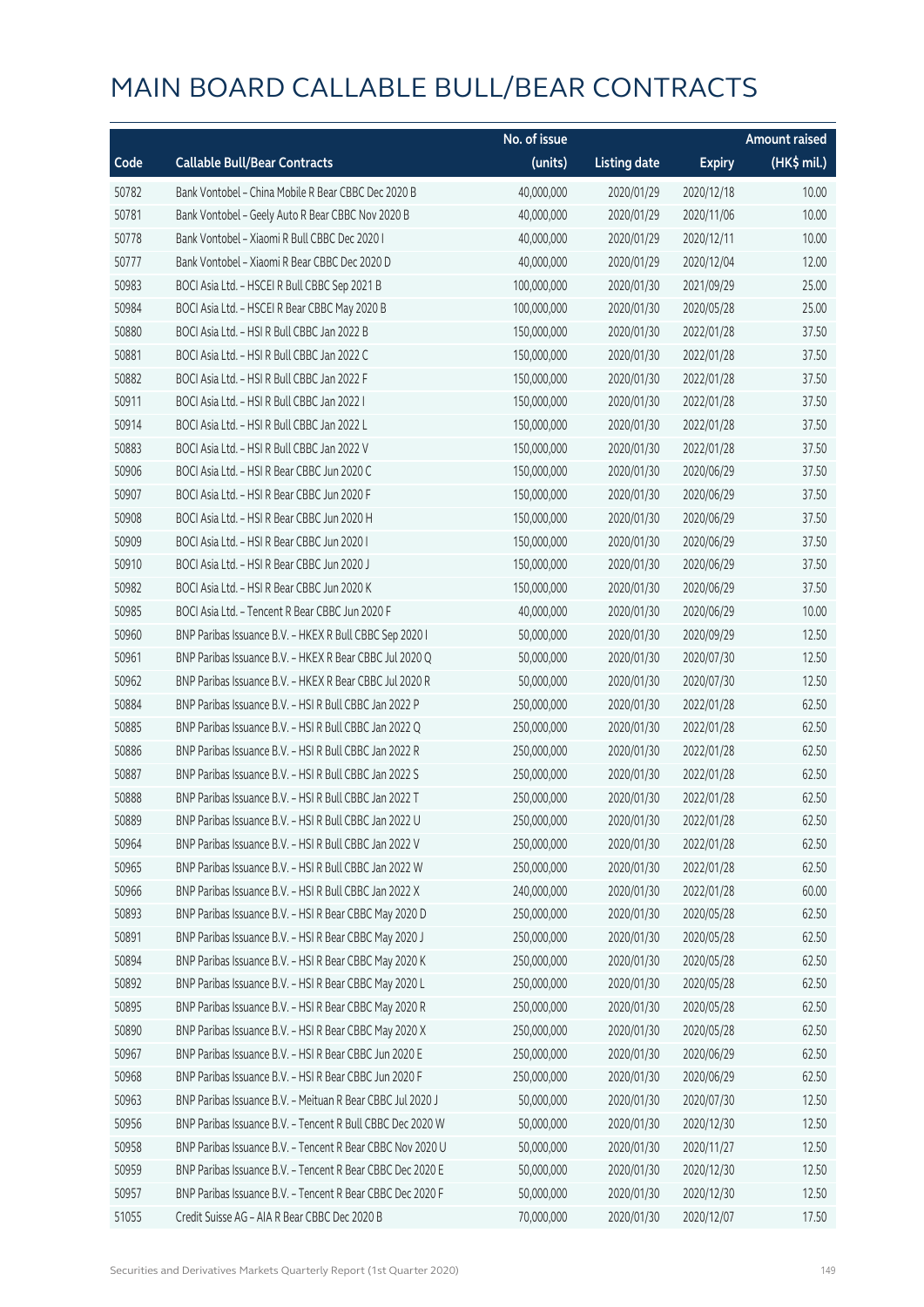|       |                                                            | No. of issue |                     |               | <b>Amount raised</b> |
|-------|------------------------------------------------------------|--------------|---------------------|---------------|----------------------|
| Code  | <b>Callable Bull/Bear Contracts</b>                        | (units)      | <b>Listing date</b> | <b>Expiry</b> | (HK\$ mil.)          |
| 51065 | Credit Suisse AG - Geely Auto R Bull CBBC Jul 2021 A       | 100,000,000  | 2020/01/30          | 2021/07/05    | 25.00                |
| 51052 | Credit Suisse AG - Geely Auto R Bear CBBC Nov 2020 B       | 100,000,000  | 2020/01/30          | 2020/11/13    | 25.00                |
| 51054 | Credit Suisse AG - HKEX R Bull CBBC Dec 2020 D             | 50,000,000   | 2020/01/30          | 2020/12/24    | 12.50                |
| 51053 | Credit Suisse AG - HKEX R Bear CBBC Dec 2020 C             | 50,000,000   | 2020/01/30          | 2020/12/01    | 12.50                |
| 51044 | Credit Suisse AG - HSI R Bull CBBC Aug 2022 A              | 200,000,000  | 2020/01/30          | 2022/08/30    | 50.00                |
| 51043 | Credit Suisse AG - HSI R Bull CBBC Oct 2022 M              | 200,000,000  | 2020/01/30          | 2022/10/28    | 50.00                |
| 51046 | Credit Suisse AG - HSI R Bull CBBC Oct 2022 N              | 200,000,000  | 2020/01/30          | 2022/10/28    | 50.00                |
| 51040 | Credit Suisse AG - HSI R Bull CBBC Nov 2022 O              | 200,000,000  | 2020/01/30          | 2022/11/29    | 50.00                |
| 51042 | Credit Suisse AG - HSI R Bull CBBC Nov 2022 P              | 200,000,000  | 2020/01/30          | 2022/11/29    | 50.00                |
| 51047 | Credit Suisse AG - HSI R Bull CBBC Nov 2022 Q              | 200,000,000  | 2020/01/30          | 2022/11/29    | 50.00                |
| 51045 | Credit Suisse AG - HSI R Bull CBBC Dec 2022 F              | 200,000,000  | 2020/01/30          | 2022/12/29    | 50.00                |
| 51056 | Credit Suisse AG - HSI R Bear CBBC May 2020 A              | 200,000,000  | 2020/01/30          | 2020/05/28    | 50.00                |
| 51058 | Credit Suisse AG - HSI R Bear CBBC May 2020 P              | 200,000,000  | 2020/01/30          | 2020/05/28    | 50.00                |
| 51060 | Credit Suisse AG - HSI R Bear CBBC May 2020 T              | 200,000,000  | 2020/01/30          | 2020/05/28    | 50.00                |
| 51057 | Credit Suisse AG - HSI R Bear CBBC Jun 2020 V              | 200,000,000  | 2020/01/30          | 2020/06/29    | 50.00                |
| 51061 | Credit Suisse AG - HSI R Bear CBBC Jun 2020 W              | 200,000,000  | 2020/01/30          | 2020/06/29    | 50.00                |
| 51066 | Credit Suisse AG - HSI R Bear CBBC Jul 2020 O              | 300,000,000  | 2020/01/30          | 2020/07/30    | 75.00                |
| 51067 | Credit Suisse AG - Meituan Dianping R Bull CBBC Oct 2020 B | 100,000,000  | 2020/01/30          | 2020/10/30    | 25.00                |
| 51068 | Credit Suisse AG - Meituan Dianping R Bear CBBC Dec 2020 A | 100,000,000  | 2020/01/30          | 2020/12/07    | 25.00                |
| 51048 | Credit Suisse AG - Ping An R Bull CBBC Dec 2020 C          | 80,000,000   | 2020/01/30          | 2020/12/29    | 20.00                |
| 51049 | Credit Suisse AG - Ping An R Bear CBBC Nov 2020 C          | 70,000,000   | 2020/01/30          | 2020/11/27    | 17.50                |
| 51050 | Credit Suisse AG - Tencent R Bull CBBC Nov 2020 D          | 50,000,000   | 2020/01/30          | 2020/11/19    | 12.50                |
| 51051 | Credit Suisse AG - Tencent R Bear CBBC Dec 2020 H          | 50,000,000   | 2020/01/30          | 2020/12/10    | 12.50                |
| 51110 | Goldman Sachs SP (Asia) - HSI R Bull CBBC Jan 2023 J       | 160,000,000  | 2020/01/30          | 2023/01/30    | 40.00                |
| 51111 | Goldman Sachs SP (Asia) - HSI R Bull CBBC Jan 2023 K       | 160,000,000  | 2020/01/30          | 2023/01/30    | 40.00                |
| 51112 | Goldman Sachs SP (Asia) - HSI R Bull CBBC Jan 2023 L       | 160,000,000  | 2020/01/30          | 2023/01/30    | 40.00                |
| 51113 | Goldman Sachs SP (Asia) - HSI R Bull CBBC Jan 2023 M       | 160,000,000  | 2020/01/30          | 2023/01/30    | 40.00                |
| 51114 | Goldman Sachs SP (Asia) - HSI R Bull CBBC Jan 2023 N       | 160,000,000  | 2020/01/30          | 2023/01/30    | 40.00                |
| 51115 | Goldman Sachs SP (Asia) - HSI R Bull CBBC Jan 2023 O       | 160,000,000  | 2020/01/30          | 2023/01/30    | 40.00                |
| 51116 | Goldman Sachs SP (Asia) - HSI R Bull CBBC Jan 2023 P       | 160,000,000  | 2020/01/30          | 2023/01/30    | 40.00                |
| 51117 | Goldman Sachs SP (Asia) - HSI R Bear CBBC May 2020 U       | 160,000,000  | 2020/01/30          | 2020/05/28    | 40.00                |
| 51118 | Goldman Sachs SP (Asia) - HSI R Bear CBBC May 2020 W       | 160,000,000  | 2020/01/30          | 2020/05/28    | 40.00                |
| 51119 | Goldman Sachs SP (Asia) - HSI R Bear CBBC May 2020 X       | 160,000,000  | 2020/01/30          | 2020/05/28    | 40.00                |
| 51120 | Goldman Sachs SP (Asia) - HSI R Bear CBBC Jun 2020 I       | 160,000,000  | 2020/01/30          | 2020/06/29    | 40.00                |
| 51121 | Goldman Sachs SP (Asia) - HSI R Bear CBBC Jun 2020 J       | 160,000,000  | 2020/01/30          | 2020/06/29    | 40.00                |
| 51122 | Goldman Sachs SP (Asia) - Tencent R Bull CBBC Jul 2020 H   | 60,000,000   | 2020/01/30          | 2020/07/30    | 15.00                |
| 51123 | Goldman Sachs SP (Asia) - Tencent R Bear CBBC Dec 2020 S   | 60,000,000   | 2020/01/30          | 2020/12/30    | 15.00                |
| 50903 | HK Bank - AIA R Bear CBBC Jul 2020 A                       | 40,000,000   | 2020/01/30          | 2020/07/31    | 10.00                |
| 50874 | HK Bank - HSI R Bull CBBC Sep 2022 N                       | 80,000,000   | 2020/01/30          | 2022/09/29    | 20.00                |
| 50875 | HK Bank - HSI R Bull CBBC Sep 2022 O                       | 100,000,000  | 2020/01/30          | 2022/09/29    | 25.00                |
| 50879 | HK Bank - HSI R Bull CBBC Sep 2022 P                       | 60,000,000   | 2020/01/30          | 2022/09/29    | 15.00                |
| 50904 | HK Bank - HSI R Bear CBBC May 2020 M                       | 80,000,000   | 2020/01/30          | 2020/05/28    | 20.00                |
| 50905 | HK Bank - HSI R Bear CBBC May 2020 N                       | 60,000,000   | 2020/01/30          | 2020/05/28    | 15.00                |
| 50878 | HK Bank - Meituan Dianping R Bull CBBC Jul 2020 D          | 40,000,000   | 2020/01/30          | 2020/07/13    | 10.00                |
| 50900 | HK Bank - Ping An R Bear CBBC Jul 2020 C                   | 50,000,000   | 2020/01/30          | 2020/07/23    | 12.50                |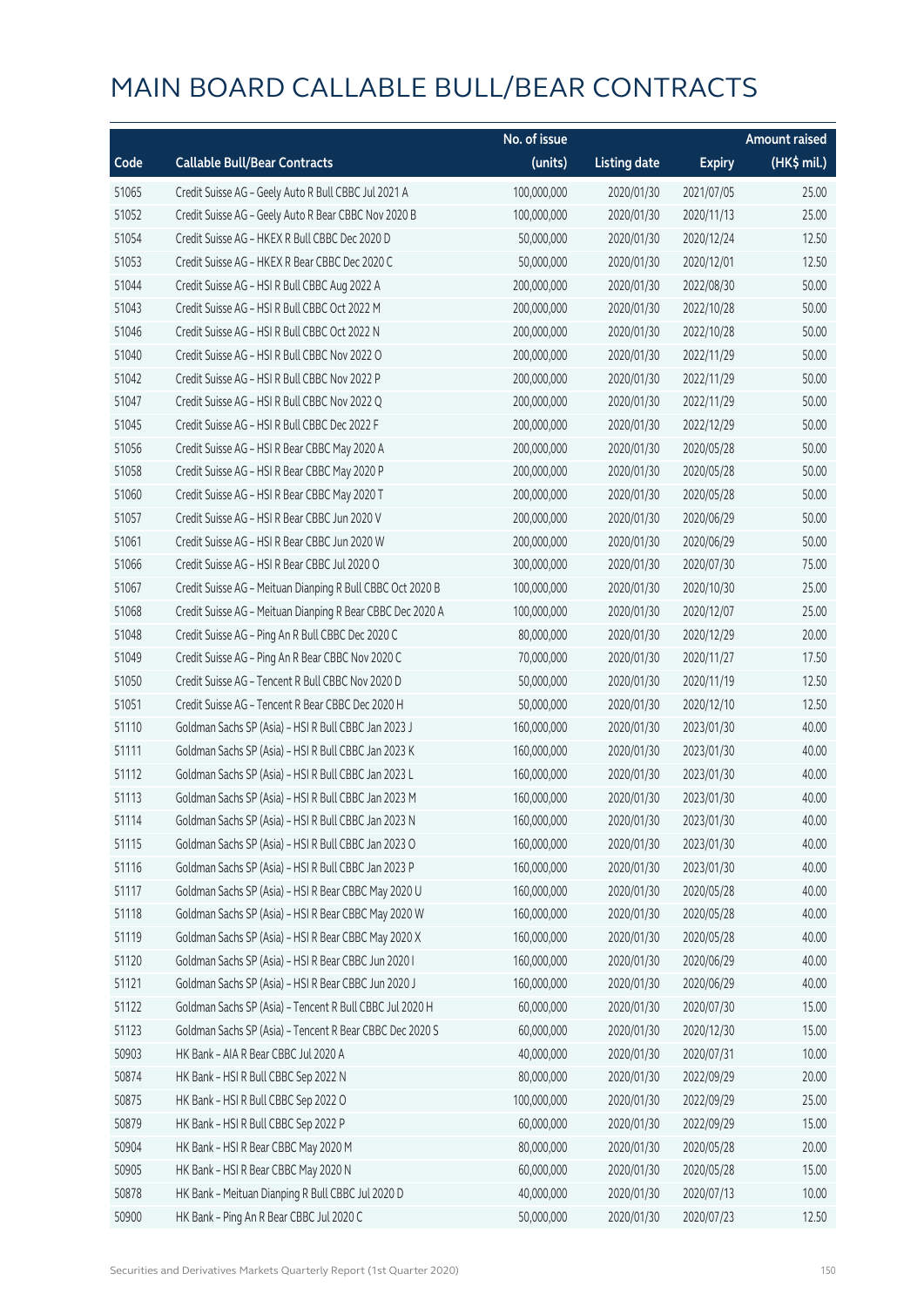|       |                                                             | No. of issue |                     |               | <b>Amount raised</b> |
|-------|-------------------------------------------------------------|--------------|---------------------|---------------|----------------------|
| Code  | <b>Callable Bull/Bear Contracts</b>                         | (units)      | <b>Listing date</b> | <b>Expiry</b> | (HK\$ mil.)          |
| 50877 | HK Bank - Tencent R Bull CBBC Jul 2020 M                    | 40,000,000   | 2020/01/30          | 2020/07/23    | 10.00                |
| 50902 | HK Bank - Tencent R Bear CBBC Jun 2020 Q                    | 40,000,000   | 2020/01/30          | 2020/06/29    | 10.00                |
| 50917 | Haitong Int'l Sec - AIA R Bull CBBC Oct 2020 B              | 50,000,000   | 2020/01/30          | 2020/10/15    | 12.50                |
| 50918 | Haitong Int'l Sec - HSI R Bull CBBC Nov 2022 O              | 150,000,000  | 2020/01/30          | 2022/11/29    | 37.50                |
| 50919 | Haitong Int'l Sec - HSI R Bull CBBC Nov 2022 P              | 150,000,000  | 2020/01/30          | 2022/11/29    | 37.50                |
| 50920 | Haitong Int'l Sec - HSI R Bull CBBC Nov 2022 Q              | 150,000,000  | 2020/01/30          | 2022/11/29    | 37.50                |
| 50921 | Haitong Int'l Sec - HSI R Bull CBBC Nov 2022 R              | 150,000,000  | 2020/01/30          | 2022/11/29    | 37.50                |
| 50923 | Haitong Int'l Sec - HSI R Bull CBBC Nov 2022 S              | 150,000,000  | 2020/01/30          | 2022/11/29    | 37.50                |
| 50969 | Haitong Int'l Sec - HSI R Bull CBBC Nov 2022 T              | 150,000,000  | 2020/01/30          | 2022/11/29    | 37.50                |
| 50971 | Haitong Int'l Sec - HSI R Bull CBBC Nov 2022 U              | 150,000,000  | 2020/01/30          | 2022/11/29    | 37.50                |
| 50977 | Haitong Int'l Sec - HSI R Bear CBBC May 2020 N              | 150,000,000  | 2020/01/30          | 2020/05/28    | 37.50                |
| 50978 | Haitong Int'l Sec - HSI R Bear CBBC May 2020 O              | 150,000,000  | 2020/01/30          | 2020/05/28    | 37.50                |
| 50979 | Haitong Int'l Sec - HSI R Bear CBBC May 2020 R              | 150,000,000  | 2020/01/30          | 2020/05/28    | 37.50                |
| 50981 | Haitong Int'l Sec - HSI R Bear CBBC Jun 2020 H              | 150,000,000  | 2020/01/30          | 2020/06/29    | 37.50                |
| 50980 | Haitong Int'l Sec - HSI R Bear CBBC Jul 2020 A              | 150,000,000  | 2020/01/30          | 2020/07/30    | 37.50                |
| 50916 | Haitong Int'l Sec - Meituan Dianping R Bull CBBC Jul 2020 E | 40,000,000   | 2020/01/30          | 2020/07/21    | 10.00                |
| 50976 | Haitong Int'l Sec - Meituan Dianping R Bear CBBC Jul 2020 B | 40,000,000   | 2020/01/30          | 2020/07/28    | 10.00                |
| 50915 | Haitong Int'l Sec - Tencent R Bull CBBC Sep 2020 H          | 40,000,000   | 2020/01/30          | 2020/09/22    | 10.00                |
| 50922 | Haitong Int'l Sec - Tencent R Bull CBBC Sep 2020 I          | 40,000,000   | 2020/01/30          | 2020/09/22    | 10.00                |
| 50972 | Haitong Int'l Sec - Tencent R Bear CBBC Aug 2020 K          | 40,000,000   | 2020/01/30          | 2020/08/11    | 10.00                |
| 50973 | Haitong Int'l Sec - Tencent R Bear CBBC Aug 2020 L          | 40,000,000   | 2020/01/30          | 2020/08/18    | 10.00                |
| 50974 | Haitong Int'l Sec - Tencent R Bear CBBC Oct 2020 D          | 40,000,000   | 2020/01/30          | 2020/10/13    | 10.00                |
| 50975 | Haitong Int'l Sec - Xiaomi R Bear CBBC Jul 2020 B           | 40,000,000   | 2020/01/30          | 2020/07/21    | 10.00                |
| 51019 | J P Morgan SP BV - HSCEI R Bear CBBC May 2020 B             | 200,000,000  | 2020/01/30          | 2020/05/28    | 50.00                |
| 50986 | J P Morgan SP BV - HSI R Bull CBBC Sep 2022 W               | 200,000,000  | 2020/01/30          | 2022/09/29    | 50.00                |
| 51010 | J P Morgan SP BV - HSI R Bull CBBC Sep 2022 X               | 200,000,000  | 2020/01/30          | 2022/09/29    | 50.00                |
| 51011 | J P Morgan SP BV - HSI R Bull CBBC Oct 2022 E               | 200,000,000  | 2020/01/30          | 2022/10/28    | 50.00                |
| 50987 | J P Morgan SP BV - HSI R Bull CBBC Oct 2022 Y               | 200,000,000  | 2020/01/30          | 2022/10/28    | 50.00                |
| 50999 | J P Morgan SP BV - HSI R Bull CBBC Oct 2022 Z               | 200,000,000  | 2020/01/30          | 2022/10/28    | 50.00                |
| 50988 | J P Morgan SP BV - HSI R Bull CBBC Nov 2022 E               | 200,000,000  | 2020/01/30          | 2022/11/29    | 50.00                |
| 50991 | J P Morgan SP BV - HSI R Bull CBBC Dec 2022 S               | 200,000,000  | 2020/01/30          | 2022/12/29    | 50.00                |
| 50994 | J P Morgan SP BV - HSI R Bull CBBC Dec 2022 T               | 200,000,000  | 2020/01/30          | 2022/12/29    | 50.00                |
| 50998 | J P Morgan SP BV - HSI R Bull CBBC Dec 2022 U               | 200,000,000  | 2020/01/30          | 2022/12/29    | 50.00                |
| 51012 | J P Morgan SP BV - HSI R Bull CBBC Dec 2022 V               | 200,000,000  | 2020/01/30          | 2022/12/29    | 50.00                |
| 51013 | J P Morgan SP BV - HSI R Bull CBBC Dec 2022 W               | 200,000,000  | 2020/01/30          | 2022/12/29    | 50.00                |
| 51014 | J P Morgan SP BV - HSI R Bull CBBC Dec 2022 X               | 200,000,000  | 2020/01/30          | 2022/12/29    | 50.00                |
| 51015 | J P Morgan SP BV - HSI R Bull CBBC Dec 2022 Y               | 200,000,000  | 2020/01/30          | 2022/12/29    | 50.00                |
| 51018 | J P Morgan SP BV - HSI R Bull CBBC Dec 2022 Z               | 200,000,000  | 2020/01/30          | 2022/12/29    | 50.00                |
| 51003 | J P Morgan SP BV - HSI R Bear CBBC Jul 2020 A               | 200,000,000  | 2020/01/30          | 2020/07/30    | 50.00                |
| 51006 | J P Morgan SP BV - HSI R Bear CBBC Jul 2020 B               | 200,000,000  | 2020/01/30          | 2020/07/30    | 50.00                |
| 51007 | J P Morgan SP BV - HSI R Bear CBBC Jul 2020 C               | 200,000,000  | 2020/01/30          | 2020/07/30    | 50.00                |
| 51008 | J P Morgan SP BV - HSI R Bear CBBC Jul 2020 D               | 200,000,000  | 2020/01/30          | 2020/07/30    | 50.00                |
| 51009 | J P Morgan SP BV - HSI R Bear CBBC Jul 2020 E               | 200,000,000  | 2020/01/30          | 2020/07/30    | 50.00                |
| 51016 | J P Morgan SP BV - HSI R Bear CBBC Jul 2020 F               | 200,000,000  | 2020/01/30          | 2020/07/30    | 50.00                |
| 51017 | J P Morgan SP BV - HSI R Bear CBBC Jul 2020 G               | 200,000,000  | 2020/01/30          | 2020/07/30    | 50.00                |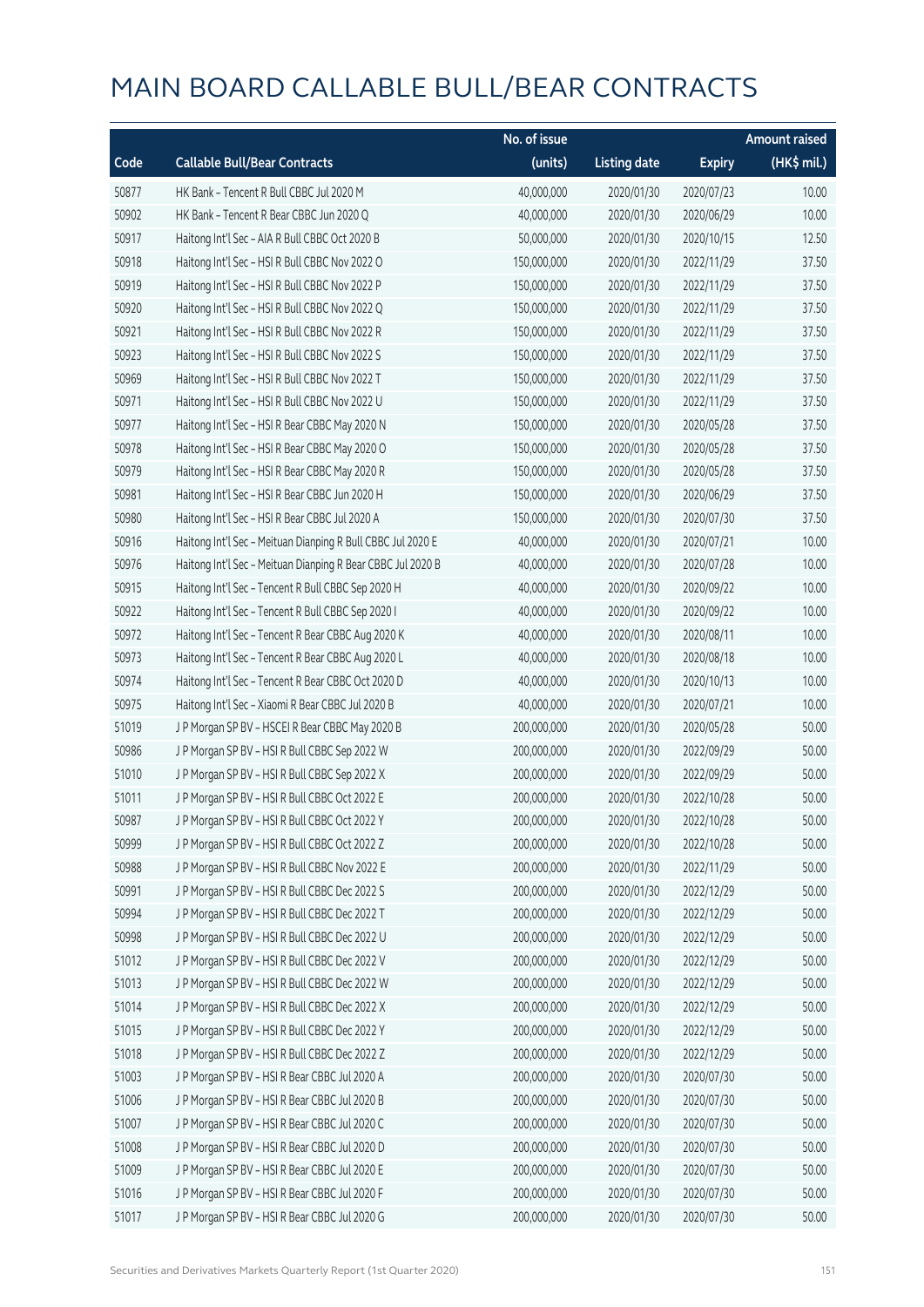|       |                                                              | No. of issue |                     |               | <b>Amount raised</b> |
|-------|--------------------------------------------------------------|--------------|---------------------|---------------|----------------------|
| Code  | <b>Callable Bull/Bear Contracts</b>                          | (units)      | <b>Listing date</b> | <b>Expiry</b> | (HK\$ mil.)          |
| 50997 | J P Morgan SP BV - Meituan Dianping R Bull CBBC Jul 2020 B   | 60,000,000   | 2020/01/30          | 2020/07/10    | 15.00                |
| 50995 | JP Morgan SP BV - Tencent R Bull CBBC May 2020 S             | 50,000,000   | 2020/01/30          | 2020/05/15    | 12.50                |
| 50996 | J P Morgan SP BV - Tencent R Bull CBBC Jun 2020 M            | 50,000,000   | 2020/01/30          | 2020/06/12    | 12.50                |
| 51001 | J P Morgan SP BV - Tencent R Bear CBBC Jun 2020 O            | 50,000,000   | 2020/01/30          | 2020/06/12    | 12.50                |
| 51002 | J P Morgan SP BV - Tencent R Bear CBBC Jun 2020 P            | 50,000,000   | 2020/01/30          | 2020/06/19    | 12.50                |
| 51033 | Morgan Stanley Asia Products - AIA R Bull CBBC Jun 2020 A    | 40,000,000   | 2020/01/30          | 2020/06/18    | 10.00                |
| 51034 | Morgan Stanley Asia Products - AIA R Bear CBBC Dec 2020 B    | 40,000,000   | 2020/01/30          | 2020/12/11    | 10.00                |
| 51035 | Morgan Stanley Asia Products - CNOOC R Bull CBBC Jul 2020 A  | 40,000,000   | 2020/01/30          | 2020/07/08    | 10.00                |
| 51037 | Morgan Stanley Asia Products - CNOOC R Bear CBBC May 2020 A  | 40,000,000   | 2020/01/30          | 2020/05/08    | 10.00                |
| 50899 | Morgan Stanley Asia Products - HSI R Bull CBBC Sep 2022 G    | 100,000,000  | 2020/01/30          | 2022/09/29    | 25.00                |
| 50896 | Morgan Stanley Asia Products - HSI R Bull CBBC Oct 2022 A    | 100,000,000  | 2020/01/30          | 2022/10/28    | 25.00                |
| 50897 | Morgan Stanley Asia Products - HSI R Bull CBBC Oct 2022 B    | 100,000,000  | 2020/01/30          | 2022/10/28    | 25.00                |
| 50898 | Morgan Stanley Asia Products - HSI R Bull CBBC Oct 2022 C    | 100,000,000  | 2020/01/30          | 2022/10/28    | 25.00                |
| 51031 | Morgan Stanley Asia Products - HSI R Bull CBBC Oct 2022 D    | 100,000,000  | 2020/01/30          | 2022/10/28    | 25.00                |
| 51030 | Morgan Stanley Asia Products - HSI R Bear CBBC May 2020 G    | 100,000,000  | 2020/01/30          | 2020/05/28    | 25.00                |
| 51032 | Morgan Stanley Asia Products - HSI R Bear CBBC May 2020 H    | 100,000,000  | 2020/01/30          | 2020/05/28    | 25.00                |
| 51027 | Morgan Stanley Asia Products - HSI R Bear CBBC Jun 2020 H    | 100,000,000  | 2020/01/30          | 2020/06/29    | 25.00                |
| 51029 | Morgan Stanley Asia Products - HSI R Bear CBBC Jun 2020 I    | 100,000,000  | 2020/01/30          | 2020/06/29    | 25.00                |
| 51038 | Morgan Stanley Asia Products - Tencent R Bear CBBC Dec2020 D | 50,000,000   | 2020/01/30          | 2020/12/30    | 12.50                |
| 51039 | Morgan Stanley Asia Products - Tencent R Bear CBBC Dec2020 E | 50,000,000   | 2020/01/30          | 2020/12/15    | 12.50                |
| 51069 | SG Issuer - AIA R Bull CBBC Oct 2020 B                       | 60,000,000   | 2020/01/30          | 2020/10/30    | 15.00                |
| 51070 | SG Issuer - China Life R Bull CBBC Jul 2020 G                | 40,000,000   | 2020/01/30          | 2020/07/30    | 10.00                |
| 51109 | SG Issuer - CSOP A50 ETF R Bull CBBC Jan 2021 A              | 100,000,000  | 2020/01/30          | 2021/01/28    | 25.00                |
| 51095 | SG Issuer - CSOP A50 ETF R Bull CBBC Feb 2021 B              | 100,000,000  | 2020/01/30          | 2021/02/23    | 25.00                |
| 51072 | SG Issuer - Geely Auto R Bull CBBC Jul 2020 N                | 40,000,000   | 2020/01/30          | 2020/07/30    | 10.00                |
| 51071 | SG Issuer - Galaxy Ent R Bull CBBC Jul 2020 B                | 100,000,000  | 2020/01/30          | 2020/07/30    | 25.00                |
| 51073 | SG Issuer - HKEX R Bull CBBC Jun 2020 K                      | 50,000,000   | 2020/01/30          | 2020/06/30    | 12.50                |
| 51087 | SG Issuer - HSI R Bull CBBC Sep 2022 K                       | 250,000,000  | 2020/01/30          | 2022/09/29    | 62.50                |
| 51081 | SG Issuer - HSI R Bull CBBC Oct 2022 T                       | 250,000,000  | 2020/01/30          | 2022/10/28    | 62.50                |
| 51082 | SG Issuer - HSI R Bull CBBC Oct 2022 U                       | 250,000,000  | 2020/01/30          | 2022/10/28    | 62.50                |
| 51083 | SG Issuer - HSI R Bull CBBC Oct 2022 V                       | 250,000,000  | 2020/01/30          | 2022/10/28    | 62.50                |
| 51102 | SG Issuer - HSI R Bull CBBC Oct 2022 W                       | 250,000,000  | 2020/01/30          | 2022/10/28    | 62.50                |
| 51090 | SG Issuer - HSI R Bull CBBC Nov 2022 A                       | 250,000,000  | 2020/01/30          | 2022/11/29    | 62.50                |
| 51088 | SG Issuer - HSI R Bull CBBC Nov 2022 B                       | 250,000,000  | 2020/01/30          | 2022/11/29    | 62.50                |
| 51091 | SG Issuer - HSI R Bull CBBC Nov 2022 C                       | 250,000,000  | 2020/01/30          | 2022/11/29    | 62.50                |
| 51089 | SG Issuer - HSI R Bull CBBC Nov 2022 R                       | 250,000,000  | 2020/01/30          | 2022/11/29    | 62.50                |
| 51084 | SG Issuer - HSI R Bull CBBC Nov 2022 Y                       | 250,000,000  | 2020/01/30          | 2022/11/29    | 62.50                |
| 51085 | SG Issuer - HSI R Bull CBBC Nov 2022 Z                       | 250,000,000  | 2020/01/30          | 2022/11/29    | 62.50                |
| 51096 | SG Issuer - HSI R Bear CBBC May 2020 D                       | 250,000,000  | 2020/01/30          | 2020/05/28    | 62.50                |
| 51097 | SG Issuer - HSI R Bear CBBC Jul 2020 F                       | 250,000,000  | 2020/01/30          | 2020/07/30    | 62.50                |
| 51098 | SG Issuer - HSI R Bear CBBC Jul 2020 G                       | 250,000,000  | 2020/01/30          | 2020/07/30    | 62.50                |
| 51099 | SG Issuer - HSI R Bear CBBC Aug 2020 E                       | 250,000,000  | 2020/01/30          | 2020/08/28    | 62.50                |
| 51100 | SG Issuer - HSI R Bear CBBC Aug 2020 F                       | 250,000,000  | 2020/01/30          | 2020/08/28    | 62.50                |
| 51101 | SG Issuer - HSI R Bear CBBC Aug 2020 G                       | 250,000,000  | 2020/01/30          | 2020/08/28    | 62.50                |
| 51077 | SG Issuer - Meituan Dianping R Bull CBBC Nov 2020 C          | 100,000,000  | 2020/01/30          | 2020/11/27    | 25.00                |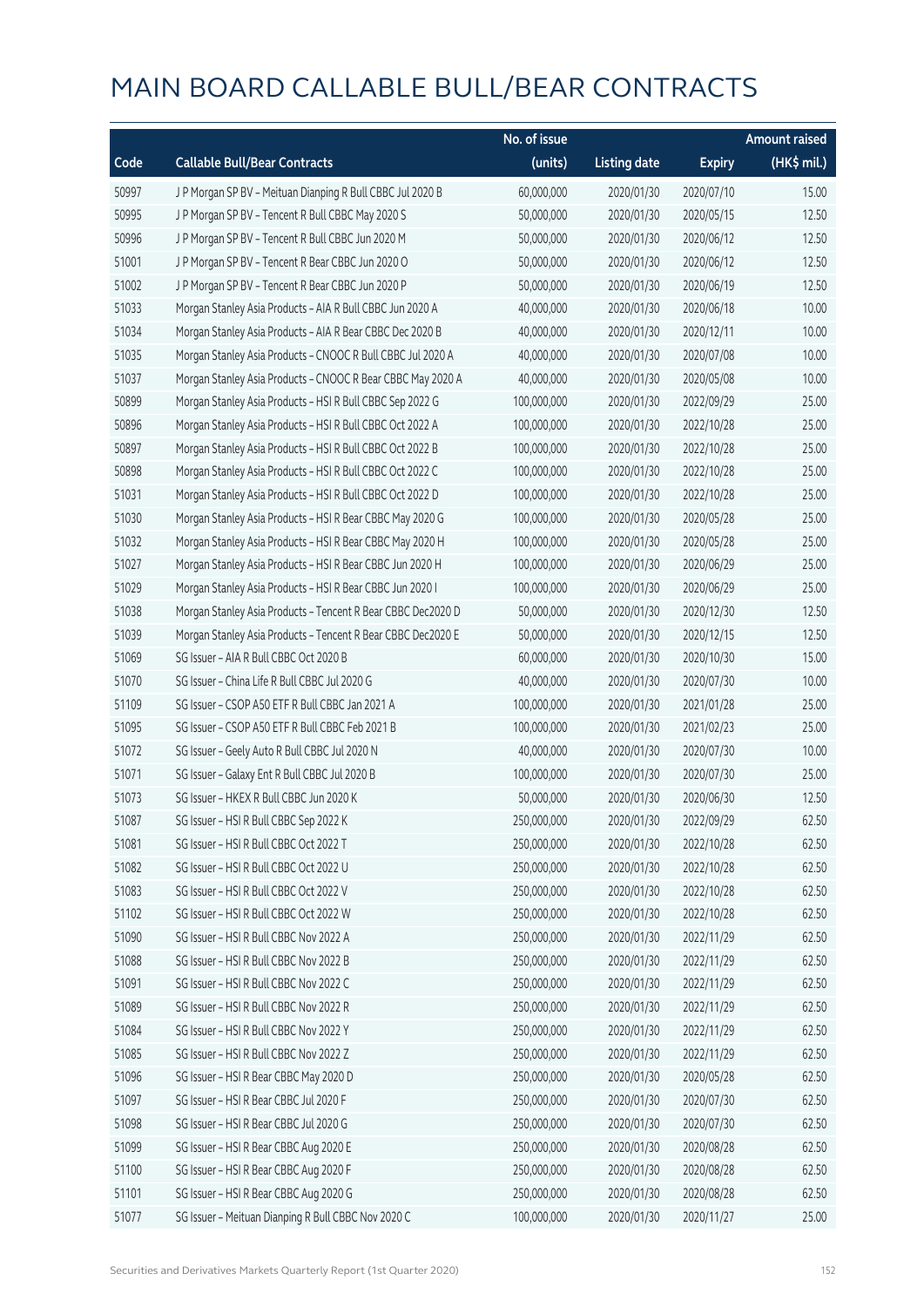|       |                                                         | No. of issue |                     |               | <b>Amount raised</b> |
|-------|---------------------------------------------------------|--------------|---------------------|---------------|----------------------|
| Code  | <b>Callable Bull/Bear Contracts</b>                     | (units)      | <b>Listing date</b> | <b>Expiry</b> | (HK\$ mil.)          |
| 51103 | SG Issuer - Meituan Dianping R Bull CBBC Nov 2020 D     | 100,000,000  | 2020/01/30          | 2020/11/27    | 25.00                |
| 51078 | SG Issuer - Ping An R Bull CBBC Aug 2020 M              | 100,000,000  | 2020/01/30          | 2020/08/07    | 25.00                |
| 51092 | SG Issuer - Ping An R Bull CBBC Sep 2020 A              | 100,000,000  | 2020/01/30          | 2020/09/29    | 25.00                |
| 51104 | SG Issuer - Ping An R Bull CBBC Oct 2020 B              | 100,000,000  | 2020/01/30          | 2020/10/29    | 25.00                |
| 51079 | SG Issuer - Tencent R Bull CBBC Jun 2020 S              | 80,000,000   | 2020/01/30          | 2020/06/30    | 20.00                |
| 51105 | SG Issuer - Tencent R Bull CBBC Jul 2020 I              | 80,000,000   | 2020/01/30          | 2020/07/29    | 20.00                |
| 51106 | SG Issuer - Tencent R Bull CBBC Jul 2020 J              | 80,000,000   | 2020/01/30          | 2020/07/30    | 20.00                |
| 51093 | SG Issuer - Tencent R Bear CBBC Oct 2020 B              | 80,000,000   | 2020/01/30          | 2020/10/30    | 20.00                |
| 51094 | SG Issuer - Tencent R Bear CBBC Dec 2020 R              | 80,000,000   | 2020/01/30          | 2020/12/30    | 20.00                |
| 51108 | SG Issuer - Xiaomi R Bull CBBC Jul 2020 K               | 60,000,000   | 2020/01/30          | 2020/07/30    | 15.00                |
| 51107 | SG Issuer - Xiaomi R Bear CBBC Jun 2020 C               | 60,000,000   | 2020/01/30          | 2020/06/29    | 15.00                |
| 50935 | UBS AG - CM Bank R Bull CBBC Dec 2020 A                 | 100,000,000  | 2020/01/30          | 2020/12/31    | 25.00                |
| 50936 | UBS AG - CM Bank R Bear CBBC Dec 2020 A                 | 100,000,000  | 2020/01/30          | 2020/12/31    | 25.00                |
| 50933 | UBS AG - Geely Auto R Bull CBBC Mar 2021 A              | 100,000,000  | 2020/01/30          | 2021/03/31    | 25.00                |
| 50934 | UBS AG - Geely Auto R Bear CBBC Dec 2020 A              | 100,000,000  | 2020/01/30          | 2020/12/31    | 25.00                |
| 50929 | UBS AG - HSI R Bull CBBC Oct 2022 A                     | 200,000,000  | 2020/01/30          | 2022/10/28    | 50.00                |
| 50939 | UBS AG - HSI R Bull CBBC Oct 2022 B                     | 200,000,000  | 2020/01/30          | 2022/10/28    | 50.00                |
| 50940 | UBS AG - HSI R Bull CBBC Oct 2022 C                     | 200,000,000  | 2020/01/30          | 2022/10/28    | 50.00                |
| 50941 | UBS AG - HSI R Bull CBBC Oct 2022 D                     | 200,000,000  | 2020/01/30          | 2022/10/28    | 50.00                |
| 50942 | UBS AG - HSI R Bull CBBC Oct 2022 F                     | 200,000,000  | 2020/01/30          | 2022/10/28    | 50.00                |
| 50928 | UBS AG - HSI R Bull CBBC Oct 2022 P                     | 200,000,000  | 2020/01/30          | 2022/10/28    | 50.00                |
| 50924 | UBS AG - HSI R Bull CBBC Oct 2022 X                     | 200,000,000  | 2020/01/30          | 2022/10/28    | 50.00                |
| 50925 | UBS AG - HSI R Bull CBBC Oct 2022 Y                     | 200,000,000  | 2020/01/30          | 2022/10/28    | 50.00                |
| 50926 | UBS AG - HSI R Bull CBBC Oct 2022 Z                     | 200,000,000  | 2020/01/30          | 2022/10/28    | 50.00                |
| 50943 | UBS AG - HSI R Bear CBBC May 2020 G                     | 200,000,000  | 2020/01/30          | 2020/05/28    | 50.00                |
| 50944 | UBS AG - HSI R Bear CBBC May 2020 H                     | 200,000,000  | 2020/01/30          | 2020/05/28    | 50.00                |
| 50945 | UBS AG - HSI R Bear CBBC May 2020 I                     | 200,000,000  | 2020/01/30          | 2020/05/28    | 50.00                |
| 50946 | UBS AG - HSI R Bear CBBC May 2020 J                     | 200,000,000  | 2020/01/30          | 2020/05/28    | 50.00                |
| 50948 | UBS AG - HSI R Bear CBBC May 2020 K                     | 200,000,000  | 2020/01/30          | 2020/05/28    | 50.00                |
| 50931 | UBS AG - Meituan Dianping R Bull CBBC May 2020 B        | 50,000,000   | 2020/01/30          | 2020/05/29    | 12.50                |
| 50955 | UBS AG - Meituan Dianping R Bear CBBC Jun 2020 B        | 50,000,000   | 2020/01/30          | 2020/06/29    | 12.50                |
| 50953 | UBS AG - Ping An R Bull CBBC Jun 2020 C                 | 100,000,000  | 2020/01/30          | 2020/06/29    | 25.00                |
| 50954 | UBS AG - Ping An R Bear CBBC Jun 2020 A                 | 100,000,000  | 2020/01/30          | 2020/06/29    | 25.00                |
| 50937 | UBS AG - Sunny Optical R Bull CBBC Mar 2021 A           | 150,000,000  | 2020/01/30          | 2021/03/31    | 37.50                |
| 50938 | UBS AG - Sunny Optical R Bear CBBC Mar 2021 A           | 150,000,000  | 2020/01/30          | 2021/03/31    | 37.50                |
| 50932 | UBS AG - Tencent R Bull CBBC Jun 2020 J                 | 200,000,000  | 2020/01/30          | 2020/06/11    | 50.00                |
| 50930 | UBS AG - Tencent R Bull CBBC Sep 2020 B                 | 200,000,000  | 2020/01/30          | 2020/09/30    | 50.00                |
| 50950 | UBS AG - Tencent R Bear CBBC May 2020 E                 | 40,000,000   | 2020/01/30          | 2020/05/29    | 10.00                |
| 50952 | UBS AG - Tencent R Bear CBBC Jun 2020 M                 | 200,000,000  | 2020/01/30          | 2020/06/29    | 50.00                |
| 51020 | Bank Vontobel - China Life R Bull CBBC Dec 2020 C       | 40,000,000   | 2020/01/30          | 2020/12/04    | 10.00                |
| 51024 | Bank Vontobel - HSI R Bull CBBC Dec 2021 U              | 80,000,000   | 2020/01/30          | 2021/12/30    | 20.00                |
| 51025 | Bank Vontobel - HSI R Bull CBBC Dec 2021 V              | 80,000,000   | 2020/01/30          | 2021/12/30    | 20.00                |
| 51022 | Bank Vontobel - Meituan Dianping R Bull CBBC Jan 2021 B | 60,000,000   | 2020/01/30          | 2021/01/22    | 15.00                |
| 51021 | Bank Vontobel - Sunny Optical R Bull CBBC Dec 2020 C    | 40,000,000   | 2020/01/30          | 2020/12/11    | 10.00                |
| 51026 | Bank Vontobel - Tencent R Bear CBBC Nov 2020 E          | 80,000,000   | 2020/01/30          | 2020/11/20    | 20.00                |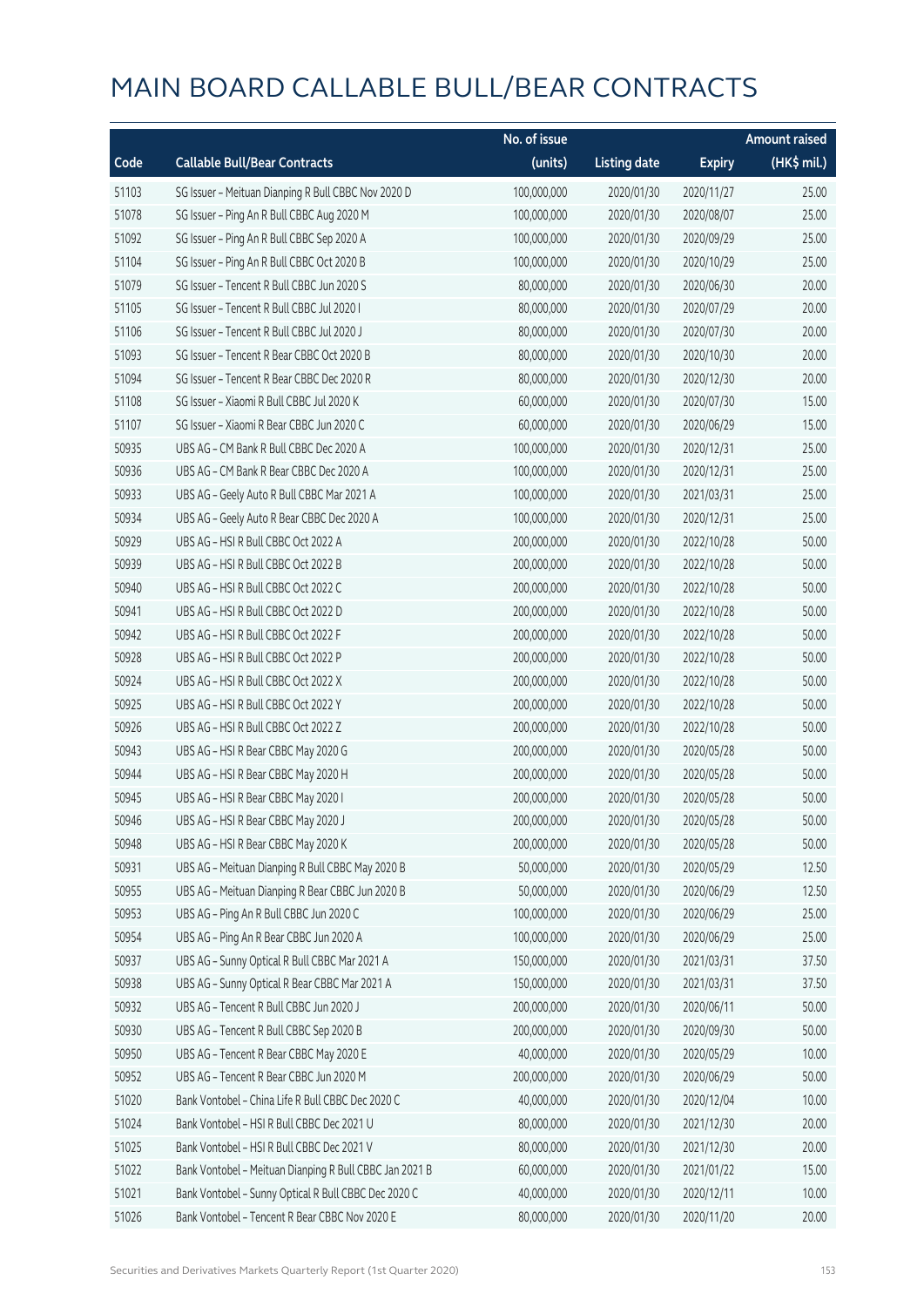|       |                                                          | No. of issue |                     |               | <b>Amount raised</b> |
|-------|----------------------------------------------------------|--------------|---------------------|---------------|----------------------|
| Code  | <b>Callable Bull/Bear Contracts</b>                      | (units)      | <b>Listing date</b> | <b>Expiry</b> | (HK\$ mil.)          |
| 51023 | Bank Vontobel - Xiaomi R Bull CBBC Jan 2021 A            | 40,000,000   | 2020/01/30          | 2021/01/15    | 10.00                |
| 51028 | Bank Vontobel - Xiaomi R Bear CBBC Nov 2020 E            | 40,000,000   | 2020/01/30          | 2020/11/20    | 10.00                |
| 51162 | BOCI Asia Ltd. - HSI R Bull CBBC Jan 2022 M              | 150,000,000  | 2020/01/31          | 2022/01/28    | 37.50                |
| 51163 | BOCI Asia Ltd. - HSI R Bull CBBC Jan 2022 N              | 150,000,000  | 2020/01/31          | 2022/01/28    | 37.50                |
| 51164 | BOCI Asia Ltd. - HSI R Bear CBBC Jun 2020 L              | 150,000,000  | 2020/01/31          | 2020/06/29    | 37.50                |
| 51165 | BOCI Asia Ltd. - HSI R Bear CBBC Jun 2020 M              | 150,000,000  | 2020/01/31          | 2020/06/29    | 37.50                |
| 51226 | BNP Paribas Issuance B.V. - HSI R Bull CBBC Jan 2022 Y   | 240,000,000  | 2020/01/31          | 2022/01/28    | 60.00                |
| 51227 | BNP Paribas Issuance B.V. - HSI R Bear CBBC Jun 2020 I   | 240,000,000  | 2020/01/31          | 2020/06/29    | 60.00                |
| 51220 | Credit Suisse AG - China Life R Bull CBBC Dec 2020 B     | 100,000,000  | 2020/01/31          | 2020/12/21    | 25.00                |
| 51223 | Credit Suisse AG - China Life R Bull CBBC Dec 2020 C     | 100,000,000  | 2020/01/31          | 2020/12/04    | 25.00                |
| 51224 | Credit Suisse AG - HKEX R Bull CBBC Dec 2020 E           | 50,000,000   | 2020/01/31          | 2020/12/11    | 12.50                |
| 51222 | Credit Suisse AG - HSI R Bull CBBC Apr 2022 A            | 200,000,000  | 2020/01/31          | 2022/04/28    | 50.00                |
| 51219 | Credit Suisse AG - HSI R Bull CBBC Jun 2022 A            | 200,000,000  | 2020/01/31          | 2022/06/29    | 50.00                |
| 51218 | Credit Suisse AG - HSI R Bull CBBC Sep 2022 I            | 200,000,000  | 2020/01/31          | 2022/09/29    | 50.00                |
| 51215 | Credit Suisse AG - HSI R Bull CBBC Nov 2022 R            | 200,000,000  | 2020/01/31          | 2022/11/29    | 50.00                |
| 51221 | Credit Suisse AG - HSI R Bull CBBC Dec 2022 G            | 200,000,000  | 2020/01/31          | 2022/12/29    | 50.00                |
| 51210 | Credit Suisse AG - HSI R Bear CBBC May 2020 U            | 200,000,000  | 2020/01/31          | 2020/05/28    | 50.00                |
| 51213 | Credit Suisse AG - HSI R Bear CBBC May 2020 V            | 200,000,000  | 2020/01/31          | 2020/05/28    | 50.00                |
| 51214 | Credit Suisse AG - HSI R Bear CBBC May 2020 W            | 200,000,000  | 2020/01/31          | 2020/05/28    | 50.00                |
| 51209 | Credit Suisse AG - HSI R Bear CBBC Jun 2020 X            | 200,000,000  | 2020/01/31          | 2020/06/29    | 50.00                |
| 51211 | Credit Suisse AG - HSI R Bear CBBC Jun 2020 Y            | 200,000,000  | 2020/01/31          | 2020/06/29    | 50.00                |
| 51216 | Credit Suisse AG - HSI R Bear CBBC Jul 2020 P            | 300,000,000  | 2020/01/31          | 2020/07/30    | 75.00                |
| 51225 | Credit Suisse AG - Tencent R Bull CBBC Nov 2020 E        | 50,000,000   | 2020/01/31          | 2020/11/18    | 12.50                |
| 51256 | Goldman Sachs SP (Asia) - HSI R Bull CBBC Oct 2022 C     | 160,000,000  | 2020/01/31          | 2022/10/28    | 40.00                |
| 51252 | Goldman Sachs SP (Asia) - HSI R Bull CBBC Oct 2022 G     | 160,000,000  | 2020/01/31          | 2022/10/28    | 40.00                |
| 51253 | Goldman Sachs SP (Asia) - HSI R Bull CBBC Oct 2022 H     | 160,000,000  | 2020/01/31          | 2022/10/28    | 40.00                |
| 51246 | Goldman Sachs SP (Asia) - HSI R Bear CBBC Jun 2020 K     | 160,000,000  | 2020/01/31          | 2020/06/29    | 40.00                |
| 51247 | Goldman Sachs SP (Asia) - HSI R Bear CBBC Jun 2020 L     | 160,000,000  | 2020/01/31          | 2020/06/29    | 40.00                |
| 51248 | Goldman Sachs SP (Asia) - HSI R Bear CBBC Jun 2020 M     | 160,000,000  | 2020/01/31          | 2020/06/29    | 40.00                |
| 51250 | Goldman Sachs SP (Asia) - HSI R Bear CBBC Jun 2020 N     | 160,000,000  | 2020/01/31          | 2020/06/29    | 40.00                |
| 51251 | Goldman Sachs SP (Asia) - HSI R Bear CBBC Jun 2020 O     | 160,000,000  | 2020/01/31          | 2020/06/29    | 40.00                |
| 51261 | Goldman Sachs SP (Asia) - Meituan R Bull CBBC Jun 2020 I | 60,000,000   | 2020/01/31          | 2020/06/30    | 15.00                |
| 51262 | Goldman Sachs SP (Asia) - Ping An R Bull CBBC Jun 2020 H | 80,000,000   | 2020/01/31          | 2020/06/30    | 20.00                |
| 51258 | Goldman Sachs SP (Asia) - Tencent R Bull CBBC Jul 2020 I | 60,000,000   | 2020/01/31          | 2020/07/30    | 15.00                |
| 51259 | Goldman Sachs SP (Asia) - Tencent R Bear CBBC Dec 2020 T | 60,000,000   | 2020/01/31          | 2020/12/30    | 15.00                |
| 51260 | Goldman Sachs SP (Asia) - Xiaomi R Bull CBBC Jun 2020 I  | 60,000,000   | 2020/01/31          | 2020/06/30    | 15.00                |
| 51136 | HK Bank - CSOP A50 ETF R Bull CBBC Jun 2020 E            | 40,000,000   | 2020/01/31          | 2020/06/15    | 10.00                |
| 51134 | HK Bank - Geely Auto R Bear CBBC Jul 2020 B              | 40,000,000   | 2020/01/31          | 2020/07/13    | 10.00                |
| 51129 | HK Bank - HSI R Bull CBBC Sep 2022 Q                     | 60,000,000   | 2020/01/31          | 2022/09/29    | 15.00                |
| 51130 | HK Bank - HSI R Bull CBBC Sep 2022 R                     | 100,000,000  | 2020/01/31          | 2022/09/29    | 25.00                |
| 51125 | HK Bank - HSI R Bear CBBC May 2020 O                     | 60,000,000   | 2020/01/31          | 2020/05/28    | 15.00                |
| 51126 | HK Bank - HSI R Bear CBBC May 2020 P                     | 80,000,000   | 2020/01/31          | 2020/05/28    | 20.00                |
| 51131 | HK Bank - HSI R Bear CBBC May 2020 Q                     | 60,000,000   | 2020/01/31          | 2020/05/28    | 15.00                |
| 51132 | HK Bank - HSI R Bear CBBC May 2020 R                     | 100,000,000  | 2020/01/31          | 2020/05/28    | 25.00                |
| 51135 | HK Bank - SUNAC R Bear CBBC Jul 2020 A                   | 40,000,000   | 2020/01/31          | 2020/07/02    | 10.00                |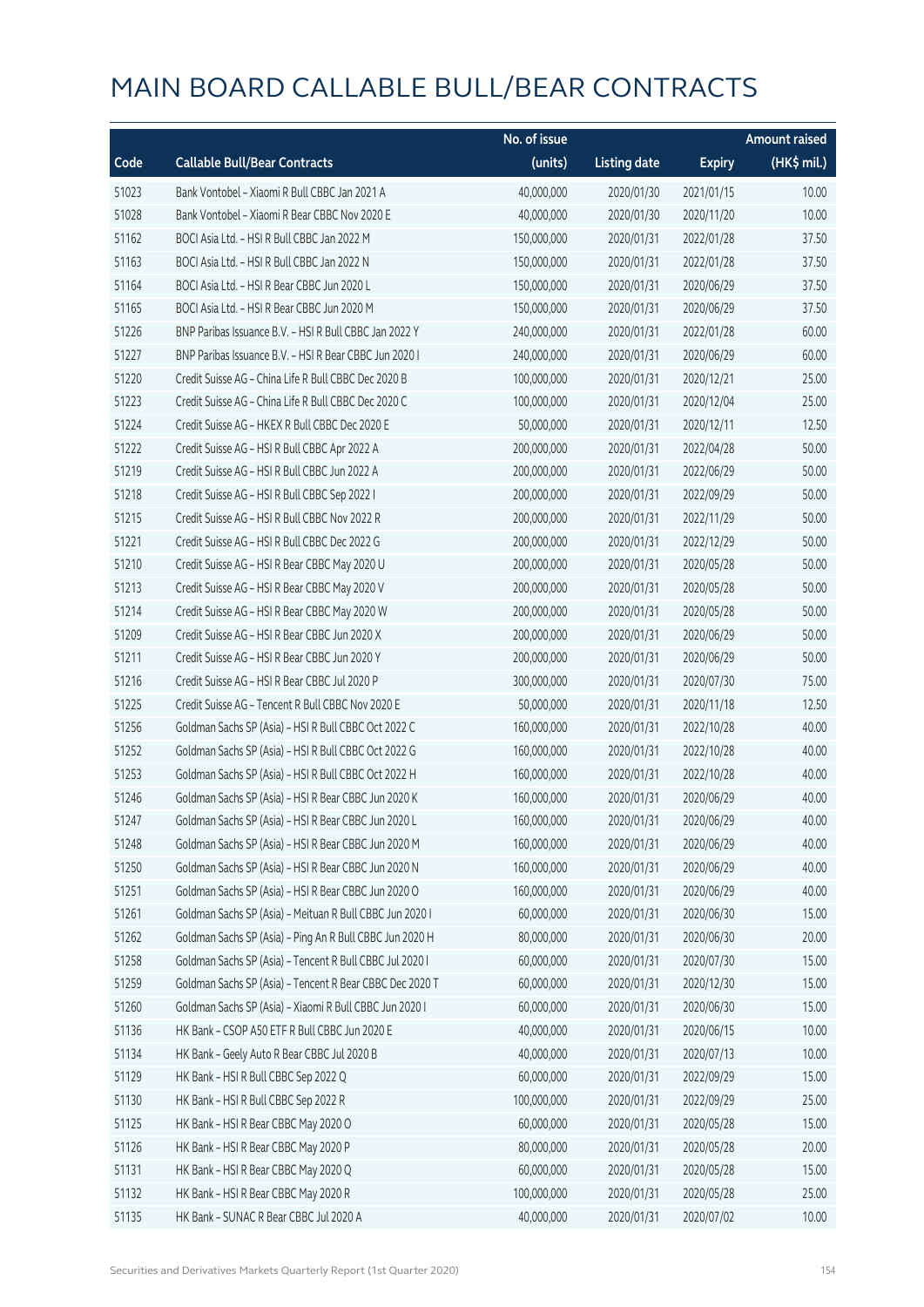|       |                                                              | No. of issue |                     |               | <b>Amount raised</b> |
|-------|--------------------------------------------------------------|--------------|---------------------|---------------|----------------------|
| Code  | <b>Callable Bull/Bear Contracts</b>                          | (units)      | <b>Listing date</b> | <b>Expiry</b> | (HK\$ mil.)          |
| 51124 | HK Bank - Tencent R Bull CBBC Jul 2020 N                     | 40,000,000   | 2020/01/31          | 2020/07/09    | 10.00                |
| 51161 | HK Bank - Xiaomi R Bull CBBC Jun 2020 E                      | 60,000,000   | 2020/01/31          | 2020/06/22    | 15.00                |
| 51198 | Haitong Int'l Sec - HSI R Bull CBBC Nov 2022 V               | 150,000,000  | 2020/01/31          | 2022/11/29    | 37.50                |
| 51199 | Haitong Int'l Sec - HSI R Bull CBBC Nov 2022 W               | 150,000,000  | 2020/01/31          | 2022/11/29    | 37.50                |
| 51206 | Haitong Int'l Sec - HSI R Bull CBBC Nov 2022 X               | 150,000,000  | 2020/01/31          | 2022/11/29    | 37.50                |
| 51207 | Haitong Int'l Sec - HSI R Bull CBBC Nov 2022 Y               | 150,000,000  | 2020/01/31          | 2022/11/29    | 37.50                |
| 51200 | Haitong Int'l Sec - HSI R Bear CBBC May 2020 T               | 150,000,000  | 2020/01/31          | 2020/05/28    | 37.50                |
| 51193 | Haitong Int'l Sec - HSI R Bear CBBC May 2020 W               | 150,000,000  | 2020/01/31          | 2020/05/28    | 37.50                |
| 51195 | Haitong Int'l Sec - HSI R Bear CBBC Jun 2020 I               | 150,000,000  | 2020/01/31          | 2020/06/29    | 37.50                |
| 51202 | Haitong Int'l Sec - HSI R Bear CBBC Jun 2020 J               | 150,000,000  | 2020/01/31          | 2020/06/29    | 37.50                |
| 51194 | Haitong Int'l Sec - HSI R Bear CBBC Jul 2020 B               | 150,000,000  | 2020/01/31          | 2020/07/30    | 37.50                |
| 51201 | Haitong Int'l Sec - HSI R Bear CBBC Jul 2020 C               | 150,000,000  | 2020/01/31          | 2020/07/30    | 37.50                |
| 51208 | Haitong Int'l Sec - Link REIT R Bear CBBC Jul 2020 A         | 50,000,000   | 2020/01/31          | 2020/07/13    | 12.50                |
| 51203 | Haitong Int'l Sec - Tencent R Bull CBBC Aug 2020 H           | 40,000,000   | 2020/01/31          | 2020/08/20    | 10.00                |
| 51196 | Haitong Int'l Sec - Tencent R Bear CBBC Sep 2020 F           | 40,000,000   | 2020/01/31          | 2020/09/11    | 10.00                |
| 51197 | Haitong Int'l Sec - Tencent R Bear CBBC Sep 2020 G           | 40,000,000   | 2020/01/31          | 2020/09/18    | 10.00                |
| 51204 | Haitong Int'l Sec - Xiaomi R Bull CBBC Aug 2020 C            | 40,000,000   | 2020/01/31          | 2020/08/21    | 10.00                |
| 51205 | Haitong Int'l Sec - Xiaomi R Bear CBBC Aug 2020 D            | 40,000,000   | 2020/01/31          | 2020/08/13    | 10.00                |
| 51176 | J P Morgan SP BV - HSI R Bull CBBC Sep 2022 Y                | 200,000,000  | 2020/01/31          | 2022/09/29    | 50.00                |
| 51177 | J P Morgan SP BV - HSI R Bull CBBC Oct 2022 D                | 200,000,000  | 2020/01/31          | 2022/10/28    | 50.00                |
| 51178 | J P Morgan SP BV - HSI R Bull CBBC Nov 2022 F                | 200,000,000  | 2020/01/31          | 2022/11/29    | 50.00                |
| 51180 | J P Morgan SP BV - HSI R Bull CBBC Nov 2022 G                | 200,000,000  | 2020/01/31          | 2022/11/29    | 50.00                |
| 51179 | J P Morgan SP BV - HSI R Bull CBBC Dec 2022 B                | 200,000,000  | 2020/01/31          | 2022/12/29    | 50.00                |
| 51166 | J P Morgan SP BV - HSI R Bear CBBC Jul 2020 H                | 200,000,000  | 2020/01/31          | 2020/07/30    | 50.00                |
| 51167 | J P Morgan SP BV - HSI R Bear CBBC Jul 2020 I                | 200,000,000  | 2020/01/31          | 2020/07/30    | 50.00                |
| 51168 | J P Morgan SP BV - HSI R Bear CBBC Jul 2020 J                | 200,000,000  | 2020/01/31          | 2020/07/30    | 50.00                |
| 51181 | J P Morgan SP BV - HSI R Bear CBBC Jul 2020 K                | 200,000,000  | 2020/01/31          | 2020/07/30    | 50.00                |
| 51182 | J P Morgan SP BV - HSI R Bear CBBC Jul 2020 L                | 200,000,000  | 2020/01/31          | 2020/07/30    | 50.00                |
| 51183 | J P Morgan SP BV - HSI R Bear CBBC Jul 2020 M                | 200,000,000  | 2020/01/31          | 2020/07/30    | 50.00                |
| 51184 | J P Morgan SP BV - HSI R Bear CBBC Jul 2020 N                | 200,000,000  | 2020/01/31          | 2020/07/30    | 50.00                |
| 51169 | J P Morgan SP BV - Meituan Dianping R Bull CBBC Jun 2020 M   | 70,000,000   | 2020/01/31          | 2020/06/19    | 17.50                |
| 51170 | J P Morgan SP BV - Tencent R Bull CBBC Jun 2020 N            | 50,000,000   | 2020/01/31          | 2020/06/19    | 12.50                |
| 51171 | J P Morgan SP BV - Tencent R Bear CBBC Jun 2020 Q            | 50,000,000   | 2020/01/31          | 2020/06/12    | 12.50                |
| 51174 | J P Morgan SP BV - Xiaomi R Bull CBBC Jul 2020 D             | 80,000,000   | 2020/01/31          | 2020/07/17    | 20.00                |
| 51175 | J P Morgan SP BV - Xiaomi R Bull CBBC Jul 2020 E             | 80,000,000   | 2020/01/31          | 2020/07/10    | 20.00                |
| 51127 | Macquarie Bank Ltd. - Tencent R Bear CBBC Oct 2020 A         | 5,900,000    | 2020/01/31          | 2020/10/30    | 10.11                |
| 51128 | Macquarie Bank Ltd. - Tencent R Bear CBBC Oct 2020 B         | 5,900,000    | 2020/01/31          | 2020/10/30    | 10.89                |
| 51144 | Morgan Stanley Asia Products - Ch Mobile R Bear CBBC Aug20 B | 40,000,000   | 2020/01/31          | 2020/08/14    | 10.00                |
| 51141 | Morgan Stanley Asia Products - China Life R Bull CBBC Dec20A | 58,000,000   | 2020/01/31          | 2020/12/08    | 14.50                |
| 51147 | Morgan Stanley Asia Products - HSI R Bull CBBC Sep 2022 H    | 100,000,000  | 2020/01/31          | 2022/09/29    | 25.00                |
| 51139 | Morgan Stanley Asia Products - HSI R Bear CBBC May 2020 I    | 100,000,000  | 2020/01/31          | 2020/05/28    | 25.00                |
| 51137 | Morgan Stanley Asia Products - HSI R Bear CBBC Jun 2020 J    | 100,000,000  | 2020/01/31          | 2020/06/29    | 25.00                |
| 51138 | Morgan Stanley Asia Products - HSI R Bear CBBC Jun 2020 K    | 100,000,000  | 2020/01/31          | 2020/06/29    | 25.00                |
| 51148 | Morgan Stanley Asia Products - HSI R Bear CBBC Jun 2020 L    | 100,000,000  | 2020/01/31          | 2020/06/29    | 25.00                |
| 51142 | Morgan Stanley Asia Products - Meituan R Bear CBBC Dec2020 B | 40,000,000   | 2020/01/31          | 2020/12/30    | 10.00                |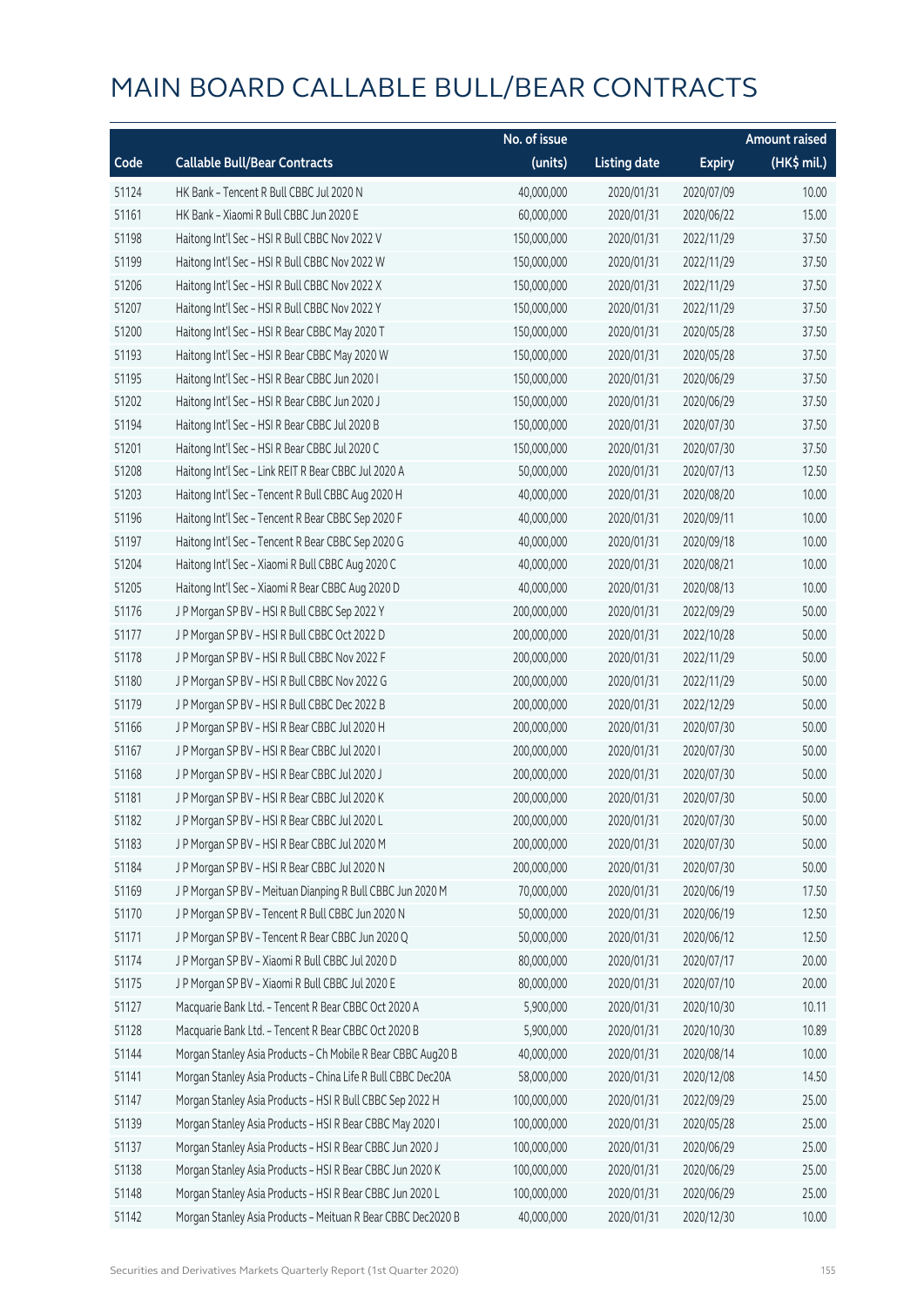|       |                                                              | No. of issue |                     |               | <b>Amount raised</b> |
|-------|--------------------------------------------------------------|--------------|---------------------|---------------|----------------------|
| Code  | <b>Callable Bull/Bear Contracts</b>                          | (units)      | <b>Listing date</b> | <b>Expiry</b> | $(HK\$ mil.)         |
| 51143 | Morgan Stanley Asia Products - Tencent R Bull CBBC Jul2020 I | 50,000,000   | 2020/01/31          | 2020/07/10    | 12.50                |
| 51140 | Morgan Stanley Asia Products - Xiaomi R Bear CBBC Dec 2020 C | 80,000,000   | 2020/01/31          | 2020/12/18    | 20.00                |
| 51233 | SG Issuer - AIA R Bear CBBC Jul 2020 B                       | 60,000,000   | 2020/01/31          | 2020/07/31    | 15.00                |
| 51244 | SG Issuer - China Mobile R Bull CBBC Oct 2020 E              | 100,000,000  | 2020/01/31          | 2020/10/29    | 25.00                |
| 51234 | SG Issuer - Galaxy Ent R Bear CBBC Jul 2020 C                | 100,000,000  | 2020/01/31          | 2020/07/31    | 25.00                |
| 51242 | SG Issuer - HSI R Bull CBBC Oct 2022 X                       | 250,000,000  | 2020/01/31          | 2022/10/28    | 62.50                |
| 51240 | SG Issuer - HSI R Bull CBBC Nov 2022 D                       | 250,000,000  | 2020/01/31          | 2022/11/29    | 62.50                |
| 51243 | SG Issuer - HSI R Bull CBBC Nov 2022 E                       | 250,000,000  | 2020/01/31          | 2022/11/29    | 62.50                |
| 51230 | SG Issuer - HSI R Bear CBBC May 2020 E                       | 250,000,000  | 2020/01/31          | 2020/05/28    | 62.50                |
| 51231 | SG Issuer - HSI R Bear CBBC May 2020 L                       | 250,000,000  | 2020/01/31          | 2020/05/28    | 62.50                |
| 51241 | SG Issuer - HSI R Bear CBBC Jul 2020 H                       | 250,000,000  | 2020/01/31          | 2020/07/30    | 62.50                |
| 51232 | SG Issuer - HSI R Bear CBBC Jul 2020 I                       | 250,000,000  | 2020/01/31          | 2020/07/30    | 62.50                |
| 51238 | SG Issuer - HSI R Bear CBBC Jul 2020 K                       | 250,000,000  | 2020/01/31          | 2020/07/30    | 62.50                |
| 51239 | SG Issuer - HSI R Bear CBBC Aug 2020 H                       | 250,000,000  | 2020/01/31          | 2020/08/28    | 62.50                |
| 51235 | SG Issuer - Ping An R Bear CBBC Oct 2020 C                   | 100,000,000  | 2020/01/31          | 2020/10/30    | 25.00                |
| 51228 | SG Issuer - Tencent R Bear CBBC Oct 2020 C                   | 80,000,000   | 2020/01/31          | 2020/10/30    | 20.00                |
| 51245 | SG Issuer - Xiaomi R Bull CBBC Jun 2020 H                    | 60,000,000   | 2020/01/31          | 2020/06/30    | 15.00                |
| 51229 | SG Issuer - Xiaomi R Bear CBBC Jul 2020 F                    | 60,000,000   | 2020/01/31          | 2020/07/30    | 15.00                |
| 51236 | SG Issuer - Xiaomi R Bear CBBC Jul 2020 G                    | 60,000,000   | 2020/01/31          | 2020/07/31    | 15.90                |
| 51237 | SG Issuer - Xiaomi R Bear CBBC Sep 2020 B                    | 60,000,000   | 2020/01/31          | 2020/09/29    | 24.60                |
| 51154 | UBS AG - HSI R Bull CBBC Nov 2022 F                          | 200,000,000  | 2020/01/31          | 2022/11/29    | 50.00                |
| 51155 | UBS AG - HSI R Bull CBBC Nov 2022 G                          | 200,000,000  | 2020/01/31          | 2022/11/29    | 50.00                |
| 51156 | UBS AG - HSI R Bull CBBC Nov 2022 H                          | 200,000,000  | 2020/01/31          | 2022/11/29    | 50.00                |
| 51157 | UBS AG - HSI R Bull CBBC Nov 2022 I                          | 200,000,000  | 2020/01/31          | 2022/11/29    | 50.00                |
| 51158 | UBS AG - HSI R Bull CBBC Nov 2022 J                          | 200,000,000  | 2020/01/31          | 2022/11/29    | 50.00                |
| 51149 | UBS AG - HSI R Bear CBBC May 2020 L                          | 200,000,000  | 2020/01/31          | 2020/05/28    | 50.00                |
| 51150 | UBS AG - HSI R Bear CBBC May 2020 M                          | 200,000,000  | 2020/01/31          | 2020/05/28    | 50.00                |
| 51152 | UBS AG - HSI R Bear CBBC May 2020 N                          | 200,000,000  | 2020/01/31          | 2020/05/28    | 50.00                |
| 51151 | UBS AG - HSI R Bear CBBC Jun 2020 B                          | 200,000,000  | 2020/01/31          | 2020/06/29    | 50.00                |
| 51153 | UBS AG - HSI R Bear CBBC Jun 2020 C                          | 200,000,000  | 2020/01/31          | 2020/06/29    | 50.00                |
| 51160 | UBS AG - Tencent R Bull CBBC Nov 2020 B                      | 200,000,000  | 2020/01/31          | 2020/11/30    | 50.00                |
| 51185 | Bank Vontobel - China Life R Bull CBBC Dec 2020 D            | 40,000,000   | 2020/01/31          | 2020/12/18    | 10.00                |
| 51187 | Bank Vontobel - Galaxy Ent R Bull CBBC Dec 2020 F            | 40,000,000   | 2020/01/31          | 2020/12/04    | 10.00                |
| 51186 | Bank Vontobel - HKEX R Bear CBBC Nov 2020 B                  | 40,000,000   | 2020/01/31          | 2020/11/13    | 10.00                |
| 51188 | Bank Vontobel - Meituan Dianping R Bull CBBC Nov 2020 X      | 60,000,000   | 2020/01/31          | 2020/11/06    | 15.00                |
| 51189 | Bank Vontobel - Xiaomi R Bull CBBC Nov 2020 G                | 40,000,000   | 2020/01/31          | 2020/11/20    | 10.00                |
| 51190 | Bank Vontobel - Xiaomi R Bull CBBC Nov 2020 H                | 40,000,000   | 2020/01/31          | 2020/11/13    | 10.00                |
| 51191 | Bank Vontobel - Xiaomi R Bear CBBC Nov 2020 F                | 40,000,000   | 2020/01/31          | 2020/11/13    | 15.60                |
| 51308 | BOCI Asia Ltd. - HKEX R Bear CBBC Jul 2020 C                 | 40,000,000   | 2020/02/03          | 2020/07/31    | 10.00                |
| 51263 | BOCI Asia Ltd. - HSI R Bull CBBC Jan 2022 O                  | 150,000,000  | 2020/02/03          | 2022/01/28    | 37.50                |
| 51264 | BOCI Asia Ltd. - HSI R Bull CBBC Jan 2022 P                  | 150,000,000  | 2020/02/03          | 2022/01/28    | 37.50                |
| 51296 | BOCI Asia Ltd. - HSI R Bull CBBC Jan 2022 Q                  | 150,000,000  | 2020/02/03          | 2022/01/28    | 37.50                |
| 51297 | BOCI Asia Ltd. - HSI R Bull CBBC Jan 2022 S                  | 150,000,000  | 2020/02/03          | 2022/01/28    | 37.50                |
| 51298 | BOCI Asia Ltd. - HSI R Bull CBBC Jan 2022 T                  | 150,000,000  | 2020/02/03          | 2022/01/28    | 37.50                |
| 51300 | BOCI Asia Ltd. - HSI R Bear CBBC Jun 2020 N                  | 150,000,000  | 2020/02/03          | 2020/06/29    | 37.50                |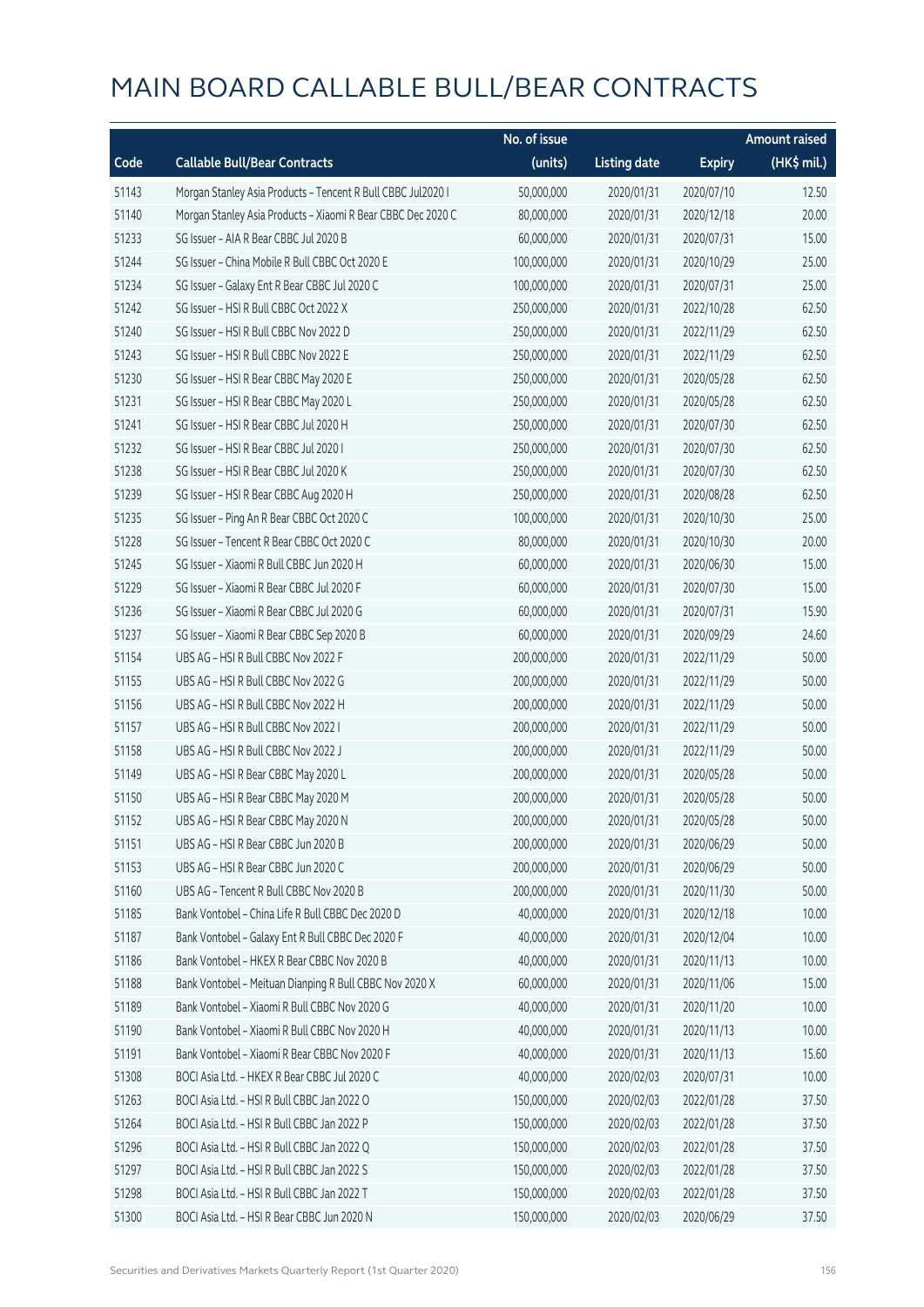|       |                                                             | No. of issue |                     |               | <b>Amount raised</b> |
|-------|-------------------------------------------------------------|--------------|---------------------|---------------|----------------------|
| Code  | <b>Callable Bull/Bear Contracts</b>                         | (units)      | <b>Listing date</b> | <b>Expiry</b> | (HK\$ mil.)          |
| 51304 | BOCI Asia Ltd. - Meituan Dianping R Bull CBBC Jun 2020 C    | 40,000,000   | 2020/02/03          | 2020/06/30    | 10.00                |
| 51305 | BOCI Asia Ltd. - Meituan Dianping R Bear CBBC Sep 2020 A    | 40,000,000   | 2020/02/03          | 2020/09/29    | 10.00                |
| 51302 | BOCI Asia Ltd. - Tencent R Bull CBBC Jun 2020 H             | 40,000,000   | 2020/02/03          | 2020/06/30    | 10.00                |
| 51303 | BOCI Asia Ltd. - Tencent R Bear CBBC Dec 2020 C             | 40,000,000   | 2020/02/03          | 2020/12/30    | 10.00                |
| 51307 | BOCI Asia Ltd. - Xiaomi R Bull CBBC Jun 2020 A              | 40,000,000   | 2020/02/03          | 2020/06/30    | 10.00                |
| 51280 | BNP Paribas Issuance B.V. - HKEX R Bull CBBC Sep 2020 J     | 50,000,000   | 2020/02/03          | 2020/09/29    | 12.50                |
| 51282 | BNP Paribas Issuance B.V. - HKEX R Bear CBBC Jul 2020 V     | 50,000,000   | 2020/02/03          | 2020/07/30    | 12.50                |
| 51276 | BNP Paribas Issuance B.V. - HSI R Bull CBBC Jan 2022 A      | 240,000,000  | 2020/02/03          | 2022/01/28    | 60.00                |
| 51328 | BNP Paribas Issuance B.V. - HSI R Bull CBBC Jan 2022 C      | 250,000,000  | 2020/02/03          | 2022/01/28    | 62.50                |
| 51277 | BNP Paribas Issuance B.V. - HSI R Bull CBBC Jan 2022 D      | 240,000,000  | 2020/02/03          | 2022/01/28    | 60.00                |
| 51275 | BNP Paribas Issuance B.V. - HSI R Bull CBBC Jan 2022 Z      | 250,000,000  | 2020/02/03          | 2022/01/28    | 62.50                |
| 51329 | BNP Paribas Issuance B.V. - HSI R Bear CBBC Jun 2020 G      | 250,000,000  | 2020/02/03          | 2020/06/29    | 62.50                |
| 51331 | BNP Paribas Issuance B.V. - HSI R Bear CBBC Jun 2020 H      | 250,000,000  | 2020/02/03          | 2020/06/29    | 62.50                |
| 51332 | BNP Paribas Issuance B.V. - HSI R Bear CBBC Jun 2020 M      | 240,000,000  | 2020/02/03          | 2020/06/29    | 60.00                |
| 51278 | BNP Paribas Issuance B.V. - Meituan R Bull CBBC Dec 2020 W  | 50,000,000   | 2020/02/03          | 2020/12/30    | 12.50                |
| 51279 | BNP Paribas Issuance B.V. - Meituan R Bear CBBC Jul 2020 K  | 50,000,000   | 2020/02/03          | 2020/07/30    | 12.50                |
| 51281 | BNP Paribas Issuance B.V. - Tencent R Bull CBBC Dec 2020 X  | 50,000,000   | 2020/02/03          | 2020/12/30    | 12.50                |
| 51458 | Credit Suisse AG - Galaxy Ent R Bear CBBC Oct 2020 C        | 50,000,000   | 2020/02/03          | 2020/10/30    | 12.50                |
| 51453 | Credit Suisse AG - HSI R Bull CBBC Apr 2022 B               | 200,000,000  | 2020/02/03          | 2022/04/28    | 50.00                |
| 51450 | Credit Suisse AG - HSI R Bull CBBC Jun 2022 B               | 200,000,000  | 2020/02/03          | 2022/06/29    | 50.00                |
| 51449 | Credit Suisse AG - HSI R Bull CBBC Sep 2022 J               | 200,000,000  | 2020/02/03          | 2022/09/29    | 50.00                |
| 51454 | Credit Suisse AG - HSI R Bull CBBC Nov 2022 S               | 200,000,000  | 2020/02/03          | 2022/11/29    | 50.00                |
| 51452 | Credit Suisse AG - HSI R Bull CBBC Dec 2022 H               | 200,000,000  | 2020/02/03          | 2022/12/29    | 50.00                |
| 51461 | Credit Suisse AG - HSI R Bear CBBC May 2020 C               | 200,000,000  | 2020/02/03          | 2020/05/28    | 50.00                |
| 51455 | Credit Suisse AG - HSI R Bear CBBC May 2020 X               | 200,000,000  | 2020/02/03          | 2020/05/28    | 50.00                |
| 51462 | Credit Suisse AG - HSI R Bear CBBC Jun 2020 C               | 200,000,000  | 2020/02/03          | 2020/06/29    | 50.00                |
| 51463 | Credit Suisse AG - HSI R Bear CBBC Jun 2020 D               | 200,000,000  | 2020/02/03          | 2020/06/29    | 50.00                |
| 51460 | Credit Suisse AG - HSI R Bear CBBC Jun 2020 Z               | 200,000,000  | 2020/02/03          | 2020/06/29    | 50.00                |
| 51459 | Credit Suisse AG - Ping An R Bull CBBC Dec 2020 D           | 80,000,000   | 2020/02/03          | 2020/12/18    | 20.00                |
| 51456 | Credit Suisse AG - Tencent R Bull CBBC Dec 2020 C           | 50,000,000   | 2020/02/03          | 2020/12/07    | 12.50                |
| 51457 | Credit Suisse AG - Tencent R Bear CBBC Dec 2020 I           | 50,000,000   | 2020/02/03          | 2020/12/03    | 12.50                |
| 51292 | Bank of East Asia - Meituan Dianping R Bear CBBC May 2020 C | 50,000,000   | 2020/02/03          | 2020/05/05    | 12.50                |
| 51291 | Bank of East Asia - Ping An R Bear CBBC May 2020 D          | 100,000,000  | 2020/02/03          | 2020/05/05    | 25.00                |
| 51295 | Bank of East Asia - Tencent R Bull CBBC May 2020 I          | 30,000,000   | 2020/02/03          | 2020/05/05    | 10.50                |
| 51293 | Bank of East Asia - Tencent R Bear CBBC May 2020 F          | 30,000,000   | 2020/02/03          | 2020/05/05    | 10.50                |
| 51294 | Bank of East Asia - Tencent R Bear CBBC May 2020 G          | 30,000,000   | 2020/02/03          | 2020/05/05    | 10.50                |
| 51485 | Goldman Sachs SP (Asia) - HSI R Bull CBBC Oct 2022 J        | 160,000,000  | 2020/02/03          | 2022/10/28    | 40.00                |
| 51470 | Goldman Sachs SP (Asia) - HSI R Bull CBBC Jan 2023 Q        | 160,000,000  | 2020/02/03          | 2023/01/30    | 40.00                |
| 51472 | Goldman Sachs SP (Asia) - HSI R Bull CBBC Jan 2023 R        | 160,000,000  | 2020/02/03          | 2023/01/30    | 40.00                |
| 51473 | Goldman Sachs SP (Asia) - HSI R Bull CBBC Jan 2023 S        | 160,000,000  | 2020/02/03          | 2023/01/30    | 40.00                |
| 51474 | Goldman Sachs SP (Asia) - HSI R Bull CBBC Jan 2023 T        | 160,000,000  | 2020/02/03          | 2023/01/30    | 40.00                |
| 51476 | Goldman Sachs SP (Asia) - HSI R Bull CBBC Jan 2023 U        | 160,000,000  | 2020/02/03          | 2023/01/30    | 40.00                |
| 51477 | Goldman Sachs SP (Asia) - HSI R Bear CBBC Jun 2020 P        | 160,000,000  | 2020/02/03          | 2020/06/29    | 40.00                |
| 51478 | Goldman Sachs SP (Asia) - HSI R Bear CBBC Jun 2020 Q        | 160,000,000  | 2020/02/03          | 2020/06/29    | 40.00                |
| 51482 | Goldman Sachs SP (Asia) - HSI R Bear CBBC Jun 2020 R        | 160,000,000  | 2020/02/03          | 2020/06/29    | 40.00                |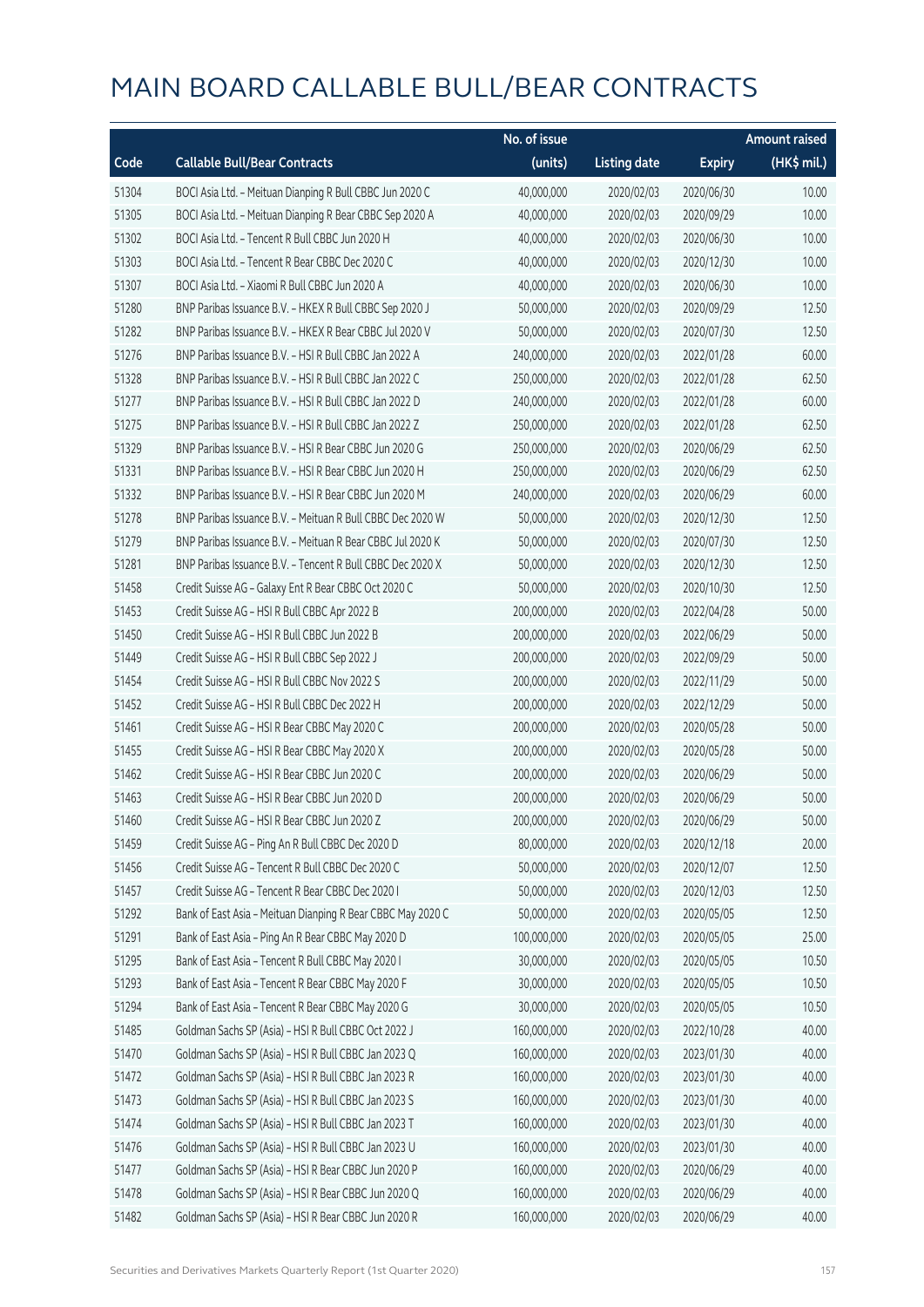|       |                                                             | No. of issue |                     |               | <b>Amount raised</b> |
|-------|-------------------------------------------------------------|--------------|---------------------|---------------|----------------------|
| Code  | <b>Callable Bull/Bear Contracts</b>                         | (units)      | <b>Listing date</b> | <b>Expiry</b> | (HK\$ mil.)          |
| 51483 | Goldman Sachs SP (Asia) - HSI R Bear CBBC Jun 2020 S        | 160,000,000  | 2020/02/03          | 2020/06/29    | 40.00                |
| 51484 | Goldman Sachs SP (Asia) - HSI R Bear CBBC Jun 2020 T        | 160,000,000  | 2020/02/03          | 2020/06/29    | 40.00                |
| 51488 | Goldman Sachs SP (Asia) - Meituan R Bull CBBC Jun 2020 J    | 60,000,000   | 2020/02/03          | 2020/06/29    | 15.00                |
| 51489 | Goldman Sachs SP (Asia) - Ping An R Bull CBBC Jun 2020 I    | 80,000,000   | 2020/02/03          | 2020/06/30    | 20.00                |
| 51486 | Goldman Sachs SP (Asia) - Tencent R Bull CBBC Jul 2020 J    | 60,000,000   | 2020/02/03          | 2020/07/30    | 15.00                |
| 51290 | HK Bank - China Life R Bear CBBC Jul 2020 A                 | 40,000,000   | 2020/02/03          | 2020/07/06    | 10.00                |
| 51273 | HK Bank - CSOP A50 ETF R Bull CBBC Jul 2020 A               | 40,000,000   | 2020/02/03          | 2020/07/06    | 10.00                |
| 51271 | HK Bank - CSOP A50 ETF R Bear CBBC Jun 2020 A               | 40,000,000   | 2020/02/03          | 2020/06/01    | 10.00                |
| 51268 | HK Bank - A50 China R Bull CBBC Jul 2020 A                  | 40,000,000   | 2020/02/03          | 2020/07/06    | 10.00                |
| 51267 | HK Bank - A50 China R Bear CBBC Jun 2020 A                  | 40,000,000   | 2020/02/03          | 2020/06/01    | 10.00                |
| 51283 | HK Bank - HKEX R Bear CBBC Jun 2020 I                       | 40,000,000   | 2020/02/03          | 2020/06/11    | 10.00                |
| 51266 | HK Bank - HSI R Bull CBBC Sep 2022 S                        | 80,000,000   | 2020/02/03          | 2022/09/29    | 20.00                |
| 51270 | HK Bank - HSI R Bull CBBC Sep 2022 T                        | 60,000,000   | 2020/02/03          | 2022/09/29    | 15.00                |
| 51269 | HK Bank - HSI R Bear CBBC May 2020 S                        | 100,000,000  | 2020/02/03          | 2020/05/28    | 25.00                |
| 51274 | HK Bank - HSI R Bear CBBC May 2020 T                        | 60,000,000   | 2020/02/03          | 2020/05/28    | 15.00                |
| 51309 | HK Bank - HSI R Bear CBBC May 2020 U                        | 60,000,000   | 2020/02/03          | 2020/05/28    | 15.00                |
| 51286 | HK Bank - Meituan Dianping R Bull CBBC Jul 2020 E           | 40,000,000   | 2020/02/03          | 2020/07/06    | 10.00                |
| 51285 | HK Bank - Meituan Dianping R Bear CBBC Jun 2020 B           | 40,000,000   | 2020/02/03          | 2020/06/08    | 10.00                |
| 51289 | HK Bank - Ping An R Bear CBBC Jul 2020 D                    | 50,000,000   | 2020/02/03          | 2020/07/13    | 12.50                |
| 51287 | HK Bank - SHK Ppt R Bull CBBC Jul 2020 B                    | 40,000,000   | 2020/02/03          | 2020/07/06    | 10.00                |
| 51284 | HK Bank - Tencent R Bear CBBC Jun 2020 R                    | 40,000,000   | 2020/02/03          | 2020/06/18    | 10.00                |
| 51408 | Haitong Int'l Sec - China Life R Bear CBBC Dec 2020 A       | 40,000,000   | 2020/02/03          | 2020/12/16    | 10.00                |
| 51406 | Haitong Int'l Sec - Geely Auto R Bull CBBC Jul 2020 A       | 40,000,000   | 2020/02/03          | 2020/07/31    | 10.00                |
| 51410 | Haitong Int'l Sec - HSI R Bull CBBC Oct 2022 L              | 150,000,000  | 2020/02/03          | 2022/10/28    | 37.50                |
| 51399 | Haitong Int'l Sec - HSI R Bull CBBC Nov 2022 A              | 150,000,000  | 2020/02/03          | 2022/11/29    | 37.50                |
| 51400 | Haitong Int'l Sec - HSI R Bull CBBC Nov 2022 B              | 150,000,000  | 2020/02/03          | 2022/11/29    | 37.50                |
| 51403 | Haitong Int'l Sec - HSI R Bull CBBC Nov 2022 C              | 150,000,000  | 2020/02/03          | 2022/11/29    | 37.50                |
| 51404 | Haitong Int'l Sec - HSI R Bull CBBC Nov 2022 D              | 150,000,000  | 2020/02/03          | 2022/11/29    | 37.50                |
| 51405 | Haitong Int'l Sec - HSI R Bull CBBC Nov 2022 E              | 150,000,000  | 2020/02/03          | 2022/11/29    | 37.50                |
| 51398 | Haitong Int'l Sec - HSI R Bull CBBC Nov 2022 Z              | 150,000,000  | 2020/02/03          | 2022/11/29    | 37.50                |
| 51411 | Haitong Int'l Sec - HSI R Bull CBBC Dec 2022 A              | 150,000,000  | 2020/02/03          | 2022/12/29    | 37.50                |
| 51418 | Haitong Int'l Sec - HSI R Bear CBBC May 2020 X              | 150,000,000  | 2020/02/03          | 2020/05/28    | 46.65                |
| 51414 | Haitong Int'l Sec - HSI R Bear CBBC Jun 2020 K              | 150,000,000  | 2020/02/03          | 2020/06/29    | 37.50                |
| 51416 | Haitong Int'l Sec - HSI R Bear CBBC Jun 2020 L              | 150,000,000  | 2020/02/03          | 2020/06/29    | 37.50                |
| 51412 | Haitong Int'l Sec - HSI R Bear CBBC Jul 2020 D              | 150,000,000  | 2020/02/03          | 2020/07/30    | 37.50                |
| 51415 | Haitong Int'l Sec - HSI R Bear CBBC Jul 2020 E              | 150,000,000  | 2020/02/03          | 2020/07/30    | 37.50                |
| 51417 | Haitong Int'l Sec - HSI R Bear CBBC Jul 2020 F              | 150,000,000  | 2020/02/03          | 2020/07/30    | 37.50                |
| 51395 | Haitong Int'l Sec - Meituan Dianping R Bull CBBC Jul 2020 F | 40,000,000   | 2020/02/03          | 2020/07/23    | 10.00                |
| 51409 | Haitong Int'l Sec - Meituan Dianping R Bear CBBC Oct 2020 C | 40,000,000   | 2020/02/03          | 2020/10/08    | 10.00                |
| 51407 | Haitong Int'l Sec - Tencent R Bull CBBC Aug 2020 I          | 40,000,000   | 2020/02/03          | 2020/08/27    | 10.00                |
| 51428 | J P Morgan SP BV - HSI R Bull CBBC Sep 2022 L               | 200,000,000  | 2020/02/03          | 2022/09/29    | 50.00                |
| 51419 | J P Morgan SP BV - HSI R Bull CBBC Sep 2022 Z               | 200,000,000  | 2020/02/03          | 2022/09/29    | 50.00                |
| 51420 | J P Morgan SP BV - HSI R Bull CBBC Oct 2022 F               | 200,000,000  | 2020/02/03          | 2022/10/28    | 50.00                |
| 51423 | J P Morgan SP BV - HSI R Bull CBBC Oct 2022 G               | 200,000,000  | 2020/02/03          | 2022/10/28    | 50.00                |
| 51429 | J P Morgan SP BV - HSI R Bull CBBC Oct 2022 H               | 200,000,000  | 2020/02/03          | 2022/10/28    | 50.00                |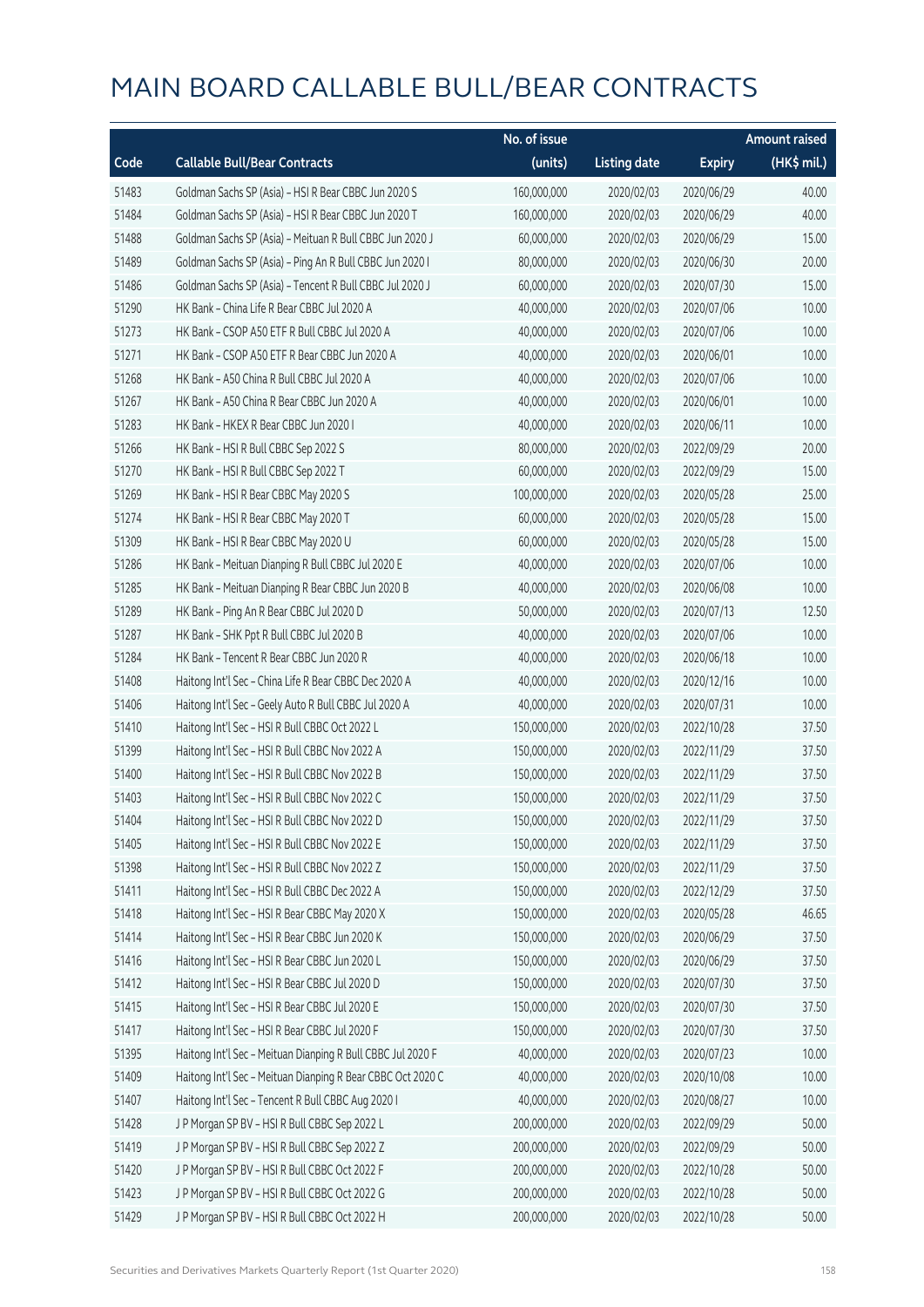|       |                                                                | No. of issue |                     |               | <b>Amount raised</b> |
|-------|----------------------------------------------------------------|--------------|---------------------|---------------|----------------------|
| Code  | <b>Callable Bull/Bear Contracts</b>                            | (units)      | <b>Listing date</b> | <b>Expiry</b> | (HK\$ mil.)          |
| 51421 | J P Morgan SP BV - HSI R Bull CBBC Nov 2022 H                  | 200,000,000  | 2020/02/03          | 2022/11/29    | 50.00                |
| 51424 | J P Morgan SP BV - HSI R Bull CBBC Nov 2022 I                  | 200,000,000  | 2020/02/03          | 2022/11/29    | 50.00                |
| 51422 | J P Morgan SP BV - HSI R Bull CBBC Dec 2022 C                  | 200,000,000  | 2020/02/03          | 2022/12/29    | 50.00                |
| 51431 | J P Morgan SP BV - HSI R Bear CBBC Jul 2020 O                  | 200,000,000  | 2020/02/03          | 2020/07/30    | 50.00                |
| 51433 | J P Morgan SP BV - HSI R Bear CBBC Jul 2020 P                  | 200,000,000  | 2020/02/03          | 2020/07/30    | 50.00                |
| 51434 | J P Morgan SP BV - HSI R Bear CBBC Jul 2020 Q                  | 200,000,000  | 2020/02/03          | 2020/07/30    | 50.00                |
| 51436 | J P Morgan SP BV - HSI R Bear CBBC Jul 2020 R                  | 200,000,000  | 2020/02/03          | 2020/07/30    | 50.00                |
| 51437 | J P Morgan SP BV - HSI R Bear CBBC Jul 2020 S                  | 200,000,000  | 2020/02/03          | 2020/07/30    | 50.00                |
| 51438 | J P Morgan SP BV - HSI R Bear CBBC Jul 2020 T                  | 200,000,000  | 2020/02/03          | 2020/07/30    | 50.00                |
| 51439 | J P Morgan SP BV - HSI R Bear CBBC Jul 2020 U                  | 200,000,000  | 2020/02/03          | 2020/07/30    | 50.00                |
| 51425 | J P Morgan SP BV - Meituan Dianping R Bull CBBC Jun 2020 N     | 70,000,000   | 2020/02/03          | 2020/06/19    | 17.50                |
| 51426 | J P Morgan SP BV - Meituan Dianping R Bull CBBC Jul 2020 C     | 70,000,000   | 2020/02/03          | 2020/07/17    | 17.50                |
| 51432 | J P Morgan SP BV - Meituan Dianping R Bear CBBC Jun 2020 J     | 70,000,000   | 2020/02/03          | 2020/06/12    | 17.50                |
| 51430 | J P Morgan SP BV - Tencent R Bull CBBC Jun 2020 O              | 50,000,000   | 2020/02/03          | 2020/06/12    | 12.50                |
| 51427 | J P Morgan SP BV - Xiaomi R Bull CBBC Jun 2020 D               | 70,000,000   | 2020/02/03          | 2020/06/12    | 17.50                |
| 51440 | Morgan Stanley Asia Products - China Life R Bull CBBC Dec20B   | 58,000,000   | 2020/02/03          | 2020/12/08    | 14.50                |
| 51445 | Morgan Stanley Asia Products - CSOP A50 ETF R Bull CBBC Jan21A | 58,000,000   | 2020/02/03          | 2021/01/08    | 14.50                |
| 51444 | Morgan Stanley Asia Products - CSOP A50 ETF R Bear CBBC Dec20A | 40,000,000   | 2020/02/03          | 2020/12/01    | 10.00                |
| 51441 | Morgan Stanley Asia Products - HSI R Bull CBBC Nov 2022 A      | 100,000,000  | 2020/02/03          | 2022/11/29    | 25.00                |
| 51442 | Morgan Stanley Asia Products - HSI R Bull CBBC Nov 2022 B      | 100,000,000  | 2020/02/03          | 2022/11/29    | 25.00                |
| 51443 | Morgan Stanley Asia Products - HSI R Bull CBBC Nov 2022 C      | 100,000,000  | 2020/02/03          | 2022/11/29    | 25.00                |
| 51447 | Morgan Stanley Asia Products - HSI R Bear CBBC May 2020 J      | 100,000,000  | 2020/02/03          | 2020/05/28    | 25.00                |
| 51446 | Morgan Stanley Asia Products - Meituan R Bear CBBC Dec2020 C   | 40,000,000   | 2020/02/03          | 2020/12/11    | 10.00                |
| 51347 | SG Issuer - AIA R Bull CBBC Nov 2020 A                         | 60,000,000   | 2020/02/03          | 2020/11/27    | 15.00                |
| 51364 | SG Issuer - CAM CSI300 R Bull CBBC Nov 2020 A                  | 100,000,000  | 2020/02/03          | 2020/11/27    | 25.00                |
| 51348 | SG Issuer - China Life R Bull CBBC Jul 2020 H                  | 40,000,000   | 2020/02/03          | 2020/07/31    | 10.00                |
| 51365 | SG Issuer - CSOP A50 ETF R Bull CBBC Feb 2021 C                | 100,000,000  | 2020/02/03          | 2021/02/23    | 25.00                |
| 51366 | SG Issuer - CSOP A50 ETF R Bull CBBC Feb 2021 D                | 100,000,000  | 2020/02/03          | 2021/02/26    | 25.00                |
| 51350 | SG Issuer - Galaxy Ent R Bull CBBC Oct 2020 A                  | 100,000,000  | 2020/02/03          | 2020/10/30    | 25.00                |
| 51349 | SG Issuer - Galaxy Ent R Bear CBBC Jul 2020 D                  | 100,000,000  | 2020/02/03          | 2020/07/29    | 25.00                |
| 51340 | SG Issuer - HKEX R Bull CBBC Jul 2020 B                        | 50,000,000   | 2020/02/03          | 2020/07/30    | 12.50                |
| 51352 | SG Issuer - HSBC R Bull CBBC Nov 2020 B                        | 100,000,000  | 2020/02/03          | 2020/11/30    | 25.00                |
| 51372 | SG Issuer - HSI R Bull CBBC Oct 2022 Y                         | 250,000,000  | 2020/02/03          | 2022/10/28    | 62.50                |
| 51374 | SG Issuer - HSI R Bull CBBC Nov 2022 F                         | 250,000,000  | 2020/02/03          | 2022/11/29    | 62.50                |
| 51375 | SG Issuer - HSI R Bull CBBC Nov 2022 G                         | 250,000,000  | 2020/02/03          | 2022/11/29    | 62.50                |
| 51376 | SG Issuer - HSI R Bull CBBC Nov 2022 H                         | 250,000,000  | 2020/02/03          | 2022/11/29    | 62.50                |
| 51377 | SG Issuer - HSI R Bull CBBC Nov 2022 P                         | 250,000,000  | 2020/02/03          | 2022/11/29    | 62.50                |
| 51333 | SG Issuer - HSI R Bull CBBC Dec 2022 A                         | 250,000,000  | 2020/02/03          | 2022/12/29    | 62.50                |
| 51334 | SG Issuer - HSI R Bull CBBC Dec 2022 B                         | 250,000,000  | 2020/02/03          | 2022/12/29    | 62.50                |
| 51335 | SG Issuer - HSI R Bull CBBC Dec 2022 C                         | 250,000,000  | 2020/02/03          | 2022/12/29    | 62.50                |
| 51337 | SG Issuer - HSI R Bull CBBC Dec 2022 D                         | 250,000,000  | 2020/02/03          | 2022/12/29    | 62.50                |
| 51338 | SG Issuer - HSI R Bull CBBC Dec 2022 E                         | 250,000,000  | 2020/02/03          | 2022/12/29    | 62.50                |
| 51339 | SG Issuer - HSI R Bull CBBC Dec 2022 F                         | 250,000,000  | 2020/02/03          | 2022/12/29    | 62.50                |
| 51367 | SG Issuer - HSI R Bear CBBC Jul 2020 M                         | 250,000,000  | 2020/02/03          | 2020/07/30    | 62.50                |
| 51368 | SG Issuer - HSI R Bear CBBC Jul 2020 N                         | 250,000,000  | 2020/02/03          | 2020/07/30    | 62.50                |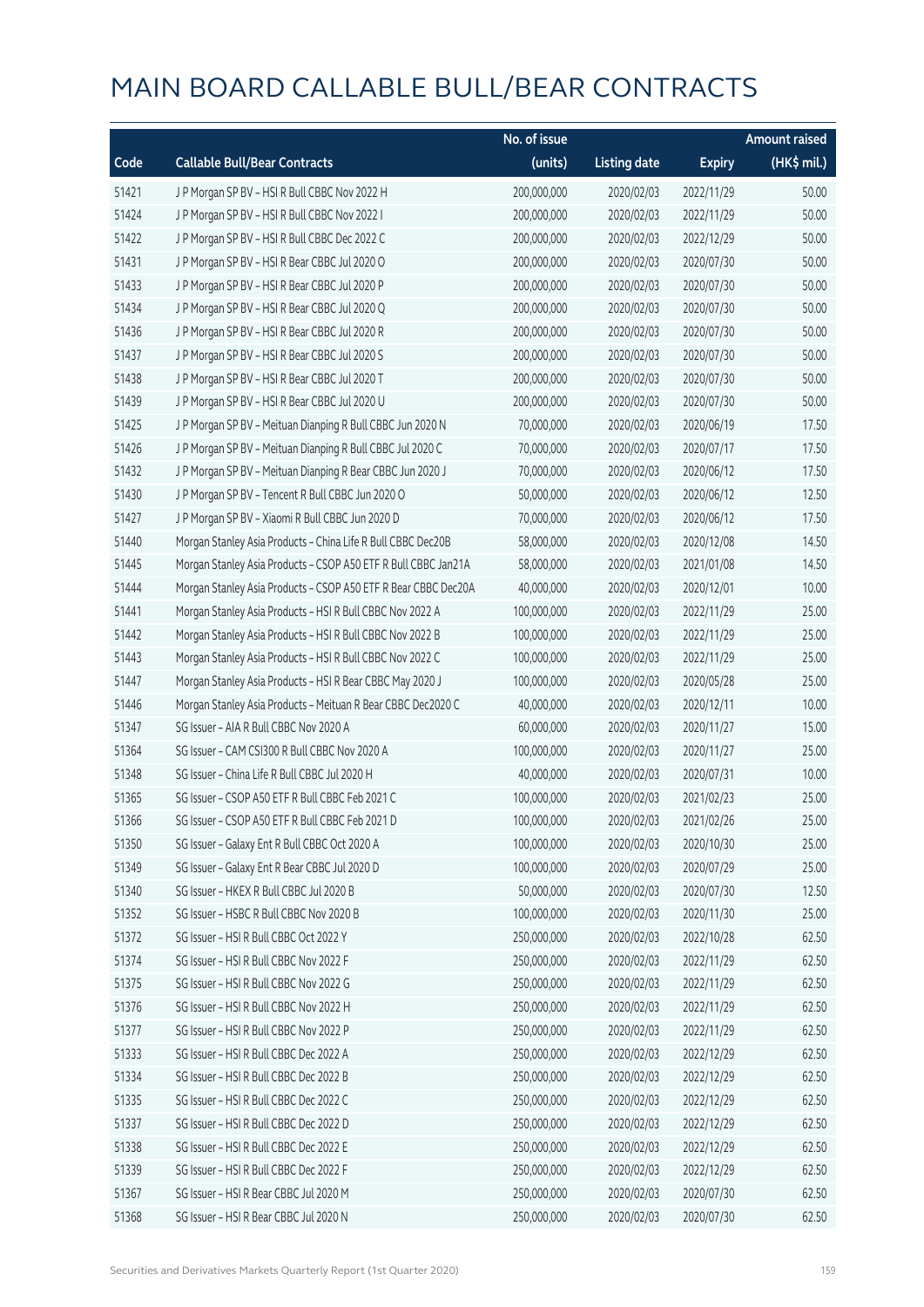|       |                                                         | No. of issue |                     |               | <b>Amount raised</b>  |
|-------|---------------------------------------------------------|--------------|---------------------|---------------|-----------------------|
| Code  | <b>Callable Bull/Bear Contracts</b>                     | (units)      | <b>Listing date</b> | <b>Expiry</b> | $(HK\frac{1}{2}mil.)$ |
| 51369 | SG Issuer - HSI R Bear CBBC Aug 2020 I                  | 250,000,000  | 2020/02/03          | 2020/08/28    | 62.50                 |
| 51370 | SG Issuer - HSI R Bear CBBC Aug 2020 J                  | 250,000,000  | 2020/02/03          | 2020/08/28    | 62.50                 |
| 51371 | SG Issuer - HSI R Bear CBBC Sep 2020 A                  | 500,000,000  | 2020/02/03          | 2020/09/29    | 125.00                |
| 51354 | SG Issuer - Meituan Dianping R Bull CBBC Jul 2020 K     | 100,000,000  | 2020/02/03          | 2020/07/31    | 25.00                 |
| 51355 | SG Issuer - Meituan Dianping R Bull CBBC Oct 2020 C     | 100,000,000  | 2020/02/03          | 2020/10/29    | 25.00                 |
| 51341 | SG Issuer - Ping An R Bull CBBC Oct 2020 C              | 100,000,000  | 2020/02/03          | 2020/10/30    | 25.00                 |
| 51356 | SG Issuer - Ping An R Bull CBBC Oct 2020 D              | 100,000,000  | 2020/02/03          | 2020/10/29    | 25.00                 |
| 51357 | SG Issuer - SHK Ppt R Bear CBBC Sep 2020 B              | 100,000,000  | 2020/02/03          | 2020/09/30    | 25.00                 |
| 51358 | SG Issuer - SUNAC R Bull CBBC Sep 2020 C                | 80,000,000   | 2020/02/03          | 2020/09/30    | 20.00                 |
| 51342 | SG Issuer - Tencent R Bull CBBC Jun 2020 T              | 80,000,000   | 2020/02/03          | 2020/06/30    | 20.00                 |
| 51344 | SG Issuer - Tencent R Bull CBBC Jul 2020 K              | 80,000,000   | 2020/02/03          | 2020/07/30    | 20.00                 |
| 51359 | SG Issuer - Tencent R Bull CBBC Jul 2020 L              | 80,000,000   | 2020/02/03          | 2020/07/30    | 20.00                 |
| 51360 | SG Issuer - Tencent R Bull CBBC Jul 2020 M              | 80,000,000   | 2020/02/03          | 2020/07/31    | 20.00                 |
| 51361 | SG Issuer - Tencent R Bull CBBC Aug 2020 A              | 80,000,000   | 2020/02/03          | 2020/08/31    | 20.00                 |
| 51363 | SG Issuer - Tencent R Bear CBBC Nov 2020 M              | 80,000,000   | 2020/02/03          | 2020/11/30    | 20.00                 |
| 51346 | SG Issuer - Xiaomi R Bull CBBC Jul 2020 L               | 60,000,000   | 2020/02/03          | 2020/07/30    | 15.00                 |
| 51310 | UBS AG - HSI R Bull CBBC Nov 2022 K                     | 200,000,000  | 2020/02/03          | 2022/11/29    | 50.00                 |
| 51311 | UBS AG - HSI R Bull CBBC Nov 2022 L                     | 200,000,000  | 2020/02/03          | 2022/11/29    | 50.00                 |
| 51312 | UBS AG - HSI R Bull CBBC Nov 2022 M                     | 200,000,000  | 2020/02/03          | 2022/11/29    | 50.00                 |
| 51313 | UBS AG - HSI R Bull CBBC Nov 2022 N                     | 200,000,000  | 2020/02/03          | 2022/11/29    | 50.00                 |
| 51317 | UBS AG - HSI R Bull CBBC Nov 2022 O                     | 200,000,000  | 2020/02/03          | 2022/11/29    | 50.00                 |
| 51318 | UBS AG - HSI R Bull CBBC Nov 2022 P                     | 200,000,000  | 2020/02/03          | 2022/11/29    | 50.00                 |
| 51321 | UBS AG - HSI R Bear CBBC May 2020 O                     | 200,000,000  | 2020/02/03          | 2020/05/28    | 50.00                 |
| 51322 | UBS AG - HSI R Bear CBBC May 2020 P                     | 200,000,000  | 2020/02/03          | 2020/05/28    | 50.00                 |
| 51323 | UBS AG - HSI R Bear CBBC May 2020 Q                     | 200,000,000  | 2020/02/03          | 2020/05/28    | 50.00                 |
| 51325 | UBS AG - HSI R Bear CBBC May 2020 R                     | 200,000,000  | 2020/02/03          | 2020/05/28    | 50.00                 |
| 51314 | UBS AG - Meituan Dianping R Bull CBBC Sep 2020 B        | 50,000,000   | 2020/02/03          | 2020/09/30    | 12.50                 |
| 51326 | UBS AG - Tencent R Bear CBBC Aug 2020 A                 | 200,000,000  | 2020/02/03          | 2020/08/31    | 50.00                 |
| 51315 | UBS AG - Xiaomi R Bull CBBC Sep 2020 B                  | 50,000,000   | 2020/02/03          | 2020/09/30    | 12.50                 |
| 51316 | UBS AG - Xiaomi R Bull CBBC Jun 2021 A                  | 200,000,000  | 2020/02/03          | 2021/06/30    | 50.00                 |
| 51392 | Bank Vontobel - China Life R Bear CBBC Aug 2020 A       | 40,000,000   | 2020/02/03          | 2020/08/21    | 10.00                 |
| 51379 | Bank Vontobel - Geely Auto R Bear CBBC Dec 2020 C       | 40,000,000   | 2020/02/03          | 2020/12/04    | 10.00                 |
| 51393 | Bank Vontobel - Galaxy Ent R Bear CBBC Jul 2020 B       | 40,000,000   | 2020/02/03          | 2020/07/03    | 10.00                 |
| 51378 | Bank Vontobel - HSI R Bear CBBC May 2020 O              | 80,000,000   | 2020/02/03          | 2020/05/28    | 20.00                 |
| 51380 | Bank Vontobel - HSI R Bear CBBC May 2020 Q              | 80,000,000   | 2020/02/03          | 2020/05/28    | 20.00                 |
| 51386 | Bank Vontobel - HSI R Bear CBBC May 2020 S              | 80,000,000   | 2020/02/03          | 2020/05/28    | 20.00                 |
| 51388 | Bank Vontobel - Meituan Dianping R Bull CBBC Jan 2021 C | 60,000,000   | 2020/02/03          | 2021/01/22    | 15.00                 |
| 51389 | Bank Vontobel - Meituan Dianping R Bull CBBC Jan 2021 D | 60,000,000   | 2020/02/03          | 2021/01/22    | 15.00                 |
| 51383 | Bank Vontobel - Meituan Dianping R Bear CBBC Nov 2020 C | 60,000,000   | 2020/02/03          | 2020/11/20    | 15.00                 |
| 51390 | Bank Vontobel - Meituan Dianping R Bear CBBC Dec 2020 F | 40,000,000   | 2020/02/03          | 2020/12/04    | 10.00                 |
| 51394 | Bank Vontobel - Ping An R Bull CBBC Dec 2020 C          | 40,000,000   | 2020/02/03          | 2020/12/04    | 10.00                 |
| 51382 | Bank Vontobel - Ping An R Bear CBBC Dec 2020 A          | 40,000,000   | 2020/02/03          | 2020/12/04    | 10.00                 |
| 51381 | Bank Vontobel - Xiaomi R Bull CBBC Dec 2020 J           | 40,000,000   | 2020/02/03          | 2020/12/04    | 10.00                 |
| 51387 | Bank Vontobel - Xiaomi R Bear CBBC Dec 2020 E           | 40,000,000   | 2020/02/03          | 2020/12/04    | 10.00                 |
| 51513 | BNP Paribas Issuance B.V. - HSI R Bull CBBC Jan 2022 E  | 240,000,000  | 2020/02/04          | 2022/01/28    | 60.00                 |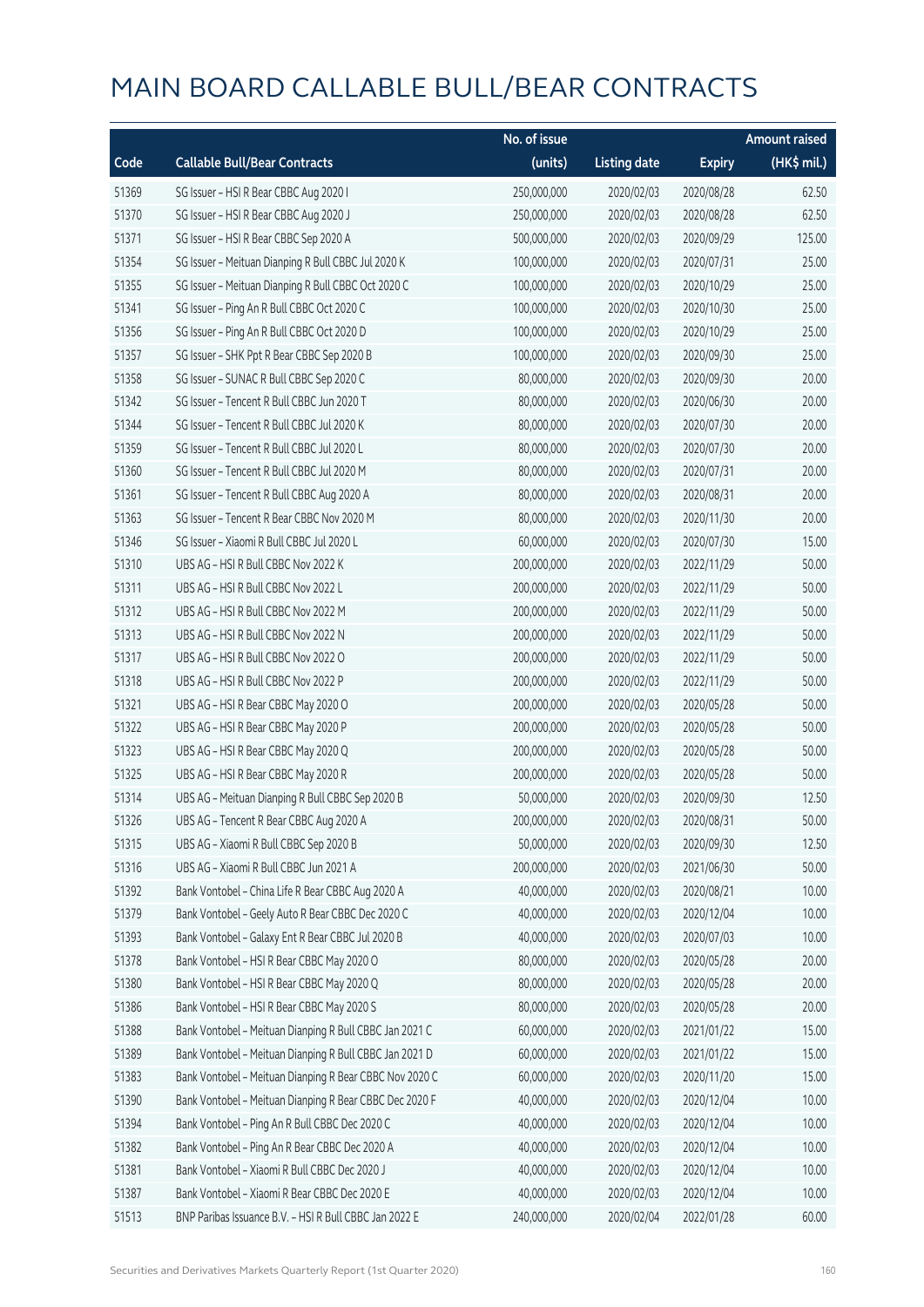|       |                                                              | No. of issue |                     |               | <b>Amount raised</b> |
|-------|--------------------------------------------------------------|--------------|---------------------|---------------|----------------------|
| Code  | <b>Callable Bull/Bear Contracts</b>                          | (units)      | <b>Listing date</b> | <b>Expiry</b> | (HK\$ mil.)          |
| 51514 | BNP Paribas Issuance B.V. - HSI R Bear CBBC Jun 2020 N       | 250,000,000  | 2020/02/04          | 2020/06/29    | 62.50                |
| 51515 | BNP Paribas Issuance B.V. - HSI R Bear CBBC Jun 2020 O       | 250,000,000  | 2020/02/04          | 2020/06/29    | 62.50                |
| 51517 | BNP Paribas Issuance B.V. - HSI R Bear CBBC Jun 2020 P       | 250,000,000  | 2020/02/04          | 2020/06/29    | 62.50                |
| 51518 | BNP Paribas Issuance B.V. - HSI R Bear CBBC Jun 2020 T       | 250,000,000  | 2020/02/04          | 2020/06/29    | 62.50                |
| 51519 | BNP Paribas Issuance B.V. - HSI R Bear CBBC Jun 2020 U       | 250,000,000  | 2020/02/04          | 2020/06/29    | 62.50                |
| 51525 | BNP Paribas Issuance B.V. - HSI R Bear CBBC Jun 2020 V       | 250,000,000  | 2020/02/04          | 2020/06/29    | 62.50                |
| 51526 | BNP Paribas Issuance B.V. - HSI R Bear CBBC Jun 2020 W       | 250,000,000  | 2020/02/04          | 2020/06/29    | 62.50                |
| 51527 | BNP Paribas Issuance B.V. - HSI R Bear CBBC Jun 2020 X       | 250,000,000  | 2020/02/04          | 2020/06/29    | 62.50                |
| 51568 | Credit Suisse AG - Geely Auto R Bear CBBC Dec 2020 C         | 100,000,000  | 2020/02/04          | 2020/12/30    | 25.00                |
| 51567 | Credit Suisse AG - Galaxy Ent R Bull CBBC Nov 2020 B         | 50,000,000   | 2020/02/04          | 2020/11/27    | 12.50                |
| 51579 | Credit Suisse AG - HSI R Bull CBBC Sep 2022 K                | 200,000,000  | 2020/02/04          | 2022/09/29    | 50.00                |
| 51577 | Credit Suisse AG - HSI R Bull CBBC Dec 2022 I                | 200,000,000  | 2020/02/04          | 2022/12/29    | 50.00                |
| 51578 | Credit Suisse AG - HSI R Bull CBBC Dec 2022 J                | 200,000,000  | 2020/02/04          | 2022/12/29    | 50.00                |
| 51565 | Credit Suisse AG - HSI R Bear CBBC Jun 2020 E                | 200,000,000  | 2020/02/04          | 2020/06/29    | 50.00                |
| 51570 | Credit Suisse AG - HSI R Bear CBBC Jun 2020 F                | 200,000,000  | 2020/02/04          | 2020/06/29    | 50.00                |
| 51573 | Credit Suisse AG - HSI R Bear CBBC Jun 2020 H                | 200,000,000  | 2020/02/04          | 2020/06/29    | 50.00                |
| 51574 | Credit Suisse AG - HSI R Bear CBBC Jul 2020 Q                | 300,000,000  | 2020/02/04          | 2020/07/30    | 75.00                |
| 51566 | Credit Suisse AG - Meituan Dianping R Bear CBBC Dec 2020 B   | 60,000,000   | 2020/02/04          | 2020/12/09    | 15.00                |
| 51613 | Goldman Sachs SP (Asia) - China Mobile R Bull CBBC Jun2020 B | 60,000,000   | 2020/02/04          | 2020/06/30    | 17.28                |
| 51608 | Goldman Sachs SP (Asia) - HSI R Bull CBBC Oct 2022 B         | 160,000,000  | 2020/02/04          | 2022/10/28    | 40.00                |
| 51610 | Goldman Sachs SP (Asia) - HSI R Bull CBBC Oct 2022 D         | 160,000,000  | 2020/02/04          | 2022/10/28    | 40.00                |
| 51611 | Goldman Sachs SP (Asia) - HSI R Bull CBBC Oct 2022 F         | 160,000,000  | 2020/02/04          | 2022/10/28    | 40.00                |
| 51600 | Goldman Sachs SP (Asia) - HSI R Bear CBBC Jun 2020 U         | 160,000,000  | 2020/02/04          | 2020/06/29    | 40.00                |
| 51601 | Goldman Sachs SP (Asia) - HSI R Bear CBBC Jun 2020 V         | 160,000,000  | 2020/02/04          | 2020/06/29    | 40.00                |
| 51602 | Goldman Sachs SP (Asia) - HSI R Bear CBBC Jun 2020 W         | 160,000,000  | 2020/02/04          | 2020/06/29    | 40.00                |
| 51603 | Goldman Sachs SP (Asia) - HSI R Bear CBBC Jun 2020 X         | 160,000,000  | 2020/02/04          | 2020/06/29    | 40.16                |
| 51612 | Goldman Sachs SP (Asia) - Tencent R Bull CBBC Jul 2020 K     | 60,000,000   | 2020/02/04          | 2020/07/30    | 15.18                |
| 51614 | Goldman Sachs SP (Asia) - Tencent R Bear CBBC Dec 2020 U     | 60,000,000   | 2020/02/04          | 2020/12/30    | 30.84                |
| 51496 | HK Bank - HSI R Bull CBBC Sep 2022 U                         | 60,000,000   | 2020/02/04          | 2022/09/29    | 15.00                |
| 51493 | HK Bank - Meituan Dianping R Bull CBBC Jul 2020 F            | 40,000,000   | 2020/02/04          | 2020/07/20    | 10.00                |
| 51492 | HK Bank - Ping An R Bull CBBC Jul 2020 H                     | 60,000,000   | 2020/02/04          | 2020/07/20    | 15.00                |
| 51495 | HK Bank - Tencent R Bull CBBC Jul 2020 O                     | 40,000,000   | 2020/02/04          | 2020/07/27    | 10.00                |
| 51540 | Haitong Int'l Sec - HSI R Bear CBBC Jul 2020 G               | 150,000,000  | 2020/02/04          | 2020/07/30    | 37.50                |
| 51584 | J P Morgan SP BV - HSI R Bull CBBC Sep 2022 M                | 200,000,000  | 2020/02/04          | 2022/09/29    | 50.00                |
| 51585 | J P Morgan SP BV - HSI R Bull CBBC Oct 2022 I                | 200,000,000  | 2020/02/04          | 2022/10/28    | 50.00                |
| 51588 | J P Morgan SP BV - HSI R Bull CBBC Nov 2022 J                | 200,000,000  | 2020/02/04          | 2022/11/29    | 50.00                |
| 51590 | J P Morgan SP BV - HSI R Bull CBBC Nov 2022 L                | 200,000,000  | 2020/02/04          | 2022/11/29    | 50.00                |
| 51589 | J P Morgan SP BV - HSI R Bull CBBC Dec 2022 E                | 200,000,000  | 2020/02/04          | 2022/12/29    | 50.00                |
| 51508 | J P Morgan SP BV - HSI R Bear CBBC Jul 2020 V                | 200,000,000  | 2020/02/04          | 2020/07/30    | 50.00                |
| 51591 | J P Morgan SP BV - HSI R Bear CBBC Jul 2020 W                | 200,000,000  | 2020/02/04          | 2020/07/30    | 50.00                |
| 51592 | J P Morgan SP BV - HSI R Bear CBBC Jul 2020 X                | 200,000,000  | 2020/02/04          | 2020/07/30    | 50.00                |
| 51598 | J P Morgan SP BV - HSI R Bear CBBC Jul 2020 Y                | 200,000,000  | 2020/02/04          | 2020/07/30    | 50.00                |
| 51599 | J P Morgan SP BV - HSI R Bear CBBC Jul 2020 Z                | 200,000,000  | 2020/02/04          | 2020/07/30    | 50.00                |
| 51580 | Morgan Stanley Asia Products - HSI R Bear CBBC Jun 2020 M    | 100,000,000  | 2020/02/04          | 2020/06/29    | 25.00                |
| 51542 | SG Issuer - CC Bank R Bull CBBC Jul 2020 G                   | 100,000,000  | 2020/02/04          | 2020/07/30    | 25.00                |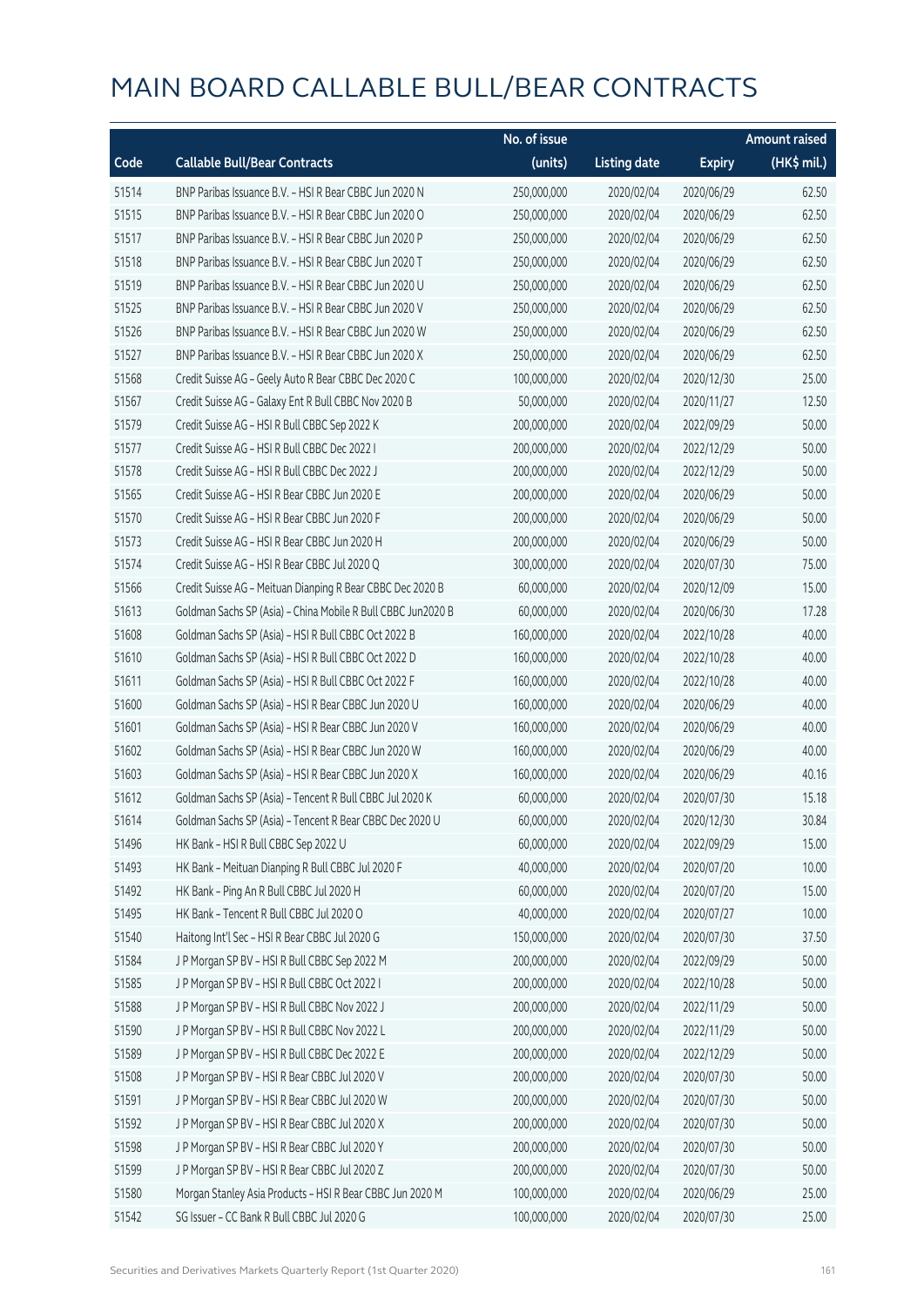|       |                                                         | No. of issue |                     |               | <b>Amount raised</b> |
|-------|---------------------------------------------------------|--------------|---------------------|---------------|----------------------|
| Code  | <b>Callable Bull/Bear Contracts</b>                     | (units)      | <b>Listing date</b> | <b>Expiry</b> | (HK\$ mil.)          |
| 51543 | SG Issuer - Geely Auto R Bull CBBC Jul 2020 O           | 40,000,000   | 2020/02/04          | 2020/07/30    | 10.00                |
| 51561 | SG Issuer - HSI R Bull CBBC Oct 2022 Z                  | 250,000,000  | 2020/02/04          | 2022/10/28    | 62.50                |
| 51563 | SG Issuer - HSI R Bull CBBC Nov 2022 Q                  | 250,000,000  | 2020/02/04          | 2022/11/29    | 62.50                |
| 51564 | SG Issuer - HSI R Bull CBBC Dec 2022 G                  | 250,000,000  | 2020/02/04          | 2022/12/29    | 62.50                |
| 51548 | SG Issuer - HSI R Bear CBBC Jul 2020 O                  | 250,000,000  | 2020/02/04          | 2020/07/30    | 62.50                |
| 51549 | SG Issuer - HSI R Bear CBBC Jul 2020 P                  | 250,000,000  | 2020/02/04          | 2020/07/30    | 62.50                |
| 51550 | SG Issuer - HSI R Bear CBBC Jul 2020 Q                  | 250,000,000  | 2020/02/04          | 2020/07/30    | 62.50                |
| 51551 | SG Issuer - HSI R Bear CBBC Aug 2020 K                  | 250,000,000  | 2020/02/04          | 2020/08/28    | 62.50                |
| 51559 | SG Issuer - HSI R Bear CBBC Aug 2020 L                  | 250,000,000  | 2020/02/04          | 2020/08/28    | 62.50                |
| 51555 | SG Issuer - Tencent R Bull CBBC Jul 2020 N              | 80,000,000   | 2020/02/04          | 2020/07/30    | 20.00                |
| 51544 | SG Issuer - Tencent R Bear CBBC Oct 2020 D              | 80,000,000   | 2020/02/04          | 2020/10/30    | 20.00                |
| 51557 | SG Issuer - Xiaomi R Bull CBBC Jul 2020 M               | 60,000,000   | 2020/02/04          | 2020/07/30    | 15.00                |
| 51545 | SG Issuer - Xiaomi R Bear CBBC Nov 2020 B               | 60,000,000   | 2020/02/04          | 2020/11/30    | 15.00                |
| 51535 | UBS AG - HSI R Bull CBBC Oct 2022 G                     | 200,000,000  | 2020/02/04          | 2022/10/28    | 50.00                |
| 51536 | UBS AG - HSI R Bull CBBC Oct 2022 H                     | 200,000,000  | 2020/02/04          | 2022/10/28    | 50.00                |
| 51537 | UBS AG - HSI R Bull CBBC Oct 2022 I                     | 200,000,000  | 2020/02/04          | 2022/10/28    | 50.00                |
| 51531 | UBS AG - HSI R Bear CBBC Jun 2020 D                     | 200,000,000  | 2020/02/04          | 2020/06/29    | 50.00                |
| 51532 | UBS AG - HSI R Bear CBBC Jun 2020 E                     | 200,000,000  | 2020/02/04          | 2020/06/29    | 50.00                |
| 51533 | UBS AG - HSI R Bear CBBC Jun 2020 F                     | 200,000,000  | 2020/02/04          | 2020/06/29    | 50.00                |
| 51534 | UBS AG - Meituan Dianping R Bear CBBC Sep 2020 A        | 50,000,000   | 2020/02/04          | 2020/09/30    | 12.50                |
| 51504 | Bank Vontobel - HSI R Bull CBBC Dec 2021 W              | 80,000,000   | 2020/02/04          | 2021/12/30    | 20.00                |
| 51503 | Bank Vontobel - HSI R Bear CBBC May 2020 J              | 80,000,000   | 2020/02/04          | 2020/05/28    | 20.00                |
| 51501 | Bank Vontobel - HSI R Bear CBBC May 2020 L              | 80,000,000   | 2020/02/04          | 2020/05/28    | 20.00                |
| 51502 | Bank Vontobel - HSI R Bear CBBC May 2020 P              | 80,000,000   | 2020/02/04          | 2020/05/28    | 20.00                |
| 51506 | Bank Vontobel - Meituan Dianping R Bull CBBC Dec 2020 L | 60,000,000   | 2020/02/04          | 2020/12/18    | 15.00                |
| 51507 | Bank Vontobel - Meituan Dianping R Bear CBBC Dec 2020 G | 60,000,000   | 2020/02/04          | 2020/12/18    | 15.00                |
| 51826 | BOCI Asia Ltd. - Sinopec Corp R Bull CBBC Dec 2020 A    | 40,000,000   | 2020/02/05          | 2020/12/31    | 10.00                |
| 51693 | BOCI Asia Ltd. - HKEX R Bull CBBC Jul 2020 C            | 40,000,000   | 2020/02/05          | 2020/07/31    | 10.00                |
| 51701 | BOCI Asia Ltd. - HSI R Bull CBBC Jan 2022 G             | 150,000,000  | 2020/02/05          | 2022/01/28    | 37.50                |
| 51636 | BOCI Asia Ltd. - HSI R Bull CBBC Jan 2022 H             | 150,000,000  | 2020/02/05          | 2022/01/28    | 37.50                |
| 51702 | BOCI Asia Ltd. - HSI R Bull CBBC Jan 2022 K             | 150,000,000  | 2020/02/05          | 2022/01/28    | 37.50                |
| 51706 | BOCI Asia Ltd. - HSI R Bull CBBC Jan 2022 R             | 150,000,000  | 2020/02/05          | 2022/01/28    | 37.50                |
| 51630 | BOCI Asia Ltd. - HSI R Bull CBBC Jan 2022 U             | 150,000,000  | 2020/02/05          | 2022/01/28    | 37.50                |
| 51632 | BOCI Asia Ltd. - HSI R Bull CBBC Jan 2022 W             | 150,000,000  | 2020/02/05          | 2022/01/28    | 37.50                |
| 51635 | BOCI Asia Ltd. - HSI R Bull CBBC Jan 2022 X             | 150,000,000  | 2020/02/05          | 2022/01/28    | 37.50                |
| 51637 | BOCI Asia Ltd. - HSI R Bull CBBC Jan 2022 Y             | 150,000,000  | 2020/02/05          | 2022/01/28    | 37.50                |
| 51694 | BOCI Asia Ltd. - HSI R Bear CBBC Jul 2020 A             | 150,000,000  | 2020/02/05          | 2020/07/30    | 37.50                |
| 51697 | BOCI Asia Ltd. - HSI R Bear CBBC Jul 2020 B             | 150,000,000  | 2020/02/05          | 2020/07/30    | 37.50                |
| 51698 | BOCI Asia Ltd. - HSI R Bear CBBC Jul 2020 C             | 150,000,000  | 2020/02/05          | 2020/07/30    | 37.50                |
| 51699 | BOCI Asia Ltd. - HSI R Bear CBBC Jul 2020 D             | 150,000,000  | 2020/02/05          | 2020/07/30    | 37.50                |
| 51700 | BOCI Asia Ltd. - HSI R Bear CBBC Jul 2020 E             | 150,000,000  | 2020/02/05          | 2020/07/30    | 37.50                |
| 51828 | BOCI Asia Ltd. - HSI R Bear CBBC Jul 2020 F             | 150,000,000  | 2020/02/05          | 2020/07/30    | 37.50                |
| 51825 | BOCI Asia Ltd. - Link REIT R Bull CBBC Aug 2020 A       | 40,000,000   | 2020/02/05          | 2020/08/31    | 10.00                |
| 51690 | BOCI Asia Ltd. - Xiaomi R Bull CBBC Jul 2020 L          | 40,000,000   | 2020/02/05          | 2020/07/31    | 10.00                |
| 51691 | BOCI Asia Ltd. - Xiaomi R Bear CBBC Jul 2020 F          | 40,000,000   | 2020/02/05          | 2020/07/31    | 10.00                |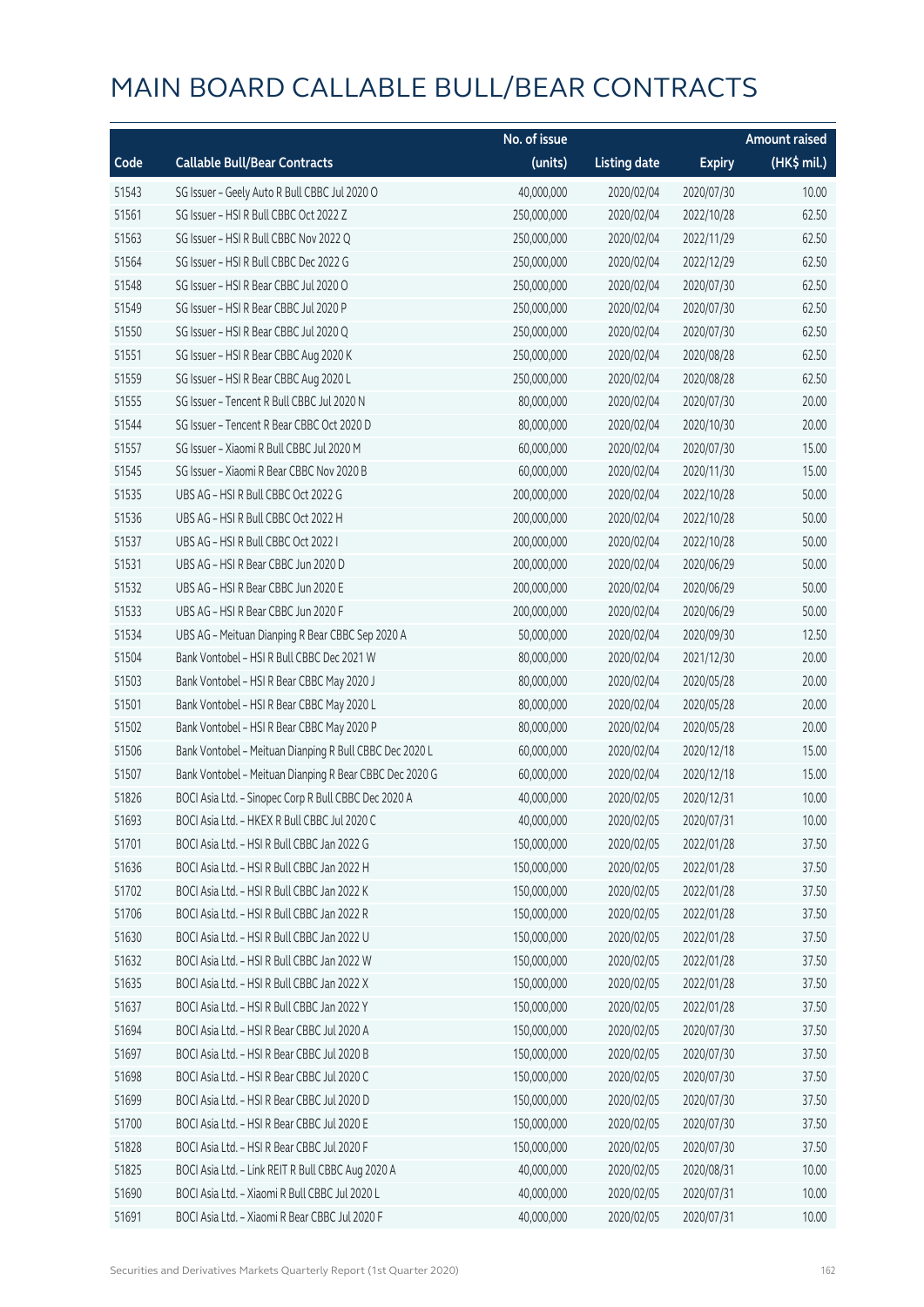|       |                                                              | No. of issue |                     |               | <b>Amount raised</b> |
|-------|--------------------------------------------------------------|--------------|---------------------|---------------|----------------------|
| Code  | <b>Callable Bull/Bear Contracts</b>                          | (units)      | <b>Listing date</b> | <b>Expiry</b> | (HK\$ mil.)          |
| 51639 | BNP Paribas Issuance B.V. - CSOP A50 ETF R Bull CBBC Dec20 I | 60,000,000   | 2020/02/05          | 2020/12/30    | 15.00                |
| 51644 | BNP Paribas Issuance B.V. - CSOP A50 ETF R Bull CBBC Dec20 J | 60,000,000   | 2020/02/05          | 2020/12/30    | 15.00                |
| 51646 | BNP Paribas Issuance B.V. - CSOP A50 ETF R Bull CBBC Dec20 K | 60,000,000   | 2020/02/05          | 2020/12/30    | 15.00                |
| 51786 | BNP Paribas Issuance B.V. - HSI R Bull CBBC Dec 2021 J       | 240,000,000  | 2020/02/05          | 2021/12/30    | 60.00                |
| 51621 | BNP Paribas Issuance B.V. - HSI R Bull CBBC Jan 2022 B       | 250,000,000  | 2020/02/05          | 2022/01/28    | 62.50                |
| 51615 | BNP Paribas Issuance B.V. - HSI R Bull CBBC Jan 2022 F       | 250,000,000  | 2020/02/05          | 2022/01/28    | 62.50                |
| 51620 | BNP Paribas Issuance B.V. - HSI R Bull CBBC Jan 2022 G       | 250,000,000  | 2020/02/05          | 2022/01/28    | 62.50                |
| 51626 | BNP Paribas Issuance B.V. - HSI R Bull CBBC Jan 2022 H       | 250,000,000  | 2020/02/05          | 2022/01/28    | 62.50                |
| 51627 | BNP Paribas Issuance B.V. - HSI R Bull CBBC Jan 2022 I       | 250,000,000  | 2020/02/05          | 2022/01/28    | 62.50                |
| 51628 | BNP Paribas Issuance B.V. - HSI R Bull CBBC Jan 2022 J       | 250,000,000  | 2020/02/05          | 2022/01/28    | 62.50                |
| 51629 | BNP Paribas Issuance B.V. - HSI R Bull CBBC Jan 2022 K       | 240,000,000  | 2020/02/05          | 2022/01/28    | 60.00                |
| 51647 | BNP Paribas Issuance B.V. - HSI R Bear CBBC Jul 2020 A       | 250,000,000  | 2020/02/05          | 2020/07/30    | 62.50                |
| 51653 | BNP Paribas Issuance B.V. - HSI R Bear CBBC Jul 2020 B       | 250,000,000  | 2020/02/05          | 2020/07/30    | 62.50                |
| 51654 | BNP Paribas Issuance B.V. - HSI R Bear CBBC Jul 2020 C       | 250,000,000  | 2020/02/05          | 2020/07/30    | 62.50                |
| 51655 | BNP Paribas Issuance B.V. - HSI R Bear CBBC Jul 2020 D       | 250,000,000  | 2020/02/05          | 2020/07/30    | 62.50                |
| 51659 | BNP Paribas Issuance B.V. - HSI R Bear CBBC Jul 2020 E       | 250,000,000  | 2020/02/05          | 2020/07/30    | 62.50                |
| 51661 | BNP Paribas Issuance B.V. - HSI R Bear CBBC Jul 2020 F       | 250,000,000  | 2020/02/05          | 2020/07/30    | 62.50                |
| 51787 | BNP Paribas Issuance B.V. - HSI R Bear CBBC Jul 2020 G       | 250,000,000  | 2020/02/05          | 2020/07/30    | 62.50                |
| 51744 | Credit Suisse AG - China Life R Bull CBBC Dec 2020 D         | 100,000,000  | 2020/02/05          | 2020/12/28    | 25.00                |
| 51741 | Credit Suisse AG - CSOP A50 ETF R Bull CBBC Dec 2020 A       | 50,000,000   | 2020/02/05          | 2020/12/29    | 12.50                |
| 51742 | Credit Suisse AG - CSOP A50 ETF R Bull CBBC Dec 2020 B       | 50,000,000   | 2020/02/05          | 2020/12/30    | 12.50                |
| 51748 | Credit Suisse AG - Galaxy Ent R Bear CBBC Dec 2020 B         | 50,000,000   | 2020/02/05          | 2020/12/21    | 12.50                |
| 51745 | Credit Suisse AG - HKEX R Bear CBBC Nov 2020 A               | 50,000,000   | 2020/02/05          | 2020/11/27    | 12.50                |
| 51738 | Credit Suisse AG - HSI R Bull CBBC Oct 2022 O                | 200,000,000  | 2020/02/05          | 2022/10/28    | 50.00                |
| 51739 | Credit Suisse AG - HSI R Bull CBBC Oct 2022 P                | 200,000,000  | 2020/02/05          | 2022/10/28    | 50.00                |
| 51731 | Credit Suisse AG - HSI R Bull CBBC Nov 2022 T                | 200,000,000  | 2020/02/05          | 2022/11/29    | 50.00                |
| 51736 | Credit Suisse AG - HSI R Bull CBBC Nov 2022 U                | 200,000,000  | 2020/02/05          | 2022/11/29    | 50.00                |
| 51737 | Credit Suisse AG - HSI R Bull CBBC Nov 2022 V                | 200,000,000  | 2020/02/05          | 2022/11/29    | 50.00                |
| 51732 | Credit Suisse AG - HSI R Bull CBBC Dec 2022 K                | 200,000,000  | 2020/02/05          | 2022/12/29    | 50.00                |
| 51749 | Credit Suisse AG - HSI R Bull CBBC Dec 2022 L                | 200,000,000  | 2020/02/05          | 2022/12/29    | 50.00                |
| 51762 | Credit Suisse AG - HSI R Bear CBBC Jun 2020 A                | 200,000,000  | 2020/02/05          | 2020/06/29    | 50.00                |
| 51763 | Credit Suisse AG - HSI R Bear CBBC Jun 2020 G                | 200,000,000  | 2020/02/05          | 2020/06/29    | 50.00                |
| 51750 | Credit Suisse AG - HSI R Bear CBBC Jun 2020 I                | 200,000,000  | 2020/02/05          | 2020/06/29    | 50.00                |
| 51759 | Credit Suisse AG - HSI R Bear CBBC Jun 2020 J                | 200,000,000  | 2020/02/05          | 2020/06/29    | 50.00                |
| 51754 | Credit Suisse AG - HSI R Bear CBBC Jul 2020 R                | 200,000,000  | 2020/02/05          | 2020/07/30    | 50.00                |
| 51760 | Credit Suisse AG - HSI R Bear CBBC Jul 2020 S                | 200,000,000  | 2020/02/05          | 2020/07/30    | 50.00                |
| 51740 | Credit Suisse AG - Ping An R Bull CBBC Nov 2020 F            | 80,000,000   | 2020/02/05          | 2020/11/13    | 20.00                |
| 51761 | Credit Suisse AG - Ping An R Bear CBBC Dec 2020 E            | 60,000,000   | 2020/02/05          | 2020/12/09    | 15.00                |
| 51743 | Credit Suisse AG - Xiaomi R Bull CBBC Nov 2020 F             | 50,000,000   | 2020/02/05          | 2020/11/30    | 12.50                |
| 51764 | Credit Suisse AG - Xiaomi R Bear CBBC Dec 2020 H             | 50,000,000   | 2020/02/05          | 2020/12/03    | 12.50                |
| 51840 | Goldman Sachs SP (Asia) - HSI R Bull CBBC Dec 2022 A         | 160,000,000  | 2020/02/05          | 2022/12/29    | 40.00                |
| 51836 | Goldman Sachs SP (Asia) - HSI R Bull CBBC Dec 2022 F         | 160,000,000  | 2020/02/05          | 2022/12/29    | 40.00                |
| 51838 | Goldman Sachs SP (Asia) - HSI R Bull CBBC Dec 2022 G         | 160,000,000  | 2020/02/05          | 2022/12/29    | 40.00                |
| 51830 | Goldman Sachs SP (Asia) - HSI R Bull CBBC Dec 2022 M         | 160,000,000  | 2020/02/05          | 2022/12/29    | 40.00                |
| 51831 | Goldman Sachs SP (Asia) - HSI R Bull CBBC Dec 2022 N         | 160,000,000  | 2020/02/05          | 2022/12/29    | 40.00                |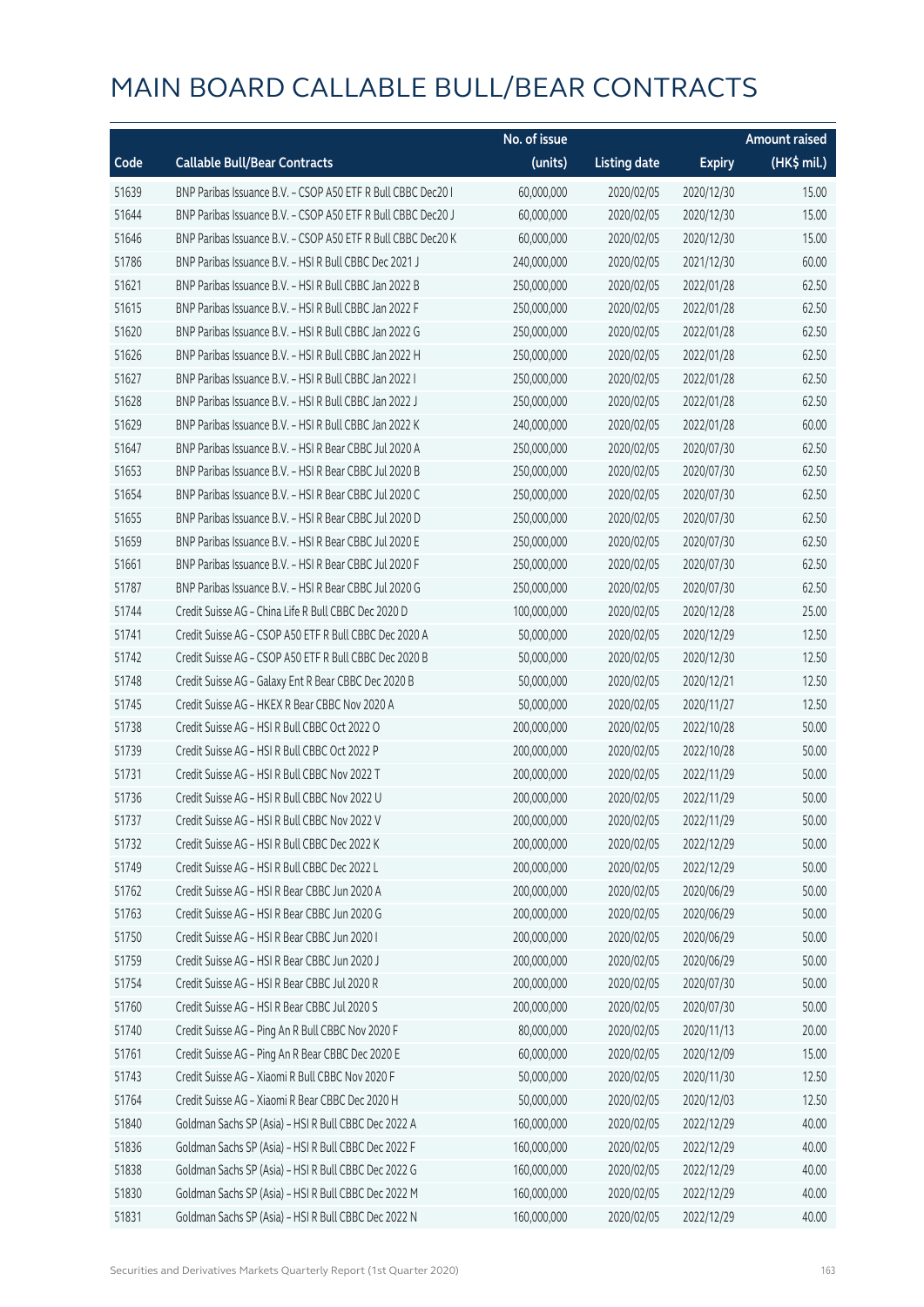|       |                                                                | No. of issue |                     |               | <b>Amount raised</b> |
|-------|----------------------------------------------------------------|--------------|---------------------|---------------|----------------------|
| Code  | <b>Callable Bull/Bear Contracts</b>                            | (units)      | <b>Listing date</b> | <b>Expiry</b> | (HK\$ mil.)          |
| 51832 | Goldman Sachs SP (Asia) - HSI R Bull CBBC Dec 2022 O           | 160,000,000  | 2020/02/05          | 2022/12/29    | 40.00                |
| 51833 | Goldman Sachs SP (Asia) - HSI R Bull CBBC Dec 2022 P           | 160,000,000  | 2020/02/05          | 2022/12/29    | 40.00                |
| 51834 | Goldman Sachs SP (Asia) - HSI R Bull CBBC Dec 2022 Q           | 160,000,000  | 2020/02/05          | 2022/12/29    | 40.00                |
| 51845 | Goldman Sachs SP (Asia) - HSI R Bear CBBC Jun 2020 A           | 160,000,000  | 2020/02/05          | 2020/06/29    | 40.00                |
| 51846 | Goldman Sachs SP (Asia) - HSI R Bear CBBC Jun 2020 B           | 160,000,000  | 2020/02/05          | 2020/06/29    | 40.00                |
| 51849 | Goldman Sachs SP (Asia) - HSI R Bear CBBC Jun 2020 C           | 160,000,000  | 2020/02/05          | 2020/06/29    | 40.00                |
| 51843 | Goldman Sachs SP (Asia) - HSI R Bear CBBC Jun 2020 Y           | 160,000,000  | 2020/02/05          | 2020/06/29    | 40.00                |
| 51844 | Goldman Sachs SP (Asia) - HSI R Bear CBBC Jun 2020 Z           | 160,000,000  | 2020/02/05          | 2020/06/29    | 40.00                |
| 51713 | Haitong Int'l Sec - CSOP A50 ETF R Bull CBBC Jul 2020 B        | 40,000,000   | 2020/02/05          | 2020/07/17    | 10.00                |
| 51712 | Haitong Int'l Sec - Galaxy Ent R Bear CBBC Dec 2020 A          | 40,000,000   | 2020/02/05          | 2020/12/11    | 10.00                |
| 51707 | Haitong Int'l Sec - HSI R Bull CBBC Oct 2022 M                 | 150,000,000  | 2020/02/05          | 2022/10/28    | 37.50                |
| 51709 | Haitong Int'l Sec - HSI R Bull CBBC Oct 2022 N                 | 150,000,000  | 2020/02/05          | 2022/10/28    | 37.50                |
| 51790 | Haitong Int'l Sec - HSI R Bull CBBC Oct 2022 O                 | 150,000,000  | 2020/02/05          | 2022/10/28    | 37.50                |
| 51708 | Haitong Int'l Sec - HSI R Bull CBBC Dec 2022 B                 | 150,000,000  | 2020/02/05          | 2022/12/29    | 37.50                |
| 51710 | Haitong Int'l Sec - HSI R Bull CBBC Dec 2022 C                 | 150,000,000  | 2020/02/05          | 2022/12/29    | 37.50                |
| 51791 | Haitong Int'l Sec - HSI R Bull CBBC Dec 2022 D                 | 150,000,000  | 2020/02/05          | 2022/12/29    | 37.50                |
| 51792 | Haitong Int'l Sec - HSI R Bear CBBC Jun 2020 M                 | 150,000,000  | 2020/02/05          | 2020/06/29    | 37.50                |
| 51796 | Haitong Int'l Sec - HSI R Bear CBBC Jun 2020 N                 | 150,000,000  | 2020/02/05          | 2020/06/29    | 37.50                |
| 51793 | Haitong Int'l Sec - HSI R Bear CBBC Jul 2020 H                 | 150,000,000  | 2020/02/05          | 2020/07/30    | 37.50                |
| 51797 | Haitong Int'l Sec - HSI R Bear CBBC Jul 2020 I                 | 150,000,000  | 2020/02/05          | 2020/07/30    | 37.50                |
| 51715 | Haitong Int'l Sec - Meituan Dianping R Bear CBBC Dec 2020 A    | 40,000,000   | 2020/02/05          | 2020/12/08    | 10.00                |
| 51714 | Haitong Int'l Sec - Ping An R Bear CBBC Dec 2020 A             | 40,000,000   | 2020/02/05          | 2020/12/16    | 10.00                |
| 51716 | Haitong Int'l Sec - Xiaomi R Bear CBBC Dec 2020 A              | 40,000,000   | 2020/02/05          | 2020/12/08    | 10.00                |
| 51823 | J P Morgan SP BV - HSCEI R Bear CBBC May 2020 C                | 200,000,000  | 2020/02/05          | 2020/05/28    | 50.00                |
| 51798 | J P Morgan SP BV - HSI R Bull CBBC Sep 2022 I                  | 200,000,000  | 2020/02/05          | 2022/09/29    | 50.00                |
| 51805 | J P Morgan SP BV - HSI R Bull CBBC Sep 2022 N                  | 200,000,000  | 2020/02/05          | 2022/09/29    | 50.00                |
| 51802 | J P Morgan SP BV - HSI R Bull CBBC Oct 2022 J                  | 200,000,000  | 2020/02/05          | 2022/10/28    | 50.00                |
| 51819 | J P Morgan SP BV - HSI R Bull CBBC Oct 2022 K                  | 200,000,000  | 2020/02/05          | 2022/10/28    | 50.00                |
| 51808 | J P Morgan SP BV - HSI R Bull CBBC Oct 2022 R                  | 200,000,000  | 2020/02/05          | 2022/10/28    | 50.00                |
| 51803 | J P Morgan SP BV - HSI R Bull CBBC Nov 2022 N                  | 200,000,000  | 2020/02/05          | 2022/11/29    | 50.00                |
| 51809 | J P Morgan SP BV - HSI R Bull CBBC Nov 2022 O                  | 200,000,000  | 2020/02/05          | 2022/11/29    | 50.00                |
| 51821 | J P Morgan SP BV - HSI R Bull CBBC Nov 2022 P                  | 200,000,000  | 2020/02/05          | 2022/11/29    | 50.00                |
| 51804 | J P Morgan SP BV - HSI R Bull CBBC Dec 2022 J                  | 200,000,000  | 2020/02/05          | 2022/12/29    | 50.00                |
| 51810 | J P Morgan SP BV - HSI R Bull CBBC Dec 2022 L                  | 200,000,000  | 2020/02/05          | 2022/12/29    | 50.00                |
| 51822 | J P Morgan SP BV - HSI R Bull CBBC Dec 2022 M                  | 200,000,000  | 2020/02/05          | 2022/12/29    | 50.00                |
| 51811 | J P Morgan SP BV - HSI R Bear CBBC Aug 2020 A                  | 200,000,000  | 2020/02/05          | 2020/08/28    | 50.00                |
| 51812 | J P Morgan SP BV - HSI R Bear CBBC Aug 2020 B                  | 200,000,000  | 2020/02/05          | 2020/08/28    | 50.00                |
| 51813 | J P Morgan SP BV - HSI R Bear CBBC Aug 2020 C                  | 200,000,000  | 2020/02/05          | 2020/08/28    | 50.00                |
| 51814 | J P Morgan SP BV - HSI R Bear CBBC Aug 2020 D                  | 200,000,000  | 2020/02/05          | 2020/08/28    | 50.00                |
| 51817 | J P Morgan SP BV - HSI R Bear CBBC Aug 2020 E                  | 200,000,000  | 2020/02/05          | 2020/08/28    | 50.00                |
| 51824 | J P Morgan SP BV - Tencent R Bull CBBC Jun 2020 P              | 50,000,000   | 2020/02/05          | 2020/06/19    | 12.50                |
| 51720 | Morgan Stanley Asia Products - CC Bank R Bull CBBC Jun2020 B   | 40,000,000   | 2020/02/05          | 2020/06/08    | 10.00                |
| 51719 | Morgan Stanley Asia Products - China Life R Bull CBBC Dec20C   | 58,000,000   | 2020/02/05          | 2020/12/21    | 14.50                |
| 51721 | Morgan Stanley Asia Products - CSOP A50 ETF R Bull CBBC Dec20A | 58,000,000   | 2020/02/05          | 2020/12/30    | 14.50                |
| 51718 | Morgan Stanley Asia Products - HSI R Bull CBBC Oct 2022 E      | 100,000,000  | 2020/02/05          | 2022/10/28    | 25.00                |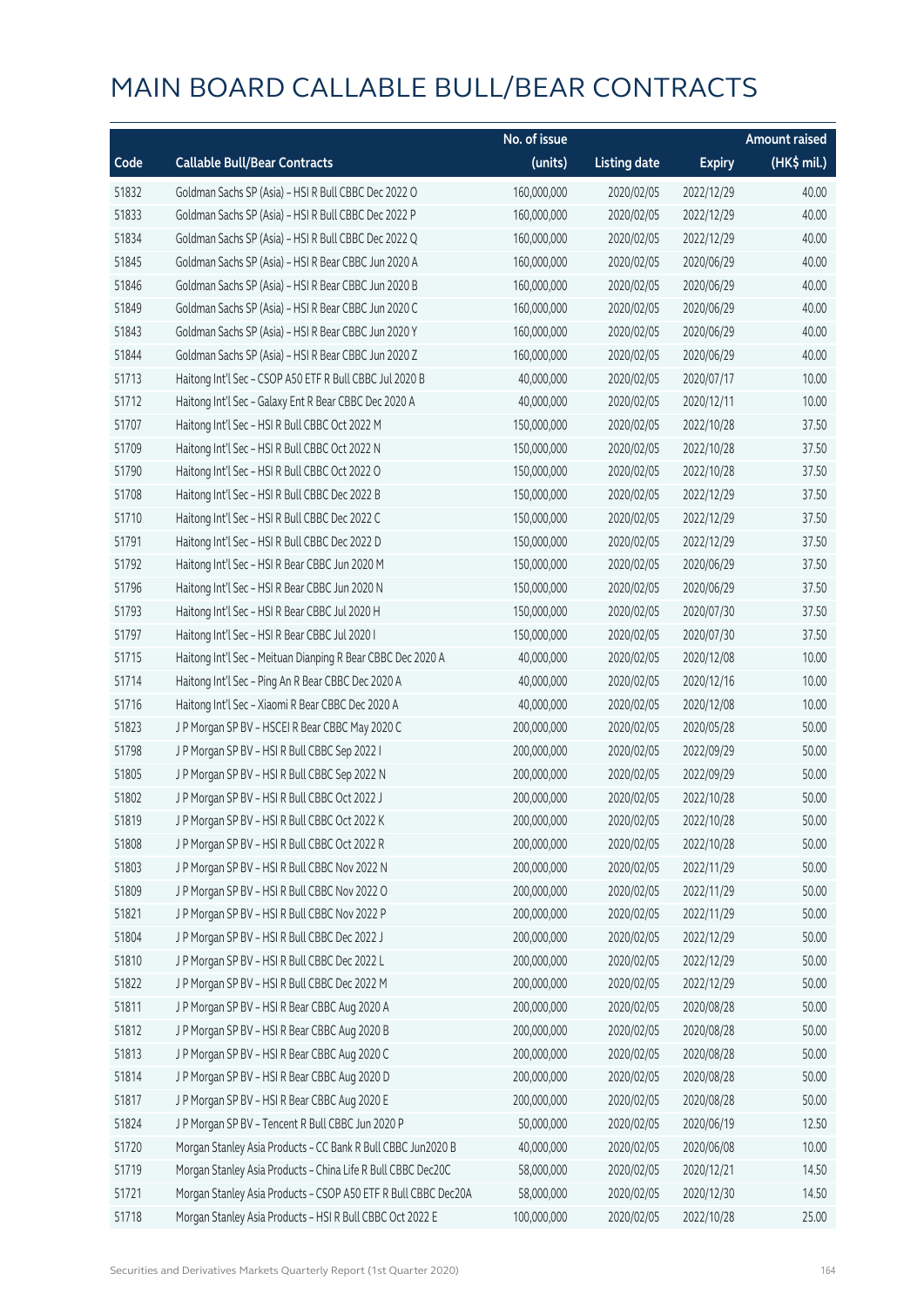|       |                                                           | No. of issue |                     |               | <b>Amount raised</b> |
|-------|-----------------------------------------------------------|--------------|---------------------|---------------|----------------------|
| Code  | <b>Callable Bull/Bear Contracts</b>                       | (units)      | <b>Listing date</b> | <b>Expiry</b> | (HK\$ mil.)          |
| 51717 | Morgan Stanley Asia Products - HSI R Bull CBBC Nov 2022 D | 100,000,000  | 2020/02/05          | 2022/11/29    | 25.00                |
| 51725 | Morgan Stanley Asia Products - HSI R Bull CBBC Nov 2022 E | 100,000,000  | 2020/02/05          | 2022/11/29    | 25.00                |
| 51722 | Morgan Stanley Asia Products - HSI R Bull CBBC Dec 2022 A | 100,000,000  | 2020/02/05          | 2022/12/29    | 25.00                |
| 51726 | Morgan Stanley Asia Products - HSI R Bull CBBC Dec 2022 B | 100,000,000  | 2020/02/05          | 2022/12/29    | 25.00                |
| 51727 | Morgan Stanley Asia Products - HSI R Bear CBBC May 2020 K | 100,000,000  | 2020/02/05          | 2020/05/28    | 25.00                |
| 51729 | Morgan Stanley Asia Products - HSI R Bear CBBC Jun 2020 N | 100,000,000  | 2020/02/05          | 2020/06/29    | 25.00                |
| 51728 | Morgan Stanley Asia Products - HSI R Bear CBBC Jul 2020 C | 100,000,000  | 2020/02/05          | 2020/07/30    | 25.00                |
| 51864 | SG Issuer - CAM CSI300 R Bull CBBC Oct 2020 A             | 100,000,000  | 2020/02/05          | 2020/10/29    | 25.00                |
| 51892 | SG Issuer - CAM CSI300 R Bull CBBC Oct 2020 B             | 100,000,000  | 2020/02/05          | 2020/10/29    | 25.00                |
| 51853 | SG Issuer - China Life R Bear CBBC Dec 2020 A             | 150,000,000  | 2020/02/05          | 2020/12/31    | 37.50                |
| 51885 | SG Issuer - Sinopec Corp R Bull CBBC Oct 2020 A           | 40,000,000   | 2020/02/05          | 2020/10/29    | 10.00                |
| 51857 | SG Issuer - CPIC R Bull CBBC Dec 2020 A                   | 100,000,000  | 2020/02/05          | 2020/12/31    | 25.00                |
| 51865 | SG Issuer - CSOP A50 ETF R Bull CBBC Mar 2021 A           | 100,000,000  | 2020/02/05          | 2021/03/30    | 25.00                |
| 51866 | SG Issuer - A50 China R Bull CBBC Feb 2021 A              | 100,000,000  | 2020/02/05          | 2021/02/26    | 25.00                |
| 51893 | SG Issuer - A50 China R Bull CBBC Feb 2021 B              | 100,000,000  | 2020/02/05          | 2021/02/25    | 25.00                |
| 51867 | SG Issuer - A50 China R Bull CBBC Mar 2021 A              | 100,000,000  | 2020/02/05          | 2021/03/30    | 25.00                |
| 51858 | SG Issuer - Galaxy Ent R Bear CBBC Oct 2020 B             | 100,000,000  | 2020/02/05          | 2020/10/29    | 25.00                |
| 51887 | SG Issuer - HKEX R Bear CBBC Jul 2020 E                   | 50,000,000   | 2020/02/05          | 2020/07/30    | 12.50                |
| 51894 | SG Issuer - HSI R Bull CBBC Oct 2022 A                    | 250,000,000  | 2020/02/05          | 2022/10/28    | 62.50                |
| 51895 | SG Issuer - HSI R Bull CBBC Nov 2022 S                    | 250,000,000  | 2020/02/05          | 2022/11/29    | 62.50                |
| 51850 | SG Issuer - HSI R Bull CBBC Dec 2022 H                    | 250,000,000  | 2020/02/05          | 2022/12/29    | 62.50                |
| 51868 | SG Issuer - HSI R Bull CBBC Dec 2022 I                    | 250,000,000  | 2020/02/05          | 2022/12/29    | 62.50                |
| 51870 | SG Issuer - HSI R Bull CBBC Dec 2022 J                    | 250,000,000  | 2020/02/05          | 2022/12/29    | 62.50                |
| 51879 | SG Issuer - HSI R Bull CBBC Dec 2022 K                    | 250,000,000  | 2020/02/05          | 2022/12/29    | 62.50                |
| 51880 | SG Issuer - HSI R Bull CBBC Dec 2022 L                    | 250,000,000  | 2020/02/05          | 2022/12/29    | 62.50                |
| 51881 | SG Issuer - HSI R Bull CBBC Dec 2022 M                    | 250,000,000  | 2020/02/05          | 2022/12/29    | 62.50                |
| 51896 | SG Issuer - HSI R Bull CBBC Dec 2022 N                    | 250,000,000  | 2020/02/05          | 2022/12/29    | 62.50                |
| 51901 | SG Issuer - HSI R Bull CBBC Dec 2022 O                    | 250,000,000  | 2020/02/05          | 2022/12/29    | 62.50                |
| 51873 | SG Issuer - HSI R Bear CBBC Aug 2020 M                    | 250,000,000  | 2020/02/05          | 2020/08/28    | 62.50                |
| 51874 | SG Issuer - HSI R Bear CBBC Aug 2020 N                    | 250,000,000  | 2020/02/05          | 2020/08/28    | 62.50                |
| 51875 | SG Issuer - HSI R Bear CBBC Sep 2020 B                    | 250,000,000  | 2020/02/05          | 2020/09/29    | 62.50                |
| 51877 | SG Issuer - HSI R Bear CBBC Sep 2020 C                    | 250,000,000  | 2020/02/05          | 2020/09/29    | 62.50                |
| 51878 | SG Issuer - HSI R Bear CBBC Oct 2020 A                    | 250,000,000  | 2020/02/05          | 2020/10/29    | 62.50                |
| 51888 | SG Issuer - Meituan Dianping R Bull CBBC Nov 2020 E       | 100,000,000  | 2020/02/05          | 2020/11/27    | 25.00                |
| 51890 | SG Issuer - Ping An R Bear CBBC Nov 2020 A                | 100,000,000  | 2020/02/05          | 2020/11/30    | 25.00                |
| 51862 | SG Issuer - Tencent R Bull CBBC May 2020 N                | 80,000,000   | 2020/02/05          | 2020/05/29    | 20.00                |
| 51863 | SG Issuer - Tencent R Bull CBBC Jul 2020 O                | 80,000,000   | 2020/02/05          | 2020/07/31    | 20.00                |
| 51891 | SG Issuer - Xiaomi R Bull CBBC Sep 2020 A                 | 60,000,000   | 2020/02/05          | 2020/09/29    | 15.00                |
| 51669 | UBS AG - HSI R Bull CBBC Oct 2022 L                       | 200,000,000  | 2020/02/05          | 2022/10/28    | 50.00                |
| 51677 | UBS AG - HSI R Bull CBBC Oct 2022 M                       | 200,000,000  | 2020/02/05          | 2022/10/28    | 50.00                |
| 51678 | UBS AG - HSI R Bull CBBC Oct 2022 N                       | 200,000,000  | 2020/02/05          | 2022/10/28    | 50.00                |
| 51679 | UBS AG - HSI R Bull CBBC Oct 2022 O                       | 200,000,000  | 2020/02/05          | 2022/10/28    | 50.00                |
| 51664 | UBS AG - HSI R Bull CBBC Nov 2022 Q                       | 200,000,000  | 2020/02/05          | 2022/11/29    | 50.00                |
| 51665 | UBS AG - HSI R Bull CBBC Nov 2022 R                       | 200,000,000  | 2020/02/05          | 2022/11/29    | 50.00                |
| 51666 | UBS AG - HSI R Bull CBBC Nov 2022 S                       | 200,000,000  | 2020/02/05          | 2022/11/29    | 50.00                |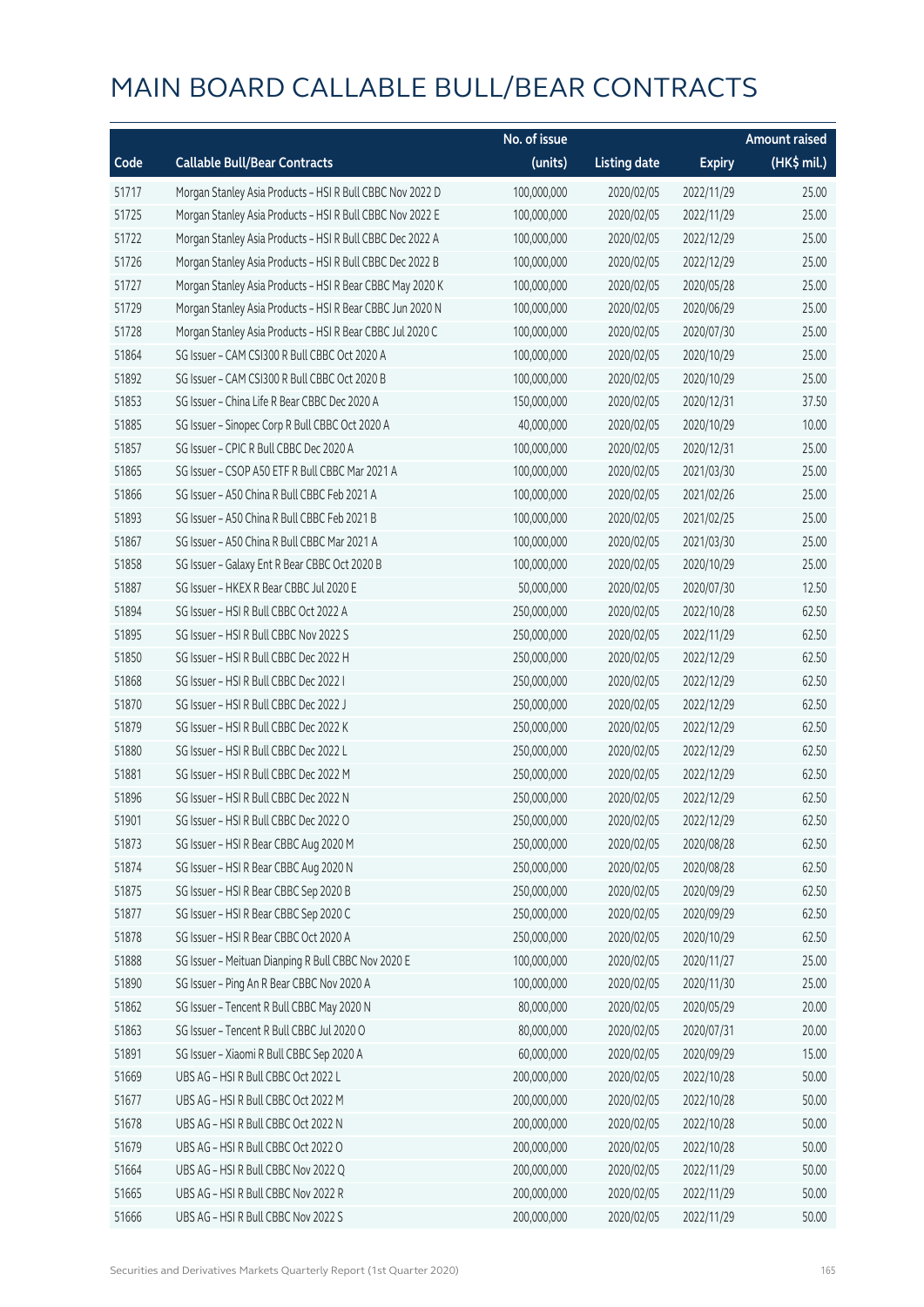|       |                                                              | No. of issue |                     |               | <b>Amount raised</b> |
|-------|--------------------------------------------------------------|--------------|---------------------|---------------|----------------------|
| Code  | <b>Callable Bull/Bear Contracts</b>                          | (units)      | <b>Listing date</b> | <b>Expiry</b> | (HK\$ mil.)          |
| 51670 | UBS AG - HSI R Bull CBBC Nov 2022 T                          | 200,000,000  | 2020/02/05          | 2022/11/29    | 50.00                |
| 51673 | UBS AG - HSI R Bull CBBC Nov 2022 U                          | 200,000,000  | 2020/02/05          | 2022/11/29    | 50.00                |
| 51680 | UBS AG - HSI R Bear CBBC May 2020 S                          | 200,000,000  | 2020/02/05          | 2020/05/28    | 50.00                |
| 51681 | UBS AG - HSI R Bear CBBC May 2020 T                          | 200,000,000  | 2020/02/05          | 2020/05/28    | 50.00                |
| 51682 | UBS AG - HSI R Bear CBBC May 2020 U                          | 200,000,000  | 2020/02/05          | 2020/05/28    | 50.00                |
| 51684 | UBS AG - HSI R Bear CBBC May 2020 V                          | 200,000,000  | 2020/02/05          | 2020/05/28    | 50.00                |
| 51685 | UBS AG - HSI R Bear CBBC Jun 2020 G                          | 200,000,000  | 2020/02/05          | 2020/06/29    | 50.00                |
| 51689 | UBS AG - HSI R Bear CBBC Jun 2020 H                          | 200,000,000  | 2020/02/05          | 2020/06/29    | 50.00                |
| 51775 | Bank Vontobel - AIA R Bear CBBC Nov 2020 B                   | 40,000,000   | 2020/02/05          | 2020/11/20    | 10.00                |
| 51776 | Bank Vontobel - CNOOC R Bear CBBC Dec 2020 B                 | 40,000,000   | 2020/02/05          | 2020/12/18    | 10.00                |
| 51784 | Bank Vontobel - Sinopec Corp R Bear CBBC Jul 2020 B          | 40,000,000   | 2020/02/05          | 2020/07/10    | 10.00                |
| 51785 | Bank Vontobel - CSOP A50 ETF R Bear CBBC Sep 2020 A          | 40,000,000   | 2020/02/05          | 2020/09/25    | 10.00                |
| 51778 | Bank Vontobel - CSPC Pharma R Bear CBBC Nov 2020 A           | 40,000,000   | 2020/02/05          | 2020/11/20    | 10.00                |
| 51773 | Bank Vontobel - HKEX R Bear CBBC Dec 2020 C                  | 40,000,000   | 2020/02/05          | 2020/12/18    | 10.00                |
| 51774 | Bank Vontobel - HSBC R Bear CBBC Nov 2020 B                  | 40,000,000   | 2020/02/05          | 2020/11/20    | 10.00                |
| 51766 | Bank Vontobel - HSI R Bear CBBC May 2020 V                   | 80,000,000   | 2020/02/05          | 2020/05/28    | 20.00                |
| 51767 | Bank Vontobel - HSI R Bear CBBC May 2020 W                   | 80,000,000   | 2020/02/05          | 2020/05/28    | 20.00                |
| 51777 | Bank Vontobel - ICBC R Bear CBBC Nov 2020 A                  | 40,000,000   | 2020/02/05          | 2020/11/13    | 10.00                |
| 51779 | Bank Vontobel - SHK Ppt R Bear CBBC Oct 2020 A               | 40,000,000   | 2020/02/05          | 2020/10/09    | 10.00                |
| 51782 | Bank Vontobel - SUNAC R Bull CBBC Nov 2020 B                 | 40,000,000   | 2020/02/05          | 2020/11/20    | 10.00                |
| 51780 | Bank Vontobel - SUNAC R Bull CBBC Dec 2020 A                 | 40,000,000   | 2020/02/05          | 2020/12/11    | 10.00                |
| 51978 | BOCI Asia Ltd. - China Life R Bull CBBC May 2020 A           | 40,000,000   | 2020/02/06          | 2020/05/29    | 10.00                |
| 51971 | BOCI Asia Ltd. - Galaxy Ent R Bull CBBC Aug 2020 A           | 70,000,000   | 2020/02/06          | 2020/08/28    | 17.50                |
| 51970 | BOCI Asia Ltd. - Galaxy Ent R Bear CBBC Oct 2020 A           | 70,000,000   | 2020/02/06          | 2020/10/29    | 17.50                |
| 52000 | BOCI Asia Ltd. - HSCEI R Bull CBBC Sep 2021 C                | 150,000,000  | 2020/02/06          | 2021/09/29    | 37.50                |
| 52002 | BOCI Asia Ltd. - HSCEI R Bull CBBC Sep 2021 D                | 150,000,000  | 2020/02/06          | 2021/09/29    | 37.50                |
| 52006 | BOCI Asia Ltd. - HSCEI R Bear CBBC Jul 2020 A                | 150,000,000  | 2020/02/06          | 2020/07/30    | 37.50                |
| 51987 | BOCLAsia Ltd. - HSLR Bull CBBC Jan 2022 A                    | 150,000,000  | 2020/02/06          | 2022/01/28    | 37.50                |
| 51979 | BOCI Asia Ltd. - HSI R Bull CBBC Jan 2022 D                  | 150,000,000  | 2020/02/06          | 2022/01/28    | 37.50                |
| 51984 | BOCI Asia Ltd. - HSI R Bull CBBC Jan 2022 Z                  | 150,000,000  | 2020/02/06          | 2022/01/28    | 37.50                |
| 51988 | BOCI Asia Ltd. - HSI R Bear CBBC Jul 2020 G                  | 150,000,000  | 2020/02/06          | 2020/07/30    | 37.50                |
| 51990 | BOCI Asia Ltd. - HSI R Bear CBBC Jul 2020 H                  | 150,000,000  | 2020/02/06          | 2020/07/30    | 37.50                |
| 51992 | BOCI Asia Ltd. - HSI R Bear CBBC Jul 2020 I                  | 150,000,000  | 2020/02/06          | 2020/07/30    | 37.50                |
| 51996 | BOCI Asia Ltd. - HSI R Bear CBBC Jul 2020 J                  | 150,000,000  | 2020/02/06          | 2020/07/30    | 37.50                |
| 51962 | BOCI Asia Ltd. - Ping An R Bull CBBC Aug 2020 A              | 70,000,000   | 2020/02/06          | 2020/08/28    | 17.50                |
| 51963 | BOCI Asia Ltd. - Ping An R Bull CBBC Aug 2020 B              | 70,000,000   | 2020/02/06          | 2020/08/28    | 17.50                |
| 51964 | BOCI Asia Ltd. - Ping An R Bear CBBC Sep 2020 A              | 70,000,000   | 2020/02/06          | 2020/09/29    | 17.50                |
| 51972 | BOCI Asia Ltd. - Xiaomi R Bear CBBC Jul 2020 G               | 40,000,000   | 2020/02/06          | 2020/07/30    | 10.00                |
| 51974 | BOCI Asia Ltd. - Xiaomi R Bear CBBC Jul 2020 H               | 40,000,000   | 2020/02/06          | 2020/07/30    | 10.00                |
| 51951 | BNP Paribas Issuance B.V. - CSOP A50 ETF R Bull CBBC Dec20 L | 60,000,000   | 2020/02/06          | 2020/12/30    | 15.00                |
| 51956 | BNP Paribas Issuance B.V. - HKEX R Bull CBBC Sep 2020 F      | 50,000,000   | 2020/02/06          | 2020/09/29    | 12.50                |
| 51922 | BNP Paribas Issuance B.V. - HKEX R Bull CBBC Sep 2020 K      | 50,000,000   | 2020/02/06          | 2020/09/29    | 12.50                |
| 51948 | BNP Paribas Issuance B.V. - HKEX R Bear CBBC Jul 2020 W      | 50,000,000   | 2020/02/06          | 2020/07/30    | 12.50                |
| 51903 | BNP Paribas Issuance B.V. - HSI R Bull CBBC Dec 2021 D       | 250,000,000  | 2020/02/06          | 2021/12/30    | 62.50                |
| 51913 | BNP Paribas Issuance B.V. - HSI R Bull CBBC Dec 2021 E       | 250,000,000  | 2020/02/06          | 2021/12/30    | 62.50                |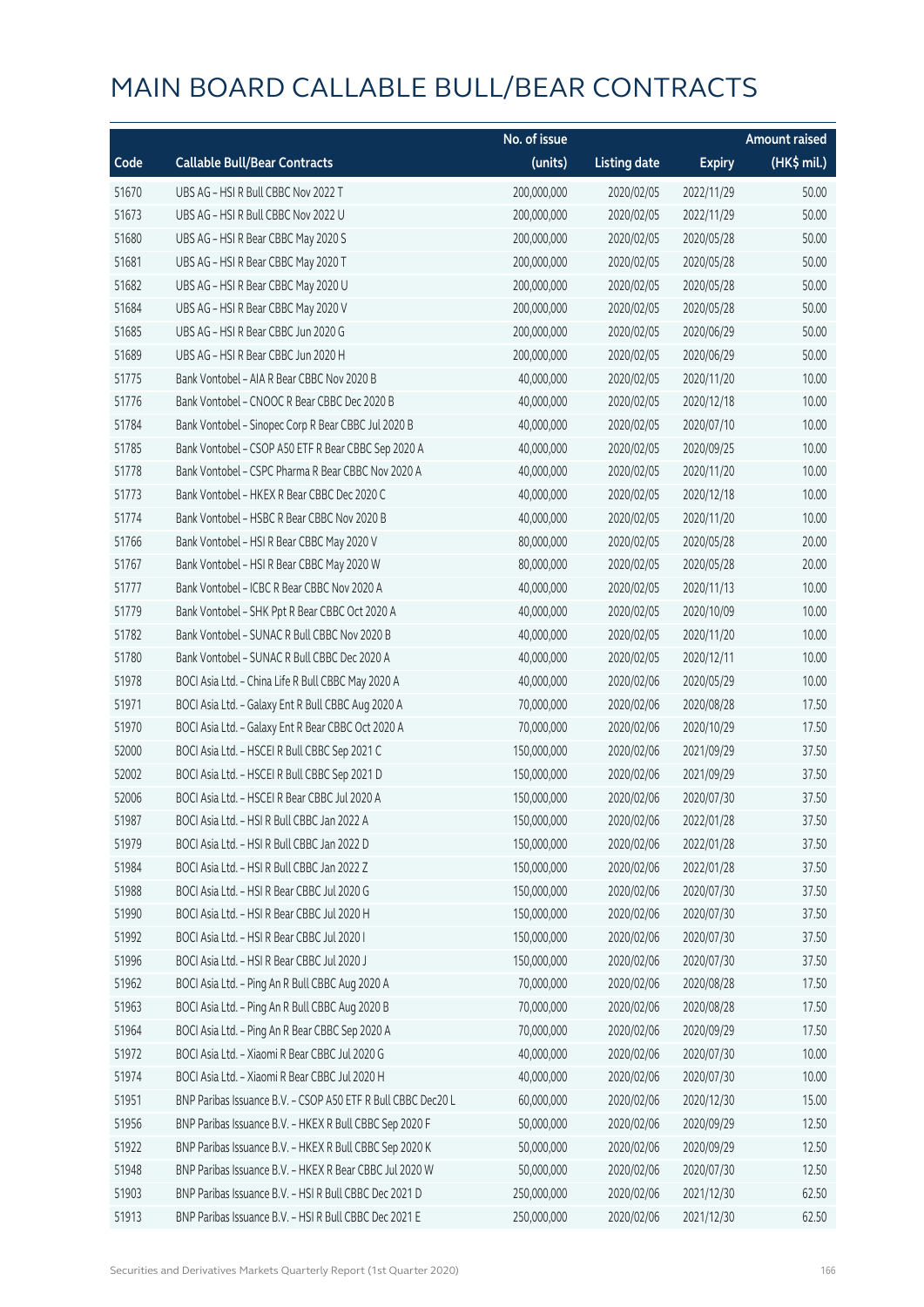|       |                                                            | No. of issue |                     |               | <b>Amount raised</b> |
|-------|------------------------------------------------------------|--------------|---------------------|---------------|----------------------|
| Code  | <b>Callable Bull/Bear Contracts</b>                        | (units)      | <b>Listing date</b> | <b>Expiry</b> | (HK\$ mil.)          |
| 51911 | BNP Paribas Issuance B.V. - HSI R Bull CBBC Dec 2021 G     | 250,000,000  | 2020/02/06          | 2021/12/30    | 62.50                |
| 51914 | BNP Paribas Issuance B.V. - HSI R Bull CBBC Dec 2021 O     | 250,000,000  | 2020/02/06          | 2021/12/30    | 62.50                |
| 51912 | BNP Paribas Issuance B.V. - HSI R Bull CBBC Dec 2021 X     | 250,000,000  | 2020/02/06          | 2021/12/30    | 62.50                |
| 51923 | BNP Paribas Issuance B.V. - HSI R Bull CBBC Jan 2022 L     | 250,000,000  | 2020/02/06          | 2022/01/28    | 62.50                |
| 51930 | BNP Paribas Issuance B.V. - HSI R Bull CBBC Jan 2022 M     | 250,000,000  | 2020/02/06          | 2022/01/28    | 62.50                |
| 51932 | BNP Paribas Issuance B.V. - HSI R Bull CBBC Jan 2022 N     | 250,000,000  | 2020/02/06          | 2022/01/28    | 62.50                |
| 51934 | BNP Paribas Issuance B.V. - HSI R Bear CBBC Jul 2020 H     | 250,000,000  | 2020/02/06          | 2020/07/30    | 62.50                |
| 51935 | BNP Paribas Issuance B.V. - HSI R Bear CBBC Jul 2020 I     | 250,000,000  | 2020/02/06          | 2020/07/30    | 62.50                |
| 51936 | BNP Paribas Issuance B.V. - HSI R Bear CBBC Jul 2020 J     | 250,000,000  | 2020/02/06          | 2020/07/30    | 62.50                |
| 51937 | BNP Paribas Issuance B.V. - HSI R Bear CBBC Jul 2020 K     | 250,000,000  | 2020/02/06          | 2020/07/30    | 62.50                |
| 51945 | BNP Paribas Issuance B.V. - HSI R Bear CBBC Jul 2020 L     | 250,000,000  | 2020/02/06          | 2020/07/30    | 62.50                |
| 52007 | BNP Paribas Issuance B.V. - HSI R Bear CBBC Jul 2020 M     | 250,000,000  | 2020/02/06          | 2020/07/30    | 62.50                |
| 52010 | BNP Paribas Issuance B.V. - HSI R Bear CBBC Jul 2020 N     | 250,000,000  | 2020/02/06          | 2020/07/30    | 62.50                |
| 52012 | BNP Paribas Issuance B.V. - HSI R Bear CBBC Jul 2020 O     | 250,000,000  | 2020/02/06          | 2020/07/30    | 62.50                |
| 52017 | BNP Paribas Issuance B.V. - HSI R Bear CBBC Jul 2020 P     | 240,000,000  | 2020/02/06          | 2020/07/30    | 60.00                |
| 51952 | BNP Paribas Issuance B.V. - Meituan R Bull CBBC Dec 2020 X | 50,000,000   | 2020/02/06          | 2020/12/30    | 12.50                |
| 51947 | BNP Paribas Issuance B.V. - Meituan R Bear CBBC Jul 2020 L | 50,000,000   | 2020/02/06          | 2020/07/30    | 12.50                |
| 51921 | BNP Paribas Issuance B.V. - Ping An R Bull CBBC Sep 2020 L | 200,000,000  | 2020/02/06          | 2020/09/29    | 50.00                |
| 51957 | BNP Paribas Issuance B.V. - Tencent R Bull CBBC Nov 2020 Q | 50,000,000   | 2020/02/06          | 2020/11/27    | 12.50                |
| 51958 | BNP Paribas Issuance B.V. - Tencent R Bull CBBC Dec 2020 Y | 50,000,000   | 2020/02/06          | 2020/12/30    | 12.50                |
| 51949 | BNP Paribas Issuance B.V. - Tencent R Bear CBBC Nov 2020 V | 50,000,000   | 2020/02/06          | 2020/11/27    | 12.50                |
| 51950 | BNP Paribas Issuance B.V. - Tencent R Bear CBBC Dec 2020 D | 50,000,000   | 2020/02/06          | 2020/12/30    | 12.50                |
| 51916 | BNP Paribas Issuance B.V. - Xiaomi R Bull CBBC Nov 2020 E  | 50,000,000   | 2020/02/06          | 2020/11/27    | 12.50                |
| 51917 | BNP Paribas Issuance B.V. - Xiaomi R Bull CBBC Nov 2020 F  | 50,000,000   | 2020/02/06          | 2020/11/27    | 12.50                |
| 51946 | BNP Paribas Issuance B.V. - Xiaomi R Bear CBBC Nov 2020 C  | 50,000,000   | 2020/02/06          | 2020/11/27    | 12.50                |
| 57425 | Credit Suisse AG - AIA R Bull CBBC Dec 2020 F              | 70,000,000   | 2020/02/06          | 2020/12/15    | 17.50                |
| 57511 | Credit Suisse AG - AIA R Bear CBBC Jan 2021 A              | 70,000,000   | 2020/02/06          | 2021/01/13    | 17.50                |
| 57504 | Credit Suisse AG - HKEX R Bear CBBC Jan 2021 A             | 50,000,000   | 2020/02/06          | 2021/01/22    | 12.50                |
| 57438 | Credit Suisse AG - HSI R Bull CBBC Oct 2022 Q              | 200,000,000  | 2020/02/06          | 2022/10/28    | 50.00                |
| 57445 | Credit Suisse AG - HSI R Bull CBBC Oct 2022 R              | 200,000,000  | 2020/02/06          | 2022/10/28    | 50.00                |
| 57411 | Credit Suisse AG - HSI R Bull CBBC Nov 2022 W              | 200,000,000  | 2020/02/06          | 2022/11/29    | 50.00                |
| 57413 | Credit Suisse AG - HSI R Bull CBBC Nov 2022 X              | 200,000,000  | 2020/02/06          | 2022/11/29    | 50.00                |
| 57420 | Credit Suisse AG - HSI R Bull CBBC Nov 2022 Y              | 200,000,000  | 2020/02/06          | 2022/11/29    | 50.00                |
| 57412 | Credit Suisse AG - HSI R Bull CBBC Dec 2022 M              | 200,000,000  | 2020/02/06          | 2022/12/29    | 50.00                |
| 57433 | Credit Suisse AG - HSI R Bull CBBC Dec 2022 N              | 200,000,000  | 2020/02/06          | 2022/12/29    | 50.00                |
| 57441 | Credit Suisse AG - HSI R Bull CBBC Dec 2022 O              | 200,000,000  | 2020/02/06          | 2022/12/29    | 50.00                |
| 57446 | Credit Suisse AG - HSI R Bull CBBC Dec 2022 P              | 200,000,000  | 2020/02/06          | 2022/12/29    | 50.00                |
| 57447 | Credit Suisse AG - HSI R Bear CBBC Jun 2020 B              | 200,000,000  | 2020/02/06          | 2020/06/29    | 50.00                |
| 57464 | Credit Suisse AG - HSI R Bear CBBC Jun 2020 K              | 200,000,000  | 2020/02/06          | 2020/06/29    | 50.00                |
| 57468 | Credit Suisse AG - HSI R Bear CBBC Jun 2020 L              | 200,000,000  | 2020/02/06          | 2020/06/29    | 50.00                |
| 57480 | Credit Suisse AG - HSI R Bear CBBC Jun 2020 Q              | 200,000,000  | 2020/02/06          | 2020/06/29    | 50.00                |
| 57455 | Credit Suisse AG - HSI R Bear CBBC Jul 2020 T              | 200,000,000  | 2020/02/06          | 2020/07/30    | 50.00                |
| 57456 | Credit Suisse AG - HSI R Bear CBBC Jul 2020 U              | 200,000,000  | 2020/02/06          | 2020/07/30    | 50.00                |
| 57457 | Credit Suisse AG - HSI R Bear CBBC Jul 2020 V              | 200,000,000  | 2020/02/06          | 2020/07/30    | 50.00                |
| 57466 | Credit Suisse AG - HSI R Bear CBBC Jul 2020 W              | 200,000,000  | 2020/02/06          | 2020/07/30    | 50.00                |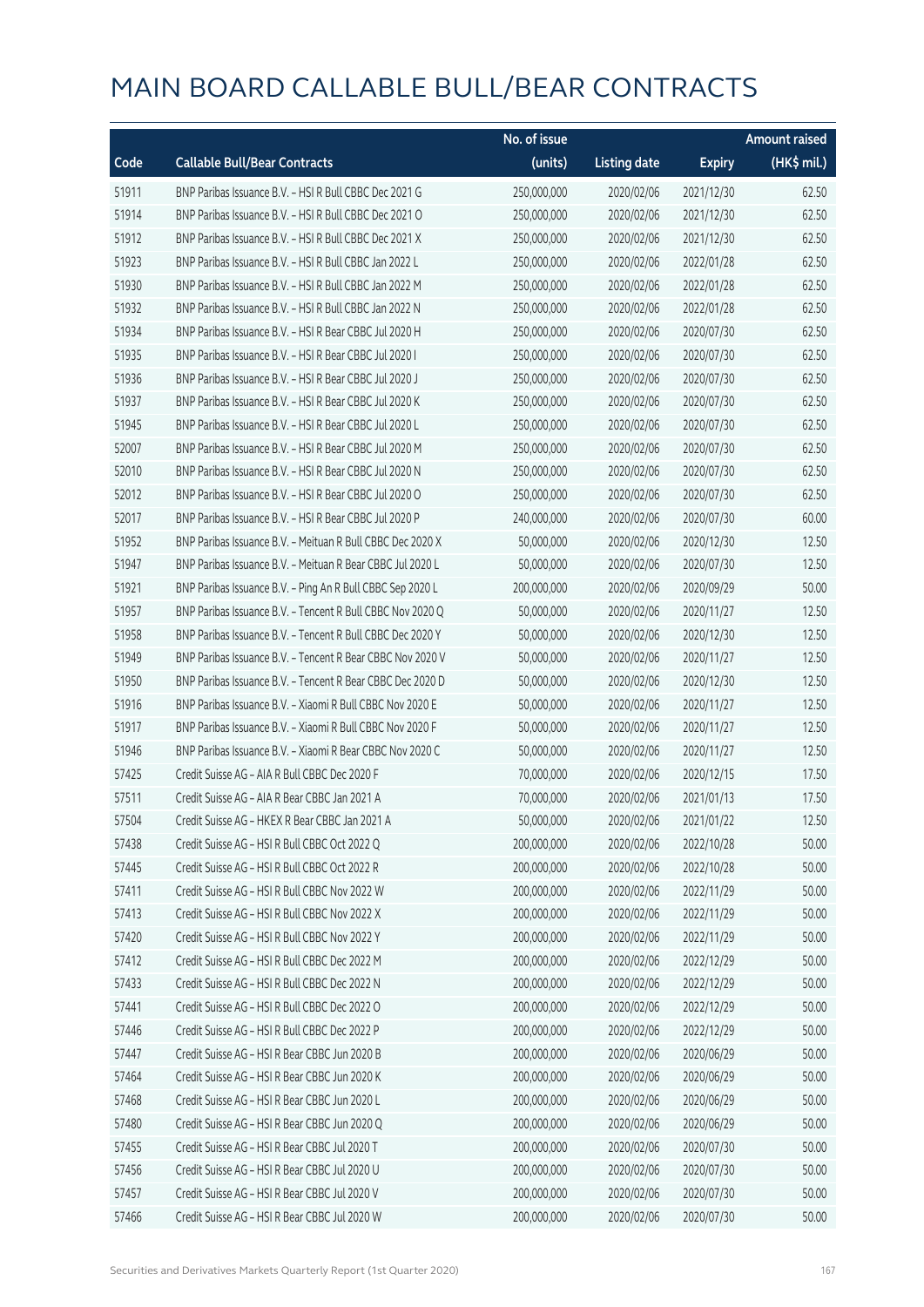|       |                                                              | No. of issue |                     |               | <b>Amount raised</b> |
|-------|--------------------------------------------------------------|--------------|---------------------|---------------|----------------------|
| Code  | <b>Callable Bull/Bear Contracts</b>                          | (units)      | <b>Listing date</b> | <b>Expiry</b> | (HK\$ mil.)          |
| 57490 | Credit Suisse AG - HSI R Bear CBBC Jul 2020 X                | 200,000,000  | 2020/02/06          | 2020/07/30    | 50.00                |
| 57478 | Credit Suisse AG - HSI R Bear CBBC Aug 2020 B                | 300,000,000  | 2020/02/06          | 2020/08/28    | 75.00                |
| 57426 | Credit Suisse AG - Ping An R Bull CBBC Nov 2020 G            | 80,000,000   | 2020/02/06          | 2020/11/27    | 20.00                |
| 57427 | Credit Suisse AG - Ping An R Bull CBBC Dec 2020 E            | 80,000,000   | 2020/02/06          | 2020/12/21    | 20.00                |
| 57430 | Credit Suisse AG - Ping An R Bull CBBC Dec 2020 F            | 80,000,000   | 2020/02/06          | 2020/12/28    | 20.00                |
| 57443 | Credit Suisse AG - Tencent R Bull CBBC Dec 2020 D            | 50,000,000   | 2020/02/06          | 2020/12/28    | 12.50                |
| 57491 | Credit Suisse AG - Tencent R Bear CBBC Dec 2020 J            | 50,000,000   | 2020/02/06          | 2020/12/18    | 12.50                |
| 57493 | Credit Suisse AG - Tencent R Bear CBBC Jan 2021 A            | 50,000,000   | 2020/02/06          | 2021/01/08    | 12.50                |
| 57495 | Credit Suisse AG - Xiaomi R Bear CBBC Jan 2021 A             | 50,000,000   | 2020/02/06          | 2021/01/19    | 12.50                |
| 57183 | Bank of East Asia - AIA R Bear CBBC Jun 2020 B               | 60,000,000   | 2020/02/06          | 2020/06/24    | 15.00                |
| 57188 | Bank of East Asia - AIA R Bear CBBC Jun 2020 C               | 60,000,000   | 2020/02/06          | 2020/06/24    | 15.00                |
| 57179 | Bank of East Asia - Geely Auto R Bull CBBC Jun 2020 A        | 40,000,000   | 2020/02/06          | 2020/06/24    | 10.00                |
| 57177 | Bank of East Asia - Galaxy Ent R Bear CBBC Jun 2020 B        | 80,000,000   | 2020/02/06          | 2020/06/24    | 20.00                |
| 57173 | Bank of East Asia - Meituan Dianping R Bear CBBC May 2020 D  | 50,000,000   | 2020/02/06          | 2020/05/08    | 12.50                |
| 57172 | Bank of East Asia - Ping An R Bear CBBC May 2020 E           | 100,000,000  | 2020/02/06          | 2020/05/08    | 25.00                |
| 57553 | Goldman Sachs SP (Asia) - CAM CSI300 R Bull CBBC Dec 2020 A  | 60,000,000   | 2020/02/06          | 2020/12/30    | 15.00                |
| 57566 | Goldman Sachs SP (Asia) - China Life R Bull CBBC Dec 2020 B  | 60,000,000   | 2020/02/06          | 2020/12/30    | 15.00                |
| 57546 | Goldman Sachs SP (Asia) - CSOP A50 ETF R Bull CBBC Dec2020 B | 60,000,000   | 2020/02/06          | 2020/12/30    | 15.00                |
| 57268 | Goldman Sachs SP (Asia) - HSI R Bull CBBC Dec 2022 B         | 160,000,000  | 2020/02/06          | 2022/12/29    | 40.00                |
| 57295 | Goldman Sachs SP (Asia) - HSI R Bull CBBC Dec 2022 C         | 160,000,000  | 2020/02/06          | 2022/12/29    | 40.00                |
| 57259 | Goldman Sachs SP (Asia) - HSI R Bull CBBC Jan 2023 A         | 160,000,000  | 2020/02/06          | 2023/01/30    | 40.00                |
| 57260 | Goldman Sachs SP (Asia) - HSI R Bull CBBC Jan 2023 B         | 160,000,000  | 2020/02/06          | 2023/01/30    | 40.00                |
| 57262 | Goldman Sachs SP (Asia) - HSI R Bull CBBC Jan 2023 C         | 160,000,000  | 2020/02/06          | 2023/01/30    | 40.00                |
| 57267 | Goldman Sachs SP (Asia) - HSI R Bull CBBC Jan 2023 D         | 160,000,000  | 2020/02/06          | 2023/01/30    | 40.00                |
| 57250 | Goldman Sachs SP (Asia) - HSI R Bull CBBC Jan 2023 V         | 160,000,000  | 2020/02/06          | 2023/01/30    | 40.00                |
| 57251 | Goldman Sachs SP (Asia) - HSI R Bull CBBC Jan 2023 W         | 160,000,000  | 2020/02/06          | 2023/01/30    | 40.00                |
| 57252 | Goldman Sachs SP (Asia) - HSI R Bull CBBC Jan 2023 X         | 160,000,000  | 2020/02/06          | 2023/01/30    | 40.00                |
| 57254 | Goldman Sachs SP (Asia) - HSI R Bull CBBC Jan 2023 Y         | 160,000,000  | 2020/02/06          | 2023/01/30    | 40.00                |
| 57258 | Goldman Sachs SP (Asia) - HSI R Bull CBBC Jan 2023 Z         | 160,000,000  | 2020/02/06          | 2023/01/30    | 40.00                |
| 57271 | Goldman Sachs SP (Asia) - HSI R Bear CBBC Jul 2020 A         | 160,000,000  | 2020/02/06          | 2020/07/30    | 40.00                |
| 57273 | Goldman Sachs SP (Asia) - HSI R Bear CBBC Jul 2020 B         | 160,000,000  | 2020/02/06          | 2020/07/30    | 40.00                |
| 57277 | Goldman Sachs SP (Asia) - HSI R Bear CBBC Jul 2020 C         | 160,000,000  | 2020/02/06          | 2020/07/30    | 40.00                |
| 57281 | Goldman Sachs SP (Asia) - HSI R Bear CBBC Jul 2020 D         | 160,000,000  | 2020/02/06          | 2020/07/30    | 40.00                |
| 57284 | Goldman Sachs SP (Asia) - HSI R Bear CBBC Jul 2020 E         | 160,000,000  | 2020/02/06          | 2020/07/30    | 40.00                |
| 57302 | Goldman Sachs SP (Asia) - HSI R Bear CBBC Jul 2020 F         | 160,000,000  | 2020/02/06          | 2020/07/30    | 40.00                |
| 57539 | Goldman Sachs SP (Asia) - Meituan R Bull CBBC Jul 2020 A     | 60,000,000   | 2020/02/06          | 2020/07/31    | 15.00                |
| 57560 | Goldman Sachs SP (Asia) - Sunny Optical R Bull CBBC Dec20 B  | 60,000,000   | 2020/02/06          | 2020/12/30    | 15.00                |
| 57556 | Goldman Sachs SP (Asia) - Tencent R Bull CBBC Dec 2020 C     | 60,000,000   | 2020/02/06          | 2020/12/30    | 15.00                |
| 57548 | Goldman Sachs SP (Asia) - Tencent R Bear CBBC Jun 2020 G     | 60,000,000   | 2020/02/06          | 2020/06/30    | 15.00                |
| 57561 | Goldman Sachs SP (Asia) - Tencent R Bear CBBC Dec 2020 V     | 60,000,000   | 2020/02/06          | 2020/12/30    | 15.00                |
| 57555 | Goldman Sachs SP (Asia) - Xiaomi R Bear CBBC Dec 2020 B      | 60,000,000   | 2020/02/06          | 2020/12/30    | 15.00                |
| 57078 | HK Bank - AIA R Bear CBBC Jun 2020 B                         | 40,000,000   | 2020/02/06          | 2020/06/29    | 10.00                |
| 57087 | HK Bank - China Life R Bull CBBC Sep 2020 A                  | 80,000,000   | 2020/02/06          | 2020/09/07    | 20.00                |
| 52048 | HK Bank - CSOP A50 ETF R Bull CBBC Jul 2020 B                | 40,000,000   | 2020/02/06          | 2020/07/13    | 10.00                |
| 52049 | HK Bank - CSOP A50 ETF R Bull CBBC Jul 2020 C                | 40,000,000   | 2020/02/06          | 2020/07/27    | 10.00                |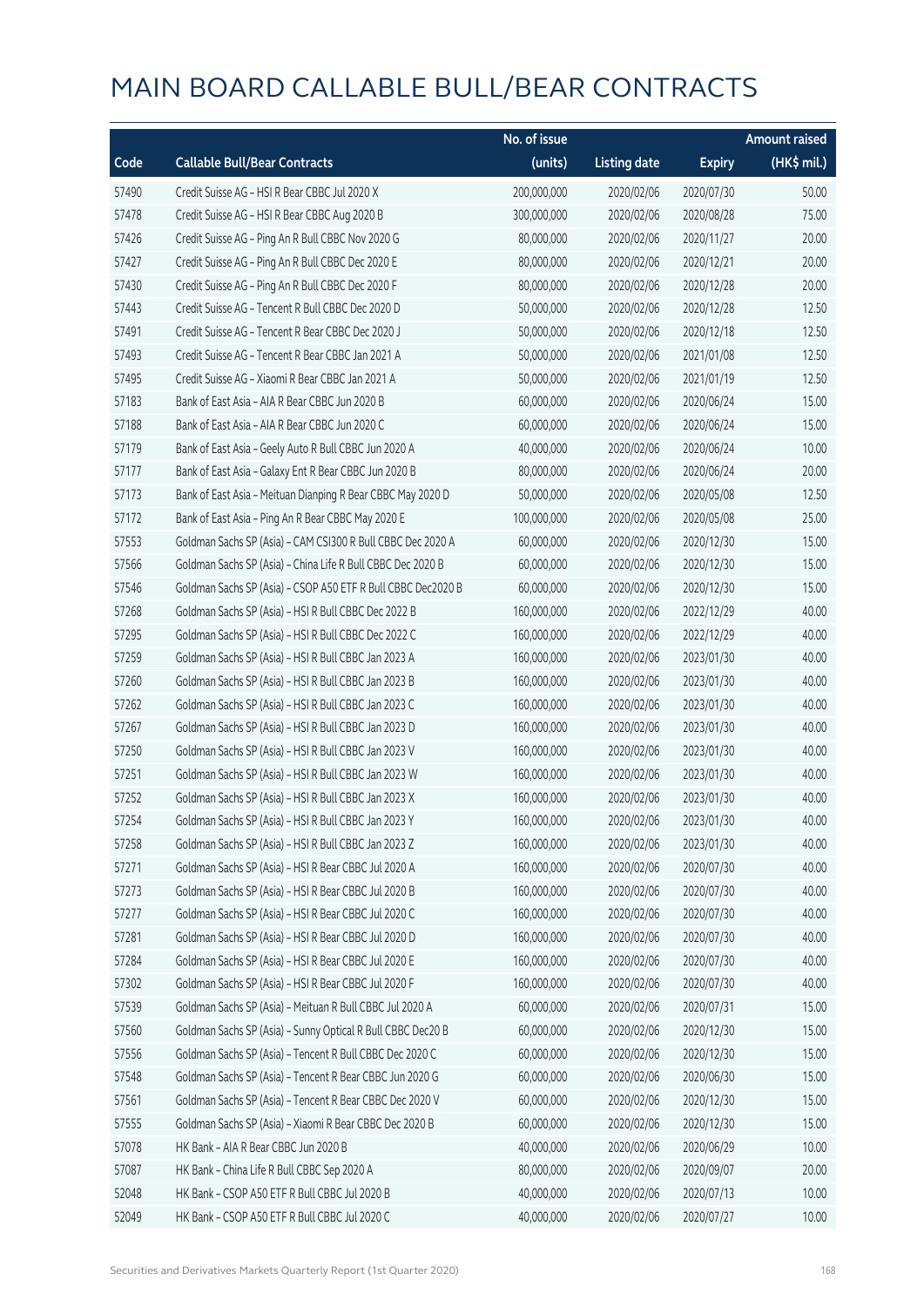|       |                                                             | No. of issue |                     |               | <b>Amount raised</b>  |
|-------|-------------------------------------------------------------|--------------|---------------------|---------------|-----------------------|
| Code  | <b>Callable Bull/Bear Contracts</b>                         | (units)      | <b>Listing date</b> | <b>Expiry</b> | $(HK\frac{1}{2}mil.)$ |
| 52050 | HK Bank - A50 China R Bull CBBC Jul 2020 B                  | 40,000,000   | 2020/02/06          | 2020/07/13    | 10.00                 |
| 52054 | HK Bank - A50 China R Bull CBBC Jul 2020 C                  | 40,000,000   | 2020/02/06          | 2020/07/27    | 10.00                 |
| 57082 | HK Bank - Geely Auto R Bull CBBC Jul 2020 B                 | 40,000,000   | 2020/02/06          | 2020/07/20    | 12.40                 |
| 57083 | HK Bank - Galaxy Ent R Bear CBBC Jun 2020 D                 | 40,000,000   | 2020/02/06          | 2020/06/22    | 10.00                 |
| 57080 | HK Bank - HKEX R Bear CBBC Jun 2020 J                       | 40,000,000   | 2020/02/06          | 2020/06/18    | 10.00                 |
| 52039 | HK Bank - HSCEI R Bear CBBC May 2020 A                      | 50,000,000   | 2020/02/06          | 2020/05/28    | 12.50                 |
| 51959 | HK Bank - HSI R Bull CBBC Sep 2022 V                        | 60,000,000   | 2020/02/06          | 2022/09/29    | 15.00                 |
| 51960 | HK Bank - HSI R Bull CBBC Sep 2022 W                        | 80,000,000   | 2020/02/06          | 2022/09/29    | 20.00                 |
| 51961 | HK Bank - HSI R Bull CBBC Sep 2022 X                        | 100,000,000  | 2020/02/06          | 2022/09/29    | 25.00                 |
| 52033 | HK Bank - HSI R Bull CBBC Sep 2022 Y                        | 60,000,000   | 2020/02/06          | 2022/09/29    | 15.00                 |
| 52032 | HK Bank - HSI R Bear CBBC May 2020 V                        | 100,000,000  | 2020/02/06          | 2020/05/28    | 25.00                 |
| 52035 | HK Bank - HSI R Bear CBBC May 2020 W                        | 100,000,000  | 2020/02/06          | 2020/05/28    | 25.00                 |
| 52044 | HK Bank - HSI R Bear CBBC May 2020 X                        | 60,000,000   | 2020/02/06          | 2020/05/28    | 15.00                 |
| 52045 | HK Bank - HSI R Bear CBBC May 2020 Y                        | 80,000,000   | 2020/02/06          | 2020/05/28    | 20.00                 |
| 52046 | HK Bank - HSI R Bear CBBC May 2020 Z                        | 80,000,000   | 2020/02/06          | 2020/05/28    | 20.00                 |
| 57077 | HK Bank - ICBC R Bull CBBC Aug 2020 A                       | 60,000,000   | 2020/02/06          | 2020/08/03    | 15.00                 |
| 57089 | HK Bank - Meituan Dianping R Bear CBBC Jun 2020 C           | 40,000,000   | 2020/02/06          | 2020/06/22    | 10.00                 |
| 57084 | HK Bank - SHK Ppt R Bear CBBC Jun 2020 B                    | 40,000,000   | 2020/02/06          | 2020/06/15    | 10.00                 |
| 57079 | HK Bank - Tencent R Bear CBBC Jun 2020 S                    | 40,000,000   | 2020/02/06          | 2020/06/11    | 10.00                 |
| 57086 | HK Bank - Xiaomi R Bear CBBC Jun 2020 C                     | 40,000,000   | 2020/02/06          | 2020/06/22    | 10.00                 |
| 57523 | Haitong Int'l Sec - AIA R Bear CBBC Jul 2020 C              | 40,000,000   | 2020/02/06          | 2020/07/13    | 10.00                 |
| 57534 | Haitong Int'l Sec - China Life R Bear CBBC Dec 2020 B       | 40,000,000   | 2020/02/06          | 2020/12/17    | 10.00                 |
| 57512 | Haitong Int'l Sec - HKEX R Bear CBBC Jul 2020 B             | 40,000,000   | 2020/02/06          | 2020/07/13    | 10.00                 |
| 52057 | Haitong Int'l Sec - HSI R Bull CBBC Oct 2022 P              | 150,000,000  | 2020/02/06          | 2022/10/28    | 37.50                 |
| 57004 | Haitong Int'l Sec - HSI R Bull CBBC Oct 2022 Q              | 150,000,000  | 2020/02/06          | 2022/10/28    | 37.50                 |
| 57155 | Haitong Int'l Sec - HSI R Bull CBBC Oct 2022 R              | 150,000,000  | 2020/02/06          | 2022/10/28    | 37.50                 |
| 57157 | Haitong Int'l Sec - HSI R Bull CBBC Oct 2022 S              | 150,000,000  | 2020/02/06          | 2022/10/28    | 37.50                 |
| 57000 | Haitong Int'l Sec - HSI R Bull CBBC Dec 2022 E              | 150,000,000  | 2020/02/06          | 2022/12/29    | 37.50                 |
| 57156 | Haitong Int'l Sec - HSI R Bull CBBC Dec 2022 F              | 150,000,000  | 2020/02/06          | 2022/12/29    | 37.50                 |
| 57158 | Haitong Int'l Sec - HSI R Bull CBBC Dec 2022 G              | 150,000,000  | 2020/02/06          | 2022/12/29    | 37.50                 |
| 57161 | Haitong Int'l Sec - HSI R Bear CBBC Jun 2020 O              | 150,000,000  | 2020/02/06          | 2020/06/29    | 37.50                 |
| 57164 | Haitong Int'l Sec - HSI R Bear CBBC Jun 2020 P              | 150,000,000  | 2020/02/06          | 2020/06/29    | 37.50                 |
| 57163 | Haitong Int'l Sec - HSI R Bear CBBC Jul 2020 J              | 150,000,000  | 2020/02/06          | 2020/07/30    | 37.50                 |
| 57168 | Haitong Int'l Sec - HSI R Bear CBBC Jul 2020 K              | 150,000,000  | 2020/02/06          | 2020/07/30    | 37.50                 |
| 57171 | Haitong Int'l Sec - HSI R Bear CBBC Jul 2020 L              | 150,000,000  | 2020/02/06          | 2020/07/30    | 37.50                 |
| 57528 | Haitong Int'l Sec - Meituan Dianping R Bear CBBC Oct 2020 D | 40,000,000   | 2020/02/06          | 2020/10/12    | 10.00                 |
| 57524 | Haitong Int'l Sec - Sunny Optical R Bear CBBC Jul 2020 B    | 40,000,000   | 2020/02/06          | 2020/07/20    | 10.00                 |
| 57521 | Haitong Int'l Sec - Tencent R Bear CBBC Oct 2020 E          | 40,000,000   | 2020/02/06          | 2020/10/19    | 10.00                 |
| 57533 | Haitong Int'l Sec - Tencent R Bear CBBC Oct 2020 F          | 40,000,000   | 2020/02/06          | 2020/10/19    | 10.00                 |
| 52055 | Haitong Int'l Sec - Xiaomi R Bull CBBC Dec 2020 A           | 40,000,000   | 2020/02/06          | 2020/12/08    | 10.00                 |
| 57191 | J P Morgan SP BV - CSOP A50 ETF R Bull CBBC Jun 2020 A      | 80,000,000   | 2020/02/06          | 2020/06/19    | 20.00                 |
| 57193 | J P Morgan SP BV - CSOP A50 ETF R Bull CBBC Jul 2020 B      | 80,000,000   | 2020/02/06          | 2020/07/10    | 20.00                 |
| 57196 | J P Morgan SP BV - CSOP A50 ETF R Bull CBBC Aug 2020 B      | 80,000,000   | 2020/02/06          | 2020/08/14    | 20.00                 |
| 57198 | J P Morgan SP BV - CSOP A50 ETF R Bull CBBC Sep 2020 A      | 80,000,000   | 2020/02/06          | 2020/09/11    | 20.00                 |
| 57201 | J P Morgan SP BV - CSOP A50 ETF R Bull CBBC Oct 2020 A      | 80,000,000   | 2020/02/06          | 2020/10/09    | 21.60                 |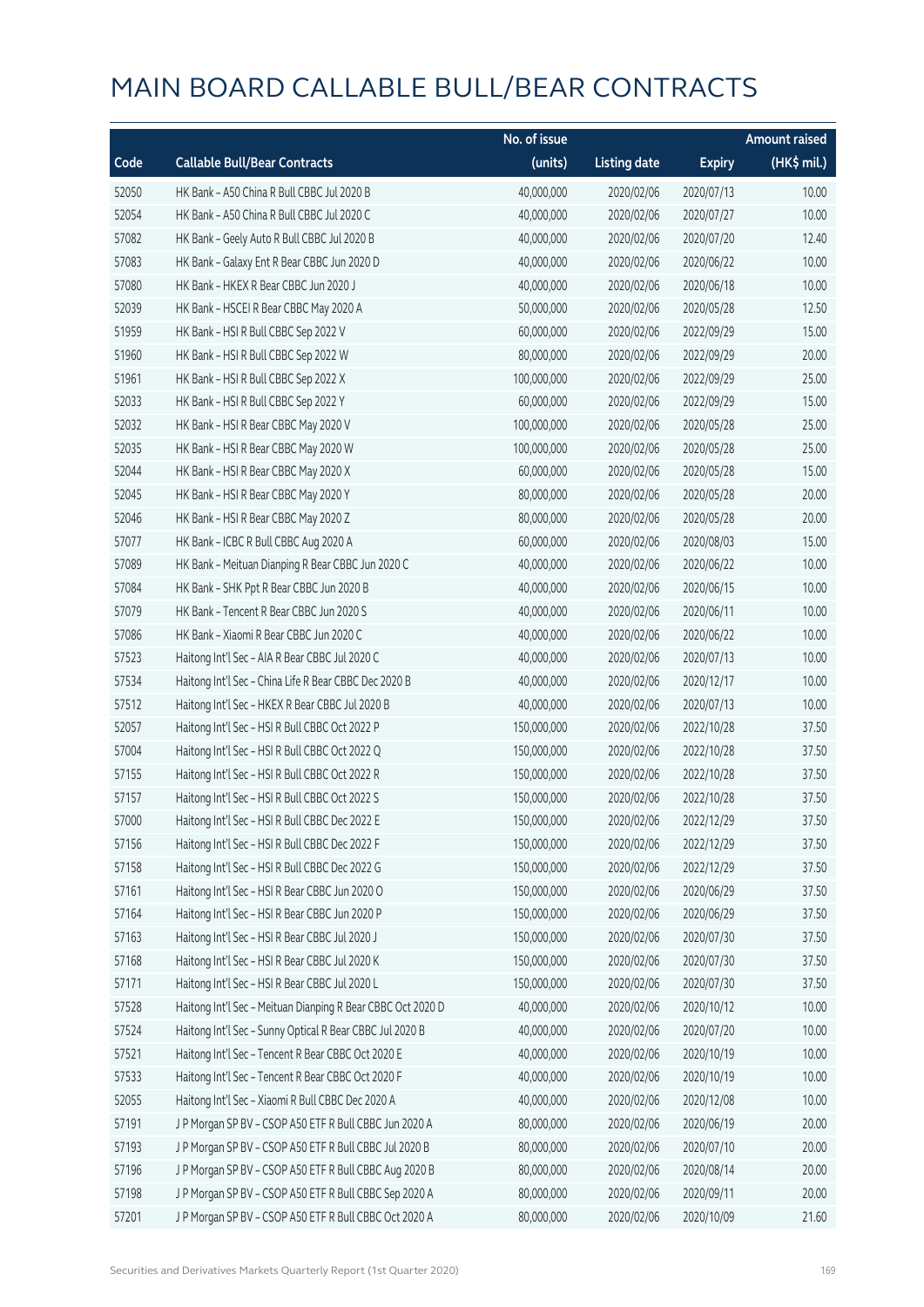|       |                                                                | No. of issue |                     |               | Amount raised |
|-------|----------------------------------------------------------------|--------------|---------------------|---------------|---------------|
| Code  | <b>Callable Bull/Bear Contracts</b>                            | (units)      | <b>Listing date</b> | <b>Expiry</b> | (HK\$ mil.)   |
| 57202 | J P Morgan SP BV - A50 China R Bull CBBC Jun 2020 A            | 80,000,000   | 2020/02/06          | 2020/06/12    | 20.00         |
| 57209 | J P Morgan SP BV - A50 China R Bull CBBC Jul 2020 A            | 80,000,000   | 2020/02/06          | 2020/07/10    | 20.00         |
| 57211 | J P Morgan SP BV - A50 China R Bull CBBC Aug 2020 A            | 80,000,000   | 2020/02/06          | 2020/08/14    | 20.00         |
| 57220 | J P Morgan SP BV - A50 China R Bull CBBC Sep 2020 A            | 80,000,000   | 2020/02/06          | 2020/09/11    | 20.00         |
| 57221 | J P Morgan SP BV - A50 China R Bull CBBC Oct 2020 A            | 80,000,000   | 2020/02/06          | 2020/10/09    | 22.40         |
| 57076 | J P Morgan SP BV - HSCEI R Bear CBBC May 2020 D                | 200,000,000  | 2020/02/06          | 2020/05/28    | 50.00         |
| 52018 | J P Morgan SP BV - HSI R Bull CBBC Oct 2022 L                  | 200,000,000  | 2020/02/06          | 2022/10/28    | 50.00         |
| 52028 | J P Morgan SP BV - HSI R Bull CBBC Oct 2022 M                  | 200,000,000  | 2020/02/06          | 2022/10/28    | 50.00         |
| 52030 | J P Morgan SP BV - HSI R Bull CBBC Oct 2022 N                  | 200,000,000  | 2020/02/06          | 2022/10/28    | 50.00         |
| 57068 | J P Morgan SP BV - HSI R Bull CBBC Oct 2022 P                  | 200,000,000  | 2020/02/06          | 2022/10/28    | 50.00         |
| 52020 | J P Morgan SP BV - HSI R Bull CBBC Nov 2022 Q                  | 200,000,000  | 2020/02/06          | 2022/11/29    | 50.00         |
| 52029 | J P Morgan SP BV - HSI R Bull CBBC Nov 2022 R                  | 200,000,000  | 2020/02/06          | 2022/11/29    | 50.00         |
| 57075 | J P Morgan SP BV - HSI R Bull CBBC Nov 2022 S                  | 200,000,000  | 2020/02/06          | 2022/11/29    | 50.00         |
| 52021 | J P Morgan SP BV - HSI R Bull CBBC Dec 2022 D                  | 200,000,000  | 2020/02/06          | 2022/12/29    | 50.00         |
| 57051 | J P Morgan SP BV - HSI R Bear CBBC Aug 2020 F                  | 200,000,000  | 2020/02/06          | 2020/08/28    | 50.00         |
| 57053 | J P Morgan SP BV - HSI R Bear CBBC Aug 2020 G                  | 200,000,000  | 2020/02/06          | 2020/08/28    | 50.00         |
| 57054 | J P Morgan SP BV - HSI R Bear CBBC Aug 2020 H                  | 200,000,000  | 2020/02/06          | 2020/08/28    | 50.00         |
| 57057 | J P Morgan SP BV - HSI R Bear CBBC Aug 2020 I                  | 200,000,000  | 2020/02/06          | 2020/08/28    | 50.00         |
| 57059 | J P Morgan SP BV - HSI R Bear CBBC Aug 2020 J                  | 200,000,000  | 2020/02/06          | 2020/08/28    | 50.00         |
| 57060 | J P Morgan SP BV - HSI R Bear CBBC Aug 2020 K                  | 200,000,000  | 2020/02/06          | 2020/08/28    | 50.00         |
| 57061 | J P Morgan SP BV - HSI R Bear CBBC Aug 2020 L                  | 200,000,000  | 2020/02/06          | 2020/08/28    | 50.00         |
| 57062 | J P Morgan SP BV - HSI R Bear CBBC Aug 2020 M                  | 200,000,000  | 2020/02/06          | 2020/08/28    | 50.00         |
| 52027 | J P Morgan SP BV - Meituan Dianping R Bull CBBC Jul 2020 D     | 70,000,000   | 2020/02/06          | 2020/07/10    | 17.50         |
| 57049 | J P Morgan SP BV - Meituan Dianping R Bear CBBC Jun 2020 K     | 70,000,000   | 2020/02/06          | 2020/06/12    | 17.50         |
| 57050 | J P Morgan SP BV - Meituan Dianping R Bear CBBC Jun 2020 L     | 70,000,000   | 2020/02/06          | 2020/06/19    | 17.50         |
| 57042 | J P Morgan SP BV - Tencent R Bear CBBC Jun 2020 R              | 50,000,000   | 2020/02/06          | 2020/06/19    | 12.50         |
| 57048 | J P Morgan SP BV - Tencent R Bear CBBC Jun 2020 S              | 50,000,000   | 2020/02/06          | 2020/06/12    | 12.50         |
| 57230 | Morgan Stanley Asia Products - CSOP A50 ETF R Bull CBBC Mar21A | 58,000,000   | 2020/02/06          | 2021/03/01    | 14.50         |
| 57224 | Morgan Stanley Asia Products - Galaxy Ent R Bear CBBC Nov20A   | 40,000,000   | 2020/02/06          | 2020/11/02    | 10.00         |
| 57231 | Morgan Stanley Asia Products - HSI R Bull CBBC Nov 2022 F      | 100,000,000  | 2020/02/06          | 2022/11/29    | 25.00         |
| 57243 | Morgan Stanley Asia Products - HSI R Bull CBBC Nov 2022 G      | 100,000,000  | 2020/02/06          | 2022/11/29    | 25.00         |
| 57235 | Morgan Stanley Asia Products - HSI R Bull CBBC Dec 2022 C      | 100,000,000  | 2020/02/06          | 2022/12/29    | 25.00         |
| 57238 | Morgan Stanley Asia Products - HSI R Bull CBBC Dec 2022 D      | 100,000,000  | 2020/02/06          | 2022/12/29    | 25.00         |
| 57240 | Morgan Stanley Asia Products - HSI R Bear CBBC May 2020 L      | 100,000,000  | 2020/02/06          | 2020/05/28    | 25.00         |
| 57241 | Morgan Stanley Asia Products - HSI R Bear CBBC Jul 2020 D      | 100,000,000  | 2020/02/06          | 2020/07/30    | 25.00         |
| 57248 | Morgan Stanley Asia Products - HSI R Bear CBBC Aug 2020 C      | 100,000,000  | 2020/02/06          | 2020/08/28    | 25.00         |
| 57228 | Morgan Stanley Asia Products - Sunny Opt R Bull CBBC Oct20 A   | 40,000,000   | 2020/02/06          | 2020/10/05    | 10.00         |
| 57229 | Morgan Stanley Asia Products - Sunny Opt R Bear CBBC Dec20 C   | 40,000,000   | 2020/02/06          | 2020/12/01    | 10.00         |
| 57223 | Morgan Stanley Asia Products - Xiaomi R Bear CBBC Dec 2020 D   | 48,000,000   | 2020/02/06          | 2020/12/01    | 12.00         |
| 57337 | SG Issuer - AIA R Bull CBBC Oct 2020 C                         | 60,000,000   | 2020/02/06          | 2020/10/29    | 15.00         |
| 57342 | SG Issuer - AIA R Bull CBBC Nov 2020 B                         | 60,000,000   | 2020/02/06          | 2020/11/27    | 15.00         |
| 57344 | SG Issuer - CC Bank R Bull CBBC Oct 2020 A                     | 100,000,000  | 2020/02/06          | 2020/10/29    | 25.00         |
| 57341 | SG Issuer - CSOP A50 ETF R Bull CBBC Jan 2021 B                | 100,000,000  | 2020/02/06          | 2021/01/28    | 25.00         |
| 57404 | SG Issuer - CSOP A50 ETF R Bull CBBC Jan 2021 C                | 100,000,000  | 2020/02/06          | 2021/01/29    | 25.00         |
| 57407 | SG Issuer - CSOP A50 ETF R Bull CBBC Feb 2021 E                | 100,000,000  | 2020/02/06          | 2021/02/26    | 25.00         |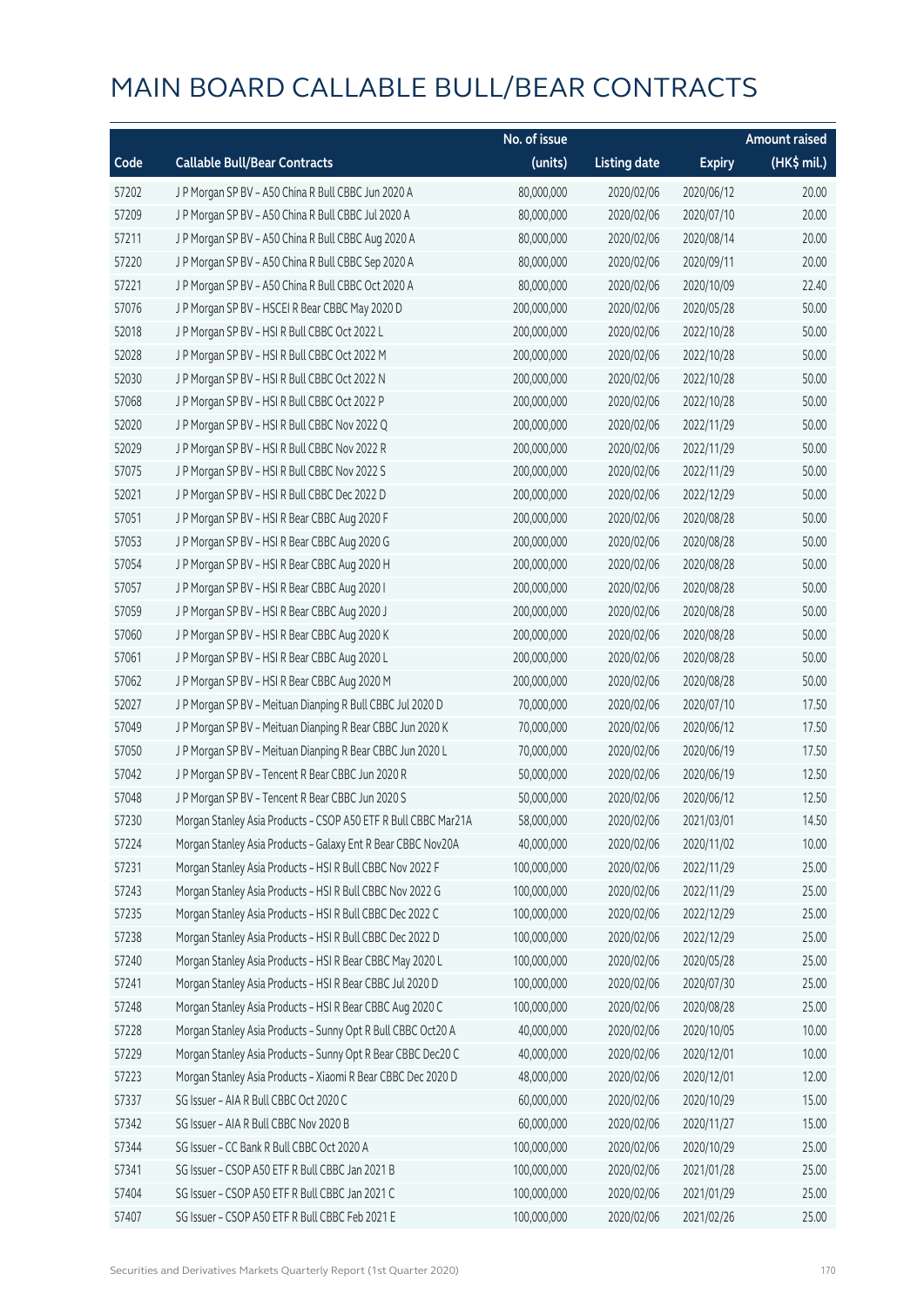|       |                                                     | No. of issue |                     |               | <b>Amount raised</b> |
|-------|-----------------------------------------------------|--------------|---------------------|---------------|----------------------|
| Code  | <b>Callable Bull/Bear Contracts</b>                 | (units)      | <b>Listing date</b> | <b>Expiry</b> | (HK\$ mil.)          |
| 57408 | SG Issuer - CSOP A50 ETF R Bull CBBC Mar 2021 B     | 100,000,000  | 2020/02/06          | 2021/03/31    | 25.00                |
| 57410 | SG Issuer - A50 China R Bull CBBC Mar 2021 B        | 100,000,000  | 2020/02/06          | 2021/03/31    | 25.00                |
| 57313 | SG Issuer - Geely Auto R Bull CBBC Feb 2021 A       | 150,000,000  | 2020/02/06          | 2021/02/25    | 37.50                |
| 57314 | SG Issuer - HKEX R Bull CBBC Jul 2020 C             | 50,000,000   | 2020/02/06          | 2020/07/30    | 12.50                |
| 57305 | SG Issuer - HSI R Bull CBBC Oct 2022 B              | 250,000,000  | 2020/02/06          | 2022/10/28    | 62.50                |
| 57403 | SG Issuer - HSI R Bull CBBC Nov 2022 I              | 250,000,000  | 2020/02/06          | 2022/11/29    | 62.50                |
| 57393 | SG Issuer - HSI R Bull CBBC Nov 2022 T              | 250,000,000  | 2020/02/06          | 2022/11/29    | 62.50                |
| 57396 | SG Issuer - HSI R Bull CBBC Nov 2022 U              | 250,000,000  | 2020/02/06          | 2022/11/29    | 62.50                |
| 57397 | SG Issuer - HSI R Bull CBBC Nov 2022 V              | 250,000,000  | 2020/02/06          | 2022/11/29    | 62.50                |
| 57307 | SG Issuer - HSI R Bull CBBC Dec 2022 P              | 250,000,000  | 2020/02/06          | 2022/12/29    | 62.50                |
| 57311 | SG Issuer - HSI R Bull CBBC Dec 2022 Q              | 250,000,000  | 2020/02/06          | 2022/12/29    | 62.50                |
| 57312 | SG Issuer - HSI R Bull CBBC Dec 2022 R              | 250,000,000  | 2020/02/06          | 2022/12/29    | 62.50                |
| 57325 | SG Issuer - HSI R Bull CBBC Dec 2022 S              | 250,000,000  | 2020/02/06          | 2022/12/29    | 62.50                |
| 57330 | SG Issuer - HSI R Bull CBBC Dec 2022 T              | 250,000,000  | 2020/02/06          | 2022/12/29    | 62.50                |
| 57375 | SG Issuer - HSI R Bear CBBC Jul 2020 R              | 250,000,000  | 2020/02/06          | 2020/07/30    | 62.50                |
| 57376 | SG Issuer - HSI R Bear CBBC Jul 2020 U              | 250,000,000  | 2020/02/06          | 2020/07/30    | 62.50                |
| 57384 | SG Issuer - HSI R Bear CBBC Aug 2020 O              | 250,000,000  | 2020/02/06          | 2020/08/28    | 62.50                |
| 57388 | SG Issuer - HSI R Bear CBBC Aug 2020 P              | 250,000,000  | 2020/02/06          | 2020/08/28    | 62.50                |
| 57389 | SG Issuer - HSI R Bear CBBC Aug 2020 Q              | 250,000,000  | 2020/02/06          | 2020/08/28    | 62.50                |
| 57347 | SG Issuer - Meituan Dianping R Bull CBBC Oct 2020 D | 100,000,000  | 2020/02/06          | 2020/10/29    | 25.00                |
| 57348 | SG Issuer - Meituan Dianping R Bear CBBC Dec 2020 A | 100,000,000  | 2020/02/06          | 2020/12/30    | 25.00                |
| 57318 | SG Issuer - Ping An R Bull CBBC Oct 2020 E          | 100,000,000  | 2020/02/06          | 2020/10/29    | 25.00                |
| 57349 | SG Issuer - Ping An R Bull CBBC Dec 2020 A          | 100,000,000  | 2020/02/06          | 2020/12/30    | 25.00                |
| 57356 | SG Issuer - Sunny Optical R Bear CBBC Dec 2020 A    | 40,000,000   | 2020/02/06          | 2020/12/30    | 10.00                |
| 57321 | SG Issuer - Tencent R Bull CBBC Jul 2020 P          | 80,000,000   | 2020/02/06          | 2020/07/31    | 20.00                |
| 57339 | SG Issuer - Tencent R Bull CBBC Jul 2020 Q          | 80,000,000   | 2020/02/06          | 2020/07/30    | 20.00                |
| 57361 | SG Issuer - Tencent R Bull CBBC Sep 2020 A          | 80,000,000   | 2020/02/06          | 2020/09/30    | 20.00                |
| 57373 | SG Issuer – Tencent R Bear CBBC Dec 2020 S          | 80,000,000   | 2020/02/06          | 2020/12/30    | 20.00                |
| 57323 | SG Issuer - Xiaomi R Bull CBBC Jul 2020 N           | 60,000,000   | 2020/02/06          | 2020/07/31    | 15.00                |
| 57100 | UBS AG - HSI R Bull CBBC Oct 2022 Q                 | 200,000,000  | 2020/02/06          | 2022/10/28    | 50.00                |
| 57102 | UBS AG - HSI R Bull CBBC Oct 2022 R                 | 200,000,000  | 2020/02/06          | 2022/10/28    | 50.00                |
| 57090 | UBS AG - HSI R Bull CBBC Nov 2022 V                 | 200,000,000  | 2020/02/06          | 2022/11/29    | 50.00                |
| 57152 | UBS AG - HSI R Bull CBBC Nov 2022 W                 | 200,000,000  | 2020/02/06          | 2022/11/29    | 50.00                |
| 57153 | UBS AG - HSI R Bull CBBC Nov 2022 X                 | 200,000,000  | 2020/02/06          | 2022/11/29    | 50.00                |
| 57097 | UBS AG - HSI R Bull CBBC Dec 2022 A                 | 200,000,000  | 2020/02/06          | 2022/12/29    | 50.00                |
| 57101 | UBS AG - HSI R Bull CBBC Dec 2022 B                 | 200,000,000  | 2020/02/06          | 2022/12/29    | 50.00                |
| 57106 | UBS AG - HSI R Bull CBBC Dec 2022 C                 | 200,000,000  | 2020/02/06          | 2022/12/29    | 50.00                |
| 57110 | UBS AG - HSI R Bull CBBC Dec 2022 D                 | 200,000,000  | 2020/02/06          | 2022/12/29    | 50.00                |
| 57148 | UBS AG - HSI R Bull CBBC Dec 2022 E                 | 200,000,000  | 2020/02/06          | 2022/12/29    | 50.00                |
| 57118 | UBS AG - HSI R Bear CBBC May 2020 W                 | 200,000,000  | 2020/02/06          | 2020/05/28    | 50.00                |
| 57146 | UBS AG - HSI R Bear CBBC May 2020 X                 | 200,000,000  | 2020/02/06          | 2020/05/28    | 50.00                |
| 57124 | UBS AG - HSI R Bear CBBC Jun 2020 I                 | 200,000,000  | 2020/02/06          | 2020/06/29    | 50.00                |
| 57126 | UBS AG - HSI R Bear CBBC Jun 2020 J                 | 200,000,000  | 2020/02/06          | 2020/06/29    | 50.00                |
| 57127 | UBS AG - HSI R Bear CBBC Jun 2020 K                 | 200,000,000  | 2020/02/06          | 2020/06/29    | 50.00                |
| 57133 | UBS AG - HSI R Bear CBBC Jun 2020 L                 | 200,000,000  | 2020/02/06          | 2020/06/29    | 50.00                |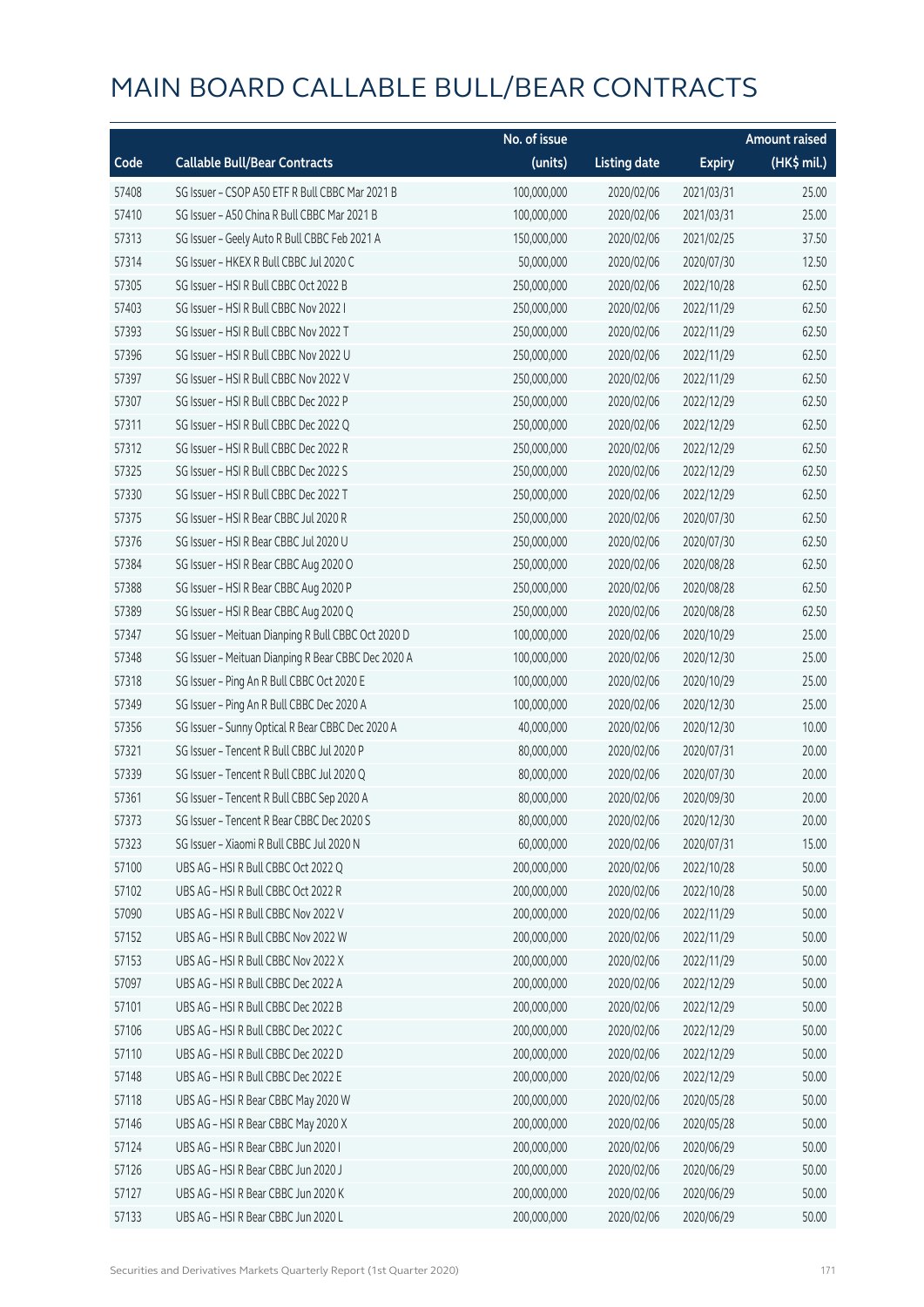|       |                                                              | No. of issue |                     |               | <b>Amount raised</b> |
|-------|--------------------------------------------------------------|--------------|---------------------|---------------|----------------------|
| Code  | <b>Callable Bull/Bear Contracts</b>                          | (units)      | <b>Listing date</b> | <b>Expiry</b> | (HK\$ mil.)          |
| 57112 | UBS AG - Meituan Dianping R Bull CBBC Sep 2020 C             | 50,000,000   | 2020/02/06          | 2020/09/21    | 12.50                |
| 57137 | UBS AG - Meituan Dianping R Bear CBBC Sep 2020 B             | 50,000,000   | 2020/02/06          | 2020/09/25    | 12.50                |
| 57091 | UBS AG - Tencent R Bull CBBC Sep 2020 C                      | 200,000,000  | 2020/02/06          | 2020/09/21    | 50.00                |
| 57111 | UBS AG - Tencent R Bull CBBC Sep 2020 D                      | 200,000,000  | 2020/02/06          | 2020/09/28    | 50.00                |
| 57134 | UBS AG - Tencent R Bear CBBC Aug 2020 B                      | 200,000,000  | 2020/02/06          | 2020/08/17    | 50.00                |
| 57136 | UBS AG - Tencent R Bear CBBC Aug 2020 C                      | 200,000,000  | 2020/02/06          | 2020/08/27    | 50.00                |
| 57013 | Bank Vontobel - China Mobile R Bear CBBC Nov 2020 A          | 40,000,000   | 2020/02/06          | 2020/11/20    | 10.00                |
| 57031 | Bank Vontobel - CSOP A50 ETF R Bull CBBC Sep 2020 B          | 40,000,000   | 2020/02/06          | 2020/09/18    | 11.20                |
| 57026 | Bank Vontobel - CSOP A50 ETF R Bear CBBC Sep 2020 B          | 40,000,000   | 2020/02/06          | 2020/09/18    | 10.00                |
| 57014 | Bank Vontobel - Geely Auto R Bear CBBC Oct 2020 B            | 40,000,000   | 2020/02/06          | 2020/10/23    | 10.00                |
| 57006 | Bank Vontobel - HKEX R Bear CBBC Nov 2020 C                  | 40,000,000   | 2020/02/06          | 2020/11/06    | 10.00                |
| 57035 | Bank Vontobel - HSI R Bear CBBC May 2020 K                   | 80,000,000   | 2020/02/06          | 2020/05/28    | 20.00                |
| 57040 | Bank Vontobel - HSI R Bear CBBC May 2020 U                   | 80,000,000   | 2020/02/06          | 2020/05/28    | 20.00                |
| 57033 | Bank Vontobel - Meituan Dianping R Bear CBBC Oct 2020 B      | 40,000,000   | 2020/02/06          | 2020/10/16    | 10.00                |
| 57007 | Bank Vontobel - Sunny Optical R Bear CBBC Dec 2020 B         | 40,000,000   | 2020/02/06          | 2020/12/18    | 10.00                |
| 57032 | Bank Vontobel - Xiaomi R Bear CBBC Nov 2020 G                | 40,000,000   | 2020/02/06          | 2020/11/13    | 10.00                |
| 57635 | BOCI Asia Ltd. - HSI R Bull CBBC Jan 2022 E                  | 150,000,000  | 2020/02/07          | 2022/01/28    | 37.50                |
| 57636 | BOCI Asia Ltd. - HSI R Bear CBBC Jul 2020 K                  | 150,000,000  | 2020/02/07          | 2020/07/30    | 37.50                |
| 57640 | BOCI Asia Ltd. - HSI R Bear CBBC Jul 2020 L                  | 150,000,000  | 2020/02/07          | 2020/07/30    | 37.50                |
| 57632 | BOCI Asia Ltd. - Tencent R Bull CBBC Jun 2020 I              | 40,000,000   | 2020/02/07          | 2020/06/30    | 10.00                |
| 57633 | BOCI Asia Ltd. - Tencent R Bear CBBC Dec 2020 D              | 40,000,000   | 2020/02/07          | 2020/12/30    | 10.00                |
| 57763 | BNP Paribas Issuance B.V. - HSI R Bull CBBC Jan 2022 O       | 250,000,000  | 2020/02/07          | 2022/01/28    | 62.50                |
| 57777 | BNP Paribas Issuance B.V. - HSI R Bear CBBC Jul 2020 Q       | 250,000,000  | 2020/02/07          | 2020/07/30    | 62.50                |
| 57779 | BNP Paribas Issuance B.V. - HSI R Bear CBBC Jul 2020 R       | 240,000,000  | 2020/02/07          | 2020/07/30    | 60.00                |
| 57830 | Credit Suisse AG - CSOP A50 ETF R Bull CBBC Jan 2021 A       | 50,000,000   | 2020/02/07          | 2021/01/27    | 12.50                |
| 57839 | Credit Suisse AG - Galaxy Ent R Bear CBBC Jan 2021 A         | 70,000,000   | 2020/02/07          | 2021/01/12    | 17.50                |
| 57829 | Credit Suisse AG - HKEX R Bear CBBC Jan 2021 B               | 50,000,000   | 2020/02/07          | 2021/01/29    | 12.50                |
| 57810 | Credit Suisse AG - HSBC R Bear CBBC Jan 2021 A               | 70,000,000   | 2020/02/07          | 2021/01/25    | 17.50                |
| 57841 | Credit Suisse AG - HSI R Bull CBBC Jul 2020 L                | 200,000,000  | 2020/02/07          | 2020/07/30    | 50.00                |
| 57832 | Credit Suisse AG - HSI R Bull CBBC Oct 2022 S                | 200,000,000  | 2020/02/07          | 2022/10/28    | 50.00                |
| 57840 | Credit Suisse AG - HSI R Bull CBBC Dec 2022 Q                | 200,000,000  | 2020/02/07          | 2022/12/29    | 50.00                |
| 57789 | Credit Suisse AG - HSI R Bear CBBC Jul 2020 A                | 200,000,000  | 2020/02/07          | 2020/07/30    | 50.00                |
| 57794 | Credit Suisse AG - HSI R Bear CBBC Jul 2020 B                | 200,000,000  | 2020/02/07          | 2020/07/30    | 50.00                |
| 57855 | Credit Suisse AG - HSI R Bear CBBC Jul 2020 C                | 200,000,000  | 2020/02/07          | 2020/07/30    | 50.00                |
| 57860 | Credit Suisse AG - HSI R Bear CBBC Jul 2020 D                | 200,000,000  | 2020/02/07          | 2020/07/30    | 50.00                |
| 57786 | Credit Suisse AG - HSI R Bear CBBC Jul 2020 Y                | 200,000,000  | 2020/02/07          | 2020/07/30    | 50.00                |
| 57788 | Credit Suisse AG - HSI R Bear CBBC Jul 2020 Z                | 200,000,000  | 2020/02/07          | 2020/07/30    | 50.00                |
| 57856 | Credit Suisse AG - HSI R Bear CBBC Aug 2020 C                | 200,000,000  | 2020/02/07          | 2020/08/28    | 50.00                |
| 57874 | Credit Suisse AG - HSI R Bear CBBC Aug 2020 D                | 300,000,000  | 2020/02/07          | 2020/08/28    | 75.00                |
| 57808 | Credit Suisse AG - Ping An R Bear CBBC Jan 2021 A            | 70,000,000   | 2020/02/07          | 2021/01/07    | 17.50                |
| 57827 | Credit Suisse AG - Sunny Optical R Bear CBBC Jan 2021 A      | 40,000,000   | 2020/02/07          | 2021/01/15    | 10.00                |
| 58386 | Goldman Sachs SP (Asia) - CAM CSI300 R Bull CBBC Dec 2020 B  | 60,000,000   | 2020/02/07          | 2020/12/30    | 15.00                |
| 58374 | Goldman Sachs SP (Asia) - CSOP A50 ETF R Bull CBBC Jan2021 A | 80,000,000   | 2020/02/07          | 2021/01/29    | 20.00                |
| 58319 | Goldman Sachs SP (Asia) - HSI R Bull CBBC Nov 2022 B         | 160,000,000  | 2020/02/07          | 2022/11/29    | 40.00                |
| 58347 | Goldman Sachs SP (Asia) - HSI R Bull CBBC Nov 2022 D         | 160,000,000  | 2020/02/07          | 2022/11/29    | 40.00                |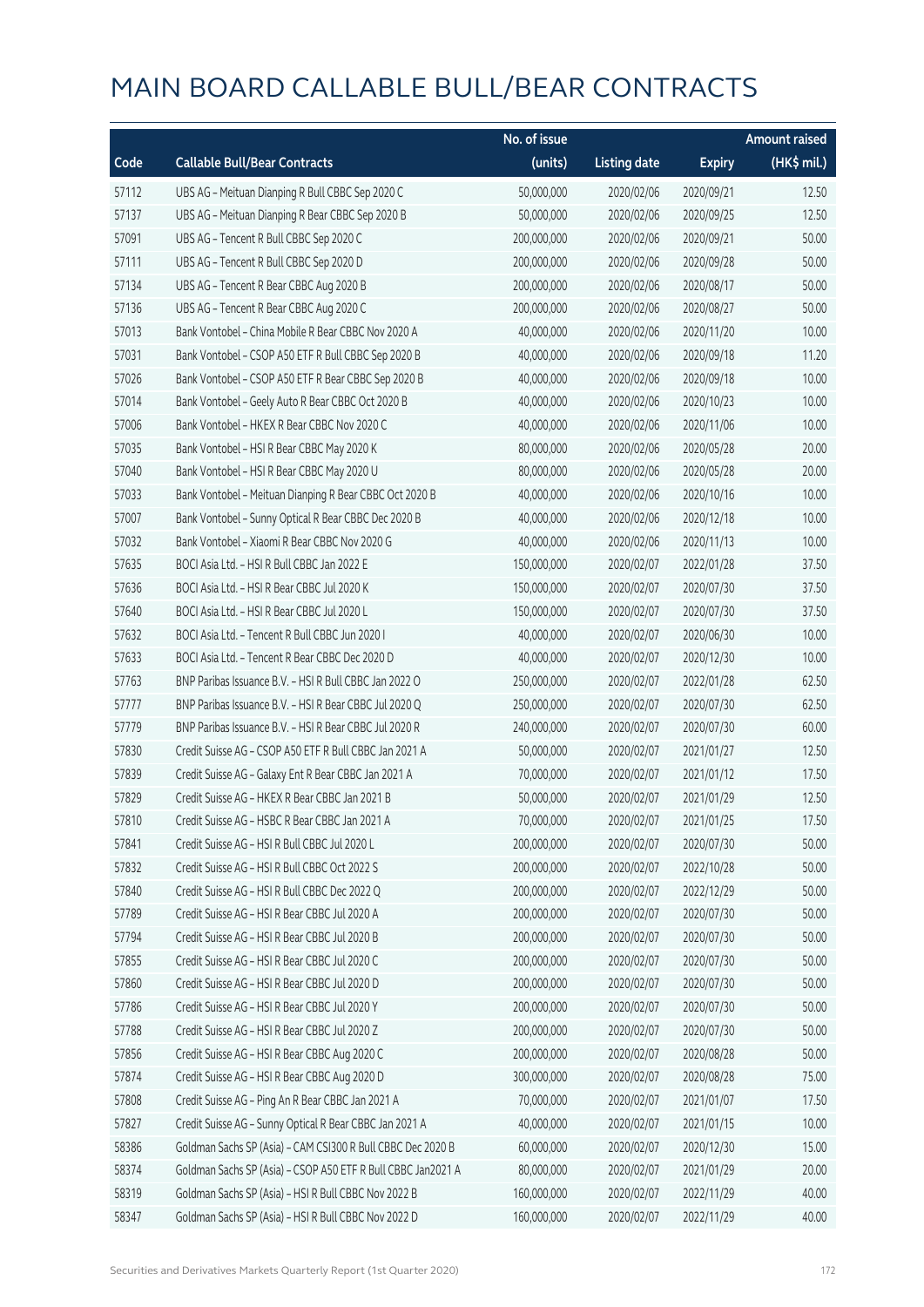|       |                                                          | No. of issue |                     |               | <b>Amount raised</b>  |
|-------|----------------------------------------------------------|--------------|---------------------|---------------|-----------------------|
| Code  | <b>Callable Bull/Bear Contracts</b>                      | (units)      | <b>Listing date</b> | <b>Expiry</b> | $(HK\frac{1}{2}mil.)$ |
| 58349 | Goldman Sachs SP (Asia) - HSI R Bull CBBC Nov 2022 E     | 160,000,000  | 2020/02/07          | 2022/11/29    | 40.00                 |
| 58357 | Goldman Sachs SP (Asia) - HSI R Bull CBBC Nov 2022 F     | 160,000,000  | 2020/02/07          | 2022/11/29    | 40.00                 |
| 58343 | Goldman Sachs SP (Asia) - HSI R Bull CBBC Dec 2022 D     | 160,000,000  | 2020/02/07          | 2022/12/29    | 40.00                 |
| 58276 | Goldman Sachs SP (Asia) - HSI R Bear CBBC Jun 2020 D     | 160,000,000  | 2020/02/07          | 2020/06/29    | 40.00                 |
| 58282 | Goldman Sachs SP (Asia) - HSI R Bear CBBC Jul 2020 G     | 160,000,000  | 2020/02/07          | 2020/07/30    | 40.00                 |
| 58283 | Goldman Sachs SP (Asia) - HSI R Bear CBBC Jul 2020 H     | 160,000,000  | 2020/02/07          | 2020/07/30    | 40.00                 |
| 58293 | Goldman Sachs SP (Asia) - HSI R Bear CBBC Jul 2020 I     | 160,000,000  | 2020/02/07          | 2020/07/30    | 40.00                 |
| 58297 | Goldman Sachs SP (Asia) - HSI R Bear CBBC Jul 2020 J     | 160,000,000  | 2020/02/07          | 2020/07/30    | 40.00                 |
| 58301 | Goldman Sachs SP (Asia) - HSI R Bear CBBC Jul 2020 K     | 160,000,000  | 2020/02/07          | 2020/07/30    | 40.00                 |
| 58361 | Goldman Sachs SP (Asia) - HSI R Bear CBBC Jul 2020 L     | 160,000,000  | 2020/02/07          | 2020/07/30    | 40.00                 |
| 58369 | Goldman Sachs SP (Asia) - Meituan R Bull CBBC Jul 2020 B | 60,000,000   | 2020/02/07          | 2020/07/31    | 15.00                 |
| 58370 | Goldman Sachs SP (Asia) - Ping An R Bull CBBC Dec 2020 E | 80,000,000   | 2020/02/07          | 2020/12/30    | 20.00                 |
| 58392 | Goldman Sachs SP (Asia) - Tencent R Bull CBBC Dec 2020 D | 60,000,000   | 2020/02/07          | 2020/12/30    | 15.00                 |
| 58382 | Goldman Sachs SP (Asia) - Tencent R Bear CBBC Jun 2020 H | 60,000,000   | 2020/02/07          | 2020/06/30    | 15.00                 |
| 58395 | Goldman Sachs SP (Asia) - Tencent R Bear CBBC Dec 2020 W | 60,000,000   | 2020/02/07          | 2020/12/30    | 15.00                 |
| 57627 | HK Bank - CPIC R Bull CBBC Aug 2020 A                    | 40,000,000   | 2020/02/07          | 2020/08/03    | 10.00                 |
| 57889 | HK Bank - CSOP A50 ETF R Bull CBBC Jun 2020 F            | 40,000,000   | 2020/02/07          | 2020/06/29    | 10.00                 |
| 57892 | HK Bank - CSOP A50 ETF R Bull CBBC Jul 2020 D            | 40,000,000   | 2020/02/07          | 2020/07/20    | 10.00                 |
| 57576 | HK Bank - CSOP A50 ETF R Bull CBBC Aug 2020 A            | 40,000,000   | 2020/02/07          | 2020/08/10    | 10.40                 |
| 57888 | HK Bank - CSOP A50 ETF R Bull CBBC Aug 2020 B            | 40,000,000   | 2020/02/07          | 2020/08/17    | 11.20                 |
| 57887 | HK Bank - CSOP A50 ETF R Bull CBBC Sep 2020 A            | 40,000,000   | 2020/02/07          | 2020/09/21    | 12.40                 |
| 57893 | HK Bank - CSOP A50 ETF R Bear CBBC Jun 2020 B            | 40,000,000   | 2020/02/07          | 2020/06/15    | 10.00                 |
| 57883 | HK Bank - A50 China R Bull CBBC Jun 2020 C               | 40,000,000   | 2020/02/07          | 2020/06/29    | 10.00                 |
| 57575 | HK Bank - A50 China R Bull CBBC Jul 2020 D               | 40,000,000   | 2020/02/07          | 2020/07/20    | 10.00                 |
| 57878 | HK Bank - A50 China R Bull CBBC Aug 2020 A               | 40,000,000   | 2020/02/07          | 2020/08/17    | 12.00                 |
| 57613 | HK Bank - HKEX R Bull CBBC Jun 2020 S                    | 40,000,000   | 2020/02/07          | 2020/06/11    | 10.00                 |
| 57589 | HK Bank - HSCEI R Bear CBBC May 2020 B                   | 50,000,000   | 2020/02/07          | 2020/05/28    | 12.50                 |
| 57582 | HK Bank - HSI R Bull CBBC Sep 2022 Z                     | 80,000,000   | 2020/02/07          | 2022/09/29    | 20.00                 |
| 57568 | HK Bank - HSI R Bear CBBC Jun 2020 A                     | 60,000,000   | 2020/02/07          | 2020/06/29    | 15.00                 |
| 57571 | HK Bank - HSI R Bear CBBC Jun 2020 B                     | 60,000,000   | 2020/02/07          | 2020/06/29    | 15.00                 |
| 57572 | HK Bank - HSI R Bear CBBC Jun 2020 C                     | 100,000,000  | 2020/02/07          | 2020/06/29    | 25.00                 |
| 57574 | HK Bank - HSI R Bear CBBC Jun 2020 D                     | 80,000,000   | 2020/02/07          | 2020/06/29    | 20.00                 |
| 57631 | HK Bank - HSI R Bear CBBC Jun 2020 E                     | 60,000,000   | 2020/02/07          | 2020/06/29    | 15.00                 |
| 57567 | HK Bank - HSI R Bear CBBC Jul 2020 R                     | 80,000,000   | 2020/02/07          | 2020/07/30    | 20.00                 |
| 57598 | HK Bank - ICBC R Bear CBBC Jul 2020 A                    | 40,000,000   | 2020/02/07          | 2020/07/20    | 10.00                 |
| 57623 | HK Bank - Ping An R Bear CBBC Jun 2020 A                 | 50,000,000   | 2020/02/07          | 2020/06/22    | 12.50                 |
| 57626 | HK Bank - SUNAC R Bull CBBC Jul 2020 C                   | 40,000,000   | 2020/02/07          | 2020/07/20    | 10.00                 |
| 57607 | HK Bank - Sunny Optical R Bear CBBC Jun 2020 B           | 40,000,000   | 2020/02/07          | 2020/06/29    | 10.00                 |
| 57609 | HK Bank - Tencent R Bull CBBC Jul 2020 P                 | 40,000,000   | 2020/02/07          | 2020/07/16    | 10.00                 |
| 57603 | HK Bank - Tencent R Bear CBBC Jul 2020 K                 | 40,000,000   | 2020/02/07          | 2020/07/13    | 10.00                 |
| 57592 | HK Bank - Xiaomi R Bear CBBC Jun 2020 D                  | 40,000,000   | 2020/02/07          | 2020/06/15    | 10.00                 |
| 58259 | Haitong Int'l Sec - CC Bank R Bear CBBC Nov 2020 A       | 40,000,000   | 2020/02/07          | 2020/11/17    | 10.00                 |
| 58218 | Haitong Int'l Sec - Sinopec Corp R Bull CBBC Dec 2020 A  | 40,000,000   | 2020/02/07          | 2020/12/29    | 10.00                 |
| 58248 | Haitong Int'l Sec - CPIC R Bull CBBC Dec 2021 A          | 40,000,000   | 2020/02/07          | 2021/12/22    | 10.00                 |
| 58229 | Haitong Int'l Sec - CSOP A50 ETF R Bull CBBC Dec 2020 A  | 40,000,000   | 2020/02/07          | 2020/12/29    | 10.00                 |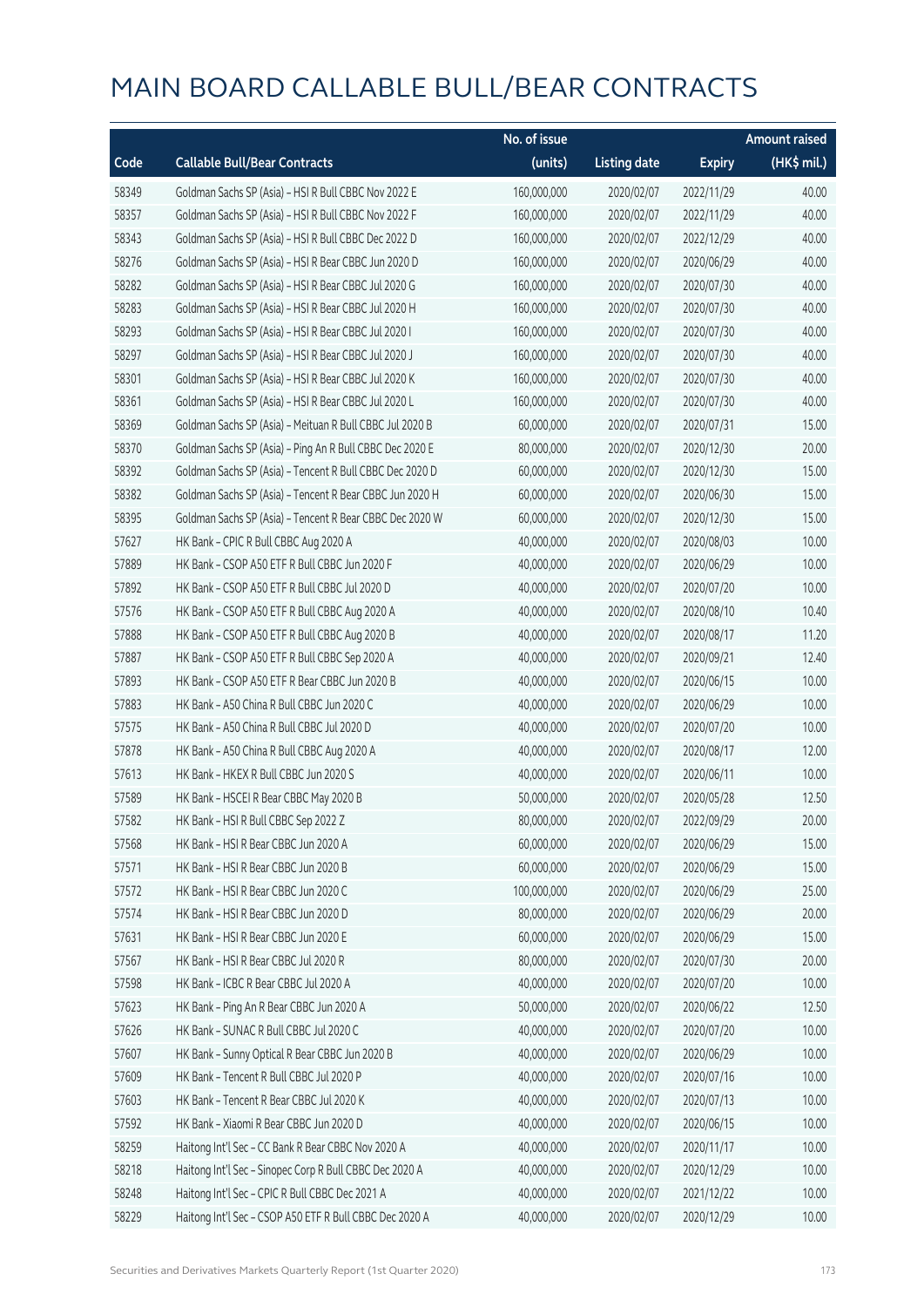|       |                                                              | No. of issue |                     |               | <b>Amount raised</b> |
|-------|--------------------------------------------------------------|--------------|---------------------|---------------|----------------------|
| Code  | <b>Callable Bull/Bear Contracts</b>                          | (units)      | <b>Listing date</b> | <b>Expiry</b> | $(HK$$ mil.)         |
| 58239 | Haitong Int'l Sec - CSOP A50 ETF R Bear CBBC Dec 2020 A      | 40,000,000   | 2020/02/07          | 2020/12/29    | 10.00                |
| 58193 | Haitong Int'l Sec - HSI R Bull CBBC Oct 2022 T               | 150,000,000  | 2020/02/07          | 2022/10/28    | 37.50                |
| 58186 | Haitong Int'l Sec - HSI R Bull CBBC Dec 2022 H               | 150,000,000  | 2020/02/07          | 2022/12/29    | 37.50                |
| 58176 | Haitong Int'l Sec - HSI R Bear CBBC Jun 2020 Q               | 150,000,000  | 2020/02/07          | 2020/06/29    | 37.50                |
| 58200 | Haitong Int'l Sec - HSI R Bear CBBC Jun 2020 R               | 150,000,000  | 2020/02/07          | 2020/06/29    | 37.50                |
| 58196 | Haitong Int'l Sec - HSI R Bear CBBC Jul 2020 M               | 150,000,000  | 2020/02/07          | 2020/07/30    | 37.50                |
| 58207 | Haitong Int'l Sec - HSI R Bear CBBC Jul 2020 N               | 150,000,000  | 2020/02/07          | 2020/07/30    | 37.50                |
| 58216 | Haitong Int'l Sec - HSI R Bear CBBC Jul 2020 O               | 150,000,000  | 2020/02/07          | 2020/07/30    | 37.50                |
| 58219 | Haitong Int'l Sec - Tencent R Bull CBBC Oct 2020 C           | 40,000,000   | 2020/02/07          | 2020/10/19    | 10.00                |
| 58221 | Haitong Int'l Sec - Tencent R Bear CBBC Sep 2020 H           | 40,000,000   | 2020/02/07          | 2020/09/21    | 10.00                |
| 57916 | J P Morgan SP BV - CSOP A50 ETF R Bear CBBC Jun 2020 A       | 80,000,000   | 2020/02/07          | 2020/06/19    | 20.00                |
| 57918 | J P Morgan SP BV - CSOP A50 ETF R Bear CBBC Jul 2020 A       | 80,000,000   | 2020/02/07          | 2020/07/10    | 20.00                |
| 57920 | J P Morgan SP BV - CSOP A50 ETF R Bear CBBC Aug 2020 A       | 80,000,000   | 2020/02/07          | 2020/08/14    | 21.20                |
| 57922 | J P Morgan SP BV - A50 China R Bear CBBC Jun 2020 A          | 80,000,000   | 2020/02/07          | 2020/06/19    | 20.00                |
| 57930 | J P Morgan SP BV - A50 China R Bear CBBC Jul 2020 A          | 80,000,000   | 2020/02/07          | 2020/07/17    | 20.00                |
| 57931 | J P Morgan SP BV - A50 China R Bear CBBC Aug 2020 A          | 80,000,000   | 2020/02/07          | 2020/08/14    | 20.00                |
| 57953 | J P Morgan SP BV - HSI R Bull CBBC Oct 2022 Q                | 200,000,000  | 2020/02/07          | 2022/10/28    | 50.00                |
| 57915 | J P Morgan SP BV - HSI R Bull CBBC Nov 2022 D                | 200,000,000  | 2020/02/07          | 2022/11/29    | 50.00                |
| 57958 | J P Morgan SP BV - HSI R Bull CBBC Nov 2022 K                | 200,000,000  | 2020/02/07          | 2022/11/29    | 50.00                |
| 57911 | J P Morgan SP BV - HSI R Bull CBBC Nov 2022 T                | 200,000,000  | 2020/02/07          | 2022/11/29    | 50.00                |
| 57964 | J P Morgan SP BV - HSI R Bull CBBC Dec 2022 K                | 200,000,000  | 2020/02/07          | 2022/12/29    | 50.00                |
| 57910 | J P Morgan SP BV - HSI R Bear CBBC Aug 2020 N                | 200,000,000  | 2020/02/07          | 2020/08/28    | 50.00                |
| 57967 | J P Morgan SP BV - HSI R Bear CBBC Aug 2020 O                | 200,000,000  | 2020/02/07          | 2020/08/28    | 50.00                |
| 57984 | J P Morgan SP BV - HSI R Bear CBBC Aug 2020 P                | 200,000,000  | 2020/02/07          | 2020/08/28    | 50.00                |
| 57969 | J P Morgan SP BV - HSI R Bear CBBC Sep 2020 A                | 200,000,000  | 2020/02/07          | 2020/09/29    | 50.00                |
| 57986 | J P Morgan SP BV - HSI R Bear CBBC Sep 2020 B                | 200,000,000  | 2020/02/07          | 2020/09/29    | 50.00                |
| 57988 | J P Morgan SP BV - HSI R Bear CBBC Sep 2020 C                | 200,000,000  | 2020/02/07          | 2020/09/29    | 50.00                |
| 57982 | J P Morgan SP BV - HSI R Bear CBBC Oct 2020 B                | 200,000,000  | 2020/02/07          | 2020/10/29    | 50.00                |
| 57987 | J P Morgan SP BV - HSI R Bear CBBC Oct 2020 C                | 200,000,000  | 2020/02/07          | 2020/10/29    | 50.00                |
| 57993 | J P Morgan SP BV - HSI R Bear CBBC Oct 2020 D                | 200,000,000  | 2020/02/07          | 2020/10/29    | 50.00                |
| 57937 | J P Morgan SP BV - Meituan Dianping R Bull CBBC Jul 2020 E   | 70,000,000   | 2020/02/07          | 2020/07/10    | 17.50                |
| 57935 | J P Morgan SP BV - Tencent R Bull CBBC Jun 2020 Q            | 50,000,000   | 2020/02/07          | 2020/06/12    | 12.50                |
| 57936 | J P Morgan SP BV - Tencent R Bear CBBC Jul 2020 E            | 50,000,000   | 2020/02/07          | 2020/07/10    | 12.50                |
| 58011 | Morgan Stanley Asia Products - HSI R Bull CBBC Oct 2022 F    | 100,000,000  | 2020/02/07          | 2022/10/28    | 25.00                |
| 58013 | Morgan Stanley Asia Products - HSI R Bull CBBC Oct 2022 G    | 100,000,000  | 2020/02/07          | 2022/10/28    | 25.00                |
| 58010 | Morgan Stanley Asia Products - HSI R Bear CBBC Jun 2020 O    | 100,000,000  | 2020/02/07          | 2020/06/29    | 25.00                |
| 58023 | Morgan Stanley Asia Products - HSI R Bear CBBC Jun 2020 P    | 100,000,000  | 2020/02/07          | 2020/06/29    | 25.00                |
| 58024 | Morgan Stanley Asia Products - HSI R Bear CBBC Jun 2020 Q    | 100,000,000  | 2020/02/07          | 2020/06/29    | 25.00                |
| 58003 | Morgan Stanley Asia Products - HSI R Bear CBBC Jul 2020 E    | 100,000,000  | 2020/02/07          | 2020/07/30    | 25.00                |
| 58043 | Morgan Stanley Asia Products - Tencent R Bear CBBC Nov2020 B | 50,000,000   | 2020/02/07          | 2020/11/02    | 12.50                |
| 58052 | Morgan Stanley Asia Products - Tencent R Bear CBBC Dec2020 F | 50,000,000   | 2020/02/07          | 2020/12/01    | 12.50                |
| 58070 | SG Issuer - AIA R Bear CBBC Oct 2020 A                       | 60,000,000   | 2020/02/07          | 2020/10/30    | 15.00                |
| 58106 | SG Issuer - CAM CSI300 R Bull CBBC Dec 2020 A                | 100,000,000  | 2020/02/07          | 2020/12/30    | 25.00                |
| 58109 | SG Issuer - CAM CSI300 R Bull CBBC Dec 2020 B                | 100,000,000  | 2020/02/07          | 2020/12/31    | 25.00                |
| 58146 | SG Issuer - CNOOC R Bull CBBC Nov 2020 A                     | 40,000,000   | 2020/02/07          | 2020/11/27    | 10.00                |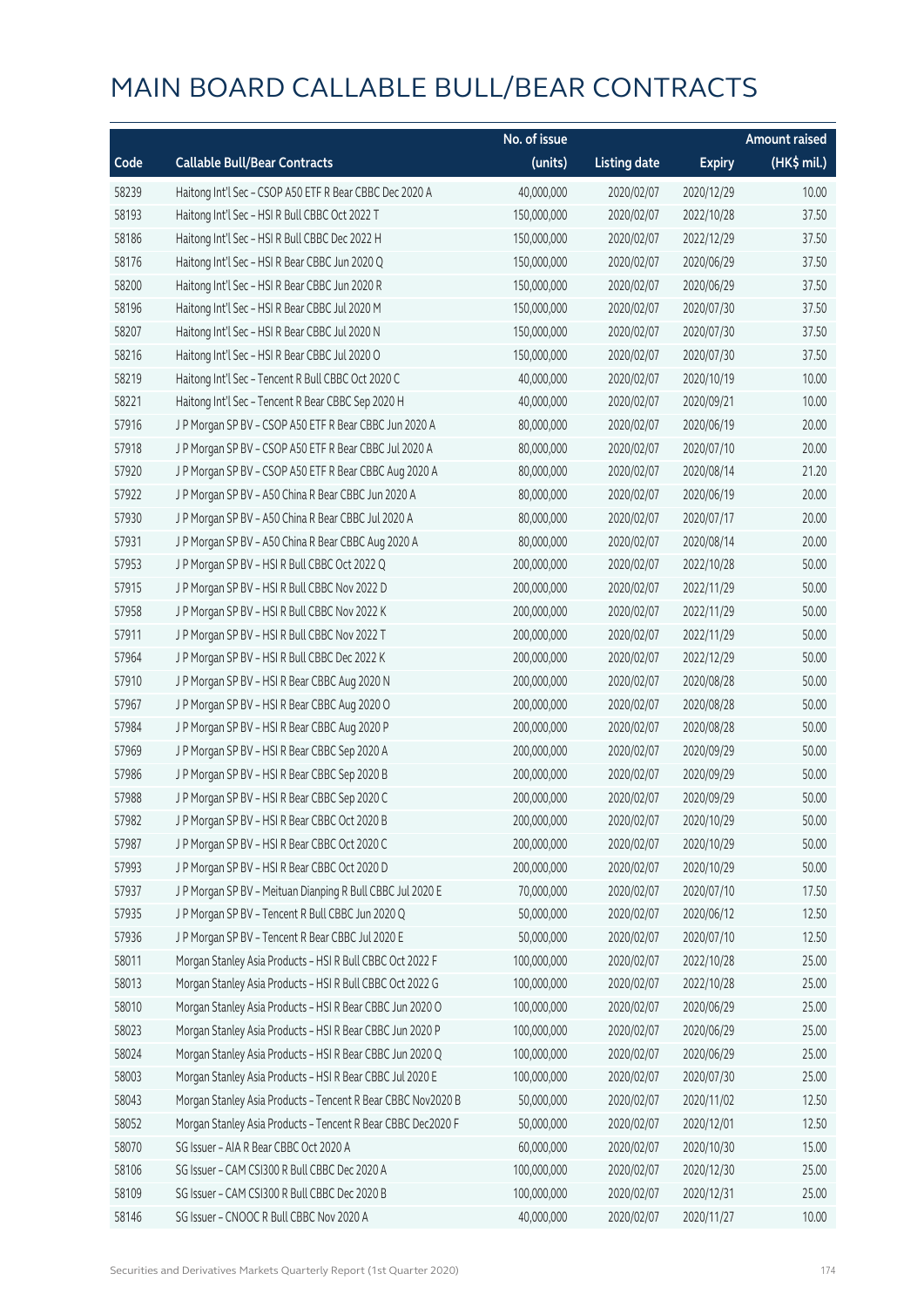|       |                                                     | No. of issue |                     |               | <b>Amount raised</b>  |
|-------|-----------------------------------------------------|--------------|---------------------|---------------|-----------------------|
| Code  | <b>Callable Bull/Bear Contracts</b>                 | (units)      | <b>Listing date</b> | <b>Expiry</b> | $(HK\frac{1}{2}mil.)$ |
| 58073 | SG Issuer - Sinopec Corp R Bull CBBC Dec 2020 A     | 40,000,000   | 2020/02/07          | 2020/12/30    | 10.00                 |
| 58076 | SG Issuer - Sinopec Corp R Bull CBBC Dec 2020 B     | 40,000,000   | 2020/02/07          | 2020/12/30    | 10.00                 |
| 58083 | SG Issuer - Sinopec Corp R Bear CBBC Dec 2020 A     | 40,000,000   | 2020/02/07          | 2020/12/30    | 10.00                 |
| 58144 | SG Issuer - CPIC R Bull CBBC May 2021 A             | 100,000,000  | 2020/02/07          | 2021/05/27    | 25.00                 |
| 58126 | SG Issuer - CSOP A50 ETF R Bull CBBC Mar 2021 C     | 100,000,000  | 2020/02/07          | 2021/03/29    | 25.00                 |
| 58132 | SG Issuer - CSOP A50 ETF R Bull CBBC Mar 2021 D     | 100,000,000  | 2020/02/07          | 2021/03/31    | 25.00                 |
| 58133 | SG Issuer - CSOP A50 ETF R Bull CBBC May 2021 A     | 100,000,000  | 2020/02/07          | 2021/05/31    | 28.00                 |
| 58134 | SG Issuer - CSOP A50 ETF R Bull CBBC Aug 2021 A     | 100,000,000  | 2020/02/07          | 2021/08/31    | 33.00                 |
| 58125 | SG Issuer - CSOP A50 ETF R Bear CBBC Sep 2020 A     | 100,000,000  | 2020/02/07          | 2020/09/29    | 25.00                 |
| 58140 | SG Issuer - A50 China R Bull CBBC May 2021 A        | 100,000,000  | 2020/02/07          | 2021/05/31    | 27.50                 |
| 58092 | SG Issuer - Galaxy Ent R Bear CBBC Jul 2020 E       | 100,000,000  | 2020/02/07          | 2020/07/30    | 25.00                 |
| 58160 | SG Issuer - HSI R Bull CBBC Nov 2022 O              | 250,000,000  | 2020/02/07          | 2022/11/29    | 62.50                 |
| 58161 | SG Issuer - HSI R Bull CBBC Nov 2022 W              | 250,000,000  | 2020/02/07          | 2022/11/29    | 62.50                 |
| 58173 | SG Issuer - HSI R Bull CBBC Dec 2022 U              | 500,000,000  | 2020/02/07          | 2022/12/29    | 125.00                |
| 58175 | SG Issuer - HSI R Bull CBBC Dec 2022 V              | 250,000,000  | 2020/02/07          | 2022/12/29    | 62.50                 |
| 58094 | SG Issuer - HSI R Bear CBBC Jul 2020 V              | 250,000,000  | 2020/02/07          | 2020/07/30    | 62.50                 |
| 58096 | SG Issuer - HSI R Bear CBBC Aug 2020 R              | 250,000,000  | 2020/02/07          | 2020/08/28    | 62.50                 |
| 58168 | SG Issuer - HSI R Bear CBBC Aug 2020 S              | 250,000,000  | 2020/02/07          | 2020/08/28    | 62.50                 |
| 58170 | SG Issuer - HSI R Bear CBBC Aug 2020 T              | 250,000,000  | 2020/02/07          | 2020/08/28    | 62.50                 |
| 58097 | SG Issuer - HSI R Bear CBBC Sep 2020 D              | 250,000,000  | 2020/02/07          | 2020/09/29    | 62.50                 |
| 58148 | SG Issuer - Tencent R Bull CBBC May 2021 A          | 80,000,000   | 2020/02/07          | 2021/05/31    | 20.00                 |
| 57713 | UBS AG - HSI R Bull CBBC Oct 2022 E                 | 200,000,000  | 2020/02/07          | 2022/10/28    | 50.00                 |
| 57739 | UBS AG - HSI R Bull CBBC Oct 2022 S                 | 200,000,000  | 2020/02/07          | 2022/10/28    | 50.00                 |
| 57711 | UBS AG - HSI R Bull CBBC Nov 2022 Y                 | 200,000,000  | 2020/02/07          | 2022/11/29    | 50.00                 |
| 57761 | UBS AG - HSI R Bear CBBC May 2020 A                 | 200,000,000  | 2020/02/07          | 2020/05/28    | 50.00                 |
| 57709 | UBS AG - HSI R Bear CBBC May 2020 Y                 | 200,000,000  | 2020/02/07          | 2020/05/28    | 50.00                 |
| 57740 | UBS AG - HSI R Bear CBBC May 2020 Z                 | 200,000,000  | 2020/02/07          | 2020/05/28    | 50.00                 |
| 57703 | UBS AG - HSI R Bear CBBC Jul 2020 A                 | 200,000,000  | 2020/02/07          | 2020/07/30    | 50.00                 |
| 57762 | UBS AG - HSI R Bear CBBC Jul 2020 B                 | 200,000,000  | 2020/02/07          | 2020/07/30    | 50.00                 |
| 57714 | UBS AG - Tencent R Bull CBBC Jul 2020 A             | 40,000,000   | 2020/02/07          | 2020/07/20    | 10.00                 |
| 57715 | UBS AG - Tencent R Bull CBBC Jul 2020 B             | 40,000,000   | 2020/02/07          | 2020/07/27    | 10.00                 |
| 57733 | UBS AG - Tencent R Bear CBBC Jun 2020 N             | 40,000,000   | 2020/02/07          | 2020/06/29    | 10.00                 |
| 57735 | UBS AG - Tencent R Bear CBBC Jun 2020 O             | 40,000,000   | 2020/02/07          | 2020/06/22    | 10.00                 |
| 57658 | Bank Vontobel - CC Bank R Bull CBBC Aug 2020 A      | 40,000,000   | 2020/02/07          | 2020/08/07    | 10.00                 |
| 57657 | Bank Vontobel - CC Bank R Bear CBBC Jun 2020 A      | 40,000,000   | 2020/02/07          | 2020/06/05    | 10.00                 |
| 57650 | Bank Vontobel - China Life R Bear CBBC Aug 2020 B   | 40,000,000   | 2020/02/07          | 2020/08/21    | 10.00                 |
| 57682 | Bank Vontobel - Sinopec Corp R Bull CBBC Nov 2020 A | 40,000,000   | 2020/02/07          | 2020/11/06    | 10.00                 |
| 57687 | Bank Vontobel - Sinopec Corp R Bull CBBC Nov 2020 B | 40,000,000   | 2020/02/07          | 2020/11/13    | 10.00                 |
| 57663 | Bank Vontobel - CSOP A50 ETF R Bull CBBC Oct 2020 A | 40,000,000   | 2020/02/07          | 2020/10/23    | 15.60                 |
| 57666 | Bank Vontobel - CSOP A50 ETF R Bull CBBC Oct 2020 B | 40,000,000   | 2020/02/07          | 2020/10/09    | 20.00                 |
| 57662 | Bank Vontobel - CSOP A50 ETF R Bear CBBC Oct 2020 A | 40,000,000   | 2020/02/07          | 2020/10/23    | 18.00                 |
| 57656 | Bank Vontobel - Galaxy Ent R Bear CBBC Jul 2020 C   | 40,000,000   | 2020/02/07          | 2020/07/03    | 10.00                 |
| 57689 | Bank Vontobel - HSCEI R Bear CBBC May 2020 A        | 80,000,000   | 2020/02/07          | 2020/05/28    | 20.00                 |
| 57692 | Bank Vontobel - HSCEI R Bear CBBC May 2020 B        | 80,000,000   | 2020/02/07          | 2020/05/28    | 20.00                 |
| 57668 | Bank Vontobel - HSI R Bear CBBC May 2020 C          | 80,000,000   | 2020/02/07          | 2020/05/28    | 20.00                 |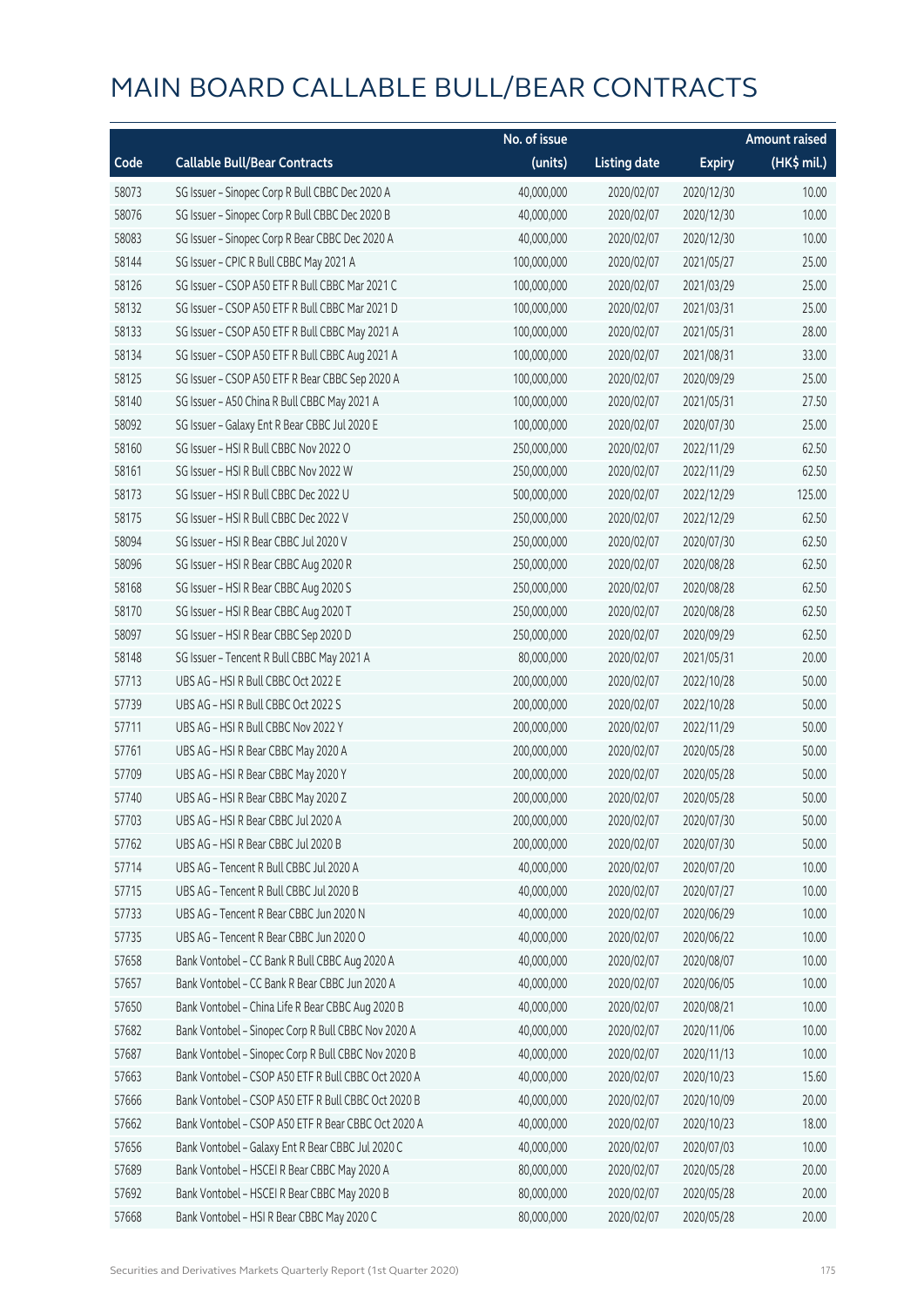|       |                                                              | No. of issue |                     |               | <b>Amount raised</b>  |
|-------|--------------------------------------------------------------|--------------|---------------------|---------------|-----------------------|
| Code  | <b>Callable Bull/Bear Contracts</b>                          | (units)      | <b>Listing date</b> | <b>Expiry</b> | $(HK\frac{1}{2}mil.)$ |
| 58731 | BOCI Asia Ltd. - AIA R Bear CBBC Sep 2020 B                  | 40,000,000   | 2020/02/10          | 2020/09/29    | 10.00                 |
| 58640 | BOCI Asia Ltd. - Alibaba Group R Bull CBBC Aug 2020 A        | 40,000,000   | 2020/02/10          | 2020/08/20    | 10.00                 |
| 58677 | BOCI Asia Ltd. - Alibaba Group R Bull CBBC Aug 2020 B        | 40,000,000   | 2020/02/10          | 2020/08/20    | 10.00                 |
| 58699 | BOCI Asia Ltd. - Alibaba Group R Bear CBBC Aug 2020 A        | 40,000,000   | 2020/02/10          | 2020/08/20    | 10.00                 |
| 58730 | BOCI Asia Ltd. - Alibaba Group R Bear CBBC Aug 2020 B        | 40,000,000   | 2020/02/10          | 2020/08/20    | 10.00                 |
| 58742 | BOCI Asia Ltd. - China Mobile R Bear CBBC Sep 2020 A         | 40,000,000   | 2020/02/10          | 2020/09/29    | 10.00                 |
| 58739 | BOCI Asia Ltd. - Geely Auto R Bear CBBC Aug 2020 A           | 40,000,000   | 2020/02/10          | 2020/08/28    | 10.00                 |
| 58737 | BOCI Asia Ltd. - HKEX R Bear CBBC Sep 2020 A                 | 40,000,000   | 2020/02/10          | 2020/09/29    | 10.00                 |
| 58634 | BOCI Asia Ltd. - HSCEI R Bull CBBC Sep 2021 E                | 150,000,000  | 2020/02/10          | 2021/09/29    | 37.50                 |
| 58620 | BOCI Asia Ltd. - HSI R Bull CBBC Jan 2022 J                  | 150,000,000  | 2020/02/10          | 2022/01/28    | 37.50                 |
| 58622 | BOCI Asia Ltd. - HSI R Bear CBBC Jul 2020 M                  | 150,000,000  | 2020/02/10          | 2020/07/30    | 37.50                 |
| 58624 | BOCI Asia Ltd. - HSI R Bear CBBC Jul 2020 N                  | 150,000,000  | 2020/02/10          | 2020/07/30    | 37.50                 |
| 58493 | BNP Paribas Issuance B.V. - Alibaba Group R Bull CBBC Dec20A | 100,000,000  | 2020/02/10          | 2020/12/30    | 25.00                 |
| 58599 | BNP Paribas Issuance B.V. - Alibaba Group R Bull CBBC Dec20B | 100,000,000  | 2020/02/10          | 2020/12/30    | 25.00                 |
| 58600 | BNP Paribas Issuance B.V. - Alibaba Group R Bull CBBC Dec20C | 100,000,000  | 2020/02/10          | 2020/12/30    | 25.00                 |
| 58606 | BNP Paribas Issuance B.V. - Alibaba Group R Bull CBBC Dec20D | 100,000,000  | 2020/02/10          | 2020/12/30    | 25.00                 |
| 58611 | BNP Paribas Issuance B.V. - Alibaba Group R Bull CBBC Dec20E | 100,000,000  | 2020/02/10          | 2020/12/30    | 25.00                 |
| 58479 | BNP Paribas Issuance B.V. - Alibaba Group R Bear CBBC Aug20A | 100,000,000  | 2020/02/10          | 2020/08/28    | 25.00                 |
| 58484 | BNP Paribas Issuance B.V. - Alibaba Group R Bear CBBC Aug20B | 100,000,000  | 2020/02/10          | 2020/08/28    | 25.00                 |
| 58486 | BNP Paribas Issuance B.V. - Alibaba Group R Bear CBBC Aug20C | 100,000,000  | 2020/02/10          | 2020/08/28    | 25.00                 |
| 58594 | BNP Paribas Issuance B.V. - HSI R Bull CBBC Jan 2022 P       | 250,000,000  | 2020/02/10          | 2022/01/28    | 62.50                 |
| 58595 | BNP Paribas Issuance B.V. - HSI R Bull CBBC Jan 2022 Q       | 250,000,000  | 2020/02/10          | 2022/01/28    | 62.50                 |
| 58596 | BNP Paribas Issuance B.V. - HSI R Bull CBBC Jan 2022 R       | 250,000,000  | 2020/02/10          | 2022/01/28    | 62.50                 |
| 58597 | BNP Paribas Issuance B.V. - HSI R Bull CBBC Jan 2022 S       | 250,000,000  | 2020/02/10          | 2022/01/28    | 62.50                 |
| 58598 | BNP Paribas Issuance B.V. - HSI R Bull CBBC Jan 2022 T       | 250,000,000  | 2020/02/10          | 2022/01/28    | 62.50                 |
| 58750 | BNP Paribas Issuance B.V. - HSI R Bull CBBC Jan 2022 U       | 240,000,000  | 2020/02/10          | 2022/01/28    | 60.00                 |
| 58752 | BNP Paribas Issuance B.V. - HSI R Bear CBBC Jul 2020 S       | 250,000,000  | 2020/02/10          | 2020/07/30    | 62.50                 |
| 58775 | BNP Paribas Issuance B.V. - HSI R Bear CBBC Jul 2020 T       | 250,000,000  | 2020/02/10          | 2020/07/30    | 62.50                 |
| 58782 | BNP Paribas Issuance B.V. - HSI R Bear CBBC Jul 2020 U       | 250,000,000  | 2020/02/10          | 2020/07/30    | 62.50                 |
| 58784 | BNP Paribas Issuance B.V. - HSI R Bear CBBC Jul 2020 V       | 250,000,000  | 2020/02/10          | 2020/07/30    | 62.50                 |
| 58792 | BNP Paribas Issuance B.V. - HSI R Bear CBBC Jul 2020 W       | 250,000,000  | 2020/02/10          | 2020/07/30    | 62.50                 |
| 58806 | BNP Paribas Issuance B.V. - HSI R Bear CBBC Jul 2020 X       | 250,000,000  | 2020/02/10          | 2020/07/30    | 62.50                 |
| 58824 | BNP Paribas Issuance B.V. - HSI R Bear CBBC Jul 2020 Y       | 250,000,000  | 2020/02/10          | 2020/07/30    | 62.50                 |
| 58826 | BNP Paribas Issuance B.V. - HSI R Bear CBBC Jul 2020 Z       | 240,000,000  | 2020/02/10          | 2020/07/30    | 60.00                 |
| 58555 | BNP Paribas Issuance B.V. - Meituan R Bull CBBC Dec 2020 Y   | 50,000,000   | 2020/02/10          | 2020/12/30    | 12.50                 |
| 58539 | BNP Paribas Issuance B.V. - Xiaomi R Bull CBBC Nov 2020 G    | 50,000,000   | 2020/02/10          | 2020/11/27    | 12.50                 |
| 58967 | Credit Suisse AG - AAC Tech R Bull CBBC Dec 2020 A           | 40,000,000   | 2020/02/10          | 2020/12/30    | 10.00                 |
| 58971 | Credit Suisse AG - AAC Tech R Bear CBBC Nov 2020 B           | 40,000,000   | 2020/02/10          | 2020/11/27    | 10.00                 |
| 58964 | Credit Suisse AG - AIA R Bull CBBC Dec 2020 G                | 70,000,000   | 2020/02/10          | 2020/12/18    | 17.50                 |
| 58951 | Credit Suisse AG - Alibaba Group R Bull CBBC Sep 2020 A      | 80,000,000   | 2020/02/10          | 2020/09/29    | 20.00                 |
| 58956 | Credit Suisse AG - Alibaba Group R Bull CBBC Oct 2020 A      | 80,000,000   | 2020/02/10          | 2020/10/29    | 20.00                 |
| 58932 | Credit Suisse AG - Alibaba Group R Bear CBBC Sep 2020 A      | 80,000,000   | 2020/02/10          | 2020/09/29    | 20.00                 |
| 58933 | Credit Suisse AG - Alibaba Group R Bear CBBC Oct 2020 A      | 80,000,000   | 2020/02/10          | 2020/10/29    | 20.00                 |
| 58957 | Credit Suisse AG - Galaxy Ent R Bull CBBC Oct 2020 B         | 50,000,000   | 2020/02/10          | 2020/10/29    | 12.50                 |
| 58961 | Credit Suisse AG - HKEX R Bull CBBC Dec 2020 F               | 50,000,000   | 2020/02/10          | 2020/12/18    | 12.50                 |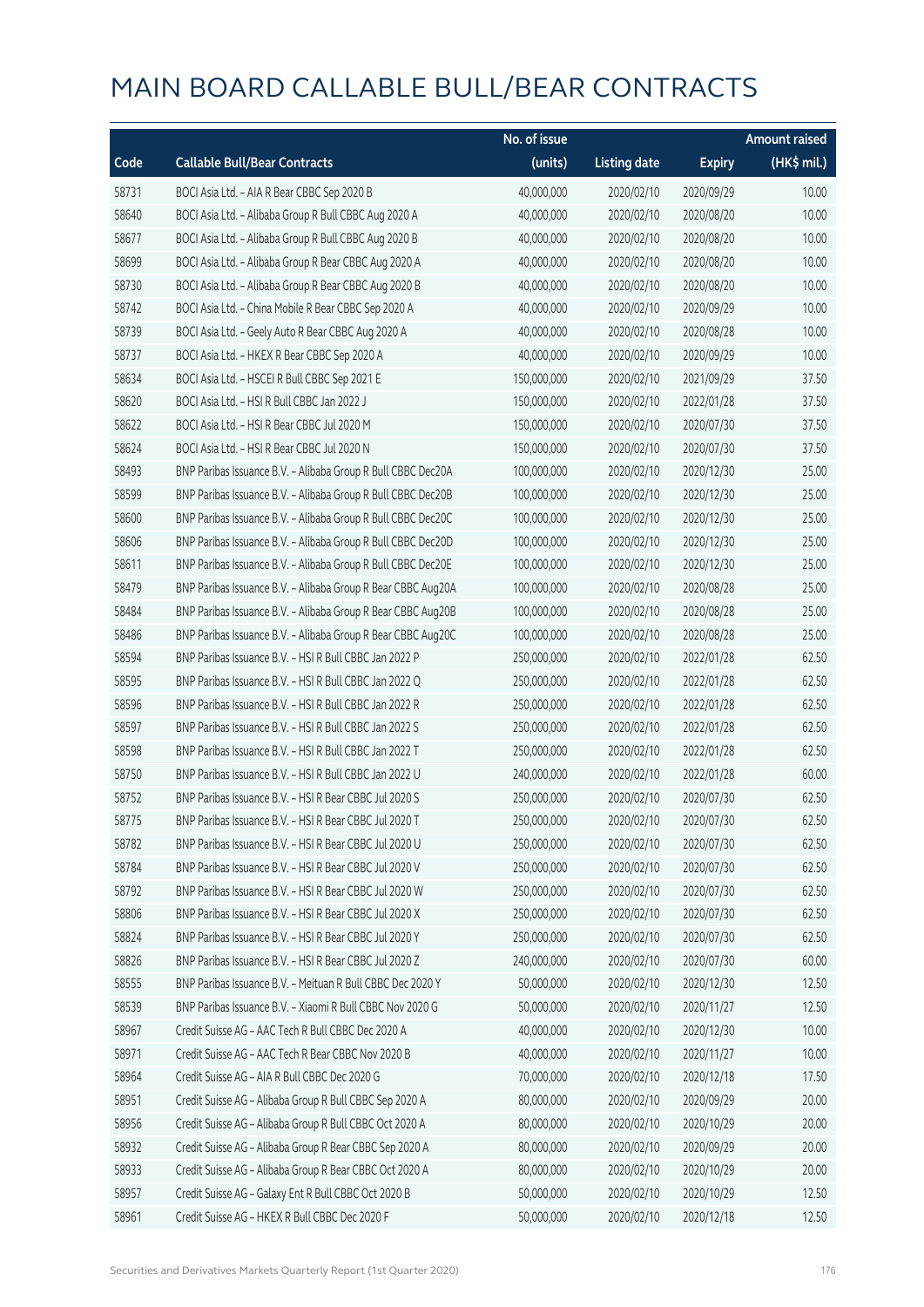|       |                                                             | No. of issue |                     |               | <b>Amount raised</b> |
|-------|-------------------------------------------------------------|--------------|---------------------|---------------|----------------------|
| Code  | <b>Callable Bull/Bear Contracts</b>                         | (units)      | <b>Listing date</b> | <b>Expiry</b> | (HK\$ mil.)          |
| 58992 | Credit Suisse AG - HSI R Bull CBBC Oct 2022 T               | 200,000,000  | 2020/02/10          | 2022/10/28    | 50.00                |
| 58991 | Credit Suisse AG - HSI R Bull CBBC Nov 2022 Z               | 200,000,000  | 2020/02/10          | 2022/11/29    | 50.00                |
| 58923 | Credit Suisse AG - HSI R Bear CBBC Jun 2020 R               | 200,000,000  | 2020/02/10          | 2020/06/29    | 50.00                |
| 58931 | Credit Suisse AG - HSI R Bear CBBC Jun 2020 S               | 200,000,000  | 2020/02/10          | 2020/06/29    | 50.00                |
| 58974 | Credit Suisse AG - HSI R Bear CBBC Aug 2020 E               | 200,000,000  | 2020/02/10          | 2020/08/28    | 50.00                |
| 58978 | Credit Suisse AG - HSI R Bear CBBC Aug 2020 F               | 200,000,000  | 2020/02/10          | 2020/08/28    | 50.00                |
| 58979 | Credit Suisse AG - HSI R Bear CBBC Aug 2020 G               | 200,000,000  | 2020/02/10          | 2020/08/28    | 50.00                |
| 58973 | Credit Suisse AG - Meituan Dianping R Bull CBBC Nov 2020 A  | 80,000,000   | 2020/02/10          | 2020/11/27    | 20.00                |
| 58962 | Credit Suisse AG - Tencent R Bull CBBC Dec 2020 E           | 50,000,000   | 2020/02/10          | 2020/12/18    | 12.50                |
| 58993 | Credit Suisse AG - Xiaomi R Bull CBBC Dec 2020 C            | 50,000,000   | 2020/02/10          | 2020/12/18    | 12.50                |
| 59015 | Bank of East Asia - Alibaba Group R Bull CBBC May 2020 A    | 80,000,000   | 2020/02/10          | 2020/05/11    | 20.00                |
| 59037 | Bank of East Asia - Alibaba Group R Bull CBBC May 2020 B    | 40,000,000   | 2020/02/10          | 2020/05/11    | 10.00                |
| 59022 | Bank of East Asia - Alibaba Group R Bear CBBC May 2020 A    | 40,000,000   | 2020/02/10          | 2020/05/11    | 10.00                |
| 59041 | Bank of East Asia - Alibaba Group R Bear CBBC May 2020 B    | 40,000,000   | 2020/02/10          | 2020/05/11    | 10.00                |
| 58994 | Bank of East Asia - Meituan Dianping R Bull CBBC May 2020 C | 50,000,000   | 2020/02/10          | 2020/05/11    | 12.50                |
| 59895 | Goldman Sachs SP (Asia) - Alibaba Group R Bull CBBC May20 A | 60,000,000   | 2020/02/10          | 2020/05/28    | 15.00                |
| 59904 | Goldman Sachs SP (Asia) - Alibaba Group R Bull CBBC Jun20 A | 60,000,000   | 2020/02/10          | 2020/06/30    | 15.00                |
| 59919 | Goldman Sachs SP (Asia) - Alibaba Group R Bull CBBC Dec20 A | 80,000,000   | 2020/02/10          | 2020/12/30    | 20.00                |
| 59920 | Goldman Sachs SP (Asia) - Alibaba Group R Bull CBBC Dec20 B | 80,000,000   | 2020/02/10          | 2020/12/30    | 20.00                |
| 59903 | Goldman Sachs SP (Asia) - Alibaba Group R Bear CBBC Dec20 A | 60,000,000   | 2020/02/10          | 2020/12/30    | 15.00                |
| 59918 | Goldman Sachs SP (Asia) - Alibaba Group R Bear CBBC Jun21 A | 80,000,000   | 2020/02/10          | 2021/06/29    | 20.00                |
| 59856 | Goldman Sachs SP (Asia) - HSI R Bull CBBC Dec 2022 H        | 160,000,000  | 2020/02/10          | 2022/12/29    | 40.00                |
| 59873 | Goldman Sachs SP (Asia) - HSI R Bull CBBC Dec 2022 I        | 160,000,000  | 2020/02/10          | 2022/12/29    | 40.00                |
| 59850 | Goldman Sachs SP (Asia) - HSI R Bear CBBC Jul 2020 M        | 160,000,000  | 2020/02/10          | 2020/07/30    | 40.00                |
| 59852 | Goldman Sachs SP (Asia) - HSI R Bear CBBC Jul 2020 N        | 160,000,000  | 2020/02/10          | 2020/07/30    | 40.00                |
| 59859 | Goldman Sachs SP (Asia) - HSI R Bear CBBC Jul 2020 O        | 160,000,000  | 2020/02/10          | 2020/07/30    | 40.00                |
| 59862 | Goldman Sachs SP (Asia) - HSI R Bear CBBC Jul 2020 P        | 160,000,000  | 2020/02/10          | 2020/07/30    | 40.00                |
| 59875 | Goldman Sachs SP (Asia) - HSI R Bear CBBC Jul 2020 Q        | 160,000,000  | 2020/02/10          | 2020/07/30    | 40.00                |
| 59886 | Goldman Sachs SP (Asia) - Meituan R Bull CBBC Jul 2020 C    | 60,000,000   | 2020/02/10          | 2020/07/31    | 15.00                |
| 59892 | Goldman Sachs SP (Asia) - Tencent R Bull CBBC Dec 2020 E    | 60,000,000   | 2020/02/10          | 2020/12/30    | 15.00                |
| 59888 | Goldman Sachs SP (Asia) - Tencent R Bear CBBC Dec 2020 X    | 60,000,000   | 2020/02/10          | 2020/12/30    | 15.00                |
| 59879 | Goldman Sachs SP (Asia) - Xiaomi R Bull CBBC Jul 2020 B     | 60,000,000   | 2020/02/10          | 2020/07/31    | 15.00                |
| 58415 | HK Bank - AAC Tech R Bull CBBC Jul 2020 B                   | 40,000,000   | 2020/02/10          | 2020/07/27    | 10.00                |
| 58414 | HK Bank - Alibaba Group R Bull CBBC Jul 2020 A              | 50,000,000   | 2020/02/10          | 2020/07/27    | 12.50                |
| 58471 | HK Bank - Alibaba Group R Bull CBBC Jul 2020 B              | 50,000,000   | 2020/02/10          | 2020/07/06    | 12.50                |
| 58410 | HK Bank - CAM CSI300 R Bull CBBC Aug 2020 B                 | 40,000,000   | 2020/02/10          | 2020/08/24    | 10.00                |
| 58476 | HK Bank - China Life R Bull CBBC Jul 2020 C                 | 40,000,000   | 2020/02/10          | 2020/07/27    | 10.00                |
| 58428 | HK Bank - CSPC Pharma R Bull CBBC Jul 2020 C                | 40,000,000   | 2020/02/10          | 2020/07/13    | 10.00                |
| 58448 | HK Bank - HKEX R Bear CBBC Jul 2020 D                       | 40,000,000   | 2020/02/10          | 2020/07/02    | 10.00                |
| 58398 | HK Bank - HSI R Bull CBBC Sep 2022 B                        | 60,000,000   | 2020/02/10          | 2022/09/29    | 15.00                |
| 58403 | HK Bank - HSI R Bull CBBC Sep 2022 C                        | 100,000,000  | 2020/02/10          | 2022/09/29    | 25.00                |
| 58411 | HK Bank - HSI R Bull CBBC Sep 2022 D                        | 80,000,000   | 2020/02/10          | 2022/09/29    | 20.00                |
| 58397 | HK Bank - HSI R Bull CBBC Sep 2022 H                        | 80,000,000   | 2020/02/10          | 2022/09/29    | 20.00                |
| 58407 | HK Bank - HSI R Bull CBBC Dec 2022 A                        | 100,000,000  | 2020/02/10          | 2022/12/29    | 25.00                |
| 58402 | HK Bank - HSI R Bear CBBC Jun 2020 F                        | 60,000,000   | 2020/02/10          | 2020/06/29    | 15.00                |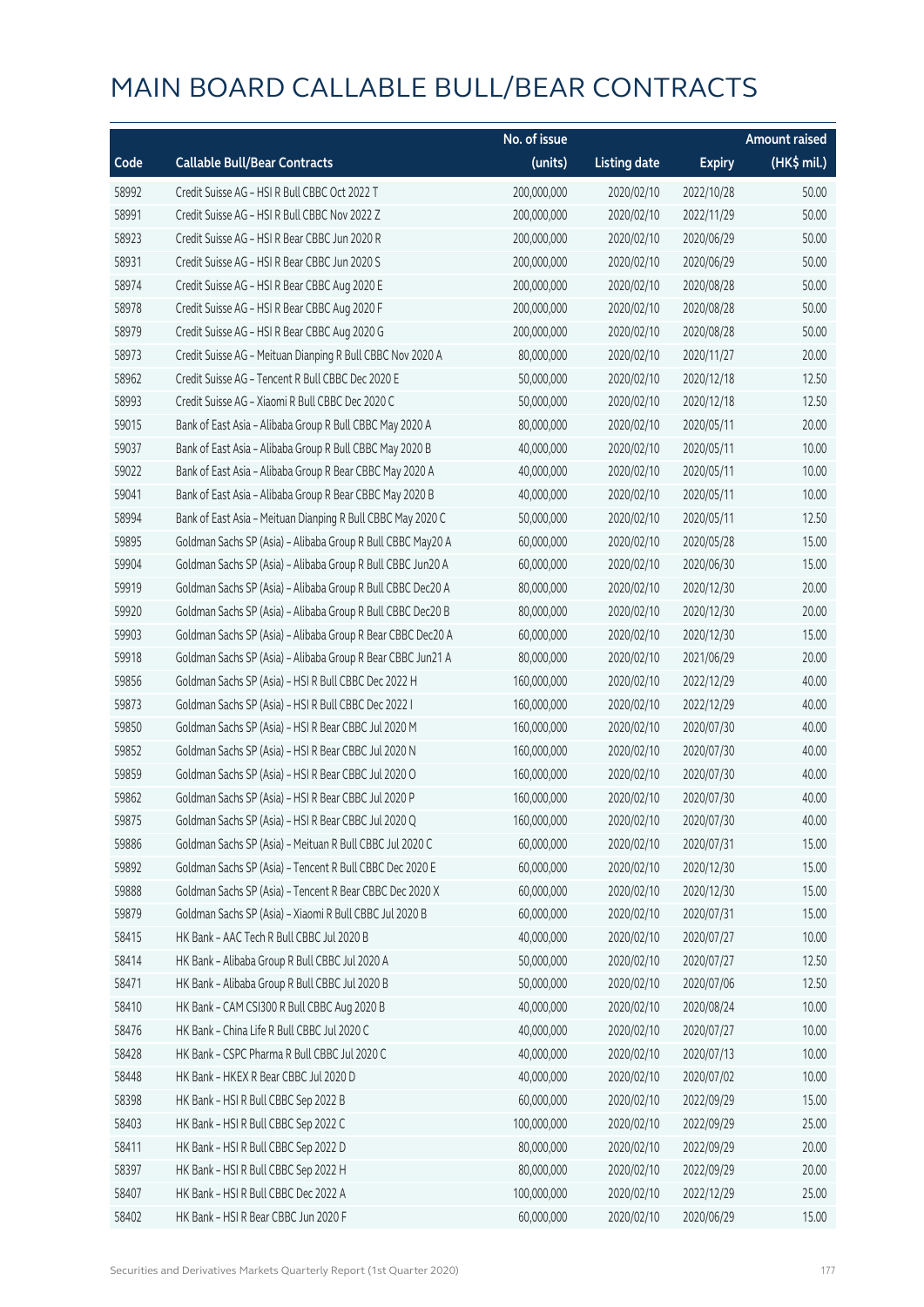|       |                                                             | No. of issue |                     |               | <b>Amount raised</b> |
|-------|-------------------------------------------------------------|--------------|---------------------|---------------|----------------------|
| Code  | <b>Callable Bull/Bear Contracts</b>                         | (units)      | <b>Listing date</b> | <b>Expiry</b> | (HK\$ mil.)          |
| 58406 | HK Bank - HSI R Bear CBBC Jun 2020 G                        | 80,000,000   | 2020/02/10          | 2020/06/29    | 20.00                |
| 58413 | HK Bank - HSI R Bear CBBC Jun 2020 H                        | 100,000,000  | 2020/02/10          | 2020/06/29    | 25.00                |
| 58465 | HK Bank - Meituan Dianping R Bull CBBC Jul 2020 G           | 40,000,000   | 2020/02/10          | 2020/07/06    | 10.00                |
| 58433 | HK Bank - Tencent R Bull CBBC Jul 2020 Q                    | 40,000,000   | 2020/02/10          | 2020/07/20    | 10.00                |
| 58416 | HK Bank - Xiaomi R Bull CBBC Jul 2020 H                     | 50,000,000   | 2020/02/10          | 2020/07/20    | 12.50                |
| 59076 | Haitong Int'l Sec - AAC Tech R Bull CBBC Dec 2020 A         | 40,000,000   | 2020/02/10          | 2020/12/29    | 10.00                |
| 59168 | Haitong Int'l Sec - AAC Tech R Bear CBBC Nov 2020 A         | 40,000,000   | 2020/02/10          | 2020/11/19    | 10.00                |
| 59179 | Haitong Int'l Sec - AAC Tech R Bear CBBC Dec 2020 A         | 40,000,000   | 2020/02/10          | 2020/12/29    | 10.00                |
| 59112 | Haitong Int'l Sec - Alibaba Group R Bull CBBC Oct 2020 A    | 40,000,000   | 2020/02/10          | 2020/10/19    | 10.00                |
| 59155 | Haitong Int'l Sec - Alibaba Group R Bull CBBC Oct 2020 B    | 40,000,000   | 2020/02/10          | 2020/10/19    | 10.92                |
| 59130 | Haitong Int'l Sec - Alibaba Group R Bull CBBC Nov 2020 A    | 40,000,000   | 2020/02/10          | 2020/11/19    | 10.00                |
| 59161 | Haitong Int'l Sec - Alibaba Group R Bear CBBC Oct 2020 A    | 40,000,000   | 2020/02/10          | 2020/10/19    | 10.00                |
| 59166 | Haitong Int'l Sec - Alibaba Group R Bear CBBC Oct 2020 B    | 40,000,000   | 2020/02/10          | 2020/10/19    | 11.04                |
| 59165 | Haitong Int'l Sec - Alibaba Group R Bear CBBC Nov 2020 A    | 40,000,000   | 2020/02/10          | 2020/11/19    | 10.00                |
| 59047 | Haitong Int'l Sec - HSI R Bull CBBC Oct 2022 U              | 150,000,000  | 2020/02/10          | 2022/10/28    | 37.50                |
| 59070 | Haitong Int'l Sec - HSI R Bull CBBC Oct 2022 V              | 150,000,000  | 2020/02/10          | 2022/10/28    | 40.35                |
| 59048 | Haitong Int'l Sec - HSI R Bull CBBC Dec 2022 I              | 150,000,000  | 2020/02/10          | 2022/12/29    | 37.50                |
| 59288 | Haitong Int'l Sec - HSI R Bull CBBC Dec 2022 J              | 150,000,000  | 2020/02/10          | 2022/12/29    | 37.95                |
| 59292 | Haitong Int'l Sec - HSI R Bear CBBC Jun 2020 S              | 150,000,000  | 2020/02/10          | 2020/06/29    | 37.50                |
| 59319 | Haitong Int'l Sec - HSI R Bear CBBC Jun 2020 T              | 150,000,000  | 2020/02/10          | 2020/06/29    | 37.50                |
| 59291 | Haitong Int'l Sec - HSI R Bear CBBC Jul 2020 P              | 150,000,000  | 2020/02/10          | 2020/07/30    | 37.50                |
| 59311 | Haitong Int'l Sec - HSI R Bear CBBC Jul 2020 Q              | 150,000,000  | 2020/02/10          | 2020/07/30    | 37.50                |
| 59346 | Haitong Int'l Sec - HSI R Bear CBBC Jul 2020 R              | 150,000,000  | 2020/02/10          | 2020/07/30    | 37.50                |
| 59104 | Haitong Int'l Sec - Meituan Dianping R Bull CBBC Sep 2021 A | 40,000,000   | 2020/02/10          | 2021/09/24    | 10.00                |
| 59089 | Haitong Int'l Sec - Tencent R Bull CBBC Sep 2020 J          | 40,000,000   | 2020/02/10          | 2020/09/21    | 10.00                |
| 59103 | Haitong Int'l Sec - Xiaomi R Bull CBBC Sep 2020 D           | 40,000,000   | 2020/02/10          | 2020/09/21    | 10.00                |
| 59204 | J P Morgan SP BV - Alibaba Group R Bull CBBC Jun 2020 A     | 80,000,000   | 2020/02/10          | 2020/06/12    | 20.00                |
| 59209 | J P Morgan SP BV - Alibaba Group R Bull CBBC Jun 2020 B     | 80,000,000   | 2020/02/10          | 2020/06/19    | 20.00                |
| 59226 | J P Morgan SP BV - Alibaba Group R Bull CBBC Jul 2020 A     | 80,000,000   | 2020/02/10          | 2020/07/10    | 26.00                |
| 59235 | J P Morgan SP BV - Alibaba Group R Bear CBBC Jun 2020 A     | 80,000,000   | 2020/02/10          | 2020/06/12    | 20.00                |
| 59236 | J P Morgan SP BV - Alibaba Group R Bear CBBC Jun 2020 B     | 80,000,000   | 2020/02/10          | 2020/06/19    | 20.00                |
| 59200 | J P Morgan SP BV - HSCEI R Bull CBBC Dec 2021 D             | 200,000,000  | 2020/02/10          | 2021/12/30    | 50.00                |
| 59184 | J P Morgan SP BV - HSI R Bull CBBC Oct 2022 S               | 200,000,000  | 2020/02/10          | 2022/10/28    | 50.00                |
| 59187 | J P Morgan SP BV - HSI R Bull CBBC Nov 2022 U               | 200,000,000  | 2020/02/10          | 2022/11/29    | 50.00                |
| 59201 | J P Morgan SP BV - HSI R Bear CBBC Aug 2020 Q               | 200,000,000  | 2020/02/10          | 2020/08/28    | 50.00                |
| 59203 | J P Morgan SP BV - HSI R Bear CBBC Aug 2020 R               | 200,000,000  | 2020/02/10          | 2020/08/28    | 50.00                |
| 59365 | J P Morgan SP BV - HSI R Bear CBBC Oct 2020 E               | 200,000,000  | 2020/02/10          | 2020/10/29    | 50.00                |
| 59378 | J P Morgan SP BV - HSI R Bear CBBC Oct 2020 F               | 200,000,000  | 2020/02/10          | 2020/10/29    | 50.00                |
| 59380 | J P Morgan SP BV - HSI R Bear CBBC Oct 2020 G               | 200,000,000  | 2020/02/10          | 2020/10/29    | 50.00                |
| 59381 | J P Morgan SP BV - HSI R Bear CBBC Oct 2020 H               | 200,000,000  | 2020/02/10          | 2020/10/29    | 50.00                |
| 59267 | J P Morgan SP BV - Meituan Dianping R Bull CBBC Jun 2020 O  | 70,000,000   | 2020/02/10          | 2020/06/12    | 17.50                |
| 59283 | J P Morgan SP BV - Meituan Dianping R Bear CBBC Jul 2020 C  | 70,000,000   | 2020/02/10          | 2020/07/10    | 17.50                |
| 59238 | J P Morgan SP BV - Ping An R Bull CBBC Jul 2020 E           | 100,000,000  | 2020/02/10          | 2020/07/17    | 25.00                |
| 59253 | J P Morgan SP BV - Ping An R Bull CBBC Aug 2020 A           | 100,000,000  | 2020/02/10          | 2020/08/14    | 25.00                |
| 59284 | J P Morgan SP BV - Tencent R Bull CBBC Jul 2020 C           | 50,000,000   | 2020/02/10          | 2020/07/10    | 12.50                |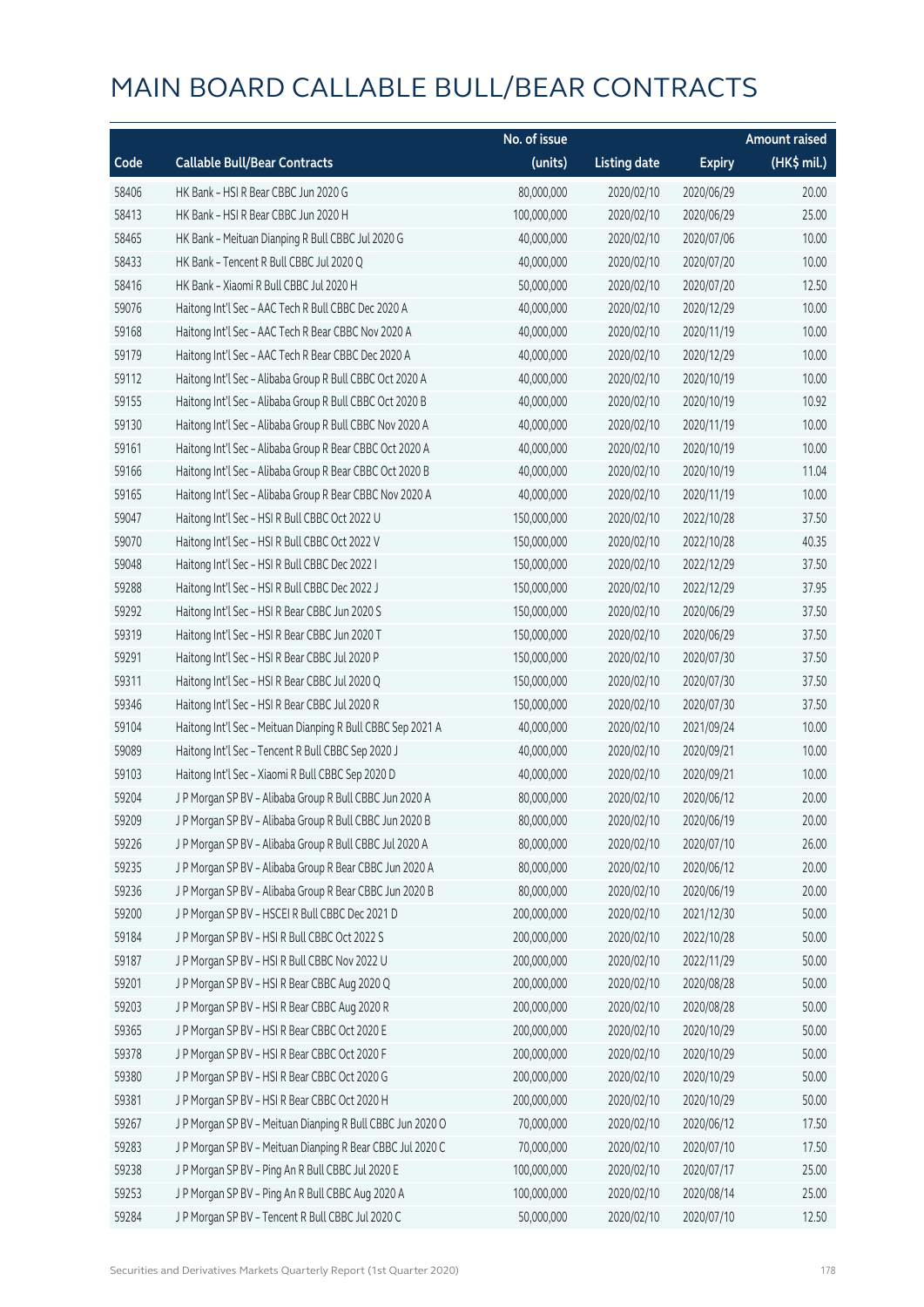|       |                                                              | No. of issue |                     |               | <b>Amount raised</b> |
|-------|--------------------------------------------------------------|--------------|---------------------|---------------|----------------------|
| Code  | <b>Callable Bull/Bear Contracts</b>                          | (units)      | <b>Listing date</b> | <b>Expiry</b> | (HK\$ mil.)          |
| 59286 | J P Morgan SP BV - Tencent R Bull CBBC Jul 2020 D            | 50,000,000   | 2020/02/10          | 2020/07/17    | 12.50                |
| 59263 | J P Morgan SP BV - Xiaomi R Bull CBBC Aug 2020 A             | 80,000,000   | 2020/02/10          | 2020/08/14    | 20.00                |
| 59611 | Morgan Stanley Asia Products - Alibaba Gp R Bull CBBC Jun20A | 40,000,000   | 2020/02/10          | 2020/06/10    | 10.00                |
| 59680 | Morgan Stanley Asia Products - Alibaba Gp R Bull CBBC Jul20A | 40,000,000   | 2020/02/10          | 2020/07/03    | 10.00                |
| 59659 | Morgan Stanley Asia Products - Alibaba Gp R Bull CBBC Aug20A | 48,000,000   | 2020/02/10          | 2020/08/18    | 12.00                |
| 59676 | Morgan Stanley Asia Products - Alibaba Gp R Bear CBBC Dec20A | 40,000,000   | 2020/02/10          | 2020/12/04    | 10.00                |
| 59681 | Morgan Stanley Asia Products - Alibaba Gp R Bear CBBC Dec20B | 40,000,000   | 2020/02/10          | 2020/12/30    | 10.00                |
| 59682 | Morgan Stanley Asia Products - Alibaba Gp R Bear CBBC Dec20C | 40,000,000   | 2020/02/10          | 2020/12/15    | 10.00                |
| 59606 | Morgan Stanley Asia Products - China Life R Bull CBBC Nov20A | 40,000,000   | 2020/02/10          | 2020/11/05    | 10.00                |
| 59610 | Morgan Stanley Asia Products - China Life R Bear CBBC Dec20B | 40,000,000   | 2020/02/10          | 2020/12/30    | 10.00                |
| 59639 | Morgan Stanley Asia Products - Galaxy Ent R Bull CBBC Dec20A | 40,000,000   | 2020/02/10          | 2020/12/01    | 10.00                |
| 59633 | Morgan Stanley Asia Products - Galaxy Ent R Bear CBBC Nov20B | 40,000,000   | 2020/02/10          | 2020/11/16    | 10.00                |
| 59650 | Morgan Stanley Asia Products - HSI R Bull CBBC Dec 2022 E    | 100,000,000  | 2020/02/10          | 2022/12/29    | 25.00                |
| 59640 | Morgan Stanley Asia Products - HSI R Bear CBBC Jun 2020 R    | 100,000,000  | 2020/02/10          | 2020/06/29    | 25.00                |
| 59643 | Morgan Stanley Asia Products - HSI R Bear CBBC Jun 2020 S    | 100,000,000  | 2020/02/10          | 2020/06/29    | 25.00                |
| 59619 | Morgan Stanley Asia Products - Ping An R Bear CBBC Dec2020 A | 40,000,000   | 2020/02/10          | 2020/12/01    | 10.00                |
| 59615 | Morgan Stanley Asia Products - Sunny Opt R Bull CBBC Aug20A  | 40,000,000   | 2020/02/10          | 2020/08/03    | 10.00                |
| 59658 | Morgan Stanley Asia Products - Xiaomi R Bull CBBC Jun 2020 C | 48,000,000   | 2020/02/10          | 2020/06/18    | 12.00                |
| 59613 | Morgan Stanley Asia Products - Xiaomi R Bull CBBC Jul 2020 C | 48,000,000   | 2020/02/10          | 2020/07/15    | 12.00                |
| 59685 | Morgan Stanley Asia Products - Xiaomi R Bear CBBC Nov 2020 C | 48,000,000   | 2020/02/10          | 2020/11/02    | 12.00                |
| 59732 | SG Issuer - AAC Tech R Bear CBBC Jul 2020 A                  | 100,000,000  | 2020/02/10          | 2020/07/30    | 25.00                |
| 59733 | SG Issuer - AAC Tech R Bear CBBC Aug 2020 A                  | 100,000,000  | 2020/02/10          | 2020/08/20    | 25.00                |
| 59687 | SG Issuer - Alibaba Group R Bull CBBC Jul 2020 A             | 120,000,000  | 2020/02/10          | 2020/07/30    | 30.00                |
| 59690 | SG Issuer - Alibaba Group R Bull CBBC Jul 2020 B             | 120,000,000  | 2020/02/10          | 2020/07/30    | 30.00                |
| 59692 | SG Issuer - Alibaba Group R Bull CBBC Jul 2020 C             | 120,000,000  | 2020/02/10          | 2020/07/31    | 30.00                |
| 59709 | SG Issuer - Alibaba Group R Bull CBBC Jul 2020 D             | 120,000,000  | 2020/02/10          | 2020/07/31    | 30.00                |
| 59718 | SG Issuer - Alibaba Group R Bull CBBC Sep 2020 A             | 120,000,000  | 2020/02/10          | 2020/09/29    | 40.20                |
| 59724 | SG Issuer - Alibaba Group R Bull CBBC Sep 2020 B             | 120,000,000  | 2020/02/10          | 2020/09/30    | 30.00                |
| 59725 | SG Issuer - Alibaba Group R Bear CBBC Nov 2020 A             | 120,000,000  | 2020/02/10          | 2020/11/30    | 30.00                |
| 59726 | SG Issuer - Alibaba Group R Bear CBBC Nov 2020 B             | 120,000,000  | 2020/02/10          | 2020/11/30    | 30.00                |
| 59727 | SG Issuer - Alibaba Group R Bear CBBC Dec 2020 A             | 120,000,000  | 2020/02/10          | 2020/12/31    | 30.00                |
| 59731 | SG Issuer - Alibaba Group R Bear CBBC Dec 2020 B             | 120,000,000  | 2020/02/10          | 2020/12/31    | 30.00                |
| 59830 | SG Issuer - Galaxy Ent R Bull CBBC Oct 2020 B                | 100,000,000  | 2020/02/10          | 2020/10/28    | 25.00                |
| 59800 | SG Issuer - HSI R Bull CBBC Oct 2022 N                       | 250,000,000  | 2020/02/10          | 2022/10/28    | 62.50                |
| 59802 | SG Issuer - HSI R Bull CBBC Dec 2022 W                       | 250,000,000  | 2020/02/10          | 2022/12/29    | 62.50                |
| 59822 | SG Issuer - HSI R Bull CBBC Dec 2022 X                       | 250,000,000  | 2020/02/10          | 2022/12/29    | 62.50                |
| 59828 | SG Issuer - HSI R Bull CBBC Dec 2022 Y                       | 250,000,000  | 2020/02/10          | 2022/12/29    | 62.50                |
| 59786 | SG Issuer - HSI R Bear CBBC Aug 2020 U                       | 250,000,000  | 2020/02/10          | 2020/08/28    | 62.50                |
| 59787 | SG Issuer - HSI R Bear CBBC Sep 2020 E                       | 250,000,000  | 2020/02/10          | 2020/09/29    | 62.50                |
| 59788 | SG Issuer - HSI R Bear CBBC Sep 2020 F                       | 250,000,000  | 2020/02/10          | 2020/09/29    | 62.50                |
| 59789 | SG Issuer - HSI R Bear CBBC Sep 2020 G                       | 250,000,000  | 2020/02/10          | 2020/09/29    | 62.50                |
| 59794 | SG Issuer - HSI R Bear CBBC Sep 2020 H                       | 250,000,000  | 2020/02/10          | 2020/09/29    | 62.50                |
| 59798 | SG Issuer - HSI R Bear CBBC Oct 2020 B                       | 250,000,000  | 2020/02/10          | 2020/10/29    | 62.50                |
| 59737 | SG Issuer - Meituan Dianping R Bull CBBC Oct 2020 E          | 100,000,000  | 2020/02/10          | 2020/10/30    | 25.00                |
| 59843 | SG Issuer - Meituan Dianping R Bear CBBC Sep 2020 A          | 100,000,000  | 2020/02/10          | 2020/09/28    | 25.00                |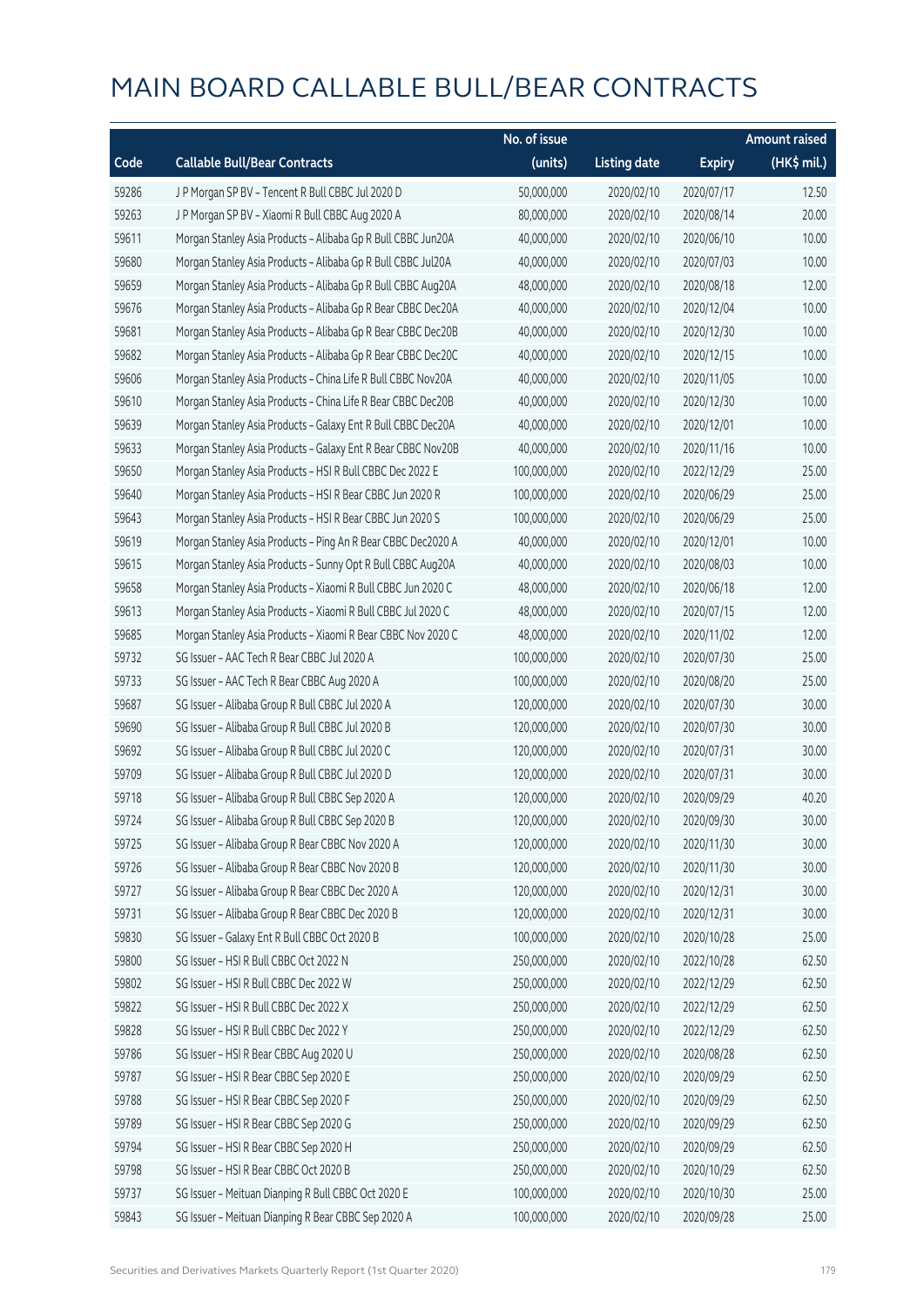|       |                                                         | No. of issue |                     |               | <b>Amount raised</b> |
|-------|---------------------------------------------------------|--------------|---------------------|---------------|----------------------|
| Code  | <b>Callable Bull/Bear Contracts</b>                     | (units)      | <b>Listing date</b> | <b>Expiry</b> | (HK\$ mil.)          |
| 59740 | SG Issuer - Ping An R Bull CBBC Oct 2020 F              | 100,000,000  | 2020/02/10          | 2020/10/30    | 25.00                |
| 59846 | SG Issuer - Ping An R Bear CBBC Dec 2020 A              | 100,000,000  | 2020/02/10          | 2020/12/28    | 25.00                |
| 59847 | SG Issuer - Tencent R Bull CBBC Jul 2020 R              | 80,000,000   | 2020/02/10          | 2020/07/28    | 20.00                |
| 59749 | SG Issuer - Tencent R Bear CBBC Oct 2020 E              | 80,000,000   | 2020/02/10          | 2020/10/29    | 20.00                |
| 59767 | SG Issuer - Tencent R Bear CBBC Oct 2020 F              | 80,000,000   | 2020/02/10          | 2020/10/30    | 20.00                |
| 59778 | SG Issuer - Xiaomi R Bull CBBC Jul 2020 O               | 60,000,000   | 2020/02/10          | 2020/07/30    | 15.00                |
| 58875 | UBS AG - Alibaba Group R Bull CBBC Aug 2020 A           | 40,000,000   | 2020/02/10          | 2020/08/31    | 10.00                |
| 58841 | UBS AG - Alibaba Group R Bull CBBC Sep 2020 A           | 40,000,000   | 2020/02/10          | 2020/09/30    | 10.00                |
| 58853 | UBS AG - Alibaba Group R Bull CBBC Dec 2020 A           | 200,000,000  | 2020/02/10          | 2020/12/31    | 50.00                |
| 58883 | UBS AG - Alibaba Group R Bear CBBC Sep 2020 A           | 40,000,000   | 2020/02/10          | 2020/09/30    | 10.00                |
| 58897 | UBS AG - HSI R Bull CBBC Nov 2022 A                     | 200,000,000  | 2020/02/10          | 2022/11/29    | 50.00                |
| 58896 | UBS AG - HSI R Bull CBBC Nov 2022 Z                     | 200,000,000  | 2020/02/10          | 2022/11/29    | 50.00                |
| 58899 | UBS AG - HSI R Bear CBBC May 2020 B                     | 200,000,000  | 2020/02/10          | 2020/05/28    | 50.00                |
| 58836 | UBS AG - HSI R Bear CBBC Jun 2020 M                     | 200,000,000  | 2020/02/10          | 2020/06/29    | 50.00                |
| 58911 | UBS AG - HSI R Bear CBBC Jun 2020 N                     | 200,000,000  | 2020/02/10          | 2020/06/29    | 50.00                |
| 58902 | UBS AG - HSI R Bear CBBC Jul 2020 C                     | 200,000,000  | 2020/02/10          | 2020/07/30    | 50.00                |
| 58908 | UBS AG - HSI R Bear CBBC Jul 2020 D                     | 200,000,000  | 2020/02/10          | 2020/07/30    | 50.00                |
| 59434 | Bank Vontobel - AAC Tech R Bull CBBC Oct 2020 C         | 40,000,000   | 2020/02/10          | 2020/10/16    | 10.00                |
| 59445 | Bank Vontobel - AAC Tech R Bull CBBC Nov 2020 A         | 40,000,000   | 2020/02/10          | 2020/11/13    | 10.00                |
| 59456 | Bank Vontobel - AAC Tech R Bear CBBC Oct 2020 D         | 40,000,000   | 2020/02/10          | 2020/10/16    | 10.00                |
| 59446 | Bank Vontobel - AAC Tech R Bear CBBC Nov 2020 B         | 40,000,000   | 2020/02/10          | 2020/11/06    | 10.00                |
| 59389 | Bank Vontobel - Alibaba Group R Bull CBBC Sep 2020 A    | 40,000,000   | 2020/02/10          | 2020/09/25    | 10.00                |
| 59382 | Bank Vontobel - Alibaba Group R Bull CBBC Oct 2020 A    | 40,000,000   | 2020/02/10          | 2020/10/09    | 11.20                |
| 59413 | Bank Vontobel - Alibaba Group R Bull CBBC Oct 2020 B    | 40,000,000   | 2020/02/10          | 2020/10/16    | 10.00                |
| 59432 | Bank Vontobel - Alibaba Group R Bear CBBC Sep 2020 A    | 40,000,000   | 2020/02/10          | 2020/09/25    | 10.00                |
| 59425 | Bank Vontobel - Alibaba Group R Bear CBBC Oct 2020 A    | 40,000,000   | 2020/02/10          | 2020/10/16    | 10.00                |
| 59506 | Bank Vontobel - CNOOC R Bear CBBC Dec 2020 C            | 40,000,000   | 2020/02/10          | 2020/12/04    | 10.00                |
| 59556 | Bank Vontobel - CSPC Pharma R Bull CBBC Nov 2020 C      | 40,000,000   | 2020/02/10          | 2020/11/13    | 10.00                |
| 59559 | Bank Vontobel - Meituan Dianping R Bull CBBC Dec 2020 M | 60,000,000   | 2020/02/10          | 2020/12/11    | 15.00                |
| 59570 | Bank Vontobel - Meituan Dianping R Bear CBBC Dec 2020 H | 60,000,000   | 2020/02/10          | 2020/12/04    | 15.00                |
| 59486 | Bank Vontobel - Ping An R Bull CBBC Dec 2020 D          | 40,000,000   | 2020/02/10          | 2020/12/04    | 10.00                |
| 59481 | Bank Vontobel - Ping An R Bear CBBC Nov 2020 B          | 40,000,000   | 2020/02/10          | 2020/11/20    | 10.00                |
| 59502 | Bank Vontobel - Sunny Optical R Bull CBBC Dec 2020 D    | 40,000,000   | 2020/02/10          | 2020/12/04    | 10.00                |
| 59474 | Bank Vontobel - Tencent R Bull CBBC Nov 2020 F          | 40,000,000   | 2020/02/10          | 2020/11/20    | 10.00                |
| 59587 | Bank Vontobel - Xiaomi R Bull CBBC Nov 2020 I           | 40,000,000   | 2020/02/10          | 2020/11/06    | 10.00                |
| 59588 | Bank Vontobel - Xiaomi R Bull CBBC Nov 2020 J           | 40,000,000   | 2020/02/10          | 2020/11/13    | 10.00                |
| 60065 | BOCI Asia Ltd. - Alibaba Group R Bull CBBC Aug 2020 C   | 40,000,000   | 2020/02/11          | 2020/08/20    | 10.00                |
| 60067 | BOCI Asia Ltd. - Alibaba Group R Bull CBBC Aug 2020 D   | 40,000,000   | 2020/02/11          | 2020/08/20    | 10.00                |
| 60071 | BOCI Asia Ltd. - Alibaba Group R Bear CBBC Aug 2020 C   | 40,000,000   | 2020/02/11          | 2020/08/20    | 10.00                |
| 60076 | BOCI Asia Ltd. - Alibaba Group R Bear CBBC Aug 2020 D   | 40,000,000   | 2020/02/11          | 2020/08/20    | 10.00                |
| 60058 | BOCI Asia Ltd. - HSI R Bull CBBC Jan 2022 B             | 150,000,000  | 2020/02/11          | 2022/01/28    | 37.50                |
| 60060 | BOCI Asia Ltd. - HSI R Bull CBBC Jan 2022 C             | 150,000,000  | 2020/02/11          | 2022/01/28    | 37.50                |
| 60044 | BOCI Asia Ltd. - HSI R Bear CBBC Jul 2020 O             | 150,000,000  | 2020/02/11          | 2020/07/30    | 37.50                |
| 60048 | BOCI Asia Ltd. - HSI R Bear CBBC Jul 2020 P             | 150,000,000  | 2020/02/11          | 2020/07/30    | 37.50                |
| 60061 | BOCI Asia Ltd. - HSI R Bear CBBC Jul 2020 Q             | 150,000,000  | 2020/02/11          | 2020/07/30    | 37.50                |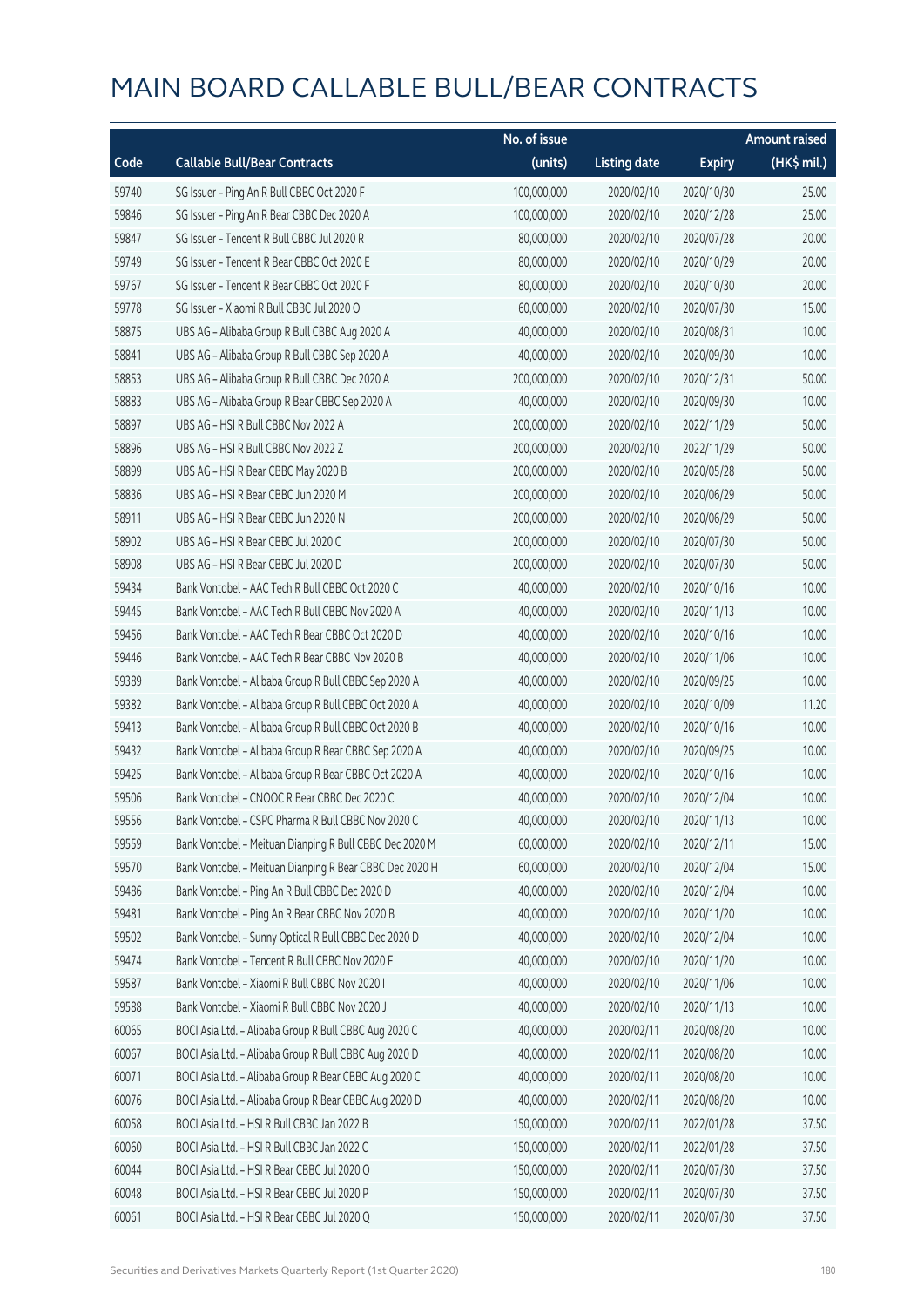|       |                                                              | No. of issue |                     |               | <b>Amount raised</b> |
|-------|--------------------------------------------------------------|--------------|---------------------|---------------|----------------------|
| Code  | <b>Callable Bull/Bear Contracts</b>                          | (units)      | <b>Listing date</b> | <b>Expiry</b> | (HK\$ mil.)          |
| 60080 | BOCI Asia Ltd. - Tencent R Bull CBBC Jun 2020 J              | 40,000,000   | 2020/02/11          | 2020/06/15    | 10.00                |
| 60083 | BOCI Asia Ltd. - Tencent R Bull CBBC Jun 2020 K              | 40,000,000   | 2020/02/11          | 2020/06/15    | 10.00                |
| 60105 | BOCI Asia Ltd. - Tencent R Bear CBBC Dec 2020 E              | 40,000,000   | 2020/02/11          | 2020/12/30    | 10.00                |
| 60108 | BNP Paribas Issuance B.V. - Alibaba Group R Bull CBBC Dec20F | 100,000,000  | 2020/02/11          | 2020/12/30    | 25.00                |
| 60134 | BNP Paribas Issuance B.V. - Alibaba Group R Bull CBBC Dec20G | 100,000,000  | 2020/02/11          | 2020/12/30    | 25.00                |
| 60139 | BNP Paribas Issuance B.V. - Alibaba Group R Bear CBBC Aug20D | 100,000,000  | 2020/02/11          | 2020/08/28    | 25.00                |
| 60149 | BNP Paribas Issuance B.V. - HSI R Bull CBBC Jan 2022 V       | 250,000,000  | 2020/02/11          | 2022/01/28    | 62.50                |
| 60171 | BNP Paribas Issuance B.V. - HSI R Bull CBBC Jan 2022 W       | 250,000,000  | 2020/02/11          | 2022/01/28    | 62.50                |
| 60173 | BNP Paribas Issuance B.V. - HSI R Bull CBBC Jan 2022 X       | 250,000,000  | 2020/02/11          | 2022/01/28    | 62.50                |
| 60176 | BNP Paribas Issuance B.V. - HSI R Bear CBBC Aug 2020 A       | 250,000,000  | 2020/02/11          | 2020/08/28    | 62.50                |
| 60184 | BNP Paribas Issuance B.V. - HSI R Bear CBBC Aug 2020 B       | 250,000,000  | 2020/02/11          | 2020/08/28    | 62.50                |
| 60190 | BNP Paribas Issuance B.V. - HSI R Bear CBBC Aug 2020 C       | 250,000,000  | 2020/02/11          | 2020/08/28    | 62.50                |
| 60197 | BNP Paribas Issuance B.V. - HSI R Bear CBBC Aug 2020 D       | 250,000,000  | 2020/02/11          | 2020/08/28    | 62.50                |
| 60213 | BNP Paribas Issuance B.V. - HSI R Bear CBBC Aug 2020 E       | 240,000,000  | 2020/02/11          | 2020/08/28    | 60.00                |
| 60143 | BNP Paribas Issuance B.V. - Tencent R Bear CBBC Dec 2020 G   | 50,000,000   | 2020/02/11          | 2020/12/30    | 12.50                |
| 60610 | Credit Suisse AG - Alibaba Group R Bull CBBC Sep 2020 B      | 80,000,000   | 2020/02/11          | 2020/09/29    | 20.00                |
| 60614 | Credit Suisse AG - Alibaba Group R Bull CBBC Nov 2020 A      | 80,000,000   | 2020/02/11          | 2020/11/27    | 20.00                |
| 60643 | Credit Suisse AG - Alibaba Group R Bull CBBC Nov 2020 B      | 80,000,000   | 2020/02/11          | 2020/11/27    | 20.00                |
| 60651 | Credit Suisse AG - Alibaba Group R Bull CBBC Dec 2020 A      | 80,000,000   | 2020/02/11          | 2020/12/30    | 25.60                |
| 60653 | Credit Suisse AG - Alibaba Group R Bull CBBC Dec 2020 B      | 80,000,000   | 2020/02/11          | 2020/12/30    | 33.60                |
| 60661 | Credit Suisse AG - Alibaba Group R Bear CBBC Dec 2020 A      | 80,000,000   | 2020/02/11          | 2020/12/30    | 20.00                |
| 60666 | Credit Suisse AG - Alibaba Group R Bear CBBC Dec 2020 B      | 80,000,000   | 2020/02/11          | 2020/12/30    | 20.00                |
| 60593 | Credit Suisse AG - Galaxy Ent R Bear CBBC Nov 2020 B         | 100,000,000  | 2020/02/11          | 2020/11/27    | 25.00                |
| 60673 | Credit Suisse AG - Galaxy Ent R Bear CBBC Nov 2020 C         | 70,000,000   | 2020/02/11          | 2020/11/27    | 17.50                |
| 60572 | Credit Suisse AG - HSI R Bull CBBC Oct 2022 U                | 200,000,000  | 2020/02/11          | 2022/10/28    | 50.00                |
| 60563 | Credit Suisse AG - HSI R Bull CBBC Nov 2022 A                | 200,000,000  | 2020/02/11          | 2022/11/29    | 50.00                |
| 60564 | Credit Suisse AG - HSI R Bull CBBC Nov 2022 I                | 200,000,000  | 2020/02/11          | 2022/11/29    | 50.00                |
| 60568 | Credit Suisse AG - HSI R Bull CBBC Nov 2022 J                | 200,000,000  | 2020/02/11          | 2022/11/29    | 50.00                |
| 60545 | Credit Suisse AG - HSI R Bear CBBC May 2020 Q                | 200,000,000  | 2020/02/11          | 2020/05/28    | 50.00                |
| 60553 | Credit Suisse AG - HSI R Bear CBBC Aug 2020 H                | 200,000,000  | 2020/02/11          | 2020/08/28    | 50.00                |
| 60558 | Credit Suisse AG - HSI R Bear CBBC Aug 2020 I                | 200,000,000  | 2020/02/11          | 2020/08/28    | 50.00                |
| 60551 | Credit Suisse AG - HSI R Bear CBBC Sep 2020 A                | 300,000,000  | 2020/02/11          | 2020/09/29    | 75.00                |
| 60552 | Credit Suisse AG - HSI R Bear CBBC Sep 2020 B                | 200,000,000  | 2020/02/11          | 2020/09/29    | 50.00                |
| 60585 | Credit Suisse AG - Ping An R Bull CBBC Dec 2020 G            | 80,000,000   | 2020/02/11          | 2020/12/30    | 20.00                |
| 60580 | Credit Suisse AG - SUNAC R Bull CBBC Oct 2020 B              | 60,000,000   | 2020/02/11          | 2020/10/29    | 15.00                |
| 60588 | Credit Suisse AG - Sunny Optical R Bull CBBC Nov 2020 C      | 40,000,000   | 2020/02/11          | 2020/11/27    | 10.00                |
| 60602 | Credit Suisse AG - Tencent R Bull CBBC Nov 2020 F            | 50,000,000   | 2020/02/11          | 2020/11/27    | 12.50                |
| 61256 | Goldman Sachs SP (Asia) - Alibaba Group R Bull CBBC May20 B  | 60,000,000   | 2020/02/11          | 2020/05/29    | 15.00                |
| 61244 | Goldman Sachs SP (Asia) - Alibaba Group R Bear CBBC Jun21 B  | 80,000,000   | 2020/02/11          | 2021/06/29    | 20.00                |
| 61220 | Goldman Sachs SP (Asia) - Galaxy Ent R Bull CBBC Oct 2020 A  | 60,000,000   | 2020/02/11          | 2020/10/30    | 15.00                |
| 61234 | Goldman Sachs SP (Asia) - Galaxy Ent R Bull CBBC Oct 2020 B  | 60,000,000   | 2020/02/11          | 2020/10/30    | 15.00                |
| 61114 | Goldman Sachs SP (Asia) - HSI R Bull CBBC Dec 2022 J         | 160,000,000  | 2020/02/11          | 2022/12/29    | 40.00                |
| 61121 | Goldman Sachs SP (Asia) - HSI R Bull CBBC Dec 2022 K         | 160,000,000  | 2020/02/11          | 2022/12/29    | 40.00                |
| 61122 | Goldman Sachs SP (Asia) - HSI R Bull CBBC Dec 2022 R         | 160,000,000  | 2020/02/11          | 2022/12/29    | 40.00                |
| 61069 | Goldman Sachs SP (Asia) - HSI R Bear CBBC Jul 2020 R         | 160,000,000  | 2020/02/11          | 2020/07/30    | 40.00                |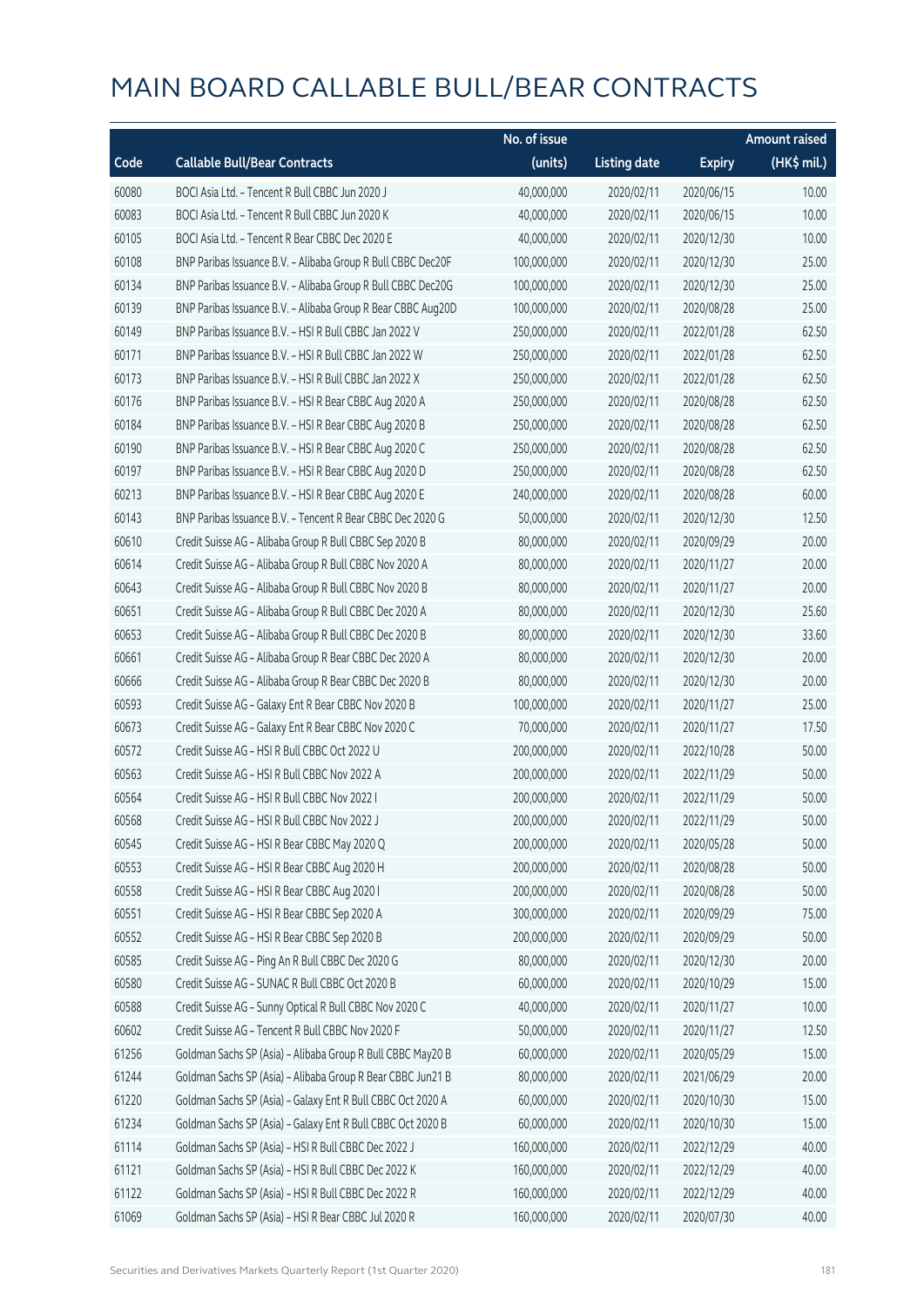|       |                                                          | No. of issue |                     |               | <b>Amount raised</b> |
|-------|----------------------------------------------------------|--------------|---------------------|---------------|----------------------|
| Code  | <b>Callable Bull/Bear Contracts</b>                      | (units)      | <b>Listing date</b> | <b>Expiry</b> | (HK\$ mil.)          |
| 61082 | Goldman Sachs SP (Asia) - HSI R Bear CBBC Jul 2020 S     | 160,000,000  | 2020/02/11          | 2020/07/30    | 40.00                |
| 61092 | Goldman Sachs SP (Asia) - HSI R Bear CBBC Jul 2020 T     | 160,000,000  | 2020/02/11          | 2020/07/30    | 40.00                |
| 61093 | Goldman Sachs SP (Asia) - HSI R Bear CBBC Jul 2020 U     | 160,000,000  | 2020/02/11          | 2020/07/30    | 40.00                |
| 61094 | Goldman Sachs SP (Asia) - HSI R Bear CBBC Jul 2020 V     | 160,000,000  | 2020/02/11          | 2020/07/30    | 40.00                |
| 61106 | Goldman Sachs SP (Asia) - HSI R Bear CBBC Jul 2020 W     | 160,000,000  | 2020/02/11          | 2020/07/30    | 40.00                |
| 61115 | Goldman Sachs SP (Asia) - HSI R Bear CBBC Jul 2020 X     | 160,000,000  | 2020/02/11          | 2020/07/30    | 40.00                |
| 61237 | Goldman Sachs SP (Asia) - Meituan R Bull CBBC Jul 2020 D | 60,000,000   | 2020/02/11          | 2020/07/31    | 15.00                |
| 61191 | Goldman Sachs SP (Asia) - Ping An R Bull CBBC Jul 2020 D | 60,000,000   | 2020/02/11          | 2020/07/31    | 15.00                |
| 61197 | Goldman Sachs SP (Asia) - Tencent R Bull CBBC Jul 2020 L | 60,000,000   | 2020/02/11          | 2020/07/31    | 15.00                |
| 61242 | Goldman Sachs SP (Asia) - Tencent R Bull CBBC Dec 2020 F | 60,000,000   | 2020/02/11          | 2020/12/30    | 15.00                |
| 61192 | Goldman Sachs SP (Asia) - Tencent R Bear CBBC Dec 2020 Y | 60,000,000   | 2020/02/11          | 2020/12/30    | 15.00                |
| 61133 | Goldman Sachs SP (Asia) - Xiaomi R Bull CBBC Jul 2020 C  | 60,000,000   | 2020/02/11          | 2020/07/31    | 15.00                |
| 60042 | HK Bank - AAC Tech R Bull CBBC Jul 2020 C                | 40,000,000   | 2020/02/11          | 2020/07/13    | 10.00                |
| 59986 | HK Bank - Alibaba Group R Bull CBBC Jun 2020 A           | 50,000,000   | 2020/02/11          | 2020/06/29    | 12.50                |
| 59993 | HK Bank - Alibaba Group R Bull CBBC Jul 2020 C           | 50,000,000   | 2020/02/11          | 2020/07/20    | 12.50                |
| 60040 | HK Bank - Alibaba Group R Bull CBBC Aug 2020 A           | 50,000,000   | 2020/02/11          | 2020/08/03    | 12.50                |
| 60017 | HK Bank - Alibaba Group R Bear CBBC Jun 2020 A           | 40,000,000   | 2020/02/11          | 2020/06/29    | 10.00                |
| 60019 | HK Bank - Alibaba Group R Bear CBBC Jun 2020 B           | 40,000,000   | 2020/02/11          | 2020/06/15    | 10.00                |
| 59947 | HK Bank - HSI R Bull CBBC Sep 2022 F                     | 100,000,000  | 2020/02/11          | 2022/09/29    | 25.00                |
| 59952 | HK Bank - HSI R Bull CBBC Sep 2022 G                     | 100,000,000  | 2020/02/11          | 2022/09/29    | 25.00                |
| 59983 | HK Bank - HSI R Bull CBBC Sep 2022 J                     | 80,000,000   | 2020/02/11          | 2022/09/29    | 20.00                |
| 59941 | HK Bank - HSI R Bear CBBC Jun 2020 I                     | 60,000,000   | 2020/02/11          | 2020/06/29    | 15.00                |
| 60003 | HK Bank - Meituan Dianping R Bull CBBC Jul 2020 H        | 40,000,000   | 2020/02/11          | 2020/07/27    | 10.00                |
| 60041 | HK Bank - Sunny Optical R Bull CBBC Jul 2020 D           | 40,000,000   | 2020/02/11          | 2020/07/13    | 10.00                |
| 59968 | HK Bank - Tencent R Bull CBBC Jul 2020 R                 | 40,000,000   | 2020/02/11          | 2020/07/09    | 10.00                |
| 59953 | HK Bank - Xiaomi R Bull CBBC Jul 2020 I                  | 60,000,000   | 2020/02/11          | 2020/07/27    | 15.00                |
| 60808 | Haitong Int'l Sec - AAC Tech R Bear CBBC Nov 2020 B      | 40,000,000   | 2020/02/11          | 2020/11/19    | 10.00                |
| 60845 | Haitong Int'l Sec - AIA R Bull CBBC Dec 2020 A           | 40,000,000   | 2020/02/11          | 2020/12/15    | 10.00                |
| 60866 | Haitong Int'l Sec - Alibaba Group R Bull CBBC Oct 2020 C | 40,000,000   | 2020/02/11          | 2020/10/19    | 11.00                |
| 60887 | Haitong Int'l Sec - Alibaba Group R Bull CBBC Oct 2020 D | 40,000,000   | 2020/02/11          | 2020/10/19    | 10.00                |
| 60855 | Haitong Int'l Sec - Alibaba Group R Bull CBBC Nov 2020 B | 40,000,000   | 2020/02/11          | 2020/11/19    | 10.00                |
| 60727 | Haitong Int'l Sec - Alibaba Group R Bear CBBC Oct 2020 C | 40,000,000   | 2020/02/11          | 2020/10/19    | 10.00                |
| 60868 | Haitong Int'l Sec - Alibaba Group R Bear CBBC Oct 2020 D | 40,000,000   | 2020/02/11          | 2020/10/19    | 10.00                |
| 60877 | Haitong Int'l Sec - Alibaba Group R Bear CBBC Nov 2020 B | 40,000,000   | 2020/02/11          | 2020/11/19    | 10.00                |
| 60849 | Haitong Int'l Sec - CAM CSI300 R Bull CBBC Sep 2020 B    | 40,000,000   | 2020/02/11          | 2020/09/29    | 10.00                |
| 60817 | Haitong Int'l Sec - Galaxy Ent R Bull CBBC Aug 2020 A    | 40,000,000   | 2020/02/11          | 2020/08/21    | 10.00                |
| 60829 | Haitong Int'l Sec - Galaxy Ent R Bear CBBC Aug 2021 A    | 40,000,000   | 2020/02/11          | 2021/08/24    | 10.00                |
| 60772 | Haitong Int'l Sec - HSI R Bull CBBC Oct 2022 W           | 150,000,000  | 2020/02/11          | 2022/10/28    | 37.50                |
| 60742 | Haitong Int'l Sec - HSI R Bull CBBC Dec 2022 K           | 150,000,000  | 2020/02/11          | 2022/12/29    | 37.50                |
| 60786 | Haitong Int'l Sec - HSI R Bull CBBC Dec 2022 L           | 150,000,000  | 2020/02/11          | 2022/12/29    | 37.50                |
| 60685 | Haitong Int'l Sec - HSI R Bear CBBC Jun 2020 U           | 150,000,000  | 2020/02/11          | 2020/06/29    | 37.50                |
| 60799 | Haitong Int'l Sec - HSI R Bear CBBC Jun 2020 V           | 150,000,000  | 2020/02/11          | 2020/06/29    | 37.50                |
| 60682 | Haitong Int'l Sec - HSI R Bear CBBC Jul 2020 S           | 150,000,000  | 2020/02/11          | 2020/07/30    | 37.50                |
| 60725 | Haitong Int'l Sec - HSI R Bear CBBC Jul 2020 T           | 150,000,000  | 2020/02/11          | 2020/07/30    | 37.50                |
| 60790 | Haitong Int'l Sec - HSI R Bear CBBC Jul 2020 U           | 150,000,000  | 2020/02/11          | 2020/07/30    | 37.50                |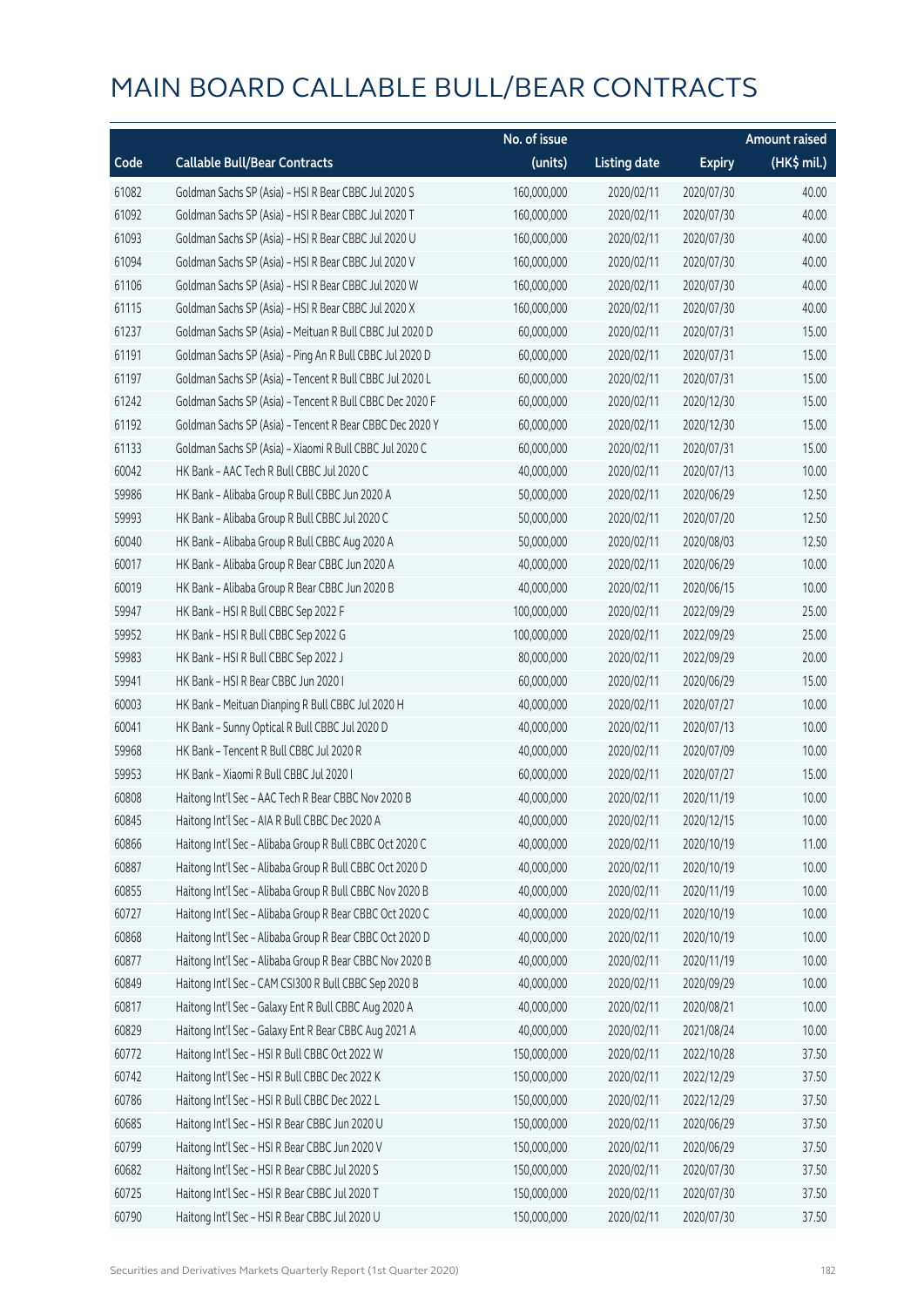|       |                                                           | No. of issue |                     |               | <b>Amount raised</b> |
|-------|-----------------------------------------------------------|--------------|---------------------|---------------|----------------------|
| Code  | <b>Callable Bull/Bear Contracts</b>                       | (units)      | <b>Listing date</b> | <b>Expiry</b> | (HK\$ mil.)          |
| 60806 | Haitong Int'l Sec - HSI R Bear CBBC Jul 2020 V            | 150,000,000  | 2020/02/11          | 2020/07/30    | 37.50                |
| 60815 | Haitong Int'l Sec - Sunny Optical R Bull CBBC Dec 2020 A  | 40,000,000   | 2020/02/11          | 2020/12/21    | 10.00                |
| 60881 | Haitong Int'l Sec - Tencent R Bull CBBC Sep 2020 K        | 40,000,000   | 2020/02/11          | 2020/09/21    | 10.00                |
| 60880 | Haitong Int'l Sec - Tencent R Bull CBBC Oct 2020 D        | 40,000,000   | 2020/02/11          | 2020/10/19    | 10.00                |
| 60890 | Haitong Int'l Sec - WuXi Bio R Bull CBBC Sep 2020 A       | 40,000,000   | 2020/02/11          | 2020/09/21    | 10.00                |
| 60435 | J P Morgan SP BV - Alibaba Group R Bull CBBC Jul 2020 B   | 80,000,000   | 2020/02/11          | 2020/07/17    | 20.00                |
| 60441 | J P Morgan SP BV - Alibaba Group R Bear CBBC Jul 2020 A   | 80,000,000   | 2020/02/11          | 2020/07/17    | 20.40                |
| 60401 | J P Morgan SP BV - HSI R Bull CBBC Oct 2022 T             | 200,000,000  | 2020/02/11          | 2022/10/28    | 50.00                |
| 60454 | J P Morgan SP BV - HSI R Bull CBBC Oct 2022 U             | 200,000,000  | 2020/02/11          | 2022/10/28    | 50.00                |
| 60448 | J P Morgan SP BV - HSI R Bull CBBC Nov 2022 V             | 200,000,000  | 2020/02/11          | 2022/11/29    | 50.00                |
| 60456 | J P Morgan SP BV - HSI R Bull CBBC Nov 2022 W             | 200,000,000  | 2020/02/11          | 2022/11/29    | 50.00                |
| 60383 | J P Morgan SP BV - HSI R Bear CBBC Aug 2020 S             | 200,000,000  | 2020/02/11          | 2020/08/28    | 50.00                |
| 60399 | J P Morgan SP BV - HSI R Bear CBBC Aug 2020 T             | 200,000,000  | 2020/02/11          | 2020/08/28    | 50.00                |
| 60475 | J P Morgan SP BV - HSI R Bear CBBC Aug 2020 U             | 200,000,000  | 2020/02/11          | 2020/08/28    | 50.00                |
| 60386 | J P Morgan SP BV - HSI R Bear CBBC Sep 2020 D             | 200,000,000  | 2020/02/11          | 2020/09/29    | 50.00                |
| 60463 | J P Morgan SP BV - HSI R Bear CBBC Sep 2020 E             | 200,000,000  | 2020/02/11          | 2020/09/29    | 50.00                |
| 60397 | J P Morgan SP BV - HSI R Bear CBBC Oct 2020 I             | 200,000,000  | 2020/02/11          | 2020/10/29    | 50.00                |
| 60464 | J P Morgan SP BV - HSI R Bear CBBC Oct 2020 J             | 200,000,000  | 2020/02/11          | 2020/10/29    | 50.00                |
| 60406 | J P Morgan SP BV - Tencent R Bull CBBC Jun 2020 R         | 50,000,000   | 2020/02/11          | 2020/06/19    | 12.50                |
| 60409 | J P Morgan SP BV - Tencent R Bull CBBC Jun 2020 S         | 50,000,000   | 2020/02/11          | 2020/06/12    | 12.50                |
| 60402 | J P Morgan SP BV - Tencent R Bear CBBC Jun 2020 T         | 50,000,000   | 2020/02/11          | 2020/06/12    | 12.50                |
| 60431 | J P Morgan SP BV - Xiaomi R Bull CBBC Aug 2020 B          | 80,000,000   | 2020/02/11          | 2020/08/14    | 20.00                |
| 60488 | Morgan Stanley Asia Products - HSI R Bull CBBC Oct 2022 H | 100,000,000  | 2020/02/11          | 2022/10/28    | 25.00                |
| 60476 | Morgan Stanley Asia Products - HSI R Bear CBBC Jul 2020 F | 100,000,000  | 2020/02/11          | 2020/07/30    | 25.00                |
| 60479 | Morgan Stanley Asia Products - HSI R Bear CBBC Jul 2020 G | 100,000,000  | 2020/02/11          | 2020/07/30    | 25.00                |
| 60959 | SG Issuer - AAC Tech R Bull CBBC Jul 2020 B               | 100,000,000  | 2020/02/11          | 2020/07/29    | 25.00                |
| 60960 | SG Issuer - AAC Tech R Bear CBBC Nov 2020 B               | 100,000,000  | 2020/02/11          | 2020/11/27    | 25.00                |
| 60965 | SG Issuer - Alibaba Group R Bull CBBC Jun 2020 A          | 120,000,000  | 2020/02/11          | 2020/06/29    | 30.00                |
| 60970 | SG Issuer - Alibaba Group R Bull CBBC Jun 2020 B          | 120,000,000  | 2020/02/11          | 2020/06/30    | 30.00                |
| 61057 | SG Issuer - Alibaba Group R Bull CBBC Jul 2020 E          | 120,000,000  | 2020/02/11          | 2020/07/28    | 30.00                |
| 60983 | SG Issuer - Alibaba Group R Bear CBBC Dec 2020 C          | 120,000,000  | 2020/02/11          | 2020/12/31    | 30.00                |
| 61059 | SG Issuer - Alibaba Group R Bear CBBC Dec 2020 D          | 120,000,000  | 2020/02/11          | 2020/12/29    | 30.00                |
| 60988 | SG Issuer - Galaxy Ent R Bear CBBC Aug 2020 A             | 100,000,000  | 2020/02/11          | 2020/08/28    | 25.00                |
| 60999 | SG Issuer - HKEX R Bear CBBC Jun 2020 G                   | 50,000,000   | 2020/02/11          | 2020/06/29    | 12.50                |
| 61044 | SG Issuer - HSI R Bull CBBC Oct 2022 C                    | 250,000,000  | 2020/02/11          | 2022/10/28    | 62.50                |
| 61055 | SG Issuer - HSI R Bull CBBC Nov 2022 L                    | 250,000,000  | 2020/02/11          | 2022/11/29    | 62.50                |
| 61049 | SG Issuer - HSI R Bull CBBC Nov 2022 X                    | 250,000,000  | 2020/02/11          | 2022/11/29    | 62.50                |
| 60937 | SG Issuer - HSI R Bear CBBC Aug 2020 V                    | 250,000,000  | 2020/02/11          | 2020/08/28    | 62.50                |
| 60943 | SG Issuer - HSI R Bear CBBC Aug 2020 W                    | 250,000,000  | 2020/02/11          | 2020/08/28    | 62.50                |
| 61028 | SG Issuer - HSI R Bear CBBC Sep 2020 I                    | 250,000,000  | 2020/02/11          | 2020/09/29    | 62.50                |
| 61036 | SG Issuer - HSI R Bear CBBC Sep 2020 J                    | 250,000,000  | 2020/02/11          | 2020/09/29    | 62.50                |
| 60945 | SG Issuer - HSI R Bear CBBC Oct 2020 C                    | 500,000,000  | 2020/02/11          | 2020/10/29    | 125.00               |
| 60948 | SG Issuer - HSI R Bear CBBC Oct 2020 D                    | 250,000,000  | 2020/02/11          | 2020/10/29    | 62.50                |
| 61039 | SG Issuer - HSI R Bear CBBC Oct 2020 E                    | 250,000,000  | 2020/02/11          | 2020/10/29    | 62.50                |
| 61042 | SG Issuer - HSI R Bear CBBC Oct 2020 F                    | 250,000,000  | 2020/02/11          | 2020/10/29    | 62.50                |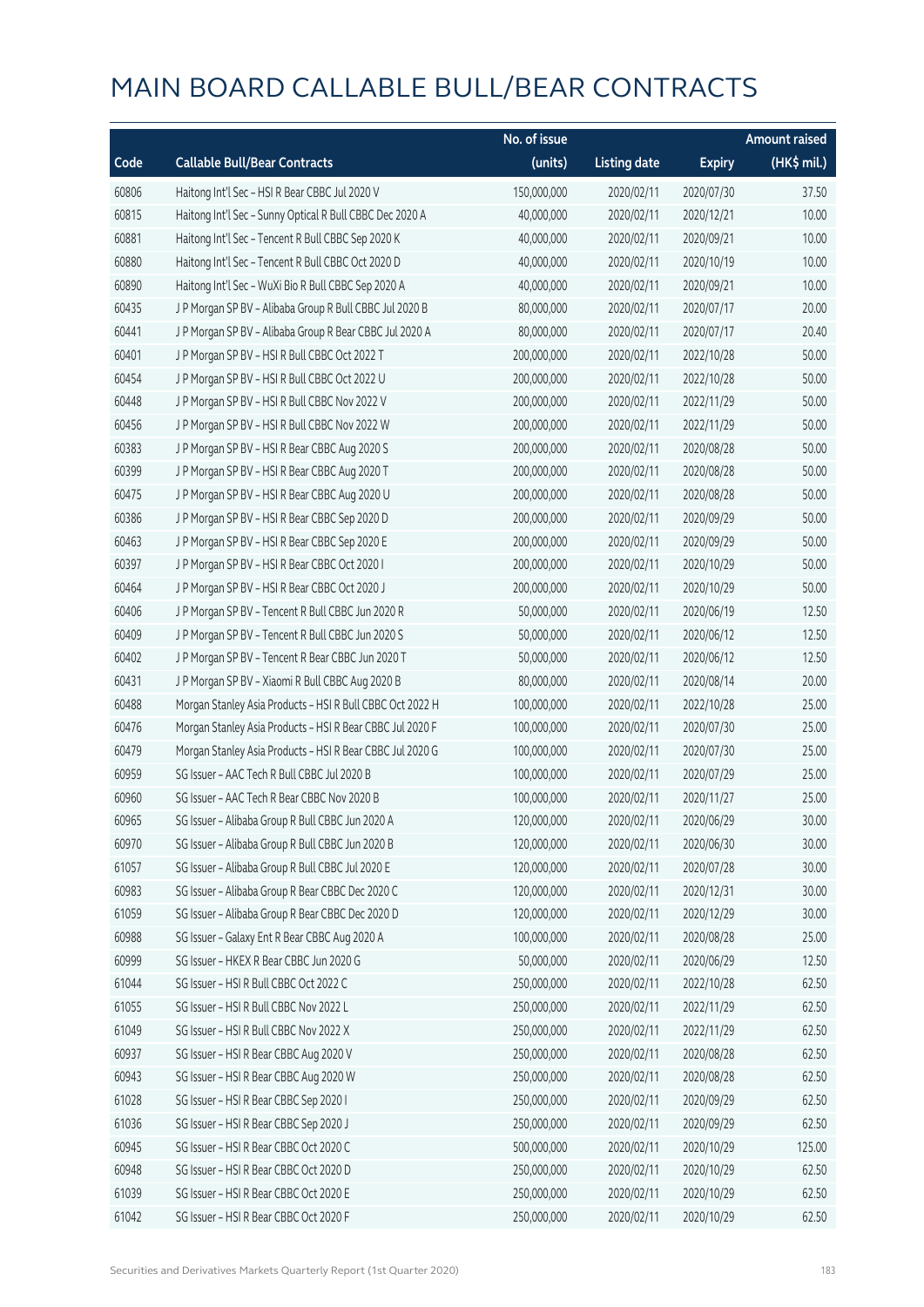|       |                                                            | No. of issue |                     |               | <b>Amount raised</b>  |
|-------|------------------------------------------------------------|--------------|---------------------|---------------|-----------------------|
| Code  | <b>Callable Bull/Bear Contracts</b>                        | (units)      | <b>Listing date</b> | <b>Expiry</b> | $(HK\frac{1}{2}mil.)$ |
| 61061 | SG Issuer - Meituan Dianping R Bull CBBC Jul 2020 L        | 100,000,000  | 2020/02/11          | 2020/07/28    | 25.00                 |
| 61008 | SG Issuer - Ping An R Bull CBBC Nov 2020 A                 | 100,000,000  | 2020/02/11          | 2020/11/30    | 25.00                 |
| 61068 | SG Issuer - Tencent R Bull CBBC Aug 2021 A                 | 80,000,000   | 2020/02/11          | 2021/08/31    | 20.00                 |
| 60954 | SG Issuer - Tencent R Bear CBBC Oct 2020 G                 | 80,000,000   | 2020/02/11          | 2020/10/29    | 20.00                 |
| 61015 | SG Issuer - Tencent R Bear CBBC Nov 2020 N                 | 80,000,000   | 2020/02/11          | 2020/11/27    | 20.00                 |
| 61021 | SG Issuer - Xiaomi R Bull CBBC Nov 2020 A                  | 60,000,000   | 2020/02/11          | 2020/11/27    | 15.00                 |
| 60361 | UBS AG - Alibaba Group R Bull CBBC Jun 2020 A              | 80,000,000   | 2020/02/11          | 2020/06/30    | 20.00                 |
| 60364 | UBS AG - Alibaba Group R Bull CBBC Jul 2020 A              | 80,000,000   | 2020/02/11          | 2020/07/31    | 20.00                 |
| 60363 | UBS AG - Alibaba Group R Bull CBBC Oct 2020 A              | 400,000,000  | 2020/02/11          | 2020/10/30    | 100.00                |
| 60354 | UBS AG - Alibaba Group R Bear CBBC Dec 2020 A              | 400,000,000  | 2020/02/11          | 2020/12/31    | 100.00                |
| 60320 | UBS AG - HKEX R Bull CBBC Sep 2020 B                       | 50,000,000   | 2020/02/11          | 2020/09/30    | 12.50                 |
| 60318 | UBS AG - HKEX R Bear CBBC May 2020 A                       | 50,000,000   | 2020/02/11          | 2020/05/29    | 12.50                 |
| 60223 | UBS AG - HSI R Bull CBBC Dec 2022 F                        | 200,000,000  | 2020/02/11          | 2022/12/29    | 50.00                 |
| 60224 | UBS AG - HSI R Bull CBBC Dec 2022 G                        | 200,000,000  | 2020/02/11          | 2022/12/29    | 50.00                 |
| 60219 | UBS AG - HSI R Bear CBBC May 2020 D                        | 200,000,000  | 2020/02/11          | 2020/05/28    | 50.00                 |
| 60350 | UBS AG - HSI R Bear CBBC Jun 2020 O                        | 200,000,000  | 2020/02/11          | 2020/06/29    | 50.00                 |
| 60215 | UBS AG - HSI R Bear CBBC Jul 2020 E                        | 200,000,000  | 2020/02/11          | 2020/07/30    | 50.00                 |
| 60216 | UBS AG - HSI R Bear CBBC Jul 2020 F                        | 400,000,000  | 2020/02/11          | 2020/07/30    | 100.00                |
| 60349 | UBS AG - HSI R Bear CBBC Jul 2020 G                        | 200,000,000  | 2020/02/11          | 2020/07/30    | 50.00                 |
| 60262 | UBS AG - Ping An R Bear CBBC Jun 2020 B                    | 100,000,000  | 2020/02/11          | 2020/06/22    | 25.00                 |
| 60327 | UBS AG - Tencent R Bull CBBC Aug 2020 B                    | 40,000,000   | 2020/02/11          | 2020/08/31    | 10.00                 |
| 60341 | UBS AG - Tencent R Bull CBBC Sep 2020 E                    | 40,000,000   | 2020/02/11          | 2020/09/30    | 10.00                 |
| 60259 | UBS AG - Tencent R Bear CBBC Aug 2020 D                    | 40,000,000   | 2020/02/11          | 2020/08/31    | 10.00                 |
| 60264 | UBS AG - Xiaomi R Bull CBBC Jul 2020 B                     | 60,000,000   | 2020/02/11          | 2020/07/31    | 15.00                 |
| 60313 | UBS AG - Xiaomi R Bull CBBC Aug 2020 B                     | 60,000,000   | 2020/02/11          | 2020/08/31    | 15.00                 |
| 60926 | Bank Vontobel - Alibaba Group R Bull CBBC Sep 2020 B       | 40,000,000   | 2020/02/11          | 2020/09/18    | 10.00                 |
| 60927 | Bank Vontobel - Alibaba Group R Bear CBBC Oct 2020 B       | 40,000,000   | 2020/02/11          | 2020/10/09    | 10.00                 |
| 60923 | Bank Vontobel - China Life R Bull CBBC Dec 2020 E          | 40,000,000   | 2020/02/11          | 2020/12/18    | 10.00                 |
| 60924 | Bank Vontobel - Galaxy Ent R Bull CBBC Dec 2020 G          | 40,000,000   | 2020/02/11          | 2020/12/18    | 10.00                 |
| 60904 | Bank Vontobel - HSI R Bull CBBC Dec 2021 X                 | 80,000,000   | 2020/02/11          | 2021/12/30    | 20.00                 |
| 60909 | Bank Vontobel - HSI R Bull CBBC Dec 2021 Y                 | 80,000,000   | 2020/02/11          | 2021/12/30    | 20.00                 |
| 60917 | Bank Vontobel - HSI R Bear CBBC Jun 2020 N                 | 80,000,000   | 2020/02/11          | 2020/06/29    | 20.00                 |
| 60918 | Bank Vontobel - HSI R Bear CBBC Jun 2020 O                 | 80,000,000   | 2020/02/11          | 2020/06/29    | 20.00                 |
| 60922 | Bank Vontobel - HSI R Bear CBBC Jun 2020 P                 | 80,000,000   | 2020/02/11          | 2020/06/29    | 20.00                 |
| 60894 | Bank Vontobel - Meituan Dianping R Bull CBBC Oct 2020 G    | 60,000,000   | 2020/02/11          | 2020/10/09    | 15.00                 |
| 60891 | Bank Vontobel - Tencent R Bull CBBC Dec 2020 F             | 40,000,000   | 2020/02/11          | 2020/12/04    | 10.00                 |
| 60893 | Bank Vontobel - Xiaomi R Bull CBBC Dec 2020 K              | 40,000,000   | 2020/02/11          | 2020/12/04    | 10.00                 |
| 61584 | BOCI Asia Ltd. - HSI R Bull CBBC Jan 2022 F                | 150,000,000  | 2020/02/12          | 2022/01/28    | 37.50                 |
| 61607 | BOCI Asia Ltd. - HSI R Bull CBBC Jan 2022 I                | 150,000,000  | 2020/02/12          | 2022/01/28    | 37.50                 |
| 61608 | BOCI Asia Ltd. - HSI R Bear CBBC Jul 2020 R                | 150,000,000  | 2020/02/12          | 2020/07/30    | 37.50                 |
| 61609 | BOCI Asia Ltd. - HSI R Bear CBBC Jul 2020 S                | 150,000,000  | 2020/02/12          | 2020/07/30    | 37.50                 |
| 61566 | BNP Paribas Issuance B.V. - HSI R Bull CBBC Dec 2021 U     | 250,000,000  | 2020/02/12          | 2021/12/30    | 62.50                 |
| 61574 | BNP Paribas Issuance B.V. - HSI R Bull CBBC Dec 2021 V     | 240,000,000  | 2020/02/12          | 2021/12/30    | 60.00                 |
| 61575 | BNP Paribas Issuance B.V. - HSI R Bear CBBC Aug 2020 F     | 240,000,000  | 2020/02/12          | 2020/08/28    | 60.00                 |
| 61290 | BNP Paribas Issuance B.V. - Tencent R Bull CBBC Nov 2020 R | 50,000,000   | 2020/02/12          | 2020/11/27    | 12.50                 |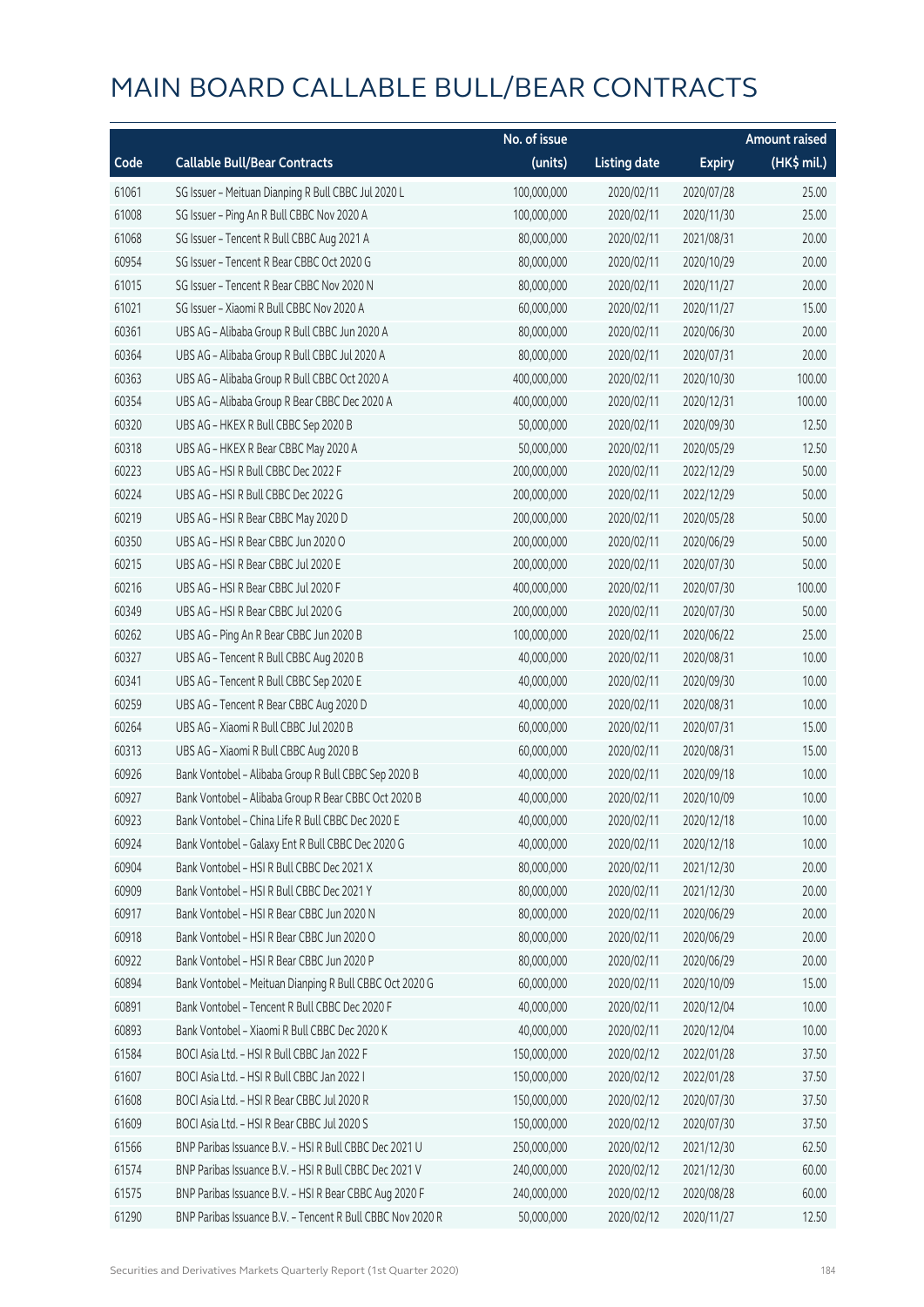|       |                                                             | No. of issue |                     |               | <b>Amount raised</b> |
|-------|-------------------------------------------------------------|--------------|---------------------|---------------|----------------------|
| Code  | <b>Callable Bull/Bear Contracts</b>                         | (units)      | <b>Listing date</b> | <b>Expiry</b> | (HK\$ mil.)          |
| 61293 | BNP Paribas Issuance B.V. - Tencent R Bull CBBC Dec 2020 A  | 50,000,000   | 2020/02/12          | 2020/12/30    | 12.50                |
| 61289 | BNP Paribas Issuance B.V. - Tencent R Bull CBBC Dec 2020 Z  | 50,000,000   | 2020/02/12          | 2020/12/30    | 12.50                |
| 61273 | BNP Paribas Issuance B.V. - Tencent R Bear CBBC Nov 2020 W  | 50,000,000   | 2020/02/12          | 2020/11/27    | 12.50                |
| 61264 | BNP Paribas Issuance B.V. - Tencent R Bear CBBC Dec 2020 H  | 50,000,000   | 2020/02/12          | 2020/12/30    | 12.50                |
| 61283 | BNP Paribas Issuance B.V. - Tencent R Bear CBBC Dec 2020 I  | 50,000,000   | 2020/02/12          | 2020/12/30    | 12.50                |
| 61519 | Credit Suisse AG - Alibaba Group R Bull CBBC Oct 2020 B     | 80,000,000   | 2020/02/12          | 2020/10/29    | 20.00                |
| 61520 | Credit Suisse AG - Alibaba Group R Bear CBBC Dec 2020 C     | 80,000,000   | 2020/02/12          | 2020/12/30    | 21.60                |
| 61517 | Credit Suisse AG - CC Bank R Bull CBBC Dec 2020 A           | 100,000,000  | 2020/02/12          | 2020/12/30    | 25.00                |
| 61525 | Credit Suisse AG - HSI R Bull CBBC Oct 2022 V               | 200,000,000  | 2020/02/12          | 2022/10/28    | 50.00                |
| 61531 | Credit Suisse AG - HSI R Bull CBBC Oct 2022 W               | 200,000,000  | 2020/02/12          | 2022/10/28    | 50.00                |
| 61538 | Credit Suisse AG - HSI R Bull CBBC Nov 2022 B               | 200,000,000  | 2020/02/12          | 2022/11/29    | 50.00                |
| 61541 | Credit Suisse AG - HSI R Bull CBBC Nov 2022 C               | 200,000,000  | 2020/02/12          | 2022/11/29    | 50.00                |
| 61497 | Credit Suisse AG - HSI R Bear CBBC Aug 2020 J               | 200,000,000  | 2020/02/12          | 2020/08/28    | 50.00                |
| 61506 | Credit Suisse AG - HSI R Bear CBBC Sep 2020 C               | 200,000,000  | 2020/02/12          | 2020/09/29    | 50.00                |
| 61510 | Credit Suisse AG - HSI R Bear CBBC Sep 2020 D               | 300,000,000  | 2020/02/12          | 2020/09/29    | 75.00                |
| 61512 | Credit Suisse AG - Tencent R Bear CBBC Oct 2020 B           | 50,000,000   | 2020/02/12          | 2020/10/29    | 12.50                |
| 61362 | Bank of East Asia - Alibaba Group R Bull CBBC May 2020 C    | 30,000,000   | 2020/02/12          | 2020/05/12    | 10.50                |
| 61373 | Bank of East Asia - Alibaba Group R Bull CBBC May 2020 D    | 30,000,000   | 2020/02/12          | 2020/05/12    | 10.50                |
| 61365 | Bank of East Asia - Alibaba Group R Bear CBBC May 2020 C    | 30,000,000   | 2020/02/12          | 2020/05/12    | 10.50                |
| 61375 | Bank of East Asia - Alibaba Group R Bear CBBC May 2020 D    | 30,000,000   | 2020/02/12          | 2020/05/12    | 10.50                |
| 61326 | Bank of East Asia - Tencent R Bull CBBC Jun 2020 E          | 30,000,000   | 2020/02/12          | 2020/06/23    | 10.50                |
| 61335 | Bank of East Asia - Tencent R Bull CBBC Jun 2020 F          | 30,000,000   | 2020/02/12          | 2020/06/23    | 10.50                |
| 61295 | Bank of East Asia - Tencent R Bear CBBC Jun 2020 C          | 30,000,000   | 2020/02/12          | 2020/06/23    | 10.50                |
| 61320 | Bank of East Asia - Tencent R Bear CBBC Jun 2020 D          | 30,000,000   | 2020/02/12          | 2020/06/23    | 10.50                |
| 62179 | Goldman Sachs SP (Asia) - Alibaba Group R Bull CBBC May20 C | 60,000,000   | 2020/02/12          | 2020/05/29    | 15.00                |
| 62201 | Goldman Sachs SP (Asia) - Galaxy Ent R Bear CBBC Oct 2020 A | 60,000,000   | 2020/02/12          | 2020/10/30    | 15.00                |
| 62145 | Goldman Sachs SP (Asia) - HSI R Bull CBBC Dec 2022 S        | 160,000,000  | 2020/02/12          | 2022/12/29    | 40.00                |
| 62166 | Goldman Sachs SP (Asia) - HSI R Bull CBBC Dec 2022 T        | 160,000,000  | 2020/02/12          | 2022/12/29    | 40.00                |
| 62173 | Goldman Sachs SP (Asia) - HSI R Bull CBBC Dec 2022 U        | 160,000,000  | 2020/02/12          | 2022/12/29    | 40.00                |
| 62174 | Goldman Sachs SP (Asia) - HSI R Bull CBBC Dec 2022 V        | 160,000,000  | 2020/02/12          | 2022/12/29    | 40.00                |
| 62164 | Goldman Sachs SP (Asia) - HSI R Bear CBBC Jul 2020 Y        | 160,000,000  | 2020/02/12          | 2020/07/30    | 40.00                |
| 62129 | Goldman Sachs SP (Asia) - HSI R Bear CBBC Aug 2020 A        | 160,000,000  | 2020/02/12          | 2020/08/28    | 40.00                |
| 62135 | Goldman Sachs SP (Asia) - HSI R Bear CBBC Aug 2020 B        | 160,000,000  | 2020/02/12          | 2020/08/28    | 40.00                |
| 62138 | Goldman Sachs SP (Asia) - HSI R Bear CBBC Aug 2020 C        | 160,000,000  | 2020/02/12          | 2020/08/28    | 40.00                |
| 62139 | Goldman Sachs SP (Asia) - HSI R Bear CBBC Aug 2020 D        | 160,000,000  | 2020/02/12          | 2020/08/28    | 40.00                |
| 62143 | Goldman Sachs SP (Asia) - HSI R Bear CBBC Aug 2020 E        | 160,000,000  | 2020/02/12          | 2020/08/28    | 40.00                |
| 62182 | Goldman Sachs SP (Asia) - Ping An R Bull CBBC Jun 2020 J    | 60,000,000   | 2020/02/12          | 2020/06/29    | 15.00                |
| 62218 | Goldman Sachs SP (Asia) - Tencent R Bull CBBC Jun 2020 P    | 60,000,000   | 2020/02/12          | 2020/06/29    | 15.00                |
| 62197 | Goldman Sachs SP (Asia) - Tencent R Bull CBBC Jul 2020 M    | 60,000,000   | 2020/02/12          | 2020/07/31    | 15.00                |
| 62196 | Goldman Sachs SP (Asia) - Tencent R Bear CBBC Dec 2020 Z    | 60,000,000   | 2020/02/12          | 2020/12/30    | 15.00                |
| 62181 | Goldman Sachs SP (Asia) - Xiaomi R Bull CBBC Jul 2020 D     | 60,000,000   | 2020/02/12          | 2020/07/31    | 15.00                |
| 61483 | HK Bank - AAC Tech R Bull CBBC Aug 2020 A                   | 40,000,000   | 2020/02/12          | 2020/08/03    | 10.00                |
| 61466 | HK Bank - Alibaba Group R Bull CBBC Jul 2020 D              | 50,000,000   | 2020/02/12          | 2020/07/13    | 12.50                |
| 61421 | HK Bank - CAM CSI300 R Bull CBBC Sep 2020 B                 | 40,000,000   | 2020/02/12          | 2020/09/07    | 10.00                |
| 61423 | HK Bank - CAM CSI300 R Bull CBBC Sep 2020 C                 | 40,000,000   | 2020/02/12          | 2020/09/21    | 10.00                |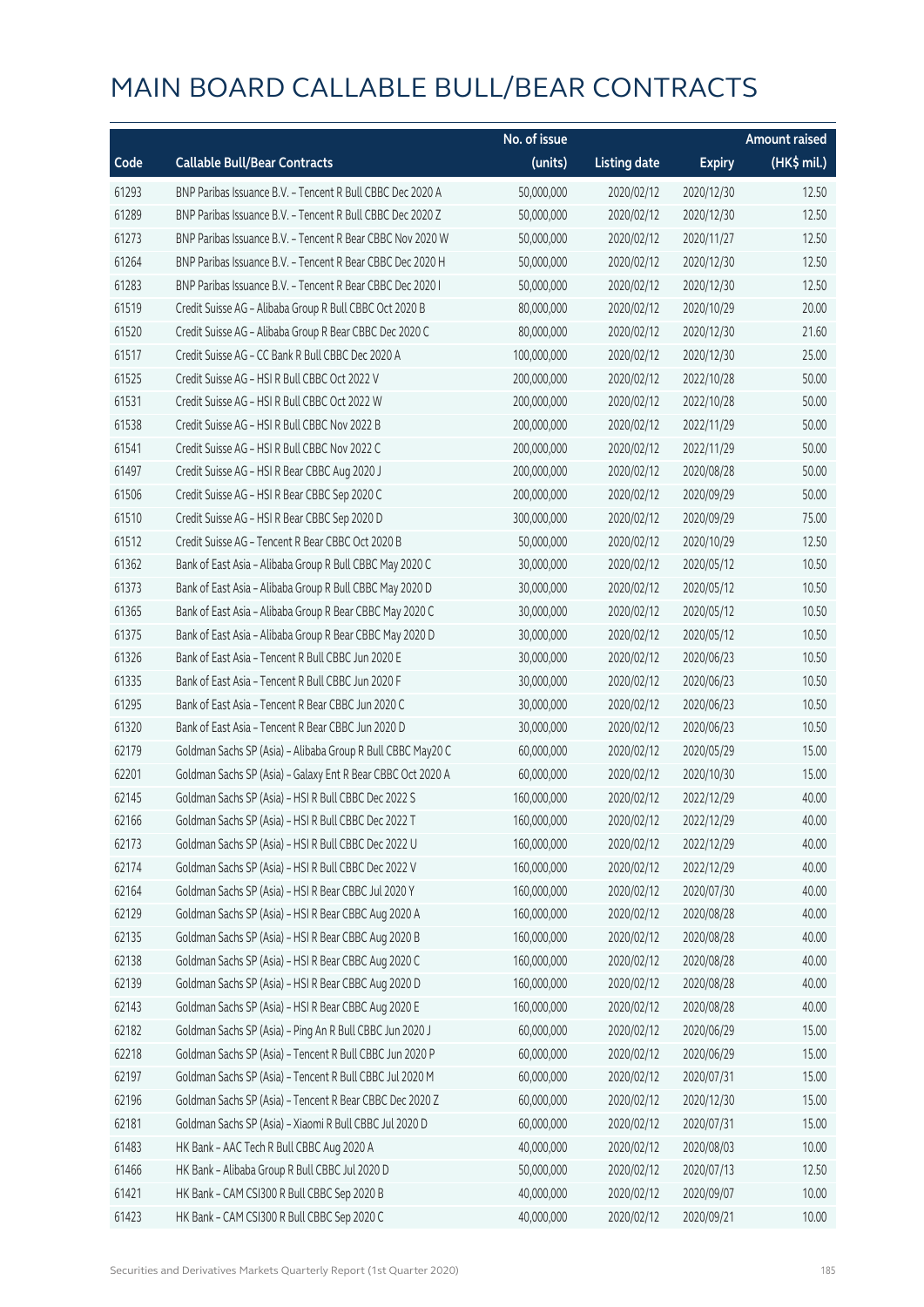|       |                                                          | No. of issue |                     |               | <b>Amount raised</b> |
|-------|----------------------------------------------------------|--------------|---------------------|---------------|----------------------|
| Code  | <b>Callable Bull/Bear Contracts</b>                      | (units)      | <b>Listing date</b> | <b>Expiry</b> | (HK\$ mil.)          |
| 61486 | HK Bank - China Tower R Bull CBBC Oct 2020 A             | 40,000,000   | 2020/02/12          | 2020/10/05    | 10.00                |
| 61460 | HK Bank - HKEX R Bull CBBC Jul 2020 E                    | 40,000,000   | 2020/02/12          | 2020/07/13    | 10.00                |
| 61412 | HK Bank - HSI R Bull CBBC Sep 2022 A                     | 60,000,000   | 2020/02/12          | 2022/09/29    | 15.00                |
| 61405 | HK Bank - HSI R Bull CBBC Sep 2022 K                     | 80,000,000   | 2020/02/12          | 2022/09/29    | 20.00                |
| 61401 | HK Bank - HSI R Bear CBBC Jun 2020 J                     | 100,000,000  | 2020/02/12          | 2020/06/29    | 25.00                |
| 61459 | HK Bank - Ping An R Bull CBBC Jul 2020 I                 | 60,000,000   | 2020/02/12          | 2020/07/20    | 15.00                |
| 61430 | HK Bank - Tencent R Bull CBBC Jun 2020 S                 | 40,000,000   | 2020/02/12          | 2020/06/18    | 10.00                |
| 61383 | HK Bank - Tencent R Bear CBBC Jun 2020 T                 | 40,000,000   | 2020/02/12          | 2020/06/29    | 10.00                |
| 61485 | HK Bank - WuXi Bio R Bull CBBC Jul 2020 A                | 40,000,000   | 2020/02/12          | 2020/07/20    | 10.00                |
| 61471 | HK Bank - Xiaomi R Bull CBBC Jul 2020 J                  | 60,000,000   | 2020/02/12          | 2020/07/02    | 15.00                |
| 61920 | Haitong Int'l Sec - AAC Tech R Bull CBBC Jul 2020 A      | 40,000,000   | 2020/02/12          | 2020/07/28    | 10.00                |
| 61950 | Haitong Int'l Sec - Alibaba Group R Bull CBBC Jul 2020 A | 40,000,000   | 2020/02/12          | 2020/07/21    | 10.00                |
| 61968 | Haitong Int'l Sec - Alibaba Group R Bull CBBC Jul 2020 B | 40,000,000   | 2020/02/12          | 2020/07/21    | 10.00                |
| 61962 | Haitong Int'l Sec - Alibaba Group R Bull CBBC Sep 2020 A | 40,000,000   | 2020/02/12          | 2020/09/21    | 10.00                |
| 61975 | Haitong Int'l Sec - Alibaba Group R Bull CBBC Dec 2020 A | 40,000,000   | 2020/02/12          | 2020/12/21    | 18.44                |
| 61983 | Haitong Int'l Sec - Alibaba Group R Bear CBBC Jul 2020 A | 40,000,000   | 2020/02/12          | 2020/07/21    | 10.00                |
| 61991 | Haitong Int'l Sec - Alibaba Group R Bear CBBC Sep 2020 A | 40,000,000   | 2020/02/12          | 2020/09/21    | 10.00                |
| 61839 | Haitong Int'l Sec - Alibaba Group R Bear CBBC Nov 2020 C | 40,000,000   | 2020/02/12          | 2020/11/19    | 10.00                |
| 61922 | Haitong Int'l Sec - HKEX R Bull CBBC Sep 2020 B          | 40,000,000   | 2020/02/12          | 2020/09/21    | 10.00                |
| 61933 | Haitong Int'l Sec - HKEX R Bear CBBC Sep 2021 A          | 40,000,000   | 2020/02/12          | 2021/09/24    | 10.00                |
| 61943 | Haitong Int'l Sec - HKEX R Bear CBBC Nov 2021 A          | 40,000,000   | 2020/02/12          | 2021/11/24    | 13.08                |
| 61840 | Haitong Int'l Sec - HSI R Bull CBBC Oct 2022 X           | 150,000,000  | 2020/02/12          | 2022/10/28    | 37.50                |
| 61863 | Haitong Int'l Sec - HSI R Bull CBBC Oct 2022 Y           | 150,000,000  | 2020/02/12          | 2022/10/28    | 37.50                |
| 61852 | Haitong Int'l Sec - HSI R Bull CBBC Dec 2022 M           | 150,000,000  | 2020/02/12          | 2022/12/29    | 37.50                |
| 61882 | Haitong Int'l Sec - HSI R Bull CBBC Dec 2022 N           | 150,000,000  | 2020/02/12          | 2022/12/29    | 37.50                |
| 61825 | Haitong Int'l Sec - HSI R Bear CBBC Jun 2020 W           | 150,000,000  | 2020/02/12          | 2020/06/29    | 37.50                |
| 61911 | Haitong Int'l Sec - HSI R Bear CBBC Jun 2020 X           | 150,000,000  | 2020/02/12          | 2020/06/29    | 37.50                |
| 61821 | Haitong Int'l Sec - HSI R Bear CBBC Jul 2020 W           | 150,000,000  | 2020/02/12          | 2020/07/30    | 37.50                |
| 61891 | Haitong Int'l Sec - HSI R Bear CBBC Jul 2020 X           | 150,000,000  | 2020/02/12          | 2020/07/30    | 37.50                |
| 61993 | Haitong Int'l Sec - Tencent R Bull CBBC Oct 2020 E       | 40,000,000   | 2020/02/12          | 2020/10/19    | 10.00                |
| 61998 | Haitong Int'l Sec - Tencent R Bull CBBC Oct 2020 F       | 40,000,000   | 2020/02/12          | 2020/10/19    | 10.00                |
| 62008 | Haitong Int'l Sec - Tencent R Bear CBBC Sep 2020 I       | 40,000,000   | 2020/02/12          | 2020/09/21    | 10.00                |
| 61948 | Haitong Int'l Sec - Xiaomi R Bull CBBC Sep 2020 E        | 40,000,000   | 2020/02/12          | 2020/09/29    | 10.00                |
| 61800 | J P Morgan SP BV - HSI R Bull CBBC Sep 2022 T            | 200,000,000  | 2020/02/12          | 2022/09/29    | 50.00                |
| 61810 | J P Morgan SP BV - HSI R Bull CBBC Oct 2022 O            | 200,000,000  | 2020/02/12          | 2022/10/28    | 50.00                |
| 61811 | J P Morgan SP BV - HSI R Bull CBBC Nov 2022 B            | 200,000,000  | 2020/02/12          | 2022/11/29    | 50.00                |
| 61815 | J P Morgan SP BV - HSI R Bull CBBC Dec 2022 N            | 200,000,000  | 2020/02/12          | 2022/12/29    | 50.00                |
| 61747 | J P Morgan SP BV - HSI R Bear CBBC Aug 2020 V            | 200,000,000  | 2020/02/12          | 2020/08/28    | 50.00                |
| 61763 | J P Morgan SP BV - HSI R Bear CBBC Aug 2020 W            | 200,000,000  | 2020/02/12          | 2020/08/28    | 50.00                |
| 61758 | J P Morgan SP BV - HSI R Bear CBBC Sep 2020 F            | 200,000,000  | 2020/02/12          | 2020/09/29    | 50.00                |
| 61766 | J P Morgan SP BV - HSI R Bear CBBC Sep 2020 G            | 200,000,000  | 2020/02/12          | 2020/09/29    | 50.00                |
| 61790 | J P Morgan SP BV - HSI R Bear CBBC Sep 2020 H            | 200,000,000  | 2020/02/12          | 2020/09/29    | 50.00                |
| 61781 | J P Morgan SP BV - HSI R Bear CBBC Oct 2020 K            | 200,000,000  | 2020/02/12          | 2020/10/29    | 50.00                |
| 61817 | J P Morgan SP BV - Tencent R Bull CBBC Jul 2020 E        | 50,000,000   | 2020/02/12          | 2020/07/10    | 12.50                |
| 61816 | J P Morgan SP BV - Tencent R Bear CBBC Jul 2020 F        | 50,000,000   | 2020/02/12          | 2020/07/10    | 12.50                |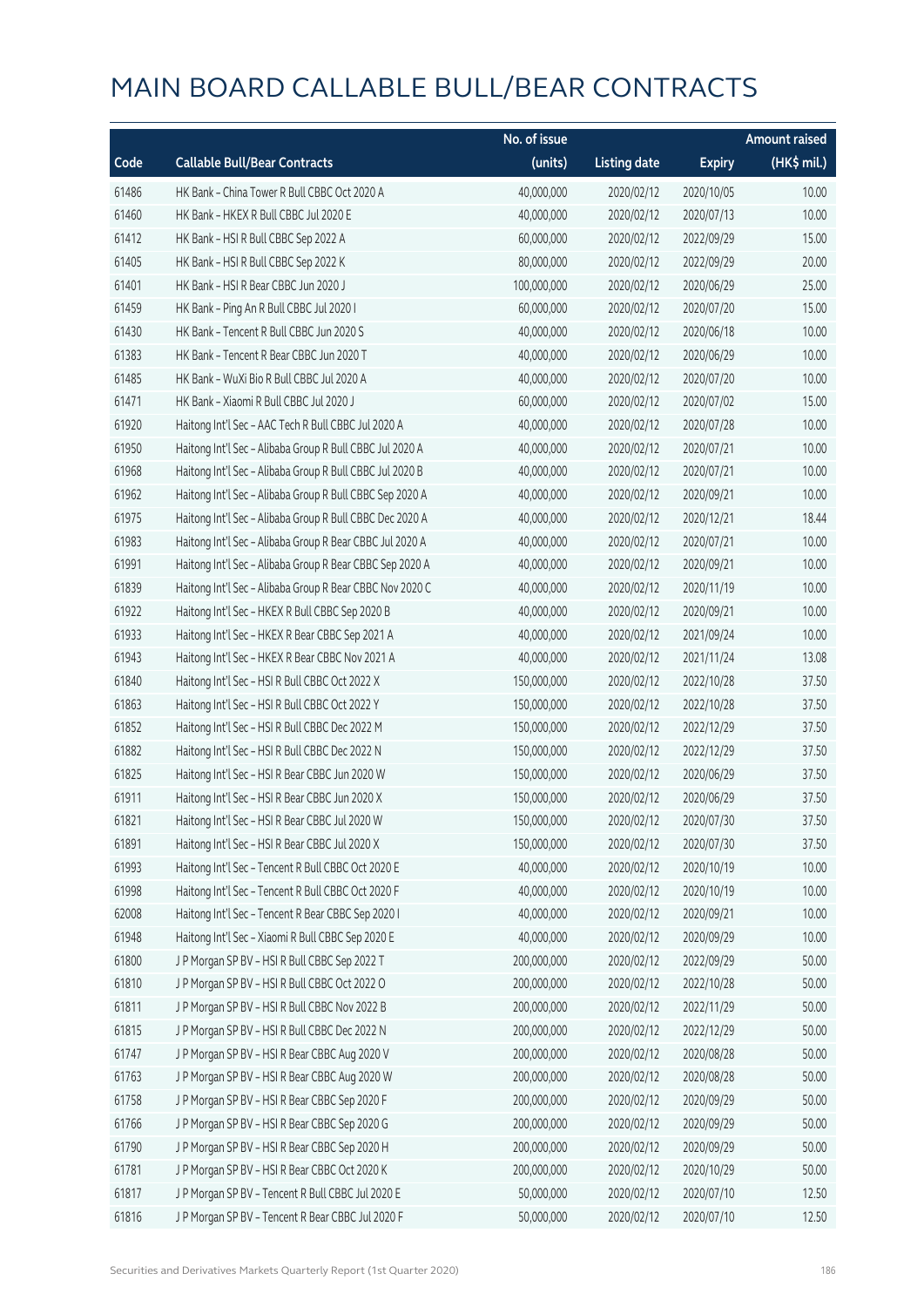|       |                                                               | No. of issue |                     |               | <b>Amount raised</b> |
|-------|---------------------------------------------------------------|--------------|---------------------|---------------|----------------------|
| Code  | <b>Callable Bull/Bear Contracts</b>                           | (units)      | <b>Listing date</b> | <b>Expiry</b> | $(HK$$ mil.)         |
| 62026 | Morgan Stanley Asia Products - China Tower R Bear CBBC Dec20A | 48,000,000   | 2020/02/12          | 2020/12/01    | 12.00                |
| 62024 | Morgan Stanley Asia Products - HSI R Bull CBBC Nov 2022 H     | 150,000,000  | 2020/02/12          | 2022/11/29    | 37.50                |
| 62014 | Morgan Stanley Asia Products - HSI R Bear CBBC May 2020 M     | 150,000,000  | 2020/02/12          | 2020/05/28    | 37.50                |
| 62298 | SG Issuer - CC Bank R Bear CBBC May 2020 A                    | 100,000,000  | 2020/02/12          | 2020/05/29    | 25.00                |
| 62326 | SG Issuer - CNOOC R Bear CBBC Nov 2020 A                      | 40,000,000   | 2020/02/12          | 2020/11/30    | 10.00                |
| 62226 | SG Issuer - Geely Auto R Bear CBBC Dec 2020 A                 | 150,000,000  | 2020/02/12          | 2020/12/28    | 37.50                |
| 62342 | SG Issuer - Galaxy Ent R Bear CBBC Sep 2020 A                 | 100,000,000  | 2020/02/12          | 2020/09/29    | 25.00                |
| 62274 | SG Issuer - HKEX R Bull CBBC Sep 2020 A                       | 50,000,000   | 2020/02/12          | 2020/09/30    | 12.50                |
| 62365 | SG Issuer - HSCEI R Bear CBBC May 2020 B                      | 100,000,000  | 2020/02/12          | 2020/05/28    | 25.00                |
| 62385 | SG Issuer - HSCEI R Bear CBBC May 2020 C                      | 100,000,000  | 2020/02/12          | 2020/05/28    | 25.00                |
| 62244 | SG Issuer - HSI R Bull CBBC Oct 2022 E                        | 250,000,000  | 2020/02/12          | 2022/10/28    | 62.50                |
| 62269 | SG Issuer - HSI R Bull CBBC Nov 2022 M                        | 250,000,000  | 2020/02/12          | 2022/11/29    | 62.50                |
| 62421 | SG Issuer - HSI R Bull CBBC Nov 2022 N                        | 250,000,000  | 2020/02/12          | 2022/11/29    | 62.50                |
| 62387 | SG Issuer - HSI R Bear CBBC Aug 2020 X                        | 250,000,000  | 2020/02/12          | 2020/08/28    | 62.50                |
| 62231 | SG Issuer - HSI R Bear CBBC Sep 2020 K                        | 250,000,000  | 2020/02/12          | 2020/09/29    | 62.50                |
| 62392 | SG Issuer - HSI R Bear CBBC Sep 2020 L                        | 250,000,000  | 2020/02/12          | 2020/09/29    | 62.50                |
| 62408 | SG Issuer - HSI R Bear CBBC Sep 2020 M                        | 250,000,000  | 2020/02/12          | 2020/09/29    | 62.50                |
| 62418 | SG Issuer - HSI R Bear CBBC Sep 2020 N                        | 250,000,000  | 2020/02/12          | 2020/09/29    | 62.50                |
| 62420 | SG Issuer - HSI R Bear CBBC Sep 2020 O                        | 250,000,000  | 2020/02/12          | 2020/09/29    | 62.50                |
| 62286 | SG Issuer - Tencent R Bull CBBC Jul 2020 S                    | 80,000,000   | 2020/02/12          | 2020/07/31    | 20.00                |
| 62297 | SG Issuer - Tencent R Bull CBBC Aug 2020 B                    | 80,000,000   | 2020/02/12          | 2020/08/31    | 20.00                |
| 62343 | SG Issuer - Tencent R Bear CBBC Dec 2020 T                    | 80,000,000   | 2020/02/12          | 2020/12/29    | 20.00                |
| 62352 | SG Issuer - Xiaomi R Bear CBBC May 2020 A                     | 60,000,000   | 2020/02/12          | 2020/05/29    | 15.00                |
| 61627 | UBS AG - AAC Tech R Bull CBBC Jul 2020 A                      | 60,000,000   | 2020/02/12          | 2020/07/30    | 15.00                |
| 61630 | UBS AG - AAC Tech R Bear CBBC Jul 2020 A                      | 60,000,000   | 2020/02/12          | 2020/07/30    | 15.00                |
| 61624 | UBS AG - Alibaba Group R Bull CBBC May 2020 A                 | 80,000,000   | 2020/02/12          | 2020/05/29    | 20.00                |
| 61643 | UBS AG - HSI R Bull CBBC Nov 2022 B                           | 200,000,000  | 2020/02/12          | 2022/11/29    | 50.00                |
| 61652 | UBS AG - HSI R Bull CBBC Nov 2022 C                           | 200,000,000  | 2020/02/12          | 2022/11/29    | 50.00                |
| 61654 | UBS AG - HSI R Bull CBBC Nov 2022 D                           | 400,000,000  | 2020/02/12          | 2022/11/29    | 100.00               |
| 61664 | UBS AG - HSI R Bull CBBC Nov 2022 E                           | 200,000,000  | 2020/02/12          | 2022/11/29    | 50.00                |
| 61614 | UBS AG - HSI R Bear CBBC Jun 2020 P                           | 200,000,000  | 2020/02/12          | 2020/06/29    | 50.00                |
| 61622 | UBS AG - HSI R Bear CBBC Jun 2020 Q                           | 200,000,000  | 2020/02/12          | 2020/06/29    | 50.00                |
| 61732 | UBS AG - HSI R Bear CBBC Jul 2020 H                           | 400,000,000  | 2020/02/12          | 2020/07/30    | 100.00               |
| 61733 | UBS AG - HSI R Bear CBBC Jul 2020 I                           | 200,000,000  | 2020/02/12          | 2020/07/30    | 50.00                |
| 61714 | UBS AG - Meituan Dianping R Bull CBBC Jun 2020 A              | 50,000,000   | 2020/02/12          | 2020/06/29    | 12.50                |
| 61696 | UBS AG - Meituan Dianping R Bull CBBC Sep 2020 D              | 50,000,000   | 2020/02/12          | 2020/09/25    | 12.50                |
| 61718 | UBS AG - Meituan Dianping R Bull CBBC Sep 2020 E              | 50,000,000   | 2020/02/12          | 2020/09/30    | 12.50                |
| 61683 | UBS AG - Tencent R Bear CBBC Jun 2020 P                       | 40,000,000   | 2020/02/12          | 2020/06/29    | 10.00                |
| 61689 | UBS AG - Tencent R Bear CBBC Jun 2020 Q                       | 40,000,000   | 2020/02/12          | 2020/06/30    | 10.00                |
| 62052 | Bank Vontobel - HSI R Bull CBBC Dec 2021 F                    | 80,000,000   | 2020/02/12          | 2021/12/30    | 20.00                |
| 62045 | Bank Vontobel - HSI R Bull CBBC Dec 2021 Z                    | 80,000,000   | 2020/02/12          | 2021/12/30    | 20.00                |
| 62073 | Bank Vontobel - HSI R Bear CBBC Jun 2020 Q                    | 80,000,000   | 2020/02/12          | 2020/06/29    | 20.00                |
| 62095 | Bank Vontobel - HSI R Bear CBBC Jun 2020 R                    | 80,000,000   | 2020/02/12          | 2020/06/29    | 20.00                |
| 62112 | Bank Vontobel - HSI R Bear CBBC Jun 2020 S                    | 80,000,000   | 2020/02/12          | 2020/06/29    | 20.00                |
| 62042 | Bank Vontobel - Tencent R Bear CBBC Nov 2020 F                | 80,000,000   | 2020/02/12          | 2020/11/13    | 20.00                |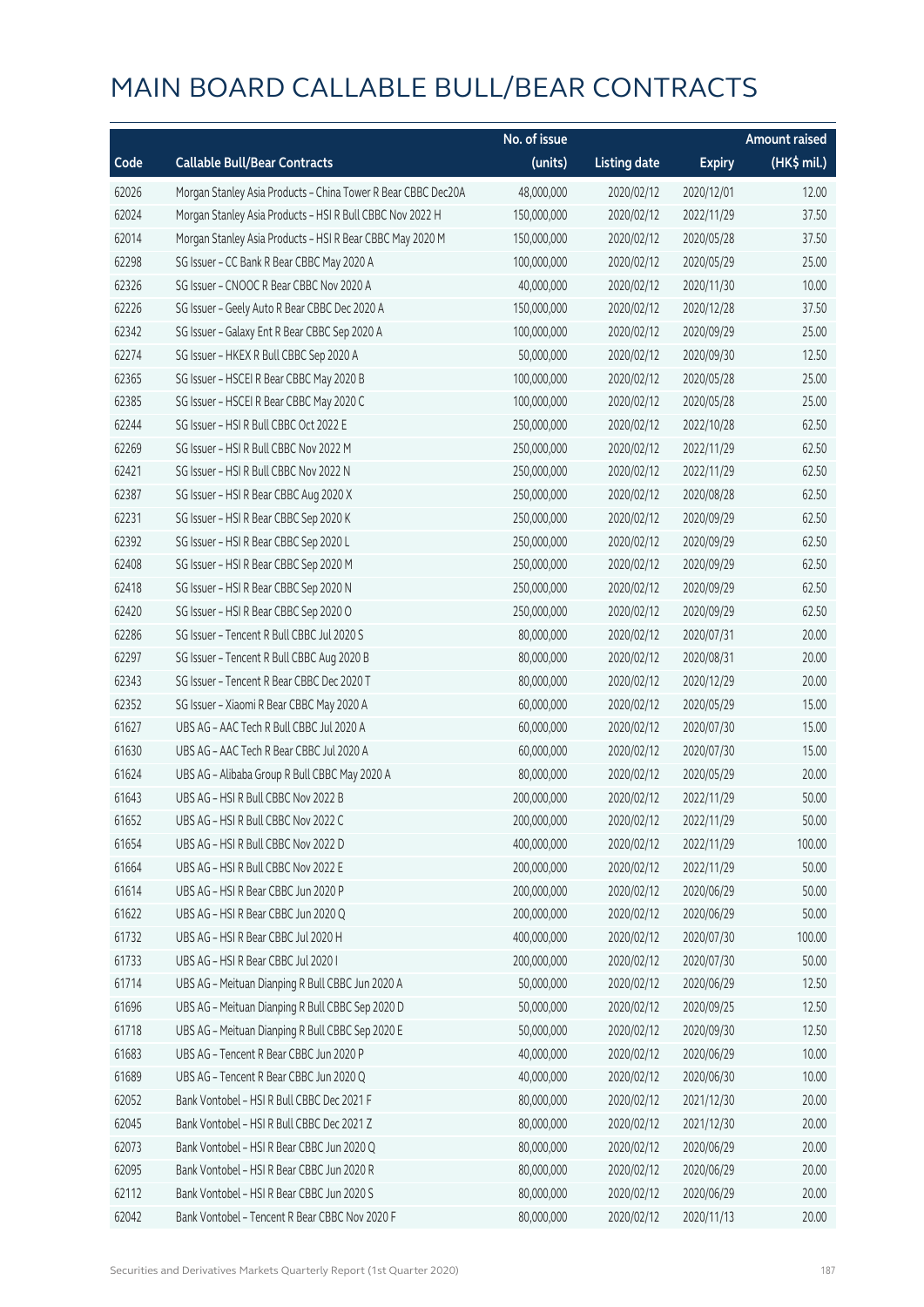|       |                                                         | No. of issue |                     |               | <b>Amount raised</b> |
|-------|---------------------------------------------------------|--------------|---------------------|---------------|----------------------|
| Code  | <b>Callable Bull/Bear Contracts</b>                     | (units)      | <b>Listing date</b> | <b>Expiry</b> | (HK\$ mil.)          |
| 62481 | BOCI Asia Ltd. - AAC Tech R Bull CBBC Jul 2020 B        | 80,000,000   | 2020/02/13          | 2020/07/13    | 20.00                |
| 62687 | BOCI Asia Ltd. - Alibaba Group R Bull CBBC Aug 2020 E   | 40,000,000   | 2020/02/13          | 2020/08/20    | 10.00                |
| 62701 | BOCI Asia Ltd. - Alibaba Group R Bear CBBC Aug 2020 E   | 40,000,000   | 2020/02/13          | 2020/08/20    | 10.00                |
| 62704 | BOCI Asia Ltd. - HSI R Bull CBBC Jan 2022 L             | 150,000,000  | 2020/02/13          | 2022/01/28    | 37.50                |
| 62712 | BOCI Asia Ltd. - HSI R Bull CBBC Jan 2022 M             | 150,000,000  | 2020/02/13          | 2022/01/28    | 37.50                |
| 62707 | BOCI Asia Ltd. - HSI R Bull CBBC Jan 2022 V             | 150,000,000  | 2020/02/13          | 2022/01/28    | 37.50                |
| 62472 | BOCI Asia Ltd. - HSI R Bear CBBC Jul 2020 T             | 150,000,000  | 2020/02/13          | 2020/07/30    | 37.50                |
| 62476 | BOCI Asia Ltd. - HSI R Bear CBBC Jul 2020 U             | 150,000,000  | 2020/02/13          | 2020/07/30    | 37.50                |
| 62732 | BOCI Asia Ltd. - HSI R Bear CBBC Jul 2020 V             | 150,000,000  | 2020/02/13          | 2020/07/30    | 37.50                |
| 62739 | BOCI Asia Ltd. - HSI R Bear CBBC Jul 2020 W             | 150,000,000  | 2020/02/13          | 2020/07/30    | 37.50                |
| 62752 | BOCI Asia Ltd. - HSI R Bear CBBC Jul 2020 X             | 150,000,000  | 2020/02/13          | 2020/07/30    | 37.50                |
| 63605 | BOCI Asia Ltd. - Tencent R Bull CBBC Jun 2020 L         | 40,000,000   | 2020/02/13          | 2020/06/29    | 10.00                |
| 63606 | BOCI Asia Ltd. - Tencent R Bull CBBC Jun 2020 M         | 40,000,000   | 2020/02/13          | 2020/06/29    | 10.00                |
| 63609 | BOCI Asia Ltd. - Tencent R Bear CBBC Dec 2020 F         | 40,000,000   | 2020/02/13          | 2020/12/14    | 10.00                |
| 62670 | BOCI Asia Ltd. - Xiaomi R Bull CBBC Aug 2020 A          | 40,000,000   | 2020/02/13          | 2020/08/12    | 10.00                |
| 62681 | BOCI Asia Ltd. - Xiaomi R Bull CBBC Aug 2020 B          | 40,000,000   | 2020/02/13          | 2020/08/12    | 10.00                |
| 62450 | BNP Paribas Issuance B.V. - HKEX R Bear CBBC Jul 2020 Y | 50,000,000   | 2020/02/13          | 2020/07/30    | 12.50                |
| 62444 | BNP Paribas Issuance B.V. - HKEX R Bear CBBC Jul 2020 Z | 50,000,000   | 2020/02/13          | 2020/07/30    | 12.50                |
| 62437 | BNP Paribas Issuance B.V. - HSBC R Bear CBBC Sep 2020 B | 150,000,000  | 2020/02/13          | 2020/09/29    | 37.50                |
| 62613 | BNP Paribas Issuance B.V. - HSI R Bull CBBC Dec 2021 F  | 250,000,000  | 2020/02/13          | 2021/12/30    | 62.50                |
| 62621 | BNP Paribas Issuance B.V. - HSI R Bull CBBC Dec 2021 K  | 250,000,000  | 2020/02/13          | 2021/12/30    | 62.50                |
| 62626 | BNP Paribas Issuance B.V. - HSI R Bull CBBC Dec 2021 L  | 250,000,000  | 2020/02/13          | 2021/12/30    | 62.50                |
| 63216 | BNP Paribas Issuance B.V. - HSI R Bull CBBC Dec 2021 M  | 250,000,000  | 2020/02/13          | 2021/12/30    | 62.50                |
| 63222 | BNP Paribas Issuance B.V. - HSI R Bull CBBC Dec 2021 N  | 250,000,000  | 2020/02/13          | 2021/12/30    | 62.50                |
| 63231 | BNP Paribas Issuance B.V. - HSI R Bull CBBC Dec 2021 P  | 240,000,000  | 2020/02/13          | 2021/12/30    | 60.00                |
| 62640 | BNP Paribas Issuance B.V. - HSI R Bull CBBC Dec 2021 T  | 250,000,000  | 2020/02/13          | 2021/12/30    | 62.50                |
| 62571 | BNP Paribas Issuance B.V. - HSI R Bull CBBC Dec 2021 W  | 250,000,000  | 2020/02/13          | 2021/12/30    | 62.50                |
| 62586 | BNP Paribas Issuance B.V. - HSI R Bull CBBC Dec 2021 Y  | 250,000,000  | 2020/02/13          | 2021/12/30    | 62.50                |
| 62423 | BNP Paribas Issuance B.V. - HSI R Bear CBBC Aug 2020 G  | 250,000,000  | 2020/02/13          | 2020/08/28    | 62.50                |
| 62425 | BNP Paribas Issuance B.V. - HSI R Bear CBBC Aug 2020 H  | 250,000,000  | 2020/02/13          | 2020/08/28    | 62.50                |
| 62426 | BNP Paribas Issuance B.V. - HSI R Bear CBBC Aug 2020 I  | 250,000,000  | 2020/02/13          | 2020/08/28    | 62.50                |
| 62431 | BNP Paribas Issuance B.V. - HSI R Bear CBBC Aug 2020 J  | 250,000,000  | 2020/02/13          | 2020/08/28    | 62.50                |
| 62433 | BNP Paribas Issuance B.V. - HSI R Bear CBBC Aug 2020 K  | 250,000,000  | 2020/02/13          | 2020/08/28    | 62.50                |
| 62435 | BNP Paribas Issuance B.V. - HSI R Bear CBBC Aug 2020 L  | 250,000,000  | 2020/02/13          | 2020/08/28    | 62.50                |
| 62645 | BNP Paribas Issuance B.V. - HSI R Bear CBBC Aug 2020 M  | 250,000,000  | 2020/02/13          | 2020/08/28    | 62.50                |
| 62651 | BNP Paribas Issuance B.V. - HSI R Bear CBBC Aug 2020 N  | 250,000,000  | 2020/02/13          | 2020/08/28    | 62.50                |
| 62668 | BNP Paribas Issuance B.V. - HSI R Bear CBBC Aug 2020 O  | 250,000,000  | 2020/02/13          | 2020/08/28    | 62.50                |
| 63593 | Credit Suisse AG - Alibaba Group R Bull CBBC Oct 2020 C | 80,000,000   | 2020/02/13          | 2020/10/29    | 20.00                |
| 63524 | Credit Suisse AG - HKEX R Bull CBBC Dec 2020 G          | 50,000,000   | 2020/02/13          | 2020/12/18    | 12.50                |
| 63596 | Credit Suisse AG - HSBC R Bull CBBC Dec 2020 B          | 70,000,000   | 2020/02/13          | 2020/12/30    | 17.50                |
| 63555 | Credit Suisse AG - HSI R Bull CBBC Oct 2022 X           | 200,000,000  | 2020/02/13          | 2022/10/28    | 50.00                |
| 63585 | Credit Suisse AG - HSI R Bull CBBC Oct 2022 Y           | 200,000,000  | 2020/02/13          | 2022/10/28    | 50.00                |
| 63526 | Credit Suisse AG - HSI R Bull CBBC Nov 2022 D           | 200,000,000  | 2020/02/13          | 2022/11/29    | 50.00                |
| 63528 | Credit Suisse AG - HSI R Bull CBBC Nov 2022 E           | 200,000,000  | 2020/02/13          | 2022/11/29    | 50.00                |
| 63529 | Credit Suisse AG - HSI R Bull CBBC Nov 2022 G           | 200,000,000  | 2020/02/13          | 2022/11/29    | 50.00                |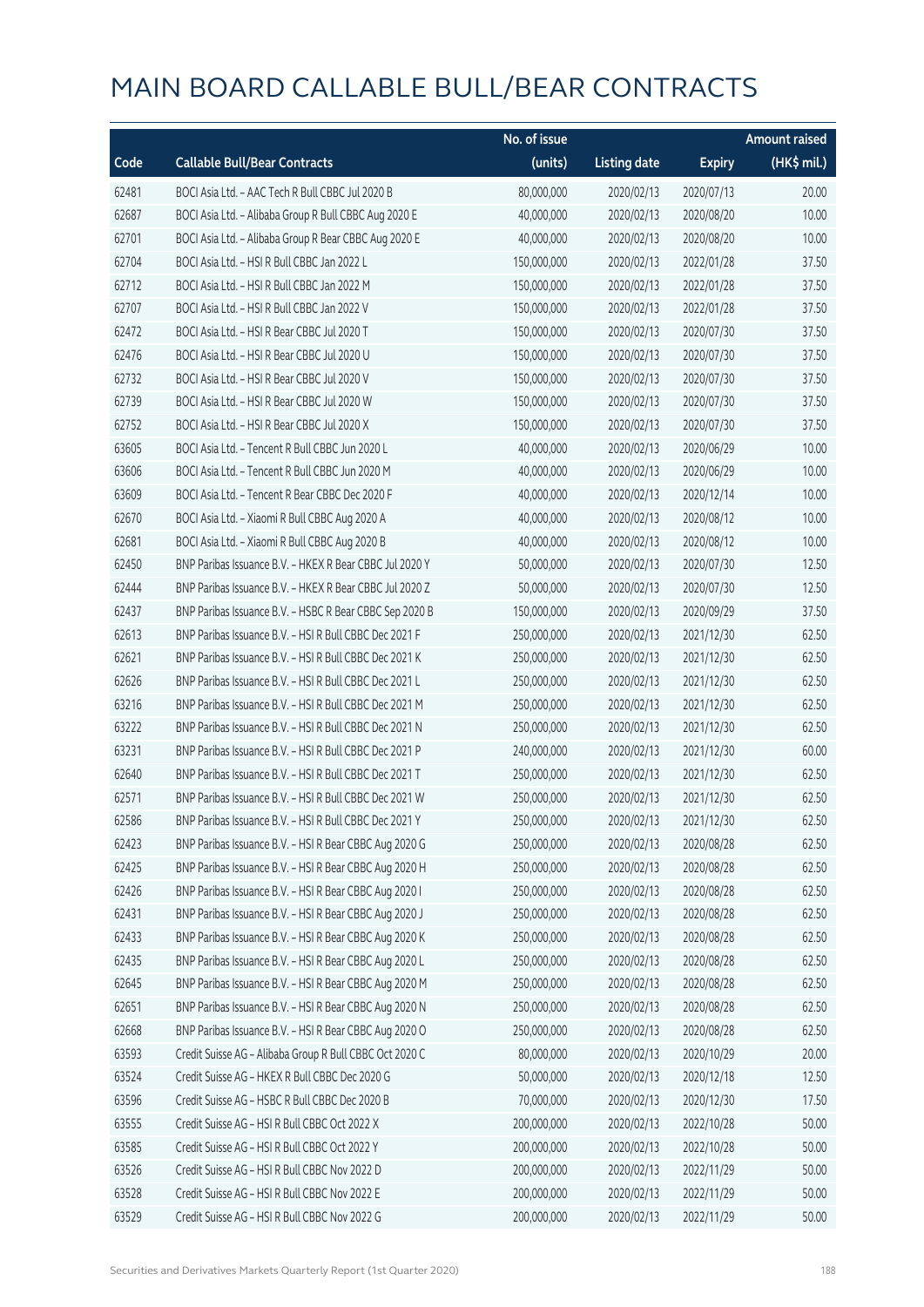|       |                                                             | No. of issue |                     |               | <b>Amount raised</b>  |
|-------|-------------------------------------------------------------|--------------|---------------------|---------------|-----------------------|
| Code  | <b>Callable Bull/Bear Contracts</b>                         | (units)      | <b>Listing date</b> | <b>Expiry</b> | $(HK\frac{1}{2}mil.)$ |
| 63533 | Credit Suisse AG - HSI R Bull CBBC Nov 2022 H               | 200,000,000  | 2020/02/13          | 2022/11/29    | 50.00                 |
| 63477 | Credit Suisse AG - HSI R Bear CBBC Jun 2020 B               | 200,000,000  | 2020/02/13          | 2020/06/29    | 50.00                 |
| 63478 | Credit Suisse AG - HSI R Bear CBBC Jun 2020 I               | 200,000,000  | 2020/02/13          | 2020/06/29    | 50.00                 |
| 63475 | Credit Suisse AG - HSI R Bear CBBC Jul 2020 I               | 200,000,000  | 2020/02/13          | 2020/07/30    | 50.00                 |
| 63479 | Credit Suisse AG - HSI R Bear CBBC Jul 2020 N               | 200,000,000  | 2020/02/13          | 2020/07/30    | 50.00                 |
| 63486 | Credit Suisse AG - HSI R Bear CBBC Jul 2020 R               | 200,000,000  | 2020/02/13          | 2020/07/30    | 50.00                 |
| 63473 | Credit Suisse AG - HSI R Bear CBBC Aug 2020 K               | 200,000,000  | 2020/02/13          | 2020/08/28    | 50.00                 |
| 63501 | Credit Suisse AG - HSI R Bear CBBC Aug 2020 L               | 200,000,000  | 2020/02/13          | 2020/08/28    | 50.00                 |
| 63502 | Credit Suisse AG - HSI R Bear CBBC Aug 2020 M               | 200,000,000  | 2020/02/13          | 2020/08/28    | 50.00                 |
| 63505 | Credit Suisse AG - HSI R Bear CBBC Sep 2020 E               | 300,000,000  | 2020/02/13          | 2020/09/29    | 75.00                 |
| 63525 | Credit Suisse AG - Tencent R Bull CBBC Dec 2020 F           | 50,000,000   | 2020/02/13          | 2020/12/18    | 12.50                 |
| 64084 | Goldman Sachs SP (Asia) - Alibaba Group R Bull CBBC Dec20 C | 60,000,000   | 2020/02/13          | 2020/12/30    | 15.00                 |
| 64079 | Goldman Sachs SP (Asia) - Alibaba Group R Bear CBBC Jun21 C | 80,000,000   | 2020/02/13          | 2021/06/29    | 20.00                 |
| 64058 | Goldman Sachs SP (Asia) - HSI R Bull CBBC Nov 2022 A        | 160,000,000  | 2020/02/13          | 2022/11/29    | 40.00                 |
| 64042 | Goldman Sachs SP (Asia) - HSI R Bull CBBC Nov 2022 G        | 160,000,000  | 2020/02/13          | 2022/11/29    | 40.00                 |
| 64045 | Goldman Sachs SP (Asia) - HSI R Bull CBBC Nov 2022 H        | 160,000,000  | 2020/02/13          | 2022/11/29    | 40.00                 |
| 64048 | Goldman Sachs SP (Asia) - HSI R Bull CBBC Nov 2022 J        | 160,000,000  | 2020/02/13          | 2022/11/29    | 40.00                 |
| 64050 | Goldman Sachs SP (Asia) - HSI R Bull CBBC Nov 2022 K        | 160,000,000  | 2020/02/13          | 2022/11/29    | 40.00                 |
| 64057 | Goldman Sachs SP (Asia) - HSI R Bull CBBC Nov 2022 Z        | 160,000,000  | 2020/02/13          | 2022/11/29    | 40.00                 |
| 63983 | Goldman Sachs SP (Asia) - HSI R Bear CBBC Jul 2020 Z        | 160,000,000  | 2020/02/13          | 2020/07/30    | 40.00                 |
| 63985 | Goldman Sachs SP (Asia) - HSI R Bear CBBC Aug 2020 F        | 160,000,000  | 2020/02/13          | 2020/08/28    | 40.00                 |
| 63986 | Goldman Sachs SP (Asia) - HSI R Bear CBBC Aug 2020 G        | 160,000,000  | 2020/02/13          | 2020/08/28    | 40.00                 |
| 63991 | Goldman Sachs SP (Asia) - HSI R Bear CBBC Aug 2020 H        | 160,000,000  | 2020/02/13          | 2020/08/28    | 40.00                 |
| 64020 | Goldman Sachs SP (Asia) - HSI R Bear CBBC Aug 2020 I        | 160,000,000  | 2020/02/13          | 2020/08/28    | 40.00                 |
| 64028 | Goldman Sachs SP (Asia) - HSI R Bear CBBC Aug 2020 J        | 160,000,000  | 2020/02/13          | 2020/08/28    | 40.00                 |
| 64033 | Goldman Sachs SP (Asia) - HSI R Bear CBBC Aug 2020 K        | 160,000,000  | 2020/02/13          | 2020/08/28    | 40.00                 |
| 64101 | Goldman Sachs SP (Asia) - Tencent R Bull CBBC Jun 2020 A    | 60,000,000   | 2020/02/13          | 2020/06/29    | 15.00                 |
| 64113 | Goldman Sachs SP (Asia) - Tencent R Bull CBBC Jul 2020 N    | 60,000,000   | 2020/02/13          | 2020/07/30    | 15.00                 |
| 64089 | Goldman Sachs SP (Asia) - Tencent R Bear CBBC Dec 2020 B    | 60,000,000   | 2020/02/13          | 2020/12/30    | 15.00                 |
| 64090 | Goldman Sachs SP (Asia) - Tencent R Bear CBBC Dec 2020 D    | 60,000,000   | 2020/02/13          | 2020/12/30    | 15.00                 |
| 64087 | Goldman Sachs SP (Asia) - Xiaomi R Bull CBBC Jul 2020 E     | 60,000,000   | 2020/02/13          | 2020/07/31    | 15.00                 |
| 62760 | HK Bank - AIA R Bull CBBC Jul 2020 C                        | 60,000,000   | 2020/02/13          | 2020/07/13    | 15.00                 |
| 62793 | HK Bank - Alibaba Group R Bull CBBC Jul 2020 E              | 50,000,000   | 2020/02/13          | 2020/07/16    | 12.50                 |
| 62780 | HK Bank - Alibaba Group R Bear CBBC Jul 2020 A              | 40,000,000   | 2020/02/13          | 2020/07/20    | 10.00                 |
| 62781 | HK Bank - China Mobile R Bull CBBC Jul 2020 E               | 60,000,000   | 2020/02/13          | 2020/07/13    | 15.00                 |
| 62783 | HK Bank - CNOOC R Bull CBBC Jul 2020 C                      | 40,000,000   | 2020/02/13          | 2020/07/20    | 10.00                 |
| 62759 | HK Bank - HKEX R Bull CBBC Jul 2020 F                       | 40,000,000   | 2020/02/13          | 2020/07/02    | 10.00                 |
| 62567 | HK Bank - HSCEI R Bull CBBC Sep 2022 A                      | 50,000,000   | 2020/02/13          | 2022/09/29    | 12.50                 |
| 62551 | HK Bank - HSCEI R Bear CBBC Jun 2020 A                      | 50,000,000   | 2020/02/13          | 2020/06/29    | 12.50                 |
| 62807 | HK Bank - HSI R Bull CBBC Sep 2022 I                        | 60,000,000   | 2020/02/13          | 2022/09/29    | 15.00                 |
| 62537 | HK Bank - HSI R Bull CBBC Sep 2022 L                        | 100,000,000  | 2020/02/13          | 2022/09/29    | 25.00                 |
| 62462 | HK Bank - HSI R Bear CBBC Jun 2020 K                        | 80,000,000   | 2020/02/13          | 2020/06/29    | 20.00                 |
| 62493 | HK Bank - HSI R Bear CBBC Jun 2020 L                        | 60,000,000   | 2020/02/13          | 2020/06/29    | 15.00                 |
| 62502 | HK Bank - HSI R Bear CBBC Jun 2020 M                        | 60,000,000   | 2020/02/13          | 2020/06/29    | 15.00                 |
| 62523 | HK Bank - HSI R Bear CBBC Jun 2020 N                        | 80,000,000   | 2020/02/13          | 2020/06/29    | 20.00                 |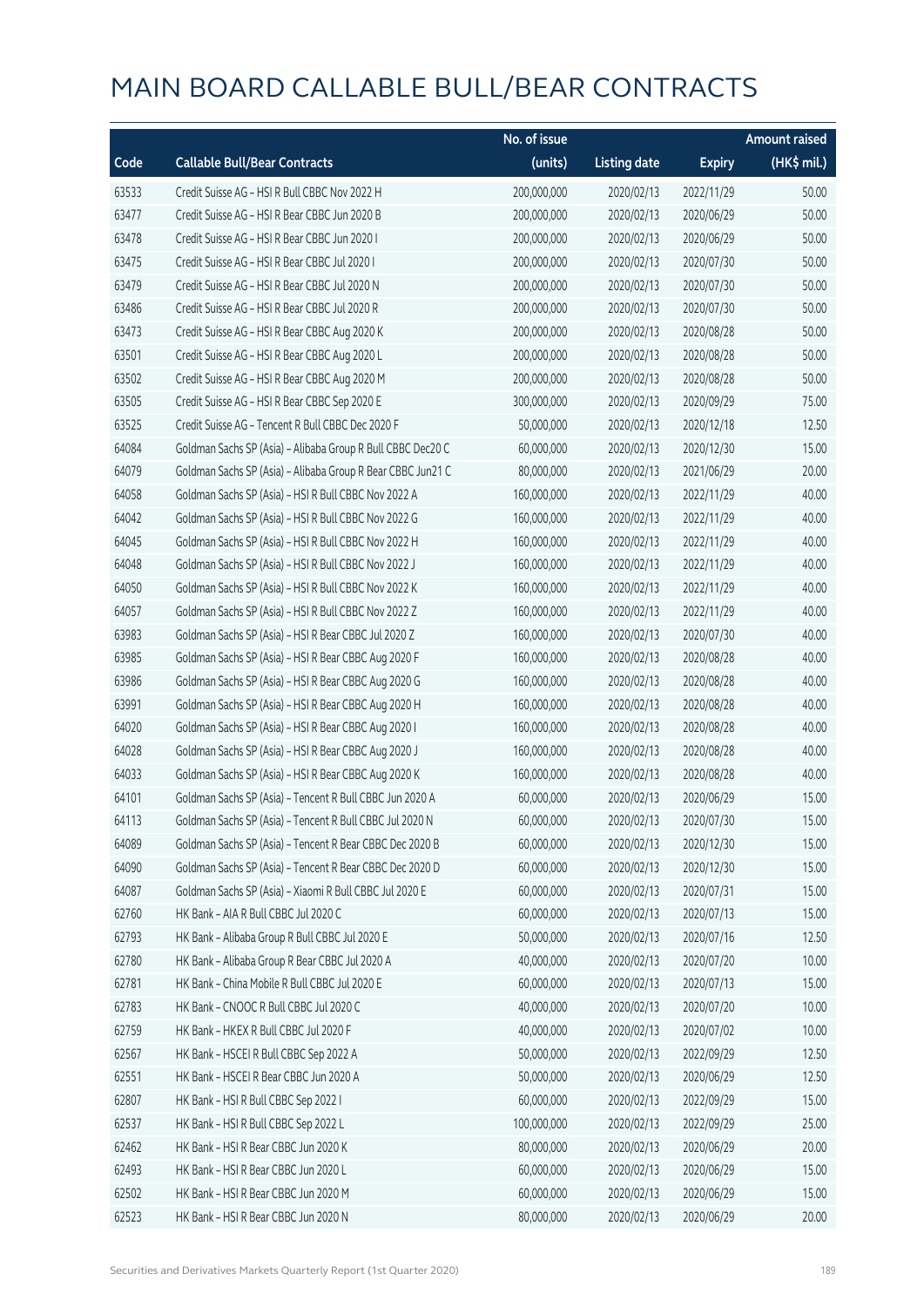|       |                                                             | No. of issue |                     |               | <b>Amount raised</b> |
|-------|-------------------------------------------------------------|--------------|---------------------|---------------|----------------------|
| Code  | <b>Callable Bull/Bear Contracts</b>                         | (units)      | <b>Listing date</b> | <b>Expiry</b> | (HK\$ mil.)          |
| 62527 | HK Bank - HSI R Bear CBBC Jun 2020 O                        | 100,000,000  | 2020/02/13          | 2020/06/29    | 25.00                |
| 62789 | HK Bank - Ping An R Bull CBBC Jul 2020 J                    | 60,000,000   | 2020/02/13          | 2020/07/27    | 15.00                |
| 62819 | HK Bank - Tencent R Bull CBBC Jun 2020 T                    | 40,000,000   | 2020/02/13          | 2020/06/11    | 10.00                |
| 62779 | HK Bank - Tencent R Bull CBBC Jul 2020 S                    | 100,000,000  | 2020/02/13          | 2020/07/23    | 25.00                |
| 63645 | Haitong Int'l Sec - AIA R Bull CBBC Nov 2020 A              | 40,000,000   | 2020/02/13          | 2020/11/26    | 10.00                |
| 63638 | Haitong Int'l Sec - AIA R Bear CBBC Jul 2020 D              | 40,000,000   | 2020/02/13          | 2020/07/28    | 10.00                |
| 63468 | Haitong Int'l Sec - China Mobile R Bear CBBC Oct 2020 A     | 40,000,000   | 2020/02/13          | 2020/10/28    | 10.00                |
| 63388 | Haitong Int'l Sec - Geely Auto R Bull CBBC Jun 2020 A       | 40,000,000   | 2020/02/13          | 2020/06/29    | 10.00                |
| 63418 | Haitong Int'l Sec - HKEX R Bull CBBC Jul 2020 B             | 40,000,000   | 2020/02/13          | 2020/07/21    | 10.00                |
| 63420 | Haitong Int'l Sec - HKEX R Bear CBBC Sep 2020 B             | 40,000,000   | 2020/02/13          | 2020/09/24    | 10.00                |
| 63342 | Haitong Int'l Sec - HSI R Bull CBBC Oct 2022 A              | 150,000,000  | 2020/02/13          | 2022/10/28    | 37.50                |
| 63335 | Haitong Int'l Sec - HSI R Bull CBBC Oct 2022 B              | 150,000,000  | 2020/02/13          | 2022/10/28    | 37.50                |
| 63330 | Haitong Int'l Sec - HSI R Bull CBBC Oct 2022 Z              | 150,000,000  | 2020/02/13          | 2022/10/28    | 37.50                |
| 63334 | Haitong Int'l Sec - HSI R Bull CBBC Dec 2022 O              | 150,000,000  | 2020/02/13          | 2022/12/29    | 37.50                |
| 63337 | Haitong Int'l Sec - HSI R Bull CBBC Dec 2022 P              | 150,000,000  | 2020/02/13          | 2022/12/29    | 37.50                |
| 63340 | Haitong Int'l Sec - HSI R Bull CBBC Dec 2022 Q              | 150,000,000  | 2020/02/13          | 2022/12/29    | 37.50                |
| 63320 | Haitong Int'l Sec - HSI R Bear CBBC Jun 2020 A              | 150,000,000  | 2020/02/13          | 2020/06/29    | 37.50                |
| 63616 | Haitong Int'l Sec - HSI R Bear CBBC Jun 2020 E              | 150,000,000  | 2020/02/13          | 2020/06/29    | 37.50                |
| 63296 | Haitong Int'l Sec - HSI R Bear CBBC Jun 2020 Y              | 150,000,000  | 2020/02/13          | 2020/06/29    | 37.50                |
| 63314 | Haitong Int'l Sec - HSI R Bear CBBC Jun 2020 Z              | 150,000,000  | 2020/02/13          | 2020/06/29    | 37.50                |
| 63294 | Haitong Int'l Sec - HSI R Bear CBBC Aug 2020 A              | 150,000,000  | 2020/02/13          | 2020/08/28    | 37.50                |
| 63305 | Haitong Int'l Sec - HSI R Bear CBBC Aug 2020 B              | 150,000,000  | 2020/02/13          | 2020/08/28    | 37.50                |
| 63326 | Haitong Int'l Sec - HSI R Bear CBBC Aug 2020 C              | 150,000,000  | 2020/02/13          | 2020/08/28    | 37.50                |
| 63327 | Haitong Int'l Sec - HSI R Bear CBBC Aug 2020 D              | 150,000,000  | 2020/02/13          | 2020/08/28    | 37.50                |
| 63344 | Haitong Int'l Sec - HSI R Bear CBBC Aug 2020 E              | 150,000,000  | 2020/02/13          | 2020/08/28    | 37.50                |
| 63354 | Haitong Int'l Sec - Meituan Dianping R Bull CBBC Sep 2020 B | 40,000,000   | 2020/02/13          | 2020/09/21    | 10.00                |
| 63368 | Haitong Int'l Sec - Ping An R Bull CBBC Aug 2020 B          | 40,000,000   | 2020/02/13          | 2020/08/26    | 10.00                |
| 63370 | Haitong Int'l Sec - Ping An R Bull CBBC Dec 2020 A          | 40,000,000   | 2020/02/13          | 2020/12/29    | 10.00                |
| 63349 | Haitong Int'l Sec - SUNAC R Bull CBBC Oct 2020 B            | 40,000,000   | 2020/02/13          | 2020/10/28    | 10.00                |
| 63463 | Haitong Int'l Sec - Tencent R Bull CBBC Jun 2020 D          | 40,000,000   | 2020/02/13          | 2020/06/19    | 10.00                |
| 63329 | Haitong Int'l Sec - Tencent R Bear CBBC Jun 2020 B          | 40,000,000   | 2020/02/13          | 2020/06/29    | 10.00                |
| 63440 | Haitong Int'l Sec - Xiaomi R Bull CBBC Jul 2020 D           | 40,000,000   | 2020/02/13          | 2020/07/29    | 10.00                |
| 63028 | J P Morgan SP BV - Alibaba Group R Bull CBBC Jun 2020 C     | 80,000,000   | 2020/02/13          | 2020/06/12    | 20.00                |
| 63035 | J P Morgan SP BV - Alibaba Group R Bull CBBC Jun 2020 D     | 80,000,000   | 2020/02/13          | 2020/06/19    | 20.00                |
| 63039 | J P Morgan SP BV - Alibaba Group R Bull CBBC Jul 2020 C     | 80,000,000   | 2020/02/13          | 2020/07/10    | 24.00                |
| 63040 | J P Morgan SP BV - Alibaba Group R Bear CBBC Jul 2020 B     | 80,000,000   | 2020/02/13          | 2020/07/10    | 24.80                |
| 63070 | J P Morgan SP BV - Alibaba Group R Bear CBBC Jul 2020 C     | 80,000,000   | 2020/02/13          | 2020/07/17    | 20.00                |
| 63093 | J P Morgan SP BV - HSI R Bull CBBC Sep 2022 O               | 200,000,000  | 2020/02/13          | 2022/09/29    | 50.00                |
| 63096 | J P Morgan SP BV - HSI R Bull CBBC Oct 2022 V               | 200,000,000  | 2020/02/13          | 2022/10/28    | 50.00                |
| 63098 | J P Morgan SP BV - HSI R Bull CBBC Nov 2022 M               | 200,000,000  | 2020/02/13          | 2022/11/29    | 50.00                |
| 63114 | J P Morgan SP BV - HSI R Bull CBBC Nov 2022 X               | 200,000,000  | 2020/02/13          | 2022/11/29    | 50.00                |
| 63112 | J P Morgan SP BV - HSI R Bull CBBC Dec 2022 F               | 200,000,000  | 2020/02/13          | 2022/12/29    | 50.00                |
| 63118 | J P Morgan SP BV - HSI R Bull CBBC Dec 2022 H               | 200,000,000  | 2020/02/13          | 2022/12/29    | 50.00                |
| 62969 | J P Morgan SP BV - HSI R Bear CBBC May 2020 F               | 200,000,000  | 2020/02/13          | 2020/05/28    | 50.00                |
| 62978 | J P Morgan SP BV - HSI R Bear CBBC May 2020 R               | 200,000,000  | 2020/02/13          | 2020/05/28    | 50.00                |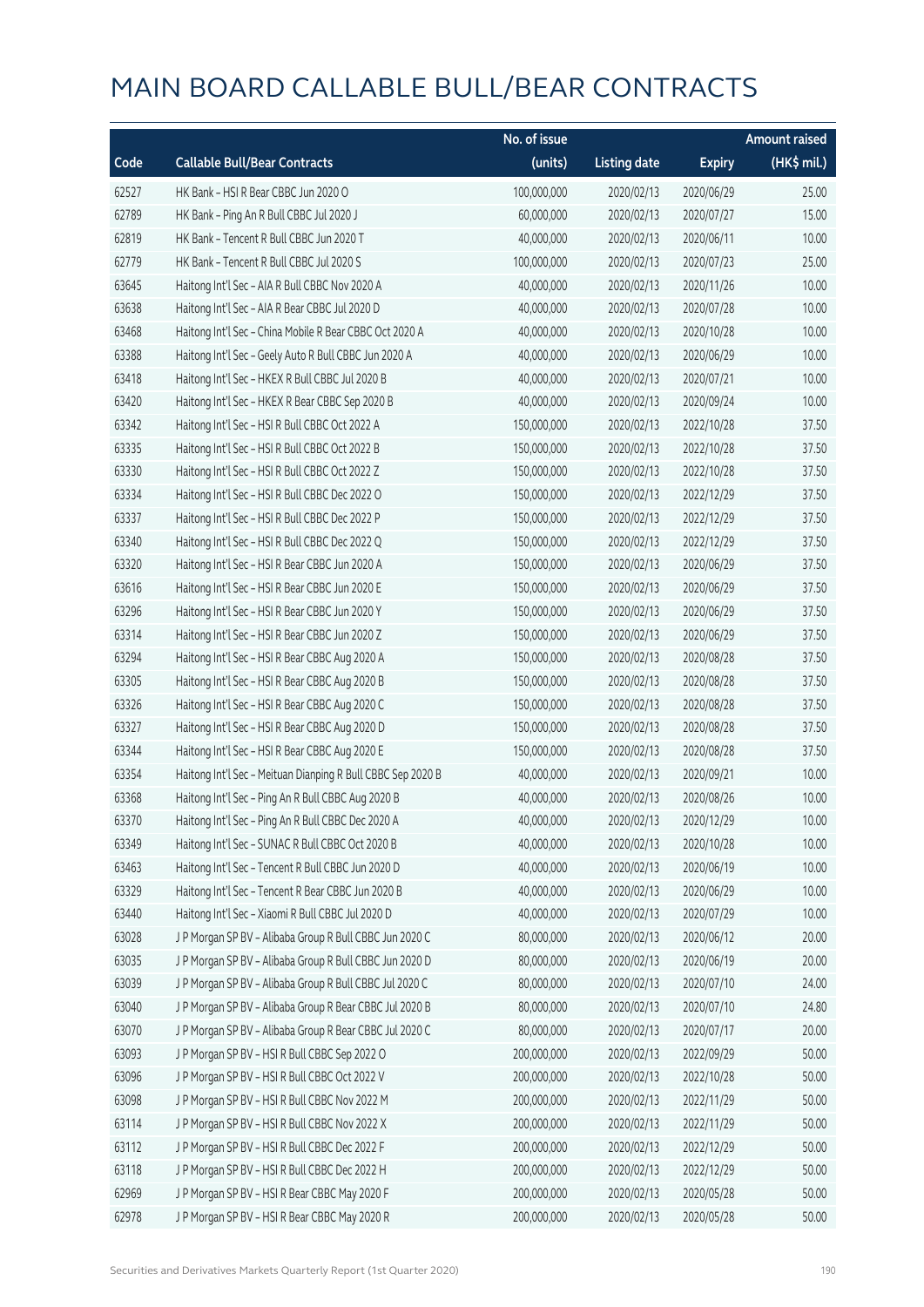|       |                                                           | No. of issue |                     |               | <b>Amount raised</b> |
|-------|-----------------------------------------------------------|--------------|---------------------|---------------|----------------------|
| Code  | <b>Callable Bull/Bear Contracts</b>                       | (units)      | <b>Listing date</b> | <b>Expiry</b> | (HK\$ mil.)          |
| 62981 | J P Morgan SP BV - HSI R Bear CBBC Aug 2020 X             | 200,000,000  | 2020/02/13          | 2020/08/28    | 50.00                |
| 63000 | J P Morgan SP BV - HSI R Bear CBBC Aug 2020 Y             | 200,000,000  | 2020/02/13          | 2020/08/28    | 50.00                |
| 63087 | J P Morgan SP BV - HSI R Bear CBBC Aug 2020 Z             | 200,000,000  | 2020/02/13          | 2020/08/28    | 50.00                |
| 62972 | J P Morgan SP BV - HSI R Bear CBBC Sep 2020 I             | 200,000,000  | 2020/02/13          | 2020/09/29    | 50.00                |
| 63084 | J P Morgan SP BV - HSI R Bear CBBC Sep 2020 J             | 200,000,000  | 2020/02/13          | 2020/09/29    | 50.00                |
| 63085 | J P Morgan SP BV - HSI R Bear CBBC Sep 2020 K             | 200,000,000  | 2020/02/13          | 2020/09/29    | 50.00                |
| 63021 | J P Morgan SP BV - Ping An R Bull CBBC Jul 2020 F         | 100,000,000  | 2020/02/13          | 2020/07/17    | 25.00                |
| 63008 | J P Morgan SP BV - Tencent R Bull CBBC Jun 2020 T         | 50,000,000   | 2020/02/13          | 2020/06/19    | 12.50                |
| 63015 | J P Morgan SP BV - Tencent R Bull CBBC Jul 2020 F         | 50,000,000   | 2020/02/13          | 2020/07/10    | 12.50                |
| 63082 | J P Morgan SP BV - Xiaomi R Bull CBBC Jul 2020 F          | 80,000,000   | 2020/02/13          | 2020/07/10    | 20.00                |
| 63277 | Morgan Stanley Asia Products - HSI R Bull CBBC Sep 2022 I | 150,000,000  | 2020/02/13          | 2022/09/29    | 37.50                |
| 63275 | Morgan Stanley Asia Products - HSI R Bull CBBC Oct 2022 I | 150,000,000  | 2020/02/13          | 2022/10/28    | 37.50                |
| 63273 | Morgan Stanley Asia Products - HSI R Bull CBBC Dec 2022 F | 150,000,000  | 2020/02/13          | 2022/12/29    | 37.50                |
| 63246 | Morgan Stanley Asia Products - HSI R Bear CBBC May 2020 N | 150,000,000  | 2020/02/13          | 2020/05/28    | 37.50                |
| 63257 | Morgan Stanley Asia Products - HSI R Bear CBBC May 2020 O | 150,000,000  | 2020/02/13          | 2020/05/28    | 37.50                |
| 63234 | Morgan Stanley Asia Products - HSI R Bear CBBC Jun 2020 T | 150,000,000  | 2020/02/13          | 2020/06/29    | 37.50                |
| 63245 | Morgan Stanley Asia Products - HSI R Bear CBBC Jun 2020 U | 150,000,000  | 2020/02/13          | 2020/06/29    | 37.50                |
| 63267 | Morgan Stanley Asia Products - HSI R Bear CBBC Jun 2020 V | 150,000,000  | 2020/02/13          | 2020/06/29    | 37.50                |
| 63903 | SG Issuer - AAC Tech R Bull CBBC Nov 2020 A               | 100,000,000  | 2020/02/13          | 2020/11/30    | 25.00                |
| 63904 | SG Issuer - Alibaba Group R Bull CBBC Aug 2020 A          | 120,000,000  | 2020/02/13          | 2020/08/31    | 30.00                |
| 63862 | SG Issuer - Alibaba Group R Bear CBBC Dec 2020 E          | 120,000,000  | 2020/02/13          | 2020/12/30    | 30.00                |
| 63915 | SG Issuer - Alibaba Group R Bear CBBC Dec 2020 F          | 120,000,000  | 2020/02/13          | 2020/12/31    | 31.20                |
| 63924 | SG Issuer - China Mobile R Bull CBBC Dec 2020 A           | 100,000,000  | 2020/02/13          | 2020/12/30    | 25.00                |
| 63712 | SG Issuer - Galaxy Ent R Bear CBBC Oct 2020 C             | 100,000,000  | 2020/02/13          | 2020/10/29    | 25.00                |
| 63926 | SG Issuer - HKEX R Bull CBBC Oct 2020 A                   | 50,000,000   | 2020/02/13          | 2020/10/30    | 12.50                |
| 63722 | SG Issuer - HKEX R Bear CBBC Oct 2020 A                   | 50,000,000   | 2020/02/13          | 2020/10/29    | 12.50                |
| 63868 | SG Issuer - HSI R Bull CBBC Nov 2022 A                    | 250,000,000  | 2020/02/13          | 2022/11/29    | 62.50                |
| 63875 | SG Issuer - HSI R Bull CBBC Nov 2022 B                    | 250,000,000  | 2020/02/13          | 2022/11/29    | 62.50                |
| 63878 | SG Issuer - HSI R Bull CBBC Nov 2022 C                    | 250,000,000  | 2020/02/13          | 2022/11/29    | 62.50                |
| 63889 | SG Issuer - HSI R Bull CBBC Dec 2022 A                    | 250,000,000  | 2020/02/13          | 2022/12/29    | 62.50                |
| 63892 | SG Issuer - HSI R Bull CBBC Dec 2022 B                    | 250,000,000  | 2020/02/13          | 2022/12/29    | 62.50                |
| 63888 | SG Issuer - HSI R Bull CBBC Dec 2022 Z                    | 250,000,000  | 2020/02/13          | 2022/12/29    | 62.50                |
| 63646 | SG Issuer - HSI R Bear CBBC Jul 2020 R                    | 250,000,000  | 2020/02/13          | 2020/07/30    | 62.50                |
| 63649 | SG Issuer - HSI R Bear CBBC Jul 2020 U                    | 250,000,000  | 2020/02/13          | 2020/07/30    | 62.50                |
| 63652 | SG Issuer - HSI R Bear CBBC Aug 2020 Y                    | 250,000,000  | 2020/02/13          | 2020/08/28    | 62.50                |
| 63653 | SG Issuer - HSI R Bear CBBC Aug 2020 Z                    | 250,000,000  | 2020/02/13          | 2020/08/28    | 62.50                |
| 63803 | SG Issuer - HSI R Bear CBBC Sep 2020 P                    | 250,000,000  | 2020/02/13          | 2020/09/29    | 62.50                |
| 63805 | SG Issuer - HSI R Bear CBBC Sep 2020 Q                    | 250,000,000  | 2020/02/13          | 2020/09/29    | 62.50                |
| 63823 | SG Issuer - HSI R Bear CBBC Sep 2020 R                    | 250,000,000  | 2020/02/13          | 2020/09/29    | 62.50                |
| 63658 | SG Issuer - HSI R Bear CBBC Oct 2020 G                    | 250,000,000  | 2020/02/13          | 2020/10/29    | 62.50                |
| 63855 | SG Issuer - HSI R Bear CBBC Oct 2020 H                    | 250,000,000  | 2020/02/13          | 2020/10/29    | 62.50                |
| 63856 | SG Issuer - HSI R Bear CBBC Oct 2020 I                    | 250,000,000  | 2020/02/13          | 2020/10/29    | 62.50                |
| 63859 | SG Issuer - HSI R Bear CBBC Nov 2020 A                    | 250,000,000  | 2020/02/13          | 2020/11/27    | 62.50                |
| 63867 | SG Issuer - HSI R Bear CBBC Nov 2020 B                    | 500,000,000  | 2020/02/13          | 2020/11/27    | 125.00               |
| 63952 | SG Issuer - Meituan Dianping R Bull CBBC Nov 2020 F       | 100,000,000  | 2020/02/13          | 2020/11/27    | 25.00                |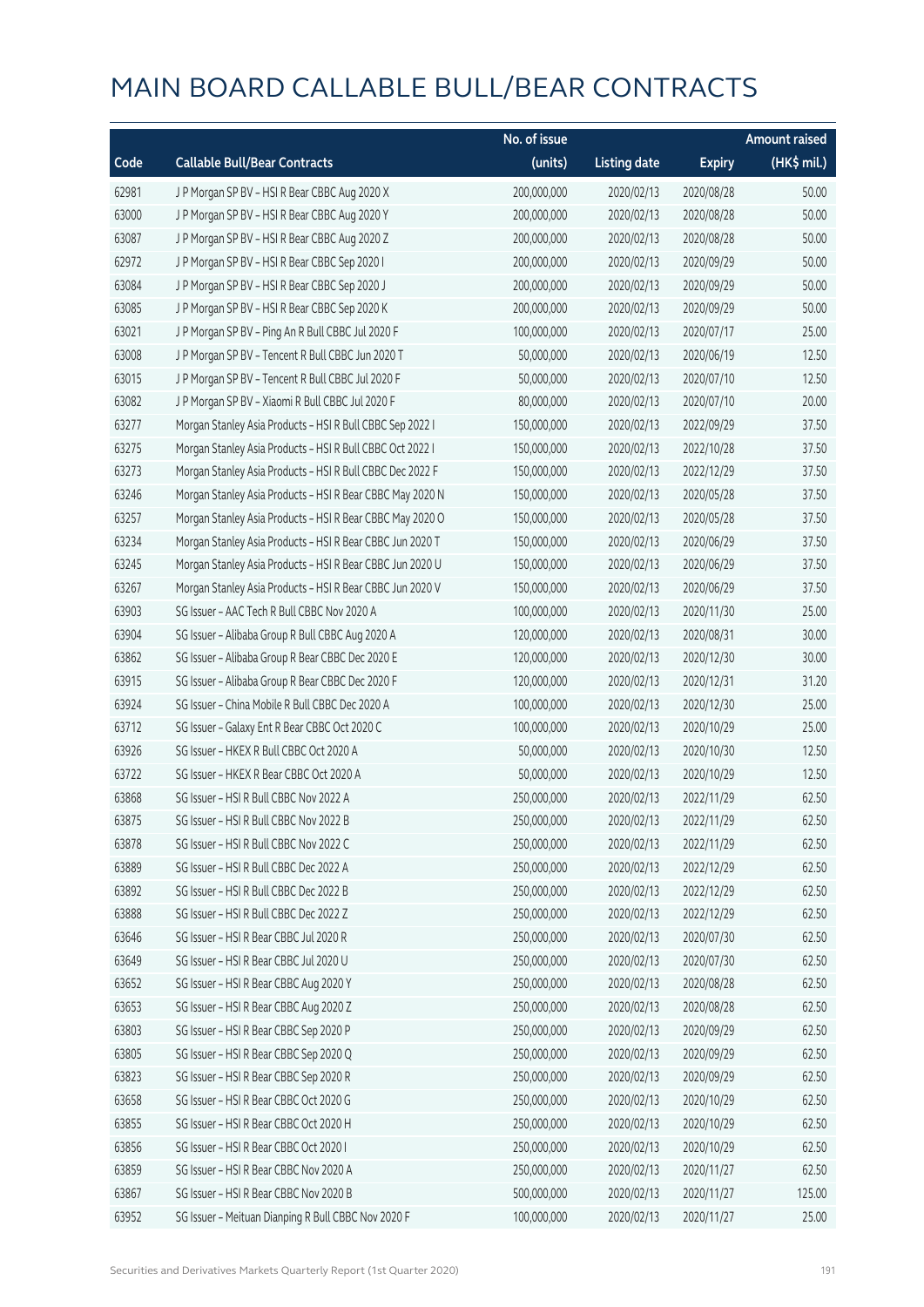|       |                                                         | No. of issue |                     |               | <b>Amount raised</b> |
|-------|---------------------------------------------------------|--------------|---------------------|---------------|----------------------|
| Code  | <b>Callable Bull/Bear Contracts</b>                     | (units)      | <b>Listing date</b> | <b>Expiry</b> | (HK\$ mil.)          |
| 63962 | SG Issuer - Ping An R Bull CBBC Dec 2020 B              | 100,000,000  | 2020/02/13          | 2020/12/31    | 25.00                |
| 63963 | SG Issuer - SUNAC R Bull CBBC Oct 2020 B                | 80,000,000   | 2020/02/13          | 2020/10/30    | 20.00                |
| 63968 | SG Issuer - Tencent R Bull CBBC Aug 2020 C              | 80,000,000   | 2020/02/13          | 2020/08/28    | 20.00                |
| 63974 | SG Issuer - Tencent R Bull CBBC Aug 2020 D              | 80,000,000   | 2020/02/13          | 2020/08/31    | 20.00                |
| 63741 | SG Issuer - Tencent R Bear CBBC Oct 2020 H              | 80,000,000   | 2020/02/13          | 2020/10/29    | 20.00                |
| 63799 | SG Issuer - Tencent R Bear CBBC Oct 2020 I              | 80,000,000   | 2020/02/13          | 2020/10/30    | 20.00                |
| 63981 | SG Issuer - Tencent R Bear CBBC Dec 2020 U              | 80,000,000   | 2020/02/13          | 2020/12/31    | 20.00                |
| 63866 | SG Issuer - Xiaomi R Bull CBBC Jul 2020 P               | 60,000,000   | 2020/02/13          | 2020/07/31    | 15.00                |
| 62887 | UBS AG - Alibaba Group R Bull CBBC May 2020 B           | 80,000,000   | 2020/02/13          | 2020/05/25    | 20.00                |
| 62912 | UBS AG - HSI R Bull CBBC Dec 2022 H                     | 200,000,000  | 2020/02/13          | 2022/12/29    | 50.00                |
| 62941 | UBS AG - HSI R Bull CBBC Dec 2022 I                     | 200,000,000  | 2020/02/13          | 2022/12/29    | 50.00                |
| 62944 | UBS AG - HSI R Bull CBBC Dec 2022 J                     | 200,000,000  | 2020/02/13          | 2022/12/29    | 50.00                |
| 62949 | UBS AG - HSI R Bull CBBC Dec 2022 K                     | 200,000,000  | 2020/02/13          | 2022/12/29    | 50.00                |
| 62820 | UBS AG - HSI R Bear CBBC May 2020 S                     | 200,000,000  | 2020/02/13          | 2020/05/28    | 50.00                |
| 62833 | UBS AG - HSI R Bear CBBC May 2020 T                     | 200,000,000  | 2020/02/13          | 2020/05/28    | 50.00                |
| 62871 | UBS AG - HSI R Bear CBBC May 2020 U                     | 200,000,000  | 2020/02/13          | 2020/05/28    | 50.00                |
| 62825 | UBS AG - HSI R Bear CBBC Jun 2020 R                     | 200,000,000  | 2020/02/13          | 2020/06/29    | 50.00                |
| 62877 | UBS AG - HSI R Bear CBBC Jun 2020 S                     | 200,000,000  | 2020/02/13          | 2020/06/29    | 50.00                |
| 62836 | UBS AG - HSI R Bear CBBC Jul 2020 J                     | 200,000,000  | 2020/02/13          | 2020/07/30    | 50.00                |
| 62898 | UBS AG - HSI R Bear CBBC Aug 2020 A                     | 400,000,000  | 2020/02/13          | 2020/08/28    | 100.00               |
| 62950 | UBS AG - Tencent R Bull CBBC Aug 2020 C                 | 40,000,000   | 2020/02/13          | 2020/08/27    | 10.00                |
| 62965 | UBS AG - Tencent R Bull CBBC Aug 2020 D                 | 40,000,000   | 2020/02/13          | 2020/08/26    | 10.00                |
| 63127 | Bank Vontobel - AAC Tech R Bear CBBC Nov 2020 C         | 40,000,000   | 2020/02/13          | 2020/11/06    | 10.00                |
| 63121 | Bank Vontobel - CSPC Pharma R Bull CBBC Nov 2020 D      | 40,000,000   | 2020/02/13          | 2020/11/20    | 10.00                |
| 63125 | Bank Vontobel - Geely Auto R Bull CBBC Nov 2020 C       | 40,000,000   | 2020/02/13          | 2020/11/06    | 10.00                |
| 63168 | Bank Vontobel - HSI R Bull CBBC Dec 2021 G              | 80,000,000   | 2020/02/13          | 2021/12/30    | 20.00                |
| 63169 | Bank Vontobel - HSI R Bull CBBC Dec 2021 K              | 80,000,000   | 2020/02/13          | 2021/12/30    | 20.00                |
| 63180 | Bank Vontobel - HSI R Bull CBBC Dec 2021 L              | 80,000,000   | 2020/02/13          | 2021/12/30    | 20.00                |
| 63128 | Bank Vontobel - Meituan Dianping R Bull CBBC Nov 2020 Y | 60,000,000   | 2020/02/13          | 2020/11/13    | 15.00                |
| 63156 | Bank Vontobel - SUNAC R Bull CBBC Oct 2020 C            | 40,000,000   | 2020/02/13          | 2020/10/23    | 10.00                |
| 63161 | Bank Vontobel - SUNAC R Bear CBBC Nov 2020 A            | 40,000,000   | 2020/02/13          | 2020/11/06    | 10.00                |
| 63167 | Bank Vontobel - SUNAC R Bear CBBC Nov 2020 B            | 40,000,000   | 2020/02/13          | 2020/11/20    | 12.00                |
| 64381 | BOCI Asia Ltd. - Alibaba Group R Bull CBBC Aug 2020 F   | 40,000,000   | 2020/02/14          | 2020/08/20    | 10.00                |
| 64385 | BOCI Asia Ltd. - Alibaba Group R Bull CBBC Aug 2020 G   | 40,000,000   | 2020/02/14          | 2020/08/20    | 13.20                |
| 64345 | BOCI Asia Ltd. - HSBC R Bear CBBC Jun 2020 B            | 70,000,000   | 2020/02/14          | 2020/06/29    | 17.50                |
| 64243 | BOCI Asia Ltd. - HSI R Bull CBBC Jan 2022 N             | 150,000,000  | 2020/02/14          | 2022/01/28    | 37.50                |
| 64247 | BOCI Asia Ltd. - HSI R Bull CBBC Jan 2022 O             | 150,000,000  | 2020/02/14          | 2022/01/28    | 37.50                |
| 64266 | BOCI Asia Ltd. - HSI R Bear CBBC Jul 2020 Y             | 150,000,000  | 2020/02/14          | 2020/07/30    | 37.50                |
| 64274 | BOCI Asia Ltd. - HSI R Bear CBBC Jul 2020 Z             | 150,000,000  | 2020/02/14          | 2020/07/30    | 37.50                |
| 64284 | BOCI Asia Ltd. - Ping An R Bull CBBC Oct 2020 A         | 70,000,000   | 2020/02/14          | 2020/10/06    | 17.50                |
| 64315 | BOCI Asia Ltd. - Ping An R Bear CBBC Sep 2020 B         | 70,000,000   | 2020/02/14          | 2020/09/29    | 17.50                |
| 64225 | BNP Paribas Issuance B.V. - HSI R Bull CBBC Dec 2021 S  | 240,000,000  | 2020/02/14          | 2021/12/30    | 60.00                |
| 64238 | BNP Paribas Issuance B.V. - HSI R Bear CBBC Aug 2020 P  | 240,000,000  | 2020/02/14          | 2020/08/28    | 60.00                |
| 64897 | Credit Suisse AG - AAC Tech R Bull CBBC Nov 2020 A      | 80,000,000   | 2020/02/14          | 2020/11/27    | 20.00                |
| 64826 | Credit Suisse AG - HSI R Bull CBBC Oct 2022 A           | 200,000,000  | 2020/02/14          | 2022/10/28    | 50.00                |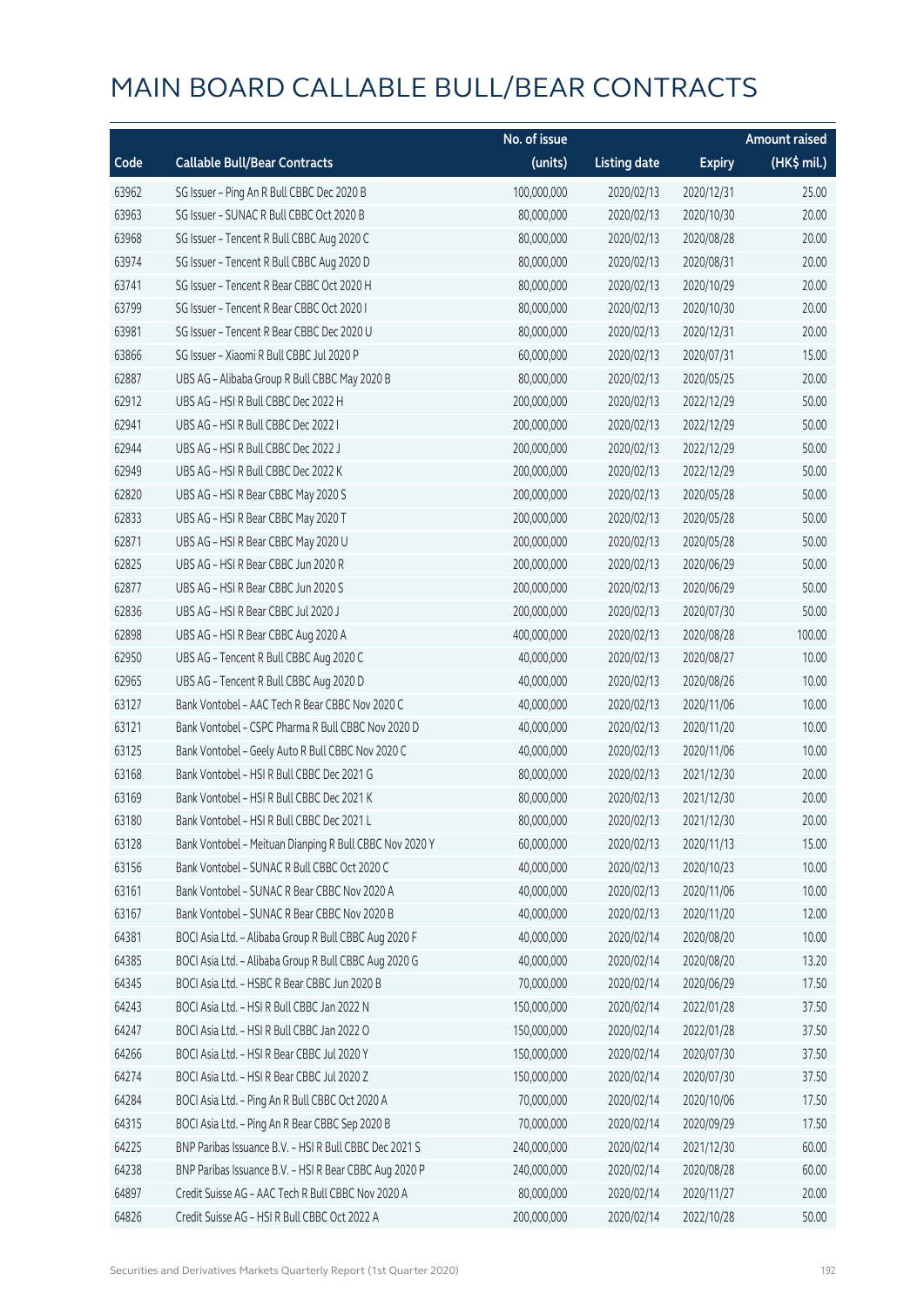|       |                                                             | No. of issue |                     |               | <b>Amount raised</b> |
|-------|-------------------------------------------------------------|--------------|---------------------|---------------|----------------------|
| Code  | <b>Callable Bull/Bear Contracts</b>                         | (units)      | <b>Listing date</b> | <b>Expiry</b> | (HK\$ mil.)          |
| 64854 | Credit Suisse AG - HSI R Bull CBBC Oct 2022 B               | 200,000,000  | 2020/02/14          | 2022/10/28    | 50.00                |
| 64856 | Credit Suisse AG - HSI R Bull CBBC Oct 2022 C               | 200,000,000  | 2020/02/14          | 2022/10/28    | 50.00                |
| 64824 | Credit Suisse AG - HSI R Bull CBBC Oct 2022 Z               | 200,000,000  | 2020/02/14          | 2022/10/28    | 50.00                |
| 64859 | Credit Suisse AG - HSI R Bull CBBC Dec 2022 R               | 200,000,000  | 2020/02/14          | 2022/12/29    | 50.00                |
| 64935 | Credit Suisse AG - HSI R Bear CBBC Jul 2020 S               | 200,000,000  | 2020/02/14          | 2020/07/30    | 50.00                |
| 64940 | Credit Suisse AG - HSI R Bear CBBC Jul 2020 T               | 200,000,000  | 2020/02/14          | 2020/07/30    | 50.00                |
| 64951 | Credit Suisse AG - HSI R Bear CBBC Jul 2020 U               | 200,000,000  | 2020/02/14          | 2020/07/30    | 50.00                |
| 64938 | Credit Suisse AG - HSI R Bear CBBC Aug 2020 N               | 200,000,000  | 2020/02/14          | 2020/08/28    | 50.00                |
| 64870 | Credit Suisse AG - ICBC R Bull CBBC Nov 2020 C              | 100,000,000  | 2020/02/14          | 2020/11/27    | 25.00                |
| 64861 | Credit Suisse AG - SUNAC R Bull CBBC Nov 2020 A             | 60,000,000   | 2020/02/14          | 2020/11/27    | 15.00                |
| 65147 | Goldman Sachs SP (Asia) - Alibaba Group R Bull CBBC Dec20 D | 60,000,000   | 2020/02/14          | 2020/12/30    | 15.00                |
| 65145 | Goldman Sachs SP (Asia) - Alibaba Group R Bear CBBC Jun21 D | 60,000,000   | 2020/02/14          | 2021/06/29    | 15.00                |
| 65109 | Goldman Sachs SP (Asia) - HSI R Bull CBBC Nov 2022 M        | 160,000,000  | 2020/02/14          | 2022/11/29    | 40.00                |
| 65121 | Goldman Sachs SP (Asia) - HSI R Bull CBBC Nov 2022 N        | 160,000,000  | 2020/02/14          | 2022/11/29    | 40.00                |
| 65122 | Goldman Sachs SP (Asia) - HSI R Bull CBBC Nov 2022 O        | 160,000,000  | 2020/02/14          | 2022/11/29    | 40.00                |
| 65114 | Goldman Sachs SP (Asia) - HSI R Bull CBBC Dec 2022 X        | 160,000,000  | 2020/02/14          | 2022/12/29    | 40.00                |
| 65128 | Goldman Sachs SP (Asia) - HSI R Bull CBBC Dec 2022 Y        | 160,000,000  | 2020/02/14          | 2022/12/29    | 40.00                |
| 65137 | Goldman Sachs SP (Asia) - HSI R Bull CBBC Dec 2022 Z        | 160,000,000  | 2020/02/14          | 2022/12/29    | 40.00                |
| 65123 | Goldman Sachs SP (Asia) - HSI R Bear CBBC Aug 2020 L        | 160,000,000  | 2020/02/14          | 2020/08/28    | 40.00                |
| 65127 | Goldman Sachs SP (Asia) - HSI R Bear CBBC Aug 2020 M        | 160,000,000  | 2020/02/14          | 2020/08/28    | 40.00                |
| 65143 | Goldman Sachs SP (Asia) - HSI R Bear CBBC Aug 2020 N        | 160,000,000  | 2020/02/14          | 2020/08/28    | 40.00                |
| 65144 | Goldman Sachs SP (Asia) - HSI R Bear CBBC Aug 2020 O        | 160,000,000  | 2020/02/14          | 2020/08/28    | 40.00                |
| 65155 | Goldman Sachs SP (Asia) - Tencent R Bull CBBC Jun 2020 V    | 60,000,000   | 2020/02/14          | 2020/06/29    | 15.00                |
| 65156 | Goldman Sachs SP (Asia) - Tencent R Bull CBBC Jul 2020 O    | 60,000,000   | 2020/02/14          | 2020/07/30    | 15.00                |
| 65153 | Goldman Sachs SP (Asia) - Tencent R Bear CBBC Dec 2020 F    | 60,000,000   | 2020/02/14          | 2020/12/30    | 15.00                |
| 64194 | HK Bank - AAC Tech R Bear CBBC Jul 2020 A                   | 40,000,000   | 2020/02/14          | 2020/07/02    | 10.00                |
| 64137 | HK Bank - Bud Apac R Bull CBBC Jul 2020 A                   | 40,000,000   | 2020/02/14          | 2020/07/27    | 10.00                |
| 64152 | HK Bank - China Res Land R Bull CBBC Jul 2020 A             | 40,000,000   | 2020/02/14          | 2020/07/20    | 10.00                |
| 64162 | HK Bank - CSPC Pharma R Bull CBBC Jul 2020 D                | 40,000,000   | 2020/02/14          | 2020/07/27    | 10.00                |
| 64215 | HK Bank - China Tower R Bear CBBC Aug 2020 A                | 40,000,000   | 2020/02/14          | 2020/08/10    | 10.00                |
| 64157 | HK Bank - Geely Auto R Bull CBBC Jul 2020 C                 | 40,000,000   | 2020/02/14          | 2020/07/27    | 10.00                |
| 64160 | HK Bank - HSI R Bull CBBC Sep 2022 E                        | 60,000,000   | 2020/02/14          | 2022/09/29    | 15.00                |
| 64135 | HK Bank - HSI R Bull CBBC Sep 2022 M                        | 80,000,000   | 2020/02/14          | 2022/09/29    | 20.00                |
| 64172 | HK Bank - HSI R Bear CBBC Jun 2020 P                        | 100,000,000  | 2020/02/14          | 2020/06/29    | 25.00                |
| 64175 | HK Bank - Tencent R Bull CBBC Aug 2020 B                    | 40,000,000   | 2020/02/14          | 2020/08/03    | 10.00                |
| 64178 | HK Bank - Xiaomi R Bull CBBC Aug 2020 A                     | 60,000,000   | 2020/02/14          | 2020/08/03    | 15.00                |
| 64753 | Haitong Int'l Sec - HSBC R Bull CBBC Dec 2020 A             | 40,000,000   | 2020/02/14          | 2020/12/28    | 10.00                |
| 64386 | Haitong Int'l Sec - HSI R Bull CBBC Oct 2022 C              | 150,000,000  | 2020/02/14          | 2022/10/28    | 37.50                |
| 64452 | Haitong Int'l Sec - HSI R Bull CBBC Oct 2022 D              | 150,000,000  | 2020/02/14          | 2022/10/28    | 37.50                |
| 64399 | Haitong Int'l Sec - HSI R Bull CBBC Dec 2022 R              | 150,000,000  | 2020/02/14          | 2022/12/29    | 37.50                |
| 64460 | Haitong Int'l Sec - HSI R Bear CBBC Jun 2020 M              | 150,000,000  | 2020/02/14          | 2020/06/29    | 37.50                |
| 64473 | Haitong Int'l Sec - HSI R Bear CBBC Jun 2020 N              | 150,000,000  | 2020/02/14          | 2020/06/29    | 37.50                |
| 64459 | Haitong Int'l Sec - HSI R Bear CBBC Aug 2020 F              | 150,000,000  | 2020/02/14          | 2020/08/28    | 37.50                |
| 64470 | Haitong Int'l Sec - HSI R Bear CBBC Aug 2020 G              | 150,000,000  | 2020/02/14          | 2020/08/28    | 37.50                |
| 64769 | Haitong Int'l Sec - SHK Ppt R Bull CBBC Jul 2020 B          | 40,000,000   | 2020/02/14          | 2020/07/21    | 10.00                |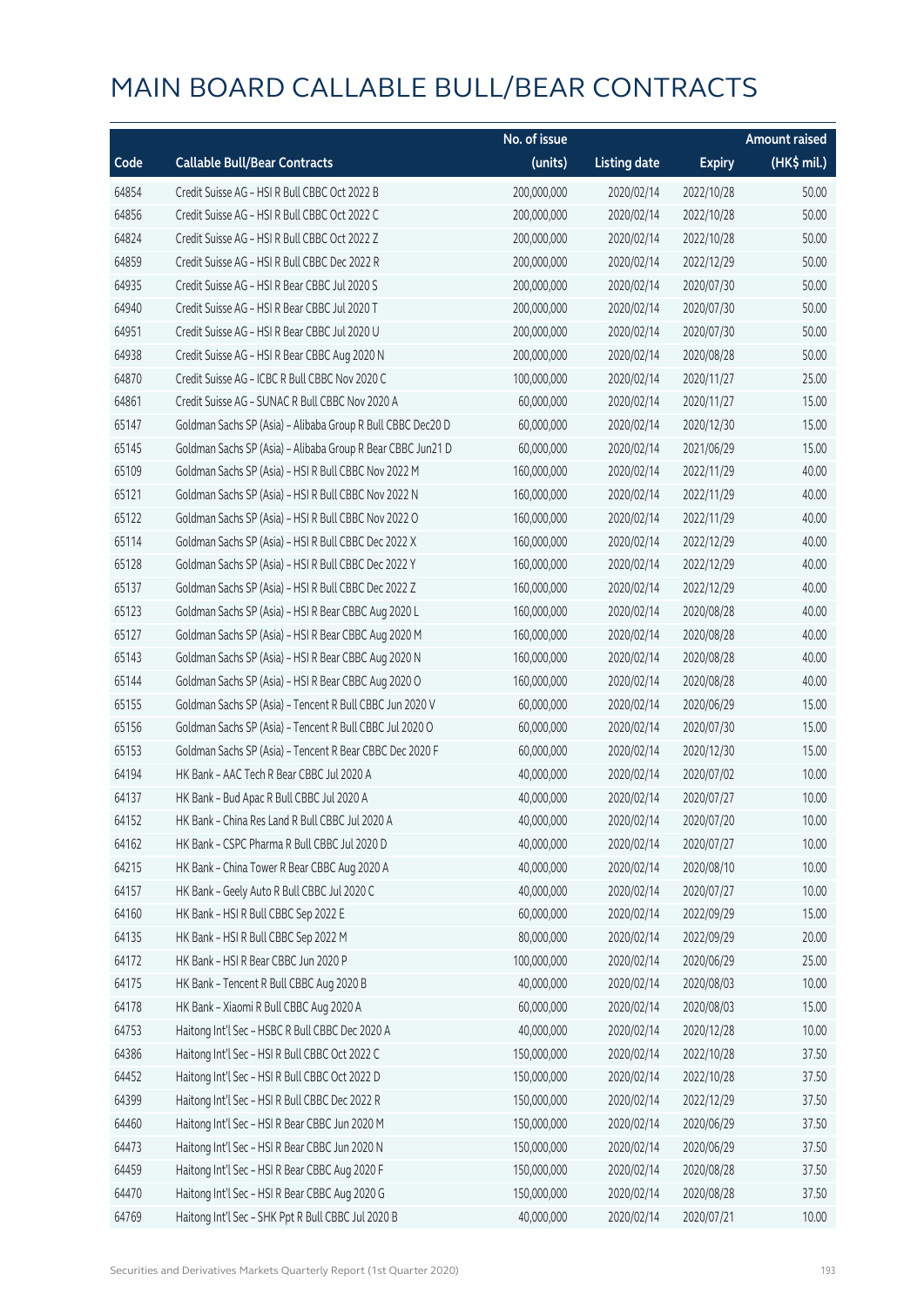|       |                                                              | No. of issue |                     |               | <b>Amount raised</b> |
|-------|--------------------------------------------------------------|--------------|---------------------|---------------|----------------------|
| Code  | <b>Callable Bull/Bear Contracts</b>                          | (units)      | <b>Listing date</b> | <b>Expiry</b> | $(HK\$ mil.)         |
| 64787 | Haitong Int'l Sec - Xiaomi R Bear CBBC Jul 2020 C            | 40,000,000   | 2020/02/14          | 2020/07/29    | 10.00                |
| 64683 | J P Morgan SP BV - Alibaba Group R Bull CBBC Aug 2020 A      | 80,000,000   | 2020/02/14          | 2020/08/14    | 20.00                |
| 64685 | J P Morgan SP BV - Alibaba Group R Bear CBBC Aug 2020 A      | 80,000,000   | 2020/02/14          | 2020/08/14    | 34.80                |
| 64687 | J P Morgan SP BV - Alibaba Group R Bear CBBC Aug 2020 B      | 80,000,000   | 2020/02/14          | 2020/08/21    | 20.00                |
| 64695 | J P Morgan SP BV - HKEX R Bull CBBC Jul 2020 A               | 40,000,000   | 2020/02/14          | 2020/07/10    | 10.00                |
| 64741 | J P Morgan SP BV - HSCEI R Bull CBBC Nov 2021 F              | 200,000,000  | 2020/02/14          | 2021/11/29    | 50.00                |
| 64717 | J P Morgan SP BV - HSI R Bull CBBC Oct 2022 B                | 200,000,000  | 2020/02/14          | 2022/10/28    | 50.00                |
| 64585 | J P Morgan SP BV - HSI R Bull CBBC Oct 2022 W                | 200,000,000  | 2020/02/14          | 2022/10/28    | 50.00                |
| 64586 | J P Morgan SP BV - HSI R Bull CBBC Nov 2022 Y                | 200,000,000  | 2020/02/14          | 2022/11/29    | 50.00                |
| 64723 | J P Morgan SP BV - HSI R Bull CBBC Nov 2022 Z                | 200,000,000  | 2020/02/14          | 2022/11/29    | 50.00                |
| 64606 | J P Morgan SP BV - HSI R Bull CBBC Dec 2022 O                | 200,000,000  | 2020/02/14          | 2022/12/29    | 50.00                |
| 64731 | J P Morgan SP BV - HSI R Bull CBBC Dec 2022 P                | 200,000,000  | 2020/02/14          | 2022/12/29    | 50.00                |
| 64613 | J P Morgan SP BV - HSI R Bear CBBC Aug 2020 A                | 200,000,000  | 2020/02/14          | 2020/08/28    | 50.00                |
| 64640 | J P Morgan SP BV - HSI R Bear CBBC Aug 2020 B                | 200,000,000  | 2020/02/14          | 2020/08/28    | 50.00                |
| 64733 | J P Morgan SP BV - HSI R Bear CBBC Aug 2020 C                | 200,000,000  | 2020/02/14          | 2020/08/28    | 50.00                |
| 64740 | J P Morgan SP BV - HSI R Bear CBBC Aug 2020 F                | 200,000,000  | 2020/02/14          | 2020/08/28    | 50.00                |
| 64654 | J P Morgan SP BV - HSI R Bear CBBC Sep 2020 L                | 200,000,000  | 2020/02/14          | 2020/09/29    | 50.00                |
| 64681 | J P Morgan SP BV - HSI R Bear CBBC Sep 2020 M                | 200,000,000  | 2020/02/14          | 2020/09/29    | 50.00                |
| 64710 | J P Morgan SP BV - Meituan Dianping R Bull CBBC Aug 2020 A   | 70,000,000   | 2020/02/14          | 2020/08/14    | 17.50                |
| 64688 | J P Morgan SP BV - Tencent R Bull CBBC Aug 2020 A            | 50,000,000   | 2020/02/14          | 2020/08/14    | 12.50                |
| 64697 | J P Morgan SP BV - Tencent R Bull CBBC Aug 2020 B            | 50,000,000   | 2020/02/14          | 2020/08/14    | 12.50                |
| 64123 | Morgan Stanley Asia Products - Ch Mobile R Bear CBBC Nov20 A | 40,000,000   | 2020/02/14          | 2020/11/02    | 10.00                |
| 64114 | Morgan Stanley Asia Products - HSI R Bull CBBC Nov 2022 I    | 150,000,000  | 2020/02/14          | 2022/11/29    | 37.50                |
| 64574 | Morgan Stanley Asia Products - HSI R Bull CBBC Nov 2022 J    | 150,000,000  | 2020/02/14          | 2022/11/29    | 37.50                |
| 64550 | Morgan Stanley Asia Products - HSI R Bear CBBC Jun 2020 W    | 150,000,000  | 2020/02/14          | 2020/06/29    | 37.50                |
| 64557 | Morgan Stanley Asia Products - HSI R Bear CBBC Jun 2020 X    | 150,000,000  | 2020/02/14          | 2020/06/29    | 37.50                |
| 64536 | Morgan Stanley Asia Products - HSI R Bear CBBC Jul 2020 H    | 150,000,000  | 2020/02/14          | 2020/07/30    | 37.50                |
| 64554 | Morgan Stanley Asia Products - HSI R Bear CBBC Oct 2020 A    | 150,000,000  | 2020/02/14          | 2020/10/29    | 37.50                |
| 64956 | SG Issuer - Alibaba Group R Bull CBBC Jun 2020 C             | 120,000,000  | 2020/02/14          | 2020/06/29    | 30.00                |
| 65045 | SG Issuer - Alibaba Group R Bull CBBC Jul 2020 F             | 120,000,000  | 2020/02/14          | 2020/07/31    | 30.00                |
| 64964 | SG Issuer - China Tower R Bull CBBC Sep 2020 B               | 120,000,000  | 2020/02/14          | 2020/09/30    | 30.00                |
| 64971 | SG Issuer - China Tower R Bull CBBC Oct 2020 A               | 120,000,000  | 2020/02/14          | 2020/10/30    | 30.00                |
| 64992 | SG Issuer - HSBC R Bull CBBC Dec 2020 A                      | 100,000,000  | 2020/02/14          | 2020/12/30    | 25.00                |
| 65015 | SG Issuer - HSI R Bull CBBC Oct 2022 F                       | 250,000,000  | 2020/02/14          | 2022/10/28    | 62.50                |
| 65081 | SG Issuer - HSI R Bull CBBC Oct 2022 G                       | 250,000,000  | 2020/02/14          | 2022/10/28    | 62.50                |
| 65088 | SG Issuer - HSI R Bull CBBC Oct 2022 H                       | 250,000,000  | 2020/02/14          | 2022/10/28    | 62.50                |
| 65020 | SG Issuer - HSI R Bull CBBC Nov 2022 J                       | 250,000,000  | 2020/02/14          | 2022/11/29    | 62.50                |
| 65024 | SG Issuer - HSI R Bull CBBC Nov 2022 K                       | 250,000,000  | 2020/02/14          | 2022/11/29    | 62.50                |
| 65039 | SG Issuer - HSI R Bull CBBC Dec 2022 C                       | 250,000,000  | 2020/02/14          | 2022/12/29    | 62.50                |
| 65061 | SG Issuer - HSI R Bear CBBC Jul 2020 V                       | 250,000,000  | 2020/02/14          | 2020/07/30    | 62.50                |
| 65066 | SG Issuer - HSI R Bear CBBC Aug 2020 M                       | 250,000,000  | 2020/02/14          | 2020/08/28    | 62.50                |
| 65068 | SG Issuer - HSI R Bear CBBC Aug 2020 N                       | 250,000,000  | 2020/02/14          | 2020/08/28    | 62.50                |
| 65072 | SG Issuer - HSI R Bear CBBC Aug 2020 O                       | 250,000,000  | 2020/02/14          | 2020/08/28    | 62.50                |
| 65074 | SG Issuer - HSI R Bear CBBC Sep 2020 S                       | 250,000,000  | 2020/02/14          | 2020/09/29    | 62.50                |
| 65099 | SG Issuer - Tencent R Bull CBBC Jun 2020 U                   | 80,000,000   | 2020/02/14          | 2020/06/30    | 20.00                |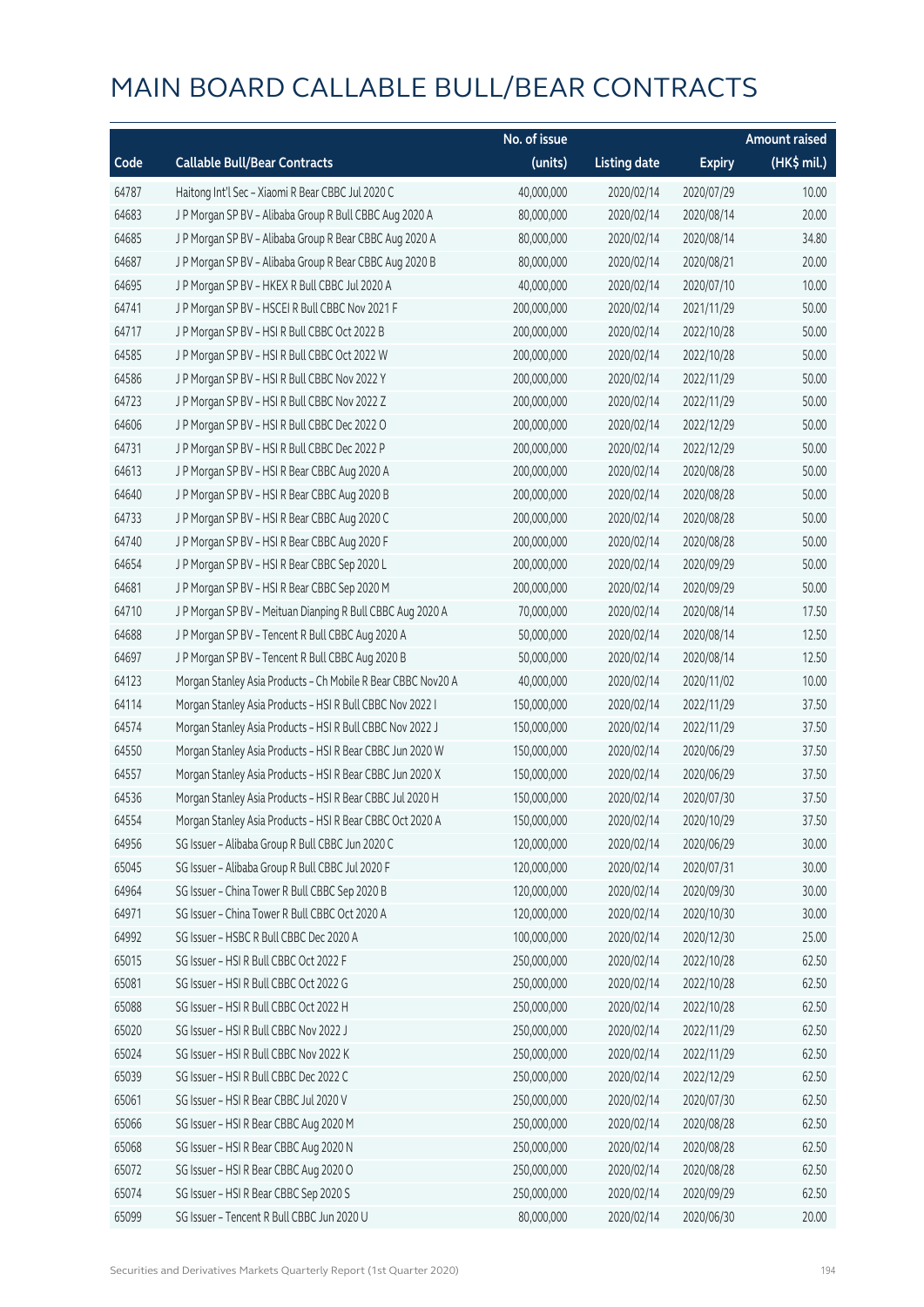|       |                                                         | No. of issue |                     |               | <b>Amount raised</b> |
|-------|---------------------------------------------------------|--------------|---------------------|---------------|----------------------|
| Code  | <b>Callable Bull/Bear Contracts</b>                     | (units)      | <b>Listing date</b> | <b>Expiry</b> | (HK\$ mil.)          |
| 65055 | SG Issuer - Xiaomi R Bull CBBC Jul 2020 Q               | 60,000,000   | 2020/02/14          | 2020/07/31    | 15.00                |
| 64999 | SG Issuer - Xiaomi R Bull CBBC Sep 2020 B               | 60,000,000   | 2020/02/14          | 2020/09/30    | 15.00                |
| 64513 | UBS AG - Alibaba Group R Bear CBBC Jul 2020 A           | 80,000,000   | 2020/02/14          | 2020/07/30    | 20.00                |
| 64474 | UBS AG - HSI R Bull CBBC Nov 2022 F                     | 200,000,000  | 2020/02/14          | 2022/11/29    | 50.00                |
| 64477 | UBS AG - HSI R Bull CBBC Nov 2022 G                     | 200,000,000  | 2020/02/14          | 2022/11/29    | 50.00                |
| 64495 | UBS AG - HSI R Bull CBBC Nov 2022 H                     | 200,000,000  | 2020/02/14          | 2022/11/29    | 50.00                |
| 64484 | UBS AG - HSI R Bear CBBC May 2020 V                     | 200,000,000  | 2020/02/14          | 2020/05/28    | 50.00                |
| 64490 | UBS AG - HSI R Bear CBBC May 2020 W                     | 200,000,000  | 2020/02/14          | 2020/05/28    | 50.00                |
| 64491 | UBS AG - HSI R Bear CBBC May 2020 X                     | 200,000,000  | 2020/02/14          | 2020/05/28    | 50.00                |
| 64493 | UBS AG - HSI R Bear CBBC Jun 2020 T                     | 200,000,000  | 2020/02/14          | 2020/06/29    | 50.00                |
| 64504 | UBS AG - HSI R Bear CBBC Jul 2020 K                     | 400,000,000  | 2020/02/14          | 2020/07/30    | 100.00               |
| 64531 | UBS AG - Meituan Dianping R Bull CBBC May 2020 C        | 50,000,000   | 2020/02/14          | 2020/05/29    | 12.50                |
| 64530 | UBS AG - Ping An R Bull CBBC Sep 2020 B                 | 100,000,000  | 2020/02/14          | 2020/09/30    | 25.00                |
| 64512 | UBS AG - Tencent R Bear CBBC Jul 2020 A                 | 40,000,000   | 2020/02/14          | 2020/07/30    | 10.00                |
| 64806 | Bank Vontobel - China Mobile R Bull CBBC Dec 2020 C     | 40,000,000   | 2020/02/14          | 2020/12/11    | 10.00                |
| 64807 | Bank Vontobel - China Mobile R Bear CBBC Dec 2020 C     | 40,000,000   | 2020/02/14          | 2020/12/11    | 10.00                |
| 64817 | Bank Vontobel - China Life R Bull CBBC Nov 2020 B       | 40,000,000   | 2020/02/14          | 2020/11/13    | 10.00                |
| 64793 | Bank Vontobel - China Tower R Bull CBBC Nov 2020 A      | 40,000,000   | 2020/02/14          | 2020/11/06    | 10.00                |
| 64797 | Bank Vontobel - China Tower R Bull CBBC Nov 2020 B      | 40,000,000   | 2020/02/14          | 2020/11/13    | 10.00                |
| 64809 | Bank Vontobel - HKEX R Bull CBBC Nov 2020 C             | 40,000,000   | 2020/02/14          | 2020/11/13    | 10.00                |
| 64818 | Bank Vontobel - Meituan Dianping R Bull CBBC Dec 2020 N | 60,000,000   | 2020/02/14          | 2020/12/04    | 15.00                |
| 64802 | Bank Vontobel - SUNAC R Bull CBBC Nov 2020 C            | 60,000,000   | 2020/02/14          | 2020/11/13    | 15.00                |
| 64811 | Bank Vontobel - Tencent R Bull CBBC Dec 2020 G          | 40,000,000   | 2020/02/14          | 2020/12/11    | 10.00                |
| 65324 | BOCI Asia Ltd. - Alibaba Group R Bull CBBC Sep 2020 A   | 40,000,000   | 2020/02/17          | 2020/09/30    | 10.00                |
| 65313 | BOCI Asia Ltd. - China Mobile R Bull CBBC Oct 2020 B    | 40,000,000   | 2020/02/17          | 2020/10/30    | 10.00                |
| 65332 | BOCI Asia Ltd. - CC Bank R Bull CBBC Sep 2020 A         | 80,000,000   | 2020/02/17          | 2020/09/30    | 20.00                |
| 65325 | BOCI Asia Ltd. - CM Bank R Bull CBBC Sep 2020 B         | 60,000,000   | 2020/02/17          | 2020/09/30    | 15.00                |
| 65307 | BOCI Asia Ltd. - Geely Auto R Bull CBBC Aug 2020 A      | 40,000,000   | 2020/02/17          | 2020/08/31    | 10.00                |
| 65311 | BOCI Asia Ltd. - Geely Auto R Bear CBBC Aug 2020 B      | 40,000,000   | 2020/02/17          | 2020/08/31    | 10.00                |
| 65272 | BOCI Asia Ltd. - HSI R Bull CBBC Jan 2022 P             | 150,000,000  | 2020/02/17          | 2022/01/28    | 37.50                |
| 65275 | BOCI Asia Ltd. - HSI R Bull CBBC Jan 2022 Q             | 150,000,000  | 2020/02/17          | 2022/01/28    | 37.50                |
| 65279 | BOCI Asia Ltd. - HSI R Bear CBBC Jul 2020 A             | 150,000,000  | 2020/02/17          | 2020/07/30    | 37.50                |
| 65301 | BOCI Asia Ltd. - HSI R Bear CBBC Jul 2020 B             | 150,000,000  | 2020/02/17          | 2020/07/30    | 37.50                |
| 65329 | BOCI Asia Ltd. - ICBC R Bull CBBC Sep 2020 A            | 80,000,000   | 2020/02/17          | 2020/09/30    | 20.00                |
| 65334 | BNP Paribas Issuance B.V. - HSI R Bull CBBC Dec 2021 J  | 240,000,000  | 2020/02/17          | 2021/12/30    | 60.00                |
| 65335 | BNP Paribas Issuance B.V. - HSI R Bear CBBC Aug 2020 Q  | 240,000,000  | 2020/02/17          | 2020/08/28    | 60.00                |
| 65792 | Credit Suisse AG - AIA R Bear CBBC Dec 2020 C           | 70,000,000   | 2020/02/17          | 2020/12/18    | 17.50                |
| 65787 | Credit Suisse AG - Geely Auto R Bull CBBC Jan 2021 A    | 100,000,000  | 2020/02/17          | 2021/01/28    | 25.00                |
| 65760 | Credit Suisse AG - HSI R Bull CBBC Oct 2022 D           | 200,000,000  | 2020/02/17          | 2022/10/28    | 50.00                |
| 65780 | Credit Suisse AG - HSI R Bull CBBC Oct 2022 E           | 200,000,000  | 2020/02/17          | 2022/10/28    | 50.00                |
| 65782 | Credit Suisse AG - HSI R Bull CBBC Nov 2022 K           | 200,000,000  | 2020/02/17          | 2022/11/29    | 50.00                |
| 65778 | Credit Suisse AG - HSI R Bull CBBC Dec 2022 S           | 200,000,000  | 2020/02/17          | 2022/12/29    | 50.00                |
| 65783 | Credit Suisse AG - HSI R Bull CBBC Dec 2022 T           | 200,000,000  | 2020/02/17          | 2022/12/29    | 50.00                |
| 65801 | Credit Suisse AG - HSI R Bear CBBC Jun 2020 J           | 200,000,000  | 2020/02/17          | 2020/06/29    | 50.00                |
| 65811 | Credit Suisse AG - HSI R Bear CBBC Jun 2020 K           | 200,000,000  | 2020/02/17          | 2020/06/29    | 50.00                |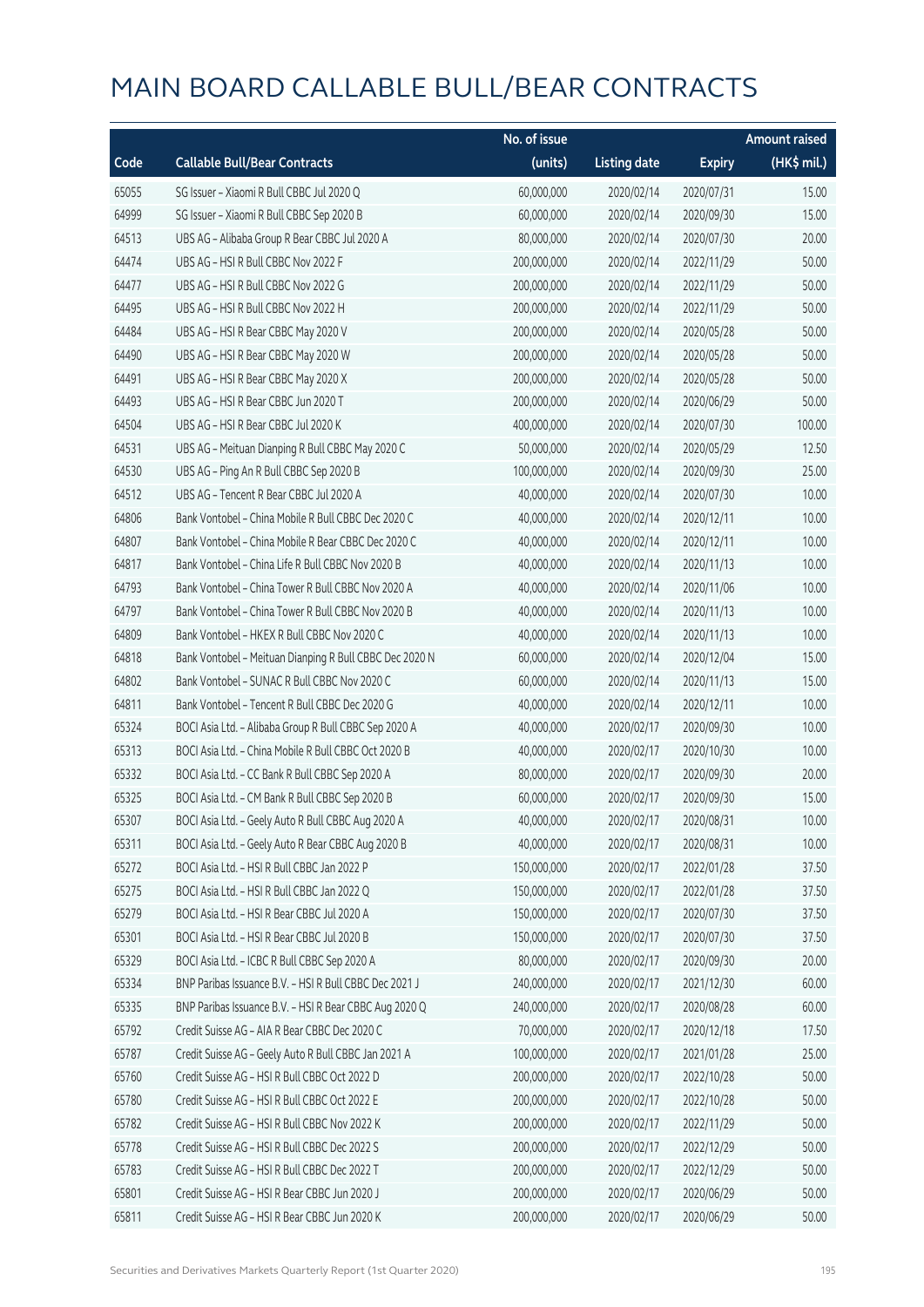|       |                                                             | No. of issue |                     |               | <b>Amount raised</b> |
|-------|-------------------------------------------------------------|--------------|---------------------|---------------|----------------------|
| Code  | <b>Callable Bull/Bear Contracts</b>                         | (units)      | <b>Listing date</b> | <b>Expiry</b> | (HK\$ mil.)          |
| 65814 | Credit Suisse AG - HSI R Bear CBBC Jun 2020 L               | 200,000,000  | 2020/02/17          | 2020/06/29    | 50.00                |
| 65816 | Credit Suisse AG - HSI R Bear CBBC Jul 2020 V               | 200,000,000  | 2020/02/17          | 2020/07/30    | 50.00                |
| 66182 | Goldman Sachs SP (Asia) - Alibaba Group R Bull CBBC Jun20 B | 60,000,000   | 2020/02/17          | 2020/06/29    | 15.00                |
| 66191 | Goldman Sachs SP (Asia) - Alibaba Group R Bull CBBC Jun20 C | 60,000,000   | 2020/02/17          | 2020/06/29    | 15.00                |
| 66166 | Goldman Sachs SP (Asia) - Alibaba Group R Bear CBBC Jun21 E | 60,000,000   | 2020/02/17          | 2021/06/29    | 15.00                |
| 66246 | Goldman Sachs SP (Asia) - HSBC R Bull CBBC Aug 2020 A       | 60,000,000   | 2020/02/17          | 2020/08/28    | 15.00                |
| 66106 | Goldman Sachs SP (Asia) - HSI R Bull CBBC Nov 2022 Q        | 160,000,000  | 2020/02/17          | 2022/11/29    | 40.00                |
| 66108 | Goldman Sachs SP (Asia) - HSI R Bull CBBC Nov 2022 U        | 160,000,000  | 2020/02/17          | 2022/11/29    | 40.00                |
| 66110 | Goldman Sachs SP (Asia) - HSI R Bull CBBC Nov 2022 V        | 160,000,000  | 2020/02/17          | 2022/11/29    | 40.00                |
| 66112 | Goldman Sachs SP (Asia) - HSI R Bull CBBC Nov 2022 W        | 160,000,000  | 2020/02/17          | 2022/11/29    | 40.00                |
| 66139 | Goldman Sachs SP (Asia) - HSI R Bull CBBC Dec 2022 W        | 160,000,000  | 2020/02/17          | 2022/12/29    | 40.00                |
| 66123 | Goldman Sachs SP (Asia) - HSI R Bear CBBC Jul 2020 A        | 160,000,000  | 2020/02/17          | 2020/07/30    | 40.00                |
| 66145 | Goldman Sachs SP (Asia) - HSI R Bear CBBC Jul 2020 C        | 160,000,000  | 2020/02/17          | 2020/07/30    | 40.00                |
| 66146 | Goldman Sachs SP (Asia) - HSI R Bear CBBC Jul 2020 D        | 160,000,000  | 2020/02/17          | 2020/07/30    | 40.00                |
| 66150 | Goldman Sachs SP (Asia) - HSI R Bear CBBC Jul 2020 E        | 160,000,000  | 2020/02/17          | 2020/07/30    | 40.00                |
| 66206 | Goldman Sachs SP (Asia) - Ping An R Bull CBBC Jul 2020 E    | 60,000,000   | 2020/02/17          | 2020/07/31    | 15.00                |
| 66227 | Goldman Sachs SP (Asia) - Tencent R Bull CBBC Jun 2020 W    | 60,000,000   | 2020/02/17          | 2020/06/29    | 15.00                |
| 66238 | Goldman Sachs SP (Asia) - Tencent R Bull CBBC Jul 2020 P    | 60,000,000   | 2020/02/17          | 2020/07/30    | 15.00                |
| 66212 | Goldman Sachs SP (Asia) - Tencent R Bear CBBC Dec 2020 C    | 60,000,000   | 2020/02/17          | 2020/12/30    | 15.00                |
| 65214 | HK Bank - Alibaba Group R Bull CBBC Aug 2020 B              | 120,000,000  | 2020/02/17          | 2020/08/24    | 30.00                |
| 65220 | HK Bank - Alibaba Group R Bear CBBC Jul 2020 B              | 120,000,000  | 2020/02/17          | 2020/07/27    | 30.00                |
| 65165 | HK Bank - HSI R Bull CBBC Sep 2022 N                        | 60,000,000   | 2020/02/17          | 2022/09/29    | 15.00                |
| 65227 | HK Bank - HSI R Bear CBBC Jun 2020 Q                        | 60,000,000   | 2020/02/17          | 2020/06/29    | 15.00                |
| 65172 | HK Bank - Meituan Dianping R Bull CBBC Jul 2020 I           | 40,000,000   | 2020/02/17          | 2020/07/13    | 10.00                |
| 65188 | HK Bank - Ping An R Bull CBBC Aug 2020 C                    | 60,000,000   | 2020/02/17          | 2020/08/03    | 15.00                |
| 65198 | HK Bank - SUNAC R Bull CBBC Aug 2020 B                      | 40,000,000   | 2020/02/17          | 2020/08/03    | 10.00                |
| 65174 | HK Bank - Sunny Optical R Bear CBBC Jul 2020 A              | 40,000,000   | 2020/02/17          | 2020/07/06    | 10.00                |
| 65179 | HK Bank - Tencent R Bear CBBC Jun 2020 U                    | 40,000,000   | 2020/02/17          | 2020/06/22    | 10.00                |
| 65688 | Haitong Int'l Sec - HSI R Bull CBBC Oct 2022 E              | 150,000,000  | 2020/02/17          | 2022/10/28    | 37.50                |
| 65668 | Haitong Int'l Sec - HSI R Bull CBBC Dec 2022 S              | 150,000,000  | 2020/02/17          | 2022/12/29    | 37.50                |
| 65689 | Haitong Int'l Sec - HSI R Bull CBBC Dec 2022 T              | 150,000,000  | 2020/02/17          | 2022/12/29    | 37.50                |
| 65698 | Haitong Int'l Sec - HSI R Bear CBBC Jun 2020 O              | 150,000,000  | 2020/02/17          | 2020/06/29    | 37.50                |
| 65694 | Haitong Int'l Sec - HSI R Bear CBBC Aug 2020 H              | 150,000,000  | 2020/02/17          | 2020/08/28    | 37.50                |
| 65701 | Haitong Int'l Sec - HSI R Bear CBBC Aug 2020 I              | 150,000,000  | 2020/02/17          | 2020/08/28    | 37.50                |
| 65751 | Haitong Int'l Sec - Meituan Dianping R Bull CBBC Jul 2020 G | 40,000,000   | 2020/02/17          | 2020/07/21    | 10.00                |
| 65755 | Haitong Int'l Sec - Meituan Dianping R Bear CBBC Jul 2020 C | 40,000,000   | 2020/02/17          | 2020/07/29    | 10.00                |
| 65705 | Haitong Int'l Sec - Tencent R Bear CBBC Aug 2020 M          | 40,000,000   | 2020/02/17          | 2020/08/28    | 10.00                |
| 65580 | J P Morgan SP BV - Alibaba Group R Bull CBBC Jun 2020 E     | 80,000,000   | 2020/02/17          | 2020/06/12    | 20.00                |
| 65582 | J P Morgan SP BV - Alibaba Group R Bull CBBC Jun 2020 F     | 80,000,000   | 2020/02/17          | 2020/06/19    | 20.00                |
| 65619 | J P Morgan SP BV - HSI R Bull CBBC Oct 2022 A               | 200,000,000  | 2020/02/17          | 2022/10/28    | 50.00                |
| 65563 | J P Morgan SP BV - HSI R Bull CBBC Oct 2022 X               | 200,000,000  | 2020/02/17          | 2022/10/28    | 50.00                |
| 65566 | J P Morgan SP BV - HSI R Bull CBBC Nov 2022 A               | 200,000,000  | 2020/02/17          | 2022/11/29    | 50.00                |
| 65626 | J P Morgan SP BV - HSI R Bull CBBC Nov 2022 C               | 200,000,000  | 2020/02/17          | 2022/11/29    | 50.00                |
| 65638 | J P Morgan SP BV - HSI R Bull CBBC Dec 2022 Q               | 200,000,000  | 2020/02/17          | 2022/12/29    | 50.00                |
| 65588 | J P Morgan SP BV - HSI R Bear CBBC Aug 2020 G               | 200,000,000  | 2020/02/17          | 2020/08/28    | 50.00                |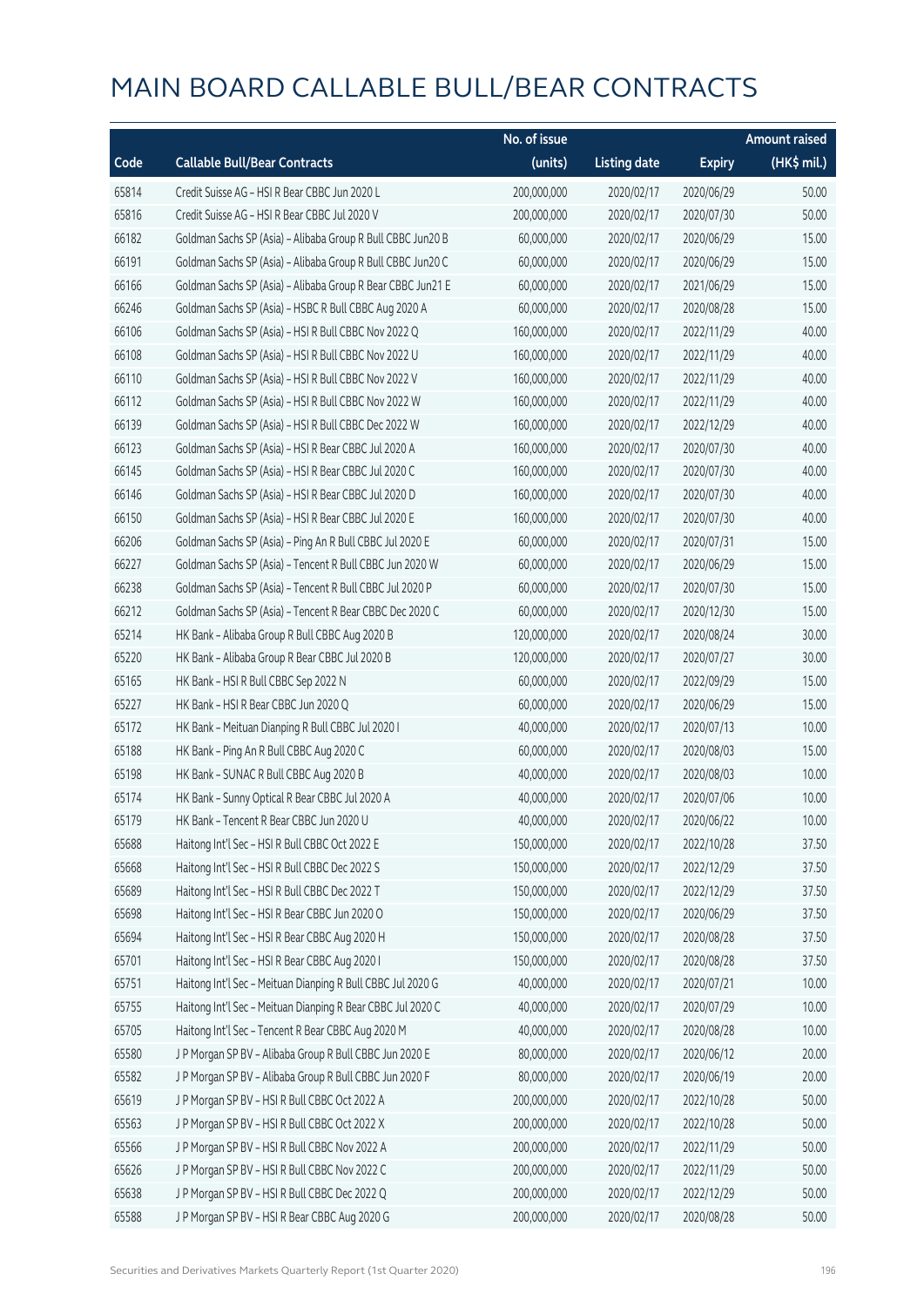|       |                                                              | No. of issue |                     |               | <b>Amount raised</b>  |
|-------|--------------------------------------------------------------|--------------|---------------------|---------------|-----------------------|
| Code  | <b>Callable Bull/Bear Contracts</b>                          | (units)      | <b>Listing date</b> | <b>Expiry</b> | $(HK\frac{1}{2}mil.)$ |
| 65664 | J P Morgan SP BV - HSI R Bear CBBC Aug 2020 H                | 200,000,000  | 2020/02/17          | 2020/08/28    | 50.00                 |
| 65647 | J P Morgan SP BV - HSI R Bear CBBC Sep 2020 N                | 200,000,000  | 2020/02/17          | 2020/09/29    | 50.00                 |
| 65659 | J P Morgan SP BV - HSI R Bear CBBC Oct 2020 L                | 200,000,000  | 2020/02/17          | 2020/10/29    | 50.00                 |
| 65606 | J P Morgan SP BV - Meituan Dianping R Bear CBBC Jun 2020 M   | 70,000,000   | 2020/02/17          | 2020/06/12    | 17.50                 |
| 65595 | J P Morgan SP BV - Tencent R Bull CBBC Jun 2020 U            | 50,000,000   | 2020/02/17          | 2020/06/12    | 14.50                 |
| 65600 | J P Morgan SP BV - Tencent R Bear CBBC Jun 2020 U            | 50,000,000   | 2020/02/17          | 2020/06/19    | 12.50                 |
| 65267 | Morgan Stanley Asia Products - Alibaba Gp R Bull CBBC May20A | 60,000,000   | 2020/02/17          | 2020/05/18    | 15.00                 |
| 65271 | Morgan Stanley Asia Products - Alibaba Gp R Bull CBBC Jul20B | 60,000,000   | 2020/02/17          | 2020/07/20    | 15.00                 |
| 65247 | Morgan Stanley Asia Products - Alibaba Gp R Bear CBBC Dec20D | 60,000,000   | 2020/02/17          | 2020/12/01    | 15.00                 |
| 65513 | Morgan Stanley Asia Products - HSI R Bull CBBC Dec 2022 G    | 150,000,000  | 2020/02/17          | 2022/12/29    | 37.50                 |
| 65503 | Morgan Stanley Asia Products - HSI R Bear CBBC May 2020 P    | 150,000,000  | 2020/02/17          | 2020/05/28    | 37.50                 |
| 65502 | Morgan Stanley Asia Products - HSI R Bear CBBC Jul 2020 I    | 150,000,000  | 2020/02/17          | 2020/07/30    | 37.50                 |
| 65230 | Morgan Stanley Asia Products - Meituan R Bull CBBC Aug2020 A | 48,000,000   | 2020/02/17          | 2020/08/03    | 12.00                 |
| 65228 | Morgan Stanley Asia Products - Meituan R Bear CBBC Dec2020 D | 40,000,000   | 2020/02/17          | 2020/12/01    | 10.00                 |
| 66050 | SG Issuer - AAC Tech R Bear CBBC Jul 2020 B                  | 100,000,000  | 2020/02/17          | 2020/07/29    | 25.00                 |
| 65892 | SG Issuer - Alibaba Group R Bull CBBC Jun 2020 D             | 120,000,000  | 2020/02/17          | 2020/06/30    | 30.00                 |
| 66058 | SG Issuer - Alibaba Group R Bull CBBC Jul 2020 G             | 120,000,000  | 2020/02/17          | 2020/07/29    | 30.00                 |
| 66104 | SG Issuer - Alibaba Group R Bear CBBC Nov 2020 C             | 120,000,000  | 2020/02/17          | 2020/11/30    | 30.00                 |
| 65908 | SG Issuer - HSI R Bull CBBC Oct 2022 I                       | 250,000,000  | 2020/02/17          | 2022/10/28    | 62.50                 |
| 65915 | SG Issuer - HSI R Bull CBBC Nov 2022 R                       | 250,000,000  | 2020/02/17          | 2022/11/29    | 62.50                 |
| 66096 | SG Issuer - HSI R Bull CBBC Nov 2022 Y                       | 250,000,000  | 2020/02/17          | 2022/11/29    | 62.50                 |
| 65938 | SG Issuer - HSI R Bull CBBC Dec 2022 D                       | 250,000,000  | 2020/02/17          | 2022/12/29    | 62.50                 |
| 65958 | SG Issuer - HSI R Bull CBBC Dec 2022 E                       | 250,000,000  | 2020/02/17          | 2022/12/29    | 62.50                 |
| 66084 | SG Issuer - HSI R Bear CBBC Aug 2020 P                       | 250,000,000  | 2020/02/17          | 2020/08/28    | 62.50                 |
| 66087 | SG Issuer - HSI R Bear CBBC Aug 2020 Q                       | 250,000,000  | 2020/02/17          | 2020/08/28    | 62.50                 |
| 66093 | SG Issuer - HSI R Bear CBBC Aug 2020 R                       | 250,000,000  | 2020/02/17          | 2020/08/28    | 62.50                 |
| 66097 | SG Issuer - HSI R Bear CBBC Sep 2020 T                       | 250,000,000  | 2020/02/17          | 2020/09/29    | 62.50                 |
| 65898 | SG Issuer - Meituan Dianping R Bull CBBC Sep 2020 A          | 100,000,000  | 2020/02/17          | 2020/09/28    | 25.00                 |
| 65905 | SG Issuer - Sunny Optical R Bear CBBC Oct 2020 A             | 60,000,000   | 2020/02/17          | 2020/10/29    | 15.00                 |
| 65906 | SG Issuer - Tencent R Bull CBBC May 2020 O                   | 80,000,000   | 2020/02/17          | 2020/05/29    | 20.00                 |
| 66077 | SG Issuer - Tencent R Bear CBBC Dec 2020 V                   | 80,000,000   | 2020/02/17          | 2020/12/29    | 20.00                 |
| 65436 | UBS AG - HSI R Bull CBBC Nov 2022 I                          | 200,000,000  | 2020/02/17          | 2022/11/29    | 50.00                 |
| 65441 | UBS AG - HSI R Bull CBBC Nov 2022 J                          | 200,000,000  | 2020/02/17          | 2022/11/29    | 50.00                 |
| 65347 | UBS AG - HSI R Bull CBBC Dec 2022 L                          | 200,000,000  | 2020/02/17          | 2022/12/29    | 50.00                 |
| 65350 | UBS AG - HSI R Bull CBBC Dec 2022 M                          | 200,000,000  | 2020/02/17          | 2022/12/29    | 50.00                 |
| 65376 | UBS AG - HSI R Bull CBBC Dec 2022 N                          | 200,000,000  | 2020/02/17          | 2022/12/29    | 50.00                 |
| 65377 | UBS AG - HSI R Bull CBBC Dec 2022 O                          | 200,000,000  | 2020/02/17          | 2022/12/29    | 50.00                 |
| 65397 | UBS AG - HSI R Bear CBBC May 2020 A                          | 200,000,000  | 2020/02/17          | 2020/05/28    | 50.00                 |
| 65398 | UBS AG - HSI R Bear CBBC May 2020 Y                          | 200,000,000  | 2020/02/17          | 2020/05/28    | 50.00                 |
| 65405 | UBS AG - HSI R Bear CBBC Jun 2020 U                          | 200,000,000  | 2020/02/17          | 2020/06/29    | 50.00                 |
| 65422 | UBS AG - HSI R Bear CBBC Jun 2020 V                          | 200,000,000  | 2020/02/17          | 2020/06/29    | 50.00                 |
| 65416 | UBS AG - HSI R Bear CBBC Jul 2020 L                          | 200,000,000  | 2020/02/17          | 2020/07/30    | 50.00                 |
| 65419 | UBS AG - HSI R Bear CBBC Jul 2020 M                          | 200,000,000  | 2020/02/17          | 2020/07/30    | 50.00                 |
| 65460 | UBS AG - Tencent R Bull CBBC Aug 2020 E                      | 40,000,000   | 2020/02/17          | 2020/08/28    | 10.00                 |
| 65817 | Bank Vontobel - Alibaba Group R Bull CBBC Oct 2020 C         | 40,000,000   | 2020/02/17          | 2020/10/09    | 10.00                 |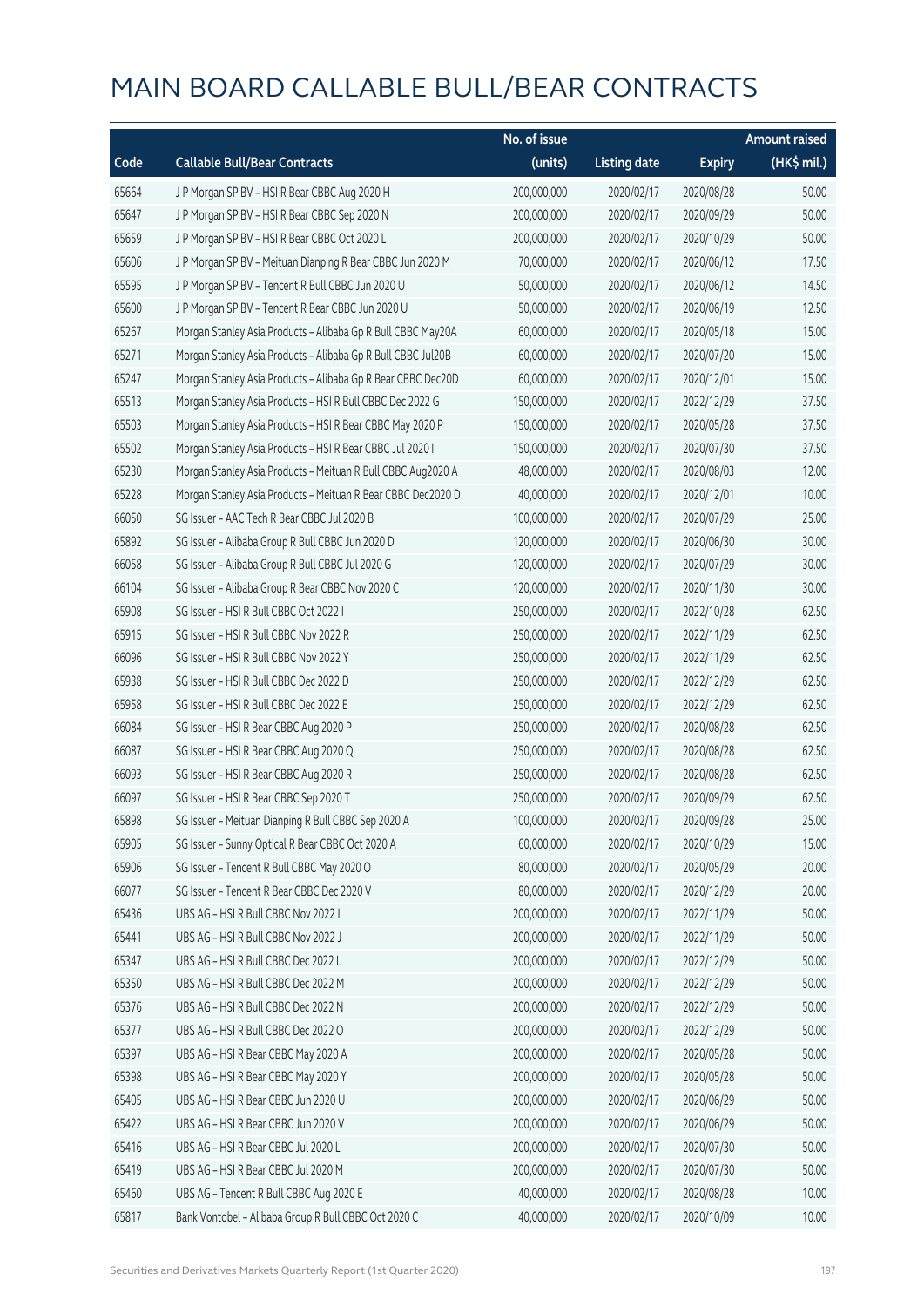|       |                                                              | No. of issue |                     |               | <b>Amount raised</b> |
|-------|--------------------------------------------------------------|--------------|---------------------|---------------|----------------------|
| Code  | <b>Callable Bull/Bear Contracts</b>                          | (units)      | <b>Listing date</b> | <b>Expiry</b> | (HK\$ mil.)          |
| 65823 | Bank Vontobel - Alibaba Group R Bull CBBC Oct 2020 D         | 40,000,000   | 2020/02/17          | 2020/10/09    | 10.00                |
| 65826 | Bank Vontobel - Alibaba Group R Bear CBBC Oct 2020 C         | 40,000,000   | 2020/02/17          | 2020/10/16    | 10.00                |
| 65831 | Bank Vontobel - Alibaba Group R Bear CBBC Oct 2020 D         | 40,000,000   | 2020/02/17          | 2020/10/09    | 11.20                |
| 65836 | Bank Vontobel - Alibaba Group R Bear CBBC Oct 2020 E         | 30,000,000   | 2020/02/17          | 2020/10/16    | 12.00                |
| 65878 | Bank Vontobel - CNOOC R Bull CBBC Nov 2020 B                 | 40,000,000   | 2020/02/17          | 2020/11/20    | 10.00                |
| 65875 | Bank Vontobel - HSBC R Bull CBBC Nov 2020 B                  | 40,000,000   | 2020/02/17          | 2020/11/20    | 10.00                |
| 65891 | Bank Vontobel - HSI R Bull CBBC Dec 2021 M                   | 80,000,000   | 2020/02/17          | 2021/12/30    | 20.00                |
| 65850 | Bank Vontobel - Meituan Dianping R Bull CBBC Nov 2020 I      | 60,000,000   | 2020/02/17          | 2020/11/20    | 15.00                |
| 65837 | Bank Vontobel - Meituan Dianping R Bull CBBC Nov 2020 Z      | 60,000,000   | 2020/02/17          | 2020/11/06    | 15.00                |
| 65888 | Bank Vontobel - Meituan Dianping R Bear CBBC Nov 2020 D      | 60,000,000   | 2020/02/17          | 2020/11/13    | 15.00                |
| 65873 | Bank Vontobel - Sino Biopharm R Bull CBBC Nov 2020 A         | 40,000,000   | 2020/02/17          | 2020/11/06    | 10.00                |
| 66571 | BOCI Asia Ltd. - Alibaba Group R Bull CBBC Sep 2020 B        | 40,000,000   | 2020/02/18          | 2020/09/30    | 10.00                |
| 66574 | BOCI Asia Ltd. - Alibaba Group R Bear CBBC Sep 2020 A        | 40,000,000   | 2020/02/18          | 2020/09/30    | 12.00                |
| 66792 | BOCI Asia Ltd. - HSI R Bull CBBC Jan 2022 G                  | 150,000,000  | 2020/02/18          | 2022/01/28    | 37.50                |
| 66734 | BOCI Asia Ltd. - HSI R Bull CBBC Jan 2022 S                  | 150,000,000  | 2020/02/18          | 2022/01/28    | 37.50                |
| 66783 | BOCI Asia Ltd. - HSI R Bull CBBC Jan 2022 T                  | 150,000,000  | 2020/02/18          | 2022/01/28    | 37.50                |
| 66546 | BOCI Asia Ltd. - HSI R Bear CBBC Jul 2020 C                  | 150,000,000  | 2020/02/18          | 2020/07/30    | 37.50                |
| 66564 | BOCI Asia Ltd. - HSI R Bear CBBC Jul 2020 D                  | 150,000,000  | 2020/02/18          | 2020/07/30    | 37.50                |
| 66577 | BOCI Asia Ltd. - Tencent R Bull CBBC Jul 2020 B              | 40,000,000   | 2020/02/18          | 2020/07/06    | 10.00                |
| 66578 | BOCI Asia Ltd. - Tencent R Bear CBBC Jul 2020 C              | 40,000,000   | 2020/02/18          | 2020/07/06    | 12.40                |
| 66272 | BNP Paribas Issuance B.V. - Alibaba Group R Bull CBBC Dec20H | 100,000,000  | 2020/02/18          | 2020/12/30    | 25.00                |
| 66270 | BNP Paribas Issuance B.V. - HKEX R Bull CBBC Sep 2020 O      | 50,000,000   | 2020/02/18          | 2020/09/29    | 12.50                |
| 66267 | BNP Paribas Issuance B.V. - HKEX R Bull CBBC Sep 2020 P      | 50,000,000   | 2020/02/18          | 2020/09/29    | 12.50                |
| 66702 | BNP Paribas Issuance B.V. - HSI R Bull CBBC Dec 2021 O       | 250,000,000  | 2020/02/18          | 2021/12/30    | 62.50                |
| 66815 | BNP Paribas Issuance B.V. - HSI R Bull CBBC Jan 2022 A       | 250,000,000  | 2020/02/18          | 2022/01/28    | 62.50                |
| 66864 | BNP Paribas Issuance B.V. - HSI R Bull CBBC Jan 2022 B       | 250,000,000  | 2020/02/18          | 2022/01/28    | 62.50                |
| 66841 | BNP Paribas Issuance B.V. - HSI R Bull CBBC Jan 2022 C       | 250,000,000  | 2020/02/18          | 2022/01/28    | 62.50                |
| 66849 | BNP Paribas Issuance B.V. - HSI R Bull CBBC Jan 2022 D       | 250,000,000  | 2020/02/18          | 2022/01/28    | 62.50                |
| 66862 | BNP Paribas Issuance B.V. - HSI R Bull CBBC Jan 2022 E       | 250,000,000  | 2020/02/18          | 2022/01/28    | 62.50                |
| 66865 | BNP Paribas Issuance B.V. - HSI R Bull CBBC Jan 2022 F       | 240,000,000  | 2020/02/18          | 2022/01/28    | 60.00                |
| 66811 | BNP Paribas Issuance B.V. - HSI R Bull CBBC Jan 2022 Y       | 250,000,000  | 2020/02/18          | 2022/01/28    | 62.50                |
| 66854 | BNP Paribas Issuance B.V. - HSI R Bull CBBC Jan 2022 Z       | 250,000,000  | 2020/02/18          | 2022/01/28    | 62.50                |
| 66928 | BNP Paribas Issuance B.V. - HSI R Bear CBBC Aug 2020 R       | 240,000,000  | 2020/02/18          | 2020/08/28    | 60.00                |
| 66285 | BNP Paribas Issuance B.V. - Ping An R Bull CBBC Sep 2020 M   | 200,000,000  | 2020/02/18          | 2020/09/29    | 50.00                |
| 66287 | BNP Paribas Issuance B.V. - Ping An R Bull CBBC Sep 2020 N   | 200,000,000  | 2020/02/18          | 2020/09/29    | 50.00                |
| 66290 | BNP Paribas Issuance B.V. - Ping An R Bear CBBC Aug 2020 C   | 200,000,000  | 2020/02/18          | 2020/08/28    | 50.00                |
| 66257 | BNP Paribas Issuance B.V. - Tencent R Bull CBBC Nov 2020 S   | 50,000,000   | 2020/02/18          | 2020/11/27    | 12.50                |
| 66256 | BNP Paribas Issuance B.V. - Tencent R Bull CBBC Dec 2020 B   | 50,000,000   | 2020/02/18          | 2020/12/30    | 12.50                |
| 66261 | BNP Paribas Issuance B.V. - Tencent R Bull CBBC Dec 2020 C   | 50,000,000   | 2020/02/18          | 2020/12/30    | 12.50                |
| 66516 | BNP Paribas Issuance B.V. - Tencent R Bull CBBC Dec 2020 D   | 50,000,000   | 2020/02/18          | 2020/12/30    | 12.50                |
| 66532 | BNP Paribas Issuance B.V. - Tencent R Bear CBBC Dec 2020 J   | 50,000,000   | 2020/02/18          | 2020/12/30    | 12.50                |
| 67191 | Credit Suisse AG - Geely Auto R Bull CBBC Dec 2020 B         | 100,000,000  | 2020/02/18          | 2020/12/18    | 25.00                |
| 67242 | Credit Suisse AG - HSI R Bull CBBC Nov 2022 F                | 200,000,000  | 2020/02/18          | 2022/11/29    | 50.00                |
| 67239 | Credit Suisse AG - HSI R Bull CBBC Nov 2022 L                | 200,000,000  | 2020/02/18          | 2022/11/29    | 50.00                |
| 67262 | Credit Suisse AG - HSI R Bull CBBC Nov 2022 M                | 200,000,000  | 2020/02/18          | 2022/11/29    | 50.00                |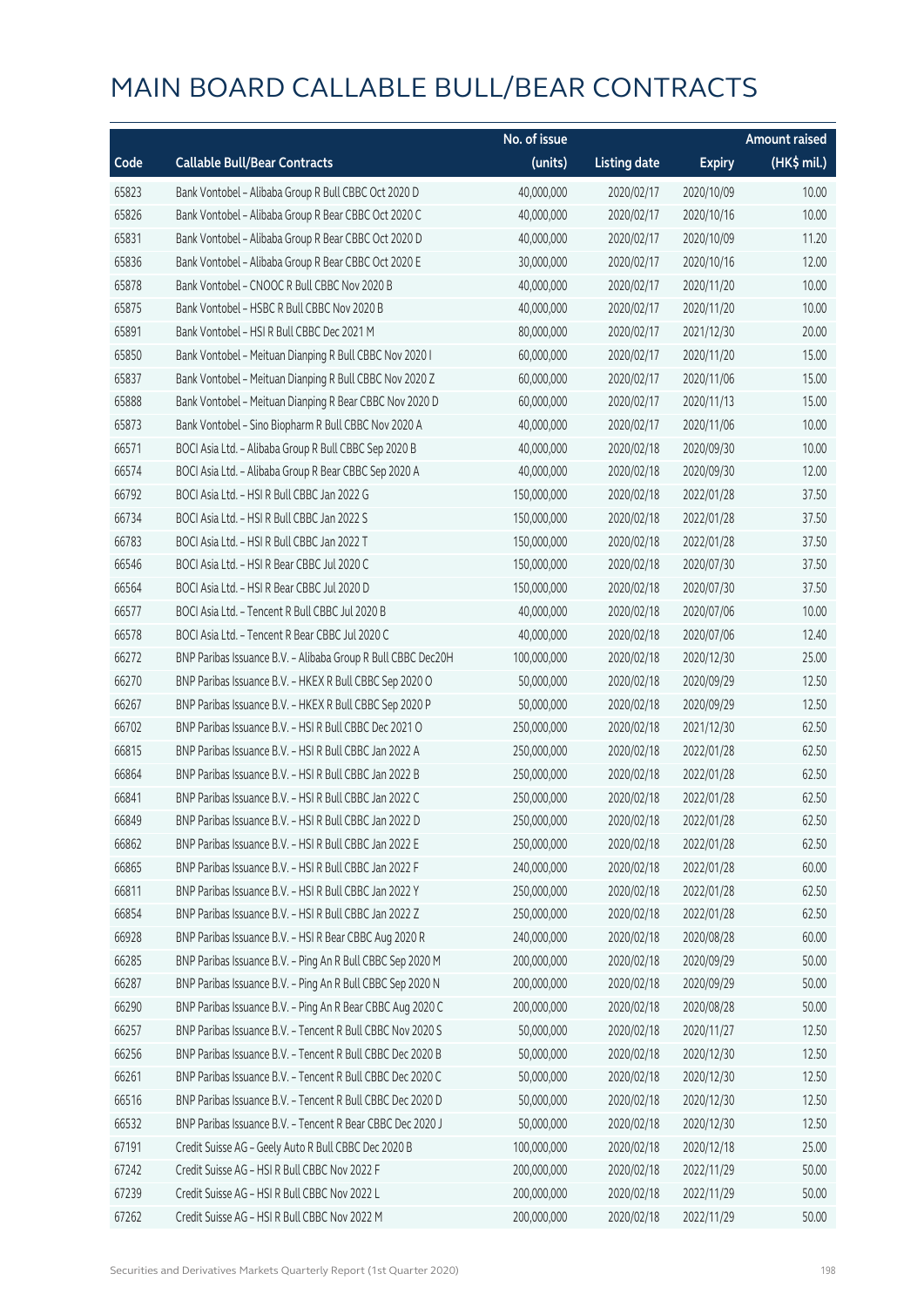|       |                                                             | No. of issue |                     |               | <b>Amount raised</b> |
|-------|-------------------------------------------------------------|--------------|---------------------|---------------|----------------------|
| Code  | <b>Callable Bull/Bear Contracts</b>                         | (units)      | <b>Listing date</b> | <b>Expiry</b> | (HK\$ mil.)          |
| 67270 | Credit Suisse AG - HSI R Bull CBBC Nov 2022 N               | 200,000,000  | 2020/02/18          | 2022/11/29    | 50.00                |
| 67295 | Credit Suisse AG - HSI R Bull CBBC Dec 2022 U               | 300,000,000  | 2020/02/18          | 2022/12/29    | 75.00                |
| 67181 | Credit Suisse AG - HSI R Bear CBBC Jun 2020 Q               | 200,000,000  | 2020/02/18          | 2020/06/29    | 50.00                |
| 67173 | Credit Suisse AG - HSI R Bear CBBC Jul 2020 A               | 200,000,000  | 2020/02/18          | 2020/07/30    | 50.00                |
| 67187 | Credit Suisse AG - HSI R Bear CBBC Jul 2020 B               | 200,000,000  | 2020/02/18          | 2020/07/30    | 50.00                |
| 67154 | Credit Suisse AG - HSI R Bear CBBC Jul 2020 W               | 200,000,000  | 2020/02/18          | 2020/07/30    | 50.00                |
| 67177 | Credit Suisse AG - HSI R Bear CBBC Aug 2020 O               | 200,000,000  | 2020/02/18          | 2020/08/28    | 50.00                |
| 67301 | Credit Suisse AG - Tencent R Bull CBBC Nov 2020 G           | 50,000,000   | 2020/02/18          | 2020/11/27    | 12.50                |
| 67306 | Credit Suisse AG - Tencent R Bull CBBC Nov 2020 H           | 50,000,000   | 2020/02/18          | 2020/11/27    | 12.50                |
| 67212 | Credit Suisse AG - Tencent R Bear CBBC Dec 2020 K           | 50,000,000   | 2020/02/18          | 2020/12/18    | 12.50                |
| 67238 | Credit Suisse AG - Tencent R Bear CBBC Dec 2020 L           | 50,000,000   | 2020/02/18          | 2020/12/18    | 14.00                |
| 66614 | Bank of East Asia - Tencent R Bull CBBC Jun 2020 G          | 30,000,000   | 2020/02/18          | 2020/06/23    | 10.50                |
| 66647 | Bank of East Asia - Tencent R Bull CBBC Jun 2020 H          | 30,000,000   | 2020/02/18          | 2020/06/23    | 10.50                |
| 66653 | Bank of East Asia - Tencent R Bear CBBC Jun 2020 E          | 30,000,000   | 2020/02/18          | 2020/06/23    | 10.50                |
| 66658 | Bank of East Asia - Tencent R Bear CBBC Jun 2020 F          | 30,000,000   | 2020/02/18          | 2020/06/23    | 10.50                |
| 67667 | Goldman Sachs SP (Asia) - Alibaba Group R Bull CBBC Jun20 D | 60,000,000   | 2020/02/18          | 2020/06/29    | 15.00                |
| 67669 | Goldman Sachs SP (Asia) - Alibaba Group R Bull CBBC Jun20 E | 60,000,000   | 2020/02/18          | 2020/06/29    | 15.00                |
| 67705 | Goldman Sachs SP (Asia) - HSI R Bull CBBC Nov 2022 I        | 160,000,000  | 2020/02/18          | 2022/11/29    | 40.00                |
| 67650 | Goldman Sachs SP (Asia) - HSI R Bull CBBC Nov 2022 X        | 160,000,000  | 2020/02/18          | 2022/11/29    | 40.00                |
| 67698 | Goldman Sachs SP (Asia) - HSI R Bull CBBC Nov 2022 Y        | 160,000,000  | 2020/02/18          | 2022/11/29    | 40.00                |
| 67624 | Goldman Sachs SP (Asia) - HSI R Bear CBBC Jun 2020 A        | 160,000,000  | 2020/02/18          | 2020/06/29    | 40.00                |
| 67635 | Goldman Sachs SP (Asia) - HSI R Bear CBBC Jun 2020 B        | 160,000,000  | 2020/02/18          | 2020/06/29    | 40.00                |
| 67641 | Goldman Sachs SP (Asia) - HSI R Bear CBBC Jun 2020 Y        | 160,000,000  | 2020/02/18          | 2020/06/29    | 40.00                |
| 67647 | Goldman Sachs SP (Asia) - HSI R Bear CBBC Jun 2020 Z        | 160,000,000  | 2020/02/18          | 2020/06/29    | 40.00                |
| 67617 | Goldman Sachs SP (Asia) - HSI R Bear CBBC Jul 2020 F        | 160,000,000  | 2020/02/18          | 2020/07/30    | 40.00                |
| 67715 | Goldman Sachs SP (Asia) - HSI R Bear CBBC Jul 2020 G        | 160,000,000  | 2020/02/18          | 2020/07/30    | 40.00                |
| 67742 | Goldman Sachs SP (Asia) - Meituan R Bull CBBC Aug 2020 A    | 60,000,000   | 2020/02/18          | 2020/08/28    | 15.00                |
| 67726 | Goldman Sachs SP (Asia) - Tencent R Bull CBBC Jun 2020 Z    | 60,000,000   | 2020/02/18          | 2020/06/29    | 15.00                |
| 67741 | Goldman Sachs SP (Asia) - Tencent R Bear CBBC Dec 2020 E    | 60,000,000   | 2020/02/18          | 2020/12/30    | 15.00                |
| 67719 | Goldman Sachs SP (Asia) - Tencent R Bear CBBC Dec 2020 H    | 60,000,000   | 2020/02/18          | 2020/12/30    | 15.00                |
| 67718 | Goldman Sachs SP (Asia) - Xiaomi R Bull CBBC Jun 2020 J     | 60,000,000   | 2020/02/18          | 2020/06/30    | 15.00                |
| 66503 | HK Bank - Alibaba Group R Bull CBBC Jul 2020 F              | 50,000,000   | 2020/02/18          | 2020/07/09    | 12.50                |
| 66511 | HK Bank - Alibaba Group R Bull CBBC Aug 2020 C              | 120,000,000  | 2020/02/18          | 2020/08/17    | 30.00                |
| 66417 | HK Bank - Geely Auto R Bull CBBC Jul 2020 D                 | 50,000,000   | 2020/02/18          | 2020/07/20    | 12.50                |
| 66424 | HK Bank - HSI R Bull CBBC Sep 2022 O                        | 60,000,000   | 2020/02/18          | 2022/09/29    | 15.00                |
| 66435 | HK Bank - HSI R Bull CBBC Sep 2022 P                        | 80,000,000   | 2020/02/18          | 2022/09/29    | 20.00                |
| 66310 | HK Bank - HSI R Bear CBBC Jun 2020 R                        | 80,000,000   | 2020/02/18          | 2020/06/29    | 20.00                |
| 66427 | HK Bank - HSI R Bear CBBC Jun 2020 S                        | 60,000,000   | 2020/02/18          | 2020/06/29    | 15.00                |
| 66443 | HK Bank - Meituan Dianping R Bull CBBC Jul 2020 J           | 40,000,000   | 2020/02/18          | 2020/07/20    | 10.00                |
| 66474 | HK Bank - Ping An R Bull CBBC Aug 2020 D                    | 60,000,000   | 2020/02/18          | 2020/08/10    | 15.00                |
| 66463 | HK Bank - Tencent R Bull CBBC Aug 2020 C                    | 40,000,000   | 2020/02/18          | 2020/08/10    | 10.00                |
| 66589 | Haitong Int'l Sec - HSI R Bull CBBC Oct 2022 F              | 150,000,000  | 2020/02/18          | 2022/10/28    | 37.50                |
| 66591 | Haitong Int'l Sec - HSI R Bull CBBC Oct 2022 G              | 150,000,000  | 2020/02/18          | 2022/10/28    | 37.50                |
| 66587 | Haitong Int'l Sec - HSI R Bull CBBC Dec 2022 U              | 150,000,000  | 2020/02/18          | 2022/12/29    | 37.50                |
| 66590 | Haitong Int'l Sec - HSI R Bull CBBC Dec 2022 V              | 150,000,000  | 2020/02/18          | 2022/12/29    | 37.50                |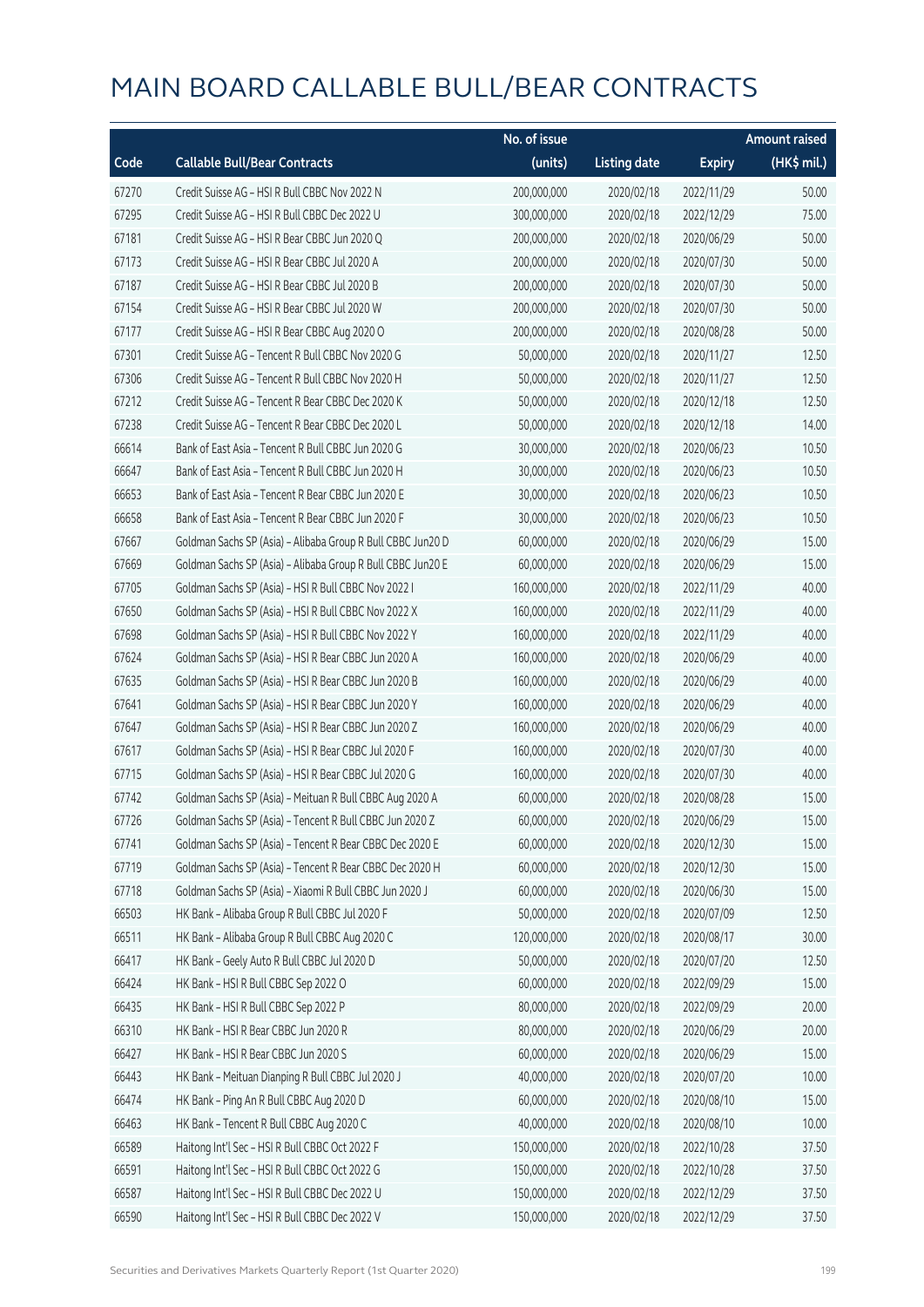|       |                                                              | No. of issue |                     |               | <b>Amount raised</b> |
|-------|--------------------------------------------------------------|--------------|---------------------|---------------|----------------------|
| Code  | <b>Callable Bull/Bear Contracts</b>                          | (units)      | <b>Listing date</b> | <b>Expiry</b> | (HK\$ mil.)          |
| 66325 | Haitong Int'l Sec - HSI R Bear CBBC Jun 2020 P               | 150,000,000  | 2020/02/18          | 2020/06/29    | 37.50                |
| 66378 | Haitong Int'l Sec - HSI R Bear CBBC Jun 2020 Q               | 150,000,000  | 2020/02/18          | 2020/06/29    | 37.50                |
| 66401 | Haitong Int'l Sec - HSI R Bear CBBC Jun 2020 R               | 150,000,000  | 2020/02/18          | 2020/06/29    | 37.50                |
| 66320 | Haitong Int'l Sec - HSI R Bear CBBC Aug 2020 J               | 150,000,000  | 2020/02/18          | 2020/08/28    | 37.50                |
| 66337 | Haitong Int'l Sec - HSI R Bear CBBC Aug 2020 K               | 150,000,000  | 2020/02/18          | 2020/08/28    | 37.50                |
| 66381 | Haitong Int'l Sec - HSI R Bear CBBC Aug 2020 L               | 150,000,000  | 2020/02/18          | 2020/08/28    | 37.50                |
| 67071 | Haitong Int'l Sec - Tencent R Bull CBBC Sep 2020 L           | 40,000,000   | 2020/02/18          | 2020/09/17    | 10.00                |
| 67072 | Haitong Int'l Sec - Tencent R Bull CBBC Sep 2020 M           | 40,000,000   | 2020/02/18          | 2020/09/24    | 10.00                |
| 66312 | Haitong Int'l Sec - Tencent R Bear CBBC Jun 2020 C           | 40,000,000   | 2020/02/18          | 2020/06/26    | 10.00                |
| 67058 | Haitong Int'l Sec - Tencent R Bear CBBC Sep 2020 J           | 40,000,000   | 2020/02/18          | 2020/09/24    | 14.76                |
| 67080 | J P Morgan SP BV - Alibaba Group R Bull CBBC Oct 2020 A      | 200,000,000  | 2020/02/18          | 2020/10/09    | 50.00                |
| 67148 | J P Morgan SP BV - Alibaba Group R Bull CBBC Oct 2020 B      | 200,000,000  | 2020/02/18          | 2020/10/16    | 50.00                |
| 67098 | J P Morgan SP BV - HSI R Bull CBBC Sep 2022 P                | 200,000,000  | 2020/02/18          | 2022/09/29    | 50.00                |
| 66732 | J P Morgan SP BV - HSI R Bull CBBC Oct 2022 C                | 200,000,000  | 2020/02/18          | 2022/10/28    | 50.00                |
| 67113 | J P Morgan SP BV - HSI R Bull CBBC Oct 2022 E                | 200,000,000  | 2020/02/18          | 2022/10/28    | 50.00                |
| 67120 | J P Morgan SP BV - HSI R Bull CBBC Nov 2022 E                | 200,000,000  | 2020/02/18          | 2022/11/29    | 50.00                |
| 67124 | J P Morgan SP BV - HSI R Bull CBBC Nov 2022 F                | 200,000,000  | 2020/02/18          | 2022/11/29    | 50.00                |
| 67123 | J P Morgan SP BV - HSI R Bull CBBC Dec 2022 R                | 200,000,000  | 2020/02/18          | 2022/12/29    | 50.00                |
| 67144 | J P Morgan SP BV - HSI R Bear CBBC May 2020 D                | 200,000,000  | 2020/02/18          | 2020/05/28    | 50.00                |
| 66731 | J P Morgan SP BV - HSI R Bear CBBC Jun 2020 E                | 200,000,000  | 2020/02/18          | 2020/06/29    | 50.00                |
| 67135 | J P Morgan SP BV - HSI R Bear CBBC Jun 2020 M                | 200,000,000  | 2020/02/18          | 2020/06/29    | 50.00                |
| 66717 | J P Morgan SP BV - HSI R Bear CBBC Aug 2020 I                | 200,000,000  | 2020/02/18          | 2020/08/28    | 50.00                |
| 66727 | J P Morgan SP BV - HSI R Bear CBBC Sep 2020 O                | 200,000,000  | 2020/02/18          | 2020/09/29    | 50.00                |
| 67140 | J P Morgan SP BV - HSI R Bear CBBC Sep 2020 P                | 200,000,000  | 2020/02/18          | 2020/09/29    | 50.00                |
| 67095 | J P Morgan SP BV - Meituan Dianping R Bull CBBC Jul 2020 F   | 80,000,000   | 2020/02/18          | 2020/07/17    | 20.00                |
| 67074 | J P Morgan SP BV - Tencent R Bull CBBC Jul 2020 G            | 50,000,000   | 2020/02/18          | 2020/07/10    | 12.50                |
| 67076 | J P Morgan SP BV - Tencent R Bear CBBC Jul 2020 G            | 50,000,000   | 2020/02/18          | 2020/07/17    | 12.50                |
| 67151 | J P Morgan SP BV - Xiaomi R Bull CBBC Aug 2020 C             | 80,000,000   | 2020/02/18          | 2020/08/14    | 20.00                |
| 66671 | Morgan Stanley Asia Products - Ch Mobile R Bull CBBC Dec20 B | 40,000,000   | 2020/02/18          | 2020/12/21    | 10.00                |
| 66669 | Morgan Stanley Asia Products - HSI R Bull CBBC Dec 2022 H    | 150,000,000  | 2020/02/18          | 2022/12/29    | 37.50                |
| 66662 | Morgan Stanley Asia Products - HSI R Bear CBBC Jun 2020 Y    | 150,000,000  | 2020/02/18          | 2020/06/29    | 37.50                |
| 66672 | Morgan Stanley Asia Products - HSI R Bear CBBC Jun 2020 Z    | 150,000,000  | 2020/02/18          | 2020/06/29    | 37.50                |
| 66664 | Morgan Stanley Asia Products - HSI R Bear CBBC Jul 2020 J    | 150,000,000  | 2020/02/18          | 2020/07/30    | 37.50                |
| 66687 | Morgan Stanley Asia Products - Xiaomi R Bull CBBC Sep 2020 B | 48,000,000   | 2020/02/18          | 2020/09/01    | 12.00                |
| 66685 | Morgan Stanley Asia Products - Xiaomi R Bull CBBC Oct 2020 B | 48,000,000   | 2020/02/18          | 2020/10/05    | 12.00                |
| 67449 | SG Issuer - AAC Tech R Bear CBBC Oct 2020 B                  | 100,000,000  | 2020/02/18          | 2020/10/30    | 25.00                |
| 67342 | SG Issuer - Alibaba Group R Bull CBBC May 2020 A             | 120,000,000  | 2020/02/18          | 2020/05/29    | 30.00                |
| 67469 | SG Issuer - Alibaba Group R Bear CBBC Dec 2020 G             | 120,000,000  | 2020/02/18          | 2020/12/29    | 50.40                |
| 67471 | SG Issuer - CM Bank R Bull CBBC Oct 2020 A                   | 100,000,000  | 2020/02/18          | 2020/10/30    | 25.00                |
| 67577 | SG Issuer - Geely Auto R Bull CBBC Dec 2020 B                | 150,000,000  | 2020/02/18          | 2020/12/30    | 37.50                |
| 67350 | SG Issuer - Geely Auto R Bear CBBC Dec 2020 B                | 150,000,000  | 2020/02/18          | 2020/12/28    | 37.50                |
| 67473 | SG Issuer - HKEX R Bear CBBC Aug 2020 A                      | 50,000,000   | 2020/02/18          | 2020/08/03    | 12.50                |
| 67513 | SG Issuer - HSI R Bull CBBC Oct 2022 J                       | 250,000,000  | 2020/02/18          | 2022/10/28    | 62.50                |
| 67517 | SG Issuer - HSI R Bull CBBC Oct 2022 K                       | 250,000,000  | 2020/02/18          | 2022/10/28    | 62.50                |
| 67564 | SG Issuer - HSI R Bull CBBC Oct 2022 L                       | 250,000,000  | 2020/02/18          | 2022/10/28    | 62.50                |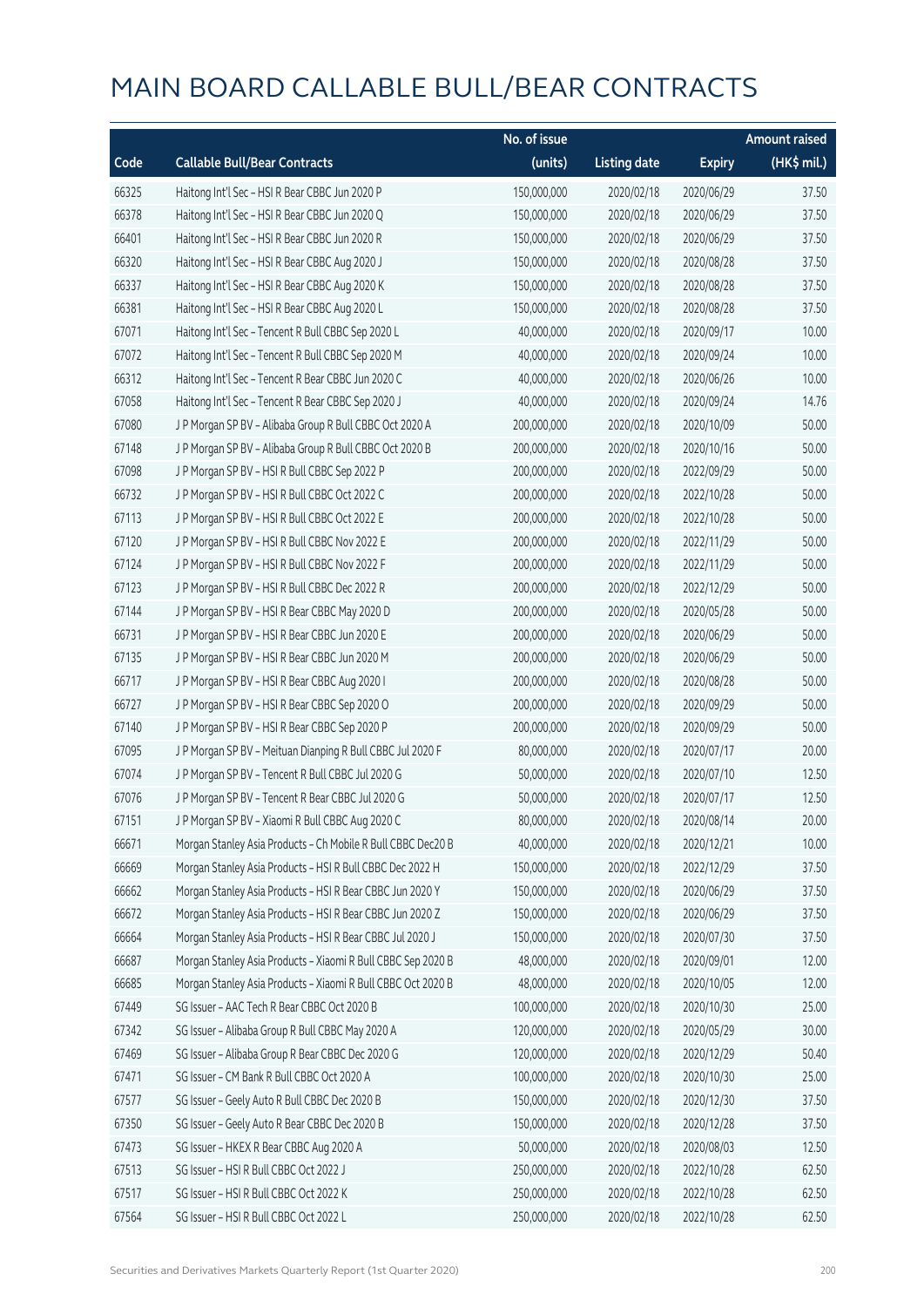|       |                                                         | No. of issue |                     |               | <b>Amount raised</b> |
|-------|---------------------------------------------------------|--------------|---------------------|---------------|----------------------|
| Code  | <b>Callable Bull/Bear Contracts</b>                     | (units)      | <b>Listing date</b> | <b>Expiry</b> | (HK\$ mil.)          |
| 67566 | SG Issuer - HSI R Bull CBBC Oct 2022 M                  | 250,000,000  | 2020/02/18          | 2022/10/28    | 62.50                |
| 67521 | SG Issuer - HSI R Bull CBBC Nov 2022 Z                  | 250,000,000  | 2020/02/18          | 2022/11/29    | 62.50                |
| 67417 | SG Issuer - HSI R Bear CBBC Aug 2020 S                  | 250,000,000  | 2020/02/18          | 2020/08/28    | 62.50                |
| 67425 | SG Issuer - HSI R Bear CBBC Aug 2020 T                  | 250,000,000  | 2020/02/18          | 2020/08/28    | 62.50                |
| 67433 | SG Issuer - HSI R Bear CBBC Sep 2020 U                  | 250,000,000  | 2020/02/18          | 2020/09/29    | 62.50                |
| 67499 | SG Issuer - HSI R Bear CBBC Sep 2020 V                  | 250,000,000  | 2020/02/18          | 2020/09/29    | 62.50                |
| 67540 | SG Issuer - HSI R Bear CBBC Sep 2020 W                  | 250,000,000  | 2020/02/18          | 2020/09/29    | 62.50                |
| 67443 | SG Issuer - HSI R Bear CBBC Oct 2020 J                  | 500,000,000  | 2020/02/18          | 2020/10/29    | 125.00               |
| 67553 | SG Issuer - HSI R Bear CBBC Oct 2020 K                  | 250,000,000  | 2020/02/18          | 2020/10/29    | 62.50                |
| 67561 | SG Issuer - HSI R Bear CBBC Oct 2020 L                  | 250,000,000  | 2020/02/18          | 2020/10/29    | 62.50                |
| 67476 | SG Issuer - ICBC R Bear CBBC Oct 2020 A                 | 100,000,000  | 2020/02/18          | 2020/10/30    | 25.00                |
| 67362 | SG Issuer - Meituan Dianping R Bear CBBC Sep 2020 B     | 100,000,000  | 2020/02/18          | 2020/09/29    | 25.00                |
| 67483 | SG Issuer - Ping An R Bull CBBC Dec 2020 C              | 100,000,000  | 2020/02/18          | 2020/12/30    | 25.00                |
| 67373 | SG Issuer - Ping An R Bear CBBC May 2020 B              | 100,000,000  | 2020/02/18          | 2020/05/29    | 25.00                |
| 67491 | SG Issuer - SUNAC R Bull CBBC Oct 2020 C                | 80,000,000   | 2020/02/18          | 2020/10/30    | 20.00                |
| 67496 | SG Issuer - Sunny Optical R Bull CBBC Aug 2020 A        | 60,000,000   | 2020/02/18          | 2020/08/03    | 15.00                |
| 67589 | SG Issuer - Tencent R Bull CBBC Jul 2020 T              | 80,000,000   | 2020/02/18          | 2020/07/31    | 20.00                |
| 67376 | SG Issuer - Tencent R Bear CBBC Dec 2020 W              | 80,000,000   | 2020/02/18          | 2020/12/28    | 20.00                |
| 67404 | SG Issuer - Tencent R Bear CBBC Dec 2020 X              | 80,000,000   | 2020/02/18          | 2020/12/31    | 20.00                |
| 66988 | UBS AG - Alibaba Group R Bull CBBC Jun 2020 B           | 80,000,000   | 2020/02/18          | 2020/06/30    | 20.00                |
| 66989 | UBS AG - Alibaba Group R Bull CBBC Oct 2020 B           | 80,000,000   | 2020/02/18          | 2020/10/30    | 20.00                |
| 66990 | UBS AG - Alibaba Group R Bull CBBC Nov 2020 A           | 400,000,000  | 2020/02/18          | 2020/11/30    | 100.00               |
| 66996 | UBS AG - HSI R Bull CBBC Oct 2022 T                     | 200,000,000  | 2020/02/18          | 2022/10/28    | 50.00                |
| 66997 | UBS AG - HSI R Bull CBBC Oct 2022 U                     | 200,000,000  | 2020/02/18          | 2022/10/28    | 50.00                |
| 67054 | UBS AG - HSI R Bull CBBC Nov 2022 K                     | 200,000,000  | 2020/02/18          | 2022/11/29    | 50.00                |
| 66949 | UBS AG - HSI R Bear CBBC May 2020 Z                     | 200,000,000  | 2020/02/18          | 2020/05/28    | 50.00                |
| 66931 | UBS AG - HSI R Bear CBBC Jun 2020 W                     | 200,000,000  | 2020/02/18          | 2020/06/29    | 50.00                |
| 66938 | UBS AG - HSI R Bear CBBC Jun 2020 X                     | 200,000,000  | 2020/02/18          | 2020/06/29    | 50.00                |
| 67018 | UBS AG - HSI R Bear CBBC Jun 2020 Y                     | 200,000,000  | 2020/02/18          | 2020/06/29    | 50.00                |
| 66945 | UBS AG - HSI R Bear CBBC Jul 2020 N                     | 200,000,000  | 2020/02/18          | 2020/07/30    | 50.00                |
| 67023 | UBS AG - HSI R Bear CBBC Jul 2020 O                     | 200,000,000  | 2020/02/18          | 2020/07/30    | 50.00                |
| 67048 | UBS AG - HSI R Bear CBBC Jul 2020 P                     | 200,000,000  | 2020/02/18          | 2020/07/30    | 50.00                |
| 67004 | UBS AG - Meituan Dianping R Bull CBBC Sep 2020 F        | 50,000,000   | 2020/02/18          | 2020/09/29    | 12.50                |
| 67013 | UBS AG - Meituan Dianping R Bear CBBC May 2020 C        | 50,000,000   | 2020/02/18          | 2020/05/25    | 12.50                |
| 67000 | UBS AG - Tencent R Bull CBBC Sep 2020 F                 | 40,000,000   | 2020/02/18          | 2020/09/29    | 10.00                |
| 67335 | Bank Vontobel - Geely Auto R Bull CBBC Nov 2020 D       | 40,000,000   | 2020/02/18          | 2020/11/13    | 10.00                |
| 67324 | Bank Vontobel - Meituan Dianping R Bull CBBC Dec 2020 O | 60,000,000   | 2020/02/18          | 2020/12/04    | 15.00                |
| 67326 | Bank Vontobel - SUNAC R Bull CBBC Nov 2020 D            | 40,000,000   | 2020/02/18          | 2020/11/20    | 10.00                |
| 67339 | Bank Vontobel - Tencent R Bear CBBC Nov 2020 G          | 80,000,000   | 2020/02/18          | 2020/11/20    | 20.00                |
| 67337 | Bank Vontobel - Tencent R Bear CBBC Dec 2020 G          | 80,000,000   | 2020/02/18          | 2020/12/04    | 20.00                |
| 68290 | BOCI Asia Ltd. - Alibaba Group R Bear CBBC Sep 2020 B   | 40,000,000   | 2020/02/19          | 2020/09/30    | 10.00                |
| 68278 | BOCI Asia Ltd. - China Life R Bull CBBC Sep 2020 A      | 40,000,000   | 2020/02/19          | 2020/09/30    | 10.00                |
| 68282 | BOCI Asia Ltd. - China Life R Bear CBBC Sep 2020 A      | 40,000,000   | 2020/02/19          | 2020/09/30    | 10.00                |
| 68288 | BOCI Asia Ltd. - Galaxy Ent R Bear CBBC Oct 2020 B      | 70,000,000   | 2020/02/19          | 2020/10/29    | 17.50                |
| 68293 | BOCI Asia Ltd. - HSBC R Bull CBBC Sep 2020 A            | 70,000,000   | 2020/02/19          | 2020/09/30    | 17.50                |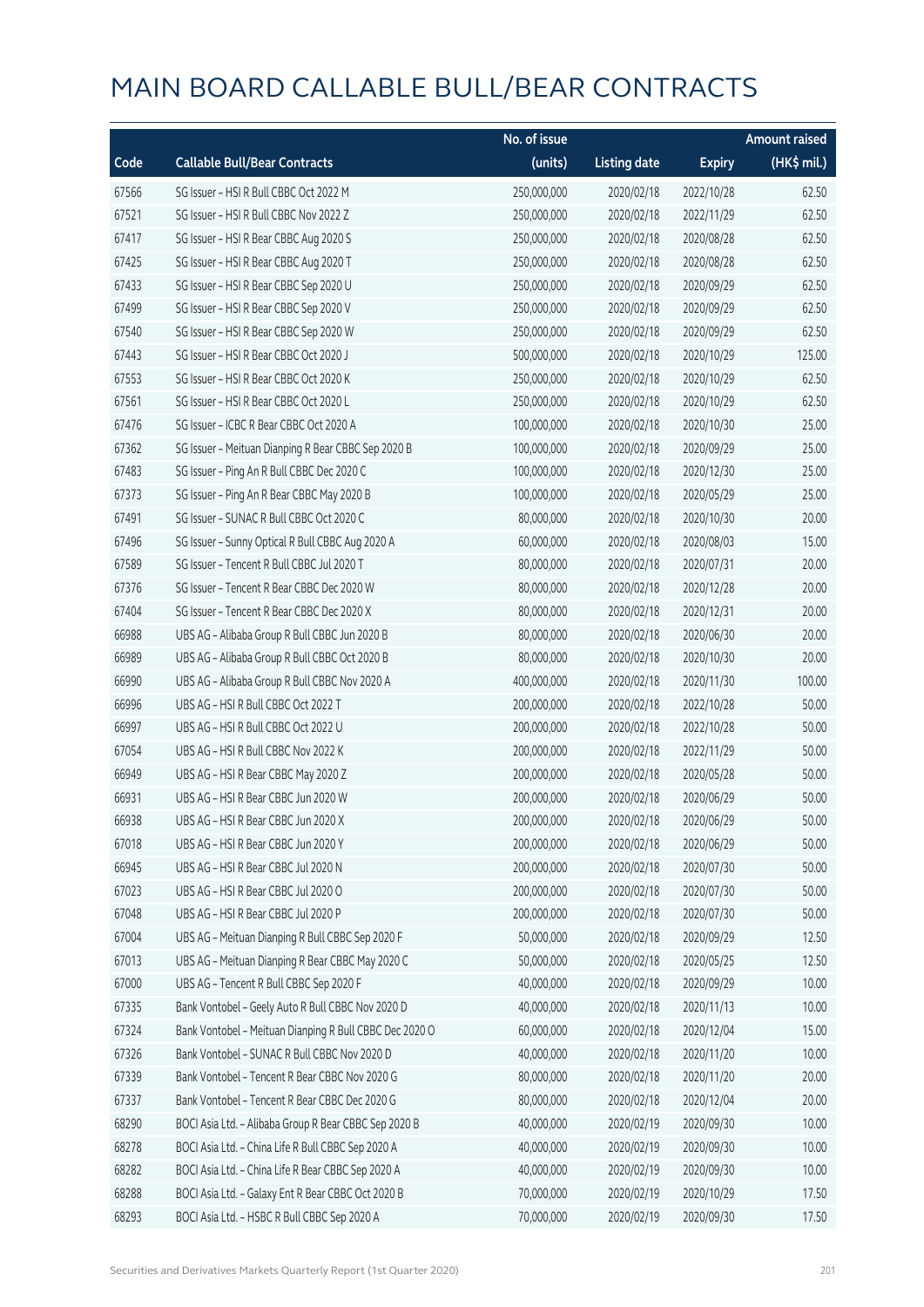|       |                                                              | No. of issue |                     |               | <b>Amount raised</b> |
|-------|--------------------------------------------------------------|--------------|---------------------|---------------|----------------------|
| Code  | <b>Callable Bull/Bear Contracts</b>                          | (units)      | <b>Listing date</b> | <b>Expiry</b> | (HK\$ mil.)          |
| 68297 | BOCI Asia Ltd. - HSI R Bull CBBC Jan 2022 H                  | 150,000,000  | 2020/02/19          | 2022/01/28    | 37.50                |
| 68298 | BOCI Asia Ltd. - HSI R Bull CBBC Jan 2022 K                  | 150,000,000  | 2020/02/19          | 2022/01/28    | 37.50                |
| 68309 | BOCI Asia Ltd. - HSI R Bull CBBC Jan 2022 U                  | 150,000,000  | 2020/02/19          | 2022/01/28    | 37.50                |
| 68256 | BOCI Asia Ltd. - HSI R Bear CBBC Jul 2020 F                  | 150,000,000  | 2020/02/19          | 2020/07/30    | 37.50                |
| 68273 | BOCI Asia Ltd. - HSI R Bear CBBC Jul 2020 G                  | 150,000,000  | 2020/02/19          | 2020/07/30    | 37.50                |
| 68311 | BOCI Asia Ltd. - HSI R Bear CBBC Jul 2020 H                  | 150,000,000  | 2020/02/19          | 2020/07/30    | 37.50                |
| 68291 | BOCI Asia Ltd. - Tencent R Bull CBBC Jul 2020 C              | 40,000,000   | 2020/02/19          | 2020/07/06    | 10.00                |
| 67863 | BNP Paribas Issuance B.V. - Alibaba Group R Bull CBBC Dec20I | 100,000,000  | 2020/02/19          | 2020/12/30    | 25.00                |
| 67871 | BNP Paribas Issuance B.V. - Alibaba Group R Bear CBBC Aug20E | 100,000,000  | 2020/02/19          | 2020/08/28    | 25.00                |
| 67872 | BNP Paribas Issuance B.V. - Alibaba Group R Bear CBBC Aug20F | 100,000,000  | 2020/02/19          | 2020/08/28    | 35.00                |
| 68063 | BNP Paribas Issuance B.V. - HSI R Bull CBBC Jan 2021 Y       | 250,000,000  | 2020/02/19          | 2021/01/28    | 62.50                |
| 68316 | BNP Paribas Issuance B.V. - HSI R Bull CBBC Jan 2022 G       | 250,000,000  | 2020/02/19          | 2022/01/28    | 62.50                |
| 68317 | BNP Paribas Issuance B.V. - HSI R Bull CBBC Jan 2022 H       | 250,000,000  | 2020/02/19          | 2022/01/28    | 62.50                |
| 67749 | BNP Paribas Issuance B.V. - HSI R Bear CBBC Aug 2020 S       | 250,000,000  | 2020/02/19          | 2020/08/28    | 62.50                |
| 68065 | BNP Paribas Issuance B.V. - HSI R Bear CBBC Aug 2020 T       | 240,000,000  | 2020/02/19          | 2020/08/28    | 60.00                |
| 67875 | BNP Paribas Issuance B.V. - Xiaomi R Bull CBBC Nov 2020 H    | 50,000,000   | 2020/02/19          | 2020/11/27    | 12.50                |
| 67876 | BNP Paribas Issuance B.V. - Xiaomi R Bull CBBC Nov 2020 I    | 50,000,000   | 2020/02/19          | 2020/11/27    | 12.50                |
| 67880 | BNP Paribas Issuance B.V. - Xiaomi R Bear CBBC Nov 2020 D    | 50,000,000   | 2020/02/19          | 2020/11/27    | 12.50                |
| 68364 | Credit Suisse AG - AAC Tech R Bear CBBC Sep 2020 A           | 80,000,000   | 2020/02/19          | 2020/09/29    | 20.00                |
| 68354 | Credit Suisse AG - AIA R Bull CBBC Sep 2020 C                | 70,000,000   | 2020/02/19          | 2020/09/29    | 17.50                |
| 68371 | Credit Suisse AG - Alibaba Group R Bull CBBC Jul 2020 A      | 80,000,000   | 2020/02/19          | 2020/07/30    | 20.00                |
| 68363 | Credit Suisse AG - China Life R Bull CBBC Sep 2020 A         | 100,000,000  | 2020/02/19          | 2020/09/29    | 25.00                |
| 68335 | Credit Suisse AG - Galaxy Ent R Bull CBBC Jul 2020 B         | 100,000,000  | 2020/02/19          | 2020/07/30    | 25.00                |
| 68336 | Credit Suisse AG - Galaxy Ent R Bear CBBC Oct 2020 D         | 100,000,000  | 2020/02/19          | 2020/10/29    | 25.00                |
| 68387 | Credit Suisse AG - HSI R Bull CBBC Oct 2022 G                | 200,000,000  | 2020/02/19          | 2022/10/28    | 50.00                |
| 68373 | Credit Suisse AG - HSI R Bull CBBC Nov 2022 O                | 200,000,000  | 2020/02/19          | 2022/11/29    | 50.00                |
| 68374 | Credit Suisse AG - HSI R Bull CBBC Nov 2022 P                | 200,000,000  | 2020/02/19          | 2022/11/29    | 50.00                |
| 68403 | Credit Suisse AG - HSI R Bull CBBC Dec 2022 V                | 300,000,000  | 2020/02/19          | 2022/12/29    | 75.00                |
| 68321 | Credit Suisse AG - HSI R Bear CBBC Jun 2020 R                | 200,000,000  | 2020/02/19          | 2020/06/29    | 50.00                |
| 68322 | Credit Suisse AG - HSI R Bear CBBC Jul 2020 C                | 200,000,000  | 2020/02/19          | 2020/07/30    | 50.00                |
| 68326 | Credit Suisse AG - HSI R Bear CBBC Jul 2020 D                | 200,000,000  | 2020/02/19          | 2020/07/30    | 50.00                |
| 68331 | Credit Suisse AG - HSI R Bear CBBC Aug 2020 P                | 200,000,000  | 2020/02/19          | 2020/08/28    | 50.00                |
| 68362 | Credit Suisse AG - SUNAC R Bull CBBC Oct 2020 C              | 60,000,000   | 2020/02/19          | 2020/10/29    | 15.00                |
| 68571 | Goldman Sachs SP (Asia) - Alibaba Group R Bull CBBC Jun 20 F | 60,000,000   | 2020/02/19          | 2020/06/29    | 15.00                |
| 68582 | Goldman Sachs SP (Asia) - Alibaba Group R Bull CBBC Sep20 A  | 60,000,000   | 2020/02/19          | 2020/09/30    | 15.00                |
| 68570 | Goldman Sachs SP (Asia) - Alibaba Group R Bear CBBC Dec20 B  | 60,000,000   | 2020/02/19          | 2020/12/30    | 15.00                |
| 68595 | Goldman Sachs SP (Asia) - China Life R Bull CBBC Dec 2020 C  | 60,000,000   | 2020/02/19          | 2020/12/30    | 15.00                |
| 68516 | Goldman Sachs SP (Asia) - HSI R Bull CBBC Nov 2022 L         | 160,000,000  | 2020/02/19          | 2022/11/29    | 40.00                |
| 68535 | Goldman Sachs SP (Asia) - HSI R Bull CBBC Nov 2022 P         | 160,000,000  | 2020/02/19          | 2022/11/29    | 40.00                |
| 68557 | Goldman Sachs SP (Asia) - HSI R Bull CBBC Nov 2022 R         | 160,000,000  | 2020/02/19          | 2022/11/29    | 40.00                |
| 68484 | Goldman Sachs SP (Asia) - HSI R Bear CBBC Jun 2020 D         | 160,000,000  | 2020/02/19          | 2020/06/29    | 40.00                |
| 68504 | Goldman Sachs SP (Asia) - HSI R Bear CBBC Jul 2020 H         | 160,000,000  | 2020/02/19          | 2020/07/30    | 40.00                |
| 68508 | Goldman Sachs SP (Asia) - HSI R Bear CBBC Jul 2020 I         | 160,000,000  | 2020/02/19          | 2020/07/30    | 40.00                |
| 68510 | Goldman Sachs SP (Asia) - HSI R Bear CBBC Jul 2020 J         | 160,000,000  | 2020/02/19          | 2020/07/30    | 40.00                |
| 68550 | Goldman Sachs SP (Asia) - HSI R Bear CBBC Jul 2020 K         | 160,000,000  | 2020/02/19          | 2020/07/30    | 40.00                |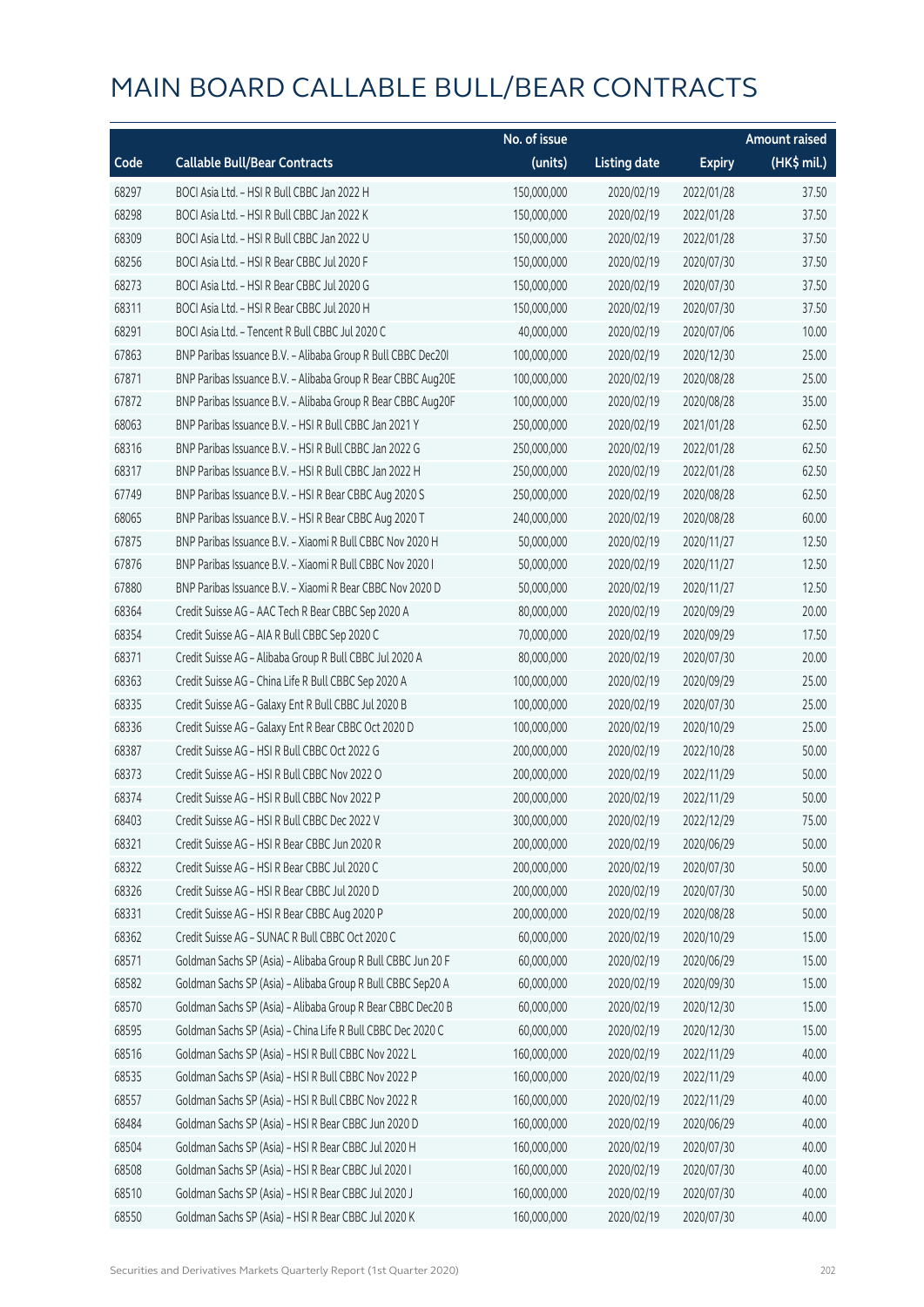|       |                                                               | No. of issue |                     |               | <b>Amount raised</b> |
|-------|---------------------------------------------------------------|--------------|---------------------|---------------|----------------------|
| Code  | <b>Callable Bull/Bear Contracts</b>                           | (units)      | <b>Listing date</b> | <b>Expiry</b> | (HK\$ mil.)          |
| 68610 | Goldman Sachs SP (Asia) - Meituan R Bull CBBC Sep 2020 A      | 60,000,000   | 2020/02/19          | 2020/09/30    | 15.00                |
| 68606 | Goldman Sachs SP (Asia) - Tencent R Bull CBBC Jun 2020 Y      | 60,000,000   | 2020/02/19          | 2020/06/29    | 15.00                |
| 68609 | Goldman Sachs SP (Asia) - Tencent R Bull CBBC Jul 2020 Q      | 60,000,000   | 2020/02/19          | 2020/07/30    | 15.00                |
| 68605 | Goldman Sachs SP (Asia) - Tencent R Bear CBBC Dec 2020 I      | 80,000,000   | 2020/02/19          | 2020/12/30    | 20.00                |
| 67769 | HK Bank - Alibaba Group R Bull CBBC Jul 2020 G                | 50,000,000   | 2020/02/19          | 2020/07/13    | 12.50                |
| 67809 | HK Bank - Galaxy Ent R Bull CBBC Jul 2020 B                   | 60,000,000   | 2020/02/19          | 2020/07/20    | 15.00                |
| 67780 | HK Bank - HSCEI R Bull CBBC Sep 2022 B                        | 50,000,000   | 2020/02/19          | 2022/09/29    | 12.50                |
| 67937 | HK Bank - HSI R Bull CBBC Sep 2022 Q                          | 60,000,000   | 2020/02/19          | 2022/09/29    | 15.00                |
| 67754 | HK Bank - HSI R Bear CBBC Jun 2020 T                          | 60,000,000   | 2020/02/19          | 2020/06/29    | 15.00                |
| 67776 | HK Bank - HSI R Bear CBBC Jul 2020 S                          | 100,000,000  | 2020/02/19          | 2020/07/30    | 25.00                |
| 67759 | HK Bank - Meituan Dianping R Bull CBBC Aug 2020 A             | 40,000,000   | 2020/02/19          | 2020/08/03    | 10.00                |
| 67772 | HK Bank - SUNAC R Bull CBBC Jul 2020 D                        | 40,000,000   | 2020/02/19          | 2020/07/27    | 10.00                |
| 67931 | HK Bank - Tencent R Bull CBBC Aug 2020 D                      | 40,000,000   | 2020/02/19          | 2020/08/17    | 10.00                |
| 67752 | HK Bank - Tencent R Bear CBBC Jul 2020 L                      | 40,000,000   | 2020/02/19          | 2020/07/13    | 10.00                |
| 67805 | HK Bank - WuXi Bio R Bull CBBC Jul 2020 B                     | 40,000,000   | 2020/02/19          | 2020/07/13    | 10.00                |
| 67859 | HK Bank - Xiaomi R Bull CBBC Jul 2020 K                       | 50,000,000   | 2020/02/19          | 2020/07/06    | 12.50                |
| 68217 | Haitong Int'l Sec - Alibaba Group R Bull CBBC Jul 2020 C      | 40,000,000   | 2020/02/19          | 2020/07/31    | 10.00                |
| 68216 | Haitong Int'l Sec - CC Bank R Bear CBBC Sep 2020 A            | 40,000,000   | 2020/02/19          | 2020/09/14    | 10.00                |
| 68212 | Haitong Int'l Sec - China Life R Bull CBBC Jul 2020 A         | 40,000,000   | 2020/02/19          | 2020/07/24    | 10.00                |
| 68213 | Haitong Int'l Sec - Geely Auto R Bull CBBC Jul 2020 B         | 40,000,000   | 2020/02/19          | 2020/07/24    | 10.00                |
| 67912 | Haitong Int'l Sec - Galaxy Ent R Bear CBBC Oct 2020 A         | 40,000,000   | 2020/02/19          | 2020/10/13    | 10.00                |
| 68237 | Haitong Int'l Sec - HSI R Bull CBBC Oct 2022 H                | 150,000,000  | 2020/02/19          | 2022/10/28    | 37.50                |
| 68222 | Haitong Int'l Sec - HSI R Bull CBBC Dec 2022 X                | 150,000,000  | 2020/02/19          | 2022/12/29    | 37.50                |
| 68253 | Haitong Int'l Sec - HSI R Bull CBBC Dec 2022 Y                | 150,000,000  | 2020/02/19          | 2022/12/29    | 37.50                |
| 67890 | Haitong Int'l Sec - HSI R Bear CBBC Jun 2020 S                | 150,000,000  | 2020/02/19          | 2020/06/29    | 37.50                |
| 68224 | Haitong Int'l Sec - HSI R Bear CBBC Jun 2020 T                | 150,000,000  | 2020/02/19          | 2020/06/29    | 37.50                |
| 68225 | Haitong Int'l Sec - HSI R Bear CBBC Jun 2020 U                | 150,000,000  | 2020/02/19          | 2020/06/29    | 37.50                |
| 68223 | Haitong Int'l Sec - HSI R Bear CBBC Aug 2020 M                | 150,000,000  | 2020/02/19          | 2020/08/28    | 37.50                |
| 67895 | Haitong Int'l Sec - Tencent R Bull CBBC Oct 2020 G            | 40,000,000   | 2020/02/19          | 2020/10/13    | 10.00                |
| 67891 | Haitong Int'l Sec - Tencent R Bear CBBC Oct 2020 G            | 40,000,000   | 2020/02/19          | 2020/10/22    | 10.00                |
| 68129 | J P Morgan SP BV - HSI R Bull CBBC Sep 2022 Q                 | 200,000,000  | 2020/02/19          | 2022/09/29    | 50.00                |
| 68131 | J P Morgan SP BV - HSI R Bull CBBC Oct 2022 Y                 | 200,000,000  | 2020/02/19          | 2022/10/28    | 50.00                |
| 68146 | J P Morgan SP BV - HSI R Bull CBBC Nov 2022 G                 | 200,000,000  | 2020/02/19          | 2022/11/29    | 50.00                |
| 68152 | J P Morgan SP BV - HSI R Bull CBBC Dec 2022 G                 | 200,000,000  | 2020/02/19          | 2022/12/29    | 50.00                |
| 68172 | J P Morgan SP BV - HSI R Bull CBBC Dec 2022 I                 | 200,000,000  | 2020/02/19          | 2022/12/29    | 50.00                |
| 68208 | J P Morgan SP BV - HSI R Bear CBBC May 2020 H                 | 200,000,000  | 2020/02/19          | 2020/05/28    | 50.00                |
| 68070 | J P Morgan SP BV - HSI R Bear CBBC Jun 2020 S                 | 200,000,000  | 2020/02/19          | 2020/06/29    | 50.00                |
| 68186 | J P Morgan SP BV - HSI R Bear CBBC Jun 2020 U                 | 200,000,000  | 2020/02/19          | 2020/06/29    | 50.00                |
| 68178 | J P Morgan SP BV - HSI R Bear CBBC Jul 2020 O                 | 200,000,000  | 2020/02/19          | 2020/07/30    | 50.00                |
| 68067 | J P Morgan SP BV - HSI R Bear CBBC Aug 2020 J                 | 200,000,000  | 2020/02/19          | 2020/08/28    | 50.00                |
| 68114 | J P Morgan SP BV - Meituan Dianping R Bull CBBC Jul 2020 G    | 80,000,000   | 2020/02/19          | 2020/07/17    | 20.00                |
| 68074 | J P Morgan SP BV - Tencent R Bull CBBC Jul 2020 H             | 50,000,000   | 2020/02/19          | 2020/07/10    | 12.50                |
| 68409 | Morgan Stanley Asia Products - Alibaba Gp R Bear CBBC Dec20E  | 60,000,000   | 2020/02/19          | 2020/12/21    | 15.00                |
| 68434 | Morgan Stanley Asia Products - China Tower R Bull CBBC Nov20A | 68,000,000   | 2020/02/19          | 2020/11/02    | 17.00                |
| 68430 | Morgan Stanley Asia Products - HSI R Bull CBBC Oct 2022 J     | 150,000,000  | 2020/02/19          | 2022/10/28    | 37.50                |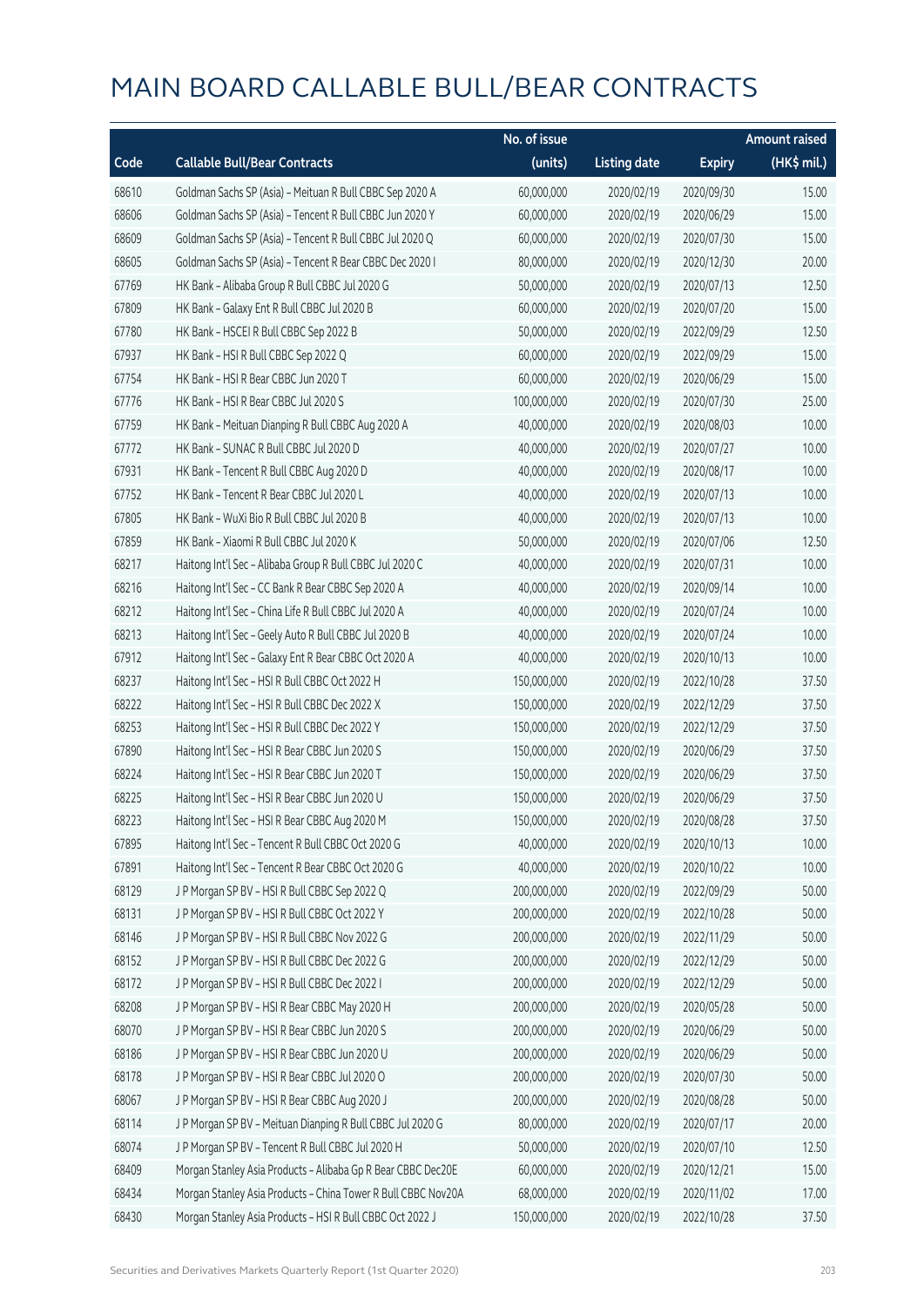|       |                                                              | No. of issue |                     |               | <b>Amount raised</b> |
|-------|--------------------------------------------------------------|--------------|---------------------|---------------|----------------------|
| Code  | <b>Callable Bull/Bear Contracts</b>                          | (units)      | <b>Listing date</b> | <b>Expiry</b> | (HK\$ mil.)          |
| 68428 | Morgan Stanley Asia Products - HSI R Bull CBBC Nov 2022 K    | 150,000,000  | 2020/02/19          | 2022/11/29    | 37.50                |
| 68415 | Morgan Stanley Asia Products - HSI R Bear CBBC May 2020 D    | 150,000,000  | 2020/02/19          | 2020/05/28    | 37.50                |
| 68410 | Morgan Stanley Asia Products - HSI R Bear CBBC May 2020 Q    | 150,000,000  | 2020/02/19          | 2020/05/28    | 37.50                |
| 68408 | Morgan Stanley Asia Products - HSI R Bear CBBC Jun 2020 B    | 150,000,000  | 2020/02/19          | 2020/06/29    | 37.50                |
| 68416 | Morgan Stanley Asia Products - HSI R Bear CBBC Jun 2020 C    | 150,000,000  | 2020/02/19          | 2020/06/29    | 37.50                |
| 68418 | Morgan Stanley Asia Products - HSI R Bear CBBC Jul 2020 K    | 150,000,000  | 2020/02/19          | 2020/07/30    | 37.50                |
| 68425 | Morgan Stanley Asia Products - HSI R Bear CBBC Oct 2020 B    | 150,000,000  | 2020/02/19          | 2020/10/29    | 37.50                |
| 68432 | Morgan Stanley Asia Products - Meituan R Bull CBBC Oct2020 A | 48,000,000   | 2020/02/19          | 2020/10/05    | 12.00                |
| 68659 | SG Issuer - Alibaba Group R Bull CBBC Jul 2020 H             | 120,000,000  | 2020/02/19          | 2020/07/28    | 30.00                |
| 68621 | SG Issuer - Alibaba Group R Bear CBBC Oct 2020 A             | 120,000,000  | 2020/02/19          | 2020/10/29    | 30.00                |
| 68769 | SG Issuer - CC Bank R Bear CBBC May 2020 B                   | 100,000,000  | 2020/02/19          | 2020/05/29    | 25.00                |
| 68667 | SG Issuer - China Life R Bull CBBC Nov 2020 B                | 150,000,000  | 2020/02/19          | 2020/11/27    | 37.50                |
| 68669 | SG Issuer - Galaxy Ent R Bear CBBC Oct 2020 D                | 100,000,000  | 2020/02/19          | 2020/10/30    | 25.00                |
| 68777 | SG Issuer - HSBC R Bull CBBC Nov 2020 C                      | 100,000,000  | 2020/02/19          | 2020/11/30    | 25.00                |
| 68774 | SG Issuer - HSBC R Bear CBBC Jul 2020 A                      | 100,000,000  | 2020/02/19          | 2020/07/28    | 25.00                |
| 68735 | SG Issuer - HSI R Bull CBBC Oct 2022 D                       | 250,000,000  | 2020/02/19          | 2022/10/28    | 62.50                |
| 68739 | SG Issuer - HSI R Bull CBBC Oct 2022 O                       | 250,000,000  | 2020/02/19          | 2022/10/28    | 62.50                |
| 68742 | SG Issuer - HSI R Bull CBBC Oct 2022 P                       | 250,000,000  | 2020/02/19          | 2022/10/28    | 62.50                |
| 68745 | SG Issuer - HSI R Bull CBBC Oct 2022 Q                       | 250,000,000  | 2020/02/19          | 2022/10/28    | 62.50                |
| 68750 | SG Issuer - HSI R Bull CBBC Dec 2022 F                       | 250,000,000  | 2020/02/19          | 2022/12/29    | 62.50                |
| 68751 | SG Issuer - HSI R Bull CBBC Dec 2022 G                       | 250,000,000  | 2020/02/19          | 2022/12/29    | 62.50                |
| 68714 | SG Issuer - HSI R Bear CBBC Jul 2020 B                       | 250,000,000  | 2020/02/19          | 2020/07/30    | 62.50                |
| 68731 | SG Issuer - HSI R Bear CBBC Aug 2020 D                       | 250,000,000  | 2020/02/19          | 2020/08/28    | 62.50                |
| 68732 | SG Issuer - HSI R Bear CBBC Sep 2020 B                       | 250,000,000  | 2020/02/19          | 2020/09/29    | 62.50                |
| 68632 | SG Issuer - HSI R Bear CBBC Sep 2020 X                       | 250,000,000  | 2020/02/19          | 2020/09/29    | 62.50                |
| 68634 | SG Issuer - HSI R Bear CBBC Sep 2020 Y                       | 250,000,000  | 2020/02/19          | 2020/09/29    | 62.50                |
| 68719 | SG Issuer - HSI R Bear CBBC Sep 2020 Z                       | 250,000,000  | 2020/02/19          | 2020/09/29    | 62.50                |
| 68639 | SG Issuer - HSI R Bear CBBC Dec 2020 A                       | 500,000,000  | 2020/02/19          | 2020/12/30    | 125.00               |
| 68783 | SG Issuer - Meituan Dianping R Bull CBBC Jul 2020 M          | 100,000,000  | 2020/02/19          | 2020/07/28    | 25.00                |
| 68671 | SG Issuer - Meituan Dianping R Bear CBBC Sep 2020 C          | 100,000,000  | 2020/02/19          | 2020/09/29    | 25.00                |
| 68674 | SG Issuer - Tencent R Bull CBBC Jun 2020 V                   | 80,000,000   | 2020/02/19          | 2020/06/30    | 20.00                |
| 68698 | SG Issuer - Tencent R Bull CBBC Aug 2020 E                   | 80,000,000   | 2020/02/19          | 2020/08/31    | 20.00                |
| 68627 | SG Issuer - Tencent R Bear CBBC Oct 2020 J                   | 80,000,000   | 2020/02/19          | 2020/10/29    | 20.00                |
| 68707 | SG Issuer - Tencent R Bear CBBC Oct 2020 K                   | 80,000,000   | 2020/02/19          | 2020/10/30    | 50.40                |
| 68710 | SG Issuer - Tencent R Bear CBBC Nov 2020 O                   | 80,000,000   | 2020/02/19          | 2020/11/30    | 38.40                |
| 68785 | SG Issuer - Xiaomi R Bull CBBC Sep 2020 C                    | 60,000,000   | 2020/02/19          | 2020/09/28    | 15.00                |
| 67993 | UBS AG - Alibaba Group R Bull CBBC Sep 2020 B                | 80,000,000   | 2020/02/19          | 2020/09/22    | 20.00                |
| 67990 | UBS AG - HSCEI R Bull CBBC Sep 2021 A                        | 200,000,000  | 2020/02/19          | 2021/09/29    | 50.00                |
| 67991 | UBS AG - HSCEI R Bear CBBC May 2020 A                        | 200,000,000  | 2020/02/19          | 2020/05/28    | 50.00                |
| 68013 | UBS AG - HSI R Bull CBBC Oct 2022 J                          | 200,000,000  | 2020/02/19          | 2022/10/28    | 50.00                |
| 67998 | UBS AG - HSI R Bull CBBC Oct 2022 V                          | 200,000,000  | 2020/02/19          | 2022/10/28    | 50.00                |
| 68020 | UBS AG - HSI R Bull CBBC Oct 2022 W                          | 200,000,000  | 2020/02/19          | 2022/10/28    | 50.00                |
| 67944 | UBS AG - HSI R Bear CBBC May 2020 B                          | 200,000,000  | 2020/02/19          | 2020/05/28    | 50.00                |
| 68032 | UBS AG - HSI R Bear CBBC May 2020 D                          | 200,000,000  | 2020/02/19          | 2020/05/28    | 50.00                |
| 68048 | UBS AG - HSI R Bear CBBC Jun 2020 I                          | 200,000,000  | 2020/02/19          | 2020/06/29    | 50.00                |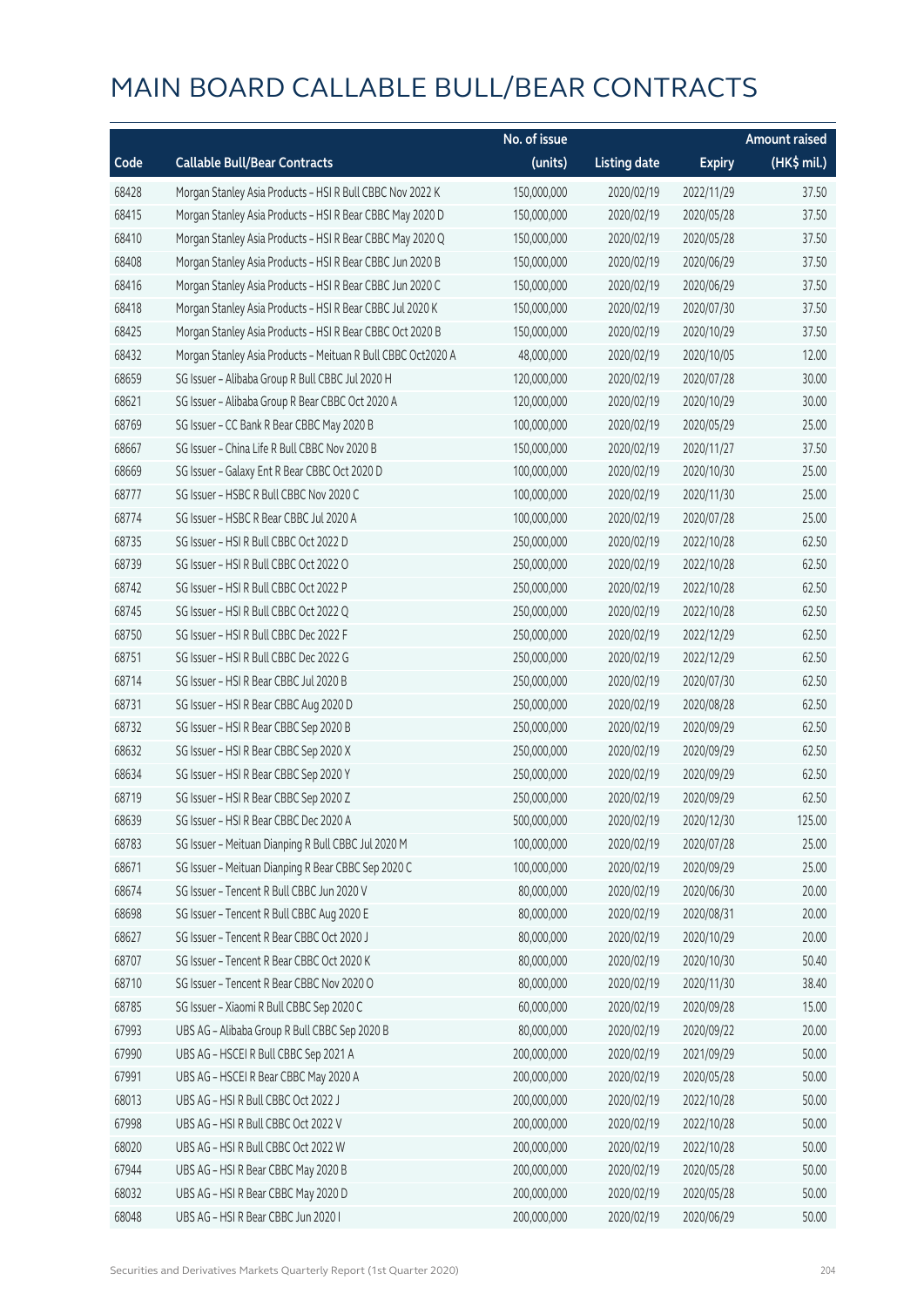|       |                                                              | No. of issue |                     |               | <b>Amount raised</b> |
|-------|--------------------------------------------------------------|--------------|---------------------|---------------|----------------------|
| Code  | <b>Callable Bull/Bear Contracts</b>                          | (units)      | <b>Listing date</b> | <b>Expiry</b> | (HK\$ mil.)          |
| 67943 | UBS AG - HSI R Bear CBBC Jun 2020 Z                          | 200,000,000  | 2020/02/19          | 2020/06/29    | 50.00                |
| 67945 | UBS AG - HSI R Bear CBBC Jul 2020 Q                          | 200,000,000  | 2020/02/19          | 2020/07/30    | 50.00                |
| 68027 | UBS AG - HSI R Bear CBBC Jul 2020 R                          | 400,000,000  | 2020/02/19          | 2020/07/30    | 100.00               |
| 68038 | UBS AG - HSI R Bear CBBC Jul 2020 S                          | 200,000,000  | 2020/02/19          | 2020/07/30    | 50.00                |
| 67958 | UBS AG - Tencent R Bull CBBC Sep 2020 G                      | 40,000,000   | 2020/02/19          | 2020/09/22    | 10.00                |
| 67960 | UBS AG - Tencent R Bull CBBC Oct 2020 A                      | 200,000,000  | 2020/02/19          | 2020/10/30    | 50.00                |
| 67981 | UBS AG - Tencent R Bear CBBC Sep 2020 A                      | 40,000,000   | 2020/02/19          | 2020/09/22    | 10.00                |
| 67986 | UBS AG - Tencent R Bear CBBC Oct 2020 A                      | 200,000,000  | 2020/02/19          | 2020/10/30    | 50.00                |
| 68483 | Bank Vontobel - CC Bank R Bull CBBC Dec 2020 A               | 40,000,000   | 2020/02/19          | 2020/12/18    | 10.00                |
| 68470 | Bank Vontobel - Galaxy Ent R Bull CBBC Dec 2020 H            | 40,000,000   | 2020/02/19          | 2020/12/18    | 10.00                |
| 68464 | Bank Vontobel - HSI R Bull CBBC Dec 2021 N                   | 80,000,000   | 2020/02/19          | 2021/12/30    | 20.00                |
| 68466 | Bank Vontobel - HSI R Bull CBBC Dec 2021 O                   | 80,000,000   | 2020/02/19          | 2021/12/30    | 20.00                |
| 68462 | Bank Vontobel - Meituan Dianping R Bull CBBC Dec 2020 P      | 60,000,000   | 2020/02/19          | 2020/12/11    | 15.00                |
| 68436 | Bank Vontobel - Meituan Dianping R Bear CBBC Dec 2020 I      | 60,000,000   | 2020/02/19          | 2020/12/11    | 15.00                |
| 68437 | Bank Vontobel - Sunny Optical R Bull CBBC Dec 2020 E         | 40,000,000   | 2020/02/19          | 2020/12/04    | 10.00                |
| 68439 | Bank Vontobel - Tencent R Bull CBBC Nov 2020 G               | 40,000,000   | 2020/02/19          | 2020/11/20    | 10.00                |
| 68907 | BOCI Asia Ltd. - HSI R Bull CBBC Sep 2022 A                  | 150,000,000  | 2020/02/20          | 2022/09/29    | 37.50                |
| 68909 | BOCI Asia Ltd. - HSI R Bull CBBC Sep 2022 B                  | 150,000,000  | 2020/02/20          | 2022/09/29    | 37.50                |
| 68919 | BOCI Asia Ltd. - HSI R Bear CBBC Jul 2020 I                  | 150,000,000  | 2020/02/20          | 2020/07/30    | 37.50                |
| 68926 | BOCI Asia Ltd. - HSI R Bear CBBC Jul 2020 J                  | 150,000,000  | 2020/02/20          | 2020/07/30    | 37.50                |
| 68936 | BOCI Asia Ltd. - Tencent R Bear CBBC Dec 2020 G              | 40,000,000   | 2020/02/20          | 2020/12/30    | 10.00                |
| 68944 | BOCI Asia Ltd. - Tencent R Bear CBBC Dec 2020 H              | 40,000,000   | 2020/02/20          | 2020/12/30    | 10.00                |
| 68841 | BNP Paribas Issuance B.V. - Alibaba Group R Bear CBBC Aug20G | 100,000,000  | 2020/02/20          | 2020/08/28    | 25.00                |
| 68830 | BNP Paribas Issuance B.V. - HKEX R Bull CBBC Sep 2020 Q      | 50,000,000   | 2020/02/20          | 2020/09/29    | 12.50                |
| 68969 | BNP Paribas Issuance B.V. - HSI R Bull CBBC Jan 2022 I       | 240,000,000  | 2020/02/20          | 2022/01/28    | 60.00                |
| 68789 | BNP Paribas Issuance B.V. - HSI R Bear CBBC Aug 2020 U       | 250,000,000  | 2020/02/20          | 2020/08/28    | 62.50                |
| 68957 | BNP Paribas Issuance B.V. - HSI R Bear CBBC Aug 2020 V       | 250,000,000  | 2020/02/20          | 2020/08/28    | 62.50                |
| 68976 | BNP Paribas Issuance B.V. - HSI R Bear CBBC Aug 2020 W       | 240,000,000  | 2020/02/20          | 2020/08/28    | 60.00                |
| 68791 | BNP Paribas Issuance B.V. - Tencent R Bull CBBC Dec 2020 F   | 50,000,000   | 2020/02/20          | 2020/12/30    | 12.50                |
| 69185 | BNP Paribas Issuance B.V. - Tencent R Bull CBBC Dec 2020 I   | 50,000,000   | 2020/02/20          | 2020/12/30    | 12.50                |
| 68829 | BNP Paribas Issuance B.V. - Tencent R Bear CBBC Dec 2020 A   | 50,000,000   | 2020/02/20          | 2020/12/30    | 12.50                |
| 68961 | BNP Paribas Issuance B.V. - Xiaomi R Bear CBBC Nov 2020 E    | 50,000,000   | 2020/02/20          | 2020/11/27    | 12.50                |
| 68966 | BNP Paribas Issuance B.V. - Xiaomi R Bear CBBC Nov 2020 F    | 50,000,000   | 2020/02/20          | 2020/11/27    | 12.50                |
| 69300 | Credit Suisse AG - Alibaba Group R Bull CBBC Jul 2020 B      | 80,000,000   | 2020/02/20          | 2020/07/30    | 20.00                |
| 69241 | Credit Suisse AG - Galaxy Ent R Bull CBBC Sep 2020 A         | 100,000,000  | 2020/02/20          | 2020/09/29    | 25.00                |
| 69238 | Credit Suisse AG - HSI R Bull CBBC Sep 2022 L                | 200,000,000  | 2020/02/20          | 2022/09/29    | 50.00                |
| 69235 | Credit Suisse AG - HSI R Bull CBBC Oct 2022 H                | 200,000,000  | 2020/02/20          | 2022/10/28    | 50.00                |
| 69240 | Credit Suisse AG - HSI R Bull CBBC Oct 2022 I                | 200,000,000  | 2020/02/20          | 2022/10/28    | 50.00                |
| 69282 | Credit Suisse AG - HSI R Bear CBBC May 2020 Q                | 200,000,000  | 2020/02/20          | 2020/05/28    | 50.00                |
| 69286 | Credit Suisse AG - HSI R Bear CBBC Jun 2020 S                | 200,000,000  | 2020/02/20          | 2020/06/29    | 50.00                |
| 69296 | Credit Suisse AG - HSI R Bear CBBC Jul 2020 Y                | 200,000,000  | 2020/02/20          | 2020/07/30    | 50.00                |
| 69250 | Credit Suisse AG - Tencent R Bull CBBC Oct 2020 C            | 50,000,000   | 2020/02/20          | 2020/10/29    | 12.50                |
| 69274 | Credit Suisse AG - Tencent R Bear CBBC Sep 2020 C            | 50,000,000   | 2020/02/20          | 2020/09/29    | 15.00                |
| 69278 | Credit Suisse AG - Tencent R Bear CBBC Sep 2020 D            | 50,000,000   | 2020/02/20          | 2020/09/29    | 23.00                |
| 69436 | Goldman Sachs SP (Asia) - Alibaba Group R Bull CBBC Jun20 G  | 60,000,000   | 2020/02/20          | 2020/06/29    | 15.00                |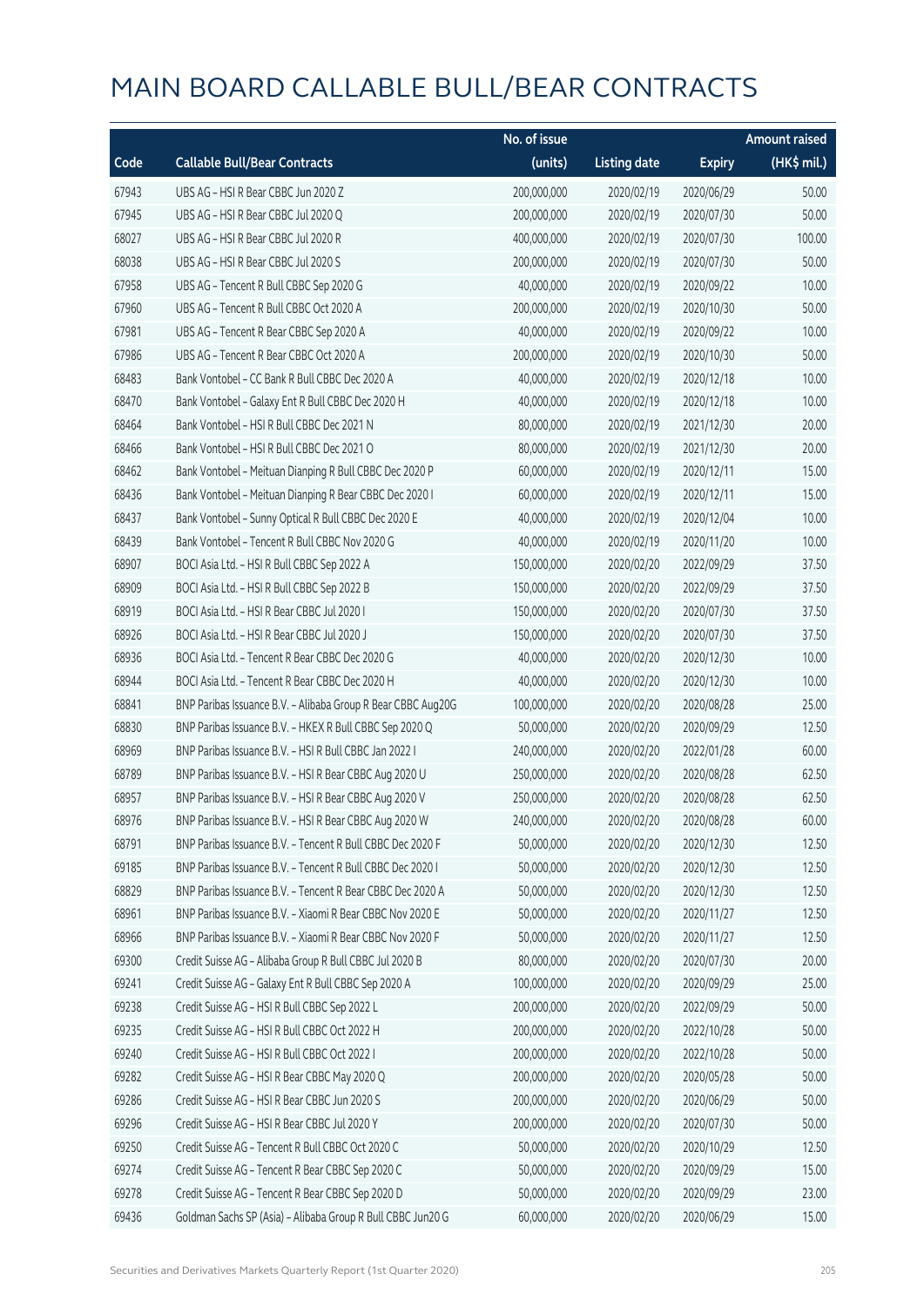|       |                                                             | No. of issue |                     |               | <b>Amount raised</b>  |
|-------|-------------------------------------------------------------|--------------|---------------------|---------------|-----------------------|
| Code  | <b>Callable Bull/Bear Contracts</b>                         | (units)      | <b>Listing date</b> | <b>Expiry</b> | $(HK\frac{1}{2}mil.)$ |
| 69435 | Goldman Sachs SP (Asia) - Alibaba Group R Bear CBBC Dec20 C | 60,000,000   | 2020/02/20          | 2020/12/30    | 15.00                 |
| 69385 | Goldman Sachs SP (Asia) - HSI R Bull CBBC Dec 2022 E        | 160,000,000  | 2020/02/20          | 2022/12/29    | 40.00                 |
| 69423 | Goldman Sachs SP (Asia) - HSI R Bull CBBC Dec 2022 F        | 160,000,000  | 2020/02/20          | 2022/12/29    | 40.00                 |
| 69397 | Goldman Sachs SP (Asia) - HSI R Bull CBBC Dec 2022 L        | 160,000,000  | 2020/02/20          | 2022/12/29    | 40.00                 |
| 69432 | Goldman Sachs SP (Asia) - HSI R Bear CBBC Jul 2020 B        | 160,000,000  | 2020/02/20          | 2020/07/30    | 40.00                 |
| 69395 | Goldman Sachs SP (Asia) - HSI R Bear CBBC Jul 2020 L        | 160,000,000  | 2020/02/20          | 2020/07/30    | 40.00                 |
| 69433 | Goldman Sachs SP (Asia) - HSI R Bear CBBC Jul 2020 M        | 160,000,000  | 2020/02/20          | 2020/07/30    | 40.00                 |
| 69449 | Goldman Sachs SP (Asia) - Ping An R Bear CBBC Sep 2020 A    | 60,000,000   | 2020/02/20          | 2020/09/30    | 15.00                 |
| 69439 | Goldman Sachs SP (Asia) - Tencent R Bull CBBC Jun 2020 N    | 60,000,000   | 2020/02/20          | 2020/06/29    | 15.00                 |
| 69446 | Goldman Sachs SP (Asia) - Tencent R Bull CBBC Jul 2020 R    | 60,000,000   | 2020/02/20          | 2020/07/30    | 15.00                 |
| 69438 | Goldman Sachs SP (Asia) - Tencent R Bear CBBC Dec 2020 A    | 80,000,000   | 2020/02/20          | 2020/12/30    | 20.00                 |
| 69437 | Goldman Sachs SP (Asia) - Xiaomi R Bull CBBC Dec 2020 A     | 60,000,000   | 2020/02/20          | 2020/12/30    | 15.00                 |
| 68880 | HK Bank - CAM CSI300 R Bull CBBC Sep 2020 D                 | 40,000,000   | 2020/02/20          | 2020/09/14    | 10.00                 |
| 68856 | HK Bank - China Mobile R Bear CBBC Jul 2020 A               | 40,000,000   | 2020/02/20          | 2020/07/27    | 10.00                 |
| 68842 | HK Bank - HSI R Bull CBBC Sep 2022 R                        | 80,000,000   | 2020/02/20          | 2022/09/29    | 20.00                 |
| 68843 | HK Bank - HSI R Bull CBBC Sep 2022 S                        | 100,000,000  | 2020/02/20          | 2022/09/29    | 25.00                 |
| 68853 | HK Bank - HSI R Bear CBBC Jun 2020 U                        | 60,000,000   | 2020/02/20          | 2020/06/29    | 15.00                 |
| 68844 | HK Bank - Tencent R Bull CBBC Aug 2020 E                    | 100,000,000  | 2020/02/20          | 2020/08/06    | 25.00                 |
| 68890 | HK Bank - Tencent R Bull CBBC Aug 2020 F                    | 40,000,000   | 2020/02/20          | 2020/08/13    | 10.00                 |
| 68874 | HK Bank - Tencent R Bear CBBC Aug 2020 C                    | 100,000,000  | 2020/02/20          | 2020/08/17    | 25.00                 |
| 69010 | Haitong Int'l Sec - Alibaba Group R Bull CBBC Sep 2020 B    | 40,000,000   | 2020/02/20          | 2020/09/28    | 10.00                 |
| 68991 | Haitong Int'l Sec - Alibaba Group R Bear CBBC Jul 2020 B    | 40,000,000   | 2020/02/20          | 2020/07/31    | 10.00                 |
| 69013 | Haitong Int'l Sec - Galaxy Ent R Bull CBBC Jul 2020 A       | 40,000,000   | 2020/02/20          | 2020/07/28    | 10.00                 |
| 68999 | Haitong Int'l Sec - HSI R Bull CBBC Oct 2022 I              | 150,000,000  | 2020/02/20          | 2022/10/28    | 37.50                 |
| 69000 | Haitong Int'l Sec - HSI R Bull CBBC Dec 2022 Z              | 150,000,000  | 2020/02/20          | 2022/12/29    | 37.50                 |
| 69008 | Haitong Int'l Sec - HSI R Bear CBBC Jun 2020 V              | 150,000,000  | 2020/02/20          | 2020/06/29    | 37.50                 |
| 68992 | Haitong Int'l Sec - HSI R Bear CBBC Aug 2020 N              | 150,000,000  | 2020/02/20          | 2020/08/28    | 37.50                 |
| 69005 | Haitong Int'l Sec - SHK Ppt R Bear CBBC Sep 2020 A          | 40,000,000   | 2020/02/20          | 2020/09/28    | 10.00                 |
| 69009 | Haitong Int'l Sec - Tencent R Bull CBBC Sep 2020 N          | 40,000,000   | 2020/02/20          | 2020/09/14    | 10.00                 |
| 68978 | Haitong Int'l Sec - Tencent R Bear CBBC Sep 2020 K          | 40,000,000   | 2020/02/20          | 2020/09/14    | 10.00                 |
| 69002 | Haitong Int'l Sec - Tencent R Bear CBBC Nov 2020 D          | 40,000,000   | 2020/02/20          | 2020/11/16    | 16.20                 |
| 69019 | Haitong Int'l Sec - Xiaomi R Bull CBBC Jul 2020 E           | 40,000,000   | 2020/02/20          | 2020/07/28    | 10.00                 |
| 69156 | J P Morgan SP BV - Alibaba Group R Bull CBBC Jul 2020 D     | 80,000,000   | 2020/02/20          | 2020/07/10    | 20.00                 |
| 69160 | J P Morgan SP BV - Alibaba Group R Bear CBBC Jul 2020 D     | 80,000,000   | 2020/02/20          | 2020/07/17    | 21.20                 |
| 69163 | J P Morgan SP BV - HSI R Bull CBBC Oct 2022 D               | 200,000,000  | 2020/02/20          | 2022/10/28    | 50.00                 |
| 69116 | J P Morgan SP BV - HSI R Bull CBBC Oct 2022 Z               | 200,000,000  | 2020/02/20          | 2022/10/28    | 50.00                 |
| 69118 | J P Morgan SP BV - HSI R Bull CBBC Nov 2022 H               | 200,000,000  | 2020/02/20          | 2022/11/29    | 50.00                 |
| 69172 | J P Morgan SP BV - HSI R Bull CBBC Nov 2022 I               | 200,000,000  | 2020/02/20          | 2022/11/29    | 50.00                 |
| 69181 | J P Morgan SP BV - HSI R Bear CBBC May 2020 S               | 200,000,000  | 2020/02/20          | 2020/05/28    | 50.00                 |
| 69175 | J P Morgan SP BV - HSI R Bear CBBC Jul 2020 V               | 200,000,000  | 2020/02/20          | 2020/07/30    | 50.00                 |
| 69174 | J P Morgan SP BV - HSI R Bear CBBC Aug 2020 K               | 200,000,000  | 2020/02/20          | 2020/08/28    | 50.00                 |
| 69179 | J P Morgan SP BV - HSI R Bear CBBC Aug 2020 L               | 200,000,000  | 2020/02/20          | 2020/08/28    | 50.00                 |
| 69150 | J P Morgan SP BV - Meituan Dianping R Bear CBBC Jul 2020 D  | 80,000,000   | 2020/02/20          | 2020/07/17    | 20.00                 |
| 69123 | J P Morgan SP BV - Tencent R Bull CBBC Jun 2020 V           | 50,000,000   | 2020/02/20          | 2020/06/19    | 12.50                 |
| 69129 | J P Morgan SP BV - Tencent R Bull CBBC Jul 2020 I           | 50,000,000   | 2020/02/20          | 2020/07/10    | 12.50                 |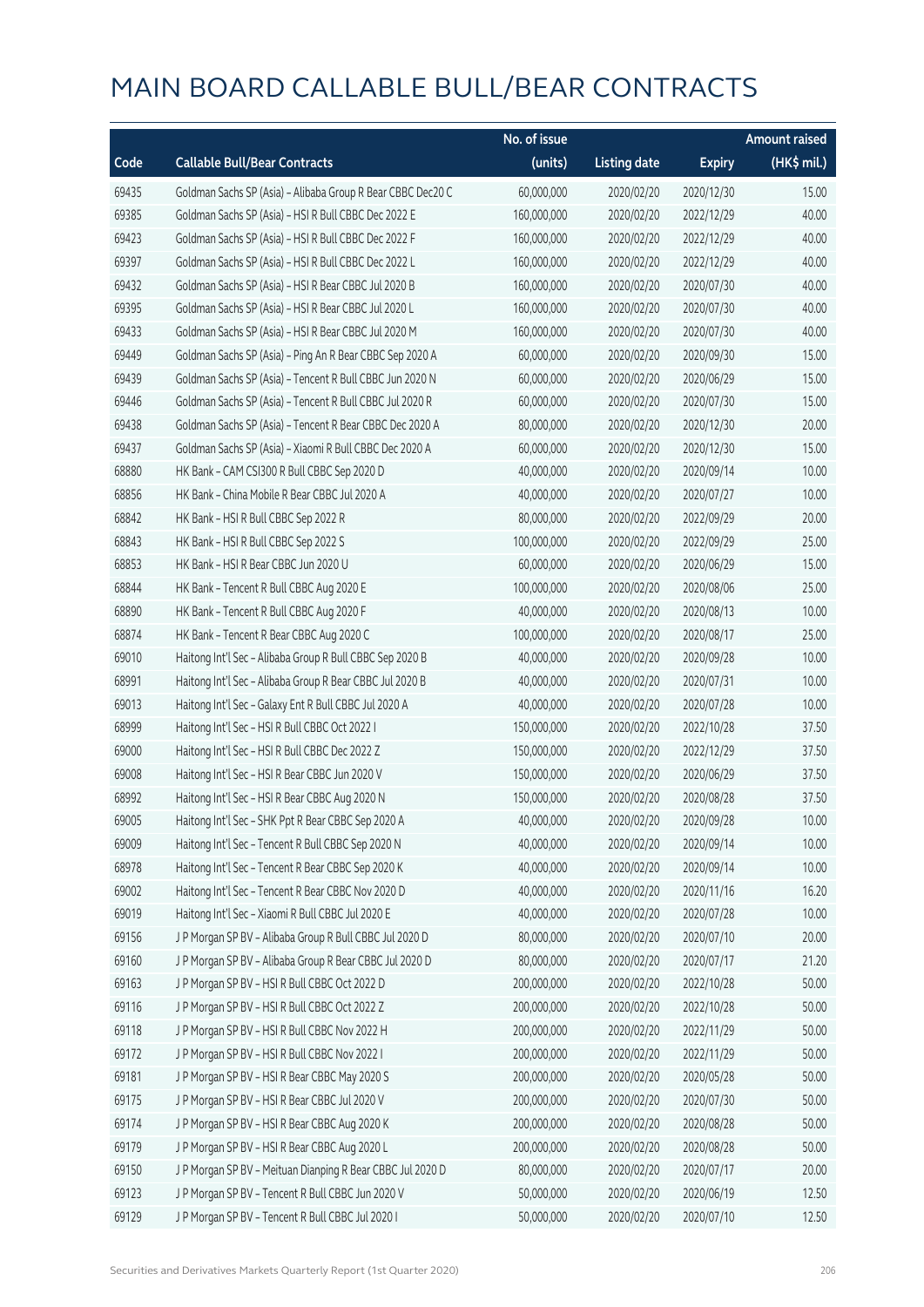|       |                                                           | No. of issue |                     |               | <b>Amount raised</b> |
|-------|-----------------------------------------------------------|--------------|---------------------|---------------|----------------------|
| Code  | <b>Callable Bull/Bear Contracts</b>                       | (units)      | <b>Listing date</b> | <b>Expiry</b> | (HK\$ mil.)          |
| 69138 | J P Morgan SP BV - Tencent R Bear CBBC Jul 2020 H         | 50,000,000   | 2020/02/20          | 2020/07/10    | 12.50                |
| 69141 | J P Morgan SP BV - Tencent R Bear CBBC Jul 2020 I         | 50,000,000   | 2020/02/20          | 2020/07/17    | 16.50                |
| 69146 | J P Morgan SP BV - Tencent R Bear CBBC Aug 2020 A         | 50,000,000   | 2020/02/20          | 2020/08/14    | 24.25                |
| 69149 | J P Morgan SP BV - Tencent R Bear CBBC Aug 2020 B         | 200,000,000  | 2020/02/20          | 2020/08/21    | 50.00                |
| 69153 | J P Morgan SP BV - Xiaomi R Bull CBBC Jul 2020 G          | 80,000,000   | 2020/02/20          | 2020/07/17    | 20.00                |
| 68951 | Morgan Stanley Asia Products - HSI R Bull CBBC Dec 2022 I | 150,000,000  | 2020/02/20          | 2022/12/29    | 37.50                |
| 68952 | Morgan Stanley Asia Products - HSI R Bear CBBC Jun 2020 D | 150,000,000  | 2020/02/20          | 2020/06/29    | 37.50                |
| 69328 | SG Issuer - AIA R Bull CBBC Oct 2020 D                    | 60,000,000   | 2020/02/20          | 2020/10/28    | 15.00                |
| 69321 | SG Issuer - AIA R Bear CBBC Oct 2020 B                    | 60,000,000   | 2020/02/20          | 2020/10/29    | 15.00                |
| 69364 | SG Issuer - Alibaba Group R Bull CBBC Sep 2020 C          | 120,000,000  | 2020/02/20          | 2020/09/28    | 30.00                |
| 69331 | SG Issuer - China Life R Bull CBBC Jul 2020 I             | 40,000,000   | 2020/02/20          | 2020/07/31    | 10.00                |
| 69334 | SG Issuer - Galaxy Ent R Bull CBBC Oct 2020 C             | 100,000,000  | 2020/02/20          | 2020/10/28    | 25.00                |
| 69339 | SG Issuer - HSI R Bull CBBC Oct 2022 R                    | 250,000,000  | 2020/02/20          | 2022/10/28    | 62.50                |
| 69317 | SG Issuer - HSI R Bull CBBC Nov 2022 D                    | 250,000,000  | 2020/02/20          | 2022/11/29    | 62.50                |
| 69318 | SG Issuer - HSI R Bull CBBC Dec 2022 H                    | 250,000,000  | 2020/02/20          | 2022/12/29    | 62.50                |
| 69362 | SG Issuer - HSI R Bull CBBC Dec 2022 I                    | 250,000,000  | 2020/02/20          | 2022/12/29    | 62.50                |
| 69341 | SG Issuer - HSI R Bear CBBC May 2020 A                    | 250,000,000  | 2020/02/20          | 2020/05/28    | 62.50                |
| 69355 | SG Issuer - HSI R Bear CBBC Jul 2020 C                    | 250,000,000  | 2020/02/20          | 2020/07/30    | 62.50                |
| 69356 | SG Issuer - HSI R Bear CBBC Sep 2020 C                    | 250,000,000  | 2020/02/20          | 2020/09/29    | 62.50                |
| 69370 | SG Issuer - Meituan Dianping R Bull CBBC Sep 2020 B       | 100,000,000  | 2020/02/20          | 2020/09/28    | 25.00                |
| 69378 | SG Issuer - Tencent R Bull CBBC May 2020 P                | 80,000,000   | 2020/02/20          | 2020/05/29    | 20.00                |
| 69327 | SG Issuer - Tencent R Bear CBBC Oct 2020 L                | 80,000,000   | 2020/02/20          | 2020/10/29    | 20.00                |
| 69338 | SG Issuer - Tencent R Bear CBBC Dec 2020 Y                | 80,000,000   | 2020/02/20          | 2020/12/28    | 20.00                |
| 69383 | SG Issuer - Xiaomi R Bull CBBC Sep 2020 D                 | 60,000,000   | 2020/02/20          | 2020/09/28    | 15.00                |
| 69093 | UBS AG - Alibaba Group R Bull CBBC May 2020 C             | 80,000,000   | 2020/02/20          | 2020/05/25    | 20.00                |
| 69025 | UBS AG - HSI R Bull CBBC Oct 2022 A                       | 200,000,000  | 2020/02/20          | 2022/10/28    | 50.00                |
| 69034 | UBS AG - HSI R Bull CBBC Oct 2022 B                       | 200,000,000  | 2020/02/20          | 2022/10/28    | 50.00                |
| 69038 | UBS AG - HSLR Bull CBBC Oct 2022 C                        | 200,000,000  | 2020/02/20          | 2022/10/28    | 50.00                |
| 69045 | UBS AG - HSI R Bull CBBC Oct 2022 D                       | 200,000,000  | 2020/02/20          | 2022/10/28    | 50.00                |
| 69024 | UBS AG - HSI R Bull CBBC Oct 2022 K                       | 200,000,000  | 2020/02/20          | 2022/10/28    | 50.00                |
| 69051 | UBS AG - HSI R Bear CBBC Jun 2020 J                       | 200,000,000  | 2020/02/20          | 2020/06/29    | 50.00                |
| 69054 | UBS AG - HSI R Bear CBBC Jun 2020 K                       | 200,000,000  | 2020/02/20          | 2020/06/29    | 50.00                |
| 69059 | UBS AG - HSI R Bear CBBC Jun 2020 L                       | 200,000,000  | 2020/02/20          | 2020/06/29    | 50.00                |
| 69071 | UBS AG - HSI R Bear CBBC Jun 2020 M                       | 200,000,000  | 2020/02/20          | 2020/06/29    | 50.00                |
| 69055 | UBS AG - HSI R Bear CBBC Jul 2020 T                       | 200,000,000  | 2020/02/20          | 2020/07/30    | 50.00                |
| 69078 | UBS AG - Tencent R Bull CBBC Oct 2020 B                   | 40,000,000   | 2020/02/20          | 2020/10/29    | 10.00                |
| 69083 | UBS AG - Tencent R Bear CBBC Oct 2020 B                   | 40,000,000   | 2020/02/20          | 2020/10/29    | 10.00                |
| 69094 | UBS AG - Xiaomi R Bull CBBC Oct 2020 A                    | 60,000,000   | 2020/02/20          | 2020/10/30    | 15.00                |
| 69108 | UBS AG - Xiaomi R Bull CBBC Nov 2020 A                    | 60,000,000   | 2020/02/20          | 2020/11/30    | 15.00                |
| 69110 | UBS AG - Xiaomi R Bear CBBC Jun 2020 A                    | 60,000,000   | 2020/02/20          | 2020/06/30    | 15.00                |
| 69210 | Bank Vontobel - HSI R Bull CBBC Dec 2021 P                | 80,000,000   | 2020/02/20          | 2021/12/30    | 20.00                |
| 69213 | Bank Vontobel - HSI R Bull CBBC Dec 2021 Q                | 80,000,000   | 2020/02/20          | 2021/12/30    | 20.00                |
| 69221 | Bank Vontobel - HSI R Bear CBBC Jun 2020 T                | 80,000,000   | 2020/02/20          | 2020/06/29    | 20.00                |
| 69195 | Bank Vontobel - Meituan Dianping R Bull CBBC Dec 2020 Q   | 60,000,000   | 2020/02/20          | 2020/12/18    | 15.00                |
| 69209 | Bank Vontobel - SUNAC R Bull CBBC Dec 2020 B              | 40,000,000   | 2020/02/20          | 2020/12/04    | 10.00                |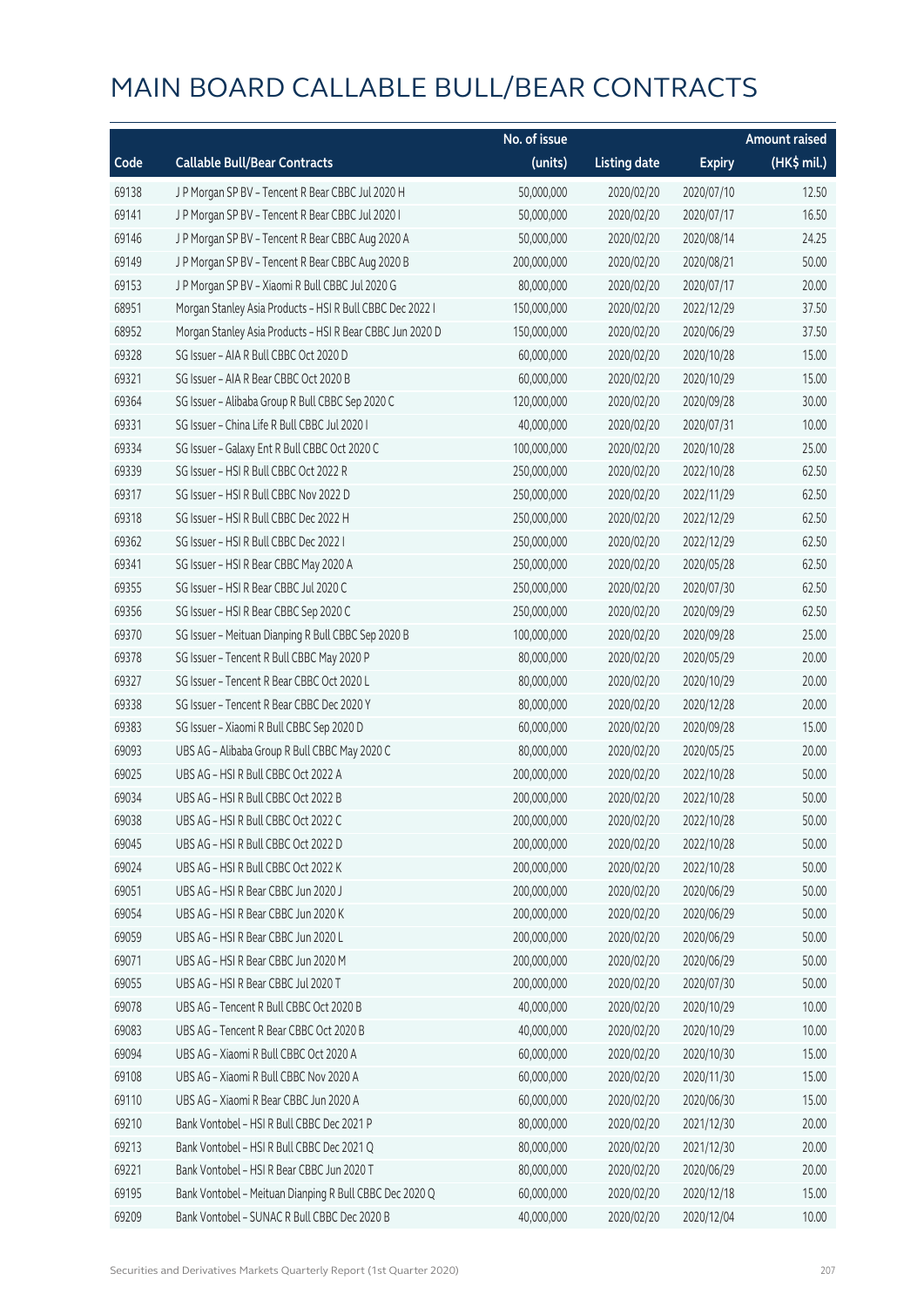|       |                                                             | No. of issue |                     |               | <b>Amount raised</b> |
|-------|-------------------------------------------------------------|--------------|---------------------|---------------|----------------------|
| Code  | <b>Callable Bull/Bear Contracts</b>                         | (units)      | <b>Listing date</b> | <b>Expiry</b> | (HK\$ mil.)          |
| 69208 | Bank Vontobel - Xiaomi R Bull CBBC Dec 2020 L               | 40,000,000   | 2020/02/20          | 2020/12/18    | 10.00                |
| 69514 | BOCI Asia Ltd. - HSI R Bull CBBC Sep 2022 C                 | 150,000,000  | 2020/02/21          | 2022/09/29    | 37.50                |
| 69532 | BOCI Asia Ltd. - HSI R Bull CBBC Sep 2022 D                 | 150,000,000  | 2020/02/21          | 2022/09/29    | 37.50                |
| 69537 | BOCI Asia Ltd. - HSI R Bear CBBC Jul 2020 K                 | 150,000,000  | 2020/02/21          | 2020/07/30    | 37.50                |
| 69540 | BOCI Asia Ltd. - HSI R Bear CBBC Jul 2020 L                 | 150,000,000  | 2020/02/21          | 2020/07/30    | 37.50                |
| 69552 | BOCI Asia Ltd. - Tencent R Bear CBBC Dec 2020 I             | 40,000,000   | 2020/02/21          | 2020/12/30    | 10.00                |
| 69909 | BNP Paribas Issuance B.V. - HSI R Bull CBBC Jan 2022 J      | 250,000,000  | 2020/02/21          | 2022/01/28    | 62.50                |
| 69911 | BNP Paribas Issuance B.V. - HSI R Bull CBBC Jan 2022 K      | 240,000,000  | 2020/02/21          | 2022/01/28    | 60.00                |
| 69912 | BNP Paribas Issuance B.V. - HSI R Bear CBBC Aug 2020 X      | 240,000,000  | 2020/02/21          | 2020/08/28    | 60.00                |
| 69457 | BNP Paribas Issuance B.V. - Tencent R Bear CBBC Dec 2020 K  | 50,000,000   | 2020/02/21          | 2020/12/30    | 12.50                |
| 69899 | Credit Suisse AG - Geely Auto R Bear CBBC Nov 2020 C        | 100,000,000  | 2020/02/21          | 2020/11/27    | 25.00                |
| 69897 | Credit Suisse AG - HSI R Bull CBBC Sep 2022 M               | 200,000,000  | 2020/02/21          | 2022/09/29    | 50.00                |
| 69872 | Credit Suisse AG - HSI R Bull CBBC Oct 2022 F               | 200,000,000  | 2020/02/21          | 2022/10/28    | 50.00                |
| 69898 | Credit Suisse AG - HSI R Bull CBBC Oct 2022 J               | 200,000,000  | 2020/02/21          | 2022/10/28    | 50.00                |
| 69849 | Credit Suisse AG - HSI R Bear CBBC Jun 2020 A               | 200,000,000  | 2020/02/21          | 2020/06/29    | 50.00                |
| 69861 | Credit Suisse AG - HSI R Bear CBBC Jun 2020 G               | 200,000,000  | 2020/02/21          | 2020/06/29    | 50.00                |
| 52058 | Goldman Sachs SP (Asia) - HSI R Bull CBBC Dec 2022 G        | 160,000,000  | 2020/02/21          | 2022/12/29    | 40.00                |
| 52059 | Goldman Sachs SP (Asia) - HSI R Bull CBBC Dec 2022 M        | 160,000,000  | 2020/02/21          | 2022/12/29    | 40.00                |
| 52060 | Goldman Sachs SP (Asia) - HSI R Bull CBBC Dec 2022 N        | 160,000,000  | 2020/02/21          | 2022/12/29    | 40.00                |
| 51539 | Goldman Sachs SP (Asia) - HSI R Bear CBBC Jun 2020 C        | 160,000,000  | 2020/02/21          | 2020/06/29    | 40.00                |
| 51569 | Goldman Sachs SP (Asia) - HSI R Bear CBBC Jul 2020 N        | 160,000,000  | 2020/02/21          | 2020/07/30    | 40.00                |
| 52011 | Goldman Sachs SP (Asia) - HSI R Bear CBBC Jul 2020 O        | 160,000,000  | 2020/02/21          | 2020/07/30    | 40.00                |
| 52036 | Goldman Sachs SP (Asia) - HSI R Bear CBBC Jul 2020 P        | 160,000,000  | 2020/02/21          | 2020/07/30    | 40.00                |
| 52063 | Goldman Sachs SP (Asia) - Tencent R Bull CBBC Jun 2020 R    | 60,000,000   | 2020/02/21          | 2020/06/29    | 15.00                |
| 52062 | Goldman Sachs SP (Asia) - Tencent R Bear CBBC Dec 2020 K    | 60,000,000   | 2020/02/21          | 2020/12/30    | 15.00                |
| 69474 | HK Bank - Galaxy Ent R Bull CBBC Jul 2020 C                 | 60,000,000   | 2020/02/21          | 2020/07/27    | 15.00                |
| 69493 | HK Bank - HSI R Bull CBBC Sep 2022 T                        | 60,000,000   | 2020/02/21          | 2022/09/29    | 15.00                |
| 69460 | HK Bank - HSI R Bear CBBC Jun 2020 V                        | 80,000,000   | 2020/02/21          | 2020/06/29    | 20.00                |
| 69473 | HK Bank - SUNAC R Bull CBBC Aug 2020 C                      | 40,000,000   | 2020/02/21          | 2020/08/10    | 10.00                |
| 69495 | HK Bank - Tencent R Bull CBBC Aug 2020 G                    | 40,000,000   | 2020/02/21          | 2020/08/24    | 10.00                |
| 69462 | HK Bank - Tencent R Bear CBBC Jul 2020 M                    | 40,000,000   | 2020/02/21          | 2020/07/20    | 10.00                |
| 69475 | HK Bank - Tencent R Bear CBBC Jul 2020 N                    | 40,000,000   | 2020/02/21          | 2020/07/20    | 10.00                |
| 69477 | HK Bank - Tencent R Bear CBBC Aug 2020 D                    | 100,000,000  | 2020/02/21          | 2020/08/24    | 25.00                |
| 69828 | Haitong Int'l Sec - Alibaba Group R Bear CBBC Sep 2020 B    | 40,000,000   | 2020/02/21          | 2020/09/28    | 10.00                |
| 69796 | Haitong Int'l Sec - HSI R Bull CBBC Oct 2022 J              | 150,000,000  | 2020/02/21          | 2022/10/28    | 37.50                |
| 69811 | Haitong Int'l Sec - HSI R Bull CBBC Oct 2022 K              | 150,000,000  | 2020/02/21          | 2022/10/28    | 37.50                |
| 69799 | Haitong Int'l Sec - HSI R Bull CBBC Dec 2022 A              | 150,000,000  | 2020/02/21          | 2022/12/29    | 37.50                |
| 69823 | Haitong Int'l Sec - HSI R Bull CBBC Dec 2022 B              | 150,000,000  | 2020/02/21          | 2022/12/29    | 37.50                |
| 69790 | Haitong Int'l Sec - HSI R Bear CBBC Jun 2020 W              | 150,000,000  | 2020/02/21          | 2020/06/29    | 37.50                |
| 69781 | Haitong Int'l Sec - HSI R Bear CBBC Aug 2020 O              | 150,000,000  | 2020/02/21          | 2020/08/28    | 37.50                |
| 69791 | Haitong Int'l Sec - HSI R Bear CBBC Aug 2020 P              | 150,000,000  | 2020/02/21          | 2020/08/28    | 37.50                |
| 69824 | Haitong Int'l Sec - Meituan Dianping R Bear CBBC Aug 2020 A | 40,000,000   | 2020/02/21          | 2020/08/14    | 10.00                |
| 69798 | Haitong Int'l Sec - Tencent R Bull CBBC Aug 2020 J          | 40,000,000   | 2020/02/21          | 2020/08/14    | 10.00                |
| 69793 | Haitong Int'l Sec - Tencent R Bear CBBC Sep 2020 L          | 40,000,000   | 2020/02/21          | 2020/09/16    | 10.00                |
| 69836 | Haitong Int'l Sec - Xiaomi R Bear CBBC Aug 2020 E           | 40,000,000   | 2020/02/21          | 2020/08/28    | 10.00                |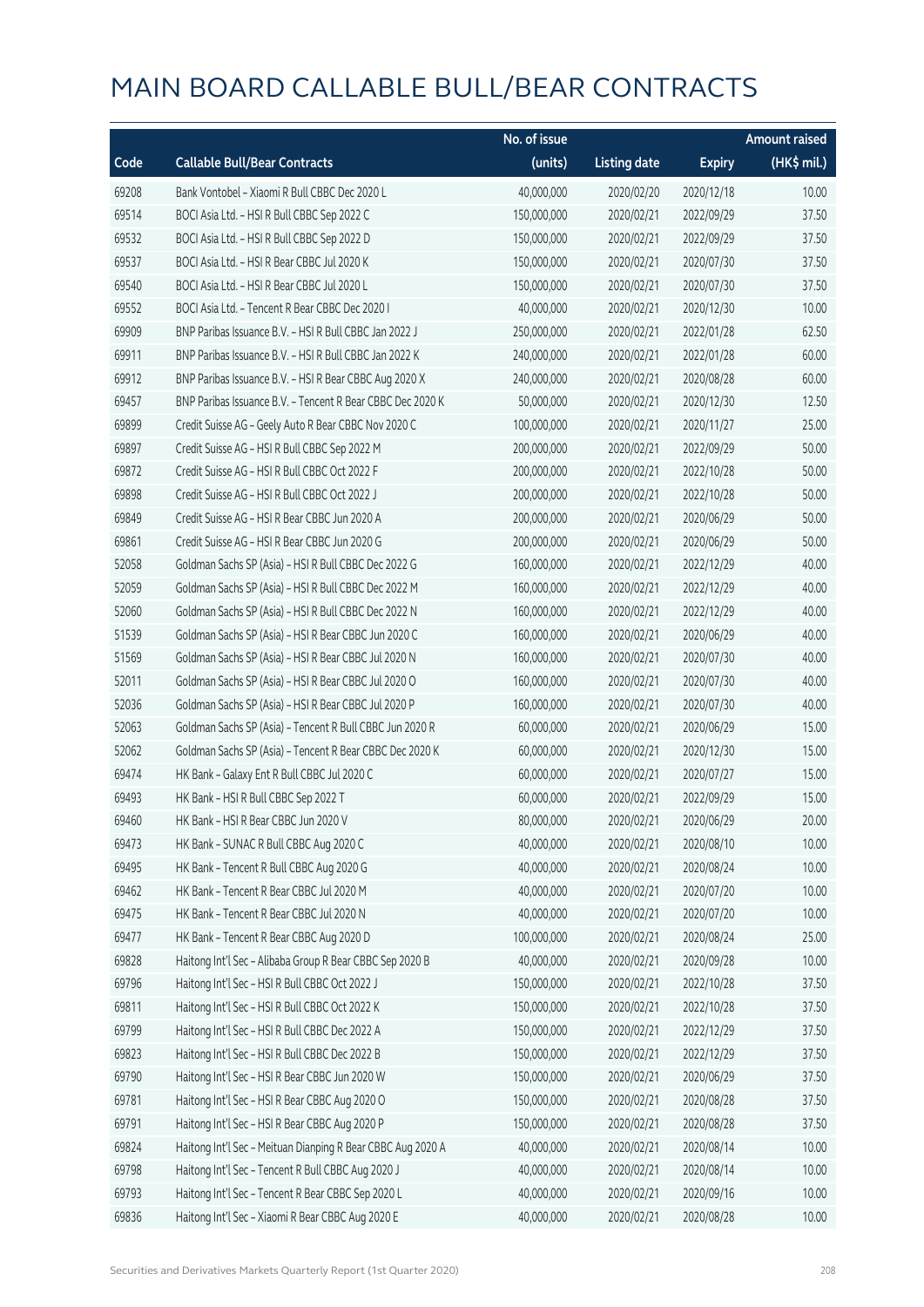|       |                                                              | No. of issue |                     |               | <b>Amount raised</b> |
|-------|--------------------------------------------------------------|--------------|---------------------|---------------|----------------------|
| Code  | <b>Callable Bull/Bear Contracts</b>                          | (units)      | <b>Listing date</b> | <b>Expiry</b> | (HK\$ mil.)          |
| 69779 | J P Morgan SP BV - Alibaba Group R Bull CBBC Sep 2020 A      | 200,000,000  | 2020/02/21          | 2020/09/18    | 50.00                |
| 69694 | J P Morgan SP BV - HSI R Bull CBBC Sep 2022 R                | 200,000,000  | 2020/02/21          | 2022/09/29    | 50.00                |
| 69695 | J P Morgan SP BV - HSI R Bull CBBC Oct 2022 F                | 200,000,000  | 2020/02/21          | 2022/10/28    | 50.00                |
| 69685 | J P Morgan SP BV - HSI R Bull CBBC Nov 2022 J                | 200,000,000  | 2020/02/21          | 2022/11/29    | 50.00                |
| 69696 | J P Morgan SP BV - HSI R Bull CBBC Nov 2022 L                | 200,000,000  | 2020/02/21          | 2022/11/29    | 50.00                |
| 69730 | J P Morgan SP BV - HSI R Bull CBBC Dec 2022 A                | 200,000,000  | 2020/02/21          | 2022/12/29    | 50.00                |
| 69693 | J P Morgan SP BV - HSI R Bear CBBC Aug 2020 N                | 200,000,000  | 2020/02/21          | 2020/08/28    | 50.00                |
| 69743 | J P Morgan SP BV - HSI R Bear CBBC Aug 2020 O                | 200,000,000  | 2020/02/21          | 2020/08/28    | 50.00                |
| 69744 | J P Morgan SP BV - HSI R Bear CBBC Aug 2020 P                | 200,000,000  | 2020/02/21          | 2020/08/28    | 50.00                |
| 69684 | J P Morgan SP BV - HSI R Bear CBBC Sep 2020 Q                | 200,000,000  | 2020/02/21          | 2020/09/29    | 50.00                |
| 69752 | J P Morgan SP BV - Tencent R Bull CBBC Jul 2020 J            | 50,000,000   | 2020/02/21          | 2020/07/17    | 12.50                |
| 69769 | J P Morgan SP BV - Tencent R Bear CBBC Jun 2020 V            | 50,000,000   | 2020/02/21          | 2020/06/19    | 30.00                |
| 69756 | J P Morgan SP BV - Tencent R Bear CBBC Jul 2020 J            | 200,000,000  | 2020/02/21          | 2020/07/10    | 50.00                |
| 69678 | Morgan Stanley Asia Products - HSI R Bull CBBC Aug 2022 E    | 150,000,000  | 2020/02/21          | 2022/08/30    | 37.50                |
| 69672 | Morgan Stanley Asia Products - HSI R Bull CBBC Sep 2022 J    | 150,000,000  | 2020/02/21          | 2022/09/29    | 37.50                |
| 69669 | Morgan Stanley Asia Products - HSI R Bull CBBC Oct 2022 K    | 150,000,000  | 2020/02/21          | 2022/10/28    | 37.50                |
| 69660 | Morgan Stanley Asia Products - HSI R Bull CBBC Dec 2022 J    | 150,000,000  | 2020/02/21          | 2022/12/29    | 37.50                |
| 69618 | Morgan Stanley Asia Products - HSI R Bear CBBC Jun 2020 A    | 150,000,000  | 2020/02/21          | 2020/06/29    | 37.50                |
| 69682 | Morgan Stanley Asia Products - HSI R Bear CBBC Jul 2020 L    | 150,000,000  | 2020/02/21          | 2020/07/30    | 37.50                |
| 69679 | Morgan Stanley Asia Products - HSI R Bear CBBC Aug 2020 D    | 150,000,000  | 2020/02/21          | 2020/08/28    | 37.50                |
| 69683 | Morgan Stanley Asia Products - HSI R Bear CBBC Aug 2020 E    | 150,000,000  | 2020/02/21          | 2020/08/28    | 37.50                |
| 69629 | Morgan Stanley Asia Products - Tencent R Bull CBBC Aug2020 F | 98,000,000   | 2020/02/21          | 2020/08/03    | 24.50                |
| 69639 | Morgan Stanley Asia Products - Tencent R Bull CBBC Oct2020 B | 98,000,000   | 2020/02/21          | 2020/10/12    | 24.50                |
| 69620 | Morgan Stanley Asia Products - Tencent R Bear CBBC Dec2020 G | 88,000,000   | 2020/02/21          | 2020/12/30    | 22.00                |
| 69645 | Morgan Stanley Asia Products - Tencent R Bear CBBC Dec2020 H | 40,000,000   | 2020/02/21          | 2020/12/18    | 10.00                |
| 69983 | SG Issuer - Alibaba Group R Bull CBBC Jul 2020 I             | 120,000,000  | 2020/02/21          | 2020/07/31    | 30.00                |
| 69985 | SG Issuer - Alibaba Group R Bear CBBC Dec 2020 H             | 120,000,000  | 2020/02/21          | 2020/12/29    | 30.00                |
| 69993 | SG Issuer - Geely Auto R Bull CBBC Dec 2020 C                | 150,000,000  | 2020/02/21          | 2020/12/29    | 37.50                |
| 51373 | SG Issuer - Galaxy Ent R Bear CBBC Nov 2020 A                | 100,000,000  | 2020/02/21          | 2020/11/30    | 25.00                |
| 51217 | SG Issuer - HSI R Bull CBBC Oct 2022 S                       | 250,000,000  | 2020/02/21          | 2022/10/28    | 62.50                |
| 50533 | SG Issuer - HSI R Bull CBBC Nov 2022 E                       | 250,000,000  | 2020/02/21          | 2022/11/29    | 62.50                |
| 51288 | SG Issuer - HSI R Bull CBBC Nov 2022 F                       | 250,000,000  | 2020/02/21          | 2022/11/29    | 62.50                |
| 51362 | SG Issuer - HSI R Bull CBBC Nov 2022 G                       | 250,000,000  | 2020/02/21          | 2022/11/29    | 62.50                |
| 50613 | SG Issuer - HSI R Bull CBBC Dec 2022 J                       | 250,000,000  | 2020/02/21          | 2022/12/29    | 62.50                |
| 50345 | SG Issuer - HSI R Bear CBBC May 2020 G                       | 250,000,000  | 2020/02/21          | 2020/05/28    | 62.50                |
| 50390 | SG Issuer - HSI R Bear CBBC Aug 2020 U                       | 250,000,000  | 2020/02/21          | 2020/08/28    | 62.50                |
| 50729 | SG Issuer - HSI R Bear CBBC Aug 2020 V                       | 250,000,000  | 2020/02/21          | 2020/08/28    | 62.50                |
| 50795 | SG Issuer - HSI R Bear CBBC Aug 2020 W                       | 250,000,000  | 2020/02/21          | 2020/08/28    | 62.50                |
| 51159 | SG Issuer - HSI R Bear CBBC Sep 2020 D                       | 250,000,000  | 2020/02/21          | 2020/09/29    | 62.50                |
| 51523 | SG Issuer - Tencent R Bull CBBC Jul 2020 U                   | 80,000,000   | 2020/02/21          | 2020/07/30    | 20.00                |
| 50471 | SG Issuer - Tencent R Bull CBBC Aug 2020 F                   | 80,000,000   | 2020/02/21          | 2020/08/28    | 20.00                |
| 51538 | SG Issuer - Tencent R Bear CBBC Nov 2020 P                   | 80,000,000   | 2020/02/21          | 2020/11/30    | 20.00                |
| 69606 | UBS AG - Alibaba Group R Bear CBBC Dec 2020 B                | 80,000,000   | 2020/02/21          | 2020/12/31    | 20.00                |
| 69593 | UBS AG - HSI R Bull CBBC Nov 2022 L                          | 200,000,000  | 2020/02/21          | 2022/11/29    | 50.00                |
| 69595 | UBS AG - HSI R Bull CBBC Nov 2022 M                          | 200,000,000  | 2020/02/21          | 2022/11/29    | 50.00                |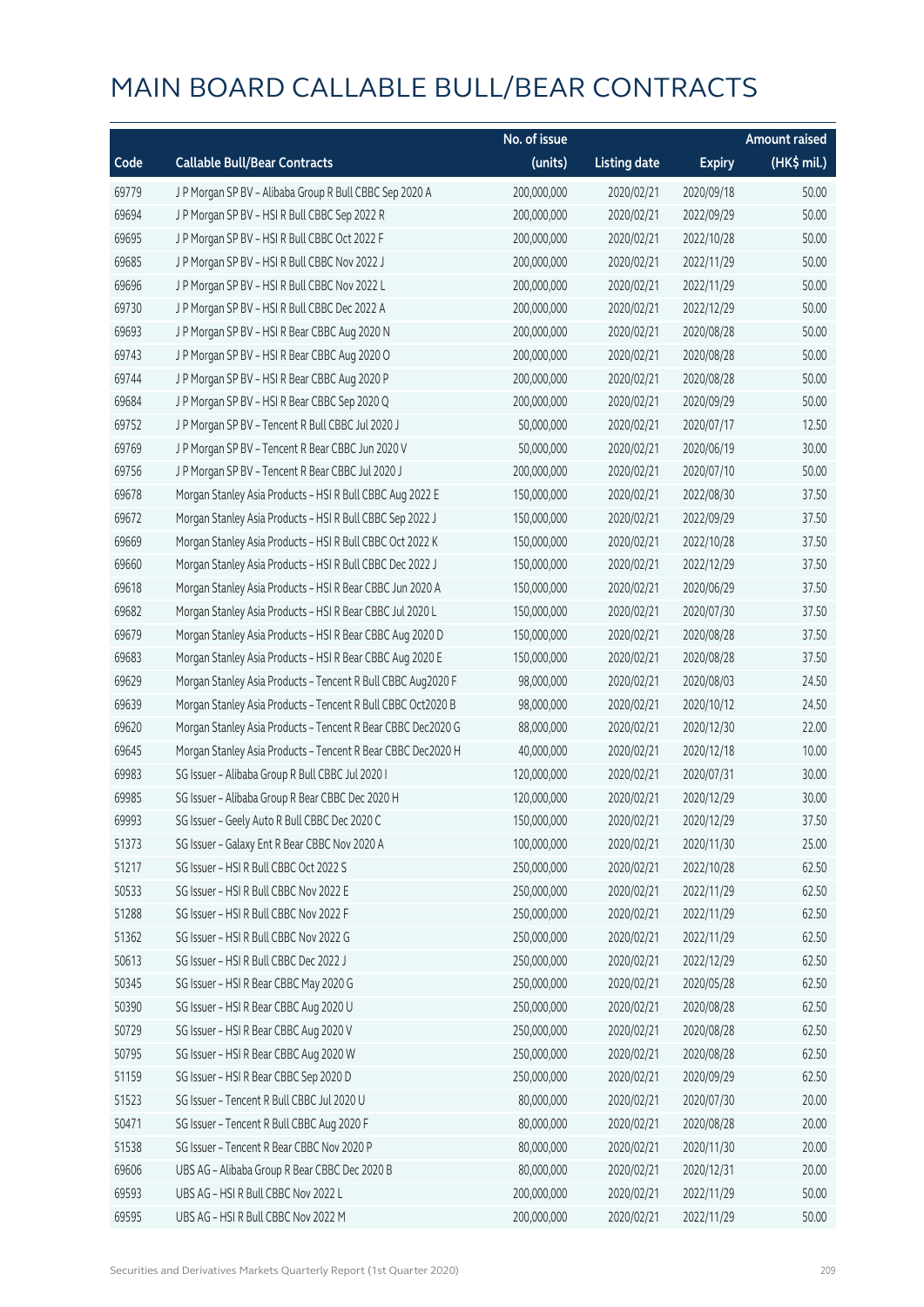|       |                                                            | No. of issue |                     |               | <b>Amount raised</b> |
|-------|------------------------------------------------------------|--------------|---------------------|---------------|----------------------|
| Code  | <b>Callable Bull/Bear Contracts</b>                        | (units)      | <b>Listing date</b> | <b>Expiry</b> | (HK\$ mil.)          |
| 69555 | UBS AG - HSI R Bear CBBC May 2020 O                        | 200,000,000  | 2020/02/21          | 2020/05/28    | 50.00                |
| 69590 | UBS AG - HSI R Bear CBBC May 2020 S                        | 200,000,000  | 2020/02/21          | 2020/05/28    | 50.00                |
| 69608 | UBS AG - HSI R Bear CBBC May 2020 T                        | 200,000,000  | 2020/02/21          | 2020/05/28    | 50.00                |
| 69559 | UBS AG - HSI R Bear CBBC Jul 2020 U                        | 400,000,000  | 2020/02/21          | 2020/07/30    | 100.00               |
| 69610 | UBS AG - HSI R Bear CBBC Jul 2020 V                        | 200,000,000  | 2020/02/21          | 2020/07/30    | 50.00                |
| 69599 | UBS AG - Tencent R Bull CBBC Nov 2020 C                    | 40,000,000   | 2020/02/21          | 2020/11/30    | 10.00                |
| 69600 | UBS AG - Tencent R Bull CBBC Nov 2020 D                    | 200,000,000  | 2020/02/21          | 2020/11/23    | 50.00                |
| 69560 | UBS AG - Tencent R Bear CBBC Jun 2020 R                    | 40,000,000   | 2020/02/21          | 2020/06/18    | 10.00                |
| 69581 | UBS AG - Tencent R Bear CBBC Jun 2020 S                    | 40,000,000   | 2020/02/21          | 2020/06/29    | 18.60                |
| 69572 | UBS AG - Tencent R Bear CBBC Jul 2020 B                    | 40,000,000   | 2020/02/21          | 2020/07/30    | 12.60                |
| 69917 | Bank Vontobel - Alibaba Group R Bull CBBC Sep 2020 C       | 40,000,000   | 2020/02/21          | 2020/09/25    | 10.00                |
| 69913 | Bank Vontobel - Alibaba Group R Bull CBBC Oct 2020 E       | 40,000,000   | 2020/02/21          | 2020/10/16    | 10.00                |
| 69926 | Bank Vontobel - Meituan Dianping R Bear CBBC Dec 2020 J    | 60,000,000   | 2020/02/21          | 2020/12/04    | 15.00                |
| 69939 | Bank Vontobel - SUNAC R Bear CBBC Nov 2020 C               | 40,000,000   | 2020/02/21          | 2020/11/13    | 10.00                |
| 69921 | Bank Vontobel - Tencent R Bull CBBC Nov 2020 H             | 40,000,000   | 2020/02/21          | 2020/11/13    | 10.00                |
| 52093 | BOCI Asia Ltd. - CSPC Pharma R Bull CBBC Jul 2020 A        | 40,000,000   | 2020/02/24          | 2020/07/30    | 10.00                |
| 52078 | BOCI Asia Ltd. - HSI R Bull CBBC Sep 2022 E                | 150,000,000  | 2020/02/24          | 2022/09/29    | 37.50                |
| 52079 | BOCI Asia Ltd. - HSI R Bull CBBC Sep 2022 F                | 150,000,000  | 2020/02/24          | 2022/09/29    | 37.50                |
| 52080 | BOCI Asia Ltd. - HSI R Bull CBBC Sep 2022 G                | 150,000,000  | 2020/02/24          | 2022/09/29    | 37.50                |
| 52064 | BOCI Asia Ltd. - HSI R Bear CBBC Jul 2020 M                | 150,000,000  | 2020/02/24          | 2020/07/30    | 37.50                |
| 52066 | BOCI Asia Ltd. - HSI R Bear CBBC Jul 2020 N                | 150,000,000  | 2020/02/24          | 2020/07/30    | 37.50                |
| 52067 | BOCI Asia Ltd. - HSI R Bear CBBC Jul 2020 O                | 150,000,000  | 2020/02/24          | 2020/07/30    | 37.50                |
| 52090 | BOCI Asia Ltd. - Meituan Dianping R Bull CBBC Dec 2020 A   | 40,000,000   | 2020/02/24          | 2020/12/30    | 10.00                |
| 52091 | BOCI Asia Ltd. - Meituan Dianping R Bull CBBC Dec 2020 B   | 40,000,000   | 2020/02/24          | 2020/12/30    | 10.00                |
| 52092 | BOCI Asia Ltd. - Meituan Dianping R Bear CBBC Dec 2020 B   | 40,000,000   | 2020/02/24          | 2020/12/30    | 10.00                |
| 52094 | BOCI Asia Ltd. - Sino Biopharm R Bull CBBC Jul 2020 A      | 40,000,000   | 2020/02/24          | 2020/07/30    | 10.00                |
| 52081 | BOCI Asia Ltd. - Tencent R Bull CBBC Jun 2020 N            | 40,000,000   | 2020/02/24          | 2020/06/30    | 10.00                |
| 52082 | BOCI Asia Ltd. - Tencent R Bull CBBC Jun 2020 O            | 40,000,000   | 2020/02/24          | 2020/06/30    | 10.00                |
| 52083 | BOCI Asia Ltd. - Tencent R Bear CBBC Dec 2020 J            | 40,000,000   | 2020/02/24          | 2020/12/30    | 10.00                |
| 52103 | BNP Paribas Issuance B.V. - HSI R Bull CBBC Nov 2021 D     | 250,000,000  | 2020/02/24          | 2021/11/29    | 62.50                |
| 52101 | BNP Paribas Issuance B.V. - HSI R Bear CBBC Aug 2020 Y     | 250,000,000  | 2020/02/24          | 2020/08/28    | 62.50                |
| 52104 | BNP Paribas Issuance B.V. - Meituan R Bull CBBC Dec 2020 Z | 50,000,000   | 2020/02/24          | 2020/12/30    | 12.50                |
| 52151 | Credit Suisse AG - HSI R Bull CBBC Sep 2022 N              | 200,000,000  | 2020/02/24          | 2022/09/29    | 50.00                |
| 52152 | Credit Suisse AG - HSI R Bull CBBC Oct 2022 K              | 200,000,000  | 2020/02/24          | 2022/10/28    | 50.00                |
| 52147 | Credit Suisse AG - HSI R Bull CBBC Nov 2022 Q              | 200,000,000  | 2020/02/24          | 2022/11/29    | 50.00                |
| 52136 | Credit Suisse AG - HSI R Bear CBBC Jun 2020 B              | 200,000,000  | 2020/02/24          | 2020/06/29    | 50.00                |
| 52144 | Credit Suisse AG - HSI R Bear CBBC Jul 2020 X              | 200,000,000  | 2020/02/24          | 2020/07/30    | 50.00                |
| 52135 | Credit Suisse AG - HSI R Bear CBBC Jul 2020 Z              | 200,000,000  | 2020/02/24          | 2020/07/30    | 50.00                |
| 52146 | Credit Suisse AG - Tencent R Bull CBBC Jul 2020 E          | 50,000,000   | 2020/02/24          | 2020/07/24    | 12.50                |
| 52145 | Credit Suisse AG - Xiaomi R Bull CBBC Sep 2020 C           | 50,000,000   | 2020/02/24          | 2020/09/29    | 12.50                |
| 52231 | Goldman Sachs SP (Asia) - HSI R Bull CBBC Dec 2022 O       | 160,000,000  | 2020/02/24          | 2022/12/29    | 40.00                |
| 52227 | Goldman Sachs SP (Asia) - HSI R Bear CBBC Jun 2020 P       | 160,000,000  | 2020/02/24          | 2020/06/29    | 40.00                |
| 52228 | Goldman Sachs SP (Asia) - HSI R Bear CBBC Jun 2020 U       | 160,000,000  | 2020/02/24          | 2020/06/29    | 40.00                |
| 52229 | Goldman Sachs SP (Asia) - HSI R Bear CBBC Jul 2020 Q       | 160,000,000  | 2020/02/24          | 2020/07/30    | 40.00                |
| 52230 | Goldman Sachs SP (Asia) - HSI R Bear CBBC Jul 2020 R       | 160,000,000  | 2020/02/24          | 2020/07/30    | 40.00                |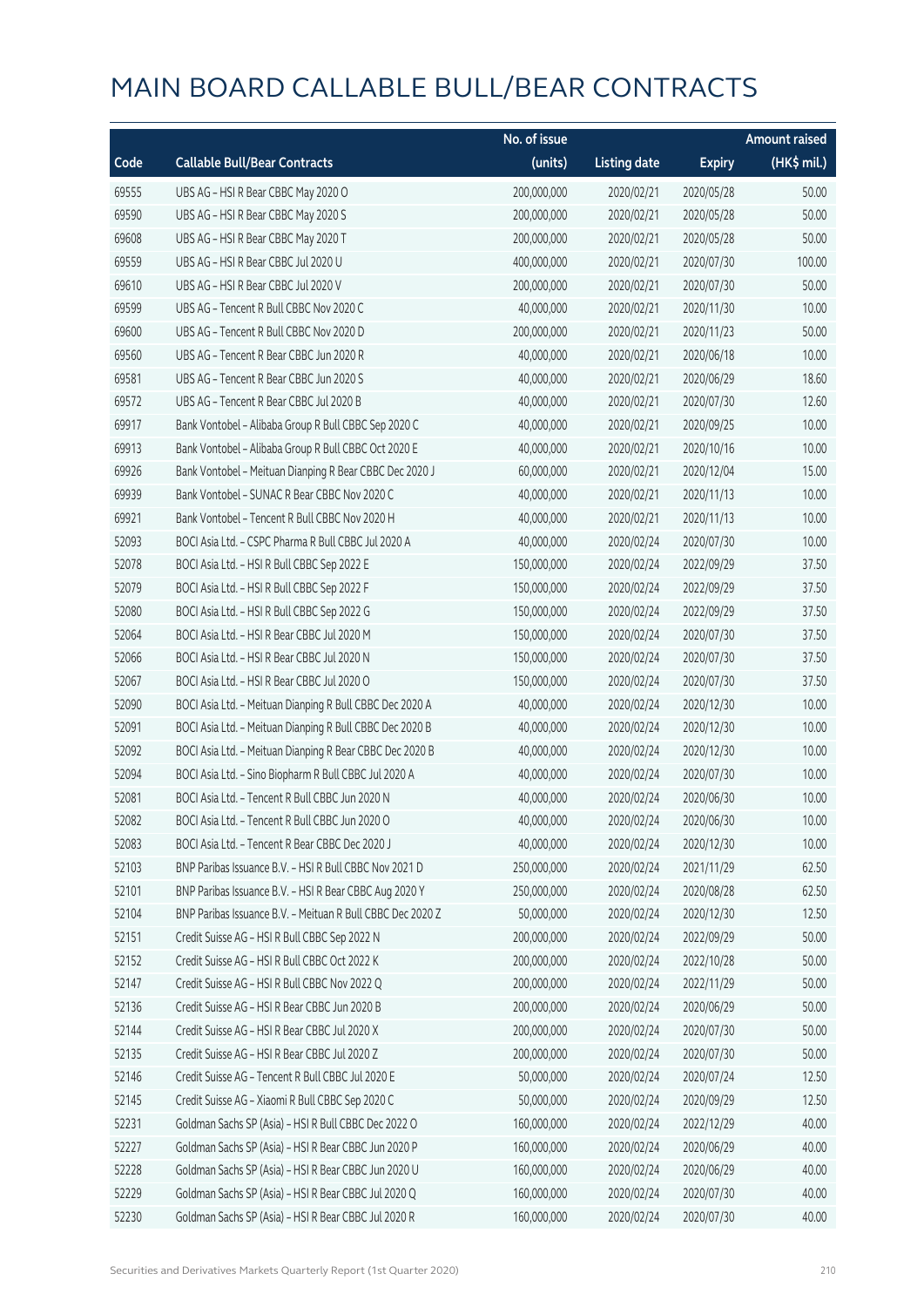|       |                                                             | No. of issue |                     |               | <b>Amount raised</b> |
|-------|-------------------------------------------------------------|--------------|---------------------|---------------|----------------------|
| Code  | <b>Callable Bull/Bear Contracts</b>                         | (units)      | <b>Listing date</b> | <b>Expiry</b> | (HK\$ mil.)          |
| 52233 | Goldman Sachs SP (Asia) - Tencent R Bull CBBC Jun 2020 X    | 60,000,000   | 2020/02/24          | 2020/06/29    | 15.00                |
| 52232 | Goldman Sachs SP (Asia) - Tencent R Bear CBBC Dec 2020 S    | 60,000,000   | 2020/02/24          | 2020/12/30    | 15.00                |
| 52071 | HK Bank - China Tower R Bull CBBC Oct 2020 B                | 40,000,000   | 2020/02/24          | 2020/10/12    | 10.00                |
| 52072 | HK Bank - HKEX R Bull CBBC Jul 2020 G                       | 40,000,000   | 2020/02/24          | 2020/07/20    | 10.00                |
| 52073 | HK Bank - HSI R Bull CBBC Sep 2022 U                        | 60,000,000   | 2020/02/24          | 2022/09/29    | 15.00                |
| 52068 | HK Bank - HSI R Bear CBBC Jun 2020 W                        | 100,000,000  | 2020/02/24          | 2020/06/29    | 25.00                |
| 52069 | HK Bank - Meituan Dianping R Bull CBBC Jul 2020 K           | 40,000,000   | 2020/02/24          | 2020/07/13    | 10.00                |
| 52077 | HK Bank - Tencent R Bear CBBC Aug 2020 E                    | 100,000,000  | 2020/02/24          | 2020/08/06    | 25.00                |
| 52070 | HK Bank - Xiaomi R Bull CBBC Aug 2020 B                     | 40,000,000   | 2020/02/24          | 2020/08/10    | 10.00                |
| 52185 | Haitong Int'l Sec - Bud Apac R Bull CBBC Sep 2020 A         | 40,000,000   | 2020/02/24          | 2020/09/23    | 10.00                |
| 52173 | Haitong Int'l Sec - HSI R Bull CBBC Oct 2022 L              | 150,000,000  | 2020/02/24          | 2022/10/28    | 37.50                |
| 52184 | Haitong Int'l Sec - HSI R Bull CBBC Dec 2022 C              | 150,000,000  | 2020/02/24          | 2022/12/29    | 37.50                |
| 52174 | Haitong Int'l Sec - HSI R Bear CBBC Jun 2020 X              | 150,000,000  | 2020/02/24          | 2020/06/29    | 37.50                |
| 52172 | Haitong Int'l Sec - HSI R Bear CBBC Aug 2020 Q              | 150,000,000  | 2020/02/24          | 2020/08/28    | 37.50                |
| 52175 | Haitong Int'l Sec - Meituan Dianping R Bull CBBC Aug 2020 B | 40,000,000   | 2020/02/24          | 2020/08/14    | 10.00                |
| 52183 | Haitong Int'l Sec - WuXi Bio R Bull CBBC Jul 2020 A         | 40,000,000   | 2020/02/24          | 2020/07/16    | 10.00                |
| 52171 | J P Morgan SP BV - Alibaba Group R Bull CBBC Jun 2020 G     | 80,000,000   | 2020/02/24          | 2020/06/19    | 20.00                |
| 52163 | J P Morgan SP BV - HSI R Bull CBBC Sep 2022 S               | 200,000,000  | 2020/02/24          | 2022/09/29    | 50.00                |
| 52155 | J P Morgan SP BV - HSI R Bull CBBC Oct 2022 G               | 200,000,000  | 2020/02/24          | 2022/10/28    | 50.00                |
| 52167 | J P Morgan SP BV - HSI R Bull CBBC Nov 2022 N               | 200,000,000  | 2020/02/24          | 2022/11/29    | 50.00                |
| 52156 | JP Morgan SP BV - HSIR Bull CBBC Dec 2022 S                 | 200,000,000  | 2020/02/24          | 2022/12/29    | 50.00                |
| 52168 | J P Morgan SP BV - HSI R Bull CBBC Dec 2022 T               | 200,000,000  | 2020/02/24          | 2022/12/29    | 50.00                |
| 52154 | J P Morgan SP BV - HSI R Bear CBBC Jul 2020 F               | 200,000,000  | 2020/02/24          | 2020/07/30    | 50.00                |
| 52153 | J P Morgan SP BV - HSI R Bear CBBC Aug 2020 Q               | 200,000,000  | 2020/02/24          | 2020/08/28    | 50.00                |
| 52169 | J P Morgan SP BV - HSI R Bear CBBC Aug 2020 R               | 200,000,000  | 2020/02/24          | 2020/08/28    | 50.00                |
| 52170 | J P Morgan SP BV - HSI R Bear CBBC Aug 2020 S               | 200,000,000  | 2020/02/24          | 2020/08/28    | 50.00                |
| 52108 | Morgan Stanley Asia Products - HSI R Bull CBBC Nov 2022 L   | 150,000,000  | 2020/02/24          | 2022/11/29    | 37.50                |
| 52107 | Morgan Stanley Asia Products - HSI R Bear CBBC Jul 2020 M   | 150,000,000  | 2020/02/24          | 2020/07/30    | 37.50                |
| 52221 | SG Issuer - HSI R Bull CBBC Sep 2022 L                      | 250,000,000  | 2020/02/24          | 2022/09/29    | 62.50                |
| 52205 | SG Issuer - HSI R Bull CBBC Oct 2022 T                      | 250,000,000  | 2020/02/24          | 2022/10/28    | 62.50                |
| 52224 | SG Issuer - HSI R Bull CBBC Oct 2022 U                      | 250,000,000  | 2020/02/24          | 2022/10/28    | 62.50                |
| 52225 | SG Issuer - HSI R Bull CBBC Nov 2022 H                      | 250,000,000  | 2020/02/24          | 2022/11/29    | 62.50                |
| 52226 | SG Issuer - HSI R Bull CBBC Dec 2022 L                      | 250,000,000  | 2020/02/24          | 2022/12/29    | 62.50                |
| 52212 | SG Issuer - HSI R Bear CBBC May 2020 M                      | 250,000,000  | 2020/02/24          | 2020/05/28    | 62.50                |
| 52198 | SG Issuer - HSI R Bear CBBC Jul 2020 E                      | 250,000,000  | 2020/02/24          | 2020/07/30    | 62.50                |
| 52213 | SG Issuer - HSI R Bear CBBC Sep 2020 E                      | 250,000,000  | 2020/02/24          | 2020/09/29    | 62.50                |
| 52219 | SG Issuer - HSI R Bear CBBC Sep 2020 F                      | 250,000,000  | 2020/02/24          | 2020/09/29    | 62.50                |
| 52197 | SG Issuer - HSI R Bear CBBC Oct 2020 M                      | 500,000,000  | 2020/02/24          | 2020/10/29    | 125.00               |
| 52199 | SG Issuer - Ping An R Bull CBBC Dec 2020 D                  | 100,000,000  | 2020/02/24          | 2020/12/30    | 25.00                |
| 52208 | SG Issuer - Ping An R Bear CBBC Jul 2020 C                  | 100,000,000  | 2020/02/24          | 2020/07/30    | 25.00                |
| 52200 | SG Issuer - SUNAC R Bull CBBC Dec 2020 A                    | 80,000,000   | 2020/02/24          | 2020/12/30    | 20.00                |
| 52201 | SG Issuer - Tencent R Bull CBBC Jul 2020 V                  | 80,000,000   | 2020/02/24          | 2020/07/31    | 20.00                |
| 52209 | SG Issuer - Tencent R Bear CBBC Nov 2020 Q                  | 80,000,000   | 2020/02/24          | 2020/11/30    | 20.00                |
| 52204 | SG Issuer - Xiaomi R Bear CBBC Aug 2020 A                   | 60,000,000   | 2020/02/24          | 2020/08/28    | 15.00                |
| 52124 | UBS AG - Alibaba Group R Bear CBBC Dec 2020 C               | 80,000,000   | 2020/02/24          | 2020/12/31    | 23.20                |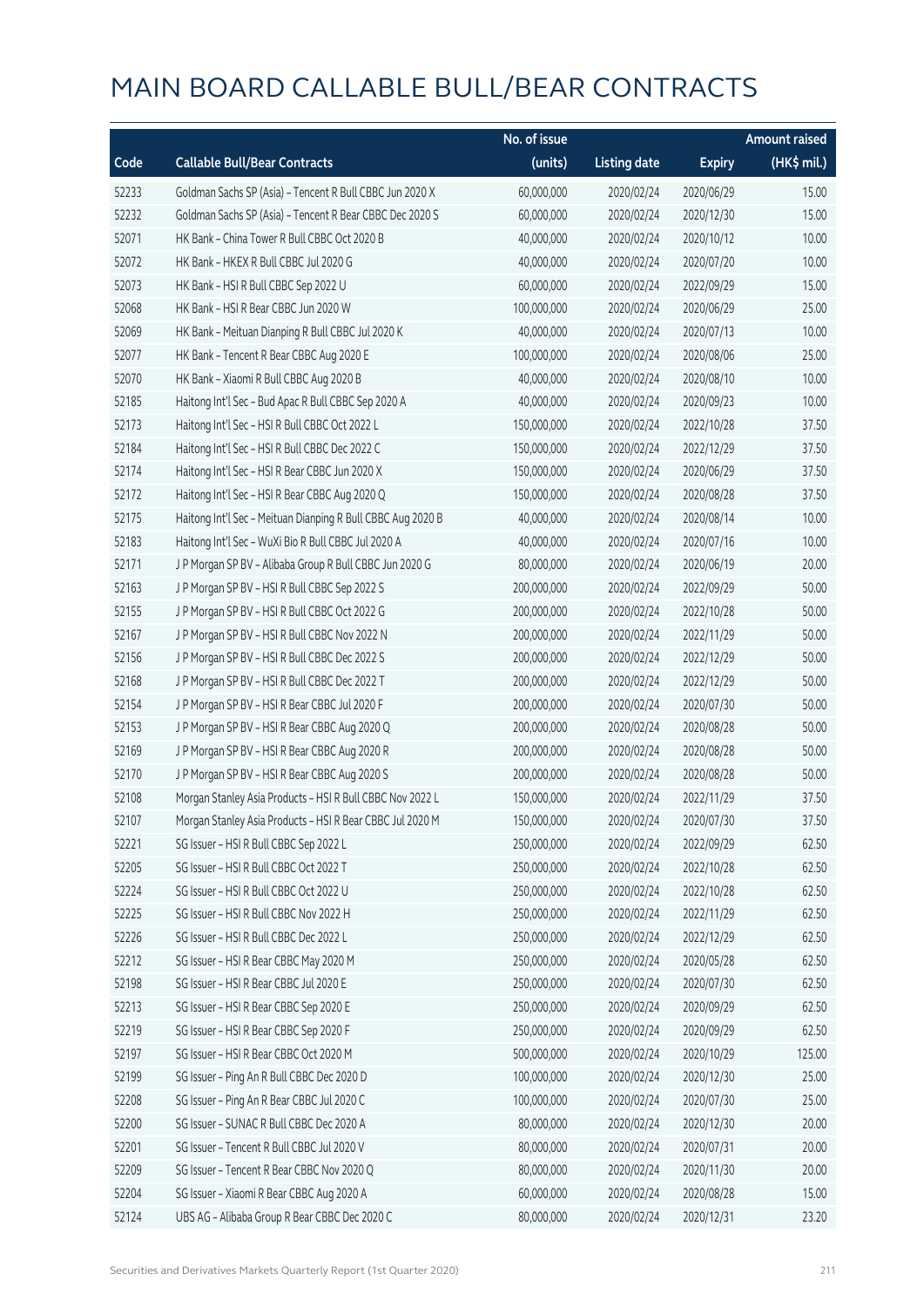|       |                                                         | No. of issue |                     |               | <b>Amount raised</b> |
|-------|---------------------------------------------------------|--------------|---------------------|---------------|----------------------|
| Code  | <b>Callable Bull/Bear Contracts</b>                     | (units)      | <b>Listing date</b> | <b>Expiry</b> | (HK\$ mil.)          |
| 52121 | UBS AG - China Mobile R Bull CBBC Dec 2020 A            | 50,000,000   | 2020/02/24          | 2020/12/31    | 12.50                |
| 52113 | UBS AG - China Life R Bull CBBC Dec 2020 B              | 40,000,000   | 2020/02/24          | 2020/12/31    | 10.00                |
| 52111 | UBS AG - Geely Auto R Bull CBBC Dec 2020 A              | 50,000,000   | 2020/02/24          | 2020/12/31    | 12.50                |
| 52114 | UBS AG - Galaxy Ent R Bull CBBC Dec 2020 A              | 80,000,000   | 2020/02/24          | 2020/12/31    | 20.00                |
| 52127 | UBS AG - HSI R Bull CBBC Nov 2022 N                     | 200,000,000  | 2020/02/24          | 2022/11/29    | 50.00                |
| 52128 | UBS AG - HSI R Bull CBBC Nov 2022 O                     | 200,000,000  | 2020/02/24          | 2022/11/29    | 50.00                |
| 52109 | UBS AG - HSI R Bear CBBC May 2020 U                     | 200,000,000  | 2020/02/24          | 2020/05/28    | 50.00                |
| 52110 | UBS AG - HSI R Bear CBBC May 2020 V                     | 200,000,000  | 2020/02/24          | 2020/05/28    | 50.00                |
| 52129 | UBS AG - HSI R Bear CBBC May 2020 W                     | 200,000,000  | 2020/02/24          | 2020/05/28    | 50.00                |
| 52130 | UBS AG - HSI R Bear CBBC May 2020 X                     | 200,000,000  | 2020/02/24          | 2020/05/28    | 50.00                |
| 52122 | UBS AG - ICBC R Bull CBBC Dec 2020 A                    | 100,000,000  | 2020/02/24          | 2020/12/31    | 25.00                |
| 52123 | UBS AG - Meituan Dianping R Bull CBBC Dec 2020 A        | 50,000,000   | 2020/02/24          | 2020/12/31    | 12.50                |
| 52112 | UBS AG - SUNAC R Bull CBBC Dec 2020 A                   | 80,000,000   | 2020/02/24          | 2020/12/31    | 20.00                |
| 52126 | UBS AG - Sunny Optical R Bull CBBC Dec 2020 A           | 40,000,000   | 2020/02/24          | 2020/12/31    | 10.00                |
| 52196 | Bank Vontobel - Meituan Dianping R Bull CBBC Nov 2020 J | 60,000,000   | 2020/02/24          | 2020/11/06    | 15.00                |
| 52186 | Bank Vontobel - Tencent R Bull CBBC Dec 2020 H          | 40,000,000   | 2020/02/24          | 2020/12/04    | 10.00                |
| 52187 | Bank Vontobel - Tencent R Bear CBBC Oct 2020 A          | 80,000,000   | 2020/02/24          | 2020/10/16    | 20.00                |
| 52243 | BOCI Asia Ltd. - HSI R Bull CBBC Sep 2022 H             | 150,000,000  | 2020/02/25          | 2022/09/29    | 37.50                |
| 52244 | BOCI Asia Ltd. - HSI R Bull CBBC Sep 2022 I             | 150,000,000  | 2020/02/25          | 2022/09/29    | 37.50                |
| 52245 | BOCI Asia Ltd. - HSI R Bull CBBC Sep 2022 J             | 150,000,000  | 2020/02/25          | 2022/09/29    | 37.50                |
| 52254 | BOCI Asia Ltd. - HSI R Bear CBBC Jul 2020 E             | 150,000,000  | 2020/02/25          | 2020/07/30    | 37.50                |
| 52252 | BOCI Asia Ltd. - HSI R Bear CBBC Jul 2020 P             | 150,000,000  | 2020/02/25          | 2020/07/30    | 37.50                |
| 52253 | BOCI Asia Ltd. - HSI R Bear CBBC Jul 2020 Q             | 150,000,000  | 2020/02/25          | 2020/07/30    | 37.50                |
| 52255 | BOCI Asia Ltd. - Tencent R Bull CBBC Jun 2020 P         | 40,000,000   | 2020/02/25          | 2020/06/30    | 10.00                |
| 52256 | BOCI Asia Ltd. - Tencent R Bear CBBC Dec 2020 K         | 40,000,000   | 2020/02/25          | 2020/12/30    | 10.00                |
| 52281 | BNP Paribas Issuance B.V. - HSI R Bull CBBC Nov 2021 C  | 250,000,000  | 2020/02/25          | 2021/11/29    | 62.50                |
| 52239 | BNP Paribas Issuance B.V. - HSI R Bull CBBC Nov 2021 G  | 250,000,000  | 2020/02/25          | 2021/11/29    | 62.50                |
| 52240 | BNP Paribas Issuance B.V. – HSI R Bull CBBC Nov 2021 P  | 250,000,000  | 2020/02/25          | 2021/11/29    | 62.50                |
| 52241 | BNP Paribas Issuance B.V. - HSI R Bull CBBC Nov 2021 Q  | 250,000,000  | 2020/02/25          | 2021/11/29    | 62.50                |
| 52242 | BNP Paribas Issuance B.V. - HSI R Bull CBBC Nov 2021 U  | 250,000,000  | 2020/02/25          | 2021/11/29    | 62.50                |
| 52283 | BNP Paribas Issuance B.V. - HSI R Bear CBBC Aug 2020 A  | 250,000,000  | 2020/02/25          | 2020/08/28    | 62.50                |
| 52284 | BNP Paribas Issuance B.V. - HSI R Bear CBBC Aug 2020 B  | 250,000,000  | 2020/02/25          | 2020/08/28    | 62.50                |
| 52285 | BNP Paribas Issuance B.V. - HSI R Bear CBBC Aug 2020 C  | 240,000,000  | 2020/02/25          | 2020/08/28    | 60.00                |
| 52282 | BNP Paribas Issuance B.V. - HSI R Bear CBBC Aug 2020 Z  | 250,000,000  | 2020/02/25          | 2020/08/28    | 62.50                |
| 52392 | Credit Suisse AG - Galaxy Ent R Bear CBBC Jul 2020 B    | 100,000,000  | 2020/02/25          | 2020/07/30    | 25.00                |
| 52389 | Credit Suisse AG - HSBC R Bear CBBC Jul 2020 A          | 70,000,000   | 2020/02/25          | 2020/07/24    | 17.50                |
| 52367 | Credit Suisse AG - HSI R Bull CBBC Sep 2022 O           | 200,000,000  | 2020/02/25          | 2022/09/29    | 50.00                |
| 52369 | Credit Suisse AG - HSI R Bull CBBC Sep 2022 P           | 200,000,000  | 2020/02/25          | 2022/09/29    | 50.00                |
| 52370 | Credit Suisse AG - HSI R Bull CBBC Sep 2022 Q           | 200,000,000  | 2020/02/25          | 2022/09/29    | 50.00                |
| 52357 | Credit Suisse AG - HSI R Bull CBBC Oct 2022 L           | 200,000,000  | 2020/02/25          | 2022/10/28    | 50.00                |
| 52358 | Credit Suisse AG - HSI R Bull CBBC Oct 2022 M           | 200,000,000  | 2020/02/25          | 2022/10/28    | 50.00                |
| 52366 | Credit Suisse AG - HSI R Bull CBBC Nov 2022 R           | 200,000,000  | 2020/02/25          | 2022/11/29    | 50.00                |
| 52372 | Credit Suisse AG - HSI R Bear CBBC May 2020 X           | 200,000,000  | 2020/02/25          | 2020/05/28    | 50.00                |
| 52371 | Credit Suisse AG - HSI R Bear CBBC Jun 2020 H           | 200,000,000  | 2020/02/25          | 2020/06/29    | 50.00                |
| 52383 | Credit Suisse AG - HSI R Bear CBBC Jun 2020 I           | 200,000,000  | 2020/02/25          | 2020/06/29    | 50.00                |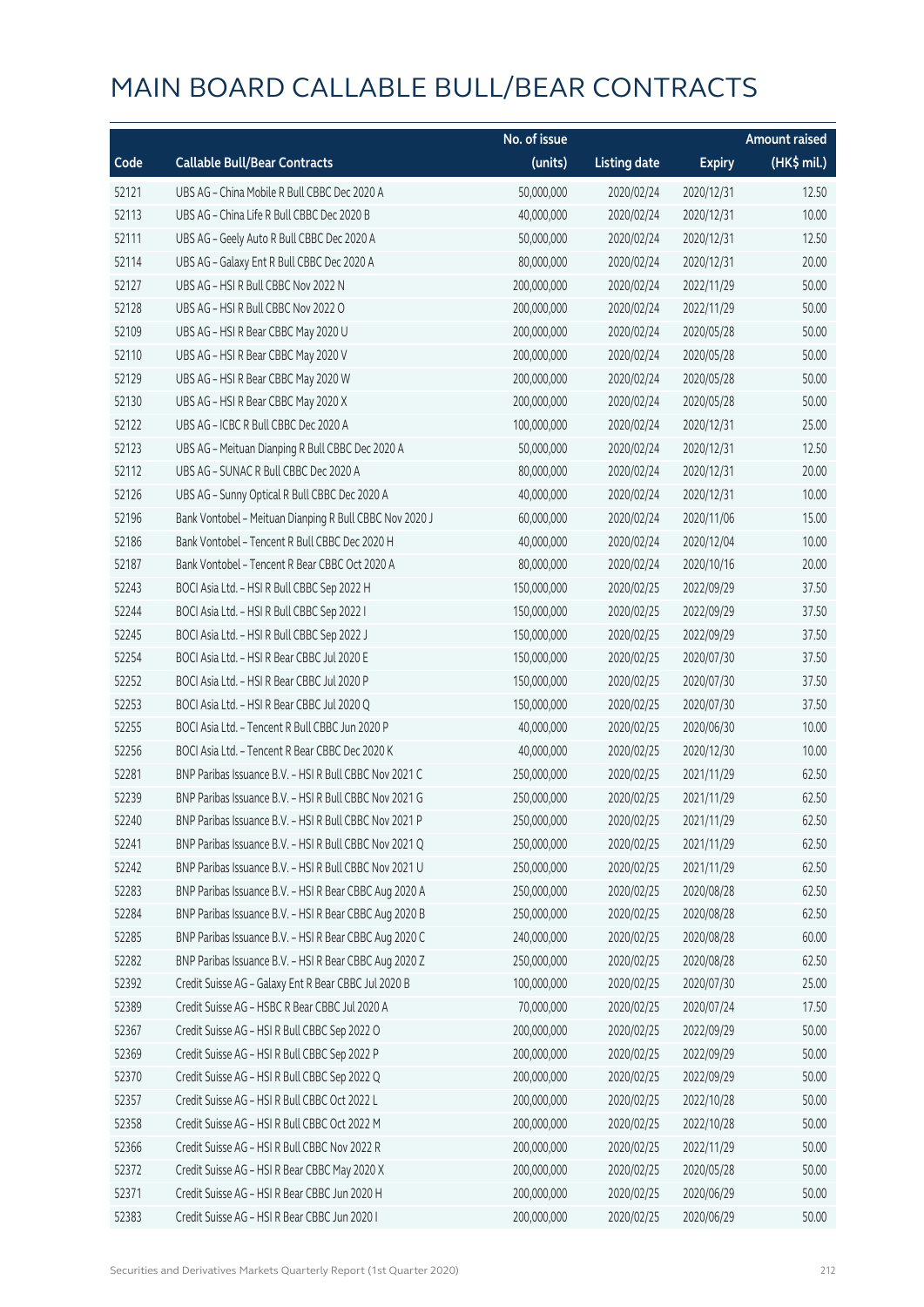|       |                                                             | No. of issue |                     |               | <b>Amount raised</b> |
|-------|-------------------------------------------------------------|--------------|---------------------|---------------|----------------------|
| Code  | <b>Callable Bull/Bear Contracts</b>                         | (units)      | <b>Listing date</b> | <b>Expiry</b> | (HK\$ mil.)          |
| 52386 | Credit Suisse AG - HSI R Bear CBBC Jul 2020 I               | 200,000,000  | 2020/02/25          | 2020/07/30    | 50.00                |
| 52390 | Credit Suisse AG - Ping An R Bear CBBC Jul 2020 A           | 60,000,000   | 2020/02/25          | 2020/07/30    | 15.00                |
| 52368 | Credit Suisse AG - Tencent R Bull CBBC Aug 2020 A           | 50,000,000   | 2020/02/25          | 2020/08/07    | 12.50                |
| 52321 | Bank of East Asia - Geely Auto R Bull CBBC Jun 2020 B       | 40,000,000   | 2020/02/25          | 2020/06/05    | 10.00                |
| 52322 | Bank of East Asia - Tencent R Bear CBBC Jun 2020 G          | 30,000,000   | 2020/02/25          | 2020/06/23    | 10.50                |
| 52319 | Bank of East Asia - Xiaomi R Bull CBBC Jun 2020 A           | 40,000,000   | 2020/02/25          | 2020/06/19    | 10.00                |
| 52320 | Bank of East Asia - Xiaomi R Bear CBBC Jun 2020 A           | 40,000,000   | 2020/02/25          | 2020/06/19    | 10.00                |
| 52497 | Goldman Sachs SP (Asia) - Alibaba Group R Bear CBBC Jun20 A | 60,000,000   | 2020/02/25          | 2020/06/29    | 15.00                |
| 52506 | Goldman Sachs SP (Asia) - Galaxy Ent R Bull CBBC Dec 2020 B | 60,000,000   | 2020/02/25          | 2020/12/30    | 15.00                |
| 52507 | Goldman Sachs SP (Asia) - Galaxy Ent R Bear CBBC Dec 2020 A | 60,000,000   | 2020/02/25          | 2020/12/30    | 15.00                |
| 52492 | Goldman Sachs SP (Asia) - HSI R Bull CBBC Oct 2022 I        | 160,000,000  | 2020/02/25          | 2022/10/28    | 40.00                |
| 52493 | Goldman Sachs SP (Asia) - HSI R Bull CBBC Oct 2022 K        | 160,000,000  | 2020/02/25          | 2022/10/28    | 40.00                |
| 52490 | Goldman Sachs SP (Asia) - HSI R Bull CBBC Oct 2022 M        | 160,000,000  | 2020/02/25          | 2022/10/28    | 40.00                |
| 52491 | Goldman Sachs SP (Asia) - HSI R Bull CBBC Oct 2022 Q        | 160,000,000  | 2020/02/25          | 2022/10/28    | 40.00                |
| 52494 | Goldman Sachs SP (Asia) - HSI R Bull CBBC Oct 2022 Z        | 160,000,000  | 2020/02/25          | 2022/10/28    | 40.00                |
| 52495 | Goldman Sachs SP (Asia) - HSI R Bear CBBC Jul 2020 S        | 160,000,000  | 2020/02/25          | 2020/07/30    | 40.00                |
| 52496 | Goldman Sachs SP (Asia) - HSI R Bear CBBC Jul 2020 T        | 160,000,000  | 2020/02/25          | 2020/07/30    | 40.00                |
| 52508 | Goldman Sachs SP (Asia) - Meituan R Bull CBBC Dec 2020 A    | 60,000,000   | 2020/02/25          | 2020/12/30    | 15.00                |
| 52509 | Goldman Sachs SP (Asia) - Tencent R Bear CBBC Nov 2020 A    | 60,000,000   | 2020/02/25          | 2020/11/30    | 15.00                |
| 52235 | HK Bank - AIA R Bull CBBC Jul 2020 D                        | 60,000,000   | 2020/02/25          | 2020/07/27    | 15.00                |
| 52236 | HK Bank - Geely Auto R Bull CBBC Aug 2020 B                 | 40,000,000   | 2020/02/25          | 2020/08/03    | 10.00                |
| 52234 | HK Bank - HSI R Bull CBBC Sep 2022 V                        | 100,000,000  | 2020/02/25          | 2022/09/29    | 25.00                |
| 52257 | HK Bank - HSI R Bear CBBC Jun 2020 X                        | 60,000,000   | 2020/02/25          | 2020/06/29    | 15.00                |
| 52237 | HK Bank - Sino Biopharm R Bull CBBC Aug 2020 B              | 40,000,000   | 2020/02/25          | 2020/08/03    | 10.00                |
| 52238 | HK Bank - WuXi Bio R Bull CBBC Jul 2020 C                   | 40,000,000   | 2020/02/25          | 2020/07/27    | 10.00                |
| 52348 | Haitong Int'l Sec - AAC Tech R Bear CBBC Aug 2020 A         | 40,000,000   | 2020/02/25          | 2020/08/25    | 10.00                |
| 52349 | Haitong Int'l Sec - Galaxy Ent R Bear CBBC Sep 2020 A       | 40,000,000   | 2020/02/25          | 2020/09/23    | 10.00                |
| 52345 | Haitong Int'l Sec - HSI R Bull CBBC Oct 2022 M              | 150,000,000  | 2020/02/25          | 2022/10/28    | 37.50                |
| 52351 | Haitong Int'l Sec - HSI R Bull CBBC Oct 2022 N              | 150,000,000  | 2020/02/25          | 2022/10/28    | 37.50                |
| 52342 | Haitong Int'l Sec - HSI R Bull CBBC Dec 2022 D              | 150,000,000  | 2020/02/25          | 2022/12/29    | 37.50                |
| 52355 | Haitong Int'l Sec - HSI R Bull CBBC Dec 2022 W              | 150,000,000  | 2020/02/25          | 2022/12/29    | 37.50                |
| 52354 | Haitong Int'l Sec - HSI R Bear CBBC Jun 2020 A              | 150,000,000  | 2020/02/25          | 2020/06/29    | 37.50                |
| 52352 | Haitong Int'l Sec - HSI R Bear CBBC Aug 2020 R              | 150,000,000  | 2020/02/25          | 2020/08/28    | 37.50                |
| 52350 | Haitong Int'l Sec - SUNAC R Bear CBBC Nov 2020 A            | 40,000,000   | 2020/02/25          | 2020/11/16    | 10.00                |
| 52353 | Haitong Int'l Sec - Tencent R Bull CBBC Sep 2020 O          | 40,000,000   | 2020/02/25          | 2020/09/23    | 10.00                |
| 52309 | J P Morgan SP BV - Galaxy Ent R Bull CBBC Jul 2020 A        | 100,000,000  | 2020/02/25          | 2020/07/17    | 25.00                |
| 52310 | J P Morgan SP BV - Galaxy Ent R Bull CBBC Jul 2020 B        | 100,000,000  | 2020/02/25          | 2020/07/10    | 25.00                |
| 52301 | J P Morgan SP BV - Galaxy Ent R Bull CBBC Aug 2020 A        | 100,000,000  | 2020/02/25          | 2020/08/21    | 25.00                |
| 52313 | J P Morgan SP BV - Galaxy Ent R Bear CBBC Jun 2020 A        | 80,000,000   | 2020/02/25          | 2020/06/19    | 20.00                |
| 52312 | J P Morgan SP BV - Galaxy Ent R Bear CBBC Jul 2020 A        | 80,000,000   | 2020/02/25          | 2020/07/10    | 20.00                |
| 52311 | J P Morgan SP BV - Galaxy Ent R Bear CBBC Aug 2020 A        | 80,000,000   | 2020/02/25          | 2020/08/14    | 20.00                |
| 52286 | J P Morgan SP BV - HSI R Bull CBBC Sep 2022 U               | 200,000,000  | 2020/02/25          | 2022/09/29    | 50.00                |
| 52287 | J P Morgan SP BV - HSI R Bull CBBC Oct 2022 H               | 200,000,000  | 2020/02/25          | 2022/10/28    | 50.00                |
| 52325 | JP Morgan SP BV - HSIR Bull CBBC Oct 2022 I                 | 200,000,000  | 2020/02/25          | 2022/10/28    | 50.00                |
| 52288 | J P Morgan SP BV - HSI R Bull CBBC Nov 2022 O               | 200,000,000  | 2020/02/25          | 2022/11/29    | 50.00                |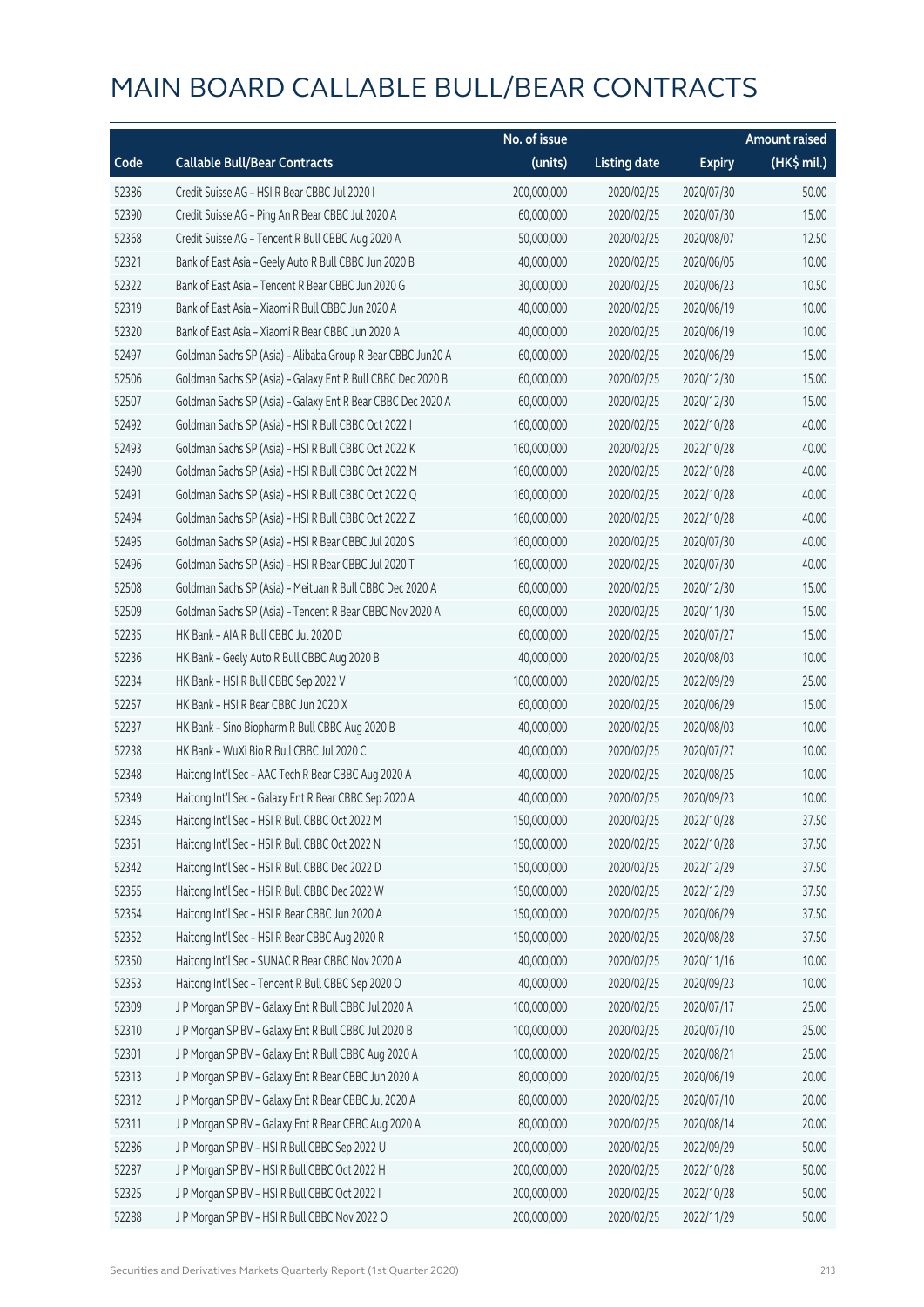|       |                                                           | No. of issue |                     |               | <b>Amount raised</b> |
|-------|-----------------------------------------------------------|--------------|---------------------|---------------|----------------------|
| Code  | <b>Callable Bull/Bear Contracts</b>                       | (units)      | <b>Listing date</b> | <b>Expiry</b> | (HK\$ mil.)          |
| 52326 | J P Morgan SP BV - HSI R Bull CBBC Dec 2022 U             | 200,000,000  | 2020/02/25          | 2022/12/29    | 50.00                |
| 52327 | J P Morgan SP BV - HSI R Bull CBBC Dec 2022 V             | 200,000,000  | 2020/02/25          | 2022/12/29    | 50.00                |
| 52329 | J P Morgan SP BV - HSI R Bull CBBC Dec 2022 W             | 200,000,000  | 2020/02/25          | 2022/12/29    | 50.00                |
| 52323 | J P Morgan SP BV - HSI R Bear CBBC Jun 2020 E             | 200,000,000  | 2020/02/25          | 2020/06/29    | 50.00                |
| 52289 | J P Morgan SP BV - HSI R Bear CBBC Jul 2020 H             | 200,000,000  | 2020/02/25          | 2020/07/30    | 50.00                |
| 52324 | J P Morgan SP BV - HSI R Bear CBBC Aug 2020 T             | 200,000,000  | 2020/02/25          | 2020/08/28    | 50.00                |
| 52316 | J P Morgan SP BV - SUNAC R Bull CBBC Aug 2020 A           | 100,000,000  | 2020/02/25          | 2020/08/21    | 25.00                |
| 52315 | J P Morgan SP BV - SUNAC R Bull CBBC Sep 2020 A           | 100,000,000  | 2020/02/25          | 2020/09/18    | 25.00                |
| 52314 | J P Morgan SP BV - SUNAC R Bull CBBC Oct 2020 A           | 100,000,000  | 2020/02/25          | 2020/10/16    | 25.00                |
| 52317 | J P Morgan SP BV - SUNAC R Bear CBBC Aug 2020 A           | 100,000,000  | 2020/02/25          | 2020/08/21    | 25.00                |
| 52318 | J P Morgan SP BV - Tencent R Bear CBBC Jun 2020 W         | 50,000,000   | 2020/02/25          | 2020/06/19    | 12.50                |
| 52331 | Morgan Stanley Asia Products - HSI R Bull CBBC Sep 2022 K | 150,000,000  | 2020/02/25          | 2022/09/29    | 37.50                |
| 52330 | Morgan Stanley Asia Products - HSI R Bull CBBC Dec 2022 K | 150,000,000  | 2020/02/25          | 2022/12/29    | 37.50                |
| 52332 | Morgan Stanley Asia Products - HSI R Bear CBBC Jun 2020 G | 150,000,000  | 2020/02/25          | 2020/06/29    | 37.50                |
| 52398 | SG Issuer - Alibaba Group R Bull CBBC Jul 2020 J          | 120,000,000  | 2020/02/25          | 2020/07/31    | 30.00                |
| 52422 | SG Issuer - Geely Auto R Bear CBBC Nov 2020 A             | 150,000,000  | 2020/02/25          | 2020/11/30    | 37.50                |
| 52423 | SG Issuer - HKEX R Bear CBBC Jul 2020 F                   | 50,000,000   | 2020/02/25          | 2020/07/31    | 12.50                |
| 52429 | SG Issuer - HSI R Bull CBBC Sep 2022 M                    | 250,000,000  | 2020/02/25          | 2022/09/29    | 62.50                |
| 52430 | SG Issuer - HSI R Bull CBBC Sep 2022 N                    | 250,000,000  | 2020/02/25          | 2022/09/29    | 62.50                |
| 52419 | SG Issuer - HSI R Bull CBBC Oct 2022 V                    | 250,000,000  | 2020/02/25          | 2022/10/28    | 62.50                |
| 52431 | SG Issuer - HSI R Bull CBBC Oct 2022 W                    | 250,000,000  | 2020/02/25          | 2022/10/28    | 62.50                |
| 52420 | SG Issuer - HSI R Bull CBBC Nov 2022 P                    | 250,000,000  | 2020/02/25          | 2022/11/29    | 62.50                |
| 52421 | SG Issuer - HSI R Bull CBBC Nov 2022 Q                    | 250,000,000  | 2020/02/25          | 2022/11/29    | 62.50                |
| 52432 | SG Issuer - HSI R Bull CBBC Dec 2022 M                    | 250,000,000  | 2020/02/25          | 2022/12/29    | 62.50                |
| 52426 | SG Issuer - HSI R Bear CBBC May 2020 P                    | 250,000,000  | 2020/02/25          | 2020/05/28    | 62.50                |
| 52427 | SG Issuer - HSI R Bear CBBC Jul 2020 H                    | 250,000,000  | 2020/02/25          | 2020/07/30    | 62.50                |
| 52428 | SG Issuer - HSI R Bear CBBC Aug 2020 I                    | 250,000,000  | 2020/02/25          | 2020/08/28    | 62.50                |
| 52435 | SG Issuer - ICBC R Bull CBBC Nov 2020 A                   | 100,000,000  | 2020/02/25          | 2020/11/27    | 25.00                |
| 52424 | SG Issuer - Sunny Optical R Bear CBBC Nov 2020 A          | 60,000,000   | 2020/02/25          | 2020/11/30    | 15.00                |
| 52399 | SG Issuer - Tencent R Bull CBBC Jul 2020 W                | 80,000,000   | 2020/02/25          | 2020/07/31    | 20.00                |
| 52400 | SG Issuer - Tencent R Bull CBBC Jul 2020 X                | 80,000,000   | 2020/02/25          | 2020/07/31    | 20.00                |
| 52436 | SG Issuer - Tencent R Bear CBBC Nov 2020 R                | 80,000,000   | 2020/02/25          | 2020/11/26    | 20.00                |
| 52407 | SG Issuer - Xiaomi R Bull CBBC Jul 2020 R                 | 60,000,000   | 2020/02/25          | 2020/07/31    | 15.00                |
| 52484 | UBS AG - Alibaba Group R Bear CBBC Dec 2020 D             | 80,000,000   | 2020/02/25          | 2020/12/30    | 20.00                |
| 52474 | UBS AG - Bank of China R Bull CBBC Sep 2021 A             | 100,000,000  | 2020/02/25          | 2021/09/30    | 25.00                |
| 52475 | UBS AG - Bank of China R Bear CBBC Dec 2020 A             | 100,000,000  | 2020/02/25          | 2020/12/31    | 25.00                |
| 52472 | UBS AG - CC Bank R Bull CBBC Dec 2020 A                   | 100,000,000  | 2020/02/25          | 2020/12/31    | 25.00                |
| 52473 | UBS AG - CC Bank R Bear CBBC Dec 2020 A                   | 100,000,000  | 2020/02/25          | 2020/12/31    | 25.00                |
| 52448 | UBS AG - HSI R Bull CBBC Nov 2022 P                       | 200,000,000  | 2020/02/25          | 2022/11/29    | 50.00                |
| 52449 | UBS AG - HSI R Bull CBBC Nov 2022 Q                       | 200,000,000  | 2020/02/25          | 2022/11/29    | 50.00                |
| 52458 | UBS AG - HSI R Bull CBBC Nov 2022 R                       | 200,000,000  | 2020/02/25          | 2022/11/29    | 50.00                |
| 52460 | UBS AG - HSI R Bull CBBC Nov 2022 S                       | 200,000,000  | 2020/02/25          | 2022/11/29    | 50.00                |
| 52470 | UBS AG - HSI R Bull CBBC Nov 2022 T                       | 200,000,000  | 2020/02/25          | 2022/11/29    | 50.00                |
| 52471 | UBS AG - HSI R Bull CBBC Nov 2022 U                       | 200,000,000  | 2020/02/25          | 2022/11/29    | 50.00                |
| 52476 | UBS AG - HSI R Bull CBBC Nov 2022 W                       | 200,000,000  | 2020/02/25          | 2022/11/29    | 50.00                |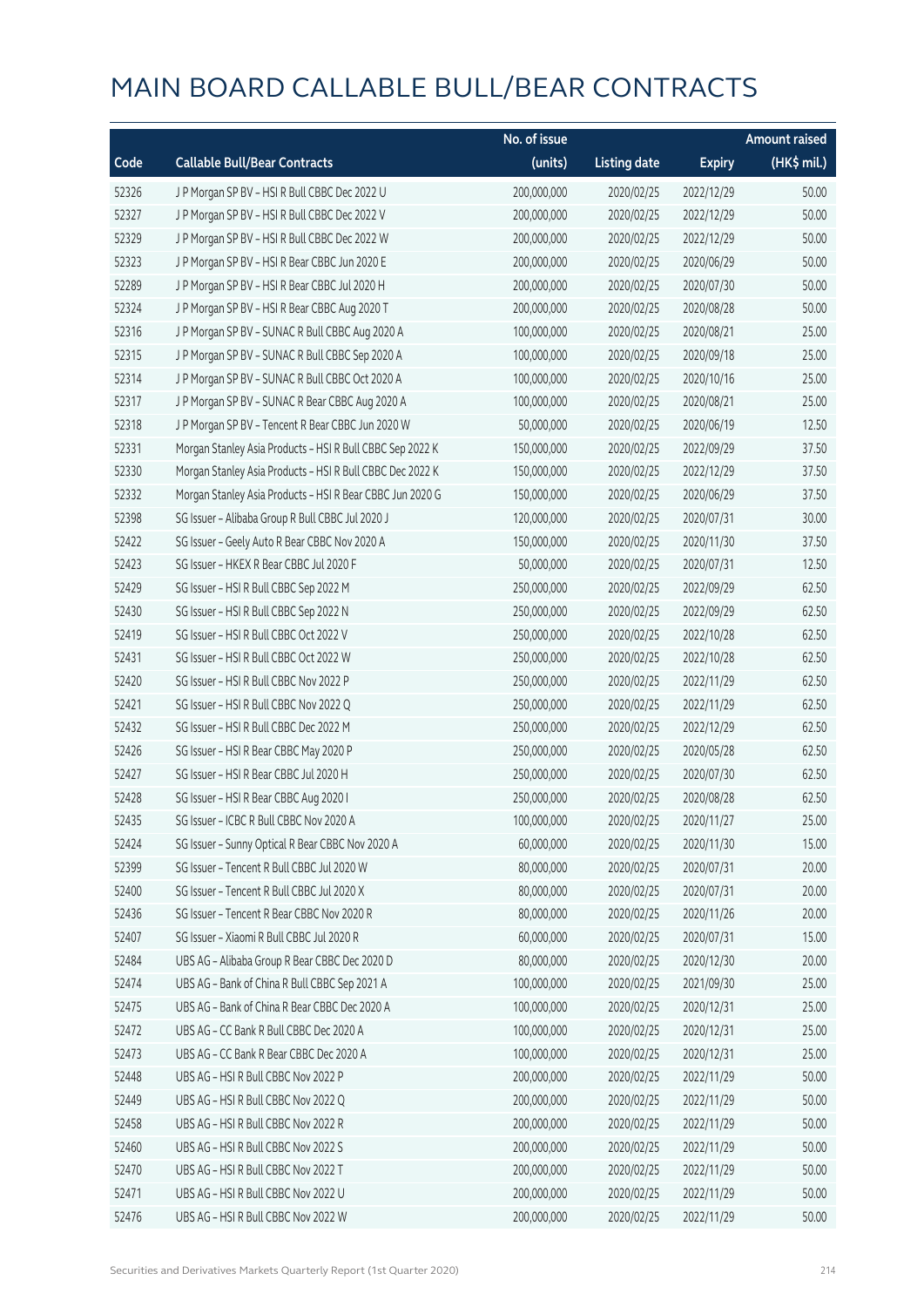|       |                                                             | No. of issue |                     |               | <b>Amount raised</b> |
|-------|-------------------------------------------------------------|--------------|---------------------|---------------|----------------------|
| Code  | <b>Callable Bull/Bear Contracts</b>                         | (units)      | <b>Listing date</b> | <b>Expiry</b> | (HK\$ mil.)          |
| 52481 | UBS AG - HSI R Bear CBBC May 2020 A                         | 200,000,000  | 2020/02/25          | 2020/05/28    | 50.00                |
| 52483 | UBS AG - HSI R Bear CBBC Jun 2020 G                         | 200,000,000  | 2020/02/25          | 2020/06/29    | 50.00                |
| 52482 | UBS AG - HSI R Bear CBBC Jun 2020 N                         | 200,000,000  | 2020/02/25          | 2020/06/29    | 50.00                |
| 52461 | UBS AG - Tencent R Bull CBBC Sep 2020 H                     | 40,000,000   | 2020/02/25          | 2020/09/29    | 10.00                |
| 52462 | UBS AG - Tencent R Bear CBBC Sep 2020 B                     | 40,000,000   | 2020/02/25          | 2020/09/29    | 10.00                |
| 52467 | UBS AG - Tencent R Bear CBBC Dec 2020 A                     | 200,000,000  | 2020/02/25          | 2020/12/31    | 50.00                |
| 52468 | UBS AG - Xiaomi R Bull CBBC Dec 2020 B                      | 60,000,000   | 2020/02/25          | 2020/12/31    | 15.00                |
| 52469 | UBS AG - Xiaomi R Bear CBBC Dec 2020 A                      | 60,000,000   | 2020/02/25          | 2020/12/31    | 15.00                |
| 52395 | Bank Vontobel - HSI R Bull CBBC Dec 2022 A                  | 80,000,000   | 2020/02/25          | 2022/12/29    | 20.00                |
| 52396 | Bank Vontobel - HSI R Bear CBBC Jun 2020 U                  | 80,000,000   | 2020/02/25          | 2020/06/29    | 20.00                |
| 52397 | Bank Vontobel - HSI R Bear CBBC Jun 2020 V                  | 80,000,000   | 2020/02/25          | 2020/06/29    | 20.00                |
| 52551 | BOCI Asia Ltd. - Galaxy Ent R Bull CBBC Oct 2020 A          | 100,000,000  | 2020/02/26          | 2020/10/29    | 25.00                |
| 52552 | BOCI Asia Ltd. - Galaxy Ent R Bear CBBC Oct 2020 C          | 100,000,000  | 2020/02/26          | 2020/10/29    | 25.00                |
| 52555 | BOCI Asia Ltd. - HKEX R Bull CBBC Sep 2020 A                | 40,000,000   | 2020/02/26          | 2020/09/29    | 10.00                |
| 52550 | BOCI Asia Ltd. - HSI R Bull CBBC Sep 2022 K                 | 150,000,000  | 2020/02/26          | 2022/09/29    | 37.50                |
| 52556 | BOCI Asia Ltd. - HSI R Bull CBBC Sep 2022 L                 | 150,000,000  | 2020/02/26          | 2022/09/29    | 37.50                |
| 52545 | BOCI Asia Ltd. - HSI R Bear CBBC Jul 2020 R                 | 150,000,000  | 2020/02/26          | 2020/07/30    | 37.50                |
| 52547 | BOCI Asia Ltd. - HSI R Bear CBBC Jul 2020 S                 | 150,000,000  | 2020/02/26          | 2020/07/30    | 37.50                |
| 52553 | BOCI Asia Ltd. - Tencent R Bull CBBC Jun 2020 Q             | 40,000,000   | 2020/02/26          | 2020/06/30    | 10.00                |
| 52554 | BOCI Asia Ltd. - Tencent R Bear CBBC Dec 2020 L             | 40,000,000   | 2020/02/26          | 2020/12/30    | 10.00                |
| 52606 | BNP Paribas Issuance B.V. - HSI R Bull CBBC Oct 2022 A      | 250,000,000  | 2020/02/26          | 2022/10/28    | 62.50                |
| 52610 | BNP Paribas Issuance B.V. - HSI R Bull CBBC Oct 2022 B      | 240,000,000  | 2020/02/26          | 2022/10/28    | 60.00                |
| 52611 | BNP Paribas Issuance B.V. - HSI R Bear CBBC Aug 2020 D      | 240,000,000  | 2020/02/26          | 2020/08/28    | 60.00                |
| 52620 | Credit Suisse AG - AAC Tech R Bull CBBC Oct 2020 A          | 60,000,000   | 2020/02/26          | 2020/10/29    | 15.00                |
| 52623 | Credit Suisse AG - HSI R Bull CBBC Oct 2022 N               | 200,000,000  | 2020/02/26          | 2022/10/28    | 50.00                |
| 52625 | Credit Suisse AG - HSI R Bull CBBC Oct 2022 O               | 200,000,000  | 2020/02/26          | 2022/10/28    | 50.00                |
| 52616 | Credit Suisse AG - HSI R Bear CBBC Jun 2020 Z               | 200,000,000  | 2020/02/26          | 2020/06/29    | 50.00                |
| 52612 | Credit Suisse AG - HSI R Bear CBBC Jul 2020 N               | 200,000,000  | 2020/02/26          | 2020/07/30    | 50.00                |
| 52618 | Credit Suisse AG - HSI R Bear CBBC Aug 2020 Q               | 200,000,000  | 2020/02/26          | 2020/08/28    | 50.00                |
| 52622 | Credit Suisse AG - SUNAC R Bear CBBC Jul 2020 A             | 50,000,000   | 2020/02/26          | 2020/07/30    | 12.50                |
| 52677 | Goldman Sachs SP (Asia) - Alibaba Group R Bull CBBC Dec20 E | 60,000,000   | 2020/02/26          | 2020/12/30    | 15.00                |
| 52672 | Goldman Sachs SP (Asia) - HSI R Bull CBBC Oct 2022 A        | 160,000,000  | 2020/02/26          | 2022/10/28    | 40.00                |
| 52673 | Goldman Sachs SP (Asia) - HSI R Bull CBBC Oct 2022 E        | 160,000,000  | 2020/02/26          | 2022/10/28    | 40.00                |
| 52674 | Goldman Sachs SP (Asia) - HSI R Bull CBBC Oct 2022 O        | 160,000,000  | 2020/02/26          | 2022/10/28    | 40.00                |
| 52668 | Goldman Sachs SP (Asia) - HSI R Bear CBBC Jul 2020 U        | 160,000,000  | 2020/02/26          | 2020/07/30    | 40.00                |
| 52669 | Goldman Sachs SP (Asia) - HSI R Bear CBBC Jul 2020 V        | 160,000,000  | 2020/02/26          | 2020/07/30    | 40.00                |
| 52670 | Goldman Sachs SP (Asia) - HSI R Bear CBBC Jul 2020 W        | 160,000,000  | 2020/02/26          | 2020/07/30    | 40.00                |
| 52671 | Goldman Sachs SP (Asia) - HSI R Bear CBBC Jul 2020 X        | 160,000,000  | 2020/02/26          | 2020/07/30    | 40.00                |
| 52675 | Goldman Sachs SP (Asia) - Tencent R Bull CBBC Aug 2020 A    | 60,000,000   | 2020/02/26          | 2020/08/28    | 15.00                |
| 52676 | Goldman Sachs SP (Asia) - Tencent R Bear CBBC Nov 2020 B    | 60,000,000   | 2020/02/26          | 2020/11/30    | 15.00                |
| 52524 | HK Bank - CAM CSI300 R Bull CBBC Sep 2020 E                 | 40,000,000   | 2020/02/26          | 2020/09/21    | 10.00                |
| 52523 | HK Bank - Bud Apac R Bull CBBC Aug 2020 A                   | 40,000,000   | 2020/02/26          | 2020/08/03    | 10.00                |
| 52527 | HK Bank - HSI R Bull CBBC Sep 2022 O                        | 60,000,000   | 2020/02/26          | 2022/09/29    | 15.00                |
| 52513 | HK Bank - HSI R Bear CBBC Jun 2020 Y                        | 80,000,000   | 2020/02/26          | 2020/06/29    | 20.00                |
| 52514 | HK Bank - HSI R Bear CBBC Jul 2020 T                        | 80,000,000   | 2020/02/26          | 2020/07/30    | 20.00                |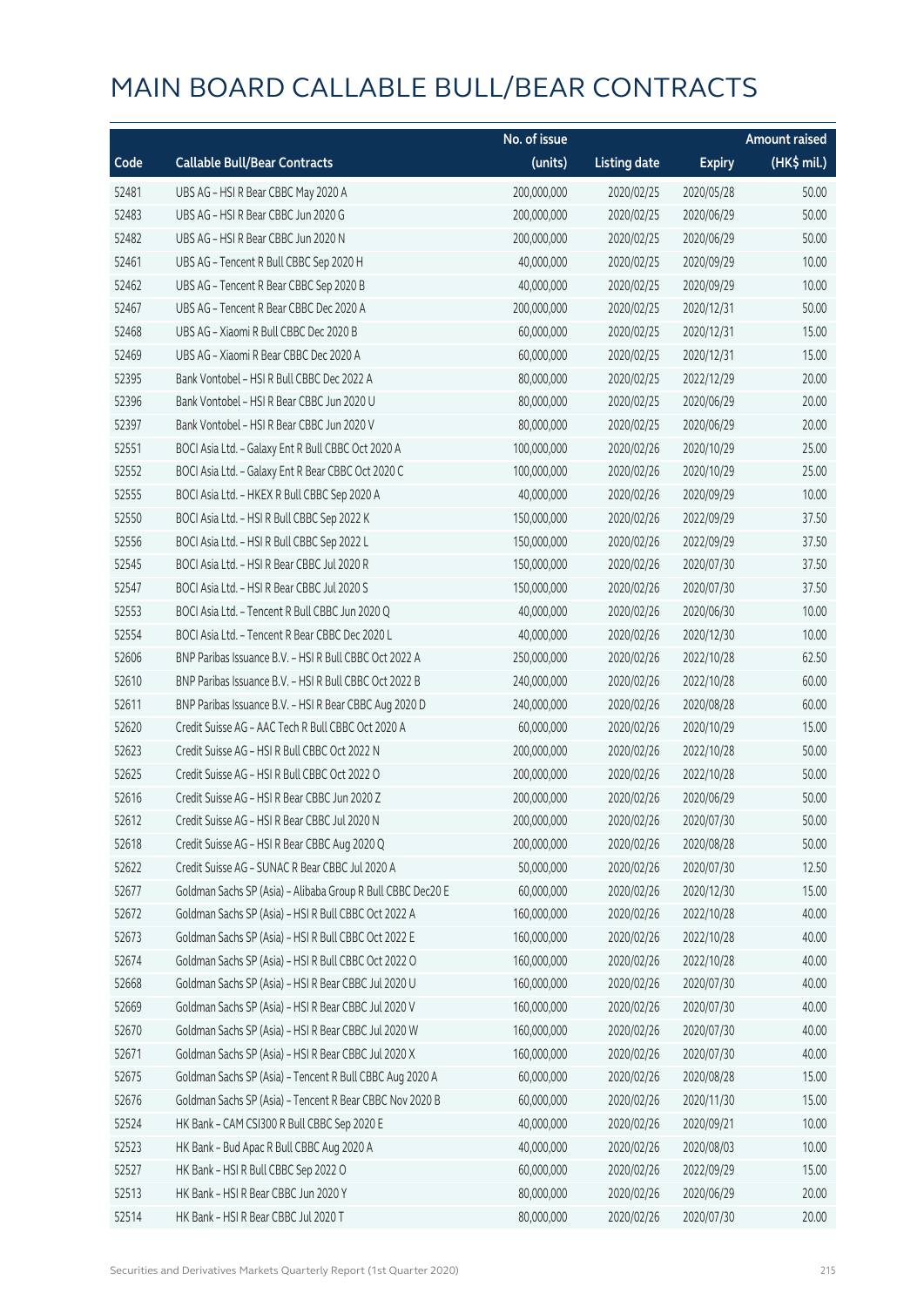|       |                                                           | No. of issue |                     |               | <b>Amount raised</b> |
|-------|-----------------------------------------------------------|--------------|---------------------|---------------|----------------------|
| Code  | <b>Callable Bull/Bear Contracts</b>                       | (units)      | <b>Listing date</b> | <b>Expiry</b> | (HK\$ mil.)          |
| 52526 | HK Bank - ICBC R Bull CBBC Jul 2020 B                     | 60,000,000   | 2020/02/26          | 2020/07/23    | 15.00                |
| 52516 | HK Bank - Tencent R Bull CBBC Aug 2020 H                  | 40,000,000   | 2020/02/26          | 2020/08/17    | 10.00                |
| 52602 | Haitong Int'l Sec - HSBC R Bull CBBC Nov 2020 A           | 40,000,000   | 2020/02/26          | 2020/11/23    | 10.00                |
| 52595 | Haitong Int'l Sec - HSI R Bull CBBC Oct 2022 O            | 150,000,000  | 2020/02/26          | 2022/10/28    | 37.50                |
| 52594 | Haitong Int'l Sec - HSI R Bull CBBC Dec 2022 U            | 150,000,000  | 2020/02/26          | 2022/12/29    | 37.50                |
| 52597 | Haitong Int'l Sec - HSI R Bear CBBC Jun 2020 Y            | 150,000,000  | 2020/02/26          | 2020/06/29    | 37.50                |
| 52596 | Haitong Int'l Sec - HSI R Bear CBBC Aug 2020 S            | 150,000,000  | 2020/02/26          | 2020/08/28    | 37.50                |
| 52598 | Haitong Int'l Sec - Sunny Optical R Bear CBBC Nov 2020 A  | 40,000,000   | 2020/02/26          | 2020/11/25    | 10.00                |
| 52578 | J P Morgan SP BV - HSI R Bull CBBC Sep 2022 A             | 200,000,000  | 2020/02/26          | 2022/09/29    | 50.00                |
| 52579 | J P Morgan SP BV - HSI R Bull CBBC Oct 2022 J             | 200,000,000  | 2020/02/26          | 2022/10/28    | 50.00                |
| 52581 | J P Morgan SP BV - HSI R Bull CBBC Oct 2022 K             | 200,000,000  | 2020/02/26          | 2022/10/28    | 50.00                |
| 52580 | J P Morgan SP BV - HSI R Bull CBBC Dec 2022 X             | 200,000,000  | 2020/02/26          | 2022/12/29    | 50.00                |
| 52582 | J P Morgan SP BV - HSI R Bull CBBC Dec 2022 Y             | 200,000,000  | 2020/02/26          | 2022/12/29    | 50.00                |
| 52577 | J P Morgan SP BV - HSI R Bear CBBC Jul 2020 P             | 200,000,000  | 2020/02/26          | 2020/07/30    | 50.00                |
| 52590 | J P Morgan SP BV - HSI R Bear CBBC Aug 2020 D             | 200,000,000  | 2020/02/26          | 2020/08/28    | 50.00                |
| 52591 | J P Morgan SP BV - HSI R Bear CBBC Aug 2020 M             | 200,000,000  | 2020/02/26          | 2020/08/28    | 50.00                |
| 52583 | J P Morgan SP BV - HSI R Bear CBBC Aug 2020 U             | 200,000,000  | 2020/02/26          | 2020/08/28    | 50.00                |
| 52592 | J P Morgan SP BV - Tencent R Bull CBBC Aug 2020 C         | 50,000,000   | 2020/02/26          | 2020/08/21    | 12.50                |
| 52593 | Morgan Stanley Asia Products - HSI R Bear CBBC Jul 2020 N | 150,000,000  | 2020/02/26          | 2020/07/30    | 37.50                |
| 52626 | SG Issuer - Alibaba Group R Bear CBBC Dec 2020 I          | 120,000,000  | 2020/02/26          | 2020/12/31    | 30.00                |
| 52663 | SG Issuer - Bud Apac R Bull CBBC Sep 2020 A               | 50,000,000   | 2020/02/26          | 2020/09/30    | 12.50                |
| 52664 | SG Issuer - Bud Apac R Bull CBBC Oct 2020 A               | 50,000,000   | 2020/02/26          | 2020/10/28    | 12.50                |
| 52662 | SG Issuer - Bud Apac R Bear CBBC Jul 2020 A               | 50,000,000   | 2020/02/26          | 2020/07/30    | 12.50                |
| 52659 | SG Issuer - Galaxy Ent R Bull CBBC Sep 2020 A             | 100,000,000  | 2020/02/26          | 2020/09/28    | 25.00                |
| 52627 | SG Issuer - Galaxy Ent R Bear CBBC Sep 2020 B             | 100,000,000  | 2020/02/26          | 2020/09/29    | 25.00                |
| 52638 | SG Issuer - HSBC R Bull CBBC Oct 2020 A                   | 100,000,000  | 2020/02/26          | 2020/10/30    | 25.00                |
| 52645 | SG Issuer - HSBC R Bull CBBC Dec 2020 B                   | 100,000,000  | 2020/02/26          | 2020/12/31    | 25.00                |
| 52665 | SG Issuer - HSBC R Bull CBBC Dec 2020 C                   | 100,000,000  | 2020/02/26          | 2020/12/28    | 25.00                |
| 52666 | SG Issuer - HSI R Bull CBBC Sep 2022 O                    | 250,000,000  | 2020/02/26          | 2022/09/29    | 62.50                |
| 52667 | SG Issuer - HSI R Bull CBBC Dec 2022 N                    | 250,000,000  | 2020/02/26          | 2022/12/29    | 62.50                |
| 52651 | SG Issuer - HSI R Bear CBBC May 2020 T                    | 250,000,000  | 2020/02/26          | 2020/05/28    | 62.50                |
| 52656 | SG Issuer - HSI R Bear CBBC Jul 2020 T                    | 250,000,000  | 2020/02/26          | 2020/07/30    | 62.50                |
| 52661 | SG Issuer - HSI R Bear CBBC Aug 2020 X                    | 250,000,000  | 2020/02/26          | 2020/08/28    | 62.50                |
| 52650 | SG Issuer - Meituan Dianping R Bull CBBC Jul 2020 N       | 100,000,000  | 2020/02/26          | 2020/07/31    | 25.00                |
| 52660 | SG Issuer - Tencent R Bull CBBC Jun 2020 W                | 80,000,000   | 2020/02/26          | 2020/06/30    | 20.00                |
| 52567 | UBS AG - Alibaba Group R Bull CBBC Sep 2020 C             | 80,000,000   | 2020/02/26          | 2020/09/22    | 20.00                |
| 52570 | UBS AG - CAM CSI300 R Bull CBBC Dec 2020 B                | 100,000,000  | 2020/02/26          | 2020/12/31    | 25.00                |
| 52571 | UBS AG - CAM CSI300 R Bear CBBC Dec 2020 A                | 100,000,000  | 2020/02/26          | 2020/12/31    | 25.00                |
| 52561 | UBS AG - Bud Apac R Bull CBBC Dec 2020 A                  | 100,000,000  | 2020/02/26          | 2020/12/31    | 25.00                |
| 52563 | UBS AG - Bud Apac R Bear CBBC Dec 2020 A                  | 100,000,000  | 2020/02/26          | 2020/12/31    | 25.00                |
| 52568 | UBS AG - HSBC R Bull CBBC Dec 2020 A                      | 100,000,000  | 2020/02/26          | 2020/12/31    | 25.00                |
| 52569 | UBS AG - HSBC R Bear CBBC Dec 2020 A                      | 100,000,000  | 2020/02/26          | 2020/12/31    | 25.00                |
| 52573 | UBS AG - HSI R Bull CBBC Oct 2022 F                       | 200,000,000  | 2020/02/26          | 2022/10/28    | 50.00                |
| 52576 | UBS AG - HSI R Bull CBBC Oct 2022 P                       | 200,000,000  | 2020/02/26          | 2022/10/28    | 50.00                |
| 52557 | UBS AG - HSI R Bear CBBC May 2020 G                       | 200,000,000  | 2020/02/26          | 2020/05/28    | 50.00                |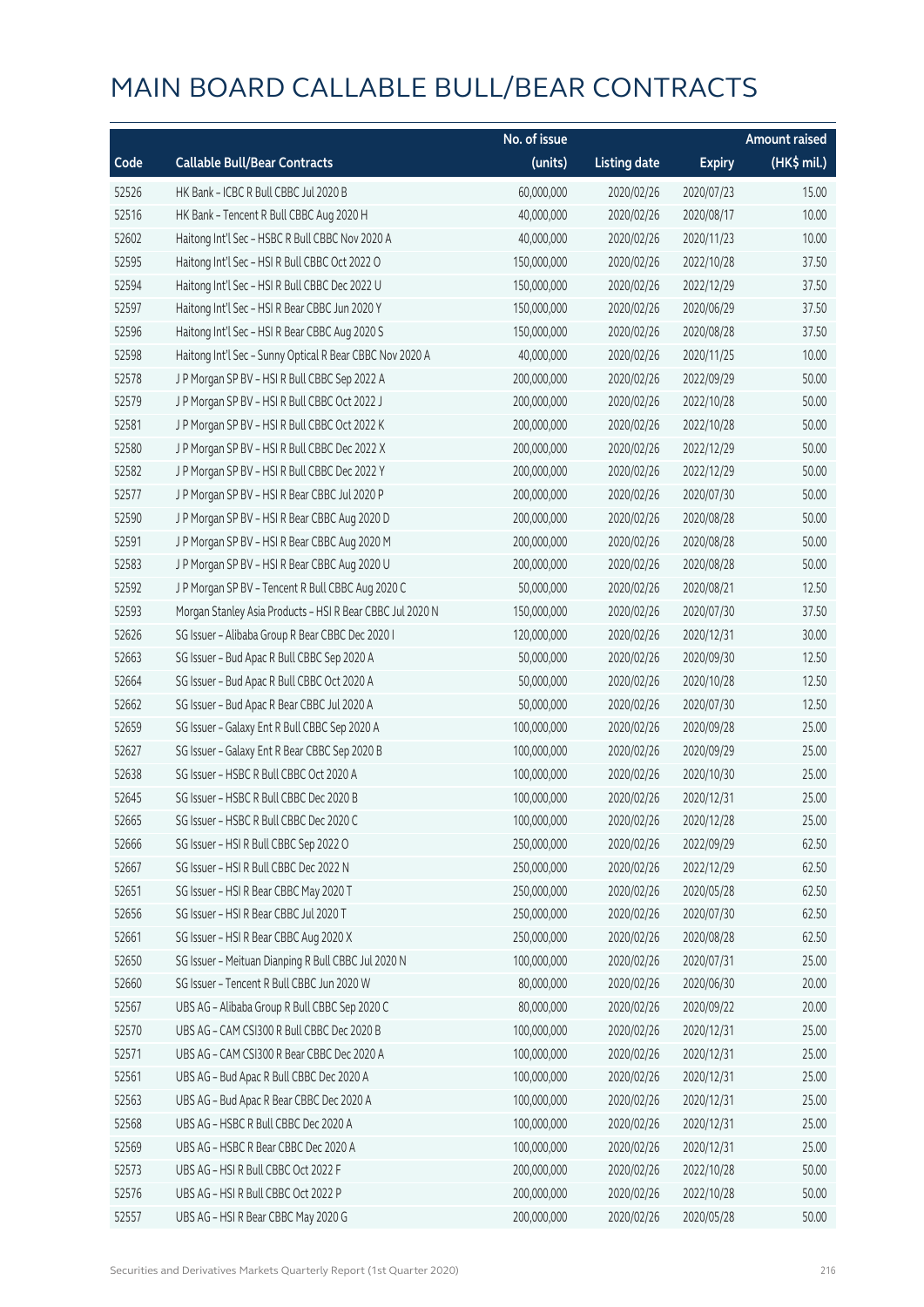|       |                                                            | No. of issue |                     |               | <b>Amount raised</b> |
|-------|------------------------------------------------------------|--------------|---------------------|---------------|----------------------|
| Code  | <b>Callable Bull/Bear Contracts</b>                        | (units)      | <b>Listing date</b> | <b>Expiry</b> | (HK\$ mil.)          |
| 52558 | UBS AG - HSI R Bear CBBC May 2020 L                        | 200,000,000  | 2020/02/26          | 2020/05/28    | 50.00                |
| 52574 | UBS AG - HSI R Bear CBBC May 2020 Y                        | 200,000,000  | 2020/02/26          | 2020/05/28    | 50.00                |
| 52575 | UBS AG - HSI R Bear CBBC Jun 2020 O                        | 200,000,000  | 2020/02/26          | 2020/06/29    | 50.00                |
| 52564 | UBS AG - Tencent R Bull CBBC Dec 2020 B                    | 40,000,000   | 2020/02/26          | 2020/12/31    | 10.00                |
| 52566 | UBS AG - Tencent R Bear CBBC Dec 2020 B                    | 200,000,000  | 2020/02/26          | 2020/12/31    | 50.00                |
| 52678 | BOCI Asia Ltd. - HSI R Bull CBBC Sep 2022 M                | 150,000,000  | 2020/02/27          | 2022/09/29    | 37.50                |
| 52679 | BOCI Asia Ltd. - HSI R Bull CBBC Sep 2022 N                | 150,000,000  | 2020/02/27          | 2022/09/29    | 37.50                |
| 52680 | BOCI Asia Ltd. - HSI R Bull CBBC Sep 2022 O                | 150,000,000  | 2020/02/27          | 2022/09/29    | 37.50                |
| 52698 | BOCI Asia Ltd. - HSI R Bear CBBC Jul 2020 T                | 150,000,000  | 2020/02/27          | 2020/07/30    | 37.50                |
| 52699 | BOCI Asia Ltd. - HSI R Bear CBBC Jul 2020 U                | 150,000,000  | 2020/02/27          | 2020/07/30    | 37.50                |
| 52701 | BOCI Asia Ltd. - HSI R Bear CBBC Jul 2020 V                | 150,000,000  | 2020/02/27          | 2020/07/30    | 37.50                |
| 52753 | BNP Paribas Issuance B.V. - HSI R Bull CBBC Jan 2022 B     | 240,000,000  | 2020/02/27          | 2022/01/28    | 60.00                |
| 52752 | BNP Paribas Issuance B.V. - HSI R Bull CBBC Jan 2022 F     | 250,000,000  | 2020/02/27          | 2022/01/28    | 62.50                |
| 52784 | BNP Paribas Issuance B.V. - HSI R Bull CBBC Jan 2022 G     | 240,000,000  | 2020/02/27          | 2022/01/28    | 60.00                |
| 52759 | BNP Paribas Issuance B.V. - HSI R Bear CBBC Aug 2020 E     | 250,000,000  | 2020/02/27          | 2020/08/28    | 62.50                |
| 52772 | BNP Paribas Issuance B.V. - HSI R Bear CBBC Aug 2020 F     | 250,000,000  | 2020/02/27          | 2020/08/28    | 62.50                |
| 52785 | BNP Paribas Issuance B.V. - HSI R Bear CBBC Aug 2020 G     | 250,000,000  | 2020/02/27          | 2020/08/28    | 62.50                |
| 52786 | BNP Paribas Issuance B.V. - HSI R Bear CBBC Aug 2020 H     | 240,000,000  | 2020/02/27          | 2020/08/28    | 60.00                |
| 52771 | BNP Paribas Issuance B.V. - Tencent R Bull CBBC Dec 2020 H | 50,000,000   | 2020/02/27          | 2020/12/30    | 12.50                |
| 52815 | Credit Suisse AG - HSI R Bull CBBC Nov 2022 S              | 200,000,000  | 2020/02/27          | 2022/11/29    | 50.00                |
| 52816 | Credit Suisse AG - HSI R Bull CBBC Nov 2022 T              | 200,000,000  | 2020/02/27          | 2022/11/29    | 50.00                |
| 52817 | Credit Suisse AG - HSI R Bull CBBC Nov 2022 U              | 200,000,000  | 2020/02/27          | 2022/11/29    | 50.00                |
| 52819 | Credit Suisse AG - HSI R Bear CBBC Jun 2020 J              | 200,000,000  | 2020/02/27          | 2020/06/29    | 50.00                |
| 52822 | Credit Suisse AG - HSI R Bear CBBC Jun 2020 K              | 200,000,000  | 2020/02/27          | 2020/06/29    | 50.00                |
| 52818 | Credit Suisse AG - HSI R Bear CBBC Jul 2020 R              | 200,000,000  | 2020/02/27          | 2020/07/30    | 50.00                |
| 52826 | Goldman Sachs SP (Asia) - HSI R Bull CBBC Oct 2022 C       | 160,000,000  | 2020/02/27          | 2022/10/28    | 40.00                |
| 52828 | Goldman Sachs SP (Asia) - HSI R Bull CBBC Oct 2022 G       | 160,000,000  | 2020/02/27          | 2022/10/28    | 40.00                |
| 52831 | Goldman Sachs SP (Asia) - HSI R Bull CBBC Oct 2022 H       | 160,000,000  | 2020/02/27          | 2022/10/28    | 40.00                |
| 52833 | Goldman Sachs SP (Asia) - HSI R Bear CBBC Jul 2020 A       | 160,000,000  | 2020/02/27          | 2020/07/30    | 40.00                |
| 52834 | Goldman Sachs SP (Asia) - HSI R Bear CBBC Jul 2020 C       | 160,000,000  | 2020/02/27          | 2020/07/30    | 40.00                |
| 52827 | Goldman Sachs SP (Asia) - HSI R Bear CBBC Jul 2020 Y       | 160,000,000  | 2020/02/27          | 2020/07/30    | 40.00                |
| 52832 | Goldman Sachs SP (Asia) - HSI R Bear CBBC Jul 2020 Z       | 160,000,000  | 2020/02/27          | 2020/07/30    | 40.00                |
| 52830 | Goldman Sachs SP (Asia) - Meituan R Bull CBBC Aug 2020 B   | 60,000,000   | 2020/02/27          | 2020/08/27    | 15.00                |
| 52829 | Goldman Sachs SP (Asia) - Tencent R Bull CBBC Aug 2020 B   | 60,000,000   | 2020/02/27          | 2020/08/27    | 15.00                |
| 52694 | HK Bank - Alibaba Group R Bull CBBC Jul 2020 H             | 50,000,000   | 2020/02/27          | 2020/07/23    | 12.50                |
| 52684 | HK Bank - Bank of China R Bull CBBC Aug 2020 A             | 40,000,000   | 2020/02/27          | 2020/08/10    | 10.00                |
| 52686 | HK Bank - Bank of China R Bear CBBC Jul 2020 A             | 40,000,000   | 2020/02/27          | 2020/07/27    | 10.00                |
| 52688 | HK Bank - CC Bank R Bull CBBC Aug 2020 A                   | 40,000,000   | 2020/02/27          | 2020/08/10    | 10.00                |
| 52690 | HK Bank - CC Bank R Bear CBBC Jul 2020 A                   | 40,000,000   | 2020/02/27          | 2020/07/27    | 10.00                |
| 52681 | HK Bank - HSI R Bull CBBC Sep 2022 I                       | 80,000,000   | 2020/02/27          | 2022/09/29    | 20.00                |
| 52695 | HK Bank - HSI R Bull CBBC Sep 2022 Q                       | 80,000,000   | 2020/02/27          | 2022/09/29    | 20.00                |
| 52697 | HK Bank - HSI R Bear CBBC Jun 2020 Z                       | 60,000,000   | 2020/02/27          | 2020/06/29    | 15.00                |
| 52682 | HK Bank - Tencent R Bull CBBC Aug 2020 I                   | 40,000,000   | 2020/02/27          | 2020/08/10    | 10.00                |
| 52692 | HK Bank - Tencent R Bear CBBC Jul 2020 O                   | 40,000,000   | 2020/02/27          | 2020/07/27    | 10.00                |
| 52745 | Haitong Int'l Sec - HSBC R Bear CBBC Nov 2020 A            | 40,000,000   | 2020/02/27          | 2020/11/02    | 10.00                |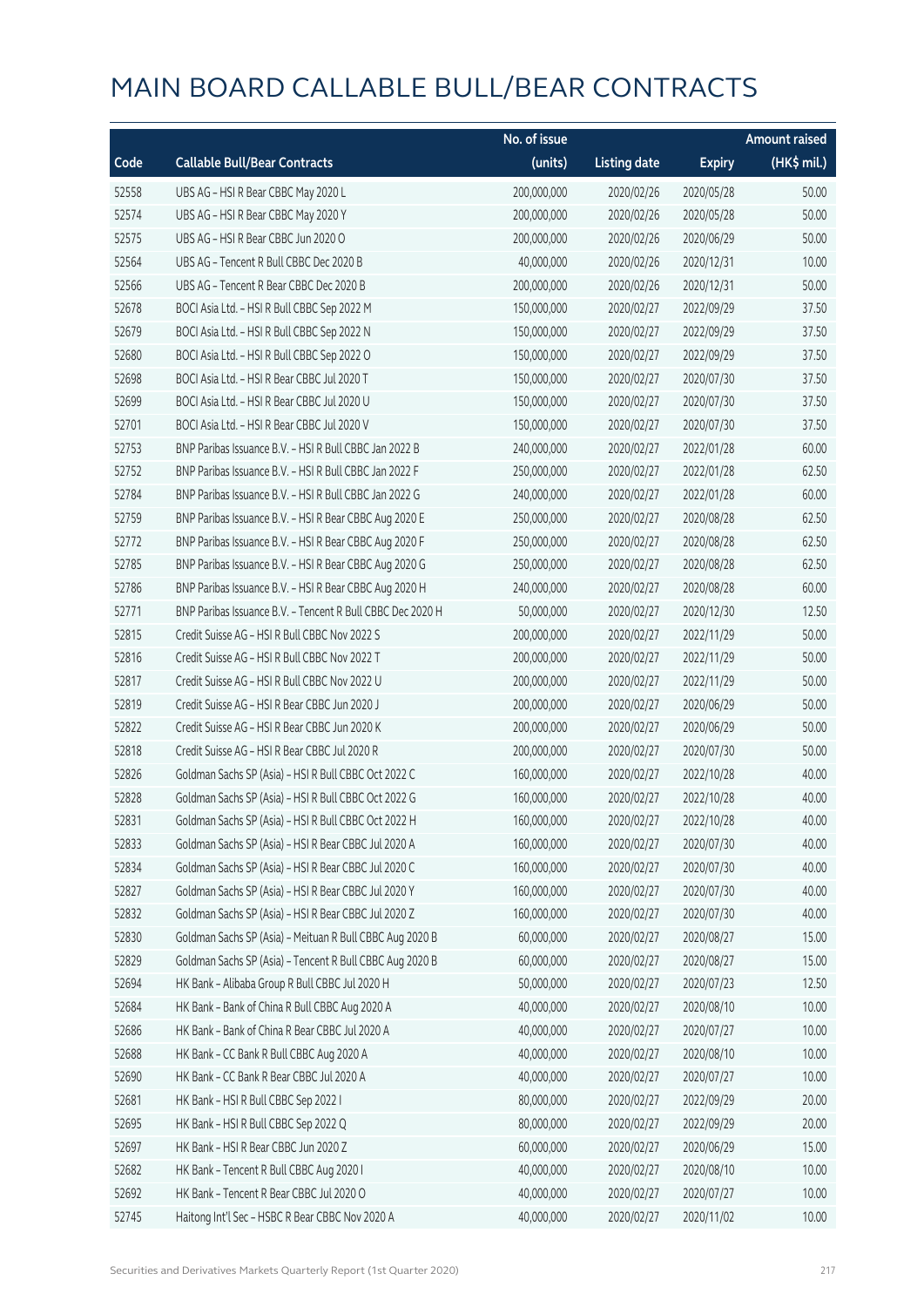|       |                                                            | No. of issue |                     |               | <b>Amount raised</b> |
|-------|------------------------------------------------------------|--------------|---------------------|---------------|----------------------|
| Code  | <b>Callable Bull/Bear Contracts</b>                        | (units)      | <b>Listing date</b> | <b>Expiry</b> | (HK\$ mil.)          |
| 52746 | Haitong Int'l Sec - HSI R Bull CBBC Oct 2022 P             | 150,000,000  | 2020/02/27          | 2022/10/28    | 37.50                |
| 52742 | Haitong Int'l Sec - HSI R Bull CBBC Dec 2022 X             | 150,000,000  | 2020/02/27          | 2022/12/29    | 37.50                |
| 52748 | Haitong Int'l Sec - HSI R Bear CBBC Jun 2020 M             | 150,000,000  | 2020/02/27          | 2020/06/29    | 37.50                |
| 52747 | Haitong Int'l Sec - HSI R Bear CBBC Jun 2020 Z             | 150,000,000  | 2020/02/27          | 2020/06/29    | 37.50                |
| 52743 | Haitong Int'l Sec - HSI R Bear CBBC Aug 2020 T             | 150,000,000  | 2020/02/27          | 2020/08/28    | 37.50                |
| 52744 | Haitong Int'l Sec - Tencent R Bear CBBC Nov 2020 E         | 40,000,000   | 2020/02/27          | 2020/11/25    | 10.00                |
| 52723 | J P Morgan SP BV - HSI R Bull CBBC Oct 2022 R              | 200,000,000  | 2020/02/27          | 2022/10/28    | 50.00                |
| 52724 | J P Morgan SP BV - HSI R Bull CBBC Nov 2022 G              | 200,000,000  | 2020/02/27          | 2022/11/29    | 50.00                |
| 52736 | J P Morgan SP BV - HSI R Bull CBBC Dec 2022 Z              | 200,000,000  | 2020/02/27          | 2022/12/29    | 50.00                |
| 52732 | J P Morgan SP BV - HSI R Bear CBBC May 2020 F              | 200,000,000  | 2020/02/27          | 2020/05/28    | 50.00                |
| 52733 | J P Morgan SP BV - HSI R Bear CBBC May 2020 R              | 200,000,000  | 2020/02/27          | 2020/05/28    | 50.00                |
| 52735 | J P Morgan SP BV - HSI R Bear CBBC Aug 2020 E              | 200,000,000  | 2020/02/27          | 2020/08/28    | 50.00                |
| 52725 | J P Morgan SP BV - HSI R Bear CBBC Aug 2020 V              | 200,000,000  | 2020/02/27          | 2020/08/28    | 50.00                |
| 52730 | J P Morgan SP BV - HSI R Bear CBBC Aug 2020 W              | 200,000,000  | 2020/02/27          | 2020/08/28    | 50.00                |
| 52734 | J P Morgan SP BV - Meituan Dianping R Bull CBBC Jul 2020 H | 70,000,000   | 2020/02/27          | 2020/07/10    | 17.50                |
| 52739 | Morgan Stanley Asia Products - HSI R Bull CBBC Dec 2021 Z  | 150,000,000  | 2020/02/27          | 2021/12/30    | 37.50                |
| 52741 | Morgan Stanley Asia Products - HSI R Bull CBBC Oct 2022 L  | 150,000,000  | 2020/02/27          | 2022/10/28    | 37.50                |
| 52737 | Morgan Stanley Asia Products - HSI R Bull CBBC Nov 2022 M  | 150,000,000  | 2020/02/27          | 2022/11/29    | 37.50                |
| 52738 | Morgan Stanley Asia Products - HSI R Bear CBBC May 2020 R  | 150,000,000  | 2020/02/27          | 2020/05/28    | 37.50                |
| 52740 | Morgan Stanley Asia Products - HSI R Bear CBBC Sep 2020 A  | 150,000,000  | 2020/02/27          | 2020/09/29    | 37.50                |
| 52795 | SG Issuer - Alibaba Group R Bull CBBC Jun 2020 E           | 80,000,000   | 2020/02/27          | 2020/06/29    | 20.00                |
| 52796 | SG Issuer - Geely Auto R Bear CBBC Sep 2020 A              | 150,000,000  | 2020/02/27          | 2020/09/29    | 37.50                |
| 52794 | SG Issuer - HSCEI R Bear CBBC May 2020 D                   | 100,000,000  | 2020/02/27          | 2020/05/28    | 25.00                |
| 52813 | SG Issuer - HSI R Bull CBBC Sep 2022 P                     | 250,000,000  | 2020/02/27          | 2022/09/29    | 62.50                |
| 52793 | SG Issuer - HSI R Bull CBBC Nov 2022 K                     | 250,000,000  | 2020/02/27          | 2022/11/29    | 62.50                |
| 52791 | SG Issuer - HSI R Bull CBBC Nov 2022 S                     | 250,000,000  | 2020/02/27          | 2022/11/29    | 62.50                |
| 52792 | SG Issuer - HSI R Bull CBBC Nov 2022 Z                     | 250,000,000  | 2020/02/27          | 2022/11/29    | 62.50                |
| 52814 | SG Issuer - HSI R Bull CBBC Dec 2022 O                     | 250,000,000  | 2020/02/27          | 2022/12/29    | 62.50                |
| 52806 | SG Issuer - HSI R Bear CBBC May 2020 Y                     | 250,000,000  | 2020/02/27          | 2020/05/28    | 62.50                |
| 52810 | SG Issuer - HSI R Bear CBBC Jul 2020 O                     | 250,000,000  | 2020/02/27          | 2020/07/30    | 62.50                |
| 52799 | SG Issuer - HSI R Bear CBBC Jul 2020 W                     | 250,000,000  | 2020/02/27          | 2020/07/30    | 62.50                |
| 52801 | SG Issuer - HSI R Bear CBBC Aug 2020 Y                     | 250,000,000  | 2020/02/27          | 2020/08/28    | 62.50                |
| 52802 | SG Issuer - HSI R Bear CBBC Nov 2020 C                     | 500,000,000  | 2020/02/27          | 2020/11/27    | 125.00               |
| 52803 | SG Issuer - Meituan Dianping R Bull CBBC Sep 2020 C        | 100,000,000  | 2020/02/27          | 2020/09/28    | 25.00                |
| 52797 | SG Issuer - Ping An R Bear CBBC Jul 2020 D                 | 100,000,000  | 2020/02/27          | 2020/07/31    | 25.00                |
| 52787 | SG Issuer - Tencent R Bull CBBC Jun 2020 X                 | 80,000,000   | 2020/02/27          | 2020/06/29    | 20.00                |
| 52798 | SG Issuer - Tencent R Bear CBBC Nov 2020 S                 | 80,000,000   | 2020/02/27          | 2020/11/26    | 20.00                |
| 52707 | UBS AG - CNOOC R Bull CBBC Dec 2020 A                      | 50,000,000   | 2020/02/27          | 2020/12/31    | 12.50                |
| 52708 | UBS AG - CNOOC R Bear CBBC Dec 2020 B                      | 50,000,000   | 2020/02/27          | 2020/12/31    | 12.50                |
| 52706 | UBS AG - Galaxy Ent R Bear CBBC Dec 2020 A                 | 60,000,000   | 2020/02/27          | 2020/12/30    | 15.00                |
| 52702 | UBS AG - HSI R Bull CBBC Oct 2022 X                        | 200,000,000  | 2020/02/27          | 2022/10/28    | 50.00                |
| 52703 | UBS AG - HSI R Bull CBBC Oct 2022 Y                        | 200,000,000  | 2020/02/27          | 2022/10/28    | 50.00                |
| 52722 | UBS AG - HSI R Bull CBBC Oct 2022 Z                        | 200,000,000  | 2020/02/27          | 2022/10/28    | 50.00                |
| 52709 | UBS AG - HSI R Bear CBBC Jun 2020 H                        | 200,000,000  | 2020/02/27          | 2020/06/29    | 50.00                |
| 52720 | UBS AG - HSI R Bear CBBC Jun 2020 P                        | 200,000,000  | 2020/02/27          | 2020/06/29    | 50.00                |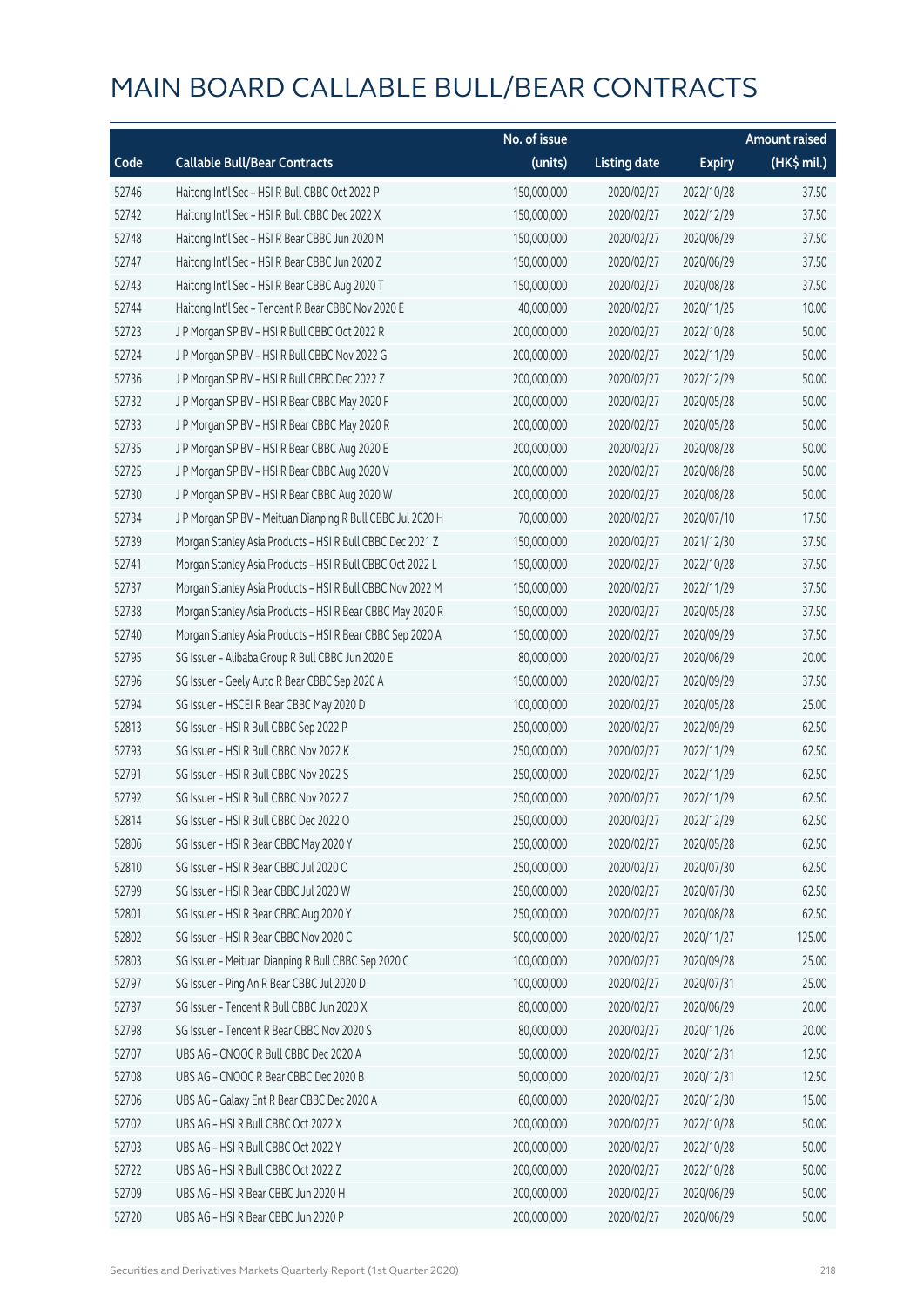|       |                                                             | No. of issue |                     |               | <b>Amount raised</b> |
|-------|-------------------------------------------------------------|--------------|---------------------|---------------|----------------------|
| Code  | <b>Callable Bull/Bear Contracts</b>                         | (units)      | <b>Listing date</b> | <b>Expiry</b> | (HK\$ mil.)          |
| 52714 | UBS AG - HSI R Bear CBBC Jul 2020 W                         | 200,000,000  | 2020/02/27          | 2020/07/30    | 50.00                |
| 52721 | UBS AG - HSI R Bear CBBC Jul 2020 X                         | 200,000,000  | 2020/02/27          | 2020/07/30    | 50.00                |
| 52704 | UBS AG - Ping An R Bull CBBC Dec 2020 A                     | 100,000,000  | 2020/02/27          | 2020/12/31    | 25.00                |
| 52749 | Bank Vontobel - HSI R Bull CBBC Dec 2022 B                  | 80,000,000   | 2020/02/27          | 2022/12/29    | 20.00                |
| 52751 | Bank Vontobel - Meituan Dianping R Bull CBBC Dec 2020 R     | 60,000,000   | 2020/02/27          | 2020/12/11    | 15.00                |
| 52750 | Bank Vontobel - SUNAC R Bear CBBC Nov 2020 D                | 40,000,000   | 2020/02/27          | 2020/11/13    | 10.00                |
| 52835 | BOCI Asia Ltd. - HSI R Bull CBBC Sep 2022 P                 | 150,000,000  | 2020/02/28          | 2022/09/29    | 37.50                |
| 52836 | BOCI Asia Ltd. - HSI R Bull CBBC Sep 2022 Q                 | 150,000,000  | 2020/02/28          | 2022/09/29    | 37.50                |
| 52837 | BOCI Asia Ltd. - HSI R Bull CBBC Sep 2022 R                 | 150,000,000  | 2020/02/28          | 2022/09/29    | 37.50                |
| 52885 | BOCI Asia Ltd. - HSI R Bear CBBC Jul 2020 W                 | 150,000,000  | 2020/02/28          | 2020/07/30    | 37.50                |
| 52886 | BOCI Asia Ltd. - HSI R Bear CBBC Jul 2020 X                 | 150,000,000  | 2020/02/28          | 2020/07/30    | 37.50                |
| 52888 | BOCI Asia Ltd. - Tencent R Bull CBBC Jun 2020 R             | 40,000,000   | 2020/02/28          | 2020/06/30    | 10.00                |
| 52889 | BOCI Asia Ltd. - Tencent R Bear CBBC Dec 2020 M             | 40,000,000   | 2020/02/28          | 2020/12/30    | 10.00                |
| 52880 | BNP Paribas Issuance B.V. - HSI R Bull CBBC Jan 2022 E      | 240,000,000  | 2020/02/28          | 2022/01/28    | 60.00                |
| 52868 | BNP Paribas Issuance B.V. - HSI R Bull CBBC Jan 2022 H      | 250,000,000  | 2020/02/28          | 2022/01/28    | 62.50                |
| 52879 | BNP Paribas Issuance B.V. - HSI R Bull CBBC Jan 2022 I      | 240,000,000  | 2020/02/28          | 2022/01/28    | 60.00                |
| 52915 | BNP Paribas Issuance B.V. - HSI R Bear CBBC Aug 2020 I      | 250,000,000  | 2020/02/28          | 2020/08/28    | 62.50                |
| 52916 | BNP Paribas Issuance B.V. - HSI R Bear CBBC Aug 2020 J      | 250,000,000  | 2020/02/28          | 2020/08/28    | 62.50                |
| 52917 | BNP Paribas Issuance B.V. - HSI R Bear CBBC Aug 2020 K      | 240,000,000  | 2020/02/28          | 2020/08/28    | 60.00                |
| 52881 | BNP Paribas Issuance B.V. - Tencent R Bull CBBC Nov 2020 T  | 50,000,000   | 2020/02/28          | 2020/11/27    | 12.50                |
| 52859 | BNP Paribas Issuance B.V. - Tencent R Bull CBBC Dec 2020 P  | 50,000,000   | 2020/02/28          | 2020/12/30    | 12.50                |
| 52883 | BNP Paribas Issuance B.V. - Tencent R Bear CBBC Nov 2020 X  | 50,000,000   | 2020/02/28          | 2020/11/27    | 12.50                |
| 52914 | BNP Paribas Issuance B.V. - Tencent R Bear CBBC Dec 2020 L  | 50,000,000   | 2020/02/28          | 2020/12/30    | 12.50                |
| 52882 | BNP Paribas Issuance B.V. - Tencent R Bear CBBC Dec 2020 M  | 50,000,000   | 2020/02/28          | 2020/12/30    | 12.50                |
| 52991 | Credit Suisse AG - Galaxy Ent R Bear CBBC Jul 2020 C        | 100,000,000  | 2020/02/28          | 2020/07/30    | 25.00                |
| 52989 | Credit Suisse AG - HSI R Bull CBBC Sep 2022 R               | 200,000,000  | 2020/02/28          | 2022/09/29    | 50.00                |
| 52993 | Credit Suisse AG - HSI R Bull CBBC Oct 2022 G               | 200,000,000  | 2020/02/28          | 2022/10/28    | 50.00                |
| 52988 | Credit Suisse AG - HSI R Bull CBBC Oct 2022 P               | 200,000,000  | 2020/02/28          | 2022/10/28    | 50.00                |
| 52990 | Credit Suisse AG - HSI R Bull CBBC Nov 2022 V               | 200,000,000  | 2020/02/28          | 2022/11/29    | 50.00                |
| 52999 | Credit Suisse AG - HSI R Bear CBBC May 2020 A               | 200,000,000  | 2020/02/28          | 2020/05/28    | 50.00                |
| 52997 | Credit Suisse AG - HSI R Bear CBBC Jun 2020 L               | 200,000,000  | 2020/02/28          | 2020/06/29    | 50.00                |
| 53000 | Credit Suisse AG - HSI R Bear CBBC Jul 2020 S               | 200,000,000  | 2020/02/28          | 2020/07/30    | 50.00                |
| 52994 | Credit Suisse AG - Tencent R Bull CBBC Jul 2020 F           | 50,000,000   | 2020/02/28          | 2020/07/24    | 12.50                |
| 52992 | Credit Suisse AG - Tencent R Bear CBBC Jul 2020 A           | 50,000,000   | 2020/02/28          | 2020/07/30    | 12.50                |
| 53021 | Goldman Sachs SP (Asia) - Alibaba Group R Bull CBBC Jun20 H | 60,000,000   | 2020/02/28          | 2020/06/29    | 15.00                |
| 53008 | Goldman Sachs SP (Asia) - HSI R Bull CBBC Nov 2022 G        | 160,000,000  | 2020/02/28          | 2022/11/29    | 40.00                |
| 53009 | Goldman Sachs SP (Asia) - HSI R Bull CBBC Nov 2022 L        | 160,000,000  | 2020/02/28          | 2022/11/29    | 40.00                |
| 53010 | Goldman Sachs SP (Asia) - HSI R Bull CBBC Nov 2022 M        | 160,000,000  | 2020/02/28          | 2022/11/29    | 40.00                |
| 53013 | Goldman Sachs SP (Asia) - HSI R Bull CBBC Nov 2022 P        | 160,000,000  | 2020/02/28          | 2022/11/29    | 40.00                |
| 53007 | Goldman Sachs SP (Asia) - HSI R Bull CBBC Nov 2022 X        | 160,000,000  | 2020/02/28          | 2022/11/29    | 40.00                |
| 53012 | Goldman Sachs SP (Asia) - HSI R Bear CBBC May 2020 U        | 160,000,000  | 2020/02/28          | 2020/05/28    | 40.00                |
| 53018 | Goldman Sachs SP (Asia) - HSI R Bear CBBC Jun 2020 A        | 160,000,000  | 2020/02/28          | 2020/06/29    | 40.00                |
| 53017 | Goldman Sachs SP (Asia) - HSI R Bear CBBC Jun 2020 K        | 160,000,000  | 2020/02/28          | 2020/06/29    | 40.00                |
| 53023 | Goldman Sachs SP (Asia) - Tencent R Bear CBBC Nov 2020 C    | 60,000,000   | 2020/02/28          | 2020/11/30    | 15.00                |
| 53022 | Goldman Sachs SP (Asia) - Tencent R Bear CBBC Dec 2020 T    | 60,000,000   | 2020/02/28          | 2020/12/30    | 15.00                |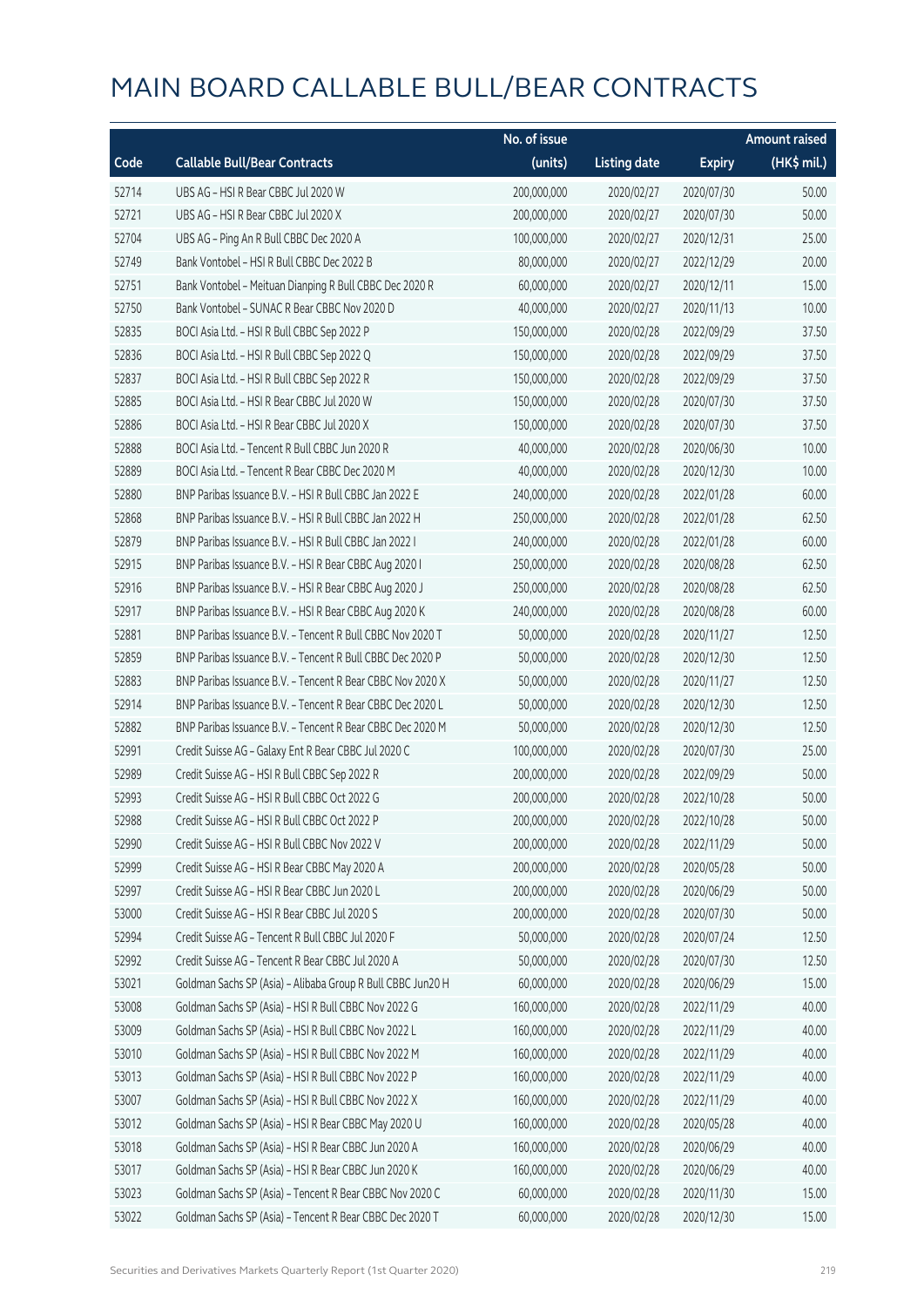|       |                                                           | No. of issue |                     |               | <b>Amount raised</b> |
|-------|-----------------------------------------------------------|--------------|---------------------|---------------|----------------------|
| Code  | <b>Callable Bull/Bear Contracts</b>                       | (units)      | <b>Listing date</b> | <b>Expiry</b> | (HK\$ mil.)          |
| 52850 | HK Bank - Alibaba Group R Bull CBBC Jul 2020 I            | 40,000,000   | 2020/02/28          | 2020/07/16    | 10.00                |
| 52851 | HK Bank - Alibaba Group R Bull CBBC Aug 2020 D            | 40,000,000   | 2020/02/28          | 2020/08/10    | 10.00                |
| 52841 | HK Bank - Alibaba Group R Bull CBBC Sep 2020 A            | 40,000,000   | 2020/02/28          | 2020/09/07    | 10.00                |
| 52840 | HK Bank - Alibaba Group R Bear CBBC Jul 2020 C            | 40,000,000   | 2020/02/28          | 2020/07/06    | 10.00                |
| 52838 | HK Bank - HSI R Bull CBBC Sep 2022 M                      | 60,000,000   | 2020/02/28          | 2022/09/29    | 15.00                |
| 52855 | HK Bank - HSI R Bull CBBC Dec 2022 B                      | 100,000,000  | 2020/02/28          | 2022/12/29    | 25.00                |
| 52839 | HK Bank - HSI R Bear CBBC Jul 2020 U                      | 100,000,000  | 2020/02/28          | 2020/07/30    | 25.00                |
| 52884 | HK Bank - HSI R Bear CBBC Jul 2020 V                      | 60,000,000   | 2020/02/28          | 2020/07/30    | 15.00                |
| 52853 | HK Bank - Link REIT R Bull CBBC Aug 2020 A                | 40,000,000   | 2020/02/28          | 2020/08/10    | 10.00                |
| 52854 | HK Bank - Tencent R Bear CBBC Jul 2020 P                  | 40,000,000   | 2020/02/28          | 2020/07/13    | 10.00                |
| 53024 | Haitong Int'l Sec - HSI R Bull CBBC Nov 2022 F            | 150,000,000  | 2020/02/28          | 2022/11/29    | 37.50                |
| 53028 | Haitong Int'l Sec - HSI R Bull CBBC Nov 2022 G            | 150,000,000  | 2020/02/28          | 2022/11/29    | 37.50                |
| 53031 | Haitong Int'l Sec - HSI R Bull CBBC Nov 2022 I            | 150,000,000  | 2020/02/28          | 2022/11/29    | 37.50                |
| 53032 | Haitong Int'l Sec - HSI R Bull CBBC Nov 2022 J            | 150,000,000  | 2020/02/28          | 2022/11/29    | 37.50                |
| 53039 | Haitong Int'l Sec - HSI R Bear CBBC Jul 2020 H            | 150,000,000  | 2020/02/28          | 2020/07/30    | 37.50                |
| 53033 | Haitong Int'l Sec - HSI R Bear CBBC Jul 2020 Y            | 150,000,000  | 2020/02/28          | 2020/07/30    | 37.50                |
| 53038 | Haitong Int'l Sec - HSI R Bear CBBC Jul 2020 Z            | 150,000,000  | 2020/02/28          | 2020/07/30    | 37.50                |
| 53025 | Haitong Int'l Sec - Tencent R Bull CBBC Jul 2020 J        | 40,000,000   | 2020/02/28          | 2020/07/23    | 10.00                |
| 53027 | Haitong Int'l Sec - Tencent R Bear CBBC Jun 2020 D        | 40,000,000   | 2020/02/28          | 2020/06/23    | 10.00                |
| 53026 | Haitong Int'l Sec - Tencent R Bear CBBC Jul 2020 G        | 40,000,000   | 2020/02/28          | 2020/07/23    | 10.00                |
| 52903 | J P Morgan SP BV - Alibaba Group R Bull CBBC Oct 2020 C   | 200,000,000  | 2020/02/28          | 2020/10/09    | 50.00                |
| 52904 | J P Morgan SP BV - Alibaba Group R Bear CBBC Aug 2020 C   | 80,000,000   | 2020/02/28          | 2020/08/14    | 20.00                |
| 52890 | J P Morgan SP BV - HSI R Bull CBBC Oct 2022 L             | 200,000,000  | 2020/02/28          | 2022/10/28    | 50.00                |
| 52891 | J P Morgan SP BV - HSI R Bull CBBC Nov 2022 H             | 200,000,000  | 2020/02/28          | 2022/11/29    | 50.00                |
| 52892 | J P Morgan SP BV - HSI R Bull CBBC Dec 2022 B             | 200,000,000  | 2020/02/28          | 2022/12/29    | 50.00                |
| 52898 | J P Morgan SP BV - HSI R Bull CBBC Dec 2022 C             | 200,000,000  | 2020/02/28          | 2022/12/29    | 50.00                |
| 52899 | J P Morgan SP BV - HSI R Bear CBBC Aug 2020 X             | 200,000,000  | 2020/02/28          | 2020/08/28    | 50.00                |
| 52905 | J P Morgan SP BV - HSI R Bear CBBC Aug 2020 Y             | 200,000,000  | 2020/02/28          | 2020/08/28    | 50.00                |
| 52900 | J P Morgan SP BV - HSI R Bear CBBC Sep 2020 R             | 200,000,000  | 2020/02/28          | 2020/09/29    | 50.00                |
| 52901 | J P Morgan SP BV - HSI R Bear CBBC Sep 2020 S             | 200,000,000  | 2020/02/28          | 2020/09/29    | 50.00                |
| 52902 | J P Morgan SP BV - Tencent R Bear CBBC Jul 2020 K         | 50,000,000   | 2020/02/28          | 2020/07/17    | 12.50                |
| 52955 | Morgan Stanley Asia Products - HSI R Bull CBBC Dec 2022 L | 150,000,000  | 2020/02/28          | 2022/12/29    | 37.50                |
| 52956 | Morgan Stanley Asia Products - HSI R Bear CBBC May 2020 S | 150,000,000  | 2020/02/28          | 2020/05/28    | 37.50                |
| 52985 | SG Issuer - CAM CSI300 R Bull CBBC Dec 2020 C             | 100,000,000  | 2020/02/28          | 2020/12/30    | 25.00                |
| 52987 | SG Issuer - CAM CSI300 R Bear CBBC Dec 2020 A             | 100,000,000  | 2020/02/28          | 2020/12/30    | 25.00                |
| 52957 | SG Issuer - China Mobile R Bear CBBC Jul 2020 C           | 100,000,000  | 2020/02/28          | 2020/07/30    | 25.00                |
| 52961 | SG Issuer - HKEX R Bull CBBC Sep 2020 B                   | 50,000,000   | 2020/02/28          | 2020/09/30    | 12.50                |
| 52983 | SG Issuer - HSBC R Bear CBBC Jul 2020 B                   | 100,000,000  | 2020/02/28          | 2020/07/23    | 25.00                |
| 52959 | SG Issuer - HSI R Bull CBBC Oct 2022 X                    | 250,000,000  | 2020/02/28          | 2022/10/28    | 62.50                |
| 52978 | SG Issuer - HSI R Bull CBBC Oct 2022 Y                    | 250,000,000  | 2020/02/28          | 2022/10/28    | 62.50                |
| 52963 | SG Issuer - HSI R Bull CBBC Nov 2022 D                    | 250,000,000  | 2020/02/28          | 2022/11/29    | 62.50                |
| 52960 | SG Issuer - HSI R Bull CBBC Dec 2022 B                    | 250,000,000  | 2020/02/28          | 2022/12/29    | 62.50                |
| 52979 | SG Issuer - HSI R Bull CBBC Dec 2022 F                    | 250,000,000  | 2020/02/28          | 2022/12/29    | 62.50                |
| 52982 | SG Issuer - HSI R Bull CBBC Dec 2022 G                    | 250,000,000  | 2020/02/28          | 2022/12/29    | 62.50                |
| 52966 | SG Issuer - HSI R Bear CBBC May 2020 E                    | 250,000,000  | 2020/02/28          | 2020/05/28    | 62.50                |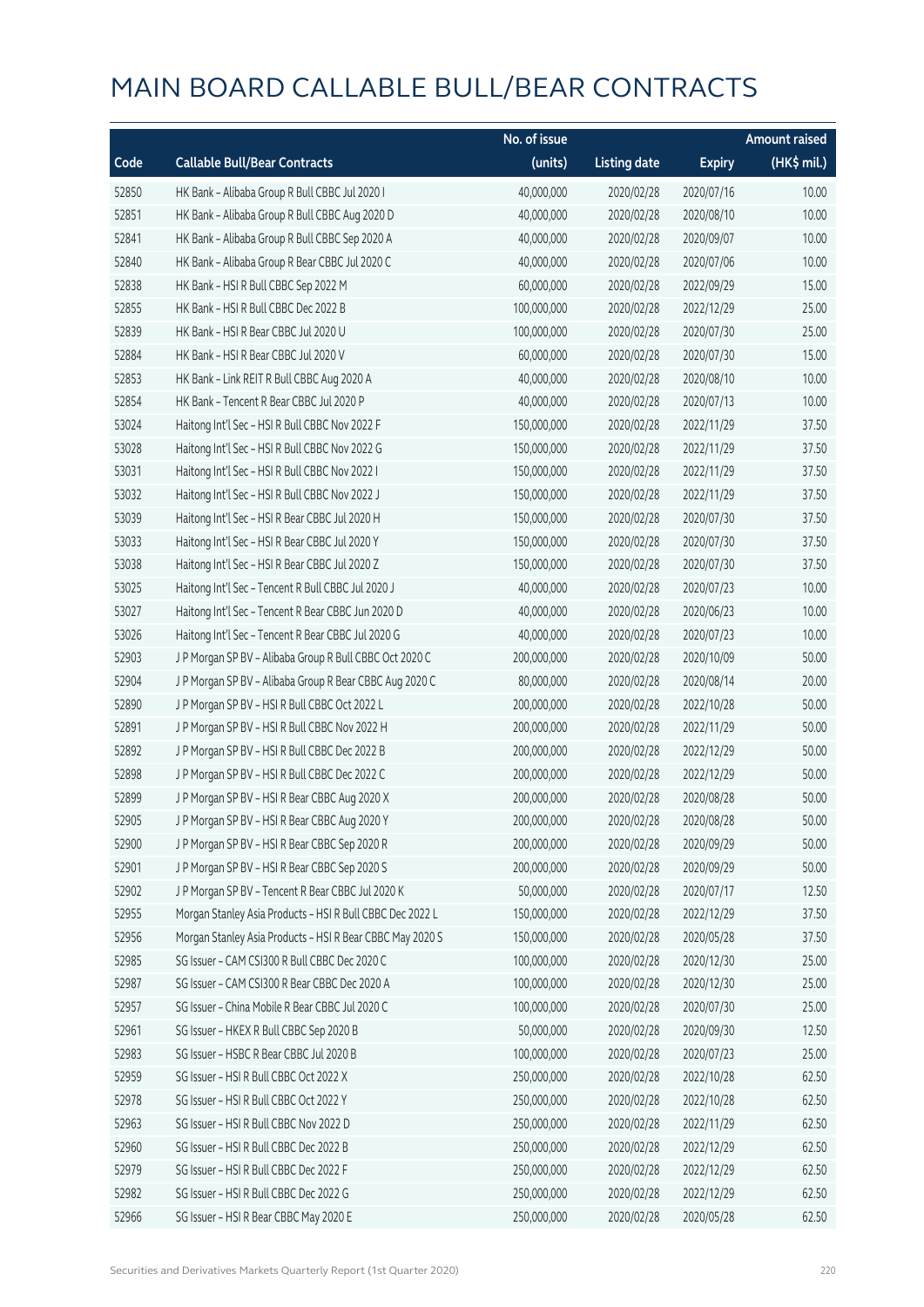|       |                                                        | No. of issue |                     |               | <b>Amount raised</b> |
|-------|--------------------------------------------------------|--------------|---------------------|---------------|----------------------|
| Code  | <b>Callable Bull/Bear Contracts</b>                    | (units)      | <b>Listing date</b> | <b>Expiry</b> | (HK\$ mil.)          |
| 52970 | SG Issuer - HSI R Bear CBBC Aug 2020 Z                 | 250,000,000  | 2020/02/28          | 2020/08/28    | 62.50                |
| 52976 | SG Issuer - HSI R Bear CBBC Sep 2020 G                 | 250,000,000  | 2020/02/28          | 2020/09/29    | 62.50                |
| 52958 | SG Issuer - Tencent R Bull CBBC Jun 2020 Y             | 80,000,000   | 2020/02/28          | 2020/06/30    | 20.00                |
| 52962 | SG Issuer - Tencent R Bull CBBC Aug 2020 G             | 80,000,000   | 2020/02/28          | 2020/08/28    | 20.00                |
| 52984 | SG Issuer - Tencent R Bear CBBC Oct 2020 M             | 80,000,000   | 2020/02/28          | 2020/10/29    | 20.00                |
| 52940 | UBS AG - AIA R Bull CBBC Dec 2020 A                    | 100,000,000  | 2020/02/28          | 2020/12/31    | 25.00                |
| 52941 | UBS AG - AIA R Bear CBBC Dec 2020 A                    | 100,000,000  | 2020/02/28          | 2020/12/31    | 25.00                |
| 52932 | UBS AG - Alibaba Group R Bull CBBC Jun 2020 C          | 80,000,000   | 2020/02/28          | 2020/06/30    | 20.00                |
| 52942 | UBS AG - China Res Land R Bull CBBC Dec 2020 A         | 80,000,000   | 2020/02/28          | 2020/12/31    | 20.00                |
| 52936 | UBS AG - HKEX R Bear CBBC Sep 2020 A                   | 50,000,000   | 2020/02/28          | 2020/09/30    | 12.50                |
| 52918 | UBS AG - HSI R Bull CBBC Nov 2022 F                    | 200,000,000  | 2020/02/28          | 2022/11/29    | 50.00                |
| 52919 | UBS AG - HSI R Bull CBBC Nov 2022 L                    | 200,000,000  | 2020/02/28          | 2022/11/29    | 50.00                |
| 52926 | UBS AG - HSI R Bull CBBC Nov 2022 M                    | 200,000,000  | 2020/02/28          | 2022/11/29    | 50.00                |
| 52943 | UBS AG - HSI R Bull CBBC Dec 2022 P                    | 200,000,000  | 2020/02/28          | 2022/12/29    | 50.00                |
| 52948 | UBS AG - HSI R Bull CBBC Dec 2022 Q                    | 200,000,000  | 2020/02/28          | 2022/12/29    | 50.00                |
| 52949 | UBS AG - HSI R Bull CBBC Dec 2022 R                    | 200,000,000  | 2020/02/28          | 2022/12/29    | 50.00                |
| 52953 | UBS AG - HSI R Bear CBBC Jun 2020 D                    | 200,000,000  | 2020/02/28          | 2020/06/29    | 50.00                |
| 52950 | UBS AG - HSI R Bear CBBC Jun 2020 Q                    | 200,000,000  | 2020/02/28          | 2020/06/29    | 50.00                |
| 52952 | UBS AG - HSI R Bear CBBC Jul 2020 Y                    | 200,000,000  | 2020/02/28          | 2020/07/30    | 50.00                |
| 52937 | UBS AG - Link REIT R Bull CBBC Dec 2020 A              | 50,000,000   | 2020/02/28          | 2020/12/31    | 12.50                |
| 52939 | UBS AG - Link REIT R Bear CBBC Dec 2020 A              | 50,000,000   | 2020/02/28          | 2020/12/31    | 12.50                |
| 52929 | UBS AG - Tencent R Bull CBBC Nov 2020 E                | 200,000,000  | 2020/02/28          | 2020/11/23    | 50.00                |
| 52954 | UBS AG - Tencent R Bear CBBC Jun 2020 T                | 40,000,000   | 2020/02/28          | 2020/06/30    | 10.00                |
| 52913 | Bank Vontobel - AAC Tech R Bear CBBC Nov 2020 D        | 40,000,000   | 2020/02/28          | 2020/11/13    | 10.00                |
| 52906 | Bank Vontobel - HSI R Bull CBBC Dec 2022 C             | 80,000,000   | 2020/02/28          | 2022/12/29    | 20.00                |
| 52907 | Bank Vontobel - HSI R Bull CBBC Dec 2022 D             | 80,000,000   | 2020/02/28          | 2022/12/29    | 20.00                |
| 52908 | Bank Vontobel - HSI R Bull CBBC Dec 2022 E             | 80,000,000   | 2020/02/28          | 2022/12/29    | 20.00                |
| 52909 | Bank Vontobel - HSI R Bear CBBC Jun 2020 W             | 80,000,000   | 2020/02/28          | 2020/06/29    | 20.00                |
| 52910 | Bank Vontobel - HSI R Bear CBBC Jun 2020 X             | 80,000,000   | 2020/02/28          | 2020/06/29    | 20.00                |
| 52911 | Bank Vontobel - ICBC R Bull CBBC Nov 2020 B            | 40,000,000   | 2020/02/28          | 2020/11/06    | 10.00                |
| 52912 | Bank Vontobel - ICBC R Bull CBBC Nov 2020 C            | 40,000,000   | 2020/02/28          | 2020/11/13    | 10.00                |
| 53101 | BOCI Asia Ltd. - Alibaba Group R Bear CBBC Sep 2020 C  | 40,000,000   | 2020/03/02          | 2020/09/30    | 10.00                |
| 53102 | BOCI Asia Ltd. - China Tower R Bull CBBC Sep 2020 B    | 100,000,000  | 2020/03/02          | 2020/09/30    | 25.00                |
| 53040 | BOCI Asia Ltd. - HSI R Bull CBBC Sep 2022 S            | 150,000,000  | 2020/03/02          | 2022/09/29    | 37.50                |
| 53041 | BOCI Asia Ltd. - HSI R Bull CBBC Sep 2022 T            | 150,000,000  | 2020/03/02          | 2022/09/29    | 37.50                |
| 53098 | BOCI Asia Ltd. - HSI R Bear CBBC Jul 2020 A            | 150,000,000  | 2020/03/02          | 2020/07/30    | 37.50                |
| 53099 | BOCI Asia Ltd. - HSI R Bear CBBC Jul 2020 B            | 150,000,000  | 2020/03/02          | 2020/07/30    | 37.50                |
| 53089 | BOCI Asia Ltd. - HSI R Bear CBBC Jul 2020 Y            | 150,000,000  | 2020/03/02          | 2020/07/30    | 37.50                |
| 53103 | BOCI Asia Ltd. - Link REIT R Bull CBBC Aug 2020 B      | 40,000,000   | 2020/03/02          | 2020/08/31    | 10.00                |
| 53042 | BOCI Asia Ltd. - Tencent R Bull CBBC Jun 2020 S        | 40,000,000   | 2020/03/02          | 2020/06/30    | 10.00                |
| 53043 | BOCI Asia Ltd. - Tencent R Bull CBBC Jun 2020 T        | 40,000,000   | 2020/03/02          | 2020/06/30    | 13.60                |
| 53100 | BOCI Asia Ltd. - Tencent R Bear CBBC Dec 2020 N        | 40,000,000   | 2020/03/02          | 2020/12/30    | 10.00                |
| 53046 | BNP Paribas Issuance B.V. - HSI R Bull CBBC Jan 2022 A | 250,000,000  | 2020/03/02          | 2022/01/28    | 62.50                |
| 53047 | BNP Paribas Issuance B.V. - HSI R Bull CBBC Jan 2022 C | 250,000,000  | 2020/03/02          | 2022/01/28    | 62.50                |
| 53183 | BNP Paribas Issuance B.V. - HSI R Bull CBBC Jan 2022 D | 240,000,000  | 2020/03/02          | 2022/01/28    | 60.00                |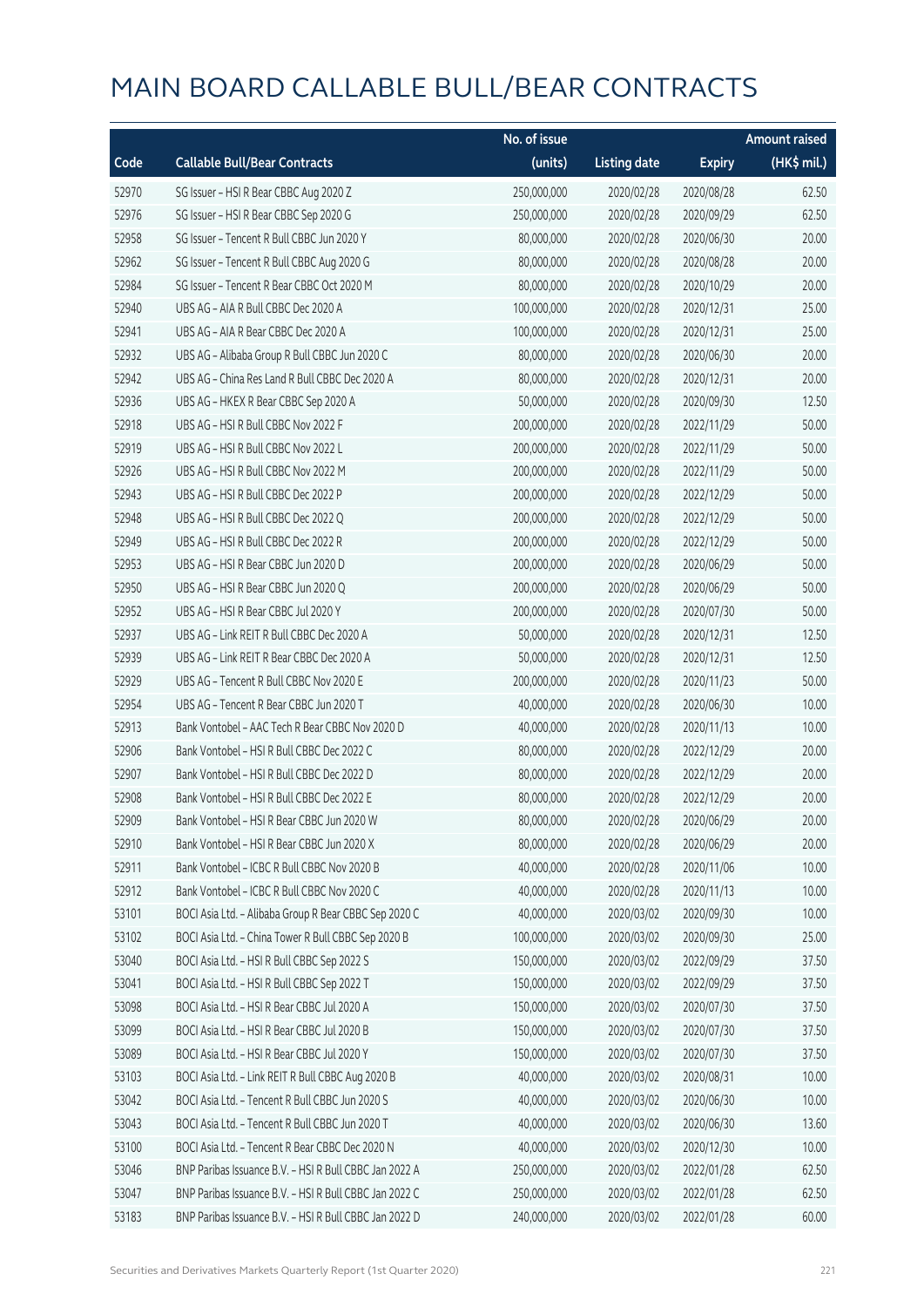|       |                                                             | No. of issue |                     |               | <b>Amount raised</b> |
|-------|-------------------------------------------------------------|--------------|---------------------|---------------|----------------------|
| Code  | <b>Callable Bull/Bear Contracts</b>                         | (units)      | <b>Listing date</b> | <b>Expiry</b> | (HK\$ mil.)          |
| 53044 | BNP Paribas Issuance B.V. - HSI R Bull CBBC Jan 2022 J      | 250,000,000  | 2020/03/02          | 2022/01/28    | 62.50                |
| 53045 | BNP Paribas Issuance B.V. - HSI R Bull CBBC Jan 2022 K      | 250,000,000  | 2020/03/02          | 2022/01/28    | 62.50                |
| 53048 | BNP Paribas Issuance B.V. - HSI R Bear CBBC Aug 2020 L      | 250,000,000  | 2020/03/02          | 2020/08/28    | 62.50                |
| 53050 | BNP Paribas Issuance B.V. - HSI R Bear CBBC Aug 2020 M      | 250,000,000  | 2020/03/02          | 2020/08/28    | 62.50                |
| 53051 | BNP Paribas Issuance B.V. - HSI R Bear CBBC Aug 2020 N      | 250,000,000  | 2020/03/02          | 2020/08/28    | 62.50                |
| 53058 | BNP Paribas Issuance B.V. - HSI R Bear CBBC Aug 2020 O      | 250,000,000  | 2020/03/02          | 2020/08/28    | 62.50                |
| 53184 | BNP Paribas Issuance B.V. - HSI R Bear CBBC Aug 2020 P      | 250,000,000  | 2020/03/02          | 2020/08/28    | 62.50                |
| 53187 | BNP Paribas Issuance B.V. - HSI R Bear CBBC Aug 2020 Q      | 240,000,000  | 2020/03/02          | 2020/08/28    | 60.00                |
| 53172 | Credit Suisse AG - Alibaba Group R Bull CBBC Jul 2020 C     | 80,000,000   | 2020/03/02          | 2020/07/30    | 20.00                |
| 53173 | Credit Suisse AG - Alibaba Group R Bear CBBC Jul 2020 A     | 80,000,000   | 2020/03/02          | 2020/07/30    | 20.00                |
| 53171 | Credit Suisse AG - China Life R Bull CBBC Oct 2020 A        | 80,000,000   | 2020/03/02          | 2020/10/29    | 20.00                |
| 53168 | Credit Suisse AG - HKEX R Bear CBBC Jul 2020 B              | 50,000,000   | 2020/03/02          | 2020/07/30    | 12.50                |
| 53151 | Credit Suisse AG - HSI R Bull CBBC Oct 2022 Z               | 200,000,000  | 2020/03/02          | 2022/10/28    | 50.00                |
| 53149 | Credit Suisse AG - HSI R Bull CBBC Nov 2022 D               | 200,000,000  | 2020/03/02          | 2022/11/29    | 50.00                |
| 53148 | Credit Suisse AG - HSI R Bull CBBC Nov 2022 L               | 200,000,000  | 2020/03/02          | 2022/11/29    | 50.00                |
| 53150 | Credit Suisse AG - HSI R Bull CBBC Nov 2022 O               | 200,000,000  | 2020/03/02          | 2022/11/29    | 50.00                |
| 53146 | Credit Suisse AG - HSI R Bull CBBC Nov 2022 W               | 200,000,000  | 2020/03/02          | 2022/11/29    | 50.00                |
| 53153 | Credit Suisse AG - HSI R Bull CBBC Dec 2022 W               | 200,000,000  | 2020/03/02          | 2022/12/29    | 50.00                |
| 53154 | Credit Suisse AG - HSI R Bull CBBC Dec 2022 X               | 200,000,000  | 2020/03/02          | 2022/12/29    | 50.00                |
| 53176 | Credit Suisse AG - HSI R Bear CBBC Jun 2020 Q               | 200,000,000  | 2020/03/02          | 2020/06/29    | 50.00                |
| 53175 | Credit Suisse AG - HSI R Bear CBBC Jun 2020 X               | 200,000,000  | 2020/03/02          | 2020/06/29    | 50.00                |
| 53174 | Credit Suisse AG - HSI R Bear CBBC Jul 2020 T               | 200,000,000  | 2020/03/02          | 2020/07/30    | 50.00                |
| 53178 | Credit Suisse AG - HSI R Bear CBBC Jul 2020 U               | 200,000,000  | 2020/03/02          | 2020/07/30    | 50.00                |
| 53179 | Credit Suisse AG - HSI R Bear CBBC Aug 2020 R               | 200,000,000  | 2020/03/02          | 2020/08/28    | 50.00                |
| 53180 | Credit Suisse AG - HSI R Bear CBBC Aug 2020 S               | 200,000,000  | 2020/03/02          | 2020/08/28    | 50.00                |
| 53155 | Credit Suisse AG - Ping An R Bull CBBC Jul 2020 C           | 80,000,000   | 2020/03/02          | 2020/07/30    | 20.00                |
| 53161 | Credit Suisse AG - Ping An R Bull CBBC Oct 2020 A           | 80,000,000   | 2020/03/02          | 2020/10/29    | 20.00                |
| 53164 | Credit Suisse AG - Tencent R Bull CBBC Oct 2020 D           | 50,000,000   | 2020/03/02          | 2020/10/29    | 19.00                |
| 53166 | Credit Suisse AG - Tencent R Bear CBBC Aug 2020 A           | 50,000,000   | 2020/03/02          | 2020/08/28    | 12.50                |
| 53167 | Credit Suisse AG - Tencent R Bear CBBC Aug 2020 B           | 50,000,000   | 2020/03/02          | 2020/08/28    | 13.50                |
| 53169 | Credit Suisse AG - Xiaomi R Bull CBBC Oct 2020 C            | 50,000,000   | 2020/03/02          | 2020/10/29    | 12.50                |
| 53170 | Credit Suisse AG - Xiaomi R Bear CBBC Aug 2020 A            | 50,000,000   | 2020/03/02          | 2020/08/28    | 12.50                |
| 53377 | Goldman Sachs SP (Asia) - Alibaba Group R Bull CBBC Jun20 I | 60,000,000   | 2020/03/02          | 2020/06/29    | 15.00                |
| 53378 | Goldman Sachs SP (Asia) - Alibaba Group R Bull CBBC Jun20 J | 60,000,000   | 2020/03/02          | 2020/06/29    | 15.00                |
| 53375 | Goldman Sachs SP (Asia) - Alibaba Group R Bear CBBC Dec20 D | 60,000,000   | 2020/03/02          | 2020/12/30    | 15.00                |
| 53344 | Goldman Sachs SP (Asia) - HSI R Bull CBBC Jan 2023 E        | 160,000,000  | 2020/03/02          | 2023/01/30    | 40.00                |
| 53345 | Goldman Sachs SP (Asia) - HSI R Bull CBBC Jan 2023 F        | 160,000,000  | 2020/03/02          | 2023/01/30    | 40.00                |
| 53348 | Goldman Sachs SP (Asia) - HSI R Bull CBBC Jan 2023 G        | 160,000,000  | 2020/03/02          | 2023/01/30    | 40.00                |
| 53349 | Goldman Sachs SP (Asia) - HSI R Bull CBBC Jan 2023 H        | 160,000,000  | 2020/03/02          | 2023/01/30    | 40.00                |
| 53350 | Goldman Sachs SP (Asia) - HSI R Bull CBBC Jan 2023 I        | 160,000,000  | 2020/03/02          | 2023/01/30    | 40.00                |
| 53352 | Goldman Sachs SP (Asia) - HSI R Bull CBBC Jan 2023 J        | 160,000,000  | 2020/03/02          | 2023/01/30    | 40.00                |
| 53369 | Goldman Sachs SP (Asia) - HSI R Bull CBBC Jan 2023 K        | 160,000,000  | 2020/03/02          | 2023/01/30    | 40.00                |
| 53353 | Goldman Sachs SP (Asia) - HSI R Bear CBBC Jun 2020 B        | 160,000,000  | 2020/03/02          | 2020/06/29    | 40.00                |
| 53355 | Goldman Sachs SP (Asia) - HSI R Bear CBBC Jun 2020 Y        | 160,000,000  | 2020/03/02          | 2020/06/29    | 40.00                |
| 53362 | Goldman Sachs SP (Asia) - HSI R Bear CBBC Jun 2020 Z        | 160,000,000  | 2020/03/02          | 2020/06/29    | 40.00                |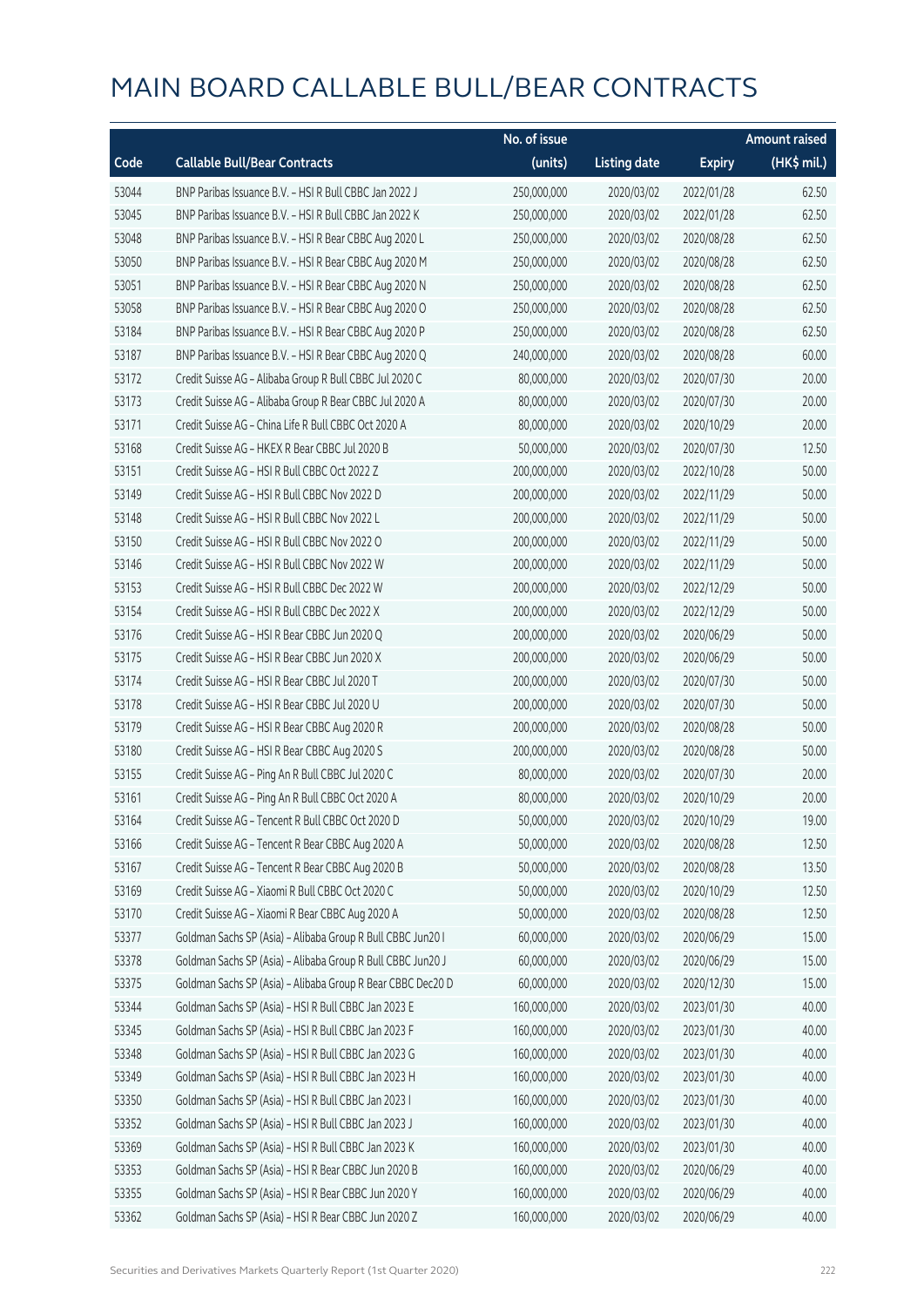|       |                                                             | No. of issue |                     |               | <b>Amount raised</b> |
|-------|-------------------------------------------------------------|--------------|---------------------|---------------|----------------------|
| Code  | <b>Callable Bull/Bear Contracts</b>                         | (units)      | <b>Listing date</b> | <b>Expiry</b> | (HK\$ mil.)          |
| 53365 | Goldman Sachs SP (Asia) - HSI R Bear CBBC Jul 2020 D        | 160,000,000  | 2020/03/02          | 2020/07/30    | 40.00                |
| 53374 | Goldman Sachs SP (Asia) - HSI R Bear CBBC Jul 2020 E        | 160,000,000  | 2020/03/02          | 2020/07/30    | 40.00                |
| 53380 | Goldman Sachs SP (Asia) - Tencent R Bull CBBC Jun 2020 Y    | 60,000,000   | 2020/03/02          | 2020/06/30    | 15.00                |
| 53382 | Goldman Sachs SP (Asia) - Tencent R Bear CBBC Nov 2020 D    | 60,000,000   | 2020/03/02          | 2020/11/30    | 15.00                |
| 53381 | Goldman Sachs SP (Asia) - Tencent R Bear CBBC Dec 2020 Q    | 60,000,000   | 2020/03/02          | 2020/12/30    | 15.00                |
| 53379 | Goldman Sachs SP (Asia) - Xiaomi R Bull CBBC Aug 2020 A     | 60,000,000   | 2020/03/02          | 2020/08/28    | 15.00                |
| 53070 | HK Bank - AIA R Bear CBBC Jul 2020 B                        | 40,000,000   | 2020/03/02          | 2020/07/13    | 10.00                |
| 53067 | HK Bank - Alibaba Group R Bear CBBC Jul 2020 D              | 40,000,000   | 2020/03/02          | 2020/07/13    | 10.00                |
| 53075 | HK Bank - CNOOC R Bull CBBC Jul 2020 D                      | 40,000,000   | 2020/03/02          | 2020/07/27    | 10.00                |
| 53080 | HK Bank - HKEX R Bear CBBC Jul 2020 E                       | 40,000,000   | 2020/03/02          | 2020/07/02    | 10.00                |
| 53060 | HK Bank - HSI R Bull CBBC Sep 2022 N                        | 60,000,000   | 2020/03/02          | 2022/09/29    | 15.00                |
| 53059 | HK Bank - HSI R Bull CBBC Sep 2022 R                        | 60,000,000   | 2020/03/02          | 2022/09/29    | 15.00                |
| 53061 | HK Bank - HSI R Bull CBBC Sep 2022 T                        | 80,000,000   | 2020/03/02          | 2022/09/29    | 20.00                |
| 53065 | HK Bank - HSI R Bull CBBC Dec 2022 C                        | 100,000,000  | 2020/03/02          | 2022/12/29    | 25.00                |
| 53066 | HK Bank - HSI R Bull CBBC Dec 2022 D                        | 100,000,000  | 2020/03/02          | 2022/12/29    | 25.00                |
| 53086 | HK Bank - HSI R Bear CBBC Aug 2020 A                        | 100,000,000  | 2020/03/02          | 2020/08/28    | 25.00                |
| 53087 | HK Bank - HSI R Bear CBBC Aug 2020 B                        | 60,000,000   | 2020/03/02          | 2020/08/28    | 15.00                |
| 53088 | HK Bank - HSI R Bear CBBC Aug 2020 C                        | 80,000,000   | 2020/03/02          | 2020/08/28    | 20.00                |
| 53071 | HK Bank - Ping An R Bull CBBC Jul 2020 K                    | 60,000,000   | 2020/03/02          | 2020/07/27    | 15.00                |
| 53072 | HK Bank - Ping An R Bull CBBC Aug 2020 E                    | 60,000,000   | 2020/03/02          | 2020/08/06    | 15.00                |
| 53064 | HK Bank - Tencent R Bull CBBC Aug 2020 J                    | 40,000,000   | 2020/03/02          | 2020/08/03    | 10.00                |
| 53081 | HK Bank - Tencent R Bear CBBC Aug 2020 F                    | 40,000,000   | 2020/03/02          | 2020/08/13    | 10.00                |
| 53082 | HK Bank - Xiaomi R Bull CBBC Jul 2020 L                     | 60,000,000   | 2020/03/02          | 2020/07/27    | 15.00                |
| 53084 | HK Bank - Xiaomi R Bear CBBC Jul 2020 D                     | 40,000,000   | 2020/03/02          | 2020/07/06    | 10.00                |
| 53254 | Haitong Int'l Sec - AIA R Bull CBBC Jul 2020 B              | 40,000,000   | 2020/03/02          | 2020/07/30    | 10.00                |
| 53255 | Haitong Int'l Sec - AIA R Bear CBBC Oct 2020 A              | 40,000,000   | 2020/03/02          | 2020/10/15    | 10.00                |
| 53228 | Haitong Int'l Sec - Alibaba Group R Bull CBBC Jun 2020 A    | 40,000,000   | 2020/03/02          | 2020/06/26    | 10.00                |
| 53239 | Haitong Int'l Sec - China Tower R Bull CBBC Oct 2020 B      | 40,000,000   | 2020/03/02          | 2020/10/15    | 10.00                |
| 53249 | Haitong Int'l Sec - HKEX R Bear CBBC Jul 2020 C             | 40,000,000   | 2020/03/02          | 2020/07/30    | 10.00                |
| 53232 | Haitong Int'l Sec - HSI R Bull CBBC Oct 2022 F              | 150,000,000  | 2020/03/02          | 2022/10/28    | 37.50                |
| 53233 | Haitong Int'l Sec - HSI R Bull CBBC Nov 2022 K              | 150,000,000  | 2020/03/02          | 2022/11/29    | 37.50                |
| 53256 | Haitong Int'l Sec - HSI R Bull CBBC Nov 2022 L              | 150,000,000  | 2020/03/02          | 2022/11/29    | 37.50                |
| 53259 | Haitong Int'l Sec - HSI R Bull CBBC Nov 2022 M              | 150,000,000  | 2020/03/02          | 2022/11/29    | 37.50                |
| 53260 | Haitong Int'l Sec - HSI R Bull CBBC Nov 2022 N              | 150,000,000  | 2020/03/02          | 2022/11/29    | 37.50                |
| 53234 | Haitong Int'l Sec - HSI R Bull CBBC Dec 2022 Y              | 150,000,000  | 2020/03/02          | 2022/12/29    | 37.50                |
| 53236 | Haitong Int'l Sec - HSI R Bear CBBC Jun 2020 N              | 150,000,000  | 2020/03/02          | 2020/06/29    | 37.50                |
| 53235 | Haitong Int'l Sec - HSI R Bear CBBC Jul 2020 J              | 150,000,000  | 2020/03/02          | 2020/07/30    | 37.50                |
| 53237 | Haitong Int'l Sec - HSI R Bear CBBC Jul 2020 K              | 150,000,000  | 2020/03/02          | 2020/07/30    | 37.50                |
| 53238 | Haitong Int'l Sec - HSI R Bear CBBC Aug 2020 U              | 150,000,000  | 2020/03/02          | 2020/08/28    | 37.50                |
| 53244 | Haitong Int'l Sec - Meituan Dianping R Bear CBBC Jun 2020 A | 40,000,000   | 2020/03/02          | 2020/06/12    | 10.00                |
| 53252 | Haitong Int'l Sec - Ping An R Bull CBBC Jul 2020 D          | 40,000,000   | 2020/03/02          | 2020/07/30    | 10.00                |
| 53251 | Haitong Int'l Sec - Ping An R Bear CBBC Jul 2020 B          | 40,000,000   | 2020/03/02          | 2020/07/30    | 10.00                |
| 53227 | Haitong Int'l Sec - Tencent R Bull CBBC Jun 2020 E          | 40,000,000   | 2020/03/02          | 2020/06/26    | 10.00                |
| 53226 | Haitong Int'l Sec - Tencent R Bull CBBC Jul 2020 K          | 40,000,000   | 2020/03/02          | 2020/07/28    | 10.00                |
| 53230 | Haitong Int'l Sec - Tencent R Bear CBBC Jun 2020 E          | 40,000,000   | 2020/03/02          | 2020/06/26    | 10.00                |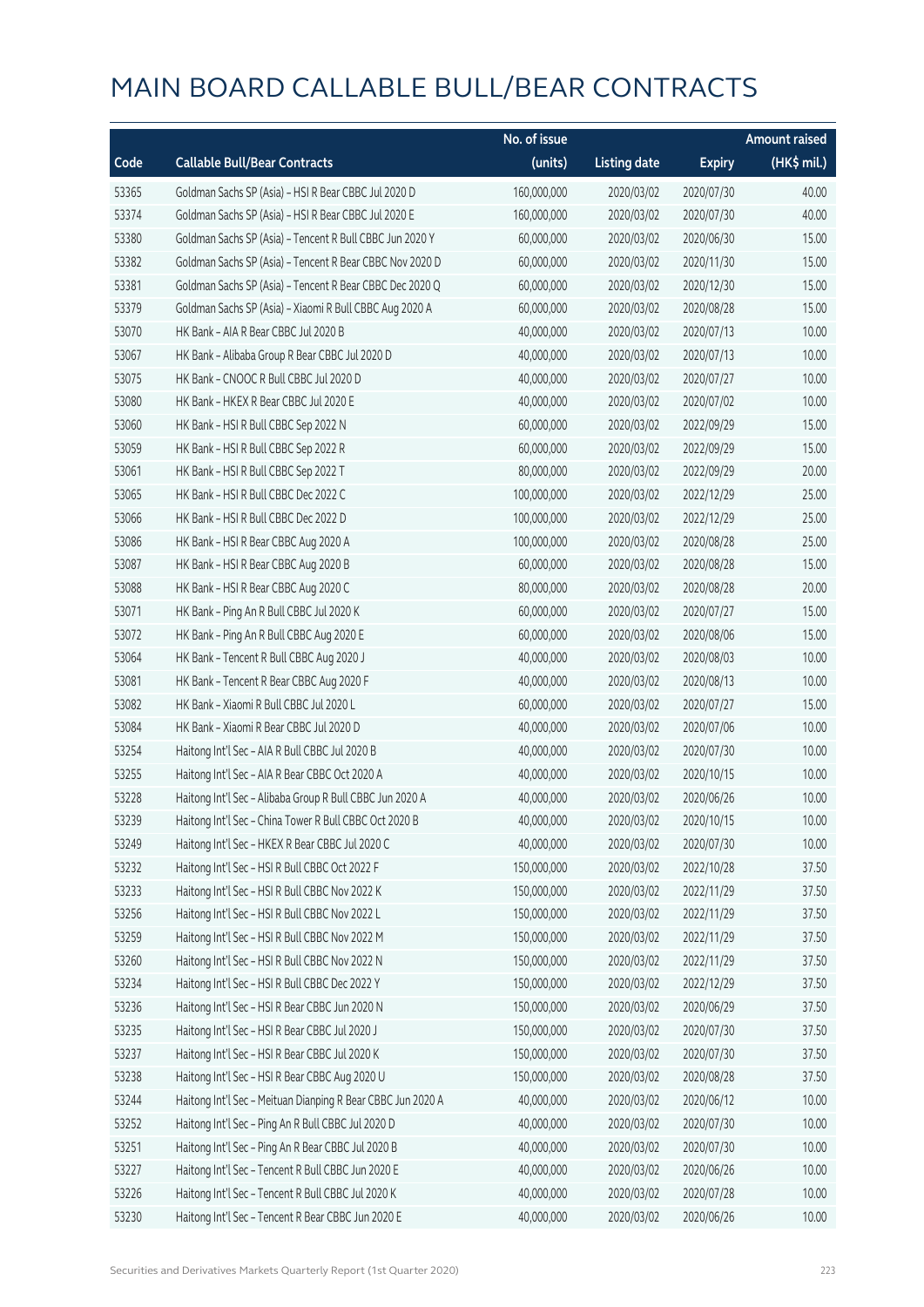|       |                                                              | No. of issue |                     |               | <b>Amount raised</b> |
|-------|--------------------------------------------------------------|--------------|---------------------|---------------|----------------------|
| Code  | <b>Callable Bull/Bear Contracts</b>                          | (units)      | <b>Listing date</b> | <b>Expiry</b> | (HK\$ mil.)          |
| 53229 | Haitong Int'l Sec - Tencent R Bear CBBC Jul 2020 H           | 40,000,000   | 2020/03/02          | 2020/07/28    | 10.00                |
| 53231 | Haitong Int'l Sec - Xiaomi R Bear CBBC Jun 2020 B            | 40,000,000   | 2020/03/02          | 2020/06/26    | 10.00                |
| 53340 | J P Morgan SP BV - HSI R Bull CBBC Sep 2022 B                | 200,000,000  | 2020/03/02          | 2022/09/29    | 50.00                |
| 53104 | J P Morgan SP BV - HSI R Bull CBBC Oct 2022 C                | 200,000,000  | 2020/03/02          | 2022/10/28    | 50.00                |
| 53341 | J P Morgan SP BV - HSI R Bull CBBC Oct 2022 W                | 200,000,000  | 2020/03/02          | 2022/10/28    | 50.00                |
| 53342 | J P Morgan SP BV - HSI R Bull CBBC Nov 2022 J                | 200,000,000  | 2020/03/02          | 2022/11/29    | 50.00                |
| 53106 | J P Morgan SP BV - HSI R Bull CBBC Nov 2022 Y                | 200,000,000  | 2020/03/02          | 2022/11/29    | 50.00                |
| 53108 | J P Morgan SP BV - HSI R Bull CBBC Dec 2022 E                | 200,000,000  | 2020/03/02          | 2022/12/29    | 50.00                |
| 53109 | J P Morgan SP BV - HSI R Bull CBBC Dec 2022 J                | 200,000,000  | 2020/03/02          | 2022/12/29    | 50.00                |
| 53110 | J P Morgan SP BV - HSI R Bear CBBC Aug 2020 A                | 200,000,000  | 2020/03/02          | 2020/08/28    | 50.00                |
| 53115 | J P Morgan SP BV - HSI R Bear CBBC Aug 2020 B                | 200,000,000  | 2020/03/02          | 2020/08/28    | 50.00                |
| 53338 | J P Morgan SP BV - HSI R Bear CBBC Aug 2020 C                | 200,000,000  | 2020/03/02          | 2020/08/28    | 50.00                |
| 53113 | J P Morgan SP BV - HSI R Bear CBBC Sep 2020 T                | 200,000,000  | 2020/03/02          | 2020/09/29    | 50.00                |
| 53116 | J P Morgan SP BV - HSI R Bear CBBC Sep 2020 U                | 200,000,000  | 2020/03/02          | 2020/09/29    | 50.00                |
| 53337 | J P Morgan SP BV - Tencent R Bear CBBC Jul 2020 L            | 50,000,000   | 2020/03/02          | 2020/07/17    | 12.50                |
| 53118 | Morgan Stanley Asia Products - AIA R Bull CBBC Nov 2020 A    | 40,000,000   | 2020/03/02          | 2020/11/16    | 10.00                |
| 53124 | Morgan Stanley Asia Products - Alibaba Gp R Bull CBBC Jan21A | 100,000,000  | 2020/03/02          | 2021/01/05    | 25.00                |
| 53130 | Morgan Stanley Asia Products - Alibaba Gp R Bear CBBC Aug20A | 40,000,000   | 2020/03/02          | 2020/08/03    | 10.00                |
| 53125 | Morgan Stanley Asia Products - HKEX R Bear CBBC Aug 2020 C   | 50,000,000   | 2020/03/02          | 2020/08/04    | 12.50                |
| 53126 | Morgan Stanley Asia Products - HSI R Bull CBBC Nov 2022 N    | 150,000,000  | 2020/03/02          | 2022/11/29    | 37.50                |
| 53127 | Morgan Stanley Asia Products - HSI R Bull CBBC Nov 2022 O    | 100,000,000  | 2020/03/02          | 2022/11/29    | 25.00                |
| 53131 | Morgan Stanley Asia Products - HSI R Bull CBBC Dec 2022 M    | 150,000,000  | 2020/03/02          | 2022/12/29    | 37.50                |
| 53143 | Morgan Stanley Asia Products - HSI R Bull CBBC Dec 2022 N    | 150,000,000  | 2020/03/02          | 2022/12/29    | 37.50                |
| 53133 | Morgan Stanley Asia Products - HSI R Bear CBBC Jun 2020 N    | 150,000,000  | 2020/03/02          | 2020/06/29    | 37.50                |
| 53144 | Morgan Stanley Asia Products - HSI R Bear CBBC Jun 2020 O    | 150,000,000  | 2020/03/02          | 2020/06/29    | 37.50                |
| 53134 | Morgan Stanley Asia Products - HSI R Bear CBBC Jul 2020 O    | 150,000,000  | 2020/03/02          | 2020/07/30    | 37.50                |
| 53117 | Morgan Stanley Asia Products - Sunny Opt R Bear CBBC Oct20 A | 40,000,000   | 2020/03/02          | 2020/10/30    | 10.00                |
| 53128 | Morgan Stanley Asia Products - Tencent R Bear CBBC Jan2021 A | 50,000,000   | 2020/03/02          | 2021/01/08    | 12.50                |
| 53129 | Morgan Stanley Asia Products - Xiaomi R Bear CBBC Dec 2020 E | 50,000,000   | 2020/03/02          | 2020/12/01    | 12.50                |
| 53284 | SG Issuer - Alibaba Group R Bull CBBC Jul 2020 K             | 80,000,000   | 2020/03/02          | 2020/07/30    | 20.00                |
| 53285 | SG Issuer - Alibaba Group R Bull CBBC Jul 2020 L             | 80,000,000   | 2020/03/02          | 2020/07/30    | 20.00                |
| 53328 | SG Issuer - Alibaba Group R Bull CBBC Sep 2020 D             | 80,000,000   | 2020/03/02          | 2020/09/28    | 20.00                |
| 53329 | SG Issuer - Alibaba Group R Bear CBBC Oct 2020 B             | 80,000,000   | 2020/03/02          | 2020/10/29    | 20.00                |
| 53330 | SG Issuer - China Tower R Bull CBBC Oct 2020 B               | 100,000,000  | 2020/03/02          | 2020/10/29    | 25.00                |
| 53292 | SG Issuer - China Tower R Bear CBBC Oct 2020 A               | 100,000,000  | 2020/03/02          | 2020/10/29    | 25.00                |
| 53293 | SG Issuer - China Tower R Bear CBBC Dec 2020 A               | 100,000,000  | 2020/03/02          | 2020/12/29    | 25.00                |
| 53297 | SG Issuer - HSI R Bull CBBC Sep 2022 Q                       | 250,000,000  | 2020/03/02          | 2022/09/29    | 62.50                |
| 53324 | SG Issuer - HSI R Bull CBBC Sep 2022 R                       | 250,000,000  | 2020/03/02          | 2022/09/29    | 62.50                |
| 53327 | SG Issuer - HSI R Bull CBBC Oct 2022 A                       | 250,000,000  | 2020/03/02          | 2022/10/28    | 62.50                |
| 53325 | SG Issuer - HSI R Bull CBBC Oct 2022 Z                       | 250,000,000  | 2020/03/02          | 2022/10/28    | 62.50                |
| 53280 | SG Issuer - HSI R Bull CBBC Nov 2022 C                       | 250,000,000  | 2020/03/02          | 2022/11/29    | 62.50                |
| 53336 | SG Issuer - HSI R Bull CBBC Nov 2022 E                       | 500,000,000  | 2020/03/02          | 2022/11/29    | 125.00               |
| 53281 | SG Issuer - HSI R Bull CBBC Dec 2022 E                       | 250,000,000  | 2020/03/02          | 2022/12/29    | 62.50                |
| 53282 | SG Issuer - HSI R Bull CBBC Dec 2022 H                       | 250,000,000  | 2020/03/02          | 2022/12/29    | 62.50                |
| 53283 | SG Issuer - HSI R Bull CBBC Jan 2023 A                       | 250,000,000  | 2020/03/02          | 2023/01/30    | 62.50                |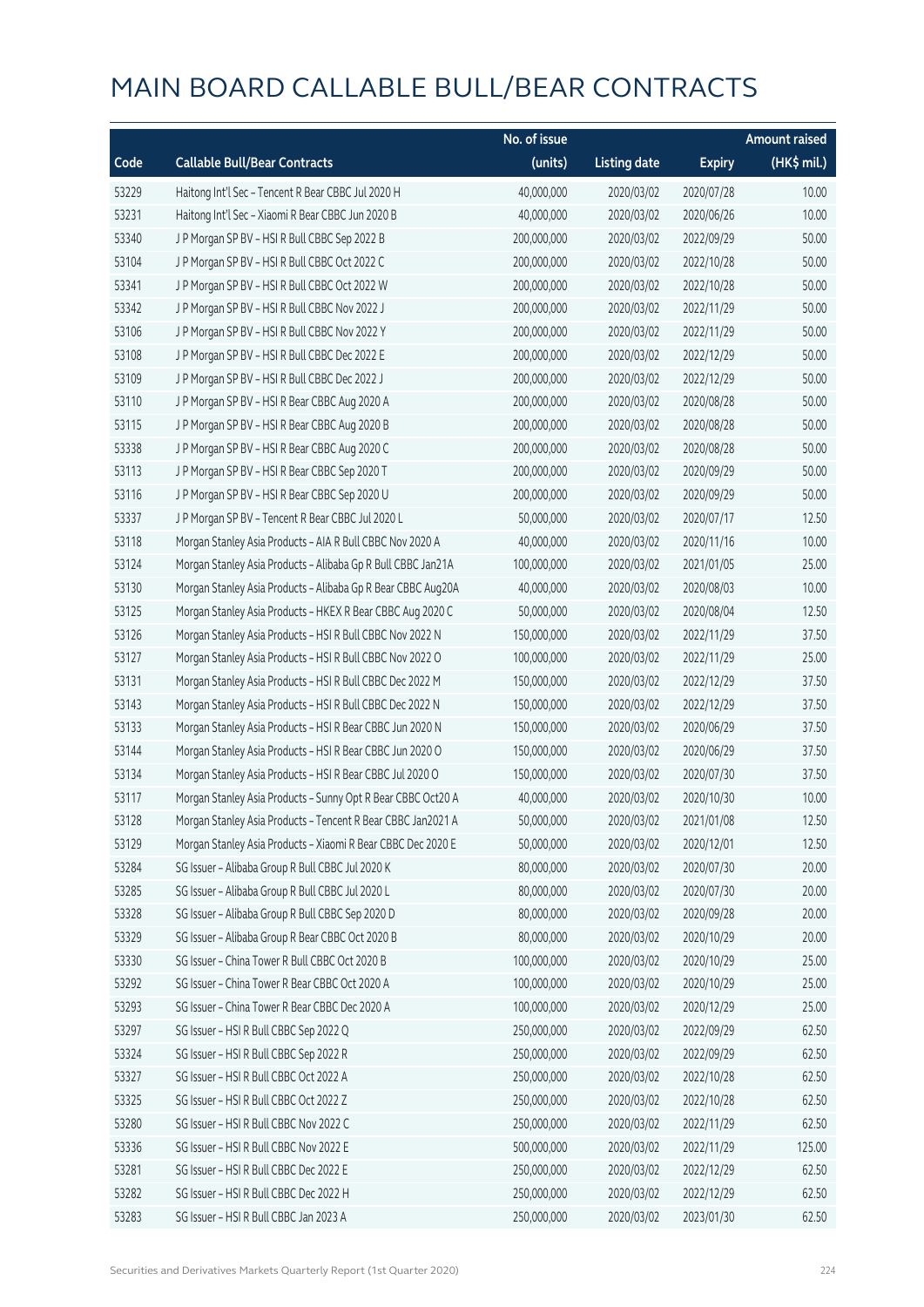|       |                                                    | No. of issue |                     |               | <b>Amount raised</b> |
|-------|----------------------------------------------------|--------------|---------------------|---------------|----------------------|
| Code  | <b>Callable Bull/Bear Contracts</b>                | (units)      | <b>Listing date</b> | <b>Expiry</b> | (HK\$ mil.)          |
| 53299 | SG Issuer - HSI R Bear CBBC Jul 2020 R             | 250,000,000  | 2020/03/02          | 2020/07/30    | 62.50                |
| 53309 | SG Issuer - HSI R Bear CBBC Aug 2020 J             | 250,000,000  | 2020/03/02          | 2020/08/28    | 62.50                |
| 53300 | SG Issuer - HSI R Bear CBBC Aug 2020 M             | 250,000,000  | 2020/03/02          | 2020/08/28    | 62.50                |
| 53303 | SG Issuer - HSI R Bear CBBC Aug 2020 N             | 250,000,000  | 2020/03/02          | 2020/08/28    | 62.50                |
| 53312 | SG Issuer - HSI R Bear CBBC Sep 2020 H             | 250,000,000  | 2020/03/02          | 2020/09/29    | 62.50                |
| 53321 | SG Issuer - HSI R Bear CBBC Dec 2020 B             | 500,000,000  | 2020/03/02          | 2020/12/30    | 125.00               |
| 53294 | SG Issuer - Ping An R Bull CBBC Nov 2020 B         | 100,000,000  | 2020/03/02          | 2020/11/27    | 25.00                |
| 53333 | SG Issuer - Ping An R Bull CBBC Dec 2020 E         | 100,000,000  | 2020/03/02          | 2020/12/30    | 25.00                |
| 53286 | SG Issuer - Tencent R Bull CBBC Jul 2020 Y         | 80,000,000   | 2020/03/02          | 2020/07/30    | 20.00                |
| 53291 | SG Issuer - Tencent R Bull CBBC Jul 2020 Z         | 80,000,000   | 2020/03/02          | 2020/07/30    | 20.00                |
| 53296 | SG Issuer - Tencent R Bull CBBC Aug 2020 H         | 80,000,000   | 2020/03/02          | 2020/08/31    | 20.00                |
| 53334 | SG Issuer - Tencent R Bull CBBC Aug 2020 I         | 80,000,000   | 2020/03/02          | 2020/08/28    | 20.00                |
| 53335 | SG Issuer - Tencent R Bear CBBC Oct 2020 N         | 80,000,000   | 2020/03/02          | 2020/10/29    | 20.00                |
| 53196 | UBS AG - Alibaba Group R Bull CBBC Oct 2020 C      | 80,000,000   | 2020/03/02          | 2020/10/30    | 20.00                |
| 53220 | UBS AG - Alibaba Group R Bull CBBC Oct 2020 D      | 80,000,000   | 2020/03/02          | 2020/10/30    | 20.00                |
| 53198 | UBS AG - Alibaba Group R Bull CBBC Dec 2020 B      | 80,000,000   | 2020/03/02          | 2020/12/30    | 20.00                |
| 53222 | UBS AG - Alibaba Group R Bull CBBC Dec 2020 C      | 80,000,000   | 2020/03/02          | 2020/12/21    | 20.00                |
| 53206 | UBS AG - HSI R Bull CBBC Oct 2022 G                | 200,000,000  | 2020/03/02          | 2022/10/28    | 50.00                |
| 53207 | UBS AG - HSI R Bull CBBC Oct 2022 H                | 200,000,000  | 2020/03/02          | 2022/10/28    | 50.00                |
| 53211 | UBS AG - HSI R Bull CBBC Oct 2022 I                | 200,000,000  | 2020/03/02          | 2022/10/28    | 50.00                |
| 53212 | UBS AG - HSI R Bull CBBC Oct 2022 L                | 200,000,000  | 2020/03/02          | 2022/10/28    | 50.00                |
| 53188 | UBS AG - HSI R Bull CBBC Nov 2022 B                | 200,000,000  | 2020/03/02          | 2022/11/29    | 50.00                |
| 53189 | UBS AG - HSI R Bull CBBC Nov 2022 G                | 200,000,000  | 2020/03/02          | 2022/11/29    | 50.00                |
| 53190 | UBS AG - HSI R Bull CBBC Nov 2022 K                | 200,000,000  | 2020/03/02          | 2022/11/29    | 50.00                |
| 53191 | UBS AG - HSI R Bull CBBC Nov 2022 N                | 200,000,000  | 2020/03/02          | 2022/11/29    | 50.00                |
| 53213 | UBS AG - HSI R Bear CBBC Jun 2020 R                | 200,000,000  | 2020/03/02          | 2020/06/29    | 50.00                |
| 53214 | UBS AG - HSI R Bear CBBC Jun 2020 S                | 200,000,000  | 2020/03/02          | 2020/06/29    | 50.00                |
| 53215 | UBS AG - HSI R Bear CBBC Jun 2020 T                | 200,000,000  | 2020/03/02          | 2020/06/29    | 50.00                |
| 53216 | UBS AG - HSI R Bear CBBC Jul 2020 Z                | 200,000,000  | 2020/03/02          | 2020/07/30    | 50.00                |
| 53192 | UBS AG - Tencent R Bull CBBC Aug 2020 F            | 40,000,000   | 2020/03/02          | 2020/08/27    | 10.00                |
| 53193 | UBS AG - Tencent R Bull CBBC Aug 2020 G            | 40,000,000   | 2020/03/02          | 2020/08/28    | 10.00                |
| 53218 | UBS AG - Tencent R Bear CBBC Aug 2020 E            | 40,000,000   | 2020/03/02          | 2020/08/27    | 10.00                |
| 53219 | UBS AG - Tencent R Bear CBBC Dec 2020 C            | 200,000,000  | 2020/03/02          | 2020/12/30    | 50.00                |
| 53205 | UBS AG - Xiaomi R Bull CBBC Nov 2020 B             | 60,000,000   | 2020/03/02          | 2020/11/30    | 15.00                |
| 53268 | Bank Vontobel - CNOOC R Bear CBBC Dec 2020 D       | 40,000,000   | 2020/03/02          | 2020/12/04    | 10.00                |
| 53269 | Bank Vontobel - CSPC Pharma R Bear CBBC Nov 2020 B | 40,000,000   | 2020/03/02          | 2020/11/13    | 10.00                |
| 53272 | Bank Vontobel - China Tower R Bull CBBC Nov 2020 C | 40,000,000   | 2020/03/02          | 2020/11/20    | 10.00                |
| 53264 | Bank Vontobel - HSI R Bull CBBC Dec 2022 F         | 80,000,000   | 2020/03/02          | 2022/12/29    | 20.00                |
| 53267 | Bank Vontobel - HSI R Bull CBBC Dec 2022 G         | 80,000,000   | 2020/03/02          | 2022/12/29    | 20.00                |
| 53275 | Bank Vontobel - HSI R Bear CBBC Jun 2020 Y         | 80,000,000   | 2020/03/02          | 2020/06/29    | 20.00                |
| 53276 | Bank Vontobel - HSI R Bear CBBC Jun 2020 Z         | 80,000,000   | 2020/03/02          | 2020/06/29    | 20.00                |
| 53262 | Bank Vontobel - Ping An R Bear CBBC Nov 2020 C     | 40,000,000   | 2020/03/02          | 2020/11/20    | 10.00                |
| 53274 | Bank Vontobel - SUNAC R Bull CBBC Dec 2020 C       | 40,000,000   | 2020/03/02          | 2020/12/18    | 10.00                |
| 53263 | Bank Vontobel - Tencent R Bear CBBC Nov 2020 H     | 80,000,000   | 2020/03/02          | 2020/11/06    | 20.00                |
| 53261 | Bank Vontobel - Xiaomi R Bear CBBC Nov 2020 H      | 40,000,000   | 2020/03/02          | 2020/11/13    | 10.00                |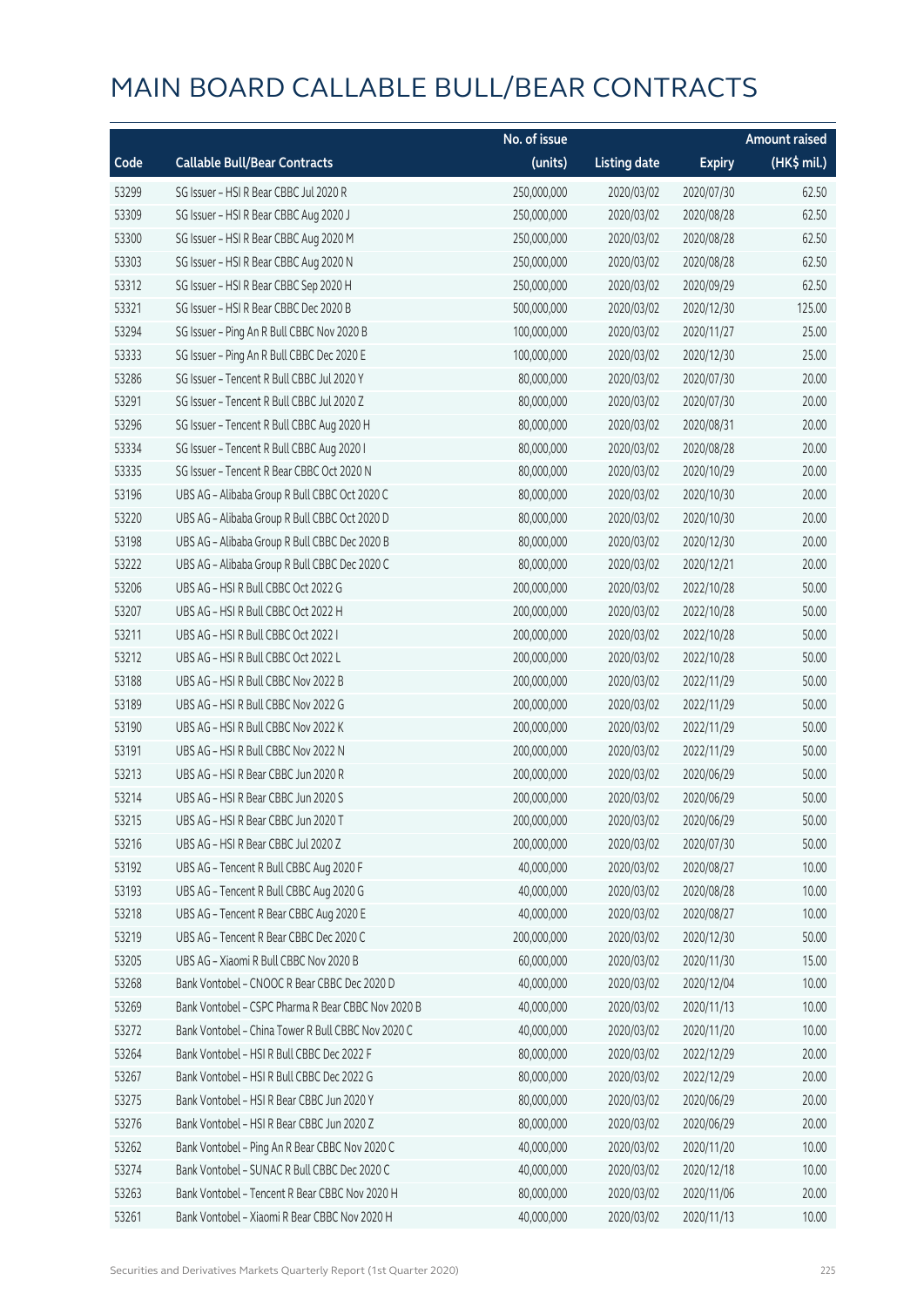|       |                                                              | No. of issue |                     |               | <b>Amount raised</b> |
|-------|--------------------------------------------------------------|--------------|---------------------|---------------|----------------------|
| Code  | <b>Callable Bull/Bear Contracts</b>                          | (units)      | <b>Listing date</b> | <b>Expiry</b> | (HK\$ mil.)          |
| 53420 | BOCI Asia Ltd. - HSI R Bull CBBC Sep 2022 U                  | 150,000,000  | 2020/03/03          | 2022/09/29    | 37.50                |
| 53423 | BOCI Asia Ltd. - HSI R Bull CBBC Sep 2022 V                  | 150,000,000  | 2020/03/03          | 2022/09/29    | 37.50                |
| 53424 | BOCI Asia Ltd. - HSI R Bear CBBC Aug 2020 A                  | 150,000,000  | 2020/03/03          | 2020/08/28    | 37.50                |
| 53425 | BOCI Asia Ltd. - HSI R Bear CBBC Aug 2020 B                  | 150,000,000  | 2020/03/03          | 2020/08/28    | 37.50                |
| 53419 | BOCI Asia Ltd. - Tencent R Bull CBBC Jun 2020 U              | 40,000,000   | 2020/03/03          | 2020/06/30    | 10.00                |
| 53389 | BNP Paribas Issuance B.V. - Alibaba Group R Bear CBBC Aug20H | 100,000,000  | 2020/03/03          | 2020/08/28    | 25.00                |
| 53397 | BNP Paribas Issuance B.V. - HKEX R Bear CBBC Jul 2020 X      | 50,000,000   | 2020/03/03          | 2020/07/30    | 12.50                |
| 53478 | BNP Paribas Issuance B.V. - HSI R Bull CBBC Dec 2021 O       | 240,000,000  | 2020/03/03          | 2021/12/30    | 60.00                |
| 53398 | BNP Paribas Issuance B.V. - HSI R Bull CBBC Jan 2022 Y       | 250,000,000  | 2020/03/03          | 2022/01/28    | 62.50                |
| 53399 | BNP Paribas Issuance B.V. - HSI R Bull CBBC Jan 2022 Z       | 250,000,000  | 2020/03/03          | 2022/01/28    | 62.50                |
| 53487 | BNP Paribas Issuance B.V. - HSI R Bear CBBC Jun 2020 G       | 240,000,000  | 2020/03/03          | 2020/06/29    | 60.00                |
| 53479 | BNP Paribas Issuance B.V. - HSI R Bear CBBC Jun 2020 Y       | 250,000,000  | 2020/03/03          | 2020/06/29    | 62.50                |
| 53486 | BNP Paribas Issuance B.V. - HSI R Bear CBBC Jun 2020 Z       | 250,000,000  | 2020/03/03          | 2020/06/29    | 62.50                |
| 53477 | BNP Paribas Issuance B.V. - HSI R Bear CBBC Aug 2020 R       | 250,000,000  | 2020/03/03          | 2020/08/28    | 62.50                |
| 53393 | BNP Paribas Issuance B.V. - Tencent R Bear CBBC Nov 2020 Y   | 50,000,000   | 2020/03/03          | 2020/11/27    | 12.50                |
| 53396 | BNP Paribas Issuance B.V. - Tencent R Bear CBBC Nov 2020 Z   | 50,000,000   | 2020/03/03          | 2020/11/27    | 13.75                |
| 53390 | BNP Paribas Issuance B.V. - Tencent R Bear CBBC Dec 2020 N   | 50,000,000   | 2020/03/03          | 2020/12/30    | 12.50                |
| 53394 | BNP Paribas Issuance B.V. - Tencent R Bear CBBC Dec 2020 O   | 50,000,000   | 2020/03/03          | 2020/12/30    | 12.50                |
| 53506 | Credit Suisse AG - Alibaba Group R Bull CBBC Jul 2020 D      | 80,000,000   | 2020/03/03          | 2020/07/30    | 20.00                |
| 53503 | Credit Suisse AG - Alibaba Group R Bull CBBC Aug 2020 A      | 80,000,000   | 2020/03/03          | 2020/08/28    | 20.00                |
| 53500 | Credit Suisse AG - HSBC R Bear CBBC Jul 2020 B               | 70,000,000   | 2020/03/03          | 2020/07/24    | 17.50                |
| 53502 | Credit Suisse AG - HSI R Bull CBBC Oct 2022 D                | 200,000,000  | 2020/03/03          | 2022/10/28    | 50.00                |
| 53508 | Credit Suisse AG - HSI R Bull CBBC Oct 2022 H                | 200,000,000  | 2020/03/03          | 2022/10/28    | 50.00                |
| 53501 | Credit Suisse AG - HSI R Bull CBBC Nov 2022 P                | 200,000,000  | 2020/03/03          | 2022/11/29    | 50.00                |
| 53509 | Credit Suisse AG - HSI R Bull CBBC Dec 2022 Y                | 200,000,000  | 2020/03/03          | 2022/12/29    | 50.00                |
| 53493 | Credit Suisse AG - HSI R Bear CBBC Jul 2020 A                | 200,000,000  | 2020/03/03          | 2020/07/30    | 50.00                |
| 53488 | Credit Suisse AG - HSI R Bear CBBC Jul 2020 V                | 200,000,000  | 2020/03/03          | 2020/07/30    | 50.00                |
| 53489 | Credit Suisse AG - HSI R Bear CBBC Aug 2020 T                | 200,000,000  | 2020/03/03          | 2020/08/28    | 50.00                |
| 53492 | Credit Suisse AG - HSI R Bear CBBC Aug 2020 U                | 200,000,000  | 2020/03/03          | 2020/08/28    | 50.00                |
| 53494 | Credit Suisse AG - HSI R Bear CBBC Aug 2020 V                | 200,000,000  | 2020/03/03          | 2020/08/28    | 50.00                |
| 53414 | Bank of East Asia - Alibaba Group R Bear CBBC Jun 2020 A     | 30,000,000   | 2020/03/03          | 2020/06/26    | 10.50                |
| 53418 | Bank of East Asia - Tencent R Bull CBBC Jun 2020 I           | 30,000,000   | 2020/03/03          | 2020/06/26    | 10.50                |
| 53586 | Goldman Sachs SP (Asia) - Alibaba Group R Bull CBBC Aug20 A  | 60,000,000   | 2020/03/03          | 2020/08/28    | 15.00                |
| 53593 | Goldman Sachs SP (Asia) - Alibaba Group R Bull CBBC Aug20 B  | 60,000,000   | 2020/03/03          | 2020/08/28    | 15.00                |
| 53594 | Goldman Sachs SP (Asia) - Alibaba Group R Bull CBBC Aug20 C  | 60,000,000   | 2020/03/03          | 2020/08/28    | 15.00                |
| 53584 | Goldman Sachs SP (Asia) - Alibaba Group R Bull CBBC Dec20 F  | 80,000,000   | 2020/03/03          | 2020/12/30    | 20.00                |
| 53581 | Goldman Sachs SP (Asia) - Alibaba Group R Bear CBBC Dec20 E  | 60,000,000   | 2020/03/03          | 2020/12/30    | 15.00                |
| 53573 | Goldman Sachs SP (Asia) - HKEX R Bull CBBC Dec 2020 C        | 80,000,000   | 2020/03/03          | 2020/12/30    | 20.00                |
| 53563 | Goldman Sachs SP (Asia) - HSI R Bull CBBC Oct 2022 B         | 160,000,000  | 2020/03/03          | 2022/10/28    | 40.00                |
| 53559 | Goldman Sachs SP (Asia) - HSI R Bull CBBC Oct 2022 J         | 160,000,000  | 2020/03/03          | 2022/10/28    | 40.00                |
| 53561 | Goldman Sachs SP (Asia) - HSI R Bull CBBC Oct 2022 L         | 160,000,000  | 2020/03/03          | 2022/10/28    | 40.00                |
| 53562 | Goldman Sachs SP (Asia) - HSI R Bull CBBC Oct 2022 N         | 160,000,000  | 2020/03/03          | 2022/10/28    | 40.00                |
| 53564 | Goldman Sachs SP (Asia) - HSI R Bear CBBC Jun 2020 D         | 160,000,000  | 2020/03/03          | 2020/06/29    | 40.00                |
| 53568 | Goldman Sachs SP (Asia) - HSI R Bear CBBC Dec 2020 A         | 160,000,000  | 2020/03/03          | 2020/12/30    | 40.00                |
| 53569 | Goldman Sachs SP (Asia) - HSI R Bear CBBC Dec 2020 B         | 160,000,000  | 2020/03/03          | 2020/12/30    | 40.00                |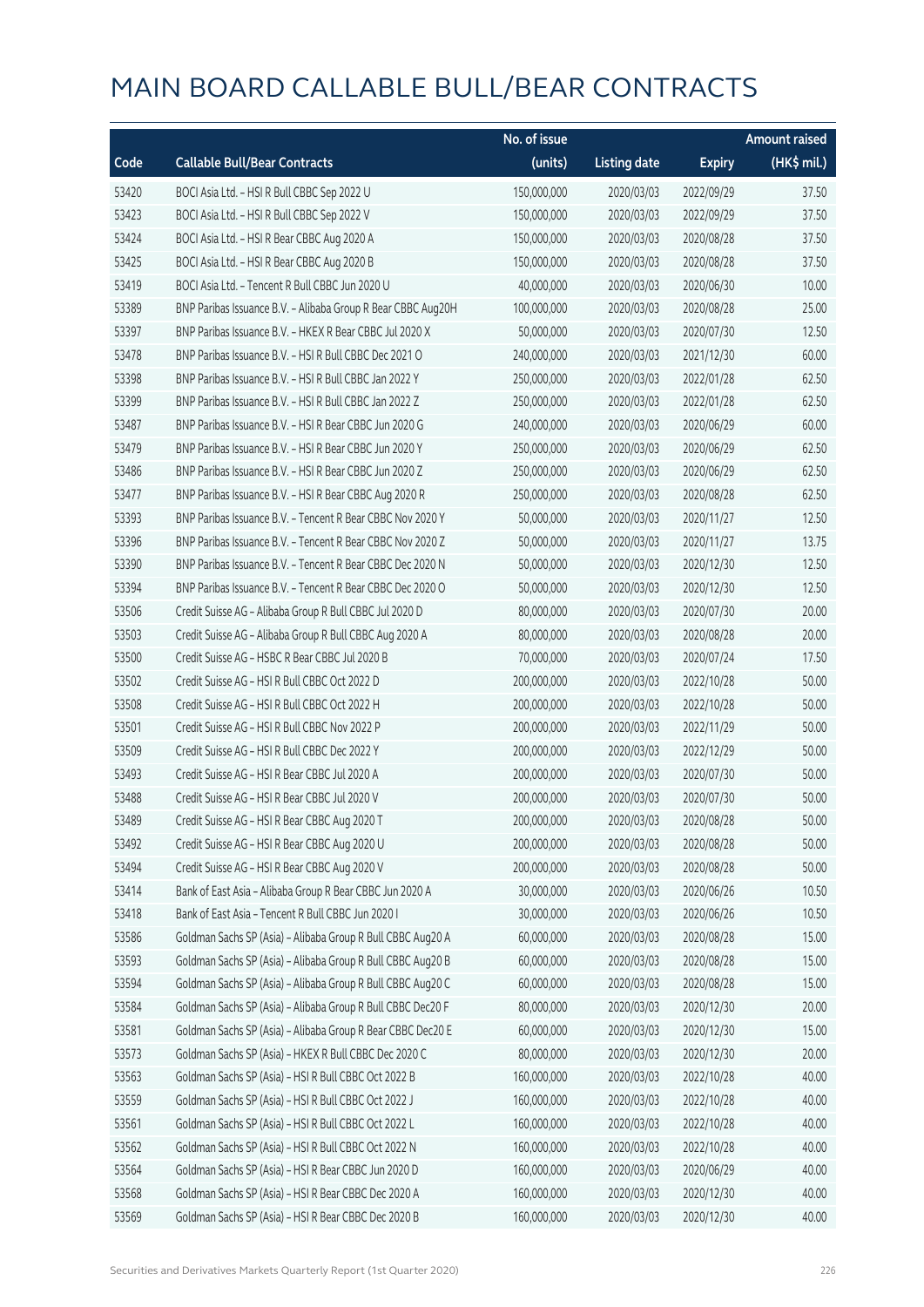|       |                                                             | No. of issue |                     |               | <b>Amount raised</b> |
|-------|-------------------------------------------------------------|--------------|---------------------|---------------|----------------------|
| Code  | <b>Callable Bull/Bear Contracts</b>                         | (units)      | <b>Listing date</b> | <b>Expiry</b> | (HK\$ mil.)          |
| 53571 | Goldman Sachs SP (Asia) - HSI R Bear CBBC Dec 2020 C        | 160,000,000  | 2020/03/03          | 2020/12/30    | 40.00                |
| 53572 | Goldman Sachs SP (Asia) - Ping An R Bull CBBC Dec 2020 F    | 80,000,000   | 2020/03/03          | 2020/12/30    | 20.00                |
| 53579 | Goldman Sachs SP (Asia) - SUNAC R Bull CBBC Sep 2020 A      | 40,000,000   | 2020/03/03          | 2020/09/30    | 10.00                |
| 53580 | Goldman Sachs SP (Asia) - SUNAC R Bull CBBC Sep 2020 B      | 40,000,000   | 2020/03/03          | 2020/09/30    | 10.00                |
| 53578 | Goldman Sachs SP (Asia) - Sunny Optical R Bull CBBC Dec20 C | 40,000,000   | 2020/03/03          | 2020/12/30    | 10.00                |
| 53575 | Goldman Sachs SP (Asia) - Tencent R Bull CBBC Jul 2020 S    | 60,000,000   | 2020/03/03          | 2020/07/30    | 15.00                |
| 53577 | Goldman Sachs SP (Asia) - Tencent R Bull CBBC Jul 2020 T    | 60,000,000   | 2020/03/03          | 2020/07/30    | 15.00                |
| 53411 | HK Bank - Alibaba Group R Bear CBBC Jul 2020 E              | 40,000,000   | 2020/03/03          | 2020/07/09    | 10.00                |
| 53410 | HK Bank - China Mobile R Bear CBBC Jul 2020 B               | 40,000,000   | 2020/03/03          | 2020/07/13    | 10.00                |
| 53408 | HK Bank - China Life R Bear CBBC Jul 2020 B                 | 40,000,000   | 2020/03/03          | 2020/07/13    | 10.00                |
| 53405 | HK Bank - China Tower R Bull CBBC Oct 2020 C                | 40,000,000   | 2020/03/03          | 2020/10/19    | 10.00                |
| 53406 | HK Bank - China Tower R Bear CBBC Aug 2020 B                | 40,000,000   | 2020/03/03          | 2020/08/17    | 10.00                |
| 53402 | HK Bank - HKEX R Bull CBBC Sep 2020 A                       | 100,000,000  | 2020/03/03          | 2020/09/21    | 25.00                |
| 53400 | HK Bank - HSI R Bull CBBC Sep 2022 E                        | 100,000,000  | 2020/03/03          | 2022/09/29    | 25.00                |
| 53401 | HK Bank - HSI R Bull CBBC Dec 2022 E                        | 100,000,000  | 2020/03/03          | 2022/12/29    | 25.00                |
| 53412 | HK Bank - HSI R Bear CBBC Aug 2020 D                        | 60,000,000   | 2020/03/03          | 2020/08/28    | 15.00                |
| 53413 | HK Bank - HSI R Bear CBBC Aug 2020 E                        | 80,000,000   | 2020/03/03          | 2020/08/28    | 20.00                |
| 53407 | HK Bank - Ping An R Bear CBBC Jul 2020 E                    | 50,000,000   | 2020/03/03          | 2020/07/06    | 12.50                |
| 53409 | HK Bank - Tencent R Bull CBBC Aug 2020 K                    | 40,000,000   | 2020/03/03          | 2020/08/06    | 10.00                |
| 53510 | Haitong Int'l Sec - HSI R Bull CBBC Nov 2022 H              | 150,000,000  | 2020/03/03          | 2022/11/29    | 37.50                |
| 53518 | Haitong Int'l Sec - HSI R Bull CBBC Dec 2022 Z              | 150,000,000  | 2020/03/03          | 2022/12/29    | 37.50                |
| 53522 | Haitong Int'l Sec - HSI R Bear CBBC Jun 2020 H              | 150,000,000  | 2020/03/03          | 2020/06/29    | 37.50                |
| 53521 | Haitong Int'l Sec - HSI R Bear CBBC Jul 2020 L              | 150,000,000  | 2020/03/03          | 2020/07/30    | 37.50                |
| 53524 | Haitong Int'l Sec - HSI R Bear CBBC Jul 2020 M              | 150,000,000  | 2020/03/03          | 2020/07/30    | 37.50                |
| 53533 | Haitong Int'l Sec - Meituan Dianping R Bull CBBC Sep 2020 C | 40,000,000   | 2020/03/03          | 2020/09/24    | 10.00                |
| 53526 | Haitong Int'l Sec - Tencent R Bull CBBC Aug 2020 K          | 40,000,000   | 2020/03/03          | 2020/08/17    | 10.00                |
| 53516 | Haitong Int'l Sec - Tencent R Bear CBBC Jul 2020 I          | 40,000,000   | 2020/03/03          | 2020/07/15    | 10.00                |
| 53511 | Haitong Int'l Sec - Tencent R Bear CBBC Nov 2020 F          | 40,000,000   | 2020/03/03          | 2020/11/17    | 10.00                |
| 53468 | J P Morgan SP BV - Alibaba Group R Bull CBBC Aug 2020 B     | 80,000,000   | 2020/03/03          | 2020/08/14    | 20.00                |
| 53474 | J P Morgan SP BV - HSCEI R Bull CBBC Dec 2021 E             | 200,000,000  | 2020/03/03          | 2021/12/30    | 50.00                |
| 53472 | J P Morgan SP BV - HSI R Bull CBBC Sep 2022 E               | 200,000,000  | 2020/03/03          | 2022/09/29    | 50.00                |
| 53473 | J P Morgan SP BV - HSI R Bull CBBC Sep 2022 J               | 200,000,000  | 2020/03/03          | 2022/09/29    | 50.00                |
| 53460 | J P Morgan SP BV - HSI R Bull CBBC Nov 2022 A               | 200,000,000  | 2020/03/03          | 2022/11/29    | 50.00                |
| 53461 | J P Morgan SP BV - HSI R Bear CBBC Aug 2020 G               | 200,000,000  | 2020/03/03          | 2020/08/28    | 50.00                |
| 53462 | J P Morgan SP BV - HSI R Bear CBBC Aug 2020 H               | 200,000,000  | 2020/03/03          | 2020/08/28    | 50.00                |
| 53469 | J P Morgan SP BV - HSI R Bear CBBC Aug 2020 I               | 200,000,000  | 2020/03/03          | 2020/08/28    | 50.00                |
| 53470 | J P Morgan SP BV - HSI R Bear CBBC Aug 2020 J               | 200,000,000  | 2020/03/03          | 2020/08/28    | 50.00                |
| 53471 | J P Morgan SP BV - HSI R Bear CBBC Aug 2020 K               | 200,000,000  | 2020/03/03          | 2020/08/28    | 50.00                |
| 53467 | J P Morgan SP BV - Meituan Dianping R Bull CBBC Jul 2020 I  | 70,000,000   | 2020/03/03          | 2020/07/17    | 17.50                |
| 53464 | J P Morgan SP BV - Tencent R Bull CBBC Jul 2020 K           | 50,000,000   | 2020/03/03          | 2020/07/10    | 12.50                |
| 53465 | J P Morgan SP BV - Tencent R Bull CBBC Jul 2020 L           | 50,000,000   | 2020/03/03          | 2020/07/17    | 12.50                |
| 53466 | J P Morgan SP BV - Tencent R Bear CBBC Jul 2020 M           | 50,000,000   | 2020/03/03          | 2020/07/17    | 12.50                |
| 53476 | Morgan Stanley Asia Products - HSI R Bull CBBC Oct 2022 M   | 150,000,000  | 2020/03/03          | 2022/10/28    | 37.50                |
| 53475 | Morgan Stanley Asia Products - HSI R Bear CBBC Jun 2020 P   | 150,000,000  | 2020/03/03          | 2020/06/29    | 37.50                |
| 53534 | SG Issuer - Alibaba Group R Bull CBBC Jun 2020 F            | 80,000,000   | 2020/03/03          | 2020/06/29    | 20.00                |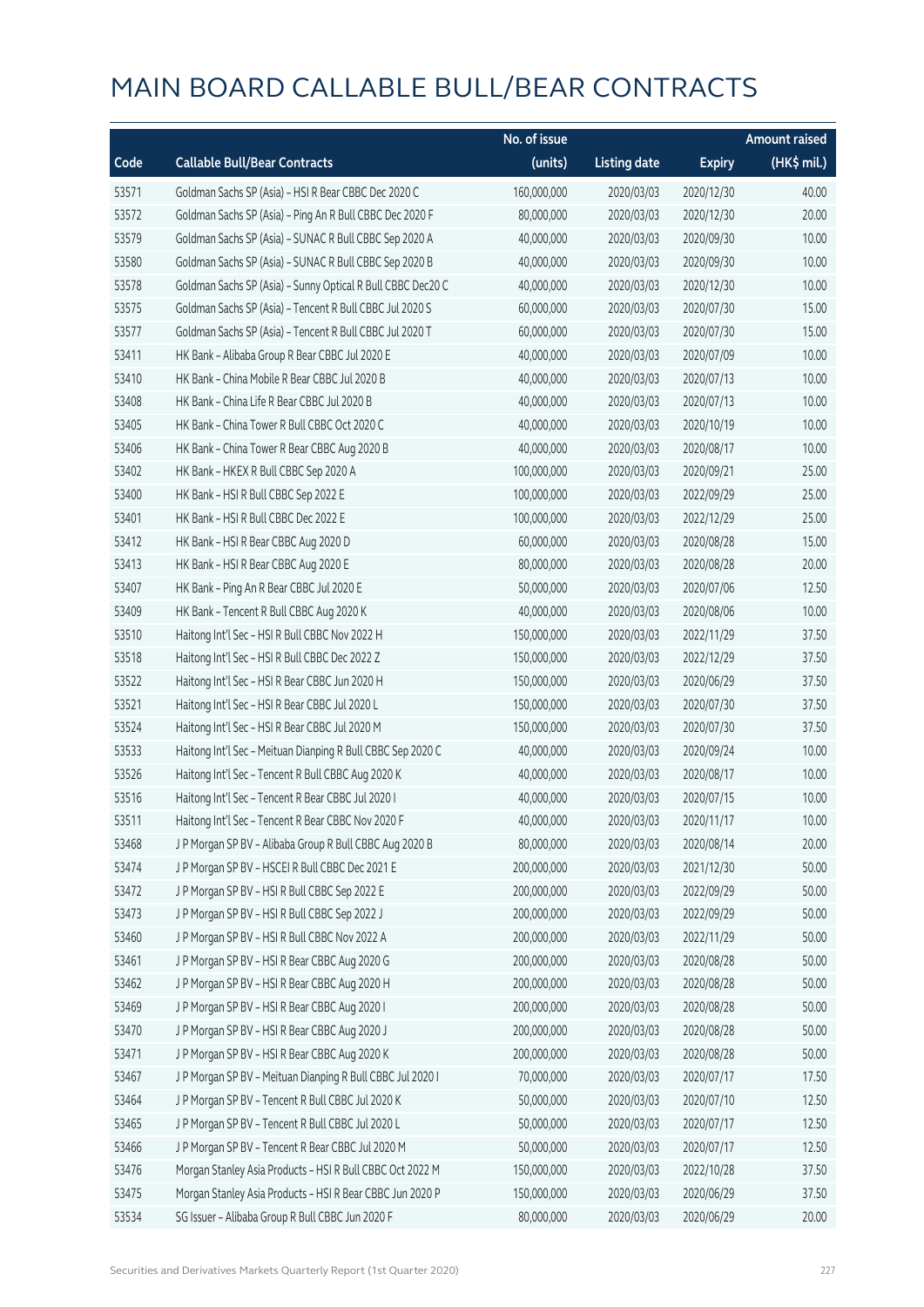|       |                                                         | No. of issue |                     |               | <b>Amount raised</b> |
|-------|---------------------------------------------------------|--------------|---------------------|---------------|----------------------|
| Code  | <b>Callable Bull/Bear Contracts</b>                     | (units)      | <b>Listing date</b> | <b>Expiry</b> | (HK\$ mil.)          |
| 53555 | SG Issuer - Alibaba Group R Bull CBBC Jul 2020 M        | 80,000,000   | 2020/03/03          | 2020/07/28    | 20.00                |
| 53535 | SG Issuer - Alibaba Group R Bull CBBC Aug 2020 B        | 80,000,000   | 2020/03/03          | 2020/08/31    | 20.00                |
| 53536 | SG Issuer - China Res Land R Bull CBBC Dec 2020 A       | 80,000,000   | 2020/03/03          | 2020/12/30    | 20.00                |
| 53537 | SG Issuer - Galaxy Ent R Bear CBBC Oct 2020 E           | 100,000,000  | 2020/03/03          | 2020/10/29    | 25.00                |
| 53540 | SG Issuer - HSI R Bull CBBC Oct 2022 B                  | 250,000,000  | 2020/03/03          | 2022/10/28    | 62.50                |
| 53552 | SG Issuer - HSI R Bull CBBC Oct 2022 K                  | 250,000,000  | 2020/03/03          | 2022/10/28    | 62.50                |
| 53553 | SG Issuer - HSI R Bull CBBC Oct 2022 Q                  | 250,000,000  | 2020/03/03          | 2022/10/28    | 62.50                |
| 53554 | SG Issuer - HSI R Bull CBBC Nov 2022 F                  | 250,000,000  | 2020/03/03          | 2022/11/29    | 62.50                |
| 53543 | SG Issuer - HSI R Bear CBBC Jul 2020 U                  | 250,000,000  | 2020/03/03          | 2020/07/30    | 62.50                |
| 53548 | SG Issuer - HSI R Bear CBBC Aug 2020 P                  | 250,000,000  | 2020/03/03          | 2020/08/28    | 62.50                |
| 53549 | SG Issuer - HSI R Bear CBBC Aug 2020 Q                  | 250,000,000  | 2020/03/03          | 2020/08/28    | 62.50                |
| 53544 | SG Issuer - HSI R Bear CBBC Sep 2020 I                  | 250,000,000  | 2020/03/03          | 2020/09/29    | 62.50                |
| 53551 | SG Issuer - HSI R Bear CBBC Sep 2020 J                  | 250,000,000  | 2020/03/03          | 2020/09/29    | 62.50                |
| 53538 | SG Issuer - Meituan Dianping R Bear CBBC Oct 2020 B     | 100,000,000  | 2020/03/03          | 2020/10/29    | 25.00                |
| 53541 | SG Issuer - Tencent R Bull CBBC Aug 2020 J              | 80,000,000   | 2020/03/03          | 2020/08/28    | 20.00                |
| 53539 | SG Issuer - Tencent R Bear CBBC Oct 2020 O              | 80,000,000   | 2020/03/03          | 2020/10/29    | 20.00                |
| 53542 | SG Issuer - Tencent R Bear CBBC Nov 2020 T              | 80,000,000   | 2020/03/03          | 2020/11/27    | 20.00                |
| 53556 | SG Issuer - Xiaomi R Bull CBBC Jul 2020 S               | 60,000,000   | 2020/03/03          | 2020/07/28    | 15.00                |
| 53454 | UBS AG - Alibaba Group R Bull CBBC Aug 2020 B           | 80,000,000   | 2020/03/03          | 2020/08/31    | 20.00                |
| 53451 | UBS AG - Alibaba Group R Bear CBBC Oct 2020 A           | 80,000,000   | 2020/03/03          | 2020/10/30    | 20.00                |
| 53452 | UBS AG - Alibaba Group R Bear CBBC Dec 2020 E           | 400,000,000  | 2020/03/03          | 2020/12/21    | 100.00               |
| 53456 | UBS AG - HKEX R Bull CBBC Dec 2020 B                    | 50,000,000   | 2020/03/03          | 2020/12/31    | 12.50                |
| 53458 | UBS AG - HSI R Bull CBBC Oct 2022 M                     | 200,000,000  | 2020/03/03          | 2022/10/28    | 50.00                |
| 53459 | UBS AG - HSI R Bull CBBC Oct 2022 T                     | 200,000,000  | 2020/03/03          | 2022/10/28    | 50.00                |
| 53426 | UBS AG - HSI R Bear CBBC Jun 2020 U                     | 200,000,000  | 2020/03/03          | 2020/06/29    | 50.00                |
| 53432 | UBS AG - HSI R Bear CBBC Jul 2020 A                     | 200,000,000  | 2020/03/03          | 2020/07/30    | 50.00                |
| 53435 | UBS AG - HSI R Bear CBBC Jul 2020 B                     | 200,000,000  | 2020/03/03          | 2020/07/30    | 50.00                |
| 53437 | UBS AG - HSI R Bear CBBC Jul 2020 C                     | 200,000,000  | 2020/03/03          | 2020/07/30    | 50.00                |
| 53453 | UBS AG - HSI R Bear CBBC Jul 2020 D                     | 200,000,000  | 2020/03/03          | 2020/07/30    | 50.00                |
| 53455 | UBS AG - Meituan Dianping R Bull CBBC Dec 2020 B        | 50,000,000   | 2020/03/03          | 2020/12/31    | 12.50                |
| 53439 | UBS AG - Tencent R Bull CBBC Sep 2020 I                 | 40,000,000   | 2020/03/03          | 2020/09/29    | 10.00                |
| 53442 | UBS AG - Tencent R Bear CBBC Dec 2020 D                 | 40,000,000   | 2020/03/03          | 2020/12/21    | 10.00                |
| 53457 | UBS AG - Xiaomi R Bull CBBC Dec 2020 C                  | 60,000,000   | 2020/03/03          | 2020/12/30    | 15.00                |
| 53557 | Bank Vontobel - Meituan Dianping R Bull CBBC Nov 2020 K | 60,000,000   | 2020/03/03          | 2020/11/20    | 15.00                |
| 53628 | BOCI Asia Ltd. - Alibaba Group R Bull CBBC Sep 2020 C   | 60,000,000   | 2020/03/04          | 2020/09/30    | 15.00                |
| 53629 | BOCI Asia Ltd. - Alibaba Group R Bear CBBC Sep 2020 D   | 60,000,000   | 2020/03/04          | 2020/09/30    | 15.00                |
| 53640 | BOCI Asia Ltd. - HKEX R Bull CBBC Sep 2020 B            | 40,000,000   | 2020/03/04          | 2020/09/30    | 10.00                |
| 53634 | BOCI Asia Ltd. - HSBC R Bull CBBC Sep 2020 B            | 70,000,000   | 2020/03/04          | 2020/09/30    | 17.50                |
| 53639 | BOCI Asia Ltd. - HSBC R Bear CBBC Sep 2020 A            | 70,000,000   | 2020/03/04          | 2020/09/30    | 17.50                |
| 53620 | BOCI Asia Ltd. - HSI R Bull CBBC Sep 2022 W             | 150,000,000  | 2020/03/04          | 2022/09/29    | 37.50                |
| 53623 | BOCI Asia Ltd. - HSI R Bull CBBC Sep 2022 X             | 150,000,000  | 2020/03/04          | 2022/09/29    | 37.50                |
| 53624 | BOCI Asia Ltd. - HSI R Bear CBBC Aug 2020 C             | 150,000,000  | 2020/03/04          | 2020/08/28    | 37.50                |
| 53626 | BOCI Asia Ltd. - HSI R Bear CBBC Aug 2020 D             | 150,000,000  | 2020/03/04          | 2020/08/28    | 37.50                |
| 53632 | BOCI Asia Ltd. - Ping An R Bull CBBC Oct 2020 B         | 70,000,000   | 2020/03/04          | 2020/10/06    | 17.50                |
| 53633 | BOCI Asia Ltd. - Xiaomi R Bull CBBC Aug 2020 C          | 40,000,000   | 2020/03/04          | 2020/08/31    | 10.00                |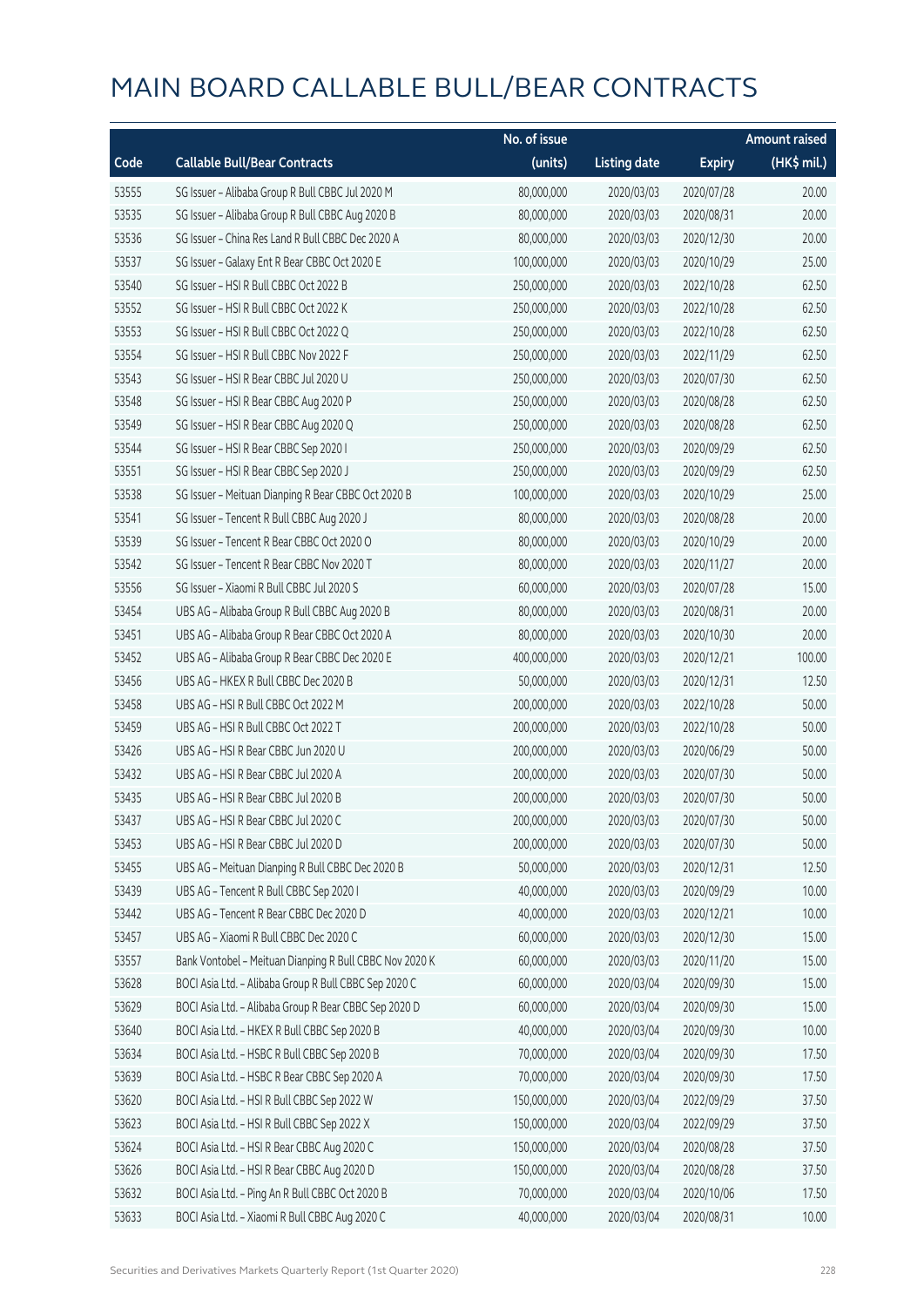|       |                                                             | No. of issue |                     |               | <b>Amount raised</b> |
|-------|-------------------------------------------------------------|--------------|---------------------|---------------|----------------------|
| Code  | <b>Callable Bull/Bear Contracts</b>                         | (units)      | <b>Listing date</b> | <b>Expiry</b> | (HK\$ mil.)          |
| 53618 | BNP Paribas Issuance B.V. - HSI R Bull CBBC Dec 2021 M      | 250,000,000  | 2020/03/04          | 2021/12/30    | 62.50                |
| 53617 | BNP Paribas Issuance B.V. - HSI R Bull CBBC Dec 2021 P      | 250,000,000  | 2020/03/04          | 2021/12/30    | 62.50                |
| 53619 | BNP Paribas Issuance B.V. - HSI R Bull CBBC Dec 2021 S      | 240,000,000  | 2020/03/04          | 2021/12/30    | 60.00                |
| 53642 | BNP Paribas Issuance B.V. - HSI R Bull CBBC Dec 2021 W      | 240,000,000  | 2020/03/04          | 2021/12/30    | 60.00                |
| 53643 | BNP Paribas Issuance B.V. - HSI R Bear CBBC Jun 2020 M      | 250,000,000  | 2020/03/04          | 2020/06/29    | 62.50                |
| 53644 | BNP Paribas Issuance B.V. - HSI R Bear CBBC Jun 2020 N      | 250,000,000  | 2020/03/04          | 2020/06/29    | 62.50                |
| 53756 | Credit Suisse AG - Alibaba Group R Bull CBBC Jul 2020 E     | 80,000,000   | 2020/03/04          | 2020/07/24    | 20.00                |
| 53755 | Credit Suisse AG - Alibaba Group R Bull CBBC Aug 2020 B     | 80,000,000   | 2020/03/04          | 2020/08/28    | 20.00                |
| 53757 | Credit Suisse AG - Alibaba Group R Bull CBBC Aug 2020 C     | 80,000,000   | 2020/03/04          | 2020/08/28    | 20.00                |
| 53758 | Credit Suisse AG - Alibaba Group R Bull CBBC Sep 2020 C     | 80,000,000   | 2020/03/04          | 2020/09/29    | 30.40                |
| 53749 | Credit Suisse AG - HSI R Bull CBBC Sep 2022 S               | 200,000,000  | 2020/03/04          | 2022/09/29    | 50.00                |
| 53750 | Credit Suisse AG - HSI R Bull CBBC Oct 2022 A               | 200,000,000  | 2020/03/04          | 2022/10/28    | 50.00                |
| 53751 | Credit Suisse AG - HSI R Bull CBBC Nov 2022 E               | 200,000,000  | 2020/03/04          | 2022/11/29    | 50.00                |
| 53767 | Credit Suisse AG - HSI R Bull CBBC Dec 2022 Z               | 200,000,000  | 2020/03/04          | 2022/12/29    | 50.00                |
| 53768 | Credit Suisse AG - HSI R Bear CBBC Jun 2020 R               | 200,000,000  | 2020/03/04          | 2020/06/29    | 50.00                |
| 53769 | Credit Suisse AG - HSI R Bear CBBC Aug 2020 W               | 200,000,000  | 2020/03/04          | 2020/08/28    | 50.00                |
| 53775 | Credit Suisse AG - HSI R Bear CBBC Aug 2020 X               | 200,000,000  | 2020/03/04          | 2020/08/28    | 50.00                |
| 53776 | Credit Suisse AG - HSI R Bear CBBC Aug 2020 Y               | 200,000,000  | 2020/03/04          | 2020/08/28    | 50.00                |
| 53777 | Credit Suisse AG - HSI R Bear CBBC Aug 2020 Z               | 200,000,000  | 2020/03/04          | 2020/08/28    | 50.00                |
| 53754 | Credit Suisse AG - Ping An R Bull CBBC Sep 2020 D           | 80,000,000   | 2020/03/04          | 2020/09/29    | 20.00                |
| 53759 | Credit Suisse AG - Tencent R Bull CBBC Jul 2020 G           | 50,000,000   | 2020/03/04          | 2020/07/24    | 12.50                |
| 53802 | Goldman Sachs SP (Asia) - Alibaba Group R Bull CBBC Aug20 D | 60,000,000   | 2020/03/04          | 2020/08/28    | 15.00                |
| 53803 | Goldman Sachs SP (Asia) - Alibaba Group R Bull CBBC Aug20 E | 60,000,000   | 2020/03/04          | 2020/08/28    | 15.00                |
| 53801 | Goldman Sachs SP (Asia) - Alibaba Group R Bull CBBC Dec20 G | 80,000,000   | 2020/03/04          | 2020/12/30    | 20.00                |
| 53806 | Goldman Sachs SP (Asia) - Alibaba Group R Bull CBBC Dec20 H | 80,000,000   | 2020/03/04          | 2020/12/30    | 20.00                |
| 53800 | Goldman Sachs SP (Asia) - Alibaba Group R Bear CBBC Dec20 F | 60,000,000   | 2020/03/04          | 2020/12/30    | 15.00                |
| 53797 | Goldman Sachs SP (Asia) - China Life R Bull CBBC Dec 2020 D | 60,000,000   | 2020/03/04          | 2020/12/30    | 15.00                |
| 53798 | Goldman Sachs SP (Asia) - HSBC R Bull CBBC Dec 2020 A       | 60,000,000   | 2020/03/04          | 2020/12/30    | 15.00                |
| 53778 | Goldman Sachs SP (Asia) - HSI R Bull CBBC Jan 2023 L        | 160,000,000  | 2020/03/04          | 2023/01/30    | 40.00                |
| 53779 | Goldman Sachs SP (Asia) - HSI R Bull CBBC Jan 2023 M        | 160,000,000  | 2020/03/04          | 2023/01/30    | 40.00                |
| 53780 | Goldman Sachs SP (Asia) - HSI R Bull CBBC Jan 2023 N        | 160,000,000  | 2020/03/04          | 2023/01/30    | 40.00                |
| 53781 | Goldman Sachs SP (Asia) - HSI R Bull CBBC Jan 2023 O        | 160,000,000  | 2020/03/04          | 2023/01/30    | 40.00                |
| 53790 | Goldman Sachs SP (Asia) - HSI R Bull CBBC Jan 2023 P        | 160,000,000  | 2020/03/04          | 2023/01/30    | 40.00                |
| 53792 | Goldman Sachs SP (Asia) - HSI R Bear CBBC Aug 2020 P        | 160,000,000  | 2020/03/04          | 2020/08/28    | 40.00                |
| 53793 | Goldman Sachs SP (Asia) - HSI R Bear CBBC Aug 2020 Q        | 160,000,000  | 2020/03/04          | 2020/08/28    | 40.00                |
| 53794 | Goldman Sachs SP (Asia) - HSI R Bear CBBC Aug 2020 R        | 160,000,000  | 2020/03/04          | 2020/08/28    | 40.00                |
| 53796 | Goldman Sachs SP (Asia) - HSI R Bear CBBC Aug 2020 S        | 160,000,000  | 2020/03/04          | 2020/08/28    | 40.00                |
| 53799 | Goldman Sachs SP (Asia) - Tencent R Bull CBBC Aug 2020 C    | 60,000,000   | 2020/03/04          | 2020/08/28    | 15.00                |
| 53614 | HK Bank - AIA R Bull CBBC Aug 2020 A                        | 60,000,000   | 2020/03/04          | 2020/08/10    | 15.00                |
| 53612 | HK Bank - Alibaba Group R Bull CBBC Jul 2020 J              | 40,000,000   | 2020/03/04          | 2020/07/13    | 10.00                |
| 53613 | HK Bank - Alibaba Group R Bull CBBC Sep 2020 B              | 100,000,000  | 2020/03/04          | 2020/09/14    | 25.00                |
| 53611 | HK Bank - Alibaba Group R Bear CBBC Jul 2020 F              | 40,000,000   | 2020/03/04          | 2020/07/16    | 10.00                |
| 53604 | HK Bank - China Life R Bull CBBC Oct 2020 A                 | 100,000,000  | 2020/03/04          | 2020/10/05    | 25.00                |
| 53598 | HK Bank - CNOOC R Bear CBBC Jul 2020 A                      | 40,000,000   | 2020/03/04          | 2020/07/06    | 10.00                |
| 53616 | HK Bank - HSCEI R Bull CBBC Dec 2022 A                      | 50,000,000   | 2020/03/04          | 2022/12/29    | 12.50                |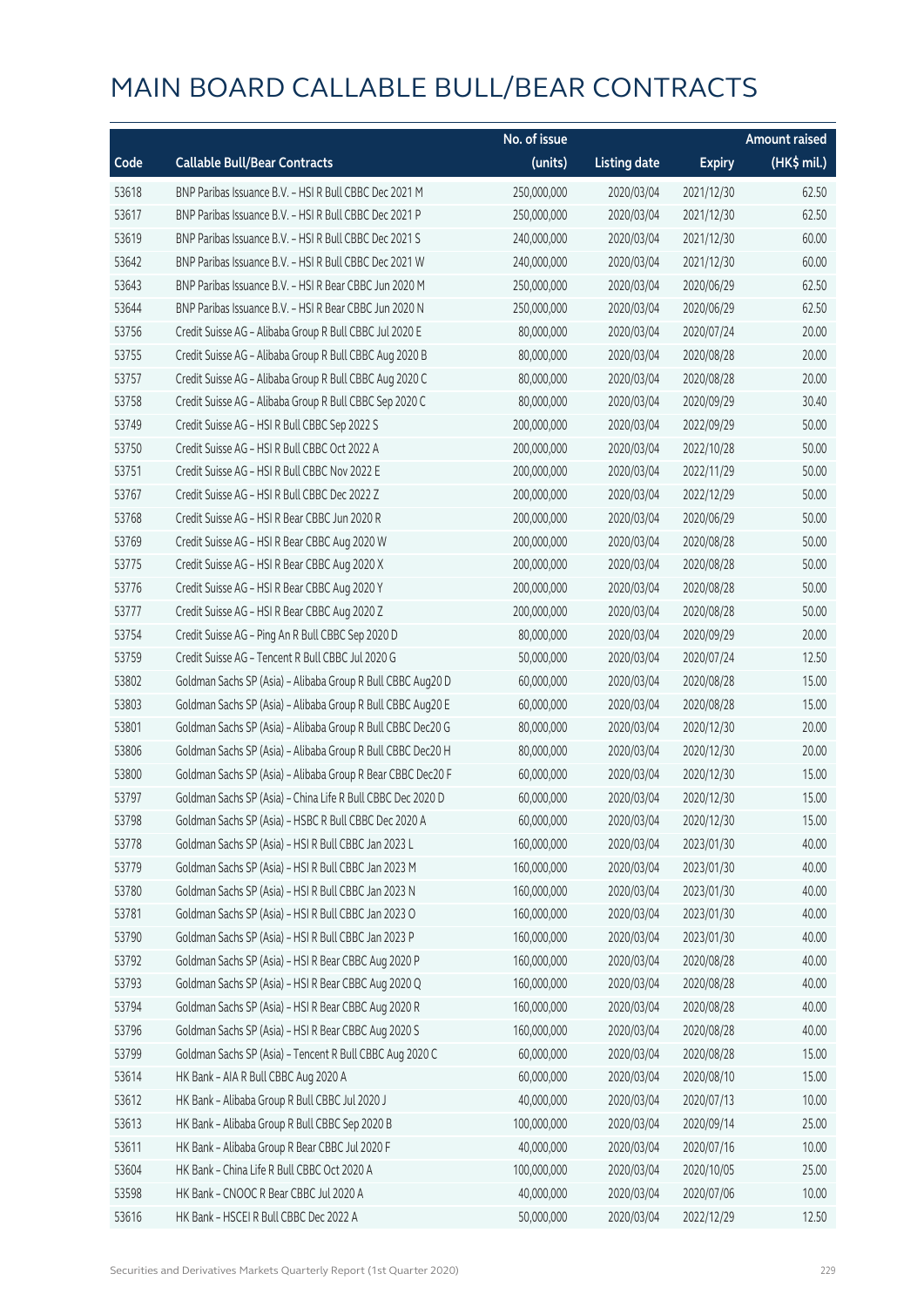|       |                                                           | No. of issue |                     |               | <b>Amount raised</b> |
|-------|-----------------------------------------------------------|--------------|---------------------|---------------|----------------------|
| Code  | <b>Callable Bull/Bear Contracts</b>                       | (units)      | <b>Listing date</b> | <b>Expiry</b> | (HK\$ mil.)          |
| 53605 | HK Bank - HSCEI R Bear CBBC Jul 2020 D                    | 50,000,000   | 2020/03/04          | 2020/07/30    | 12.50                |
| 53595 | HK Bank - HSI R Bull CBBC Sep 2022 L                      | 80,000,000   | 2020/03/04          | 2022/09/29    | 20.00                |
| 53597 | HK Bank - HSI R Bull CBBC Sep 2022 P                      | 60,000,000   | 2020/03/04          | 2022/09/29    | 15.00                |
| 53615 | HK Bank - HSI R Bear CBBC Aug 2020 F                      | 80,000,000   | 2020/03/04          | 2020/08/28    | 20.00                |
| 53641 | HK Bank - HSI R Bear CBBC Aug 2020 G                      | 60,000,000   | 2020/03/04          | 2020/08/28    | 15.00                |
| 53742 | Haitong Int'l Sec - AAC Tech R Bear CBBC Jul 2020 A       | 40,000,000   | 2020/03/04          | 2020/07/24    | 10.00                |
| 53743 | Haitong Int'l Sec - Alibaba Group R Bear CBBC Jun 2020 A  | 40,000,000   | 2020/03/04          | 2020/06/24    | 10.00                |
| 53741 | Haitong Int'l Sec - China Life R Bull CBBC Oct 2020 A     | 40,000,000   | 2020/03/04          | 2020/10/19    | 10.00                |
| 53740 | Haitong Int'l Sec - HSI R Bull CBBC Oct 2022 H            | 150,000,000  | 2020/03/04          | 2022/10/28    | 37.50                |
| 53733 | Haitong Int'l Sec - HSI R Bull CBBC Nov 2022 O            | 150,000,000  | 2020/03/04          | 2022/11/29    | 37.50                |
| 53732 | Haitong Int'l Sec - HSI R Bull CBBC Dec 2022 A            | 150,000,000  | 2020/03/04          | 2022/12/29    | 37.50                |
| 53744 | Haitong Int'l Sec - HSI R Bull CBBC Dec 2022 O            | 150,000,000  | 2020/03/04          | 2022/12/29    | 37.50                |
| 53746 | Haitong Int'l Sec - HSI R Bear CBBC Jun 2020 I            | 150,000,000  | 2020/03/04          | 2020/06/29    | 37.50                |
| 53745 | Haitong Int'l Sec - HSI R Bear CBBC Jul 2020 N            | 150,000,000  | 2020/03/04          | 2020/07/30    | 37.50                |
| 53747 | Haitong Int'l Sec - HSI R Bear CBBC Jul 2020 O            | 150,000,000  | 2020/03/04          | 2020/07/30    | 37.50                |
| 53748 | Haitong Int'l Sec - HSI R Bear CBBC Aug 2020 V            | 150,000,000  | 2020/03/04          | 2020/08/28    | 37.50                |
| 53695 | J P Morgan SP BV - Galaxy Ent R Bear CBBC Sep 2020 A      | 100,000,000  | 2020/03/04          | 2020/09/11    | 25.00                |
| 53678 | J P Morgan SP BV - HSI R Bull CBBC Sep 2022 V             | 200,000,000  | 2020/03/04          | 2022/09/29    | 50.00                |
| 53680 | J P Morgan SP BV - HSI R Bull CBBC Oct 2022 Y             | 200,000,000  | 2020/03/04          | 2022/10/28    | 50.00                |
| 53687 | J P Morgan SP BV - HSI R Bull CBBC Oct 2022 Z             | 200,000,000  | 2020/03/04          | 2022/10/28    | 50.00                |
| 53681 | J P Morgan SP BV - HSI R Bull CBBC Nov 2022 E             | 200,000,000  | 2020/03/04          | 2022/11/29    | 50.00                |
| 53684 | J P Morgan SP BV - HSI R Bull CBBC Nov 2022 I             | 200,000,000  | 2020/03/04          | 2022/11/29    | 50.00                |
| 53683 | J P Morgan SP BV - HSI R Bull CBBC Dec 2022 L             | 200,000,000  | 2020/03/04          | 2022/12/29    | 50.00                |
| 53719 | J P Morgan SP BV - HSI R Bear CBBC Sep 2020 V             | 200,000,000  | 2020/03/04          | 2020/09/29    | 50.00                |
| 53720 | J P Morgan SP BV - HSI R Bear CBBC Sep 2020 W             | 200,000,000  | 2020/03/04          | 2020/09/29    | 50.00                |
| 53726 | J P Morgan SP BV - HSI R Bear CBBC Sep 2020 X             | 200,000,000  | 2020/03/04          | 2020/09/29    | 50.00                |
| 53692 | J P Morgan SP BV - Ping An R Bull CBBC Jul 2020 G         | 100,000,000  | 2020/03/04          | 2020/07/17    | 25.00                |
| 53710 | J P Morgan SP BV - SUNAC R Bull CBBC Oct 2020 B           | 100,000,000  | 2020/03/04          | 2020/10/16    | 25.00                |
| 53700 | J P Morgan SP BV - Tencent R Bull CBBC Jul 2020 M         | 50,000,000   | 2020/03/04          | 2020/07/17    | 12.50                |
| 53705 | J P Morgan SP BV - Tencent R Bull CBBC Aug 2020 D         | 50,000,000   | 2020/03/04          | 2020/08/14    | 12.50                |
| 53696 | J P Morgan SP BV - Tencent R Bear CBBC Aug 2020 C         | 50,000,000   | 2020/03/04          | 2020/08/14    | 12.50                |
| 53729 | Morgan Stanley Asia Products - HSI R Bull CBBC Dec 2022 O | 150,000,000  | 2020/03/04          | 2022/12/29    | 37.50                |
| 53727 | Morgan Stanley Asia Products - HSI R Bear CBBC Jun 2020 Q | 150,000,000  | 2020/03/04          | 2020/06/29    | 37.50                |
| 53728 | Morgan Stanley Asia Products - HSI R Bear CBBC Jun 2020 R | 150,000,000  | 2020/03/04          | 2020/06/29    | 37.50                |
| 53730 | Morgan Stanley Asia Products - HSI R Bear CBBC Jul 2020 P | 150,000,000  | 2020/03/04          | 2020/07/30    | 37.50                |
| 53808 | SG Issuer - AIA R Bull CBBC Oct 2020 E                    | 60,000,000   | 2020/03/04          | 2020/10/30    | 15.00                |
| 53845 | SG Issuer - AIA R Bull CBBC Dec 2020 A                    | 60,000,000   | 2020/03/04          | 2020/12/30    | 15.00                |
| 53810 | SG Issuer - Alibaba Group R Bull CBBC Jun 2020 G          | 80,000,000   | 2020/03/04          | 2020/06/29    | 20.00                |
| 53830 | SG Issuer - Alibaba Group R Bull CBBC Aug 2020 C          | 80,000,000   | 2020/03/04          | 2020/08/28    | 25.60                |
| 53832 | SG Issuer - Alibaba Group R Bull CBBC Aug 2020 D          | 80,000,000   | 2020/03/04          | 2020/08/28    | 20.00                |
| 53833 | SG Issuer - Alibaba Group R Bear CBBC Dec 2020 J          | 80,000,000   | 2020/03/04          | 2020/12/31    | 20.00                |
| 53836 | SG Issuer - China Life R Bull CBBC Dec 2020 A             | 150,000,000  | 2020/03/04          | 2020/12/31    | 37.50                |
| 53837 | SG Issuer - CM Bank R Bull CBBC Dec 2020 A                | 100,000,000  | 2020/03/04          | 2020/12/31    | 25.00                |
| 53838 | SG Issuer - CNOOC R Bull CBBC Dec 2020 A                  | 40,000,000   | 2020/03/04          | 2020/12/30    | 10.00                |
| 53839 | SG Issuer - CNOOC R Bull CBBC Dec 2020 B                  | 40,000,000   | 2020/03/04          | 2020/12/31    | 10.00                |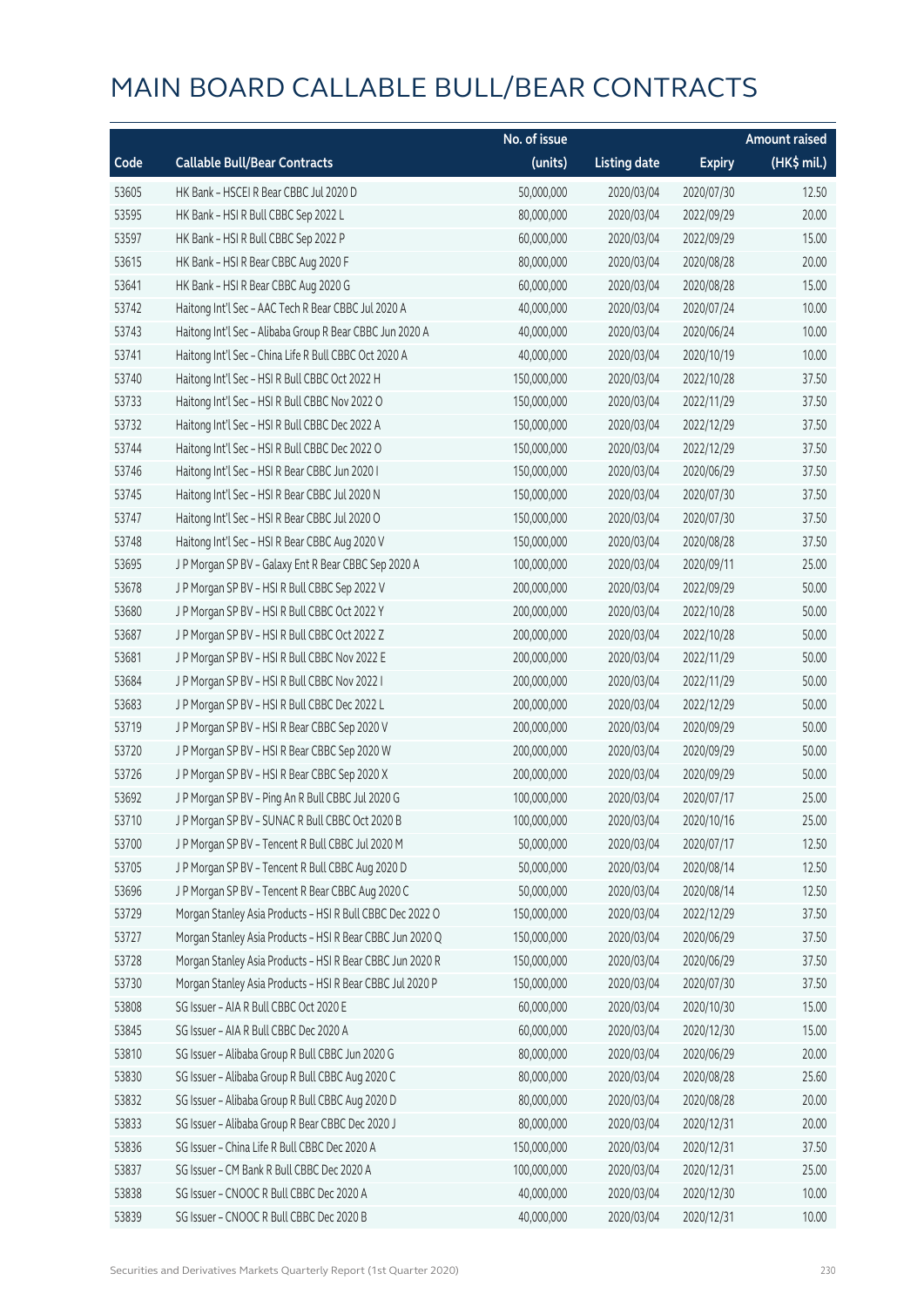|       |                                                   | No. of issue |                     |               | <b>Amount raised</b> |
|-------|---------------------------------------------------|--------------|---------------------|---------------|----------------------|
| Code  | <b>Callable Bull/Bear Contracts</b>               | (units)      | <b>Listing date</b> | <b>Expiry</b> | (HK\$ mil.)          |
| 53846 | SG Issuer - China Res Land R Bull CBBC Dec 2020 B | 80,000,000   | 2020/03/04          | 2020/12/30    | 20.00                |
| 53812 | SG Issuer - HKEX R Bull CBBC Sep 2020 C           | 50,000,000   | 2020/03/04          | 2020/09/30    | 12.50                |
| 53811 | SG Issuer - HKEX R Bear CBBC Jun 2020 H           | 50,000,000   | 2020/03/04          | 2020/06/29    | 12.50                |
| 53820 | SG Issuer - HSI R Bull CBBC Oct 2022 P            | 250,000,000  | 2020/03/04          | 2022/10/28    | 62.50                |
| 53822 | SG Issuer - HSI R Bull CBBC Nov 2022 G            | 250,000,000  | 2020/03/04          | 2022/11/29    | 62.50                |
| 53844 | SG Issuer - HSI R Bull CBBC Dec 2022 A            | 250,000,000  | 2020/03/04          | 2022/12/29    | 62.50                |
| 53826 | SG Issuer - HSI R Bull CBBC Dec 2022 C            | 250,000,000  | 2020/03/04          | 2022/12/29    | 62.50                |
| 53827 | SG Issuer - HSI R Bull CBBC Dec 2022 J            | 250,000,000  | 2020/03/04          | 2022/12/29    | 62.50                |
| 53852 | SG Issuer - HSI R Bear CBBC Jul 2020 F            | 250,000,000  | 2020/03/04          | 2020/07/30    | 62.50                |
| 53851 | SG Issuer - HSI R Bear CBBC Jul 2020 V            | 250,000,000  | 2020/03/04          | 2020/07/30    | 62.50                |
| 53853 | SG Issuer - HSI R Bear CBBC Aug 2020 R            | 250,000,000  | 2020/03/04          | 2020/08/28    | 62.50                |
| 53855 | SG Issuer - HSI R Bear CBBC Aug 2020 S            | 250,000,000  | 2020/03/04          | 2020/08/28    | 62.50                |
| 53856 | SG Issuer - HSI R Bear CBBC Sep 2020 K            | 250,000,000  | 2020/03/04          | 2020/09/29    | 62.50                |
| 53840 | SG Issuer - Link REIT R Bull CBBC Dec 2020 A      | 60,000,000   | 2020/03/04          | 2020/12/30    | 15.00                |
| 53841 | SG Issuer - Link REIT R Bull CBBC Dec 2020 B      | 60,000,000   | 2020/03/04          | 2020/12/31    | 15.00                |
| 53847 | SG Issuer - Ping An R Bull CBBC Oct 2020 G        | 100,000,000  | 2020/03/04          | 2020/10/30    | 25.00                |
| 53813 | SG Issuer - Ping An R Bull CBBC Dec 2020 F        | 100,000,000  | 2020/03/04          | 2020/12/31    | 25.00                |
| 53848 | SG Issuer - SHK Ppt R Bull CBBC Dec 2020 A        | 100,000,000  | 2020/03/04          | 2020/12/30    | 25.00                |
| 53849 | SG Issuer - Sunny Optical R Bull CBBC Dec 2020 A  | 60,000,000   | 2020/03/04          | 2020/12/30    | 17.40                |
| 53842 | SG Issuer - Sunny Optical R Bear CBBC Dec 2020 B  | 60,000,000   | 2020/03/04          | 2020/12/30    | 15.00                |
| 53817 | SG Issuer - Tencent R Bull CBBC Jun 2020 Z        | 80,000,000   | 2020/03/04          | 2020/06/29    | 20.00                |
| 53843 | SG Issuer - Tencent R Bull CBBC Aug 2020 K        | 80,000,000   | 2020/03/04          | 2020/08/28    | 20.00                |
| 53850 | SG Issuer - Tencent R Bear CBBC Dec 2020 Z        | 80,000,000   | 2020/03/04          | 2020/12/30    | 20.00                |
| 53819 | SG Issuer - Xiaomi R Bear CBBC Jun 2020 D         | 60,000,000   | 2020/03/04          | 2020/06/29    | 15.00                |
| 53654 | UBS AG - Alibaba Group R Bull CBBC Sep 2020 D     | 80,000,000   | 2020/03/04          | 2020/09/22    | 20.00                |
| 53671 | UBS AG - CM Bank R Bull CBBC Dec 2020 B           | 100,000,000  | 2020/03/04          | 2020/12/21    | 25.00                |
| 53649 | UBS AG - HSI R Bull CBBC Oct 2022 A               | 200,000,000  | 2020/03/04          | 2022/10/28    | 50.00                |
| 53645 | UBS AG - HSI R Bull CBBC Oct 2022 J               | 200,000,000  | 2020/03/04          | 2022/10/28    | 50.00                |
| 53648 | UBS AG - HSI R Bull CBBC Oct 2022 V               | 200,000,000  | 2020/03/04          | 2022/10/28    | 50.00                |
| 53660 | UBS AG - HSI R Bull CBBC Nov 2022 H               | 200,000,000  | 2020/03/04          | 2022/11/29    | 50.00                |
| 53655 | UBS AG - HSI R Bull CBBC Nov 2022 O               | 200,000,000  | 2020/03/04          | 2022/11/29    | 50.00                |
| 53656 | UBS AG - HSI R Bull CBBC Nov 2022 X               | 200,000,000  | 2020/03/04          | 2022/11/29    | 50.00                |
| 53662 | UBS AG - HSI R Bear CBBC Jun 2020 W               | 200,000,000  | 2020/03/04          | 2020/06/29    | 50.00                |
| 53673 | UBS AG - HSI R Bear CBBC Jul 2020 E               | 200,000,000  | 2020/03/04          | 2020/07/30    | 50.00                |
| 53674 | UBS AG - HSI R Bear CBBC Aug 2020 B               | 200,000,000  | 2020/03/04          | 2020/08/28    | 50.00                |
| 53675 | UBS AG - HSI R Bear CBBC Aug 2020 C               | 200,000,000  | 2020/03/04          | 2020/08/28    | 50.00                |
| 53666 | UBS AG - SUNAC R Bull CBBC Dec 2020 B             | 80,000,000   | 2020/03/04          | 2020/12/21    | 20.00                |
| 53667 | UBS AG - SUNAC R Bear CBBC Dec 2020 A             | 80,000,000   | 2020/03/04          | 2020/12/21    | 20.00                |
| 53663 | UBS AG - Tencent R Bull CBBC Dec 2020 C           | 200,000,000  | 2020/03/04          | 2020/12/31    | 50.00                |
| 53665 | UBS AG - Tencent R Bear CBBC Nov 2020 A           | 40,000,000   | 2020/03/04          | 2020/11/30    | 10.00                |
| 53857 | Bank Vontobel - China Life R Bull CBBC Dec 2020 F | 80,000,000   | 2020/03/04          | 2020/12/04    | 20.00                |
| 53858 | Bank Vontobel - China Life R Bull CBBC Dec 2020 G | 80,000,000   | 2020/03/04          | 2020/12/04    | 20.00                |
| 53860 | Bank Vontobel - HSI R Bear CBBC Jun 2020 D        | 80,000,000   | 2020/03/04          | 2020/06/29    | 20.00                |
| 53859 | Bank Vontobel - HSI R Bear CBBC Jun 2020 E        | 80,000,000   | 2020/03/04          | 2020/06/29    | 20.00                |
| 53864 | Bank Vontobel - HSI R Bear CBBC Jun 2020 F        | 80,000,000   | 2020/03/04          | 2020/06/29    | 20.00                |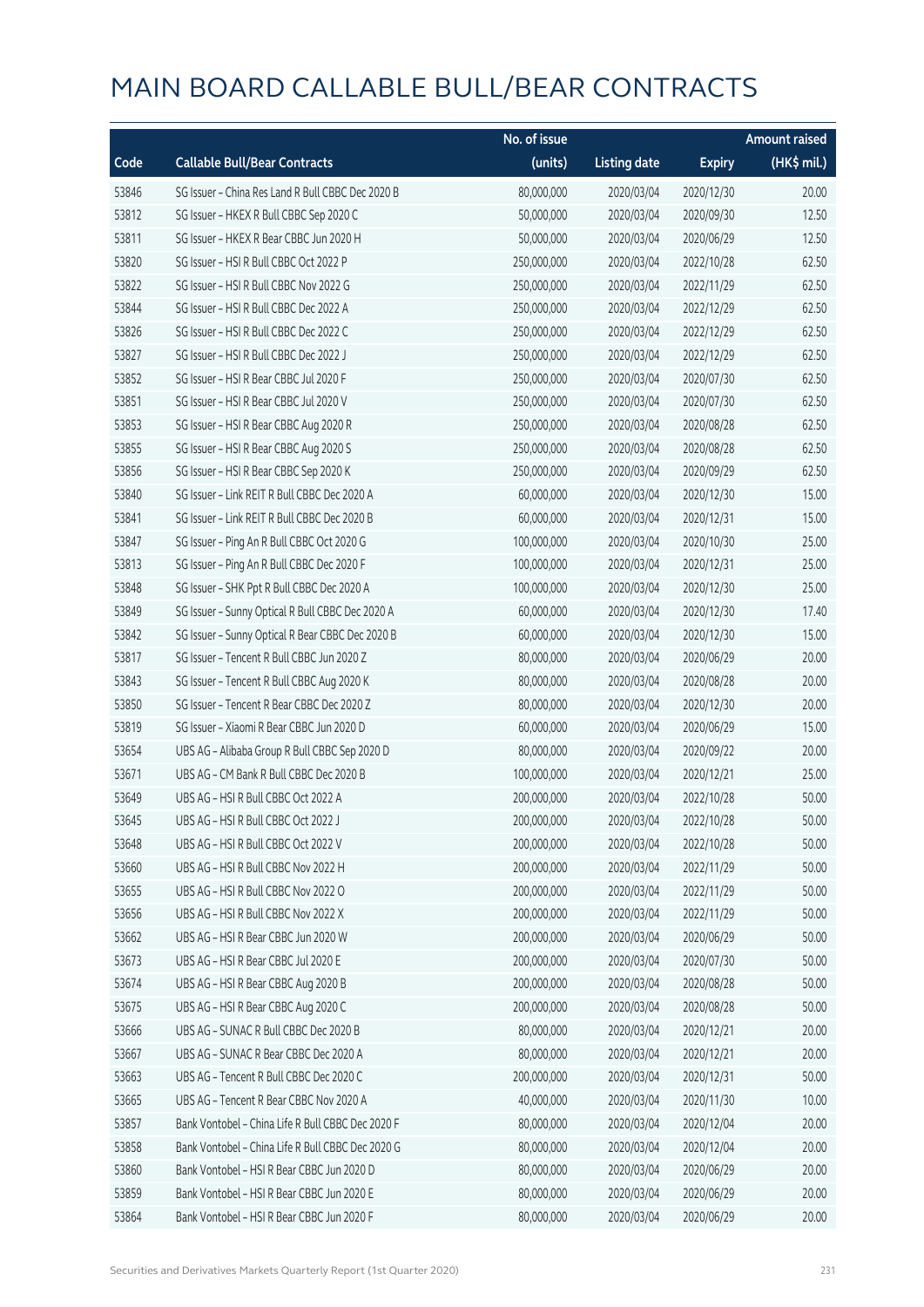|       |                                                         | No. of issue |                     |               | <b>Amount raised</b> |
|-------|---------------------------------------------------------|--------------|---------------------|---------------|----------------------|
| Code  | <b>Callable Bull/Bear Contracts</b>                     | (units)      | <b>Listing date</b> | <b>Expiry</b> | (HK\$ mil.)          |
| 53893 | BOCI Asia Ltd. - HSCEI R Bear CBBC Jun 2020 A           | 150,000,000  | 2020/03/05          | 2020/06/29    | 37.50                |
| 53895 | BOCI Asia Ltd. - HSI R Bull CBBC Sep 2022 Y             | 150,000,000  | 2020/03/05          | 2022/09/29    | 37.50                |
| 53896 | BOCI Asia Ltd. - HSI R Bull CBBC Sep 2022 Z             | 150,000,000  | 2020/03/05          | 2022/09/29    | 37.50                |
| 53897 | BOCI Asia Ltd. - HSI R Bear CBBC Aug 2020 E             | 150,000,000  | 2020/03/05          | 2020/08/28    | 37.50                |
| 53898 | BOCI Asia Ltd. - HSI R Bear CBBC Aug 2020 F             | 150,000,000  | 2020/03/05          | 2020/08/28    | 37.50                |
| 53904 | BOCI Asia Ltd. - Ping An R Bull CBBC Sep 2020 A         | 70,000,000   | 2020/03/05          | 2020/09/29    | 17.50                |
| 53905 | BOCI Asia Ltd. - Ping An R Bear CBBC Sep 2020 C         | 70,000,000   | 2020/03/05          | 2020/09/29    | 17.50                |
| 53901 | BOCI Asia Ltd. - Tencent R Bear CBBC Dec 2020 O         | 40,000,000   | 2020/03/05          | 2020/12/30    | 10.00                |
| 54064 | BNP Paribas Issuance B.V. - HSI R Bull CBBC Dec 2021 E  | 240,000,000  | 2020/03/05          | 2021/12/30    | 60.00                |
| 53887 | BNP Paribas Issuance B.V. - HSI R Bear CBBC Jun 2020 E  | 250,000,000  | 2020/03/05          | 2020/06/29    | 62.50                |
| 54065 | BNP Paribas Issuance B.V. - HSI R Bear CBBC Sep 2020 A  | 250,000,000  | 2020/03/05          | 2020/09/29    | 62.50                |
| 54066 | BNP Paribas Issuance B.V. - HSI R Bear CBBC Sep 2020 B  | 250,000,000  | 2020/03/05          | 2020/09/29    | 62.50                |
| 54067 | BNP Paribas Issuance B.V. - HSI R Bear CBBC Sep 2020 C  | 250,000,000  | 2020/03/05          | 2020/09/29    | 62.50                |
| 54068 | BNP Paribas Issuance B.V. - HSI R Bear CBBC Sep 2020 D  | 250,000,000  | 2020/03/05          | 2020/09/29    | 62.50                |
| 54069 | BNP Paribas Issuance B.V. - HSI R Bear CBBC Sep 2020 E  | 250,000,000  | 2020/03/05          | 2020/09/29    | 62.50                |
| 54070 | BNP Paribas Issuance B.V. - HSI R Bear CBBC Sep 2020 F  | 240,000,000  | 2020/03/05          | 2020/09/29    | 60.00                |
| 54058 | Credit Suisse AG - AAC Tech R Bear CBBC Jul 2020 A      | 40,000,000   | 2020/03/05          | 2020/07/30    | 10.00                |
| 54035 | Credit Suisse AG - Alibaba Group R Bull CBBC Jul 2020 F | 80,000,000   | 2020/03/05          | 2020/07/30    | 20.00                |
| 54043 | Credit Suisse AG - Galaxy Ent R Bear CBBC Sep 2020 A    | 100,000,000  | 2020/03/05          | 2020/09/04    | 25.00                |
| 54044 | Credit Suisse AG - Galaxy Ent R Bear CBBC Sep 2020 B    | 100,000,000  | 2020/03/05          | 2020/09/11    | 25.00                |
| 54045 | Credit Suisse AG - HSBC R Bull CBBC Sep 2020 C          | 70,000,000   | 2020/03/05          | 2020/09/29    | 17.50                |
| 54054 | Credit Suisse AG - HSBC R Bull CBBC Sep 2020 D          | 70,000,000   | 2020/03/05          | 2020/09/29    | 17.50                |
| 54055 | Credit Suisse AG - HSBC R Bull CBBC Nov 2020 A          | 70,000,000   | 2020/03/05          | 2020/11/27    | 17.50                |
| 54061 | Credit Suisse AG - HSI R Bull CBBC Sep 2022 T           | 200,000,000  | 2020/03/05          | 2022/09/29    | 50.00                |
| 54063 | Credit Suisse AG - HSI R Bull CBBC Sep 2022 U           | 200,000,000  | 2020/03/05          | 2022/09/29    | 50.00                |
| 54062 | Credit Suisse AG - HSI R Bull CBBC Oct 2022 F           | 200,000,000  | 2020/03/05          | 2022/10/28    | 50.00                |
| 54060 | Credit Suisse AG - HSI R Bull CBBC Nov 2022 F           | 200,000,000  | 2020/03/05          | 2022/11/29    | 50.00                |
| 54019 | Credit Suisse AG - HSI R Bear CBBC Aug 2020 B           | 200,000,000  | 2020/03/05          | 2020/08/28    | 50.00                |
| 54022 | Credit Suisse AG - HSI R Bear CBBC Aug 2020 C           | 200,000,000  | 2020/03/05          | 2020/08/28    | 50.00                |
| 54028 | Credit Suisse AG - HSI R Bear CBBC Aug 2020 D           | 200,000,000  | 2020/03/05          | 2020/08/28    | 50.00                |
| 54034 | Credit Suisse AG - HSI R Bear CBBC Sep 2020 F           | 200,000,000  | 2020/03/05          | 2020/09/29    | 50.00                |
| 54059 | Credit Suisse AG - HSI R Bear CBBC Sep 2020 G           | 200,000,000  | 2020/03/05          | 2020/09/29    | 50.00                |
| 54056 | Credit Suisse AG - SUNAC R Bull CBBC Sep 2020 B         | 80,000,000   | 2020/03/05          | 2020/09/29    | 20.00                |
| 54038 | Credit Suisse AG - Tencent R Bull CBBC Aug 2020 B       | 50,000,000   | 2020/03/05          | 2020/08/28    | 12.50                |
| 54071 | Goldman Sachs SP (Asia) - HSI R Bull CBBC Feb 2023 A    | 160,000,000  | 2020/03/05          | 2023/02/27    | 40.00                |
| 54074 | Goldman Sachs SP (Asia) - HSI R Bull CBBC Feb 2023 B    | 160,000,000  | 2020/03/05          | 2023/02/27    | 40.00                |
| 54084 | Goldman Sachs SP (Asia) - HSI R Bull CBBC Feb 2023 C    | 160,000,000  | 2020/03/05          | 2023/02/27    | 40.00                |
| 54085 | Goldman Sachs SP (Asia) - HSI R Bull CBBC Feb 2023 D    | 160,000,000  | 2020/03/05          | 2023/02/27    | 40.00                |
| 54099 | Goldman Sachs SP (Asia) - HSI R Bull CBBC Feb 2023 E    | 160,000,000  | 2020/03/05          | 2023/02/27    | 40.00                |
| 54101 | Goldman Sachs SP (Asia) - HSI R Bull CBBC Feb 2023 F    | 200,000,000  | 2020/03/05          | 2023/02/27    | 50.00                |
| 54102 | Goldman Sachs SP (Asia) - HSI R Bull CBBC Feb 2023 G    | 200,000,000  | 2020/03/05          | 2023/02/27    | 50.00                |
| 54103 | Goldman Sachs SP (Asia) - HSI R Bull CBBC Feb 2023 H    | 200,000,000  | 2020/03/05          | 2023/02/27    | 50.00                |
| 54086 | Goldman Sachs SP (Asia) - HSI R Bear CBBC Aug 2020 T    | 160,000,000  | 2020/03/05          | 2020/08/28    | 40.00                |
| 54092 | Goldman Sachs SP (Asia) - HSI R Bear CBBC Aug 2020 U    | 160,000,000  | 2020/03/05          | 2020/08/28    | 40.00                |
| 54093 | Goldman Sachs SP (Asia) - HSI R Bear CBBC Aug 2020 V    | 160,000,000  | 2020/03/05          | 2020/08/28    | 40.00                |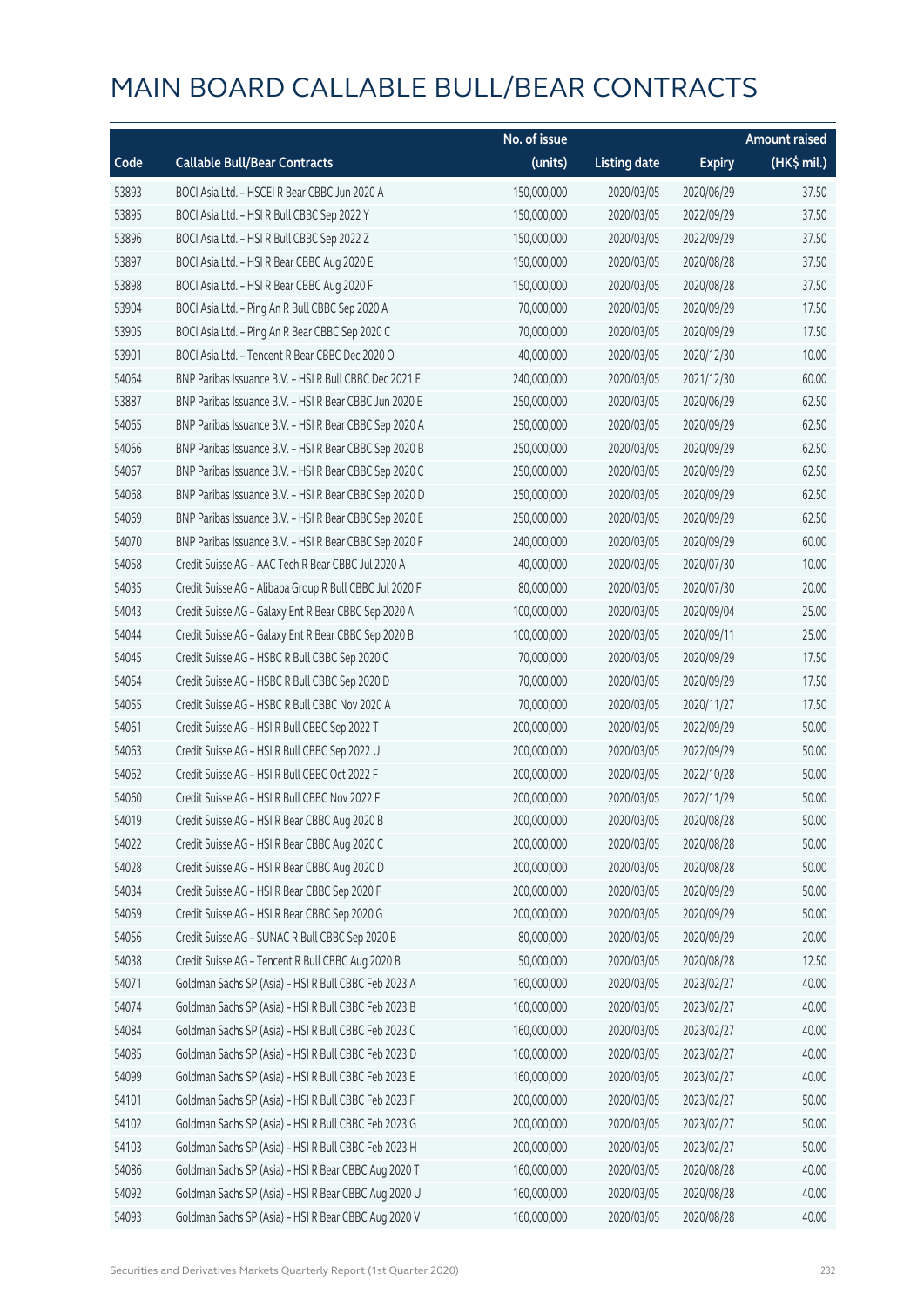|       |                                                          | No. of issue |                     |               | <b>Amount raised</b> |
|-------|----------------------------------------------------------|--------------|---------------------|---------------|----------------------|
| Code  | <b>Callable Bull/Bear Contracts</b>                      | (units)      | <b>Listing date</b> | <b>Expiry</b> | (HK\$ mil.)          |
| 54094 | Goldman Sachs SP (Asia) - HSI R Bear CBBC Aug 2020 W     | 160,000,000  | 2020/03/05          | 2020/08/28    | 40.00                |
| 54095 | Goldman Sachs SP (Asia) - HSI R Bear CBBC Aug 2020 X     | 160,000,000  | 2020/03/05          | 2020/08/28    | 40.00                |
| 54097 | Goldman Sachs SP (Asia) - HSI R Bear CBBC Aug 2020 Y     | 200,000,000  | 2020/03/05          | 2020/08/28    | 50.00                |
| 54098 | Goldman Sachs SP (Asia) - HSI R Bear CBBC Aug 2020 Z     | 200,000,000  | 2020/03/05          | 2020/08/28    | 50.00                |
| 54096 | Goldman Sachs SP (Asia) - Tencent R Bull CBBC Jul 2020 U | 60,000,000   | 2020/03/05          | 2020/07/30    | 15.00                |
| 53872 | HK Bank - AIA R Bull CBBC Aug 2020 B                     | 60,000,000   | 2020/03/05          | 2020/08/17    | 15.00                |
| 53873 | HK Bank - CM Bank R Bear CBBC Aug 2020 A                 | 40,000,000   | 2020/03/05          | 2020/08/17    | 10.00                |
| 53870 | HK Bank - HKEX R Bull CBBC Sep 2020 B                    | 100,000,000  | 2020/03/05          | 2020/09/28    | 25.00                |
| 53871 | HK Bank - HKEX R Bear CBBC Jul 2020 F                    | 40,000,000   | 2020/03/05          | 2020/07/27    | 10.00                |
| 53869 | HK Bank - HSI R Bull CBBC Sep 2022 S                     | 60,000,000   | 2020/03/05          | 2022/09/29    | 15.00                |
| 53875 | HK Bank - HSI R Bull CBBC Sep 2022 U                     | 60,000,000   | 2020/03/05          | 2022/09/29    | 15.00                |
| 53884 | HK Bank - HSI R Bear CBBC Aug 2020 H                     | 100,000,000  | 2020/03/05          | 2020/08/28    | 25.00                |
| 53886 | HK Bank - HSI R Bear CBBC Aug 2020 I                     | 60,000,000   | 2020/03/05          | 2020/08/28    | 15.00                |
| 53876 | HK Bank - Meituan Dianping R Bull CBBC Jul 2020 L        | 40,000,000   | 2020/03/05          | 2020/07/13    | 10.00                |
| 53973 | Haitong Int'l Sec - Alibaba Group R Bull CBBC Jul 2020 D | 40,000,000   | 2020/03/05          | 2020/07/24    | 10.00                |
| 53969 | Haitong Int'l Sec - CNOOC R Bull CBBC Jul 2020 A         | 40,000,000   | 2020/03/05          | 2020/07/22    | 10.00                |
| 53970 | Haitong Int'l Sec - HSBC R Bull CBBC Dec 2020 B          | 40,000,000   | 2020/03/05          | 2020/12/28    | 10.00                |
| 53961 | Haitong Int'l Sec - HSI R Bull CBBC Nov 2022 P           | 150,000,000  | 2020/03/05          | 2022/11/29    | 37.50                |
| 53960 | Haitong Int'l Sec - HSI R Bull CBBC Dec 2022 S           | 150,000,000  | 2020/03/05          | 2022/12/29    | 37.50                |
| 53956 | Haitong Int'l Sec - HSI R Bear CBBC Jun 2020 O           | 150,000,000  | 2020/03/05          | 2020/06/29    | 37.50                |
| 53957 | Haitong Int'l Sec - HSI R Bear CBBC Jun 2020 P           | 150,000,000  | 2020/03/05          | 2020/06/29    | 37.50                |
| 53962 | Haitong Int'l Sec - HSI R Bear CBBC Jul 2020 P           | 150,000,000  | 2020/03/05          | 2020/07/30    | 37.50                |
| 53968 | Haitong Int'l Sec - HSI R Bear CBBC Jul 2020 Q           | 150,000,000  | 2020/03/05          | 2020/07/30    | 37.50                |
| 53974 | Haitong Int'l Sec - Link REIT R Bull CBBC Jul 2020 B     | 40,000,000   | 2020/03/05          | 2020/07/24    | 10.00                |
| 53975 | Haitong Int'l Sec - Link REIT R Bear CBBC Dec 2020 A     | 40,000,000   | 2020/03/05          | 2020/12/28    | 10.00                |
| 53971 | Haitong Int'l Sec - Xiaomi R Bull CBBC Jun 2020 C        | 40,000,000   | 2020/03/05          | 2020/06/24    | 10.00                |
| 53945 | J P Morgan SP BV - Alibaba Group R Bull CBBC Jul 2020 E  | 80,000,000   | 2020/03/05          | 2020/07/17    | 20.00                |
| 53930 | J P Morgan SP BV - HSI R Bull CBBC Oct 2022 D            | 200,000,000  | 2020/03/05          | 2022/10/28    | 50.00                |
| 53939 | J P Morgan SP BV - HSI R Bull CBBC Oct 2022 F            | 200,000,000  | 2020/03/05          | 2022/10/28    | 50.00                |
| 53931 | J P Morgan SP BV - HSI R Bull CBBC Nov 2022 L            | 200,000,000  | 2020/03/05          | 2022/11/29    | 50.00                |
| 53935 | J P Morgan SP BV - HSI R Bear CBBC Sep 2020 A            | 200,000,000  | 2020/03/05          | 2020/09/29    | 50.00                |
| 53937 | J P Morgan SP BV - HSI R Bear CBBC Sep 2020 B            | 200,000,000  | 2020/03/05          | 2020/09/29    | 50.00                |
| 53938 | J P Morgan SP BV - HSI R Bear CBBC Sep 2020 C            | 200,000,000  | 2020/03/05          | 2020/09/29    | 50.00                |
| 53933 | J P Morgan SP BV - HSI R Bear CBBC Sep 2020 Y            | 200,000,000  | 2020/03/05          | 2020/09/29    | 50.00                |
| 53934 | J P Morgan SP BV - HSI R Bear CBBC Sep 2020 Z            | 200,000,000  | 2020/03/05          | 2020/09/29    | 50.00                |
| 53940 | J P Morgan SP BV - Xiaomi R Bull CBBC Jul 2020 H         | 70,000,000   | 2020/03/05          | 2020/07/17    | 17.50                |
| 53978 | SG Issuer - AIA R Bear CBBC Jul 2020 C                   | 60,000,000   | 2020/03/05          | 2020/07/31    | 15.00                |
| 53984 | SG Issuer - Alibaba Group R Bear CBBC Nov 2020 D         | 80,000,000   | 2020/03/05          | 2020/11/30    | 20.00                |
| 53994 | SG Issuer - China Life R Bull CBBC Jul 2020 J            | 40,000,000   | 2020/03/05          | 2020/07/28    | 10.00                |
| 53976 | SG Issuer - China Life R Bull CBBC Nov 2020 C            | 150,000,000  | 2020/03/05          | 2020/11/30    | 37.50                |
| 54003 | SG Issuer - HSI R Bull CBBC Nov 2022 A                   | 250,000,000  | 2020/03/05          | 2022/11/29    | 62.50                |
| 54004 | SG Issuer - HSI R Bull CBBC Nov 2022 B                   | 250,000,000  | 2020/03/05          | 2022/11/29    | 62.50                |
| 54011 | SG Issuer - HSI R Bull CBBC Dec 2022 D                   | 250,000,000  | 2020/03/05          | 2022/12/29    | 62.50                |
| 54012 | SG Issuer - HSI R Bull CBBC Dec 2022 I                   | 250,000,000  | 2020/03/05          | 2022/12/29    | 62.50                |
| 53986 | SG Issuer - HSI R Bear CBBC Jun 2020 A                   | 250,000,000  | 2020/03/05          | 2020/06/29    | 62.50                |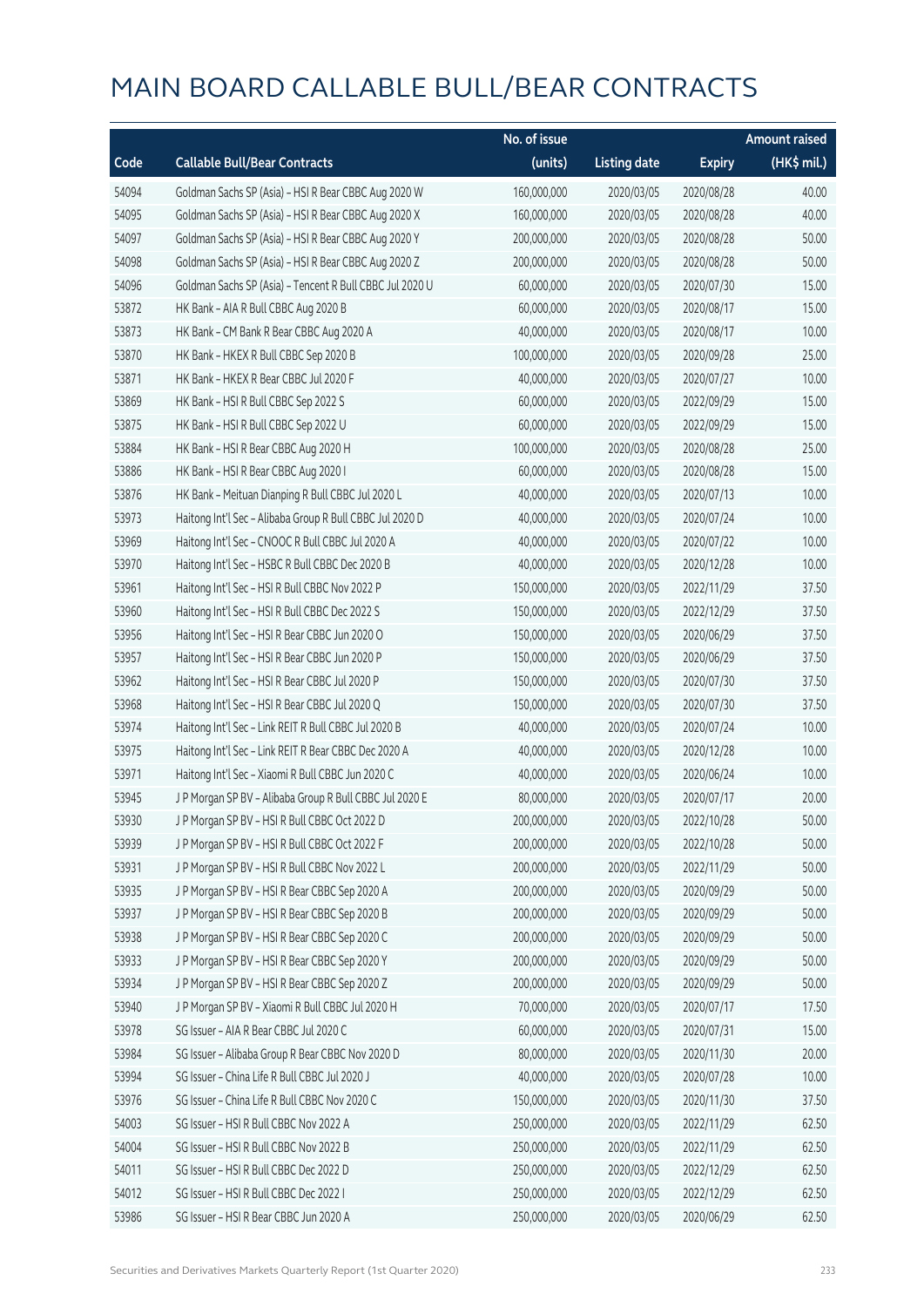|       |                                                       | No. of issue |                     |               | <b>Amount raised</b> |
|-------|-------------------------------------------------------|--------------|---------------------|---------------|----------------------|
| Code  | <b>Callable Bull/Bear Contracts</b>                   | (units)      | <b>Listing date</b> | <b>Expiry</b> | (HK\$ mil.)          |
| 53987 | SG Issuer - HSI R Bear CBBC Jun 2020 B                | 250,000,000  | 2020/03/05          | 2020/06/29    | 62.50                |
| 53998 | SG Issuer - HSI R Bear CBBC Jun 2020 C                | 250,000,000  | 2020/03/05          | 2020/06/29    | 62.50                |
| 53999 | SG Issuer - HSI R Bear CBBC Jun 2020 D                | 250,000,000  | 2020/03/05          | 2020/06/29    | 62.50                |
| 54002 | SG Issuer - HSI R Bear CBBC Jun 2020 E                | 250,000,000  | 2020/03/05          | 2020/06/29    | 62.50                |
| 53989 | SG Issuer - HSI R Bear CBBC Jul 2020 C                | 250,000,000  | 2020/03/05          | 2020/07/30    | 62.50                |
| 53990 | SG Issuer - HSI R Bear CBBC Nov 2020 D                | 500,000,000  | 2020/03/05          | 2020/11/27    | 125.00               |
| 53995 | SG Issuer - Meituan Dianping R Bull CBBC Oct 2020 F   | 100,000,000  | 2020/03/05          | 2020/10/28    | 25.00                |
| 53996 | SG Issuer - SUNAC R Bull CBBC Oct 2020 D              | 80,000,000   | 2020/03/05          | 2020/10/28    | 20.00                |
| 53997 | SG Issuer - Tencent R Bull CBBC Jul 2020 C            | 80,000,000   | 2020/03/05          | 2020/07/28    | 20.00                |
| 53985 | SG Issuer - Tencent R Bear CBBC Nov 2020 U            | 80,000,000   | 2020/03/05          | 2020/11/30    | 20.00                |
| 53917 | UBS AG - CNOOC R Bull CBBC Dec 2020 B                 | 50,000,000   | 2020/03/05          | 2020/12/31    | 12.50                |
| 53918 | UBS AG - CNOOC R Bear CBBC Dec 2020 C                 | 50,000,000   | 2020/03/05          | 2020/12/21    | 12.50                |
| 53914 | UBS AG - China Tower R Bull CBBC Dec 2020 B           | 100,000,000  | 2020/03/05          | 2020/12/31    | 25.00                |
| 53915 | UBS AG - China Tower R Bear CBBC Dec 2020 B           | 100,000,000  | 2020/03/05          | 2020/12/31    | 25.00                |
| 53907 | UBS AG - HSI R Bull CBBC Dec 2022 S                   | 200,000,000  | 2020/03/05          | 2022/12/29    | 50.00                |
| 53922 | UBS AG - HSI R Bull CBBC Dec 2022 T                   | 200,000,000  | 2020/03/05          | 2022/12/29    | 50.00                |
| 53919 | UBS AG - HSI R Bear CBBC Jun 2020 X                   | 200,000,000  | 2020/03/05          | 2020/06/29    | 50.00                |
| 53920 | UBS AG - HSI R Bear CBBC Jul 2020 F                   | 200,000,000  | 2020/03/05          | 2020/07/30    | 50.00                |
| 53921 | UBS AG - HSI R Bear CBBC Jul 2020 G                   | 200,000,000  | 2020/03/05          | 2020/07/30    | 50.00                |
| 53928 | UBS AG - HSI R Bear CBBC Aug 2020 D                   | 200,000,000  | 2020/03/05          | 2020/08/28    | 50.00                |
| 53929 | UBS AG - HSI R Bear CBBC Aug 2020 E                   | 200,000,000  | 2020/03/05          | 2020/08/28    | 50.00                |
| 53926 | UBS AG - HSI R Bear CBBC Dec 2020 A                   | 400,000,000  | 2020/03/05          | 2020/12/30    | 100.00               |
| 53909 | UBS AG - Ping An R Bull CBBC Dec 2020 B               | 100,000,000  | 2020/03/05          | 2020/12/31    | 25.00                |
| 53912 | UBS AG - Ping An R Bull CBBC Dec 2020 C               | 100,000,000  | 2020/03/05          | 2020/12/30    | 25.00                |
| 53913 | UBS AG - Ping An R Bear CBBC Dec 2020 A               | 100,000,000  | 2020/03/05          | 2020/12/31    | 25.00                |
| 54015 | Bank Vontobel - Alibaba Group R Bear CBBC Oct 2020 F  | 40,000,000   | 2020/03/05          | 2020/10/09    | 10.00                |
| 54014 | Bank Vontobel - CNOOC R Bull CBBC Dec 2020 D          | 40,000,000   | 2020/03/05          | 2020/12/11    | 10.00                |
| 54013 | Bank Vontobel - CNOOC R Bear CBBC Dec 2020 F          | 40,000,000   | 2020/03/05          | 2020/12/11    | 10.00                |
| 54018 | Bank Vontobel - Galaxy Ent R Bear CBBC Aug 2020 A     | 40,000,000   | 2020/03/05          | 2020/08/21    | 10.00                |
| 54016 | Bank Vontobel - HSBC R Bull CBBC Nov 2020 C           | 40,000,000   | 2020/03/05          | 2020/11/20    | 10.00                |
| 54017 | Bank Vontobel - HSBC R Bear CBBC Dec 2020 B           | 40,000,000   | 2020/03/05          | 2020/12/04    | 10.00                |
| 54156 | BOCI Asia Ltd. - Alibaba Group R Bull CBBC Sep 2020 D | 40,000,000   | 2020/03/06          | 2020/09/30    | 11.60                |
| 54160 | BOCI Asia Ltd. - HKEX R Bear CBBC Sep 2020 B          | 40,000,000   | 2020/03/06          | 2020/09/29    | 10.00                |
| 54109 | BOCI Asia Ltd. - HSI R Bull CBBC Sep 2022 A           | 150,000,000  | 2020/03/06          | 2022/09/29    | 37.50                |
| 54142 | BOCI Asia Ltd. - HSI R Bull CBBC Sep 2022 B           | 150,000,000  | 2020/03/06          | 2022/09/29    | 37.50                |
| 54110 | BOCI Asia Ltd. - HSI R Bull CBBC Sep 2022 C           | 150,000,000  | 2020/03/06          | 2022/09/29    | 37.50                |
| 54111 | BOCI Asia Ltd. - HSI R Bull CBBC Sep 2022 D           | 150,000,000  | 2020/03/06          | 2022/09/29    | 37.50                |
| 54147 | BOCI Asia Ltd. - HSI R Bull CBBC Sep 2022 E           | 150,000,000  | 2020/03/06          | 2022/09/29    | 37.50                |
| 54151 | BOCI Asia Ltd. - HSI R Bear CBBC Aug 2020 G           | 150,000,000  | 2020/03/06          | 2020/08/28    | 37.50                |
| 54153 | BOCI Asia Ltd. - HSI R Bear CBBC Aug 2020 H           | 150,000,000  | 2020/03/06          | 2020/08/28    | 37.50                |
| 54154 | BOCI Asia Ltd. - HSI R Bear CBBC Aug 2020 I           | 150,000,000  | 2020/03/06          | 2020/08/28    | 37.50                |
| 54158 | BOCI Asia Ltd. - Ping An R Bull CBBC Sep 2020 B       | 70,000,000   | 2020/03/06          | 2020/09/29    | 17.50                |
| 54159 | BOCI Asia Ltd. - Ping An R Bear CBBC Sep 2020 D       | 70,000,000   | 2020/03/06          | 2020/09/29    | 17.50                |
| 54164 | BOCI Asia Ltd. - SUNAC R Bull CBBC Sep 2020 B         | 40,000,000   | 2020/03/06          | 2020/09/30    | 10.00                |
| 54165 | BOCI Asia Ltd. - Tencent R Bear CBBC Dec 2020 P       | 40,000,000   | 2020/03/06          | 2020/12/30    | 10.00                |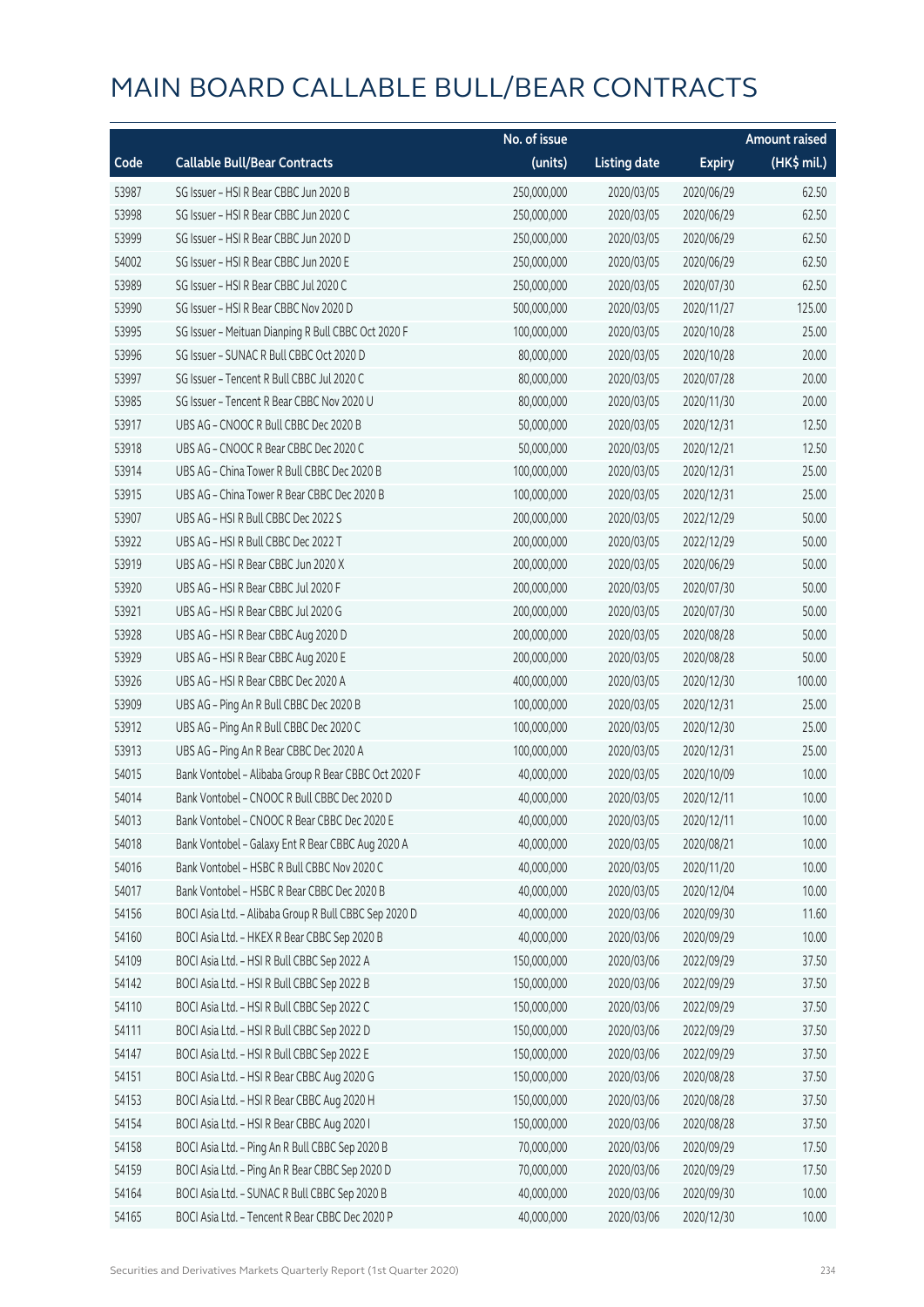|       |                                                              | No. of issue |                     |               | <b>Amount raised</b> |
|-------|--------------------------------------------------------------|--------------|---------------------|---------------|----------------------|
| Code  | <b>Callable Bull/Bear Contracts</b>                          | (units)      | <b>Listing date</b> | <b>Expiry</b> | $(HK$$ mil.)         |
| 54275 | BNP Paribas Issuance B.V. - Alibaba Group R Bull CBBC Dec20J | 100,000,000  | 2020/03/06          | 2020/12/30    | 25.00                |
| 54276 | BNP Paribas Issuance B.V. - Alibaba Group R Bear CBBC Aug20I | 100,000,000  | 2020/03/06          | 2020/08/28    | 25.00                |
| 54281 | BNP Paribas Issuance B.V. - Alibaba Group R Bear CBBC Aug20J | 100,000,000  | 2020/03/06          | 2020/08/28    | 25.00                |
| 54284 | BNP Paribas Issuance B.V. - HKEX R Bull CBBC Sep 2020 U      | 50,000,000   | 2020/03/06          | 2020/09/29    | 12.50                |
| 54288 | BNP Paribas Issuance B.V. - HKEX R Bear CBBC Jul 2020 A      | 50,000,000   | 2020/03/06          | 2020/07/30    | 12.50                |
| 54290 | BNP Paribas Issuance B.V. - HKEX R Bear CBBC Jul 2020 B      | 50,000,000   | 2020/03/06          | 2020/07/30    | 12.50                |
| 54265 | BNP Paribas Issuance B.V. - HSI R Bull CBBC Dec 2021 D       | 250,000,000  | 2020/03/06          | 2021/12/30    | 62.50                |
| 54248 | BNP Paribas Issuance B.V. - HSI R Bull CBBC Dec 2021 F       | 250,000,000  | 2020/03/06          | 2021/12/30    | 62.50                |
| 54249 | BNP Paribas Issuance B.V. - HSI R Bull CBBC Dec 2021 J       | 250,000,000  | 2020/03/06          | 2021/12/30    | 62.50                |
| 54261 | BNP Paribas Issuance B.V. - HSI R Bull CBBC Dec 2021 K       | 250,000,000  | 2020/03/06          | 2021/12/30    | 62.50                |
| 54262 | BNP Paribas Issuance B.V. - HSI R Bull CBBC Dec 2021 L       | 240,000,000  | 2020/03/06          | 2021/12/30    | 60.00                |
| 54263 | BNP Paribas Issuance B.V. - HSI R Bull CBBC Dec 2021 X       | 240,000,000  | 2020/03/06          | 2021/12/30    | 60.00                |
| 54264 | BNP Paribas Issuance B.V. - HSI R Bull CBBC Dec 2021 Y       | 250,000,000  | 2020/03/06          | 2021/12/30    | 62.50                |
| 54266 | BNP Paribas Issuance B.V. - HSI R Bear CBBC Sep 2020 G       | 250,000,000  | 2020/03/06          | 2020/09/29    | 62.50                |
| 54267 | BNP Paribas Issuance B.V. - HSI R Bear CBBC Sep 2020 H       | 250,000,000  | 2020/03/06          | 2020/09/29    | 62.50                |
| 54268 | BNP Paribas Issuance B.V. - HSI R Bear CBBC Sep 2020 I       | 250,000,000  | 2020/03/06          | 2020/09/29    | 62.50                |
| 54273 | BNP Paribas Issuance B.V. - HSI R Bear CBBC Sep 2020 J       | 250,000,000  | 2020/03/06          | 2020/09/29    | 62.50                |
| 54291 | BNP Paribas Issuance B.V. - HSI R Bear CBBC Sep 2020 K       | 250,000,000  | 2020/03/06          | 2020/09/29    | 62.50                |
| 54292 | BNP Paribas Issuance B.V. - HSI R Bear CBBC Sep 2020 L       | 240,000,000  | 2020/03/06          | 2020/09/29    | 60.00                |
| 54283 | BNP Paribas Issuance B.V. - Tencent R Bear CBBC Nov 2020 A   | 50,000,000   | 2020/03/06          | 2020/11/27    | 12.50                |
| 54282 | BNP Paribas Issuance B.V. - Tencent R Bear CBBC Dec 2020 P   | 50,000,000   | 2020/03/06          | 2020/12/30    | 12.50                |
| 54320 | Credit Suisse AG - AIA R Bear CBBC Jul 2020 B                | 70,000,000   | 2020/03/06          | 2020/07/30    | 17.50                |
| 54319 | Credit Suisse AG - HKEX R Bear CBBC Jul 2020 C               | 50,000,000   | 2020/03/06          | 2020/07/24    | 12.50                |
| 54318 | Credit Suisse AG - HSBC R Bear CBBC Sep 2020 A               | 70,000,000   | 2020/03/06          | 2020/09/29    | 17.50                |
| 54295 | Credit Suisse AG - HSI R Bull CBBC Sep 2022 V                | 200,000,000  | 2020/03/06          | 2022/09/29    | 50.00                |
| 54301 | Credit Suisse AG - HSI R Bull CBBC Nov 2022 G                | 200,000,000  | 2020/03/06          | 2022/11/29    | 50.00                |
| 54303 | Credit Suisse AG - HSI R Bull CBBC Nov 2022 H                | 200,000,000  | 2020/03/06          | 2022/11/29    | 50.00                |
| 54304 | Credit Suisse AG - HSI R Bull CBBC Nov 2022 K                | 200,000,000  | 2020/03/06          | 2022/11/29    | 50.00                |
| 54300 | Credit Suisse AG - HSI R Bull CBBC Nov 2022 M                | 200,000,000  | 2020/03/06          | 2022/11/29    | 50.00                |
| 54298 | Credit Suisse AG - HSI R Bull CBBC Dec 2022 A                | 200,000,000  | 2020/03/06          | 2022/12/29    | 50.00                |
| 54309 | Credit Suisse AG - HSI R Bull CBBC Dec 2022 B                | 200,000,000  | 2020/03/06          | 2022/12/29    | 50.00                |
| 54310 | Credit Suisse AG - HSI R Bull CBBC Dec 2022 C                | 200,000,000  | 2020/03/06          | 2022/12/29    | 50.00                |
| 54314 | Credit Suisse AG - HSI R Bear CBBC Jul 2020 W                | 200,000,000  | 2020/03/06          | 2020/07/30    | 50.00                |
| 54331 | Credit Suisse AG - HSI R Bear CBBC Aug 2020 E                | 200,000,000  | 2020/03/06          | 2020/08/28    | 50.00                |
| 54332 | Credit Suisse AG - HSI R Bear CBBC Aug 2020 F                | 200,000,000  | 2020/03/06          | 2020/08/28    | 50.00                |
| 54336 | Credit Suisse AG - HSI R Bear CBBC Aug 2020 G                | 200,000,000  | 2020/03/06          | 2020/08/28    | 50.00                |
| 54338 | Credit Suisse AG - HSI R Bear CBBC Aug 2020 H                | 200,000,000  | 2020/03/06          | 2020/08/28    | 50.00                |
| 54337 | Credit Suisse AG - HSI R Bear CBBC Sep 2020 H                | 300,000,000  | 2020/03/06          | 2020/09/29    | 75.00                |
| 54323 | Credit Suisse AG - Ping An R Bull CBBC Nov 2020 H            | 80,000,000   | 2020/03/06          | 2020/11/27    | 20.00                |
| 54324 | Credit Suisse AG - Ping An R Bear CBBC Jul 2020 B            | 60,000,000   | 2020/03/06          | 2020/07/30    | 15.00                |
| 54330 | Credit Suisse AG - Sunny Optical R Bear CBBC Oct 2020 A      | 40,000,000   | 2020/03/06          | 2020/10/29    | 10.00                |
| 54308 | Credit Suisse AG - Tencent R Bull CBBC Jul 2020 H            | 50,000,000   | 2020/03/06          | 2020/07/30    | 12.50                |
| 54315 | Credit Suisse AG - Tencent R Bull CBBC Sep 2020 F            | 50,000,000   | 2020/03/06          | 2020/09/29    | 21.00                |
| 54316 | Credit Suisse AG - Tencent R Bear CBBC Jul 2020 B            | 50,000,000   | 2020/03/06          | 2020/07/30    | 12.50                |
| 59469 | Goldman Sachs SP (Asia) - Alibaba Group R Bull CBBC Aug20 F  | 60,000,000   | 2020/03/06          | 2020/08/28    | 15.00                |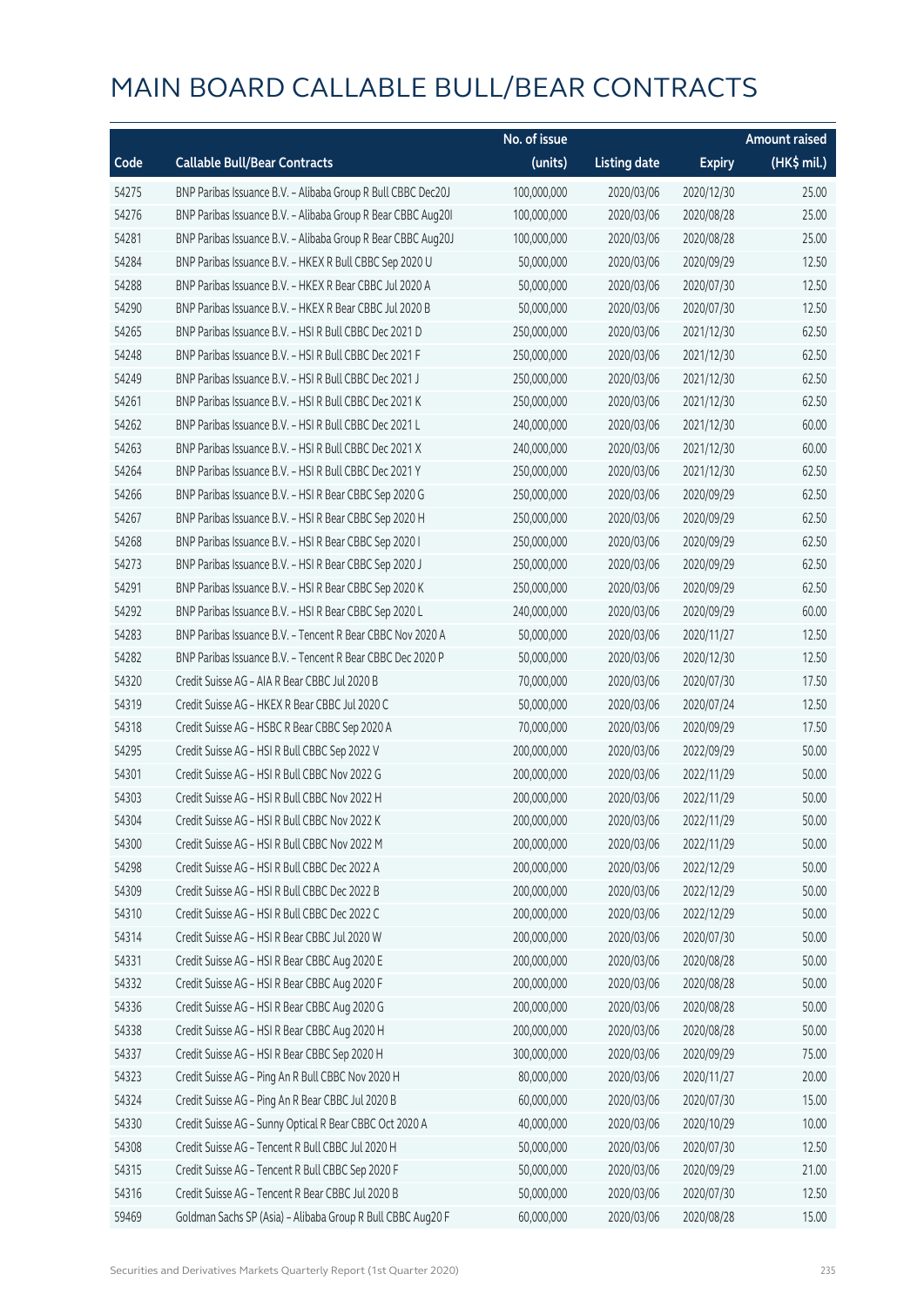|       |                                                             | No. of issue |                     |               | <b>Amount raised</b> |
|-------|-------------------------------------------------------------|--------------|---------------------|---------------|----------------------|
| Code  | <b>Callable Bull/Bear Contracts</b>                         | (units)      | <b>Listing date</b> | <b>Expiry</b> | (HK\$ mil.)          |
| 59488 | Goldman Sachs SP (Asia) - Alibaba Group R Bull CBBC Nov20 A | 80,000,000   | 2020/03/06          | 2020/11/30    | 20.00                |
| 59404 | Goldman Sachs SP (Asia) - HKEX R Bull CBBC Dec 2020 D       | 80,000,000   | 2020/03/06          | 2020/12/30    | 20.00                |
| 59279 | Goldman Sachs SP (Asia) - HSI R Bull CBBC Feb 2023 I        | 160,000,000  | 2020/03/06          | 2023/02/27    | 40.00                |
| 59280 | Goldman Sachs SP (Asia) - HSI R Bull CBBC Feb 2023 J        | 160,000,000  | 2020/03/06          | 2023/02/27    | 40.00                |
| 59282 | Goldman Sachs SP (Asia) - HSI R Bull CBBC Feb 2023 K        | 160,000,000  | 2020/03/06          | 2023/02/27    | 40.00                |
| 59298 | Goldman Sachs SP (Asia) - HSI R Bull CBBC Feb 2023 L        | 160,000,000  | 2020/03/06          | 2023/02/27    | 40.00                |
| 59321 | Goldman Sachs SP (Asia) - HSI R Bull CBBC Feb 2023 M        | 160,000,000  | 2020/03/06          | 2023/02/27    | 40.00                |
| 59323 | Goldman Sachs SP (Asia) - HSI R Bull CBBC Feb 2023 N        | 160,000,000  | 2020/03/06          | 2023/02/27    | 40.00                |
| 59334 | Goldman Sachs SP (Asia) - HSI R Bull CBBC Feb 2023 O        | 160,000,000  | 2020/03/06          | 2023/02/27    | 40.00                |
| 59337 | Goldman Sachs SP (Asia) - HSI R Bull CBBC Feb 2023 P        | 160,000,000  | 2020/03/06          | 2023/02/27    | 40.00                |
| 59338 | Goldman Sachs SP (Asia) - HSI R Bull CBBC Feb 2023 Q        | 160,000,000  | 2020/03/06          | 2023/02/27    | 40.00                |
| 59339 | Goldman Sachs SP (Asia) - HSI R Bear CBBC Aug 2020 A        | 160,000,000  | 2020/03/06          | 2020/08/28    | 40.00                |
| 59383 | Goldman Sachs SP (Asia) - HSI R Bear CBBC Aug 2020 B        | 160,000,000  | 2020/03/06          | 2020/08/28    | 40.00                |
| 59385 | Goldman Sachs SP (Asia) - HSI R Bear CBBC Dec 2020 D        | 160,000,000  | 2020/03/06          | 2020/12/30    | 40.00                |
| 59402 | Goldman Sachs SP (Asia) - HSI R Bear CBBC Dec 2020 E        | 160,000,000  | 2020/03/06          | 2020/12/30    | 40.00                |
| 59451 | Goldman Sachs SP (Asia) - Tencent R Bull CBBC Jul 2020 V    | 60,000,000   | 2020/03/06          | 2020/07/30    | 15.00                |
| 59460 | Goldman Sachs SP (Asia) - Tencent R Bull CBBC Jul 2020 W    | 60,000,000   | 2020/03/06          | 2020/07/30    | 15.00                |
| 59403 | Goldman Sachs SP (Asia) - Tencent R Bear CBBC Dec 2020 R    | 60,000,000   | 2020/03/06          | 2020/12/30    | 15.00                |
| 59461 | Goldman Sachs SP (Asia) - Tencent R Bear CBBC Feb 2021 A    | 60,000,000   | 2020/03/06          | 2021/02/25    | 15.00                |
| 54108 | HK Bank - Alibaba Group R Bull CBBC Jul 2020 K              | 40,000,000   | 2020/03/06          | 2020/07/20    | 10.00                |
| 54119 | HK Bank - Alibaba Group R Bull CBBC Sep 2020 C              | 100,000,000  | 2020/03/06          | 2020/09/21    | 25.00                |
| 54118 | HK Bank - Alibaba Group R Bear CBBC Jul 2020 G              | 40,000,000   | 2020/03/06          | 2020/07/23    | 10.00                |
| 54120 | HK Bank - China Mobile R Bull CBBC Aug 2020 A               | 60,000,000   | 2020/03/06          | 2020/08/03    | 15.00                |
| 54132 | HK Bank - China Mobile R Bear CBBC Jul 2020 C               | 40,000,000   | 2020/03/06          | 2020/07/20    | 10.00                |
| 54128 | HK Bank - HKEX R Bear CBBC Jul 2020 G                       | 40,000,000   | 2020/03/06          | 2020/07/20    | 10.00                |
| 54105 | HK Bank - HSI R Bull CBBC Sep 2022 A                        | 100,000,000  | 2020/03/06          | 2022/09/29    | 25.00                |
| 54106 | HK Bank - HSI R Bull CBBC Sep 2022 V                        | 100,000,000  | 2020/03/06          | 2022/09/29    | 25.00                |
| 54104 | HK Bank - HSI R Bull CBBC Sep 2022 W                        | 100,000,000  | 2020/03/06          | 2022/09/29    | 25.00                |
| 54115 | HK Bank - HSI R Bull CBBC Sep 2022 X                        | 80,000,000   | 2020/03/06          | 2022/09/29    | 20.00                |
| 54114 | HK Bank - HSI R Bull CBBC Dec 2022 F                        | 100,000,000  | 2020/03/06          | 2022/12/29    | 25.00                |
| 54112 | HK Bank - HSI R Bear CBBC Aug 2020 J                        | 80,000,000   | 2020/03/06          | 2020/08/28    | 20.00                |
| 54113 | HK Bank - HSI R Bear CBBC Aug 2020 K                        | 100,000,000  | 2020/03/06          | 2020/08/28    | 25.00                |
| 54141 | HK Bank - HSI R Bear CBBC Aug 2020 L                        | 60,000,000   | 2020/03/06          | 2020/08/28    | 15.00                |
| 54116 | HK Bank - Link REIT R Bull CBBC Sep 2020 A                  | 40,000,000   | 2020/03/06          | 2020/09/07    | 10.00                |
| 54121 | HK Bank - Ping An R Bull CBBC Aug 2020 F                    | 60,000,000   | 2020/03/06          | 2020/08/10    | 15.00                |
| 54127 | HK Bank - Sunny Optical R Bull CBBC Aug 2020 A              | 40,000,000   | 2020/03/06          | 2020/08/10    | 10.40                |
| 54107 | HK Bank - Tencent R Bull CBBC Aug 2020 L                    | 40,000,000   | 2020/03/06          | 2020/08/10    | 10.00                |
| 54133 | HK Bank - Tencent R Bear CBBC Aug 2020 G                    | 40,000,000   | 2020/03/06          | 2020/08/06    | 10.00                |
| 58081 | Haitong Int'l Sec - China Mobile R Bear CBBC Jun 2020 B     | 40,000,000   | 2020/03/06          | 2020/06/24    | 10.00                |
| 57903 | Haitong Int'l Sec - HSI R Bull CBBC Nov 2022 Q              | 150,000,000  | 2020/03/06          | 2022/11/29    | 37.50                |
| 58247 | Haitong Int'l Sec - HSI R Bull CBBC Nov 2022 R              | 150,000,000  | 2020/03/06          | 2022/11/29    | 37.50                |
| 57812 | Haitong Int'l Sec - HSI R Bull CBBC Dec 2022 B              | 150,000,000  | 2020/03/06          | 2022/12/29    | 37.50                |
| 57886 | Haitong Int'l Sec - HSI R Bull CBBC Dec 2022 C              | 150,000,000  | 2020/03/06          | 2022/12/29    | 37.50                |
| 57938 | Haitong Int'l Sec - HSI R Bull CBBC Dec 2022 E              | 150,000,000  | 2020/03/06          | 2022/12/29    | 37.50                |
| 58136 | Haitong Int'l Sec - HSI R Bull CBBC Dec 2022 P              | 150,000,000  | 2020/03/06          | 2022/12/29    | 37.50                |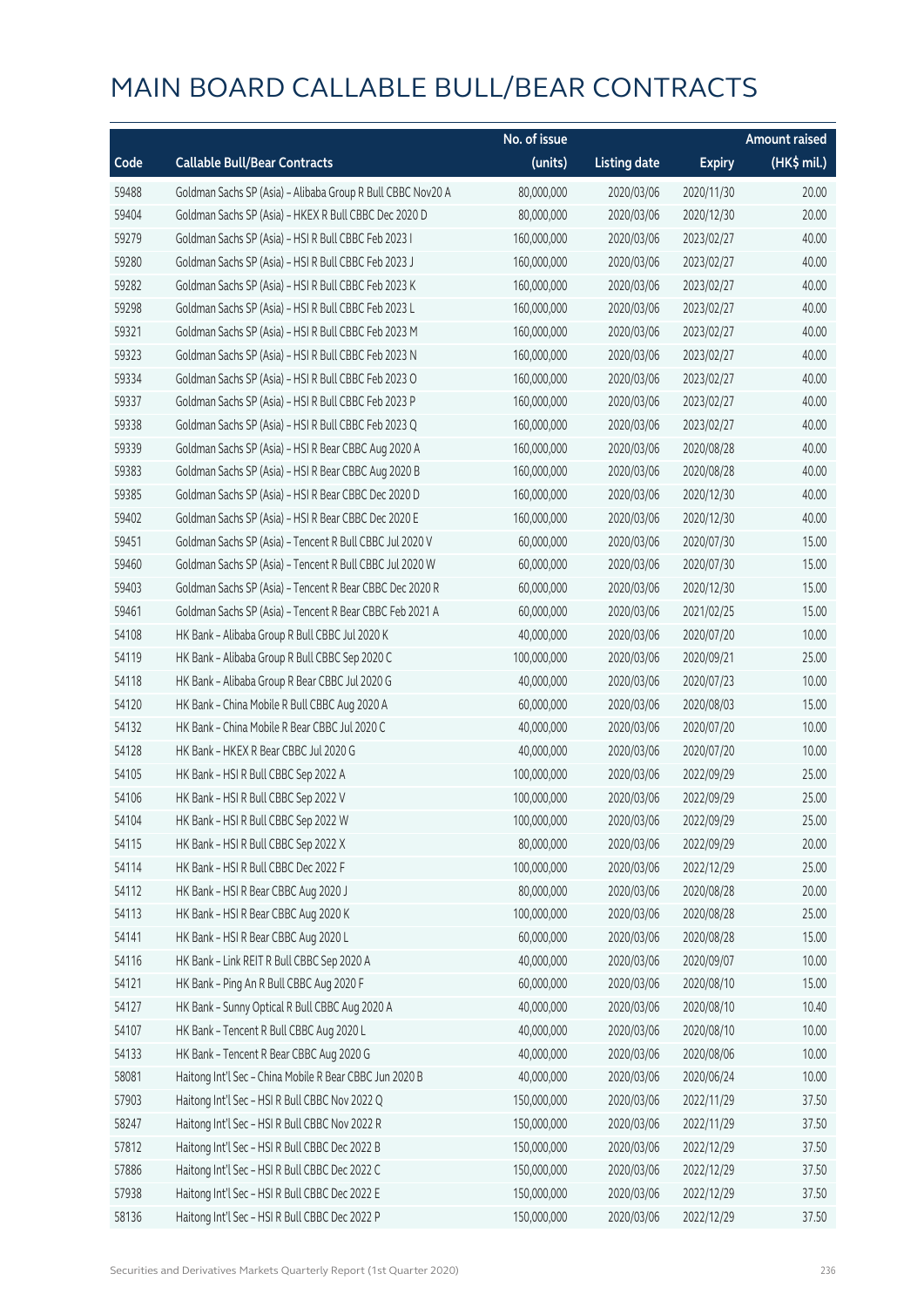|       |                                                              | No. of issue |                     |               | <b>Amount raised</b> |
|-------|--------------------------------------------------------------|--------------|---------------------|---------------|----------------------|
| Code  | <b>Callable Bull/Bear Contracts</b>                          | (units)      | <b>Listing date</b> | <b>Expiry</b> | (HK\$ mil.)          |
| 58251 | Haitong Int'l Sec - HSI R Bear CBBC Jun 2020 S               | 150,000,000  | 2020/03/06          | 2020/06/29    | 40.80                |
| 57999 | Haitong Int'l Sec - HSI R Bear CBBC Jul 2020 R               | 150,000,000  | 2020/03/06          | 2020/07/30    | 37.50                |
| 58252 | Haitong Int'l Sec - HSI R Bear CBBC Jul 2020 S               | 150,000,000  | 2020/03/06          | 2020/07/30    | 37.50                |
| 58256 | Haitong Int'l Sec - HSI R Bear CBBC Jul 2020 U               | 150,000,000  | 2020/03/06          | 2020/07/30    | 37.50                |
| 58264 | Haitong Int'l Sec - HSI R Bear CBBC Aug 2020 W               | 150,000,000  | 2020/03/06          | 2020/08/28    | 37.50                |
| 58074 | Haitong Int'l Sec - Sunny Optical R Bull CBBC Oct 2020 A     | 40,000,000   | 2020/03/06          | 2020/10/23    | 10.00                |
| 58056 | Haitong Int'l Sec - Sunny Optical R Bear CBBC Oct 2020 B     | 40,000,000   | 2020/03/06          | 2020/10/23    | 10.00                |
| 57933 | Haitong Int'l Sec - Tencent R Bull CBBC Jul 2020 L           | 40,000,000   | 2020/03/06          | 2020/07/24    | 10.00                |
| 57994 | Haitong Int'l Sec - Tencent R Bear CBBC Jul 2020 J           | 40,000,000   | 2020/03/06          | 2020/07/24    | 10.00                |
| 54239 | J P Morgan SP BV - Alibaba Group R Bear CBBC Jul 2020 E      | 80,000,000   | 2020/03/06          | 2020/07/17    | 20.00                |
| 54247 | J P Morgan SP BV - HSCEI R Bear CBBC Jun 2020 A              | 200,000,000  | 2020/03/06          | 2020/06/29    | 50.00                |
| 54167 | J P Morgan SP BV - HSI R Bull CBBC Sep 2022 C                | 200,000,000  | 2020/03/06          | 2022/09/29    | 50.00                |
| 54168 | J P Morgan SP BV - HSI R Bull CBBC Oct 2022 V                | 200,000,000  | 2020/03/06          | 2022/10/28    | 50.00                |
| 54180 | J P Morgan SP BV - HSI R Bull CBBC Oct 2022 X                | 200,000,000  | 2020/03/06          | 2022/10/28    | 50.00                |
| 54166 | J P Morgan SP BV - HSI R Bull CBBC Nov 2022 M                | 200,000,000  | 2020/03/06          | 2022/11/29    | 50.00                |
| 54169 | J P Morgan SP BV - HSI R Bull CBBC Nov 2022 N                | 200,000,000  | 2020/03/06          | 2022/11/29    | 50.00                |
| 54181 | J P Morgan SP BV - HSI R Bull CBBC Nov 2022 Q                | 200,000,000  | 2020/03/06          | 2022/11/29    | 50.00                |
| 54178 | J P Morgan SP BV - HSI R Bull CBBC Dec 2022 A                | 200,000,000  | 2020/03/06          | 2022/12/29    | 50.00                |
| 54187 | J P Morgan SP BV - HSI R Bull CBBC Dec 2022 D                | 200,000,000  | 2020/03/06          | 2022/12/29    | 50.00                |
| 54170 | J P Morgan SP BV - HSI R Bull CBBC Dec 2022 G                | 200,000,000  | 2020/03/06          | 2022/12/29    | 50.00                |
| 54179 | J P Morgan SP BV - HSI R Bear CBBC Sep 2020 D                | 200,000,000  | 2020/03/06          | 2020/09/29    | 50.00                |
| 54240 | J P Morgan SP BV - HSI R Bear CBBC Sep 2020 E                | 200,000,000  | 2020/03/06          | 2020/09/29    | 50.00                |
| 54241 | J P Morgan SP BV - HSI R Bear CBBC Sep 2020 F                | 200,000,000  | 2020/03/06          | 2020/09/29    | 50.00                |
| 54242 | J P Morgan SP BV - HSI R Bear CBBC Sep 2020 G                | 200,000,000  | 2020/03/06          | 2020/09/29    | 50.00                |
| 54246 | J P Morgan SP BV - HSI R Bear CBBC Sep 2020 H                | 200,000,000  | 2020/03/06          | 2020/09/29    | 50.00                |
| 54237 | J P Morgan SP BV - Meituan Dianping R Bear CBBC Jul 2020 E   | 80,000,000   | 2020/03/06          | 2020/07/17    | 20.00                |
| 54232 | J P Morgan SP BV - Tencent R Bear CBBC Jul 2020 N            | 50,000,000   | 2020/03/06          | 2020/07/10    | 12.50                |
| 54234 | J P Morgan SP BV - Tencent R Bear CBBC Jul 2020 O            | 50,000,000   | 2020/03/06          | 2020/07/17    | 12.50                |
| 54200 | Morgan Stanley Asia Products - AIA R Bear CBBC Aug 2020 A    | 40,000,000   | 2020/03/06          | 2020/08/03    | 10.00                |
| 54191 | Morgan Stanley Asia Products - Alibaba Gp R Bull CBBC Jan21B | 100,000,000  | 2020/03/06          | 2021/01/28    | 25.00                |
| 54197 | Morgan Stanley Asia Products - China Life R Bull CBBC Nov20B | 58,000,000   | 2020/03/06          | 2020/11/02    | 14.50                |
| 54196 | Morgan Stanley Asia Products - China Life R Bull CBBC Dec20D | 58,000,000   | 2020/03/06          | 2020/12/01    | 14.50                |
| 54199 | Morgan Stanley Asia Products - China Life R Bear CBBC Nov20A | 40,000,000   | 2020/03/06          | 2020/11/16    | 10.00                |
| 54226 | Morgan Stanley Asia Products - CNOOC R Bull CBBC Nov 2020 A  | 40,000,000   | 2020/03/06          | 2020/11/02    | 10.00                |
| 54227 | Morgan Stanley Asia Products - CNOOC R Bear CBBC Dec 2020 B  | 40,000,000   | 2020/03/06          | 2020/12/07    | 10.00                |
| 54188 | Morgan Stanley Asia Products - HSI R Bull CBBC Aug 2022 F    | 150,000,000  | 2020/03/06          | 2022/08/30    | 37.50                |
| 54208 | Morgan Stanley Asia Products - HSI R Bull CBBC Sep 2022 L    | 150,000,000  | 2020/03/06          | 2022/09/29    | 37.50                |
| 54189 | Morgan Stanley Asia Products - HSI R Bull CBBC Dec 2022 P    | 150,000,000  | 2020/03/06          | 2022/12/29    | 37.50                |
| 54205 | Morgan Stanley Asia Products - HSI R Bear CBBC Jun 2020 S    | 150,000,000  | 2020/03/06          | 2020/06/29    | 37.50                |
| 54209 | Morgan Stanley Asia Products - HSI R Bear CBBC Jul 2020 Q    | 150,000,000  | 2020/03/06          | 2020/07/30    | 37.50                |
| 54214 | Morgan Stanley Asia Products - HSI R Bear CBBC Jul 2020 R    | 150,000,000  | 2020/03/06          | 2020/07/30    | 37.50                |
| 54195 | Morgan Stanley Asia Products - Meituan R Bear CBBC Dec2020 E | 40,000,000   | 2020/03/06          | 2020/12/01    | 10.00                |
| 54204 | Morgan Stanley Asia Products - Ping An R Bull CBBC Nov2020 A | 58,000,000   | 2020/03/06          | 2020/11/02    | 14.50                |
| 54201 | Morgan Stanley Asia Products - Ping An R Bull CBBC Jan2021 A | 58,000,000   | 2020/03/06          | 2021/01/11    | 14.50                |
| 54192 | Morgan Stanley Asia Products - Sunny Opt R Bull CBBC Dec20A  | 40,000,000   | 2020/03/06          | 2020/12/21    | 10.00                |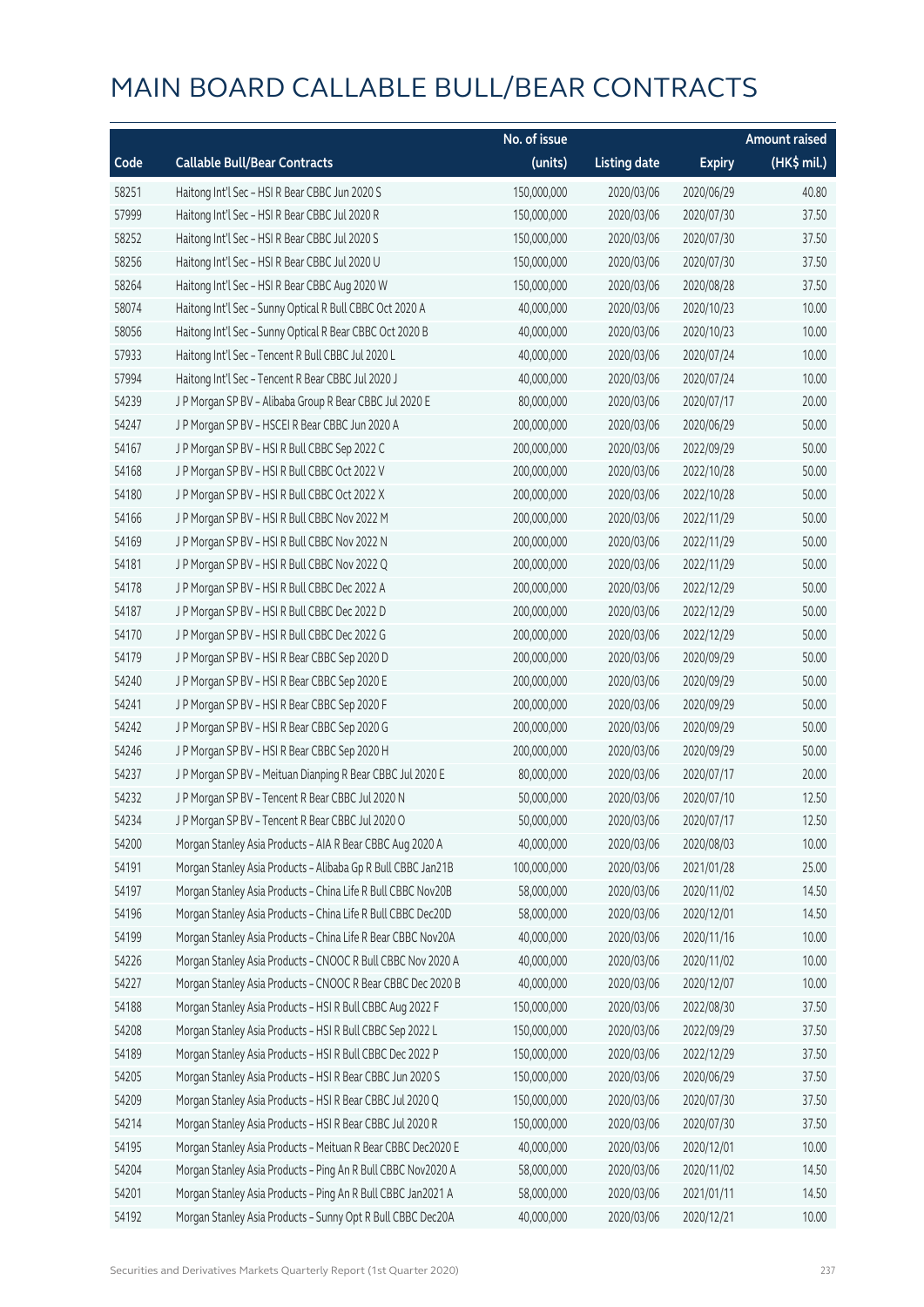|       |                                                              | No. of issue |                     |               | <b>Amount raised</b> |
|-------|--------------------------------------------------------------|--------------|---------------------|---------------|----------------------|
| Code  | <b>Callable Bull/Bear Contracts</b>                          | (units)      | <b>Listing date</b> | <b>Expiry</b> | (HK\$ mil.)          |
| 54216 | Morgan Stanley Asia Products - Tencent R Bull CBBC Sep2020 B | 40,000,000   | 2020/03/06          | 2020/09/01    | 10.00                |
| 54219 | Morgan Stanley Asia Products - Tencent R Bear CBBC Jan2021 B | 80,000,000   | 2020/03/06          | 2021/01/18    | 20.00                |
| 59230 | SG Issuer - AAC Tech R Bear CBBC Jul 2020 C                  | 100,000,000  | 2020/03/06          | 2020/07/30    | 25.00                |
| 58639 | SG Issuer - Alibaba Group R Bull CBBC Aug 2020 E             | 80,000,000   | 2020/03/06          | 2020/08/31    | 20.00                |
| 59231 | SG Issuer - CNOOC R Bear CBBC Jul 2020 A                     | 40,000,000   | 2020/03/06          | 2020/07/30    | 10.00                |
| 58801 | SG Issuer - Galaxy Ent R Bear CBBC Sep 2020 C                | 100,000,000  | 2020/03/06          | 2020/09/29    | 25.00                |
| 58678 | SG Issuer - HSBC R Bull CBBC Nov 2020 D                      | 100,000,000  | 2020/03/06          | 2020/11/27    | 25.00                |
| 59246 | SG Issuer - HSBC R Bull CBBC Nov 2020 E                      | 100,000,000  | 2020/03/06          | 2020/11/27    | 25.00                |
| 59092 | SG Issuer - HSI R Bull CBBC Sep 2022 S                       | 250,000,000  | 2020/03/06          | 2022/09/29    | 62.50                |
| 59176 | SG Issuer - HSI R Bull CBBC Sep 2022 T                       | 250,000,000  | 2020/03/06          | 2022/09/29    | 62.50                |
| 58315 | SG Issuer - HSI R Bull CBBC Oct 2022 J                       | 250,000,000  | 2020/03/06          | 2022/10/28    | 62.50                |
| 58314 | SG Issuer - HSI R Bull CBBC Oct 2022 R                       | 250,000,000  | 2020/03/06          | 2022/10/28    | 62.50                |
| 58417 | SG Issuer - HSI R Bull CBBC Nov 2022 H                       | 250,000,000  | 2020/03/06          | 2022/11/29    | 62.50                |
| 58800 | SG Issuer - HSI R Bull CBBC Nov 2022 J                       | 250,000,000  | 2020/03/06          | 2022/11/29    | 62.50                |
| 59180 | SG Issuer - HSI R Bull CBBC Nov 2022 M                       | 250,000,000  | 2020/03/06          | 2022/11/29    | 62.50                |
| 58451 | SG Issuer - HSI R Bull CBBC Dec 2022 L                       | 250,000,000  | 2020/03/06          | 2022/12/29    | 62.50                |
| 58501 | SG Issuer - HSI R Bull CBBC Dec 2022 Q                       | 250,000,000  | 2020/03/06          | 2022/12/29    | 62.50                |
| 58638 | SG Issuer - HSI R Bull CBBC Dec 2022 R                       | 250,000,000  | 2020/03/06          | 2022/12/29    | 62.50                |
| 58686 | SG Issuer - HSI R Bear CBBC Jun 2020 F                       | 250,000,000  | 2020/03/06          | 2020/06/29    | 62.50                |
| 58918 | SG Issuer - HSI R Bear CBBC Jun 2020 G                       | 250,000,000  | 2020/03/06          | 2020/06/29    | 62.50                |
| 58728 | SG Issuer - HSI R Bear CBBC Aug 2020 T                       | 250,000,000  | 2020/03/06          | 2020/08/28    | 62.50                |
| 58760 | SG Issuer - HSI R Bear CBBC Sep 2020 L                       | 250,000,000  | 2020/03/06          | 2020/09/29    | 62.50                |
| 58950 | SG Issuer - HSI R Bear CBBC Sep 2020 M                       | 250,000,000  | 2020/03/06          | 2020/09/29    | 62.50                |
| 59251 | SG Issuer - Tencent R Bull CBBC Jul 2020 B                   | 80,000,000   | 2020/03/06          | 2020/07/30    | 20.00                |
| 58682 | SG Issuer - Tencent R Bull CBBC Aug 2020 L                   | 80,000,000   | 2020/03/06          | 2020/08/31    | 20.00                |
| 58683 | SG Issuer - Tencent R Bull CBBC Aug 2020 M                   | 80,000,000   | 2020/03/06          | 2020/08/31    | 20.00                |
| 59252 | SG Issuer - Tencent R Bear CBBC Nov 2020 V                   | 80,000,000   | 2020/03/06          | 2020/11/27    | 20.00                |
| 54366 | UBS AG - Alibaba Group R Bull CBBC Jun 2020 D                | 80,000,000   | 2020/03/06          | 2020/06/30    | 20.00                |
| 54368 | UBS AG - Alibaba Group R Bull CBBC Jul 2020 B                | 80,000,000   | 2020/03/06          | 2020/07/31    | 20.00                |
| 57648 | UBS AG - Alibaba Group R Bear CBBC Dec 2020 F                | 80,000,000   | 2020/03/06          | 2020/12/17    | 20.00                |
| 57722 | UBS AG - HKEX R Bull CBBC Dec 2020 C                         | 50,000,000   | 2020/03/06          | 2020/12/21    | 12.50                |
| 57807 | UBS AG - HKEX R Bear CBBC Dec 2020 A                         | 50,000,000   | 2020/03/06          | 2020/12/21    | 12.50                |
| 54339 | UBS AG - HSI R Bull CBBC Dec 2022 U                          | 200,000,000  | 2020/03/06          | 2022/12/29    | 50.00                |
| 54340 | UBS AG - HSI R Bull CBBC Dec 2022 V                          | 200,000,000  | 2020/03/06          | 2022/12/29    | 50.00                |
| 54348 | UBS AG - HSI R Bull CBBC Dec 2022 W                          | 400,000,000  | 2020/03/06          | 2022/12/29    | 100.00               |
| 54349 | UBS AG - HSI R Bull CBBC Dec 2022 X                          | 200,000,000  | 2020/03/06          | 2022/12/29    | 50.00                |
| 54356 | UBS AG - HSI R Bull CBBC Dec 2022 Y                          | 200,000,000  | 2020/03/06          | 2022/12/29    | 50.00                |
| 54357 | UBS AG - HSI R Bull CBBC Dec 2022 Z                          | 200,000,000  | 2020/03/06          | 2022/12/29    | 50.00                |
| 57274 | UBS AG - HSI R Bull CBBC Jan 2023 A                          | 200,000,000  | 2020/03/06          | 2023/01/30    | 50.00                |
| 57300 | UBS AG - HSI R Bull CBBC Jan 2023 B                          | 200,000,000  | 2020/03/06          | 2023/01/30    | 50.00                |
| 57359 | UBS AG - HSI R Bull CBBC Jan 2023 C                          | 200,000,000  | 2020/03/06          | 2023/01/30    | 50.00                |
| 57363 | UBS AG - HSI R Bull CBBC Jan 2023 D                          | 200,000,000  | 2020/03/06          | 2023/01/30    | 50.00                |
| 57377 | UBS AG - HSI R Bull CBBC Jan 2023 E                          | 400,000,000  | 2020/03/06          | 2023/01/30    | 100.00               |
| 57400 | UBS AG - HSI R Bull CBBC Jan 2023 F                          | 200,000,000  | 2020/03/06          | 2023/01/30    | 50.00                |
| 57535 | UBS AG - HSI R Bull CBBC Jan 2023 G                          | 200,000,000  | 2020/03/06          | 2023/01/30    | 50.00                |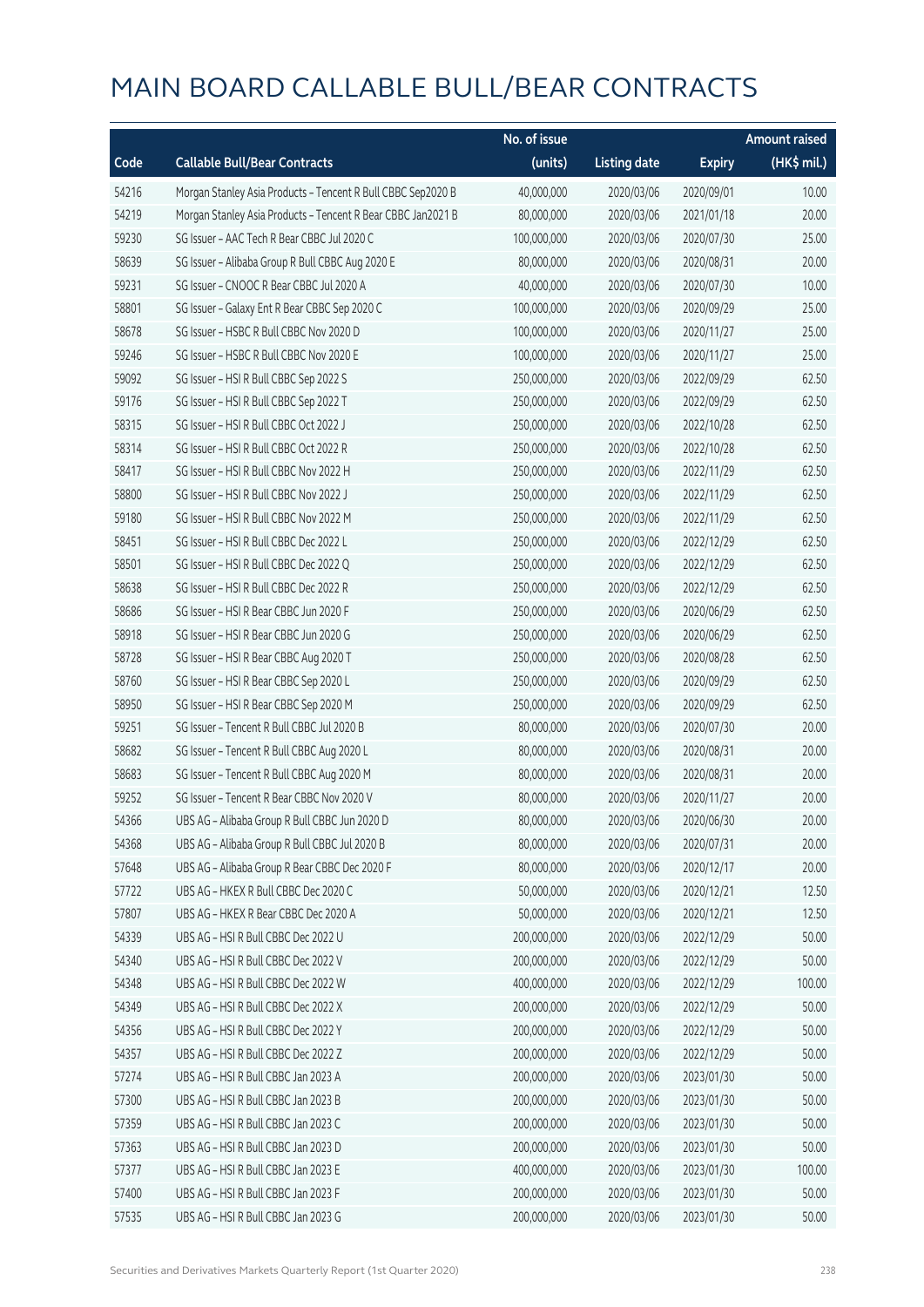|       |                                                             | No. of issue |                     |               | <b>Amount raised</b> |
|-------|-------------------------------------------------------------|--------------|---------------------|---------------|----------------------|
| Code  | <b>Callable Bull/Bear Contracts</b>                         | (units)      | <b>Listing date</b> | <b>Expiry</b> | (HK\$ mil.)          |
| 54369 | UBS AG - HSI R Bear CBBC Jul 2020 H                         | 200,000,000  | 2020/03/06          | 2020/07/30    | 50.00                |
| 57055 | UBS AG - HSI R Bear CBBC Jul 2020 I                         | 200,000,000  | 2020/03/06          | 2020/07/30    | 50.00                |
| 57143 | UBS AG - HSI R Bear CBBC Aug 2020 F                         | 200,000,000  | 2020/03/06          | 2020/08/28    | 50.00                |
| 57234 | UBS AG - HSI R Bear CBBC Aug 2020 G                         | 200,000,000  | 2020/03/06          | 2020/08/28    | 50.00                |
| 57120 | UBS AG - HSI R Bear CBBC Dec 2020 B                         | 400,000,000  | 2020/03/06          | 2020/12/30    | 100.00               |
| 57247 | UBS AG - HSI R Bear CBBC Dec 2020 C                         | 400,000,000  | 2020/03/06          | 2020/12/30    | 100.00               |
| 57654 | UBS AG - Meituan Dianping R Bear CBBC Dec 2020 A            | 50,000,000   | 2020/03/06          | 2020/12/17    | 12.50                |
| 57660 | UBS AG - Ping An R Bull CBBC Dec 2020 D                     | 100,000,000  | 2020/03/06          | 2020/12/21    | 25.00                |
| 57675 | UBS AG - Ping An R Bear CBBC Dec 2020 B                     | 100,000,000  | 2020/03/06          | 2020/12/21    | 25.00                |
| 54358 | UBS AG - Tencent R Bull CBBC Aug 2020 H                     | 40,000,000   | 2020/03/06          | 2020/08/26    | 10.00                |
| 54359 | UBS AG - Tencent R Bull CBBC Sep 2020 J                     | 40,000,000   | 2020/03/06          | 2020/09/30    | 10.00                |
| 54360 | UBS AG - Tencent R Bull CBBC Nov 2020 F                     | 40,000,000   | 2020/03/06          | 2020/11/23    | 10.00                |
| 57563 | UBS AG - Tencent R Bear CBBC Dec 2020 E                     | 40,000,000   | 2020/03/06          | 2020/12/18    | 10.00                |
| 57591 | UBS AG - Tencent R Bear CBBC Dec 2020 F                     | 200,000,000  | 2020/03/06          | 2020/12/17    | 50.00                |
| 59495 | Bank Vontobel - AAC Tech R Bear CBBC Nov 2020 E             | 40,000,000   | 2020/03/06          | 2020/11/06    | 10.00                |
| 59514 | Bank Vontobel - China Mobile R Bear CBBC Dec 2020 D         | 40,000,000   | 2020/03/06          | 2020/12/18    | 10.00                |
| 59565 | Bank Vontobel - China Life R Bull CBBC Dec 2020 H           | 80,000,000   | 2020/03/06          | 2020/12/18    | 20.00                |
| 59513 | Bank Vontobel - HKEX R Bear CBBC Dec 2020 D                 | 40,000,000   | 2020/03/06          | 2020/12/11    | 10.00                |
| 59499 | Bank Vontobel - HSI R Bull CBBC Dec 2022 H                  | 80,000,000   | 2020/03/06          | 2022/12/29    | 20.00                |
| 59501 | Bank Vontobel - HSI R Bull CBBC Dec 2022 I                  | 80,000,000   | 2020/03/06          | 2022/12/29    | 20.00                |
| 59563 | Bank Vontobel - HSI R Bear CBBC Jun 2020 A                  | 80,000,000   | 2020/03/06          | 2020/06/29    | 20.00                |
| 59552 | Bank Vontobel - HSI R Bear CBBC Jun 2020 G                  | 80,000,000   | 2020/03/06          | 2020/06/29    | 20.00                |
| 59494 | Bank Vontobel - Sunny Optical R Bear CBBC Nov 2020 D        | 40,000,000   | 2020/03/06          | 2020/11/06    | 10.00                |
| 59493 | Bank Vontobel - Tencent R Bull CBBC Dec 2020 I              | 40,000,000   | 2020/03/06          | 2020/12/11    | 10.00                |
| 59498 | Bank Vontobel - Xiaomi R Bull CBBC Nov 2020 K               | 40,000,000   | 2020/03/06          | 2020/11/20    | 10.00                |
| 59869 | BOCI Asia Ltd. - HSI R Bull CBBC Sep 2022 F                 | 150,000,000  | 2020/03/09          | 2022/09/29    | 37.50                |
| 59914 | BOCI Asia Ltd. - HSI R Bull CBBC Sep 2022 G                 | 150,000,000  | 2020/03/09          | 2022/09/29    | 37.50                |
| 59921 | BOCI Asia Ltd. - HSI R Bear CBBC Aug 2020 J                 | 150,000,000  | 2020/03/09          | 2020/08/28    | 37.50                |
| 60335 | BNP Paribas Issuance B.V. - HSI R Bull CBBC Dec 2021 G      | 240,000,000  | 2020/03/09          | 2021/12/30    | 60.00                |
| 60467 | BNP Paribas Issuance B.V. - HSI R Bear CBBC Sep 2020 M      | 250,000,000  | 2020/03/09          | 2020/09/29    | 62.50                |
| 60567 | BNP Paribas Issuance B.V. - HSI R Bear CBBC Sep 2020 N      | 240,000,000  | 2020/03/09          | 2020/09/29    | 60.00                |
| 61482 | Credit Suisse AG - CNOOC R Bull CBBC Jul 2020 B             | 60,000,000   | 2020/03/09          | 2020/07/30    | 15.00                |
| 61473 | Credit Suisse AG - HSI R Bull CBBC Oct 2022 B               | 200,000,000  | 2020/03/09          | 2022/10/28    | 50.00                |
| 61474 | Credit Suisse AG - HSI R Bull CBBC Oct 2022 C               | 200,000,000  | 2020/03/09          | 2022/10/28    | 50.00                |
| 61419 | Credit Suisse AG - HSI R Bull CBBC Oct 2022 J               | 200,000,000  | 2020/03/09          | 2022/10/28    | 50.00                |
| 61478 | Credit Suisse AG - HSI R Bull CBBC Dec 2022 D               | 200,000,000  | 2020/03/09          | 2022/12/29    | 50.00                |
| 61238 | Credit Suisse AG - HSI R Bear CBBC Aug 2020 I               | 200,000,000  | 2020/03/09          | 2020/08/28    | 50.00                |
| 61248 | Credit Suisse AG - HSI R Bear CBBC Aug 2020 J               | 200,000,000  | 2020/03/09          | 2020/08/28    | 50.00                |
| 61340 | Credit Suisse AG - HSI R Bear CBBC Aug 2020 K               | 200,000,000  | 2020/03/09          | 2020/08/28    | 50.00                |
| 61359 | Credit Suisse AG - HSI R Bear CBBC Aug 2020 L               | 200,000,000  | 2020/03/09          | 2020/08/28    | 50.00                |
| 61395 | Credit Suisse AG - HSI R Bear CBBC Aug 2020 M               | 200,000,000  | 2020/03/09          | 2020/08/28    | 50.00                |
| 61481 | Credit Suisse AG - SUNAC R Bull CBBC Sep 2020 C             | 80,000,000   | 2020/03/09          | 2020/09/25    | 20.00                |
| 61387 | Credit Suisse AG - Tencent R Bear CBBC Aug 2020 C           | 50,000,000   | 2020/03/09          | 2020/08/28    | 12.50                |
| 62259 | Goldman Sachs SP (Asia) - AIA R Bull CBBC Sep 2020 A        | 60,000,000   | 2020/03/09          | 2020/09/28    | 15.00                |
| 62296 | Goldman Sachs SP (Asia) - Alibaba Group R Bull CBBC Aug20 G | 60,000,000   | 2020/03/09          | 2020/08/28    | 15.00                |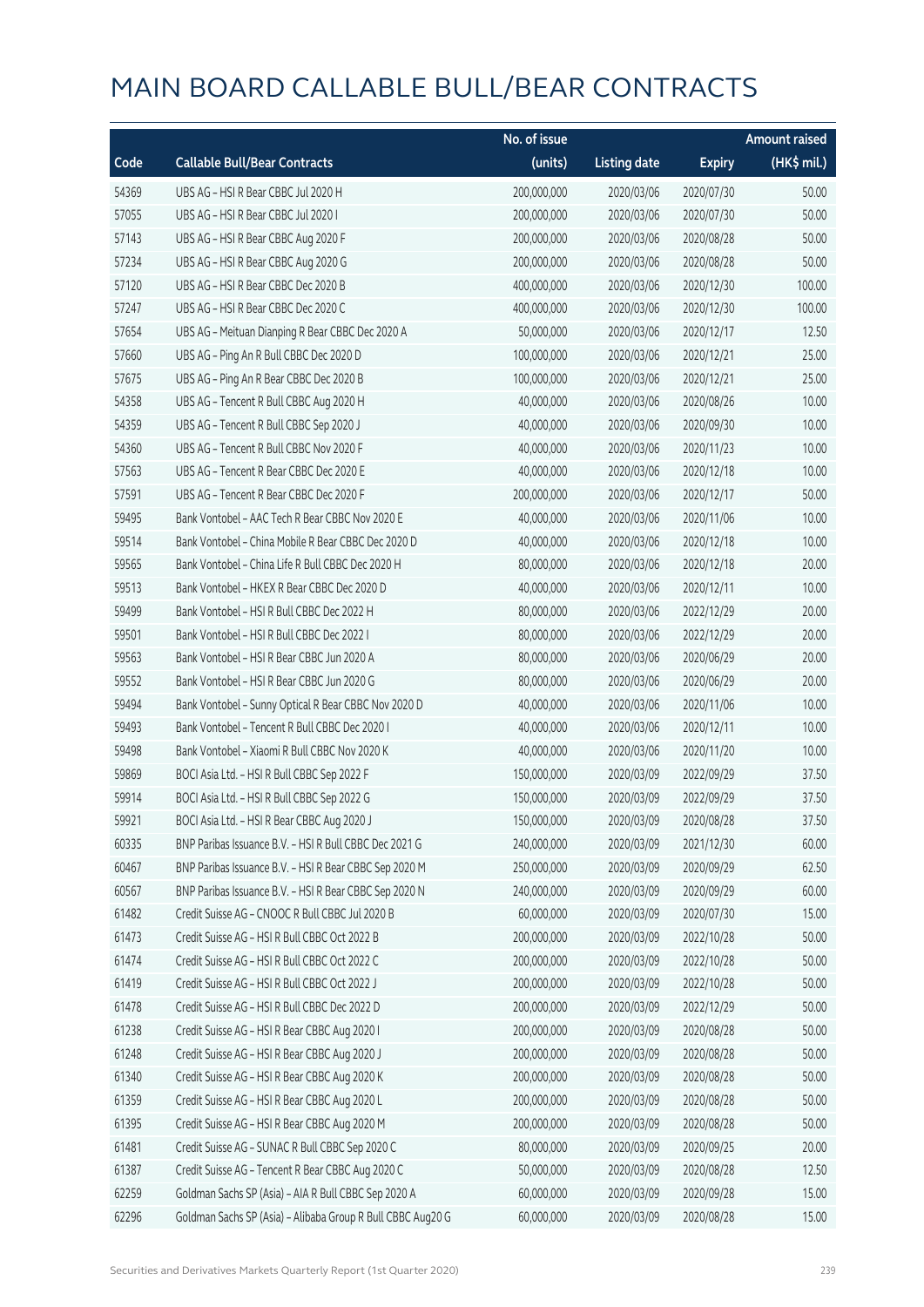|       |                                                             | No. of issue |                     |               | <b>Amount raised</b> |
|-------|-------------------------------------------------------------|--------------|---------------------|---------------|----------------------|
| Code  | <b>Callable Bull/Bear Contracts</b>                         | (units)      | <b>Listing date</b> | <b>Expiry</b> | (HK\$ mil.)          |
| 62096 | Goldman Sachs SP (Asia) - HSI R Bull CBBC Feb 2023 R        | 160,000,000  | 2020/03/09          | 2023/02/27    | 40.00                |
| 62149 | Goldman Sachs SP (Asia) - HSI R Bull CBBC Feb 2023 S        | 160,000,000  | 2020/03/09          | 2023/02/27    | 40.00                |
| 62070 | Goldman Sachs SP (Asia) - HSI R Bull CBBC Mar 2023 A        | 160,000,000  | 2020/03/09          | 2023/03/30    | 40.00                |
| 62123 | Goldman Sachs SP (Asia) - HSI R Bull CBBC Mar 2023 B        | 160,000,000  | 2020/03/09          | 2023/03/30    | 40.00                |
| 62188 | Goldman Sachs SP (Asia) - HSI R Bull CBBC Mar 2023 C        | 160,000,000  | 2020/03/09          | 2023/03/30    | 40.00                |
| 61971 | Goldman Sachs SP (Asia) - HSI R Bear CBBC Aug 2020 C        | 160,000,000  | 2020/03/09          | 2020/08/28    | 40.00                |
| 62062 | Goldman Sachs SP (Asia) - HSI R Bear CBBC Aug 2020 D        | 160,000,000  | 2020/03/09          | 2020/08/28    | 40.00                |
| 62209 | Goldman Sachs SP (Asia) - HSI R Bear CBBC Aug 2020 E        | 160,000,000  | 2020/03/09          | 2020/08/28    | 40.00                |
| 62245 | Goldman Sachs SP (Asia) - HSI R Bear CBBC Aug 2020 F        | 160,000,000  | 2020/03/09          | 2020/08/28    | 40.00                |
| 62057 | Goldman Sachs SP (Asia) - HSI R Bear CBBC Dec 2020 F        | 160,000,000  | 2020/03/09          | 2020/12/30    | 40.00                |
| 62240 | Goldman Sachs SP (Asia) - HSI R Bear CBBC Dec 2020 G        | 160,000,000  | 2020/03/09          | 2020/12/30    | 40.00                |
| 62261 | Goldman Sachs SP (Asia) - Meituan R Bull CBBC Oct 2020 A    | 60,000,000   | 2020/03/09          | 2020/10/30    | 15.00                |
| 62253 | Goldman Sachs SP (Asia) - Ping An R Bull CBBC Dec 2020 G    | 60,000,000   | 2020/03/09          | 2020/12/30    | 15.00                |
| 62282 | Goldman Sachs SP (Asia) - Tencent R Bull CBBC Jul 2020 X    | 60,000,000   | 2020/03/09          | 2020/07/30    | 15.00                |
| 62285 | Goldman Sachs SP (Asia) - Tencent R Bear CBBC Feb 2021 B    | 60,000,000   | 2020/03/09          | 2021/02/25    | 15.00                |
| 59576 | HK Bank - Alibaba Group R Bull CBBC Sep 2020 D              | 40,000,000   | 2020/03/09          | 2020/09/07    | 10.00                |
| 59586 | HK Bank - CAM CSI300 R Bull CBBC Sep 2020 F                 | 40,000,000   | 2020/03/09          | 2020/09/21    | 10.00                |
| 59721 | HK Bank - Galaxy Ent R Bear CBBC Jul 2020 B                 | 40,000,000   | 2020/03/09          | 2020/07/13    | 10.00                |
| 59707 | HK Bank - HKEX R Bull CBBC Jul 2020 H                       | 40,000,000   | 2020/03/09          | 2020/07/20    | 10.00                |
| 59747 | HK Bank - HSI R Bull CBBC Sep 2022 J                        | 80,000,000   | 2020/03/09          | 2022/09/29    | 20.00                |
| 59751 | HK Bank - HSI R Bull CBBC Sep 2022 O                        | 60,000,000   | 2020/03/09          | 2022/09/29    | 15.00                |
| 59569 | HK Bank - HSI R Bear CBBC Aug 2020 M                        | 100,000,000  | 2020/03/09          | 2020/08/28    | 25.00                |
| 59705 | HK Bank - Meituan Dianping R Bull CBBC Aug 2020 B           | 40,000,000   | 2020/03/09          | 2020/08/10    | 10.00                |
| 59686 | HK Bank - SUNAC R Bull CBBC Aug 2020 D                      | 40,000,000   | 2020/03/09          | 2020/08/10    | 10.00                |
| 59648 | HK Bank - Sunny Optical R Bull CBBC Jul 2020 E              | 40,000,000   | 2020/03/09          | 2020/07/27    | 10.00                |
| 59745 | HK Bank - Tencent R Bull CBBC Aug 2020 M                    | 40,000,000   | 2020/03/09          | 2020/08/13    | 10.00                |
| 61212 | Haitong Int'l Sec - Alibaba Group R Bear CBBC Nov 2020 D    | 40,000,000   | 2020/03/09          | 2020/11/24    | 10.00                |
| 60892 | Haitong Int'l Sec - HSI R Bull CBBC Nov 2022 S              | 150,000,000  | 2020/03/09          | 2022/11/29    | 37.50                |
| 60913 | Haitong Int'l Sec - HSI R Bull CBBC Nov 2022 T              | 150,000,000  | 2020/03/09          | 2022/11/29    | 37.50                |
| 60906 | Haitong Int'l Sec - HSI R Bull CBBC Dec 2022 R              | 150,000,000  | 2020/03/09          | 2022/12/29    | 37.50                |
| 60936 | Haitong Int'l Sec - HSI R Bear CBBC Jun 2020 V              | 150,000,000  | 2020/03/09          | 2020/06/29    | 37.50                |
| 60958 | Haitong Int'l Sec - HSI R Bear CBBC Jul 2020 V              | 150,000,000  | 2020/03/09          | 2020/07/30    | 37.50                |
| 60883 | Haitong Int'l Sec - HSI R Bear CBBC Aug 2020 X              | 150,000,000  | 2020/03/09          | 2020/08/28    | 37.50                |
| 61003 | Haitong Int'l Sec - HSI R Bear CBBC Aug 2020 Y              | 150,000,000  | 2020/03/09          | 2020/08/28    | 37.50                |
| 61175 | Haitong Int'l Sec - Meituan Dianping R Bull CBBC Jul 2020 H | 40,000,000   | 2020/03/09          | 2020/07/23    | 10.00                |
| 61060 | Haitong Int'l Sec - Meituan Dianping R Bull CBBC Oct 2020 A | 40,000,000   | 2020/03/09          | 2020/10/23    | 10.00                |
| 61516 | Haitong Int'l Sec - Tencent R Bull CBBC Aug 2020 M          | 40,000,000   | 2020/03/09          | 2020/08/24    | 10.00                |
| 60872 | Haitong Int'l Sec - Tencent R Bear CBBC Aug 2020 N          | 40,000,000   | 2020/03/09          | 2020/08/24    | 10.00                |
| 60728 | J P Morgan SP BV - Alibaba Group R Bull CBBC Jul 2020 F     | 80,000,000   | 2020/03/09          | 2020/07/17    | 20.00                |
| 60592 | J P Morgan SP BV - HSI R Bull CBBC Sep 2022 F               | 200,000,000  | 2020/03/09          | 2022/09/29    | 50.00                |
| 60606 | J P Morgan SP BV - HSI R Bull CBBC Oct 2022 A               | 200,000,000  | 2020/03/09          | 2022/10/28    | 50.00                |
| 60612 | J P Morgan SP BV - HSI R Bull CBBC Nov 2022 C               | 200,000,000  | 2020/03/09          | 2022/11/29    | 50.00                |
| 60814 | J P Morgan SP BV - HSI R Bull CBBC Nov 2022 O               | 200,000,000  | 2020/03/09          | 2022/11/29    | 50.00                |
| 60638 | J P Morgan SP BV - HSI R Bull CBBC Dec 2022 F               | 200,000,000  | 2020/03/09          | 2022/12/29    | 50.00                |
| 60586 | J P Morgan SP BV - HSI R Bear CBBC Sep 2020 I               | 200,000,000  | 2020/03/09          | 2020/09/29    | 50.00                |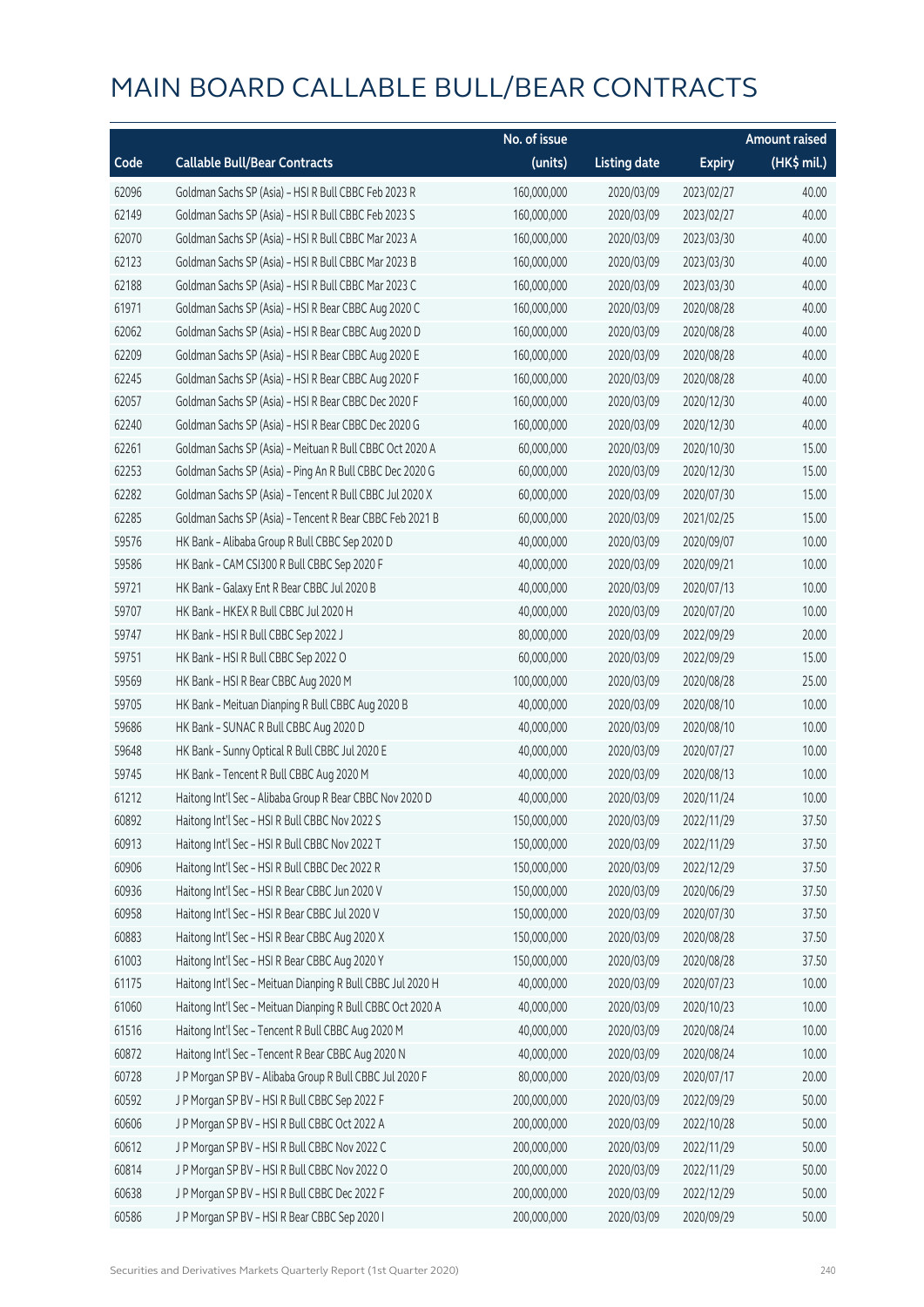| <b>Callable Bull/Bear Contracts</b><br>(units)<br>Code<br><b>Listing date</b>                   | <b>Expiry</b> | (HK\$ mil.) |
|-------------------------------------------------------------------------------------------------|---------------|-------------|
|                                                                                                 |               |             |
| 200,000,000<br>60589<br>J P Morgan SP BV - HSI R Bear CBBC Sep 2020 J<br>2020/03/09             | 2020/09/29    | 50.00       |
| 60665<br>J P Morgan SP BV - HSI R Bear CBBC Sep 2020 K<br>200,000,000<br>2020/03/09             | 2020/09/29    | 50.00       |
| 60669<br>J P Morgan SP BV - HSI R Bear CBBC Sep 2020 L<br>200,000,000<br>2020/03/09             | 2020/09/29    | 50.00       |
| 60683<br>J P Morgan SP BV - Meituan Dianping R Bull CBBC Jul 2020 J<br>70,000,000<br>2020/03/09 | 2020/07/17    | 17.50       |
| 60681<br>J P Morgan SP BV - Tencent R Bull CBBC Jul 2020 N<br>50,000,000<br>2020/03/09          | 2020/07/10    | 12.50       |
| 60700<br>J P Morgan SP BV - Xiaomi R Bull CBBC Jul 2020 I<br>70,000,000<br>2020/03/09           | 2020/07/17    | 17.50       |
| 60581<br>Morgan Stanley Asia Products - HSI R Bull CBBC Nov 2022 P<br>150,000,000<br>2020/03/09 | 2022/11/29    | 37.50       |
| 60576<br>Morgan Stanley Asia Products - HSI R Bear CBBC Jul 2020 S<br>150,000,000<br>2020/03/09 | 2020/07/30    | 37.50       |
| SG Issuer - Alibaba Group R Bull CBBC Jul 2020 N<br>61632<br>80,000,000<br>2020/03/09           | 2020/07/30    | 20.00       |
| 61549<br>SG Issuer - Alibaba Group R Bear CBBC Nov 2020 E<br>80,000,000<br>2020/03/09           | 2020/11/27    | 20.00       |
| 61688<br>SG Issuer - Bud Apac R Bull CBBC Dec 2020 A<br>80,000,000<br>2020/03/09                | 2020/12/30    | 20.00       |
| 61723<br>SG Issuer - CNOOC R Bull CBBC Jul 2020 D<br>40,000,000<br>2020/03/09                   | 2020/07/30    | 10.00       |
| SG Issuer - HSBC R Bull CBBC Mar 2021 A<br>61792<br>100,000,000<br>2020/03/09                   | 2021/03/31    | 25.00       |
| 61834<br>SG Issuer - HSI R Bull CBBC Oct 2022 O<br>250,000,000<br>2020/03/09                    | 2022/10/28    | 62.50       |
| SG Issuer - HSI R Bull CBBC Nov 2022 R<br>61860<br>250,000,000<br>2020/03/09                    | 2022/11/29    | 62.50       |
| 61914<br>SG Issuer - HSI R Bull CBBC Dec 2022 M<br>250,000,000<br>2020/03/09                    | 2022/12/29    | 62.50       |
| SG Issuer - HSI R Bear CBBC Jun 2020 H<br>61573<br>250,000,000<br>2020/03/09                    | 2020/06/29    | 62.50       |
| 61578<br>SG Issuer - HSI R Bear CBBC Jun 2020 I<br>250,000,000<br>2020/03/09                    | 2020/06/29    | 62.50       |
| 61918<br>SG Issuer - HSI R Bear CBBC Jun 2020 J<br>250,000,000<br>2020/03/09                    | 2020/06/29    | 62.50       |
| SG Issuer - HSI R Bear CBBC Jun 2020 K<br>61944<br>250,000,000<br>2020/03/09                    | 2020/06/29    | 62.50       |
| SG Issuer - HSI R Bear CBBC Sep 2020 N<br>61951<br>250,000,000<br>2020/03/09                    | 2020/09/29    | 62.50       |
| 61579<br>SG Issuer - HSI R Bear CBBC Dec 2020 C<br>500,000,000<br>2020/03/09                    | 2020/12/30    | 125.00      |
| SG Issuer - Tencent R Bull CBBC Jul 2020 D<br>61805<br>80,000,000<br>2020/03/09                 | 2020/07/30    | 20.00       |
| SG Issuer - Tencent R Bear CBBC Nov 2020 W<br>61567<br>80,000,000<br>2020/03/09                 | 2020/11/27    | 20.00       |
| UBS AG - Alibaba Group R Bull CBBC Oct 2020 E<br>60111<br>80,000,000<br>2020/03/09              | 2020/10/30    | 20.00       |
| 60043<br>UBS AG - Alibaba Group R Bear CBBC Nov 2020 A<br>80,000,000<br>2020/03/09              | 2020/11/30    | 20.00       |
| 60112<br>UBS AG - China Mobile R Bull CBBC Dec 2020 B<br>100,000,000<br>2020/03/09              | 2020/12/31    | 25.00       |
| 2020/03/09<br>60180<br>UBS AG – China Mobile R Bear CBBC Dec 2020 A<br>100,000,000              | 2020/12/31    | 25.00       |
| 60233<br>UBS AG - China Tower R Bull CBBC Dec 2020 C<br>80,000,000<br>2020/03/09                | 2020/12/31    | 20.00       |
| 60238<br>UBS AG - China Tower R Bear CBBC Dec 2020 C<br>80,000,000<br>2020/03/09                | 2020/12/31    | 20.00       |
| 60227<br>UBS AG - Galaxy Ent R Bull CBBC Dec 2020 B<br>60,000,000<br>2020/03/09                 | 2020/12/31    | 15.00       |
| 60277<br>UBS AG - HSI R Bull CBBC Jan 2023 H<br>200,000,000<br>2020/03/09                       | 2023/01/30    | 50.00       |
| 60294<br>UBS AG - HSI R Bull CBBC Jan 2023 I<br>200,000,000<br>2020/03/09                       | 2023/01/30    | 50.00       |
| 60302<br>UBS AG - HSI R Bull CBBC Jan 2023 J<br>200,000,000<br>2020/03/09                       | 2023/01/30    | 50.00       |
| 60304<br>UBS AG - HSI R Bull CBBC Jan 2023 K<br>400,000,000<br>2020/03/09                       | 2023/01/30    | 100.00      |
| 59970<br>UBS AG - HSI R Bear CBBC Jul 2020 J<br>200,000,000<br>2020/03/09                       | 2020/07/30    | 50.00       |
| 59956<br>UBS AG - HSI R Bear CBBC Aug 2020 H<br>200,000,000<br>2020/03/09                       | 2020/08/28    | 50.00       |
| 59964<br>UBS AG - HSI R Bear CBBC Aug 2020 I<br>200,000,000<br>2020/03/09                       | 2020/08/28    | 50.00       |
| UBS AG - HSI R Bear CBBC Aug 2020 J<br>60324<br>200,000,000<br>2020/03/09                       | 2020/08/28    | 50.00       |
| 60314<br>UBS AG - HSI R Bear CBBC Dec 2020 D<br>400,000,000<br>2020/03/09                       | 2020/12/30    | 100.00      |
| 59973<br>UBS AG - Tencent R Bear CBBC Aug 2020 F<br>40,000,000<br>2020/03/09                    | 2020/08/27    | 10.00       |
| 61532<br>Bank Vontobel - SUNAC R Bull CBBC Nov 2020 E<br>60,000,000<br>2020/03/09               | 2020/11/13    | 15.00       |
| BOCI Asia Ltd. - AIA R Bull CBBC Sep 2020 A<br>60,000,000<br>2020/03/10<br>62417                | 2020/09/29    | 15.00       |
| 62429<br>BOCI Asia Ltd. - AIA R Bull CBBC Sep 2020 B<br>60,000,000<br>2020/03/10                | 2020/09/29    | 15.00       |
| BOCI Asia Ltd. - Alibaba Group R Bull CBBC Sep 2020 E<br>60,000,000<br>62634<br>2020/03/10      | 2020/09/30    | 15.00       |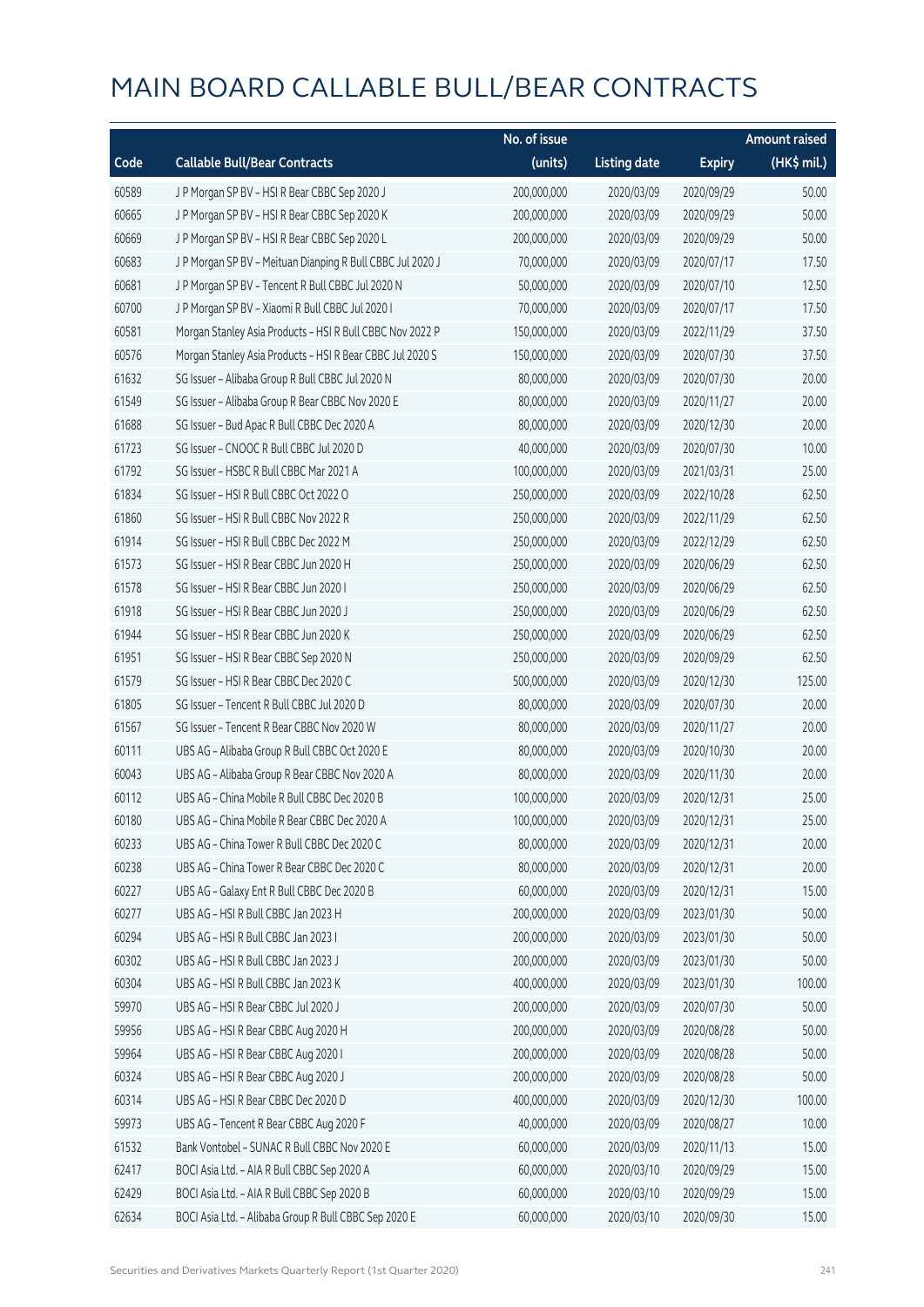|       |                                                              | No. of issue |                     |               | Amount raised |
|-------|--------------------------------------------------------------|--------------|---------------------|---------------|---------------|
| Code  | <b>Callable Bull/Bear Contracts</b>                          | (units)      | <b>Listing date</b> | <b>Expiry</b> | (HK\$ mil.)   |
| 62547 | BOCI Asia Ltd. - China Life R Bull CBBC Sep 2020 B           | 40,000,000   | 2020/03/10          | 2020/09/30    | 10.00         |
| 62570 | BOCI Asia Ltd. - China Life R Bear CBBC Sep 2020 B           | 40,000,000   | 2020/03/10          | 2020/09/30    | 10.00         |
| 62460 | BOCI Asia Ltd. - Galaxy Ent R Bull CBBC Oct 2020 B           | 100,000,000  | 2020/03/10          | 2020/10/29    | 25.00         |
| 62469 | BOCI Asia Ltd. - Galaxy Ent R Bear CBBC Oct 2020 D           | 100,000,000  | 2020/03/10          | 2020/10/29    | 25.00         |
| 62386 | BOCI Asia Ltd. - HSI R Bull CBBC Sep 2022 H                  | 150,000,000  | 2020/03/10          | 2022/09/29    | 37.50         |
| 62415 | BOCI Asia Ltd. - HSI R Bear CBBC Aug 2020 K                  | 150,000,000  | 2020/03/10          | 2020/08/28    | 37.50         |
| 63072 | BNP Paribas Issuance B.V. - Alibaba Group R Bull CBBC Dec20K | 100,000,000  | 2020/03/10          | 2020/12/30    | 25.00         |
| 62988 | BNP Paribas Issuance B.V. - HKEX R Bull CBBC Sep 2020 T      | 50,000,000   | 2020/03/10          | 2020/09/29    | 12.50         |
| 62940 | BNP Paribas Issuance B.V. - HSBC R Bull CBBC Mar 2021 A      | 150,000,000  | 2020/03/10          | 2021/03/30    | 37.50         |
| 62956 | BNP Paribas Issuance B.V. - HSBC R Bull CBBC Mar 2021 B      | 150,000,000  | 2020/03/10          | 2021/03/30    | 37.50         |
| 63094 | BNP Paribas Issuance B.V. - HSI R Bull CBBC Dec 2021 T       | 240,000,000  | 2020/03/10          | 2021/12/30    | 60.00         |
| 63104 | BNP Paribas Issuance B.V. - HSI R Bear CBBC Sep 2020 O       | 250,000,000  | 2020/03/10          | 2020/09/29    | 62.50         |
| 63106 | BNP Paribas Issuance B.V. - HSI R Bear CBBC Sep 2020 P       | 240,000,000  | 2020/03/10          | 2020/09/29    | 60.00         |
| 62863 | BNP Paribas Issuance B.V. - Tencent R Bull CBBC Nov 2020 U   | 50,000,000   | 2020/03/10          | 2020/11/27    | 12.50         |
| 62844 | BNP Paribas Issuance B.V. - Tencent R Bull CBBC Dec 2020 T   | 50,000,000   | 2020/03/10          | 2020/12/30    | 12.50         |
| 62915 | BNP Paribas Issuance B.V. - Tencent R Bull CBBC Dec 2020 U   | 50,000,000   | 2020/03/10          | 2020/12/30    | 12.50         |
| 62750 | BNP Paribas Issuance B.V. - Xiaomi R Bull CBBC Nov 2020 J    | 50,000,000   | 2020/03/10          | 2020/11/27    | 12.50         |
| 62766 | BNP Paribas Issuance B.V. - Xiaomi R Bull CBBC Nov 2020 K    | 50,000,000   | 2020/03/10          | 2020/11/27    | 12.50         |
| 65026 | Credit Suisse AG - HSI R Bull CBBC Dec 2022 E                | 200,000,000  | 2020/03/10          | 2022/12/29    | 50.00         |
| 65038 | Credit Suisse AG - HSI R Bull CBBC Dec 2022 F                | 200,000,000  | 2020/03/10          | 2022/12/29    | 50.00         |
| 64957 | Credit Suisse AG - HSI R Bear CBBC Aug 2020 N                | 200,000,000  | 2020/03/10          | 2020/08/28    | 50.00         |
| 65111 | Credit Suisse AG - HSI R Bear CBBC Aug 2020 O                | 200,000,000  | 2020/03/10          | 2020/08/28    | 50.00         |
| 64976 | Credit Suisse AG - HSI R Bear CBBC Sep 2020 I                | 200,000,000  | 2020/03/10          | 2020/09/29    | 50.00         |
| 64944 | Credit Suisse AG - Tencent R Bear CBBC Jul 2020 C            | 50,000,000   | 2020/03/10          | 2020/07/24    | 12.50         |
| 65337 | Goldman Sachs SP (Asia) - HSI R Bull CBBC Feb 2023 T         | 160,000,000  | 2020/03/10          | 2023/02/27    | 40.00         |
| 65417 | Goldman Sachs SP (Asia) - HSI R Bull CBBC Feb 2023 U         | 160,000,000  | 2020/03/10          | 2023/02/27    | 40.00         |
| 65554 | Goldman Sachs SP (Asia) - HSI R Bull CBBC Feb 2023 V         | 160,000,000  | 2020/03/10          | 2023/02/27    | 40.00         |
| 65557 | Goldman Sachs SP (Asia) - HSI R Bull CBBC Feb 2023 W         | 160,000,000  | 2020/03/10          | 2023/02/27    | 40.00         |
| 65333 | Goldman Sachs SP (Asia) - HSI R Bull CBBC Mar 2023 D         | 160,000,000  | 2020/03/10          | 2023/03/30    | 40.00         |
| 65348 | Goldman Sachs SP (Asia) - HSI R Bull CBBC Mar 2023 E         | 160,000,000  | 2020/03/10          | 2023/03/30    | 40.00         |
| 65461 | Goldman Sachs SP (Asia) - HSI R Bull CBBC Mar 2023 F         | 160,000,000  | 2020/03/10          | 2023/03/30    | 40.00         |
| 65555 | Goldman Sachs SP (Asia) - HSI R Bull CBBC Mar 2023 G         | 160,000,000  | 2020/03/10          | 2023/03/30    | 40.00         |
| 65126 | Goldman Sachs SP (Asia) - HSI R Bear CBBC Aug 2020 G         | 160,000,000  | 2020/03/10          | 2020/08/28    | 40.00         |
| 65211 | Goldman Sachs SP (Asia) - HSI R Bear CBBC Aug 2020 H         | 160,000,000  | 2020/03/10          | 2020/08/28    | 40.00         |
| 65321 | Goldman Sachs SP (Asia) - HSI R Bear CBBC Aug 2020 I         | 160,000,000  | 2020/03/10          | 2020/08/28    | 40.00         |
| 65195 | Goldman Sachs SP (Asia) - HSI R Bear CBBC Dec 2020 H         | 160,000,000  | 2020/03/10          | 2020/12/30    | 40.00         |
| 65216 | Goldman Sachs SP (Asia) - HSI R Bear CBBC Dec 2020 I         | 160,000,000  | 2020/03/10          | 2020/12/30    | 40.00         |
| 65266 | Goldman Sachs SP (Asia) - HSI R Bear CBBC Dec 2020 J         | 160,000,000  | 2020/03/10          | 2020/12/30    | 40.00         |
| 65285 | Goldman Sachs SP (Asia) - HSI R Bear CBBC Dec 2020 K         | 160,000,000  | 2020/03/10          | 2020/12/30    | 40.00         |
| 65320 | Goldman Sachs SP (Asia) - HSI R Bear CBBC Dec 2020 L         | 160,000,000  | 2020/03/10          | 2020/12/30    | 40.00         |
| 65430 | Goldman Sachs SP (Asia) - Meituan R Bull CBBC Nov 2020 A     | 60,000,000   | 2020/03/10          | 2020/11/30    | 15.00         |
| 65421 | Goldman Sachs SP (Asia) - Ping An R Bull CBBC Nov 2020 A     | 80,000,000   | 2020/03/10          | 2020/11/30    | 20.00         |
| 65431 | Goldman Sachs SP (Asia) - Tencent R Bull CBBC Aug 2020 D     | 60,000,000   | 2020/03/10          | 2020/08/31    | 15.00         |
| 62381 | HK Bank - HSI R Bull CBBC Sep 2022 I                         | 80,000,000   | 2020/03/10          | 2022/09/29    | 20.00         |
| 62307 | HK Bank - HSI R Bear CBBC Jun 2020 A                         | 100,000,000  | 2020/03/10          | 2020/06/29    | 25.00         |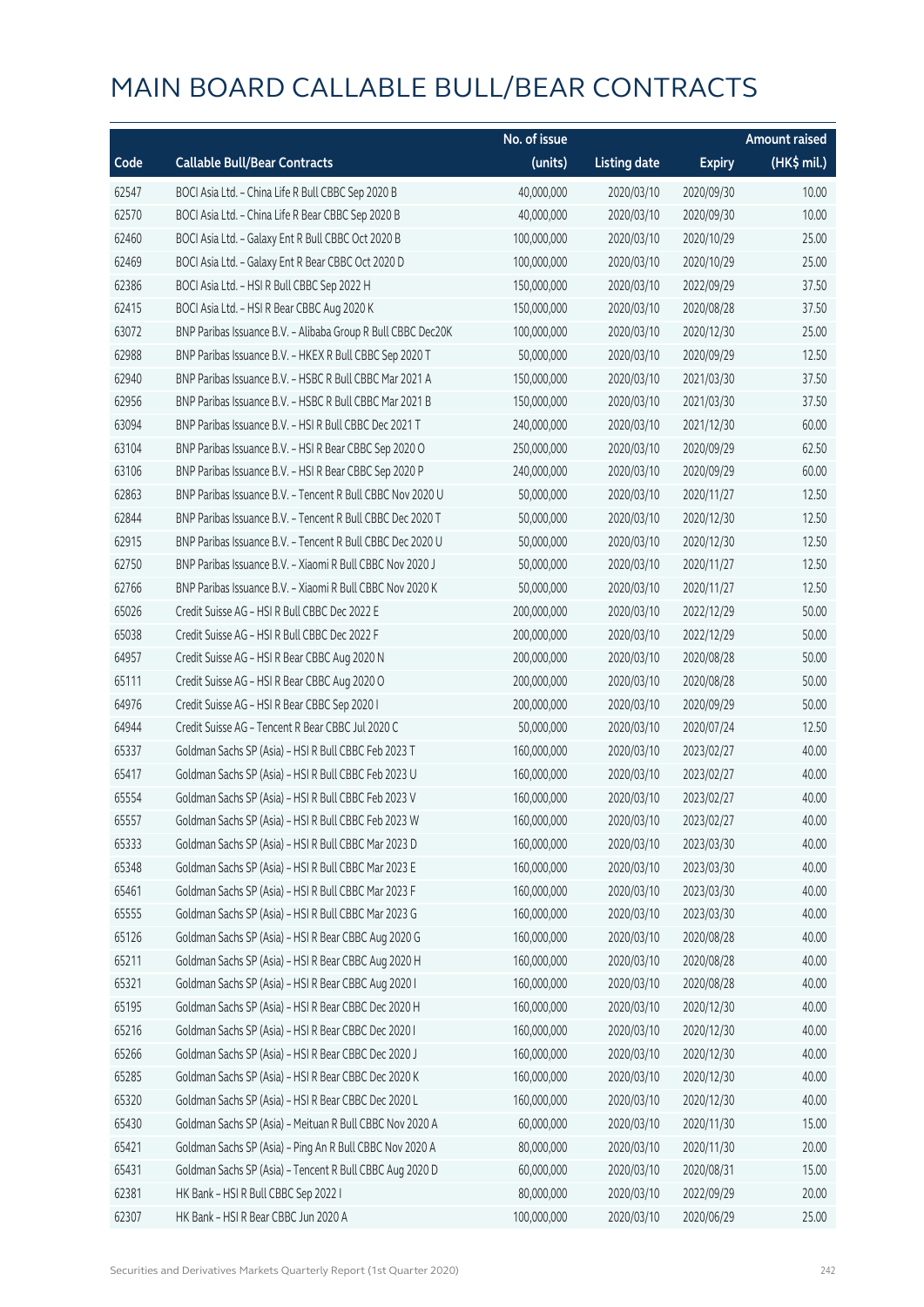|       |                                                           | No. of issue |                     |               | <b>Amount raised</b> |
|-------|-----------------------------------------------------------|--------------|---------------------|---------------|----------------------|
| Code  | <b>Callable Bull/Bear Contracts</b>                       | (units)      | <b>Listing date</b> | <b>Expiry</b> | (HK\$ mil.)          |
| 62346 | HK Bank - Tencent R Bull CBBC Aug 2020 N                  | 40,000,000   | 2020/03/10          | 2020/08/06    | 10.00                |
| 63899 | Haitong Int'l Sec - HSI R Bull CBBC Oct 2022 Z            | 150,000,000  | 2020/03/10          | 2022/10/28    | 37.50                |
| 63858 | Haitong Int'l Sec - HSI R Bull CBBC Nov 2022 U            | 150,000,000  | 2020/03/10          | 2022/11/29    | 37.50                |
| 63906 | Haitong Int'l Sec - HSI R Bull CBBC Dec 2022 T            | 150,000,000  | 2020/03/10          | 2022/12/29    | 37.50                |
| 63778 | Haitong Int'l Sec - HSI R Bear CBBC Jul 2020 I            | 150,000,000  | 2020/03/10          | 2020/07/30    | 37.50                |
| 63822 | Haitong Int'l Sec - HSI R Bear CBBC Aug 2020 Z            | 150,000,000  | 2020/03/10          | 2020/08/28    | 37.50                |
| 63967 | Haitong Int'l Sec - HSI R Bear CBBC Sep 2020 A            | 150,000,000  | 2020/03/10          | 2020/09/29    | 37.50                |
| 63969 | Haitong Int'l Sec - Sunny Optical R Bear CBBC Nov 2020 B  | 40,000,000   | 2020/03/10          | 2020/11/23    | 10.00                |
| 63954 | Haitong Int'l Sec - Tencent R Bull CBBC Aug 2020 N        | 40,000,000   | 2020/03/10          | 2020/08/24    | 10.00                |
| 63837 | Haitong Int'l Sec - Tencent R Bear CBBC Jul 2020 K        | 40,000,000   | 2020/03/10          | 2020/07/24    | 10.00                |
| 63159 | J P Morgan SP BV - HSI R Bull CBBC Sep 2022 G             | 200,000,000  | 2020/03/10          | 2022/09/29    | 50.00                |
| 63290 | J P Morgan SP BV - HSI R Bull CBBC Sep 2022 H             | 200,000,000  | 2020/03/10          | 2022/09/29    | 50.00                |
| 63175 | J P Morgan SP BV - HSI R Bull CBBC Oct 2022 B             | 200,000,000  | 2020/03/10          | 2022/10/28    | 50.00                |
| 63309 | J P Morgan SP BV - HSI R Bull CBBC Oct 2022 E             | 200,000,000  | 2020/03/10          | 2022/10/28    | 50.00                |
| 63185 | J P Morgan SP BV - HSI R Bull CBBC Nov 2022 X             | 200,000,000  | 2020/03/10          | 2022/11/29    | 50.00                |
| 63331 | J P Morgan SP BV - HSI R Bull CBBC Nov 2022 Z             | 200,000,000  | 2020/03/10          | 2022/11/29    | 50.00                |
| 63189 | J P Morgan SP BV - HSI R Bull CBBC Dec 2022 I             | 200,000,000  | 2020/03/10          | 2022/12/29    | 50.00                |
| 63332 | J P Morgan SP BV - HSI R Bull CBBC Dec 2022 O             | 200,000,000  | 2020/03/10          | 2022/12/29    | 50.00                |
| 63362 | J P Morgan SP BV - HSI R Bull CBBC Dec 2022 R             | 200,000,000  | 2020/03/10          | 2022/12/29    | 50.00                |
| 63108 | J P Morgan SP BV - HSI R Bear CBBC Sep 2020 M             | 200,000,000  | 2020/03/10          | 2020/09/29    | 50.00                |
| 63113 | J P Morgan SP BV - HSI R Bear CBBC Sep 2020 N             | 200,000,000  | 2020/03/10          | 2020/09/29    | 50.00                |
| 63115 | J P Morgan SP BV - HSI R Bear CBBC Sep 2020 O             | 200,000,000  | 2020/03/10          | 2020/09/29    | 50.00                |
| 63116 | J P Morgan SP BV - HSI R Bear CBBC Oct 2020 M             | 200,000,000  | 2020/03/10          | 2020/10/29    | 50.00                |
| 63117 | J P Morgan SP BV - HSI R Bear CBBC Oct 2020 N             | 200,000,000  | 2020/03/10          | 2020/10/29    | 50.00                |
| 63377 | J P Morgan SP BV - Tencent R Bull CBBC Jul 2020 O         | 50,000,000   | 2020/03/10          | 2020/07/10    | 12.50                |
| 63389 | J P Morgan SP BV - Tencent R Bear CBBC Jul 2020 P         | 50,000,000   | 2020/03/10          | 2020/07/17    | 12.50                |
| 62688 | Morgan Stanley Asia Products - HSI R Bull CBBC Jun 2022 G | 150,000,000  | 2020/03/10          | 2022/06/29    | 37.50                |
| 62679 | Morgan Stanley Asia Products - HSI R Bull CBBC Oct 2022 N | 150,000,000  | 2020/03/10          | 2022/10/28    | 37.50                |
| 62689 | Morgan Stanley Asia Products - HSI R Bull CBBC Dec 2022 Q | 150,000,000  | 2020/03/10          | 2022/12/29    | 37.50                |
| 64003 | SG Issuer - AAC Tech R Bull CBBC Oct 2020 A               | 100,000,000  | 2020/03/10          | 2020/10/28    | 25.00                |
| 64930 | SG Issuer - AIA R Bull CBBC Dec 2020 B                    | 60,000,000   | 2020/03/10          | 2020/12/28    | 15.00                |
| 64538 | SG Issuer - Alibaba Group R Bull CBBC Jul 2020 O          | 80,000,000   | 2020/03/10          | 2020/07/30    | 20.00                |
| 64038 | SG Issuer - Alibaba Group R Bear CBBC Nov 2020 F          | 80,000,000   | 2020/03/10          | 2020/11/27    | 20.00                |
| 64046 | SG Issuer - China Tower R Bull CBBC Nov 2020 B            | 120,000,000  | 2020/03/10          | 2020/11/30    | 30.00                |
| 64047 | SG Issuer - China Tower R Bear CBBC Dec 2020 B            | 120,000,000  | 2020/03/10          | 2020/12/30    | 30.00                |
| 64320 | SG Issuer - HSI R Bull CBBC Nov 2022 L                    | 250,000,000  | 2020/03/10          | 2022/11/29    | 62.50                |
| 64479 | SG Issuer - HSI R Bull CBBC Nov 2022 N                    | 250,000,000  | 2020/03/10          | 2022/11/29    | 62.50                |
| 64519 | SG Issuer - HSI R Bull CBBC Nov 2022 P                    | 250,000,000  | 2020/03/10          | 2022/11/29    | 62.50                |
| 64924 | SG Issuer - HSI R Bull CBBC Dec 2022 N                    | 250,000,000  | 2020/03/10          | 2022/12/29    | 62.50                |
| 64535 | SG Issuer - HSI R Bull CBBC Dec 2022 P                    | 250,000,000  | 2020/03/10          | 2022/12/29    | 62.50                |
| 64929 | SG Issuer - HSI R Bull CBBC Dec 2022 T                    | 250,000,000  | 2020/03/10          | 2022/12/29    | 62.50                |
| 64254 | SG Issuer - HSI R Bear CBBC Jun 2020 L                    | 250,000,000  | 2020/03/10          | 2020/06/29    | 62.50                |
| 64721 | SG Issuer - HSI R Bear CBBC Jun 2020 M                    | 250,000,000  | 2020/03/10          | 2020/06/29    | 62.50                |
| 64245 | SG Issuer - HSI R Bear CBBC Sep 2020 O                    | 250,000,000  | 2020/03/10          | 2020/09/29    | 62.50                |
| 64851 | SG Issuer - HSI R Bear CBBC Oct 2020 N                    | 250,000,000  | 2020/03/10          | 2020/10/29    | 62.50                |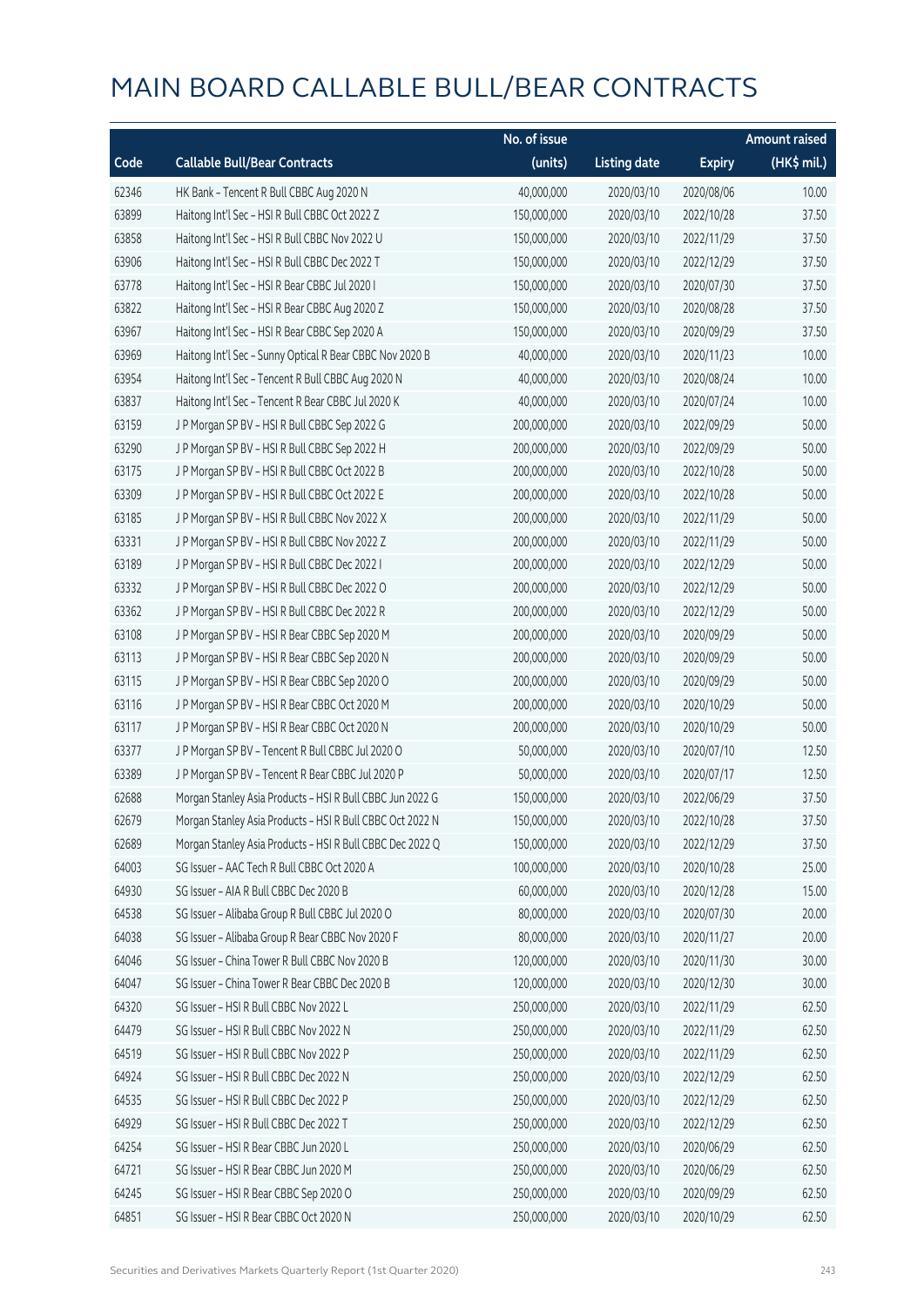|       |                                                              | No. of issue |                     |               | <b>Amount raised</b> |
|-------|--------------------------------------------------------------|--------------|---------------------|---------------|----------------------|
| Code  | <b>Callable Bull/Bear Contracts</b>                          | (units)      | <b>Listing date</b> | <b>Expiry</b> | (HK\$ mil.)          |
| 64549 | SG Issuer - Meituan Dianping R Bull CBBC Jul 2020 O          | 100,000,000  | 2020/03/10          | 2020/07/30    | 25.00                |
| 64060 | SG Issuer - Meituan Dianping R Bear CBBC Oct 2020 C          | 100,000,000  | 2020/03/10          | 2020/10/28    | 25.00                |
| 64934 | SG Issuer - Sunny Optical R Bull CBBC Jul 2020 D             | 60,000,000   | 2020/03/10          | 2020/07/28    | 15.00                |
| 64594 | SG Issuer - Tencent R Bull CBBC Jul 2020 E                   | 80,000,000   | 2020/03/10          | 2020/07/30    | 20.00                |
| 64939 | SG Issuer - Tencent R Bull CBBC Aug 2020 N                   | 80,000,000   | 2020/03/10          | 2020/08/28    | 20.00                |
| 64143 | SG Issuer - Tencent R Bear CBBC Nov 2020 X                   | 80,000,000   | 2020/03/10          | 2020/11/30    | 20.00                |
| 64633 | SG Issuer - Xiaomi R Bull CBBC Jul 2020 T                    | 60,000,000   | 2020/03/10          | 2020/07/30    | 15.00                |
| 64226 | SG Issuer - Xiaomi R Bear CBBC Jul 2020 H                    | 60,000,000   | 2020/03/10          | 2020/07/30    | 15.00                |
| 63669 | UBS AG - Alibaba Group R Bull CBBC Aug 2020 C                | 80,000,000   | 2020/03/10          | 2020/08/31    | 20.00                |
| 63436 | UBS AG - HSI R Bull CBBC Jan 2023 L                          | 200,000,000  | 2020/03/10          | 2023/01/30    | 50.00                |
| 63481 | UBS AG - HSI R Bull CBBC Jan 2023 M                          | 200,000,000  | 2020/03/10          | 2023/01/30    | 50.00                |
| 63485 | UBS AG - HSI R Bull CBBC Jan 2023 N                          | 200,000,000  | 2020/03/10          | 2023/01/30    | 50.00                |
| 63765 | UBS AG - HSI R Bull CBBC Jan 2023 O                          | 400,000,000  | 2020/03/10          | 2023/01/30    | 100.00               |
| 63777 | UBS AG - HSI R Bull CBBC Jan 2023 P                          | 200,000,000  | 2020/03/10          | 2023/01/30    | 50.00                |
| 63434 | UBS AG - HSI R Bear CBBC Jun 2020 J                          | 200,000,000  | 2020/03/10          | 2020/06/29    | 50.00                |
| 63393 | UBS AG - HSI R Bear CBBC Jun 2020 Z                          | 200,000,000  | 2020/03/10          | 2020/06/29    | 50.00                |
| 63395 | UBS AG - HSI R Bear CBBC Aug 2020 K                          | 200,000,000  | 2020/03/10          | 2020/08/28    | 50.00                |
| 63488 | UBS AG - HSI R Bear CBBC Sep 2020 B                          | 200,000,000  | 2020/03/10          | 2020/09/29    | 50.00                |
| 63503 | UBS AG - HSI R Bear CBBC Sep 2020 C                          | 200,000,000  | 2020/03/10          | 2020/09/29    | 50.00                |
| 63558 | UBS AG - HSI R Bear CBBC Sep 2020 D                          | 200,000,000  | 2020/03/10          | 2020/09/29    | 50.00                |
| 63737 | UBS AG - Meituan Dianping R Bull CBBC Dec 2020 C             | 50,000,000   | 2020/03/10          | 2020/12/31    | 12.50                |
| 63587 | UBS AG - Tencent R Bull CBBC Sep 2020 K                      | 40,000,000   | 2020/03/10          | 2020/09/29    | 10.00                |
| 63984 | Bank Vontobel - AIA R Bear CBBC Oct 2020 B                   | 40,000,000   | 2020/03/10          | 2020/10/23    | 10.00                |
| 64001 | Bank Vontobel - ICBC R Bull CBBC Dec 2020 A                  | 40,000,000   | 2020/03/10          | 2020/12/11    | 10.00                |
| 66071 | BOCI Asia Ltd. - HSCEI R Bull CBBC Sep 2021 F                | 150,000,000  | 2020/03/11          | 2021/09/29    | 37.50                |
| 65940 | BOCI Asia Ltd. - HSI R Bull CBBC Sep 2022 I                  | 200,000,000  | 2020/03/11          | 2022/09/29    | 50.00                |
| 66002 | BOCI Asia Ltd. - HSI R Bull CBBC Sep 2022 J                  | 150,000,000  | 2020/03/11          | 2022/09/29    | 37.50                |
| 65976 | BOCI Asia Ltd. - HSI R Bear CBBC Aug 2020 L                  | 200,000,000  | 2020/03/11          | 2020/08/28    | 50.00                |
| 66034 | BOCI Asia Ltd. - HSI R Bear CBBC Aug 2020 M                  | 150,000,000  | 2020/03/11          | 2020/08/28    | 37.50                |
| 66078 | BOCI Asia Ltd. - Meituan Dianping R Bull CBBC Dec 2020 C     | 40,000,000   | 2020/03/11          | 2020/12/30    | 10.00                |
| 66081 | BOCI Asia Ltd. - Meituan Dianping R Bear CBBC Dec 2020 C     | 40,000,000   | 2020/03/11          | 2020/12/30    | 10.00                |
| 66558 | BNP Paribas Issuance B.V. - Alibaba Group R Bull CBBC Dec20L | 100,000,000  | 2020/03/11          | 2020/12/30    | 25.00                |
| 66559 | BNP Paribas Issuance B.V. - Alibaba Group R Bull CBBC Dec20M | 100,000,000  | 2020/03/11          | 2020/12/30    | 26.00                |
| 66568 | BNP Paribas Issuance B.V. - Alibaba Group R Bull CBBC Dec20N | 100,000,000  | 2020/03/11          | 2020/12/30    | 30.00                |
| 66580 | BNP Paribas Issuance B.V. - Alibaba Group R Bull CBBC Dec200 | 100,000,000  | 2020/03/11          | 2020/12/30    | 34.00                |
| 67291 | BNP Paribas Issuance B.V. - HSI R Bull CBBC Dec 2021 N       | 250,000,000  | 2020/03/11          | 2021/12/30    | 62.50                |
| 67317 | BNP Paribas Issuance B.V. - HSI R Bull CBBC Dec 2021 U       | 240,000,000  | 2020/03/11          | 2021/12/30    | 60.00                |
| 67225 | BNP Paribas Issuance B.V. - HSI R Bull CBBC Dec 2021 V       | 250,000,000  | 2020/03/11          | 2021/12/30    | 62.50                |
| 67327 | BNP Paribas Issuance B.V. - HSI R Bear CBBC Sep 2020 Q       | 250,000,000  | 2020/03/11          | 2020/09/29    | 62.50                |
| 67498 | BNP Paribas Issuance B.V. - HSI R Bear CBBC Sep 2020 R       | 250,000,000  | 2020/03/11          | 2020/09/29    | 62.50                |
| 67565 | BNP Paribas Issuance B.V. - HSI R Bear CBBC Sep 2020 S       | 250,000,000  | 2020/03/11          | 2020/09/29    | 62.50                |
| 66921 | Credit Suisse AG - AAC Tech R Bull CBBC Sep 2020 B           | 80,000,000   | 2020/03/11          | 2020/09/29    | 20.00                |
| 66930 | Credit Suisse AG - AAC Tech R Bull CBBC Sep 2020 C           | 80,000,000   | 2020/03/11          | 2020/09/29    | 20.00                |
| 66961 | Credit Suisse AG - AAC Tech R Bear CBBC Jul 2020 B           | 50,000,000   | 2020/03/11          | 2020/07/30    | 12.50                |
| 66919 | Credit Suisse AG - Galaxy Ent R Bull CBBC Aug 2020 A         | 50,000,000   | 2020/03/11          | 2020/08/28    | 12.50                |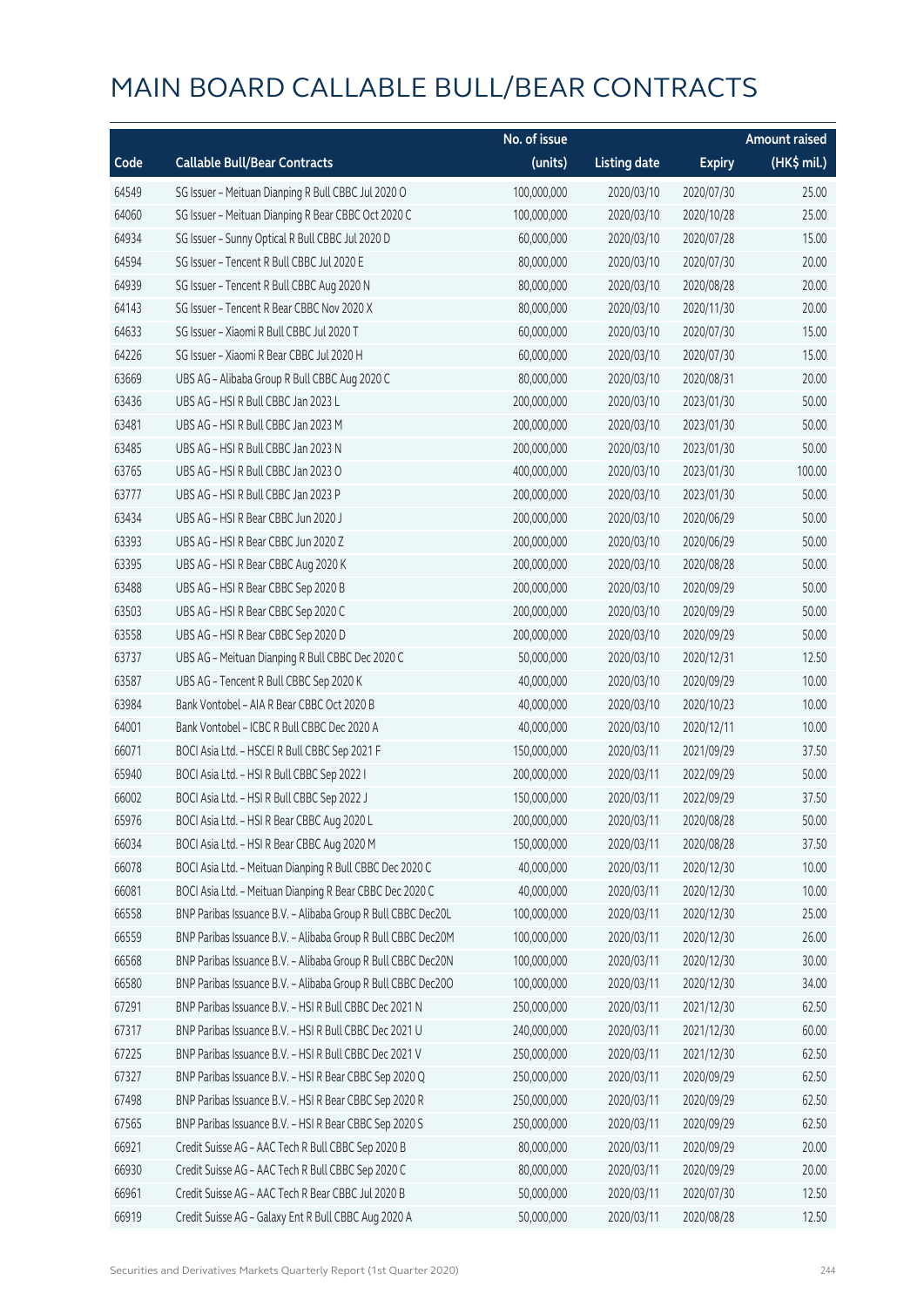|       |                                                            | No. of issue |                     |               | <b>Amount raised</b> |
|-------|------------------------------------------------------------|--------------|---------------------|---------------|----------------------|
| Code  | <b>Callable Bull/Bear Contracts</b>                        | (units)      | <b>Listing date</b> | <b>Expiry</b> | (HK\$ mil.)          |
| 66837 | Credit Suisse AG - HSBC R Bull CBBC Dec 2020 C             | 70,000,000   | 2020/03/11          | 2020/12/30    | 17.50                |
| 66844 | Credit Suisse AG - HSBC R Bear CBBC Sep 2020 B             | 70,000,000   | 2020/03/11          | 2020/09/29    | 17.50                |
| 66726 | Credit Suisse AG - HSI R Bull CBBC Sep 2022 W              | 200,000,000  | 2020/03/11          | 2022/09/29    | 50.00                |
| 66791 | Credit Suisse AG - HSI R Bull CBBC Oct 2022 E              | 200,000,000  | 2020/03/11          | 2022/10/28    | 50.00                |
| 67110 | Credit Suisse AG - HSI R Bear CBBC Sep 2020 J              | 200,000,000  | 2020/03/11          | 2020/09/29    | 50.00                |
| 67116 | Credit Suisse AG - HSI R Bear CBBC Sep 2020 K              | 200,000,000  | 2020/03/11          | 2020/09/29    | 50.00                |
| 67039 | Credit Suisse AG - SUNAC R Bear CBBC Jul 2020 B            | 50,000,000   | 2020/03/11          | 2020/07/30    | 12.50                |
| 66978 | Credit Suisse AG - Sunny Optical R Bull CBBC Sep 2020 A    | 40,000,000   | 2020/03/11          | 2020/09/29    | 10.00                |
| 68930 | Goldman Sachs SP (Asia) - AAC Tech R Bull CBBC Aug 2020 A  | 40,000,000   | 2020/03/11          | 2020/08/17    | 10.00                |
| 69030 | Goldman Sachs SP (Asia) - Alibaba Group R Bull CBBC Aug20H | 60,000,000   | 2020/03/11          | 2020/08/28    | 15.00                |
| 68932 | Goldman Sachs SP (Asia) - HSBC R Bull CBBC Aug 2020 B      | 60,000,000   | 2020/03/11          | 2020/08/28    | 15.00                |
| 68788 | Goldman Sachs SP (Asia) - HSI R Bull CBBC Feb 2023 X       | 160,000,000  | 2020/03/11          | 2023/02/27    | 40.00                |
| 68836 | Goldman Sachs SP (Asia) - HSI R Bull CBBC Feb 2023 Y       | 160,000,000  | 2020/03/11          | 2023/02/27    | 40.00                |
| 68775 | Goldman Sachs SP (Asia) - HSI R Bull CBBC Mar 2023 H       | 160,000,000  | 2020/03/11          | 2023/03/30    | 40.00                |
| 68828 | Goldman Sachs SP (Asia) - HSI R Bull CBBC Mar 2023 I       | 160,000,000  | 2020/03/11          | 2023/03/30    | 40.00                |
| 68900 | Goldman Sachs SP (Asia) - HSI R Bull CBBC Mar 2023 J       | 160,000,000  | 2020/03/11          | 2023/03/30    | 40.00                |
| 68869 | Goldman Sachs SP (Asia) - HSI R Bear CBBC Aug 2020 J       | 160,000,000  | 2020/03/11          | 2020/08/28    | 40.00                |
| 68891 | Goldman Sachs SP (Asia) - HSI R Bear CBBC Aug 2020 K       | 160,000,000  | 2020/03/11          | 2020/08/28    | 40.00                |
| 68899 | Goldman Sachs SP (Asia) - HSI R Bear CBBC Aug 2020 L       | 160,000,000  | 2020/03/11          | 2020/08/28    | 40.00                |
| 68854 | Goldman Sachs SP (Asia) - HSI R Bear CBBC Dec 2020 M       | 160,000,000  | 2020/03/11          | 2020/12/30    | 40.00                |
| 68979 | Goldman Sachs SP (Asia) - Tencent R Bull CBBC Jun 2020 N   | 60,000,000   | 2020/03/11          | 2020/06/30    | 15.00                |
| 68922 | Goldman Sachs SP (Asia) - Xiaomi R Bull CBBC Sep 2020 A    | 60,000,000   | 2020/03/11          | 2020/09/30    | 15.00                |
| 65703 | HK Bank - AAC Tech R Bear CBBC Jul 2020 B                  | 40,000,000   | 2020/03/11          | 2020/07/13    | 10.00                |
| 65784 | HK Bank - CNOOC R Bull CBBC Aug 2020 A                     | 40,000,000   | 2020/03/11          | 2020/08/10    | 10.00                |
| 65795 | HK Bank - CNOOC R Bear CBBC Jul 2020 B                     | 40,000,000   | 2020/03/11          | 2020/07/20    | 10.00                |
| 65929 | HK Bank - Sino Biopharm R Bull CBBC Aug 2020 C             | 40,000,000   | 2020/03/11          | 2020/08/06    | 10.00                |
| 65673 | HK Bank - SUNAC R Bull CBBC Aug 2020 E                     | 40,000,000   | 2020/03/11          | 2020/08/17    | 10.00                |
| 67888 | Haitong Int'l Sec - AIA R Bull CBBC Nov 2020 B             | 40,000,000   | 2020/03/11          | 2020/11/23    | 10.00                |
| 67857 | Haitong Int'l Sec - HSBC R Bull CBBC Sep 2020 B            | 40,000,000   | 2020/03/11          | 2020/09/23    | 10.00                |
| 67852 | Haitong Int'l Sec - HSBC R Bear CBBC Sep 2020 A            | 40,000,000   | 2020/03/11          | 2020/09/23    | 10.00                |
| 67638 | Haitong Int'l Sec - HSI R Bull CBBC Oct 2022 C             | 150,000,000  | 2020/03/11          | 2022/10/28    | 37.50                |
| 67748 | Haitong Int'l Sec - HSI R Bull CBBC Nov 2022 V             | 150,000,000  | 2020/03/11          | 2022/11/29    | 37.50                |
| 67849 | Haitong Int'l Sec - HSI R Bear CBBC Jul 2020 W             | 150,000,000  | 2020/03/11          | 2020/07/30    | 37.50                |
| 67619 | Haitong Int'l Sec - HSI R Bear CBBC Aug 2020 A             | 150,000,000  | 2020/03/11          | 2020/08/28    | 37.50                |
| 67905 | Haitong Int'l Sec - SUNAC R Bull CBBC Nov 2020 A           | 50,000,000   | 2020/03/11          | 2020/11/23    | 12.50                |
| 67914 | Haitong Int'l Sec - SUNAC R Bear CBBC Nov 2020 B           | 50,000,000   | 2020/03/11          | 2020/11/23    | 12.50                |
| 67628 | Haitong Int'l Sec - Tencent R Bull CBBC Sep 2020 P         | 40,000,000   | 2020/03/11          | 2020/09/24    | 10.00                |
| 66600 | J P Morgan SP BV - HSI R Bull CBBC Oct 2022 G              | 200,000,000  | 2020/03/11          | 2022/10/28    | 50.00                |
| 66628 | J P Morgan SP BV - HSI R Bull CBBC Nov 2022 F              | 200,000,000  | 2020/03/11          | 2022/11/29    | 50.00                |
| 66584 | J P Morgan SP BV - HSI R Bull CBBC Dec 2022 S              | 200,000,000  | 2020/03/11          | 2022/12/29    | 50.00                |
| 66646 | J P Morgan SP BV - HSI R Bull CBBC Dec 2022 T              | 200,000,000  | 2020/03/11          | 2022/12/29    | 50.00                |
| 66663 | J P Morgan SP BV - HSI R Bull CBBC Dec 2022 U              | 200,000,000  | 2020/03/11          | 2022/12/29    | 50.00                |
| 66676 | J P Morgan SP BV - HSI R Bear CBBC Oct 2020 O              | 200,000,000  | 2020/03/11          | 2020/10/29    | 50.00                |
| 66690 | J P Morgan SP BV - HSI R Bear CBBC Oct 2020 P              | 200,000,000  | 2020/03/11          | 2020/10/29    | 50.00                |
| 66719 | J P Morgan SP BV - HSI R Bear CBBC Oct 2020 Q              | 200,000,000  | 2020/03/11          | 2020/10/29    | 50.00                |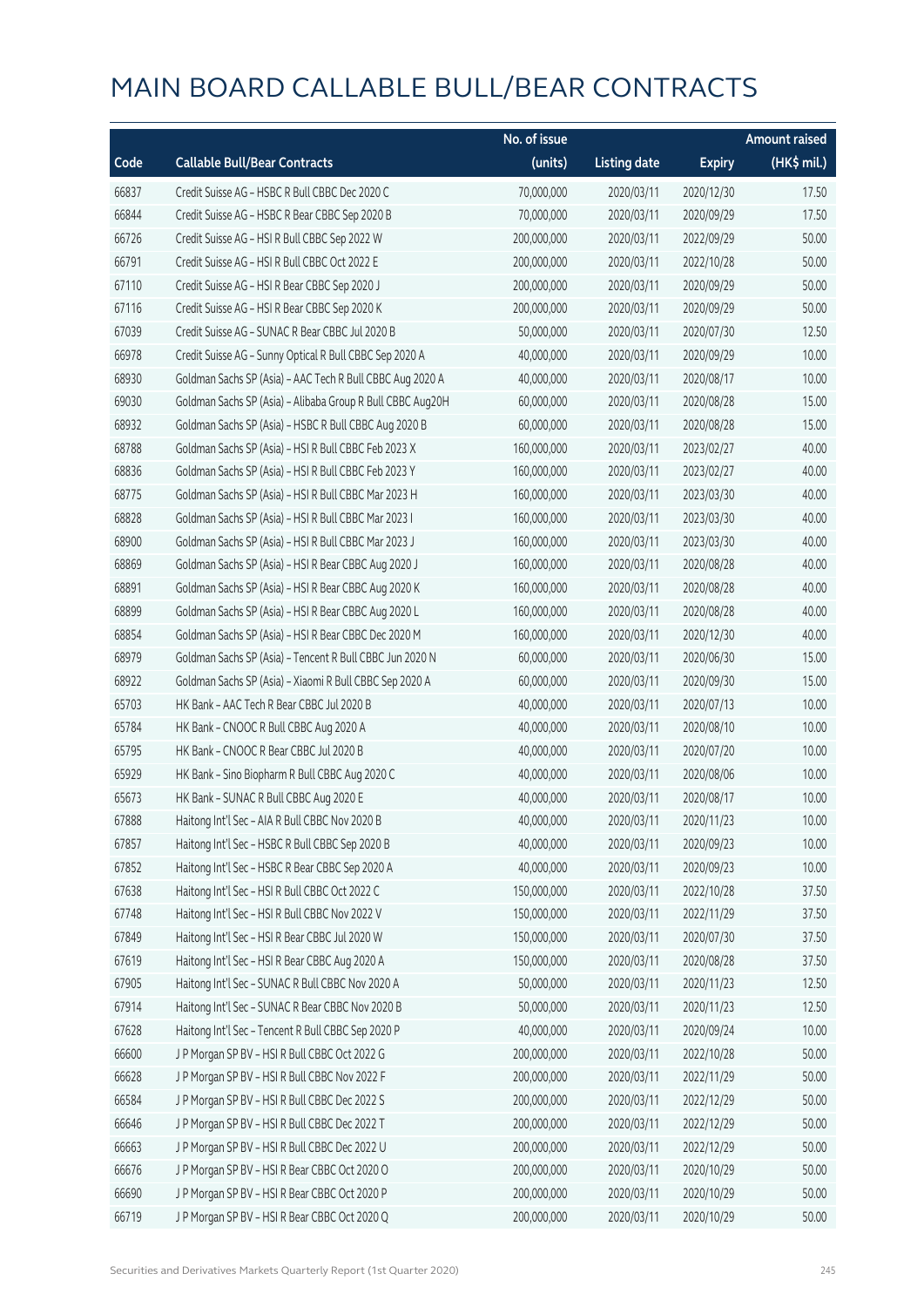|       |                                                         | No. of issue |                     |               | <b>Amount raised</b> |
|-------|---------------------------------------------------------|--------------|---------------------|---------------|----------------------|
| Code  | <b>Callable Bull/Bear Contracts</b>                     | (units)      | <b>Listing date</b> | <b>Expiry</b> | (HK\$ mil.)          |
| 66720 | J P Morgan SP BV - HSI R Bear CBBC Oct 2020 R           | 200,000,000  | 2020/03/11          | 2020/10/29    | 50.00                |
| 68724 | SG Issuer - AIA R Bull CBBC Dec 2020 C                  | 60,000,000   | 2020/03/11          | 2020/12/31    | 15.00                |
| 68405 | SG Issuer - Alibaba Group R Bull CBBC Aug 2020 F        | 80,000,000   | 2020/03/11          | 2020/08/31    | 20.00                |
| 68758 | SG Issuer - China Mobile R Bear CBBC Sep 2020 A         | 100,000,000  | 2020/03/11          | 2020/09/29    | 25.00                |
| 68438 | SG Issuer - Galaxy Ent R Bull CBBC Nov 2020 A           | 100,000,000  | 2020/03/11          | 2020/11/30    | 25.00                |
| 68455 | SG Issuer - HSBC R Bull CBBC Nov 2020 F                 | 100,000,000  | 2020/03/11          | 2020/11/30    | 25.00                |
| 68479 | SG Issuer - HSBC R Bull CBBC Mar 2021 B                 | 100,000,000  | 2020/03/11          | 2021/03/31    | 25.00                |
| 68760 | SG Issuer - HSBC R Bull CBBC May 2021 A                 | 100,000,000  | 2020/03/11          | 2021/05/31    | 25.00                |
| 68759 | SG Issuer - HSBC R Bear CBBC Jul 2020 C                 | 100,000,000  | 2020/03/11          | 2020/07/29    | 25.00                |
| 68574 | SG Issuer - HSI R Bull CBBC Oct 2022 D                  | 250,000,000  | 2020/03/11          | 2022/10/28    | 62.50                |
| 68531 | SG Issuer - HSI R Bull CBBC Oct 2022 S                  | 250,000,000  | 2020/03/11          | 2022/10/28    | 62.50                |
| 68675 | SG Issuer - HSI R Bull CBBC Nov 2022 Q                  | 250,000,000  | 2020/03/11          | 2022/11/29    | 62.50                |
| 68676 | SG Issuer - HSI R Bull CBBC Nov 2022 W                  | 250,000,000  | 2020/03/11          | 2022/11/29    | 62.50                |
| 68717 | SG Issuer - HSI R Bull CBBC Nov 2022 Y                  | 250,000,000  | 2020/03/11          | 2022/11/29    | 62.50                |
| 68585 | SG Issuer - HSI R Bear CBBC Jun 2020 N                  | 250,000,000  | 2020/03/11          | 2020/06/29    | 62.50                |
| 68592 | SG Issuer - HSI R Bear CBBC Jun 2020 O                  | 250,000,000  | 2020/03/11          | 2020/06/29    | 62.50                |
| 68613 | SG Issuer - HSI R Bear CBBC Sep 2020 P                  | 250,000,000  | 2020/03/11          | 2020/09/29    | 62.50                |
| 68617 | SG Issuer - HSI R Bear CBBC Oct 2020 O                  | 250,000,000  | 2020/03/11          | 2020/10/29    | 62.50                |
| 68662 | SG Issuer - HSI R Bear CBBC Oct 2020 P                  | 250,000,000  | 2020/03/11          | 2020/10/29    | 62.50                |
| 68482 | SG Issuer - Ping An R Bull CBBC Oct 2020 H              | 100,000,000  | 2020/03/11          | 2020/10/30    | 25.00                |
| 68477 | SG Issuer - Tencent R Bull CBBC Aug 2020 O              | 80,000,000   | 2020/03/11          | 2020/08/31    | 20.00                |
| 68485 | SG Issuer - Xiaomi R Bull CBBC Jul 2020 U               | 60,000,000   | 2020/03/11          | 2020/07/31    | 15.00                |
| 66308 | UBS AG - Alibaba Group R Bear CBBC Dec 2020 G           | 80,000,000   | 2020/03/11          | 2020/12/14    | 20.00                |
| 66328 | UBS AG - HSBC R Bull CBBC Dec 2020 B                    | 100,000,000  | 2020/03/11          | 2020/12/30    | 25.00                |
| 66356 | UBS AG - HSBC R Bear CBBC Dec 2020 B                    | 100,000,000  | 2020/03/11          | 2020/12/30    | 25.00                |
| 66083 | UBS AG - HSI R Bull CBBC Oct 2022 B                     | 200,000,000  | 2020/03/11          | 2022/10/28    | 50.00                |
| 66088 | UBS AG - HSI R Bull CBBC Nov 2022 I                     | 200,000,000  | 2020/03/11          | 2022/11/29    | 50.00                |
| 66162 | UBS AG - HSI R Bull CBBC Nov 2022 P                     | 200,000,000  | 2020/03/11          | 2022/11/29    | 50.00                |
| 66189 | UBS AG - HSI R Bull CBBC Nov 2022 Q                     | 200,000,000  | 2020/03/11          | 2022/11/29    | 50.00                |
| 66209 | UBS AG - HSI R Bull CBBC Nov 2022 R                     | 200,000,000  | 2020/03/11          | 2022/11/29    | 50.00                |
| 66240 | UBS AG - HSI R Bull CBBC Nov 2022 S                     | 200,000,000  | 2020/03/11          | 2022/11/29    | 50.00                |
| 66292 | UBS AG - HSI R Bull CBBC Nov 2022 T                     | 200,000,000  | 2020/03/11          | 2022/11/29    | 50.00                |
| 66316 | UBS AG - HSI R Bull CBBC Nov 2022 U                     | 200,000,000  | 2020/03/11          | 2022/11/29    | 52.00                |
| 66480 | UBS AG - HSI R Bear CBBC Jul 2020 K                     | 200,000,000  | 2020/03/11          | 2020/07/30    | 50.00                |
| 66534 | UBS AG - HSI R Bear CBBC Jul 2020 L                     | 200,000,000  | 2020/03/11          | 2020/07/30    | 50.00                |
| 66554 | UBS AG - HSI R Bear CBBC Jul 2020 M                     | 200,000,000  | 2020/03/11          | 2020/07/30    | 50.00                |
| 66433 | UBS AG - HSI R Bear CBBC Aug 2020 L                     | 200,000,000  | 2020/03/11          | 2020/08/28    | 50.00                |
| 66294 | UBS AG - Tencent R Bull CBBC Dec 2020 D                 | 200,000,000  | 2020/03/11          | 2020/12/31    | 50.00                |
| 68004 | Bank Vontobel - AAC Tech R Bear CBBC Nov 2020 F         | 40,000,000   | 2020/03/11          | 2020/11/13    | 10.00                |
| 67967 | Bank Vontobel - HSBC R Bear CBBC Nov 2020 C             | 40,000,000   | 2020/03/11          | 2020/11/06    | 10.00                |
| 68154 | Bank Vontobel - HSI R Bear CBBC Jun 2020 B              | 80,000,000   | 2020/03/11          | 2020/06/29    | 20.00                |
| 68215 | Bank Vontobel - HSI R Bear CBBC Jun 2020 H              | 80,000,000   | 2020/03/11          | 2020/06/29    | 20.00                |
| 68218 | Bank Vontobel - HSI R Bear CBBC Jun 2020 I              | 80,000,000   | 2020/03/11          | 2020/06/29    | 20.00                |
| 68009 | Bank Vontobel - Meituan Dianping R Bear CBBC Nov 2020 E | 60,000,000   | 2020/03/11          | 2020/11/06    | 15.00                |
| 68021 | Bank Vontobel - SUNAC R Bear CBBC Nov 2020 E            | 40,000,000   | 2020/03/11          | 2020/11/06    | 10.24                |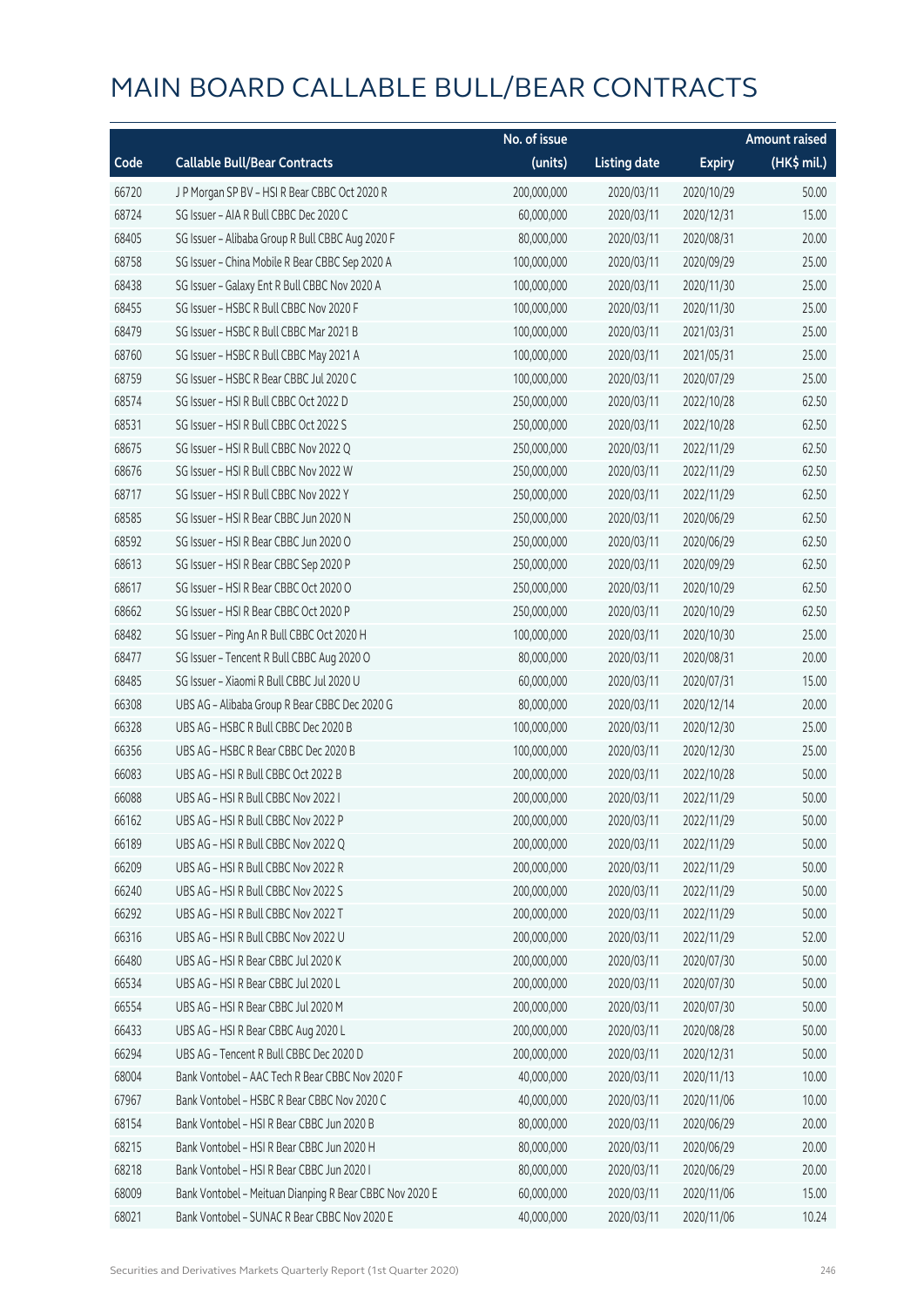|       |                                                             | No. of issue |                     |               | <b>Amount raised</b> |
|-------|-------------------------------------------------------------|--------------|---------------------|---------------|----------------------|
| Code  | <b>Callable Bull/Bear Contracts</b>                         | (units)      | <b>Listing date</b> | <b>Expiry</b> | (HK\$ mil.)          |
| 69887 | BOCI Asia Ltd. - Alibaba Group R Bull CBBC Sep 2020 F       | 60,000,000   | 2020/03/12          | 2020/09/30    | 15.00                |
| 69680 | BOCI Asia Ltd. - HSBC R Bull CBBC Sep 2020 C                | 70,000,000   | 2020/03/12          | 2020/09/29    | 17.50                |
| 51757 | BOCI Asia Ltd. - HSI R Bull CBBC Sep 2022 K                 | 150,000,000  | 2020/03/12          | 2022/09/29    | 37.50                |
| 51758 | BOCI Asia Ltd. - HSI R Bull CBBC Sep 2022 L                 | 150,000,000  | 2020/03/12          | 2022/09/29    | 37.50                |
| 51827 | BOCI Asia Ltd. - HSI R Bull CBBC Sep 2022 M                 | 200,000,000  | 2020/03/12          | 2022/09/29    | 50.00                |
| 69157 | BOCI Asia Ltd. - HSI R Bear CBBC Aug 2020 N                 | 150,000,000  | 2020/03/12          | 2020/08/28    | 37.50                |
| 69197 | BOCI Asia Ltd. - HSI R Bear CBBC Aug 2020 O                 | 150,000,000  | 2020/03/12          | 2020/08/28    | 37.50                |
| 69227 | BOCI Asia Ltd. - HSI R Bear CBBC Aug 2020 P                 | 150,000,000  | 2020/03/12          | 2020/08/28    | 37.50                |
| 69275 | BOCI Asia Ltd. - HSI R Bear CBBC Aug 2020 Q                 | 200,000,000  | 2020/03/12          | 2020/08/28    | 50.00                |
| 69859 | BOCI Asia Ltd. - Meituan Dianping R Bull CBBC Dec 2020 D    | 40,000,000   | 2020/03/12          | 2020/12/30    | 10.00                |
| 69605 | BOCI Asia Ltd. - Tencent R Bull CBBC Jun 2020 V             | 40,000,000   | 2020/03/12          | 2020/06/30    | 10.00                |
| 69663 | BOCI Asia Ltd. - Tencent R Bear CBBC Dec 2020 Q             | 40,000,000   | 2020/03/12          | 2020/12/30    | 10.00                |
| 50044 | BNP Paribas Issuance B.V. - HSI R Bull CBBC Dec 2021 M      | 250,000,000  | 2020/03/12          | 2021/12/30    | 62.50                |
| 69891 | BNP Paribas Issuance B.V. - HSI R Bull CBBC Dec 2021 O      | 250,000,000  | 2020/03/12          | 2021/12/30    | 62.50                |
| 50045 | BNP Paribas Issuance B.V. - HSI R Bull CBBC Dec 2021 P      | 250,000,000  | 2020/03/12          | 2021/12/30    | 62.50                |
| 50156 | BNP Paribas Issuance B.V. - HSI R Bull CBBC Dec 2021 S      | 240,000,000  | 2020/03/12          | 2021/12/30    | 60.00                |
| 69892 | BNP Paribas Issuance B.V. - HSI R Bear CBBC Sep 2020 T      | 250,000,000  | 2020/03/12          | 2020/09/29    | 62.50                |
| 69931 | BNP Paribas Issuance B.V. - HSI R Bear CBBC Sep 2020 U      | 250,000,000  | 2020/03/12          | 2020/09/29    | 62.50                |
| 69950 | BNP Paribas Issuance B.V. - HSI R Bear CBBC Sep 2020 V      | 250,000,000  | 2020/03/12          | 2020/09/29    | 62.50                |
| 69133 | BNP Paribas Issuance B.V. - Ping An R Bull CBBC Sep 2020 O  | 200,000,000  | 2020/03/12          | 2020/09/29    | 50.00                |
| 69147 | BNP Paribas Issuance B.V. - Ping An R Bull CBBC Sep 2020 P  | 200,000,000  | 2020/03/12          | 2020/09/29    | 50.00                |
| 69151 | BNP Paribas Issuance B.V. - Ping An R Bear CBBC Aug 2020 D  | 200,000,000  | 2020/03/12          | 2020/08/28    | 50.00                |
| 52530 | BNP Paribas Issuance B.V. - Tencent R Bull CBBC Nov 2020 V  | 50,000,000   | 2020/03/12          | 2020/11/27    | 12.50                |
| 52531 | BNP Paribas Issuance B.V. - Tencent R Bull CBBC Dec 2020 R  | 50,000,000   | 2020/03/12          | 2020/12/30    | 12.50                |
| 69279 | BNP Paribas Issuance B.V. - Tencent R Bear CBBC Dec 2020 Q  | 50,000,000   | 2020/03/12          | 2020/12/30    | 12.50                |
| 52549 | Credit Suisse AG - AAC Tech R Bull CBBC Aug 2020 A          | 80,000,000   | 2020/03/12          | 2020/08/07    | 20.00                |
| 52605 | Credit Suisse AG - AIA R Bull CBBC Jul 2020 D               | 70,000,000   | 2020/03/12          | 2020/07/30    | 17.50                |
| 52607 | Credit Suisse AG - AIA R Bear CBBC Jul 2020 C               | 70,000,000   | 2020/03/12          | 2020/07/30    | 17.50                |
| 52560 | Credit Suisse AG - Alibaba Group R Bull CBBC Jul 2020 G     | 80,000,000   | 2020/03/12          | 2020/07/24    | 20.00                |
| 52589 | Credit Suisse AG - HSI R Bull CBBC Sep 2022 X               | 200,000,000  | 2020/03/12          | 2022/09/29    | 50.00                |
| 52588 | Credit Suisse AG - HSI R Bull CBBC Oct 2022 I               | 200,000,000  | 2020/03/12          | 2022/10/28    | 50.00                |
| 52586 | Credit Suisse AG - HSI R Bull CBBC Nov 2022 N               | 200,000,000  | 2020/03/12          | 2022/11/29    | 50.00                |
| 52587 | Credit Suisse AG - HSI R Bull CBBC Nov 2022 Q               | 200,000,000  | 2020/03/12          | 2022/11/29    | 50.00                |
| 52584 | Credit Suisse AG - HSI R Bear CBBC Jun 2020 R               | 200,000,000  | 2020/03/12          | 2020/06/29    | 50.00                |
| 52562 | Credit Suisse AG - HSI R Bear CBBC Jul 2020 V               | 200,000,000  | 2020/03/12          | 2020/07/30    | 50.00                |
| 52546 | Credit Suisse AG - HSI R Bear CBBC Aug 2020 B               | 200,000,000  | 2020/03/12          | 2020/08/28    | 50.00                |
| 52585 | Credit Suisse AG - HSI R Bear CBBC Aug 2020 C               | 200,000,000  | 2020/03/12          | 2020/08/28    | 50.00                |
| 52532 | Credit Suisse AG - HSI R Bear CBBC Sep 2020 L               | 200,000,000  | 2020/03/12          | 2020/09/29    | 50.00                |
| 52534 | Credit Suisse AG - HSI R Bear CBBC Sep 2020 M               | 200,000,000  | 2020/03/12          | 2020/09/29    | 50.00                |
| 52609 | Credit Suisse AG - Link REIT R Bull CBBC Dec 2020 A         | 60,000,000   | 2020/03/12          | 2020/12/30    | 15.00                |
| 52613 | Credit Suisse AG - Link REIT R Bull CBBC Dec 2020 B         | 60,000,000   | 2020/03/12          | 2020/12/30    | 15.00                |
| 52559 | Credit Suisse AG - Ping An R Bull CBBC Jul 2020 D           | 80,000,000   | 2020/03/12          | 2020/07/30    | 20.00                |
| 52604 | Credit Suisse AG - Tencent R Bull CBBC Jul 2020 I           | 50,000,000   | 2020/03/12          | 2020/07/30    | 12.50                |
| 52548 | Credit Suisse AG - Xiaomi R Bull CBBC Jul 2020 B            | 50,000,000   | 2020/03/12          | 2020/07/30    | 12.50                |
| 52825 | Goldman Sachs SP (Asia) - Alibaba Group R Bull CBBC Aug20 I | 60,000,000   | 2020/03/12          | 2020/08/28    | 15.00                |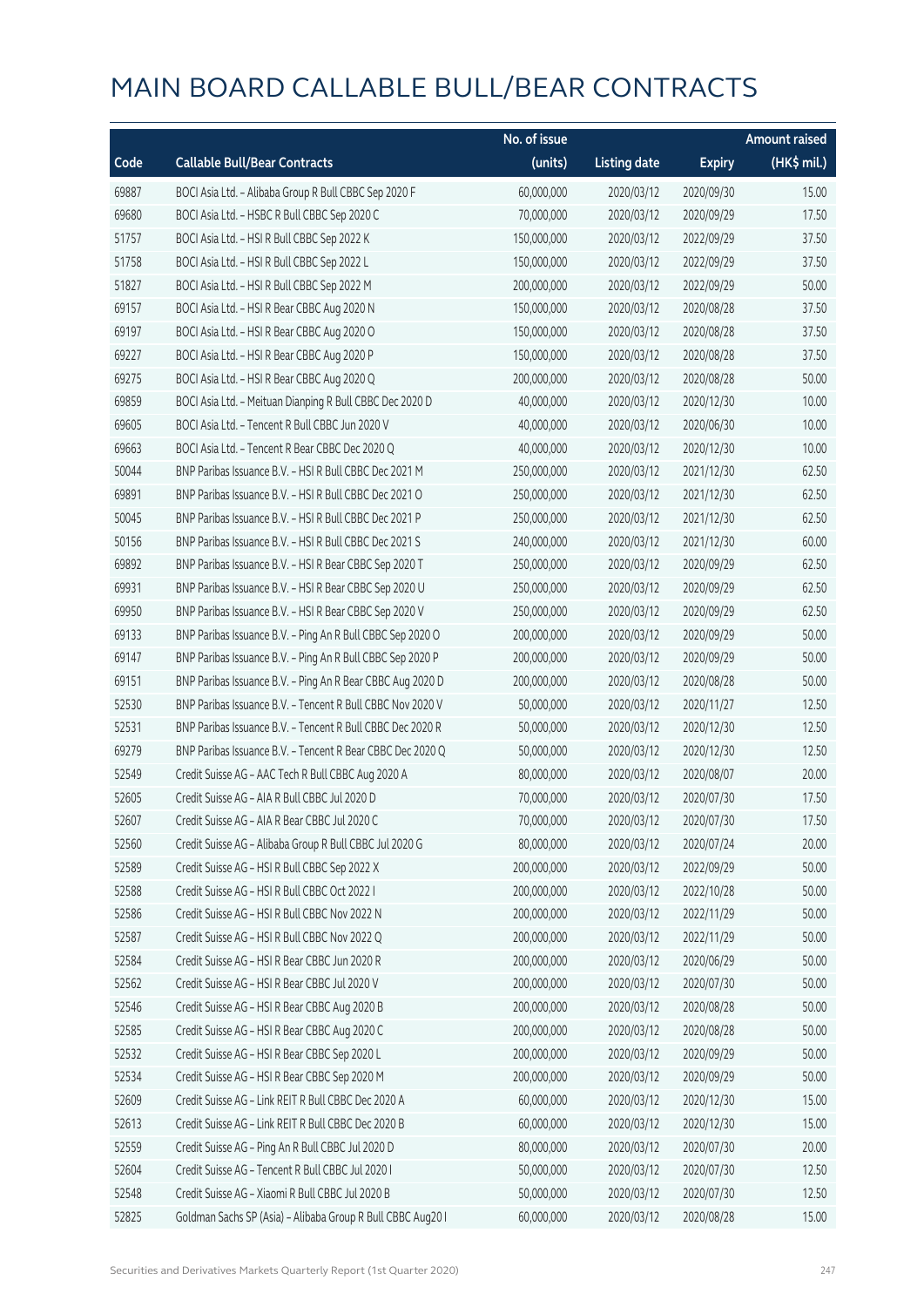|       |                                                             | No. of issue |                     |               | <b>Amount raised</b> |
|-------|-------------------------------------------------------------|--------------|---------------------|---------------|----------------------|
| Code  | <b>Callable Bull/Bear Contracts</b>                         | (units)      | <b>Listing date</b> | <b>Expiry</b> | (HK\$ mil.)          |
| 52790 | Goldman Sachs SP (Asia) - Galaxy Ent R Bull CBBC Oct 2020 C | 60,000,000   | 2020/03/12          | 2020/10/15    | 15.00                |
| 52844 | Goldman Sachs SP (Asia) - HSI R Bull CBBC Feb 2023 Z        | 160,000,000  | 2020/03/12          | 2023/02/27    | 40.00                |
| 52843 | Goldman Sachs SP (Asia) - HSI R Bull CBBC Mar 2023 K        | 160,000,000  | 2020/03/12          | 2023/03/30    | 40.00                |
| 52731 | Goldman Sachs SP (Asia) - HSI R Bear CBBC Aug 2020 M        | 160,000,000  | 2020/03/12          | 2020/08/28    | 40.00                |
| 52757 | Goldman Sachs SP (Asia) - HSI R Bear CBBC Sep 2020 A        | 160,000,000  | 2020/03/12          | 2020/09/29    | 40.00                |
| 52765 | Goldman Sachs SP (Asia) - HSI R Bear CBBC Sep 2020 B        | 160,000,000  | 2020/03/12          | 2020/09/29    | 40.00                |
| 52788 | Goldman Sachs SP (Asia) - HSI R Bear CBBC Oct 2020 A        | 160,000,000  | 2020/03/12          | 2020/10/29    | 40.00                |
| 52756 | Goldman Sachs SP (Asia) - HSI R Bear CBBC Dec 2020 N        | 160,000,000  | 2020/03/12          | 2020/12/30    | 40.00                |
| 52764 | Goldman Sachs SP (Asia) - HSI R Bear CBBC Dec 2020 O        | 160,000,000  | 2020/03/12          | 2020/12/30    | 40.00                |
| 52805 | Goldman Sachs SP (Asia) - Meituan R Bull CBBC Oct 2020 B    | 60,000,000   | 2020/03/12          | 2020/10/30    | 15.00                |
| 52804 | Goldman Sachs SP (Asia) - Tencent R Bull CBBC Jul 2020 Y    | 60,000,000   | 2020/03/12          | 2020/07/30    | 15.00                |
| 52823 | Goldman Sachs SP (Asia) - Tencent R Bull CBBC Jul 2020 Z    | 60,000,000   | 2020/03/12          | 2020/07/30    | 15.00                |
| 52842 | Goldman Sachs SP (Asia) - Tencent R Bull CBBC Dec 2020 G    | 80,000,000   | 2020/03/12          | 2020/12/30    | 20.00                |
| 52824 | Goldman Sachs SP (Asia) - Tencent R Bear CBBC Feb 2021 C    | 60,000,000   | 2020/03/12          | 2021/02/25    | 15.00                |
| 69604 | HK Bank - AIA R Bull CBBC Oct 2020 A                        | 60,000,000   | 2020/03/12          | 2020/10/05    | 15.00                |
| 52024 | HK Bank - Alibaba Group R Bull CBBC Aug 2020 E              | 40,000,000   | 2020/03/12          | 2020/08/10    | 10.00                |
| 69592 | HK Bank - China Res Land R Bull CBBC Aug 2020 A             | 60,000,000   | 2020/03/12          | 2020/08/03    | 15.00                |
| 69553 | HK Bank - Galaxy Ent R Bull CBBC Jul 2020 D                 | 40,000,000   | 2020/03/12          | 2020/07/16    | 10.00                |
| 69578 | HK Bank - HSCEI R Bull CBBC Sep 2022 C                      | 50,000,000   | 2020/03/12          | 2022/09/29    | 12.50                |
| 69591 | HK Bank - HSI R Bull CBBC Sep 2022 Q                        | 60,000,000   | 2020/03/12          | 2022/09/29    | 15.00                |
| 52251 | HK Bank - HSI R Bull CBBC Sep 2022 Y                        | 60,000,000   | 2020/03/12          | 2022/09/29    | 15.00                |
| 69343 | HK Bank - HSI R Bear CBBC Jun 2020 B                        | 60,000,000   | 2020/03/12          | 2020/06/29    | 15.00                |
| 52248 | HK Bank - HSI R Bear CBBC Jun 2020 E                        | 60,000,000   | 2020/03/12          | 2020/06/29    | 15.00                |
| 52271 | HK Bank - Meituan Dianping R Bull CBBC Aug 2020 C           | 40,000,000   | 2020/03/12          | 2020/08/03    | 10.00                |
| 69478 | HK Bank - Ping An R Bull CBBC Oct 2020 A                    | 60,000,000   | 2020/03/12          | 2020/10/05    | 15.00                |
| 52259 | HK Bank - Tencent R Bull CBBC Aug 2020 O                    | 40,000,000   | 2020/03/12          | 2020/08/03    | 10.00                |
| 69453 | HK Bank - Tencent R Bear CBBC Aug 2020 H                    | 40,000,000   | 2020/03/12          | 2020/08/13    | 10.00                |
| 52457 | Haitong Int'l Sec - AIA R Bull CBBC Jul 2020 C              | 40,000,000   | 2020/03/12          | 2020/07/23    | 10.00                |
| 52444 | Haitong Int'l Sec - Alibaba Group R Bull CBBC Jul 2020 E    | 50,000,000   | 2020/03/12          | 2020/07/17    | 12.50                |
| 52441 | Haitong Int'l Sec - Alibaba Group R Bear CBBC Jul 2020 C    | 50,000,000   | 2020/03/12          | 2020/07/17    | 21.50                |
| 52480 | Haitong Int'l Sec - HKEX R Bull CBBC Jul 2020 C             | 40,000,000   | 2020/03/12          | 2020/07/03    | 10.00                |
| 52485 | Haitong Int'l Sec - HSI R Bull CBBC Oct 2022 I              | 150,000,000  | 2020/03/12          | 2022/10/28    | 37.50                |
| 52498 | Haitong Int'l Sec - HSI R Bull CBBC Oct 2022 J              | 150,000,000  | 2020/03/12          | 2022/10/28    | 37.50                |
| 52486 | Haitong Int'l Sec - HSI R Bull CBBC Nov 2022 W              | 150,000,000  | 2020/03/12          | 2022/11/29    | 37.50                |
| 52487 | Haitong Int'l Sec - HSI R Bull CBBC Dec 2022 V              | 150,000,000  | 2020/03/12          | 2022/12/29    | 37.50                |
| 52425 | Haitong Int'l Sec - HSI R Bear CBBC Jun 2020 O              | 150,000,000  | 2020/03/12          | 2020/06/29    | 37.50                |
| 52443 | Haitong Int'l Sec - HSI R Bear CBBC Jun 2020 P              | 150,000,000  | 2020/03/12          | 2020/06/29    | 37.50                |
| 52511 | Haitong Int'l Sec - HSI R Bear CBBC Jul 2020 F              | 150,000,000  | 2020/03/12          | 2020/07/30    | 37.50                |
| 52414 | Haitong Int'l Sec - HSI R Bear CBBC Jul 2020 X              | 150,000,000  | 2020/03/12          | 2020/07/30    | 37.50                |
| 52442 | Haitong Int'l Sec - HSI R Bear CBBC Sep 2020 B              | 150,000,000  | 2020/03/12          | 2020/09/29    | 37.50                |
| 52510 | Haitong Int'l Sec - HSI R Bear CBBC Sep 2020 C              | 150,000,000  | 2020/03/12          | 2020/09/29    | 37.50                |
| 52479 | Haitong Int'l Sec - Meituan Dianping R Bull CBBC Nov 2020 A | 40,000,000   | 2020/03/12          | 2020/11/23    | 10.00                |
| 52512 | Haitong Int'l Sec - Ping An R Bull CBBC Jul 2020 E          | 40,000,000   | 2020/03/12          | 2020/07/17    | 10.00                |
| 52466 | Haitong Int'l Sec - Tencent R Bull CBBC Sep 2020 Q          | 40,000,000   | 2020/03/12          | 2020/09/24    | 10.00                |
| 52440 | Haitong Int'l Sec - Tencent R Bear CBBC Sep 2020 M          | 40,000,000   | 2020/03/12          | 2020/09/24    | 10.00                |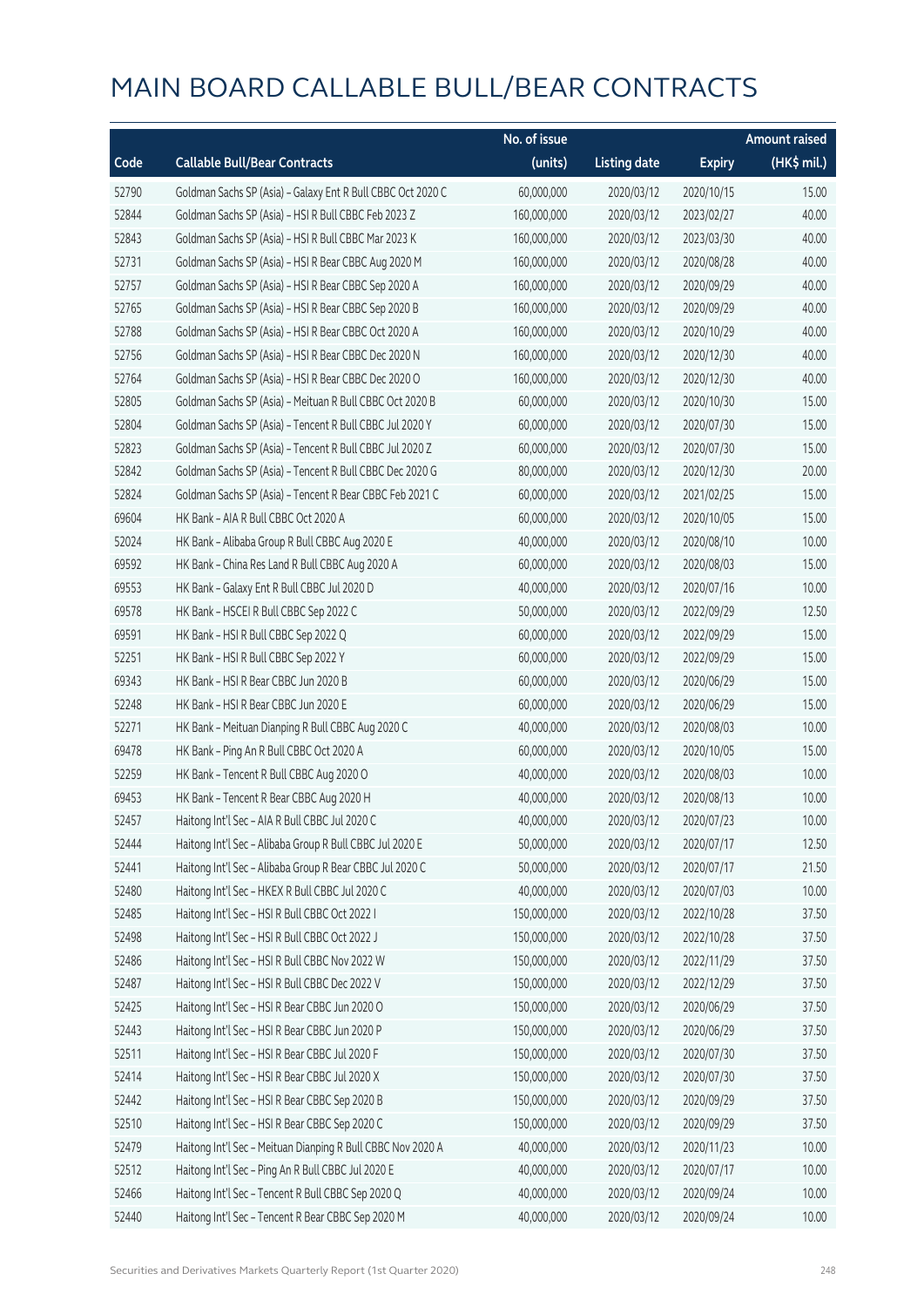|       |                                                               | No. of issue |                     |               | <b>Amount raised</b> |
|-------|---------------------------------------------------------------|--------------|---------------------|---------------|----------------------|
| Code  | <b>Callable Bull/Bear Contracts</b>                           | (units)      | <b>Listing date</b> | <b>Expiry</b> | (HK\$ mil.)          |
| 52305 | J P Morgan SP BV - Alibaba Group R Bull CBBC Jul 2020 G       | 80,000,000   | 2020/03/12          | 2020/07/17    | 20.00                |
| 52338 | J P Morgan SP BV - HSI R Bull CBBC Sep 2022 K                 | 200,000,000  | 2020/03/12          | 2022/09/29    | 50.00                |
| 52340 | J P Morgan SP BV - HSI R Bull CBBC Oct 2022 H                 | 200,000,000  | 2020/03/12          | 2022/10/28    | 50.00                |
| 52356 | J P Morgan SP BV - HSI R Bull CBBC Nov 2022 P                 | 200,000,000  | 2020/03/12          | 2022/11/29    | 50.00                |
| 52360 | J P Morgan SP BV - HSI R Bull CBBC Dec 2022 H                 | 200,000,000  | 2020/03/12          | 2022/12/29    | 50.00                |
| 52359 | J P Morgan SP BV - HSI R Bull CBBC Dec 2022 W                 | 200,000,000  | 2020/03/12          | 2022/12/29    | 50.00                |
| 52275 | J P Morgan SP BV - HSI R Bear CBBC Oct 2020 S                 | 200,000,000  | 2020/03/12          | 2020/10/29    | 50.00                |
| 52276 | J P Morgan SP BV - HSI R Bear CBBC Oct 2020 T                 | 200,000,000  | 2020/03/12          | 2020/10/29    | 50.00                |
| 52292 | J P Morgan SP BV - HSI R Bear CBBC Oct 2020 U                 | 200,000,000  | 2020/03/12          | 2020/10/29    | 50.00                |
| 52293 | J P Morgan SP BV - HSI R Bear CBBC Oct 2020 V                 | 200,000,000  | 2020/03/12          | 2020/10/29    | 50.00                |
| 52306 | J P Morgan SP BV - HSI R Bear CBBC Oct 2020 W                 | 200,000,000  | 2020/03/12          | 2020/10/29    | 50.00                |
| 52333 | J P Morgan SP BV - HSI R Bear CBBC Oct 2020 X                 | 200,000,000  | 2020/03/12          | 2020/10/29    | 50.00                |
| 52334 | J P Morgan SP BV - HSI R Bear CBBC Oct 2020 Y                 | 200,000,000  | 2020/03/12          | 2020/10/29    | 50.00                |
| 52300 | J P Morgan SP BV - Meituan Dianping R Bull CBBC Jul 2020 K    | 70,000,000   | 2020/03/12          | 2020/07/10    | 17.50                |
| 52294 | J P Morgan SP BV - Tencent R Bull CBBC Jul 2020 P             | 50,000,000   | 2020/03/12          | 2020/07/10    | 12.50                |
| 52295 | J P Morgan SP BV - Tencent R Bull CBBC Jul 2020 Q             | 50,000,000   | 2020/03/12          | 2020/07/17    | 12.50                |
| 52298 | J P Morgan SP BV - Tencent R Bull CBBC Aug 2020 E             | 50,000,000   | 2020/03/12          | 2020/08/14    | 12.50                |
| 52384 | Morgan Stanley Asia Products - CC Bank R Bull CBBC Nov2020 A  | 40,000,000   | 2020/03/12          | 2020/11/11    | 10.00                |
| 52401 | Morgan Stanley Asia Products - China Tower R Bear CBBC Jan21A | 48,000,000   | 2020/03/12          | 2021/01/04    | 12.00                |
| 52412 | Morgan Stanley Asia Products - HSI R Bull CBBC Nov 2022 Q     | 150,000,000  | 2020/03/12          | 2022/11/29    | 37.50                |
| 52413 | Morgan Stanley Asia Products - HSI R Bull CBBC Dec 2022 R     | 150,000,000  | 2020/03/12          | 2022/12/29    | 37.50                |
| 52402 | Morgan Stanley Asia Products - HSI R Bear CBBC Jun 2020 M     | 150,000,000  | 2020/03/12          | 2020/06/29    | 37.50                |
| 52362 | Morgan Stanley Asia Products - HSI R Bear CBBC Jul 2020 T     | 150,000,000  | 2020/03/12          | 2020/07/30    | 37.50                |
| 52361 | Morgan Stanley Asia Products - HSI R Bear CBBC Aug 2020 F     | 150,000,000  | 2020/03/12          | 2020/08/28    | 37.50                |
| 52411 | Morgan Stanley Asia Products - HSI R Bear CBBC Oct 2020 C     | 150,000,000  | 2020/03/12          | 2020/10/29    | 37.50                |
| 52373 | Morgan Stanley Asia Products - Tencent R Bull CBBC Jul2020 J  | 40,000,000   | 2020/03/12          | 2020/07/15    | 10.00                |
| 52365 | Morgan Stanley Asia Products - Tencent R Bear CBBC Nov2020 C  | 80,000,000   | 2020/03/12          | 2020/11/16    | 20.00                |
| 52375 | Morgan Stanley Asia Products - Tencent R Bear CBBC Jan2021 C  | 80,000,000   | 2020/03/12          | 2021/01/08    | 20.00                |
| 52374 | Morgan Stanley Asia Products - Tencent R Bear CBBC Feb 021 A  | 80,000,000   | 2020/03/12          | 2021/02/22    | 20.00                |
| 52376 | Morgan Stanley Asia Products - Xiaomi R Bull CBBC Sep 2020 C  | 48,000,000   | 2020/03/12          | 2020/09/01    | 12.00                |
| 52696 | SG Issuer - AIA R Bull CBBC Sep 2020 A                        | 60,000,000   | 2020/03/12          | 2020/09/30    | 15.00                |
| 52700 | SG Issuer - Alibaba Group R Bull CBBC Sep 2020 E              | 80,000,000   | 2020/03/12          | 2020/09/30    | 20.00                |
| 52629 | SG Issuer - Alibaba Group R Bear CBBC Oct 2020 C              | 80,000,000   | 2020/03/12          | 2020/10/29    | 20.00                |
| 52710 | SG Issuer - China Life R Bull CBBC Jul 2020 K                 | 40,000,000   | 2020/03/12          | 2020/07/29    | 10.00                |
| 52711 | SG Issuer - HKEX R Bull CBBC Sep 2020 D                       | 50,000,000   | 2020/03/12          | 2020/09/30    | 12.50                |
| 52630 | SG Issuer - HKEX R Bear CBBC Jul 2020 G                       | 50,000,000   | 2020/03/12          | 2020/07/28    | 12.50                |
| 52687 | SG Issuer - HSI R Bull CBBC Oct 2022 F                        | 250,000,000  | 2020/03/12          | 2022/10/28    | 62.50                |
| 52689 | SG Issuer - HSI R Bull CBBC Oct 2022 I                        | 250,000,000  | 2020/03/12          | 2022/10/28    | 62.50                |
| 52691 | SG Issuer - HSI R Bull CBBC Oct 2022 L                        | 250,000,000  | 2020/03/12          | 2022/10/28    | 62.50                |
| 52693 | SG Issuer - HSI R Bull CBBC Nov 2022 K                        | 250,000,000  | 2020/03/12          | 2022/11/29    | 62.50                |
| 52617 | SG Issuer - HSI R Bear CBBC Jun 2020 P                        | 250,000,000  | 2020/03/12          | 2020/06/29    | 62.50                |
| 52634 | SG Issuer - HSI R Bear CBBC Jun 2020 Q                        | 250,000,000  | 2020/03/12          | 2020/06/29    | 62.50                |
| 52639 | SG Issuer - HSI R Bear CBBC Jun 2020 R                        | 250,000,000  | 2020/03/12          | 2020/06/29    | 62.50                |
| 52632 | SG Issuer - HSI R Bear CBBC Jul 2020 C                        | 250,000,000  | 2020/03/12          | 2020/07/30    | 62.50                |
| 52649 | SG Issuer - HSI R Bear CBBC Aug 2020 R                        | 250,000,000  | 2020/03/12          | 2020/08/28    | 62.50                |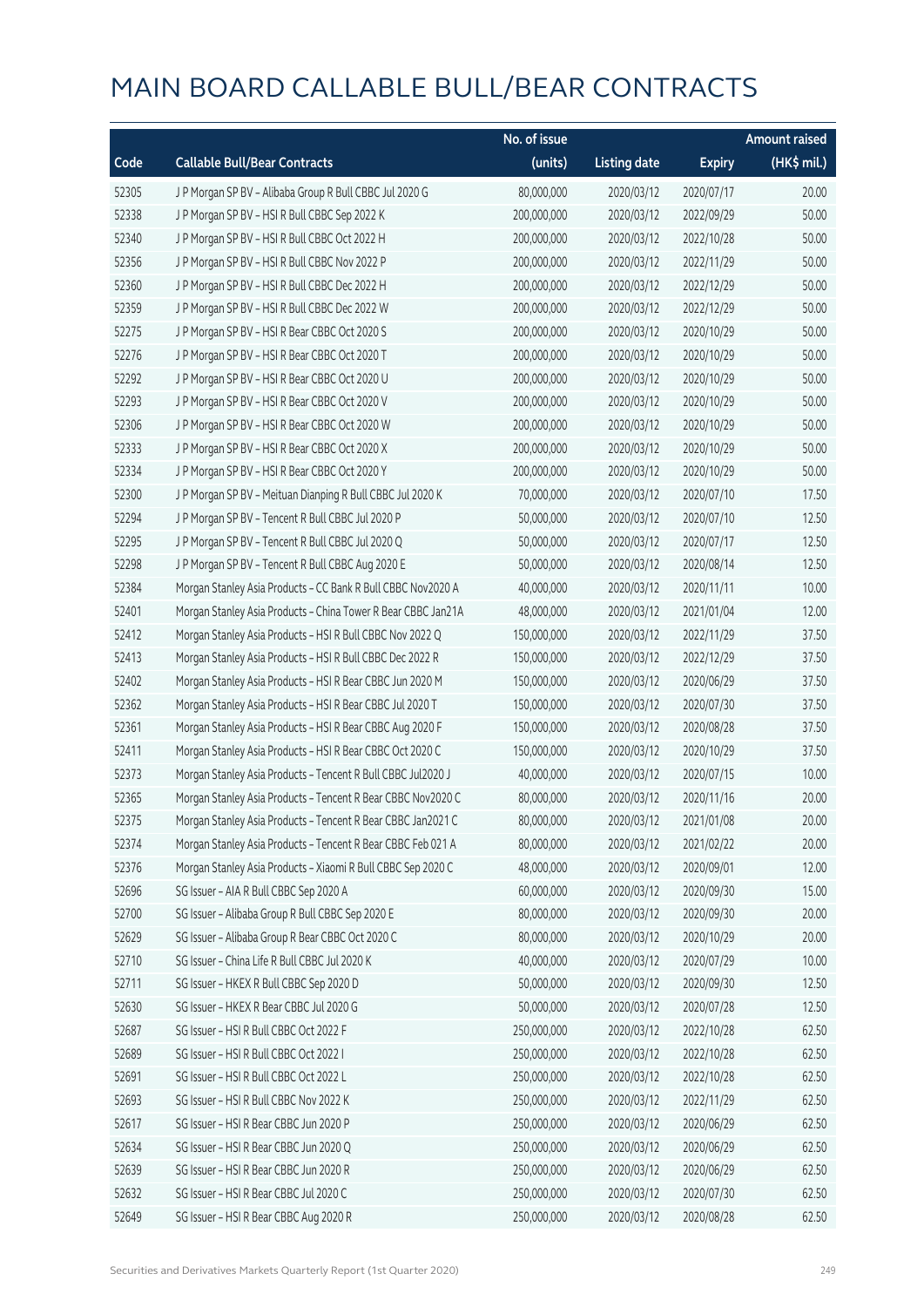|       |                                                         | No. of issue |                     |               | <b>Amount raised</b> |
|-------|---------------------------------------------------------|--------------|---------------------|---------------|----------------------|
| Code  | <b>Callable Bull/Bear Contracts</b>                     | (units)      | <b>Listing date</b> | <b>Expiry</b> | (HK\$ mil.)          |
| 52683 | SG Issuer - HSI R Bear CBBC Sep 2020 A                  | 250,000,000  | 2020/03/12          | 2020/09/29    | 62.50                |
| 52619 | SG Issuer - HSI R Bear CBBC Sep 2020 Q                  | 250,000,000  | 2020/03/12          | 2020/09/29    | 62.50                |
| 52628 | SG Issuer - HSI R Bear CBBC Sep 2020 S                  | 250,000,000  | 2020/03/12          | 2020/09/29    | 62.50                |
| 52685 | SG Issuer - HSI R Bear CBBC Oct 2020 Q                  | 250,000,000  | 2020/03/12          | 2020/10/29    | 62.50                |
| 52633 | SG Issuer - HSI R Bear CBBC Dec 2020 D                  | 500,000,000  | 2020/03/12          | 2020/12/30    | 125.00               |
| 52712 | SG Issuer - Link REIT R Bear CBBC Sep 2020 A            | 60,000,000   | 2020/03/12          | 2020/09/30    | 15.00                |
| 52713 | SG Issuer - Meituan Dianping R Bull CBBC Sep 2020 D     | 100,000,000  | 2020/03/12          | 2020/09/30    | 25.00                |
| 52715 | SG Issuer - Ping An R Bull CBBC Sep 2020 B              | 100,000,000  | 2020/03/12          | 2020/09/30    | 25.00                |
| 52716 | SG Issuer - Ping An R Bull CBBC Oct 2020 I              | 100,000,000  | 2020/03/12          | 2020/10/30    | 25.00                |
| 52614 | SG Issuer - Ping An R Bear CBBC Nov 2020 B              | 100,000,000  | 2020/03/12          | 2020/11/27    | 25.00                |
| 52717 | SG Issuer - Sunny Optical R Bull CBBC Sep 2020 B        | 60,000,000   | 2020/03/12          | 2020/09/30    | 15.00                |
| 52726 | SG Issuer - Tencent R Bull CBBC Aug 2020 P              | 80,000,000   | 2020/03/12          | 2020/08/28    | 20.00                |
| 52727 | SG Issuer - Tencent R Bull CBBC Aug 2020 Q              | 80,000,000   | 2020/03/12          | 2020/08/31    | 20.00                |
| 52615 | SG Issuer - Tencent R Bear CBBC Nov 2020 Y              | 80,000,000   | 2020/03/12          | 2020/11/27    | 20.00                |
| 52631 | SG Issuer - Tencent R Bear CBBC Nov 2020 Z              | 80,000,000   | 2020/03/12          | 2020/11/27    | 20.00                |
| 51080 | UBS AG - HSI R Bull CBBC Dec 2022 H                     | 200,000,000  | 2020/03/12          | 2022/12/29    | 50.00                |
| 51301 | UBS AG - HSI R Bull CBBC Dec 2022 I                     | 200,000,000  | 2020/03/12          | 2022/12/29    | 50.00                |
| 51086 | UBS AG - HSI R Bull CBBC Dec 2022 L                     | 200,000,000  | 2020/03/12          | 2022/12/29    | 50.00                |
| 50475 | UBS AG - HSI R Bear CBBC Jun 2020 U                     | 200,000,000  | 2020/03/12          | 2020/06/29    | 50.00                |
| 50947 | UBS AG - HSI R Bear CBBC Jun 2020 W                     | 200,000,000  | 2020/03/12          | 2020/06/29    | 50.00                |
| 50970 | UBS AG - HSI R Bear CBBC Jul 2020 N                     | 200,000,000  | 2020/03/12          | 2020/07/30    | 50.00                |
| 50644 | UBS AG - HSI R Bear CBBC Aug 2020 M                     | 200,000,000  | 2020/03/12          | 2020/08/28    | 50.00                |
| 50820 | UBS AG - HSI R Bear CBBC Aug 2020 N                     | 200,000,000  | 2020/03/12          | 2020/08/28    | 50.00                |
| 50302 | UBS AG - HSI R Bear CBBC Dec 2020 E                     | 200,000,000  | 2020/03/12          | 2020/12/30    | 50.00                |
| 51528 | UBS AG - Meituan Dianping R Bull CBBC Dec 2020 D        | 50,000,000   | 2020/03/12          | 2020/12/30    | 12.50                |
| 51397 | UBS AG - Tencent R Bull CBBC Dec 2020 E                 | 40,000,000   | 2020/03/12          | 2020/12/30    | 10.00                |
| 51074 | UBS AG - Tencent R Bear CBBC Dec 2020 G                 | 40,000,000   | 2020/03/12          | 2020/12/30    | 10.00                |
| 52525 | Bank Vontobel - HSI R Bull CBBC Dec 2022 J              | 80,000,000   | 2020/03/12          | 2022/12/29    | 20.00                |
| 52528 | Bank Vontobel - HSI R Bull CBBC Dec 2022 K              | 80,000,000   | 2020/03/12          | 2022/12/29    | 20.00                |
| 52529 | Bank Vontobel - HSI R Bear CBBC Jun 2020 C              | 80,000,000   | 2020/03/12          | 2020/06/29    | 20.00                |
| 52519 | Bank Vontobel - Meituan Dianping R Bull CBBC Dec 2020 S | 60,000,000   | 2020/03/12          | 2020/12/11    | 15.00                |
| 52520 | Bank Vontobel - Meituan Dianping R Bull CBBC Dec 2020 T | 60,000,000   | 2020/03/12          | 2020/12/18    | 15.00                |
| 52518 | Bank Vontobel - Tencent R Bull CBBC Nov 2020 I          | 40,000,000   | 2020/03/12          | 2020/11/13    | 10.00                |
| 52965 | BOCI Asia Ltd. - HSBC R Bull CBBC Sep 2020 D            | 70,000,000   | 2020/03/13          | 2020/09/29    | 17.50                |
| 52968 | BOCI Asia Ltd. - HSBC R Bull CBBC Nov 2020 A            | 70,000,000   | 2020/03/13          | 2020/11/16    | 17.50                |
| 52969 | BOCI Asia Ltd. - HSI R Bull CBBC Sep 2022 N             | 150,000,000  | 2020/03/13          | 2022/09/29    | 37.50                |
| 52986 | BOCI Asia Ltd. - HSI R Bull CBBC Sep 2022 O             | 150,000,000  | 2020/03/13          | 2022/09/29    | 37.50                |
| 52995 | BOCI Asia Ltd. - HSI R Bear CBBC Aug 2020 R             | 150,000,000  | 2020/03/13          | 2020/08/28    | 37.50                |
| 52996 | BOCI Asia Ltd. - HSI R Bear CBBC Aug 2020 S             | 150,000,000  | 2020/03/13          | 2020/08/28    | 37.50                |
| 52866 | BNP Paribas Issuance B.V. - HSI R Bull CBBC Oct 2022 C  | 250,000,000  | 2020/03/13          | 2022/10/28    | 62.50                |
| 52871 | BNP Paribas Issuance B.V. - HSI R Bull CBBC Oct 2022 D  | 250,000,000  | 2020/03/13          | 2022/10/28    | 62.50                |
| 52887 | BNP Paribas Issuance B.V. - HSI R Bull CBBC Oct 2022 E  | 240,000,000  | 2020/03/13          | 2022/10/28    | 60.00                |
| 52893 | BNP Paribas Issuance B.V. - HSI R Bull CBBC Oct 2022 F  | 240,000,000  | 2020/03/13          | 2022/10/28    | 60.00                |
| 53003 | BNP Paribas Issuance B.V. - HSI R Bull CBBC Oct 2022 G  | 250,000,000  | 2020/03/13          | 2022/10/28    | 62.50                |
| 53030 | BNP Paribas Issuance B.V. - HSI R Bear CBBC Sep 2020 F  | 250,000,000  | 2020/03/13          | 2020/09/29    | 62.50                |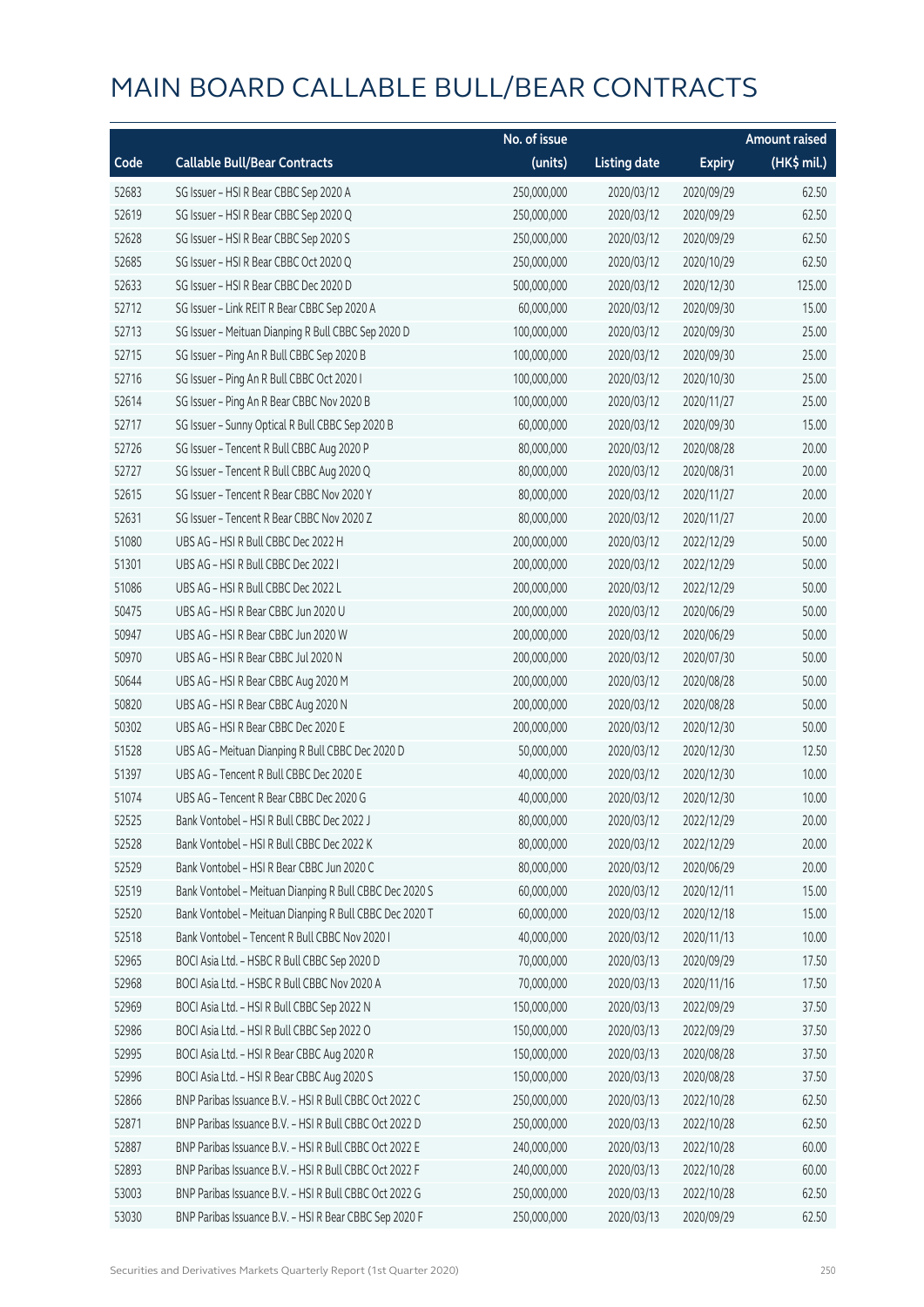|       |                                                          | No. of issue |                     |               | <b>Amount raised</b> |
|-------|----------------------------------------------------------|--------------|---------------------|---------------|----------------------|
| Code  | <b>Callable Bull/Bear Contracts</b>                      | (units)      | <b>Listing date</b> | <b>Expiry</b> | (HK\$ mil.)          |
| 53034 | BNP Paribas Issuance B.V. - HSI R Bear CBBC Sep 2020 G   | 250,000,000  | 2020/03/13          | 2020/09/29    | 62.50                |
| 53139 | BNP Paribas Issuance B.V. - HSI R Bear CBBC Sep 2020 H   | 240,000,000  | 2020/03/13          | 2020/09/29    | 60.00                |
| 53004 | BNP Paribas Issuance B.V. - HSI R Bear CBBC Sep 2020 W   | 250,000,000  | 2020/03/13          | 2020/09/29    | 62.50                |
| 53005 | BNP Paribas Issuance B.V. - HSI R Bear CBBC Sep 2020 X   | 250,000,000  | 2020/03/13          | 2020/09/29    | 62.50                |
| 53014 | BNP Paribas Issuance B.V. - HSI R Bear CBBC Sep 2020 Y   | 250,000,000  | 2020/03/13          | 2020/09/29    | 62.50                |
| 53029 | BNP Paribas Issuance B.V. - HSI R Bear CBBC Sep 2020 Z   | 250,000,000  | 2020/03/13          | 2020/09/29    | 62.50                |
| 53257 | Credit Suisse AG - Alibaba Group R Bull CBBC Jul 2020 H  | 80,000,000   | 2020/03/13          | 2020/07/23    | 20.00                |
| 53277 | Credit Suisse AG - CNOOC R Bull CBBC Oct 2020 B          | 60,000,000   | 2020/03/13          | 2020/10/29    | 15.00                |
| 53241 | Credit Suisse AG - HSI R Bull CBBC Oct 2022 K            | 200,000,000  | 2020/03/13          | 2022/10/28    | 50.00                |
| 53248 | Credit Suisse AG - HSI R Bull CBBC Oct 2022 V            | 200,000,000  | 2020/03/13          | 2022/10/28    | 50.00                |
| 53246 | Credit Suisse AG - HSI R Bull CBBC Nov 2022 A            | 200,000,000  | 2020/03/13          | 2022/11/29    | 50.00                |
| 53247 | Credit Suisse AG - HSI R Bull CBBC Nov 2022 R            | 200,000,000  | 2020/03/13          | 2022/11/29    | 50.00                |
| 53245 | Credit Suisse AG - HSI R Bull CBBC Nov 2022 X            | 200,000,000  | 2020/03/13          | 2022/11/29    | 50.00                |
| 53278 | Credit Suisse AG - HSI R Bear CBBC Aug 2020 D            | 200,000,000  | 2020/03/13          | 2020/08/28    | 50.00                |
| 53295 | Credit Suisse AG - HSI R Bear CBBC Aug 2020 E            | 200,000,000  | 2020/03/13          | 2020/08/28    | 50.00                |
| 53279 | Credit Suisse AG - HSI R Bear CBBC Sep 2020 N            | 200,000,000  | 2020/03/13          | 2020/09/29    | 50.00                |
| 53288 | Credit Suisse AG - HSI R Bear CBBC Sep 2020 O            | 200,000,000  | 2020/03/13          | 2020/09/29    | 50.00                |
| 53301 | Credit Suisse AG - HSI R Bear CBBC Sep 2020 P            | 200,000,000  | 2020/03/13          | 2020/09/29    | 50.00                |
| 52944 | Bank of East Asia - Alibaba Group R Bull CBBC Jun 2020 A | 30,000,000   | 2020/03/13          | 2020/06/29    | 10.50                |
| 52931 | Bank of East Asia - Galaxy Ent R Bear CBBC Jun 2020 C    | 80,000,000   | 2020/03/13          | 2020/06/29    | 20.00                |
| 52938 | Bank of East Asia - Ping An R Bear CBBC Jun 2020 B       | 100,000,000  | 2020/03/13          | 2020/06/29    | 25.00                |
| 52933 | Bank of East Asia - Tencent R Bear CBBC Jun 2020 H       | 30,000,000   | 2020/03/13          | 2020/06/29    | 10.50                |
| 53664 | Goldman Sachs SP (Asia) - AIA R Bull CBBC Oct 2020 A     | 60,000,000   | 2020/03/13          | 2020/10/30    | 15.00                |
| 53647 | Goldman Sachs SP (Asia) - HSBC R Bull CBBC Jan 2021 A    | 60,000,000   | 2020/03/13          | 2021/01/29    | 15.00                |
| 53591 | Goldman Sachs SP (Asia) - HSI R Bull CBBC Nov 2022 R     | 160,000,000  | 2020/03/13          | 2022/11/29    | 40.00                |
| 53646 | Goldman Sachs SP (Asia) - HSI R Bull CBBC Feb 2023 C     | 160,000,000  | 2020/03/13          | 2023/02/27    | 40.00                |
| 53589 | Goldman Sachs SP (Asia) - HSI R Bull CBBC Mar 2023 L     | 160,000,000  | 2020/03/13          | 2023/03/30    | 40.00                |
| 53592 | Goldman Sachs SP (Asia) - HSI R Bull CBBC Mar 2023 M     | 160,000,000  | 2020/03/13          | 2023/03/30    | 40.00                |
| 53596 | Goldman Sachs SP (Asia) - HSI R Bear CBBC Aug 2020 N     | 160,000,000  | 2020/03/13          | 2020/08/28    | 40.00                |
| 53631 | Goldman Sachs SP (Asia) - HSI R Bear CBBC Aug 2020 O     | 160,000,000  | 2020/03/13          | 2020/08/28    | 40.00                |
| 53627 | Goldman Sachs SP (Asia) - HSI R Bear CBBC Sep 2020 C     | 160,000,000  | 2020/03/13          | 2020/09/29    | 40.00                |
| 53651 | Goldman Sachs SP (Asia) - Tencent R Bull CBBC Aug 2020 E | 60,000,000   | 2020/03/13          | 2020/08/28    | 15.00                |
| 53676 | Goldman Sachs SP (Asia) - Tencent R Bear CBBC Jul 2020 A | 60,000,000   | 2020/03/13          | 2020/07/30    | 15.00                |
| 53677 | Goldman Sachs SP (Asia) - Tencent R Bear CBBC Mar 2021 A | 60,000,000   | 2020/03/13          | 2021/03/31    | 15.00                |
| 52845 | HK Bank - Alibaba Group R Bull CBBC Jul 2020 L           | 40,000,000   | 2020/03/13          | 2020/07/23    | 10.00                |
| 52928 | HK Bank - CC Bank R Bull CBBC Aug 2020 B                 | 60,000,000   | 2020/03/13          | 2020/08/17    | 15.00                |
| 52895 | HK Bank - CC Bank R Bear CBBC Aug 2020 A                 | 40,000,000   | 2020/03/13          | 2020/08/10    | 10.00                |
| 52847 | HK Bank - HSI R Bull CBBC Sep 2022 B                     | 80,000,000   | 2020/03/13          | 2022/09/29    | 20.00                |
| 52852 | HK Bank - HSI R Bull CBBC Sep 2022 F                     | 100,000,000  | 2020/03/13          | 2022/09/29    | 25.00                |
| 52927 | HK Bank - HSI R Bull CBBC Sep 2022 H                     | 60,000,000   | 2020/03/13          | 2022/09/29    | 15.00                |
| 52920 | HK Bank - HSI R Bear CBBC Jun 2020 F                     | 80,000,000   | 2020/03/13          | 2020/06/29    | 20.00                |
| 52921 | HK Bank - HSI R Bear CBBC Jun 2020 G                     | 80,000,000   | 2020/03/13          | 2020/06/29    | 20.00                |
| 52894 | HK Bank - ICBC R Bull CBBC Aug 2020 B                    | 60,000,000   | 2020/03/13          | 2020/08/17    | 15.00                |
| 52846 | HK Bank - Tencent R Bull CBBC Aug 2020 P                 | 40,000,000   | 2020/03/13          | 2020/08/17    | 10.00                |
| 53181 | Haitong Int'l Sec - China Tower R Bear CBBC Nov 2020 A   | 40,000,000   | 2020/03/13          | 2020/11/17    | 10.00                |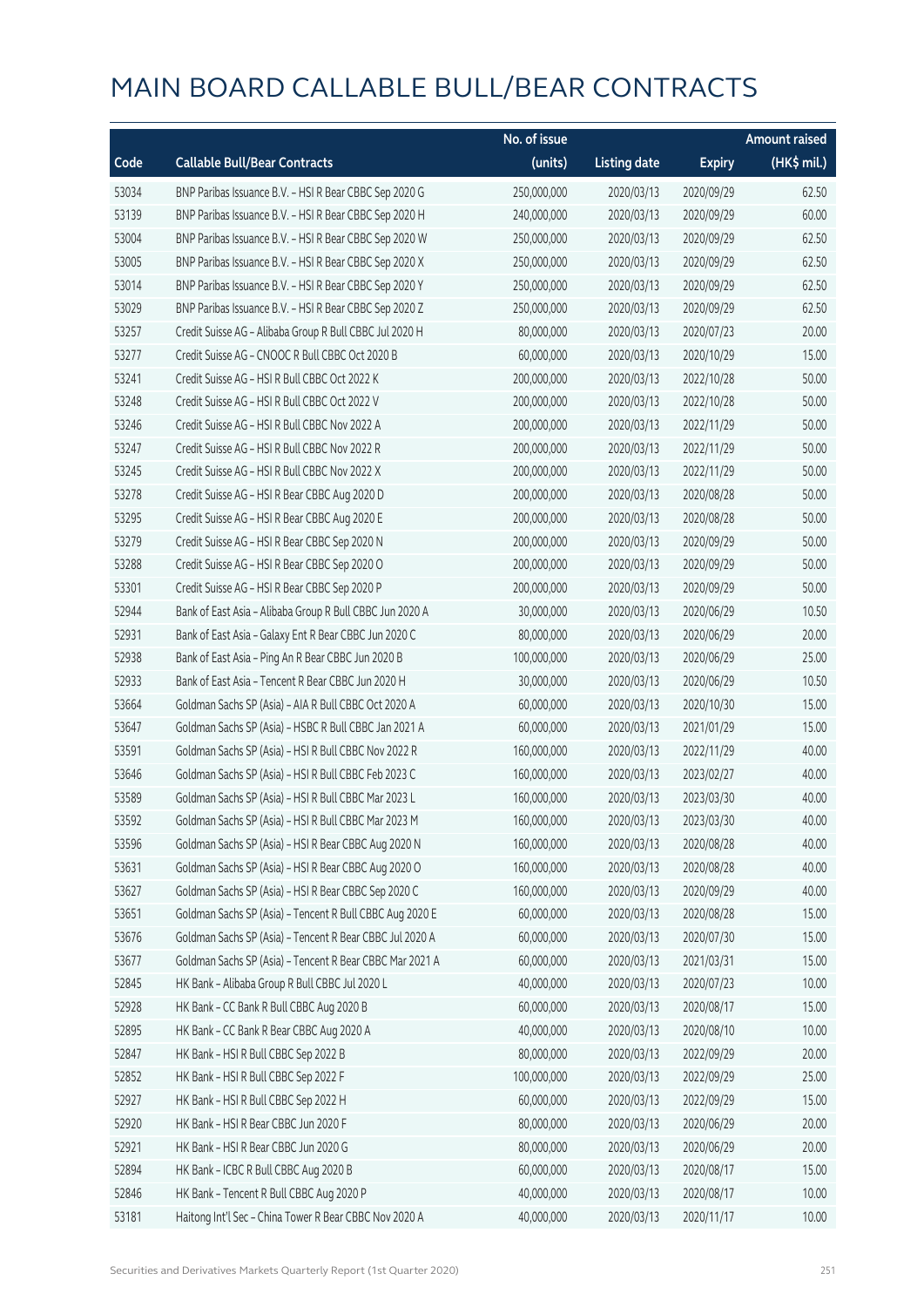|       |                                                              | No. of issue |                     |               | <b>Amount raised</b> |
|-------|--------------------------------------------------------------|--------------|---------------------|---------------|----------------------|
| Code  | <b>Callable Bull/Bear Contracts</b>                          | (units)      | <b>Listing date</b> | <b>Expiry</b> | (HK\$ mil.)          |
| 53160 | Haitong Int'l Sec - HSI R Bull CBBC Oct 2022 K               | 150,000,000  | 2020/03/13          | 2022/10/28    | 37.50                |
| 53152 | Haitong Int'l Sec - HSI R Bull CBBC Nov 2022 X               | 150,000,000  | 2020/03/13          | 2022/11/29    | 37.50                |
| 53141 | Haitong Int'l Sec - HSI R Bull CBBC Dec 2022 D               | 150,000,000  | 2020/03/13          | 2022/12/29    | 37.50                |
| 53201 | Haitong Int'l Sec - HSI R Bull CBBC Dec 2022 K               | 150,000,000  | 2020/03/13          | 2022/12/29    | 37.50                |
| 53165 | Haitong Int'l Sec - HSI R Bull CBBC Dec 2022 W               | 150,000,000  | 2020/03/13          | 2022/12/29    | 37.50                |
| 53208 | Haitong Int'l Sec - HSI R Bear CBBC Jul 2020 T               | 150,000,000  | 2020/03/13          | 2020/07/30    | 37.50                |
| 53224 | Haitong Int'l Sec - HSI R Bear CBBC Aug 2020 B               | 150,000,000  | 2020/03/13          | 2020/08/28    | 37.50                |
| 53221 | Haitong Int'l Sec - HSI R Bear CBBC Sep 2020 D               | 150,000,000  | 2020/03/13          | 2020/09/29    | 37.50                |
| 53240 | Haitong Int'l Sec - HSI R Bear CBBC Sep 2020 E               | 150,000,000  | 2020/03/13          | 2020/09/29    | 37.50                |
| 53182 | Haitong Int'l Sec - ICBC R Bull CBBC Nov 2020 A              | 40,000,000   | 2020/03/13          | 2020/11/27    | 10.00                |
| 53140 | Haitong Int'l Sec - Tencent R Bull CBBC Jul 2020 M           | 40,000,000   | 2020/03/13          | 2020/07/17    | 10.00                |
| 53111 | J P Morgan SP BV - HSI R Bull CBBC Oct 2022 I                | 200,000,000  | 2020/03/13          | 2022/10/28    | 50.00                |
| 53120 | J P Morgan SP BV - HSI R Bull CBBC Oct 2022 M                | 200,000,000  | 2020/03/13          | 2022/10/28    | 50.00                |
| 53112 | J P Morgan SP BV - HSI R Bull CBBC Nov 2022 R                | 200,000,000  | 2020/03/13          | 2022/11/29    | 50.00                |
| 53119 | J P Morgan SP BV - HSI R Bull CBBC Dec 2022 V                | 200,000,000  | 2020/03/13          | 2022/12/29    | 50.00                |
| 53123 | J P Morgan SP BV - HSI R Bull CBBC Dec 2022 X                | 200,000,000  | 2020/03/13          | 2022/12/29    | 50.00                |
| 53132 | J P Morgan SP BV - HSI R Bull CBBC Dec 2022 Y                | 200,000,000  | 2020/03/13          | 2022/12/29    | 50.00                |
| 53136 | J P Morgan SP BV - HSI R Bear CBBC Oct 2020 A                | 200,000,000  | 2020/03/13          | 2020/10/29    | 50.00                |
| 53137 | J P Morgan SP BV - HSI R Bear CBBC Oct 2020 B                | 200,000,000  | 2020/03/13          | 2020/10/29    | 50.00                |
| 53138 | J P Morgan SP BV - HSI R Bear CBBC Oct 2020 C                | 200,000,000  | 2020/03/13          | 2020/10/29    | 50.00                |
| 53135 | J P Morgan SP BV - HSI R Bear CBBC Oct 2020 Z                | 200,000,000  | 2020/03/13          | 2020/10/29    | 50.00                |
| 53121 | J P Morgan SP BV - Tencent R Bull CBBC Jul 2020 R            | 50,000,000   | 2020/03/13          | 2020/07/10    | 12.50                |
| 53122 | J P Morgan SP BV - Tencent R Bear CBBC Jul 2020 Q            | 50,000,000   | 2020/03/13          | 2020/07/17    | 12.50                |
| 53001 | Macquarie Bank Ltd. - Tencent R Bull CBBC Jun 2020 B         | 13,500,000   | 2020/03/13          | 2020/06/30    | 10.00                |
| 53002 | Macquarie Bank Ltd. - Tencent R Bear CBBC Jun 2020 D         | 10,400,000   | 2020/03/13          | 2020/06/30    | 10.05                |
| 52945 | Morgan Stanley Asia Products - HSI R Bull CBBC Sep 2022 M    | 150,000,000  | 2020/03/13          | 2022/09/29    | 37.50                |
| 53314 | Morgan Stanley Asia Products - HSI R Bull CBBC Nov 2022 R    | 150,000,000  | 2020/03/13          | 2022/11/29    | 37.50                |
| 52946 | Morgan Stanley Asia Products - HSI R Bull CBBC Dec 2022 S    | 150,000,000  | 2020/03/13          | 2022/12/29    | 37.50                |
| 53313 | Morgan Stanley Asia Products - HSI R Bear CBBC Jun 2020 T    | 150,000,000  | 2020/03/13          | 2020/06/29    | 37.50                |
| 53322 | Morgan Stanley Asia Products - HSI R Bear CBBC Jun 2020 U    | 150,000,000  | 2020/03/13          | 2020/06/29    | 37.50                |
| 52964 | Morgan Stanley Asia Products - Meituan R Bull CBBC Aug2020 B | 48,000,000   | 2020/03/13          | 2020/08/10    | 12.00                |
| 52947 | Morgan Stanley Asia Products - Ping An R Bull CBBC Jan2021 B | 48,000,000   | 2020/03/13          | 2021/01/04    | 12.00                |
| 52951 | Morgan Stanley Asia Products - Sunny Opt R Bull CBBC Sep20 B | 40,000,000   | 2020/03/13          | 2020/09/01    | 10.00                |
| 53326 | SG Issuer - Alibaba Group R Bull CBBC Jul 2020 P             | 80,000,000   | 2020/03/13          | 2020/07/31    | 20.00                |
| 53565 | SG Issuer - Alibaba Group R Bull CBBC Sep 2020 F             | 80,000,000   | 2020/03/13          | 2020/09/30    | 20.00                |
| 53331 | SG Issuer - China Mobile R Bull CBBC Nov 2020 B              | 100,000,000  | 2020/03/13          | 2020/11/30    | 25.00                |
| 53404 | SG Issuer - CNOOC R Bull CBBC Oct 2020 A                     | 40,000,000   | 2020/03/13          | 2020/10/29    | 10.00                |
| 53339 | SG Issuer - CNOOC R Bull CBBC Oct 2021 A                     | 150,000,000  | 2020/03/13          | 2021/10/29    | 37.50                |
| 53346 | SG Issuer - HSBC R Bull CBBC Mar 2021 C                      | 100,000,000  | 2020/03/13          | 2021/03/31    | 25.00                |
| 53371 | SG Issuer - HSI R Bull CBBC Oct 2022 M                       | 250,000,000  | 2020/03/13          | 2022/10/28    | 62.50                |
| 53440 | SG Issuer - HSI R Bull CBBC Oct 2022 T                       | 250,000,000  | 2020/03/13          | 2022/10/28    | 62.50                |
| 53514 | SG Issuer - HSI R Bull CBBC Nov 2022 D                       | 250,000,000  | 2020/03/13          | 2022/11/29    | 62.50                |
| 53528 | SG Issuer - HSI R Bull CBBC Nov 2022 I                       | 250,000,000  | 2020/03/13          | 2022/11/29    | 62.50                |
| 53530 | SG Issuer - HSI R Bull CBBC Nov 2022 O                       | 250,000,000  | 2020/03/13          | 2022/11/29    | 62.50                |
| 53372 | SG Issuer - HSI R Bull CBBC Nov 2022 S                       | 250,000,000  | 2020/03/13          | 2022/11/29    | 62.50                |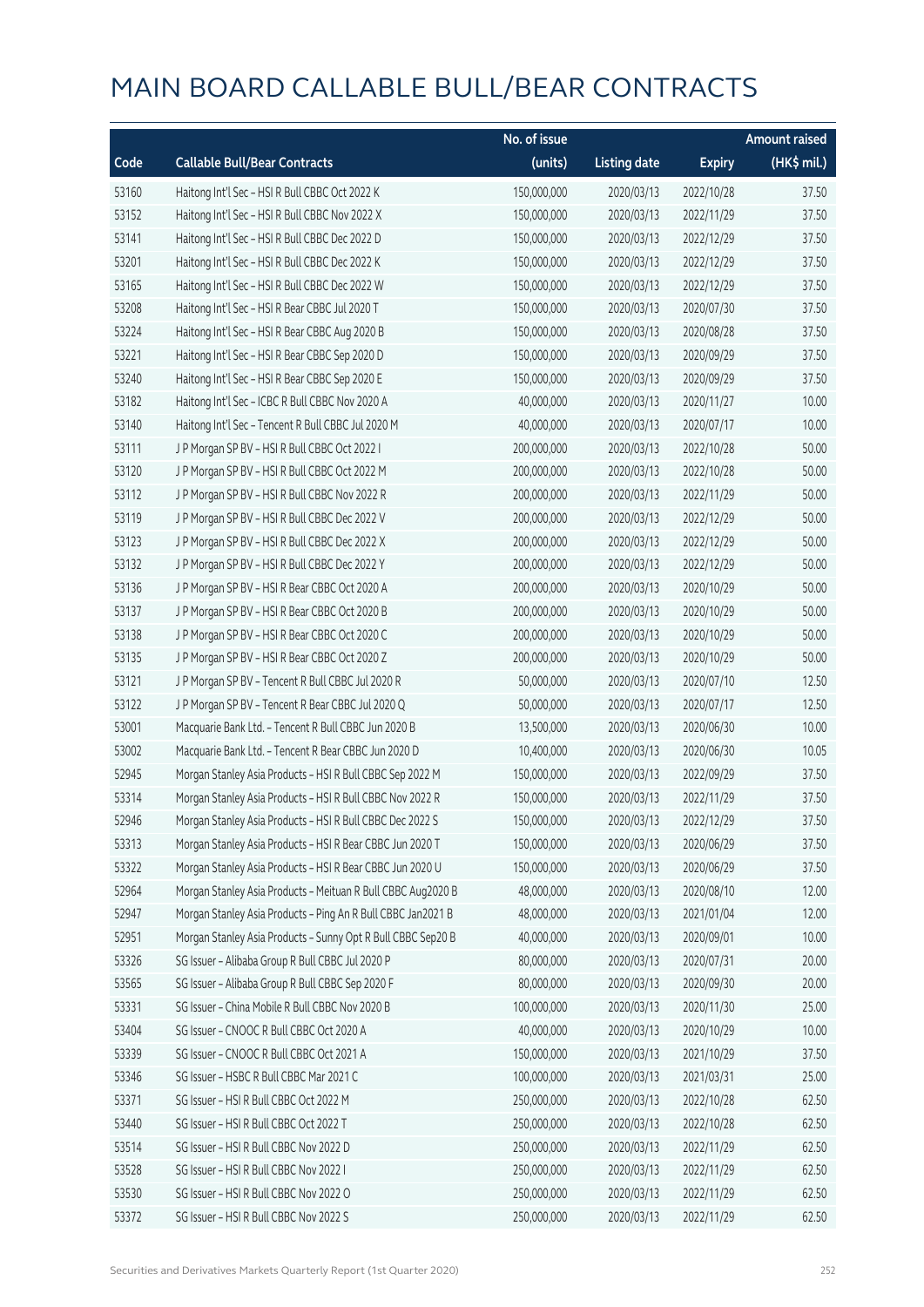|       |                                                         | No. of issue |                     |               | <b>Amount raised</b> |
|-------|---------------------------------------------------------|--------------|---------------------|---------------|----------------------|
| Code  | <b>Callable Bull/Bear Contracts</b>                     | (units)      | <b>Listing date</b> | <b>Expiry</b> | (HK\$ mil.)          |
| 53391 | SG Issuer - HSI R Bull CBBC Nov 2022 Z                  | 250,000,000  | 2020/03/13          | 2022/11/29    | 62.50                |
| 53403 | SG Issuer - HSI R Bull CBBC Dec 2022 O                  | 250,000,000  | 2020/03/13          | 2022/12/29    | 62.50                |
| 53395 | SG Issuer - HSI R Bull CBBC Dec 2022 Z                  | 250,000,000  | 2020/03/13          | 2022/12/29    | 62.50                |
| 53449 | SG Issuer - HSI R Bear CBBC Jun 2020 S                  | 250,000,000  | 2020/03/13          | 2020/06/29    | 62.50                |
| 53463 | SG Issuer - HSI R Bear CBBC Aug 2020 T                  | 250,000,000  | 2020/03/13          | 2020/08/28    | 62.50                |
| 53491 | SG Issuer - HSI R Bear CBBC Oct 2020 R                  | 250,000,000  | 2020/03/13          | 2020/10/29    | 62.50                |
| 53512 | SG Issuer - HSI R Bear CBBC Nov 2020 E                  | 500,000,000  | 2020/03/13          | 2020/11/27    | 125.00               |
| 53347 | SG Issuer - Ping An R Bull CBBC Oct 2020 J              | 100,000,000  | 2020/03/13          | 2020/10/30    | 25.00                |
| 53356 | SG Issuer - Ping An R Bull CBBC Nov 2020 C              | 100,000,000  | 2020/03/13          | 2020/11/30    | 25.00                |
| 53427 | SG Issuer - Ping An R Bull CBBC Dec 2020 G              | 100,000,000  | 2020/03/13          | 2020/12/30    | 25.00                |
| 53357 | SG Issuer - Tencent R Bull CBBC Jul 2020 F              | 80,000,000   | 2020/03/13          | 2020/07/31    | 20.00                |
| 53368 | SG Issuer - Tencent R Bull CBBC Jul 2020 G              | 80,000,000   | 2020/03/13          | 2020/07/31    | 20.00                |
| 53431 | SG Issuer - Tencent R Bull CBBC Aug 2020 R              | 80,000,000   | 2020/03/13          | 2020/08/28    | 20.00                |
| 53074 | UBS AG - HSI R Bull CBBC Oct 2022 K                     | 200,000,000  | 2020/03/13          | 2022/10/28    | 50.00                |
| 53053 | UBS AG - HSI R Bull CBBC Nov 2022 C                     | 200,000,000  | 2020/03/13          | 2022/11/29    | 50.00                |
| 53035 | UBS AG - HSI R Bull CBBC Nov 2022 V                     | 200,000,000  | 2020/03/13          | 2022/11/29    | 50.00                |
| 53052 | UBS AG - HSI R Bull CBBC Nov 2022 W                     | 200,000,000  | 2020/03/13          | 2022/11/29    | 50.00                |
| 53057 | UBS AG - HSI R Bull CBBC Nov 2022 Y                     | 200,000,000  | 2020/03/13          | 2022/11/29    | 50.00                |
| 53055 | UBS AG - HSI R Bull CBBC Dec 2022 J                     | 200,000,000  | 2020/03/13          | 2022/12/29    | 50.00                |
| 53037 | UBS AG - HSI R Bull CBBC Dec 2022 M                     | 200,000,000  | 2020/03/13          | 2022/12/29    | 50.00                |
| 53056 | UBS AG - HSI R Bull CBBC Jan 2023 Q                     | 200,000,000  | 2020/03/13          | 2023/01/30    | 50.00                |
| 53073 | UBS AG - HSI R Bull CBBC Jan 2023 R                     | 200,000,000  | 2020/03/13          | 2023/01/30    | 50.00                |
| 53094 | UBS AG - HSI R Bear CBBC Jun 2020 X                     | 200,000,000  | 2020/03/13          | 2020/06/29    | 50.00                |
| 53085 | UBS AG - HSI R Bear CBBC Jul 2020 F                     | 200,000,000  | 2020/03/13          | 2020/07/30    | 50.00                |
| 53105 | UBS AG - HSI R Bear CBBC Jul 2020 H                     | 200,000,000  | 2020/03/13          | 2020/07/30    | 50.00                |
| 53092 | UBS AG - HSI R Bear CBBC Aug 2020 O                     | 200,000,000  | 2020/03/13          | 2020/08/28    | 50.00                |
| 53097 | UBS AG - HSI R Bear CBBC Aug 2020 P                     | 200,000,000  | 2020/03/13          | 2020/08/28    | 50.00                |
| 53054 | UBS AG - Tencent R Bull CBBC Aug 2020 I                 | 40,000,000   | 2020/03/13          | 2020/08/26    | 10.00                |
| 53107 | UBS AG - Tencent R Bear CBBC Dec 2020 H                 | 40,000,000   | 2020/03/13          | 2020/12/17    | 10.00                |
| 53307 | Bank Vontobel - Geely Auto R Bear CBBC Dec 2020 D       | 40,000,000   | 2020/03/13          | 2020/12/18    | 10.00                |
| 53308 | Bank Vontobel - HSI R Bear CBBC Sep 2020 A              | 80,000,000   | 2020/03/13          | 2020/09/29    | 20.00                |
| 53311 | Bank Vontobel - HSI R Bear CBBC Sep 2020 B              | 80,000,000   | 2020/03/13          | 2020/09/29    | 20.00                |
| 53302 | Bank Vontobel - Meituan Dianping R Bull CBBC Dec 2020 U | 60,000,000   | 2020/03/13          | 2020/12/18    | 15.00                |
| 53305 | Bank Vontobel - Sino Biopharm R Bull CBBC Oct 2020 D    | 40,000,000   | 2020/03/13          | 2020/10/16    | 10.00                |
| 53306 | Bank Vontobel - Sino Biopharm R Bear CBBC Oct 2020 A    | 40,000,000   | 2020/03/13          | 2020/10/16    | 10.00                |
| 54184 | BOCI Asia Ltd. - AIA R Bull CBBC Sep 2020 C             | 60,000,000   | 2020/03/16          | 2020/09/29    | 15.00                |
| 54190 | BOCI Asia Ltd. - Alibaba Group R Bull CBBC Sep 2020 G   | 60,000,000   | 2020/03/16          | 2020/09/30    | 15.00                |
| 54193 | BOCI Asia Ltd. - Alibaba Group R Bull CBBC Sep 2020 H   | 60,000,000   | 2020/03/16          | 2020/09/30    | 15.00                |
| 54194 | BOCI Asia Ltd. - Alibaba Group R Bear CBBC Sep 2020 E   | 60,000,000   | 2020/03/16          | 2020/09/30    | 15.00                |
| 54206 | BOCI Asia Ltd. - Galaxy Ent R Bull CBBC Oct 2020 C      | 100,000,000  | 2020/03/16          | 2020/10/29    | 25.00                |
| 54207 | BOCI Asia Ltd. - HKEX R Bull CBBC Sep 2020 C            | 40,000,000   | 2020/03/16          | 2020/09/29    | 10.00                |
| 54152 | BOCI Asia Ltd. - HSCEI R Bull CBBC Sep 2021 G           | 150,000,000  | 2020/03/16          | 2021/09/29    | 37.50                |
| 54155 | BOCI Asia Ltd. - HSCEI R Bear CBBC Sep 2021 A           | 150,000,000  | 2020/03/16          | 2021/09/29    | 37.50                |
| 53787 | BOCI Asia Ltd. - HSI R Bull CBBC Sep 2022 P             | 150,000,000  | 2020/03/16          | 2022/09/29    | 37.50                |
| 53818 | BOCI Asia Ltd. - HSI R Bull CBBC Sep 2022 Q             | 150,000,000  | 2020/03/16          | 2022/09/29    | 37.50                |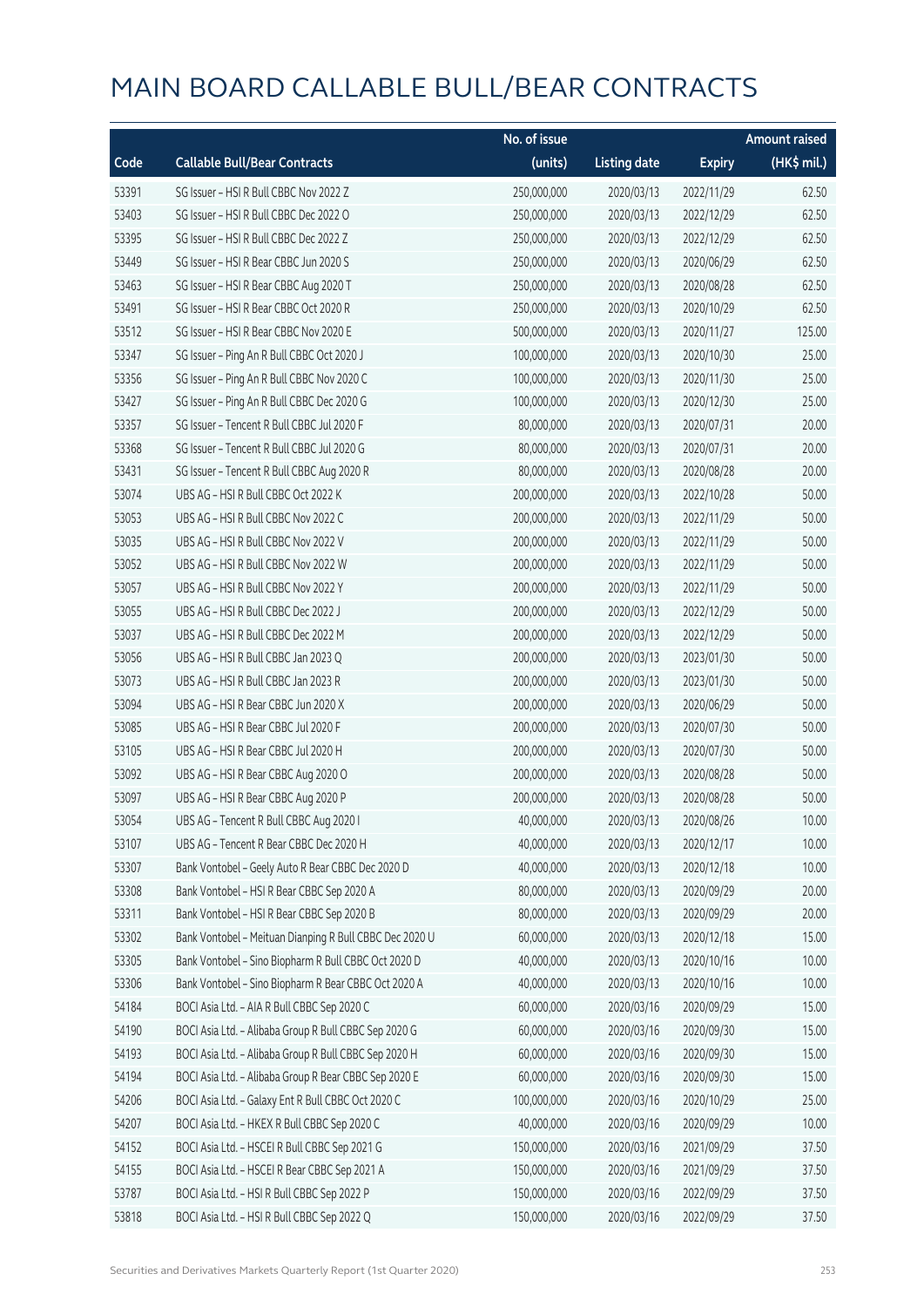|       |                                                              | No. of issue |                     |               | <b>Amount raised</b> |
|-------|--------------------------------------------------------------|--------------|---------------------|---------------|----------------------|
| Code  | <b>Callable Bull/Bear Contracts</b>                          | (units)      | <b>Listing date</b> | <b>Expiry</b> | (HK\$ mil.)          |
| 53821 | BOCI Asia Ltd. - HSI R Bull CBBC Sep 2022 R                  | 150,000,000  | 2020/03/16          | 2022/09/29    | 37.50                |
| 53828 | BOCI Asia Ltd. - HSI R Bull CBBC Sep 2022 S                  | 200,000,000  | 2020/03/16          | 2022/09/29    | 50.00                |
| 54161 | BOCI Asia Ltd. - HSI R Bull CBBC Sep 2022 T                  | 150,000,000  | 2020/03/16          | 2022/09/29    | 37.50                |
| 54162 | BOCI Asia Ltd. - HSI R Bull CBBC Sep 2022 U                  | 150,000,000  | 2020/03/16          | 2022/09/29    | 37.50                |
| 54163 | BOCI Asia Ltd. - HSI R Bull CBBC Sep 2022 V                  | 200,000,000  | 2020/03/16          | 2022/09/29    | 50.00                |
| 54172 | BOCI Asia Ltd. - HSI R Bull CBBC Sep 2022 W                  | 200,000,000  | 2020/03/16          | 2022/09/29    | 50.00                |
| 54173 | BOCI Asia Ltd. - HSI R Bear CBBC Aug 2020 T                  | 150,000,000  | 2020/03/16          | 2020/08/28    | 37.50                |
| 54174 | BOCI Asia Ltd. - HSI R Bear CBBC Aug 2020 U                  | 150,000,000  | 2020/03/16          | 2020/08/28    | 37.50                |
| 54175 | BOCI Asia Ltd. - HSI R Bear CBBC Aug 2020 V                  | 150,000,000  | 2020/03/16          | 2020/08/28    | 37.50                |
| 54210 | BOCI Asia Ltd. - HSI R Bear CBBC Aug 2020 W                  | 150,000,000  | 2020/03/16          | 2020/08/28    | 37.50                |
| 54211 | BOCI Asia Ltd. - HSI R Bear CBBC Aug 2020 X                  | 200,000,000  | 2020/03/16          | 2020/08/28    | 50.00                |
| 54198 | BOCI Asia Ltd. - Ping An R Bull CBBC Sep 2020 C              | 100,000,000  | 2020/03/16          | 2020/09/29    | 25.00                |
| 54203 | BOCI Asia Ltd. - Ping An R Bear CBBC Sep 2020 E              | 100,000,000  | 2020/03/16          | 2020/09/29    | 25.00                |
| 54176 | BOCI Asia Ltd. - Tencent R Bull CBBC Jun 2020 W              | 40,000,000   | 2020/03/16          | 2020/06/30    | 10.00                |
| 54177 | BOCI Asia Ltd. - Tencent R Bull CBBC Jun 2020 X              | 40,000,000   | 2020/03/16          | 2020/06/30    | 10.00                |
| 54182 | BOCI Asia Ltd. - Tencent R Bear CBBC Dec 2020 R              | 40,000,000   | 2020/03/16          | 2020/12/30    | 10.00                |
| 54183 | BOCI Asia Ltd. - Tencent R Bear CBBC Dec 2020 S              | 40,000,000   | 2020/03/16          | 2020/12/30    | 10.00                |
| 53955 | BNP Paribas Issuance B.V. - Alibaba Group R Bull CBBC Dec20P | 100,000,000  | 2020/03/16          | 2020/12/30    | 25.00                |
| 53958 | BNP Paribas Issuance B.V. - Alibaba Group R Bull CBBC Dec20Q | 100,000,000  | 2020/03/16          | 2020/12/30    | 25.00                |
| 54077 | BNP Paribas Issuance B.V. - Alibaba Group R Bear CBBC Aug20K | 100,000,000  | 2020/03/16          | 2020/08/28    | 25.00                |
| 54078 | BNP Paribas Issuance B.V. - Alibaba Group R Bear CBBC Aug20L | 100,000,000  | 2020/03/16          | 2020/08/28    | 25.00                |
| 53963 | BNP Paribas Issuance B.V. - HKEX R Bull CBBC Sep 2020 Y      | 50,000,000   | 2020/03/16          | 2020/09/29    | 12.50                |
| 54079 | BNP Paribas Issuance B.V. - HKEX R Bear CBBC Jul 2020 C      | 50,000,000   | 2020/03/16          | 2020/07/30    | 12.50                |
| 54082 | BNP Paribas Issuance B.V. - HKEX R Bear CBBC Jul 2020 D      | 50,000,000   | 2020/03/16          | 2020/07/30    | 12.50                |
| 53953 | BNP Paribas Issuance B.V. - HSBC R Bear CBBC Sep 2020 C      | 150,000,000  | 2020/03/16          | 2020/09/29    | 37.50                |
| 54073 | BNP Paribas Issuance B.V. - HSBC R Bear CBBC Sep 2020 D      | 150,000,000  | 2020/03/16          | 2020/09/29    | 37.50                |
| 53834 | BNP Paribas Issuance B.V. - HSI R Bull CBBC Feb 2022 A       | 250,000,000  | 2020/03/16          | 2022/02/25    | 62.50                |
| 53835 | BNP Paribas Issuance B.V. - HSI R Bull CBBC Feb 2022 B       | 250,000,000  | 2020/03/16          | 2022/02/25    | 62.50                |
| 53861 | BNP Paribas Issuance B.V. - HSI R Bull CBBC Feb 2022 C       | 250,000,000  | 2020/03/16          | 2022/02/25    | 62.50                |
| 53862 | BNP Paribas Issuance B.V. - HSI R Bull CBBC Feb 2022 D       | 250,000,000  | 2020/03/16          | 2022/02/25    | 62.50                |
| 53863 | BNP Paribas Issuance B.V. - HSI R Bull CBBC Feb 2022 E       | 250,000,000  | 2020/03/16          | 2022/02/25    | 62.50                |
| 53877 | BNP Paribas Issuance B.V. - HSI R Bull CBBC Feb 2022 F       | 250,000,000  | 2020/03/16          | 2022/02/25    | 62.50                |
| 53878 | BNP Paribas Issuance B.V. - HSI R Bull CBBC Feb 2022 G       | 250,000,000  | 2020/03/16          | 2022/02/25    | 62.50                |
| 53879 | BNP Paribas Issuance B.V. - HSI R Bull CBBC Feb 2022 H       | 250,000,000  | 2020/03/16          | 2022/02/25    | 62.50                |
| 53885 | BNP Paribas Issuance B.V. - HSI R Bull CBBC Feb 2022 I       | 250,000,000  | 2020/03/16          | 2022/02/25    | 62.50                |
| 53899 | BNP Paribas Issuance B.V. - HSI R Bull CBBC Feb 2022 J       | 250,000,000  | 2020/03/16          | 2022/02/25    | 62.50                |
| 53900 | BNP Paribas Issuance B.V. - HSI R Bull CBBC Feb 2022 K       | 250,000,000  | 2020/03/16          | 2022/02/25    | 81.25                |
| 53923 | BNP Paribas Issuance B.V. - HSI R Bull CBBC Feb 2022 L       | 250,000,000  | 2020/03/16          | 2022/02/25    | 78.75                |
| 53936 | BNP Paribas Issuance B.V. - HSI R Bull CBBC Feb 2022 M       | 250,000,000  | 2020/03/16          | 2022/02/25    | 76.25                |
| 53943 | BNP Paribas Issuance B.V. - HSI R Bull CBBC Feb 2022 N       | 250,000,000  | 2020/03/16          | 2022/02/25    | 73.75                |
| 53946 | BNP Paribas Issuance B.V. - HSI R Bull CBBC Feb 2022 O       | 250,000,000  | 2020/03/16          | 2022/02/25    | 71.25                |
| 53947 | BNP Paribas Issuance B.V. - HSI R Bull CBBC Feb 2022 P       | 250,000,000  | 2020/03/16          | 2022/02/25    | 68.75                |
| 53948 | BNP Paribas Issuance B.V. - HSI R Bull CBBC Feb 2022 Q       | 250,000,000  | 2020/03/16          | 2022/02/25    | 66.25                |
| 53949 | BNP Paribas Issuance B.V. - HSI R Bull CBBC Feb 2022 R       | 250,000,000  | 2020/03/16          | 2022/02/25    | 63.75                |
| 53950 | BNP Paribas Issuance B.V. - HSI R Bull CBBC Feb 2022 S       | 250,000,000  | 2020/03/16          | 2022/02/25    | 62.50                |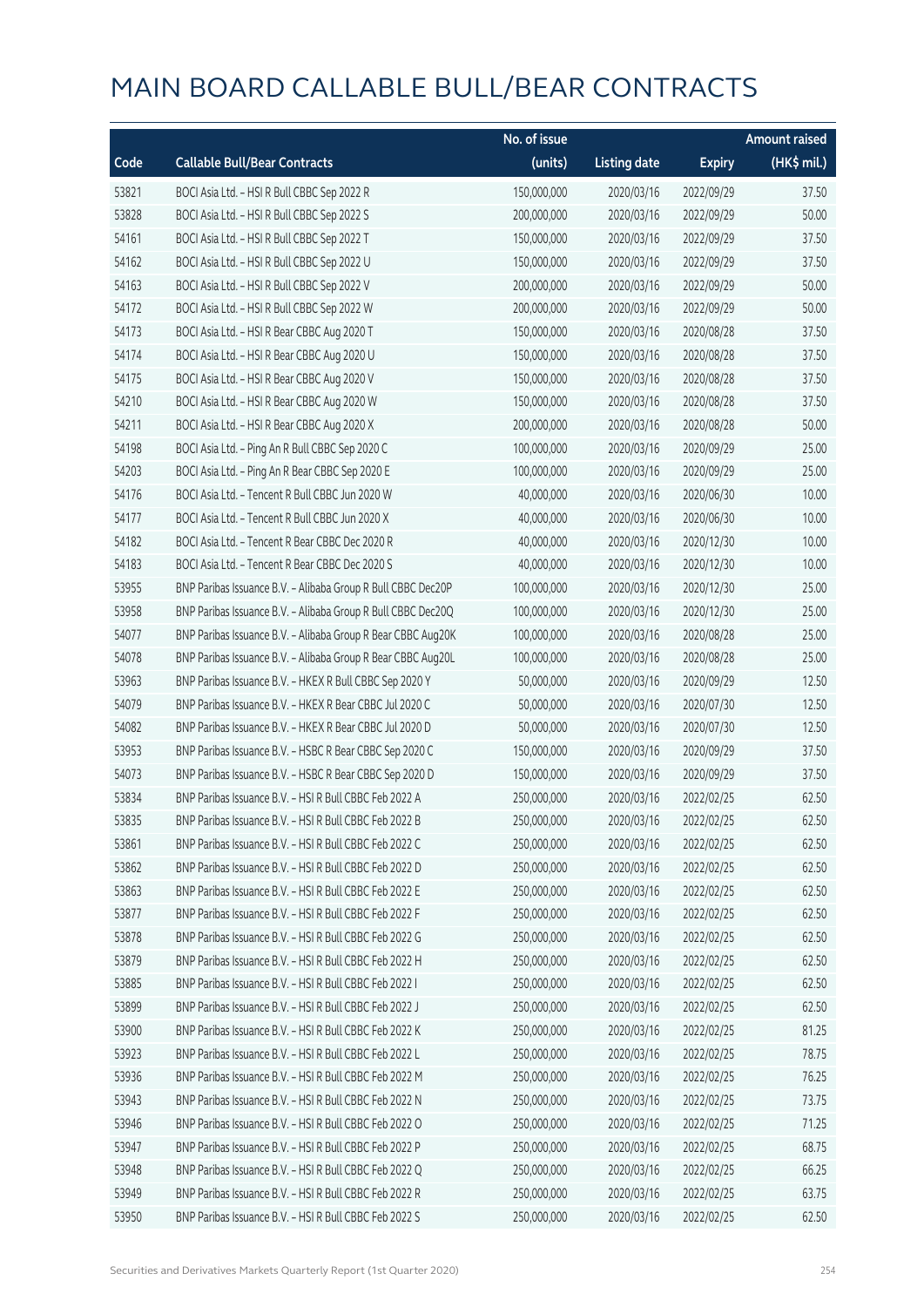|       |                                                            | No. of issue |                     |               | <b>Amount raised</b> |
|-------|------------------------------------------------------------|--------------|---------------------|---------------|----------------------|
| Code  | <b>Callable Bull/Bear Contracts</b>                        | (units)      | <b>Listing date</b> | <b>Expiry</b> | (HK\$ mil.)          |
| 53951 | BNP Paribas Issuance B.V. - HSI R Bull CBBC Feb 2022 T     | 250,000,000  | 2020/03/16          | 2022/02/25    | 62.50                |
| 54146 | BNP Paribas Issuance B.V. - HSI R Bull CBBC Feb 2022 U     | 250,000,000  | 2020/03/16          | 2022/02/25    | 62.50                |
| 54334 | BNP Paribas Issuance B.V. - HSI R Bull CBBC Feb 2022 V     | 250,000,000  | 2020/03/16          | 2022/02/25    | 62.50                |
| 54335 | BNP Paribas Issuance B.V. - HSI R Bull CBBC Feb 2022 W     | 250,000,000  | 2020/03/16          | 2022/02/25    | 62.50                |
| 54117 | BNP Paribas Issuance B.V. - HSI R Bear CBBC Oct 2020 A     | 250,000,000  | 2020/03/16          | 2020/10/29    | 62.50                |
| 54123 | BNP Paribas Issuance B.V. - HSI R Bear CBBC Oct 2020 B     | 250,000,000  | 2020/03/16          | 2020/10/29    | 62.50                |
| 54126 | BNP Paribas Issuance B.V. - HSI R Bear CBBC Oct 2020 C     | 250,000,000  | 2020/03/16          | 2020/10/29    | 62.50                |
| 54137 | BNP Paribas Issuance B.V. - HSI R Bear CBBC Oct 2020 D     | 250,000,000  | 2020/03/16          | 2020/10/29    | 62.50                |
| 54139 | BNP Paribas Issuance B.V. - HSI R Bear CBBC Oct 2020 E     | 250,000,000  | 2020/03/16          | 2020/10/29    | 62.50                |
| 54140 | BNP Paribas Issuance B.V. - HSI R Bear CBBC Oct 2020 F     | 250,000,000  | 2020/03/16          | 2020/10/29    | 62.50                |
| 54143 | BNP Paribas Issuance B.V. - HSI R Bear CBBC Oct 2020 G     | 250,000,000  | 2020/03/16          | 2020/10/29    | 62.50                |
| 54144 | BNP Paribas Issuance B.V. - HSI R Bear CBBC Oct 2020 H     | 250,000,000  | 2020/03/16          | 2020/10/29    | 62.50                |
| 54145 | BNP Paribas Issuance B.V. - HSI R Bear CBBC Oct 2020 I     | 250,000,000  | 2020/03/16          | 2020/10/29    | 62.50                |
| 54342 | BNP Paribas Issuance B.V. - HSI R Bear CBBC Oct 2020 J     | 250,000,000  | 2020/03/16          | 2020/10/29    | 62.50                |
| 54343 | BNP Paribas Issuance B.V. - HSI R Bear CBBC Oct 2020 K     | 250,000,000  | 2020/03/16          | 2020/10/29    | 62.50                |
| 54344 | BNP Paribas Issuance B.V. - HSI R Bear CBBC Oct 2020 L     | 240,000,000  | 2020/03/16          | 2020/10/29    | 60.00                |
| 54076 | BNP Paribas Issuance B.V. - Meituan R Bear CBBC Jul 2020 M | 50,000,000   | 2020/03/16          | 2020/07/30    | 12.50                |
| 53954 | BNP Paribas Issuance B.V. - Ping An R Bull CBBC Sep 2020 Q | 200,000,000  | 2020/03/16          | 2020/09/29    | 50.00                |
| 54075 | BNP Paribas Issuance B.V. - Ping An R Bear CBBC Aug 2020 E | 200,000,000  | 2020/03/16          | 2020/08/28    | 50.00                |
| 53977 | BNP Paribas Issuance B.V. - Tencent R Bull CBBC Nov 2020 W | 50,000,000   | 2020/03/16          | 2020/11/27    | 12.50                |
| 53972 | BNP Paribas Issuance B.V. - Tencent R Bull CBBC Dec 2020 S | 50,000,000   | 2020/03/16          | 2020/12/30    | 12.50                |
| 53979 | BNP Paribas Issuance B.V. - Tencent R Bull CBBC Dec 2020 V | 50,000,000   | 2020/03/16          | 2020/12/30    | 12.50                |
| 54088 | BNP Paribas Issuance B.V. - Tencent R Bear CBBC Nov 2020 B | 50,000,000   | 2020/03/16          | 2020/11/27    | 12.50                |
| 54090 | BNP Paribas Issuance B.V. - Tencent R Bear CBBC Nov 2020 C | 50,000,000   | 2020/03/16          | 2020/11/27    | 12.50                |
| 54089 | BNP Paribas Issuance B.V. - Tencent R Bear CBBC Dec 2020 R | 50,000,000   | 2020/03/16          | 2020/12/30    | 12.50                |
| 54083 | BNP Paribas Issuance B.V. - Tencent R Bear CBBC Dec 2020 T | 50,000,000   | 2020/03/16          | 2020/12/30    | 12.50                |
| 54091 | BNP Paribas Issuance B.V. - Tencent R Bear CBBC Dec 2020 U | 50,000,000   | 2020/03/16          | 2020/12/30    | 12.50                |
| 53952 | BNP Paribas Issuance B.V. - Xiaomi R Bear CBBC Nov 2020 G  | 50,000,000   | 2020/03/16          | 2020/11/27    | 12.50                |
| 54468 | Credit Suisse AG - AIA R Bull CBBC Sep 2020 D              | 70,000,000   | 2020/03/16          | 2020/09/29    | 17.50                |
| 54470 | Credit Suisse AG - CNOOC R Bull CBBC Sep 2020 A            | 60,000,000   | 2020/03/16          | 2020/09/29    | 15.00                |
| 54473 | Credit Suisse AG - Geely Auto R Bear CBBC Dec 2020 D       | 100,000,000  | 2020/03/16          | 2020/12/30    | 25.00                |
| 54471 | Credit Suisse AG - Galaxy Ent R Bull CBBC Oct 2020 C       | 100,000,000  | 2020/03/16          | 2020/10/29    | 25.00                |
| 54472 | Credit Suisse AG - Galaxy Ent R Bear CBBC Aug 2020 A       | 100,000,000  | 2020/03/16          | 2020/08/28    | 25.00                |
| 54476 | Credit Suisse AG - HKEX R Bull CBBC Sep 2020 D             | 50,000,000   | 2020/03/16          | 2020/09/29    | 12.50                |
| 54467 | Credit Suisse AG - HSBC R Bull CBBC Dec 2020 D             | 70,000,000   | 2020/03/16          | 2020/12/30    | 17.50                |
| 54463 | Credit Suisse AG - HSI R Bull CBBC Oct 2022 L              | 200,000,000  | 2020/03/16          | 2022/10/28    | 50.00                |
| 54465 | Credit Suisse AG - HSI R Bull CBBC Oct 2022 M              | 200,000,000  | 2020/03/16          | 2022/10/28    | 50.00                |
| 54461 | Credit Suisse AG - HSI R Bull CBBC Oct 2022 X              | 200,000,000  | 2020/03/16          | 2022/10/28    | 50.00                |
| 54462 | Credit Suisse AG - HSI R Bull CBBC Nov 2022 B              | 200,000,000  | 2020/03/16          | 2022/11/29    | 50.00                |
| 54464 | Credit Suisse AG - HSI R Bull CBBC Nov 2022 I              | 200,000,000  | 2020/03/16          | 2022/11/29    | 50.00                |
| 54466 | Credit Suisse AG - HSI R Bull CBBC Nov 2022 J              | 200,000,000  | 2020/03/16          | 2022/11/29    | 50.00                |
| 54478 | Credit Suisse AG - HSI R Bull CBBC Nov 2022 S              | 200,000,000  | 2020/03/16          | 2022/11/29    | 50.00                |
| 54479 | Credit Suisse AG - HSI R Bull CBBC Nov 2022 T              | 200,000,000  | 2020/03/16          | 2022/11/29    | 50.00                |
| 54483 | Credit Suisse AG - HSI R Bull CBBC Nov 2022 U              | 200,000,000  | 2020/03/16          | 2022/11/29    | 50.00                |
| 54459 | Credit Suisse AG - HSI R Bull CBBC Nov 2022 Y              | 200,000,000  | 2020/03/16          | 2022/11/29    | 50.00                |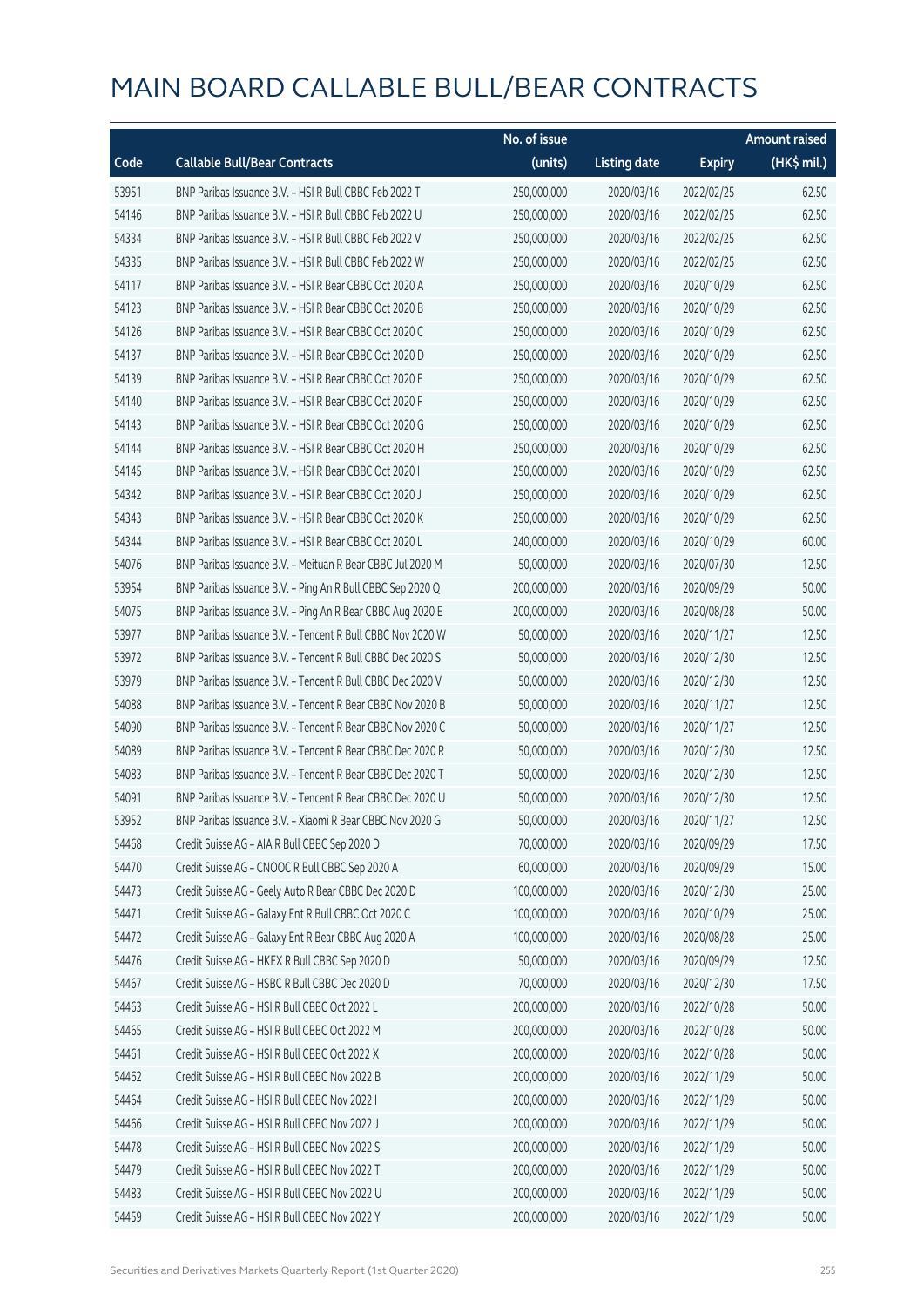|       |                                                             | No. of issue |                     |               | <b>Amount raised</b> |
|-------|-------------------------------------------------------------|--------------|---------------------|---------------|----------------------|
| Code  | <b>Callable Bull/Bear Contracts</b>                         | (units)      | <b>Listing date</b> | <b>Expiry</b> | (HK\$ mil.)          |
| 54480 | Credit Suisse AG - HSI R Bull CBBC Dec 2022 G               | 200,000,000  | 2020/03/16          | 2022/12/29    | 50.00                |
| 54481 | Credit Suisse AG - HSI R Bull CBBC Dec 2022 H               | 200,000,000  | 2020/03/16          | 2022/12/29    | 50.00                |
| 54484 | Credit Suisse AG - HSI R Bear CBBC Jul 2020 W               | 200,000,000  | 2020/03/16          | 2020/07/30    | 50.00                |
| 54487 | Credit Suisse AG - HSI R Bear CBBC Aug 2020 F               | 200,000,000  | 2020/03/16          | 2020/08/28    | 50.00                |
| 54485 | Credit Suisse AG - HSI R Bear CBBC Sep 2020 Q               | 200,000,000  | 2020/03/16          | 2020/09/29    | 50.00                |
| 54488 | Credit Suisse AG - HSI R Bear CBBC Sep 2020 R               | 200,000,000  | 2020/03/16          | 2020/09/29    | 50.00                |
| 54491 | Credit Suisse AG - HSI R Bear CBBC Sep 2020 S               | 200,000,000  | 2020/03/16          | 2020/09/29    | 50.00                |
| 54492 | Credit Suisse AG - HSI R Bear CBBC Sep 2020 T               | 200,000,000  | 2020/03/16          | 2020/09/29    | 50.00                |
| 54493 | Credit Suisse AG - HSI R Bear CBBC Sep 2020 U               | 200,000,000  | 2020/03/16          | 2020/09/29    | 50.00                |
| 54469 | Credit Suisse AG - Ping An R Bull CBBC Sep 2020 E           | 80,000,000   | 2020/03/16          | 2020/09/29    | 20.00                |
| 54477 | Credit Suisse AG - Ping An R Bear CBBC Jul 2020 C           | 60,000,000   | 2020/03/16          | 2020/07/24    | 15.00                |
| 54072 | Bank of East Asia - Alibaba Group R Bull CBBC Jun 2020 B    | 30,000,000   | 2020/03/16          | 2020/06/16    | 10.50                |
| 54051 | Bank of East Asia - Alibaba Group R Bear CBBC Jun 2020 B    | 30,000,000   | 2020/03/16          | 2020/06/16    | 10.50                |
| 54050 | Bank of East Asia - Ping An R Bull CBBC Jun 2020 A          | 100,000,000  | 2020/03/16          | 2020/06/16    | 25.00                |
| 54049 | Bank of East Asia - Tencent R Bear CBBC Jun 2020 I          | 30,000,000   | 2020/03/16          | 2020/06/16    | 10.50                |
| 54533 | Goldman Sachs SP (Asia) - AIA R Bull CBBC Sep 2020 B        | 60,000,000   | 2020/03/16          | 2020/09/28    | 15.00                |
| 54539 | Goldman Sachs SP (Asia) - Alibaba Group R Bull CBBC Oct20 A | 60,000,000   | 2020/03/16          | 2020/10/30    | 15.00                |
| 54538 | Goldman Sachs SP (Asia) - Galaxy Ent R Bull CBBC Dec 2020 C | 60,000,000   | 2020/03/16          | 2020/12/30    | 15.00                |
| 54521 | Goldman Sachs SP (Asia) - HSI R Bull CBBC Nov 2022 H        | 160,000,000  | 2020/03/16          | 2022/11/29    | 40.00                |
| 54518 | Goldman Sachs SP (Asia) - HSI R Bull CBBC Nov 2022 Q        | 160,000,000  | 2020/03/16          | 2022/11/29    | 40.00                |
| 54505 | Goldman Sachs SP (Asia) - HSI R Bull CBBC Feb 2023 A        | 160,000,000  | 2020/03/16          | 2023/02/27    | 40.00                |
| 54507 | Goldman Sachs SP (Asia) - HSI R Bull CBBC Feb 2023 B        | 160,000,000  | 2020/03/16          | 2023/02/27    | 40.00                |
| 54496 | Goldman Sachs SP (Asia) - HSI R Bull CBBC Feb 2023 D        | 160,000,000  | 2020/03/16          | 2023/02/27    | 40.00                |
| 54499 | Goldman Sachs SP (Asia) - HSI R Bull CBBC Feb 2023 E        | 160,000,000  | 2020/03/16          | 2023/02/27    | 40.00                |
| 54512 | Goldman Sachs SP (Asia) - HSI R Bull CBBC Feb 2023 J        | 160,000,000  | 2020/03/16          | 2023/02/27    | 40.00                |
| 54515 | Goldman Sachs SP (Asia) - HSI R Bull CBBC Feb 2023 K        | 160,000,000  | 2020/03/16          | 2023/02/27    | 40.00                |
| 54544 | Goldman Sachs SP (Asia) - HSI R Bull CBBC Feb 2023 L        | 200,000,000  | 2020/03/16          | 2023/02/27    | 50.00                |
| 54547 | Goldman Sachs SP (Asia) - HSI R Bull CBBC Feb 2023 M        | 200,000,000  | 2020/03/16          | 2023/02/27    | 50.00                |
| 54494 | Goldman Sachs SP (Asia) - HSI R Bull CBBC Mar 2023 N        | 160,000,000  | 2020/03/16          | 2023/03/30    | 40.00                |
| 54497 | Goldman Sachs SP (Asia) - HSI R Bull CBBC Mar 2023 O        | 160,000,000  | 2020/03/16          | 2023/03/30    | 40.00                |
| 54506 | Goldman Sachs SP (Asia) - HSI R Bull CBBC Mar 2023 P        | 160,000,000  | 2020/03/16          | 2023/03/30    | 40.00                |
| 54508 | Goldman Sachs SP (Asia) - HSI R Bull CBBC Mar 2023 Q        | 160,000,000  | 2020/03/16          | 2023/03/30    | 40.00                |
| 54513 | Goldman Sachs SP (Asia) - HSI R Bull CBBC Mar 2023 R        | 160,000,000  | 2020/03/16          | 2023/03/30    | 40.00                |
| 54514 | Goldman Sachs SP (Asia) - HSI R Bull CBBC Mar 2023 S        | 160,000,000  | 2020/03/16          | 2023/03/30    | 40.00                |
| 54517 | Goldman Sachs SP (Asia) - HSI R Bull CBBC Mar 2023 T        | 160,000,000  | 2020/03/16          | 2023/03/30    | 40.00                |
| 54519 | Goldman Sachs SP (Asia) - HSI R Bull CBBC Mar 2023 U        | 160,000,000  | 2020/03/16          | 2023/03/30    | 40.00                |
| 54520 | Goldman Sachs SP (Asia) - HSI R Bull CBBC Mar 2023 V        | 160,000,000  | 2020/03/16          | 2023/03/30    | 40.00                |
| 54522 | Goldman Sachs SP (Asia) - HSI R Bull CBBC Mar 2023 W        | 160,000,000  | 2020/03/16          | 2023/03/30    | 40.00                |
| 54527 | Goldman Sachs SP (Asia) - HSI R Bull CBBC Mar 2023 X        | 160,000,000  | 2020/03/16          | 2023/03/30    | 40.00                |
| 54524 | Goldman Sachs SP (Asia) - HSI R Bear CBBC Aug 2020 P        | 160,000,000  | 2020/03/16          | 2020/08/28    | 40.00                |
| 54528 | Goldman Sachs SP (Asia) - HSI R Bear CBBC Aug 2020 S        | 160,000,000  | 2020/03/16          | 2020/08/28    | 40.00                |
| 54530 | Goldman Sachs SP (Asia) - HSI R Bear CBBC Aug 2020 T        | 160,000,000  | 2020/03/16          | 2020/08/28    | 40.00                |
| 54532 | Goldman Sachs SP (Asia) - HSI R Bear CBBC Aug 2020 U        | 160,000,000  | 2020/03/16          | 2020/08/28    | 40.00                |
| 54523 | Goldman Sachs SP (Asia) - HSI R Bear CBBC Sep 2020 D        | 160,000,000  | 2020/03/16          | 2020/09/29    | 40.00                |
| 54529 | Goldman Sachs SP (Asia) - HSI R Bear CBBC Sep 2020 E        | 160,000,000  | 2020/03/16          | 2020/09/29    | 40.00                |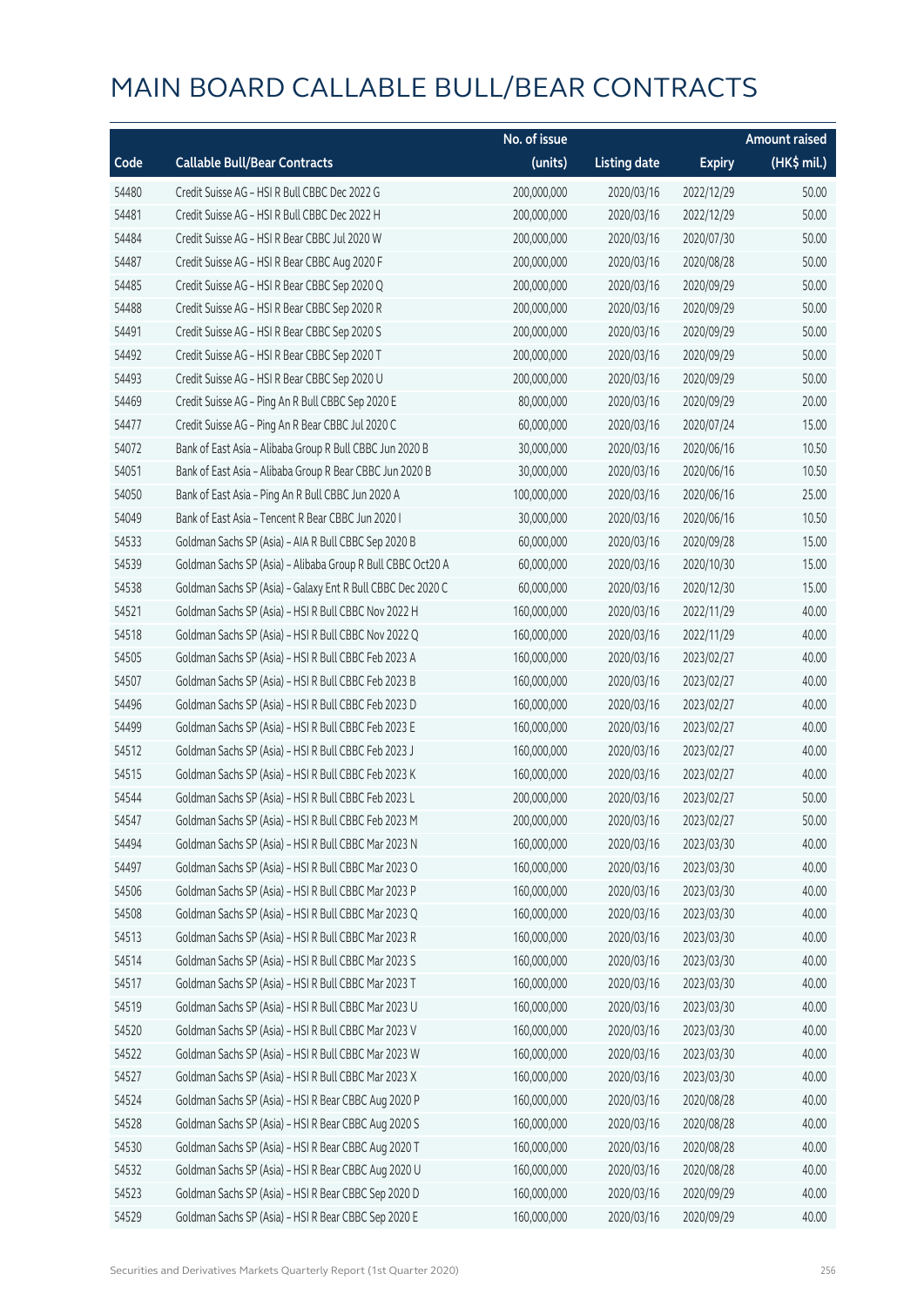|       |                                                          | No. of issue |                     |               | <b>Amount raised</b> |
|-------|----------------------------------------------------------|--------------|---------------------|---------------|----------------------|
| Code  | <b>Callable Bull/Bear Contracts</b>                      | (units)      | <b>Listing date</b> | <b>Expiry</b> | (HK\$ mil.)          |
| 54531 | Goldman Sachs SP (Asia) - HSI R Bear CBBC Sep 2020 F     | 160,000,000  | 2020/03/16          | 2020/09/29    | 40.00                |
| 54540 | Goldman Sachs SP (Asia) - HSI R Bear CBBC Sep 2020 G     | 200,000,000  | 2020/03/16          | 2020/09/29    | 50.00                |
| 54543 | Goldman Sachs SP (Asia) - HSI R Bear CBBC Sep 2020 H     | 200,000,000  | 2020/03/16          | 2020/09/29    | 50.00                |
| 54535 | Goldman Sachs SP (Asia) - Ping An R Bull CBBC Oct 2020 A | 80,000,000   | 2020/03/16          | 2020/10/30    | 20.00                |
| 54534 | Goldman Sachs SP (Asia) - Tencent R Bull CBBC Aug 2020 F | 60,000,000   | 2020/03/16          | 2020/08/28    | 15.00                |
| 54536 | Goldman Sachs SP (Asia) - Tencent R Bear CBBC Jul 2020 B | 60,000,000   | 2020/03/16          | 2020/07/30    | 15.00                |
| 54537 | Goldman Sachs SP (Asia) - Tencent R Bear CBBC Mar 2021 B | 60,000,000   | 2020/03/16          | 2021/03/31    | 15.00                |
| 54026 | HK Bank - AIA R Bull CBBC Aug 2020 C                     | 60,000,000   | 2020/03/16          | 2020/08/03    | 15.00                |
| 54027 | HK Bank - AIA R Bear CBBC Jul 2020 C                     | 40,000,000   | 2020/03/16          | 2020/07/20    | 10.00                |
| 53685 | HK Bank - Alibaba Group R Bull CBBC Jul 2020 M           | 40,000,000   | 2020/03/16          | 2020/07/16    | 10.00                |
| 53731 | HK Bank - Alibaba Group R Bull CBBC Sep 2020 E           | 40,000,000   | 2020/03/16          | 2020/09/07    | 10.00                |
| 54042 | HK Bank - Alibaba Group R Bull CBBC Sep 2020 F           | 40,000,000   | 2020/03/16          | 2020/09/28    | 10.00                |
| 54046 | HK Bank - Alibaba Group R Bear CBBC Jul 2020 H           | 40,000,000   | 2020/03/16          | 2020/07/27    | 10.00                |
| 54007 | HK Bank - CC Bank R Bull CBBC Sep 2020 A                 | 60,000,000   | 2020/03/16          | 2020/09/07    | 15.00                |
| 53689 | HK Bank - CNOOC R Bull CBBC Jul 2020 E                   | 40,000,000   | 2020/03/16          | 2020/07/13    | 10.00                |
| 53707 | HK Bank - CNOOC R Bull CBBC Aug 2020 B                   | 40,000,000   | 2020/03/16          | 2020/08/17    | 10.00                |
| 53993 | HK Bank - CNOOC R Bull CBBC Oct 2020 A                   | 40,000,000   | 2020/03/16          | 2020/10/05    | 10.00                |
| 54000 | HK Bank - CNOOC R Bear CBBC Jul 2020 C                   | 40,000,000   | 2020/03/16          | 2020/07/27    | 10.00                |
| 54005 | HK Bank - HSCEI R Bull CBBC Sep 2022 D                   | 50,000,000   | 2020/03/16          | 2022/09/29    | 12.50                |
| 54006 | HK Bank - HSCEI R Bear CBBC Aug 2020 A                   | 50,000,000   | 2020/03/16          | 2020/08/28    | 12.50                |
| 53714 | HK Bank - HSI R Bull CBBC Sep 2022 M                     | 100,000,000  | 2020/03/16          | 2022/09/29    | 25.00                |
| 53725 | HK Bank - HSI R Bull CBBC Sep 2022 N                     | 60,000,000   | 2020/03/16          | 2022/09/29    | 15.00                |
| 53760 | HK Bank - HSI R Bull CBBC Sep 2022 R                     | 100,000,000  | 2020/03/16          | 2022/09/29    | 25.00                |
| 53723 | HK Bank - HSI R Bull CBBC Sep 2022 Z                     | 100,000,000  | 2020/03/16          | 2022/09/29    | 25.00                |
| 54213 | HK Bank - HSI R Bull CBBC Dec 2022 G                     | 100,000,000  | 2020/03/16          | 2022/12/29    | 25.00                |
| 54215 | HK Bank - HSI R Bull CBBC Dec 2022 H                     | 100,000,000  | 2020/03/16          | 2022/12/29    | 25.00                |
| 54217 | HK Bank - HSI R Bull CBBC Dec 2022 I                     | 100,000,000  | 2020/03/16          | 2022/12/29    | 25.00                |
| 54221 | HK Bank - HSI R Bull CBBC Dec 2022 J                     | 100,000,000  | 2020/03/16          | 2022/12/29    | 25.00                |
| 54223 | HK Bank - HSI R Bull CBBC Dec 2022 K                     | 100,000,000  | 2020/03/16          | 2022/12/29    | 25.00                |
| 54225 | HK Bank - HSI R Bull CBBC Dec 2022 L                     | 100,000,000  | 2020/03/16          | 2022/12/29    | 25.00                |
| 54010 | HK Bank - HSI R Bear CBBC Jun 2020 D                     | 60,000,000   | 2020/03/16          | 2020/06/29    | 15.00                |
| 54009 | HK Bank - HSI R Bear CBBC Jun 2020 H                     | 80,000,000   | 2020/03/16          | 2020/06/29    | 20.00                |
| 54212 | HK Bank - HSI R Bear CBBC Jun 2020 I                     | 60,000,000   | 2020/03/16          | 2020/06/29    | 15.00                |
| 54001 | HK Bank - HSI R Bear CBBC Aug 2020 N                     | 100,000,000  | 2020/03/16          | 2020/08/28    | 25.00                |
| 54024 | HK Bank - ICBC R Bear CBBC Aug 2020 A                    | 40,000,000   | 2020/03/16          | 2020/08/03    | 10.00                |
| 53766 | HK Bank - Ping An R Bull CBBC Aug 2020 G                 | 60,000,000   | 2020/03/16          | 2020/08/03    | 15.00                |
| 54030 | HK Bank - Ping An R Bear CBBC Jul 2020 F                 | 50,000,000   | 2020/03/16          | 2020/07/27    | 12.50                |
| 54025 | HK Bank - SHK Ppt R Bear CBBC Jul 2020 A                 | 40,000,000   | 2020/03/16          | 2020/07/27    | 10.00                |
| 54029 | HK Bank - Sunny Optical R Bear CBBC Jul 2020 B           | 40,000,000   | 2020/03/16          | 2020/07/20    | 10.00                |
| 53679 | HK Bank - Tencent R Bull CBBC Aug 2020 Q                 | 40,000,000   | 2020/03/16          | 2020/08/10    | 10.00                |
| 54008 | HK Bank - Tencent R Bull CBBC Aug 2020 R                 | 40,000,000   | 2020/03/16          | 2020/08/24    | 10.00                |
| 54023 | HK Bank - Tencent R Bear CBBC Aug 2020 I                 | 40,000,000   | 2020/03/16          | 2020/08/17    | 10.00                |
| 54423 | Haitong Int'l Sec - AIA R Bull CBBC Aug 2020 A           | 40,000,000   | 2020/03/16          | 2020/08/21    | 10.00                |
| 54422 | Haitong Int'l Sec - AIA R Bear CBBC Sep 2020 A           | 40,000,000   | 2020/03/16          | 2020/09/21    | 10.00                |
| 54413 | Haitong Int'l Sec - Alibaba Group R Bull CBBC Oct 2020 E | 40,000,000   | 2020/03/16          | 2020/10/19    | 10.00                |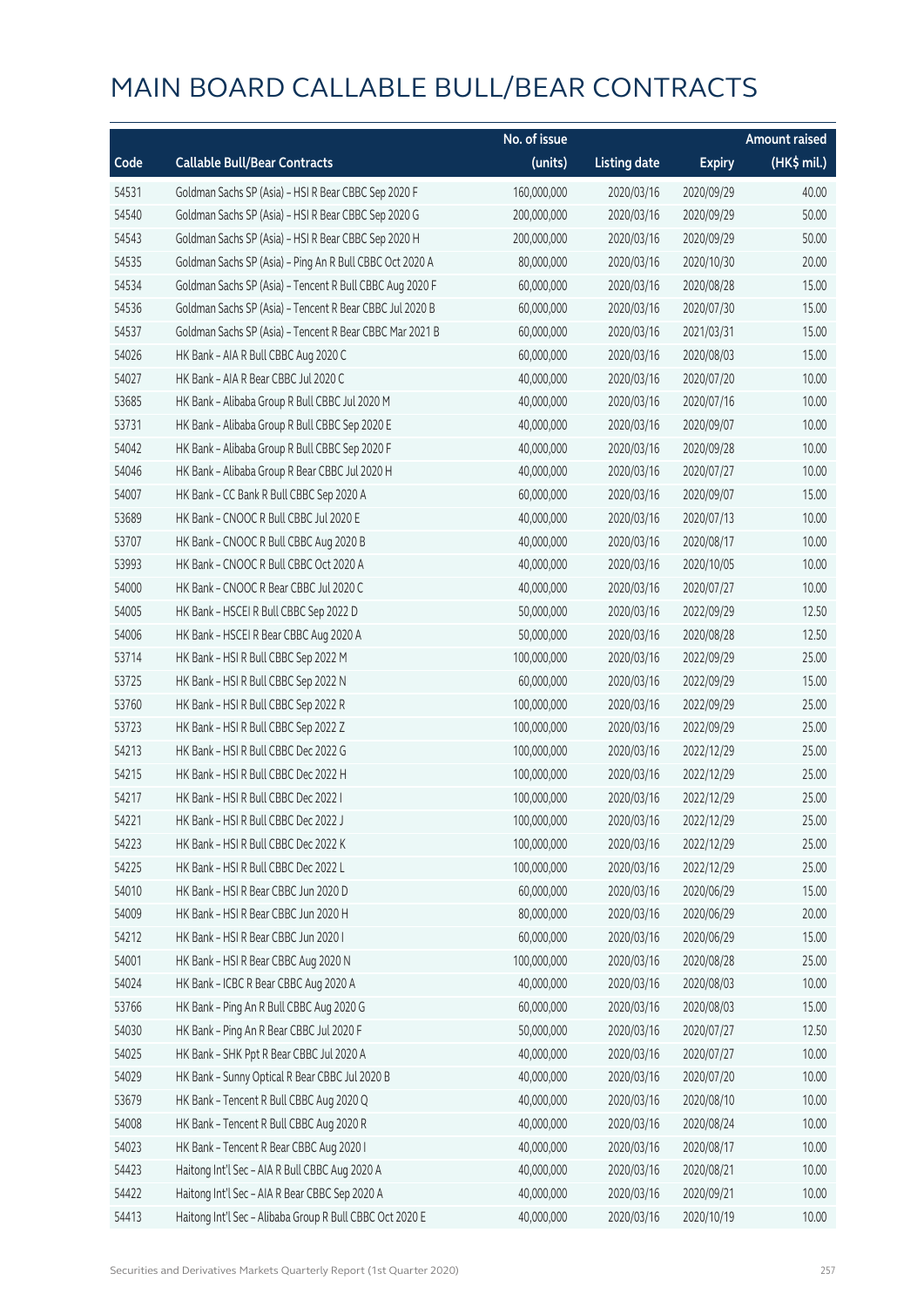|       |                                                             | No. of issue |                     |               | <b>Amount raised</b> |
|-------|-------------------------------------------------------------|--------------|---------------------|---------------|----------------------|
| Code  | <b>Callable Bull/Bear Contracts</b>                         | (units)      | <b>Listing date</b> | <b>Expiry</b> | (HK\$ mil.)          |
| 54424 | Haitong Int'l Sec - China Life R Bull CBBC Sep 2020 A       | 40,000,000   | 2020/03/16          | 2020/09/17    | 10.00                |
| 54438 | Haitong Int'l Sec - CNOOC R Bull CBBC Aug 2020 B            | 40,000,000   | 2020/03/16          | 2020/08/19    | 10.00                |
| 54414 | Haitong Int'l Sec - China Tower R Bull CBBC Nov 2020 B      | 40,000,000   | 2020/03/16          | 2020/11/19    | 10.00                |
| 54417 | Haitong Int'l Sec - HKEX R Bear CBBC Sep 2020 C             | 40,000,000   | 2020/03/16          | 2020/09/14    | 10.00                |
| 54410 | Haitong Int'l Sec - HSI R Bull CBBC Oct 2022 B              | 150,000,000  | 2020/03/16          | 2022/10/28    | 37.50                |
| 54425 | Haitong Int'l Sec - HSI R Bull CBBC Oct 2022 D              | 150,000,000  | 2020/03/16          | 2022/10/28    | 37.50                |
| 54430 | Haitong Int'l Sec - HSI R Bull CBBC Oct 2022 E              | 150,000,000  | 2020/03/16          | 2022/10/28    | 37.50                |
| 54409 | Haitong Int'l Sec - HSI R Bull CBBC Nov 2022 A              | 150,000,000  | 2020/03/16          | 2022/11/29    | 37.50                |
| 54428 | Haitong Int'l Sec - HSI R Bull CBBC Nov 2022 B              | 150,000,000  | 2020/03/16          | 2022/11/29    | 37.50                |
| 54429 | Haitong Int'l Sec - HSI R Bull CBBC Nov 2022 C              | 150,000,000  | 2020/03/16          | 2022/11/29    | 37.50                |
| 54407 | Haitong Int'l Sec - HSI R Bull CBBC Nov 2022 Y              | 150,000,000  | 2020/03/16          | 2022/11/29    | 37.50                |
| 54406 | Haitong Int'l Sec - HSI R Bull CBBC Dec 2022 M              | 150,000,000  | 2020/03/16          | 2022/12/29    | 37.50                |
| 54408 | Haitong Int'l Sec - HSI R Bull CBBC Dec 2022 Q              | 150,000,000  | 2020/03/16          | 2022/12/29    | 37.50                |
| 54431 | Haitong Int'l Sec - HSI R Bear CBBC Jul 2020 N              | 150,000,000  | 2020/03/16          | 2020/07/30    | 37.50                |
| 54434 | Haitong Int'l Sec - HSI R Bear CBBC Jul 2020 R              | 150,000,000  | 2020/03/16          | 2020/07/30    | 37.50                |
| 54433 | Haitong Int'l Sec - HSI R Bear CBBC Aug 2020 E              | 150,000,000  | 2020/03/16          | 2020/08/28    | 37.50                |
| 54432 | Haitong Int'l Sec - HSI R Bear CBBC Sep 2020 F              | 150,000,000  | 2020/03/16          | 2020/09/29    | 37.50                |
| 54435 | Haitong Int'l Sec - HSI R Bear CBBC Sep 2020 G              | 150,000,000  | 2020/03/16          | 2020/09/29    | 37.50                |
| 54416 | Haitong Int'l Sec - Meituan Dianping R Bull CBBC Oct 2020 B | 40,000,000   | 2020/03/16          | 2020/10/12    | 10.00                |
| 54419 | Haitong Int'l Sec - Ping An R Bull CBBC Nov 2020 A          | 40,000,000   | 2020/03/16          | 2020/11/19    | 10.00                |
| 54420 | Haitong Int'l Sec - Ping An R Bear CBBC Nov 2020 A          | 40,000,000   | 2020/03/16          | 2020/11/12    | 10.00                |
| 54421 | Haitong Int'l Sec - Sunny Optical R Bull CBBC Sep 2020 A    | 40,000,000   | 2020/03/16          | 2020/09/14    | 10.00                |
| 54411 | Haitong Int'l Sec - Tencent R Bull CBBC Sep 2020 R          | 40,000,000   | 2020/03/16          | 2020/09/17    | 10.00                |
| 54412 | Haitong Int'l Sec - Tencent R Bull CBBC Sep 2020 S          | 40,000,000   | 2020/03/16          | 2020/09/24    | 10.00                |
| 54426 | Haitong Int'l Sec - Tencent R Bear CBBC Aug 2020 O          | 40,000,000   | 2020/03/16          | 2020/08/17    | 10.00                |
| 54427 | Haitong Int'l Sec - Tencent R Bear CBBC Aug 2020 P          | 40,000,000   | 2020/03/16          | 2020/08/24    | 10.00                |
| 54418 | Haitong Int'l Sec - Xiaomi R Bear CBBC Jul 2020 D           | 40,000,000   | 2020/03/16          | 2020/07/24    | 10.00                |
| 54352 | J P Morgan SP BV - Alibaba Group R Bull CBBC Jul 2020 H     | 80,000,000   | 2020/03/16          | 2020/07/17    | 20.00                |
| 54364 | J P Morgan SP BV - Alibaba Group R Bull CBBC Nov 2020 A     | 200,000,000  | 2020/03/16          | 2020/11/20    | 50.00                |
| 54365 | J P Morgan SP BV - Alibaba Group R Bear CBBC Aug 2020 D     | 80,000,000   | 2020/03/16          | 2020/08/14    | 20.00                |
| 54371 | J P Morgan SP BV - Galaxy Ent R Bull CBBC Sep 2020 A        | 100,000,000  | 2020/03/16          | 2020/09/11    | 25.00                |
| 54370 | J P Morgan SP BV - Galaxy Ent R Bear CBBC Sep 2020 B        | 100,000,000  | 2020/03/16          | 2020/09/18    | 25.00                |
| 54385 | J P Morgan SP BV - HSCEI R Bear CBBC Jun 2020 B             | 200,000,000  | 2020/03/16          | 2020/06/29    | 50.00                |
| 53980 | J P Morgan SP BV - HSI R Bull CBBC Sep 2022 D               | 200,000,000  | 2020/03/16          | 2022/09/29    | 50.00                |
| 54372 | J P Morgan SP BV - HSI R Bull CBBC Sep 2022 W               | 200,000,000  | 2020/03/16          | 2022/09/29    | 50.00                |
| 53981 | J P Morgan SP BV - HSI R Bull CBBC Oct 2022 J               | 200,000,000  | 2020/03/16          | 2022/10/28    | 50.00                |
| 53988 | J P Morgan SP BV - HSI R Bull CBBC Oct 2022 K               | 200,000,000  | 2020/03/16          | 2022/10/28    | 50.00                |
| 54373 | J P Morgan SP BV - HSI R Bull CBBC Oct 2022 O               | 200,000,000  | 2020/03/16          | 2022/10/28    | 50.00                |
| 53982 | J P Morgan SP BV - HSI R Bull CBBC Nov 2022 G               | 200,000,000  | 2020/03/16          | 2022/11/29    | 50.00                |
| 53991 | J P Morgan SP BV - HSI R Bull CBBC Nov 2022 T               | 200,000,000  | 2020/03/16          | 2022/11/29    | 50.00                |
| 54374 | J P Morgan SP BV - HSI R Bull CBBC Nov 2022 V               | 200,000,000  | 2020/03/16          | 2022/11/29    | 50.00                |
| 54333 | J P Morgan SP BV - HSI R Bull CBBC Dec 2022 B               | 200,000,000  | 2020/03/16          | 2022/12/29    | 50.00                |
| 54375 | J P Morgan SP BV - HSI R Bull CBBC Dec 2022 C               | 200,000,000  | 2020/03/16          | 2022/12/29    | 50.00                |
| 53983 | J P Morgan SP BV - HSI R Bull CBBC Dec 2022 Q               | 200,000,000  | 2020/03/16          | 2022/12/29    | 50.00                |
| 53992 | J P Morgan SP BV - HSI R Bull CBBC Dec 2022 Z               | 200,000,000  | 2020/03/16          | 2022/12/29    | 50.00                |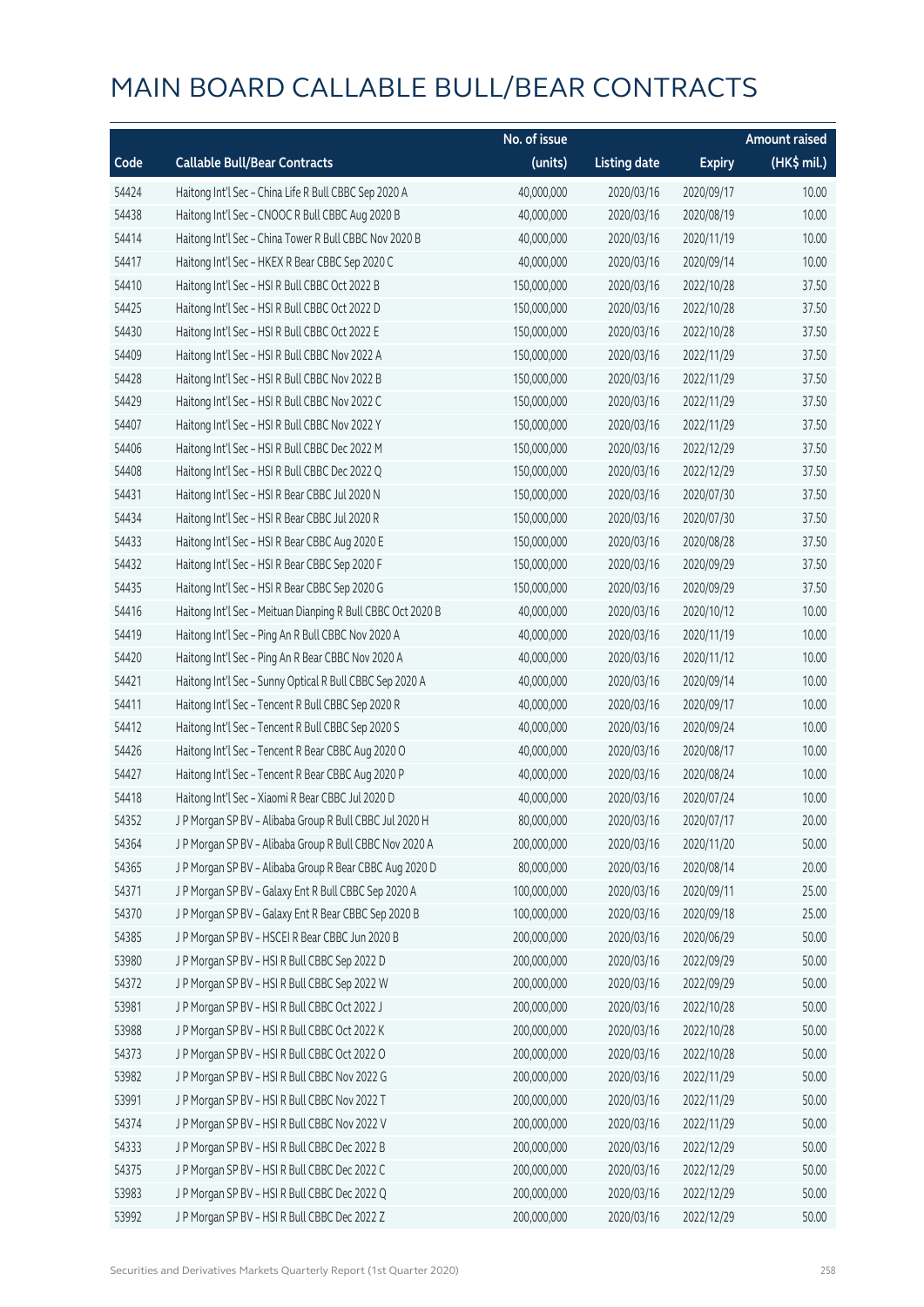|       |                                                              | No. of issue |                     |               | <b>Amount raised</b> |
|-------|--------------------------------------------------------------|--------------|---------------------|---------------|----------------------|
| Code  | <b>Callable Bull/Bear Contracts</b>                          | (units)      | <b>Listing date</b> | <b>Expiry</b> | (HK\$ mil.)          |
| 54048 | J P Morgan SP BV - HSI R Bear CBBC Jun 2020 D                | 200,000,000  | 2020/03/16          | 2020/06/29    | 50.00                |
| 54376 | J P Morgan SP BV - HSI R Bear CBBC Jun 2020 F                | 200,000,000  | 2020/03/16          | 2020/06/29    | 50.00                |
| 54380 | J P Morgan SP BV - HSI R Bear CBBC Jun 2020 G                | 200,000,000  | 2020/03/16          | 2020/06/29    | 50.00                |
| 54381 | J P Morgan SP BV - HSI R Bear CBBC Jun 2020 I                | 200,000,000  | 2020/03/16          | 2020/06/29    | 50.00                |
| 54382 | J P Morgan SP BV - HSI R Bear CBBC Jun 2020 N                | 200,000,000  | 2020/03/16          | 2020/06/29    | 50.00                |
| 54383 | J P Morgan SP BV - HSI R Bear CBBC Jun 2020 O                | 200,000,000  | 2020/03/16          | 2020/06/29    | 50.00                |
| 54351 | J P Morgan SP BV - Meituan Dianping R Bear CBBC Aug 2020 A   | 70,000,000   | 2020/03/16          | 2020/08/14    | 17.50                |
| 54367 | J P Morgan SP BV - Ping An R Bull CBBC Aug 2020 B            | 100,000,000  | 2020/03/16          | 2020/08/14    | 25.00                |
| 54350 | J P Morgan SP BV - Tencent R Bull CBBC Jul 2020 S            | 50,000,000   | 2020/03/16          | 2020/07/17    | 12.50                |
| 54346 | J P Morgan SP BV - Tencent R Bear CBBC Jul 2020 R            | 50,000,000   | 2020/03/16          | 2020/07/17    | 12.50                |
| 54345 | J P Morgan SP BV - Tencent R Bear CBBC Aug 2020 D            | 50,000,000   | 2020/03/16          | 2020/08/14    | 12.50                |
| 54397 | Morgan Stanley Asia Products - Alibaba Gp R Bull CBBC Dec20A | 40,000,000   | 2020/03/16          | 2020/12/30    | 10.00                |
| 54399 | Morgan Stanley Asia Products - Alibaba Gp R Bull CBBC Dec20B | 40,000,000   | 2020/03/16          | 2020/12/09    | 10.00                |
| 54400 | Morgan Stanley Asia Products - Alibaba Gp R Bull CBBC Feb21A | 40,000,000   | 2020/03/16          | 2021/02/05    | 10.00                |
| 54398 | Morgan Stanley Asia Products - Alibaba Gp R Bear CBBC Dec20F | 40,000,000   | 2020/03/16          | 2020/12/04    | 10.00                |
| 54401 | Morgan Stanley Asia Products - HKEX R Bull CBBC Sep 2020 B   | 40,000,000   | 2020/03/16          | 2020/09/16    | 10.00                |
| 54402 | Morgan Stanley Asia Products - HKEX R Bear CBBC Jul 2020 C   | 40,000,000   | 2020/03/16          | 2020/07/30    | 10.00                |
| 54391 | Morgan Stanley Asia Products - HSI R Bull CBBC Jun 2022 H    | 150,000,000  | 2020/03/16          | 2022/06/29    | 37.50                |
| 54388 | Morgan Stanley Asia Products - HSI R Bull CBBC Sep 2022 N    | 150,000,000  | 2020/03/16          | 2022/09/29    | 37.50                |
| 54390 | Morgan Stanley Asia Products - HSI R Bull CBBC Oct 2022 O    | 150,000,000  | 2020/03/16          | 2022/10/28    | 37.50                |
| 54386 | Morgan Stanley Asia Products - HSI R Bull CBBC Nov 2022 S    | 150,000,000  | 2020/03/16          | 2022/11/29    | 37.50                |
| 54387 | Morgan Stanley Asia Products - HSI R Bull CBBC Nov 2022 T    | 150,000,000  | 2020/03/16          | 2022/11/29    | 37.50                |
| 54389 | Morgan Stanley Asia Products - HSI R Bull CBBC Dec 2022 T    | 150,000,000  | 2020/03/16          | 2022/12/29    | 37.50                |
| 54392 | Morgan Stanley Asia Products - HSI R Bull CBBC Dec 2022 U    | 150,000,000  | 2020/03/16          | 2022/12/29    | 37.50                |
| 54395 | Morgan Stanley Asia Products - HSI R Bear CBBC Jun 2020 V    | 150,000,000  | 2020/03/16          | 2020/06/29    | 37.50                |
| 54393 | Morgan Stanley Asia Products - HSI R Bear CBBC Jul 2020 U    | 150,000,000  | 2020/03/16          | 2020/07/30    | 37.50                |
| 54396 | Morgan Stanley Asia Products - HSI R Bear CBBC Aug 2020 G    | 150,000,000  | 2020/03/16          | 2020/08/28    | 37.50                |
| 54394 | Morgan Stanley Asia Products - HSI R Bear CBBC Dec 2020 A    | 150,000,000  | 2020/03/16          | 2020/12/30    | 37.50                |
| 54404 | Morgan Stanley Asia Products - Meituan R Bear CBBC Dec2020 F | 40,000,000   | 2020/03/16          | 2020/12/01    | 10.00                |
| 54405 | Morgan Stanley Asia Products - Xiaomi R Bear CBBC Nov 2020 D | 40,000,000   | 2020/03/16          | 2020/11/25    | 10.00                |
| 54615 | SG Issuer - AIA R Bull CBBC Dec 2020 D                       | 60,000,000   | 2020/03/16          | 2020/12/30    | 15.00                |
| 54616 | SG Issuer - AIA R Bull CBBC Dec 2020 E                       | 60,000,000   | 2020/03/16          | 2020/12/31    | 15.00                |
| 54610 | SG Issuer - AIA R Bear CBBC Oct 2020 C                       | 60,000,000   | 2020/03/16          | 2020/10/29    | 15.00                |
| 54609 | SG Issuer - Alibaba Group R Bull CBBC Aug 2020 G             | 80,000,000   | 2020/03/16          | 2020/08/28    | 20.00                |
| 54618 | SG Issuer - Alibaba Group R Bull CBBC Aug 2020 H             | 80,000,000   | 2020/03/16          | 2020/08/31    | 20.00                |
| 54574 | SG Issuer - Alibaba Group R Bull CBBC Sep 2020 G             | 80,000,000   | 2020/03/16          | 2020/09/30    | 25.20                |
| 54621 | SG Issuer - Alibaba Group R Bull CBBC Sep 2020 H             | 80,000,000   | 2020/03/16          | 2020/09/30    | 28.80                |
| 54576 | SG Issuer - Alibaba Group R Bull CBBC Oct 2020 A             | 80,000,000   | 2020/03/16          | 2020/10/29    | 37.20                |
| 54579 | SG Issuer - China Mobile R Bull CBBC Dec 2020 B              | 100,000,000  | 2020/03/16          | 2020/12/31    | 25.00                |
| 54577 | SG Issuer - China Life R Bull CBBC Oct 2020 A                | 40,000,000   | 2020/03/16          | 2020/10/29    | 10.00                |
| 54578 | SG Issuer - China Life R Bull CBBC Feb 2021 A                | 150,000,000  | 2020/03/16          | 2021/02/25    | 37.50                |
| 54582 | SG Issuer - CNOOC R Bull CBBC Dec 2020 C                     | 40,000,000   | 2020/03/16          | 2020/12/30    | 10.00                |
| 54583 | SG Issuer - CNOOC R Bull CBBC Dec 2020 D                     | 40,000,000   | 2020/03/16          | 2020/12/31    | 10.00                |
| 54580 | SG Issuer - CNOOC R Bear CBBC Jul 2020 B                     | 40,000,000   | 2020/03/16          | 2020/07/30    | 10.00                |
| 54581 | SG Issuer - CNOOC R Bear CBBC Oct 2020 A                     | 40,000,000   | 2020/03/16          | 2020/10/30    | 10.00                |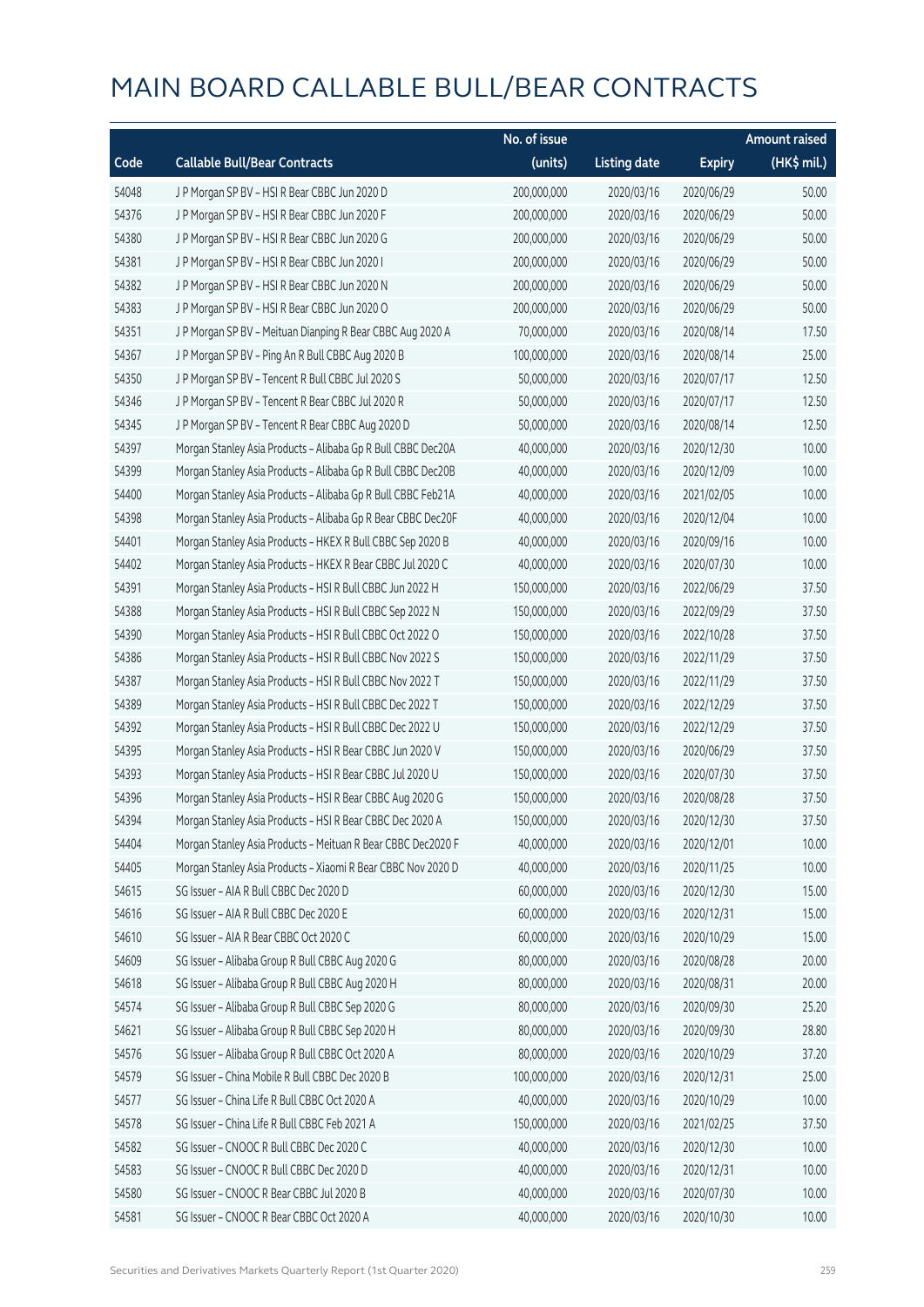|       |                                                     | No. of issue |                     |               | <b>Amount raised</b> |
|-------|-----------------------------------------------------|--------------|---------------------|---------------|----------------------|
| Code  | <b>Callable Bull/Bear Contracts</b>                 | (units)      | <b>Listing date</b> | <b>Expiry</b> | (HK\$ mil.)          |
| 54600 | SG Issuer - Galaxy Ent R Bull CBBC Nov 2020 B       | 100,000,000  | 2020/03/16          | 2020/11/30    | 25.00                |
| 54587 | SG Issuer - Galaxy Ent R Bull CBBC Dec 2020 A       | 100,000,000  | 2020/03/16          | 2020/12/31    | 25.00                |
| 54589 | SG Issuer - HKEX R Bull CBBC Oct 2020 B             | 50,000,000   | 2020/03/16          | 2020/10/29    | 12.50                |
| 54590 | SG Issuer - HKEX R Bull CBBC Oct 2020 C             | 50,000,000   | 2020/03/16          | 2020/10/30    | 12.50                |
| 54591 | SG Issuer - HKEX R Bull CBBC Dec 2020 A             | 50,000,000   | 2020/03/16          | 2020/12/30    | 18.00                |
| 54588 | SG Issuer - HKEX R Bear CBBC Aug 2020 B             | 50,000,000   | 2020/03/16          | 2020/08/31    | 12.50                |
| 54601 | SG Issuer - HSBC R Bull CBBC Nov 2020 G             | 100,000,000  | 2020/03/16          | 2020/11/30    | 25.00                |
| 54592 | SG Issuer - HSBC R Bull CBBC Mar 2021 D             | 100,000,000  | 2020/03/16          | 2021/03/31    | 25.00                |
| 54593 | SG Issuer - HSBC R Bull CBBC Mar 2021 E             | 100,000,000  | 2020/03/16          | 2021/03/31    | 25.00                |
| 54631 | SG Issuer - HSI R Bull CBBC Nov 2022 A              | 250,000,000  | 2020/03/16          | 2022/11/29    | 62.50                |
| 54632 | SG Issuer - HSI R Bull CBBC Nov 2022 B              | 250,000,000  | 2020/03/16          | 2022/11/29    | 62.50                |
| 54628 | SG Issuer - HSI R Bull CBBC Nov 2022 C              | 250,000,000  | 2020/03/16          | 2022/11/29    | 62.50                |
| 54629 | SG Issuer - HSI R Bull CBBC Nov 2022 F              | 250,000,000  | 2020/03/16          | 2022/11/29    | 62.50                |
| 54630 | SG Issuer - HSI R Bull CBBC Nov 2022 G              | 250,000,000  | 2020/03/16          | 2022/11/29    | 62.50                |
| 54626 | SG Issuer - HSI R Bull CBBC Nov 2022 V              | 250,000,000  | 2020/03/16          | 2022/11/29    | 62.50                |
| 54627 | SG Issuer - HSI R Bull CBBC Nov 2022 X              | 250,000,000  | 2020/03/16          | 2022/11/29    | 62.50                |
| 54635 | SG Issuer - HSI R Bull CBBC Dec 2022 A              | 250,000,000  | 2020/03/16          | 2022/12/29    | 62.50                |
| 54564 | SG Issuer - HSI R Bull CBBC Dec 2022 B              | 500,000,000  | 2020/03/16          | 2022/12/29    | 125.00               |
| 54608 | SG Issuer - HSI R Bull CBBC Dec 2022 E              | 250,000,000  | 2020/03/16          | 2022/12/29    | 62.50                |
| 54565 | SG Issuer - HSI R Bull CBBC Dec 2022 F              | 500,000,000  | 2020/03/16          | 2022/12/29    | 125.00               |
| 54566 | SG Issuer - HSI R Bull CBBC Dec 2022 G              | 500,000,000  | 2020/03/16          | 2022/12/29    | 125.00               |
| 54634 | SG Issuer - HSI R Bull CBBC Dec 2022 H              | 250,000,000  | 2020/03/16          | 2022/12/29    | 62.50                |
| 54568 | SG Issuer - HSI R Bull CBBC Dec 2022 K              | 250,000,000  | 2020/03/16          | 2022/12/29    | 62.50                |
| 54569 | SG Issuer - HSI R Bull CBBC Dec 2022 S              | 250,000,000  | 2020/03/16          | 2022/12/29    | 62.50                |
| 54571 | SG Issuer - HSI R Bull CBBC Dec 2022 V              | 250,000,000  | 2020/03/16          | 2022/12/29    | 62.50                |
| 54572 | SG Issuer - HSI R Bull CBBC Dec 2022 X              | 250,000,000  | 2020/03/16          | 2022/12/29    | 62.50                |
| 54607 | SG Issuer - HSI R Bull CBBC Dec 2022 Y              | 250,000,000  | 2020/03/16          | 2022/12/29    | 62.50                |
| 54557 | SG Issuer - HSI R Bear CBBC Jun 2020 T              | 250,000,000  | 2020/03/16          | 2020/06/29    | 62.50                |
| 54559 | SG Issuer - HSI R Bear CBBC Jun 2020 U              | 250,000,000  | 2020/03/16          | 2020/06/29    | 62.50                |
| 54561 | SG Issuer - HSI R Bear CBBC Jun 2020 V              | 250,000,000  | 2020/03/16          | 2020/06/29    | 62.50                |
| 54606 | SG Issuer - HSI R Bear CBBC Jul 2020 U              | 250,000,000  | 2020/03/16          | 2020/07/30    | 62.50                |
| 54562 | SG Issuer - HSI R Bear CBBC Sep 2020 T              | 250,000,000  | 2020/03/16          | 2020/09/29    | 62.50                |
| 54563 | SG Issuer - HSI R Bear CBBC Sep 2020 U              | 250,000,000  | 2020/03/16          | 2020/09/29    | 62.50                |
| 54602 | SG Issuer - Meituan Dianping R Bull CBBC Nov 2020 G | 100,000,000  | 2020/03/16          | 2020/11/30    | 25.00                |
| 54594 | SG Issuer - Meituan Dianping R Bull CBBC Dec 2020 A | 100,000,000  | 2020/03/16          | 2020/12/30    | 25.00                |
| 54596 | SG Issuer - Meituan Dianping R Bull CBBC Dec 2020 B | 100,000,000  | 2020/03/16          | 2020/12/30    | 25.00                |
| 54603 | SG Issuer - Ping An R Bull CBBC Nov 2020 D          | 100,000,000  | 2020/03/16          | 2020/11/30    | 25.00                |
| 54598 | SG Issuer - Ping An R Bull CBBC Dec 2020 H          | 100,000,000  | 2020/03/16          | 2020/12/30    | 25.00                |
| 54599 | SG Issuer - Ping An R Bull CBBC Dec 2020 I          | 100,000,000  | 2020/03/16          | 2020/12/31    | 25.00                |
| 54549 | SG Issuer - Sunny Optical R Bull CBBC Dec 2020 B    | 60,000,000   | 2020/03/16          | 2020/12/30    | 17.40                |
| 54548 | SG Issuer - Sunny Optical R Bear CBBC Nov 2020 B    | 60,000,000   | 2020/03/16          | 2020/11/27    | 15.00                |
| 54550 | SG Issuer - Tencent R Bull CBBC Aug 2020 S          | 80,000,000   | 2020/03/16          | 2020/08/31    | 20.00                |
| 54551 | SG Issuer - Tencent R Bull CBBC Aug 2020 T          | 80,000,000   | 2020/03/16          | 2020/08/31    | 20.00                |
| 54605 | SG Issuer - Tencent R Bull CBBC Aug 2020 U          | 80,000,000   | 2020/03/16          | 2020/08/28    | 20.00                |
| 54552 | SG Issuer - Tencent R Bull CBBC Sep 2020 B          | 80,000,000   | 2020/03/16          | 2020/09/30    | 28.40                |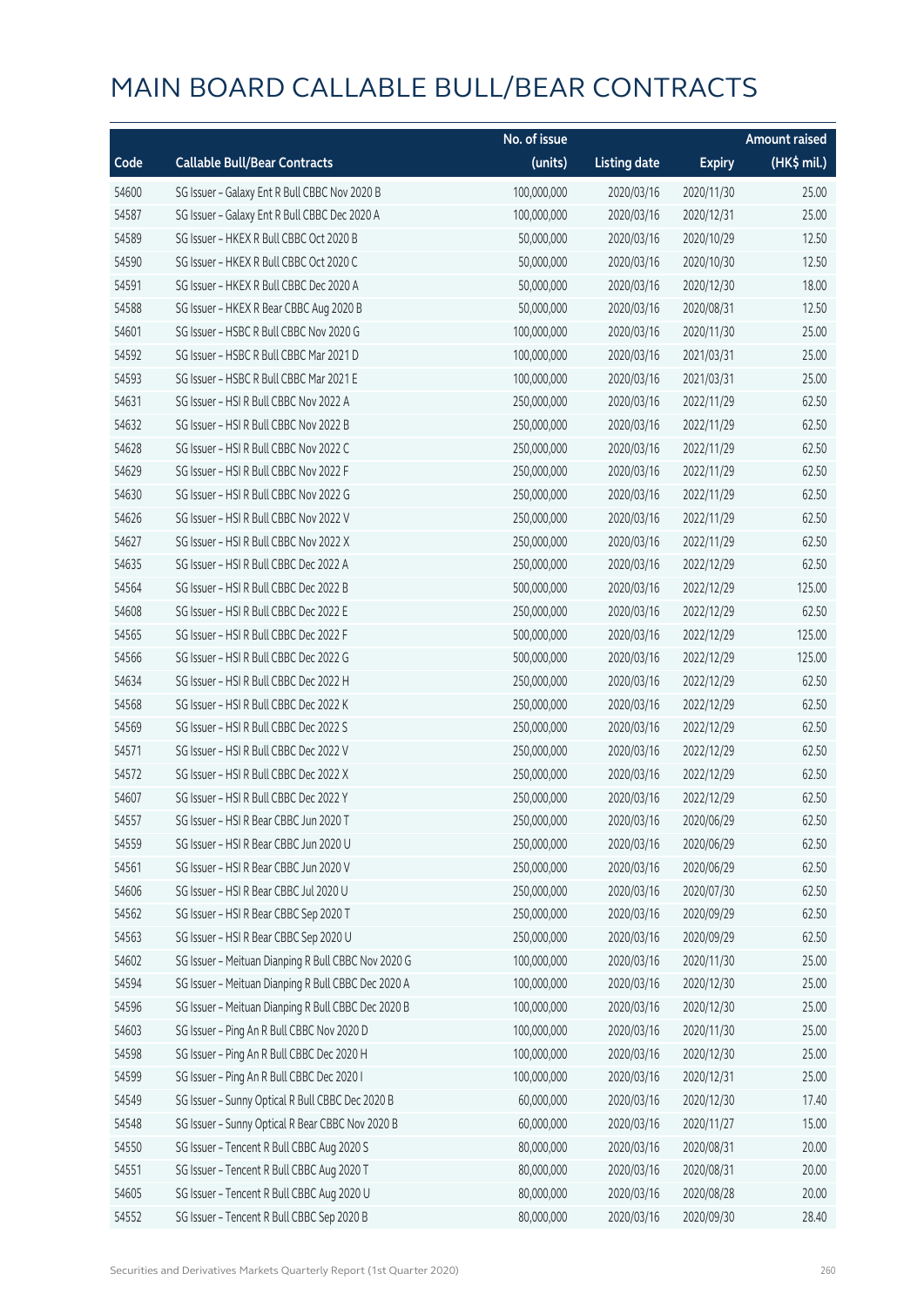|       |                                                     | No. of issue |                     |               | <b>Amount raised</b> |
|-------|-----------------------------------------------------|--------------|---------------------|---------------|----------------------|
| Code  | <b>Callable Bull/Bear Contracts</b>                 | (units)      | <b>Listing date</b> | <b>Expiry</b> | (HK\$ mil.)          |
| 54553 | SG Issuer - Tencent R Bull CBBC Sep 2020 C          | 80,000,000   | 2020/03/16          | 2020/09/30    | 20.00                |
| 54554 | SG Issuer - Tencent R Bear CBBC Dec 2020 A          | 80,000,000   | 2020/03/16          | 2020/12/31    | 20.00                |
| 54556 | SG Issuer - Tencent R Bear CBBC Feb 2021 A          | 80,000,000   | 2020/03/16          | 2021/02/26    | 20.00                |
| 54236 | UBS AG - Alibaba Group R Bull CBBC Nov 2020 B       | 80,000,000   | 2020/03/16          | 2020/11/16    | 20.00                |
| 54244 | UBS AG - Alibaba Group R Bull CBBC Nov 2020 C       | 80,000,000   | 2020/03/16          | 2020/11/23    | 20.00                |
| 54250 | UBS AG - Alibaba Group R Bull CBBC Nov 2020 D       | 80,000,000   | 2020/03/16          | 2020/11/30    | 20.00                |
| 54251 | UBS AG - Alibaba Group R Bull CBBC Nov 2020 E       | 80,000,000   | 2020/03/16          | 2020/11/25    | 20.00                |
| 54271 | UBS AG - Alibaba Group R Bear CBBC Dec 2020 H       | 80,000,000   | 2020/03/16          | 2020/12/14    | 20.00                |
| 54259 | UBS AG - HSCEI R Bear CBBC Jun 2020 A               | 200,000,000  | 2020/03/16          | 2020/06/29    | 50.00                |
| 54256 | UBS AG - HSI R Bull CBBC Oct 2022 C                 | 200,000,000  | 2020/03/16          | 2022/10/28    | 50.00                |
| 54253 | UBS AG - HSI R Bull CBBC Oct 2022 U                 | 200,000,000  | 2020/03/16          | 2022/10/28    | 50.00                |
| 54252 | UBS AG - HSI R Bull CBBC Nov 2022 D                 | 200,000,000  | 2020/03/16          | 2022/11/29    | 50.00                |
| 54255 | UBS AG - HSI R Bull CBBC Nov 2022 F                 | 200,000,000  | 2020/03/16          | 2022/11/29    | 50.00                |
| 54258 | UBS AG - HSI R Bull CBBC Nov 2022 J                 | 200,000,000  | 2020/03/16          | 2022/11/29    | 50.00                |
| 54277 | UBS AG - HSI R Bull CBBC Nov 2022 L                 | 200,000,000  | 2020/03/16          | 2022/11/29    | 50.00                |
| 54279 | UBS AG - HSI R Bull CBBC Nov 2022 M                 | 200,000,000  | 2020/03/16          | 2022/11/29    | 50.00                |
| 54306 | UBS AG - HSI R Bull CBBC Nov 2022 Z                 | 400,000,000  | 2020/03/16          | 2022/11/29    | 100.00               |
| 54278 | UBS AG - HSI R Bull CBBC Dec 2022 A                 | 200,000,000  | 2020/03/16          | 2022/12/29    | 50.00                |
| 54307 | UBS AG - HSI R Bull CBBC Dec 2022 B                 | 400,000,000  | 2020/03/16          | 2022/12/29    | 100.00               |
| 54289 | UBS AG - HSI R Bull CBBC Dec 2022 F                 | 200,000,000  | 2020/03/16          | 2022/12/29    | 50.00                |
| 54254 | UBS AG - HSI R Bull CBBC Dec 2022 K                 | 200,000,000  | 2020/03/16          | 2022/12/29    | 50.00                |
| 54257 | UBS AG - HSI R Bull CBBC Dec 2022 N                 | 200,000,000  | 2020/03/16          | 2022/12/29    | 50.00                |
| 54272 | UBS AG - HSI R Bull CBBC Dec 2022 O                 | 200,000,000  | 2020/03/16          | 2022/12/29    | 50.00                |
| 54280 | UBS AG - HSI R Bull CBBC Jan 2023 S                 | 200,000,000  | 2020/03/16          | 2023/01/30    | 50.00                |
| 54294 | UBS AG - HSI R Bull CBBC Jan 2023 T                 | 200,000,000  | 2020/03/16          | 2023/01/30    | 50.00                |
| 54311 | UBS AG - HSI R Bear CBBC Jul 2020 I                 | 200,000,000  | 2020/03/16          | 2020/07/30    | 50.00                |
| 54312 | UBS AG - HSI R Bear CBBC Aug 2020 Q                 | 200,000,000  | 2020/03/16          | 2020/08/28    | 50.00                |
| 54313 | UBS AG - HSI R Bear CBBC Aug 2020 R                 | 200,000,000  | 2020/03/16          | 2020/08/28    | 50.00                |
| 54317 | UBS AG - HSI R Bear CBBC Aug 2020 S                 | 200,000,000  | 2020/03/16          | 2020/08/28    | 50.00                |
| 54321 | UBS AG - HSI R Bear CBBC Aug 2020 T                 | 200,000,000  | 2020/03/16          | 2020/08/28    | 50.00                |
| 54325 | UBS AG - HSI R Bear CBBC Aug 2020 U                 | 200,000,000  | 2020/03/16          | 2020/08/28    | 50.00                |
| 54322 | UBS AG - HSI R Bear CBBC Sep 2020 E                 | 400,000,000  | 2020/03/16          | 2020/09/29    | 100.00               |
| 54326 | UBS AG - HSI R Bear CBBC Sep 2020 F                 | 400,000,000  | 2020/03/16          | 2020/09/29    | 100.00               |
| 54228 | UBS AG - Tencent R Bull CBBC Nov 2020 G             | 40,000,000   | 2020/03/16          | 2020/11/09    | 10.00                |
| 54231 | UBS AG - Tencent R Bull CBBC Nov 2020 H             | 40,000,000   | 2020/03/16          | 2020/11/30    | 10.00                |
| 54235 | UBS AG - Tencent R Bull CBBC Nov 2020 I             | 40,000,000   | 2020/03/16          | 2020/11/23    | 10.00                |
| 54260 | UBS AG - Tencent R Bear CBBC Sep 2020 C             | 40,000,000   | 2020/03/16          | 2020/09/30    | 10.00                |
| 54450 | Bank Vontobel - China Mobile R Bear CBBC Dec 2020 E | 40,000,000   | 2020/03/16          | 2020/12/04    | 10.00                |
| 54453 | Bank Vontobel - China Life R Bull CBBC Dec 2020 I   | 80,000,000   | 2020/03/16          | 2020/12/18    | 20.00                |
| 54454 | Bank Vontobel - China Life R Bear CBBC Dec 2020 B   | 40,000,000   | 2020/03/16          | 2020/12/04    | 10.00                |
| 54447 | Bank Vontobel - CNOOC R Bull CBBC Dec 2020 E        | 40,000,000   | 2020/03/16          | 2020/12/18    | 10.00                |
| 54449 | Bank Vontobel - CNOOC R Bull CBBC Dec 2020 F        | 40,000,000   | 2020/03/16          | 2020/12/11    | 10.00                |
| 54444 | Bank Vontobel - CNOOC R Bear CBBC Dec 2020 F        | 40,000,000   | 2020/03/16          | 2020/12/04    | 10.00                |
| 54443 | Bank Vontobel - HSBC R Bull CBBC Dec 2020 B         | 40,000,000   | 2020/03/16          | 2020/12/11    | 10.00                |
| 54442 | Bank Vontobel - HSBC R Bear CBBC Dec 2020 C         | 40,000,000   | 2020/03/16          | 2020/12/11    | 10.00                |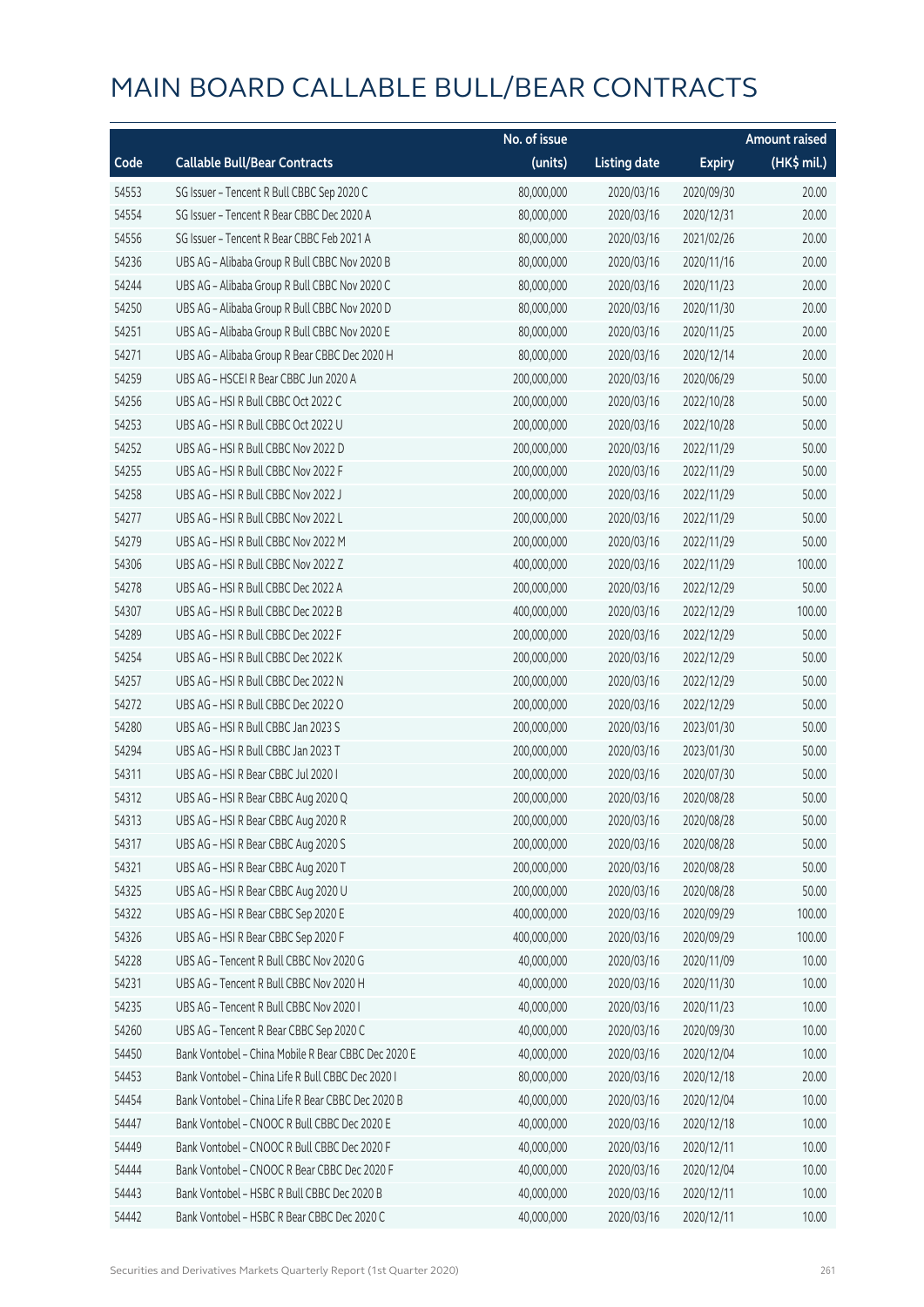|       |                                                             | No. of issue |                     |               | <b>Amount raised</b> |
|-------|-------------------------------------------------------------|--------------|---------------------|---------------|----------------------|
| Code  | <b>Callable Bull/Bear Contracts</b>                         | (units)      | <b>Listing date</b> | <b>Expiry</b> | (HK\$ mil.)          |
| 54439 | Bank Vontobel - HSI R Bull CBBC Dec 2022 L                  | 80,000,000   | 2020/03/16          | 2022/12/29    | 20.00                |
| 54440 | Bank Vontobel - HSI R Bull CBBC Dec 2022 M                  | 80,000,000   | 2020/03/16          | 2022/12/29    | 20.00                |
| 54441 | Bank Vontobel - HSI R Bull CBBC Dec 2022 N                  | 80,000,000   | 2020/03/16          | 2022/12/29    | 20.00                |
| 54456 | Bank Vontobel - HSI R Bear CBBC Sep 2020 C                  | 80,000,000   | 2020/03/16          | 2020/09/29    | 20.00                |
| 54457 | Bank Vontobel - HSI R Bear CBBC Sep 2020 D                  | 80,000,000   | 2020/03/16          | 2020/09/29    | 20.00                |
| 54458 | Bank Vontobel - HSI R Bear CBBC Sep 2020 E                  | 80,000,000   | 2020/03/16          | 2020/09/29    | 20.00                |
| 54451 | Bank Vontobel - Sunny Optical R Bear CBBC Nov 2020 E        | 40,000,000   | 2020/03/16          | 2020/11/13    | 10.00                |
| 54680 | BOCI Asia Ltd. - Alibaba Group R Bull CBBC Sep 2020 I       | 60,000,000   | 2020/03/17          | 2020/09/30    | 15.00                |
| 54681 | BOCI Asia Ltd. - Alibaba Group R Bull CBBC Sep 2020 J       | 60,000,000   | 2020/03/17          | 2020/09/30    | 15.00                |
| 54672 | BOCI Asia Ltd. - HSI R Bull CBBC Sep 2022 A                 | 150,000,000  | 2020/03/17          | 2022/09/29    | 37.50                |
| 54673 | BOCI Asia Ltd. - HSI R Bull CBBC Sep 2022 C                 | 150,000,000  | 2020/03/17          | 2022/09/29    | 37.50                |
| 54670 | BOCI Asia Ltd. - HSI R Bull CBBC Sep 2022 X                 | 150,000,000  | 2020/03/17          | 2022/09/29    | 37.50                |
| 54671 | BOCI Asia Ltd. - HSI R Bull CBBC Sep 2022 Y                 | 150,000,000  | 2020/03/17          | 2022/09/29    | 37.50                |
| 54679 | BOCI Asia Ltd. - HSI R Bear CBBC Aug 2020 A                 | 150,000,000  | 2020/03/17          | 2020/08/28    | 37.50                |
| 54674 | BOCI Asia Ltd. - HSI R Bear CBBC Aug 2020 Y                 | 150,000,000  | 2020/03/17          | 2020/08/28    | 37.50                |
| 54675 | BOCI Asia Ltd. - HSI R Bear CBBC Aug 2020 Z                 | 150,000,000  | 2020/03/17          | 2020/08/28    | 37.50                |
| 54682 | BOCI Asia Ltd. - Xiaomi R Bull CBBC Aug 2020 D              | 40,000,000   | 2020/03/17          | 2020/08/24    | 10.00                |
| 54684 | BOCI Asia Ltd. - Xiaomi R Bear CBBC Aug 2020 A              | 40,000,000   | 2020/03/17          | 2020/08/24    | 10.00                |
| 54689 | BNP Paribas Issuance B.V. - HSI R Bull CBBC Feb 2022 X      | 240,000,000  | 2020/03/17          | 2022/02/25    | 60.00                |
| 54691 | BNP Paribas Issuance B.V. - HSI R Bear CBBC Oct 2020 M      | 250,000,000  | 2020/03/17          | 2020/10/29    | 62.50                |
| 54692 | BNP Paribas Issuance B.V. - HSI R Bear CBBC Oct 2020 N      | 250,000,000  | 2020/03/17          | 2020/10/29    | 62.50                |
| 54693 | BNP Paribas Issuance B.V. - HSI R Bear CBBC Oct 2020 O      | 250,000,000  | 2020/03/17          | 2020/10/29    | 62.50                |
| 54694 | BNP Paribas Issuance B.V. - HSI R Bear CBBC Oct 2020 P      | 240,000,000  | 2020/03/17          | 2020/10/29    | 60.00                |
| 54668 | BNP Paribas Issuance B.V. - Meituan R Bull CBBC Dec 2020 G  | 50,000,000   | 2020/03/17          | 2020/12/30    | 12.50                |
| 54669 | BNP Paribas Issuance B.V. - Meituan R Bull CBBC Dec 2020 L  | 50,000,000   | 2020/03/17          | 2020/12/30    | 12.50                |
| 54667 | BNP Paribas Issuance B.V. - Xiaomi R Bull CBBC Nov 2020 L   | 50,000,000   | 2020/03/17          | 2020/11/27    | 12.50                |
| 54855 | Credit Suisse AG - AIA R Bull CBBC Oct 2020 B               | 70,000,000   | 2020/03/17          | 2020/10/29    | 17.50                |
| 54857 | Credit Suisse AG - Alibaba Group R Bull CBBC Jul 2020 I     | 80,000,000   | 2020/03/17          | 2020/07/24    | 20.00                |
| 54851 | Credit Suisse AG - China Mobile R Bull CBBC Oct 2020 A      | 70,000,000   | 2020/03/17          | 2020/10/29    | 17.50                |
| 54861 | Credit Suisse AG - HSI R Bull CBBC Oct 2022 N               | 200,000,000  | 2020/03/17          | 2022/10/28    | 50.00                |
| 54859 | Credit Suisse AG - HSI R Bull CBBC Oct 2022 Y               | 200,000,000  | 2020/03/17          | 2022/10/28    | 50.00                |
| 54858 | Credit Suisse AG - HSI R Bull CBBC Nov 2022 C               | 200,000,000  | 2020/03/17          | 2022/11/29    | 50.00                |
| 54860 | Credit Suisse AG - HSI R Bull CBBC Nov 2022 V               | 200,000,000  | 2020/03/17          | 2022/11/29    | 50.00                |
| 54864 | Credit Suisse AG - HSI R Bull CBBC Nov 2022 Z               | 200,000,000  | 2020/03/17          | 2022/11/29    | 50.00                |
| 54867 | Credit Suisse AG - HSI R Bull CBBC Dec 2022 I               | 200,000,000  | 2020/03/17          | 2022/12/29    | 50.00                |
| 54846 | Credit Suisse AG - HSI R Bear CBBC Jun 2020 O               | 200,000,000  | 2020/03/17          | 2020/06/29    | 50.00                |
| 54844 | Credit Suisse AG - HSI R Bear CBBC Jul 2020 H               | 200,000,000  | 2020/03/17          | 2020/07/30    | 50.00                |
| 54842 | Credit Suisse AG - HSI R Bear CBBC Sep 2020 V               | 200,000,000  | 2020/03/17          | 2020/09/29    | 50.00                |
| 54845 | Credit Suisse AG - HSI R Bear CBBC Sep 2020 W               | 200,000,000  | 2020/03/17          | 2020/09/29    | 50.00                |
| 54847 | Credit Suisse AG - HSI R Bear CBBC Sep 2020 X               | 200,000,000  | 2020/03/17          | 2020/09/29    | 50.00                |
| 54848 | Credit Suisse AG - HSI R Bear CBBC Sep 2020 Y               | 200,000,000  | 2020/03/17          | 2020/09/29    | 50.00                |
| 54849 | Credit Suisse AG - HSI R Bear CBBC Sep 2020 Z               | 200,000,000  | 2020/03/17          | 2020/09/29    | 50.00                |
| 54850 | Credit Suisse AG - Tencent R Bull CBBC Jul 2020 J           | 50,000,000   | 2020/03/17          | 2020/07/30    | 12.50                |
| 54894 | Goldman Sachs SP (Asia) - Alibaba Group R Bull CBBC Oct20 B | 60,000,000   | 2020/03/17          | 2020/10/30    | 15.00                |
| 54891 | Goldman Sachs SP (Asia) - Alibaba Group R Bear CBBC Mar21 A | 60,000,000   | 2020/03/17          | 2021/03/31    | 15.00                |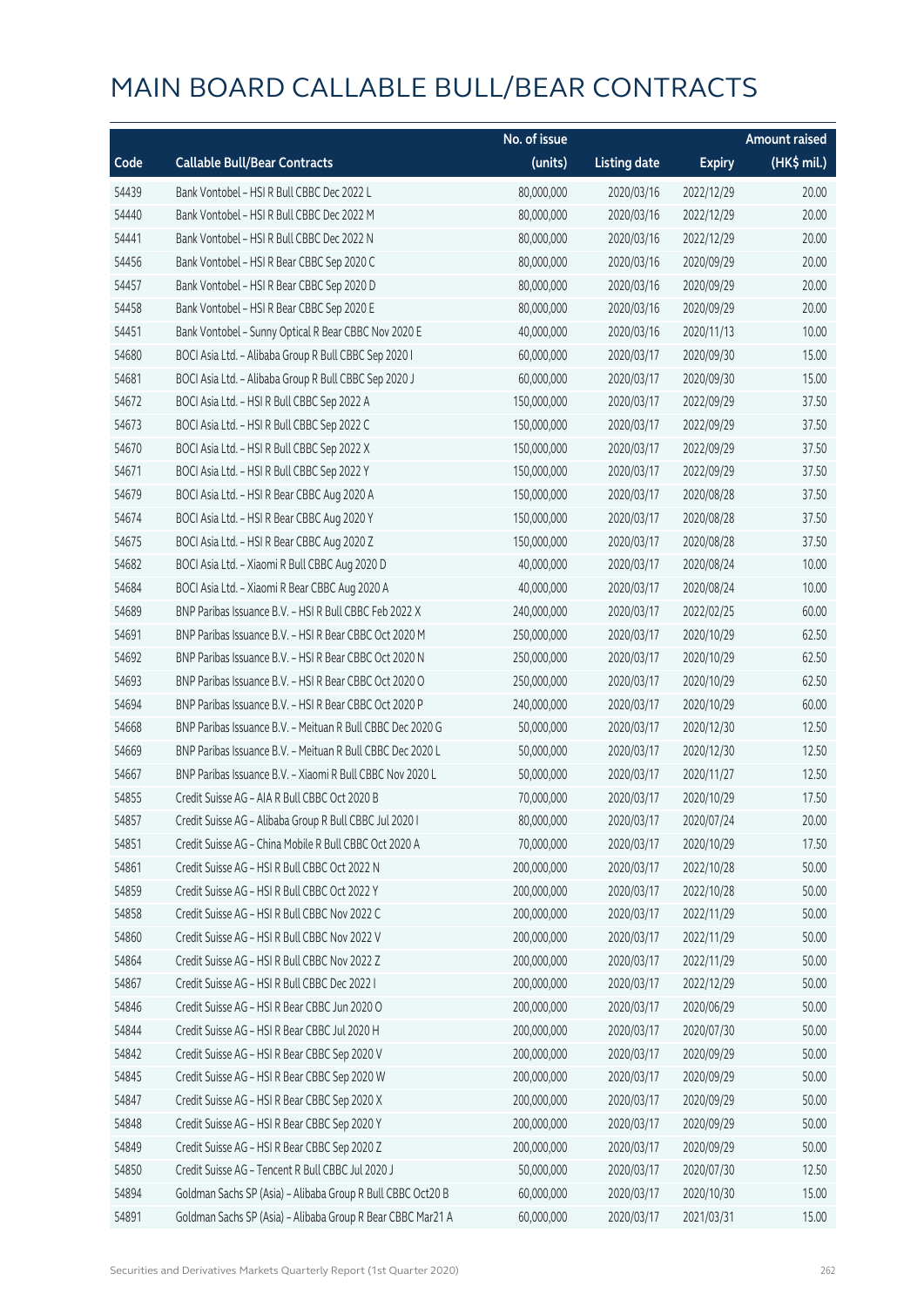|       |                                                             | No. of issue |                     |               | <b>Amount raised</b> |
|-------|-------------------------------------------------------------|--------------|---------------------|---------------|----------------------|
| Code  | <b>Callable Bull/Bear Contracts</b>                         | (units)      | <b>Listing date</b> | <b>Expiry</b> | (HK\$ mil.)          |
| 54878 | Goldman Sachs SP (Asia) - HSI R Bull CBBC Feb 2023 I        | 160,000,000  | 2020/03/17          | 2023/02/27    | 40.00                |
| 54881 | Goldman Sachs SP (Asia) - HSI R Bull CBBC Feb 2023 N        | 160,000,000  | 2020/03/17          | 2023/02/27    | 40.00                |
| 54896 | Goldman Sachs SP (Asia) - HSI R Bull CBBC Feb 2023 O        | 160,000,000  | 2020/03/17          | 2023/02/27    | 40.00                |
| 54895 | Goldman Sachs SP (Asia) - HSI R Bull CBBC Mar 2023 A        | 160,000,000  | 2020/03/17          | 2023/03/30    | 40.00                |
| 54875 | Goldman Sachs SP (Asia) - HSI R Bull CBBC Mar 2023 Y        | 160,000,000  | 2020/03/17          | 2023/03/30    | 40.00                |
| 54880 | Goldman Sachs SP (Asia) - HSI R Bull CBBC Mar 2023 Z        | 160,000,000  | 2020/03/17          | 2023/03/30    | 40.00                |
| 54868 | Goldman Sachs SP (Asia) - HSI R Bear CBBC Aug 2020 A        | 160,000,000  | 2020/03/17          | 2020/08/28    | 40.00                |
| 54869 | Goldman Sachs SP (Asia) - HSI R Bear CBBC Sep 2020 I        | 160,000,000  | 2020/03/17          | 2020/09/29    | 40.00                |
| 54873 | Goldman Sachs SP (Asia) - HSI R Bear CBBC Sep 2020 J        | 160,000,000  | 2020/03/17          | 2020/09/29    | 40.00                |
| 54874 | Goldman Sachs SP (Asia) - HSI R Bear CBBC Sep 2020 K        | 160,000,000  | 2020/03/17          | 2020/09/29    | 40.00                |
| 54897 | Goldman Sachs SP (Asia) - HSI R Bear CBBC Sep 2020 L        | 160,000,000  | 2020/03/17          | 2020/09/29    | 40.00                |
| 54901 | Goldman Sachs SP (Asia) - HSI R Bear CBBC Sep 2020 M        | 160,000,000  | 2020/03/17          | 2020/09/29    | 40.00                |
| 54902 | Goldman Sachs SP (Asia) - HSI R Bear CBBC Sep 2020 N        | 160,000,000  | 2020/03/17          | 2020/09/29    | 40.00                |
| 54872 | Goldman Sachs SP (Asia) - HSI R Bear CBBC Dec 2020 P        | 160,000,000  | 2020/03/17          | 2020/12/30    | 40.00                |
| 54892 | Goldman Sachs SP (Asia) - Meituan R Bull CBBC Sep 2020 B    | 60,000,000   | 2020/03/17          | 2020/09/30    | 15.00                |
| 54889 | Goldman Sachs SP (Asia) - Ping An R Bull CBBC Oct 2020 B    | 80,000,000   | 2020/03/17          | 2020/10/30    | 20.00                |
| 54886 | Goldman Sachs SP (Asia) - Tencent R Bull CBBC Aug 2020 G    | 60,000,000   | 2020/03/17          | 2020/08/28    | 15.00                |
| 54890 | Goldman Sachs SP (Asia) - Tencent R Bull CBBC Aug 2020 H    | 60,000,000   | 2020/03/17          | 2020/08/28    | 15.00                |
| 54882 | Goldman Sachs SP (Asia) - Xiaomi R Bull CBBC Sep 2020 B     | 60,000,000   | 2020/03/17          | 2020/09/28    | 15.00                |
| 54641 | HK Bank - Alibaba Group R Bull CBBC Aug 2020 F              | 40,000,000   | 2020/03/17          | 2020/08/20    | 10.00                |
| 54656 | HK Bank - CAM CSI300 R Bull CBBC Sep 2020 G                 | 40,000,000   | 2020/03/17          | 2020/09/28    | 10.00                |
| 54657 | HK Bank - Galaxy Ent R Bull CBBC Aug 2020 A                 | 60,000,000   | 2020/03/17          | 2020/08/31    | 15.00                |
| 54687 | HK Bank - HSI R Bull CBBC Sep 2022 E                        | 60,000,000   | 2020/03/17          | 2022/09/29    | 15.00                |
| 54655 | HK Bank - HSI R Bull CBBC Sep 2022 T                        | 100,000,000  | 2020/03/17          | 2022/09/29    | 25.00                |
| 54636 | HK Bank - HSI R Bear CBBC Aug 2020 O                        | 100,000,000  | 2020/03/17          | 2020/08/28    | 25.00                |
| 54651 | HK Bank - HSI R Bear CBBC Aug 2020 P                        | 60,000,000   | 2020/03/17          | 2020/08/28    | 15.00                |
| 54652 | HK Bank - HSI R Bear CBBC Aug 2020 Q                        | 100,000,000  | 2020/03/17          | 2020/08/28    | 25.00                |
| 54646 | HK Bank - Meituan Dianping R Bull CBBC Aug 2020 D           | 40,000,000   | 2020/03/17          | 2020/08/24    | 10.00                |
| 54642 | HK Bank - Sunny Optical R Bull CBBC Aug 2020 B              | 40,000,000   | 2020/03/17          | 2020/08/24    | 10.00                |
| 54686 | HK Bank - Tencent R Bull CBBC Aug 2020 S                    | 40,000,000   | 2020/03/17          | 2020/08/20    | 10.00                |
| 54649 | HK Bank - Tencent R Bear CBBC Aug 2020 J                    | 40,000,000   | 2020/03/17          | 2020/08/24    | 10.00                |
| 54645 | HK Bank - Xiaomi R Bull CBBC Aug 2020 C                     | 60,000,000   | 2020/03/17          | 2020/08/24    | 15.00                |
| 54753 | Haitong Int'l Sec - CC Bank R Bull CBBC Oct 2020 A          | 40,000,000   | 2020/03/17          | 2020/10/29    | 10.00                |
| 54754 | Haitong Int'l Sec - Galaxy Ent R Bull CBBC Dec 2020 A       | 40,000,000   | 2020/03/17          | 2020/12/14    | 10.00                |
| 54749 | Haitong Int'l Sec - HSI R Bull CBBC Oct 2022 G              | 150,000,000  | 2020/03/17          | 2022/10/28    | 37.50                |
| 54743 | Haitong Int'l Sec - HSI R Bull CBBC Nov 2022 D              | 150,000,000  | 2020/03/17          | 2022/11/29    | 37.50                |
| 54747 | Haitong Int'l Sec - HSI R Bull CBBC Nov 2022 E              | 150,000,000  | 2020/03/17          | 2022/11/29    | 37.50                |
| 54748 | Haitong Int'l Sec - HSI R Bull CBBC Dec 2022 U              | 150,000,000  | 2020/03/17          | 2022/12/29    | 37.50                |
| 54750 | Haitong Int'l Sec - HSI R Bear CBBC Jun 2020 S              | 150,000,000  | 2020/03/17          | 2020/06/29    | 37.50                |
| 54741 | Haitong Int'l Sec - HSI R Bear CBBC Jul 2020 S              | 150,000,000  | 2020/03/17          | 2020/07/30    | 37.50                |
| 54740 | Haitong Int'l Sec - HSI R Bear CBBC Aug 2020 F              | 150,000,000  | 2020/03/17          | 2020/08/28    | 37.50                |
| 54751 | Haitong Int'l Sec - HSI R Bear CBBC Aug 2020 G              | 150,000,000  | 2020/03/17          | 2020/08/28    | 37.50                |
| 54742 | Haitong Int'l Sec - HSI R Bear CBBC Sep 2020 H              | 150,000,000  | 2020/03/17          | 2020/09/29    | 37.50                |
| 54752 | Haitong Int'l Sec - Meituan Dianping R Bull CBBC Oct 2020 C | 40,000,000   | 2020/03/17          | 2020/10/14    | 10.00                |
| 54746 | Haitong Int'l Sec - Tencent R Bull CBBC Aug 2020 O          | 40,000,000   | 2020/03/17          | 2020/08/17    | 10.00                |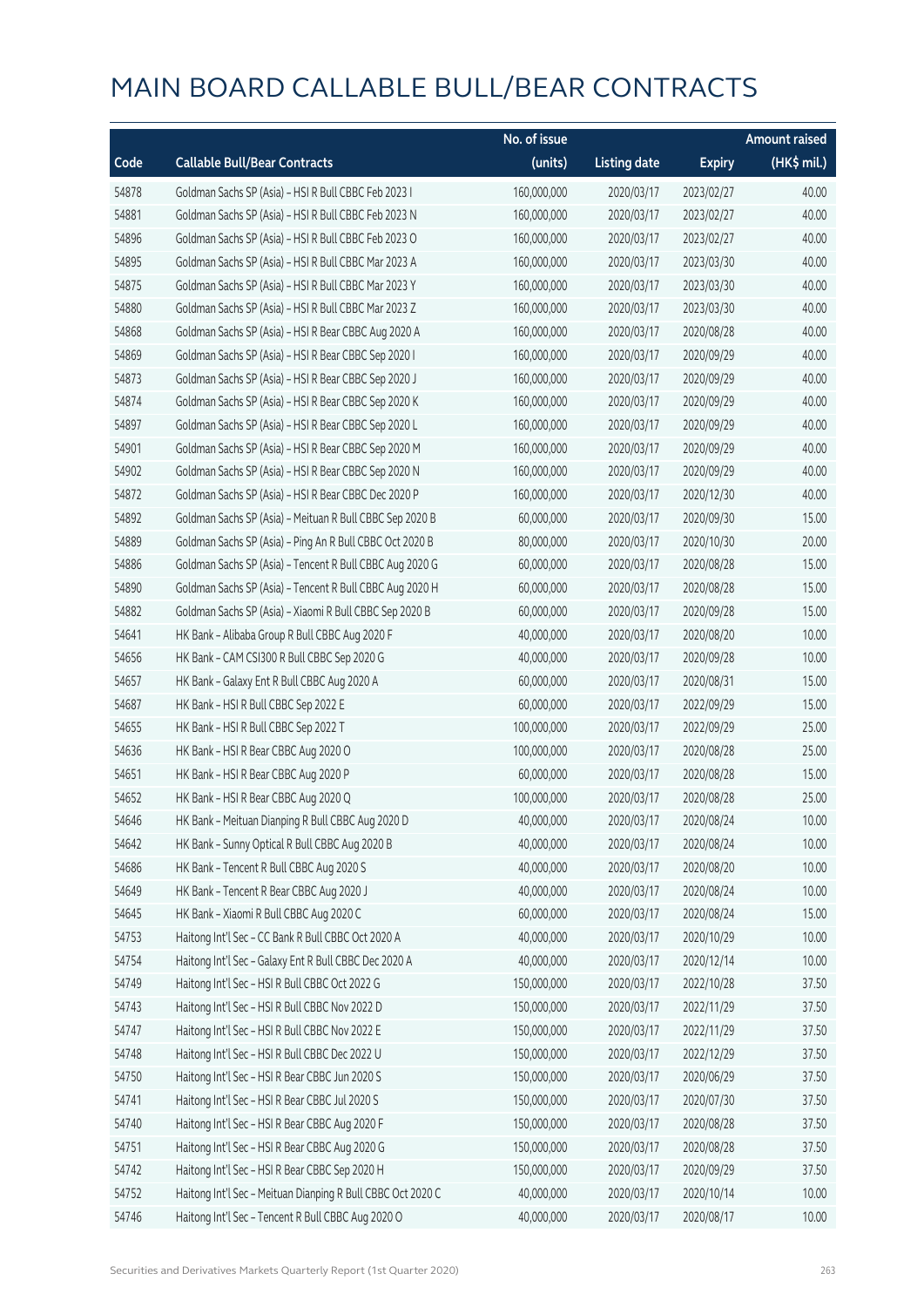|       |                                                           | No. of issue |                     |               | <b>Amount raised</b> |
|-------|-----------------------------------------------------------|--------------|---------------------|---------------|----------------------|
| Code  | <b>Callable Bull/Bear Contracts</b>                       | (units)      | <b>Listing date</b> | <b>Expiry</b> | (HK\$ mil.)          |
| 54738 | Haitong Int'l Sec - Tencent R Bear CBBC Sep 2020 N        | 40,000,000   | 2020/03/17          | 2020/09/17    | 13.28                |
| 54698 | J P Morgan SP BV - HSI R Bull CBBC Sep 2022 X             | 200,000,000  | 2020/03/17          | 2022/09/29    | 50.00                |
| 54699 | J P Morgan SP BV - HSI R Bull CBBC Oct 2022 T             | 200,000,000  | 2020/03/17          | 2022/10/28    | 50.00                |
| 54700 | J P Morgan SP BV - HSI R Bull CBBC Nov 2022 B             | 200,000,000  | 2020/03/17          | 2022/11/29    | 50.00                |
| 54705 | J P Morgan SP BV - HSI R Bull CBBC Dec 2022 M             | 200,000,000  | 2020/03/17          | 2022/12/29    | 50.00                |
| 54697 | J P Morgan SP BV - HSI R Bear CBBC Jun 2020 P             | 200,000,000  | 2020/03/17          | 2020/06/29    | 50.00                |
| 54695 | J P Morgan SP BV - HSI R Bear CBBC Aug 2020 H             | 200,000,000  | 2020/03/17          | 2020/08/28    | 50.00                |
| 54696 | J P Morgan SP BV - HSI R Bear CBBC Sep 2020 A             | 200,000,000  | 2020/03/17          | 2020/09/29    | 50.00                |
| 54707 | J P Morgan SP BV - HSI R Bear CBBC Sep 2020 W             | 200,000,000  | 2020/03/17          | 2020/09/29    | 50.00                |
| 54708 | J P Morgan SP BV - HSI R Bear CBBC Sep 2020 Y             | 200,000,000  | 2020/03/17          | 2020/09/29    | 50.00                |
| 54709 | J P Morgan SP BV - HSI R Bear CBBC Sep 2020 Z             | 200,000,000  | 2020/03/17          | 2020/09/29    | 50.00                |
| 54710 | J P Morgan SP BV - Tencent R Bull CBBC Jul 2020 T         | 50,000,000   | 2020/03/17          | 2020/07/10    | 12.50                |
| 54714 | J P Morgan SP BV - Tencent R Bear CBBC Jul 2020 S         | 50,000,000   | 2020/03/17          | 2020/07/17    | 12.50                |
| 54659 | Morgan Stanley Asia Products - HSI R Bull CBBC Dec 2022 V | 150,000,000  | 2020/03/17          | 2022/12/29    | 37.50                |
| 54663 | Morgan Stanley Asia Products - HSI R Bear CBBC Jun 2020 W | 150,000,000  | 2020/03/17          | 2020/06/29    | 37.50                |
| 54658 | Morgan Stanley Asia Products - HSI R Bear CBBC Jul 2020 V | 150,000,000  | 2020/03/17          | 2020/07/30    | 37.50                |
| 54662 | Morgan Stanley Asia Products - HSI R Bear CBBC Sep 2020 B | 150,000,000  | 2020/03/17          | 2020/09/29    | 37.50                |
| 54777 | SG Issuer - AIA R Bull CBBC Dec 2020 F                    | 60,000,000   | 2020/03/17          | 2020/12/30    | 15.00                |
| 54797 | SG Issuer - AIA R Bull CBBC Dec 2020 G                    | 60,000,000   | 2020/03/17          | 2020/12/30    | 15.00                |
| 54829 | SG Issuer - Alibaba Group R Bull CBBC Jul 2020 Q          | 80,000,000   | 2020/03/17          | 2020/07/29    | 20.00                |
| 54782 | SG Issuer - Alibaba Group R Bull CBBC Dec 2020 A          | 200,000,000  | 2020/03/17          | 2020/12/30    | 50.00                |
| 54783 | SG Issuer - Alibaba Group R Bear CBBC Dec 2020 K          | 80,000,000   | 2020/03/17          | 2020/12/30    | 20.00                |
| 54798 | SG Issuer - Alibaba Group R Bear CBBC Dec 2020 L          | 80,000,000   | 2020/03/17          | 2020/12/30    | 20.00                |
| 54832 | SG Issuer - Alibaba Group R Bear CBBC Dec 2020 M          | 200,000,000  | 2020/03/17          | 2020/12/31    | 50.00                |
| 54833 | SG Issuer - China Life R Bear CBBC Nov 2020 A             | 150,000,000  | 2020/03/17          | 2020/11/27    | 37.50                |
| 54836 | SG Issuer - CNOOC R Bull CBBC Dec 2020 E                  | 40,000,000   | 2020/03/17          | 2020/12/30    | 10.00                |
| 54821 | SG Issuer - HSI R Bull CBBC Nov 2022 E                    | 250,000,000  | 2020/03/17          | 2022/11/29    | 62.50                |
| 54820 | SG Issuer - HSI R Bull CBBC Nov 2022 H                    | 250,000,000  | 2020/03/17          | 2022/11/29    | 62.50                |
| 54823 | SG Issuer - HSI R Bull CBBC Nov 2022 J                    | 250,000,000  | 2020/03/17          | 2022/11/29    | 62.50                |
| 54826 | SG Issuer - HSI R Bull CBBC Nov 2022 M                    | 250,000,000  | 2020/03/17          | 2022/11/29    | 62.50                |
| 54805 | SG Issuer - HSI R Bull CBBC Dec 2022 C                    | 250,000,000  | 2020/03/17          | 2022/12/29    | 62.50                |
| 54808 | SG Issuer - HSI R Bull CBBC Dec 2022 I                    | 250,000,000  | 2020/03/17          | 2022/12/29    | 62.50                |
| 54806 | SG Issuer - HSI R Bull CBBC Dec 2022 J                    | 250,000,000  | 2020/03/17          | 2022/12/29    | 62.50                |
| 54809 | SG Issuer - HSI R Bear CBBC Jun 2020 W                    | 250,000,000  | 2020/03/17          | 2020/06/29    | 62.50                |
| 54787 | SG Issuer - HSI R Bear CBBC Sep 2020 V                    | 250,000,000  | 2020/03/17          | 2020/09/29    | 62.50                |
| 54788 | SG Issuer - HSI R Bear CBBC Sep 2020 X                    | 250,000,000  | 2020/03/17          | 2020/09/29    | 62.50                |
| 54795 | SG Issuer - HSI R Bear CBBC Oct 2020 S                    | 250,000,000  | 2020/03/17          | 2020/10/29    | 62.50                |
| 54812 | SG Issuer - HSI R Bear CBBC Oct 2020 T                    | 250,000,000  | 2020/03/17          | 2020/10/29    | 62.50                |
| 54819 | SG Issuer - HSI R Bear CBBC Oct 2020 U                    | 250,000,000  | 2020/03/17          | 2020/10/29    | 62.50                |
| 54796 | SG Issuer - HSI R Bear CBBC Dec 2020 E                    | 500,000,000  | 2020/03/17          | 2020/12/30    | 125.00               |
| 54837 | SG Issuer - Link REIT R Bull CBBC Dec 2020 C              | 60,000,000   | 2020/03/17          | 2020/12/31    | 15.00                |
| 54802 | SG Issuer - Meituan Dianping R Bear CBBC Sep 2020 D       | 100,000,000  | 2020/03/17          | 2020/09/29    | 25.00                |
| 54784 | SG Issuer - Ping An R Bull CBBC Dec 2020 J                | 100,000,000  | 2020/03/17          | 2020/12/30    | 25.00                |
| 54838 | SG Issuer - Ping An R Bear CBBC Jul 2020 E                | 100,000,000  | 2020/03/17          | 2020/07/29    | 25.00                |
| 54785 | SG Issuer - Tencent R Bull CBBC Jul 2020 H                | 80,000,000   | 2020/03/17          | 2020/07/31    | 20.00                |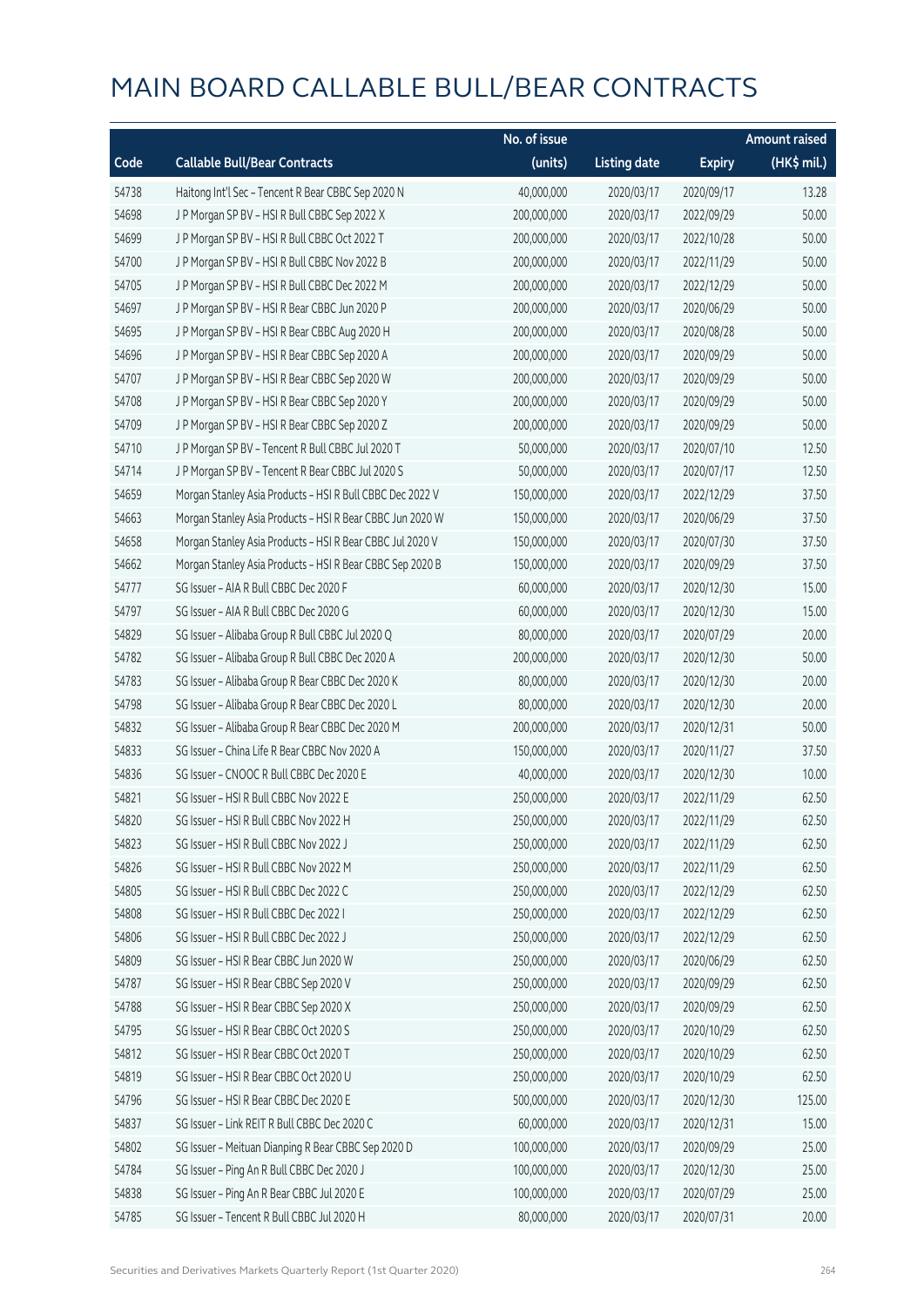|       |                                                         | No. of issue |                     |               | <b>Amount raised</b> |
|-------|---------------------------------------------------------|--------------|---------------------|---------------|----------------------|
| Code  | <b>Callable Bull/Bear Contracts</b>                     | (units)      | <b>Listing date</b> | <b>Expiry</b> | (HK\$ mil.)          |
| 54839 | SG Issuer - Tencent R Bull CBBC Jul 2020 I              | 80,000,000   | 2020/03/17          | 2020/07/29    | 20.00                |
| 54804 | SG Issuer - Tencent R Bull CBBC Sep 2020 D              | 80,000,000   | 2020/03/17          | 2020/09/30    | 20.00                |
| 54841 | SG Issuer - Tencent R Bull CBBC Sep 2020 E              | 300,000,000  | 2020/03/17          | 2020/09/30    | 75.00                |
| 54786 | SG Issuer - Tencent R Bear CBBC Oct 2020 P              | 80,000,000   | 2020/03/17          | 2020/10/29    | 20.00                |
| 54840 | SG Issuer - Tencent R Bear CBBC Dec 2020 C              | 300,000,000  | 2020/03/17          | 2020/12/31    | 75.00                |
| 54729 | UBS AG - Alibaba Group R Bull CBBC Dec 2020 D           | 400,000,000  | 2020/03/17          | 2020/12/30    | 100.00               |
| 54730 | UBS AG - HSI R Bull CBBC Oct 2022 D                     | 200,000,000  | 2020/03/17          | 2022/10/28    | 50.00                |
| 54731 | UBS AG - HSI R Bull CBBC Oct 2022 W                     | 200,000,000  | 2020/03/17          | 2022/10/28    | 50.00                |
| 54716 | UBS AG - HSI R Bear CBBC Aug 2020 V                     | 200,000,000  | 2020/03/17          | 2020/08/28    | 50.00                |
| 54735 | UBS AG - HSI R Bear CBBC Aug 2020 W                     | 200,000,000  | 2020/03/17          | 2020/08/28    | 50.00                |
| 54736 | UBS AG - HSI R Bear CBBC Aug 2020 X                     | 200,000,000  | 2020/03/17          | 2020/08/28    | 50.00                |
| 54737 | UBS AG - HSI R Bear CBBC Aug 2020 Y                     | 200,000,000  | 2020/03/17          | 2020/08/28    | 50.00                |
| 54720 | UBS AG - HSI R Bear CBBC Sep 2020 G                     | 200,000,000  | 2020/03/17          | 2020/09/29    | 50.00                |
| 54721 | UBS AG - HSI R Bear CBBC Sep 2020 H                     | 200,000,000  | 2020/03/17          | 2020/09/29    | 50.00                |
| 54722 | UBS AG - HSI R Bear CBBC Sep 2020 I                     | 200,000,000  | 2020/03/17          | 2020/09/29    | 50.00                |
| 54727 | UBS AG - Meituan Dianping R Bull CBBC Dec 2020 E        | 50,000,000   | 2020/03/17          | 2020/12/31    | 12.50                |
| 54723 | UBS AG - Tencent R Bear CBBC Dec 2020 I                 | 40,000,000   | 2020/03/17          | 2020/12/21    | 10.00                |
| 54724 | UBS AG - Tencent R Bear CBBC Dec 2020 J                 | 200,000,000  | 2020/03/17          | 2020/12/21    | 50.00                |
| 54767 | Bank Vontobel - AIA R Bull CBBC Nov 2020 B              | 40,000,000   | 2020/03/17          | 2020/11/20    | 10.00                |
| 54764 | Bank Vontobel - CC Bank R Bull CBBC Dec 2020 B          | 40,000,000   | 2020/03/17          | 2020/12/18    | 10.00                |
| 54755 | Bank Vontobel - CSPC Pharma R Bear CBBC Nov 2020 C      | 40,000,000   | 2020/03/17          | 2020/11/20    | 10.00                |
| 54766 | Bank Vontobel - Geely Auto R Bull CBBC Dec 2020 A       | 40,000,000   | 2020/03/17          | 2020/12/18    | 14.00                |
| 54765 | Bank Vontobel - Galaxy Ent R Bull CBBC Dec 2020 I       | 40,000,000   | 2020/03/17          | 2020/12/18    | 10.00                |
| 54772 | Bank Vontobel - HSI R Bull CBBC Dec 2022 O              | 80,000,000   | 2020/03/17          | 2022/12/29    | 20.00                |
| 54773 | Bank Vontobel - HSI R Bear CBBC Sep 2020 F              | 80,000,000   | 2020/03/17          | 2020/09/29    | 20.00                |
| 54775 | Bank Vontobel - HSI R Bear CBBC Sep 2020 G              | 80,000,000   | 2020/03/17          | 2020/09/29    | 20.00                |
| 54776 | Bank Vontobel - HSI R Bear CBBC Sep 2020 H              | 80,000,000   | 2020/03/17          | 2020/09/29    | 20.00                |
| 54756 | Bank Vontobel - ICBC R Bull CBBC Dec 2020 B             | 40,000,000   | 2020/03/17          | 2020/12/18    | 10.00                |
| 54759 | Bank Vontobel - Meituan Dianping R Bull CBBC Nov 2020 L | 60,000,000   | 2020/03/17          | 2020/11/06    | 15.00                |
| 54757 | Bank Vontobel - SUNAC R Bull CBBC Dec 2020 D            | 60,000,000   | 2020/03/17          | 2020/12/18    | 15.00                |
| 54758 | Bank Vontobel - SUNAC R Bear CBBC Dec 2020 A            | 40,000,000   | 2020/03/17          | 2020/12/18    | 10.00                |
| 54771 | Bank Vontobel - Tencent R Bear CBBC Nov 2020 I          | 80,000,000   | 2020/03/17          | 2020/11/13    | 20.00                |
| 54770 | Bank Vontobel - Tencent R Bear CBBC Dec 2020 H          | 80,000,000   | 2020/03/17          | 2020/12/04    | 20.00                |
| 54760 | Bank Vontobel - Xiaomi R Bull CBBC Dec 2020 M           | 40,000,000   | 2020/03/17          | 2020/12/18    | 10.00                |
| 54761 | Bank Vontobel - Xiaomi R Bear CBBC Nov 2020 I           | 40,000,000   | 2020/03/17          | 2020/11/06    | 10.00                |
| 54924 | BOCI Asia Ltd. - China Mobile R Bull CBBC Oct 2020 C    | 40,000,000   | 2020/03/18          | 2020/10/30    | 10.00                |
| 54925 | BOCI Asia Ltd. - China Mobile R Bull CBBC Oct 2020 D    | 40,000,000   | 2020/03/18          | 2020/10/30    | 10.00                |
| 54926 | BOCI Asia Ltd. - China Mobile R Bear CBBC Oct 2020 A    | 40,000,000   | 2020/03/18          | 2020/10/30    | 10.00                |
| 54920 | BOCI Asia Ltd. - HSI R Bull CBBC Sep 2022 B             | 150,000,000  | 2020/03/18          | 2022/09/29    | 37.50                |
| 54919 | BOCI Asia Ltd. - HSI R Bull CBBC Sep 2022 D             | 150,000,000  | 2020/03/18          | 2022/09/29    | 37.50                |
| 54921 | BOCI Asia Ltd. - HSI R Bull CBBC Sep 2022 E             | 200,000,000  | 2020/03/18          | 2022/09/29    | 50.00                |
| 54922 | BOCI Asia Ltd. - HSI R Bear CBBC Aug 2020 C             | 150,000,000  | 2020/03/18          | 2020/08/28    | 37.50                |
| 54923 | BOCI Asia Ltd. - HSI R Bear CBBC Aug 2020 E             | 150,000,000  | 2020/03/18          | 2020/08/28    | 37.50                |
| 54939 | BNP Paribas Issuance B.V. - HSI R Bull CBBC Feb 2022 Y  | 240,000,000  | 2020/03/18          | 2022/02/25    | 60.00                |
| 54940 | BNP Paribas Issuance B.V. - HSI R Bear CBBC Oct 2020 Q  | 250,000,000  | 2020/03/18          | 2020/10/29    | 62.50                |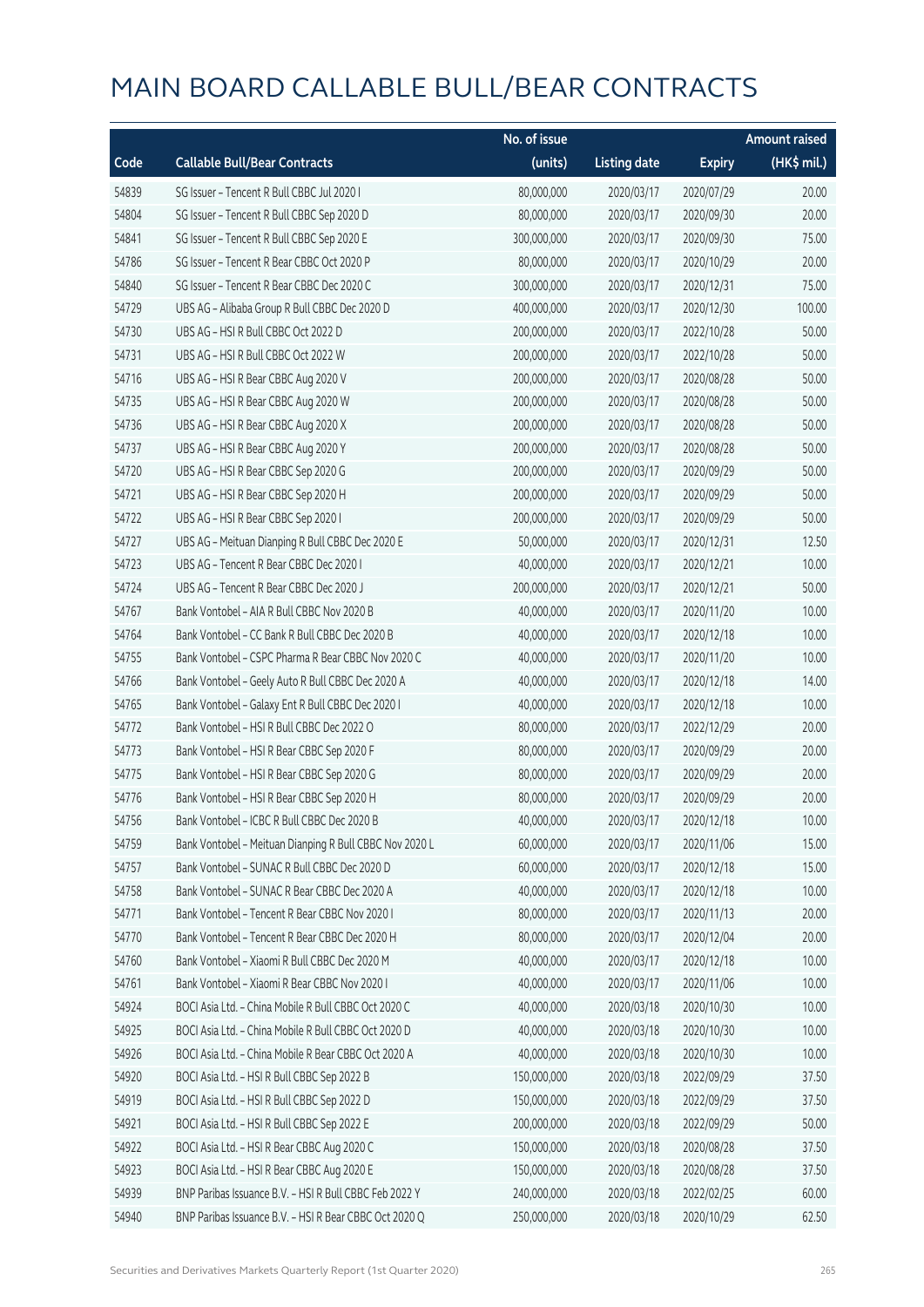|       |                                                              | No. of issue |                     |               | <b>Amount raised</b> |
|-------|--------------------------------------------------------------|--------------|---------------------|---------------|----------------------|
| Code  | <b>Callable Bull/Bear Contracts</b>                          | (units)      | <b>Listing date</b> | <b>Expiry</b> | (HK\$ mil.)          |
| 54942 | BNP Paribas Issuance B.V. - HSI R Bear CBBC Oct 2020 R       | 250,000,000  | 2020/03/18          | 2020/10/29    | 62.50                |
| 54943 | BNP Paribas Issuance B.V. - HSI R Bear CBBC Oct 2020 S       | 250,000,000  | 2020/03/18          | 2020/10/29    | 62.50                |
| 54944 | BNP Paribas Issuance B.V. - HSI R Bear CBBC Oct 2020 T       | 250,000,000  | 2020/03/18          | 2020/10/29    | 62.50                |
| 54945 | BNP Paribas Issuance B.V. - HSI R Bear CBBC Oct 2020 U       | 250,000,000  | 2020/03/18          | 2020/10/29    | 62.50                |
| 54946 | BNP Paribas Issuance B.V. - HSI R Bear CBBC Oct 2020 V       | 250,000,000  | 2020/03/18          | 2020/10/29    | 62.50                |
| 54948 | BNP Paribas Issuance B.V. - HSI R Bear CBBC Oct 2020 W       | 240,000,000  | 2020/03/18          | 2020/10/29    | 60.00                |
| 55046 | Credit Suisse AG - CC Bank R Bear CBBC Jul 2020 A            | 80,000,000   | 2020/03/18          | 2020/07/30    | 20.00                |
| 55042 | Credit Suisse AG - HSI R Bull CBBC Sep 2022 Y                | 200,000,000  | 2020/03/18          | 2022/09/29    | 50.00                |
| 55043 | Credit Suisse AG - HSI R Bull CBBC Oct 2022 O                | 200,000,000  | 2020/03/18          | 2022/10/28    | 50.00                |
| 55044 | Credit Suisse AG - HSI R Bull CBBC Dec 2022 J                | 200,000,000  | 2020/03/18          | 2022/12/29    | 50.00                |
| 55053 | Credit Suisse AG - HSI R Bear CBBC Jul 2020 M                | 200,000,000  | 2020/03/18          | 2020/07/30    | 50.00                |
| 55054 | Credit Suisse AG - HSI R Bear CBBC Jul 2020 P                | 200,000,000  | 2020/03/18          | 2020/07/30    | 50.00                |
| 55055 | Credit Suisse AG - HSI R Bear CBBC Sep 2020 A                | 200,000,000  | 2020/03/18          | 2020/09/29    | 50.00                |
| 55057 | Credit Suisse AG - HSI R Bear CBBC Sep 2020 B                | 200,000,000  | 2020/03/18          | 2020/09/29    | 50.00                |
| 55058 | Credit Suisse AG - HSI R Bear CBBC Sep 2020 C                | 200,000,000  | 2020/03/18          | 2020/09/29    | 50.00                |
| 55047 | Credit Suisse AG - ICBC R Bear CBBC Jul 2020 A               | 80,000,000   | 2020/03/18          | 2020/07/30    | 20.00                |
| 55045 | Credit Suisse AG - Tencent R Bull CBBC Jul 2020 K            | 50,000,000   | 2020/03/18          | 2020/07/24    | 12.50                |
| 55048 | Credit Suisse AG - Xiaomi R Bear CBBC Aug 2020 B             | 50,000,000   | 2020/03/18          | 2020/08/28    | 12.50                |
| 55088 | Goldman Sachs SP (Asia) - Alibaba Group R Bull CBBC Oct20 C  | 60,000,000   | 2020/03/18          | 2020/10/30    | 15.00                |
| 55087 | Goldman Sachs SP (Asia) - Alibaba Group R Bear CBBC Mar21 B  | 60,000,000   | 2020/03/18          | 2021/03/31    | 15.00                |
| 55083 | Goldman Sachs SP (Asia) - China Mobile R Bull CBBC Dec2020 A | 60,000,000   | 2020/03/18          | 2020/12/30    | 15.00                |
| 55079 | Goldman Sachs SP (Asia) - China Life R Bull CBBC Feb 2021 A  | 60,000,000   | 2020/03/18          | 2021/02/26    | 15.00                |
| 55060 | Goldman Sachs SP (Asia) - HSI R Bull CBBC Feb 2023 P         | 160,000,000  | 2020/03/18          | 2023/02/27    | 40.00                |
| 55062 | Goldman Sachs SP (Asia) - HSI R Bull CBBC Feb 2023 Q         | 160,000,000  | 2020/03/18          | 2023/02/27    | 40.00                |
| 55066 | Goldman Sachs SP (Asia) - HSI R Bull CBBC Feb 2023 R         | 160,000,000  | 2020/03/18          | 2023/02/27    | 40.00                |
| 55059 | Goldman Sachs SP (Asia) - HSI R Bull CBBC Mar 2023 B         | 160,000,000  | 2020/03/18          | 2023/03/30    | 40.00                |
| 55061 | Goldman Sachs SP (Asia) - HSI R Bull CBBC Mar 2023 C         | 160,000,000  | 2020/03/18          | 2023/03/30    | 40.00                |
| 55064 | Goldman Sachs SP (Asia) - HSI R Bull CBBC Mar 2023 D         | 160,000,000  | 2020/03/18          | 2023/03/30    | 40.00                |
| 55065 | Goldman Sachs SP (Asia) - HSI R Bull CBBC Mar 2023 E         | 160,000,000  | 2020/03/18          | 2023/03/30    | 40.00                |
| 55075 | Goldman Sachs SP (Asia) - HSI R Bull CBBC Mar 2023 F         | 160,000,000  | 2020/03/18          | 2023/03/30    | 47.52                |
| 55067 | Goldman Sachs SP (Asia) - HSI R Bear CBBC Sep 2020 O         | 160,000,000  | 2020/03/18          | 2020/09/29    | 40.00                |
| 55070 | Goldman Sachs SP (Asia) - HSI R Bear CBBC Sep 2020 P         | 160,000,000  | 2020/03/18          | 2020/09/29    | 40.00                |
| 55068 | Goldman Sachs SP (Asia) - HSI R Bear CBBC Oct 2020 B         | 160,000,000  | 2020/03/18          | 2020/10/29    | 40.00                |
| 55073 | Goldman Sachs SP (Asia) - HSI R Bear CBBC Oct 2020 C         | 160,000,000  | 2020/03/18          | 2020/10/29    | 40.00                |
| 55078 | Goldman Sachs SP (Asia) - HSI R Bear CBBC Oct 2020 D         | 160,000,000  | 2020/03/18          | 2020/10/29    | 40.00                |
| 55082 | Goldman Sachs SP (Asia) - Meituan R Bull CBBC Oct 2020 C     | 60,000,000   | 2020/03/18          | 2020/10/30    | 15.00                |
| 55080 | Goldman Sachs SP (Asia) - Tencent R Bear CBBC Aug 2020 A     | 60,000,000   | 2020/03/18          | 2020/08/28    | 15.00                |
| 54936 | HK Bank - AIA R Bull CBBC Oct 2020 B                         | 60,000,000   | 2020/03/18          | 2020/10/12    | 15.00                |
| 54938 | HK Bank - Alibaba Group R Bull CBBC Aug 2020 G               | 40,000,000   | 2020/03/18          | 2020/08/03    | 10.00                |
| 54932 | HK Bank - Bud Apac R Bull CBBC Aug 2020 B                    | 40,000,000   | 2020/03/18          | 2020/08/24    | 10.00                |
| 54918 | HK Bank - China Mobile R Bear CBBC Jul 2020 D                | 40,000,000   | 2020/03/18          | 2020/07/27    | 10.00                |
| 54933 | HK Bank - CM Bank R Bull CBBC Sep 2020 A                     | 40,000,000   | 2020/03/18          | 2020/09/07    | 10.00                |
| 54912 | HK Bank - HKEX R Bear CBBC Jul 2020 H                        | 40,000,000   | 2020/03/18          | 2020/07/23    | 10.00                |
| 54908 | HK Bank - HSI R Bull CBBC Sep 2022 L                         | 100,000,000  | 2020/03/18          | 2022/09/29    | 25.00                |
| 54909 | HK Bank - HSI R Bull CBBC Dec 2022 M                         | 100,000,000  | 2020/03/18          | 2022/12/29    | 25.00                |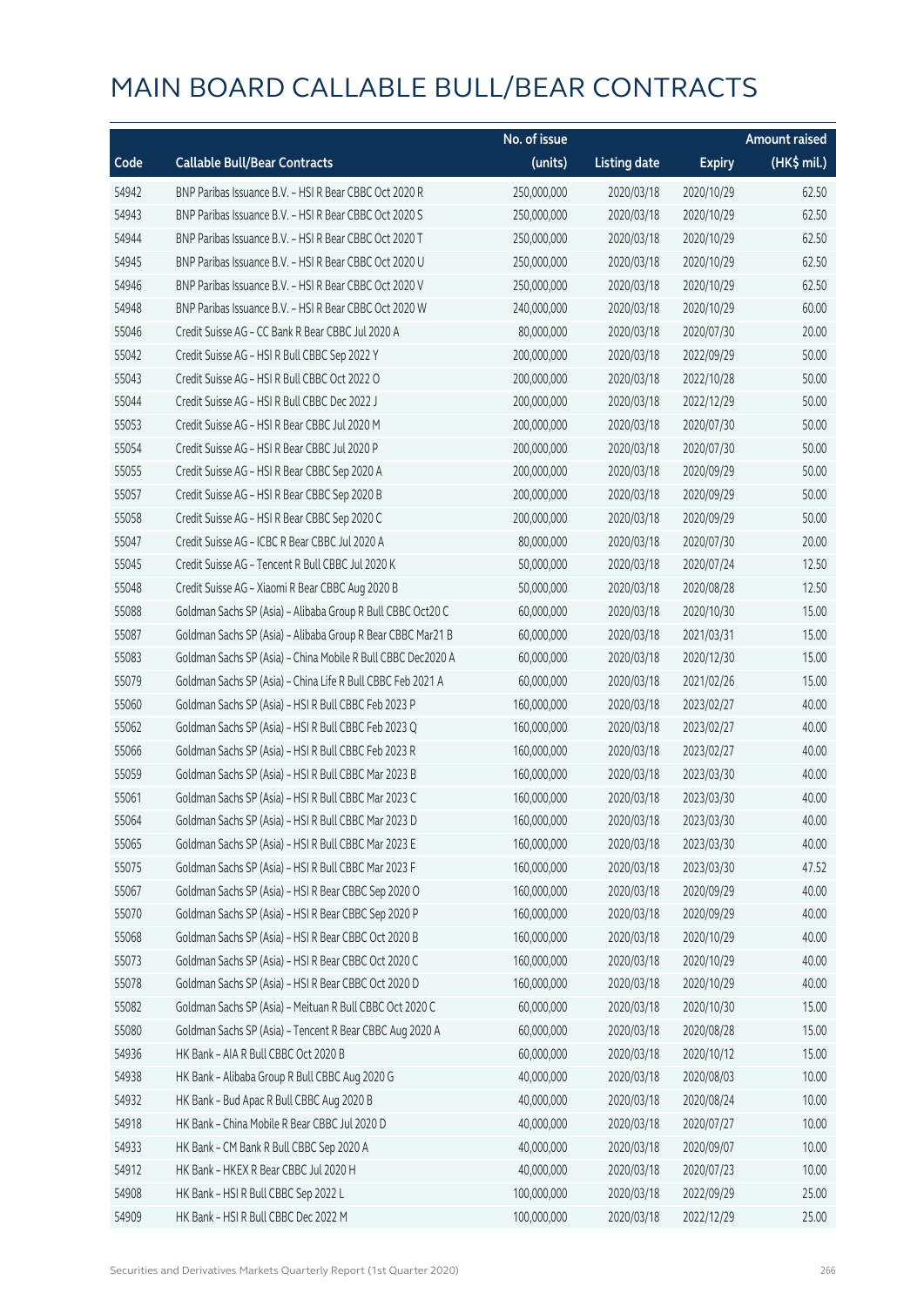|       |                                                            | No. of issue |                     |               | <b>Amount raised</b> |
|-------|------------------------------------------------------------|--------------|---------------------|---------------|----------------------|
| Code  | <b>Callable Bull/Bear Contracts</b>                        | (units)      | <b>Listing date</b> | <b>Expiry</b> | (HK\$ mil.)          |
| 54907 | HK Bank - HSI R Bear CBBC Aug 2020 R                       | 100,000,000  | 2020/03/18          | 2020/08/28    | 25.00                |
| 54916 | HK Bank - HSI R Bear CBBC Aug 2020 S                       | 100,000,000  | 2020/03/18          | 2020/08/28    | 25.00                |
| 54917 | HK Bank - Tencent R Bull CBBC Aug 2020 T                   | 40,000,000   | 2020/03/18          | 2020/08/13    | 10.00                |
| 54910 | HK Bank - Tencent R Bear CBBC Aug 2020 K                   | 40,000,000   | 2020/03/18          | 2020/08/13    | 10.00                |
| 54934 | HK Bank - WuXi Bio R Bull CBBC Aug 2020 A                  | 40,000,000   | 2020/03/18          | 2020/08/10    | 10.00                |
| 54935 | HK Bank - Xiaomi R Bear CBBC Jul 2020 E                    | 40,000,000   | 2020/03/18          | 2020/07/27    | 10.00                |
| 54996 | Haitong Int'l Sec - HKEX R Bull CBBC Sep 2020 C            | 40,000,000   | 2020/03/18          | 2020/09/14    | 10.00                |
| 54997 | Haitong Int'l Sec - HSI R Bull CBBC Nov 2022 F             | 150,000,000  | 2020/03/18          | 2022/11/29    | 37.50                |
| 54994 | Haitong Int'l Sec - HSI R Bull CBBC Nov 2022 Z             | 150,000,000  | 2020/03/18          | 2022/11/29    | 37.50                |
| 54995 | Haitong Int'l Sec - HSI R Bull CBBC Dec 2022 X             | 150,000,000  | 2020/03/18          | 2022/12/29    | 37.50                |
| 54998 | Haitong Int'l Sec - HSI R Bear CBBC Aug 2020 H             | 150,000,000  | 2020/03/18          | 2020/08/28    | 37.50                |
| 54999 | Haitong Int'l Sec - HSI R Bear CBBC Aug 2020 I             | 150,000,000  | 2020/03/18          | 2020/08/28    | 37.50                |
| 55002 | Haitong Int'l Sec - HSI R Bear CBBC Sep 2020 I             | 150,000,000  | 2020/03/18          | 2020/09/29    | 37.50                |
| 54992 | Haitong Int'l Sec - Tencent R Bull CBBC Sep 2020 T         | 40,000,000   | 2020/03/18          | 2020/09/14    | 10.00                |
| 54993 | Haitong Int'l Sec - Tencent R Bear CBBC Sep 2020 O         | 40,000,000   | 2020/03/18          | 2020/09/09    | 10.00                |
| 54981 | J P Morgan SP BV - Alibaba Group R Bull CBBC Jul 2020 I    | 80,000,000   | 2020/03/18          | 2020/07/17    | 20.00                |
| 54978 | J P Morgan SP BV - HSI R Bull CBBC Oct 2022 L              | 200,000,000  | 2020/03/18          | 2022/10/28    | 50.00                |
| 54982 | J P Morgan SP BV - HSI R Bull CBBC Oct 2022 N              | 240,000,000  | 2020/03/18          | 2022/10/28    | 60.00                |
| 54977 | J P Morgan SP BV - HSI R Bull CBBC Oct 2022 R              | 200,000,000  | 2020/03/18          | 2022/10/28    | 50.00                |
| 54983 | J P Morgan SP BV - HSI R Bull CBBC Nov 2022 D              | 200,000,000  | 2020/03/18          | 2022/11/29    | 50.00                |
| 54984 | J P Morgan SP BV - HSI R Bull CBBC Dec 2022 N              | 240,000,000  | 2020/03/18          | 2022/12/29    | 60.00                |
| 54985 | J P Morgan SP BV - HSI R Bear CBBC Jun 2020 Q              | 200,000,000  | 2020/03/18          | 2020/06/29    | 50.00                |
| 54976 | J P Morgan SP BV - HSI R Bear CBBC Sep 2020 D              | 200,000,000  | 2020/03/18          | 2020/09/29    | 50.00                |
| 54987 | J P Morgan SP BV - HSI R Bear CBBC Sep 2020 E              | 200,000,000  | 2020/03/18          | 2020/09/29    | 50.00                |
| 54991 | J P Morgan SP BV - HSI R Bear CBBC Oct 2020 E              | 200,000,000  | 2020/03/18          | 2020/10/29    | 50.00                |
| 54979 | J P Morgan SP BV - Meituan Dianping R Bull CBBC Jul 2020 L | 70,000,000   | 2020/03/18          | 2020/07/17    | 17.50                |
| 54980 | J P Morgan SP BV - Ping An R Bull CBBC Jul 2020 H          | 100,000,000  | 2020/03/18          | 2020/07/17    | 25.00                |
| 54931 | Morgan Stanley Asia Products - HSI R Bull CBBC Jul 2022 E  | 200,000,000  | 2020/03/18          | 2022/07/28    | 50.00                |
| 54929 | Morgan Stanley Asia Products - HSI R Bull CBBC Sep 2022 O  | 150,000,000  | 2020/03/18          | 2022/09/29    | 37.50                |
| 54930 | Morgan Stanley Asia Products - HSI R Bull CBBC Dec 2022 W  | 150,000,000  | 2020/03/18          | 2022/12/29    | 37.50                |
| 54904 | Morgan Stanley Asia Products - HSI R Bear CBBC Aug 2020 H  | 150,000,000  | 2020/03/18          | 2020/08/28    | 37.50                |
| 55006 | SG Issuer - AAC Tech R Bull CBBC Oct 2020 B                | 100,000,000  | 2020/03/18          | 2020/10/30    | 25.00                |
| 55020 | SG Issuer - AIA R Bull CBBC Nov 2020 C                     | 60,000,000   | 2020/03/18          | 2020/11/30    | 15.00                |
| 55021 | SG Issuer - Alibaba Group R Bull CBBC Sep 2020 I           | 80,000,000   | 2020/03/18          | 2020/09/29    | 20.00                |
| 55007 | SG Issuer - China Mobile R Bull CBBC Dec 2020 C            | 100,000,000  | 2020/03/18          | 2020/12/30    | 25.00                |
| 55023 | SG Issuer - CNOOC R Bull CBBC Nov 2020 B                   | 40,000,000   | 2020/03/18          | 2020/11/30    | 10.00                |
| 55008 | SG Issuer - Galaxy Ent R Bull CBBC Dec 2020 B              | 100,000,000  | 2020/03/18          | 2020/12/30    | 25.00                |
| 55025 | SG Issuer - HKEX R Bull CBBC Oct 2020 D                    | 50,000,000   | 2020/03/18          | 2020/10/28    | 12.50                |
| 55009 | SG Issuer - HSBC R Bear CBBC Sep 2020 A                    | 100,000,000  | 2020/03/18          | 2020/09/25    | 25.00                |
| 55017 | SG Issuer - HSI R Bull CBBC Oct 2022 H                     | 250,000,000  | 2020/03/18          | 2022/10/28    | 62.50                |
| 55016 | SG Issuer - HSI R Bull CBBC Oct 2022 U                     | 250,000,000  | 2020/03/18          | 2022/10/28    | 62.50                |
| 55035 | SG Issuer - HSI R Bull CBBC Nov 2022 L                     | 250,000,000  | 2020/03/18          | 2022/11/29    | 62.50                |
| 55037 | SG Issuer - HSI R Bull CBBC Nov 2022 N                     | 250,000,000  | 2020/03/18          | 2022/11/29    | 62.50                |
| 55039 | SG Issuer - HSI R Bull CBBC Nov 2022 P                     | 250,000,000  | 2020/03/18          | 2022/11/29    | 62.50                |
| 55040 | SG Issuer - HSI R Bull CBBC Nov 2022 Q                     | 250,000,000  | 2020/03/18          | 2022/11/29    | 62.50                |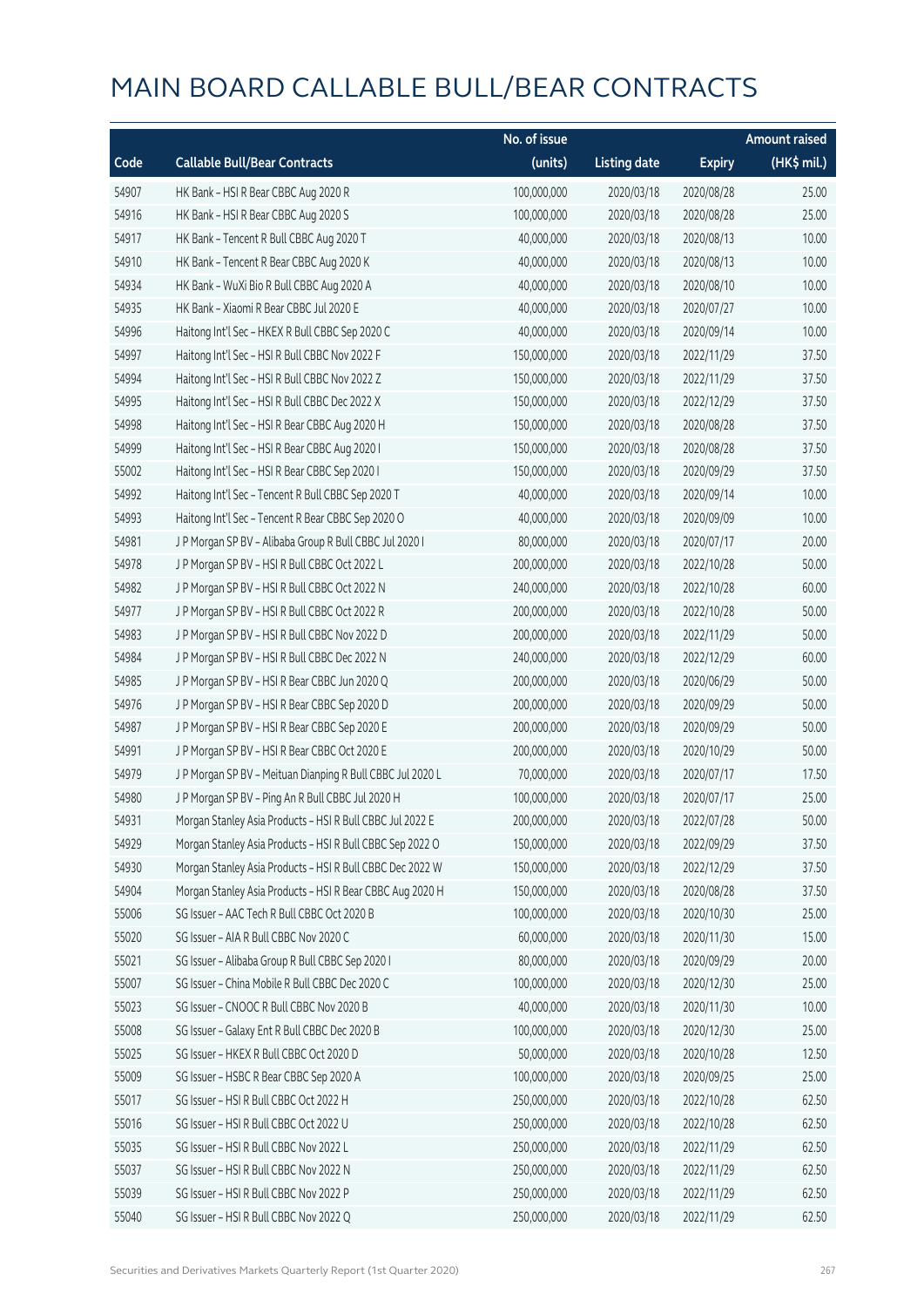|       |                                                         | No. of issue |                     |               | <b>Amount raised</b> |
|-------|---------------------------------------------------------|--------------|---------------------|---------------|----------------------|
| Code  | <b>Callable Bull/Bear Contracts</b>                     | (units)      | <b>Listing date</b> | <b>Expiry</b> | (HK\$ mil.)          |
| 55019 | SG Issuer - HSI R Bull CBBC Nov 2022 R                  | 250,000,000  | 2020/03/18          | 2022/11/29    | 62.50                |
| 55033 | SG Issuer - HSI R Bull CBBC Nov 2022 T                  | 500,000,000  | 2020/03/18          | 2022/11/29    | 125.00               |
| 55034 | SG Issuer - HSI R Bull CBBC Nov 2022 U                  | 250,000,000  | 2020/03/18          | 2022/11/29    | 62.50                |
| 55015 | SG Issuer - HSI R Bull CBBC Dec 2022 D                  | 250,000,000  | 2020/03/18          | 2022/12/29    | 62.50                |
| 55041 | SG Issuer - HSI R Bull CBBC Dec 2022 L                  | 500,000,000  | 2020/03/18          | 2022/12/29    | 125.00               |
| 55028 | SG Issuer - HSI R Bear CBBC Jun 2020 X                  | 250,000,000  | 2020/03/18          | 2020/06/29    | 62.50                |
| 55030 | SG Issuer - HSI R Bear CBBC Sep 2020 L                  | 250,000,000  | 2020/03/18          | 2020/09/29    | 62.50                |
| 55029 | SG Issuer - HSI R Bear CBBC Sep 2020 Y                  | 250,000,000  | 2020/03/18          | 2020/09/29    | 62.50                |
| 55031 | SG Issuer - HSI R Bear CBBC Oct 2020 V                  | 250,000,000  | 2020/03/18          | 2020/10/29    | 62.50                |
| 55032 | SG Issuer - HSI R Bear CBBC Dec 2020 F                  | 500,000,000  | 2020/03/18          | 2020/12/30    | 125.00               |
| 55026 | SG Issuer - Meituan Dianping R Bull CBBC Nov 2020 H     | 100,000,000  | 2020/03/18          | 2020/11/30    | 25.00                |
| 55011 | SG Issuer - Ping An R Bull CBBC Oct 2020 K              | 100,000,000  | 2020/03/18          | 2020/10/30    | 25.00                |
| 55012 | SG Issuer - SUNAC R Bull CBBC Dec 2020 B                | 80,000,000   | 2020/03/18          | 2020/12/30    | 20.00                |
| 55013 | SG Issuer - Tencent R Bull CBBC Jul 2020 J              | 80,000,000   | 2020/03/18          | 2020/07/23    | 20.00                |
| 55027 | SG Issuer - Tencent R Bull CBBC Sep 2020 F              | 80,000,000   | 2020/03/18          | 2020/09/29    | 20.00                |
| 55014 | SG Issuer - Xiaomi R Bull CBBC Sep 2020 E               | 60,000,000   | 2020/03/18          | 2020/09/25    | 15.00                |
| 54953 | UBS AG - HSI R Bull CBBC Nov 2022 B                     | 200,000,000  | 2020/03/18          | 2022/11/29    | 50.00                |
| 54954 | UBS AG - HSI R Bull CBBC Nov 2022 G                     | 200,000,000  | 2020/03/18          | 2022/11/29    | 50.00                |
| 54965 | UBS AG - HSI R Bull CBBC Nov 2022 H                     | 200,000,000  | 2020/03/18          | 2022/11/29    | 50.00                |
| 54962 | UBS AG - HSI R Bull CBBC Nov 2022 K                     | 200,000,000  | 2020/03/18          | 2022/11/29    | 50.00                |
| 54963 | UBS AG - HSI R Bull CBBC Nov 2022 N                     | 200,000,000  | 2020/03/18          | 2022/11/29    | 50.00                |
| 54969 | UBS AG - HSI R Bull CBBC Jan 2023 U                     | 200,000,000  | 2020/03/18          | 2023/01/30    | 50.00                |
| 54971 | UBS AG - HSI R Bull CBBC Jan 2023 V                     | 200,000,000  | 2020/03/18          | 2023/01/30    | 50.00                |
| 54972 | UBS AG - HSI R Bull CBBC Jan 2023 W                     | 400,000,000  | 2020/03/18          | 2023/01/30    | 100.00               |
| 54973 | UBS AG - HSI R Bull CBBC Jan 2023 X                     | 200,000,000  | 2020/03/18          | 2023/01/30    | 68.00                |
| 54950 | UBS AG - HSI R Bear CBBC Aug 2020 Z                     | 200,000,000  | 2020/03/18          | 2020/08/28    | 50.00                |
| 54951 | UBS AG - HSI R Bear CBBC Sep 2020 J                     | 200,000,000  | 2020/03/18          | 2020/09/29    | 50.00                |
| 54952 | UBS AG - HSI R Bear CBBC Sep 2020 K                     | 200,000,000  | 2020/03/18          | 2020/09/29    | 50.00                |
| 54968 | UBS AG - HSI R Bear CBBC Oct 2020 A                     | 200,000,000  | 2020/03/18          | 2020/10/29    | 50.00                |
| 54974 | UBS AG - Meituan Dianping R Bear CBBC Dec 2020 B        | 50,000,000   | 2020/03/18          | 2020/12/31    | 12.50                |
| 54966 | UBS AG - Tencent R Bull CBBC Dec 2020 F                 | 200,000,000  | 2020/03/18          | 2020/12/31    | 50.00                |
| 54967 | UBS AG - Tencent R Bull CBBC Dec 2020 G                 | 40,000,000   | 2020/03/18          | 2020/12/21    | 10.00                |
| 55004 | Bank Vontobel - Meituan Dianping R Bear CBBC Nov 2020 F | 60,000,000   | 2020/03/18          | 2020/11/13    | 15.00                |
| 55003 | Bank Vontobel - Ping An R Bear CBBC Dec 2020 B          | 40,000,000   | 2020/03/18          | 2020/12/11    | 10.00                |
| 55215 | BOCI Asia Ltd. - Alibaba Group R Bull CBBC Sep 2020 K   | 60,000,000   | 2020/03/19          | 2020/09/30    | 15.00                |
| 55216 | BOCI Asia Ltd. - China Life R Bull CBBC Sep 2020 C      | 40,000,000   | 2020/03/19          | 2020/09/30    | 10.00                |
| 55217 | BOCI Asia Ltd. - Geely Auto R Bull CBBC Aug 2020 B      | 40,000,000   | 2020/03/19          | 2020/08/31    | 10.00                |
| 55105 | BOCI Asia Ltd. - HSI R Bull CBBC Sep 2022 F             | 200,000,000  | 2020/03/19          | 2022/09/29    | 50.00                |
| 55106 | BOCI Asia Ltd. - HSI R Bull CBBC Sep 2022 G             | 200,000,000  | 2020/03/19          | 2022/09/29    | 50.00                |
| 55108 | BOCI Asia Ltd. - HSI R Bull CBBC Sep 2022 H             | 150,000,000  | 2020/03/19          | 2022/09/29    | 37.50                |
| 55109 | BOCI Asia Ltd. - HSI R Bull CBBC Sep 2022 I             | 150,000,000  | 2020/03/19          | 2022/09/29    | 37.50                |
| 55208 | BOCI Asia Ltd. - HSI R Bull CBBC Sep 2022 J             | 150,000,000  | 2020/03/19          | 2022/09/29    | 37.50                |
| 55209 | BOCI Asia Ltd. - HSI R Bull CBBC Sep 2022 K             | 150,000,000  | 2020/03/19          | 2022/09/29    | 37.50                |
| 55210 | BOCI Asia Ltd. - HSI R Bull CBBC Sep 2022 L             | 150,000,000  | 2020/03/19          | 2022/09/29    | 37.50                |
| 55107 | BOCI Asia Ltd. - HSI R Bull CBBC Sep 2022 Z             | 200,000,000  | 2020/03/19          | 2022/09/29    | 50.00                |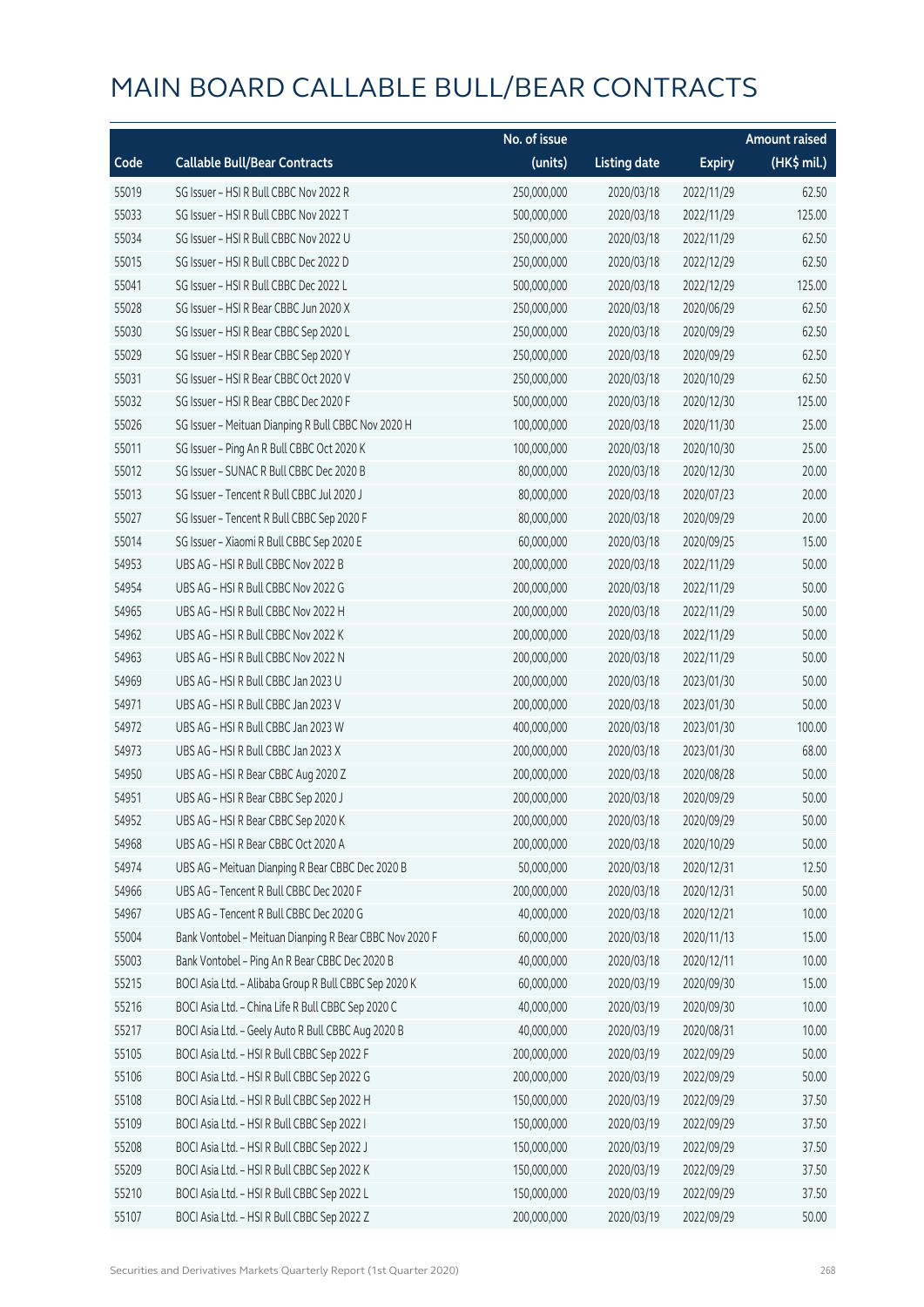|       |                                                              | No. of issue |                     |               | <b>Amount raised</b> |
|-------|--------------------------------------------------------------|--------------|---------------------|---------------|----------------------|
| Code  | <b>Callable Bull/Bear Contracts</b>                          | (units)      | <b>Listing date</b> | <b>Expiry</b> | (HK\$ mil.)          |
| 55211 | BOCI Asia Ltd. - HSI R Bear CBBC Aug 2020 G                  | 150,000,000  | 2020/03/19          | 2020/08/28    | 37.50                |
| 55212 | BOCI Asia Ltd. - HSI R Bear CBBC Aug 2020 H                  | 150,000,000  | 2020/03/19          | 2020/08/28    | 37.50                |
| 55213 | BOCI Asia Ltd. - HSI R Bear CBBC Aug 2020 I                  | 150,000,000  | 2020/03/19          | 2020/08/28    | 37.50                |
| 55214 | BOCI Asia Ltd. - Ping An R Bull CBBC Sep 2020 D              | 100,000,000  | 2020/03/19          | 2020/09/29    | 25.00                |
| 55218 | BOCI Asia Ltd. - Tencent R Bear CBBC Oct 2020 A              | 40,000,000   | 2020/03/19          | 2020/10/30    | 10.00                |
| 55219 | BOCI Asia Ltd. - Tencent R Bear CBBC Oct 2020 B              | 40,000,000   | 2020/03/19          | 2020/10/30    | 10.00                |
| 55139 | BNP Paribas Issuance B.V. - Alibaba Group R Bull CBBC Dec20R | 100,000,000  | 2020/03/19          | 2020/12/30    | 40.00                |
| 55140 | BNP Paribas Issuance B.V. - Alibaba Group R Bull CBBC Dec20S | 100,000,000  | 2020/03/19          | 2020/12/30    | 35.00                |
| 55141 | BNP Paribas Issuance B.V. - Alibaba Group R Bull CBBC Dec20T | 100,000,000  | 2020/03/19          | 2020/12/30    | 25.00                |
| 55142 | BNP Paribas Issuance B.V. - Alibaba Group R Bull CBBC Dec20U | 100,000,000  | 2020/03/19          | 2020/12/30    | 25.00                |
| 55151 | BNP Paribas Issuance B.V. - Alibaba Group R Bear CBBC Aug20M | 100,000,000  | 2020/03/19          | 2020/08/28    | 25.00                |
| 55143 | BNP Paribas Issuance B.V. - HKEX R Bull CBBC Sep 2020 D      | 50,000,000   | 2020/03/19          | 2020/09/29    | 12.50                |
| 55144 | BNP Paribas Issuance B.V. - HKEX R Bull CBBC Sep 2020 E      | 50,000,000   | 2020/03/19          | 2020/09/29    | 12.50                |
| 55152 | BNP Paribas Issuance B.V. - HKEX R Bear CBBC Nov 2020 A      | 50,000,000   | 2020/03/19          | 2020/11/27    | 12.50                |
| 55153 | BNP Paribas Issuance B.V. - HKEX R Bear CBBC Nov 2020 B      | 50,000,000   | 2020/03/19          | 2020/11/27    | 12.50                |
| 55134 | BNP Paribas Issuance B.V. - HSBC R Bull CBBC Mar 2021 C      | 150,000,000  | 2020/03/19          | 2021/03/30    | 37.50                |
| 55135 | BNP Paribas Issuance B.V. - HSBC R Bull CBBC Mar 2021 D      | 150,000,000  | 2020/03/19          | 2021/03/30    | 37.50                |
| 55120 | BNP Paribas Issuance B.V. - HSI R Bull CBBC Nov 2021 B       | 240,000,000  | 2020/03/19          | 2021/11/29    | 60.00                |
| 55115 | BNP Paribas Issuance B.V. - HSI R Bull CBBC Nov 2021 C       | 250,000,000  | 2020/03/19          | 2021/11/29    | 62.50                |
| 55111 | BNP Paribas Issuance B.V. - HSI R Bull CBBC Nov 2021 D       | 250,000,000  | 2020/03/19          | 2021/11/29    | 62.50                |
| 55121 | BNP Paribas Issuance B.V. - HSI R Bull CBBC Nov 2021 F       | 240,000,000  | 2020/03/19          | 2021/11/29    | 60.00                |
| 55116 | BNP Paribas Issuance B.V. - HSI R Bull CBBC Nov 2021 G       | 250,000,000  | 2020/03/19          | 2021/11/29    | 62.50                |
| 55122 | BNP Paribas Issuance B.V. - HSI R Bull CBBC Nov 2021 H       | 250,000,000  | 2020/03/19          | 2021/11/29    | 62.50                |
| 55123 | BNP Paribas Issuance B.V. - HSI R Bull CBBC Nov 2021 I       | 250,000,000  | 2020/03/19          | 2021/11/29    | 63.75                |
| 55124 | BNP Paribas Issuance B.V. - HSI R Bull CBBC Nov 2021 J       | 250,000,000  | 2020/03/19          | 2021/11/29    | 66.25                |
| 55125 | BNP Paribas Issuance B.V. - HSI R Bull CBBC Nov 2021 K       | 250,000,000  | 2020/03/19          | 2021/11/29    | 68.75                |
| 55126 | BNP Paribas Issuance B.V. - HSI R Bull CBBC Nov 2021 L       | 250,000,000  | 2020/03/19          | 2021/11/29    | 71.25                |
| 55127 | BNP Paribas Issuance B.V. - HSI R Bull CBBC Nov 2021 M       | 250,000,000  | 2020/03/19          | 2021/11/29    | 83.75                |
| 55128 | BNP Paribas Issuance B.V. - HSI R Bull CBBC Nov 2021 N       | 250,000,000  | 2020/03/19          | 2021/11/29    | 96.25                |
| 55110 | BNP Paribas Issuance B.V. - HSI R Bull CBBC Nov 2021 O       | 250,000,000  | 2020/03/19          | 2021/11/29    | 62.50                |
| 55117 | BNP Paribas Issuance B.V. - HSI R Bull CBBC Nov 2021 P       | 250,000,000  | 2020/03/19          | 2021/11/29    | 62.50                |
| 55118 | BNP Paribas Issuance B.V. - HSI R Bull CBBC Nov 2021 Q       | 250,000,000  | 2020/03/19          | 2021/11/29    | 62.50                |
| 55129 | BNP Paribas Issuance B.V. - HSI R Bull CBBC Nov 2021 R       | 250,000,000  | 2020/03/19          | 2021/11/29    | 108.75               |
| 55119 | BNP Paribas Issuance B.V. - HSI R Bull CBBC Nov 2021 U       | 250,000,000  | 2020/03/19          | 2021/11/29    | 62.50                |
| 55259 | BNP Paribas Issuance B.V. - HSI R Bull CBBC Dec 2021 A       | 250,000,000  | 2020/03/19          | 2021/12/30    | 62.50                |
| 55260 | BNP Paribas Issuance B.V. - HSI R Bull CBBC Dec 2021 B       | 250,000,000  | 2020/03/19          | 2021/12/30    | 62.50                |
| 55252 | BNP Paribas Issuance B.V. - HSI R Bull CBBC Dec 2021 E       | 250,000,000  | 2020/03/19          | 2021/12/30    | 62.50                |
| 55253 | BNP Paribas Issuance B.V. - HSI R Bull CBBC Dec 2021 F       | 250,000,000  | 2020/03/19          | 2021/12/30    | 62.50                |
| 55254 | BNP Paribas Issuance B.V. - HSI R Bull CBBC Dec 2021 J       | 250,000,000  | 2020/03/19          | 2021/12/30    | 62.50                |
| 55255 | BNP Paribas Issuance B.V. - HSI R Bull CBBC Dec 2021 K       | 250,000,000  | 2020/03/19          | 2021/12/30    | 62.50                |
| 55256 | BNP Paribas Issuance B.V. - HSI R Bull CBBC Dec 2021 L       | 250,000,000  | 2020/03/19          | 2021/12/30    | 62.50                |
| 55251 | BNP Paribas Issuance B.V. - HSI R Bull CBBC Dec 2021 W       | 250,000,000  | 2020/03/19          | 2021/12/30    | 62.50                |
| 55257 | BNP Paribas Issuance B.V. - HSI R Bull CBBC Dec 2021 X       | 250,000,000  | 2020/03/19          | 2021/12/30    | 62.50                |
| 55258 | BNP Paribas Issuance B.V. - HSI R Bull CBBC Dec 2021 Y       | 250,000,000  | 2020/03/19          | 2021/12/30    | 62.50                |
| 55242 | BNP Paribas Issuance B.V. - HSI R Bear CBBC Nov 2020 A       | 250,000,000  | 2020/03/19          | 2020/11/27    | 62.50                |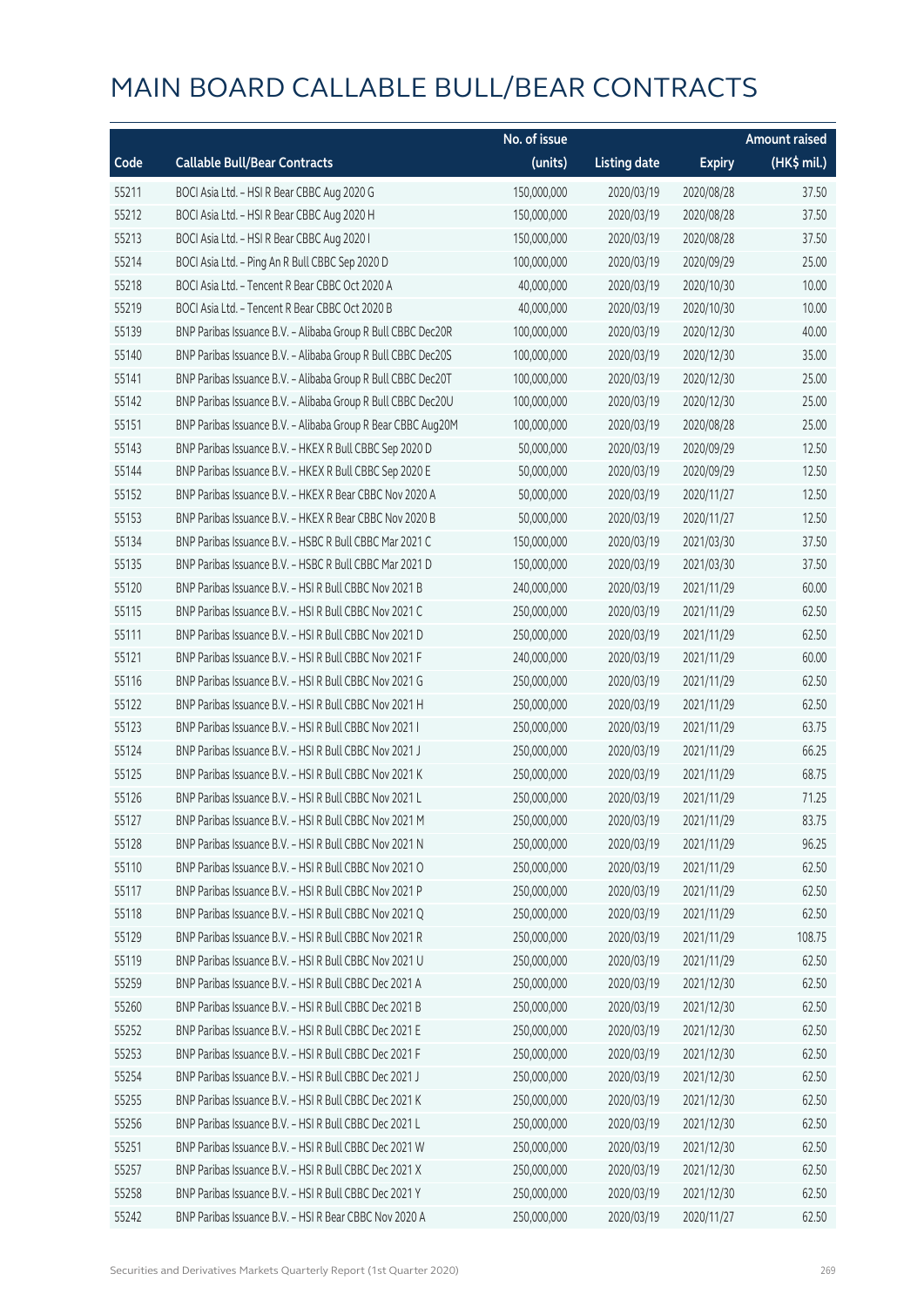|       |                                                            | No. of issue |                     |               | <b>Amount raised</b> |
|-------|------------------------------------------------------------|--------------|---------------------|---------------|----------------------|
| Code  | <b>Callable Bull/Bear Contracts</b>                        | (units)      | <b>Listing date</b> | <b>Expiry</b> | (HK\$ mil.)          |
| 55243 | BNP Paribas Issuance B.V. - HSI R Bear CBBC Nov 2020 B     | 250,000,000  | 2020/03/19          | 2020/11/27    | 62.50                |
| 55244 | BNP Paribas Issuance B.V. - HSI R Bear CBBC Nov 2020 C     | 250,000,000  | 2020/03/19          | 2020/11/27    | 62.50                |
| 55245 | BNP Paribas Issuance B.V. - HSI R Bear CBBC Nov 2020 D     | 250,000,000  | 2020/03/19          | 2020/11/27    | 62.50                |
| 55246 | BNP Paribas Issuance B.V. - HSI R Bear CBBC Nov 2020 E     | 250,000,000  | 2020/03/19          | 2020/11/27    | 62.50                |
| 55248 | BNP Paribas Issuance B.V. - HSI R Bear CBBC Nov 2020 F     | 250,000,000  | 2020/03/19          | 2020/11/27    | 62.50                |
| 55249 | BNP Paribas Issuance B.V. - HSI R Bear CBBC Nov 2020 G     | 250,000,000  | 2020/03/19          | 2020/11/27    | 62.50                |
| 55250 | BNP Paribas Issuance B.V. - HSI R Bear CBBC Nov 2020 H     | 250,000,000  | 2020/03/19          | 2020/11/27    | 62.50                |
| 55261 | BNP Paribas Issuance B.V. - HSI R Bear CBBC Nov 2020 I     | 250,000,000  | 2020/03/19          | 2020/11/27    | 62.50                |
| 55262 | BNP Paribas Issuance B.V. - HSI R Bear CBBC Nov 2020 J     | 250,000,000  | 2020/03/19          | 2020/11/27    | 62.50                |
| 55263 | BNP Paribas Issuance B.V. - HSI R Bear CBBC Nov 2020 K     | 250,000,000  | 2020/03/19          | 2020/11/27    | 62.50                |
| 55264 | BNP Paribas Issuance B.V. - HSI R Bear CBBC Nov 2020 L     | 250,000,000  | 2020/03/19          | 2020/11/27    | 62.50                |
| 55267 | BNP Paribas Issuance B.V. - HSI R Bear CBBC Nov 2020 M     | 250,000,000  | 2020/03/19          | 2020/11/27    | 62.50                |
| 55268 | BNP Paribas Issuance B.V. - HSI R Bear CBBC Nov 2020 N     | 250,000,000  | 2020/03/19          | 2020/11/27    | 62.50                |
| 55366 | BNP Paribas Issuance B.V. - HSI R Bear CBBC Nov 2020 O     | 250,000,000  | 2020/03/19          | 2020/11/27    | 62.50                |
| 55367 | BNP Paribas Issuance B.V. - HSI R Bear CBBC Nov 2020 P     | 250,000,000  | 2020/03/19          | 2020/11/27    | 62.50                |
| 55368 | BNP Paribas Issuance B.V. - HSI R Bear CBBC Nov 2020 Q     | 250,000,000  | 2020/03/19          | 2020/11/27    | 62.50                |
| 55369 | BNP Paribas Issuance B.V. - HSI R Bear CBBC Nov 2020 R     | 250,000,000  | 2020/03/19          | 2020/11/27    | 62.50                |
| 55371 | BNP Paribas Issuance B.V. - HSI R Bear CBBC Nov 2020 S     | 250,000,000  | 2020/03/19          | 2020/11/27    | 62.50                |
| 55372 | BNP Paribas Issuance B.V. - HSI R Bear CBBC Nov 2020 T     | 240,000,000  | 2020/03/19          | 2020/11/27    | 60.00                |
| 55137 | BNP Paribas Issuance B.V. - Meituan R Bull CBBC Dec 2020 M | 50,000,000   | 2020/03/19          | 2020/12/30    | 12.50                |
| 55138 | BNP Paribas Issuance B.V. - Meituan R Bull CBBC Dec 2020 N | 50,000,000   | 2020/03/19          | 2020/12/30    | 12.50                |
| 55150 | BNP Paribas Issuance B.V. - Meituan R Bear CBBC Jul 2020 N | 50,000,000   | 2020/03/19          | 2020/07/30    | 12.50                |
| 55136 | BNP Paribas Issuance B.V. - Ping An R Bull CBBC Sep 2020 R | 200,000,000  | 2020/03/19          | 2020/09/29    | 50.00                |
| 55146 | BNP Paribas Issuance B.V. - Tencent R Bull CBBC Nov 2020 X | 50,000,000   | 2020/03/19          | 2020/11/27    | 12.50                |
| 55145 | BNP Paribas Issuance B.V. - Tencent R Bull CBBC Dec 2020 Q | 50,000,000   | 2020/03/19          | 2020/12/30    | 12.50                |
| 55147 | BNP Paribas Issuance B.V. - Tencent R Bull CBBC Dec 2020 W | 50,000,000   | 2020/03/19          | 2020/12/30    | 12.50                |
| 55155 | BNP Paribas Issuance B.V. - Tencent R Bear CBBC Nov 2020 D | 50,000,000   | 2020/03/19          | 2020/11/27    | 12.50                |
| 55158 | BNP Paribas Issuance B.V. - Tencent R Bear CBBC Nov 2020 E | 50,000,000   | 2020/03/19          | 2020/11/27    | 12.50                |
| 55157 | BNP Paribas Issuance B.V. - Tencent R Bear CBBC Dec 2020 E | 50,000,000   | 2020/03/19          | 2020/12/30    | 12.50                |
| 55154 | BNP Paribas Issuance B.V. - Tencent R Bear CBBC Dec 2020 V | 50,000,000   | 2020/03/19          | 2020/12/30    | 12.50                |
| 55156 | BNP Paribas Issuance B.V. - Tencent R Bear CBBC Dec 2020 Y | 50,000,000   | 2020/03/19          | 2020/12/30    | 12.50                |
| 55131 | BNP Paribas Issuance B.V. - Xiaomi R Bull CBBC Nov 2020 M  | 50,000,000   | 2020/03/19          | 2020/11/27    | 12.50                |
| 55132 | BNP Paribas Issuance B.V. - Xiaomi R Bull CBBC Nov 2020 N  | 50,000,000   | 2020/03/19          | 2020/11/27    | 12.50                |
| 55133 | BNP Paribas Issuance B.V. - Xiaomi R Bull CBBC Nov 2020 O  | 50,000,000   | 2020/03/19          | 2020/11/27    | 12.50                |
| 55148 | BNP Paribas Issuance B.V. - Xiaomi R Bear CBBC Nov 2020 H  | 50,000,000   | 2020/03/19          | 2020/11/27    | 12.50                |
| 55149 | BNP Paribas Issuance B.V. - Xiaomi R Bear CBBC Nov 2020 I  | 50,000,000   | 2020/03/19          | 2020/11/27    | 12.50                |
| 55396 | Credit Suisse AG - AIA R Bull CBBC Nov 2020 D              | 70,000,000   | 2020/03/19          | 2020/11/27    | 17.50                |
| 55397 | Credit Suisse AG - AIA R Bear CBBC Jul 2020 D              | 70,000,000   | 2020/03/19          | 2020/07/30    | 17.50                |
| 55405 | Credit Suisse AG - Alibaba Group R Bull CBBC Oct 2020 D    | 80,000,000   | 2020/03/19          | 2020/10/29    | 26.40                |
| 55406 | Credit Suisse AG - Alibaba Group R Bear CBBC Aug 2020 A    | 80,000,000   | 2020/03/19          | 2020/08/28    | 20.00                |
| 55403 | Credit Suisse AG - China Life R Bull CBBC Dec 2020 E       | 80,000,000   | 2020/03/19          | 2020/12/30    | 20.00                |
| 55395 | Credit Suisse AG - CNOOC R Bull CBBC Nov 2020 A            | 60,000,000   | 2020/03/19          | 2020/11/27    | 15.00                |
| 55391 | Credit Suisse AG - HKEX R Bear CBBC Jul 2020 D             | 50,000,000   | 2020/03/19          | 2020/07/24    | 12.50                |
| 55389 | Credit Suisse AG - HSBC R Bear CBBC Sep 2020 C             | 70,000,000   | 2020/03/19          | 2020/09/25    | 17.50                |
| 55374 | Credit Suisse AG - HSI R Bull CBBC Sep 2022 A              | 200,000,000  | 2020/03/19          | 2022/09/29    | 50.00                |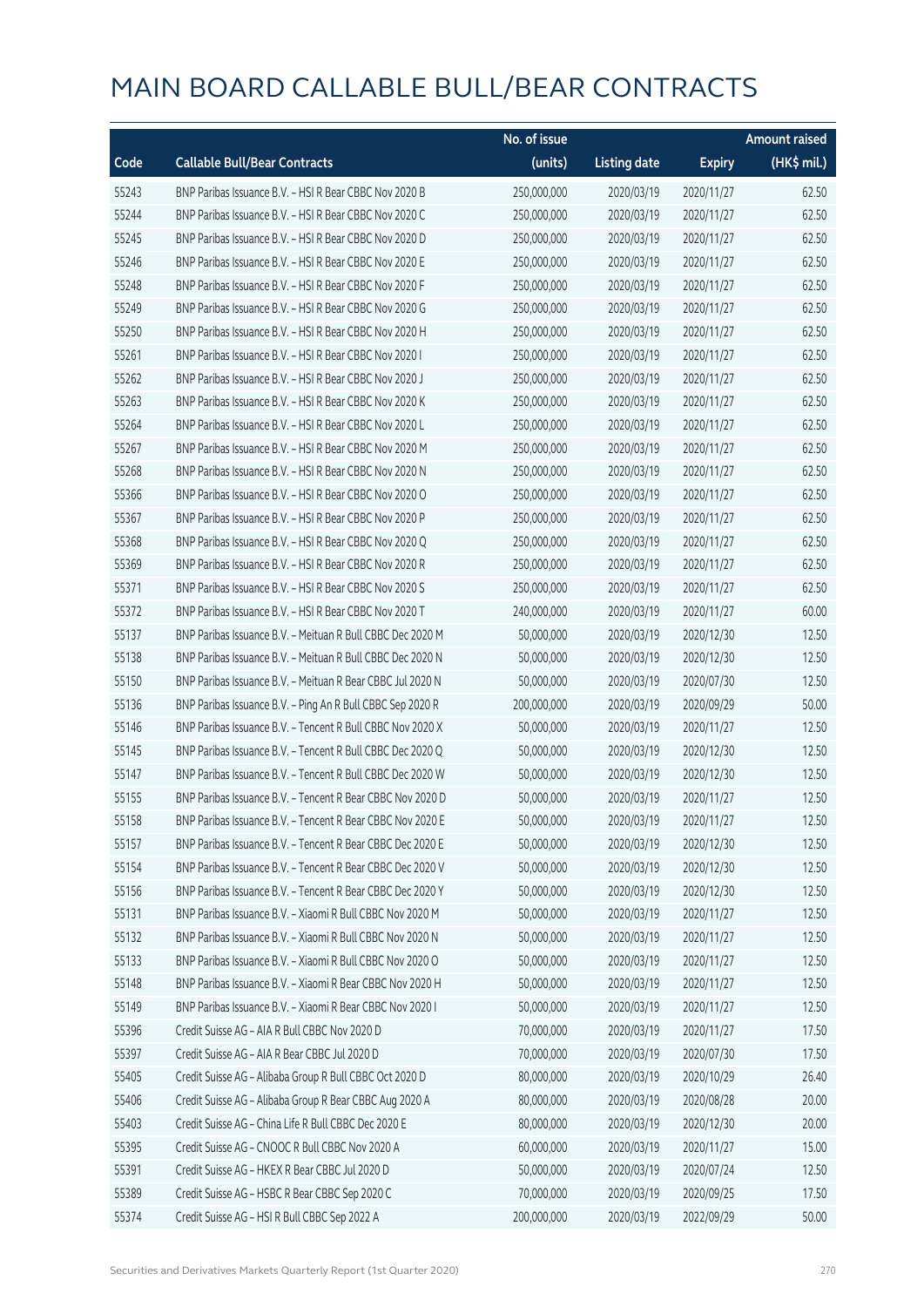|       |                                                                | No. of issue |                     |               | <b>Amount raised</b> |
|-------|----------------------------------------------------------------|--------------|---------------------|---------------|----------------------|
| Code  | <b>Callable Bull/Bear Contracts</b>                            | (units)      | <b>Listing date</b> | <b>Expiry</b> | (HK\$ mil.)          |
| 55373 | Credit Suisse AG - HSI R Bull CBBC Sep 2022 Z                  | 200,000,000  | 2020/03/19          | 2022/09/29    | 50.00                |
| 55377 | Credit Suisse AG - HSI R Bull CBBC Oct 2022 G                  | 200,000,000  | 2020/03/19          | 2022/10/28    | 50.00                |
| 55378 | Credit Suisse AG - HSI R Bull CBBC Oct 2022 P                  | 200,000,000  | 2020/03/19          | 2022/10/28    | 50.00                |
| 55376 | Credit Suisse AG - HSI R Bull CBBC Oct 2022 Q                  | 200,000,000  | 2020/03/19          | 2022/10/28    | 50.00                |
| 55380 | Credit Suisse AG - HSI R Bull CBBC Oct 2022 R                  | 200,000,000  | 2020/03/19          | 2022/10/28    | 50.00                |
| 55375 | Credit Suisse AG - HSI R Bull CBBC Oct 2022 W                  | 200,000,000  | 2020/03/19          | 2022/10/28    | 50.00                |
| 55381 | Credit Suisse AG - HSI R Bull CBBC Nov 2022 D                  | 200,000,000  | 2020/03/19          | 2022/11/29    | 50.00                |
| 55382 | Credit Suisse AG - HSI R Bull CBBC Dec 2022 K                  | 200,000,000  | 2020/03/19          | 2022/12/29    | 50.00                |
| 55385 | Credit Suisse AG - HSI R Bull CBBC Dec 2022 M                  | 200,000,000  | 2020/03/19          | 2022/12/29    | 58.00                |
| 55384 | Credit Suisse AG - HSI R Bull CBBC Dec 2022 S                  | 200,000,000  | 2020/03/19          | 2022/12/29    | 52.00                |
| 55386 | Credit Suisse AG - HSI R Bull CBBC Dec 2022 U                  | 200,000,000  | 2020/03/19          | 2022/12/29    | 76.00                |
| 55383 | Credit Suisse AG - HSI R Bull CBBC Dec 2022 V                  | 200,000,000  | 2020/03/19          | 2022/12/29    | 50.00                |
| 55387 | Credit Suisse AG - HSI R Bear CBBC Jul 2020 X                  | 200,000,000  | 2020/03/19          | 2020/07/30    | 50.00                |
| 55407 | Credit Suisse AG - HSI R Bear CBBC Sep 2020 D                  | 200,000,000  | 2020/03/19          | 2020/09/29    | 50.00                |
| 55409 | Credit Suisse AG - HSI R Bear CBBC Oct 2020 A                  | 200,000,000  | 2020/03/19          | 2020/10/29    | 50.00                |
| 55388 | Credit Suisse AG - HSI R Bear CBBC Nov 2020 A                  | 200,000,000  | 2020/03/19          | 2020/11/27    | 50.00                |
| 55408 | Credit Suisse AG - HSI R Bear CBBC Nov 2020 B                  | 200,000,000  | 2020/03/19          | 2020/11/27    | 50.00                |
| 55410 | Credit Suisse AG - HSI R Bear CBBC Nov 2020 C                  | 200,000,000  | 2020/03/19          | 2020/11/27    | 50.00                |
| 55411 | Credit Suisse AG - HSI R Bear CBBC Nov 2020 D                  | 200,000,000  | 2020/03/19          | 2020/11/27    | 50.00                |
| 55404 | Credit Suisse AG - Meituan Dianping R Bear CBBC Oct 2020 B     | 60,000,000   | 2020/03/19          | 2020/10/29    | 15.00                |
| 55399 | Credit Suisse AG - Ping An R Bull CBBC Oct 2020 B              | 80,000,000   | 2020/03/19          | 2020/10/29    | 20.00                |
| 55400 | Credit Suisse AG - Ping An R Bull CBBC Nov 2020 I              | 80,000,000   | 2020/03/19          | 2020/11/27    | 20.00                |
| 55401 | Credit Suisse AG - Ping An R Bear CBBC Jul 2020 D              | 80,000,000   | 2020/03/19          | 2020/07/30    | 20.00                |
| 55402 | Credit Suisse AG - Sunny Optical R Bear CBBC Dec 2020 E        | 40,000,000   | 2020/03/19          | 2020/12/30    | 10.00                |
| 55392 | Credit Suisse AG - Tencent R Bull CBBC Nov 2020 I              | 50,000,000   | 2020/03/19          | 2020/11/27    | 14.50                |
| 55393 | Credit Suisse AG - Tencent R Bull CBBC Dec 2020 G              | 50,000,000   | 2020/03/19          | 2020/12/30    | 19.50                |
| 55394 | Credit Suisse AG - Tencent R Bear CBBC Sep 2020 E              | 50,000,000   | 2020/03/19          | 2020/09/29    | 12.50                |
| 55398 | Credit Suisse AG - Xiaomi R Bear CBBC Aug 2020 C               | 50,000,000   | 2020/03/19          | 2020/08/28    | 12.50                |
| 55522 | Goldman Sachs SP (Asia) - AIA R Bull CBBC Nov 2020 A           | 60,000,000   | 2020/03/19          | 2020/11/30    | 15.00                |
| 55525 | Goldman Sachs SP (Asia) - Alibaba Group R Bull CBBC Oct 2020 D | 60,000,000   | 2020/03/19          | 2020/10/30    | 15.00                |
| 55526 | Goldman Sachs SP (Asia) - Alibaba Group R Bull CBBC Oct 2020 E | 60,000,000   | 2020/03/19          | 2020/10/30    | 15.00                |
| 55519 | Goldman Sachs SP (Asia) - HSI R Bull CBBC Nov 2022 I           | 160,000,000  | 2020/03/19          | 2022/11/29    | 40.00                |
| 55520 | Goldman Sachs SP (Asia) - HSI R Bull CBBC Nov 2022 J           | 160,000,000  | 2020/03/19          | 2022/11/29    | 40.00                |
| 55535 | Goldman Sachs SP (Asia) - HSI R Bull CBBC Nov 2022 K           | 160,000,000  | 2020/03/19          | 2022/11/29    | 40.00                |
| 55516 | Goldman Sachs SP (Asia) - HSI R Bull CBBC Nov 2022 U           | 160,000,000  | 2020/03/19          | 2022/11/29    | 40.00                |
| 55518 | Goldman Sachs SP (Asia) - HSI R Bull CBBC Nov 2022 Y           | 160,000,000  | 2020/03/19          | 2022/11/29    | 40.00                |
| 55533 | Goldman Sachs SP (Asia) - HSI R Bull CBBC Dec 2022 E           | 160,000,000  | 2020/03/19          | 2022/12/29    | 46.88                |
| 55534 | Goldman Sachs SP (Asia) - HSI R Bull CBBC Dec 2022 F           | 160,000,000  | 2020/03/19          | 2022/12/29    | 49.92                |
| 55531 | Goldman Sachs SP (Asia) - HSI R Bull CBBC Dec 2022 P           | 160,000,000  | 2020/03/19          | 2022/12/29    | 40.48                |
| 55532 | Goldman Sachs SP (Asia) - HSI R Bull CBBC Dec 2022 Q           | 160,000,000  | 2020/03/19          | 2022/12/29    | 43.68                |
| 55494 | Goldman Sachs SP (Asia) - HSI R Bull CBBC Feb 2023 S           | 160,000,000  | 2020/03/19          | 2023/02/27    | 40.00                |
| 55495 | Goldman Sachs SP (Asia) - HSI R Bull CBBC Feb 2023 T           | 160,000,000  | 2020/03/19          | 2023/02/27    | 40.00                |
| 55497 | Goldman Sachs SP (Asia) - HSI R Bull CBBC Feb 2023 U           | 160,000,000  | 2020/03/19          | 2023/02/27    | 40.00                |
| 55498 | Goldman Sachs SP (Asia) - HSI R Bull CBBC Feb 2023 V           | 160,000,000  | 2020/03/19          | 2023/02/27    | 40.00                |
| 55499 | Goldman Sachs SP (Asia) - HSI R Bull CBBC Feb 2023 W           | 160,000,000  | 2020/03/19          | 2023/02/27    | 40.00                |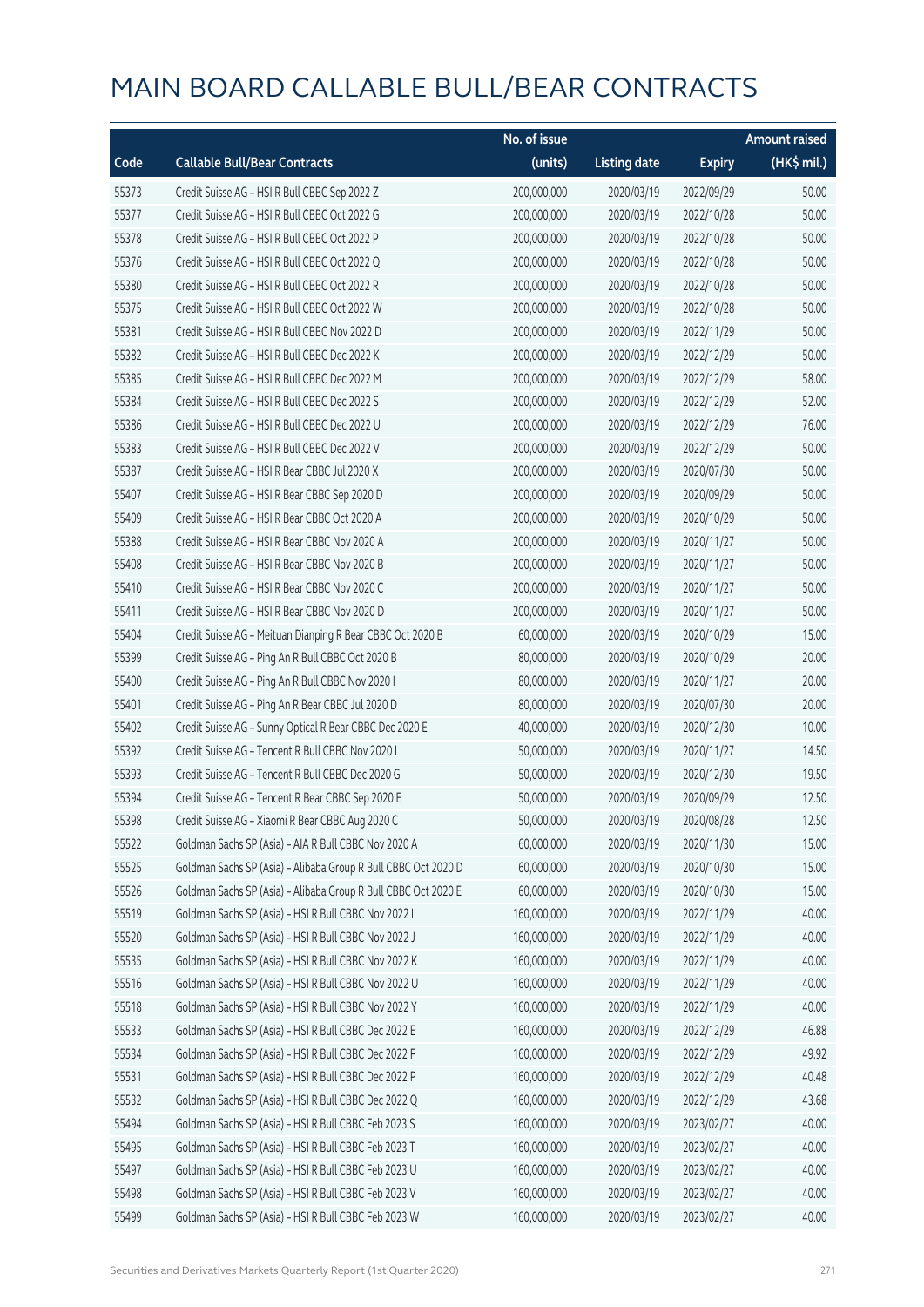|       |                                                          | No. of issue |                     |               | <b>Amount raised</b> |
|-------|----------------------------------------------------------|--------------|---------------------|---------------|----------------------|
| Code  | <b>Callable Bull/Bear Contracts</b>                      | (units)      | <b>Listing date</b> | <b>Expiry</b> | (HK\$ mil.)          |
| 55500 | Goldman Sachs SP (Asia) - HSI R Bull CBBC Feb 2023 X     | 160,000,000  | 2020/03/19          | 2023/02/27    | 40.00                |
| 55504 | Goldman Sachs SP (Asia) - HSI R Bull CBBC Feb 2023 Y     | 160,000,000  | 2020/03/19          | 2023/02/27    | 40.00                |
| 55496 | Goldman Sachs SP (Asia) - HSI R Bull CBBC Mar 2023 G     | 160,000,000  | 2020/03/19          | 2023/03/30    | 40.00                |
| 55501 | Goldman Sachs SP (Asia) - HSI R Bull CBBC Mar 2023 H     | 160,000,000  | 2020/03/19          | 2023/03/30    | 40.00                |
| 55505 | Goldman Sachs SP (Asia) - HSI R Bull CBBC Mar 2023 I     | 160,000,000  | 2020/03/19          | 2023/03/30    | 40.00                |
| 55506 | Goldman Sachs SP (Asia) - HSI R Bull CBBC Mar 2023 J     | 160,000,000  | 2020/03/19          | 2023/03/30    | 40.00                |
| 55507 | Goldman Sachs SP (Asia) - HSI R Bear CBBC Aug 2020 B     | 160,000,000  | 2020/03/19          | 2020/08/28    | 40.00                |
| 55508 | Goldman Sachs SP (Asia) - HSI R Bear CBBC Sep 2020 Q     | 160,000,000  | 2020/03/19          | 2020/09/29    | 40.00                |
| 55510 | Goldman Sachs SP (Asia) - HSI R Bear CBBC Sep 2020 R     | 160,000,000  | 2020/03/19          | 2020/09/29    | 40.00                |
| 55514 | Goldman Sachs SP (Asia) - HSI R Bear CBBC Sep 2020 S     | 160,000,000  | 2020/03/19          | 2020/09/29    | 40.00                |
| 55511 | Goldman Sachs SP (Asia) - HSI R Bear CBBC Oct 2020 E     | 160,000,000  | 2020/03/19          | 2020/10/29    | 40.00                |
| 55512 | Goldman Sachs SP (Asia) - HSI R Bear CBBC Oct 2020 F     | 160,000,000  | 2020/03/19          | 2020/10/29    | 40.00                |
| 55513 | Goldman Sachs SP (Asia) - HSI R Bear CBBC Oct 2020 G     | 160,000,000  | 2020/03/19          | 2020/10/29    | 40.00                |
| 55515 | Goldman Sachs SP (Asia) - HSI R Bear CBBC Oct 2020 H     | 160,000,000  | 2020/03/19          | 2020/10/29    | 40.00                |
| 55509 | Goldman Sachs SP (Asia) - HSI R Bear CBBC Dec 2020 Q     | 160,000,000  | 2020/03/19          | 2020/12/30    | 40.00                |
| 55528 | Goldman Sachs SP (Asia) - Meituan R Bull CBBC Nov 2020 B | 60,000,000   | 2020/03/19          | 2020/11/30    | 15.00                |
| 55527 | Goldman Sachs SP (Asia) - Ping An R Bull CBBC Mar 2021 A | 80,000,000   | 2020/03/19          | 2021/03/31    | 20.00                |
| 55529 | Goldman Sachs SP (Asia) - Tencent R Bull CBBC Sep 2020 A | 60,000,000   | 2020/03/19          | 2020/09/28    | 15.00                |
| 55530 | Goldman Sachs SP (Asia) - Tencent R Bull CBBC Mar 2021 A | 80,000,000   | 2020/03/19          | 2021/03/31    | 20.00                |
| 55523 | Goldman Sachs SP (Asia) - Tencent R Bear CBBC Aug 2020 B | 60,000,000   | 2020/03/19          | 2020/08/28    | 15.00                |
| 55524 | Goldman Sachs SP (Asia) - Xiaomi R Bull CBBC Sep 2020 C  | 60,000,000   | 2020/03/19          | 2020/09/28    | 15.00                |
| 55174 | HK Bank - AIA R Bull CBBC Oct 2020 C                     | 60,000,000   | 2020/03/19          | 2020/10/19    | 15.00                |
| 55175 | HK Bank - AIA R Bear CBBC Jul 2020 D                     | 40,000,000   | 2020/03/19          | 2020/07/27    | 10.00                |
| 55089 | HK Bank - Alibaba Group R Bull CBBC Aug 2020 H           | 40,000,000   | 2020/03/19          | 2020/08/06    | 10.00                |
| 55173 | HK Bank - Alibaba Group R Bull CBBC Oct 2020 A           | 100,000,000  | 2020/03/19          | 2020/10/19    | 25.00                |
| 55167 | HK Bank - Alibaba Group R Bear CBBC Aug 2020 A           | 40,000,000   | 2020/03/19          | 2020/08/03    | 10.00                |
| 55172 | HK Bank - China Mobile R Bull CBBC Oct 2020 A            | 60,000,000   | 2020/03/19          | 2020/10/05    | 15.00                |
| 55171 | HK Bank - China Life R Bull CBBC Dec 2020 A              | 100,000,000  | 2020/03/19          | 2020/12/07    | 25.00                |
| 55170 | HK Bank - CNOOC R Bull CBBC Oct 2020 B                   | 40,000,000   | 2020/03/19          | 2020/10/12    | 10.00                |
| 55091 | HK Bank - HKEX R Bull CBBC Jul 2020 I                    | 40,000,000   | 2020/03/19          | 2020/07/27    | 10.00                |
| 55176 | HK Bank - HKEX R Bear CBBC Aug 2020 A                    | 40,000,000   | 2020/03/19          | 2020/08/03    | 10.00                |
| 55166 | HK Bank - HSCEI R Bull CBBC Dec 2022 B                   | 50,000,000   | 2020/03/19          | 2022/12/29    | 12.50                |
| 55164 | HK Bank - HSCEI R Bear CBBC Aug 2020 B                   | 50,000,000   | 2020/03/19          | 2020/08/28    | 12.50                |
| 55103 | HK Bank - HSI R Bull CBBC Sep 2022 A                     | 60,000,000   | 2020/03/19          | 2022/09/29    | 15.00                |
| 55095 | HK Bank - HSI R Bull CBBC Sep 2022 P                     | 100,000,000  | 2020/03/19          | 2022/09/29    | 25.00                |
| 55096 | HK Bank - HSI R Bull CBBC Sep 2022 S                     | 100,000,000  | 2020/03/19          | 2022/09/29    | 25.00                |
| 55100 | HK Bank - HSI R Bull CBBC Sep 2022 U                     | 100,000,000  | 2020/03/19          | 2022/09/29    | 25.00                |
| 55162 | HK Bank - HSI R Bull CBBC Dec 2022 N                     | 100,000,000  | 2020/03/19          | 2022/12/29    | 25.00                |
| 55163 | HK Bank - HSI R Bull CBBC Dec 2022 O                     | 100,000,000  | 2020/03/19          | 2022/12/29    | 25.00                |
| 55165 | HK Bank - HSI R Bull CBBC Dec 2022 P                     | 100,000,000  | 2020/03/19          | 2022/12/29    | 25.00                |
| 55159 | HK Bank - HSI R Bear CBBC Aug 2020 T                     | 60,000,000   | 2020/03/19          | 2020/08/28    | 15.00                |
| 55160 | HK Bank - HSI R Bear CBBC Aug 2020 U                     | 100,000,000  | 2020/03/19          | 2020/08/28    | 25.00                |
| 55161 | HK Bank - HSI R Bear CBBC Aug 2020 V                     | 100,000,000  | 2020/03/19          | 2020/08/28    | 25.00                |
| 55092 | HK Bank - Meituan Dianping R Bull CBBC Aug 2020 E        | 40,000,000   | 2020/03/19          | 2020/08/10    | 10.00                |
| 55168 | HK Bank - Meituan Dianping R Bear CBBC Jul 2020 A        | 40,000,000   | 2020/03/19          | 2020/07/27    | 10.00                |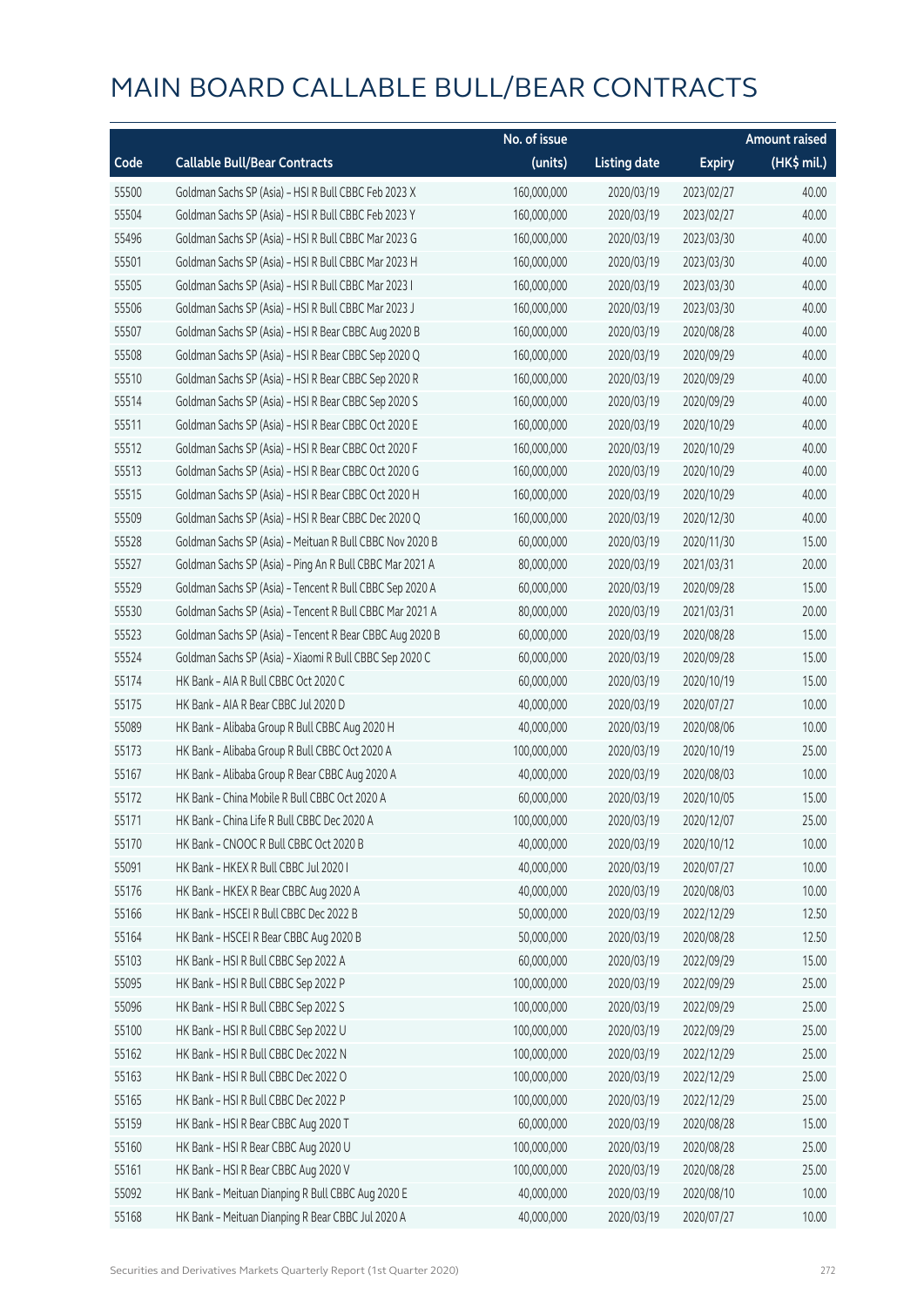|       |                                                             | No. of issue |                     |               | <b>Amount raised</b> |
|-------|-------------------------------------------------------------|--------------|---------------------|---------------|----------------------|
| Code  | <b>Callable Bull/Bear Contracts</b>                         | (units)      | <b>Listing date</b> | <b>Expiry</b> | (HK\$ mil.)          |
| 55097 | HK Bank - Ping An R Bull CBBC Aug 2020 H                    | 60,000,000   | 2020/03/19          | 2020/08/17    | 15.00                |
| 55098 | HK Bank - Tencent R Bull CBBC Jul 2020 T                    | 40,000,000   | 2020/03/19          | 2020/07/27    | 10.00                |
| 55169 | HK Bank - Tencent R Bear CBBC Aug 2020 L                    | 40,000,000   | 2020/03/19          | 2020/08/10    | 10.00                |
| 55104 | HK Bank - Xiaomi R Bull CBBC Aug 2020 D                     | 60,000,000   | 2020/03/19          | 2020/08/03    | 15.00                |
| 55231 | Haitong Int'l Sec - AIA R Bull CBBC Dec 2020 B              | 40,000,000   | 2020/03/19          | 2020/12/30    | 10.00                |
| 55189 | Haitong Int'l Sec - Alibaba Group R Bull CBBC Jul 2020 F    | 40,000,000   | 2020/03/19          | 2020/07/14    | 10.00                |
| 55188 | Haitong Int'l Sec - Alibaba Group R Bull CBBC Aug 2020 A    | 40,000,000   | 2020/03/19          | 2020/08/14    | 10.00                |
| 55223 | Haitong Int'l Sec - Alibaba Group R Bear CBBC Nov 2020 E    | 40,000,000   | 2020/03/19          | 2020/11/18    | 10.00                |
| 55225 | Haitong Int'l Sec - Alibaba Group R Bear CBBC Nov 2020 F    | 40,000,000   | 2020/03/19          | 2020/11/18    | 10.00                |
| 55229 | Haitong Int'l Sec - China Mobile R Bull CBBC Dec 2020 A     | 40,000,000   | 2020/03/19          | 2020/12/14    | 10.00                |
| 55230 | Haitong Int'l Sec - China Mobile R Bear CBBC Dec 2020 A     | 40,000,000   | 2020/03/19          | 2020/12/14    | 10.00                |
| 55232 | Haitong Int'l Sec - HKEX R Bull CBBC Dec 2020 A             | 40,000,000   | 2020/03/19          | 2020/12/30    | 10.48                |
| 55196 | Haitong Int'l Sec - HSI R Bull CBBC Oct 2022 A              | 150,000,000  | 2020/03/19          | 2022/10/28    | 37.50                |
| 55190 | Haitong Int'l Sec - HSI R Bull CBBC Oct 2022 L              | 150,000,000  | 2020/03/19          | 2022/10/28    | 37.50                |
| 55195 | Haitong Int'l Sec - HSI R Bull CBBC Oct 2022 X              | 150,000,000  | 2020/03/19          | 2022/10/28    | 37.50                |
| 55191 | Haitong Int'l Sec - HSI R Bull CBBC Nov 2022 G              | 150,000,000  | 2020/03/19          | 2022/11/29    | 37.50                |
| 55192 | Haitong Int'l Sec - HSI R Bull CBBC Nov 2022 I              | 150,000,000  | 2020/03/19          | 2022/11/29    | 37.50                |
| 55194 | Haitong Int'l Sec - HSI R Bull CBBC Nov 2022 J              | 150,000,000  | 2020/03/19          | 2022/11/29    | 37.50                |
| 55197 | Haitong Int'l Sec - HSI R Bull CBBC Nov 2022 K              | 150,000,000  | 2020/03/19          | 2022/11/29    | 37.50                |
| 55193 | Haitong Int'l Sec - HSI R Bull CBBC Dec 2022 F              | 150,000,000  | 2020/03/19          | 2022/12/29    | 37.50                |
| 55200 | Haitong Int'l Sec - HSI R Bull CBBC Dec 2022 H              | 150,000,000  | 2020/03/19          | 2022/12/29    | 39.00                |
| 55233 | Haitong Int'l Sec - HSI R Bear CBBC Aug 2020 J              | 150,000,000  | 2020/03/19          | 2020/08/28    | 37.50                |
| 55234 | Haitong Int'l Sec - HSI R Bear CBBC Aug 2020 K              | 150,000,000  | 2020/03/19          | 2020/08/28    | 37.50                |
| 55235 | Haitong Int'l Sec - HSI R Bear CBBC Sep 2020 J              | 150,000,000  | 2020/03/19          | 2020/09/29    | 37.50                |
| 55236 | Haitong Int'l Sec - HSI R Bear CBBC Sep 2020 K              | 150,000,000  | 2020/03/19          | 2020/09/29    | 37.50                |
| 55237 | Haitong Int'l Sec - HSI R Bear CBBC Sep 2020 L              | 150,000,000  | 2020/03/19          | 2020/09/29    | 37.50                |
| 55186 | Haitong Int'l Sec - Meituan Dianping R Bull CBBC Aug 2020 C | 40,000,000   | 2020/03/19          | 2020/08/14    | 10.00                |
| 55187 | Haitong Int'l Sec - Meituan Dianping R Bull CBBC Nov 2020 B | 40,000,000   | 2020/03/19          | 2020/11/16    | 10.00                |
| 55222 | Haitong Int'l Sec - Meituan Dianping R Bear CBBC Oct 2020 E | 40,000,000   | 2020/03/19          | 2020/10/14    | 10.00                |
| 55202 | Haitong Int'l Sec - Tencent R Bull CBBC Aug 2020 P          | 40,000,000   | 2020/03/19          | 2020/08/14    | 10.00                |
| 55201 | Haitong Int'l Sec - Tencent R Bull CBBC Sep 2020 U          | 40,000,000   | 2020/03/19          | 2020/09/14    | 10.00                |
| 55220 | Haitong Int'l Sec - Tencent R Bear CBBC Nov 2020 G          | 40,000,000   | 2020/03/19          | 2020/11/17    | 10.00                |
| 55221 | Haitong Int'l Sec - Tencent R Bear CBBC Nov 2020 H          | 40,000,000   | 2020/03/19          | 2020/11/24    | 10.00                |
| 55226 | Haitong Int'l Sec - Xiaomi R Bear CBBC Aug 2020 F           | 40,000,000   | 2020/03/19          | 2020/08/24    | 10.00                |
| 55227 | Haitong Int'l Sec - Xiaomi R Bear CBBC Nov 2020 B           | 40,000,000   | 2020/03/19          | 2020/11/24    | 10.00                |
| 55185 | J P Morgan SP BV - Alibaba Group R Bull CBBC Jul 2020 J     | 80,000,000   | 2020/03/19          | 2020/07/17    | 20.00                |
| 55317 | J P Morgan SP BV - HSCEI R Bear CBBC Dec 2020 A             | 100,000,000  | 2020/03/19          | 2020/12/30    | 25.00                |
| 55273 | J P Morgan SP BV - HSI R Bull CBBC Oct 2022 C               | 200,000,000  | 2020/03/19          | 2022/10/28    | 50.00                |
| 55179 | J P Morgan SP BV - HSI R Bull CBBC Oct 2022 P               | 200,000,000  | 2020/03/19          | 2022/10/28    | 50.00                |
| 55181 | J P Morgan SP BV - HSI R Bull CBBC Oct 2022 Q               | 200,000,000  | 2020/03/19          | 2022/10/28    | 50.00                |
| 55183 | J P Morgan SP BV - HSI R Bull CBBC Oct 2022 S               | 200,000,000  | 2020/03/19          | 2022/10/28    | 50.00                |
| 55271 | J P Morgan SP BV - HSI R Bull CBBC Oct 2022 U               | 200,000,000  | 2020/03/19          | 2022/10/28    | 50.00                |
| 55275 | J P Morgan SP BV - HSI R Bull CBBC Oct 2022 W               | 200,000,000  | 2020/03/19          | 2022/10/28    | 50.00                |
| 55276 | J P Morgan SP BV - HSI R Bull CBBC Nov 2022 A               | 200,000,000  | 2020/03/19          | 2022/11/29    | 50.00                |
| 55278 | J P Morgan SP BV - HSI R Bull CBBC Nov 2022 E               | 200,000,000  | 2020/03/19          | 2022/11/29    | 50.00                |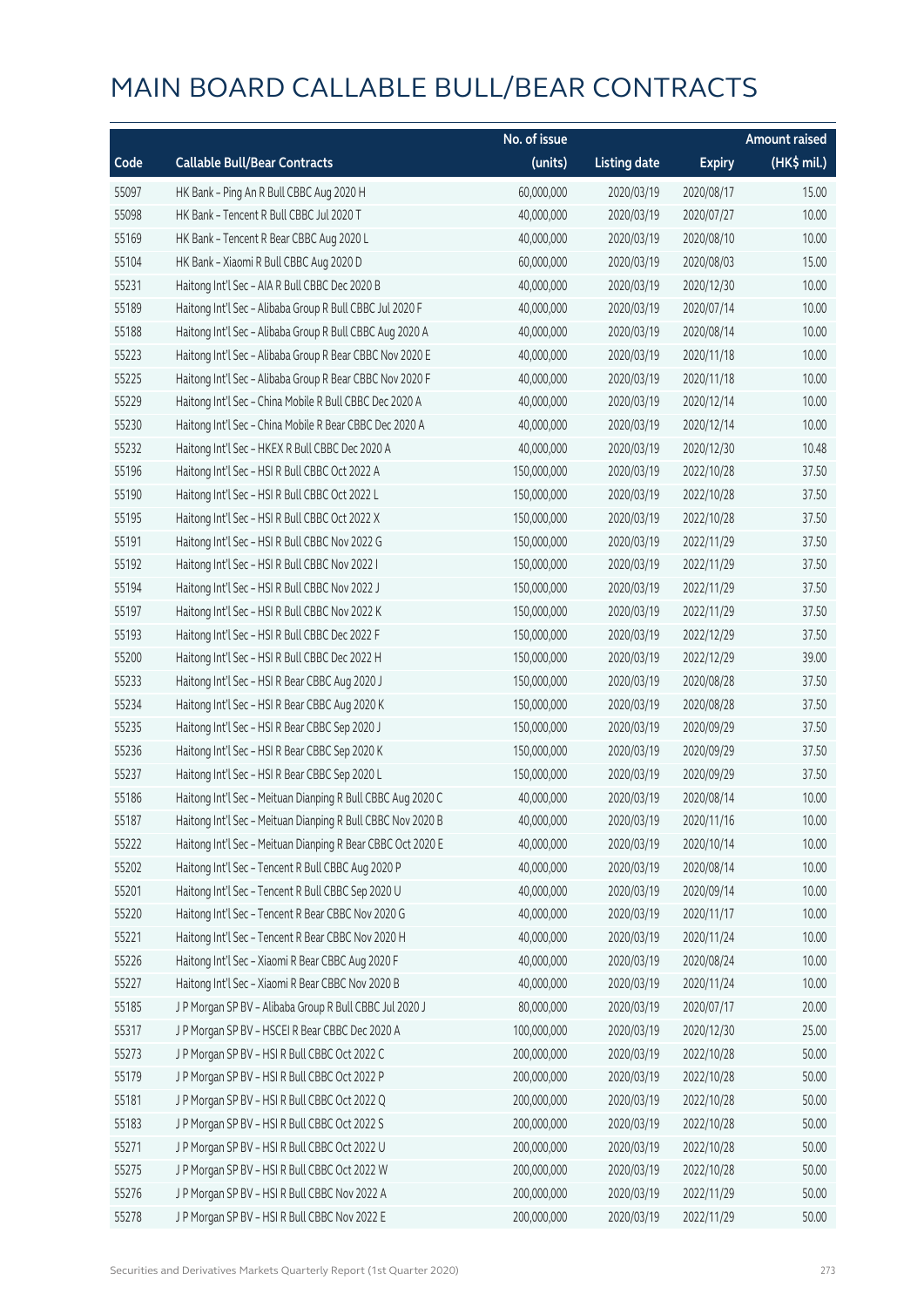|       |                                                           | No. of issue |                     |               | <b>Amount raised</b> |
|-------|-----------------------------------------------------------|--------------|---------------------|---------------|----------------------|
| Code  | <b>Callable Bull/Bear Contracts</b>                       | (units)      | <b>Listing date</b> | <b>Expiry</b> | (HK\$ mil.)          |
| 55180 | J P Morgan SP BV - HSI R Bull CBBC Nov 2022 H             | 200,000,000  | 2020/03/19          | 2022/11/29    | 50.00                |
| 55316 | JP Morgan SP BV - HSIR Bull CBBC Nov 2022 I               | 240,000,000  | 2020/03/19          | 2022/11/29    | 60.00                |
| 55272 | J P Morgan SP BV - HSI R Bull CBBC Nov 2022 J             | 200,000,000  | 2020/03/19          | 2022/11/29    | 50.00                |
| 55182 | J P Morgan SP BV - HSI R Bull CBBC Nov 2022 U             | 200,000,000  | 2020/03/19          | 2022/11/29    | 50.00                |
| 55274 | J P Morgan SP BV - HSI R Bull CBBC Nov 2022 Y             | 200,000,000  | 2020/03/19          | 2022/11/29    | 50.00                |
| 55238 | J P Morgan SP BV - HSI R Bear CBBC Jun 2020 T             | 200,000,000  | 2020/03/19          | 2020/06/29    | 50.00                |
| 55240 | J P Morgan SP BV - HSI R Bear CBBC Jun 2020 U             | 200,000,000  | 2020/03/19          | 2020/06/29    | 50.00                |
| 55269 | J P Morgan SP BV - HSI R Bear CBBC Jun 2020 X             | 200,000,000  | 2020/03/19          | 2020/06/29    | 50.00                |
| 55270 | J P Morgan SP BV - HSI R Bear CBBC Oct 2020 D             | 200,000,000  | 2020/03/19          | 2020/10/29    | 50.00                |
| 55239 | J P Morgan SP BV - HSI R Bear CBBC Oct 2020 F             | 200,000,000  | 2020/03/19          | 2020/10/29    | 50.00                |
| 55319 | J P Morgan SP BV - Ping An R Bull CBBC Aug 2020 C         | 100,000,000  | 2020/03/19          | 2020/08/14    | 25.00                |
| 55184 | J P Morgan SP BV - Tencent R Bull CBBC Jul 2020 U         | 50,000,000   | 2020/03/19          | 2020/07/17    | 12.50                |
| 55318 | J P Morgan SP BV - Tencent R Bear CBBC Jul 2020 T         | 50,000,000   | 2020/03/19          | 2020/07/17    | 12.50                |
| 55203 | Morgan Stanley Asia Products - HSI R Bull CBBC Mar 2022 H | 200,000,000  | 2020/03/19          | 2022/03/30    | 50.00                |
| 55207 | Morgan Stanley Asia Products - HSI R Bull CBBC Mar 2022 I | 200,000,000  | 2020/03/19          | 2022/03/30    | 50.00                |
| 55206 | Morgan Stanley Asia Products - HSI R Bull CBBC Jul 2022 F | 150,000,000  | 2020/03/19          | 2022/07/28    | 37.50                |
| 55205 | Morgan Stanley Asia Products - HSI R Bull CBBC Sep 2022 P | 150,000,000  | 2020/03/19          | 2022/09/29    | 37.50                |
| 55177 | Morgan Stanley Asia Products - HSI R Bull CBBC Oct 2022 P | 150,000,000  | 2020/03/19          | 2022/10/28    | 37.50                |
| 55178 | Morgan Stanley Asia Products - HSI R Bull CBBC Nov 2022 U | 150,000,000  | 2020/03/19          | 2022/11/29    | 37.50                |
| 55204 | Morgan Stanley Asia Products - HSI R Bull CBBC Dec 2022 X | 150,000,000  | 2020/03/19          | 2022/12/29    | 37.50                |
| 55343 | Morgan Stanley Asia Products - HSI R Bear CBBC Jun 2020 X | 150,000,000  | 2020/03/19          | 2020/06/29    | 37.50                |
| 55345 | Morgan Stanley Asia Products - HSI R Bear CBBC Jul 2020 W | 150,000,000  | 2020/03/19          | 2020/07/30    | 37.50                |
| 55347 | Morgan Stanley Asia Products - HSI R Bear CBBC Aug 2020 I | 150,000,000  | 2020/03/19          | 2020/08/28    | 37.50                |
| 55413 | SG Issuer - AAC Tech R Bull CBBC Nov 2020 B               | 100,000,000  | 2020/03/19          | 2020/11/30    | 25.00                |
| 55414 | SG Issuer - AAC Tech R Bull CBBC Dec 2020 A               | 100,000,000  | 2020/03/19          | 2020/12/30    | 25.00                |
| 55415 | SG Issuer - AIA R Bull CBBC Dec 2020 H                    | 60,000,000   | 2020/03/19          | 2020/12/30    | 15.00                |
| 55416 | SG Issuer - AIA R Bull CBBC Feb 2021 A                    | 60,000,000   | 2020/03/19          | 2021/02/26    | 15.00                |
| 55417 | SG Issuer - Alibaba Group R Bull CBBC Jul 2020 R          | 80,000,000   | 2020/03/19          | 2020/07/30    | 20.00                |
| 55418 | SG Issuer - Alibaba Group R Bull CBBC Sep 2020 J          | 80,000,000   | 2020/03/19          | 2020/09/30    | 20.00                |
| 55482 | SG Issuer - Alibaba Group R Bull CBBC Sep 2020 K          | 80,000,000   | 2020/03/19          | 2020/09/30    | 20.00                |
| 55484 | SG Issuer - Alibaba Group R Bull CBBC Dec 2020 B          | 200,000,000  | 2020/03/19          | 2020/12/30    | 50.00                |
| 55483 | SG Issuer - Alibaba Group R Bear CBBC Nov 2020 G          | 80,000,000   | 2020/03/19          | 2020/11/27    | 20.00                |
| 55420 | SG Issuer - China Mobile R Bull CBBC Nov 2020 C           | 100,000,000  | 2020/03/19          | 2020/11/30    | 25.00                |
| 55421 | SG Issuer - China Mobile R Bull CBBC Jul 2021 A           | 100,000,000  | 2020/03/19          | 2021/07/30    | 25.00                |
| 55419 | SG Issuer - China Life R Bull CBBC Dec 2020 B             | 150,000,000  | 2020/03/19          | 2020/12/30    | 37.50                |
| 55422 | SG Issuer - CNOOC R Bull CBBC Dec 2020 F                  | 40,000,000   | 2020/03/19          | 2020/12/30    | 10.00                |
| 55423 | SG Issuer - CNOOC R Bull CBBC Apr 2021 A                  | 40,000,000   | 2020/03/19          | 2021/04/30    | 11.00                |
| 55454 | SG Issuer - Geely Auto R Bull CBBC Oct 2020 A             | 40,000,000   | 2020/03/19          | 2020/10/30    | 10.00                |
| 55455 | SG Issuer - HKEX R Bull CBBC Oct 2020 E                   | 50,000,000   | 2020/03/19          | 2020/10/30    | 12.50                |
| 55485 | SG Issuer - HKEX R Bull CBBC Oct 2020 F                   | 50,000,000   | 2020/03/19          | 2020/10/30    | 12.50                |
| 55424 | SG Issuer - HSBC R Bull CBBC Nov 2020 H                   | 100,000,000  | 2020/03/19          | 2020/11/30    | 25.00                |
| 55467 | SG Issuer - HSI R Bull CBBC Nov 2022 W                    | 250,000,000  | 2020/03/19          | 2022/11/29    | 81.25                |
| 55468 | SG Issuer - HSI R Bull CBBC Jan 2023 B                    | 500,000,000  | 2020/03/19          | 2023/01/30    | 137.50               |
| 55450 | SG Issuer - HSI R Bull CBBC Feb 2023 A                    | 250,000,000  | 2020/03/19          | 2023/02/27    | 62.50                |
| 55453 | SG Issuer - HSI R Bull CBBC Feb 2023 B                    | 250,000,000  | 2020/03/19          | 2023/02/27    | 62.50                |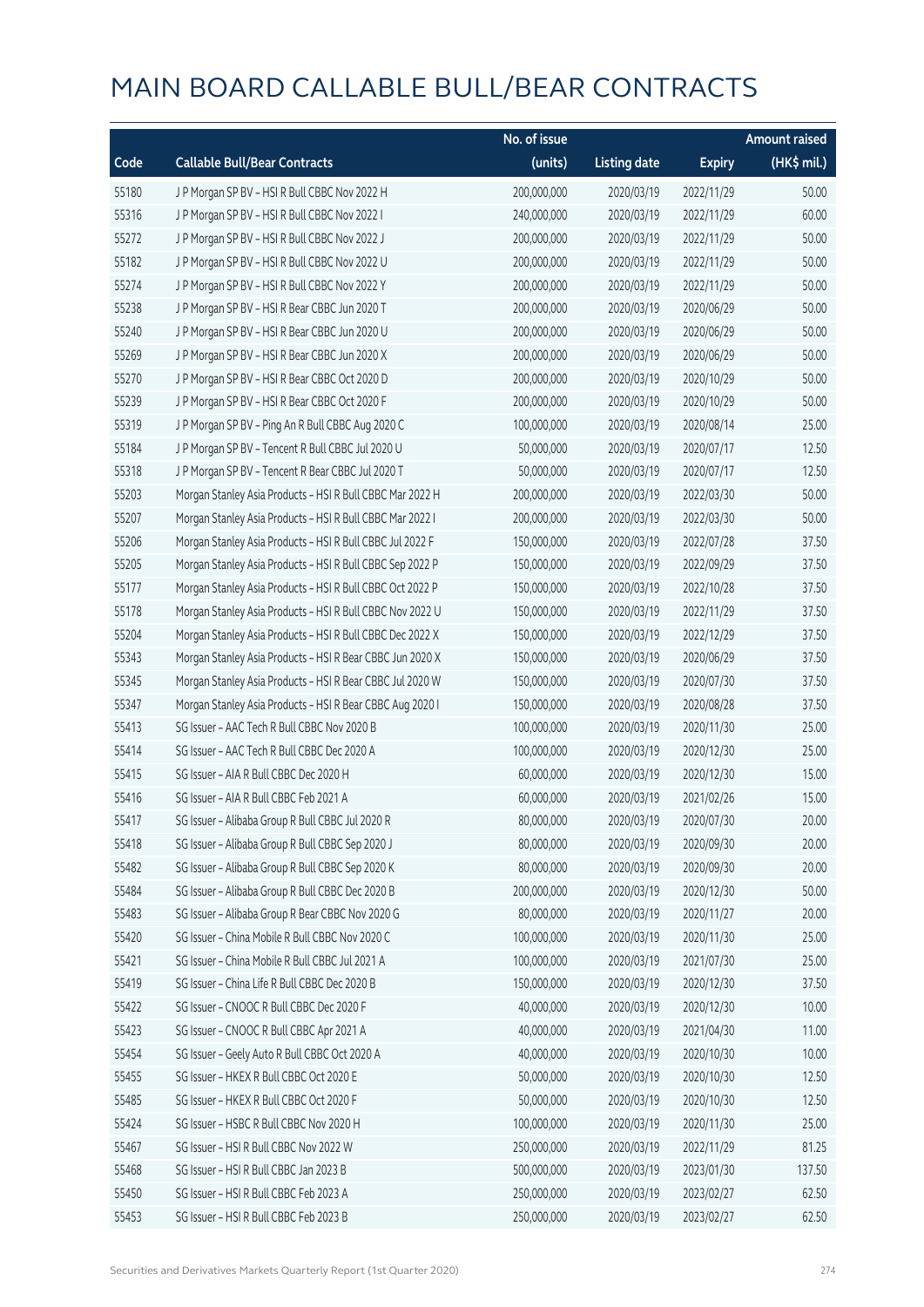|       |                                                     | No. of issue |                     |               | <b>Amount raised</b> |
|-------|-----------------------------------------------------|--------------|---------------------|---------------|----------------------|
| Code  | <b>Callable Bull/Bear Contracts</b>                 | (units)      | <b>Listing date</b> | <b>Expiry</b> | (HK\$ mil.)          |
| 55469 | SG Issuer - HSI R Bull CBBC Feb 2023 C              | 250,000,000  | 2020/03/19          | 2023/02/27    | 71.25                |
| 55470 | SG Issuer - HSI R Bull CBBC Feb 2023 D              | 250,000,000  | 2020/03/19          | 2023/02/27    | 62.50                |
| 55471 | SG Issuer - HSI R Bull CBBC Feb 2023 E              | 250,000,000  | 2020/03/19          | 2023/02/27    | 62.50                |
| 55472 | SG Issuer - HSI R Bull CBBC Feb 2023 F              | 250,000,000  | 2020/03/19          | 2023/02/27    | 62.50                |
| 55473 | SG Issuer - HSI R Bull CBBC Feb 2023 G              | 250,000,000  | 2020/03/19          | 2023/02/27    | 62.50                |
| 55475 | SG Issuer - HSI R Bull CBBC Feb 2023 H              | 250,000,000  | 2020/03/19          | 2023/02/27    | 62.50                |
| 55476 | SG Issuer - HSI R Bull CBBC Feb 2023 I              | 250,000,000  | 2020/03/19          | 2023/02/27    | 62.50                |
| 55477 | SG Issuer - HSI R Bull CBBC Feb 2023 J              | 250,000,000  | 2020/03/19          | 2023/02/27    | 62.50                |
| 55478 | SG Issuer - HSI R Bull CBBC Feb 2023 K              | 250,000,000  | 2020/03/19          | 2023/02/27    | 62.50                |
| 55479 | SG Issuer - HSI R Bull CBBC Feb 2023 L              | 250,000,000  | 2020/03/19          | 2023/02/27    | 62.50                |
| 55480 | SG Issuer - HSI R Bull CBBC Feb 2023 M              | 250,000,000  | 2020/03/19          | 2023/02/27    | 62.50                |
| 55481 | SG Issuer - HSI R Bull CBBC Feb 2023 N              | 250,000,000  | 2020/03/19          | 2023/02/27    | 62.50                |
| 55440 | SG Issuer - HSI R Bull CBBC Mar 2023 A              | 250,000,000  | 2020/03/19          | 2023/03/30    | 62.50                |
| 55441 | SG Issuer - HSI R Bull CBBC Mar 2023 B              | 250,000,000  | 2020/03/19          | 2023/03/30    | 62.50                |
| 55442 | SG Issuer - HSI R Bull CBBC Mar 2023 C              | 250,000,000  | 2020/03/19          | 2023/03/30    | 62.50                |
| 55443 | SG Issuer - HSI R Bull CBBC Mar 2023 D              | 250,000,000  | 2020/03/19          | 2023/03/30    | 62.50                |
| 55444 | SG Issuer - HSI R Bull CBBC Mar 2023 E              | 250,000,000  | 2020/03/19          | 2023/03/30    | 62.50                |
| 55445 | SG Issuer - HSI R Bull CBBC Mar 2023 F              | 250,000,000  | 2020/03/19          | 2023/03/30    | 62.50                |
| 55446 | SG Issuer - HSI R Bull CBBC Mar 2023 G              | 250,000,000  | 2020/03/19          | 2023/03/30    | 62.50                |
| 55447 | SG Issuer - HSI R Bear CBBC Jun 2020 Y              | 250,000,000  | 2020/03/19          | 2020/06/29    | 62.50                |
| 55448 | SG Issuer - HSI R Bear CBBC Oct 2020 W              | 250,000,000  | 2020/03/19          | 2020/10/29    | 62.50                |
| 55459 | SG Issuer - HSI R Bear CBBC Oct 2020 X              | 250,000,000  | 2020/03/19          | 2020/10/29    | 62.50                |
| 55460 | SG Issuer - HSI R Bear CBBC Oct 2020 Y              | 250,000,000  | 2020/03/19          | 2020/10/29    | 62.50                |
| 55461 | SG Issuer - HSI R Bear CBBC Oct 2020 Z              | 250,000,000  | 2020/03/19          | 2020/10/29    | 62.50                |
| 55462 | SG Issuer - HSI R Bear CBBC Nov 2020 F              | 250,000,000  | 2020/03/19          | 2020/11/27    | 62.50                |
| 55464 | SG Issuer - HSI R Bear CBBC Nov 2020 G              | 250,000,000  | 2020/03/19          | 2020/11/27    | 62.50                |
| 55425 | SG Issuer - Meituan Dianping R Bull CBBC Oct 2020 G | 100,000,000  | 2020/03/19          | 2020/10/30    | 25.00                |
| 55426 | SG Issuer - Meituan Dianping R Bull CBBC Dec 2020 C | 100,000,000  | 2020/03/19          | 2020/12/30    | 25.00                |
| 55427 | SG Issuer - Ping An R Bull CBBC Oct 2020 L          | 100,000,000  | 2020/03/19          | 2020/10/30    | 25.00                |
| 55428 | SG Issuer - Ping An R Bull CBBC Dec 2020 K          | 100,000,000  | 2020/03/19          | 2020/12/30    | 25.00                |
| 55486 | SG Issuer - Ping An R Bull CBBC Dec 2020 L          | 100,000,000  | 2020/03/19          | 2020/12/30    | 25.00                |
| 55487 | SG Issuer - Ping An R Bull CBBC Dec 2020 M          | 100,000,000  | 2020/03/19          | 2020/12/30    | 25.00                |
| 55430 | SG Issuer - SHK Ppt R Bull CBBC Dec 2020 B          | 100,000,000  | 2020/03/19          | 2020/12/30    | 25.00                |
| 55431 | SG Issuer - SHK Ppt R Bull CBBC Apr 2021 A          | 100,000,000  | 2020/03/19          | 2021/04/30    | 25.00                |
| 55432 | SG Issuer - Sunny Optical R Bull CBBC Dec 2020 C    | 60,000,000   | 2020/03/19          | 2020/12/30    | 15.00                |
| 55433 | SG Issuer - Tencent R Bull CBBC Jul 2020 K          | 80,000,000   | 2020/03/19          | 2020/07/30    | 20.00                |
| 55434 | SG Issuer - Tencent R Bull CBBC Aug 2020 V          | 80,000,000   | 2020/03/19          | 2020/08/31    | 20.00                |
| 55436 | SG Issuer - Tencent R Bull CBBC Aug 2020 W          | 80,000,000   | 2020/03/19          | 2020/08/31    | 20.00                |
| 55457 | SG Issuer - Tencent R Bull CBBC Sep 2020 G          | 80,000,000   | 2020/03/19          | 2020/09/29    | 20.00                |
| 55488 | SG Issuer - Tencent R Bull CBBC Sep 2020 H          | 80,000,000   | 2020/03/19          | 2020/09/30    | 20.00                |
| 55489 | SG Issuer - Tencent R Bull CBBC Oct 2020 A          | 80,000,000   | 2020/03/19          | 2020/10/30    | 24.80                |
| 55490 | SG Issuer - Tencent R Bull CBBC Oct 2020 B          | 300,000,000  | 2020/03/19          | 2020/10/30    | 75.00                |
| 55491 | SG Issuer - Tencent R Bull CBBC Dec 2020 A          | 300,000,000  | 2020/03/19          | 2020/12/30    | 75.00                |
| 55458 | SG Issuer - Tencent R Bear CBBC Oct 2020 Q          | 80,000,000   | 2020/03/19          | 2020/10/29    | 20.00                |
| 55492 | SG Issuer - Tencent R Bear CBBC Dec 2020 G          | 300,000,000  | 2020/03/19          | 2020/12/30    | 75.00                |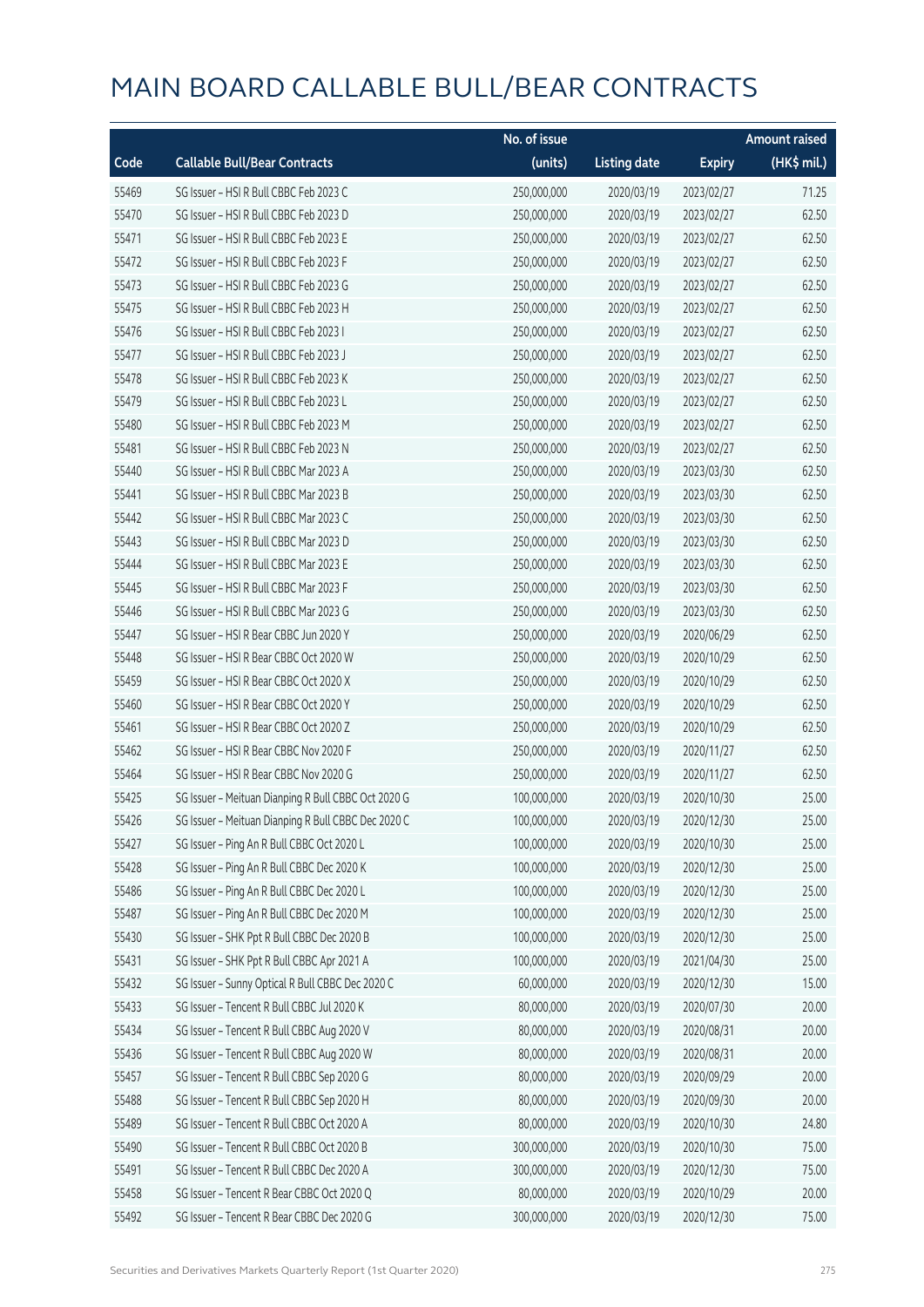|       |                                                  | No. of issue |                     |               | <b>Amount raised</b> |
|-------|--------------------------------------------------|--------------|---------------------|---------------|----------------------|
| Code  | <b>Callable Bull/Bear Contracts</b>              | (units)      | <b>Listing date</b> | <b>Expiry</b> | (HK\$ mil.)          |
| 55437 | SG Issuer - Xiaomi R Bull CBBC Oct 2020 A        | 60,000,000   | 2020/03/19          | 2020/10/30    | 15.00                |
| 55493 | SG Issuer - Xiaomi R Bear CBBC Jul 2020 I        | 60,000,000   | 2020/03/19          | 2020/07/30    | 15.00                |
| 55320 | UBS AG - AIA R Bull CBBC Dec 2020 B              | 60,000,000   | 2020/03/19          | 2020/12/31    | 15.00                |
| 55285 | UBS AG - Alibaba Group R Bull CBBC Nov 2020 F    | 80,000,000   | 2020/03/19          | 2020/11/30    | 20.00                |
| 55292 | UBS AG - Alibaba Group R Bull CBBC Nov 2020 G    | 80,000,000   | 2020/03/19          | 2020/11/16    | 20.00                |
| 55294 | UBS AG - Alibaba Group R Bull CBBC Nov 2020 H    | 80,000,000   | 2020/03/19          | 2020/11/30    | 20.00                |
| 55295 | UBS AG - Alibaba Group R Bull CBBC Nov 2020 I    | 80,000,000   | 2020/03/19          | 2020/11/25    | 31.60                |
| 55296 | UBS AG - Alibaba Group R Bull CBBC Dec 2020 E    | 400,000,000  | 2020/03/19          | 2020/12/22    | 100.00               |
| 55288 | UBS AG - Alibaba Group R Bear CBBC Dec 2020 I    | 80,000,000   | 2020/03/19          | 2020/12/23    | 20.00                |
| 55289 | UBS AG - Alibaba Group R Bear CBBC Dec 2020 J    | 400,000,000  | 2020/03/19          | 2020/12/22    | 100.00               |
| 55324 | UBS AG - HKEX R Bull CBBC Dec 2020 D             | 50,000,000   | 2020/03/19          | 2020/12/30    | 12.50                |
| 55336 | UBS AG - HKEX R Bull CBBC Dec 2020 E             | 50,000,000   | 2020/03/19          | 2020/12/21    | 15.50                |
| 55313 | UBS AG - HSCEI R Bull CBBC Sep 2021 B            | 200,000,000  | 2020/03/19          | 2021/09/29    | 50.00                |
| 55310 | UBS AG - HSCEI R Bear CBBC Sep 2020 A            | 200,000,000  | 2020/03/19          | 2020/09/29    | 50.00                |
| 55311 | UBS AG - HSCEI R Bear CBBC Sep 2020 B            | 200,000,000  | 2020/03/19          | 2020/09/29    | 50.00                |
| 55330 | UBS AG - HSI R Bull CBBC Dec 2022 E              | 200,000,000  | 2020/03/19          | 2022/12/29    | 50.00                |
| 55331 | UBS AG - HSI R Bull CBBC Dec 2022 G              | 200,000,000  | 2020/03/19          | 2022/12/29    | 50.00                |
| 55332 | UBS AG - HSI R Bull CBBC Dec 2022 P              | 200,000,000  | 2020/03/19          | 2022/12/29    | 50.00                |
| 55333 | UBS AG - HSI R Bull CBBC Dec 2022 Q              | 200,000,000  | 2020/03/19          | 2022/12/29    | 50.00                |
| 55334 | UBS AG - HSI R Bull CBBC Dec 2022 R              | 400,000,000  | 2020/03/19          | 2022/12/29    | 100.00               |
| 55281 | UBS AG - HSI R Bull CBBC Jan 2023 A              | 200,000,000  | 2020/03/19          | 2023/01/30    | 50.00                |
| 55282 | UBS AG - HSI R Bull CBBC Jan 2023 B              | 200,000,000  | 2020/03/19          | 2023/01/30    | 50.00                |
| 55283 | UBS AG - HSI R Bull CBBC Jan 2023 C              | 200,000,000  | 2020/03/19          | 2023/01/30    | 50.00                |
| 55284 | UBS AG - HSI R Bull CBBC Jan 2023 D              | 200,000,000  | 2020/03/19          | 2023/01/30    | 50.00                |
| 55315 | UBS AG - HSI R Bull CBBC Jan 2023 E              | 400,000,000  | 2020/03/19          | 2023/01/30    | 100.00               |
| 55279 | UBS AG - HSI R Bull CBBC Jan 2023 Y              | 200,000,000  | 2020/03/19          | 2023/01/30    | 50.00                |
| 55280 | UBS AG - HSI R Bull CBBC Jan 2023 Z              | 200,000,000  | 2020/03/19          | 2023/01/30    | 50.00                |
| 55304 | UBS AG - HSI R Bear CBBC Sep 2020 L              | 200,000,000  | 2020/03/19          | 2020/09/29    | 50.00                |
| 55305 | UBS AG - HSI R Bear CBBC Sep 2020 M              | 200,000,000  | 2020/03/19          | 2020/09/29    | 50.00                |
| 55306 | UBS AG - HSI R Bear CBBC Sep 2020 N              | 200,000,000  | 2020/03/19          | 2020/09/29    | 50.00                |
| 55307 | UBS AG - HSI R Bear CBBC Sep 2020 O              | 400,000,000  | 2020/03/19          | 2020/09/29    | 100.00               |
| 55308 | UBS AG - HSI R Bear CBBC Sep 2020 P              | 200,000,000  | 2020/03/19          | 2020/09/29    | 50.00                |
| 55335 | UBS AG - HSI R Bear CBBC Oct 2020 B              | 200,000,000  | 2020/03/19          | 2020/10/29    | 50.00                |
| 55309 | UBS AG - HSI R Bear CBBC Dec 2020 F              | 400,000,000  | 2020/03/19          | 2020/12/30    | 100.00               |
| 55301 | UBS AG - Meituan Dianping R Bull CBBC Sep 2020 G | 50,000,000   | 2020/03/19          | 2020/09/25    | 12.50                |
| 55302 | UBS AG - Meituan Dianping R Bull CBBC Dec 2020 F | 50,000,000   | 2020/03/19          | 2020/12/30    | 12.50                |
| 55290 | UBS AG - Meituan Dianping R Bear CBBC Dec 2020 C | 50,000,000   | 2020/03/19          | 2020/12/30    | 12.50                |
| 55321 | UBS AG - Ping An R Bull CBBC Dec 2020 E          | 100,000,000  | 2020/03/19          | 2020/12/31    | 25.00                |
| 55322 | UBS AG - Ping An R Bull CBBC Dec 2020 F          | 100,000,000  | 2020/03/19          | 2020/12/30    | 25.00                |
| 55325 | UBS AG - SUNAC R Bull CBBC Dec 2020 C            | 80,000,000   | 2020/03/19          | 2020/12/30    | 20.00                |
| 55327 | UBS AG - Sunny Optical R Bull CBBC Dec 2020 B    | 40,000,000   | 2020/03/19          | 2020/12/31    | 10.00                |
| 55329 | UBS AG - Sunny Optical R Bull CBBC Dec 2020 C    | 40,000,000   | 2020/03/19          | 2020/12/30    | 10.00                |
| 55297 | UBS AG - Tencent R Bull CBBC Aug 2020 J          | 40,000,000   | 2020/03/19          | 2020/08/26    | 10.00                |
| 55298 | UBS AG - Tencent R Bull CBBC Nov 2020 J          | 40,000,000   | 2020/03/19          | 2020/11/09    | 10.00                |
| 55287 | UBS AG - Tencent R Bear CBBC Jul 2020 C          | 40,000,000   | 2020/03/19          | 2020/07/22    | 10.00                |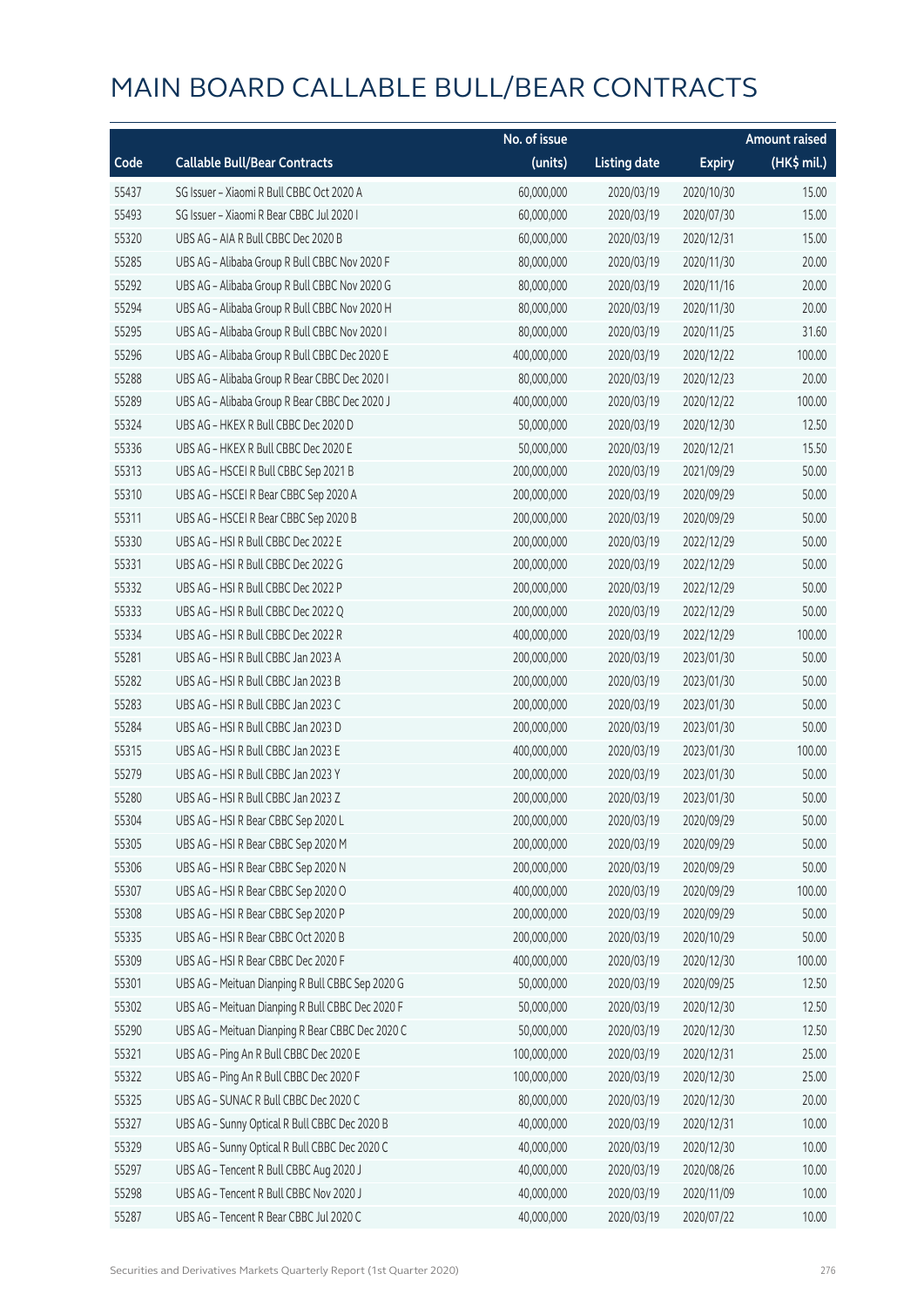|       |                                                         | No. of issue |                     |               | <b>Amount raised</b> |
|-------|---------------------------------------------------------|--------------|---------------------|---------------|----------------------|
| Code  | <b>Callable Bull/Bear Contracts</b>                     | (units)      | <b>Listing date</b> | <b>Expiry</b> | (HK\$ mil.)          |
| 55314 | UBS AG - Tencent R Bear CBBC Jul 2020 D                 | 40,000,000   | 2020/03/19          | 2020/07/20    | 10.00                |
| 55286 | UBS AG - Tencent R Bear CBBC Dec 2020 K                 | 200,000,000  | 2020/03/19          | 2020/12/23    | 50.00                |
| 55299 | UBS AG - Xiaomi R Bull CBBC Aug 2020 C                  | 60,000,000   | 2020/03/19          | 2020/08/31    | 15.00                |
| 55300 | UBS AG - Xiaomi R Bull CBBC Dec 2021 A                  | 300,000,000  | 2020/03/19          | 2021/12/31    | 75.00                |
| 55291 | UBS AG - Xiaomi R Bear CBBC Dec 2020 B                  | 60,000,000   | 2020/03/19          | 2020/12/30    | 15.00                |
| 55360 | Bank Vontobel - AIA R Bull CBBC Nov 2020 C              | 40,000,000   | 2020/03/19          | 2020/11/06    | 10.00                |
| 55348 | Bank Vontobel - AIA R Bull CBBC Dec 2020 D              | 40,000,000   | 2020/03/19          | 2020/12/04    | 10.00                |
| 55361 | Bank Vontobel - AIA R Bear CBBC Dec 2020 B              | 40,000,000   | 2020/03/19          | 2020/12/04    | 10.00                |
| 55350 | Bank Vontobel - Alibaba Group R Bull CBBC Sep 2020 D    | 40,000,000   | 2020/03/19          | 2020/09/25    | 10.00                |
| 55344 | Bank Vontobel - Alibaba Group R Bull CBBC Oct 2020 F    | 40,000,000   | 2020/03/19          | 2020/10/16    | 10.00                |
| 55351 | Bank Vontobel - Alibaba Group R Bear CBBC Oct 2020 G    | 40,000,000   | 2020/03/19          | 2020/10/16    | 10.00                |
| 55354 | Bank Vontobel - China Mobile R Bear CBBC Dec 2020 F     | 40,000,000   | 2020/03/19          | 2020/12/11    | 10.00                |
| 55355 | Bank Vontobel - CNOOC R Bull CBBC Dec 2020 G            | 40,000,000   | 2020/03/19          | 2020/12/04    | 10.00                |
| 55356 | Bank Vontobel - CNOOC R Bear CBBC Nov 2020 D            | 40,000,000   | 2020/03/19          | 2020/11/20    | 10.00                |
| 55352 | Bank Vontobel - HKEX R Bear CBBC Nov 2020 D             | 40,000,000   | 2020/03/19          | 2020/11/20    | 10.00                |
| 55353 | Bank Vontobel - HKEX R Bear CBBC Dec 2020 E             | 40,000,000   | 2020/03/19          | 2020/12/04    | 10.00                |
| 55338 | Bank Vontobel - HSI R Bull CBBC Dec 2022 P              | 80,000,000   | 2020/03/19          | 2022/12/29    | 20.00                |
| 55339 | Bank Vontobel - HSI R Bull CBBC Dec 2022 Q              | 80,000,000   | 2020/03/19          | 2022/12/29    | 20.00                |
| 55340 | Bank Vontobel - HSI R Bull CBBC Dec 2022 R              | 80,000,000   | 2020/03/19          | 2022/12/29    | 20.00                |
| 55342 | Bank Vontobel - Meituan Dianping R Bull CBBC Nov 2020 C | 60,000,000   | 2020/03/19          | 2020/11/13    | 15.00                |
| 55341 | Bank Vontobel - Meituan Dianping R Bull CBBC Dec 2020 V | 60,000,000   | 2020/03/19          | 2020/12/11    | 15.00                |
| 55362 | Bank Vontobel - Meituan Dianping R Bear CBBC Dec 2020 K | 60,000,000   | 2020/03/19          | 2020/12/04    | 15.00                |
| 55363 | Bank Vontobel - Meituan Dianping R Bear CBBC Dec 2020 L | 60,000,000   | 2020/03/19          | 2020/12/11    | 15.00                |
| 55349 | Bank Vontobel - Sunny Optical R Bull CBBC Dec 2020 F    | 40,000,000   | 2020/03/19          | 2020/12/18    | 10.00                |
| 55346 | Bank Vontobel - Tencent R Bull CBBC Dec 2020 J          | 40,000,000   | 2020/03/19          | 2020/12/11    | 10.00                |
| 55359 | Bank Vontobel - Tencent R Bear CBBC Dec 2020 I          | 80,000,000   | 2020/03/19          | 2020/12/11    | 20.00                |
| 55364 | Bank Vontobel - Xiaomi R Bear CBBC Dec 2020 F           | 40,000,000   | 2020/03/19          | 2020/12/18    | 10.00                |
| 55714 | BOCI Asia Ltd. - Alibaba Group R Bull CBBC Sep 2020 L   | 60,000,000   | 2020/03/20          | 2020/09/30    | 15.60                |
| 55715 | BOCI Asia Ltd. - Alibaba Group R Bull CBBC Sep 2020 M   | 60,000,000   | 2020/03/20          | 2020/09/30    | 15.00                |
| 55903 | BOCI Asia Ltd. - Alibaba Group R Bull CBBC Oct 2020 A   | 60,000,000   | 2020/03/20          | 2020/10/19    | 15.00                |
| 55904 | BOCI Asia Ltd. - Alibaba Group R Bull CBBC Oct 2020 B   | 60,000,000   | 2020/03/20          | 2020/10/19    | 15.00                |
| 55710 | BOCI Asia Ltd. - Alibaba Group R Bear CBBC Sep 2020 F   | 60,000,000   | 2020/03/20          | 2020/09/30    | 15.00                |
| 55711 | BOCI Asia Ltd. - Alibaba Group R Bear CBBC Sep 2020 G   | 60,000,000   | 2020/03/20          | 2020/09/30    | 15.00                |
| 55712 | BOCI Asia Ltd. - Alibaba Group R Bear CBBC Sep 2020 H   | 60,000,000   | 2020/03/20          | 2020/09/30    | 15.00                |
| 55704 | BOCI Asia Ltd. - Galaxy Ent R Bull CBBC Oct 2020 D      | 100,000,000  | 2020/03/20          | 2020/10/29    | 25.00                |
| 55705 | BOCI Asia Ltd. - Galaxy Ent R Bull CBBC Oct 2020 E      | 100,000,000  | 2020/03/20          | 2020/10/29    | 25.00                |
| 55706 | BOCI Asia Ltd. - Galaxy Ent R Bear CBBC Oct 2020 E      | 100,000,000  | 2020/03/20          | 2020/10/29    | 25.00                |
| 55591 | BOCI Asia Ltd. - HSCEI R Bull CBBC Sep 2021 H           | 150,000,000  | 2020/03/20          | 2021/09/29    | 37.50                |
| 55592 | BOCI Asia Ltd. - HSCEI R Bull CBBC Sep 2021 I           | 150,000,000  | 2020/03/20          | 2021/09/29    | 37.50                |
| 55593 | BOCI Asia Ltd. - HSCEI R Bull CBBC Sep 2021 J           | 150,000,000  | 2020/03/20          | 2021/09/29    | 37.50                |
| 55894 | BOCI Asia Ltd. - HSCEI R Bear CBBC Sep 2021 B           | 150,000,000  | 2020/03/20          | 2021/09/29    | 37.50                |
| 55897 | BOCI Asia Ltd. - HSCEI R Bear CBBC Sep 2021 C           | 150,000,000  | 2020/03/20          | 2021/09/29    | 37.50                |
| 55899 | BOCI Asia Ltd. - HSCEI R Bear CBBC Sep 2021 D           | 150,000,000  | 2020/03/20          | 2021/09/29    | 37.50                |
| 55577 | BOCI Asia Ltd. - HSI R Bull CBBC Oct 2022 A             | 150,000,000  | 2020/03/20          | 2022/10/28    | 37.50                |
| 55579 | BOCI Asia Ltd. - HSI R Bull CBBC Oct 2022 B             | 150,000,000  | 2020/03/20          | 2022/10/28    | 37.50                |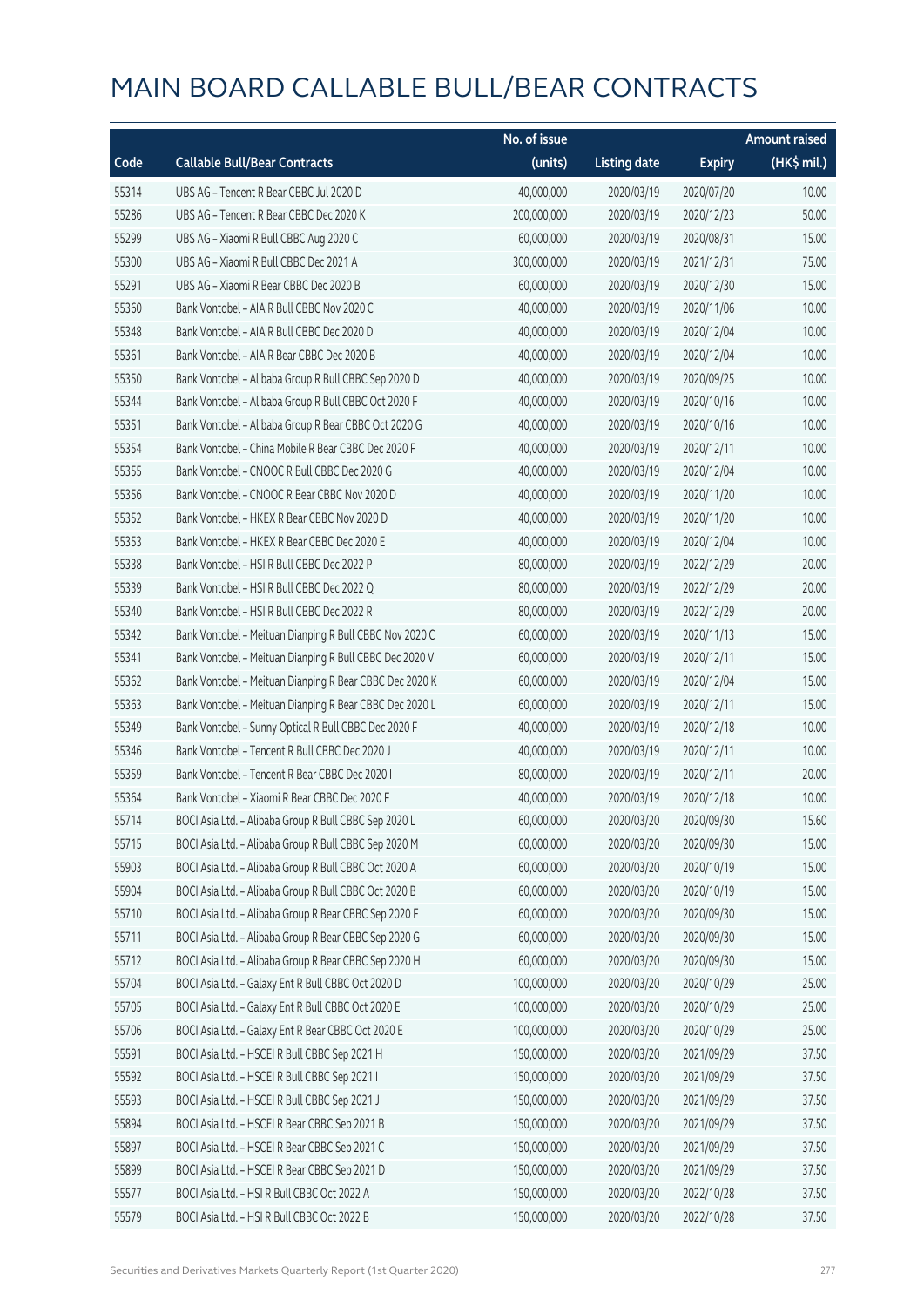|       |                                                          | No. of issue |                     |               | <b>Amount raised</b> |
|-------|----------------------------------------------------------|--------------|---------------------|---------------|----------------------|
| Code  | <b>Callable Bull/Bear Contracts</b>                      | (units)      | <b>Listing date</b> | <b>Expiry</b> | (HK\$ mil.)          |
| 55580 | BOCI Asia Ltd. - HSI R Bull CBBC Oct 2022 C              | 150,000,000  | 2020/03/20          | 2022/10/28    | 39.00                |
| 55581 | BOCI Asia Ltd. - HSI R Bull CBBC Oct 2022 D              | 150,000,000  | 2020/03/20          | 2022/10/28    | 46.50                |
| 55582 | BOCI Asia Ltd. - HSI R Bull CBBC Oct 2022 E              | 150,000,000  | 2020/03/20          | 2022/10/28    | 55.50                |
| 55584 | BOCI Asia Ltd. - HSI R Bull CBBC Oct 2022 F              | 150,000,000  | 2020/03/20          | 2022/10/28    | 84.00                |
| 55585 | BOCI Asia Ltd. - HSI R Bull CBBC Oct 2022 G              | 150,000,000  | 2020/03/20          | 2022/10/28    | 46.50                |
| 55586 | BOCI Asia Ltd. - HSI R Bull CBBC Oct 2022 H              | 150,000,000  | 2020/03/20          | 2022/10/28    | 39.00                |
| 55587 | BOCI Asia Ltd. - HSI R Bull CBBC Oct 2022 I              | 150,000,000  | 2020/03/20          | 2022/10/28    | 39.00                |
| 55589 | BOCI Asia Ltd. - HSI R Bull CBBC Oct 2022 J              | 200,000,000  | 2020/03/20          | 2022/10/28    | 50.00                |
| 55590 | BOCI Asia Ltd. - HSI R Bull CBBC Oct 2022 K              | 200,000,000  | 2020/03/20          | 2022/10/28    | 50.00                |
| 55707 | BOCI Asia Ltd. - HSI R Bear CBBC Sep 2020 C              | 150,000,000  | 2020/03/20          | 2020/09/29    | 39.00                |
| 55708 | BOCI Asia Ltd. - HSI R Bear CBBC Sep 2020 D              | 150,000,000  | 2020/03/20          | 2020/09/29    | 39.00                |
| 55709 | BOCI Asia Ltd. - HSI R Bear CBBC Sep 2020 E              | 150,000,000  | 2020/03/20          | 2020/09/29    | 40.50                |
| 55699 | BOCI Asia Ltd. - Meituan Dianping R Bull CBBC Dec 2020 E | 40,000,000   | 2020/03/20          | 2020/12/30    | 10.00                |
| 55700 | BOCI Asia Ltd. - Meituan Dianping R Bull CBBC Dec 2020 F | 40,000,000   | 2020/03/20          | 2020/12/30    | 10.00                |
| 55701 | BOCI Asia Ltd. - Meituan Dianping R Bear CBBC Dec 2020 D | 40,000,000   | 2020/03/20          | 2020/12/30    | 10.00                |
| 55703 | BOCI Asia Ltd. - Meituan Dianping R Bear CBBC Dec 2020 E | 40,000,000   | 2020/03/20          | 2020/12/30    | 10.00                |
| 55695 | BOCI Asia Ltd. - Ping An R Bull CBBC Sep 2020 E          | 100,000,000  | 2020/03/20          | 2020/09/29    | 25.00                |
| 55696 | BOCI Asia Ltd. - Ping An R Bull CBBC Sep 2020 F          | 100,000,000  | 2020/03/20          | 2020/09/29    | 25.00                |
| 55697 | BOCI Asia Ltd. - Ping An R Bear CBBC Sep 2020 F          | 100,000,000  | 2020/03/20          | 2020/09/29    | 25.00                |
| 55698 | BOCI Asia Ltd. - Ping An R Bear CBBC Sep 2020 G          | 100,000,000  | 2020/03/20          | 2020/09/29    | 25.00                |
| 55692 | BOCI Asia Ltd. - Tencent R Bull CBBC Oct 2020 A          | 40,000,000   | 2020/03/20          | 2020/10/30    | 10.00                |
| 55905 | BOCI Asia Ltd. - Tencent R Bull CBBC Oct 2020 B          | 40,000,000   | 2020/03/20          | 2020/10/30    | 10.00                |
| 55906 | BOCI Asia Ltd. - Tencent R Bull CBBC Oct 2020 C          | 40,000,000   | 2020/03/20          | 2020/10/30    | 10.00                |
| 55693 | BOCI Asia Ltd. - Tencent R Bear CBBC Oct 2020 C          | 40,000,000   | 2020/03/20          | 2020/10/30    | 10.00                |
| 55694 | BOCI Asia Ltd. - Tencent R Bear CBBC Oct 2020 D          | 40,000,000   | 2020/03/20          | 2020/10/30    | 10.00                |
| 55543 | BNP Paribas Issuance B.V. - HSI R Bull CBBC Dec 2021 C   | 250,000,000  | 2020/03/20          | 2021/12/30    | 62.50                |
| 55544 | BNP Paribas Issuance B.V. - HSI R Bull CBBC Dec 2021 D   | 250,000,000  | 2020/03/20          | 2021/12/30    | 62.50                |
| 55545 | BNP Paribas Issuance B.V. - HSI R Bull CBBC Dec 2021 G   | 250,000,000  | 2020/03/20          | 2021/12/30    | 62.50                |
| 55548 | BNP Paribas Issuance B.V. - HSI R Bull CBBC Dec 2021 H   | 250,000,000  | 2020/03/20          | 2021/12/30    | 62.50                |
| 55549 | BNP Paribas Issuance B.V. - HSI R Bull CBBC Dec 2021 I   | 250,000,000  | 2020/03/20          | 2021/12/30    | 63.75                |
| 55558 | BNP Paribas Issuance B.V. - HSI R Bull CBBC Dec 2021 M   | 250,000,000  | 2020/03/20          | 2021/12/30    | 100.00               |
| 55555 | BNP Paribas Issuance B.V. - HSI R Bull CBBC Dec 2021 N   | 250,000,000  | 2020/03/20          | 2021/12/30    | 78.75                |
| 55559 | BNP Paribas Issuance B.V. - HSI R Bull CBBC Dec 2021 O   | 250,000,000  | 2020/03/20          | 2021/12/30    | 111.25               |
| 55551 | BNP Paribas Issuance B.V. - HSI R Bull CBBC Dec 2021 Q   | 250,000,000  | 2020/03/20          | 2021/12/30    | 66.25                |
| 55552 | BNP Paribas Issuance B.V. - HSI R Bull CBBC Dec 2021 R   | 250,000,000  | 2020/03/20          | 2021/12/30    | 68.75                |
| 55554 | BNP Paribas Issuance B.V. - HSI R Bull CBBC Dec 2021 T   | 250,000,000  | 2020/03/20          | 2021/12/30    | 76.25                |
| 55556 | BNP Paribas Issuance B.V. - HSI R Bull CBBC Dec 2021 U   | 250,000,000  | 2020/03/20          | 2021/12/30    | 82.50                |
| 55557 | BNP Paribas Issuance B.V. - HSI R Bull CBBC Dec 2021 V   | 250,000,000  | 2020/03/20          | 2021/12/30    | 85.00                |
| 55553 | BNP Paribas Issuance B.V. - HSI R Bull CBBC Dec 2021 Z   | 250,000,000  | 2020/03/20          | 2021/12/30    | 71.25                |
| 55662 | BNP Paribas Issuance B.V. - HSI R Bear CBBC Nov 2020 U   | 250,000,000  | 2020/03/20          | 2020/11/27    | 62.50                |
| 55663 | BNP Paribas Issuance B.V. - HSI R Bear CBBC Nov 2020 V   | 250,000,000  | 2020/03/20          | 2020/11/27    | 62.50                |
| 55664 | BNP Paribas Issuance B.V. - HSI R Bear CBBC Nov 2020 W   | 250,000,000  | 2020/03/20          | 2020/11/27    | 62.50                |
| 55668 | BNP Paribas Issuance B.V. - HSI R Bear CBBC Nov 2020 X   | 250,000,000  | 2020/03/20          | 2020/11/27    | 62.50                |
| 55669 | BNP Paribas Issuance B.V. - HSI R Bear CBBC Nov 2020 Y   | 250,000,000  | 2020/03/20          | 2020/11/27    | 62.50                |
| 55670 | BNP Paribas Issuance B.V. - HSI R Bear CBBC Nov 2020 Z   | 250,000,000  | 2020/03/20          | 2020/11/27    | 62.50                |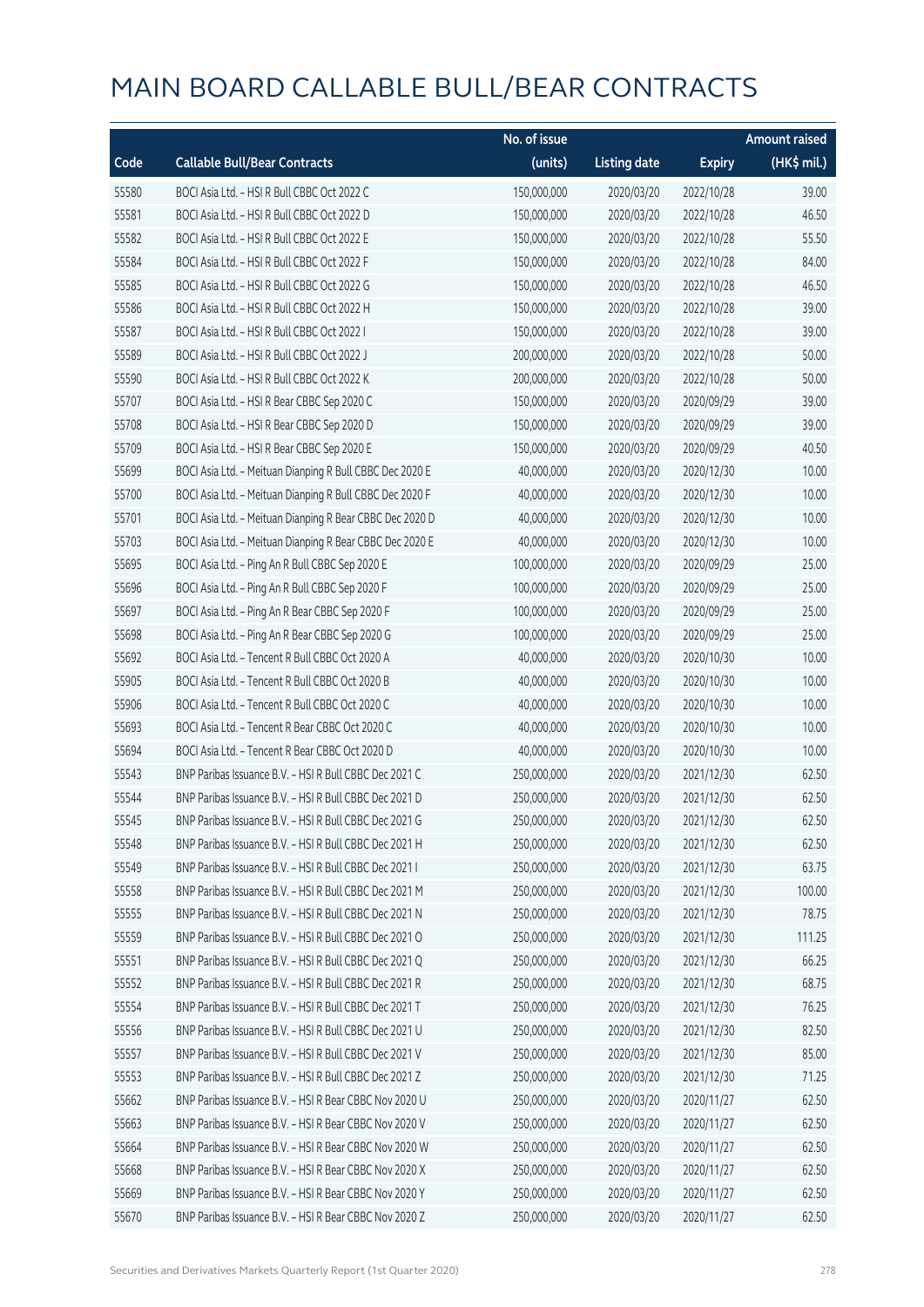|       |                                                          | No. of issue |                     |               | <b>Amount raised</b> |
|-------|----------------------------------------------------------|--------------|---------------------|---------------|----------------------|
| Code  | <b>Callable Bull/Bear Contracts</b>                      | (units)      | <b>Listing date</b> | <b>Expiry</b> | $(HK$$ mil.)         |
| 55671 | BNP Paribas Issuance B.V. - HSI R Bear CBBC Dec 2021 A   | 250,000,000  | 2020/03/20          | 2021/12/30    | 62.50                |
| 55672 | BNP Paribas Issuance B.V. - HSI R Bear CBBC Dec 2021 B   | 250,000,000  | 2020/03/20          | 2021/12/30    | 62.50                |
| 55673 | BNP Paribas Issuance B.V. - HSI R Bear CBBC Dec 2021 C   | 250,000,000  | 2020/03/20          | 2021/12/30    | 62.50                |
| 55676 | BNP Paribas Issuance B.V. - HSI R Bear CBBC Dec 2021 D   | 250,000,000  | 2020/03/20          | 2021/12/30    | 62.50                |
| 55677 | BNP Paribas Issuance B.V. - HSI R Bear CBBC Dec 2021 E   | 250,000,000  | 2020/03/20          | 2021/12/30    | 62.50                |
| 55678 | BNP Paribas Issuance B.V. - HSI R Bear CBBC Dec 2021 F   | 250,000,000  | 2020/03/20          | 2021/12/30    | 62.50                |
| 55679 | BNP Paribas Issuance B.V. - HSI R Bear CBBC Dec 2021 G   | 250,000,000  | 2020/03/20          | 2021/12/30    | 62.50                |
| 55883 | Credit Suisse AG - AIA R Bull CBBC Oct 2020 C            | 70,000,000   | 2020/03/20          | 2020/10/29    | 17.50                |
| 55886 | Credit Suisse AG - Alibaba Group R Bull CBBC Oct 2020 E  | 80,000,000   | 2020/03/20          | 2020/10/29    | 20.00                |
| 55887 | Credit Suisse AG - HSBC R Bull CBBC Dec 2020 E           | 70,000,000   | 2020/03/20          | 2020/12/30    | 17.50                |
| 55846 | Credit Suisse AG - HSI R Bull CBBC Oct 2022 S            | 200,000,000  | 2020/03/20          | 2022/10/28    | 50.00                |
| 55848 | Credit Suisse AG - HSI R Bull CBBC Oct 2022 T            | 200,000,000  | 2020/03/20          | 2022/10/28    | 50.00                |
| 55850 | Credit Suisse AG - HSI R Bull CBBC Oct 2022 U            | 200,000,000  | 2020/03/20          | 2022/10/28    | 68.00                |
| 55851 | Credit Suisse AG - HSI R Bull CBBC Oct 2022 Z            | 200,000,000  | 2020/03/20          | 2022/10/28    | 74.00                |
| 55842 | Credit Suisse AG - HSI R Bull CBBC Nov 2022 E            | 200,000,000  | 2020/03/20          | 2022/11/29    | 50.00                |
| 55843 | Credit Suisse AG - HSI R Bull CBBC Nov 2022 F            | 200,000,000  | 2020/03/20          | 2022/11/29    | 50.00                |
| 55844 | Credit Suisse AG - HSI R Bull CBBC Nov 2022 G            | 200,000,000  | 2020/03/20          | 2022/11/29    | 50.00                |
| 55845 | Credit Suisse AG - HSI R Bull CBBC Nov 2022 H            | 200,000,000  | 2020/03/20          | 2022/11/29    | 50.00                |
| 55830 | Credit Suisse AG - HSI R Bull CBBC Nov 2022 L            | 200,000,000  | 2020/03/20          | 2022/11/29    | 50.00                |
| 55831 | Credit Suisse AG - HSI R Bull CBBC Nov 2022 O            | 200,000,000  | 2020/03/20          | 2022/11/29    | 50.00                |
| 55836 | Credit Suisse AG - HSI R Bull CBBC Nov 2022 P            | 200,000,000  | 2020/03/20          | 2022/11/29    | 50.00                |
| 55835 | Credit Suisse AG - HSI R Bull CBBC Nov 2022 W            | 200,000,000  | 2020/03/20          | 2022/11/29    | 50.00                |
| 55854 | Credit Suisse AG - HSI R Bull CBBC Dec 2022 L            | 200,000,000  | 2020/03/20          | 2022/12/29    | 72.00                |
| 55856 | Credit Suisse AG - HSI R Bull CBBC Dec 2022 N            | 200,000,000  | 2020/03/20          | 2022/12/29    | 80.00                |
| 55847 | Credit Suisse AG - HSI R Bull CBBC Dec 2022 R            | 200,000,000  | 2020/03/20          | 2022/12/29    | 50.00                |
| 55849 | Credit Suisse AG - HSI R Bull CBBC Dec 2022 T            | 200,000,000  | 2020/03/20          | 2022/12/29    | 50.00                |
| 55879 | Credit Suisse AG - HSI R Bear CBBC Sep 2020 E            | 200,000,000  | 2020/03/20          | 2020/09/29    | 50.00                |
| 55875 | Credit Suisse AG - HSI R Bear CBBC Oct 2020 B            | 200,000,000  | 2020/03/20          | 2020/10/29    | 50.00                |
| 55880 | Credit Suisse AG - HSI R Bear CBBC Oct 2020 C            | 200,000,000  | 2020/03/20          | 2020/10/29    | 50.00                |
| 55857 | Credit Suisse AG - HSI R Bear CBBC Nov 2020 E            | 200,000,000  | 2020/03/20          | 2020/11/27    | 50.00                |
| 55858 | Credit Suisse AG - HSI R Bear CBBC Nov 2020 F            | 200,000,000  | 2020/03/20          | 2020/11/27    | 50.00                |
| 55860 | Credit Suisse AG - HSI R Bear CBBC Nov 2020 G            | 200,000,000  | 2020/03/20          | 2020/11/27    | 50.00                |
| 55862 | Credit Suisse AG - HSI R Bear CBBC Nov 2020 H            | 200,000,000  | 2020/03/20          | 2020/11/27    | 50.00                |
| 55863 | Credit Suisse AG - HSI R Bear CBBC Nov 2020 I            | 200,000,000  | 2020/03/20          | 2020/11/27    | 50.00                |
| 55864 | Credit Suisse AG - HSI R Bear CBBC Nov 2020 J            | 200,000,000  | 2020/03/20          | 2020/11/27    | 50.00                |
| 55876 | Credit Suisse AG - HSI R Bear CBBC Nov 2020 K            | 200,000,000  | 2020/03/20          | 2020/11/27    | 50.00                |
| 55878 | Credit Suisse AG - HSI R Bear CBBC Nov 2020 L            | 200,000,000  | 2020/03/20          | 2020/11/27    | 50.00                |
| 55877 | Credit Suisse AG - HSI R Bear CBBC Dec 2020 A            | 300,000,000  | 2020/03/20          | 2020/12/30    | 75.00                |
| 55884 | Credit Suisse AG - Ping An R Bull CBBC Oct 2020 C        | 80,000,000   | 2020/03/20          | 2020/10/29    | 20.00                |
| 55888 | Credit Suisse AG - SUNAC R Bull CBBC Nov 2020 B          | 60,000,000   | 2020/03/20          | 2020/11/27    | 15.00                |
| 55889 | Credit Suisse AG - Sunny Optical R Bull CBBC Oct 2020 B  | 40,000,000   | 2020/03/20          | 2020/10/29    | 10.00                |
| 55881 | Credit Suisse AG - Tencent R Bull CBBC Sep 2020 G        | 50,000,000   | 2020/03/20          | 2020/09/29    | 15.00                |
| 55656 | Bank of East Asia - Alibaba Group R Bull CBBC Jun 2020 C | 30,000,000   | 2020/03/20          | 2020/06/22    | 10.50                |
| 55657 | Bank of East Asia - Alibaba Group R Bull CBBC Jun 2020 D | 30,000,000   | 2020/03/20          | 2020/06/22    | 10.50                |
| 55661 | Bank of East Asia - Alibaba Group R Bear CBBC Jun 2020 C | 30,000,000   | 2020/03/20          | 2020/06/22    | 10.50                |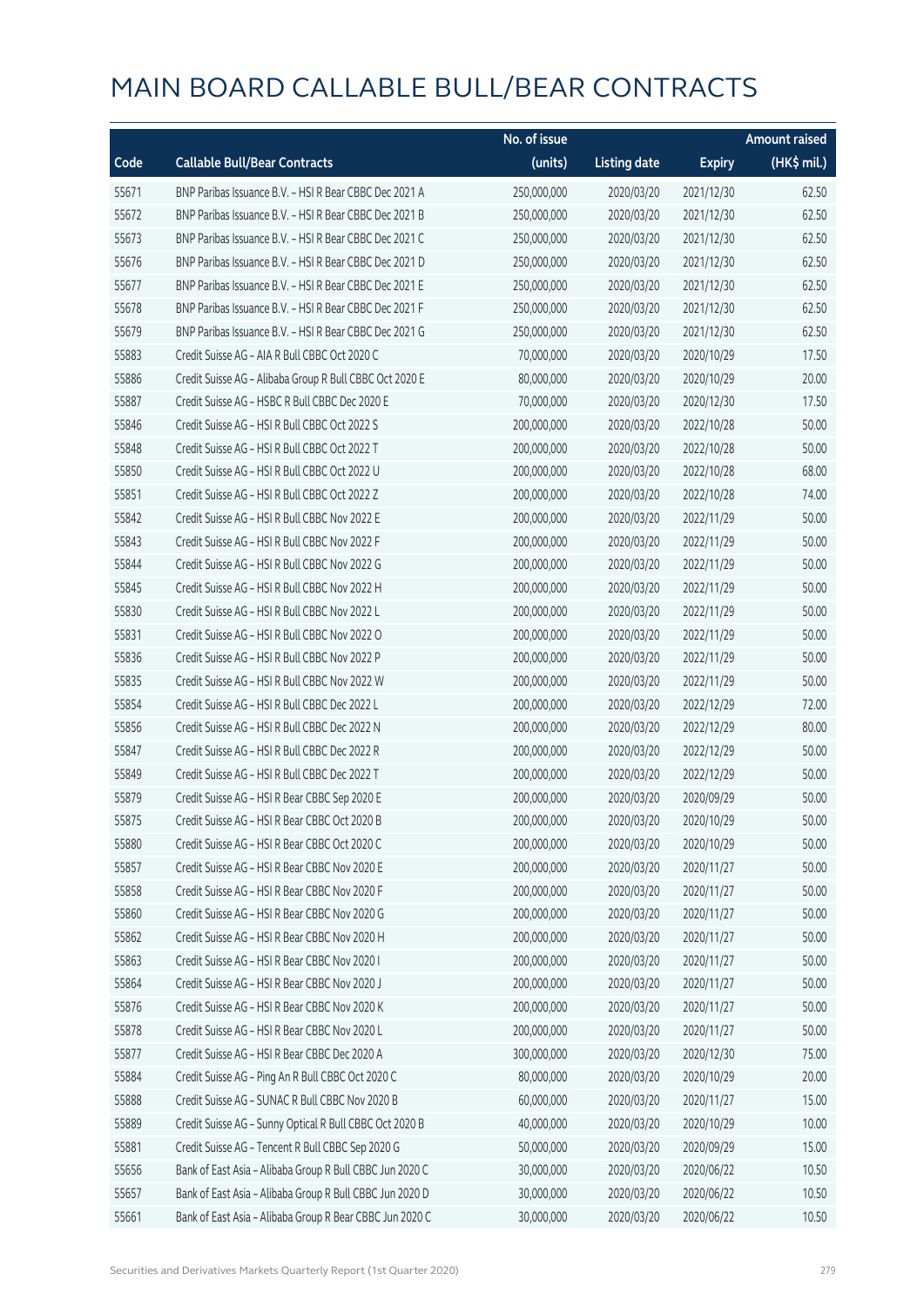|       |                                                             | No. of issue |                     |               | <b>Amount raised</b> |
|-------|-------------------------------------------------------------|--------------|---------------------|---------------|----------------------|
| Code  | <b>Callable Bull/Bear Contracts</b>                         | (units)      | <b>Listing date</b> | <b>Expiry</b> | (HK\$ mil.)          |
| 55654 | Bank of East Asia - Meituan Dianping R Bull CBBC Jun 2020 B | 50,000,000   | 2020/03/20          | 2020/06/22    | 12.50                |
| 55655 | Bank of East Asia - Meituan Dianping R Bear CBBC Jun 2020 B | 50,000,000   | 2020/03/20          | 2020/06/22    | 12.50                |
| 55649 | Bank of East Asia - Ping An R Bull CBBC Jun 2020 B          | 100,000,000  | 2020/03/20          | 2020/06/22    | 25.00                |
| 55650 | Bank of East Asia - Ping An R Bear CBBC Jun 2020 C          | 100,000,000  | 2020/03/20          | 2020/06/22    | 25.00                |
| 55652 | Bank of East Asia - Tencent R Bull CBBC Jun 2020 J          | 30,000,000   | 2020/03/20          | 2020/06/22    | 10.50                |
| 55653 | Bank of East Asia - Tencent R Bear CBBC Jun 2020 J          | 30,000,000   | 2020/03/20          | 2020/06/22    | 10.50                |
| 56180 | Goldman Sachs SP (Asia) - Alibaba Group R Bull CBBC Oct20 F | 60,000,000   | 2020/03/20          | 2020/10/30    | 15.00                |
| 56187 | Goldman Sachs SP (Asia) - Alibaba Group R Bull CBBC Oct20 G | 60,000,000   | 2020/03/20          | 2020/10/30    | 15.00                |
| 56146 | Goldman Sachs SP (Asia) - HSI R Bull CBBC Nov 2022 A        | 160,000,000  | 2020/03/20          | 2022/11/29    | 40.00                |
| 56147 | Goldman Sachs SP (Asia) - HSI R Bull CBBC Nov 2022 B        | 160,000,000  | 2020/03/20          | 2022/11/29    | 40.00                |
| 56148 | Goldman Sachs SP (Asia) - HSI R Bull CBBC Nov 2022 C        | 160,000,000  | 2020/03/20          | 2022/11/29    | 40.00                |
| 56150 | Goldman Sachs SP (Asia) - HSI R Bull CBBC Nov 2022 D        | 160,000,000  | 2020/03/20          | 2022/11/29    | 40.00                |
| 56159 | Goldman Sachs SP (Asia) - HSI R Bull CBBC Nov 2022 E        | 160,000,000  | 2020/03/20          | 2022/11/29    | 40.00                |
| 56167 | Goldman Sachs SP (Asia) - HSI R Bull CBBC Nov 2022 G        | 160,000,000  | 2020/03/20          | 2022/11/29    | 40.00                |
| 56169 | Goldman Sachs SP (Asia) - HSI R Bull CBBC Nov 2022 L        | 160,000,000  | 2020/03/20          | 2022/11/29    | 66.72                |
| 56170 | Goldman Sachs SP (Asia) - HSI R Bull CBBC Nov 2022 M        | 160,000,000  | 2020/03/20          | 2022/11/29    | 42.56                |
| 56134 | Goldman Sachs SP (Asia) - HSI R Bull CBBC Nov 2022 N        | 160,000,000  | 2020/03/20          | 2022/11/29    | 40.00                |
| 56136 | Goldman Sachs SP (Asia) - HSI R Bull CBBC Nov 2022 O        | 160,000,000  | 2020/03/20          | 2022/11/29    | 40.00                |
| 56138 | Goldman Sachs SP (Asia) - HSI R Bull CBBC Nov 2022 V        | 160,000,000  | 2020/03/20          | 2022/11/29    | 40.00                |
| 56140 | Goldman Sachs SP (Asia) - HSI R Bull CBBC Nov 2022 W        | 160,000,000  | 2020/03/20          | 2022/11/29    | 40.00                |
| 56142 | Goldman Sachs SP (Asia) - HSI R Bull CBBC Nov 2022 Z        | 160,000,000  | 2020/03/20          | 2022/11/29    | 40.00                |
| 56137 | Goldman Sachs SP (Asia) - HSI R Bull CBBC Dec 2022 G        | 160,000,000  | 2020/03/20          | 2022/12/29    | 40.00                |
| 56135 | Goldman Sachs SP (Asia) - HSI R Bull CBBC Dec 2022 L        | 160,000,000  | 2020/03/20          | 2022/12/29    | 40.00                |
| 56141 | Goldman Sachs SP (Asia) - HSI R Bull CBBC Dec 2022 M        | 160,000,000  | 2020/03/20          | 2022/12/29    | 40.00                |
| 56145 | Goldman Sachs SP (Asia) - HSI R Bull CBBC Dec 2022 N        | 160,000,000  | 2020/03/20          | 2022/12/29    | 40.00                |
| 56168 | Goldman Sachs SP (Asia) - HSI R Bull CBBC Dec 2022 O        | 160,000,000  | 2020/03/20          | 2022/12/29    | 50.56                |
| 56166 | Goldman Sachs SP (Asia) - HSI R Bull CBBC Dec 2022 X        | 160,000,000  | 2020/03/20          | 2022/12/29    | 40.00                |
| 56153 | Goldman Sachs SP (Asia) - HSI R Bear CBBC Sep 2020 T        | 160,000,000  | 2020/03/20          | 2020/09/29    | 40.00                |
| 56155 | Goldman Sachs SP (Asia) - HSI R Bear CBBC Sep 2020 U        | 160,000,000  | 2020/03/20          | 2020/09/29    | 40.00                |
| 56158 | Goldman Sachs SP (Asia) - HSI R Bear CBBC Sep 2020 V        | 160,000,000  | 2020/03/20          | 2020/09/29    | 40.00                |
| 56154 | Goldman Sachs SP (Asia) - HSI R Bear CBBC Dec 2020 R        | 160,000,000  | 2020/03/20          | 2020/12/30    | 40.00                |
| 56157 | Goldman Sachs SP (Asia) - HSI R Bear CBBC Dec 2020 S        | 160,000,000  | 2020/03/20          | 2020/12/30    | 40.00                |
| 56171 | Goldman Sachs SP (Asia) - HSI R Bear CBBC Dec 2020 T        | 160,000,000  | 2020/03/20          | 2020/12/30    | 40.00                |
| 56173 | Goldman Sachs SP (Asia) - HSI R Bear CBBC Dec 2020 U        | 160,000,000  | 2020/03/20          | 2020/12/30    | 40.00                |
| 56175 | Goldman Sachs SP (Asia) - HSI R Bear CBBC Dec 2020 V        | 160,000,000  | 2020/03/20          | 2020/12/30    | 40.00                |
| 56176 | Goldman Sachs SP (Asia) - HSI R Bear CBBC Dec 2020 W        | 160,000,000  | 2020/03/20          | 2020/12/30    | 40.00                |
| 56177 | Goldman Sachs SP (Asia) - Meituan R Bull CBBC Nov 2020 C    | 60,000,000   | 2020/03/20          | 2020/11/30    | 15.00                |
| 56191 | Goldman Sachs SP (Asia) - Meituan R Bull CBBC Nov 2020 D    | 60,000,000   | 2020/03/20          | 2020/11/30    | 15.00                |
| 56190 | Goldman Sachs SP (Asia) - Ping An R Bull CBBC Mar 2021 B    | 80,000,000   | 2020/03/20          | 2021/03/31    | 20.00                |
| 56194 | Goldman Sachs SP (Asia) - Tencent R Bull CBBC Sep 2020 B    | 60,000,000   | 2020/03/20          | 2020/09/28    | 15.00                |
| 56197 | Goldman Sachs SP (Asia) - Tencent R Bull CBBC Sep 2020 C    | 60,000,000   | 2020/03/20          | 2020/09/28    | 15.00                |
| 56195 | Goldman Sachs SP (Asia) - Tencent R Bull CBBC Mar 2021 B    | 80,000,000   | 2020/03/20          | 2021/03/31    | 20.00                |
| 56198 | Goldman Sachs SP (Asia) - Tencent R Bull CBBC Mar 2021 C    | 80,000,000   | 2020/03/20          | 2021/03/31    | 20.00                |
| 56179 | Goldman Sachs SP (Asia) - Xiaomi R Bull CBBC Sep 2020 D     | 60,000,000   | 2020/03/20          | 2020/09/28    | 15.00                |
| 55576 | HK Bank - Alibaba Group R Bull CBBC Aug 2020 I              | 40,000,000   | 2020/03/20          | 2020/08/13    | 10.00                |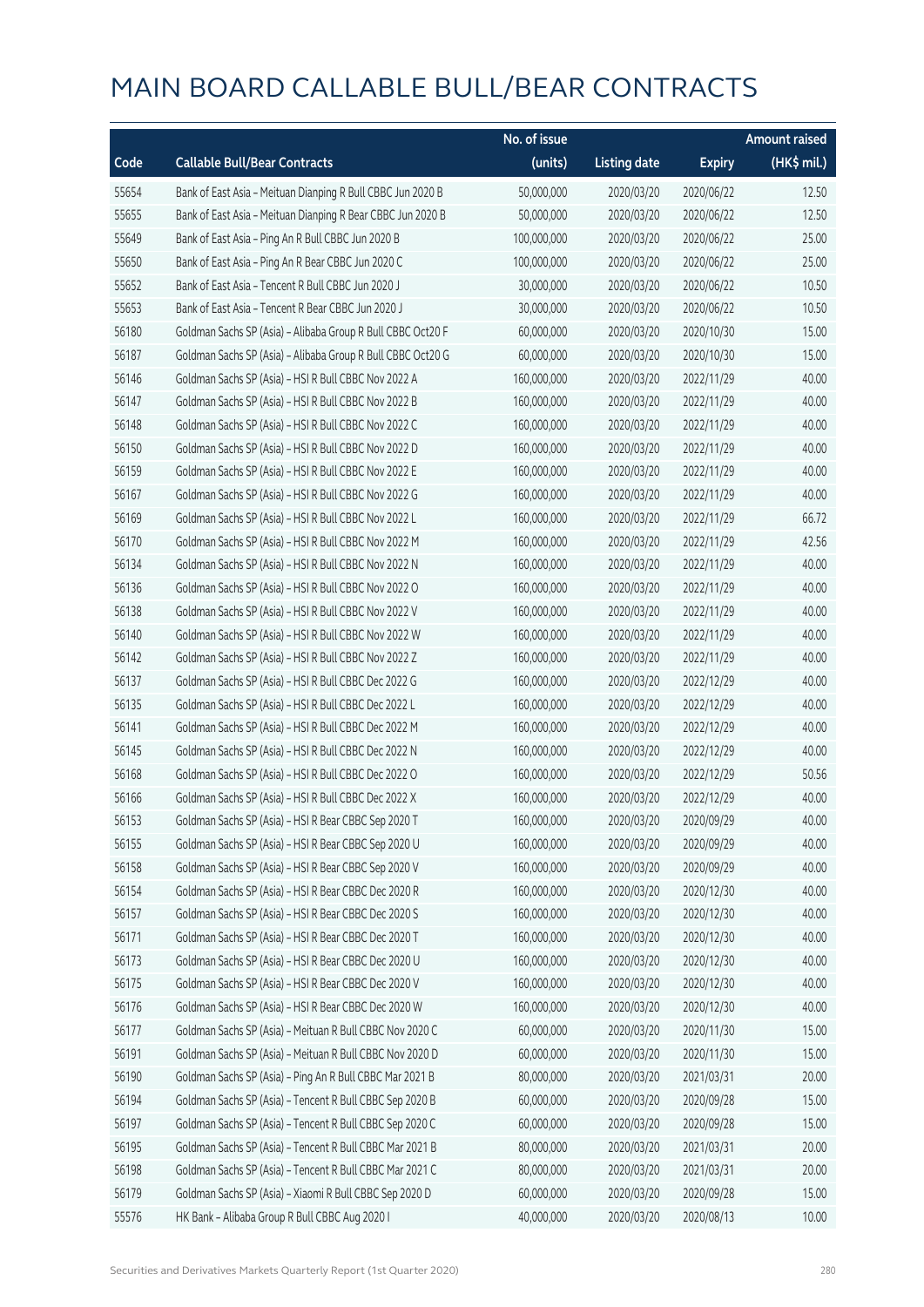|       |                                                          | No. of issue |                     |               | <b>Amount raised</b> |
|-------|----------------------------------------------------------|--------------|---------------------|---------------|----------------------|
| Code  | <b>Callable Bull/Bear Contracts</b>                      | (units)      | <b>Listing date</b> | <b>Expiry</b> | (HK\$ mil.)          |
| 55611 | HK Bank - Alibaba Group R Bull CBBC Nov 2020 A           | 100,000,000  | 2020/03/20          | 2020/11/09    | 25.00                |
| 55614 | HK Bank - China Mobile R Bull CBBC Oct 2020 B            | 60,000,000   | 2020/03/20          | 2020/10/12    | 15.00                |
| 55612 | HK Bank - China Life R Bull CBBC Oct 2020 B              | 40,000,000   | 2020/03/20          | 2020/10/12    | 10.00                |
| 55617 | HK Bank - CSPC Pharma R Bull CBBC Dec 2020 A             | 100,000,000  | 2020/03/20          | 2020/12/14    | 25.00                |
| 55561 | HK Bank - HKEX R Bull CBBC Jul 2020 J                    | 40,000,000   | 2020/03/20          | 2020/07/20    | 10.00                |
| 55607 | HK Bank - HKEX R Bear CBBC Sep 2020 A                    | 40,000,000   | 2020/03/20          | 2020/09/21    | 10.00                |
| 55597 | HK Bank - HSCEI R Bull CBBC Dec 2022 C                   | 50,000,000   | 2020/03/20          | 2022/12/29    | 12.50                |
| 55596 | HK Bank - HSCEI R Bear CBBC Aug 2020 C                   | 50,000,000   | 2020/03/20          | 2020/08/28    | 12.50                |
| 55570 | HK Bank - HSI R Bull CBBC Sep 2022 C                     | 100,000,000  | 2020/03/20          | 2022/09/29    | 25.00                |
| 55562 | HK Bank - HSI R Bull CBBC Sep 2022 V                     | 100,000,000  | 2020/03/20          | 2022/09/29    | 25.00                |
| 55565 | HK Bank - HSI R Bull CBBC Sep 2022 W                     | 100,000,000  | 2020/03/20          | 2022/09/29    | 25.00                |
| 55594 | HK Bank - HSI R Bull CBBC Dec 2022 Q                     | 100,000,000  | 2020/03/20          | 2022/12/29    | 25.00                |
| 55595 | HK Bank - HSI R Bull CBBC Dec 2022 R                     | 100,000,000  | 2020/03/20          | 2022/12/29    | 25.00                |
| 55601 | HK Bank - HSI R Bull CBBC Dec 2022 S                     | 100,000,000  | 2020/03/20          | 2022/12/29    | 25.00                |
| 55598 | HK Bank - HSI R Bear CBBC Aug 2020 W                     | 100,000,000  | 2020/03/20          | 2020/08/28    | 25.00                |
| 55600 | HK Bank - HSI R Bear CBBC Aug 2020 X                     | 100,000,000  | 2020/03/20          | 2020/08/28    | 25.00                |
| 55602 | HK Bank - HSI R Bear CBBC Aug 2020 Y                     | 100,000,000  | 2020/03/20          | 2020/08/28    | 25.00                |
| 55616 | HK Bank - ICBC R Bull CBBC Sep 2020 A                    | 60,000,000   | 2020/03/20          | 2020/09/07    | 15.00                |
| 55574 | HK Bank - Meituan Dianping R Bull CBBC Jul 2020 M        | 40,000,000   | 2020/03/20          | 2020/07/27    | 10.00                |
| 55572 | HK Bank - Ping An R Bull CBBC Jul 2020 L                 | 60,000,000   | 2020/03/20          | 2020/07/27    | 15.00                |
| 55606 | HK Bank - Ping An R Bull CBBC Oct 2020 B                 | 60,000,000   | 2020/03/20          | 2020/10/05    | 15.00                |
| 55619 | HK Bank - SHK Ppt R Bull CBBC Sep 2020 A                 | 40,000,000   | 2020/03/20          | 2020/09/07    | 10.00                |
| 55573 | HK Bank - SUNAC R Bull CBBC Aug 2020 F                   | 40,000,000   | 2020/03/20          | 2020/08/03    | 10.00                |
| 55560 | HK Bank - Tencent R Bull CBBC Aug 2020 U                 | 40,000,000   | 2020/03/20          | 2020/08/03    | 10.00                |
| 55564 | HK Bank - Tencent R Bull CBBC Aug 2020 V                 | 40,000,000   | 2020/03/20          | 2020/08/17    | 10.00                |
| 55605 | HK Bank - Tencent R Bull CBBC Sep 2020 A                 | 100,000,000  | 2020/03/20          | 2020/09/28    | 25.00                |
| 55609 | HK Bank - Tencent R Bear CBBC Jul 2020 Q                 | 40,000,000   | 2020/03/20          | 2020/07/23    | 10.00                |
| 55610 | HK Bank - Tencent R Bear CBBC Aug 2020 M                 | 100,000,000  | 2020/03/20          | 2020/08/06    | 25.00                |
| 55618 | HK Bank - WuXi Bio R Bull CBBC Sep 2020 A                | 40,000,000   | 2020/03/20          | 2020/09/07    | 10.00                |
| 55575 | HK Bank - Xiaomi R Bull CBBC Jul 2020 M                  | 60,000,000   | 2020/03/20          | 2020/07/27    | 15.00                |
| 55746 | Haitong Int'l Sec - AAC Tech R Bull CBBC Dec 2020 B      | 40,000,000   | 2020/03/20          | 2020/12/18    | 10.00                |
| 55747 | Haitong Int'l Sec - AAC Tech R Bear CBBC Dec 2020 B      | 40,000,000   | 2020/03/20          | 2020/12/18    | 10.00                |
| 55635 | Haitong Int'l Sec - Alibaba Group R Bull CBBC Nov 2020 C | 40,000,000   | 2020/03/20          | 2020/11/18    | 10.00                |
| 55748 | Haitong Int'l Sec - Alibaba Group R Bull CBBC Dec 2020 B | 40,000,000   | 2020/03/20          | 2020/12/18    | 10.00                |
| 55799 | Haitong Int'l Sec - CM Bank R Bull CBBC Dec 2020 A       | 40,000,000   | 2020/03/20          | 2020/12/30    | 10.00                |
| 55804 | Haitong Int'l Sec - Galaxy Ent R Bull CBBC Oct 2020 A    | 40,000,000   | 2020/03/20          | 2020/10/30    | 10.00                |
| 55620 | Haitong Int'l Sec - HSI R Bull CBBC Oct 2022 M           | 150,000,000  | 2020/03/20          | 2022/10/28    | 37.50                |
| 55647 | Haitong Int'l Sec - HSI R Bull CBBC Dec 2022 A           | 150,000,000  | 2020/03/20          | 2022/12/29    | 37.50                |
| 55621 | Haitong Int'l Sec - HSI R Bull CBBC Dec 2022 L           | 150,000,000  | 2020/03/20          | 2022/12/29    | 37.50                |
| 55622 | Haitong Int'l Sec - HSI R Bull CBBC Dec 2022 N           | 150,000,000  | 2020/03/20          | 2022/12/29    | 37.50                |
| 55648 | Haitong Int'l Sec - HSI R Bull CBBC Dec 2022 O           | 150,000,000  | 2020/03/20          | 2022/12/29    | 37.50                |
| 55805 | Haitong Int'l Sec - HSI R Bull CBBC Dec 2022 S           | 150,000,000  | 2020/03/20          | 2022/12/29    | 37.50                |
| 55630 | Haitong Int'l Sec - HSI R Bull CBBC Dec 2022 Y           | 150,000,000  | 2020/03/20          | 2022/12/29    | 52.05                |
| 55632 | Haitong Int'l Sec - HSI R Bull CBBC Dec 2022 Z           | 150,000,000  | 2020/03/20          | 2022/12/29    | 59.55                |
| 55626 | Haitong Int'l Sec - HSI R Bull CBBC Jan 2023 A           | 150,000,000  | 2020/03/20          | 2023/01/30    | 37.50                |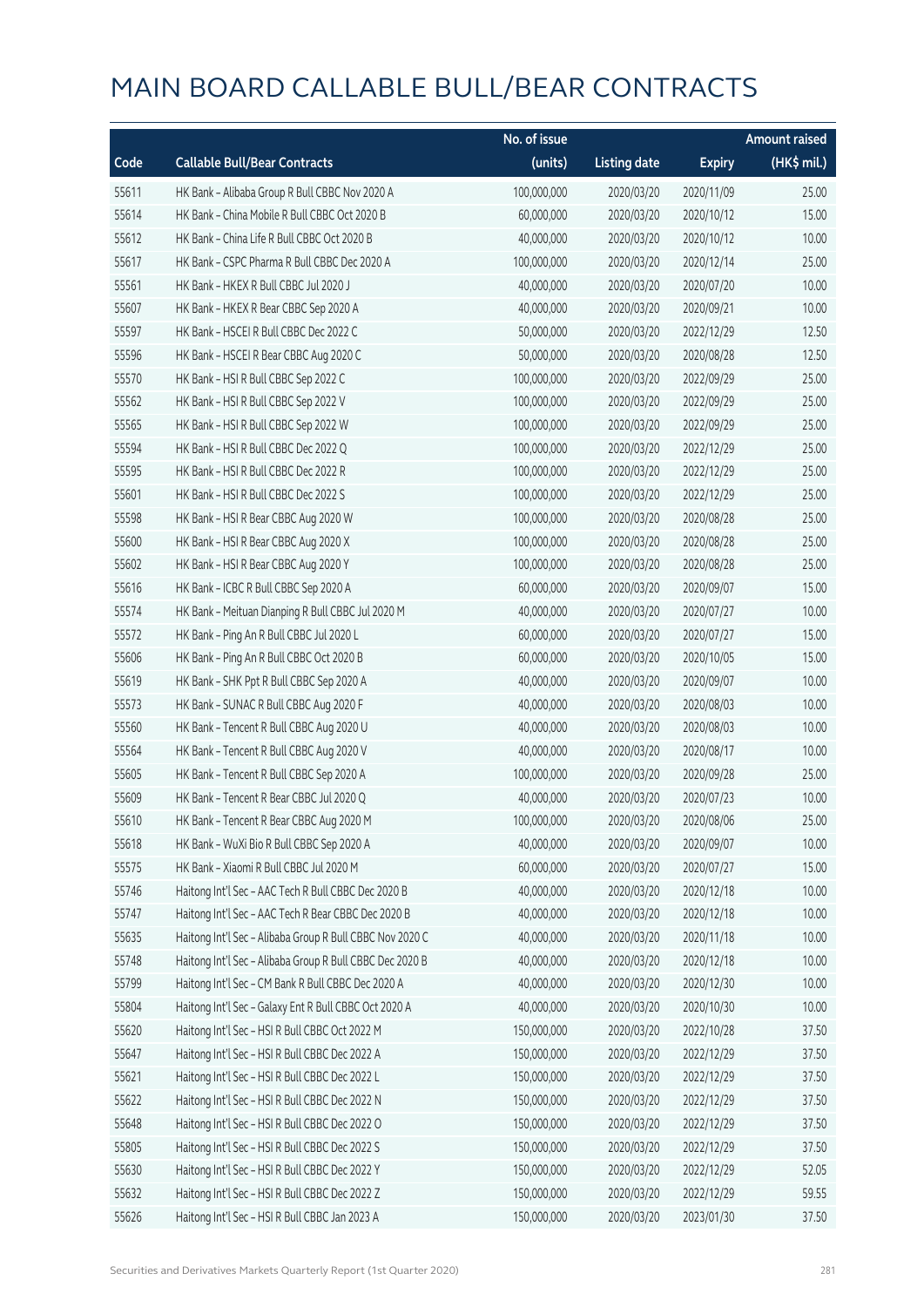|       |                                                             | No. of issue |                     |               | <b>Amount raised</b> |
|-------|-------------------------------------------------------------|--------------|---------------------|---------------|----------------------|
| Code  | <b>Callable Bull/Bear Contracts</b>                         | (units)      | <b>Listing date</b> | <b>Expiry</b> | $(HK\$ mil.)         |
| 55629 | Haitong Int'l Sec - HSI R Bull CBBC Jan 2023 B              | 150,000,000  | 2020/03/20          | 2023/01/30    | 44.55                |
| 55624 | Haitong Int'l Sec - HSI R Bull CBBC Feb 2023 A              | 150,000,000  | 2020/03/20          | 2023/02/27    | 37.50                |
| 55625 | Haitong Int'l Sec - HSI R Bull CBBC Feb 2023 B              | 150,000,000  | 2020/03/20          | 2023/02/27    | 37.50                |
| 55638 | Haitong Int'l Sec - HSI R Bear CBBC Sep 2020 M              | 150,000,000  | 2020/03/20          | 2020/09/29    | 37.50                |
| 55641 | Haitong Int'l Sec - HSI R Bear CBBC Sep 2020 N              | 150,000,000  | 2020/03/20          | 2020/09/29    | 37.50                |
| 55642 | Haitong Int'l Sec - HSI R Bear CBBC Sep 2020 O              | 150,000,000  | 2020/03/20          | 2020/09/29    | 37.50                |
| 55640 | Haitong Int'l Sec - HSI R Bear CBBC Oct 2020 A              | 150,000,000  | 2020/03/20          | 2020/10/29    | 37.50                |
| 55643 | Haitong Int'l Sec - HSI R Bear CBBC Oct 2020 B              | 150,000,000  | 2020/03/20          | 2020/10/29    | 37.50                |
| 55645 | Haitong Int'l Sec - HSI R Bear CBBC Oct 2020 C              | 150,000,000  | 2020/03/20          | 2020/10/29    | 37.50                |
| 55639 | Haitong Int'l Sec - HSI R Bear CBBC Nov 2020 C              | 150,000,000  | 2020/03/20          | 2020/11/27    | 37.50                |
| 55736 | Haitong Int'l Sec - Meituan Dianping R Bull CBBC Oct 2020 D | 40,000,000   | 2020/03/20          | 2020/10/16    | 10.00                |
| 55735 | Haitong Int'l Sec - Meituan Dianping R Bull CBBC Nov 2020 C | 40,000,000   | 2020/03/20          | 2020/11/18    | 10.00                |
| 55737 | Haitong Int'l Sec - Meituan Dianping R Bear CBBC Nov 2020 B | 40,000,000   | 2020/03/20          | 2020/11/18    | 10.00                |
| 55796 | Haitong Int'l Sec - Ping An R Bull CBBC Dec 2020 B          | 40,000,000   | 2020/03/20          | 2020/12/30    | 10.00                |
| 55750 | Haitong Int'l Sec - Sunny Optical R Bull CBBC Dec 2020 B    | 40,000,000   | 2020/03/20          | 2020/12/18    | 10.00                |
| 55751 | Haitong Int'l Sec - Sunny Optical R Bear CBBC Dec 2020 A    | 40,000,000   | 2020/03/20          | 2020/12/18    | 10.00                |
| 55634 | Haitong Int'l Sec - Tencent R Bull CBBC Oct 2020 H          | 40,000,000   | 2020/03/20          | 2020/10/14    | 10.00                |
| 55734 | Haitong Int'l Sec - Tencent R Bull CBBC Oct 2020 I          | 40,000,000   | 2020/03/20          | 2020/10/14    | 10.00                |
| 55633 | Haitong Int'l Sec - Tencent R Bull CBBC Nov 2020 A          | 40,000,000   | 2020/03/20          | 2020/11/17    | 10.00                |
| 55722 | Haitong Int'l Sec - Tencent R Bull CBBC Nov 2020 B          | 40,000,000   | 2020/03/20          | 2020/11/17    | 15.20                |
| 55716 | Haitong Int'l Sec - Tencent R Bear CBBC Oct 2020 H          | 40,000,000   | 2020/03/20          | 2020/10/14    | 10.00                |
| 55637 | Haitong Int'l Sec - Xiaomi R Bull CBBC Aug 2020 D           | 40,000,000   | 2020/03/20          | 2020/08/24    | 10.00                |
| 55738 | Haitong Int'l Sec - Xiaomi R Bear CBBC Sep 2020 A           | 40,000,000   | 2020/03/20          | 2020/09/18    | 10.00                |
| 55781 | J P Morgan SP BV - HSI R Bull CBBC Oct 2022 A               | 200,000,000  | 2020/03/20          | 2022/10/28    | 50.00                |
| 55762 | J P Morgan SP BV - HSI R Bull CBBC Oct 2022 D               | 200,000,000  | 2020/03/20          | 2022/10/28    | 50.00                |
| 55766 | J P Morgan SP BV - HSI R Bull CBBC Oct 2022 F               | 300,000,000  | 2020/03/20          | 2022/10/28    | 75.00                |
| 55768 | J P Morgan SP BV - HSI R Bull CBBC Oct 2022 V               | 240,000,000  | 2020/03/20          | 2022/10/28    | 60.00                |
| 55784 | J P Morgan SP BV - HSI R Bull CBBC Oct 2022 X               | 200,000,000  | 2020/03/20          | 2022/10/28    | 50.00                |
| 55754 | J P Morgan SP BV - HSI R Bull CBBC Oct 2022 Y               | 240,000,000  | 2020/03/20          | 2022/10/28    | 60.00                |
| 55763 | J P Morgan SP BV - HSI R Bull CBBC Nov 2022 C               | 240,000,000  | 2020/03/20          | 2022/11/29    | 60.00                |
| 55767 | J P Morgan SP BV - HSI R Bull CBBC Nov 2022 K               | 200,000,000  | 2020/03/20          | 2022/11/29    | 50.00                |
| 55752 | J P Morgan SP BV - HSI R Bull CBBC Nov 2022 L               | 200,000,000  | 2020/03/20          | 2022/11/29    | 50.00                |
| 55782 | J P Morgan SP BV - HSI R Bull CBBC Nov 2022 M               | 240,000,000  | 2020/03/20          | 2022/11/29    | 60.00                |
| 55758 | J P Morgan SP BV - HSI R Bull CBBC Nov 2022 N               | 300,000,000  | 2020/03/20          | 2022/11/29    | 75.00                |
| 55785 | J P Morgan SP BV - HSI R Bull CBBC Nov 2022 O               | 240,000,000  | 2020/03/20          | 2022/11/29    | 60.00                |
| 55786 | J P Morgan SP BV - HSI R Bull CBBC Dec 2022 E               | 300,000,000  | 2020/03/20          | 2022/12/29    | 75.00                |
| 55783 | J P Morgan SP BV - HSI R Bull CBBC Dec 2022 P               | 300,000,000  | 2020/03/20          | 2022/12/29    | 75.00                |
| 55788 | J P Morgan SP BV - HSI R Bull CBBC Jan 2023 A               | 200,000,000  | 2020/03/20          | 2023/01/30    | 52.00                |
| 55790 | J P Morgan SP BV - HSI R Bull CBBC Jan 2023 B               | 200,000,000  | 2020/03/20          | 2023/01/30    | 62.00                |
| 55770 | J P Morgan SP BV - HSI R Bear CBBC Jun 2020 Z               | 200,000,000  | 2020/03/20          | 2020/06/29    | 50.00                |
| 55771 | J P Morgan SP BV - HSI R Bear CBBC Oct 2020 G               | 240,000,000  | 2020/03/20          | 2020/10/29    | 60.00                |
| 55775 | J P Morgan SP BV - HSI R Bear CBBC Oct 2020 I               | 200,000,000  | 2020/03/20          | 2020/10/29    | 50.00                |
| 55778 | J P Morgan SP BV - HSI R Bear CBBC Oct 2020 J               | 200,000,000  | 2020/03/20          | 2020/10/29    | 50.00                |
| 55772 | J P Morgan SP BV - HSI R Bear CBBC Nov 2020 A               | 200,000,000  | 2020/03/20          | 2020/11/27    | 50.00                |
| 55776 | J P Morgan SP BV - HSI R Bear CBBC Nov 2020 B               | 240,000,000  | 2020/03/20          | 2020/11/27    | 60.00                |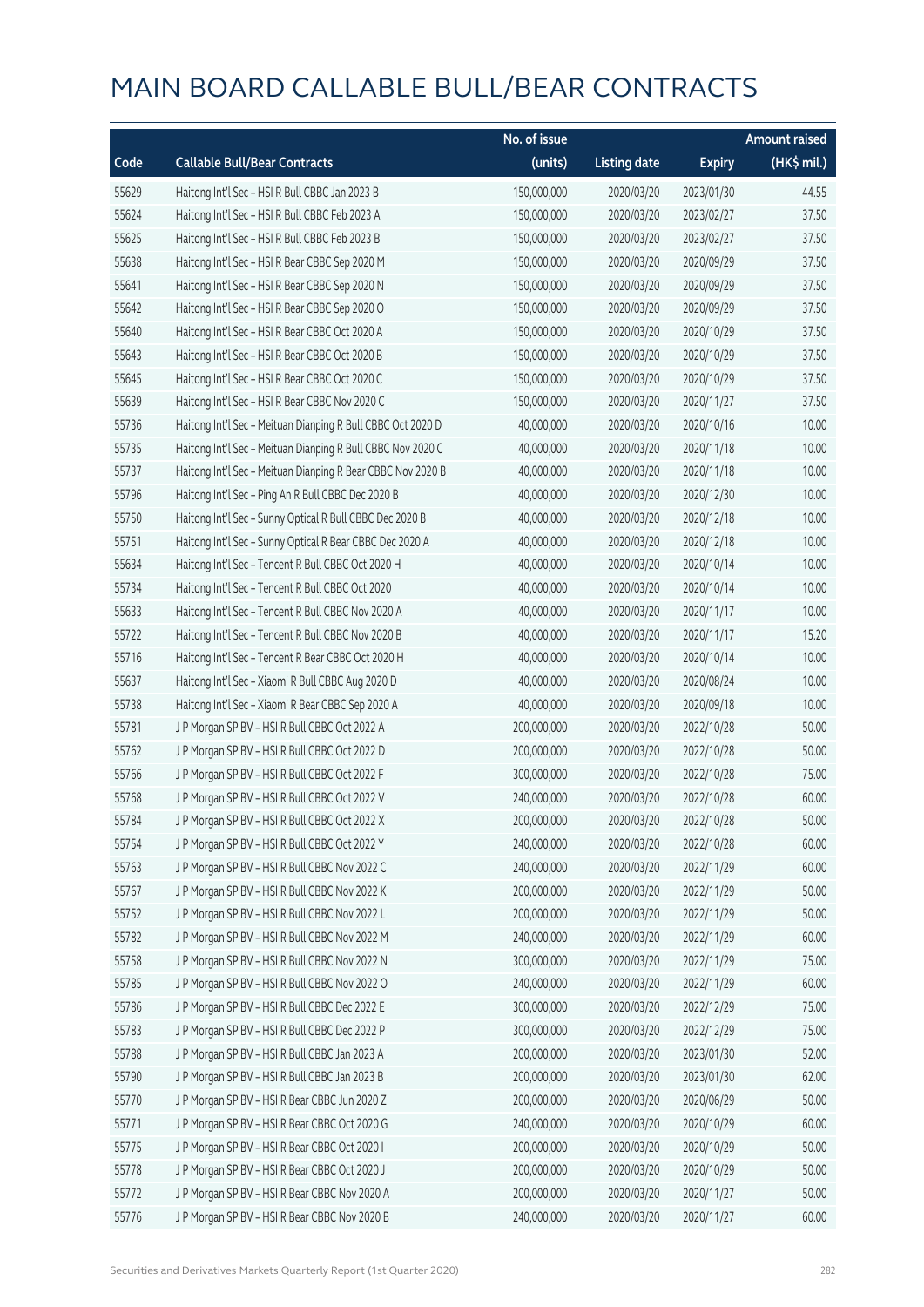|       |                                                           | No. of issue |                     |               | <b>Amount raised</b> |
|-------|-----------------------------------------------------------|--------------|---------------------|---------------|----------------------|
| Code  | <b>Callable Bull/Bear Contracts</b>                       | (units)      | <b>Listing date</b> | <b>Expiry</b> | $(HK\$ mil.)         |
| 55773 | J P Morgan SP BV - HSI R Bear CBBC Dec 2020 A             | 240,000,000  | 2020/03/20          | 2020/12/30    | 60.00                |
| 55779 | J P Morgan SP BV - HSI R Bear CBBC Dec 2020 B             | 240,000,000  | 2020/03/20          | 2020/12/30    | 60.00                |
| 55821 | Morgan Stanley Asia Products - HSI R Bull CBBC Jun 2022 I | 200,000,000  | 2020/03/20          | 2022/06/29    | 50.00                |
| 55828 | Morgan Stanley Asia Products - HSI R Bull CBBC Jun 2022 J | 150,000,000  | 2020/03/20          | 2022/06/29    | 37.50                |
| 55817 | Morgan Stanley Asia Products - HSI R Bull CBBC Sep 2022 Q | 200,000,000  | 2020/03/20          | 2022/09/29    | 50.00                |
| 55820 | Morgan Stanley Asia Products - HSI R Bull CBBC Sep 2022 R | 150,000,000  | 2020/03/20          | 2022/09/29    | 37.50                |
| 55829 | Morgan Stanley Asia Products - HSI R Bull CBBC Sep 2022 S | 150,000,000  | 2020/03/20          | 2022/09/29    | 37.50                |
| 55806 | Morgan Stanley Asia Products - HSI R Bull CBBC Oct 2022 Q | 150,000,000  | 2020/03/20          | 2022/10/28    | 37.50                |
| 55815 | Morgan Stanley Asia Products - HSI R Bull CBBC Oct 2022 R | 150,000,000  | 2020/03/20          | 2022/10/28    | 37.50                |
| 55819 | Morgan Stanley Asia Products - HSI R Bull CBBC Oct 2022 S | 200,000,000  | 2020/03/20          | 2022/10/28    | 50.00                |
| 55808 | Morgan Stanley Asia Products - HSI R Bull CBBC Nov 2022 V | 150,000,000  | 2020/03/20          | 2022/11/29    | 37.50                |
| 55816 | Morgan Stanley Asia Products - HSI R Bull CBBC Dec 2022 A | 150,000,000  | 2020/03/20          | 2022/12/29    | 37.50                |
| 55807 | Morgan Stanley Asia Products - HSI R Bull CBBC Dec 2022 Y | 200,000,000  | 2020/03/20          | 2022/12/29    | 50.00                |
| 55810 | Morgan Stanley Asia Products - HSI R Bull CBBC Dec 2022 Z | 150,000,000  | 2020/03/20          | 2022/12/29    | 37.50                |
| 55825 | Morgan Stanley Asia Products - HSI R Bear CBBC Jun 2020 B | 150,000,000  | 2020/03/20          | 2020/06/29    | 37.50                |
| 55823 | Morgan Stanley Asia Products - HSI R Bear CBBC Jun 2020 Y | 150,000,000  | 2020/03/20          | 2020/06/29    | 37.50                |
| 55826 | Morgan Stanley Asia Products - HSI R Bear CBBC Jul 2020 X | 150,000,000  | 2020/03/20          | 2020/07/30    | 37.50                |
| 55822 | Morgan Stanley Asia Products - HSI R Bear CBBC Aug 2020 J | 150,000,000  | 2020/03/20          | 2020/08/28    | 37.50                |
| 55827 | Morgan Stanley Asia Products - HSI R Bear CBBC Sep 2020 C | 150,000,000  | 2020/03/20          | 2020/09/29    | 37.50                |
| 55824 | Morgan Stanley Asia Products - HSI R Bear CBBC Oct 2020 D | 200,000,000  | 2020/03/20          | 2020/10/29    | 50.00                |
| 56128 | SG Issuer - AAC Tech R Bull CBBC Dec 2020 B               | 100,000,000  | 2020/03/20          | 2020/12/30    | 25.00                |
| 56129 | SG Issuer - AIA R Bull CBBC Dec 2020 I                    | 60,000,000   | 2020/03/20          | 2020/12/30    | 15.00                |
| 56060 | SG Issuer - AIA R Bear CBBC Oct 2020 D                    | 60,000,000   | 2020/03/20          | 2020/10/29    | 15.00                |
| 56091 | SG Issuer - Alibaba Group R Bull CBBC Oct 2020 B          | 80,000,000   | 2020/03/20          | 2020/10/30    | 20.00                |
| 56092 | SG Issuer - Alibaba Group R Bull CBBC Oct 2020 C          | 80,000,000   | 2020/03/20          | 2020/10/30    | 20.00                |
| 56062 | SG Issuer - Alibaba Group R Bear CBBC Oct 2020 D          | 80,000,000   | 2020/03/20          | 2020/10/29    | 20.00                |
| 56063 | SG Issuer - Alibaba Group R Bear CBBC Nov 2020 H          | 80,000,000   | 2020/03/20          | 2020/11/30    | 20.00                |
| 56094 | SG Issuer - China Mobile R Bull CBBC Dec 2020 D           | 100,000,000  | 2020/03/20          | 2020/12/30    | 25.00                |
| 56095 | SG Issuer - China Mobile R Bull CBBC Dec 2020 E           | 100,000,000  | 2020/03/20          | 2020/12/31    | 25.00                |
| 56079 | SG Issuer - CC Bank R Bull CBBC Nov 2020 A                | 100,000,000  | 2020/03/20          | 2020/11/30    | 25.00                |
| 56093 | SG Issuer - China Life R Bull CBBC Dec 2020 C             | 150,000,000  | 2020/03/20          | 2020/12/30    | 37.50                |
| 56080 | SG Issuer - China Life R Bull CBBC Feb 2021 B             | 150,000,000  | 2020/03/20          | 2021/02/26    | 37.50                |
| 56081 | SG Issuer - CM Bank R Bull CBBC Dec 2020 B                | 100,000,000  | 2020/03/20          | 2020/12/30    | 25.00                |
| 56082 | SG Issuer - CNOOC R Bull CBBC Dec 2020 G                  | 40,000,000   | 2020/03/20          | 2020/12/31    | 10.00                |
| 56083 | SG Issuer - Galaxy Ent R Bull CBBC Dec 2020 C             | 100,000,000  | 2020/03/20          | 2020/12/31    | 25.00                |
| 56096 | SG Issuer - Galaxy Ent R Bull CBBC Dec 2020 D             | 100,000,000  | 2020/03/20          | 2020/12/30    | 25.00                |
| 56097 | SG Issuer - Galaxy Ent R Bull CBBC Dec 2020 E             | 100,000,000  | 2020/03/20          | 2020/12/31    | 25.00                |
| 56100 | SG Issuer - HKEX R Bull CBBC Nov 2020 A                   | 50,000,000   | 2020/03/20          | 2020/11/30    | 12.50                |
| 56084 | SG Issuer - HKEX R Bear CBBC Dec 2020 A                   | 50,000,000   | 2020/03/20          | 2020/12/31    | 12.50                |
| 56103 | SG Issuer - HSBC R Bull CBBC Dec 2020 D                   | 100,000,000  | 2020/03/20          | 2020/12/31    | 25.00                |
| 56105 | SG Issuer - HSBC R Bull CBBC Dec 2020 E                   | 100,000,000  | 2020/03/20          | 2020/12/31    | 25.00                |
| 56107 | SG Issuer - HSBC R Bull CBBC Apr 2021 A                   | 100,000,000  | 2020/03/20          | 2021/04/30    | 25.00                |
| 56042 | SG Issuer - HSI R Bull CBBC Nov 2022 D                    | 250,000,000  | 2020/03/20          | 2022/11/29    | 62.50                |
| 56035 | SG Issuer - HSI R Bull CBBC Nov 2022 K                    | 250,000,000  | 2020/03/20          | 2022/11/29    | 62.50                |
| 56034 | SG Issuer - HSI R Bull CBBC Nov 2022 Y                    | 250,000,000  | 2020/03/20          | 2022/11/29    | 62.50                |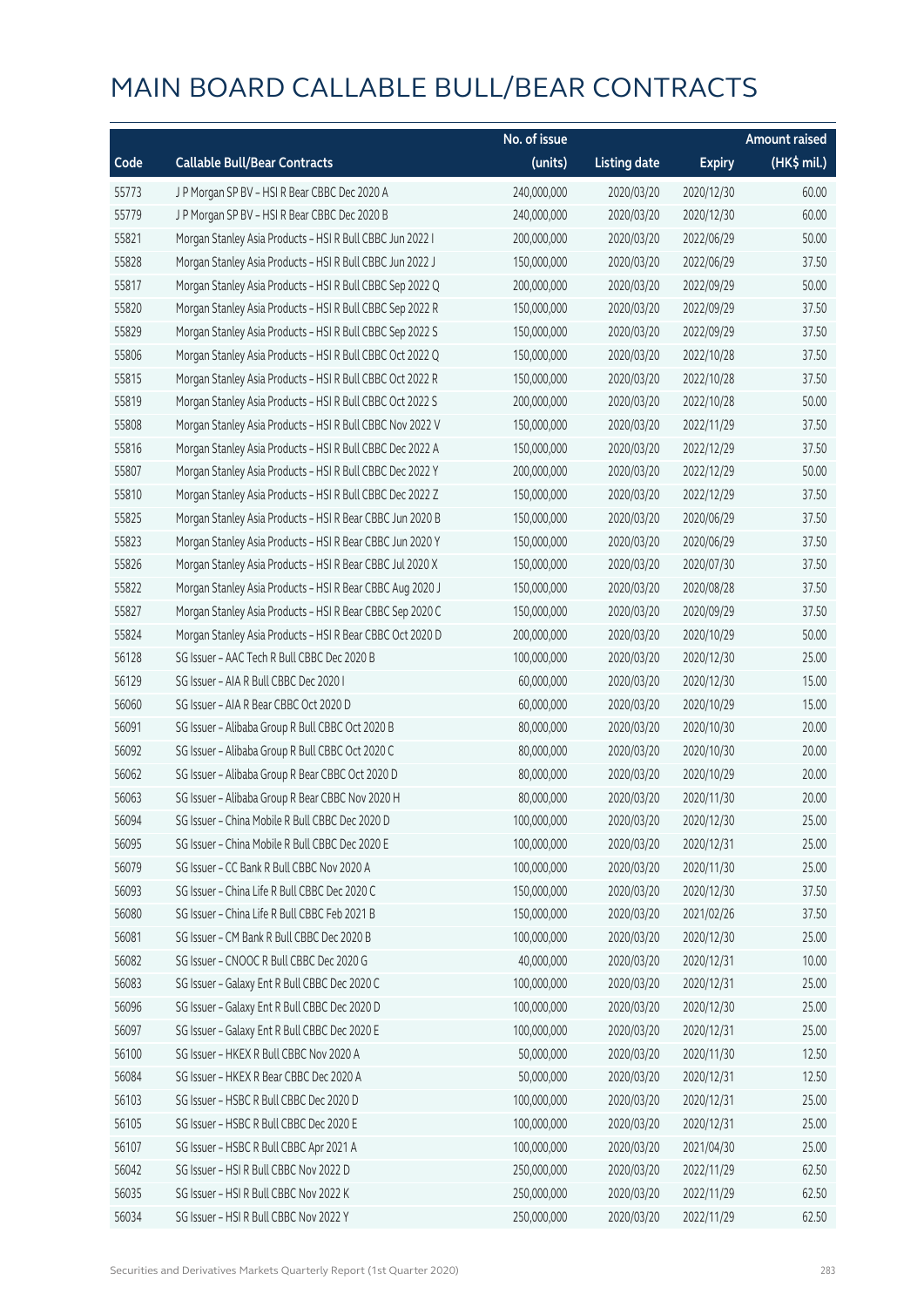|       |                                                     | No. of issue |                     |               | <b>Amount raised</b> |
|-------|-----------------------------------------------------|--------------|---------------------|---------------|----------------------|
| Code  | <b>Callable Bull/Bear Contracts</b>                 | (units)      | <b>Listing date</b> | <b>Expiry</b> | (HK\$ mil.)          |
| 56043 | SG Issuer - HSI R Bull CBBC Jan 2023 C              | 250,000,000  | 2020/03/20          | 2023/01/30    | 88.75                |
| 56007 | SG Issuer - HSI R Bull CBBC Feb 2023 O              | 250,000,000  | 2020/03/20          | 2023/02/27    | 62.50                |
| 56044 | SG Issuer - HSI R Bull CBBC Feb 2023 P              | 250,000,000  | 2020/03/20          | 2023/02/27    | 62.50                |
| 56046 | SG Issuer - HSI R Bull CBBC Feb 2023 Q              | 250,000,000  | 2020/03/20          | 2023/02/27    | 62.50                |
| 56047 | SG Issuer - HSI R Bull CBBC Feb 2023 R              | 500,000,000  | 2020/03/20          | 2023/02/27    | 125.00               |
| 56048 | SG Issuer - HSI R Bull CBBC Feb 2023 S              | 250,000,000  | 2020/03/20          | 2023/02/27    | 62.50                |
| 56049 | SG Issuer - HSI R Bull CBBC Feb 2023 T              | 250,000,000  | 2020/03/20          | 2023/02/27    | 62.50                |
| 56053 | SG Issuer - HSI R Bull CBBC Feb 2023 U              | 250,000,000  | 2020/03/20          | 2023/02/27    | 62.50                |
| 56009 | SG Issuer - HSI R Bull CBBC Mar 2023 H              | 250,000,000  | 2020/03/20          | 2023/03/30    | 62.50                |
| 56010 | SG Issuer - HSI R Bull CBBC Mar 2023 I              | 250,000,000  | 2020/03/20          | 2023/03/30    | 62.50                |
| 56012 | SG Issuer - HSI R Bear CBBC Jun 2020 A              | 250,000,000  | 2020/03/20          | 2020/06/29    | 62.50                |
| 56013 | SG Issuer - HSI R Bear CBBC Jun 2020 B              | 250,000,000  | 2020/03/20          | 2020/06/29    | 62.50                |
| 56017 | SG Issuer - HSI R Bear CBBC Jun 2020 F              | 250,000,000  | 2020/03/20          | 2020/06/29    | 62.50                |
| 56011 | SG Issuer - HSI R Bear CBBC Jun 2020 Z              | 250,000,000  | 2020/03/20          | 2020/06/29    | 62.50                |
| 56018 | SG Issuer - HSI R Bear CBBC Oct 2020 B              | 250,000,000  | 2020/03/20          | 2020/10/29    | 62.50                |
| 56019 | SG Issuer - HSI R Bear CBBC Oct 2020 C              | 250,000,000  | 2020/03/20          | 2020/10/29    | 62.50                |
| 56022 | SG Issuer - HSI R Bear CBBC Oct 2020 D              | 250,000,000  | 2020/03/20          | 2020/10/29    | 62.50                |
| 56023 | SG Issuer - HSI R Bear CBBC Nov 2020 H              | 250,000,000  | 2020/03/20          | 2020/11/27    | 62.50                |
| 56027 | SG Issuer - HSI R Bear CBBC Nov 2020 I              | 250,000,000  | 2020/03/20          | 2020/11/27    | 62.50                |
| 56028 | SG Issuer - HSI R Bear CBBC Nov 2020 J              | 250,000,000  | 2020/03/20          | 2020/11/27    | 62.50                |
| 56030 | SG Issuer - HSI R Bear CBBC Dec 2020 G              | 250,000,000  | 2020/03/20          | 2020/12/30    | 62.50                |
| 56033 | SG Issuer - HSI R Bear CBBC Dec 2020 H              | 250,000,000  | 2020/03/20          | 2020/12/30    | 62.50                |
| 56031 | SG Issuer - HSI R Bear CBBC Jan 2021 A              | 500,000,000  | 2020/03/20          | 2021/01/28    | 125.00               |
| 56085 | SG Issuer - Meituan Dianping R Bull CBBC Dec 2020 D | 100,000,000  | 2020/03/20          | 2020/12/30    | 25.00                |
| 56108 | SG Issuer - Meituan Dianping R Bull CBBC Dec 2020 E | 100,000,000  | 2020/03/20          | 2020/12/30    | 25.00                |
| 56064 | SG Issuer - Meituan Dianping R Bear CBBC Sep 2020 E | 100,000,000  | 2020/03/20          | 2020/09/29    | 25.00                |
| 56089 | SG Issuer - Ping An R Bull CBBC Dec 2020 N          | 100,000,000  | 2020/03/20          | 2020/12/30    | 25.00                |
| 56109 | SG Issuer - Ping An R Bull CBBC Dec 2020 O          | 100,000,000  | 2020/03/20          | 2020/12/30    | 25.00                |
| 56112 | SG Issuer - Ping An R Bull CBBC Dec 2020 P          | 100,000,000  | 2020/03/20          | 2020/12/31    | 25.00                |
| 56116 | SG Issuer - Ping An R Bull CBBC Dec 2020 Q          | 100,000,000  | 2020/03/20          | 2020/12/31    | 25.00                |
| 56119 | SG Issuer - SHK Ppt R Bull CBBC Apr 2021 B          | 100,000,000  | 2020/03/20          | 2021/04/30    | 25.00                |
| 56120 | SG Issuer - SUNAC R Bull CBBC Dec 2020 C            | 80,000,000   | 2020/03/20          | 2020/12/31    | 20.00                |
| 56125 | SG Issuer - Sunny Optical R Bull CBBC Dec 2020 D    | 60,000,000   | 2020/03/20          | 2020/12/30    | 15.00                |
| 56126 | SG Issuer - Sunny Optical R Bull CBBC Dec 2020 E    | 60,000,000   | 2020/03/20          | 2020/12/30    | 15.00                |
| 56127 | SG Issuer - Tencent R Bull CBBC Aug 2020 X          | 300,000,000  | 2020/03/20          | 2020/08/31    | 75.00                |
| 56054 | SG Issuer - Tencent R Bull CBBC Sep 2020 I          | 80,000,000   | 2020/03/20          | 2020/09/28    | 20.00                |
| 56056 | SG Issuer - Tencent R Bull CBBC Sep 2020 J          | 80,000,000   | 2020/03/20          | 2020/09/29    | 20.00                |
| 56057 | SG Issuer - Tencent R Bull CBBC Sep 2020 K          | 80,000,000   | 2020/03/20          | 2020/09/30    | 20.00                |
| 56058 | SG Issuer - Tencent R Bull CBBC Sep 2020 L          | 80,000,000   | 2020/03/20          | 2020/09/30    | 20.00                |
| 56077 | SG Issuer - Tencent R Bear CBBC Nov 2020 A          | 80,000,000   | 2020/03/20          | 2020/11/30    | 20.00                |
| 56076 | SG Issuer - Tencent R Bear CBBC Nov 2020 C          | 80,000,000   | 2020/03/20          | 2020/11/27    | 20.00                |
| 56059 | SG Issuer - Xiaomi R Bull CBBC Dec 2020 A           | 60,000,000   | 2020/03/20          | 2020/12/31    | 15.00                |
| 56078 | SG Issuer - Xiaomi R Bear CBBC Sep 2020 C           | 60,000,000   | 2020/03/20          | 2020/09/29    | 15.00                |
| 55969 | UBS AG - AAC Tech R Bull CBBC Dec 2020 A            | 100,000,000  | 2020/03/20          | 2020/12/31    | 25.00                |
| 55971 | UBS AG - AAC Tech R Bull CBBC Dec 2020 B            | 100,000,000  | 2020/03/20          | 2020/12/30    | 25.00                |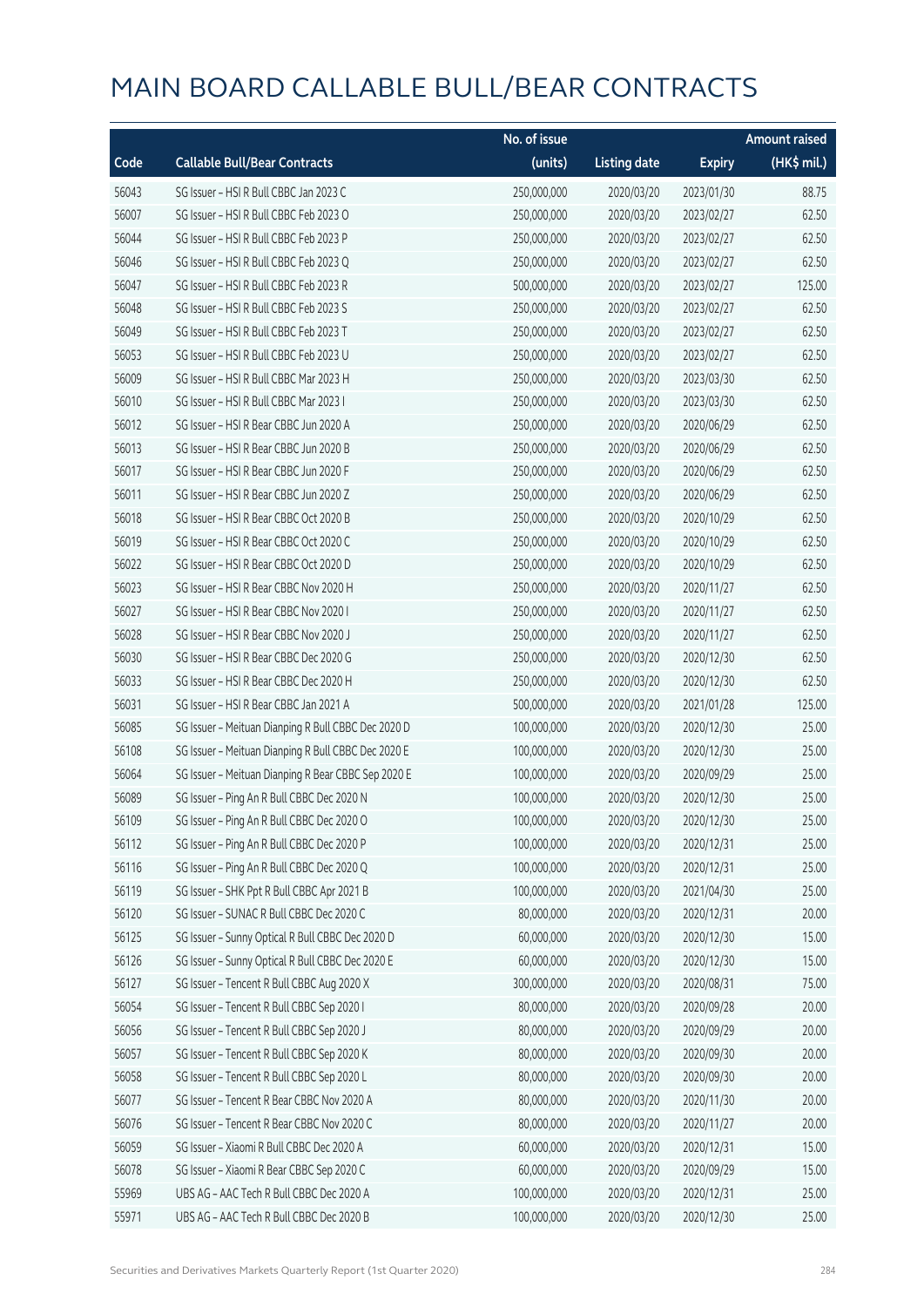|       |                                                  | No. of issue |                     |               | <b>Amount raised</b> |
|-------|--------------------------------------------------|--------------|---------------------|---------------|----------------------|
| Code  | <b>Callable Bull/Bear Contracts</b>              | (units)      | <b>Listing date</b> | <b>Expiry</b> | $(HK$$ mil.)         |
| 55931 | UBS AG - Alibaba Group R Bull CBBC Dec 2020 F    | 80,000,000   | 2020/03/20          | 2020/12/21    | 20.00                |
| 55932 | UBS AG - Alibaba Group R Bull CBBC Dec 2020 G    | 400,000,000  | 2020/03/20          | 2020/12/31    | 100.00               |
| 55964 | UBS AG - Alibaba Group R Bear CBBC Dec 2020 K    | 80,000,000   | 2020/03/20          | 2020/12/07    | 20.00                |
| 55978 | UBS AG - CM Bank R Bull CBBC Sep 2021 A          | 100,000,000  | 2020/03/20          | 2021/09/29    | 25.00                |
| 55976 | UBS AG - Galaxy Ent R Bull CBBC Dec 2020 C       | 100,000,000  | 2020/03/20          | 2020/12/30    | 25.00                |
| 55939 | UBS AG - HKEX R Bull CBBC Dec 2020 F             | 50,000,000   | 2020/03/20          | 2020/12/31    | 12.50                |
| 55967 | UBS AG - HSBC R Bull CBBC Dec 2020 C             | 100,000,000  | 2020/03/20          | 2020/12/31    | 25.00                |
| 55968 | UBS AG - HSBC R Bull CBBC Dec 2020 D             | 100,000,000  | 2020/03/20          | 2020/12/30    | 25.00                |
| 55986 | UBS AG - HSCEI R Bull CBBC Sep 2021 C            | 200,000,000  | 2020/03/20          | 2021/09/29    | 50.00                |
| 55917 | UBS AG - HSI R Bull CBBC Dec 2022 C              | 200,000,000  | 2020/03/20          | 2022/12/29    | 50.00                |
| 55918 | UBS AG - HSI R Bull CBBC Dec 2022 D              | 200,000,000  | 2020/03/20          | 2022/12/29    | 50.00                |
| 55987 | UBS AG - HSI R Bull CBBC Dec 2022 H              | 400,000,000  | 2020/03/20          | 2022/12/29    | 104.00               |
| 55994 | UBS AG - HSI R Bull CBBC Dec 2022 I              | 200,000,000  | 2020/03/20          | 2022/12/29    | 50.00                |
| 55998 | UBS AG - HSI R Bull CBBC Dec 2022 L              | 200,000,000  | 2020/03/20          | 2022/12/29    | 50.00                |
| 55907 | UBS AG - HSI R Bull CBBC Dec 2022 S              | 200,000,000  | 2020/03/20          | 2022/12/29    | 50.00                |
| 55908 | UBS AG - HSI R Bull CBBC Dec 2022 T              | 200,000,000  | 2020/03/20          | 2022/12/29    | 50.00                |
| 55911 | UBS AG - HSI R Bull CBBC Dec 2022 U              | 200,000,000  | 2020/03/20          | 2022/12/29    | 50.00                |
| 55912 | UBS AG - HSI R Bull CBBC Dec 2022 V              | 200,000,000  | 2020/03/20          | 2022/12/29    | 50.00                |
| 55914 | UBS AG - HSI R Bull CBBC Dec 2022 W              | 200,000,000  | 2020/03/20          | 2022/12/29    | 50.00                |
| 55915 | UBS AG - HSI R Bull CBBC Dec 2022 X              | 200,000,000  | 2020/03/20          | 2022/12/29    | 50.00                |
| 55916 | UBS AG - HSI R Bull CBBC Dec 2022 Y              | 200,000,000  | 2020/03/20          | 2022/12/29    | 50.00                |
| 55919 | UBS AG - HSI R Bull CBBC Dec 2022 Z              | 200,000,000  | 2020/03/20          | 2022/12/29    | 50.00                |
| 55941 | UBS AG - HSI R Bear CBBC Sep 2020 Q              | 200,000,000  | 2020/03/20          | 2020/09/29    | 50.00                |
| 55943 | UBS AG - HSI R Bear CBBC Sep 2020 R              | 200,000,000  | 2020/03/20          | 2020/09/29    | 50.00                |
| 55955 | UBS AG - HSI R Bear CBBC Sep 2020 S              | 200,000,000  | 2020/03/20          | 2020/09/29    | 50.00                |
| 55992 | UBS AG - HSI R Bear CBBC Sep 2020 T              | 200,000,000  | 2020/03/20          | 2020/09/29    | 50.00                |
| 55944 | UBS AG - HSI R Bear CBBC Oct 2020 C              | 200,000,000  | 2020/03/20          | 2020/10/29    | 50.00                |
| 55949 | UBS AG - HSI R Bear CBBC Oct 2020 D              | 200,000,000  | 2020/03/20          | 2020/10/29    | 50.00                |
| 55952 | UBS AG - HSI R Bear CBBC Oct 2020 E              | 200,000,000  | 2020/03/20          | 2020/10/29    | 50.00                |
| 55989 | UBS AG - HSI R Bear CBBC Oct 2020 F              | 200,000,000  | 2020/03/20          | 2020/10/29    | 50.00                |
| 55993 | UBS AG - HSI R Bear CBBC Oct 2020 G              | 200,000,000  | 2020/03/20          | 2020/10/29    | 50.00                |
| 55947 | UBS AG - HSI R Bear CBBC Nov 2020 A              | 200,000,000  | 2020/03/20          | 2020/11/27    | 50.00                |
| 55951 | UBS AG - HSI R Bear CBBC Nov 2020 B              | 200,000,000  | 2020/03/20          | 2020/11/27    | 50.00                |
| 55988 | UBS AG - HSI R Bear CBBC Nov 2020 C              | 400,000,000  | 2020/03/20          | 2020/11/27    | 100.00               |
| 55945 | UBS AG - HSI R Bear CBBC Dec 2020 G              | 400,000,000  | 2020/03/20          | 2020/12/30    | 100.00               |
| 55975 | UBS AG - Link REIT R Bull CBBC Dec 2020 B        | 50,000,000   | 2020/03/20          | 2020/12/30    | 12.50                |
| 55933 | UBS AG - Meituan Dianping R Bull CBBC Sep 2020 H | 50,000,000   | 2020/03/20          | 2020/09/30    | 12.50                |
| 55938 | UBS AG - Meituan Dianping R Bull CBBC Dec 2020 G | 50,000,000   | 2020/03/20          | 2020/12/23    | 12.50                |
| 55961 | UBS AG - Meituan Dianping R Bear CBBC Dec 2020 D | 80,000,000   | 2020/03/20          | 2020/12/07    | 20.00                |
| 55972 | UBS AG - Ping An R Bull CBBC Dec 2020 G          | 100,000,000  | 2020/03/20          | 2020/12/31    | 25.00                |
| 55974 | UBS AG - Ping An R Bull CBBC Dec 2020 H          | 100,000,000  | 2020/03/20          | 2020/12/30    | 25.00                |
| 55965 | UBS AG - SHK Ppt R Bull CBBC Dec 2020 B          | 50,000,000   | 2020/03/20          | 2020/12/31    | 12.50                |
| 55977 | UBS AG - SUNAC R Bull CBBC Dec 2020 D            | 80,000,000   | 2020/03/20          | 2020/12/30    | 20.00                |
| 55920 | UBS AG - Tencent R Bull CBBC Dec 2020 H          | 40,000,000   | 2020/03/20          | 2020/12/16    | 10.00                |
| 55925 | UBS AG - Tencent R Bull CBBC Dec 2020 I          | 40,000,000   | 2020/03/20          | 2020/12/17    | 10.00                |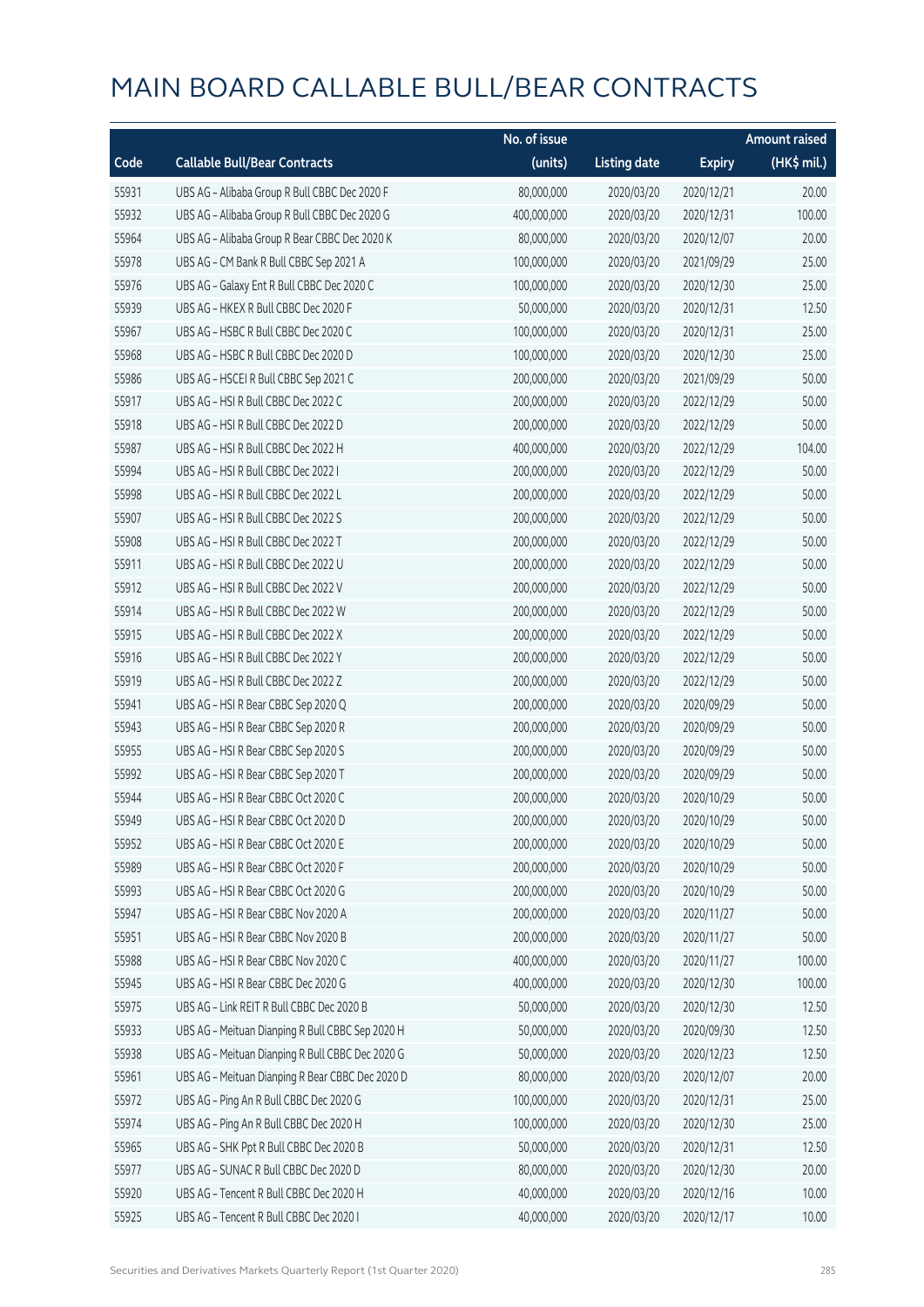|       |                                                         | No. of issue |                     |               | <b>Amount raised</b> |
|-------|---------------------------------------------------------|--------------|---------------------|---------------|----------------------|
| Code  | <b>Callable Bull/Bear Contracts</b>                     | (units)      | <b>Listing date</b> | <b>Expiry</b> | (HK\$ mil.)          |
| 55927 | UBS AG - Tencent R Bull CBBC Dec 2020 J                 | 200,000,000  | 2020/03/20          | 2020/12/23    | 50.00                |
| 55930 | UBS AG - Tencent R Bull CBBC Dec 2020 K                 | 40,000,000   | 2020/03/20          | 2020/12/22    | 10.00                |
| 55940 | UBS AG - Tencent R Bull CBBC Dec 2020 L                 | 40,000,000   | 2020/03/20          | 2020/12/30    | 11.60                |
| 55956 | UBS AG - Tencent R Bear CBBC Dec 2020 L                 | 40,000,000   | 2020/03/20          | 2020/12/07    | 10.00                |
| 55957 | UBS AG - Tencent R Bear CBBC Dec 2020 M                 | 40,000,000   | 2020/03/20          | 2020/12/08    | 10.00                |
| 55960 | UBS AG - Tencent R Bear CBBC Dec 2020 N                 | 200,000,000  | 2020/03/20          | 2020/12/09    | 50.00                |
| 55685 | Bank Vontobel - AAC Tech R Bear CBBC Nov 2020 G         | 40,000,000   | 2020/03/20          | 2020/11/20    | 10.00                |
| 55541 | Bank Vontobel - AIA R Bull CBBC Dec 2020 E              | 40,000,000   | 2020/03/20          | 2020/12/11    | 10.00                |
| 55542 | Bank Vontobel - Alibaba Group R Bull CBBC Oct 2020 G    | 40,000,000   | 2020/03/20          | 2020/10/16    | 10.00                |
| 55686 | Bank Vontobel - China Mobile R Bull CBBC Nov 2020 C     | 40,000,000   | 2020/03/20          | 2020/11/20    | 10.00                |
| 55687 | Bank Vontobel - China Mobile R Bear CBBC Nov 2020 B     | 40,000,000   | 2020/03/20          | 2020/11/20    | 10.00                |
| 55688 | Bank Vontobel - CNOOC R Bull CBBC Dec 2020 H            | 40,000,000   | 2020/03/20          | 2020/12/18    | 10.00                |
| 55681 | Bank Vontobel - HSBC R Bull CBBC Dec 2020 C             | 40,000,000   | 2020/03/20          | 2020/12/04    | 10.00                |
| 55682 | Bank Vontobel - HSBC R Bear CBBC Dec 2020 D             | 40,000,000   | 2020/03/20          | 2020/12/18    | 10.00                |
| 56000 | Bank Vontobel - HSI R Bull CBBC Dec 2022 S              | 80,000,000   | 2020/03/20          | 2022/12/29    | 20.00                |
| 56001 | Bank Vontobel - HSI R Bull CBBC Dec 2022 T              | 80,000,000   | 2020/03/20          | 2022/12/29    | 20.00                |
| 56003 | Bank Vontobel - HSI R Bull CBBC Dec 2022 U              | 80,000,000   | 2020/03/20          | 2022/12/29    | 20.00                |
| 56005 | Bank Vontobel - HSI R Bear CBBC Sep 2020 I              | 80,000,000   | 2020/03/20          | 2020/09/29    | 20.00                |
| 56006 | Bank Vontobel - HSI R Bear CBBC Sep 2020 J              | 80,000,000   | 2020/03/20          | 2020/09/29    | 20.00                |
| 55536 | Bank Vontobel - Meituan Dianping R Bull CBBC Dec 2020 W | 60,000,000   | 2020/03/20          | 2020/12/18    | 15.00                |
| 55537 | Bank Vontobel - Meituan Dianping R Bull CBBC Dec 2020 X | 60,000,000   | 2020/03/20          | 2020/12/04    | 15.00                |
| 55680 | Bank Vontobel - Ping An R Bull CBBC Dec 2020 E          | 40,000,000   | 2020/03/20          | 2020/12/11    | 10.00                |
| 55690 | Bank Vontobel - SHK Ppt R Bear CBBC Dec 2020 B          | 40,000,000   | 2020/03/20          | 2020/12/11    | 10.00                |
| 55683 | Bank Vontobel - Sunny Optical R Bull CBBC Dec 2020 G    | 40,000,000   | 2020/03/20          | 2020/12/04    | 10.00                |
| 55999 | Bank Vontobel - Tencent R Bull CBBC Nov 2020 J          | 40,000,000   | 2020/03/20          | 2020/11/13    | 10.00                |
| 55540 | Bank Vontobel - Tencent R Bull CBBC Dec 2020 K          | 40,000,000   | 2020/03/20          | 2020/12/04    | 10.00                |
| 55539 | Bank Vontobel - Xiaomi R Bull CBBC Nov 2020 L           | 40,000,000   | 2020/03/20          | 2020/11/06    | 10.00                |
| 56334 | BOCI Asia Ltd. - Alibaba Group R Bull CBBC Oct 2020 C   | 60,000,000   | 2020/03/23          | 2020/10/19    | 22.20                |
| 56329 | BOCI Asia Ltd. - Galaxy Ent R Bull CBBC Oct 2020 F      | 100,000,000  | 2020/03/23          | 2020/10/29    | 25.00                |
| 56330 | BOCI Asia Ltd. - HKEX R Bull CBBC Sep 2020 D            | 40,000,000   | 2020/03/23          | 2020/09/29    | 10.00                |
| 56333 | BOCI Asia Ltd. - HKEX R Bull CBBC Sep 2020 E            | 40,000,000   | 2020/03/23          | 2020/09/29    | 14.00                |
| 56381 | BOCI Asia Ltd. - HSCEI R Bull CBBC Sep 2021 K           | 150,000,000  | 2020/03/23          | 2021/09/29    | 37.50                |
| 56236 | BOCI Asia Ltd. - HSI R Bull CBBC Oct 2022 L             | 200,000,000  | 2020/03/23          | 2022/10/28    | 50.00                |
| 56241 | BOCI Asia Ltd. - HSI R Bull CBBC Oct 2022 M             | 200,000,000  | 2020/03/23          | 2022/10/28    | 50.00                |
| 56242 | BOCI Asia Ltd. - HSI R Bull CBBC Oct 2022 N             | 150,000,000  | 2020/03/23          | 2022/10/28    | 37.50                |
| 56243 | BOCI Asia Ltd. - HSI R Bull CBBC Oct 2022 O             | 150,000,000  | 2020/03/23          | 2022/10/28    | 37.50                |
| 56250 | BOCI Asia Ltd. - HSI R Bull CBBC Oct 2022 P             | 150,000,000  | 2020/03/23          | 2022/10/28    | 37.50                |
| 56251 | BOCI Asia Ltd. - HSI R Bull CBBC Oct 2022 Q             | 150,000,000  | 2020/03/23          | 2022/10/28    | 37.50                |
| 56326 | BOCI Asia Ltd. - HSI R Bear CBBC Sep 2020 F             | 200,000,000  | 2020/03/23          | 2020/09/29    | 50.00                |
| 56327 | BOCI Asia Ltd. - HSI R Bear CBBC Sep 2020 G             | 150,000,000  | 2020/03/23          | 2020/09/29    | 37.50                |
| 56373 | BOCI Asia Ltd. - HSI R Bear CBBC Sep 2020 H             | 150,000,000  | 2020/03/23          | 2020/09/29    | 37.50                |
| 56374 | BOCI Asia Ltd. - HSI R Bear CBBC Sep 2020 I             | 150,000,000  | 2020/03/23          | 2020/09/29    | 37.50                |
| 56375 | BOCI Asia Ltd. - HSI R Bear CBBC Sep 2020 J             | 150,000,000  | 2020/03/23          | 2020/09/29    | 37.50                |
| 56376 | BOCI Asia Ltd. - HSI R Bear CBBC Sep 2020 K             | 200,000,000  | 2020/03/23          | 2020/09/29    | 50.00                |
| 56380 | BOCI Asia Ltd. - HSI R Bear CBBC Sep 2020 L             | 200,000,000  | 2020/03/23          | 2020/09/29    | 50.00                |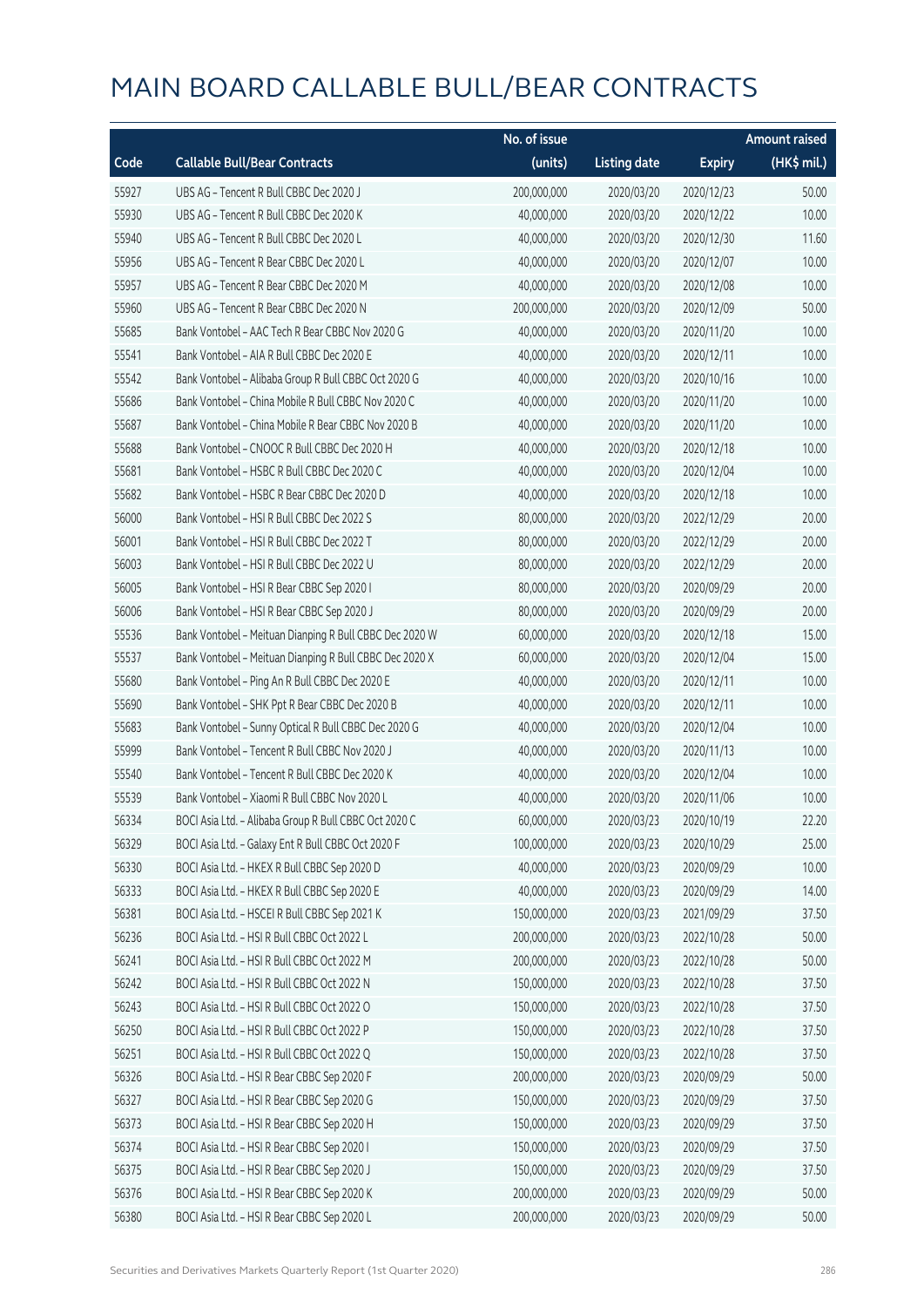|       |                                                             | No. of issue |                     |               | <b>Amount raised</b> |
|-------|-------------------------------------------------------------|--------------|---------------------|---------------|----------------------|
| Code  | <b>Callable Bull/Bear Contracts</b>                         | (units)      | <b>Listing date</b> | <b>Expiry</b> | (HK\$ mil.)          |
| 56328 | BOCI Asia Ltd. - Tencent R Bull CBBC Oct 2020 D             | 40,000,000   | 2020/03/23          | 2020/10/30    | 10.00                |
| 56218 | BNP Paribas Issuance B.V. - HSI R Bull CBBC Nov 2021 A      | 250,000,000  | 2020/03/23          | 2021/11/29    | 62.50                |
| 56219 | BNP Paribas Issuance B.V. - HSI R Bull CBBC Nov 2021 S      | 250,000,000  | 2020/03/23          | 2021/11/29    | 62.50                |
| 56207 | BNP Paribas Issuance B.V. - HSI R Bull CBBC Nov 2021 V      | 250,000,000  | 2020/03/23          | 2021/11/29    | 62.50                |
| 56209 | BNP Paribas Issuance B.V. - HSI R Bull CBBC Nov 2021 W      | 250,000,000  | 2020/03/23          | 2021/11/29    | 62.50                |
| 56215 | BNP Paribas Issuance B.V. - HSI R Bull CBBC Nov 2021 X      | 250,000,000  | 2020/03/23          | 2021/11/29    | 62.50                |
| 56216 | BNP Paribas Issuance B.V. - HSI R Bull CBBC Nov 2021 Y      | 250,000,000  | 2020/03/23          | 2021/11/29    | 62.50                |
| 56217 | BNP Paribas Issuance B.V. - HSI R Bull CBBC Nov 2021 Z      | 250,000,000  | 2020/03/23          | 2021/11/29    | 62.50                |
| 56323 | BNP Paribas Issuance B.V. - HSI R Bull CBBC Jan 2022 L      | 250,000,000  | 2020/03/23          | 2022/01/28    | 62.50                |
| 56324 | BNP Paribas Issuance B.V. - HSI R Bull CBBC Jan 2022 M      | 250,000,000  | 2020/03/23          | 2022/01/28    | 62.50                |
| 56325 | BNP Paribas Issuance B.V. - HSI R Bull CBBC Jan 2022 W      | 250,000,000  | 2020/03/23          | 2022/01/28    | 62.50                |
| 56341 | BNP Paribas Issuance B.V. - HSI R Bear CBBC Oct 2020 X      | 240,000,000  | 2020/03/23          | 2020/10/29    | 60.00                |
| 56569 | Credit Suisse AG - AIA R Bull CBBC Nov 2020 E               | 70,000,000   | 2020/03/23          | 2020/11/27    | 17.50                |
| 56572 | Credit Suisse AG - Alibaba Group R Bull CBBC Nov 2020 C     | 80,000,000   | 2020/03/23          | 2020/11/27    | 25.60                |
| 56547 | Credit Suisse AG - HSI R Bull CBBC Oct 2022 A               | 200,000,000  | 2020/03/23          | 2022/10/28    | 50.00                |
| 56550 | Credit Suisse AG - HSI R Bull CBBC Oct 2022 B               | 200,000,000  | 2020/03/23          | 2022/10/28    | 50.00                |
| 56551 | Credit Suisse AG - HSI R Bull CBBC Oct 2022 C               | 200,000,000  | 2020/03/23          | 2022/10/28    | 50.00                |
| 56545 | Credit Suisse AG - HSI R Bull CBBC Oct 2022 D               | 200,000,000  | 2020/03/23          | 2022/10/28    | 50.00                |
| 56579 | Credit Suisse AG - HSI R Bull CBBC Oct 2022 E               | 200,000,000  | 2020/03/23          | 2022/10/28    | 50.00                |
| 56549 | Credit Suisse AG - HSI R Bull CBBC Oct 2022 F               | 200,000,000  | 2020/03/23          | 2022/10/28    | 50.00                |
| 56546 | Credit Suisse AG - HSI R Bull CBBC Oct 2022 H               | 200,000,000  | 2020/03/23          | 2022/10/28    | 50.00                |
| 56577 | Credit Suisse AG - HSI R Bull CBBC Oct 2022 J               | 200,000,000  | 2020/03/23          | 2022/10/28    | 50.00                |
| 56544 | Credit Suisse AG - HSI R Bull CBBC Nov 2022 M               | 200,000,000  | 2020/03/23          | 2022/11/29    | 50.00                |
| 56580 | Credit Suisse AG - HSI R Bull CBBC Dec 2022 O               | 200,000,000  | 2020/03/23          | 2022/12/29    | 50.00                |
| 56552 | Credit Suisse AG - HSI R Bull CBBC Dec 2022 Q               | 200,000,000  | 2020/03/23          | 2022/12/29    | 50.00                |
| 56581 | Credit Suisse AG - HSI R Bull CBBC Dec 2022 W               | 200,000,000  | 2020/03/23          | 2022/12/29    | 50.00                |
| 56554 | Credit Suisse AG - HSI R Bear CBBC Oct 2020 D               | 200,000,000  | 2020/03/23          | 2020/10/29    | 50.00                |
| 56562 | Credit Suisse AG - HSI R Bear CBBC Oct 2020 E               | 200,000,000  | 2020/03/23          | 2020/10/29    | 50.00                |
| 56566 | Credit Suisse AG - HSI R Bear CBBC Oct 2020 F               | 200,000,000  | 2020/03/23          | 2020/10/29    | 50.00                |
| 56558 | Credit Suisse AG - HSI R Bear CBBC Nov 2020 M               | 200,000,000  | 2020/03/23          | 2020/11/27    | 50.00                |
| 56565 | Credit Suisse AG - HSI R Bear CBBC Nov 2020 N               | 200,000,000  | 2020/03/23          | 2020/11/27    | 50.00                |
| 56555 | Credit Suisse AG - HSI R Bear CBBC Dec 2020 B               | 200,000,000  | 2020/03/23          | 2020/12/30    | 50.00                |
| 56567 | Credit Suisse AG - HSI R Bear CBBC Dec 2020 C               | 200,000,000  | 2020/03/23          | 2020/12/30    | 50.00                |
| 56575 | Credit Suisse AG - Meituan Dianping R Bull CBBC Oct 2020 C  | 80,000,000   | 2020/03/23          | 2020/10/29    | 20.00                |
| 56570 | Credit Suisse AG - Ping An R Bull CBBC Nov 2020 J           | 80,000,000   | 2020/03/23          | 2020/11/27    | 20.00                |
| 56571 | Credit Suisse AG - Ping An R Bull CBBC Dec 2020 H           | 80,000,000   | 2020/03/23          | 2020/12/30    | 20.00                |
| 56573 | Credit Suisse AG - Tencent R Bull CBBC Nov 2020 J           | 50,000,000   | 2020/03/23          | 2020/11/27    | 18.50                |
| 56574 | Credit Suisse AG - Tencent R Bull CBBC Dec 2020 H           | 50,000,000   | 2020/03/23          | 2020/12/30    | 24.00                |
| 56576 | Credit Suisse AG - Tencent R Bear CBBC Aug 2020 D           | 50,000,000   | 2020/03/23          | 2020/08/28    | 12.50                |
| 56739 | Goldman Sachs SP (Asia) - Alibaba Group R Bull CBBC Oct20 H | 60,000,000   | 2020/03/23          | 2020/10/30    | 15.00                |
| 56740 | Goldman Sachs SP (Asia) - Alibaba Group R Bull CBBC Oct20 I | 60,000,000   | 2020/03/23          | 2020/10/30    | 15.00                |
| 56716 | Goldman Sachs SP (Asia) - HSI R Bull CBBC Nov 2022 F        | 160,000,000  | 2020/03/23          | 2022/11/29    | 40.00                |
| 56709 | Goldman Sachs SP (Asia) - HSI R Bull CBBC Nov 2022 P        | 160,000,000  | 2020/03/23          | 2022/11/29    | 40.00                |
| 56718 | Goldman Sachs SP (Asia) - HSI R Bull CBBC Nov 2022 R        | 160,000,000  | 2020/03/23          | 2022/11/29    | 40.00                |
| 56711 | Goldman Sachs SP (Asia) - HSI R Bull CBBC Nov 2022 S        | 160,000,000  | 2020/03/23          | 2022/11/29    | 40.00                |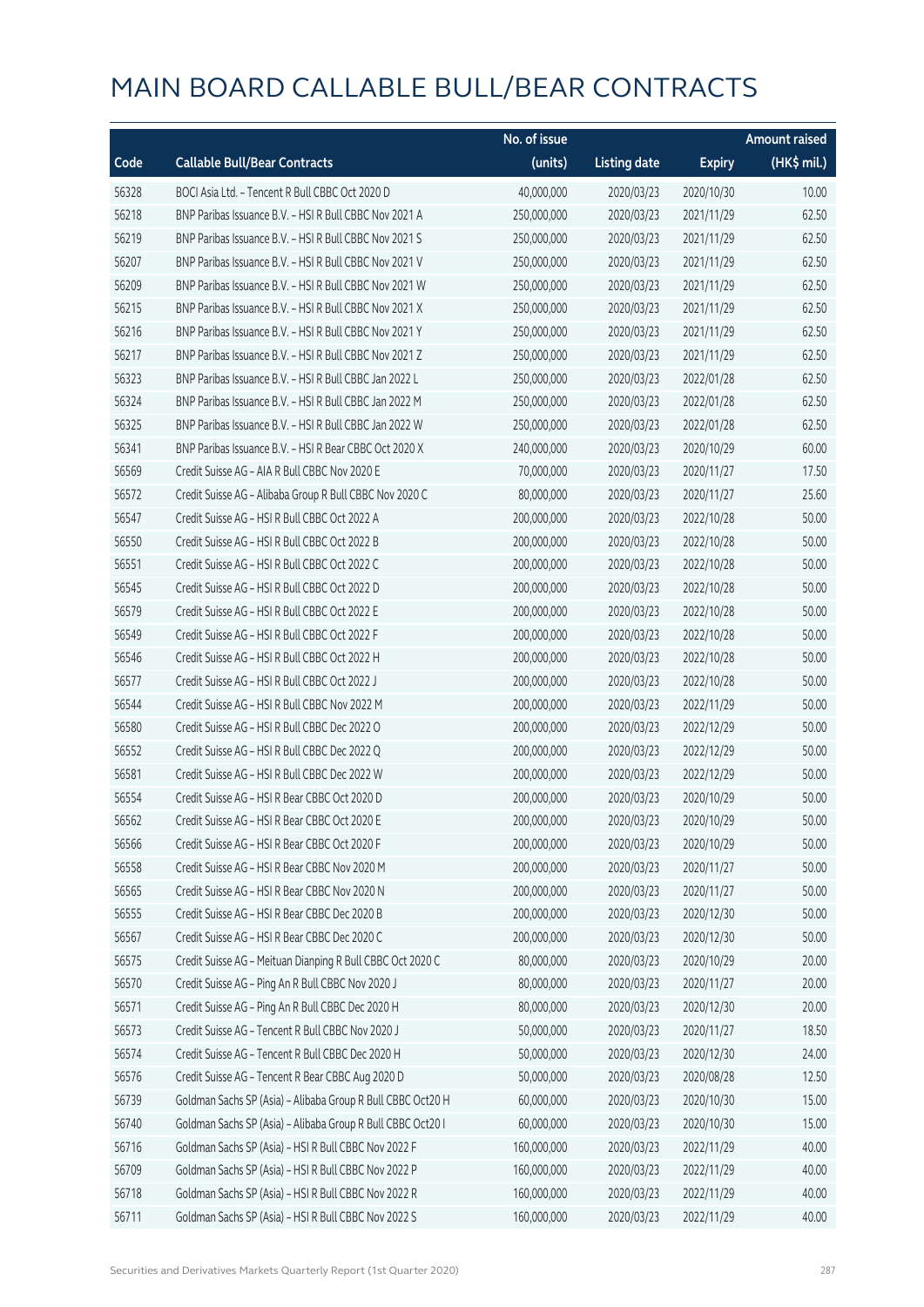|       |                                                          | No. of issue |                     |               | <b>Amount raised</b> |
|-------|----------------------------------------------------------|--------------|---------------------|---------------|----------------------|
| Code  | <b>Callable Bull/Bear Contracts</b>                      | (units)      | <b>Listing date</b> | <b>Expiry</b> | $(HK$$ mil.)         |
| 56712 | Goldman Sachs SP (Asia) - HSI R Bull CBBC Nov 2022 T     | 160,000,000  | 2020/03/23          | 2022/11/29    | 40.00                |
| 56714 | Goldman Sachs SP (Asia) - HSI R Bull CBBC Nov 2022 X     | 160,000,000  | 2020/03/23          | 2022/11/29    | 40.00                |
| 56721 | Goldman Sachs SP (Asia) - HSI R Bull CBBC Dec 2022 S     | 160,000,000  | 2020/03/23          | 2022/12/29    | 40.00                |
| 56726 | Goldman Sachs SP (Asia) - HSI R Bull CBBC Dec 2022 W     | 160,000,000  | 2020/03/23          | 2022/12/29    | 40.96                |
| 56715 | Goldman Sachs SP (Asia) - HSI R Bull CBBC Feb 2023 C     | 160,000,000  | 2020/03/23          | 2023/02/27    | 40.00                |
| 56717 | Goldman Sachs SP (Asia) - HSI R Bull CBBC Feb 2023 F     | 160,000,000  | 2020/03/23          | 2023/02/27    | 40.00                |
| 56719 | Goldman Sachs SP (Asia) - HSI R Bull CBBC Feb 2023 G     | 160,000,000  | 2020/03/23          | 2023/02/27    | 40.00                |
| 56710 | Goldman Sachs SP (Asia) - HSI R Bull CBBC Feb 2023 H     | 160,000,000  | 2020/03/23          | 2023/02/27    | 40.00                |
| 56713 | Goldman Sachs SP (Asia) - HSI R Bull CBBC Feb 2023 Z     | 160,000,000  | 2020/03/23          | 2023/02/27    | 40.00                |
| 56720 | Goldman Sachs SP (Asia) - HSI R Bull CBBC Mar 2023 K     | 160,000,000  | 2020/03/23          | 2023/03/30    | 40.00                |
| 56722 | Goldman Sachs SP (Asia) - HSI R Bull CBBC Mar 2023 L     | 160,000,000  | 2020/03/23          | 2023/03/30    | 40.00                |
| 56729 | Goldman Sachs SP (Asia) - HSI R Bear CBBC Sep 2020 W     | 160,000,000  | 2020/03/23          | 2020/09/29    | 40.00                |
| 56732 | Goldman Sachs SP (Asia) - HSI R Bear CBBC Sep 2020 X     | 160,000,000  | 2020/03/23          | 2020/09/29    | 40.00                |
| 56736 | Goldman Sachs SP (Asia) - HSI R Bear CBBC Sep 2020 Y     | 160,000,000  | 2020/03/23          | 2020/09/29    | 40.00                |
| 56727 | Goldman Sachs SP (Asia) - HSI R Bear CBBC Oct 2020 I     | 160,000,000  | 2020/03/23          | 2020/10/29    | 40.00                |
| 56731 | Goldman Sachs SP (Asia) - HSI R Bear CBBC Oct 2020 J     | 160,000,000  | 2020/03/23          | 2020/10/29    | 40.00                |
| 56733 | Goldman Sachs SP (Asia) - HSI R Bear CBBC Oct 2020 K     | 160,000,000  | 2020/03/23          | 2020/10/29    | 40.00                |
| 56737 | Goldman Sachs SP (Asia) - HSI R Bear CBBC Oct 2020 L     | 160,000,000  | 2020/03/23          | 2020/10/29    | 40.00                |
| 56738 | Goldman Sachs SP (Asia) - HSI R Bear CBBC Oct 2020 M     | 160,000,000  | 2020/03/23          | 2020/10/29    | 40.00                |
| 56741 | Goldman Sachs SP (Asia) - Tencent R Bull CBBC Sep 2020 D | 60,000,000   | 2020/03/23          | 2020/09/28    | 15.00                |
| 56744 | Goldman Sachs SP (Asia) - Tencent R Bull CBBC Sep 2020 E | 60,000,000   | 2020/03/23          | 2020/09/28    | 15.00                |
| 56743 | Goldman Sachs SP (Asia) - Tencent R Bull CBBC Mar 2021 D | 80,000,000   | 2020/03/23          | 2021/03/31    | 20.00                |
| 56745 | Goldman Sachs SP (Asia) - Tencent R Bear CBBC Mar 2021 C | 60,000,000   | 2020/03/23          | 2021/03/31    | 15.00                |
| 56226 | HK Bank - Alibaba Group R Bull CBBC Jul 2020 N           | 40,000,000   | 2020/03/23          | 2020/07/27    | 10.00                |
| 56285 | HK Bank - Alibaba Group R Bull CBBC Oct 2020 B           | 40,000,000   | 2020/03/23          | 2020/10/05    | 10.00                |
| 56293 | HK Bank - Alibaba Group R Bear CBBC Jul 2020 I           | 40,000,000   | 2020/03/23          | 2020/07/02    | 10.00                |
| 56282 | HK Bank - CNOOC R Bull CBBC Oct 2020 C                   | 40,000,000   | 2020/03/23          | 2020/10/19    | 10.00                |
| 56279 | HK Bank - CNOOC R Bear CBBC Aug 2020 A                   | 40,000,000   | 2020/03/23          | 2020/08/03    | 10.00                |
| 56300 | HK Bank - Geely Auto R Bull CBBC Sep 2020 A              | 40,000,000   | 2020/03/23          | 2020/09/14    | 10.00                |
| 56296 | HK Bank - Geely Auto R Bear CBBC Jul 2020 C              | 40,000,000   | 2020/03/23          | 2020/07/27    | 10.80                |
| 56278 | HK Bank - Galaxy Ent R Bull CBBC Oct 2020 A              | 60,000,000   | 2020/03/23          | 2020/10/19    | 15.00                |
| 56281 | HK Bank - Galaxy Ent R Bear CBBC Jul 2020 C              | 40,000,000   | 2020/03/23          | 2020/07/27    | 10.00                |
| 56225 | HK Bank - HKEX R Bull CBBC Jul 2020 K                    | 40,000,000   | 2020/03/23          | 2020/07/23    | 10.00                |
| 56258 | HK Bank - HKEX R Bear CBBC Sep 2020 B                    | 40,000,000   | 2020/03/23          | 2020/09/28    | 10.00                |
| 56220 | HK Bank - HSI R Bull CBBC Sep 2022 D                     | 60,000,000   | 2020/03/23          | 2022/09/29    | 15.00                |
| 56228 | HK Bank - HSI R Bull CBBC Sep 2022 G                     | 100,000,000  | 2020/03/23          | 2022/09/29    | 25.00                |
| 56268 | HK Bank - HSI R Bull CBBC Sep 2022 J                     | 100,000,000  | 2020/03/23          | 2022/09/29    | 25.00                |
| 56335 | HK Bank - HSI R Bull CBBC Sep 2022 K                     | 100,000,000  | 2020/03/23          | 2022/09/29    | 25.00                |
| 56262 | HK Bank - HSI R Bull CBBC Dec 2022 T                     | 100,000,000  | 2020/03/23          | 2022/12/29    | 25.00                |
| 56270 | HK Bank - HSI R Bull CBBC Dec 2022 U                     | 100,000,000  | 2020/03/23          | 2022/12/29    | 25.00                |
| 56273 | HK Bank - HSI R Bear CBBC Aug 2020 D                     | 100,000,000  | 2020/03/23          | 2020/08/28    | 25.00                |
| 56336 | HK Bank - HSI R Bear CBBC Aug 2020 G                     | 100,000,000  | 2020/03/23          | 2020/08/28    | 25.00                |
| 56269 | HK Bank - HSI R Bear CBBC Aug 2020 Z                     | 100,000,000  | 2020/03/23          | 2020/08/28    | 25.00                |
| 56295 | HK Bank - Meituan Dianping R Bull CBBC Sep 2020 A        | 40,000,000   | 2020/03/23          | 2020/09/07    | 10.00                |
| 56294 | HK Bank - Meituan Dianping R Bear CBBC Jul 2020 B        | 40,000,000   | 2020/03/23          | 2020/07/20    | 10.00                |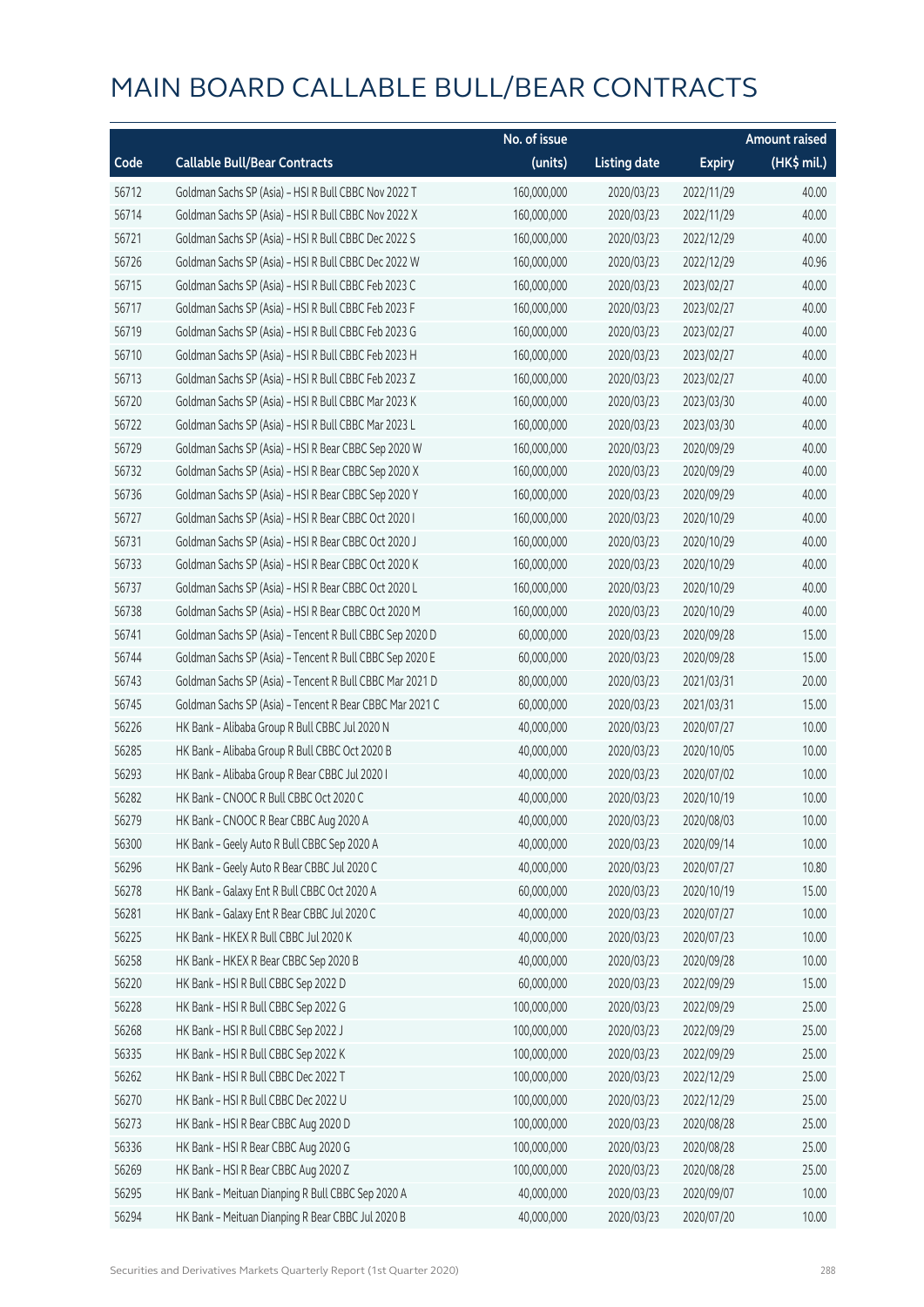|       |                                                          | No. of issue |                     |               | <b>Amount raised</b> |
|-------|----------------------------------------------------------|--------------|---------------------|---------------|----------------------|
| Code  | <b>Callable Bull/Bear Contracts</b>                      | (units)      | <b>Listing date</b> | <b>Expiry</b> | (HK\$ mil.)          |
| 56229 | HK Bank - Ping An R Bull CBBC Aug 2020 I                 | 60,000,000   | 2020/03/23          | 2020/08/13    | 15.00                |
| 56288 | HK Bank - Ping An R Bear CBBC Aug 2020 A                 | 50,000,000   | 2020/03/23          | 2020/08/06    | 12.50                |
| 56307 | HK Bank - Sunny Optical R Bull CBBC Sep 2020 A           | 40,000,000   | 2020/03/23          | 2020/09/14    | 10.00                |
| 56302 | HK Bank - Sunny Optical R Bear CBBC Jul 2020 C           | 40,000,000   | 2020/03/23          | 2020/07/27    | 10.00                |
| 56224 | HK Bank - Tencent R Bull CBBC Jul 2020 U                 | 40,000,000   | 2020/03/23          | 2020/07/23    | 10.00                |
| 56271 | HK Bank - Tencent R Bull CBBC Sep 2020 B                 | 40,000,000   | 2020/03/23          | 2020/09/10    | 10.00                |
| 56261 | HK Bank - Tencent R Bear CBBC Aug 2020 N                 | 40,000,000   | 2020/03/23          | 2020/08/03    | 10.00                |
| 56345 | Haitong Int'l Sec - HSI R Bull CBBC Nov 2022 L           | 150,000,000  | 2020/03/23          | 2022/11/29    | 37.50                |
| 56351 | Haitong Int'l Sec - HSI R Bull CBBC Dec 2022 B           | 150,000,000  | 2020/03/23          | 2022/12/29    | 37.50                |
| 56358 | Haitong Int'l Sec - HSI R Bull CBBC Dec 2022 C           | 150,000,000  | 2020/03/23          | 2022/12/29    | 54.90                |
| 56359 | Haitong Int'l Sec - HSI R Bull CBBC Dec 2022 E           | 150,000,000  | 2020/03/23          | 2022/12/29    | 37.50                |
| 56352 | Haitong Int'l Sec - HSI R Bull CBBC Jan 2023 C           | 150,000,000  | 2020/03/23          | 2023/01/30    | 37.50                |
| 56343 | Haitong Int'l Sec - HSI R Bull CBBC Feb 2023 C           | 150,000,000  | 2020/03/23          | 2023/02/27    | 37.50                |
| 56357 | Haitong Int'l Sec - HSI R Bull CBBC Feb 2023 D           | 150,000,000  | 2020/03/23          | 2023/02/27    | 37.50                |
| 56372 | Haitong Int'l Sec - HSI R Bull CBBC Feb 2023 E           | 150,000,000  | 2020/03/23          | 2023/02/27    | 37.50                |
| 56364 | Haitong Int'l Sec - HSI R Bear CBBC Sep 2020 P           | 150,000,000  | 2020/03/23          | 2020/09/29    | 37.50                |
| 56365 | Haitong Int'l Sec - HSI R Bear CBBC Sep 2020 Q           | 150,000,000  | 2020/03/23          | 2020/09/29    | 37.50                |
| 56361 | Haitong Int'l Sec - HSI R Bear CBBC Oct 2020 D           | 150,000,000  | 2020/03/23          | 2020/10/29    | 37.50                |
| 56363 | Haitong Int'l Sec - HSI R Bear CBBC Oct 2020 E           | 150,000,000  | 2020/03/23          | 2020/10/29    | 37.50                |
| 56362 | Haitong Int'l Sec - HSI R Bear CBBC Nov 2020 D           | 150,000,000  | 2020/03/23          | 2020/11/27    | 37.50                |
| 56366 | Haitong Int'l Sec - HSI R Bear CBBC Nov 2020 E           | 150,000,000  | 2020/03/23          | 2020/11/27    | 37.50                |
| 56370 | Haitong Int'l Sec - Ping An R Bull CBBC Oct 2020 A       | 40,000,000   | 2020/03/23          | 2020/10/05    | 10.00                |
| 56371 | Haitong Int'l Sec - Sunny Optical R Bull CBBC Nov 2020 A | 40,000,000   | 2020/03/23          | 2020/11/18    | 10.00                |
| 56367 | Haitong Int'l Sec - Tencent R Bull CBBC Nov 2020 C       | 40,000,000   | 2020/03/23          | 2020/11/17    | 17.04                |
| 56586 | J P Morgan SP BV - HSI R Bull CBBC Oct 2022 B            | 200,000,000  | 2020/03/23          | 2022/10/28    | 50.00                |
| 56590 | J P Morgan SP BV - HSI R Bull CBBC Oct 2022 E            | 200,000,000  | 2020/03/23          | 2022/10/28    | 50.00                |
| 56589 | J P Morgan SP BV - HSI R Bull CBBC Oct 2022 G            | 240,000,000  | 2020/03/23          | 2022/10/28    | 60.00                |
| 56591 | J P Morgan SP BV - HSI R Bull CBBC Oct 2022 H            | 240,000,000  | 2020/03/23          | 2022/10/28    | 60.00                |
| 56609 | J P Morgan SP BV - HSI R Bull CBBC Oct 2022 I            | 240,000,000  | 2020/03/23          | 2022/10/28    | 60.00                |
| 56613 | J P Morgan SP BV - HSI R Bull CBBC Oct 2022 J            | 240,000,000  | 2020/03/23          | 2022/10/28    | 60.00                |
| 56611 | J P Morgan SP BV - HSI R Bull CBBC Oct 2022 M            | 200,000,000  | 2020/03/23          | 2022/10/28    | 50.00                |
| 56582 | J P Morgan SP BV - HSI R Bull CBBC Oct 2022 Z            | 300,000,000  | 2020/03/23          | 2022/10/28    | 75.00                |
| 56612 | J P Morgan SP BV - HSI R Bull CBBC Nov 2022 F            | 240,000,000  | 2020/03/23          | 2022/11/29    | 60.00                |
| 56614 | J P Morgan SP BV - HSI R Bull CBBC Nov 2022 P            | 240,000,000  | 2020/03/23          | 2022/11/29    | 63.60                |
| 56585 | J P Morgan SP BV - HSI R Bull CBBC Nov 2022 Q            | 240,000,000  | 2020/03/23          | 2022/11/29    | 60.00                |
| 56587 | J P Morgan SP BV - HSI R Bull CBBC Nov 2022 S            | 200,000,000  | 2020/03/23          | 2022/11/29    | 50.00                |
| 56592 | J P Morgan SP BV - HSI R Bull CBBC Nov 2022 W            | 200,000,000  | 2020/03/23          | 2022/11/29    | 50.00                |
| 56610 | J P Morgan SP BV - HSI R Bull CBBC Nov 2022 X            | 240,000,000  | 2020/03/23          | 2022/11/29    | 60.00                |
| 56615 | J P Morgan SP BV - HSI R Bull CBBC Jan 2023 C            | 200,000,000  | 2020/03/23          | 2023/01/30    | 75.00                |
| 56616 | J P Morgan SP BV - HSI R Bull CBBC Jan 2023 D            | 200,000,000  | 2020/03/23          | 2023/01/30    | 86.00                |
| 56593 | J P Morgan SP BV - HSI R Bear CBBC Oct 2020 H            | 240,000,000  | 2020/03/23          | 2020/10/29    | 60.00                |
| 56599 | J P Morgan SP BV - HSI R Bear CBBC Oct 2020 K            | 240,000,000  | 2020/03/23          | 2020/10/29    | 60.00                |
| 56603 | J P Morgan SP BV - HSI R Bear CBBC Oct 2020 L            | 200,000,000  | 2020/03/23          | 2020/10/29    | 50.00                |
| 56596 | J P Morgan SP BV - HSI R Bear CBBC Nov 2020 C            | 200,000,000  | 2020/03/23          | 2020/11/27    | 50.00                |
| 56601 | J P Morgan SP BV - HSI R Bear CBBC Nov 2020 D            | 200,000,000  | 2020/03/23          | 2020/11/27    | 50.00                |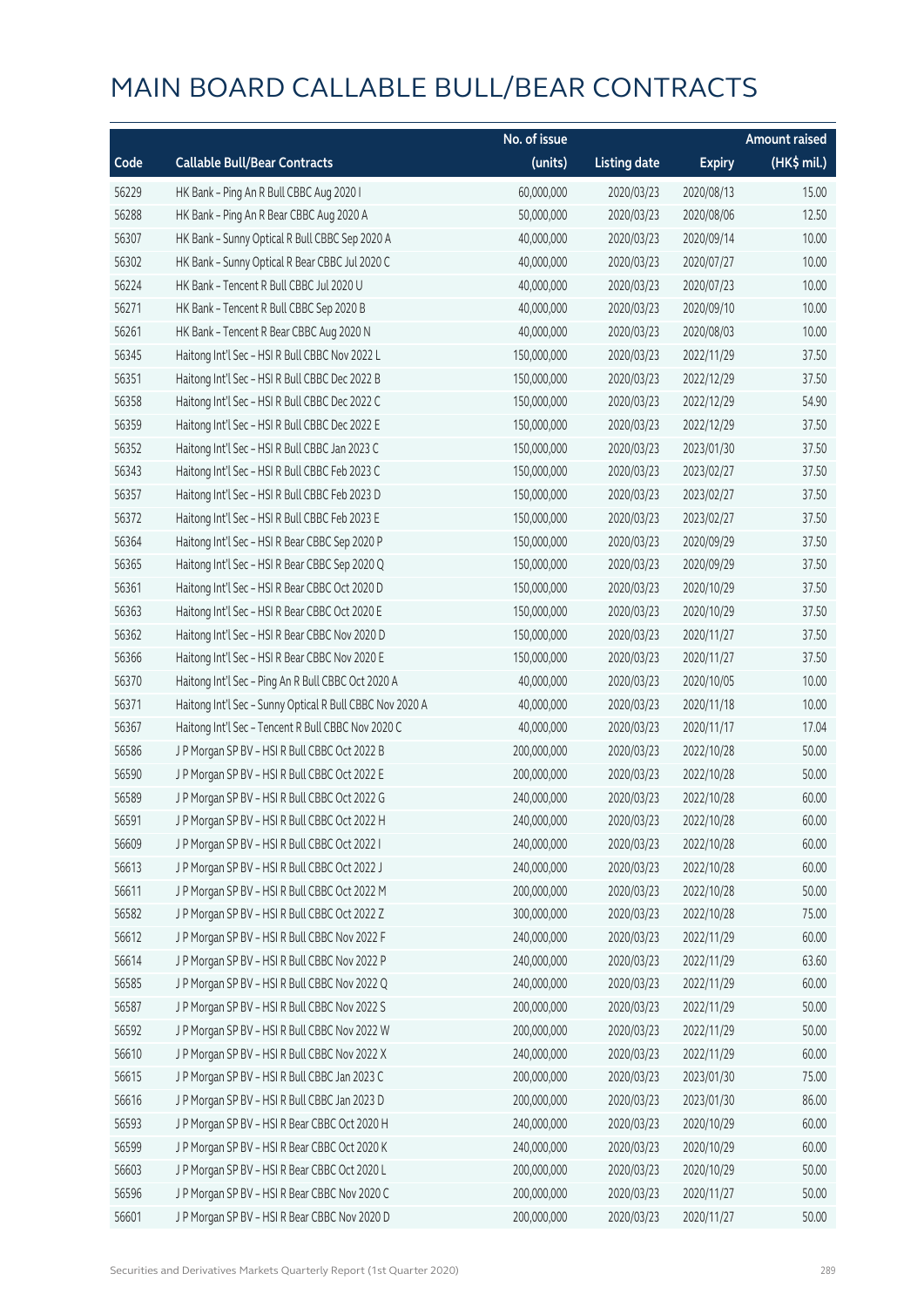|       |                                                              | No. of issue |                     |               | <b>Amount raised</b> |
|-------|--------------------------------------------------------------|--------------|---------------------|---------------|----------------------|
| Code  | <b>Callable Bull/Bear Contracts</b>                          | (units)      | <b>Listing date</b> | <b>Expiry</b> | (HK\$ mil.)          |
| 56605 | J P Morgan SP BV - HSI R Bear CBBC Nov 2020 E                | 240,000,000  | 2020/03/23          | 2020/11/27    | 60.00                |
| 56597 | J P Morgan SP BV - HSI R Bear CBBC Dec 2020 C                | 200,000,000  | 2020/03/23          | 2020/12/30    | 50.00                |
| 56602 | J P Morgan SP BV - HSI R Bear CBBC Dec 2020 D                | 240,000,000  | 2020/03/23          | 2020/12/30    | 60.00                |
| 56606 | J P Morgan SP BV - HSI R Bear CBBC Dec 2020 E                | 240,000,000  | 2020/03/23          | 2020/12/30    | 60.00                |
| 56318 | Morgan Stanley Asia Products - AIA R Bull CBBC Dec 2020 A    | 40,000,000   | 2020/03/23          | 2020/12/11    | 10.00                |
| 56313 | Morgan Stanley Asia Products - AIA R Bear CBBC Dec 2020 C    | 40,000,000   | 2020/03/23          | 2020/12/11    | 10.00                |
| 56308 | Morgan Stanley Asia Products - Ch Mobile R Bull CBBC Dec20 C | 40,000,000   | 2020/03/23          | 2020/12/18    | 10.00                |
| 56309 | Morgan Stanley Asia Products - Ch Mobile R Bull CBBC Dec20 D | 40,000,000   | 2020/03/23          | 2020/12/01    | 10.00                |
| 56312 | Morgan Stanley Asia Products - Ch Mobile R Bear CBBC Dec20 B | 40,000,000   | 2020/03/23          | 2020/12/18    | 10.00                |
| 56390 | Morgan Stanley Asia Products - China Life R Bull CBBC Jan21A | 58,000,000   | 2020/03/23          | 2021/01/18    | 14.50                |
| 56391 | Morgan Stanley Asia Products - China Life R Bull CBBC Mar21A | 58,000,000   | 2020/03/23          | 2021/03/01    | 14.50                |
| 56392 | Morgan Stanley Asia Products - China Life R Bear CBBC Dec20C | 58,000,000   | 2020/03/23          | 2020/12/04    | 14.50                |
| 56203 | Morgan Stanley Asia Products - Galaxy Ent R Bull CBBC Dec20B | 40,000,000   | 2020/03/23          | 2020/12/14    | 10.00                |
| 56202 | Morgan Stanley Asia Products - Galaxy Ent R Bear CBBC Sep20A | 40,000,000   | 2020/03/23          | 2020/09/01    | 10.00                |
| 56253 | Morgan Stanley Asia Products - HKEX R Bull CBBC Nov 2020 A   | 40,000,000   | 2020/03/23          | 2020/11/02    | 10.00                |
| 56252 | Morgan Stanley Asia Products - HKEX R Bear CBBC Dec 2020 B   | 40,000,000   | 2020/03/23          | 2020/12/01    | 10.00                |
| 56388 | Morgan Stanley Asia Products - HSI R Bull CBBC Jun 2022 K    | 150,000,000  | 2020/03/23          | 2022/06/29    | 37.50                |
| 56200 | Morgan Stanley Asia Products - HSI R Bull CBBC Sep 2022 T    | 200,000,000  | 2020/03/23          | 2022/09/29    | 50.00                |
| 56199 | Morgan Stanley Asia Products - HSI R Bull CBBC Nov 2022 W    | 150,000,000  | 2020/03/23          | 2022/11/29    | 37.50                |
| 56201 | Morgan Stanley Asia Products - HSI R Bull CBBC Jan 2023 A    | 150,000,000  | 2020/03/23          | 2023/01/30    | 37.50                |
| 56387 | Morgan Stanley Asia Products - HSI R Bear CBBC Oct 2020 E    | 150,000,000  | 2020/03/23          | 2020/10/29    | 37.50                |
| 56389 | Morgan Stanley Asia Products - HSI R Bear CBBC Nov 2020 A    | 150,000,000  | 2020/03/23          | 2020/11/27    | 37.50                |
| 56321 | Morgan Stanley Asia Products - Ping An R Bull CBBC Nov2020 B | 40,000,000   | 2020/03/23          | 2020/11/02    | 10.00                |
| 56322 | Morgan Stanley Asia Products - Ping An R Bear CBBC Dec2020 B | 40,000,000   | 2020/03/23          | 2020/12/15    | 10.00                |
| 56382 | Morgan Stanley Asia Products - Sunny Opt R Bull CBBC Dec20B  | 40,000,000   | 2020/03/23          | 2020/12/21    | 10.00                |
| 56383 | Morgan Stanley Asia Products - Sunny Opt R Bear CBBC Dec20D  | 40,000,000   | 2020/03/23          | 2020/12/18    | 10.00                |
| 56254 | Morgan Stanley Asia Products - Tencent R Bull CBBC Sep2020 C | 40,000,000   | 2020/03/23          | 2020/09/14    | 10.00                |
| 56256 | Morgan Stanley Asia Products - Tencent R Bull CBBC Jan2021 A | 80,000,000   | 2020/03/23          | 2021/01/18    | 20.00                |
| 56255 | Morgan Stanley Asia Products - Tencent R Bear CBBC Jan2021 D | 40,000,000   | 2020/03/23          | 2021/01/18    | 19.56                |
| 56257 | Morgan Stanley Asia Products - Tencent R Bear CBBC Mar2021 A | 80,000,000   | 2020/03/23          | 2021/03/01    | 20.00                |
| 56319 | Morgan Stanley Asia Products - Xiaomi R Bear CBBC Dec 2020 F | 40,000,000   | 2020/03/23          | 2020/12/01    | 10.00                |
| 56320 | Morgan Stanley Asia Products - Xiaomi R Bear CBBC Dec 2020 G | 40,000,000   | 2020/03/23          | 2020/12/08    | 10.00                |
| 56449 | SG Issuer - AAC Tech R Bull CBBC Dec 2020 C                  | 100,000,000  | 2020/03/23          | 2020/12/31    | 25.00                |
| 56450 | SG Issuer - AAC Tech R Bull CBBC Feb 2021 A                  | 100,000,000  | 2020/03/23          | 2021/02/26    | 25.00                |
| 56451 | SG Issuer - AIA R Bull CBBC Oct 2020 F                       | 60,000,000   | 2020/03/23          | 2020/10/30    | 15.00                |
| 56426 | SG Issuer - AIA R Bull CBBC Dec 2020 J                       | 60,000,000   | 2020/03/23          | 2020/12/30    | 15.00                |
| 56428 | SG Issuer - Alibaba Group R Bull CBBC Jul 2020 S             | 80,000,000   | 2020/03/23          | 2020/07/30    | 20.00                |
| 56452 | SG Issuer - Alibaba Group R Bull CBBC Jul 2020 T             | 80,000,000   | 2020/03/23          | 2020/07/31    | 20.00                |
| 56429 | SG Issuer - Alibaba Group R Bull CBBC Oct 2020 D             | 80,000,000   | 2020/03/23          | 2020/10/30    | 20.00                |
| 56453 | SG Issuer - Alibaba Group R Bull CBBC Dec 2020 C             | 200,000,000  | 2020/03/23          | 2020/12/30    | 50.00                |
| 56455 | SG Issuer - Bud Apac R Bull CBBC Dec 2020 B                  | 80,000,000   | 2020/03/23          | 2020/12/31    | 20.00                |
| 56470 | SG Issuer - China Mobile R Bull CBBC Dec 2020 F              | 100,000,000  | 2020/03/23          | 2020/12/31    | 25.00                |
| 56468 | SG Issuer - China Life R Bull CBBC Feb 2021 C                | 150,000,000  | 2020/03/23          | 2021/02/26    | 37.50                |
| 56430 | SG Issuer - CNOOC R Bull CBBC Nov 2020 C                     | 40,000,000   | 2020/03/23          | 2020/11/30    | 10.00                |
| 56431 | SG Issuer - HKEX R Bull CBBC Oct 2020 G                      | 50,000,000   | 2020/03/23          | 2020/10/29    | 18.00                |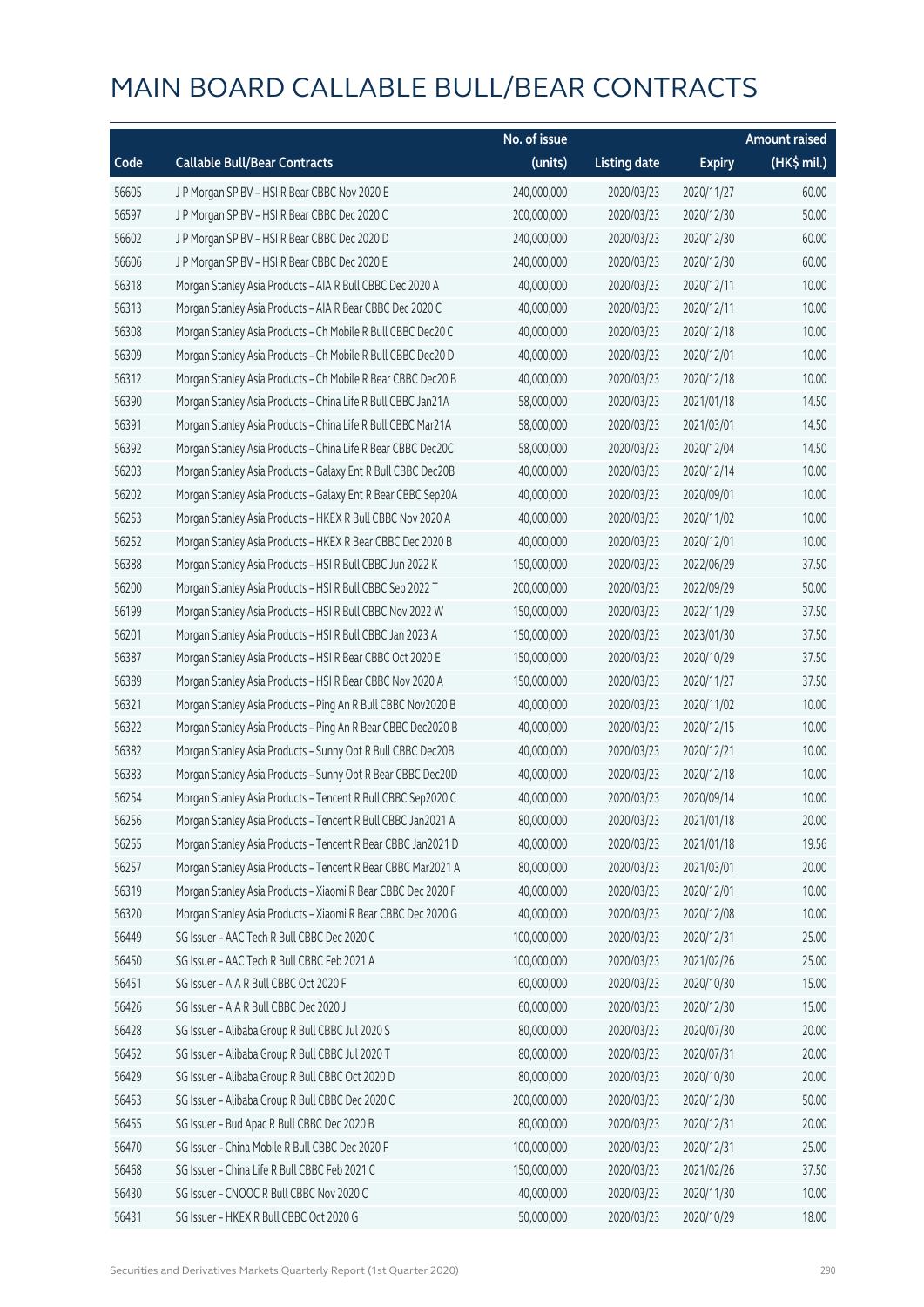|       |                                                     | No. of issue |                     |               | <b>Amount raised</b> |
|-------|-----------------------------------------------------|--------------|---------------------|---------------|----------------------|
| Code  | <b>Callable Bull/Bear Contracts</b>                 | (units)      | <b>Listing date</b> | <b>Expiry</b> | (HK\$ mil.)          |
| 56432 | SG Issuer - HKEX R Bull CBBC Oct 2020 H             | 50,000,000   | 2020/03/23          | 2020/10/30    | 12.50                |
| 56433 | SG Issuer - HSBC R Bull CBBC Mar 2021 F             | 100,000,000  | 2020/03/23          | 2021/03/30    | 25.00                |
| 56447 | SG Issuer - HSCEI R Bull CBBC Dec 2022 A            | 100,000,000  | 2020/03/23          | 2022/12/29    | 25.00                |
| 56448 | SG Issuer - HSCEI R Bull CBBC Dec 2022 B            | 100,000,000  | 2020/03/23          | 2022/12/29    | 25.00                |
| 56436 | SG Issuer - HSI R Bull CBBC Nov 2022 I              | 250,000,000  | 2020/03/23          | 2022/11/29    | 62.50                |
| 56495 | SG Issuer - HSI R Bull CBBC Nov 2022 O              | 250,000,000  | 2020/03/23          | 2022/11/29    | 62.50                |
| 56496 | SG Issuer - HSI R Bull CBBC Nov 2022 S              | 250,000,000  | 2020/03/23          | 2022/11/29    | 62.50                |
| 56497 | SG Issuer - HSI R Bull CBBC Nov 2022 Z              | 250,000,000  | 2020/03/23          | 2022/11/29    | 62.50                |
| 56530 | SG Issuer - HSI R Bull CBBC Dec 2022 M              | 500,000,000  | 2020/03/23          | 2022/12/29    | 125.00               |
| 56498 | SG Issuer - HSI R Bull CBBC Dec 2022 Q              | 250,000,000  | 2020/03/23          | 2022/12/29    | 91.25                |
| 56529 | SG Issuer - HSI R Bull CBBC Dec 2022 R              | 500,000,000  | 2020/03/23          | 2022/12/29    | 125.00               |
| 56501 | SG Issuer - HSI R Bull CBBC Jan 2023 D              | 250,000,000  | 2020/03/23          | 2023/01/30    | 63.75                |
| 56502 | SG Issuer - HSI R Bull CBBC Jan 2023 E              | 250,000,000  | 2020/03/23          | 2023/01/30    | 62.50                |
| 56505 | SG Issuer - HSI R Bull CBBC Jan 2023 F              | 250,000,000  | 2020/03/23          | 2023/01/30    | 62.50                |
| 56506 | SG Issuer - HSI R Bull CBBC Jan 2023 G              | 250,000,000  | 2020/03/23          | 2023/01/30    | 62.50                |
| 56507 | SG Issuer - HSI R Bull CBBC Feb 2023 V              | 250,000,000  | 2020/03/23          | 2023/02/27    | 78.75                |
| 56508 | SG Issuer - HSI R Bull CBBC Feb 2023 W              | 250,000,000  | 2020/03/23          | 2023/02/27    | 71.25                |
| 56509 | SG Issuer - HSI R Bull CBBC Feb 2023 X              | 250,000,000  | 2020/03/23          | 2023/02/27    | 62.50                |
| 56437 | SG Issuer - HSI R Bull CBBC Mar 2023 J              | 250,000,000  | 2020/03/23          | 2023/03/30    | 62.50                |
| 56439 | SG Issuer - HSI R Bull CBBC Mar 2023 K              | 250,000,000  | 2020/03/23          | 2023/03/30    | 62.50                |
| 56440 | SG Issuer - HSI R Bull CBBC Mar 2023 L              | 500,000,000  | 2020/03/23          | 2023/03/30    | 125.00               |
| 56442 | SG Issuer - HSI R Bull CBBC Mar 2023 M              | 250,000,000  | 2020/03/23          | 2023/03/30    | 62.50                |
| 56446 | SG Issuer - HSI R Bull CBBC Mar 2023 N              | 250,000,000  | 2020/03/23          | 2023/03/30    | 62.50                |
| 56512 | SG Issuer - HSI R Bear CBBC Nov 2020 K              | 250,000,000  | 2020/03/23          | 2020/11/27    | 62.50                |
| 56516 | SG Issuer - HSI R Bear CBBC Nov 2020 L              | 250,000,000  | 2020/03/23          | 2020/11/27    | 62.50                |
| 56522 | SG Issuer - HSI R Bear CBBC Dec 2020 I              | 250,000,000  | 2020/03/23          | 2020/12/30    | 62.50                |
| 56523 | SG Issuer - HSI R Bear CBBC Dec 2020 J              | 500,000,000  | 2020/03/23          | 2020/12/30    | 125.00               |
| 56524 | SG Issuer - HSI R Bear CBBC Dec 2020 K              | 250,000,000  | 2020/03/23          | 2020/12/30    | 62.50                |
| 56525 | SG Issuer - HSI R Bear CBBC Dec 2020 L              | 250,000,000  | 2020/03/23          | 2020/12/30    | 62.50                |
| 56526 | SG Issuer - HSI R Bear CBBC Dec 2020 M              | 250,000,000  | 2020/03/23          | 2020/12/30    | 62.50                |
| 56527 | SG Issuer - HSI R Bear CBBC Dec 2020 N              | 250,000,000  | 2020/03/23          | 2020/12/30    | 62.50                |
| 56472 | SG Issuer - Meituan Dianping R Bull CBBC Dec 2020 F | 100,000,000  | 2020/03/23          | 2020/12/30    | 25.00                |
| 56474 | SG Issuer - Meituan Dianping R Bull CBBC Dec 2020 G | 100,000,000  | 2020/03/23          | 2020/12/31    | 25.00                |
| 56475 | SG Issuer - Meituan Dianping R Bull CBBC Jan 2021 A | 100,000,000  | 2020/03/23          | 2021/01/28    | 25.00                |
| 56476 | SG Issuer - Meituan Dianping R Bull CBBC Feb 2021 A | 100,000,000  | 2020/03/23          | 2021/02/25    | 25.00                |
| 56532 | SG Issuer - Meituan Dianping R Bear CBBC Nov 2020 A | 100,000,000  | 2020/03/23          | 2020/11/27    | 25.00                |
| 56478 | SG Issuer - Ping An R Bull CBBC Feb 2021 A          | 100,000,000  | 2020/03/23          | 2021/02/25    | 25.00                |
| 56479 | SG Issuer - Ping An R Bull CBBC Feb 2021 B          | 100,000,000  | 2020/03/23          | 2021/02/25    | 25.00                |
| 56480 | SG Issuer - Ping An R Bull CBBC Feb 2021 C          | 100,000,000  | 2020/03/23          | 2021/02/26    | 25.00                |
| 56481 | SG Issuer - Ping An R Bull CBBC Jul 2021 A          | 100,000,000  | 2020/03/23          | 2021/07/30    | 25.00                |
| 56483 | SG Issuer - Sunny Optical R Bull CBBC Dec 2020 F    | 60,000,000   | 2020/03/23          | 2020/12/31    | 15.00                |
| 56533 | SG Issuer - Sunny Optical R Bull CBBC Dec 2020 G    | 60,000,000   | 2020/03/23          | 2020/12/30    | 15.60                |
| 56486 | SG Issuer - Tencent R Bull CBBC Jul 2020 L          | 80,000,000   | 2020/03/23          | 2020/07/30    | 20.00                |
| 56534 | SG Issuer - Tencent R Bull CBBC Aug 2020 Y          | 80,000,000   | 2020/03/23          | 2020/08/31    | 20.00                |
| 56434 | SG Issuer - Tencent R Bull CBBC Sep 2020 M          | 80,000,000   | 2020/03/23          | 2020/09/30    | 20.00                |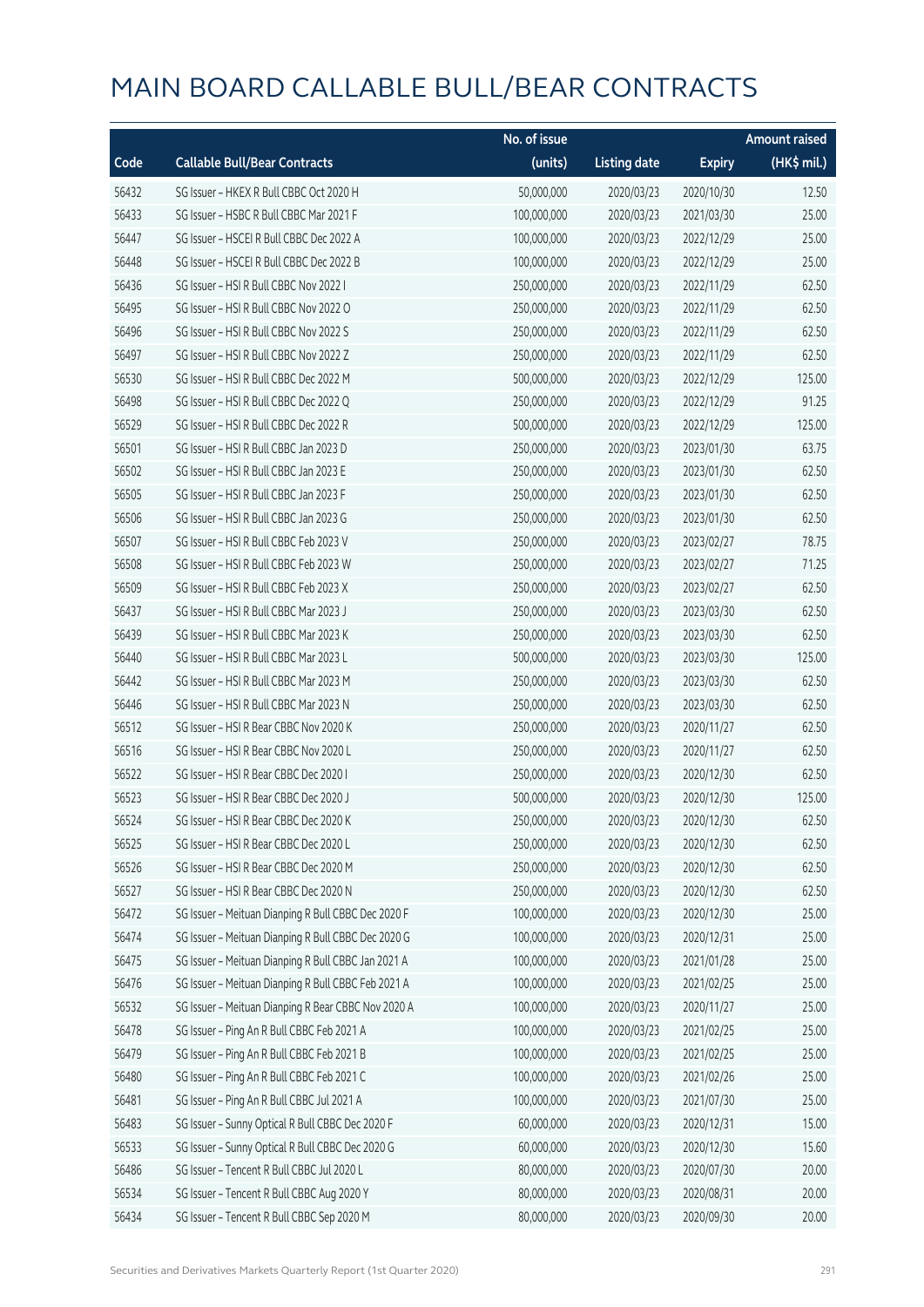|       |                                                | No. of issue |                     |               | <b>Amount raised</b> |
|-------|------------------------------------------------|--------------|---------------------|---------------|----------------------|
| Code  | <b>Callable Bull/Bear Contracts</b>            | (units)      | <b>Listing date</b> | <b>Expiry</b> | (HK\$ mil.)          |
| 56487 | SG Issuer - Tencent R Bull CBBC Sep 2020 N     | 80,000,000   | 2020/03/23          | 2020/09/28    | 30.80                |
| 56435 | SG Issuer - Tencent R Bull CBBC Oct 2020 C     | 300,000,000  | 2020/03/23          | 2020/10/30    | 75.00                |
| 56488 | SG Issuer - Tencent R Bull CBBC Oct 2020 D     | 300,000,000  | 2020/03/23          | 2020/10/30    | 75.00                |
| 56536 | SG Issuer - Tencent R Bull CBBC Oct 2020 E     | 80,000,000   | 2020/03/23          | 2020/10/30    | 28.80                |
| 56490 | SG Issuer - Tencent R Bull CBBC Dec 2020 B     | 300,000,000  | 2020/03/23          | 2020/12/30    | 75.00                |
| 56494 | SG Issuer - Tencent R Bull CBBC Dec 2020 C     | 300,000,000  | 2020/03/23          | 2020/12/31    | 75.00                |
| 56539 | SG Issuer - Tencent R Bull CBBC Dec 2020 D     | 300,000,000  | 2020/03/23          | 2020/12/30    | 75.00                |
| 56541 | SG Issuer - Tencent R Bull CBBC Dec 2020 E     | 300,000,000  | 2020/03/23          | 2020/12/31    | 75.00                |
| 56542 | SG Issuer - Tencent R Bear CBBC Dec 2020 D     | 80,000,000   | 2020/03/23          | 2020/12/31    | 20.00                |
| 56540 | SG Issuer - Tencent R Bear CBBC Dec 2020 H     | 80,000,000   | 2020/03/23          | 2020/12/30    | 20.00                |
| 56669 | UBS AG - AAC Tech R Bull CBBC Dec 2020 C       | 80,000,000   | 2020/03/23          | 2020/12/21    | 20.00                |
| 56663 | UBS AG - AIA R Bull CBBC Dec 2020 C            | 60,000,000   | 2020/03/23          | 2020/12/30    | 15.00                |
| 56695 | UBS AG - AIA R Bear CBBC Dec 2020 B            | 60,000,000   | 2020/03/23          | 2020/12/14    | 15.00                |
| 56698 | UBS AG - AIA R Bear CBBC Dec 2020 C            | 60,000,000   | 2020/03/23          | 2020/12/15    | 15.00                |
| 56648 | UBS AG - Alibaba Group R Bull CBBC Dec 2020 H  | 400,000,000  | 2020/03/23          | 2020/12/14    | 100.00               |
| 56649 | UBS AG - Alibaba Group R Bull CBBC Dec 2020 I  | 80,000,000   | 2020/03/23          | 2020/12/15    | 34.40                |
| 56626 | UBS AG - Alibaba Group R Bull CBBC Sep 2021 A  | 400,000,000  | 2020/03/23          | 2021/09/29    | 100.00               |
| 56689 | UBS AG - Alibaba Group R Bear CBBC Dec 2020 L  | 80,000,000   | 2020/03/23          | 2020/12/15    | 20.00                |
| 56681 | UBS AG - Bank of China R Bull CBBC Sep 2021 B  | 150,000,000  | 2020/03/23          | 2021/09/29    | 37.50                |
| 56666 | UBS AG - Bud Apac R Bull CBBC Dec 2020 B       | 80,000,000   | 2020/03/23          | 2020/12/30    | 20.00                |
| 56658 | UBS AG - China Mobile R Bull CBBC Dec 2020 C   | 60,000,000   | 2020/03/23          | 2020/12/31    | 15.00                |
| 56674 | UBS AG - China Life R Bull CBBC Dec 2020 C     | 40,000,000   | 2020/03/23          | 2020/12/31    | 10.00                |
| 56675 | UBS AG - China Life R Bull CBBC Sep 2021 A     | 150,000,000  | 2020/03/23          | 2021/09/29    | 37.50                |
| 56682 | UBS AG - CM Bank R Bull CBBC Sep 2021 B        | 100,000,000  | 2020/03/23          | 2021/09/29    | 25.00                |
| 56657 | UBS AG - CNOOC R Bull CBBC Dec 2020 C          | 40,000,000   | 2020/03/23          | 2020/12/31    | 10.00                |
| 56676 | UBS AG - China Res Land R Bull CBBC Sep 2021 A | 80,000,000   | 2020/03/23          | 2021/09/29    | 20.00                |
| 56661 | UBS AG - CSPC Pharma R Bull CBBC Dec 2020 B    | 30,000,000   | 2020/03/23          | 2020/12/31    | 10.20                |
| 56655 | UBS AG - China Tower R Bull CBBC Sep 2021 A    | 100,000,000  | 2020/03/23          | 2021/09/29    | 25.00                |
| 56654 | UBS AG - Geely Auto R Bull CBBC Dec 2020 B     | 40,000,000   | 2020/03/23          | 2020/12/31    | 10.40                |
| 56653 | UBS AG - Galaxy Ent R Bull CBBC Dec 2020 D     | 80,000,000   | 2020/03/23          | 2020/12/31    | 20.00                |
| 56644 | UBS AG - HSI R Bull CBBC Oct 2022 E            | 200,000,000  | 2020/03/23          | 2022/10/28    | 70.00                |
| 56627 | UBS AG - HSI R Bull CBBC Oct 2022 F            | 200,000,000  | 2020/03/23          | 2022/10/28    | 50.00                |
| 56629 | UBS AG - HSI R Bull CBBC Oct 2022 N            | 200,000,000  | 2020/03/23          | 2022/10/28    | 50.00                |
| 56650 | UBS AG - HSI R Bull CBBC Oct 2022 O            | 400,000,000  | 2020/03/23          | 2022/10/28    | 100.00               |
| 56631 | UBS AG - HSI R Bull CBBC Oct 2022 P            | 200,000,000  | 2020/03/23          | 2022/10/28    | 50.00                |
| 56633 | UBS AG - HSI R Bull CBBC Oct 2022 Q            | 200,000,000  | 2020/03/23          | 2022/10/28    | 50.00                |
| 56636 | UBS AG - HSI R Bull CBBC Oct 2022 X            | 200,000,000  | 2020/03/23          | 2022/10/28    | 50.00                |
| 56640 | UBS AG - HSI R Bull CBBC Oct 2022 Y            | 200,000,000  | 2020/03/23          | 2022/10/28    | 50.00                |
| 56642 | UBS AG - HSI R Bull CBBC Oct 2022 Z            | 200,000,000  | 2020/03/23          | 2022/10/28    | 52.00                |
| 56619 | UBS AG - HSI R Bull CBBC Nov 2022 A            | 200,000,000  | 2020/03/23          | 2022/11/29    | 50.00                |
| 56620 | UBS AG - HSI R Bull CBBC Nov 2022 E            | 200,000,000  | 2020/03/23          | 2022/11/29    | 50.00                |
| 56622 | UBS AG - HSI R Bull CBBC Nov 2022 I            | 400,000,000  | 2020/03/23          | 2022/11/29    | 100.00               |
| 56617 | UBS AG - HSI R Bull CBBC Nov 2022 O            | 200,000,000  | 2020/03/23          | 2022/11/29    | 50.00                |
| 56618 | UBS AG - HSI R Bull CBBC Nov 2022 X            | 200,000,000  | 2020/03/23          | 2022/11/29    | 50.00                |
| 56628 | UBS AG - HSI R Bull CBBC Jan 2023 H            | 200,000,000  | 2020/03/23          | 2023/01/30    | 50.00                |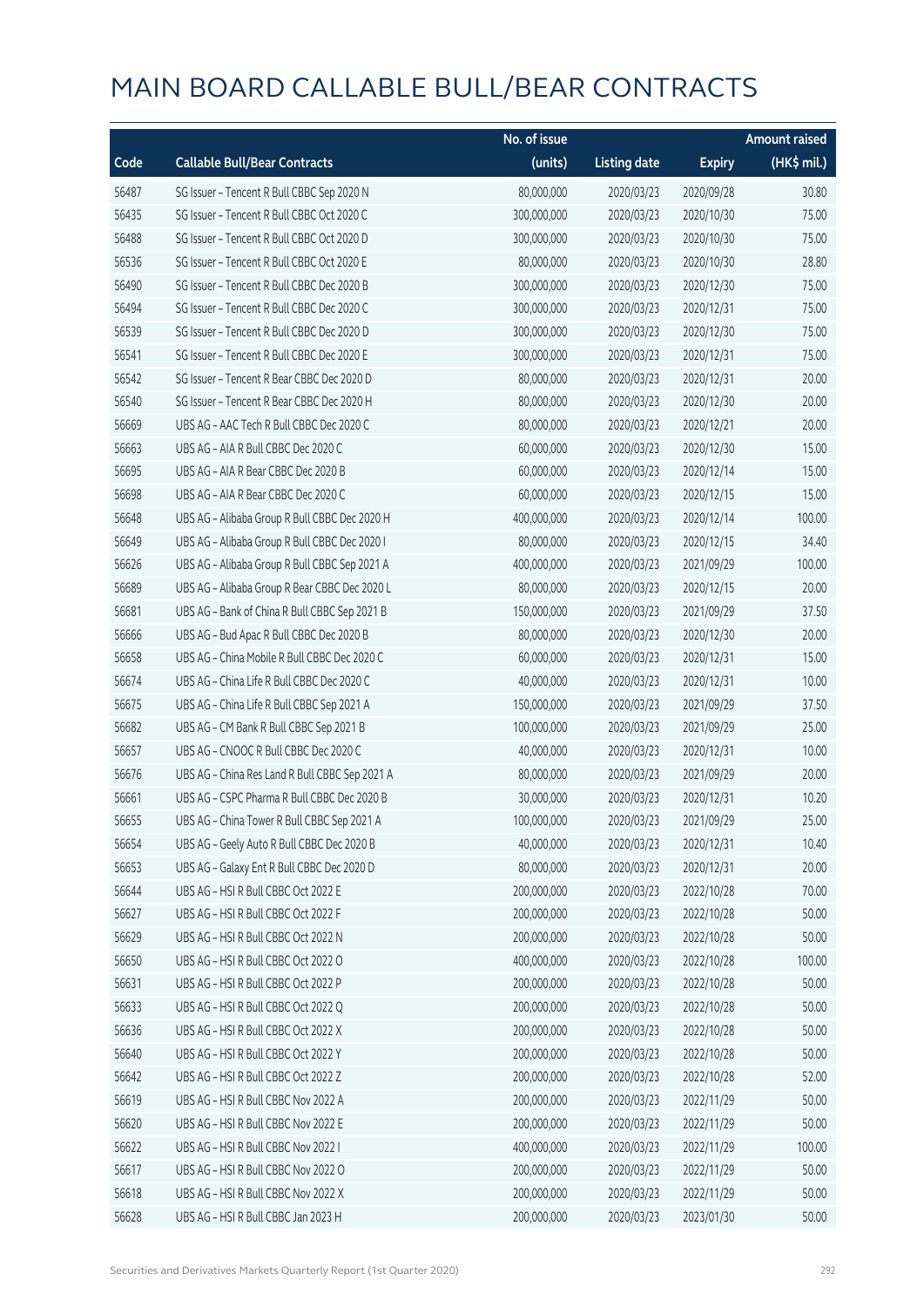|       |                                                         | No. of issue |                     |               | <b>Amount raised</b> |
|-------|---------------------------------------------------------|--------------|---------------------|---------------|----------------------|
| Code  | <b>Callable Bull/Bear Contracts</b>                     | (units)      | <b>Listing date</b> | <b>Expiry</b> | (HK\$ mil.)          |
| 56630 | UBS AG - HSI R Bull CBBC Jan 2023 I                     | 200,000,000  | 2020/03/23          | 2023/01/30    | 50.00                |
| 56632 | UBS AG - HSI R Bull CBBC Jan 2023 J                     | 200,000,000  | 2020/03/23          | 2023/01/30    | 50.00                |
| 56635 | UBS AG - HSI R Bull CBBC Jan 2023 L                     | 200,000,000  | 2020/03/23          | 2023/01/30    | 50.00                |
| 56637 | UBS AG - HSI R Bull CBBC Jan 2023 M                     | 200,000,000  | 2020/03/23          | 2023/01/30    | 50.00                |
| 56641 | UBS AG - HSI R Bull CBBC Jan 2023 N                     | 200,000,000  | 2020/03/23          | 2023/01/30    | 50.00                |
| 56643 | UBS AG - HSI R Bull CBBC Jan 2023 O                     | 200,000,000  | 2020/03/23          | 2023/01/30    | 58.00                |
| 56645 | UBS AG - HSI R Bull CBBC Jan 2023 P                     | 400,000,000  | 2020/03/23          | 2023/01/30    | 100.00               |
| 56700 | UBS AG - HSI R Bear CBBC Sep 2020 U                     | 200,000,000  | 2020/03/23          | 2020/09/29    | 50.00                |
| 56701 | UBS AG - HSI R Bear CBBC Oct 2020 H                     | 200,000,000  | 2020/03/23          | 2020/10/29    | 50.00                |
| 56699 | UBS AG - HSI R Bear CBBC Nov 2020 D                     | 200,000,000  | 2020/03/23          | 2020/11/27    | 50.00                |
| 56703 | UBS AG - HSI R Bear CBBC Nov 2020 E                     | 400,000,000  | 2020/03/23          | 2020/11/27    | 100.00               |
| 56705 | UBS AG - HSI R Bear CBBC Nov 2020 F                     | 200,000,000  | 2020/03/23          | 2020/11/27    | 50.00                |
| 56707 | UBS AG - HSI R Bear CBBC Dec 2020 H                     | 400,000,000  | 2020/03/23          | 2020/12/30    | 100.00               |
| 56708 | UBS AG - HSI R Bear CBBC Dec 2020 I                     | 200,000,000  | 2020/03/23          | 2020/12/30    | 50.00                |
| 56664 | UBS AG - ICBC R Bull CBBC Dec 2020 B                    | 100,000,000  | 2020/03/23          | 2020/12/30    | 25.00                |
| 56656 | UBS AG - Link REIT R Bull CBBC Dec 2020 C               | 60,000,000   | 2020/03/23          | 2020/12/31    | 15.00                |
| 56691 | UBS AG - Meituan Dianping R Bear CBBC Dec 2020 E        | 50,000,000   | 2020/03/23          | 2020/12/15    | 12.50                |
| 56670 | UBS AG - Ping An R Bull CBBC Dec 2020 I                 | 100,000,000  | 2020/03/23          | 2020/12/21    | 25.00                |
| 56692 | UBS AG - Ping An R Bear CBBC Dec 2020 C                 | 100,000,000  | 2020/03/23          | 2020/12/14    | 25.00                |
| 56693 | UBS AG - Ping An R Bear CBBC Dec 2020 D                 | 100,000,000  | 2020/03/23          | 2020/12/15    | 25.00                |
| 56662 | UBS AG - Sino Biopharm R Bull CBBC Dec 2020 A           | 40,000,000   | 2020/03/23          | 2020/12/31    | 10.00                |
| 56651 | UBS AG - SHK Ppt R Bull CBBC Dec 2020 C                 | 40,000,000   | 2020/03/23          | 2020/12/30    | 10.00                |
| 56668 | UBS AG - SUNAC R Bull CBBC Dec 2020 E                   | 80,000,000   | 2020/03/23          | 2020/12/31    | 20.00                |
| 56671 | UBS AG - Sunny Optical R Bull CBBC Dec 2020 D           | 40,000,000   | 2020/03/23          | 2020/12/31    | 10.00                |
| 56646 | UBS AG - Tencent R Bull CBBC Dec 2020 M                 | 200,000,000  | 2020/03/23          | 2020/12/14    | 50.00                |
| 56647 | UBS AG - Tencent R Bull CBBC Dec 2020 N                 | 200,000,000  | 2020/03/23          | 2020/12/15    | 50.00                |
| 56623 | UBS AG - Tencent R Bull CBBC Nov 2022 A                 | 40,000,000   | 2020/03/23          | 2022/11/29    | 10.00                |
| 56687 | UBS AG – Tencent R Bear CBBC Dec 2020 O                 | 40,000,000   | 2020/03/23          | 2020/12/14    | 10.00                |
| 56408 | Bank Vontobel - AAC Tech R Bear CBBC Dec 2020 A         | 40,000,000   | 2020/03/23          | 2020/12/11    | 10.00                |
| 56420 | Bank Vontobel - Alibaba Group R Bear CBBC Dec 2020 A    | 40,000,000   | 2020/03/23          | 2020/12/18    | 10.00                |
| 56400 | Bank Vontobel - CC Bank R Bull CBBC Dec 2020 C          | 40,000,000   | 2020/03/23          | 2020/12/18    | 10.00                |
| 56421 | Bank Vontobel - China Life R Bull CBBC Jan 2021 A       | 80,000,000   | 2020/03/23          | 2021/01/22    | 20.00                |
| 56425 | Bank Vontobel - China Life R Bull CBBC Jan 2021 B       | 80,000,000   | 2020/03/23          | 2021/01/22    | 20.00                |
| 56409 | Bank Vontobel - Geely Auto R Bull CBBC Dec 2020 B       | 40,000,000   | 2020/03/23          | 2020/12/11    | 11.60                |
| 56405 | Bank Vontobel - HSBC R Bull CBBC Dec 2020 D             | 40,000,000   | 2020/03/23          | 2020/12/18    | 10.00                |
| 56413 | Bank Vontobel - Meituan Dianping R Bull CBBC Dec 2020 Y | 60,000,000   | 2020/03/23          | 2020/12/11    | 15.00                |
| 56415 | Bank Vontobel - Meituan Dianping R Bull CBBC Dec 2020 Z | 60,000,000   | 2020/03/23          | 2020/12/18    | 15.00                |
| 56417 | Bank Vontobel - Meituan Dianping R Bear CBBC Dec 2020 M | 60,000,000   | 2020/03/23          | 2020/12/18    | 15.00                |
| 56398 | Bank Vontobel - Ping An R Bull CBBC Dec 2020 F          | 40,000,000   | 2020/03/23          | 2020/12/18    | 10.00                |
| 56397 | Bank Vontobel - Ping An R Bear CBBC Dec 2020 C          | 40,000,000   | 2020/03/23          | 2020/12/04    | 10.00                |
| 56407 | Bank Vontobel - Sunny Optical R Bull CBBC Dec 2020 H    | 40,000,000   | 2020/03/23          | 2020/12/11    | 10.00                |
| 56406 | Bank Vontobel - Sunny Optical R Bear CBBC Dec 2020 C    | 40,000,000   | 2020/03/23          | 2020/12/11    | 10.00                |
| 56410 | Bank Vontobel - Tencent R Bear CBBC Dec 2020 J          | 80,000,000   | 2020/03/23          | 2020/12/18    | 20.00                |
| 56799 | BOCI Asia Ltd. - HSI R Bull CBBC Oct 2022 R             | 150,000,000  | 2020/03/24          | 2022/10/28    | 37.50                |
| 56800 | BOCI Asia Ltd. - HSI R Bull CBBC Oct 2022 S             | 150,000,000  | 2020/03/24          | 2022/10/28    | 37.50                |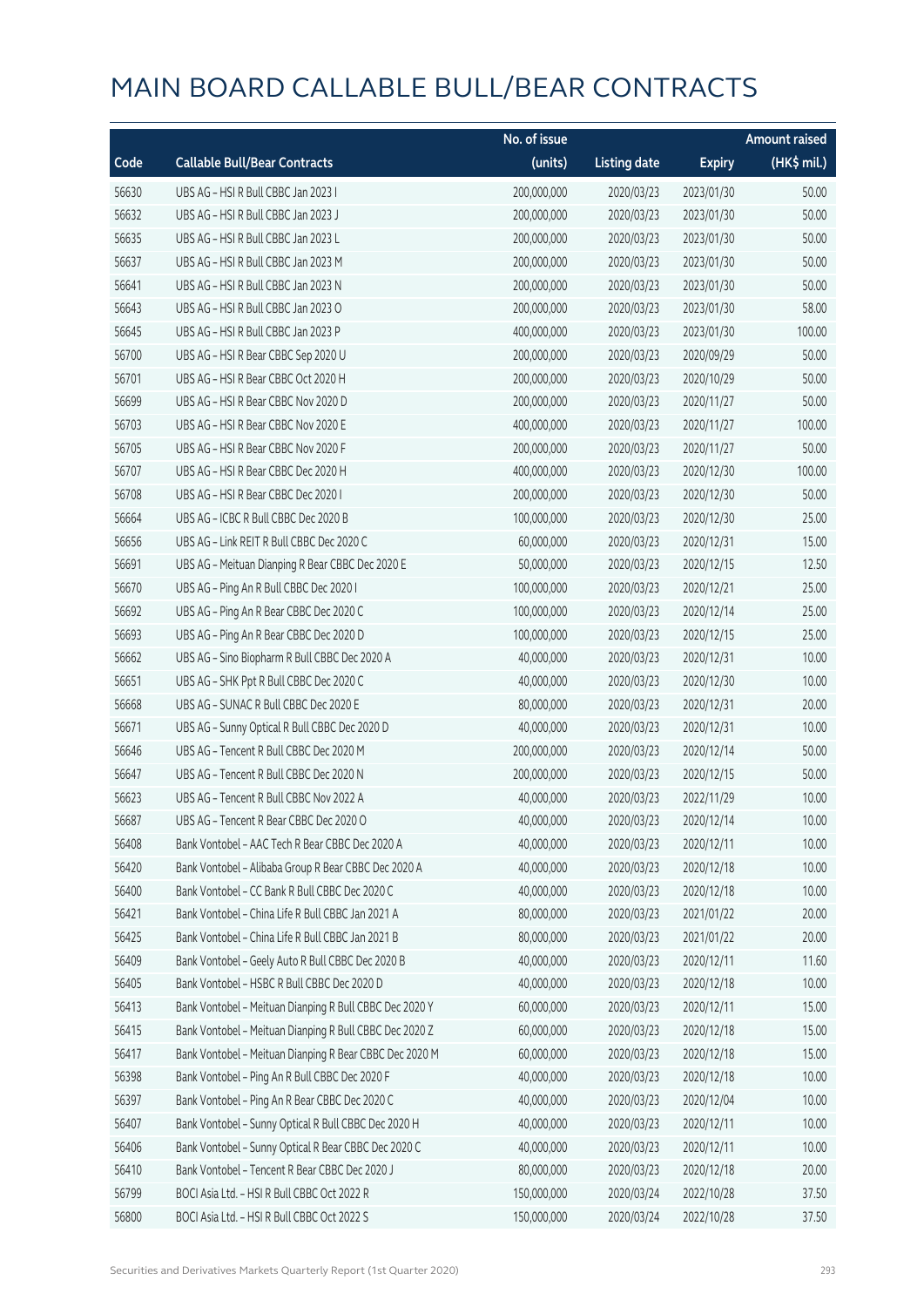|       |                                                              | No. of issue |                     |               | <b>Amount raised</b> |
|-------|--------------------------------------------------------------|--------------|---------------------|---------------|----------------------|
| Code  | <b>Callable Bull/Bear Contracts</b>                          | (units)      | <b>Listing date</b> | <b>Expiry</b> | (HK\$ mil.)          |
| 56801 | BOCI Asia Ltd. - HSI R Bull CBBC Oct 2022 T                  | 150,000,000  | 2020/03/24          | 2022/10/28    | 37.50                |
| 56802 | BOCI Asia Ltd. - HSI R Bull CBBC Oct 2022 U                  | 200,000,000  | 2020/03/24          | 2022/10/28    | 50.00                |
| 56803 | BOCI Asia Ltd. - HSI R Bear CBBC Sep 2020 M                  | 200,000,000  | 2020/03/24          | 2020/09/29    | 50.00                |
| 56804 | BOCI Asia Ltd. - HSI R Bear CBBC Sep 2020 N                  | 150,000,000  | 2020/03/24          | 2020/09/29    | 37.50                |
| 56805 | BOCI Asia Ltd. - HSI R Bear CBBC Sep 2020 O                  | 150,000,000  | 2020/03/24          | 2020/09/29    | 37.50                |
| 56780 | BNP Paribas Issuance B.V. - Alibaba Group R Bull CBBC Dec20V | 100,000,000  | 2020/03/24          | 2020/12/30    | 25.00                |
| 56781 | BNP Paribas Issuance B.V. - Alibaba Group R Bear CBBC Aug20N | 100,000,000  | 2020/03/24          | 2020/08/28    | 25.00                |
| 56783 | BNP Paribas Issuance B.V. - Alibaba Group R Bear CBBC Aug200 | 100,000,000  | 2020/03/24          | 2020/08/28    | 25.00                |
| 56793 | BNP Paribas Issuance B.V. - HKEX R Bull CBBC Sep 2020 H      | 50,000,000   | 2020/03/24          | 2020/09/29    | 17.50                |
| 56794 | BNP Paribas Issuance B.V. - HKEX R Bear CBBC Nov 2020 C      | 50,000,000   | 2020/03/24          | 2020/11/27    | 12.50                |
| 56798 | BNP Paribas Issuance B.V. - HKEX R Bear CBBC Nov 2020 D      | 50,000,000   | 2020/03/24          | 2020/11/27    | 12.50                |
| 56791 | BNP Paribas Issuance B.V. - HSBC R Bull CBBC Mar 2021 E      | 150,000,000  | 2020/03/24          | 2021/03/30    | 37.50                |
| 56792 | BNP Paribas Issuance B.V. - HSBC R Bear CBBC Sep 2020 E      | 150,000,000  | 2020/03/24          | 2020/09/29    | 37.50                |
| 56807 | BNP Paribas Issuance B.V. - HSI R Bear CBBC Oct 2020 Y       | 240,000,000  | 2020/03/24          | 2020/10/29    | 60.00                |
| 56777 | BNP Paribas Issuance B.V. - Meituan R Bull CBBC Dec 2020 O   | 50,000,000   | 2020/03/24          | 2020/12/30    | 12.50                |
| 56778 | BNP Paribas Issuance B.V. - Meituan R Bear CBBC Nov 2020 A   | 50,000,000   | 2020/03/24          | 2020/11/27    | 12.50                |
| 56779 | BNP Paribas Issuance B.V. - Meituan R Bear CBBC Nov 2020 B   | 50,000,000   | 2020/03/24          | 2020/11/27    | 12.50                |
| 56788 | BNP Paribas Issuance B.V. - Ping An R Bull CBBC Sep 2020 S   | 200,000,000  | 2020/03/24          | 2020/09/29    | 50.00                |
| 56789 | BNP Paribas Issuance B.V. - Ping An R Bull CBBC Sep 2020 T   | 200,000,000  | 2020/03/24          | 2020/09/29    | 50.00                |
| 56790 | BNP Paribas Issuance B.V. - Ping An R Bear CBBC Aug 2020 F   | 200,000,000  | 2020/03/24          | 2020/08/28    | 50.00                |
| 56771 | BNP Paribas Issuance B.V. - Tencent R Bull CBBC Nov 2020 Y   | 50,000,000   | 2020/03/24          | 2020/11/27    | 20.00                |
| 56772 | BNP Paribas Issuance B.V. - Tencent R Bull CBBC Dec 2020 F   | 50,000,000   | 2020/03/24          | 2020/12/30    | 17.50                |
| 56770 | BNP Paribas Issuance B.V. - Tencent R Bull CBBC Dec 2020 X   | 50,000,000   | 2020/03/24          | 2020/12/30    | 22.50                |
| 56775 | BNP Paribas Issuance B.V. - Tencent R Bear CBBC Nov 2020 F   | 50,000,000   | 2020/03/24          | 2020/11/27    | 12.50                |
| 56773 | BNP Paribas Issuance B.V. - Tencent R Bear CBBC Dec 2020 C   | 50,000,000   | 2020/03/24          | 2020/12/30    | 12.50                |
| 56776 | BNP Paribas Issuance B.V. - Tencent R Bear CBBC Dec 2020 F   | 50,000,000   | 2020/03/24          | 2020/12/30    | 12.50                |
| 56784 | BNP Paribas Issuance B.V. - Xiaomi R Bull CBBC Nov 2020 P    | 50,000,000   | 2020/03/24          | 2020/11/27    | 12.50                |
| 56785 | BNP Paribas Issuance B.V. - Xiaomi R Bull CBBC Nov 2020 Q    | 50,000,000   | 2020/03/24          | 2020/11/27    | 12.50                |
| 56786 | BNP Paribas Issuance B.V. - Xiaomi R Bear CBBC Nov 2020 J    | 50,000,000   | 2020/03/24          | 2020/11/27    | 12.50                |
| 56845 | Credit Suisse AG - AAC Tech R Bear CBBC Jul 2020 C           | 50,000,000   | 2020/03/24          | 2020/07/30    | 12.50                |
| 56841 | Credit Suisse AG - Alibaba Group R Bear CBBC Aug 2020 B      | 80,000,000   | 2020/03/24          | 2020/08/28    | 20.00                |
| 56839 | Credit Suisse AG - China Mobile R Bull CBBC Oct 2020 B       | 50,000,000   | 2020/03/24          | 2020/10/29    | 12.50                |
| 56835 | Credit Suisse AG - Galaxy Ent R Bull CBBC Oct 2020 D         | 50,000,000   | 2020/03/24          | 2020/10/29    | 12.50                |
| 56837 | Credit Suisse AG - Galaxy Ent R Bear CBBC Oct 2020 E         | 50,000,000   | 2020/03/24          | 2020/10/29    | 12.50                |
| 56828 | Credit Suisse AG - HSI R Bull CBBC Sep 2022 B                | 200,000,000  | 2020/03/24          | 2022/09/29    | 50.00                |
| 56829 | Credit Suisse AG - HSI R Bull CBBC Sep 2022 C                | 200,000,000  | 2020/03/24          | 2022/09/29    | 50.00                |
| 56824 | Credit Suisse AG - HSI R Bull CBBC Nov 2022 K                | 200,000,000  | 2020/03/24          | 2022/11/29    | 50.00                |
| 56830 | Credit Suisse AG - HSI R Bull CBBC Nov 2022 N                | 200,000,000  | 2020/03/24          | 2022/11/29    | 50.00                |
| 56831 | Credit Suisse AG - HSI R Bull CBBC Nov 2022 Q                | 200,000,000  | 2020/03/24          | 2022/11/29    | 50.00                |
| 56832 | Credit Suisse AG - HSI R Bull CBBC Dec 2022 X                | 200,000,000  | 2020/03/24          | 2022/12/29    | 96.00                |
| 56843 | Credit Suisse AG - HSI R Bull CBBC Dec 2022 Y                | 200,000,000  | 2020/03/24          | 2022/12/29    | 50.00                |
| 56815 | Credit Suisse AG - HSI R Bear CBBC Oct 2020 G                | 200,000,000  | 2020/03/24          | 2020/10/29    | 50.00                |
| 56816 | Credit Suisse AG - HSI R Bear CBBC Oct 2020 H                | 200,000,000  | 2020/03/24          | 2020/10/29    | 50.00                |
| 56818 | Credit Suisse AG - HSI R Bear CBBC Oct 2020 I                | 200,000,000  | 2020/03/24          | 2020/10/29    | 50.00                |
| 56814 | Credit Suisse AG - HSI R Bear CBBC Nov 2020 O                | 200,000,000  | 2020/03/24          | 2020/11/27    | 50.00                |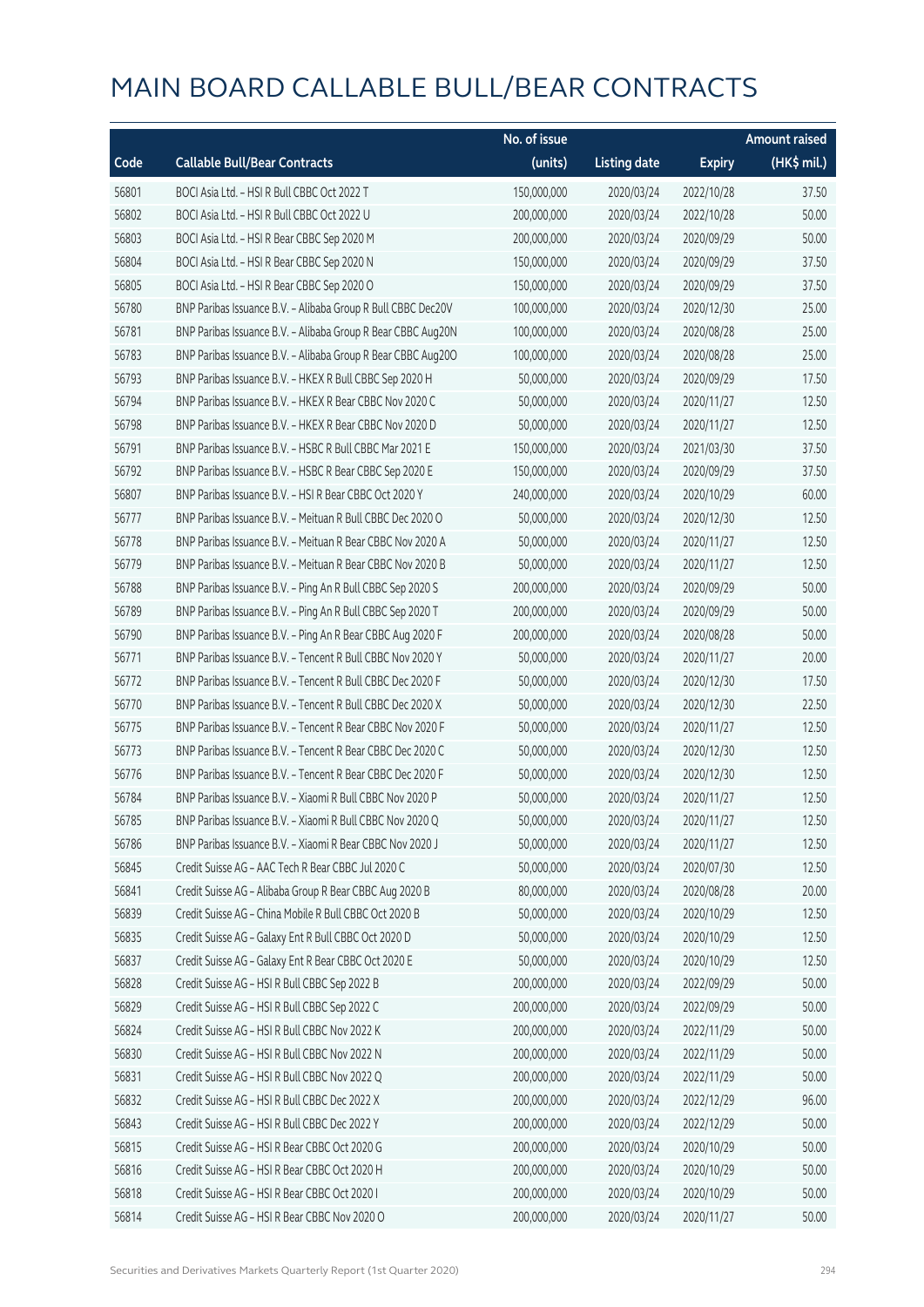|       |                                                             | No. of issue |                     |               | <b>Amount raised</b> |
|-------|-------------------------------------------------------------|--------------|---------------------|---------------|----------------------|
| Code  | <b>Callable Bull/Bear Contracts</b>                         | (units)      | <b>Listing date</b> | <b>Expiry</b> | (HK\$ mil.)          |
| 56820 | Credit Suisse AG - HSI R Bear CBBC Nov 2020 P               | 200,000,000  | 2020/03/24          | 2020/11/27    | 50.00                |
| 56817 | Credit Suisse AG - HSI R Bear CBBC Dec 2020 D               | 300,000,000  | 2020/03/24          | 2020/12/30    | 75.00                |
| 56844 | Credit Suisse AG - SUNAC R Bear CBBC Sep 2020 A             | 50,000,000   | 2020/03/24          | 2020/09/29    | 12.50                |
| 56846 | Credit Suisse AG - Sunny Optical R Bull CBBC Oct 2020 C     | 40,000,000   | 2020/03/24          | 2020/10/29    | 10.00                |
| 56838 | Credit Suisse AG - Tencent R Bear CBBC Jul 2020 D           | 50,000,000   | 2020/03/24          | 2020/07/30    | 12.50                |
| 56748 | Bank of East Asia - Meituan Dianping R Bull CBBC Jun 2020 C | 60,000,000   | 2020/03/24          | 2020/06/24    | 15.00                |
| 56749 | Bank of East Asia - Meituan Dianping R Bull CBBC Jun 2020 D | 60,000,000   | 2020/03/24          | 2020/06/24    | 15.00                |
| 56747 | Bank of East Asia - Sunny Optical R Bull CBBC Jun 2020 A    | 40,000,000   | 2020/03/24          | 2020/06/24    | 10.00                |
| 56750 | Bank of East Asia - Tencent R Bear CBBC Jun 2020 K          | 30,000,000   | 2020/03/24          | 2020/06/24    | 10.50                |
| 56746 | Bank of East Asia - Xiaomi R Bear CBBC Jun 2020 B           | 40,000,000   | 2020/03/24          | 2020/06/24    | 10.00                |
| 57137 | Goldman Sachs SP (Asia) - Alibaba Group R Bull CBBC Oct20J  | 60,000,000   | 2020/03/24          | 2020/10/30    | 15.00                |
| 57146 | Goldman Sachs SP (Asia) - Alibaba Group R Bull CBBC Oct20K  | 60,000,000   | 2020/03/24          | 2020/10/30    | 15.00                |
| 57161 | Goldman Sachs SP (Asia) - Galaxy Ent R Bull CBBC Dec 2020 D | 60,000,000   | 2020/03/24          | 2020/12/30    | 15.00                |
| 57163 | Goldman Sachs SP (Asia) - HSBC R Bull CBBC Dec 2020 B       | 60,000,000   | 2020/03/24          | 2020/12/30    | 15.00                |
| 57079 | Goldman Sachs SP (Asia) - HSI R Bull CBBC Feb 2023 A        | 200,000,000  | 2020/03/24          | 2023/02/27    | 50.00                |
| 57080 | Goldman Sachs SP (Asia) - HSI R Bull CBBC Feb 2023 B        | 200,000,000  | 2020/03/24          | 2023/02/27    | 50.00                |
| 57306 | Goldman Sachs SP (Asia) - HSI R Bull CBBC Mar 2023 M        | 160,000,000  | 2020/03/24          | 2023/03/30    | 40.00                |
| 57096 | Goldman Sachs SP (Asia) - HSI R Bull CBBC Mar 2023 N        | 160,000,000  | 2020/03/24          | 2023/03/30    | 40.00                |
| 57328 | Goldman Sachs SP (Asia) - HSI R Bull CBBC Mar 2023 O        | 160,000,000  | 2020/03/24          | 2023/03/30    | 40.00                |
| 57098 | Goldman Sachs SP (Asia) - HSI R Bull CBBC Mar 2023 P        | 160,000,000  | 2020/03/24          | 2023/03/30    | 40.00                |
| 57515 | Goldman Sachs SP (Asia) - HSI R Bull CBBC Mar 2023 Q        | 160,000,000  | 2020/03/24          | 2023/03/30    | 40.00                |
| 57551 | Goldman Sachs SP (Asia) - HSI R Bull CBBC Mar 2023 R        | 160,000,000  | 2020/03/24          | 2023/03/30    | 40.00                |
| 57580 | Goldman Sachs SP (Asia) - HSI R Bull CBBC Mar 2023 S        | 160,000,000  | 2020/03/24          | 2023/03/30    | 40.00                |
| 57112 | Goldman Sachs SP (Asia) - HSI R Bull CBBC Mar 2023 T        | 160,000,000  | 2020/03/24          | 2023/03/30    | 40.00                |
| 57114 | Goldman Sachs SP (Asia) - HSI R Bull CBBC Mar 2023 U        | 160,000,000  | 2020/03/24          | 2023/03/30    | 40.00                |
| 57256 | Goldman Sachs SP (Asia) - HSI R Bear CBBC Nov 2020 A        | 200,000,000  | 2020/03/24          | 2020/11/27    | 50.00                |
| 57076 | Goldman Sachs SP (Asia) - HSI R Bear CBBC Nov 2020 B        | 200,000,000  | 2020/03/24          | 2020/11/27    | 50.00                |
| 57118 | Goldman Sachs SP (Asia) - HSI R Bear CBBC Nov 2020 C        | 160,000,000  | 2020/03/24          | 2020/11/27    | 40.00                |
| 57124 | Goldman Sachs SP (Asia) - HSI R Bear CBBC Nov 2020 D        | 160,000,000  | 2020/03/24          | 2020/11/27    | 40.00                |
| 57126 | Goldman Sachs SP (Asia) - HSI R Bear CBBC Nov 2020 E        | 160,000,000  | 2020/03/24          | 2020/11/27    | 40.00                |
| 57127 | Goldman Sachs SP (Asia) - HSI R Bear CBBC Nov 2020 F        | 160,000,000  | 2020/03/24          | 2020/11/27    | 40.00                |
| 57134 | Goldman Sachs SP (Asia) - HSI R Bear CBBC Nov 2020 G        | 160,000,000  | 2020/03/24          | 2020/11/27    | 40.00                |
| 57136 | Goldman Sachs SP (Asia) - HSI R Bear CBBC Nov 2020 H        | 160,000,000  | 2020/03/24          | 2020/11/27    | 40.00                |
| 57612 | Goldman Sachs SP (Asia) - SUNAC R Bull CBBC Feb 2021 A      | 40,000,000   | 2020/03/24          | 2021/02/25    | 10.00                |
| 57586 | Goldman Sachs SP (Asia) - Tencent R Bull CBBC Sep 2020 F    | 60,000,000   | 2020/03/24          | 2020/09/28    | 15.00                |
| 57152 | Goldman Sachs SP (Asia) - Tencent R Bull CBBC Mar 2021 E    | 80,000,000   | 2020/03/24          | 2021/03/31    | 20.00                |
| 57587 | Goldman Sachs SP (Asia) - Tencent R Bear CBBC Mar 2021 D    | 60,000,000   | 2020/03/24          | 2021/03/31    | 15.00                |
| 57588 | Goldman Sachs SP (Asia) - Xiaomi R Bull CBBC Oct 2020 A     | 60,000,000   | 2020/03/24          | 2020/10/30    | 15.00                |
| 56760 | HK Bank - AIA R Bull CBBC Aug 2020 D                        | 60,000,000   | 2020/03/24          | 2020/08/13    | 15.00                |
| 56763 | HK Bank - Bank of China R Bull CBBC Sep 2020 A              | 40,000,000   | 2020/03/24          | 2020/09/14    | 10.00                |
| 56762 | HK Bank - China Mobile R Bear CBBC Aug 2020 A               | 40,000,000   | 2020/03/24          | 2020/08/03    | 10.00                |
| 56766 | HK Bank - China Life R Bull CBBC Nov 2020 A                 | 40,000,000   | 2020/03/24          | 2020/11/09    | 12.00                |
| 56752 | HK Bank - HSCEI R Bear CBBC Aug 2020 D                      | 50,000,000   | 2020/03/24          | 2020/08/28    | 12.50                |
| 56753 | HK Bank - HSI R Bull CBBC Dec 2022 V                        | 100,000,000  | 2020/03/24          | 2022/12/29    | 27.00                |
| 56754 | HK Bank - HSI R Bull CBBC Dec 2022 W                        | 100,000,000  | 2020/03/24          | 2022/12/29    | 25.00                |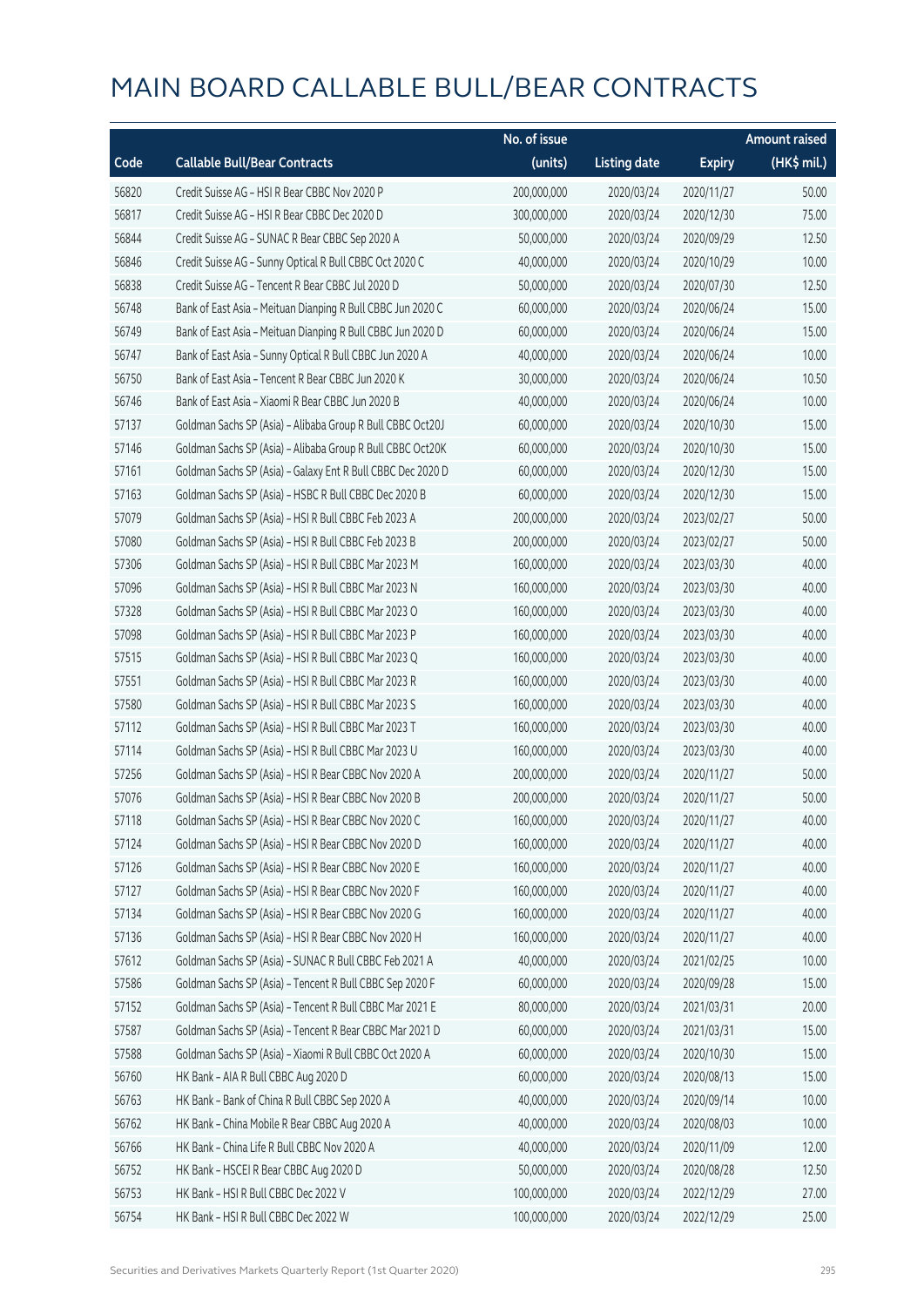|       |                                                              | No. of issue |                     |               | <b>Amount raised</b>  |
|-------|--------------------------------------------------------------|--------------|---------------------|---------------|-----------------------|
| Code  | <b>Callable Bull/Bear Contracts</b>                          | (units)      | <b>Listing date</b> | <b>Expiry</b> | $(HK\frac{1}{2}mil.)$ |
| 56755 | HK Bank - HSI R Bear CBBC Aug 2020 I                         | 100,000,000  | 2020/03/24          | 2020/08/28    | 25.00                 |
| 56758 | HK Bank - HSI R Bear CBBC Aug 2020 J                         | 100,000,000  | 2020/03/24          | 2020/08/28    | 25.00                 |
| 56765 | HK Bank - Meituan Dianping R Bull CBBC Aug 2020 F            | 40,000,000   | 2020/03/24          | 2020/08/17    | 10.00                 |
| 56769 | HK Bank - Sunny Optical R Bull CBBC Aug 2020 C               | 40,000,000   | 2020/03/24          | 2020/08/17    | 10.00                 |
| 56757 | HK Bank - Tencent R Bull CBBC Aug 2020 W                     | 40,000,000   | 2020/03/24          | 2020/08/06    | 10.00                 |
| 56756 | HK Bank - Tencent R Bear CBBC Aug 2020 O                     | 40,000,000   | 2020/03/24          | 2020/08/20    | 10.00                 |
| 56759 | HK Bank - WuXi Bio R Bull CBBC Sep 2020 B                    | 40,000,000   | 2020/03/24          | 2020/09/28    | 10.00                 |
| 56764 | HK Bank - Xiaomi R Bull CBBC Aug 2020 E                      | 60,000,000   | 2020/03/24          | 2020/08/17    | 15.00                 |
| 56866 | Haitong Int'l Sec - China Life R Bull CBBC Mar 2021 A        | 40,000,000   | 2020/03/24          | 2021/03/01    | 10.00                 |
| 56867 | Haitong Int'l Sec - China Life R Bear CBBC Mar 2021 A        | 40,000,000   | 2020/03/24          | 2021/03/01    | 10.00                 |
| 56861 | Haitong Int'l Sec - Galaxy Ent R Bull CBBC Oct 2020 B        | 40,000,000   | 2020/03/24          | 2020/10/19    | 10.00                 |
| 56864 | Haitong Int'l Sec - Galaxy Ent R Bear CBBC Sep 2020 B        | 40,000,000   | 2020/03/24          | 2020/09/17    | 10.00                 |
| 56859 | Haitong Int'l Sec - HSBC R Bull CBBC Dec 2020 C              | 40,000,000   | 2020/03/24          | 2020/12/30    | 10.00                 |
| 56860 | Haitong Int'l Sec - HSBC R Bear CBBC Sep 2020 B              | 40,000,000   | 2020/03/24          | 2020/09/25    | 10.00                 |
| 56849 | Haitong Int'l Sec - HSI R Bull CBBC Nov 2022 M               | 150,000,000  | 2020/03/24          | 2022/11/29    | 37.50                 |
| 56848 | Haitong Int'l Sec - HSI R Bull CBBC Dec 2022 G               | 150,000,000  | 2020/03/24          | 2022/12/29    | 37.50                 |
| 56847 | Haitong Int'l Sec - HSI R Bull CBBC Feb 2023 F               | 150,000,000  | 2020/03/24          | 2023/02/27    | 37.50                 |
| 56850 | Haitong Int'l Sec - HSI R Bear CBBC Sep 2020 R               | 150,000,000  | 2020/03/24          | 2020/09/29    | 37.50                 |
| 56851 | Haitong Int'l Sec - HSI R Bear CBBC Sep 2020 S               | 150,000,000  | 2020/03/24          | 2020/09/29    | 37.50                 |
| 56853 | Haitong Int'l Sec - HSI R Bear CBBC Oct 2020 F               | 150,000,000  | 2020/03/24          | 2020/10/29    | 37.50                 |
| 56854 | Haitong Int'l Sec - HSI R Bear CBBC Oct 2020 G               | 150,000,000  | 2020/03/24          | 2020/10/29    | 37.50                 |
| 56868 | Haitong Int'l Sec - Link REIT R Bull CBBC Sep 2020 A         | 40,000,000   | 2020/03/24          | 2020/09/17    | 10.00                 |
| 56858 | Haitong Int'l Sec - Tencent R Bull CBBC Sep 2020 V           | 40,000,000   | 2020/03/24          | 2020/09/17    | 10.00                 |
| 56857 | Haitong Int'l Sec - Tencent R Bear CBBC Dec 2020 A           | 40,000,000   | 2020/03/24          | 2020/12/17    | 10.00                 |
| 56865 | Haitong Int'l Sec - WuXi Bio R Bull CBBC Sep 2020 B          | 40,000,000   | 2020/03/24          | 2020/09/10    | 10.00                 |
| 57033 | J P Morgan SP BV - HSI R Bull CBBC Oct 2022 K                | 240,000,000  | 2020/03/24          | 2022/10/28    | 60.00                 |
| 57050 | J P Morgan SP BV - HSI R Bull CBBC Oct 2022 O                | 300,000,000  | 2020/03/24          | 2022/10/28    | 75.00                 |
| 57054 | J P Morgan SP BV - HSI R Bull CBBC Oct 2022 T                | 240,000,000  | 2020/03/24          | 2022/10/28    | 60.00                 |
| 57051 | J P Morgan SP BV - HSI R Bull CBBC Nov 2022 G                | 200,000,000  | 2020/03/24          | 2022/11/29    | 50.00                 |
| 57040 | J P Morgan SP BV - HSI R Bull CBBC Nov 2022 R                | 240,000,000  | 2020/03/24          | 2022/11/29    | 60.00                 |
| 57057 | J P Morgan SP BV - HSI R Bull CBBC Nov 2022 T                | 200,000,000  | 2020/03/24          | 2022/11/29    | 58.00                 |
| 57035 | J P Morgan SP BV - HSI R Bull CBBC Nov 2022 Z                | 300,000,000  | 2020/03/24          | 2022/11/29    | 75.00                 |
| 57042 | J P Morgan SP BV - HSI R Bear CBBC Nov 2020 F                | 240,000,000  | 2020/03/24          | 2020/11/27    | 60.00                 |
| 57060 | J P Morgan SP BV - HSI R Bear CBBC Nov 2020 G                | 200,000,000  | 2020/03/24          | 2020/11/27    | 50.00                 |
| 57047 | J P Morgan SP BV - HSI R Bear CBBC Dec 2020 F                | 240,000,000  | 2020/03/24          | 2020/12/30    | 60.00                 |
| 57061 | J P Morgan SP BV - HSI R Bear CBBC Dec 2020 G                | 200,000,000  | 2020/03/24          | 2020/12/30    | 50.00                 |
| 57065 | J P Morgan SP BV - HSI R Bear CBBC Dec 2020 H                | 200,000,000  | 2020/03/24          | 2020/12/30    | 50.00                 |
| 56812 | Morgan Stanley Asia Products - HSI R Bull CBBC Nov 2022 X    | 150,000,000  | 2020/03/24          | 2022/11/29    | 37.50                 |
| 56813 | Morgan Stanley Asia Products - HSI R Bear CBBC Aug 2020 K    | 150,000,000  | 2020/03/24          | 2020/08/28    | 37.50                 |
| 56809 | Morgan Stanley Asia Products - Meituan R Bull CBBC Dec2020 A | 40,000,000   | 2020/03/24          | 2020/12/18    | 10.00                 |
| 56808 | Morgan Stanley Asia Products - Meituan R Bull CBBC Jan2021 A | 40,000,000   | 2020/03/24          | 2021/01/04    | 10.00                 |
| 56811 | Morgan Stanley Asia Products - Meituan R Bear CBBC Nov2020 A | 40,000,000   | 2020/03/24          | 2020/11/02    | 10.00                 |
| 56951 | SG Issuer - AAC Tech R Bear CBBC Oct 2020 C                  | 100,000,000  | 2020/03/24          | 2020/10/30    | 25.00                 |
| 56937 | SG Issuer - Alibaba Group R Bull CBBC Dec 2020 D             | 200,000,000  | 2020/03/24          | 2020/12/30    | 50.00                 |
| 56954 | SG Issuer - Alibaba Group R Bull CBBC Dec 2020 E             | 200,000,000  | 2020/03/24          | 2020/12/30    | 50.00                 |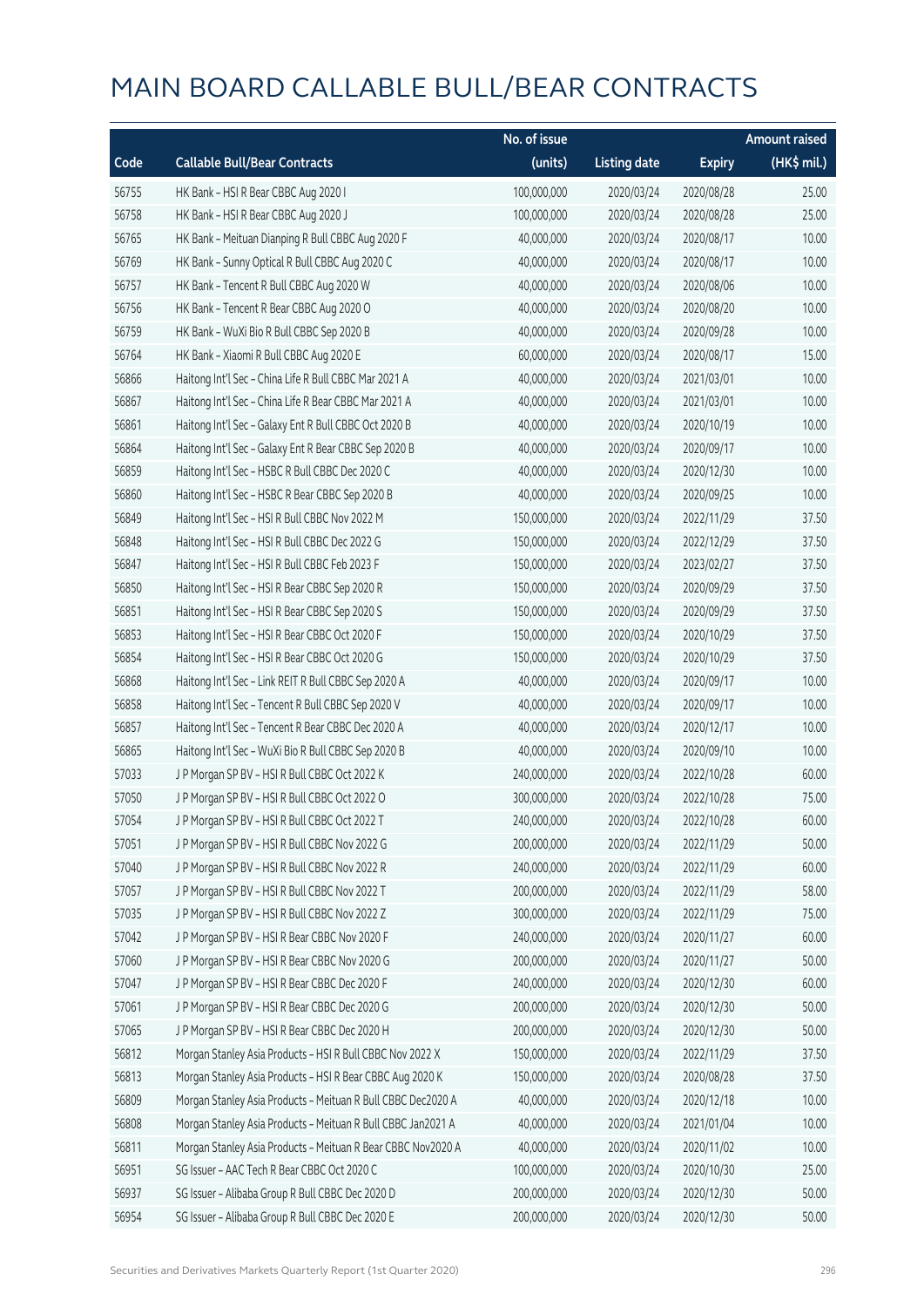|       |                                                     | No. of issue |                     |               | <b>Amount raised</b> |
|-------|-----------------------------------------------------|--------------|---------------------|---------------|----------------------|
| Code  | <b>Callable Bull/Bear Contracts</b>                 | (units)      | <b>Listing date</b> | <b>Expiry</b> | (HK\$ mil.)          |
| 56955 | SG Issuer - Alibaba Group R Bull CBBC Dec 2020 F    | 200,000,000  | 2020/03/24          | 2020/12/31    | 50.00                |
| 56936 | SG Issuer - Alibaba Group R Bear CBBC Nov 2020 I    | 80,000,000   | 2020/03/24          | 2020/11/27    | 20.00                |
| 56953 | SG Issuer - Alibaba Group R Bear CBBC Nov 2020 J    | 200,000,000  | 2020/03/24          | 2020/11/27    | 50.00                |
| 56938 | SG Issuer - China Life R Bull CBBC Feb 2021 D       | 150,000,000  | 2020/03/24          | 2021/02/26    | 37.50                |
| 56958 | SG Issuer - China Life R Bull CBBC Jul 2021 A       | 150,000,000  | 2020/03/24          | 2021/07/30    | 37.50                |
| 56963 | SG Issuer - CM Bank R Bull CBBC Dec 2020 C          | 100,000,000  | 2020/03/24          | 2020/12/30    | 25.00                |
| 56964 | SG Issuer - CM Bank R Bull CBBC Feb 2021 A          | 100,000,000  | 2020/03/24          | 2021/02/25    | 25.00                |
| 56965 | SG Issuer - CNOOC R Bull CBBC Dec 2020 H            | 40,000,000   | 2020/03/24          | 2020/12/30    | 10.00                |
| 56966 | SG Issuer - CSPC Pharma R Bull CBBC Dec 2020 A      | 150,000,000  | 2020/03/24          | 2020/12/30    | 37.50                |
| 56967 | SG Issuer - CSPC Pharma R Bull CBBC Dec 2020 B      | 150,000,000  | 2020/03/24          | 2020/12/31    | 37.50                |
| 56939 | SG Issuer - Galaxy Ent R Bull CBBC Nov 2020 C       | 100,000,000  | 2020/03/24          | 2020/11/30    | 25.00                |
| 56968 | SG Issuer - Galaxy Ent R Bull CBBC Dec 2020 F       | 100,000,000  | 2020/03/24          | 2020/12/28    | 25.00                |
| 56940 | SG Issuer - HKEX R Bull CBBC Sep 2020 E             | 50,000,000   | 2020/03/24          | 2020/09/30    | 12.50                |
| 56941 | SG Issuer - HSBC R Bull CBBC Dec 2020 F             | 100,000,000  | 2020/03/24          | 2020/12/31    | 25.00                |
| 56930 | SG Issuer - HSI R Bull CBBC Nov 2022 A              | 500,000,000  | 2020/03/24          | 2022/11/29    | 180.00               |
| 56991 | SG Issuer - HSI R Bull CBBC Nov 2022 B              | 250,000,000  | 2020/03/24          | 2022/11/29    | 72.50                |
| 56992 | SG Issuer - HSI R Bull CBBC Nov 2022 C              | 250,000,000  | 2020/03/24          | 2022/11/29    | 62.50                |
| 56932 | SG Issuer - HSI R Bull CBBC Feb 2023 Y              | 500,000,000  | 2020/03/24          | 2023/02/27    | 155.00               |
| 56934 | SG Issuer - HSI R Bull CBBC Feb 2023 Z              | 500,000,000  | 2020/03/24          | 2023/02/27    | 125.00               |
| 56935 | SG Issuer - HSI R Bull CBBC Mar 2023 O              | 500,000,000  | 2020/03/24          | 2023/03/30    | 130.00               |
| 56983 | SG Issuer - HSI R Bull CBBC Mar 2023 P              | 500,000,000  | 2020/03/24          | 2023/03/30    | 125.00               |
| 56984 | SG Issuer - HSI R Bull CBBC Mar 2023 Q              | 250,000,000  | 2020/03/24          | 2023/03/30    | 62.50                |
| 56994 | SG Issuer - HSI R Bull CBBC Mar 2023 R              | 250,000,000  | 2020/03/24          | 2023/03/30    | 62.50                |
| 56995 | SG Issuer - HSI R Bull CBBC Mar 2023 S              | 250,000,000  | 2020/03/24          | 2023/03/30    | 62.50                |
| 56997 | SG Issuer - HSI R Bull CBBC Mar 2023 T              | 250,000,000  | 2020/03/24          | 2023/03/30    | 62.50                |
| 56998 | SG Issuer - HSI R Bull CBBC Mar 2023 U              | 250,000,000  | 2020/03/24          | 2023/03/30    | 62.50                |
| 56999 | SG Issuer - HSI R Bull CBBC Mar 2023 V              | 250,000,000  | 2020/03/24          | 2023/03/30    | 62.50                |
| 57213 | SG Issuer – HSI R Bull CBBC Mar 2023 W              | 250,000,000  | 2020/03/24          | 2023/03/30    | 62.50                |
| 57006 | SG Issuer - HSI R Bull CBBC Mar 2023 X              | 250,000,000  | 2020/03/24          | 2023/03/30    | 62.50                |
| 57013 | SG Issuer - HSI R Bull CBBC Mar 2023 Y              | 250,000,000  | 2020/03/24          | 2023/03/30    | 62.50                |
| 57014 | SG Issuer - HSI R Bull CBBC May 2023 A              | 250,000,000  | 2020/03/24          | 2023/05/30    | 110.00               |
| 57032 | SG Issuer - HSI R Bull CBBC May 2023 B              | 250,000,000  | 2020/03/24          | 2023/05/30    | 85.00                |
| 56949 | SG Issuer - HSI R Bear CBBC Oct 2020 E              | 250,000,000  | 2020/03/24          | 2020/10/29    | 62.50                |
| 56980 | SG Issuer - HSI R Bear CBBC Oct 2020 F              | 250,000,000  | 2020/03/24          | 2020/10/29    | 62.50                |
| 56950 | SG Issuer - HSI R Bear CBBC Nov 2020 M              | 250,000,000  | 2020/03/24          | 2020/11/27    | 62.50                |
| 56981 | SG Issuer - HSI R Bear CBBC Nov 2020 N              | 250,000,000  | 2020/03/24          | 2020/11/27    | 62.50                |
| 56985 | SG Issuer - HSI R Bear CBBC Nov 2020 O              | 250,000,000  | 2020/03/24          | 2020/11/27    | 62.50                |
| 56987 | SG Issuer - HSI R Bear CBBC Nov 2020 P              | 250,000,000  | 2020/03/24          | 2020/11/27    | 62.50                |
| 56989 | SG Issuer - HSI R Bear CBBC Dec 2020 O              | 250,000,000  | 2020/03/24          | 2020/12/30    | 62.50                |
| 56990 | SG Issuer - HSI R Bear CBBC Jan 2021 B              | 250,000,000  | 2020/03/24          | 2021/01/28    | 62.50                |
| 56979 | SG Issuer - HSI R Bear CBBC Feb 2021 A              | 500,000,000  | 2020/03/24          | 2021/02/25    | 125.00               |
| 56969 | SG Issuer - Meituan Dianping R Bull CBBC Feb 2021 B | 100,000,000  | 2020/03/24          | 2021/02/25    | 25.50                |
| 56970 | SG Issuer - Ping An R Bull CBBC Jan 2021 A          | 100,000,000  | 2020/03/24          | 2021/01/28    | 25.00                |
| 56971 | SG Issuer - Ping An R Bull CBBC Feb 2021 D          | 100,000,000  | 2020/03/24          | 2021/02/25    | 25.00                |
| 56972 | SG Issuer - Ping An R Bull CBBC Sep 2021 A          | 100,000,000  | 2020/03/24          | 2021/09/30    | 25.00                |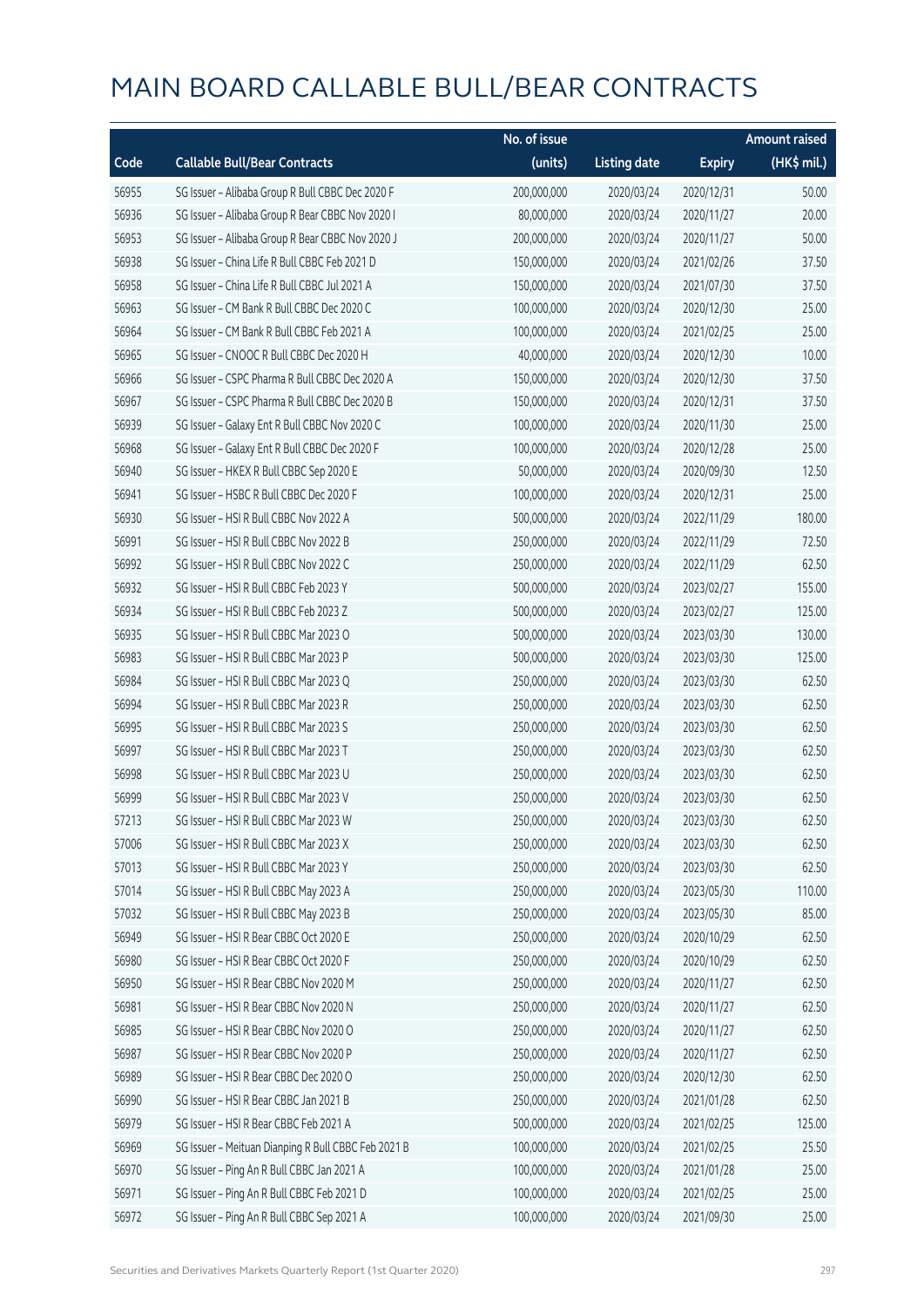|       |                                                  | No. of issue |                     |               | <b>Amount raised</b> |
|-------|--------------------------------------------------|--------------|---------------------|---------------|----------------------|
| Code  | <b>Callable Bull/Bear Contracts</b>              | (units)      | <b>Listing date</b> | <b>Expiry</b> | (HK\$ mil.)          |
| 56942 | SG Issuer - SUNAC R Bull CBBC Nov 2020 C         | 80,000,000   | 2020/03/24          | 2020/11/30    | 20.00                |
| 56943 | SG Issuer - SUNAC R Bull CBBC Dec 2020 D         | 80,000,000   | 2020/03/24          | 2020/12/30    | 20.00                |
| 56973 | SG Issuer - Tencent R Bull CBBC Aug 2020 Z       | 80,000,000   | 2020/03/24          | 2020/08/28    | 20.00                |
| 56944 | SG Issuer - Tencent R Bull CBBC Oct 2020 F       | 80,000,000   | 2020/03/24          | 2020/10/30    | 34.40                |
| 56974 | SG Issuer - Tencent R Bull CBBC Oct 2020 G       | 80,000,000   | 2020/03/24          | 2020/10/28    | 48.80                |
| 56976 | SG Issuer - Tencent R Bull CBBC Oct 2020 H       | 80,000,000   | 2020/03/24          | 2020/10/28    | 20.00                |
| 56977 | SG Issuer - Tencent R Bull CBBC Oct 2020 I       | 80,000,000   | 2020/03/24          | 2020/10/30    | 31.60                |
| 56978 | SG Issuer - Tencent R Bull CBBC Oct 2020 J       | 80,000,000   | 2020/03/24          | 2020/10/30    | 25.20                |
| 56945 | SG Issuer - Tencent R Bear CBBC Nov 2020 E       | 80,000,000   | 2020/03/24          | 2020/11/30    | 26.00                |
| 56946 | SG Issuer - Tencent R Bear CBBC Dec 2020 I       | 80,000,000   | 2020/03/24          | 2020/12/30    | 20.00                |
| 56947 | SG Issuer - Xiaomi R Bull CBBC Oct 2020 B        | 60,000,000   | 2020/03/24          | 2020/10/30    | 15.00                |
| 56914 | UBS AG - AAC Tech R Bull CBBC Dec 2020 D         | 100,000,000  | 2020/03/24          | 2020/12/14    | 25.00                |
| 56883 | UBS AG - Alibaba Group R Bull CBBC Oct 2020 F    | 100,000,000  | 2020/03/24          | 2020/10/29    | 26.50                |
| 56882 | UBS AG - Alibaba Group R Bull CBBC Dec 2020 J    | 100,000,000  | 2020/03/24          | 2020/12/16    | 25.00                |
| 56905 | UBS AG - China Mobile R Bull CBBC Dec 2020 D     | 80,000,000   | 2020/03/24          | 2020/12/30    | 20.00                |
| 56901 | UBS AG - HKEX R Bull CBBC Dec 2020 G             | 200,000,000  | 2020/03/24          | 2020/12/14    | 50.00                |
| 56902 | UBS AG - HKEX R Bear CBBC Dec 2020 B             | 200,000,000  | 2020/03/24          | 2020/12/14    | 50.00                |
| 56900 | UBS AG - HSBC R Bear CBBC Dec 2020 C             | 100,000,000  | 2020/03/24          | 2020/12/21    | 25.00                |
| 56884 | UBS AG - HSCEI R Bull CBBC Dec 2021 A            | 200,000,000  | 2020/03/24          | 2021/12/30    | 50.00                |
| 56885 | UBS AG - HSCEI R Bull CBBC Dec 2021 B            | 200,000,000  | 2020/03/24          | 2021/12/30    | 50.00                |
| 56916 | UBS AG - HSCEI R Bull CBBC Dec 2021 C            | 200,000,000  | 2020/03/24          | 2021/12/30    | 50.00                |
| 56886 | UBS AG - HSI R Bull CBBC Jan 2023 F              | 400,000,000  | 2020/03/24          | 2023/01/30    | 100.00               |
| 56906 | UBS AG - HSI R Bull CBBC Jan 2023 G              | 200,000,000  | 2020/03/24          | 2023/01/30    | 50.00                |
| 56907 | UBS AG - HSI R Bull CBBC Jan 2023 K              | 200,000,000  | 2020/03/24          | 2023/01/30    | 50.00                |
| 56908 | UBS AG - HSI R Bull CBBC Jan 2023 O              | 200,000,000  | 2020/03/24          | 2023/01/30    | 50.00                |
| 56909 | UBS AG - HSI R Bull CBBC Feb 2023 A              | 200,000,000  | 2020/03/24          | 2023/02/27    | 50.00                |
| 56910 | UBS AG - HSI R Bull CBBC Feb 2023 B              | 400,000,000  | 2020/03/24          | 2023/02/27    | 100.00               |
| 56911 | UBS AG - HSI R Bull CBBC Feb 2023 C              | 200,000,000  | 2020/03/24          | 2023/02/27    | 50.00                |
| 56912 | UBS AG - HSI R Bull CBBC Feb 2023 D              | 400,000,000  | 2020/03/24          | 2023/02/27    | 100.00               |
| 56913 | UBS AG - HSI R Bull CBBC Mar 2023 A              | 400,000,000  | 2020/03/24          | 2023/03/30    | 100.00               |
| 56927 | UBS AG - HSI R Bull CBBC Mar 2023 B              | 200,000,000  | 2020/03/24          | 2023/03/30    | 56.00                |
| 56888 | UBS AG - HSI R Bear CBBC Sep 2020 V              | 200,000,000  | 2020/03/24          | 2020/09/29    | 50.00                |
| 56889 | UBS AG - HSI R Bear CBBC Sep 2020 W              | 200,000,000  | 2020/03/24          | 2020/09/29    | 50.00                |
| 56917 | UBS AG - HSI R Bear CBBC Sep 2020 X              | 200,000,000  | 2020/03/24          | 2020/09/29    | 50.00                |
| 56923 | UBS AG - HSI R Bear CBBC Sep 2020 Y              | 200,000,000  | 2020/03/24          | 2020/09/29    | 50.00                |
| 56920 | UBS AG - HSI R Bear CBBC Oct 2020 I              | 200,000,000  | 2020/03/24          | 2020/10/29    | 50.00                |
| 56924 | UBS AG - HSI R Bear CBBC Oct 2020 J              | 200,000,000  | 2020/03/24          | 2020/10/29    | 50.00                |
| 56925 | UBS AG - HSI R Bear CBBC Oct 2020 K              | 200,000,000  | 2020/03/24          | 2020/10/29    | 50.00                |
| 56879 | UBS AG - Meituan Dianping R Bull CBBC Dec 2020 H | 60,000,000   | 2020/03/24          | 2020/12/14    | 15.60                |
| 56880 | UBS AG - Meituan Dianping R Bull CBBC Dec 2020 I | 50,000,000   | 2020/03/24          | 2020/12/15    | 12.50                |
| 56881 | UBS AG - Meituan Dianping R Bull CBBC Dec 2020 J | 50,000,000   | 2020/03/24          | 2020/12/16    | 12.50                |
| 56928 | UBS AG - Sunny Optical R Bull CBBC Dec 2020 E    | 40,000,000   | 2020/03/24          | 2020/12/14    | 12.00                |
| 56915 | UBS AG - Sunny Optical R Bear CBBC Dec 2020 A    | 40,000,000   | 2020/03/24          | 2020/12/14    | 10.00                |
| 56890 | UBS AG - Tencent R Bull CBBC Sep 2020 L          | 40,000,000   | 2020/03/24          | 2020/09/28    | 20.80                |
| 56891 | UBS AG - Tencent R Bull CBBC Sep 2020 M          | 40,000,000   | 2020/03/24          | 2020/09/29    | 10.00                |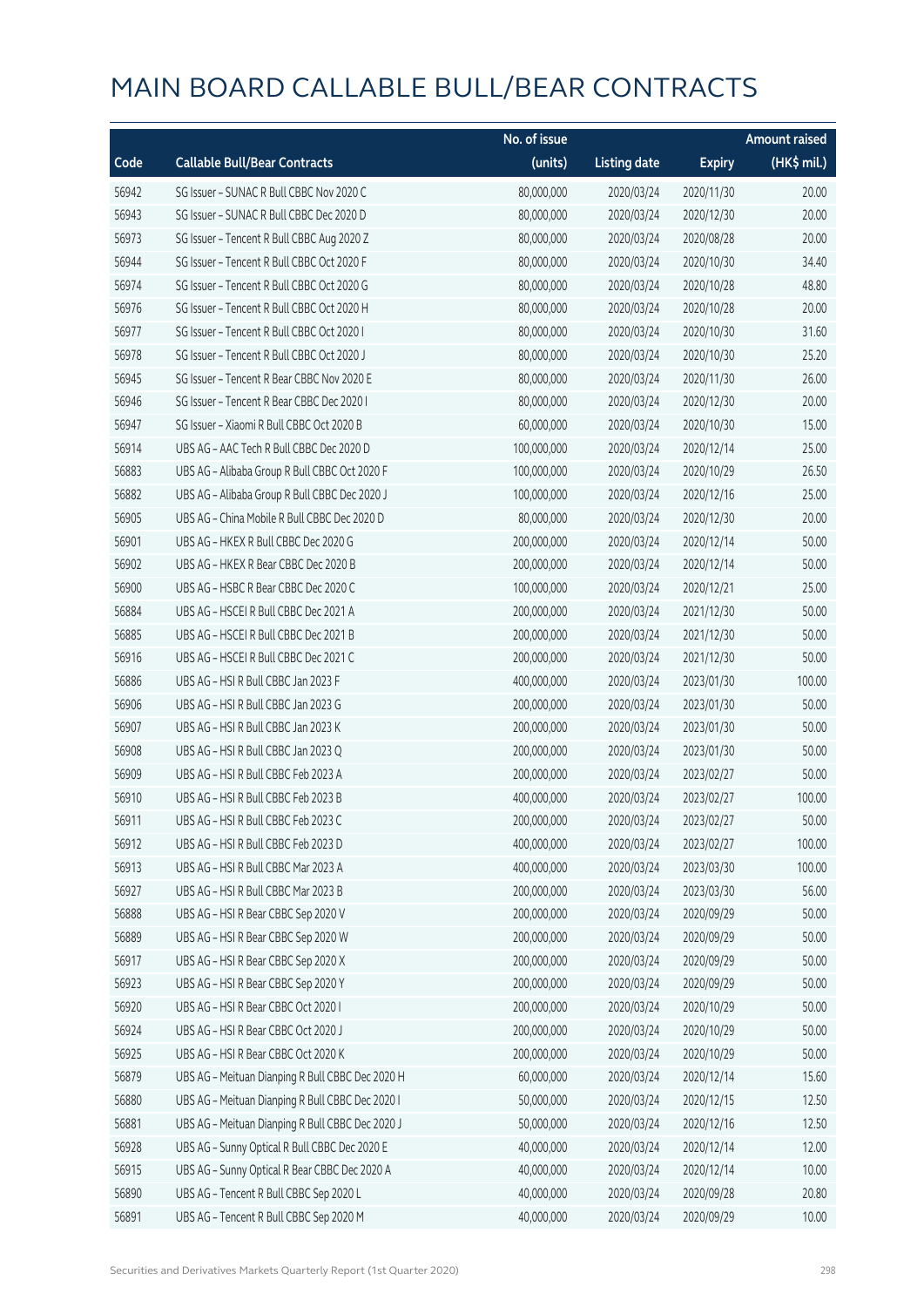|       |                                                        | No. of issue |                     |               | <b>Amount raised</b> |
|-------|--------------------------------------------------------|--------------|---------------------|---------------|----------------------|
| Code  | <b>Callable Bull/Bear Contracts</b>                    | (units)      | <b>Listing date</b> | <b>Expiry</b> | (HK\$ mil.)          |
| 56903 | UBS AG - Tencent R Bull CBBC Oct 2020 C                | 40,000,000   | 2020/03/24          | 2020/10/28    | 27.60                |
| 56904 | UBS AG - Tencent R Bull CBBC Oct 2020 D                | 40,000,000   | 2020/03/24          | 2020/10/29    | 23.60                |
| 56895 | UBS AG - Xiaomi R Bull CBBC Dec 2020 D                 | 60,000,000   | 2020/03/24          | 2020/12/30    | 17.40                |
| 56898 | UBS AG - Xiaomi R Bull CBBC Dec 2020 E                 | 60,000,000   | 2020/03/24          | 2020/12/21    | 15.00                |
| 56899 | UBS AG - Xiaomi R Bear CBBC Dec 2020 C                 | 60,000,000   | 2020/03/24          | 2020/12/21    | 15.00                |
| 56874 | Bank Vontobel - China Life R Bear CBBC Dec 2020 C      | 40,000,000   | 2020/03/24          | 2020/12/18    | 10.00                |
| 56876 | Bank Vontobel - Galaxy Ent R Bull CBBC Dec 2020 J      | 40,000,000   | 2020/03/24          | 2020/12/18    | 10.00                |
| 56877 | Bank Vontobel - Galaxy Ent R Bull CBBC Dec 2020 K      | 40,000,000   | 2020/03/24          | 2020/12/18    | 10.00                |
| 56875 | Bank Vontobel - Galaxy Ent R Bear CBBC Dec 2020 C      | 40,000,000   | 2020/03/24          | 2020/12/18    | 10.00                |
| 56870 | Bank Vontobel - SUNAC R Bull CBBC Dec 2020 E           | 40,000,000   | 2020/03/24          | 2020/12/18    | 10.00                |
| 56869 | Bank Vontobel - SUNAC R Bear CBBC Dec 2020 B           | 40,000,000   | 2020/03/24          | 2020/12/11    | 10.00                |
| 56871 | Bank Vontobel - Tencent R Bull CBBC Dec 2020 L         | 40,000,000   | 2020/03/24          | 2020/12/18    | 18.80                |
| 56873 | Bank Vontobel - Tencent R Bear CBBC Nov 2020 J         | 80,000,000   | 2020/03/24          | 2020/11/20    | 20.00                |
| 57630 | BOCI Asia Ltd. - AIA R Bull CBBC Sep 2020 D            | 60,000,000   | 2020/03/25          | 2020/09/29    | 15.00                |
| 57634 | BOCI Asia Ltd. - AIA R Bull CBBC Sep 2020 E            | 60,000,000   | 2020/03/25          | 2020/09/29    | 15.00                |
| 64091 | BOCI Asia Ltd. - Alibaba Group R Bear CBBC Sep 2020 I  | 60,000,000   | 2020/03/25          | 2020/09/30    | 15.00                |
| 64100 | BOCI Asia Ltd. - Alibaba Group R Bear CBBC Sep 2020 J  | 60,000,000   | 2020/03/25          | 2020/09/30    | 15.00                |
| 58184 | BOCI Asia Ltd. - China Mobile R Bull CBBC Oct 2020 E   | 40,000,000   | 2020/03/25          | 2020/10/30    | 10.00                |
| 58290 | BOCI Asia Ltd. - China Mobile R Bull CBBC Oct 2020 F   | 40,000,000   | 2020/03/25          | 2020/10/30    | 10.00                |
| 64218 | BOCI Asia Ltd. - CC Bank R Bull CBBC Dec 2020 A        | 40,000,000   | 2020/03/25          | 2020/12/30    | 10.00                |
| 64304 | BOCI Asia Ltd. - CM Bank R Bull CBBC Dec 2020 A        | 40,000,000   | 2020/03/25          | 2020/12/30    | 10.00                |
| 64207 | BOCI Asia Ltd. - HKEX R Bull CBBC Sep 2020 F           | 40,000,000   | 2020/03/25          | 2020/09/29    | 10.00                |
| 64193 | BOCI Asia Ltd. - HKEX R Bear CBBC Sep 2020 C           | 40,000,000   | 2020/03/25          | 2020/09/29    | 10.00                |
| 64198 | BOCI Asia Ltd. - HKEX R Bear CBBC Sep 2020 D           | 40,000,000   | 2020/03/25          | 2020/09/29    | 10.00                |
| 57693 | BOCI Asia Ltd. - HSBC R Bull CBBC Sep 2020 E           | 70,000,000   | 2020/03/25          | 2020/09/29    | 17.50                |
| 57702 | BOCI Asia Ltd. - HSBC R Bull CBBC Sep 2020 F           | 70,000,000   | 2020/03/25          | 2020/09/29    | 17.50                |
| 64319 | BOCI Asia Ltd. - HSCEI R Bull CBBC Sep 2021 L          | 150,000,000  | 2020/03/25          | 2021/09/29    | 37.50                |
| 64348 | BOCI Asia Ltd. - HSCEI R Bear CBBC Sep 2021 E          | 150,000,000  | 2020/03/25          | 2021/09/29    | 37.50                |
| 64559 | BOCI Asia Ltd. - HSCEI R Bear CBBC Sep 2021 F          | 150,000,000  | 2020/03/25          | 2021/09/29    | 37.50                |
| 58154 | BOCI Asia Ltd. - HSI R Bull CBBC Oct 2022 V            | 150,000,000  | 2020/03/25          | 2022/10/28    | 37.50                |
| 58162 | BOCI Asia Ltd. - HSI R Bull CBBC Oct 2022 W            | 150,000,000  | 2020/03/25          | 2022/10/28    | 37.50                |
| 64598 | BOCI Asia Ltd. - HSI R Bear CBBC Sep 2020 P            | 150,000,000  | 2020/03/25          | 2020/09/29    | 37.50                |
| 64601 | BOCI Asia Ltd. - HSI R Bear CBBC Sep 2020 Q            | 150,000,000  | 2020/03/25          | 2020/09/29    | 37.50                |
| 64617 | BOCI Asia Ltd. - HSI R Bear CBBC Sep 2020 R            | 150,000,000  | 2020/03/25          | 2020/09/29    | 37.50                |
| 64306 | BOCI Asia Ltd. - ICBC R Bull CBBC Dec 2020 A           | 40,000,000   | 2020/03/25          | 2020/12/30    | 10.00                |
| 58183 | BOCI Asia Ltd. - Ping An R Bull CBBC Sep 2020 G        | 100,000,000  | 2020/03/25          | 2020/09/29    | 25.00                |
| 64253 | BOCI Asia Ltd. - Sunny Optical R Bull CBBC Dec 2020 A  | 40,000,000   | 2020/03/25          | 2020/12/30    | 10.00                |
| 64210 | BOCI Asia Ltd. - Tencent R Bear CBBC Oct 2020 E        | 40,000,000   | 2020/03/25          | 2020/10/30    | 10.00                |
| 59305 | BNP Paribas Issuance B.V. - HSI R Bull CBBC Jan 2022 B | 250,000,000  | 2020/03/25          | 2022/01/28    | 72.50                |
| 59301 | BNP Paribas Issuance B.V. - HSI R Bull CBBC Jan 2022 X | 250,000,000  | 2020/03/25          | 2022/01/28    | 87.50                |
| 59306 | BNP Paribas Issuance B.V. - HSI R Bear CBBC Dec 2020 A | 250,000,000  | 2020/03/25          | 2020/12/30    | 62.50                |
| 59318 | BNP Paribas Issuance B.V. - HSI R Bear CBBC Dec 2020 B | 250,000,000  | 2020/03/25          | 2020/12/30    | 62.50                |
| 59340 | BNP Paribas Issuance B.V. - HSI R Bear CBBC Dec 2020 C | 250,000,000  | 2020/03/25          | 2020/12/30    | 62.50                |
| 59342 | BNP Paribas Issuance B.V. - HSI R Bear CBBC Dec 2020 D | 250,000,000  | 2020/03/25          | 2020/12/30    | 62.50                |
| 60236 | Credit Suisse AG - AIA R Bull CBBC Nov 2020 F          | 70,000,000   | 2020/03/25          | 2020/11/27    | 17.50                |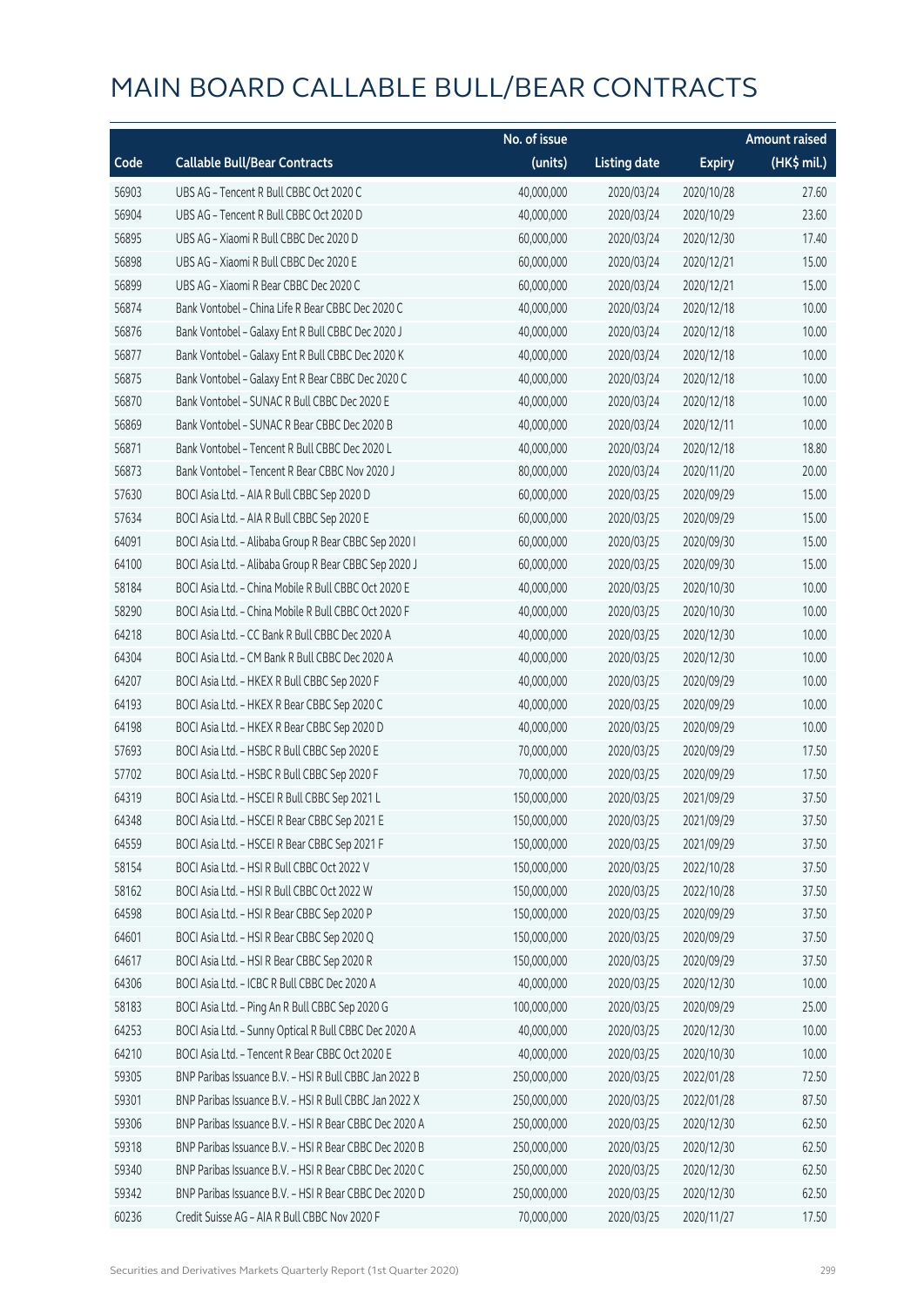|       |                                                              | No. of issue |                     |               | <b>Amount raised</b> |
|-------|--------------------------------------------------------------|--------------|---------------------|---------------|----------------------|
| Code  | <b>Callable Bull/Bear Contracts</b>                          | (units)      | <b>Listing date</b> | <b>Expiry</b> | (HK\$ mil.)          |
| 60250 | Credit Suisse AG - Alibaba Group R Bull CBBC Nov 2020 D      | 80,000,000   | 2020/03/25          | 2020/11/27    | 28.80                |
| 60147 | Credit Suisse AG - China Life R Bull CBBC Feb 2021 A         | 80,000,000   | 2020/03/25          | 2021/02/25    | 20.00                |
| 59776 | Credit Suisse AG - HSI R Bull CBBC Nov 2022 A                | 200,000,000  | 2020/03/25          | 2022/11/29    | 50.00                |
| 59842 | Credit Suisse AG - HSI R Bull CBBC Nov 2022 B                | 200,000,000  | 2020/03/25          | 2022/11/29    | 50.00                |
| 59854 | Credit Suisse AG - HSI R Bull CBBC Nov 2022 I                | 200,000,000  | 2020/03/25          | 2022/11/29    | 50.00                |
| 60287 | Credit Suisse AG - HSI R Bull CBBC Nov 2022 J                | 200,000,000  | 2020/03/25          | 2022/11/29    | 50.00                |
| 59795 | Credit Suisse AG - HSI R Bull CBBC Nov 2022 R                | 200,000,000  | 2020/03/25          | 2022/11/29    | 50.00                |
| 59841 | Credit Suisse AG - HSI R Bull CBBC Nov 2022 X                | 200,000,000  | 2020/03/25          | 2022/11/29    | 50.00                |
| 59851 | Credit Suisse AG - HSI R Bull CBBC Dec 2022 A                | 200,000,000  | 2020/03/25          | 2022/12/29    | 50.00                |
| 59855 | Credit Suisse AG - HSI R Bull CBBC Dec 2022 B                | 200,000,000  | 2020/03/25          | 2022/12/29    | 50.00                |
| 59857 | Credit Suisse AG - HSI R Bull CBBC Dec 2022 C                | 200,000,000  | 2020/03/25          | 2022/12/29    | 50.00                |
| 60319 | Credit Suisse AG - HSI R Bull CBBC Dec 2022 D                | 200,000,000  | 2020/03/25          | 2022/12/29    | 50.00                |
| 60469 | Credit Suisse AG - HSI R Bull CBBC Dec 2022 P                | 200,000,000  | 2020/03/25          | 2022/12/29    | 58.00                |
| 59844 | Credit Suisse AG - HSI R Bull CBBC Dec 2022 Z                | 200,000,000  | 2020/03/25          | 2022/12/29    | 50.00                |
| 59863 | Credit Suisse AG - HSI R Bear CBBC Oct 2020 J                | 200,000,000  | 2020/03/25          | 2020/10/29    | 50.00                |
| 60013 | Credit Suisse AG - HSI R Bear CBBC Oct 2020 K                | 200,000,000  | 2020/03/25          | 2020/10/29    | 50.00                |
| 60136 | Credit Suisse AG - HSI R Bear CBBC Oct 2020 L                | 200,000,000  | 2020/03/25          | 2020/10/29    | 50.00                |
| 60012 | Credit Suisse AG - HSI R Bear CBBC Nov 2020 Q                | 200,000,000  | 2020/03/25          | 2020/11/27    | 50.00                |
| 60018 | Credit Suisse AG - HSI R Bear CBBC Dec 2020 E                | 200,000,000  | 2020/03/25          | 2020/12/30    | 50.00                |
| 59994 | Credit Suisse AG - HSI R Bear CBBC Jan 2021 A                | 300,000,000  | 2020/03/25          | 2021/01/28    | 75.00                |
| 60021 | Credit Suisse AG - HSI R Bear CBBC Jan 2021 B                | 300,000,000  | 2020/03/25          | 2021/01/28    | 75.00                |
| 60249 | Credit Suisse AG - Meituan Dianping R Bull CBBC Nov 2020 B   | 80,000,000   | 2020/03/25          | 2020/11/27    | 20.00                |
| 60205 | Credit Suisse AG - Ping An R Bull CBBC Nov 2020 K            | 80,000,000   | 2020/03/25          | 2020/11/27    | 20.00                |
| 60217 | Credit Suisse AG - Ping An R Bear CBBC Jul 2020 E            | 80,000,000   | 2020/03/25          | 2020/07/30    | 20.00                |
| 60278 | Credit Suisse AG - SUNAC R Bull CBBC Dec 2020 C              | 60,000,000   | 2020/03/25          | 2020/12/30    | 15.00                |
| 60258 | Credit Suisse AG - Sunny Optical R Bull CBBC Dec 2020 C      | 40,000,000   | 2020/03/25          | 2020/12/30    | 10.00                |
| 60242 | Credit Suisse AG - Tencent R Bull CBBC Nov 2020 K            | 50,000,000   | 2020/03/25          | 2020/11/27    | 24.50                |
| 64000 | Goldman Sachs SP (Asia) - AIA R Bull CBBC Dec 2020 A         | 60,000,000   | 2020/03/25          | 2020/12/30    | 15.00                |
| 63774 | Goldman Sachs SP (Asia) - Alibaba Group R Bull CBBC Oct20 L  | 60,000,000   | 2020/03/25          | 2020/10/30    | 15.00                |
| 63800 | Goldman Sachs SP (Asia) - Alibaba Group R Bull CBBC Mar21 A  | 80,000,000   | 2020/03/25          | 2021/03/31    | 20.00                |
| 64051 | Goldman Sachs SP (Asia) - Alibaba Group R Bull CBBC Mar21 B  | 80,000,000   | 2020/03/25          | 2021/03/01    | 20.00                |
| 63921 | Goldman Sachs SP (Asia) - China Mobile R Bull CBBC Oct2020 A | 60,000,000   | 2020/03/25          | 2020/10/30    | 15.00                |
| 63441 | Goldman Sachs SP (Asia) - HSI R Bull CBBC Oct 2022 D         | 160,000,000  | 2020/03/25          | 2022/10/28    | 40.00                |
| 63598 | Goldman Sachs SP (Asia) - HSI R Bull CBBC Oct 2022 F         | 160,000,000  | 2020/03/25          | 2022/10/28    | 40.00                |
| 63631 | Goldman Sachs SP (Asia) - HSI R Bull CBBC Dec 2022 A         | 160,000,000  | 2020/03/25          | 2022/12/29    | 40.00                |
| 63496 | Goldman Sachs SP (Asia) - HSI R Bull CBBC Dec 2022 J         | 160,000,000  | 2020/03/25          | 2022/12/29    | 40.00                |
| 62735 | Goldman Sachs SP (Asia) - HSI R Bull CBBC Feb 2023 D         | 200,000,000  | 2020/03/25          | 2023/02/27    | 50.00                |
| 62737 | Goldman Sachs SP (Asia) - HSI R Bull CBBC Feb 2023 E         | 200,000,000  | 2020/03/25          | 2023/02/27    | 50.00                |
| 63090 | Goldman Sachs SP (Asia) - HSI R Bull CBBC Feb 2023 I         | 160,000,000  | 2020/03/25          | 2023/02/27    | 40.00                |
| 62758 | Goldman Sachs SP (Asia) - HSI R Bull CBBC Feb 2023 J         | 200,000,000  | 2020/03/25          | 2023/02/27    | 50.00                |
| 62773 | Goldman Sachs SP (Asia) - HSI R Bull CBBC Feb 2023 K         | 200,000,000  | 2020/03/25          | 2023/02/27    | 54.00                |
| 63069 | Goldman Sachs SP (Asia) - HSI R Bull CBBC Feb 2023 L         | 160,000,000  | 2020/03/25          | 2023/02/27    | 40.00                |
| 63100 | Goldman Sachs SP (Asia) - HSI R Bull CBBC Feb 2023 N         | 160,000,000  | 2020/03/25          | 2023/02/27    | 40.00                |
| 63176 | Goldman Sachs SP (Asia) - HSI R Bull CBBC Feb 2023 O         | 160,000,000  | 2020/03/25          | 2023/02/27    | 40.00                |
| 63281 | Goldman Sachs SP (Asia) - HSI R Bull CBBC Feb 2023 P         | 160,000,000  | 2020/03/25          | 2023/02/27    | 40.00                |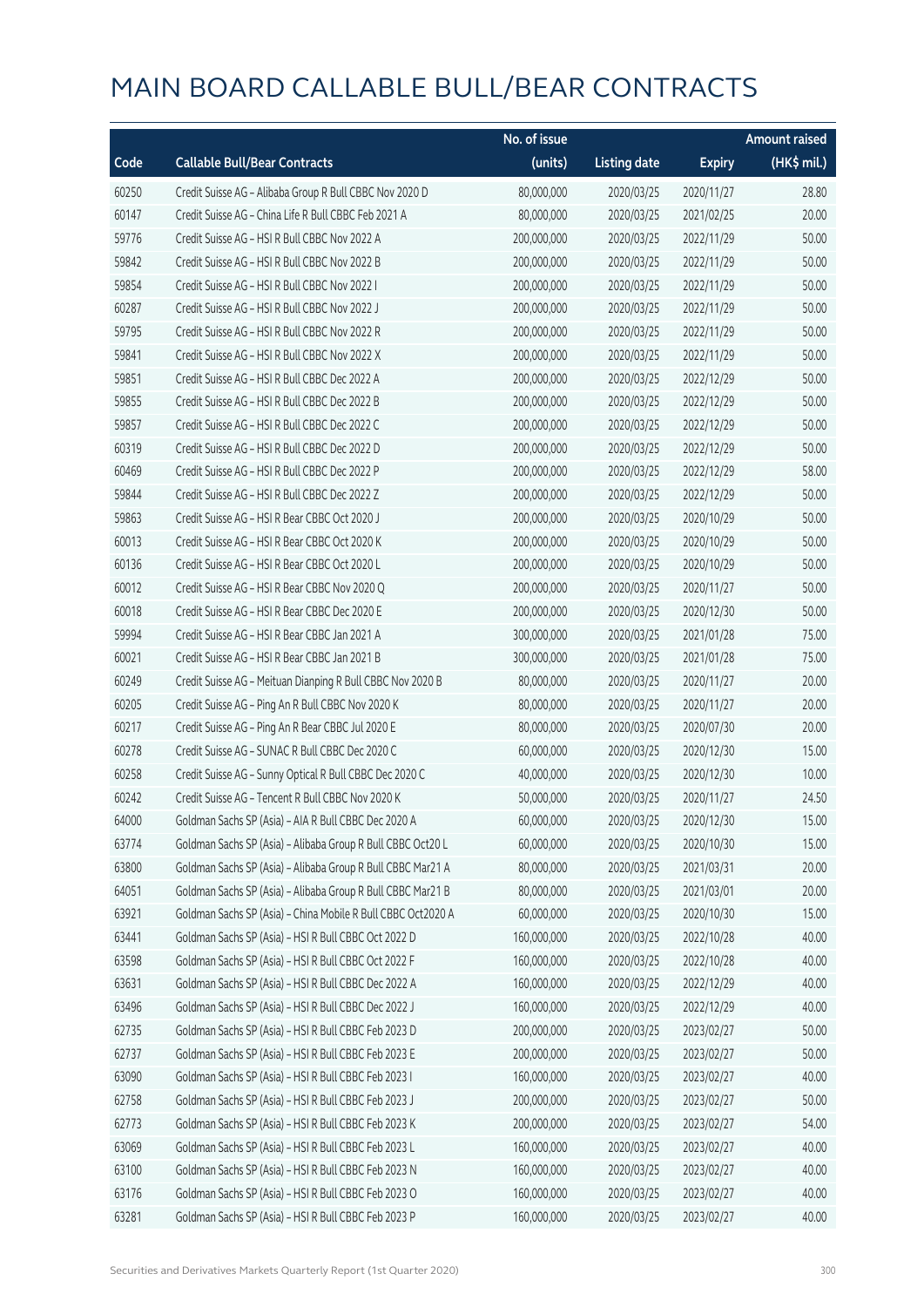|       |                                                          | No. of issue |                     |               | <b>Amount raised</b> |
|-------|----------------------------------------------------------|--------------|---------------------|---------------|----------------------|
| Code  | <b>Callable Bull/Bear Contracts</b>                      | (units)      | <b>Listing date</b> | <b>Expiry</b> | $(HK\$ mil.)         |
| 63101 | Goldman Sachs SP (Asia) - HSI R Bull CBBC Mar 2023 A     | 160,000,000  | 2020/03/25          | 2023/03/30    | 40.00                |
| 63019 | Goldman Sachs SP (Asia) - HSI R Bull CBBC Mar 2023 V     | 160,000,000  | 2020/03/25          | 2023/03/30    | 40.00                |
| 63088 | Goldman Sachs SP (Asia) - HSI R Bull CBBC Mar 2023 W     | 160,000,000  | 2020/03/25          | 2023/03/30    | 40.00                |
| 63099 | Goldman Sachs SP (Asia) - HSI R Bull CBBC Mar 2023 X     | 160,000,000  | 2020/03/25          | 2023/03/30    | 40.00                |
| 63186 | Goldman Sachs SP (Asia) - HSI R Bull CBBC Mar 2023 Y     | 160,000,000  | 2020/03/25          | 2023/03/30    | 40.00                |
| 63299 | Goldman Sachs SP (Asia) - HSI R Bull CBBC Mar 2023 Z     | 160,000,000  | 2020/03/25          | 2023/03/30    | 40.00                |
| 62943 | Goldman Sachs SP (Asia) - HSI R Bear CBBC Oct 2020 N     | 160,000,000  | 2020/03/25          | 2020/10/29    | 40.00                |
| 63318 | Goldman Sachs SP (Asia) - HSI R Bear CBBC Oct 2020 O     | 160,000,000  | 2020/03/25          | 2020/10/29    | 40.00                |
| 63324 | Goldman Sachs SP (Asia) - HSI R Bear CBBC Oct 2020 P     | 160,000,000  | 2020/03/25          | 2020/10/29    | 40.00                |
| 63412 | Goldman Sachs SP (Asia) - HSI R Bear CBBC Oct 2020 Q     | 160,000,000  | 2020/03/25          | 2020/10/29    | 40.00                |
| 63747 | Goldman Sachs SP (Asia) - HSI R Bear CBBC Oct 2020 R     | 160,000,000  | 2020/03/25          | 2020/10/29    | 40.00                |
| 62653 | Goldman Sachs SP (Asia) - HSI R Bear CBBC Nov 2020 I     | 200,000,000  | 2020/03/25          | 2020/11/27    | 50.00                |
| 62709 | Goldman Sachs SP (Asia) - HSI R Bear CBBC Nov 2020 J     | 200,000,000  | 2020/03/25          | 2020/11/27    | 50.00                |
| 62738 | Goldman Sachs SP (Asia) - HSI R Bear CBBC Nov 2020 K     | 200,000,000  | 2020/03/25          | 2020/11/27    | 50.00                |
| 62777 | Goldman Sachs SP (Asia) - HSI R Bear CBBC Nov 2020 L     | 160,000,000  | 2020/03/25          | 2020/11/27    | 40.00                |
| 62784 | Goldman Sachs SP (Asia) - HSI R Bear CBBC Nov 2020 M     | 160,000,000  | 2020/03/25          | 2020/11/27    | 40.00                |
| 62828 | Goldman Sachs SP (Asia) - HSI R Bear CBBC Nov 2020 N     | 160,000,000  | 2020/03/25          | 2020/11/27    | 40.00                |
| 63011 | Goldman Sachs SP (Asia) - HSI R Bear CBBC Nov 2020 O     | 160,000,000  | 2020/03/25          | 2020/11/27    | 40.00                |
| 63313 | Goldman Sachs SP (Asia) - HSI R Bear CBBC Nov 2020 P     | 160,000,000  | 2020/03/25          | 2020/11/27    | 40.00                |
| 63322 | Goldman Sachs SP (Asia) - HSI R Bear CBBC Nov 2020 Q     | 160,000,000  | 2020/03/25          | 2020/11/27    | 40.00                |
| 63403 | Goldman Sachs SP (Asia) - HSI R Bear CBBC Nov 2020 R     | 160,000,000  | 2020/03/25          | 2020/11/27    | 40.00                |
| 63655 | Goldman Sachs SP (Asia) - HSI R Bear CBBC Nov 2020 S     | 160,000,000  | 2020/03/25          | 2020/11/27    | 40.00                |
| 62794 | Goldman Sachs SP (Asia) - HSI R Bear CBBC Dec 2020 Z     | 160,000,000  | 2020/03/25          | 2020/12/30    | 40.00                |
| 63937 | Goldman Sachs SP (Asia) - Meituan R Bull CBBC Feb 2021 A | 60,000,000   | 2020/03/25          | 2021/02/25    | 15.00                |
| 63944 | Goldman Sachs SP (Asia) - Ping An R Bull CBBC Dec 2020 H | 80,000,000   | 2020/03/25          | 2020/12/30    | 20.00                |
| 63807 | Goldman Sachs SP (Asia) - Tencent R Bull CBBC Sep 2020 G | 60,000,000   | 2020/03/25          | 2020/09/28    | 15.00                |
| 63893 | Goldman Sachs SP (Asia) - Tencent R Bull CBBC Mar 2021 F | 80,000,000   | 2020/03/25          | 2021/03/01    | 20.00                |
| 64072 | Goldman Sachs SP (Asia) - Tencent R Bull CBBC Mar 2021 G | 80,000,000   | 2020/03/25          | 2021/03/01    | 20.00                |
| 64078 | Goldman Sachs SP (Asia) - Tencent R Bull CBBC Mar 2021 H | 80,000,000   | 2020/03/25          | 2021/03/01    | 20.00                |
| 63919 | Goldman Sachs SP (Asia) - Tencent R Bear CBBC Mar 2021 E | 60,000,000   | 2020/03/25          | 2021/03/31    | 15.00                |
| 57871 | HK Bank - Alibaba Group R Bull CBBC Aug 2020 J           | 40,000,000   | 2020/03/25          | 2020/08/10    | 10.00                |
| 57959 | HK Bank - Alibaba Group R Bull CBBC Nov 2020 B           | 100,000,000  | 2020/03/25          | 2020/11/02    | 25.00                |
| 57872 | HK Bank - Alibaba Group R Bear CBBC Aug 2020 B           | 40,000,000   | 2020/03/25          | 2020/08/13    | 10.00                |
| 58120 | HK Bank - Geely Auto R Bull CBBC Oct 2020 A              | 40,000,000   | 2020/03/25          | 2020/10/05    | 11.60                |
| 57970 | HK Bank - Galaxy Ent R Bull CBBC Nov 2020 A              | 60,000,000   | 2020/03/25          | 2020/11/02    | 15.00                |
| 58038 | HK Bank - HKEX R Bull CBBC Aug 2020 A                    | 40,000,000   | 2020/03/25          | 2020/08/03    | 10.00                |
| 57811 | HK Bank - HSCEI R Bear CBBC Aug 2020 E                   | 50,000,000   | 2020/03/25          | 2020/08/28    | 12.50                |
| 57818 | HK Bank - HSI R Bull CBBC Sep 2022 O                     | 100,000,000  | 2020/03/25          | 2022/09/29    | 25.00                |
| 57773 | HK Bank - HSI R Bull CBBC Dec 2022 Y                     | 100,000,000  | 2020/03/25          | 2022/12/29    | 28.00                |
| 57614 | HK Bank - HSI R Bull CBBC Dec 2022 Z                     | 100,000,000  | 2020/03/25          | 2022/12/29    | 31.00                |
| 57793 | HK Bank - HSI R Bear CBBC Aug 2020 L                     | 100,000,000  | 2020/03/25          | 2020/08/28    | 25.00                |
| 57902 | HK Bank - Ping An R Bull CBBC Oct 2020 C                 | 60,000,000   | 2020/03/25          | 2020/10/12    | 15.00                |
| 57885 | HK Bank - Sunny Optical R Bull CBBC Aug 2020 D           | 40,000,000   | 2020/03/25          | 2020/08/24    | 10.00                |
| 57854 | HK Bank - Tencent R Bear CBBC Aug 2020 P                 | 40,000,000   | 2020/03/25          | 2020/08/27    | 10.00                |
| 58743 | Haitong Int'l Sec - HSI R Bull CBBC Nov 2022 N           | 150,000,000  | 2020/03/25          | 2022/11/29    | 37.50                |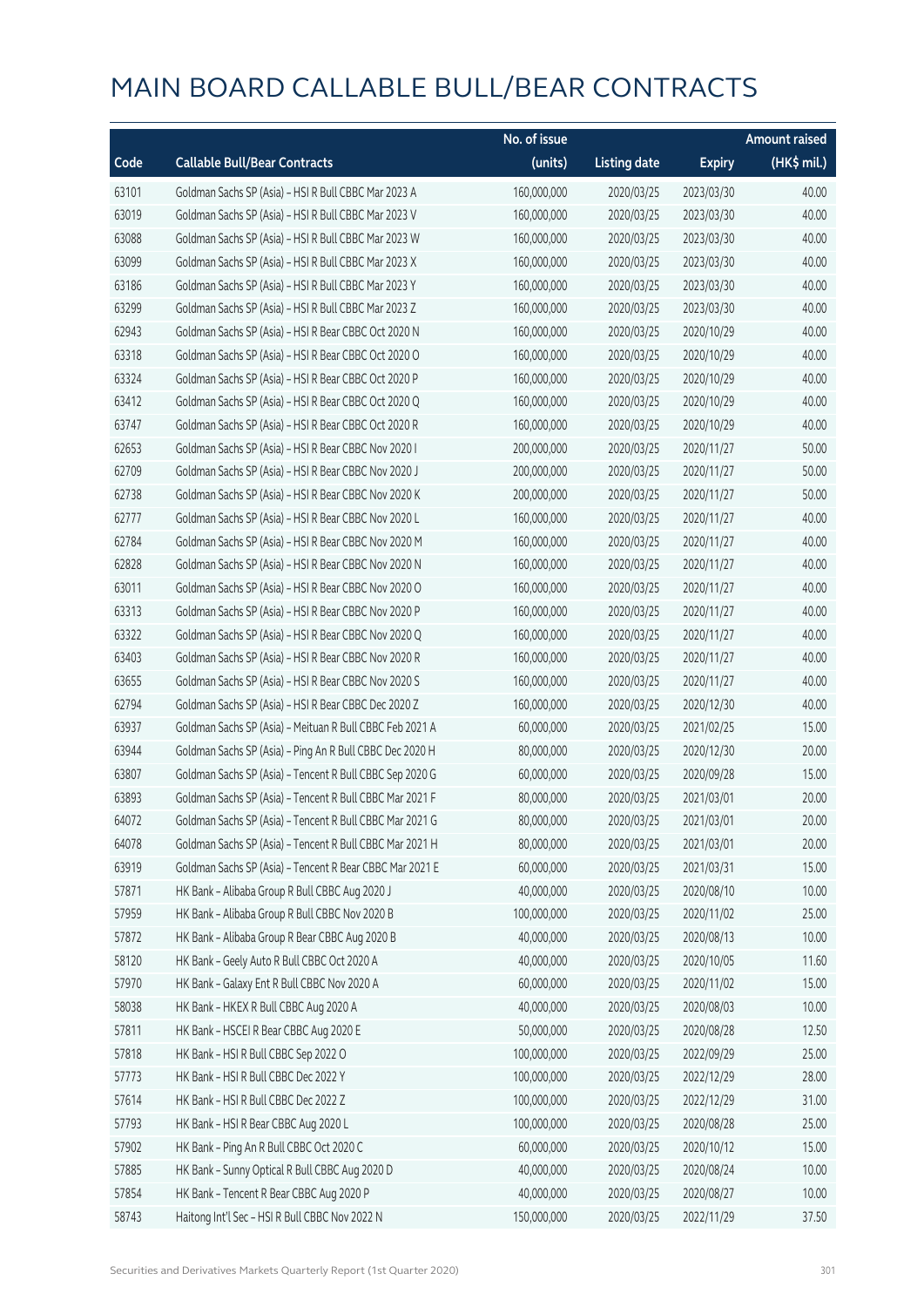|       |                                                             | No. of issue |                     |               | <b>Amount raised</b> |
|-------|-------------------------------------------------------------|--------------|---------------------|---------------|----------------------|
| Code  | <b>Callable Bull/Bear Contracts</b>                         | (units)      | <b>Listing date</b> | <b>Expiry</b> | (HK\$ mil.)          |
| 58876 | Haitong Int'l Sec - HSI R Bull CBBC Dec 2022 P              | 150,000,000  | 2020/03/25          | 2022/12/29    | 37.50                |
| 58698 | Haitong Int'l Sec - HSI R Bull CBBC Jan 2023 D              | 150,000,000  | 2020/03/25          | 2023/01/30    | 37.50                |
| 58711 | Haitong Int'l Sec - HSI R Bull CBBC Feb 2023 G              | 150,000,000  | 2020/03/25          | 2023/02/27    | 37.50                |
| 58736 | Haitong Int'l Sec - HSI R Bull CBBC Feb 2023 H              | 150,000,000  | 2020/03/25          | 2023/02/27    | 37.50                |
| 59009 | Haitong Int'l Sec - HSI R Bear CBBC Jun 2020 F              | 150,000,000  | 2020/03/25          | 2020/06/29    | 37.50                |
| 58927 | Haitong Int'l Sec - HSI R Bear CBBC Jul 2020 H              | 150,000,000  | 2020/03/25          | 2020/07/30    | 37.50                |
| 58889 | Haitong Int'l Sec - HSI R Bear CBBC Sep 2020 T              | 150,000,000  | 2020/03/25          | 2020/09/29    | 37.50                |
| 58935 | Haitong Int'l Sec - HSI R Bear CBBC Oct 2020 H              | 150,000,000  | 2020/03/25          | 2020/10/29    | 37.50                |
| 59268 | Haitong Int'l Sec - Meituan Dianping R Bull CBBC Dec 2020 A | 40,000,000   | 2020/03/25          | 2020/12/30    | 10.00                |
| 59172 | Haitong Int'l Sec - Tencent R Bull CBBC Sep 2020 W          | 40,000,000   | 2020/03/25          | 2020/09/10    | 10.00                |
| 59174 | Haitong Int'l Sec - Tencent R Bull CBBC Nov 2020 D          | 40,000,000   | 2020/03/25          | 2020/11/11    | 22.80                |
| 59198 | Haitong Int'l Sec - Tencent R Bear CBBC Sep 2020 P          | 40,000,000   | 2020/03/25          | 2020/09/10    | 10.00                |
| 59217 | Haitong Int'l Sec - Tencent R Bear CBBC Nov 2020 I          | 40,000,000   | 2020/03/25          | 2020/11/11    | 10.00                |
| 58362 | J P Morgan SP BV - HSI R Bull CBBC Oct 2022 L               | 300,000,000  | 2020/03/25          | 2022/10/28    | 75.00                |
| 58436 | J P Morgan SP BV - HSI R Bull CBBC Oct 2022 N               | 240,000,000  | 2020/03/25          | 2022/10/28    | 60.00                |
| 58495 | J P Morgan SP BV - HSI R Bull CBBC Oct 2022 R               | 240,000,000  | 2020/03/25          | 2022/10/28    | 60.00                |
| 58492 | J P Morgan SP BV - HSI R Bull CBBC Nov 2022 B               | 240,000,000  | 2020/03/25          | 2022/11/29    | 60.00                |
| 58497 | J P Morgan SP BV - HSI R Bull CBBC Nov 2022 D               | 300,000,000  | 2020/03/25          | 2022/11/29    | 75.00                |
| 58388 | J P Morgan SP BV - HSI R Bull CBBC Nov 2022 V               | 300,000,000  | 2020/03/25          | 2022/11/29    | 75.00                |
| 58500 | J P Morgan SP BV - HSI R Bull CBBC Dec 2022 A               | 240,000,000  | 2020/03/25          | 2022/12/29    | 60.00                |
| 58614 | J P Morgan SP BV - HSI R Bull CBBC Dec 2022 D               | 240,000,000  | 2020/03/25          | 2022/12/29    | 60.00                |
| 58542 | J P Morgan SP BV - HSI R Bull CBBC Dec 2022 G               | 300,000,000  | 2020/03/25          | 2022/12/29    | 75.00                |
| 58498 | J P Morgan SP BV - HSI R Bull CBBC Dec 2022 J               | 200,000,000  | 2020/03/25          | 2022/12/29    | 50.00                |
| 58499 | J P Morgan SP BV - HSI R Bull CBBC Dec 2022 L               | 200,000,000  | 2020/03/25          | 2022/12/29    | 50.00                |
| 58627 | J P Morgan SP BV - HSI R Bull CBBC Jan 2023 E               | 200,000,000  | 2020/03/25          | 2023/01/30    | 60.00                |
| 58679 | J P Morgan SP BV - HSI R Bull CBBC Jan 2023 F               | 200,000,000  | 2020/03/25          | 2023/01/30    | 80.00                |
| 58692 | J P Morgan SP BV - HSI R Bull CBBC Jan 2023 G               | 200,000,000  | 2020/03/25          | 2023/01/30    | 90.00                |
| 58316 | J P Morgan SP BV - HSI R Bear CBBC Nov 2020 I               | 200,000,000  | 2020/03/25          | 2020/11/27    | 50.00                |
| 59010 | J P Morgan SP BV - HSI R Bear CBBC Nov 2020 J               | 200,000,000  | 2020/03/25          | 2020/11/27    | 50.00                |
| 59132 | J P Morgan SP BV - HSI R Bear CBBC Nov 2020 K               | 200,000,000  | 2020/03/25          | 2020/11/27    | 50.00                |
| 59150 | J P Morgan SP BV - HSI R Bear CBBC Nov 2020 L               | 240,000,000  | 2020/03/25          | 2020/11/27    | 60.00                |
| 59171 | J P Morgan SP BV - HSI R Bear CBBC Nov 2020 M               | 240,000,000  | 2020/03/25          | 2020/11/27    | 60.00                |
| 59081 | J P Morgan SP BV - HSI R Bear CBBC Dec 2020 I               | 240,000,000  | 2020/03/25          | 2020/12/30    | 60.00                |
| 59134 | J P Morgan SP BV - HSI R Bear CBBC Dec 2020 J               | 200,000,000  | 2020/03/25          | 2020/12/30    | 50.00                |
| 59156 | J P Morgan SP BV - HSI R Bear CBBC Dec 2020 K               | 200,000,000  | 2020/03/25          | 2020/12/30    | 50.00                |
| 59415 | Morgan Stanley Asia Products - HSI R Bull CBBC Jun 2022 L   | 150,000,000  | 2020/03/25          | 2022/06/29    | 39.00                |
| 59354 | Morgan Stanley Asia Products - HSI R Bull CBBC Aug 2022 G   | 200,000,000  | 2020/03/25          | 2022/08/30    | 50.00                |
| 59411 | Morgan Stanley Asia Products - HSI R Bull CBBC Aug 2022 H   | 200,000,000  | 2020/03/25          | 2022/08/30    | 50.00                |
| 59407 | Morgan Stanley Asia Products - HSI R Bull CBBC Oct 2022 T   | 150,000,000  | 2020/03/25          | 2022/10/28    | 37.50                |
| 59412 | Morgan Stanley Asia Products - HSI R Bull CBBC Nov 2022 Y   | 150,000,000  | 2020/03/25          | 2022/11/29    | 37.50                |
| 59344 | Morgan Stanley Asia Products - HSI R Bull CBBC Jan 2023 B   | 150,000,000  | 2020/03/25          | 2023/01/30    | 37.50                |
| 59373 | Morgan Stanley Asia Products - HSI R Bear CBBC Aug 2020 L   | 150,000,000  | 2020/03/25          | 2020/08/28    | 37.50                |
| 59372 | Morgan Stanley Asia Products - HSI R Bear CBBC Sep 2020 D   | 150,000,000  | 2020/03/25          | 2020/09/29    | 37.50                |
| 61011 | SG Issuer - AAC Tech R Bull CBBC Dec 2020 D                 | 100,000,000  | 2020/03/25          | 2020/12/30    | 25.00                |
| 61077 | SG Issuer - AIA R Bull CBBC Dec 2020 K                      | 60,000,000   | 2020/03/25          | 2020/12/30    | 15.00                |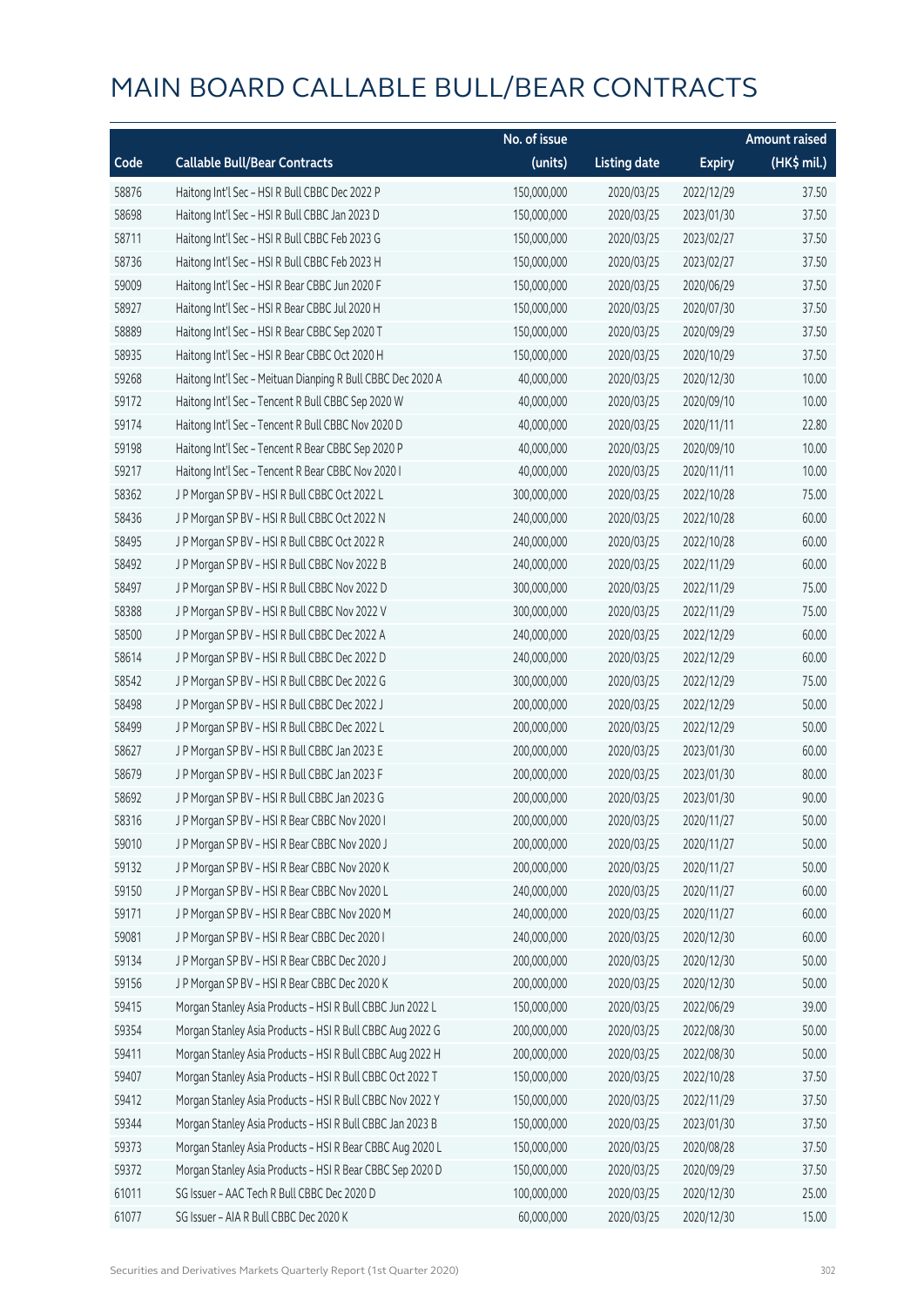|       |                                                     | No. of issue |                     |               | <b>Amount raised</b> |
|-------|-----------------------------------------------------|--------------|---------------------|---------------|----------------------|
| Code  | <b>Callable Bull/Bear Contracts</b>                 | (units)      | <b>Listing date</b> | <b>Expiry</b> | (HK\$ mil.)          |
| 60543 | SG Issuer - Alibaba Group R Bull CBBC Sep 2020 L    | 80,000,000   | 2020/03/25          | 2020/09/29    | 20.00                |
| 61089 | SG Issuer - Alibaba Group R Bull CBBC Oct 2020 E    | 80,000,000   | 2020/03/25          | 2020/10/29    | 20.00                |
| 62101 | SG Issuer - Alibaba Group R Bull CBBC Oct 2020 F    | 80,000,000   | 2020/03/25          | 2020/10/30    | 20.00                |
| 62301 | SG Issuer - Alibaba Group R Bull CBBC Dec 2020 G    | 80,000,000   | 2020/03/25          | 2020/12/30    | 20.00                |
| 62396 | SG Issuer - Alibaba Group R Bull CBBC Jan 2021 A    | 80,000,000   | 2020/03/25          | 2021/01/28    | 32.80                |
| 62406 | SG Issuer - Alibaba Group R Bear CBBC Jan 2021 A    | 80,000,000   | 2020/03/25          | 2021/01/28    | 20.00                |
| 61124 | SG Issuer - China Mobile R Bull CBBC Dec 2020 G     | 100,000,000  | 2020/03/25          | 2020/12/30    | 25.00                |
| 62434 | SG Issuer - China Mobile R Bull CBBC Jul 2021 B     | 100,000,000  | 2020/03/25          | 2021/07/30    | 25.00                |
| 61108 | SG Issuer - China Life R Bull CBBC Feb 2021 E       | 150,000,000  | 2020/03/25          | 2021/02/23    | 37.50                |
| 61137 | SG Issuer - CNOOC R Bull CBBC Nov 2020 D            | 40,000,000   | 2020/03/25          | 2020/11/30    | 10.00                |
| 61189 | SG Issuer - Galaxy Ent R Bull CBBC Dec 2020 G       | 100,000,000  | 2020/03/25          | 2020/12/30    | 25.00                |
| 61147 | SG Issuer - Galaxy Ent R Bear CBBC Oct 2020 F       | 100,000,000  | 2020/03/25          | 2020/10/29    | 25.00                |
| 61196 | SG Issuer - HKEX R Bull CBBC Oct 2020 I             | 50,000,000   | 2020/03/25          | 2020/10/29    | 12.50                |
| 61203 | SG Issuer - HSBC R Bull CBBC Nov 2020 I             | 100,000,000  | 2020/03/25          | 2020/11/30    | 25.00                |
| 61440 | SG Issuer - HSI R Bull CBBC Oct 2022 V              | 500,000,000  | 2020/03/25          | 2022/10/28    | 195.00               |
| 61458 | SG Issuer - HSI R Bull CBBC Oct 2022 W              | 250,000,000  | 2020/03/25          | 2022/10/28    | 65.00                |
| 61636 | SG Issuer - HSI R Bull CBBC Nov 2022 E              | 250,000,000  | 2020/03/25          | 2022/11/29    | 62.50                |
| 60591 | SG Issuer - HSI R Bull CBBC Nov 2022 F              | 250,000,000  | 2020/03/25          | 2022/11/29    | 62.50                |
| 61556 | SG Issuer - HSI R Bull CBBC Nov 2022 G              | 250,000,000  | 2020/03/25          | 2022/11/29    | 62.50                |
| 61637 | SG Issuer - HSI R Bull CBBC Nov 2022 H              | 250,000,000  | 2020/03/25          | 2022/11/29    | 62.50                |
| 61600 | SG Issuer - HSI R Bull CBBC Nov 2022 V              | 250,000,000  | 2020/03/25          | 2022/11/29    | 62.50                |
| 61621 | SG Issuer - HSI R Bull CBBC Nov 2022 X              | 250,000,000  | 2020/03/25          | 2022/11/29    | 62.50                |
| 61646 | SG Issuer - HSI R Bull CBBC Dec 2022 N              | 250,000,000  | 2020/03/25          | 2022/12/29    | 90.00                |
| 61667 | SG Issuer - HSI R Bull CBBC Dec 2022 P              | 250,000,000  | 2020/03/25          | 2022/12/29    | 75.00                |
| 61353 | SG Issuer - HSI R Bull CBBC Dec 2022 U              | 250,000,000  | 2020/03/25          | 2022/12/29    | 62.50                |
| 61363 | SG Issuer - HSI R Bull CBBC Dec 2022 W              | 250,000,000  | 2020/03/25          | 2022/12/29    | 62.50                |
| 60628 | SG Issuer - HSI R Bull CBBC Jan 2023 H              | 250,000,000  | 2020/03/25          | 2023/01/30    | 62.50                |
| 60636 | SG Issuer - HSI R Bull CBBC Jan 2023 I              | 250,000,000  | 2020/03/25          | 2023/01/30    | 62.50                |
| 61426 | SG Issuer - HSI R Bull CBBC Jan 2023 J              | 500,000,000  | 2020/03/25          | 2023/01/30    | 125.00               |
| 61433 | SG Issuer - HSI R Bull CBBC Jan 2023 K              | 250,000,000  | 2020/03/25          | 2023/01/30    | 62.50                |
| 61717 | SG Issuer - HSI R Bull CBBC Jan 2023 L              | 250,000,000  | 2020/03/25          | 2023/01/30    | 62.50                |
| 61745 | SG Issuer - HSI R Bull CBBC Jan 2023 M              | 250,000,000  | 2020/03/25          | 2023/01/30    | 62.50                |
| 61749 | SG Issuer - HSI R Bull CBBC Jan 2023 N              | 250,000,000  | 2020/03/25          | 2023/01/30    | 62.50                |
| 61823 | SG Issuer - HSI R Bear CBBC Nov 2020 Q              | 250,000,000  | 2020/03/25          | 2020/11/27    | 62.50                |
| 61899 | SG Issuer - HSI R Bear CBBC Nov 2020 R              | 250,000,000  | 2020/03/25          | 2020/11/27    | 62.50                |
| 60470 | SG Issuer - HSI R Bear CBBC Dec 2020 P              | 250,000,000  | 2020/03/25          | 2020/12/30    | 62.50                |
| 61919 | SG Issuer - HSI R Bear CBBC Dec 2020 Q              | 250,000,000  | 2020/03/25          | 2020/12/30    | 62.50                |
| 61965 | SG Issuer - HSI R Bear CBBC Dec 2020 R              | 250,000,000  | 2020/03/25          | 2020/12/30    | 62.50                |
| 62021 | SG Issuer - HSI R Bear CBBC Dec 2020 S              | 250,000,000  | 2020/03/25          | 2020/12/30    | 62.50                |
| 62023 | SG Issuer - HSI R Bear CBBC Dec 2020 T              | 250,000,000  | 2020/03/25          | 2020/12/30    | 62.50                |
| 62025 | SG Issuer - HSI R Bear CBBC Jan 2021 C              | 500,000,000  | 2020/03/25          | 2021/01/28    | 125.00               |
| 62034 | SG Issuer - HSI R Bear CBBC Jan 2021 D              | 250,000,000  | 2020/03/25          | 2021/01/28    | 62.50                |
| 61216 | SG Issuer - Meituan Dianping R Bull CBBC Dec 2020 H | 100,000,000  | 2020/03/25          | 2020/12/30    | 25.00                |
| 62542 | SG Issuer - Meituan Dianping R Bull CBBC Jan 2021 B | 100,000,000  | 2020/03/25          | 2021/01/28    | 25.00                |
| 60582 | SG Issuer - Ping An R Bull CBBC Dec 2020 R          | 100,000,000  | 2020/03/25          | 2020/12/30    | 25.00                |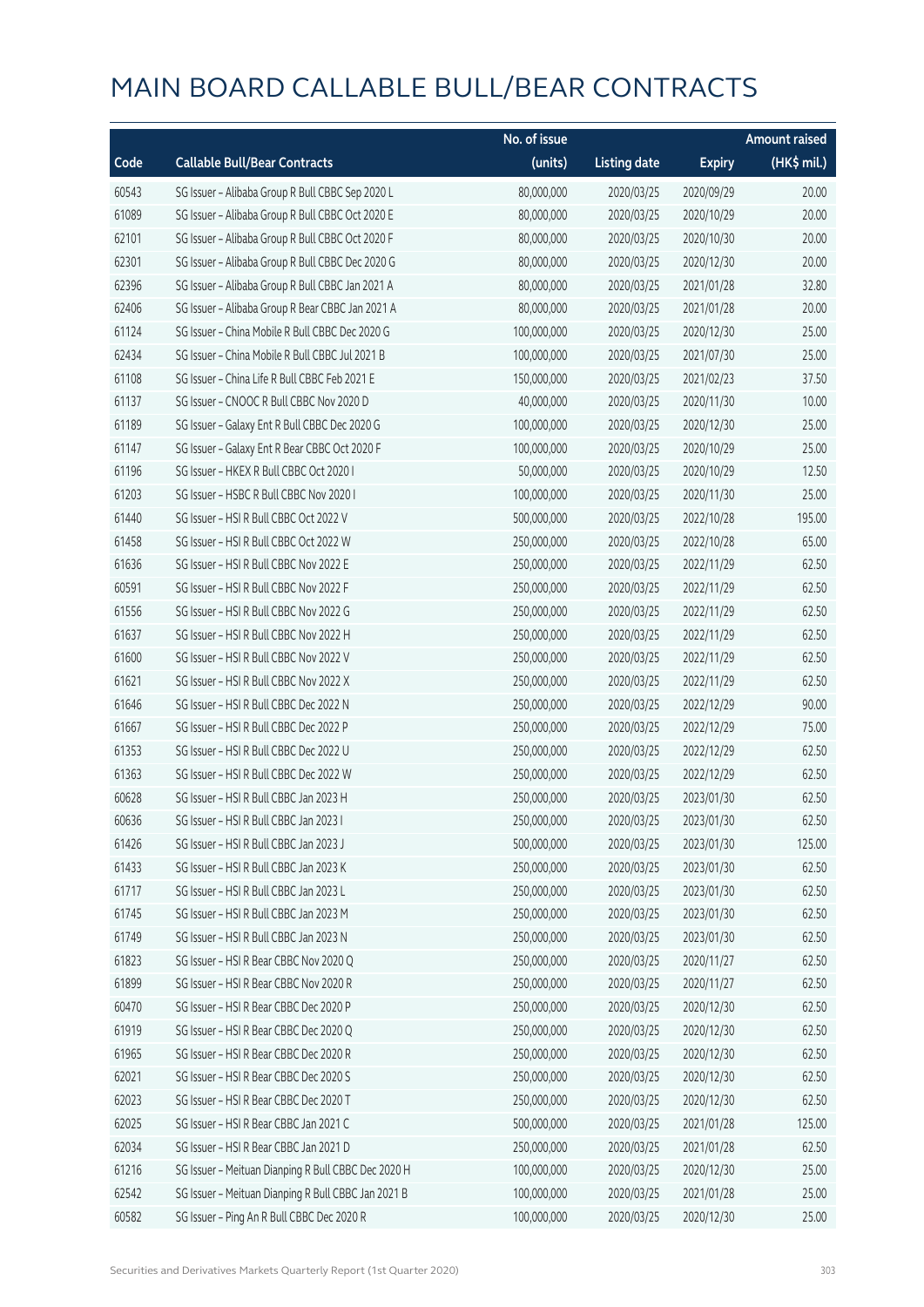|       |                                                  | No. of issue |                     |               | <b>Amount raised</b> |
|-------|--------------------------------------------------|--------------|---------------------|---------------|----------------------|
| Code  | <b>Callable Bull/Bear Contracts</b>              | (units)      | <b>Listing date</b> | <b>Expiry</b> | (HK\$ mil.)          |
| 60680 | SG Issuer - Ping An R Bull CBBC Dec 2020 S       | 100,000,000  | 2020/03/25          | 2020/12/31    | 25.00                |
| 60639 | SG Issuer - Ping An R Bear CBBC Jul 2020 F       | 100,000,000  | 2020/03/25          | 2020/07/29    | 25.00                |
| 61217 | SG Issuer - SUNAC R Bull CBBC Jan 2021 A         | 80,000,000   | 2020/03/25          | 2021/01/28    | 20.00                |
| 61233 | SG Issuer - SUNAC R Bull CBBC Feb 2021 A         | 80,000,000   | 2020/03/25          | 2021/02/25    | 20.00                |
| 61323 | SG Issuer - Sunny Optical R Bull CBBC Dec 2020 H | 60,000,000   | 2020/03/25          | 2020/12/30    | 15.00                |
| 60734 | SG Issuer - Tencent R Bull CBBC Aug 2020 E       | 80,000,000   | 2020/03/25          | 2020/08/28    | 20.00                |
| 60911 | SG Issuer - Tencent R Bull CBBC Sep 2020 O       | 80,000,000   | 2020/03/25          | 2020/09/29    | 20.00                |
| 62624 | SG Issuer - Tencent R Bull CBBC Sep 2020 P       | 80,000,000   | 2020/03/25          | 2020/09/29    | 20.00                |
| 62638 | SG Issuer - Tencent R Bull CBBC Sep 2020 Q       | 80,000,000   | 2020/03/25          | 2020/09/30    | 20.00                |
| 61352 | SG Issuer - Tencent R Bull CBBC Oct 2020 K       | 80,000,000   | 2020/03/25          | 2020/10/29    | 20.00                |
| 62641 | SG Issuer - Tencent R Bull CBBC Oct 2020 L       | 80,000,000   | 2020/03/25          | 2020/10/30    | 20.40                |
| 62643 | SG Issuer - Tencent R Bear CBBC Nov 2020 B       | 80,000,000   | 2020/03/25          | 2020/11/27    | 20.00                |
| 66027 | UBS AG - AIA R Bull CBBC Dec 2020 D              | 100,000,000  | 2020/03/25          | 2020/12/15    | 25.00                |
| 66635 | UBS AG - Alibaba Group R Bear CBBC Dec 2020 M    | 80,000,000   | 2020/03/25          | 2020/12/08    | 20.00                |
| 65918 | UBS AG - Galaxy Ent R Bull CBBC Dec 2020 E       | 100,000,000  | 2020/03/25          | 2020/12/21    | 25.00                |
| 65937 | UBS AG - HKEX R Bull CBBC Dec 2020 H             | 200,000,000  | 2020/03/25          | 2020/12/15    | 50.00                |
| 65463 | UBS AG - HSI R Bull CBBC Dec 2022 A              | 400,000,000  | 2020/03/25          | 2022/12/29    | 108.00               |
| 65506 | UBS AG - HSI R Bull CBBC Dec 2022 B              | 400,000,000  | 2020/03/25          | 2022/12/29    | 128.00               |
| 65510 | UBS AG - HSI R Bull CBBC Dec 2022 F              | 400,000,000  | 2020/03/25          | 2022/12/29    | 148.00               |
| 65408 | UBS AG - HSI R Bull CBBC Dec 2022 J              | 200,000,000  | 2020/03/25          | 2022/12/29    | 70.00                |
| 65409 | UBS AG - HSI R Bull CBBC Dec 2022 M              | 400,000,000  | 2020/03/25          | 2022/12/29    | 100.00               |
| 65180 | UBS AG - HSI R Bull CBBC Feb 2023 E              | 200,000,000  | 2020/03/25          | 2023/02/27    | 50.00                |
| 65303 | UBS AG - HSI R Bull CBBC Feb 2023 F              | 200,000,000  | 2020/03/25          | 2023/02/27    | 50.00                |
| 65308 | UBS AG - HSI R Bull CBBC Feb 2023 G              | 200,000,000  | 2020/03/25          | 2023/02/27    | 50.00                |
| 65346 | UBS AG - HSI R Bull CBBC Feb 2023 H              | 200,000,000  | 2020/03/25          | 2023/02/27    | 50.00                |
| 64618 | UBS AG - HSI R Bull CBBC Mar 2023 C              | 200,000,000  | 2020/03/25          | 2023/03/30    | 50.00                |
| 64636 | UBS AG - HSI R Bull CBBC Mar 2023 D              | 400,000,000  | 2020/03/25          | 2023/03/30    | 100.00               |
| 64665 | UBS AG - HSI R Bull CBBC Mar 2023 E              | 200,000,000  | 2020/03/25          | 2023/03/30    | 50.00                |
| 64786 | UBS AG - HSI R Bull CBBC Mar 2023 F              | 200,000,000  | 2020/03/25          | 2023/03/30    | 50.00                |
| 64927 | UBS AG - HSI R Bull CBBC Mar 2023 G              | 200,000,000  | 2020/03/25          | 2023/03/30    | 50.00                |
| 64942 | UBS AG - HSI R Bull CBBC Mar 2023 H              | 200,000,000  | 2020/03/25          | 2023/03/30    | 50.00                |
| 64967 | UBS AG - HSI R Bull CBBC Mar 2023 I              | 200,000,000  | 2020/03/25          | 2023/03/30    | 50.00                |
| 65002 | UBS AG - HSI R Bull CBBC Mar 2023 J              | 200,000,000  | 2020/03/25          | 2023/03/30    | 50.00                |
| 65004 | UBS AG - HSI R Bull CBBC Mar 2023 K              | 200,000,000  | 2020/03/25          | 2023/03/30    | 50.00                |
| 65356 | UBS AG - HSI R Bull CBBC Mar 2023 L              | 200,000,000  | 2020/03/25          | 2023/03/30    | 52.00                |
| 65543 | UBS AG - HSI R Bear CBBC Jun 2020 D              | 200,000,000  | 2020/03/25          | 2020/06/29    | 50.00                |
| 65865 | UBS AG - HSI R Bear CBBC Jun 2020 F              | 200,000,000  | 2020/03/25          | 2020/06/29    | 50.00                |
| 65914 | UBS AG - HSI R Bear CBBC Sep 2020 Z              | 200,000,000  | 2020/03/25          | 2020/09/29    | 50.00                |
| 65667 | UBS AG - HSI R Bear CBBC Oct 2020 L              | 200,000,000  | 2020/03/25          | 2020/10/29    | 50.00                |
| 65704 | UBS AG - HSI R Bear CBBC Oct 2020 M              | 200,000,000  | 2020/03/25          | 2020/10/29    | 50.00                |
| 65574 | UBS AG - HSI R Bear CBBC Nov 2020 G              | 200,000,000  | 2020/03/25          | 2020/11/27    | 50.00                |
| 65683 | UBS AG - HSI R Bear CBBC Dec 2020 J              | 400,000,000  | 2020/03/25          | 2020/12/30    | 100.00               |
| 65871 | UBS AG - HSI R Bear CBBC Dec 2020 K              | 400,000,000  | 2020/03/25          | 2020/12/30    | 100.00               |
| 66268 | UBS AG - Meituan Dianping R Bull CBBC Dec 2020 K | 60,000,000   | 2020/03/25          | 2020/12/07    | 15.00                |
| 66302 | UBS AG - Meituan Dianping R Bull CBBC Dec 2020 L | 60,000,000   | 2020/03/25          | 2020/12/08    | 15.00                |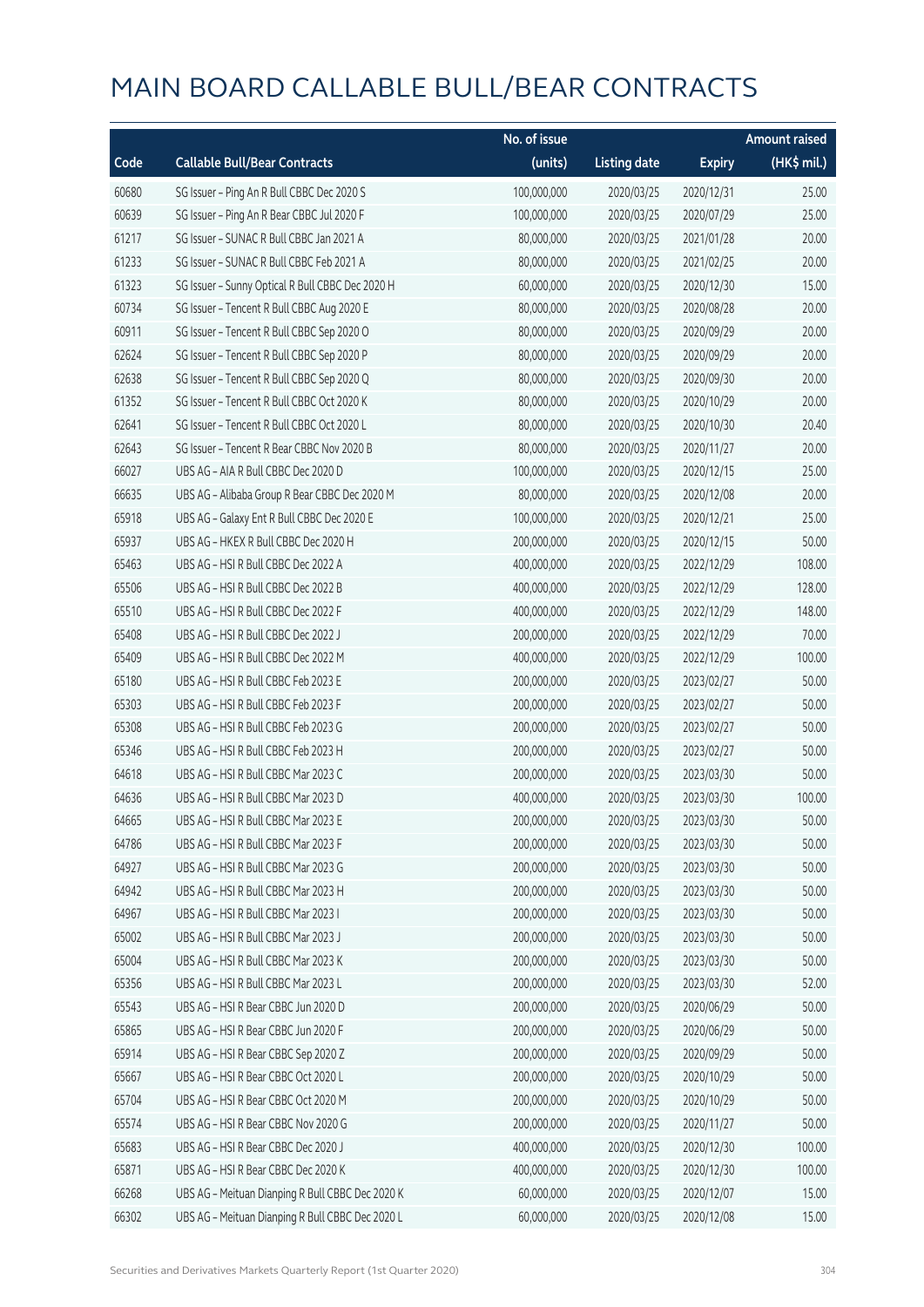|       |                                                         | No. of issue |                     |               | <b>Amount raised</b> |
|-------|---------------------------------------------------------|--------------|---------------------|---------------|----------------------|
| Code  | <b>Callable Bull/Bear Contracts</b>                     | (units)      | <b>Listing date</b> | <b>Expiry</b> | (HK\$ mil.)          |
| 66329 | UBS AG - Meituan Dianping R Bull CBBC Dec 2020 M        | 60,000,000   | 2020/03/25          | 2020/12/31    | 17.40                |
| 66338 | UBS AG - Ping An R Bull CBBC Dec 2020 J                 | 100,000,000  | 2020/03/25          | 2020/12/15    | 25.00                |
| 66478 | UBS AG - Ping An R Bull CBBC Dec 2020 K                 | 100,000,000  | 2020/03/25          | 2020/12/07    | 25.00                |
| 66547 | UBS AG - Ping An R Bull CBBC Dec 2020 L                 | 100,000,000  | 2020/03/25          | 2020/12/08    | 26.00                |
| 66147 | UBS AG - SUNAC R Bull CBBC Mar 2021 A                   | 150,000,000  | 2020/03/25          | 2021/03/30    | 37.50                |
| 66171 | UBS AG - Sunny Optical R Bull CBBC Dec 2020 F           | 40,000,000   | 2020/03/25          | 2020/12/15    | 10.80                |
| 65079 | UBS AG - Tencent R Bull CBBC Aug 2020 K                 | 40,000,000   | 2020/03/25          | 2020/08/31    | 10.00                |
| 65041 | UBS AG - Tencent R Bull CBBC Dec 2020 O                 | 40,000,000   | 2020/03/25          | 2020/12/21    | 10.00                |
| 65047 | UBS AG - Tencent R Bull CBBC Dec 2020 P                 | 40,000,000   | 2020/03/25          | 2020/12/31    | 10.00                |
| 65142 | UBS AG - Tencent R Bull CBBC Dec 2020 Q                 | 40,000,000   | 2020/03/25          | 2020/12/31    | 34.80                |
| 66625 | UBS AG - Tencent R Bear CBBC Dec 2020 P                 | 40,000,000   | 2020/03/25          | 2020/12/15    | 10.00                |
| 66117 | UBS AG - Xiaomi R Bull CBBC Dec 2020 F                  | 60,000,000   | 2020/03/25          | 2020/12/15    | 19.20                |
| 59688 | Bank Vontobel - AAC Tech R Bull CBBC Dec 2020 A         | 40,000,000   | 2020/03/25          | 2020/12/11    | 10.00                |
| 59693 | Bank Vontobel - AAC Tech R Bear CBBC Dec 2020 B         | 40,000,000   | 2020/03/25          | 2020/12/18    | 10.00                |
| 59452 | Bank Vontobel - Alibaba Group R Bear CBBC Oct 2020 H    | 40,000,000   | 2020/03/25          | 2020/10/09    | 10.00                |
| 59683 | Bank Vontobel - China Mobile R Bull CBBC Dec 2020 D     | 40,000,000   | 2020/03/25          | 2020/12/11    | 10.00                |
| 59614 | Bank Vontobel - CNOOC R Bull CBBC Dec 2020 I            | 40,000,000   | 2020/03/25          | 2020/12/11    | 10.00                |
| 59630 | Bank Vontobel - CNOOC R Bull CBBC Dec 2020 J            | 40,000,000   | 2020/03/25          | 2020/12/04    | 10.00                |
| 59670 | Bank Vontobel - CNOOC R Bear CBBC Dec 2020 G            | 40,000,000   | 2020/03/25          | 2020/12/18    | 10.00                |
| 59673 | Bank Vontobel - CNOOC R Bear CBBC Dec 2020 H            | 40,000,000   | 2020/03/25          | 2020/12/11    | 10.00                |
| 59543 | Bank Vontobel - CSPC Pharma R Bull CBBC Dec 2020 C      | 40,000,000   | 2020/03/25          | 2020/12/11    | 14.40                |
| 59571 | Bank Vontobel - Geely Auto R Bull CBBC Dec 2020 C       | 40,000,000   | 2020/03/25          | 2020/12/04    | 10.00                |
| 59612 | Bank Vontobel - Geely Auto R Bull CBBC Dec 2020 D       | 40,000,000   | 2020/03/25          | 2020/12/18    | 14.00                |
| 59417 | Bank Vontobel - Geely Auto R Bear CBBC Dec 2020 E       | 40,000,000   | 2020/03/25          | 2020/12/11    | 10.00                |
| 59760 | Bank Vontobel - Galaxy Ent R Bull CBBC Dec 2020 L       | 40,000,000   | 2020/03/25          | 2020/12/18    | 10.00                |
| 59418 | Bank Vontobel - Meituan Dianping R Bull CBBC Dec 2020 C | 60,000,000   | 2020/03/25          | 2020/12/04    | 15.00                |
| 59472 | Bank Vontobel - Meituan Dianping R Bull CBBC Dec 2020 D | 60,000,000   | 2020/03/25          | 2020/12/18    | 15.00                |
| 59473 | Bank Vontobel - Meituan Dianping R Bull CBBC Dec 2020 E | 60,000,000   | 2020/03/25          | 2020/12/04    | 15.00                |
| 59485 | Bank Vontobel - Meituan Dianping R Bull CBBC Dec 2020 I | 60,000,000   | 2020/03/25          | 2020/12/11    | 15.00                |
| 59510 | Bank Vontobel - Meituan Dianping R Bear CBBC Dec 2020 N | 60,000,000   | 2020/03/25          | 2020/12/04    | 15.00                |
| 59518 | Bank Vontobel - SHK Ppt R Bull CBBC Dec 2020 B          | 40,000,000   | 2020/03/25          | 2020/12/11    | 10.00                |
| 59531 | Bank Vontobel - SHK Ppt R Bear CBBC Dec 2020 C          | 40,000,000   | 2020/03/25          | 2020/12/18    | 10.00                |
| 59416 | Bank Vontobel - Sunny Optical R Bull CBBC Nov 2020 D    | 40,000,000   | 2020/03/25          | 2020/11/20    | 10.00                |
| 59703 | Bank Vontobel - Sunny Optical R Bear CBBC Dec 2020 D    | 40,000,000   | 2020/03/25          | 2020/12/18    | 10.80                |
| 59752 | Bank Vontobel - Sunny Optical R Bear CBBC Dec 2020 E    | 40,000,000   | 2020/03/25          | 2020/12/04    | 10.00                |
| 59515 | Bank Vontobel - Xiaomi R Bull CBBC Dec 2020 N           | 40,000,000   | 2020/03/25          | 2020/12/11    | 10.40                |
| 59511 | Bank Vontobel - Xiaomi R Bear CBBC Nov 2020 J           | 40,000,000   | 2020/03/25          | 2020/11/13    | 10.00                |
| 67318 | BOCI Asia Ltd. - Alibaba Group R Bull CBBC Oct 2020 D   | 60,000,000   | 2020/03/26          | 2020/10/19    | 15.00                |
| 67323 | BOCI Asia Ltd. - Alibaba Group R Bull CBBC Oct 2020 E   | 60,000,000   | 2020/03/26          | 2020/10/19    | 15.00                |
| 57826 | BOCI Asia Ltd. - Alibaba Group R Bull CBBC Oct 2020 F   | 60,000,000   | 2020/03/26          | 2020/10/19    | 15.00                |
| 57831 | BOCI Asia Ltd. - Alibaba Group R Bear CBBC Oct 2020 A   | 60,000,000   | 2020/03/26          | 2020/10/19    | 15.00                |
| 57845 | BOCI Asia Ltd. - China Life R Bull CBBC Sep 2020 D      | 40,000,000   | 2020/03/26          | 2020/09/30    | 10.00                |
| 50018 | BOCI Asia Ltd. - Galaxy Ent R Bull CBBC Oct 2020 G      | 15,000,000   | 2020/03/26          | 2020/10/29    | 10.05                |
| 57853 | BOCI Asia Ltd. - Galaxy Ent R Bear CBBC Oct 2020 F      | 100,000,000  | 2020/03/26          | 2020/10/29    | 25.00                |
| 66701 | BOCI Asia Ltd. - HSI R Bull CBBC Nov 2022 A             | 200,000,000  | 2020/03/26          | 2022/11/29    | 50.00                |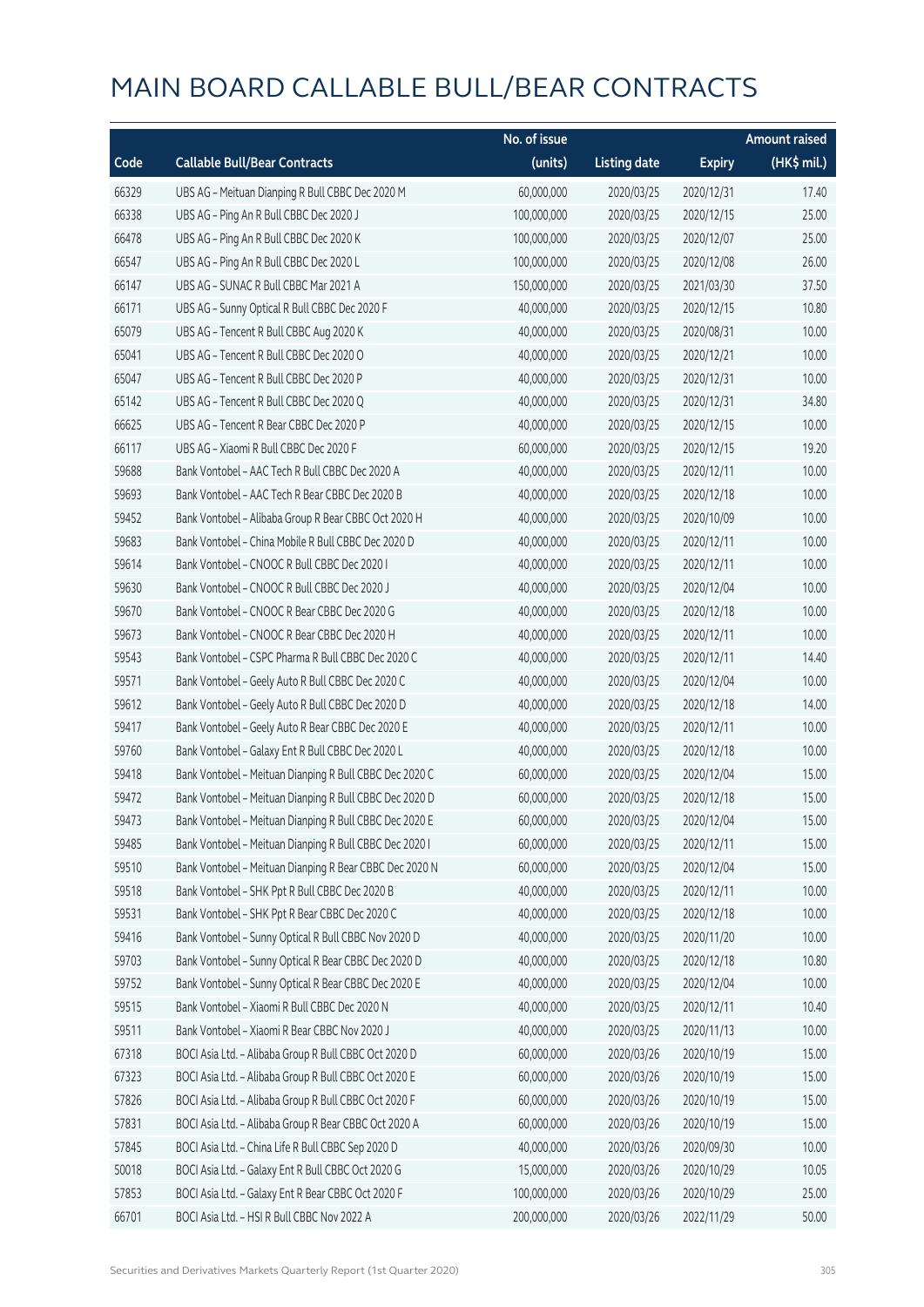|       |                                                              | No. of issue |                     |               | <b>Amount raised</b> |
|-------|--------------------------------------------------------------|--------------|---------------------|---------------|----------------------|
| Code  | <b>Callable Bull/Bear Contracts</b>                          | (units)      | <b>Listing date</b> | <b>Expiry</b> | (HK\$ mil.)          |
| 66708 | BOCI Asia Ltd. - HSI R Bull CBBC Nov 2022 B                  | 200,000,000  | 2020/03/26          | 2022/11/29    | 50.00                |
| 66787 | BOCI Asia Ltd. - HSI R Bull CBBC Nov 2022 C                  | 200,000,000  | 2020/03/26          | 2022/11/29    | 50.00                |
| 66900 | BOCI Asia Ltd. - HSI R Bull CBBC Nov 2022 D                  | 200,000,000  | 2020/03/26          | 2022/11/29    | 50.00                |
| 67063 | BOCI Asia Ltd. - HSI R Bull CBBC Nov 2022 E                  | 150,000,000  | 2020/03/26          | 2022/11/29    | 37.50                |
| 67160 | BOCI Asia Ltd. - HSI R Bull CBBC Nov 2022 F                  | 150,000,000  | 2020/03/26          | 2022/11/29    | 37.50                |
| 67168 | BOCI Asia Ltd. - HSI R Bull CBBC Nov 2022 G                  | 150,000,000  | 2020/03/26          | 2022/11/29    | 37.50                |
| 69773 | BOCI Asia Ltd. - HSI R Bull CBBC Nov 2022 H                  | 150,000,000  | 2020/03/26          | 2022/11/29    | 37.50                |
| 69850 | BOCI Asia Ltd. - HSI R Bull CBBC Nov 2022 I                  | 150,000,000  | 2020/03/26          | 2022/11/29    | 37.50                |
| 69865 | BOCI Asia Ltd. - HSI R Bull CBBC Nov 2022 J                  | 150,000,000  | 2020/03/26          | 2022/11/29    | 37.50                |
| 69601 | BOCI Asia Ltd. - HSI R Bear CBBC Sep 2020 S                  | 200,000,000  | 2020/03/26          | 2020/09/29    | 50.00                |
| 69607 | BOCI Asia Ltd. - HSI R Bear CBBC Sep 2020 T                  | 200,000,000  | 2020/03/26          | 2020/09/29    | 50.00                |
| 69628 | BOCI Asia Ltd. - HSI R Bear CBBC Sep 2020 U                  | 150,000,000  | 2020/03/26          | 2020/09/29    | 37.50                |
| 69650 | BOCI Asia Ltd. - HSI R Bear CBBC Sep 2020 V                  | 150,000,000  | 2020/03/26          | 2020/09/29    | 37.50                |
| 69726 | BOCI Asia Ltd. - HSI R Bear CBBC Sep 2020 W                  | 150,000,000  | 2020/03/26          | 2020/09/29    | 37.50                |
| 50283 | BOCI Asia Ltd. - HSI R Bear CBBC Sep 2020 X                  | 200,000,000  | 2020/03/26          | 2020/09/29    | 50.00                |
| 69895 | BOCI Asia Ltd. - Meituan Dianping R Bull CBBC Dec 2020 G     | 40,000,000   | 2020/03/26          | 2020/12/30    | 10.00                |
| 69896 | BOCI Asia Ltd. - Meituan Dianping R Bull CBBC Dec 2020 H     | 40,000,000   | 2020/03/26          | 2020/12/30    | 10.00                |
| 69991 | BOCI Asia Ltd. - Meituan Dianping R Bear CBBC Dec 2020 F     | 40,000,000   | 2020/03/26          | 2020/12/30    | 10.00                |
| 67278 | BOCI Asia Ltd. - Ping An R Bull CBBC Sep 2020 H              | 100,000,000  | 2020/03/26          | 2020/09/29    | 25.00                |
| 50123 | BOCI Asia Ltd. - Tencent R Bull CBBC Oct 2020 E              | 40,000,000   | 2020/03/26          | 2020/10/30    | 10.00                |
| 67866 | BNP Paribas Issuance B.V. - Alibaba Group R Bull CBBC Dec20W | 100,000,000  | 2020/03/26          | 2020/12/30    | 35.00                |
| 67906 | BNP Paribas Issuance B.V. - Alibaba Group R Bull CBBC Dec20X | 100,000,000  | 2020/03/26          | 2020/12/30    | 25.00                |
| 67919 | BNP Paribas Issuance B.V. - Alibaba Group R Bear CBBC Aug20P | 100,000,000  | 2020/03/26          | 2020/08/28    | 25.00                |
| 67925 | BNP Paribas Issuance B.V. - HKEX R Bull CBBC Sep 2020 A      | 50,000,000   | 2020/03/26          | 2020/09/29    | 17.50                |
| 67932 | BNP Paribas Issuance B.V. - HKEX R Bull CBBC Sep 2020 C      | 50,000,000   | 2020/03/26          | 2020/09/29    | 12.50                |
| 67933 | BNP Paribas Issuance B.V. - HKEX R Bear CBBC Nov 2020 E      | 50,000,000   | 2020/03/26          | 2020/11/27    | 12.50                |
| 67430 | BNP Paribas Issuance B.V. - HSI R Bull CBBC Nov 2021 B       | 150,000,000  | 2020/03/26          | 2021/11/29    | 40.50                |
| 67528 | BNP Paribas Issuance B.V. - HSI R Bull CBBC Nov 2021 C       | 150,000,000  | 2020/03/26          | 2021/11/29    | 45.00                |
| 67576 | BNP Paribas Issuance B.V. - HSI R Bull CBBC Nov 2021 D       | 150,000,000  | 2020/03/26          | 2021/11/29    | 49.50                |
| 67354 | BNP Paribas Issuance B.V. - HSI R Bull CBBC Nov 2021 E       | 250,000,000  | 2020/03/26          | 2021/11/29    | 62.50                |
| 67595 | BNP Paribas Issuance B.V. - HSI R Bull CBBC Nov 2021 F       | 150,000,000  | 2020/03/26          | 2021/11/29    | 54.00                |
| 67601 | BNP Paribas Issuance B.V. - HSI R Bull CBBC Nov 2021 G       | 150,000,000  | 2020/03/26          | 2021/11/29    | 58.50                |
| 67605 | BNP Paribas Issuance B.V. - HSI R Bull CBBC Nov 2021 H       | 150,000,000  | 2020/03/26          | 2021/11/29    | 66.00                |
| 67642 | BNP Paribas Issuance B.V. - HSI R Bull CBBC Nov 2021 I       | 150,000,000  | 2020/03/26          | 2021/11/29    | 73.50                |
| 67352 | BNP Paribas Issuance B.V. - HSI R Bull CBBC Nov 2021 T       | 250,000,000  | 2020/03/26          | 2021/11/29    | 62.50                |
| 68980 | BNP Paribas Issuance B.V. - HSI R Bull CBBC Jan 2022 F       | 150,000,000  | 2020/03/26          | 2022/01/28    | 37.50                |
| 68985 | BNP Paribas Issuance B.V. - HSI R Bull CBBC Jan 2022 G       | 150,000,000  | 2020/03/26          | 2022/01/28    | 37.50                |
| 68368 | BNP Paribas Issuance B.V. - HSI R Bear CBBC Dec 2020 E       | 250,000,000  | 2020/03/26          | 2020/12/30    | 62.50                |
| 68376 | BNP Paribas Issuance B.V. - HSI R Bear CBBC Dec 2020 F       | 250,000,000  | 2020/03/26          | 2020/12/30    | 62.50                |
| 68379 | BNP Paribas Issuance B.V. - HSI R Bear CBBC Dec 2020 G       | 250,000,000  | 2020/03/26          | 2020/12/30    | 62.50                |
| 67643 | BNP Paribas Issuance B.V. - Meituan R Bull CBBC Dec 2020 P   | 50,000,000   | 2020/03/26          | 2020/12/30    | 12.50                |
| 67660 | BNP Paribas Issuance B.V. - Meituan R Bull CBBC Dec 2020 U   | 50,000,000   | 2020/03/26          | 2020/12/30    | 12.50                |
| 67671 | BNP Paribas Issuance B.V. - Meituan R Bear CBBC Nov 2020 C   | 50,000,000   | 2020/03/26          | 2020/11/27    | 12.50                |
| 67953 | BNP Paribas Issuance B.V. - Tencent R Bull CBBC Nov 2020 Z   | 50,000,000   | 2020/03/26          | 2020/11/27    | 22.50                |
| 67962 | BNP Paribas Issuance B.V. - Tencent R Bull CBBC Dec 2020 C   | 50,000,000   | 2020/03/26          | 2020/12/30    | 17.50                |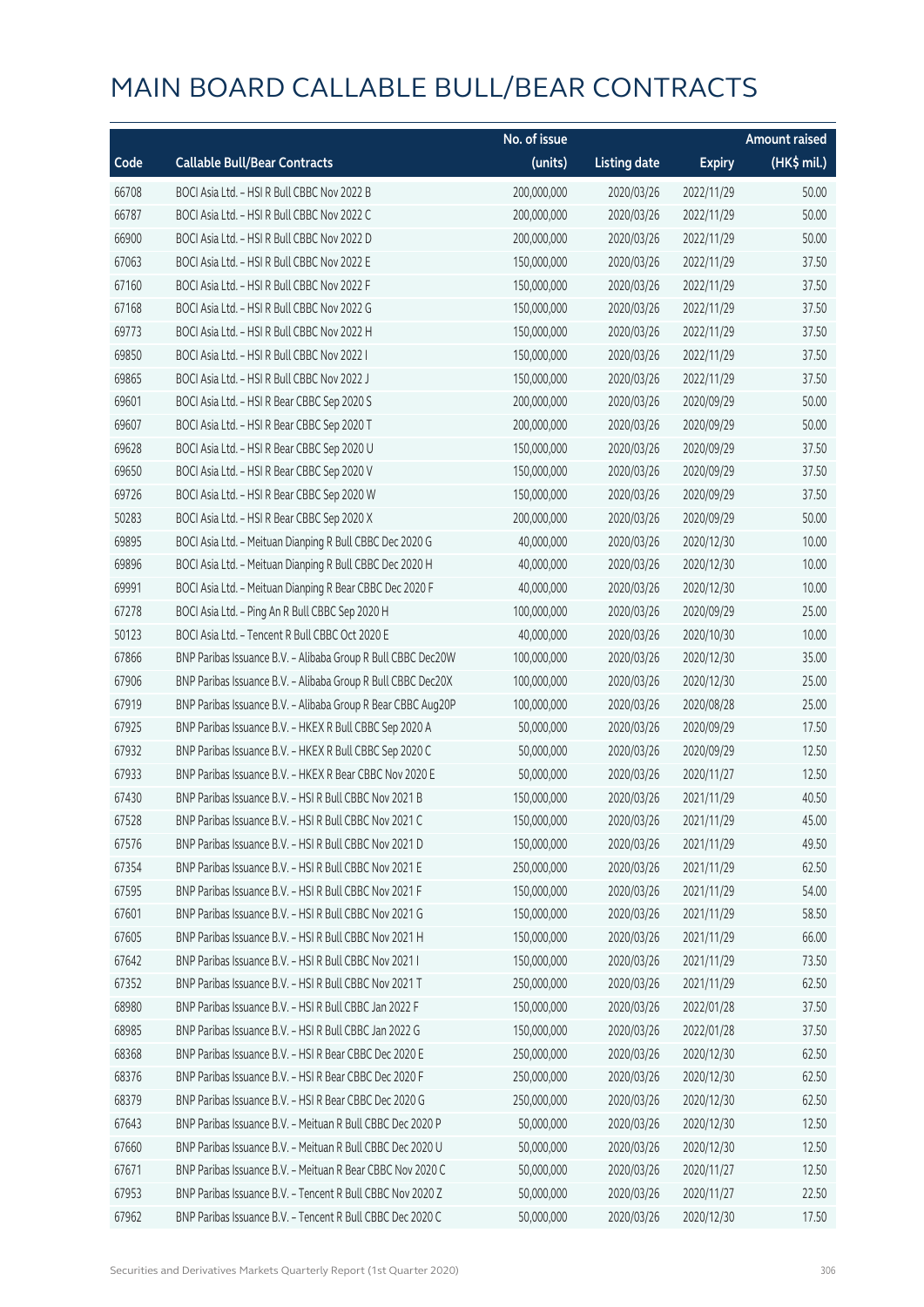|       |                                                             | No. of issue |                     |               | <b>Amount raised</b> |
|-------|-------------------------------------------------------------|--------------|---------------------|---------------|----------------------|
| Code  | <b>Callable Bull/Bear Contracts</b>                         | (units)      | <b>Listing date</b> | <b>Expiry</b> | (HK\$ mil.)          |
| 67952 | BNP Paribas Issuance B.V. - Tencent R Bull CBBC Dec 2020 I  | 50,000,000   | 2020/03/26          | 2020/12/30    | 27.50                |
| 67979 | BNP Paribas Issuance B.V. - Tencent R Bear CBBC Dec 2020 D  | 50,000,000   | 2020/03/26          | 2020/12/30    | 12.50                |
| 56444 | Credit Suisse AG - AIA R Bull CBBC Dec 2020 H               | 70,000,000   | 2020/03/26          | 2020/12/30    | 17.50                |
| 56443 | Credit Suisse AG - China Mobile R Bull CBBC Dec 2020 A      | 70,000,000   | 2020/03/26          | 2020/12/30    | 17.50                |
| 56438 | Credit Suisse AG - HKEX R Bull CBBC Dec 2020 H              | 50,000,000   | 2020/03/26          | 2020/12/30    | 14.50                |
| 56393 | Credit Suisse AG - HSI R Bull CBBC Oct 2022 I               | 200,000,000  | 2020/03/26          | 2022/10/28    | 50.00                |
| 56504 | Credit Suisse AG - HSI R Bull CBBC Oct 2022 K               | 200,000,000  | 2020/03/26          | 2022/10/28    | 50.00                |
| 56511 | Credit Suisse AG - HSI R Bull CBBC Oct 2022 L               | 200,000,000  | 2020/03/26          | 2022/10/28    | 50.00                |
| 56517 | Credit Suisse AG - HSI R Bull CBBC Oct 2022 M               | 200,000,000  | 2020/03/26          | 2022/10/28    | 50.00                |
| 56510 | Credit Suisse AG - HSI R Bull CBBC Oct 2022 V               | 200,000,000  | 2020/03/26          | 2022/10/28    | 50.00                |
| 56427 | Credit Suisse AG - HSI R Bull CBBC Nov 2022 C               | 200,000,000  | 2020/03/26          | 2022/11/29    | 50.00                |
| 56394 | Credit Suisse AG - HSI R Bull CBBC Nov 2022 S               | 200,000,000  | 2020/03/26          | 2022/11/29    | 50.00                |
| 56395 | Credit Suisse AG - HSI R Bull CBBC Nov 2022 T               | 200,000,000  | 2020/03/26          | 2022/11/29    | 50.00                |
| 56418 | Credit Suisse AG - HSI R Bull CBBC Nov 2022 U               | 200,000,000  | 2020/03/26          | 2022/11/29    | 50.00                |
| 56537 | Credit Suisse AG - HSI R Bull CBBC Nov 2022 V               | 200,000,000  | 2020/03/26          | 2022/11/29    | 50.00                |
| 56419 | Credit Suisse AG - HSI R Bull CBBC Nov 2022 Y               | 200,000,000  | 2020/03/26          | 2022/11/29    | 50.00                |
| 56538 | Credit Suisse AG - HSI R Bull CBBC Nov 2022 Z               | 200,000,000  | 2020/03/26          | 2022/11/29    | 50.00                |
| 56528 | Credit Suisse AG - HSI R Bull CBBC Dec 2022 E               | 200,000,000  | 2020/03/26          | 2022/12/29    | 80.00                |
| 56535 | Credit Suisse AG - HSI R Bull CBBC Dec 2022 F               | 200,000,000  | 2020/03/26          | 2022/12/29    | 84.00                |
| 56556 | Credit Suisse AG - HSI R Bull CBBC Dec 2022 G               | 200,000,000  | 2020/03/26          | 2022/12/29    | 50.00                |
| 56459 | Credit Suisse AG - HSI R Bear CBBC Oct 2020 M               | 200,000,000  | 2020/03/26          | 2020/10/29    | 50.00                |
| 56469 | Credit Suisse AG - HSI R Bear CBBC Oct 2020 N               | 200,000,000  | 2020/03/26          | 2020/10/29    | 50.00                |
| 56489 | Credit Suisse AG - HSI R Bear CBBC Oct 2020 O               | 200,000,000  | 2020/03/26          | 2020/10/29    | 50.00                |
| 56499 | Credit Suisse AG - HSI R Bear CBBC Nov 2020 R               | 200,000,000  | 2020/03/26          | 2020/11/27    | 50.00                |
| 56503 | Credit Suisse AG - HSI R Bear CBBC Nov 2020 S               | 200,000,000  | 2020/03/26          | 2020/11/27    | 50.00                |
| 56477 | Credit Suisse AG - HSI R Bear CBBC Dec 2020 F               | 200,000,000  | 2020/03/26          | 2020/12/30    | 50.00                |
| 56484 | Credit Suisse AG - HSI R Bear CBBC Dec 2020 G               | 200,000,000  | 2020/03/26          | 2020/12/30    | 50.00                |
| 56491 | Credit Suisse AG - HSI R Bear CBBC Dec 2020 H               | 200,000,000  | 2020/03/26          | 2020/12/30    | 50.00                |
| 56500 | Credit Suisse AG - HSI R Bear CBBC Dec 2020 I               | 200,000,000  | 2020/03/26          | 2020/12/30    | 50.00                |
| 56462 | Credit Suisse AG - HSI R Bear CBBC Jan 2021 C               | 300,000,000  | 2020/03/26          | 2021/01/28    | 75.00                |
| 56482 | Credit Suisse AG - HSI R Bear CBBC Jan 2021 D               | 300,000,000  | 2020/03/26          | 2021/01/28    | 75.00                |
| 56457 | Credit Suisse AG - Meituan Dianping R Bull CBBC Dec 2020 A  | 80,000,000   | 2020/03/26          | 2020/12/30    | 20.00                |
| 56445 | Credit Suisse AG - Ping An R Bull CBBC Nov 2020 L           | 80,000,000   | 2020/03/26          | 2020/11/27    | 20.00                |
| 56893 | Goldman Sachs SP (Asia) - Alibaba Group R Bull CBBC Mar21 C | 80,000,000   | 2020/03/26          | 2021/03/31    | 20.00                |
| 57180 | Goldman Sachs SP (Asia) - Alibaba Group R Bull CBBC Mar21 D | 80,000,000   | 2020/03/26          | 2021/03/31    | 20.00                |
| 56926 | Goldman Sachs SP (Asia) - Alibaba Group R Bear CBBC Mar21 C | 60,000,000   | 2020/03/26          | 2021/03/31    | 15.00                |
| 56887 | Goldman Sachs SP (Asia) - HKEX R Bull CBBC Mar 2021 A       | 100,000,000  | 2020/03/26          | 2021/03/31    | 25.00                |
| 56996 | Goldman Sachs SP (Asia) - HSBC R Bull CBBC Dec 2020 C       | 60,000,000   | 2020/03/26          | 2020/12/30    | 15.00                |
| 56660 | Goldman Sachs SP (Asia) - HSI R Bull CBBC Oct 2022 A        | 160,000,000  | 2020/03/26          | 2022/10/28    | 40.00                |
| 57374 | Goldman Sachs SP (Asia) - HSI R Bull CBBC Oct 2022 C        | 200,000,000  | 2020/03/26          | 2022/10/28    | 50.00                |
| 56677 | Goldman Sachs SP (Asia) - HSI R Bull CBBC Oct 2022 E        | 160,000,000  | 2020/03/26          | 2022/10/28    | 40.00                |
| 57444 | Goldman Sachs SP (Asia) - HSI R Bull CBBC Oct 2022 G        | 200,000,000  | 2020/03/26          | 2022/10/28    | 50.00                |
| 57554 | Goldman Sachs SP (Asia) - HSI R Bull CBBC Oct 2022 H        | 200,000,000  | 2020/03/26          | 2022/10/28    | 59.60                |
| 56621 | Goldman Sachs SP (Asia) - HSI R Bull CBBC Oct 2022 I        | 160,000,000  | 2020/03/26          | 2022/10/28    | 40.00                |
| 56625 | Goldman Sachs SP (Asia) - HSI R Bull CBBC Oct 2022 K        | 160,000,000  | 2020/03/26          | 2022/10/28    | 40.00                |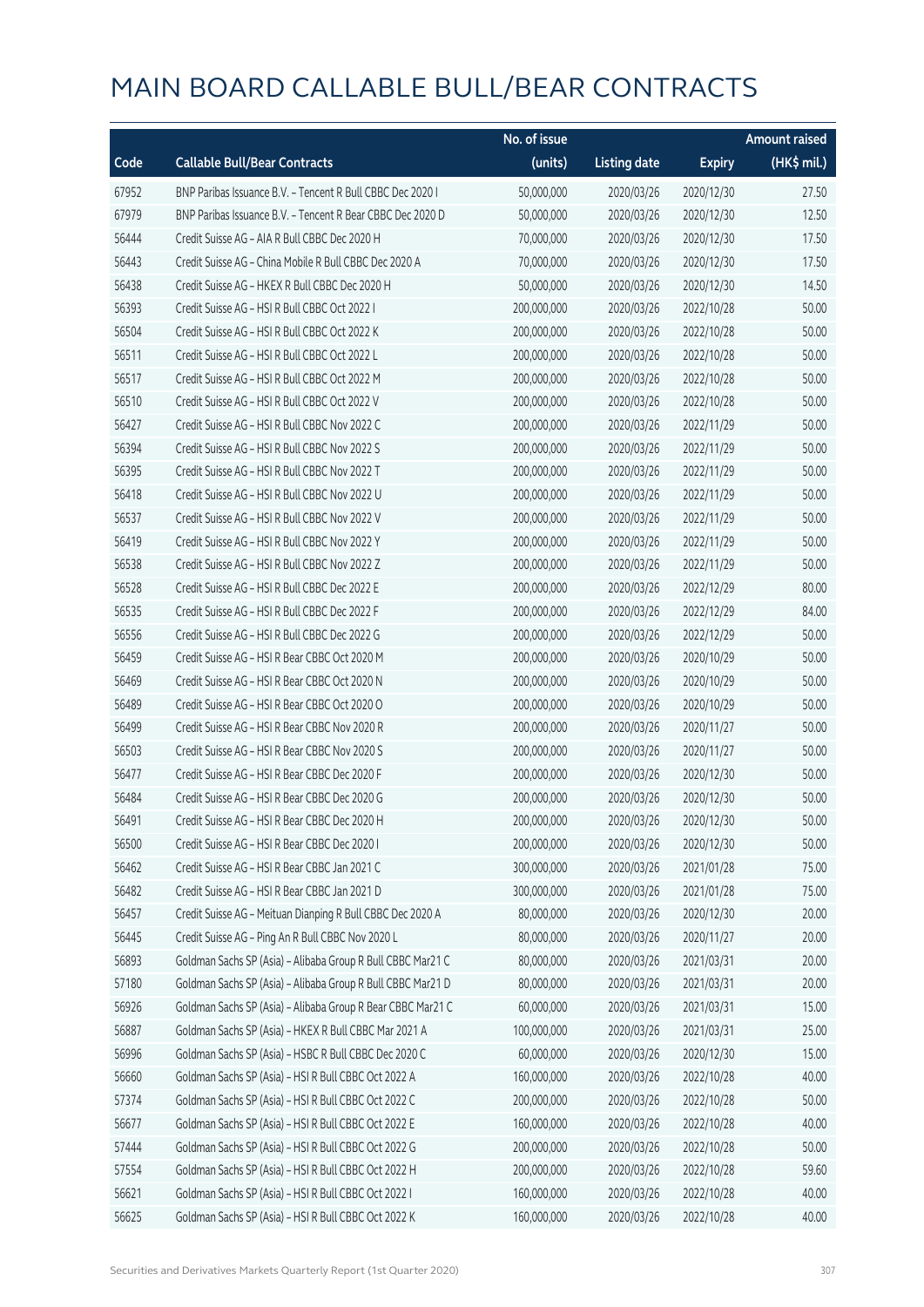|       |                                                             | No. of issue |                     |               | <b>Amount raised</b> |
|-------|-------------------------------------------------------------|--------------|---------------------|---------------|----------------------|
| Code  | <b>Callable Bull/Bear Contracts</b>                         | (units)      | <b>Listing date</b> | <b>Expiry</b> | (HK\$ mil.)          |
| 56634 | Goldman Sachs SP (Asia) - HSI R Bull CBBC Oct 2022 M        | 160,000,000  | 2020/03/26          | 2022/10/28    | 40.00                |
| 56878 | Goldman Sachs SP (Asia) - HSI R Bull CBBC Oct 2022 O        | 160,000,000  | 2020/03/26          | 2022/10/28    | 40.00                |
| 56652 | Goldman Sachs SP (Asia) - HSI R Bull CBBC Oct 2022 Q        | 160,000,000  | 2020/03/26          | 2022/10/28    | 40.00                |
| 56659 | Goldman Sachs SP (Asia) - HSI R Bull CBBC Oct 2022 Z        | 160,000,000  | 2020/03/26          | 2022/10/28    | 40.00                |
| 56595 | Goldman Sachs SP (Asia) - HSI R Bull CBBC Nov 2022 H        | 160,000,000  | 2020/03/26          | 2022/11/29    | 40.00                |
| 56856 | Goldman Sachs SP (Asia) - HSI R Bull CBBC Dec 2022 K        | 160,000,000  | 2020/03/26          | 2022/12/29    | 40.00                |
| 56594 | Goldman Sachs SP (Asia) - HSI R Bull CBBC Mar 2023 B        | 160,000,000  | 2020/03/26          | 2023/03/30    | 40.00                |
| 56607 | Goldman Sachs SP (Asia) - HSI R Bull CBBC Mar 2023 C        | 160,000,000  | 2020/03/26          | 2023/03/30    | 40.00                |
| 56624 | Goldman Sachs SP (Asia) - HSI R Bull CBBC Mar 2023 D        | 160,000,000  | 2020/03/26          | 2023/03/30    | 40.00                |
| 56855 | Goldman Sachs SP (Asia) - HSI R Bull CBBC Mar 2023 E        | 160,000,000  | 2020/03/26          | 2023/03/30    | 40.00                |
| 56725 | Goldman Sachs SP (Asia) - HSI R Bear CBBC Oct 2020 S        | 160,000,000  | 2020/03/26          | 2020/10/29    | 40.00                |
| 56735 | Goldman Sachs SP (Asia) - HSI R Bear CBBC Oct 2020 T        | 160,000,000  | 2020/03/26          | 2020/10/29    | 40.00                |
| 56768 | Goldman Sachs SP (Asia) - HSI R Bear CBBC Oct 2020 U        | 160,000,000  | 2020/03/26          | 2020/10/29    | 40.00                |
| 56782 | Goldman Sachs SP (Asia) - HSI R Bear CBBC Oct 2020 V        | 160,000,000  | 2020/03/26          | 2020/10/29    | 40.00                |
| 56797 | Goldman Sachs SP (Asia) - HSI R Bear CBBC Oct 2020 W        | 160,000,000  | 2020/03/26          | 2020/10/29    | 40.00                |
| 56688 | Goldman Sachs SP (Asia) - HSI R Bear CBBC Nov 2020 T        | 160,000,000  | 2020/03/26          | 2020/11/27    | 40.00                |
| 56704 | Goldman Sachs SP (Asia) - HSI R Bear CBBC Nov 2020 U        | 160,000,000  | 2020/03/26          | 2020/11/27    | 40.00                |
| 56734 | Goldman Sachs SP (Asia) - HSI R Bear CBBC Nov 2020 V        | 160,000,000  | 2020/03/26          | 2020/11/27    | 40.00                |
| 56751 | Goldman Sachs SP (Asia) - HSI R Bear CBBC Nov 2020 W        | 160,000,000  | 2020/03/26          | 2020/11/27    | 40.00                |
| 56774 | Goldman Sachs SP (Asia) - HSI R Bear CBBC Nov 2020 X        | 160,000,000  | 2020/03/26          | 2020/11/27    | 40.00                |
| 56823 | Goldman Sachs SP (Asia) - HSI R Bear CBBC Jan 2021 A        | 160,000,000  | 2020/03/26          | 2021/01/28    | 40.00                |
| 56836 | Goldman Sachs SP (Asia) - HSI R Bear CBBC Jan 2021 B        | 160,000,000  | 2020/03/26          | 2021/01/28    | 40.00                |
| 57242 | Goldman Sachs SP (Asia) - HSI R Bear CBBC Jan 2021 C        | 200,000,000  | 2020/03/26          | 2021/01/28    | 50.00                |
| 57329 | Goldman Sachs SP (Asia) - HSI R Bear CBBC Jan 2021 D        | 200,000,000  | 2020/03/26          | 2021/01/28    | 50.00                |
| 56975 | Goldman Sachs SP (Asia) - Meituan R Bull CBBC Feb 2021 B    | 60,000,000   | 2020/03/26          | 2021/02/25    | 15.00                |
| 56986 | Goldman Sachs SP (Asia) - Ping An R Bull CBBC Dec 2020 I    | 80,000,000   | 2020/03/26          | 2020/12/30    | 20.00                |
| 56952 | Goldman Sachs SP (Asia) - Sunny Optical R Bull CBBC Oct20 A | 40,000,000   | 2020/03/26          | 2020/10/30    | 10.00                |
| 56896 | Goldman Sachs SP (Asia) - Tencent R Bull CBBC Sep 2020 H    | 60,000,000   | 2020/03/26          | 2020/09/28    | 15.00                |
| 57214 | Goldman Sachs SP (Asia) - Tencent R Bull CBBC Sep 2020 I    | 60,000,000   | 2020/03/26          | 2020/09/30    | 15.00                |
| 56919 | Goldman Sachs SP (Asia) - Tencent R Bull CBBC Mar 2021 I    | 80,000,000   | 2020/03/26          | 2021/03/01    | 20.00                |
| 57185 | Goldman Sachs SP (Asia) - Tencent R Bear CBBC Mar 2021 F    | 60,000,000   | 2020/03/26          | 2021/03/01    | 15.00                |
| 68762 | HK Bank - AAC Tech R Bull CBBC Oct 2020 A                   | 40,000,000   | 2020/03/26          | 2020/10/12    | 10.00                |
| 68862 | HK Bank - AIA R Bull CBBC Nov 2020 A                        | 60,000,000   | 2020/03/26          | 2020/11/02    | 15.00                |
| 68682 | HK Bank - Alibaba Group R Bull CBBC Dec 2020 A              | 100,000,000  | 2020/03/26          | 2020/12/07    | 25.00                |
| 68460 | HK Bank - CAM CSI300 R Bull CBBC Oct 2020 A                 | 40,000,000   | 2020/03/26          | 2020/10/12    | 10.00                |
| 68620 | HK Bank - China Life R Bull CBBC Dec 2020 B                 | 40,000,000   | 2020/03/26          | 2020/12/07    | 10.00                |
| 68764 | HK Bank - CM Bank R Bull CBBC Sep 2020 B                    | 40,000,000   | 2020/03/26          | 2020/09/28    | 10.00                |
| 68850 | HK Bank - CNOOC R Bull CBBC Nov 2020 A                      | 40,000,000   | 2020/03/26          | 2020/11/02    | 10.00                |
| 68328 | HK Bank - HKEX R Bull CBBC Aug 2020 B                       | 40,000,000   | 2020/03/26          | 2020/08/06    | 10.00                |
| 68799 | HK Bank - HKEX R Bull CBBC Sep 2020 C                       | 100,000,000  | 2020/03/26          | 2020/09/28    | 25.00                |
| 68503 | HK Bank - HSCEI R Bull CBBC Dec 2022 E                      | 50,000,000   | 2020/03/26          | 2022/12/29    | 12.50                |
| 68507 | HK Bank - HSCEI R Bull CBBC Dec 2022 F                      | 50,000,000   | 2020/03/26          | 2022/12/29    | 12.50                |
| 68469 | HK Bank - HSCEI R Bear CBBC Aug 2020 F                      | 50,000,000   | 2020/03/26          | 2020/08/28    | 12.50                |
| 68306 | HK Bank - HSI R Bull CBBC Sep 2022 I                        | 100,000,000  | 2020/03/26          | 2022/09/29    | 25.00                |
| 68235 | HK Bank - HSI R Bull CBBC Sep 2022 X                        | 100,000,000  | 2020/03/26          | 2022/09/29    | 25.00                |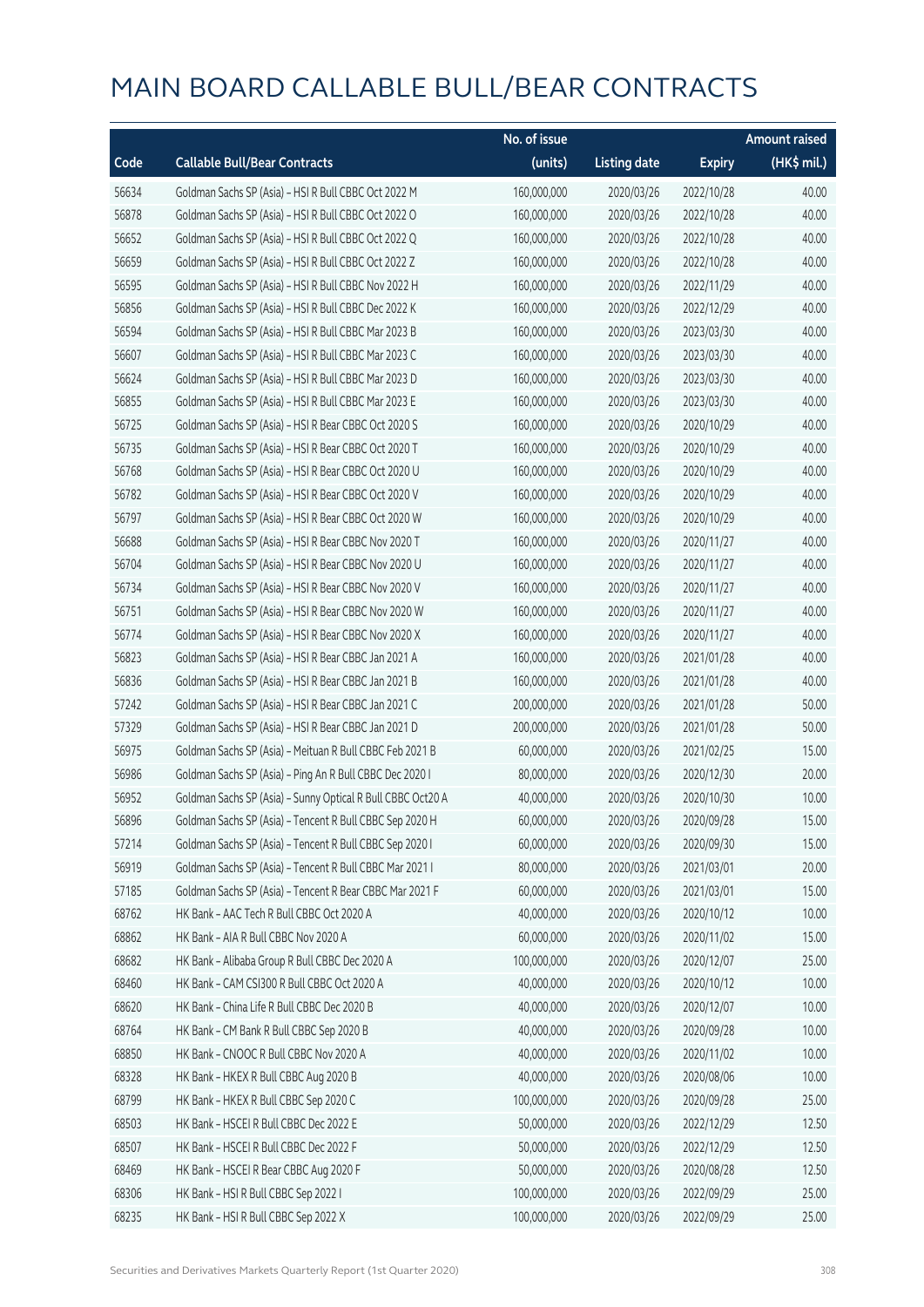|       |                                                            | No. of issue |                     |               | <b>Amount raised</b> |
|-------|------------------------------------------------------------|--------------|---------------------|---------------|----------------------|
| Code  | <b>Callable Bull/Bear Contracts</b>                        | (units)      | <b>Listing date</b> | <b>Expiry</b> | (HK\$ mil.)          |
| 68577 | HK Bank - HSI R Bull CBBC Dec 2022 B                       | 100,000,000  | 2020/03/26          | 2022/12/29    | 27.00                |
| 68894 | HK Bank - HSI R Bear CBBC Sep 2020 D                       | 100,000,000  | 2020/03/26          | 2020/09/29    | 25.00                |
| 68960 | HK Bank - HSI R Bear CBBC Sep 2020 E                       | 100,000,000  | 2020/03/26          | 2020/09/29    | 25.00                |
| 68825 | HK Bank - Link REIT R Bull CBBC Sep 2020 B                 | 40,000,000   | 2020/03/26          | 2020/09/30    | 10.00                |
| 68683 | HK Bank - Ping An R Bull CBBC Oct 2020 D                   | 60,000,000   | 2020/03/26          | 2020/10/19    | 15.00                |
| 68342 | HK Bank - SUNAC R Bull CBBC Aug 2020 G                     | 40,000,000   | 2020/03/26          | 2020/08/10    | 10.00                |
| 69401 | Haitong Int'l Sec - AIA R Bull CBBC Oct 2020 C             | 40,000,000   | 2020/03/26          | 2020/10/29    | 10.00                |
| 69384 | Haitong Int'l Sec - Alibaba Group R Bull CBBC Dec 2020 C   | 40,000,000   | 2020/03/26          | 2020/12/30    | 10.00                |
| 69155 | Haitong Int'l Sec - HSI R Bull CBBC Dec 2022 R             | 150,000,000  | 2020/03/26          | 2022/12/29    | 37.50                |
| 69048 | Haitong Int'l Sec - HSI R Bull CBBC Jan 2023 E             | 150,000,000  | 2020/03/26          | 2023/01/30    | 37.50                |
| 69096 | Haitong Int'l Sec - HSI R Bull CBBC Jan 2023 F             | 150,000,000  | 2020/03/26          | 2023/01/30    | 37.50                |
| 69194 | Haitong Int'l Sec - HSI R Bull CBBC Jan 2023 G             | 150,000,000  | 2020/03/26          | 2023/01/30    | 44.25                |
| 69184 | Haitong Int'l Sec - HSI R Bull CBBC Feb 2023 I             | 150,000,000  | 2020/03/26          | 2023/02/27    | 37.50                |
| 69313 | Haitong Int'l Sec - HSI R Bear CBBC Jun 2020 J             | 150,000,000  | 2020/03/26          | 2020/06/29    | 37.50                |
| 69228 | Haitong Int'l Sec - HSI R Bear CBBC Sep 2020 U             | 150,000,000  | 2020/03/26          | 2020/09/29    | 37.50                |
| 69273 | Haitong Int'l Sec - HSI R Bear CBBC Oct 2020 I             | 150,000,000  | 2020/03/26          | 2020/10/29    | 37.50                |
| 69326 | Haitong Int'l Sec - HSI R Bear CBBC Oct 2020 J             | 150,000,000  | 2020/03/26          | 2020/10/29    | 37.50                |
| 69323 | Haitong Int'l Sec - HSI R Bear CBBC Nov 2020 F             | 150,000,000  | 2020/03/26          | 2020/11/27    | 37.50                |
| 69543 | Haitong Int'l Sec - Ping An R Bull CBBC Nov 2020 B         | 40,000,000   | 2020/03/26          | 2020/11/11    | 10.00                |
| 69567 | Haitong Int'l Sec - Ping An R Bear CBBC Nov 2020 B         | 40,000,000   | 2020/03/26          | 2020/11/11    | 10.00                |
| 69463 | Haitong Int'l Sec - Tencent R Bull CBBC Nov 2020 E         | 40,000,000   | 2020/03/26          | 2020/11/11    | 10.00                |
| 69528 | Haitong Int'l Sec - Tencent R Bear CBBC Sep 2020 Q         | 40,000,000   | 2020/03/26          | 2020/09/11    | 11.04                |
| 50576 | J P Morgan SP BV - Alibaba Group R Bull CBBC Aug 2020 C    | 80,000,000   | 2020/03/26          | 2020/08/14    | 20.00                |
| 50687 | J P Morgan SP BV - HSCEI R Bull CBBC Dec 2021 F            | 100,000,000  | 2020/03/26          | 2021/12/30    | 25.00                |
| 50380 | J P Morgan SP BV - HSI R Bull CBBC Oct 2022 C              | 240,000,000  | 2020/03/26          | 2022/10/28    | 60.00                |
| 50688 | J P Morgan SP BV - HSI R Bull CBBC Oct 2022 P              | 200,000,000  | 2020/03/26          | 2022/10/28    | 50.00                |
| 50696 | J P Morgan SP BV - HSI R Bull CBBC Oct 2022 Q              | 240,000,000  | 2020/03/26          | 2022/10/28    | 64.80                |
| 50406 | J P Morgan SP BV - HSI R Bull CBBC Nov 2022 A              | 300,000,000  | 2020/03/26          | 2022/11/29    | 75.00                |
| 50689 | J P Morgan SP BV - HSI R Bull CBBC Nov 2022 E              | 240,000,000  | 2020/03/26          | 2022/11/29    | 60.00                |
| 50484 | J P Morgan SP BV - HSI R Bull CBBC Dec 2022 F              | 240,000,000  | 2020/03/26          | 2022/12/29    | 60.00                |
| 50695 | J P Morgan SP BV - HSI R Bull CBBC Dec 2022 K              | 200,000,000  | 2020/03/26          | 2022/12/29    | 52.00                |
| 50708 | J P Morgan SP BV - HSI R Bull CBBC Jan 2023 H              | 200,000,000  | 2020/03/26          | 2023/01/30    | 88.00                |
| 50719 | J P Morgan SP BV - HSI R Bull CBBC Jan 2023 I              | 200,000,000  | 2020/03/26          | 2023/01/30    | 108.00               |
| 50720 | J P Morgan SP BV - HSI R Bull CBBC Jan 2023 J              | 200,000,000  | 2020/03/26          | 2023/01/30    | 118.00               |
| 50756 | J P Morgan SP BV - HSI R Bull CBBC Jan 2023 K              | 200,000,000  | 2020/03/26          | 2023/01/30    | 138.00               |
| 50485 | J P Morgan SP BV - HSI R Bear CBBC Nov 2020 N              | 240,000,000  | 2020/03/26          | 2020/11/27    | 60.00                |
| 50553 | J P Morgan SP BV - HSI R Bear CBBC Nov 2020 O              | 240,000,000  | 2020/03/26          | 2020/11/27    | 60.00                |
| 50757 | J P Morgan SP BV - HSI R Bear CBBC Nov 2020 P              | 200,000,000  | 2020/03/26          | 2020/11/27    | 50.00                |
| 50779 | J P Morgan SP BV - HSI R Bear CBBC Nov 2020 Q              | 240,000,000  | 2020/03/26          | 2020/11/27    | 60.00                |
| 50549 | J P Morgan SP BV - HSI R Bear CBBC Dec 2020 L              | 200,000,000  | 2020/03/26          | 2020/12/30    | 50.00                |
| 50762 | J P Morgan SP BV - HSI R Bear CBBC Dec 2020 M              | 240,000,000  | 2020/03/26          | 2020/12/30    | 60.00                |
| 50780 | J P Morgan SP BV - HSI R Bear CBBC Dec 2020 N              | 200,000,000  | 2020/03/26          | 2020/12/30    | 50.00                |
| 50575 | J P Morgan SP BV - Meituan Dianping R Bull CBBC Aug 2020 B | 100,000,000  | 2020/03/26          | 2020/08/14    | 25.00                |
| 50610 | J P Morgan SP BV - Ping An R Bull CBBC Aug 2020 D          | 100,000,000  | 2020/03/26          | 2020/08/14    | 25.00                |
| 50574 | J P Morgan SP BV - Tencent R Bull CBBC Aug 2020 F          | 50,000,000   | 2020/03/26          | 2020/08/14    | 20.75                |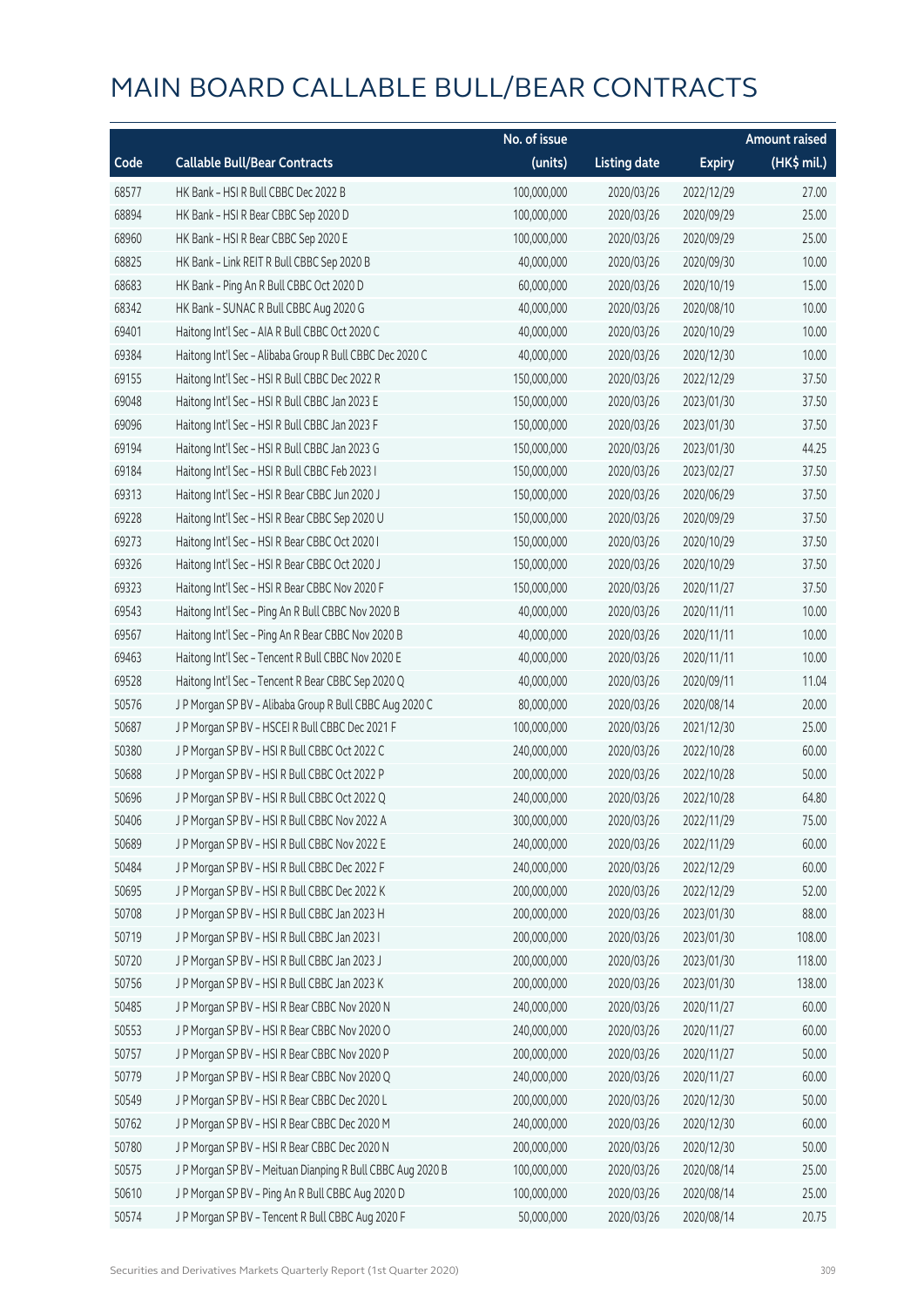|       |                                                           | No. of issue |                     |               | <b>Amount raised</b> |
|-------|-----------------------------------------------------------|--------------|---------------------|---------------|----------------------|
| Code  | <b>Callable Bull/Bear Contracts</b>                       | (units)      | <b>Listing date</b> | <b>Expiry</b> | (HK\$ mil.)          |
| 56578 | Morgan Stanley Asia Products - HSI R Bear CBBC Jul 2020 Y | 150,000,000  | 2020/03/26          | 2020/07/30    | 37.50                |
| 56583 | Morgan Stanley Asia Products - HSI R Bear CBBC Sep 2020 E | 150,000,000  | 2020/03/26          | 2020/09/29    | 37.50                |
| 56561 | Morgan Stanley Asia Products - HSI R Bear CBBC Oct 2020 F | 200,000,000  | 2020/03/26          | 2020/10/29    | 50.00                |
| 55946 | SG Issuer - AAC Tech R Bull CBBC Dec 2020 E               | 100,000,000  | 2020/03/26          | 2020/12/30    | 25.00                |
| 55948 | SG Issuer - AIA R Bull CBBC Dec 2020 L                    | 60,000,000   | 2020/03/26          | 2020/12/30    | 15.00                |
| 55953 | SG Issuer - AIA R Bull CBBC Dec 2020 M                    | 60,000,000   | 2020/03/26          | 2020/12/30    | 15.00                |
| 55958 | SG Issuer - AIA R Bull CBBC Jan 2021 A                    | 60,000,000   | 2020/03/26          | 2021/01/28    | 15.00                |
| 56368 | SG Issuer - Alibaba Group R Bull CBBC Sep 2020 M          | 80,000,000   | 2020/03/26          | 2020/09/29    | 20.00                |
| 56369 | SG Issuer - Alibaba Group R Bull CBBC Oct 2020 G          | 80,000,000   | 2020/03/26          | 2020/10/29    | 20.00                |
| 56263 | SG Issuer - Alibaba Group R Bear CBBC Nov 2020 K          | 200,000,000  | 2020/03/26          | 2020/11/27    | 50.00                |
| 56264 | SG Issuer - Bank of China R Bull CBBC Apr 2021 A          | 100,000,000  | 2020/03/26          | 2021/04/29    | 25.00                |
| 55979 | SG Issuer - China Mobile R Bull CBBC Feb 2021 A           | 100,000,000  | 2020/03/26          | 2021/02/25    | 25.00                |
| 55962 | SG Issuer - China Life R Bull CBBC Mar 2021 A             | 150,000,000  | 2020/03/26          | 2021/03/30    | 37.50                |
| 55970 | SG Issuer - China Life R Bull CBBC Jul 2021 B             | 150,000,000  | 2020/03/26          | 2021/07/29    | 37.50                |
| 56266 | SG Issuer - China Life R Bear CBBC Nov 2020 B             | 150,000,000  | 2020/03/26          | 2020/11/27    | 37.50                |
| 55995 | SG Issuer - CNOOC R Bull CBBC Dec 2020 I                  | 40,000,000   | 2020/03/26          | 2020/12/30    | 10.00                |
| 55997 | SG Issuer - CNOOC R Bull CBBC Dec 2020 J                  | 40,000,000   | 2020/03/26          | 2020/12/30    | 10.00                |
| 56275 | SG Issuer - China Tower R Bull CBBC Feb 2021 A            | 120,000,000  | 2020/03/26          | 2021/02/25    | 30.00                |
| 56283 | SG Issuer - China Tower R Bull CBBC Feb 2021 B            | 120,000,000  | 2020/03/26          | 2021/02/25    | 30.00                |
| 56039 | SG Issuer - Geely Auto R Bull CBBC Jan 2021 A             | 40,000,000   | 2020/03/26          | 2021/01/28    | 13.40                |
| 56036 | SG Issuer - Galaxy Ent R Bull CBBC Dec 2020 H             | 100,000,000  | 2020/03/26          | 2020/12/30    | 25.00                |
| 56061 | SG Issuer - HKEX R Bull CBBC Oct 2020 J                   | 50,000,000   | 2020/03/26          | 2020/10/30    | 12.50                |
| 56067 | SG Issuer - HKEX R Bull CBBC Jan 2021 A                   | 200,000,000  | 2020/03/26          | 2021/01/28    | 50.00                |
| 56110 | SG Issuer - HKEX R Bull CBBC Feb 2021 A                   | 200,000,000  | 2020/03/26          | 2021/02/25    | 50.00                |
| 56117 | SG Issuer - HKEX R Bull CBBC Feb 2021 B                   | 200,000,000  | 2020/03/26          | 2021/02/25    | 50.00                |
| 56284 | SG Issuer - HKEX R Bear CBBC Jul 2020 H                   | 50,000,000   | 2020/03/26          | 2020/07/29    | 17.00                |
| 56149 | SG Issuer - HSBC R Bull CBBC Dec 2020 G                   | 100,000,000  | 2020/03/26          | 2020/12/30    | 25.00                |
| 56331 | SG Issuer – HSI R Bull CBBC Nov 2022 J                    | 250,000,000  | 2020/03/26          | 2022/11/29    | 66.25                |
| 56347 | SG Issuer - HSI R Bull CBBC Nov 2022 L                    | 250,000,000  | 2020/03/26          | 2022/11/29    | 62.50                |
| 56346 | SG Issuer - HSI R Bull CBBC Nov 2022 M                    | 250,000,000  | 2020/03/26          | 2022/11/29    | 62.50                |
| 56350 | SG Issuer - HSI R Bull CBBC Dec 2022 T                    | 250,000,000  | 2020/03/26          | 2022/12/29    | 62.50                |
| 56355 | SG Issuer - HSI R Bull CBBC Jan 2023 O                    | 250,000,000  | 2020/03/26          | 2023/01/30    | 62.50                |
| 56360 | SG Issuer - HSI R Bull CBBC Jan 2023 P                    | 250,000,000  | 2020/03/26          | 2023/01/30    | 62.50                |
| 56230 | SG Issuer - HSI R Bull CBBC Feb 2023 A                    | 250,000,000  | 2020/03/26          | 2023/02/27    | 62.50                |
| 56231 | SG Issuer - HSI R Bull CBBC Feb 2023 B                    | 250,000,000  | 2020/03/26          | 2023/02/27    | 62.50                |
| 56232 | SG Issuer - HSI R Bull CBBC Feb 2023 C                    | 250,000,000  | 2020/03/26          | 2023/02/27    | 62.50                |
| 56237 | SG Issuer - HSI R Bull CBBC Feb 2023 D                    | 250,000,000  | 2020/03/26          | 2023/02/27    | 62.50                |
| 56245 | SG Issuer - HSI R Bull CBBC Mar 2023 A                    | 250,000,000  | 2020/03/26          | 2023/03/30    | 62.50                |
| 56246 | SG Issuer - HSI R Bull CBBC Mar 2023 B                    | 250,000,000  | 2020/03/26          | 2023/03/30    | 62.50                |
| 56249 | SG Issuer - HSI R Bull CBBC Mar 2023 C                    | 500,000,000  | 2020/03/26          | 2023/03/30    | 125.00               |
| 56244 | SG Issuer - HSI R Bull CBBC Mar 2023 Z                    | 250,000,000  | 2020/03/26          | 2023/03/30    | 62.50                |
| 56292 | SG Issuer - HSI R Bear CBBC Oct 2020 A                    | 250,000,000  | 2020/03/26          | 2020/10/29    | 62.50                |
| 56297 | SG Issuer - HSI R Bear CBBC Oct 2020 G                    | 250,000,000  | 2020/03/26          | 2020/10/29    | 62.50                |
| 56298 | SG Issuer - HSI R Bear CBBC Oct 2020 H                    | 250,000,000  | 2020/03/26          | 2020/10/29    | 62.50                |
| 56301 | SG Issuer - HSI R Bear CBBC Oct 2020 I                    | 250,000,000  | 2020/03/26          | 2020/10/29    | 62.50                |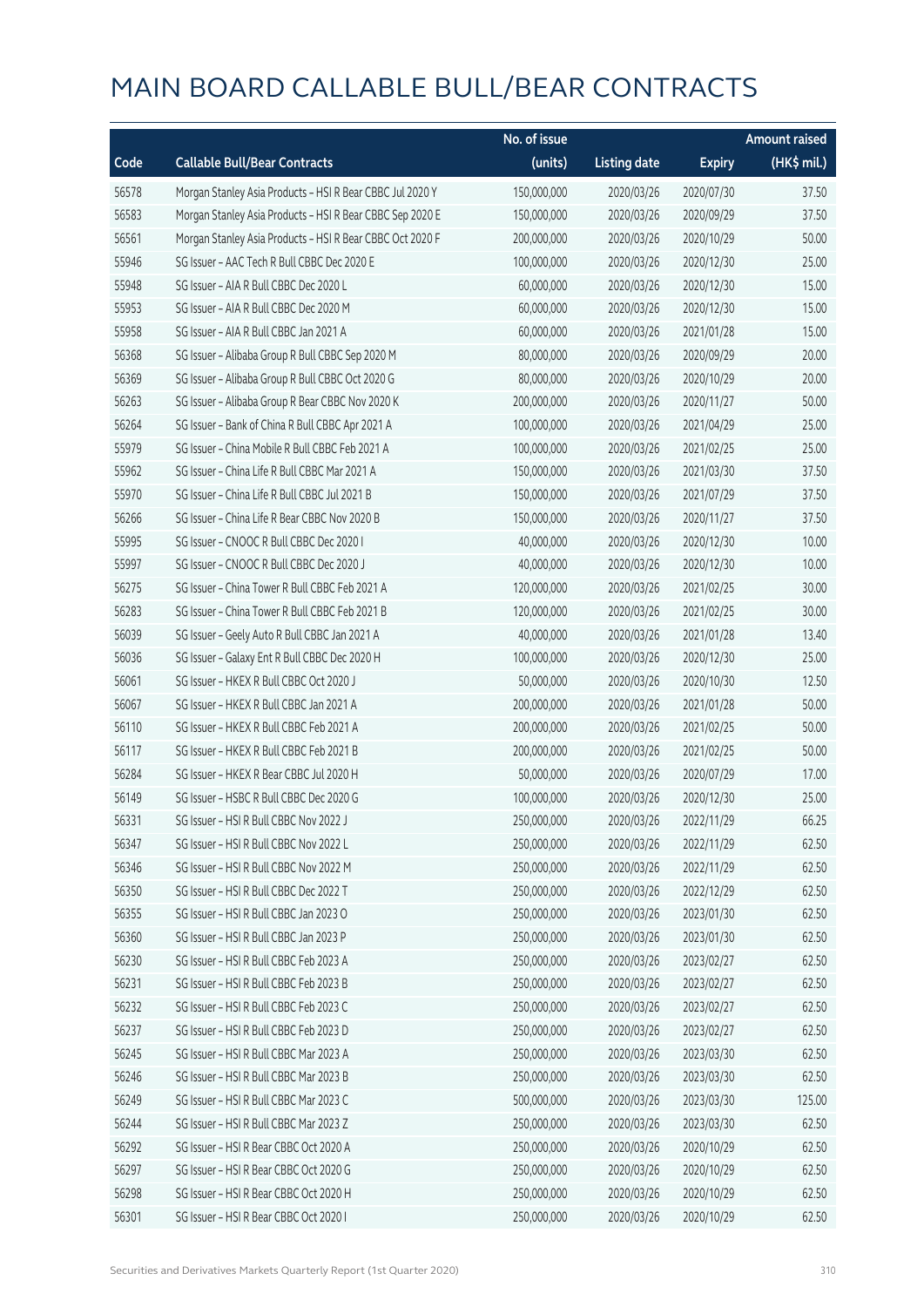|       |                                                     | No. of issue |                     |               | <b>Amount raised</b> |
|-------|-----------------------------------------------------|--------------|---------------------|---------------|----------------------|
| Code  | <b>Callable Bull/Bear Contracts</b>                 | (units)      | <b>Listing date</b> | <b>Expiry</b> | (HK\$ mil.)          |
| 56303 | SG Issuer - HSI R Bear CBBC Nov 2020 S              | 250,000,000  | 2020/03/26          | 2020/11/27    | 62.50                |
| 56304 | SG Issuer - HSI R Bear CBBC Dec 2020 U              | 250,000,000  | 2020/03/26          | 2020/12/30    | 62.50                |
| 56305 | SG Issuer - HSI R Bear CBBC Dec 2020 V              | 250,000,000  | 2020/03/26          | 2020/12/30    | 62.50                |
| 56315 | SG Issuer - HSI R Bear CBBC Jan 2021 E              | 500,000,000  | 2020/03/26          | 2021/01/28    | 125.00               |
| 56316 | SG Issuer - HSI R Bear CBBC Jan 2021 F              | 250,000,000  | 2020/03/26          | 2021/01/28    | 62.50                |
| 56317 | SG Issuer - HSI R Bear CBBC Jan 2021 G              | 250,000,000  | 2020/03/26          | 2021/01/28    | 62.50                |
| 56286 | SG Issuer - Link REIT R Bull CBBC Feb 2021 A        | 60,000,000   | 2020/03/26          | 2021/02/25    | 15.00                |
| 56160 | SG Issuer - Meituan Dianping R Bull CBBC Dec 2020 I | 100,000,000  | 2020/03/26          | 2020/12/30    | 25.00                |
| 56182 | SG Issuer - Meituan Dianping R Bull CBBC Dec 2020 J | 100,000,000  | 2020/03/26          | 2020/12/30    | 25.00                |
| 56186 | SG Issuer - Ping An R Bull CBBC Dec 2020 T          | 100,000,000  | 2020/03/26          | 2020/12/30    | 25.00                |
| 56192 | SG Issuer - Ping An R Bull CBBC Jan 2021 B          | 100,000,000  | 2020/03/26          | 2021/01/28    | 25.00                |
| 56193 | SG Issuer - Ping An R Bull CBBC Jul 2021 B          | 100,000,000  | 2020/03/26          | 2021/07/29    | 25.00                |
| 56204 | SG Issuer - Ping An R Bull CBBC Sep 2021 B          | 100,000,000  | 2020/03/26          | 2021/09/29    | 25.00                |
| 56377 | SG Issuer - Sunny Optical R Bull CBBC Dec 2020 I    | 60,000,000   | 2020/03/26          | 2020/12/30    | 15.00                |
| 56384 | SG Issuer - Sunny Optical R Bull CBBC Jan 2021 A    | 60,000,000   | 2020/03/26          | 2021/01/28    | 15.90                |
| 56287 | SG Issuer - Sunny Optical R Bear CBBC Sep 2020 A    | 60,000,000   | 2020/03/26          | 2020/09/29    | 20.10                |
| 56205 | SG Issuer - Tencent R Bull CBBC Oct 2020 M          | 80,000,000   | 2020/03/26          | 2020/10/30    | 38.40                |
| 56206 | SG Issuer - Tencent R Bull CBBC Oct 2020 N          | 80,000,000   | 2020/03/26          | 2020/10/30    | 24.00                |
| 56385 | SG Issuer - Tencent R Bull CBBC Oct 2020 O          | 80,000,000   | 2020/03/26          | 2020/10/29    | 20.00                |
| 56208 | SG Issuer - Tencent R Bull CBBC Dec 2020 F          | 80,000,000   | 2020/03/26          | 2020/12/30    | 58.40                |
| 56210 | SG Issuer - Tencent R Bull CBBC Dec 2020 G          | 80,000,000   | 2020/03/26          | 2020/12/30    | 44.80                |
| 56212 | SG Issuer - Tencent R Bull CBBC Dec 2020 H          | 80,000,000   | 2020/03/26          | 2020/12/30    | 31.60                |
| 56213 | SG Issuer - Tencent R Bull CBBC Dec 2020 I          | 300,000,000  | 2020/03/26          | 2020/12/30    | 75.00                |
| 56386 | SG Issuer - Tencent R Bull CBBC Dec 2020 J          | 300,000,000  | 2020/03/26          | 2020/12/30    | 75.00                |
| 56221 | SG Issuer - Tencent R Bull CBBC Jan 2021 A          | 300,000,000  | 2020/03/26          | 2021/01/28    | 75.00                |
| 56222 | SG Issuer - Tencent R Bull CBBC Feb 2021 A          | 300,000,000  | 2020/03/26          | 2021/02/25    | 75.00                |
| 56290 | SG Issuer - Tencent R Bear CBBC Nov 2020 F          | 80,000,000   | 2020/03/26          | 2020/11/27    | 20.00                |
| 56291 | SG Issuer – Tencent R Bear CBBC Mar 2021 A          | 300,000,000  | 2020/03/26          | 2021/03/30    | 75.00                |
| 51657 | UBS AG - CC Bank R Bull CBBC Dec 2020 B             | 100,000,000  | 2020/03/26          | 2020/12/30    | 25.00                |
| 51656 | UBS AG - CNOOC R Bull CBBC Dec 2020 D               | 40,000,000   | 2020/03/26          | 2020/12/07    | 10.00                |
| 51581 | UBS AG - Galaxy Ent R Bull CBBC Dec 2020 F          | 100,000,000  | 2020/03/26          | 2020/12/14    | 25.00                |
| 51480 | UBS AG - HSBC R Bull CBBC Mar 2021 A                | 100,000,000  | 2020/03/26          | 2021/03/15    | 25.00                |
| 51705 | UBS AG - HSCEI R Bull CBBC Dec 2021 D               | 200,000,000  | 2020/03/26          | 2021/12/30    | 50.00                |
| 55337 | UBS AG - HSCEI R Bear CBBC Oct 2020 A               | 200,000,000  | 2020/03/26          | 2020/10/29    | 50.00                |
| 55859 | UBS AG - HSI R Bull CBBC Oct 2022 A                 | 200,000,000  | 2020/03/26          | 2022/10/28    | 78.00                |
| 54683 | UBS AG - HSI R Bull CBBC Oct 2022 G                 | 200,000,000  | 2020/03/26          | 2022/10/28    | 50.00                |
| 54817 | UBS AG - HSI R Bull CBBC Oct 2022 H                 | 200,000,000  | 2020/03/26          | 2022/10/28    | 50.00                |
| 54964 | UBS AG - HSI R Bull CBBC Oct 2022 I                 | 200,000,000  | 2020/03/26          | 2022/10/28    | 50.00                |
| 55797 | UBS AG - HSI R Bull CBBC Oct 2022 L                 | 200,000,000  | 2020/03/26          | 2022/10/28    | 50.00                |
| 55811 | UBS AG - HSI R Bull CBBC Oct 2022 M                 | 200,000,000  | 2020/03/26          | 2022/10/28    | 55.00                |
| 51756 | UBS AG - HSI R Bull CBBC Oct 2022 R                 | 200,000,000  | 2020/03/26          | 2022/10/28    | 50.00                |
| 55837 | UBS AG - HSI R Bull CBBC Oct 2022 T                 | 200,000,000  | 2020/03/26          | 2022/10/28    | 66.00                |
| 54871 | UBS AG - HSI R Bull CBBC Nov 2022 C                 | 200,000,000  | 2020/03/26          | 2022/11/29    | 50.00                |
| 51753 | UBS AG - HSI R Bull CBBC Nov 2022 P                 | 200,000,000  | 2020/03/26          | 2022/11/29    | 50.00                |
| 54613 | UBS AG - HSI R Bull CBBC Nov 2022 Q                 | 200,000,000  | 2020/03/26          | 2022/11/29    | 50.00                |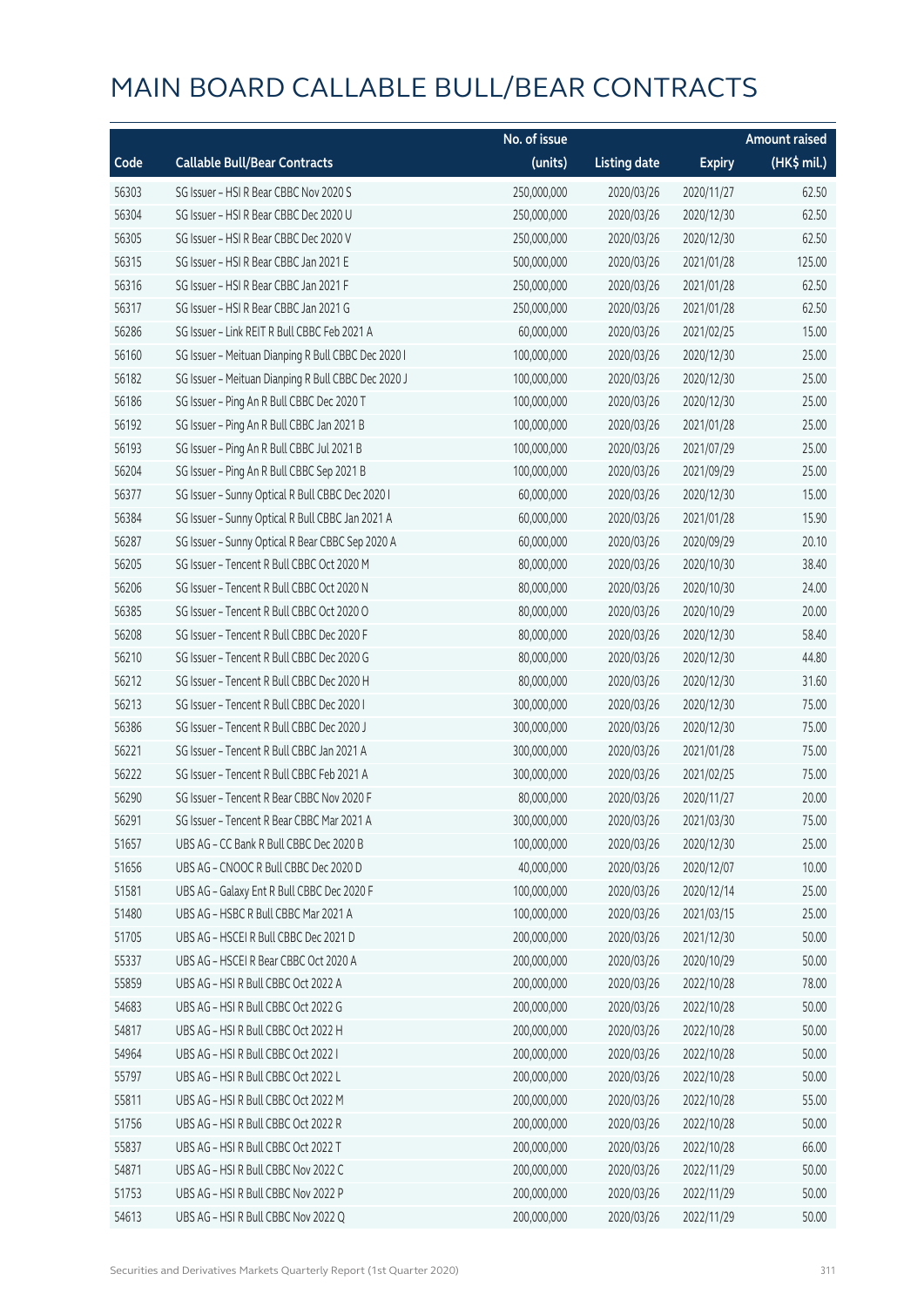|       |                                                         | No. of issue |                     |               | <b>Amount raised</b> |
|-------|---------------------------------------------------------|--------------|---------------------|---------------|----------------------|
| Code  | <b>Callable Bull/Bear Contracts</b>                     | (units)      | <b>Listing date</b> | <b>Expiry</b> | (HK\$ mil.)          |
| 54893 | UBS AG - HSI R Bull CBBC Nov 2022 R                     | 200,000,000  | 2020/03/26          | 2022/11/29    | 50.00                |
| 54712 | UBS AG - HSI R Bull CBBC Nov 2022 S                     | 200,000,000  | 2020/03/26          | 2022/11/29    | 50.00                |
| 55765 | UBS AG - HSI R Bull CBBC Nov 2022 T                     | 200,000,000  | 2020/03/26          | 2022/11/29    | 50.00                |
| 55809 | UBS AG - HSI R Bull CBBC Nov 2022 U                     | 200,000,000  | 2020/03/26          | 2022/11/29    | 50.00                |
| 55812 | UBS AG - HSI R Bull CBBC Nov 2022 V                     | 200,000,000  | 2020/03/26          | 2022/11/29    | 61.00                |
| 55861 | UBS AG - HSI R Bull CBBC Nov 2022 W                     | 200,000,000  | 2020/03/26          | 2022/11/29    | 83.00                |
| 54877 | UBS AG - HSI R Bull CBBC Dec 2022 E                     | 200,000,000  | 2020/03/26          | 2022/12/29    | 50.00                |
| 55853 | UBS AG - HSI R Bull CBBC Dec 2022 G                     | 200,000,000  | 2020/03/26          | 2022/12/29    | 70.00                |
| 51909 | UBS AG - HSI R Bull CBBC Dec 2022 K                     | 200,000,000  | 2020/03/26          | 2022/12/29    | 50.00                |
| 54715 | UBS AG - HSI R Bull CBBC Dec 2022 N                     | 200,000,000  | 2020/03/26          | 2022/12/29    | 50.00                |
| 54843 | UBS AG - HSI R Bull CBBC Dec 2022 O                     | 200,000,000  | 2020/03/26          | 2022/12/29    | 50.00                |
| 55885 | UBS AG - HSI R Bull CBBC Dec 2022 P                     | 200,000,000  | 2020/03/26          | 2022/12/29    | 86.00                |
| 55896 | UBS AG - HSI R Bull CBBC Jan 2023 R                     | 200,000,000  | 2020/03/26          | 2023/01/30    | 100.00               |
| 55926 | UBS AG - HSI R Bull CBBC Jan 2023 S                     | 200,000,000  | 2020/03/26          | 2023/01/30    | 116.00               |
| 55921 | UBS AG - HSI R Bull CBBC Mar 2023 M                     | 200,000,000  | 2020/03/26          | 2023/03/30    | 108.00               |
| 55934 | UBS AG - HSI R Bull CBBC Mar 2023 N                     | 400,000,000  | 2020/03/26          | 2023/03/30    | 150.00               |
| 55357 | UBS AG - HSI R Bear CBBC Oct 2020 N                     | 200,000,000  | 2020/03/26          | 2020/10/29    | 50.00                |
| 55658 | UBS AG - HSI R Bear CBBC Oct 2020 O                     | 200,000,000  | 2020/03/26          | 2020/10/29    | 50.00                |
| 55702 | UBS AG - HSI R Bear CBBC Oct 2020 P                     | 200,000,000  | 2020/03/26          | 2020/10/29    | 50.00                |
| 55717 | UBS AG - HSI R Bear CBBC Oct 2020 Q                     | 200,000,000  | 2020/03/26          | 2020/10/29    | 50.00                |
| 55719 | UBS AG - HSI R Bear CBBC Oct 2020 R                     | 200,000,000  | 2020/03/26          | 2020/10/29    | 50.00                |
| 55720 | UBS AG - HSI R Bear CBBC Oct 2020 S                     | 200,000,000  | 2020/03/26          | 2020/10/29    | 50.00                |
| 55723 | UBS AG - HSI R Bear CBBC Oct 2020 T                     | 200,000,000  | 2020/03/26          | 2020/10/29    | 50.00                |
| 55732 | UBS AG - HSI R Bear CBBC Oct 2020 U                     | 200,000,000  | 2020/03/26          | 2020/10/29    | 50.00                |
| 55743 | UBS AG - HSI R Bear CBBC Oct 2020 V                     | 200,000,000  | 2020/03/26          | 2020/10/29    | 51.00                |
| 55689 | UBS AG - HSI R Bear CBBC Nov 2020 H                     | 400,000,000  | 2020/03/26          | 2020/11/27    | 100.00               |
| 55718 | UBS AG - HSI R Bear CBBC Nov 2020 I                     | 400,000,000  | 2020/03/26          | 2020/11/27    | 100.00               |
| 55721 | UBS AG - HSI R Bear CBBC Nov 2020 J                     | 400,000,000  | 2020/03/26          | 2020/11/27    | 100.00               |
| 55725 | UBS AG - HSI R Bear CBBC Nov 2020 K                     | 400,000,000  | 2020/03/26          | 2020/11/27    | 100.00               |
| 55760 | UBS AG - HSI R Bear CBBC Nov 2020 L                     | 400,000,000  | 2020/03/26          | 2020/11/27    | 100.00               |
| 51658 | UBS AG - ICBC R Bull CBBC Dec 2020 C                    | 100,000,000  | 2020/03/26          | 2020/12/14    | 25.00                |
| 51633 | UBS AG - Link REIT R Bull CBBC Dec 2020 D               | 60,000,000   | 2020/03/26          | 2020/12/14    | 15.00                |
| 51704 | UBS AG - Meituan Dianping R Bull CBBC Dec 2020 N        | 60,000,000   | 2020/03/26          | 2020/12/30    | 15.00                |
| 55293 | UBS AG - Meituan Dianping R Bear CBBC Dec 2020 F        | 50,000,000   | 2020/03/26          | 2020/12/28    | 12.50                |
| 51481 | UBS AG - SHK Ppt R Bull CBBC Dec 2020 D                 | 50,000,000   | 2020/03/26          | 2020/12/14    | 12.50                |
| 51582 | UBS AG - Tencent R Bull CBBC Dec 2020 R                 | 200,000,000  | 2020/03/26          | 2020/12/14    | 50.00                |
| 55063 | UBS AG - Tencent R Bear CBBC Dec 2020 Q                 | 200,000,000  | 2020/03/26          | 2020/12/28    | 50.00                |
| 55303 | UBS AG - Xiaomi R Bear CBBC Dec 2020 D                  | 60,000,000   | 2020/03/26          | 2020/12/14    | 15.00                |
| 51479 | Bank Vontobel - Alibaba Group R Bull CBBC Oct 2020 H    | 40,000,000   | 2020/03/26          | 2020/10/09    | 10.00                |
| 51353 | Bank Vontobel - China Mobile R Bull CBBC Dec 2020 E     | 40,000,000   | 2020/03/26          | 2020/12/04    | 10.00                |
| 51265 | Bank Vontobel - HKEX R Bull CBBC Dec 2020 C             | 40,000,000   | 2020/03/26          | 2020/12/11    | 13.60                |
| 51146 | Bank Vontobel - HKEX R Bear CBBC Dec 2020 F             | 40,000,000   | 2020/03/26          | 2020/12/11    | 10.40                |
| 50837 | Bank Vontobel - ICBC R Bull CBBC Nov 2020 D             | 40,000,000   | 2020/03/26          | 2020/11/13    | 10.00                |
| 50829 | Bank Vontobel - Meituan Dianping R Bull CBBC Nov 2020 M | 60,000,000   | 2020/03/26          | 2020/11/13    | 15.00                |
| 50836 | Bank Vontobel - Meituan Dianping R Bull CBBC Dec 2020 F | 60,000,000   | 2020/03/26          | 2020/12/04    | 15.00                |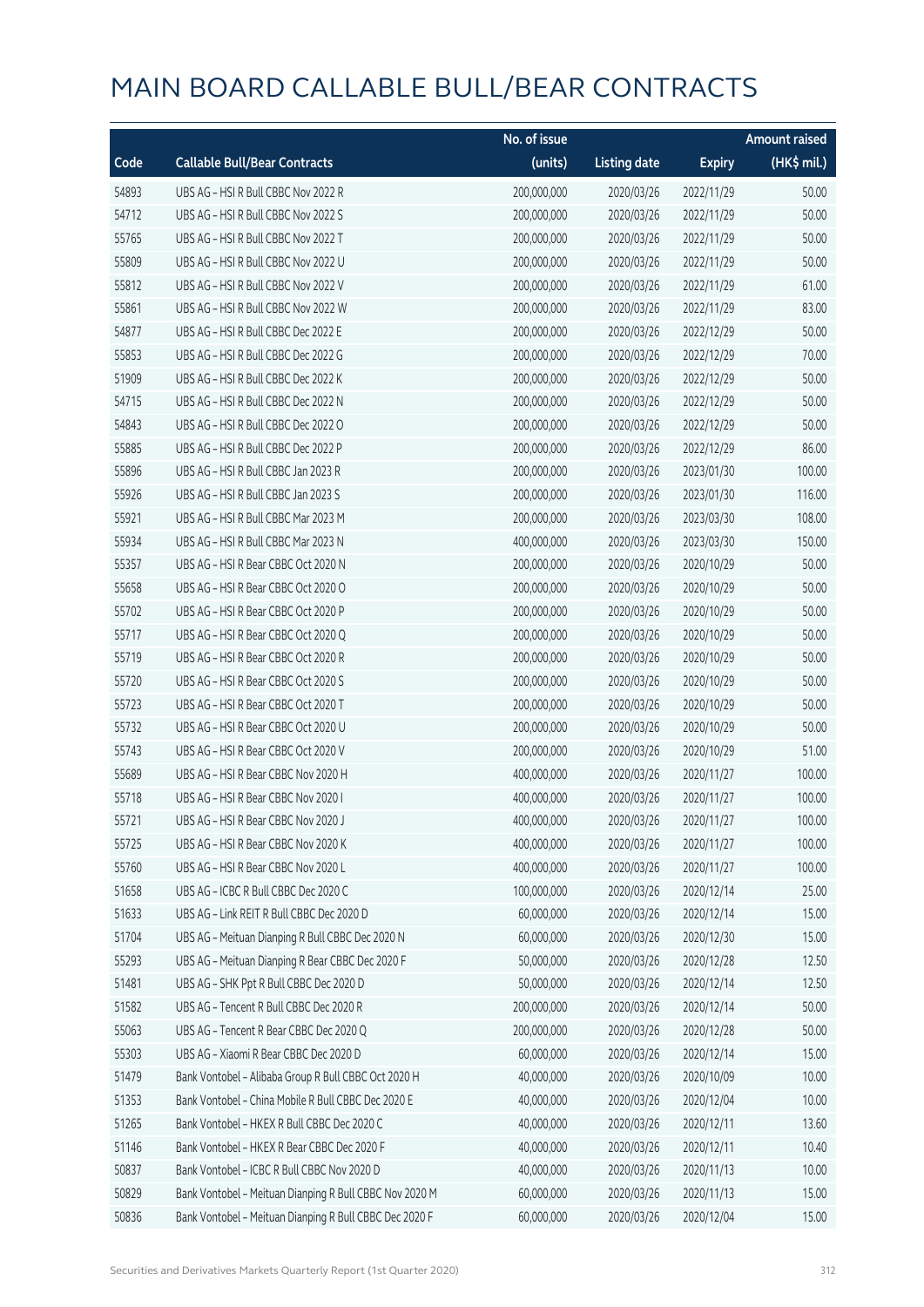|       |                                                              | No. of issue |                     |               | <b>Amount raised</b> |
|-------|--------------------------------------------------------------|--------------|---------------------|---------------|----------------------|
| Code  | <b>Callable Bull/Bear Contracts</b>                          | (units)      | <b>Listing date</b> | <b>Expiry</b> | (HK\$ mil.)          |
| 50833 | Bank Vontobel - Meituan Dianping R Bull CBBC Dec 2020 J      | 60,000,000   | 2020/03/26          | 2020/12/11    | 15.00                |
| 51391 | Bank Vontobel - SHK Ppt R Bull CBBC Dec 2020 C               | 40,000,000   | 2020/03/26          | 2020/12/18    | 10.00                |
| 50927 | Bank Vontobel - SUNAC R Bull CBBC Dec 2020 F                 | 40,000,000   | 2020/03/26          | 2020/12/11    | 10.00                |
| 51272 | Bank Vontobel - Sunny Optical R Bull CBBC Dec 2020 I         | 40,000,000   | 2020/03/26          | 2020/12/18    | 10.00                |
| 61073 | BOCI Asia Ltd. - Alibaba Group R Bull CBBC Sep 2020 N        | 60,000,000   | 2020/03/27          | 2020/09/30    | 15.00                |
| 61058 | BOCI Asia Ltd. - China Tower R Bull CBBC Dec 2020 A          | 100,000,000  | 2020/03/27          | 2020/12/30    | 25.00                |
| 61022 | BOCI Asia Ltd. - HSI R Bull CBBC Oct 2022 A                  | 150,000,000  | 2020/03/27          | 2022/10/28    | 37.50                |
| 61029 | BOCI Asia Ltd. - HSI R Bull CBBC Oct 2022 B                  | 200,000,000  | 2020/03/27          | 2022/10/28    | 50.00                |
| 61033 | BOCI Asia Ltd. - HSI R Bull CBBC Oct 2022 C                  | 200,000,000  | 2020/03/27          | 2022/10/28    | 50.00                |
| 60998 | BOCI Asia Ltd. - HSI R Bull CBBC Oct 2022 X                  | 150,000,000  | 2020/03/27          | 2022/10/28    | 37.50                |
| 61004 | BOCI Asia Ltd. - HSI R Bull CBBC Oct 2022 Y                  | 150,000,000  | 2020/03/27          | 2022/10/28    | 37.50                |
| 61014 | BOCI Asia Ltd. - HSI R Bull CBBC Oct 2022 Z                  | 150,000,000  | 2020/03/27          | 2022/10/28    | 37.50                |
| 60997 | BOCI Asia Ltd. - HSI R Bear CBBC Sep 2020 A                  | 200,000,000  | 2020/03/27          | 2020/09/29    | 50.00                |
| 60993 | BOCI Asia Ltd. - HSI R Bear CBBC Sep 2020 B                  | 200,000,000  | 2020/03/27          | 2020/09/29    | 50.00                |
| 60985 | BOCI Asia Ltd. - HSI R Bear CBBC Sep 2020 Y                  | 200,000,000  | 2020/03/27          | 2020/09/29    | 50.00                |
| 60991 | BOCI Asia Ltd. - HSI R Bear CBBC Sep 2020 Z                  | 200,000,000  | 2020/03/27          | 2020/09/29    | 50.00                |
| 61095 | BOCI Asia Ltd. - Meituan Dianping R Bull CBBC Dec 2020 I     | 40,000,000   | 2020/03/27          | 2020/12/30    | 10.00                |
| 61037 | BOCI Asia Ltd. - Ping An R Bull CBBC Sep 2020 I              | 100,000,000  | 2020/03/27          | 2020/09/29    | 25.00                |
| 61056 | BOCI Asia Ltd. - Ping An R Bull CBBC Sep 2020 J              | 100,000,000  | 2020/03/27          | 2020/09/29    | 25.00                |
| 61105 | BOCI Asia Ltd. - Tencent R Bull CBBC Oct 2020 F              | 40,000,000   | 2020/03/27          | 2020/10/30    | 10.00                |
| 61110 | BOCI Asia Ltd. - Tencent R Bull CBBC Oct 2020 G              | 40,000,000   | 2020/03/27          | 2020/10/30    | 10.00                |
| 61119 | BOCI Asia Ltd. - Tencent R Bear CBBC Oct 2020 F              | 40,000,000   | 2020/03/27          | 2020/10/30    | 10.00                |
| 61125 | BOCI Asia Ltd. - Tencent R Bear CBBC Oct 2020 G              | 40,000,000   | 2020/03/27          | 2020/10/30    | 12.40                |
| 61062 | BOCI Asia Ltd. - Xiaomi R Bear CBBC Aug 2020 B               | 40,000,000   | 2020/03/27          | 2020/08/24    | 10.40                |
| 57802 | BNP Paribas Issuance B.V. - Alibaba Group R Bull CBBC Dec20Y | 100,000,000  | 2020/03/27          | 2020/12/30    | 25.00                |
| 57824 | BNP Paribas Issuance B.V. - Alibaba Group R Bull CBBC Dec20Z | 100,000,000  | 2020/03/27          | 2020/12/30    | 25.00                |
| 57717 | BNP Paribas Issuance B.V. - HKEX R Bull CBBC Sep 2020 B      | 50,000,000   | 2020/03/27          | 2020/09/29    | 12.50                |
| 57833 | BNP Paribas Issuance B.V. - HSI R Bull CBBC Nov 2021 J       | 250,000,000  | 2020/03/27          | 2021/11/29    | 62.50                |
| 58455 | BNP Paribas Issuance B.V. - HSI R Bull CBBC Dec 2022 A       | 150,000,000  | 2020/03/27          | 2022/12/29    | 37.50                |
| 58458 | BNP Paribas Issuance B.V. - HSI R Bull CBBC Dec 2022 B       | 150,000,000  | 2020/03/27          | 2022/12/29    | 37.50                |
| 57800 | BNP Paribas Issuance B.V. - Meituan R Bull CBBC Dec 2020 T   | 50,000,000   | 2020/03/27          | 2020/12/30    | 12.50                |
| 57686 | BNP Paribas Issuance B.V. - Tencent R Bull CBBC Nov 2020 A   | 50,000,000   | 2020/03/27          | 2020/11/27    | 12.50                |
| 57706 | BNP Paribas Issuance B.V. - Tencent R Bull CBBC Nov 2020 B   | 50,000,000   | 2020/03/27          | 2020/11/27    | 12.50                |
| 57694 | BNP Paribas Issuance B.V. - Tencent R Bull CBBC Dec 2020 B   | 50,000,000   | 2020/03/27          | 2020/12/30    | 12.50                |
| 57590 | BNP Paribas Issuance B.V. - Tencent R Bull CBBC Dec 2020 D   | 50,000,000   | 2020/03/27          | 2020/12/30    | 15.00                |
| 57565 | BNP Paribas Issuance B.V. - Tencent R Bear CBBC Dec 2020 B   | 50,000,000   | 2020/03/27          | 2020/12/30    | 12.50                |
| 60903 | Credit Suisse AG - Alibaba Group R Bull CBBC Aug 2020 D      | 80,000,000   | 2020/03/27          | 2020/08/28    | 20.00                |
| 60864 | Credit Suisse AG - HKEX R Bear CBBC Jul 2020 E               | 50,000,000   | 2020/03/27          | 2020/07/30    | 12.50                |
| 60953 | Credit Suisse AG - HSI R Bull CBBC Oct 2022 N                | 200,000,000  | 2020/03/27          | 2022/10/28    | 50.00                |
| 60939 | Credit Suisse AG - HSI R Bull CBBC Oct 2022 X                | 200,000,000  | 2020/03/27          | 2022/10/28    | 50.00                |
| 60916 | Credit Suisse AG - HSI R Bull CBBC Nov 2022 D                | 200,000,000  | 2020/03/27          | 2022/11/29    | 50.00                |
| 60938 | Credit Suisse AG - HSI R Bull CBBC Nov 2022 E                | 200,000,000  | 2020/03/27          | 2022/11/29    | 50.00                |
| 60919 | Credit Suisse AG - HSI R Bull CBBC Dec 2022 H                | 300,000,000  | 2020/03/27          | 2022/12/29    | 75.00                |
| 60940 | Credit Suisse AG - HSI R Bull CBBC Dec 2022 I                | 300,000,000  | 2020/03/27          | 2022/12/29    | 75.00                |
| 60752 | Credit Suisse AG - HSI R Bear CBBC Oct 2020 P                | 200,000,000  | 2020/03/27          | 2020/10/29    | 50.00                |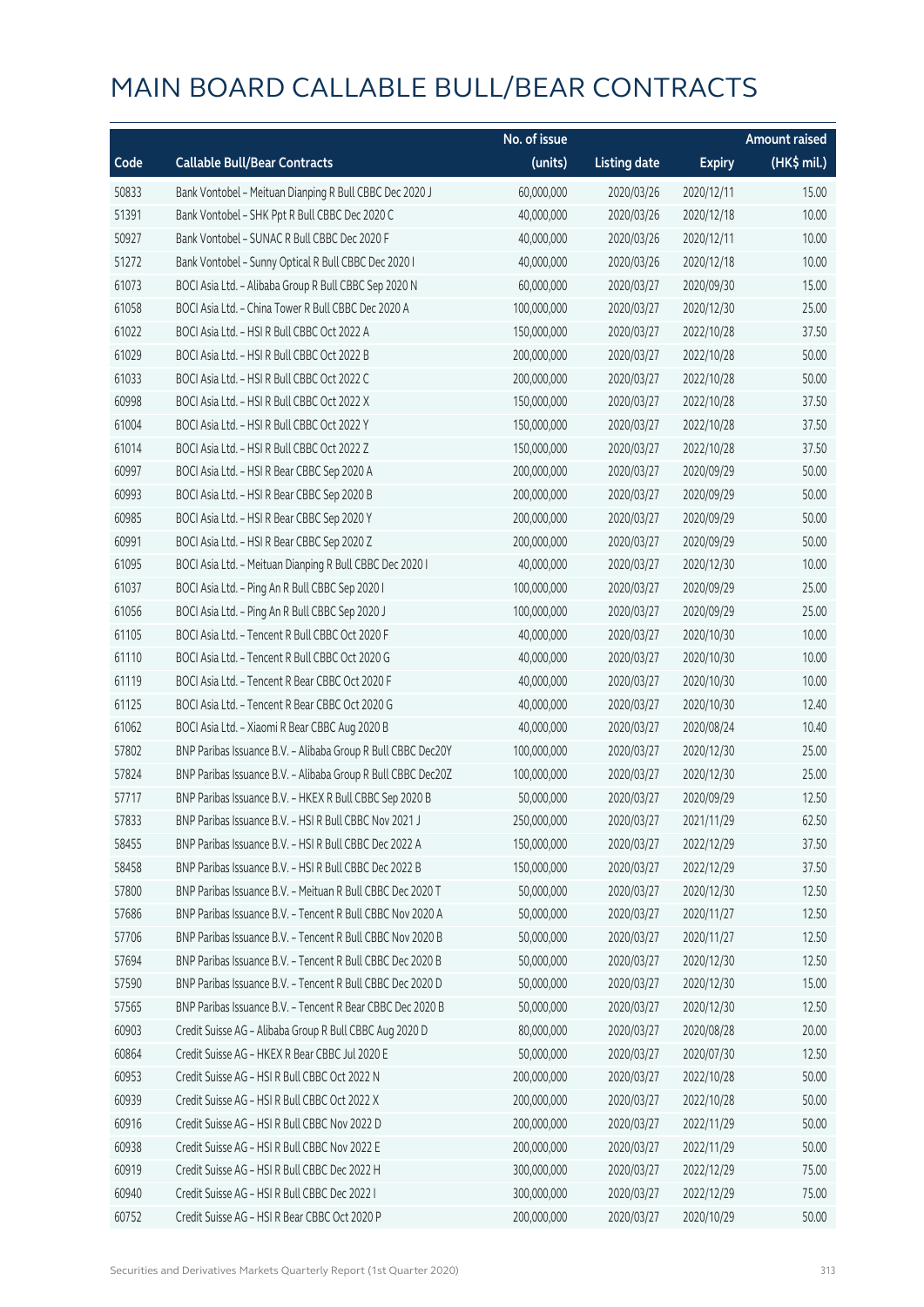|       |                                                             | No. of issue |                     |               | <b>Amount raised</b> |
|-------|-------------------------------------------------------------|--------------|---------------------|---------------|----------------------|
| Code  | <b>Callable Bull/Bear Contracts</b>                         | (units)      | <b>Listing date</b> | <b>Expiry</b> | (HK\$ mil.)          |
| 60768 | Credit Suisse AG - HSI R Bear CBBC Oct 2020 Q               | 200,000,000  | 2020/03/27          | 2020/10/29    | 50.00                |
| 60798 | Credit Suisse AG - HSI R Bear CBBC Oct 2020 R               | 200,000,000  | 2020/03/27          | 2020/10/29    | 50.00                |
| 60766 | Credit Suisse AG - HSI R Bear CBBC Nov 2020 T               | 200,000,000  | 2020/03/27          | 2020/11/27    | 50.00                |
| 60820 | Credit Suisse AG - HSI R Bear CBBC Nov 2020 U               | 200,000,000  | 2020/03/27          | 2020/11/27    | 50.00                |
| 60827 | Credit Suisse AG - HSI R Bear CBBC Nov 2020 V               | 200,000,000  | 2020/03/27          | 2020/11/27    | 50.00                |
| 60785 | Credit Suisse AG - HSI R Bear CBBC Dec 2020 J               | 200,000,000  | 2020/03/27          | 2020/12/30    | 50.00                |
| 60822 | Credit Suisse AG - HSI R Bear CBBC Dec 2020 K               | 200,000,000  | 2020/03/27          | 2020/12/30    | 50.00                |
| 60826 | Credit Suisse AG - HSI R Bear CBBC Dec 2020 L               | 200,000,000  | 2020/03/27          | 2020/12/30    | 50.00                |
| 60846 | Credit Suisse AG - HSI R Bear CBBC Dec 2020 M               | 200,000,000  | 2020/03/27          | 2020/12/30    | 50.00                |
| 60886 | Credit Suisse AG - Tencent R Bull CBBC Oct 2020 E           | 50,000,000   | 2020/03/27          | 2020/10/29    | 12.50                |
| 60901 | Credit Suisse AG - Tencent R Bear CBBC Aug 2020 E           | 50,000,000   | 2020/03/27          | 2020/08/28    | 16.50                |
| 58145 | Bank of East Asia - Alibaba Group R Bull CBBC Jun 2020 E    | 30,000,000   | 2020/03/27          | 2020/06/29    | 10.50                |
| 58147 | Bank of East Asia - Alibaba Group R Bear CBBC Jun 2020 D    | 30,000,000   | 2020/03/27          | 2020/06/29    | 10.50                |
| 58090 | Bank of East Asia - Meituan Dianping R Bull CBBC Jun 2020 E | 50,000,000   | 2020/03/27          | 2020/06/29    | 12.50                |
| 58103 | Bank of East Asia - Meituan Dianping R Bear CBBC Jun 2020 C | 50,000,000   | 2020/03/27          | 2020/06/29    | 12.50                |
| 57847 | Bank of East Asia - Ping An R Bull CBBC Jun 2020 C          | 100,000,000  | 2020/03/27          | 2020/06/29    | 25.00                |
| 57921 | Bank of East Asia - Ping An R Bull CBBC Jun 2020 D          | 100,000,000  | 2020/03/27          | 2020/06/29    | 25.00                |
| 57989 | Bank of East Asia - Ping An R Bear CBBC Jun 2020 D          | 60,000,000   | 2020/03/27          | 2020/06/29    | 15.00                |
| 58063 | Bank of East Asia - Sunny Optical R Bull CBBC Jun 2020 B    | 40,000,000   | 2020/03/27          | 2020/06/29    | 10.00                |
| 61814 | Goldman Sachs SP (Asia) - AAC Tech R Bull CBBC Dec 2020 A   | 40,000,000   | 2020/03/27          | 2020/12/30    | 10.00                |
| 61847 | Goldman Sachs SP (Asia) - Alibaba Group R Bull CBBC Aug20 J | 60,000,000   | 2020/03/27          | 2020/08/31    | 15.00                |
| 61764 | Goldman Sachs SP (Asia) - Alibaba Group R Bull CBBC Mar21 E | 80,000,000   | 2020/03/27          | 2021/03/31    | 20.00                |
| 61774 | Goldman Sachs SP (Asia) - HKEX R Bull CBBC Mar 2021 B       | 80,000,000   | 2020/03/27          | 2021/03/31    | 20.00                |
| 61715 | Goldman Sachs SP (Asia) - HSI R Bull CBBC Nov 2022 I        | 160,000,000  | 2020/03/27          | 2022/11/29    | 40.00                |
| 61761 | Goldman Sachs SP (Asia) - HSI R Bull CBBC Nov 2022 J        | 200,000,000  | 2020/03/27          | 2022/11/29    | 50.00                |
| 61702 | Goldman Sachs SP (Asia) - HSI R Bull CBBC Nov 2022 Q        | 160,000,000  | 2020/03/27          | 2022/11/29    | 40.00                |
| 61661 | Goldman Sachs SP (Asia) - HSI R Bull CBBC Feb 2023 M        | 160,000,000  | 2020/03/27          | 2023/02/27    | 40.00                |
| 61615 | Goldman Sachs SP (Asia) - HSI R Bull CBBC Feb 2023 Q        | 160,000,000  | 2020/03/27          | 2023/02/27    | 40.00                |
| 61619 | Goldman Sachs SP (Asia) - HSI R Bull CBBC Feb 2023 R        | 160,000,000  | 2020/03/27          | 2023/02/27    | 40.00                |
| 61677 | Goldman Sachs SP (Asia) - HSI R Bull CBBC Feb 2023 S        | 160,000,000  | 2020/03/27          | 2023/02/27    | 42.56                |
| 61678 | Goldman Sachs SP (Asia) - HSI R Bull CBBC Feb 2023 T        | 160,000,000  | 2020/03/27          | 2023/02/27    | 49.12                |
| 61629 | Goldman Sachs SP (Asia) - HSI R Bull CBBC Mar 2023 F        | 160,000,000  | 2020/03/27          | 2023/03/30    | 40.00                |
| 61653 | Goldman Sachs SP (Asia) - HSI R Bull CBBC Mar 2023 G        | 160,000,000  | 2020/03/27          | 2023/03/30    | 40.00                |
| 61670 | Goldman Sachs SP (Asia) - HSI R Bull CBBC Mar 2023 H        | 160,000,000  | 2020/03/27          | 2023/03/30    | 40.00                |
| 61716 | Goldman Sachs SP (Asia) - HSI R Bull CBBC Mar 2023 I        | 160,000,000  | 2020/03/27          | 2023/03/30    | 40.00                |
| 61736 | Goldman Sachs SP (Asia) - HSI R Bull CBBC Mar 2023 J        | 160,000,000  | 2020/03/27          | 2023/03/30    | 40.00                |
| 61552 | Goldman Sachs SP (Asia) - HSI R Bear CBBC Sep 2020 Z        | 160,000,000  | 2020/03/27          | 2020/09/29    | 40.00                |
| 61569 | Goldman Sachs SP (Asia) - HSI R Bear CBBC Oct 2020 X        | 160,000,000  | 2020/03/27          | 2020/10/29    | 40.00                |
| 61582 | Goldman Sachs SP (Asia) - HSI R Bear CBBC Oct 2020 Y        | 160,000,000  | 2020/03/27          | 2020/10/29    | 40.00                |
| 61553 | Goldman Sachs SP (Asia) - HSI R Bear CBBC Nov 2020 Y        | 160,000,000  | 2020/03/27          | 2020/11/27    | 40.00                |
| 61568 | Goldman Sachs SP (Asia) - HSI R Bear CBBC Nov 2020 Z        | 160,000,000  | 2020/03/27          | 2020/11/27    | 40.00                |
| 61542 | Goldman Sachs SP (Asia) - HSI R Bear CBBC Dec 2020 C        | 160,000,000  | 2020/03/27          | 2020/12/30    | 40.00                |
| 61546 | Goldman Sachs SP (Asia) - HSI R Bear CBBC Dec 2020 D        | 160,000,000  | 2020/03/27          | 2020/12/30    | 40.00                |
| 61585 | Goldman Sachs SP (Asia) - HSI R Bear CBBC Jan 2021 E        | 160,000,000  | 2020/03/27          | 2021/01/28    | 40.00                |
| 61595 | Goldman Sachs SP (Asia) - HSI R Bear CBBC Jan 2021 F        | 160,000,000  | 2020/03/27          | 2021/01/28    | 40.00                |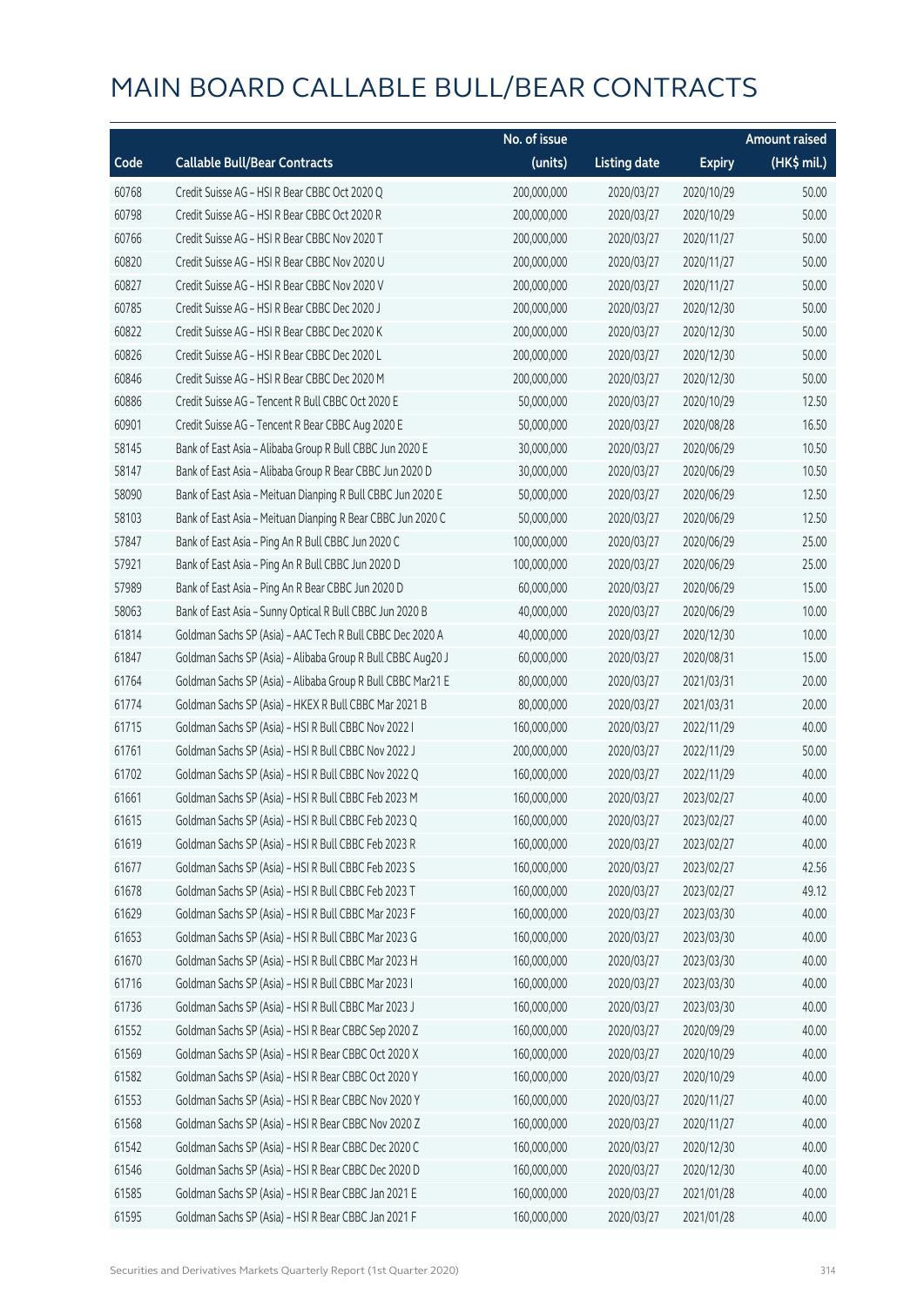|       |                                                             | No. of issue |                     |               | <b>Amount raised</b> |
|-------|-------------------------------------------------------------|--------------|---------------------|---------------|----------------------|
| Code  | <b>Callable Bull/Bear Contracts</b>                         | (units)      | <b>Listing date</b> | <b>Expiry</b> | (HK\$ mil.)          |
| 61613 | Goldman Sachs SP (Asia) - HSI R Bear CBBC Jan 2021 G        | 160,000,000  | 2020/03/27          | 2021/01/28    | 40.00                |
| 61679 | Goldman Sachs SP (Asia) - HSI R Bear CBBC Jan 2021 H        | 160,000,000  | 2020/03/27          | 2021/01/28    | 40.00                |
| 61684 | Goldman Sachs SP (Asia) - HSI R Bear CBBC Jan 2021 I        | 160,000,000  | 2020/03/27          | 2021/01/28    | 40.00                |
| 61694 | Goldman Sachs SP (Asia) - HSI R Bear CBBC Jan 2021 J        | 160,000,000  | 2020/03/27          | 2021/01/28    | 40.00                |
| 61697 | Goldman Sachs SP (Asia) - HSI R Bear CBBC Jan 2021 K        | 160,000,000  | 2020/03/27          | 2021/01/28    | 40.00                |
| 61757 | Goldman Sachs SP (Asia) - HSI R Bear CBBC Jan 2021 L        | 200,000,000  | 2020/03/27          | 2021/01/28    | 50.00                |
| 61762 | Goldman Sachs SP (Asia) - HSI R Bear CBBC Jan 2021 M        | 160,000,000  | 2020/03/27          | 2021/01/28    | 40.00                |
| 61782 | Goldman Sachs SP (Asia) - Meituan R Bull CBBC Feb 2021 C    | 60,000,000   | 2020/03/27          | 2021/02/25    | 15.00                |
| 61808 | Goldman Sachs SP (Asia) - Ping An R Bull CBBC Dec 2020 J    | 80,000,000   | 2020/03/27          | 2020/12/30    | 20.00                |
| 61768 | Goldman Sachs SP (Asia) - Tencent R Bull CBBC Sep 2020 J    | 60,000,000   | 2020/03/27          | 2020/09/28    | 15.00                |
| 61773 | Goldman Sachs SP (Asia) - Tencent R Bull CBBC Mar 2021 J    | 80,000,000   | 2020/03/27          | 2021/03/01    | 20.00                |
| 60234 | HK Bank - China Mobile R Bull CBBC Oct 2020 C               | 60,000,000   | 2020/03/27          | 2020/10/05    | 15.00                |
| 60192 | HK Bank - CSPC Pharma R Bull CBBC Nov 2020 A                | 40,000,000   | 2020/03/27          | 2020/11/09    | 15.20                |
| 60222 | HK Bank - China Tower R Bear CBBC Sep 2020 A                | 40,000,000   | 2020/03/27          | 2020/09/07    | 10.00                |
| 60170 | HK Bank - HKEX R Bull CBBC Oct 2020 A                       | 40,000,000   | 2020/03/27          | 2020/10/12    | 10.00                |
| 60156 | HK Bank - HKEX R Bear CBBC Oct 2020 A                       | 40,000,000   | 2020/03/27          | 2020/10/05    | 10.00                |
| 60167 | HK Bank - HSCEI R Bull CBBC Sep 2022 E                      | 50,000,000   | 2020/03/27          | 2022/09/29    | 12.50                |
| 60151 | HK Bank - HSI R Bull CBBC Sep 2022 Q                        | 100,000,000  | 2020/03/27          | 2022/09/29    | 25.00                |
| 57559 | HK Bank - HSI R Bear CBBC Jun 2020 C                        | 100,000,000  | 2020/03/27          | 2020/06/29    | 25.00                |
| 60157 | HK Bank - HSI R Bear CBBC Sep 2020 F                        | 100,000,000  | 2020/03/27          | 2020/09/29    | 25.00                |
| 60240 | HK Bank - Meituan Dianping R Bull CBBC Aug 2020 G           | 40,000,000   | 2020/03/27          | 2020/08/03    | 10.00                |
| 60181 | HK Bank - Ping An R Bull CBBC Aug 2020 J                    | 60,000,000   | 2020/03/27          | 2020/08/06    | 15.00                |
| 60177 | HK Bank - Ping An R Bear CBBC Aug 2020 B                    | 50,000,000   | 2020/03/27          | 2020/08/03    | 12.50                |
| 60165 | HK Bank - Tencent R Bull CBBC Aug 2020 X                    | 100,000,000  | 2020/03/27          | 2020/08/10    | 25.00                |
| 60220 | HK Bank - Xiaomi R Bull CBBC Sep 2020 A                     | 60,000,000   | 2020/03/27          | 2020/09/07    | 15.00                |
| 60731 | Haitong Int'l Sec - AAC Tech R Bull CBBC Dec 2020 C         | 40,000,000   | 2020/03/27          | 2020/12/30    | 10.00                |
| 60730 | Haitong Int'l Sec - Alibaba Group R Bull CBBC Nov 2020 D    | 40,000,000   | 2020/03/27          | 2020/11/30    | 10.00                |
| 60720 | Haitong Int'l Sec - China Mobile R Bull CBBC Oct 2020 A     | 40,000,000   | 2020/03/27          | 2020/10/29    | 10.00                |
| 60715 | Haitong Int'l Sec - HKEX R Bull CBBC Sep 2020 D             | 40,000,000   | 2020/03/27          | 2020/09/29    | 10.00                |
| 60616 | Haitong Int'l Sec - HSI R Bull CBBC Nov 2022 H              | 150,000,000  | 2020/03/27          | 2022/11/29    | 37.50                |
| 60644 | Haitong Int'l Sec - HSI R Bull CBBC Nov 2022 O              | 150,000,000  | 2020/03/27          | 2022/11/29    | 37.50                |
| 60663 | Haitong Int'l Sec - HSI R Bull CBBC Nov 2022 P              | 150,000,000  | 2020/03/27          | 2022/11/29    | 37.50                |
| 60647 | Haitong Int'l Sec - HSI R Bull CBBC Dec 2022 I              | 150,000,000  | 2020/03/27          | 2022/12/29    | 37.50                |
| 60569 | Haitong Int'l Sec - HSI R Bull CBBC Dec 2022 T              | 150,000,000  | 2020/03/27          | 2022/12/29    | 37.50                |
| 60640 | Haitong Int'l Sec - HSI R Bull CBBC Jan 2023 H              | 150,000,000  | 2020/03/27          | 2023/01/30    | 37.50                |
| 60555 | Haitong Int'l Sec - HSI R Bear CBBC Jun 2020 R              | 150,000,000  | 2020/03/27          | 2020/06/29    | 37.50                |
| 60561 | Haitong Int'l Sec - HSI R Bear CBBC Jun 2020 X              | 150,000,000  | 2020/03/27          | 2020/06/29    | 37.50                |
| 60527 | Haitong Int'l Sec - HSI R Bear CBBC Sep 2020 V              | 150,000,000  | 2020/03/27          | 2020/09/29    | 37.50                |
| 60540 | Haitong Int'l Sec - HSI R Bear CBBC Oct 2020 K              | 150,000,000  | 2020/03/27          | 2020/10/29    | 37.50                |
| 60550 | Haitong Int'l Sec - HSI R Bear CBBC Oct 2020 L              | 150,000,000  | 2020/03/27          | 2020/10/29    | 37.50                |
| 60668 | Haitong Int'l Sec - HSI R Bear CBBC Oct 2020 M              | 150,000,000  | 2020/03/27          | 2020/10/29    | 37.50                |
| 60554 | Haitong Int'l Sec - HSI R Bear CBBC Nov 2020 G              | 150,000,000  | 2020/03/27          | 2020/11/27    | 37.50                |
| 60714 | Haitong Int'l Sec - Meituan Dianping R Bull CBBC Nov 2020 D | 40,000,000   | 2020/03/27          | 2020/11/13    | 10.00                |
| 60737 | Haitong Int'l Sec - SUNAC R Bull CBBC Jan 2021 A            | 40,000,000   | 2020/03/27          | 2021/01/21    | 10.00                |
| 60670 | Haitong Int'l Sec - Tencent R Bull CBBC Oct 2020 J          | 40,000,000   | 2020/03/27          | 2020/10/13    | 10.00                |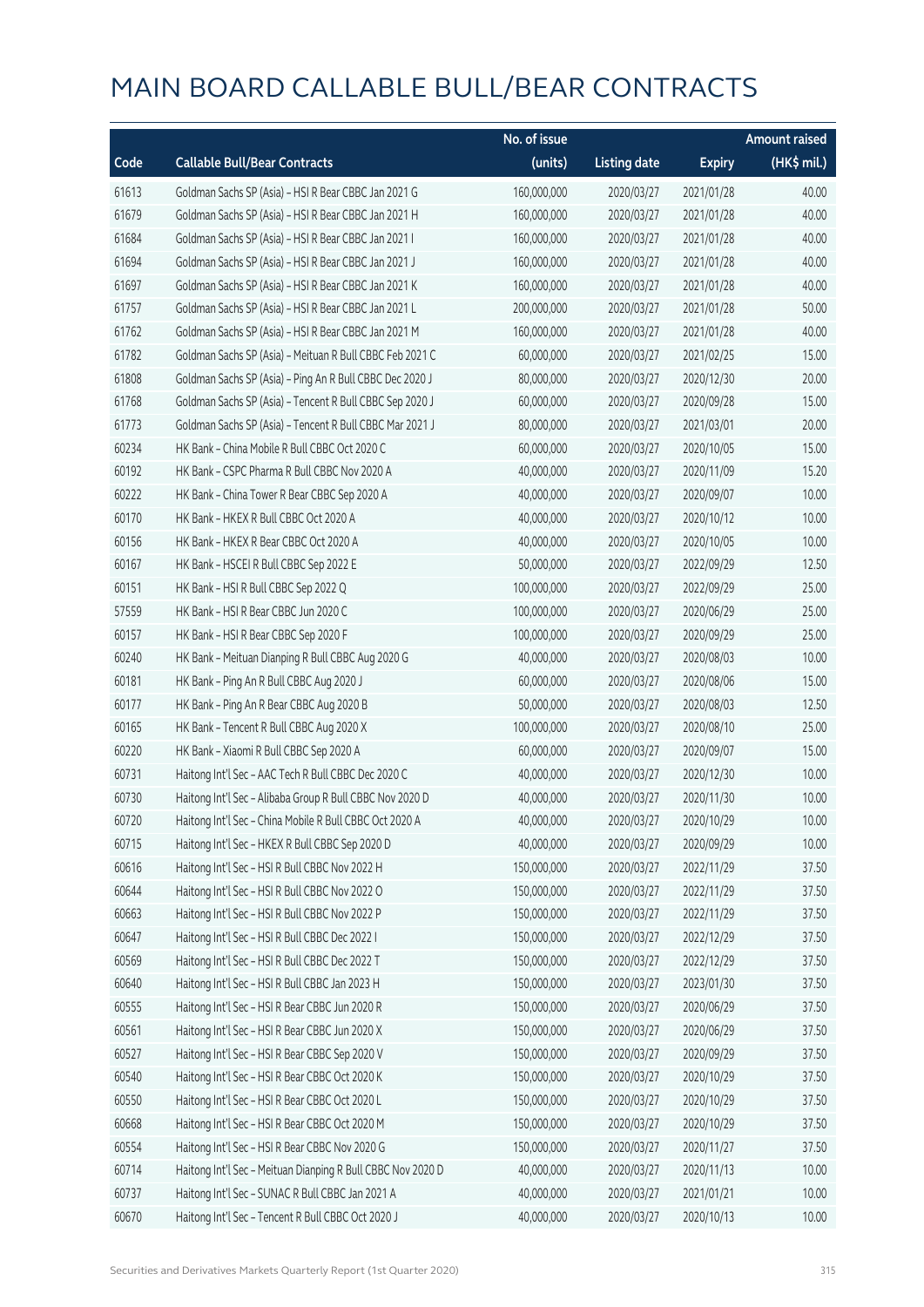|       |                                                               | No. of issue |                     |               | Amount raised |
|-------|---------------------------------------------------------------|--------------|---------------------|---------------|---------------|
| Code  | <b>Callable Bull/Bear Contracts</b>                           | (units)      | <b>Listing date</b> | <b>Expiry</b> | (HK\$ mil.)   |
| 60674 | Haitong Int'l Sec - Tencent R Bull CBBC Oct 2020 K            | 40,000,000   | 2020/03/27          | 2020/10/20    | 10.00         |
| 60713 | Haitong Int'l Sec - Tencent R Bear CBBC Oct 2020 I            | 40,000,000   | 2020/03/27          | 2020/10/13    | 10.00         |
| 60732 | Haitong Int'l Sec - Xiaomi R Bull CBBC Sep 2020 F             | 40,000,000   | 2020/03/27          | 2020/09/30    | 10.00         |
| 60503 | J P Morgan SP BV - Alibaba Group R Bull CBBC Jul 2020 K       | 80,000,000   | 2020/03/27          | 2020/07/10    | 20.00         |
| 60518 | J P Morgan SP BV - Alibaba Group R Bull CBBC Dec 2020 A       | 200,000,000  | 2020/03/27          | 2020/12/11    | 50.00         |
| 60430 | J P Morgan SP BV - HSCEI R Bull CBBC Dec 2021 G               | 200,000,000  | 2020/03/27          | 2021/12/30    | 50.00         |
| 60433 | J P Morgan SP BV - HSCEI R Bull CBBC Dec 2021 H               | 200,000,000  | 2020/03/27          | 2021/12/30    | 50.00         |
| 60306 | J P Morgan SP BV - HSI R Bull CBBC Oct 2022 S                 | 300,000,000  | 2020/03/27          | 2022/10/28    | 75.00         |
| 60357 | J P Morgan SP BV - HSI R Bull CBBC Oct 2022 U                 | 400,000,000  | 2020/03/27          | 2022/10/28    | 100.00        |
| 60374 | J P Morgan SP BV - HSI R Bull CBBC Oct 2022 W                 | 300,000,000  | 2020/03/27          | 2022/10/28    | 75.00         |
| 60311 | J P Morgan SP BV - HSI R Bull CBBC Nov 2022 H                 | 200,000,000  | 2020/03/27          | 2022/11/29    | 50.00         |
| 60359 | J P Morgan SP BV - HSI R Bull CBBC Nov 2022 I                 | 200,000,000  | 2020/03/27          | 2022/11/29    | 50.00         |
| 60376 | J P Morgan SP BV - HSI R Bull CBBC Nov 2022 J                 | 400,000,000  | 2020/03/27          | 2022/11/29    | 100.00        |
| 60332 | J P Morgan SP BV - HSI R Bull CBBC Dec 2022 I                 | 300,000,000  | 2020/03/27          | 2022/12/29    | 75.00         |
| 60369 | J P Morgan SP BV - HSI R Bull CBBC Dec 2022 R                 | 240,000,000  | 2020/03/27          | 2022/12/29    | 60.00         |
| 60377 | J P Morgan SP BV - HSI R Bull CBBC Dec 2022 S                 | 240,000,000  | 2020/03/27          | 2022/12/29    | 74.40         |
| 60392 | J P Morgan SP BV - HSI R Bear CBBC Jun 2020 A                 | 200,000,000  | 2020/03/27          | 2020/06/29    | 50.00         |
| 60252 | J P Morgan SP BV - HSI R Bear CBBC Nov 2020 R                 | 240,000,000  | 2020/03/27          | 2020/11/27    | 60.00         |
| 60263 | J P Morgan SP BV - HSI R Bear CBBC Nov 2020 S                 | 200,000,000  | 2020/03/27          | 2020/11/27    | 50.00         |
| 60299 | J P Morgan SP BV - HSI R Bear CBBC Nov 2020 T                 | 200,000,000  | 2020/03/27          | 2020/11/27    | 50.00         |
| 60379 | J P Morgan SP BV - HSI R Bear CBBC Nov 2020 U                 | 240,000,000  | 2020/03/27          | 2020/11/27    | 60.00         |
| 60254 | J P Morgan SP BV - HSI R Bear CBBC Dec 2020 O                 | 200,000,000  | 2020/03/27          | 2020/12/30    | 50.00         |
| 60301 | J P Morgan SP BV - HSI R Bear CBBC Dec 2020 P                 | 240,000,000  | 2020/03/27          | 2020/12/30    | 60.00         |
| 60387 | J P Morgan SP BV - HSI R Bear CBBC Dec 2020 Q                 | 240,000,000  | 2020/03/27          | 2020/12/30    | 60.00         |
| 60427 | J P Morgan SP BV - HSI R Bear CBBC Dec 2020 R                 | 200,000,000  | 2020/03/27          | 2020/12/30    | 50.00         |
| 60519 | J P Morgan SP BV - Meituan Dianping R Bull CBBC Jul 2020 M    | 90,000,000   | 2020/03/27          | 2020/07/17    | 22.50         |
| 60522 | J P Morgan SP BV - Ping An R Bull CBBC Jul 2020 I             | 100,000,000  | 2020/03/27          | 2020/07/17    | 25.00         |
| 58840 | Morgan Stanley Asia Products - China Tower R Bull CBBC Mar21A | 40,000,000   | 2020/03/27          | 2021/03/10    | 10.00         |
| 58860 | Morgan Stanley Asia Products - China Tower R Bull CBBC Apr21A | 40,000,000   | 2020/03/27          | 2021/04/09    | 10.00         |
| 58837 | Morgan Stanley Asia Products - HKEX R Bull CBBC Nov 2020 B    | 80,000,000   | 2020/03/27          | 2020/11/02    | 20.00         |
| 58288 | Morgan Stanley Asia Products - HSI R Bull CBBC Jun 2022 M     | 150,000,000  | 2020/03/27          | 2022/06/29    | 37.50         |
| 58305 | Morgan Stanley Asia Products - HSI R Bull CBBC Aug 2022 I     | 150,000,000  | 2020/03/27          | 2022/08/30    | 37.50         |
| 58725 | Morgan Stanley Asia Products - HSI R Bull CBBC Sep 2022 U     | 150,000,000  | 2020/03/27          | 2022/09/29    | 37.50         |
| 58224 | Morgan Stanley Asia Products - HSI R Bull CBBC Oct 2022 U     | 150,000,000  | 2020/03/27          | 2022/10/28    | 37.50         |
| 58464 | Morgan Stanley Asia Products - HSI R Bull CBBC Oct 2022 V     | 150,000,000  | 2020/03/27          | 2022/10/28    | 37.50         |
| 58182 | Morgan Stanley Asia Products - HSI R Bull CBBC Nov 2022 Z     | 150,000,000  | 2020/03/27          | 2022/11/29    | 37.50         |
| 58149 | Morgan Stanley Asia Products - HSI R Bear CBBC Jul 2020 Z     | 150,000,000  | 2020/03/27          | 2020/07/30    | 37.50         |
| 58249 | Morgan Stanley Asia Products - HSI R Bear CBBC Oct 2020 G     | 150,000,000  | 2020/03/27          | 2020/10/29    | 37.50         |
| 58250 | Morgan Stanley Asia Products - HSI R Bear CBBC Oct 2020 H     | 150,000,000  | 2020/03/27          | 2020/10/29    | 37.50         |
| 58652 | Morgan Stanley Asia Products - HSI R Bear CBBC Oct 2020 I     | 150,000,000  | 2020/03/27          | 2020/10/29    | 37.50         |
| 58794 | Morgan Stanley Asia Products - Tencent R Bull CBBC Aug2020 G  | 40,000,000   | 2020/03/27          | 2020/08/05    | 10.00         |
| 58462 | Morgan Stanley Asia Products - Xiaomi R Bull CBBC Nov 2020 A  | 40,000,000   | 2020/03/27          | 2020/11/20    | 10.00         |
| 61410 | SG Issuer - AAC Tech R Bull CBBC Dec 2020 F                   | 100,000,000  | 2020/03/27          | 2020/12/30    | 25.00         |
| 61131 | SG Issuer - AAC Tech R Bear CBBC Jul 2020 D                   | 100,000,000  | 2020/03/27          | 2020/07/23    | 25.00         |
| 61413 | SG Issuer - Alibaba Group R Bull CBBC Oct 2020 H              | 80,000,000   | 2020/03/27          | 2020/10/28    | 20.00         |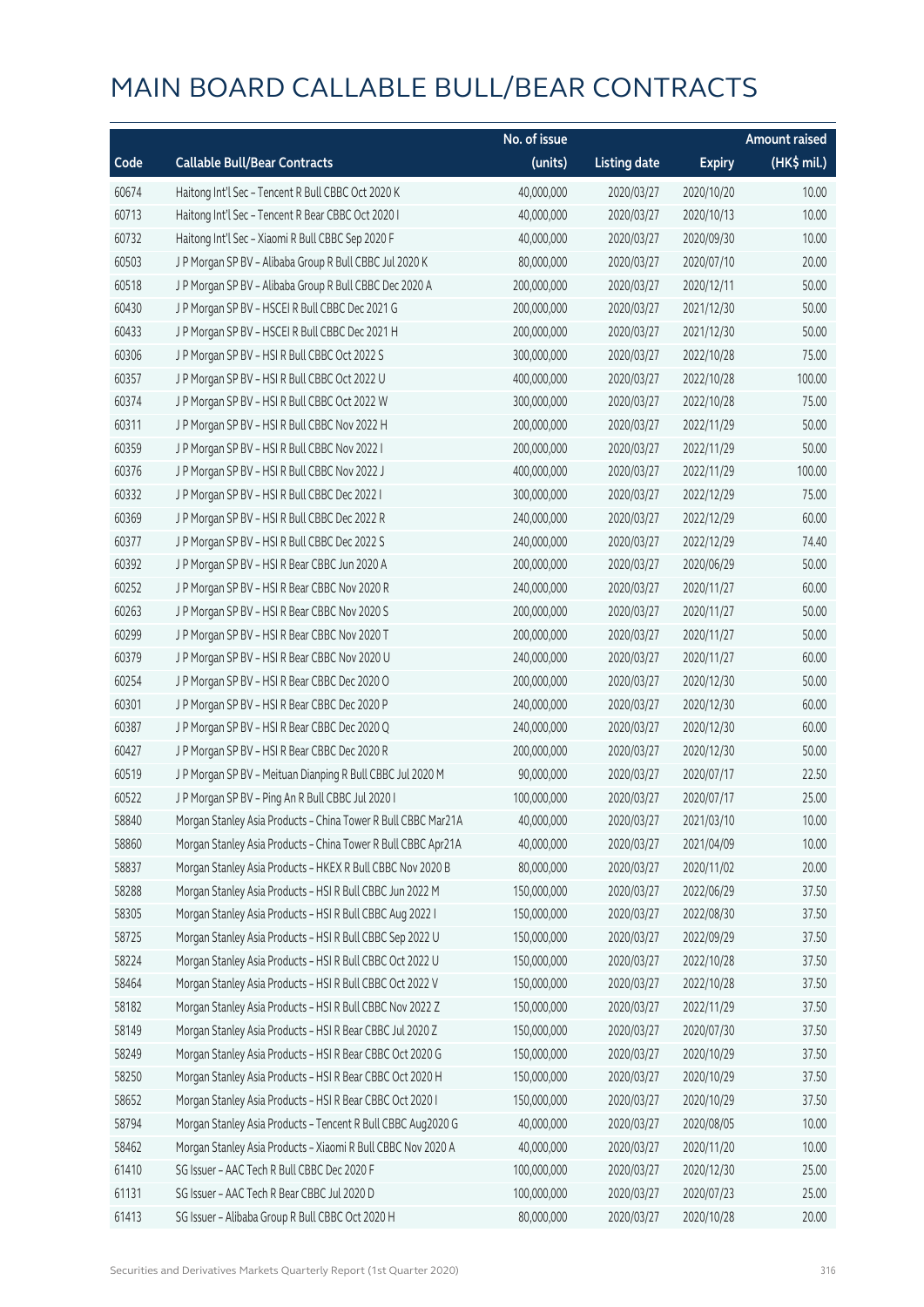|       |                                                     | No. of issue |                     |               | <b>Amount raised</b> |
|-------|-----------------------------------------------------|--------------|---------------------|---------------|----------------------|
| Code  | <b>Callable Bull/Bear Contracts</b>                 | (units)      | <b>Listing date</b> | <b>Expiry</b> | (HK\$ mil.)          |
| 61446 | SG Issuer - Alibaba Group R Bull CBBC Jan 2021 B    | 200,000,000  | 2020/03/27          | 2021/01/28    | 50.00                |
| 61136 | SG Issuer - Alibaba Group R Bear CBBC Nov 2020 L    | 80,000,000   | 2020/03/27          | 2020/11/27    | 20.00                |
| 61219 | SG Issuer - China Mobile R Bull CBBC Dec 2020 H     | 100,000,000  | 2020/03/27          | 2020/12/30    | 25.00                |
| 61452 | SG Issuer - China Mobile R Bull CBBC Dec 2020 I     | 100,000,000  | 2020/03/27          | 2020/12/30    | 25.00                |
| 61228 | SG Issuer - China Mobile R Bear CBBC Dec 2020 A     | 100,000,000  | 2020/03/27          | 2020/12/30    | 25.00                |
| 61448 | SG Issuer - CM Bank R Bull CBBC Sep 2021 A          | 100,000,000  | 2020/03/27          | 2021/09/28    | 25.00                |
| 61229 | SG Issuer - CNOOC R Bear CBBC Sep 2020 B            | 40,000,000   | 2020/03/27          | 2020/09/29    | 10.00                |
| 61267 | SG Issuer - Geely Auto R Bear CBBC Dec 2020 C       | 150,000,000  | 2020/03/27          | 2020/12/30    | 37.50                |
| 61258 | SG Issuer - Galaxy Ent R Bull CBBC Dec 2020 I       | 100,000,000  | 2020/03/27          | 2020/12/30    | 25.00                |
| 61169 | SG Issuer - HSBC R Bear CBBC Sep 2020 B             | 100,000,000  | 2020/03/27          | 2020/09/22    | 25.00                |
| 61361 | SG Issuer - HSI R Bull CBBC Oct 2022 C              | 250,000,000  | 2020/03/27          | 2022/10/28    | 62.50                |
| 61351 | SG Issuer - HSI R Bull CBBC Oct 2022 E              | 250,000,000  | 2020/03/27          | 2022/10/28    | 65.00                |
| 61364 | SG Issuer - HSI R Bull CBBC Feb 2023 E              | 250,000,000  | 2020/03/27          | 2023/02/27    | 62.50                |
| 61376 | SG Issuer - HSI R Bull CBBC Mar 2023 D              | 250,000,000  | 2020/03/27          | 2023/03/30    | 62.50                |
| 61377 | SG Issuer - HSI R Bull CBBC Mar 2023 E              | 250,000,000  | 2020/03/27          | 2023/03/30    | 62.50                |
| 61380 | SG Issuer - HSI R Bull CBBC Mar 2023 F              | 250,000,000  | 2020/03/27          | 2023/03/30    | 62.50                |
| 61384 | SG Issuer - HSI R Bull CBBC Mar 2023 G              | 250,000,000  | 2020/03/27          | 2023/03/30    | 62.50                |
| 61399 | SG Issuer - HSI R Bull CBBC Mar 2023 H              | 250,000,000  | 2020/03/27          | 2023/03/30    | 62.50                |
| 61193 | SG Issuer - HSI R Bear CBBC Oct 2020 J              | 250,000,000  | 2020/03/27          | 2020/10/29    | 62.50                |
| 61218 | SG Issuer - HSI R Bear CBBC Nov 2020 T              | 250,000,000  | 2020/03/27          | 2020/11/27    | 62.50                |
| 61329 | SG Issuer - HSI R Bear CBBC Nov 2020 U              | 250,000,000  | 2020/03/27          | 2020/11/27    | 62.50                |
| 61198 | SG Issuer - HSI R Bear CBBC Dec 2020 W              | 250,000,000  | 2020/03/27          | 2020/12/30    | 62.50                |
| 61200 | SG Issuer - HSI R Bear CBBC Dec 2020 X              | 250,000,000  | 2020/03/27          | 2020/12/30    | 62.50                |
| 61211 | SG Issuer - HSI R Bear CBBC Jan 2021 H              | 500,000,000  | 2020/03/27          | 2021/01/28    | 125.00               |
| 61332 | SG Issuer - HSI R Bear CBBC Jan 2021 I              | 250,000,000  | 2020/03/27          | 2021/01/28    | 62.50                |
| 61337 | SG Issuer - HSI R Bear CBBC Jan 2021 J              | 250,000,000  | 2020/03/27          | 2021/01/28    | 62.50                |
| 61342 | SG Issuer - HSI R Bear CBBC Feb 2021 B              | 500,000,000  | 2020/03/27          | 2021/02/25    | 125.00               |
| 61344 | SG Issuer - HSI R Bear CBBC Feb 2021 C              | 250,000,000  | 2020/03/27          | 2021/02/25    | 62.50                |
| 61345 | SG Issuer - HSI R Bear CBBC Feb 2021 D              | 250,000,000  | 2020/03/27          | 2021/02/25    | 62.50                |
| 61346 | SG Issuer - HSI R Bear CBBC Feb 2021 E              | 250,000,000  | 2020/03/27          | 2021/02/25    | 62.50                |
| 61475 | SG Issuer - Meituan Dianping R Bull CBBC Dec 2020 K | 100,000,000  | 2020/03/27          | 2020/12/30    | 25.00                |
| 61277 | SG Issuer - Sunny Optical R Bull CBBC Dec 2020 J    | 60,000,000   | 2020/03/27          | 2020/12/30    | 15.00                |
| 61491 | SG Issuer - Sunny Optical R Bull CBBC Dec 2020 K    | 60,000,000   | 2020/03/27          | 2020/12/30    | 15.00                |
| 61505 | SG Issuer - Tencent R Bull CBBC Oct 2020 P          | 80,000,000   | 2020/03/27          | 2020/10/28    | 20.00                |
| 61509 | SG Issuer - Tencent R Bull CBBC Oct 2020 Q          | 80,000,000   | 2020/03/27          | 2020/10/28    | 20.00                |
| 61513 | SG Issuer - Tencent R Bull CBBC Dec 2020 K          | 300,000,000  | 2020/03/27          | 2020/12/30    | 75.00                |
| 61174 | SG Issuer - Tencent R Bear CBBC Oct 2020 R          | 80,000,000   | 2020/03/27          | 2020/10/29    | 20.00                |
| 61183 | SG Issuer - Tencent R Bear CBBC Nov 2020 G          | 80,000,000   | 2020/03/27          | 2020/11/27    | 20.00                |
| 61278 | SG Issuer - Tencent R Bear CBBC Feb 2021 B          | 80,000,000   | 2020/03/27          | 2021/02/26    | 20.00                |
| 61328 | SG Issuer - Tencent R Bear CBBC Feb 2021 C          | 300,000,000  | 2020/03/27          | 2021/02/26    | 75.00                |
| 61522 | SG Issuer - Xiaomi R Bull CBBC Jan 2021 A           | 60,000,000   | 2020/03/27          | 2021/01/28    | 15.00                |
| 60055 | UBS AG - Alibaba Group R Bull CBBC Dec 2020 K       | 80,000,000   | 2020/03/27          | 2020/12/21    | 20.00                |
| 60070 | UBS AG - Alibaba Group R Bull CBBC Mar 2021 A       | 400,000,000  | 2020/03/27          | 2021/03/30    | 100.00               |
| 60014 | UBS AG - Galaxy Ent R Bull CBBC Dec 2020 G          | 60,000,000   | 2020/03/27          | 2020/12/30    | 15.00                |
| 60007 | UBS AG - Galaxy Ent R Bear CBBC Dec 2020 B          | 60,000,000   | 2020/03/27          | 2020/12/31    | 15.00                |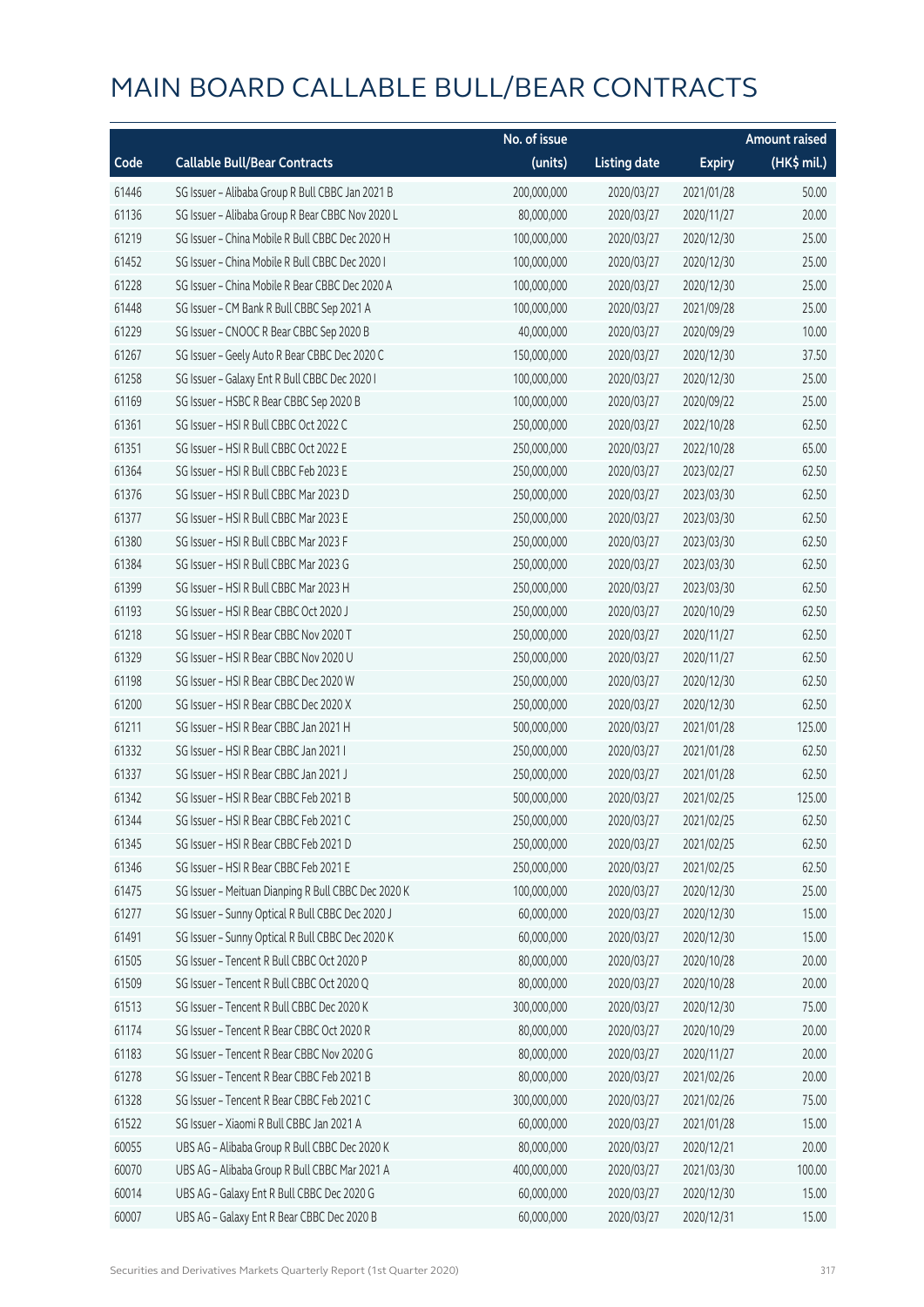|       |                                                         | No. of issue |                     |               | <b>Amount raised</b>  |
|-------|---------------------------------------------------------|--------------|---------------------|---------------|-----------------------|
| Code  | <b>Callable Bull/Bear Contracts</b>                     | (units)      | <b>Listing date</b> | <b>Expiry</b> | $(HK\frac{1}{2}mil.)$ |
| 60074 | UBS AG - HKEX R Bull CBBC Dec 2020 I                    | 50,000,000   | 2020/03/27          | 2020/12/31    | 12.50                 |
| 60088 | UBS AG - HKEX R Bull CBBC Dec 2020 J                    | 50,000,000   | 2020/03/27          | 2020/12/30    | 15.50                 |
| 60103 | UBS AG - HSI R Bull CBBC Dec 2022 C                     | 200,000,000  | 2020/03/27          | 2022/12/29    | 50.00                 |
| 60104 | UBS AG - HSI R Bull CBBC Dec 2022 D                     | 200,000,000  | 2020/03/27          | 2022/12/29    | 50.00                 |
| 60092 | UBS AG - HSI R Bull CBBC Dec 2022 Q                     | 200,000,000  | 2020/03/27          | 2022/12/29    | 50.00                 |
| 60114 | UBS AG - HSI R Bull CBBC Dec 2022 S                     | 200,000,000  | 2020/03/27          | 2022/12/29    | 50.00                 |
| 60117 | UBS AG - HSI R Bull CBBC Dec 2022 T                     | 400,000,000  | 2020/03/27          | 2022/12/29    | 100.00                |
| 60118 | UBS AG - HSI R Bull CBBC Dec 2022 U                     | 400,000,000  | 2020/03/27          | 2022/12/29    | 100.00                |
| 60128 | UBS AG - HSI R Bull CBBC Dec 2022 V                     | 400,000,000  | 2020/03/27          | 2022/12/29    | 100.00                |
| 59963 | UBS AG - HSI R Bear CBBC Jun 2020 G                     | 200,000,000  | 2020/03/27          | 2020/06/29    | 50.00                 |
| 59160 | UBS AG - HSI R Bear CBBC Nov 2020 M                     | 200,000,000  | 2020/03/27          | 2020/11/27    | 50.00                 |
| 59215 | UBS AG - HSI R Bear CBBC Nov 2020 N                     | 200,000,000  | 2020/03/27          | 2020/11/27    | 50.00                 |
| 59399 | UBS AG - HSI R Bear CBBC Nov 2020 O                     | 200,000,000  | 2020/03/27          | 2020/11/27    | 50.00                 |
| 59427 | UBS AG - HSI R Bear CBBC Nov 2020 P                     | 200,000,000  | 2020/03/27          | 2020/11/27    | 50.00                 |
| 59475 | UBS AG - HSI R Bear CBBC Nov 2020 O                     | 200,000,000  | 2020/03/27          | 2020/11/27    | 50.00                 |
| 59477 | UBS AG - HSI R Bear CBBC Nov 2020 R                     | 200,000,000  | 2020/03/27          | 2020/11/27    | 50.00                 |
| 59743 | UBS AG - HSI R Bear CBBC Nov 2020 S                     | 200,000,000  | 2020/03/27          | 2020/11/27    | 50.00                 |
| 59763 | UBS AG - HSI R Bear CBBC Nov 2020 T                     | 200,000,000  | 2020/03/27          | 2020/11/27    | 50.00                 |
| 59889 | UBS AG - HSI R Bear CBBC Nov 2020 U                     | 200,000,000  | 2020/03/27          | 2020/11/27    | 50.00                 |
| 59891 | UBS AG - HSI R Bear CBBC Nov 2020 V                     | 200,000,000  | 2020/03/27          | 2020/11/27    | 50.00                 |
| 60023 | UBS AG - Meituan Dianping R Bull CBBC Sep 2020 I        | 50,000,000   | 2020/03/27          | 2020/09/30    | 12.50                 |
| 60029 | UBS AG - Tencent R Bull CBBC Dec 2020 S                 | 40,000,000   | 2020/03/27          | 2020/12/16    | 10.00                 |
| 60031 | UBS AG - Tencent R Bull CBBC Dec 2020 T                 | 200,000,000  | 2020/03/27          | 2020/12/17    | 50.00                 |
| 58886 | Bank Vontobel - Meituan Dianping R Bull CBBC Dec 2020 G | 60,000,000   | 2020/03/27          | 2020/12/18    | 15.00                 |
| 58928 | Bank Vontobel - SUNAC R Bull CBBC Dec 2020 G            | 40,000,000   | 2020/03/27          | 2020/12/04    | 10.00                 |
| 58888 | Bank Vontobel - Tencent R Bull CBBC Dec 2020 M          | 40,000,000   | 2020/03/27          | 2020/12/18    | 10.00                 |
| 58906 | Bank Vontobel - Tencent R Bull CBBC Dec 2020 N          | 40,000,000   | 2020/03/27          | 2020/12/11    | 12.00                 |
| 58887 | Bank Vontobel - Xiaomi R Bull CBBC Dec 2020 O           | 40,000,000   | 2020/03/27          | 2020/12/18    | 10.00                 |
| 61999 | BOCI Asia Ltd. - Alibaba Group R Bull CBBC Sep 2020 O   | 60,000,000   | 2020/03/30          | 2020/09/30    | 15.00                 |
| 61974 | BOCI Asia Ltd. - HKEX R Bull CBBC Sep 2020 G            | 40,000,000   | 2020/03/30          | 2020/09/29    | 10.00                 |
| 61984 | BOCI Asia Ltd. - HKEX R Bull CBBC Sep 2020 H            | 40,000,000   | 2020/03/30          | 2020/09/29    | 11.20                 |
| 61987 | BOCI Asia Ltd. - HKEX R Bear CBBC Sep 2020 E            | 40,000,000   | 2020/03/30          | 2020/09/29    | 10.00                 |
| 61887 | BOCI Asia Ltd. - HSI R Bull CBBC Oct 2022 H             | 200,000,000  | 2020/03/30          | 2022/10/28    | 50.00                 |
| 61878 | BOCI Asia Ltd. - HSI R Bull CBBC Oct 2022 I             | 200,000,000  | 2020/03/30          | 2022/10/28    | 50.00                 |
| 61889 | BOCI Asia Ltd. - HSI R Bull CBBC Oct 2022 L             | 200,000,000  | 2020/03/30          | 2022/10/28    | 50.00                 |
| 61903 | BOCI Asia Ltd. - HSI R Bull CBBC Oct 2022 M             | 150,000,000  | 2020/03/30          | 2022/10/28    | 37.50                 |
| 61904 | BOCI Asia Ltd. - HSI R Bull CBBC Oct 2022 N             | 150,000,000  | 2020/03/30          | 2022/10/28    | 37.50                 |
| 62002 | BOCI Asia Ltd. - HSI R Bear CBBC Oct 2020 A             | 200,000,000  | 2020/03/30          | 2020/10/29    | 50.00                 |
| 62020 | BOCI Asia Ltd. - HSI R Bear CBBC Oct 2020 B             | 200,000,000  | 2020/03/30          | 2020/10/29    | 50.00                 |
| 62036 | BOCI Asia Ltd. - HSI R Bear CBBC Oct 2020 C             | 150,000,000  | 2020/03/30          | 2020/10/29    | 37.50                 |
| 62047 | BOCI Asia Ltd. - HSI R Bear CBBC Oct 2020 D             | 150,000,000  | 2020/03/30          | 2020/10/29    | 37.50                 |
| 62515 | Credit Suisse AG - AAC Tech R Bear CBBC Sep 2020 B      | 50,000,000   | 2020/03/30          | 2020/09/29    | 12.50                 |
| 62416 | Credit Suisse AG - HSI R Bull CBBC Oct 2022 A           | 200,000,000  | 2020/03/30          | 2022/10/28    | 50.00                 |
| 62432 | Credit Suisse AG - HSI R Bull CBBC Oct 2022 B           | 200,000,000  | 2020/03/30          | 2022/10/28    | 50.00                 |
| 62436 | Credit Suisse AG - HSI R Bull CBBC Oct 2022 C           | 200,000,000  | 2020/03/30          | 2022/10/28    | 58.00                 |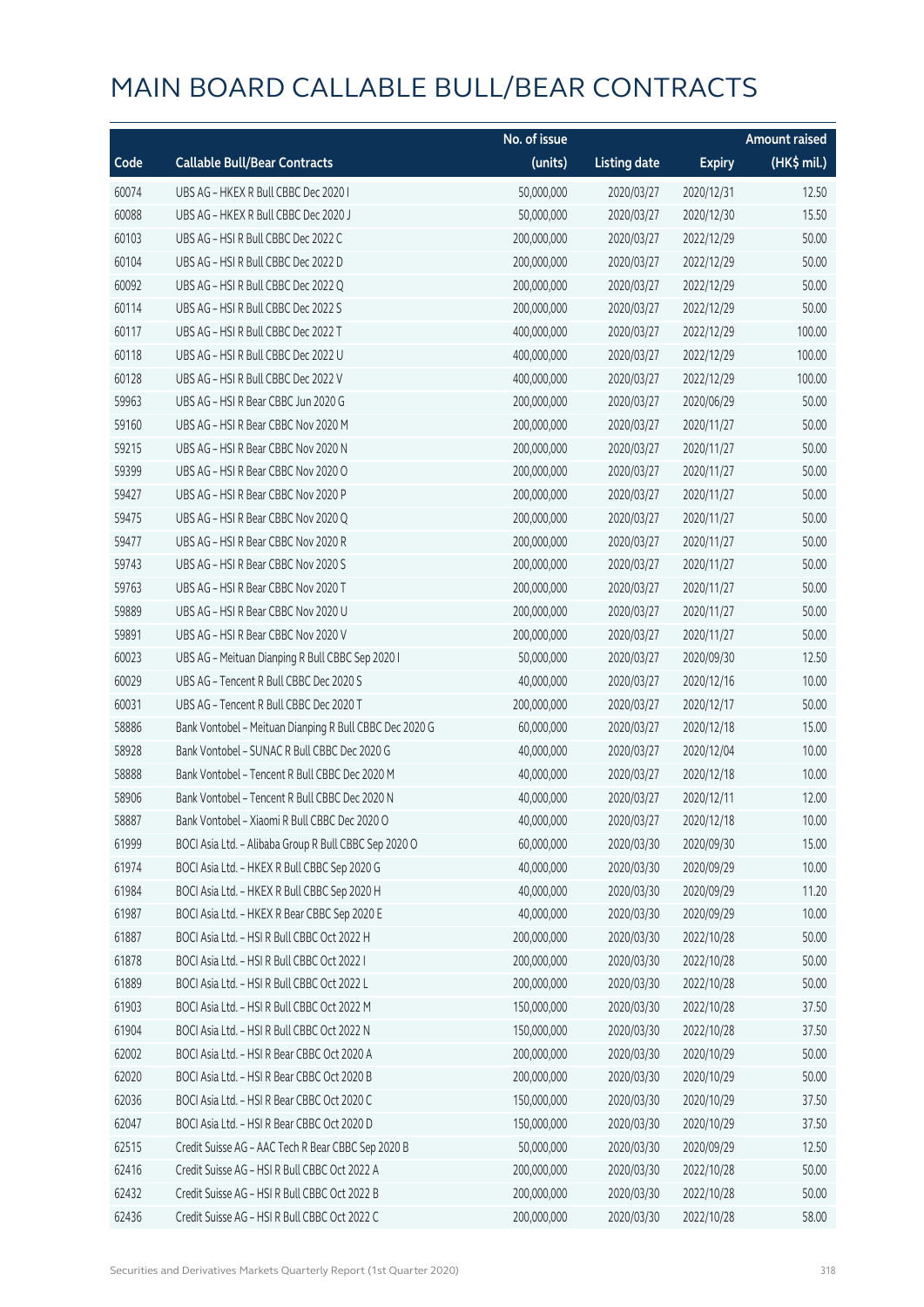|       |                                                          | No. of issue |                     |               | <b>Amount raised</b> |
|-------|----------------------------------------------------------|--------------|---------------------|---------------|----------------------|
| Code  | <b>Callable Bull/Bear Contracts</b>                      | (units)      | <b>Listing date</b> | <b>Expiry</b> | (HK\$ mil.)          |
| 62377 | Credit Suisse AG - HSI R Bull CBBC Oct 2022 G            | 200,000,000  | 2020/03/30          | 2022/10/28    | 50.00                |
| 62364 | Credit Suisse AG - HSI R Bull CBBC Oct 2022 O            | 200,000,000  | 2020/03/30          | 2022/10/28    | 50.00                |
| 62389 | Credit Suisse AG - HSI R Bull CBBC Oct 2022 P            | 200,000,000  | 2020/03/30          | 2022/10/28    | 50.00                |
| 62399 | Credit Suisse AG - HSI R Bull CBBC Oct 2022 Q            | 200,000,000  | 2020/03/30          | 2022/10/28    | 50.00                |
| 62411 | Credit Suisse AG - HSI R Bull CBBC Oct 2022 R            | 200,000,000  | 2020/03/30          | 2022/10/28    | 50.00                |
| 62413 | Credit Suisse AG - HSI R Bull CBBC Oct 2022 W            | 200,000,000  | 2020/03/30          | 2022/10/28    | 50.00                |
| 62360 | Credit Suisse AG - HSI R Bull CBBC Oct 2022 Y            | 200,000,000  | 2020/03/30          | 2022/10/28    | 50.00                |
| 62372 | Credit Suisse AG - HSI R Bull CBBC Nov 2022 F            | 200,000,000  | 2020/03/30          | 2022/11/29    | 50.00                |
| 62375 | Credit Suisse AG - HSI R Bull CBBC Nov 2022 G            | 200,000,000  | 2020/03/30          | 2022/11/29    | 50.00                |
| 62398 | Credit Suisse AG - HSI R Bull CBBC Nov 2022 H            | 200,000,000  | 2020/03/30          | 2022/11/29    | 50.00                |
| 62401 | Credit Suisse AG - HSI R Bull CBBC Nov 2022 L            | 200,000,000  | 2020/03/30          | 2022/11/29    | 50.00                |
| 62405 | Credit Suisse AG - HSI R Bull CBBC Nov 2022 O            | 200,000,000  | 2020/03/30          | 2022/11/29    | 50.00                |
| 62489 | Credit Suisse AG - HSI R Bull CBBC Dec 2022 J            | 200,000,000  | 2020/03/30          | 2022/12/29    | 72.00                |
| 62492 | Credit Suisse AG - HSI R Bull CBBC Dec 2022 K            | 200,000,000  | 2020/03/30          | 2022/12/29    | 86.00                |
| 62543 | Credit Suisse AG - HSI R Bear CBBC Oct 2020 S            | 200,000,000  | 2020/03/30          | 2020/10/29    | 50.00                |
| 62569 | Credit Suisse AG - HSI R Bear CBBC Nov 2020 W            | 200,000,000  | 2020/03/30          | 2020/11/27    | 50.00                |
| 62552 | Credit Suisse AG - HSI R Bear CBBC Dec 2020 N            | 200,000,000  | 2020/03/30          | 2020/12/30    | 50.00                |
| 62576 | Credit Suisse AG - HSI R Bear CBBC Dec 2020 O            | 200,000,000  | 2020/03/30          | 2020/12/30    | 50.00                |
| 62587 | Credit Suisse AG - HSI R Bear CBBC Dec 2020 P            | 200,000,000  | 2020/03/30          | 2020/12/30    | 50.00                |
| 62591 | Credit Suisse AG - HSI R Bear CBBC Dec 2020 Q            | 200,000,000  | 2020/03/30          | 2020/12/30    | 50.00                |
| 62546 | Credit Suisse AG - HSI R Bear CBBC Jan 2021 E            | 300,000,000  | 2020/03/30          | 2021/01/28    | 75.00                |
| 62612 | Credit Suisse AG - Link REIT R Bull CBBC Dec 2020 C      | 50,000,000   | 2020/03/30          | 2020/12/30    | 12.50                |
| 62513 | Credit Suisse AG - Sunny Optical R Bear CBBC Sep 2020 A  | 40,000,000   | 2020/03/30          | 2020/09/29    | 10.00                |
| 62494 | Credit Suisse AG - Tencent R Bull CBBC Nov 2020 L        | 50,000,000   | 2020/03/30          | 2020/11/27    | 12.50                |
| 63742 | Goldman Sachs SP (Asia) - Alibaba R Bull CBBC Aug 2020 K | 60,000,000   | 2020/03/30          | 2020/08/31    | 15.00                |
| 63707 | Goldman Sachs SP (Asia) - Alibaba R Bull CBBC Sep 2020 B | 60,000,000   | 2020/03/30          | 2020/09/28    | 15.00                |
| 63617 | Goldman Sachs SP (Asia) - HSI R Bull CBBC Nov 2022 A     | 160,000,000  | 2020/03/30          | 2022/11/29    | 40.00                |
| 63620 | Goldman Sachs SP (Asia) - HSI R Bull CBBC Nov 2022 B     | 160,000,000  | 2020/03/30          | 2022/11/29    | 40.00                |
| 63644 | Goldman Sachs SP (Asia) - HSI R Bull CBBC Nov 2022 C     | 160,000,000  | 2020/03/30          | 2022/11/29    | 40.00                |
| 63651 | Goldman Sachs SP (Asia) - HSI R Bull CBBC Nov 2022 D     | 160,000,000  | 2020/03/30          | 2022/11/29    | 40.00                |
| 63678 | Goldman Sachs SP (Asia) - HSI R Bull CBBC Nov 2022 E     | 160,000,000  | 2020/03/30          | 2022/11/29    | 40.00                |
| 63548 | Goldman Sachs SP (Asia) - HSI R Bull CBBC Nov 2022 K     | 160,000,000  | 2020/03/30          | 2022/11/29    | 40.00                |
| 63691 | Goldman Sachs SP (Asia) - HSI R Bull CBBC Nov 2022 N     | 160,000,000  | 2020/03/30          | 2022/11/29    | 40.00                |
| 63762 | Goldman Sachs SP (Asia) - HSI R Bull CBBC Nov 2022 O     | 200,000,000  | 2020/03/30          | 2022/11/29    | 50.00                |
| 63581 | Goldman Sachs SP (Asia) - HSI R Bull CBBC Nov 2022 U     | 160,000,000  | 2020/03/30          | 2022/11/29    | 40.00                |
| 63592 | Goldman Sachs SP (Asia) - HSI R Bull CBBC Nov 2022 Y     | 160,000,000  | 2020/03/30          | 2022/11/29    | 40.00                |
| 63542 | Goldman Sachs SP (Asia) - HSI R Bull CBBC Feb 2023 U     | 160,000,000  | 2020/03/30          | 2023/02/27    | 40.00                |
| 63543 | Goldman Sachs SP (Asia) - HSI R Bull CBBC Feb 2023 V     | 160,000,000  | 2020/03/30          | 2023/02/27    | 40.00                |
| 63544 | Goldman Sachs SP (Asia) - HSI R Bull CBBC Feb 2023 W     | 160,000,000  | 2020/03/30          | 2023/02/27    | 40.00                |
| 63575 | Goldman Sachs SP (Asia) - HSI R Bull CBBC Feb 2023 X     | 160,000,000  | 2020/03/30          | 2023/02/27    | 40.00                |
| 63743 | Goldman Sachs SP (Asia) - HSI R Bear CBBC Jan 2021 N     | 160,000,000  | 2020/03/30          | 2021/01/28    | 40.00                |
| 63744 | Goldman Sachs SP (Asia) - HSI R Bear CBBC Jan 2021 O     | 160,000,000  | 2020/03/30          | 2021/01/28    | 40.00                |
| 63746 | Goldman Sachs SP (Asia) - HSI R Bear CBBC Jan 2021 P     | 160,000,000  | 2020/03/30          | 2021/01/28    | 40.00                |
| 63748 | Goldman Sachs SP (Asia) - HSI R Bear CBBC Jan 2021 Q     | 160,000,000  | 2020/03/30          | 2021/01/28    | 40.00                |
| 63750 | Goldman Sachs SP (Asia) - HSI R Bear CBBC Jan 2021 R     | 160,000,000  | 2020/03/30          | 2021/01/28    | 40.00                |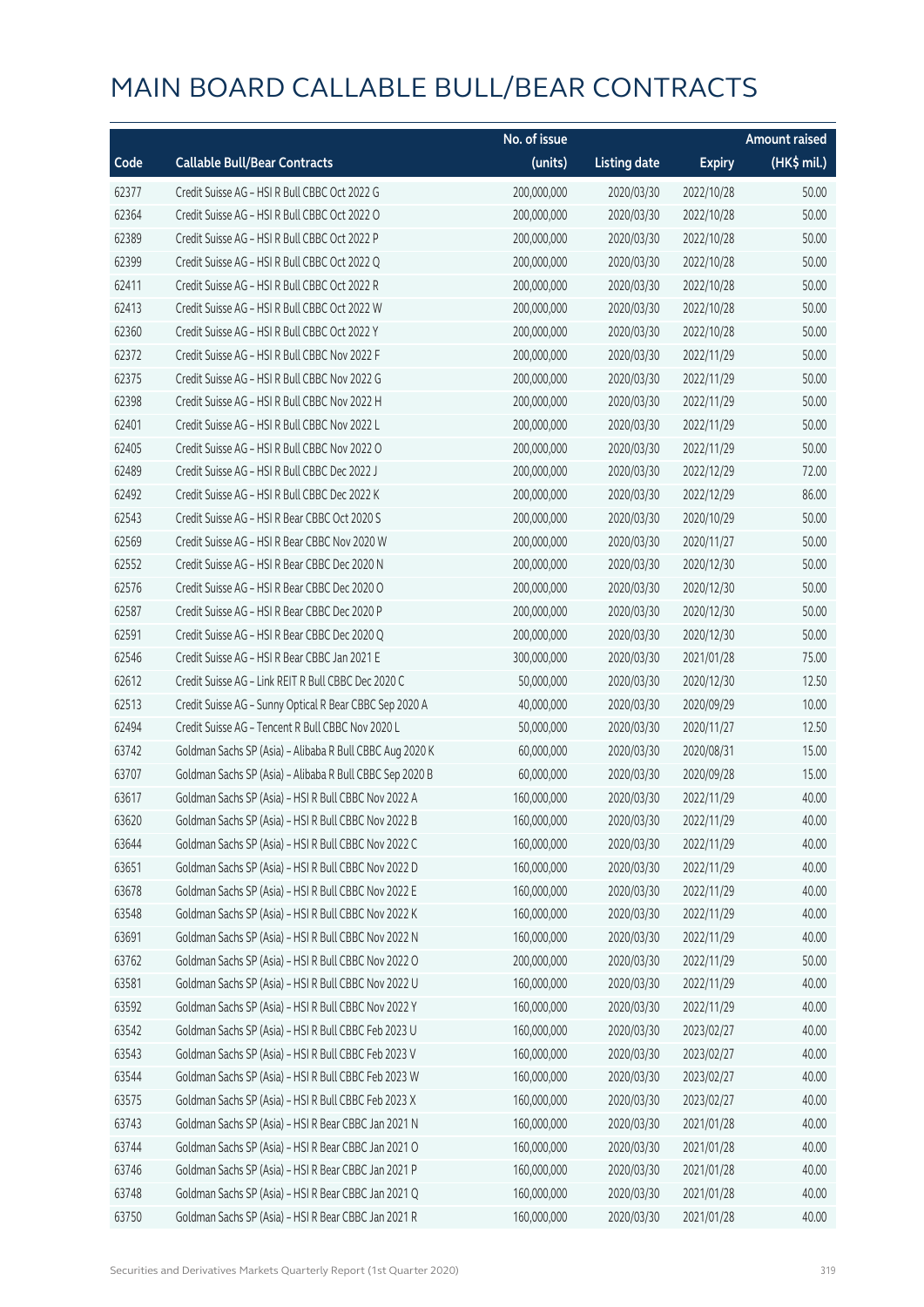|       |                                                             | No. of issue |                     |               | <b>Amount raised</b>  |
|-------|-------------------------------------------------------------|--------------|---------------------|---------------|-----------------------|
| Code  | <b>Callable Bull/Bear Contracts</b>                         | (units)      | <b>Listing date</b> | <b>Expiry</b> | $(HK\frac{1}{2}mil.)$ |
| 63753 | Goldman Sachs SP (Asia) - HSI R Bear CBBC Jan 2021 S        | 160,000,000  | 2020/03/30          | 2021/01/28    | 40.00                 |
| 63756 | Goldman Sachs SP (Asia) - HSI R Bear CBBC Feb 2021 A        | 200,000,000  | 2020/03/30          | 2021/02/25    | 50.00                 |
| 63708 | Goldman Sachs SP (Asia) - Tencent R Bull CBBC Sep 2020 K    | 60,000,000   | 2020/03/30          | 2020/09/28    | 15.00                 |
| 63730 | Goldman Sachs SP (Asia) - Tencent R Bull CBBC Mar 2021 K    | 60,000,000   | 2020/03/30          | 2021/03/01    | 15.00                 |
| 63731 | Goldman Sachs SP (Asia) - Tencent R Bear CBBC Jul 2021 A    | 80,000,000   | 2020/03/30          | 2021/07/29    | 20.00                 |
| 61946 | HK Bank - AIA R Bull CBBC Nov 2020 B                        | 40,000,000   | 2020/03/30          | 2020/11/09    | 10.00                 |
| 61958 | HK Bank - Bud Apac R Bull CBBC Oct 2020 A                   | 40,000,000   | 2020/03/30          | 2020/10/12    | 10.00                 |
| 61960 | HK Bank - China Mobile R Bull CBBC Oct 2020 D               | 40,000,000   | 2020/03/30          | 2020/10/19    | 10.00                 |
| 61941 | HK Bank - Galaxy Ent R Bull CBBC Aug 2020 B                 | 40,000,000   | 2020/03/30          | 2020/08/24    | 10.00                 |
| 61967 | HK Bank - HKEX R Bear CBBC Jul 2020 I                       | 40,000,000   | 2020/03/30          | 2020/07/27    | 10.00                 |
| 61935 | HK Bank - HSI R Bull CBBC Sep 2022 B                        | 100,000,000  | 2020/03/30          | 2022/09/29    | 25.00                 |
| 61924 | HK Bank - HSI R Bull CBBC Sep 2022 Y                        | 100,000,000  | 2020/03/30          | 2022/09/29    | 25.00                 |
| 61970 | HK Bank - HSI R Bear CBBC Sep 2020 G                        | 100,000,000  | 2020/03/30          | 2020/09/29    | 25.00                 |
| 61966 | HK Bank - Ping An R Bull CBBC Nov 2020 A                    | 40,000,000   | 2020/03/30          | 2020/11/09    | 10.00                 |
| 61923 | HK Bank - Tencent R Bull CBBC Aug 2020 Y                    | 40,000,000   | 2020/03/30          | 2020/08/13    | 10.00                 |
| 61955 | HK Bank - Tencent R Bull CBBC Sep 2020 C                    | 100,000,000  | 2020/03/30          | 2020/09/21    | 25.00                 |
| 62727 | Haitong Int'l Sec - AIA R Bear CBBC Sep 2020 B              | 40,000,000   | 2020/03/30          | 2020/09/30    | 10.00                 |
| 62718 | Haitong Int'l Sec - Alibaba Group R Bear CBBC Aug 2020 A    | 40,000,000   | 2020/03/30          | 2020/08/13    | 10.00                 |
| 62728 | Haitong Int'l Sec - CM Bank R Bull CBBC Feb 2021 A          | 40,000,000   | 2020/03/30          | 2021/02/25    | 10.00                 |
| 62719 | Haitong Int'l Sec - HSBC R Bull CBBC Mar 2021 A             | 40,000,000   | 2020/03/30          | 2021/03/30    | 10.00                 |
| 62629 | Haitong Int'l Sec - HSI R Bull CBBC Dec 2022 D              | 150,000,000  | 2020/03/30          | 2022/12/29    | 37.50                 |
| 62646 | Haitong Int'l Sec - HSI R Bull CBBC Dec 2022 J              | 150,000,000  | 2020/03/30          | 2022/12/29    | 37.50                 |
| 62617 | Haitong Int'l Sec - HSI R Bull CBBC Dec 2022 V              | 150,000,000  | 2020/03/30          | 2022/12/29    | 37.50                 |
| 62729 | Haitong Int'l Sec - HSI R Bull CBBC Jan 2023 I              | 150,000,000  | 2020/03/30          | 2023/01/30    | 37.50                 |
| 62635 | Haitong Int'l Sec - HSI R Bull CBBC Feb 2023 J              | 150,000,000  | 2020/03/30          | 2023/02/27    | 37.50                 |
| 62656 | Haitong Int'l Sec - HSI R Bull CBBC Feb 2023 K              | 150,000,000  | 2020/03/30          | 2023/02/27    | 37.50                 |
| 62658 | Haitong Int'l Sec - HSI R Bull CBBC Feb 2023 L              | 150,000,000  | 2020/03/30          | 2023/02/27    | 37.50                 |
| 62743 | Haitong Int'l Sec - HSI R Bull CBBC Feb 2023 M              | 150,000,000  | 2020/03/30          | 2023/02/27    | 57.75                 |
| 62669 | Haitong Int'l Sec - HSI R Bear CBBC Sep 2020 W              | 150,000,000  | 2020/03/30          | 2020/09/29    | 37.50                 |
| 62676 | Haitong Int'l Sec - HSI R Bear CBBC Oct 2020 N              | 150,000,000  | 2020/03/30          | 2020/10/29    | 37.50                 |
| 62678 | Haitong Int'l Sec - HSI R Bear CBBC Oct 2020 O              | 150,000,000  | 2020/03/30          | 2020/10/29    | 37.50                 |
| 62664 | Haitong Int'l Sec - HSI R Bear CBBC Nov 2020 H              | 150,000,000  | 2020/03/30          | 2020/11/27    | 37.50                 |
| 62713 | Haitong Int'l Sec - Meituan Dianping R Bull CBBC Oct 2020 E | 40,000,000   | 2020/03/30          | 2020/10/13    | 10.00                 |
| 62714 | Haitong Int'l Sec - Meituan Dianping R Bear CBBC Dec 2020 B | 40,000,000   | 2020/03/30          | 2020/12/15    | 10.00                 |
| 62697 | Haitong Int'l Sec - Tencent R Bull CBBC Aug 2020 Q          | 40,000,000   | 2020/03/30          | 2020/08/13    | 10.00                 |
| 62698 | Haitong Int'l Sec - Tencent R Bull CBBC Nov 2020 F          | 40,000,000   | 2020/03/30          | 2020/11/20    | 10.00                 |
| 62710 | Haitong Int'l Sec - Tencent R Bear CBBC Oct 2020 J          | 40,000,000   | 2020/03/30          | 2020/10/13    | 10.00                 |
| 63364 | J P Morgan SP BV - Alibaba Group R Bull CBBC Aug 2020 D     | 80,000,000   | 2020/03/30          | 2020/08/14    | 20.00                 |
| 63373 | J P Morgan SP BV - Alibaba Group R Bull CBBC Dec 2020 B     | 200,000,000  | 2020/03/30          | 2020/12/18    | 50.00                 |
| 63374 | J P Morgan SP BV - Alibaba Group R Bear CBBC Aug 2020 E     | 80,000,000   | 2020/03/30          | 2020/08/14    | 20.00                 |
| 63350 | J P Morgan SP BV - HSI R Bull CBBC Oct 2022 A               | 300,000,000  | 2020/03/30          | 2022/10/28    | 75.00                 |
| 63504 | J P Morgan SP BV - HSI R Bull CBBC Oct 2022 D               | 300,000,000  | 2020/03/30          | 2022/10/28    | 75.00                 |
| 63515 | J P Morgan SP BV - HSI R Bull CBBC Oct 2022 F               | 240,000,000  | 2020/03/30          | 2022/10/28    | 60.00                 |
| 63527 | J P Morgan SP BV - HSI R Bull CBBC Oct 2022 V               | 240,000,000  | 2020/03/30          | 2022/10/28    | 76.80                 |
| 63536 | J P Morgan SP BV - HSI R Bull CBBC Oct 2022 Y               | 400,000,000  | 2020/03/30          | 2022/10/28    | 100.00                |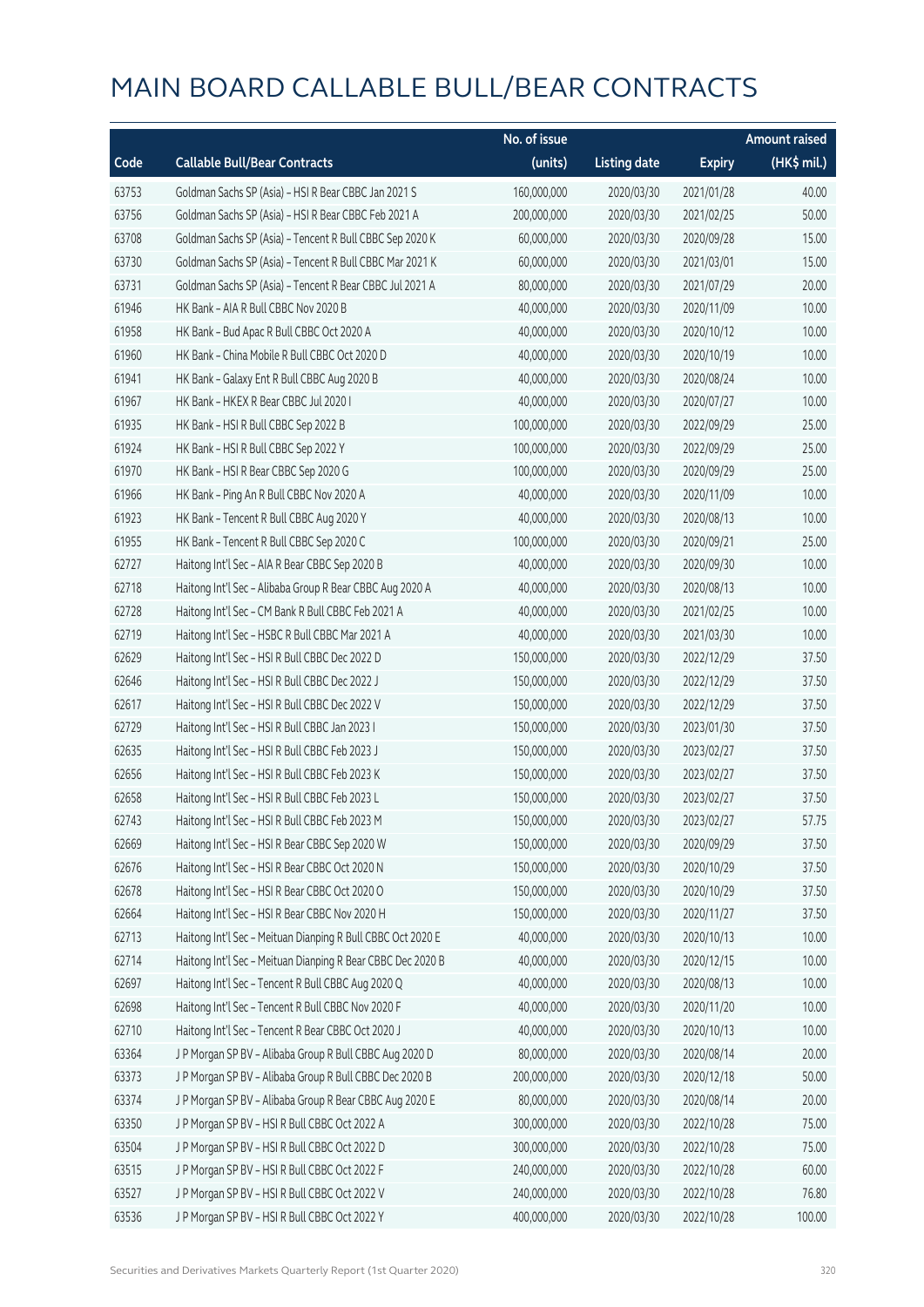|       |                                                            | No. of issue |                     |               | <b>Amount raised</b> |
|-------|------------------------------------------------------------|--------------|---------------------|---------------|----------------------|
| Code  | <b>Callable Bull/Bear Contracts</b>                        | (units)      | <b>Listing date</b> | <b>Expiry</b> | (HK\$ mil.)          |
| 63521 | J P Morgan SP BV - HSI R Bull CBBC Nov 2022 C              | 300,000,000  | 2020/03/30          | 2022/11/29    | 75.00                |
| 63534 | J P Morgan SP BV - HSI R Bull CBBC Nov 2022 K              | 400,000,000  | 2020/03/30          | 2022/11/29    | 100.00               |
| 63341 | J P Morgan SP BV - HSI R Bull CBBC Nov 2022 U              | 200,000,000  | 2020/03/30          | 2022/11/29    | 50.00                |
| 63508 | J P Morgan SP BV - HSI R Bull CBBC Nov 2022 Y              | 400,000,000  | 2020/03/30          | 2022/11/29    | 100.00               |
| 63512 | J P Morgan SP BV - HSI R Bull CBBC Dec 2022 H              | 200,000,000  | 2020/03/30          | 2022/12/29    | 50.00                |
| 63523 | J P Morgan SP BV - HSI R Bull CBBC Dec 2022 O              | 200,000,000  | 2020/03/30          | 2022/12/29    | 64.00                |
| 63348 | J P Morgan SP BV - HSI R Bull CBBC Dec 2022 T              | 240,000,000  | 2020/03/30          | 2022/12/29    | 60.00                |
| 63401 | J P Morgan SP BV - HSI R Bear CBBC Nov 2020 V              | 240,000,000  | 2020/03/30          | 2020/11/27    | 60.00                |
| 63422 | J P Morgan SP BV - HSI R Bear CBBC Nov 2020 W              | 240,000,000  | 2020/03/30          | 2020/11/27    | 60.00                |
| 63482 | J P Morgan SP BV - HSI R Bear CBBC Nov 2020 X              | 200,000,000  | 2020/03/30          | 2020/11/27    | 50.00                |
| 63419 | J P Morgan SP BV - HSI R Bear CBBC Dec 2020 S              | 200,000,000  | 2020/03/30          | 2020/12/30    | 50.00                |
| 63447 | J P Morgan SP BV - HSI R Bear CBBC Dec 2020 T              | 200,000,000  | 2020/03/30          | 2020/12/30    | 50.00                |
| 63489 | J P Morgan SP BV - HSI R Bear CBBC Dec 2020 U              | 240,000,000  | 2020/03/30          | 2020/12/30    | 60.00                |
| 63376 | J P Morgan SP BV - Meituan Dianping R Bull CBBC Aug 2020 C | 80,000,000   | 2020/03/30          | 2020/08/14    | 20.00                |
| 63380 | J P Morgan SP BV - Meituan Dianping R Bull CBBC Aug 2020 D | 80,000,000   | 2020/03/30          | 2020/08/21    | 20.00                |
| 63381 | J P Morgan SP BV - Meituan Dianping R Bear CBBC Aug 2020 B | 80,000,000   | 2020/03/30          | 2020/08/14    | 20.00                |
| 63352 | J P Morgan SP BV - Tencent R Bull CBBC Jul 2020 V          | 50,000,000   | 2020/03/30          | 2020/07/17    | 13.25                |
| 63355 | J P Morgan SP BV - Tencent R Bull CBBC Aug 2020 G          | 50,000,000   | 2020/03/30          | 2020/08/14    | 20.75                |
| 63363 | J P Morgan SP BV - Tencent R Bull CBBC Aug 2020 H          | 200,000,000  | 2020/03/30          | 2020/08/21    | 50.00                |
| 61858 | Morgan Stanley Asia Products - HSI R Bull CBBC Sep 2022 V  | 150,000,000  | 2020/03/30          | 2022/09/29    | 37.50                |
| 61859 | Morgan Stanley Asia Products - HSI R Bull CBBC Sep 2022 W  | 200,000,000  | 2020/03/30          | 2022/09/29    | 50.00                |
| 61857 | Morgan Stanley Asia Products - HSI R Bull CBBC Oct 2022 W  | 150,000,000  | 2020/03/30          | 2022/10/28    | 37.50                |
| 61856 | Morgan Stanley Asia Products - HSI R Bull CBBC Dec 2022 B  | 150,000,000  | 2020/03/30          | 2022/12/29    | 37.50                |
| 61862 | Morgan Stanley Asia Products - HSI R Bull CBBC Feb 2023 A  | 150,000,000  | 2020/03/30          | 2023/02/27    | 37.50                |
| 62800 | SG Issuer - AIA R Bull CBBC Dec 2020 N                     | 60,000,000   | 2020/03/30          | 2020/12/30    | 15.00                |
| 62893 | SG Issuer - AIA R Bull CBBC Jan 2021 B                     | 60,000,000   | 2020/03/30          | 2021/01/28    | 15.00                |
| 62902 | SG Issuer - Alibaba Group R Bull CBBC Oct 2020 I           | 80,000,000   | 2020/03/30          | 2020/10/29    | 20.00                |
| 62905 | SG Issuer - Alibaba Group R Bull CBBC Oct 2020 J           | 80,000,000   | 2020/03/30          | 2020/10/29    | 20.00                |
| 63256 | SG Issuer - Alibaba Group R Bull CBBC Oct 2020 K           | 80,000,000   | 2020/03/30          | 2020/10/28    | 20.00                |
| 62822 | SG Issuer - Alibaba Group R Bull CBBC Dec 2020 H           | 80,000,000   | 2020/03/30          | 2020/12/30    | 20.00                |
| 62906 | SG Issuer - Alibaba Group R Bull CBBC Dec 2020 I           | 200,000,000  | 2020/03/30          | 2020/12/30    | 50.00                |
| 62907 | SG Issuer - Alibaba Group R Bull CBBC Feb 2021 A           | 200,000,000  | 2020/03/30          | 2021/02/25    | 50.00                |
| 63270 | SG Issuer - Alibaba Group R Bear CBBC Oct 2020 E           | 80,000,000   | 2020/03/30          | 2020/10/29    | 20.00                |
| 62823 | SG Issuer - China Life R Bull CBBC Feb 2021 F              | 150,000,000  | 2020/03/30          | 2021/02/25    | 37.50                |
| 62908 | SG Issuer - China Res Land R Bull CBBC Oct 2021 A          | 80,000,000   | 2020/03/30          | 2021/10/08    | 20.00                |
| 62919 | SG Issuer - Geely Auto R Bull CBBC Sep 2021 A              | 150,000,000  | 2020/03/30          | 2021/09/29    | 37.50                |
| 62826 | SG Issuer - Galaxy Ent R Bull CBBC Dec 2020 J              | 100,000,000  | 2020/03/30          | 2020/12/30    | 25.00                |
| 62921 | SG Issuer - HKEX R Bull CBBC Sep 2020 F                    | 50,000,000   | 2020/03/30          | 2020/09/28    | 12.50                |
| 62831 | SG Issuer - HKEX R Bull CBBC Oct 2020 K                    | 50,000,000   | 2020/03/30          | 2020/10/30    | 12.50                |
| 62922 | SG Issuer - HKEX R Bull CBBC Dec 2020 B                    | 50,000,000   | 2020/03/30          | 2020/12/30    | 13.00                |
| 62923 | SG Issuer - HKEX R Bull CBBC Dec 2020 C                    | 200,000,000  | 2020/03/30          | 2020/12/30    | 50.00                |
| 62834 | SG Issuer - HSBC R Bull CBBC Mar 2021 G                    | 100,000,000  | 2020/03/30          | 2021/03/29    | 25.00                |
| 63071 | SG Issuer - HSI R Bull CBBC Sep 2022 A                     | 250,000,000  | 2020/03/30          | 2022/09/29    | 62.50                |
| 63073 | SG Issuer - HSI R Bull CBBC Sep 2022 B                     | 250,000,000  | 2020/03/30          | 2022/09/29    | 62.50                |
| 63022 | SG Issuer - HSI R Bull CBBC Sep 2022 U                     | 250,000,000  | 2020/03/30          | 2022/09/29    | 140.00               |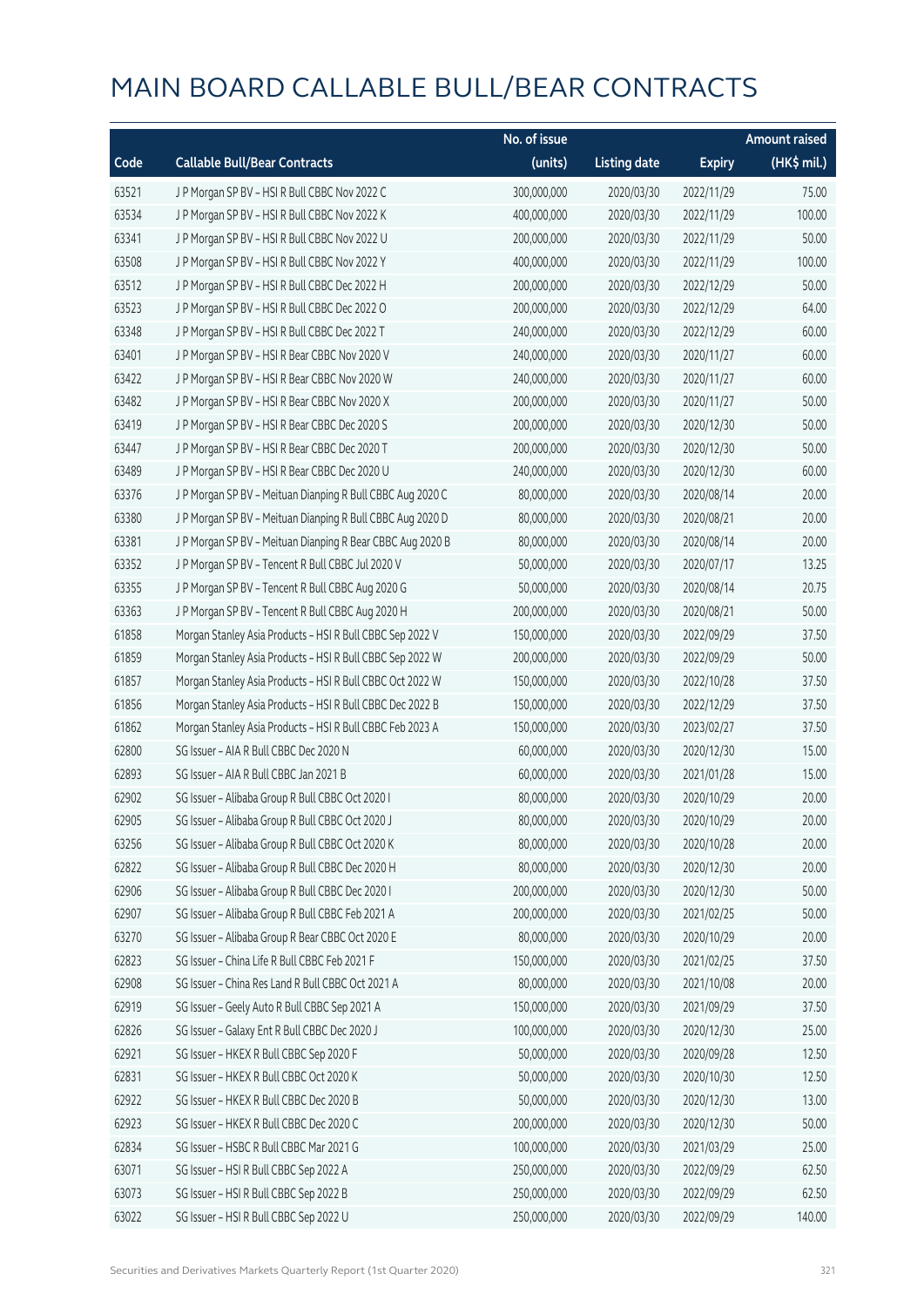|       |                                                     | No. of issue |                     |               | <b>Amount raised</b> |
|-------|-----------------------------------------------------|--------------|---------------------|---------------|----------------------|
| Code  | <b>Callable Bull/Bear Contracts</b>                 | (units)      | <b>Listing date</b> | <b>Expiry</b> | (HK\$ mil.)          |
| 63045 | SG Issuer - HSI R Bull CBBC Sep 2022 V              | 250,000,000  | 2020/03/30          | 2022/09/29    | 117.50               |
| 63055 | SG Issuer - HSI R Bull CBBC Sep 2022 W              | 250,000,000  | 2020/03/30          | 2022/09/29    | 102.50               |
| 63058 | SG Issuer - HSI R Bull CBBC Sep 2022 X              | 250,000,000  | 2020/03/30          | 2022/09/29    | 80.00                |
| 63060 | SG Issuer - HSI R Bull CBBC Sep 2022 Y              | 250,000,000  | 2020/03/30          | 2022/09/29    | 72.50                |
| 63067 | SG Issuer - HSI R Bull CBBC Sep 2022 Z              | 250,000,000  | 2020/03/30          | 2022/09/29    | 62.50                |
| 63153 | SG Issuer - HSI R Bull CBBC Oct 2022 A              | 500,000,000  | 2020/03/30          | 2022/10/28    | 125.00               |
| 63133 | SG Issuer - HSI R Bull CBBC Oct 2022 G              | 500,000,000  | 2020/03/30          | 2022/10/28    | 195.00               |
| 63138 | SG Issuer - HSI R Bull CBBC Oct 2022 N              | 250,000,000  | 2020/03/30          | 2022/10/28    | 132.50               |
| 63140 | SG Issuer - HSI R Bull CBBC Oct 2022 X              | 250,000,000  | 2020/03/30          | 2022/10/28    | 112.50               |
| 63145 | SG Issuer - HSI R Bull CBBC Oct 2022 Y              | 250,000,000  | 2020/03/30          | 2022/10/28    | 95.00                |
| 62753 | SG Issuer - HSI R Bull CBBC Nov 2022 N              | 250,000,000  | 2020/03/30          | 2022/11/29    | 62.50                |
| 62765 | SG Issuer - HSI R Bull CBBC Nov 2022 P              | 250,000,000  | 2020/03/30          | 2022/11/29    | 62.50                |
| 63171 | SG Issuer - HSI R Bull CBBC Dec 2022 A              | 500,000,000  | 2020/03/30          | 2022/12/29    | 125.00               |
| 63182 | SG Issuer - HSI R Bull CBBC Dec 2022 E              | 250,000,000  | 2020/03/30          | 2022/12/29    | 87.50                |
| 63183 | SG Issuer - HSI R Bull CBBC Dec 2022 F              | 250,000,000  | 2020/03/30          | 2022/12/29    | 67.50                |
| 63196 | SG Issuer - HSI R Bull CBBC Dec 2022 G              | 500,000,000  | 2020/03/30          | 2022/12/29    | 125.00               |
| 63197 | SG Issuer - HSI R Bull CBBC Dec 2022 H              | 250,000,000  | 2020/03/30          | 2022/12/29    | 62.50                |
| 63201 | SG Issuer - HSI R Bull CBBC Dec 2022 K              | 250,000,000  | 2020/03/30          | 2022/12/29    | 62.50                |
| 63155 | SG Issuer - HSI R Bull CBBC Dec 2022 O              | 500,000,000  | 2020/03/30          | 2022/12/29    | 170.00               |
| 63157 | SG Issuer - HSI R Bull CBBC Dec 2022 Z              | 250,000,000  | 2020/03/30          | 2022/12/29    | 125.00               |
| 63006 | SG Issuer - HSI R Bull CBBC Jan 2023 Q              | 250,000,000  | 2020/03/30          | 2023/01/30    | 62.50                |
| 63013 | SG Issuer - HSI R Bull CBBC Jan 2023 R              | 500,000,000  | 2020/03/30          | 2023/01/30    | 125.00               |
| 63016 | SG Issuer - HSI R Bull CBBC Jan 2023 S              | 250,000,000  | 2020/03/30          | 2023/01/30    | 62.50                |
| 62767 | SG Issuer - HSI R Bull CBBC Feb 2023 F              | 500,000,000  | 2020/03/30          | 2023/02/27    | 125.00               |
| 63017 | SG Issuer - HSI R Bull CBBC Feb 2023 G              | 250,000,000  | 2020/03/30          | 2023/02/27    | 62.50                |
| 63203 | SG Issuer - HSI R Bull CBBC Feb 2023 H              | 500,000,000  | 2020/03/30          | 2023/02/27    | 125.00               |
| 63206 | SG Issuer - HSI R Bull CBBC Feb 2023 I              | 250,000,000  | 2020/03/30          | 2023/02/27    | 62.50                |
| 62768 | SG Issuer - HSI R Bull CBBC Mar 2023 I              | 500,000,000  | 2020/03/30          | 2023/03/30    | 125.00               |
| 62769 | SG Issuer - HSI R Bull CBBC Mar 2023 J              | 250,000,000  | 2020/03/30          | 2023/03/30    | 62.50                |
| 62787 | SG Issuer - HSI R Bull CBBC Mar 2023 K              | 250,000,000  | 2020/03/30          | 2023/03/30    | 62.50                |
| 62791 | SG Issuer - HSI R Bull CBBC Mar 2023 L              | 250,000,000  | 2020/03/30          | 2023/03/30    | 62.50                |
| 63209 | SG Issuer - HSI R Bear CBBC Nov 2020 V              | 250,000,000  | 2020/03/30          | 2020/11/27    | 62.50                |
| 63212 | SG Issuer - HSI R Bear CBBC Nov 2020 W              | 250,000,000  | 2020/03/30          | 2020/11/27    | 62.50                |
| 63219 | SG Issuer - HSI R Bear CBBC Nov 2020 X              | 250,000,000  | 2020/03/30          | 2020/11/27    | 62.50                |
| 63239 | SG Issuer - HSI R Bear CBBC Nov 2020 Y              | 250,000,000  | 2020/03/30          | 2020/11/27    | 62.50                |
| 63242 | SG Issuer - HSI R Bear CBBC Nov 2020 Z              | 250,000,000  | 2020/03/30          | 2020/11/27    | 62.50                |
| 63243 | SG Issuer - HSI R Bear CBBC Jan 2021 K              | 250,000,000  | 2020/03/30          | 2021/01/28    | 62.50                |
| 63247 | SG Issuer - HSI R Bear CBBC Jan 2021 L              | 500,000,000  | 2020/03/30          | 2021/01/28    | 125.00               |
| 63255 | SG Issuer - HSI R Bear CBBC Feb 2021 F              | 250,000,000  | 2020/03/30          | 2021/02/25    | 62.50                |
| 62837 | SG Issuer - Link REIT R Bull CBBC Dec 2020 D        | 60,000,000   | 2020/03/30          | 2020/12/30    | 15.00                |
| 62839 | SG Issuer - Link REIT R Bull CBBC Dec 2020 E        | 60,000,000   | 2020/03/30          | 2020/12/30    | 15.00                |
| 62925 | SG Issuer - Meituan Dianping R Bull CBBC Dec 2020 L | 100,000,000  | 2020/03/30          | 2020/12/30    | 25.00                |
| 62927 | SG Issuer - Meituan Dianping R Bull CBBC Jan 2021 C | 100,000,000  | 2020/03/30          | 2021/01/28    | 25.00                |
| 63276 | SG Issuer - Meituan Dianping R Bear CBBC Nov 2020 B | 100,000,000  | 2020/03/30          | 2020/11/27    | 25.00                |
| 62841 | SG Issuer - Ping An R Bull CBBC Dec 2020 U          | 100,000,000  | 2020/03/30          | 2020/12/30    | 25.00                |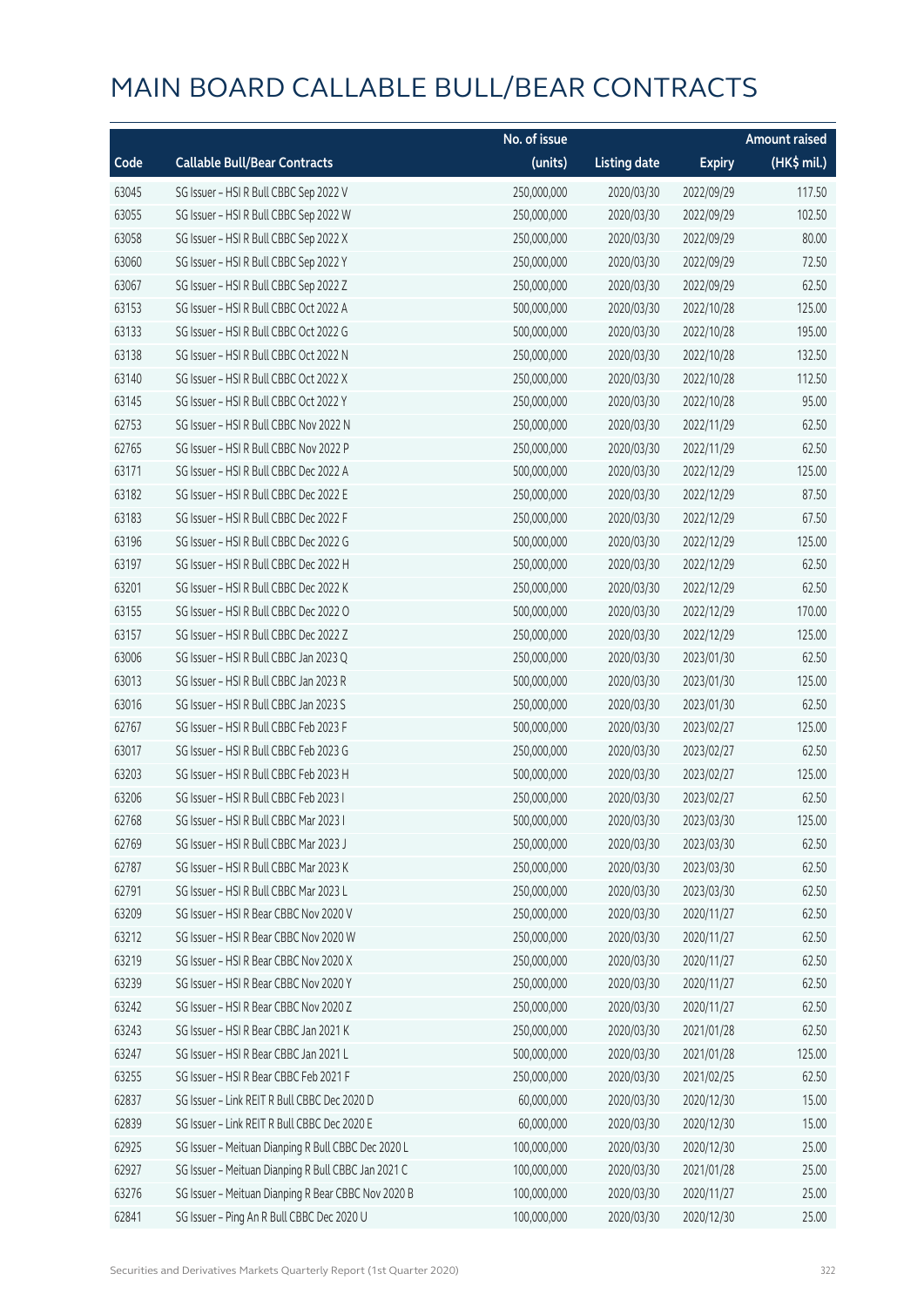|       |                                                  | No. of issue |                     |               | <b>Amount raised</b> |
|-------|--------------------------------------------------|--------------|---------------------|---------------|----------------------|
| Code  | <b>Callable Bull/Bear Contracts</b>              | (units)      | <b>Listing date</b> | <b>Expiry</b> | (HK\$ mil.)          |
| 62928 | SG Issuer - Ping An R Bull CBBC Jan 2021 C       | 100,000,000  | 2020/03/30          | 2021/01/28    | 25.00                |
| 62850 | SG Issuer - Ping An R Bull CBBC Feb 2021 E       | 100,000,000  | 2020/03/30          | 2021/02/25    | 25.00                |
| 62929 | SG Issuer - Ping An R Bull CBBC Feb 2021 F       | 100,000,000  | 2020/03/30          | 2021/02/25    | 25.00                |
| 62945 | SG Issuer - SHK Ppt R Bull CBBC Dec 2020 C       | 100,000,000  | 2020/03/30          | 2020/12/30    | 25.00                |
| 62946 | SG Issuer - SHK Ppt R Bull CBBC Feb 2021 A       | 100,000,000  | 2020/03/30          | 2021/02/25    | 25.00                |
| 62948 | SG Issuer - SUNAC R Bull CBBC Dec 2020 E         | 80,000,000   | 2020/03/30          | 2020/12/30    | 20.00                |
| 62959 | SG Issuer - Sunny Optical R Bull CBBC Dec 2020 L | 60,000,000   | 2020/03/30          | 2020/12/30    | 15.00                |
| 62963 | SG Issuer - Sunny Optical R Bull CBBC Feb 2021 A | 60,000,000   | 2020/03/30          | 2021/02/25    | 21.30                |
| 62952 | SG Issuer - Sunny Optical R Bear CBBC Oct 2020 B | 60,000,000   | 2020/03/30          | 2020/10/29    | 15.00                |
| 62851 | SG Issuer - Tencent R Bull CBBC Sep 2020 R       | 80,000,000   | 2020/03/30          | 2020/09/29    | 20.00                |
| 62976 | SG Issuer - Tencent R Bull CBBC Sep 2020 S       | 80,000,000   | 2020/03/30          | 2020/09/29    | 22.80                |
| 62861 | SG Issuer - Tencent R Bull CBBC Oct 2020 R       | 80,000,000   | 2020/03/30          | 2020/10/29    | 20.00                |
| 62888 | SG Issuer - Tencent R Bull CBBC Oct 2020 S       | 80,000,000   | 2020/03/30          | 2020/10/30    | 20.00                |
| 63284 | SG Issuer - Tencent R Bull CBBC Oct 2020 T       | 80,000,000   | 2020/03/30          | 2020/10/28    | 20.00                |
| 62995 | SG Issuer - Tencent R Bull CBBC Dec 2020 L       | 300,000,000  | 2020/03/30          | 2020/12/30    | 75.00                |
| 63004 | SG Issuer - Xiaomi R Bull CBBC Oct 2020 C        | 60,000,000   | 2020/03/30          | 2020/10/29    | 15.00                |
| 62110 | UBS AG - Alibaba Group R Bull CBBC Dec 2020 L    | 80,000,000   | 2020/03/30          | 2020/12/07    | 20.00                |
| 62118 | UBS AG - Alibaba Group R Bull CBBC Dec 2020 M    | 80,000,000   | 2020/03/30          | 2020/12/08    | 20.00                |
| 62350 | UBS AG - Alibaba Group R Bull CBBC Dec 2020 N    | 80,000,000   | 2020/03/30          | 2020/12/10    | 28.80                |
| 62175 | UBS AG - Alibaba Group R Bull CBBC Sep 2021 B    | 80,000,000   | 2020/03/30          | 2021/09/29    | 20.00                |
| 62177 | UBS AG - Alibaba Group R Bull CBBC Sep 2021 C    | 400,000,000  | 2020/03/30          | 2021/09/29    | 100.00               |
| 62180 | UBS AG - Alibaba Group R Bull CBBC Oct 2021 A    | 80,000,000   | 2020/03/30          | 2021/10/21    | 26.40                |
| 62293 | UBS AG - Alibaba Group R Bear CBBC Dec 2020 N    | 80,000,000   | 2020/03/30          | 2020/12/09    | 20.00                |
| 62348 | UBS AG - CAM CSI300 R Bull CBBC Dec 2020 C       | 100,000,000  | 2020/03/30          | 2020/12/31    | 25.00                |
| 62356 | UBS AG - CAM CSI300 R Bear CBBC Dec 2020 B       | 100,000,000  | 2020/03/30          | 2020/12/30    | 25.00                |
| 62335 | UBS AG - Bud Apac R Bull CBBC Dec 2020 C         | 100,000,000  | 2020/03/30          | 2020/12/31    | 25.00                |
| 62339 | UBS AG - China Life R Bull CBBC Dec 2021 A       | 200,000,000  | 2020/03/30          | 2021/12/30    | 50.00                |
| 62334 | UBS AG – CSPC Pharma R Bull CBBC Dec 2021 A      | 100,000,000  | 2020/03/30          | 2021/12/30    | 25.00                |
| 62323 | UBS AG - China Tower R Bull CBBC Dec 2021 A      | 100,000,000  | 2020/03/30          | 2021/12/30    | 25.00                |
| 62321 | UBS AG - Geely Auto R Bull CBBC Dec 2020 C       | 50,000,000   | 2020/03/30          | 2020/12/31    | 12.50                |
| 62305 | UBS AG - HSCEI R Bull CBBC Dec 2021 E            | 200,000,000  | 2020/03/30          | 2021/12/30    | 50.00                |
| 62308 | UBS AG - HSCEI R Bear CBBC Dec 2020 A            | 200,000,000  | 2020/03/30          | 2020/12/30    | 50.00                |
| 62060 | UBS AG - HSI R Bull CBBC Nov 2022 D              | 200,000,000  | 2020/03/30          | 2022/11/29    | 50.00                |
| 62071 | UBS AG - HSI R Bull CBBC Nov 2022 F              | 200,000,000  | 2020/03/30          | 2022/11/29    | 50.00                |
| 62074 | UBS AG - HSI R Bull CBBC Nov 2022 J              | 200,000,000  | 2020/03/30          | 2022/11/29    | 50.00                |
| 62077 | UBS AG - HSI R Bull CBBC Nov 2022 L              | 200,000,000  | 2020/03/30          | 2022/11/29    | 50.00                |
| 62097 | UBS AG - HSI R Bull CBBC Nov 2022 M              | 200,000,000  | 2020/03/30          | 2022/11/29    | 50.00                |
| 62053 | UBS AG - HSI R Bull CBBC Nov 2022 Y              | 200,000,000  | 2020/03/30          | 2022/11/29    | 50.00                |
| 62119 | UBS AG - HSI R Bull CBBC Feb 2023 I              | 200,000,000  | 2020/03/30          | 2023/02/27    | 50.00                |
| 62125 | UBS AG - HSI R Bull CBBC Feb 2023 J              | 200,000,000  | 2020/03/30          | 2023/02/27    | 50.00                |
| 62172 | UBS AG - HSI R Bull CBBC Feb 2023 K              | 200,000,000  | 2020/03/30          | 2023/02/27    | 56.00                |
| 62098 | UBS AG - HSI R Bull CBBC Mar 2023 O              | 400,000,000  | 2020/03/30          | 2023/03/30    | 100.00               |
| 62126 | UBS AG - HSI R Bull CBBC Mar 2023 P              | 200,000,000  | 2020/03/30          | 2023/03/30    | 50.00                |
| 62152 | UBS AG - HSI R Bull CBBC Mar 2023 Q              | 200,000,000  | 2020/03/30          | 2023/03/30    | 50.00                |
| 62159 | UBS AG - HSI R Bull CBBC Mar 2023 R              | 400,000,000  | 2020/03/30          | 2023/03/30    | 100.00               |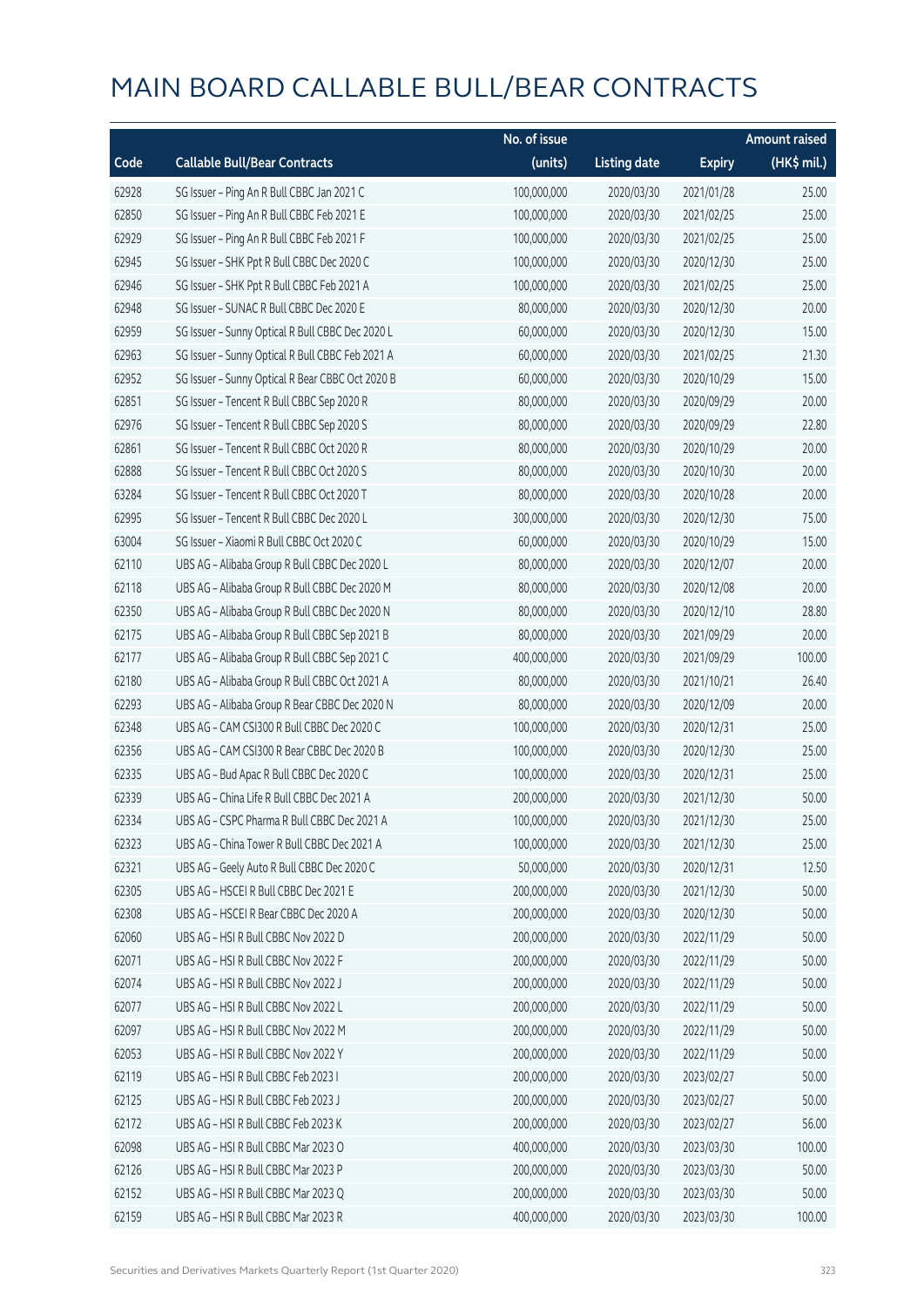|       |                                                      | No. of issue |                     |               | <b>Amount raised</b> |
|-------|------------------------------------------------------|--------------|---------------------|---------------|----------------------|
| Code  | <b>Callable Bull/Bear Contracts</b>                  | (units)      | <b>Listing date</b> | <b>Expiry</b> | (HK\$ mil.)          |
| 62190 | UBS AG - HSI R Bear CBBC Jun 2020 M                  | 200,000,000  | 2020/03/30          | 2020/06/29    | 50.00                |
| 62202 | UBS AG - HSI R Bear CBBC Jun 2020 O                  | 200,000,000  | 2020/03/30          | 2020/06/29    | 50.00                |
| 62207 | UBS AG - HSI R Bear CBBC Jun 2020 P                  | 200,000,000  | 2020/03/30          | 2020/06/29    | 66.00                |
| 62222 | UBS AG - HSI R Bear CBBC Oct 2020 W                  | 200,000,000  | 2020/03/30          | 2020/10/29    | 50.00                |
| 62237 | UBS AG - HSI R Bear CBBC Oct 2020 X                  | 200,000,000  | 2020/03/30          | 2020/10/29    | 50.00                |
| 62247 | UBS AG - HSI R Bear CBBC Nov 2020 W                  | 200,000,000  | 2020/03/30          | 2020/11/27    | 50.00                |
| 62219 | UBS AG - HSI R Bear CBBC Dec 2020 L                  | 200,000,000  | 2020/03/30          | 2020/12/30    | 50.00                |
| 62233 | UBS AG - HSI R Bear CBBC Dec 2020 M                  | 200,000,000  | 2020/03/30          | 2020/12/30    | 50.00                |
| 62258 | UBS AG - HSI R Bear CBBC Dec 2020 N                  | 200,000,000  | 2020/03/30          | 2020/12/30    | 50.00                |
| 62303 | UBS AG - Meituan Dianping R Bull CBBC Dec 2020 O     | 50,000,000   | 2020/03/30          | 2020/12/09    | 12.50                |
| 62312 | UBS AG - Ping An R Bull CBBC Dec 2020 M              | 100,000,000  | 2020/03/30          | 2020/12/07    | 25.00                |
| 62186 | UBS AG - Tencent R Bull CBBC Nov 2020 K              | 40,000,000   | 2020/03/30          | 2020/11/30    | 26.00                |
| 62185 | UBS AG - Tencent R Bull CBBC Dec 2020 U              | 40,000,000   | 2020/03/30          | 2020/12/23    | 13.20                |
| 62100 | UBS AG - Tencent R Bull CBBC Nov 2022 B              | 40,000,000   | 2020/03/30          | 2022/11/29    | 10.00                |
| 62104 | UBS AG - Tencent R Bull CBBC Dec 2022 A              | 40,000,000   | 2020/03/30          | 2022/12/22    | 10.00                |
| 62267 | UBS AG - Tencent R Bear CBBC Dec 2020 R              | 40,000,000   | 2020/03/30          | 2020/12/14    | 10.00                |
| 62280 | UBS AG - Tencent R Bear CBBC Dec 2020 S              | 200,000,000  | 2020/03/30          | 2020/12/07    | 50.00                |
| 62291 | UBS AG - Tencent R Bear CBBC Dec 2020 T              | 40,000,000   | 2020/03/30          | 2020/12/08    | 10.00                |
| 62354 | UBS AG - Xiaomi R Bull CBBC Dec 2020 G               | 60,000,000   | 2020/03/30          | 2020/12/08    | 15.00                |
| 62355 | UBS AG - Xiaomi R Bull CBBC Dec 2020 H               | 60,000,000   | 2020/03/30          | 2020/12/07    | 21.00                |
| 63338 | Bank Vontobel - China Tower R Bull CBBC Jan 2021 A   | 40,000,000   | 2020/03/30          | 2021/01/22    | 10.00                |
| 63319 | Bank Vontobel - Ping An R Bull CBBC Dec 2020 G       | 40,000,000   | 2020/03/30          | 2020/12/11    | 10.00                |
| 63328 | Bank Vontobel - Ping An R Bear CBBC Dec 2020 D       | 40,000,000   | 2020/03/30          | 2020/12/18    | 10.00                |
| 63291 | Bank Vontobel - Tencent R Bull CBBC Nov 2020 K       | 40,000,000   | 2020/03/30          | 2020/11/20    | 10.00                |
| 63293 | Bank Vontobel - Tencent R Bull CBBC Dec 2020 O       | 40,000,000   | 2020/03/30          | 2020/12/04    | 12.80                |
| 69377 | BOCI Asia Ltd. - HSI R Bull CBBC Oct 2022 O          | 150,000,000  | 2020/03/31          | 2022/10/28    | 37.50                |
| 69452 | BOCI Asia Ltd. - HSI R Bull CBBC Oct 2022 P          | 150,000,000  | 2020/03/31          | 2022/10/28    | 37.50                |
| 69484 | BOCI Asia Ltd. - HSI R Bull CBBC Oct 2022 Q          | 200,000,000  | 2020/03/31          | 2022/10/28    | 50.00                |
| 69513 | BOCI Asia Ltd. - HSI R Bull CBBC Oct 2022 R          | 150,000,000  | 2020/03/31          | 2022/10/28    | 37.50                |
| 69554 | BOCI Asia Ltd. - HSI R Bull CBBC Oct 2022 S          | 150,000,000  | 2020/03/31          | 2022/10/28    | 37.50                |
| 63945 | BOCI Asia Ltd. - HSI R Bear CBBC Oct 2020 E          | 150,000,000  | 2020/03/31          | 2020/10/29    | 37.50                |
| 63958 | BOCI Asia Ltd. - HSI R Bear CBBC Oct 2020 F          | 150,000,000  | 2020/03/31          | 2020/10/29    | 37.50                |
| 63975 | BOCI Asia Ltd. - HSI R Bear CBBC Oct 2020 G          | 150,000,000  | 2020/03/31          | 2020/10/29    | 37.50                |
| 64005 | BOCI Asia Ltd. - HSI R Bear CBBC Oct 2020 H          | 150,000,000  | 2020/03/31          | 2020/10/29    | 37.50                |
| 64015 | BOCI Asia Ltd. - Tencent R Bull CBBC Oct 2020 H      | 40,000,000   | 2020/03/31          | 2020/10/30    | 10.00                |
| 66218 | Credit Suisse AG - Galaxy Ent R Bull CBBC Oct 2020 E | 50,000,000   | 2020/03/31          | 2020/10/29    | 12.50                |
| 65827 | Credit Suisse AG - HSI R Bull CBBC Sep 2022 D        | 200,000,000  | 2020/03/31          | 2022/09/29    | 50.00                |
| 65935 | Credit Suisse AG - HSI R Bull CBBC Sep 2022 E        | 200,000,000  | 2020/03/31          | 2022/09/29    | 50.00                |
| 65746 | Credit Suisse AG - HSI R Bull CBBC Nov 2022 P        | 200,000,000  | 2020/03/31          | 2022/11/29    | 50.00                |
| 65825 | Credit Suisse AG - HSI R Bull CBBC Nov 2022 W        | 200,000,000  | 2020/03/31          | 2022/11/29    | 50.00                |
| 65796 | Credit Suisse AG - HSI R Bull CBBC Dec 2022 M        | 300,000,000  | 2020/03/31          | 2022/12/29    | 75.00                |
| 65930 | Credit Suisse AG - HSI R Bull CBBC Dec 2022 S        | 300,000,000  | 2020/03/31          | 2022/12/29    | 75.00                |
| 65497 | Credit Suisse AG - HSI R Bear CBBC Oct 2020 T        | 200,000,000  | 2020/03/31          | 2020/10/29    | 50.00                |
| 65498 | Credit Suisse AG - HSI R Bear CBBC Oct 2020 U        | 200,000,000  | 2020/03/31          | 2020/10/29    | 50.00                |
| 65549 | Credit Suisse AG - HSI R Bear CBBC Nov 2020 X        | 200,000,000  | 2020/03/31          | 2020/11/27    | 50.00                |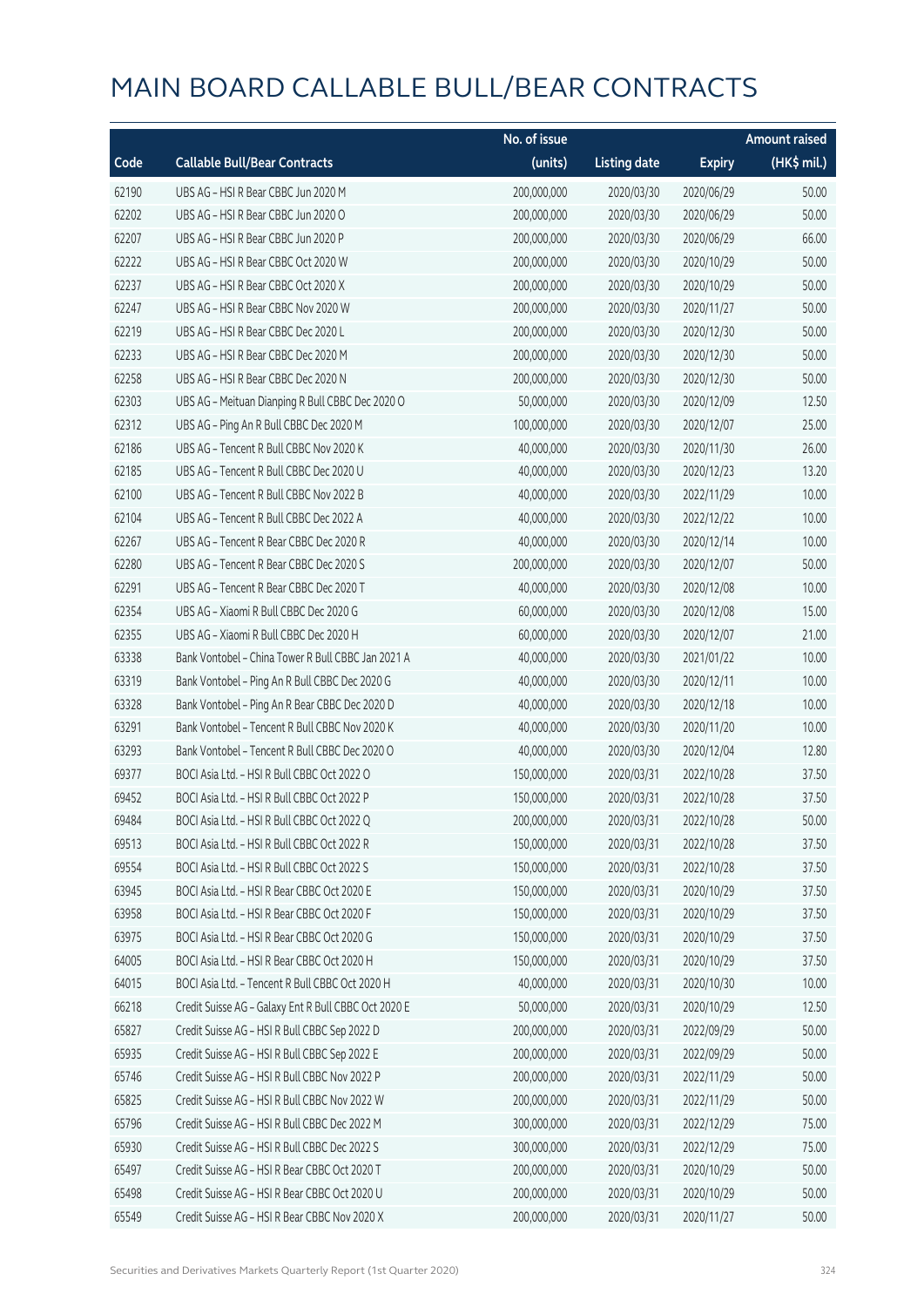|       |                                                            | No. of issue |                     |               | <b>Amount raised</b> |
|-------|------------------------------------------------------------|--------------|---------------------|---------------|----------------------|
| Code  | <b>Callable Bull/Bear Contracts</b>                        | (units)      | <b>Listing date</b> | <b>Expiry</b> | (HK\$ mil.)          |
| 65483 | Credit Suisse AG - HSI R Bear CBBC Dec 2020 R              | 200,000,000  | 2020/03/31          | 2020/12/30    | 50.00                |
| 65738 | Credit Suisse AG - HSI R Bear CBBC Dec 2020 S              | 200,000,000  | 2020/03/31          | 2020/12/30    | 50.00                |
| 65741 | Credit Suisse AG - HSI R Bear CBBC Dec 2020 T              | 200,000,000  | 2020/03/31          | 2020/12/30    | 50.00                |
| 65560 | Credit Suisse AG - HSI R Bear CBBC Jan 2021 F              | 300,000,000  | 2020/03/31          | 2021/01/28    | 75.00                |
| 65739 | Credit Suisse AG - Meituan Dianping R Bull CBBC Sep 2020 C | 80,000,000   | 2020/03/31          | 2020/09/29    | 20.00                |
| 66079 | Credit Suisse AG - Ping An R Bull CBBC Oct 2020 D          | 80,000,000   | 2020/03/31          | 2020/10/29    | 20.00                |
| 65740 | Credit Suisse AG - Tencent R Bull CBBC Sep 2020 H          | 50,000,000   | 2020/03/31          | 2020/09/29    | 12.50                |
| 66247 | Credit Suisse AG - Xiaomi R Bull CBBC Sep 2020 D           | 50,000,000   | 2020/03/31          | 2020/09/29    | 12.50                |
| 52418 | Goldman Sachs SP (Asia) - Alibaba R Bull CBBC Sep 2020 C   | 60,000,000   | 2020/03/31          | 2020/09/28    | 15.00                |
| 52488 | Goldman Sachs SP (Asia) - Alibaba R Bear CBBC Aug 2020 A   | 60,000,000   | 2020/03/31          | 2020/08/31    | 15.00                |
| 52417 | Goldman Sachs SP (Asia) - HSI R Bull CBBC Feb 2023 C       | 160,000,000  | 2020/03/31          | 2023/02/27    | 40.00                |
| 52415 | Goldman Sachs SP (Asia) - HSI R Bull CBBC Feb 2023 Y       | 160,000,000  | 2020/03/31          | 2023/02/27    | 40.00                |
| 52296 | Goldman Sachs SP (Asia) - HSI R Bear CBBC Jan 2021 T       | 160,000,000  | 2020/03/31          | 2021/01/28    | 40.00                |
| 52302 | Goldman Sachs SP (Asia) - HSI R Bear CBBC Jan 2021 U       | 160,000,000  | 2020/03/31          | 2021/01/28    | 40.00                |
| 52303 | Goldman Sachs SP (Asia) - HSI R Bear CBBC Jan 2021 V       | 160,000,000  | 2020/03/31          | 2021/01/28    | 40.00                |
| 52307 | Goldman Sachs SP (Asia) - HSI R Bear CBBC Jan 2021 W       | 160,000,000  | 2020/03/31          | 2021/01/28    | 40.00                |
| 52328 | Goldman Sachs SP (Asia) - HSI R Bear CBBC Jan 2021 X       | 160,000,000  | 2020/03/31          | 2021/01/28    | 40.00                |
| 52335 | Goldman Sachs SP (Asia) - HSI R Bear CBBC Jan 2021 Y       | 160,000,000  | 2020/03/31          | 2021/01/28    | 40.00                |
| 52336 | Goldman Sachs SP (Asia) - HSI R Bear CBBC Jan 2021 Z       | 160,000,000  | 2020/03/31          | 2021/01/28    | 40.00                |
| 52339 | Goldman Sachs SP (Asia) - HSI R Bear CBBC Feb 2021 B       | 160,000,000  | 2020/03/31          | 2021/02/25    | 40.00                |
| 52363 | Goldman Sachs SP (Asia) - HSI R Bear CBBC Feb 2021 C       | 160,000,000  | 2020/03/31          | 2021/02/25    | 40.00                |
| 52364 | Goldman Sachs SP (Asia) - HSI R Bear CBBC Feb 2021 D       | 160,000,000  | 2020/03/31          | 2021/02/25    | 40.00                |
| 52377 | Goldman Sachs SP (Asia) - HSI R Bear CBBC Feb 2021 E       | 160,000,000  | 2020/03/31          | 2021/02/25    | 40.00                |
| 52378 | Goldman Sachs SP (Asia) - HSI R Bear CBBC Feb 2021 F       | 160,000,000  | 2020/03/31          | 2021/02/25    | 40.00                |
| 52403 | Goldman Sachs SP (Asia) - HSI R Bear CBBC Feb 2021 G       | 160,000,000  | 2020/03/31          | 2021/02/25    | 40.00                |
| 52409 | Goldman Sachs SP (Asia) - HSI R Bear CBBC Feb 2021 H       | 160,000,000  | 2020/03/31          | 2021/02/25    | 40.00                |
| 52416 | Goldman Sachs SP (Asia) - HSI R Bear CBBC Feb 2021 I       | 160,000,000  | 2020/03/31          | 2021/02/25    | 40.00                |
| 52521 | Goldman Sachs SP (Asia) - Meituan R Bull CBBC Sep 2020 C   | 60,000,000   | 2020/03/31          | 2020/09/28    | 15.00                |
| 52445 | Goldman Sachs SP (Asia) - Tencent R Bull CBBC Sep 2020 L   | 60,000,000   | 2020/03/31          | 2020/09/28    | 15.00                |
| 52446 | Goldman Sachs SP (Asia) - Tencent R Bull CBBC Mar 2021 L   | 60,000,000   | 2020/03/31          | 2021/03/01    | 15.00                |
| 52447 | Goldman Sachs SP (Asia) - Tencent R Bear CBBC Jul 2021 B   | 60,000,000   | 2020/03/31          | 2021/07/29    | 15.00                |
| 63910 | HK Bank - AAC Tech R Bull CBBC Nov 2020 A                  | 40,000,000   | 2020/03/31          | 2020/11/09    | 10.00                |
| 63931 | HK Bank - AAC Tech R Bear CBBC Aug 2020 A                  | 40,000,000   | 2020/03/31          | 2020/08/06    | 10.00                |
| 63824 | HK Bank - China Mobile R Bull CBBC Nov 2020 A              | 60,000,000   | 2020/03/31          | 2020/11/02    | 15.00                |
| 63885 | HK Bank - China Life R Bull CBBC Oct 2020 C                | 40,000,000   | 2020/03/31          | 2020/10/12    | 10.00                |
| 63887 | HK Bank - China Life R Bull CBBC Feb 2021 A                | 100,000,000  | 2020/03/31          | 2021/02/01    | 25.00                |
| 63923 | HK Bank - China Life R Bear CBBC Sep 2020 A                | 100,000,000  | 2020/03/31          | 2020/09/21    | 25.00                |
| 63788 | HK Bank - HSI R Bull CBBC Sep 2022 F                       | 100,000,000  | 2020/03/31          | 2022/09/29    | 25.00                |
| 63768 | HK Bank - HSI R Bear CBBC Sep 2020 H                       | 100,000,000  | 2020/03/31          | 2020/09/29    | 25.00                |
| 63798 | HK Bank - HSI R Bear CBBC Sep 2020 I                       | 100,000,000  | 2020/03/31          | 2020/09/29    | 25.00                |
| 63821 | HK Bank - Meituan Dianping R Bull CBBC Aug 2020 H          | 40,000,000   | 2020/03/31          | 2020/08/10    | 10.00                |
| 63882 | HK Bank - SHK Ppt R Bull CBBC Sep 2020 B                   | 40,000,000   | 2020/03/31          | 2020/09/28    | 10.00                |
| 63845 | HK Bank - Tencent R Bull CBBC Aug 2020 Z                   | 40,000,000   | 2020/03/31          | 2020/08/03    | 10.00                |
| 63838 | HK Bank - Tencent R Bull CBBC Oct 2020 A                   | 100,000,000  | 2020/03/31          | 2020/10/05    | 25.00                |
| 52274 | Haitong Int'l Sec - AAC Tech R Bear CBBC Nov 2022 A        | 40,000,000   | 2020/03/31          | 2022/11/25    | 10.00                |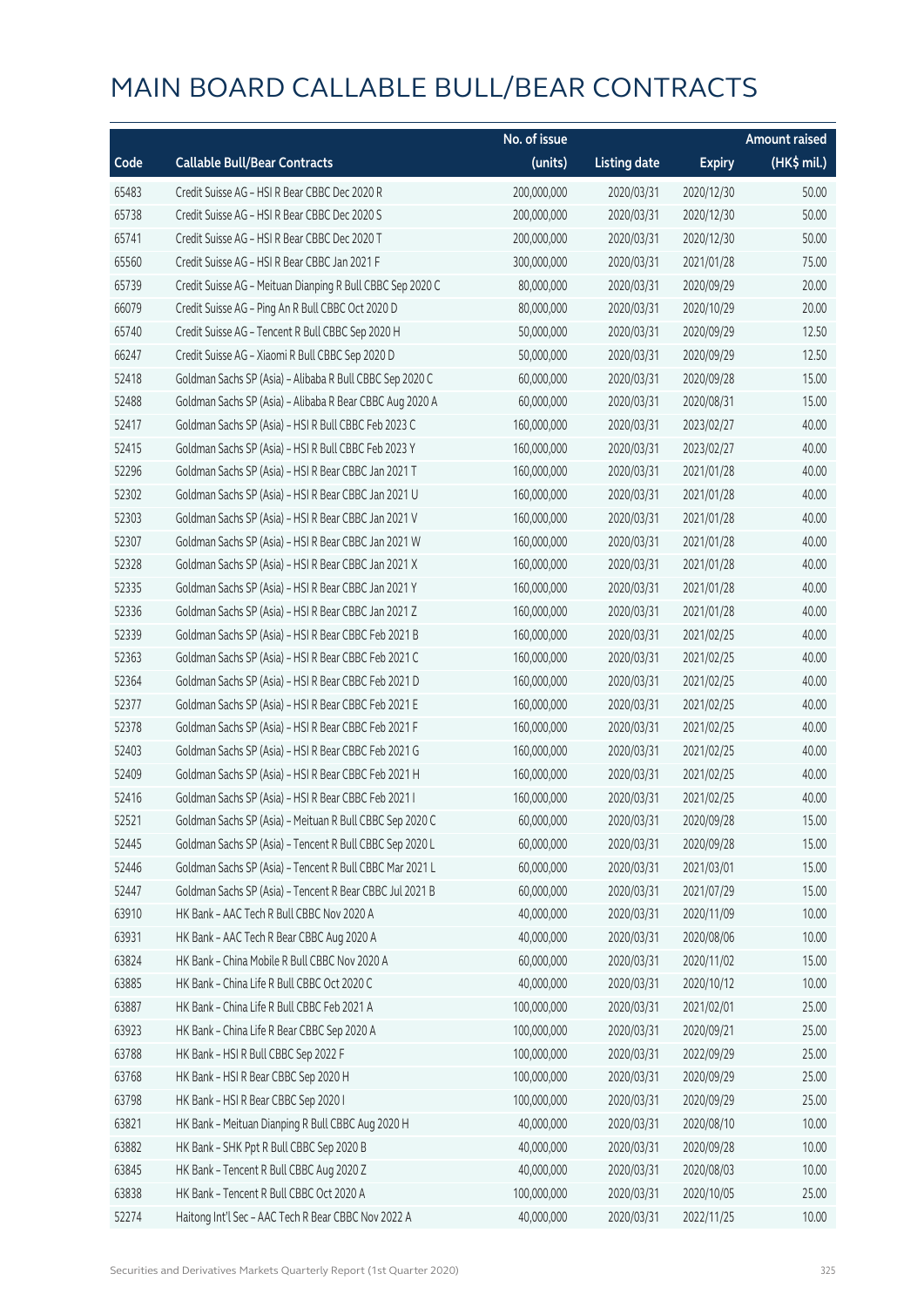|       |                                                              | No. of issue |                     |               | <b>Amount raised</b> |
|-------|--------------------------------------------------------------|--------------|---------------------|---------------|----------------------|
| Code  | <b>Callable Bull/Bear Contracts</b>                          | (units)      | <b>Listing date</b> | <b>Expiry</b> | (HK\$ mil.)          |
| 52278 | Haitong Int'l Sec - Alibaba Group R Bull CBBC Aug 2020 B     | 40,000,000   | 2020/03/31          | 2020/08/13    | 10.00                |
| 51818 | Haitong Int'l Sec - HSI R Bull CBBC Jan 2023 K               | 150,000,000  | 2020/03/31          | 2023/01/30    | 37.50                |
| 51522 | Haitong Int'l Sec - HSI R Bull CBBC Feb 2023 N               | 150,000,000  | 2020/03/31          | 2023/02/27    | 37.50                |
| 51631 | Haitong Int'l Sec - HSI R Bull CBBC Feb 2023 O               | 150,000,000  | 2020/03/31          | 2023/02/27    | 37.50                |
| 69855 | Haitong Int'l Sec - HSI R Bear CBBC Sep 2020 X               | 150,000,000  | 2020/03/31          | 2020/09/29    | 37.50                |
| 69901 | Haitong Int'l Sec - HSI R Bear CBBC Oct 2020 P               | 150,000,000  | 2020/03/31          | 2020/10/29    | 37.50                |
| 69654 | Haitong Int'l Sec - HSI R Bear CBBC Nov 2020 I               | 150,000,000  | 2020/03/31          | 2020/11/27    | 37.50                |
| 69757 | Haitong Int'l Sec - HSI R Bear CBBC Nov 2020 J               | 150,000,000  | 2020/03/31          | 2020/11/27    | 37.50                |
| 69760 | Haitong Int'l Sec - HSI R Bear CBBC Nov 2020 K               | 150,000,000  | 2020/03/31          | 2020/11/27    | 37.50                |
| 69763 | Haitong Int'l Sec - HSI R Bear CBBC Nov 2020 L               | 150,000,000  | 2020/03/31          | 2020/11/27    | 37.50                |
| 52273 | Haitong Int'l Sec - Meituan Dianping R Bull CBBC Dec 2020 B  | 40,000,000   | 2020/03/31          | 2020/12/16    | 10.00                |
| 52277 | Haitong Int'l Sec - SHK Ppt R Bull CBBC Dec 2020 A           | 40,000,000   | 2020/03/31          | 2020/12/30    | 10.00                |
| 52279 | Haitong Int'l Sec - Sunny Optical R Bull CBBC Oct 2020 B     | 40,000,000   | 2020/03/31          | 2020/10/30    | 10.00                |
| 52263 | Haitong Int'l Sec - Tencent R Bull CBBC Aug 2020 R           | 40,000,000   | 2020/03/31          | 2020/08/13    | 10.00                |
| 52272 | Haitong Int'l Sec - Tencent R Bull CBBC Nov 2020 G           | 40,000,000   | 2020/03/31          | 2020/11/20    | 11.28                |
| 64679 | J P Morgan SP BV - HKEX R Bull CBBC Jul 2020 B               | 40,000,000   | 2020/03/31          | 2020/07/17    | 10.00                |
| 64969 | J P Morgan SP BV - HSI R Bull CBBC Oct 2022 B                | 200,000,000  | 2020/03/31          | 2022/10/28    | 50.00                |
| 65033 | J P Morgan SP BV - HSI R Bull CBBC Oct 2022 E                | 300,000,000  | 2020/03/31          | 2022/10/28    | 75.00                |
| 65291 | J P Morgan SP BV - HSI R Bull CBBC Oct 2022 G                | 300,000,000  | 2020/03/31          | 2022/10/28    | 75.00                |
| 64970 | J P Morgan SP BV - HSI R Bull CBBC Nov 2022 L                | 400,000,000  | 2020/03/31          | 2022/11/29    | 100.00               |
| 65173 | J P Morgan SP BV - HSI R Bull CBBC Nov 2022 M                | 200,000,000  | 2020/03/31          | 2022/11/29    | 50.00                |
| 65364 | J P Morgan SP BV - HSI R Bull CBBC Nov 2022 N                | 400,000,000  | 2020/03/31          | 2022/11/29    | 100.00               |
| 65031 | J P Morgan SP BV - HSI R Bull CBBC Dec 2022 U                | 240,000,000  | 2020/03/31          | 2022/12/29    | 60.00                |
| 65444 | J P Morgan SP BV - HSI R Bull CBBC Dec 2022 V                | 240,000,000  | 2020/03/31          | 2022/12/29    | 81.60                |
| 65182 | J P Morgan SP BV - HSI R Bull CBBC Dec 2022 W                | 240,000,000  | 2020/03/31          | 2022/12/29    | 60.00                |
| 65453 | J P Morgan SP BV - HSI R Bear CBBC Nov 2020 H                | 200,000,000  | 2020/03/31          | 2020/11/27    | 50.00                |
| 64453 | J P Morgan SP BV - HSI R Bear CBBC Nov 2020 Y                | 200,000,000  | 2020/03/31          | 2020/11/27    | 50.00                |
| 64577 | J P Morgan SP BV - HSI R Bear CBBC Nov 2020 Z                | 200,000,000  | 2020/03/31          | 2020/11/27    | 50.00                |
| 64621 | J P Morgan SP BV - HSI R Bear CBBC Dec 2020 V                | 240,000,000  | 2020/03/31          | 2020/12/30    | 60.00                |
| 65465 | J P Morgan SP BV - HSI R Bear CBBC Dec 2020 W                | 240,000,000  | 2020/03/31          | 2020/12/30    | 60.00                |
| 64635 | J P Morgan SP BV - Tencent R Bull CBBC Jul 2020 W            | 50,000,000   | 2020/03/31          | 2020/07/10    | 16.75                |
| 64923 | J P Morgan SP BV - Tencent R Bull CBBC Jul 2020 X            | 50,000,000   | 2020/03/31          | 2020/07/10    | 12.50                |
| 64063 | Morgan Stanley Asia Products - Alibaba R Bull CBBC Dec 2020C | 40,000,000   | 2020/03/31          | 2020/12/18    | 10.00                |
| 64064 | Morgan Stanley Asia Products - Alibaba R Bull CBBC Feb 2021B | 40,000,000   | 2020/03/31          | 2021/02/01    | 10.00                |
| 64103 | Morgan Stanley Asia Products - Alibaba R Bull CBBC Mar 2021A | 80,000,000   | 2020/03/31          | 2021/03/08    | 20.00                |
| 64098 | Morgan Stanley Asia Products - Alibaba R Bear CBBC Dec 2020G | 40,000,000   | 2020/03/31          | 2020/12/01    | 10.00                |
| 64061 | Morgan Stanley Asia Products - Alibaba R Bear CBBC Jan 2021A | 40,000,000   | 2020/03/31          | 2021/01/11    | 10.00                |
| 64219 | Morgan Stanley Asia Products - Ch Life R Bull CBBC Feb 2021A | 58,000,000   | 2020/03/31          | 2021/02/08    | 14.50                |
| 64229 | Morgan Stanley Asia Products - Ch Life R Bull CBBC Mar 2021B | 58,000,000   | 2020/03/31          | 2021/03/01    | 14.50                |
| 64106 | Morgan Stanley Asia Products - Galaxy Ent R Bull CBBC Dec20C | 40,000,000   | 2020/03/31          | 2020/12/14    | 10.00                |
| 64104 | Morgan Stanley Asia Products - HKEX R Bear CBBC Dec 2020 C   | 40,000,000   | 2020/03/31          | 2020/12/07    | 10.00                |
| 64024 | Morgan Stanley Asia Products - HSI R Bull CBBC Dec 2022 H    | 150,000,000  | 2020/03/31          | 2022/12/29    | 37.50                |
| 64018 | Morgan Stanley Asia Products - HSI R Bear CBBC Jul 2020 C    | 150,000,000  | 2020/03/31          | 2020/07/30    | 37.50                |
| 68494 | Morgan Stanley Asia Products - Ping An R Bull CBBC Dec 2020A | 48,000,000   | 2020/03/31          | 2020/12/01    | 12.00                |
| 69064 | Morgan Stanley Asia Products - Ping An R Bull CBBC Jan 2021C | 48,000,000   | 2020/03/31          | 2021/01/18    | 12.00                |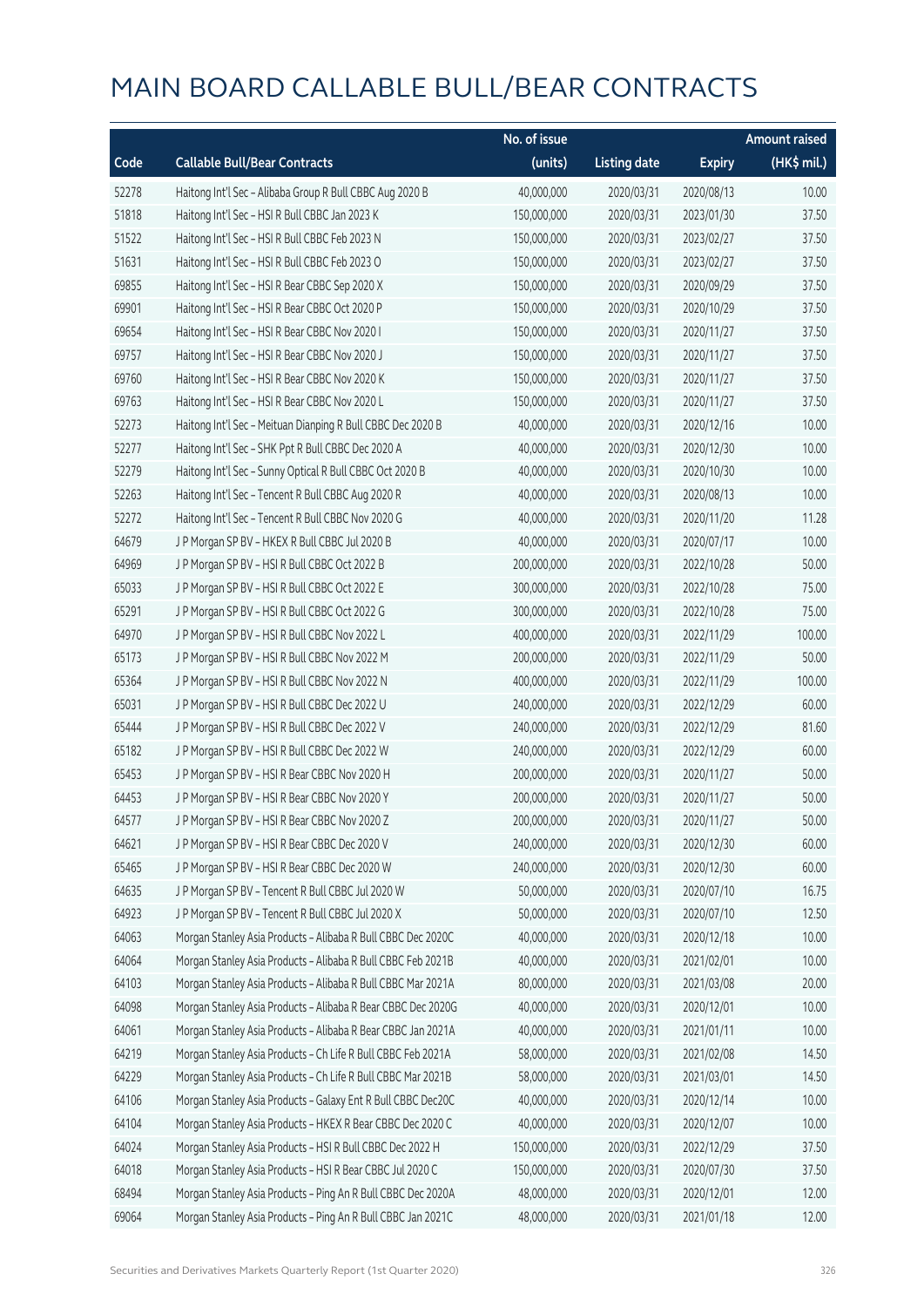|       |                                                              | No. of issue |                     |               | <b>Amount raised</b>  |
|-------|--------------------------------------------------------------|--------------|---------------------|---------------|-----------------------|
| Code  | <b>Callable Bull/Bear Contracts</b>                          | (units)      | <b>Listing date</b> | <b>Expiry</b> | $(HK\frac{1}{2}mil.)$ |
| 68956 | Morgan Stanley Asia Products - Ping An R Bear CBBC Nov 2020A | 48,000,000   | 2020/03/31          | 2020/11/09    | 12.00                 |
| 69303 | Morgan Stanley Asia Products - Sunny Opt R Bull CBBC Nov 20A | 40,000,000   | 2020/03/31          | 2020/11/02    | 10.00                 |
| 69284 | Morgan Stanley Asia Products - Sunny Opt R Bull CBBC Dec 20C | 40,000,000   | 2020/03/31          | 2020/12/21    | 10.00                 |
| 52214 | SG Issuer - Alibaba Group R Bear CBBC Jan 2021 B             | 200,000,000  | 2020/03/31          | 2021/01/28    | 50.00                 |
| 52194 | SG Issuer - CAM CSI300 R Bull CBBC Jan 2021 A                | 100,000,000  | 2020/03/31          | 2021/01/28    | 25.00                 |
| 51859 | SG Issuer - China Mobile R Bear CBBC Dec 2020 B              | 100,000,000  | 2020/03/31          | 2020/12/30    | 25.00                 |
| 52141 | SG Issuer - Geely Auto R Bull CBBC Dec 2020 D                | 40,000,000   | 2020/03/31          | 2020/12/30    | 10.00                 |
| 52177 | SG Issuer - Galaxy Ent R Bull CBBC Dec 2020 K                | 100,000,000  | 2020/03/31          | 2020/12/30    | 25.00                 |
| 52178 | SG Issuer - HSBC R Bull CBBC Dec 2020 H                      | 100,000,000  | 2020/03/31          | 2020/12/30    | 25.00                 |
| 52137 | SG Issuer - HSI R Bull CBBC Feb 2023 J                       | 250,000,000  | 2020/03/31          | 2023/02/27    | 62.50                 |
| 52143 | SG Issuer - HSI R Bull CBBC Feb 2023 K                       | 250,000,000  | 2020/03/31          | 2023/02/27    | 62.50                 |
| 52148 | SG Issuer - HSI R Bull CBBC Feb 2023 L                       | 250,000,000  | 2020/03/31          | 2023/02/27    | 62.50                 |
| 52149 | SG Issuer - HSI R Bull CBBC Feb 2023 M                       | 250,000,000  | 2020/03/31          | 2023/02/27    | 62.50                 |
| 52158 | SG Issuer - HSI R Bull CBBC Mar 2023 M                       | 250,000,000  | 2020/03/31          | 2023/03/30    | 77.50                 |
| 52159 | SG Issuer - HSI R Bull CBBC Mar 2023 N                       | 250,000,000  | 2020/03/31          | 2023/03/30    | 62.50                 |
| 52160 | SG Issuer - HSI R Bull CBBC Mar 2023 Q                       | 250,000,000  | 2020/03/31          | 2023/03/30    | 62.50                 |
| 52161 | SG Issuer - HSI R Bull CBBC Mar 2023 W                       | 250,000,000  | 2020/03/31          | 2023/03/30    | 62.50                 |
| 52162 | SG Issuer - HSI R Bull CBBC Mar 2023 X                       | 250,000,000  | 2020/03/31          | 2023/03/30    | 62.50                 |
| 52176 | SG Issuer - HSI R Bull CBBC Mar 2023 Y                       | 250,000,000  | 2020/03/31          | 2023/03/30    | 62.50                 |
| 52249 | SG Issuer - HSI R Bear CBBC Nov 2020 A                       | 250,000,000  | 2020/03/31          | 2020/11/27    | 62.50                 |
| 52250 | SG Issuer - HSI R Bear CBBC Nov 2020 D                       | 250,000,000  | 2020/03/31          | 2020/11/27    | 62.50                 |
| 52222 | SG Issuer - HSI R Bear CBBC Dec 2020 Y                       | 250,000,000  | 2020/03/31          | 2020/12/30    | 62.50                 |
| 52096 | SG Issuer - HSI R Bear CBBC Jan 2021 M                       | 500,000,000  | 2020/03/31          | 2021/01/28    | 125.00                |
| 52215 | SG Issuer - HSI R Bear CBBC Jan 2021 N                       | 250,000,000  | 2020/03/31          | 2021/01/28    | 62.50                 |
| 52218 | SG Issuer - HSI R Bear CBBC Jan 2021 O                       | 500,000,000  | 2020/03/31          | 2021/01/28    | 125.00                |
| 52105 | SG Issuer - HSI R Bear CBBC Feb 2021 G                       | 250,000,000  | 2020/03/31          | 2021/02/25    | 62.50                 |
| 52115 | SG Issuer - HSI R Bear CBBC Feb 2021 H                       | 250,000,000  | 2020/03/31          | 2021/02/25    | 62.50                 |
| 52119 | SG Issuer - HSI R Bear CBBC Feb 2021 I                       | 250,000,000  | 2020/03/31          | 2021/02/25    | 62.50                 |
| 52120 | SG Issuer - HSI R Bear CBBC Feb 2021 J                       | 250,000,000  | 2020/03/31          | 2021/02/25    | 62.50                 |
| 52125 | SG Issuer - HSI R Bear CBBC Feb 2021 K                       | 250,000,000  | 2020/03/31          | 2021/02/25    | 62.50                 |
| 52133 | SG Issuer - HSI R Bear CBBC Feb 2021 L                       | 250,000,000  | 2020/03/31          | 2021/02/25    | 62.50                 |
| 52134 | SG Issuer - HSI R Bear CBBC Feb 2021 M                       | 250,000,000  | 2020/03/31          | 2021/02/25    | 62.50                 |
| 52182 | SG Issuer - Meituan Dianping R Bull CBBC Dec 2020 M          | 100,000,000  | 2020/03/31          | 2020/12/30    | 25.00                 |
| 51902 | SG Issuer - Meituan Dianping R Bear CBBC Oct 2020 D          | 100,000,000  | 2020/03/31          | 2020/10/29    | 25.00                 |
| 52211 | SG Issuer - Ping An R Bear CBBC Jul 2020 G                   | 100,000,000  | 2020/03/31          | 2020/07/29    | 25.00                 |
| 52074 | SG Issuer - SHK Ppt R Bear CBBC Dec 2020 A                   | 100,000,000  | 2020/03/31          | 2020/12/30    | 25.00                 |
| 52189 | SG Issuer - Tencent R Bull CBBC Sep 2020 T                   | 80,000,000   | 2020/03/31          | 2020/09/29    | 20.00                 |
| 52191 | SG Issuer - Tencent R Bull CBBC Sep 2020 U                   | 80,000,000   | 2020/03/31          | 2020/09/29    | 20.00                 |
| 52192 | SG Issuer - Tencent R Bear CBBC Nov 2020 J                   | 80,000,000   | 2020/03/31          | 2020/11/27    | 20.00                 |
| 52210 | SG Issuer - Tencent R Bear CBBC Nov 2020 L                   | 80,000,000   | 2020/03/31          | 2020/11/27    | 20.00                 |
| 52206 | SG Issuer - Tencent R Bear CBBC Nov 2020 M                   | 300,000,000  | 2020/03/31          | 2020/11/27    | 75.00                 |
| 52085 | SG Issuer - Tencent R Bear CBBC Dec 2020 L                   | 80,000,000   | 2020/03/31          | 2020/12/29    | 20.00                 |
| 52193 | SG Issuer - Xiaomi R Bull CBBC Dec 2020 B                    | 60,000,000   | 2020/03/31          | 2020/12/30    | 15.00                 |
| 68077 | UBS AG - HSI R Bull CBBC Sep 2022 A                          | 400,000,000  | 2020/03/31          | 2022/09/29    | 100.00                |
| 68110 | UBS AG - HSI R Bull CBBC Sep 2022 B                          | 400,000,000  | 2020/03/31          | 2022/09/29    | 100.00                |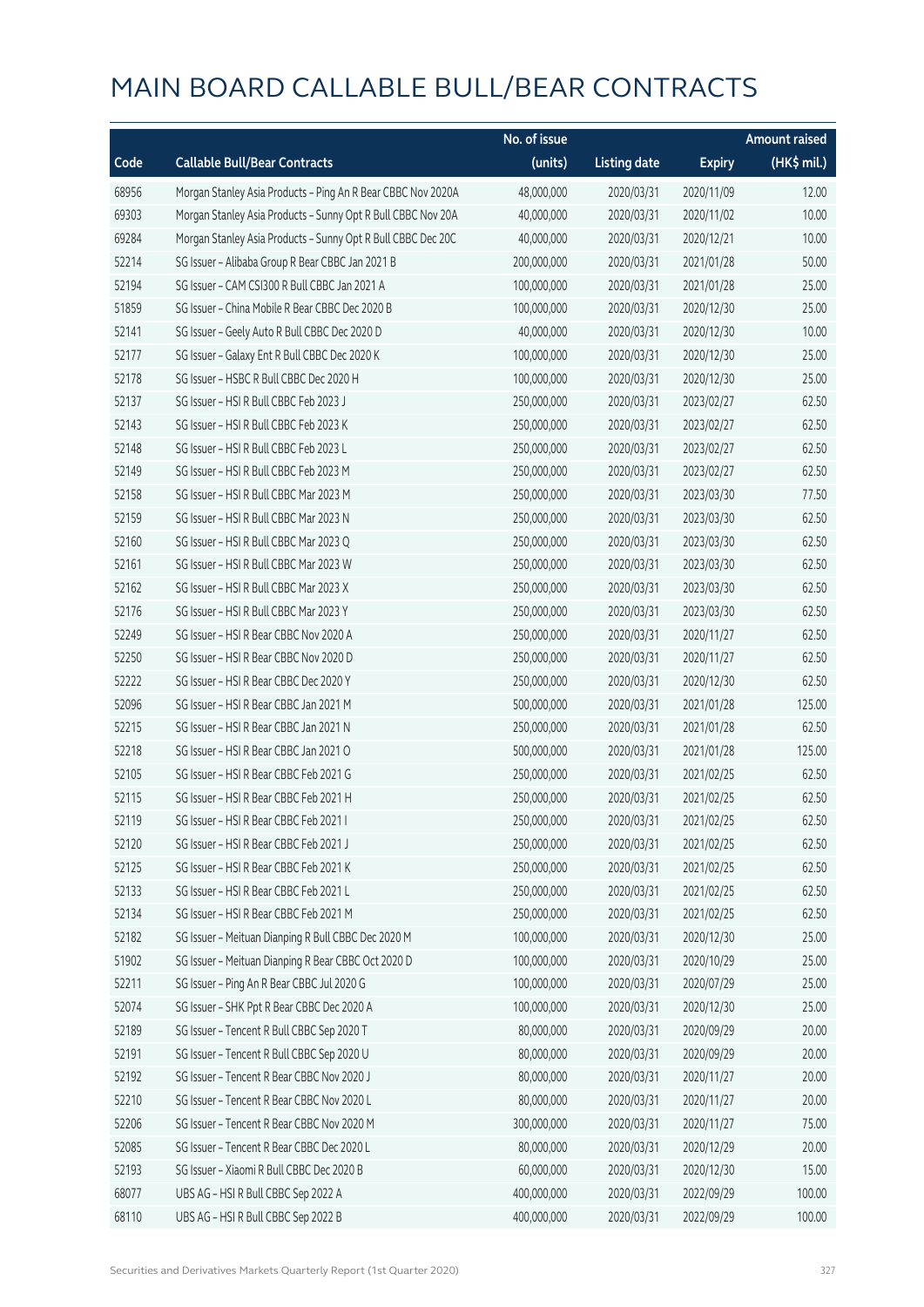|       |                                                         | No. of issue |                     |               | <b>Amount raised</b> |
|-------|---------------------------------------------------------|--------------|---------------------|---------------|----------------------|
| Code  | <b>Callable Bull/Bear Contracts</b>                     | (units)      | <b>Listing date</b> | <b>Expiry</b> | (HK\$ mil.)          |
| 68249 | UBS AG - HSI R Bull CBBC Sep 2022 C                     | 400,000,000  | 2020/03/31          | 2022/09/29    | 100.00               |
| 67929 | UBS AG - HSI R Bull CBBC Oct 2022 J                     | 200,000,000  | 2020/03/31          | 2022/10/28    | 50.00                |
| 67947 | UBS AG - HSI R Bull CBBC Oct 2022 V                     | 200,000,000  | 2020/03/31          | 2022/10/28    | 50.00                |
| 68126 | UBS AG - HSI R Bull CBBC Nov 2022 B                     | 200,000,000  | 2020/03/31          | 2022/11/29    | 50.00                |
| 68386 | UBS AG - HSI R Bull CBBC Nov 2022 G                     | 200,000,000  | 2020/03/31          | 2022/11/29    | 73.00                |
| 68103 | UBS AG - HSI R Bull CBBC Nov 2022 Z                     | 200,000,000  | 2020/03/31          | 2022/11/29    | 50.00                |
| 67966 | UBS AG - HSI R Bull CBBC Dec 2022 W                     | 200,000,000  | 2020/03/31          | 2022/12/29    | 50.00                |
| 68089 | UBS AG - HSI R Bull CBBC Dec 2022 X                     | 200,000,000  | 2020/03/31          | 2022/12/29    | 50.00                |
| 68117 | UBS AG - HSI R Bull CBBC Dec 2022 Y                     | 200,000,000  | 2020/03/31          | 2022/12/29    | 50.00                |
| 68310 | UBS AG - HSI R Bull CBBC Dec 2022 Z                     | 200,000,000  | 2020/03/31          | 2022/12/29    | 60.00                |
| 67985 | UBS AG - HSI R Bull CBBC Jan 2023 T                     | 200,000,000  | 2020/03/31          | 2023/01/30    | 50.00                |
| 66385 | UBS AG - HSI R Bear CBBC Oct 2020 Y                     | 200,000,000  | 2020/03/31          | 2020/10/29    | 50.00                |
| 66514 | UBS AG - HSI R Bear CBBC Oct 2020 Z                     | 200,000,000  | 2020/03/31          | 2020/10/29    | 50.00                |
| 66535 | UBS AG - HSI R Bear CBBC Nov 2020 X                     | 200,000,000  | 2020/03/31          | 2020/11/27    | 50.00                |
| 66700 | UBS AG - HSI R Bear CBBC Nov 2020 Y                     | 200,000,000  | 2020/03/31          | 2020/11/27    | 50.00                |
| 67347 | UBS AG - HSI R Bear CBBC Nov 2020 Z                     | 200,000,000  | 2020/03/31          | 2020/11/27    | 50.00                |
| 66626 | UBS AG - HSI R Bear CBBC Dec 2020 O                     | 200,000,000  | 2020/03/31          | 2020/12/30    | 50.00                |
| 67009 | UBS AG - HSI R Bear CBBC Dec 2020 P                     | 200,000,000  | 2020/03/31          | 2020/12/30    | 50.00                |
| 67542 | UBS AG - HSI R Bear CBBC Dec 2020 Q                     | 200,000,000  | 2020/03/31          | 2020/12/30    | 50.00                |
| 67554 | UBS AG - HSI R Bear CBBC Dec 2020 R                     | 200,000,000  | 2020/03/31          | 2020/12/30    | 50.00                |
| 66441 | UBS AG - HSI R Bear CBBC Jan 2021 A                     | 400,000,000  | 2020/03/31          | 2021/01/28    | 100.00               |
| 67545 | UBS AG - HSI R Bear CBBC Jan 2021 B                     | 200,000,000  | 2020/03/31          | 2021/01/28    | 50.00                |
| 67766 | UBS AG - HSI R Bear CBBC Jan 2021 C                     | 200,000,000  | 2020/03/31          | 2021/01/28    | 50.00                |
| 67791 | UBS AG - HSI R Bear CBBC Jan 2021 D                     | 200,000,000  | 2020/03/31          | 2021/01/28    | 50.00                |
| 68435 | UBS AG - Meituan Dianping R Bull CBBC Dec 2020 P        | 50,000,000   | 2020/03/31          | 2020/12/18    | 12.50                |
| 67207 | UBS AG - Meituan Dianping R Bear CBBC Dec 2020 G        | 50,000,000   | 2020/03/31          | 2020/12/15    | 12.50                |
| 68429 | UBS AG - Tencent R Bull CBBC Dec 2020 V                 | 40,000,000   | 2020/03/31          | 2020/12/09    | 10.00                |
| 67134 | UBS AG - Tencent R Bear CBBC Dec 2020 U                 | 40,000,000   | 2020/03/31          | 2020/12/16    | 10.00                |
| 68493 | UBS AG - Xiaomi R Bull CBBC Dec 2020 I                  | 60,000,000   | 2020/03/31          | 2020/12/21    | 15.00                |
| 69573 | Bank Vontobel - China Mobile R Bull CBBC Nov 2020 D     | 40,000,000   | 2020/03/31          | 2020/11/13    | 10.00                |
| 69557 | Bank Vontobel - Meituan Dianping R Bull CBBC Dec 2020 K | 60,000,000   | 2020/03/31          | 2020/12/04    | 15.00                |
| 69575 | Bank Vontobel - Tencent R Bull CBBC Dec 2020 P          | 40,000,000   | 2020/03/31          | 2020/12/04    | 10.00                |
| 69633 | Bank Vontobel - Tencent R Bull CBBC Dec 2020 Q          | 40,000,000   | 2020/03/31          | 2020/12/18    | 10.00                |
| Total |                                                         |              |                     |               | 358,188.08           |

# Further issue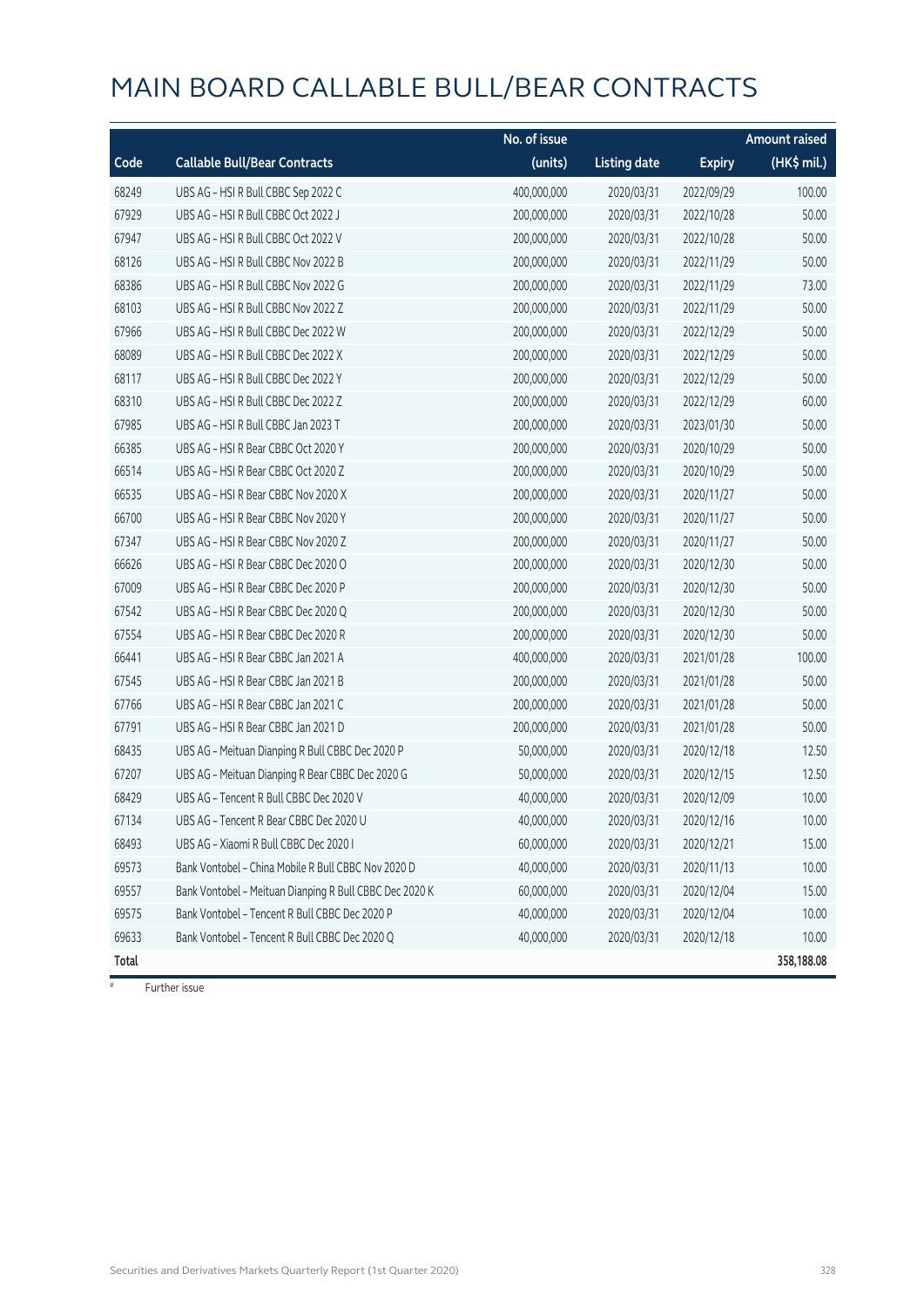# DR/ELI/TRADING ONLY STOCKS TRADING STATISTICS

### **Depositary Receipt Trading Statistics**

|      |                | No. of issues | Turnover value (HK\$ mil.) |
|------|----------------|---------------|----------------------------|
| 2019 | Q1             |               | 23.02                      |
|      | Q <sub>2</sub> |               | 29.27                      |
|      | Q3             |               | 22.57                      |
|      | Q4             |               | 19.94                      |
| 2020 | 01             |               | 23.21                      |

### **Equity Linked Instrument Trading Statistics**

|      |                | No. of issues            | Turnover value (HK\$ mil.) |
|------|----------------|--------------------------|----------------------------|
| 2019 | Q1             |                          |                            |
|      | Q <sub>2</sub> | $\overline{\phantom{0}}$ | $\overline{\phantom{0}}$   |
|      | Q <sub>3</sub> | $\overline{\phantom{0}}$ | $\overline{\phantom{0}}$   |
|      | Q4             | $\overline{\phantom{0}}$ |                            |
| 2020 | 01             |                          | $\overline{\phantom{0}}$   |

#### **NASDAQ Stocks**

|      |                | No. of issues | Turnover value (HK\$ mil.) |
|------|----------------|---------------|----------------------------|
| 2019 | Q1             | b             | 2.87                       |
|      | Q <sub>2</sub> | b             | 0.07                       |
|      | Q3             | b             | 0.00                       |
|      | Q4             | b             | 0.04                       |
| 2020 | Q1             | h             | 0.01                       |

#### **iShares**

|      |    | No. of issues            | Turnover value (HK\$ mil.) |
|------|----|--------------------------|----------------------------|
| 2019 | 01 |                          | $\overline{\phantom{0}}$   |
|      | Q2 |                          | $\overline{\phantom{0}}$   |
|      | Q3 | -                        | $\overline{\phantom{0}}$   |
|      | O4 | $\overline{\phantom{0}}$ | $\overline{\phantom{0}}$   |
| 2020 | Q1 | -                        | $\overline{\phantom{0}}$   |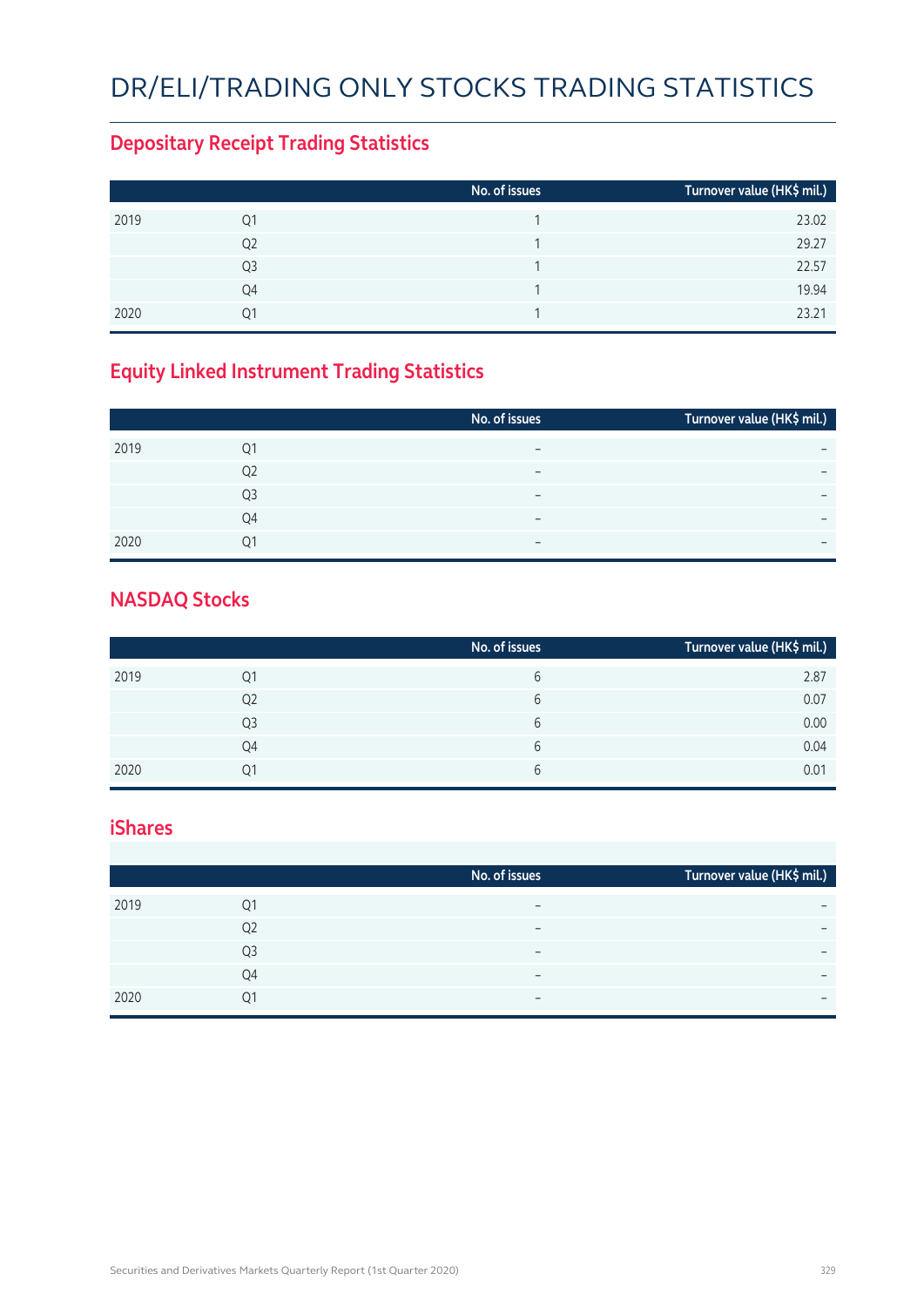### **Equity Turnover – GEM**

|      |    | Share (Mil. shs) | Value (HK\$ mil.) | No. of deals |
|------|----|------------------|-------------------|--------------|
| 2019 | Q1 | 50,803.56        | 15,250.68         | 706,122      |
|      | Q2 | 54,134.73        | 14,094.16         | 665,926      |
|      | Q3 | 41,935.73        | 9,838.81          | 478,917      |
|      | Q4 | 43,140.55        | 10,677.20         | 567,374      |
| 2020 | 01 | 42,596.35        | 16,306.86         | 565,905      |

### **Equity Trading Statistics – GEM**

|      |                | No. of<br>trading days | Average daily turnover<br>(HK\$ mil.) | Average value<br>per deal |
|------|----------------|------------------------|---------------------------------------|---------------------------|
| 2019 | Q1             | 60                     | 254.18                                | 21,598                    |
|      | Q <sub>2</sub> | 59                     | 238.88                                | 21,165                    |
|      | Q <sub>3</sub> | 65                     | 151.37                                | 20,544                    |
|      | Q4             | 62                     | 172.21                                | 18,819                    |
| 2020 | Q1             | 62                     | 263.01                                | 28,816                    |

#### **20 Most Advanced GEM Stocks**

for 1st quarter 2020

|                |       |                        |                 | <b>Closing price</b> |        |
|----------------|-------|------------------------|-----------------|----------------------|--------|
| Rank           | Code  | <b>Stock</b>           | End of Mar 2020 | End of Dec 2019      | $%$ up |
| 1              | 08225 | C HEALTH GP            | 1.010           | 0.103                | 880.58 |
| $\overline{2}$ | 08349 | MEIGU TECH             | 0.700           | 0.140                | 400.00 |
| 3              | 08631 | <b>SUN KONG HLDGS</b>  | 0.800           | 0.170                | 370.59 |
| 4              | 08437 | RMH HOLDINGS           | 0.495           | 0.161                | 207.45 |
| 5              | 08326 | TK NEW ENERGY          | 0.175           | 0.068                | 157.35 |
| 6              | 08485 | <b>SMART GLOBE</b>     | 0.227           | 0.103                | 120.39 |
| 7              | 08479 | <b>JTF INTL</b>        | 0.500           | 0.250                | 100.00 |
| 8              | 08269 | <b>WEALTH GLORY</b>    | 0.186           | 0.100                | 86.00  |
| 9              | 08315 | <b>GREATWALLE INC</b>  | 0.128           | 0.072                | 77.78  |
| 10             | 08373 | <b>INDIGO STAR</b>     | 0.380           | 0.220                | 72.73  |
| 11             | 08297 | <b>BODIBRA</b>         | 0.130           | 0.080                | 62.50  |
| 12             | 08509 | <b>WINE'S LINK</b>     | 0.440           | 0.280                | 57.14  |
| 13             | 08083 | <b>CHINA YOUZAN</b>    | 0.770           | 0.495                | 55.56  |
| 14             | 08526 | WING FUNG GROUP        | 0.425           | 0.285                | 49.12  |
| 15             | 08507 | <b>I.CENTURY HLDG</b>  | 0.192           | 0.130                | 47.69  |
| 16             | 08258 | <b>NW INDUSTRY</b>     | 0.124           | 0.084                | 47.62  |
| 17             | 08448 | <b>UNI PRINTSHOP</b>   | 0.115           | 0.078                | 47.44  |
| 18             | 08425 | <b>HING MING HLDGS</b> | 1.700           | 1.160                | 46.55  |
| 19             | 08612 | <b>WORLD SUPER</b>     | 1.270           | 0.880                | 44.32  |
| 20             | 08419 | AV PROMOTIONS          | 0.465           | 0.325                | 43.08  |

A Adjusted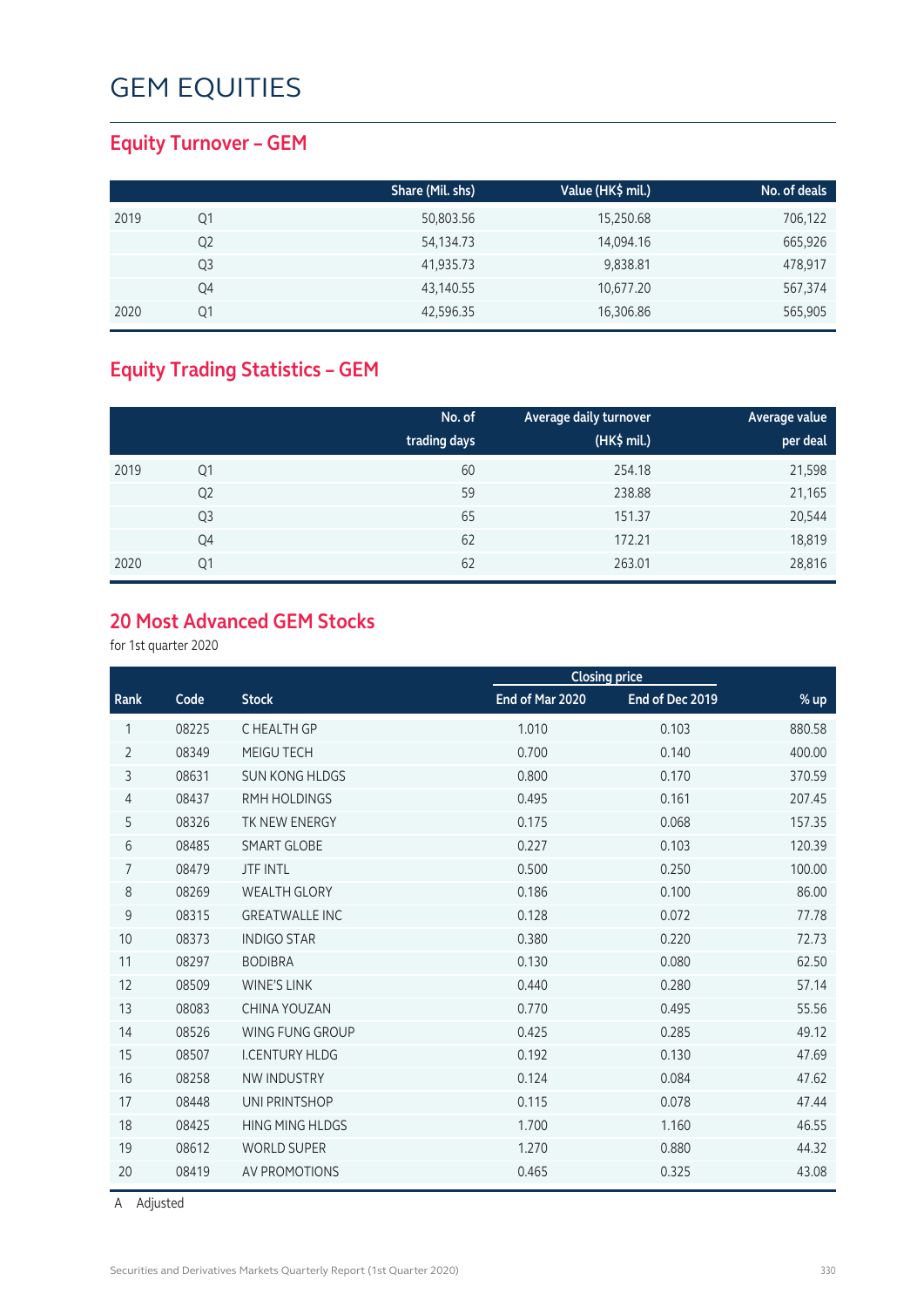### **20 Most Declined GEM Stocks**

for 1st quarter 2020

|                |       |                        |                 | <b>Closing price</b>    |          |
|----------------|-------|------------------------|-----------------|-------------------------|----------|
| Rank           | Code  | <b>Stock</b>           | End of Mar 2020 | End of Dec 2019         | % down   |
| 1              | 08627 | ORANGE TOUR            | 0.155           | 0.920                   | $-83.15$ |
| $\overline{2}$ | 08007 | <b>GLOBALSTRAT</b>     | 0.035           | 0.170                   | $-79.41$ |
| 3              | 08119 | <b>THIZ TECHNOLOGY</b> | 0.059           | 0.255                   | $-76.86$ |
| $\overline{4}$ | 08086 | <b>SINO VISION WW</b>  | 0.035           | 0.125                   | $-72.00$ |
| 5              | 08431 | <b>HAO BAI INTL</b>    | 0.063           | 0.220                   | $-71.36$ |
| 6              | 08075 | <b>MEDIA ASIA</b>      | 0.018           | 0.052                   | $-65.38$ |
| $\overline{7}$ | 08292 | WORLDGATEGLOBAL        | 0.035           | 0.100                   | $-65.00$ |
| 8              | 08217 | <b>LUENWONG GP-NEW</b> | 0.080           | 0.228<br>$\overline{A}$ | $-64.91$ |
| 9              | 08112 | <b>CORNERSTONE FIN</b> | 0.015           | 0.041                   | $-63.41$ |
| 10             | 08055 | CHI E-INFO TECH        | 0.041           | 0.107                   | $-61.68$ |
| 11             | 08186 | <b>IR RESOURCES</b>    | 0.125           | 0.300                   | $-58.33$ |
| 12             | 08193 | <b>ASIAPAC FIN INV</b> | 0.114           | 0.270                   | $-57.78$ |
| 13             | 08166 | CHINA ECO-FARM         | 0.032           | 0.074                   | $-56.76$ |
| 14             | 08353 | ANACLE                 | 0.240           | 0.550                   | $-56.36$ |
| 15             | 08645 | NOMAD TECH             | 0.087           | 0.196                   | $-55.61$ |
| 16             | 08173 | <b>UNION ASIA ENT</b>  | 0.029           | 0.064                   | $-54.69$ |
| 17             | 08547 | PACIFIC LEGEND         | 0.059           | 0.130                   | $-54.62$ |
| 18             | 08537 | <b>CHONG FAI JEWEL</b> | 0.069           | 0.150                   | $-54.00$ |
| 19             | 08220 | <b>BINGO GROUP</b>     | 0.035           | 0.076                   | $-53.95$ |
| 20             | 08265 | <b>CHINA TRUSTFUL</b>  | 0.012           | 0.026                   | $-53.85$ |
|                |       |                        |                 |                         |          |

A Adjusted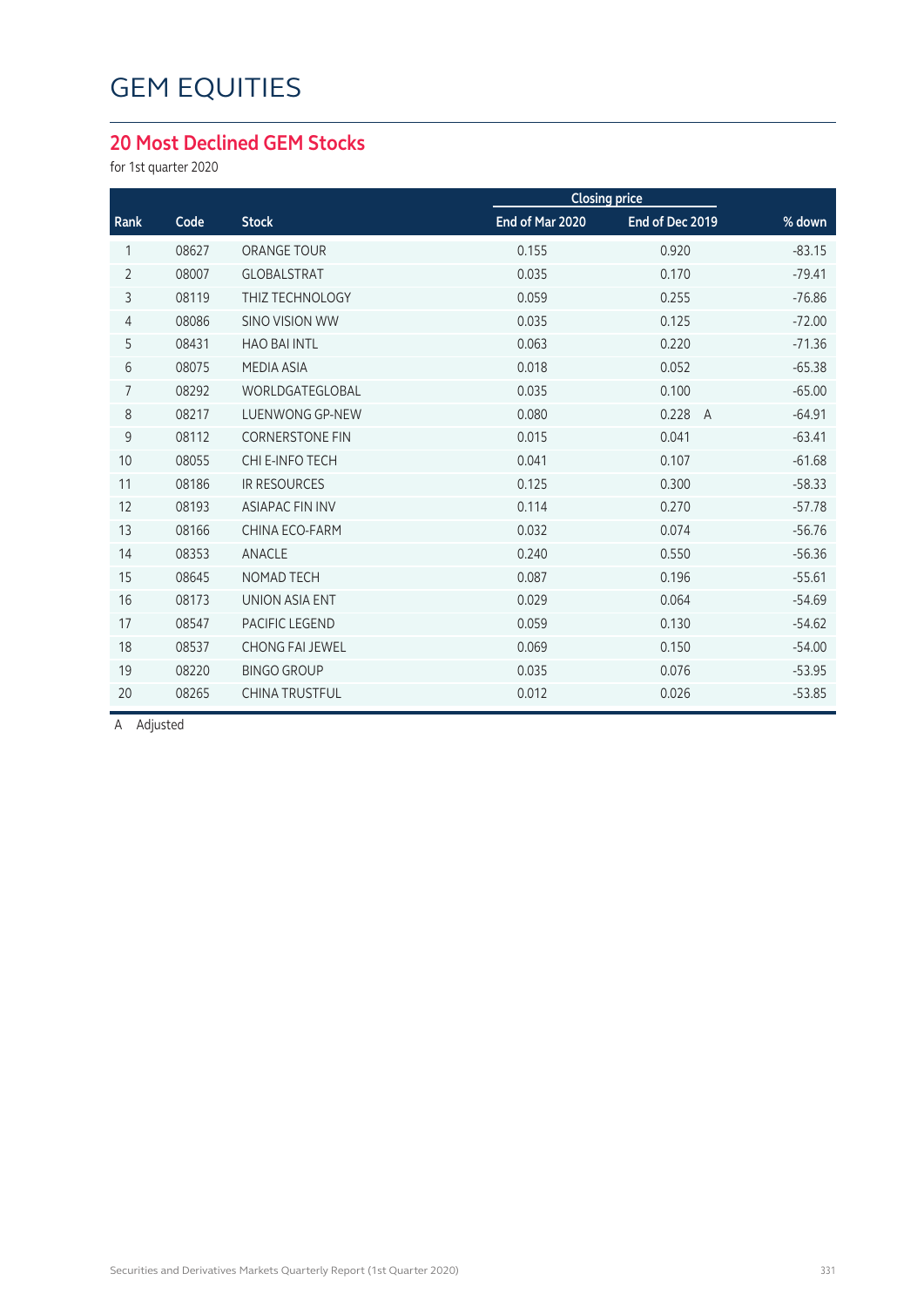### **20 Most Active GEM Stocks by Value**

for 1st quarter 2020

| Rank           | Code  | <b>Stock</b>           | Turnover (HK\$ mil.) | % of total |
|----------------|-------|------------------------|----------------------|------------|
| 1              | 08083 | CHINA YOUZAN           | 4,978.87             | 30.53      |
| $\overline{2}$ | 08225 | C HEALTH GP            | 4,689.29             | 28.76      |
| 3              | 08627 | ORANGE TOUR            | 614.00               | 3.77       |
| $\overline{4}$ | 08329 | NEP INTERLONG          | 491.71               | 3.02       |
| 5              | 08007 | <b>GLOBALSTRAT</b>     | 223.76               | 1.37       |
| 6              | 08156 | SINOPHARM TECH         | 199.71               | 1.22       |
| 7              | 08228 | NATIONAL ARTS          | 189.55               | 1.16       |
| 8              | 08619 | <b>WAC HOLDINGS</b>    | 163.09               | 1.00       |
| 9              | 08491 | <b>COOL LINK</b>       | 153.57               | 0.94       |
| 10             | 08349 | MEIGU TECH             | 152.40               | 0.93       |
| 11             | 08137 | <b>HONBRIDGE</b>       | 139.29               | 0.85       |
| 12             | 08431 | <b>HAO BAI INTL</b>    | 138.05               | 0.85       |
| 13             | 08487 | <b>ISP GLOBAL</b>      | 115.64               | 0.71       |
| 14             | 08425 | <b>HING MING HLDGS</b> | 113.99               | 0.70       |
| 15             | 08086 | <b>SINO VISION WW</b>  | 95.01                | 0.58       |
| 16             | 08026 | <b>CB GLOBAL</b>       | 93.26                | 0.57       |
| 17             | 08140 | <b>BOSATECH</b>        | 92.63                | 0.57       |
| 18             | 08295 | <b>ZZ CAP INTL</b>     | 90.42                | 0.55       |
| 19             | 08441 | <b>IWS GROUP</b>       | 87.90                | 0.54       |
| 20             | 08153 | <b>CODE AGRI</b>       | 86.30                | 0.53       |
| <b>Total</b>   |       |                        | 12,908.45            | 79.16      |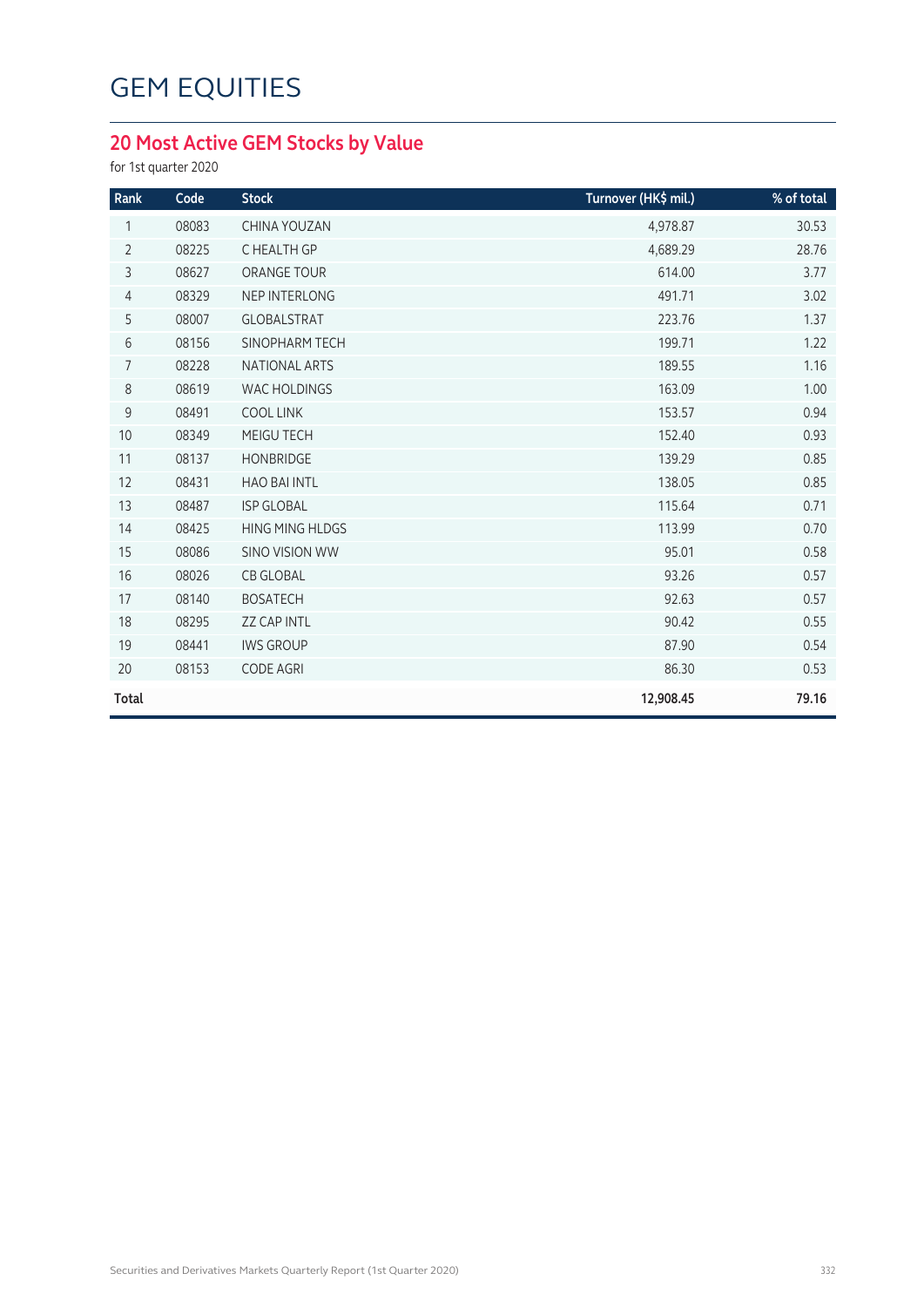### **20 Most Active GEM Stock by Shares**

for 1st quarter 2020

| Rank           | Code  | <b>Stock</b>           | Turnover (Mil. shs) | % of total |
|----------------|-------|------------------------|---------------------|------------|
| 1              | 08083 | CHINA YOUZAN           | 7,263.18            | 17.05      |
| $\overline{2}$ | 08225 | C HEALTH GP            | 3,021.27            | 7.09       |
| 3              | 08007 | <b>GLOBALSTRAT</b>     | 1,790.91            | 4.20       |
| $\overline{4}$ | 08265 | <b>CHINA TRUSTFUL</b>  | 1,519.50            | 3.57       |
| 5              | 08153 | <b>CODE AGRI</b>       | 1,374.88            | 3.23       |
| 6              | 08133 | <b>JETE POWER</b>      | 1,253.78            | 2.94       |
| 7              | 08086 | <b>SINO VISION WW</b>  | 1,048.93            | 2.46       |
| 8              | 08228 | <b>NATIONAL ARTS</b>   | 997.34              | 2.34       |
| 9              | 08112 | <b>CORNERSTONE FIN</b> | 974.15              | 2.29       |
| 10             | 08627 | <b>ORANGE TOUR</b>     | 891.55              | 2.09       |
| 11             | 08329 | NEP INTERLONG          | 755.74              | 1.77       |
| 12             | 08156 | SINOPHARM TECH         | 717.01              | 1.68       |
| 13             | 08147 | MILLENNIUM PG          | 713.94              | 1.68       |
| 14             | 08613 | <b>ORIENTAL PAY</b>    | 631.83              | 1.48       |
| 15             | 08101 | <b>EJE HOLDINGS</b>    | 629.00              | 1.48       |
| 16             | 08431 | <b>HAO BAI INTL</b>    | 567.66              | 1.33       |
| 17             | 08451 | SUNLIGHT HLDGS         | 534.51              | 1.25       |
| 18             | 08591 | ON REAL INT RTS        | 421.33              | 0.99       |
| 19             | 08259 | <b>HON CORP</b>        | 412.04              | 0.97       |
| 20             | 08536 | TL NATURAL GAS         | 405.29              | 0.95       |
| <b>Total</b>   |       |                        | 25,923.87           | 60.86      |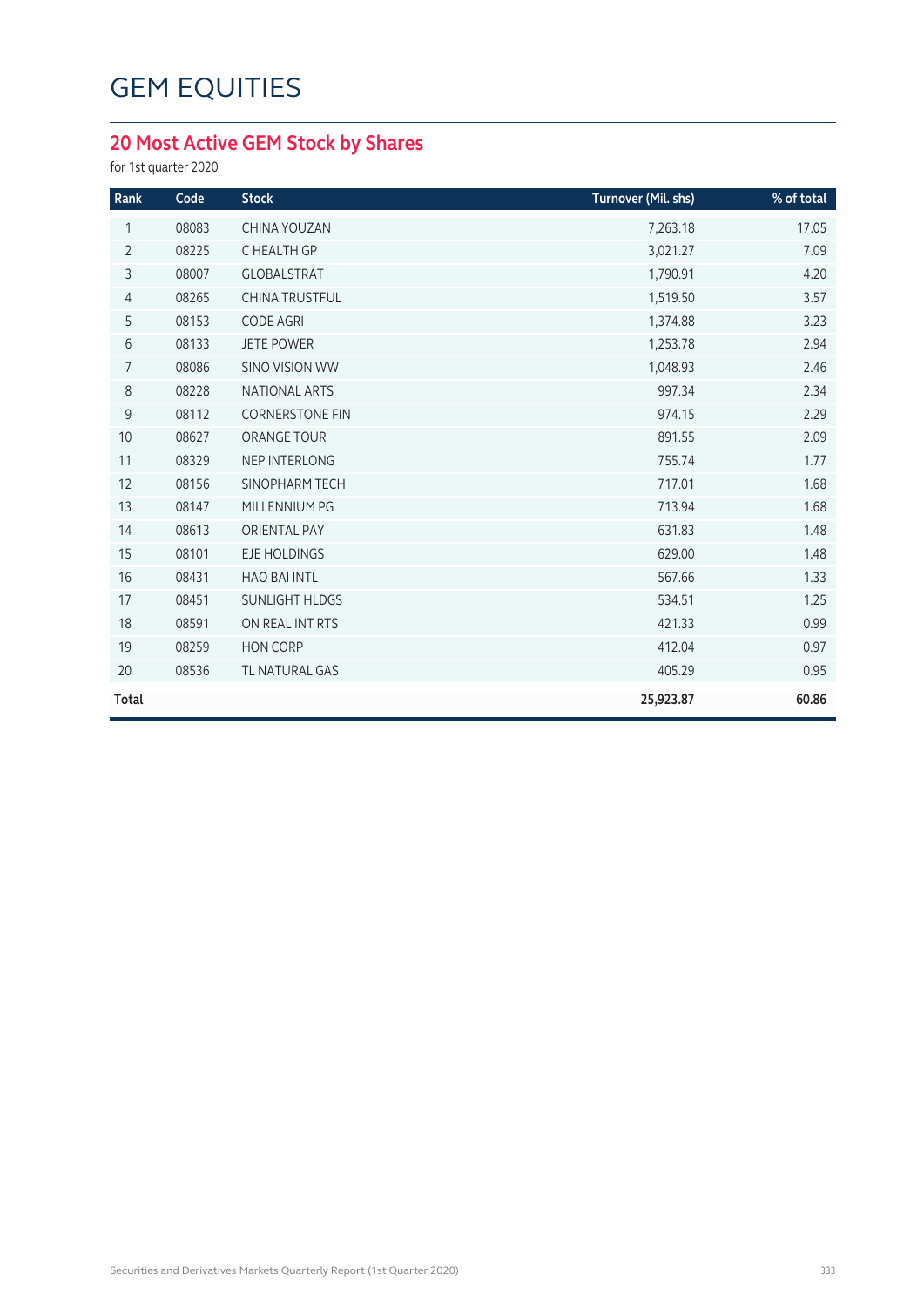#### **Market Capitalisation of Listed Companies for GEM**

as at the quarter end

|      |                | HK\$ mil.  |
|------|----------------|------------|
| 2019 | Q1             | 166,890.33 |
|      | Q <sub>2</sub> | 134,992.16 |
|      | Q <sub>3</sub> | 121,267.37 |
|      | Q4             | 106,699.32 |
| 2020 | Q1             | 95,524.29  |

### **Market Capitalisation by Hang Seng Industry Classification System \* – GEM**

Quarter-end figures



\* Hang Seng Industry Classification System (HSICS) is provided by Hang Seng Indexes Company Limited.

Note: New Hang Seng Industry Classification System took effect on 9 September 2013.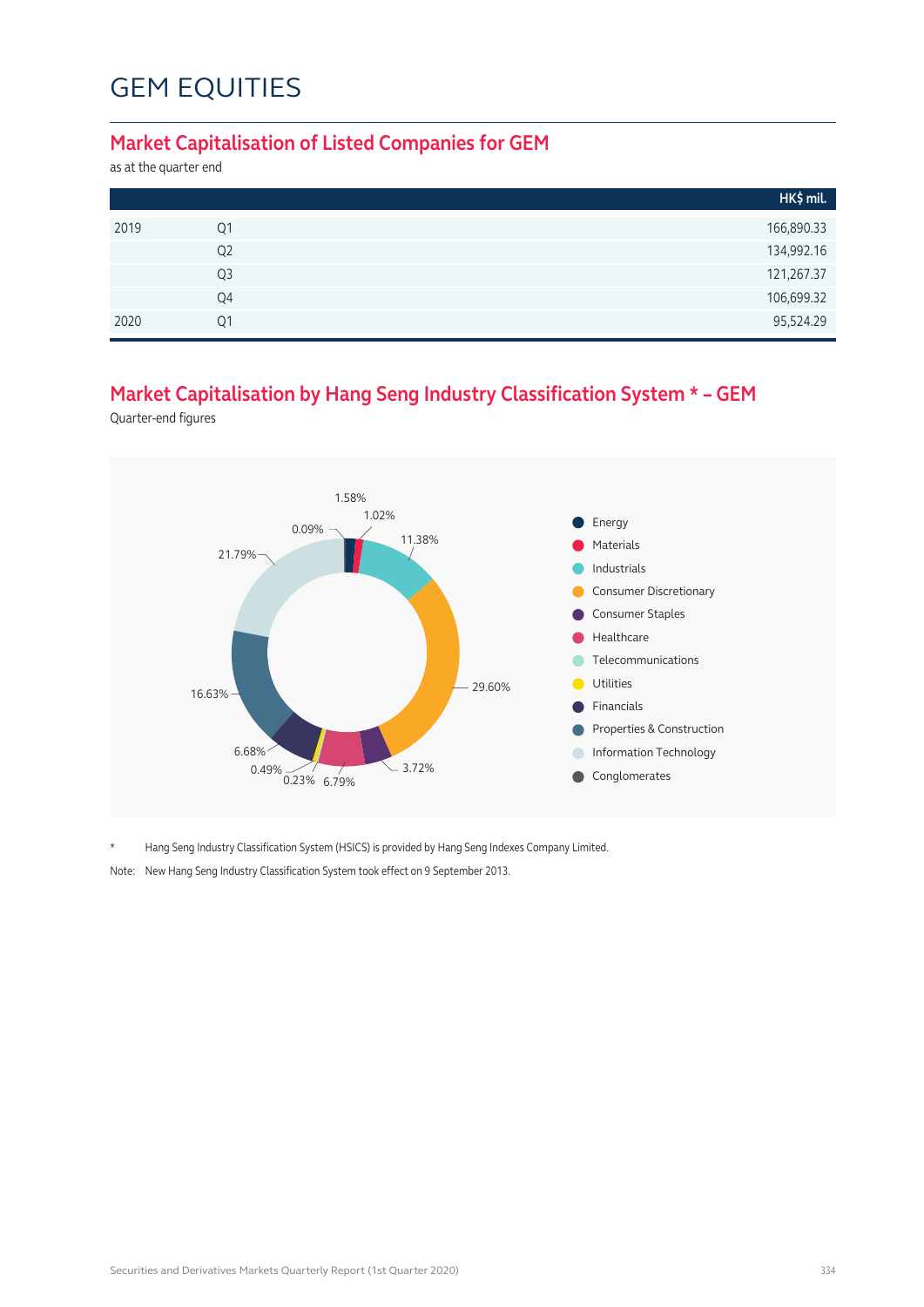### **50 Leading Companies by Market Capitalisation – GEM**

as at the 1st quarter end 2020

|                     |                |                                                             | <b>Market capitalisation</b> |                   |
|---------------------|----------------|-------------------------------------------------------------|------------------------------|-------------------|
| Rank                |                | Company                                                     | (HK\$ mil.)                  | % of market total |
| 1                   | 08083          | China Youzan Ltd.                                           | 11,908.67                    | 12.47             |
| 2                   | 08032          | Viva China Holdings Ltd.                                    | 3,811.66                     | 3.99              |
| 3                   | 08137          | Honbridge Holdings Ltd.                                     | 2,956.36                     | 3.09              |
| 4                   | 08279          | AGTech Holdings Ltd.                                        | 2,672.97                     | 2.80              |
| 5                   | 08295          | ZZ Capital International Ltd.                               | 2,662.87                     | 2.79              |
| 6                   | 08619          | WAC Holdings Ltd.                                           | 2,486.40                     | 2.60              |
| 7                   | 08516          | Grand Talents Group Holdings Ltd.                           | 1,680.00                     | 1.76              |
| 8                   | 08053          | Pizu Group Holdings Ltd.                                    | 1,352.32                     | 1.42              |
| 9                   | 08167          | Neo Telemedia Ltd.                                          | 1,323.58                     | 1.39              |
| 10                  | 08170          | China All Nation International Holdings Group Ltd.          | 1,295.28                     | 1.36              |
| 11                  | 08227          | Xi'an Haitian Antenna Technologies Co., Ltd. - H Shares     | 1,201.12                     | 1.26              |
| 12                  | 08037          | China Biotech Services Holdings Ltd.                        | 1,154.07                     | 1.21              |
| 13                  | 08176          | SuperRobotics Ltd.                                          | 1,108.62                     | 1.16              |
| 14                  | 08246          | Zhonghua Gas Holdings Ltd.                                  | 1,042.11                     | 1.09              |
| 15                  | 08026          | China Brilliant Global Ltd.                                 | 1,015.67                     | 1.06              |
| 16                  | 08225          | China Health Group Inc.                                     | 1,002.70                     | 1.05              |
| 17                  | 08156          | Sinopharm Tech Holdings Ltd.                                | 994.34                       | 1.04              |
| 18                  | 08057          | Madison Holdings Group Ltd.                                 | 971.04                       | 1.02              |
| 19                  | 08491          | Cool Link (Holdings) Ltd.                                   | 942.00                       | 0.99              |
| 20                  | 08228          |                                                             | 890.67                       | 0.93              |
|                     |                | National Arts Entertainment and Culture Group Ltd.          |                              | 0.93              |
| 21                  | 08047          | China Ocean Fishing Holdings Ltd.                           | 887.45                       | 0.85              |
| 22                  | 08039          | KNK Holdings Ltd.                                           | 815.10                       |                   |
| 23                  | 08328<br>08612 | Xinyi Automobile Glass Hong Kong Enterprises Ltd.           | 771.28                       | 0.81              |
| 24                  | 08418          | World Super Holdings Ltd.                                   | 762.00<br>697.00             | 0.80              |
| 25                  |                | Optima Automobile Group Holdings Ltd.                       |                              | 0.73              |
| 26                  | 08308          | Gudou Holdings Ltd.                                         | 686.00                       | 0.72              |
| 27                  | 08425          | Hing Ming Holdings Ltd.                                     | 680.00                       | 0.71              |
| 28                  | 08140          | BOSA Technology Holdings Ltd.                               | 640.00                       | 0.67              |
| 29                  | 08487          | ISP Global Ltd.                                             | 616.00                       | 0.64              |
| 30                  | 08082          | Sun Entertainment Group Ltd.                                | 612.89                       | 0.64              |
| 31                  | 08005          | Yuxing InfoTech Investment Holdings Ltd.                    | 611.56                       | 0.64              |
| 32                  | 08480          | Furniweb Holdings Ltd.                                      | 599.20                       | 0.63              |
| 33                  | 08313          | ZACD Group Ltd.                                             | 570.00                       | 0.60              |
| 34                  | 08283          | Zheng Li Holdings Ltd.                                      | 550.00                       | 0.58              |
| 35                  | 08069          | WWPKG Holdings Co. Ltd.                                     | 544.00                       | 0.57              |
| 36                  | 08363          | SDM Group Holdings Ltd.                                     | 524.07                       | 0.55              |
| 37                  | 08441          | IWS Group Holdings Ltd.                                     | 480.00                       | 0.50              |
| 38                  | 08029          | Sun International Group Ltd.                                | 466.92                       | 0.49              |
| 39                  | 08479          | JTF International Holdings Ltd.                             | 465.00                       | 0.49              |
| $40\,$              | 08413          | Asia Grocery Distribution Ltd.                              | 464.80                       | 0.49              |
| 41                  | 08130          | Dadi International Group Ltd.                               | 442.05                       | 0.46              |
| 42                  | 08041          | Luxey International (Holdings) Ltd.                         | 427.54                       | 0.45              |
| 43                  | 08171          | China Trends Holdings Ltd.                                  | 427.16                       | 0.45              |
| $44$                | 08105          | Kingsley Edugroup Ltd.                                      | 424.00                       | 0.44              |
| 45                  | 08172          | Lajin Entertainment Network Group Ltd.                      | 416.70                       | 0.44              |
| 46                  | 08095          | Beijing Beida Jade Bird Universal Sci-Tech Co. Ltd. - H Shs | 414.02                       | 0.43              |
| 47                  | 08050          | Quantum Thinking Ltd.                                       | 406.88                       | 0.43              |
| 48                  | 08223          | Ziyuanyuan Holdings Group Ltd.                              | 404.00                       | 0.42              |
| 49                  | 08021          | WLS Holdings Ltd.                                           | 402.28                       | 0.42              |
| 50                  | 08366          | Zhejiang United Investment Holdings Group Ltd.              | 402.19                       | 0.42              |
| Total               |                |                                                             | 59,082.55                    | 61.85             |
| <b>Market Total</b> |                |                                                             | 95,524.29                    | 100.00            |

Securities and Derivatives Markets Quarterly Report (1st Quarter 2020) 335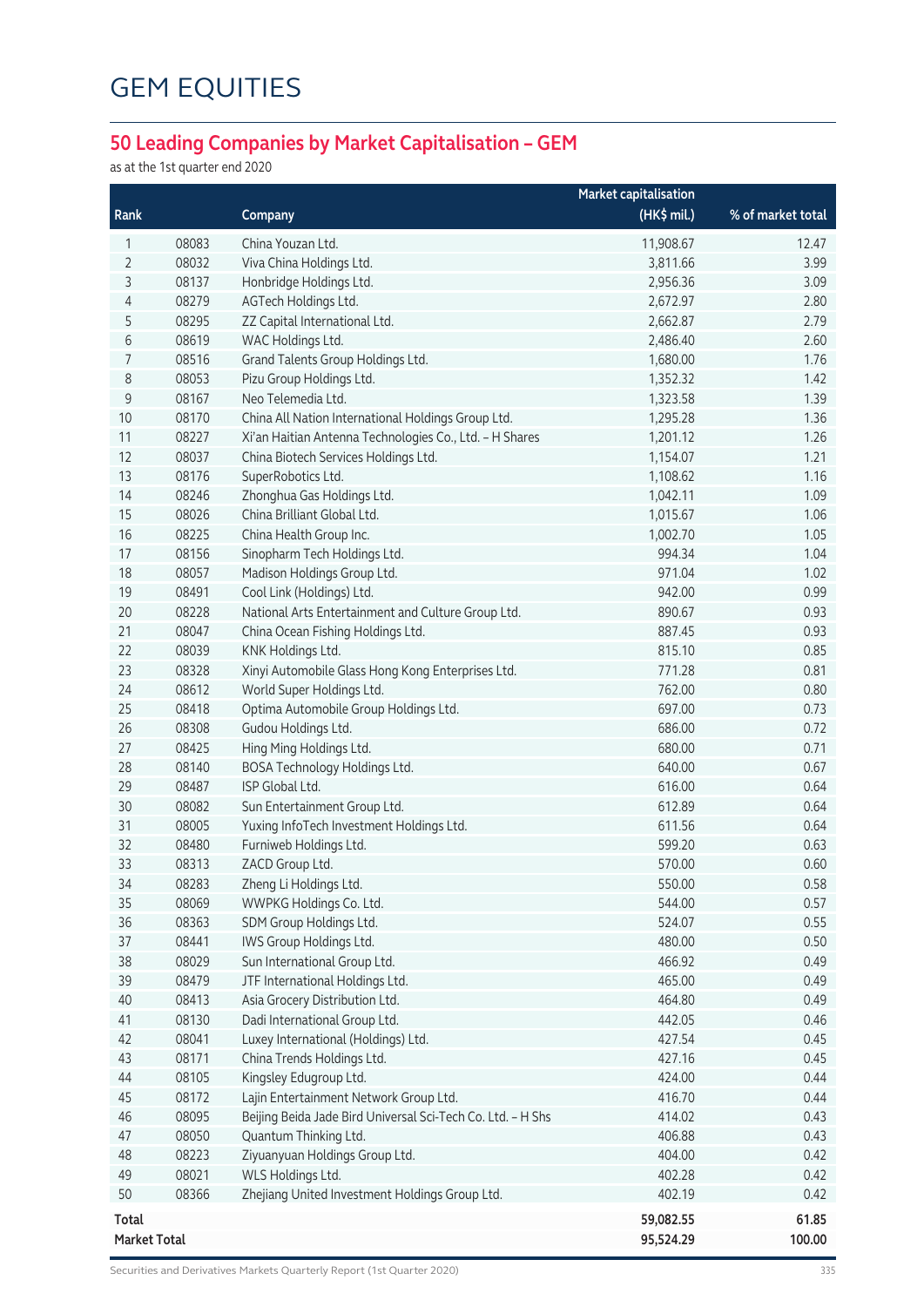#### **New Listing Statistics – equities for GEM**

|      |    | No. of newly listed companies | Funds raised (HK\$ mil.) |
|------|----|-------------------------------|--------------------------|
| 2019 | Q1 |                               | 348.15                   |
|      | Q2 |                               | 53.00                    |
|      | Q3 |                               | 154.50                   |
|      | Q4 |                               | 414.00                   |
| 2020 | Ο1 |                               | 120.30                   |

#### **Newly Listed Companies for GEM**

for 1st quarter 2020

| Code  | Company                       | Listing date |             | No. of issued shares Funds raised (HK\$ mil.) |
|-------|-------------------------------|--------------|-------------|-----------------------------------------------|
| 08646 | China Hongguang Holdings Ltd. | 2020/01/13   | 300.000.000 | 57.75                                         |
| 08500 | Icon Culture Global Co. Ltd.  | 2020/01/14   | 180,000,000 | 62.55                                         |
| Total |                               |              |             | 120.30                                        |

### **Withdrawal of Listed Companies – GEM**

for 1st quarter 2020

| Code  | Company                                       | Last trading date | <b>Delisted date</b> |
|-------|-----------------------------------------------|-------------------|----------------------|
| 08197 | Baytacare Pharmaceutical Co., Ltd. - H Shares | 2018/09/26        | 2020/03/18           |
| 08016 | Changhong Jiahua Holdings Ltd. *              | 2020/03/17        | 2020/03/18           |
| 08442 | SG Group Holdings Ltd. *                      | 2020/03/19        | 2020/03/20           |

\* Transfers of listing from GEM to Main Board pursuant to the revised Rule 9.24 of the GEM Listing Rules and to the new Chapter 9A of the Main Board Listing Rules effective from 1 July 2008.

§ Effective date of the transfer of listing from GEM to Main Board.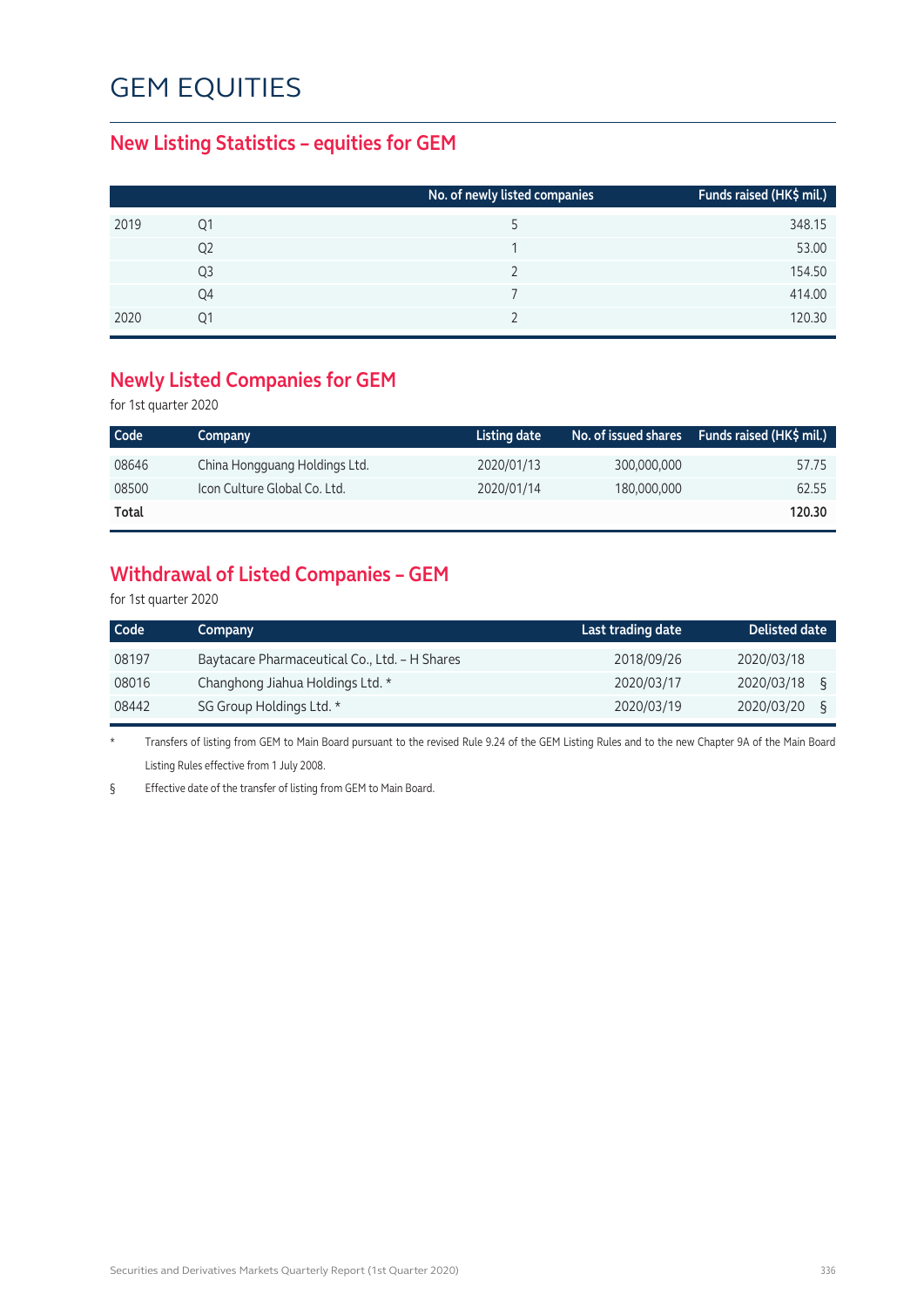#### **Company Name Changes for GEM**

for 1st quarter 2020

| Code  | Old name                                   | New name                                    | <b>Effective date</b> | <b>Adoption date</b> |
|-------|--------------------------------------------|---------------------------------------------|-----------------------|----------------------|
| 08513 | IAG Holdings Ltd. #                        | IAG Holdings Ltd.                           | 2020/02/17            | 2020/03/06           |
| 08111 | China Technology Solar Power Holdings Ltd. | China Technology Industry Group Ltd.        | 2020/02/17            | 2020/03/18           |
| 08537 | Dominate Group Holdings Co. Ltd.           | Chong Fai Jewellery Group Holdings Co. Ltd. | 2020/01/09            | 2020/03/18           |

# Change of Chinese name only

### **Bonus Issues/Bonus Warrants for GEM**

for 1st quarter 2020

| Code | <b>Company</b> | <b>Particulars</b> | Ex-date |
|------|----------------|--------------------|---------|
| Nil  |                |                    |         |

### **Share Split/Consolidation for GEM**

for 1st quarter 2020

| Code  | Company                                  | <b>Particulars</b>      | <b>Effective date</b> |
|-------|------------------------------------------|-------------------------|-----------------------|
| 08060 | Global Link Communications Holdings Ltd. | Consolidation 10 into 1 | 2020/01/08            |
| 08245 | On Real International Holdings Ltd.      | Consolidation 10 into 1 | 2020/02/06            |
| 08217 | Luen Wong Group Holdings Ltd.            | Consolidation 4 into 1  | 2020/03/18            |
| 08025 | Asian Capital Resources (Holdings) Ltd.  | Consolidation 10 into 1 | 2020/03/27            |

### **Rights Issues & Open Offers for GEM**

for 1st quarter 2020

| Month | Code  | Company                             | Ratio                           | Funds raised (HK\$ mil.) |
|-------|-------|-------------------------------------|---------------------------------|--------------------------|
| Mar   | 08245 | On Real International Holdings Ltd. | Rts 1 for 2 @\$0.10             | 19.95                    |
|       |       |                                     | (after consolidation 10 into 1) |                          |
| Total |       |                                     |                                 | 19.95                    |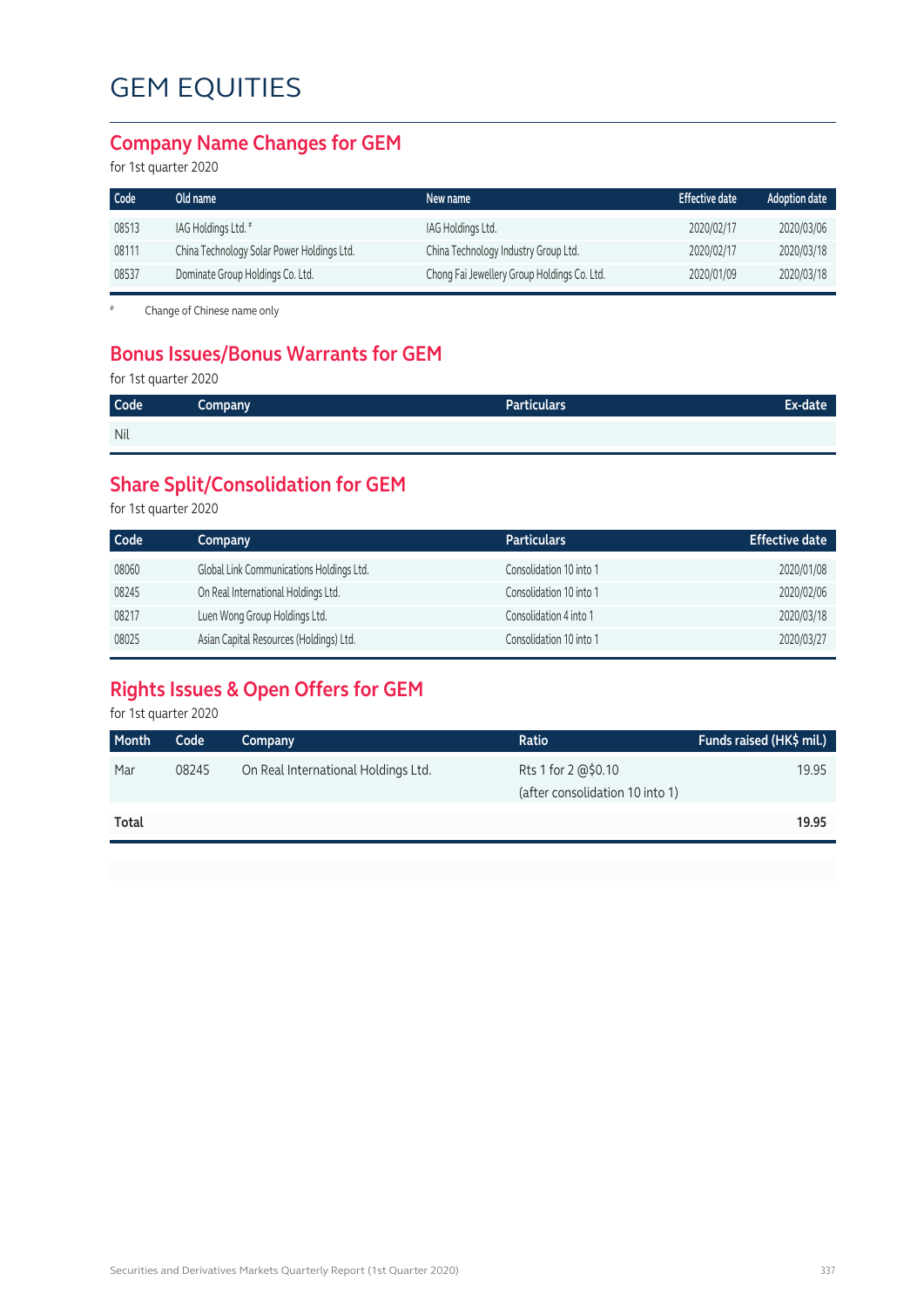### **Placing\***

|              |       |                       | No. of      |                      |                     |
|--------------|-------|-----------------------|-------------|----------------------|---------------------|
|              |       |                       | new shares  | <b>Placing price</b> | <b>Funds raised</b> |
| Month        | Code  | Company               | placed      | (HK\$)               | (HK\$ mil.)         |
| 2020         |       |                       |             |                      |                     |
| Jan          | 08368 | <b>CREATIVE CHINA</b> | 158,064,516 | 0.0620               | 9.80                |
|              | 08133 | <b>JETE POWER</b>     | 660,000,000 | 0.0280               | 18.48               |
|              | 08479 | <b>JTF INTL</b>       | 300,000,000 | 0.2110               | 63.30               |
|              | 08475 | <b>K GROUP HLDGS</b>  | 40,000,000  | 0.3800               | 15.20               |
|              | 08456 | <b>MANSION INTL</b>   | 61,476,000  | 0.0950               | 5.84                |
|              |       |                       |             |                      |                     |
| Feb          | 08239 | <b>CAPITAL FIN</b>    | 105,264,000 | 0.0950               | 10.00               |
|              | 08022 | <b>EVERSHINE GP</b>   | 360,708,000 | 0.0260               | 9.38                |
|              | 08259 | <b>HON CORP</b>       | 96,000,000  | 0.1060               | 10.18               |
|              |       |                       |             |                      |                     |
| Mar          | 08179 | <b>FOOD IDEA</b>      | 55,320,000  | 0.1800               | 9.96                |
|              | 08007 | <b>GLOBALSTRAT</b>    | 260,000,000 | 0.0500               | 13.00               |
| <b>Total</b> |       |                       |             |                      | 165.13              |

\* Due to the reporting time-lag, placing figures for the quarter are provisional.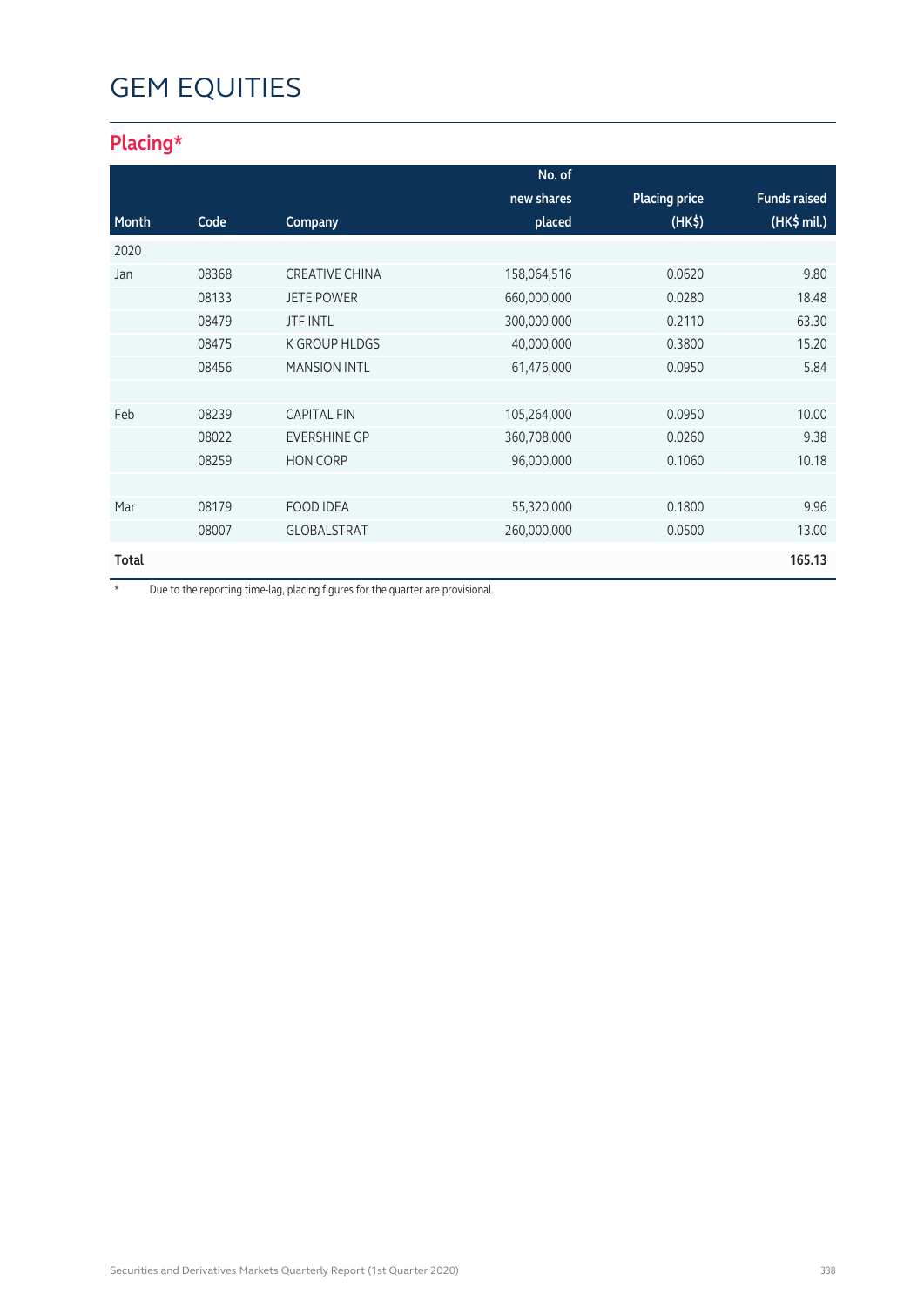## GEM WARRANTS

### **Warrant Trading and Market Value Statistics – GEM**

|    | Number | Turnover value (HK\$ mil.) | Market value (HK\$ mil.) |
|----|--------|----------------------------|--------------------------|
| Ο1 |        | 0.02                       | 62.83                    |
| Q2 |        | 0.00                       | 62.83                    |
| Q3 |        | 0.00                       | 62.83                    |
| Q4 |        | 0.00                       | 62.83                    |
| า1 |        | 0.01                       | 62.83                    |
|    |        |                            |                          |

### **Newly Listed Equity GEM Warrants**

for 1st quarter 2020

|       |                        | Initial issued |              |               | Amount raised |
|-------|------------------------|----------------|--------------|---------------|---------------|
| Code  | <b>Equity warrants</b> | amount (HK)    | Listing date | <b>Expiry</b> | (HK\$ mil.)   |
| Nil   |                        |                |              |               |               |
| Total |                        |                |              |               | -             |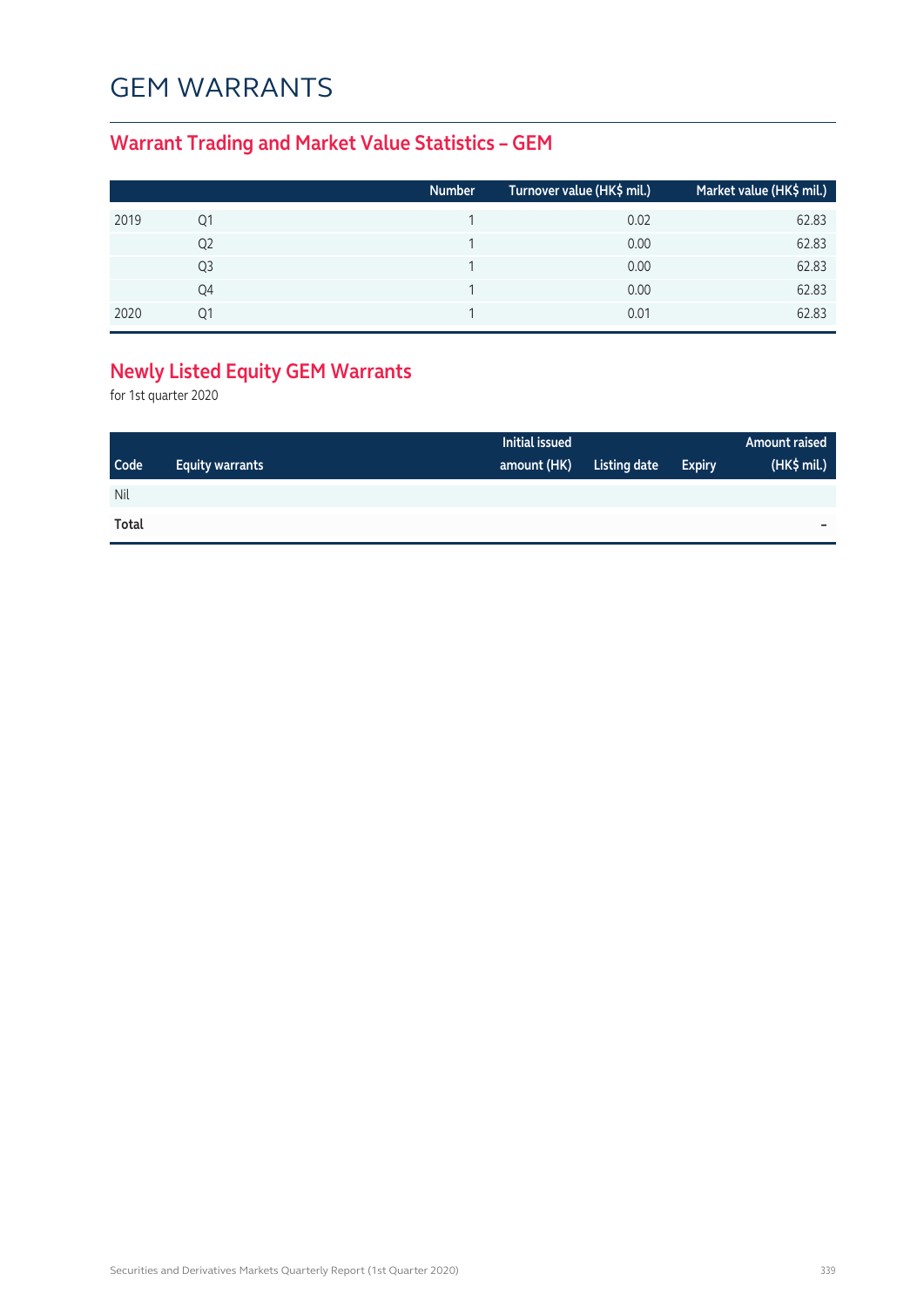### STOCK MARKET INDICES

#### **Hang Seng Index** Index Chart on Close HIGH(19/04/09)=30157.490 LOW(20/03/23)=21696.130 CLOSE(20/03/31)=23603.480  $- - - 10$  MAV  $- - - - - 50$  MAV 01/19 02/19 03/19 04/19 05/19 06/19 07/19 08/19 09/19 10/19 11/19 12/19 01/20 02/20 03/20

#### **S&P/HKEX LargeCap Index**



#### **S&P/HKEX GEM Index**

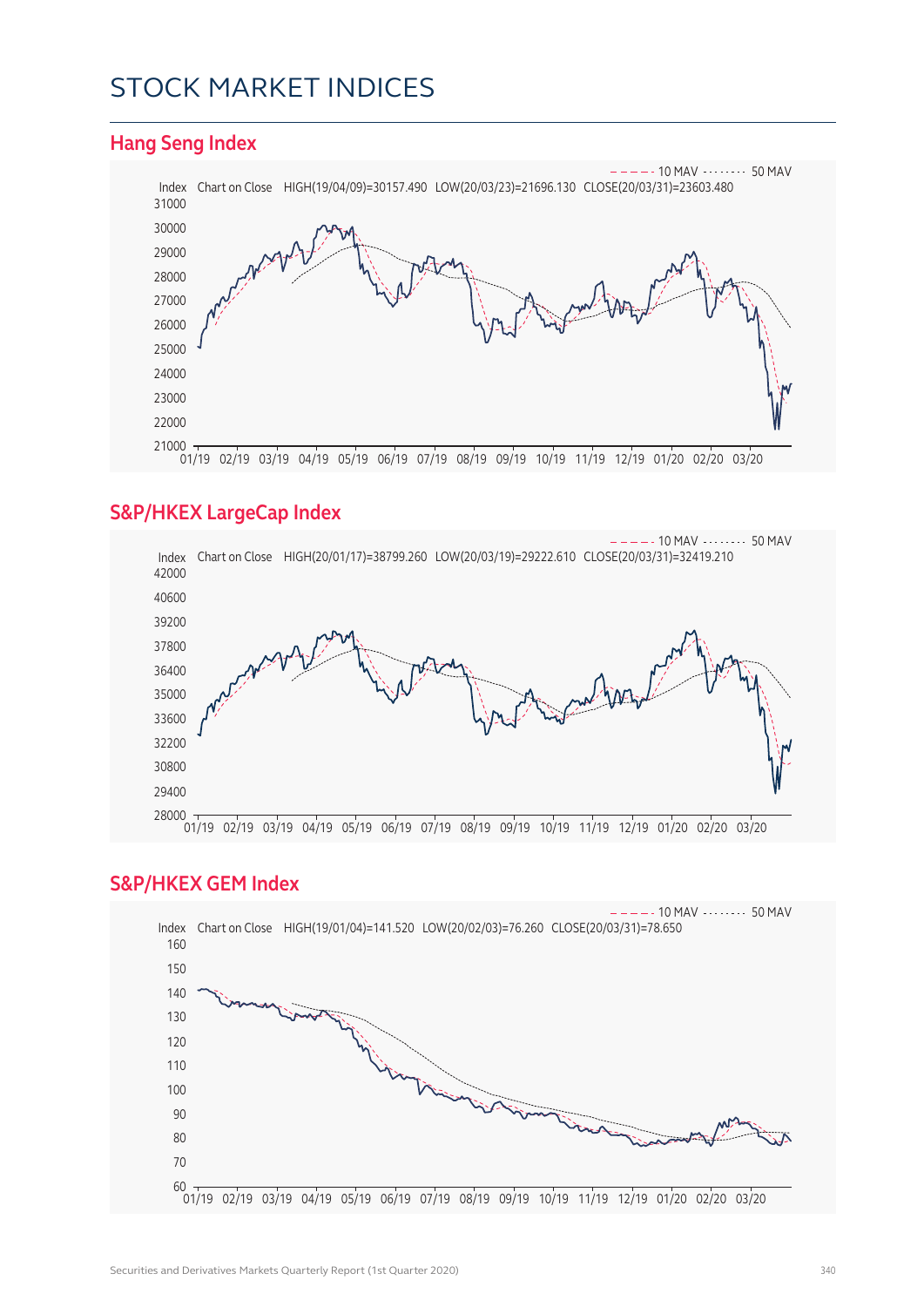# STOCK MARKET INDICES

### **Hong Kong Stock Market Indices**

|                                               | End of Mar 2020 | End of Dec 2019 |                 |
|-----------------------------------------------|-----------------|-----------------|-----------------|
| <b>Index</b>                                  | <b>Close</b>    | Close           | Change %        |
| S&P/HKEX LargeCap Index                       | 32419.21        | 37103.19        | $-12.62%$       |
|                                               |                 |                 |                 |
| S&P/HKEX GEM Index                            | 78.65           | 79.44           | 0.99%           |
|                                               |                 |                 |                 |
| <b>HANG SENG INDEX</b>                        | 23603.48        | 28189.75        | 16.27%<br>$ \,$ |
| <b>SECTORIAL INDICES</b>                      |                 |                 |                 |
| Finance                                       | 32891.08        | 39114.61        | $-15.91%$       |
| <b>Utilities</b>                              | 47357.89        | 56584.49        | $-16.31%$       |
| Properties                                    | 31910.00        | 40190.08        | $-20.60%$       |
| Commerce & Industry                           | 13708.48        | 16234.26        | $-15.56%$       |
|                                               |                 |                 |                 |
| HANG SENG CHINA-AFFILIATED CORPORATIONS INDEX | 3592.11         | 4537.76         | 20.84%          |
| HANG SENG CHINA ENTERPRISES INDEX             | 9594.77         | 11168.06        | 14.09%          |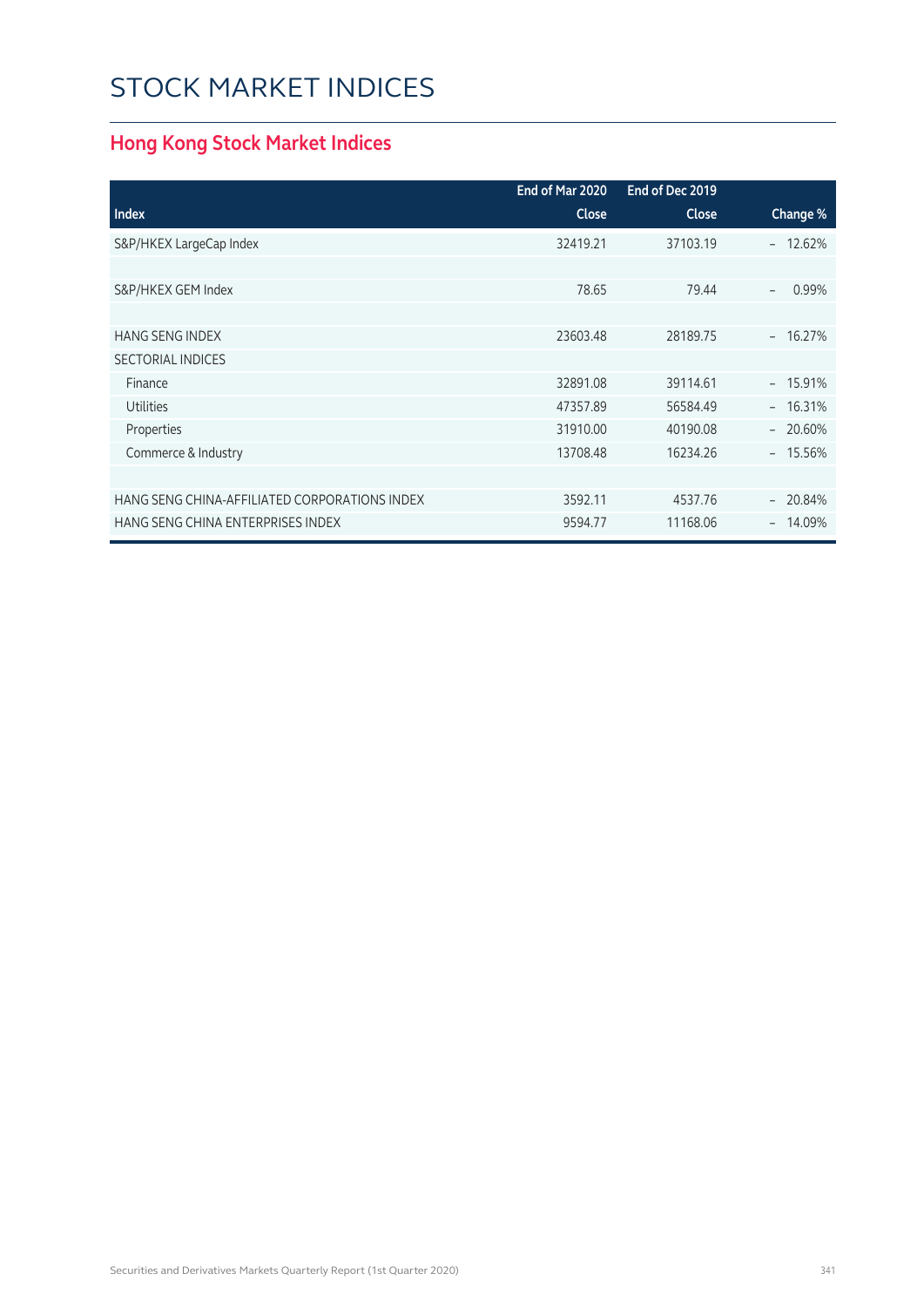# STOCK MARKET INDICES

### **World Indices**

|                             | End of Mar 2020 | End of Dec 2019 |                                   |
|-----------------------------|-----------------|-----------------|-----------------------------------|
| Index                       | Close           | Close           | Change %                          |
| <b>HONG KONG</b>            |                 |                 |                                   |
| S&P/HKEX LargeCap Index     | 32419.21        | 37103.19        | $-12.62%$                         |
| Hang Seng Index             | 23603.48        | 28189.75        | $-16.27%$                         |
| <b>AUSTRALIA</b>            |                 |                 |                                   |
| All Ordinaries Index        | 5110.60         | 6802.40         | $-24.87%$                         |
| <b>JAKARTA</b>              |                 |                 |                                   |
| Composite Index             | 4538.93         | 6299.54         | $-27.95%$                         |
| <b>JAPAN</b>                |                 |                 |                                   |
| Nikkei (225)                | 18917.01        | 23656.62        | $-20.04%$                         |
| <b>KOREA</b>                |                 |                 |                                   |
| KOSPI Index                 | 1754.64         | 2197.67         | $-20.16%$                         |
| <b>KUALA LUMPUR</b>         |                 |                 |                                   |
| Composite Index             | 1350.89         | 1588.76         | $-14.97%$                         |
| <b>MANILA</b>               |                 |                 |                                   |
| Composite Index             | 5321.23         | 7815.26         | $-31.91%$                         |
| <b>NEW ZEALAND</b>          |                 |                 |                                   |
| <b>NZSE (50)</b>            | 9796.75         | 11491.90        | $-14.75%$                         |
| SHANGHAI                    |                 |                 |                                   |
| A Shares Index              | 2882.25         | 3195.98         | 9.82%                             |
| <b>B Shares Index</b>       | 216.00          | 256.82          | $-15.89%$                         |
| <b>SHENZHEN</b>             |                 |                 |                                   |
| A Shares Index              | 1743.13         | 1802.29         | 3.28%<br>$\overline{\phantom{a}}$ |
| <b>B Shares Index</b>       | 812.17          | 961.62          | $-15.54%$                         |
| <b>SINGAPORE</b>            |                 |                 |                                   |
| <b>Straits Times Index</b>  | 2481.23         | 3222.83         | $-23.01%$                         |
| <b>TAIWAN</b>               |                 |                 |                                   |
| Taipei Weighted Stock Index | 9708.06         | 11997.14        | $-19.08%$                         |
| THAII AND                   |                 |                 |                                   |
| <b>SET Index</b>            | 1125.86         | 1579.84         | $-28.74%$                         |
| <b>NEW YORK</b>             |                 |                 |                                   |
| <b>DJIA</b>                 | 21917.16        | 28538.44        | $-23.20%$                         |
| Nasdaq Composite Index      | 7700.10         | 8972.60         | $-14.18%$                         |
| <b>TORONTO</b>              |                 |                 |                                   |
| S&P/TSX Composite Index     | 13378.75        | 17063.43        | $-21.59%$                         |
| <b>GERMANY</b>              |                 |                 |                                   |
| DAX Kursindex               | 4416.97         | 5909.66         | $-25.26%$                         |
| LONDON                      |                 |                 |                                   |
| FTSE 100 Index              | 5671.96         | 7542.44         | $-24.80\%$                        |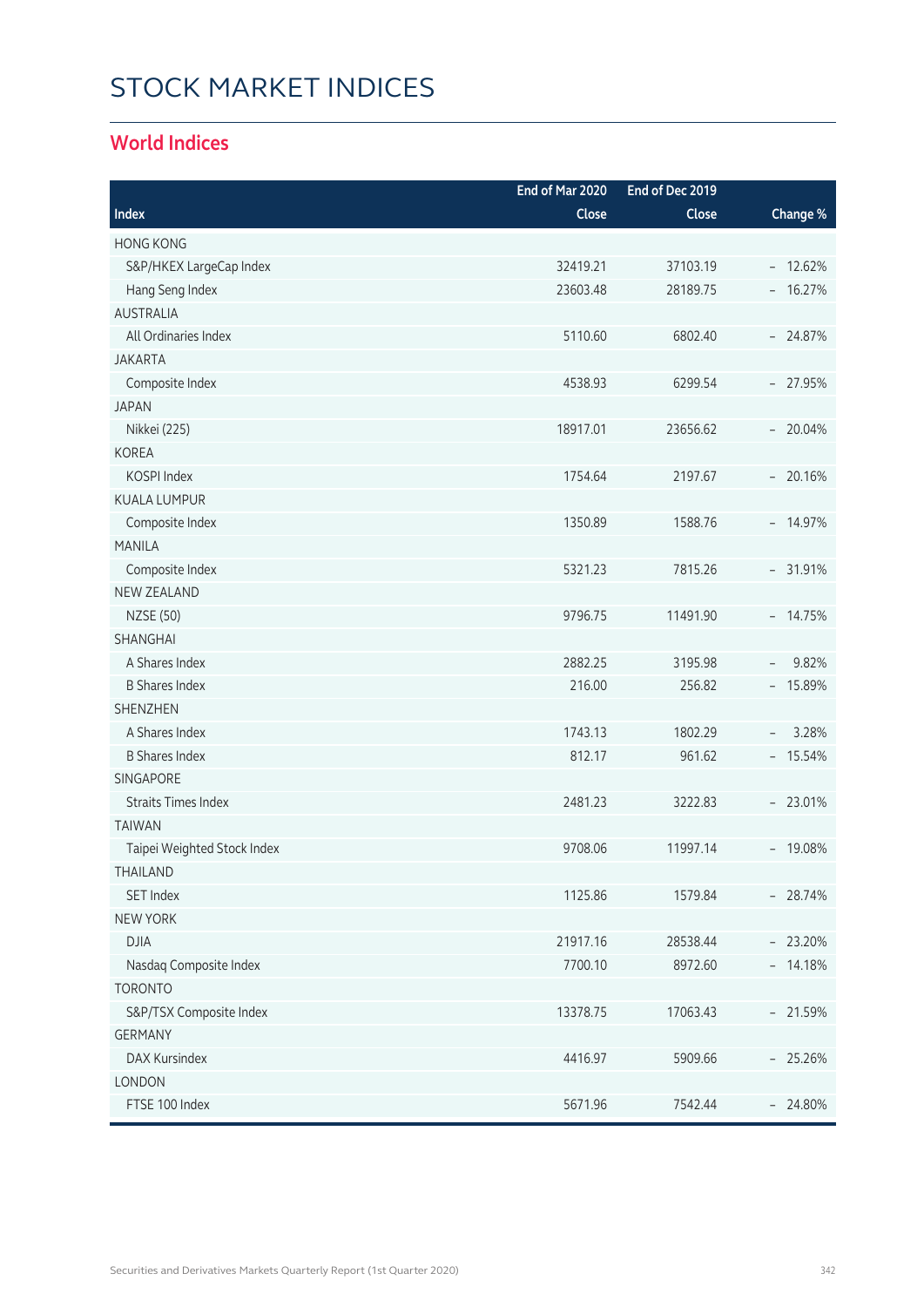### **Contract Volume by Derivatives Products**

|                                                                                                 |                  | <b>Contracts</b>              |
|-------------------------------------------------------------------------------------------------|------------------|-------------------------------|
| <b>Derivatives product</b>                                                                      | 1st Quarter 2020 | 1st Quarter 2019              |
| Hang Seng Index Futures                                                                         | 13,049,566       | 13,320,506                    |
| Hang Seng Index Options                                                                         | 3,387,206        | 2,978,149                     |
| Weekly Hang Seng Index Options <sup>1</sup>                                                     | 321,611          |                               |
| Mini-Hang Seng Index Futures                                                                    | 8,418,103        | 5,641,143                     |
| Mini-Hang Seng Index Options                                                                    | 1,018,105        | 754,722                       |
| HSI (Gross Total Return Index) Futures                                                          | 97               | 27                            |
| HSI (Net Total Return Index) Futures                                                            | 93               | 25                            |
| Hang Seng China Enterprises Index Futures                                                       | 11,318,866       | 8,891,576                     |
| Hang Seng China Enterprises Index Options                                                       | 6,611,441        | 5,748,816                     |
| Weekly Hang Seng China Enterprises Index Options <sup>2</sup>                                   | 114,904          |                               |
| Mini-Hang Seng China Enterprises Index Futures                                                  | 1,429,169        | 1,020,526                     |
| Mini-Hang Seng China Enterprises Index Options                                                  | 162,790          | 79,210                        |
| HSCEI (Gross Total Return Index) Futures                                                        | 0                | 4                             |
| HSCEI (Net Total Return Index) Futures                                                          | $\mathbf 0$      | $\mathsf 3$                   |
| Flexible Hang Seng Index Options                                                                | $\mathbf 0$      | $\mathbf{0}$                  |
| Flexible Hang Seng China Enterprises Index Options                                              | $\Omega$         | $\overline{0}$                |
| HSI Dividend Point Index Futures                                                                | 8,730            | 5,050                         |
| <b>HSCEI Dividend Point Index Futures</b>                                                       | 230,831          | 138,826                       |
| HSI Volatility Index Futures                                                                    | 161              | 74                            |
| MSCI AC Asia ex Japan NTR Index Futures                                                         | 69,362           | 2,830                         |
| CES China 120 Index Futures                                                                     | 58               | 74                            |
| CES Gaming Top 10 Index Futures <sup>3</sup>                                                    |                  | 8                             |
| Hang Seng Mainland Oil & Gas Index Futures                                                      | 6,396            | 25,407                        |
| Hang Seng Mainland Banks Index Futures                                                          | 1,012            | 9,264                         |
| Hang Seng Mainland Healthcare Index Futures <sup>4</sup>                                        |                  | 12                            |
|                                                                                                 | 1,127            | 6,457                         |
| Hang Seng Mainland Properties Index Futures<br>Hang Seng IT Hardware Index Futures <sup>5</sup> |                  |                               |
| Hang Seng Software & Services Index Futures <sup>6</sup>                                        |                  | $\overline{0}$<br>$\mathbf 0$ |
| <b>IBOVESPA Futures</b>                                                                         | 0                |                               |
| <b>MICEX Index Futures</b>                                                                      | $\mathbf 0$      | $\mathbf 0$<br>$\overline{0}$ |
|                                                                                                 | $\Omega$         | $\Omega$                      |
| FTSE/JSE Top 40 Futures<br><b>Stock Futures</b>                                                 | 311,394          | 311,049                       |
| <b>Stock Options</b>                                                                            | 33, 313, 232     | 31,683,747                    |
| Three-month HIBOR Futures                                                                       | 157              |                               |
| One-month HIBOR Futures                                                                         | 26               | 8<br>15                       |
|                                                                                                 |                  |                               |
| RMB Currency Futures - USD/CNH Futures                                                          | 519,651          | 514,389                       |
| RMB Currency Options - USD/CNH Options                                                          | 3,645            | 3,872                         |
| RMB Currency Futures - EUR/CNH Futures                                                          | 116              | 7,546                         |
| RMB Currency Futures - JPY/CNH Futures                                                          | 180              | 747                           |
| RMB Currency Futures – AUD/CNH Futures                                                          | 320              | 2,515                         |
| RMB Currency Futures - CNH/USD Futures                                                          | 564              | 4,777                         |
| INR Currency Futures - INR/USD Futures7                                                         | 57,917           |                               |
| INR Currency Futures - INR/CNH Futures <sup>8</sup>                                             | 0                |                               |
| <b>USD Gold Futures</b>                                                                         | 58,052           | 80,544                        |
| <b>CNH Gold Futures</b>                                                                         | 6,773            | 16,494                        |
| Iron Ore Futures - Monthly Contracts                                                            | 29,441           | 3,285                         |
| Iron Ore Futures - Quarterly Contracts                                                          | 0                | 0                             |
| <b>CNH London Aluminium Mini Futures</b>                                                        | $\mathbf 0$      | 0                             |
| <b>CNH London Zinc Mini Futures</b>                                                             | 3                | 54                            |
| CNH London Copper Mini Futures                                                                  | $\mathbf 0$      | $\theta$                      |
| <b>CNH London Lead Mini Futures</b>                                                             | 14               | $\mathbf 0$                   |
| <b>CNH London Nickel Mini Futures</b>                                                           | $\mathbf 0$      | 2                             |
| <b>CNH London Tin Mini Futures</b>                                                              | $\mathbf 0$      | 0                             |
| USD London Aluminium Mini Futures <sup>9</sup>                                                  | 9,768            |                               |
| USD London Zinc Mini Futures <sup>10</sup>                                                      | 8,803            |                               |
| USD London Copper Mini Futures <sup>11</sup>                                                    | 12,906           |                               |
| USD London Lead Mini Futures <sup>12</sup>                                                      | 0                |                               |
| USD London Nickel Mini Futures <sup>13</sup>                                                    | 6,220            |                               |
| USD London Tin Mini Futures <sup>14</sup>                                                       | $\Omega$         |                               |
| Total                                                                                           | 80,488,810       | 71,251,753                    |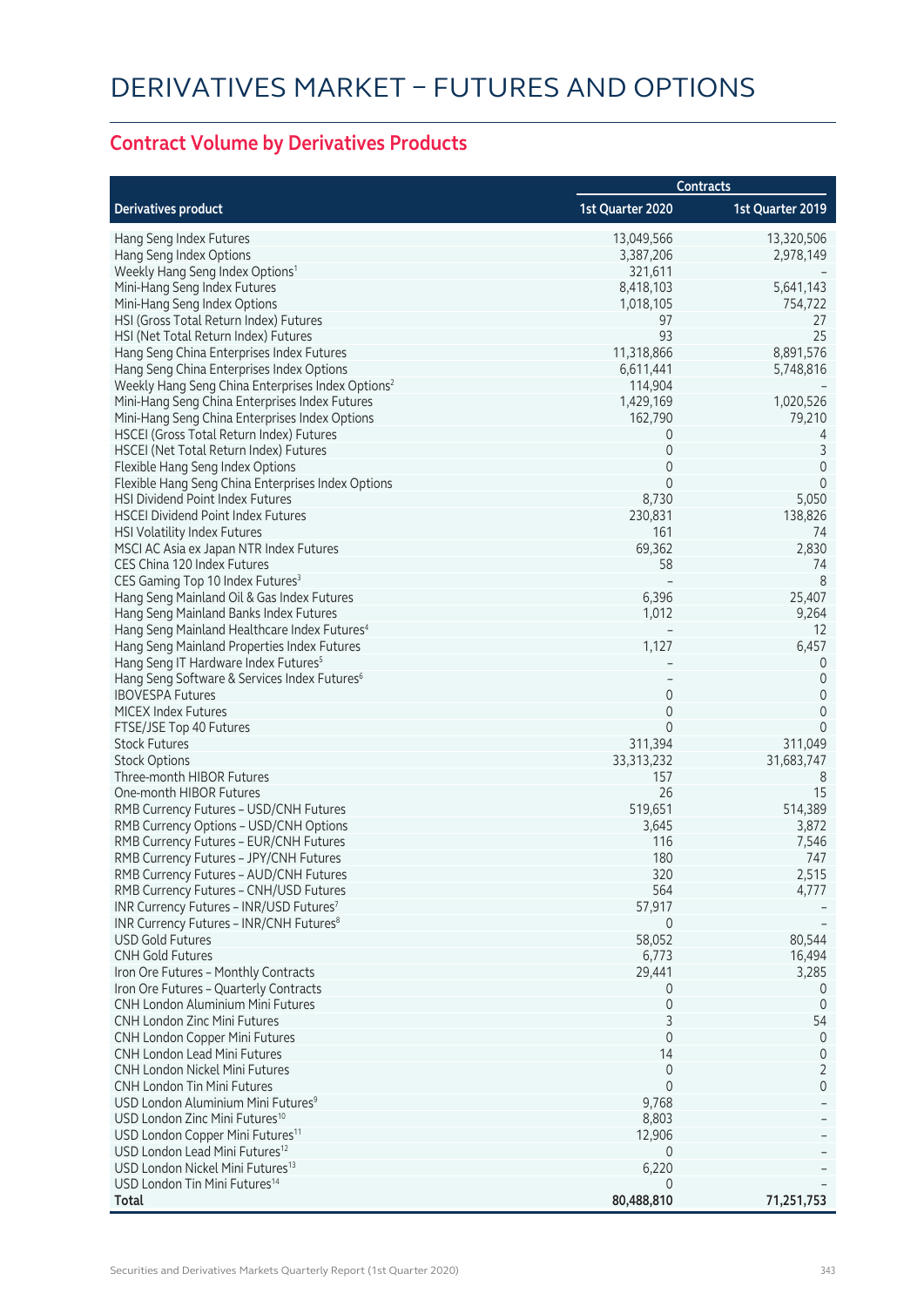### DERIVATIVES MARKET – FUTURES AND OPTIONS

- Trading in Weekly Hang Seng Index Options commenced on 16 Sep 2019
- Trading in Weekly Hang Seng China Enterprises Index Options commenced on 16 Sep 2019
- <sup>3</sup> Trading in CES Gaming Top 10 Index Futures suspended with effect from 30 Dec 2019
- Trading in Hang Seng Mainland Healthcare Index Futures suspended with effect from 30 Dec 2019
- Trading in Hang Seng IT Hardware Index Futures suspended with effect from 30 Dec 2019
- Trading in Hang Seng Software & Services Index Futures suspended with effect from 30 Dec 2019
- Trading in INR Currency Futures INR/USD Futures commenced on 04 Nov 2019
- Trading in INR Currency Futures INR/CNH Futures commenced on 04 Nov 2019
- Trading in USD London Aluminium Mini Futures commenced on 05 Aug 2019
- 10 Trading in USD London Zinc Mini Futures commenced on 05 Aug 2019
- 11 Trading in USD London Copper Mini Futures commenced on 05 Aug 2019<br>Trading in USD London Load Mini Futures commenced on 05 Aug 2019
- Trading in USD London Lead Mini Futures commenced on 05 Aug 2019
- Trading in USD London Nickel Mini Futures commenced on 05 Aug 2019
- 14 Trading in USD London Tin Mini Futures commenced on 05 Aug 2019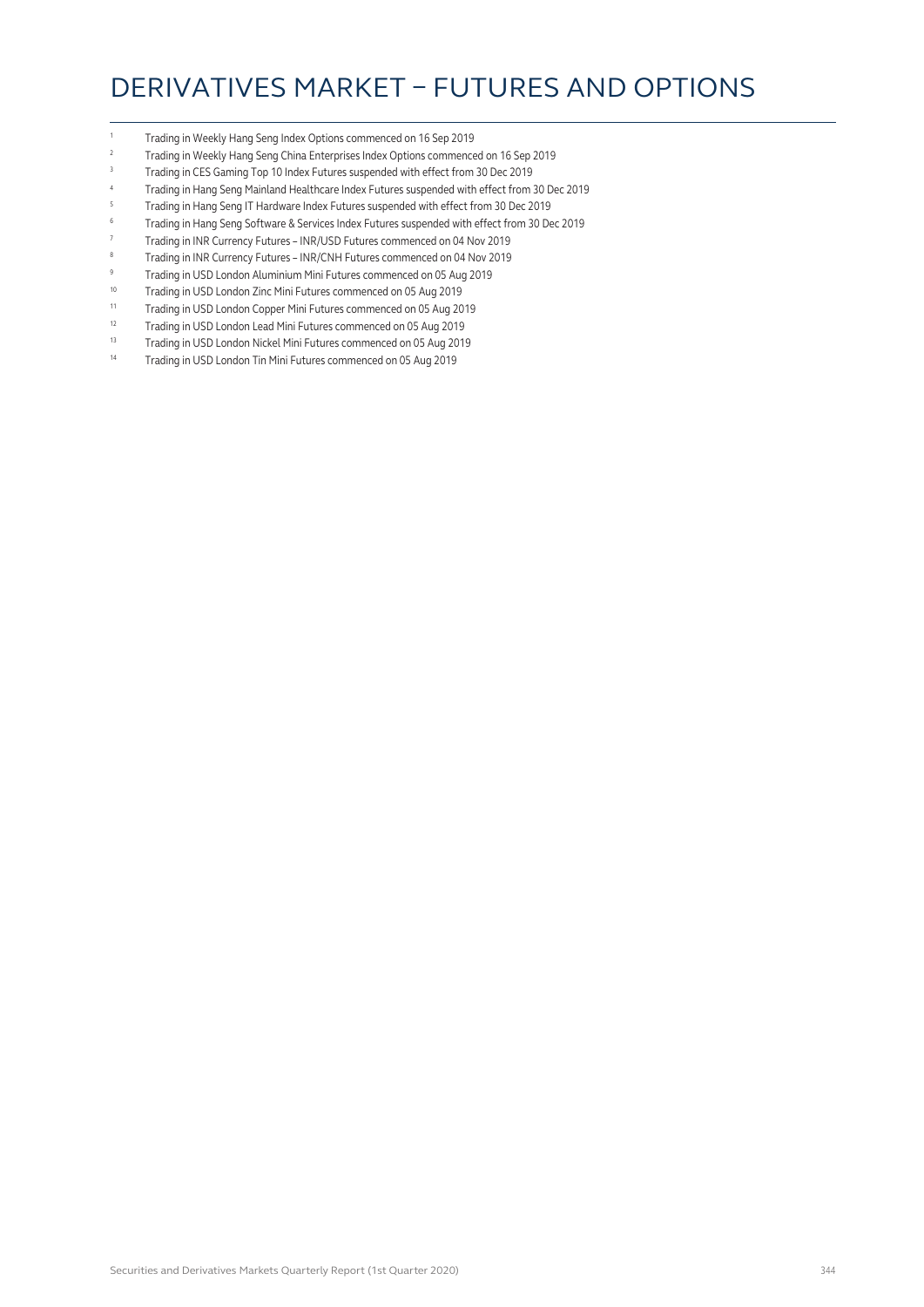## DERIVATIVES MARKET – FUTURES AND OPTIONS

#### **Hang Seng Index Futures – Contract Volume and Open Interest (contracts)**

|      |                | <b>Total</b><br>contract volume | Quarter-end<br>open interest |
|------|----------------|---------------------------------|------------------------------|
| 2019 | Q1             | 13,320,506                      | 143,478                      |
|      | Q <sub>2</sub> | 13,860,691                      | 132,110                      |
|      | Q <sub>3</sub> | 13,100,989                      | 133,241                      |
|      | Q4             | 11,035,508                      | 121,237                      |
| 2020 | Q1             | 13,049,566                      | 117,709                      |

#### **Mini Hang Seng Index Futures – Contract Volume and Open Interest (contracts)**

|      |                | <b>Total</b><br>contract volume | Quarter-end<br>open interest |
|------|----------------|---------------------------------|------------------------------|
|      |                |                                 |                              |
| 2019 | Q1             | 5,641,143                       | 15,429                       |
|      | Q <sub>2</sub> | 5,779,500                       | 12,239                       |
|      | Q <sub>3</sub> | 5,815,157                       | 11,387                       |
|      | Q4             | 4,934,747                       | 10,635                       |
| 2020 | Q1             | 8,418,103                       | 10,373                       |

### **Hang Seng Index Options – Contract Volume and Open Interest (contracts)**

|      |                | <b>Total</b><br>contract volume | Quarter-end<br>open interest |
|------|----------------|---------------------------------|------------------------------|
| 2019 | Q1             | 2,978,149                       | 259,679                      |
|      | Q <sub>2</sub> | 3,115,323                       | 260,915                      |
|      | Q <sub>3</sub> | 3,597,803                       | 304,858                      |
|      | Q4             | 2,775,579                       | 210,101                      |
| 2020 | Q1             | 3,387,206                       | 289,561                      |

#### **Hang Seng China Enterprises Index Futures – Contract Volume and Open Interest (contracts)**

|      |                | <b>Total</b><br>contract volume | Quarter-end<br>open interest |
|------|----------------|---------------------------------|------------------------------|
| 2019 | Q1             | 8,891,576                       | 383,144                      |
|      | Q <sub>2</sub> | 8,895,438                       | 330,487                      |
|      | Q <sub>3</sub> | 8,483,368                       | 346,178                      |
|      | Q4             | 7,880,717                       | 325,907                      |
| 2020 | Q1             | 11,318,866                      | 344,099                      |

### **Stock Options Market Turnover and Open Interest (contracts)**

|      |                | <b>Total</b><br>Premium (HK\$ mil.) | <b>Total</b><br>contract volume | Quarter-end<br>open interest |
|------|----------------|-------------------------------------|---------------------------------|------------------------------|
| 2019 | Q1             | 24,070.13                           | 31,683,747                      | 8,579,783                    |
|      | Q <sub>2</sub> | 22,663.96                           | 28,792,732                      | 7,893,237                    |
|      | Q3             | 16,676.00                           | 24,894,853                      | 7,626,463                    |
|      | Q4             | 17,177.74                           | 23,442,562                      | 6,702,538                    |
| 2020 | Q1             | 33,438.78                           | 33, 313, 232                    | 8,420,294                    |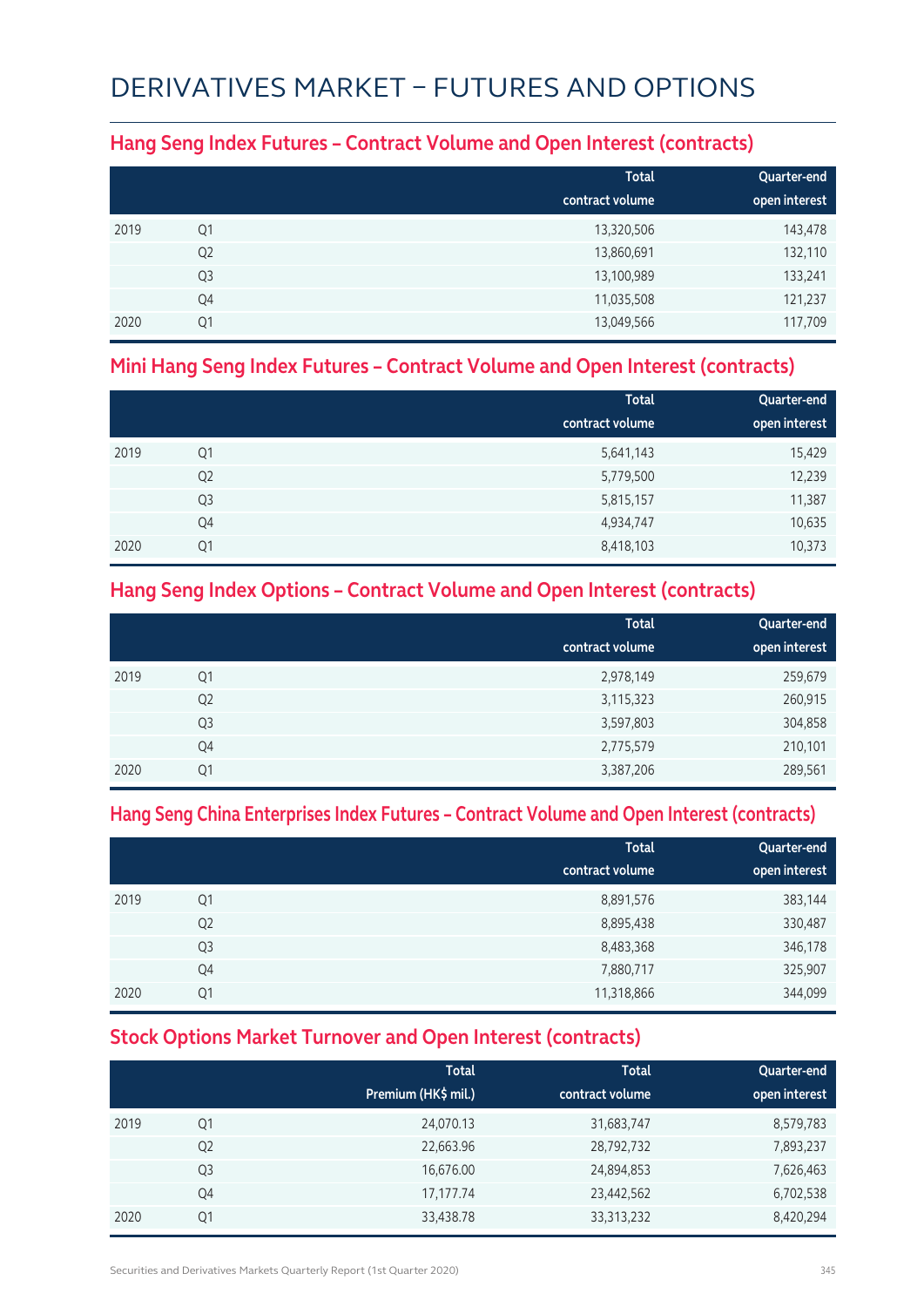### **Stock Options Premium by Class**

for 1st Quarter 2020

|                                        |                          | Premium          |              |
|----------------------------------------|--------------------------|------------------|--------------|
| <b>Options class</b>                   |                          | (HK\$ mil.)      | % of total   |
| <b>ISHARES A50</b>                     | A50                      | 176.96           | 0.53         |
| AAC TECH                               | AAC                      | 407.43           | 1.22         |
| <b>CONCH CEMENT</b>                    | ACC                      | 177.96           | 0.53         |
| <b>AIA</b>                             | AIA                      | 1,293.12         | 3.87         |
| <b>AIR CHINA</b>                       | AIR                      | 19.81            | 0.06         |
| Alibaba                                | ALB                      | 2,847.76         | 8.52         |
| <b>CHALCO</b>                          | ALC                      | 3.92             | 0.01         |
| CAM CSI300                             | AMC                      | 437.69           | 1.31         |
| <b>ANTA Sports</b>                     | ANA                      | 0.85             | 0.00         |
| <b>BANKCOMM</b>                        | <b>BCM</b>               | 17.16            | 0.05         |
| <b>BANK OF E ASIA</b>                  | <b>BEA</b>               | 5.18             | 0.02         |
| <b>BOC HONG KONG</b>                   | <b>BOC</b>               | 57.59            | 0.17         |
| <b>BUD APAC</b>                        | <b>BUD</b>               | 33.53            | 0.10         |
| <b>BYD COMPANY</b>                     | <b>BYD</b>               | 199.77           | 0.60         |
| CHINA COMM CONS                        | CCC                      | 24.60            | 0.07         |
| <b>CHINA COAL</b>                      | CCE                      | 1.76             | 0.01         |
| CHINA CINDA                            | CDA                      | 2.65             | 0.01         |
| <b>CGN POWER</b>                       | CGN                      | 3.73             | 0.01         |
| <b>CHINA MOBILE</b>                    | <b>CHT</b>               | 713.50           | 2.13         |
| <b>CHINA UNICOM</b>                    | <b>CHU</b>               | 42.90            | 0.13         |
| <b>CITIC</b>                           | <b>CIT</b>               | 24.79            | 0.07         |
| <b>CKH HOLDINGS</b>                    | <b>CKH</b>               | 176.11           | 0.53         |
| <b>CK ASSET</b>                        | <b>CKP</b>               | 144.57           | 0.43         |
| <b>CHINA LIFE</b>                      | <b>CLI</b>               | 635.91           | 1.90         |
| <b>CLP HOLDINGS</b>                    | <b>CLP</b>               | 64.97            | 0.19         |
| <b>CM BANK</b>                         | CMB                      | 212.14           | 0.63         |
| <b>CNOOC</b>                           | <b>CNC</b>               | 479.62           | 1.43         |
| <b>COUNTRY GARDEN</b>                  | COG                      | 157.07           | 0.47         |
| <b>CHINA OVERSEAS</b>                  | COL                      | 135.06           | 0.40         |
| <b>CATHAY PAC AIR</b>                  | CPA                      | 3.37             | 0.01         |
| SINOPEC CORP                           | CPC                      | 272.17           | 0.81         |
| <b>CPIC</b>                            | <b>CPI</b>               | 170.34           | 0.51         |
| <b>CHINA RAIL CONS</b>                 | CRC                      | 8.57             |              |
| <b>CHINA RAILWAY</b>                   | CRG                      | 5.99             | 0.03<br>0.02 |
| CHINA RES LAND                         | CRL                      | 162.83           | 0.49         |
| CSOP A50 ETF                           | <b>CSA</b>               | 284.39           | 0.85         |
| <b>CHINA SHENHUA</b>                   | <b>CSE</b>               | 112.72           | 0.34         |
| <b>CSPC PHARMA</b>                     | <b>CSP</b>               | 159.68           | 0.48         |
|                                        |                          |                  |              |
| CHIC BANK<br>CHINA TELECOM             | <b>CIR</b><br><b>CTC</b> | 10.46<br>14.02   | 0.03<br>0.04 |
| <b>CITIC SEC</b>                       | <b>CTS</b>               | 143.26           | 0.43         |
| DONGFENG GROUP                         | <b>DFM</b>               | 9.35             | 0.03         |
|                                        | EVG                      |                  | 0.64         |
| EVERGRANDE<br><b>GAC GROUP</b>         | GAC                      | 213.41<br>12.45  | 0.04         |
|                                        |                          |                  |              |
| <b>GEELY AUTO</b><br><b>GALAXY ENT</b> | GAH<br>GLX               | 432.08<br>618.70 | 1.29<br>1.85 |
| <b>GREATWALL MOTOR</b>                 | <b>GWM</b>               | 45.49            | 0.14         |
| <b>HAITONG SEC</b>                     |                          | 43.29            | 0.13         |
| <b>HSCEI ETF</b>                       | HAI<br><b>HCF</b>        | 90.08            | 0.27         |
|                                        |                          |                  |              |
| POWER ASSETS                           | <b>HEH</b>               | 26.37            | 0.08         |
| <b>HKEX</b>                            | <b>HEX</b>               | 1,124.05         | 3.36         |
| <b>HENGAN INT'L</b>                    | <b>HGN</b>               | 45.80            | 0.14         |
| <b>HSBC HOLDINGS</b>                   | <b>HKB</b>               | 1,084.66         | 3.24         |
| HK & CHINA GAS                         | <b>HKG</b>               | 43.81            | 0.13         |
| <b>HENDERSON LAND</b>                  | <b>HLD</b>               | 69.06            | 0.21         |
| <b>HUANENG POWER</b>                   | <b>HNP</b>               | 6.47             | 0.02         |
| <b>HANG SENG BANK</b>                  | <b>HSB</b>               | 102.14           | 0.31         |
| <b>JIANGXI COPPER</b>                  | JXC                      | 15.26            | 0.05         |
| <b>KUNLUN ENERGY</b>                   | KLE                      | 12.29            | 0.04         |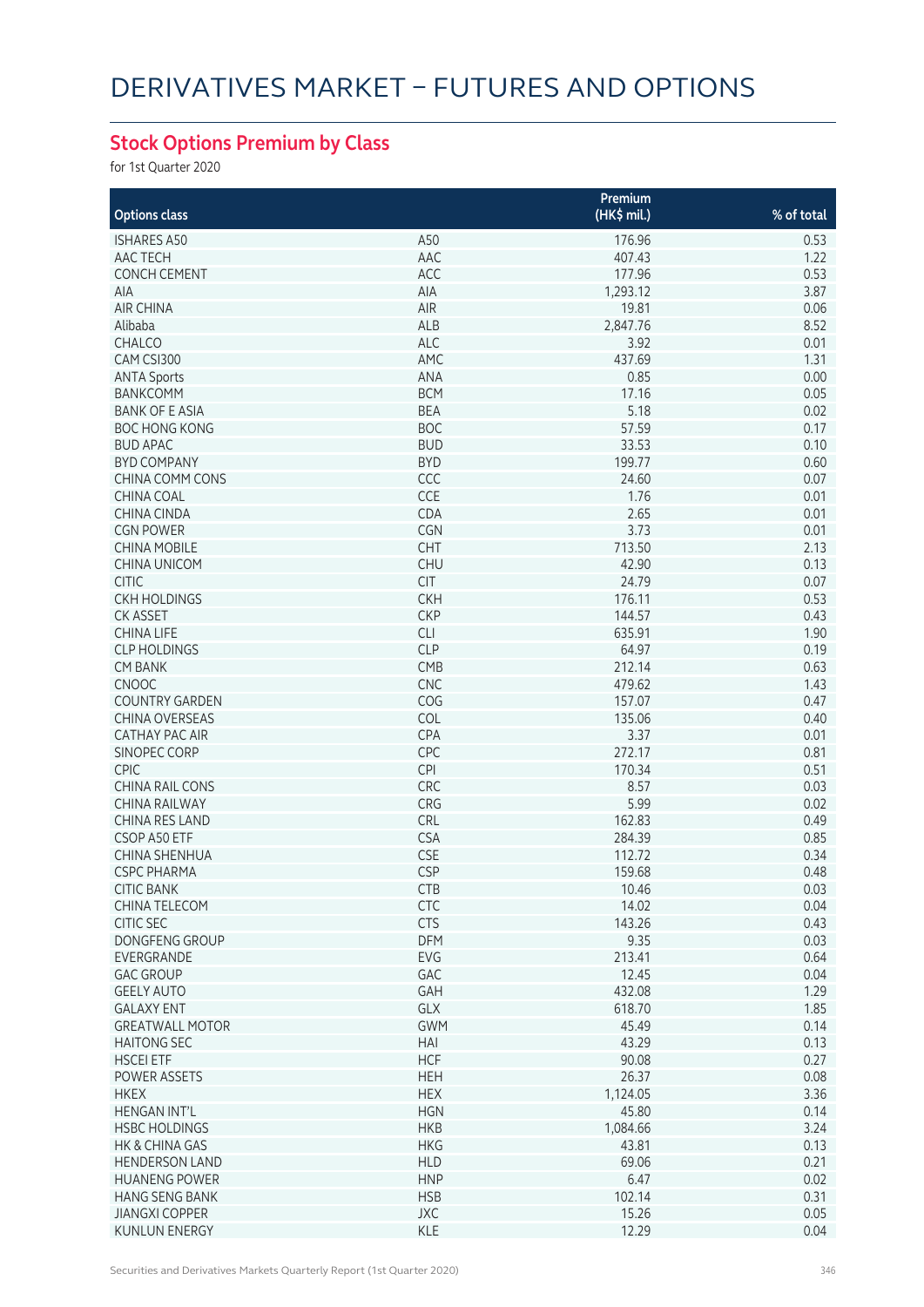# DERIVATIVES MARKET – FUTURES AND OPTIONS

|                           |            | Premium               |            |
|---------------------------|------------|-----------------------|------------|
| <b>Options class</b>      |            | $(HK\frac{1}{2}mil.)$ | % of total |
| <b>KINGSOFT</b>           | <b>KSO</b> | 156.70                | 0.47       |
| <b>LENOVO GROUP</b>       | LEN        | 71.57                 | 0.21       |
| LI & FUNG                 | LIF        | 0.31                  | 0.00       |
| <b>LINK REIT</b>          | <b>LNK</b> | 191.69                | 0.57       |
| <b>MENGNIU DAIRY</b>      | <b>MEN</b> | 44.15                 | 0.13       |
| <b>MEITUAN-W</b>          | MET        | 1,608.97              | 4.81       |
| MGM CHINA                 | <b>MGM</b> | 1.61                  | 0.00       |
| XIAOMI-W                  | <b>MIU</b> | 1,063.08              | 3.18       |
| <b>MINSHENG BANK</b>      | <b>MSB</b> | 30.26                 | 0.09       |
| MTR CORPORATION           | <b>MTR</b> | 33.40                 | 0.10       |
| <b>CNBM</b>               | <b>NBM</b> | 77.12                 | 0.23       |
| <b>NCI</b>                | <b>NCL</b> | 140.68                | 0.42       |
| NEW WORLD DEV             | <b>NWD</b> | 18.89                 | 0.06       |
| <b>PING AN</b>            | PAI        | 4,574.00              | 13.68      |
| <b>PETROCHINA</b>         | PEC        | 172.84                | 0.52       |
| PICC P&C                  | PIC        | 36.01                 | 0.11       |
| PICC GROUP                | PIN        | 11.83                 | 0.04       |
| <b>R&amp;F PROPERTIES</b> | <b>RFP</b> | 7.85                  | 0.02       |
| <b>SANDS CHINA LTD</b>    | SAN        | 211.61                | 0.63       |
| Sino Biopharm             | <b>SBO</b> | 0.68                  | 0.00       |
| <b>SHK PPT</b>            | <b>SHK</b> | 377.60                | 1.13       |
| Shenzhou Intl             | SHZ        | 0.91                  | 0.00       |
| <b>SUNNY OPTICAL</b>      | SNO        | 593.58                | 1.78       |
| <b>SINOPHARM</b>          | SNP        | 14.44                 | 0.04       |
| <b>STANCHART</b>          | <b>STC</b> | 0.81                  | 0.00       |
| <b>SUNAC</b>              | SUN        | 512.93                | 1.53       |
| <b>SWIRE PACIFIC A</b>    | SWA        | 17.95                 | 0.05       |
| <b>TENCENT</b>            | <b>TCH</b> | 8,630.66              | 25.81      |
| Techtronic Ind            | <b>TIC</b> | 2.23                  | 0.01       |
| <b>TRACKER FUND</b>       | <b>TRF</b> | 17.21                 | 0.05       |
| <b>CHINA VANKE</b>        | <b>VNK</b> | 21.09                 | 0.06       |
| <b>WH</b> Group           | <b>WHG</b> | 0.24                  | 0.00       |
| <b>WHARF HOLDINGS</b>     | WHL        | 5.61                  | 0.02       |
| WANT WANT CHINA           | <b>WWC</b> | 9.35                  | 0.03       |
| <b>ABC</b>                | <b>XAB</b> | 50.15                 | 0.15       |
| <b>BANK OF CHINA</b>      | XBC        | 107.44                | 0.32       |
| CCB                       | XCC        | 382.25                | 1.14       |
| <b>ICBC</b>               | XIC        | 219.13                | 0.66       |
| PSBC                      | <b>XPB</b> | 9.73                  | 0.03       |
| <b>CHINA TOWER</b>        | <b>XTW</b> | 149.33                | 0.45       |
| YANZHOU COAL              | YZC        | 12.78                 | 0.04       |
| <b>ZIJIN MINING</b>       | ZJM        | 9.42                  | 0.03       |
| Total                     |            | 33,438.78             | 100.00     |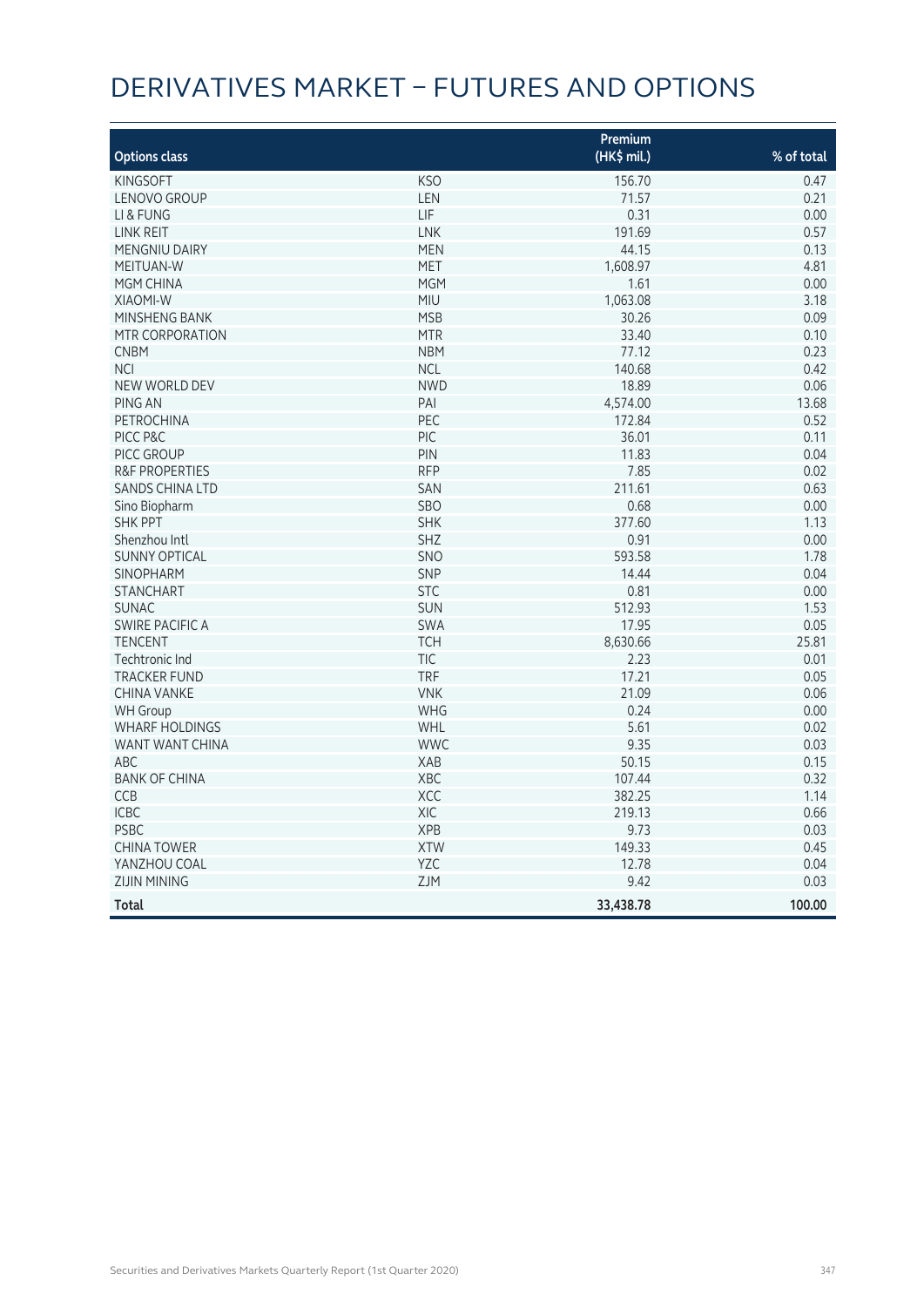### **Stock Options Contract Volume by Class**

for 1st Quarter 2020

|                        |            | Contract  |            |
|------------------------|------------|-----------|------------|
| <b>Options class</b>   |            | volume    | % of total |
| <b>ISHARES A50</b>     | A50        | 102,338   | 0.31       |
| AAC TECH               | AAC        | 192,636   | 0.58       |
| <b>CONCH CEMENT</b>    | ACC        | 187,861   | 0.56       |
| AIA                    | AIA        | 579,232   | 1.74       |
| <b>AIR CHINA</b>       | AIR        | 27,661    | 0.08       |
|                        | ALB        |           | 2.45       |
| Alibaba                |            | 815,962   |            |
| CHALCO                 | ALC        | 16,355    | 0.05       |
| CAM CSI300             | AMC        | 221,468   | 0.66       |
| <b>ANTA Sports</b>     | ANA        | 7,292     | 0.02       |
| <b>BANKCOMM</b>        | <b>BCM</b> | 106,553   | 0.32       |
| <b>BANK OF E ASIA</b>  | <b>BEA</b> | 51,576    | 0.15       |
| <b>BOC HONG KONG</b>   | <b>BOC</b> | 159,246   | 0.48       |
| <b>BUD APAC</b>        | <b>BUD</b> | 56,644    | 0.17       |
| <b>BYD COMPANY</b>     | <b>BYD</b> | 236,930   | 0.71       |
| CHINA COMM CONS        | CCC        | 133,852   | 0.40       |
| <b>CHINA COAL</b>      | <b>CCE</b> | 19,481    | 0.06       |
| <b>CHINA CINDA</b>     | CDA        | 5,537     | 0.02       |
| <b>CGN POWER</b>       | CGN        | 5,173     | 0.02       |
| <b>CHINA MOBILE</b>    | <b>CHT</b> | 724,654   | 2.18       |
| <b>CHINA UNICOM</b>    | <b>CHU</b> | 93,022    | 0.28       |
| <b>CITIC</b>           | <b>CIT</b> | 74,236    | 0.22       |
| <b>CKH HOLDINGS</b>    | <b>CKH</b> | 177,806   | 0.53       |
| <b>CK ASSET</b>        | <b>CKP</b> | 106,681   | 0.32       |
| <b>CHINA LIFE</b>      | <b>CLI</b> | 845,011   | 2.54       |
| <b>CLP HOLDINGS</b>    | <b>CLP</b> | 86,283    | 0.26       |
| <b>CM BANK</b>         | CMB        | 327,108   | 0.98       |
| <b>CNOOC</b>           | <b>CNC</b> | 907,790   | 2.73       |
| <b>COUNTRY GARDEN</b>  | COG        | 67,578    | 0.20       |
| <b>CHINA OVERSEAS</b>  | COL        | 102,563   | 0.31       |
| <b>CATHAY PAC AIR</b>  | CPA        | 9,805     | 0.03       |
| SINOPEC CORP           | CPC        | 789,322   | 2.37       |
| <b>CPIC</b>            | <b>CPI</b> | 200,846   | 0.60       |
| <b>CHINA RAIL CONS</b> | CRC        | 53,313    | 0.16       |
| <b>CHINA RAILWAY</b>   | CRG        | 29,951    | 0.09       |
| CHINA RES LAND         | CRL        | 90,289    | 0.27       |
|                        |            |           |            |
| CSOP A50 ETF           | <b>CSA</b> | 150,572   | 0.45       |
| <b>CHINA SHENHUA</b>   | <b>CSE</b> | 402,496   | 1.21       |
| <b>CSPC PHARMA</b>     | <b>CSP</b> | 115,479   | 0.35       |
| <b>CITIC BANK</b>      | <b>CTB</b> | 69,669    | 0.21       |
| CHINA TELECOM          | <b>CTC</b> | 70,467    | 0.21       |
| <b>CITIC SEC</b>       | <b>CTS</b> | 271,746   | 0.82       |
| DONGFENG GROUP         | <b>DFM</b> | 16,813    | 0.05       |
| EVERGRANDE             | EVG        | 93,389    | 0.28       |
| <b>GAC GROUP</b>       | GAC        | 12,396    | 0.04       |
| <b>GEELY AUTO</b>      | GAH        | 141,273   | 0.42       |
| <b>GALAXY ENT</b>      | GLX        | 345,329   | 1.04       |
| <b>GREATWALL MOTOR</b> | <b>GWM</b> | 237,654   | 0.71       |
| <b>HAITONG SEC</b>     | HAI        | 84,641    | 0.25       |
| <b>HSCEI ETF</b>       | <b>HCF</b> | 35,796    | 0.11       |
| POWER ASSETS           | <b>HEH</b> | 48,218    | 0.14       |
| <b>HKEX</b>            | <b>HEX</b> | 1,367,442 | 4.10       |
| <b>HENGAN INT'L</b>    | <b>HGN</b> | 58,233    | 0.17       |
| <b>HSBC HOLDINGS</b>   | <b>HKB</b> | 1,689,735 | 5.07       |
| HK & CHINA GAS         | <b>HKG</b> | 116,254   | 0.35       |
| <b>HENDERSON LAND</b>  | <b>HLD</b> | 81,174    | 0.24       |
| <b>HUANENG POWER</b>   | <b>HNP</b> | 15,207    | 0.05       |
| <b>HANG SENG BANK</b>  | <b>HSB</b> | 283,139   | 0.85       |
| <b>JIANGXI COPPER</b>  | <b>JXC</b> | 52,168    | 0.16       |
| <b>KUNLUN ENERGY</b>   | KLE        | 25,045    | 0.08       |
|                        |            |           |            |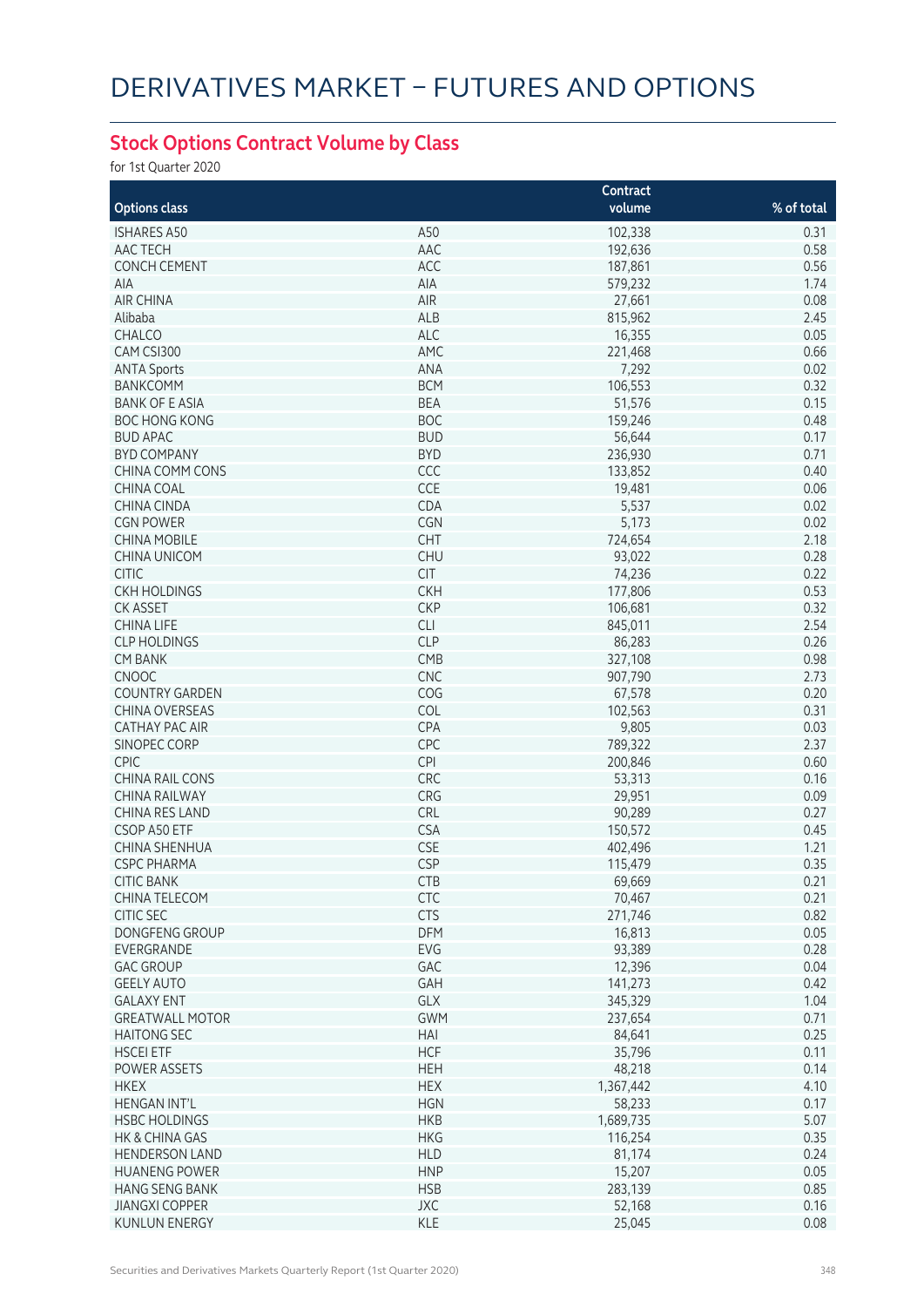# DERIVATIVES MARKET – FUTURES AND OPTIONS

|                           |            | Contract   |            |
|---------------------------|------------|------------|------------|
| <b>Options class</b>      |            | volume     | % of total |
| <b>KINGSOFT</b>           | <b>KSO</b> | 149,017    | 0.45       |
| LENOVO GROUP              | LEN        | 137,536    | 0.41       |
| LI & FUNG                 | LIF        | 2,458      | 0.01       |
| <b>LINK REIT</b>          | <b>LNK</b> | 128,545    | 0.39       |
| MENGNIU DAIRY             | <b>MEN</b> | 56,938     | 0.17       |
| <b>MEITUAN-W</b>          | <b>MET</b> | 818,180    | 2.46       |
| MGM CHINA                 | <b>MGM</b> | 14,361     | 0.04       |
| <b>XIAOMI-W</b>           | <b>MIU</b> | 1,815,791  | 5.45       |
| MINSHENG BANK             | <b>MSB</b> | 65,560     | 0.20       |
| MTR CORPORATION           | <b>MTR</b> | 84,795     | 0.25       |
| <b>CNBM</b>               | <b>NBM</b> | 114,446    | 0.34       |
| <b>NCI</b>                | <b>NCL</b> | 141,199    | 0.42       |
| <b>NEW WORLD DEV</b>      | <b>NWD</b> | 58,350     | 0.18       |
| <b>PING AN</b>            | PAI        | 3,280,206  | 9.85       |
| <b>PETROCHINA</b>         | PEC        | 531,802    | 1.60       |
| PICC P&C                  | PIC        | 66,299     | 0.20       |
| PICC GROUP                | PIN        | 9,796      | 0.03       |
| <b>R&amp;F PROPERTIES</b> | <b>RFP</b> | 42,974     | 0.13       |
| <b>SANDS CHINA LTD</b>    | SAN        | 426,191    | 1.28       |
| Sino Biopharm             | SBO        | 1,758      | 0.01       |
| <b>SHK PPT</b>            | <b>SHK</b> | 147,981    | 0.44       |
| Shenzhou Intl             | SHZ        | 2,492      | 0.01       |
| <b>SUNNY OPTICAL</b>      | SNO        | 145,371    | 0.44       |
| SINOPHARM                 | SNP        | 26,208     | 0.08       |
| <b>STANCHART</b>          | <b>STC</b> | 10,359     | 0.03       |
| <b>SUNAC</b>              | <b>SUN</b> | 153,401    | 0.46       |
| <b>SWIRE PACIFIC A</b>    | SWA        | 19,980     | 0.06       |
| <b>TENCENT</b>            | <b>TCH</b> | 5,352,478  | 16.07      |
| Techtronic Ind            | <b>TIC</b> | 4,462      | 0.01       |
| <b>TRACKER FUND</b>       | <b>TRF</b> | 49,016     | 0.15       |
| <b>CHINA VANKE</b>        | <b>VNK</b> | 30,189     | 0.09       |
| <b>WH</b> Group           | <b>WHG</b> | 1,385      | 0.00       |
| <b>WHARF HOLDINGS</b>     | WHL        | 7,702      | 0.02       |
| <b>WANT WANT CHINA</b>    | <b>WWC</b> | 29,427     | 0.09       |
| <b>ABC</b>                | <b>XAB</b> | 74,068     | 0.22       |
| <b>BANK OF CHINA</b>      | XBC        | 1,579,692  | 4.74       |
| CCB                       | XCC        | 2,470,381  | 7.42       |
| <b>ICBC</b>               | XIC        | 1,497,892  | 4.50       |
| <b>PSBC</b>               | <b>XPB</b> | 20,708     | 0.06       |
| <b>CHINA TOWER</b>        | <b>XTW</b> | 291,024    | 0.87       |
| YANZHOU COAL              | <b>YZC</b> | 31,151     | 0.09       |
| <b>ZIJIN MINING</b>       | ZJM        | 25,273     | 0.08       |
| <b>Total</b>              |            | 33,313,232 | 100.00     |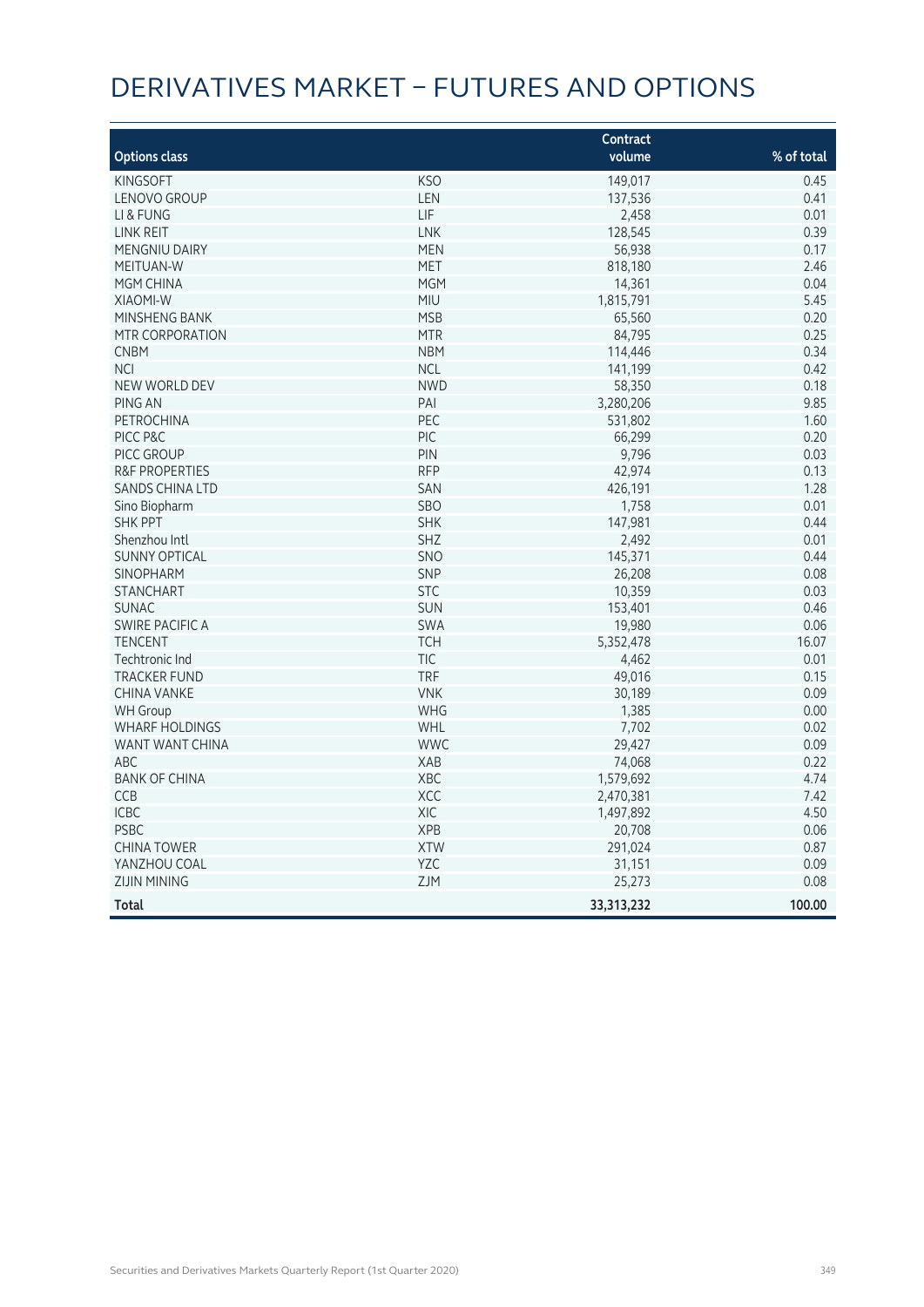#### **Average Daily Settlement Instructions (SIs) Settled in CCASS**

(both delivering and receiving SIs are counted)

|              |                |               | SIs by shares | Sis by value |
|--------------|----------------|---------------|---------------|--------------|
| Year/Quarter |                | Number of SIs | (bil. shs)    | (HK\$bil.)   |
| 2019         | Q1             | 101,072       | 47.72         | 234.62       |
|              | Q <sub>2</sub> | 99,874        | 51.17         | 272.38       |
|              | Q <sub>3</sub> | 88,236        | 41.00         | 216.13       |
|              | Q4             | 90,585        | 39.46         | 229.70       |
| 2020         | Q1             | 112,469       | 54.66         | 372.30       |

### **Average Daily Investor Settlement Instructions (ISIs) settled in CCASS**

(one sided ISIs are counted)

|              |                |                | <b>ISIs by shares</b> | <b>ISIs by value</b> |
|--------------|----------------|----------------|-----------------------|----------------------|
| Year/Quarter |                | Number of ISIs | (Mil shs)             | (HK\$ mil.)          |
| 2019         | Q1             | 251            | 87.13                 | 109.56               |
|              | Q <sub>2</sub> | 247            | 344.24                | 167.32               |
|              | Q <sub>3</sub> | 221            | 78.80                 | 210.52               |
|              | Q4             | 212            | 97.81                 | 138.74               |
| 2020         | Q1             | 277            | 77.61                 | 257.83               |

### **Securities under CCASS Custody**

(balances at quarter end)

|              |                |            | % of issued       |                     | % of market       |
|--------------|----------------|------------|-------------------|---------------------|-------------------|
|              |                | Number of  | shares of         |                     | capitalisation of |
|              |                | shares     | admitted          | <b>Market value</b> | admitted          |
| Year/Quarter |                | (bil. shs) | <b>securities</b> | (HK\$ bil.)         | <b>securities</b> |
| 2019         | Q1             | 6,712.97   | 75.97             | 21,734.35           | 60.09             |
|              | Q <sub>2</sub> | 6,634.14   | 75.28             | 21,146.81           | 60.29             |
|              | Q <sub>3</sub> | 6,578.06   | 75.40             | 19,847.28           | 60.46             |
|              | Q4             | 6,500.57   | 75.41             | 22,828.22           | 56.79             |
| 2020         | Q1             | 6,659.55   | 75.14             | 19,923.76           | 57.59             |

Share quantity and market value of securities in non-HKD currency are included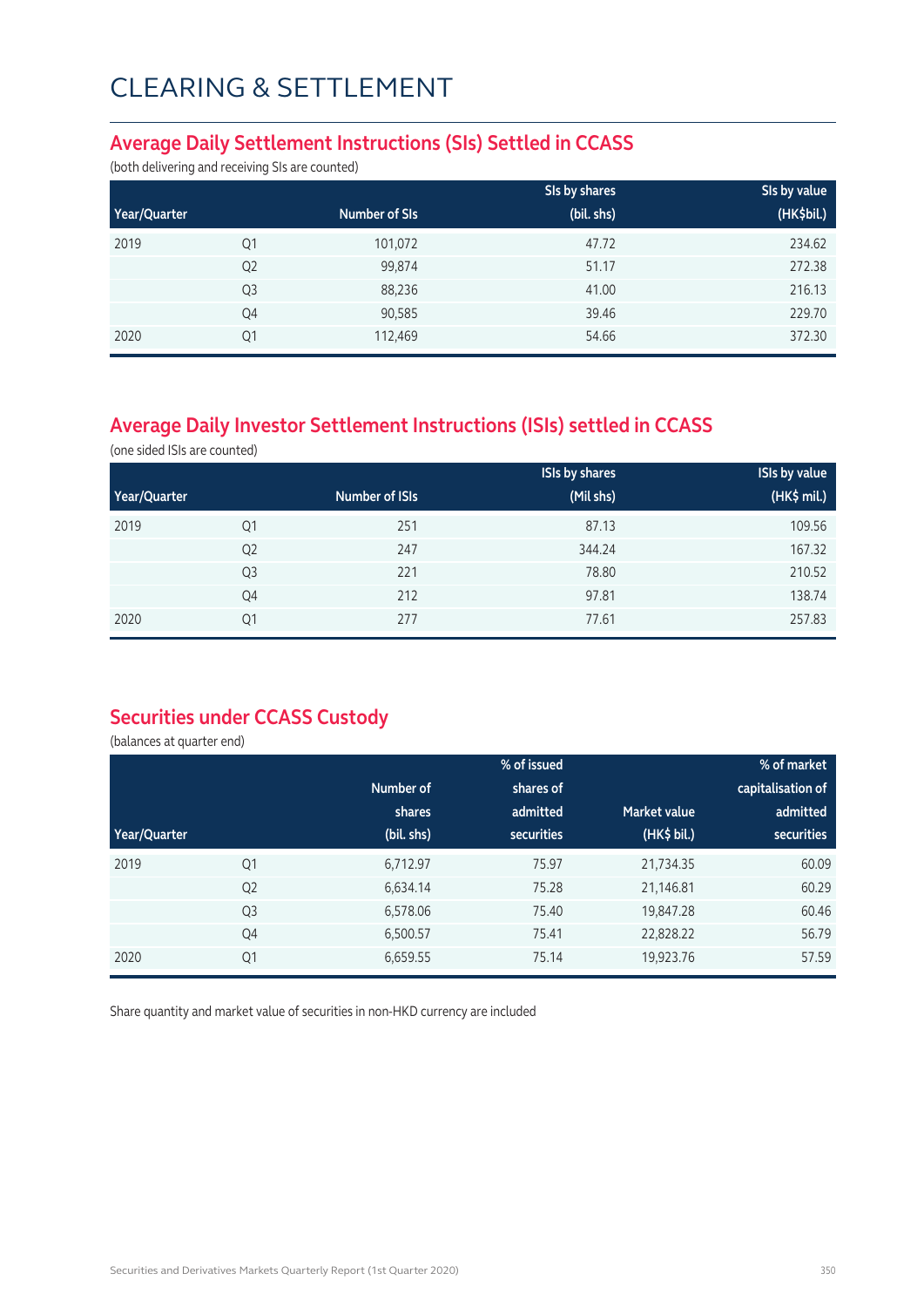#### **Average Daily Stock Exchange Trades Processed in CCASS**

(including CNS trades, isolated trades and cross trades)

|              |                | No. of CCASS | % of Exchange | No. of shares | % of market | Value of trades | % of market |
|--------------|----------------|--------------|---------------|---------------|-------------|-----------------|-------------|
| Year/Quarter |                | trades       | trades        | (Mil. shs)    | turnover    | (HK\$ mil.)     | turnover    |
| 2019         | Q1             | 1,644,627    | 100           | 340.802.33    | 100         | 100.674.63      | 100         |
|              | Q <sub>2</sub> | 1,559,363    | 100           | 250.956.59    | 100         | 94,382.51       | 100         |
|              | Q <sub>3</sub> | 1,350,055    | 100           | 207.222.11    | 100         | 76.732.85       | 100         |
|              | Q4             | 1,270,877    | 100           | 185.033.90    | 100         | 76,842.11       | 100         |
| 2020         | Q1             | 1,862,885    | 100           | 203,358.09    | 100         | 120,543.46      | 100         |

### **Average Daily Netting Efficiency of CNS Trades**

(in stock positions and share quantity)

|              |                |                 | <b>Netting</b> | No. of shares due | <b>Netting</b> |
|--------------|----------------|-----------------|----------------|-------------------|----------------|
|              |                | No. of CNS      | efficiency     | for settlement    | efficiency     |
| Year/Quarter |                | stock positions | $(\%)$         | (Mil. shs)        | (%)            |
| 2019         | Q1             | 89,630          | 97.13          | 30,306.66         | 95.46          |
|              | Q <sub>2</sub> | 82,910          | 97.18          | 27,311.43         | 94.52          |
|              | Q <sub>3</sub> | 73,520          | 97.10          | 22,741.87         | 94.27          |
|              | Q4             | 73,720          | 96.90          | 21,764.14         | 93.96          |
| 2020         | Q1             | 89,112          | 97.36          | 29,783.23         | 91.98          |

### **Average Daily Settlement Efficiency of CNS Stock Positions**

|              |                |       | Settlement efficiency (%) |
|--------------|----------------|-------|---------------------------|
| Year/Quarter |                | S day | $S + 1$ day               |
| 2019         | Q1             | 99.92 | 99.99                     |
|              | Q <sub>2</sub> | 99.92 | 99.99                     |
|              | Q3             | 99.92 | 99.99                     |
|              | Q4             | 99.93 | 99.99                     |
| 2020         | Q1             | 99.86 | 99.99                     |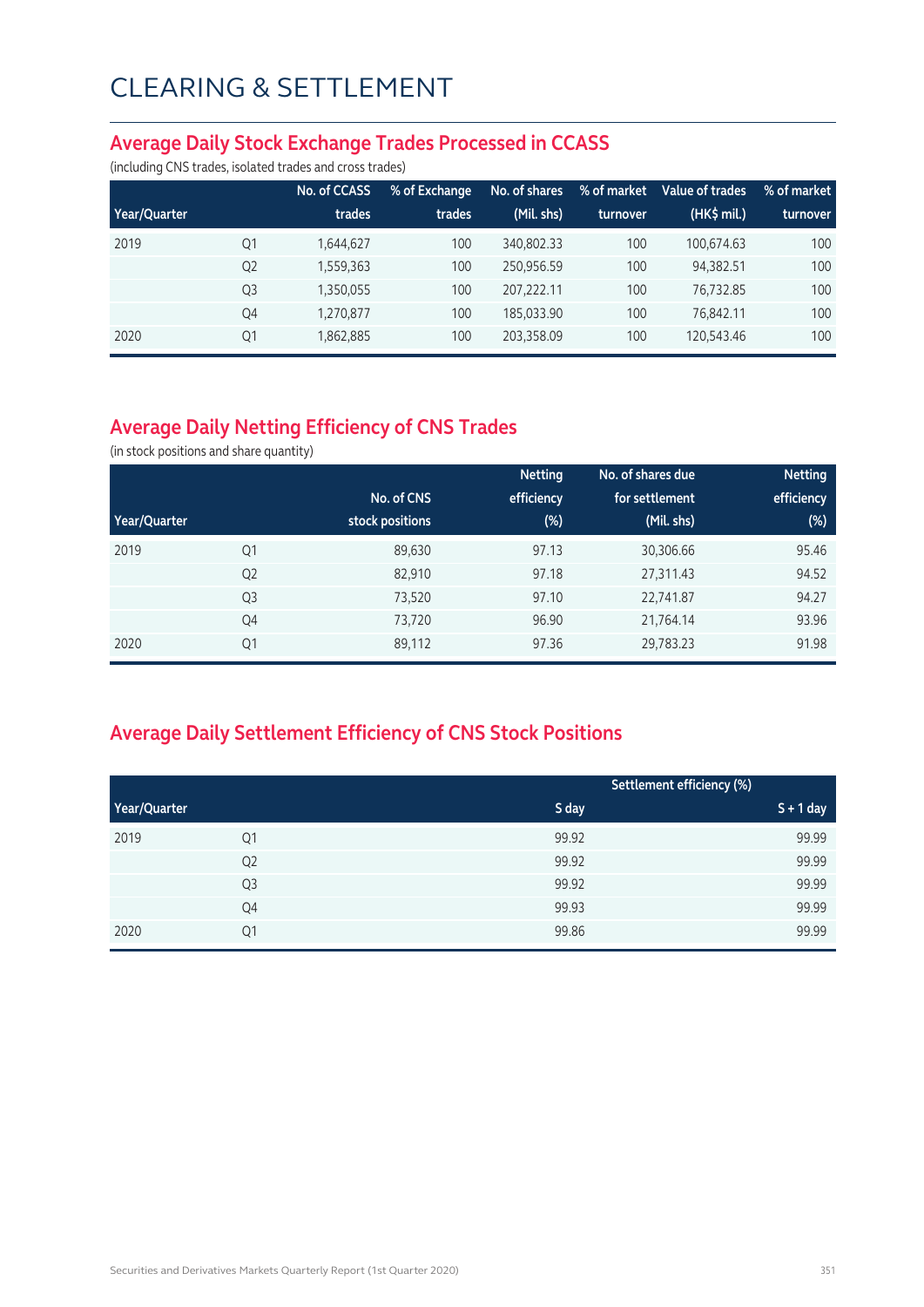### **Open Interest by Derivatives Products**

|                                                               | <b>Contracts</b> |                  |
|---------------------------------------------------------------|------------------|------------------|
| <b>Derivatives product</b>                                    | 1st Quarter 2020 | 1st Quarter 2019 |
| Hang Seng Index Futures                                       | 117,709          | 143,478          |
| Hang Seng Index Options                                       | 289,561          | 259,679          |
| Weekly Hang Seng Index Options <sup>1</sup>                   | 2,125            |                  |
| Mini-Hang Seng Index Futures                                  | 10,373           | 15,429           |
| Mini-Hang Seng Index Options                                  | 19,401           | 18,579           |
| HSI (Gross Total Return Index) Futures                        | 6                | 13               |
| HSI (Net Total Return Index) Futures                          | 4                | 11               |
| Hang Seng China Enterprises Index Futures                     | 344,099          | 383,144          |
| Hang Seng China Enterprises Index Options                     | 2,697,572        | 2,579,157        |
| Weekly Hang Seng China Enterprises Index Options <sup>2</sup> | 875              |                  |
| Mini-Hang Seng China Enterprises Index Futures                | 5,937            | 6,056            |
| Mini-Hang Seng China Enterprises Index Options                | 17,184           | 8,776            |
| HSCEI (Gross Total Return Index) Futures                      | 0                | 0                |
| HSCEI (Net Total Return Index) Futures                        | 0                | 0                |
| Flexible Hang Seng Index Options                              | $\mathbf 0$      | 0                |
| Flexible Hang Seng China Enterprises Index Options            | 150              | $\mathbf 0$      |
| <b>HSI Dividend Point Index Futures</b>                       | 7,630            | 4,898            |
| <b>HSCEI Dividend Point Index Futures</b>                     | 106,017          | 127,287          |
| HSI Volatility Index Futures                                  |                  | 37               |
| MSCI AC Asia ex Japan NTR Index Futures                       | 13,439           | 890              |
| CES China 120 Index Futures                                   |                  | 16               |
| CES Gaming Top 10 Index Futures <sup>3</sup>                  |                  | $\overline{0}$   |
| Hang Seng Mainland Oil & Gas Index Futures                    | 173              | 73               |
| Hang Seng Mainland Banks Index Futures                        | 66               | 90               |
| Hang Seng Mainland Healthcare Index Futures <sup>4</sup>      |                  | $\theta$         |
| Hang Seng Mainland Properties Index Futures                   | 35               | 31               |
| Hang Seng IT Hardware Index Futures <sup>5</sup>              |                  | $\mathbf 0$      |
| Hang Seng Software & Services Index Futures <sup>6</sup>      |                  | 0                |
| <b>IBOVESPA Futures</b>                                       | $\mathbf 0$      | 0                |
| MICEX Index Futures                                           | 0                | 0                |
| FTSE/JSE Top 40 Futures                                       | $\Omega$         | $\mathbf 0$      |
| <b>Stock Futures</b>                                          | 17,964           | 20,845           |
| <b>Stock Options</b>                                          | 8,420,294        | 8,579,783        |
| Three-month HIBOR Futures                                     | 168              | 113              |
| One-month HIBOR Futures                                       |                  | 0                |
| RMB Currency Futures - USD/CNH Futures                        | 24,576           | 32,865           |
| RMB Currency Options - USD/CNH Options                        | 2,708            | 4,029            |
| RMB Currency Futures - EUR/CNH Futures                        | 10               | 186              |
| RMB Currency Futures - JPY/CNH Futures                        | 31               | 23               |
| RMB Currency Futures - AUD/CNH Futures                        | 71               | 92               |
| RMB Currency Futures - CNH/USD Futures                        | 1,017            | 1,182            |
| INR Currency Futures - INR/USD Futures <sup>7</sup>           | 266              |                  |
| INR Currency Futures - INR/CNH Futures <sup>8</sup>           | 0                |                  |
| <b>USD Gold Futures</b>                                       | 451              | 534              |
| <b>CNH Gold Futures</b>                                       | 3                | 16               |
| Iron Ore Futures - Monthly Contracts                          | 3,148            | 851              |
| Iron Ore Futures - Quarterly Contracts                        | 0                | 0                |
| <b>CNH London Aluminium Mini Futures</b>                      | 0                | $\mathbf 0$      |
| <b>CNH London Zinc Mini Futures</b>                           | $\mathbf 0$      | 13               |
| CNH London Copper Mini Futures                                | 0                | $\theta$         |
| <b>CNH London Lead Mini Futures</b>                           | 0                | 0                |
| CNH London Nickel Mini Futures                                | $\mathbf{0}$     | 0                |
| <b>CNH London Tin Mini Futures</b>                            | 0                | 0                |
| USD London Aluminium Mini Futures <sup>9</sup>                | 140              |                  |
| USD London Zinc Mini Futures <sup>10</sup>                    | 47               |                  |
| USD London Copper Mini Futures <sup>11</sup>                  | 63               |                  |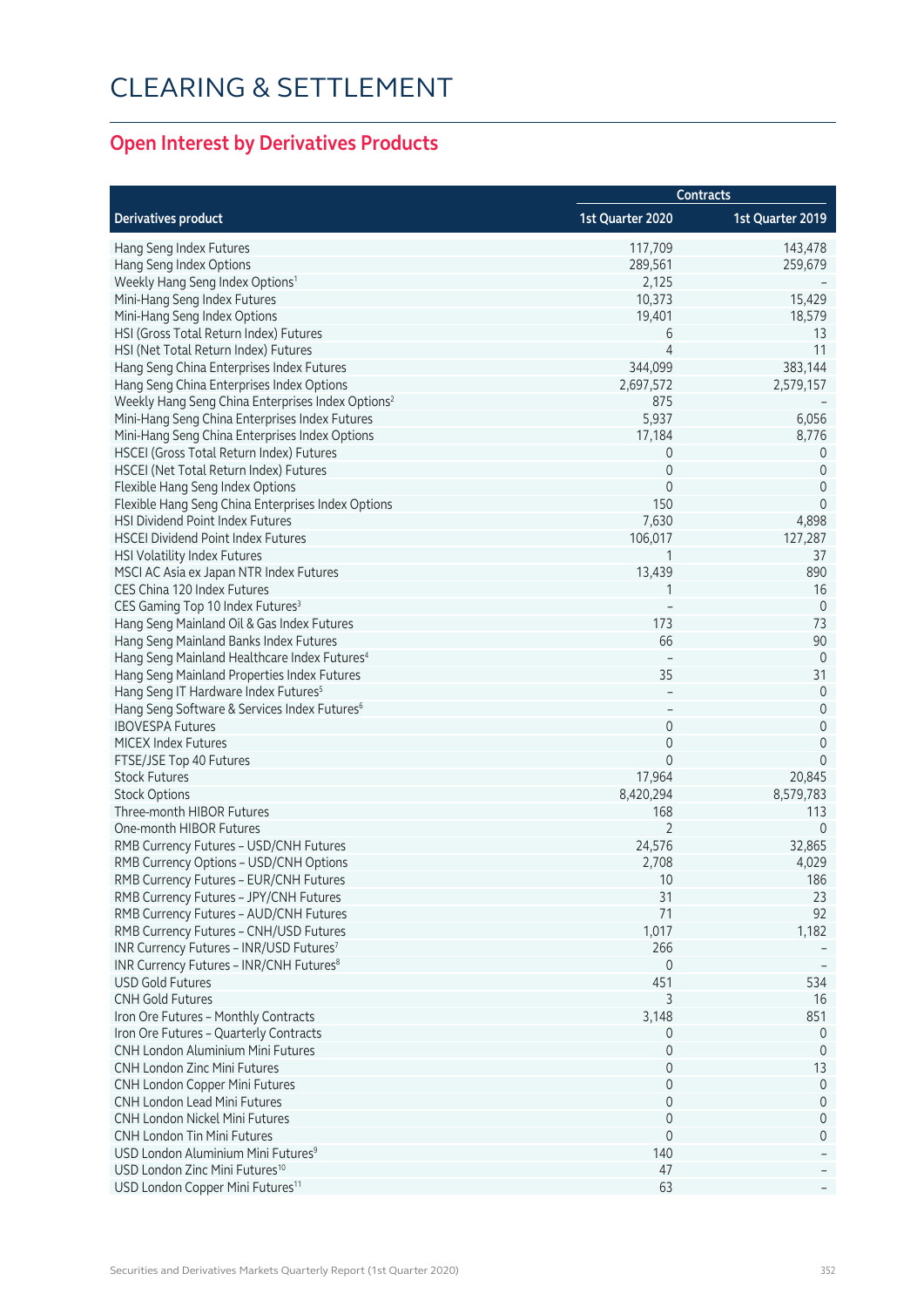|                                              |                  | <b>Contracts</b> |
|----------------------------------------------|------------------|------------------|
| Derivatives product                          | 1st Quarter 2020 | 1st Quarter 2019 |
| USD London Lead Mini Futures <sup>12</sup>   | $\Omega$         |                  |
| USD London Nickel Mini Futures <sup>13</sup> | 64               |                  |
| USD London Tin Mini Futures <sup>14</sup>    | $\Omega$         |                  |
| Total                                        | 12,103,381       | 12,188,176       |

<sup>1</sup> Trading in Weekly Hang Seng Index Options commenced on 16 Sep 2019

<sup>2</sup> Trading in Weekly Hang Seng China Enterprises Index Options commenced on 16 Sep 2019

<sup>3</sup> Trading in CES Gaming Top 10 Index Futures suspended with effect from 30 Dec 2019

<sup>4</sup> Trading in Hang Seng Mainland Healthcare Index Futures suspended with effect from 30 Dec 2019

<sup>5</sup> Trading in Hang Seng IT Hardware Index Futures suspended with effect from 30 Dec 2019

<sup>6</sup> Trading in Hang Seng Software & Services Index Futures suspended with effect from 30 Dec 2019

<sup>7</sup> Trading in INR Currency Futures – INR/USD Futures commenced on 04 Nov 2019

<sup>8</sup> Trading in INR Currency Futures – INR/CNH Futures commenced on 04 Nov 2019

<sup>9</sup> Trading in USD London Aluminium Mini Futures commenced on 05 Aug 2019

10 Trading in USD London Zinc Mini Futures commenced on 05 Aug 2019

11 Trading in USD London Copper Mini Futures commenced on 05 Aug 2019<br>12 Trading in USD London Load Mini Futures commenced on 05 Aug 2019

<sup>12</sup> Trading in USD London Lead Mini Futures commenced on 05 Aug 2019

<sup>13</sup> Trading in USD London Nickel Mini Futures commenced on 05 Aug 2019

<sup>14</sup> Trading in USD London Tin Mini Futures commenced on 05 Aug 2019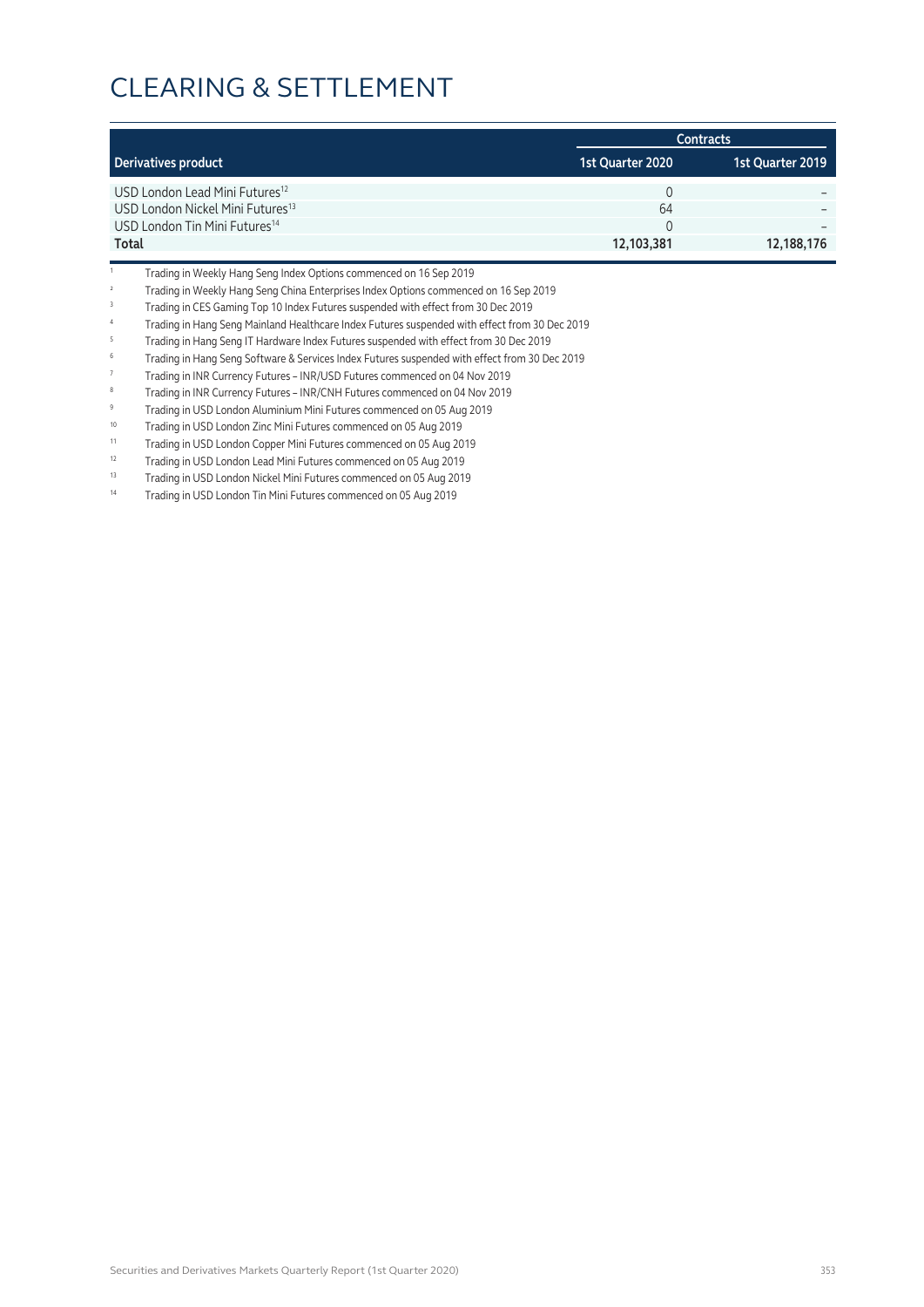#### **Stock Options Open Interest by Class**

as at the end of 1st Quarter 2020

|                       |            | Open interest |            |
|-----------------------|------------|---------------|------------|
| <b>Options class</b>  |            | (contracts)   | % of total |
| <b>ISHARES A50</b>    | A50        | 25,969        | 0.31       |
| AAC TECH              | AAC        | 27,963        | 0.33       |
| CONCH CEMENT          | ACC        | 23,389        | 0.28       |
| AIA                   | AIA        | 133,625       | 1.59       |
| AIR CHINA             | AIR        | 3,474         | 0.04       |
| Alibaba               | ALB        | 204,256       | 2.43       |
| CHALCO                | ALC        | 3,938         | 0.05       |
| CAM CSI300            | AMC        | 36,225        | 0.43       |
| <b>ANTA Sports</b>    | ANA        | 2,198         | 0.03       |
| <b>BANKCOMM</b>       | <b>BCM</b> | 44,534        | 0.53       |
| <b>BANK OF E ASIA</b> | <b>BEA</b> | 13,844        | 0.16       |
| <b>BOC HONG KONG</b>  | <b>BOC</b> | 47,138        | 0.56       |
| <b>BUD APAC</b>       | <b>BUD</b> | 11,268        | 0.13       |
| <b>BYD COMPANY</b>    | <b>BYD</b> | 30,352        | 0.36       |
| CHINA COMM CONS       | CCC        | 31,800        | 0.38       |
| CHINA COAL            | CCE        | 11,546        | 0.14       |
| <b>CHINA CINDA</b>    | CDA        | 2,435         | 0.03       |
| <b>CGN POWER</b>      | CGN        | 1,127         | 0.01       |
| <b>CHINA MOBILE</b>   | CHT        | 151,298       | 1.80       |
| CHINA UNICOM          | <b>CHU</b> | 27,771        | 0.33       |
| <b>CITIC</b>          | <b>CIT</b> | 24,944        | 0.30       |
| <b>CKH HOLDINGS</b>   | <b>CKH</b> | 45,412        | 0.54       |
| <b>CK ASSET</b>       | <b>CKP</b> | 25,703        | 0.31       |
| <b>CHINA LIFE</b>     | CLI        | 228,619       | 2.72       |
| <b>CLP HOLDINGS</b>   | <b>CLP</b> | 19,348        | 0.23       |
| <b>CM BANK</b>        | CMB        | 76,595        | 0.91       |
| CNOOC                 | CNC        | 231,060       | 2.74       |
| <b>COUNTRY GARDEN</b> | COG        | 19,097        | 0.23       |
| CHINA OVERSEAS        | COL        | 22,176        | 0.26       |
| CATHAY PAC AIR        | CPA        | 1,418         | 0.02       |
| SINOPEC CORP          | CPC        | 253,745       | 3.01       |
| CPIC                  | CPI        | 68,260        | 0.81       |
| CHINA RAIL CONS       | CRC        | 5,274         | 0.06       |
| CHINA RAILWAY         | CRG        | 7,113         | 0.08       |
| <b>CHINA RES LAND</b> | CRL        | 16,390        | 0.19       |
| CSOP A50 ETF          | <b>CSA</b> | 30,676        | 0.36       |
| <b>CHINA SHENHUA</b>  | <b>CSE</b> | 134,906       | 1.60       |
| <b>CSPC PHARMA</b>    | <b>CSP</b> | 24,254        | 0.29       |
| <b>CITIC BANK</b>     | <b>CTB</b> | 30,206        | 0.36       |
| CHINA TELECOM         | CTC        | 27,712        | 0.33       |
| CITIC SEC             | <b>CTS</b> | 49,808        | 0.59       |
| DONGFENG GROUP        | <b>DFM</b> | 2,560         | 0.03       |
| EVERGRANDE            | EVG        | 22,594        | 0.27       |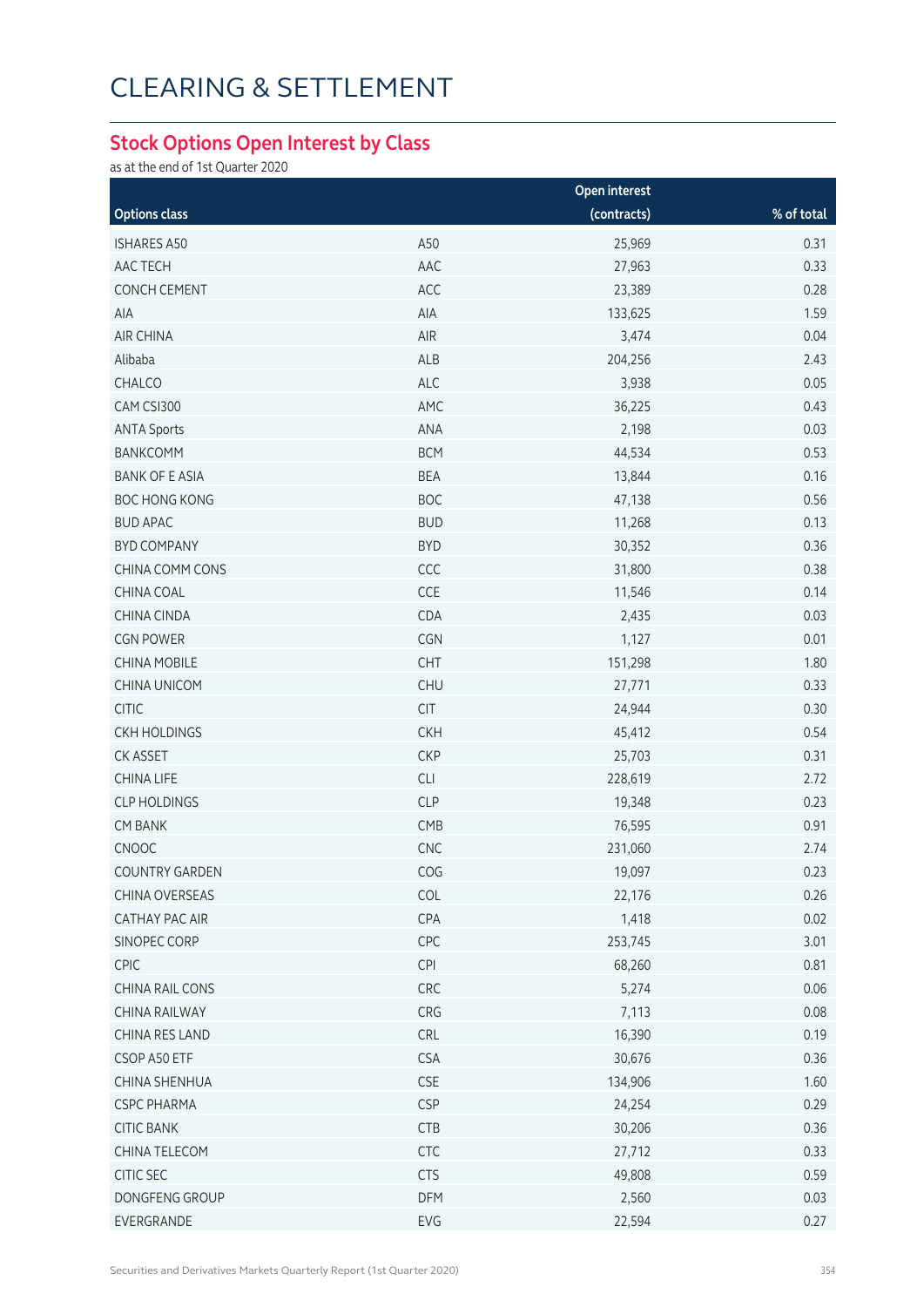|                           |                          | Open interest |            |
|---------------------------|--------------------------|---------------|------------|
| <b>Options class</b>      |                          | (contracts)   | % of total |
| <b>GAC GROUP</b>          | GAC                      | 2,385         | 0.03       |
| <b>GEELY AUTO</b>         | GAH                      | 19,345        | 0.23       |
| <b>GALAXY ENT</b>         | GLX                      | 53,447        | 0.63       |
| <b>GREATWALL MOTOR</b>    | <b>GWM</b>               | 90,114        | 1.07       |
| <b>HAITONG SEC</b>        | HAI                      | 37,791        | 0.45       |
| <b>HSCEI ETF</b>          | <b>HCF</b>               | 6,332         | 0.08       |
| POWER ASSETS              | <b>HEH</b>               | 13,898        | 0.17       |
| <b>HKEX</b>               | <b>HEX</b>               | 238,067       | 2.83       |
| <b>HENGAN INT'L</b>       | <b>HGN</b>               | 7,393         | 0.09       |
| <b>HSBC HOLDINGS</b>      | <b>HKB</b>               | 526,225       | 6.25       |
| HK & CHINA GAS            | <b>HKG</b>               | 34,159        | 0.41       |
| <b>HENDERSON LAND</b>     | <b>HLD</b>               | 17,200        | 0.20       |
| <b>HUANENG POWER</b>      | <b>HNP</b>               | 3,134         | 0.04       |
| <b>HANG SENG BANK</b>     | <b>HSB</b>               | 70,181        | 0.83       |
| <b>JIANGXI COPPER</b>     | JXC                      | 12,779        | 0.15       |
| <b>KUNLUN ENERGY</b>      | KLE                      | 5,457         | 0.06       |
| <b>KINGSOFT</b>           | <b>KSO</b>               | 18,551        | 0.22       |
| LENOVO GROUP              | LEN                      | 38,890        | 0.46       |
| LI & FUNG                 | LIF                      | 487           | 0.01       |
| LINK REIT                 | LNK                      | 20,760        | 0.25       |
| MENGNIU DAIRY             | <b>MEN</b>               | 13,538        | 0.16       |
| MEITUAN-W                 | <b>MET</b>               | 182,361       | 2.17       |
| MGM CHINA                 | <b>MGM</b>               | 1,712         | 0.02       |
| XIAOMI-W                  | <b>MIU</b>               | 336,632       | 4.00       |
| MINSHENG BANK             | <b>MSB</b>               | 44,643        | 0.53       |
| MTR CORPORATION           | <b>MTR</b>               | 16,713        | 0.20       |
| <b>CNBM</b>               | <b>NBM</b>               | 19,127        | 0.23       |
| <b>NCI</b>                | <b>NCL</b>               | 44,654        | 0.53       |
| NEW WORLD DEV             | <b>NWD</b>               | 17,642        | 0.21       |
| PING AN                   | PAI                      | 1,084,193     | 12.88      |
| PETROCHINA                | PEC                      | 176,496       | 2.10       |
| PICC P&C                  | PIC                      | 17,547        | 0.21       |
| PICC GROUP                | PIN                      | 2,021         | 0.02       |
| <b>R&amp;F PROPERTIES</b> | <b>RFP</b>               | 7,934         | 0.09       |
| SANDS CHINA LTD           | SAN                      | 82,713        | 0.98       |
| Sino Biopharm             | SBO                      | 1,509         | 0.02       |
| <b>SHK PPT</b>            | <b>SHK</b>               | 23,062        | 0.27       |
| Shenzhou Intl             | SHZ                      | 1,402         | 0.02       |
| <b>SUNNY OPTICAL</b>      | SNO                      | 16,218        | 0.19       |
| SINOPHARM                 | SNP                      | 8,082         | 0.10       |
| <b>STANCHART</b>          | <b>STC</b>               | 4,235         | 0.05       |
| SUNAC                     | SUN                      | 24,035        | 0.29       |
| SWIRE PACIFIC A           | SWA                      | 6,302         | 0.07       |
| TENCENT                   | <b>TCH</b>               | 887,029       | 10.53      |
| Techtronic Ind            | $\ensuremath{{\sf TIC}}$ | 4,210         | 0.05       |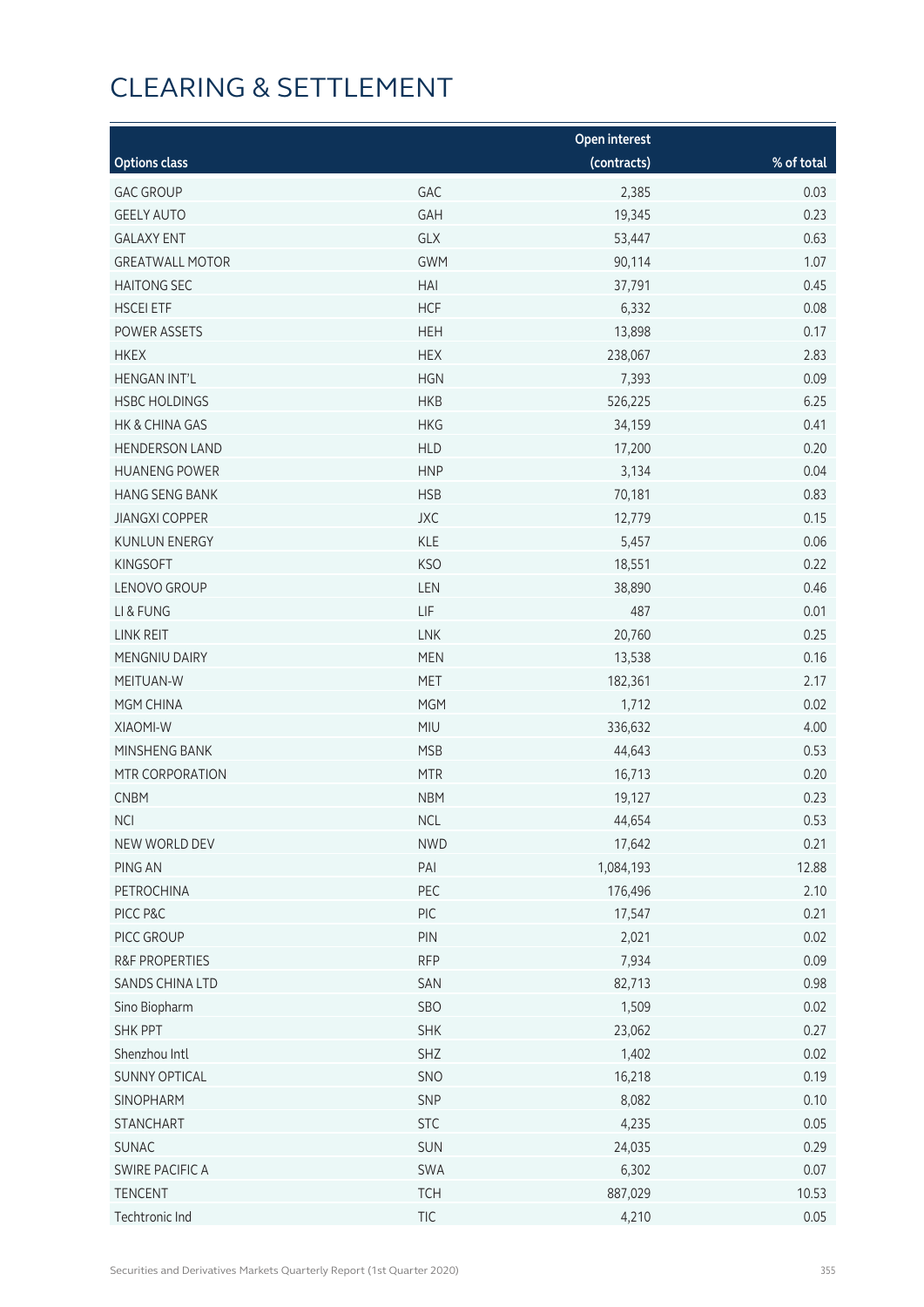|                       |            | Open interest |            |
|-----------------------|------------|---------------|------------|
| <b>Options class</b>  |            | (contracts)   | % of total |
| <b>TRACKER FUND</b>   | <b>TRF</b> | 11,426        | 0.14       |
| <b>CHINA VANKE</b>    | <b>VNK</b> | 6,600         | 0.08       |
| <b>WH Group</b>       | <b>WHG</b> | 1,308         | 0.02       |
| <b>WHARF HOLDINGS</b> | <b>WHL</b> | 1,725         | 0.02       |
| WANT WANT CHINA       | <b>WWC</b> | 11,601        | 0.14       |
| ABC                   | XAB        | 25,522        | 0.30       |
| <b>BANK OF CHINA</b>  | <b>XBC</b> | 575,867       | 6.84       |
| <b>CCB</b>            | <b>XCC</b> | 655,145       | 7.78       |
| <b>ICBC</b>           | XIC        | 613,297       | 7.28       |
| <b>PSBC</b>           | <b>XPB</b> | 8,556         | 0.10       |
| <b>CHINA TOWER</b>    | <b>XTW</b> | 53,115        | 0.63       |
| YANZHOU COAL          | <b>YZC</b> | 6,137         | 0.07       |
| <b>ZIJIN MINING</b>   | <b>ZJM</b> | 7,370         | 0.09       |
| Total                 |            | 8,420,294     | 100.00     |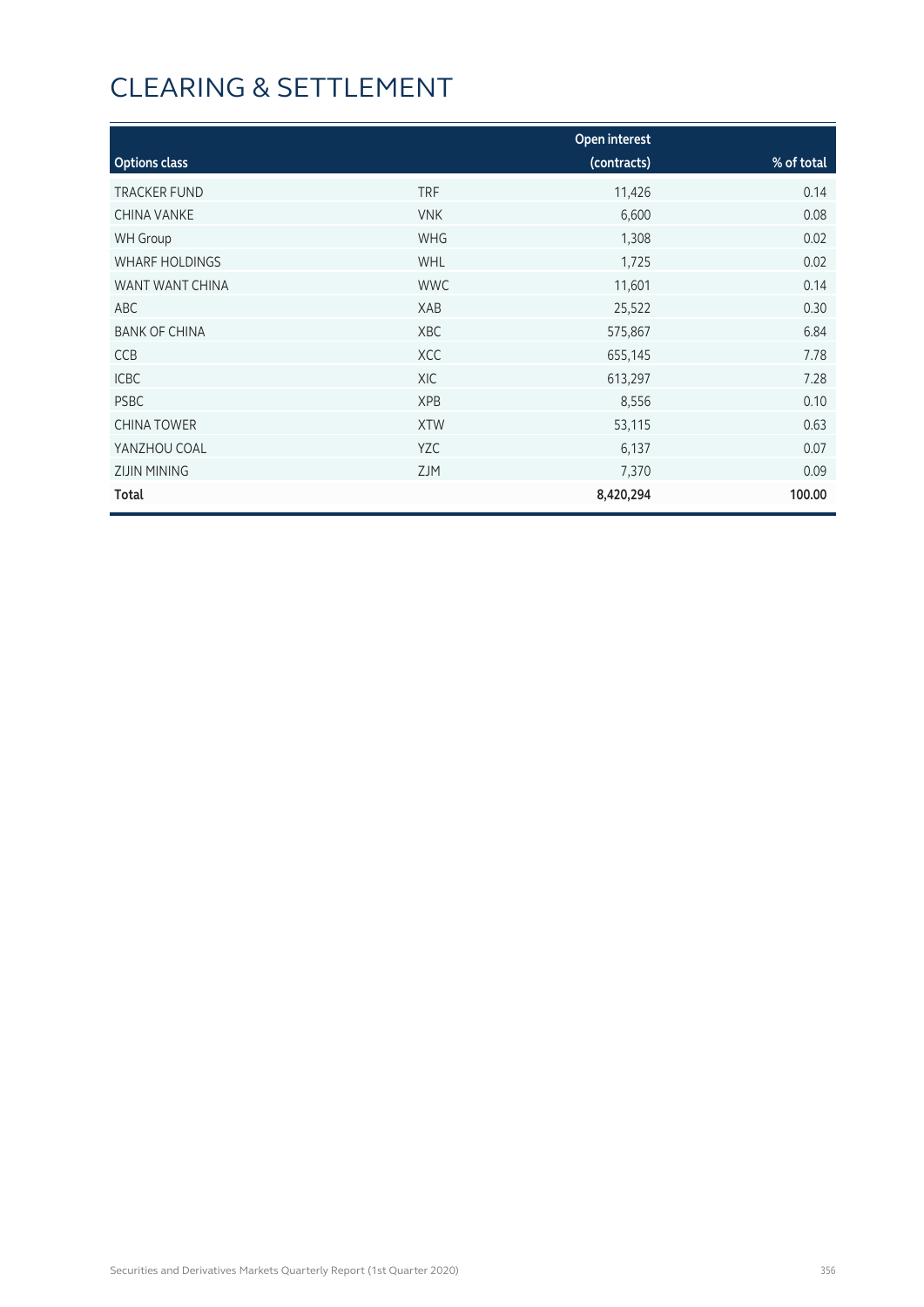## EXCHANGE PARTICIPANTS STATISTICS

### **Stock Exchange**

|      |                | No. of Trading<br><b>Right Holders</b> | Exchange<br><b>Participants -</b><br><b>Trading</b> | <b>Exchange</b><br>Participants -<br>Non-Trading | Non-Exchange<br><b>Participants</b> |
|------|----------------|----------------------------------------|-----------------------------------------------------|--------------------------------------------------|-------------------------------------|
| 2019 | Q1             | 695 (1090)                             | 646 (1034)                                          | 34(41)                                           | 15(15)                              |
|      | Q <sub>2</sub> | 706 (1101)                             | 657 (1045)                                          | 34(41)                                           | 15(15)                              |
|      | Q <sub>3</sub> | 712 (1107)                             | 655 (1040)                                          | 42 (52)                                          | 15(15)                              |
|      | Q4             | 719 (1110)                             | 658 (1041)                                          | 46 (54)                                          | 15(15)                              |
| 2020 | Q1             | 719 (1109)                             | 652 (1032)                                          | 52 (62)                                          | 15(15)                              |

( ) No. of trading rights

### **Futures Exchange**

|      |                | No. of Trading<br><b>Right Holders</b> | Exchange<br><b>Participants -</b><br><b>Trading</b> | Exchange<br>Participants -<br>Non-Trading | Non-Exchange<br><b>Participants</b> |
|------|----------------|----------------------------------------|-----------------------------------------------------|-------------------------------------------|-------------------------------------|
| 2019 | Q <sub>1</sub> | 250 (272)                              | 195 (215)                                           | $\overline{\phantom{m}}$                  | 55 (57)                             |
|      | Q <sub>2</sub> | 250 (272)                              | 194 (214)                                           | $\overline{\phantom{a}}$                  | 56 (58)                             |
|      | Q <sub>3</sub> | 249 (271)                              | 193 (213)                                           | $\overline{\phantom{a}}$                  | 56 (58)                             |
|      | Q4             | 252 (274)                              | 195 (215)                                           | $\overline{\phantom{a}}$                  | 57 (59)                             |
| 2020 | Q1             | 254 (276)                              | 197 (217)                                           |                                           | 57 (59)                             |

Notes:

(1) The figures in blanket is the number of trading rights held.

(2) An Exchange Participant is a corporation who may trade on or through the Exchange and is licensed under the Securities and Futures Ordinance to carry on securities/futures/options dealing activity.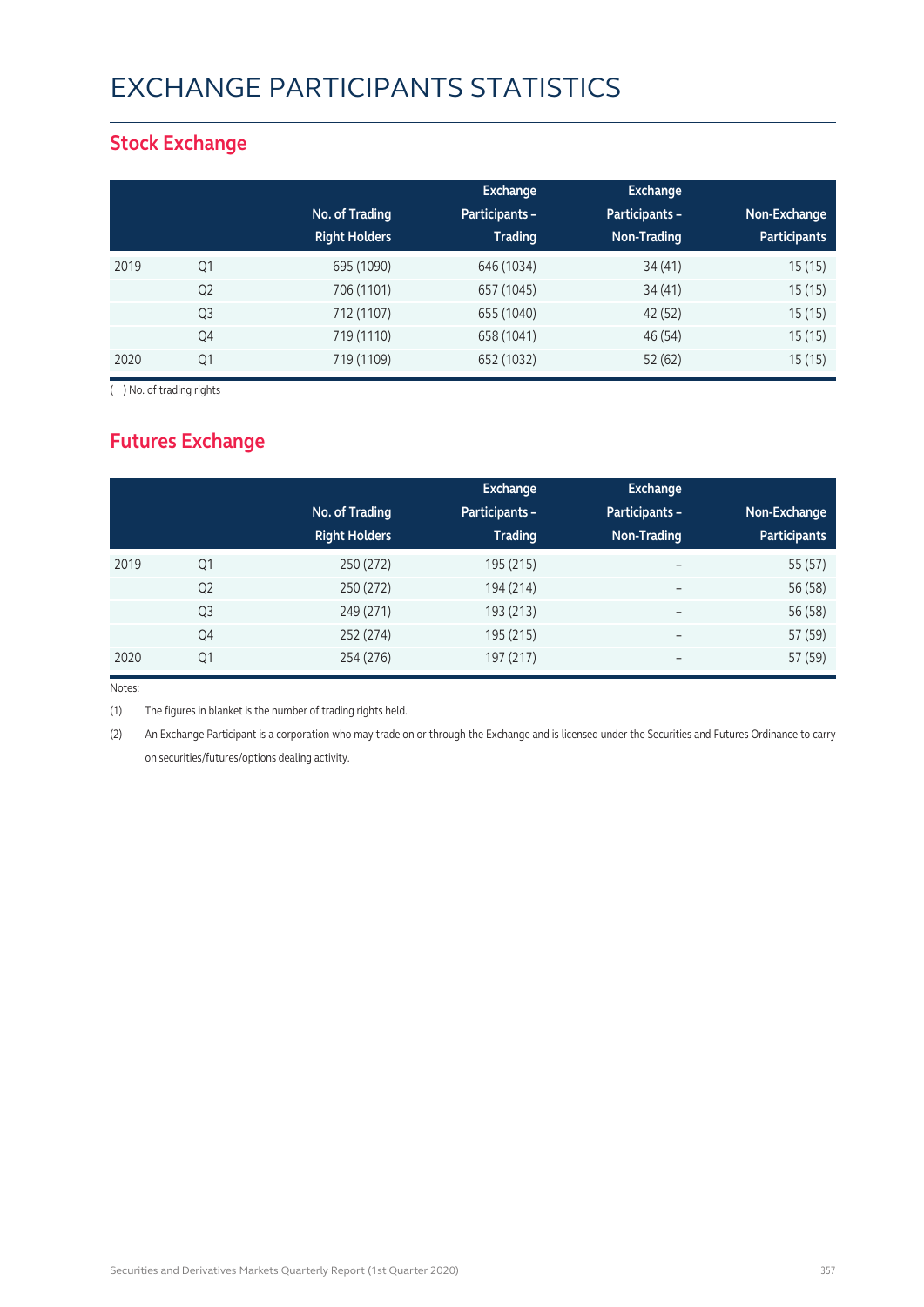## CLEARING PARTICIPANTS STATISTICS

### **HKCC Participants**

|            |                |                              | <b>General Clearing</b> |
|------------|----------------|------------------------------|-------------------------|
| Year/month |                | <b>Clearing Participants</b> | Participants            |
| 2019       | Q1             | 163                          | 9                       |
|            | Q <sub>2</sub> | 160                          | 9                       |
|            | Q <sub>3</sub> | 159                          | $\mathsf{Q}$            |
|            | Q4             | 160                          | $\mathsf{Q}$            |
| 2020       | Q1             | 162                          | $\mathsf{Q}$            |

### **SEOCH Participants**

|            |                | <b>Direct Clearing</b> | <b>General Clearing</b> |
|------------|----------------|------------------------|-------------------------|
| Year/month |                | Participants           | Participants            |
| 2019       | Q1             | 64                     | 9                       |
|            | Q <sub>2</sub> | 62                     | 9                       |
|            | Q <sub>3</sub> | 64                     | 9                       |
|            | Q4             | 66                     | 9                       |
| 2020       | Q <sub>1</sub> | 64                     | 9                       |

### **HKSCC Participants**

|            |                | <b>Direct Clearing</b> | <b>General Clearing</b> | Non-broker     |
|------------|----------------|------------------------|-------------------------|----------------|
| Year/month |                | Participants           | Participants            | Participants * |
| 2019       | Q1             | 624                    | 9                       | 44             |
|            | Q <sub>2</sub> | 633                    | 9                       | 44             |
|            | Q <sub>3</sub> | 638                    | 9                       | 43             |
|            | Q4             | 638                    | 9                       | 42             |
| 2020       | Q1             | 636                    | 9                       | 43             |

\* Non-broker participants include Clearing Agency Participants, Custodian Participants and Stock Pledgee Participants.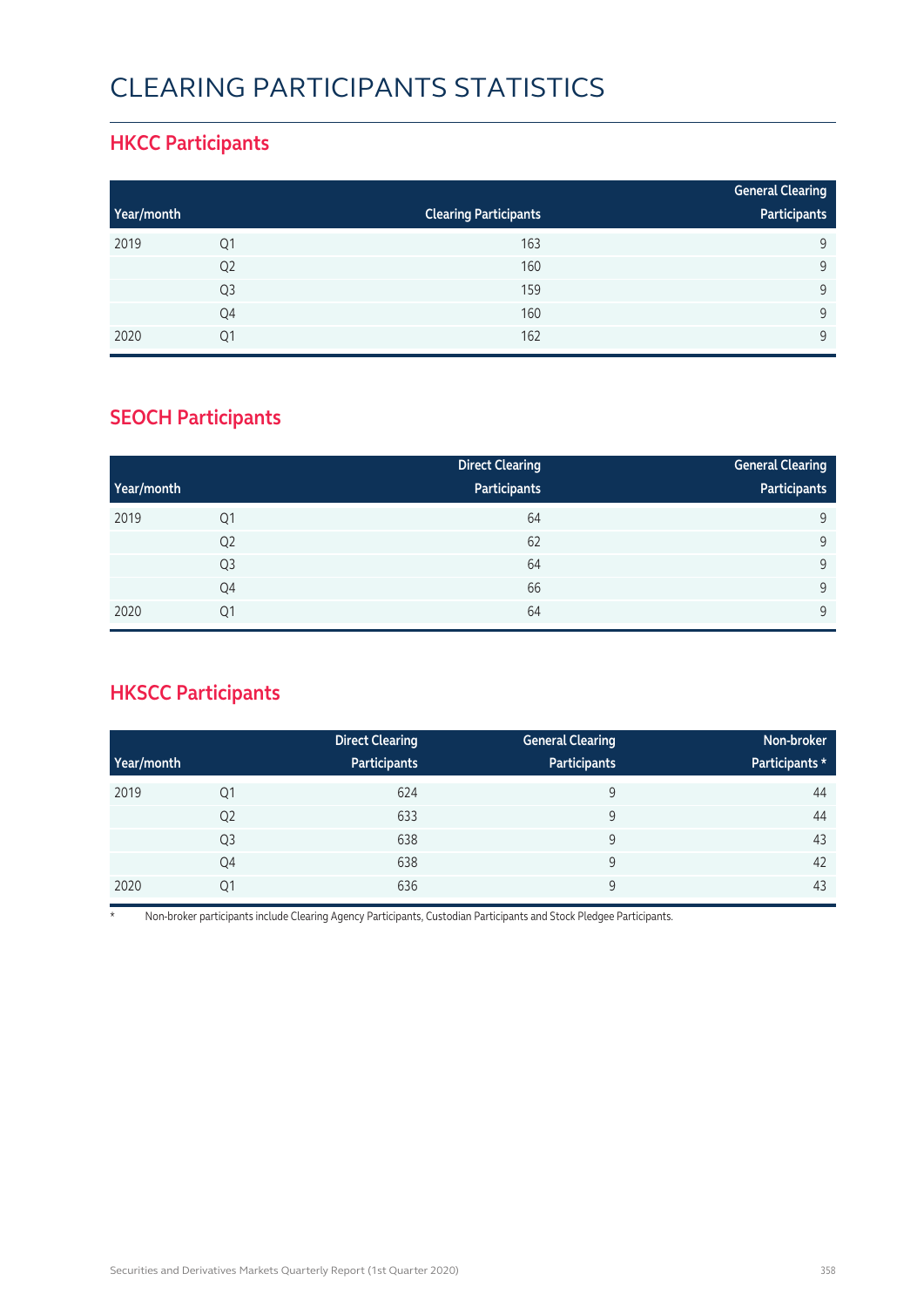## ACRONYMS

| <b>CBBC</b>             | Callable Bull/Bear Contract                                    |
|-------------------------|----------------------------------------------------------------|
| <b>CCASS</b>            | Central Clearing and Settlement System                         |
| <b>CNS</b>              | Continuous Net Settlement                                      |
| <b>DCASS</b>            | Derivatives Clearing and Settlement System                     |
| DR.                     | Depositary Receipt                                             |
| <b>DW</b>               | Derivative Warrant                                             |
| ELI                     | Equity Linked Instrument                                       |
| ETF                     | <b>Exchange Traded Fund</b>                                    |
| <b>HIBOR</b>            | Hong Kong Interbank Offered Rate                               |
| <b>HKCC</b>             | <b>HKFE Clearing Corporation Ltd</b>                           |
| <b>HKEX</b>             | Hong Kong Exchanges and Clearing Ltd                           |
| <b>HKSCC</b>            | Hong Kong Securities Clearing Co Ltd                           |
| <b>HSICS</b>            | Hang Seng Industry Classification System                       |
| <b>ISI</b>              | <b>Investor Settlement Instruction</b>                         |
| <b>L&amp;I Products</b> | Leveraged and Inverse Products                                 |
| <b>NASDAO</b>           | National Association of Securities Dealer Automated Ouotations |
| P/E ratio               | Price/Earnings ratio                                           |
| <b>REITS</b>            | Real Estate Investment Trusts                                  |
| <b>RQFII</b>            | RMB Qualified Foreign Institutional Investors                  |
| S&P                     | <b>Standard and Poors</b>                                      |
| <b>SEOCH</b>            | SEHK Options Clearing House Ltd, The                           |
| SI                      | Settlement Instruction                                         |
| SS                      | <b>Stapled Securities</b>                                      |